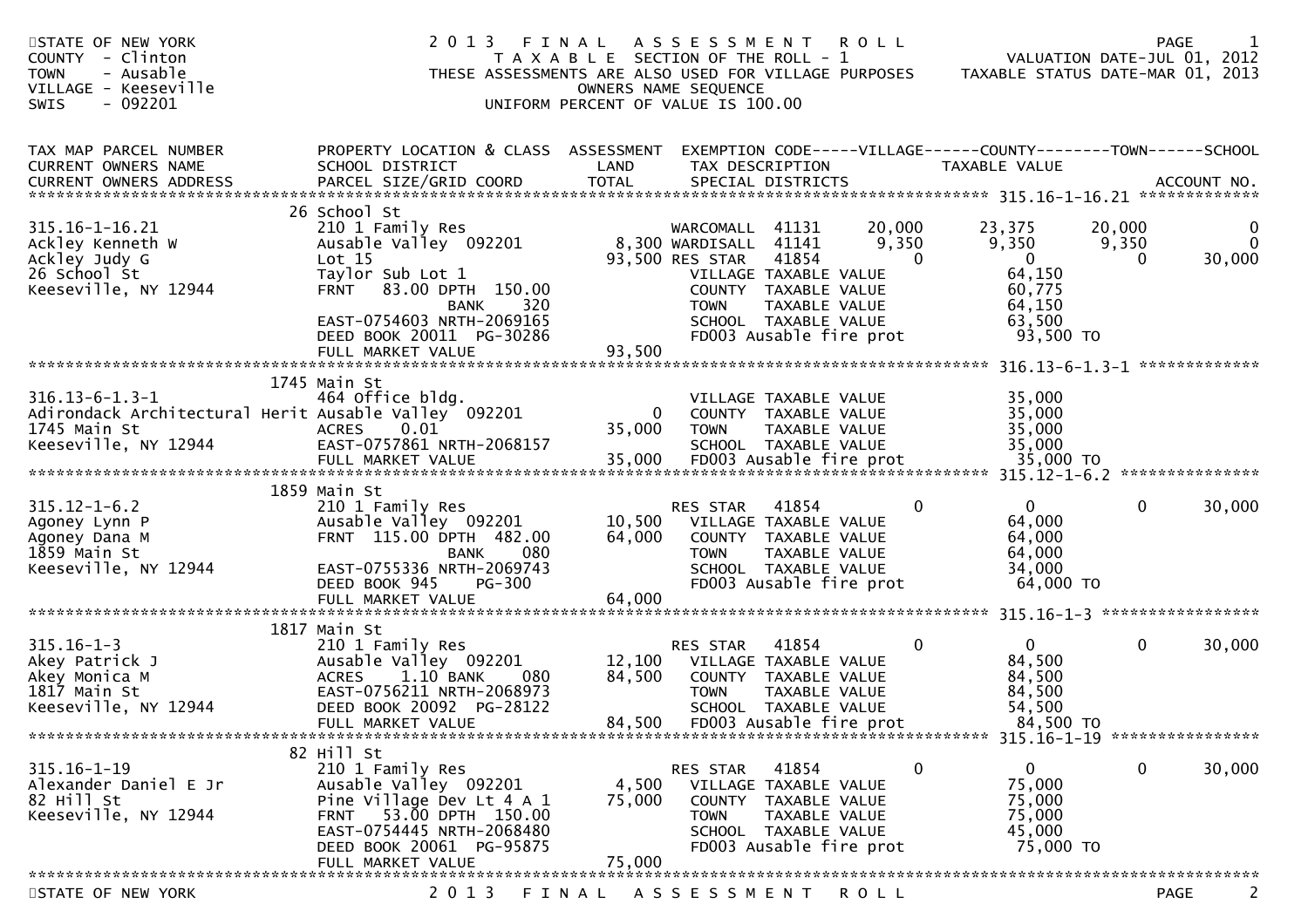| COUNTY - Clinton<br>- Ausable<br><b>TOWN</b><br>VILLAGE - Keeseville<br>SWIS<br>- 092201                         | THESE ASSESSMENTS ARE ALSO USED FOR VILLAGE PURPOSES TAXABLE STATUS DATE-MAR 01, 2013                                                                                                                                 | T A X A B L E SECTION OF THE ROLL - 1<br>UNIFORM PERCENT OF VALUE IS 100.00 | OWNERS NAME SEQUENCE                                                                                                                    |                                                                                          |                       |                                                                                 |                                                         |                   | VALUATION DATE-JUL 01, 2012      |
|------------------------------------------------------------------------------------------------------------------|-----------------------------------------------------------------------------------------------------------------------------------------------------------------------------------------------------------------------|-----------------------------------------------------------------------------|-----------------------------------------------------------------------------------------------------------------------------------------|------------------------------------------------------------------------------------------|-----------------------|---------------------------------------------------------------------------------|---------------------------------------------------------|-------------------|----------------------------------|
| TAX MAP PARCEL NUMBER<br>CURRENT OWNERS NAME                                                                     | PROPERTY LOCATION & CLASS ASSESSMENT<br>SCHOOL DISTRICT                                                                                                                                                               | LAND                                                                        | TAX DESCRIPTION                                                                                                                         |                                                                                          |                       | EXEMPTION CODE-----VILLAGE------COUNTY--------TOWN------SCHOOL<br>TAXABLE VALUE |                                                         |                   |                                  |
| $316.17 - 3 - 4.1$<br>Alistar Beverages Corp<br>Attn: Tax Dept. 3A-300<br>PO Box 660937<br>Dallas, TX 75266-0937 | Ausable St<br>330 Vacant comm<br>Ausable Valley 092201 10,500<br>FRNT 200.00 DPTH 225.00<br>EAST-0756901 NRTH-2066680<br>DEED BOOK 719<br>PG-44                                                                       | 10,500                                                                      | VILLAGE TAXABLE VALUE<br>COUNTY TAXABLE VALUE<br><b>TOWN</b>                                                                            | TAXABLE VALUE<br>SCHOOL TAXABLE VALUE<br>FD003 Ausable fire prot                         |                       | 10,500<br>10,500<br>10,500<br>10,500                                            | 10,500 TO                                               |                   |                                  |
|                                                                                                                  | $2/12$ Twa Ln                                                                                                                                                                                                         |                                                                             |                                                                                                                                         |                                                                                          |                       |                                                                                 |                                                         |                   |                                  |
| $316.9 - 1 - 15.2$<br>Alloggio Charles<br>Alloggio Barbara<br>9 Twa Ln<br>Keeseville, NY 12944                   | 210 1 Family Res<br>Ausable Valley 092201<br>Ref Map Bk 13 Pg 143<br>FRNT 82.00 DPTH 425.00<br>EAST-0755954 NRTH-2070153<br>DEED BOOK 20092 PG-27082                                                                  | 79,500                                                                      | RES STAR 41854<br>9,600 VILLAGE TAXABLE VALUE<br>COUNTY TAXABLE VALUE<br><b>TOWN</b><br>SCHOOL TAXABLE VALUE<br>FD003 Ausable fire prot | TAXABLE VALUE                                                                            | $\mathbf 0$           | 79,500                                                                          | $\mathbf{0}$<br>79,500<br>79,500<br>49,500<br>79,500 TO | $\mathbf{0}$      | 30,000                           |
|                                                                                                                  |                                                                                                                                                                                                                       |                                                                             |                                                                                                                                         |                                                                                          |                       |                                                                                 |                                                         |                   |                                  |
|                                                                                                                  |                                                                                                                                                                                                                       |                                                                             |                                                                                                                                         |                                                                                          |                       |                                                                                 |                                                         | ***************** |                                  |
| $316.13 - 3 - 6$<br>Alloggio Terri L<br>Monaco Lee<br>68 Pleasant St<br>Keeseville, NY 12944                     | 68 Pleasant St<br>210 1 Family Res<br>Ausable Valley 092201<br>55.00 DPTH 97.00<br><b>FRNT</b><br>080<br><b>BANK</b><br>EAST-0757211 NRTH-2068321<br>DEED BOOK 20031 PG-53942<br>FULL MARKET VALUE                    | 5,800<br>49,600<br>49,600                                                   | VILLAGE TAXABLE VALUE<br>COUNTY TAXABLE VALUE<br><b>TOWN</b><br>FD003 Ausable fire prot                                                 | TAXABLE VALUE<br>SCHOOL TAXABLE VALUE                                                    |                       | 49,600<br>49,600<br>49,600                                                      | 49,600<br>49,600 TO                                     |                   |                                  |
|                                                                                                                  |                                                                                                                                                                                                                       |                                                                             |                                                                                                                                         |                                                                                          |                       |                                                                                 |                                                         |                   |                                  |
| $316.9 - 1 - 14.2$<br>Allogio Charles<br>Allogio Barbara<br>9 Twa Ln<br>Keeseville, NY 12944                     | 9 Twa Ln<br>270 Mfg housing<br>Ausable Valley <sup>o</sup> 092201<br>FRNT 10.00 DPTH 330.00<br>EAST-0755930 NRTH-2070046<br>DEED BOOK 468<br>PG-450<br>FULL MARKET VALUE                                              | 45,000                                                                      | WARNONALL 41121<br>8,000 RES STAR<br>45,000 VILLAGE TAXABLE VALUE<br>COUNTY TAXABLE VALUE<br><b>TOWN</b><br>SCHOOL TAXABLE VALUE        | 41854<br>TAXABLE VALUE                                                                   | 6,750<br>$\mathbf{0}$ | 6,750<br>$\overline{0}$<br>15,000                                               | 38,250<br>38,250<br>38,250                              | 6,750<br>$\Omega$ | 0<br>30,000                      |
|                                                                                                                  |                                                                                                                                                                                                                       |                                                                             |                                                                                                                                         | FD003 Ausable fire prot                                                                  |                       |                                                                                 | 45,000 TO                                               |                   |                                  |
|                                                                                                                  |                                                                                                                                                                                                                       |                                                                             |                                                                                                                                         |                                                                                          |                       |                                                                                 |                                                         |                   |                                  |
| $315.12 - 1 - 2.1$<br>ARBRO Inc<br>1881 Main St<br>Keeseville, NY 12944                                          | 1881 Main St<br>484 1 use sm bld<br>Ausable Valley 092201<br>Lot 16 Pla 12000 A<br>Laduke Sub Lot 1<br>94.40 DPTH 108.57<br><b>FRNT</b><br>EAST-0755186 NRTH-2070199<br>DEED BOOK 20092 PG-26019<br>FULL MARKET VALUE | 6,700<br>79,000<br>79,000                                                   | VILLAGE TAXABLE VALUE<br><b>TOWN</b>                                                                                                    | COUNTY TAXABLE VALUE<br>TAXABLE VALUE<br>SCHOOL TAXABLE VALUE<br>FD003 Ausable fire prot |                       | 79,000<br>79,000                                                                | 79,000<br>79,000<br>79,000 TO                           |                   |                                  |
|                                                                                                                  |                                                                                                                                                                                                                       |                                                                             |                                                                                                                                         |                                                                                          |                       |                                                                                 |                                                         |                   |                                  |
| STATE OF NEW YORK<br>COUNTY - Clinton                                                                            | 2 0 1 3                                                                                                                                                                                                               | FINAL<br>T A X A B L E SECTION OF THE ROLL - 1                              | A S S E S S M E N T                                                                                                                     |                                                                                          | ROLL                  |                                                                                 |                                                         | <b>PAGE</b>       | 3<br>VALUATION DATE-JUL 01, 2012 |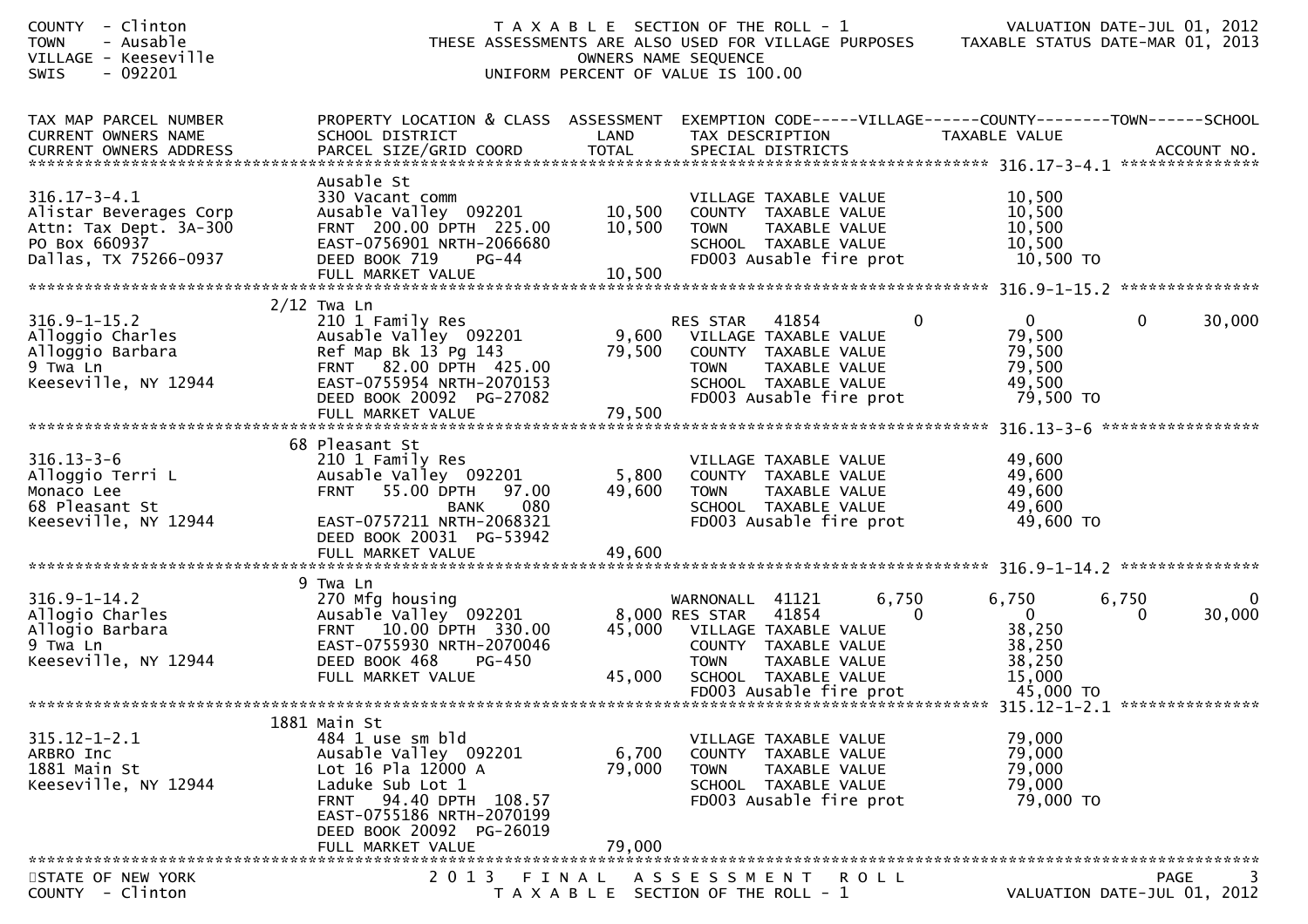| TOWN<br>- Ausable<br>VILLAGE - Keeseville<br>$-092201$<br>SWIS                                                                     | THESE ASSESSMENTS ARE ALSO USED FOR VILLAGE PURPOSES                                                                                                                          | OWNERS NAME SEQUENCE<br>UNIFORM PERCENT OF VALUE IS 100.00                                                   |                                                                            |                                                                                                                            |                             | TAXABLE STATUS DATE-MAR 01, 2013                                                   |                             |                                 |
|------------------------------------------------------------------------------------------------------------------------------------|-------------------------------------------------------------------------------------------------------------------------------------------------------------------------------|--------------------------------------------------------------------------------------------------------------|----------------------------------------------------------------------------|----------------------------------------------------------------------------------------------------------------------------|-----------------------------|------------------------------------------------------------------------------------|-----------------------------|---------------------------------|
| TAX MAP PARCEL NUMBER<br>CURRENT OWNERS NAME                                                                                       | PROPERTY LOCATION & CLASS ASSESSMENT EXEMPTION CODE-----VILLAGE------COUNTY--------TOWN------SCHOOL<br>SCHOOL DISTRICT                                                        | LAND                                                                                                         | TAX DESCRIPTION                                                            |                                                                                                                            |                             | TAXABLE VALUE                                                                      |                             |                                 |
| $315.20 - 1 - 7. - 1$<br>Arnold III George<br>Arnold Susan<br>182 Pleasant St<br>Keeseville, NY 12944                              | 186 Pleasant St<br>210 1 Family Res<br>Ausable Valley 092201<br>ACRES 0.01<br>EAST-0754964 NRTH-2066828<br>DEED BOOK 965<br>PG-309<br>FULL MARKET VALUE                       | 100<br>48,900<br>48,900                                                                                      | <b>TOWN</b>                                                                | VILLAGE TAXABLE VALUE<br>COUNTY TAXABLE VALUE<br>TAXABLE VALUE<br>SCHOOL TAXABLE VALUE<br>FD003 Ausable fire prot          |                             | 48,900<br>48,900<br>48,900<br>48,900<br>48,900 TO                                  |                             |                                 |
| 315.20-1-7<br>Arnold III George E<br>Arnold Susan M<br>182 Pleasant St<br>Keeseville, NY 12944                                     | 182 Pleasant St<br>484 1 use sm bld<br>Ausable Valley 092201<br>ACRES 1.00<br>EAST-0754964 NRTH-2066828<br>DEED BOOK 965<br>PG-309                                            | 130,000                                                                                                      | RES STAR 41854<br>11,000 VILLAGE TAXABLE VALUE<br><b>TOWN</b>              | COUNTY TAXABLE VALUE<br>TAXABLE VALUE<br>SCHOOL TAXABLE VALUE                                                              | $\bf{0}$                    | $\overline{0}$<br>130,000<br>130,000<br>130,000<br>100,000                         | $\Omega$                    | 30,000                          |
| 315.20-1-10.3<br>Arnold III George E<br>182 Pleasant St<br>Keeseville, NY 12944                                                    | Pleasant St<br>$314$ Rural vac<10<br>Ausable Valley 092201<br>ACRES 12.30<br>EAST-0755028 NRTH-2065860<br>DEED BOOK 621<br>PG-330                                             | 14,100<br>14,100                                                                                             | <b>TOWN</b>                                                                | VILLAGE TAXABLE VALUE<br>COUNTY TAXABLE VALUE<br>TAXABLE VALUE<br>SCHOOL TAXABLE VALUE<br>FD003 Ausable fire prot          |                             | 14,100<br>14,100<br>14,100<br>14,100<br>14,100 TO                                  |                             |                                 |
| 316.13-6-4<br>Arthur Chester W<br>Arthur Doris<br>142 Ausable St<br>Keeseville, NY 12944-3713                                      | 142 Ausable St<br>411 Apartment<br>Ausable Valley 092201<br>FRNT 222.00 DPTH 200.00<br>EAST-0757915 NRTH-2068527<br>PG-1071 DEED BOOK 581 PG-1071<br>DEED BOOK 581<br>PG-1071 | 10,300<br>168,000                                                                                            | <b>TOWN</b>                                                                | VILLAGE TAXABLE VALUE<br>COUNTY TAXABLE VALUE<br>TAXABLE VALUE<br>SCHOOL TAXABLE VALUE<br>FD003 Ausable fire prot          |                             | 168,000<br>168,000<br>168,000<br>168,000<br>168,000 TO                             |                             |                                 |
| $316.9 - 2 - 8$<br>Ashline Life Estate Lionel J   Ausable Valley  092201<br>Zalasky Michele<br>24 Grove St<br>Keeseville, NY 12944 | 24 Grove St<br>210 1 Family Res<br>971<br>FRNT 84.00 DPTH 216.00<br>EAST-0756254 NRTH-2069828<br>DEED BOOK 20112 PG-40549<br>FULL MARKET VALUE                                | 55,700                                                                                                       | WARNONALL 41121<br>9,300 AGED - ALL 41800<br>55,700 SR STAR<br><b>TOWN</b> | 41834<br>VILLAGE TAXABLE VALUE<br>COUNTY TAXABLE VALUE<br>TAXABLE VALUE<br>SCHOOL TAXABLE VALUE<br>FD003 Ausable fire prot | 8,355<br>23,673<br>$\bf{0}$ | 8,355<br>23,673<br>$\Omega$<br>23,672<br>23,672<br>23,672<br>$\Omega$<br>55,700 TO | 8,355<br>23,673<br>0        | $\mathbf 0$<br>27,850<br>27,850 |
| STATE OF NEW YORK<br>COUNTY - Clinton<br>- Ausable<br>TOWN<br>VILLAGE - Keeseville<br>SWIS<br>- 092201                             | 2 0 1 3<br>THESE ASSESSMENTS ARE ALSO USED FOR VILLAGE PURPOSES                                                                                                               | FINAL<br>T A X A B L E SECTION OF THE ROLL - 1<br>OWNERS NAME SEQUENCE<br>UNIFORM PERCENT OF VALUE IS 100.00 | ASSESSMENT ROLL                                                            |                                                                                                                            |                             | TAXABLE STATUS DATE-MAR 01, 2013                                                   | VALUATION DATE-JUL 01, 2012 | <b>PAGE</b><br>4                |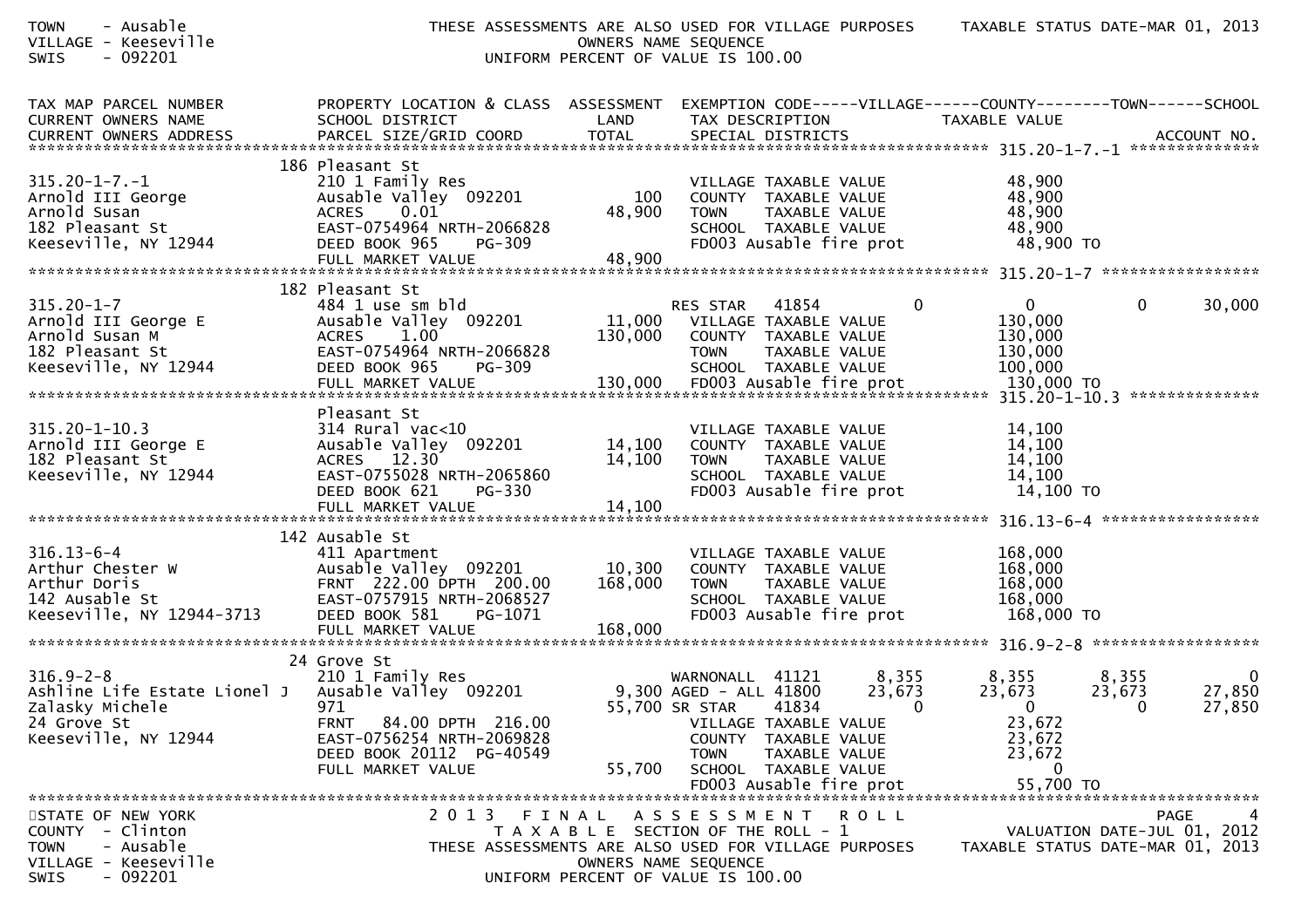| TAX MAP PARCEL NUMBER                                | PROPERTY LOCATION & CLASS ASSESSMENT                 |        | EXEMPTION CODE-----VILLAGE------COUNTY--------TOWN------SCHOOL |                  |                                  |
|------------------------------------------------------|------------------------------------------------------|--------|----------------------------------------------------------------|------------------|----------------------------------|
| CURRENT OWNERS NAME                                  | SCHOOL DISTRICT                                      | LAND   | TAX DESCRIPTION                                                | TAXABLE VALUE    |                                  |
|                                                      |                                                      |        |                                                                |                  |                                  |
|                                                      |                                                      |        |                                                                |                  |                                  |
|                                                      | 18 Latourelle Ln                                     |        |                                                                |                  |                                  |
| $316.17 - 2 - 16$                                    | 210 1 Family Res                                     |        | VILLAGE TAXABLE VALUE                                          | 20,000           |                                  |
| Ausable Valley Habitat for Hum Ausable Valley 092201 |                                                      | 3,600  | COUNTY TAXABLE VALUE                                           | 20,000           |                                  |
| PO Box 157<br>NY 12932                               | <b>FRNT 39.70 DPTH</b><br>66.00                      | 20,000 | <b>TOWN</b><br>TAXABLE VALUE                                   | 20,000<br>20,000 |                                  |
| Elizabethtown, NY 12932                              | EAST-0756933 NRTH-2067222<br>DEED BOOK 20062 PG-1676 |        | SCHOOL TAXABLE VALUE                                           |                  |                                  |
|                                                      |                                                      |        | FD003 Ausable fire prot                                        | 20,000 TO        |                                  |
|                                                      |                                                      |        |                                                                |                  |                                  |
|                                                      | 28 Jackson St                                        |        |                                                                |                  |                                  |
| $316.13 - 2 - 41$                                    | 210 1 Family Res                                     |        | RES STAR<br>41854<br>$\overline{0}$                            | $\overline{0}$   | 30,000<br>$\mathbf{0}$           |
| Baker Jeannine M                                     | Ausable Valley 092201                                |        | 7,900 VILLAGE TAXABLE VALUE                                    | 49,900           |                                  |
| 28 Jackson St                                        | FRNT 70.17 DPTH 163.65                               | 49,900 | COUNTY TAXABLE VALUE                                           | 49,900           |                                  |
| Keeseville, NY 12944                                 | 080<br><b>BANK</b>                                   |        | TAXABLE VALUE<br><b>TOWN</b>                                   | 49,900           |                                  |
|                                                      | EAST-0755690 NRTH-2067738                            |        | SCHOOL TAXABLE VALUE                                           | 19,900           |                                  |
|                                                      | DEED BOOK 20061 PG-97674                             |        | FD003 Ausable fire prot                                        | 49,900 TO        |                                  |
|                                                      | FULL MARKET VALUE                                    | 49,900 |                                                                |                  |                                  |
|                                                      |                                                      |        |                                                                |                  |                                  |
|                                                      | Cedar Ct                                             |        |                                                                |                  |                                  |
| $316.13 - 1 - 9$                                     | 311 Res vac land                                     |        | VILLAGE TAXABLE VALUE                                          | 8,600            |                                  |
| Baker Lynn M                                         | Ausable Valley 092201                                | 8,600  | COUNTY TAXABLE VALUE                                           | 8,600            |                                  |
| 23 Cedar Ct                                          | Jackson Ct Subd Lot 44                               | 8,600  | <b>TOWN</b><br>TAXABLE VALUE                                   | 8,600            |                                  |
| Keeseville, NY 12944                                 | FRNT 75.00 DPTH 110.00                               |        | SCHOOL TAXABLE VALUE                                           | 8,600            |                                  |
|                                                      | EAST-0756206 NRTH-2067941                            |        | FD003 Ausable fire prot                                        | 8,600 TO         |                                  |
|                                                      | DEED BOOK 949<br>PG-171                              |        |                                                                |                  |                                  |
|                                                      |                                                      |        |                                                                |                  |                                  |
|                                                      |                                                      |        |                                                                |                  |                                  |
|                                                      | 23 Cedar Ct                                          |        |                                                                |                  |                                  |
| $316.13 - 1 - 11$                                    | 210 1 Family Res                                     |        | RES STAR<br>41854<br>0                                         | $\mathbf{0}$     | $\mathbf{0}$<br>30,000           |
| Baker Lynn M                                         | Ausable Valley 092201                                |        | 8,600 VILLAGE TAXABLE VALUE                                    | 76,700           |                                  |
| 23 Cedar Ct                                          | Lot 43 Jackson Ct                                    | 76,700 | COUNTY TAXABLE VALUE                                           | 76,700           |                                  |
| Keeseville, NY 12944                                 | 75.00 DPTH 110.00<br><b>FRNT</b>                     |        | <b>TOWN</b><br>TAXABLE VALUE                                   | 76,700           |                                  |
|                                                      | 080<br><b>BANK</b>                                   |        | SCHOOL TAXABLE VALUE                                           | 46,700           |                                  |
|                                                      | EAST-0756168 NRTH-2067838                            |        | FD003 Ausable fire prot                                        | 76,700 TO        |                                  |
|                                                      | DEED BOOK 949<br>PG-171                              |        |                                                                |                  |                                  |
|                                                      | FULL MARKET VALUE                                    | 76,700 |                                                                |                  |                                  |
|                                                      |                                                      |        |                                                                |                  |                                  |
| $315.16 - 2 - 17.1$                                  | 170 Pleasant St<br>210 1 Family Res                  |        | VILLAGE TAXABLE VALUE                                          | 62,000           |                                  |
| Banker Bruce B                                       | Ausable Valley 092201                                | 8,600  | COUNTY TAXABLE VALUE                                           | 62,000           |                                  |
| 170 Pleasant St                                      | <b>FRNT</b><br>85.00 DPTH 150.00                     | 62,000 | <b>TOWN</b><br>TAXABLE VALUE                                   | 62,000           |                                  |
| Keeseville, NY 12944                                 | 850<br><b>BANK</b>                                   |        | SCHOOL TAXABLE VALUE                                           | 62,000           |                                  |
|                                                      | EAST-0755313 NRTH-2066980                            |        | FD003 Ausable fire prot                                        | 62,000 TO        |                                  |
|                                                      | DEED BOOK 20041 PG-65634                             |        |                                                                |                  |                                  |
|                                                      | FULL MARKET VALUE                                    | 62,000 |                                                                |                  |                                  |
|                                                      |                                                      |        |                                                                |                  |                                  |
| STATE OF NEW YORK                                    | 2013                                                 | FINAL  | ASSESSMENT ROLL                                                |                  | 5<br><b>PAGE</b>                 |
| COUNTY - Clinton                                     |                                                      |        | T A X A B L E SECTION OF THE ROLL - 1                          |                  | VALUATION DATE-JUL 01, 2012      |
| <b>TOWN</b><br>- Ausable                             |                                                      |        | THESE ASSESSMENTS ARE ALSO USED FOR VILLAGE PURPOSES           |                  | TAXABLE STATUS DATE-MAR 01, 2013 |
| VILLAGE - Keeseville                                 |                                                      |        | OWNERS NAME SEQUENCE                                           |                  |                                  |
| $-092201$<br>SWIS                                    |                                                      |        | UNIFORM PERCENT OF VALUE IS 100.00                             |                  |                                  |
|                                                      |                                                      |        |                                                                |                  |                                  |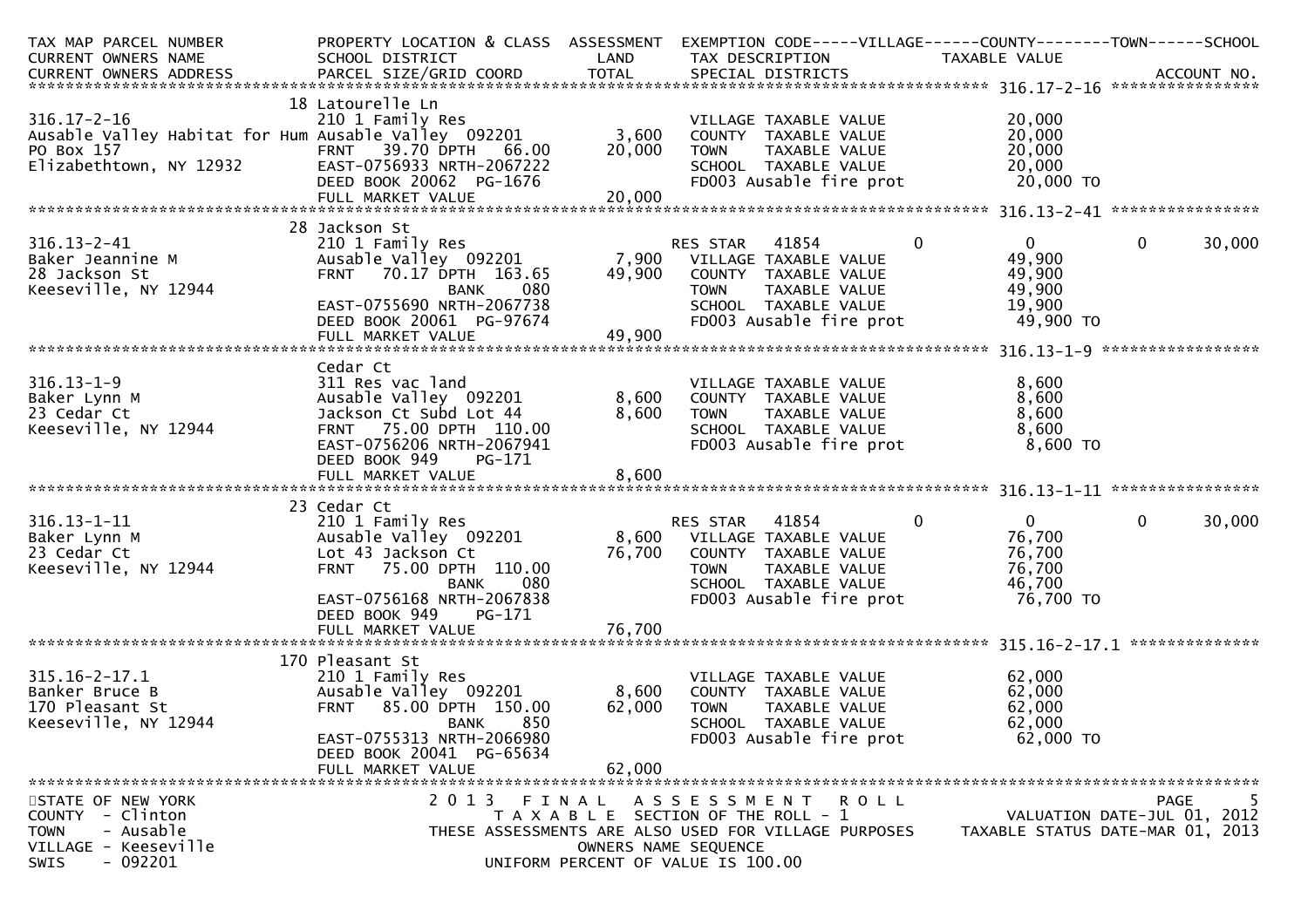| TAX MAP PARCEL NUMBER                        | PROPERTY LOCATION & CLASS ASSESSMENT                    |                      | EXEMPTION CODE-----VILLAGE------COUNTY--------TOWN------SCHOOL                    |                                  |                             |
|----------------------------------------------|---------------------------------------------------------|----------------------|-----------------------------------------------------------------------------------|----------------------------------|-----------------------------|
| CURRENT OWNERS NAME                          | SCHOOL DISTRICT                                         | LAND                 | TAX DESCRIPTION                                                                   | TAXABLE VALUE                    |                             |
|                                              |                                                         |                      |                                                                                   |                                  |                             |
|                                              |                                                         |                      |                                                                                   |                                  |                             |
|                                              | 80 Pleasant St                                          |                      |                                                                                   |                                  |                             |
| $316.13 - 3 - 9$                             | 220 2 Family Res                                        |                      | $\mathbf 0$<br>RES STAR<br>41854                                                  | $\mathbf{0}$                     | 30,000<br>$\mathbf 0$       |
| Banker John T                                | Ausable Valley 092201                                   |                      | 9,200 VILLAGE TAXABLE VALUE                                                       | 81,600                           |                             |
| Boudreau Carol D                             | FRNT 83.00 DPTH 223.00                                  | 81,600               | COUNTY TAXABLE VALUE                                                              | 81,600                           |                             |
| 80 Pleasant St                               | EAST-0756996 NRTH-2068067                               |                      | <b>TOWN</b><br>TAXABLE VALUE                                                      | 81,600                           |                             |
|                                              | DEED BOOK 20041 PG-78260                                |                      |                                                                                   | 51,600                           |                             |
| Keeseville, NY 12944                         |                                                         |                      | SCHOOL TAXABLE VALUE                                                              |                                  |                             |
|                                              |                                                         |                      |                                                                                   |                                  |                             |
|                                              |                                                         |                      |                                                                                   |                                  |                             |
|                                              | 1878 Main St                                            |                      |                                                                                   |                                  |                             |
| $316.9 - 1 - 1$                              | 210 1 Family Res                                        |                      | VILLAGE TAXABLE VALUE                                                             | 62,800                           |                             |
| Barber Danny R                               | Ausable Valley 092201                                   | 9,200                | COUNTY TAXABLE VALUE                                                              | 62,800                           |                             |
| 389 Soper Rd                                 | FRNT 78.00 DPTH 314.00                                  | 62,800               | <b>TOWN</b><br>TAXABLE VALUE                                                      | 62,800                           |                             |
| Keeseville, NY 12944                         | EAST-0755475 NRTH-2070206                               |                      | SCHOOL TAXABLE VALUE                                                              | 62,800                           |                             |
|                                              | DEED BOOK 99001 PG-11246                                |                      | FD003 Ausable fire prot                                                           | 62,800 TO                        |                             |
|                                              | FULL MARKET VALUE                                       | 62,800               |                                                                                   |                                  |                             |
|                                              |                                                         |                      |                                                                                   |                                  |                             |
|                                              | 46 School St                                            |                      |                                                                                   |                                  |                             |
| $315.12 - 2 - 32$                            |                                                         |                      |                                                                                   |                                  |                             |
|                                              | 220 2 Family Res                                        |                      | VILLAGE TAXABLE VALUE                                                             | 170,000                          |                             |
| Bashaw Steven M                              | Ausable Valley 092201                                   | 17,100               | COUNTY TAXABLE VALUE                                                              | 170,000                          |                             |
| 617 Brand Hollow Rd                          | Lot 16 Pl 16000 Al                                      | 170,000              | <b>TOWN</b><br>TAXABLE VALUE                                                      | 170,000                          |                             |
| Peru, NY 12972                               | Oakwood Pk Sub Undev Lots                               |                      | SCHOOL TAXABLE VALUE                                                              | 170,000                          |                             |
|                                              | 7.10<br><b>ACRES</b>                                    |                      | FD003 Ausable fire prot                                                           | 170,000 TO                       |                             |
|                                              | EAST-0754802 NRTH-2069753                               |                      |                                                                                   |                                  |                             |
|                                              | DEED BOOK 735<br><b>PG-204</b>                          |                      |                                                                                   |                                  |                             |
|                                              | FULL MARKET VALUE                                       | 170,000              |                                                                                   |                                  |                             |
|                                              |                                                         |                      |                                                                                   |                                  |                             |
|                                              | 106 Pleasant St                                         |                      |                                                                                   |                                  |                             |
| $316.13 - 2 - 21.1$                          | 411 Apartment                                           |                      | VILLAGE TAXABLE VALUE                                                             | 110,000                          |                             |
| Bates Gerald K                               | Ausable Valley 092201                                   | 11,100               | COUNTY TAXABLE VALUE                                                              | 110,000                          |                             |
|                                              |                                                         |                      |                                                                                   |                                  |                             |
| Bates Darlynn                                | Survey Map 20072/06519 Lo                               | 110,000              | TAXABLE VALUE<br><b>TOWN</b>                                                      | 110,000                          |                             |
|                                              |                                                         |                      |                                                                                   |                                  |                             |
| 9 Hendrix Rd                                 | FRNT 179.00 DPTH 218.00                                 |                      | SCHOOL TAXABLE VALUE                                                              | 110,000                          |                             |
| Morrisonville, NY 12962                      | EAST-0756726 NRTH-2067581                               |                      | FD003 Ausable fire prot                                                           | 110,000 TO                       |                             |
|                                              | DEED BOOK 746<br><b>PG-202</b>                          |                      |                                                                                   |                                  |                             |
|                                              | FULL MARKET VALUE                                       | 110,000              |                                                                                   |                                  |                             |
|                                              |                                                         |                      |                                                                                   |                                  |                             |
|                                              |                                                         |                      |                                                                                   |                                  |                             |
|                                              | 25 Hill St                                              |                      |                                                                                   |                                  |                             |
| $316.13 - 2 - 5$                             | 210 1 Family Res                                        |                      | 0<br>RES STAR<br>41854                                                            | $\overline{0}$                   | $\mathbf 0$<br>30,000       |
| Benware Scott W                              | Ausable Valley 092201                                   |                      | 8,900 VILLAGE TAXABLE VALUE                                                       | 80,100                           |                             |
| Benware Deborah                              | 90.00 DPTH 165.66<br><b>FRNT</b>                        | 80,100               | COUNTY TAXABLE VALUE                                                              | 80,100                           |                             |
| 25 Hill St                                   | 320<br><b>BANK</b>                                      |                      | TAXABLE VALUE<br><b>TOWN</b>                                                      | 80,100                           |                             |
| Keeseville, NY 12944                         | EAST-0755861 NRTH-2068469                               |                      | SCHOOL TAXABLE VALUE                                                              | 50,100                           |                             |
|                                              | DEED BOOK 831<br><b>PG-97</b>                           |                      | FD003 Ausable fire prot                                                           | 80,100 TO                        |                             |
|                                              | FULL MARKET VALUE                                       | 80,100               |                                                                                   |                                  |                             |
|                                              |                                                         |                      |                                                                                   |                                  |                             |
| STATE OF NEW YORK                            | 2013                                                    | FINAL                | A S S E S S M E N T R O L L                                                       |                                  | 6<br>PAGE                   |
| COUNTY - Clinton                             |                                                         |                      | T A X A B L E SECTION OF THE ROLL - 1                                             |                                  | VALUATION DATE-JUL 01, 2012 |
| - Ausable<br><b>TOWN</b>                     |                                                         |                      | THESE ASSESSMENTS ARE ALSO USED FOR VILLAGE PURPOSES                              | TAXABLE STATUS DATE-MAR 01, 2013 |                             |
| VILLAGE - Keeseville                         |                                                         | OWNERS NAME SEQUENCE |                                                                                   |                                  |                             |
|                                              |                                                         |                      |                                                                                   |                                  |                             |
| $-092201$<br>SWIS                            |                                                         |                      | UNIFORM PERCENT OF VALUE IS 100.00                                                |                                  |                             |
|                                              |                                                         |                      |                                                                                   |                                  |                             |
|                                              |                                                         |                      |                                                                                   |                                  |                             |
| TAX MAP PARCEL NUMBER<br>CURRENT OWNERS NAME | PROPERTY LOCATION & CLASS ASSESSMENT<br>SCHOOL DISTRICT | LAND                 | EXEMPTION CODE-----VILLAGE------COUNTY--------TOWN------SCHOOL<br>TAX DESCRIPTION | <b>TAXABLE VALUE</b>             |                             |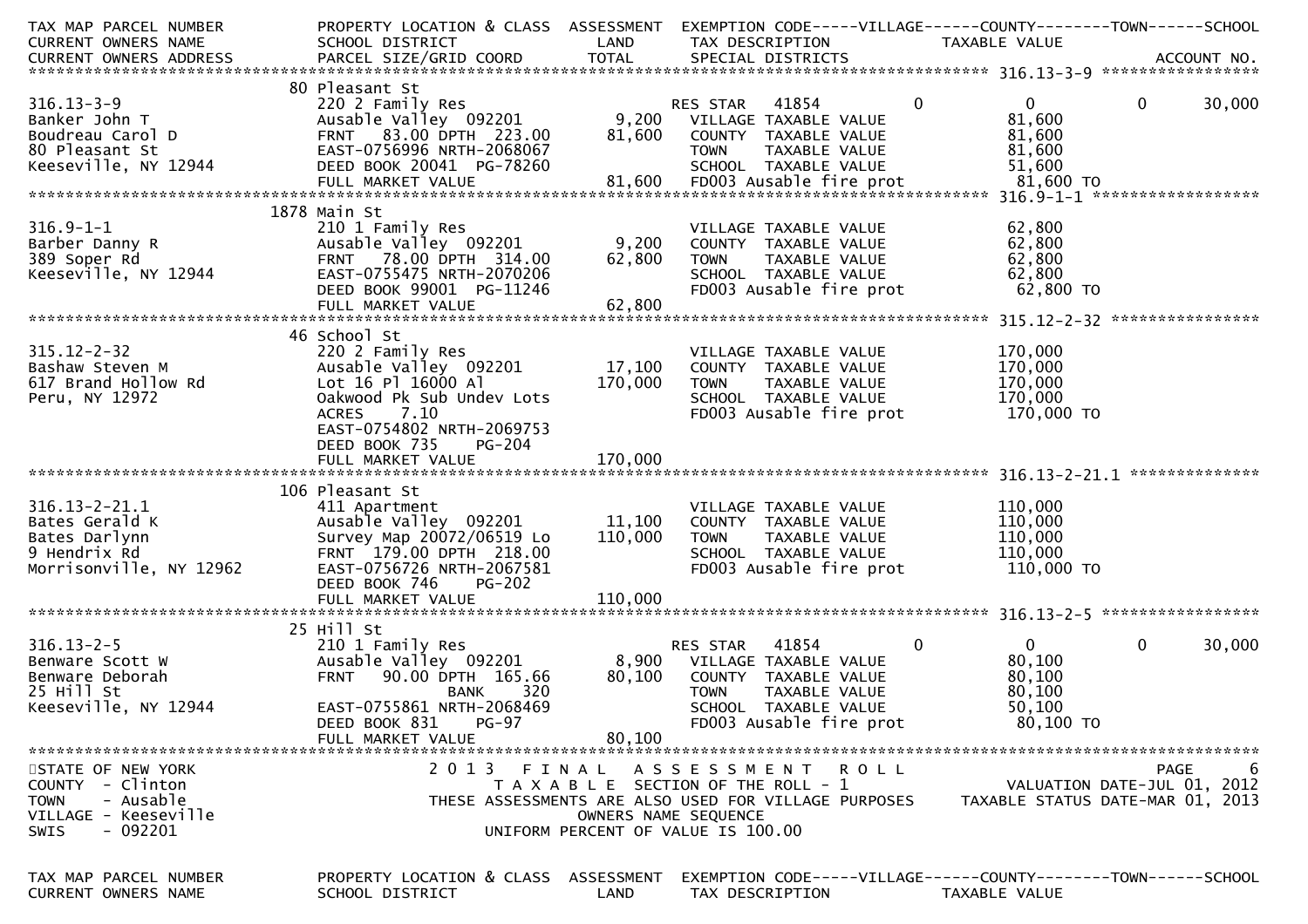| $315.12 - 1 - 12.2$<br>Besaw Walter A Jr.<br>Brunell Deborah L<br>40 Taylor Hill Rd<br>Keeseville, NY 12944       | 1831 Main St<br>270 Mfg housing<br>Ausable Valley 092201<br>FRNT 100.00 DPTH 145.00<br>EAST-0755919 NRTH-2069222<br>DEED BOOK 20102 PG-35698<br>FULL MARKET VALUE                         | 8,400<br>48,000<br>48,000    | VILLAGE TAXABLE VALUE<br>COUNTY TAXABLE VALUE<br>TAXABLE VALUE<br><b>TOWN</b><br>SCHOOL TAXABLE VALUE<br>FD003 Ausable fire prot                                                           |                 | 48,000<br>48,000<br>48,000<br>48,000<br>48,000 TO                 |                                                                               |
|-------------------------------------------------------------------------------------------------------------------|-------------------------------------------------------------------------------------------------------------------------------------------------------------------------------------------|------------------------------|--------------------------------------------------------------------------------------------------------------------------------------------------------------------------------------------|-----------------|-------------------------------------------------------------------|-------------------------------------------------------------------------------|
|                                                                                                                   | 129 Pleasant St                                                                                                                                                                           |                              |                                                                                                                                                                                            |                 |                                                                   |                                                                               |
| $316.17 - 1 - 8$<br>Bezio Francis Jr<br>129 Pleasant St<br>Keeseville, NY 12944                                   | 210 1 Family Res<br>Ausable Valley 092201<br>FRNT 100.00 DPTH 222.00<br>EAST-0756397 NRTH-2067015<br>DEED BOOK 313<br>PG-471                                                              | 98,000                       | <b>VETERANS</b><br>41101<br>41854<br>10,200 RES STAR<br>VILLAGE TAXABLE VALUE<br>COUNTY TAXABLE VALUE<br><b>TOWN</b><br>TAXABLE VALUE                                                      | 550<br>$\Omega$ | 550<br>$\Omega$<br>97,450<br>97,450<br>97,450                     | 550<br>30,000<br>0                                                            |
|                                                                                                                   | FULL MARKET VALUE                                                                                                                                                                         | 98,000                       | SCHOOL TAXABLE VALUE<br>FD003 Ausable fire prot                                                                                                                                            |                 | 68,000<br>98,000 TO                                               |                                                                               |
|                                                                                                                   |                                                                                                                                                                                           |                              |                                                                                                                                                                                            |                 |                                                                   |                                                                               |
| $316.13 - 2 - 60.1$<br>Bezio Heather<br>Bezio Korey<br>64 Cedar Ct<br>Keeseville, NY 12944                        | 64 Cedar Ct<br>210 1 Family Res<br>Ausable Valley 092201<br>Lot 10 Jackson Ct Sub<br>FRNT 75.00 DPTH 254.72<br>EAST-0755990 NRTH-2068273<br>DEED BOOK 20041 PG-67695<br>FULL MARKET VALUE | 11,200<br>107,000<br>107,000 | RES STAR<br>41854<br>VILLAGE TAXABLE VALUE<br>COUNTY TAXABLE VALUE<br><b>TOWN</b><br>TAXABLE VALUE<br>SCHOOL TAXABLE VALUE<br>FD003 Ausable fire prot                                      | $\mathbf 0$     | $\Omega$<br>107,000<br>107,000<br>107,000<br>77,000<br>107,000 TO | 0<br>30,000                                                                   |
|                                                                                                                   |                                                                                                                                                                                           |                              |                                                                                                                                                                                            |                 |                                                                   | *****************                                                             |
| $316.17 - 1 - 7$<br>Bezio Life Estate Kathryn<br>Ashline Valerie Bezio<br>133 Pleasant St<br>Keeseville, NY 12944 | 133 Pleasant St<br>210 1 Family Res<br>Ausable Valley 092201<br>63.00 DPTH 176.38<br><b>FRNT</b><br>EAST-0756311 NRTH-2067026<br>DEED BOOK 20092 PG-26268<br>FULL MARKET VALUE            | 75,000<br>75,000             | AGED - ALL 41800<br>41834<br>7,800 SR STAR<br>VILLAGE TAXABLE VALUE<br>COUNTY TAXABLE VALUE<br><b>TOWN</b><br>TAXABLE VALUE<br>SCHOOL TAXABLE VALUE                                        | 0<br>0          | 37,500<br>$\Omega$<br>75,000<br>37,500<br>37,500<br>0             | 37,500<br>37,500<br>37,500<br>$\Omega$                                        |
|                                                                                                                   |                                                                                                                                                                                           |                              |                                                                                                                                                                                            |                 |                                                                   |                                                                               |
| $316.17 - 1 - 24$<br>Blaise Daniel P<br>Blaise Deborah<br>25 Ausable St<br>Keeseville, NY 12944                   | 25 Ausable St<br>210 1 Family Res<br>Ausable Valley 092201<br>57.00 DPTH 170.00<br><b>FRNT</b><br>EAST-0756117 NRTH-2066800<br>DEED BOOK 639<br>PG-1159<br>FULL MARKET VALUE              | 22,900<br>22,900             | 41101<br><b>VETERANS</b><br>7,200 RES STAR<br>41854<br>VILLAGE TAXABLE VALUE<br>COUNTY TAXABLE VALUE<br><b>TOWN</b><br>TAXABLE VALUE<br>SCHOOL TAXABLE VALUE                               | 700<br>$\Omega$ | 700<br>$\Omega$<br>22,200<br>22,200<br>22,200<br>0                | 700<br>$\Omega$<br>22,900<br>0                                                |
|                                                                                                                   |                                                                                                                                                                                           |                              | FD003 Ausable fire prot                                                                                                                                                                    |                 | 22,900 TO                                                         |                                                                               |
| STATE OF NEW YORK<br>COUNTY - Clinton<br><b>TOWN</b><br>- Ausable<br>VILLAGE - Keeseville<br>$-092201$<br>SWIS    | 2013<br>FINAL                                                                                                                                                                             |                              | A S S E S S M E N T R O L L<br>T A X A B L E SECTION OF THE ROLL - 1<br>THESE ASSESSMENTS ARE ALSO USED FOR VILLAGE PURPOSES<br>OWNERS NAME SEQUENCE<br>UNIFORM PERCENT OF VALUE IS 100.00 |                 |                                                                   | PAGE<br>VALUATION DATE-JUL 01, 2012<br>TAXABLE STATUS DATE-MAR 01, 2013       |
| TAX MAP PARCEL NUMBER<br>CURRENT OWNERS NAME<br><b>CURRENT OWNERS ADDRESS</b>                                     | PROPERTY LOCATION & CLASS ASSESSMENT<br>SCHOOL DISTRICT<br>PARCEL SIZE/GRID COORD                                                                                                         | LAND<br><b>TOTAL</b>         | TAX DESCRIPTION<br>SPECIAL DISTRICTS                                                                                                                                                       |                 | TAXABLE VALUE                                                     | EXEMPTION CODE-----VILLAGE------COUNTY--------TOWN------SCHOOL<br>ACCOUNT NO. |
|                                                                                                                   |                                                                                                                                                                                           |                              |                                                                                                                                                                                            |                 |                                                                   |                                                                               |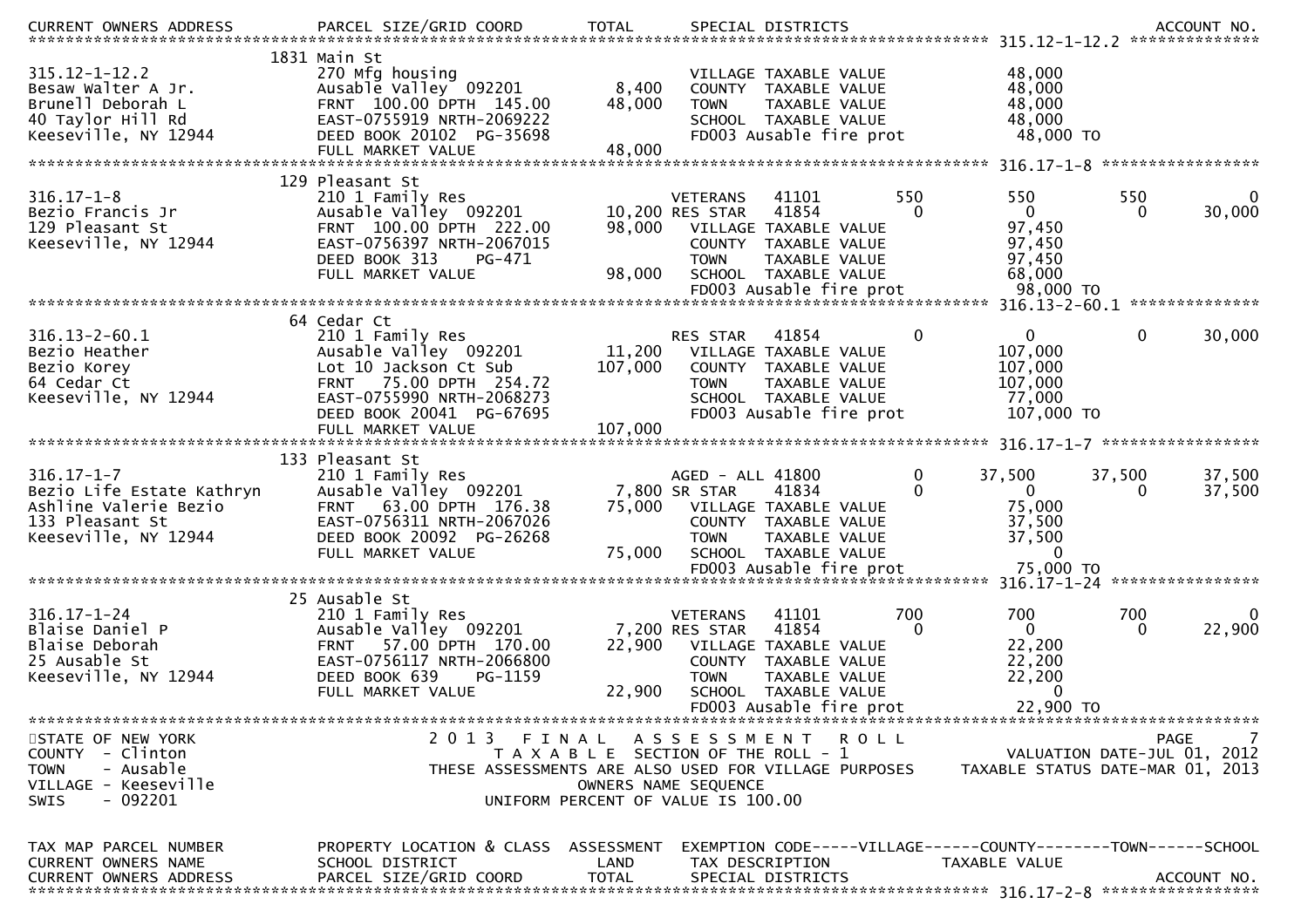|                                                                                                           | 77 Ausable St                                                                                                                                               |                                                                             |                                                             |                                                                                                                            |             |             |                                                                                                     |              |                  |
|-----------------------------------------------------------------------------------------------------------|-------------------------------------------------------------------------------------------------------------------------------------------------------------|-----------------------------------------------------------------------------|-------------------------------------------------------------|----------------------------------------------------------------------------------------------------------------------------|-------------|-------------|-----------------------------------------------------------------------------------------------------|--------------|------------------|
| $316.17 - 2 - 8$<br>Blaise Gary B<br>Blaise Carol Jean<br>77 Ausable St<br>Keeseville, NY 12944           | 220 2 Family Res<br>Ausable Valley 092201<br>FRNT 117.04 DPTH 137.00<br>EAST-0757080 NRTH-2067138<br>DEED BOOK 511<br>$PG-125$                              | 7,200<br>89,000                                                             | SR STAR<br><b>TOWN</b>                                      | 41834<br>VILLAGE TAXABLE VALUE<br>COUNTY TAXABLE VALUE<br>TAXABLE VALUE<br>SCHOOL TAXABLE VALUE                            |             | $\mathbf 0$ | $\overline{0}$<br>89,000<br>89,000<br>89,000<br>25,700                                              | $\mathbf 0$  | 63,300           |
|                                                                                                           |                                                                                                                                                             |                                                                             |                                                             |                                                                                                                            |             |             |                                                                                                     |              |                  |
|                                                                                                           | 121 Ausable St                                                                                                                                              |                                                                             |                                                             |                                                                                                                            |             |             |                                                                                                     |              | **************** |
| $316.13 - 5 - 17$<br>Blaise Geoff A<br>PO Box 243<br>Keeseville, NY 12944                                 | 210 1 Family Res<br>Ausable Valley 092201<br>58.00 DPTH<br>70.00<br><b>FRNT</b><br>EAST-0757576 NRTH-2068179<br>DEED BOOK 20112 PG-42173                    | 5,000<br>42,000                                                             | <b>RES STAR</b><br><b>TOWN</b>                              | 41854<br>VILLAGE TAXABLE VALUE<br>COUNTY TAXABLE VALUE<br>TAXABLE VALUE<br>SCHOOL TAXABLE VALUE                            |             | $\bf{0}$    | $\mathbf{0}$<br>42,000<br>42,000<br>42,000<br>12,000                                                | $\mathbf 0$  | 30,000           |
|                                                                                                           |                                                                                                                                                             |                                                                             |                                                             |                                                                                                                            |             |             | 42,000 TO<br>316.9-1-13 ******************                                                          |              |                  |
|                                                                                                           | 25 Grove St                                                                                                                                                 |                                                                             |                                                             |                                                                                                                            |             |             |                                                                                                     |              |                  |
| $316.9 - 1 - 13$<br>Blaise Judy A<br>25 Grove St<br>Keeseville, NY 12944                                  | 210 1 Family Res<br>Ausable Valley 092201<br>FRNT 143.60 DPTH 246.70<br>EAST-0756023 NRTH-2069943<br>DEED BOOK 953<br>$PG-97$<br>FULL MARKET VALUE          | 10,200<br>77,600<br>77,600                                                  | <b>RES STAR</b><br><b>TOWN</b>                              | 41854<br>VILLAGE TAXABLE VALUE<br>COUNTY TAXABLE VALUE<br>TAXABLE VALUE<br>SCHOOL TAXABLE VALUE<br>FD003 Ausable fire prot |             | 0           | 0<br>77,600<br>77,600<br>77,600<br>47,600<br>77,600 TO                                              | $\mathbf{0}$ | 30,000           |
|                                                                                                           |                                                                                                                                                             |                                                                             |                                                             |                                                                                                                            |             |             | $316.13 - 2 - 14$                                                                                   |              | **************** |
| $316.13 - 2 - 14$<br>Blaise Life Estate James C<br>Myatt Robin<br>47 Liberty St<br>Keeseville, NY 12944   | 49 Liberty St<br>210 1 Family Res<br>Ausable Valley 092201<br>FRNT 78.00 DPTH 350.00<br>EAST-0756631 NRTH-2068038<br>DEED BOOK 20132 PG-54159               | 9,400<br>71,900<br>71,900                                                   | RES STAR<br><b>TOWN</b>                                     | 41854<br>VILLAGE TAXABLE VALUE<br>COUNTY TAXABLE VALUE<br>TAXABLE VALUE<br>SCHOOL TAXABLE VALUE<br>FD003 Ausable fire prot |             | 0           | 0<br>71,900<br>71,900<br>71,900<br>41,900<br>71,900 TO                                              | $\mathbf{0}$ | 30,000           |
|                                                                                                           | 158 Pleasant St                                                                                                                                             |                                                                             |                                                             |                                                                                                                            |             |             |                                                                                                     |              |                  |
| $315.16 - 2 - 13$<br>Blaise Life Use Helen<br>Prandato Arthur A<br>27 Sandy Pines<br>Keeseville, NY 12944 | 210 1 Family Res<br>Ausable Valley 092201<br><b>FRNT 140.00 DPTH</b><br>80.00<br>EAST-0755618 NRTH-2067078<br>DEED BOOK 20092 PG-26709<br>FULL MARKET VALUE | 8,300<br>48,000<br>48,000                                                   | <b>RES STAR</b><br><b>TOWN</b>                              | 41854<br>VILLAGE TAXABLE VALUE<br>COUNTY TAXABLE VALUE<br>TAXABLE VALUE<br>SCHOOL TAXABLE VALUE<br>FD003 Ausable fire prot |             | 0           | $\mathbf{0}$<br>48,000<br>48,000<br>48,000<br>18,000<br>48,000 TO<br>****************************** | $\mathbf 0$  | 30,000           |
| STATE OF NEW YORK                                                                                         | 2 0 1 3<br>FINAL                                                                                                                                            |                                                                             | A S S E S S M E N T                                         |                                                                                                                            | <b>ROLL</b> |             |                                                                                                     |              | <b>PAGE</b><br>8 |
| COUNTY - Clinton<br><b>TOWN</b><br>- Ausable<br>VILLAGE - Keeseville<br>SWIS<br>$-092201$                 | THESE ASSESSMENTS ARE ALSO USED FOR VILLAGE PURPOSES                                                                                                        | T A X A B L E SECTION OF THE ROLL - 1<br>UNIFORM PERCENT OF VALUE IS 100.00 | OWNERS NAME SEQUENCE                                        |                                                                                                                            |             |             | VALUATION DATE-JUL 01,<br>TAXABLE STATUS DATE-MAR 01, 2013                                          |              | 2012             |
| TAX MAP PARCEL NUMBER                                                                                     | PROPERTY LOCATION & CLASS                                                                                                                                   | ASSESSMENT                                                                  |                                                             |                                                                                                                            |             |             | EXEMPTION CODE-----VILLAGE------COUNTY-------TOWN------SCHOOL                                       |              |                  |
| CURRENT OWNERS NAME<br>CURRENT OWNERS ADDRESS                                                             | SCHOOL DISTRICT<br>PARCEL SIZE/GRID COORD                                                                                                                   | LAND<br><b>TOTAL</b>                                                        |                                                             | TAX DESCRIPTION<br>SPECIAL DISTRICTS                                                                                       |             |             | <b>TAXABLE VALUE</b>                                                                                |              | ACCOUNT NO.      |
| $316.13 - 2 - 9.2$<br>Blaise Nelson H<br>Blaise Nancy F<br>13 Blaise Ln<br>Keeseville, NY 12944           | 13 Blaise Ln<br>210 1 Family Res<br>Ausable Valley 092201<br>FRNT 135.00 DPTH 116.00<br>EAST-0756131 NRTH-2068218<br>DEED BOOK 20092 PG-22187               | 89,000                                                                      | WARNONALL<br>7,400 RES STAR<br><b>COUNTY</b><br><b>TOWN</b> | 41121<br>41854<br>VILLAGE TAXABLE VALUE<br>TAXABLE VALUE<br>TAXABLE VALUE                                                  | 12,000      | $\Omega$    | 13,350<br>$\mathbf{0}$<br>77,000<br>75,650<br>77,000                                                | 12,000<br>0  | 0<br>30,000      |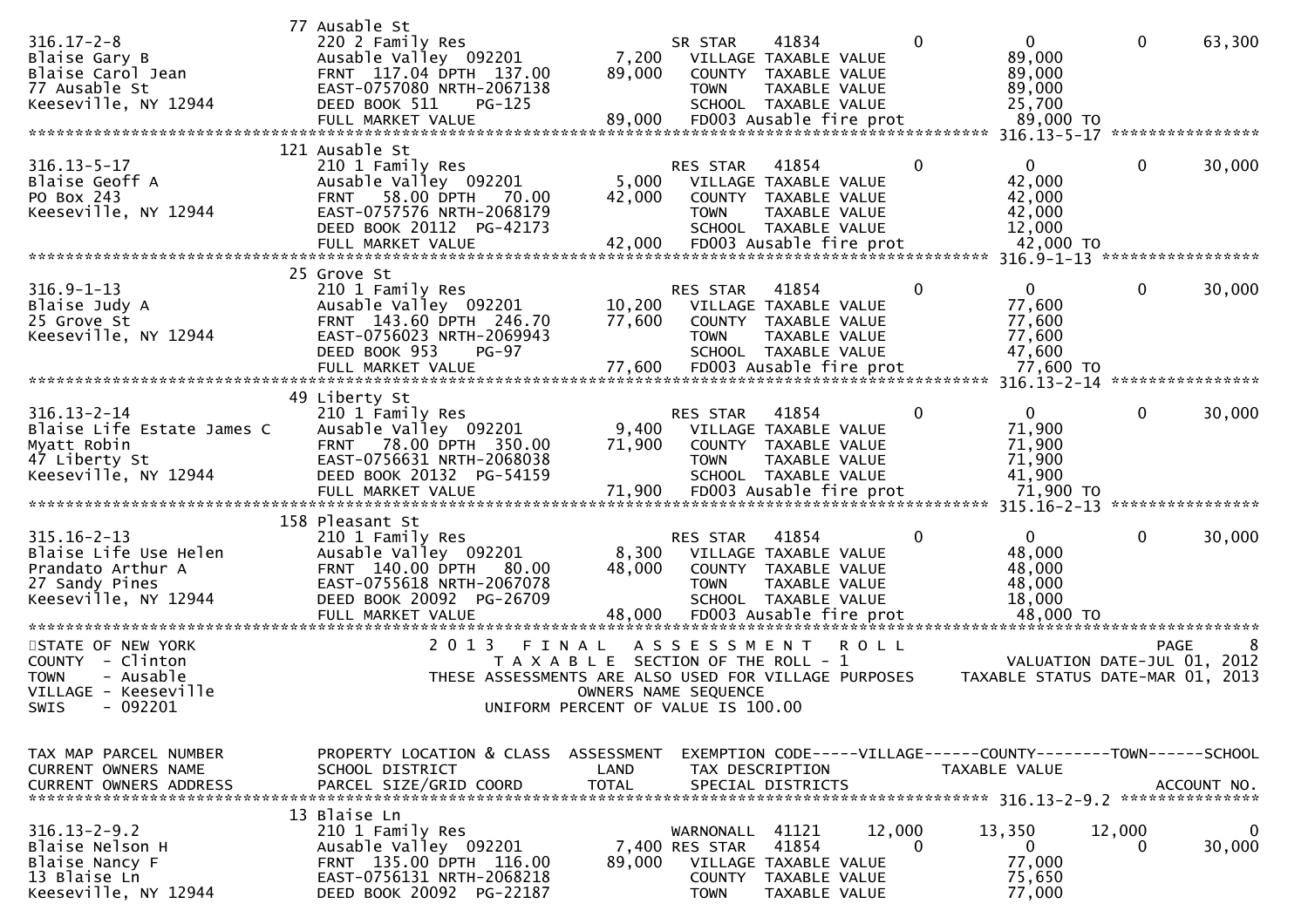|                                                                                                                       | FULL MARKET VALUE                                                                                                                                                          | 89,000                    | SCHOOL TAXABLE VALUE                                                                                                                                                        | 59,000                                                                                          |
|-----------------------------------------------------------------------------------------------------------------------|----------------------------------------------------------------------------------------------------------------------------------------------------------------------------|---------------------------|-----------------------------------------------------------------------------------------------------------------------------------------------------------------------------|-------------------------------------------------------------------------------------------------|
|                                                                                                                       |                                                                                                                                                                            |                           |                                                                                                                                                                             |                                                                                                 |
| $316.13 - 2 - 9.3$<br>Blaise Nelson H<br>13 Blaise Ln<br>Keeseville, NY 12944                                         | 11 Blaise Ln<br>270 Mfg housing<br>Ausable Valley 092201<br>Lot 17<br>FRNT 117.00 DPTH 95.00<br>EAST-0756243 NRTH-2068221<br>DEED BOOK 1035<br>PG-153<br>FULL MARKET VALUE | 7,300<br>27,000<br>27,000 | VILLAGE TAXABLE VALUE<br>COUNTY TAXABLE VALUE<br>TAXABLE VALUE<br><b>TOWN</b><br>SCHOOL TAXABLE VALUE<br>FD003 Ausable fire prot                                            | 27,000<br>27,000<br>27,000<br>27,000<br>27,000 TO                                               |
|                                                                                                                       |                                                                                                                                                                            |                           |                                                                                                                                                                             |                                                                                                 |
| 1850/1852 Rt 9                                                                                                        |                                                                                                                                                                            |                           |                                                                                                                                                                             |                                                                                                 |
| $316.10 - 1 - 17$<br>Blaise Roland A<br>1852 Rt 9<br>Keeseville, NY 12944                                             | 484 1 use sm bld<br>Ausable Valley 092201<br><b>ACRES</b><br>2.30<br>EAST-0760000 NRTH-2070152<br>DEED BOOK 888<br><b>PG-218</b>                                           | 12,000<br>35,000          | VILLAGE TAXABLE VALUE<br>COUNTY TAXABLE VALUE<br><b>TOWN</b><br>TAXABLE VALUE<br>SCHOOL TAXABLE VALUE<br>FD003 Ausable fire prot                                            | 35,000<br>35,000<br>35,000<br>35,000<br>35,000 TO                                               |
|                                                                                                                       | 19 Ausable St                                                                                                                                                              |                           |                                                                                                                                                                             |                                                                                                 |
| $316.17 - 1 - 26$<br>Blaise Roland A Sr<br>27 Ausable St<br>Keeseville, NY 12944                                      | 311 Res vac land<br>Ausable Valley 092201<br>FRNT 92.00 DPTH 111.60<br>EAST-0755994 NRTH-2066827<br>DEED BOOK 935<br>PG-347<br>FULL MARKET VALUE                           | 5,000<br>5,000<br>5,000   | VILLAGE TAXABLE VALUE<br>COUNTY TAXABLE VALUE<br>TAXABLE VALUE<br><b>TOWN</b><br>SCHOOL TAXABLE VALUE<br>FD003 Ausable fire prot                                            | 5,000<br>5,000<br>5,000<br>5,000<br>$5,000$ TO                                                  |
|                                                                                                                       |                                                                                                                                                                            |                           |                                                                                                                                                                             |                                                                                                 |
| $316.17 - 1 - 28$<br>Blaise Roland A Sr<br>27 Ausable St<br>Keeseville, NY 12944                                      | 27 Ausable St<br>220 2 Family Res<br>Ausable Valley 092201<br>FRNT 90.00 DPTH 210.00<br>EAST-0756193 NRTH-2066800<br>DEED BOOK 936<br>$PG-1$<br>FULL MARKET VALUE          | 63,900<br>63,900          | $\Omega$<br>41854<br>RES STAR<br>9,500 VILLAGE TAXABLE VALUE<br>COUNTY TAXABLE VALUE<br><b>TOWN</b><br>TAXABLE VALUE<br>SCHOOL TAXABLE VALUE<br>FD003 Ausable fire prot     | $\overline{0}$<br>30,000<br>$\overline{0}$<br>63,900<br>63,900<br>63,900<br>33,900<br>63,900 TO |
|                                                                                                                       |                                                                                                                                                                            |                           |                                                                                                                                                                             |                                                                                                 |
|                                                                                                                       |                                                                                                                                                                            |                           |                                                                                                                                                                             |                                                                                                 |
| STATE OF NEW YORK<br>COUNTY - Clinton<br>- Ausable<br><b>TOWN</b><br>VILLAGE - Keeseville<br>$-092201$<br><b>SWIS</b> | 2 0 1 3<br>FINAL                                                                                                                                                           | OWNERS NAME SEQUENCE      | ASSESSMENT ROLL<br>T A X A B L E SECTION OF THE ROLL - 1<br>THESE ASSESSMENTS ARE ALSO USED FOR VILLAGE PURPOSES<br>UNIFORM PERCENT OF VALUE IS 100.00                      | PAGE<br>VALUATION DATE-JUL 01, 2012<br>TAXABLE STATUS DATE-MAR 01, 2013                         |
| TAX MAP PARCEL NUMBER<br>CURRENT OWNERS NAME                                                                          | SCHOOL DISTRICT                                                                                                                                                            | LAND                      | PROPERTY LOCATION & CLASS ASSESSMENT EXEMPTION CODE-----VILLAGE------COUNTY--------TOWN------SCHOOL<br>TAX DESCRIPTION                                                      | TAXABLE VALUE                                                                                   |
| $316.13 - 2 - 8$<br>Blaise Steven E<br>Blaise Carol E<br>8 Blaise Ln<br>Keeseville, NY 12944                          | 8 Blaise Ln<br>270 Mfg housing<br>Ausable Valley 092201<br>94.00 DPTH 122.00<br><b>FRNT</b><br>EAST-0756110 NRTH-2068354<br>DEED BOOK 20092 PG-22186<br>FULL MARKET VALUE  | 7,700<br>20,500<br>20,500 | 0<br>41854<br>RES STAR<br>VILLAGE TAXABLE VALUE<br><b>COUNTY</b><br>TAXABLE VALUE<br><b>TOWN</b><br><b>TAXABLE VALUE</b><br>SCHOOL TAXABLE VALUE<br>FD003 Ausable fire prot | 0<br>0<br>20,500<br>20,500<br>20,500<br>20,500<br>0<br>20,500 TO                                |
|                                                                                                                       | 105 Ausable St                                                                                                                                                             |                           |                                                                                                                                                                             | 316.13-5-21 *****************                                                                   |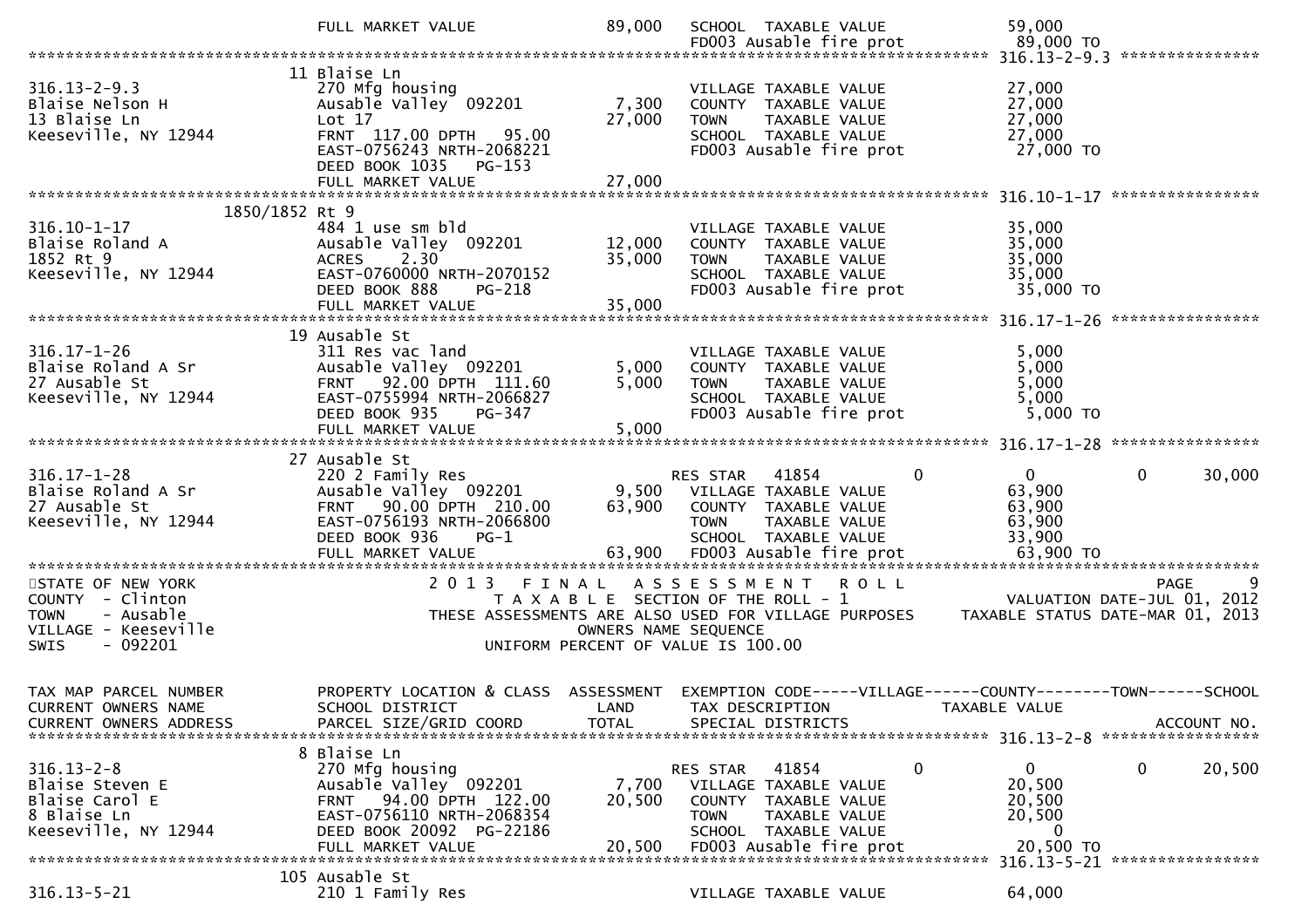| Blaise Thomas James<br>Mace Shellie Lynn<br>PO Box 108<br>Keeseville, NY 12944                                                                                                                                                 | Ausable Valley 092201<br>FRNT 65.00 DPTH 195.00<br>EAST-0757296 NRTH-2067844<br>DEED BOOK 20011 PG-30090<br>FULL MARKET VALUE                                                           | 8,100<br>64,000<br>64,000    | COUNTY TAXABLE VALUE<br>TAXABLE VALUE<br><b>TOWN</b><br>SCHOOL TAXABLE VALUE<br>FD003 Ausable fire prot                                                                                 | 64,000<br>64,000<br>64,000<br>64,000 TO                                            |                        |
|--------------------------------------------------------------------------------------------------------------------------------------------------------------------------------------------------------------------------------|-----------------------------------------------------------------------------------------------------------------------------------------------------------------------------------------|------------------------------|-----------------------------------------------------------------------------------------------------------------------------------------------------------------------------------------|------------------------------------------------------------------------------------|------------------------|
|                                                                                                                                                                                                                                |                                                                                                                                                                                         |                              |                                                                                                                                                                                         |                                                                                    |                        |
| $315.12 - 2 - 1$<br>Bloom Rance<br>Bloom Michel<br>9 Basket Ave<br>Keeseville, NY 12944                                                                                                                                        | 9 Basket Ave<br>210 1 Family Res<br>Ausable Valley 092201<br>Oakwood Pk Sub Lot 1<br>FRNT 184.60 DPTH 150.13<br>EAST-0754948 NRTH-2070122<br>DEED BOOK 1014 PG-314<br>FULL MARKET VALUE | 9,900<br>171,400<br>171,400  | RES STAR<br>41854<br>$\bf{0}$<br>VILLAGE TAXABLE VALUE<br>COUNTY TAXABLE VALUE<br>TAXABLE VALUE<br><b>TOWN</b><br>SCHOOL TAXABLE VALUE<br>FD003 Ausable fire prot                       | $\mathbf{0}$<br>$\bf{0}$<br>171,400<br>171,400<br>171,400<br>141,400<br>171,400 TO | 30,000                 |
|                                                                                                                                                                                                                                |                                                                                                                                                                                         |                              |                                                                                                                                                                                         |                                                                                    |                        |
| $316.13 - 6 - 2$<br>BNG Interim Bank NA<br>TD Bank<br>380 Willington St. Tower B 12t EAST-0757950 NRTH-2068331<br>London, ON, Canada N6A4S4                                                                                    | 1744 Main St<br>462 Branch bank<br>Ausable Valley 092201<br>FRNT 100.00 DPTH 112.00<br>DEED BOOK 20001 PG-21567<br>FULL MARKET VALUE                                                    | 7,300<br>175,000<br>175,000  | VILLAGE TAXABLE VALUE<br>COUNTY TAXABLE VALUE<br><b>TOWN</b><br>TAXABLE VALUE<br>SCHOOL TAXABLE VALUE<br>FD003 Ausable fire prot                                                        | 175,000<br>175,000<br>175,000<br>175,000<br>175,000 TO                             |                        |
|                                                                                                                                                                                                                                | 30 Cedar Ct                                                                                                                                                                             |                              |                                                                                                                                                                                         |                                                                                    |                        |
| $316.13 - 2 - 49$<br>Bourdeau Life Estate Joseph G Ausable Valley 092201<br>Bourdeau Life Estate Henriette Jackson Ct Subd Lot 23<br>Joseph & Henriette Bourdeau FRNT 93.00 DPTH 105.55<br>30 Cedar Ct<br>Keeseville, NY 12944 | 210 1 Family Res<br>EAST-0756194 NRTH-2067512<br>DEED BOOK 20092 PG-21779                                                                                                               | 10,600 SR STAR               | 20,000<br>WARCOMALL 41131<br>41834<br>$\mathbf{0}$<br>133,700 VILLAGE TAXABLE VALUE<br>COUNTY TAXABLE VALUE<br><b>TOWN</b><br>TAXABLE VALUE<br>SCHOOL TAXABLE VALUE                     | 33,425<br>20,000<br>$\overline{0}$<br>0<br>113,700<br>100,275<br>113,700<br>70,400 | $\mathbf{0}$<br>63,300 |
| STATE OF NEW YORK<br>COUNTY - Clinton<br><b>TOWN</b><br>- Ausable<br>VILLAGE - Keeseville<br>$-092201$<br>SWIS                                                                                                                 | 2013 FINAL                                                                                                                                                                              | OWNERS NAME SEQUENCE         | ASSESSMENT ROLL<br>T A X A B L E SECTION OF THE ROLL - 1<br>THESE ASSESSMENTS ARE ALSO USED FOR VILLAGE PURPOSES TAXABLE STATUS DATE-MAR 01, 2013<br>UNIFORM PERCENT OF VALUE IS 100.00 | VALUATION DATE-JUL 01, 2012                                                        | 10<br><b>PAGE</b>      |
| TAX MAP PARCEL NUMBER<br><b>CURRENT OWNERS NAME</b>                                                                                                                                                                            | PROPERTY LOCATION & CLASS ASSESSMENT<br>SCHOOL DISTRICT                                                                                                                                 | LAND                         | EXEMPTION CODE-----VILLAGE------COUNTY--------TOWN------SCHOOL<br>TAX DESCRIPTION                                                                                                       | TAXABLE VALUE                                                                      |                        |
| 1878 Rt 9<br>$316.10 - 1 - 14.4$<br>Bowley Carolyn Moore<br>Goodman Cynthia Moore<br>9 Winding Brook Rd<br>Peru, NY 12972                                                                                                      | 421 Restaurant<br>Ausable Valley 092201<br>Adg 2113 A<br>1.00<br><b>ACRES</b><br>EAST-0760209 NRTH-2070869<br>DEED BOOK 20122 PG-53529<br>FULL MARKET VALUE                             | 11,000<br>102,000<br>102,000 | VILLAGE TAXABLE VALUE<br>COUNTY TAXABLE VALUE<br>TAXABLE VALUE<br><b>TOWN</b><br>SCHOOL TAXABLE VALUE<br>FD003 Ausable fire prot                                                        | 102,000<br>102,000<br>102,000<br>102,000<br>102,000 TO                             |                        |
| $316.17 - 2 - 5$<br>Braid James R<br>87 Ausable St<br>Keeseville, NY 12944                                                                                                                                                     | 85/87 Ausable St<br>220 2 Family Res<br>Ausable Valley 092201<br>95.00 DPTH 266.00<br><b>FRNT</b><br>020<br><b>BANK</b>                                                                 | 9,900<br>74,100              | 41854<br>0<br>RES STAR<br>VILLAGE TAXABLE VALUE<br>COUNTY TAXABLE VALUE<br><b>TOWN</b><br>TAXABLE VALUE                                                                                 | 0<br>$\mathbf{0}$<br>74,100<br>74,100<br>74,100                                    | 30,000                 |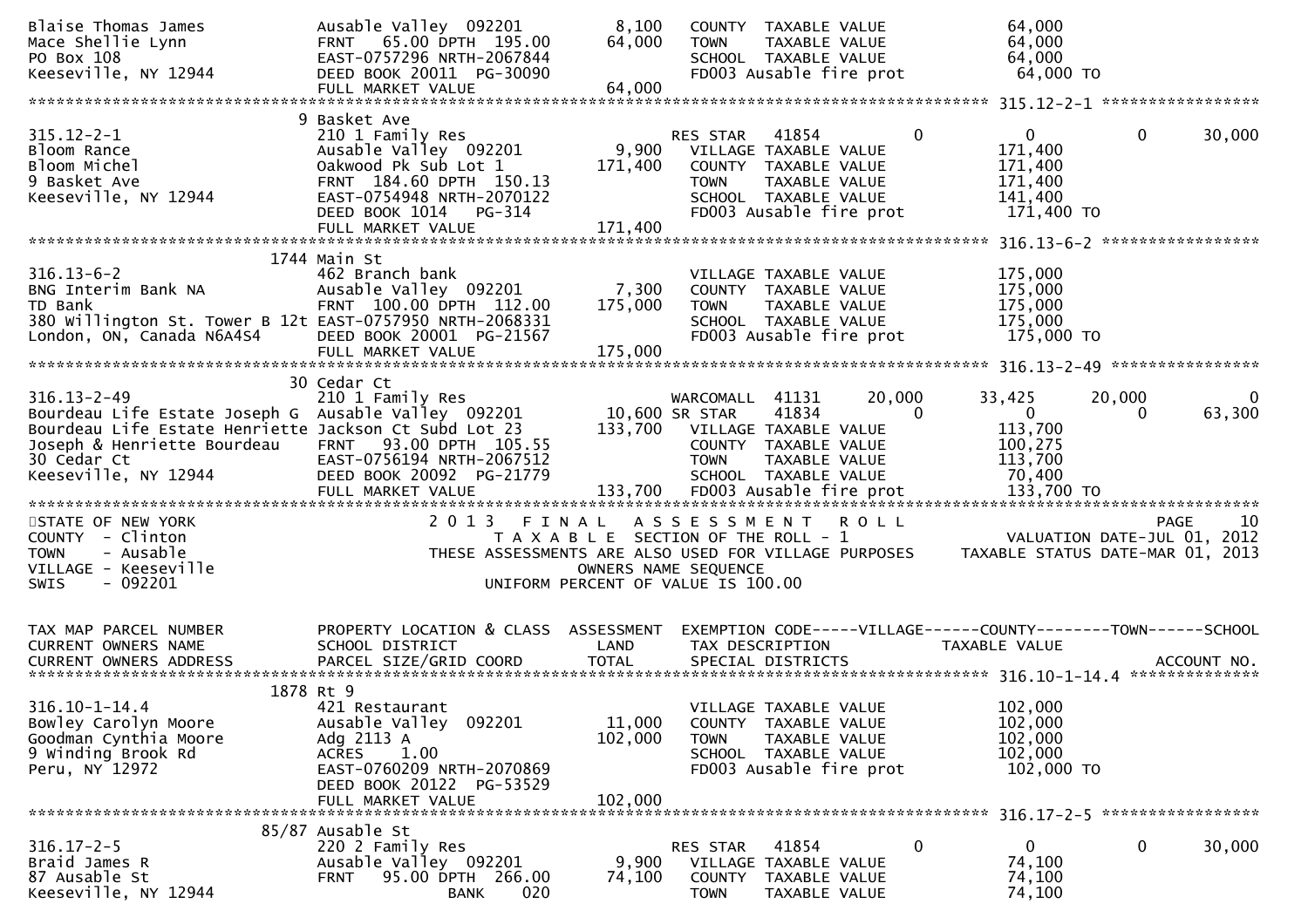|                                                                                                        | EAST-0757104 NRTH-2067397<br>DEED BOOK 20102 PG-36279<br>FULL MARKET VALUE                                                                                                           | 74,100                                                                      |                                                                            | SCHOOL TAXABLE VALUE                                                                     | FD003 Ausable fire prot | 44,100<br>74,100 TO                                                            |                    |                    |
|--------------------------------------------------------------------------------------------------------|--------------------------------------------------------------------------------------------------------------------------------------------------------------------------------------|-----------------------------------------------------------------------------|----------------------------------------------------------------------------|------------------------------------------------------------------------------------------|-------------------------|--------------------------------------------------------------------------------|--------------------|--------------------|
|                                                                                                        |                                                                                                                                                                                      |                                                                             |                                                                            |                                                                                          |                         |                                                                                |                    |                    |
| $316.17 - 3 - 8$<br>Bresett John W<br>Bresett Kathleen E<br>78 Ausable St<br>Keeseville, NY 12944-1126 | 78 Ausable St<br>210 1 Family Res<br>Ausable Valley 092201<br>FRNT 90.00 DPTH 340.00<br>EAST-0757368 NRTH-2067095<br>DEED BOOK 20021 PG-45044<br>FULL MARKET VALUE                   | 70,000<br>70,000                                                            | WARCOMALL 41131<br>10,400 SR STAR<br>VILLAGE TAXABLE VALUE<br><b>TOWN</b>  | 41834<br>COUNTY TAXABLE VALUE<br>TAXABLE VALUE<br>SCHOOL TAXABLE VALUE                   | 17,500                  | 17,500<br>$\Omega$<br>$\overline{0}$<br>52,500<br>52,500<br>52,500<br>6,700    | 17,500<br>$\Omega$ | $\Omega$<br>63,300 |
|                                                                                                        |                                                                                                                                                                                      |                                                                             |                                                                            |                                                                                          |                         |                                                                                |                    |                    |
| $316.10 - 1 - 24$<br>Bresett Scott W<br>Bresett Kelly J<br>1820 N Ausable St<br>Keeseville, NY 12944   | 1820 Rt 9<br>210 1 Family Res<br>Ausable Valley 092201<br>Lot 16 Pl 12000 Al<br>FRNT 50.00 DPTH 215.00<br>EAST-0759263 NRTH-2069601<br>DEED BOOK 20061 PG-94753<br>FULL MARKET VALUE | 7,500<br>79,300<br>79,300                                                   | RES STAR<br>VILLAGE TAXABLE VALUE<br><b>TOWN</b>                           | 41854<br>COUNTY TAXABLE VALUE<br>TAXABLE VALUE<br>SCHOOL TAXABLE VALUE                   | FD003 Ausable fire prot | $\overline{0}$<br>0<br>79,300<br>79,300<br>79,300<br>49,300<br>79,300 TO       | $\mathbf{0}$       | 30,000             |
|                                                                                                        |                                                                                                                                                                                      |                                                                             |                                                                            |                                                                                          |                         |                                                                                |                    |                    |
| $316.17 - 2 - 12$<br>Brown Edward<br>Brown Cecelia<br>65 Ausable St<br>Keeseville, NY 12944            | 65 Ausable St<br>210 1 Family Res<br>Ausable Valley 092201<br>FRNT 100.00 DPTH 103.50<br>EAST-0756949 NRTH-2066944<br>DEED BOOK 20102 PG-31884<br>FULL MARKET VALUE                  | 72,000<br>72,000                                                            | $CW_10_VET/41152$<br>6,900 SR STAR<br>VILLAGE TAXABLE VALUE<br><b>TOWN</b> | 41834<br>COUNTY TAXABLE VALUE<br>TAXABLE VALUE<br>SCHOOL TAXABLE VALUE                   |                         | 0<br>7,200<br>0<br>$\mathbf{0}$<br>72,000<br>64,800<br>72,000<br>8,700         | 0<br>$\mathbf 0$   | 0<br>63,300        |
| STATE OF NEW YORK                                                                                      | 2013 FINAL ASSESSMENT ROLL                                                                                                                                                           |                                                                             |                                                                            |                                                                                          |                         |                                                                                |                    | PAGE<br>-11        |
| COUNTY - Clinton<br>- Ausable<br><b>TOWN</b><br>VILLAGE - Keeseville<br>- 092201<br><b>SWIS</b>        | THESE ASSESSMENTS ARE ALSO USED FOR VILLAGE PURPOSES                                                                                                                                 | T A X A B L E SECTION OF THE ROLL - 1<br>UNIFORM PERCENT OF VALUE IS 100.00 | OWNERS NAME SEQUENCE                                                       |                                                                                          |                         | VALUATION DATE-JUL 01, 2012<br>TAXABLE STATUS DATE-MAR 01, 2013                |                    |                    |
| TAX MAP PARCEL NUMBER<br>CURRENT OWNERS NAME<br><b>CURRENT OWNERS ADDRESS</b>                          | PROPERTY LOCATION & CLASS ASSESSMENT<br>SCHOOL DISTRICT<br>PARCEL SIZE/GRID COORD                                                                                                    | LAND<br><b>TOTAL</b>                                                        |                                                                            | TAX DESCRIPTION<br>SPECIAL DISTRICTS                                                     |                         | EXEMPTION CODE-----VILLAGE------COUNTY-------TOWN------SCHOOL<br>TAXABLE VALUE |                    | ACCOUNT NO.        |
| $316.17 - 2 - 14.2$<br>Brown Edward<br>Brown Cecelia<br>65 Ausable St<br>Keeseville, NY 12944          | Ausable St<br>311 Res vac land<br>Ausable Valley 092201<br>32.00 DPTH<br>78.00<br><b>FRNT</b><br>EAST-0757003 NRTH-2066988<br>DEED BOOK 20102 PG-31884<br>FULL MARKET VALUE          | 3,200<br>3,200<br>3,200                                                     | <b>TOWN</b>                                                                | VILLAGE TAXABLE VALUE<br>COUNTY TAXABLE VALUE<br>TAXABLE VALUE<br>SCHOOL TAXABLE VALUE   | FD003 Ausable fire prot | 3,200<br>3,200<br>3,200<br>3,200<br>3,200 TO                                   |                    |                    |
| $315.12 - 2 - 31$<br>Bujold Craig J<br>Bujold Dawn M<br>2 Woodlawn Dr<br>Keeseville, NY 12944          | 2 Woodlawn Dr<br>210 1 Family Res<br>Ausable Valley 092201<br>Lot $15$<br>FRNT 200.00 DPTH 200.00<br>080<br>BANK<br>EAST-0754429 NRTH-2068860                                        | 10,800<br>93,500                                                            | RES STAR<br><b>COUNTY</b><br><b>TOWN</b>                                   | 41854<br>VILLAGE TAXABLE VALUE<br>TAXABLE VALUE<br>TAXABLE VALUE<br>SCHOOL TAXABLE VALUE | FD003 Ausable fire prot | 0<br>$\mathbf{0}$<br>93,500<br>93,500<br>93,500<br>63,500<br>93,500 TO         | 0                  | 30,000             |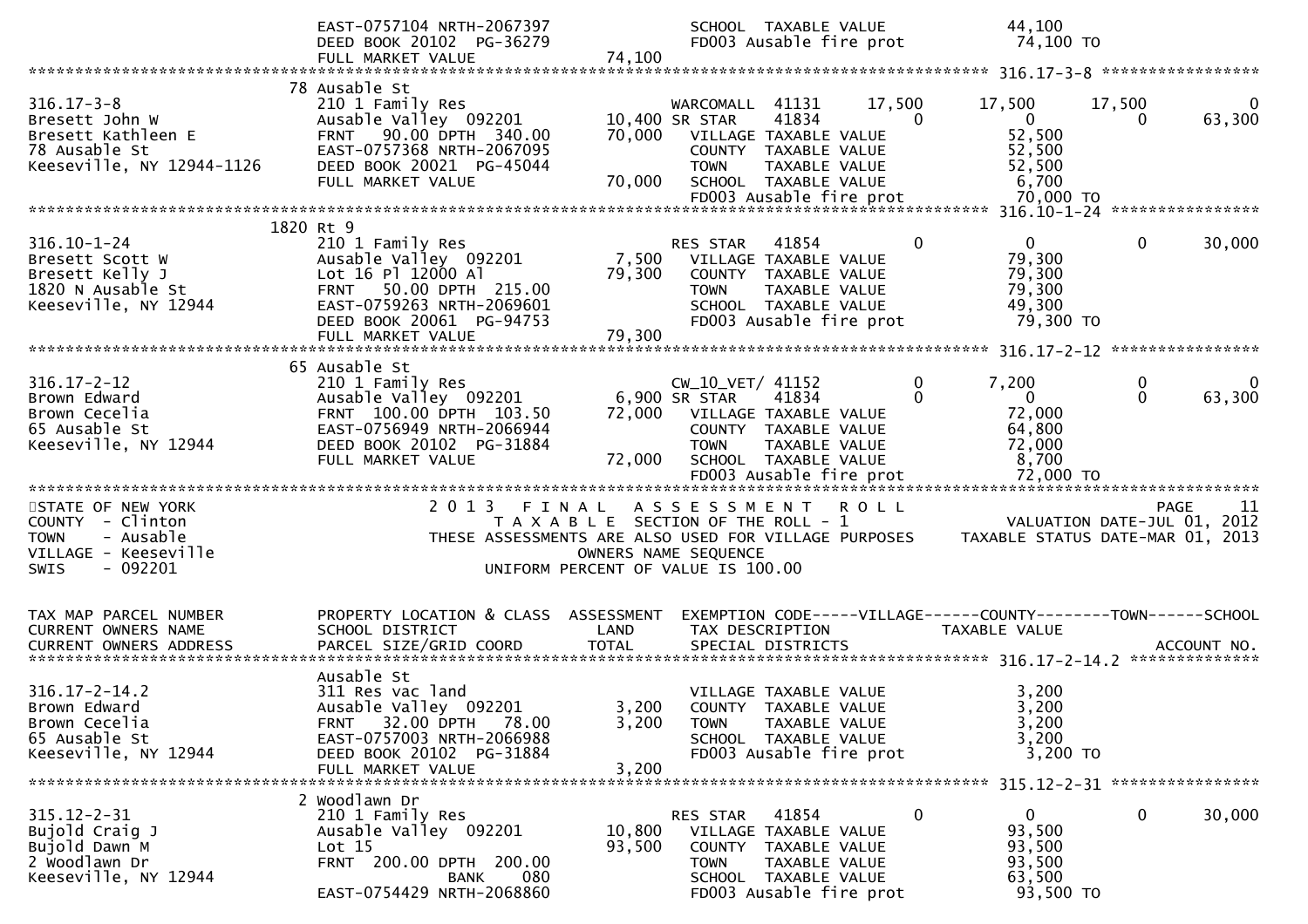|                                                                                                                       | DEED BOOK 20072 PG-8835<br>FULL MARKET VALUE                                                                                                                                  | 93,500                                                                                              |                                                        |                                                                                                                            |                   |                                                                                  |              |                                           |
|-----------------------------------------------------------------------------------------------------------------------|-------------------------------------------------------------------------------------------------------------------------------------------------------------------------------|-----------------------------------------------------------------------------------------------------|--------------------------------------------------------|----------------------------------------------------------------------------------------------------------------------------|-------------------|----------------------------------------------------------------------------------|--------------|-------------------------------------------|
| $315.16 - 2 - 20$<br>Burrell Life Use Franklin<br>Burrell Life Use Theresa<br>22 Pine St<br>Keeseville, NY 12944      | 22 Pine St<br>210 1 Family Res<br>Ausable Valley 092201<br>90.00 DPTH 202.00<br><b>FRNT</b><br>EAST-0755298 NRTH-2067428<br>DEED BOOK 20102 PG-33917<br>FULL MARKET VALUE     | 50,600<br>50,600                                                                                    | WARNONALL 41121<br>9,500 SR STAR<br><b>TOWN</b>        | 41834<br>VILLAGE TAXABLE VALUE<br>COUNTY TAXABLE VALUE<br>TAXABLE VALUE<br>SCHOOL TAXABLE VALUE<br>FD003 Ausable fire prot | 7,590<br>$\Omega$ | 7,590<br>$\mathbf{0}$<br>43,010<br>43,010<br>43,010<br>$\mathbf{0}$<br>50,600 TO | 7,590<br>0   | $\Omega$<br>50,600                        |
|                                                                                                                       |                                                                                                                                                                               |                                                                                                     |                                                        |                                                                                                                            |                   |                                                                                  |              |                                           |
| $316.9 - 1 - 3$<br>Calkins Mark A Sr<br>1872 Main St<br>Keeseville, NY 12944                                          | 1872 Main St<br>210 1 Family Res<br>Ausable Valley 092201<br>39.47 DPTH 333.82<br><b>FRNT</b><br>EAST-0755587 NRTH-2070128<br>DEED BOOK 20072 PG-5025                         | 8,700<br>67,000                                                                                     | RES STAR<br><b>TOWN</b>                                | 41854<br>VILLAGE TAXABLE VALUE<br>COUNTY TAXABLE VALUE<br>TAXABLE VALUE<br>SCHOOL TAXABLE VALUE                            | 0                 | $\mathbf{0}$<br>67,000<br>67,000<br>67,000<br>37,000                             | $\mathbf 0$  | 30,000                                    |
|                                                                                                                       | 50 Cedar Ct                                                                                                                                                                   |                                                                                                     |                                                        |                                                                                                                            |                   |                                                                                  |              |                                           |
| $316.13 - 2 - 57$<br>Call David W<br>Call Crystal L<br>50 Cedar Ct<br>Keeseville, NY 12944                            | 210 1 Family Res<br>Ausable Valley 092201<br>Jackson Sub Lot 14 & 15<br>FRNT 150.00 DPTH 149.04<br><b>BANK</b><br>080<br>EAST-0756334 NRTH-2068096<br>DEED BOOK 20072 PG-7177 | 12,000<br>125,000                                                                                   | RES STAR<br><b>TOWN</b>                                | 41854<br>VILLAGE TAXABLE VALUE<br>COUNTY TAXABLE VALUE<br>TAXABLE VALUE<br>SCHOOL TAXABLE VALUE<br>FD003 Ausable fire prot | $\mathbf 0$       | $\mathbf 0$<br>125,000<br>125,000<br>125,000<br>95,000<br>125,000 TO             | $\mathbf 0$  | 30,000                                    |
|                                                                                                                       | FULL MARKET VALUE                                                                                                                                                             | 125,000                                                                                             |                                                        |                                                                                                                            |                   |                                                                                  |              |                                           |
| STATE OF NEW YORK<br>COUNTY - Clinton<br><b>TOWN</b><br>- Ausable<br>VILLAGE - Keeseville<br>$-092201$<br><b>SWIS</b> | 2013 FINAL<br>THESE ASSESSMENTS ARE ALSO USED FOR VILLAGE PURPOSES                                                                                                            | T A X A B L E SECTION OF THE ROLL - 1<br>OWNERS NAME SEQUENCE<br>UNIFORM PERCENT OF VALUE IS 100.00 | A S S E S S M E N T                                    |                                                                                                                            | <b>ROLL</b>       | TAXABLE STATUS DATE-MAR 01, 2013                                                 |              | 12<br>PAGE<br>VALUATION DATE-JUL 01, 2012 |
| TAX MAP PARCEL NUMBER<br>CURRENT OWNERS NAME                                                                          | PROPERTY LOCATION & CLASS ASSESSMENT<br>SCHOOL DISTRICT                                                                                                                       | LAND                                                                                                |                                                        | TAX DESCRIPTION                                                                                                            |                   | EXEMPTION CODE-----VILLAGE------COUNTY--------TOWN------SCHOOL<br>TAXABLE VALUE  |              |                                           |
| <b>CURRENT OWNERS ADDRESS</b>                                                                                         | PARCEL SIZE/GRID COORD                                                                                                                                                        | <b>TOTAL</b>                                                                                        |                                                        | SPECIAL DISTRICTS                                                                                                          |                   |                                                                                  |              | ACCOUNT NO.                               |
| $316.13 - 2 - 29$<br>Camire Kevin J<br>142 Pleasant St<br>Keeseville, NY 12944                                        | 142 Pleasant St<br>210 1 Family Res<br>Ausable Valley 092201<br>Mussen Survey Bk 9 Pg 71<br>49.50 DPTH 173.00<br><b>FRNT</b><br>940<br><b>BANK</b>                            | 49,500                                                                                              | RES STAR<br>7,000 VILLAGE TAXABLE VALUE<br><b>TOWN</b> | 41854<br>COUNTY TAXABLE VALUE<br>TAXABLE VALUE<br>SCHOOL TAXABLE VALUE                                                     | $\Omega$          | $\Omega$<br>49,500<br>49,500<br>49,500<br>19,500                                 | $\mathbf{0}$ | 30,000                                    |
|                                                                                                                       | EAST-0756016 NRTH-2067195<br>DEED BOOK 20021 PG-38791<br>FULL MARKET VALUE                                                                                                    | 49,500                                                                                              |                                                        | FD003 Ausable fire prot                                                                                                    |                   | 49,500 TO                                                                        |              |                                           |
| $316.13 - 5 - 5$<br>Caron Arthur N<br>Caron Arlene M<br>159 Ausable St<br>Keeseville, NY 12944                        | 159 Ausable St<br>210 1 Family Res<br>Ausable Valley 092201<br>FRNT 61.00 DPTH 132.00<br>EAST-0757850 NRTH-2069007<br>DEED BOOK 914<br>PG-254                                 | 68,500                                                                                              | WARCOMALL<br>7,000 SR STAR<br><b>TOWN</b>              | 41131<br>41834<br>VILLAGE TAXABLE VALUE<br>COUNTY TAXABLE VALUE<br>TAXABLE VALUE                                           | 17,125<br>0       | 17,125<br>$\mathbf{0}$<br>51,375<br>51,375<br>51,375                             | 17,125<br>0  | 0<br>63,300                               |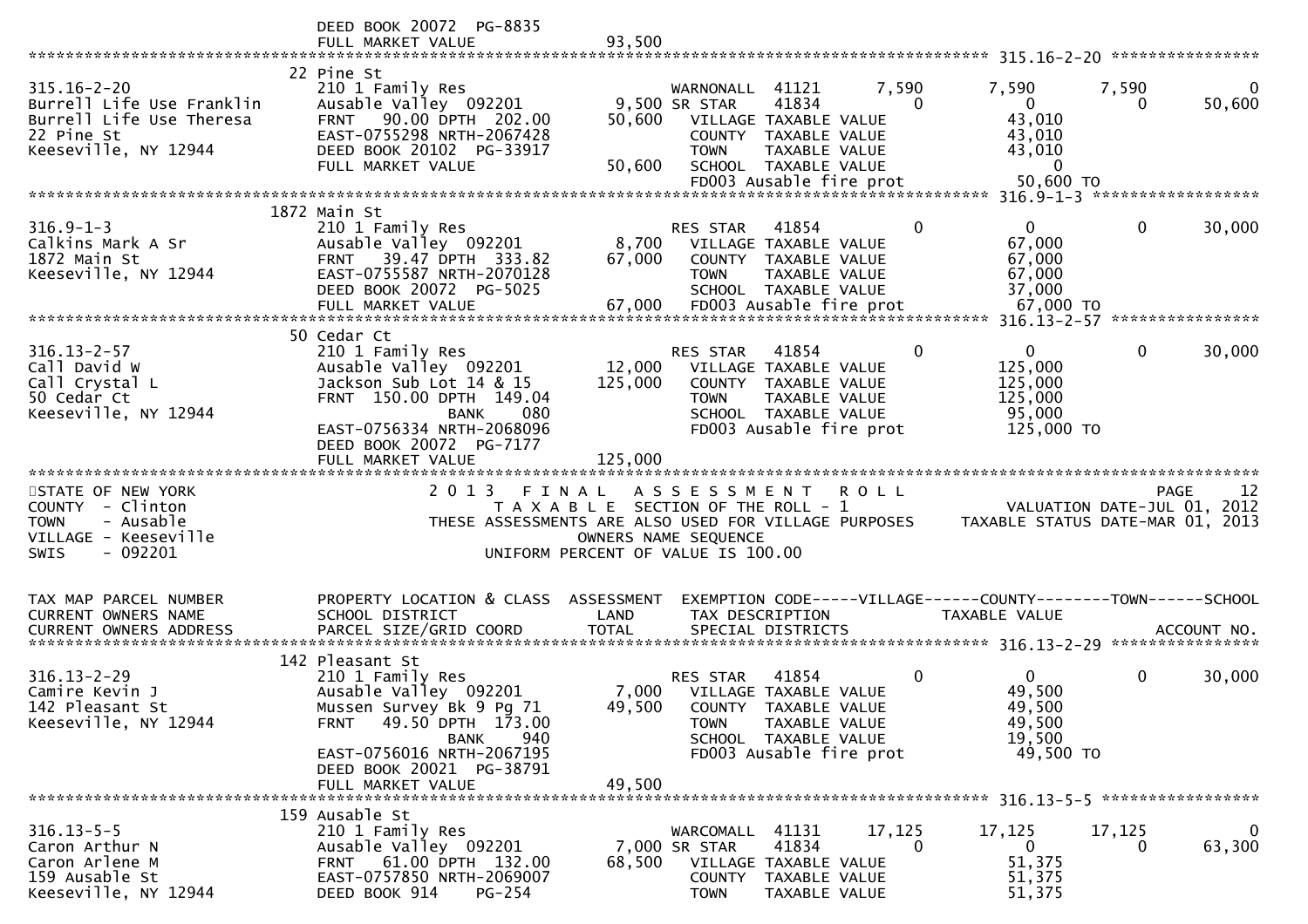|                                                                                                  | FULL MARKET VALUE                                                                                                                                                            | 68,500                      | SCHOOL TAXABLE VALUE<br>FD003 Ausable fire prot                                                                                     | 5,200<br>68,500 TO                                                              |
|--------------------------------------------------------------------------------------------------|------------------------------------------------------------------------------------------------------------------------------------------------------------------------------|-----------------------------|-------------------------------------------------------------------------------------------------------------------------------------|---------------------------------------------------------------------------------|
|                                                                                                  |                                                                                                                                                                              |                             |                                                                                                                                     |                                                                                 |
| $316.13 - 5 - 11$<br>Carter Craig A<br>Carter Sue Ann<br>1758 Main St<br>Keeseville, NY 12944    | 1756 Main St<br>220 2 Family Res<br>Ausable Valley 092201<br>FRNT 46.00 DPTH 178.00<br>EAST-0757684 NRTH-2068465<br>DEED BOOK 20112 PG-43866<br>FULL MARKET VALUE            | 6,300<br>134,000<br>134,000 | VILLAGE TAXABLE VALUE<br>COUNTY TAXABLE VALUE<br><b>TOWN</b><br>TAXABLE VALUE<br>SCHOOL TAXABLE VALUE<br>FD003 Ausable fire prot    | 134,000<br>134,000<br>134,000<br>134,000<br>134,000 TO                          |
|                                                                                                  | 196 Pleasant St                                                                                                                                                              |                             |                                                                                                                                     |                                                                                 |
| 315.20-1-10.1<br>Carter Jack<br>196 Pleasant St<br>Keeseville, NY 12944                          | 210 1 Family Res<br>Ausable Valley 092201<br>FRNT 98.87 DPTH 240.00<br>EAST-0754806 NRTH-2066582<br>DEED BOOK 20082 PG-15809<br>FULL MARKET VALUE                            | 7,900<br>42,700<br>42,700   | VILLAGE TAXABLE VALUE<br>COUNTY TAXABLE VALUE<br><b>TOWN</b><br>TAXABLE VALUE<br>SCHOOL TAXABLE VALUE<br>FD003 Ausable fire prot    | 42,700<br>42,700<br>42,700<br>42,700<br>42,700 TO                               |
|                                                                                                  |                                                                                                                                                                              |                             |                                                                                                                                     |                                                                                 |
| $316.13 - 3 - 11$<br>Carter Jack<br>196 Pleasant St<br>Keeseville, NY 12944                      | 44 Liberty St<br>220 2 Family Res<br>Ausable Valley 092201<br>22202<br>FRNT 107.00 DPTH 119.00<br>EAST-0756917 NRTH-2068024<br>DEED BOOK 20082 PG-15807<br>FULL MARKET VALUE | 6,800<br>88,000<br>88,000   | VILLAGE TAXABLE VALUE<br>COUNTY TAXABLE VALUE<br><b>TOWN</b><br>TAXABLE VALUE<br>SCHOOL TAXABLE VALUE<br>FD003 Ausable fire prot    | 88,000<br>88,000<br>88,000<br>88,000<br>88,000 TO                               |
|                                                                                                  |                                                                                                                                                                              |                             |                                                                                                                                     |                                                                                 |
| STATE OF NEW YORK                                                                                | 2 0 1 3<br>FINAL                                                                                                                                                             |                             | A S S E S S M E N T<br><b>ROLL</b>                                                                                                  | 13<br>PAGE                                                                      |
| COUNTY - Clinton<br>- Ausable<br><b>TOWN</b><br>VILLAGE - Keeseville<br>$-092201$<br><b>SWIS</b> |                                                                                                                                                                              | OWNERS NAME SEQUENCE        | T A X A B L E SECTION OF THE ROLL - 1<br>THESE ASSESSMENTS ARE ALSO USED FOR VILLAGE PURPOSES<br>UNIFORM PERCENT OF VALUE IS 100.00 | VALUATION DATE-JUL 01, 2012<br>TAXABLE STATUS DATE-MAR 01, 2013                 |
| TAX MAP PARCEL NUMBER<br><b>CURRENT OWNERS NAME</b>                                              | PROPERTY LOCATION & CLASS ASSESSMENT<br>SCHOOL DISTRICT                                                                                                                      | LAND                        | TAX DESCRIPTION                                                                                                                     | EXEMPTION CODE-----VILLAGE------COUNTY--------TOWN------SCHOOL<br>TAXABLE VALUE |
| $316.13 - 3 - 10$<br>Carter Jack E<br>196 Pleasant St<br>Keeseville, NY 12944                    | Liberty St<br>311 Res vac land<br>Ausable Valley 092201<br>FRNT 182.00 DPTH 203.00<br>EAST-0756983 NRTH-2067924<br>DEED BOOK 20082 PG-15810<br>FULL MARKET VALUE             | 10,300<br>10,300<br>10,300  | VILLAGE TAXABLE VALUE<br>COUNTY TAXABLE VALUE<br><b>TOWN</b><br>TAXABLE VALUE<br>SCHOOL TAXABLE VALUE<br>FD003 Ausable fire prot    | 10,300<br>10,300<br>10,300<br>10,300<br>10,300 TO                               |
|                                                                                                  |                                                                                                                                                                              |                             |                                                                                                                                     |                                                                                 |
| $316.13 - 3 - 13$<br>Carter Jack E<br>196 Pleasant St<br>Keeseville, NY 12944                    | 50 Liberty St<br>220 2 Family Res<br>Ausable Valley 092201<br>FRNT 61.50 DPTH 302.00<br>EAST-0756912 NRTH-2068271<br>DEED BOOK 20082 PG-15808<br>FULL MARKET VALUE           | 8,400<br>79,000<br>79,000   | VILLAGE TAXABLE VALUE<br>COUNTY TAXABLE VALUE<br><b>TOWN</b><br>TAXABLE VALUE<br>SCHOOL TAXABLE VALUE<br>FD003 Ausable fire prot    | 79,000<br>79,000<br>79,000<br>79,000<br>79,000 TO                               |
| 1850/1854 Main St                                                                                |                                                                                                                                                                              |                             |                                                                                                                                     |                                                                                 |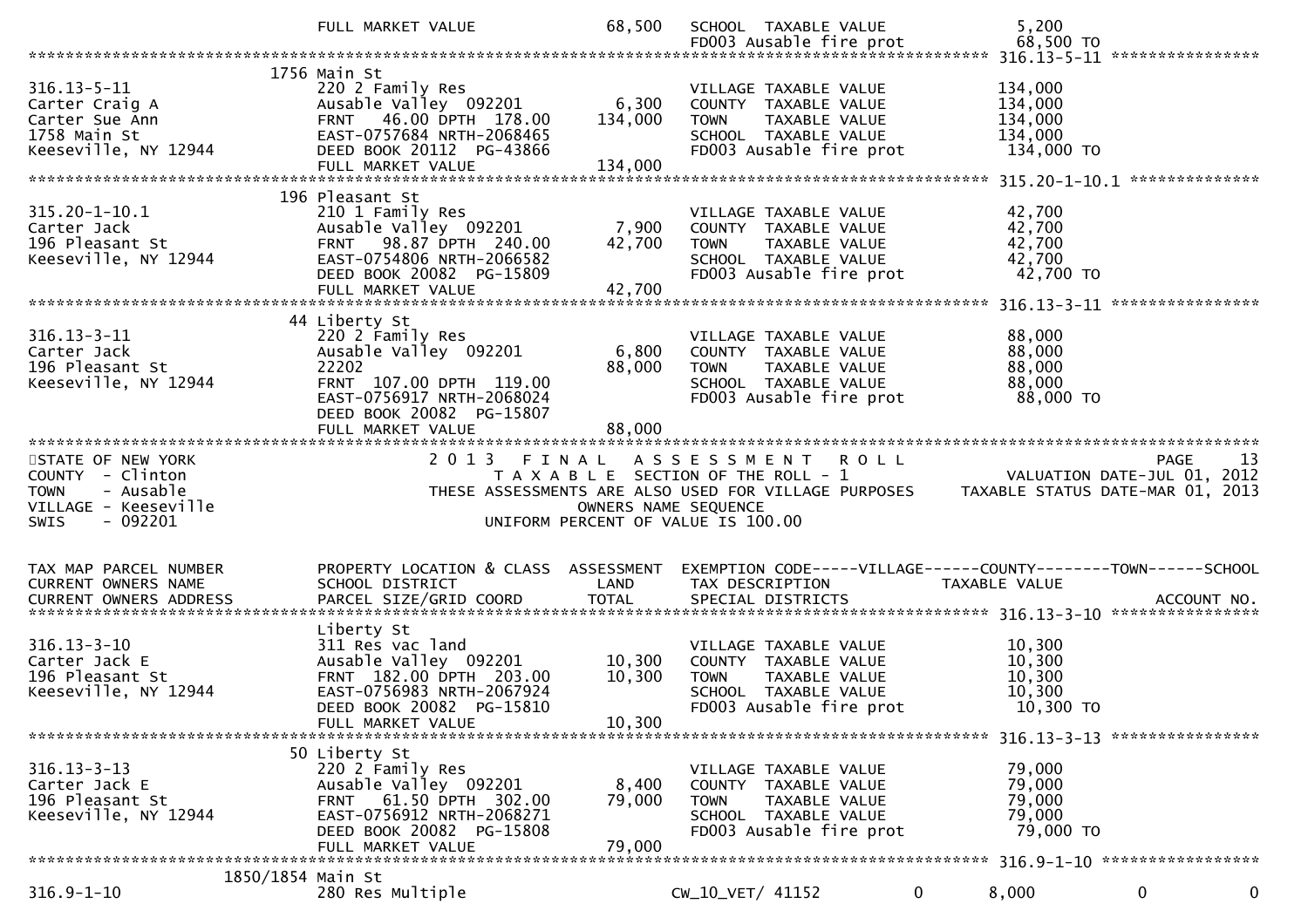| Carter Margi                                     | Ausable Valley 092201                                         |                                       | 10,700 RES STAR 41854              |                                                 | $\Omega$ | $\mathbf{0}$                                                   | $\mathbf 0$  | 30,000           |
|--------------------------------------------------|---------------------------------------------------------------|---------------------------------------|------------------------------------|-------------------------------------------------|----------|----------------------------------------------------------------|--------------|------------------|
| 1850 Main St                                     | FRNT 144.00 DPTH 240.00<br>EAST-0755850 NRTH-2069724          | 134,000                               | VILLAGE TAXABLE VALUE              | COUNTY TAXABLE VALUE                            |          | 134,000                                                        |              |                  |
| Keeseville, NY 12944                             | DEED BOOK 20011 PG-31709                                      |                                       | <b>TOWN</b>                        | TAXABLE VALUE                                   |          | 126,000<br>134,000                                             |              |                  |
|                                                  | FULL MARKET VALUE                                             | 134,000                               |                                    | SCHOOL TAXABLE VALUE                            |          | 104,000                                                        |              |                  |
|                                                  |                                                               |                                       |                                    | FD003 Ausable fire prot                         |          | 134,000 TO                                                     |              |                  |
|                                                  |                                                               |                                       |                                    |                                                 |          |                                                                |              | **************** |
| $316.13 - 5 - 12$                                | 1758 Main St                                                  |                                       |                                    |                                                 |          |                                                                |              |                  |
| Carter Sue Ann                                   | 210 1 Family Res<br>Ausable Valley 092201                     | 7,800                                 |                                    | VILLAGE TAXABLE VALUE<br>COUNTY TAXABLE VALUE   |          | 125,000<br>125,000                                             |              |                  |
| 1758 Main St                                     | FRNT 44.61 DPTH 222.76                                        | 125,000                               | <b>TOWN</b>                        | TAXABLE VALUE                                   |          | 125,000                                                        |              |                  |
| Keeseville, NY 12944                             | EAST-0757648 NRTH-2068505                                     |                                       |                                    | SCHOOL TAXABLE VALUE                            |          | 125,000                                                        |              |                  |
|                                                  | DEED BOOK 20112 PG-37728                                      |                                       |                                    | FD003 Ausable fire prot                         |          | 125,000 TO                                                     |              |                  |
|                                                  | FULL MARKET VALUE                                             | 125,000                               |                                    |                                                 |          |                                                                |              |                  |
|                                                  | 48 Liberty St                                                 |                                       |                                    |                                                 |          |                                                                |              |                  |
| $316.13 - 3 - 12$                                | 210 1 Family Res                                              |                                       | $CW_10_VET/41152$                  |                                                 | 0        | 8,000                                                          | 0            | 0                |
| Caudell Robin                                    | Ausable Valley 092201                                         |                                       | 6,300 RES STAR                     | 41854                                           | 0        | $\overline{0}$                                                 | $\mathbf{0}$ | 30,000           |
| PO Box 2433                                      | 68.00 DPTH 127.00<br><b>FRNT</b>                              | 81,600                                | VILLAGE TAXABLE VALUE              |                                                 |          | 81,600                                                         |              |                  |
| Plattsburgh, NY 12901                            | 080<br>BANK                                                   |                                       |                                    | COUNTY TAXABLE VALUE                            |          | 73,600                                                         |              |                  |
|                                                  | EAST-0756870 NRTH-2068140                                     |                                       | <b>TOWN</b>                        | TAXABLE VALUE                                   |          | 81,600                                                         |              |                  |
|                                                  | DEED BOOK 20082 PG-18200                                      |                                       |                                    | SCHOOL TAXABLE VALUE                            |          | 51,600                                                         |              |                  |
|                                                  |                                                               |                                       |                                    |                                                 |          |                                                                |              |                  |
| STATE OF NEW YORK                                | 2013 FINAL                                                    |                                       | ASSESSMENT ROLL                    |                                                 |          |                                                                |              | -14<br>PAGE      |
| COUNTY - Clinton                                 |                                                               | T A X A B L E SECTION OF THE ROLL - 1 |                                    |                                                 |          | VALUATION DATE-JUL 01, 2012                                    |              |                  |
| - Ausable<br><b>TOWN</b>                         | THESE ASSESSMENTS ARE ALSO USED FOR VILLAGE PURPOSES          |                                       |                                    |                                                 |          | TAXABLE STATUS DATE-MAR 01, 2013                               |              |                  |
| VILLAGE - Keeseville<br><b>SWIS</b><br>$-092201$ |                                                               | OWNERS NAME SEQUENCE                  |                                    |                                                 |          |                                                                |              |                  |
|                                                  |                                                               |                                       |                                    |                                                 |          |                                                                |              |                  |
|                                                  |                                                               |                                       | UNIFORM PERCENT OF VALUE IS 100.00 |                                                 |          |                                                                |              |                  |
|                                                  |                                                               |                                       |                                    |                                                 |          |                                                                |              |                  |
| TAX MAP PARCEL NUMBER                            | PROPERTY LOCATION & CLASS ASSESSMENT                          |                                       |                                    |                                                 |          | EXEMPTION CODE-----VILLAGE------COUNTY--------TOWN------SCHOOL |              |                  |
| CURRENT OWNERS NAME                              | SCHOOL DISTRICT                                               | LAND                                  | TAX DESCRIPTION                    |                                                 |          | <b>TAXABLE VALUE</b>                                           |              |                  |
| <b>CURRENT OWNERS ADDRESS</b>                    | PARCEL SIZE/GRID COORD                                        | <b>TOTAL</b>                          |                                    | SPECIAL DISTRICTS                               |          |                                                                |              | ACCOUNT NO.      |
|                                                  |                                                               |                                       |                                    |                                                 |          |                                                                |              |                  |
|                                                  | 1872 Rt 9                                                     |                                       |                                    |                                                 |          |                                                                |              |                  |
| 316.10-1-14.11<br>Chiappalone Alfred             | 330 Vacant comm<br>Ausable Valley 092201                      | 2,500                                 |                                    | VILLAGE TAXABLE VALUE<br>COUNTY TAXABLE VALUE   |          | 2,500<br>2,500                                                 |              |                  |
| 9 Tiffany Way                                    | FRNT 42.00 DPTH 203.00                                        | 2,500                                 | <b>TOWN</b>                        | TAXABLE VALUE                                   |          | 2,500                                                          |              |                  |
| Plattsburgh, NY 12901-1654                       | EAST-0760108 NRTH-2070661                                     |                                       |                                    | SCHOOL TAXABLE VALUE                            |          | 2,500                                                          |              |                  |
|                                                  | DEED BOOK 557<br><b>PG-228</b>                                |                                       |                                    | FD003 Ausable fire prot                         |          | 2,500 TO                                                       |              |                  |
|                                                  |                                                               |                                       |                                    |                                                 |          |                                                                |              |                  |
|                                                  |                                                               |                                       |                                    |                                                 |          |                                                                |              |                  |
| $315.16 - 2 - 11$                                | 8 Patnode Ln<br>220 2 Family Res                              |                                       |                                    | VILLAGE TAXABLE VALUE                           |          | 59,700                                                         |              |                  |
| Clark Alice L                                    | Ausable Valley 092201                                         | 6,300                                 |                                    | COUNTY TAXABLE VALUE                            |          | 59,700                                                         |              |                  |
| 276 Rt 9N                                        | 80.80 DPTH 137.80<br>FRNT                                     | 59,700                                | <b>TOWN</b>                        | TAXABLE VALUE                                   |          | 59,700                                                         |              |                  |
| Keeseville, NY 12944                             | EAST-0755515 NRTH-2067208                                     |                                       |                                    | SCHOOL TAXABLE VALUE                            |          | 59,700                                                         |              |                  |
|                                                  | DEED BOOK 968<br>PG-074                                       |                                       |                                    | FD003 Ausable fire prot                         |          | 59,700 TO                                                      |              |                  |
|                                                  | FULL MARKET VALUE                                             | 59,700                                |                                    |                                                 |          |                                                                |              |                  |
|                                                  | 55 School St                                                  |                                       |                                    |                                                 |          |                                                                |              |                  |
| $315.12 - 2 - 10$                                | 210 1 Family Res                                              |                                       |                                    | VILLAGE TAXABLE VALUE                           |          | 142,700                                                        |              |                  |
| Clark Renee S                                    | Ausable Valley 092201                                         | 9,600                                 |                                    | COUNTY TAXABLE VALUE                            |          | 142,700                                                        |              |                  |
| PO Box 47                                        | Oakwood Pk Sub Lot 10                                         | 142,700                               | <b>TOWN</b>                        | <b>TAXABLE VALUE</b>                            |          | 142,700                                                        |              |                  |
| Keeseville, NY 12944                             | 99.57 DPTH 180.37<br><b>FRNT</b><br>EAST-0754309 NRTH-2069763 |                                       |                                    | SCHOOL TAXABLE VALUE<br>FD003 Ausable fire prot |          | 142,700<br>142,700 TO                                          |              |                  |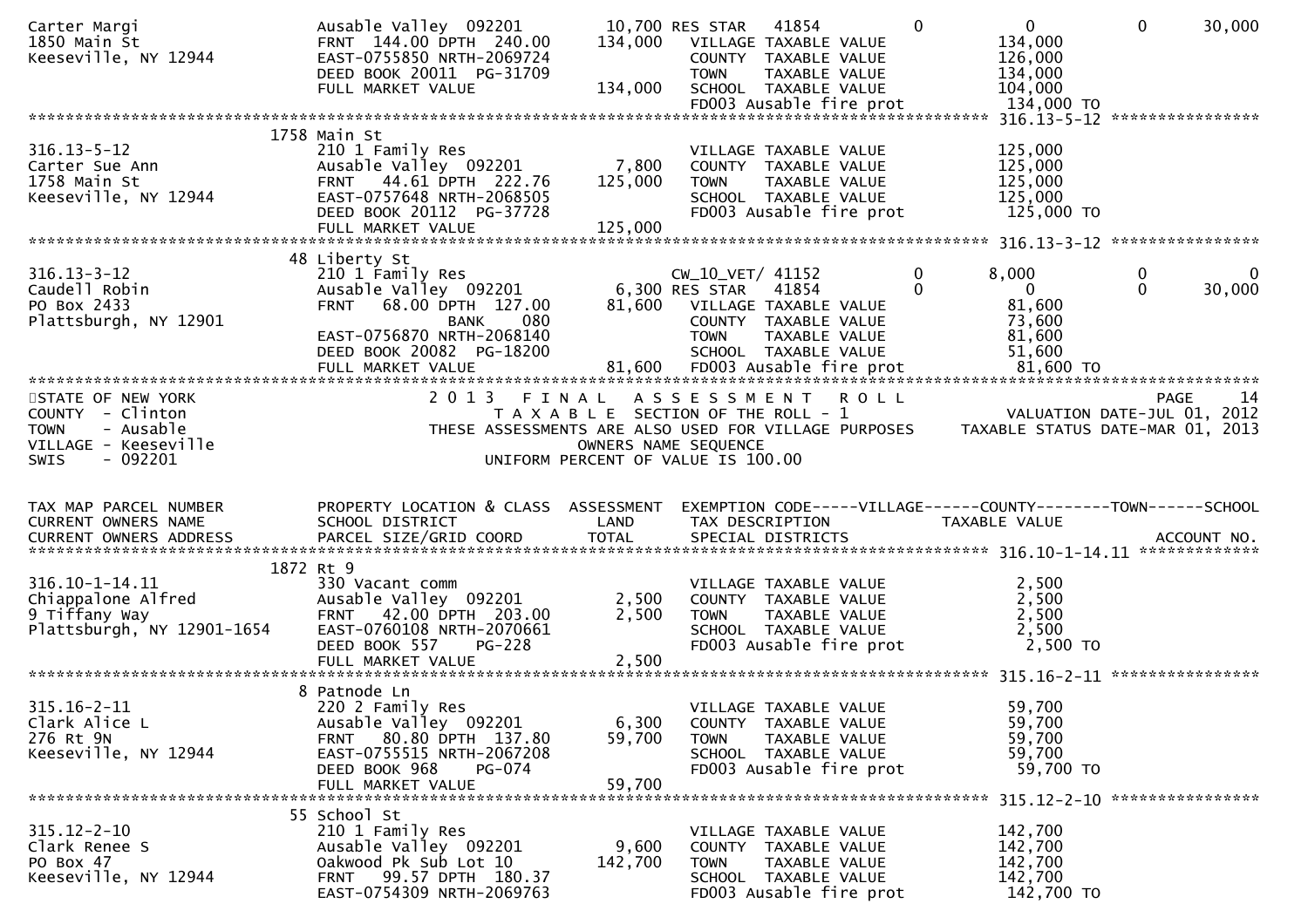|                                                                                                  | DEED BOOK 20041 PG-77198<br>FULL MARKET VALUE                                                                                                                                           | 142,700                     |                                                                                                     |                                                                                                   |                                                                                   |             | ****************            |
|--------------------------------------------------------------------------------------------------|-----------------------------------------------------------------------------------------------------------------------------------------------------------------------------------------|-----------------------------|-----------------------------------------------------------------------------------------------------|---------------------------------------------------------------------------------------------------|-----------------------------------------------------------------------------------|-------------|-----------------------------|
| $316.13 - 6 - 11$<br>Clark Wayne C<br>PO Box 330<br>Keeseville, NY 12944                         | Rt 9<br>330 Vacant comm<br>Ausable Valley 092201<br>FRNT 105.00 DPTH 222.00<br>EAST-0758506 NRTH-2069181<br>DEED BOOK 98001 PG-00781<br>FULL MARKET VALUE                               | 15,800<br>15,800<br>15,800  | VILLAGE TAXABLE VALUE<br>COUNTY TAXABLE VALUE<br><b>TOWN</b>                                        | TAXABLE VALUE<br>SCHOOL TAXABLE VALUE<br>FD003 Ausable fire prot                                  | 15,800<br>15,800<br>15,800<br>15,800<br>15,800 TO                                 |             |                             |
|                                                                                                  | 53 Pine St                                                                                                                                                                              |                             |                                                                                                     |                                                                                                   |                                                                                   |             |                             |
| $315.16 - 3 - 6$<br>Clodgo Brian P<br>Clodgo Judith A<br>53 Pine St<br>Keeseville, NY 12944      | 210 1 Family Res<br>Ausable Valley 092201<br>70.00 DPTH<br>94.00<br><b>FRNT</b><br>EAST-0754991 NRTH-2068211<br>DEED BOOK 20051 PG-88185<br>FULL MARKET VALUE                           | 6,200<br>88,500<br>88,500   | RES STAR<br>VILLAGE TAXABLE VALUE<br><b>TOWN</b>                                                    | 41854<br>COUNTY TAXABLE VALUE<br>TAXABLE VALUE<br>SCHOOL TAXABLE VALUE<br>FD003 Ausable fire prot | $\mathbf{0}$<br>$\mathbf{0}$<br>88,500<br>88,500<br>88,500<br>58,500<br>88,500 TO | 0           | 30,000                      |
|                                                                                                  | 35 Jackson St                                                                                                                                                                           |                             |                                                                                                     |                                                                                                   |                                                                                   |             |                             |
| $315.16 - 2 - 4$<br>Clodgo Kimberly<br>23 Lamplighter Park<br>Keeseville, NY 12944               | 210 1 Family Res<br>Ausable Valley 092201<br>FRNT 160.00 DPTH 161.00<br>EAST-0755451 NRTH-2067907<br>DEED BOOK 20132 PG-54272                                                           | 9,900<br>59,700             | VILLAGE TAXABLE VALUE<br>COUNTY TAXABLE VALUE<br><b>TOWN</b>                                        | TAXABLE VALUE<br>SCHOOL TAXABLE VALUE<br>FD003 Ausable fire prot                                  | 59,700<br>59,700<br>59,700<br>59,700<br>59,700 TO                                 |             |                             |
|                                                                                                  | FULL MARKET VALUE<br>**********************                                                                                                                                             | 59,700                      |                                                                                                     |                                                                                                   |                                                                                   |             |                             |
| STATE OF NEW YORK                                                                                | 2 0 1 3                                                                                                                                                                                 | FINAL                       | A S S E S S M E N T                                                                                 | <b>ROLL</b>                                                                                       |                                                                                   |             | -15<br><b>PAGE</b>          |
| COUNTY - Clinton<br>- Ausable<br><b>TOWN</b><br>VILLAGE - Keeseville<br>$-092201$<br><b>SWIS</b> | THESE ASSESSMENTS ARE ALSO USED FOR VILLAGE PURPOSES                                                                                                                                    |                             | T A X A B L E SECTION OF THE ROLL - 1<br>OWNERS NAME SEQUENCE<br>UNIFORM PERCENT OF VALUE IS 100.00 |                                                                                                   | TAXABLE STATUS DATE-MAR 01, 2013                                                  |             | VALUATION DATE-JUL 01, 2012 |
| TAX MAP PARCEL NUMBER<br>CURRENT OWNERS NAME                                                     | PROPERTY LOCATION & CLASS ASSESSMENT<br>SCHOOL DISTRICT                                                                                                                                 | LAND                        | TAX DESCRIPTION                                                                                     |                                                                                                   | EXEMPTION CODE-----VILLAGE------COUNTY-------TOWN------SCHOOL<br>TAXABLE VALUE    |             |                             |
|                                                                                                  |                                                                                                                                                                                         |                             |                                                                                                     |                                                                                                   |                                                                                   |             |                             |
| $315.16 - 3 - 11$<br>Clodgo Sandra<br>Clodgo Glen<br>33 Pine St<br>Keeseville, NY 12944          | 33 Pine St<br>210 1 Family Res<br>Ausable Valley 092201<br>76.92 DPTH 150.00<br><b>FRNT</b><br>EAST-0755040 NRTH-2067671<br>DEED BOOK 99001 PG-07635<br>FULL MARKET VALUE               | 8,100<br>56,000<br>56,000   | SR STAR<br>VILLAGE TAXABLE VALUE<br><b>TOWN</b>                                                     | 41834<br>COUNTY TAXABLE VALUE<br>TAXABLE VALUE<br>SCHOOL TAXABLE VALUE<br>FD003 Ausable fire prot | 0<br>$\overline{0}$<br>56,000<br>56,000<br>56,000<br>$\Omega$<br>56,000 TO        | $\mathbf 0$ | 56,000                      |
|                                                                                                  |                                                                                                                                                                                         |                             |                                                                                                     |                                                                                                   |                                                                                   |             |                             |
| $316.13 - 2 - 45$<br>Coats Edward G<br>Coats Christine<br>14 Cedar Ct<br>Keeseville, NY 12944    | 14 Cedar Ct<br>210 1 Family Res<br>Ausable Valley 092201<br>FRNT 140.00 DPTH 120.60<br>320<br><b>BANK</b><br>EAST-0755911 NRTH-2067776<br>DEED BOOK 20082 PG-16929<br>FULL MARKET VALUE | 8,800<br>130,000<br>130,000 | RES STAR<br>VILLAGE TAXABLE VALUE<br><b>TOWN</b>                                                    | 41854<br>COUNTY TAXABLE VALUE<br>TAXABLE VALUE<br>SCHOOL TAXABLE VALUE<br>FD003 Ausable fire prot | 0<br>0<br>130,000<br>130,000<br>130,000<br>100,000<br>130,000 TO                  | $\mathbf 0$ | 30,000                      |
|                                                                                                  | 135 Pleasant St                                                                                                                                                                         |                             |                                                                                                     |                                                                                                   |                                                                                   |             | *****************           |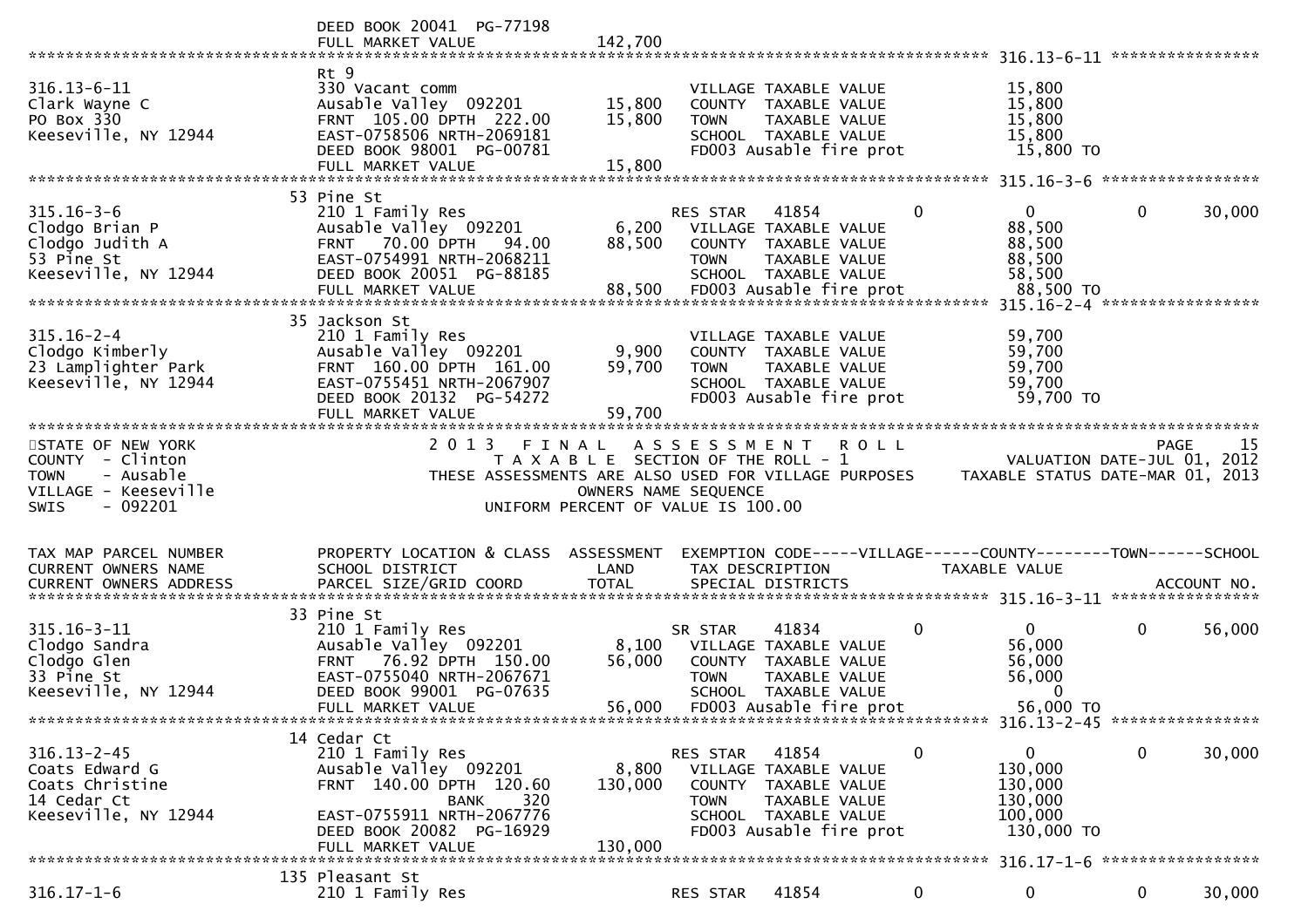| Coats Kristin D<br>Coats Elizabeth M<br>135 Pleasant St<br>Keeseville, NY 12944                               | Ausable Valley 092201<br>58.25 DPTH 176.00<br><b>FRNT</b><br>080<br><b>BANK</b><br>EAST-0756252 NRTH-2067009<br>DEED BOOK 20041 PG-74962                                                                       | 7,600<br>82,300                                                                      | <b>TOWN</b>                                 | VILLAGE TAXABLE VALUE<br>COUNTY TAXABLE VALUE<br>TAXABLE VALUE<br>SCHOOL TAXABLE VALUE<br>FD003 Ausable fire prot          |             |   | 82,300<br>82,300<br>82,300<br>52,300<br>82,300 TO                                     |              |        |
|---------------------------------------------------------------------------------------------------------------|----------------------------------------------------------------------------------------------------------------------------------------------------------------------------------------------------------------|--------------------------------------------------------------------------------------|---------------------------------------------|----------------------------------------------------------------------------------------------------------------------------|-------------|---|---------------------------------------------------------------------------------------|--------------|--------|
|                                                                                                               | FULL MARKET VALUE                                                                                                                                                                                              | 82,300                                                                               |                                             |                                                                                                                            |             |   |                                                                                       |              |        |
| $316.9 - 2 - 1$<br>Cobb Judy D<br>Cobb Walter L<br>44 Grove St<br>Keeseville, NY 12944                        | $44/46$ Grove St<br>280 Res Multiple<br>Ausable Valley 092201<br>FRNT 101.30 DPTH 266.40<br><b>BANK</b><br>080<br>EAST-0756375 NRTH-2070378<br>DEED BOOK 20001 PG-25523<br>FULL MARKET VALUE                   | 10,600<br>178,800<br>178,800                                                         | RES STAR<br><b>TOWN</b>                     | 41854<br>VILLAGE TAXABLE VALUE<br>COUNTY TAXABLE VALUE<br>TAXABLE VALUE<br>SCHOOL TAXABLE VALUE<br>FD003 Ausable fire prot |             | 0 | $\mathbf{0}$<br>178,800<br>178,800<br>178,800<br>148,800<br>178,800 TO                | $\mathbf{0}$ | 30,000 |
|                                                                                                               | 1816 Rt 9                                                                                                                                                                                                      |                                                                                      |                                             |                                                                                                                            |             |   |                                                                                       |              |        |
| $316.10 - 1 - 25$<br>Cogan Katherine M<br>1816 Rt 9<br>Keeseville, NY 12944                                   | 210 1 Family Res<br>Ausable Valley 092201<br>FRNT 106.00 DPTH 190.00<br>080<br>BANK<br>EAST-0759195 NRTH-2069563<br>DEED BOOK 20061 PG-98016<br>FULL MARKET VALUE                                              | 9,600<br>85,600<br>85,600                                                            | <b>RES STAR</b><br><b>TOWN</b>              | 41854<br>VILLAGE TAXABLE VALUE<br>COUNTY TAXABLE VALUE<br>TAXABLE VALUE<br>SCHOOL TAXABLE VALUE<br>FD003 Ausable fire prot |             | 0 | $\overline{0}$<br>85,600<br>85,600<br>85,600<br>55,600<br>85,600 TO                   | 0            | 30,000 |
| STATE OF NEW YORK<br>COUNTY - Clinton<br>- Ausable<br><b>TOWN</b><br>VILLAGE - Keeseville<br>SWIS<br>- 092201 | 2 0 1 3<br>THESE ASSESSMENTS ARE ALSO USED FOR VILLAGE PURPOSES                                                                                                                                                | FINAL<br>T A X A B L E SECTION OF THE ROLL - 1<br>UNIFORM PERCENT OF VALUE IS 100.00 | A S S E S S M E N T<br>OWNERS NAME SEQUENCE |                                                                                                                            | <b>ROLL</b> |   | VALUATION DATE-JUL 01, 2012<br>TAXABLE STATUS DATE-MAR 01, 2013                       | <b>PAGE</b>  | -16    |
| TAX MAP PARCEL NUMBER<br>CURRENT OWNERS NAME                                                                  | PROPERTY LOCATION & CLASS ASSESSMENT<br>SCHOOL DISTRICT                                                                                                                                                        | LAND                                                                                 |                                             | TAX DESCRIPTION                                                                                                            |             |   | EXEMPTION CODE-----VILLAGE------COUNTY-------TOWN------SCHOOL<br><b>TAXABLE VALUE</b> |              |        |
| $316.13 - 2 - 64$<br>Colbert Aniana C<br>Dwight B Anson Jr<br>48 Jackson St<br>Keeseville, NY 12944           | 48 Jackson St<br>270 Mfg housing<br>Ausable Valley 092201<br>FRNT 160.00 DPTH 144.85<br>EAST-0755605 NRTH-2068277<br>DEED BOOK 20062 PG-115<br>FULL MARKET VALUE                                               | 12,100<br>45,000<br>45,000                                                           | RES STAR<br><b>TOWN</b>                     | 41854<br>VILLAGE TAXABLE VALUE<br>COUNTY TAXABLE VALUE<br>TAXABLE VALUE<br>SCHOOL TAXABLE VALUE<br>FD003 Ausable fire prot |             | 0 | $\overline{0}$<br>45,000<br>45,000<br>45,000<br>15,000<br>45,000 TO                   | $\mathbf{0}$ | 30,000 |
| $315.12 - 2 - 6$<br>Coleman Ronald P<br>Meseck Elizabeth<br>60 School St<br>Keeseville, NY 12944              | 60 School St<br>210 1 Family Res<br>Ausable Valley 092201<br>Lot 15 PL 12000 Ac<br>FRNT 150.82 DPTH 111.10<br>080<br><b>BANK</b><br>EAST-0754466 NRTH-2070018<br>DEED BOOK 20041 PG-72784<br>FULL MARKET VALUE | 8,300<br>143,000<br>143,000                                                          | RES STAR<br><b>COUNTY</b><br><b>TOWN</b>    | 41854<br>VILLAGE TAXABLE VALUE<br>TAXABLE VALUE<br>TAXABLE VALUE<br>SCHOOL TAXABLE VALUE<br>FD003 Ausable fire prot        |             | 0 | $\mathbf{0}$<br>143,000<br>143,000<br>143,000<br>113,000<br>143,000 TO                | $\mathbf{0}$ | 30,000 |
|                                                                                                               |                                                                                                                                                                                                                |                                                                                      |                                             |                                                                                                                            |             |   |                                                                                       |              |        |
| $315.16 - 1 - 11$<br>Collien Katherine A                                                                      | 20 Hill St<br>210 1 Family Res<br>Ausable Valley 092201                                                                                                                                                        | 7,900                                                                                |                                             | VILLAGE TAXABLE VALUE<br>COUNTY TAXABLE VALUE                                                                              |             |   | 56,000<br>56,000                                                                      |              |        |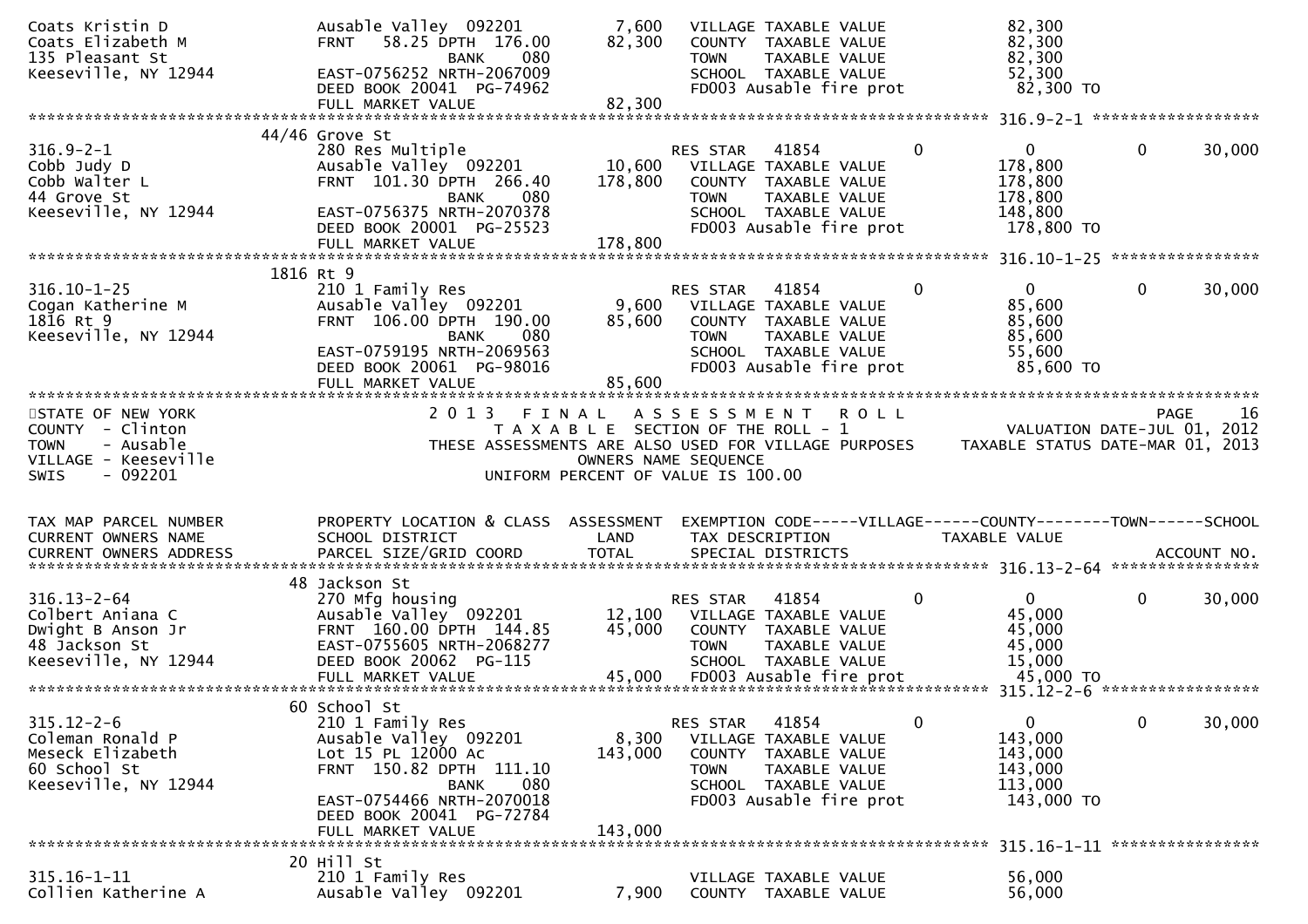| 8 Hill St<br>Keeseville, NY 12944                                                                    | FRNT 66.94 DPTH 165.01<br>EAST-0755932 NRTH-2068700<br>DEED BOOK 20072 PG-6446<br>FULL MARKET VALUE                                                                     | 56,000<br>56,000                               | <b>TOWN</b>                                                           | TAXABLE VALUE<br>SCHOOL TAXABLE VALUE<br>FD003 Ausable fire prot                                                           |                              | 56,000<br>56,000<br>56,000 TO                                                   |                              |                         |
|------------------------------------------------------------------------------------------------------|-------------------------------------------------------------------------------------------------------------------------------------------------------------------------|------------------------------------------------|-----------------------------------------------------------------------|----------------------------------------------------------------------------------------------------------------------------|------------------------------|---------------------------------------------------------------------------------|------------------------------|-------------------------|
|                                                                                                      |                                                                                                                                                                         |                                                |                                                                       |                                                                                                                            |                              |                                                                                 |                              |                         |
| $315.16 - 1 - 8$<br>Collien Shirley A<br>Collien Katherine Ann<br>8 Hill St<br>Keeseville, NY 12944  | 8 Hill St<br>210 1 Family Res<br>Ausable Valley 092201<br>FRNT 122.17 DPTH 179.70<br>EAST-0756209 NRTH-2068743<br>DEED BOOK 99001 PG-09234                              | 9,700<br>89,700                                | RES STAR<br><b>TOWN</b>                                               | 41854<br>VILLAGE TAXABLE VALUE<br>COUNTY TAXABLE VALUE<br>TAXABLE VALUE<br>SCHOOL TAXABLE VALUE                            | $\Omega$                     | $\overline{0}$<br>89,700<br>89,700<br>89,700<br>59,700                          | $\mathbf 0$                  | 30,000                  |
|                                                                                                      | 1760 Main St                                                                                                                                                            |                                                |                                                                       |                                                                                                                            |                              |                                                                                 |                              |                         |
| $316.13 - 5 - 9.2$<br>Collin James<br>Collin Carol Blakeslee<br>1760 Main St<br>Keeseville, NY 12944 | 210 1 Family Res<br>Ausable Valley 092201<br>Lot $17$<br><b>FRNT</b><br>58.60 DPTH 309.00<br>EAST-0757605 NRTH-2068548<br>DEED BOOK 20041 PG-73237<br>FULL MARKET VALUE | 8,100<br>207,000<br>207,000                    | RES STAR<br><b>TOWN</b>                                               | 41854<br>VILLAGE TAXABLE VALUE<br>COUNTY TAXABLE VALUE<br>TAXABLE VALUE<br>SCHOOL TAXABLE VALUE<br>FD003 Ausable fire prot | 0                            | $\mathbf{0}$<br>207,000<br>207,000<br>207,000<br>177,000<br>207,000 TO          | $\mathbf{0}$                 | 30,000                  |
|                                                                                                      |                                                                                                                                                                         |                                                |                                                                       |                                                                                                                            |                              |                                                                                 |                              |                         |
| STATE OF NEW YORK<br>COUNTY - Clinton                                                                | 2 0 1 3                                                                                                                                                                 | FINAL<br>T A X A B L E SECTION OF THE ROLL - 1 | A S S E S S M E N T                                                   |                                                                                                                            | <b>ROLL</b>                  | VALUATION DATE-JUL 01, 2012                                                     |                              | <b>PAGE</b><br>17       |
| <b>TOWN</b><br>- Ausable<br>VILLAGE - Keeseville<br>$-092201$<br><b>SWIS</b>                         | THESE ASSESSMENTS ARE ALSO USED FOR VILLAGE PURPOSES                                                                                                                    | UNIFORM PERCENT OF VALUE IS 100.00             | OWNERS NAME SEQUENCE                                                  |                                                                                                                            |                              | TAXABLE STATUS DATE-MAR 01, 2013                                                |                              |                         |
| TAX MAP PARCEL NUMBER<br>CURRENT OWNERS NAME<br><b>CURRENT OWNERS ADDRESS</b>                        | PROPERTY LOCATION & CLASS ASSESSMENT<br>SCHOOL DISTRICT                                                                                                                 | LAND                                           |                                                                       | TAX DESCRIPTION                                                                                                            |                              | EXEMPTION CODE-----VILLAGE------COUNTY--------TOWN------SCHOOL<br>TAXABLE VALUE |                              |                         |
|                                                                                                      | 21 Basket Ave                                                                                                                                                           |                                                |                                                                       |                                                                                                                            |                              |                                                                                 |                              |                         |
| $315.12 - 2 - 4$<br>Connors Francis<br>Connors Laura J<br>21 Basket Ave<br>Keeseville, NY 12944      | 210 1 Family Res<br>Ausable Valley 092201<br>Survey Bk 18 Pg 57<br>Oakwood Pk Sub Lot 4<br>FRNT 100.00 DPTH 150.00<br>080<br><b>BANK</b>                                |                                                | WARCOMALL 41131<br>9,100 WARDISALL<br>140,600 RES STAR<br><b>TOWN</b> | 41141<br>41854<br>VILLAGE TAXABLE VALUE<br>COUNTY TAXABLE VALUE<br>TAXABLE VALUE                                           | 20,000<br>21,090<br>$\Omega$ | 35,150<br>21,090<br>$\overline{0}$<br>99,510<br>84,360<br>99,510                | 20,000<br>21,090<br>$\Omega$ | 0<br>$\Omega$<br>30,000 |
|                                                                                                      | EAST-0754666 NRTH-2070061<br>DEED BOOK 20011 PG-35772<br>FULL MARKET VALUE                                                                                              | 140,600                                        |                                                                       | SCHOOL TAXABLE VALUE<br>FD003 Ausable fire prot                                                                            |                              | 110,600<br>140,600 TO                                                           |                              |                         |
|                                                                                                      | 1774 Main St                                                                                                                                                            |                                                |                                                                       |                                                                                                                            |                              |                                                                                 |                              |                         |
| $316.13 - 4 - 9$<br>Countryside ALF LLC<br>762 Brooks Ave<br>Rochester, NY 14619                     | 486 Mini-mart<br>Ausable Valley 092201<br>1.00<br><b>ACRES</b><br>EAST-0757293 NRTH-2068646<br>DEED BOOK 20122 PG-45379<br>FULL MARKET VALUE                            | 16,500<br>337,400<br>337,400                   | <b>TOWN</b>                                                           | VILLAGE TAXABLE VALUE<br>COUNTY TAXABLE VALUE<br>TAXABLE VALUE<br>SCHOOL TAXABLE VALUE<br>FD003 Ausable fire prot          |                              | 337,400<br>337,400<br>337,400<br>337,400<br>337,400 TO                          |                              |                         |
|                                                                                                      |                                                                                                                                                                         |                                                |                                                                       |                                                                                                                            |                              |                                                                                 |                              |                         |
| $316.13 - 1 - 13$<br>Coupal John L<br>Coupal Deborah P<br>11 Cedar Ct                                | Cedar Ct<br>311 Res vac land<br>Ausable Valley 092201<br>Jackson Ct Subd Lot 39<br>75.00 DPTH 110.00<br><b>FRNT</b>                                                     | 8,600<br>8,600                                 | <b>TOWN</b><br><b>SCHOOL</b>                                          | VILLAGE TAXABLE VALUE<br>COUNTY TAXABLE VALUE<br>TAXABLE VALUE<br>TAXABLE VALUE                                            |                              | 8,600<br>8,600<br>8,600<br>8,600                                                |                              |                         |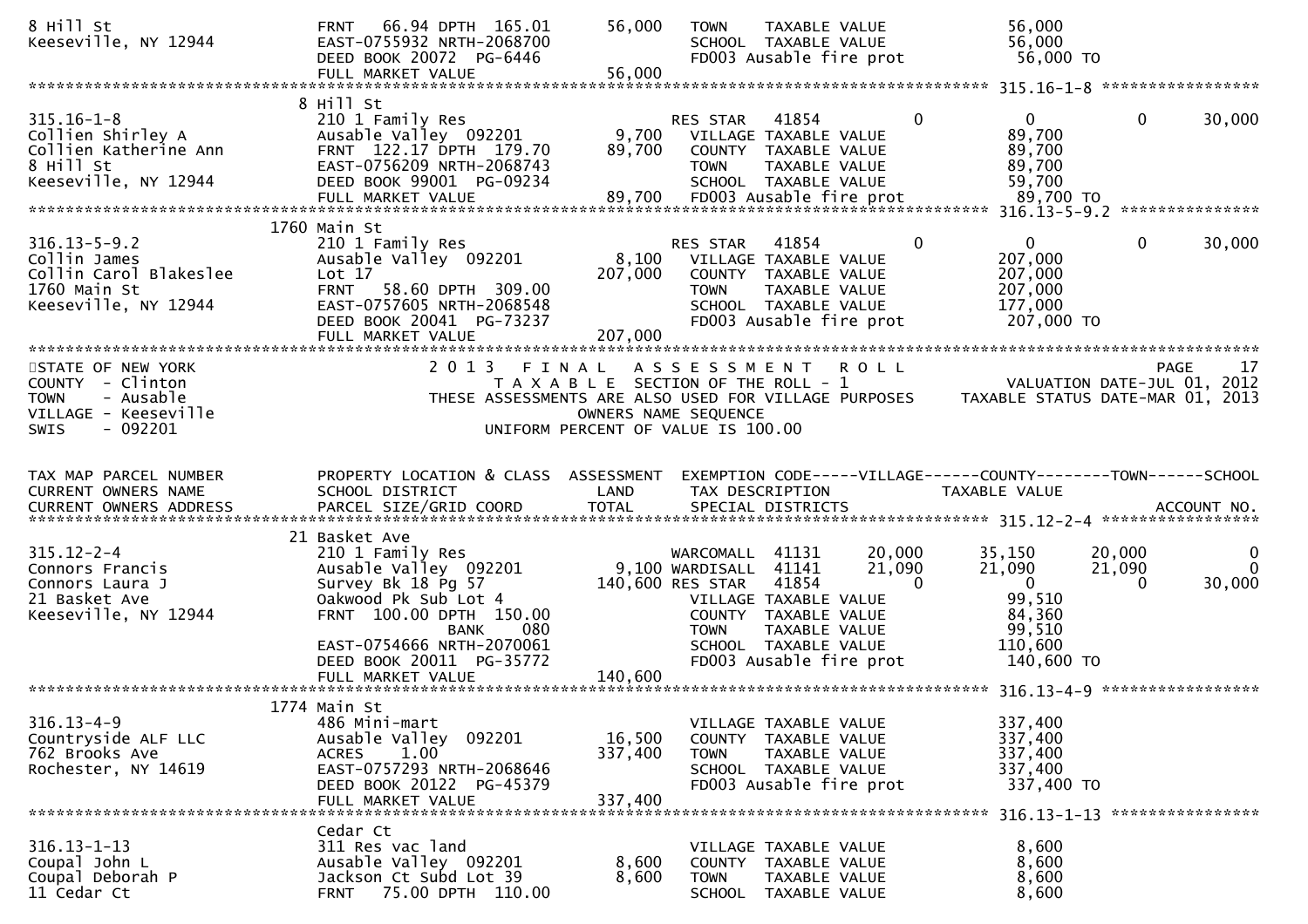| Keeseville, NY 12944                                                                                                 | EAST-0756032 NRTH-2067891<br>DEED BOOK 20082 PG-19052                                                                                                                                      |                               | FD003 Ausable fire prot                                                                                                                                                   | 8,600 TO                                                                      |                        |
|----------------------------------------------------------------------------------------------------------------------|--------------------------------------------------------------------------------------------------------------------------------------------------------------------------------------------|-------------------------------|---------------------------------------------------------------------------------------------------------------------------------------------------------------------------|-------------------------------------------------------------------------------|------------------------|
| $316.13 - 1 - 14$<br>Coupal John L<br>Coupal Deborah P<br>11 Cedar Ct<br>Keeseville, NY 12944                        | Cedar Ct<br>311 Res vac land<br>Ausable Valley 092201<br>Jackson Court Subd Lot 37<br>FRNT 75.00 DPTH 110.00<br>EAST-0755962 NRTH-2067918<br>DEED BOOK 20082 PG-19052                      | 8,600<br>8,600                | VILLAGE TAXABLE VALUE<br>COUNTY TAXABLE VALUE<br><b>TOWN</b><br>TAXABLE VALUE<br>SCHOOL TAXABLE VALUE<br>FD003 Ausable fire prot                                          | 8,600<br>8,600<br>8,600<br>8,600<br>8,600 TO                                  |                        |
|                                                                                                                      | FULL MARKET VALUE                                                                                                                                                                          | 8,600                         |                                                                                                                                                                           |                                                                               |                        |
| $316.13 - 1 - 15$<br>Coupal John L<br>Coupal Deborah P<br>11 Cedar Ct<br>Keeseville, NY 12944                        | 11 Cedar Ct<br>210 1 Family Res<br>Ausable Valley 092201<br>Jackson Ct Subd Lot 35<br>FRNT 75.00 DPTH 110.00<br>EAST-0755893 NRTH-2067944<br>DEED BOOK 20082 PG-19052<br>FULL MARKET VALUE | 79,000<br>79,000              | RES STAR 41854<br>8,600 VILLAGE TAXABLE VALUE<br>COUNTY TAXABLE VALUE<br>TAXABLE VALUE<br><b>TOWN</b><br>SCHOOL TAXABLE VALUE<br>FD003 Ausable fire prot                  | $\mathbf{0}$<br>$\Omega$<br>79,000<br>79,000<br>79,000<br>49,000<br>79,000 TO | $\mathbf{0}$<br>30,000 |
| STATE OF NEW YORK<br>COUNTY - Clinton<br><b>TOWN</b><br>- Ausable<br>VILLAGE - Keeseville<br>- 092201<br><b>SWIS</b> | 2 0 1 3                                                                                                                                                                                    | FINAL<br>OWNERS NAME SEQUENCE | A S S E S S M E N T<br><b>ROLL</b><br>T A X A B L E SECTION OF THE ROLL - 1<br>THESE ASSESSMENTS ARE ALSO USED FOR VILLAGE PURPOSES<br>UNIFORM PERCENT OF VALUE IS 100.00 | VALUATION DATE-JUL 01, 2012<br>POSES     TAXABLE STATUS DATE-MAR 01, 2013     | 18<br>PAGE             |
| TAX MAP PARCEL NUMBER<br>CURRENT OWNERS NAME                                                                         | PROPERTY LOCATION & CLASS ASSESSMENT<br>SCHOOL DISTRICT                                                                                                                                    | LAND                          | EXEMPTION CODE-----VILLAGE------COUNTY--------TOWN------SCHOOL<br>TAX DESCRIPTION                                                                                         | TAXABLE VALUE                                                                 |                        |
| $316.13 - 5 - 3$<br>Courson Russell<br>169 Ausable St<br>Keeseville, NY 12944                                        | 165 Ausable St<br>210 1 Family Res<br>Ausable Valley 092201<br>99.00 DPTH 155.00<br>FRNT<br>EAST-0757987 NRTH-2069126<br>DEED BOOK 637<br><b>PG-416</b><br>FULL MARKET VALUE               | 9,100<br>15,400<br>15,400     | VILLAGE TAXABLE VALUE<br>COUNTY TAXABLE VALUE<br>TAXABLE VALUE<br><b>TOWN</b><br>SCHOOL TAXABLE VALUE<br>FD003 Ausable fire prot                                          | 15,400<br>15,400<br>15,400<br>15,400<br>15,400 TO                             |                        |
| $316.13 - 5 - 2.1$<br>Courson Russell A<br>Courson Doreen S<br>169 Ausable St<br>Keeseville, NY 12944                | 169 Ausable St<br>220 2 Family Res<br>Ausable Valley 092201<br>FRNT 59.00 DPTH 160.00<br>EAST-0758046 NRTH-2069181<br>DEED BOOK 613<br>$PG-563$<br>FULL MARKET VALUE                       | 69,800                        | VILLAGE TAXABLE VALUE<br>7,400 COUNTY TAXABLE VALUE<br>69,800 TOWN TAXABLE VALUE<br>SCHOOL TAXABLE VALUE<br>FD003 Ausable fire prot                                       | 69,800<br>69,800<br>69,800<br>69,800<br>69,800 TO                             |                        |
| $316.9 - 1 - 11.1$<br>Courtney Thomas<br>3 Grove St<br>Keeseville, NY 12944                                          | 3 Grove St<br>210 1 Family Res<br>Ausable Valley 092201<br>FRNT 130.00 DPTH 118.00<br>EAST-0755992 NRTH-2069396<br>DEED BOOK 864<br>$PG-133$<br>FULL MARKET VALUE                          | 7,200<br>73,000<br>73,000     | 41854<br>RES STAR<br>VILLAGE TAXABLE VALUE<br>COUNTY TAXABLE VALUE<br><b>TOWN</b><br>TAXABLE VALUE<br>SCHOOL TAXABLE VALUE<br>FD003 Ausable fire prot                     | 0<br>$\overline{0}$<br>73,000<br>73,000<br>73,000<br>43,000<br>73,000 TO      | 0<br>30,000            |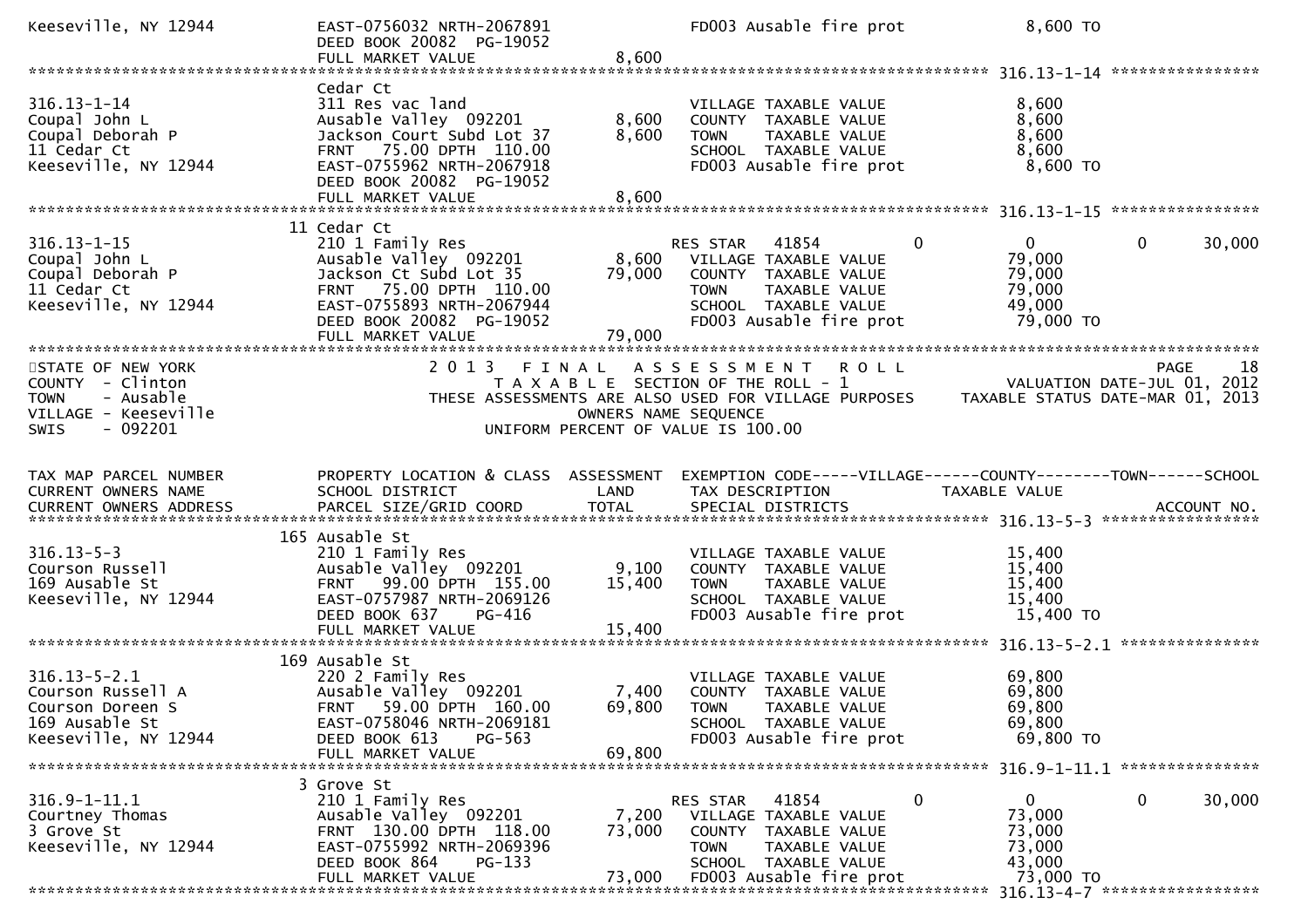| $316.13 - 4 - 7$<br>Curtis Robert S<br>Curtis Dawn M<br>1780 Main St<br>Keeseville, NY 12944                          | 1780 Main St<br>210 1 Family Res<br>Ausable Valley 092201<br>75.00 DPTH 265.00<br><b>FRNT</b><br>080<br><b>BANK</b><br>EAST-0757134 NRTH-2068649<br>DEED BOOK 20021 PG-48432<br>FULL MARKET VALUE | 87,700                        | WARCOMALL 41131<br>7,900 WARDISALL<br>41141<br>41854<br>87,700 RES STAR<br>VILLAGE TAXABLE VALUE<br>COUNTY TAXABLE VALUE<br><b>TOWN</b><br>SCHOOL TAXABLE VALUE | 20,000<br>21,925<br>$\Omega$<br>TAXABLE VALUE | 21,925<br>21,925<br>$\overline{0}$<br>45,775<br>43,850<br>45,775<br>57,700 | 20,000<br>$\bf{0}$<br>$\Omega$<br>21,925<br>30,000<br>$\Omega$ |
|-----------------------------------------------------------------------------------------------------------------------|---------------------------------------------------------------------------------------------------------------------------------------------------------------------------------------------------|-------------------------------|-----------------------------------------------------------------------------------------------------------------------------------------------------------------|-----------------------------------------------|----------------------------------------------------------------------------|----------------------------------------------------------------|
|                                                                                                                       | 100 Pleasant St                                                                                                                                                                                   |                               |                                                                                                                                                                 |                                               |                                                                            |                                                                |
| $316.13 - 2 - 20$<br>D'Elia Vincent F<br>100 Pleasant St<br>Keesville, NY 12944                                       | 210 1 Family Res<br>Ausable Valley 092201<br>64.00 DPTH 170.00<br><b>FRNT</b><br>320<br><b>BANK</b><br>EAST-0756800 NRTH-2067649<br>DEED BOOK 20082 PG-19670<br>FULL MARKET VALUE                 | 7,800<br>72,600<br>72,600     | RES STAR<br>41854<br>VILLAGE TAXABLE VALUE<br>COUNTY TAXABLE VALUE<br><b>TOWN</b><br>SCHOOL TAXABLE VALUE<br>FD003 Ausable fire prot                            | 0<br>TAXABLE VALUE                            | $\Omega$<br>72,600<br>72,600<br>72,600<br>42,600<br>72,600 TO              | 0<br>30,000                                                    |
|                                                                                                                       | 2 0 1 3                                                                                                                                                                                           |                               |                                                                                                                                                                 |                                               |                                                                            |                                                                |
| STATE OF NEW YORK<br>COUNTY - Clinton<br><b>TOWN</b><br>- Ausable<br>VILLAGE - Keeseville<br>$-092201$<br><b>SWIS</b> | THESE ASSESSMENTS ARE ALSO USED FOR VILLAGE PURPOSES                                                                                                                                              | FINAL<br>OWNERS NAME SEQUENCE | ASSESSMENT<br>T A X A B L E SECTION OF THE ROLL - 1<br>UNIFORM PERCENT OF VALUE IS 100.00                                                                       | <b>ROLL</b>                                   | TAXABLE STATUS DATE-MAR 01, 2013                                           | 19<br><b>PAGE</b><br>VALUATION DATE-JUL 01, 2012               |
| TAX MAP PARCEL NUMBER                                                                                                 | PROPERTY LOCATION & CLASS ASSESSMENT                                                                                                                                                              |                               |                                                                                                                                                                 |                                               | EXEMPTION CODE-----VILLAGE------COUNTY--------TOWN------SCHOOL             |                                                                |
| CURRENT OWNERS NAME<br>CURRENT OWNERS ADDRESS                                                                         | SCHOOL DISTRICT<br>PARCEL SIZE/GRID COORD                                                                                                                                                         | LAND<br><b>TOTAL</b>          | TAX DESCRIPTION<br>SPECIAL DISTRICTS                                                                                                                            |                                               | <b>TAXABLE VALUE</b>                                                       | ACCOUNT NO.                                                    |
|                                                                                                                       |                                                                                                                                                                                                   |                               |                                                                                                                                                                 |                                               |                                                                            |                                                                |
| $316.10 - 1 - 21$                                                                                                     | 1826 Rt 9<br>240 Rural res                                                                                                                                                                        |                               | VILLAGE TAXABLE VALUE                                                                                                                                           |                                               | 72,000                                                                     |                                                                |
| Dalton Martin Sr                                                                                                      | Ausable Valley 092201                                                                                                                                                                             | 17,600                        | COUNTY TAXABLE VALUE                                                                                                                                            |                                               | 72,000                                                                     |                                                                |
| Dalton Kathleen A<br>2 Brier Patch Ct                                                                                 | ACRES 12.70 BANK<br>320<br>EAST-0760270 NRTH-2069659                                                                                                                                              | 72,000                        | <b>TOWN</b><br>SCHOOL TAXABLE VALUE                                                                                                                             | TAXABLE VALUE                                 | 72,000<br>72,000                                                           |                                                                |
| Clifton Park, NY 12065                                                                                                | DEED BOOK 20062 PG-1404                                                                                                                                                                           |                               | FD003 Ausable fire prot                                                                                                                                         |                                               | 72,000 TO                                                                  |                                                                |
|                                                                                                                       | FULL MARKET VALUE                                                                                                                                                                                 | 72,000                        |                                                                                                                                                                 |                                               |                                                                            |                                                                |
|                                                                                                                       | 18 Jackson St                                                                                                                                                                                     |                               |                                                                                                                                                                 |                                               |                                                                            |                                                                |
| $316.13 - 2 - 39$                                                                                                     | 210 1 Family Res                                                                                                                                                                                  |                               |                                                                                                                                                                 | 0                                             | $\mathbf{0}$                                                               | 0<br>30,000                                                    |
|                                                                                                                       |                                                                                                                                                                                                   |                               | RES STAR<br>41854                                                                                                                                               |                                               |                                                                            |                                                                |
| Daniels Ronald                                                                                                        | Ausable Valley 092201                                                                                                                                                                             | 11,500                        | VILLAGE TAXABLE VALUE                                                                                                                                           |                                               | 92,900                                                                     |                                                                |
| Daniels Celeste<br>18 Jackson St                                                                                      | 1.80<br><b>ACRES</b><br>EAST-0755880 NRTH-2067573                                                                                                                                                 | 92,900                        | COUNTY TAXABLE VALUE<br><b>TOWN</b>                                                                                                                             | TAXABLE VALUE                                 | 92,900<br>92,900                                                           |                                                                |
| Keeseville, NY 12944                                                                                                  | DEED BOOK 20102 PG-31968                                                                                                                                                                          |                               | SCHOOL TAXABLE VALUE                                                                                                                                            |                                               | 62,900                                                                     |                                                                |
|                                                                                                                       | FULL MARKET VALUE                                                                                                                                                                                 |                               | 92,900 FD003 Ausable fire prot                                                                                                                                  |                                               | 92,900 TO                                                                  |                                                                |
|                                                                                                                       | 16 Jackson St                                                                                                                                                                                     |                               |                                                                                                                                                                 |                                               |                                                                            |                                                                |
| $316.13 - 2 - 37$                                                                                                     | 210 1 Family Res                                                                                                                                                                                  |                               | VILLAGE TAXABLE VALUE                                                                                                                                           |                                               | 70,000                                                                     |                                                                |
| Daniels Ronald J<br>Daniels Celeste R                                                                                 | Ausable Valley 092201                                                                                                                                                                             | 11,400<br>70,000              | COUNTY TAXABLE VALUE<br><b>TOWN</b>                                                                                                                             |                                               | 70,000                                                                     |                                                                |
| 18 Jackson St                                                                                                         | ACRES 1.60<br>EAST-0755951 NRTH-2067388                                                                                                                                                           |                               | SCHOOL TAXABLE VALUE                                                                                                                                            | TAXABLE VALUE                                 | 70,000<br>70,000                                                           |                                                                |
| Keeseville, NY 12944                                                                                                  | DEED BOOK 20122 PG-51820                                                                                                                                                                          |                               | FD003 Ausable fire prot                                                                                                                                         |                                               | 70,000 TO                                                                  |                                                                |
|                                                                                                                       | FULL MARKET VALUE                                                                                                                                                                                 | 70,000                        |                                                                                                                                                                 |                                               |                                                                            |                                                                |
| $315.12 - 1 - 5$                                                                                                      | 1867 Main St<br>210 1 Family Res                                                                                                                                                                  |                               | VILLAGE TAXABLE VALUE                                                                                                                                           |                                               | 38,000                                                                     |                                                                |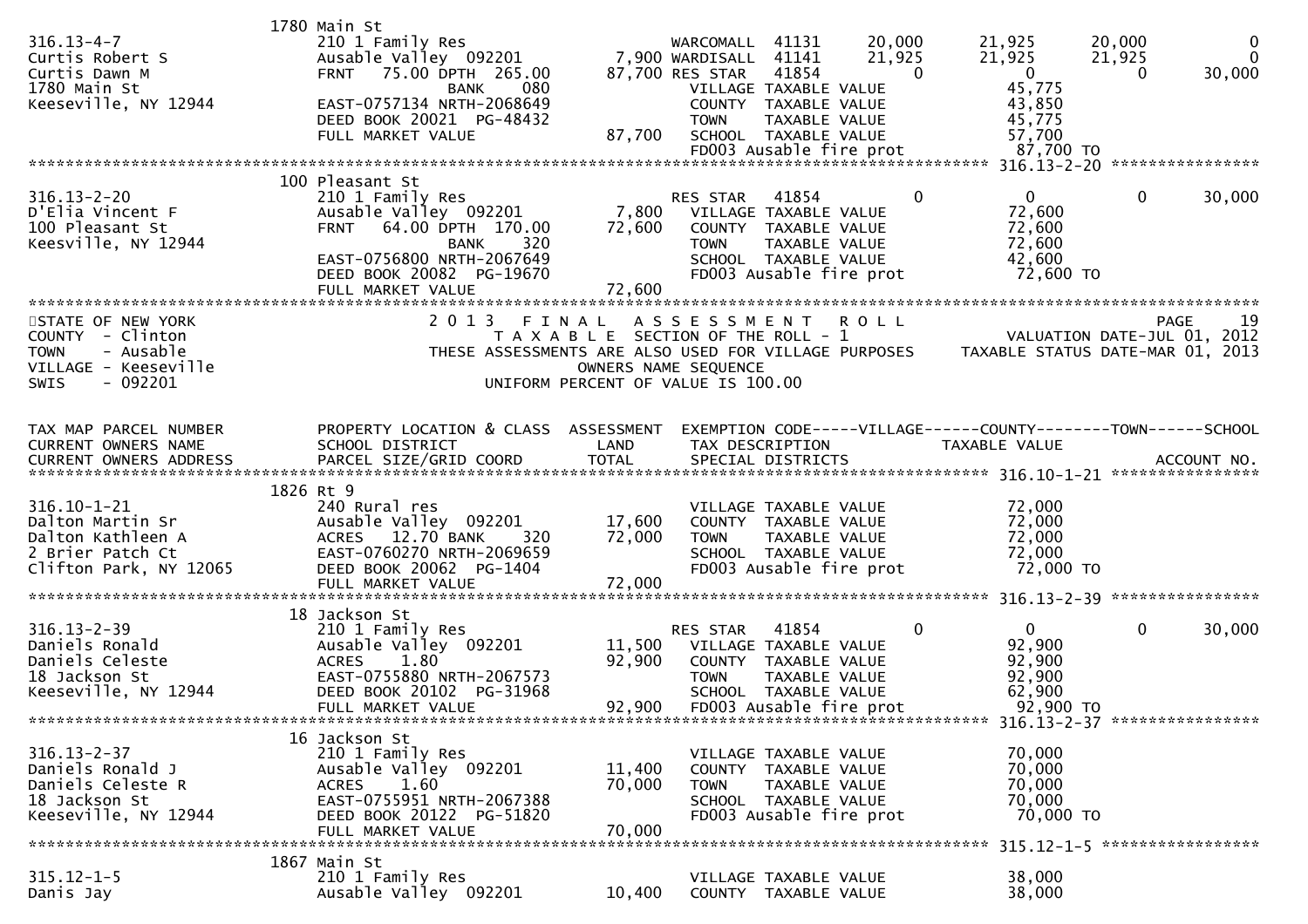| 14 Coastland Dr<br>Plattsburgh, NY 12901                                                          | 82.00 DPTH 340.00<br><b>FRNT</b><br>EAST-0755249 NRTH-2069913<br>DEED BOOK 20112 PG-38579<br>FULL MARKET VALUE                                                             | 38,000<br>38,000                                                            | <b>TOWN</b>                                                          | TAXABLE VALUE<br>SCHOOL TAXABLE VALUE<br>FD003 Ausable fire prot                                                                    |                            | 38,000<br>38,000<br>38,000 TO                                                             |                               |                                        |
|---------------------------------------------------------------------------------------------------|----------------------------------------------------------------------------------------------------------------------------------------------------------------------------|-----------------------------------------------------------------------------|----------------------------------------------------------------------|-------------------------------------------------------------------------------------------------------------------------------------|----------------------------|-------------------------------------------------------------------------------------------|-------------------------------|----------------------------------------|
|                                                                                                   |                                                                                                                                                                            |                                                                             |                                                                      |                                                                                                                                     |                            |                                                                                           | ******************            |                                        |
| $316.9 - 1 - 6$<br>Davis Harry<br>Davis Virginia<br>1866 Main St<br>Keeseville, NY 12944          | 1866 Main St<br>270 Mfg housing<br>Ausable Valley 092201<br>FRNT 55.00 DPTH 332.00<br>EAST-0755686 NRTH-2069985<br>DEED BOOK 20102 PG-34869<br>FULL MARKET VALUE           | 24,000                                                                      | WARNONALL<br>8,200 WARDISALL 41141<br>24,000 RES STAR<br><b>TOWN</b> | 41121<br>41854<br>VILLAGE TAXABLE VALUE<br>COUNTY TAXABLE VALUE<br>TAXABLE VALUE<br>SCHOOL TAXABLE VALUE<br>FD003 Ausable fire prot | 3,600<br>1,200<br>$\Omega$ | 3,600<br>1,200<br>$\mathbf{0}$<br>19,200<br>19,200<br>19,200<br>$\mathbf{0}$<br>24,000 TO | 3,600<br>1,200<br>$\Omega$    | $\mathbf{0}$<br>$\mathbf{0}$<br>24,000 |
| STATE OF NEW YORK                                                                                 | 2 0 1 3                                                                                                                                                                    | FINAL                                                                       | ASSESSMENT                                                           |                                                                                                                                     | <b>ROLL</b>                |                                                                                           | <b>PAGE</b>                   | 20                                     |
| COUNTY - Clinton<br>- Ausable<br><b>TOWN</b><br>VILLAGE - Keeseville<br>- 092201<br>SWIS          | THESE ASSESSMENTS ARE ALSO USED FOR VILLAGE PURPOSES                                                                                                                       | T A X A B L E SECTION OF THE ROLL - 1<br>UNIFORM PERCENT OF VALUE IS 100.00 | OWNERS NAME SEQUENCE                                                 |                                                                                                                                     |                            | TAXABLE STATUS DATE-MAR 01, 2013                                                          | VALUATION DATE-JUL 01, 2012   |                                        |
| TAX MAP PARCEL NUMBER<br>CURRENT OWNERS NAME                                                      | PROPERTY LOCATION & CLASS ASSESSMENT<br>SCHOOL DISTRICT                                                                                                                    | LAND                                                                        |                                                                      | TAX DESCRIPTION                                                                                                                     |                            | EXEMPTION CODE-----VILLAGE------COUNTY--------TOWN------SCHOOL<br>TAXABLE VALUE           |                               |                                        |
|                                                                                                   |                                                                                                                                                                            |                                                                             |                                                                      |                                                                                                                                     |                            |                                                                                           |                               |                                        |
|                                                                                                   | 1824 Rt 9                                                                                                                                                                  |                                                                             |                                                                      |                                                                                                                                     |                            |                                                                                           |                               |                                        |
| $316.10 - 1 - 22$<br>Day Charlene<br>1824 Rt 9<br>Keeseville, NY 12944                            | 220 2 Family Res<br>Ausable Valley 092201<br>60.00 DPTH 299.80<br><b>FRNT</b><br>EAST-0759384 NRTH-2069662<br>DEED BOOK 20082 PG-14073                                     | 9,300<br>95,000                                                             | RES STAR<br><b>TOWN</b>                                              | 41854<br>VILLAGE TAXABLE VALUE<br>COUNTY TAXABLE VALUE<br>TAXABLE VALUE<br>SCHOOL TAXABLE VALUE                                     | 0                          | $\mathbf{0}$<br>95,000<br>95,000<br>95,000<br>65,000                                      | $\mathbf 0$                   | 30,000                                 |
|                                                                                                   | FULL MARKET VALUE                                                                                                                                                          | 95,000                                                                      |                                                                      | FD003 Ausable fire prot                                                                                                             |                            | 95,000 TO                                                                                 | 316.13-4-3.2 **************** |                                        |
| $316.13 - 4 - 3.2$<br>Day Star Properties Inc<br>96 Pine Estate Cir<br>Keeseville, NY 12944       | 1808 Main St<br>411 Apartment<br>Ausable Valley 092201<br>MAP 20061 92959<br>FRNT 63.00 DPTH 196.05<br>EAST-0756546 NRTH-2069001<br>DEED BOOK 20082 PG-12365               | 8,500<br>125,000                                                            | <b>TOWN</b>                                                          | VILLAGE TAXABLE VALUE<br>COUNTY TAXABLE VALUE<br>TAXABLE VALUE<br>SCHOOL TAXABLE VALUE<br>FD003 Ausable fire prot                   |                            | 125,000<br>125,000<br>125,000<br>125,000<br>125,000 TO                                    |                               |                                        |
|                                                                                                   | 98 Pleasant St                                                                                                                                                             |                                                                             |                                                                      |                                                                                                                                     |                            |                                                                                           |                               |                                        |
| $316.13 - 2 - 19$<br>DeBella James<br>Sawanec Michelene<br>98 Pleasant St<br>Keeseville, NY 12944 | 210 1 Family Res<br>Ausable Valley 092201<br>60.50 DPTH 212.00<br><b>FRNT</b><br>080<br>BANK<br>EAST-0756820 NRTH-2067705<br>DEED BOOK 20041 PG-69186<br>FULL MARKET VALUE | 7,700<br>76,000<br>76,000                                                   | RES STAR<br><b>TOWN</b>                                              | 41854<br>VILLAGE TAXABLE VALUE<br>COUNTY TAXABLE VALUE<br>TAXABLE VALUE<br>SCHOOL TAXABLE VALUE<br>FD003 Ausable fire prot          | $\mathbf{0}$               | $\Omega$<br>76,000<br>76,000<br>76,000<br>46,000<br>76,000 TO                             | $\mathbf 0$                   | 30,000                                 |
|                                                                                                   |                                                                                                                                                                            |                                                                             |                                                                      |                                                                                                                                     |                            |                                                                                           | 316.9-1-12 ****************** |                                        |
| $316.9 - 1 - 12$<br>Dennett Paul<br>32 Walnut Ave<br>Shalimar, FL 32579-1120                      | 19 Grove St<br>210 1 Family Res<br>Ausable Valley 092201<br>FRNT 143.00 DPTH 189.00<br>EAST-0756018 NRTH-2069813                                                           | 9,100<br>42,000                                                             | <b>TOWN</b><br>SCHOOL                                                | VILLAGE TAXABLE VALUE<br>COUNTY TAXABLE VALUE<br>TAXABLE VALUE<br>TAXABLE VALUE                                                     |                            | 42,000<br>42,000<br>42,000<br>42,000                                                      |                               |                                        |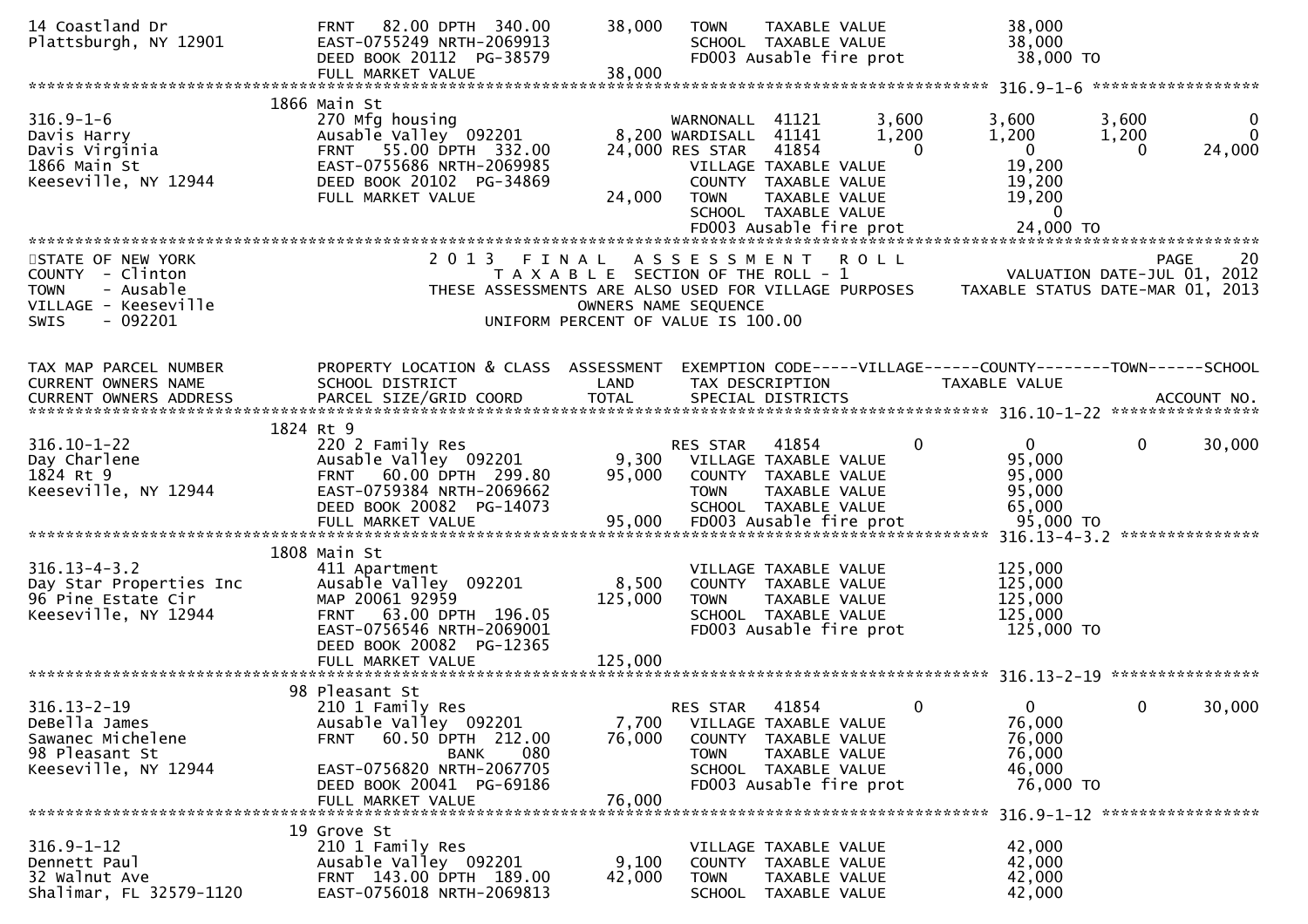|                                                                                                                                                                        | $PG-248$<br>DEED BOOK 988<br>FULL MARKET VALUE                                                                                                                      | 42,000                   | FD003 Ausable fire prot                                                                                                                                |                              | 42,000 TO                                                        |                                                                                      |
|------------------------------------------------------------------------------------------------------------------------------------------------------------------------|---------------------------------------------------------------------------------------------------------------------------------------------------------------------|--------------------------|--------------------------------------------------------------------------------------------------------------------------------------------------------|------------------------------|------------------------------------------------------------------|--------------------------------------------------------------------------------------|
|                                                                                                                                                                        | 1867 Rt 9                                                                                                                                                           |                          |                                                                                                                                                        |                              |                                                                  |                                                                                      |
| $316.10 - 1 - 9$<br>Dennin Terence<br>Box 9<br>1867 Ausable St<br>Keeseville, NY 12944                                                                                 | 415 Motel<br>Ausable Valley 092201<br>Adgate 2113 Acre Pat<br>Survey Map Bk 3 Pg 9<br>2.50<br><b>ACRES</b><br>EAST-0759671 NRTH-2070634<br>DEED BOOK 20122 PG-45561 | 27,500<br>150,000        | VILLAGE TAXABLE VALUE<br>COUNTY TAXABLE VALUE<br>TAXABLE VALUE<br><b>TOWN</b><br>SCHOOL TAXABLE VALUE<br>FD003 Ausable fire prot                       |                              | 150,000<br>150,000<br>150,000<br>150,000<br>150,000 TO           |                                                                                      |
|                                                                                                                                                                        | FULL MARKET VALUE                                                                                                                                                   | 150,000                  |                                                                                                                                                        |                              |                                                                  |                                                                                      |
|                                                                                                                                                                        |                                                                                                                                                                     |                          |                                                                                                                                                        |                              |                                                                  |                                                                                      |
| STATE OF NEW YORK<br>COUNTY - Clinton<br><b>TOWN</b><br>- Ausable<br>VILLAGE - Keeseville<br>$-092201$<br><b>SWIS</b>                                                  | 2013 FINAL                                                                                                                                                          | OWNERS NAME SEQUENCE     | ASSESSMENT ROLL<br>T A X A B L E SECTION OF THE ROLL - 1<br>THESE ASSESSMENTS ARE ALSO USED FOR VILLAGE PURPOSES<br>UNIFORM PERCENT OF VALUE IS 100.00 |                              |                                                                  | <b>PAGE</b><br>21<br>VALUATION DATE-JUL 01, 2012<br>TAXABLE STATUS DATE-MAR 01, 2013 |
|                                                                                                                                                                        |                                                                                                                                                                     |                          |                                                                                                                                                        |                              |                                                                  |                                                                                      |
| TAX MAP PARCEL NUMBER<br>CURRENT OWNERS NAME                                                                                                                           | PROPERTY LOCATION & CLASS ASSESSMENT<br>SCHOOL DISTRICT                                                                                                             | LAND                     | TAX DESCRIPTION                                                                                                                                        |                              | TAXABLE VALUE                                                    | EXEMPTION CODE-----VILLAGE------COUNTY--------TOWN------SCHOOL                       |
|                                                                                                                                                                        |                                                                                                                                                                     |                          |                                                                                                                                                        |                              |                                                                  |                                                                                      |
| $316.13 - 2 - 1$<br>Desautels Trustee of Alberta Ausable Valley 092201<br>Desautels Sup Needs Trust Jona FRNT 90.00 DPTH 105.00<br>239 Hill St<br>Keeseville, NY 12944 | 58 Jackson St<br>270 Mfg housing<br>EAST-0755557 NRTH-2068458<br>DEED BOOK 20072 PG-3766<br>FULL MARKET VALUE                                                       | 39,000<br>39,000         | LIM INC DI 41932<br>7,500 RES STAR 41854<br>VILLAGE TAXABLE VALUE<br>COUNTY TAXABLE VALUE<br><b>TOWN</b><br>TAXABLE VALUE<br>SCHOOL TAXABLE VALUE      | 0<br>$\Omega$                | 19,500<br>$\overline{0}$<br>39,000<br>19,500<br>39,000<br>9,000  | 0<br>$\bf{0}$<br>$\Omega$<br>30,000                                                  |
|                                                                                                                                                                        |                                                                                                                                                                     |                          |                                                                                                                                                        |                              |                                                                  |                                                                                      |
| $316.17 - 3 - 10$<br>Desotell Floyd Roger<br>Desotell Floyd Stephen<br>43 River St<br>Keeseville, NY 12944                                                             | 86/100 Ausable St<br>283 Res w/Comuse<br>Ausable Valley 092201<br>2.40<br><b>ACRES</b><br>EAST-0757414 NRTH-2067422<br>DEED BOOK 20011 PG-31661                     | 22,200<br>125,800        | RES STAR<br>41854<br>VILLAGE TAXABLE VALUE<br>COUNTY TAXABLE VALUE<br><b>TOWN</b><br>TAXABLE VALUE<br>SCHOOL TAXABLE VALUE                             | 0                            | $\mathbf{0}$<br>125,800<br>125,800<br>125,800<br>95,800          | 0<br>30,000                                                                          |
|                                                                                                                                                                        | 29 Jackson St                                                                                                                                                       |                          |                                                                                                                                                        |                              |                                                                  |                                                                                      |
| $315.16 - 2 - 5$<br>Desotelle Teresa G<br>29 Jackson St<br>Keeseville, NY 12944                                                                                        | 210 1 Family Res<br>Ausable Valley 092201<br>FRNT 156.00 DPTH 161.00<br>EAST-0755475 NRTH-2067750<br>DEED BOOK 20122 PG-50666                                       |                          | VILLAGE TAXABLE VALUE<br>9,800 COUNTY TAXABLE VALUE<br>73,000 TOWN TAXABLE VALUE<br>SCHOOL TAXABLE VALUE<br>FD003 Ausable fire prot                    |                              | 73,000<br>73,000<br>73,000<br>73,000<br>73,000 TO                |                                                                                      |
|                                                                                                                                                                        | FULL MARKET VALUE                                                                                                                                                   | 73,000                   |                                                                                                                                                        |                              |                                                                  |                                                                                      |
| $315.16 - 2 - 21$<br>Donahue Norman<br>Donahue Lorraine<br>28 Pine St<br>Keeseville, NY 12944                                                                          | 28 Pine St<br>210 1 Family Res<br>Ausable Valley 092201<br>FRNT 75.00 DPTH 246.00<br>EAST-0755293 NRTH-2067589<br>DEED BOOK 618<br>PG-659<br>FULL MARKET VALUE      | 70,000 SR STAR<br>70,000 | WARCOMALL<br>41131<br>41141<br>8,900 WARDISALL<br>41834<br>VILLAGE TAXABLE VALUE<br>COUNTY TAXABLE VALUE<br>TAXABLE VALUE<br><b>TOWN</b>               | 17,500<br>21,000<br>$\Omega$ | 17,500<br>21,000<br>$\overline{0}$<br>31,500<br>31,500<br>31,500 | 17,500<br>$\mathbf{0}$<br>$\mathbf{0}$<br>21,000<br>63,300<br>0                      |
|                                                                                                                                                                        |                                                                                                                                                                     |                          | SCHOOL TAXABLE VALUE                                                                                                                                   |                              | 6,700                                                            |                                                                                      |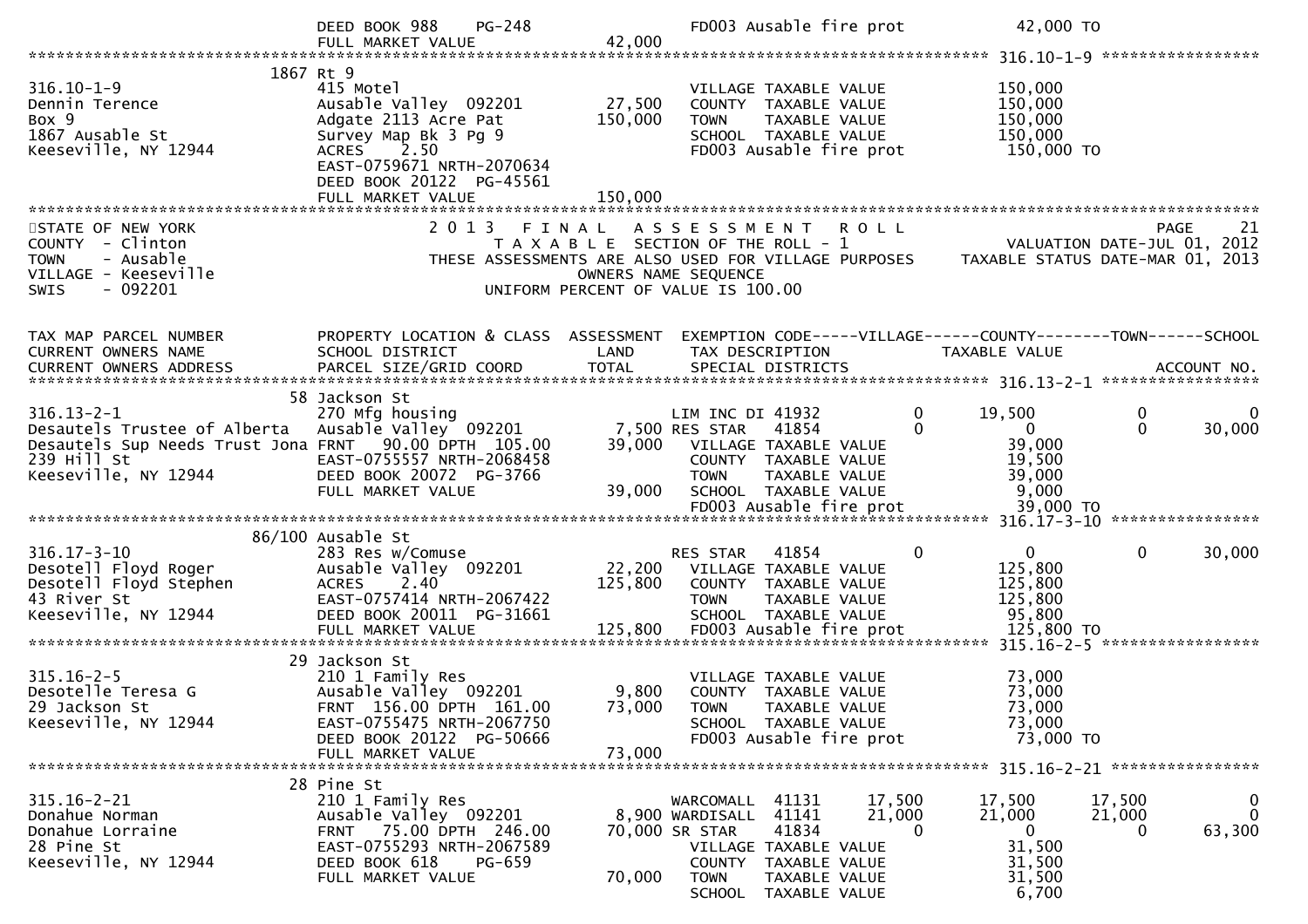|                                                                                                  |                                                                                                                                                                  |                            |                                                                                      | FD003 Ausable fire prot                                                                                                    |                                          | 70,000 TO                                                                                          |                                   |                                     |
|--------------------------------------------------------------------------------------------------|------------------------------------------------------------------------------------------------------------------------------------------------------------------|----------------------------|--------------------------------------------------------------------------------------|----------------------------------------------------------------------------------------------------------------------------|------------------------------------------|----------------------------------------------------------------------------------------------------|-----------------------------------|-------------------------------------|
|                                                                                                  |                                                                                                                                                                  |                            |                                                                                      |                                                                                                                            |                                          |                                                                                                    |                                   | ****************                    |
| $315.20 - 1 - 12$<br>Doner David J<br>Doner Tammy M<br>PO Box 526<br>Peru, NY 12972-0526         | 177 Pleasant St<br>331 Com vac w/im<br>Ausable Valley 092201<br>ACRES 10.10<br>EAST-0755389 NRTH-2066253<br>DEED BOOK 20041 PG-70921<br>FULL MARKET VALUE        | 11,900<br>28,800<br>28,800 | <b>TOWN</b>                                                                          | VILLAGE TAXABLE VALUE<br>COUNTY TAXABLE VALUE<br>TAXABLE VALUE<br>SCHOOL TAXABLE VALUE<br>FD003 Ausable fire prot          |                                          | 28,800<br>28,800<br>28,800<br>28,800<br>28,800 TO                                                  |                                   |                                     |
| STATE OF NEW YORK                                                                                | 2013<br>FINAL                                                                                                                                                    |                            | A S S E S S M E N T                                                                  |                                                                                                                            | ROLL                                     |                                                                                                    |                                   | 22<br>PAGE                          |
| COUNTY - Clinton<br>- Ausable<br><b>TOWN</b><br>VILLAGE - Keeseville<br>SWIS<br>- 092201         | T A X A B L E SECTION OF THE ROLL - 1<br>THESE ASSESSMENTS ARE ALSO USED FOR VILLAGE PURPOSES<br>UNIFORM PERCENT OF VALUE IS 100.00                              |                            | OWNERS NAME SEQUENCE                                                                 |                                                                                                                            |                                          | TAXABLE STATUS DATE-MAR 01, 2013                                                                   |                                   | VALUATION DATE-JUL 01, 2012         |
| TAX MAP PARCEL NUMBER                                                                            | PROPERTY LOCATION & CLASS ASSESSMENT                                                                                                                             |                            |                                                                                      |                                                                                                                            |                                          | EXEMPTION CODE-----VILLAGE------COUNTY--------TOWN------SCHOOL                                     |                                   |                                     |
| CURRENT OWNERS NAME                                                                              | SCHOOL DISTRICT                                                                                                                                                  | LAND                       |                                                                                      | TAX DESCRIPTION                                                                                                            |                                          | TAXABLE VALUE                                                                                      |                                   |                                     |
| <b>CURRENT OWNERS ADDRESS</b>                                                                    | PARCEL SIZE/GRID COORD                                                                                                                                           | <b>TOTAL</b>               |                                                                                      | SPECIAL DISTRICTS                                                                                                          |                                          |                                                                                                    |                                   | ACCOUNT NO.                         |
|                                                                                                  | 41 Cedar Ct                                                                                                                                                      |                            |                                                                                      |                                                                                                                            |                                          |                                                                                                    |                                   |                                     |
| $316.13 - 1 - 10$<br>Douglas Blanch Regina G<br>41 Cedar Ct<br>Keeseville, NY 12944              | 210 1 Family Res<br>Ausable Valley 092201<br>FRNT 392.00 DPTH 220.00<br>320<br><b>BANK</b><br>EAST-0756276 NRTH-2067856                                          |                            | WARCOMALL<br>11,300 WARDISALL<br>85,700 AGED COUN 41802<br>SR STAR                   | 41131<br>41141<br>41834<br>VILLAGE TAXABLE VALUE                                                                           | 20,000<br>12,855<br>$\Omega$<br>$\Omega$ | 21,425<br>12,855<br>7,713<br>0<br>52,845                                                           | 20,000<br>12,855<br>0<br>$\Omega$ | 0<br>$\Omega$<br>$\Omega$<br>63,300 |
|                                                                                                  | DEED BOOK 20041 PG-66112<br>FULL MARKET VALUE                                                                                                                    | 85,700                     | <b>TOWN</b>                                                                          | COUNTY TAXABLE VALUE<br>TAXABLE VALUE<br>SCHOOL TAXABLE VALUE<br>FD003 Ausable fire prot                                   |                                          | 43,707<br>52,845<br>22,400<br>85,700 TO<br>$316.13 - 2 - 28$                                       |                                   | ****************                    |
|                                                                                                  | 140 Pleasant St                                                                                                                                                  |                            |                                                                                      |                                                                                                                            |                                          |                                                                                                    |                                   |                                     |
| $316.13 - 2 - 28$<br>Douglas Terry L<br>Douglas Diana<br>140 Pleasant St<br>Keeseville, NY 12944 | 210 1 Family Res<br>Ausable Valley 092201<br>FRNT 82.00 DPTH 212.00<br>EAST-0756077 NRTH-2067227<br>DEED BOOK 617<br>PG-291<br>FULL MARKET VALUE                 | 9,200<br>56,900<br>56,900  | RES STAR<br><b>TOWN</b>                                                              | 41854<br>VILLAGE TAXABLE VALUE<br>COUNTY TAXABLE VALUE<br>TAXABLE VALUE<br>SCHOOL TAXABLE VALUE<br>FD003 Ausable fire prot | 0                                        | $\mathbf{0}$<br>56,900<br>56,900<br>56,900<br>26,900<br>56,900 TO<br>315.12-1-6.1 **************** | 0                                 | 30,000                              |
|                                                                                                  | 1863 Main St                                                                                                                                                     |                            |                                                                                      |                                                                                                                            |                                          |                                                                                                    |                                   |                                     |
| $315.12 - 1 - 6.1$<br>Downs Kevin P<br>1863 Main St<br>Keeseville, NY 12944                      | 210 1 Family Res<br>Ausable Valley 092201<br>FRNT 130.00 DPTH 437.00<br>080<br><b>BANK</b><br>EAST-0755309 NRTH-2069825<br>DEED BOOK 20011 PG-31365              | 10,500<br>63,400           | RES STAR<br><b>COUNTY</b><br><b>TOWN</b>                                             | 41854<br>VILLAGE TAXABLE VALUE<br><b>TAXABLE VALUE</b><br>TAXABLE VALUE<br>SCHOOL TAXABLE VALUE<br>FD003 Ausable fire prot | 0                                        | $\mathbf{0}$<br>63,400<br>63,400<br>63,400<br>33,400<br>63,400 TO                                  | 0                                 | 30,000                              |
|                                                                                                  | FULL MARKET VALUE                                                                                                                                                | 63,400                     |                                                                                      |                                                                                                                            |                                          |                                                                                                    |                                   |                                     |
|                                                                                                  | 17 Hill St                                                                                                                                                       |                            |                                                                                      |                                                                                                                            |                                          |                                                                                                    |                                   |                                     |
| $316.13 - 2 - 6.2$<br>Doyle Joan M<br>17 Hill St<br>Keeseville, NY 12944                         | 270 Mfg housing<br>Ausable Valley 092201<br>57.50 DPTH 166.50<br><b>FRNT</b><br>EAST-0756024 NRTH-2068494<br>DEED BOOK 774<br><b>PG-309</b><br>FULL MARKET VALUE | 45,000                     | WARCOMALL 41131<br>7,100 WARDISALL<br>45,000 SR STAR<br><b>TOWN</b><br><b>SCHOOL</b> | 41141<br>41834<br>VILLAGE TAXABLE VALUE<br>COUNTY TAXABLE VALUE<br>TAXABLE VALUE<br>TAXABLE VALUE                          | 11,250<br>13,500<br>0                    | 11,250<br>13,500<br>0<br>20,250<br>20,250<br>20,250<br>0                                           | 11,250<br>13,500<br>0             | 0<br>$\mathbf{0}$<br>45,000         |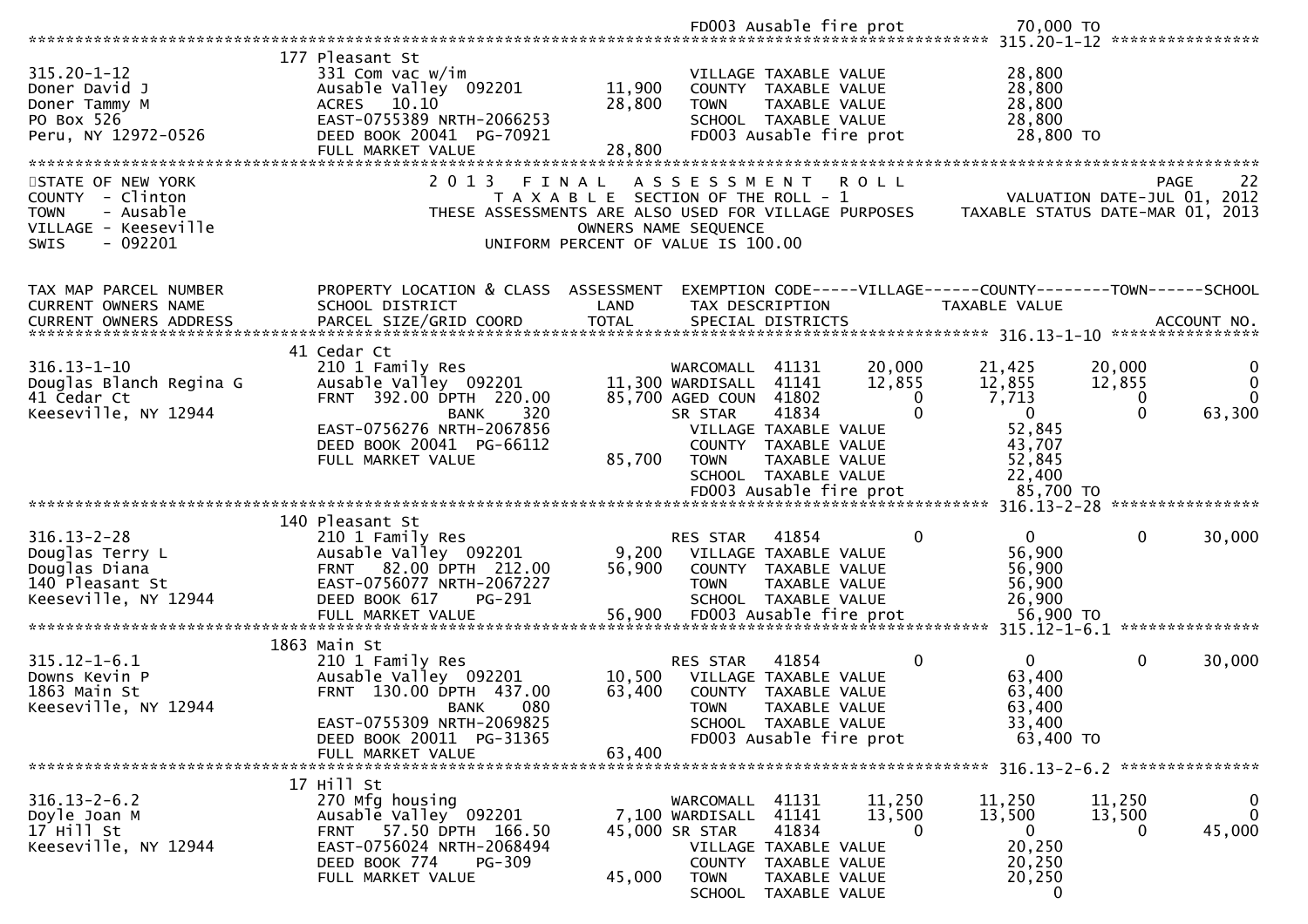|                                                                                                                       |                                                                                                                                                                              |                                                                                                     |                                | FD003 Ausable fire prot                                                                                                    |              | 45,000 TO                                                                      |              |                    |
|-----------------------------------------------------------------------------------------------------------------------|------------------------------------------------------------------------------------------------------------------------------------------------------------------------------|-----------------------------------------------------------------------------------------------------|--------------------------------|----------------------------------------------------------------------------------------------------------------------------|--------------|--------------------------------------------------------------------------------|--------------|--------------------|
|                                                                                                                       |                                                                                                                                                                              |                                                                                                     |                                |                                                                                                                            |              |                                                                                |              |                    |
| $316.13 - 5 - 1.2$<br>Doyle Tanya L<br>173 Ausable St<br>Keeseville, NY 12944                                         | 173 Ausable St<br>210 1 Family Res<br>Ausable Valley 092201<br>64.00 DPTH 172.00<br><b>FRNT</b><br>EAST-0758130 NRTH-2069243<br>DEED BOOK 20112 PG-40265                     | 11,300<br>58,500                                                                                    | <b>RES STAR</b><br><b>TOWN</b> | 41854<br>VILLAGE TAXABLE VALUE<br>COUNTY TAXABLE VALUE<br>TAXABLE VALUE<br>SCHOOL TAXABLE VALUE                            | $\mathbf{0}$ | $\Omega$<br>58,500<br>58,500<br>58,500<br>28,500                               | $\mathbf 0$  | 30,000             |
|                                                                                                                       | FULL MARKET VALUE                                                                                                                                                            | 58,500                                                                                              |                                | FD003 Ausable fire prot                                                                                                    |              | 58,500 TO                                                                      |              |                    |
| STATE OF NEW YORK<br>COUNTY - Clinton<br>- Ausable<br><b>TOWN</b><br>VILLAGE - Keeseville<br>$-092201$<br><b>SWIS</b> | 2 0 1 3<br>FINAL<br>THESE ASSESSMENTS ARE ALSO USED FOR VILLAGE PURPOSES                                                                                                     | T A X A B L E SECTION OF THE ROLL - 1<br>OWNERS NAME SEQUENCE<br>UNIFORM PERCENT OF VALUE IS 100.00 | ASSESSMENT                     |                                                                                                                            | R O L L      | VALUATION DATE-JUL 01, 2012<br>TAXABLE STATUS DATE-MAR 01, 2013                | <b>PAGE</b>  | 23                 |
| TAX MAP PARCEL NUMBER<br>CURRENT OWNERS NAME                                                                          | PROPERTY LOCATION & CLASS ASSESSMENT<br>SCHOOL DISTRICT<br>PARCEL SIZE/GRID COORD                                                                                            | LAND<br><b>TOTAL</b>                                                                                | TAX DESCRIPTION                | SPECIAL DISTRICTS                                                                                                          |              | EXEMPTION CODE-----VILLAGE------COUNTY-------TOWN------SCHOOL<br>TAXABLE VALUE |              | ACCOUNT NO.        |
| CURRENT OWNERS ADDRESS                                                                                                |                                                                                                                                                                              |                                                                                                     |                                |                                                                                                                            |              |                                                                                |              | ****************   |
| $316.13 - 6 - 15$<br>Drollette Catherine<br>1806 Rt 9<br>Keeseville, NY 12944                                         | 1806 Rt 9<br>210 1 Family Res<br>Ausable Valley 092201<br>FRNT 110.00 DPTH 160.00<br>EAST-0758954 NRTH-2069428<br>DEED BOOK 976<br>PG-183                                    | 9,300<br>59,700                                                                                     | <b>RES STAR</b><br><b>TOWN</b> | 41854<br>VILLAGE TAXABLE VALUE<br>COUNTY TAXABLE VALUE<br>TAXABLE VALUE<br>SCHOOL TAXABLE VALUE                            | $\mathbf{0}$ | $\mathbf{0}$<br>59,700<br>59,700<br>59,700<br>29,700                           | $\mathbf{0}$ | 30,000             |
|                                                                                                                       | FULL MARKET VALUE                                                                                                                                                            | 59,700                                                                                              |                                | FD003 Ausable fire prot                                                                                                    |              | 59,700 TO                                                                      |              |                    |
| $315.12 - 1 - 4.1$<br>Duffney Amber D<br>1875 Main St<br>Keeseville, NY 12944                                         | 1875 Main St<br>210 1 Family Res<br>Ausable Valley 092201<br>62.00 DPTH 253.94<br><b>FRNT</b><br><b>BANK</b><br>080<br>EAST-0755172 NRTH-2070029<br>DEED BOOK 20122 PG-52206 | 9,000<br>72,000                                                                                     | RES STAR<br><b>TOWN</b>        | 41854<br>VILLAGE TAXABLE VALUE<br>COUNTY TAXABLE VALUE<br>TAXABLE VALUE<br>SCHOOL TAXABLE VALUE<br>FD003 Ausable fire prot | 0            | $\mathbf{0}$<br>72,000<br>72,000<br>72,000<br>42,000<br>72,000 TO              | $\mathbf{0}$ | 30,000             |
| **********************                                                                                                | FULL MARKET VALUE<br>******************************                                                                                                                          | 72,000                                                                                              |                                |                                                                                                                            |              |                                                                                |              | ****************** |
| $316.9 - 1 - 8$<br>Duncan William<br>1858 Main St<br>Keeseville, NY 12944                                             | 1858 Main St<br>210 1 Family Res<br>Ausable Valley 092201<br>FRNT 88.50 DPTH 320.00<br>EAST-0755753 NRTH-2069860<br>DEED BOOK 20031 PG-62695<br>FULL MARKET VALUE            | 9,500<br>88,000<br>88,000                                                                           | RES STAR<br><b>TOWN</b>        | 41854<br>VILLAGE TAXABLE VALUE<br>COUNTY TAXABLE VALUE<br>TAXABLE VALUE<br>SCHOOL TAXABLE VALUE<br>FD003 Ausable fire prot | 0            | $\mathbf{0}$<br>88,000<br>88,000<br>88,000<br>58,000<br>88,000 TO              | $\mathbf 0$  | 30,000             |
|                                                                                                                       |                                                                                                                                                                              |                                                                                                     |                                |                                                                                                                            |              |                                                                                |              |                    |
| $316.13 - 1 - 5$<br>Dupre Elizabeth A<br>61 Cedar Ct<br>Keeseville, NY 12944                                          | Cedar Ct<br>311 Res vac land<br>Ausable Valley 092201<br>Jackson Ct Subd Lot 36<br>75.00 DPTH 110.00<br><b>FRNT</b><br>080<br>BANK                                           | 8,600<br>8,600                                                                                      | <b>TOWN</b>                    | VILLAGE TAXABLE VALUE<br>COUNTY TAXABLE VALUE<br>TAXABLE VALUE<br>SCHOOL TAXABLE VALUE<br>FD003 Ausable fire prot          |              | 8,600<br>8,600<br>8,600<br>8,600<br>$8,600$ TO                                 |              |                    |
|                                                                                                                       | EAST-0755930 NRTH-2068048<br>DEED BOOK 20031 PG-59693<br>FULL MARKET VALUE                                                                                                   | 8,600                                                                                               |                                |                                                                                                                            |              |                                                                                |              |                    |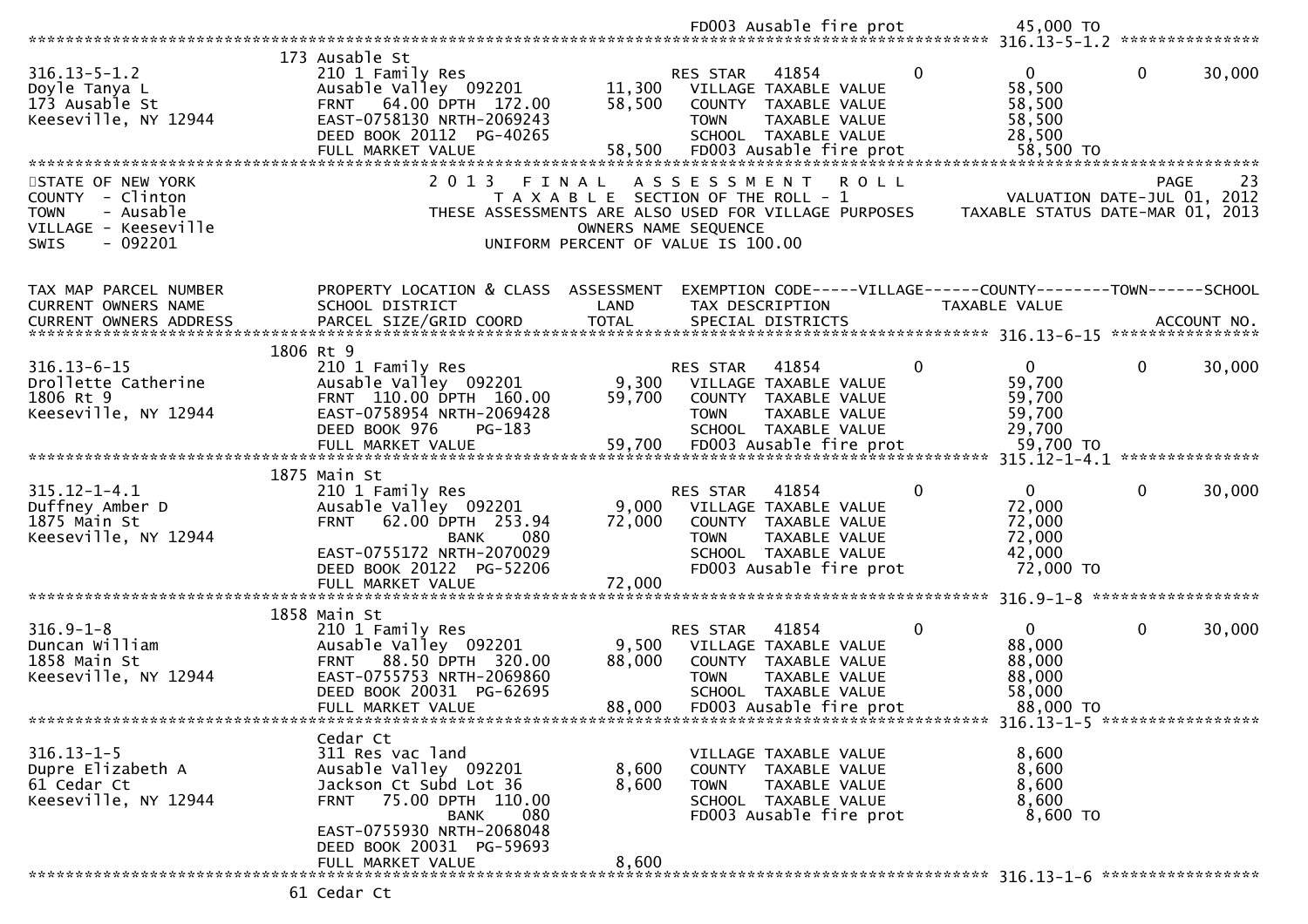| $316.13 - 1 - 6$<br>Dupre Elizabeth A<br>61 Cedar Ct<br>Keeseville, NY 12944                     | 210 1 Family Res<br>Ausable Valley 092201<br>Jackson Ct Subd Lot 38<br><b>FRNT</b><br>75.00 DPTH 110.00<br><b>BANK</b><br>080<br>EAST-0756000 NRTH-2068022<br>DEED BOOK 20031 PG-59693<br>FULL MARKET VALUE | 8,600<br>88,200<br>88,200                                                   | RES STAR<br><b>TOWN</b> | 41854<br>VILLAGE TAXABLE VALUE<br>COUNTY TAXABLE VALUE<br>TAXABLE VALUE<br>SCHOOL TAXABLE VALUE<br>FD003 Ausable fire prot |       | $\Omega$ | $\mathbf{0}$<br>88,200<br>88,200<br>88,200<br>58,200<br>88,200 TO | 0                | 30,000 |
|--------------------------------------------------------------------------------------------------|-------------------------------------------------------------------------------------------------------------------------------------------------------------------------------------------------------------|-----------------------------------------------------------------------------|-------------------------|----------------------------------------------------------------------------------------------------------------------------|-------|----------|-------------------------------------------------------------------|------------------|--------|
| STATE OF NEW YORK                                                                                | 2 0 1 3<br>FINAL                                                                                                                                                                                            |                                                                             | ASSESSMENT ROLL         |                                                                                                                            |       |          |                                                                   | <b>PAGE</b>      | 24     |
| COUNTY - Clinton<br>- Ausable<br><b>TOWN</b><br>VILLAGE - Keeseville<br>$-092201$<br><b>SWIS</b> | THESE ASSESSMENTS ARE ALSO USED FOR VILLAGE PURPOSES                                                                                                                                                        | T A X A B L E SECTION OF THE ROLL - 1<br>UNIFORM PERCENT OF VALUE IS 100.00 | OWNERS NAME SEQUENCE    |                                                                                                                            |       |          | VALUATION DATE-JUL 01, 2012<br>TAXABLE STATUS DATE-MAR 01, 2013   |                  |        |
| TAX MAP PARCEL NUMBER                                                                            | PROPERTY LOCATION & CLASS ASSESSMENT                                                                                                                                                                        |                                                                             |                         |                                                                                                                            |       |          | EXEMPTION CODE-----VILLAGE------COUNTY-------TOWN------SCHOOL     |                  |        |
| CURRENT OWNERS NAME                                                                              | SCHOOL DISTRICT                                                                                                                                                                                             | LAND                                                                        |                         | TAX DESCRIPTION                                                                                                            |       |          | TAXABLE VALUE                                                     |                  |        |
|                                                                                                  |                                                                                                                                                                                                             |                                                                             |                         |                                                                                                                            |       |          |                                                                   |                  |        |
|                                                                                                  | 38 Pine St                                                                                                                                                                                                  |                                                                             |                         |                                                                                                                            |       |          |                                                                   |                  |        |
| $315.16 - 2 - 24$                                                                                | 210 1 Family Res                                                                                                                                                                                            |                                                                             | WARNONALL               | 41121                                                                                                                      | 7,950 |          | 7,950                                                             | 7,950            | 0      |
| Duprey Alfred E                                                                                  | Ausable Valley 092201                                                                                                                                                                                       |                                                                             | 7,700 RES STAR          | 41854                                                                                                                      |       | 0        | $\mathbf{0}$                                                      | 0                | 30,000 |
| 38 Pine St                                                                                       | 50.00 DPTH 240.00<br><b>FRNT</b>                                                                                                                                                                            | 53,000                                                                      |                         | VILLAGE TAXABLE VALUE                                                                                                      |       |          | 45,050                                                            |                  |        |
| Keeseville, NY 12944                                                                             | EAST-0755257 NRTH-2067824                                                                                                                                                                                   |                                                                             |                         | COUNTY TAXABLE VALUE                                                                                                       |       |          | 45,050                                                            |                  |        |
|                                                                                                  | DEED BOOK 99001 PG-12114                                                                                                                                                                                    |                                                                             | <b>TOWN</b>             | TAXABLE VALUE<br>SCHOOL TAXABLE VALUE                                                                                      |       |          | 45,050                                                            |                  |        |
|                                                                                                  | FULL MARKET VALUE                                                                                                                                                                                           | 53,000                                                                      |                         |                                                                                                                            |       |          | 23,000                                                            |                  |        |
|                                                                                                  |                                                                                                                                                                                                             |                                                                             |                         |                                                                                                                            |       |          |                                                                   | **************** |        |
|                                                                                                  | 70 Hill St                                                                                                                                                                                                  |                                                                             |                         |                                                                                                                            |       |          |                                                                   |                  |        |
| $315.16 - 1 - 13$                                                                                | 210 1 Family Res                                                                                                                                                                                            |                                                                             | SR STAR                 | 41834                                                                                                                      |       | 0        | $\mathbf{0}$                                                      | $\mathbf{0}$     | 62,500 |
| Dzik Life Estate Mary                                                                            | Ausable Valley 092201                                                                                                                                                                                       | 9,100                                                                       |                         | VILLAGE TAXABLE VALUE                                                                                                      |       |          | 62,500                                                            |                  |        |
| Burrall Lynda L                                                                                  | FRNT 150.00 DPTH 100.00                                                                                                                                                                                     | 62,500                                                                      |                         | COUNTY TAXABLE VALUE                                                                                                       |       |          | 62,500                                                            |                  |        |
| 70 Hill St<br>Keeseville, NY 12944                                                               | EAST-0754700 NRTH-2068491<br>DEED BOOK 20112 PG-39366                                                                                                                                                       |                                                                             | <b>TOWN</b>             | TAXABLE VALUE                                                                                                              |       |          | 62,500<br>0                                                       |                  |        |
|                                                                                                  |                                                                                                                                                                                                             |                                                                             |                         | SCHOOL TAXABLE VALUE                                                                                                       |       |          |                                                                   |                  |        |
|                                                                                                  |                                                                                                                                                                                                             |                                                                             |                         |                                                                                                                            |       |          |                                                                   |                  |        |
|                                                                                                  | 69 Cedar Ct                                                                                                                                                                                                 |                                                                             |                         |                                                                                                                            |       |          |                                                                   |                  |        |
| $316.13 - 1 - 3$                                                                                 | 210 1 Family Res                                                                                                                                                                                            |                                                                             | RES STAR                | 41854                                                                                                                      |       | 0        | 0                                                                 | 0                | 30,000 |
| Easter Amanda M                                                                                  | Ausable Valley 092201                                                                                                                                                                                       | 9,200                                                                       |                         | VILLAGE TAXABLE VALUE                                                                                                      |       |          | 116,500                                                           |                  |        |
| 69 Cedar Ct<br>Keeseville, NY 12944                                                              | Jackson Ct Sub Lot 32<br>FRNT 100.00 DPTH 129.00                                                                                                                                                            | 116,500                                                                     | <b>TOWN</b>             | COUNTY TAXABLE VALUE<br>TAXABLE VALUE                                                                                      |       |          | 116,500<br>116,500                                                |                  |        |
|                                                                                                  | 080<br><b>BANK</b>                                                                                                                                                                                          |                                                                             |                         | SCHOOL TAXABLE VALUE                                                                                                       |       |          | 86,500                                                            |                  |        |
|                                                                                                  | EAST-0755790 NRTH-2068108                                                                                                                                                                                   |                                                                             |                         | FD003 Ausable fire prot                                                                                                    |       |          | 116,500 TO                                                        |                  |        |
|                                                                                                  | DEED BOOK 20122 PG-45645                                                                                                                                                                                    |                                                                             |                         |                                                                                                                            |       |          |                                                                   |                  |        |
|                                                                                                  | FULL MARKET VALUE                                                                                                                                                                                           | 116,500                                                                     |                         |                                                                                                                            |       |          |                                                                   |                  |        |
|                                                                                                  |                                                                                                                                                                                                             |                                                                             |                         |                                                                                                                            |       |          |                                                                   |                  |        |
| $315.16 - 1 - 9$                                                                                 | 16 Hill St                                                                                                                                                                                                  |                                                                             |                         |                                                                                                                            |       |          |                                                                   |                  |        |
| Eckhardt Jr Kenneth N                                                                            | 210 1 Family Res<br>Ausable Valley 092201                                                                                                                                                                   | 10,600                                                                      | RES STAR                | 41854<br>VILLAGE TAXABLE VALUE                                                                                             |       | 0        | 0<br>75,000                                                       | 0                | 30,000 |
| 16 Hill St                                                                                       | FRNT 155.65 DPTH 228.25                                                                                                                                                                                     | 75,000                                                                      |                         | COUNTY TAXABLE VALUE                                                                                                       |       |          | 75,000                                                            |                  |        |
| Keeseville, NY 12944                                                                             | 080<br><b>BANK</b>                                                                                                                                                                                          |                                                                             | <b>TOWN</b>             | TAXABLE VALUE                                                                                                              |       |          | 75,000                                                            |                  |        |
|                                                                                                  | EAST-0756076 NRTH-2068742                                                                                                                                                                                   |                                                                             |                         | SCHOOL TAXABLE VALUE                                                                                                       |       |          | 45,000                                                            |                  |        |
|                                                                                                  | DEED BOOK 20102 PG-31354                                                                                                                                                                                    |                                                                             |                         | FD003 Ausable fire prot                                                                                                    |       |          | 75,000 TO                                                         |                  |        |
|                                                                                                  | FULL MARKET VALUE                                                                                                                                                                                           | 75,000                                                                      |                         |                                                                                                                            |       |          |                                                                   |                  |        |
|                                                                                                  |                                                                                                                                                                                                             |                                                                             |                         |                                                                                                                            |       |          |                                                                   |                  |        |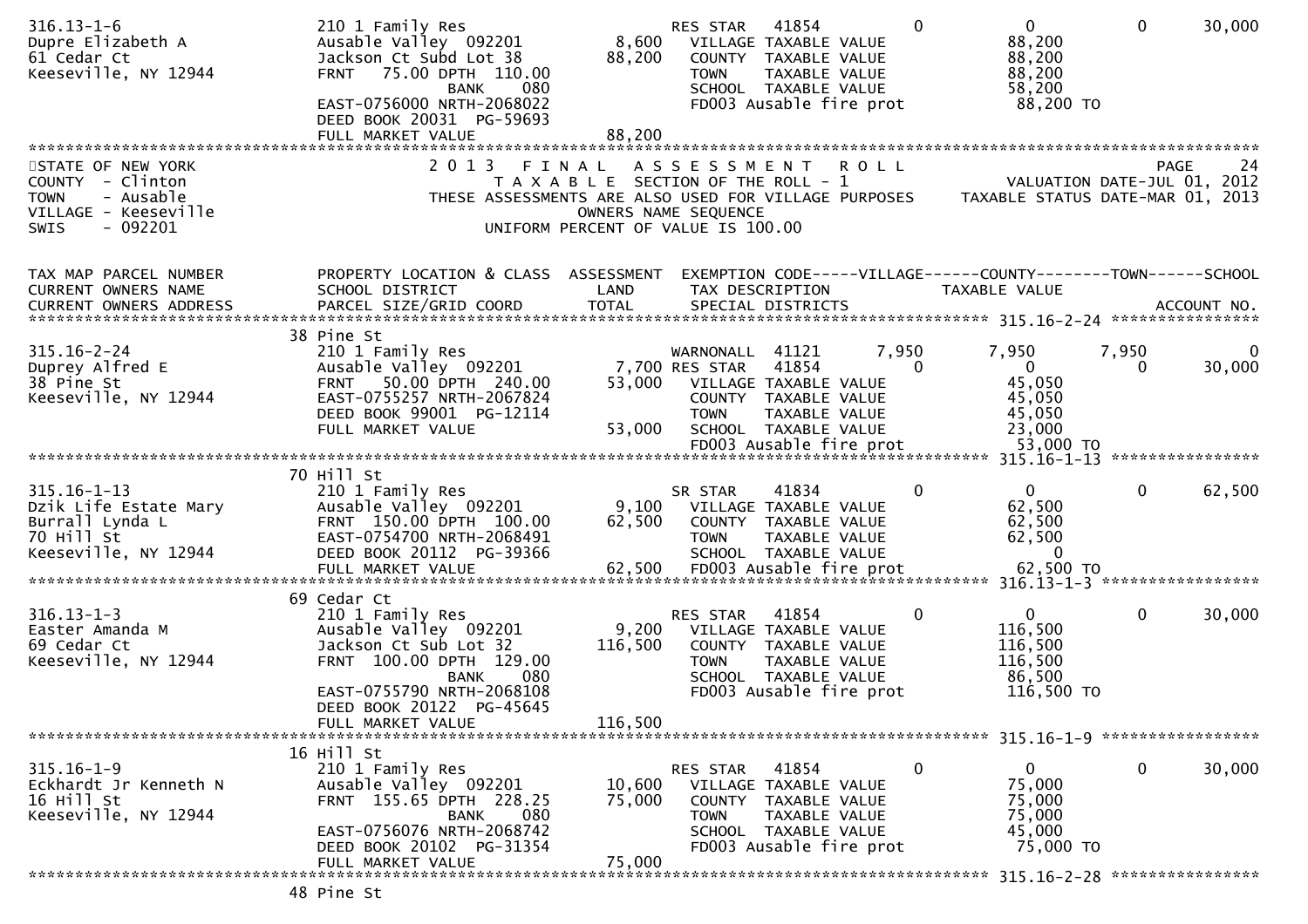| $315.16 - 2 - 28$<br>ECM Enterprises Inc<br>20 Flanagan Dr Ste 101<br>Plattsburgh, NY 12901                    | 210 1 Family Res<br>Ausable Valley 092201<br>FRNT 100.00 DPTH 150.00<br>EAST-0755175 NRTH-2068095<br>DEED BOOK 20122 PG-52267<br>FULL MARKET VALUE                  | 9,100<br>62,000<br>62,000 | VILLAGE TAXABLE VALUE<br>COUNTY TAXABLE VALUE<br><b>TOWN</b><br>TAXABLE VALUE<br>SCHOOL TAXABLE VALUE<br>FD003 Ausable fire prot                                                     | 62,000<br>62,000<br>62,000<br>62,000<br>62,000 TO                          |                                                                                      |
|----------------------------------------------------------------------------------------------------------------|---------------------------------------------------------------------------------------------------------------------------------------------------------------------|---------------------------|--------------------------------------------------------------------------------------------------------------------------------------------------------------------------------------|----------------------------------------------------------------------------|--------------------------------------------------------------------------------------|
|                                                                                                                |                                                                                                                                                                     |                           |                                                                                                                                                                                      |                                                                            |                                                                                      |
| STATE OF NEW YORK<br>COUNTY - Clinton<br><b>TOWN</b><br>- Ausable<br>VILLAGE - Keeseville<br>SWIS<br>$-092201$ | 2 0 1 3                                                                                                                                                             |                           | FINAL ASSESSMENT ROLL<br>T A X A B L E SECTION OF THE ROLL - 1<br>THESE ASSESSMENTS ARE ALSO USED FOR VILLAGE PURPOSES<br>OWNERS NAME SEQUENCE<br>UNIFORM PERCENT OF VALUE IS 100.00 |                                                                            | 25<br><b>PAGE</b><br>VALUATION DATE-JUL 01, 2012<br>TAXABLE STATUS DATE-MAR 01, 2013 |
| TAX MAP PARCEL NUMBER<br>CURRENT OWNERS NAME<br><b>CURRENT OWNERS ADDRESS</b>                                  | PROPERTY LOCATION & CLASS ASSESSMENT<br>SCHOOL DISTRICT<br>PARCEL SIZE/GRID COORD                                                                                   | LAND<br><b>TOTAL</b>      | EXEMPTION CODE-----VILLAGE------COUNTY--------TOWN------SCHOOL<br>TAX DESCRIPTION<br>SPECIAL DISTRICTS                                                                               | TAXABLE VALUE                                                              | ACCOUNT NO.                                                                          |
|                                                                                                                | 1759 Main St                                                                                                                                                        |                           |                                                                                                                                                                                      |                                                                            |                                                                                      |
| $316.13 - 5 - 13.1$<br>Engelhart Steven C<br>Roy Karen M<br>1759 Main St<br>Keeseville, NY 12944               | 220 2 Family Res<br>Ausable Valley 092201<br>Lot 17 Pl 12000 Al<br>FRNT 167.00 DPTH 300.00<br>EAST-0757511 NRTH-2068230<br>DEED BOOK 759<br>PG-140                  | 10,200<br>170,000         | 41854<br>RES STAR<br>VILLAGE TAXABLE VALUE<br>COUNTY TAXABLE VALUE<br>TAXABLE VALUE<br><b>TOWN</b><br>SCHOOL TAXABLE VALUE<br>FD003 Ausable fire prot                                | 0<br>$\mathbf 0$<br>170,000<br>170,000<br>170,000<br>140,000<br>170,000 TO | 30,000<br>$\mathbf{0}$                                                               |
|                                                                                                                | FULL MARKET VALUE                                                                                                                                                   | 170,000                   |                                                                                                                                                                                      |                                                                            |                                                                                      |
|                                                                                                                |                                                                                                                                                                     |                           |                                                                                                                                                                                      |                                                                            |                                                                                      |
| $316.13 - 5 - 13.2$<br>Engelhart Steven C<br>Roy Karen M<br>1759 Main St<br>Keeseville, NY 12944               | 1753 Main St<br>210 1 Family Res<br>Ausable Valley 092201<br>FRNT 68.00 DPTH 80.00<br>EAST-0757648 NRTH-2068295<br>DEED BOOK 670<br>$PG-229$<br>FULL MARKET VALUE   | 5,200<br>73,000<br>73,000 | VILLAGE TAXABLE VALUE<br>COUNTY TAXABLE VALUE<br><b>TOWN</b><br>TAXABLE VALUE<br>SCHOOL TAXABLE VALUE<br>FD003 Ausable fire prot                                                     | 73,000<br>73,000<br>73,000<br>73,000<br>73,000 TO                          |                                                                                      |
|                                                                                                                |                                                                                                                                                                     |                           |                                                                                                                                                                                      |                                                                            |                                                                                      |
| $315.16 - 2 - 9$<br>Evens Douglas A<br>Evens Angela M<br>15 Jackson St<br>Keeseville, NY 12944                 | 15 Jackson St<br>210 1 Family Res<br>Ausable Valley 092201<br>FRNT 66.00 DPTH 165.00<br><b>BANK</b><br>080<br>EAST-0755530 NRTH-2067383<br>DEED BOOK 20082 PG-14877 | 7,800<br>81,800           | RES STAR<br>41854<br>VILLAGE TAXABLE VALUE<br>COUNTY TAXABLE VALUE<br>TAXABLE VALUE<br><b>TOWN</b><br>SCHOOL TAXABLE VALUE<br>FD003 Ausable fire prot                                | $\mathbf{0}$<br>0<br>81,800<br>81,800<br>81,800<br>51,800<br>81,800 TO     | $\mathbf{0}$<br>30,000                                                               |
|                                                                                                                | FULL MARKET VALUE                                                                                                                                                   | 81,800                    |                                                                                                                                                                                      |                                                                            |                                                                                      |
|                                                                                                                |                                                                                                                                                                     |                           |                                                                                                                                                                                      |                                                                            |                                                                                      |
| $316.13 - 2 - 55$<br>Fagan Brian A<br>Fagan Lori A<br>22 Pine St<br>Keeseville, NY 12944                       | 46 Cedar Ct<br>210 1 Family Res<br>Ausable Valley 092201<br>FRNT 151.92 DPTH 176.20<br>EAST-0756452 NRTH-2067918<br>DEED BOOK 1004<br>PG-281<br>FULL MARKET VALUE   | 9,900<br>81,000<br>81,000 | VILLAGE TAXABLE VALUE<br>COUNTY TAXABLE VALUE<br><b>TOWN</b><br>TAXABLE VALUE<br>SCHOOL TAXABLE VALUE<br>FD003 Ausable fire prot                                                     | 81,000<br>81,000<br>81,000<br>81,000<br>81,000 TO                          |                                                                                      |
|                                                                                                                | 43 Grove St                                                                                                                                                         |                           |                                                                                                                                                                                      |                                                                            |                                                                                      |
| $316.9 - 1 - 16$<br>Favro Life Estate Tormey & Sop Ausable Valley 092201<br>Rock Pamela<br>43 Grove St         | 210 1 Family Res<br>FRNT 100.00 DPTH 200.00<br>EAST-0756077 NRTH-2070413                                                                                            | 65,000                    | 16,250<br>WARCOMALL 41131<br>41834<br>10,000 SR STAR<br>VILLAGE TAXABLE VALUE<br>COUNTY TAXABLE VALUE                                                                                | 16,250<br>0<br>$\Omega$<br>48,750<br>48,750                                | 16,250<br>$\bf{0}$<br>63,300<br>0                                                    |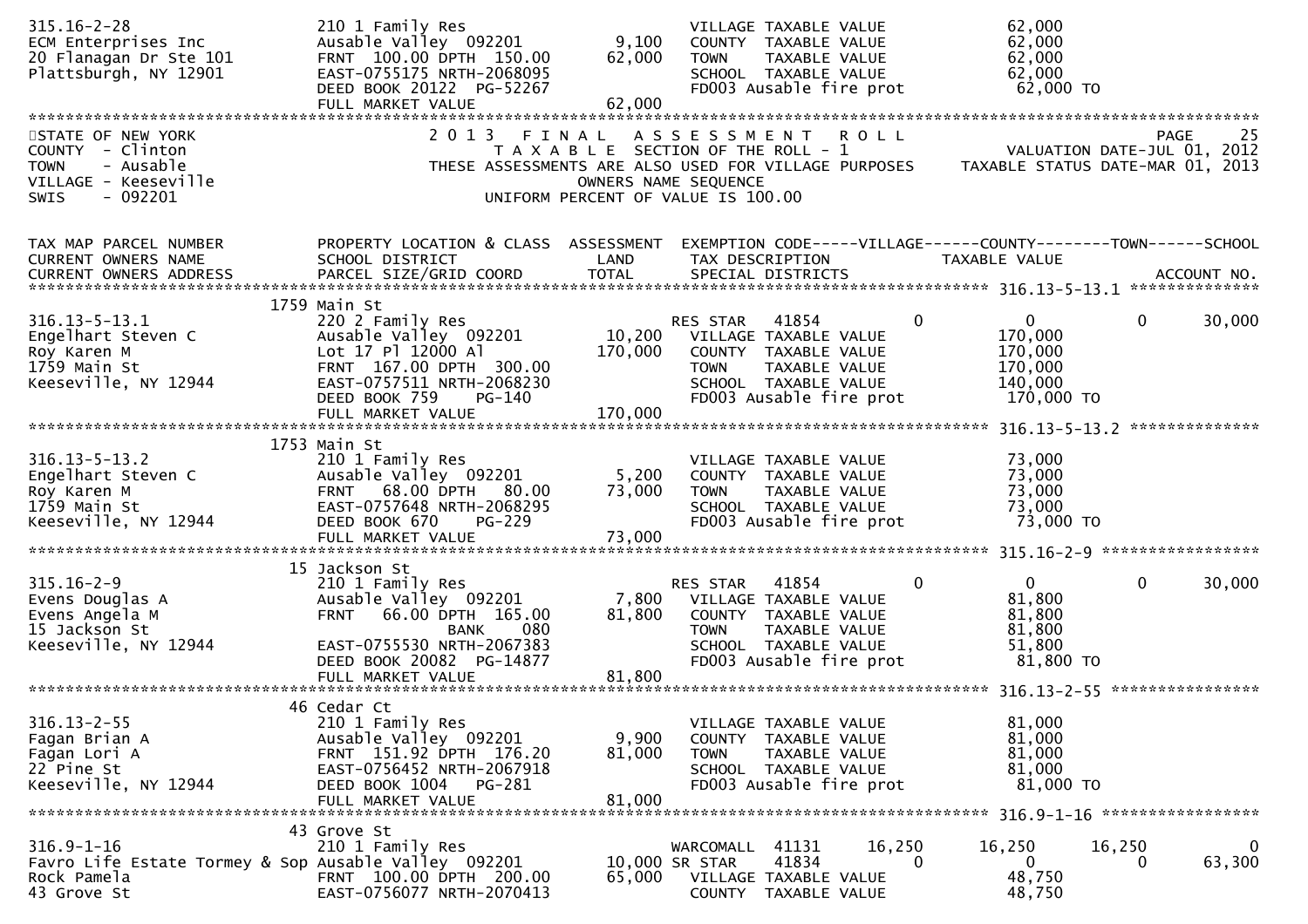| Keeseville, NY 12944                                                                                                  | DEED BOOK 20011 PG-31878<br>FULL MARKET VALUE                                                                                                                 | 65,000                       | 48,750<br><b>TOWN</b><br>TAXABLE VALUE<br>1,700<br>SCHOOL TAXABLE VALUE<br>65,000 TO<br>FD003 Ausable fire prot                                                                                                                                                 |
|-----------------------------------------------------------------------------------------------------------------------|---------------------------------------------------------------------------------------------------------------------------------------------------------------|------------------------------|-----------------------------------------------------------------------------------------------------------------------------------------------------------------------------------------------------------------------------------------------------------------|
|                                                                                                                       |                                                                                                                                                               |                              |                                                                                                                                                                                                                                                                 |
| STATE OF NEW YORK<br>COUNTY - Clinton<br>- Ausable<br><b>TOWN</b><br>VILLAGE - Keeseville<br>$-092201$<br><b>SWIS</b> | 2 0 1 3<br>FINAL                                                                                                                                              |                              | ASSESSMENT ROLL<br>26<br>PAGE<br>T A X A B L E SECTION OF THE ROLL - 1<br>VALUATION DATE-JUL 01, 2012<br>THESE ASSESSMENTS ARE ALSO USED FOR VILLAGE PURPOSES<br>TAXABLE STATUS DATE-MAR 01, 2013<br>OWNERS NAME SEQUENCE<br>UNIFORM PERCENT OF VALUE IS 100.00 |
|                                                                                                                       |                                                                                                                                                               |                              |                                                                                                                                                                                                                                                                 |
| TAX MAP PARCEL NUMBER<br><b>CURRENT OWNERS NAME</b>                                                                   | PROPERTY LOCATION & CLASS ASSESSMENT<br>SCHOOL DISTRICT                                                                                                       | LAND                         | EXEMPTION CODE-----VILLAGE------COUNTY--------TOWN------SCHOOL<br>TAX DESCRIPTION<br>TAXABLE VALUE                                                                                                                                                              |
| $316.13 - 2 - 11$<br>Fielder Kaitlin<br>67 Liberty St                                                                 | 67 Liberty St<br>210 1 Family Res<br>Ausable Valley 092201<br>FRNT 108.00 DPTH 300.00                                                                         | 9,900<br>109,000             | $\mathbf{0}$<br>0<br>$\mathbf{0}$<br>30,000<br>41854<br>RES STAR<br>109,000<br>VILLAGE TAXABLE VALUE<br>109,000<br>COUNTY TAXABLE VALUE                                                                                                                         |
| Keeseville, NY 12944                                                                                                  | <b>BANK</b><br>080<br>EAST-0756446 NRTH-2068453<br>DEED BOOK 20102 PG-35616                                                                                   |                              | <b>TOWN</b><br>TAXABLE VALUE<br>109,000<br>79,000<br>SCHOOL TAXABLE VALUE<br>FD003 Ausable fire prot<br>109,000 TO                                                                                                                                              |
|                                                                                                                       |                                                                                                                                                               |                              |                                                                                                                                                                                                                                                                 |
|                                                                                                                       | 1796 Main St                                                                                                                                                  |                              |                                                                                                                                                                                                                                                                 |
| $316.13 - 4 - 5$<br>Finnegan James H III<br>Finnegan Tabatha E<br>1796 Main St                                        | 210 1 Family Res<br>Ausable Valley 092201<br><b>FRNT</b><br>81.03 DPTH 208.96<br>320<br><b>BANK</b>                                                           | 92,000                       | $\mathbf{0}$<br>$\mathbf{0}$<br>$\mathbf{0}$<br>30,000<br>RES STAR<br>41854<br>92,000<br>8,800 VILLAGE TAXABLE VALUE<br>92,000<br>COUNTY TAXABLE VALUE<br>92,000<br>TAXABLE VALUE<br><b>TOWN</b>                                                                |
| Keeseville, NY 12944                                                                                                  | EAST-0756807 NRTH-2068808<br>DEED BOOK 20041 PG-68357<br>FULL MARKET VALUE                                                                                    | 92,000                       | 62,000<br>SCHOOL TAXABLE VALUE<br>$92,000$ TO<br>FD003 Ausable fire prot                                                                                                                                                                                        |
|                                                                                                                       |                                                                                                                                                               |                              |                                                                                                                                                                                                                                                                 |
| $316.9 - 3 - 7$<br>Finnegan Michael<br>Finnegan Tonia<br>61 Laflure Ln<br>Keeseville, NY 12944                        | 1795 Rt 9<br>421 Restaurant<br>Ausable Valley 092201<br>FRNT 192.00 DPTH 214.00<br>EAST-0758643 NRTH-2069560<br>DEED BOOK 20082 PG-17138<br>FULL MARKET VALUE | 10,900<br>159,000<br>159,000 | 159,000<br>VILLAGE TAXABLE VALUE<br>159,000<br>COUNTY TAXABLE VALUE<br>159,000<br><b>TOWN</b><br>TAXABLE VALUE<br>159,000<br>SCHOOL TAXABLE VALUE<br>FD003 Ausable fire prot<br>159,000 TO                                                                      |
|                                                                                                                       |                                                                                                                                                               |                              |                                                                                                                                                                                                                                                                 |
| $316.13 - 2 - 3$<br>Fountain Jane<br>31 Hill St<br>Keeseville, NY 12944                                               | 31 Hill St<br>210 1 Family Res<br>Ausable Valley 092201<br>FRNT 104.00 DPTH 169.00<br>EAST-0755661 NRTH-2068441<br>DEED BOOK 330<br>PG-531                    |                              | 22,000<br>AGED - ALL 41800<br>22,000<br>22,000<br>22,000<br>$\mathbf{0}$<br>9,500 SR STAR<br>$\mathbf{0}$<br>22,000<br>41834<br>$\Omega$<br>22,000<br>44,000 VILLAGE TAXABLE VALUE<br>22,000<br>COUNTY TAXABLE VALUE<br>22,000<br><b>TOWN</b><br>TAXABLE VALUE  |
|                                                                                                                       | FULL MARKET VALUE                                                                                                                                             | 44,000                       | SCHOOL TAXABLE VALUE<br>0<br>44,000 TO<br>FD003 Ausable fire prot<br>315.16-1-14 *****************                                                                                                                                                              |
|                                                                                                                       | 6 School St                                                                                                                                                   |                              |                                                                                                                                                                                                                                                                 |
| $315.16 - 1 - 14$<br>Fowler Jaquish Mary<br>6 School St<br>Keeseville, NY 12944                                       | 210 1 Family Res<br>Ausable Valley 092201<br>FRNT 100.00 DPTH 150.00<br>EAST-0754686 NRTH-2068591<br>DEED BOOK 20031 PG-54934                                 | 9,100<br>71,400              | $\mathbf 0$<br>$\mathbf 0$<br>$\mathbf{0}$<br>63,300<br>41834<br>SR STAR<br>71,400<br>VILLAGE TAXABLE VALUE<br>COUNTY TAXABLE VALUE<br>71,400<br>71,400<br><b>TOWN</b><br><b>TAXABLE VALUE</b><br>8,100<br>SCHOOL TAXABLE VALUE                                 |
|                                                                                                                       | FULL MARKET VALUE                                                                                                                                             | 71,400                       | 71,400 TO<br>FD003 Ausable fire prot                                                                                                                                                                                                                            |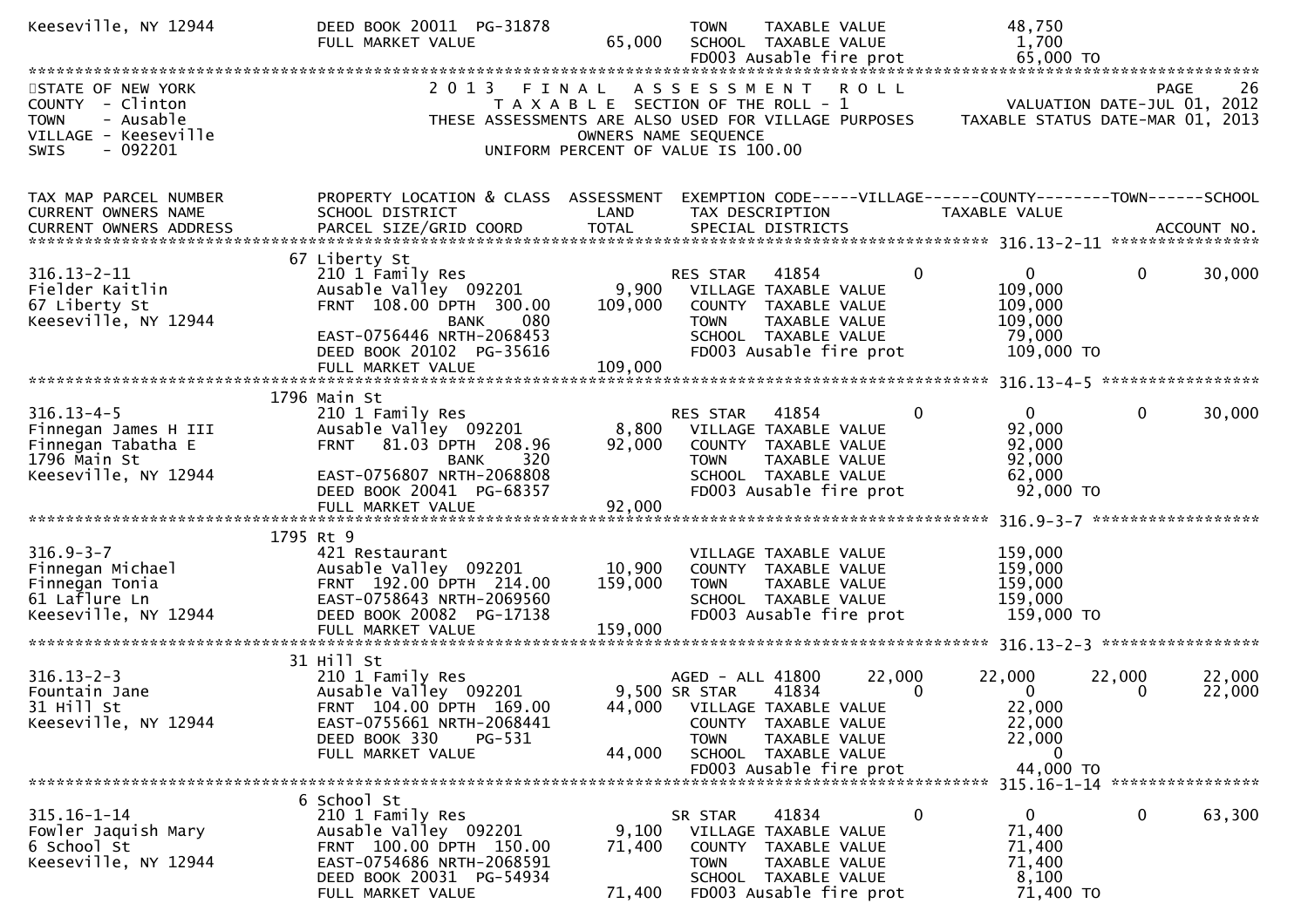| STATE OF NEW YORK         | 2 0 1 3<br>FINAL                                                                                                                                                                              |                                       | A S S E S S M E N T     |                         | <b>ROLL</b> |                                                                |                             | 27<br>PAGE |
|---------------------------|-----------------------------------------------------------------------------------------------------------------------------------------------------------------------------------------------|---------------------------------------|-------------------------|-------------------------|-------------|----------------------------------------------------------------|-----------------------------|------------|
| COUNTY - Clinton          |                                                                                                                                                                                               | T A X A B L E SECTION OF THE ROLL - 1 |                         |                         |             |                                                                | VALUATION DATE-JUL 01, 2012 |            |
| - Ausable<br><b>TOWN</b>  | THESE ASSESSMENTS ARE ALSO USED FOR VILLAGE PURPOSES                                                                                                                                          |                                       |                         |                         |             | TAXABLE STATUS DATE-MAR 01, 2013                               |                             |            |
| VILLAGE - Keeseville      |                                                                                                                                                                                               |                                       | OWNERS NAME SEQUENCE    |                         |             |                                                                |                             |            |
| <b>SWIS</b><br>- 092201   |                                                                                                                                                                                               | UNIFORM PERCENT OF VALUE IS 100.00    |                         |                         |             |                                                                |                             |            |
|                           |                                                                                                                                                                                               |                                       |                         |                         |             |                                                                |                             |            |
|                           |                                                                                                                                                                                               |                                       |                         |                         |             |                                                                |                             |            |
| TAX MAP PARCEL NUMBER     | PROPERTY LOCATION & CLASS ASSESSMENT                                                                                                                                                          |                                       |                         |                         |             | EXEMPTION CODE-----VILLAGE------COUNTY--------TOWN------SCHOOL |                             |            |
| CURRENT OWNERS NAME       | SCHOOL DISTRICT                                                                                                                                                                               | LAND                                  | TAX DESCRIPTION         |                         |             | TAXABLE VALUE                                                  |                             |            |
|                           |                                                                                                                                                                                               |                                       |                         |                         |             |                                                                |                             |            |
| CURRENT OWNERS ADDRESS    | .000 ACCOUNT NO . PARCEL SIZE/GRID COORD TOTAL SPECIAL DISTRICTS AND RESULT ACCOUNT NO . ACCOUNT NO . AND RESULT AND . AND RESULT AND . AND RESULT AND . A SERVER AND TOTAL SPECIAL DISTRICTS |                                       |                         |                         |             |                                                                |                             |            |
|                           |                                                                                                                                                                                               |                                       |                         |                         |             |                                                                |                             |            |
|                           | 10 Cedar Ct                                                                                                                                                                                   |                                       |                         |                         |             |                                                                |                             |            |
| $316.13 - 2 - 44$         | 210 1 Family Res                                                                                                                                                                              |                                       |                         | VILLAGE TAXABLE VALUE   |             | 89,000                                                         |                             |            |
| Frady Kelly Prescott      | Ausable Valley 092201                                                                                                                                                                         | 9,400                                 |                         | COUNTY TAXABLE VALUE    |             | 89,000                                                         |                             |            |
| 25 Lafayette St           | 75.00 DPTH 120.60<br><b>FRNT</b>                                                                                                                                                              | 89,000                                | <b>TOWN</b>             | TAXABLE VALUE           |             | 89,000                                                         |                             |            |
| Plattsburgh, NY 12901     | <b>BANK</b><br>080                                                                                                                                                                            |                                       |                         | SCHOOL TAXABLE VALUE    |             | 89,000                                                         |                             |            |
|                           | EAST-0755812 NRTH-2067792                                                                                                                                                                     |                                       |                         | FD003 Ausable fire prot |             | 89,000 TO                                                      |                             |            |
|                           | DEED BOOK 20072 PG-11324                                                                                                                                                                      |                                       |                         |                         |             |                                                                |                             |            |
|                           | FULL MARKET VALUE                                                                                                                                                                             | 89,000                                |                         |                         |             |                                                                |                             |            |
|                           |                                                                                                                                                                                               |                                       |                         |                         |             |                                                                |                             |            |
|                           | 16 Pine St                                                                                                                                                                                    |                                       |                         |                         |             |                                                                |                             |            |
| $315.16 - 2 - 19$         | 210 1 Family Res                                                                                                                                                                              |                                       | WARNONALL               | 41121                   | 6,150       | 6,150                                                          | 6,150                       |            |
| Frank Richard L           | Ausable Valley 092201                                                                                                                                                                         |                                       | 10,800 SR STAR          | 41834                   | 0           | $\mathbf 0$                                                    | $\mathbf{0}$                | 41,000     |
| 16 Pine St                | FRNT 154.00 DPTH 250.00                                                                                                                                                                       | 41,000                                |                         | VILLAGE TAXABLE VALUE   |             | 34,850                                                         |                             |            |
| Keeseville, NY 12944      | EAST-0755336 NRTH-2067313                                                                                                                                                                     |                                       |                         | COUNTY TAXABLE VALUE    |             | 34,850                                                         |                             |            |
|                           | DEED BOOK 568<br>PG-618                                                                                                                                                                       |                                       | <b>TOWN</b>             | TAXABLE VALUE           |             | 34,850                                                         |                             |            |
|                           |                                                                                                                                                                                               |                                       |                         |                         |             | $\Omega$                                                       |                             |            |
|                           | FULL MARKET VALUE                                                                                                                                                                             | 41,000                                |                         | SCHOOL TAXABLE VALUE    |             | 41,000 TO                                                      |                             |            |
|                           |                                                                                                                                                                                               |                                       |                         | FD003 Ausable fire prot |             |                                                                |                             |            |
|                           |                                                                                                                                                                                               |                                       |                         |                         |             |                                                                |                             |            |
|                           | 1821 Main St                                                                                                                                                                                  |                                       |                         |                         |             |                                                                |                             |            |
| $315.16 - 1 - 2$          | 210 1 Family Res                                                                                                                                                                              |                                       | RES STAR                | 41854                   | 0           | $\mathbf{0}$                                                   | $\mathbf{0}$                | 30,000     |
| Franks Dean J             | Ausable Valley 092201                                                                                                                                                                         | 8,300                                 |                         | VILLAGE TAXABLE VALUE   |             | 86,000                                                         |                             |            |
| 1821 Main St              | 91.00 DPTH 165.47<br><b>FRNT</b>                                                                                                                                                              | 86,000                                |                         | COUNTY TAXABLE VALUE    |             | 86,000                                                         |                             |            |
| Keeseville, NY 12944      | 320<br><b>BANK</b>                                                                                                                                                                            |                                       | <b>TOWN</b>             | TAXABLE VALUE           |             | 86,000                                                         |                             |            |
|                           | EAST-0756104 NRTH-2069035                                                                                                                                                                     |                                       |                         | SCHOOL TAXABLE VALUE    |             | 56,000                                                         |                             |            |
|                           | DEED BOOK 20082 PG-14775                                                                                                                                                                      |                                       |                         | FD003 Ausable fire prot |             | 86,000 TO                                                      |                             |            |
|                           | FULL MARKET VALUE                                                                                                                                                                             | 86,000                                |                         |                         |             |                                                                |                             |            |
|                           |                                                                                                                                                                                               |                                       |                         |                         |             |                                                                |                             |            |
|                           | 1828 Rt 9                                                                                                                                                                                     |                                       |                         |                         |             |                                                                |                             |            |
| $316.10 - 1 - 20$         | 210 1 Family Res                                                                                                                                                                              |                                       |                         | VILLAGE TAXABLE VALUE   |             | 47,000                                                         |                             |            |
| French Diane M            | Ausable Valley 092201                                                                                                                                                                         | 8,800                                 |                         | COUNTY TAXABLE VALUE    |             | 47,000                                                         |                             |            |
| Blaise Life Estate Elva M | 70.00 DPTH 320.70<br><b>FRNT</b>                                                                                                                                                              | 47,000                                | <b>TOWN</b>             | <b>TAXABLE VALUE</b>    |             | 47,000                                                         |                             |            |
| 1828 Rt 9                 | EAST-0759504 NRTH-2069772                                                                                                                                                                     |                                       |                         | SCHOOL TAXABLE VALUE    |             | 47,000                                                         |                             |            |
| Keeseville, NY 12944      | DEED BOOK 20001 PG-27329                                                                                                                                                                      |                                       |                         | FD003 Ausable fire prot |             | 47,000 TO                                                      |                             |            |
|                           |                                                                                                                                                                                               |                                       |                         |                         |             |                                                                |                             |            |
|                           | FULL MARKET VALUE                                                                                                                                                                             | 47,000                                |                         |                         |             |                                                                |                             |            |
|                           |                                                                                                                                                                                               |                                       |                         |                         |             |                                                                |                             |            |
|                           | 1794 Rt 9                                                                                                                                                                                     |                                       |                         |                         |             |                                                                |                             |            |
| $316.13 - 6 - 12.1$       | 411 Apartment                                                                                                                                                                                 |                                       | RES STAR                | 41854                   | 0           | 0                                                              | $\mathbf 0$                 | 30,000     |
| French Rick H             | Ausable Valley 092201                                                                                                                                                                         | 10,200                                |                         | VILLAGE TAXABLE VALUE   |             | 128,000                                                        |                             |            |
| French Raye M             | FRNT 135.00 DPTH 194.00                                                                                                                                                                       | 128,000                               |                         | COUNTY TAXABLE VALUE    |             | 128,000                                                        |                             |            |
| 1794 Rt 9                 | EAST-0758677 NRTH-2069283                                                                                                                                                                     |                                       | <b>TOWN</b>             | TAXABLE VALUE           |             | 128,000                                                        |                             |            |
| Keeseville, NY 12944      | DEED BOOK 20092 PG-28460                                                                                                                                                                      |                                       |                         | SCHOOL TAXABLE VALUE    |             | 98,000                                                         |                             |            |
|                           | FULL MARKET VALUE                                                                                                                                                                             | 128,000                               |                         | FD003 Ausable fire prot |             | 128,000 TO                                                     |                             |            |
|                           |                                                                                                                                                                                               |                                       |                         |                         |             |                                                                |                             |            |
| STATE OF NEW YORK         | 2 0 1 3<br>FINAL                                                                                                                                                                              |                                       | A S S E S S M E N T     |                         | R O L L     |                                                                |                             | 28<br>PAGE |
| COUNTY - Clinton          | T A X A B L E                                                                                                                                                                                 |                                       | SECTION OF THE ROLL - 1 |                         |             |                                                                | VALUATION DATE-JUL 01, 2012 |            |
|                           |                                                                                                                                                                                               |                                       |                         |                         |             |                                                                |                             |            |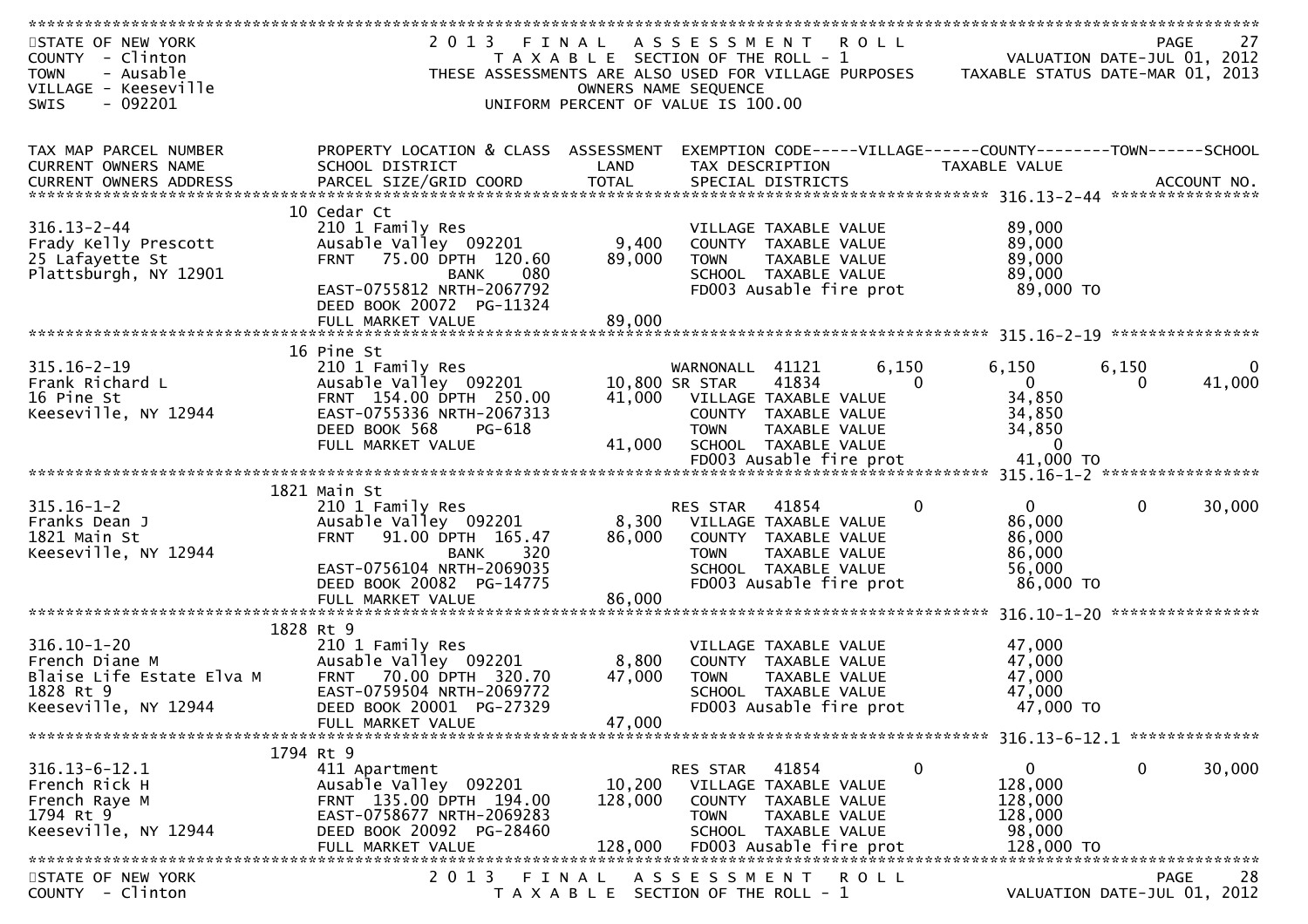| - Ausable<br><b>TOWN</b><br>VILLAGE - Keeseville<br>SWIS<br>$-092201$                                                              |                                                                                                                                                                                              |                             | THESE ASSESSMENTS ARE ALSO USED FOR VILLAGE PURPOSES TAXABLE STATUS DATE-MAR 01, 2013<br>OWNERS NAME SEQUENCE<br>UNIFORM PERCENT OF VALUE IS 100.00                                   |                                |                                                                                       |                                         |                                 |
|------------------------------------------------------------------------------------------------------------------------------------|----------------------------------------------------------------------------------------------------------------------------------------------------------------------------------------------|-----------------------------|---------------------------------------------------------------------------------------------------------------------------------------------------------------------------------------|--------------------------------|---------------------------------------------------------------------------------------|-----------------------------------------|---------------------------------|
| TAX MAP PARCEL NUMBER<br>CURRENT OWNERS NAME                                                                                       | PROPERTY LOCATION & CLASS ASSESSMENT<br>SCHOOL DISTRICT                                                                                                                                      | LAND                        | EXEMPTION CODE-----VILLAGE------COUNTY--------TOWN------SCHOOL<br>TAX DESCRIPTION                                                                                                     |                                | TAXABLE VALUE                                                                         |                                         |                                 |
| 315.20-1-14<br>Galvin Lance K<br>PO Box 874<br>Ausable Forks, NY 12912                                                             | 167 Pleasant St<br>210 1 Family Res<br>Ausable Valley 092201<br>FRNT 96.00 DPTH 100.00<br>EAST-0755487 NRTH-2066821<br>DEED BOOK 20122 PG-50911<br>FULL MARKET VALUE                         | $6,900$<br>27 000<br>27,000 | VILLAGE TAXABLE VALUE<br>COUNTY TAXABLE VALUE<br><b>TOWN</b><br>SCHOOL TAXABLE VALUE<br>FD003 Ausable fire prot $27,000$ TO                                                           | TAXABLE VALUE                  | 27,000<br>27,000<br>27,000<br>27,000                                                  |                                         |                                 |
| $315.16 - 3 - 10$<br>Garcia Life Estate Virginia D Ausable Valley 092201<br>Gordon Shirley A<br>35 Pine St<br>Keeseville, NY 12944 | 35 Pine St<br>210 1 Family Res<br>Pine St 76X1<br>H W<br>Dyer<br>Stewart<br>R Presco<br>FRNT 77.00 DPTH 175.00<br>EAST-0755018 NRTH-2067747<br>DEED BOOK 20031 PG-52486<br>FULL MARKET VALUE | 59,800                      | AGED - ALL 41800<br>8,500 SR STAR<br>41834<br>59,800 VILLAGE TAXABLE VALUE<br>COUNTY TAXABLE VALUE<br><b>TOWN</b><br>TAXABLE VALUE<br>SCHOOL TAXABLE VALUE<br>FD003 Ausable fire prot | 29,900<br>$\Omega$             | 29,900<br>$\overline{0}$<br>29,900<br>29,900<br>29,900<br>$\overline{0}$<br>59,800 TO | 29,900<br>0                             | 29,900<br>29,900                |
|                                                                                                                                    |                                                                                                                                                                                              |                             |                                                                                                                                                                                       |                                |                                                                                       |                                         |                                 |
| $315.16 - 3 - 1$<br>Garrow Life Estate Anthony E Ausable Valley 092201<br>Garrow Sandra M<br>75 Hill St<br>Keeseville, NY 12944    | 75 Hill St<br>210 1 Family Res<br>FRNT 100.00 DPTH 253.10<br>EAST-0754586 NRTH-2068245<br>DEED BOOK 20041 PG-75222<br>FULL MARKET VALUE                                                      | 62,000                      | WARCOMALL 41131<br>10,200 AGED - ALL 41800<br>62,000 SR STAR<br>41834<br>VILLAGE TAXABLE VALUE<br>COUNTY TAXABLE VALUE<br>TAXABLE VALUE<br><b>TOWN</b><br>SCHOOL TAXABLE VALUE        | 15,500<br>$\bf{0}$<br>$\Omega$ | 15,500<br>23,250<br>$\overline{0}$<br>46,500<br>23,250<br>23,250<br>$\overline{0}$    | 15,500<br>23,250<br>$\Omega$            | $\mathbf 0$<br>31,000<br>31,000 |
|                                                                                                                                    |                                                                                                                                                                                              |                             |                                                                                                                                                                                       |                                |                                                                                       |                                         |                                 |
| $316.13 - 5 - 25$<br>Garvett Sonny H<br>Garvett Brenda S<br>79 Pleasant St<br>Keeseville, NY 12944                                 | 79 Pleasant St<br>210 1 Family Res<br>Ausable Valley 092201<br>FRNT 46.00 DPTH 100.00<br>EAST-0757225 NRTH-2068011<br>DEED BOOK 2001<br>PG-12899<br>FULL MARKET VALUE                        |                             | CW_10_VET/ 41152<br>4,700 CW_10_VET/ 41152<br>58,000 RES STAR 41854<br>VILLAGE TAXABLE VALUE<br>COUNTY TAXABLE VALUE<br>58,000 TOWN TAXABLE VALUE<br>SCHOOL TAXABLE VALUE             | 0<br>0                         | 5,800<br>5,800<br>$\overline{\phantom{0}}$<br>58,000<br>46,400<br>58,000<br>28,000    | $\bf{0}$<br>$\mathbf 0$<br>$\mathbf{0}$ | 0<br>$\Omega$<br>30,000         |
|                                                                                                                                    |                                                                                                                                                                                              |                             | FD003 Ausable fire prot                                                                                                                                                               |                                | 58,000 TO                                                                             |                                         |                                 |
| $316.13 - 4 - 1$<br>Geddes Steven J<br>Geddes Sandra E<br>1814 Main St<br>Keeseville, NY 12944                                     | 1814 Main St<br>210 1 Family Res<br>Ausable Valley 092201<br>60.00 DPTH 244.29<br><b>FRNT</b><br>080<br><b>BANK</b><br>EAST-0756436 NRTH-2069111<br>DEED BOOK 20061 PG-95527                 | 8,400<br>113,000            | 41854<br>RES STAR<br>VILLAGE TAXABLE VALUE<br>COUNTY TAXABLE VALUE<br><b>TOWN</b><br>TAXABLE VALUE<br>SCHOOL TAXABLE VALUE<br>FD003 Ausable fire prot                                 | 0                              | 0<br>113,000<br>113,000<br>113,000<br>83,000<br>113,000 TO                            | $\mathbf 0$                             | 30,000                          |
| ****************                                                                                                                   | FULL MARKET VALUE<br>**********************************                                                                                                                                      | 113,000                     |                                                                                                                                                                                       |                                |                                                                                       |                                         |                                 |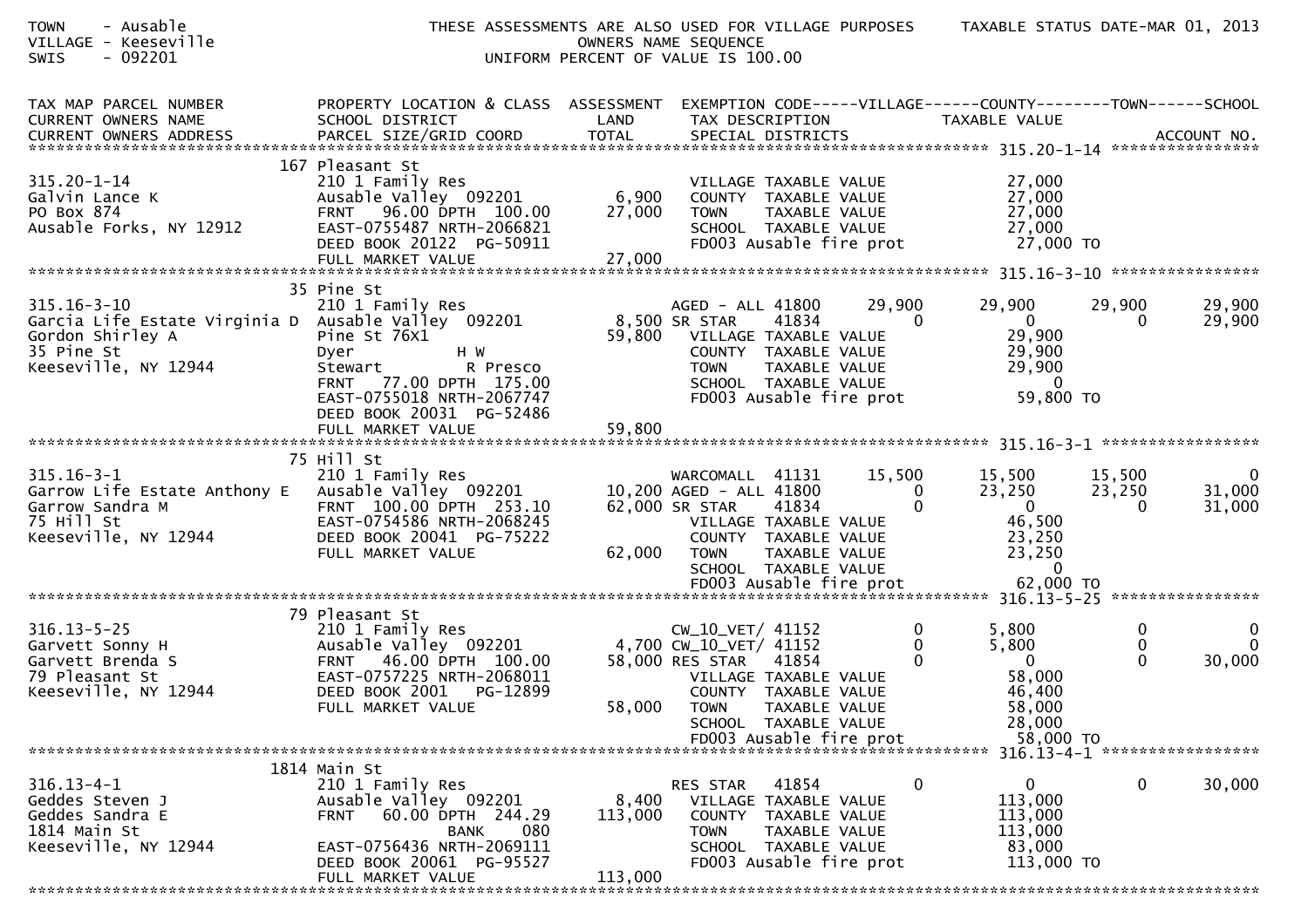| STATE OF NEW YORK<br>COUNTY - Clinton<br><b>TOWN</b><br>- Ausable<br>VILLAGE - Keeseville<br>$-092201$<br><b>SWIS</b>     | 2013 FINAL                                                                                                                                                    |                         | A S S E S S M E N T<br><b>ROLL</b><br>T A X A B L E SECTION OF THE ROLL - 1<br>THESE ASSESSMENTS ARE ALSO USED FOR VILLAGE PURPOSES<br>OWNERS NAME SEQUENCE<br>UNIFORM PERCENT OF VALUE IS 100.00 |              | VALUATION DATE-JUL 01, 2012<br>TAXABLE STATUS DATE-MAR 01, 2013   | <b>PAGE</b>                 | 29     |
|---------------------------------------------------------------------------------------------------------------------------|---------------------------------------------------------------------------------------------------------------------------------------------------------------|-------------------------|---------------------------------------------------------------------------------------------------------------------------------------------------------------------------------------------------|--------------|-------------------------------------------------------------------|-----------------------------|--------|
| TAX MAP PARCEL NUMBER<br>CURRENT OWNERS NAME                                                                              | PROPERTY LOCATION & CLASS ASSESSMENT EXEMPTION CODE-----VILLAGE------COUNTY--------TOWN------SCHOOL<br>SCHOOL DISTRICT                                        | LAND                    | TAX DESCRIPTION                                                                                                                                                                                   |              | TAXABLE VALUE                                                     |                             |        |
| $316.17 - 1 - 10$<br>Girard Carrie<br>121 Pleasant St<br>Keeseville, NY 12944                                             | 121 Pleasant St<br>210 1 Family Res<br>Ausable Valley 092201<br>FRNT 90.00 DPTH 75.00<br>860<br>BANK<br>EAST-0756569 NRTH-2067142<br>DEED BOOK 20041 PG-75319 | 59,100                  | RES STAR<br>41854<br>6,100 VILLAGE TAXABLE VALUE<br>COUNTY TAXABLE VALUE<br><b>TOWN</b><br>TAXABLE VALUE<br>SCHOOL TAXABLE VALUE<br>FD003 Ausable fire prot                                       | $\mathbf{0}$ | $\Omega$<br>59,100<br>59,100<br>59,100<br>29,100<br>59,100 TO     | $\mathbf{0}$                | 30,000 |
|                                                                                                                           |                                                                                                                                                               |                         |                                                                                                                                                                                                   |              |                                                                   |                             |        |
| $315.12 - 1 - 2.2$<br>Gordon Alan J<br>Jerdo Whitney L<br>3/5 Basket Ave<br>Keeseville, NY 12944                          | 3/5 Basket Ave<br>210 1 Family Res<br>Ausable Valley 092201<br>Lot 16 Pl 12000 Ac<br>Laduke Sub Lot 2<br>FRNT 114.00 DPTH 95.87<br>EAST-0755086 NRTH-2070180  | 73,800                  | RES STAR<br>41854<br>7,300 VILLAGE TAXABLE VALUE<br>COUNTY TAXABLE VALUE<br>TAXABLE VALUE<br><b>TOWN</b><br>SCHOOL TAXABLE VALUE<br>FD003 Ausable fire prot                                       | $\mathbf 0$  | $\mathbf{0}$<br>73,800<br>73,800<br>73,800<br>43,800<br>73,800 TO | 0                           | 30,000 |
|                                                                                                                           | DEED BOOK 20051 PG-84664<br>FULL MARKET VALUE                                                                                                                 | 73,800                  |                                                                                                                                                                                                   |              |                                                                   |                             |        |
|                                                                                                                           |                                                                                                                                                               |                         |                                                                                                                                                                                                   |              |                                                                   |                             |        |
|                                                                                                                           | 67/69 Hill St                                                                                                                                                 |                         |                                                                                                                                                                                                   |              |                                                                   |                             |        |
| $315.16 - 3 - 3$<br>Gordon Bruce<br>Gordon Tracey<br>67 Hill St<br>Keeseville, NY 12944                                   | 210 1 Family Res<br>Ausable Valley 092201<br>FRNT 100.00 DPTH 253.10<br>BANK<br>080<br>EAST-0754784 NRTH-2068274                                              | 87,000                  | RES STAR 41854<br>10,200 VILLAGE TAXABLE VALUE<br>COUNTY TAXABLE VALUE<br>TAXABLE VALUE<br><b>TOWN</b><br>SCHOOL TAXABLE VALUE                                                                    | $\Omega$     | $\mathbf{0}$<br>87,000<br>87,000<br>87,000<br>57,000              | $\mathbf{0}$                | 30,000 |
|                                                                                                                           | DEED BOOK 960<br>PG-37<br>FULL MARKET VALUE                                                                                                                   | 87,000                  | FD003 Ausable fire prot                                                                                                                                                                           |              | 87,000 TO                                                         |                             |        |
|                                                                                                                           | Main St                                                                                                                                                       |                         |                                                                                                                                                                                                   |              |                                                                   |                             |        |
| $316.9 - 1 - 7.1$<br>Gowan Bruce L<br>c/o Renegade Investments LLC<br>848 N Rainbow Blvd Unit 4205<br>Las Vegas, NV 89107 | 311 Res vac land<br>Ausable Valley 092201<br>FRNT 135.00 DPTH 75.00<br>EAST-0755813 NRTH-2069964<br>DEED BOOK 20011 PG-35243<br>FULL MARKET VALUE             | 2,900<br>2,900<br>2,900 | VILLAGE TAXABLE VALUE<br>COUNTY TAXABLE VALUE<br><b>TOWN</b><br>TAXABLE VALUE<br>SCHOOL TAXABLE VALUE<br>FD003 Ausable fire prot                                                                  |              | 2,900<br>2,900<br>2,900<br>2,900<br>2,900 TO                      |                             |        |
|                                                                                                                           |                                                                                                                                                               |                         |                                                                                                                                                                                                   |              |                                                                   |                             |        |
| $316.9 - 1 - 7.2$<br>Gowan Bruce L<br>c/o Renegade Investments LLC<br>848 N Rainbow Blvd Unit 4205<br>Las Vegas, NV 89107 | Main St<br>311 Res vac land<br>Ausable Valley 092201<br>FRNT 130.00 DPTH 75.00<br>EAST-0755690 NRTH-2069922<br>DEED BOOK 20011 PG-35242<br>FULL MARKET VALUE  | 2,900<br>2,900<br>2,900 | VILLAGE TAXABLE VALUE<br>COUNTY TAXABLE VALUE<br><b>TOWN</b><br>TAXABLE VALUE<br>SCHOOL TAXABLE VALUE<br>FD003 Ausable fire prot                                                                  |              | 2,900<br>2,900<br>2,900<br>2,900<br>2,900 TO                      |                             |        |
| STATE OF NEW YORK                                                                                                         | 2 0 1 3                                                                                                                                                       | FINAL                   | ASSESSMENT ROLL                                                                                                                                                                                   |              |                                                                   | PAGE                        | 30     |
| COUNTY - Clinton                                                                                                          |                                                                                                                                                               |                         | T A X A B L E SECTION OF THE ROLL - 1                                                                                                                                                             |              |                                                                   | VALUATION DATE-JUL 01, 2012 |        |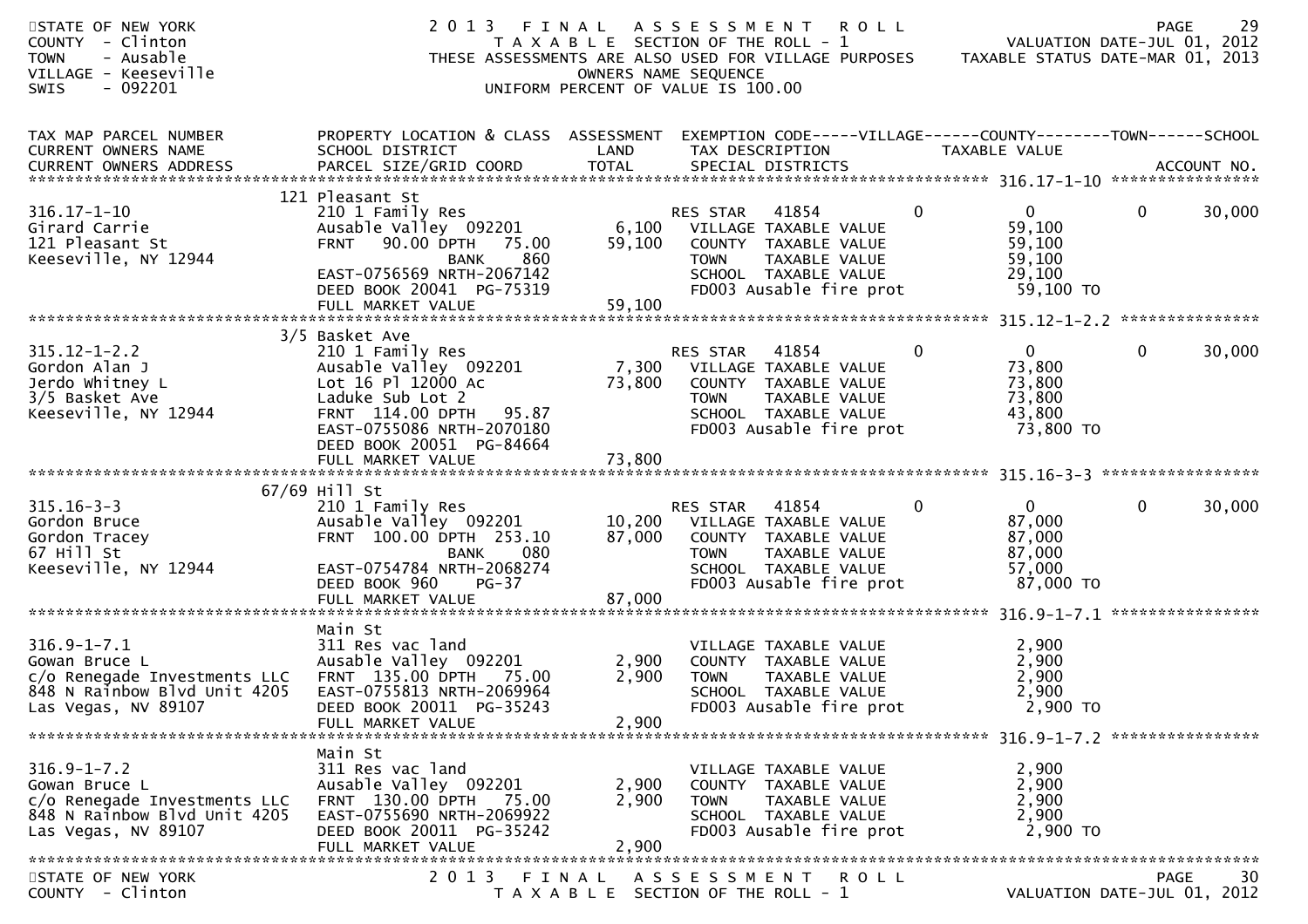| <b>FOWN</b> | Ausable |
|-------------|---------|
|             |         |

## TOWN - Ausable THESE ASSESSMENTS ARE ALSO USED FOR VILLAGE PURPOSES TAXABLE STATUS DATE-MAR 01, 2013VILLAGE - Keeseville OWNERS NAME SEQUENCESWIS - 092201 UNIFORM PERCENT OF VALUE IS 100.00

| PERCENT OF VALUE IS 100.00 |  |  |  |
|----------------------------|--|--|--|
|                            |  |  |  |

| TAX MAP PARCEL NUMBER<br>CURRENT OWNERS NAME<br><b>CURRENT OWNERS ADDRESS</b>                                                             | PROPERTY LOCATION & CLASS ASSESSMENT<br>SCHOOL DISTRICT<br>PARCEL SIZE/GRID COORD                                                                                                                                  | LAND<br><b>TOTAL</b>      | EXEMPTION CODE-----VILLAGE------COUNTY--------TOWN------SCHOOL<br>TAX DESCRIPTION<br>SPECIAL DISTRICTS                                                                               |                    | TAXABLE VALUE                                                            | ACCOUNT NO.                                                                   |
|-------------------------------------------------------------------------------------------------------------------------------------------|--------------------------------------------------------------------------------------------------------------------------------------------------------------------------------------------------------------------|---------------------------|--------------------------------------------------------------------------------------------------------------------------------------------------------------------------------------|--------------------|--------------------------------------------------------------------------|-------------------------------------------------------------------------------|
| $316.9 - 1 - 7.3$<br>Gowan Bruce L<br>c/o Renegade Investments LLC FRNT 75.00 DPTH<br>848 N Rainbow Blvd Unit 4205<br>Las Vegas, NV 89107 | 1864 Main St<br>210 1 Family Res<br>Ausable Valley 092201<br>75.00<br>EAST-0755593 NRTH-2069890<br>DEED BOOK 20011 PG-35241                                                                                        | 5,400<br>26,100           | VILLAGE TAXABLE VALUE<br>COUNTY TAXABLE VALUE<br>TAXABLE VALUE<br><b>TOWN</b><br>SCHOOL TAXABLE VALUE<br>FD003 Ausable fire prot                                                     |                    | 26,100<br>26,100<br>26,100<br>26,100<br>26,100 TO                        |                                                                               |
| $316.17 - 1 - 17$<br>Greene Susan M<br>122 Chazy Lake Rd<br>Saranac, NY 12981                                                             | 47 Ausable St<br>210 1 Family Res<br>Ausable Valley 092201<br>FRNT 47.00 DPTH 84.00<br>EAST-0756615 NRTH-2066893<br>DEED BOOK 20072 PG-7307                                                                        | 4,900<br>44,200           | VILLAGE TAXABLE VALUE<br>COUNTY TAXABLE VALUE<br>TAXABLE VALUE<br><b>TOWN</b><br>SCHOOL TAXABLE VALUE<br>FD003 Ausable fire prot                                                     |                    | 44,200<br>44,200<br>44,200<br>44,200<br>44,200 TO                        |                                                                               |
| $316.13 - 2 - 36$<br>Guglielmo Life Use Ruth<br>Fleury Robert L<br>12 Jackson St<br>Keeseville, NY 12944                                  | 12 Jackson St<br>210 1 Family Res<br>Ausable Valley 092201<br>FRNT 86.01 DPTH 165.50<br>EAST-0755755 NRTH-2067331<br>DEED BOOK 20001 PG-21305<br>FULL MARKET VALUE                                                 | 56,100                    | AGED - ALL 41800<br>8,700 SR STAR<br>41834<br>56,100 VILLAGE TAXABLE VALUE<br>COUNTY TAXABLE VALUE<br><b>TOWN</b><br>TAXABLE VALUE<br>SCHOOL TAXABLE VALUE                           | 28,050<br>$\Omega$ | 28,050<br>$\overline{0}$<br>28,050<br>28,050<br>28,050<br>$\overline{0}$ | 28,050<br>28,050<br>28,050<br>0                                               |
| $315.12 - 2 - 7$<br>Gutierrez Lynn<br>65 School St<br>Keeseville, NY 12944                                                                | 65 School St<br>210 1 Family Res<br>Ausable Valley 092201<br>Oakwood Pk Sub Lot 7<br>85.65 DPTH 150.18<br><b>FRNT</b><br>080<br>BANK<br>EAST-0754324 NRTH-2069990<br>DEED BOOK 20011 PG-30609<br>FULL MARKET VALUE | 8,500<br>99,000<br>99,000 | 41854<br>RES STAR<br>VILLAGE TAXABLE VALUE<br>COUNTY TAXABLE VALUE<br><b>TOWN</b><br>TAXABLE VALUE<br>SCHOOL TAXABLE VALUE<br>FD003 Ausable fire prot                                | $\mathbf{0}$       | $\overline{0}$<br>99,000<br>99,000<br>99,000<br>69,000<br>99,000 TO      | $\mathbf{0}$<br>30,000                                                        |
| $316.10 - 1 - 15.2$<br>Hackett Sharon L<br>1870 Rt 9<br>Keeseville, NY 12944                                                              | 1866 Rt 9<br>210 1 Family Res<br>Ausable Valley 092201<br>FRNT 60.00 DPTH 200.00<br>EAST-0760011 NRTH-2070533<br>DEED BOOK 997 PG-186<br>FULL MARKET VALUE                                                         | 8,000<br>68,100<br>68,100 | 41854<br><b>RES STAR</b><br>VILLAGE TAXABLE VALUE<br>COUNTY TAXABLE VALUE<br><b>TOWN</b><br><b>TAXABLE VALUE</b><br>SCHOOL TAXABLE VALUE<br>FD003 Ausable fire prot                  | $\mathbf{0}$       | $\mathbf{0}$<br>68,100<br>68,100<br>68,100<br>38,100<br>68,100 TO        | $\mathbf 0$<br>30,000                                                         |
| STATE OF NEW YORK<br>COUNTY - Clinton<br>- Ausable<br><b>TOWN</b><br>VILLAGE - Keeseville<br>SWIS<br>$-092201$                            | 2 0 1 3                                                                                                                                                                                                            |                           | FINAL ASSESSMENT ROLL<br>T A X A B L E SECTION OF THE ROLL - 1<br>THESE ASSESSMENTS ARE ALSO USED FOR VILLAGE PURPOSES<br>OWNERS NAME SEOUENCE<br>UNIFORM PERCENT OF VALUE IS 100.00 |                    |                                                                          | 31<br>PAGE<br>VALUATION DATE-JUL 01, 2012<br>TAXABLE STATUS DATE-MAR 01, 2013 |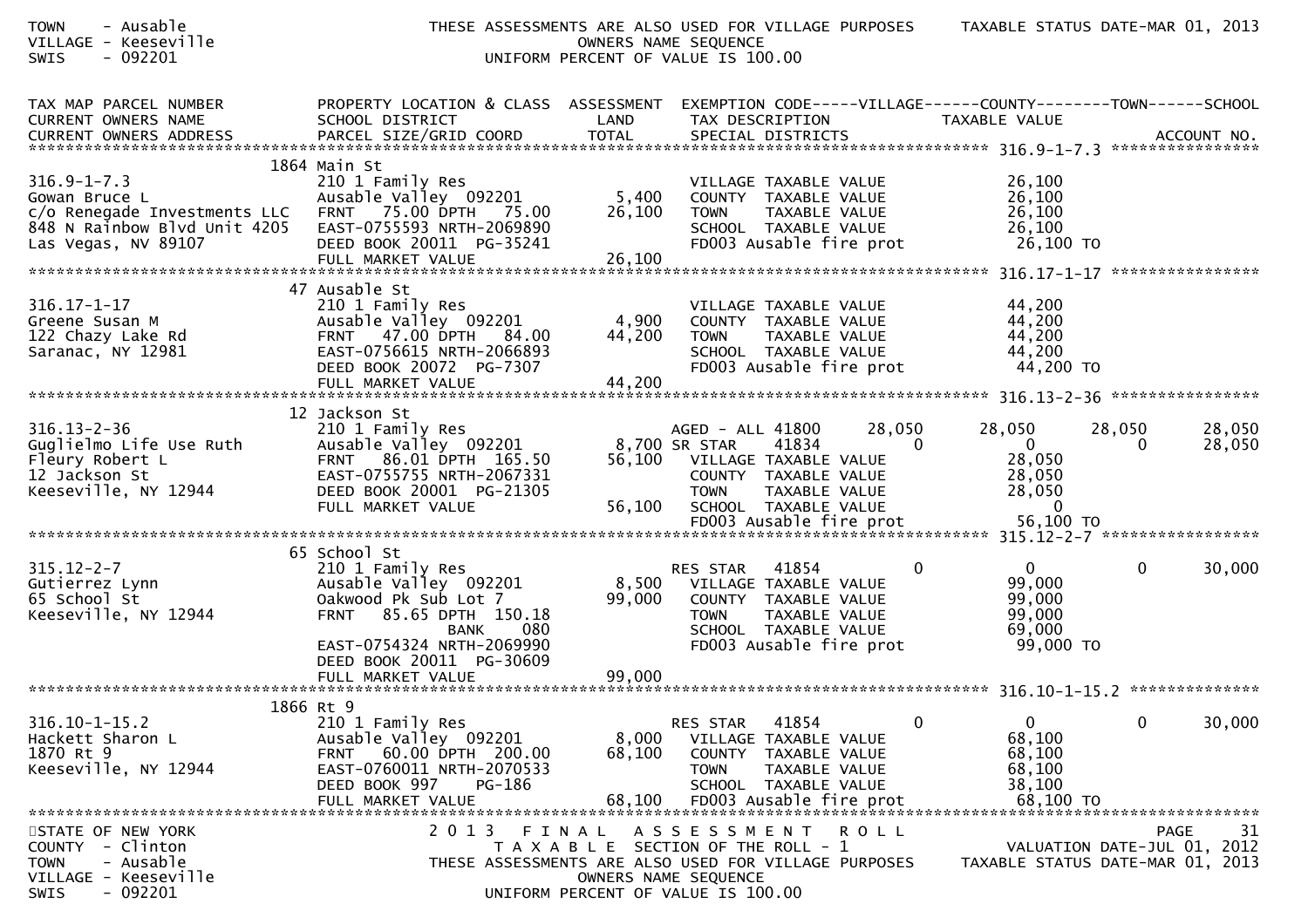| TAX MAP PARCEL NUMBER<br><b>CURRENT OWNERS NAME</b> | PROPERTY LOCATION & CLASS ASSESSMENT<br>SCHOOL DISTRICT | LAND                 | TAX DESCRIPTION                                      | EXEMPTION CODE-----VILLAGE------COUNTY--------TOWN------SCHOOL<br>TAXABLE VALUE |
|-----------------------------------------------------|---------------------------------------------------------|----------------------|------------------------------------------------------|---------------------------------------------------------------------------------|
|                                                     |                                                         |                      |                                                      |                                                                                 |
|                                                     |                                                         |                      |                                                      |                                                                                 |
|                                                     | 85 Pleasant St                                          |                      |                                                      |                                                                                 |
| $316.13 - 5 - 23$                                   | 210 1 Family Res                                        |                      | VILLAGE TAXABLE VALUE                                | 95,000                                                                          |
| Hadden Jacob                                        | Ausable Valley 092201                                   | 7,600                | COUNTY TAXABLE VALUE                                 | 95,000                                                                          |
| 85 Pleasant St                                      | FRNT 114.00 DPTH 100.00                                 | 95,000               | <b>TOWN</b><br>TAXABLE VALUE                         | 95,000                                                                          |
| Keeseville, NY 12944                                | 080<br>BANK<br>EAST-0757141 NRTH-2067861                |                      | SCHOOL TAXABLE VALUE<br>FD003 Ausable fire prot      | 95,000<br>95,000 TO                                                             |
|                                                     | DEED BOOK 20092 PG-21752                                |                      |                                                      |                                                                                 |
|                                                     |                                                         |                      |                                                      |                                                                                 |
|                                                     | 35 Ausable St                                           |                      |                                                      |                                                                                 |
| $316.17 - 1 - 22$                                   | 210 1 Family Res                                        |                      | VILLAGE TAXABLE VALUE                                | 53,000                                                                          |
| Haley Christopher M                                 | Ausable Valley 092201                                   | 7,500                | COUNTY TAXABLE VALUE                                 | 53,000                                                                          |
| 35 Ausable St                                       | Survey Bk 8 Pg 44                                       | 53,000               | TAXABLE VALUE<br>TOWN                                | 53,000                                                                          |
| Keeseville, NY 12944                                | FRNT 90.80 DPTH 140.00                                  |                      | SCHOOL TAXABLE VALUE                                 | 53,000                                                                          |
|                                                     | <b>BANK</b><br>320                                      |                      | FD003 Ausable fire prot                              | 53,000 TO                                                                       |
|                                                     | EAST-0756363 NRTH-2066761                               |                      |                                                      |                                                                                 |
|                                                     | DEED BOOK 20031 PG-63113                                |                      |                                                      |                                                                                 |
|                                                     | FULL MARKET VALUE                                       | 53,000               |                                                      |                                                                                 |
|                                                     |                                                         |                      |                                                      |                                                                                 |
|                                                     | 164 Ausable St                                          |                      |                                                      |                                                                                 |
| $316.13 - 6 - 6$                                    | 411 Apartment                                           |                      | VILLAGE TAXABLE VALUE                                | 193,000                                                                         |
| Haley Michael                                       | Ausable Valley 092201                                   | 11,000               | COUNTY TAXABLE VALUE                                 | 193,000                                                                         |
| 24 Concord Ave                                      | 1.20<br><b>ACRES</b>                                    | 193,000              | TAXABLE VALUE<br>TOWN                                | 193,000                                                                         |
| Plattsburgh, NY 12901                               | EAST-0758111 NRTH-2068911                               |                      | SCHOOL TAXABLE VALUE                                 | 193,000                                                                         |
|                                                     | DEED BOOK 938<br>PG-248                                 |                      | FD003 Ausable fire prot                              | 193,000 TO                                                                      |
|                                                     |                                                         |                      |                                                      |                                                                                 |
|                                                     | 43/45 Ausable St                                        |                      |                                                      |                                                                                 |
| $316.17 - 1 - 18$                                   | 411 Apartment                                           |                      | VILLAGE TAXABLE VALUE                                | 115,000                                                                         |
| Haley Michael S                                     | Ausable Valley 092201 8,200                             |                      | COUNTY TAXABLE VALUE                                 | 115,000                                                                         |
| 24 Concord Ave                                      | FRNT 76.00 DPTH 165.00                                  | 115,000              | TAXABLE VALUE<br><b>TOWN</b>                         | 115,000                                                                         |
| Plattsburgh, NY 12901                               | EAST-0756553 NRTH-2066902                               |                      | SCHOOL TAXABLE VALUE                                 | 115,000                                                                         |
|                                                     | DEED BOOK 99001 PG-18145                                |                      | FD003 Ausable fire prot                              | 115,000 TO                                                                      |
|                                                     | FULL MARKET VALUE                                       | 115,000              |                                                      |                                                                                 |
|                                                     |                                                         |                      |                                                      |                                                                                 |
|                                                     | 17 Jackson St                                           |                      |                                                      |                                                                                 |
| $315.16 - 2 - 8$                                    | 210 1 Family Res                                        |                      | VILLAGE TAXABLE VALUE                                | 50,400                                                                          |
| Hall Christopher                                    | Ausable Valley 092201                                   | 9,600                | COUNTY TAXABLE VALUE                                 | 50,400                                                                          |
| Hall Margaret                                       | FRNT 92.00 DPTH 202.00                                  | 50,400               | <b>TOWN</b><br>TAXABLE VALUE                         | 50,400                                                                          |
| 15 Ronda Dr                                         | EAST-0755499 NRTH-2067458                               |                      | SCHOOL TAXABLE VALUE                                 | 50,400                                                                          |
| Commack, NY 11725                                   | DEED BOOK 837<br><b>PG-205</b>                          |                      | FD003 Ausable fire prot                              | 50,400 TO                                                                       |
|                                                     | FULL MARKET VALUE                                       | 50,400               |                                                      |                                                                                 |
| STATE OF NEW YORK                                   | 2013 FINAL                                              |                      | A S S E S S M E N T R O L L                          | 32<br>PAGE                                                                      |
| COUNTY - Clinton                                    |                                                         |                      | T A X A B L E SECTION OF THE ROLL - 1                | VALUATION DATE-JUL 01, 2012                                                     |
| - Ausable<br><b>TOWN</b>                            |                                                         |                      | THESE ASSESSMENTS ARE ALSO USED FOR VILLAGE PURPOSES | TAXABLE STATUS DATE-MAR 01, 2013                                                |
| VILLAGE - Keeseville                                |                                                         | OWNERS NAME SEQUENCE |                                                      |                                                                                 |
| - 092201<br><b>SWIS</b>                             |                                                         |                      | UNIFORM PERCENT OF VALUE IS 100.00                   |                                                                                 |
|                                                     |                                                         |                      |                                                      |                                                                                 |

TAX MAP PARCEL NUMBER PROPERTY LOCATION & CLASS ASSESSMENT EXEMPTION CODE-----VILLAGE------COUNTY--------TOWN------SCHOOL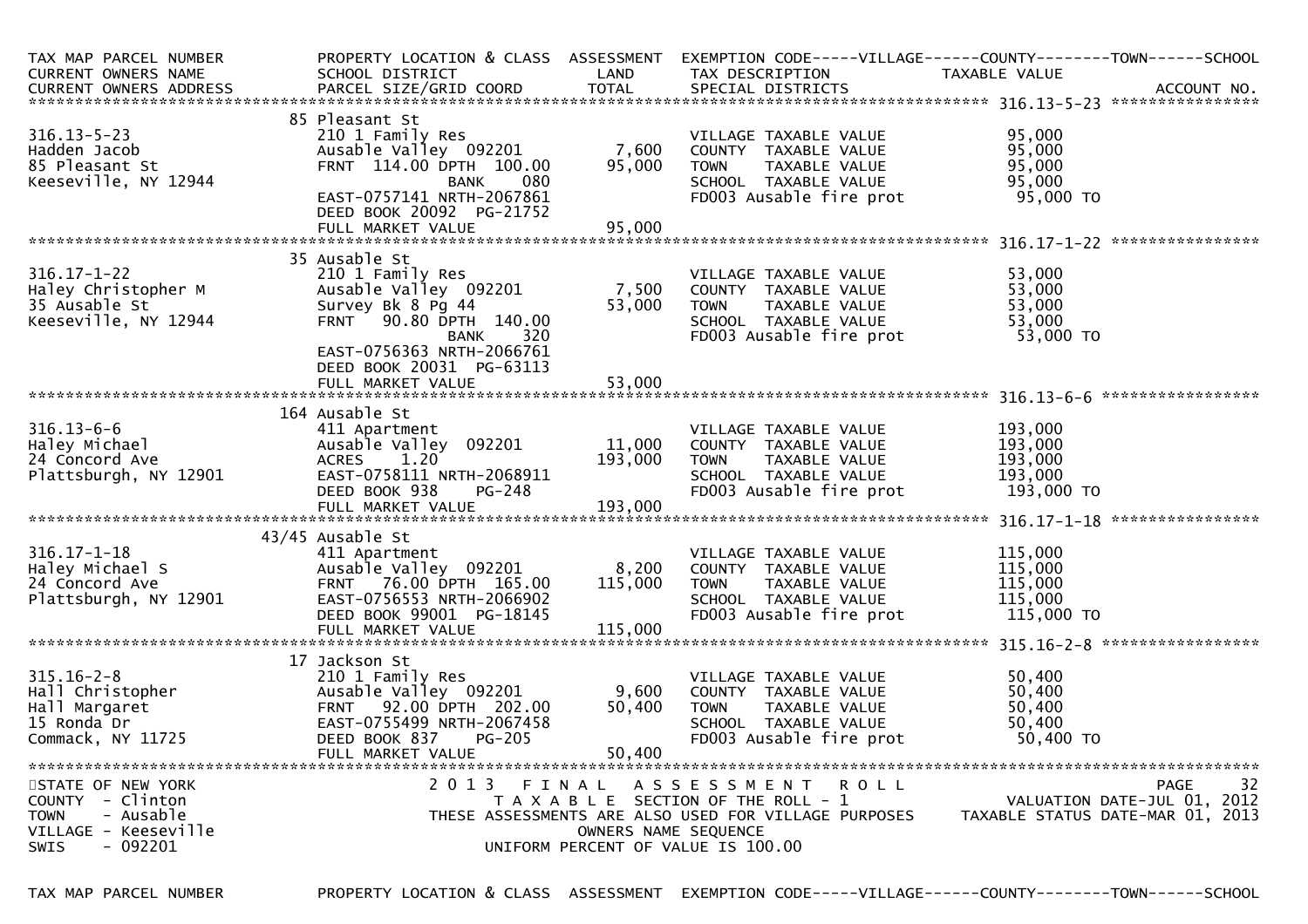| <b>TOTAL</b><br>PARCEL SIZE/GRID COORD<br>SPECIAL DISTRICTS<br>CURRENT OWNERS ADDRESS<br>ACCOUNT NO.<br>162 Pleasant St<br>$315.16 - 2 - 14$<br>41854<br>$\mathbf{0}$<br>$\mathbf{0}$<br>$\mathbf 0$<br>30,000<br>210 1 Family Res<br><b>RES STAR</b><br>Ausable Valley 092201<br>6,200<br>57,000<br>Hall Gregory G<br>VILLAGE TAXABLE VALUE<br>93.60<br>57,000<br>Hall Lisa I<br>FRNT 76.70 DPTH<br>57,000<br>COUNTY TAXABLE VALUE<br>234 Pray Rd<br>EAST-0755544 NRTH-2067023<br>57,000<br>TAXABLE VALUE<br><b>TOWN</b><br>Keeseville, NY 12944-2416<br>DEED BOOK 99001 PG-08717<br>SCHOOL TAXABLE VALUE<br>27,000<br>FD003 Ausable fire prot<br>57,000 TO<br>57,000<br>FULL MARKET VALUE<br>30 Grove St<br>$316.9 - 2 - 5$<br>63,700<br>210 1 Family Res<br>VILLAGE TAXABLE VALUE<br>7,500<br>63,700<br>Hanley Bruce<br>Ausable Valley 092201<br>COUNTY TAXABLE VALUE<br>63,700<br>43.50 DPTH 259.75<br>63,700<br>Hanley Beverly<br><b>FRNT</b><br><b>TOWN</b><br>TAXABLE VALUE<br>63,700<br>30 Grove St<br>080<br>SCHOOL TAXABLE VALUE<br><b>BANK</b><br>63,700 TO<br>Keeseville, NY 12944<br>EAST-0756311 NRTH-2070020<br>FD003 Ausable fire prot<br>DEED BOOK 613<br>PG-1080<br>63,700<br>FULL MARKET VALUE<br>315.16-3-4 *******************<br>63 Hill St<br>64 PCT OF VALUE USED FOR EXEMPTION PURPOSES<br>$315.16 - 3 - 4$<br>271 Mfg housings<br>8,320<br>8,320<br>WARCOMALL 41131<br>8,320<br>$\mathbf{0}$<br>$\mathbf{0}$<br>Harper Life Estate Anita<br>Ausable Valley 092201<br>10,600 WARDISALL<br>41141<br>16,640<br>16,640<br>16,640<br>FRNT 115.46 DPTH 253.00<br>4,160<br>16,640<br>North Arthur H Jr<br>52,000 AGED - ALL 41800<br>4,160<br>4,160<br>63 Hill St<br>EAST-0754902 NRTH-2068290<br>$\mathbf{0}$<br>35,360<br>SR STAR<br>41834<br>$\Omega$<br>$\Omega$<br>22,880<br>Keeseville, NY 12944<br>DEED BOOK 20041 PG-75680<br>VILLAGE TAXABLE VALUE<br>22,880<br>FULL MARKET VALUE<br>52,000<br>COUNTY TAXABLE VALUE<br>22,880<br><b>TOWN</b><br>TAXABLE VALUE<br>SCHOOL TAXABLE VALUE<br>$\Omega$<br>145 Pleasant St<br>$\mathbf 0$<br>0<br>30,000<br>RES STAR<br>41854<br>0<br>210 1 Family Res<br>69,000<br>Hart Dale<br>Ausable Valley 092201<br>7,700<br>VILLAGE TAXABLE VALUE<br>69,000<br>Hart Marion<br>70.00 DPTH 135.00<br>69,000<br><b>FRNT</b><br>COUNTY TAXABLE VALUE<br>EAST-0755979 NRTH-2066956<br>69,000<br>145 Pleasant St<br><b>TOWN</b><br>TAXABLE VALUE<br>Keeseville, NY 12944<br>DEED BOOK 20122 PG-46863<br>SCHOOL TAXABLE VALUE<br>39,000<br>69,000<br>FD003 Ausable fire prot<br>69,000 TO<br>FULL MARKET VALUE<br>46 Pleasant St<br>$316.13 - 4 - 10$<br>155,000<br>431 Auto dealer<br>VILLAGE TAXABLE VALUE<br>11,000<br>155,000<br>Hart Raymond A<br>Ausable Valley 092201<br>COUNTY TAXABLE VALUE<br>155,000<br>Hart Rebecca A<br><b>ACRES</b><br>1.20<br>155,000<br>TAXABLE VALUE<br><b>TOWN</b><br>EAST-0757393 NRTH-2068877<br>155,000<br>8 Taylor Rd<br>SCHOOL TAXABLE VALUE<br>Keeseville, NY 12944<br>DEED BOOK 20051 PG-87266<br>FD003 Ausable fire prot<br>155,000 TO<br>155,000<br>FULL MARKET VALUE<br>2 0 1 3<br>33<br>STATE OF NEW YORK<br>FINAL<br>A S S E S S M E N T R O L L<br>PAGE<br>COUNTY - Clinton<br>VALUATION DATE-JUL 01, 2012<br>T A X A B L E SECTION OF THE ROLL - 1<br>- Ausable<br><b>TOWN</b><br>THESE ASSESSMENTS ARE ALSO USED FOR VILLAGE PURPOSES<br>TAXABLE STATUS DATE-MAR 01, 2013<br>VILLAGE - Keeseville<br>OWNERS NAME SEQUENCE<br>- 092201<br><b>SWIS</b><br>UNIFORM PERCENT OF VALUE IS 100.00<br>PROPERTY LOCATION & CLASS<br>EXEMPTION CODE-----VILLAGE------COUNTY--------TOWN------SCHOOL<br>TAX MAP PARCEL NUMBER<br>ASSESSMENT<br>CURRENT OWNERS NAME<br>SCHOOL DISTRICT<br>LAND<br>TAX DESCRIPTION<br>TAXABLE VALUE<br><b>CURRENT OWNERS ADDRESS</b><br>PARCEL SIZE/GRID COORD<br><b>TOTAL</b><br>SPECIAL DISTRICTS<br>ACCOUNT NO. | CURRENT OWNERS NAME | SCHOOL DISTRICT | LAND | TAX DESCRIPTION | TAXABLE VALUE |  |
|----------------------------------------------------------------------------------------------------------------------------------------------------------------------------------------------------------------------------------------------------------------------------------------------------------------------------------------------------------------------------------------------------------------------------------------------------------------------------------------------------------------------------------------------------------------------------------------------------------------------------------------------------------------------------------------------------------------------------------------------------------------------------------------------------------------------------------------------------------------------------------------------------------------------------------------------------------------------------------------------------------------------------------------------------------------------------------------------------------------------------------------------------------------------------------------------------------------------------------------------------------------------------------------------------------------------------------------------------------------------------------------------------------------------------------------------------------------------------------------------------------------------------------------------------------------------------------------------------------------------------------------------------------------------------------------------------------------------------------------------------------------------------------------------------------------------------------------------------------------------------------------------------------------------------------------------------------------------------------------------------------------------------------------------------------------------------------------------------------------------------------------------------------------------------------------------------------------------------------------------------------------------------------------------------------------------------------------------------------------------------------------------------------------------------------------------------------------------------------------------------------------------------------------------------------------------------------------------------------------------------------------------------------------------------------------------------------------------------------------------------------------------------------------------------------------------------------------------------------------------------------------------------------------------------------------------------------------------------------------------------------------------------------------------------------------------------------------------------------------------------------------------------------------------------------------------------------------------------------------------------------------------------------------------------------------------------------------------------------------------------------------------------------------------------------------------------------------------------------------------------------------------------------------------------------------------------------------------------------------------------------------------------------------------------------------------------------------------------------------------------------------------------------------------------------------------------------------------|---------------------|-----------------|------|-----------------|---------------|--|
|                                                                                                                                                                                                                                                                                                                                                                                                                                                                                                                                                                                                                                                                                                                                                                                                                                                                                                                                                                                                                                                                                                                                                                                                                                                                                                                                                                                                                                                                                                                                                                                                                                                                                                                                                                                                                                                                                                                                                                                                                                                                                                                                                                                                                                                                                                                                                                                                                                                                                                                                                                                                                                                                                                                                                                                                                                                                                                                                                                                                                                                                                                                                                                                                                                                                                                                                                                                                                                                                                                                                                                                                                                                                                                                                                                                                                                              |                     |                 |      |                 |               |  |
|                                                                                                                                                                                                                                                                                                                                                                                                                                                                                                                                                                                                                                                                                                                                                                                                                                                                                                                                                                                                                                                                                                                                                                                                                                                                                                                                                                                                                                                                                                                                                                                                                                                                                                                                                                                                                                                                                                                                                                                                                                                                                                                                                                                                                                                                                                                                                                                                                                                                                                                                                                                                                                                                                                                                                                                                                                                                                                                                                                                                                                                                                                                                                                                                                                                                                                                                                                                                                                                                                                                                                                                                                                                                                                                                                                                                                                              |                     |                 |      |                 |               |  |
|                                                                                                                                                                                                                                                                                                                                                                                                                                                                                                                                                                                                                                                                                                                                                                                                                                                                                                                                                                                                                                                                                                                                                                                                                                                                                                                                                                                                                                                                                                                                                                                                                                                                                                                                                                                                                                                                                                                                                                                                                                                                                                                                                                                                                                                                                                                                                                                                                                                                                                                                                                                                                                                                                                                                                                                                                                                                                                                                                                                                                                                                                                                                                                                                                                                                                                                                                                                                                                                                                                                                                                                                                                                                                                                                                                                                                                              |                     |                 |      |                 |               |  |
|                                                                                                                                                                                                                                                                                                                                                                                                                                                                                                                                                                                                                                                                                                                                                                                                                                                                                                                                                                                                                                                                                                                                                                                                                                                                                                                                                                                                                                                                                                                                                                                                                                                                                                                                                                                                                                                                                                                                                                                                                                                                                                                                                                                                                                                                                                                                                                                                                                                                                                                                                                                                                                                                                                                                                                                                                                                                                                                                                                                                                                                                                                                                                                                                                                                                                                                                                                                                                                                                                                                                                                                                                                                                                                                                                                                                                                              |                     |                 |      |                 |               |  |
|                                                                                                                                                                                                                                                                                                                                                                                                                                                                                                                                                                                                                                                                                                                                                                                                                                                                                                                                                                                                                                                                                                                                                                                                                                                                                                                                                                                                                                                                                                                                                                                                                                                                                                                                                                                                                                                                                                                                                                                                                                                                                                                                                                                                                                                                                                                                                                                                                                                                                                                                                                                                                                                                                                                                                                                                                                                                                                                                                                                                                                                                                                                                                                                                                                                                                                                                                                                                                                                                                                                                                                                                                                                                                                                                                                                                                                              |                     |                 |      |                 |               |  |
|                                                                                                                                                                                                                                                                                                                                                                                                                                                                                                                                                                                                                                                                                                                                                                                                                                                                                                                                                                                                                                                                                                                                                                                                                                                                                                                                                                                                                                                                                                                                                                                                                                                                                                                                                                                                                                                                                                                                                                                                                                                                                                                                                                                                                                                                                                                                                                                                                                                                                                                                                                                                                                                                                                                                                                                                                                                                                                                                                                                                                                                                                                                                                                                                                                                                                                                                                                                                                                                                                                                                                                                                                                                                                                                                                                                                                                              |                     |                 |      |                 |               |  |
|                                                                                                                                                                                                                                                                                                                                                                                                                                                                                                                                                                                                                                                                                                                                                                                                                                                                                                                                                                                                                                                                                                                                                                                                                                                                                                                                                                                                                                                                                                                                                                                                                                                                                                                                                                                                                                                                                                                                                                                                                                                                                                                                                                                                                                                                                                                                                                                                                                                                                                                                                                                                                                                                                                                                                                                                                                                                                                                                                                                                                                                                                                                                                                                                                                                                                                                                                                                                                                                                                                                                                                                                                                                                                                                                                                                                                                              |                     |                 |      |                 |               |  |
|                                                                                                                                                                                                                                                                                                                                                                                                                                                                                                                                                                                                                                                                                                                                                                                                                                                                                                                                                                                                                                                                                                                                                                                                                                                                                                                                                                                                                                                                                                                                                                                                                                                                                                                                                                                                                                                                                                                                                                                                                                                                                                                                                                                                                                                                                                                                                                                                                                                                                                                                                                                                                                                                                                                                                                                                                                                                                                                                                                                                                                                                                                                                                                                                                                                                                                                                                                                                                                                                                                                                                                                                                                                                                                                                                                                                                                              |                     |                 |      |                 |               |  |
|                                                                                                                                                                                                                                                                                                                                                                                                                                                                                                                                                                                                                                                                                                                                                                                                                                                                                                                                                                                                                                                                                                                                                                                                                                                                                                                                                                                                                                                                                                                                                                                                                                                                                                                                                                                                                                                                                                                                                                                                                                                                                                                                                                                                                                                                                                                                                                                                                                                                                                                                                                                                                                                                                                                                                                                                                                                                                                                                                                                                                                                                                                                                                                                                                                                                                                                                                                                                                                                                                                                                                                                                                                                                                                                                                                                                                                              |                     |                 |      |                 |               |  |
|                                                                                                                                                                                                                                                                                                                                                                                                                                                                                                                                                                                                                                                                                                                                                                                                                                                                                                                                                                                                                                                                                                                                                                                                                                                                                                                                                                                                                                                                                                                                                                                                                                                                                                                                                                                                                                                                                                                                                                                                                                                                                                                                                                                                                                                                                                                                                                                                                                                                                                                                                                                                                                                                                                                                                                                                                                                                                                                                                                                                                                                                                                                                                                                                                                                                                                                                                                                                                                                                                                                                                                                                                                                                                                                                                                                                                                              |                     |                 |      |                 |               |  |
|                                                                                                                                                                                                                                                                                                                                                                                                                                                                                                                                                                                                                                                                                                                                                                                                                                                                                                                                                                                                                                                                                                                                                                                                                                                                                                                                                                                                                                                                                                                                                                                                                                                                                                                                                                                                                                                                                                                                                                                                                                                                                                                                                                                                                                                                                                                                                                                                                                                                                                                                                                                                                                                                                                                                                                                                                                                                                                                                                                                                                                                                                                                                                                                                                                                                                                                                                                                                                                                                                                                                                                                                                                                                                                                                                                                                                                              |                     |                 |      |                 |               |  |
|                                                                                                                                                                                                                                                                                                                                                                                                                                                                                                                                                                                                                                                                                                                                                                                                                                                                                                                                                                                                                                                                                                                                                                                                                                                                                                                                                                                                                                                                                                                                                                                                                                                                                                                                                                                                                                                                                                                                                                                                                                                                                                                                                                                                                                                                                                                                                                                                                                                                                                                                                                                                                                                                                                                                                                                                                                                                                                                                                                                                                                                                                                                                                                                                                                                                                                                                                                                                                                                                                                                                                                                                                                                                                                                                                                                                                                              |                     |                 |      |                 |               |  |
|                                                                                                                                                                                                                                                                                                                                                                                                                                                                                                                                                                                                                                                                                                                                                                                                                                                                                                                                                                                                                                                                                                                                                                                                                                                                                                                                                                                                                                                                                                                                                                                                                                                                                                                                                                                                                                                                                                                                                                                                                                                                                                                                                                                                                                                                                                                                                                                                                                                                                                                                                                                                                                                                                                                                                                                                                                                                                                                                                                                                                                                                                                                                                                                                                                                                                                                                                                                                                                                                                                                                                                                                                                                                                                                                                                                                                                              |                     |                 |      |                 |               |  |
|                                                                                                                                                                                                                                                                                                                                                                                                                                                                                                                                                                                                                                                                                                                                                                                                                                                                                                                                                                                                                                                                                                                                                                                                                                                                                                                                                                                                                                                                                                                                                                                                                                                                                                                                                                                                                                                                                                                                                                                                                                                                                                                                                                                                                                                                                                                                                                                                                                                                                                                                                                                                                                                                                                                                                                                                                                                                                                                                                                                                                                                                                                                                                                                                                                                                                                                                                                                                                                                                                                                                                                                                                                                                                                                                                                                                                                              |                     |                 |      |                 |               |  |
|                                                                                                                                                                                                                                                                                                                                                                                                                                                                                                                                                                                                                                                                                                                                                                                                                                                                                                                                                                                                                                                                                                                                                                                                                                                                                                                                                                                                                                                                                                                                                                                                                                                                                                                                                                                                                                                                                                                                                                                                                                                                                                                                                                                                                                                                                                                                                                                                                                                                                                                                                                                                                                                                                                                                                                                                                                                                                                                                                                                                                                                                                                                                                                                                                                                                                                                                                                                                                                                                                                                                                                                                                                                                                                                                                                                                                                              |                     |                 |      |                 |               |  |
|                                                                                                                                                                                                                                                                                                                                                                                                                                                                                                                                                                                                                                                                                                                                                                                                                                                                                                                                                                                                                                                                                                                                                                                                                                                                                                                                                                                                                                                                                                                                                                                                                                                                                                                                                                                                                                                                                                                                                                                                                                                                                                                                                                                                                                                                                                                                                                                                                                                                                                                                                                                                                                                                                                                                                                                                                                                                                                                                                                                                                                                                                                                                                                                                                                                                                                                                                                                                                                                                                                                                                                                                                                                                                                                                                                                                                                              |                     |                 |      |                 |               |  |
|                                                                                                                                                                                                                                                                                                                                                                                                                                                                                                                                                                                                                                                                                                                                                                                                                                                                                                                                                                                                                                                                                                                                                                                                                                                                                                                                                                                                                                                                                                                                                                                                                                                                                                                                                                                                                                                                                                                                                                                                                                                                                                                                                                                                                                                                                                                                                                                                                                                                                                                                                                                                                                                                                                                                                                                                                                                                                                                                                                                                                                                                                                                                                                                                                                                                                                                                                                                                                                                                                                                                                                                                                                                                                                                                                                                                                                              |                     |                 |      |                 |               |  |
|                                                                                                                                                                                                                                                                                                                                                                                                                                                                                                                                                                                                                                                                                                                                                                                                                                                                                                                                                                                                                                                                                                                                                                                                                                                                                                                                                                                                                                                                                                                                                                                                                                                                                                                                                                                                                                                                                                                                                                                                                                                                                                                                                                                                                                                                                                                                                                                                                                                                                                                                                                                                                                                                                                                                                                                                                                                                                                                                                                                                                                                                                                                                                                                                                                                                                                                                                                                                                                                                                                                                                                                                                                                                                                                                                                                                                                              |                     |                 |      |                 |               |  |
|                                                                                                                                                                                                                                                                                                                                                                                                                                                                                                                                                                                                                                                                                                                                                                                                                                                                                                                                                                                                                                                                                                                                                                                                                                                                                                                                                                                                                                                                                                                                                                                                                                                                                                                                                                                                                                                                                                                                                                                                                                                                                                                                                                                                                                                                                                                                                                                                                                                                                                                                                                                                                                                                                                                                                                                                                                                                                                                                                                                                                                                                                                                                                                                                                                                                                                                                                                                                                                                                                                                                                                                                                                                                                                                                                                                                                                              |                     |                 |      |                 |               |  |
|                                                                                                                                                                                                                                                                                                                                                                                                                                                                                                                                                                                                                                                                                                                                                                                                                                                                                                                                                                                                                                                                                                                                                                                                                                                                                                                                                                                                                                                                                                                                                                                                                                                                                                                                                                                                                                                                                                                                                                                                                                                                                                                                                                                                                                                                                                                                                                                                                                                                                                                                                                                                                                                                                                                                                                                                                                                                                                                                                                                                                                                                                                                                                                                                                                                                                                                                                                                                                                                                                                                                                                                                                                                                                                                                                                                                                                              |                     |                 |      |                 |               |  |
|                                                                                                                                                                                                                                                                                                                                                                                                                                                                                                                                                                                                                                                                                                                                                                                                                                                                                                                                                                                                                                                                                                                                                                                                                                                                                                                                                                                                                                                                                                                                                                                                                                                                                                                                                                                                                                                                                                                                                                                                                                                                                                                                                                                                                                                                                                                                                                                                                                                                                                                                                                                                                                                                                                                                                                                                                                                                                                                                                                                                                                                                                                                                                                                                                                                                                                                                                                                                                                                                                                                                                                                                                                                                                                                                                                                                                                              |                     |                 |      |                 |               |  |
|                                                                                                                                                                                                                                                                                                                                                                                                                                                                                                                                                                                                                                                                                                                                                                                                                                                                                                                                                                                                                                                                                                                                                                                                                                                                                                                                                                                                                                                                                                                                                                                                                                                                                                                                                                                                                                                                                                                                                                                                                                                                                                                                                                                                                                                                                                                                                                                                                                                                                                                                                                                                                                                                                                                                                                                                                                                                                                                                                                                                                                                                                                                                                                                                                                                                                                                                                                                                                                                                                                                                                                                                                                                                                                                                                                                                                                              |                     |                 |      |                 |               |  |
|                                                                                                                                                                                                                                                                                                                                                                                                                                                                                                                                                                                                                                                                                                                                                                                                                                                                                                                                                                                                                                                                                                                                                                                                                                                                                                                                                                                                                                                                                                                                                                                                                                                                                                                                                                                                                                                                                                                                                                                                                                                                                                                                                                                                                                                                                                                                                                                                                                                                                                                                                                                                                                                                                                                                                                                                                                                                                                                                                                                                                                                                                                                                                                                                                                                                                                                                                                                                                                                                                                                                                                                                                                                                                                                                                                                                                                              |                     |                 |      |                 |               |  |
|                                                                                                                                                                                                                                                                                                                                                                                                                                                                                                                                                                                                                                                                                                                                                                                                                                                                                                                                                                                                                                                                                                                                                                                                                                                                                                                                                                                                                                                                                                                                                                                                                                                                                                                                                                                                                                                                                                                                                                                                                                                                                                                                                                                                                                                                                                                                                                                                                                                                                                                                                                                                                                                                                                                                                                                                                                                                                                                                                                                                                                                                                                                                                                                                                                                                                                                                                                                                                                                                                                                                                                                                                                                                                                                                                                                                                                              |                     |                 |      |                 |               |  |
|                                                                                                                                                                                                                                                                                                                                                                                                                                                                                                                                                                                                                                                                                                                                                                                                                                                                                                                                                                                                                                                                                                                                                                                                                                                                                                                                                                                                                                                                                                                                                                                                                                                                                                                                                                                                                                                                                                                                                                                                                                                                                                                                                                                                                                                                                                                                                                                                                                                                                                                                                                                                                                                                                                                                                                                                                                                                                                                                                                                                                                                                                                                                                                                                                                                                                                                                                                                                                                                                                                                                                                                                                                                                                                                                                                                                                                              |                     |                 |      |                 |               |  |
|                                                                                                                                                                                                                                                                                                                                                                                                                                                                                                                                                                                                                                                                                                                                                                                                                                                                                                                                                                                                                                                                                                                                                                                                                                                                                                                                                                                                                                                                                                                                                                                                                                                                                                                                                                                                                                                                                                                                                                                                                                                                                                                                                                                                                                                                                                                                                                                                                                                                                                                                                                                                                                                                                                                                                                                                                                                                                                                                                                                                                                                                                                                                                                                                                                                                                                                                                                                                                                                                                                                                                                                                                                                                                                                                                                                                                                              |                     |                 |      |                 |               |  |
|                                                                                                                                                                                                                                                                                                                                                                                                                                                                                                                                                                                                                                                                                                                                                                                                                                                                                                                                                                                                                                                                                                                                                                                                                                                                                                                                                                                                                                                                                                                                                                                                                                                                                                                                                                                                                                                                                                                                                                                                                                                                                                                                                                                                                                                                                                                                                                                                                                                                                                                                                                                                                                                                                                                                                                                                                                                                                                                                                                                                                                                                                                                                                                                                                                                                                                                                                                                                                                                                                                                                                                                                                                                                                                                                                                                                                                              |                     |                 |      |                 |               |  |
|                                                                                                                                                                                                                                                                                                                                                                                                                                                                                                                                                                                                                                                                                                                                                                                                                                                                                                                                                                                                                                                                                                                                                                                                                                                                                                                                                                                                                                                                                                                                                                                                                                                                                                                                                                                                                                                                                                                                                                                                                                                                                                                                                                                                                                                                                                                                                                                                                                                                                                                                                                                                                                                                                                                                                                                                                                                                                                                                                                                                                                                                                                                                                                                                                                                                                                                                                                                                                                                                                                                                                                                                                                                                                                                                                                                                                                              |                     |                 |      |                 |               |  |
|                                                                                                                                                                                                                                                                                                                                                                                                                                                                                                                                                                                                                                                                                                                                                                                                                                                                                                                                                                                                                                                                                                                                                                                                                                                                                                                                                                                                                                                                                                                                                                                                                                                                                                                                                                                                                                                                                                                                                                                                                                                                                                                                                                                                                                                                                                                                                                                                                                                                                                                                                                                                                                                                                                                                                                                                                                                                                                                                                                                                                                                                                                                                                                                                                                                                                                                                                                                                                                                                                                                                                                                                                                                                                                                                                                                                                                              |                     |                 |      |                 |               |  |
|                                                                                                                                                                                                                                                                                                                                                                                                                                                                                                                                                                                                                                                                                                                                                                                                                                                                                                                                                                                                                                                                                                                                                                                                                                                                                                                                                                                                                                                                                                                                                                                                                                                                                                                                                                                                                                                                                                                                                                                                                                                                                                                                                                                                                                                                                                                                                                                                                                                                                                                                                                                                                                                                                                                                                                                                                                                                                                                                                                                                                                                                                                                                                                                                                                                                                                                                                                                                                                                                                                                                                                                                                                                                                                                                                                                                                                              |                     |                 |      |                 |               |  |
|                                                                                                                                                                                                                                                                                                                                                                                                                                                                                                                                                                                                                                                                                                                                                                                                                                                                                                                                                                                                                                                                                                                                                                                                                                                                                                                                                                                                                                                                                                                                                                                                                                                                                                                                                                                                                                                                                                                                                                                                                                                                                                                                                                                                                                                                                                                                                                                                                                                                                                                                                                                                                                                                                                                                                                                                                                                                                                                                                                                                                                                                                                                                                                                                                                                                                                                                                                                                                                                                                                                                                                                                                                                                                                                                                                                                                                              |                     |                 |      |                 |               |  |
|                                                                                                                                                                                                                                                                                                                                                                                                                                                                                                                                                                                                                                                                                                                                                                                                                                                                                                                                                                                                                                                                                                                                                                                                                                                                                                                                                                                                                                                                                                                                                                                                                                                                                                                                                                                                                                                                                                                                                                                                                                                                                                                                                                                                                                                                                                                                                                                                                                                                                                                                                                                                                                                                                                                                                                                                                                                                                                                                                                                                                                                                                                                                                                                                                                                                                                                                                                                                                                                                                                                                                                                                                                                                                                                                                                                                                                              |                     |                 |      |                 |               |  |
|                                                                                                                                                                                                                                                                                                                                                                                                                                                                                                                                                                                                                                                                                                                                                                                                                                                                                                                                                                                                                                                                                                                                                                                                                                                                                                                                                                                                                                                                                                                                                                                                                                                                                                                                                                                                                                                                                                                                                                                                                                                                                                                                                                                                                                                                                                                                                                                                                                                                                                                                                                                                                                                                                                                                                                                                                                                                                                                                                                                                                                                                                                                                                                                                                                                                                                                                                                                                                                                                                                                                                                                                                                                                                                                                                                                                                                              | $316.17 - 1 - 2$    |                 |      |                 |               |  |
|                                                                                                                                                                                                                                                                                                                                                                                                                                                                                                                                                                                                                                                                                                                                                                                                                                                                                                                                                                                                                                                                                                                                                                                                                                                                                                                                                                                                                                                                                                                                                                                                                                                                                                                                                                                                                                                                                                                                                                                                                                                                                                                                                                                                                                                                                                                                                                                                                                                                                                                                                                                                                                                                                                                                                                                                                                                                                                                                                                                                                                                                                                                                                                                                                                                                                                                                                                                                                                                                                                                                                                                                                                                                                                                                                                                                                                              |                     |                 |      |                 |               |  |
|                                                                                                                                                                                                                                                                                                                                                                                                                                                                                                                                                                                                                                                                                                                                                                                                                                                                                                                                                                                                                                                                                                                                                                                                                                                                                                                                                                                                                                                                                                                                                                                                                                                                                                                                                                                                                                                                                                                                                                                                                                                                                                                                                                                                                                                                                                                                                                                                                                                                                                                                                                                                                                                                                                                                                                                                                                                                                                                                                                                                                                                                                                                                                                                                                                                                                                                                                                                                                                                                                                                                                                                                                                                                                                                                                                                                                                              |                     |                 |      |                 |               |  |
|                                                                                                                                                                                                                                                                                                                                                                                                                                                                                                                                                                                                                                                                                                                                                                                                                                                                                                                                                                                                                                                                                                                                                                                                                                                                                                                                                                                                                                                                                                                                                                                                                                                                                                                                                                                                                                                                                                                                                                                                                                                                                                                                                                                                                                                                                                                                                                                                                                                                                                                                                                                                                                                                                                                                                                                                                                                                                                                                                                                                                                                                                                                                                                                                                                                                                                                                                                                                                                                                                                                                                                                                                                                                                                                                                                                                                                              |                     |                 |      |                 |               |  |
|                                                                                                                                                                                                                                                                                                                                                                                                                                                                                                                                                                                                                                                                                                                                                                                                                                                                                                                                                                                                                                                                                                                                                                                                                                                                                                                                                                                                                                                                                                                                                                                                                                                                                                                                                                                                                                                                                                                                                                                                                                                                                                                                                                                                                                                                                                                                                                                                                                                                                                                                                                                                                                                                                                                                                                                                                                                                                                                                                                                                                                                                                                                                                                                                                                                                                                                                                                                                                                                                                                                                                                                                                                                                                                                                                                                                                                              |                     |                 |      |                 |               |  |
|                                                                                                                                                                                                                                                                                                                                                                                                                                                                                                                                                                                                                                                                                                                                                                                                                                                                                                                                                                                                                                                                                                                                                                                                                                                                                                                                                                                                                                                                                                                                                                                                                                                                                                                                                                                                                                                                                                                                                                                                                                                                                                                                                                                                                                                                                                                                                                                                                                                                                                                                                                                                                                                                                                                                                                                                                                                                                                                                                                                                                                                                                                                                                                                                                                                                                                                                                                                                                                                                                                                                                                                                                                                                                                                                                                                                                                              |                     |                 |      |                 |               |  |
|                                                                                                                                                                                                                                                                                                                                                                                                                                                                                                                                                                                                                                                                                                                                                                                                                                                                                                                                                                                                                                                                                                                                                                                                                                                                                                                                                                                                                                                                                                                                                                                                                                                                                                                                                                                                                                                                                                                                                                                                                                                                                                                                                                                                                                                                                                                                                                                                                                                                                                                                                                                                                                                                                                                                                                                                                                                                                                                                                                                                                                                                                                                                                                                                                                                                                                                                                                                                                                                                                                                                                                                                                                                                                                                                                                                                                                              |                     |                 |      |                 |               |  |
|                                                                                                                                                                                                                                                                                                                                                                                                                                                                                                                                                                                                                                                                                                                                                                                                                                                                                                                                                                                                                                                                                                                                                                                                                                                                                                                                                                                                                                                                                                                                                                                                                                                                                                                                                                                                                                                                                                                                                                                                                                                                                                                                                                                                                                                                                                                                                                                                                                                                                                                                                                                                                                                                                                                                                                                                                                                                                                                                                                                                                                                                                                                                                                                                                                                                                                                                                                                                                                                                                                                                                                                                                                                                                                                                                                                                                                              |                     |                 |      |                 |               |  |
|                                                                                                                                                                                                                                                                                                                                                                                                                                                                                                                                                                                                                                                                                                                                                                                                                                                                                                                                                                                                                                                                                                                                                                                                                                                                                                                                                                                                                                                                                                                                                                                                                                                                                                                                                                                                                                                                                                                                                                                                                                                                                                                                                                                                                                                                                                                                                                                                                                                                                                                                                                                                                                                                                                                                                                                                                                                                                                                                                                                                                                                                                                                                                                                                                                                                                                                                                                                                                                                                                                                                                                                                                                                                                                                                                                                                                                              |                     |                 |      |                 |               |  |
|                                                                                                                                                                                                                                                                                                                                                                                                                                                                                                                                                                                                                                                                                                                                                                                                                                                                                                                                                                                                                                                                                                                                                                                                                                                                                                                                                                                                                                                                                                                                                                                                                                                                                                                                                                                                                                                                                                                                                                                                                                                                                                                                                                                                                                                                                                                                                                                                                                                                                                                                                                                                                                                                                                                                                                                                                                                                                                                                                                                                                                                                                                                                                                                                                                                                                                                                                                                                                                                                                                                                                                                                                                                                                                                                                                                                                                              |                     |                 |      |                 |               |  |
|                                                                                                                                                                                                                                                                                                                                                                                                                                                                                                                                                                                                                                                                                                                                                                                                                                                                                                                                                                                                                                                                                                                                                                                                                                                                                                                                                                                                                                                                                                                                                                                                                                                                                                                                                                                                                                                                                                                                                                                                                                                                                                                                                                                                                                                                                                                                                                                                                                                                                                                                                                                                                                                                                                                                                                                                                                                                                                                                                                                                                                                                                                                                                                                                                                                                                                                                                                                                                                                                                                                                                                                                                                                                                                                                                                                                                                              |                     |                 |      |                 |               |  |
|                                                                                                                                                                                                                                                                                                                                                                                                                                                                                                                                                                                                                                                                                                                                                                                                                                                                                                                                                                                                                                                                                                                                                                                                                                                                                                                                                                                                                                                                                                                                                                                                                                                                                                                                                                                                                                                                                                                                                                                                                                                                                                                                                                                                                                                                                                                                                                                                                                                                                                                                                                                                                                                                                                                                                                                                                                                                                                                                                                                                                                                                                                                                                                                                                                                                                                                                                                                                                                                                                                                                                                                                                                                                                                                                                                                                                                              |                     |                 |      |                 |               |  |
|                                                                                                                                                                                                                                                                                                                                                                                                                                                                                                                                                                                                                                                                                                                                                                                                                                                                                                                                                                                                                                                                                                                                                                                                                                                                                                                                                                                                                                                                                                                                                                                                                                                                                                                                                                                                                                                                                                                                                                                                                                                                                                                                                                                                                                                                                                                                                                                                                                                                                                                                                                                                                                                                                                                                                                                                                                                                                                                                                                                                                                                                                                                                                                                                                                                                                                                                                                                                                                                                                                                                                                                                                                                                                                                                                                                                                                              |                     |                 |      |                 |               |  |
|                                                                                                                                                                                                                                                                                                                                                                                                                                                                                                                                                                                                                                                                                                                                                                                                                                                                                                                                                                                                                                                                                                                                                                                                                                                                                                                                                                                                                                                                                                                                                                                                                                                                                                                                                                                                                                                                                                                                                                                                                                                                                                                                                                                                                                                                                                                                                                                                                                                                                                                                                                                                                                                                                                                                                                                                                                                                                                                                                                                                                                                                                                                                                                                                                                                                                                                                                                                                                                                                                                                                                                                                                                                                                                                                                                                                                                              |                     |                 |      |                 |               |  |
|                                                                                                                                                                                                                                                                                                                                                                                                                                                                                                                                                                                                                                                                                                                                                                                                                                                                                                                                                                                                                                                                                                                                                                                                                                                                                                                                                                                                                                                                                                                                                                                                                                                                                                                                                                                                                                                                                                                                                                                                                                                                                                                                                                                                                                                                                                                                                                                                                                                                                                                                                                                                                                                                                                                                                                                                                                                                                                                                                                                                                                                                                                                                                                                                                                                                                                                                                                                                                                                                                                                                                                                                                                                                                                                                                                                                                                              |                     |                 |      |                 |               |  |
|                                                                                                                                                                                                                                                                                                                                                                                                                                                                                                                                                                                                                                                                                                                                                                                                                                                                                                                                                                                                                                                                                                                                                                                                                                                                                                                                                                                                                                                                                                                                                                                                                                                                                                                                                                                                                                                                                                                                                                                                                                                                                                                                                                                                                                                                                                                                                                                                                                                                                                                                                                                                                                                                                                                                                                                                                                                                                                                                                                                                                                                                                                                                                                                                                                                                                                                                                                                                                                                                                                                                                                                                                                                                                                                                                                                                                                              |                     |                 |      |                 |               |  |
|                                                                                                                                                                                                                                                                                                                                                                                                                                                                                                                                                                                                                                                                                                                                                                                                                                                                                                                                                                                                                                                                                                                                                                                                                                                                                                                                                                                                                                                                                                                                                                                                                                                                                                                                                                                                                                                                                                                                                                                                                                                                                                                                                                                                                                                                                                                                                                                                                                                                                                                                                                                                                                                                                                                                                                                                                                                                                                                                                                                                                                                                                                                                                                                                                                                                                                                                                                                                                                                                                                                                                                                                                                                                                                                                                                                                                                              |                     |                 |      |                 |               |  |
|                                                                                                                                                                                                                                                                                                                                                                                                                                                                                                                                                                                                                                                                                                                                                                                                                                                                                                                                                                                                                                                                                                                                                                                                                                                                                                                                                                                                                                                                                                                                                                                                                                                                                                                                                                                                                                                                                                                                                                                                                                                                                                                                                                                                                                                                                                                                                                                                                                                                                                                                                                                                                                                                                                                                                                                                                                                                                                                                                                                                                                                                                                                                                                                                                                                                                                                                                                                                                                                                                                                                                                                                                                                                                                                                                                                                                                              |                     |                 |      |                 |               |  |
|                                                                                                                                                                                                                                                                                                                                                                                                                                                                                                                                                                                                                                                                                                                                                                                                                                                                                                                                                                                                                                                                                                                                                                                                                                                                                                                                                                                                                                                                                                                                                                                                                                                                                                                                                                                                                                                                                                                                                                                                                                                                                                                                                                                                                                                                                                                                                                                                                                                                                                                                                                                                                                                                                                                                                                                                                                                                                                                                                                                                                                                                                                                                                                                                                                                                                                                                                                                                                                                                                                                                                                                                                                                                                                                                                                                                                                              |                     |                 |      |                 |               |  |
|                                                                                                                                                                                                                                                                                                                                                                                                                                                                                                                                                                                                                                                                                                                                                                                                                                                                                                                                                                                                                                                                                                                                                                                                                                                                                                                                                                                                                                                                                                                                                                                                                                                                                                                                                                                                                                                                                                                                                                                                                                                                                                                                                                                                                                                                                                                                                                                                                                                                                                                                                                                                                                                                                                                                                                                                                                                                                                                                                                                                                                                                                                                                                                                                                                                                                                                                                                                                                                                                                                                                                                                                                                                                                                                                                                                                                                              |                     |                 |      |                 |               |  |
|                                                                                                                                                                                                                                                                                                                                                                                                                                                                                                                                                                                                                                                                                                                                                                                                                                                                                                                                                                                                                                                                                                                                                                                                                                                                                                                                                                                                                                                                                                                                                                                                                                                                                                                                                                                                                                                                                                                                                                                                                                                                                                                                                                                                                                                                                                                                                                                                                                                                                                                                                                                                                                                                                                                                                                                                                                                                                                                                                                                                                                                                                                                                                                                                                                                                                                                                                                                                                                                                                                                                                                                                                                                                                                                                                                                                                                              |                     |                 |      |                 |               |  |
|                                                                                                                                                                                                                                                                                                                                                                                                                                                                                                                                                                                                                                                                                                                                                                                                                                                                                                                                                                                                                                                                                                                                                                                                                                                                                                                                                                                                                                                                                                                                                                                                                                                                                                                                                                                                                                                                                                                                                                                                                                                                                                                                                                                                                                                                                                                                                                                                                                                                                                                                                                                                                                                                                                                                                                                                                                                                                                                                                                                                                                                                                                                                                                                                                                                                                                                                                                                                                                                                                                                                                                                                                                                                                                                                                                                                                                              |                     |                 |      |                 |               |  |
|                                                                                                                                                                                                                                                                                                                                                                                                                                                                                                                                                                                                                                                                                                                                                                                                                                                                                                                                                                                                                                                                                                                                                                                                                                                                                                                                                                                                                                                                                                                                                                                                                                                                                                                                                                                                                                                                                                                                                                                                                                                                                                                                                                                                                                                                                                                                                                                                                                                                                                                                                                                                                                                                                                                                                                                                                                                                                                                                                                                                                                                                                                                                                                                                                                                                                                                                                                                                                                                                                                                                                                                                                                                                                                                                                                                                                                              |                     |                 |      |                 |               |  |
|                                                                                                                                                                                                                                                                                                                                                                                                                                                                                                                                                                                                                                                                                                                                                                                                                                                                                                                                                                                                                                                                                                                                                                                                                                                                                                                                                                                                                                                                                                                                                                                                                                                                                                                                                                                                                                                                                                                                                                                                                                                                                                                                                                                                                                                                                                                                                                                                                                                                                                                                                                                                                                                                                                                                                                                                                                                                                                                                                                                                                                                                                                                                                                                                                                                                                                                                                                                                                                                                                                                                                                                                                                                                                                                                                                                                                                              |                     |                 |      |                 |               |  |
|                                                                                                                                                                                                                                                                                                                                                                                                                                                                                                                                                                                                                                                                                                                                                                                                                                                                                                                                                                                                                                                                                                                                                                                                                                                                                                                                                                                                                                                                                                                                                                                                                                                                                                                                                                                                                                                                                                                                                                                                                                                                                                                                                                                                                                                                                                                                                                                                                                                                                                                                                                                                                                                                                                                                                                                                                                                                                                                                                                                                                                                                                                                                                                                                                                                                                                                                                                                                                                                                                                                                                                                                                                                                                                                                                                                                                                              |                     |                 |      |                 |               |  |
|                                                                                                                                                                                                                                                                                                                                                                                                                                                                                                                                                                                                                                                                                                                                                                                                                                                                                                                                                                                                                                                                                                                                                                                                                                                                                                                                                                                                                                                                                                                                                                                                                                                                                                                                                                                                                                                                                                                                                                                                                                                                                                                                                                                                                                                                                                                                                                                                                                                                                                                                                                                                                                                                                                                                                                                                                                                                                                                                                                                                                                                                                                                                                                                                                                                                                                                                                                                                                                                                                                                                                                                                                                                                                                                                                                                                                                              |                     |                 |      |                 |               |  |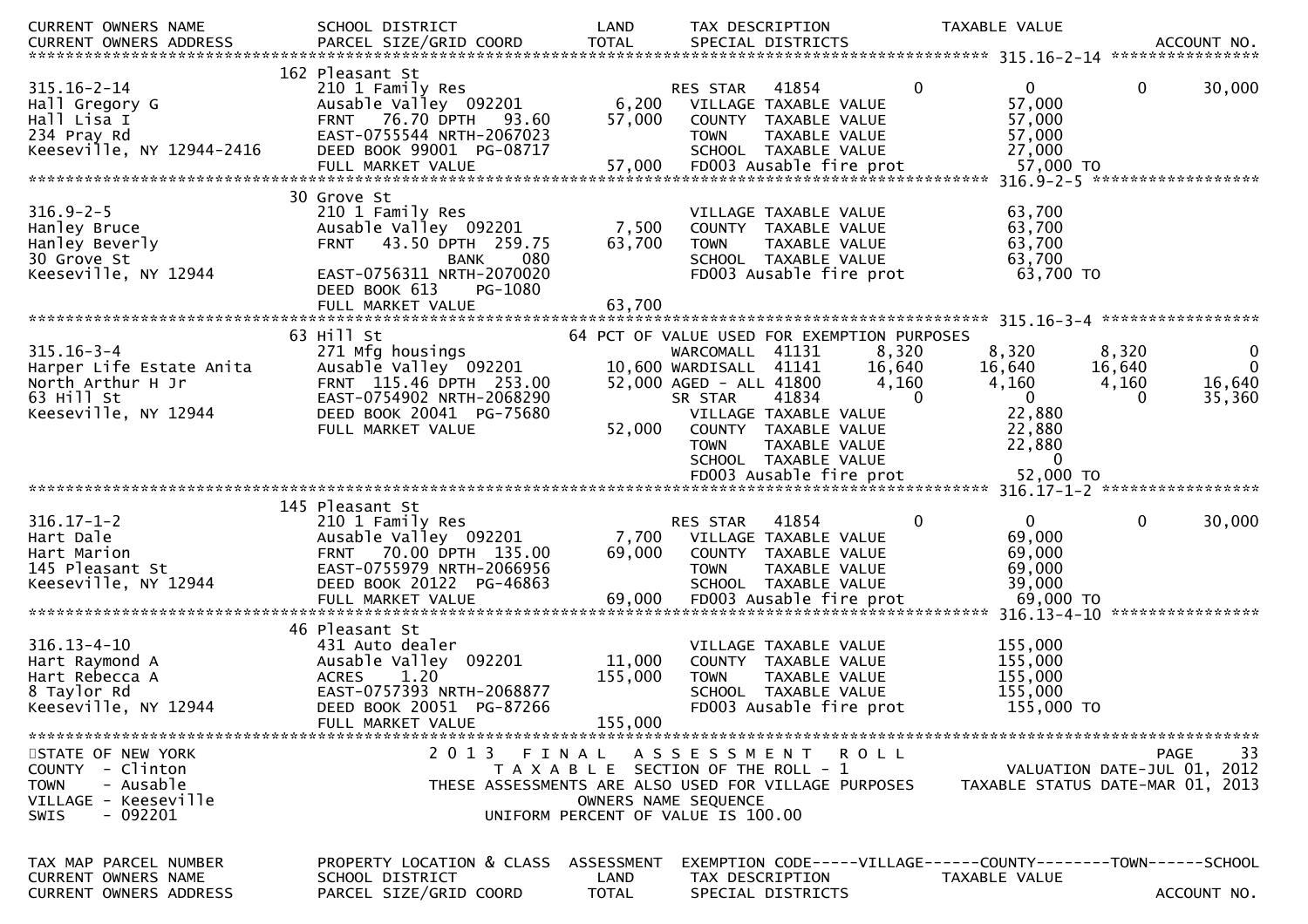|                                                                                                               |                                                                                                                                                                                                    |                             |                                                                                                                                                                                           |                      | $316.13 - 2 - 34$ *****************<br>********                               |                                     |                       |
|---------------------------------------------------------------------------------------------------------------|----------------------------------------------------------------------------------------------------------------------------------------------------------------------------------------------------|-----------------------------|-------------------------------------------------------------------------------------------------------------------------------------------------------------------------------------------|----------------------|-------------------------------------------------------------------------------|-------------------------------------|-----------------------|
| $316.13 - 2 - 34$<br>Hathaway Thomas W Jr<br>6 Jackson St<br>Keeseville, NY 12944                             | 6 Jackson St<br>210 1 Family Res<br>Ausable Valley 092201<br>73.00 DPTH 166.20<br><b>FRNT</b><br><b>BANK</b><br>080<br>EAST-0755774 NRTH-2067207<br>DEED BOOK 20011 PG-29937<br>FULL MARKET VALUE  | 8,100<br>84,000<br>84,000   | 41854<br>RES STAR<br>VILLAGE TAXABLE VALUE<br>COUNTY<br>TAXABLE VALUE<br><b>TOWN</b><br>TAXABLE VALUE<br>SCHOOL TAXABLE VALUE<br>FD003 Ausable fire prot                                  | $\mathbf{0}$         | $\mathbf{0}$<br>84,000<br>84,000<br>84,000<br>54,000<br>84,000 TO             | 0<br>****************               | 30,000                |
|                                                                                                               | 169 Pleasant St                                                                                                                                                                                    |                             |                                                                                                                                                                                           |                      |                                                                               |                                     |                       |
| $315.20 - 1 - 13$<br>Hebert Bruno<br>169 Pleasant St<br>Keeseville, NY 12944                                  | 210 1 Family Res<br>Ausable Valley 092201<br>55.00 DPTH 102.00<br><b>FRNT</b><br>EAST-0755418 NRTH-2066813<br>DEED BOOK 629<br>PG-261<br>FULL MARKET VALUE                                         | 31,300                      | <b>VETERANS</b><br>41101<br>6,100 AGED - ALL 41800<br>31,300 SR STAR<br>41834<br>VILLAGE TAXABLE VALUE<br>COUNTY TAXABLE VALUE<br>TAXABLE VALUE<br><b>TOWN</b><br>SCHOOL TAXABLE VALUE    | 5,000<br>13,150<br>0 | 5,000<br>13,150<br>$\mathbf{0}$<br>13,150<br>13,150<br>13,150<br>$\mathbf{0}$ | 5,000<br>13,150<br>0                | 0<br>15,650<br>15,650 |
|                                                                                                               |                                                                                                                                                                                                    |                             | FD003 Ausable fire prot                                                                                                                                                                   |                      | 31,300 TO                                                                     | ****************                    |                       |
| $316.13 - 3 - 14$<br>Helinger Michael G &<br>Susan J Rentals Inc<br>20 Riley Way<br>Peru, NY 12972            | 54 Liberty St<br>220 2 Family Res<br>Ausable Valley 092201<br>FRNT 115.00 DPTH 265.00<br>EAST-0756857 NRTH-2068302<br>DEED BOOK 689<br>$PG-48$<br>FULL MARKET VALUE                                | 9,400<br>38,900<br>38,900   | VILLAGE TAXABLE VALUE<br>COUNTY TAXABLE VALUE<br>TAXABLE VALUE<br><b>TOWN</b><br>SCHOOL TAXABLE VALUE<br>FD003 Ausable fire prot                                                          |                      | $316.13 - 3 - 14$<br>38,900<br>38,900<br>38,900<br>38,900<br>38,900 TO        | *****************                   |                       |
|                                                                                                               |                                                                                                                                                                                                    |                             |                                                                                                                                                                                           |                      | $315.12 - 1 - 8$                                                              |                                     |                       |
| $315.12 - 1 - 8$<br>Henry Allen<br>Henry Louise<br>139 Kent Falls Rd<br>Morrisonville, NY 12962               | 1851 Main St<br>210 1 Family Res<br>Ausable Valley 092201<br>47.00 DPTH 540.00<br><b>FRNT</b><br>EAST-0755393 NRTH-2069598<br>DEED BOOK 20112 PG-43361                                             | 8,200<br>54,000             | VILLAGE TAXABLE VALUE<br>COUNTY TAXABLE VALUE<br><b>TOWN</b><br>TAXABLE VALUE<br>SCHOOL TAXABLE VALUE<br>FD003 Ausable fire prot                                                          |                      | 54,000<br>54,000<br>54,000<br>54,000<br>54,000 TO                             |                                     |                       |
|                                                                                                               |                                                                                                                                                                                                    |                             |                                                                                                                                                                                           |                      |                                                                               |                                     |                       |
| $316.13 - 5 - 27$<br>Holdridge David H<br>12 Pleasant St<br>Keeseville, NY 12944                              | 71 Pleasant St<br>210 1 Family Res<br>Ausable Valley 092201<br>88.00 DPTH 176.00<br><b>FRNT</b><br>850<br><b>BANK</b><br>EAST-0757343 NRTH-2068153<br>PG-167<br>DEED BOOK 767<br>FULL MARKET VALUE | 9,200<br>102,400<br>102,400 | RES STAR<br>41854<br>VILLAGE TAXABLE VALUE<br>COUNTY TAXABLE VALUE<br><b>TOWN</b><br><b>TAXABLE VALUE</b><br>SCHOOL TAXABLE VALUE<br>FD003 Ausable fire prot                              | $\mathbf 0$          | $\overline{0}$<br>102,400<br>102,400<br>102,400<br>72,400<br>102,400 TO       | 0                                   | 30,000                |
|                                                                                                               |                                                                                                                                                                                                    |                             |                                                                                                                                                                                           |                      |                                                                               |                                     |                       |
| STATE OF NEW YORK<br>COUNTY - Clinton<br><b>TOWN</b><br>- Ausable<br>VILLAGE - Keeseville<br>- 092201<br>SWIS |                                                                                                                                                                                                    |                             | 2013 FINAL ASSESSMENT ROLL<br>T A X A B L E SECTION OF THE ROLL - 1<br>THESE ASSESSMENTS ARE ALSO USED FOR VILLAGE PURPOSES<br>OWNERS NAME SEQUENCE<br>UNIFORM PERCENT OF VALUE IS 100.00 |                      | TAXABLE STATUS DATE-MAR 01, 2013                                              | PAGE<br>VALUATION DATE-JUL 01, 2012 | 34                    |
| TAX MAP PARCEL NUMBER<br>CURRENT OWNERS NAME<br>CURRENT OWNERS ADDRESS                                        | PROPERTY LOCATION & CLASS ASSESSMENT<br>SCHOOL DISTRICT<br>PARCEL SIZE/GRID COORD                                                                                                                  | LAND<br><b>TOTAL</b>        | EXEMPTION CODE-----VILLAGE------COUNTY--------TOWN------SCHOOL<br>TAX DESCRIPTION<br>SPECIAL DISTRICTS                                                                                    |                      | TAXABLE VALUE                                                                 |                                     | ACCOUNT NO.           |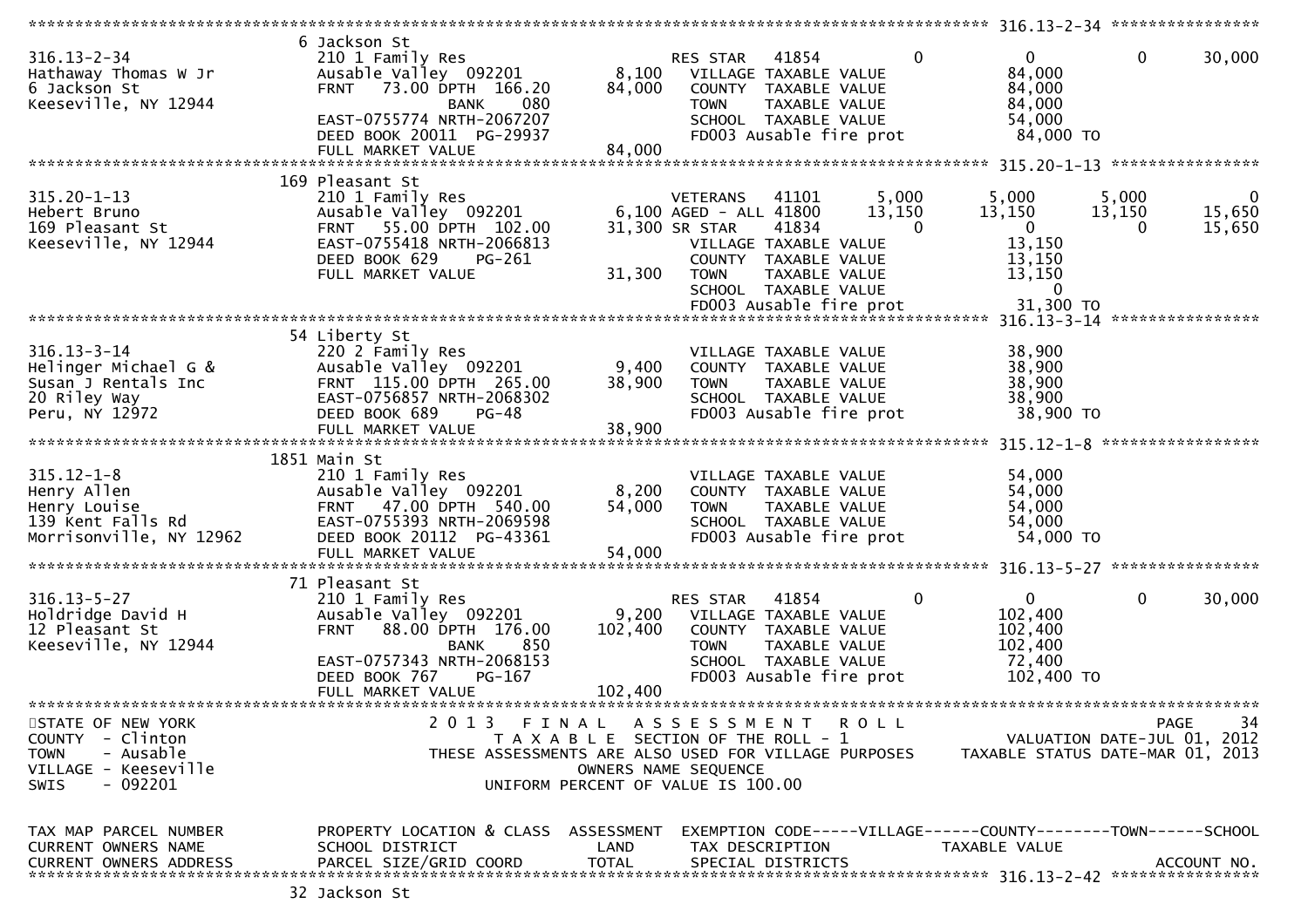| $316.13 - 2 - 42$<br>Horstmyer Kathi Sorrell<br>32 Jackson St<br>Keeseville, NY 12944                          | 210 1 Family Res<br>Ausable Valley 092201<br>90.00 DPTH 105.00<br><b>FRNT</b><br>EAST-0755650 NRTH-2067814<br>DEED BOOK 995<br><b>PG-034</b>                          | 9,100<br>61,400                                                                      | RES STAR<br><b>TOWN</b>                     | 41854<br>VILLAGE TAXABLE VALUE<br>COUNTY TAXABLE VALUE<br>TAXABLE VALUE<br>SCHOOL TAXABLE VALUE                            |             | $\Omega$ | $\overline{0}$<br>61,400<br>61,400<br>61,400<br>31,400                                                 | $\mathbf{0}$ | 30,000           |
|----------------------------------------------------------------------------------------------------------------|-----------------------------------------------------------------------------------------------------------------------------------------------------------------------|--------------------------------------------------------------------------------------|---------------------------------------------|----------------------------------------------------------------------------------------------------------------------------|-------------|----------|--------------------------------------------------------------------------------------------------------|--------------|------------------|
|                                                                                                                | FULL MARKET VALUE                                                                                                                                                     | 61,400                                                                               |                                             | FD003 Ausable fire prot                                                                                                    |             |          | 61,400 TO                                                                                              |              |                  |
|                                                                                                                | 1873 Main St                                                                                                                                                          |                                                                                      |                                             |                                                                                                                            |             |          |                                                                                                        |              |                  |
| $315.12 - 1 - 4.2$<br>Hrycyk Mark G<br>PO Box 321<br>Keeseville, NY 12944                                      | 484 1 use sm bld<br>Ausable Valley 092201<br>FRNT 114.00 DPTH 194.89<br>EAST-0755293 NRTH-2070012<br>DEED BOOK 20011 PG-28788                                         | 9,100<br>104,000                                                                     | RES STAR<br><b>TOWN</b>                     | 41854<br>VILLAGE TAXABLE VALUE<br>COUNTY TAXABLE VALUE<br>TAXABLE VALUE<br>SCHOOL TAXABLE VALUE                            |             | 0        | $\mathbf{0}$<br>104,000<br>104,000<br>104,000<br>74,000<br>104,000 TO<br>315.12-2-9 ****************** | $\mathbf 0$  | 30,000           |
|                                                                                                                |                                                                                                                                                                       |                                                                                      |                                             |                                                                                                                            |             |          |                                                                                                        |              |                  |
| $315.12 - 2 - 9$<br>James Monica M<br>Lattrell Tanner E<br>57 School St<br>Keeseville, NY 12944                | 57 School St<br>210 1 Family Res<br>Ausable Valley 092201<br>Lot 15 P116000 Ac<br>Lot#9 Oakwood Pk Sub<br>99.57 DPTH 177.90<br><b>FRNT</b><br>320<br><b>BANK</b>      | 9,500<br>150,500                                                                     | <b>RES STAR</b><br><b>TOWN</b>              | 41854<br>VILLAGE TAXABLE VALUE<br>COUNTY TAXABLE VALUE<br>TAXABLE VALUE<br>SCHOOL TAXABLE VALUE<br>FD003 Ausable fire prot |             | 0        | $\mathbf 0$<br>150,500<br>150,500<br>150,500<br>120,500<br>150,500 TO                                  | $\mathbf 0$  | 30,000           |
|                                                                                                                | EAST-0754297 NRTH-2069859<br>DEED BOOK 20061 PG-91965<br>FULL MARKET VALUE                                                                                            | 150,500                                                                              |                                             |                                                                                                                            |             |          |                                                                                                        |              | *************    |
| 315.16-1-16.23<br>JC & US 061 LLC<br>11526 Fairfax Station Rd<br>Fairfax Station, VA 22039                     | 22 School St<br>210 1 Family Res<br>Ausable Valley 092201<br>Sub Map 23 Pg 25 Lot 3<br>FRNT 82.00 DPTH 150.00<br>EAST-0754627 NRTH-2069000<br>DEED BOOK 20062 PG-870  | 8,300<br>80,200<br>80,200                                                            | <b>TOWN</b>                                 | VILLAGE TAXABLE VALUE<br>COUNTY TAXABLE VALUE<br>TAXABLE VALUE<br>SCHOOL TAXABLE VALUE<br>FD003 Ausable fire prot          |             |          | 80,200<br>80,200<br>80,200<br>80,200<br>80,200 TO                                                      |              |                  |
|                                                                                                                | FULL MARKET VALUE                                                                                                                                                     |                                                                                      |                                             |                                                                                                                            |             |          |                                                                                                        |              | **************** |
| $316.17 - 1 - 16$<br>Johnpeer Leslie G<br>1878 Main St<br>Keeseville, NY 12944                                 | 51/53 Ausable St<br>220 2 Family Res<br>Ausable Valley 092201<br>Survey Bk 8 Pg 47<br>FRNT 80.82 DPTH 234.54<br>EAST-0756628 NRTH-2066998<br>DEED BOOK 20061 PG-94915 | 9,200<br>78,000                                                                      | RES STAR<br><b>TOWN</b>                     | 41854<br>VILLAGE TAXABLE VALUE<br>COUNTY TAXABLE VALUE<br>TAXABLE VALUE<br>SCHOOL TAXABLE VALUE<br>FD003 Ausable fire prot |             | 0        | $\mathbf{0}$<br>78,000<br>78,000<br>78,000<br>48,000<br>78,000 TO                                      | $\mathbf 0$  | 30,000           |
|                                                                                                                | FULL MARKET VALUE                                                                                                                                                     | 78,000                                                                               |                                             |                                                                                                                            |             |          |                                                                                                        |              |                  |
| STATE OF NEW YORK<br>COUNTY - Clinton<br>- Ausable<br><b>TOWN</b><br>VILLAGE - Keeseville<br>$-092201$<br>SWIS | 2 0 1 3<br>THESE ASSESSMENTS ARE ALSO USED FOR VILLAGE PURPOSES                                                                                                       | FINAL<br>T A X A B L E SECTION OF THE ROLL - 1<br>UNIFORM PERCENT OF VALUE IS 100.00 | A S S E S S M E N T<br>OWNERS NAME SEQUENCE |                                                                                                                            | <b>ROLL</b> |          | VALUATION DATE-JUL 01, 2012<br>TAXABLE STATUS DATE-MAR 01, 2013                                        | PAGE         | 35               |
| TAX MAP PARCEL NUMBER<br>CURRENT OWNERS NAME<br><b>CURRENT OWNERS ADDRESS</b>                                  | PROPERTY LOCATION & CLASS ASSESSMENT<br>SCHOOL DISTRICT<br>PARCEL SIZE/GRID COORD                                                                                     | LAND<br><b>TOTAL</b>                                                                 |                                             | TAX DESCRIPTION<br>SPECIAL DISTRICTS                                                                                       |             |          | EXEMPTION CODE-----VILLAGE------COUNTY--------TOWN------SCHOOL<br>TAXABLE VALUE                        |              | ACCOUNT NO.      |
| $316.10 - 1 - 8$                                                                                               | 1851 Rt 9<br>210 1 Family Res                                                                                                                                         |                                                                                      | WARCOMALL 41131                             |                                                                                                                            | 20,000      |          | 24,175                                                                                                 | 20,000       | $\mathbf 0$      |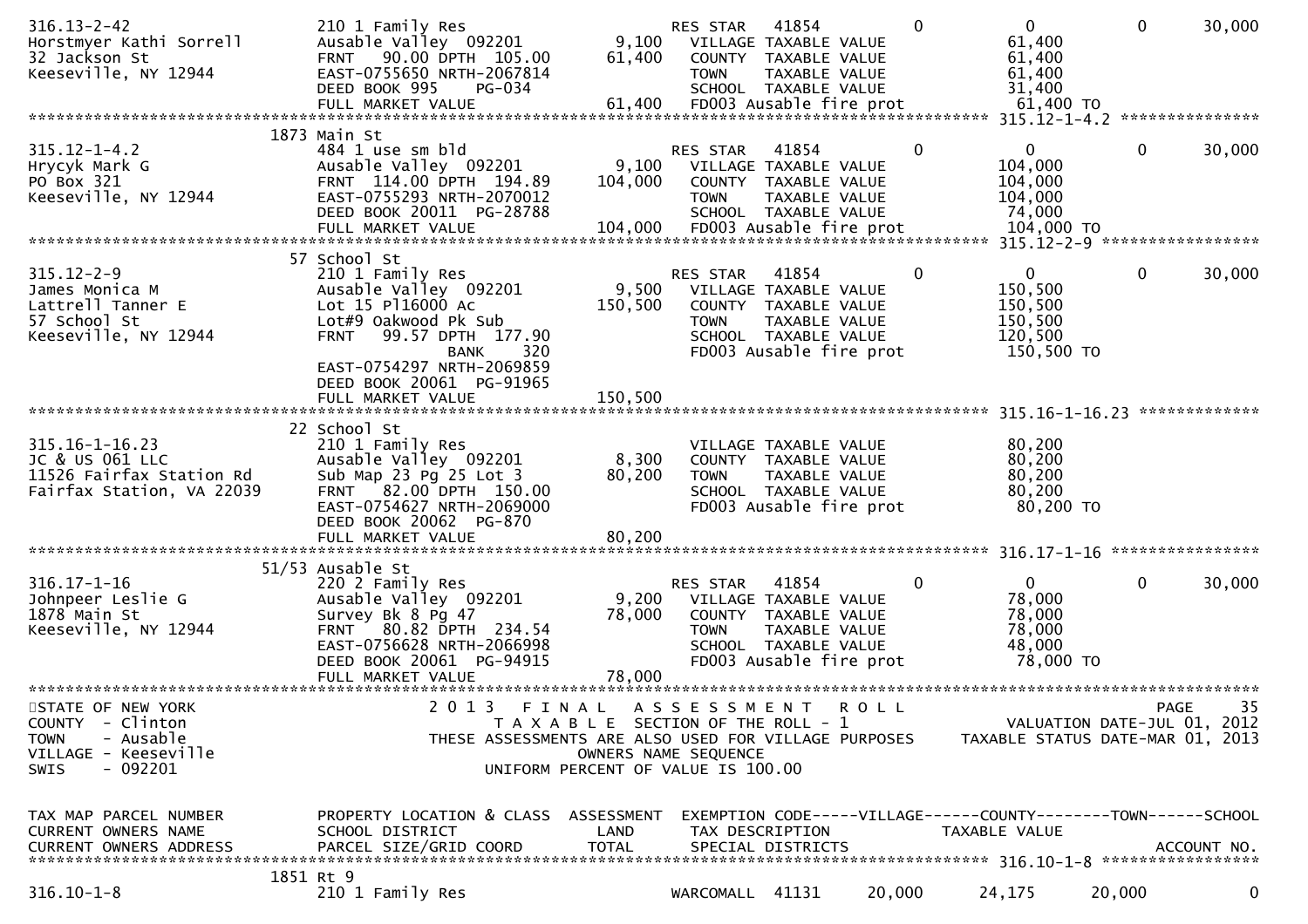| Johnson Earl D<br>1293 Rt 22b<br>Morrisonville, NY 12962                                                            | Ausable Valley 092201<br>1.10 BANK<br><b>ACRES</b><br>080<br>EAST-0759530 NRTH-2070454<br>DEED BOOK 20092 PG-29184<br>FULL MARKET VALUE                                           | 96,700<br>96,700                                                            | 11,000 WARDISALL 41141<br><b>TOWN</b>            | VILLAGE TAXABLE VALUE<br>COUNTY TAXABLE VALUE<br>TAXABLE VALUE<br>SCHOOL TAXABLE VALUE<br>FD003 Ausable fire prot          | 14,505             | 14,505<br>62,195<br>58,020<br>62,195<br>96,700<br>96,700 TO                     | 14,505             | 0                                         |
|---------------------------------------------------------------------------------------------------------------------|-----------------------------------------------------------------------------------------------------------------------------------------------------------------------------------|-----------------------------------------------------------------------------|--------------------------------------------------|----------------------------------------------------------------------------------------------------------------------------|--------------------|---------------------------------------------------------------------------------|--------------------|-------------------------------------------|
|                                                                                                                     |                                                                                                                                                                                   |                                                                             |                                                  |                                                                                                                            |                    |                                                                                 |                    |                                           |
| $315.16 - 1 - 17$<br>Johnson James D<br>7 School St<br>PO Box 144<br>Keeseville, NY 12944                           | 7 School St<br>270 Mfg housing<br>Ausable Valley <sup>-</sup> 092201<br>Survey Dwr 126-A Lot 9<br>FRNT 150.00 DPTH 100.00<br>EAST-0754500 NRTH-2068640<br>DEED BOOK 768<br>PG-313 | 34,000                                                                      | AGED - ALL 41800<br>7,900 SR STAR<br><b>TOWN</b> | 41834<br>VILLAGE TAXABLE VALUE<br>COUNTY TAXABLE VALUE<br>TAXABLE VALUE<br>SCHOOL TAXABLE VALUE                            | 17,000<br>$\Omega$ | 17,000<br>$\mathbf{0}$<br>17,000<br>17,000<br>17,000<br>$\mathbf{0}$            | 17,000<br>0        | 17,000<br>17,000                          |
|                                                                                                                     |                                                                                                                                                                                   |                                                                             |                                                  |                                                                                                                            |                    |                                                                                 |                    |                                           |
| $315.16 - 3 - 8$<br>Joy Walter S<br>Joy Roberta F<br>41 Pine St<br>Keeseville, NY 12944                             | 41 Pine St<br>210 1 Family Res<br>Ausable Valley 092201<br>FRNT 76.50 DPTH 150.00<br>EAST-0755005 NRTH-2067902<br>DEED BOOK 1042<br>PG-121<br>FULL MARKET VALUE                   | 8,100<br>57,300<br>57,300                                                   | <b>RES STAR</b><br><b>TOWN</b>                   | 41854<br>VILLAGE TAXABLE VALUE<br>COUNTY TAXABLE VALUE<br>TAXABLE VALUE<br>SCHOOL TAXABLE VALUE<br>FD003 Ausable fire prot | $\Omega$           | $\Omega$<br>57,300<br>57,300<br>57,300<br>27,300<br>57,300 TO                   | $\mathbf{0}$       | 30,000                                    |
|                                                                                                                     | 1 Derek Dr                                                                                                                                                                        |                                                                             |                                                  |                                                                                                                            |                    |                                                                                 |                    |                                           |
| $315.12 - 2 - 14$<br>Kaifetz Daniel L<br>1 Derek Dr<br>Keeseville, NY 12944                                         | 210 1 Family Res<br>Ausable Valley 092201<br>FRNT 95.00 DPTH 150.00<br>EAST-0754529 NRTH-2069712<br>DEED BOOK 20061 PG-98197<br>FULL MARKET VALUE                                 | 150,000<br>150,000                                                          | WARNONALL 41121<br>8,900 RES STAR<br><b>TOWN</b> | 41854<br>VILLAGE TAXABLE VALUE<br>COUNTY TAXABLE VALUE<br>TAXABLE VALUE<br>SCHOOL TAXABLE VALUE                            | 12,000<br>$\Omega$ | 22,500<br>$\overline{0}$<br>138,000<br>127,500<br>138,000<br>120,000            | 12,000<br>$\Omega$ | $\Omega$<br>30,000                        |
|                                                                                                                     |                                                                                                                                                                                   |                                                                             |                                                  |                                                                                                                            |                    |                                                                                 |                    |                                           |
|                                                                                                                     | 1840 Rt 9                                                                                                                                                                         |                                                                             |                                                  |                                                                                                                            |                    |                                                                                 |                    |                                           |
| 316.10-1-19.122<br>Keeseville DNYP V LLC<br>c/o GBT Realty Corporation<br>9010 Overlook Blvd<br>Brentwood, TN 37027 | 453 Large retail<br>Ausable Valley 092201<br>Bk 27 Pg 74 Lot 3<br>Survey Map 20112/40042<br><b>ACRES</b><br>1.14<br>EAST-0759649 NRTH-2069989<br>DEED BOOK 20112 PG-41435         | 37,600<br>460,000                                                           | <b>TOWN</b>                                      | VILLAGE TAXABLE VALUE<br>COUNTY TAXABLE VALUE<br>TAXABLE VALUE<br>SCHOOL TAXABLE VALUE<br>FD003 Ausable fire prot          |                    | 460,000<br>460,000<br>460,000<br>460,000<br>460,000 TO                          |                    |                                           |
|                                                                                                                     |                                                                                                                                                                                   |                                                                             |                                                  |                                                                                                                            |                    |                                                                                 |                    |                                           |
| STATE OF NEW YORK<br>COUNTY - Clinton<br>- Ausable<br><b>TOWN</b><br>VILLAGE - Keeseville<br>$-092201$<br>SWIS      | 2 0 1 3<br>FINAL<br>THESE ASSESSMENTS ARE ALSO USED FOR VILLAGE PURPOSES                                                                                                          | T A X A B L E SECTION OF THE ROLL - 1<br>UNIFORM PERCENT OF VALUE IS 100.00 | ASSESSMENT ROLL<br>OWNERS NAME SEQUENCE          |                                                                                                                            |                    | TAXABLE STATUS DATE-MAR 01, 2013                                                |                    | 36<br>PAGE<br>VALUATION DATE-JUL 01, 2012 |
| TAX MAP PARCEL NUMBER<br><b>CURRENT OWNERS NAME</b><br>CURRENT OWNERS ADDRESS                                       | PROPERTY LOCATION & CLASS ASSESSMENT<br>SCHOOL DISTRICT<br>PARCEL SIZE/GRID COORD                                                                                                 | LAND<br><b>TOTAL</b>                                                        |                                                  | TAX DESCRIPTION<br>SPECIAL DISTRICTS                                                                                       |                    | EXEMPTION CODE-----VILLAGE------COUNTY--------TOWN------SCHOOL<br>TAXABLE VALUE |                    | ACCOUNT NO.                               |
| $316.10 - 1 - 2$<br>Keeseville Motel Corp                                                                           | 1817 Rt 9<br>415 Motel<br>Ausable Valley 092201                                                                                                                                   | 10,400                                                                      |                                                  | VILLAGE TAXABLE VALUE<br>COUNTY TAXABLE VALUE                                                                              |                    | 86,000<br>86,000                                                                |                    |                                           |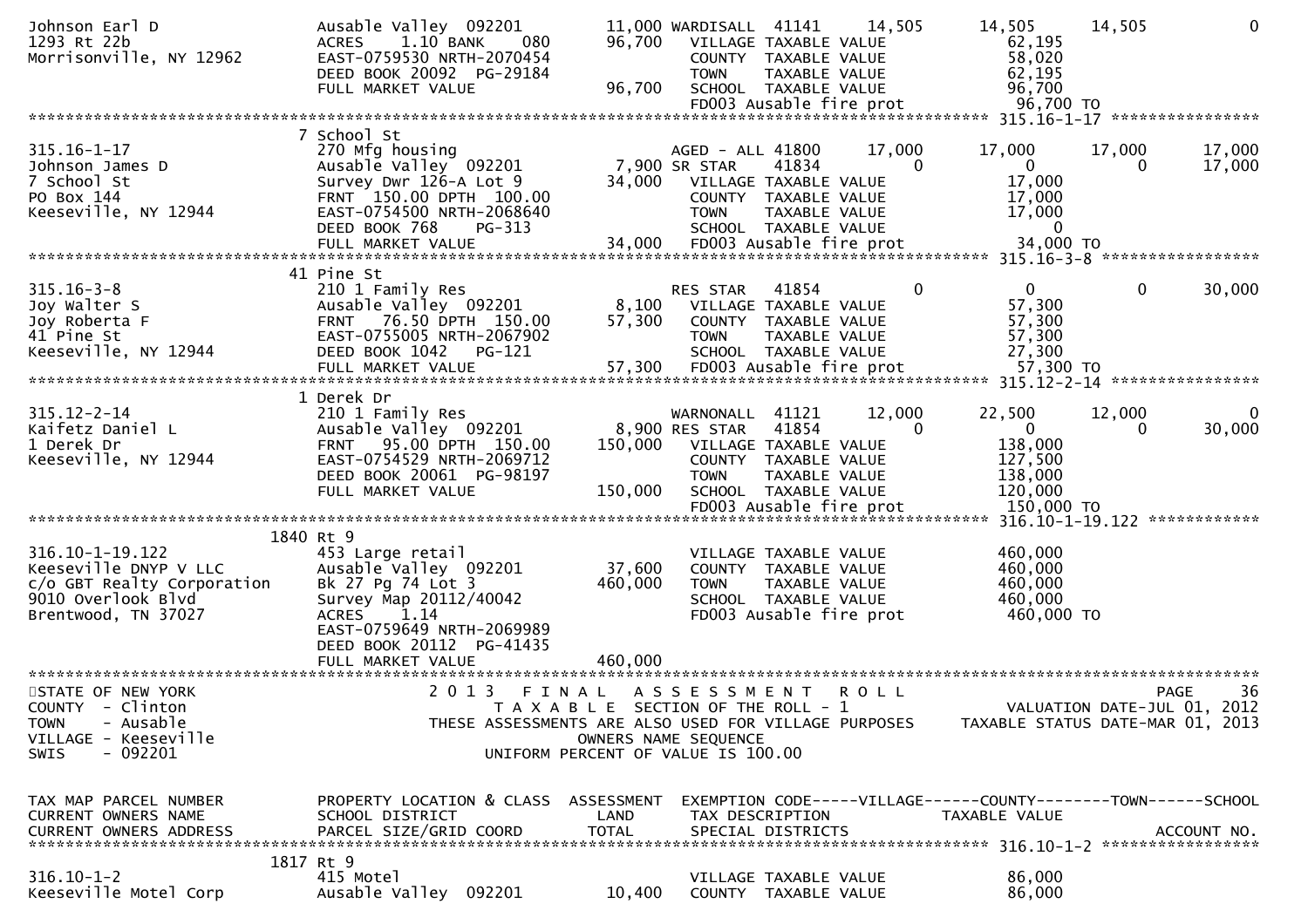| PO Box 385<br>Keeseville, NY 12944                                                                                                                                 | FRNT 277.00 DPTH 150.00<br>EAST-0759011 NRTH-2069705<br>DEED BOOK 575<br>PG-936<br>FULL MARKET VALUE                                                                                      | 86,000<br>86,000                                                                     | <b>TOWN</b>                                                                | TAXABLE VALUE<br>SCHOOL TAXABLE VALUE<br>FD003 Ausable fire prot                                                           |             | 86,000<br>86,000<br>86,000 TO                                                  |                               |                       |
|--------------------------------------------------------------------------------------------------------------------------------------------------------------------|-------------------------------------------------------------------------------------------------------------------------------------------------------------------------------------------|--------------------------------------------------------------------------------------|----------------------------------------------------------------------------|----------------------------------------------------------------------------------------------------------------------------|-------------|--------------------------------------------------------------------------------|-------------------------------|-----------------------|
|                                                                                                                                                                    |                                                                                                                                                                                           |                                                                                      |                                                                            |                                                                                                                            |             |                                                                                |                               |                       |
| $316.17 - 1 - 9$<br>Kelley Peter L<br>125 Pleasant St<br>Keeseville, NY 12944                                                                                      | 125 Pleasant St<br>210 1 Family Res<br>Ausable Valley 092201<br>Survey Bk-8 Pg-47<br>96.90 DPTH 222.00<br>FRNT<br>EAST-0756492 NRTH-2067054                                               | 63,400                                                                               | WARNONALL<br>10,100 SR STAR<br><b>TOWN</b>                                 | 41121<br>41834<br>VILLAGE TAXABLE VALUE<br>COUNTY TAXABLE VALUE<br>TAXABLE VALUE                                           | 9,510<br>0  | 9,510<br>$\mathbf 0$<br>53,890<br>53,890<br>53,890                             | 9,510<br>$\Omega$             | $\Omega$<br>63,300    |
|                                                                                                                                                                    | DEED BOOK 578<br>$PG-5$<br>FULL MARKET VALUE                                                                                                                                              | 63,400                                                                               |                                                                            | SCHOOL TAXABLE VALUE<br>FD003 Ausable fire prot                                                                            |             | 100<br>63,400 TO                                                               |                               |                       |
|                                                                                                                                                                    | 44 Jackson St                                                                                                                                                                             |                                                                                      |                                                                            |                                                                                                                            |             |                                                                                |                               |                       |
| $316.13 - 1 - 1$<br>Kienert Alicia A<br>Lemieux Robert E<br>44 Jackson St<br>Keeseville, NY 12944                                                                  | 210 1 Family Res<br>Ausable Valley 092201<br>85.00 DPTH 120.00<br><b>FRNT</b><br>080<br><b>BANK</b><br>EAST-0755612 NRTH-2068112<br>DEED BOOK 20122 PG-50019                              | 87,000                                                                               | WARCOMALL<br>9,500 RES STAR<br><b>TOWN</b>                                 | 41131<br>41854<br>VILLAGE TAXABLE VALUE<br>COUNTY TAXABLE VALUE<br>TAXABLE VALUE<br>SCHOOL TAXABLE VALUE                   | 20,000<br>0 | 21,750<br>$\Omega$<br>67,000<br>65,250<br>67,000<br>57,000                     | 20,000<br>0                   | 0<br>30,000           |
|                                                                                                                                                                    | FULL MARKET VALUE                                                                                                                                                                         | 87,000                                                                               |                                                                            | FD003 Ausable fire prot                                                                                                    |             | 87,000 TO                                                                      | 316.13-2-40 ***************** |                       |
|                                                                                                                                                                    | 22 Jackson St                                                                                                                                                                             |                                                                                      |                                                                            |                                                                                                                            |             |                                                                                |                               |                       |
| $316.13 - 2 - 40$<br>King James A<br>King Mary E<br>22 Jackson St<br>Keeseville, NY 12944                                                                          | 210 1 Family Res<br>Ausable Valley 092201<br>FRNT 169.00 DPTH 162.00<br>EAST-0755709 NRTH-2067620<br>DEED BOOK 589<br>$PG-295$<br>FULL MARKET VALUE                                       | 101,000<br>101,000                                                                   | WARNONALL 41121<br>10,000 RES STAR<br>VILLAGE TAXABLE VALUE<br><b>TOWN</b> | 41854<br>COUNTY TAXABLE VALUE<br>TAXABLE VALUE<br>SCHOOL TAXABLE VALUE<br>FD003 Ausable fire prot                          | 12,000<br>0 | 15,150<br>$\mathbf{0}$<br>89,000<br>85,850<br>89,000<br>71,000<br>101,000 TO   | 12,000<br>0                   | $\mathbf 0$<br>30,000 |
|                                                                                                                                                                    |                                                                                                                                                                                           |                                                                                      |                                                                            |                                                                                                                            |             |                                                                                |                               |                       |
| $316.17 - 2 - 14.1$<br>King Laurie<br>10 Lower Liberty St<br>Keeseville, NY 12944                                                                                  | 10 Liberty St<br>210 1 Family Res<br>Ausable Valley 092201<br>FRNT 138.00 DPTH 132.00<br>080<br><b>BANK</b><br>EAST-0756909 NRTH-2067026<br>DEED BOOK 20001 PG-26717<br>FULL MARKET VALUE | 7,200<br>63,000<br>63,000                                                            | RES STAR<br><b>TOWN</b>                                                    | 41854<br>VILLAGE TAXABLE VALUE<br>COUNTY TAXABLE VALUE<br>TAXABLE VALUE<br>SCHOOL TAXABLE VALUE<br>FD003 Ausable fire prot | 0           | $\mathbf{0}$<br>63,000<br>63,000<br>63,000<br>33,000<br>63,000 TO              | $\mathbf{0}$                  | 30,000                |
|                                                                                                                                                                    |                                                                                                                                                                                           |                                                                                      |                                                                            |                                                                                                                            |             |                                                                                |                               |                       |
| STATE OF NEW YORK<br>COUNTY - Clinton<br><b>TOWN</b><br>- Ausable<br>VILLAGE - Keeseville<br>$-092201$<br>SWIS                                                     | 2 0 1 3<br>THESE ASSESSMENTS ARE ALSO USED FOR VILLAGE PURPOSES                                                                                                                           | FINAL<br>T A X A B L E SECTION OF THE ROLL - 1<br>UNIFORM PERCENT OF VALUE IS 100.00 | A S S E S S M E N T<br>OWNERS NAME SEQUENCE                                |                                                                                                                            | <b>ROLL</b> | TAXABLE STATUS DATE-MAR 01, 2013                                               | VALUATION DATE-JUL 01, 2012   | 37<br><b>PAGE</b>     |
| TAX MAP PARCEL NUMBER<br>CURRENT OWNERS NAME<br>.CURRENT OWNERS ADDRESS PARCEL SIZE/GRID COORD TOTAL SPECIAL DISTRICTS ACCOUNT NO ACCOUNT NO ACCOUNT NO ACCOUNT NO | PROPERTY LOCATION & CLASS ASSESSMENT<br>SCHOOL DISTRICT                                                                                                                                   | LAND                                                                                 |                                                                            | TAX DESCRIPTION                                                                                                            |             | EXEMPTION CODE-----VILLAGE------COUNTY-------TOWN------SCHOOL<br>TAXABLE VALUE |                               |                       |
| $315.16 - 2 - 10$<br>King Michael Jr<br>13 Jackson St<br>Keeseville, NY 12944                                                                                      | 13 Jackson St<br>210 1 Family Res<br>Ausable Valley 092201<br>78.00 DPTH 165.00<br><b>FRNT</b><br>080<br><b>BANK</b>                                                                      | 7,900<br>76,000                                                                      | <b>TOWN</b>                                                                | VILLAGE TAXABLE VALUE<br>COUNTY TAXABLE VALUE<br>TAXABLE VALUE<br>SCHOOL TAXABLE VALUE                                     |             | 76,000<br>76,000<br>76,000<br>76,000                                           |                               |                       |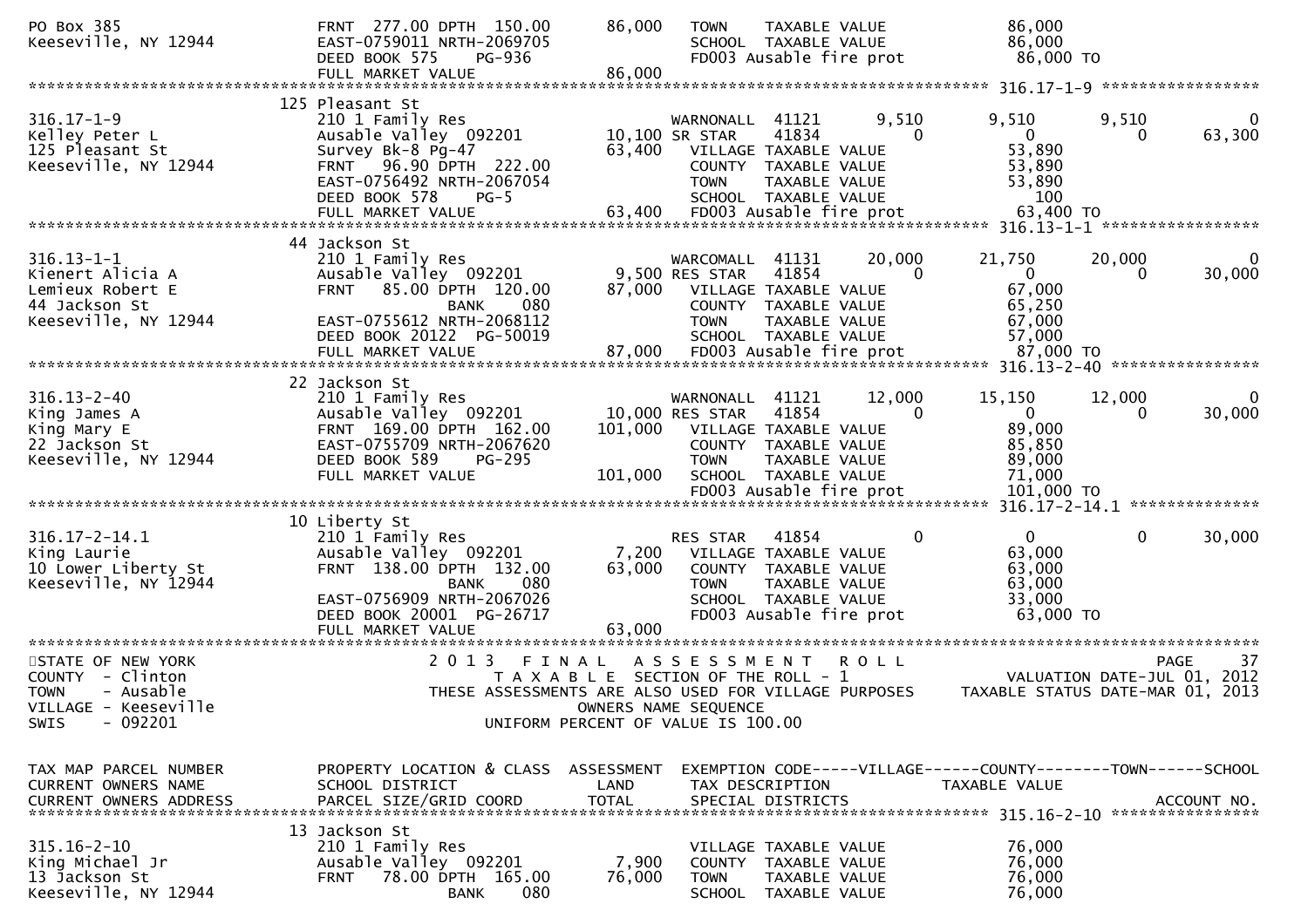|                                                                                                               | EAST-0755541 NRTH-2067314<br>DEED BOOK 20092 PG-24765                                                                                                                                               |                                                                             | FD003 Ausable fire prot                                                     |                                                                                                                                  |               | 76,000 TO                                                          |                    |                       |
|---------------------------------------------------------------------------------------------------------------|-----------------------------------------------------------------------------------------------------------------------------------------------------------------------------------------------------|-----------------------------------------------------------------------------|-----------------------------------------------------------------------------|----------------------------------------------------------------------------------------------------------------------------------|---------------|--------------------------------------------------------------------|--------------------|-----------------------|
|                                                                                                               | FULL MARKET VALUE                                                                                                                                                                                   | 76,000                                                                      |                                                                             |                                                                                                                                  |               |                                                                    |                    |                       |
| $315.16 - 1 - 16.1$<br>Knapp Life Use Irene<br>Daggett Estate Jack H<br>16 School St<br>Keeseville, NY 12944  | 16 School St<br>210 1 Family Res<br>Ausable Valley 092201<br>FRNT 171.00 DPTH 150.00<br>EAST-0754645 NRTH-2068873<br>DEED BOOK 867<br>$PG-17$<br>FULL MARKET VALUE                                  | 9,700<br>96,900<br>96,900                                                   | RES STAR<br><b>TOWN</b>                                                     | 41854<br>VILLAGE TAXABLE VALUE<br>COUNTY TAXABLE VALUE<br>TAXABLE VALUE<br>SCHOOL TAXABLE VALUE<br>FD003 Ausable fire prot       | $\Omega$      | $\mathbf{0}$<br>96,900<br>96,900<br>96,900<br>66,900<br>96,900 TO  | $\mathbf{0}$       | 30,000                |
|                                                                                                               | 1778 Main St                                                                                                                                                                                        |                                                                             |                                                                             |                                                                                                                                  |               |                                                                    |                    |                       |
| $316.13 - 4 - 8$<br>LaBombard Thomas J<br>LaBombard Kathie<br>1728 Main St<br>Keeseville, NY 12944            | 220 2 Family Res<br>Ausable Valley 092201<br>66.20 DPTH 290.00<br><b>FRNT</b><br>080<br><b>BANK</b><br>EAST-0757198 NRTH-2068662<br>DEED BOOK 588<br><b>PG-337</b><br>FULL MARKET VALUE             | 8,200<br>105,000<br>105,000                                                 | RES STAR<br><b>TOWN</b>                                                     | 41854<br>VILLAGE TAXABLE VALUE<br>COUNTY TAXABLE VALUE<br>TAXABLE VALUE<br>SCHOOL TAXABLE VALUE<br>FD003 Ausable fire prot       | $\Omega$      | $\Omega$<br>105,000<br>105,000<br>105,000<br>75,000<br>105,000 TO  | 0                  | 30,000                |
|                                                                                                               | $32/34$ Grove St                                                                                                                                                                                    |                                                                             |                                                                             | 49 PCT OF VALUE USED FOR EXEMPTION PURPOSES                                                                                      |               | 316.9-2-4 *******************                                      |                    |                       |
| $316.9 - 2 - 4$<br>LaBounty Rufus Life Us<br>LaBounty Margaret Life Us<br>32 Grove St<br>Keeseville, NY 12944 | 210 1 Family Res<br>Ausable Valley 092201<br>76.00 DPTH 260.00<br>FRNT<br>EAST-0756321 NRTH-2070088<br>DEED BOOK 20061 PG-91747<br>FULL MARKET VALUE                                                | 118,600                                                                     | AGED COUN 41802<br>9,200 SR STAR<br>118,600 RS STAR MH 41864<br><b>TOWN</b> | 41834<br>VILLAGE TAXABLE VALUE<br>COUNTY TAXABLE VALUE<br>TAXABLE VALUE                                                          | 0<br>$\Omega$ | 5,811<br>0<br>$\mathbf{0}$<br>118,600<br>112,789<br>118,600        | 0<br>0<br>$\Omega$ | 0<br>63,300<br>30,000 |
|                                                                                                               |                                                                                                                                                                                                     |                                                                             |                                                                             | SCHOOL TAXABLE VALUE                                                                                                             |               | 25,300                                                             |                    |                       |
|                                                                                                               |                                                                                                                                                                                                     |                                                                             |                                                                             |                                                                                                                                  |               |                                                                    |                    |                       |
| $315.12 - 2 - 3$<br>Ladieu Wayne E<br>17 Basket Ave<br>Keeseville, NY 12944                                   | 17 Basket Ave<br>210 1 Family Res<br>Ausable Valley 092201<br>Oakwood Pk Sub Lot 3<br>98.00 DPTH 150.00<br><b>FRNT</b><br>EAST-0754762 NRTH-2070082<br>DEED BOOK 752<br>PG-248<br>FULL MARKET VALUE | 140,000<br>140,000                                                          | RES STAR<br><b>TOWN</b>                                                     | 41854<br>9,000 VILLAGE TAXABLE VALUE<br>COUNTY TAXABLE VALUE<br>TAXABLE VALUE<br>SCHOOL TAXABLE VALUE<br>FD003 Ausable fire prot | 0             | $\Omega$<br>140,000<br>140,000<br>140,000<br>110,000<br>140,000 TO | $\mathbf{0}$       | 30,000                |
| STATE OF NEW YORK                                                                                             | 2 0 1 3                                                                                                                                                                                             | FINAL                                                                       | A S S E S S M E N T                                                         | <b>ROLL</b>                                                                                                                      |               |                                                                    | <b>PAGE</b>        | 38                    |
| COUNTY - Clinton<br><b>TOWN</b><br>- Ausable<br>VILLAGE - Keeseville<br>$-092201$<br>SWIS                     | THESE ASSESSMENTS ARE ALSO USED FOR VILLAGE PURPOSES                                                                                                                                                | T A X A B L E SECTION OF THE ROLL - 1<br>UNIFORM PERCENT OF VALUE IS 100.00 | OWNERS NAME SEQUENCE                                                        |                                                                                                                                  |               | VALUATION DATE-JUL 01, 2012<br>TAXABLE STATUS DATE-MAR 01, 2013    |                    |                       |
| TAX MAP PARCEL NUMBER<br>CURRENT OWNERS NAME<br><b>CURRENT OWNERS ADDRESS</b>                                 | PROPERTY LOCATION & CLASS ASSESSMENT<br>SCHOOL DISTRICT<br>PARCEL SIZE/GRID COORD                                                                                                                   | LAND<br><b>TOTAL</b>                                                        | TAX DESCRIPTION                                                             | EXEMPTION CODE-----VILLAGE------COUNTY--------TOWN------SCHOOL<br>SPECIAL DISTRICTS                                              |               | <b>TAXABLE VALUE</b>                                               |                    | ACCOUNT NO.           |
| $316.13 - 5 - 28$<br>Ladwig Michael<br>Ladwig Christine<br>3311 W Lakeview Rd<br>Marion, IL 62959             | 1765 Main St<br>210 1 Family Res<br>Ausable Valley 092201<br>FRNT 118.90 DPTH 191.40<br>EAST-0757388 NRTH-2068292<br>DEED BOOK 99001 PG-11070                                                       | 15,500<br>160,000                                                           | <b>TOWN</b>                                                                 | VILLAGE TAXABLE VALUE<br>COUNTY TAXABLE VALUE<br>TAXABLE VALUE<br>SCHOOL TAXABLE VALUE<br>FD003 Ausable fire prot                |               | 160,000<br>160,000<br>160,000<br>160,000<br>160,000 TO             |                    |                       |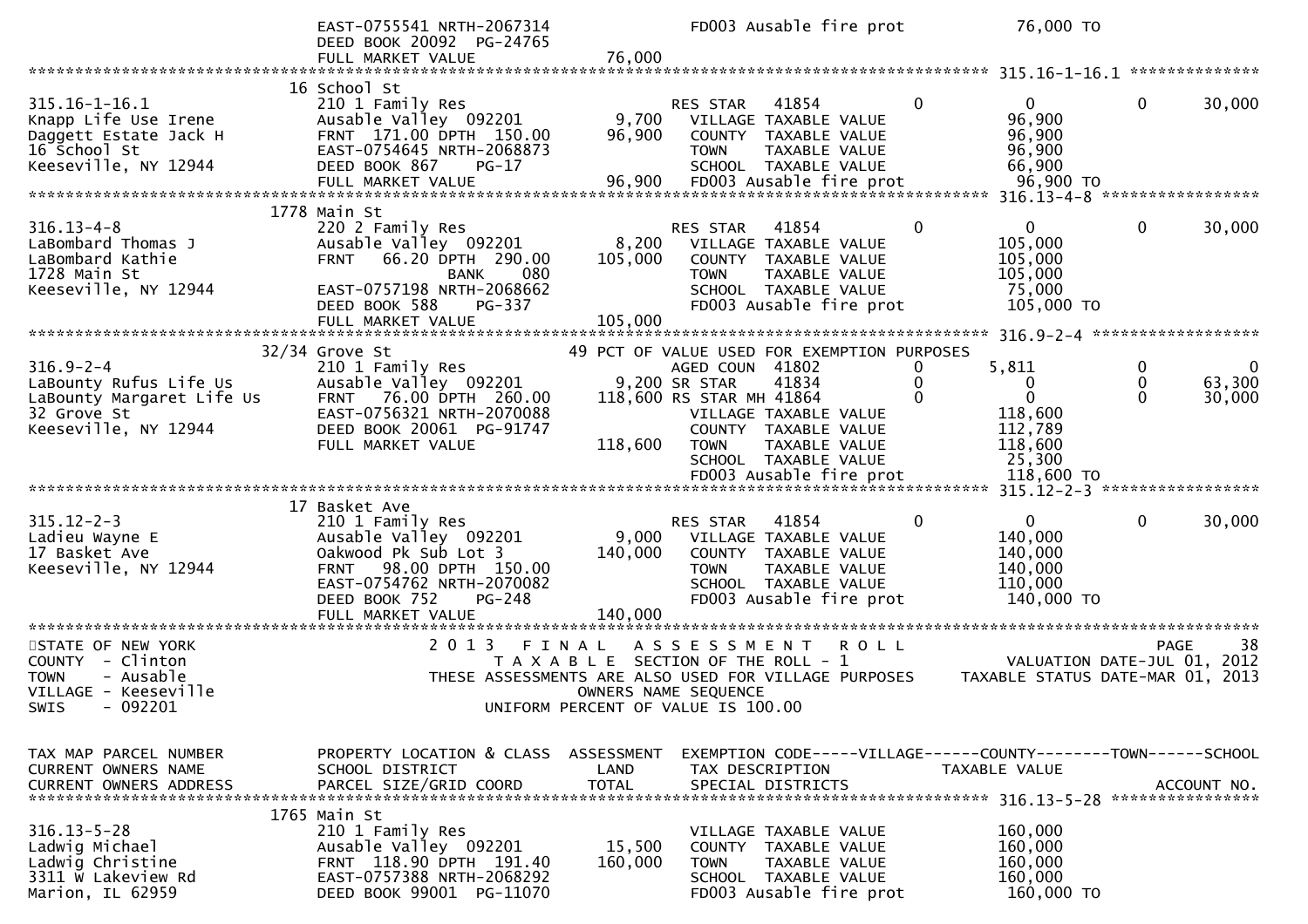|                                                                                                                   | FULL MARKET VALUE                                                                                                                                                           | 160,000                                                                                             |                         |                                                                                                                   |          |                                                                   |                                                                                |
|-------------------------------------------------------------------------------------------------------------------|-----------------------------------------------------------------------------------------------------------------------------------------------------------------------------|-----------------------------------------------------------------------------------------------------|-------------------------|-------------------------------------------------------------------------------------------------------------------|----------|-------------------------------------------------------------------|--------------------------------------------------------------------------------|
| $316.13 - 2 - 9.1$<br>LaFountain Malissa L<br>9 Blaise Ln<br>Keeseville, NY 12944                                 | 9 Blaise Ln<br>210 1 Family Res<br>Ausable Valley 092201<br>FRNT 10.00 DPTH 340.00<br>EAST-0756195 NRTH-2068347<br>DEED BOOK 20092 PG-25450                                 | 7,900<br>45,200                                                                                     | RES STAR<br><b>TOWN</b> | 41854<br>VILLAGE TAXABLE VALUE<br>COUNTY TAXABLE VALUE<br>TAXABLE VALUE<br>SCHOOL TAXABLE VALUE                   | $\Omega$ | $\mathbf{0}$<br>45,200<br>45,200<br>45,200<br>15,200<br>45,200 TO | $\mathbf{0}$<br>30,000<br>315.16-2-7 ******************                        |
| $315.16 - 2 - 7$<br>Lahue Life Estate Peggy G<br>Perkins Donna L<br>45806 Illinois Rd<br>Altoona, FL 32702-9690   | 21 Jackson St<br>210 1 Family Res<br>Ausable Valley 092201<br>FRNT 82.00 DPTH 406.00<br>EAST-0755388 NRTH-2067527<br>DEED BOOK 20112 PG-39746<br>FULL MARKET VALUE          | 16,700<br>102,000<br>102,000                                                                        | <b>TOWN</b>             | VILLAGE TAXABLE VALUE<br>COUNTY TAXABLE VALUE<br>TAXABLE VALUE<br>SCHOOL TAXABLE VALUE<br>FD003 Ausable fire prot |          | 102,000<br>102,000<br>102,000<br>102,000<br>102,000 TO            | ****************                                                               |
| $315.16 - 3 - 16$<br>LaMar Kristi A<br>51 South St<br>PO Box 66<br>Port Kent, NY 12975                            | 79 Hill St<br>210 1 Family Res<br>Ausable Valley 092201<br>FRNT 80.00 DPTH 253.00<br>EAST-0754495 NRTH-2068234<br>DEED BOOK 20082 PG-14812<br>FULL MARKET VALUE             | 9,100<br>60,000<br>60,000                                                                           | <b>TOWN</b>             | VILLAGE TAXABLE VALUE<br>COUNTY TAXABLE VALUE<br>TAXABLE VALUE<br>SCHOOL TAXABLE VALUE<br>FD003 Ausable fire prot |          | 60,000<br>60,000<br>60,000<br>60,000<br>60,000 TO                 | ****************                                                               |
| $316.17 - 2 - 15$<br>LaMountain Leonard<br>PO Box 268<br>Keeseville, NY 12944                                     | 14 Liberty St<br>210 1 Family Res<br>Ausable Valley 092201<br>FRNT 109.74 DPTH<br>65.00<br>EAST-0756913 NRTH-2067157<br>DEED BOOK 204<br><b>PG-254</b><br>FULL MARKET VALUE | 5,300<br>33,000<br>33,000                                                                           | <b>TOWN</b>             | VILLAGE TAXABLE VALUE<br>COUNTY TAXABLE VALUE<br>TAXABLE VALUE<br>SCHOOL TAXABLE VALUE<br>FD003 Ausable fire prot |          | 33,000<br>33,000<br>33,000<br>33,000<br>33,000 TO                 |                                                                                |
| $316.10 - 1 - 18$<br>Lareau Adelaide<br>Lareau Mahlon<br>Attn: Julie LaValley<br>1844 N Ausable St                | 1844 Rt 9<br>210 1 Family Res<br>Ausable Valley 092201<br>2.00<br><b>ACRES</b><br>EAST-0759927 NRTH-2070035<br>DEED BOOK 915<br>$PG-225$                                    | 11,800<br>46,900                                                                                    | <b>TOWN</b>             | VILLAGE TAXABLE VALUE<br>COUNTY TAXABLE VALUE<br>TAXABLE VALUE<br>SCHOOL TAXABLE VALUE<br>FD003 Ausable fire prot |          | 46,900<br>46,900<br>46,900<br>46,900<br>46,900 TO                 |                                                                                |
| STATE OF NEW YORK<br>COUNTY<br>- Clinton<br>- Ausable<br><b>TOWN</b><br>VILLAGE - Keeseville<br>$-092201$<br>SWIS | 2 0 1 3<br>FINAL<br>THESE ASSESSMENTS ARE ALSO USED FOR VILLAGE PURPOSES                                                                                                    | T A X A B L E SECTION OF THE ROLL - 1<br>OWNERS NAME SEQUENCE<br>UNIFORM PERCENT OF VALUE IS 100.00 | A S S E S S M E N T     | R O L L                                                                                                           |          |                                                                   | -39<br>PAGE<br>VALUATION DATE-JUL 01, 2012<br>TAXABLE STATUS DATE-MAR 01, 2013 |
| TAX MAP PARCEL NUMBER<br><b>CURRENT OWNERS NAME</b><br><b>CURRENT OWNERS ADDRESS</b>                              | PROPERTY LOCATION & CLASS ASSESSMENT<br>SCHOOL DISTRICT<br>PARCEL SIZE/GRID COORD                                                                                           | LAND<br><b>TOTAL</b>                                                                                |                         | TAX DESCRIPTION<br>SPECIAL DISTRICTS                                                                              |          | TAXABLE VALUE                                                     | EXEMPTION CODE-----VILLAGE------COUNTY--------TOWN------SCHOOL<br>ACCOUNT NO.  |
| $316.9 - 1 - 9$<br>Larmon Amy A<br>1856 Main St                                                                   | 1856 Main St<br>210 1 Family Res<br>Ausable Valley 092201<br>72.00 DPTH 249.80<br><b>FRNT</b>                                                                               | 8,600<br>89,000                                                                                     | <b>RES STAR</b>         | 41854<br>VILLAGE TAXABLE VALUE<br>COUNTY TAXABLE VALUE                                                            | 0        | 0<br>89,000<br>89,000                                             | 0<br>30,000                                                                    |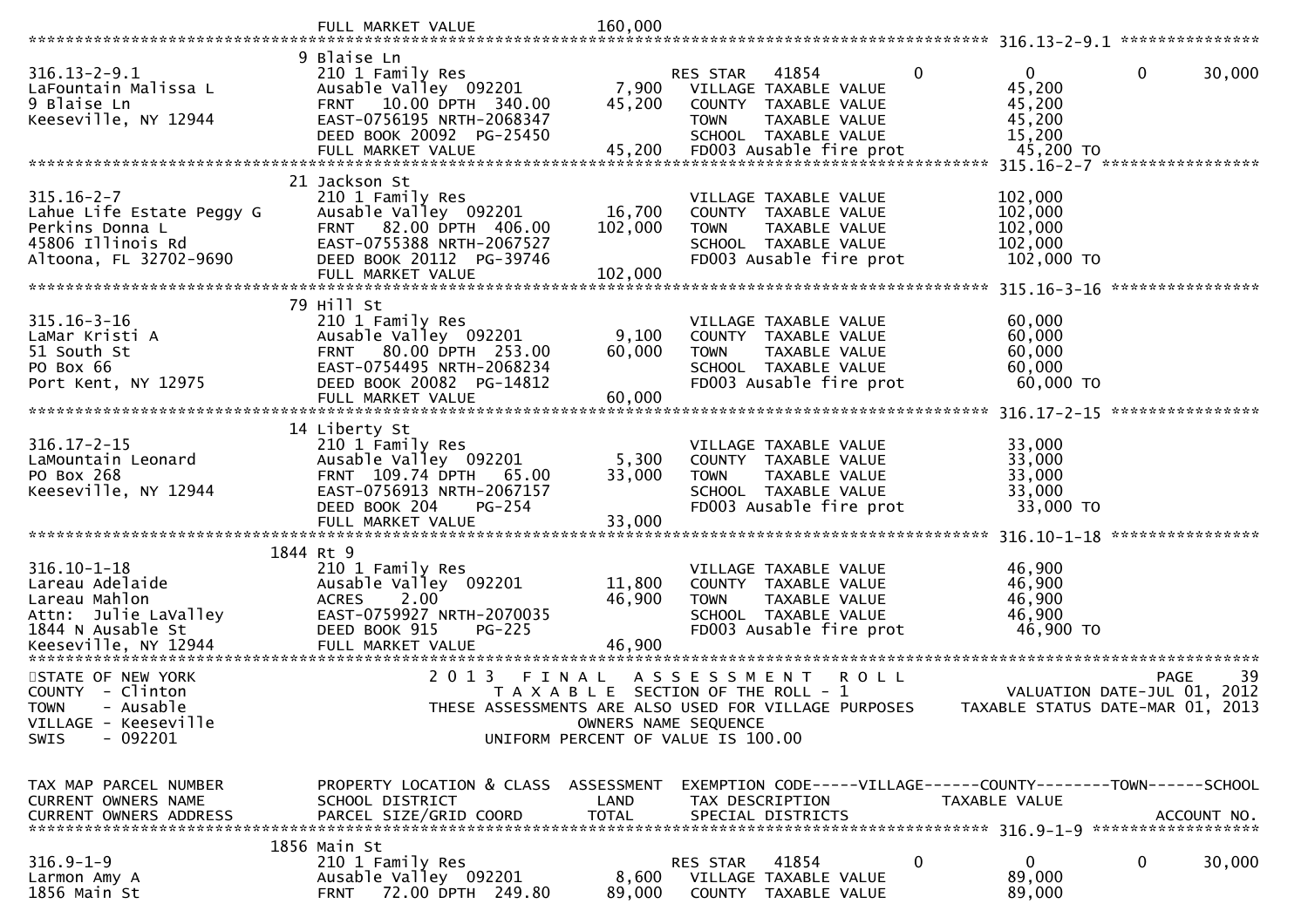| Keeseville, NY 12944                                                                                                                            | EAST-0755767 NRTH-2069791<br>DEED BOOK 20072 PG-9518                                                                                                                                                |                                                                                                              | <b>TOWN</b>                     | TAXABLE VALUE<br>SCHOOL TAXABLE VALUE                                                                                      |              | 89,000<br>59,000                                                       |                                                                                                   |
|-------------------------------------------------------------------------------------------------------------------------------------------------|-----------------------------------------------------------------------------------------------------------------------------------------------------------------------------------------------------|--------------------------------------------------------------------------------------------------------------|---------------------------------|----------------------------------------------------------------------------------------------------------------------------|--------------|------------------------------------------------------------------------|---------------------------------------------------------------------------------------------------|
|                                                                                                                                                 |                                                                                                                                                                                                     |                                                                                                              |                                 |                                                                                                                            |              |                                                                        |                                                                                                   |
| $315.20 - 1 - 5.2$<br>Lattrell Julie<br>Marsha Bryan J<br>180 Pleasant St<br>Keeseville, NY 12944                                               | 5 Pine St<br>311 Res vac land<br>Ausable Valley 092201<br>Survey Bk 6 Pg 23<br>FRNT 100.00 DPTH<br>94.65<br>EAST-0755173 NRTH-2067013<br>DEED BOOK 20102 PG-34217<br>FULL MARKET VALUE              | 7,300<br>7,300<br>7,300                                                                                      | <b>TOWN</b>                     | VILLAGE TAXABLE VALUE<br>COUNTY TAXABLE VALUE<br>TAXABLE VALUE<br>SCHOOL TAXABLE VALUE<br>FD003 Ausable fire prot          |              | 7,300<br>7,300<br>7,300<br>7,300<br>7,300 TO                           |                                                                                                   |
|                                                                                                                                                 |                                                                                                                                                                                                     |                                                                                                              |                                 |                                                                                                                            |              |                                                                        |                                                                                                   |
| $315.20 - 1 - 6$<br>Lattrell Julie M<br>Lattrell John M<br>180 Pleasant St<br>Keeseville, NY 12944                                              | 180 Pleasant St<br>210 1 Family Res<br>Ausable Valley 092201<br>So. Sable St.<br>60X2<br>FRNT 66.00 DPTH 238.00<br>EAST-0755074 NRTH-2066937<br>DEED BOOK 588<br><b>PG-412</b><br>FULL MARKET VALUE | 10,000<br>88,000<br>88,000                                                                                   | SR STAR<br><b>TOWN</b>          | 41834<br>VILLAGE TAXABLE VALUE<br>COUNTY TAXABLE VALUE<br>TAXABLE VALUE<br>SCHOOL TAXABLE VALUE<br>FD003 Ausable fire prot | 0            | 0<br>88,000<br>88,000<br>88,000<br>24,700<br>88,000 TO                 | 63,300<br>0                                                                                       |
|                                                                                                                                                 |                                                                                                                                                                                                     |                                                                                                              |                                 |                                                                                                                            |              |                                                                        |                                                                                                   |
|                                                                                                                                                 | 1874 Rt 9                                                                                                                                                                                           |                                                                                                              |                                 |                                                                                                                            |              |                                                                        |                                                                                                   |
| $316.10 - 1 - 14.12$<br>Lawrence Homes Corporation<br>Family Dollar Stores<br>Lease Administration Dept<br>PO Box 1017                          | 453 Large retail<br>Ausable Valley 092201<br>FRNT 117.00 DPTH 226.99<br>EAST-0760146 NRTH-2070730<br>DEED BOOK 20072 PG-2585                                                                        | 20,600<br>375,000                                                                                            | BIE SCHOOL 47614<br><b>TOWN</b> | VILLAGE TAXABLE VALUE<br>COUNTY TAXABLE VALUE<br>TAXABLE VALUE<br>SCHOOL TAXABLE VALUE                                     | $\mathbf{0}$ | $\mathbf{0}$<br>375,000<br>375,000<br>375,000<br>315,860<br>375,000 TO | $\mathbf{0}$<br>59,140<br>316.17-1-14 *****************                                           |
|                                                                                                                                                 | 57 Ausable St                                                                                                                                                                                       |                                                                                                              |                                 |                                                                                                                            |              |                                                                        |                                                                                                   |
| $316.17 - 1 - 14$<br>Lease III John<br>5020 Rt 9W<br>Newburgh, NY 12550                                                                         | 210 1 Family Res<br>Ausable Valley 092201<br>FRNT 100.75 DPTH 184.70<br>890<br>BANK<br>EAST-0756758 NRTH-2067055<br>DEED BOOK 20051 PG-85420                                                        | 8,700<br>65,000                                                                                              | <b>TOWN</b>                     | VILLAGE TAXABLE VALUE<br>COUNTY TAXABLE VALUE<br>TAXABLE VALUE<br>SCHOOL TAXABLE VALUE<br>FD003 Ausable fire prot          |              | 65,000<br>65,000<br>65,000<br>65,000<br>65,000 TO                      |                                                                                                   |
|                                                                                                                                                 | FULL MARKET VALUE                                                                                                                                                                                   | 65,000                                                                                                       |                                 |                                                                                                                            |              |                                                                        |                                                                                                   |
| **********************<br>STATE OF NEW YORK<br>COUNTY - Clinton<br><b>TOWN</b><br>- Ausable<br>VILLAGE - Keeseville<br>$-092201$<br><b>SWIS</b> | **************************<br>2 0 1 3                                                                                                                                                               | FINAL<br>T A X A B L E SECTION OF THE ROLL - 1<br>OWNERS NAME SEQUENCE<br>UNIFORM PERCENT OF VALUE IS 100.00 | A S S E S S M E N T             | <b>ROLL</b><br>THESE ASSESSMENTS ARE ALSO USED FOR VILLAGE PURPOSES                                                        |              |                                                                        | 40<br><b>PAGE</b><br>VALUATION DATE-JUL 01, 2012<br>TAXABLE STATUS DATE-MAR 01, 2013              |
| TAX MAP PARCEL NUMBER<br>CURRENT OWNERS NAME                                                                                                    | PROPERTY LOCATION & CLASS<br>SCHOOL DISTRICT                                                                                                                                                        | ASSESSMENT<br>LAND                                                                                           |                                 | TAX DESCRIPTION                                                                                                            |              | TAXABLE VALUE                                                          | EXEMPTION CODE-----VILLAGE------COUNTY--------TOWN------SCHOOL<br>ACCOUNT NO.<br>**************** |
| $316.13 - 2 - 17$<br>Lease John<br>5020 Rt 9<br>Newburgh, NY 12550                                                                              | 37/41 Liberty St<br>220 2 Family Res<br>Ausable Valley 092201<br>1.50 BANK<br><b>ACRES</b><br>890<br>EAST-0756685 NRTH-2067851<br>DEED BOOK 20051 PG-86146<br>FULL MARKET VALUE                     | 16,500<br>180,400<br>180,400                                                                                 | <b>COUNTY</b><br><b>TOWN</b>    | VILLAGE TAXABLE VALUE<br>TAXABLE VALUE<br>TAXABLE VALUE<br>SCHOOL TAXABLE VALUE<br>FD003 Ausable fire prot                 |              | 180,400<br>180,400<br>180,400<br>180,400<br>180,400 TO                 |                                                                                                   |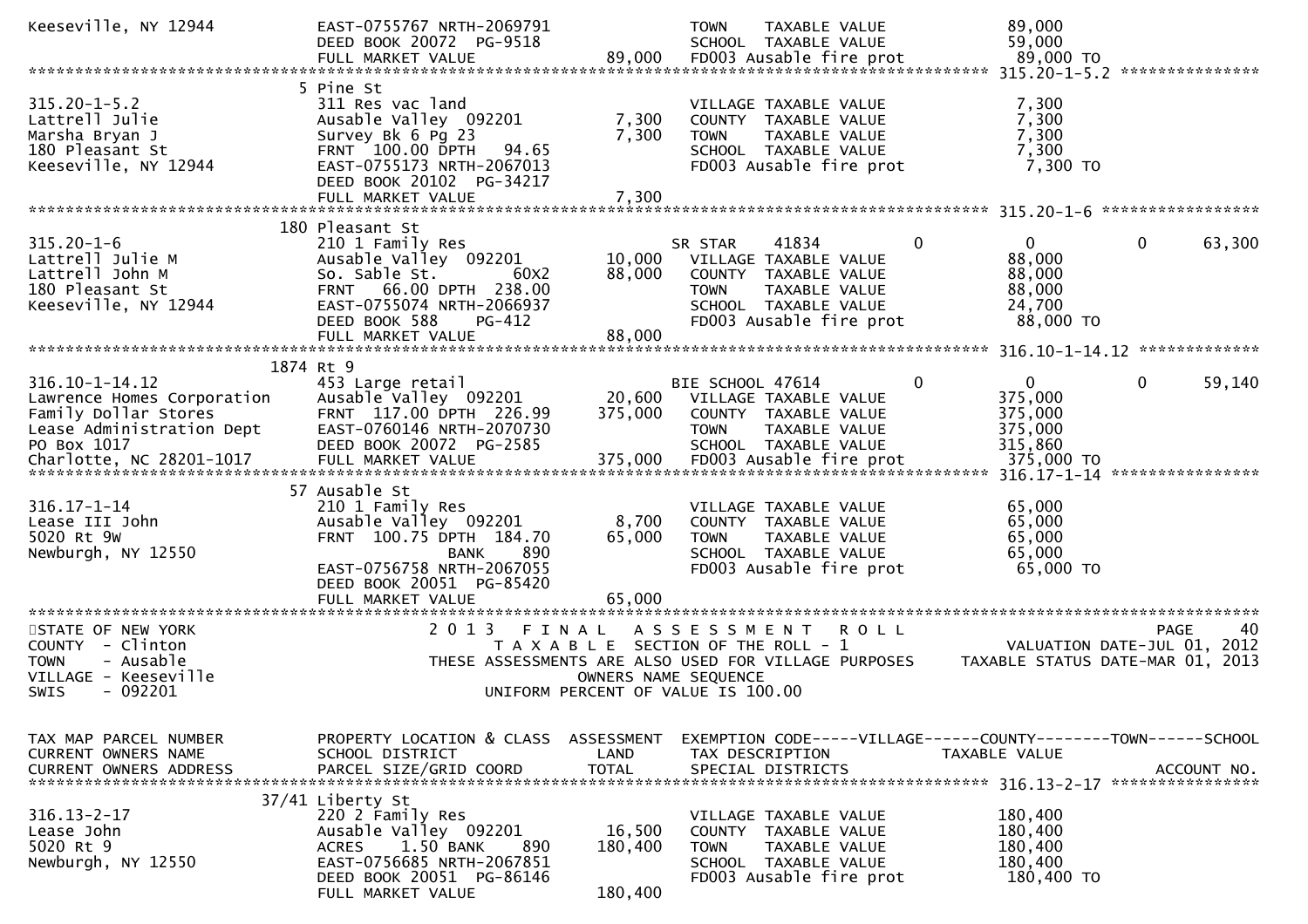|                                                                                                                              |                                                                                                                                                                      |                                                                             |                                             | ******************                                                                                                                  |                  | 316.13-6-7 ******************                                                                                    |                             |                  |
|------------------------------------------------------------------------------------------------------------------------------|----------------------------------------------------------------------------------------------------------------------------------------------------------------------|-----------------------------------------------------------------------------|---------------------------------------------|-------------------------------------------------------------------------------------------------------------------------------------|------------------|------------------------------------------------------------------------------------------------------------------|-----------------------------|------------------|
| $316.13 - 6 - 7$<br>LeClair Colleen M<br>Gengenbach Donald C<br>PO Box 932<br>Peru, NY 12972                                 | 170 Ausable St<br>220 2 Family Res<br>Ausable Valley 092201<br>FRNT 57.50 DPTH 218.00<br>EAST-0758214 NRTH-2069019<br>DEED BOOK 20112 PG-40995<br>FULL MARKET VALUE  | 8,000<br>70,000<br>70,000                                                   | <b>TOWN</b>                                 | VILLAGE TAXABLE VALUE<br>COUNTY TAXABLE VALUE<br>TAXABLE VALUE<br>SCHOOL TAXABLE VALUE<br>FD003 Ausable fire prot                   |                  | 70,000<br>70,000<br>70,000<br>70,000<br>70,000 TO                                                                |                             |                  |
|                                                                                                                              |                                                                                                                                                                      |                                                                             |                                             |                                                                                                                                     |                  |                                                                                                                  |                             |                  |
| $316.13 - 2 - 32$<br>Leclair Life Estate Donald E<br>LeClair Life Estate Ramona F<br>148 Pleasant St<br>Keeseville, NY 12944 | 148 Pleasant St<br>210 1 Family Res<br>Ausable Valley 092201<br>FRNT 87.00 DPTH 130.00<br>EAST-0755831 NRTH-2067121<br>DEED BOOK 20122 PG-50251<br>FULL MARKET VALUE | 52,400<br>52,400                                                            | AGED C&S<br>7,800 SR STAR<br><b>TOWN</b>    | 41805<br>41834<br>VILLAGE TAXABLE VALUE<br>COUNTY TAXABLE VALUE<br>TAXABLE VALUE<br>SCHOOL TAXABLE VALUE<br>FD003 Ausable fire prot | 0<br>0           | 26,200<br>$\overline{0}$<br>52,400<br>26,200<br>52,400<br>0<br>52,400 TO                                         | $\mathbf 0$<br>$\mathbf{0}$ | 26,200<br>26,200 |
|                                                                                                                              |                                                                                                                                                                      |                                                                             |                                             |                                                                                                                                     |                  |                                                                                                                  |                             |                  |
| $316.13 - 1 - 12$<br>LeClair Steven A<br>21 Cedar Ct<br>Keeseville, NY 12944                                                 | 21 Cedar Ct<br>210 1 Family Res<br>Ausable Valley 092201<br>FRNT 75.00 DPTH 110.00<br>230<br><b>BANK</b><br>EAST-0756101 NRTH-2067864<br>DEED BOOK 948<br>$PG-269$   | 8,600<br>55,000                                                             | RES STAR<br><b>TOWN</b>                     | 41854<br>VILLAGE TAXABLE VALUE<br>COUNTY TAXABLE VALUE<br>TAXABLE VALUE<br>SCHOOL TAXABLE VALUE<br>FD003 Ausable fire prot          | 0                | $\mathbf{0}$<br>55,000<br>55,000<br>55,000<br>25,000<br>55,000 TO                                                | $\mathbf 0$                 | 30,000           |
|                                                                                                                              | FULL MARKET VALUE                                                                                                                                                    | 55,000                                                                      |                                             |                                                                                                                                     |                  |                                                                                                                  |                             |                  |
|                                                                                                                              | 55 Hill St                                                                                                                                                           |                                                                             |                                             |                                                                                                                                     |                  |                                                                                                                  |                             |                  |
| $315.16 - 2 - 3$<br>Lessard David R W<br>Murray Lois A<br>PO Box 567<br>Keeseville, NY 12944                                 | 210 1 Family Res<br>Ausable Valley 092201<br>3.30<br><b>ACRES</b><br>EAST-0755289 NRTH-2068218<br>DEED BOOK 20062 PG-956<br>FULL MARKET VALUE                        | 17,900<br>60,000<br>60,000                                                  | <b>TOWN</b>                                 | VILLAGE TAXABLE VALUE<br>COUNTY TAXABLE VALUE<br>TAXABLE VALUE<br>SCHOOL TAXABLE VALUE<br>FD003 Ausable fire prot                   |                  | 60,000<br>60,000<br>60,000<br>60,000<br>60,000 TO                                                                |                             |                  |
| STATE OF NEW YORK<br>COUNTY - Clinton<br><b>TOWN</b><br>- Ausable<br>VILLAGE - Keeseville<br>$-092201$<br><b>SWIS</b>        | 2013 FINAL<br>THESE ASSESSMENTS ARE ALSO USED FOR VILLAGE PURPOSES                                                                                                   | T A X A B L E SECTION OF THE ROLL - 1<br>UNIFORM PERCENT OF VALUE IS 100.00 | A S S E S S M E N T<br>OWNERS NAME SEQUENCE | <b>ROLL</b>                                                                                                                         |                  | VALUATION DATE-JUL 01, 2012<br>TAXABLE STATUS DATE-MAR 01, 2013                                                  | PAGE                        | 41               |
| TAX MAP PARCEL NUMBER<br>CURRENT OWNERS NAME<br><b>CURRENT OWNERS ADDRESS</b>                                                | PROPERTY LOCATION & CLASS ASSESSMENT<br>SCHOOL DISTRICT<br>PARCEL SIZE/GRID COORD                                                                                    | LAND<br><b>TOTAL</b>                                                        |                                             | TAX DESCRIPTION<br>SPECIAL DISTRICTS                                                                                                |                  | EXEMPTION CODE-----VILLAGE------COUNTY--------TOWN------SCHOOL<br>TAXABLE VALUE<br>316.13-2-25 ***************** |                             | ACCOUNT NO.      |
| $316.13 - 2 - 25$<br>Levine Andrew<br>A Levine Realty<br>PO Box 337<br>Saratoga Springs, NY 12866                            | 122 Pleasant St<br>484 1 use sm bld<br>Ausable Valley 092201<br>1.10<br><b>ACRES</b><br>EAST-0756388 NRTH-2067334<br>DEED BOOK 20122 PG-50134<br>FULL MARKET VALUE   | 11,100<br>68,000<br>68,000                                                  | <b>TOWN</b>                                 | VILLAGE TAXABLE VALUE<br>COUNTY TAXABLE VALUE<br>TAXABLE VALUE<br>SCHOOL TAXABLE VALUE<br>FD003 Ausable fire prot                   |                  | 68,000<br>68,000<br>68,000<br>68,000<br>68,000 TO                                                                |                             |                  |
|                                                                                                                              | 5 Woodlawn Dr                                                                                                                                                        |                                                                             |                                             |                                                                                                                                     |                  |                                                                                                                  |                             |                  |
| $315.16 - 1 - 20$<br>Liberty Joan B Ahrent                                                                                   | 210 1 Family Res<br>Ausable Valley 092201                                                                                                                            |                                                                             | AGED C&S<br>4,500 SR STAR                   | 41805<br>41834                                                                                                                      | $\mathbf 0$<br>0 | 19,000<br>$\Omega$                                                                                               | $\bf{0}$<br>$\mathbf{0}$    | 19,000<br>19,000 |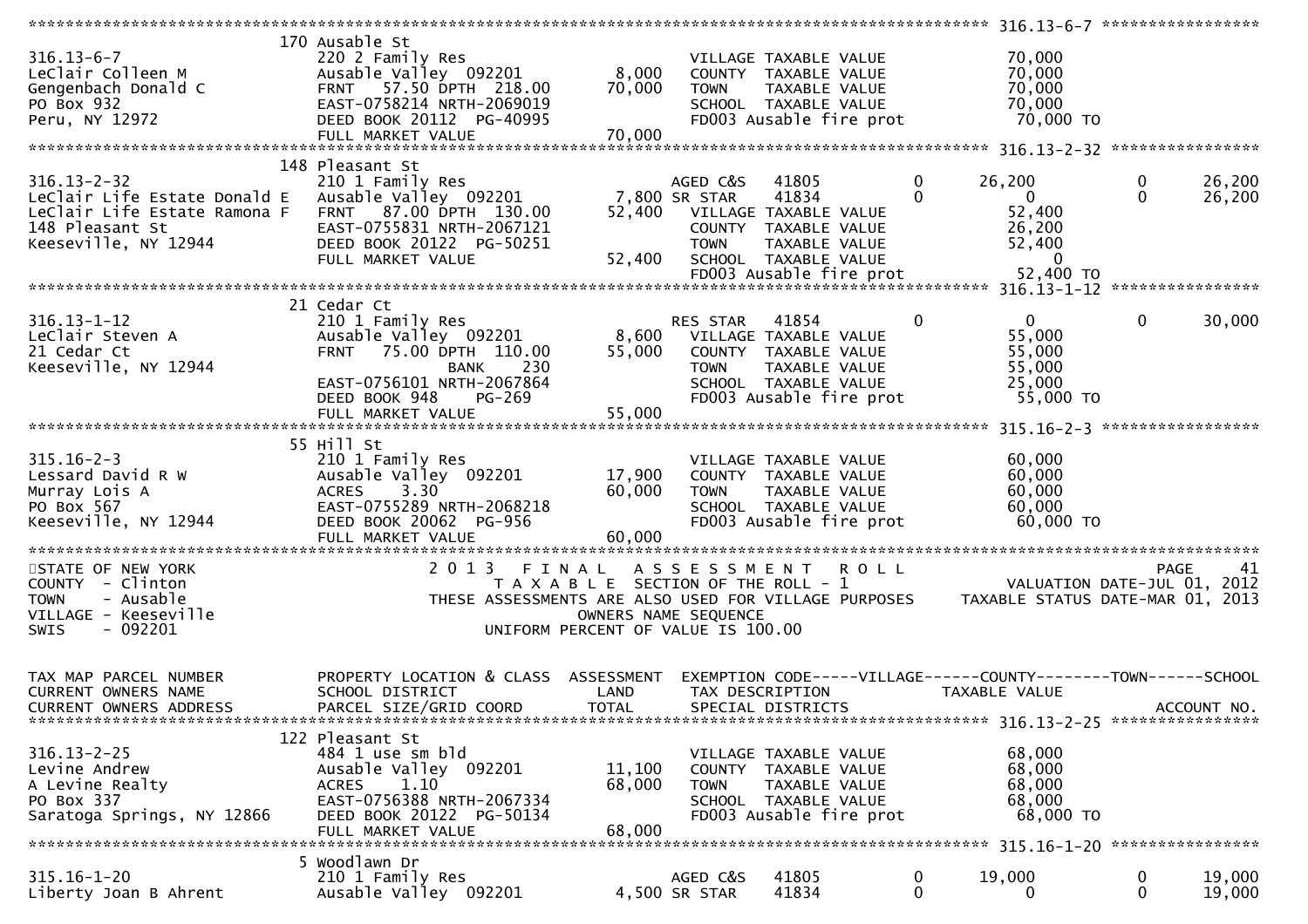| 5 Woodlawn Dr<br>Keeseville, NY 12944                                                            | Parcel Split By Vil Line<br>53.00 DPTH 150.00<br><b>FRNT</b><br>EAST-0754422 NRTH-2068628<br>DEED BOOK 566<br>PG-966                                                 | 38,000                                                        | <b>TOWN</b>                                                              | VILLAGE TAXABLE VALUE<br>COUNTY TAXABLE VALUE<br><b>TAXABLE VALUE</b><br>SCHOOL TAXABLE VALUE                                                                                    |                  |              | 38,000<br>19,000<br>38,000<br>$\bf{0}$                                                      |                        |                             |
|--------------------------------------------------------------------------------------------------|----------------------------------------------------------------------------------------------------------------------------------------------------------------------|---------------------------------------------------------------|--------------------------------------------------------------------------|----------------------------------------------------------------------------------------------------------------------------------------------------------------------------------|------------------|--------------|---------------------------------------------------------------------------------------------|------------------------|-----------------------------|
|                                                                                                  |                                                                                                                                                                      |                                                               |                                                                          |                                                                                                                                                                                  |                  |              |                                                                                             |                        |                             |
| $316.13 - 2 - 31$<br>Littlefield Robert E Jr<br>146 Pleasant St<br>Keeseville, NY 12944          | 146 Pleasant St<br>210 1 Family Res<br>Ausable Valley 092201<br>FRNT 65.00 DPTH 190.00<br>EAST-0755900 NRTH-2067170<br>DEED BOOK 20122 PG-49286<br>FULL MARKET VALUE | 8,100<br>49,500<br>49,500                                     | RES STAR<br><b>TOWN</b>                                                  | 41854<br>VILLAGE TAXABLE VALUE<br>COUNTY TAXABLE VALUE<br>TAXABLE VALUE<br>SCHOOL TAXABLE VALUE<br>FD003 Ausable fire prot<br>OT002 Omitted Tax-County<br>OT004 Omitted Tax-Town |                  | $\mathbf{0}$ | $\overline{0}$<br>49,500<br>49,500<br>49,500<br>19,500<br>49,500 TO<br>46.69 MT<br>72.93 MT | $\mathbf{0}$           | 30,000                      |
|                                                                                                  |                                                                                                                                                                      |                                                               |                                                                          |                                                                                                                                                                                  |                  |              |                                                                                             |                        |                             |
| $316.13 - 4 - 2$<br>Lopez Roman J<br>Lopez Lola J<br>1812 Main St<br>Keeseville, NY 12944        | 1812 Main St<br>210 1 Family Res<br>Ausable Valley 092201<br>Survey Bk 15 Pg 34<br>FRNT 92.79 DPTH 195.40<br>EAST-0756477 NRTH-2069041<br>DEED BOOK 713<br>$PG-156$  | 9,200<br>84,000                                               | RES STAR<br><b>TOWN</b>                                                  | 41854<br>VILLAGE TAXABLE VALUE<br>COUNTY TAXABLE VALUE<br>TAXABLE VALUE<br>SCHOOL TAXABLE VALUE<br>FD003 Ausable fire prot                                                       |                  | $\mathbf{0}$ | $\Omega$<br>84,000<br>84,000<br>84,000<br>54,000<br>84,000 TO                               | 0                      | 30,000<br>****************  |
|                                                                                                  | 125 Ausable St                                                                                                                                                       |                                                               |                                                                          |                                                                                                                                                                                  |                  |              |                                                                                             |                        |                             |
| $316.13 - 5 - 15$<br>Loreman Carolyn Blaise<br>1822 Main St<br>Keeseville, NY 12944              | 210 1 Family Res<br>Ausable Valley 092201<br>62.00 DPTH 70.00<br><b>FRNT</b><br>EAST-0757666 NRTH-2068232<br>DEED BOOK 927<br>PG-308<br>FULL MARKET VALUE            | 4,700<br>52,000<br>52,000                                     | <b>TOWN</b>                                                              | VILLAGE TAXABLE VALUE<br>COUNTY TAXABLE VALUE<br>TAXABLE VALUE<br>SCHOOL TAXABLE VALUE<br>FD003 Ausable fire prot                                                                |                  |              | 52,000<br>52,000<br>52,000<br>52,000<br>52,000 TO                                           |                        |                             |
| STATE OF NEW YORK                                                                                | 2 0 1 3<br>FINAL                                                                                                                                                     |                                                               | A S S E S S M E N T                                                      |                                                                                                                                                                                  | <b>ROLL</b>      |              |                                                                                             | <b>PAGE</b>            | 42                          |
| COUNTY - Clinton<br><b>TOWN</b><br>- Ausable<br>VILLAGE - Keeseville<br>$-092201$<br><b>SWIS</b> | THESE ASSESSMENTS ARE ALSO USED FOR VILLAGE PURPOSES<br>UNIFORM PERCENT OF VALUE IS 100.00                                                                           | T A X A B L E SECTION OF THE ROLL - 1<br>OWNERS NAME SEQUENCE |                                                                          |                                                                                                                                                                                  |                  |              | TAXABLE STATUS DATE-MAR 01, 2013                                                            | VALUATION DATE-JUL 01, | 2012                        |
| TAX MAP PARCEL NUMBER<br><b>CURRENT OWNERS NAME</b><br><b>CURRENT OWNERS ADDRESS</b>             | PROPERTY LOCATION & CLASS ASSESSMENT<br>SCHOOL DISTRICT<br>PARCEL SIZE/GRID COORD                                                                                    | LAND<br><b>TOTAL</b>                                          |                                                                          | TAX DESCRIPTION<br>SPECIAL DISTRICTS                                                                                                                                             |                  |              | EXEMPTION CODE-----VILLAGE------COUNTY--------TOWN------SCHOOL<br>TAXABLE VALUE             |                        | ACCOUNT NO.                 |
| $316.9 - 2 - 14$                                                                                 | 1822 Main St                                                                                                                                                         |                                                               |                                                                          | 41131                                                                                                                                                                            |                  |              |                                                                                             |                        |                             |
| Loreman Donald E<br>Loreman Carolyn<br>1822 Main St<br>Keeseville, NY 12944                      | 210 1 Family Res<br>Ausable Valley 092201<br>1.30<br><b>ACRES</b><br>EAST-0756256 NRTH-2069249<br>DEED BOOK 20031 PG-58965<br>FULL MARKET VALUE                      | 57,000                                                        | WARCOMALL<br>11,000 WARDISALL<br>57,000 SR STAR<br>COUNTY<br><b>TOWN</b> | 41141<br>41834<br>VILLAGE TAXABLE VALUE<br>TAXABLE VALUE<br>TAXABLE VALUE<br>SCHOOL TAXABLE VALUE<br>FD003 Ausable fire prot                                                     | 14,250<br>17,100 | $\Omega$     | 14,250<br>17,100<br>$\mathbf 0$<br>25,650<br>25,650<br>25,650<br>0<br>57,000 TO             | 14,250<br>17,100<br>0  | 0<br>$\mathbf{0}$<br>57,000 |
|                                                                                                  |                                                                                                                                                                      |                                                               |                                                                          |                                                                                                                                                                                  |                  |              | 315.16-1-10 *****************                                                               |                        |                             |
| $315.16 - 1 - 10$                                                                                | 18 Hill St<br>210 1 Family Res                                                                                                                                       |                                                               |                                                                          | VILLAGE TAXABLE VALUE                                                                                                                                                            |                  |              | 45,000                                                                                      |                        |                             |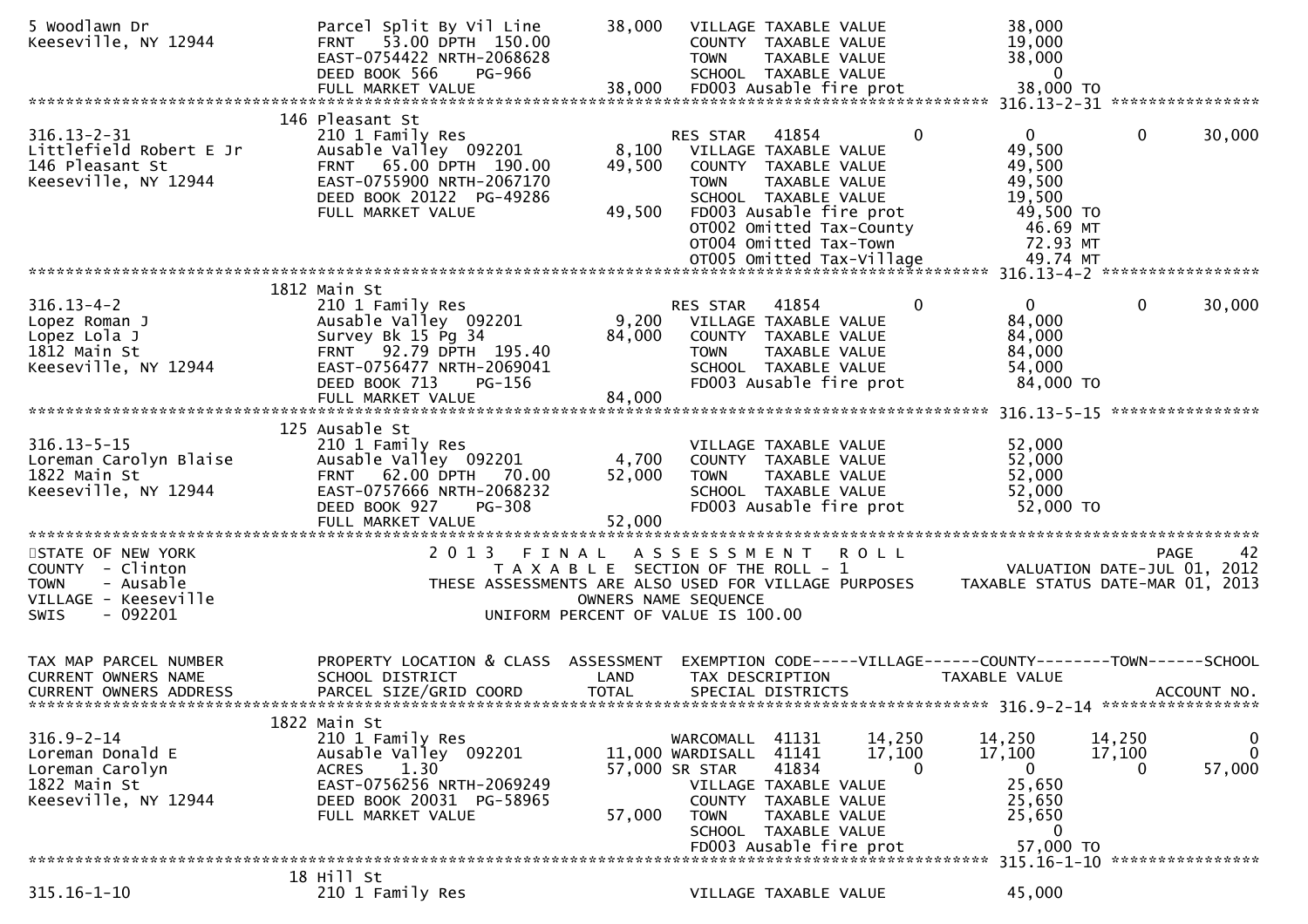| Loreman Donald E Sr<br>Loreman Carolyn A<br>1822 Main St<br>Keeseville, NY 12944                              | Ausable Valley 092201<br>FRNT 41.20 DPTH 165.00<br>EAST-0756019 NRTH-2068627<br>DEED BOOK 20031 PG-58428                                                                                                                                   | 5,800<br>45,000                                                                      | <b>TOWN</b>                                                   | COUNTY TAXABLE VALUE<br>TAXABLE VALUE<br>SCHOOL TAXABLE VALUE<br>FD003 Ausable fire prot                          |             |   | 45,000<br>45,000<br>45,000<br>45,000 TO                                         |              |             |
|---------------------------------------------------------------------------------------------------------------|--------------------------------------------------------------------------------------------------------------------------------------------------------------------------------------------------------------------------------------------|--------------------------------------------------------------------------------------|---------------------------------------------------------------|-------------------------------------------------------------------------------------------------------------------|-------------|---|---------------------------------------------------------------------------------|--------------|-------------|
|                                                                                                               |                                                                                                                                                                                                                                            |                                                                                      |                                                               |                                                                                                                   |             |   |                                                                                 |              |             |
| $316.13 - 2 - 47$<br>Loreman Thomas<br>Loreman Betty J<br>24 Cedar Ct<br>Keeseville, NY 12944                 | 24 Cedar Ct<br>210 1 Family Res<br>Ausable Valley 092201<br>FRNT 100.00 DPTH 150.00<br>080<br><b>BANK</b><br>EAST-0756096 NRTH-2067655<br>DEED BOOK 20021 PG-39883                                                                         | 12,100<br>76,000                                                                     | <b>TOWN</b>                                                   | VILLAGE TAXABLE VALUE<br>COUNTY TAXABLE VALUE<br>TAXABLE VALUE<br>SCHOOL TAXABLE VALUE<br>FD003 Ausable fire prot |             |   | 76,000<br>76,000<br>76,000<br>76,000<br>76,000 TO                               |              |             |
|                                                                                                               | FULL MARKET VALUE                                                                                                                                                                                                                          | 76,000                                                                               |                                                               |                                                                                                                   |             |   |                                                                                 |              |             |
| $316.13 - 2 - 53$<br>MacDougal Glenn<br>MacDougal Heidi Marie<br>40 Cedar Ct<br>Keeseville, NY 12944          | Cedar Ct<br>311 Res vac land<br>Ausable Valley 092201<br>Jackson Ct Subd Lot 19<br>FRNT 90.00 DPTH 156.05<br>EAST-0756396 NRTH-2067706<br>DEED BOOK 20092 PG-26002<br>FULL MARKET VALUE                                                    | 9,900<br>9,900<br>9,900                                                              | <b>TOWN</b>                                                   | VILLAGE TAXABLE VALUE<br>COUNTY TAXABLE VALUE<br>TAXABLE VALUE<br>SCHOOL TAXABLE VALUE<br>FD003 Ausable fire prot |             |   | 9,900<br>9,900<br>9,900<br>9,900<br>9,900 TO                                    |              |             |
|                                                                                                               |                                                                                                                                                                                                                                            |                                                                                      |                                                               |                                                                                                                   |             |   |                                                                                 |              |             |
| $316.13 - 2 - 54$<br>MacDougal Glenn<br>MacDougal Heidi Marie<br>40 Cedar Ct<br>Keeseville, NY 12944          | 40 Cedar Ct<br>210 1 Family Res<br>Ausable Valley 092201<br>Jackson Ct Dwr 125A Lot 1<br>Sub Map 125A Lot 18<br>FRNT 75.00 DPTH 176.20<br>320<br><b>BANK</b><br>EAST-0756455 NRTH-2067771<br>DEED BOOK 20092 PG-26002<br>FULL MARKET VALUE | 154,600<br>154.600                                                                   | RES STAR 41854<br>10,400 VILLAGE TAXABLE VALUE<br><b>TOWN</b> | COUNTY TAXABLE VALUE<br>TAXABLE VALUE<br>SCHOOL TAXABLE VALUE<br>FD003 Ausable fire prot                          | $\Omega$    |   | $\overline{0}$<br>154,600<br>154,600<br>154,600<br>124,600<br>154,600 TO        | $\mathbf{0}$ | 30,000      |
|                                                                                                               |                                                                                                                                                                                                                                            |                                                                                      |                                                               |                                                                                                                   |             |   |                                                                                 |              |             |
| STATE OF NEW YORK<br>COUNTY - Clinton<br>- Ausable<br><b>TOWN</b><br>VILLAGE - Keeseville<br>- 092201<br>SWIS | 2 0 1 3<br>THESE ASSESSMENTS ARE ALSO USED FOR VILLAGE PURPOSES                                                                                                                                                                            | FINAL<br>T A X A B L E SECTION OF THE ROLL - 1<br>UNIFORM PERCENT OF VALUE IS 100.00 | A S S E S S M E N T<br>OWNERS NAME SEQUENCE                   |                                                                                                                   | <b>ROLL</b> |   | VALUATION DATE-JUL 01, 2012<br>TAXABLE STATUS DATE-MAR 01, 2013                 | PAGE         | 43          |
| TAX MAP PARCEL NUMBER<br><b>CURRENT OWNERS NAME</b><br>CURRENT OWNERS ADDRESS                                 | PROPERTY LOCATION & CLASS ASSESSMENT<br>SCHOOL DISTRICT<br>PARCEL SIZE/GRID COORD                                                                                                                                                          | LAND<br><b>TOTAL</b>                                                                 |                                                               | TAX DESCRIPTION<br>SPECIAL DISTRICTS                                                                              |             |   | EXEMPTION CODE-----VILLAGE------COUNTY--------TOWN------SCHOOL<br>TAXABLE VALUE |              | ACCOUNT NO. |
| $315.16 - 2 - 17.2$<br>Macey Michael J<br>12 Pine St<br>Keeseville, NY 12944                                  | 10 Pine St<br>311 Res vac land<br>Ausable Valley 092201<br>17 Pl 12000<br>90.00 DPTH 100.00<br><b>FRNT</b><br>EAST-0755295 NRTH-2067100<br>DEED BOOK 20092 PG-23348<br>FULL MARKET VALUE                                                   | 12,000<br>12,000<br>12,000                                                           | TOWN                                                          | VILLAGE TAXABLE VALUE<br>COUNTY TAXABLE VALUE<br>TAXABLE VALUE<br>SCHOOL TAXABLE VALUE<br>FD003 Ausable fire prot |             |   | 12,000<br>12,000<br>12,000<br>12,000<br>12,000 TO                               |              |             |
|                                                                                                               | 12 Pine St                                                                                                                                                                                                                                 |                                                                                      |                                                               |                                                                                                                   |             |   |                                                                                 |              |             |
| $315.16 - 2 - 18$                                                                                             | 210 1 Family Res                                                                                                                                                                                                                           |                                                                                      | RES STAR                                                      | 41854                                                                                                             |             | 0 | 0                                                                               | $\mathbf{0}$ | 30,000      |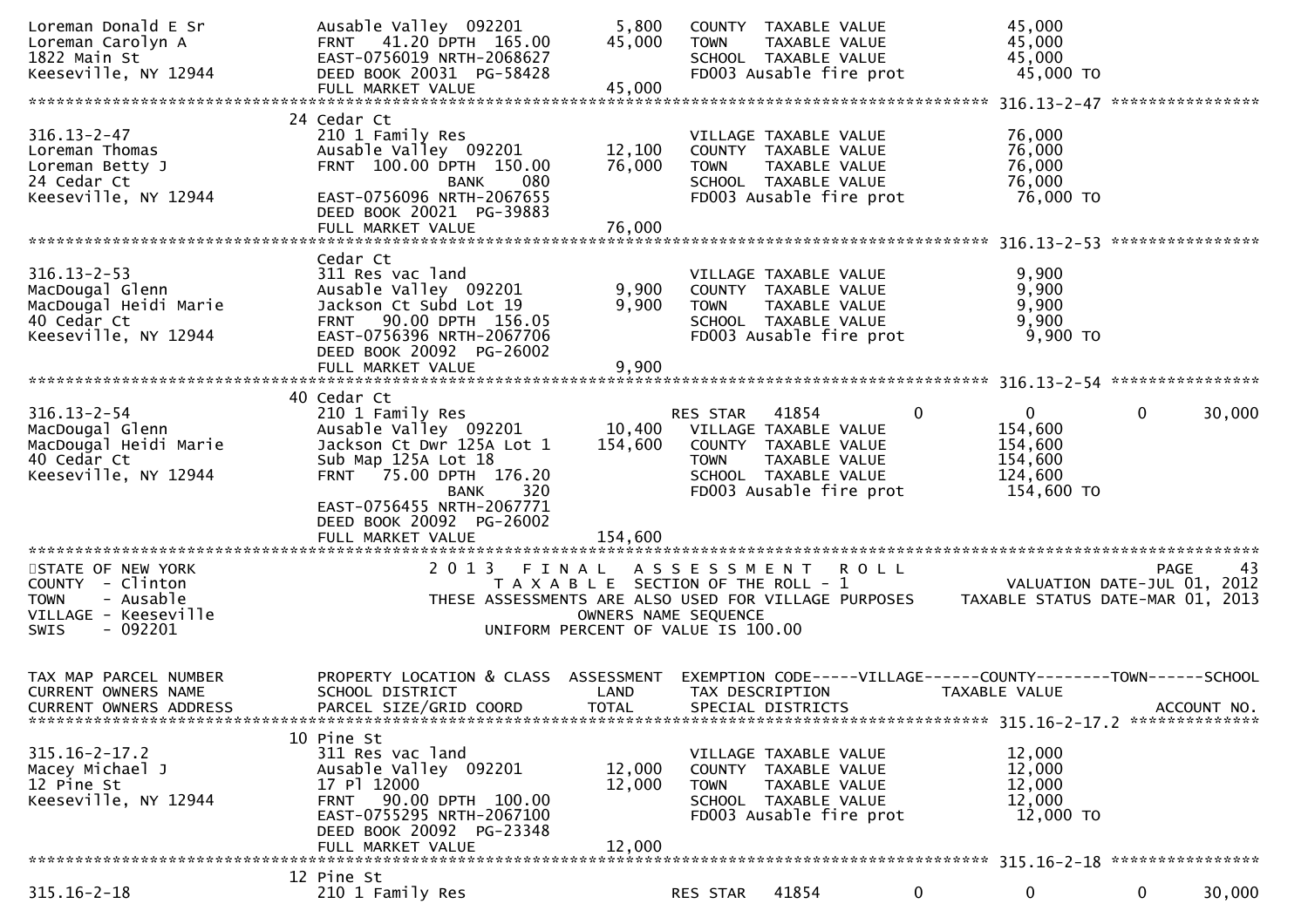| Macey Michael J<br>12 Pine St<br>Keeseville, NY 12944                                                            | Ausable Valley 092201<br>FRNT 84.00 DPTH 250.00<br>EAST-0755353 NRTH-2067198<br>DEED BOOK 852<br>PG-86<br>FULL MARKET VALUE                                                                                 | 9,400<br>97,000<br>97,000  | <b>TOWN</b>                                                   | VILLAGE TAXABLE VALUE<br>COUNTY TAXABLE VALUE<br>TAXABLE VALUE<br>SCHOOL TAXABLE VALUE<br>FD003 Ausable fire prot                            |       |                                   | 97,000<br>97,000<br>97,000<br>67,000<br>97,000 TO                                      |                                   |                         |
|------------------------------------------------------------------------------------------------------------------|-------------------------------------------------------------------------------------------------------------------------------------------------------------------------------------------------------------|----------------------------|---------------------------------------------------------------|----------------------------------------------------------------------------------------------------------------------------------------------|-------|-----------------------------------|----------------------------------------------------------------------------------------|-----------------------------------|-------------------------|
| $316.13 - 2 - 10.22$<br>Mallernee Candace A L<br>Attn: Champlain Valley HFH<br>PO Box 55<br>Peru, NY 12972       | 7 Hill St<br>210 1 Family Res<br>Ausable Valley 092201<br>Lot 2 Eagle Sub<br>Survey Map 20031/60448<br>FRNT 94.69 DPTH 170.01<br>EAST-0756296 NRTH-2068537<br>DEED BOOK 20102 PG-35853<br>FULL MARKET VALUE | 13,900<br>83,000<br>83,000 | RES STAR<br><b>TOWN</b>                                       | 41854<br>VILLAGE TAXABLE VALUE<br>COUNTY TAXABLE VALUE<br>TAXABLE VALUE<br>SCHOOL TAXABLE VALUE<br>FD003 Ausable fire prot                   |       | $\mathbf{0}$                      | 0<br>83,000<br>83,000<br>83,000<br>53,000<br>83,000 TO                                 | $\mathbf{0}$                      | 30,000                  |
|                                                                                                                  |                                                                                                                                                                                                             |                            |                                                               |                                                                                                                                              |       |                                   |                                                                                        |                                   |                         |
| $316.13 - 2 - 61$<br>Maloney Michael H<br>Maloney Susan B<br>68 Cedar Ct<br>Keeseville, NY 12944                 | 68 Cedar Ct<br>210 1 Family Res<br>Ausable Valley 092201<br>Sub Map A-125 Lots 8&9<br>FRNT 150.00 DPTH 254.72<br>EAST-0755884 NRTH-2068294<br>DEED BOOK 20001 PG-26809                                      | 13,300<br>126,700          | RES STAR<br>VILLAGE TAXABLE VALUE<br><b>TOWN</b>              | 41854<br>COUNTY TAXABLE VALUE<br>TAXABLE VALUE<br>SCHOOL TAXABLE VALUE<br>FD003 Ausable fire prot                                            |       | $\mathbf{0}$                      | $\mathbf{0}$<br>126,700<br>126,700<br>126,700<br>96,700<br>126,700 TO                  | $\mathbf{0}$                      | 30,000                  |
|                                                                                                                  | 16 Grove St                                                                                                                                                                                                 |                            |                                                               |                                                                                                                                              |       |                                   |                                                                                        |                                   |                         |
| $316.9 - 2 - 10$<br>Mann Douglas<br>Mann Laurie A<br>16 Grove St<br>Keeseville, NY 12944                         | 210 1 Family Res<br>Ausable Valley 092201<br>52.00 DPTH 347.00<br><b>FRNT</b><br>080<br><b>BANK</b><br>EAST-0756299 NRTH-2069662<br>DEED BOOK 20011 PG-34126<br>FULL MARKET VALUE                           | 53,800<br>53,800           | RES STAR<br>8,100 VILLAGE TAXABLE VALUE<br><b>TOWN</b>        | 41854<br>COUNTY TAXABLE VALUE<br>TAXABLE VALUE<br>SCHOOL TAXABLE VALUE<br>FD003 Ausable fire prot                                            |       | $\bf{0}$                          | $\mathbf{0}$<br>53,800<br>53,800<br>53,800<br>23,800<br>53,800 TO                      | $\mathbf 0$                       | 30,000                  |
| STATE OF NEW YORK                                                                                                | 2 0 1 3<br>FINAL                                                                                                                                                                                            |                            | ASSESSMENT ROLL                                               |                                                                                                                                              |       |                                   |                                                                                        |                                   | <b>PAGE</b><br>44       |
| COUNTY - Clinton<br><b>TOWN</b><br>- Ausable<br>VILLAGE - Keeseville<br>$-092201$<br><b>SWIS</b>                 | THESE ASSESSMENTS ARE ALSO USED FOR VILLAGE PURPOSES<br>UNIFORM PERCENT OF VALUE IS 100.00                                                                                                                  |                            | T A X A B L E SECTION OF THE ROLL - 1<br>OWNERS NAME SEQUENCE |                                                                                                                                              |       |                                   | VALUATION DATE-JUL 01, 2012<br>TAXABLE STATUS DATE-MAR 01, 2013                        |                                   |                         |
| TAX MAP PARCEL NUMBER<br><b>CURRENT OWNERS NAME</b><br><b>CURRENT OWNERS ADDRESS</b>                             | PROPERTY LOCATION & CLASS ASSESSMENT<br>SCHOOL DISTRICT<br>PARCEL SIZE/GRID COORD                                                                                                                           | LAND<br><b>TOTAL</b>       | TAX DESCRIPTION                                               | SPECIAL DISTRICTS                                                                                                                            |       |                                   | EXEMPTION CODE-----VILLAGE------COUNTY--------TOWN------SCHOOL<br><b>TAXABLE VALUE</b> |                                   | ACCOUNT NO.             |
| $316.13 - 2 - 7$<br>Manning Sr Roger W Life Us<br>Smith Patricia A Life Us<br>15 Hill St<br>Keeseville, NY 12944 | 15 Hill St<br>210 1 Family Res<br>Ausable Valley 092201<br>72.00 DPTH 166.00<br><b>FRNT</b><br>EAST-0756104 NRTH-2068497<br>DEED BOOK 20051 PG-89303<br>FULL MARKET VALUE                                   | 45,000                     | WARNONALL<br>9,000 AGED COUN<br>45,000 SR STAR<br><b>TOWN</b> | 41121<br>41802<br>41834<br>VILLAGE TAXABLE VALUE<br>COUNTY TAXABLE VALUE<br>TAXABLE VALUE<br>SCHOOL TAXABLE VALUE<br>FD003 Ausable fire prot | 6,750 | $\bf{0}$<br>$\Omega$              | 6,750<br>11,475<br>0<br>38,250<br>26,775<br>38,250<br>0<br>45,000 TO                   | 6,750<br>$\bf{0}$<br>$\mathbf{0}$ | 0<br>$\Omega$<br>45,000 |
|                                                                                                                  |                                                                                                                                                                                                             |                            |                                                               |                                                                                                                                              |       | ********************************* | 316.17-2-10 *****************                                                          |                                   |                         |
| $316.17 - 2 - 10$                                                                                                | 71 Ausable St<br>411 Apartment                                                                                                                                                                              |                            |                                                               | VILLAGE TAXABLE VALUE                                                                                                                        |       |                                   | 64,500                                                                                 |                                   |                         |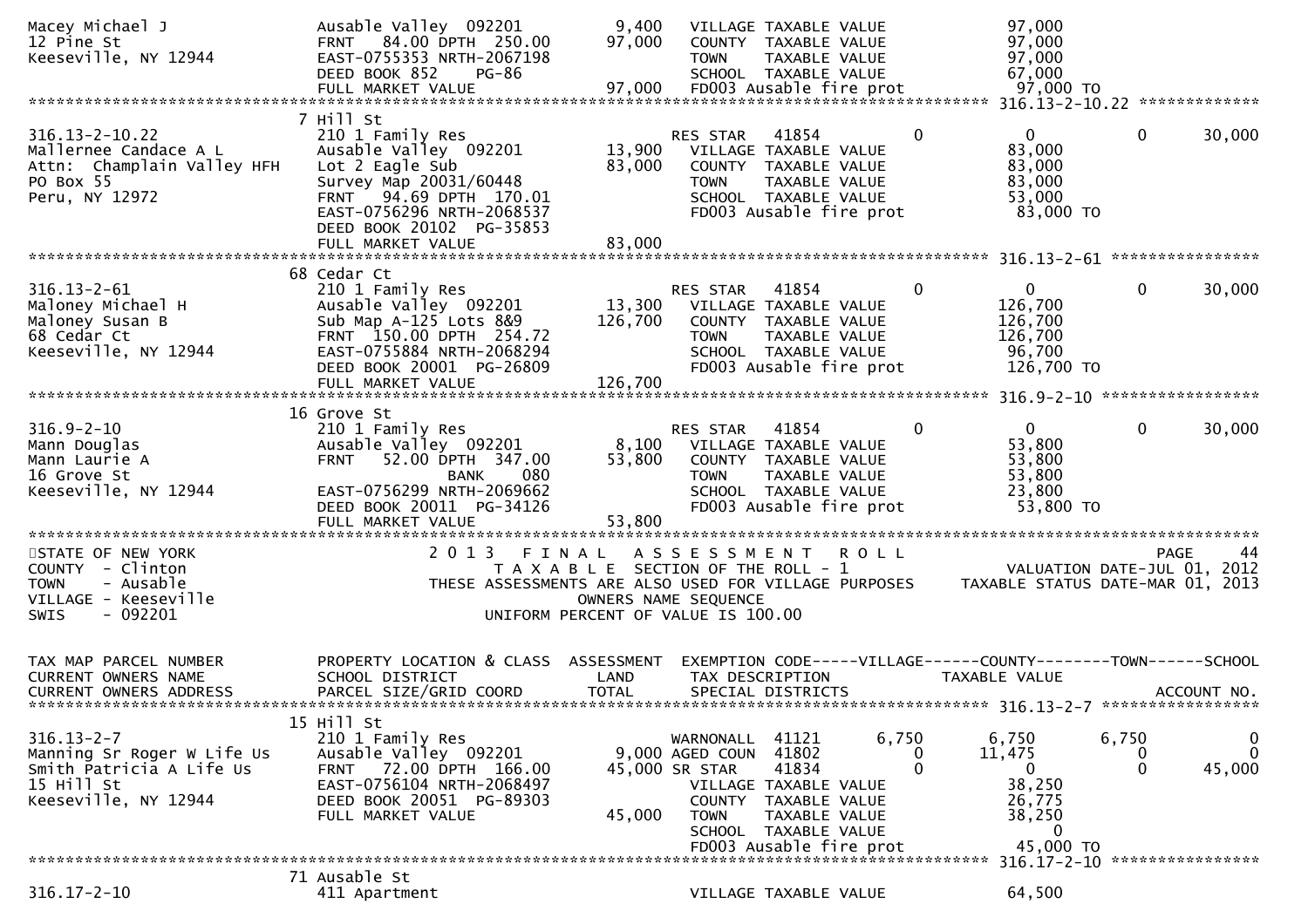| Marant Christian<br>Marant Kathleen<br>295 Ore Bed Rd<br>Schuyler Falls, NY 12985                             | Ausable Valley 092201<br>FRNT 51.50 DPTH 137.00<br>EAST-0757047 NRTH-2067073<br>DEED BOOK 20092 PG-24822                                                                   | 5,300<br>64,500                                                             | <b>TOWN</b>                                      | COUNTY TAXABLE VALUE<br>TAXABLE VALUE<br>SCHOOL TAXABLE VALUE<br>FD003 Ausable fire prot                                                                                                             | 64,500<br>64,500<br>64,500<br>64,500 TO                                               |                                                |
|---------------------------------------------------------------------------------------------------------------|----------------------------------------------------------------------------------------------------------------------------------------------------------------------------|-----------------------------------------------------------------------------|--------------------------------------------------|------------------------------------------------------------------------------------------------------------------------------------------------------------------------------------------------------|---------------------------------------------------------------------------------------|------------------------------------------------|
|                                                                                                               | 9 Pine St                                                                                                                                                                  |                                                                             |                                                  |                                                                                                                                                                                                      |                                                                                       |                                                |
| $315.20 - 1 - 4$<br>Marsha Bryan<br>Marsha Leona<br>101 Hallock Hill Rd<br>Keeseville, NY 12944               | 210 1 Family Res<br>Ausable Valley 092201<br>FRNT 75.00 DPTH 200.00<br>EAST-0755106 NRTH-2067093<br>DEED BOOK 20082 PG-12552                                               | 8,800<br>45,000                                                             | <b>TOWN</b>                                      | VILLAGE TAXABLE VALUE<br>COUNTY TAXABLE VALUE<br>TAXABLE VALUE<br>SCHOOL TAXABLE VALUE<br>FD003 Ausable fire prot                                                                                    | 45,000<br>45,000<br>45,000<br>45,000<br>45,000 TO                                     |                                                |
|                                                                                                               | 1746 Main St                                                                                                                                                               |                                                                             |                                                  |                                                                                                                                                                                                      |                                                                                       |                                                |
| $316.13 - 6 - 3$<br>Masonic Temple<br>Attn: Joseph Steffy<br>PO Box 54<br>Port Kent, NY 12975                 | 534 Social org.<br>Ausable Valley 092201<br>FRNT 60.00 DPTH 120.00<br>EAST-0757873 NRTH-2068376<br>DEED BOOK 190<br>$PG-50$<br>FULL MARKET VALUE                           | 7,100<br>65,000<br>65,000                                                   | <b>TOWN</b>                                      | VILLAGE TAXABLE VALUE<br>COUNTY TAXABLE VALUE<br>TAXABLE VALUE<br>SCHOOL TAXABLE VALUE<br>FD003 Ausable fire prot                                                                                    | 65,000<br>65,000<br>65,000<br>65,000<br>$65,000$ TO                                   |                                                |
|                                                                                                               | 73 Pleasant St                                                                                                                                                             |                                                                             |                                                  |                                                                                                                                                                                                      |                                                                                       |                                                |
| $316.13 - 5 - 26$<br>Mather Gary<br>Mather Elizabeth<br>73 Pleasant St<br>Keeseville, NY 12944                | 210 1 Family Res<br>Ausable Valley 092201<br>FRNT 104.45 DPTH 143.77<br>EAST-0757287 NRTH-2068073<br>DEED BOOK 635<br>PG-951<br>FULL MARKET VALUE                          | 125,000<br>125,000                                                          | WARCOMALL 41131<br>8,700 RES STAR<br><b>TOWN</b> | 20,000<br>41854<br>$\Omega$<br>VILLAGE TAXABLE VALUE<br>COUNTY TAXABLE VALUE<br>TAXABLE VALUE<br>SCHOOL TAXABLE VALUE                                                                                | 31,250<br>$\mathbf{0}$<br>105,000<br>93,750<br>105,000<br>95,000                      | 20,000<br>$\Omega$<br>30,000<br>$\Omega$       |
| STATE OF NEW YORK<br>COUNTY - Clinton<br><b>TOWN</b><br>- Ausable<br>VILLAGE - Keeseville<br>- 092201<br>SWIS |                                                                                                                                                                            | T A X A B L E SECTION OF THE ROLL - 1<br>UNIFORM PERCENT OF VALUE IS 100.00 | OWNERS NAME SEQUENCE                             | 2013 FINAL ASSESSMENT ROLL<br>THESE ASSESSMENTS ARE ALSO USED FOR VILLAGE PURPOSES                                                                                                                   | VALUATION DATE-JUL 01, 2012                                                           | 45<br>PAGE<br>TAXABLE STATUS DATE-MAR 01, 2013 |
| TAX MAP PARCEL NUMBER<br>CURRENT OWNERS NAME                                                                  | PROPERTY LOCATION & CLASS ASSESSMENT<br>SCHOOL DISTRICT                                                                                                                    | LAND                                                                        | TAX DESCRIPTION                                  |                                                                                                                                                                                                      | EXEMPTION CODE-----VILLAGE------COUNTY-------TOWN------SCHOOL<br><b>TAXABLE VALUE</b> |                                                |
| $316.9 - 2 - 9$<br>Matott Byron J<br>Matott Amy<br>8 Charlene Dr<br>Plattsburgh, NY 12901                     | 18 Grove St<br>210 1 Family Res<br>Ausable Valley 092201<br>56.00 DPTH 350.00<br><b>FRNT</b><br>EAST-0756304 NRTH-2069721<br>DEED BOOK 20122 PG-52106<br>FULL MARKET VALUE | 8,200<br>32,000<br>32,000                                                   | <b>TOWN</b>                                      | VILLAGE TAXABLE VALUE<br>COUNTY TAXABLE VALUE<br>TAXABLE VALUE<br>SCHOOL TAXABLE VALUE<br>FD003 Ausable fire prot<br>OT002 Omitted Tax-County<br>OT004 Omitted Tax-Town<br>OT005 Omitted Tax-Village | 32,000<br>32,000<br>32,000<br>32,000<br>32,000 TO<br>6.34 MT<br>12.25 MT<br>7.10 MT   |                                                |
|                                                                                                               | 47 Liberty St                                                                                                                                                              |                                                                             |                                                  |                                                                                                                                                                                                      |                                                                                       | 316.13-2-15 *****************                  |
| $316.13 - 2 - 15$<br>Mattox Robin M<br>Myatt Michael C<br>47 Liberty St                                       | 210 1 Family Res<br>Ausable Valley 092201<br>42.00 DPTH 170.00<br><b>FRNT</b><br>110<br><b>BANK</b>                                                                        | 6,300<br>54,600                                                             | RES STAR<br><b>TOWN</b>                          | 41854<br>0<br>VILLAGE TAXABLE VALUE<br>COUNTY TAXABLE VALUE<br>TAXABLE VALUE                                                                                                                         | $\mathbf{0}$<br>54,600<br>54,600<br>54,600                                            | 0<br>30,000                                    |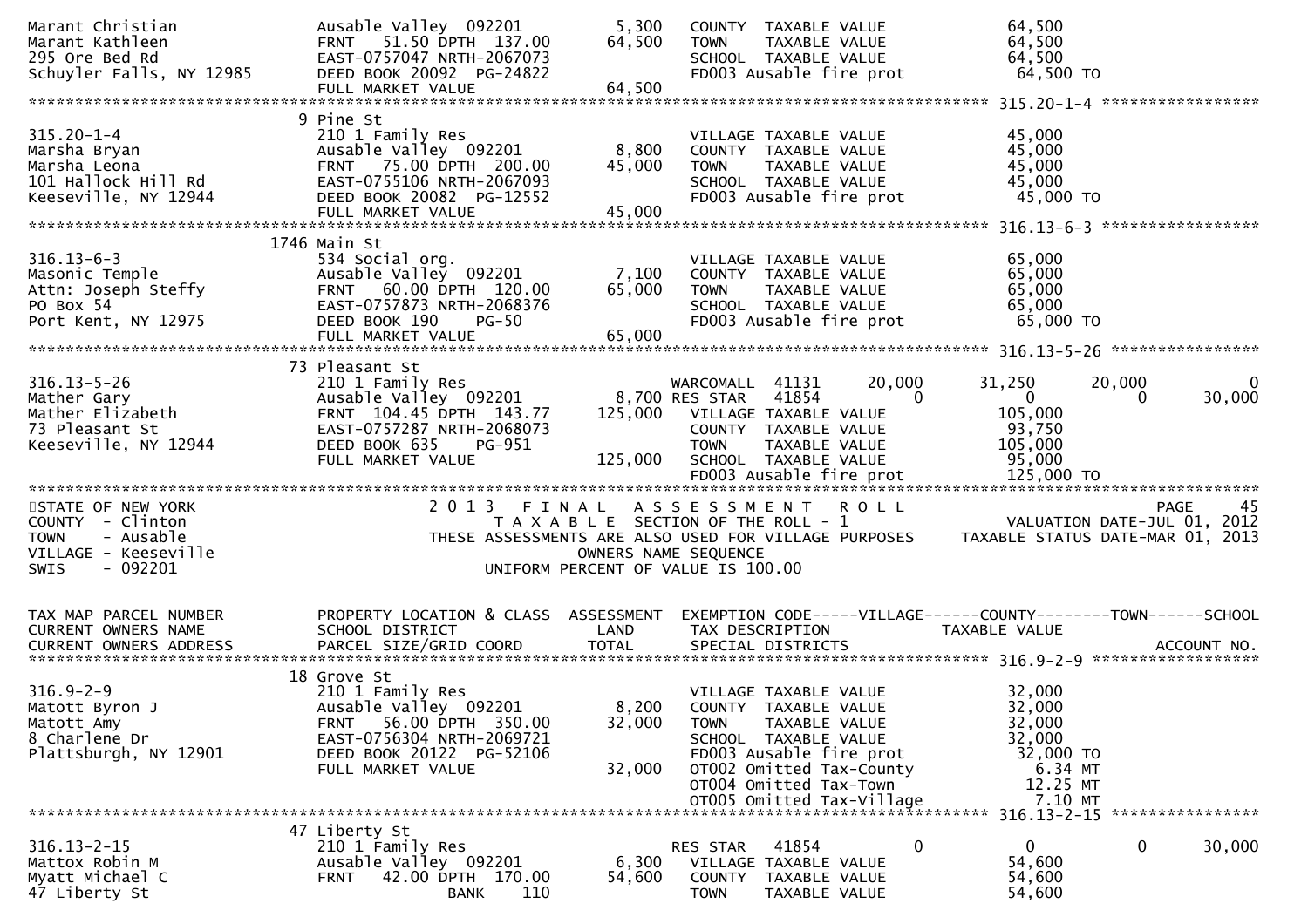| Keeseville, NY 12944                                                                                                 | EAST-0756741 NRTH-2068018<br>DEED BOOK 20021 PG-43756<br>FULL MARKET VALUE                                                                                                                           | 54,600                    | SCHOOL TAXABLE VALUE<br>FD003 Ausable fire prot                                                                                                                                                   | 24,600<br>54,600 TO                                                                                   |                                                                                      |
|----------------------------------------------------------------------------------------------------------------------|------------------------------------------------------------------------------------------------------------------------------------------------------------------------------------------------------|---------------------------|---------------------------------------------------------------------------------------------------------------------------------------------------------------------------------------------------|-------------------------------------------------------------------------------------------------------|--------------------------------------------------------------------------------------|
|                                                                                                                      |                                                                                                                                                                                                      |                           |                                                                                                                                                                                                   |                                                                                                       |                                                                                      |
| $315.16 - 1 - 16.22$<br>Matyas Julie<br>24 School St<br>Keeseville, NY 12944                                         | 24 School St<br>210 1 Family Res<br>Ausable Valley 092201<br>Sub Map 23 Pg 25 Lot 2<br>FRNT 82.00 DPTH 150.00<br>080<br>BANK<br>EAST-0754614 NRTH-2069083<br>DEED BOOK 20122 PG-52360                | 86,000                    | AGED - ALL 41800<br>8,300 SR STAR<br>41834<br>VILLAGE TAXABLE VALUE<br>COUNTY TAXABLE VALUE<br>TAXABLE VALUE<br><b>TOWN</b><br>SCHOOL TAXABLE VALUE<br>FD003 Ausable fire prot                    | 43,000<br>43,000<br>$\overline{0}$<br>$\Omega$<br>43,000<br>43,000<br>43,000<br>$\bf{0}$<br>86,000 TO | 43,000<br>43,000<br>43,000<br>$\Omega$                                               |
|                                                                                                                      | 137 Pleasant St                                                                                                                                                                                      |                           |                                                                                                                                                                                                   |                                                                                                       |                                                                                      |
| $316.17 - 1 - 5$<br>McDevitt Nichelle L<br>137 Pleasant St<br>Keeseville, NY 12944                                   | 210 1 Family Res<br>Ausable Valley 092201<br>FRNT 86.82 DPTH 190.65<br>080<br><b>BANK</b><br>EAST-0756182 NRTH-2066986<br>DEED BOOK 20041 PG-77263<br>FULL MARKET VALUE                              | 9,200<br>52,000<br>52,000 | RES STAR<br>41854<br>VILLAGE TAXABLE VALUE<br>COUNTY TAXABLE VALUE<br><b>TOWN</b><br>TAXABLE VALUE<br>SCHOOL TAXABLE VALUE<br>FD003 Ausable fire prot                                             | $\mathbf{0}$<br>0<br>52,000<br>52,000<br>52,000<br>22,000<br>52,000 TO                                | $\mathbf 0$<br>30,000                                                                |
|                                                                                                                      |                                                                                                                                                                                                      |                           |                                                                                                                                                                                                   |                                                                                                       |                                                                                      |
| $316.13 - 3 - 4$<br>McDonough Colin A<br>1775 Main St<br>Keeseville, NY 12944-3744                                   | 1775 Main St<br>210 1 Family Res<br>Ausable Valley 092201<br>FRNT 80.00 DPTH 163.02<br>EAST-0757133 NRTH-2068388<br>DEED BOOK 943<br>$PG-47$                                                         | 122,700                   | 41834<br>SR STAR<br>8,700 VILLAGE TAXABLE VALUE<br>COUNTY TAXABLE VALUE<br><b>TOWN</b><br>TAXABLE VALUE<br>SCHOOL TAXABLE VALUE                                                                   | $\overline{0}$<br>$\mathbf 0$<br>122,700<br>122,700<br>122,700<br>59,400                              | $\mathbf 0$<br>63,300                                                                |
| STATE OF NEW YORK<br>COUNTY - Clinton<br>- Ausable<br><b>TOWN</b><br>VILLAGE - Keeseville<br><b>SWIS</b><br>- 092201 | 2013 FINAL                                                                                                                                                                                           |                           | A S S E S S M E N T<br><b>ROLL</b><br>T A X A B L E SECTION OF THE ROLL - 1<br>THESE ASSESSMENTS ARE ALSO USED FOR VILLAGE PURPOSES<br>OWNERS NAME SEQUENCE<br>UNIFORM PERCENT OF VALUE IS 100.00 |                                                                                                       | <b>PAGE</b><br>46<br>VALUATION DATE-JUL 01, 2012<br>TAXABLE STATUS DATE-MAR 01, 2013 |
| TAX MAP PARCEL NUMBER<br>CURRENT OWNERS NAME<br>CURRENT OWNERS ADDRESS                                               | PROPERTY LOCATION & CLASS ASSESSMENT<br>SCHOOL DISTRICT<br>PARCEL SIZE/GRID COORD                                                                                                                    | LAND<br><b>TOTAL</b>      | EXEMPTION CODE-----VILLAGE------COUNTY--------TOWN------SCHOOL<br>TAX DESCRIPTION<br>SPECIAL DISTRICTS                                                                                            | TAXABLE VALUE                                                                                         | ACCOUNT NO.                                                                          |
| $316.13 - 2 - 23$<br>McElwain Shawn M<br>114 Pleasant St<br>Keeseville, NY 12944                                     | 114 Pleasant St<br>220 2 Family Res<br>Ausable Valley 092201<br>54.00 DPTH 436.00<br><b>FRNT</b><br>080<br><b>BANK</b><br>EAST-0756521 NRTH-2067425<br>DEED BOOK 20061 PG-92020<br>FULL MARKET VALUE | 8,000<br>90,000<br>90,000 | VILLAGE TAXABLE VALUE<br>COUNTY TAXABLE VALUE<br>TAXABLE VALUE<br><b>TOWN</b><br>SCHOOL TAXABLE VALUE<br>FD003 Ausable fire prot                                                                  | 90,000<br>90,000<br>90,000<br>90,000<br>90,000 TO                                                     |                                                                                      |
| $315.16 - 2 - 2$<br>McGarr Jennifer<br>59 Jackson St<br>Keeseville, NY 12944                                         | 59 Jackson St<br>210 1 Family Res<br>Ausable Valley 092201<br>70.00 DPTH 165.00<br><b>FRNT</b><br><b>BANK</b><br>080<br>EAST-0755432 NRTH-2068409                                                    | 7,800<br>67,000           | VILLAGE TAXABLE VALUE<br>COUNTY TAXABLE VALUE<br>TAXABLE VALUE<br><b>TOWN</b><br>SCHOOL TAXABLE VALUE<br>FD003 Ausable fire prot                                                                  | 67,000<br>67,000<br>67,000<br>67,000<br>67,000 TO                                                     | *****************                                                                    |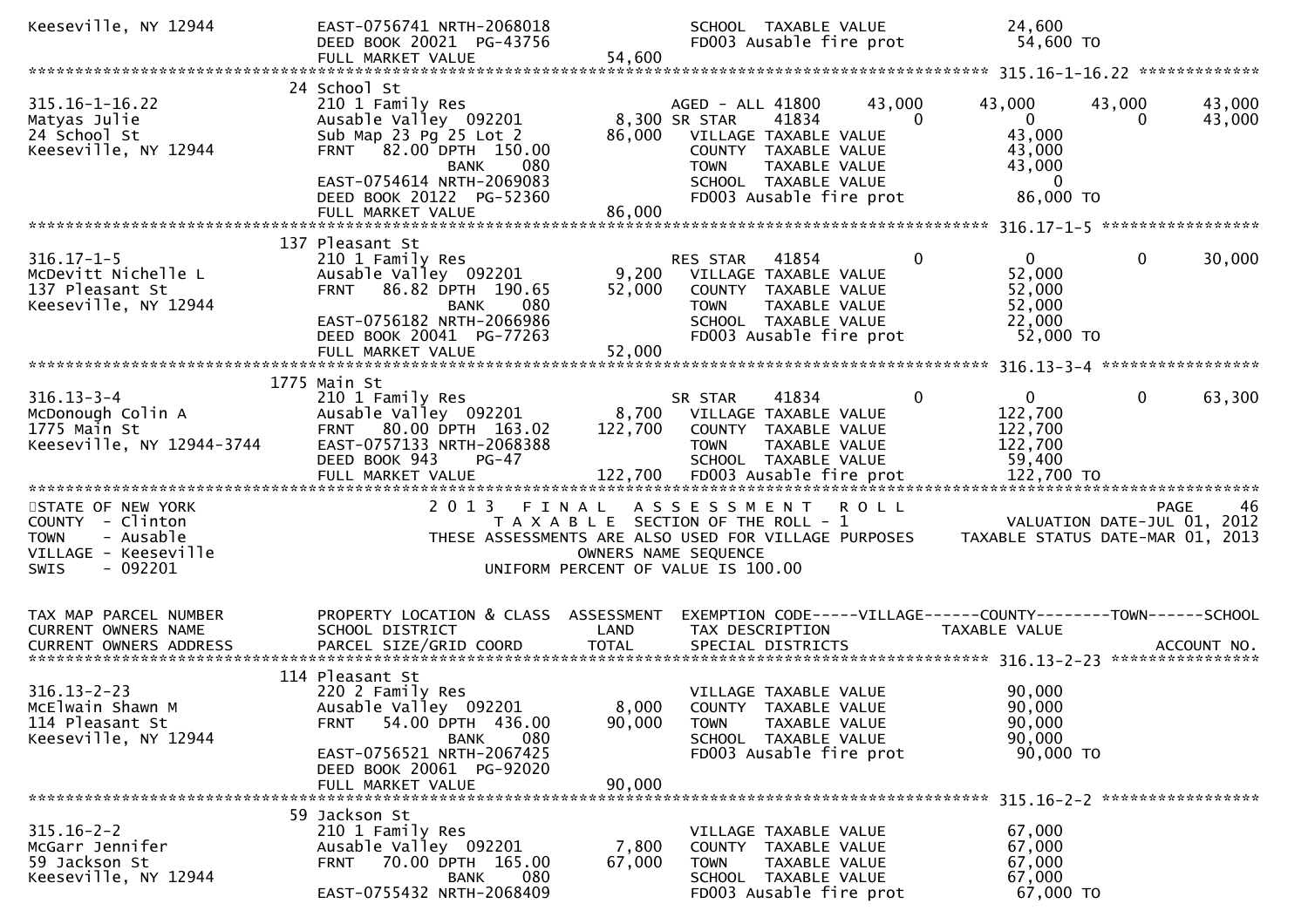|                          | DEED BOOK 20011 PG-36941                        |                      |                                                                                                                                              |             |               |              |        |
|--------------------------|-------------------------------------------------|----------------------|----------------------------------------------------------------------------------------------------------------------------------------------|-------------|---------------|--------------|--------|
|                          | FULL MARKET VALUE                               | 67,000               |                                                                                                                                              |             |               |              |        |
|                          |                                                 |                      |                                                                                                                                              |             |               |              |        |
|                          | 1839 Main St                                    |                      |                                                                                                                                              |             |               |              |        |
| $315.12 - 1 - 11$        | 210 1 Family Res                                |                      | VILLAGE TAXABLE VALUE                                                                                                                        |             | 85,000        |              |        |
| McLean George            | Ausable Valley 092201                           | 10,200               | COUNTY TAXABLE VALUE                                                                                                                         |             | 85,000        |              |        |
| 1847 N AuSable St        | FRNT 85.90 DPTH 142.00                          | 85,000               | TAXABLE VALUE<br><b>TOWN</b>                                                                                                                 |             | 85,000        |              |        |
| Keeseville, NY 12944     | EAST-0755725 NRTH-2069343                       |                      | SCHOOL TAXABLE VALUE                                                                                                                         |             | 85,000        |              |        |
|                          | DEED BOOK 447<br>$PG-35$<br>FULL MARKET VALUE   | 85,000               | FD003 Ausable fire prot                                                                                                                      |             | 85,000 TO     |              |        |
|                          |                                                 |                      |                                                                                                                                              |             |               |              |        |
| 1843/1847 Rt 9           |                                                 |                      |                                                                                                                                              |             |               |              |        |
| $316.10 - 1 - 7$         | 422 Diner/lunch                                 |                      | RES STAR<br>41854                                                                                                                            | $\Omega$    | $\mathbf{0}$  | $\mathbf{0}$ | 30,000 |
| McLean Patricia          | Ausable Valley 092201                           |                      | 15,600 VILLAGE TAXABLE VALUE                                                                                                                 |             | 128,900       |              |        |
| 1847 Rt 9                | 1.42<br><b>ACRES</b>                            | 128,900              | COUNTY TAXABLE VALUE                                                                                                                         |             | 128,900       |              |        |
| Keeseville, NY 12944     | EAST-0759459 NRTH-2070305                       |                      | TAXABLE VALUE<br><b>TOWN</b>                                                                                                                 |             | 128,900       |              |        |
|                          | DEED BOOK 20001 PG-22121                        |                      | SCHOOL TAXABLE VALUE                                                                                                                         |             | 98,900        |              |        |
|                          |                                                 |                      |                                                                                                                                              |             |               |              |        |
|                          |                                                 |                      |                                                                                                                                              |             |               |              |        |
|                          | 82 Ausable St                                   |                      |                                                                                                                                              |             |               |              |        |
| $316.17 - 3 - 9$         | 210 1 Family Res                                |                      | VILLAGE TAXABLE VALUE                                                                                                                        |             | 42,000        |              |        |
| McLean Patricia          | Ausable Valley 092201                           | 8,400                | COUNTY TAXABLE VALUE                                                                                                                         |             | 42,000        |              |        |
| 1847 Rt 9                | FRNT 80.00 DPTH 295.00                          | 42,000               | <b>TOWN</b><br>TAXABLE VALUE                                                                                                                 |             | 42,000        |              |        |
| Keeseville, NY 12944     | EAST-0757341 NRTH-2067190                       |                      | SCHOOL TAXABLE VALUE                                                                                                                         |             | 42,000        |              |        |
|                          | DEED BOOK 20011 PG-31619                        |                      | FD003 Ausable fire prot                                                                                                                      |             | 42,000 TO     |              |        |
|                          | FULL MARKET VALUE                               | 42,000               |                                                                                                                                              |             |               |              |        |
|                          |                                                 |                      |                                                                                                                                              |             |               |              |        |
| STATE OF NEW YORK        | 2 0 1 3<br>FINAL                                |                      | A S S E S S M E N T                                                                                                                          | <b>ROLL</b> |               | PAGE         | 47     |
|                          |                                                 |                      |                                                                                                                                              |             |               |              |        |
| COUNTY - Clinton         |                                                 |                      |                                                                                                                                              |             |               |              |        |
| <b>TOWN</b><br>- Ausable |                                                 |                      | 74 PAGE 47<br>T A X A B L E SECTION OF THE ROLL - 1<br>THESE ASSESSMENTS ARE ALSO USED FOR VILLAGE PURPOSES TAXABLE STATUS DATE-MAR 01, 2013 |             |               |              |        |
| VILLAGE - Keeseville     |                                                 | OWNERS NAME SEQUENCE |                                                                                                                                              |             |               |              |        |
| $-092201$<br><b>SWIS</b> |                                                 |                      | UNIFORM PERCENT OF VALUE IS 100.00                                                                                                           |             |               |              |        |
|                          |                                                 |                      |                                                                                                                                              |             |               |              |        |
|                          |                                                 |                      |                                                                                                                                              |             |               |              |        |
| TAX MAP PARCEL NUMBER    | PROPERTY LOCATION & CLASS ASSESSMENT            |                      | EXEMPTION CODE-----VILLAGE------COUNTY-------TOWN------SCHOOL<br>TAX DESCRIPTION                                                             |             | TAXABLE VALUE |              |        |
| CURRENT OWNERS NAME      | SCHOOL DISTRICT                                 | LAND                 |                                                                                                                                              |             |               |              |        |
|                          |                                                 |                      |                                                                                                                                              |             |               |              |        |
|                          | 1798 Rt 9                                       |                      |                                                                                                                                              |             |               |              |        |
| $316.13 - 6 - 13$        | 210 1 Family Res                                |                      | RES STAR<br>41854                                                                                                                            | 0           | $\mathbf{0}$  | 0            | 30,000 |
| Mendofik David Jr        | Ausable Valley 092201                           | 10,400               | VILLAGE TAXABLE VALUE                                                                                                                        |             | 87,000        |              |        |
| Mendofik Patricia        | FRNT 190.00 DPTH 173.00                         | 87,000               | COUNTY TAXABLE VALUE                                                                                                                         |             | 87,000        |              |        |
| 1798 North AuSable St    | 080<br>BANK                                     |                      | TAXABLE VALUE<br><b>TOWN</b>                                                                                                                 |             | 87,000        |              |        |
| Keeseville, NY 12944     | EAST-0758823 NRTH-2069352                       |                      | SCHOOL TAXABLE VALUE                                                                                                                         |             | 57,000        |              |        |
|                          | DEED BOOK 20082 PG-18663                        |                      | FD003 Ausable fire prot                                                                                                                      |             | 87,000 TO     |              |        |
|                          | FULL MARKET VALUE                               | 87,000               |                                                                                                                                              |             |               |              |        |
|                          |                                                 |                      |                                                                                                                                              |             |               |              |        |
|                          | 29 Hill St                                      |                      |                                                                                                                                              |             |               |              |        |
| $316.13 - 2 - 4$         | 210 1 Family Res                                |                      | RES STAR<br>41854                                                                                                                            | 0           | 0             | 0            | 30,000 |
| Miller Jeffrey W         | Ausable Valley 092201                           | 9,300                | VILLAGE TAXABLE VALUE                                                                                                                        |             | 95,000        |              |        |
| Miller Julie L           | Lot 17 Pl 12000 Al                              | 95,000               | COUNTY TAXABLE VALUE                                                                                                                         |             | 95,000        |              |        |
| 29 Hill St               | FRNT 100.00 DPTH 169.00                         |                      | <b>TOWN</b><br>TAXABLE VALUE                                                                                                                 |             | 95,000        |              |        |
| Keeseville, NY 12944     | 320<br><b>BANK</b><br>EAST-0755764 NRTH-2068456 |                      | SCHOOL TAXABLE VALUE                                                                                                                         |             | 65,000        |              |        |
|                          |                                                 |                      | FD003 Ausable fire prot                                                                                                                      |             | 95,000 TO     |              |        |
|                          | DEED BOOK 20031 PG-57490<br>FULL MARKET VALUE   | 95,000               |                                                                                                                                              |             |               |              |        |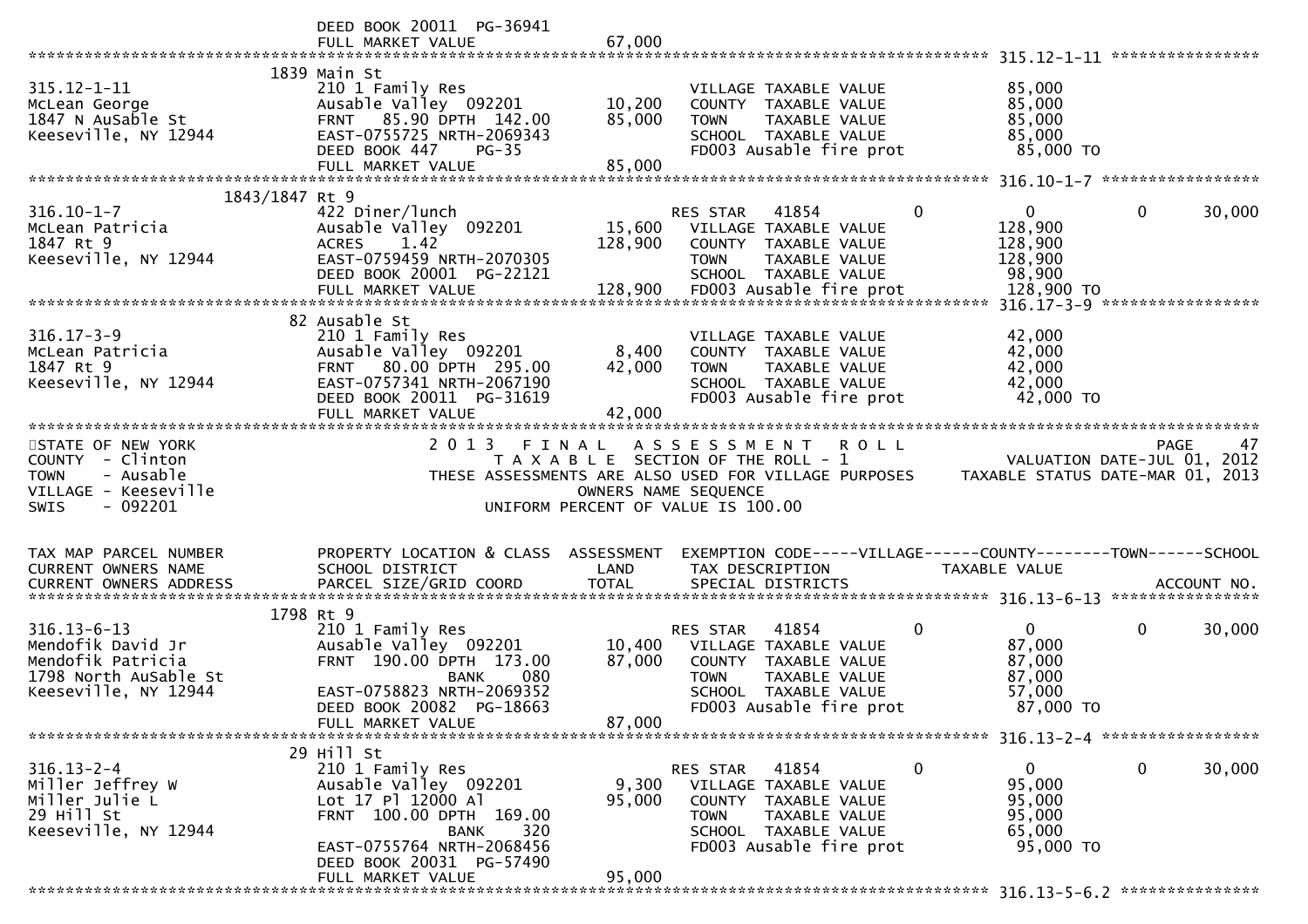| $316.13 - 5 - 6.2$<br>Mlecsko Shane E<br>Smith Treena L<br>149 AuSable St<br>Keeseville, NY 12944             | 37 Pleasant St<br>210 1 Family Res<br>Ausable Valley 092201<br>FRNT 116.10 DPTH 97.50<br>EAST-0757685 NRTH-2068868<br>DEED BOOK 997<br>PG-298                        | 76,400                                                                                              | RES STAR<br>8,700 VILLAGE TAXABLE VALUE<br><b>TOWN</b> | 41854<br>COUNTY TAXABLE VALUE<br>TAXABLE VALUE<br>SCHOOL TAXABLE VALUE                                            |             | $\Omega$ | $\mathbf{0}$<br>76,400<br>76,400<br>76,400<br>46,400                            | $\mathbf 0$ | 30,000 |
|---------------------------------------------------------------------------------------------------------------|----------------------------------------------------------------------------------------------------------------------------------------------------------------------|-----------------------------------------------------------------------------------------------------|--------------------------------------------------------|-------------------------------------------------------------------------------------------------------------------|-------------|----------|---------------------------------------------------------------------------------|-------------|--------|
| $316.13 - 5 - 7.1$<br>Mlescko Shane E<br>Smith Treena L<br>149 Ausable St<br>Keeseville, NY 12944             | Ausable St<br>311 Res vac land<br>Ausable Valley 092201<br>FRNT 75.65 DPTH 131.00<br>EAST-0757754 NRTH-2068799<br>DEED BOOK 20041 PG-72782<br>FULL MARKET VALUE      | 6,600<br>6,600<br>6,600                                                                             | <b>TOWN</b>                                            | VILLAGE TAXABLE VALUE<br>COUNTY TAXABLE VALUE<br>TAXABLE VALUE<br>SCHOOL TAXABLE VALUE<br>FD003 Ausable fire prot |             |          | 6,600<br>6,600<br>6,600<br>6,600<br>6,600 TO                                    |             |        |
| $315.16 - 2 - 27$<br>Moore Family Real Estate LLC<br>PO Box 385<br>Keeseville, NY 12944                       | 44 Pine St<br>210 1 Family Res<br>Ausable Valley 092201<br>FRNT 82.50 DPTH 150.00<br>EAST-0755177 NRTH-2068002<br>DEED BOOK 20051 PG-84702<br>FULL MARKET VALUE      | 8,200<br>44,600<br>44,600                                                                           | <b>TOWN</b>                                            | VILLAGE TAXABLE VALUE<br>COUNTY TAXABLE VALUE<br>TAXABLE VALUE<br>SCHOOL TAXABLE VALUE<br>FD003 Ausable fire prot |             |          | 44,600<br>44,600<br>44,600<br>44,600<br>44,600 TO                               |             |        |
| STATE OF NEW YORK<br>COUNTY - Clinton<br><b>TOWN</b><br>- Ausable<br>VILLAGE - Keeseville<br>- 092201<br>SWIS | 2 0 1 3<br>FINAL<br>THESE ASSESSMENTS ARE ALSO USED FOR VILLAGE PURPOSES                                                                                             | T A X A B L E SECTION OF THE ROLL - 1<br>OWNERS NAME SEQUENCE<br>UNIFORM PERCENT OF VALUE IS 100.00 | A S S E S S M E N T                                    |                                                                                                                   | <b>ROLL</b> |          | VALUATION DATE-JUL 01, 2012<br>TAXABLE STATUS DATE-MAR 01, 2013                 | <b>PAGE</b> | 48     |
| TAX MAP PARCEL NUMBER<br>CURRENT OWNERS NAME                                                                  | PROPERTY LOCATION & CLASS ASSESSMENT<br>SCHOOL DISTRICT                                                                                                              | LAND                                                                                                |                                                        | TAX DESCRIPTION                                                                                                   |             |          | EXEMPTION CODE-----VILLAGE------COUNTY--------TOWN------SCHOOL<br>TAXABLE VALUE |             |        |
| $315.16 - 3 - 9$<br>Moore Family Real Estate LLC<br>PO Box 385<br>Keeseville, NY 12944                        | 39 Pine St<br>210 1 Family Res<br>Ausable Valley 092201<br>76.50 DPTH 150.00<br><b>FRNT</b><br>EAST-0755017 NRTH-2067826<br>DEED BOOK 20051 PG-84702                 | 8,100<br>44,200                                                                                     | <b>TOWN</b>                                            | VILLAGE TAXABLE VALUE<br>COUNTY TAXABLE VALUE<br>TAXABLE VALUE<br>SCHOOL TAXABLE VALUE<br>FD003 Ausable fire prot |             |          | 44,200<br>44,200<br>44,200<br>44,200<br>44,200 TO                               |             |        |
| 315.20-1-11<br>Moore Family Real Estate LLC<br>PO Box 385<br>Keeseville, NY 12944                             | 187 Pleasant St<br>$485$ >1use sm bld<br>Ausable Valley 092201<br>1.00<br><b>ACRES</b><br>EAST-0755068 NRTH-2066552<br>DEED BOOK 20122 PG-53245<br>FULL MARKET VALUE | 11,000<br>139,800<br>139,800                                                                        | <b>TOWN</b>                                            | VILLAGE TAXABLE VALUE<br>COUNTY TAXABLE VALUE<br>TAXABLE VALUE<br>SCHOOL TAXABLE VALUE<br>FD003 Ausable fire prot |             |          | 139,800<br>139,800<br>139,800<br>139,800<br>139,800 TO                          |             |        |
| $316.9 - 1 - 14.1$<br>Moore Family Real Estate LLC<br>PO Box 385<br>Keeseville, NY 12944                      | $31/33$ Grove St<br>210 1 Family Res<br>Ausable Valley 092201<br>90.00 DPTH 154.00<br><b>FRNT</b><br>EAST-0756060 NRTH-2070062<br>DEED BOOK 20122 PG-53245           | 8,700<br>60,000                                                                                     | <b>TOWN</b>                                            | VILLAGE TAXABLE VALUE<br>COUNTY TAXABLE VALUE<br>TAXABLE VALUE<br>SCHOOL TAXABLE VALUE<br>FD003 Ausable fire prot |             |          | 60,000<br>60,000<br>60,000<br>60,000<br>60,000 TO                               |             |        |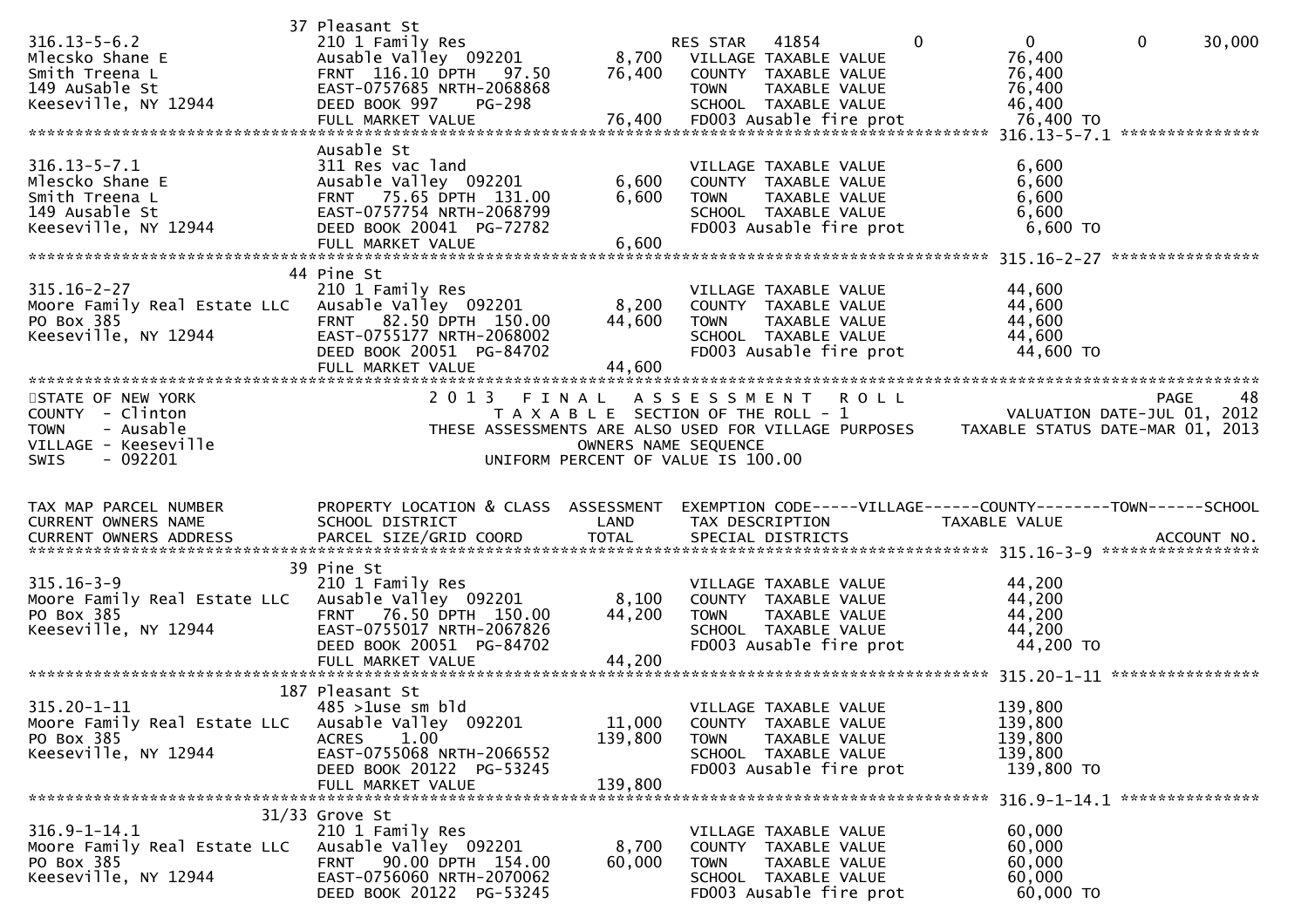|                                                    | FULL MARKET VALUE                             | 60,000               |                                    |                                                                                                                                                                         |     |
|----------------------------------------------------|-----------------------------------------------|----------------------|------------------------------------|-------------------------------------------------------------------------------------------------------------------------------------------------------------------------|-----|
|                                                    |                                               |                      |                                    |                                                                                                                                                                         |     |
|                                                    | 1787 Rt 9                                     |                      |                                    |                                                                                                                                                                         |     |
| $316.9 - 3 - 5$                                    | 330 Vacant comm                               |                      | VILLAGE TAXABLE VALUE              | 12,900                                                                                                                                                                  |     |
| Moore Family Real Estate LLC Ausable Valley 092201 |                                               | 12,900               | COUNTY TAXABLE VALUE               | 12,900                                                                                                                                                                  |     |
| PO Box 385                                         | 66.00 DPTH 330.00<br><b>FRNT</b>              | 12,900               | TAXABLE VALUE<br><b>TOWN</b>       | 12,900                                                                                                                                                                  |     |
| Keeseville, NY 12944                               | EAST-0758350 NRTH-2069500                     |                      | SCHOOL TAXABLE VALUE               | 12,900                                                                                                                                                                  |     |
|                                                    | DEED BOOK 20051 PG-84702                      |                      | FD003 Ausable fire prot            | 12,900 TO                                                                                                                                                               |     |
|                                                    | FULL MARKET VALUE                             | 12,900               |                                    |                                                                                                                                                                         |     |
|                                                    |                                               |                      |                                    |                                                                                                                                                                         |     |
|                                                    | 1831 Rt 9                                     |                      |                                    |                                                                                                                                                                         |     |
| $316.10 - 1 - 5$                                   | 210 1 Family Res                              |                      | VILLAGE TAXABLE VALUE              | 42,800                                                                                                                                                                  |     |
| Moore Family Real Estate LLC Ausable Valley 092201 |                                               | 9,800                | COUNTY TAXABLE VALUE               | 42,800                                                                                                                                                                  |     |
| PO Box 385                                         | FRNT 130.00 DPTH 225.00                       | 42,800               | <b>TOWN</b><br>TAXABLE VALUE       | 42,800                                                                                                                                                                  |     |
| Keeseville, NY 12944                               | EAST-0759288 NRTH-2069999                     |                      | SCHOOL TAXABLE VALUE               | 42,800                                                                                                                                                                  |     |
|                                                    | DEED BOOK 20051 PG-84702                      |                      | FD003 Ausable fire prot            | 42,800 TO                                                                                                                                                               |     |
|                                                    | FULL MARKET VALUE                             | 42,800               |                                    |                                                                                                                                                                         |     |
|                                                    |                                               |                      |                                    |                                                                                                                                                                         |     |
|                                                    | 1837 Rt 9                                     |                      |                                    |                                                                                                                                                                         |     |
| $316.10 - 1 - 6.2$                                 | 210 1 Family Res                              |                      | VILLAGE TAXABLE VALUE              | 64,100                                                                                                                                                                  |     |
| Moore Family Real Estate LLC                       | Ausable Valley 092201                         | 10,500               | COUNTY TAXABLE VALUE               | 64,100                                                                                                                                                                  |     |
| PO Box 385                                         | Also Deed Bk 769 Pg 212                       | 64,100               | TAXABLE VALUE<br><b>TOWN</b>       | 64,100                                                                                                                                                                  |     |
| Keeseville, NY 12944                               | Survey Bk 17 Pg 11                            |                      | SCHOOL TAXABLE VALUE               | 64,100                                                                                                                                                                  |     |
|                                                    | FRNT 140.00 DPTH 247.00                       |                      | FD003 Ausable fire prot            | 64,100 TO                                                                                                                                                               |     |
|                                                    | EAST-0759355 NRTH-2070108                     |                      |                                    |                                                                                                                                                                         |     |
|                                                    | DEED BOOK 20051 PG-84702                      |                      |                                    |                                                                                                                                                                         |     |
|                                                    | FULL MARKET VALUE                             | 64,100               |                                    |                                                                                                                                                                         |     |
|                                                    |                                               |                      |                                    |                                                                                                                                                                         |     |
|                                                    |                                               |                      |                                    |                                                                                                                                                                         |     |
| STATE OF NEW YORK                                  | 2 0 1 3                                       | FINAL                | A S S E S S M E N T R O L L        | PAGE                                                                                                                                                                    | 49. |
| COUNTY - Clinton                                   |                                               |                      |                                    |                                                                                                                                                                         |     |
| - Ausable<br><b>TOWN</b>                           |                                               |                      |                                    | T A X A B L E SECTION OF THE ROLL - 1<br>T A X A B L E SECTION OF THE ROLL - 1<br>THESE ASSESSMENTS ARE ALSO USED FOR VILLAGE PURPOSES TAXABLE STATUS DATE-MAR 01, 2013 |     |
| VILLAGE - Keeseville                               |                                               | OWNERS NAME SEQUENCE |                                    |                                                                                                                                                                         |     |
| $-092201$<br><b>SWIS</b>                           |                                               |                      | UNIFORM PERCENT OF VALUE IS 100.00 |                                                                                                                                                                         |     |
|                                                    |                                               |                      |                                    |                                                                                                                                                                         |     |
|                                                    |                                               |                      |                                    |                                                                                                                                                                         |     |
| TAX MAP PARCEL NUMBER                              |                                               |                      |                                    | PROPERTY LOCATION & CLASS ASSESSMENT EXEMPTION CODE-----VILLAGE------COUNTY-------TOWN------SCHOOL                                                                      |     |
| CURRENT OWNERS NAME                                | SCHOOL DISTRICT                               | LAND                 | TAX DESCRIPTION                    | TAXABLE VALUE                                                                                                                                                           |     |
| CURRENT OWNERS ADDRESS                             | PARCEL SIZE/GRID COORD                        | <b>TOTAL</b>         | SPECIAL DISTRICTS                  | ACCOUNT NO.                                                                                                                                                             |     |
|                                                    |                                               |                      |                                    |                                                                                                                                                                         |     |
| 1888/1898 Rt 9                                     |                                               |                      |                                    |                                                                                                                                                                         |     |
| $316.10 - 1 - 13$                                  | 411 Apartment                                 |                      | VILLAGE TAXABLE VALUE              | 148,500                                                                                                                                                                 |     |
| Moore Family Real Estate LLC Ausable Valley 092201 |                                               | 16,500               | COUNTY TAXABLE VALUE               | 148,500                                                                                                                                                                 |     |
| PO Box 385                                         | Adg 2113A                                     | 148,500              | TAXABLE VALUE<br><b>TOWN</b>       | 148,500                                                                                                                                                                 |     |
| Keeseville, NY 12944                               | <b>ACRES</b><br>1.50                          |                      | SCHOOL TAXABLE VALUE               | 148,500                                                                                                                                                                 |     |
|                                                    | EAST-0760228 NRTH-2071268                     |                      | FD003 Ausable fire prot            | 148,500 TO                                                                                                                                                              |     |
|                                                    | DEED BOOK 20051 PG-84702                      |                      |                                    |                                                                                                                                                                         |     |
|                                                    | FULL MARKET VALUE                             | 148,500              |                                    |                                                                                                                                                                         |     |
|                                                    |                                               |                      |                                    |                                                                                                                                                                         |     |
|                                                    | 1812 Rt 9                                     |                      |                                    |                                                                                                                                                                         |     |
| $316.10 - 1 - 26$                                  | 210 1 Family Res                              |                      | VILLAGE TAXABLE VALUE              | 44,900                                                                                                                                                                  |     |
| Moore Family Real Estate LLC                       | Ausable Valley 092201                         | 8,200                | COUNTY TAXABLE VALUE               | 44,900                                                                                                                                                                  |     |
| PO Box 385                                         | Agreement, Bk 750 Pg 241                      | 44,900               | <b>TOWN</b><br>TAXABLE VALUE       | 44,900                                                                                                                                                                  |     |
| Keeseville, NY 12944                               | FRNT 75.00 DPTH 150.00                        |                      | SCHOOL TAXABLE VALUE               | 44,900                                                                                                                                                                  |     |
|                                                    | EAST-0759108 NRTH-2069514                     |                      | FD003 Ausable fire prot            | 44,900 TO                                                                                                                                                               |     |
|                                                    | DEED BOOK 20051 PG-84702<br>FULL MARKET VALUE | 44,900               |                                    |                                                                                                                                                                         |     |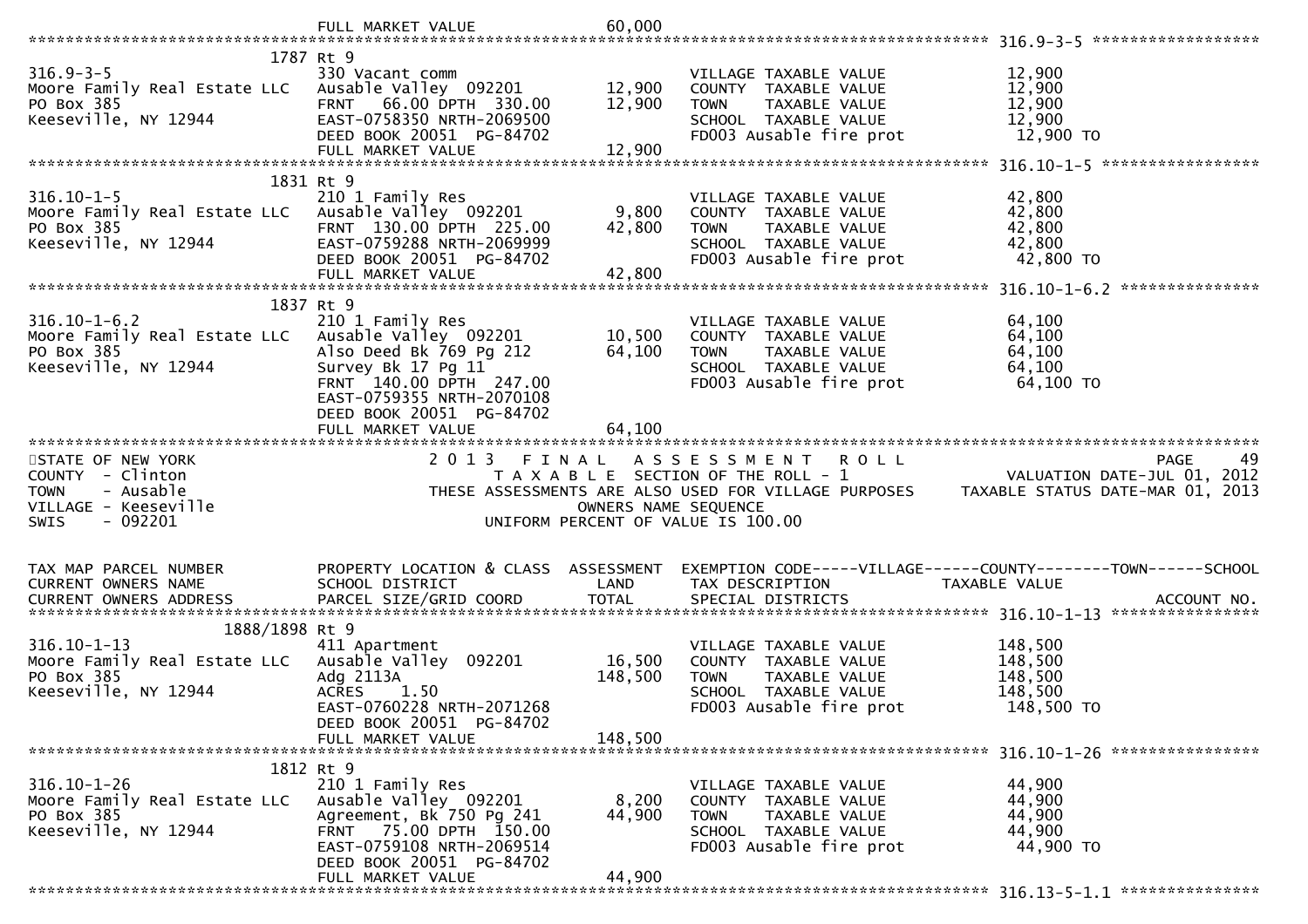| $316.13 - 5 - 1.1$<br>Moore Family Real Estate LLC<br>PO Box 385<br>Keeseville, NY 12944                           | 171 Ausable St<br>210 1 Family Res<br>Ausable Valley 092201<br>Agreement, Bk 750 Pg 241<br>FRNT 44.00 DPTH 182.00<br>EAST-0758086 NRTH-2069214<br>DEED BOOK 20051 PG-84702<br>FULL MARKET VALUE | 6,200<br>42,000<br>42,000   | VILLAGE TAXABLE VALUE<br>COUNTY TAXABLE VALUE<br><b>TOWN</b><br>TAXABLE VALUE<br>SCHOOL TAXABLE VALUE<br>FD003 Ausable fire prot | 42,000<br>42,000<br>42,000<br>42,000<br>42,000 TO                                                                                                                                  |
|--------------------------------------------------------------------------------------------------------------------|-------------------------------------------------------------------------------------------------------------------------------------------------------------------------------------------------|-----------------------------|----------------------------------------------------------------------------------------------------------------------------------|------------------------------------------------------------------------------------------------------------------------------------------------------------------------------------|
|                                                                                                                    | $107/109$ Ausable St                                                                                                                                                                            |                             |                                                                                                                                  |                                                                                                                                                                                    |
| $316.13 - 5 - 20$<br>Moore Family Real Estate LLC<br>PO Box 385<br>Keeseville, NY 12944                            | 411 Apartment<br>Ausable Valley 092201<br>Agreement, Bk 750 Pg 241<br>FRNT 100.00 DPTH 185.00<br>EAST-0757330 NRTH-2067921<br>DEED BOOK 20051 PG-84702<br>FULL MARKET VALUE                     | 9,700<br>116,500<br>116,500 | VILLAGE TAXABLE VALUE<br>COUNTY TAXABLE VALUE<br>TAXABLE VALUE<br><b>TOWN</b><br>SCHOOL TAXABLE VALUE<br>FD003 Ausable fire prot | 116,500<br>116,500<br>116,500<br>116,500<br>116,500 TO                                                                                                                             |
|                                                                                                                    | 41 Ausable St                                                                                                                                                                                   |                             |                                                                                                                                  |                                                                                                                                                                                    |
| $316.17 - 1 - 19$<br>Moore Family Real Estate LLC Ausable Valley 092201<br>PO Box 385<br>Keeseville, NY 12944      | 220 2 Family Res<br>FRNT 90.00 DPTH 165.00<br>EAST-0756486 NRTH-2066835<br>DEED BOOK 20051 PG-84702<br>FULL MARKET VALUE                                                                        | 8,800<br>36,500<br>36,500   | VILLAGE TAXABLE VALUE<br>COUNTY TAXABLE VALUE<br>TAXABLE VALUE<br><b>TOWN</b><br>SCHOOL TAXABLE VALUE<br>FD003 Ausable fire prot | 36,500<br>36,500<br>36,500<br>36,500<br>36,500 TO                                                                                                                                  |
| STATE OF NEW YORK                                                                                                  |                                                                                                                                                                                                 |                             |                                                                                                                                  |                                                                                                                                                                                    |
| COUNTY - Clinton<br><b>TOWN</b><br>- Ausable<br>VILLAGE - Keeseville                                               |                                                                                                                                                                                                 |                             |                                                                                                                                  | 2013 FINAL ASSESSMENT ROLL<br>TAXABLE SECTION OF THE ROLL - 1 VALUATION DATE-JUL 01, 2012<br>THESE ASSESSMENTS ARE ALSO USED FOR VILLAGE PURPOSES TAXABLE STATUS DATE-MAR 01, 2013 |
| $-092201$<br><b>SWIS</b>                                                                                           |                                                                                                                                                                                                 |                             | OWNERS NAME SEQUENCE<br>UNIFORM PERCENT OF VALUE IS 100.00                                                                       |                                                                                                                                                                                    |
|                                                                                                                    |                                                                                                                                                                                                 |                             |                                                                                                                                  |                                                                                                                                                                                    |
| TAX MAP PARCEL NUMBER<br>CURRENT OWNERS NAME                                                                       | PROPERTY LOCATION & CLASS ASSESSMENT<br>SCHOOL DISTRICT                                                                                                                                         | LAND                        | TAX DESCRIPTION                                                                                                                  | EXEMPTION CODE-----VILLAGE------COUNTY--------TOWN------SCHOOL<br>TAXABLE VALUE                                                                                                    |
|                                                                                                                    | 83 Ausable St                                                                                                                                                                                   |                             |                                                                                                                                  |                                                                                                                                                                                    |
| $316.17 - 2 - 6$<br>Moore Family Real Estate LLC Ausable Valley 092201 6,400<br>PO Box 385<br>Keeseville, NY 12944 | 220 2 Family Res<br>FRNT 66.00 DPTH 105.00<br>EAST-0757154 NRTH-2067292<br>DEED BOOK 20051 PG-84702<br>FULL MARKET VALUE                                                                        | 68,000<br>68,000            | VILLAGE TAXABLE VALUE<br>COUNTY TAXABLE VALUE<br><b>TOWN</b><br>TAXABLE VALUE<br>SCHOOL TAXABLE VALUE<br>FD003 Ausable fire prot | 68,000<br>68,000<br>68,000<br>68,000<br>68,000 TO                                                                                                                                  |
|                                                                                                                    |                                                                                                                                                                                                 |                             |                                                                                                                                  |                                                                                                                                                                                    |
| $316.17 - 2 - 11$<br>Moore Family Real Estate LLC<br>PO Box 385<br>Keeseville, NY 12944                            | 69 Ausable St<br>411 Apartment<br>Ausable Valley 092201<br>66.00 DPTH 183.00<br><b>FRNT</b><br>EAST-0756989 NRTH-2067104<br>DEED BOOK 20051 PG-84702<br>FULL MARKET VALUE                       | 9,300<br>62,900<br>62,900   | VILLAGE TAXABLE VALUE<br>COUNTY TAXABLE VALUE<br>TAXABLE VALUE<br><b>TOWN</b><br>SCHOOL TAXABLE VALUE<br>FD003 Ausable fire prot | 62,900<br>62,900<br>62,900<br>62,900<br>62,900 TO                                                                                                                                  |
|                                                                                                                    | 17 Pine St                                                                                                                                                                                      |                             |                                                                                                                                  |                                                                                                                                                                                    |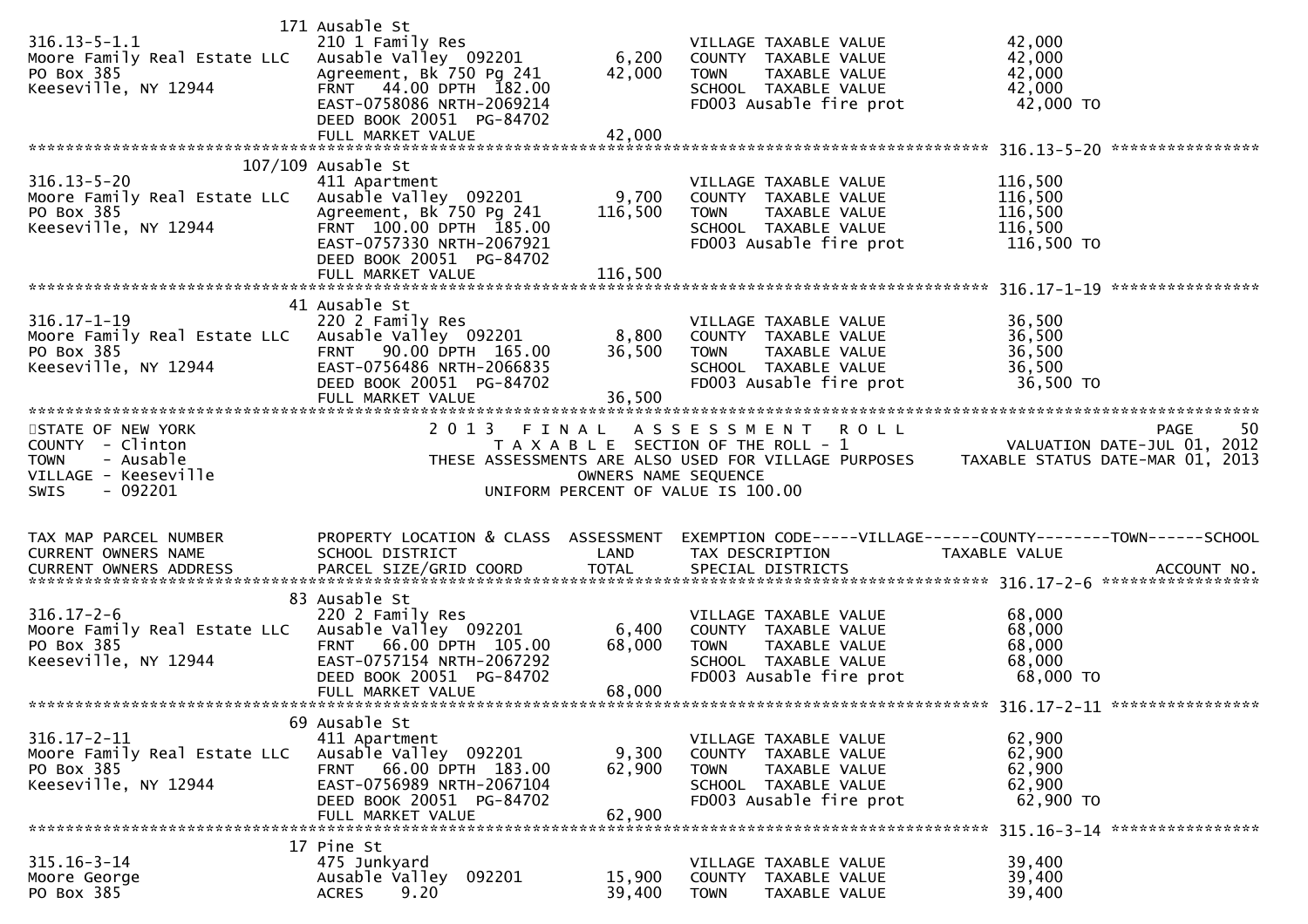| Keeseville, NY 12944                                                                                                 | EAST-0754784 NRTH-2067392<br>DEED BOOK 482<br>PG-663<br>FULL MARKET VALUE                                                                                                 | 39,400                        | SCHOOL TAXABLE VALUE<br>FD003 Ausable fire prot                                                                                  | 39,400<br>39,400 TO                                                                                                                |
|----------------------------------------------------------------------------------------------------------------------|---------------------------------------------------------------------------------------------------------------------------------------------------------------------------|-------------------------------|----------------------------------------------------------------------------------------------------------------------------------|------------------------------------------------------------------------------------------------------------------------------------|
|                                                                                                                      |                                                                                                                                                                           |                               |                                                                                                                                  |                                                                                                                                    |
| $315.20 - 1 - 8$<br>Moore George<br>PO Box 385<br>Keeseville, NY 12944                                               | 190 Pleasant St<br>436 Self carwash<br>Ausable Valley 092201<br>FRNT 150.67 DPTH 214.61<br>EAST-0754854 NRTH-2066707<br>DEED BOOK 613<br>PG-832<br>FULL MARKET VALUE      | 10,700<br>46,500<br>46,500    | VILLAGE TAXABLE VALUE<br>COUNTY TAXABLE VALUE<br><b>TOWN</b><br>TAXABLE VALUE<br>SCHOOL TAXABLE VALUE<br>FD003 Ausable fire prot | 46,500<br>46,500<br>46,500<br>46,500<br>46,500 TO                                                                                  |
|                                                                                                                      |                                                                                                                                                                           |                               |                                                                                                                                  |                                                                                                                                    |
| $316.9 - 3 - 8.1$<br>Moore George<br>PO Box 385<br>Keeseville, NY 12944                                              | Rt 9<br>$322$ Rural vac $>10$<br>Ausable Valley 092201<br>Agreement Bk 750 Pg 241<br>ACRES 35.00<br>EAST-0758163 NRTH-2070347<br>DEED BOOK 750<br><b>PG-307</b>           | 20,700<br>20,700<br>20,700    | VILLAGE TAXABLE VALUE<br>COUNTY TAXABLE VALUE<br>TAXABLE VALUE<br><b>TOWN</b><br>SCHOOL TAXABLE VALUE<br>FD003 Ausable fire prot | 20,700<br>20,700<br>20,700<br>20,700<br>20,700 TO                                                                                  |
|                                                                                                                      | FULL MARKET VALUE                                                                                                                                                         |                               |                                                                                                                                  |                                                                                                                                    |
| $316.10 - 1 - 3$<br>Moore George<br>PO Box 385<br>Keeseville, NY 12944                                               | 1823 Rt 9<br>475 Junkyard<br>Ausable Valley 092201<br><b>ACRES</b><br>7.90<br>EAST-0758881 NRTH-2070055<br>DEED BOOK 20031 PG-54903<br>FULL MARKET VALUE                  | 25,500<br>150,000<br>150,000  | VILLAGE TAXABLE VALUE<br>COUNTY TAXABLE VALUE<br>TAXABLE VALUE<br><b>TOWN</b><br>SCHOOL TAXABLE VALUE<br>FD003 Ausable fire prot | 150,000<br>150,000<br>150,000<br>150,000<br>150,000 TO                                                                             |
|                                                                                                                      |                                                                                                                                                                           |                               |                                                                                                                                  |                                                                                                                                    |
|                                                                                                                      |                                                                                                                                                                           |                               |                                                                                                                                  |                                                                                                                                    |
| STATE OF NEW YORK<br>COUNTY - Clinton<br>- Ausable<br><b>TOWN</b><br>VILLAGE - Keeseville<br>- 092201<br><b>SWIS</b> | 2013                                                                                                                                                                      | FINAL<br>OWNERS NAME SEQUENCE | ASSESSMENT ROLL<br>T A X A B L E SECTION OF THE ROLL - 1<br>UNIFORM PERCENT OF VALUE IS 100.00                                   | 51<br>PAGE<br>VALUATION DATE-JUL 01, 2012<br>THESE ASSESSMENTS ARE ALSO USED FOR VILLAGE PURPOSES TAXABLE STATUS DATE-MAR 01, 2013 |
| TAX MAP PARCEL NUMBER<br>CURRENT OWNERS NAME                                                                         | PROPERTY LOCATION & CLASS ASSESSMENT<br>SCHOOL DISTRICT                                                                                                                   | LAND                          | TAX DESCRIPTION                                                                                                                  | EXEMPTION CODE-----VILLAGE------COUNTY--------TOWN------SCHOOL<br>TAXABLE VALUE                                                    |
| CURRENT OWNERS ADDRESS                                                                                               | PARCEL SIZE/GRID COORD                                                                                                                                                    | <b>TOTAL</b>                  | SPECIAL DISTRICTS                                                                                                                | ACCOUNT NO.                                                                                                                        |
| $316.10 - 1 - 4$<br>Moore George<br>PO Box 385<br>Keeseville, NY 12944                                               | Rt 9<br>312 Vac w/imprv<br>Ausable Valley 092201<br>FRNT 124.08 DPTH 153.00<br>EAST-0759223 NRTH-2069895<br>PG-156<br>DEED BOOK 639<br>FULL MARKET VALUE                  | 9,200<br>11,400<br>11,400     | VILLAGE TAXABLE VALUE<br>COUNTY TAXABLE VALUE<br><b>TOWN</b><br>TAXABLE VALUE<br>SCHOOL TAXABLE VALUE<br>FD003 Ausable fire prot | 11,400<br>11,400<br>11,400<br>11,400<br>11,400 TO                                                                                  |
|                                                                                                                      |                                                                                                                                                                           |                               |                                                                                                                                  |                                                                                                                                    |
| $316.10 - 1 - 14.2$<br>Moore George<br>PO Box 385<br>Keeseville, NY 12944                                            | 1884 Rt 9<br>312 Vac w/imprv<br>Ausable Valley 092201<br>Adg 2113<br>FRNT 94.00 DPTH 188.00<br>EAST-0760206 NRTH-2071023<br>DEED BOOK 20112 PG-42145<br>FULL MARKET VALUE | 9,600<br>27,800<br>27,800     | VILLAGE TAXABLE VALUE<br>COUNTY TAXABLE VALUE<br><b>TOWN</b><br>TAXABLE VALUE<br>SCHOOL TAXABLE VALUE<br>FD003 Ausable fire prot | 27,800<br>27,800<br>27,800<br>27,800<br>27,800 TO                                                                                  |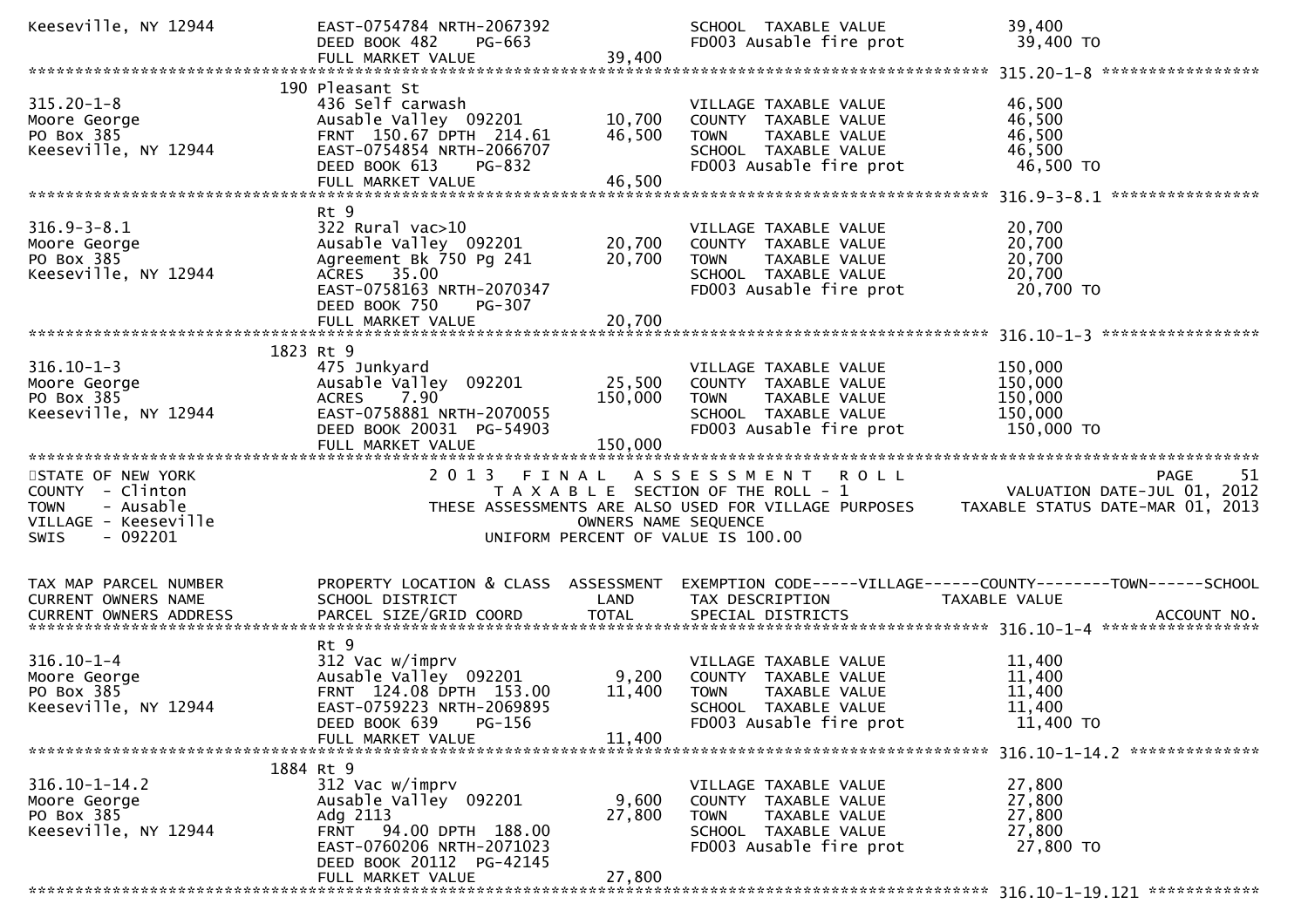| 316.10-1-19.121<br>Moore George<br>PO Box 385<br>Keeseville, NY 12944                                         | Off Rt 9<br>312 Vac w/imprv<br>Ausable Valley 092201<br>Survey Map 20112/40042<br>ACRES 3.46<br>EAST-0759871 NRTH-2069805                                                                                           | 13,000<br>19,000           | VILLAGE TAXABLE VALUE<br>COUNTY TAXABLE VALUE<br>TAXABLE VALUE<br><b>TOWN</b><br>SCHOOL TAXABLE VALUE<br>FD003 Ausable fire prot                                  | 19,000<br>19,000<br>19,000<br>19,000<br>19,000 TO                               |
|---------------------------------------------------------------------------------------------------------------|---------------------------------------------------------------------------------------------------------------------------------------------------------------------------------------------------------------------|----------------------------|-------------------------------------------------------------------------------------------------------------------------------------------------------------------|---------------------------------------------------------------------------------|
|                                                                                                               | DEED BOOK 20102 PG-32585<br>FULL MARKET VALUE                                                                                                                                                                       | 19,000                     |                                                                                                                                                                   |                                                                                 |
| $316.10 - 1 - 27$<br>Moore George<br>PO Box 385<br>Keeseville, NY 12944                                       | Rt 9<br>311 Res vac land<br>Ausable Valley 092201<br>FRNT 75.00 DPTH 142.00<br>EAST-0759036 NRTH-2069473<br>DEED BOOK 20031 PG-51633<br>FULL MARKET VALUE                                                           | 7,800<br>7,800<br>7,800    | VILLAGE TAXABLE VALUE<br>COUNTY TAXABLE VALUE<br><b>TOWN</b><br>TAXABLE VALUE<br>SCHOOL TAXABLE VALUE<br>FD003 Ausable fire prot                                  | 7,800<br>7,800<br>7,800<br>7,800<br>7,800 TO                                    |
| $316.13 - 5 - 22$<br>Moore George<br>PO Box 385<br>Keeseville, NY 12944                                       | 103 Ausable St<br>311 Res vac land<br>Ausable Valley 092201<br>Agreement Bk 750 Pg 241<br>FRNT 55.00 DPTH 203.00<br>EAST-0757268 NRTH-2067787<br>DEED BOOK 750<br>PG-307<br>FULL MARKET VALUE                       | 5,900<br>5,900<br>5,900    | VILLAGE TAXABLE VALUE<br>COUNTY TAXABLE VALUE<br>TAXABLE VALUE<br><b>TOWN</b><br>SCHOOL TAXABLE VALUE<br>FD003 Ausable fire prot                                  | 5,900<br>5,900<br>5,900<br>5,900<br>5,900 TO                                    |
| STATE OF NEW YORK<br>COUNTY - Clinton<br>- Ausable<br><b>TOWN</b><br>VILLAGE - Keeseville<br>SWIS<br>- 092201 |                                                                                                                                                                                                                     | OWNERS NAME SEQUENCE       | 2013 FINAL ASSESSMENT ROLL<br>T A X A B L E SECTION OF THE ROLL - 1<br>THESE ASSESSMENTS ARE ALSO USED FOR VILLAGE PURPOSES<br>UNIFORM PERCENT OF VALUE IS 100.00 | 52<br>PAGE<br>VALUATION DATE-JUL 01, 2012<br>TAXABLE STATUS DATE-MAR 01, 2013   |
| TAX MAP PARCEL NUMBER<br>CURRENT OWNERS NAME                                                                  | PROPERTY LOCATION & CLASS ASSESSMENT<br>SCHOOL DISTRICT                                                                                                                                                             | LAND                       | TAX DESCRIPTION                                                                                                                                                   | EXEMPTION CODE-----VILLAGE------COUNTY--------TOWN------SCHOOL<br>TAXABLE VALUE |
| $316.13 - 6 - 1.1$<br>Moore George<br>PO Box 385<br>Keeseville, NY 12944                                      | 118 Ausable St<br>449 Other Storag<br>Ausable Valley 092201<br>Agreement, Bk 750 Pg 241<br>Survey Map 20082/13862<br><b>ACRES</b><br>2.30<br>EAST-0757610 NRTH-2067971<br>DEED BOOK 750 PG-307<br>FULL MARKET VALUE | 25,300<br>80,000<br>80,000 | VILLAGE TAXABLE VALUE<br>COUNTY TAXABLE VALUE<br><b>TOWN</b><br>TAXABLE VALUE<br>SCHOOL TAXABLE VALUE<br>FD003 Ausable fire prot                                  | 80,000<br>80,000<br>80,000<br>80,000<br>80,000 TO                               |
|                                                                                                               |                                                                                                                                                                                                                     |                            |                                                                                                                                                                   |                                                                                 |
| $316.17 - 1 - 21$<br>Moore George<br>PO Box 385<br>Keeseville, NY 12944                                       | Ausable St<br>311 Res vac land<br>Ausable Valley 092201<br>Agreement, Bk 750 Pg 241<br>FRNT 100.00 DPTH 124.00<br>EAST-0756350 NRTH-2066889<br>DEED BOOK 750<br><b>PG-307</b>                                       | 1,800<br>1,800             | VILLAGE TAXABLE VALUE<br>COUNTY TAXABLE VALUE<br>TAXABLE VALUE<br><b>TOWN</b><br>SCHOOL TAXABLE VALUE<br>FD003 Ausable fire prot                                  | 1,800<br>1,800<br>1,800<br>1,800<br>1,800 TO                                    |
|                                                                                                               | FULL MARKET VALUE                                                                                                                                                                                                   | 1,800                      |                                                                                                                                                                   |                                                                                 |

Ausable St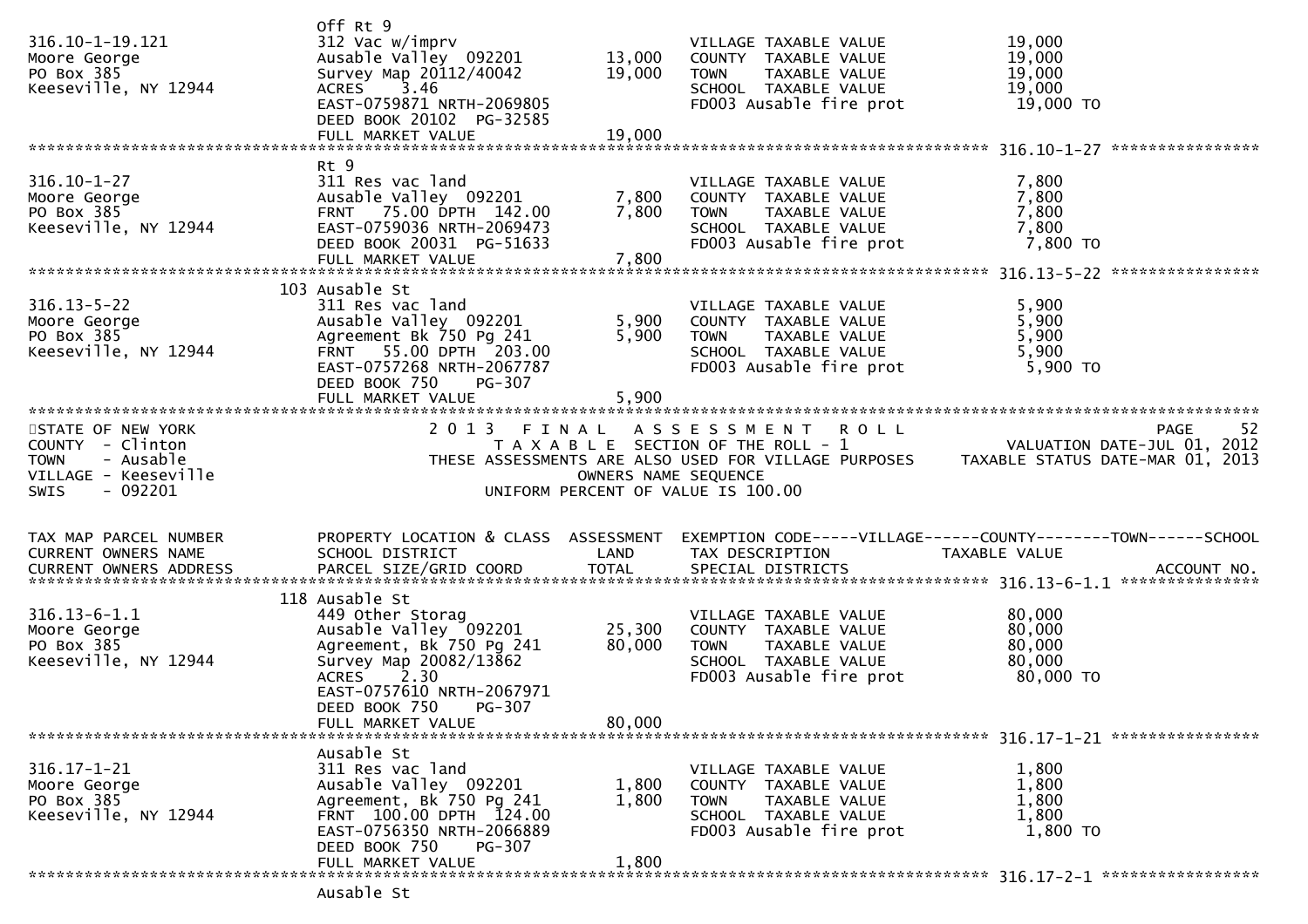| $316.17 - 2 - 1$<br>Moore George<br>PO Box 385<br>Keeseville, NY 12944                                                                       | 311 Res vac land<br>Ausable Valley 092201<br>Agreement, Bk 750 Pg 241<br>FRNT 32.00 DPTH 161.00<br>EAST-0757272 NRTH-2067727<br>DEED BOOK 750<br><b>PG-307</b>                                | 3,400<br>3,400                | VILLAGE TAXABLE VALUE<br>COUNTY TAXABLE VALUE<br>TAXABLE VALUE<br>TOWN<br>SCHOOL TAXABLE VALUE<br>FD003 Ausable fire prot                                                 | 3,400<br>3,400<br>3,400<br>3,400<br>3,400 TO                    |                   |
|----------------------------------------------------------------------------------------------------------------------------------------------|-----------------------------------------------------------------------------------------------------------------------------------------------------------------------------------------------|-------------------------------|---------------------------------------------------------------------------------------------------------------------------------------------------------------------------|-----------------------------------------------------------------|-------------------|
|                                                                                                                                              | FULL MARKET VALUE                                                                                                                                                                             | 3,400                         |                                                                                                                                                                           |                                                                 |                   |
| $316.10 - 1 - 23$<br>Moore Trustee Russell<br>Trust for Tanner Barnaby Georg FRNT 50.00 DPTH 215.00<br>29 Moore Way<br>Wynontskill, NY 12198 | 1822 Rt 9<br>210 1 Family Res<br>Ausable Valley 092201<br>EAST-0759307 NRTH-2069627<br>DEED BOOK 20082 PG-19649                                                                               | 7,600<br>90,000               | $\mathbf{0}$<br>41854<br><b>RES STAR</b><br>VILLAGE TAXABLE VALUE<br>COUNTY TAXABLE VALUE<br>TAXABLE VALUE<br><b>TOWN</b><br>SCHOOL TAXABLE VALUE                         | 0<br>90,000<br>90,000<br>90,000<br>60,000                       | 30,000<br>0       |
| $315.12 - 1 - 13$<br>Mooso Family Revocable Trust<br>1345 Mackeral Ave<br>1345 Mackeral Ave<br>Merritt Island, FL 32952                      | 1827 Main St<br>210 1 Family Res<br>Ausable Valley 092201<br>66.00 DPTH 236.00<br><b>FRNT</b><br>EAST-0755925 NRTH-2069147<br>DEED BOOK 20092 PG-21804                                        | 8,400<br>59,000               | VILLAGE TAXABLE VALUE<br>COUNTY TAXABLE VALUE<br>TAXABLE VALUE<br><b>TOWN</b><br>SCHOOL TAXABLE VALUE<br>FD003 Ausable fire prot                                          | 59,000<br>59,000<br>59,000<br>59,000<br>59,000 TO               |                   |
| STATE OF NEW YORK<br>COUNTY - Clinton<br><b>TOWN</b><br>- Ausable<br>VILLAGE - Keeseville<br><b>SWIS</b><br>- 092201                         | 2 0 1 3                                                                                                                                                                                       | FINAL<br>OWNERS NAME SEQUENCE | A S S E S S M E N T<br><b>ROLL</b><br>T A X A B L E SECTION OF THE ROLL - 1<br>THESE ASSESSMENTS ARE ALSO USED FOR VILLAGE PURPOSES<br>UNIFORM PERCENT OF VALUE IS 100.00 | VALUATION DATE-JUL 01, 2012<br>TAXABLE STATUS DATE-MAR 01, 2013 | 53<br><b>PAGE</b> |
| TAX MAP PARCEL NUMBER<br><b>CURRENT OWNERS NAME</b>                                                                                          | PROPERTY LOCATION & CLASS ASSESSMENT<br>SCHOOL DISTRICT                                                                                                                                       | LAND                          | EXEMPTION CODE-----VILLAGE------COUNTY--------TOWN------SCHOOL<br>TAX DESCRIPTION                                                                                         | TAXABLE VALUE                                                   |                   |
| $316.13 - 2 - 22$<br>Moquin Davis<br>Moquin Diane B<br>PO Box 996<br>Peru, NY 12972                                                          | 110 Pleasant St<br>411 Apartment<br>Ausable Valley 092201<br>1.00<br><b>ACRES</b><br>EAST-0756565 NRTH-2067481<br>DEED BOOK 788<br>$PG-44$                                                    | 11,000<br>98,000              | VILLAGE TAXABLE VALUE<br>COUNTY TAXABLE VALUE<br>TAXABLE VALUE<br><b>TOWN</b><br>SCHOOL TAXABLE VALUE<br>FD003 Ausable fire prot                                          | 98,000<br>98,000<br>98,000<br>98,000<br>98,000 TO               |                   |
| $316.13 - 2 - 21.2$<br>Moquin Davis H<br>Moquin Diana B<br>PO Box 996<br>Peru, NY 12972                                                      | Pleasant St<br>311 Res vac land<br>Ausable Valley 092201<br>Survey Map 20072/06519 Lo<br>FRNT 210.59 DPTH 245.90<br>EAST-0756551 NRTH-2067648<br>DEED BOOK 20072 PG-6924<br>FULL MARKET VALUE | 10,500<br>10,500<br>10.500    | VILLAGE TAXABLE VALUE<br>COUNTY TAXABLE VALUE<br><b>TOWN</b><br>TAXABLE VALUE<br>SCHOOL TAXABLE VALUE<br>FD003 Ausable fire prot                                          | 10,500<br>10,500<br>10,500<br>10,500<br>10,500 TO               |                   |
| $316.13 - 5 - 24$<br>Morrow Michael E<br>41 Cottontail Rd<br>Ancram, NY 12502                                                                | Pleasant St<br>311 Res vac land<br>Ausable Valley 092201<br>92.00 DPTH 100.00<br>FRNT<br>EAST-0757193 NRTH-2067950                                                                            | 7,000<br>7,000                | VILLAGE TAXABLE VALUE<br>COUNTY TAXABLE VALUE<br><b>TOWN</b><br>TAXABLE VALUE<br>SCHOOL TAXABLE VALUE                                                                     | 7,000<br>7,000<br>7,000<br>7,000                                |                   |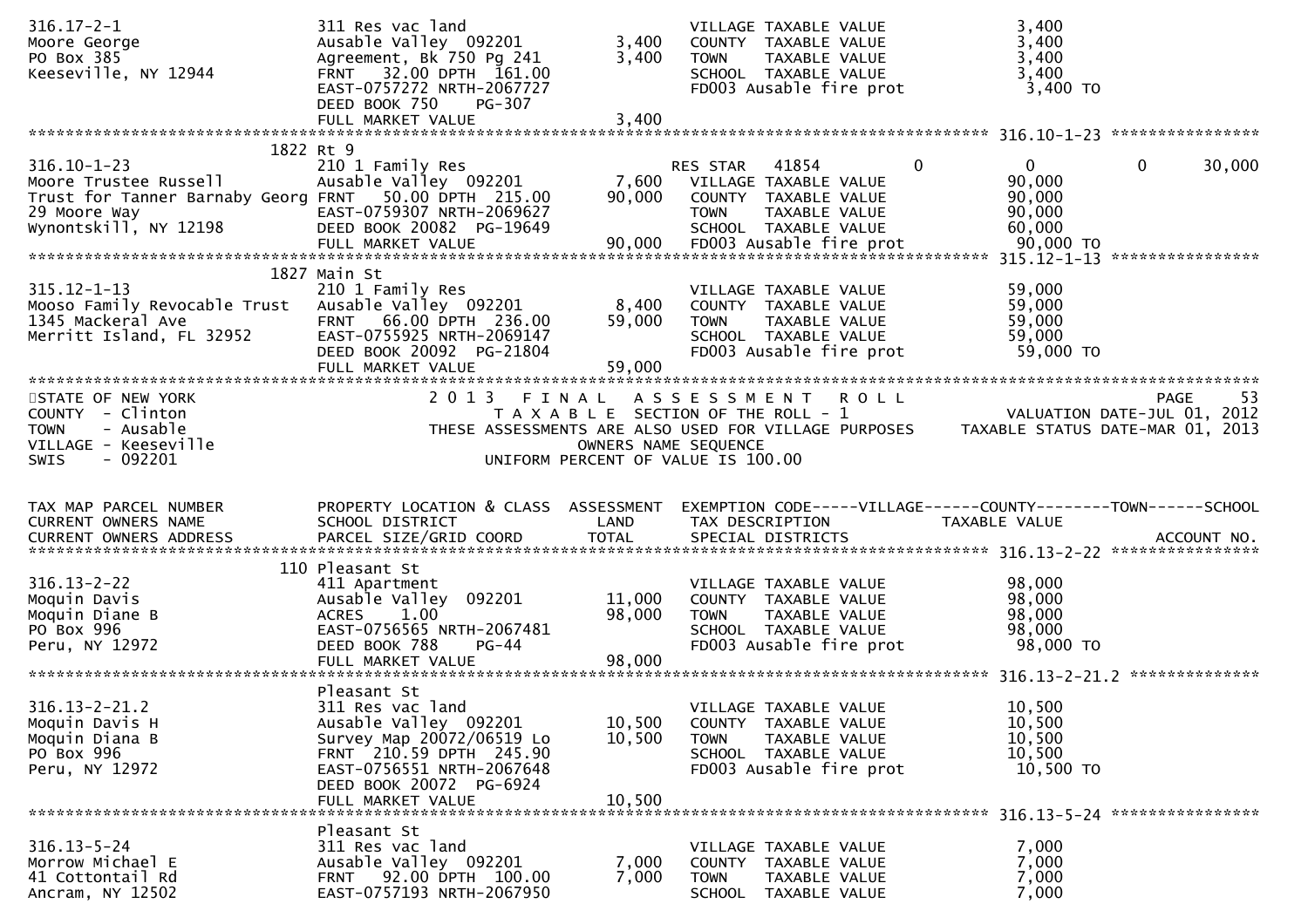|                                                                                                                       | DEED BOOK 20061 PG-96144<br>FULL MARKET VALUE                                                                                                                      | 7,000                                                                                |                                                              | FD003 Ausable fire prot                                                                                                    |                             | 7,000 TO                                                                        |                             |                                    |
|-----------------------------------------------------------------------------------------------------------------------|--------------------------------------------------------------------------------------------------------------------------------------------------------------------|--------------------------------------------------------------------------------------|--------------------------------------------------------------|----------------------------------------------------------------------------------------------------------------------------|-----------------------------|---------------------------------------------------------------------------------|-----------------------------|------------------------------------|
|                                                                                                                       |                                                                                                                                                                    |                                                                                      |                                                              |                                                                                                                            |                             |                                                                                 |                             |                                    |
| $315.16 - 3 - 7$<br>Nelson Marjorie C Life Us<br>Nelson Todd W<br>49 Pine St                                          | 49 Pine St<br>210 1 Family Res<br>Ausable Valley 092201<br>FRNT 162.00 DPTH 200.00<br>EAST-0754956 NRTH-2068087                                                    |                                                                                      | WARNONALL 41121<br>10,600 AGED - ALL 41800<br>27,000 SR STAR | 41834<br>VILLAGE TAXABLE VALUE                                                                                             | 4,050<br>11,475<br>$\Omega$ | 4,050<br>11,475<br>$\mathbf{0}$<br>11,475                                       | 4,050<br>11,475<br>$\Omega$ | $\overline{0}$<br>13,500<br>13,500 |
| Keeseville, NY 12944                                                                                                  | DEED BOOK 20061 PG-97741<br>FULL MARKET VALUE                                                                                                                      | 27,000                                                                               | <b>TOWN</b>                                                  | COUNTY TAXABLE VALUE<br>TAXABLE VALUE<br>SCHOOL TAXABLE VALUE                                                              |                             | 11,475<br>11,475<br>$\bf{0}$                                                    |                             |                                    |
|                                                                                                                       | 1835/1837 Main St                                                                                                                                                  |                                                                                      |                                                              |                                                                                                                            |                             |                                                                                 |                             |                                    |
| $315.12 - 1 - 12.1$<br>Neverett Bruce<br>Neverett Esther<br>1848 Main St<br>Keeseville, NY 12944                      | 210 1 Family Res<br>Ausable Valley 092201<br>FRNT 110.00 DPTH 269.00<br>EAST-0755809 NRTH-2069247<br>DEED BOOK 20051 PG-83321                                      | 10,500<br>54,000                                                                     | RES STAR<br><b>TOWN</b>                                      | 41854<br>VILLAGE TAXABLE VALUE<br>COUNTY TAXABLE VALUE<br>TAXABLE VALUE<br>SCHOOL TAXABLE VALUE                            | 0                           | 0<br>54,000<br>54,000<br>54,000<br>24,000                                       | $\mathbf{0}$                | 30,000                             |
| STATE OF NEW YORK<br>COUNTY - Clinton<br>- Ausable<br><b>TOWN</b><br>VILLAGE - Keeseville<br>$-092201$<br><b>SWIS</b> | 2 0 1 3<br>THESE ASSESSMENTS ARE ALSO USED FOR VILLAGE PURPOSES                                                                                                    | FINAL<br>T A X A B L E SECTION OF THE ROLL - 1<br>UNIFORM PERCENT OF VALUE IS 100.00 | A S S E S S M E N T<br>OWNERS NAME SEQUENCE                  |                                                                                                                            | R O L L                     | TAXABLE STATUS DATE-MAR 01, 2013                                                | VALUATION DATE-JUL 01, 2012 | <b>PAGE</b><br>54                  |
| TAX MAP PARCEL NUMBER<br>CURRENT OWNERS NAME                                                                          | PROPERTY LOCATION & CLASS ASSESSMENT<br>SCHOOL DISTRICT                                                                                                            | LAND                                                                                 | TAX DESCRIPTION                                              |                                                                                                                            |                             | EXEMPTION CODE-----VILLAGE------COUNTY--------TOWN------SCHOOL<br>TAXABLE VALUE |                             |                                    |
| $316.9 - 1 - 11.2$<br>Neverett Bruce F<br>Neverett Esther<br>1848 Main St<br>Keeseville, NY 12944                     | 1848 Main St<br>210 1 Family Res<br>Ausable Valley 092201<br>16 P112000<br><b>ACRES</b><br>1.20<br>EAST-0755952 NRTH-2069574<br>DEED BOOK 604<br>PG-1093           | 13,200<br>179,000<br>179,000                                                         | SR STAR<br><b>TOWN</b>                                       | 41834<br>VILLAGE TAXABLE VALUE<br>COUNTY TAXABLE VALUE<br>TAXABLE VALUE<br>SCHOOL TAXABLE VALUE<br>FD003 Ausable fire prot | 0                           | $\mathbf{0}$<br>179,000<br>179,000<br>179,000<br>115,700<br>179,000 TO          | $\mathbf 0$                 | 63,300                             |
|                                                                                                                       | FULL MARKET VALUE                                                                                                                                                  |                                                                                      |                                                              |                                                                                                                            |                             |                                                                                 |                             |                                    |
| $316.13 - 1 - 4$<br>Noll Fitzgerald Sarah S<br>65 Cedar Ct<br>Keeseville, NY 12944                                    | 65 Cedar Ct<br>210 1 Family Res<br>Ausable Valley 092201<br>Jackson Ct Subd<br>FRNT 75.00 DPTH 110.00<br>EAST-0755860 NRTH-2068076<br>DEED BOOK 20112 PG-39620     | 125,000                                                                              | RES STAR<br>8,600 VILLAGE TAXABLE VALUE<br><b>TOWN</b>       | 41854<br>COUNTY TAXABLE VALUE<br>TAXABLE VALUE<br>SCHOOL TAXABLE VALUE<br>FD003 Ausable fire prot                          | $\mathbf{0}$                | $\mathbf{0}$<br>125,000<br>125,000<br>125,000<br>95,000<br>125,000 TO           | $\mathbf 0$                 | 30,000                             |
|                                                                                                                       | FULL MARKET VALUE                                                                                                                                                  | 125,000                                                                              |                                                              |                                                                                                                            |                             |                                                                                 |                             |                                    |
| $316.17 - 2 - 13$<br>O'Connor Kathleen A<br>59 Ausable St<br>Keeseville, NY 12944                                     | 59 Ausable St<br>210 1 Family Res<br>Ausable Valley 092201<br>FRNT 120.00 DPTH 150.00<br>EAST-0756880 NRTH-2066887<br>DEED BOOK 643<br>PG-855<br>FULL MARKET VALUE | 83,000<br>83,000                                                                     | AGED - ALL 41800<br>7,400 SR STAR<br><b>TOWN</b>             | 41834<br>VILLAGE TAXABLE VALUE<br>COUNTY TAXABLE VALUE<br>TAXABLE VALUE<br>SCHOOL TAXABLE VALUE                            | $\mathbf 0$<br>0            | 41,500<br>$\mathbf{0}$<br>83,000<br>41,500<br>41,500<br>$\mathbf{0}$            | 41,500<br>$\Omega$          | 41,500<br>41,500                   |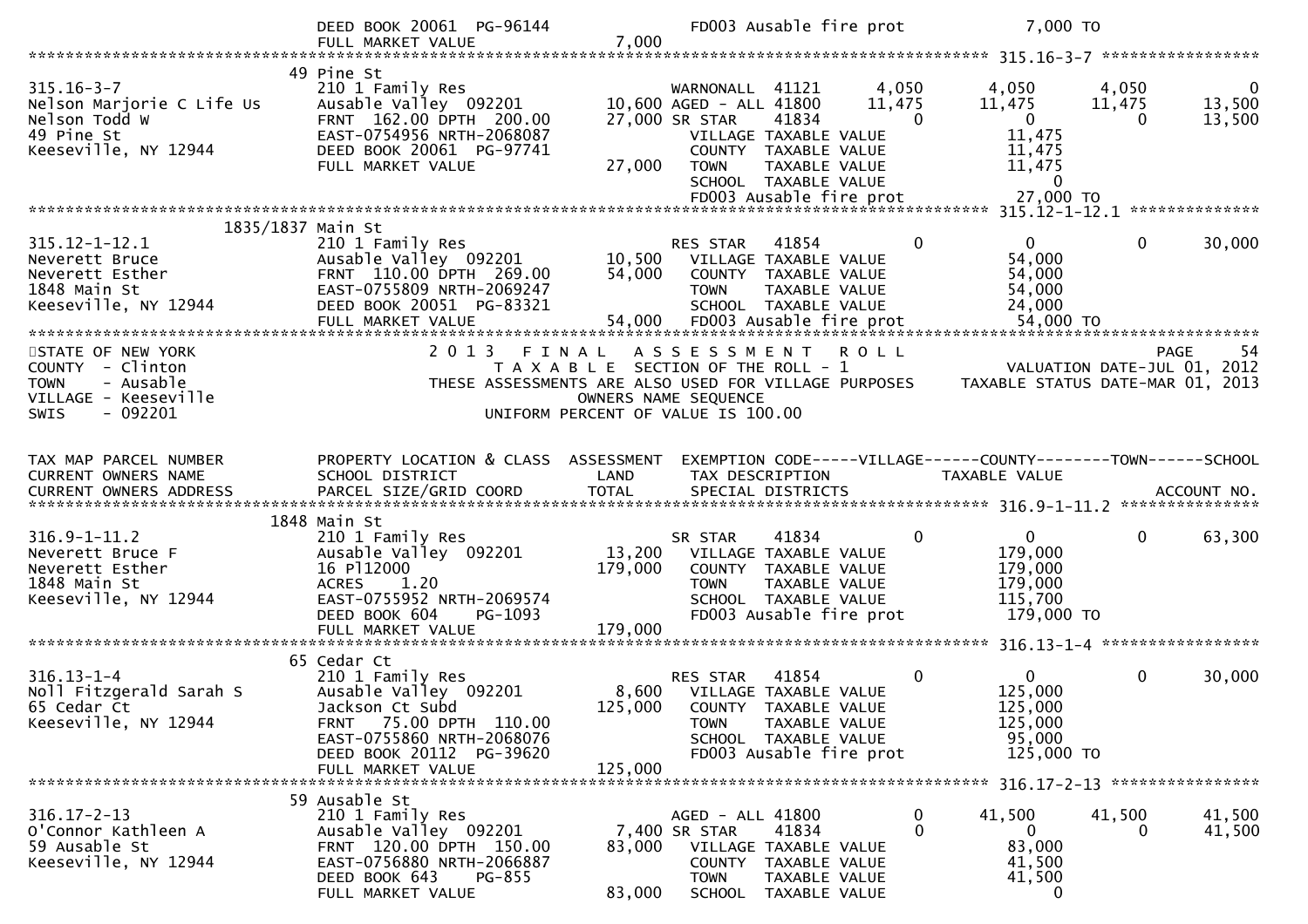| 91/93 Ausable St<br>$316.17 - 2 - 3$<br>271 Mfg housings<br>46,000<br>VILLAGE TAXABLE VALUE<br>8,700<br>46,000<br>Obert Executrix Cheryl<br>Ausable Valley 092201<br>COUNTY TAXABLE VALUE<br>46,000<br>FRNT 70.00 DPTH 240.00<br>46,000<br>Stone Estate Hilda<br><b>TOWN</b><br>TAXABLE VALUE<br>12 Ouellette Cir<br>EAST-0757166 NRTH-2067545<br>46,000<br>SCHOOL TAXABLE VALUE<br>Keeseville, NY 12944<br>FD003 Ausable fire prot<br>46,000 TO<br>DEED BOOK 20021 PG-46898<br>46,000<br>FULL MARKET VALUE<br>*****************<br>71 Hill St<br>$315.16 - 3 - 2$<br>20,000<br>27,000<br>210 1 Family Res<br>20,000<br>WARCOMALL<br>41131<br>10,200 RES STAR<br>41854<br>$\mathbf{0}$<br>OBrien Patrick<br>Ausable Valley 092201<br>$\Omega$<br>0<br>88,000<br>71 Hill St<br>FRNT 100.00 DPTH 253.10<br>108,000<br>VILLAGE TAXABLE VALUE<br>Keeseville, NY 12944<br><b>BANK</b><br>080<br>COUNTY TAXABLE VALUE<br>81,000<br>EAST-0754686 NRTH-2068260<br>88,000<br><b>TOWN</b><br>TAXABLE VALUE<br>SCHOOL TAXABLE VALUE<br>78,000<br>DEED BOOK 20072 PG-9613<br>STATE OF NEW YORK<br>2 0 1 3<br>FINAL<br>A S S E S S M E N T<br><b>ROLL</b><br><b>PAGE</b><br>COUNTY - Clinton<br>T A X A B L E SECTION OF THE ROLL - 1<br>VALUATION DATE-JUL 01, 2012<br><b>TOWN</b><br>- Ausable<br>THESE ASSESSMENTS ARE ALSO USED FOR VILLAGE PURPOSES<br>TAXABLE STATUS DATE-MAR 01, 2013<br>VILLAGE - Keeseville<br>OWNERS NAME SEQUENCE<br>$-092201$<br><b>SWIS</b><br>UNIFORM PERCENT OF VALUE IS 100.00<br>PROPERTY LOCATION & CLASS ASSESSMENT<br>EXEMPTION CODE-----VILLAGE------COUNTY--------TOWN------SCHOOL<br>TAX MAP PARCEL NUMBER<br>CURRENT OWNERS NAME<br>SCHOOL DISTRICT<br>LAND<br>TAXABLE VALUE<br>TAX DESCRIPTION<br>45 Hill St<br>$315.16 - 2 - 1$<br>210 1 Family Res<br>12,780<br>12,000<br>12,000<br>WARNONALL<br>41121<br>4,260<br>4,260<br>Ouimette Ronnie D<br>Ausable Valley 092201<br>9,400 WARDISALL 41141<br>4,260<br>FRNT 100.00 DPTH 165.00<br>85,200 SR STAR<br>41834<br>Ouimette Hazel M<br>$\Omega$<br>$\overline{0}$<br>0<br>45 Hill St<br>68,940<br>320<br><b>BANK</b><br>VILLAGE TAXABLE VALUE<br>Keeseville, NY 12944<br>EAST-0755348 NRTH-2068398<br>68,160<br>COUNTY TAXABLE VALUE<br>68,940<br>DEED BOOK 20051 PG-79622<br><b>TOWN</b><br>TAXABLE VALUE<br>21,900<br>FULL MARKET VALUE<br>85,200<br>SCHOOL TAXABLE VALUE<br>85,200 TO<br>FD003 Ausable fire prot<br>41 Grove St<br>$316.9 - 1 - 15.32$<br>$\overline{0}$<br>$\mathbf 0$<br>30,000<br>210 1 Family Res<br>RES STAR<br>41854<br>0<br>96,000<br>11,000<br>Owens Jeffrey S<br>Ausable Valley 092201<br>VILLAGE TAXABLE VALUE<br>41 Grove St<br>FRNT 188.27 DPTH 350.23<br>96,000<br>96,000<br>COUNTY<br>TAXABLE VALUE<br>Keeseville, NY 12944<br>080<br>96,000<br><b>TOWN</b><br>TAXABLE VALUE<br><b>BANK</b><br>EAST-0755828 NRTH-2070256<br>SCHOOL TAXABLE VALUE<br>66,000<br>96,000 TO<br>DEED BOOK 20041 PG-77742<br>FD003 Ausable fire prot<br>96,000<br>FULL MARKET VALUE<br>123 Ausable St<br>$316.13 - 5 - 16$<br>19,500<br>0<br>210 1 Family Res<br>LIM INC DI 41932<br>$\bf{0}$<br>$\mathbf{0}$<br>$\mathbf{0}$<br>Ausable Valley 092201<br>4,800 RES STAR<br>41854<br>0<br>Passino Life Estate Gary<br>39,000<br>Passino Richard T Jr<br>50.00 DPTH<br>39,000<br><b>FRNT</b><br>80.00<br>VILLAGE TAXABLE VALUE<br>123 Ausable St<br>EAST-0757620 NRTH-2068211<br>19,500<br>COUNTY TAXABLE VALUE<br>Keeseville, NY 12944<br>DEED BOOK 20082 PG-12931<br>39,000<br><b>TOWN</b><br>TAXABLE VALUE<br>9,000<br>39,000<br>SCHOOL TAXABLE VALUE<br>FULL MARKET VALUE<br>FD003 Ausable fire prot<br>39,000 TO |  |  | FD003 Ausable fire prot | 83,000 TO |                         |
|--------------------------------------------------------------------------------------------------------------------------------------------------------------------------------------------------------------------------------------------------------------------------------------------------------------------------------------------------------------------------------------------------------------------------------------------------------------------------------------------------------------------------------------------------------------------------------------------------------------------------------------------------------------------------------------------------------------------------------------------------------------------------------------------------------------------------------------------------------------------------------------------------------------------------------------------------------------------------------------------------------------------------------------------------------------------------------------------------------------------------------------------------------------------------------------------------------------------------------------------------------------------------------------------------------------------------------------------------------------------------------------------------------------------------------------------------------------------------------------------------------------------------------------------------------------------------------------------------------------------------------------------------------------------------------------------------------------------------------------------------------------------------------------------------------------------------------------------------------------------------------------------------------------------------------------------------------------------------------------------------------------------------------------------------------------------------------------------------------------------------------------------------------------------------------------------------------------------------------------------------------------------------------------------------------------------------------------------------------------------------------------------------------------------------------------------------------------------------------------------------------------------------------------------------------------------------------------------------------------------------------------------------------------------------------------------------------------------------------------------------------------------------------------------------------------------------------------------------------------------------------------------------------------------------------------------------------------------------------------------------------------------------------------------------------------------------------------------------------------------------------------------------------------------------------------------------------------------------------------------------------------------------------------------------------------------------------------------------------------------------------------------------------------------------------------------------------------------------------------------------------------------------------------------------------------------------------------------------------------|--|--|-------------------------|-----------|-------------------------|
|                                                                                                                                                                                                                                                                                                                                                                                                                                                                                                                                                                                                                                                                                                                                                                                                                                                                                                                                                                                                                                                                                                                                                                                                                                                                                                                                                                                                                                                                                                                                                                                                                                                                                                                                                                                                                                                                                                                                                                                                                                                                                                                                                                                                                                                                                                                                                                                                                                                                                                                                                                                                                                                                                                                                                                                                                                                                                                                                                                                                                                                                                                                                                                                                                                                                                                                                                                                                                                                                                                                                                                                                              |  |  |                         |           |                         |
|                                                                                                                                                                                                                                                                                                                                                                                                                                                                                                                                                                                                                                                                                                                                                                                                                                                                                                                                                                                                                                                                                                                                                                                                                                                                                                                                                                                                                                                                                                                                                                                                                                                                                                                                                                                                                                                                                                                                                                                                                                                                                                                                                                                                                                                                                                                                                                                                                                                                                                                                                                                                                                                                                                                                                                                                                                                                                                                                                                                                                                                                                                                                                                                                                                                                                                                                                                                                                                                                                                                                                                                                              |  |  |                         |           |                         |
|                                                                                                                                                                                                                                                                                                                                                                                                                                                                                                                                                                                                                                                                                                                                                                                                                                                                                                                                                                                                                                                                                                                                                                                                                                                                                                                                                                                                                                                                                                                                                                                                                                                                                                                                                                                                                                                                                                                                                                                                                                                                                                                                                                                                                                                                                                                                                                                                                                                                                                                                                                                                                                                                                                                                                                                                                                                                                                                                                                                                                                                                                                                                                                                                                                                                                                                                                                                                                                                                                                                                                                                                              |  |  |                         |           |                         |
|                                                                                                                                                                                                                                                                                                                                                                                                                                                                                                                                                                                                                                                                                                                                                                                                                                                                                                                                                                                                                                                                                                                                                                                                                                                                                                                                                                                                                                                                                                                                                                                                                                                                                                                                                                                                                                                                                                                                                                                                                                                                                                                                                                                                                                                                                                                                                                                                                                                                                                                                                                                                                                                                                                                                                                                                                                                                                                                                                                                                                                                                                                                                                                                                                                                                                                                                                                                                                                                                                                                                                                                                              |  |  |                         |           | 0<br>30,000             |
|                                                                                                                                                                                                                                                                                                                                                                                                                                                                                                                                                                                                                                                                                                                                                                                                                                                                                                                                                                                                                                                                                                                                                                                                                                                                                                                                                                                                                                                                                                                                                                                                                                                                                                                                                                                                                                                                                                                                                                                                                                                                                                                                                                                                                                                                                                                                                                                                                                                                                                                                                                                                                                                                                                                                                                                                                                                                                                                                                                                                                                                                                                                                                                                                                                                                                                                                                                                                                                                                                                                                                                                                              |  |  |                         |           | 55                      |
|                                                                                                                                                                                                                                                                                                                                                                                                                                                                                                                                                                                                                                                                                                                                                                                                                                                                                                                                                                                                                                                                                                                                                                                                                                                                                                                                                                                                                                                                                                                                                                                                                                                                                                                                                                                                                                                                                                                                                                                                                                                                                                                                                                                                                                                                                                                                                                                                                                                                                                                                                                                                                                                                                                                                                                                                                                                                                                                                                                                                                                                                                                                                                                                                                                                                                                                                                                                                                                                                                                                                                                                                              |  |  |                         |           |                         |
|                                                                                                                                                                                                                                                                                                                                                                                                                                                                                                                                                                                                                                                                                                                                                                                                                                                                                                                                                                                                                                                                                                                                                                                                                                                                                                                                                                                                                                                                                                                                                                                                                                                                                                                                                                                                                                                                                                                                                                                                                                                                                                                                                                                                                                                                                                                                                                                                                                                                                                                                                                                                                                                                                                                                                                                                                                                                                                                                                                                                                                                                                                                                                                                                                                                                                                                                                                                                                                                                                                                                                                                                              |  |  |                         |           |                         |
|                                                                                                                                                                                                                                                                                                                                                                                                                                                                                                                                                                                                                                                                                                                                                                                                                                                                                                                                                                                                                                                                                                                                                                                                                                                                                                                                                                                                                                                                                                                                                                                                                                                                                                                                                                                                                                                                                                                                                                                                                                                                                                                                                                                                                                                                                                                                                                                                                                                                                                                                                                                                                                                                                                                                                                                                                                                                                                                                                                                                                                                                                                                                                                                                                                                                                                                                                                                                                                                                                                                                                                                                              |  |  |                         |           |                         |
|                                                                                                                                                                                                                                                                                                                                                                                                                                                                                                                                                                                                                                                                                                                                                                                                                                                                                                                                                                                                                                                                                                                                                                                                                                                                                                                                                                                                                                                                                                                                                                                                                                                                                                                                                                                                                                                                                                                                                                                                                                                                                                                                                                                                                                                                                                                                                                                                                                                                                                                                                                                                                                                                                                                                                                                                                                                                                                                                                                                                                                                                                                                                                                                                                                                                                                                                                                                                                                                                                                                                                                                                              |  |  |                         |           |                         |
|                                                                                                                                                                                                                                                                                                                                                                                                                                                                                                                                                                                                                                                                                                                                                                                                                                                                                                                                                                                                                                                                                                                                                                                                                                                                                                                                                                                                                                                                                                                                                                                                                                                                                                                                                                                                                                                                                                                                                                                                                                                                                                                                                                                                                                                                                                                                                                                                                                                                                                                                                                                                                                                                                                                                                                                                                                                                                                                                                                                                                                                                                                                                                                                                                                                                                                                                                                                                                                                                                                                                                                                                              |  |  |                         |           | 0<br>$\Omega$<br>63,300 |
|                                                                                                                                                                                                                                                                                                                                                                                                                                                                                                                                                                                                                                                                                                                                                                                                                                                                                                                                                                                                                                                                                                                                                                                                                                                                                                                                                                                                                                                                                                                                                                                                                                                                                                                                                                                                                                                                                                                                                                                                                                                                                                                                                                                                                                                                                                                                                                                                                                                                                                                                                                                                                                                                                                                                                                                                                                                                                                                                                                                                                                                                                                                                                                                                                                                                                                                                                                                                                                                                                                                                                                                                              |  |  |                         |           |                         |
|                                                                                                                                                                                                                                                                                                                                                                                                                                                                                                                                                                                                                                                                                                                                                                                                                                                                                                                                                                                                                                                                                                                                                                                                                                                                                                                                                                                                                                                                                                                                                                                                                                                                                                                                                                                                                                                                                                                                                                                                                                                                                                                                                                                                                                                                                                                                                                                                                                                                                                                                                                                                                                                                                                                                                                                                                                                                                                                                                                                                                                                                                                                                                                                                                                                                                                                                                                                                                                                                                                                                                                                                              |  |  |                         |           |                         |
|                                                                                                                                                                                                                                                                                                                                                                                                                                                                                                                                                                                                                                                                                                                                                                                                                                                                                                                                                                                                                                                                                                                                                                                                                                                                                                                                                                                                                                                                                                                                                                                                                                                                                                                                                                                                                                                                                                                                                                                                                                                                                                                                                                                                                                                                                                                                                                                                                                                                                                                                                                                                                                                                                                                                                                                                                                                                                                                                                                                                                                                                                                                                                                                                                                                                                                                                                                                                                                                                                                                                                                                                              |  |  |                         |           |                         |
|                                                                                                                                                                                                                                                                                                                                                                                                                                                                                                                                                                                                                                                                                                                                                                                                                                                                                                                                                                                                                                                                                                                                                                                                                                                                                                                                                                                                                                                                                                                                                                                                                                                                                                                                                                                                                                                                                                                                                                                                                                                                                                                                                                                                                                                                                                                                                                                                                                                                                                                                                                                                                                                                                                                                                                                                                                                                                                                                                                                                                                                                                                                                                                                                                                                                                                                                                                                                                                                                                                                                                                                                              |  |  |                         |           |                         |
|                                                                                                                                                                                                                                                                                                                                                                                                                                                                                                                                                                                                                                                                                                                                                                                                                                                                                                                                                                                                                                                                                                                                                                                                                                                                                                                                                                                                                                                                                                                                                                                                                                                                                                                                                                                                                                                                                                                                                                                                                                                                                                                                                                                                                                                                                                                                                                                                                                                                                                                                                                                                                                                                                                                                                                                                                                                                                                                                                                                                                                                                                                                                                                                                                                                                                                                                                                                                                                                                                                                                                                                                              |  |  |                         |           |                         |
|                                                                                                                                                                                                                                                                                                                                                                                                                                                                                                                                                                                                                                                                                                                                                                                                                                                                                                                                                                                                                                                                                                                                                                                                                                                                                                                                                                                                                                                                                                                                                                                                                                                                                                                                                                                                                                                                                                                                                                                                                                                                                                                                                                                                                                                                                                                                                                                                                                                                                                                                                                                                                                                                                                                                                                                                                                                                                                                                                                                                                                                                                                                                                                                                                                                                                                                                                                                                                                                                                                                                                                                                              |  |  |                         |           |                         |
|                                                                                                                                                                                                                                                                                                                                                                                                                                                                                                                                                                                                                                                                                                                                                                                                                                                                                                                                                                                                                                                                                                                                                                                                                                                                                                                                                                                                                                                                                                                                                                                                                                                                                                                                                                                                                                                                                                                                                                                                                                                                                                                                                                                                                                                                                                                                                                                                                                                                                                                                                                                                                                                                                                                                                                                                                                                                                                                                                                                                                                                                                                                                                                                                                                                                                                                                                                                                                                                                                                                                                                                                              |  |  |                         |           | $\mathbf 0$<br>30,000   |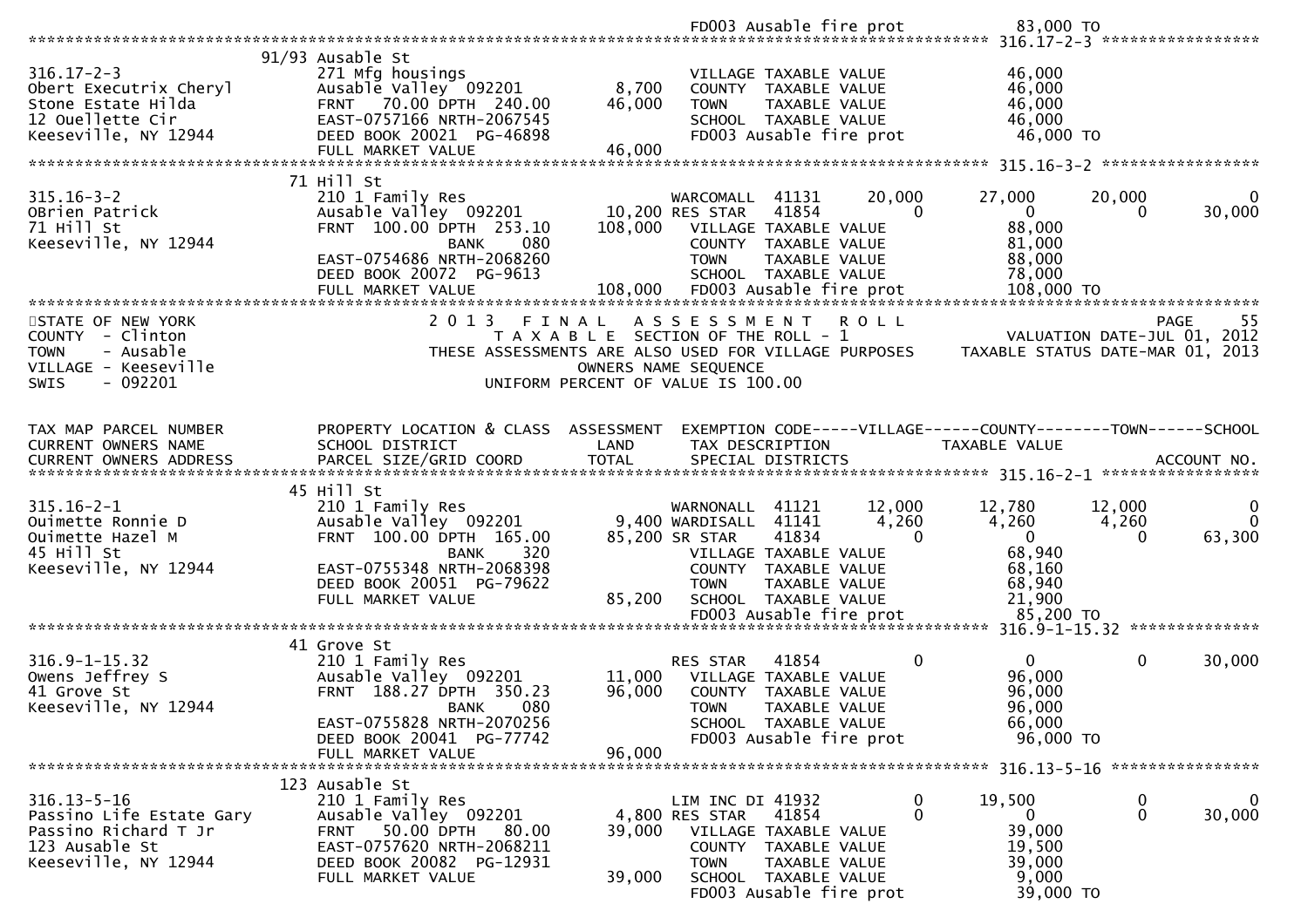|                                                                                                                       |                                                                                                                                                                                        |                           | *******************                                                                                                                                                  | 316.13-6-8 ******************                                                        |
|-----------------------------------------------------------------------------------------------------------------------|----------------------------------------------------------------------------------------------------------------------------------------------------------------------------------------|---------------------------|----------------------------------------------------------------------------------------------------------------------------------------------------------------------|--------------------------------------------------------------------------------------|
| $316.13 - 6 - 8$<br>Passino Martha K<br>172 Ausable St<br>Keeseville, NY 12944                                        | 172 Ausable St<br>210 1 Family Res<br>Ausable Valley 092201<br>FRNT 112.00 DPTH 230.00<br><b>BANK</b><br>080<br>EAST-0758241 NRTH-2069071<br>DEED BOOK 782<br>$PG-8$                   | 7,900<br>95,000           | VILLAGE TAXABLE VALUE<br>COUNTY TAXABLE VALUE<br><b>TOWN</b><br><b>TAXABLE VALUE</b><br>SCHOOL TAXABLE VALUE<br>FD003 Ausable fire prot                              | 95,000<br>95,000<br>95,000<br>95,000<br>95,000 TO                                    |
|                                                                                                                       | FULL MARKET VALUE                                                                                                                                                                      | 95,000                    |                                                                                                                                                                      | **************                                                                       |
| $315.16 - 2 - 15.1$<br>Patnode Ruth<br>168 Pleasant St<br>Keeseville, NY 12944                                        | 168 Pleasant St<br>210 1 Family Res<br>Ausable Valley 092201<br>FRNT 65.50 DPTH 222.50<br>EAST-0755384 NRTH-2067046<br>DEED BOOK 1023<br>PG-333                                        | 49,500                    | $\mathbf 0$<br>RES STAR<br>41854<br>8,300 VILLAGE TAXABLE VALUE<br>COUNTY TAXABLE VALUE<br><b>TOWN</b><br>TAXABLE VALUE<br>SCHOOL TAXABLE VALUE                      | $\overline{0}$<br>$\mathbf 0$<br>30,000<br>49,500<br>49,500<br>49,500<br>19,500      |
| STATE OF NEW YORK<br>COUNTY - Clinton<br>- Ausable<br><b>TOWN</b><br>VILLAGE - Keeseville<br><b>SWIS</b><br>$-092201$ |                                                                                                                                                                                        | OWNERS NAME SEQUENCE      | 2013 FINAL ASSESSMENT ROLL<br>T A X A B L E SECTION OF THE ROLL - 1<br>THESE ASSESSMENTS ARE ALSO USED FOR VILLAGE PURPOSES<br>UNIFORM PERCENT OF VALUE IS 100.00    | -56<br>PAGE<br>VALUATION DATE-JUL 01, 2012<br>TAXABLE STATUS DATE-MAR 01, 2013       |
| TAX MAP PARCEL NUMBER<br><b>CURRENT OWNERS NAME</b>                                                                   | PROPERTY LOCATION & CLASS ASSESSMENT<br>SCHOOL DISTRICT                                                                                                                                | LAND                      | TAX DESCRIPTION                                                                                                                                                      | EXEMPTION CODE-----VILLAGE------COUNTY--------TOWN------SCHOOL<br>TAXABLE VALUE      |
| $315.16 - 2 - 15.2$<br>Patnode Ruth Ann<br>168 Pleasant St<br>Keeseville, NY 12944                                    | 4 Patnode Ln<br>220 2 Family Res<br>Ausable Valley 092201<br>FRNT 78.70 DPTH 76.50<br>EAST-0755531 NRTH-2067104<br>DEED BOOK 567<br>PG-1078                                            | 5,300<br>53,400           | VILLAGE TAXABLE VALUE<br>COUNTY TAXABLE VALUE<br><b>TOWN</b><br>TAXABLE VALUE<br>SCHOOL TAXABLE VALUE<br>FD003 Ausable fire prot                                     | 53,400<br>53,400<br>53,400<br>53,400<br>53,400 TO                                    |
|                                                                                                                       |                                                                                                                                                                                        |                           |                                                                                                                                                                      |                                                                                      |
| $315.12 - 2 - 5$<br>Payette Christopher J<br>Payette Maxine<br>25 Basket Ave<br>Keeseville, NY 12944                  | 25 Basket Ave<br>210 1 Family Res<br>Ausable Valley 092201<br>Oakwood Pk Sub Lot 5<br>FRNT 102.00 DPTH 150.00<br>110<br>BANK<br>EAST-0754568 NRTH-2070041<br>DEED BOOK 960<br>$PG-125$ | 9,100<br>169,000          | $\mathbf 0$<br>RES STAR<br>41854<br>VILLAGE TAXABLE VALUE<br>COUNTY TAXABLE VALUE<br>TAXABLE VALUE<br><b>TOWN</b><br>SCHOOL TAXABLE VALUE<br>FD003 Ausable fire prot | $\mathbf 0$<br>0<br>30,000<br>169,000<br>169,000<br>169,000<br>139,000<br>169,000 TO |
|                                                                                                                       | FULL MARKET VALUE                                                                                                                                                                      | 169,000                   |                                                                                                                                                                      |                                                                                      |
| $315.12 - 1 - 9$<br>Person Nancy<br>1849 Main St<br>Keeseville, NY 12944                                              | 1849 Main St<br>210 1 Family Res<br>Ausable Valley 092201<br>76.00 DPTH 230.00<br><b>FRNT</b><br>EAST-0755598 NRTH-2069563<br>DEED BOOK 20061 PG-92783<br>FULL MARKET VALUE            | 8,800<br>53,000<br>53,000 | VILLAGE TAXABLE VALUE<br>COUNTY TAXABLE VALUE<br><b>TOWN</b><br><b>TAXABLE VALUE</b><br>SCHOOL TAXABLE VALUE<br>FD003 Ausable fire prot                              | 53,000<br>53,000<br>53,000<br>53,000<br>53,000 TO                                    |
|                                                                                                                       |                                                                                                                                                                                        |                           |                                                                                                                                                                      | 316.13-2-27 *****************                                                        |
| $316.13 - 2 - 27$                                                                                                     | 136 Pleasant St<br>210 1 Family Res                                                                                                                                                    |                           | VILLAGE TAXABLE VALUE                                                                                                                                                | 84,000                                                                               |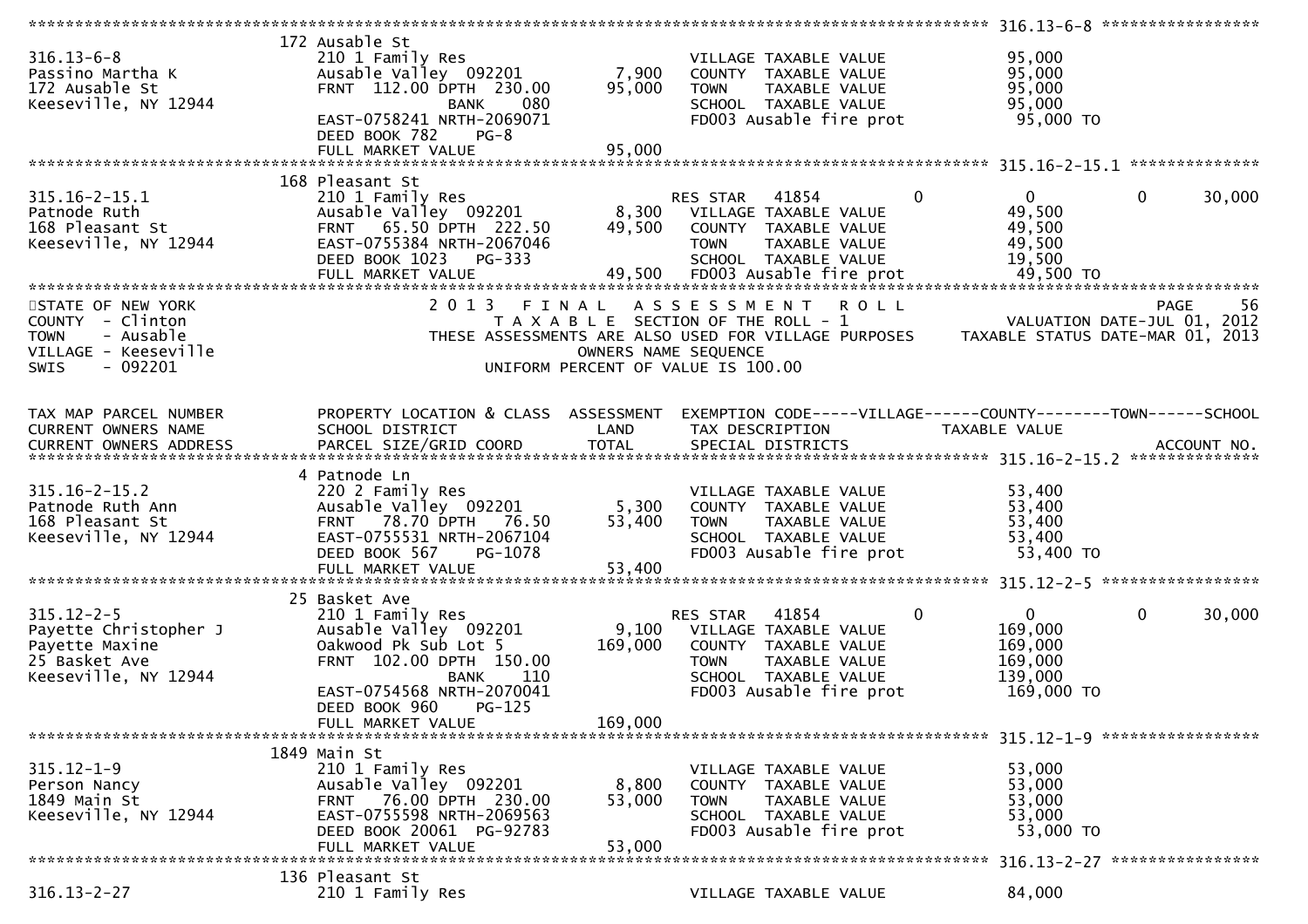| Peryea Michael J<br>Peryea Victoria L<br>357 Soper Rd<br>Keeseville, NY 12944                                        | Ausable Valley 092201<br>FRNT 120.00 DPTH 212.00<br>EAST-0756166 NRTH-2067232<br>DEED BOOK 20122 PG-45660<br>FULL MARKET VALUE                                                              | 9,900<br>84,000<br>84,000 | COUNTY TAXABLE VALUE<br>TAXABLE VALUE<br><b>TOWN</b><br>SCHOOL TAXABLE VALUE<br>FD003 Ausable fire prot                                                                        |             | 84,000<br>84,000<br>84,000<br>84,000 TO                                                                                             |                                        |    |
|----------------------------------------------------------------------------------------------------------------------|---------------------------------------------------------------------------------------------------------------------------------------------------------------------------------------------|---------------------------|--------------------------------------------------------------------------------------------------------------------------------------------------------------------------------|-------------|-------------------------------------------------------------------------------------------------------------------------------------|----------------------------------------|----|
|                                                                                                                      |                                                                                                                                                                                             |                           |                                                                                                                                                                                |             |                                                                                                                                     |                                        |    |
| $316.13 - 2 - 33$<br>Phillips Albert A<br>Phillips Karen<br>54 Elm St<br>Plattsburgh, NY 12901-5262                  | 152 Pleasant St<br>210 1 Family Res<br>Ausable Valley 092201<br>Lot 17 Pl 12000 Al<br>FRNT 81.00 DPTH 125.00<br>EAST-0755751 NRTH-2067100<br>DEED BOOK 976<br>PG-249<br>FULL MARKET VALUE   | 7,500<br>55,000<br>55,000 | VILLAGE TAXABLE VALUE<br>COUNTY TAXABLE VALUE<br>TAXABLE VALUE<br><b>TOWN</b><br>SCHOOL TAXABLE VALUE<br>FD003 Ausable fire prot                                               |             | 55,000<br>55,000<br>55,000<br>55,000<br>55,000 TO                                                                                   |                                        |    |
|                                                                                                                      |                                                                                                                                                                                             |                           |                                                                                                                                                                                |             |                                                                                                                                     |                                        |    |
| STATE OF NEW YORK<br>COUNTY - Clinton<br>- Ausable<br><b>TOWN</b><br>VILLAGE - Keeseville<br><b>SWIS</b><br>- 092201 | 2013 FINAL                                                                                                                                                                                  |                           | A S S E S S M E N T<br>T A X A B L E SECTION OF THE ROLL - 1<br>OWNERS NAME SEQUENCE<br>UNIFORM PERCENT OF VALUE IS 100.00                                                     | <b>ROLL</b> | $\overline{C}$ VALUATION DATE-JUL 01, 2012<br>THESE ASSESSMENTS ARE ALSO USED FOR VILLAGE PURPOSES TAXABLE STATUS DATE-MAR 01, 2013 | <b>PAGE</b>                            | 57 |
| TAX MAP PARCEL NUMBER<br>CURRENT OWNERS NAME                                                                         | PROPERTY LOCATION & CLASS ASSESSMENT<br>SCHOOL DISTRICT                                                                                                                                     | LAND                      | TAX DESCRIPTION                                                                                                                                                                |             | EXEMPTION CODE-----VILLAGE------COUNTY-------TOWN------SCHOOL<br>TAXABLE VALUE                                                      |                                        |    |
|                                                                                                                      | 39 Ausable St                                                                                                                                                                               |                           |                                                                                                                                                                                |             |                                                                                                                                     |                                        |    |
| $316.17 - 1 - 20$<br>Phillips Karen G<br>Ocwen Fed Bank/Barb Wilson<br>12650 Ingenuity Dr<br>Orlando, FL 32826       | 210 1 Family Res<br>Ausable Valley 092201<br>FRNT 66.00 DPTH 155.00<br>BANK<br>080<br>EAST-0756423 NRTH-2066794<br>DEED BOOK 1001<br>PG-339                                                 | 6,800<br>52,700           | VILLAGE TAXABLE VALUE<br>COUNTY TAXABLE VALUE<br>TAXABLE VALUE<br><b>TOWN</b><br>SCHOOL TAXABLE VALUE<br>FD003 Ausable fire prot                                               |             | 52,700<br>52,700<br>52,700<br>52,700<br>52,700 TO                                                                                   |                                        |    |
|                                                                                                                      | FULL MARKET VALUE                                                                                                                                                                           | 52,700                    |                                                                                                                                                                                |             |                                                                                                                                     |                                        |    |
|                                                                                                                      | 77 Liberty St                                                                                                                                                                               |                           |                                                                                                                                                                                |             |                                                                                                                                     |                                        |    |
| $315.16 - 1 - 7$<br>Picard Bruce J<br>Picard Susan R<br>77 Liberty St<br>Keeseville, NY 12944                        | 210 1 Family Res<br>Ausable Valley 092201<br>Lot 16 Pl 12000 Al<br>FRNT 141.00 DPTH 147.00<br>EAST-0756334 NRTH-2068737<br>DEED BOOK 729<br>PG-206                                          | 98,000                    | RES STAR 41854<br>8,300 VILLAGE TAXABLE VALUE<br>COUNTY TAXABLE VALUE<br>TAXABLE VALUE<br><b>TOWN</b><br>SCHOOL TAXABLE VALUE<br>FD003 Ausable fire prot                       | 0           | $\mathbf{0}$<br>98,000<br>98,000<br>98,000<br>68,000<br>98,000 TO                                                                   | 30,000<br>0                            |    |
|                                                                                                                      | FULL MARKET VALUE                                                                                                                                                                           | 98,000                    |                                                                                                                                                                                |             |                                                                                                                                     |                                        |    |
|                                                                                                                      |                                                                                                                                                                                             |                           |                                                                                                                                                                                |             |                                                                                                                                     | ***************                        |    |
| $315.16 - 3 - 5.1$<br>Place Life Estate Thelma A<br>Douglas Sandra L<br>59 Pine St<br>Keeseville, NY 12944           | 59 Pine St<br>210 1 Family Res<br>Ausable Valley 092201<br>Survey Bk 10 Page 130<br>FRNT 125.79 DPTH<br>90.95<br>EAST-0754979 NRTH-2068363<br>DEED BOOK 20112 PG-37936<br>FULL MARKET VALUE | 77,000<br>77.000          | AGED - ALL 41800<br>6,900 SR STAR<br>41834<br>VILLAGE TAXABLE VALUE<br>COUNTY TAXABLE VALUE<br><b>TOWN</b><br>TAXABLE VALUE<br>SCHOOL TAXABLE VALUE<br>FD003 Ausable fire prot | 38,500<br>0 | 38,500<br>$\mathbf{0}$<br>38,500<br>38,500<br>38,500<br>0<br>77,000 TO                                                              | 38,500<br>38,500<br>38,500<br>$\Omega$ |    |
|                                                                                                                      | 38 Grove St                                                                                                                                                                                 |                           |                                                                                                                                                                                |             |                                                                                                                                     | 316.9-2-2 ********************         |    |
| $316.9 - 2 - 2$<br>Pliscofsky Diane L<br>Pliscofsky Vincent A                                                        | 210 1 Family Res<br>Ausable Valley 092201<br>FRNT 137.80 DPTH 252.00                                                                                                                        | 10,500<br>67,000          | 41854<br>RES STAR<br>VILLAGE TAXABLE VALUE<br>COUNTY TAXABLE VALUE                                                                                                             | 0           | 0<br>67,000<br>67,000                                                                                                               | 30,000<br>0                            |    |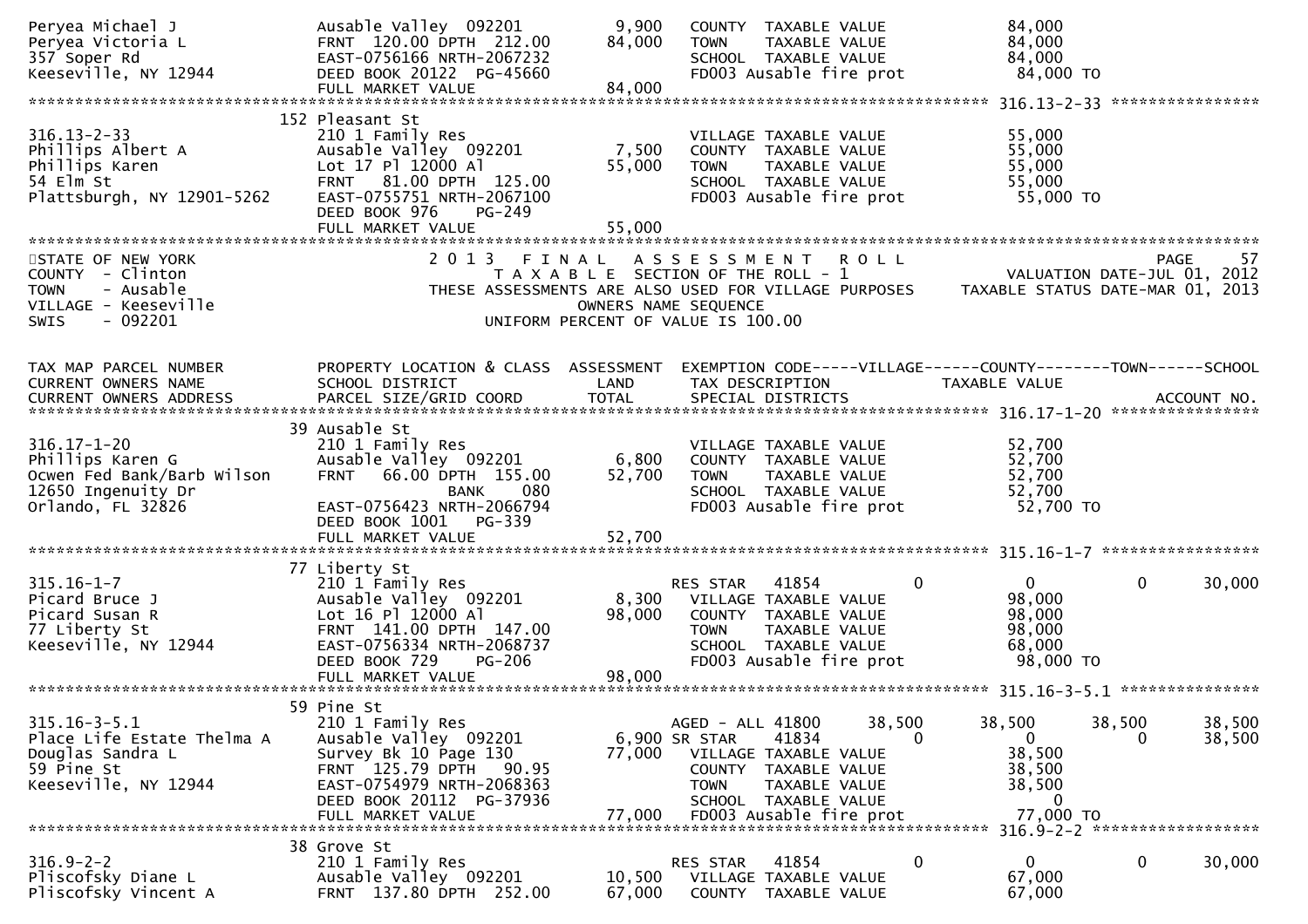| 38 Grove St<br>Keeseville, NY 12944                                                                                                                                                                                                                                      | EAST-0756335 NRTH-2070251<br>DEED BOOK 98001 PG-04642                                                                                                                                |                                                                                                     | <b>TOWN</b>                                       | TAXABLE VALUE<br>SCHOOL TAXABLE VALUE                                                                                      |          | 67,000<br>37,000                                                                |                                                                                       |
|--------------------------------------------------------------------------------------------------------------------------------------------------------------------------------------------------------------------------------------------------------------------------|--------------------------------------------------------------------------------------------------------------------------------------------------------------------------------------|-----------------------------------------------------------------------------------------------------|---------------------------------------------------|----------------------------------------------------------------------------------------------------------------------------|----------|---------------------------------------------------------------------------------|---------------------------------------------------------------------------------------|
|                                                                                                                                                                                                                                                                          |                                                                                                                                                                                      |                                                                                                     |                                                   |                                                                                                                            |          |                                                                                 |                                                                                       |
| $316.13 - 2 - 16$<br>Pray Brian<br>43 Liberty St<br>Keeseville, NY 12944-1123                                                                                                                                                                                            | 43 Liberty St<br>210 1 Family Res<br>Ausable Valley 092201<br>92.00 DPTH 170.00<br><b>FRNT</b><br>EAST-0756766 NRTH-2067957<br>DEED BOOK 20011 PG-31848<br>FULL MARKET VALUE         | 58,800<br>58,800                                                                                    | LIM INC DI 41932<br>9,100 RES STAR<br><b>TOWN</b> | 41854<br>VILLAGE TAXABLE VALUE<br>COUNTY TAXABLE VALUE<br>TAXABLE VALUE<br>SCHOOL TAXABLE VALUE                            |          | 29,400<br>0<br>0<br>$\Omega$<br>58,800<br>29,400<br>58,800<br>28,800            | 0<br>0<br>$\mathbf{0}$<br>30,000                                                      |
| STATE OF NEW YORK<br>COUNTY - Clinton<br>- Ausable<br><b>TOWN</b><br>VILLAGE - Keeseville<br>$-092201$<br><b>SWIS</b>                                                                                                                                                    | 2 0 1 3<br>F I N A L<br>THESE ASSESSMENTS ARE ALSO USED FOR VILLAGE PURPOSES                                                                                                         | T A X A B L E SECTION OF THE ROLL - 1<br>OWNERS NAME SEQUENCE<br>UNIFORM PERCENT OF VALUE IS 100.00 | ASSESSMENT ROLL                                   |                                                                                                                            |          |                                                                                 | -58<br><b>PAGE</b><br>VALUATION DATE-JUL 01, 2012<br>TAXABLE STATUS DATE-MAR 01, 2013 |
| TAX MAP PARCEL NUMBER<br>CURRENT OWNERS NAME                                                                                                                                                                                                                             | PROPERTY LOCATION & CLASS ASSESSMENT<br>SCHOOL DISTRICT                                                                                                                              | LAND                                                                                                | TAX DESCRIPTION                                   |                                                                                                                            |          | EXEMPTION CODE-----VILLAGE------COUNTY--------TOWN------SCHOOL<br>TAXABLE VALUE |                                                                                       |
| $316.9 - 1 - 15.31$<br>Pray Cindy L<br>PO Box 291<br>Keeseville, NY 12944<br>= 2001 MARKET VALUE = 16,000 FD003 Ausable fire prot = 46,000 FD = 46,000<br>11.15.1 http://www.thisian.com/ending.com/ending.com/ending.com/ending.com/ending/thisian.com/ending/text/text | 39 Grove St<br>270 Mfg housing<br>Ausable Valley 092201<br>FRNT 130.87 DPTH 210.00<br>EAST-0756053 NRTH-2070284<br>DEED BOOK 20031 PG-54933                                          | 10,600<br>46,000                                                                                    | RES STAR<br><b>TOWN</b>                           | 41854<br>VILLAGE TAXABLE VALUE<br>COUNTY TAXABLE VALUE<br>TAXABLE VALUE<br>SCHOOL TAXABLE VALUE                            | $\Omega$ | $\overline{0}$<br>46,000<br>46,000<br>46,000<br>16,000                          | 30,000<br>0<br>***************                                                        |
| $316.9 - 1 - 15.1$<br>Pray Ronald B<br>Pray Margaret<br>105 Grove St<br>Keeseville, NY 12944                                                                                                                                                                             | 39 Grove St<br>311 Res vac land<br>Ausable Valley 092201<br>Survey Bk 13 Pg 143<br>1.40<br><b>ACRES</b><br>EAST-0755836 NRTH-2070392<br>DEED BOOK 677<br>PG-191<br>FULL MARKET VALUE | 11,400<br>11,400<br>11,400                                                                          | <b>TOWN</b>                                       | VILLAGE TAXABLE VALUE<br>COUNTY TAXABLE VALUE<br>TAXABLE VALUE<br>SCHOOL TAXABLE VALUE<br>FD003 Ausable fire prot          |          | 11,400<br>11,400<br>11,400<br>11,400<br>$11,400$ TO                             |                                                                                       |
|                                                                                                                                                                                                                                                                          |                                                                                                                                                                                      |                                                                                                     |                                                   |                                                                                                                            |          |                                                                                 |                                                                                       |
| $316.13 - 5 - 30$<br>Prescott Peter R<br>Prescott Colleen C<br>1762 Main St<br>Keeseville, NY 12944                                                                                                                                                                      | 1762 Main St<br>210 1 Family Res<br>Ausable Valley 092201<br>FRNT 260.00 DPTH 163.00<br>EAST-0757576 NRTH-2068728<br>DEED BOOK 513<br>PG-140<br>FULL MARKET VALUE                    | 10,300<br>134,800<br>134,800                                                                        | RES STAR<br><b>TOWN</b>                           | 41854<br>VILLAGE TAXABLE VALUE<br>COUNTY TAXABLE VALUE<br>TAXABLE VALUE<br>SCHOOL TAXABLE VALUE<br>FD003 Ausable fire prot | $\Omega$ | $\overline{0}$<br>134,800<br>134,800<br>134,800<br>104,800<br>134,800 TO        | $\mathbf{0}$<br>30,000                                                                |
| $315.16 - 3 - 15$<br>Preston Frank<br>8 Castleton Ave<br>East Greenbush, NY 12061                                                                                                                                                                                        | Pine St<br>314 Rural vac<10<br>Ausable Valley 092201<br>2.50<br><b>ACRES</b><br>EAST-0754716 NRTH-2068002<br>DEED BOOK 520<br>$PG-35$<br>FULL MARKET VALUE                           | 8,400<br>8,400<br>8,400                                                                             | <b>TOWN</b>                                       | VILLAGE TAXABLE VALUE<br>COUNTY TAXABLE VALUE<br>TAXABLE VALUE<br>SCHOOL TAXABLE VALUE<br>FD003 Ausable fire prot          |          | 8,400<br>8,400<br>8,400<br>8,400<br>8,400 TO                                    | 315.16-3-15 *****************                                                         |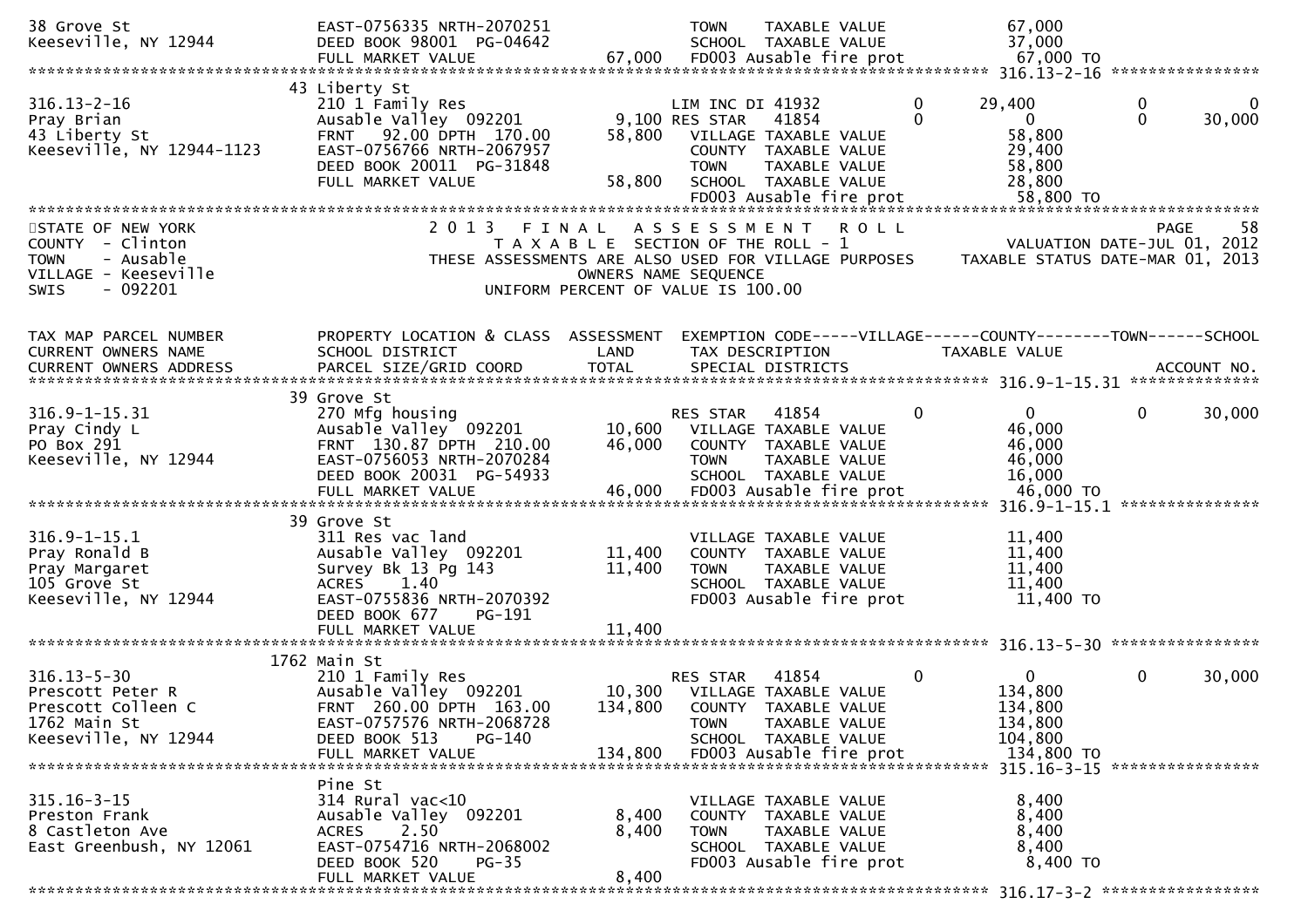| $316.17 - 3 - 2$<br>Prinsen Richard I<br>Prinsen Sherry<br>10 Moore Ln<br>Keeseville, NY 12944                 | 10 Moore Ln<br>210 1 Family Res<br>Ausable Valley 092201<br>6.90 BANK<br><b>ACRES</b><br>080<br>EAST-0755788 NRTH-2066469<br>DEED BOOK 20061 PG-97325                                   | 13,000<br>89,000             | RES STAR<br><b>TOWN</b>                                                                                                    | 41854<br>VILLAGE TAXABLE VALUE<br>COUNTY TAXABLE VALUE<br>TAXABLE VALUE<br>SCHOOL TAXABLE VALUE                   | $\Omega$                  | $\mathbf{0}$<br>89,000<br>89,000<br>89,000<br>59,000                            | $\mathbf 0$                    | 30,000                               |
|----------------------------------------------------------------------------------------------------------------|-----------------------------------------------------------------------------------------------------------------------------------------------------------------------------------------|------------------------------|----------------------------------------------------------------------------------------------------------------------------|-------------------------------------------------------------------------------------------------------------------|---------------------------|---------------------------------------------------------------------------------|--------------------------------|--------------------------------------|
| $316.17 - 3 - 3$<br>Prinsen Richard J<br>Passino Sherry<br>So Sable St<br>Keeseville, NY 12944                 | 1 Moore Ln<br>210 1 Family Res<br>Ausable Valley 092201<br>FRNT 132.00 DPTH 140.00<br><b>BANK</b><br>080<br>EAST-0756124 NRTH-2066604<br>DEED BOOK 713<br>$PG-130$<br>FULL MARKET VALUE | 8,600<br>61,800<br>61,800    | <b>TOWN</b>                                                                                                                | VILLAGE TAXABLE VALUE<br>COUNTY TAXABLE VALUE<br>TAXABLE VALUE<br>SCHOOL TAXABLE VALUE<br>FD003 Ausable fire prot |                           | 61,800<br>61,800<br>61,800<br>61,800<br>61,800 TO                               |                                |                                      |
| STATE OF NEW YORK<br>COUNTY - Clinton<br>- Ausable<br>TOWN<br>VILLAGE - Keeseville<br>$-092201$<br><b>SWIS</b> | 2 0 1 3<br>FINAL<br>THESE ASSESSMENTS ARE ALSO USED FOR VILLAGE PURPOSES                                                                                                                |                              | A S S E S S M E N T<br>T A X A B L E SECTION OF THE ROLL - 1<br>OWNERS NAME SEQUENCE<br>UNIFORM PERCENT OF VALUE IS 100.00 |                                                                                                                   | <b>ROLL</b>               | VALUATION DATE-JUL 01, 2012<br>TAXABLE STATUS DATE-MAR 01, 2013                 |                                | 59<br><b>PAGE</b>                    |
| TAX MAP PARCEL NUMBER<br>CURRENT OWNERS NAME<br><b>CURRENT OWNERS ADDRESS</b>                                  | PROPERTY LOCATION & CLASS ASSESSMENT<br>SCHOOL DISTRICT<br>PARCEL SIZE/GRID COORD                                                                                                       | LAND<br><b>TOTAL</b>         | TAX DESCRIPTION                                                                                                            | SPECIAL DISTRICTS                                                                                                 |                           | EXEMPTION CODE-----VILLAGE------COUNTY--------TOWN------SCHOOL<br>TAXABLE VALUE |                                | ACCOUNT NO.                          |
| $315.16 - 3 - 13$<br>Propane Continental Inc<br>Attn: Atten Tax Dept<br>PO Box 6789<br>Helena, MT 59604        | 23 Pine St<br>449 Other Storag<br>Ausable Valley 092201<br><b>ACRES</b><br>1.10<br>EAST-0754994 NRTH-2067454<br>DEED BOOK 98001 PG-02624<br>FULL MARKET VALUE                           | 12,100<br>110,000<br>110,000 | <b>TOWN</b>                                                                                                                | VILLAGE TAXABLE VALUE<br>COUNTY TAXABLE VALUE<br>TAXABLE VALUE<br>SCHOOL TAXABLE VALUE<br>FD003 Ausable fire prot |                           | 110,000<br>110,000<br>110,000<br>110,000<br>110,000 TO                          |                                |                                      |
| $316.10 - 1 - 1$<br>Propane Continental Inc<br>Attn: Atten Tax Dept<br>PO Box 6789<br>Helena, MT 59604         | 1803 Rt 9<br>441 Fuel Store&D<br>Ausable Valley 092201<br>1.00<br><b>ACRES</b><br>EAST-0758801 NRTH-2069650<br>DEED BOOK 98001 PG-02624<br>FULL MARKET VALUE                            | 11,000<br>83,200<br>83,200   | <b>TOWN</b>                                                                                                                | VILLAGE TAXABLE VALUE<br>COUNTY TAXABLE VALUE<br>TAXABLE VALUE<br>SCHOOL TAXABLE VALUE<br>FD003 Ausable fire prot |                           | 83,200<br>83,200<br>83,200<br>83,200<br>83,200 TO                               |                                |                                      |
| $316.13 - 5 - 10$<br>Propane Continental Inc<br>Attn: Atten Tax Dept<br>PO Box 6789<br>Helena, MT 59604        | 1750 Main St<br>482 Det row bldg<br>Ausable Valley 092201<br>FRNT 208.00 DPTH<br>60.00<br>EAST-0757746 NRTH-2068449<br>DEED BOOK 98001 PG-02624<br>FULL MARKET VALUE                    | 9,400<br>85,000<br>85,000    | <b>TOWN</b>                                                                                                                | VILLAGE TAXABLE VALUE<br>COUNTY TAXABLE VALUE<br>TAXABLE VALUE<br>SCHOOL TAXABLE VALUE<br>FD003 Ausable fire prot |                           | 85,000<br>85,000<br>85,000<br>85,000<br>85,000 TO                               |                                |                                      |
| $315.12 - 2 - 8$<br>Ptaszynski Linda E<br>39 Basket Ave<br>Keeseville, NY 12944                                | 39 Basket Ave<br>210 1 Family Res<br>Ausable Valley 092201<br>Lot 16 Pl 16000 Loc<br>85.65 DPTH 150.39<br><b>FRNT</b>                                                                   |                              | WARNONALL<br>8,500 WARDISALL<br>99,100 AGED - ALL 41800<br>SR STAR                                                         | 41121<br>41141<br>41834                                                                                           | 12,000<br>4,955<br>0<br>0 | 14,865<br>4,955<br>39,640<br>0                                                  | 12,000<br>4,955<br>41,073<br>0 | 0<br>$\mathbf 0$<br>49,550<br>49,550 |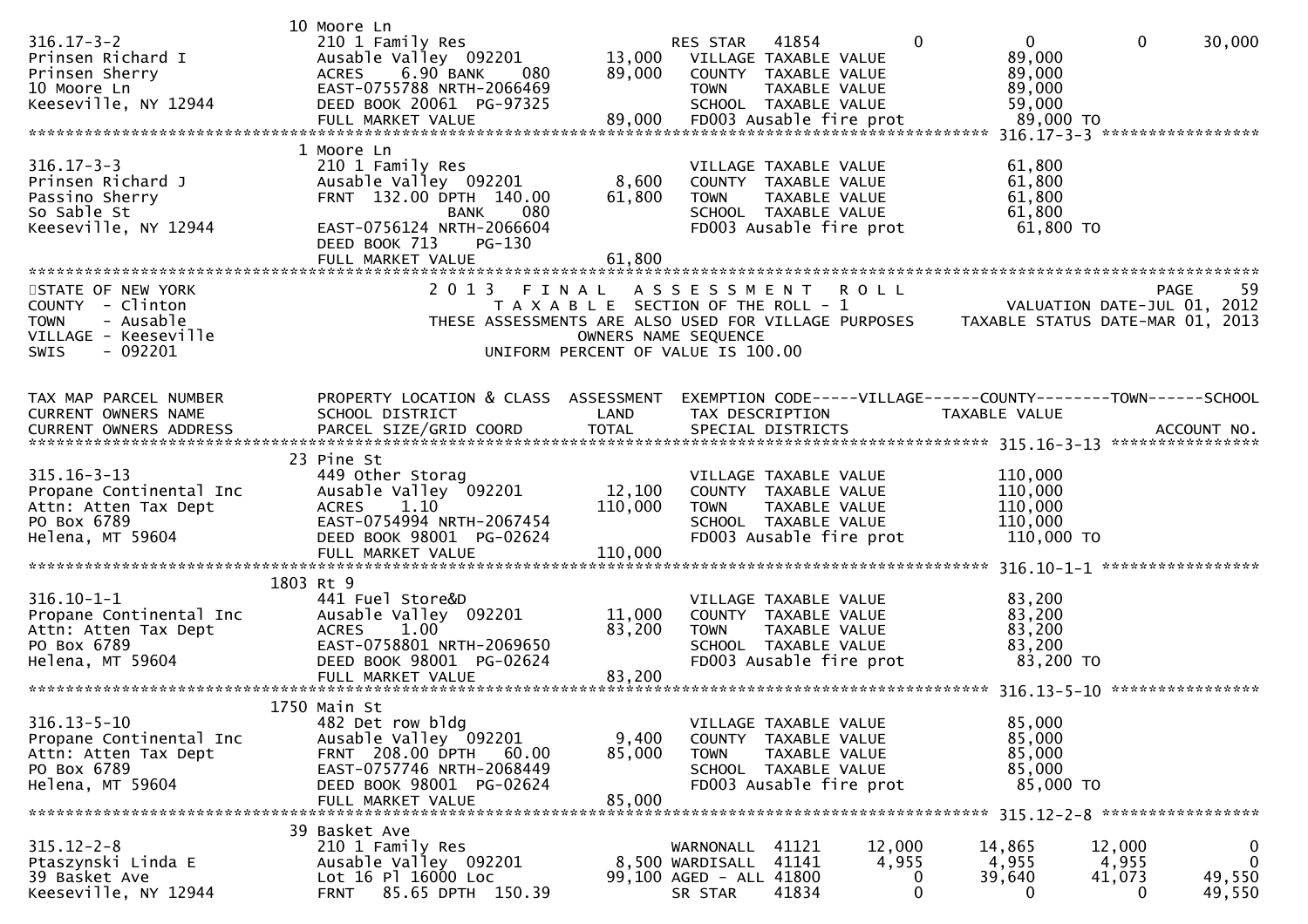|                                                                                                                                                                             | 080<br><b>BANK</b><br>EAST-0754240 NRTH-2069972<br>DEED BOOK 928<br>PG-194<br>FULL MARKET VALUE                                                                                    | 99,100                                                                      | <b>TOWN</b>                                                              | VILLAGE TAXABLE VALUE<br>COUNTY TAXABLE VALUE<br>TAXABLE VALUE<br>SCHOOL TAXABLE VALUE<br>FD003 Ausable fire prot          |                             | 82,145<br>39,640<br>41,072<br>$\mathbf{0}$<br>99,100 TO<br>$316.13 - 2 - 18$    |                                     | ****************        |
|-----------------------------------------------------------------------------------------------------------------------------------------------------------------------------|------------------------------------------------------------------------------------------------------------------------------------------------------------------------------------|-----------------------------------------------------------------------------|--------------------------------------------------------------------------|----------------------------------------------------------------------------------------------------------------------------|-----------------------------|---------------------------------------------------------------------------------|-------------------------------------|-------------------------|
| $316.13 - 2 - 18$<br>Purick Keith L<br>35 Liberty St<br>Keeseville, NY 12944                                                                                                | 35 Liberty St<br>210 1 Family Res<br>Ausable Valley 092201<br>FRNT 142.00 DPTH 170.00<br>BANK<br>320<br>EAST-0756870 NRTH-2067760<br>DEED BOOK 20061 PG-91888<br>FULL MARKET VALUE | 7,800<br>109,800<br>109,800                                                 | RES STAR<br><b>TOWN</b>                                                  | 41854<br>VILLAGE TAXABLE VALUE<br>COUNTY TAXABLE VALUE<br>TAXABLE VALUE<br>SCHOOL TAXABLE VALUE<br>FD003 Ausable fire prot | $\Omega$                    | $\Omega$<br>109,800<br>109,800<br>109,800<br>79,800<br>109,800 TO               | $\mathbf{0}$                        | 30,000                  |
| STATE OF NEW YORK<br>COUNTY - Clinton<br>- Ausable<br><b>TOWN</b><br>VILLAGE - Keeseville<br>- 092201<br><b>SWIS</b>                                                        | 2013 FINAL<br>THESE ASSESSMENTS ARE ALSO USED FOR VILLAGE PURPOSES                                                                                                                 | T A X A B L E SECTION OF THE ROLL - 1<br>UNIFORM PERCENT OF VALUE IS 100.00 | A S S E S S M E N T<br>OWNERS NAME SEQUENCE                              |                                                                                                                            | <b>ROLL</b>                 | TAXABLE STATUS DATE-MAR 01, 2013                                                | PAGE<br>VALUATION DATE-JUL 01, 2012 | 60                      |
| TAX MAP PARCEL NUMBER<br>CURRENT OWNERS NAME<br>.4CCOUNT NO . PARCEL SIZE/GRID COORD TOTAL SPECIAL DISTRICTS SPERE SIZE ACCOUNT NO . AND ANNO . AND TOTAL SPECIAL DISTRICTS | PROPERTY LOCATION & CLASS ASSESSMENT<br>SCHOOL DISTRICT                                                                                                                            | LAND                                                                        |                                                                          | TAX DESCRIPTION                                                                                                            |                             | EXEMPTION CODE-----VILLAGE------COUNTY--------TOWN------SCHOOL<br>TAXABLE VALUE |                                     |                         |
| $316.9 - 2 - 11$<br>Rabideau Christopher<br>Rabideau Ruthanne<br>14 Grove St<br>Keeseville, NY 12944                                                                        | 14 Grove St<br>210 1 Family Res<br>Ausable Valley 092201<br>FRNT 55.50 DPTH 345.00<br>EAST-0756280 NRTH-2069606<br>DEED BOOK 20072 PG-5638<br>FULL MARKET VALUE                    | 8,000<br>49,100<br>49,100                                                   | <b>TOWN</b>                                                              | VILLAGE TAXABLE VALUE<br>COUNTY TAXABLE VALUE<br>TAXABLE VALUE<br>SCHOOL TAXABLE VALUE<br>FD003 Ausable fire prot          |                             | 49,100<br>49,100<br>49,100<br>49,100<br>49,100 TO                               |                                     |                         |
| $316.13 - 2 - 24$<br>Rabideau Wayne<br>1612C Front St<br>Keeseville, NY 12944                                                                                               | 116 Pleasant St<br>210 1 Family Res<br>Ausable Valley 092201<br>FRNT 60.00 DPTH 442.00<br>EAST-0756471 NRTH-2067391<br>DEED BOOK 20072 PG-11847                                    | 8,500<br>57,300                                                             | <b>TOWN</b>                                                              | VILLAGE TAXABLE VALUE<br>COUNTY TAXABLE VALUE<br>TAXABLE VALUE<br>SCHOOL TAXABLE VALUE<br>FD003 Ausable fire prot          |                             | 57,300<br>57,300<br>57,300<br>57,300<br>57,300 TO                               |                                     | *****************       |
| $315.16 - 2 - 6$<br>Rata Alexander Jr<br>Rata Lynn<br>935 Green St<br>Ausable Forks, NY 12912-4712                                                                          | 25 Jackson St<br>210 1 Family Res<br>Ausable Valley 092201<br>90.00 DPTH 160.00<br>FRNT<br>EAST-0755492 NRTH-2067629<br>DEED BOOK 20001 PG-18779<br>FULL MARKET VALUE              | 8,800<br>69,000<br>69,000                                                   | <b>TOWN</b>                                                              | VILLAGE TAXABLE VALUE<br>COUNTY TAXABLE VALUE<br>TAXABLE VALUE<br>SCHOOL TAXABLE VALUE<br>FD003 Ausable fire prot          |                             | 69,000<br>69,000<br>69,000<br>69,000<br>69,000 TO                               |                                     |                         |
| $316.13 - 1 - 7$<br>Raynor Clarence L<br>Raynor Glenda C<br>57 Cedar St<br>Keeseville, NY 12944                                                                             | 57 Cedar Ct<br>210 1 Family Res<br>Ausable Valley 092201<br>Jackson Ct Subd Lot 40<br>75.00 DPTH 110.00<br>FRNT<br>EAST-0756070 NRTH-2067994<br>DEED BOOK 669<br><b>PG-86</b>      |                                                                             | WARNONALL<br>8,600 WARDISALL<br>72,700 RES STAR<br>COUNTY<br><b>TOWN</b> | 41121<br>41141<br>41854<br>VILLAGE TAXABLE VALUE<br>TAXABLE VALUE<br>TAXABLE VALUE                                         | 10,905<br>3,635<br>$\Omega$ | 10,905<br>3,635<br>0<br>58,160<br>58,160<br>58,160                              | 10,905<br>3,635<br>0                | 0<br>$\Omega$<br>30,000 |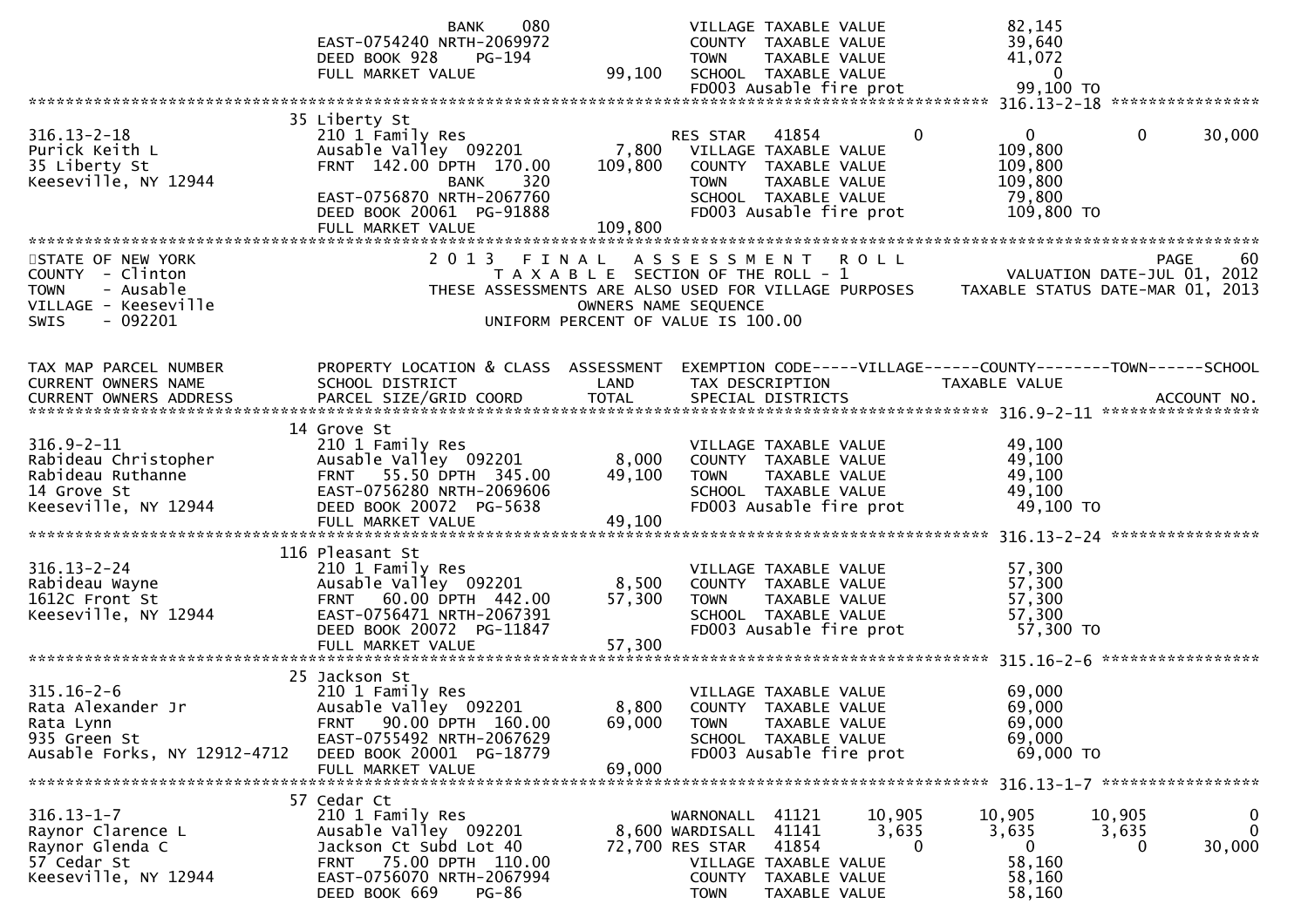|                                                  | FULL MARKET VALUE                                      | 72,700                                                     |                                   | SCHOOL TAXABLE VALUE                            |             | 42,700                                                         |             |                                 |
|--------------------------------------------------|--------------------------------------------------------|------------------------------------------------------------|-----------------------------------|-------------------------------------------------|-------------|----------------------------------------------------------------|-------------|---------------------------------|
|                                                  |                                                        |                                                            |                                   | FD003 Ausable fire prot                         |             | 72,700 TO                                                      |             |                                 |
|                                                  | 1764 Main St                                           |                                                            |                                   |                                                 |             |                                                                |             |                                 |
| $316.13 - 5 - 29$                                | 210 1 Family Res                                       |                                                            | WARNONALL 41121                   |                                                 | 12,000      | 21,900                                                         | 12,000      | 0                               |
| Reines Philip                                    | Ausable Valley 092201                                  |                                                            | 14,800 SR STAR                    | 41834                                           | $\Omega$    | $\mathbf{0}$                                                   | $\Omega$    | 63,300                          |
| 1764 Main St                                     | FRNT 208.00 DPTH 142.00                                | 146,000                                                    | VILLAGE TAXABLE VALUE             |                                                 |             | 134,000                                                        |             |                                 |
| Keeseville, NY 12944                             | EAST-0757485 NRTH-2068548                              |                                                            |                                   | COUNTY TAXABLE VALUE                            |             | 124,100                                                        |             |                                 |
|                                                  | DEED BOOK 533<br>$PG-162$<br>FULL MARKET VALUE         | 146,000                                                    | <b>TOWN</b>                       | TAXABLE VALUE<br>SCHOOL TAXABLE VALUE           |             | 134,000<br>82,700                                              |             |                                 |
|                                                  |                                                        |                                                            |                                   | FD003 Ausable fire prot                         |             | 146,000 TO                                                     |             |                                 |
|                                                  |                                                        |                                                            |                                   |                                                 |             |                                                                |             |                                 |
| STATE OF NEW YORK                                | 2013 FINAL                                             |                                                            | A S S E S S M E N T               |                                                 | <b>ROLL</b> |                                                                | <b>PAGE</b> | 61                              |
| COUNTY - Clinton                                 |                                                        | T A X A B L E SECTION OF THE ROLL - 1                      |                                   |                                                 |             | VALUATION DATE-JUL 01, 2012                                    |             |                                 |
| - Ausable<br><b>TOWN</b>                         | THESE ASSESSMENTS ARE ALSO USED FOR VILLAGE PURPOSES   |                                                            |                                   |                                                 |             | TAXABLE STATUS DATE-MAR 01, 2013                               |             |                                 |
| VILLAGE - Keeseville<br>$-092201$<br><b>SWIS</b> |                                                        | OWNERS NAME SEQUENCE<br>UNIFORM PERCENT OF VALUE IS 100.00 |                                   |                                                 |             |                                                                |             |                                 |
|                                                  |                                                        |                                                            |                                   |                                                 |             |                                                                |             |                                 |
|                                                  |                                                        |                                                            |                                   |                                                 |             |                                                                |             |                                 |
| TAX MAP PARCEL NUMBER                            | PROPERTY LOCATION & CLASS ASSESSMENT                   |                                                            |                                   |                                                 |             | EXEMPTION CODE-----VILLAGE------COUNTY--------TOWN------SCHOOL |             |                                 |
| CURRENT OWNERS NAME                              | SCHOOL DISTRICT                                        | LAND                                                       |                                   | TAX DESCRIPTION                                 |             | TAXABLE VALUE                                                  |             |                                 |
|                                                  |                                                        |                                                            |                                   |                                                 |             |                                                                |             | ACCOUNT NO.<br>**************** |
|                                                  | 36 Jackson St                                          |                                                            |                                   |                                                 |             |                                                                |             |                                 |
| $316.13 - 1 - 17$                                | 210 1 Family Res                                       |                                                            | RES STAR                          | 41854                                           | 0           | $\overline{0}$                                                 | $\mathbf 0$ | 30,000                          |
| Rhino Julie A                                    | Ausable Valley 092201                                  | 9,500                                                      |                                   | VILLAGE TAXABLE VALUE                           |             | 76,500                                                         |             |                                 |
| 36 Jackson St                                    | 85.00 DPTH 120.00<br><b>FRNT</b>                       | 76,500                                                     |                                   | COUNTY TAXABLE VALUE                            |             | 76,500                                                         |             |                                 |
| Keeseville, NY 12944                             | 080<br><b>BANK</b>                                     |                                                            | <b>TOWN</b>                       | TAXABLE VALUE                                   |             | 76,500                                                         |             |                                 |
|                                                  | EAST-0755637 NRTH-2067953<br>DEED BOOK 20072 PG-4849   |                                                            |                                   | SCHOOL TAXABLE VALUE<br>FD003 Ausable fire prot |             | 46,500<br>76,500 TO                                            |             |                                 |
|                                                  | FULL MARKET VALUE                                      | 76,500                                                     |                                   |                                                 |             |                                                                |             |                                 |
|                                                  |                                                        |                                                            |                                   |                                                 |             |                                                                |             |                                 |
|                                                  | 4 Latourelle Ln                                        |                                                            |                                   |                                                 |             |                                                                |             |                                 |
| $316.17 - 2 - 7$                                 | 210 1 Family Res                                       |                                                            | AGED COUN 41802                   |                                                 | 0           | 19,600                                                         | 0           | 0                               |
| Robare Kathy M                                   | Ausable Valley 092201                                  |                                                            | 8,900 SR STAR                     | 41834                                           | $\Omega$    | $\mathbf{0}$                                                   | $\Omega$    | 49,000                          |
| 4 Latourelle Ln<br>Keeseville, NY 12944          | 81.50 DPTH 169.00<br><b>FRNT</b><br>080<br><b>BANK</b> | 49,000                                                     |                                   | VILLAGE TAXABLE VALUE                           |             | 49,000<br>29,400                                               |             |                                 |
|                                                  | EAST-0757095 NRTH-2067233                              |                                                            | <b>TOWN</b>                       | COUNTY TAXABLE VALUE<br>TAXABLE VALUE           |             | 49,000                                                         |             |                                 |
|                                                  | DEED BOOK 1026<br>PG-171                               |                                                            |                                   | SCHOOL TAXABLE VALUE                            |             | $\overline{0}$                                                 |             |                                 |
|                                                  | FULL MARKET VALUE                                      | 49,000                                                     |                                   | FD003 Ausable fire prot                         |             | 49,000 TO                                                      |             |                                 |
|                                                  |                                                        |                                                            |                                   |                                                 |             |                                                                |             |                                 |
| $316.17 - 2 - 4$                                 | 89 Ausable St                                          |                                                            |                                   |                                                 |             | $\mathbf{0}$                                                   |             |                                 |
| Robarge Gene L                                   | 210 1 Family Res<br>Ausable Valley 092201              | 8,900                                                      | RES STAR<br>VILLAGE TAXABLE VALUE | 41854                                           | $\Omega$    | 72,000                                                         | $\mathbf 0$ | 30,000                          |
| Robarge Life Estate William F Lot 17 Pl 1200 Ac  |                                                        | 72,000                                                     |                                   | COUNTY TAXABLE VALUE                            |             | 72,000                                                         |             |                                 |
| 89 Ausable St                                    | 75.20 DPTH 292.00<br>FRNT                              |                                                            | <b>TOWN</b>                       | TAXABLE VALUE                                   |             | 72,000                                                         |             |                                 |
| Keeseville, NY 12944                             | EAST-0757127 NRTH-2067481                              |                                                            |                                   | SCHOOL TAXABLE VALUE                            |             | 42,000                                                         |             |                                 |
|                                                  | DEED BOOK 840<br><b>PG-69</b>                          |                                                            |                                   | FD003 Ausable fire prot                         |             | 72,000 TO                                                      |             |                                 |
|                                                  | FULL MARKET VALUE                                      | 72,000                                                     |                                   |                                                 |             |                                                                |             |                                 |
|                                                  | 1843 Main St                                           |                                                            |                                   |                                                 |             |                                                                |             |                                 |
| $315.12 - 1 - 10$                                | 210 1 Family Res                                       |                                                            | RES STAR                          | 41854                                           | 0           | 0                                                              | 0           | 30,000                          |
| Robinson Frank K                                 | Ausable Valley 092201                                  | 11,000                                                     |                                   | VILLAGE TAXABLE VALUE                           |             | 99,700                                                         |             |                                 |
| Robinson Jean P                                  | Survey Bk-9 Pg-86                                      | 99,700                                                     |                                   | COUNTY TAXABLE VALUE                            |             | 99,700                                                         |             |                                 |
| 1843 Main St                                     | <b>ACRES</b><br>1.00                                   |                                                            | <b>TOWN</b>                       | TAXABLE VALUE                                   |             | 99,700                                                         |             |                                 |
| Keeseville, NY 12944                             | EAST-0755647 NRTH-2069455                              |                                                            |                                   | SCHOOL TAXABLE VALUE                            |             | 69,700                                                         |             |                                 |
|                                                  | DEED BOOK 648<br>PG-768                                |                                                            |                                   | FD003 Ausable fire prot                         |             | 99,700 TO                                                      |             |                                 |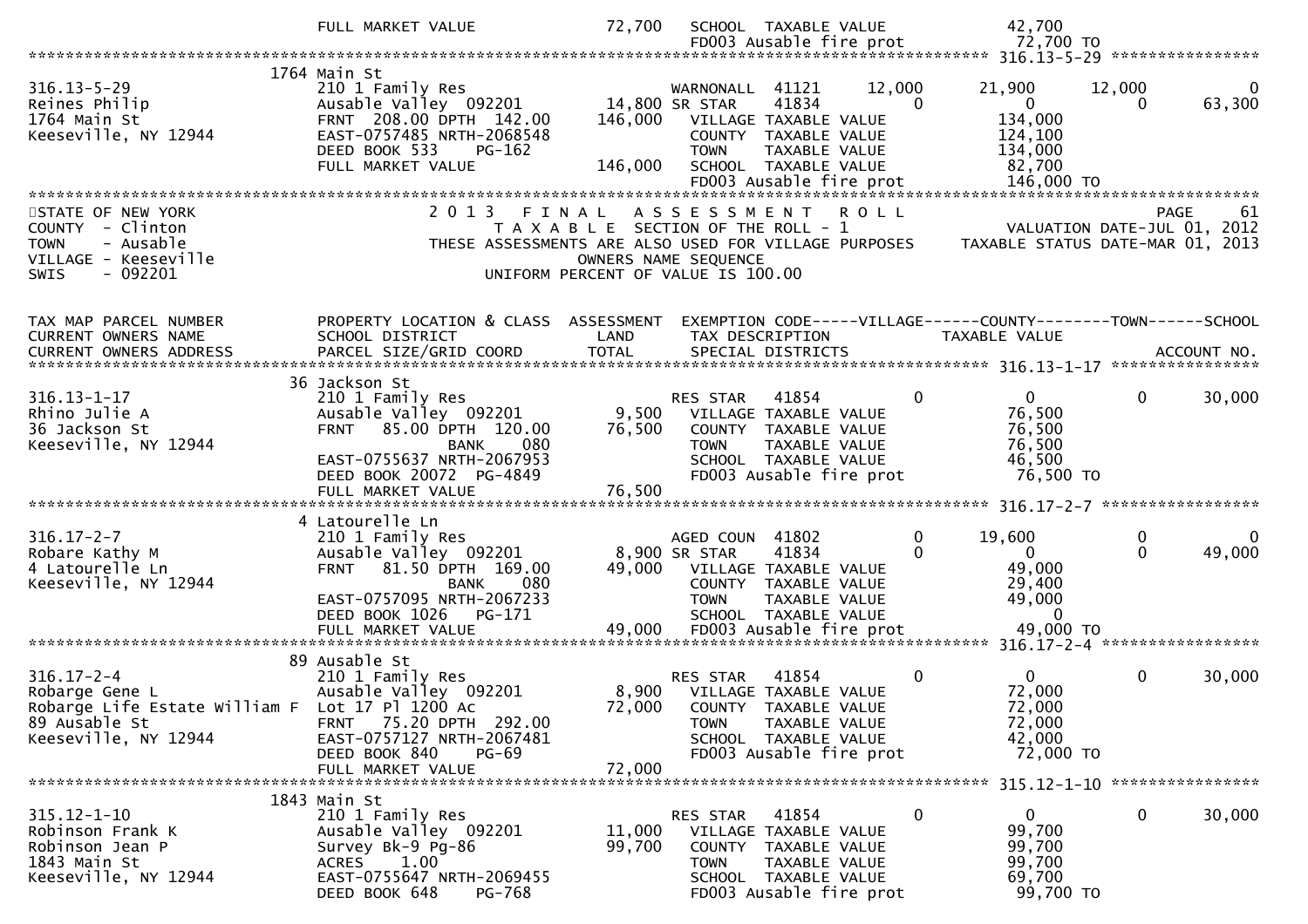|                                                                                                                               | FULL MARKET VALUE                                                                                                                                                                                   | 99,700                    |                                                                                                                                                                                    |                                |                                                                                              |                    |
|-------------------------------------------------------------------------------------------------------------------------------|-----------------------------------------------------------------------------------------------------------------------------------------------------------------------------------------------------|---------------------------|------------------------------------------------------------------------------------------------------------------------------------------------------------------------------------|--------------------------------|----------------------------------------------------------------------------------------------|--------------------|
|                                                                                                                               |                                                                                                                                                                                                     |                           |                                                                                                                                                                                    |                                |                                                                                              | ****************   |
| $315.16 - 1 - 18$<br>Rock Christopher M<br>1 School St<br>Keeseville, NY 12944                                                | 1 School St<br>210 1 Family Res<br>Ausable Valley 092201<br>FRNT 150.00 DPTH 100.00<br>080<br><b>BANK</b><br>EAST-0754522 NRTH-2068492<br>DEED BOOK 20001 PG-22535<br>FULL MARKET VALUE             | 7,900<br>94,800<br>94,800 | RES STAR<br>41854<br>VILLAGE TAXABLE VALUE<br>COUNTY TAXABLE VALUE<br>TAXABLE VALUE<br><b>TOWN</b><br>SCHOOL TAXABLE VALUE<br>FD003 Ausable fire prot                              | $\mathbf{0}$                   | $\mathbf{0}$<br>0<br>94,800<br>94,800<br>94,800<br>64,800<br>94,800 TO                       | 30,000             |
|                                                                                                                               |                                                                                                                                                                                                     |                           |                                                                                                                                                                                    |                                |                                                                                              |                    |
| STATE OF NEW YORK<br>COUNTY - Clinton<br>- Ausable<br><b>TOWN</b><br>VILLAGE - Keeseville<br>$-092201$<br><b>SWIS</b>         | 2 0 1 3                                                                                                                                                                                             | FINAL                     | A S S E S S M E N T<br>T A X A B L E SECTION OF THE ROLL - 1<br>THESE ASSESSMENTS ARE ALSO USED FOR VILLAGE PURPOSES<br>OWNERS NAME SEQUENCE<br>UNIFORM PERCENT OF VALUE IS 100.00 | R O L L                        | VALUATION DATE-JUL 01, 2012<br>TAXABLE STATUS DATE-MAR 01, 2013                              | <b>PAGE</b><br>62  |
| TAX MAP PARCEL NUMBER<br><b>CURRENT OWNERS NAME</b>                                                                           | PROPERTY LOCATION & CLASS ASSESSMENT<br>SCHOOL DISTRICT                                                                                                                                             | LAND                      | EXEMPTION CODE-----VILLAGE------COUNTY--------TOWN------SCHOOL<br>TAX DESCRIPTION                                                                                                  |                                | TAXABLE VALUE                                                                                |                    |
| <b>CURRENT OWNERS ADDRESS</b>                                                                                                 | PARCEL SIZE/GRID COORD                                                                                                                                                                              | <b>TOTAL</b>              | SPECIAL DISTRICTS                                                                                                                                                                  |                                |                                                                                              | ACCOUNT NO.        |
|                                                                                                                               | 1777 Main St                                                                                                                                                                                        |                           |                                                                                                                                                                                    |                                |                                                                                              | *****************  |
| $316.13 - 3 - 3$<br>Rock Francis<br>Rock Gladys<br>1777 Main St<br>Keeseville, NY 12944                                       | 210 1 Family Res<br>Ausable Valley 092201<br>FRNT 110.00 DPTH 163.02<br>EAST-0757041 NRTH-2068427<br>DEED BOOK 512<br>$PG-722$<br>FULL MARKET VALUE                                                 | 88,000                    | 41121<br>WARNONALL<br>9,000 AGED COUN 41802<br>41834<br>88,000 SR STAR<br>VILLAGE TAXABLE VALUE<br>COUNTY TAXABLE VALUE<br>TAXABLE VALUE<br><b>TOWN</b><br>SCHOOL TAXABLE VALUE    | 12,000<br>$\Omega$<br>$\Omega$ | 13,200<br>12,000<br>29,920<br>0<br>$\mathbf{0}$<br>0<br>76,000<br>44,880<br>76,000<br>24,700 | $\Omega$<br>63,300 |
|                                                                                                                               |                                                                                                                                                                                                     |                           |                                                                                                                                                                                    |                                |                                                                                              |                    |
| $316.9 - 1 - 2$<br>Rock Life Estate Pauline<br>Rock Poppy L<br>c/o Poppy Rock<br>210 Kent Falls Rd<br>Morrisonville, NY 12962 | 1876 Main St<br>210 1 Family Res<br>Ausable Valley 092201<br>Lot 16 Pl 12000 A<br>90.00 DPTH 290.00<br><b>FRNT</b><br>EAST-0755466 NRTH-2070141<br>DEED BOOK 20122<br>PG-45939<br>FULL MARKET VALUE | 68,000<br>68,000          | AGED - ALL 41800<br>8,200 SR STAR<br>41834<br>VILLAGE TAXABLE VALUE<br>COUNTY TAXABLE VALUE<br><b>TOWN</b><br>TAXABLE VALUE<br>SCHOOL TAXABLE VALUE<br>FD003 Ausable fire prot     | 34,000<br>0                    | 34,000<br>34,000<br>$\mathbf{0}$<br>34,000<br>34,000<br>34,000<br>$\mathbf{0}$<br>68,000 TO  | 34,000<br>34,000   |
|                                                                                                                               |                                                                                                                                                                                                     |                           |                                                                                                                                                                                    |                                |                                                                                              | ****************   |
| $315.12 - 2 - 27$<br>Rock Michael R<br>Rock Laureen E<br>40 School St<br>Keeseville, NY 12944                                 | 40 School St<br>210 1 Family Res<br>Ausable Valley 092201<br>Lot 15 Pl 12000 Ac<br>Lot 27A Oakwood Park<br>FRNT 125.15 DPTH 149.43<br>EAST-0754571 NRTH-2069392<br>DEED BOOK 20041 PG-72781         | 9,300<br>152,000          | RES STAR<br>41854<br>VILLAGE TAXABLE VALUE<br>COUNTY TAXABLE VALUE<br>TAXABLE VALUE<br>TOWN<br>SCHOOL TAXABLE VALUE<br>FD003 Ausable fire prot                                     | $\Omega$                       | $\Omega$<br>0<br>152,000<br>152,000<br>152,000<br>122,000<br>152,000 TO                      | 30,000             |
|                                                                                                                               | FULL MARKET VALUE                                                                                                                                                                                   | 152,000                   |                                                                                                                                                                                    |                                |                                                                                              |                    |
|                                                                                                                               | 95 Ausable St                                                                                                                                                                                       |                           |                                                                                                                                                                                    |                                |                                                                                              |                    |
| $316.17 - 2 - 2$<br>Rock Poppy L<br>95 Ausable St<br>Keeseville, NY 12944                                                     | 425 Bar<br>Ausable Valley 092201<br>FRNT 154.00 DPTH 214.00<br>EAST-0757225 NRTH-2067638<br>DEED BOOK 765<br>PG-177                                                                                 | 10,300<br>95,000          | VILLAGE TAXABLE VALUE<br>COUNTY TAXABLE VALUE<br><b>TOWN</b><br>TAXABLE VALUE<br>SCHOOL TAXABLE VALUE<br>FD003 Ausable fire prot                                                   |                                | 95,000<br>95,000<br>95,000<br>95,000<br>95,000 TO                                            |                    |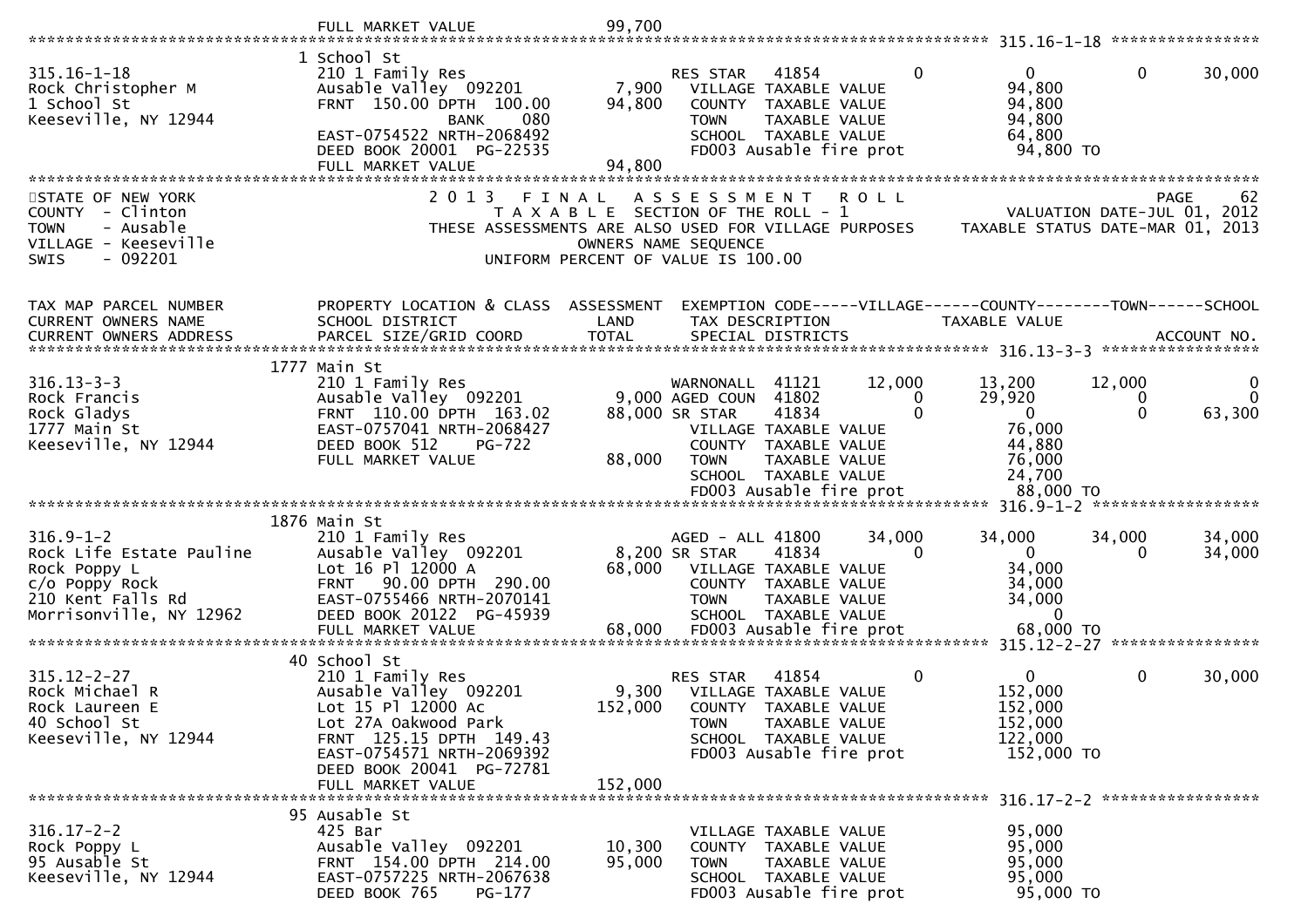|                               | FULL MARKET VALUE                                     | 95,000                                |                              |                                                 |              |                                                                                       |        |                               |
|-------------------------------|-------------------------------------------------------|---------------------------------------|------------------------------|-------------------------------------------------|--------------|---------------------------------------------------------------------------------------|--------|-------------------------------|
|                               |                                                       |                                       |                              |                                                 |              |                                                                                       |        |                               |
|                               | Pleasant St                                           |                                       |                              |                                                 |              |                                                                                       |        |                               |
| $316.17 - 2 - 19$             | 311 Res vac land                                      |                                       |                              | VILLAGE TAXABLE VALUE                           |              | 5,800                                                                                 |        |                               |
| Rock Poppy L<br>95 Ausable St | Ausable Valley 092201<br>FRNT 280.00 DPTH 142.00      | 5,800<br>5,800                        |                              | COUNTY TAXABLE VALUE                            |              | 5,800<br>5,800                                                                        |        |                               |
| Keeseville, NY 12944          | EAST-0757075 NRTH-2067699                             |                                       | <b>TOWN</b>                  | TAXABLE VALUE<br>SCHOOL TAXABLE VALUE           |              | 5,800                                                                                 |        |                               |
|                               | DEED BOOK 765<br>PG-177                               |                                       |                              | FD003 Ausable fire prot                         |              | 5,800 TO                                                                              |        |                               |
|                               | FULL MARKET VALUE                                     | 5,800                                 |                              |                                                 |              |                                                                                       |        |                               |
|                               |                                                       |                                       |                              |                                                 |              |                                                                                       |        |                               |
| STATE OF NEW YORK             | 2 0 1 3                                               | FINAL                                 | A S S E S S M E N T          |                                                 | <b>ROLL</b>  |                                                                                       |        | PAGE<br>63                    |
| COUNTY - Clinton              |                                                       | T A X A B L E SECTION OF THE ROLL - 1 |                              |                                                 |              | VALUATION DATE-JUL 01, 2012                                                           |        |                               |
| <b>TOWN</b><br>- Ausable      |                                                       |                                       |                              |                                                 |              | THESE ASSESSMENTS ARE ALSO USED FOR VILLAGE PURPOSES TAXABLE STATUS DATE-MAR 01, 2013 |        |                               |
| VILLAGE - Keeseville          |                                                       |                                       | OWNERS NAME SEQUENCE         |                                                 |              |                                                                                       |        |                               |
| $-092201$<br><b>SWIS</b>      |                                                       | UNIFORM PERCENT OF VALUE IS 100.00    |                              |                                                 |              |                                                                                       |        |                               |
|                               |                                                       |                                       |                              |                                                 |              |                                                                                       |        |                               |
| TAX MAP PARCEL NUMBER         | PROPERTY LOCATION & CLASS ASSESSMENT                  |                                       |                              |                                                 |              | EXEMPTION CODE-----VILLAGE------COUNTY--------TOWN------SCHOOL                        |        |                               |
| CURRENT OWNERS NAME           | SCHOOL DISTRICT                                       | LAND                                  | TAX DESCRIPTION              |                                                 |              | TAXABLE VALUE                                                                         |        |                               |
| <b>CURRENT OWNERS ADDRESS</b> | PARCEL SIZE/GRID COORD                                | <b>TOTAL</b>                          |                              | SPECIAL DISTRICTS                               |              |                                                                                       |        | ACCOUNT NO.                   |
|                               |                                                       |                                       |                              |                                                 |              |                                                                                       |        |                               |
|                               | 159 Pleasant St                                       |                                       |                              |                                                 |              |                                                                                       |        |                               |
| $316.17 - 1 - 1$              | 283 Res w/Comuse                                      |                                       |                              | VILLAGE TAXABLE VALUE                           |              | 105,000                                                                               |        |                               |
| Rock William F                | Ausable Valley 092201                                 | 13,200                                |                              | COUNTY TAXABLE VALUE                            |              | 105,000                                                                               |        |                               |
| 159 Pleasant St               | 1.20<br><b>ACRES</b>                                  | 105,000                               | <b>TOWN</b>                  | TAXABLE VALUE                                   |              | 105,000                                                                               |        |                               |
| Keeseville, NY 12944          | EAST-0755802 NRTH-2066899<br>DEED BOOK 99001 PG-18086 |                                       |                              | SCHOOL TAXABLE VALUE<br>FD003 Ausable fire prot |              | 105,000                                                                               |        |                               |
|                               |                                                       |                                       |                              |                                                 |              | 105,000 TO                                                                            |        |                               |
|                               |                                                       |                                       |                              |                                                 |              |                                                                                       |        |                               |
|                               | 126 Pleasant St                                       |                                       |                              |                                                 |              |                                                                                       |        |                               |
| $316.13 - 2 - 26$             | 220 2 Family Res                                      |                                       | WARCOMALL 41131              |                                                 | 15,700       | 15,700                                                                                | 15,700 | $\mathbf 0$                   |
| Rock William R                | Ausable Valley 092201                                 |                                       | 10,600 WARDISALL             | 41141                                           | 18,840       | 18,840                                                                                | 18,840 | $\mathbf{0}$                  |
| Rock Cynthia                  | FRNT 220.00 DPTH 332.00                               |                                       | 62,800 RES STAR              | 41854                                           | $\mathbf{0}$ | $\mathbf{0}$                                                                          | 0      | 30,000                        |
| 126 Pleasant St               | 320<br>BANK                                           |                                       | VILLAGE TAXABLE VALUE        |                                                 |              | 28,260                                                                                |        |                               |
| Keeseville, NY 12944          | EAST-0756288 NRTH-2067256                             |                                       |                              | COUNTY TAXABLE VALUE                            |              | 28,260                                                                                |        |                               |
|                               | DEED BOOK 20031 PG-57605                              |                                       | <b>TOWN</b>                  | TAXABLE VALUE                                   |              | 28,260                                                                                |        |                               |
|                               | FULL MARKET VALUE                                     | 62,800                                |                              | SCHOOL TAXABLE VALUE                            |              | 32,800                                                                                |        |                               |
|                               |                                                       |                                       |                              | FD003 Ausable fire prot                         |              | 62,800 TO                                                                             |        |                               |
|                               | 1870 Main St                                          |                                       |                              |                                                 |              |                                                                                       |        |                               |
| $316.9 - 1 - 4$               | 210 1 Family Res                                      |                                       | AGED - ALL 41800             |                                                 | 34,000       | 34,000                                                                                | 34,000 | 34,000                        |
| Roushia William               | Ausable Valley 092201                                 |                                       | 10,500 SR STAR               | 41834                                           | $\mathbf{0}$ | $\overline{0}$                                                                        | 0      | 34,000                        |
| Roushia Gail                  | FRNT 110.00 DPTH 333.80                               |                                       | 68,000 VILLAGE TAXABLE VALUE |                                                 |              | 34,000                                                                                |        |                               |
| 1870 Main St                  | EAST-0755627 NRTH-2070046                             |                                       |                              | COUNTY TAXABLE VALUE                            |              | 34,000                                                                                |        |                               |
| Keeseville, NY 12944          | DEED BOOK 20112 PG-41254                              |                                       | <b>TOWN</b>                  | TAXABLE VALUE                                   |              | 34,000                                                                                |        |                               |
|                               | FULL MARKET VALUE                                     | 68,000                                |                              | SCHOOL TAXABLE VALUE                            |              | 0                                                                                     |        |                               |
|                               |                                                       |                                       |                              | FD003 Ausable fire prot                         |              | 68,000 TO                                                                             |        |                               |
|                               |                                                       |                                       |                              |                                                 |              |                                                                                       |        | 315.16-2-22 ***************** |
| $315.16 - 2 - 22$             | 32 Pine St<br>210 1 Family Res                        |                                       |                              | VILLAGE TAXABLE VALUE                           |              | 42,000                                                                                |        |                               |
| Rowe James C                  | Ausable Valley 092201                                 | 10,300                                |                              | COUNTY TAXABLE VALUE                            |              | 42,000                                                                                |        |                               |
| 32 Pine St                    | FRNT 106.50 DPTH 246.00                               | 42,000                                | <b>TOWN</b>                  | TAXABLE VALUE                                   |              | 42,000                                                                                |        |                               |
| Keeseville, NY 12944          | 080<br>BANK                                           |                                       |                              | SCHOOL TAXABLE VALUE                            |              | 42,000                                                                                |        |                               |
|                               | EAST-0755281 NRTH-2067676                             |                                       |                              | FD003 Ausable fire prot                         |              | 42,000 TO                                                                             |        |                               |
|                               | DEED BOOK 924<br>PG-160                               |                                       |                              |                                                 |              |                                                                                       |        |                               |
|                               | FULL MARKET VALUE                                     | 42,000                                |                              |                                                 |              |                                                                                       |        |                               |
|                               |                                                       |                                       |                              |                                                 |              |                                                                                       |        |                               |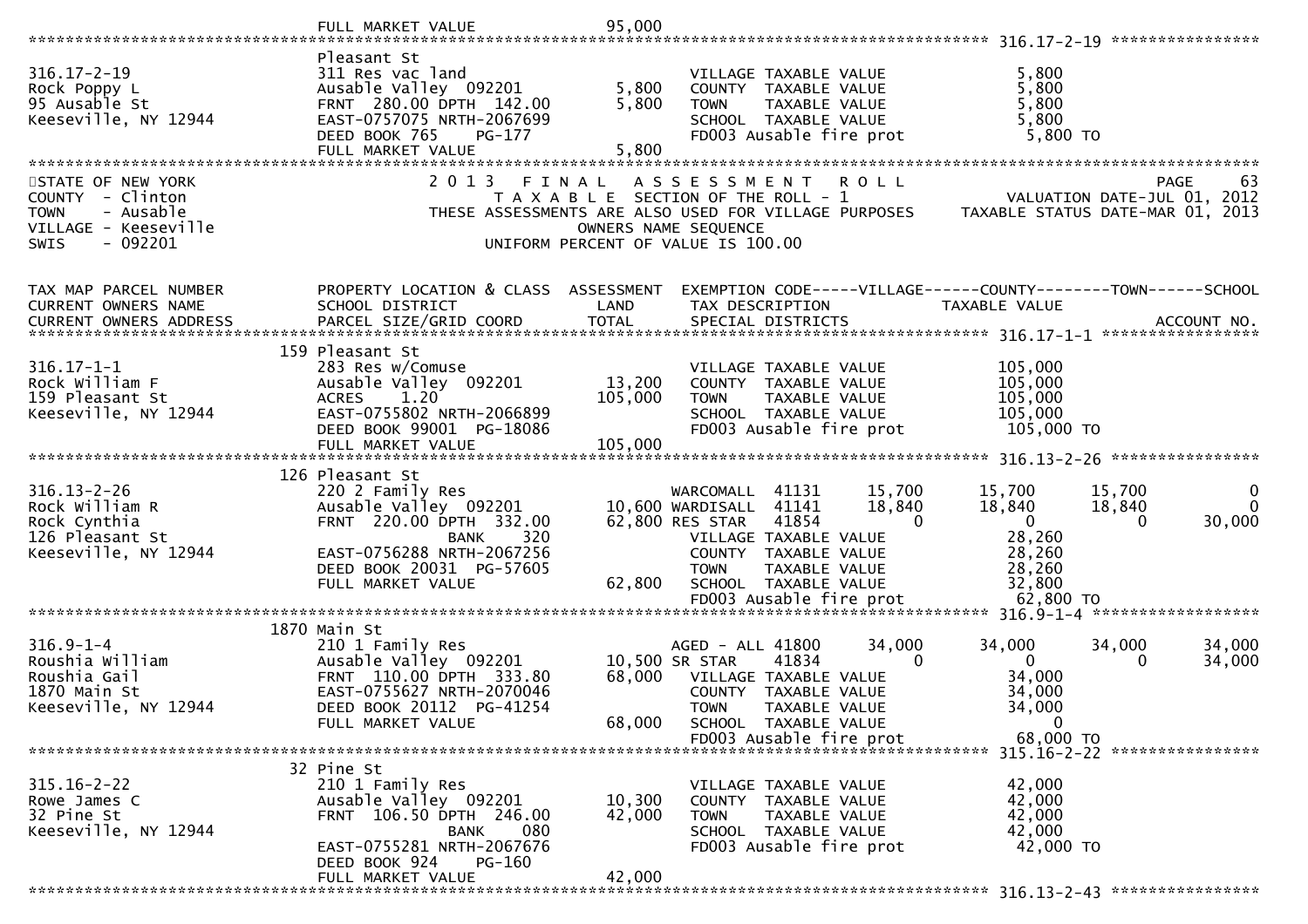| $316.13 - 2 - 43$<br>Rule Life Estate Judith C<br>Rule James<br>105 Champlain St<br>PO Box 207                        | 6 Cedar Ct<br>210 1 Family Res<br>Ausable Valley 092201<br>FRNT 107.00 DPTH 86.57<br>EAST-0755741 NRTH-2067829<br>DEED BOOK 20112 PG-41773                                                    | 8,200<br>74,000                                                                                     | <b>TOWN</b>            | VILLAGE TAXABLE VALUE<br>COUNTY TAXABLE VALUE<br>TAXABLE VALUE<br>SCHOOL TAXABLE VALUE<br>FD003 Ausable fire prot          |              | 74,000<br>74,000<br>74,000<br>74,000<br>74,000 TO                               |              |        |
|-----------------------------------------------------------------------------------------------------------------------|-----------------------------------------------------------------------------------------------------------------------------------------------------------------------------------------------|-----------------------------------------------------------------------------------------------------|------------------------|----------------------------------------------------------------------------------------------------------------------------|--------------|---------------------------------------------------------------------------------|--------------|--------|
| STATE OF NEW YORK<br>COUNTY - Clinton<br>- Ausable<br><b>TOWN</b><br>VILLAGE - Keeseville<br><b>SWIS</b><br>$-092201$ | 2 0 1 3<br>THESE ASSESSMENTS ARE ALSO USED FOR VILLAGE PURPOSES                                                                                                                               | T A X A B L E SECTION OF THE ROLL - 1<br>OWNERS NAME SEQUENCE<br>UNIFORM PERCENT OF VALUE IS 100.00 |                        | FINAL ASSESSMENT ROLL                                                                                                      |              | VALUATION DATE-JUL 01, 2012<br>TAXABLE STATUS DATE-MAR 01, 2013                 | PAGE         | 64     |
| TAX MAP PARCEL NUMBER<br><b>CURRENT OWNERS NAME</b>                                                                   | PROPERTY LOCATION & CLASS ASSESSMENT<br>SCHOOL DISTRICT                                                                                                                                       | LAND                                                                                                | TAX DESCRIPTION        |                                                                                                                            |              | EXEMPTION CODE-----VILLAGE------COUNTY--------TOWN------SCHOOL<br>TAXABLE VALUE |              |        |
| 1877/1879 Main St<br>$315.12 - 1 - 3$<br>Ryan Howard J<br>1877 Main St<br>Keeseville, NY 12944                        | 210 1 Family Res<br>Ausable Valley 092201<br>FRNT 56.00 DPTH 230.00<br>EAST-0755160 NRTH-2070113<br>DEED BOOK 1028<br><b>PG-168</b>                                                           | 8,600<br>39,500                                                                                     | SR STAR<br><b>TOWN</b> | 41834<br>VILLAGE TAXABLE VALUE<br>COUNTY TAXABLE VALUE<br>TAXABLE VALUE<br>SCHOOL TAXABLE VALUE                            | $\mathbf{0}$ | $\mathbf{0}$<br>39,500<br>39,500<br>39,500<br>$\Omega$                          | $\mathbf{0}$ | 39,500 |
|                                                                                                                       |                                                                                                                                                                                               |                                                                                                     |                        |                                                                                                                            |              |                                                                                 |              |        |
| $316.13 - 1 - 2$<br>Rygaylo Mary Ann<br>73 Cedar Ct<br>Keeseville, NY 12944                                           | 73 Cedar Ct<br>210 1 Family Res<br>Ausable Valley 092201<br>17 Pl 12000<br>Jackson Ct Lot 31<br>80.00 DPTH 129.00<br><b>FRNT</b><br>EAST-0755717 NRTH-2068107<br>DEED BOOK 582<br>PG-1033     | 9,200<br>115,000                                                                                    | SR STAR<br><b>TOWN</b> | 41834<br>VILLAGE TAXABLE VALUE<br>COUNTY TAXABLE VALUE<br>TAXABLE VALUE<br>SCHOOL TAXABLE VALUE<br>FD003 Ausable fire prot | $\mathbf 0$  | $\mathbf{0}$<br>115,000<br>115,000<br>115,000<br>51,700<br>115,000 TO           | $\mathbf{0}$ | 63,300 |
|                                                                                                                       | FULL MARKET VALUE                                                                                                                                                                             | 115,000                                                                                             |                        |                                                                                                                            |              |                                                                                 |              |        |
|                                                                                                                       |                                                                                                                                                                                               |                                                                                                     |                        |                                                                                                                            |              |                                                                                 |              |        |
| 316.10-1-19.11<br>Santor Thomas P<br>1834 Rt 9<br>Keeseville, NY 12944                                                | 1834 Rt 9<br>210 1 Family Res<br>Ausable Valley 092201<br>Bk 27 Pg 74 Lot 3<br>FRNT 94.75 DPTH 161.00<br>EAST-0759523 NRTH-2069914                                                            | 9,400<br>59,000                                                                                     | SR STAR<br><b>TOWN</b> | 41834<br>VILLAGE TAXABLE VALUE<br>COUNTY TAXABLE VALUE<br>TAXABLE VALUE<br>SCHOOL TAXABLE VALUE                            | $\Omega$     | $\overline{0}$<br>59,000<br>59,000<br>59,000<br>$\Omega$                        | $\mathbf{0}$ | 59,000 |
|                                                                                                                       | FULL MARKET VALUE                                                                                                                                                                             | 59,000                                                                                              |                        | FD003 Ausable fire prot                                                                                                    |              | 59,000 TO                                                                       |              |        |
| $316.10 - 1 - 6.1$<br>Sayward Trombley Brenda J<br>Laferiere Leon<br>473 Dodge Lodge Rd<br>Richmondville, NY 12149    | 1841 Rt 9<br>210 1 Family Res<br>Ausable Valley 092201<br>Survey Bk 17 Pg 11<br>55.50 DPTH 277.30<br><b>FRNT</b><br>EAST-0759392 NRTH-2070191<br>DEED BOOK 838<br>PG-298<br>FULL MARKET VALUE | 7,900<br>37,000<br>37,000                                                                           | <b>TOWN</b>            | VILLAGE TAXABLE VALUE<br>COUNTY TAXABLE VALUE<br>TAXABLE VALUE<br>SCHOOL TAXABLE VALUE<br>FD003 Ausable fire prot          |              | 37,000<br>37,000<br>37,000<br>37,000<br>37,000 TO                               |              |        |
|                                                                                                                       | 55 Cedar Ct                                                                                                                                                                                   |                                                                                                     |                        |                                                                                                                            |              |                                                                                 |              |        |
| $316.13 - 1 - 8$<br>Schmid Roberta M                                                                                  | 210 1 Family Res<br>Ausable Valley 092201                                                                                                                                                     | 8,600                                                                                               | RES STAR               | 41854<br>VILLAGE TAXABLE VALUE                                                                                             | $\mathbf 0$  | 0<br>74,400                                                                     | $\mathbf 0$  | 30,000 |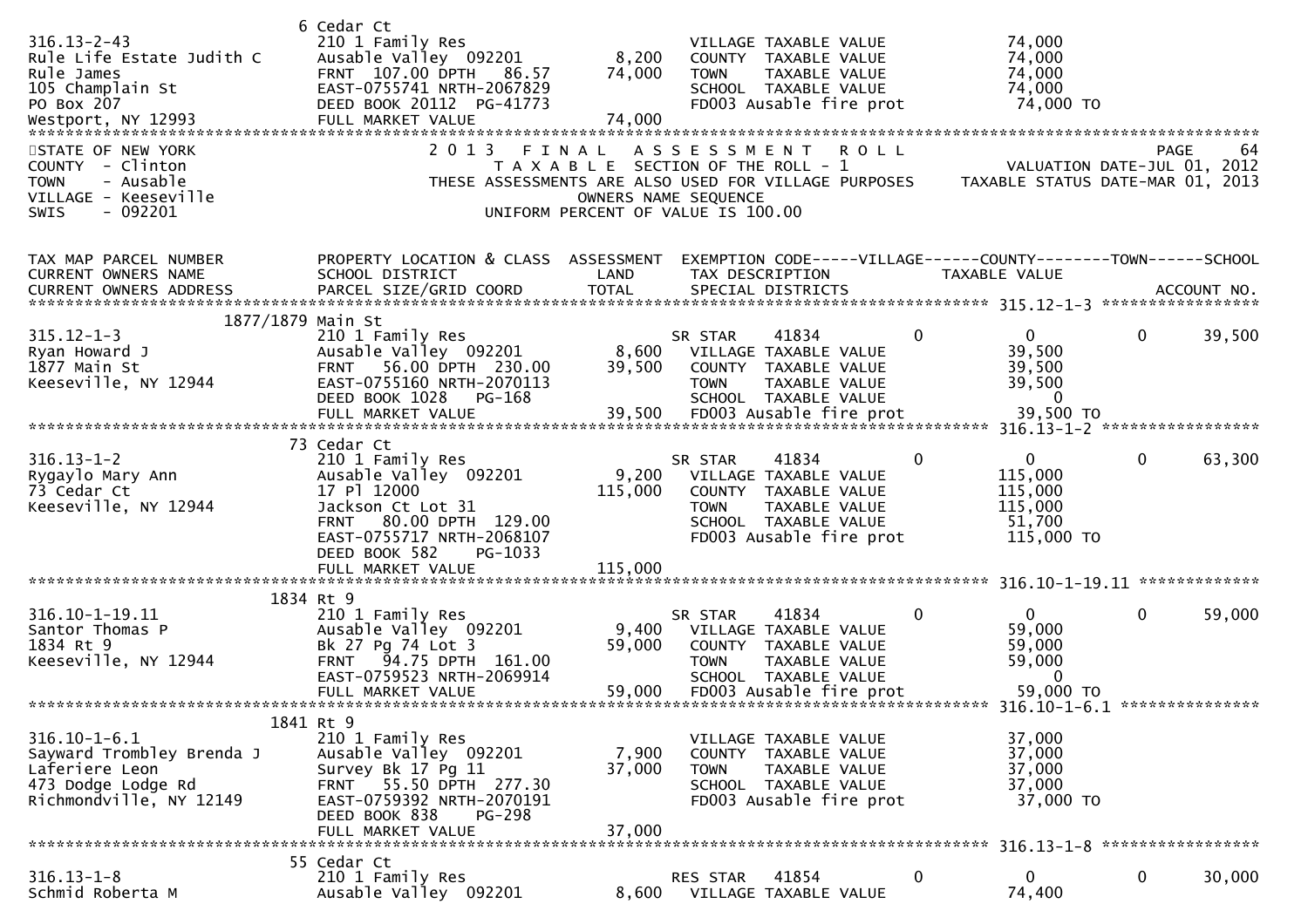| Schmid Paul R<br>55 Cedar Ct<br>Keeseville, NY 12944                                                                                                        | Jackson Ct Subd Lot 42<br>75.00 DPTH 110.00<br><b>FRNT</b><br>080<br>BANK<br>EAST-0756139 NRTH-2067968<br>DEED BOOK 20122 PG-48178<br>FULL MARKET VALUE                                            | 74,400<br>74,400          | COUNTY TAXABLE VALUE<br><b>TAXABLE VALUE</b><br><b>TOWN</b><br>SCHOOL TAXABLE VALUE<br>FD003 Ausable fire prot                                                                     |                   | 74,400<br>74,400<br>44,400<br>74,400 TO                                   |                   |                |
|-------------------------------------------------------------------------------------------------------------------------------------------------------------|----------------------------------------------------------------------------------------------------------------------------------------------------------------------------------------------------|---------------------------|------------------------------------------------------------------------------------------------------------------------------------------------------------------------------------|-------------------|---------------------------------------------------------------------------|-------------------|----------------|
|                                                                                                                                                             |                                                                                                                                                                                                    |                           |                                                                                                                                                                                    |                   |                                                                           |                   |                |
| STATE OF NEW YORK<br>COUNTY - Clinton<br>- Ausable<br><b>TOWN</b><br>VILLAGE - Keeseville<br>$-092201$<br><b>SWIS</b>                                       | 2 0 1 3<br>FINAL                                                                                                                                                                                   |                           | ASSESSMENT ROLL<br>T A X A B L E SECTION OF THE ROLL - 1<br>THESE ASSESSMENTS ARE ALSO USED FOR VILLAGE PURPOSES<br>OWNERS NAME SEQUENCE<br>UNIFORM PERCENT OF VALUE IS 100.00     |                   | VALUATION DATE-JUL 01, 2012<br>TAXABLE STATUS DATE-MAR 01, 2013           | PAGE              | 65             |
| TAX MAP PARCEL NUMBER<br>CURRENT OWNERS NAME                                                                                                                | PROPERTY LOCATION & CLASS ASSESSMENT<br>SCHOOL DISTRICT                                                                                                                                            | LAND                      | EXEMPTION CODE-----VILLAGE------COUNTY--------TOWN------SCHOOL<br>TAX DESCRIPTION                                                                                                  |                   | TAXABLE VALUE                                                             |                   |                |
|                                                                                                                                                             |                                                                                                                                                                                                    |                           |                                                                                                                                                                                    |                   |                                                                           |                   |                |
| $315.12 - 1 - 7$<br>Schneider Harry C<br>Schneider Avelina<br>1855 Rt 22<br>Keeseville, NY 12944                                                            | 1855 Main St<br>210 1 Family Res<br>Ausable Valley 092201<br>1.00<br><b>ACRES</b><br>EAST-0755369 NRTH-2069664<br>DEED BOOK 605<br>PG-165<br>FULL MARKET VALUE                                     | 43,500<br>43,500          | RES STAR<br>41854<br>11,000 VILLAGE TAXABLE VALUE<br>COUNTY TAXABLE VALUE<br>TAXABLE VALUE<br><b>TOWN</b><br>SCHOOL TAXABLE VALUE<br>FD003 Ausable fire prot                       | $\Omega$          | $\Omega$<br>43,500<br>43,500<br>43,500<br>13,500<br>43,500 TO             | $\mathbf{0}$      | 30,000         |
|                                                                                                                                                             |                                                                                                                                                                                                    |                           |                                                                                                                                                                                    |                   |                                                                           |                   |                |
| $315.16 - 1 - 5$<br>Schwartz Robin J<br>Schwartz Laurie<br>87 Liberty St<br>Keeseville, NY 12944                                                            | 87 Liberty St<br>210 1 Family Res<br>Ausable Valley 092201<br>74.01 DPTH 219.10<br><b>FRNT</b><br><b>BANK</b><br>320<br>EAST-0756324 NRTH-2068895<br>DEED BOOK 20041 PG-70687<br>FULL MARKET VALUE | 8,700<br>93,000<br>93,000 | VILLAGE TAXABLE VALUE<br>COUNTY TAXABLE VALUE<br>TAXABLE VALUE<br><b>TOWN</b><br>SCHOOL TAXABLE VALUE<br>FD003 Ausable fire prot                                                   |                   | 93,000<br>93,000<br>93,000<br>93,000<br>93,000 TO                         |                   |                |
|                                                                                                                                                             |                                                                                                                                                                                                    |                           |                                                                                                                                                                                    |                   |                                                                           |                   |                |
| $316.13 - 2 - 12$<br>Scott Evelyn D<br>Scott John M<br>57 Liberty St<br>Keeseville, NY 12944                                                                | 57 Liberty St<br>210 1 Family Res<br>Ausable Valley 092201<br>FRNT 80.00 DPTH 336.00<br>080<br>BANK<br>EAST-0756552 NRTH-2068243                                                                   | 66,000                    | RES STAR<br>41854<br>9,300 VILLAGE TAXABLE VALUE<br>COUNTY TAXABLE VALUE<br>TAXABLE VALUE<br><b>TOWN</b><br>SCHOOL TAXABLE VALUE                                                   | $\Omega$          | 0<br>66,000<br>66,000<br>66,000<br>36,000                                 | $\mathbf{0}$      | 30,000         |
|                                                                                                                                                             | DEED BOOK 20001 PG-24977                                                                                                                                                                           |                           | FD003 Ausable fire prot                                                                                                                                                            |                   | 66,000 TO                                                                 |                   |                |
|                                                                                                                                                             | FULL MARKET VALUE                                                                                                                                                                                  | 66,000                    |                                                                                                                                                                                    |                   |                                                                           |                   | ************** |
|                                                                                                                                                             | 1864 Rt 9                                                                                                                                                                                          |                           |                                                                                                                                                                                    |                   |                                                                           |                   |                |
| $316.10 - 1 - 15.1$<br>Sherling Trustee Ronald J<br>Allen Irr Pers Res Trust Clare FRNT 140.00 DPTH 200.00<br>1870 North Ausable St<br>Keeseville, NY 12944 | 210 1 Family Res<br>Ausable Valley 092201<br>EAST-0759981 NRTH-2070493<br>DEED BOOK 20092 PG-21496<br>FULL MARKET VALUE                                                                            | 34,000<br>34,000          | 41131<br>WARCOMALL<br>10,400 RES STAR<br>41854<br>VILLAGE TAXABLE VALUE<br>COUNTY TAXABLE VALUE<br><b>TOWN</b><br>TAXABLE VALUE<br>SCHOOL TAXABLE VALUE<br>FD003 Ausable fire prot | 8,500<br>$\Omega$ | 8,500<br>$\mathbf{0}$<br>25,500<br>25,500<br>25,500<br>4,000<br>34,000 TO | 8,500<br>0        | 0<br>30,000    |
|                                                                                                                                                             |                                                                                                                                                                                                    |                           |                                                                                                                                                                                    |                   | 315.20-1-5.1 ****************                                             |                   |                |
| $315.20 - 1 - 5.1$<br>Shuknecht Gerald W<br>Shuknecht Valerie L                                                                                             | 176 Pleasant St<br>210 1 Family Res<br>Ausable Valley 092201<br>FRNT 113.50 DPTH<br>94.83                                                                                                          | 38,000                    | 41131<br>WARCOMALL<br>41854<br>7,400 RES STAR<br>VILLAGE TAXABLE VALUE                                                                                                             | 9,500<br>$\Omega$ | 9,500<br>$\Omega$<br>28,500                                               | 9,500<br>$\Omega$ | 0<br>30,000    |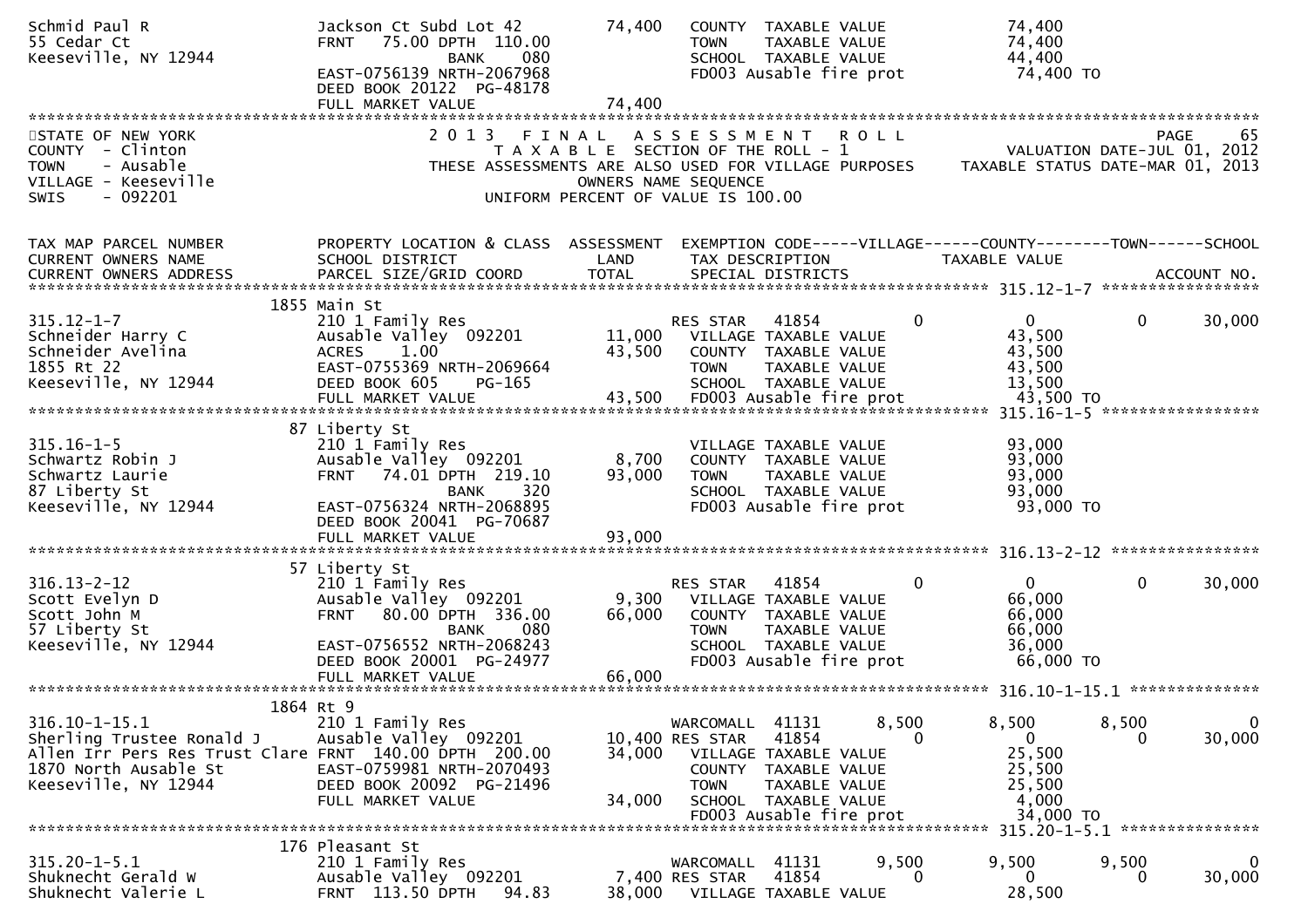| 176 Pleasant St<br>Keeseville, NY 12944              | EAST-0755186 NRTH-2066899<br>DEED BOOK 1039<br>PG-318<br>FULL MARKET VALUE | 38,000                                         | <b>TOWN</b>         | COUNTY TAXABLE VALUE<br>TAXABLE VALUE<br>SCHOOL TAXABLE VALUE<br>FD003 Ausable fire prot |          | 28,500<br>28,500<br>8,000<br>38,000 TO                                         |                             |             |
|------------------------------------------------------|----------------------------------------------------------------------------|------------------------------------------------|---------------------|------------------------------------------------------------------------------------------|----------|--------------------------------------------------------------------------------|-----------------------------|-------------|
|                                                      |                                                                            |                                                |                     |                                                                                          |          |                                                                                |                             |             |
| STATE OF NEW YORK<br>COUNTY - Clinton                | 2 0 1 3                                                                    | FINAL<br>T A X A B L E SECTION OF THE ROLL - 1 | A S S E S S M E N T |                                                                                          | ROLL     |                                                                                | VALUATION DATE-JUL 01, 2012 | 66<br>PAGE  |
| <b>TOWN</b><br>- Ausable<br>VILLAGE - Keeseville     | THESE ASSESSMENTS ARE ALSO USED FOR VILLAGE PURPOSES                       | OWNERS NAME SEQUENCE                           |                     |                                                                                          |          | TAXABLE STATUS DATE-MAR 01, 2013                                               |                             |             |
| $-092201$<br><b>SWIS</b>                             |                                                                            | UNIFORM PERCENT OF VALUE IS 100.00             |                     |                                                                                          |          |                                                                                |                             |             |
|                                                      |                                                                            |                                                |                     |                                                                                          |          |                                                                                |                             |             |
| TAX MAP PARCEL NUMBER<br>CURRENT OWNERS NAME         | PROPERTY LOCATION & CLASS ASSESSMENT<br>SCHOOL DISTRICT                    | LAND                                           |                     | TAX DESCRIPTION                                                                          |          | EXEMPTION CODE-----VILLAGE------COUNTY-------TOWN------SCHOOL<br>TAXABLE VALUE |                             |             |
| <b>CURRENT OWNERS ADDRESS</b>                        | PARCEL SIZE/GRID COORD                                                     | <b>TOTAL</b>                                   |                     | SPECIAL DISTRICTS                                                                        |          |                                                                                |                             | ACCOUNT NO. |
|                                                      | 31 Ausable St                                                              |                                                |                     |                                                                                          |          |                                                                                |                             |             |
| $316.17 - 1 - 23$                                    | 210 1 Family Res                                                           |                                                | RES STAR            | 41854                                                                                    | $\Omega$ | $\overline{0}$                                                                 | $\mathbf{0}$                | 30,000      |
| Shumway Teena M<br>31 AuSable St                     | Ausable Valley 092201<br>FRNT 102.96 DPTH 210.00                           | 9,700<br>72,000                                |                     | VILLAGE TAXABLE VALUE<br>COUNTY TAXABLE VALUE                                            |          | 72,000<br>72,000                                                               |                             |             |
| Keeseville, NY 12944                                 | EAST-0756280 NRTH-2066806                                                  |                                                | <b>TOWN</b>         | TAXABLE VALUE                                                                            |          | 72,000                                                                         |                             |             |
|                                                      | DEED BOOK 1013<br>PG-116                                                   |                                                |                     | SCHOOL TAXABLE VALUE                                                                     |          | 42,000                                                                         |                             |             |
|                                                      |                                                                            |                                                |                     |                                                                                          |          |                                                                                |                             |             |
| $316.13 - 1 - 16$                                    | 7 Cedar Ct<br>210 1 Family Res                                             |                                                | AGED C&S            | 41805                                                                                    | 0        | 32,150                                                                         |                             | 32,150      |
| Siddon Sheila C                                      | Ausable Valley 092201                                                      |                                                | 10,300 SR STAR      | 41834                                                                                    | $\Omega$ | $\mathbf{0}$                                                                   | $\mathbf{0}$                | 32,150      |
| 7 Cedar Ct                                           | FRNT 132.07 DPTH 110.00                                                    |                                                |                     | 64,300 VILLAGE TAXABLE VALUE                                                             |          | 64,300                                                                         |                             |             |
| PO Box 58<br>Keeseville, NY 12944                    | EAST-0755778 NRTH-2067979<br>DEED BOOK 20041 PG-76009                      |                                                | <b>TOWN</b>         | COUNTY TAXABLE VALUE<br>TAXABLE VALUE                                                    |          | 32,150<br>64,300                                                               |                             |             |
|                                                      | FULL MARKET VALUE                                                          | 64,300                                         |                     | SCHOOL TAXABLE VALUE                                                                     |          | $\Omega$                                                                       |                             |             |
|                                                      |                                                                            |                                                |                     | FD003 Ausable fire prot                                                                  |          | 64,300 ТО                                                                      |                             |             |
|                                                      | 61 Liberty St                                                              |                                                |                     |                                                                                          |          |                                                                                |                             |             |
| $316.13 - 2 - 10.1$                                  | 411 Apartment                                                              | 8,600                                          | RES STAR            | 41854                                                                                    | 0        | $\mathbf 0$<br>85,000                                                          | 0                           | 30,000      |
| Singh Pratap<br>61 Liberty St                        | Ausable Valley 092201<br>FRNT 89.00 DPTH 190.74                            | 85,000                                         |                     | VILLAGE TAXABLE VALUE<br>COUNTY TAXABLE VALUE                                            |          | 85,000                                                                         |                             |             |
| Keeseville, NY 12944                                 | EAST-0756561 NRTH-2068394                                                  |                                                | <b>TOWN</b>         | TAXABLE VALUE                                                                            |          | 85,000                                                                         |                             |             |
|                                                      | DEED BOOK 20061 PG-94315<br>FULL MARKET VALUE                              | 85,000                                         |                     | SCHOOL TAXABLE VALUE<br>FD003 Ausable fire prot                                          |          | 55,000<br>85,000 TO                                                            |                             |             |
|                                                      |                                                                            |                                                |                     |                                                                                          |          | 316.13-3-5 ******************                                                  |                             |             |
| $316.13 - 3 - 5$                                     | 64 Pleasant St<br>210 1 Family Res                                         |                                                | AGED - ALL 41800    |                                                                                          | 36,250   | 36,250                                                                         | 36,250                      | 36,250      |
| Smith Irrevocable Trust Stanle Ausable Valley 092201 |                                                                            |                                                | 11,300 SR STAR      | 41834                                                                                    | $\Omega$ | $\mathbf{0}$                                                                   | 0                           | 36,250      |
| Attn: Sandra Agoney Trustee                          | FRNT 108.00 DPTH 114.00                                                    | 72,500                                         |                     | VILLAGE TAXABLE VALUE                                                                    |          | 36,250                                                                         |                             |             |
| PO Box 67<br>Keeseville, NY 12944                    | EAST-0757236 NRTH-2068396<br>DEED BOOK 1020<br>PG-69                       |                                                | <b>TOWN</b>         | COUNTY TAXABLE VALUE<br>TAXABLE VALUE                                                    |          | 36,250<br>36,250                                                               |                             |             |
|                                                      | FULL MARKET VALUE                                                          | 72,500                                         |                     | SCHOOL TAXABLE VALUE                                                                     |          | 0                                                                              |                             |             |
|                                                      |                                                                            |                                                |                     | FD003 Ausable fire prot                                                                  |          | 72,500 TO<br>316.17-1-25 *****************                                     |                             |             |
|                                                      | 23 Ausable St                                                              |                                                |                     |                                                                                          |          |                                                                                |                             |             |
| $316.17 - 1 - 25$                                    | 311 Res vac land                                                           |                                                |                     | VILLAGE TAXABLE VALUE                                                                    |          | 4,700                                                                          |                             |             |
| Smith James R Jr<br>3055 Rt 9                        | Ausable Valley 092201<br>FRNT 67.66 DPTH 144.00                            | 4,700<br>4,700                                 | <b>TOWN</b>         | COUNTY TAXABLE VALUE<br>TAXABLE VALUE                                                    |          | 4,700<br>4,700                                                                 |                             |             |
| Peru, NY 12972                                       | EAST-0756060 NRTH-2066798                                                  |                                                |                     | SCHOOL TAXABLE VALUE                                                                     |          | 4,700                                                                          |                             |             |
|                                                      | DEED BOOK 20031 PG-58569<br>FULL MARKET VALUE                              | 4,700                                          |                     | FD003 Ausable fire prot                                                                  |          | 4,700 TO                                                                       |                             |             |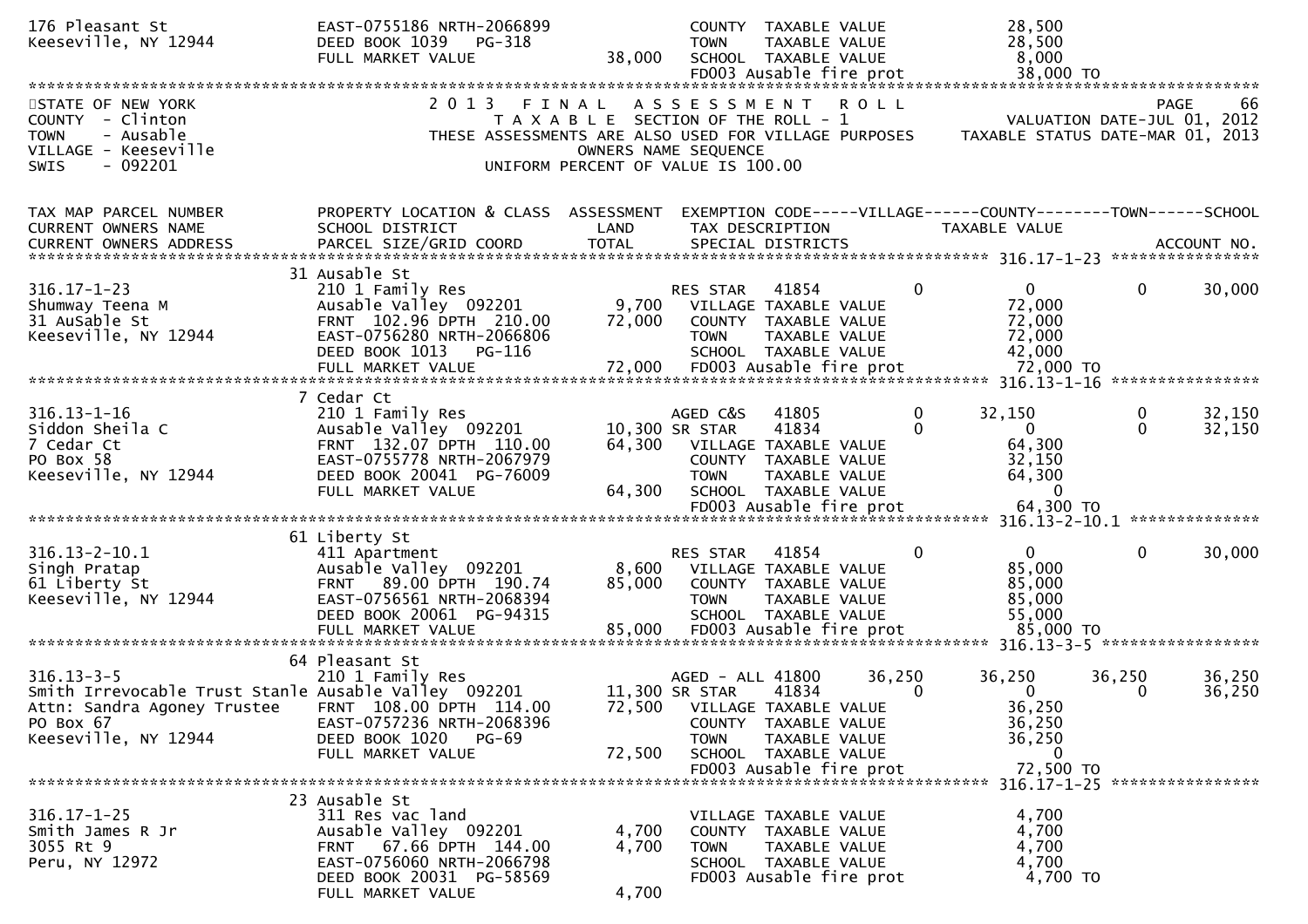| STATE OF NEW YORK                   | 2 0 1 3<br>FINAL                                 |                      | A S S E S S M E N T                                               | ROLL   |                                  |              | PAGE<br>67        |
|-------------------------------------|--------------------------------------------------|----------------------|-------------------------------------------------------------------|--------|----------------------------------|--------------|-------------------|
| COUNTY - Clinton                    |                                                  |                      | T A X A B L E SECTION OF THE ROLL - 1                             |        | VALUATION DATE-JUL 01, 2012      |              |                   |
| - Ausable<br><b>TOWN</b>            |                                                  |                      | THESE ASSESSMENTS ARE ALSO USED FOR VILLAGE PURPOSES              |        | TAXABLE STATUS DATE-MAR 01, 2013 |              |                   |
| VILLAGE - Keeseville                |                                                  | OWNERS NAME SEQUENCE |                                                                   |        |                                  |              |                   |
| <b>SWIS</b><br>- 092201             |                                                  |                      | UNIFORM PERCENT OF VALUE IS 100.00                                |        |                                  |              |                   |
|                                     |                                                  |                      |                                                                   |        |                                  |              |                   |
|                                     |                                                  |                      |                                                                   |        |                                  |              |                   |
| TAX MAP PARCEL NUMBER               | PROPERTY LOCATION & CLASS ASSESSMENT             |                      | EXEMPTION CODE-----VILLAGE------COUNTY--------TOWN------SCHOOL    |        |                                  |              |                   |
|                                     |                                                  |                      |                                                                   |        |                                  |              |                   |
| CURRENT OWNERS NAME                 | SCHOOL DISTRICT                                  | LAND                 | TAX DESCRIPTION                                                   |        | TAXABLE VALUE                    |              |                   |
|                                     |                                                  |                      |                                                                   |        |                                  |              |                   |
|                                     |                                                  |                      |                                                                   |        |                                  |              |                   |
|                                     | 1815 Main St                                     |                      |                                                                   |        |                                  |              |                   |
| $315.16 - 1 - 4$                    | 210 1 Family Res                                 |                      | VILLAGE TAXABLE VALUE                                             |        | 67,000                           |              |                   |
| Smith John C                        | Ausable Valley 092201                            | 7,600                | COUNTY TAXABLE VALUE                                              |        | 67,000                           |              |                   |
| 248 Dunn Rd                         | FRNT 76.00 DPTH 165.00                           | 67,000               | <b>TOWN</b><br>TAXABLE VALUE                                      |        | 67,000                           |              |                   |
| West Chazy, NY 12992                | EAST-0756213 NRTH-2068940                        |                      | SCHOOL TAXABLE VALUE                                              |        | 67,000                           |              |                   |
|                                     | DEED BOOK 20072 PG-1792                          |                      | FD003 Ausable fire prot                                           |        | 67,000 TO                        |              |                   |
|                                     | FULL MARKET VALUE                                | 67,000               |                                                                   |        |                                  |              |                   |
|                                     |                                                  |                      |                                                                   |        |                                  |              |                   |
|                                     | 1832 Rt 9                                        |                      |                                                                   |        |                                  |              |                   |
| $316.10 - 1 - 19.2$                 | 210 1 Family Res                                 |                      | RES STAR<br>41854                                                 | 0      | $\Omega$                         | $\mathbf{0}$ | 30,000            |
| Snow Andrew A                       | Ausable Valley 092201                            | 7,000                | VILLAGE TAXABLE VALUE                                             |        | 34,000                           |              |                   |
| 1832 Rt 9N                          | FRNT 63.95 DPTH 145.00                           | 34,000               | COUNTY TAXABLE VALUE                                              |        | 34,000                           |              |                   |
|                                     |                                                  |                      |                                                                   |        |                                  |              |                   |
| Keeseville, NY 12944                | EAST-0759461 NRTH-2069864                        |                      | <b>TOWN</b><br>TAXABLE VALUE                                      |        | 34,000                           |              |                   |
|                                     | DEED BOOK 20051 PG-89799                         |                      | SCHOOL TAXABLE VALUE                                              |        | 4,000                            |              |                   |
|                                     | FULL MARKET VALUE                                | 34,000               | FD003 Ausable fire prot                                           |        | 34,000 TO                        |              |                   |
|                                     |                                                  |                      |                                                                   |        | $316.17 - 1 - 3$                 |              | ***************** |
|                                     |                                                  |                      |                                                                   |        |                                  |              |                   |
|                                     | 143 Pleasant St                                  |                      |                                                                   |        |                                  |              |                   |
| $316.17 - 1 - 3$                    | 210 1 Family Res                                 |                      | WARCOMALL 41131                                                   | 17,250 | 17,250                           | 17,250       |                   |
| Snow Donna                          | Ausable Valley 092201                            |                      | 8,000 RES STAR<br>41854                                           | 0      | $\overline{0}$                   | $\Omega$     | 30,000            |
| 143 Pleasant St                     | 65.50 DPTH 185.00<br><b>FRNT</b>                 | 69,000               | VILLAGE TAXABLE VALUE                                             |        | 51,750                           |              |                   |
|                                     | EAST-0756054 NRTH-2066956                        |                      | COUNTY TAXABLE VALUE                                              |        |                                  |              |                   |
| Keeseville, NY 12944                |                                                  |                      |                                                                   |        | 51,750                           |              |                   |
|                                     | DEED BOOK 99001 PG-14489                         |                      | TAXABLE VALUE<br><b>TOWN</b>                                      |        | 51,750                           |              |                   |
|                                     | FULL MARKET VALUE                                | 69,000               | SCHOOL TAXABLE VALUE                                              |        | 39,000                           |              |                   |
|                                     |                                                  |                      | FD003 Ausable fire prot                                           |        | 69,000 TO                        |              |                   |
|                                     |                                                  |                      | ************************************ 316.17-1-4 ***************** |        |                                  |              |                   |
|                                     | 141 Pleasant St                                  |                      |                                                                   |        |                                  |              |                   |
| $316.17 - 1 - 4$                    | 210 1 Family Res                                 |                      | VILLAGE TAXABLE VALUE                                             |        | 53,000                           |              |                   |
| Snow Michael L                      | Ausable Valley 092201                            | 7,600                | COUNTY TAXABLE VALUE                                              |        | 53,000                           |              |                   |
| Snow Donna Busha                    | 55.00 DPTH 190.42<br><b>FRNT</b>                 | 53,000               | <b>TOWN</b><br>TAXABLE VALUE                                      |        | 53,000                           |              |                   |
| 143 Pleasant St                     | EAST-0756113 NRTH-2066969                        |                      | SCHOOL TAXABLE VALUE                                              |        | 53,000                           |              |                   |
| Keeseville, NY 12944                | DEED BOOK 20112 PG-38683                         |                      | FD003 Ausable fire prot                                           |        | 53,000 TO                        |              |                   |
|                                     | FULL MARKET VALUE                                | 53,000               |                                                                   |        |                                  |              |                   |
|                                     |                                                  |                      |                                                                   |        |                                  |              |                   |
|                                     | 72 Pleasant St                                   |                      |                                                                   |        |                                  |              |                   |
| $316.13 - 3 - 7$                    | 210 1 Family Res                                 |                      | VILLAGE TAXABLE VALUE                                             |        | 159,000                          |              |                   |
| Sobol Irene                         | Ausable Valley 092201                            | 10,700               | COUNTY TAXABLE VALUE                                              |        | 159,000                          |              |                   |
| Marta Clute                         | FRNT 160.00 DPTH<br>95.50                        | 159,000              | <b>TOWN</b><br><b>TAXABLE VALUE</b>                               |        | 159,000                          |              |                   |
| 6 Plattsburgh Ave                   | EAST-0757104 NRTH-2068250                        |                      | SCHOOL TAXABLE VALUE                                              |        | 159,000                          |              |                   |
|                                     |                                                  |                      |                                                                   |        |                                  |              |                   |
| Plattsburgh, NY 12901               | DEED BOOK 435<br>$PG-83$                         |                      | FD003 Ausable fire prot                                           |        | 159,000 TO                       |              |                   |
|                                     | FULL MARKET VALUE                                | 159,000              |                                                                   |        |                                  |              |                   |
|                                     |                                                  |                      |                                                                   |        |                                  |              |                   |
|                                     | 1882 Main St                                     |                      |                                                                   |        |                                  |              |                   |
| $316.9 - 1 - 17$                    | 210 1 Family Res                                 |                      | VILLAGE TAXABLE VALUE                                             |        | 72,000                           |              |                   |
| Solenthaler Roland H<br>PO Box 2254 | Ausable Valley 092201<br>FRNT 114.00 DPTH 348.00 | 10,600<br>72,000     | COUNTY TAXABLE VALUE<br><b>TOWN</b><br>TAXABLE VALUE              |        | 72,000<br>72,000                 |              |                   |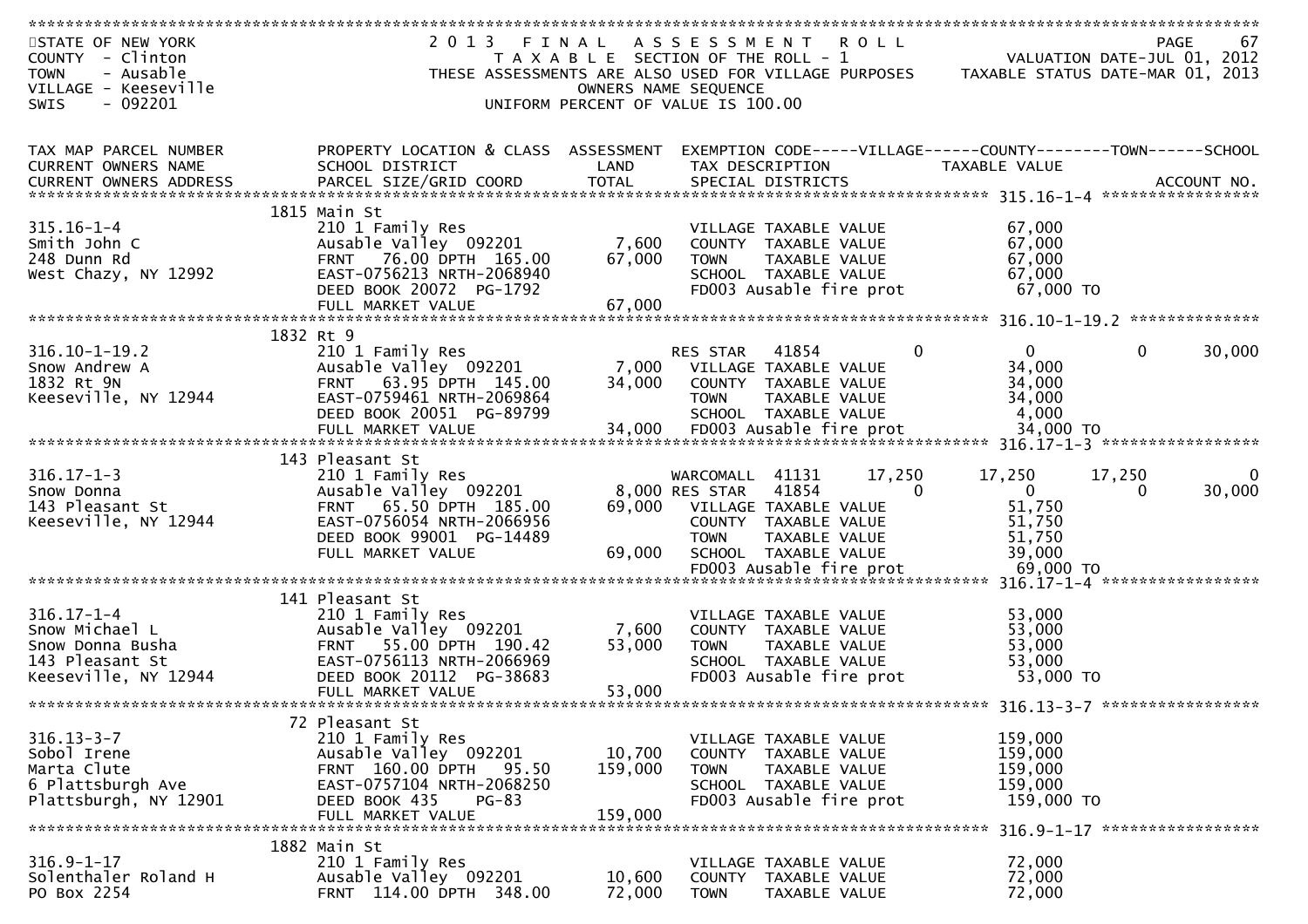| Plattsburgh, NY 12901                                                                                                                     | EAST-0755440 NRTH-2070289<br>DEED BOOK 20082 PG-19322<br>FULL MARKET VALUE | 72,000                             |                              | SCHOOL TAXABLE VALUE<br>FD003 Ausable fire prot |             | 72,000<br>72,000 TO                                                                                                            |          |                               |
|-------------------------------------------------------------------------------------------------------------------------------------------|----------------------------------------------------------------------------|------------------------------------|------------------------------|-------------------------------------------------|-------------|--------------------------------------------------------------------------------------------------------------------------------|----------|-------------------------------|
|                                                                                                                                           |                                                                            |                                    |                              |                                                 |             |                                                                                                                                |          |                               |
| STATE OF NEW YORK<br>COUNTY - Clinton<br>- Ausable<br><b>TOWN</b>                                                                         | 2 0 1 3                                                                    | FINAL                              | ASSESSMENT                   |                                                 | <b>ROLL</b> | T A X A B L E SECTION OF THE ROLL - 1<br>THESE ASSESSMENTS ARE ALSO USED FOR VILLAGE PURPOSES TAXABLE STATUS DATE-MAR 01, 2013 |          | 68<br>PAGE                    |
| VILLAGE - Keeseville<br>$-092201$<br>SWIS                                                                                                 |                                                                            | UNIFORM PERCENT OF VALUE IS 100.00 | OWNERS NAME SEQUENCE         |                                                 |             |                                                                                                                                |          |                               |
| TAX MAP PARCEL NUMBER                                                                                                                     | PROPERTY LOCATION & CLASS ASSESSMENT                                       |                                    |                              |                                                 |             | EXEMPTION CODE-----VILLAGE------COUNTY-------TOWN------SCHOOL                                                                  |          |                               |
| CURRENT OWNERS NAME<br>.CURRENT OWNERS ADDRESS PARCEL SIZE/GRID COORD TOTAL SPECIAL DISTRICTS ACCOUNT NO ACCOUNT NO ACCOUNT NO ACCOUNT NO | SCHOOL DISTRICT                                                            | LAND                               |                              | TAX DESCRIPTION                                 |             | TAXABLE VALUE                                                                                                                  |          |                               |
|                                                                                                                                           |                                                                            |                                    |                              |                                                 |             |                                                                                                                                |          |                               |
| $316.10 - 1 - 10$                                                                                                                         | 1875 Rt 9<br>415 Motel                                                     |                                    |                              |                                                 |             |                                                                                                                                |          |                               |
| Soper Revocable Trust Clarence Ausable Valley 092201                                                                                      |                                                                            | 43,700                             |                              | VILLAGE TAXABLE VALUE<br>COUNTY TAXABLE VALUE   |             | 596,000<br>596,000                                                                                                             |          |                               |
| Soper Revocable Trust Marion                                                                                                              | Villa Motel                                                                | 596,000                            | <b>TOWN</b>                  | TAXABLE VALUE                                   |             | 596,000                                                                                                                        |          |                               |
| 1875 North Ausable St                                                                                                                     | ACRES 16.40                                                                |                                    |                              | SCHOOL TAXABLE VALUE                            |             | 596,000                                                                                                                        |          |                               |
| Keeseville, NY 12944                                                                                                                      | EAST-0759535 NRTH-2070994                                                  |                                    |                              | FD003 Ausable fire prot                         |             | 596,000 TO                                                                                                                     |          |                               |
|                                                                                                                                           | DEED BOOK 932<br>PG-144                                                    |                                    |                              |                                                 |             |                                                                                                                                |          |                               |
|                                                                                                                                           |                                                                            |                                    |                              |                                                 |             |                                                                                                                                |          |                               |
|                                                                                                                                           |                                                                            |                                    |                              |                                                 |             |                                                                                                                                |          |                               |
|                                                                                                                                           | 62 Cedar Ct                                                                |                                    |                              |                                                 |             |                                                                                                                                |          |                               |
| $316.13 - 2 - 60.2$                                                                                                                       | 210 1 Family Res                                                           |                                    | WARNONALL 41121              |                                                 | 12,000      | 14,100                                                                                                                         | 12,000   | 0                             |
| Sorrell Life Estate Francis O                                                                                                             | Ausable Valley 092201                                                      |                                    | 10,300 SR STAR               | 41834                                           | $\Omega$    | $\mathbf 0$                                                                                                                    | 0        | 63,300                        |
| Sorrell Life Estate Kathryn B Lot 11 Jackson Ct Sub                                                                                       |                                                                            |                                    | 94,000 VILLAGE TAXABLE VALUE |                                                 |             | 82,000                                                                                                                         |          |                               |
| 62 Cedar Ct                                                                                                                               | FRNT 100.00 DPTH 207.50                                                    |                                    |                              | COUNTY TAXABLE VALUE                            |             | 79,900                                                                                                                         |          |                               |
| Keeseville, NY 12944                                                                                                                      | EAST-0756042 NRTH-2068196<br>DEED BOOK 20122 PG-47903                      |                                    | <b>TOWN</b>                  | TAXABLE VALUE<br>SCHOOL TAXABLE VALUE           |             | 82,000<br>30,700                                                                                                               |          |                               |
|                                                                                                                                           |                                                                            |                                    |                              |                                                 |             |                                                                                                                                |          |                               |
|                                                                                                                                           |                                                                            |                                    |                              |                                                 |             |                                                                                                                                |          |                               |
|                                                                                                                                           | 19/21 Hill St                                                              |                                    |                              |                                                 |             |                                                                                                                                |          |                               |
| $316.13 - 2 - 6.1$                                                                                                                        | 220 2 Family Res                                                           |                                    |                              | VILLAGE TAXABLE VALUE                           |             | 58,900                                                                                                                         |          |                               |
| Soule Richard                                                                                                                             | Ausable Valley 092201                                                      | 9,100                              |                              | COUNTY TAXABLE VALUE                            |             | 58,900                                                                                                                         |          |                               |
| Soule Lucille A                                                                                                                           | 92.04 DPTH 166.08<br><b>FRNT</b>                                           | 58,900                             | <b>TOWN</b>                  | TAXABLE VALUE                                   |             | 58,900                                                                                                                         |          |                               |
| 1798 Main St                                                                                                                              | <b>BANK</b><br>860                                                         |                                    |                              | SCHOOL TAXABLE VALUE                            |             | 58,900                                                                                                                         |          |                               |
| Keeseville, NY 12944                                                                                                                      | EAST-0755953 NRTH-2068482                                                  |                                    |                              | FD003 Ausable fire prot                         |             | 58,900 TO                                                                                                                      |          |                               |
|                                                                                                                                           | DEED BOOK 20041 PG-75810                                                   |                                    |                              |                                                 |             |                                                                                                                                |          |                               |
|                                                                                                                                           | FULL MARKET VALUE                                                          | 58,900                             |                              |                                                 |             |                                                                                                                                |          | *****************             |
|                                                                                                                                           |                                                                            |                                    |                              |                                                 |             |                                                                                                                                |          |                               |
| $316.13 - 4 - 4$                                                                                                                          | 1798 Main St<br>210 1 Family Res                                           |                                    | <b>VETERANS</b>              | 41101                                           | 2,000       | 2,000                                                                                                                          | 2,000    | 0                             |
| Soule Richard                                                                                                                             | Ausable Valley 092201                                                      |                                    | 6,900 RES STAR               | 41854                                           | $\Omega$    | $\Omega$                                                                                                                       | $\Omega$ | 30,000                        |
| Soule Lucille A                                                                                                                           | 44.00 DPTH 400.00<br><b>FRNT</b>                                           | 96,400                             |                              | VILLAGE TAXABLE VALUE                           |             | 94,400                                                                                                                         |          |                               |
| 1798 Main St                                                                                                                              | EAST-0756831 NRTH-2068911                                                  |                                    | <b>COUNTY</b>                | TAXABLE VALUE                                   |             | 94,400                                                                                                                         |          |                               |
| Keeseville, NY 12944                                                                                                                      | DEED BOOK 634<br>PG-645                                                    |                                    | <b>TOWN</b>                  | TAXABLE VALUE                                   |             | 94,400                                                                                                                         |          |                               |
|                                                                                                                                           | FULL MARKET VALUE                                                          | 96,400                             |                              | SCHOOL TAXABLE VALUE                            |             | 66,400                                                                                                                         |          |                               |
|                                                                                                                                           |                                                                            |                                    |                              | FD003 Ausable fire prot                         |             | 96,400 TO                                                                                                                      |          |                               |
|                                                                                                                                           |                                                                            |                                    |                              |                                                 |             |                                                                                                                                |          | 316.17-2-17 ***************** |
|                                                                                                                                           | 8 Latourelle Ln                                                            |                                    |                              |                                                 |             |                                                                                                                                |          |                               |
| $316.17 - 2 - 17$                                                                                                                         | 270 Mfg housing                                                            |                                    | WARNONALL                    | 41121                                           | 2,550       | 2,550                                                                                                                          | 2,550    | 0                             |
| Sousie Linda M                                                                                                                            | Ausable Valley 092201                                                      |                                    | 6,200 AGED COUN              | 41802                                           | 0           | 2,168                                                                                                                          | 0        | $\mathbf{0}$                  |
| 8 Lattourelle Ln<br>Keeseville, NY 12944                                                                                                  | FRNT 81.00 DPTH 100.00<br>EAST-0756973 NRTH-2067290                        |                                    | 17,000 SR STAR               | 41834                                           | 0           | $\mathbf 0$<br>14,450                                                                                                          | 0        | 17,000                        |
|                                                                                                                                           | DEED BOOK 20051 PG-83620                                                   |                                    |                              | VILLAGE TAXABLE VALUE<br>COUNTY TAXABLE VALUE   |             | 12,282                                                                                                                         |          |                               |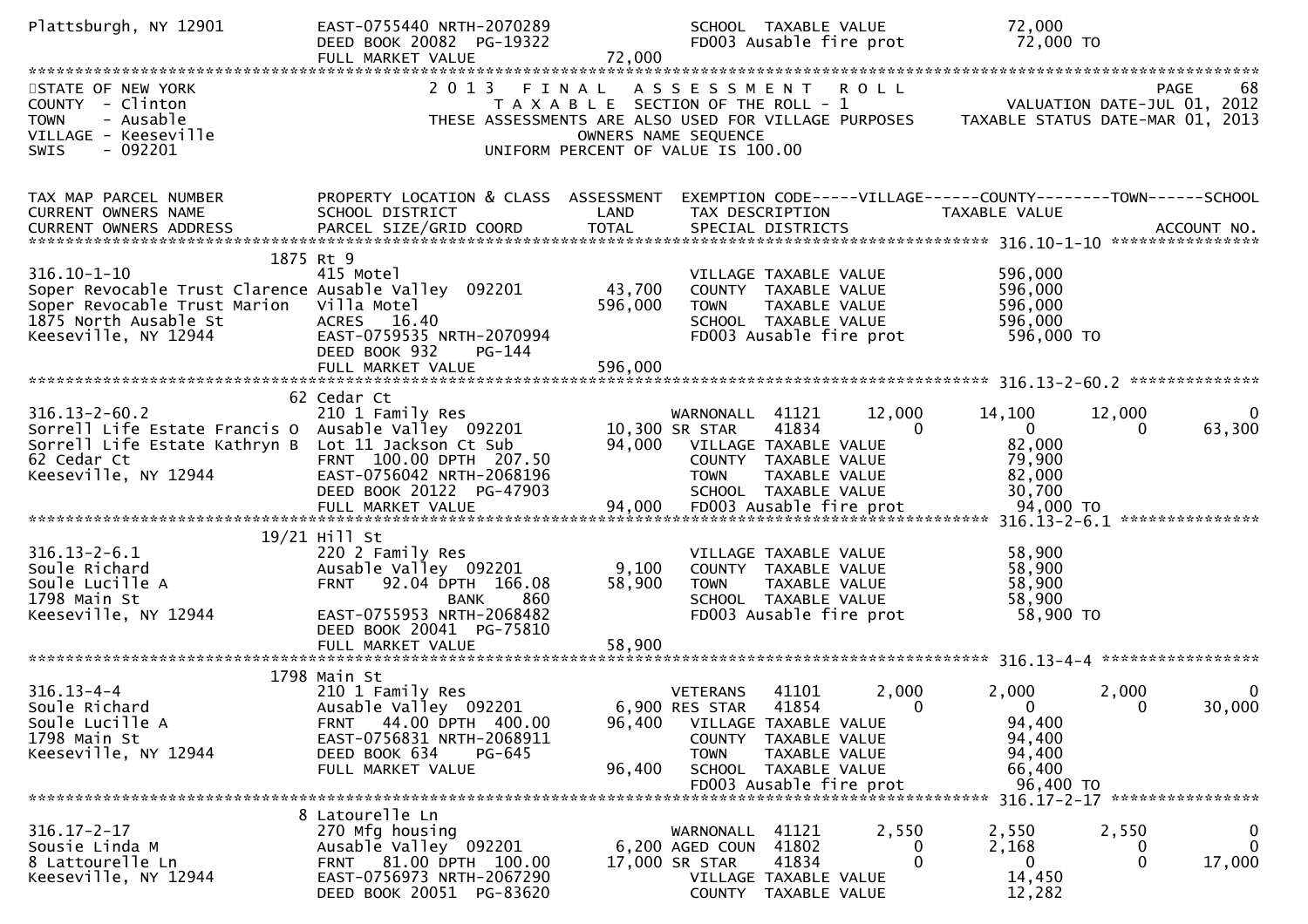|                                                                                                                       | FULL MARKET VALUE                                                                                                                                                         | 17,000                                                                                                       | TOWN                                                                         | TAXABLE VALUE<br>SCHOOL TAXABLE VALUE<br>FD003 Ausable fire prot                                                                    |                   | 14,450<br>0<br>17,000 TO                                                               |              |                         |
|-----------------------------------------------------------------------------------------------------------------------|---------------------------------------------------------------------------------------------------------------------------------------------------------------------------|--------------------------------------------------------------------------------------------------------------|------------------------------------------------------------------------------|-------------------------------------------------------------------------------------------------------------------------------------|-------------------|----------------------------------------------------------------------------------------|--------------|-------------------------|
| STATE OF NEW YORK<br>COUNTY - Clinton<br>- Ausable<br><b>TOWN</b><br>VILLAGE - Keeseville<br>$-092201$<br><b>SWIS</b> | 2 0 1 3<br>THESE ASSESSMENTS ARE ALSO USED FOR VILLAGE PURPOSES                                                                                                           | FINAL<br>T A X A B L E SECTION OF THE ROLL - 1<br>OWNERS NAME SEQUENCE<br>UNIFORM PERCENT OF VALUE IS 100.00 |                                                                              | ASSESSMENT ROLL                                                                                                                     |                   | VALUATION DATE-JUL 01, 2012<br>TAXABLE STATUS DATE-MAR 01, 2013                        |              | 69<br>PAGE              |
| TAX MAP PARCEL NUMBER<br><b>CURRENT OWNERS NAME</b>                                                                   | PROPERTY LOCATION & CLASS ASSESSMENT<br>SCHOOL DISTRICT                                                                                                                   | LAND                                                                                                         |                                                                              | TAX DESCRIPTION                                                                                                                     |                   | EXEMPTION CODE-----VILLAGE------COUNTY--------TOWN------SCHOOL<br><b>TAXABLE VALUE</b> |              |                         |
| $315.20 - 1 - 10.2$<br>Sousis Edward<br>Sousis Roberta<br>200 Pleasant St<br>Keeseville, NY 12944                     | 200 Pleasant St<br>270 Mfg housing<br>Ausable Valley 092201<br>18 Pl 12000<br>FRNT 80.00 DPTH 365.70<br>EAST-0754739 NRTH-2066628<br>DEED BOOK 582<br>PG-1167             | 9,700<br>44,000                                                                                              | SR STAR<br><b>TOWN</b>                                                       | 41834<br>VILLAGE TAXABLE VALUE<br>COUNTY TAXABLE VALUE<br>TAXABLE VALUE<br>SCHOOL TAXABLE VALUE<br>FD003 Ausable fire prot          | $\Omega$          | 0<br>44,000<br>44,000<br>44,000<br>$\overline{0}$<br>44,000 TO                         | $\mathbf{0}$ | 44,000                  |
|                                                                                                                       |                                                                                                                                                                           |                                                                                                              |                                                                              |                                                                                                                                     |                   |                                                                                        |              |                         |
| $316.13 - 2 - 35$<br>Spash James E<br>PO Box 151<br>Schuyler Falls, NY 12985                                          | 10 Jackson St<br>210 1 Family Res<br>Ausable Valley 092201<br>48.70 DPTH 166.20<br><b>FRNT</b><br>EAST-0755767 NRTH-2067266<br>DEED BOOK 20122 PG-50278                   | 6,900<br>50,300                                                                                              | RES STAR<br><b>TOWN</b>                                                      | 41854<br>VILLAGE TAXABLE VALUE<br>COUNTY TAXABLE VALUE<br>TAXABLE VALUE<br>SCHOOL TAXABLE VALUE                                     | $\Omega$          | $\mathbf{0}$<br>50,300<br>50,300<br>50,300<br>20,300                                   | $\mathbf{0}$ | 30,000                  |
| $315.20 - 1 - 2$<br>Spooner Craig<br>9 Renas Ln<br>Keeseville, NY 12944                                               | 9 Renas Ln<br>210 1 Family Res<br>Ausable Valley 092201<br>78.50 DPTH 100.00<br><b>FRNT</b><br>EAST-0754972 NRTH-2067170<br>DEED BOOK 20031 PG-58470<br>FULL MARKET VALUE | 37,800                                                                                                       | CW_10_VET/ 41152<br>5,000 LIM INC DI 41932<br>37,800 RES STAR<br><b>TOWN</b> | 41854<br>VILLAGE TAXABLE VALUE<br>COUNTY TAXABLE VALUE<br>TAXABLE VALUE<br>SCHOOL TAXABLE VALUE<br>FD003 Ausable fire prot          | 0                 | 3,780<br>17,010<br>$\mathbf{0}$<br>37,800<br>17,010<br>37,800<br>7,800<br>37,800 TO    | 0<br>0       | 0<br>$\Omega$<br>30,000 |
|                                                                                                                       |                                                                                                                                                                           |                                                                                                              |                                                                              |                                                                                                                                     |                   | 315.20-1-3.1 ****************                                                          |              |                         |
| $315.20 - 1 - 3.1$<br>Spooner Mark A<br>Spooner Janelle<br>13 Pine St<br>Keeseville, NY 12944                         | 13 Pine St<br>210 1 Family Res<br>Ausable Valley 092201<br>FRNT 100.00 DPTH 107.00<br>EAST-0755142 NRTH-2067186<br>DEED BOOK 617<br>$PG-4$<br>FULL MARKET VALUE           | 35,000<br>35,000                                                                                             | <b>VETERANS</b><br>5,800 RES STAR<br>TOWN                                    | 41101<br>41854<br>VILLAGE TAXABLE VALUE<br>COUNTY TAXABLE VALUE<br>TAXABLE VALUE<br>SCHOOL TAXABLE VALUE<br>FD003 Ausable fire prot | 5,000<br>$\Omega$ | 5,000<br>$\Omega$<br>30,000<br>30,000<br>30,000<br>5,000<br>35,000 TO                  | 5,000<br>0   | 0<br>30,000             |
|                                                                                                                       |                                                                                                                                                                           |                                                                                                              |                                                                              |                                                                                                                                     |                   | 315.20-1-3.2 ****************                                                          |              |                         |
| $315.20 - 1 - 3.2$<br>Spooner Matthew<br>Spooner Stephanie<br>5 Renas Ln<br>Keeseville, NY 12944                      | kenas Ln נ<br>270 Mfg housing<br>Ausable Valley 092201<br>FRNT 78.50 DPTH 100.00<br>EAST-0755050 NRTH-2067177<br>DEED BOOK 766<br>PG-323                                  | 5,000<br>29,000                                                                                              | RES STAR<br><b>TOWN</b><br><b>SCHOOL</b>                                     | 41854<br>VILLAGE TAXABLE VALUE<br>COUNTY TAXABLE VALUE<br>TAXABLE VALUE<br>TAXABLE VALUE                                            | 0                 | $\mathbf{0}$<br>29,000<br>29,000<br>29,000<br>0                                        | $\mathbf{0}$ | 29,000                  |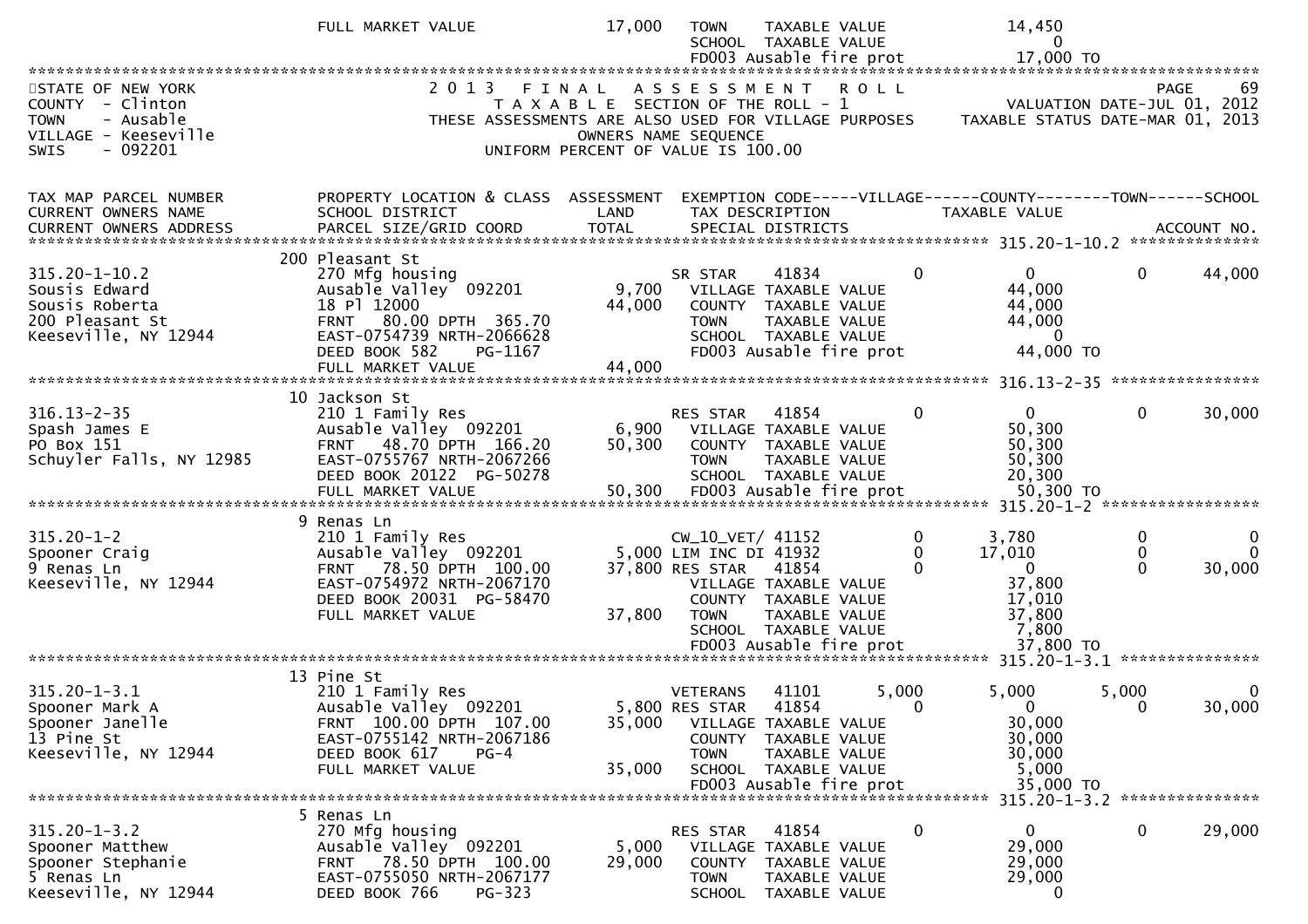| STATE OF NEW YORK<br>COUNTY - Clinton<br>- Ausable<br><b>TOWN</b><br>VILLAGE - Keeseville<br>$-092201$<br><b>SWIS</b> | 2 0 1 3                                                                                                                                                                                    | FINAL                     | ASSESSMENT ROLL<br>T A X A B L E SECTION OF THE ROLL - 1<br>THESE ASSESSMENTS ARE ALSO USED FOR VILLAGE PURPOSES<br>OWNERS NAME SEQUENCE<br>UNIFORM PERCENT OF VALUE IS 100.00                             |                                                                                  | PAGE<br>70<br>VALUATION DATE-JUL 01, 2012<br>TAXABLE STATUS DATE-MAR 01, 2013 |
|-----------------------------------------------------------------------------------------------------------------------|--------------------------------------------------------------------------------------------------------------------------------------------------------------------------------------------|---------------------------|------------------------------------------------------------------------------------------------------------------------------------------------------------------------------------------------------------|----------------------------------------------------------------------------------|-------------------------------------------------------------------------------|
| TAX MAP PARCEL NUMBER<br>CURRENT OWNERS NAME                                                                          | PROPERTY LOCATION & CLASS ASSESSMENT<br>SCHOOL DISTRICT                                                                                                                                    | LAND                      | EXEMPTION CODE-----VILLAGE------COUNTY--------TOWN------SCHOOL<br>TAX DESCRIPTION                                                                                                                          | TAXABLE VALUE                                                                    |                                                                               |
| $316.13 - 2 - 63$<br>St Germain Yves<br>St Germain Lori<br>74 Cedar Ct<br>Keeseville, NY 12944                        | 74 Cedar Ct<br>210 1 Family Res<br>Ausable Valley 092201<br>Jackson Ct Sub Lot #7<br>FRNT 75.00 DPTH 170.62<br>860<br><b>BANK</b><br>EAST-0755743 NRTH-2068303<br>DEED BOOK 20051 PG-80967 | 133,500                   | $\mathbf{0}$<br>41854<br>RES STAR<br>11,500 VILLAGE TAXABLE VALUE<br>COUNTY TAXABLE VALUE<br>TAXABLE VALUE<br><b>TOWN</b><br>SCHOOL TAXABLE VALUE<br>FD003 Ausable fire prot                               | 0<br>133,500<br>133,500<br>133,500<br>103,500<br>133,500 TO                      | 30,000<br>0                                                                   |
|                                                                                                                       | FULL MARKET VALUE                                                                                                                                                                          | 133,500                   |                                                                                                                                                                                                            |                                                                                  |                                                                               |
| $316.13 - 6 - 12.2$<br>Stone James Rodney<br>1790 Rt 9<br>Keeseville, NY 12944                                        | 1790 Rt 9<br>210 1 Family Res<br>Ausable Valley 092201<br>Survey Map Bk 16 Pg 143<br>FRNT 60.00 DPTH 201.00<br>EAST-0758588 NRTH-2069253<br>DEED BOOK 945<br>$PG-59$<br>FULL MARKET VALUE  | 64,600                    | 9,690<br>WARNONALL 41121<br>7,200 WARDISALL 41141<br>3,230<br>64,600 SR STAR<br>41834<br>$\Omega$<br>VILLAGE TAXABLE VALUE<br>COUNTY TAXABLE VALUE<br>TAXABLE VALUE<br><b>TOWN</b><br>SCHOOL TAXABLE VALUE | 9,690<br>3,230<br>$\Omega$<br>51,680<br>51,680<br>51,680<br>1,300                | 9.690<br>0<br>3,230<br>$\Omega$<br>63,300<br>$\Omega$                         |
|                                                                                                                       |                                                                                                                                                                                            |                           |                                                                                                                                                                                                            |                                                                                  |                                                                               |
| $316.13 - 5 - 4$<br>Stone Richard<br>Stone Ethel<br>1161 Trout Pond Rd<br>Keeseville, NY 12944                        | 161 Ausable St<br>312 Vac w/imprv<br>Ausable Valley 092201<br>FRNT 80.00 DPTH 145.00<br>EAST-0757912 NRTH-2069064<br>DEED BOOK 626<br>$PG-164$<br>FULL MARKET VALUE                        | 8,300<br>12,000<br>12,000 | VILLAGE TAXABLE VALUE<br>COUNTY TAXABLE VALUE<br>TAXABLE VALUE<br><b>TOWN</b><br>SCHOOL TAXABLE VALUE<br>FD003 Ausable fire prot                                                                           | 12,000<br>12,000<br>12,000<br>12,000<br>12,000 TO                                |                                                                               |
|                                                                                                                       | 34 Cedar Ct                                                                                                                                                                                |                           |                                                                                                                                                                                                            |                                                                                  |                                                                               |
| $316.13 - 2 - 52$<br>Straight William W Jr<br>Straight Michelle L<br>34 Cedar Ct<br>Keeseville, NY 12944              | 210 1 Family Res<br>Ausable Valley 092201<br>Jackson Ct Subd Lot 20<br>Sub Lots 20 & 21<br>FRNT 120.00 DPTH 156.05<br>080<br>BANK<br>EAST-0756328 NRTH-2067617                             |                           | 41121<br>12,000<br>WARNONALL<br>41854<br>10,900 RES STAR<br>0<br>130,000 VILLAGE TAXABLE VALUE<br>COUNTY TAXABLE VALUE<br>TAXABLE VALUE<br><b>TOWN</b><br>SCHOOL TAXABLE VALUE<br>FD003 Ausable fire prot  | 19,500<br>$\mathbf{0}$<br>118,000<br>110,500<br>118,000<br>100,000<br>130,000 TO | 12,000<br>$\Omega$<br>30,000<br>$\Omega$                                      |
|                                                                                                                       | DEED BOOK 20072 PG-9974<br>FULL MARKET VALUE                                                                                                                                               | 130,000                   |                                                                                                                                                                                                            |                                                                                  |                                                                               |
| $315.16 - 1 - 15$<br>Sullivan William Jr<br>Sullivan Doris<br>PO Box 155                                              | 12 School St<br>210 1 Family Res<br>Ausable Valley 092201<br>FRNT 150.00 DPTH 150.00<br>EAST-0754668 NRTH-2068715                                                                          | 9,600<br>110,600          | 41834<br>0<br>SR STAR<br>VILLAGE TAXABLE VALUE<br>COUNTY<br>TAXABLE VALUE<br><b>TOWN</b><br>TAXABLE VALUE                                                                                                  | 0<br>110,600<br>110,600<br>110,600                                               | 0<br>63,300                                                                   |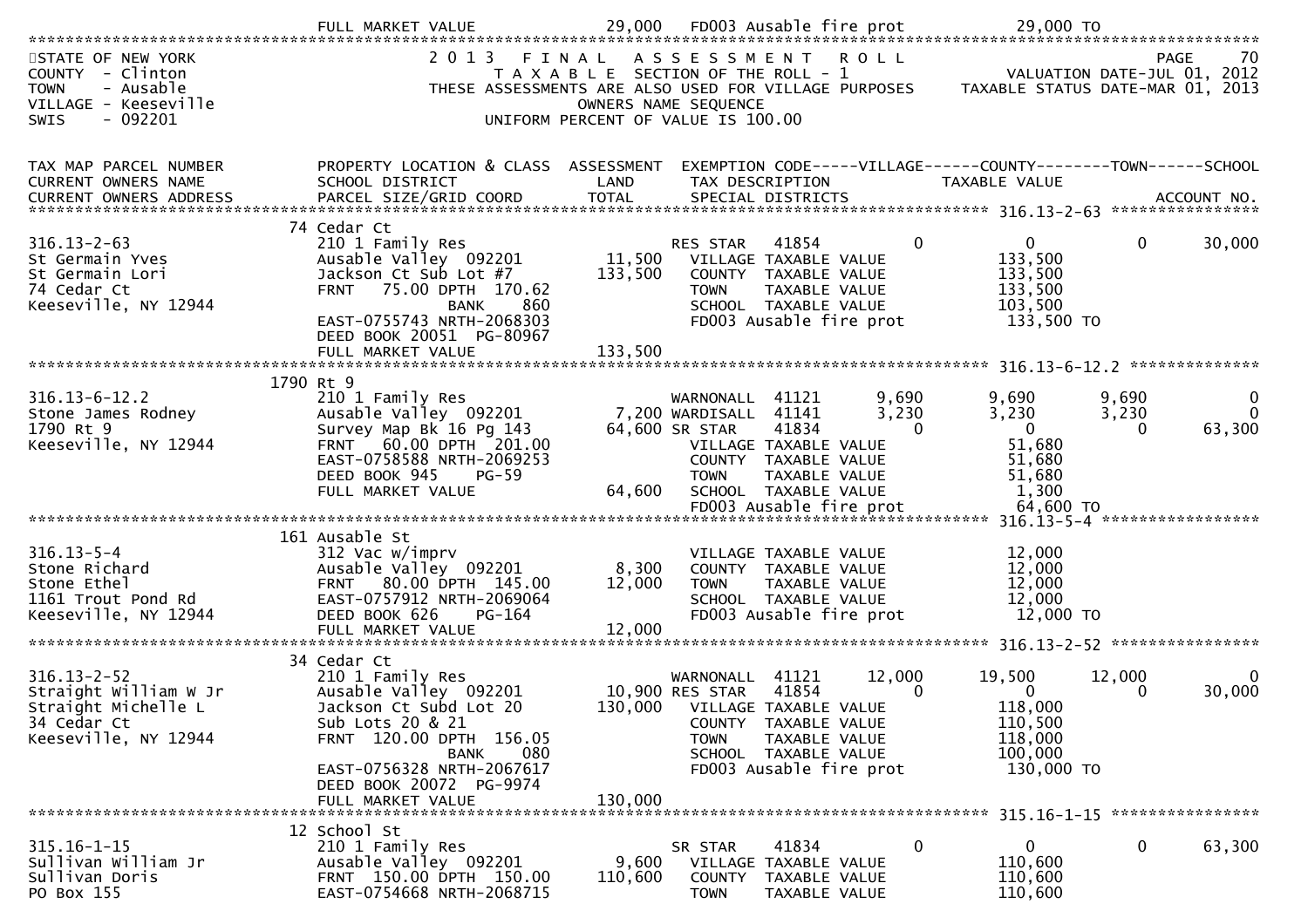| Keeseville, NY 12944                                                                                           | DEED BOOK 698<br>$PG-5$                                                                                                                                                                                                                    |                                                                                                              |                                                                            | SCHOOL TAXABLE VALUE                                                                                                                |                             | 47,300                                                                                     |                                            |                              |
|----------------------------------------------------------------------------------------------------------------|--------------------------------------------------------------------------------------------------------------------------------------------------------------------------------------------------------------------------------------------|--------------------------------------------------------------------------------------------------------------|----------------------------------------------------------------------------|-------------------------------------------------------------------------------------------------------------------------------------|-----------------------------|--------------------------------------------------------------------------------------------|--------------------------------------------|------------------------------|
| STATE OF NEW YORK<br>COUNTY - Clinton<br>- Ausable<br><b>TOWN</b><br>VILLAGE - Keeseville<br>$-092201$<br>SWIS | 2 0 1 3<br>THESE ASSESSMENTS ARE ALSO USED FOR VILLAGE PURPOSES                                                                                                                                                                            | FINAL<br>T A X A B L E SECTION OF THE ROLL - 1<br>OWNERS NAME SEQUENCE<br>UNIFORM PERCENT OF VALUE IS 100.00 |                                                                            | ASSESSMENT ROLL                                                                                                                     |                             | TAXABLE STATUS DATE-MAR 01, 2013                                                           | <b>PAGE</b><br>VALUATION DATE-JUL 01, 2012 | 71                           |
| TAX MAP PARCEL NUMBER<br>CURRENT OWNERS NAME                                                                   | PROPERTY LOCATION & CLASS ASSESSMENT<br>SCHOOL DISTRICT                                                                                                                                                                                    | LAND                                                                                                         |                                                                            | TAX DESCRIPTION                                                                                                                     |                             | EXEMPTION CODE-----VILLAGE------COUNTY--------TOWN------SCHOOL<br>TAXABLE VALUE            |                                            |                              |
| $316.17 - 1 - 13$<br>Szot Joseph<br>10774 NYS Rt 9N St<br>Keene, NY 12942                                      | 15 Liberty St<br>210 1 Family Res<br>Ausable Valley 092201<br>Survey Bk 17 Pg 87<br>FRNT 172.96 DPTH 169.60<br>EAST-0756795 NRTH-2067136<br>DEED BOOK 777<br><b>PG-224</b><br>FULL MARKET VALUE                                            | 8,600<br>68,000<br>68,000                                                                                    | <b>TOWN</b>                                                                | VILLAGE TAXABLE VALUE<br>COUNTY TAXABLE VALUE<br>TAXABLE VALUE<br>SCHOOL TAXABLE VALUE<br>FD003 Ausable fire prot                   |                             | 68,000<br>68,000<br>68,000<br>68,000<br>68,000 TO                                          |                                            |                              |
|                                                                                                                |                                                                                                                                                                                                                                            |                                                                                                              |                                                                            |                                                                                                                                     |                             |                                                                                            |                                            |                              |
| $316.17 - 3 - 6$<br>Tallman David M<br>Tallman Marjorie A<br>76 Ausable St<br>Keeseville, NY 12944             | 76 Ausable St<br>210 1 Family Res<br>Ausable Valley 092201<br>FRNT 72.00 DPTH 125.00<br>080<br><b>BANK</b><br>EAST-0757201 NRTH-2067030                                                                                                    | 7,200<br>70,000                                                                                              | RES STAR<br><b>TOWN</b>                                                    | 41854<br>VILLAGE TAXABLE VALUE<br>COUNTY TAXABLE VALUE<br>TAXABLE VALUE<br>SCHOOL TAXABLE VALUE                                     | $\Omega$                    | $\Omega$<br>70,000<br>70,000<br>70,000<br>40,000                                           | $\mathbf{0}$                               | 30,000                       |
|                                                                                                                | DEED BOOK 20051 PG-87974                                                                                                                                                                                                                   |                                                                                                              |                                                                            | FD003 Ausable fire prot                                                                                                             |                             | 70,000 TO                                                                                  |                                            |                              |
| $316.17 - 1 - 15$<br>Toomey Life Use Melvina<br>Harper Anita<br>55 Ausable St<br>Keeseville, NY 12944          | 55 Ausable St<br>210 1 Family Res<br>Ausable Valley 092201<br>Map Book 8 Pg 11<br>FRNT 68.92 DPTH 194.00<br>EAST-0756702 NRTH-2067021<br>DEED BOOK 20031 PG-60399<br>FULL MARKET VALUE                                                     | 48,500                                                                                                       | <b>VETERANS</b><br>7,900 AGED - ALL 41800<br>48,500 SR STAR<br><b>TOWN</b> | 41101<br>41834<br>VILLAGE TAXABLE VALUE<br>COUNTY TAXABLE VALUE<br>TAXABLE VALUE<br>SCHOOL TAXABLE VALUE<br>FD003 Ausable fire prot | 5,000<br>21,750<br>$\Omega$ | 5,000<br>21,750<br>$\mathbf{0}$<br>21,750<br>21,750<br>21,750<br>$\mathbf{0}$<br>48,500 TO | 5,000<br>21,750<br>0                       | $\bf{0}$<br>24,250<br>24,250 |
|                                                                                                                |                                                                                                                                                                                                                                            |                                                                                                              |                                                                            |                                                                                                                                     |                             |                                                                                            |                                            | ****************             |
| $315.12 - 2 - 13$<br>Vanvalkenburg Keith<br>56 School St<br>Keeseville, NY 12944                               | 56 School St<br>210 1 Family Res<br>Ausable Valley 092201<br>16 P116000 A Loc<br>Oakwood Pk Lot 13<br>95.00 DPTH 150.00<br><b>FRNT</b><br>080<br><b>BANK</b><br>EAST-0754515 NRTH-2069806<br>DEED BOOK 20102 PG-34238<br>FULL MARKET VALUE | 139,700<br>139,700                                                                                           | RES STAR<br>TOWN                                                           | 41854<br>8,900 VILLAGE TAXABLE VALUE<br>COUNTY TAXABLE VALUE<br>TAXABLE VALUE<br>SCHOOL TAXABLE VALUE<br>FD003 Ausable fire prot    | 0                           | $\Omega$<br>139,700<br>139,700<br>139,700<br>109,700<br>139,700 TO                         | 0                                          | 30,000                       |
|                                                                                                                |                                                                                                                                                                                                                                            |                                                                                                              |                                                                            |                                                                                                                                     |                             |                                                                                            |                                            |                              |
| $316.9 - 2 - 12$<br>Wade George Donald<br>917 Dartmouth Woods Dr                                               | 12 Grove St<br>270 Mfg housing<br>Ausable Valley 092201<br>FRNT 112.00 DPTH 335.00                                                                                                                                                         | 10,500<br>39,000                                                                                             | <b>TOWN</b>                                                                | VILLAGE TAXABLE VALUE<br>COUNTY TAXABLE VALUE<br>TAXABLE VALUE                                                                      |                             | 39,000<br>39,000<br>39,000                                                                 |                                            |                              |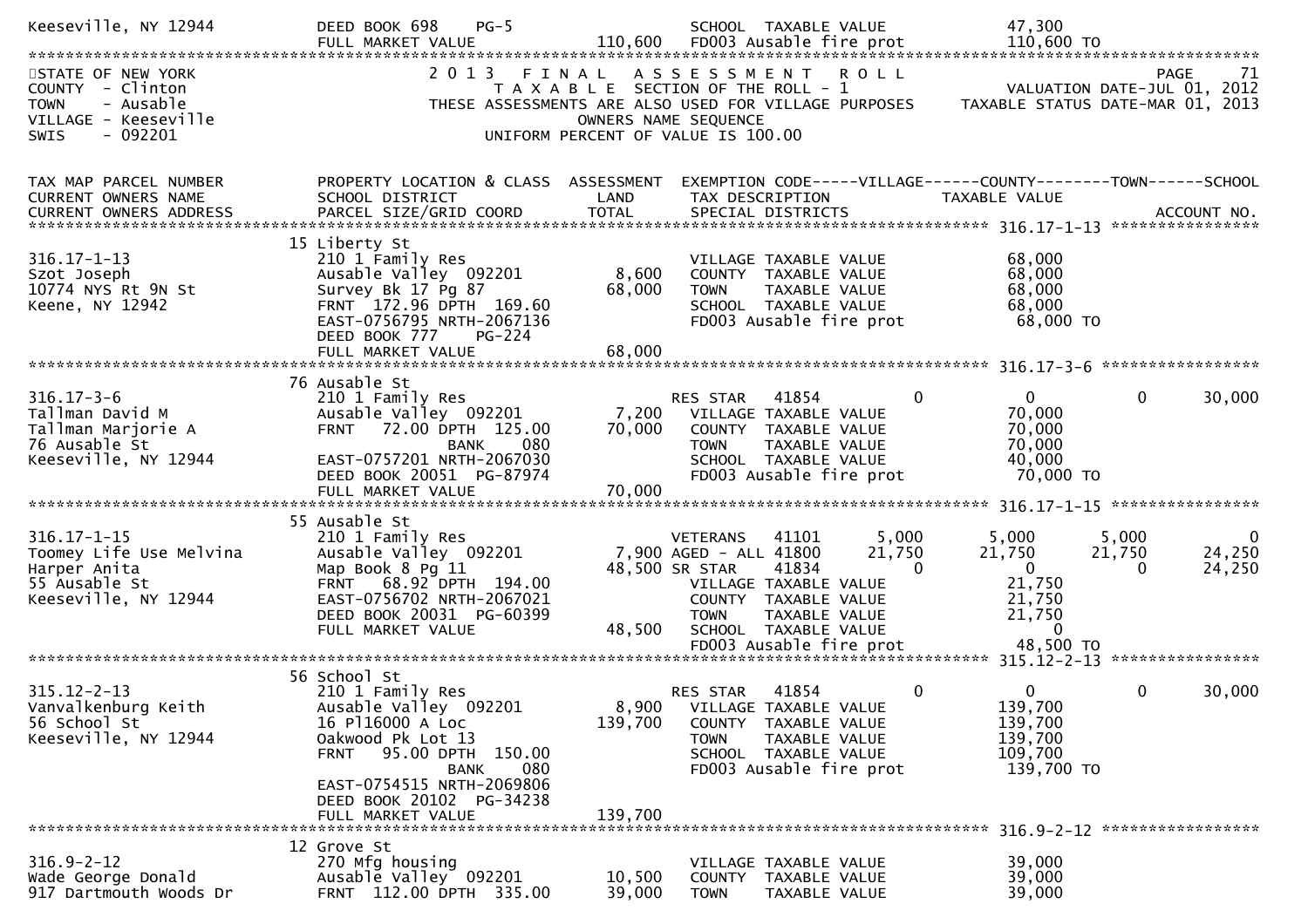| North Dartmouth, MA 02747                                                                                            | EAST-0756266 NRTH-2069522<br>DEED BOOK 20031 PG-57856<br>FULL MARKET VALUE                                                                                                  | 39,000                     | SCHOOL TAXABLE VALUE<br>FD003 Ausable fire prot                                                                                                                                            | 39,000<br>39,000 TO                                                                     |                                                                               |
|----------------------------------------------------------------------------------------------------------------------|-----------------------------------------------------------------------------------------------------------------------------------------------------------------------------|----------------------------|--------------------------------------------------------------------------------------------------------------------------------------------------------------------------------------------|-----------------------------------------------------------------------------------------|-------------------------------------------------------------------------------|
|                                                                                                                      |                                                                                                                                                                             |                            |                                                                                                                                                                                            |                                                                                         |                                                                               |
| STATE OF NEW YORK<br>COUNTY - Clinton<br>- Ausable<br><b>TOWN</b><br>VILLAGE - Keeseville<br>- 092201<br><b>SWIS</b> | 2 0 1 3                                                                                                                                                                     | FINAL                      | A S S E S S M E N T R O L L<br>T A X A B L E SECTION OF THE ROLL - 1<br>THESE ASSESSMENTS ARE ALSO USED FOR VILLAGE PURPOSES<br>OWNERS NAME SEQUENCE<br>UNIFORM PERCENT OF VALUE IS 100.00 |                                                                                         | PAGE<br>72<br>VALUATION DATE-JUL 01, 2012<br>TAXABLE STATUS DATE-MAR 01, 2013 |
| TAX MAP PARCEL NUMBER<br>CURRENT OWNERS NAME                                                                         | PROPERTY LOCATION & CLASS ASSESSMENT<br>SCHOOL DISTRICT                                                                                                                     | LAND                       | EXEMPTION CODE-----VILLAGE------COUNTY--------TOWN------SCHOOL<br>TAX DESCRIPTION                                                                                                          | TAXABLE VALUE                                                                           |                                                                               |
|                                                                                                                      | $4/8$ Grove St                                                                                                                                                              |                            |                                                                                                                                                                                            |                                                                                         |                                                                               |
| $316.9 - 2 - 13$<br>Wade George Donald<br>917 Dartmouth Woods Dr<br>North Dartmouth, MA 02747                        | 210 1 Family Res<br>Ausable Valley 092201<br><b>ACRES</b><br>1.10<br>EAST-0756210 NRTH-2069396<br>DEED BOOK 20031 PG-57857<br>FULL MARKET VALUE                             | 12,100<br>77,300<br>77,300 | VILLAGE TAXABLE VALUE<br>COUNTY TAXABLE VALUE<br>TAXABLE VALUE<br><b>TOWN</b><br>SCHOOL TAXABLE VALUE<br>FD003 Ausable fire prot                                                           | 77,300<br>77,300<br>77,300<br>77,300<br>77,300 TO                                       |                                                                               |
|                                                                                                                      |                                                                                                                                                                             |                            |                                                                                                                                                                                            |                                                                                         |                                                                               |
| 315.16-2-26.1<br>Wagner Carman H Sr<br>Wagner Trudy<br>42 Pine St<br>Keeseville, NY 12944                            | 42 Pine St<br>270 Mfg housing<br>Ausable Valley 092201<br>FRNT 73.00 DPTH 100.00<br>EAST-0755172 NRTH-2067923<br>DEED BOOK 875<br>$PG-303$                                  | 6,500<br>23,000            | VILLAGE TAXABLE VALUE<br>COUNTY TAXABLE VALUE<br>TAXABLE VALUE<br><b>TOWN</b><br>SCHOOL TAXABLE VALUE<br>FD003 Ausable fire prot                                                           | 23,000<br>23,000<br>23,000<br>23,000<br>23,000 TO                                       |                                                                               |
|                                                                                                                      |                                                                                                                                                                             |                            |                                                                                                                                                                                            |                                                                                         |                                                                               |
| $315.16 - 2 - 26.2$<br>Wagner Carmen H Sr<br>Wagner Trudy<br>42A Pine St<br>Keeseville, NY 12944                     | 42A Pine St<br>270 Mfg housing<br>Ausable Valley 092201<br>FRNT 73.00 DPTH 140.00<br>EAST-0755291 NRTH-2067938<br>DEED BOOK 648<br><b>PG-795</b><br>FULL MARKET VALUE       | 28,000                     | AGED COUN 41802<br>6,900 SR STAR<br>41834<br>28,000 VILLAGE TAXABLE VALUE<br>COUNTY TAXABLE VALUE<br><b>TOWN</b><br>TAXABLE VALUE<br>SCHOOL TAXABLE VALUE                                  | 12,600<br>0<br>$\mathbf{0}$<br>0<br>28,000<br>15,400<br>28,000<br>$\Omega$<br>28,000 TO | 0<br>28,000<br>$\mathbf{0}$                                                   |
|                                                                                                                      |                                                                                                                                                                             |                            | FD003 Ausable fire prot                                                                                                                                                                    |                                                                                         |                                                                               |
| $315.20 - 1 - 1$<br>Wagner Traci<br>PO Box 175<br>Keeseville, NY 12944                                               | 11 Renas Ln<br>210 1 Family Res<br>Ausable Valley 092201<br>Prior Deed Bk 677 Pg 229<br>Ld Contract Bk681 Pg21 1/<br>50.00 DPTH 100.00<br><b>FRNT</b><br><b>BANK</b><br>080 | 4,200<br>36,600            | 41854<br>RES STAR<br>VILLAGE TAXABLE VALUE<br>COUNTY TAXABLE VALUE<br><b>TOWN</b><br>TAXABLE VALUE<br>SCHOOL TAXABLE VALUE<br>FD003 Ausable fire prot                                      | 0<br>0<br>36,600<br>36,600<br>36,600<br>6,600<br>36,600 TO                              | 0<br>30,000                                                                   |
|                                                                                                                      | EAST-0754908 NRTH-2067164<br>DEED BOOK 20051 PG-87941<br>FULL MARKET VALUE                                                                                                  | 36,600                     |                                                                                                                                                                                            |                                                                                         |                                                                               |
| $316.13 - 2 - 2$<br>Walker Howard F<br>408 Calkins Rd<br>Peru, NY 12972-3811                                         | 54 Jackson St<br>270 Mfg housing<br>Ausable Valley 092201<br>FRNT 75.00 DPTH 100.00<br>EAST-0755560 NRTH-2068379<br>DEED BOOK 567<br><b>PG-800</b>                          | 6,600<br>30,000            | VILLAGE TAXABLE VALUE<br>COUNTY TAXABLE VALUE<br>TAXABLE VALUE<br><b>TOWN</b><br>SCHOOL TAXABLE VALUE<br>FD003 Ausable fire prot                                                           | 30,000<br>30,000<br>30,000<br>30,000<br>30,000 TO                                       |                                                                               |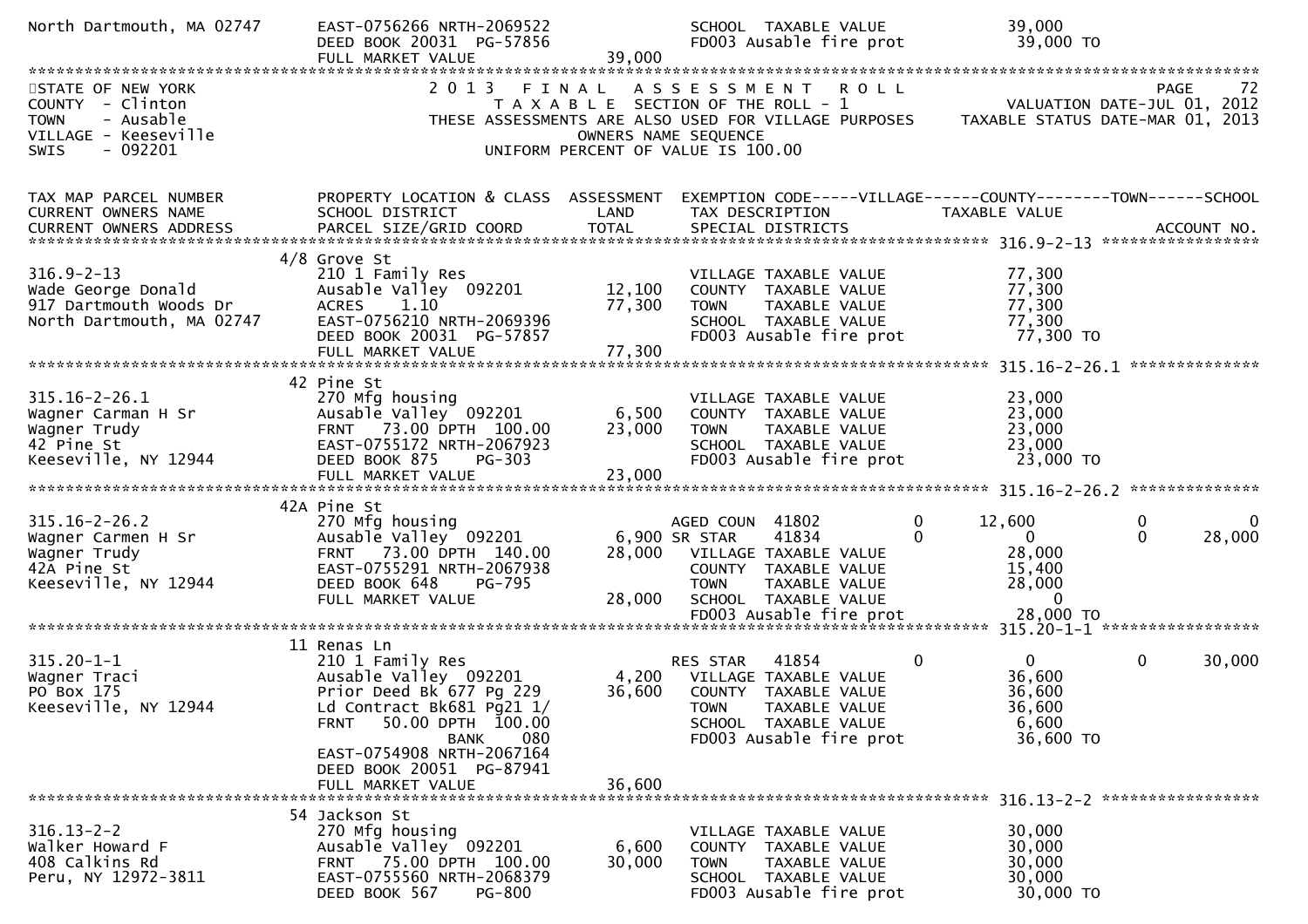|                                                                                                                       | FULL MARKET<br>VALUE                                                                                                                                                          | 30.000                                                                               |                                                                                                                                               |                                         |                    |                                                                                        |              |                                           |
|-----------------------------------------------------------------------------------------------------------------------|-------------------------------------------------------------------------------------------------------------------------------------------------------------------------------|--------------------------------------------------------------------------------------|-----------------------------------------------------------------------------------------------------------------------------------------------|-----------------------------------------|--------------------|----------------------------------------------------------------------------------------|--------------|-------------------------------------------|
| STATE OF NEW YORK<br>COUNTY - Clinton<br>- Ausable<br><b>TOWN</b><br>VILLAGE - Keeseville<br>$-092201$<br><b>SWIS</b> | 2 0 1 3<br>THESE ASSESSMENTS ARE ALSO USED FOR VILLAGE PURPOSES                                                                                                               | FINAL<br>T A X A B L E SECTION OF THE ROLL - 1<br>UNIFORM PERCENT OF VALUE IS 100.00 | A S S E S S M E N T<br>OWNERS NAME SEQUENCE                                                                                                   |                                         | <b>ROLL</b>        | TAXABLE STATUS DATE-MAR 01, 2013                                                       |              | PAGE<br>73<br>VALUATION DATE-JUL 01, 2012 |
| TAX MAP PARCEL NUMBER<br>CURRENT OWNERS NAME                                                                          | PROPERTY LOCATION & CLASS ASSESSMENT<br>SCHOOL DISTRICT                                                                                                                       | LAND                                                                                 | TAX DESCRIPTION                                                                                                                               |                                         |                    | EXEMPTION CODE-----VILLAGE------COUNTY--------TOWN------SCHOOL<br><b>TAXABLE VALUE</b> |              |                                           |
| $315.16 - 1 - 6$<br>Way Robert D<br>Way Elmertina<br>83 Liberty St<br>Keeseville, NY 12944                            | 83 Liberty St<br>210 1 Family Res<br>Ausable Valley 092201<br>64.00 DPTH 107.00<br><b>FRNT</b><br>EAST-0756362 NRTH-2068815<br>DEED BOOK 859<br>$PG-215$<br>FULL MARKET VALUE | 67,000<br>67,000                                                                     | WARNONALL<br>6,000 SR STAR<br>VILLAGE TAXABLE VALUE<br>COUNTY TAXABLE VALUE<br><b>TOWN</b><br>SCHOOL TAXABLE VALUE<br>FD003 Ausable fire prot | 41121<br>41834<br>TAXABLE VALUE         | 10,050<br>$\Omega$ | 10,050<br>$\mathbf{0}$<br>56,950<br>56,950<br>56,950<br>3,700<br>67,000 TO             | 10,050<br>0  | 0<br>63,300                               |
|                                                                                                                       |                                                                                                                                                                               |                                                                                      |                                                                                                                                               |                                         |                    | $316.9 - 2 - 7$ *******************                                                    |              |                                           |
| $316.9 - 2 - 7$<br>Weidman Kathy<br>26 Grove St<br>Keeseville, NY 12944                                               | 26 Grove St<br>210 1 Family Res<br>Ausable Valley 092201<br>FRNT 116.14 DPTH 316.50<br>080<br>BANK<br>EAST-0756315 NRTH-2069925<br>DEED BOOK 20102 PG-33885                   | 10,500<br>121,600                                                                    | RES STAR<br>VILLAGE TAXABLE VALUE<br>COUNTY TAXABLE VALUE<br><b>TOWN</b><br>SCHOOL TAXABLE VALUE<br>FD003 Ausable fire prot                   | 41854<br>TAXABLE VALUE                  | 0                  | $\overline{0}$<br>121,600<br>121,600<br>121,600<br>91,600<br>121,600 TO                | $\mathbf{0}$ | 30,000                                    |
|                                                                                                                       | FULL MARKET VALUE                                                                                                                                                             | 121,600                                                                              |                                                                                                                                               |                                         |                    |                                                                                        |              |                                           |
|                                                                                                                       | 71 Liberty St                                                                                                                                                                 |                                                                                      |                                                                                                                                               |                                         |                    | 316.13-2-10.21                                                                         |              | *************                             |
| 316.13-2-10.21<br>Welch Thomas A<br>71 Liberty St<br>Keeseville, NY 12944                                             | 210 1 Family Res<br>Ausable Valley 092201<br>17 Pl 12000<br>Lot 1 Eagle Sub<br>FRNT 130.00 DPTH 150.00<br><b>BANK</b><br>080<br>EAST-0756208 NRTH-2068523                     | 9,600<br>92,500                                                                      | RES STAR<br>VILLAGE TAXABLE VALUE<br>COUNTY TAXABLE VALUE<br><b>TOWN</b><br>SCHOOL TAXABLE VALUE<br>FD003 Ausable fire prot                   | 41854<br>TAXABLE VALUE                  | 0                  | $\mathbf{0}$<br>92,500<br>92,500<br>92,500<br>62,500<br>92,500 TO                      | $\mathbf{0}$ | 30,000                                    |
|                                                                                                                       | DEED BOOK 20041 PG-67310<br>FULL MARKET VALUE                                                                                                                                 | 92,500                                                                               |                                                                                                                                               |                                         |                    |                                                                                        |              |                                           |
|                                                                                                                       |                                                                                                                                                                               |                                                                                      |                                                                                                                                               |                                         |                    |                                                                                        |              | ****************                          |
| $315.16 - 1 - 12$<br>Wells Jill Ann<br>50 Hill St<br>Keeseville, NY 12944                                             | 50 Hill St<br>210 1 Family Res<br>Ausable Valley 092201<br>99.00 DPTH 128.00<br>FRNI<br>EAST-0755223 NRTH-2068579<br>DEED BOOK 20011 PG-32921<br>FULL MARKET VALUE            | 59,000<br>59,000                                                                     | <b>RES STAR</b><br>8,400 VILLAGE TAXABLE VALUE<br>COUNTY<br><b>TOWN</b><br>SCHOOL TAXABLE VALUE<br>FD003 Ausable fire prot                    | 41854<br>TAXABLE VALUE<br>TAXABLE VALUE | 0                  | 0<br>59,000<br>59,000<br>59,000<br>29,000<br>59,000 TO                                 | $\mathbf 0$  | 30,000                                    |
|                                                                                                                       | 22 Cedar Ct                                                                                                                                                                   |                                                                                      |                                                                                                                                               |                                         |                    |                                                                                        |              |                                           |
| $316.13 - 2 - 46$<br>West Julian<br>West Elinore<br>22 Cedar Ct<br>Keeseville, NY 12944                               | 210 1 Family Res<br>Ausable Valley 092201<br>80.00 DPTH 150.00<br><b>FRNT</b><br>EAST-0756026 NRTH-2067715<br>DEED BOOK 646<br>PG-1187<br>FULL MARKET VALUE                   | 8,900<br>69,600<br>69,600                                                            | SR STAR<br>VILLAGE TAXABLE VALUE<br>COUNTY TAXABLE VALUE<br>TOWN<br>SCHOOL TAXABLE VALUE<br>FD003 Ausable fire prot                           | 41834<br>TAXABLE VALUE                  | 0                  | $\mathbf{0}$<br>69,600<br>69,600<br>69,600<br>6,300<br>69,600 TO                       | $\mathbf 0$  | 63,300                                    |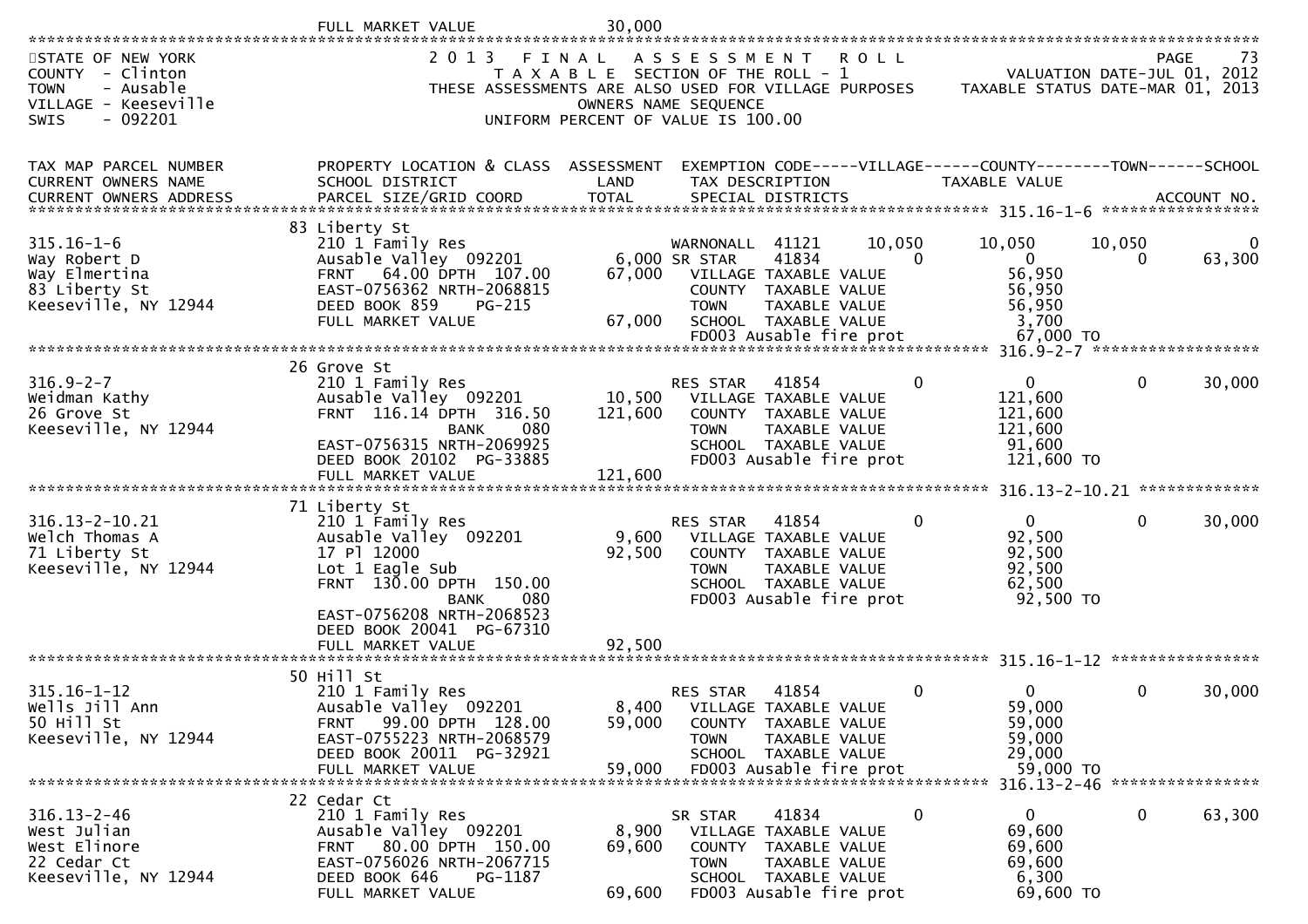| STATE OF NEW YORK<br>COUNTY - Clinton<br><b>TOWN</b><br>- Ausable<br>VILLAGE - Keeseville<br>- 092201<br><b>SWIS</b> | 2 0 1 3<br>FINAL                                                                                                                                                                  | OWNERS NAME SEQUENCE        | A S S E S S M E N T<br><b>ROLL</b><br>T A X A B L E SECTION OF THE ROLL - 1<br>THESE ASSESSMENTS ARE ALSO USED FOR VILLAGE PURPOSES<br>UNIFORM PERCENT OF VALUE IS 100.00 |                                                                         | 74<br><b>PAGE</b><br>VALUATION DATE-JUL 01, 2012<br>TAXABLE STATUS DATE-MAR 01, 2013 |
|----------------------------------------------------------------------------------------------------------------------|-----------------------------------------------------------------------------------------------------------------------------------------------------------------------------------|-----------------------------|---------------------------------------------------------------------------------------------------------------------------------------------------------------------------|-------------------------------------------------------------------------|--------------------------------------------------------------------------------------|
| TAX MAP PARCEL NUMBER<br>CURRENT OWNERS NAME<br><b>CURRENT OWNERS ADDRESS</b>                                        | PROPERTY LOCATION & CLASS ASSESSMENT EXEMPTION CODE-----VILLAGE------COUNTY-------TOWN------SCHOOL<br>SCHOOL DISTRICT                                                             | LAND                        | TAX DESCRIPTION                                                                                                                                                           | TAXABLE VALUE                                                           |                                                                                      |
| $316.13 - 1 - 18$<br>White Wendell<br>White Jacqueline<br>2470A Boston Post Rd<br>Guilford, CT 06437                 | 40 Jackson St<br>210 1 Family Res<br>Ausable Valley 092201<br>FRNT 76.00 DPTH 120.00<br>080<br>BANK<br>EAST-0755632 NRTH-2068034<br>DEED BOOK 20061 PG-99491<br>FULL MARKET VALUE | 7,500<br>59,900<br>59,900   | VILLAGE TAXABLE VALUE<br>COUNTY TAXABLE VALUE<br><b>TOWN</b><br>TAXABLE VALUE<br>SCHOOL TAXABLE VALUE<br>FD003 Ausable fire prot                                          | 59,900<br>59,900<br>59,900<br>59,900<br>59,900 TO                       |                                                                                      |
| $315.12 - 2 - 11$<br>Wilcox Deborah M<br>51 School St<br>Keeseville, NY 12944                                        | 51 School St<br>210 1 Family Res<br>Ausable Valley 092201<br>Oakwood Pk Sub Lot 11<br>99.57 DPTH 183.00<br><b>FRNT</b><br>BANK<br>320<br>EAST-0754322 NRTH-2069666                | 9,600<br>115,000            | $\Omega$<br>41854<br><b>RES STAR</b><br>VILLAGE TAXABLE VALUE<br>COUNTY TAXABLE VALUE<br><b>TOWN</b><br>TAXABLE VALUE<br>SCHOOL TAXABLE VALUE<br>FD003 Ausable fire prot  | $\overline{0}$<br>115,000<br>115,000<br>115,000<br>85,000<br>115,000 TO | $\mathbf{0}$<br>30,000                                                               |
|                                                                                                                      | DEED BOOK 20082 PG-16082                                                                                                                                                          |                             |                                                                                                                                                                           |                                                                         | ****************                                                                     |
| $316.13 - 2 - 13$<br>Wilkins Christopher M<br>91 Hazen Rd<br>Jay, NY 12941                                           | 53 Liberty St<br>411 Apartment<br>Ausable Valley 092201<br>1.00 BANK<br>080<br><b>ACRES</b><br>EAST-0756591 NRTH-2068135<br>DEED BOOK 20072 PG-4236<br>FULL MARKET VALUE          | 11,000<br>95,000<br>95,000  | VILLAGE TAXABLE VALUE<br>COUNTY TAXABLE VALUE<br><b>TOWN</b><br>TAXABLE VALUE<br>SCHOOL TAXABLE VALUE<br>FD003 Ausable fire prot                                          | 95,000<br>95,000<br>95,000<br>95,000<br>95,000 TO                       |                                                                                      |
| $316.13 - 5 - 6.1$<br>willer Charles<br>PO Box 464<br>Keeseville, NY 12944                                           | 155 Ausable St<br>411 Apartment<br>Ausable Valley 092201<br>FRNT 135.25 DPTH 126.50<br>EAST-0757783 NRTH-2068926<br>DEED BOOK 682<br>$PG-193$<br>FULL MARKET VALUE                | 9,400<br>126,000<br>126,000 | VILLAGE TAXABLE VALUE<br>COUNTY TAXABLE VALUE<br><b>TOWN</b><br><b>TAXABLE VALUE</b><br>SCHOOL TAXABLE VALUE<br>FD003 Ausable fire prot                                   | 126,000<br>126,000<br>126,000<br>126,000<br>126,000 TO                  |                                                                                      |
| $316.17 - 3 - 4.2$<br>Willer Charles<br>PO Box 464<br>Keeseville, NY 12944                                           | 66 Ausable St<br>714 Lite Ind Man<br>Ausable Valley 092201<br>Survey Bk 2 Pg 32<br>1.10<br><b>ACRES</b><br>EAST-0757059 NRTH-2066750<br>DEED BOOK 20031 PG-64777                  | 12,100<br>18,000            | VILLAGE TAXABLE VALUE<br>COUNTY TAXABLE VALUE<br>TAXABLE VALUE<br><b>TOWN</b><br>SCHOOL TAXABLE VALUE<br>FD003 Ausable fire prot                                          | 18,000<br>18,000<br>18,000<br>18,000<br>18,000 TO                       |                                                                                      |
| STATE OF NEW YORK                                                                                                    | FULL MARKET VALUE<br>2 0 1 3                                                                                                                                                      | 18,000                      | FINAL ASSESSMENT<br>ROLL                                                                                                                                                  |                                                                         | 75<br>PAGE                                                                           |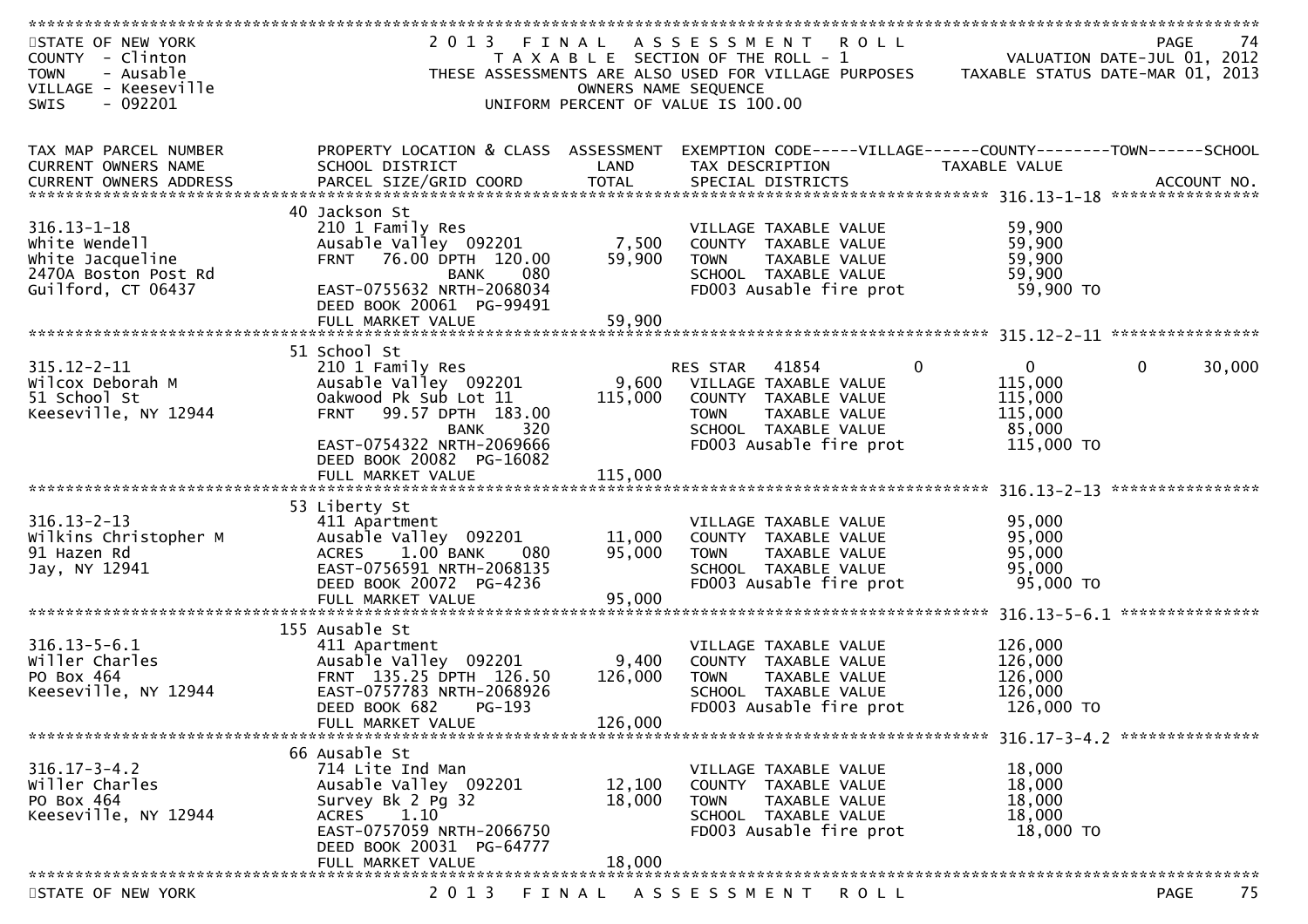| - Clinton<br><b>COUNTY</b><br>- Ausable<br><b>TOWN</b><br>VILLAGE - Keeseville<br>$-092201$<br><b>SWIS</b> |                                                                                                                                                                                                     | T A X A B L E SECTION OF THE ROLL - 1<br>UNIFORM PERCENT OF VALUE IS 100.00 | OWNERS NAME SEQUENCE                     |                                                                                                                            |              | VALUATION DATE-JUL 01, 2012<br>THESE ASSESSMENTS ARE ALSO USED FOR VILLAGE PURPOSES TAXABLE STATUS DATE-MAR 01, 2013 |              |        |
|------------------------------------------------------------------------------------------------------------|-----------------------------------------------------------------------------------------------------------------------------------------------------------------------------------------------------|-----------------------------------------------------------------------------|------------------------------------------|----------------------------------------------------------------------------------------------------------------------------|--------------|----------------------------------------------------------------------------------------------------------------------|--------------|--------|
| TAX MAP PARCEL NUMBER<br>CURRENT OWNERS NAME                                                               | PROPERTY LOCATION & CLASS ASSESSMENT<br>SCHOOL DISTRICT                                                                                                                                             | LAND                                                                        | TAX DESCRIPTION                          |                                                                                                                            |              | EXEMPTION CODE-----VILLAGE------COUNTY--------TOWN------SCHOOL<br>TAXABLE VALUE                                      |              |        |
| $316.17 - 3 - 5$<br>Willer Charles<br>PO Box 464<br>Keeseville, NY 12944                                   | 70 Ausable St<br>449 Other Storag<br>Ausable Valley 092201<br>1.00<br><b>ACRES</b><br>EAST-0757182 NRTH-2066855<br>DEED BOOK 20031 PG-64777                                                         | 11,000<br>95,000                                                            | RES STAR<br><b>TOWN</b>                  | 41854<br>VILLAGE TAXABLE VALUE<br>COUNTY TAXABLE VALUE<br>TAXABLE VALUE<br>SCHOOL TAXABLE VALUE                            | 0            | $\mathbf{0}$<br>95,000<br>95,000<br>95,000<br>81,700                                                                 | $\mathbf{0}$ | 13,300 |
| $316.17 - 3 - 7$<br>Willer Charles<br>PO Box 464<br>Keeseville, NY 12944                                   | 74 Ausable St<br>714 Lite Ind Man<br>Ausable Valley 092201<br><b>ACRES</b><br>1.20<br>EAST-0757345 NRTH-2066917<br>DEED BOOK 20031 PG-64777<br>FULL MARKET VALUE                                    | 11,100<br>40,000<br>40,000                                                  | <b>TOWN</b>                              | VILLAGE TAXABLE VALUE<br>COUNTY TAXABLE VALUE<br>TAXABLE VALUE<br>SCHOOL TAXABLE VALUE<br>FD003 Ausable fire prot          |              | 40,000<br>40,000<br>40,000<br>40,000<br>40,000 TO                                                                    |              |        |
| $316.13 - 6 - 5$<br>Willer Charles W<br>PO Box 464<br>Keeseville, NY 12944                                 | Ausable St<br>$314$ Rural vac<10<br>Ausable Valley 092201<br><b>ACRES</b><br>1.30<br>EAST-0757978 NRTH-2068747<br>DEED BOOK 682<br>PG-199<br>FULL MARKET VALUE                                      | 8,500<br>8,500<br>8,500                                                     | <b>TOWN</b>                              | VILLAGE TAXABLE VALUE<br>COUNTY TAXABLE VALUE<br>TAXABLE VALUE<br>SCHOOL TAXABLE VALUE<br>FD003 Ausable fire prot          |              | 8,500<br>8,500<br>8,500<br>8,500<br>8,500 TO                                                                         |              |        |
| $315.12 - 2 - 28$<br>Winter Gail C<br>30 School St<br>Keeseville, NY 12944                                 | 30 School St<br>210 1 Family Res<br>Ausable Valley 092201<br>Lot 15 PL 12000 Ac<br>Lot 28A Oakwood Park<br>FRNT 125.15 DPTH 149.87<br>EAST-0754588 NRTH-2069267<br>DEED BOOK 20051 PG-86476         | 9,300<br>142,000                                                            | SR STAR<br><b>TOWN</b>                   | 41834<br>VILLAGE TAXABLE VALUE<br>COUNTY TAXABLE VALUE<br>TAXABLE VALUE<br>SCHOOL TAXABLE VALUE<br>FD003 Ausable fire prot | $\mathbf{0}$ | $\mathbf{0}$<br>142,000<br>142,000<br>142,000<br>78,700<br>142,000 TO                                                | $\mathbf 0$  | 63,300 |
| $316.13 - 3 - 8$<br>Winternitz Sarah<br>78 Pleasant St<br>Keeseville, NY 12944                             | 78 Pleasant St<br>210 1 Family Res<br>Ausable Valley 092201<br>97.92 DPTH 370.00<br><b>FRNT</b><br><b>BANK</b><br>320<br>EAST-0757024 NRTH-2068160<br>DEED BOOK 20041 PG-68151<br>FULL MARKET VALUE | 10, 100<br>88,500<br>88,500                                                 | RES STAR<br><b>COUNTY</b><br><b>TOWN</b> | 41854<br>VILLAGE TAXABLE VALUE<br>TAXABLE VALUE<br>TAXABLE VALUE<br>SCHOOL TAXABLE VALUE<br>FD003 Ausable fire prot        | 0            | $\mathbf 0$<br>88,500<br>88,500<br>88,500<br>58,500<br>88,500 TO                                                     | $\mathbf 0$  | 30,000 |
| STATE OF NEW YORK<br>COUNTY - Clinton<br><b>TOWN</b><br>- Ausable<br>VILLAGE - Keeseville                  | 2 0 1 3<br>THESE ASSESSMENTS ARE ALSO USED FOR VILLAGE PURPOSES                                                                                                                                     | FINAL<br>T A X A B L E SECTION OF THE ROLL - 1                              | ASSESSMENT<br>OWNERS NAME SEQUENCE       |                                                                                                                            | <b>ROLL</b>  | VALUATION DATE-JUL 01, 2012<br>TAXABLE STATUS DATE-MAR 01, 2013                                                      | <b>PAGE</b>  | 76     |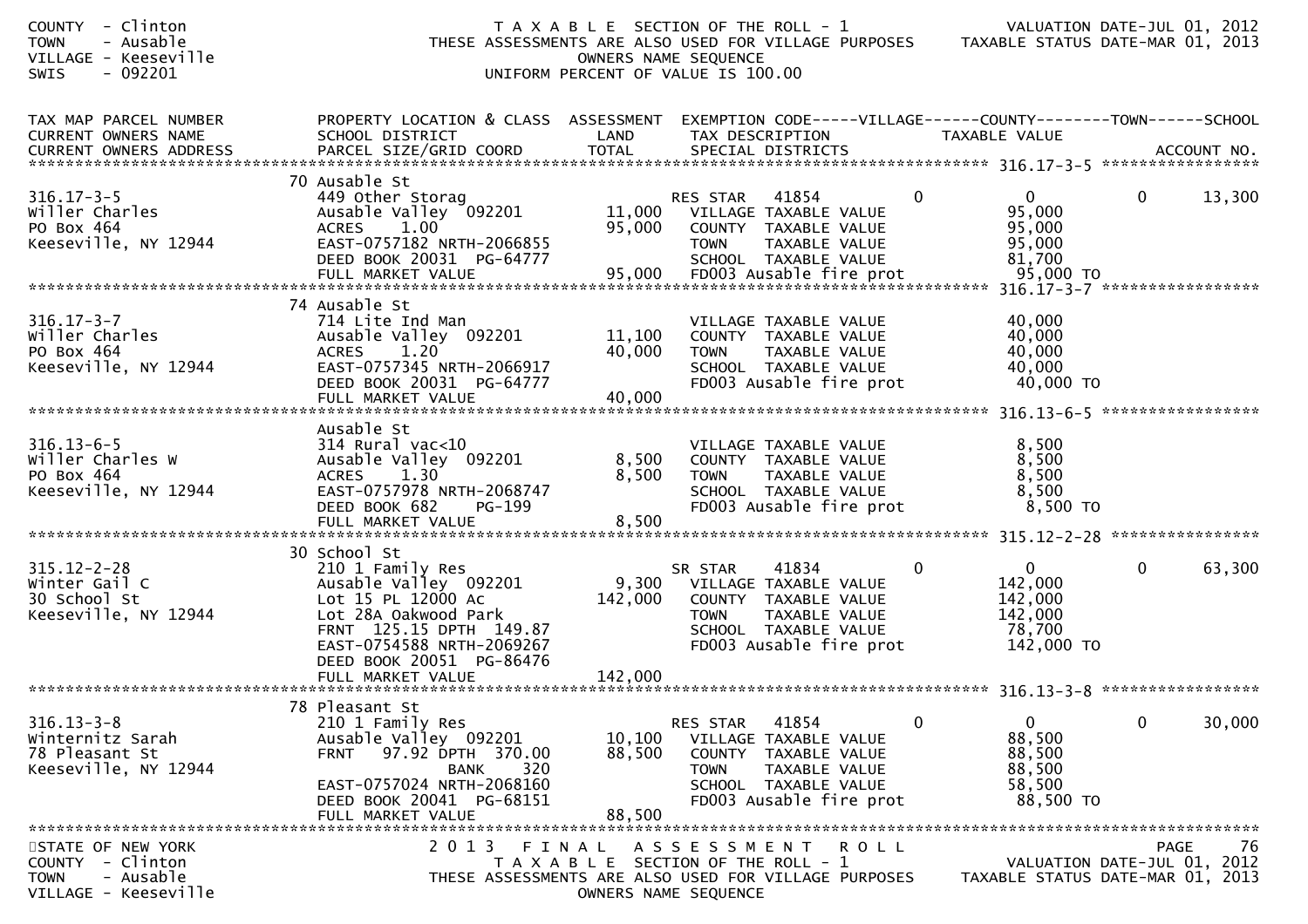# SWIS - 092201 CONTROLLER UNIFORM PERCENT OF VALUE IS 100.00

| TAX MAP PARCEL NUMBER<br>CURRENT OWNERS NAME<br><b>CURRENT OWNERS ADDRESS</b>                                         | PROPERTY LOCATION & CLASS ASSESSMENT<br>SCHOOL DISTRICT<br>PARCEL SIZE/GRID COORD                                                                                                                    | LAND<br><b>TOTAL</b>      | TAX DESCRIPTION<br>SPECIAL DISTRICTS                                                                                                                                                  |                    | EXEMPTION CODE-----VILLAGE------COUNTY--------TOWN------SCHOOL<br>TAXABLE VALUE       |                             | ACCOUNT NO.        |
|-----------------------------------------------------------------------------------------------------------------------|------------------------------------------------------------------------------------------------------------------------------------------------------------------------------------------------------|---------------------------|---------------------------------------------------------------------------------------------------------------------------------------------------------------------------------------|--------------------|---------------------------------------------------------------------------------------|-----------------------------|--------------------|
| $316.17 - 1 - 12$<br>Witter Scott<br>$111$ Hall St<br>Brooklyn, NY 11205                                              | 107 Pleasant St<br>210 1 Family Res<br>Ausable Valley 092201<br>FRNT 210.00 DPTH<br>76.00<br>EAST-0756907 NRTH-2067451<br>DEED BOOK 20102 PG-36016<br>FULL MARKET VALUE                              | 6,700<br>24,000<br>24,000 | VILLAGE TAXABLE VALUE<br>COUNTY TAXABLE VALUE<br><b>TOWN</b><br>TAXABLE VALUE<br>SCHOOL TAXABLE VALUE<br>FD003 Ausable fire prot                                                      |                    | 24,000<br>24,000<br>24,000<br>24,000<br>24,000 TO                                     |                             |                    |
| $315.16 - 2 - 25$<br>Wood Carl W<br>Wood Janice M<br>40 Pine St<br>Keeseville, NY 12944                               | 40 Pine St<br>210 1 Family Res<br>Ausable Valley 092201<br>44.26 DPTH 240.00<br><b>FRNT</b><br>EAST-0755252 NRTH-2067872<br>DEED BOOK 583<br>PG-995<br>FULL MARKET VALUE                             | 46,000<br>46,000          | WARCOMALL<br>41131<br>6,700 SR STAR<br>41834<br>VILLAGE TAXABLE VALUE<br>COUNTY TAXABLE VALUE<br><b>TOWN</b><br>TAXABLE VALUE<br>SCHOOL TAXABLE VALUE<br>FD003 Ausable fire prot      | 11,500<br>$\Omega$ | 11,500<br>$\overline{0}$<br>34,500<br>34,500<br>34,500<br>$\overline{0}$<br>46,000 TO | 11,500<br>0                 | $\Omega$<br>46,000 |
| $315.16 - 2 - 16$<br>Wright Gail E<br>PO Box 172<br>Keeseville, NY 12944                                              | 164 Pleasant St<br>210 1 Family Res<br>Ausable Valley 092201<br>85.14 DPTH 218.24<br><b>FRNT</b><br>080<br><b>BANK</b><br>EAST-0755456 NRTH-2067064<br>DEED BOOK 20041 PG-66204<br>FULL MARKET VALUE | 9,300<br>74,500<br>74,500 | 41854<br>RES STAR<br>VILLAGE TAXABLE VALUE<br>COUNTY TAXABLE VALUE<br><b>TOWN</b><br>TAXABLE VALUE<br>SCHOOL TAXABLE VALUE<br>FD003 Ausable fire prot                                 | 0                  | $\overline{0}$<br>74,500<br>74,500<br>74,500<br>44,500<br>74,500 TO                   | $\mathbf{0}$                | 30,000             |
| $315.16 - 2 - 12$<br>Young Clarence<br>Young Velma J<br>7 Jackson St<br>Keeseville, NY 12944                          | 7 Jackson St<br>210 1 Family Res<br>Ausable Valley 092201<br>FRNT 130.00 DPTH 80.00<br>EAST-0755597 NRTH-2067218<br>DEED BOOK 605<br>PG-494<br>FULL MARKET VALUE                                     | 73,000                    | AGED - ALL 41800<br>7,100 SR STAR<br>41834<br>73,000 VILLAGE TAXABLE VALUE<br>COUNTY TAXABLE VALUE<br>TAXABLE VALUE<br><b>TOWN</b><br>SCHOOL TAXABLE VALUE<br>FD003 Ausable fire prot | 0<br>$\Omega$      | 36,500<br>$\overline{0}$<br>73,000<br>36,500<br>36,500<br>$\mathbf{0}$<br>73,000 TO   | 36,500<br>$\Omega$          | 36,500<br>36,500   |
| $316.13 - 2 - 30$<br>Yourdon Ferris T<br>144 Pleasant St<br>Keeseville, NY 12944                                      | 144 Pleasant St<br>210 1 Family Res<br>Ausable Valley 092201<br>62.00 DPTH 182.00<br><b>FRNT</b><br>080<br><b>BANK</b><br>EAST-0755961 NRTH-2067184<br>DEED BOOK 20031 PG-59758<br>FULL MARKET VALUE | 72,600<br>72,600          | 41121<br>WARNONALL<br>7,900 RES STAR<br>41854<br>VILLAGE TAXABLE VALUE<br>COUNTY TAXABLE VALUE<br><b>TOWN</b><br>TAXABLE VALUE<br>SCHOOL TAXABLE VALUE<br>FD003 Ausable fire prot     | 10,890<br>0        | 10,890<br>$\overline{0}$<br>61,710<br>61,710<br>61,710<br>42,600<br>72,600 TO         | 10,890<br>$\Omega$          | 0<br>30,000        |
| STATE OF NEW YORK<br>COUNTY - Clinton<br><b>TOWN</b><br>- Ausable<br>VILLAGE - Keeseville<br>$-092201$<br><b>SWIS</b> | 2013 FINAL                                                                                                                                                                                           |                           | ASSESSMENT ROLL<br>T A X A B L E SECTION OF THE ROLL - 1<br>THESE ASSESSMENTS ARE ALSO USED FOR VILLAGE PURPOSES<br>OWNERS NAME SEQUENCE<br>UNIFORM PERCENT OF VALUE IS 100.00        |                    | TAXABLE STATUS DATE-MAR 01, 2013                                                      | VALUATION DATE-JUL 01, 2012 | 77<br>PAGE         |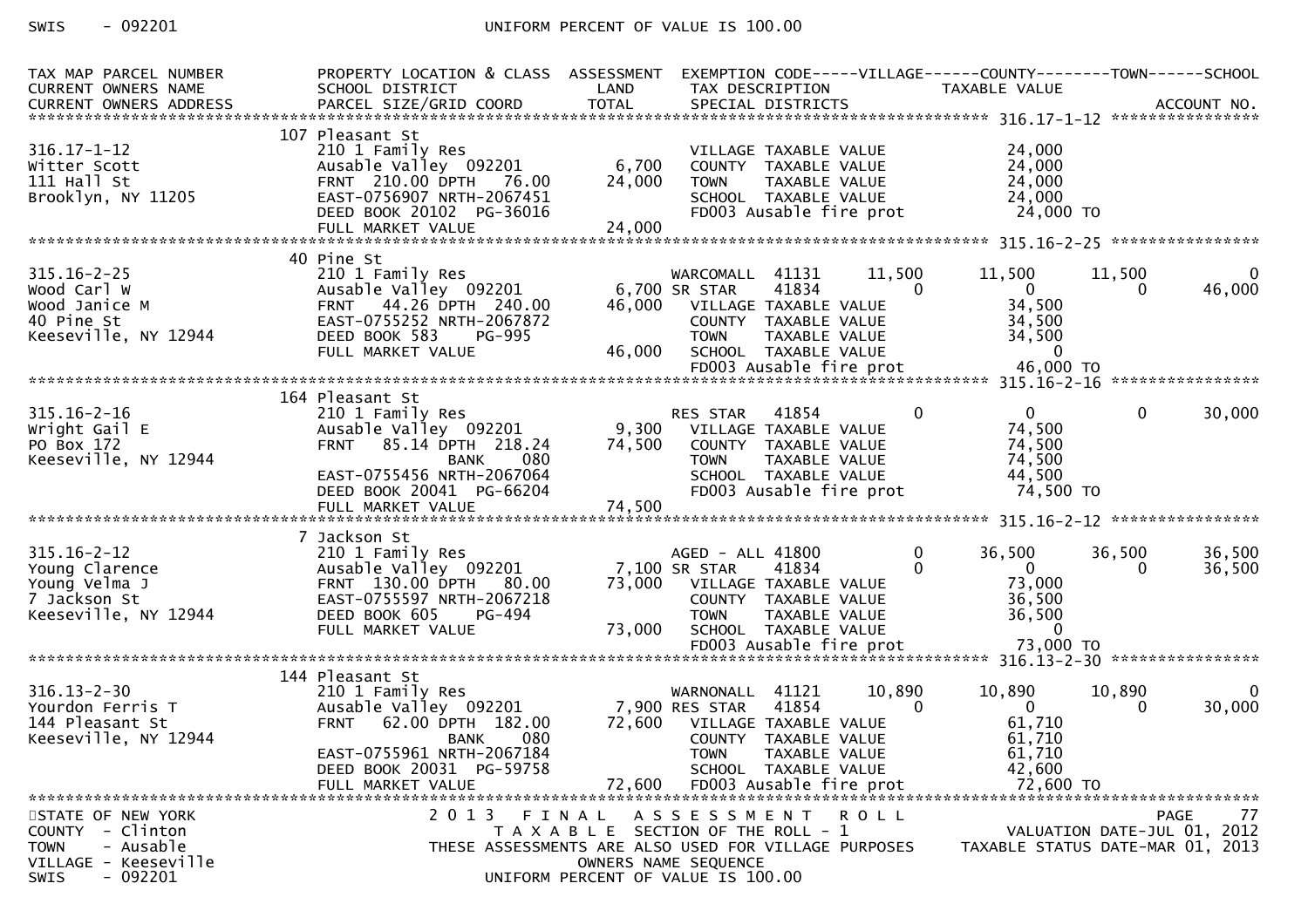| TAX MAP PARCEL NUMBER<br>CURRENT OWNERS NAME                                                                                                 | PROPERTY LOCATION & CLASS ASSESSMENT<br>SCHOOL DISTRICT                                                                                                                                  | LAND                                                                        | TAX DESCRIPTION                                                                                                                                                                                  |                        |                                                   | EXEMPTION CODE-----VILLAGE------COUNTY--------TOWN------SCHOOL<br>TAXABLE VALUE                           |                                              |                                                                                        |
|----------------------------------------------------------------------------------------------------------------------------------------------|------------------------------------------------------------------------------------------------------------------------------------------------------------------------------------------|-----------------------------------------------------------------------------|--------------------------------------------------------------------------------------------------------------------------------------------------------------------------------------------------|------------------------|---------------------------------------------------|-----------------------------------------------------------------------------------------------------------|----------------------------------------------|----------------------------------------------------------------------------------------|
|                                                                                                                                              |                                                                                                                                                                                          |                                                                             |                                                                                                                                                                                                  |                        |                                                   |                                                                                                           |                                              |                                                                                        |
| $316.13 - 5 - 8$<br>Zaumetzer David S<br>147 Ausable St<br>Keeseville, NY 12944                                                              | 147 Ausable St<br>210 1 Family Res<br>Ausable Valley 092201<br>FRNT 72.00 DPTH 155.40<br>080<br><b>BANK</b><br>EAST-0757717 NRTH-2068708<br>DEED BOOK 615<br>PG-996<br>FULL MARKET VALUE | 59,900<br>59,900                                                            | RES STAR<br>7,500 VILLAGE TAXABLE VALUE<br>COUNTY TAXABLE VALUE<br><b>TOWN</b><br>FD003 Ausable fire prot                                                                                        | 41854<br>TAXABLE VALUE | $\mathbf{0}$<br>SCHOOL TAXABLE VALUE              | $\mathbf{0}$<br>59,900<br>59,900<br>59,900<br>29,900<br>59,900 TO                                         | $\mathbf{0}$                                 | 30,000<br>***************                                                              |
| $316.13 - 5 - 9.1$<br>Zaumetzer David S<br>147 Ausable St<br>Keeseville, NY 12944                                                            | Ausable St<br>311 Res vac land<br>Ausable Valley 092201<br>FRNT 124.08 DPTH 115.00<br>EAST-0757722 NRTH-2068624<br>DEED BOOK 20112 PG-42025<br>FULL MARKET VALUE                         | 7,100<br>7,100<br>7,100                                                     | VILLAGE TAXABLE VALUE<br>COUNTY TAXABLE VALUE<br><b>TOWN</b><br>SCHOOL TAXABLE VALUE<br>FD003 Ausable fire prot                                                                                  | TAXABLE VALUE          |                                                   | 7,100<br>7,100<br>7,100<br>7,100<br>7,100 то                                                              |                                              |                                                                                        |
|                                                                                                                                              | 36 Pine St                                                                                                                                                                               |                                                                             |                                                                                                                                                                                                  |                        |                                                   |                                                                                                           |                                              |                                                                                        |
| $315.16 - 2 - 23$<br>Zeh Wesley C<br>David Zeh<br>36 Pine St<br>Keeseville, NY 12994                                                         | 210 1 Family Res<br>Ausable Valley 092201<br>FRNT 79.27 DPTH 240.00<br>EAST-0755266 NRTH-2067763<br>DEED BOOK 98001 PG-01323                                                             | 9,100<br>38,000                                                             | VILLAGE TAXABLE VALUE<br>COUNTY TAXABLE VALUE<br><b>TOWN</b><br>SCHOOL TAXABLE VALUE<br>FD003 Ausable fire prot                                                                                  | TAXABLE VALUE          |                                                   | 38,000<br>38,000<br>38,000<br>38,000<br>38,000 TO                                                         |                                              |                                                                                        |
|                                                                                                                                              | FULL MARKET VALUE                                                                                                                                                                        | 38,000                                                                      |                                                                                                                                                                                                  |                        |                                                   |                                                                                                           |                                              |                                                                                        |
| $316.13 - 2 - 59$<br>Zelazny John<br>Zelazny Nancy<br>56 Cedar Ct<br>Keeseville, NY 12944                                                    | 56 Cedar Ct<br>210 1 Family Res<br>Ausable Valley 092201<br>FRNT 174.18 DPTH 149.84<br>EAST-0756191 NRTH-2068118<br>DEED BOOK 552<br>PG-412<br>FULL MARKET VALUE                         | 98,000                                                                      | WARCOMALL 41131<br>9,700 WARDISALL 41141<br>98,000 AGED COUN 41802<br>SR STAR<br>VILLAGE TAXABLE VALUE<br>COUNTY TAXABLE VALUE<br><b>TOWN</b><br>SCHOOL TAXABLE VALUE<br>FD003 Ausable fire prot | 41834<br>TAXABLE VALUE | 20,000<br>19,600<br>$\overline{0}$<br>$\mathbf 0$ | 24,500<br>19,600<br>8,085<br>$\overline{\mathbf{0}}$<br>58,400<br>45,815<br>58,400<br>34,700<br>98,000 TO | 20,000<br>19,600<br>$\mathbf{0}$<br>$\Omega$ | 0<br>$\mathbf{0}$<br>$\Omega$<br>63,300                                                |
|                                                                                                                                              |                                                                                                                                                                                          |                                                                             |                                                                                                                                                                                                  |                        |                                                   |                                                                                                           |                                              |                                                                                        |
| $315.16 - 3 - 12$<br>Zmijewski LIFE EST Michal<br>Zmijewski LIFE EST Marjorie G FRNT 85.00 DPTH 309.30<br>29 Pine St<br>Keeseville, NY 12944 | 29 Pine St<br>210 1 Family Res<br>EAST-0754978 NRTH-2067575<br>DEED BOOK 20102 PG-35705<br>FULL MARKET VALUE                                                                             | 59,700                                                                      | WARNONALL 41121<br>59,700 VILLAGE TAXABLE VALUE<br>COUNTY TAXABLE VALUE<br><b>TOWN</b><br>SCHOOL TAXABLE VALUE<br>FD003 Ausable fire prot                                                        | 41854<br>TAXABLE VALUE | 8,955<br>$\mathbf{0}$                             | 8,955<br>$\overline{0}$<br>50,745<br>50,745<br>50,745<br>29,700<br>59,700 TO                              | 8,955<br>$\mathbf{0}$                        | $\mathbf 0$<br>30,000                                                                  |
| STATE OF NEW YORK<br>COUNTY - Clinton<br>- Ausable<br><b>TOWN</b><br>VILLAGE - Keeseville<br>$-092201$<br><b>SWIS</b>                        | 2013 FINAL<br>THESE ASSESSMENTS ARE ALSO USED FOR VILLAGE PURPOSES                                                                                                                       | T A X A B L E SECTION OF THE ROLL - 1<br>UNIFORM PERCENT OF VALUE IS 100.00 | A S S E S S M E N T                                                                                                                                                                              |                        | <b>ROLL</b>                                       | TAXABLE STATUS DATE-MAR 01, 2013                                                                          |                                              | 78<br>PAGE<br>VALUATION DATE-JUL 01, 2012<br>RPS150/V04/L015<br>CURRENT DATE 6/17/2013 |
|                                                                                                                                              |                                                                                                                                                                                          | ROLL SECTION TOTALS                                                         |                                                                                                                                                                                                  |                        |                                                   |                                                                                                           |                                              |                                                                                        |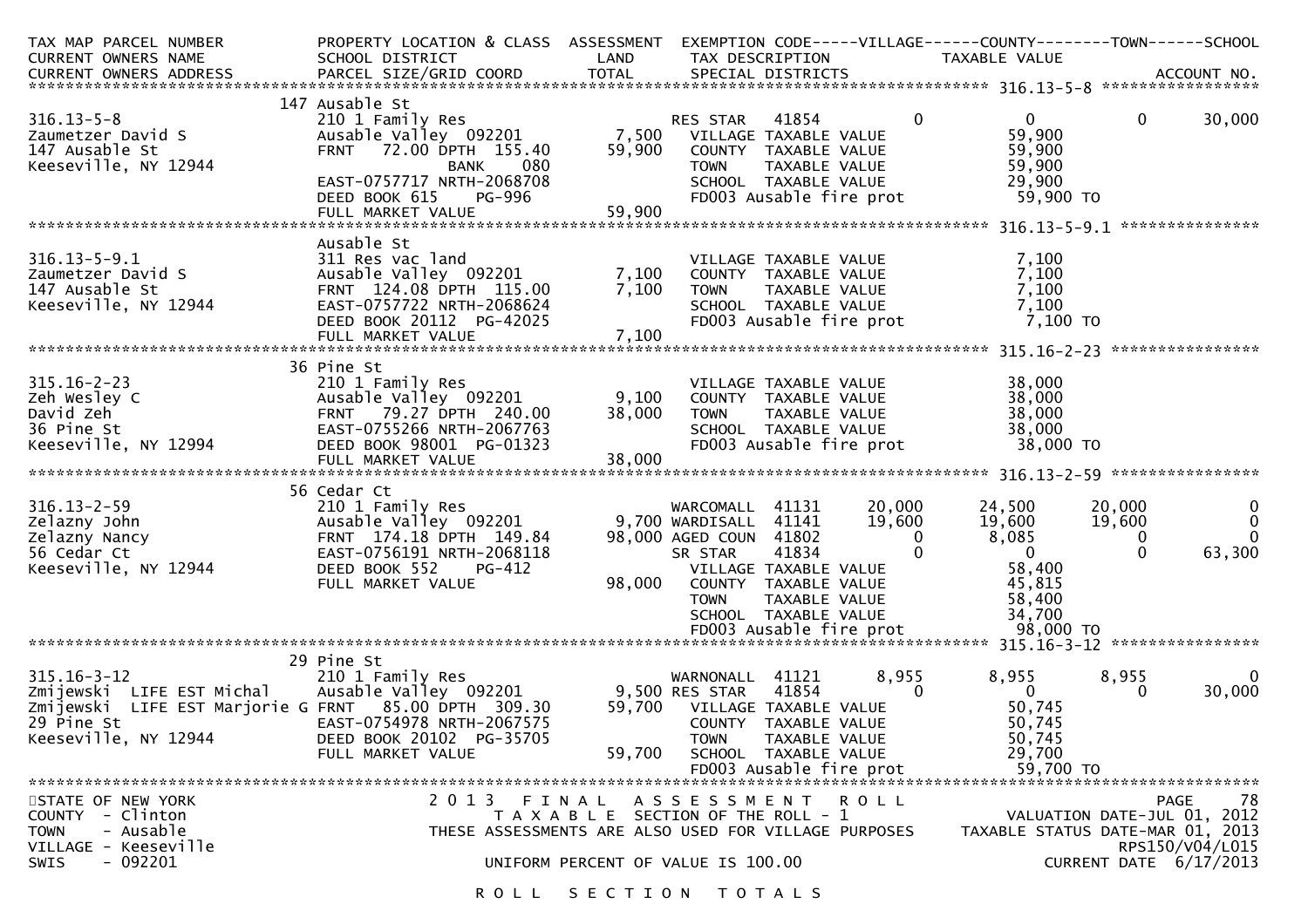## \*\*\* S P E C I A L D I S T R I C T S U M M A R Y \*\*\*

| <b>CODE</b> | DISTRICT NAME                                                                                | TOTAL<br>PARCELS | EXTENSION<br><b>TYPE</b>                      | EXTENSION<br><b>VALUE</b> | AD VALOREM<br><b>VALUE</b> | <b>EXEMPT</b><br>AMOUNT | TAXABLE<br>VALUE                     |
|-------------|----------------------------------------------------------------------------------------------|------------------|-----------------------------------------------|---------------------------|----------------------------|-------------------------|--------------------------------------|
|             | OT002 Omitted Tax-Co<br>OT004 Omitted Tax-To<br>OTOO5 Omitted Tax-Vi<br>FD003 Ausable fire p |                  | 2 MOVTAX<br>2 MOVTAX<br>2 MOVTAX<br>391 TOTAL | 53.03<br>85.18<br>56.84   | 29600,200                  |                         | 53.03<br>85.18<br>56.84<br>29600,200 |

### \*\*\* S C H O O L D I S T R I C T S U M M A R Y \*\*\*

| <b>CODE</b> | DISTRICT NAME      | <b>TOTAL</b><br><b>PARCELS</b> | ASSESSED<br>LAND | ASSESSED<br><b>TOTAL</b> | <b>EXEMPT</b><br><b>AMOUNT</b> | <b>TOTAL</b><br><b>TAXABLE</b> | <b>STAR</b><br>AMOUNT | <b>STAR</b><br><b>TAXABLE</b> |
|-------------|--------------------|--------------------------------|------------------|--------------------------|--------------------------------|--------------------------------|-----------------------|-------------------------------|
| 092201      | Ausable Valley Cen | 391                            | 3641,300         | 29600,200                | 713,130                        | 28887,070                      | 7594,510              | 21292,560                     |
|             | SUB-TOTAL          | 391                            | 3641,300         | 29600,200                | 713,130                        | 28887,070                      | 7594,510              | 21292,560                     |
|             | <b>TOTAL</b>       | 391                            | 3641,300         | 29600,200                | 713,130                        | 28887,070                      | 7594,510              | 21292,560                     |

## \*\*\* S Y S T E M C O D E S S U M M A R Y \*\*\*

### NO SYSTEM EXEMPTIONS AT THIS LEVEL

### \*\*\* E X E M P T I O N S U M M A R Y \*\*\*

|               |                      | <b>TOTAL</b>   |                  |                                                      |             |                                  |                   |
|---------------|----------------------|----------------|------------------|------------------------------------------------------|-------------|----------------------------------|-------------------|
| <b>CODE</b>   | DESCRIPTION          | <b>PARCELS</b> | VILLAGE          | <b>COUNTY</b>                                        | <b>TOWN</b> | <b>SCHOOL</b>                    |                   |
| 41101         | <b>VETERANS</b>      | 6              | 18,250           | 18,250                                               | 18,250      |                                  |                   |
| 41121         | WARNONALL            | 24             | 221,745          | 261,090                                              | 221,745     |                                  |                   |
| 41131         | WARCOMALL            | 23             | 380,145          | 444,120                                              | 380,145     |                                  |                   |
| 41141         | WARDISALL            | 16             | 203,685          | 203,685                                              | 203,685     |                                  |                   |
| 41152         | $CW_10_VET/$         |                |                  | 38,580                                               |             |                                  |                   |
| 41800         | AGED - ALL           | 19             | 356,908          | 535,298                                              | 536,731     | 576,640                          |                   |
| 41802         | AGED COUN            |                |                  | 97,372                                               |             |                                  |                   |
| 41805         | AGED C&S             |                |                  | 77,350                                               |             | 77,350                           |                   |
| 41834         | SR STAR              | 61             |                  |                                                      |             | 2894,810                         |                   |
| 41854         | <b>RES STAR</b>      | 157            |                  |                                                      |             | 4669,700                         |                   |
| 41864         | RS STAR MH           |                |                  |                                                      |             | 30,000                           |                   |
|               | STATE OF NEW YORK    |                | 2 0 1 3<br>FINAL | A S S E S S M E N T                                  | R O L L     |                                  | 79<br><b>PAGE</b> |
| <b>COUNTY</b> | - Clinton            |                | A X A B L E      | SECTION OF THE ROLL - 1                              |             | VALUATION DATE-JUL 01,           | 2012              |
| TOWN          | - Ausable            |                |                  | THESE ASSESSMENTS ARE ALSO USED FOR VILLAGE PURPOSES |             | TAXABLE STATUS DATE-MAR 01, 2013 |                   |
|               | VILLAGE - Keeseville |                |                  |                                                      |             |                                  | RPS150/V04/L015   |
| <b>SWIS</b>   | $-092201$            |                |                  | UNIFORM PERCENT OF VALUE IS 100.00                   |             | <b>CURRENT DATE</b>              | 6/17/2013         |
|               |                      |                |                  |                                                      |             |                                  |                   |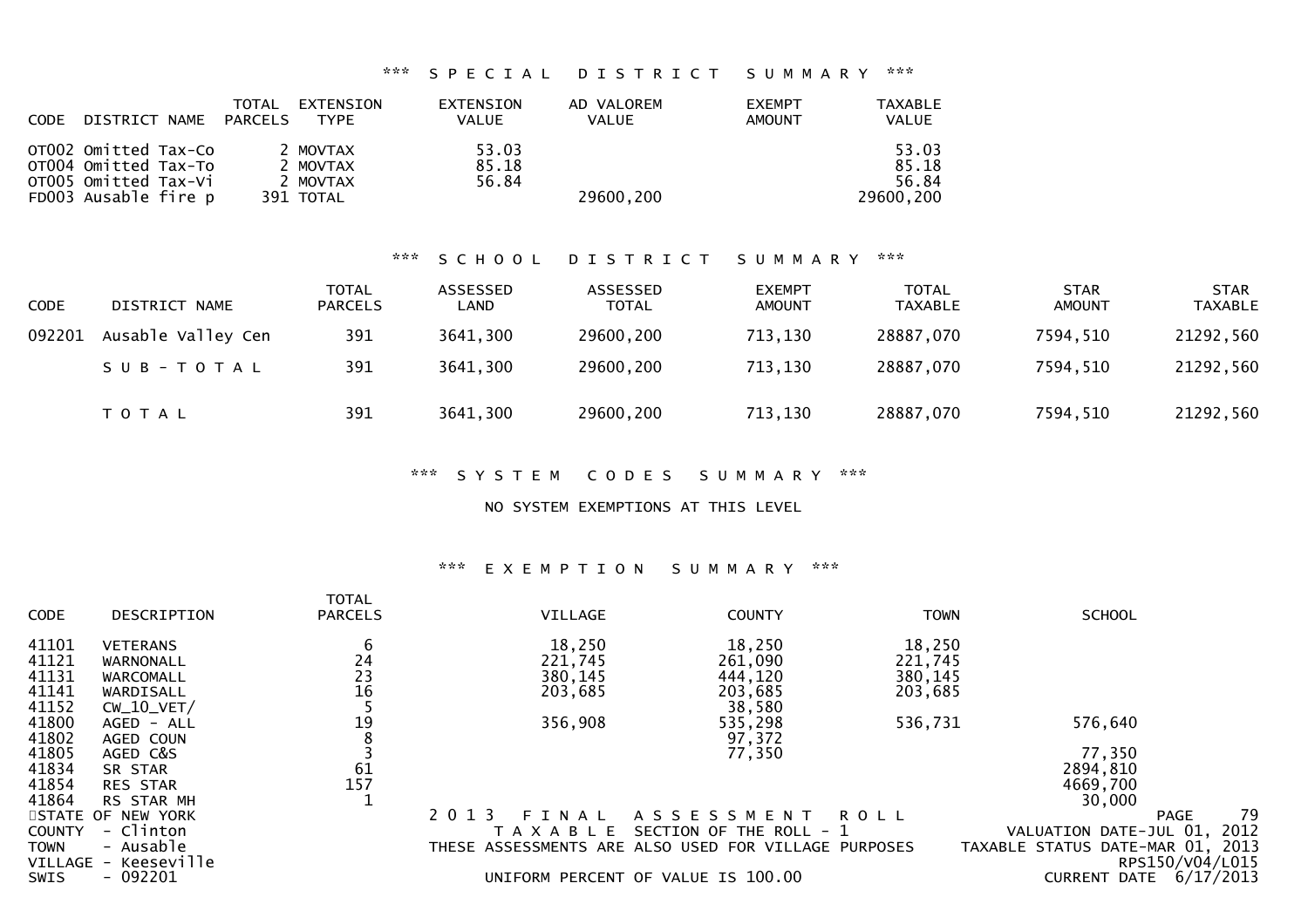# ROLL SECTION TOTALS

# \*\*\* E X E M P T I O N S U M M A R Y \*\*\*

| <b>CODE</b>                     | DESCRIPTION                                                                                                               | <b>TOTAL</b><br><b>PARCELS</b>                                                                                                                   | VILLAGE                                                                                                                                                               | <b>COUNTY</b>             |                                                                                                                   | <b>TOWN</b>                   | <b>SCHOOL</b>                                                   |                               |
|---------------------------------|---------------------------------------------------------------------------------------------------------------------------|--------------------------------------------------------------------------------------------------------------------------------------------------|-----------------------------------------------------------------------------------------------------------------------------------------------------------------------|---------------------------|-------------------------------------------------------------------------------------------------------------------|-------------------------------|-----------------------------------------------------------------|-------------------------------|
| 41932<br>47614                  | LIM INC DI<br>BIE SCHOOL<br><b>TOTAL</b>                                                                                  | 4<br>1<br>328                                                                                                                                    | 1180,733                                                                                                                                                              | 85,410<br>1761, 155       |                                                                                                                   | 1360,556                      | 59,140<br>8307,640                                              |                               |
|                                 |                                                                                                                           |                                                                                                                                                  |                                                                                                                                                                       |                           |                                                                                                                   |                               |                                                                 |                               |
|                                 |                                                                                                                           | $\mathbf{x} \times \mathbf{x}$                                                                                                                   | GRAND                                                                                                                                                                 | T O T A L S               | ***                                                                                                               |                               |                                                                 |                               |
| <b>ROLL</b><br><b>SEC</b>       | TOTAL<br>DESCRIPTION                                                                                                      | ASSESSED<br><b>PARCELS</b><br>LAND                                                                                                               | ASSESSED<br>TOTAL                                                                                                                                                     | <b>TAXABLE</b><br>VILLAGE | TAXABLE<br><b>COUNTY</b>                                                                                          | <b>TAXABLE</b><br><b>TOWN</b> | TAXABLE<br><b>SCHOOL</b>                                        | <b>STAR</b><br><b>TAXABLE</b> |
| $\mathbf{1}$                    | <b>TAXABLE</b>                                                                                                            | 391<br>3641,300                                                                                                                                  | 29600,200                                                                                                                                                             | 28419,467                 | 27839,045                                                                                                         | 28239,644                     | 28887,070                                                       | 21292,560                     |
| <b>TOWN</b><br><b>SWIS</b>      | STATE OF NEW YORK<br>COUNTY - Clinton<br>- Ausable<br>VILLAGE - Keeseville<br>- 092201                                    |                                                                                                                                                  | 2013 FINAL ASSESSMENT ROLL<br>SPECIAL FRANCHISE SECTION OF THE ROLL - 5<br>THESE ASSESSMENTS ARE ALSO USED FOR VILLAGE PURPOSES<br>UNIFORM PERCENT OF VALUE IS 100.00 | OWNERS NAME SEQUENCE      |                                                                                                                   |                               | VALUATION DATE-JUL 01, 2012<br>TAXABLE STATUS DATE-MAR 01, 2013 | 80<br><b>PAGE</b>             |
|                                 | TAX MAP PARCEL NUMBER<br><b>CURRENT OWNERS NAME</b><br>CURRENT OWNERS ADDRESS                                             | PROPERTY LOCATION & CLASS ASSESSMENT EXEMPTION CODE-----VILLAGE------COUNTY--------TOWN------SCHOOL<br>SCHOOL DISTRICT<br>PARCEL SIZE/GRID COORD | LAND<br><b>TOTAL</b>                                                                                                                                                  | TAX DESCRIPTION           | SPECIAL DISTRICTS                                                                                                 | TAXABLE VALUE                 |                                                                 | ACCOUNT NO.                   |
| $522. -21 - 1$                  | Ausable Valley Tel Co<br>Company Code 602500<br>Attn: Frontier Corp<br>3 High Ridge Park<br>Stamford, CT 06905            | Telephone<br>866 Telephone<br>Ausable Valley 092201<br>Special Franchise<br>App Factor 100% In Avc<br>FULL MARKET VALUE                          | $\Omega$<br>173,069<br>173,069                                                                                                                                        | <b>TOWN</b>               | VILLAGE TAXABLE VALUE<br>COUNTY TAXABLE VALUE<br>TAXABLE VALUE<br>SCHOOL TAXABLE VALUE<br>FD003 Ausable fire prot |                               | 173,069<br>173,069<br>173,069<br>173.069<br>173,069 TO          |                               |
| $522. -21 - 2$                  | Charter Communications<br>12405 Powerscourt Dr<br>St. Louis, MO 63131                                                     | Television<br>869 Television<br>Ausable Valley 092201<br>Special Franchise<br>App Factor 100% In Avc<br>FULL MARKET VALUE                        | $\Omega$<br>37,281<br>37,281                                                                                                                                          | <b>TOWN</b>               | VILLAGE TAXABLE VALUE<br>COUNTY TAXABLE VALUE<br>TAXABLE VALUE<br>SCHOOL TAXABLE VALUE<br>FD003 Ausable fire prot |                               | 37,281<br>37,281<br>37,281<br>37,281<br>37,281 TO               |                               |
| $522. - 21 - 4$<br><b>NYSEG</b> | Attn: Utility Shared Services Special Franchise<br>Local Tax Dept Freeport<br>70 Farm View Dr<br>New Gloucester, ME 04260 | Electric & Gas<br>861 Elec & gas<br>Ausable Valley 092201<br>App Factor 100% In Avc<br>ACRES 2242.11<br>FULL MARKET VALUE                        | $\Omega$<br>250,462<br>250,462                                                                                                                                        | <b>TOWN</b>               | VILLAGE TAXABLE VALUE<br>COUNTY TAXABLE VALUE<br>TAXABLE VALUE<br>SCHOOL TAXABLE VALUE<br>FD003 Ausable fire prot |                               | 250,462<br>250,462<br>250,462<br>250,462<br>250,462 TO          |                               |

Telephone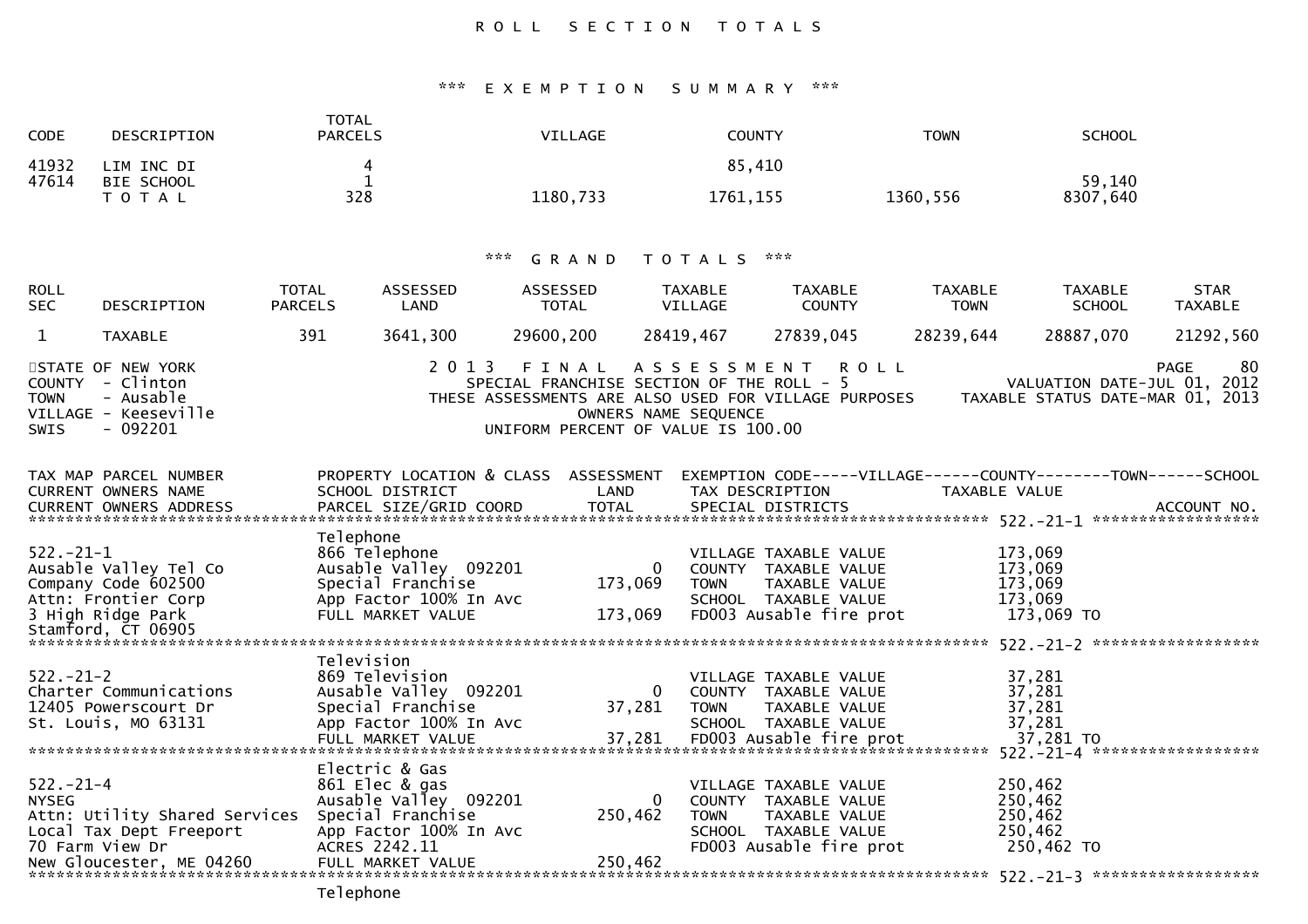| $522 - 21 - 3$             | 866 Telephone          |         | VILLAGE TAXABLE VALUE                                | 2,613                               |
|----------------------------|------------------------|---------|------------------------------------------------------|-------------------------------------|
| Verizon New York Inc       | Ausable Valley 092201  | 0       | TAXABLE VALUE<br><b>COUNTY</b>                       | 2,613                               |
| Verizon Communications     | Special Franchise      | 2,613   | TAXABLE VALUE<br>TOWN                                | 2,613                               |
| Company Code 631900        | App Factor 100% In Avc |         | SCHOOL<br>TAXABLE VALUE                              | 2,613                               |
| PO Box 152206              | FULL MARKET VALUE      | 2.613   | FD003 Ausable fire prot                              | 2,613 TO                            |
| Irving, TX 75015-2206      |                        |         |                                                      |                                     |
|                            |                        |         |                                                      |                                     |
| STATE OF NEW YORK          |                        |         | FINAL ASSESSMENT<br>ROLL                             | -81<br>PAGE                         |
| - Clinton<br><b>COUNTY</b> |                        |         | SPECIAL FRANCHISE SECTION OF THE ROLL - 5            | 2012<br>VALUATION DATE-JUL 01,      |
| - Ausable<br><b>TOWN</b>   |                        |         | THESE ASSESSMENTS ARE ALSO USED FOR VILLAGE PURPOSES | 2013<br>TAXABLE STATUS DATE-MAR 01, |
| VILLAGE - Keeseville       |                        |         |                                                      | RPS150/V04/L015                     |
| $-092201$<br>SWIS          |                        |         | UNIFORM PERCENT OF VALUE IS 100.00                   | 6/17/2013<br>CURRENT DATE           |
|                            | ROLL                   | SECTION | T O T A L S                                          |                                     |

## \*\*\* S P E C I A L D I S T R I C T S U M M A R Y \*\*\*

| CODE DISTRICT NAME   | PARCELS | TOTAL EXTENSION<br>TYPE | EXTENSION<br>VALUE | AD VALOREM<br>VALUE | <b>FXEMPT</b><br>AMOUNT | <b>TAXABLE</b><br>VALUE |
|----------------------|---------|-------------------------|--------------------|---------------------|-------------------------|-------------------------|
| FD003 Ausable fire p |         | 4 TOTAL                 |                    | 463,425             |                         | 463,425                 |

### \*\*\* S C H O O L D I S T R I C T S U M M A R Y \*\*\*

| <b>CODE</b> | DISTRICT NAME      | <b>TOTAL</b><br><b>PARCELS</b> | ASSESSED<br>LAND | ASSESSED<br><b>TOTAL</b> | <b>EXEMPT</b><br><b>AMOUNT</b> | <b>TOTAL</b><br><b>TAXABLE</b> | <b>STAR</b><br><b>AMOUNT</b> | <b>STAR</b><br><b>TAXABLE</b> |
|-------------|--------------------|--------------------------------|------------------|--------------------------|--------------------------------|--------------------------------|------------------------------|-------------------------------|
| 092201      | Ausable Valley Cen | 4                              |                  | 463,425                  |                                | 463,425                        |                              | 463,425                       |
|             | SUB-TOTAL          | 4                              |                  | 463,425                  |                                | 463,425                        |                              | 463,425                       |
|             | <b>TOTAL</b>       | 4                              |                  | 463,425                  |                                | 463,425                        |                              | 463,425                       |

## \*\*\* S Y S T E M C O D E S S U M M A R Y \*\*\*

### NO SYSTEM EXEMPTIONS AT THIS LEVEL

### \*\*\* E X E M P T I O N S U M M A R Y \*\*\*

#### NO EXEMPTIONS AT THIS LEVEL

| ROLL       |                    | <b>TOTAL</b>   | <b>ASSESSED</b> | <b>ASSESSED</b> | <b>TAXABLE</b> | TAXABLE       | <b>TAXABLE</b> | TAXABLE       | <b>STAR</b>    |
|------------|--------------------|----------------|-----------------|-----------------|----------------|---------------|----------------|---------------|----------------|
| <b>SEC</b> | <b>DESCRIPTION</b> | <b>PARCELS</b> | ∟AND            | <b>TOTAL</b>    | <b>ILLAGE</b>  | <b>COUNTY</b> | <b>TOWN</b>    | <b>SCHOOL</b> | <b>TAXABLE</b> |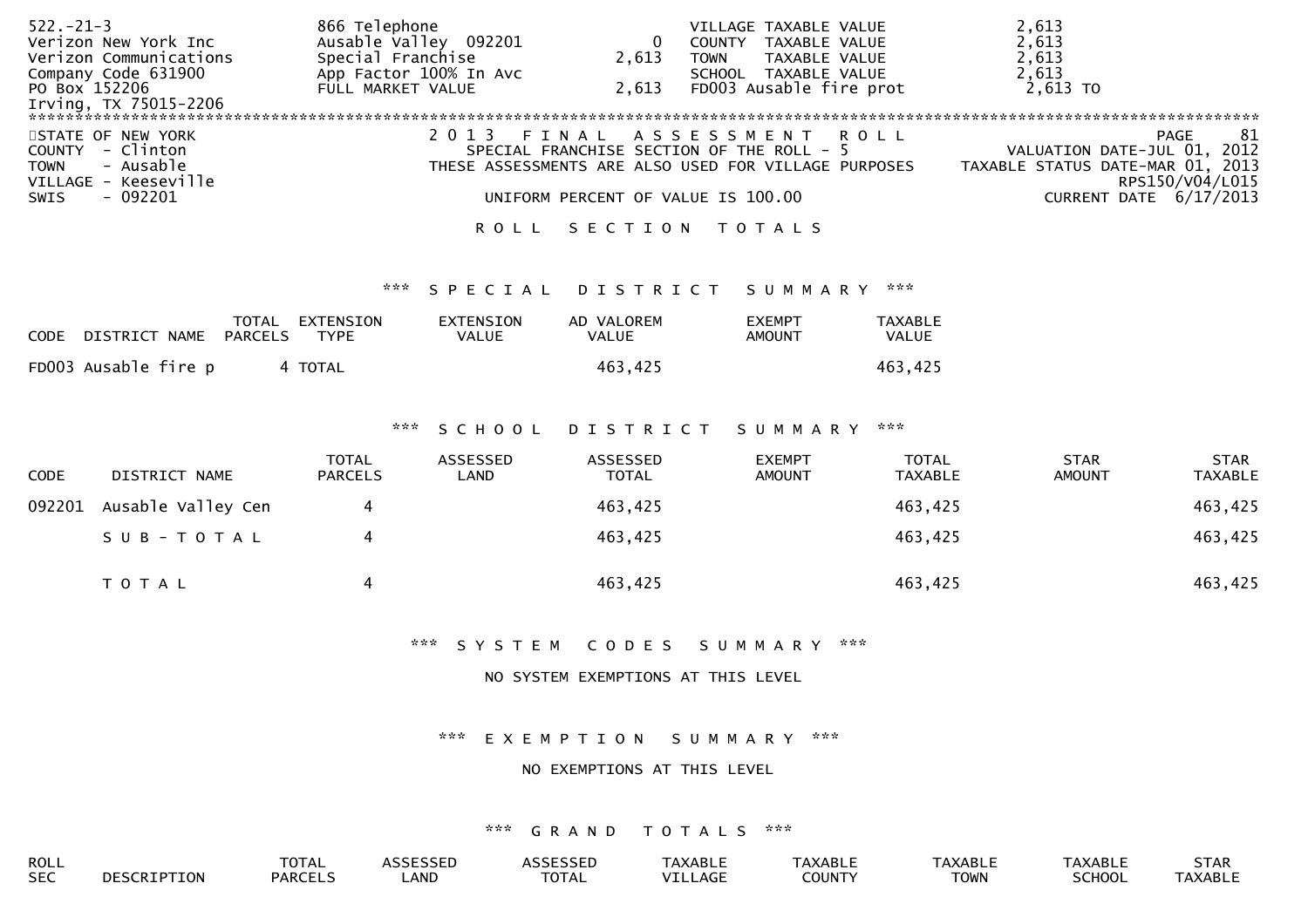| 5                                                                                           | SPECIAL FRANCHISE                                                                     |                                                                                                                                                                                                                | 463,425                                                                                     |                                | 463,425         | 463,425                                                                                                           | 463,425                                                                                | 463,425<br>463,425                                                                                                         |
|---------------------------------------------------------------------------------------------|---------------------------------------------------------------------------------------|----------------------------------------------------------------------------------------------------------------------------------------------------------------------------------------------------------------|---------------------------------------------------------------------------------------------|--------------------------------|-----------------|-------------------------------------------------------------------------------------------------------------------|----------------------------------------------------------------------------------------|----------------------------------------------------------------------------------------------------------------------------|
| STATE OF NEW YORK<br>COUNTY - Clinton<br><b>TOWN</b><br>VILLAGE - Keeseville<br><b>SWIS</b> | - Ausable<br>$-092201$                                                                | 2 0 1 3                                                                                                                                                                                                        | FINAL<br>UTILITY & R.R. SECTION OF THE ROLL - 6<br>UNIFORM PERCENT OF VALUE IS 100.00       | OWNERS NAME SEQUENCE           |                 | ASSESSMENT ROLL<br>THESE ASSESSMENTS ARE ALSO USED FOR VILLAGE PURPOSES                                           |                                                                                        | 82<br><b>PAGE</b><br>VALUATION DATE-JUL 01, 2012<br>TAXABLE STATUS DATE-MAR 01, 2013                                       |
| <b>CURRENT OWNERS NAME</b>                                                                  | TAX MAP PARCEL NUMBER                                                                 | PROPERTY LOCATION & CLASS ASSESSMENT<br>SCHOOL DISTRICT                                                                                                                                                        |                                                                                             | LAND                           | TAX DESCRIPTION |                                                                                                                   | EXEMPTION CODE-----VILLAGE------COUNTY--------TOWN------SCHOOL<br><b>TAXABLE VALUE</b> |                                                                                                                            |
| Company Code 602500<br>3 High Ridge Park                                                    | 622.001-9999-602.500-1881<br>Frontier Comm-Aus Val Tel                                | Outside Plant<br>836 Telecom. eq.<br>Ausable Valley 092201<br>Loc #888888 Poles.wires.c<br>App Factor 100% In Avcs                                                                                             |                                                                                             | $\mathbf{0}$<br>15,226         | <b>TOWN</b>     | VILLAGE TAXABLE VALUE<br>COUNTY TAXABLE VALUE<br>TAXABLE VALUE<br>SCHOOL TAXABLE VALUE                            | 15,226<br>15,226<br>15,226<br>15,226                                                   | ****************                                                                                                           |
| $316.17 - 3 - 11$<br><b>NYSEG</b><br>70 Farm View Dr                                        | Attn: Utility Shared Services<br>Local Tax Dept Freeport<br>New Gloucester, ME 04260  | Ausable St<br>380 Pub Util Vac<br>Ausable Valley 092201<br>Public Utility Vac Land<br>App Factor 100% In Avcs<br>Former Keeseville Hydro<br><b>ACRES</b><br>1.00<br>EAST-0756409 NRTH-2066640<br>DEED BOOK 234 | PG-370                                                                                      | 11,000<br>11,000               | <b>TOWN</b>     | VILLAGE TAXABLE VALUE<br>COUNTY TAXABLE VALUE<br>TAXABLE VALUE<br>SCHOOL TAXABLE VALUE<br>FD003 Ausable fire prot | 11,000<br>11,000<br>11,000<br>11,000<br>11,000 TO                                      |                                                                                                                            |
| <b>NYSEG</b><br>70 Farm View Dr                                                             | 622.001-9999-131.600-1881<br>Attn: Utility Shared Services<br>Local Tax Dept Freeport | Outside Plant<br>884 Elec Dist Out<br>Ausable Valley 092201<br>Loc#888888 Poles, wires, ca<br>App Factor 100% In Avcs<br>FULL MARKET VALUE                                                                     |                                                                                             | $\Omega$<br>127,593<br>127,593 | <b>TOWN</b>     | VILLAGE TAXABLE VALUE<br>COUNTY TAXABLE VALUE<br>TAXABLE VALUE<br>SCHOOL TAXABLE VALUE<br>FD003 Ausable fire prot | 127,593<br>127,593<br>127,593<br>127,593<br>127,593 TO                                 |                                                                                                                            |
| STATE OF NEW YORK<br>COUNTY - Clinton<br><b>TOWN</b><br>VILLAGE - Keeseville<br><b>SWIS</b> | - Ausable<br>$-092201$                                                                | 2 0 1 3                                                                                                                                                                                                        | UTILITY & R.R. SECTION OF THE ROLL - 6<br>UNIFORM PERCENT OF VALUE IS 100.00<br><b>ROLL</b> |                                | SECTION TOTALS  | FINAL ASSESSMENT ROLL<br>THESE ASSESSMENTS ARE ALSO USED FOR VILLAGE PURPOSES                                     |                                                                                        | 83<br>PAGE<br>VALUATION DATE-JUL 01, 2012<br>TAXABLE STATUS DATE-MAR 01, 2013<br>RPS150/V04/L015<br>CURRENT DATE 6/17/2013 |
|                                                                                             |                                                                                       |                                                                                                                                                                                                                |                                                                                             |                                |                 |                                                                                                                   |                                                                                        |                                                                                                                            |

## \*\*\* S P E C I A L D I S T R I C T S U M M A R Y \*\*\*

| <b>CODE</b><br>DISTRICT NAME | TOTAL<br>EXTENSION<br>PARCELS<br>TYPE | EXTENSION<br>VALUE | AD VALOREM<br>VALUE | <b>EXEMPT</b><br><b>AMOUNT</b> | <b>TAXABLE</b><br>VALUE |
|------------------------------|---------------------------------------|--------------------|---------------------|--------------------------------|-------------------------|
| FD003 Ausable fire p         | 3 TOTAL                               |                    | 153.819             |                                | 153,819                 |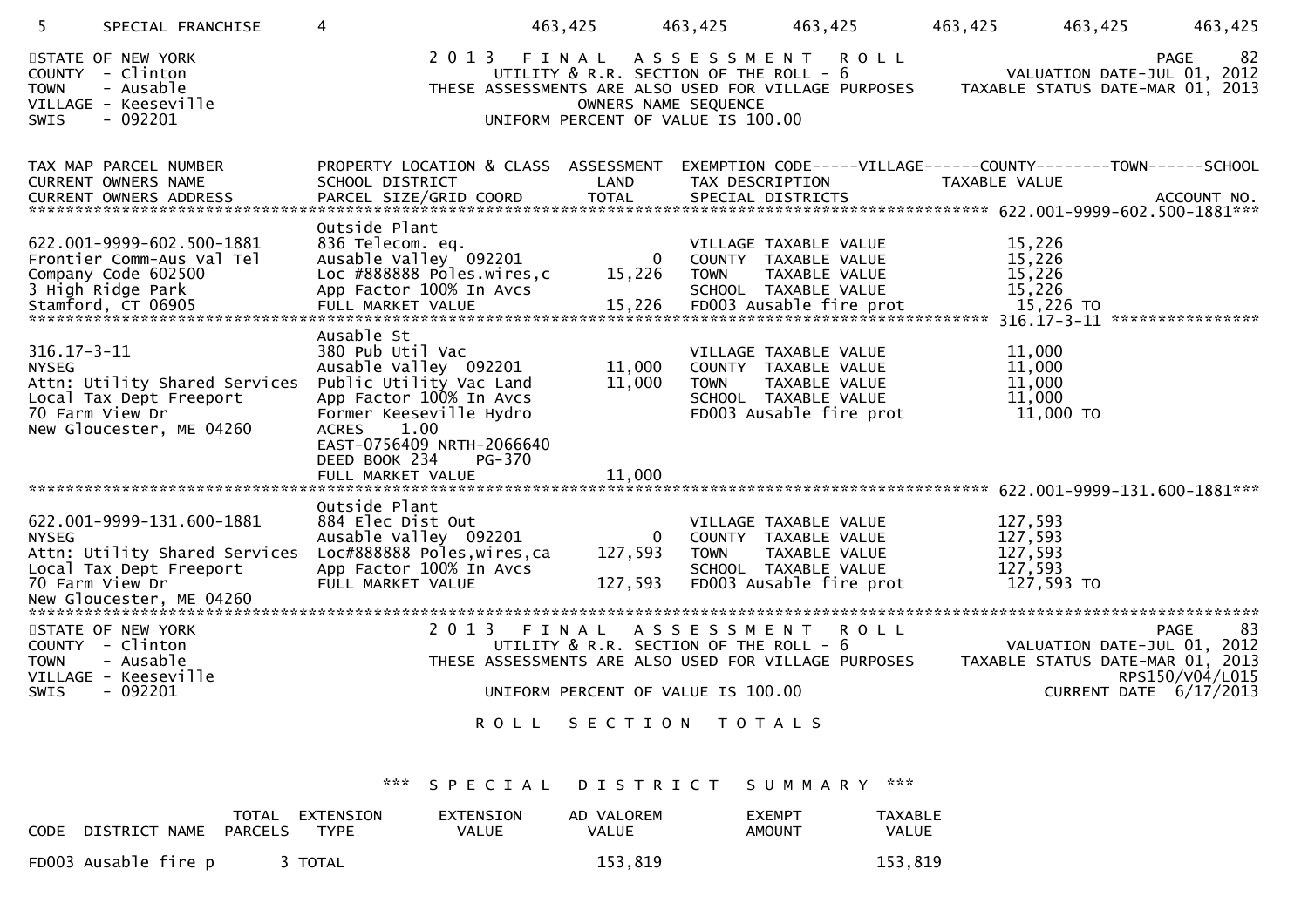## \*\*\* S C H O O L D I S T R I C T S U M M A R Y \*\*\*

| <b>CODE</b> | DISTRICT NAME      | <b>TOTAL</b><br><b>PARCELS</b> | ASSESSED<br>LAND | ASSESSED<br><b>TOTAL</b> | <b>EXEMPT</b><br><b>AMOUNT</b> | <b>TOTAL</b><br><b>TAXABLE</b> | <b>STAR</b><br><b>AMOUNT</b> | <b>STAR</b><br><b>TAXABLE</b> |
|-------------|--------------------|--------------------------------|------------------|--------------------------|--------------------------------|--------------------------------|------------------------------|-------------------------------|
| 092201      | Ausable Valley Cen |                                | 11,000           | 153,819                  |                                | 153,819                        |                              | 153,819                       |
|             | SUB-TOTAL          |                                | 11,000           | 153,819                  |                                | 153,819                        |                              | 153,819                       |
|             | <b>TOTAL</b>       |                                | 11,000           | 153,819                  |                                | 153,819                        |                              | 153,819                       |

### \*\*\* S Y S T E M C O D E S S U M M A R Y \*\*\*

### NO SYSTEM EXEMPTIONS AT THIS LEVEL

### \*\*\* E X E M P T I O N S U M M A R Y \*\*\*

### NO EXEMPTIONS AT THIS LEVEL

| ROLL<br>SEC         | DESCRIPTION                                                                                                                     | TOTAL<br><b>PARCELS</b> | ASSESSED<br>LAND                                                                                                                                       | ASSESSED<br>TOTAL                                                                                                                                                                                                              |         | TAXABLE<br>VILLAGE                  | TAXABLE<br><b>COUNTY</b>              |                                                     | TAXABLE<br><b>TOWN</b>                                                                          | <b>TAXABLE</b><br><b>SCHOOL</b> | STAR<br>TAXABLE |
|---------------------|---------------------------------------------------------------------------------------------------------------------------------|-------------------------|--------------------------------------------------------------------------------------------------------------------------------------------------------|--------------------------------------------------------------------------------------------------------------------------------------------------------------------------------------------------------------------------------|---------|-------------------------------------|---------------------------------------|-----------------------------------------------------|-------------------------------------------------------------------------------------------------|---------------------------------|-----------------|
| 6 <sup>1</sup>      | UTILITIES & N.C.                                                                                                                |                         | $\overline{3}$<br>11,000                                                                                                                               | 153,819                                                                                                                                                                                                                        |         | 153,819                             | 153,819                               |                                                     | 153,819                                                                                         | 153,819                         | 153,819         |
| <b>TOWN</b><br>SWIS | STATE OF NEW YORK<br>COUNTY - Clinton<br>- Ausable<br>VILLAGE - Keeseville<br>- 092201                                          |                         |                                                                                                                                                        | 2013 FINAL ASSESSMENT ROLL<br>WHOLLY EXEMPT SECTION OF THE ROLL - 8 VALUATION DATE-JUL 01, 2012<br>THESE ASSESSMENTS ARE ALSO USED FOR VILLAGE PURPOSES TAXABLE STATUS DATE-MAR 01, 2013<br>UNIFORM PERCENT OF VALUE IS 100.00 |         | OWNERS NAME SEQUENCE                |                                       |                                                     |                                                                                                 |                                 | 84<br>PAGE      |
|                     | TAX MAP PARCEL NUMBER<br>CURRENT OWNERS NAME                                                                                    |                         | PROPERTY LOCATION & CLASS ASSESSMENT<br>SCHOOL DISTRICT LAND                                                                                           |                                                                                                                                                                                                                                |         |                                     |                                       |                                                     | EXEMPTION CODE-----VILLAGE------COUNTY--------TOWN------SCHOOL<br>TAX DESCRIPTION TAXABLE VALUE |                                 |                 |
| 1745 Main St        | $316.13 - 6 - 1.3$<br>Adirondack Architectural Herit Ausable Valley 092201 10,900 VILLAGE TAXABLE VALUE<br>Keeseville, NY 12944 |                         | 1745 Main St<br>464 Office bldg.<br>Agreement, Bk 750 Pg 241 215,000<br>Survey Map 20082/13862<br>FRNT 180.00 DPTH 268.00<br>EAST-0757861 NRTH-2068157 |                                                                                                                                                                                                                                |         | COUNTY TAXABLE VALUE<br><b>TOWN</b> | TAXABLE VALUE<br>SCHOOL TAXABLE VALUE | NONPR CORP 25300 215,000<br>FD003 Ausable fire prot | 215,000                                                                                         | 215,000<br>0 <sub>T</sub>       | 215,000         |
| $315.16 - 1 - 1$    |                                                                                                                                 |                         | DEED BOOK 20082 PG-19869<br>FULL MARKET VALUE<br>1825 Main St                                                                                          |                                                                                                                                                                                                                                | 215,000 |                                     | 215,000 EX                            | SCHOOL DIS 13800 10890,000                          |                                                                                                 | 10890,000 10890,000             | 10890,000       |
|                     |                                                                                                                                 |                         | 612 School                                                                                                                                             |                                                                                                                                                                                                                                |         |                                     |                                       |                                                     |                                                                                                 |                                 |                 |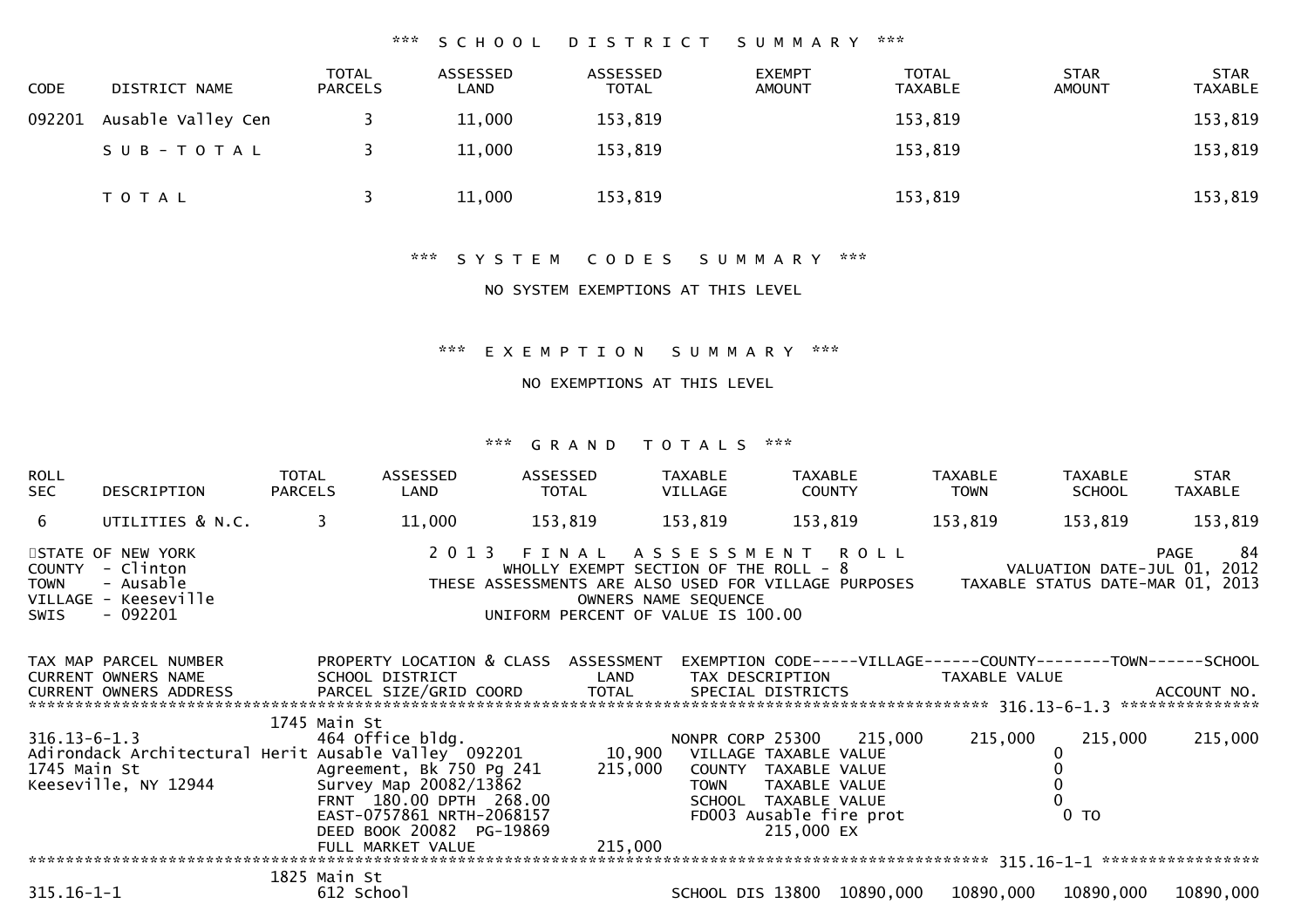| Ausable Valley Central School Ausable Valley 092201<br>1273 Rt 9N<br>Clintonville, NY 12924                                                                                                                       | ACRES 22.00<br>EAST-0755261 NRTH-2069008<br>DEED BOOK 465<br><b>PG-743</b>                                                                                                                  | 116,600<br>10890,000<br>10890,000                                                                | VILLAGE TAXABLE VALUE<br>COUNTY TAXABLE VALUE<br><b>TOWN</b><br>SCHOOL TAXABLE VALUE                                                            | TAXABLE VALUE               | FD003 Ausable fire prot | $\Omega$                                                                       | 0 <sub>T</sub>                  |             |
|-------------------------------------------------------------------------------------------------------------------------------------------------------------------------------------------------------------------|---------------------------------------------------------------------------------------------------------------------------------------------------------------------------------------------|--------------------------------------------------------------------------------------------------|-------------------------------------------------------------------------------------------------------------------------------------------------|-----------------------------|-------------------------|--------------------------------------------------------------------------------|---------------------------------|-------------|
|                                                                                                                                                                                                                   | FULL MARKET VALUE                                                                                                                                                                           |                                                                                                  |                                                                                                                                                 |                             |                         |                                                                                |                                 |             |
|                                                                                                                                                                                                                   |                                                                                                                                                                                             |                                                                                                  |                                                                                                                                                 |                             |                         |                                                                                |                                 |             |
| $316.13 - 5 - 14$<br>Ausable valley Grange<br>Attn: John Pray<br>901 Mace Chasm Rd 901 Mace Chasm Rd 801 EAST-0757714 NRTH-2068271<br>42944 FULL MARKET VALUE                                                     | 1749 Main St<br>534 Social org.<br>Ausable Valley 092201                                                                                                                                    | 49,000<br>49,000                                                                                 | NONPR ORG 25130 49,000<br>5,100 VILLAGE TAXABLE VALUE<br>COUNTY TAXABLE VALUE<br><b>TOWN</b><br>SCHOOL TAXABLE VALUE                            | TAXABLE VALUE<br>49,000 EX  | FD003 Ausable fire prot | 49,000<br>$\bf{0}$<br>$\mathbf{0}$                                             | 49,000<br>0 <sub>T</sub>        | 49,000      |
|                                                                                                                                                                                                                   |                                                                                                                                                                                             |                                                                                                  |                                                                                                                                                 |                             |                         |                                                                                |                                 |             |
| $316.9 - 3 - 2$<br>Ausable-Chesterfield-<br>Keeseville Joint Fire Dis<br>8 Pleasant St<br>Keeseville, NY 12944                                                                                                    | 8 Pleasant St<br>662 Police/fire<br>Ausable Valley 092201<br>Survey Map 20061/97654<br>Survey Map 20082/12715<br>3.62<br><b>ACRES</b><br>EAST-0757987 NRTH-2069578<br>DEED BOOK 20062       | FRUP INVIL 13650 505,<br>39,800 VILLAGE TAXABLE VALUE<br>505.500 COUNTY TAXABLE VALUE<br>505,500 | PROP INVIL 13650 505,500<br>COUNTY TAXABLE VALUE<br><b>TOWN</b><br>SCHOOL TAXABLE VALUE<br>FD003 Ausable fire prot                              | TAXABLE VALUE<br>505,500 EX |                         | 505,500<br>0<br>0                                                              | 505,500<br>$0$ TO               | 505,500     |
|                                                                                                                                                                                                                   |                                                                                                                                                                                             |                                                                                                  |                                                                                                                                                 |                             |                         |                                                                                |                                 |             |
| $316.13 - 4 - 13$<br>Ausable-Chesterfield-<br>Keeseville Joint Fire District Lot 17 Pl 12000 Al<br>Attn: Robert Lewis FRNT 100.00 DPTH 90.00<br>8 Pleasant St 6 EAST-0757864 NRTH-2069302<br>Keeseville, NY 12944 | Pleasant St<br>330 Vacant comm<br>Ausable valley 092201<br>PG-198<br>DEED BOOK 935                                                                                                          |                                                                                                  | PROP INVIL 13650<br>6,800 VILLAGE TAXABLE VALUE<br>6,800 COUNTY TAXABLE VALUE<br><b>TOWN</b><br>SCHOOL TAXABLE VALUE<br>FD003 Ausable fire prot | TAXABLE VALUE               | 6,800                   | 6,800<br>$\bf{0}$<br>$\Omega$                                                  | 6,800<br>0 <sub>T</sub>         | 6,800       |
|                                                                                                                                                                                                                   |                                                                                                                                                                                             |                                                                                                  |                                                                                                                                                 |                             |                         |                                                                                |                                 |             |
| STATE OF NEW YORK<br>COUNTY - Clinton<br>- Ausable<br><b>TOWN</b><br>VILLAGE - Keeseville<br>- 092201<br><b>SWIS</b>                                                                                              | 2 0 1 3<br>FINAL<br>WHOLLY EXEMPT SECTION OF THE ROLL - 8<br>WHOLLY EXEMPT SECTION OF THE ROLL - 8<br>THESE ASSESSMENTS ARE ALSO USED FOR VILLAGE PURPOSES TAXABLE STATUS DATE-MAR 01, 2013 | UNIFORM PERCENT OF VALUE IS 100.00                                                               | ASSESSMENT ROLL<br>OWNERS NAME SEQUENCE                                                                                                         |                             |                         |                                                                                |                                 | PAGE<br>85  |
| TAX MAP PARCEL NUMBER<br>CURRENT OWNERS NAME<br>CURRENT OWNERS ADDRESS                                                                                                                                            | PROPERTY LOCATION & CLASS ASSESSMENT<br>SCHOOL DISTRICT<br>PARCEL SIZE/GRID COORD                                                                                                           | LAND<br><b>TOTAL</b>                                                                             | TAX DESCRIPTION<br>SPECIAL DISTRICTS                                                                                                            |                             |                         | EXEMPTION CODE-----VILLAGE------COUNTY-------TOWN------SCHOOL<br>TAXABLE VALUE |                                 | ACCOUNT NO. |
| $316.9 - 2 - 15$<br>Evergreen Cemetery<br>Attn: June Venette<br>PO Box 394<br>Keeseville, NY 12944-1229                                                                                                           | Main St<br>695 Cemetery<br>Ausable Valley 092201<br>20.10<br>ACRES<br>EAST-0756866 NRTH-2069603<br>DEED BOOK 338<br>PG-541<br>FULL MARKET VALUE                                             | 116,000<br>145,600<br>145,600                                                                    | PRI CMTERY 27350<br>VILLAGE TAXABLE VALUE<br>COUNTY TAXABLE VALUE<br><b>TOWN</b><br>SCHOOL TAXABLE VALUE<br>FD003 Ausable fire prot             | TAXABLE VALUE<br>145,600 EX | 145,600                 | 145,600<br>0<br>0<br>0                                                         | 145,600<br>$\overline{0}$<br>T0 | 145,600     |
|                                                                                                                                                                                                                   |                                                                                                                                                                                             |                                                                                                  |                                                                                                                                                 |                             |                         |                                                                                |                                 |             |
| $316.9 - 3 - 8.2$                                                                                                                                                                                                 | Rt 9<br>314 Rural vac<10                                                                                                                                                                    |                                                                                                  | PRI CMTERY 27350                                                                                                                                |                             | 55,000                  | 55,000                                                                         | 55,000                          | 55,000      |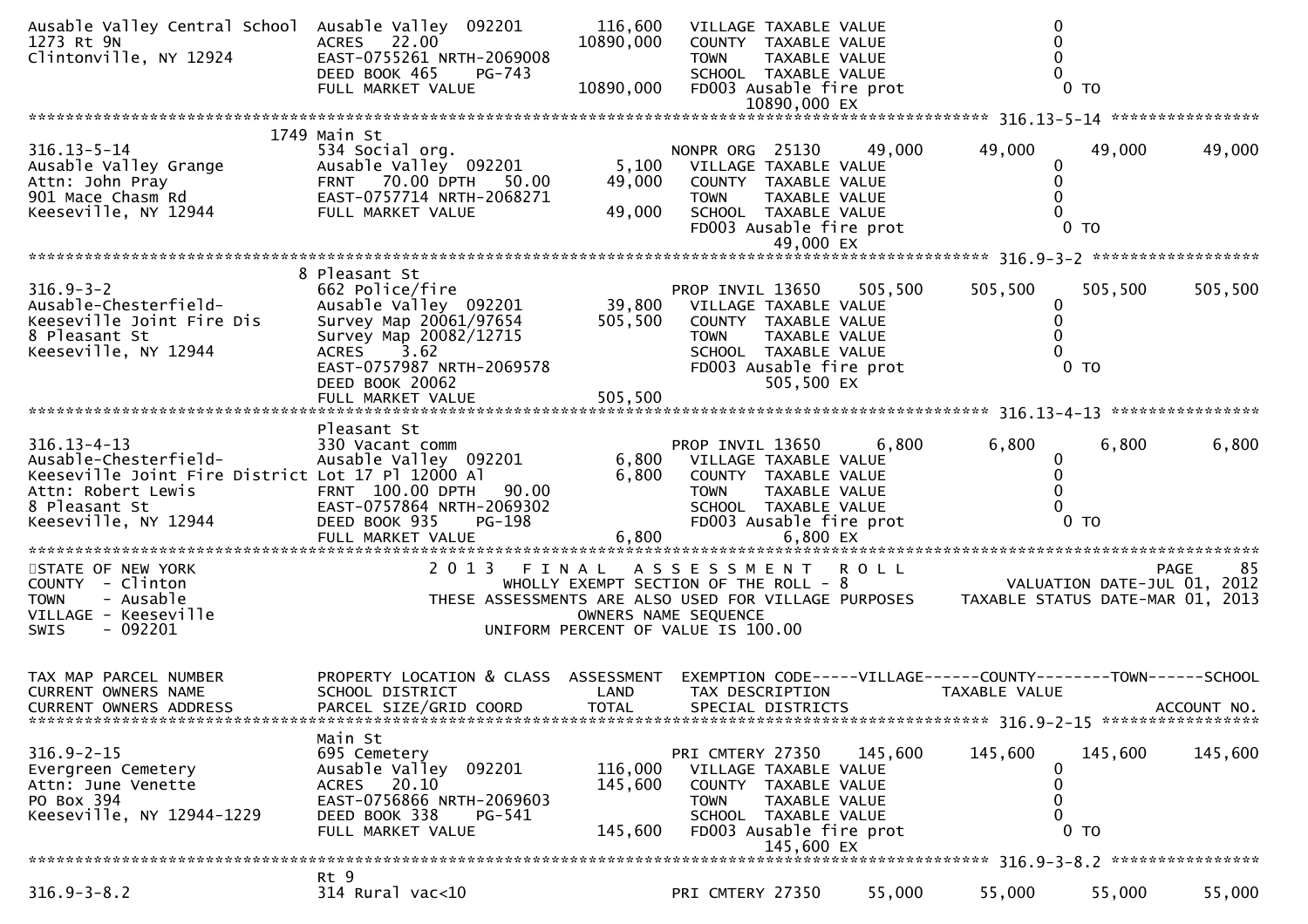| Evergreen Cemetery Assoc Inc<br>PO Box 394<br>Keeseville, NY 12944                                                   | Ausable Valley 092201<br>Agreement Bk 750 Pg 241<br>Survey Map 20072/07494<br>5.00<br><b>ACRES</b><br>EAST-0757471 NRTH-2070187<br>DEED BOOK 20072 PG-7495                           | 55,000<br>55,000             | VILLAGE TAXABLE VALUE<br>COUNTY TAXABLE VALUE<br><b>TOWN</b><br>TAXABLE VALUE<br>SCHOOL TAXABLE VALUE<br>FD003 Ausable fire prot<br>55,000 EX                                                                   |                |                                 | $0$ TO            |             |
|----------------------------------------------------------------------------------------------------------------------|--------------------------------------------------------------------------------------------------------------------------------------------------------------------------------------|------------------------------|-----------------------------------------------------------------------------------------------------------------------------------------------------------------------------------------------------------------|----------------|---------------------------------|-------------------|-------------|
|                                                                                                                      | FULL MARKET VALUE                                                                                                                                                                    | 55,000                       |                                                                                                                                                                                                                 |                |                                 |                   |             |
| $316.13 - 2 - 10.23$<br>Habitat for Humanity Champlain Ausable Valley 092201<br>PO Box 55<br>Peru, NY 12972          | Hill St<br>311 Res vac land<br>Lot 2 Eagle Sub<br>Survey 20031/60448<br>FRNT 83.69 DPTH 166.64<br>EAST-0756208 NRTH-2068523<br>DEED BOOK 20082 PG-14627                              | 13,000                       | NONPR ORG 25130<br>13,000 VILLAGE TAXABLE VALUE<br>COUNTY TAXABLE VALUE<br>TAXABLE VALUE<br><b>TOWN</b><br>SCHOOL TAXABLE VALUE<br>FD003 Ausable fire prot                                                      | $\overline{0}$ | 13,000<br>$\Omega$<br>13,000 TO | 13,000            | 13,000      |
|                                                                                                                      |                                                                                                                                                                                      |                              |                                                                                                                                                                                                                 |                |                                 |                   |             |
| $316.13 - 2 - 10.3$<br>Keeseville Village Cemetery<br>1790 Main St<br>Keeseville, NY 12944                           | Liberty St<br>695 Cemetery<br>Ausable Valley 092201<br>ACRES 1.00<br>EAST-0756416 NRTH-2068313<br>FULL MARKET VALUE                                                                  | 11,000<br>11,000             | CEMETERY V 13660<br>11,000 VILLAGE TAXABLE VALUE<br>COUNTY TAXABLE VALUE<br><b>TOWN</b><br>TAXABLE VALUE<br>SCHOOL TAXABLE VALUE<br>FD003 Ausable fire prot<br>11,000 EX                                        | 11,000         | 11,000<br>0<br>0                | 11,000<br>$0$ TO  | 11,000      |
|                                                                                                                      | 25/31 School St                                                                                                                                                                      |                              |                                                                                                                                                                                                                 |                |                                 |                   |             |
| $315.12 - 2 - 30$<br>NYSO of Mental Retardation<br>Hostel 1893 Sunmount Dev<br>School St<br>Keeseville, NY 12944     | 614 Spec. school<br>Ausable Valley 092201 22,400 VILLAGE TAXABLE VALUE<br>Survey W/ Real Property O<br>2.70<br><b>ACRES</b><br>EAST-0754372 NRTH-2069287<br>DEED BOOK Ausab PG-Potpo |                              | NONPR COMM 25230 941,200<br>941,200 COUNTY TAXABLE VALUE<br><b>TOWN</b><br>TAXABLE VALUE<br>SCHOOL TAXABLE VALUE<br>FD003 Ausable fire prot                                                                     |                | 941,200                         | 941,200<br>$0$ TO | 941,200     |
| STATE OF NEW YORK<br>COUNTY - Clinton<br>- Ausable<br><b>TOWN</b><br>VILLAGE - Keeseville<br>- 092201<br><b>SWIS</b> | 2 0 1 3<br>$\begin{aligned} \mathcal{L}_{\mathcal{A}}(\mathcal{A}) &= \mathcal{L}_{\mathcal{A}}(\mathcal{A}) \mathcal{L}_{\mathcal{A}}(\mathcal{A}) \end{aligned}$                   | FINAL                        | ASSESSMENT ROLL<br>WHOLLY EXEMPT SECTION OF THE ROLL - 8<br>THESE ASSESSMENTS ARE ALSO USED FOR VILLAGE PURPOSES TAXABLE STATUS DATE-MAR 01, 2013<br>OWNERS NAME SEQUENCE<br>UNIFORM PERCENT OF VALUE IS 100.00 |                |                                 |                   | 86<br>PAGE  |
| TAX MAP PARCEL NUMBER<br>CURRENT OWNERS NAME<br><b>CURRENT OWNERS ADDRESS</b>                                        | PROPERTY LOCATION & CLASS ASSESSMENT<br>SCHOOL DISTRICT<br>PARCEL SIZE/GRID COORD                                                                                                    | LAND<br>TOTAL                | EXEMPTION CODE-----VILLAGE------COUNTY--------TOWN------SCHOOL<br>TAX DESCRIPTION<br>SPECIAL DISTRICTS                                                                                                          |                | TAXABLE VALUE                   |                   | ACCOUNT NO. |
| $316.13 - 3 - 1$<br>St John Baptiste Church<br>1804 Main St<br>Keeseville, NY 12944                                  | 1803 Main St<br>620 Religious<br>Ausable Valley 092201<br>35.60 DPTH 142.00<br>FRNT<br>EAST-0756516 NRTH-2068747<br>DEED BOOK 202<br>PG-102<br>FULL MARKET VALUE                     | 10,100<br>405,600<br>405,600 | NONPR RELI 25110<br>VILLAGE TAXABLE VALUE<br>COUNTY TAXABLE VALUE<br>TAXABLE VALUE<br><b>TOWN</b><br>SCHOOL TAXABLE VALUE<br>FD003 Ausable fire prot<br>405,600 EX                                              | 405,600        | 405,600                         | 405,600<br>$0$ TO | 405,600     |
|                                                                                                                      |                                                                                                                                                                                      |                              |                                                                                                                                                                                                                 |                |                                 |                   |             |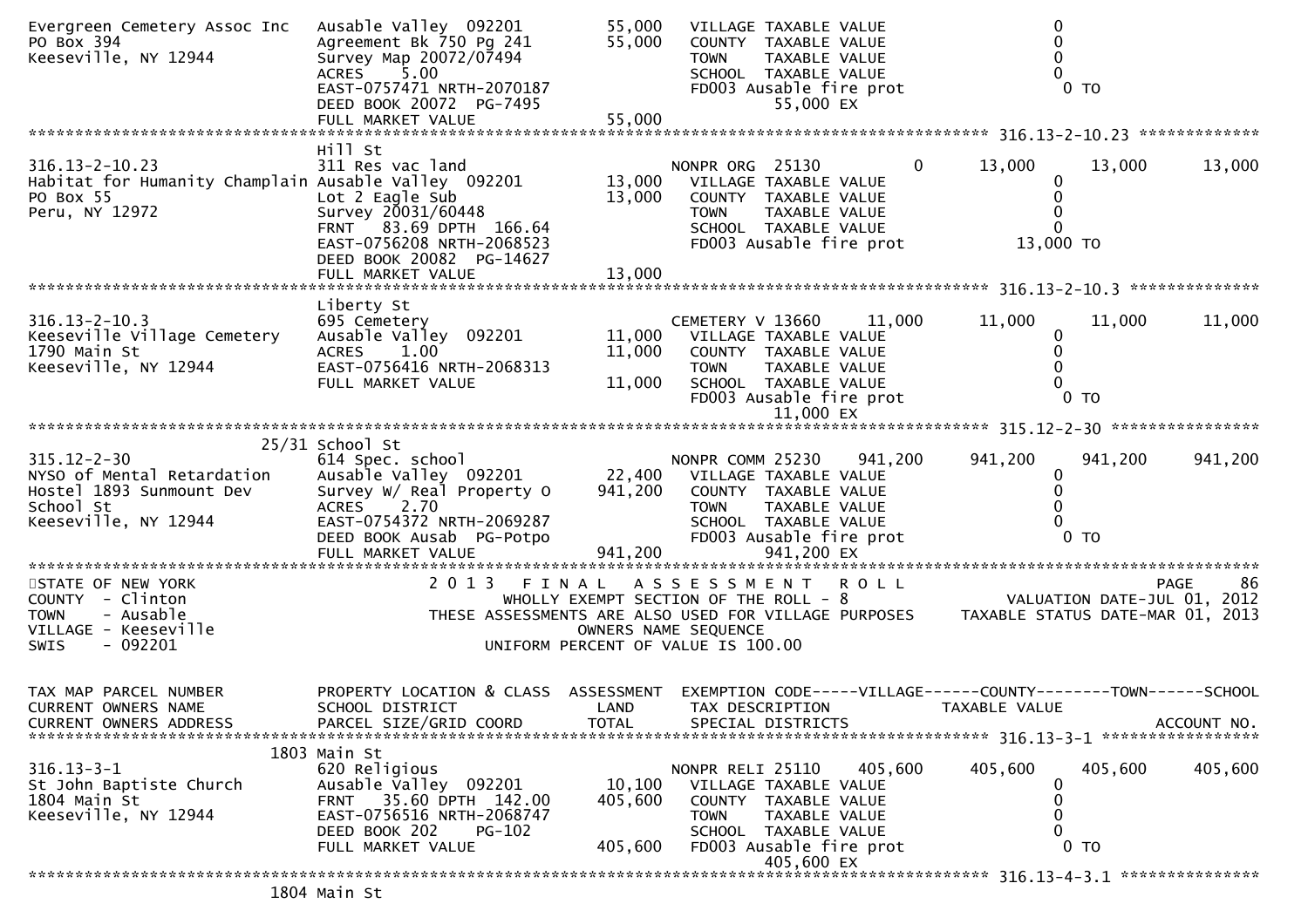| $316.13 - 4 - 3.1$<br>St John Baptists<br>Rectory & School<br>1804 Main St<br>Keeseville, NY 12944                   | 620 Religious<br>Ausable Valley 092201<br>2.50<br><b>ACRES</b><br>EAST-0756707 NRTH-2069028<br>DEED BOOK 424<br>PG-125                                                 | 420,600                                                    | 30,700 VILLAGE TAXABLE VALUE<br><b>TOWN</b>                                                        | COUNTY TAXABLE VALUE<br>TAXABLE VALUE<br>SCHOOL TAXABLE VALUE                                                                  | NONPR RELI 25110 420,600           | 420,600       | 420,600                                                        | 420,600 |
|----------------------------------------------------------------------------------------------------------------------|------------------------------------------------------------------------------------------------------------------------------------------------------------------------|------------------------------------------------------------|----------------------------------------------------------------------------------------------------|--------------------------------------------------------------------------------------------------------------------------------|------------------------------------|---------------|----------------------------------------------------------------|---------|
| $316.9 - 2 - 3$<br>St John Cemetery<br>1804 Main St Rt 22<br>Keeseville, NY 12944                                    | 36 Grove St<br>695 Cemetery<br>Ausable Valley 092201<br>ACRES 16.30<br>EAST-0757038 NRTH-2070471<br>DEED BOOK 654<br>$PG-95$<br>FULL MARKET VALUE                      | 100,900<br>100,900                                         | PRI CMTERY 27350<br>93,000 VILLAGE TAXABLE VALUE<br><b>TOWN</b>                                    | COUNTY TAXABLE VALUE<br>TAXABLE VALUE<br>SCHOOL TAXABLE VALUE<br>100,900 EX                                                    | 100,900<br>FD003 Ausable fire prot | 100,900       | 100,900<br>$0$ TO                                              | 100,900 |
|                                                                                                                      |                                                                                                                                                                        |                                                            |                                                                                                    |                                                                                                                                |                                    |               |                                                                |         |
| $316.9 - 3 - 4$<br>Town of Ausable<br>111 Ausable St<br>Keeseville, NY 12944                                         | Rt 9<br>311 Res vac land<br>Ausable Valley 092201<br>FRNT 20.00 DPTH 330.00<br>EAST-0758259 NRTH-2069505<br>DEED BOOK 20122 PG-52097<br>FULL MARKET VALUE              | 9,200<br>9,200                                             | PROP INVIL 13650<br>9,200 VILLAGE TAXABLE VALUE<br><b>TOWN</b>                                     | COUNTY TAXABLE VALUE<br>TAXABLE VALUE<br>SCHOOL TAXABLE VALUE<br>FD003 Ausable fire prot<br>9,200 EX                           | 9,200                              | 9,200         | 9,200<br>$0$ TO                                                | 9,200   |
|                                                                                                                      | 1791 Rt 9                                                                                                                                                              |                                                            |                                                                                                    |                                                                                                                                |                                    |               |                                                                |         |
| $316.9 - 3 - 6$<br>Town of Ausable<br>111 Ausable St<br>Keeseville, NY 12944                                         | 431 Auto dealer<br>Ausable Valley 092201<br>FRNT 132.00 DPTH 187.23<br>EAST-0758495 NRTH-2069479<br>DEED BOOK 20122 PG-52097<br>FULL MARKET VALUE                      | 197,000                                                    | PROP INVIL 13650<br>10,000 VILLAGE TAXABLE VALUE<br><b>TOWN</b><br>197,000 FD003 Ausable fire prot | COUNTY TAXABLE VALUE<br>TAXABLE VALUE<br>SCHOOL TAXABLE VALUE<br>197,000 EX                                                    | 197,000                            | 197,000       | 197,000<br>$0$ TO                                              | 197,000 |
|                                                                                                                      | 2 0 1 3                                                                                                                                                                |                                                            | A S S E S S M E N T                                                                                |                                                                                                                                | <b>ROLL</b>                        |               |                                                                | PAGE    |
| STATE OF NEW YORK<br>COUNTY - Clinton<br>- Ausable<br><b>TOWN</b><br>VILLAGE - Keeseville<br>- 092201<br><b>SWIS</b> | FINAL<br>VALUATION DATE-JUL 01, 2012<br>WHOLLY EXEMPT SECTION OF THE ROLL - 8<br>THESE ASSESSMENTS ARE ALSO USED FOR VILLAGE PURPOSES TAXABLE STATUS DATE-MAR 01, 2013 | OWNERS NAME SEQUENCE<br>UNIFORM PERCENT OF VALUE IS 100.00 |                                                                                                    |                                                                                                                                |                                    |               |                                                                | 87      |
| TAX MAP PARCEL NUMBER<br>CURRENT OWNERS NAME<br>CURRENT OWNERS ADDRESS                                               | PROPERTY LOCATION & CLASS ASSESSMENT<br>SCHOOL DISTRICT                                                                                                                | LAND                                                       | TAX DESCRIPTION                                                                                    |                                                                                                                                |                                    | TAXABLE VALUE | EXEMPTION CODE-----VILLAGE------COUNTY--------TOWN------SCHOOL |         |
| $316.9 - 3 - 9$<br>Town of Ausable<br>111 Ausable St<br>Keeseville, NY 12944                                         | Rt 9<br>323 Vacant rural<br>Ausable Valley 092201<br>5.62<br><b>ACRES</b><br>EAST-0758372 NRTH-2069799<br>DEED BOOK 20122 PG-52097<br>FULL MARKET VALUE                | 11,000<br>11,000<br>11,000                                 | PROP INVIL 13650<br><b>TOWN</b>                                                                    | VILLAGE TAXABLE VALUE<br>COUNTY TAXABLE VALUE<br>TAXABLE VALUE<br>SCHOOL TAXABLE VALUE<br>FD003 Ausable fire prot<br>11,000 EX | 11,000                             | 11,000        | 11,000<br>0<br>0 <sub>T</sub>                                  | 11,000  |
|                                                                                                                      |                                                                                                                                                                        |                                                            |                                                                                                    |                                                                                                                                |                                    |               |                                                                |         |
| $316.13 - 5 - 19$<br>Town Of Ausable                                                                                 | 111 Ausable St<br>652 Govt bldgs<br>Ausable Valley 092201                                                                                                              | 8,600                                                      | TOWN PROP 13500                                                                                    | VILLAGE TAXABLE VALUE                                                                                                          | 115,000                            | 115,000       | 115,000<br>$\mathbf 0$                                         | 115,000 |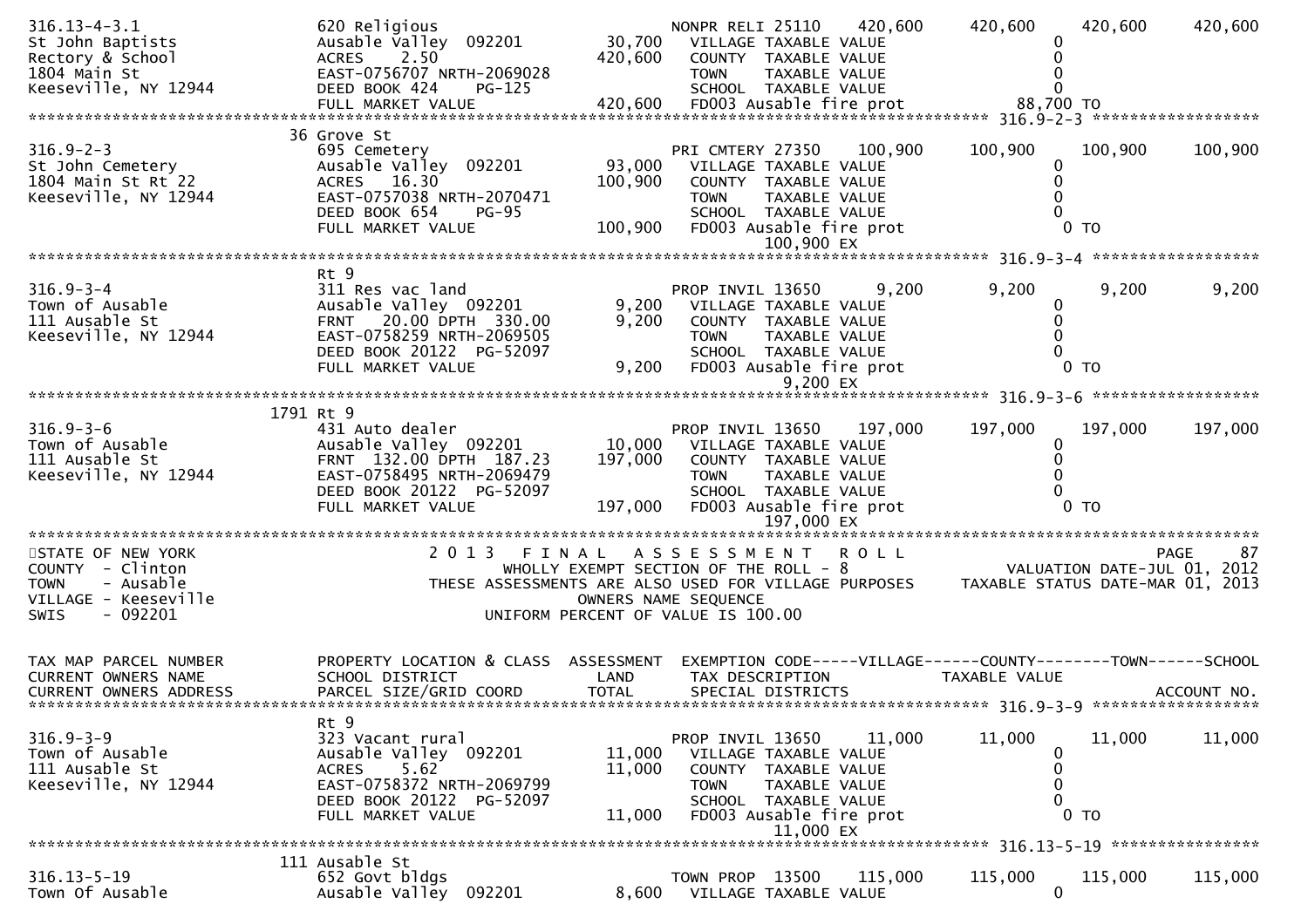| 111 Ausable St<br>Keeseville, NY 12944                                                                                | FRNT 155.55 DPTH 166.13<br>EAST-0757398 NRTH-2068016<br>DEED BOOK 539<br>PG-221<br>FULL MARKET VALUE                                                                                                                                                                                                                                                                                                                                                                                                                             | 115,000<br>115,000           | COUNTY TAXABLE VALUE<br><b>TOWN</b><br>SCHOOL TAXABLE VALUE<br>FD003 Ausable fire prot                                                                                         | TAXABLE VALUE                          | 0<br>$\mathbf{0}$                                                              | $0$ TO                     |                   |
|-----------------------------------------------------------------------------------------------------------------------|----------------------------------------------------------------------------------------------------------------------------------------------------------------------------------------------------------------------------------------------------------------------------------------------------------------------------------------------------------------------------------------------------------------------------------------------------------------------------------------------------------------------------------|------------------------------|--------------------------------------------------------------------------------------------------------------------------------------------------------------------------------|----------------------------------------|--------------------------------------------------------------------------------|----------------------------|-------------------|
|                                                                                                                       |                                                                                                                                                                                                                                                                                                                                                                                                                                                                                                                                  |                              |                                                                                                                                                                                |                                        |                                                                                |                            |                   |
| $316.10 - 1 - 16$<br>Village Of Keeseville<br>1790 Main St<br>Keeseville, NY 12944                                    | 1858 Rt 9<br>853 Sewage<br>Ausable Valley 092201<br>6.90<br><b>ACRES</b><br>EAST-0760244 NRTH-2070400<br>DEED BOOK 489<br><b>PG-321</b><br>FULL MARKET VALUE                                                                                                                                                                                                                                                                                                                                                                     | 4888,000<br>4888,000         | PROP INVIL 13650 4888,000<br>75,900 VILLAGE TAXABLE VALUE<br>COUNTY TAXABLE VALUE<br><b>TOWN</b><br>SCHOOL TAXABLE VALUE<br>FD003 Ausable fire prot                            | TAXABLE VALUE                          | 4888,000<br>0<br>$\Omega$                                                      | 4888,000<br>$0$ TO         | 4888,000          |
|                                                                                                                       |                                                                                                                                                                                                                                                                                                                                                                                                                                                                                                                                  |                              |                                                                                                                                                                                |                                        |                                                                                |                            |                   |
| $316.13 - 3 - 2$<br>Village Of Keeseville<br>1790 Main St<br>Keeseville, NY 12944                                     | 58 Liberty St<br>652 Govt bldgs<br>Ausable Valley 092201<br>1.90<br><b>ACRES</b><br>EAST-0756793 NRTH-2068486<br>DEED BOOK 555<br><b>PG-21</b><br>FULL MARKET VALUE                                                                                                                                                                                                                                                                                                                                                              | 20,900<br>230,000<br>230,000 | PROP INVIL 13650<br>VILLAGE TAXABLE VALUE<br>COUNTY TAXABLE VALUE<br><b>TOWN</b><br>SCHOOL TAXABLE VALUE<br>FD003 Ausable fire prot                                            | 230,000<br>TAXABLE VALUE<br>230,000 EX | 230,000<br>0<br>0                                                              | 230,000<br>0 <sub>T</sub>  | 230,000           |
|                                                                                                                       |                                                                                                                                                                                                                                                                                                                                                                                                                                                                                                                                  |                              |                                                                                                                                                                                |                                        |                                                                                |                            |                   |
| $316.13 - 4 - 6$<br>Village Of Keeseville<br>1790 Main St<br>Keeseville, NY 12944                                     | 1790 Main St<br>652 Govt bldgs<br>Ausable Valley 092201<br>9.00<br><b>ACRES</b><br>EAST-0757341 NRTH-2069084<br>DEED BOOK 988<br>PG-226<br>FULL MARKET VALUE                                                                                                                                                                                                                                                                                                                                                                     | 1445,600<br>1445,600         | PROP INVIL 13650 1445,600<br>44,500 VILLAGE TAXABLE VALUE<br>COUNTY TAXABLE VALUE<br><b>TOWN</b><br>SCHOOL TAXABLE VALUE<br>FD003 Ausable fire prot                            | TAXABLE VALUE                          | 1445,600<br>0                                                                  | 1445,600<br>0 <sub>T</sub> | 1445,600          |
|                                                                                                                       |                                                                                                                                                                                                                                                                                                                                                                                                                                                                                                                                  |                              |                                                                                                                                                                                |                                        |                                                                                |                            |                   |
| STATE OF NEW YORK<br>COUNTY - Clinton<br><b>TOWN</b><br>- Ausable<br>VILLAGE - Keeseville<br>$-092201$<br><b>SWIS</b> | 2 0 1 3<br>$\begin{align} \mathcal{L} \mathbf{x} \times \mathbf{y} \times \mathbf{y} \times \mathbf{y} \times \mathbf{y} \times \mathbf{y} \times \mathbf{y} \times \mathbf{y} \times \mathbf{y} \times \mathbf{y} \times \mathbf{y} \times \mathbf{y} \times \mathbf{y} \times \mathbf{y} \times \mathbf{y} \times \mathbf{y} \times \mathbf{y} \times \mathbf{y} \times \mathbf{y} \times \mathbf{y} \times \mathbf{y} \times \mathbf{y} \times \mathbf{y} \times \mathbf{y} \times \mathbf{y} \times \mathbf{y} \times \math$ | FINAL                        | ASSESSMENT ROLL<br>WHOLLY EXEMPT SECTION OF THE ROLL - 8<br>THESE ASSESSMENTS ARE ALSO USED FOR VILLAGE PURPOSES<br>OWNERS NAME SEQUENCE<br>UNIFORM PERCENT OF VALUE IS 100.00 |                                        | VALUATION DATE-JUL 01, 2012<br>TAXABLE STATUS DATE-MAR 01, 2013                |                            | 88<br><b>PAGE</b> |
| TAX MAP PARCEL NUMBER<br><b>CURRENT OWNERS NAME</b>                                                                   | PROPERTY LOCATION & CLASS ASSESSMENT<br>SCHOOL DISTRICT                                                                                                                                                                                                                                                                                                                                                                                                                                                                          | LAND                         | TAX DESCRIPTION                                                                                                                                                                |                                        | EXEMPTION CODE-----VILLAGE------COUNTY-------TOWN------SCHOOL<br>TAXABLE VALUE |                            |                   |
| $316.13 - 4 - 11$<br>Village Of Keeseville<br>1790 Main St<br>Keeseville, NY 12944                                    | Pleasant St<br>330 Vacant comm<br>Ausable Valley 092201<br>FRNT 176.00 DPTH<br>82.00<br>EAST-0757755 NRTH-2069208<br>DEED BOOK 667<br><b>PG-67</b><br>FULL MARKET VALUE                                                                                                                                                                                                                                                                                                                                                          | 7,900<br>7,900<br>7,900      | PROP INVIL 13650<br>VILLAGE TAXABLE VALUE<br>COUNTY TAXABLE VALUE<br><b>TOWN</b><br>SCHOOL TAXABLE VALUE<br>FD003 Ausable fire prot                                            | 7,900<br>TAXABLE VALUE<br>7,900 EX     | 7,900<br>0<br>0<br>0<br>0                                                      | 7,900<br>$0$ TO            | 7,900             |
|                                                                                                                       |                                                                                                                                                                                                                                                                                                                                                                                                                                                                                                                                  |                              |                                                                                                                                                                                |                                        |                                                                                |                            |                   |
| $316.17 - 1 - 11$<br>Village Of Keeseville<br>1790 Main St                                                            | Pleasant St<br>311 Res vac land<br>Ausable Valley 092201<br>FRNT 310.00 DPTH<br>84.00                                                                                                                                                                                                                                                                                                                                                                                                                                            | 9,400<br>9,400               | PROP INVIL 13650<br>VILLAGE TAXABLE VALUE<br>COUNTY TAXABLE VALUE                                                                                                              | 9,400                                  | 9,400<br>$\bf{0}$<br>0                                                         | 9,400                      | 9,400             |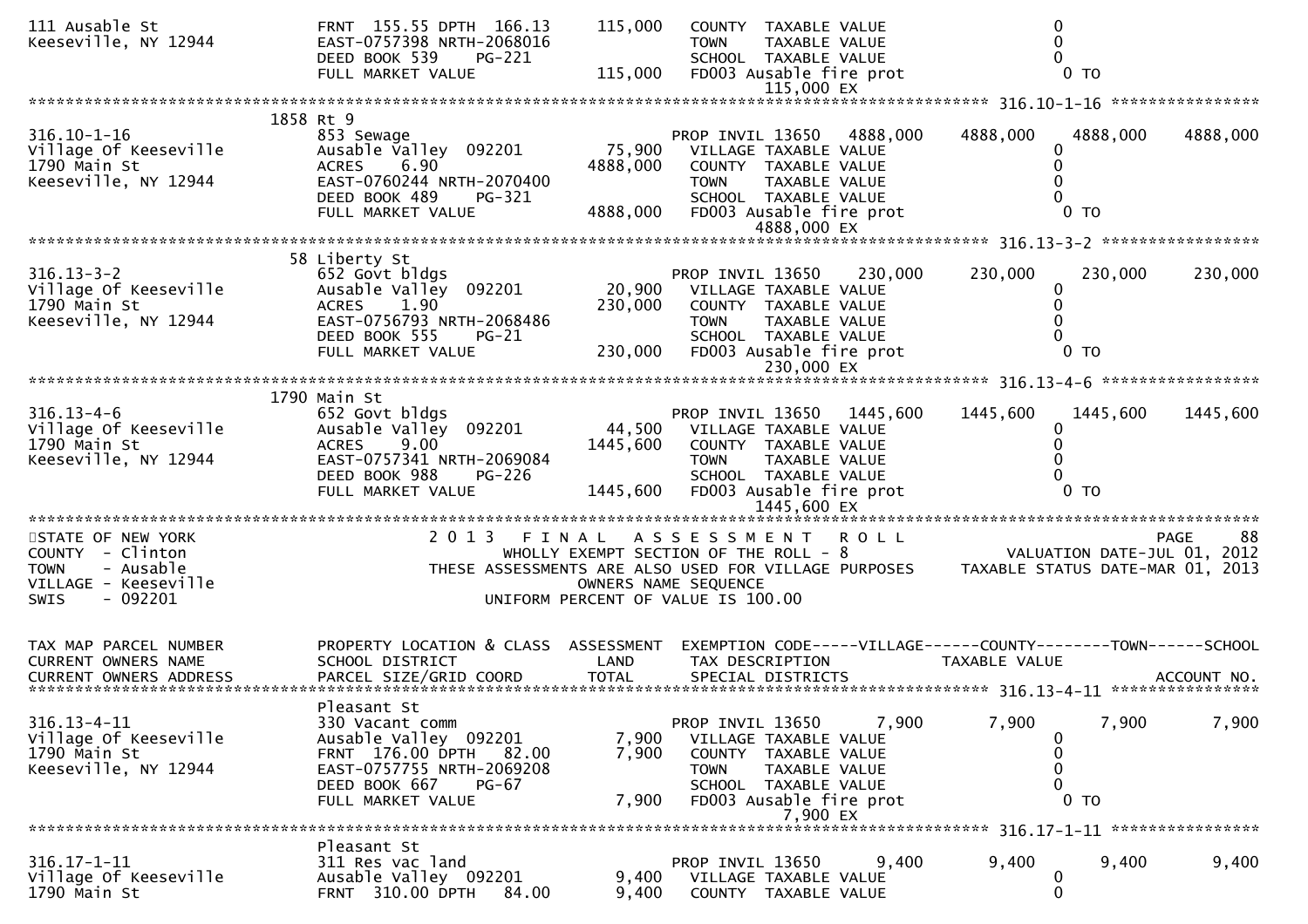| Keeseville, NY 12944                                                                                               | EAST-0756760 NRTH-2067233<br>FULL MARKET VALUE                                                                                                            | 9,400                   | <b>TOWN</b><br>TAXABLE VALUE<br>SCHOOL TAXABLE VALUE<br>FD003 Ausable fire prot<br>9,400 EX                                                                      |                | 0<br>$\mathbf{0}$                                               | $0$ TO                                     |                       |
|--------------------------------------------------------------------------------------------------------------------|-----------------------------------------------------------------------------------------------------------------------------------------------------------|-------------------------|------------------------------------------------------------------------------------------------------------------------------------------------------------------|----------------|-----------------------------------------------------------------|--------------------------------------------|-----------------------|
|                                                                                                                    |                                                                                                                                                           |                         |                                                                                                                                                                  |                |                                                                 |                                            |                       |
| $316.17 - 1 - 27$<br>Village of Keeseville<br>1790 Main St<br>Keeseville, NY 12944                                 | Ausable St<br>311 Res vac land<br>Ausable Valley 092201<br>17 Pl 12000<br>FRNT 285.00 DPTH 145.00<br>EAST-0756718 NRTH-2066826<br>DEED BOOK 997<br>PG-275 | 9,100<br>9,100          | PROP INVIL 13650<br>VILLAGE TAXABLE VALUE<br>COUNTY TAXABLE VALUE<br><b>TOWN</b><br>TAXABLE VALUE<br>SCHOOL TAXABLE VALUE<br>FD003 Ausable fire prot             | 9.100          | 9,100<br>$\mathbf{0}$<br>$\mathbf 0$<br>$\mathbf 0$<br>$\Omega$ | 9,100<br>$0$ TO                            | 9,100                 |
|                                                                                                                    |                                                                                                                                                           |                         |                                                                                                                                                                  |                |                                                                 |                                            |                       |
| $316.17 - 2 - 18$<br>Village Of Keeseville<br>1790 Main St<br>Keeseville, NY 12944                                 | Liberty St<br>311 Res vac land<br>Ausable Valley 092201<br>FRNT 54.00 DPTH 160.00<br>EAST-0757033 NRTH-2067338<br>FULL MARKET VALUE                       | 7,300<br>7,300<br>7,300 | PROP INVIL 13650<br>VILLAGE TAXABLE VALUE<br>COUNTY TAXABLE VALUE<br>TAXABLE VALUE<br><b>TOWN</b><br>SCHOOL TAXABLE VALUE<br>FD003 Ausable fire prot<br>7,300 EX | 7,300          | 7,300<br>0<br>$\mathbf 0$<br>0<br>$\Omega$                      | 7,300<br>0 <sub>T</sub>                    | 7,300                 |
|                                                                                                                    |                                                                                                                                                           |                         |                                                                                                                                                                  |                |                                                                 |                                            |                       |
|                                                                                                                    | 112 Ausable St                                                                                                                                            |                         |                                                                                                                                                                  |                |                                                                 |                                            |                       |
| $316.13 - 6 - 1.2$<br>Village of Keeseville Civic Ce Ausable Valley 092201<br>1790 Main St<br>Keeseville, NY 12944 | 311 Res vac land<br>63.40 DPTH 43.60<br><b>FRNT</b><br>EAST-0757553 NRTH-2067891<br>DEED BOOK 637<br>PG-382<br>FULL MARKET VALUE                          | 1,800<br>1,800<br>1,800 | PROP INVIL 13650<br>VILLAGE TAXABLE VALUE<br>COUNTY TAXABLE VALUE<br><b>TOWN</b><br>TAXABLE VALUE<br>SCHOOL TAXABLE VALUE<br>FD003 Ausable fire prot<br>1,800 EX | 1,800          | 1,800<br>$\mathbf{0}$<br>$\mathbf{0}$<br>$\Omega$<br>$\Omega$   | 1,800<br>0 <sub>T</sub>                    | 1,800                 |
|                                                                                                                    |                                                                                                                                                           |                         |                                                                                                                                                                  |                |                                                                 |                                            |                       |
| STATE OF NEW YORK<br>COUNTY - Clinton<br>- Ausable<br><b>TOWN</b><br>VILLAGE - Keeseville                          | 2 0 1 3<br>FINAL                                                                                                                                          |                         | A S S E S S M E N T<br>WHOLLY EXEMPT SECTION OF THE ROLL - 8<br>THESE ASSESSMENTS ARE ALSO USED FOR VILLAGE PURPOSES                                             | <b>ROLL</b>    | TAXABLE STATUS DATE-MAR 01, 2013                                | <b>PAGE</b><br>VALUATION DATE-JUL 01, 2012 | 89<br>RPS150/V04/L015 |
| $-092201$<br><b>SWIS</b>                                                                                           |                                                                                                                                                           |                         | UNIFORM PERCENT OF VALUE IS 100.00                                                                                                                               |                |                                                                 | CURRENT DATE 6/17/2013                     |                       |
|                                                                                                                    | <b>ROLL</b>                                                                                                                                               |                         | SECTION TOTALS                                                                                                                                                   |                |                                                                 |                                            |                       |
|                                                                                                                    | $\mathbf{x} \times \mathbf{x}$<br>SPECIAL                                                                                                                 | D I S T R I C T         | SUMMARY                                                                                                                                                          | ***            |                                                                 |                                            |                       |
| TOTAL EXTENSION                                                                                                    | <b>EXTENSION</b>                                                                                                                                          | AD VALOREM              | <b>EXEMPT</b>                                                                                                                                                    | <b>TAXABLE</b> |                                                                 |                                            |                       |
| DISTRICT NAME<br><b>PARCELS</b><br><b>CODE</b>                                                                     | <b>TYPE</b><br><b>VALUE</b>                                                                                                                               | <b>VALUE</b>            | <b>AMOUNT</b>                                                                                                                                                    | VALUE          |                                                                 |                                            |                       |
| FD003 Ausable fire p<br>25 TOTAL                                                                                   |                                                                                                                                                           | 20358,600               | 20256,900                                                                                                                                                        | 101,700        |                                                                 |                                            |                       |

\*\*\* S C H O O L D I S T R I C T S U M M A R Y \*\*\*

| <b>CODE</b> | DISTRICT NAME      | <b>TOTAL</b><br><b>PARCELS</b> | ASSESSED<br>_AND | ASSESSED<br><b>TOTAL</b> | EXEMPT<br><b>AMOUNT</b> | <b>TOTAL</b><br><b>TAXABLE</b> | STAR<br><b>AMOUNT</b> | STAR<br>TAXABLE |
|-------------|--------------------|--------------------------------|------------------|--------------------------|-------------------------|--------------------------------|-----------------------|-----------------|
| 092201      | Ausable Valley Cen |                                | 746,000          | 20690,500                | 20690,500               |                                |                       |                 |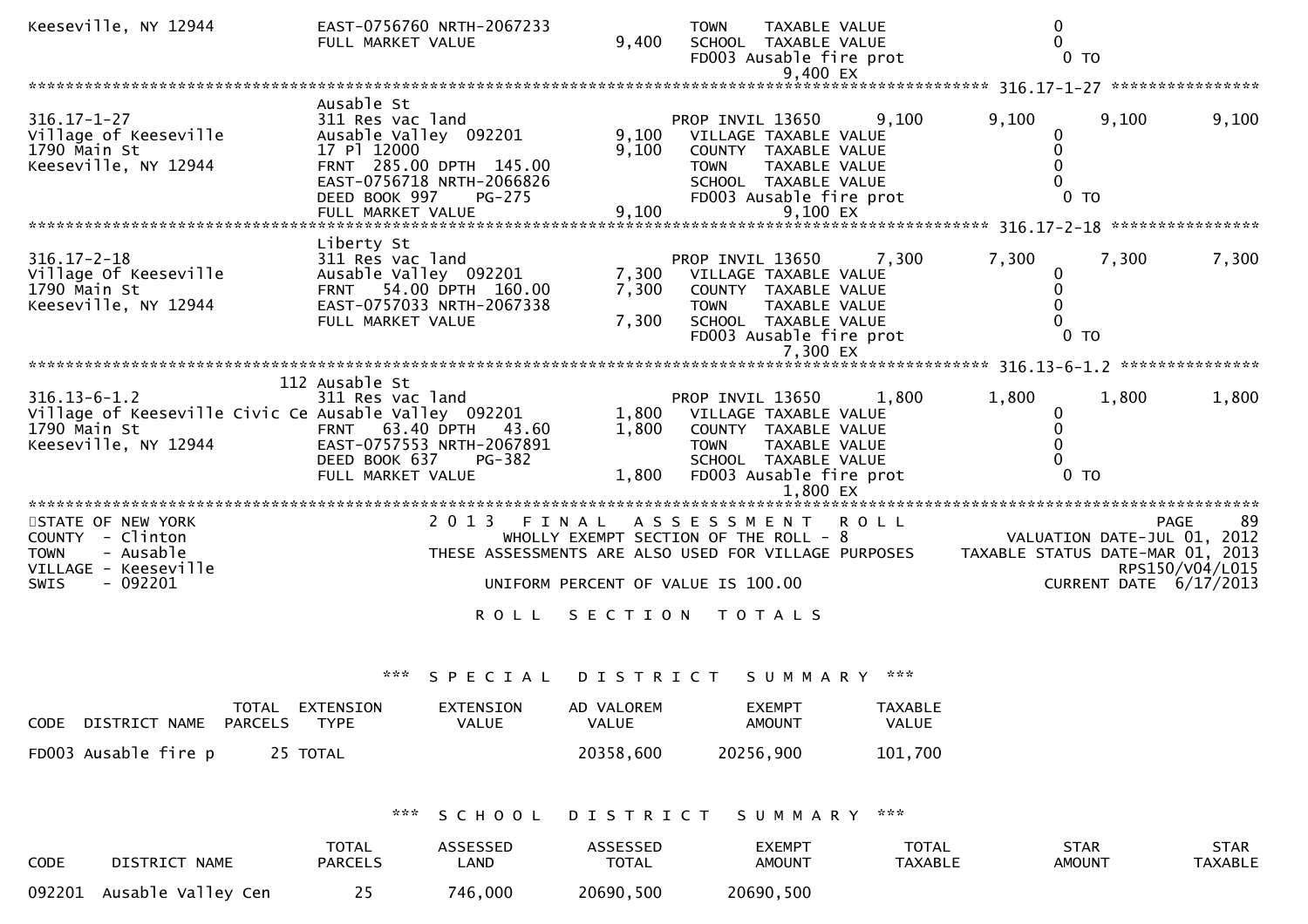| SUB-TOTAL | 25 | 746,000 | 20690,500 | 20690,500 |
|-----------|----|---------|-----------|-----------|
| T O T A L | 25 | 746.000 | 20690,500 | 20690,500 |

\*\*\* S Y S T E M C O D E S S U M M A R Y \*\*\*

### NO SYSTEM EXEMPTIONS AT THIS LEVEL

### \*\*\* E X E M P T I O N S U M M A R Y \*\*\*

| <b>CODE</b>   | DESCRIPTION          | <b>TOTAL</b><br><b>PARCELS</b> | VILLAGE                                              | <b>COUNTY</b>           | <b>TOWN</b> | <b>SCHOOL</b>                    |           |
|---------------|----------------------|--------------------------------|------------------------------------------------------|-------------------------|-------------|----------------------------------|-----------|
| 13500         | TOWN PROP            |                                | 115,000                                              | 115,000                 | 115,000     | 115,000                          |           |
| 13650         | PROP INVIL           | 13                             | 7328,600                                             | 7328,600                | 7328,600    | 7328,600                         |           |
| 13660         | <b>CEMETERY V</b>    |                                | 11,000                                               | 11,000                  | 11,000      | 11,000                           |           |
| 13800         | SCHOOL DIS           |                                | 10890,000                                            | 10890,000               | 10890,000   | 10890,000                        |           |
| 25110         | NONPR RELI           |                                | 826,200                                              | 826,200                 | 826,200     | 826,200                          |           |
| 25130         | NONPR ORG            |                                | 49,000                                               | 62,000                  | 62,000      | 62,000                           |           |
| 25230         | NONPR COMM           |                                | 941,200                                              | 941,200                 | 941,200     | 941,200                          |           |
| 25300         | NONPR CORP           |                                | 215,000                                              | 215,000                 | 215,000     | 215,000                          |           |
| 27350         | PRI CMTERY           |                                | 301,500                                              | 301,500                 | 301,500     | 301,500                          |           |
|               | ΤΟΤΑΙ                | 25                             | 20677,500                                            | 20690,500               | 20690,500   | 20690,500                        |           |
|               | STATE OF NEW YORK    |                                | 2 0 1 3<br>FINAL                                     | A S S E S S M E N T     | <b>ROLL</b> | <b>PAGE</b>                      | 90        |
| <b>COUNTY</b> | - Clinton            |                                | WHOLLY EXEMPT                                        | SECTION OF THE ROLL - 8 |             | VALUATION DATE-JUL 01,           | 2012      |
| TOWN          | - Ausable            |                                | THESE ASSESSMENTS ARE ALSO USED FOR VILLAGE PURPOSES |                         |             | TAXABLE STATUS DATE-MAR 01, 2013 |           |
|               | VILLAGE - Keeseville |                                |                                                      |                         |             | RPS150/V04/L015                  |           |
| SWIS          | $-092201$            |                                | UNIFORM PERCENT OF VALUE IS 100.00                   |                         |             | <b>CURRENT DATE</b>              | 6/17/2013 |
|               |                      |                                | SECTION<br><b>ROLL</b>                               | T O T A L S             |             |                                  |           |

| <b>ROLL</b><br><b>SEC</b> | DESCRIPTION                                        | <b>TOTAL</b><br><b>PARCELS</b> | ASSESSED<br>LAND | ASSESSED<br><b>TOTAL</b> | <b>TAXABLE</b><br><b>VILLAGE</b>                  | <b>TAXABLE</b><br><b>COUNTY</b>                      | TAXABLE<br><b>TOWN</b> | <b>TAXABLE</b><br><b>SCHOOL</b>  | <b>STAR</b><br><b>TAXABLE</b>             |
|---------------------------|----------------------------------------------------|--------------------------------|------------------|--------------------------|---------------------------------------------------|------------------------------------------------------|------------------------|----------------------------------|-------------------------------------------|
| 8                         | WHOLLY EXEMPT                                      | 25                             | 746,000          | 20690,500                |                                                   |                                                      |                        |                                  |                                           |
| <b>TOWN</b>               | STATE OF NEW YORK<br>COUNTY - Clinton<br>- Ausable |                                |                  |                          | 2013 FINAL ASSESSMENT ROLL                        |                                                      |                        | TAXABLE STATUS DATE-MAR 01, 2013 | 91<br>PAGE<br>VALUATION DATE-JUL 01, 2012 |
| SWIS                      | VILLAGE - Keeseville<br>- 092201                   |                                |                  |                          | SWIS TOTALS<br>UNIFORM PERCENT OF VALUE IS 100.00 | THESE ASSESSMENTS ARE ALSO USED FOR VILLAGE PURPOSES |                        |                                  | RPS150/V04/L015<br>CURRENT DATE 6/17/2013 |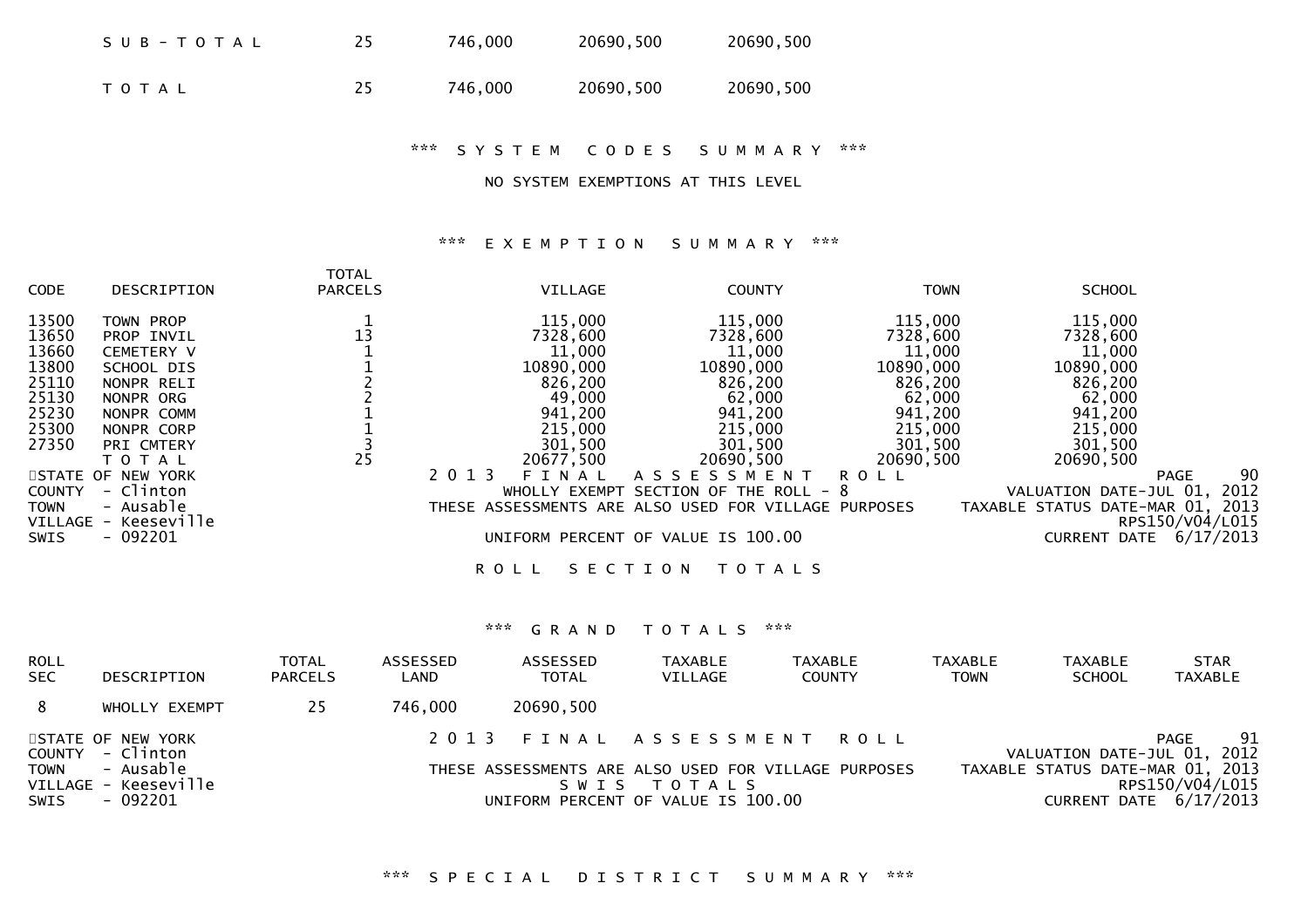| CODE   | DISTRICT NAME                                                                                | <b>TOTAL</b><br><b>PARCELS</b> | <b>EXTENSION</b><br><b>TYPE</b>               |     | <b>EXTENSION</b><br><b>VALUE</b> | AD VALOREM<br><b>VALUE</b>      | <b>EXEMPT</b><br><b>AMOUNT</b> | TAXABLE<br><b>VALUE</b>              |                              |                        |
|--------|----------------------------------------------------------------------------------------------|--------------------------------|-----------------------------------------------|-----|----------------------------------|---------------------------------|--------------------------------|--------------------------------------|------------------------------|------------------------|
|        | OTO02 Omitted Tax-Co<br>OT004 Omitted Tax-To<br>OTO05 Omitted Tax-Vi<br>FD003 Ausable fire p |                                | 2 MOVTAX<br>2 MOVTAX<br>2 MOVTAX<br>423 TOTAL |     | 53.03<br>85.18<br>56.84          | 50576,044                       | 20256,900                      | 53.03<br>85.18<br>56.84<br>30319,144 |                              |                        |
|        |                                                                                              |                                |                                               | *** | SCHOOL                           | <b>DISTRICT</b>                 | SUMMARY                        | ***                                  |                              |                        |
| CODE   | DISTRICT NAME                                                                                |                                | <b>TOTAL</b><br><b>PARCELS</b>                |     | ASSESSED<br>LAND                 | <b>ASSESSED</b><br><b>TOTAL</b> | <b>EXEMPT</b><br><b>AMOUNT</b> | <b>TOTAL</b><br><b>TAXABLE</b>       | <b>STAR</b><br><b>AMOUNT</b> | STAR<br><b>TAXABLE</b> |
| 092201 | Ausable Valley Cen                                                                           |                                | 423                                           |     | 4398,300                         | 50907,944                       | 21403,630                      | 29504,314                            | 7594,510                     | 21909,804              |
|        | $SUB - TO TAL$                                                                               |                                | 423                                           |     | 4398,300                         | 50907,944                       | 21403,630                      | 29504,314                            | 7594,510                     | 21909,804              |
|        | TOTAL                                                                                        |                                | 423                                           |     | 4398,300                         | 50907,944                       | 21403,630                      | 29504,314                            | 7594,510                     | 21909,804              |

## \*\*\* S Y S T E M C O D E S S U M M A R Y \*\*\*

## NO SYSTEM EXEMPTIONS AT THIS LEVEL

## \*\*\* E X E M P T I O N S U M M A R Y \*\*\*

| CODE          | DESCRIPTION                       | <b>TOTAL</b><br><b>PARCELS</b> |      | VILLAGE   | <b>COUNTY</b>                                                       | <b>TOWN</b> | <b>SCHOOL</b>                                       |
|---------------|-----------------------------------|--------------------------------|------|-----------|---------------------------------------------------------------------|-------------|-----------------------------------------------------|
| 13500         | TOWN PROP                         |                                |      | 115,000   | 115,000                                                             | 115,000     | 115,000                                             |
| 13650         | PROP INVIL                        | 13                             |      | 7328,600  | 7328,600                                                            | 7328,600    | 7328,600                                            |
| 13660         | <b>CEMETERY V</b>                 |                                |      | 11,000    | 11,000                                                              | 11,000      | 11,000                                              |
| 13800         | SCHOOL DIS                        |                                |      | 10890,000 | 10890,000                                                           | 10890,000   | 10890,000                                           |
| 25110         | NONPR RELI                        |                                |      | 826,200   | 826,200                                                             | 826,200     | 826,200                                             |
| 25130         | NONPR ORG                         |                                |      | 49,000    | 62,000                                                              | 62,000      | 62,000                                              |
| 25230         | NONPR COMM                        |                                |      | 941,200   | 941,200                                                             | 941,200     | 941,200                                             |
| 25300         | NONPR CORP                        |                                |      | 215,000   | 215,000                                                             | 215,000     | 215,000                                             |
| 27350         | PRI CMTERY                        |                                |      | 301,500   | 301,500                                                             | 301,500     | 301,500                                             |
| 41101         | <b>VETERANS</b>                   | b                              |      | 18,250    | 18,250                                                              | 18,250      |                                                     |
| 41121         | WARNONALL                         | 24                             |      | 221,745   | 261,090                                                             | 221,745     |                                                     |
|               | STATE OF NEW YORK                 |                                | 2013 | FINAL     | ASSESSMENT                                                          | <b>ROLL</b> | 92<br><b>PAGE</b>                                   |
| <b>COUNTY</b> | - Clinton                         |                                |      |           |                                                                     |             | 2012<br>VALUATION DATE-JUL 01,                      |
| <b>TOWN</b>   | - Ausable<br>VILLAGE - Keeseville |                                |      | SWIS      | THESE ASSESSMENTS ARE ALSO USED FOR VILLAGE PURPOSES<br>T O T A L S |             | TAXABLE STATUS DATE-MAR 01, 2013<br>RPS150/V04/L015 |
| SWIS          | $-092201$                         |                                |      |           | UNIFORM PERCENT OF VALUE IS 100.00                                  |             | 6/17/2013<br>DATE<br><b>CURRENT</b>                 |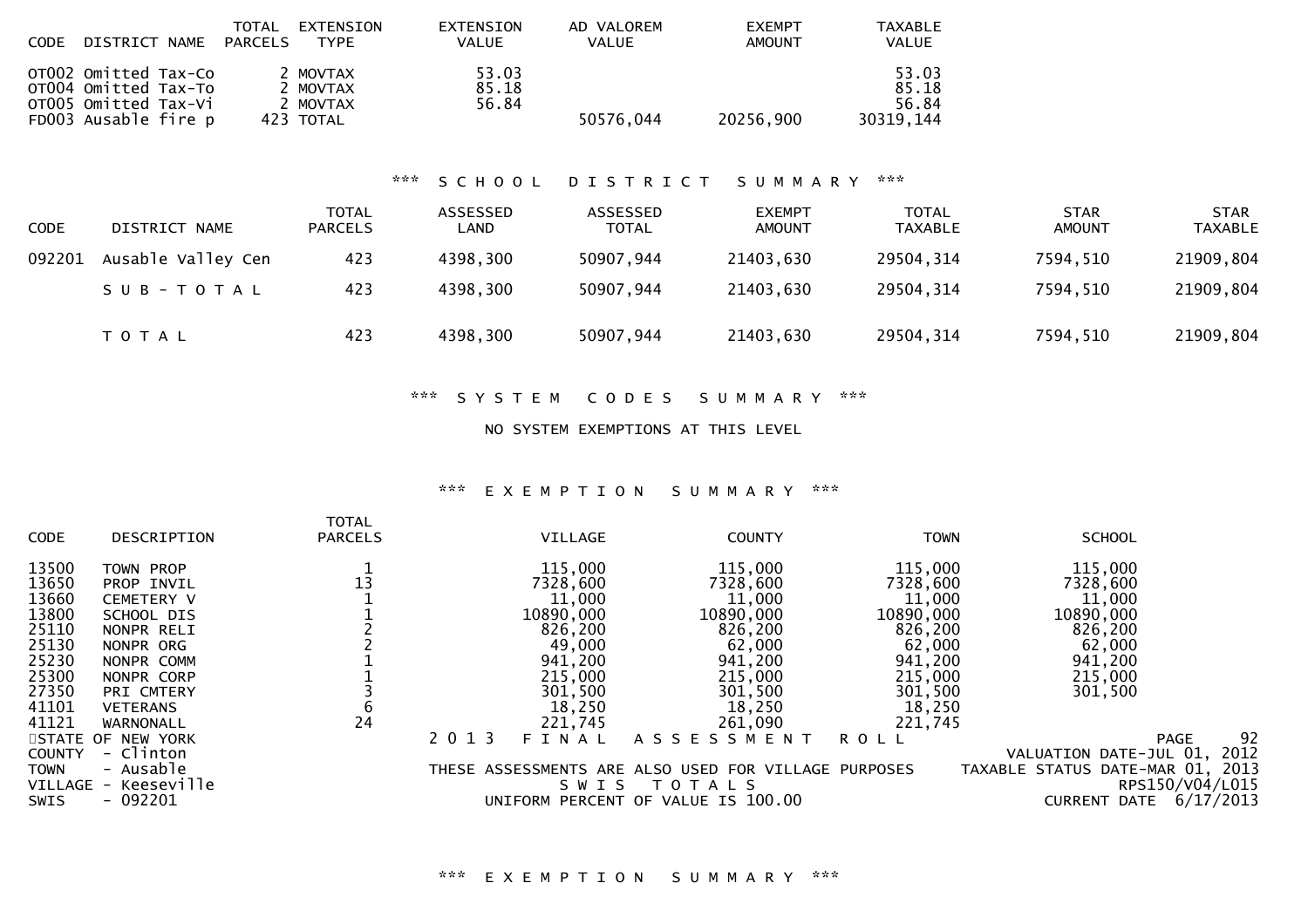| <b>CODE</b>    | DESCRIPTION                | <b>TOTAL</b><br><b>PARCELS</b> | VILLAGE   | <b>COUNTY</b>     | <b>TOWN</b> | <b>SCHOOL</b>        |
|----------------|----------------------------|--------------------------------|-----------|-------------------|-------------|----------------------|
| 41131          | WARCOMALL                  | 23                             | 380,145   | 444,120           | 380,145     |                      |
| 41141<br>41152 | WARDISALL<br>$CW_10_VET/$  | 16                             | 203,685   | 203,685<br>38,580 | 203,685     |                      |
| 41800          | $AGED - ALL$               | 19                             | 356,908   | 535,298           | 536,731     | 576,640              |
| 41802          | AGED COUN                  |                                |           | 97,372            |             |                      |
| 41805          | AGED C&S                   |                                |           | 77,350            |             | 77,350               |
| 41834<br>41854 | SR STAR<br><b>RES STAR</b> | 61<br>157                      |           |                   |             | 2894,810<br>4669,700 |
| 41864          | RS STAR MH                 |                                |           |                   |             | 30,000               |
| 41932          | LIM INC DI                 | 4                              |           | 85,410            |             |                      |
| 47614          | <b>BIE SCHOOL</b>          |                                |           |                   |             | 59,140               |
|                | T O T A L                  | 353                            | 21858,233 | 22451,655         | 22051,056   | 28998,140            |

| <b>ROLL</b><br><b>SEC</b>                                                       | DESCRIPTION                                                                    | <b>TOTAL</b><br><b>PARCELS</b>                                                     | <b>ASSESSED</b><br>LAND                                                                                                          | ASSESSED<br>TOTAL                    | <b>TAXABLE</b><br>VILLAGE                                                                                                            | <b>TAXABLE</b><br><b>COUNTY</b>                                                          | <b>TAXABLE</b><br><b>TOWN</b> | <b>TAXABLE</b><br><b>SCHOOL</b>                                              | <b>STAR</b><br><b>TAXABLE</b>   |
|---------------------------------------------------------------------------------|--------------------------------------------------------------------------------|------------------------------------------------------------------------------------|----------------------------------------------------------------------------------------------------------------------------------|--------------------------------------|--------------------------------------------------------------------------------------------------------------------------------------|------------------------------------------------------------------------------------------|-------------------------------|------------------------------------------------------------------------------|---------------------------------|
| $\mathbf{1}$                                                                    | <b>TAXABLE</b>                                                                 | 391                                                                                | 3641,300                                                                                                                         | 29600,200                            | 28419,467                                                                                                                            | 27839,045                                                                                | 28239,644                     | 28887,070                                                                    | 21292,560                       |
| 5                                                                               | SPECIAL FRANCHISE                                                              | 4                                                                                  |                                                                                                                                  | 463,425                              | 463,425                                                                                                                              | 463,425                                                                                  | 463,425                       | 463,425                                                                      | 463,425                         |
| 6                                                                               | UTILITIES & N.C.                                                               | $\overline{3}$                                                                     | 11,000                                                                                                                           | 153,819                              | 153,819                                                                                                                              | 153,819                                                                                  | 153,819                       | 153,819                                                                      | 153,819                         |
| 8                                                                               | WHOLLY EXEMPT                                                                  | 25                                                                                 | 746,000                                                                                                                          | 20690,500                            |                                                                                                                                      |                                                                                          |                               |                                                                              |                                 |
| $\mathcal{H}$                                                                   | SUB TOTAL                                                                      | 423                                                                                | 4398,300                                                                                                                         | 50907,944                            | 29036,711                                                                                                                            | 28456,289                                                                                | 28856,888                     | 29504,314                                                                    | 21909,804                       |
| $\mathcal{H} \times \mathcal{H}$<br><b>COUNTY</b><br><b>TOWN</b><br><b>SWIS</b> | <b>GRAND TOTAL</b><br>STATE OF NEW YORK<br>- Clinton<br>- Ausable<br>$-092289$ | 423                                                                                | 4398,300                                                                                                                         |                                      | 50907,944 29036,711 28456,289<br>T A X A B L E SECTION OF THE ROLL - 1<br>OWNERS NAME SEQUENCE<br>UNIFORM PERCENT OF VALUE IS 100.00 | 2013 FINAL ASSESSMENT ROLL                                                               | 28856,888                     | 29504,314<br>VALUATION DATE-JUL 01, 2012<br>TAXABLE STATUS DATE-MAR 01, 2013 | 21909,804<br><b>PAGE</b><br>-93 |
|                                                                                 | TAX MAP PARCEL NUMBER<br>CURRENT OWNERS NAME                                   |                                                                                    | SCHOOL DISTRICT                                                                                                                  | PROPERTY LOCATION & CLASS ASSESSMENT | LAND                                                                                                                                 | EXEMPTION CODE-----------------COUNTY-------TOWN------SCHOOL<br>TAX DESCRIPTION          | TAXABLE VALUE                 |                                                                              |                                 |
| $326. - 1 - 3.2$<br>Abair David E<br>Abair Lloyd A<br>59 Johnson Ave            | Plattsburgh, NY 12901                                                          | 462 Rt 9N<br><b>ACRES</b>                                                          | 210 1 Family Res<br>Ausable Valley 092201<br>Lot #2 Blaise Lots<br>2.71<br>EAST-0749066 NRTH-2063658<br>DEED BOOK 20122 PG-50664 |                                      | 18,000<br><b>TOWN</b><br>72,000                                                                                                      | COUNTY TAXABLE VALUE<br>TAXABLE VALUE<br>SCHOOL TAXABLE VALUE<br>FD003 Ausable fire prot |                               | 72,000<br>72,000<br>72,000<br>72,000 TO                                      |                                 |
|                                                                                 |                                                                                | $\begin{array}{ccc} \n\bullet & \bullet & \bullet & \bullet & \bullet \end{array}$ |                                                                                                                                  |                                      |                                                                                                                                      |                                                                                          |                               |                                                                              |                                 |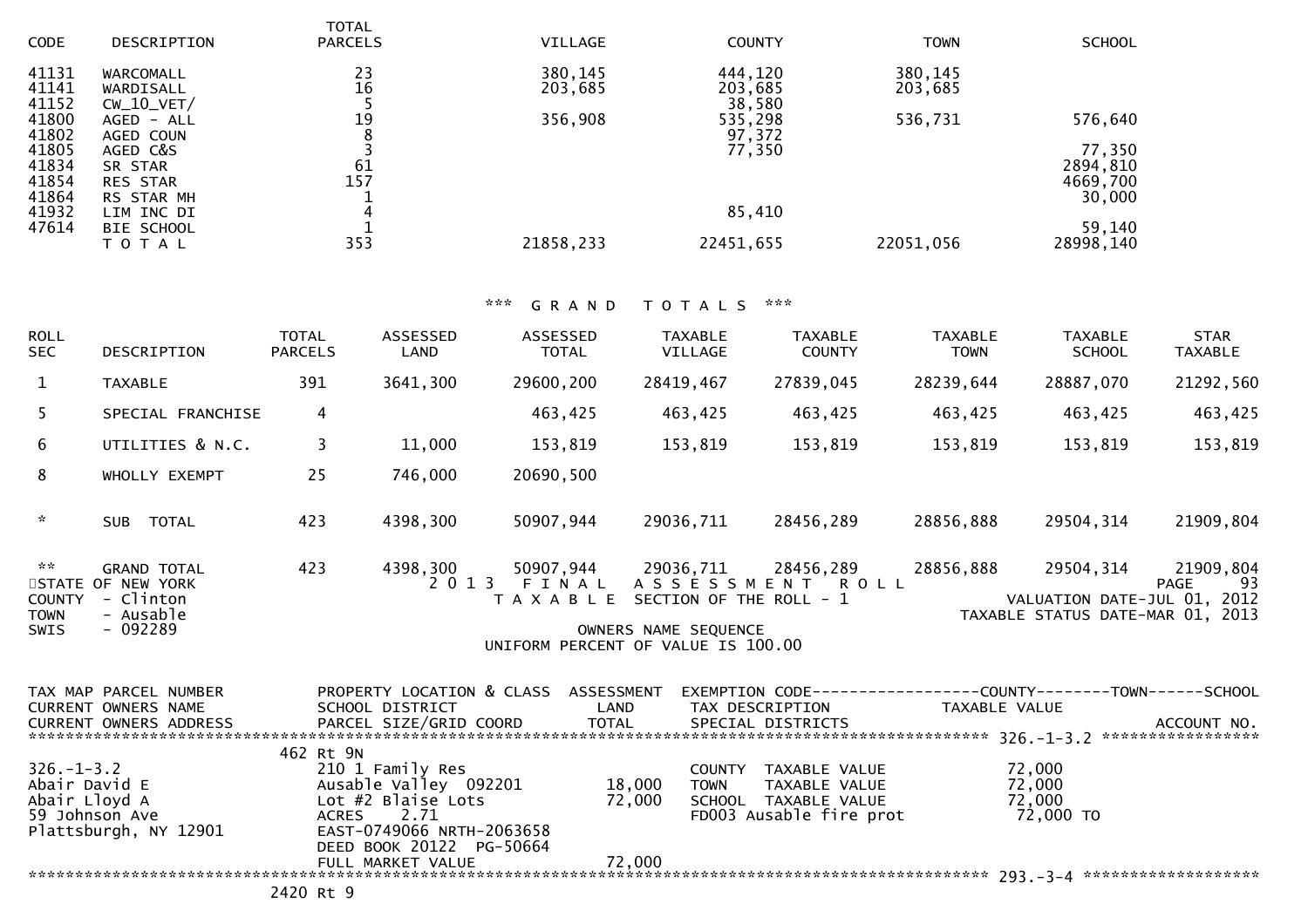| $293. - 3 - 4$<br>Abair Lloyd<br>Abair David<br>2192 Rt 9N<br>AuSable Forks, NY 12912                                               | 416 Mfg hsing pk<br>Peru Central<br>094001<br><b>ACRES</b><br>1.40<br>EAST-0766537 NRTH-2081865<br>DEED BOOK 20072 PG-8990<br>FULL MARKET VALUE                            | 16,800<br>90,000<br>90,000    | COUNTY TAXABLE VALUE<br>TAXABLE VALUE<br><b>TOWN</b><br>SCHOOL TAXABLE VALUE<br>FD003 Ausable fire prot                                   | 90,000<br>90,000<br>90,000<br>90,000 TO                                        |        |
|-------------------------------------------------------------------------------------------------------------------------------------|----------------------------------------------------------------------------------------------------------------------------------------------------------------------------|-------------------------------|-------------------------------------------------------------------------------------------------------------------------------------------|--------------------------------------------------------------------------------|--------|
|                                                                                                                                     |                                                                                                                                                                            |                               |                                                                                                                                           |                                                                                |        |
| $315.4 - 1 - 44$<br>Adair Margaret Jean<br>102 Pine Estate Cir<br>Keeseville, NY 12944                                              | 102 Pine Estate Cir<br>210 1 Family Res<br>Ausable Valley 092201<br>2.60<br><b>ACRES</b><br>EAST-0753762 NRTH-2066365<br>DEED BOOK 20122 PG-48317<br>FULL MARKET VALUE     | 12,500<br>92,000<br>92,000    | 41854<br><b>RES STAR</b><br>COUNTY TAXABLE VALUE<br>TAXABLE VALUE<br><b>TOWN</b><br>SCHOOL TAXABLE VALUE<br>FD003 Ausable fire prot       | $\Omega$<br>$\mathbf 0$<br>$\Omega$<br>92,000<br>92,000<br>62,000<br>92,000 TO | 30,000 |
|                                                                                                                                     |                                                                                                                                                                            |                               |                                                                                                                                           |                                                                                |        |
| $293. - 2 - 5.1$<br>Adirondack Farms LLC<br>193 Brown Rd<br>Peru, NY 12972                                                          | 140/142 Chasm Rd<br>312 Vac w/imprv<br>Ausable Valley 092201<br>Near Chasm<br>ACRES 662.60<br>EAST-0760659 NRTH-2080681<br>DEED BOOK 20122 PG-46464                        | 130,500<br>200,800            | COUNTY TAXABLE VALUE<br>TAXABLE VALUE<br><b>TOWN</b><br>SCHOOL TAXABLE VALUE<br>FD003 Ausable fire prot                                   | 200,800<br>200,800<br>200,800<br>200,800 TO                                    |        |
|                                                                                                                                     |                                                                                                                                                                            |                               |                                                                                                                                           |                                                                                |        |
| $303 - 1 - 7$<br>Adirondack Farms LLC<br>193 Brown Rd<br>Peru, NY 12972<br>MAY BE SUBJECT TO PAYMENT                                | River Rd<br>105 Vac farmland<br>094001<br>Peru Central<br>ACRES 40.20<br>EAST-0739277 NRTH-2081082<br>DEED BOOK 20122 PG-52529<br>FULL MARKET VALUE                        | 35,900<br>35,900<br>35,900    | AGRI DISTR 41720<br>COUNTY TAXABLE VALUE<br>TAXABLE VALUE<br><b>TOWN</b><br>SCHOOL TAXABLE VALUE<br>FD003 Ausable fire prot               | 16,234<br>16,234<br>0<br>19,666<br>19,666<br>19,666<br>35,900 TO               | 16,234 |
| UNDER AGDIST LAW TIL 2017                                                                                                           |                                                                                                                                                                            |                               |                                                                                                                                           |                                                                                |        |
| STATE OF NEW YORK<br>COUNTY - Clinton<br>- Ausable<br><b>TOWN</b><br>$-092289$<br><b>SWIS</b>                                       | 2 0 1 3                                                                                                                                                                    | FINAL                         | A S S E S S M E N T<br><b>ROLL</b><br>T A X A B L E SECTION OF THE ROLL - 1<br>OWNERS NAME SEQUENCE<br>UNIFORM PERCENT OF VALUE IS 100.00 | <b>PAGE</b><br>VALUATION DATE-JUL 01, 2012<br>TAXABLE STATUS DATE-MAR 01, 2013 | 94     |
| TAX MAP PARCEL NUMBER<br>CURRENT OWNERS NAME                                                                                        | PROPERTY LOCATION & CLASS<br>SCHOOL DISTRICT                                                                                                                               | ASSESSMENT<br>LAND            | TAX DESCRIPTION                                                                                                                           | EXEMPTION CODE-----------------COUNTY--------TOWN------SCHOOL<br>TAXABLE VALUE |        |
| $303. -1 - 9.1$<br>Adirondack Farms LLC<br>193 Brown Rd<br>Peru, NY 12972<br>MAY BE SUBJECT TO PAYMENT<br>UNDER AGDIST LAW TIL 2017 | Harkness Rd<br>323 Vacant rural<br>Ausable Valley 092201<br>Allen Foundation<br>ACRES 391.30<br>EAST-0745683 NRTH-2079424<br>DEED BOOK 20021 PG-48104<br>FULL MARKET VALUE | 165,600<br>165,600<br>165,600 | AGRI DISTR 41720<br>COUNTY TAXABLE VALUE<br><b>TOWN</b><br>TAXABLE VALUE<br>SCHOOL TAXABLE VALUE<br>FD003 Ausable fire prot               | 22,769<br>0<br>22,769<br>142,831<br>142,831<br>142,831<br>165,600 TO           | 22,769 |
| $303 - 1 - 10$<br>Adirondack Farms LLC<br>193 Brown Rd                                                                              | 279 Union Rd<br>210 1 Family Res<br>Ausable Valley 092201<br>Lot 22 Pgl                                                                                                    | 8,000<br>55,000               | <b>COUNTY</b><br>TAXABLE VALUE<br><b>TOWN</b><br>TAXABLE VALUE<br>SCHOOL<br>TAXABLE VALUE                                                 | 55,000<br>55,000<br>55,000                                                     |        |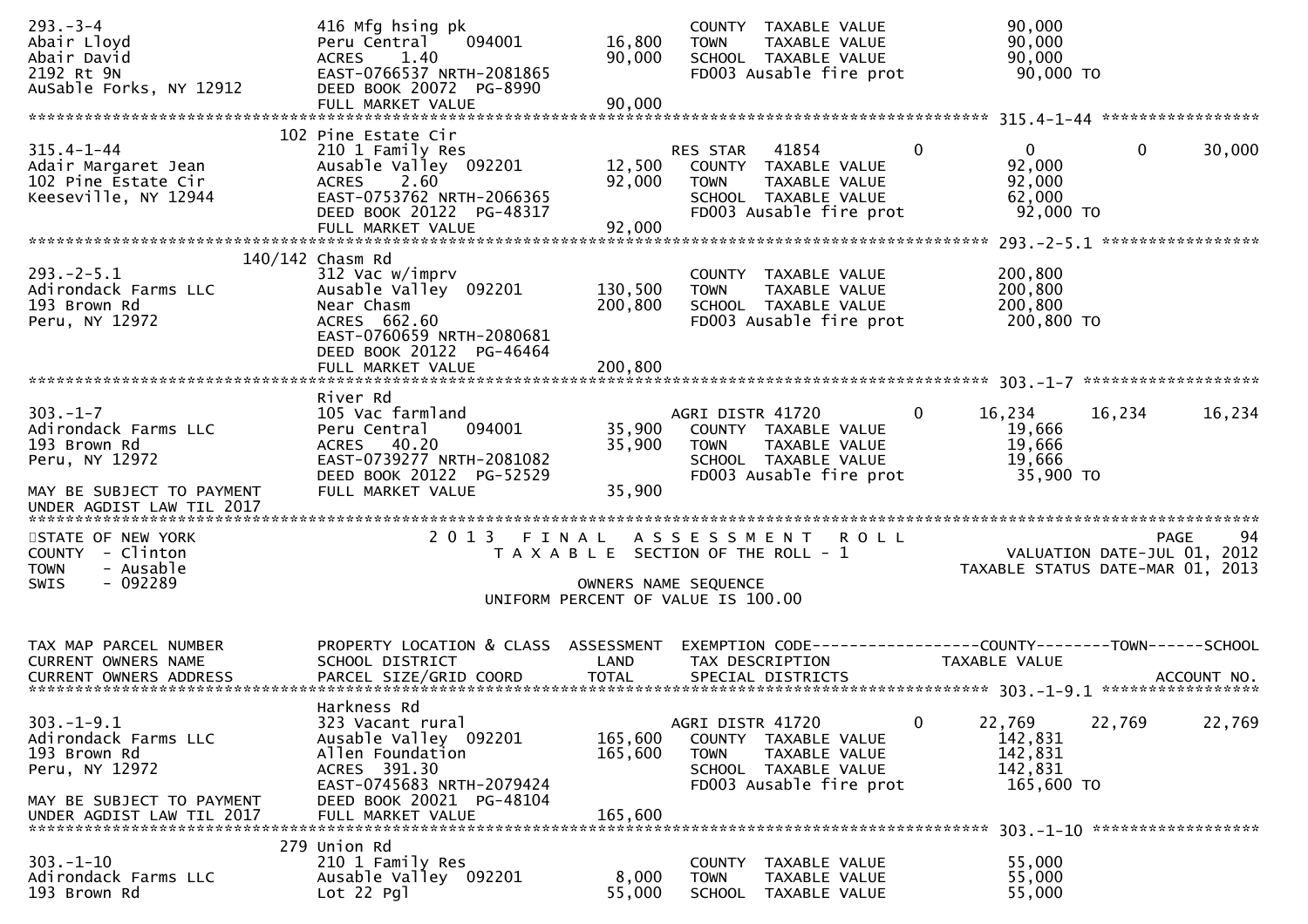| Peru, NY 12972                                                                                                                        | 1.00<br><b>ACRES</b><br>EAST-0744596 NRTH-2082300<br>DEED BOOK 20082 PG-20718<br>FULL MARKET VALUE                                                                             | 55,000                     | FD003 Ausable fire prot                                                                                                                   | 55,000 TO                                                         |                                                                               |
|---------------------------------------------------------------------------------------------------------------------------------------|--------------------------------------------------------------------------------------------------------------------------------------------------------------------------------|----------------------------|-------------------------------------------------------------------------------------------------------------------------------------------|-------------------------------------------------------------------|-------------------------------------------------------------------------------|
| $303 - 1 - 19$<br>Adirondack Farms LLC<br>193 Brown Rd<br>Peru, NY 12972<br>MAY BE SUBJECT TO PAYMENT<br>UNDER AGDIST LAW TIL 2020    | Harkness Rd<br>105 Vac farmland<br>Ausable Valley 092201<br>ACRES 113.40<br>EAST-0738880 NRTH-2079160<br>DEED BOOK 20122 PG-52529<br>FULL MARKET VALUE                         | 79,700<br>79,700<br>79,700 | OS AG DIST 41730<br>COUNTY TAXABLE VALUE<br><b>TOWN</b><br>TAXABLE VALUE<br>SCHOOL TAXABLE VALUE<br>FD003 Ausable fire prot               | $\bf{0}$<br>31,696<br>48,004<br>48,004<br>48,004<br>79,700 TO     | 31,696<br>31,696                                                              |
| $304. - 1 - 4.1$<br>Adirondack Farms LLC<br>193 Brown Rd<br>Peru, NY 12972<br>MAY BE SUBJECT TO PAYMENT<br>UNDER AGDIST LAW TIL 2017  | Rt 22<br>120 Field crops<br>Ausable Valley 092201<br>$Lot 12$ Pgl<br>ACRES 52.00<br>EAST-0750141 NRTH-2081973<br>DEED BOOK 20082 PG-16629<br>FULL MARKET VALUE                 | 46,300<br>46,300<br>46,300 | AGRI DISTR 41720<br>COUNTY TAXABLE VALUE<br>TAXABLE VALUE<br><b>TOWN</b><br>SCHOOL TAXABLE VALUE<br>FD003 Ausable fire prot               | 6,913<br>0<br>39,387<br>39,387<br>39,387<br>46,300 TO             | 6,913<br>6,913                                                                |
| $304. -1 - 4.3$<br>Adirondack Farms LLC<br>193 Brown Rd<br>Peru, NY 12972                                                             | 2433 Rt 22<br>210 1 Family Res<br>Ausable Valley 092201<br>$Lot 12$ Pgl<br>Survey Map 20132/54773<br>ACRES 1.77<br>EAST-0750537 NRTH-2083084<br>DEED BOOK 20082 PG-16629       | 8,400<br>154,600           | COUNTY TAXABLE VALUE<br><b>TOWN</b><br>TAXABLE VALUE<br>SCHOOL TAXABLE VALUE<br>FD003 Ausable fire prot                                   | 154,600<br>154,600<br>154,600<br>154,600 TO                       |                                                                               |
| STATE OF NEW YORK<br>COUNTY - Clinton<br>- Ausable<br><b>TOWN</b><br>- 092289<br><b>SWIS</b>                                          | 2 0 1 3                                                                                                                                                                        | FINAL                      | A S S E S S M E N T<br><b>ROLL</b><br>T A X A B L E SECTION OF THE ROLL - 1<br>OWNERS NAME SEQUENCE<br>UNIFORM PERCENT OF VALUE IS 100.00 |                                                                   | 95<br>PAGE<br>VALUATION DATE-JUL 01, 2012<br>TAXABLE STATUS DATE-MAR 01, 2013 |
| TAX MAP PARCEL NUMBER<br><b>CURRENT OWNERS NAME</b><br><b>CURRENT OWNERS ADDRESS</b>                                                  | PROPERTY LOCATION & CLASS ASSESSMENT<br>SCHOOL DISTRICT<br>PARCEL SIZE/GRID COORD                                                                                              | LAND<br><b>TOTAL</b>       | EXEMPTION CODE-----------------COUNTY-------TOWN------SCHOOL<br>TAX DESCRIPTION<br>SPECIAL DISTRICTS                                      | TAXABLE VALUE                                                     | ACCOUNT NO.                                                                   |
| $304. - 1 - 15.1$<br>Adirondack Farms LLC<br>193 Brown Rd<br>Peru, NY 12972<br>MAY BE SUBJECT TO PAYMENT<br>UNDER AGDIST LAW TIL 2017 | Jewel Rock Rd<br>321 Abandoned ag<br>Ausable Valley 092201<br>Lot 2 P11200 Ac Loc<br>ACRES 22.40<br>EAST-0753248 NRTH-2075991<br>DEED BOOK 20041 PG-73328<br>FULL MARKET VALUE | 25,100<br>25,100<br>25,100 | AGRI DISTR 41720<br>COUNTY TAXABLE VALUE<br><b>TOWN</b><br>TAXABLE VALUE<br>SCHOOL TAXABLE VALUE<br>FD003 Ausable fire prot               | $\mathbf{0}$<br>10,930<br>14,170<br>14,170<br>14,170<br>25,100 TO | 10,930<br>10,930                                                              |
|                                                                                                                                       | 2191 Rt 22                                                                                                                                                                     |                            |                                                                                                                                           |                                                                   |                                                                               |
| $304. -1 - 17.1$<br>Adirondack Farms LLC<br>193 Brown Rd                                                                              | 105 Vac farmland<br>Ausable Valley 092201<br>Lot 2 & 3 Pl 12000 Ac Loc                                                                                                         | 105,400<br>105,400         | AGRI DISTR 41720<br>COUNTY TAXABLE VALUE<br><b>TOWN</b><br>TAXABLE VALUE                                                                  | 0<br>28,451<br>76,949<br>76,949                                   | 28,451<br>28,451                                                              |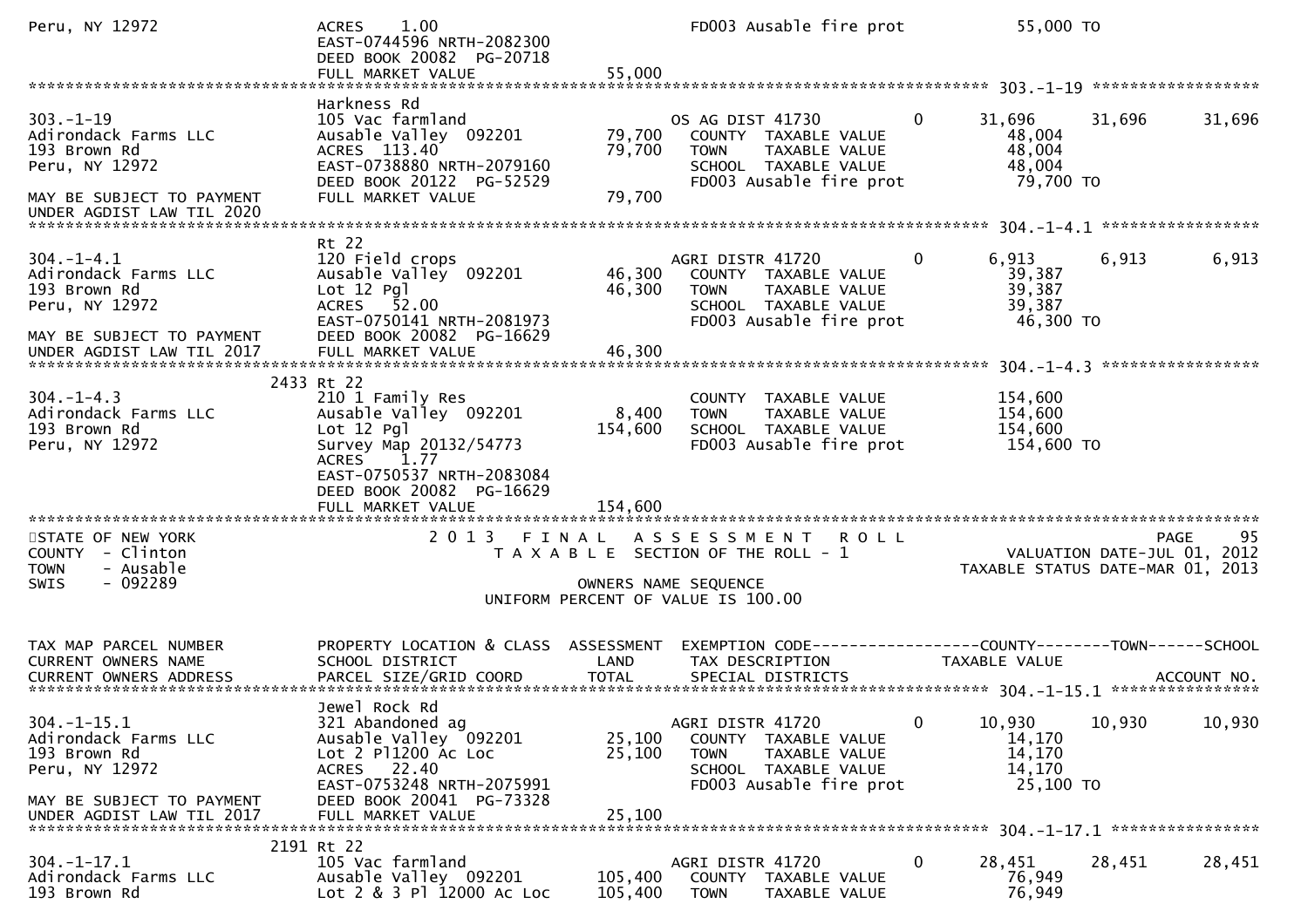| Peru, NY 12972<br>MAY BE SUBJECT TO PAYMENT<br>UNDER AGDIST LAW TIL 2017                                                                   | ACRES 185.00<br>EAST-0752336 NRTH-2076129<br>DEED BOOK 20031 PG-55938<br>FULL MARKET VALUE                                                                                                                        | 105,400                                                                     |                                                                                                   | SCHOOL TAXABLE VALUE<br>FD003 Ausable fire prot                                                                |                                                | 76,949<br>105,400 TO                                                                     |                                                                               |
|--------------------------------------------------------------------------------------------------------------------------------------------|-------------------------------------------------------------------------------------------------------------------------------------------------------------------------------------------------------------------|-----------------------------------------------------------------------------|---------------------------------------------------------------------------------------------------|----------------------------------------------------------------------------------------------------------------|------------------------------------------------|------------------------------------------------------------------------------------------|-------------------------------------------------------------------------------|
| $304. -1 - 43.11$<br>Adirondack Farms LLC<br>193 Brown Rd<br>Peru, NY 12972-4674<br>MAY BE SUBJECT TO PAYMENT<br>UNDER AGDIST LAW TIL 2017 | Union Rd<br>105 Vac farmland<br>Ausable Valley 092201<br>Lot 22 Platts<br>ACRES 28.00<br>EAST-0744872 NRTH-2078083<br>DEED BOOK 99001 PG-12652<br>FULL MARKET VALUE                                               | 29,600<br>29,600<br>29,600                                                  | AGRI DISTR 41720<br><b>TOWN</b>                                                                   | COUNTY TAXABLE VALUE<br>TAXABLE VALUE<br>SCHOOL TAXABLE VALUE<br>FD003 Ausable fire prot                       | 0                                              | 14,840<br>14,760<br>14,760<br>14,760<br>29,600 TO                                        | 14,840<br>14,840                                                              |
| $304. - 1 - 45$<br>Adirondack Farms LLC<br>193 Brown Rd<br>Peru, NY 12972-4674<br>MAY BE SUBJECT TO PAYMENT<br>UNDER AGDIST LAW TIL 2022   | 548 Arthur Rd<br>112 Dairy farm<br>Ausable valley 092201<br>Land Contract 834/243<br>ACRES 180.50<br>EAST-0746680 NRTH-2078997<br>DEED BOOK 99001 PG-09879<br>FULL MARKET VALUE                                   | 4260,200                                                                    | 10 YR AGR 41700<br>198,500 10 YR AGR 41700<br>4260,200 AGRI DISTR 41720<br>483A EX<br><b>TOWN</b> | 42100<br>COUNTY TAXABLE VALUE<br>TAXABLE VALUE<br>SCHOOL TAXABLE VALUE<br>FD003 Ausable fire prot<br>50,000 EX | 0<br>1000,000<br>0<br>$\mathbf{0}$<br>$\Omega$ | 900,000<br>97,892<br>97,892<br>50,000<br>2212,308<br>2212,308<br>2212,308<br>4210,200 TO | 1000,000<br>1000,000<br>900,000<br>900,000<br>97,892<br>50,000<br>50,000      |
| $293. -4 - 1.2$<br>Agney Alfred<br>Agney Denise<br>113 Telegraph St<br>Peru, NY 12972                                                      | 113 Telegraph Rd<br>270 Mfg housing<br>Ausable Valley 092201<br>Lot 7 Pgl<br>3.10<br><b>ACRES</b><br>EAST-0757746 NRTH-2081914<br>DEED BOOK 912<br>$PG-94$<br>FULL MARKET VALUE                                   | 6,200<br>49,200<br>49,200                                                   | RES STAR<br><b>TOWN</b>                                                                           | 41854<br>COUNTY TAXABLE VALUE<br>TAXABLE VALUE<br>SCHOOL TAXABLE VALUE<br>FD003 Ausable fire prot              | 0                                              | $\overline{0}$<br>49,200<br>49,200<br>19,200<br>49,200 TO                                | $\Omega$<br>30,000                                                            |
| STATE OF NEW YORK<br>COUNTY - Clinton<br>- Ausable<br><b>TOWN</b><br>$-092289$<br>SWIS                                                     | 2013 FINAL                                                                                                                                                                                                        | T A X A B L E SECTION OF THE ROLL - 1<br>UNIFORM PERCENT OF VALUE IS 100.00 | A S S E S S M E N T<br>OWNERS NAME SEQUENCE                                                       | <b>ROLL</b>                                                                                                    |                                                |                                                                                          | 96<br>PAGE<br>VALUATION DATE-JUL 01, 2012<br>TAXABLE STATUS DATE-MAR 01, 2013 |
| TAX MAP PARCEL NUMBER<br><b>CURRENT OWNERS NAME</b><br><b>CURRENT OWNERS ADDRESS</b>                                                       | PROPERTY LOCATION & CLASS ASSESSMENT<br>SCHOOL DISTRICT<br>PARCEL SIZE/GRID COORD                                                                                                                                 | LAND<br><b>TOTAL</b>                                                        | TAX DESCRIPTION                                                                                   | EXEMPTION CODE-----------------COUNTY-------TOWN------SCHOOL<br>SPECIAL DISTRICTS                              |                                                | TAXABLE VALUE                                                                            | ACCOUNT NO.                                                                   |
| $315. - 2 - 35$<br>Agoney Jimmy R<br>McCarrell Agoney Tracey<br>38 Ouellette Cir<br>Keeseville, NY 12944                                   | 38 Ouellette Cir<br>210 1 Family Res<br>Ausable Valley 092201<br>Sub Div Lot 13<br>North Country Ac Bk-9 Pg-<br>1.33<br><b>ACRES</b><br>EAST-0754092 NRTH-2072494<br>DEED BOOK 1018<br>PG-86<br>FULL MARKET VALUE | 17,400<br>119,000<br>119,000                                                | RES STAR<br>COUNTY<br><b>TOWN</b>                                                                 | 41854<br>TAXABLE VALUE<br>TAXABLE VALUE<br>SCHOOL TAXABLE VALUE<br>FD003 Ausable fire prot                     | 0                                              | $\mathbf{0}$<br>119,000<br>119,000<br>89,000<br>119,000 TO                               | 30,000<br>0                                                                   |
| $315.4 - 1 - 13$                                                                                                                           | 208 Rt 9N<br>210 1 Family Res                                                                                                                                                                                     |                                                                             | RES STAR                                                                                          | 41854                                                                                                          | 0                                              | 0                                                                                        | $\mathbf{0}$<br>30,000                                                        |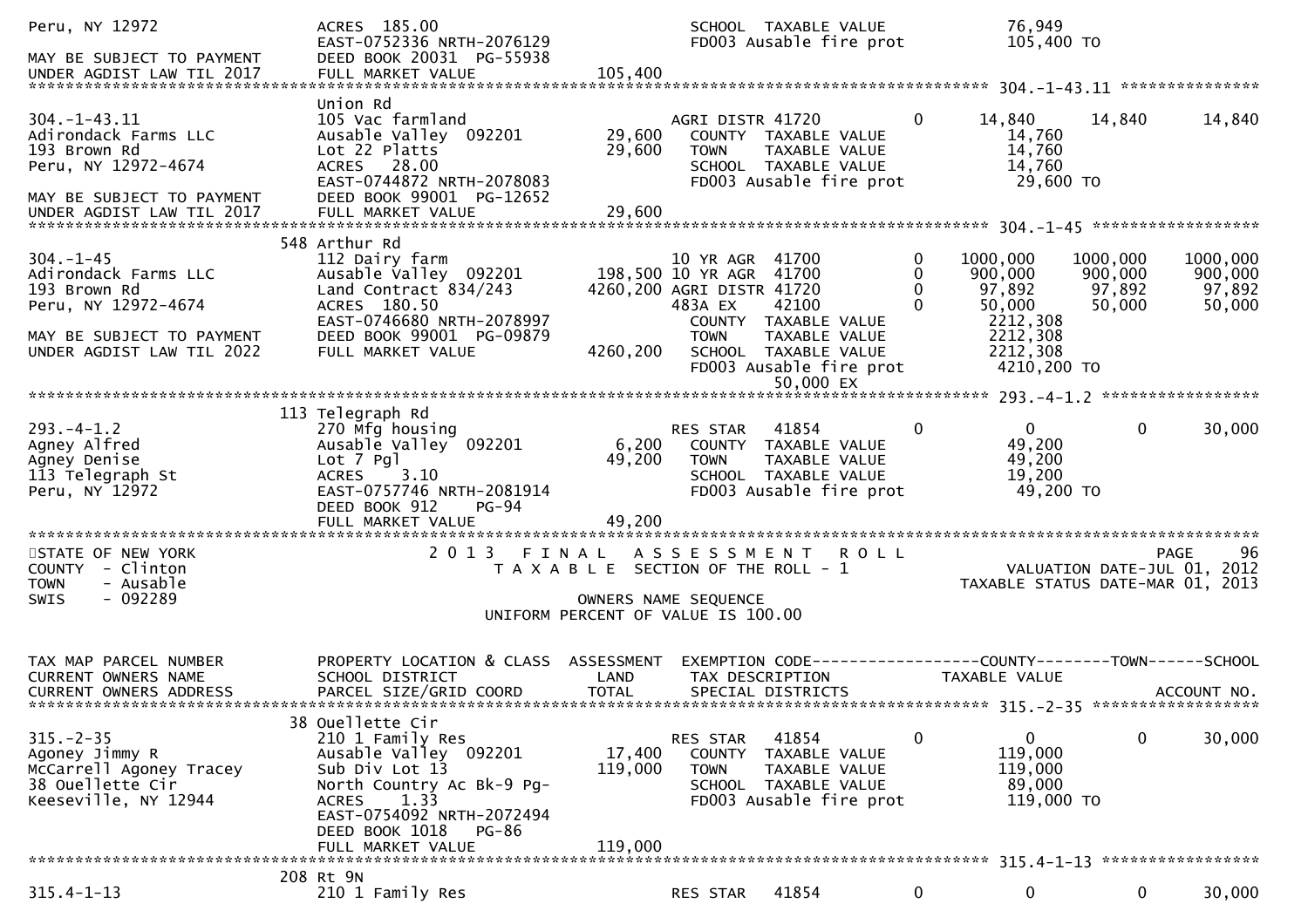| Agoney Jolene E<br>208 Rt 9N<br>Keeseville, NY 12944 | Ausable Valley 092201<br>FRNT 100.00 DPTH 198.13<br>080<br><b>BANK</b> | 8,400<br>137,100 | COUNTY TAXABLE VALUE<br><b>TOWN</b><br>TAXABLE VALUE<br>SCHOOL TAXABLE VALUE | 137,100<br>137,100<br>107,100                                                   |
|------------------------------------------------------|------------------------------------------------------------------------|------------------|------------------------------------------------------------------------------|---------------------------------------------------------------------------------|
|                                                      | EAST-0754517 NRTH-2066364<br>DEED BOOK 20062 PG-644                    |                  | FD003 Ausable fire prot<br>LT005 Pine Tree Dr Light                          | 137,100 TO<br>137,100 TO                                                        |
|                                                      | FULL MARKET VALUE                                                      | 137,100          |                                                                              |                                                                                 |
|                                                      | 914 Clintonville Rd                                                    |                  |                                                                              |                                                                                 |
| $303 - 2 - 39$                                       | 270 Mfg housing                                                        |                  | COUNTY TAXABLE VALUE                                                         | 18,000                                                                          |
| Agoney Richard S                                     | Ausable Valley 092201                                                  | 3,200            | TAXABLE VALUE<br><b>TOWN</b>                                                 | 18,000                                                                          |
| 88 Reservoir Rd<br>Peru, NY 12972                    | FRNT 100.00 DPTH 150.00<br>EAST-0733652 NRTH-2074210                   | 18,000           | SCHOOL TAXABLE VALUE<br>FD003 Ausable fire prot                              | 18,000<br>18,000 TO                                                             |
|                                                      | DEED BOOK 99001 PG-10974                                               |                  |                                                                              |                                                                                 |
|                                                      | FULL MARKET VALUE                                                      | 18,000           |                                                                              |                                                                                 |
|                                                      |                                                                        |                  |                                                                              |                                                                                 |
| $303 - 2 - 40$                                       | 918 Clintonville Rd                                                    |                  |                                                                              |                                                                                 |
| Agoney Richard S Sr                                  | 270 Mfg housing<br>Ausable Valley 092201                               | 3,700            | COUNTY TAXABLE VALUE<br>TAXABLE VALUE<br><b>TOWN</b>                         | 23,000<br>23,000                                                                |
| 88 Reservoir Rd                                      | Lot 6 Pl 12000Ac                                                       | 23,000           | SCHOOL TAXABLE VALUE                                                         | 23,000                                                                          |
| Peru, NY 12972                                       | FRNT 150.00 DPTH 150.00                                                |                  | FD003 Ausable fire prot                                                      | 23,000 TO                                                                       |
|                                                      | EAST-0733746 NRTH-2074293                                              |                  |                                                                              |                                                                                 |
|                                                      | DEED BOOK 907<br>PG-151                                                |                  |                                                                              |                                                                                 |
|                                                      |                                                                        |                  |                                                                              |                                                                                 |
|                                                      | 2327 Rt 22                                                             |                  |                                                                              |                                                                                 |
| $304. - 1 - 19$                                      | 210 1 Family Res                                                       |                  | AGED - ALL 41800<br>0                                                        | 27,150<br>27,150<br>27,150                                                      |
| Agony Eugene                                         | Ausable Valley 092201                                                  | 6,400 SR STAR    | 41834<br>$\Omega$                                                            | $\mathbf{0}$<br>27,150<br>$\bf{0}$                                              |
| Agony Loretta<br>2327 Rt 22                          | FRNT 222.00 DPTH 107.00<br>EAST-0751042 NRTH-2080271                   |                  | 54,300 COUNTY TAXABLE VALUE<br>TAXABLE VALUE<br><b>TOWN</b>                  | 27,150<br>27,150                                                                |
| Peru, NY 12972                                       | DEED BOOK 561<br>$PG-543$                                              |                  | SCHOOL TAXABLE VALUE                                                         | $\overline{0}$                                                                  |
|                                                      |                                                                        |                  |                                                                              |                                                                                 |
|                                                      |                                                                        |                  |                                                                              |                                                                                 |
| STATE OF NEW YORK                                    | 2013 FINAL                                                             |                  | ASSESSMENT ROLL                                                              | 97<br><b>PAGE</b>                                                               |
| COUNTY - Clinton<br><b>TOWN</b><br>- Ausable         |                                                                        |                  | T A X A B L E SECTION OF THE ROLL - 1                                        | VALUATION DATE-JUL 01, 2012<br>TAXABLE STATUS DATE-MAR 01, 2013                 |
| $-092289$<br>SWIS                                    |                                                                        |                  | OWNERS NAME SEQUENCE                                                         |                                                                                 |
|                                                      |                                                                        |                  | UNIFORM PERCENT OF VALUE IS 100.00                                           |                                                                                 |
|                                                      |                                                                        |                  |                                                                              |                                                                                 |
|                                                      |                                                                        |                  |                                                                              |                                                                                 |
| TAX MAP PARCEL NUMBER<br>CURRENT OWNERS NAME         | PROPERTY LOCATION & CLASS ASSESSMENT<br>SCHOOL DISTRICT                | LAND             | TAX DESCRIPTION                                                              | EXEMPTION CODE------------------COUNTY--------TOWN------SCHOOL<br>TAXABLE VALUE |
|                                                      |                                                                        |                  |                                                                              |                                                                                 |
|                                                      |                                                                        |                  |                                                                              |                                                                                 |
|                                                      | 42 Cold Spring Rd                                                      |                  |                                                                              |                                                                                 |
| $325. - 1 - 7$                                       | 240 Rural res<br>Ausable Valley 092201                                 | 11,200           | $\mathbf{0}$<br>41854<br>RES STAR<br>COUNTY TAXABLE VALUE                    | 0<br>0<br>30,000<br>97,900                                                      |
| Akey Life Use Dorothy J<br>Booth Timothy E           | ACRES 13.20                                                            | 97,900           | TAXABLE VALUE<br><b>TOWN</b>                                                 | 97,900                                                                          |
| 42 Cold Spring Rd                                    | EAST-0737302 NRTH-2059999                                              |                  | SCHOOL TAXABLE VALUE                                                         | 67,900                                                                          |
| Keeseville, NY 12944                                 | DEED BOOK 20021 PG-49364                                               |                  | FD003 Ausable fire prot                                                      | 97,900 TO                                                                       |
|                                                      | FULL MARKET VALUE                                                      | 97,900           |                                                                              |                                                                                 |
|                                                      | 25 Tanglewood Dr                                                       |                  |                                                                              |                                                                                 |
| 294.18-2-23                                          | 210 1 Family Res                                                       |                  | COUNTY TAXABLE VALUE                                                         | 188,000                                                                         |
| Albers David W                                       | 094001<br>Peru Central                                                 | 28,800           | TAXABLE VALUE<br>TOWN                                                        | 188,000                                                                         |
| O'Brien Megan E                                      | FRNT 183.50 DPTH 182.40                                                | 188,000          | SCHOOL TAXABLE VALUE                                                         | 188,000                                                                         |
| 25 Tanglewood Dr                                     | EAST-0772874 NRTH-2082396                                              |                  | FD003 Ausable fire prot                                                      | 188,000 TO                                                                      |
| Peru, NY 12972                                       | DEED BOOK 20112 PG-42321                                               |                  |                                                                              |                                                                                 |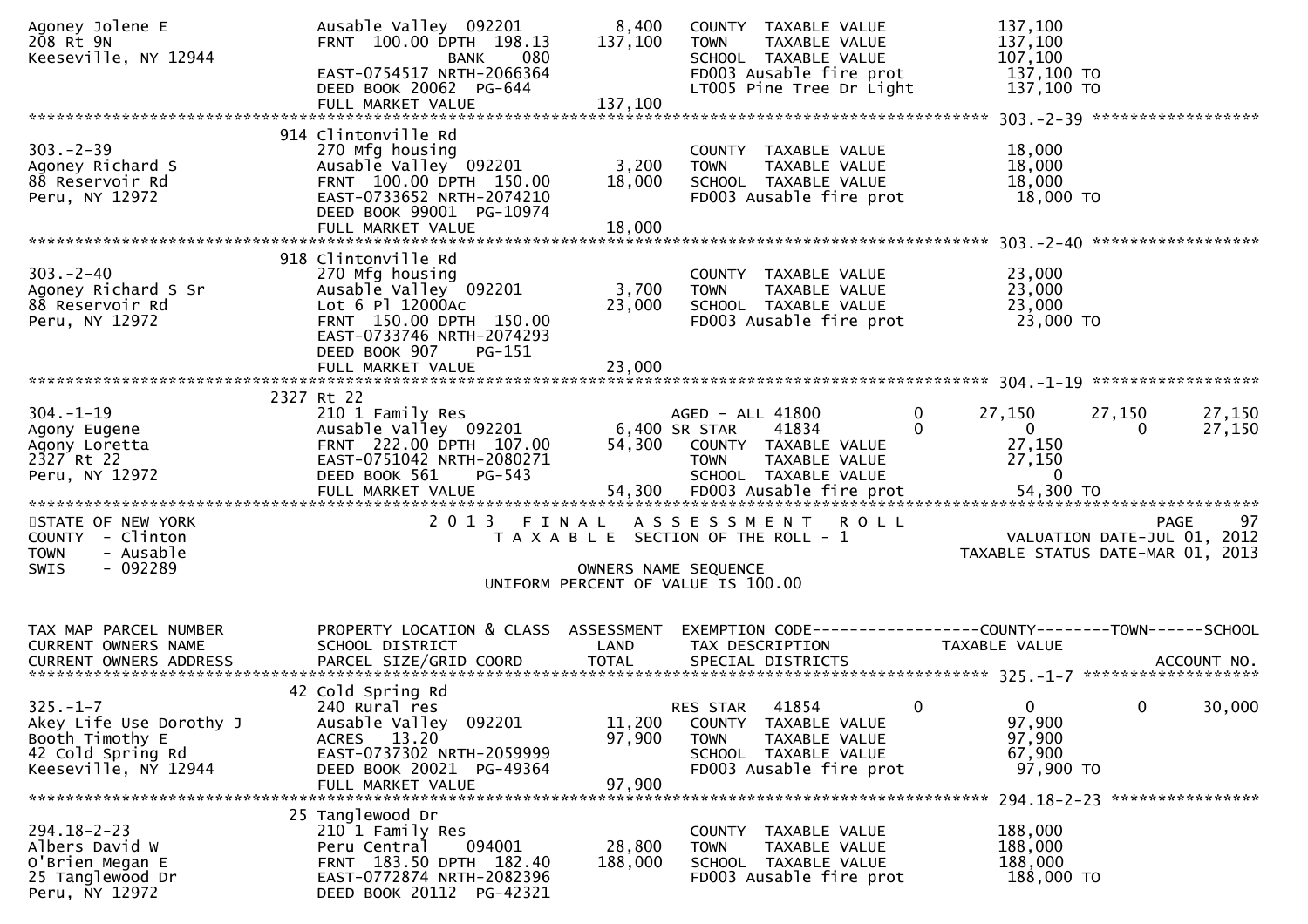|                                                                                                  | FULL MARKET VALUE                                                                                                                                                         | 188,000                     |                                                                                                                                        |              |                                                             |                                                                 |        |
|--------------------------------------------------------------------------------------------------|---------------------------------------------------------------------------------------------------------------------------------------------------------------------------|-----------------------------|----------------------------------------------------------------------------------------------------------------------------------------|--------------|-------------------------------------------------------------|-----------------------------------------------------------------|--------|
|                                                                                                  |                                                                                                                                                                           |                             |                                                                                                                                        |              |                                                             |                                                                 |        |
| $313 - 2 - 5.5$<br>Albert Daniel<br>271 Allen Hill Rd<br>Peru, NY 12972                          | 271 Allen Hill Rd<br>240 Rural res<br>094001<br>Peru Central<br>Lot $8 & 9$<br>10.20 BANK<br>080<br><b>ACRES</b><br>EAST-0726969 NRTH-2068834<br>DEED BOOK 20051 PG-81402 | 10,000<br>208,000           | 41854<br>RES STAR<br>COUNTY TAXABLE VALUE<br>TAXABLE VALUE<br><b>TOWN</b><br>SCHOOL TAXABLE VALUE<br>FD003 Ausable fire prot           | $\mathbf{0}$ | $\mathbf{0}$<br>208,000<br>208,000<br>178,000<br>208,000 TO | $\mathbf 0$                                                     | 30,000 |
|                                                                                                  | FULL MARKET VALUE                                                                                                                                                         | 208,000                     |                                                                                                                                        |              |                                                             |                                                                 |        |
| $315. - 4 - 8$<br>Alexander Daniel E Jr<br>82 Hill St<br>Keeseville, NY 12944                    | 82 Hill St<br>312 Vac w/imprv<br>Ausable Valley 092201<br>FRNT 47.00 DPTH 150.00<br>EAST-0754396 NRTH-2068479<br>DEED BOOK 20061 PG-95875<br>FULL MARKET VALUE            | 2,800<br>62,000<br>62,000   | COUNTY TAXABLE VALUE<br>TAXABLE VALUE<br><b>TOWN</b><br>SCHOOL TAXABLE VALUE<br>FD003 Ausable fire prot<br>LT004 Hill St Light         |              | 62,000<br>62,000<br>62,000<br>62,000 TO<br>62,000 TO        |                                                                 |        |
|                                                                                                  | 935 Clintonville Rd                                                                                                                                                       |                             |                                                                                                                                        |              |                                                             |                                                                 |        |
| $303 - 2 - 22$<br>Alger Timothy<br>935 Clintonville Rd<br>Peru, NY 12972                         | 210 1 Family Res<br>Ausable Valley 092201<br>FRNT 175.00 DPTH 72.00<br>EAST-0734058 NRTH-2074783<br>DEED BOOK 20061 PG-94629                                              | 2,600<br>69,000             | COUNTY TAXABLE VALUE<br><b>TOWN</b><br>TAXABLE VALUE<br>SCHOOL TAXABLE VALUE<br>FD003 Ausable fire prot                                |              | 69,000<br>69,000<br>69,000<br>69,000 TO                     |                                                                 |        |
|                                                                                                  | FULL MARKET VALUE                                                                                                                                                         | 69,000                      |                                                                                                                                        |              |                                                             |                                                                 |        |
| STATE OF NEW YORK                                                                                | 2013                                                                                                                                                                      | FINAL                       | A S S E S S M E N T<br><b>ROLL</b>                                                                                                     |              |                                                             | <b>PAGE</b>                                                     | 98     |
| COUNTY - Clinton<br>- Ausable<br><b>TOWN</b><br>- 092289<br>SWIS                                 |                                                                                                                                                                           |                             | T A X A B L E SECTION OF THE ROLL - 1<br>OWNERS NAME SEQUENCE<br>UNIFORM PERCENT OF VALUE IS 100.00                                    |              |                                                             | VALUATION DATE-JUL 01, 2012<br>TAXABLE STATUS DATE-MAR 01, 2013 |        |
| TAX MAP PARCEL NUMBER                                                                            | PROPERTY LOCATION & CLASS                                                                                                                                                 | ASSESSMENT                  | EXEMPTION CODE------------------COUNTY--------TOWN------SCHOOL                                                                         |              |                                                             |                                                                 |        |
| CURRENT OWNERS NAME<br><b>CURRENT OWNERS ADDRESS</b>                                             | SCHOOL DISTRICT                                                                                                                                                           | LAND                        | TAX DESCRIPTION                                                                                                                        |              | TAXABLE VALUE                                               |                                                                 |        |
|                                                                                                  |                                                                                                                                                                           |                             |                                                                                                                                        |              |                                                             |                                                                 |        |
| $293.16 - 1 - 4.2$<br>Allan William E<br>Allan Jacqueline<br>54 Haven Ln<br>Peru, NY 12972       | 54 Haven Ln<br>210 1 Family Res<br>Peru Central<br>094001<br>Sub Map 4-Pq 104 Lot 9<br>FRNT 119.00 DPTH 191.40<br>EAST-0767699 NRTH-2083935<br>$PG-191$                   | 14,900<br>131,300           | RES STAR<br>41854<br>COUNTY TAXABLE VALUE<br><b>TOWN</b><br>TAXABLE VALUE<br>SCHOOL TAXABLE VALUE<br>FD003 Ausable fire prot           | $\mathbf{0}$ | $\mathbf{0}$<br>131,300<br>131,300<br>101,300<br>131,300 TO | $\mathbf 0$                                                     | 30,000 |
|                                                                                                  | DEED BOOK 778<br>FULL MARKET VALUE                                                                                                                                        | 131,300                     |                                                                                                                                        |              |                                                             |                                                                 |        |
|                                                                                                  |                                                                                                                                                                           |                             |                                                                                                                                        |              |                                                             |                                                                 |        |
| $334. - 1 - 17.1$<br>Allen Courtney L<br>Allen Joseph K II<br>1536 Rt 9N<br>Keeseville, NY 12944 | 1536 Rt 9N<br>210 1 Family Res<br>Ausable Valley 092201<br>6.40<br><b>ACRES</b><br>EAST-0726984 NRTH-2052725<br>DEED BOOK 20132 PG-54416<br>FULL MARKET VALUE             | 9,200<br>102,900<br>102,900 | 41854<br>RES STAR<br><b>COUNTY</b><br>TAXABLE VALUE<br><b>TOWN</b><br>TAXABLE VALUE<br>SCHOOL TAXABLE VALUE<br>FD003 Ausable fire prot | $\mathbf{0}$ | $\mathbf{0}$<br>102,900<br>102,900<br>72,900<br>102,900 TO  | $\mathbf 0$                                                     | 30,000 |
|                                                                                                  | Signor Rd                                                                                                                                                                 |                             |                                                                                                                                        |              |                                                             |                                                                 |        |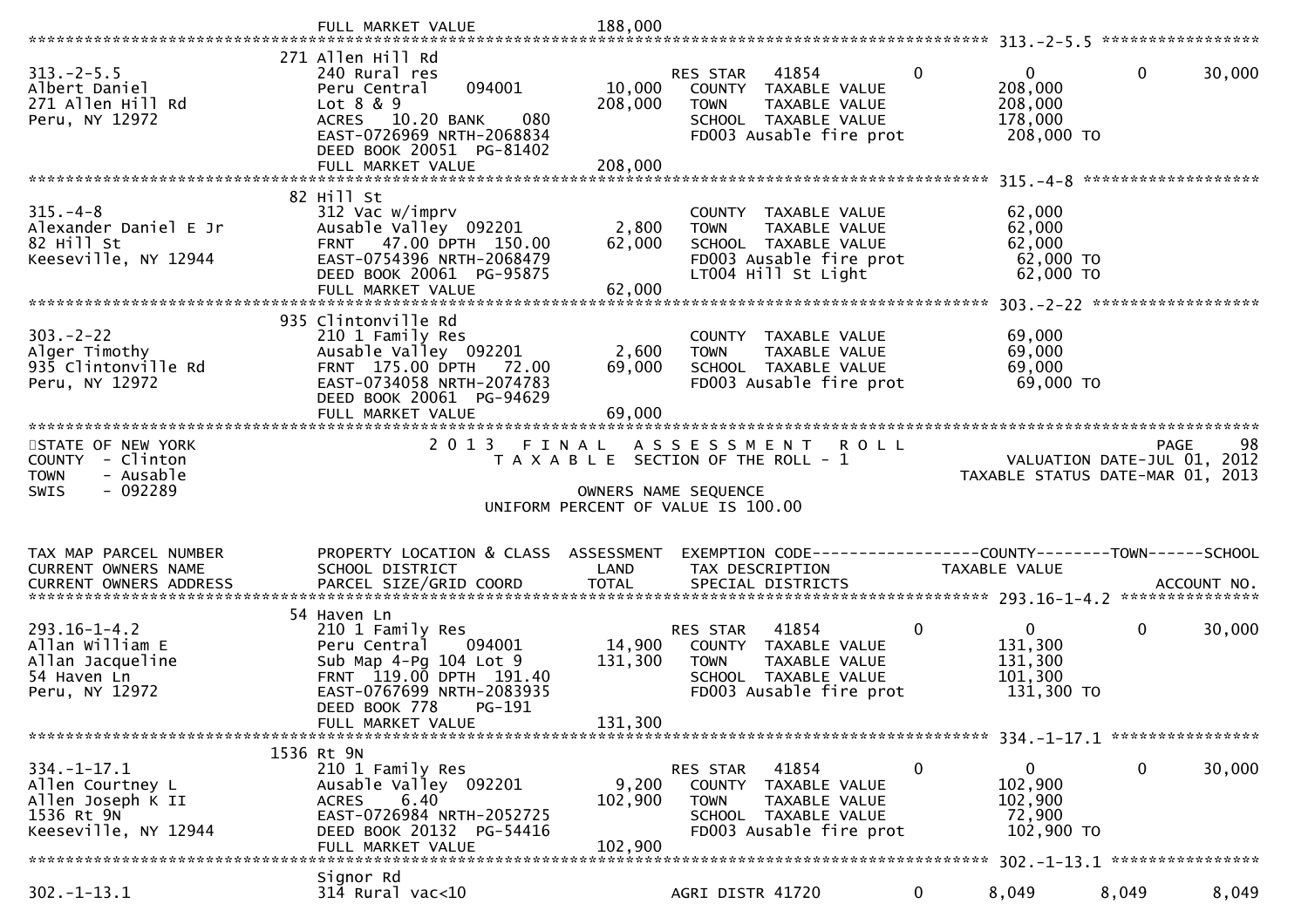| Allen James<br>Allen Susan<br>120 Signor Rd<br>Peru, NY 12972                                | 094001<br>Peru Central<br>Lot 35 Pgl<br>ACRES 13.30<br>EAST-0730781 NRTH-2080170<br>DEED BOOK 463<br>PG-787                                                                         | 14,300<br>14,300<br><b>TOWN</b>                                                                              | COUNTY TAXABLE VALUE<br>TAXABLE VALUE<br>SCHOOL TAXABLE VALUE<br>FD003 Ausable fire prot                                                                               | 6,251<br>6,251<br>6,251<br>14,300 TO                                        |              |                   |
|----------------------------------------------------------------------------------------------|-------------------------------------------------------------------------------------------------------------------------------------------------------------------------------------|--------------------------------------------------------------------------------------------------------------|------------------------------------------------------------------------------------------------------------------------------------------------------------------------|-----------------------------------------------------------------------------|--------------|-------------------|
| MAY BE SUBJECT TO PAYMENT<br>UNDER AGDIST LAW TIL 2017                                       | FULL MARKET VALUE                                                                                                                                                                   | 14,300                                                                                                       |                                                                                                                                                                        |                                                                             |              |                   |
| $302 - 1 - 13.2$<br>Allen James<br>Allen Susan<br>120 Signor Rd<br>Peru, NY 12972            | 120 Signor Rd<br>210 1 Family Res<br>094001<br>Peru Central<br>Lot 35 Pgl<br>FRNT 190.00 DPTH 310.00<br>EAST-0732265 NRTH-2080500<br>DEED BOOK 845<br>$PG-293$<br>FULL MARKET VALUE | SR STAR<br>4,900<br>128,300<br><b>TOWN</b><br>128,300                                                        | 41834<br>COUNTY TAXABLE VALUE<br>TAXABLE VALUE<br>SCHOOL TAXABLE VALUE<br>FD003 Ausable fire prot                                                                      | $\Omega$<br>$\overline{0}$<br>128,300<br>128,300<br>65,000<br>128,300 TO    | $\mathbf{0}$ | 63,300            |
|                                                                                              | 99 Calkins Rd                                                                                                                                                                       |                                                                                                              |                                                                                                                                                                        |                                                                             |              |                   |
| $303. - 1 - 34.1$<br>Allen James<br>Allen Susan<br>120 Signor Rd<br>Peru, NY 12972           | 240 Rural res<br>094001<br>Peru Central<br>$Lot 34$ $Pq$ ]<br>ACRES 162.00<br>EAST-0732726 NRTH-2076967<br>DEED BOOK 20031 PG-57191                                                 | 94,100<br>149,300<br><b>TOWN</b>                                                                             | AGRI DISTR 41720<br>COUNTY TAXABLE VALUE<br>TAXABLE VALUE<br>SCHOOL TAXABLE VALUE<br>FD003 Ausable fire prot                                                           | 28,176<br>$\bf{0}$<br>121,124<br>121,124<br>121,124<br>149,300 TO           | 28,176       | 28,176            |
| MAY BE SUBJECT TO PAYMENT<br>UNDER AGDIST LAW TIL 2017                                       | FULL MARKET VALUE                                                                                                                                                                   | 149,300                                                                                                      |                                                                                                                                                                        |                                                                             |              |                   |
| STATE OF NEW YORK<br>COUNTY - Clinton<br>- Ausable<br><b>TOWN</b><br>- 092289<br><b>SWIS</b> | 2 0 1 3                                                                                                                                                                             | FINAL<br>T A X A B L E SECTION OF THE ROLL - 1<br>OWNERS NAME SEQUENCE<br>UNIFORM PERCENT OF VALUE IS 100.00 | ASSESSMENT ROLL                                                                                                                                                        | VALUATION DATE-JUL 01, 2012<br>TAXABLE STATUS DATE-MAR 01, 2013             |              | 99<br><b>PAGE</b> |
| TAX MAP PARCEL NUMBER<br>CURRENT OWNERS NAME<br>CURRENT OWNERS ADDRESS                       | PROPERTY LOCATION & CLASS ASSESSMENT<br>SCHOOL DISTRICT                                                                                                                             | LAND                                                                                                         | TAX DESCRIPTION                                                                                                                                                        | TAXABLE VALUE                                                               |              |                   |
| $304. - 1 - 26.22$<br>Allen Kelly M<br>510 Arthur Rd                                         | 510 Arthur Rd<br>210 1 Family Res                                                                                                                                                   | RES STAR                                                                                                     | 41854<br>COUNTY TAXABLE VALUE                                                                                                                                          | $\mathbf{0}$<br>$\mathbf{0}$                                                | $\mathbf 0$  | 30,000            |
| Peru, NY 12972                                                                               | Ausable Valley 092201<br>Lot 13 PGL<br><b>ACRES</b><br>6.90 BANK<br>320<br>EAST-0747283 NRTH-2080544<br>DEED BOOK 20021 PG-49084                                                    | 9,500<br>89,000<br><b>TOWN</b>                                                                               | TAXABLE VALUE<br>SCHOOL TAXABLE VALUE<br>FD003 Ausable fire prot                                                                                                       | 89,000<br>89,000<br>59,000<br>89,000 TO                                     |              |                   |
|                                                                                              | FULL MARKET VALUE                                                                                                                                                                   | 89,000                                                                                                       |                                                                                                                                                                        |                                                                             |              |                   |
| $293 - 3 - 1.21$<br>Allen Terry<br>Allen Laurel M<br>2533 Rt 9<br>Peru, NY 12972-4206        | 2533 Rt 9<br>240 Rural res<br>094001<br>Peru Central<br>Lot 4<br>24.40<br>ACRES<br>EAST-0765996 NRTH-2084977<br>DEED BOOK 20031 PG-63834<br>FULL MARKET VALUE                       | 67,000 RES STAR<br>350,000<br><b>TOWN</b><br>350,000                                                         | 75 PCT OF VALUE USED FOR EXEMPTION PURPOSES<br>WARCOMALL 41131<br>41854<br>COUNTY<br>TAXABLE VALUE<br>TAXABLE VALUE<br>SCHOOL TAXABLE VALUE<br>FD003 Ausable fire prot | 45,000<br>0<br>0<br>$\bf{0}$<br>305,000<br>330,000<br>320,000<br>350,000 TO | 20,000<br>0  | 0<br>30,000       |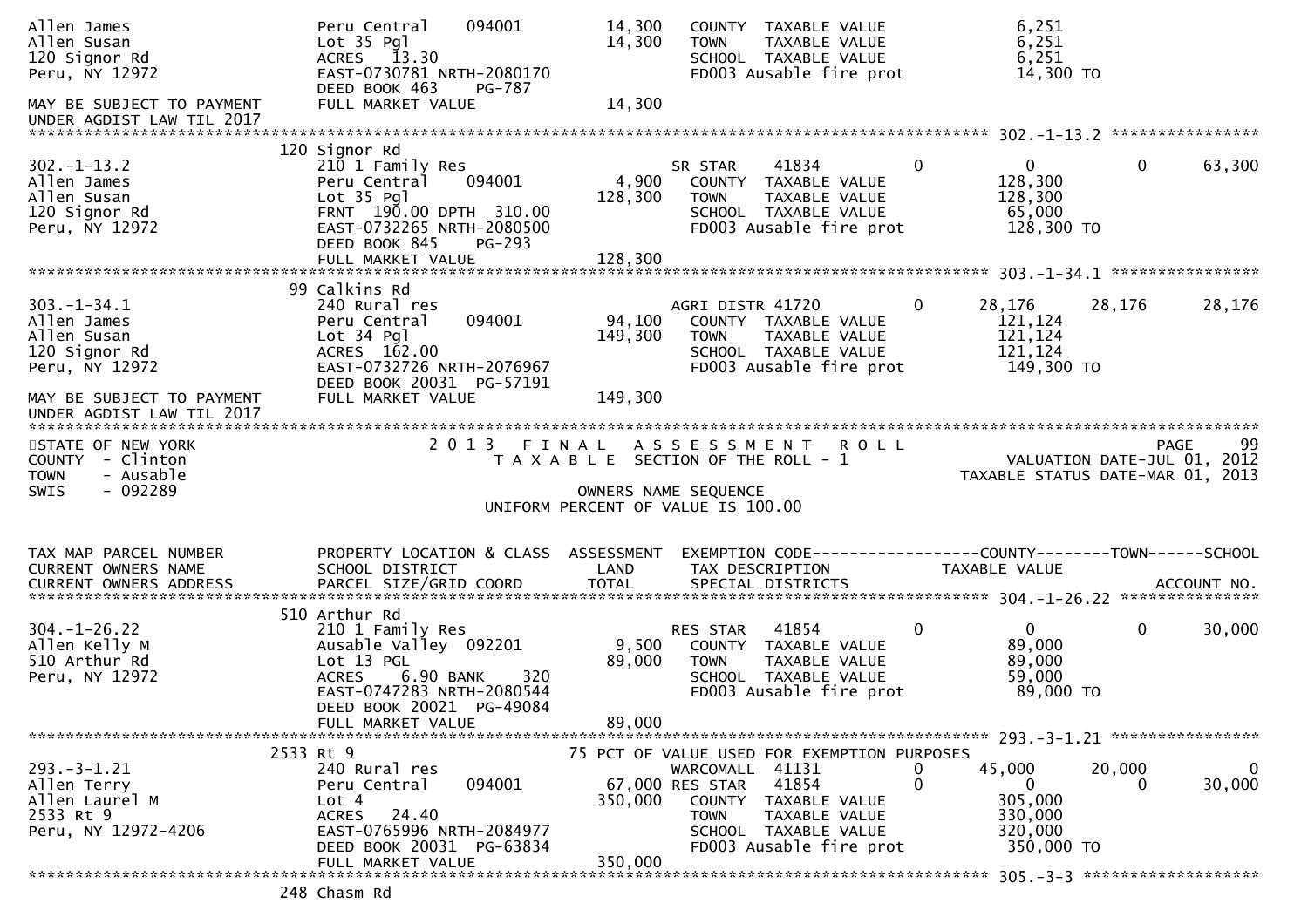| $305 - 3 - 3$<br>Aloi Mark<br>Betters Courtney<br>248 Chasm Rd<br>Keeseville, NY 12944                                                                          | 210 1 Family Res<br>Ausable Valley 092201<br>Lot 1 P112000ac Loc<br>080<br>3.70 BANK<br><b>ACRES</b><br>EAST-0757322 NRTH-2078390<br>DEED BOOK 20051 PG-83700<br>FULL MARKET VALUE                             | 7,600<br>148,000<br>148,000                                                 | RES STAR<br><b>TOWN</b>                           | 41854<br>COUNTY TAXABLE VALUE<br>TAXABLE VALUE<br>SCHOOL TAXABLE VALUE<br>FD003 Ausable fire prot | $\Omega$          | $\mathbf{0}$<br>148,000<br>148,000<br>118,000<br>148,000 TO                   | $\mathbf{0}$      | 30,000                   |
|-----------------------------------------------------------------------------------------------------------------------------------------------------------------|----------------------------------------------------------------------------------------------------------------------------------------------------------------------------------------------------------------|-----------------------------------------------------------------------------|---------------------------------------------------|---------------------------------------------------------------------------------------------------|-------------------|-------------------------------------------------------------------------------|-------------------|--------------------------|
|                                                                                                                                                                 |                                                                                                                                                                                                                |                                                                             |                                                   |                                                                                                   |                   |                                                                               |                   |                          |
| $313 - 2 - 5.1$<br>Amero Penny<br>Spooner Ida<br>215 Allen Hill Rd<br>Peru, NY 12972                                                                            | 215 Allen Hill Rd<br>240 Rural res<br>094001<br>Peru Central<br>ACRES 60.70<br>EAST-0726100 NRTH-2068554<br>DEED BOOK 963<br>PG-154<br>FULL MARKET VALUE                                                       | 55 PCT OF VALUE USED FOR EXEMPTION PURPOSES<br>94,000<br>94,000             | WARNONALL 41121<br>19,500 RES STAR<br><b>TOWN</b> | 41854<br>COUNTY TAXABLE VALUE<br>TAXABLE VALUE<br>SCHOOL TAXABLE VALUE<br>FD003 Ausable fire prot | 0<br>$\mathbf{0}$ | 7,755<br>$\overline{0}$<br>86,245<br>86,245<br>64,000<br>94,000 TO            | 7,755<br>$\Omega$ | $\overline{0}$<br>30,000 |
|                                                                                                                                                                 | 1688 Rt 9N                                                                                                                                                                                                     |                                                                             |                                                   |                                                                                                   |                   |                                                                               |                   |                          |
| $334 - 2 - 19$<br>Ano Cathie<br>1688 Rt 9N<br>Ausable Forks, NY 12912                                                                                           | 270 Mfg housing<br>Ausable Valley 092201<br>FRNT 200.00 DPTH 217.00<br>EAST-0724332 NRTH-2050081<br>DEED BOOK 20072 PG-9126                                                                                    | 5,900<br>48,000                                                             | RES STAR<br><b>TOWN</b>                           | 41854<br>COUNTY TAXABLE VALUE<br>TAXABLE VALUE<br>SCHOOL TAXABLE VALUE<br>FD003 Ausable fire prot | $\mathbf 0$       | $\mathbf{0}$<br>48,000<br>48,000<br>18,000<br>48,000 TO                       | $\mathbf 0$       | 30,000                   |
|                                                                                                                                                                 |                                                                                                                                                                                                                |                                                                             |                                                   |                                                                                                   |                   |                                                                               |                   |                          |
| STATE OF NEW YORK<br>COUNTY - Clinton<br>- Ausable<br><b>TOWN</b><br>$-092289$<br><b>SWIS</b>                                                                   | 2013 FINAL ASSESSMENT ROLL                                                                                                                                                                                     | T A X A B L E SECTION OF THE ROLL - 1<br>UNIFORM PERCENT OF VALUE IS 100.00 | OWNERS NAME SEQUENCE                              |                                                                                                   |                   | VALUATION DATE-JUL $01$ , 2012<br>TAXABLE STATUS DATE-MAR 01, 2013            |                   | 100<br>PAGE              |
| TAX MAP PARCEL NUMBER<br>CURRENT OWNERS NAME<br>.CURRENT OWNERS ADDRESS PARCEL SIZE/GRID COORD TOTAL SPECIAL DISTRICTS ACCOUNT NO ACCOUNT NO ACCOUNT NO ACCOUNT | PROPERTY LOCATION & CLASS ASSESSMENT<br>SCHOOL DISTRICT                                                                                                                                                        | LAND                                                                        |                                                   | TAX DESCRIPTION                                                                                   |                   | EXEMPTION CODE-----------------COUNTY-------TOWN------SCHOOL<br>TAXABLE VALUE |                   |                          |
| $294.18 - 1 - 1$<br>Archambault James H<br>PO Box 196<br>Port Kent, NY 12975-0196                                                                               | Plains Rd<br>$314$ Rural vac< $10$<br>094001<br>Peru Central<br>Subd Lot 37<br>Lot 33 Ausable Hgts Revis<br>2.04<br><b>ACRES</b><br>EAST-0772061 NRTH-2082582<br>DEED BOOK 20021 PG-43042<br>FULL MARKET VALUE | 29,400<br>29,400<br>29,400                                                  | <b>TOWN</b>                                       | COUNTY TAXABLE VALUE<br>TAXABLE VALUE<br>SCHOOL TAXABLE VALUE<br>FD003 Ausable fire prot          |                   | 29,400<br>29,400<br>29,400<br>29,400 TO                                       |                   |                          |
|                                                                                                                                                                 |                                                                                                                                                                                                                |                                                                             |                                                   |                                                                                                   |                   |                                                                               |                   |                          |
| $294.18 - 1 - 5$<br>Archambault James H<br>PO Box 196                                                                                                           | Lakeside Rd<br>$314$ Rural vac<10<br>094001<br>Peru Central                                                                                                                                                    | 29,800                                                                      | <b>TOWN</b>                                       | COUNTY TAXABLE VALUE<br>TAXABLE VALUE                                                             |                   | 29,800<br>29,800                                                              |                   |                          |
| Port Kent, NY 12975-0196                                                                                                                                        | Subd Lot 33<br>Lot 32 Ausable Hgts. Revi<br>2.81<br><b>ACRES</b><br>EAST-0772284 NRTH-2082228<br>DEED BOOK 20021 PG-43041<br>FULL MARKET VALUE                                                                 | 29,800<br>29,800                                                            |                                                   | SCHOOL TAXABLE VALUE<br>FD003 Ausable fire prot                                                   |                   | 29,800<br>29,800 TO                                                           |                   |                          |
|                                                                                                                                                                 | 13 Caroyln St                                                                                                                                                                                                  |                                                                             |                                                   |                                                                                                   |                   |                                                                               |                   |                          |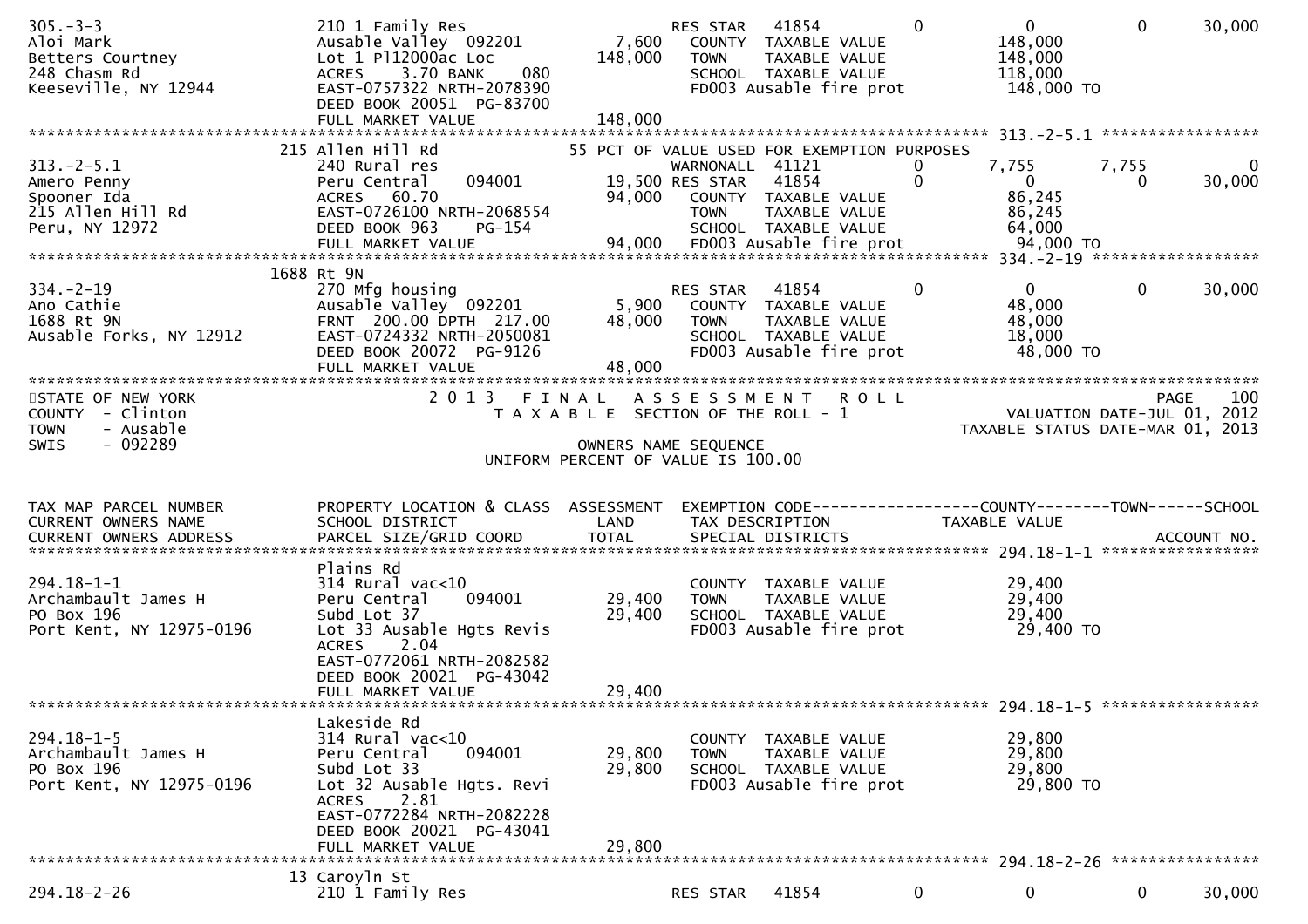| Archambault James H<br>PO Box 196<br>Port Kent, NY 12975-0196                                          | 094001<br>Peru Central<br>Subd Lot 17<br>2.00 BANK<br>850<br><b>ACRES</b><br>EAST-0772600 NRTH-2082354<br>DEED BOOK 718<br>$PG-19$                                    | 34,800<br>174,000 | COUNTY TAXABLE VALUE<br><b>TOWN</b><br>TAXABLE VALUE<br>SCHOOL TAXABLE VALUE<br>FD003 Ausable fire prot                                                  |               | 174,000<br>174,000<br>144,000<br>174,000 TO                     |                    |                  |
|--------------------------------------------------------------------------------------------------------|-----------------------------------------------------------------------------------------------------------------------------------------------------------------------|-------------------|----------------------------------------------------------------------------------------------------------------------------------------------------------|---------------|-----------------------------------------------------------------|--------------------|------------------|
|                                                                                                        |                                                                                                                                                                       |                   |                                                                                                                                                          |               |                                                                 |                    |                  |
| $303. - 1 - 27$<br>Archer Brian<br>Archer Andrea<br>398 Harkness Rd<br>Peru, NY 12972                  | 398 Harkness Rd<br>210 1 Family Res<br>Ausable Valley 092201<br>2.80<br><b>ACRES</b><br>EAST-0735848 NRTH-2076311<br>DEED BOOK 20062 PG-631<br>FULL MARKET VALUE      | 89,300<br>89,300  | RES STAR 41854<br>5,600 COUNTY TAXABLE VALUE<br>TAXABLE VALUE<br><b>TOWN</b><br>SCHOOL TAXABLE VALUE<br>FD003 Ausable fire prot                          | $\mathbf{0}$  | $\mathbf{0}$<br>89,300<br>89,300<br>59,300<br>89,300 TO         | $\mathbf{0}$       | 30,000           |
|                                                                                                        | 21 New Sweden Ln                                                                                                                                                      |                   |                                                                                                                                                          |               |                                                                 |                    |                  |
| $334. -2 - 5.82$<br>Archer Richard L<br>Archer Tammy J<br>30 New Sweden Ln<br>AuSable Forks, NY 12912  | 270 Mfg housing<br>Ausable Valley 092201<br>195 Maules Tract<br>ACRES 1.13<br>EAST-0725287 NRTH-2051358<br>DEED BOOK 1029 PG-98                                       | 4,600<br>41,000   | COUNTY TAXABLE VALUE<br>TAXABLE VALUE<br>TOWN<br>SCHOOL TAXABLE VALUE<br>FD003 Ausable fire prot                                                         |               | 41,000<br>41,000<br>41,000<br>41,000 TO                         |                    |                  |
|                                                                                                        |                                                                                                                                                                       |                   |                                                                                                                                                          |               |                                                                 |                    |                  |
| STATE OF NEW YORK<br>COUNTY - Clinton<br>- Ausable<br><b>TOWN</b>                                      |                                                                                                                                                                       |                   | 2013 FINAL ASSESSMENT ROLL<br>T A X A B L E SECTION OF THE ROLL - 1                                                                                      |               | VALUATION DATE-JUL 01, 2012<br>TAXABLE STATUS DATE-MAR 01, 2013 |                    | 101<br>PAGE      |
| $-092289$<br>SWIS                                                                                      |                                                                                                                                                                       |                   | OWNERS NAME SEQUENCE                                                                                                                                     |               |                                                                 |                    |                  |
|                                                                                                        |                                                                                                                                                                       |                   | UNIFORM PERCENT OF VALUE IS 100.00                                                                                                                       |               |                                                                 |                    |                  |
|                                                                                                        |                                                                                                                                                                       |                   |                                                                                                                                                          |               |                                                                 |                    |                  |
| TAX MAP PARCEL NUMBER<br>CURRENT OWNERS NAME                                                           | PROPERTY LOCATION & CLASS ASSESSMENT<br>SCHOOL DISTRICT                                                                                                               | LAND              | TAX DESCRIPTION                                                                                                                                          |               | TAXABLE VALUE                                                   |                    |                  |
|                                                                                                        | 30 New Sweden Ln                                                                                                                                                      |                   |                                                                                                                                                          |               |                                                                 |                    |                  |
| $334. - 2 - 5.83$<br>Archer Richard L<br>Archer Tammy J<br>30 New Sweden Ln<br>AuSable Forks, NY 12912 | 210 1 Family Res<br>Ausable Valley 092201<br>Lot 195 Maules Tract<br>ACRES 1.15 BANK<br>080<br>EAST-0725378 NRTH-2051768<br>DEED BOOK 1012 PG-047                     | 93,500            | RES STAR 41854<br>9,600 COUNTY TAXABLE VALUE<br><b>TOWN</b><br>TAXABLE VALUE<br>SCHOOL TAXABLE VALUE<br>FD003 Ausable fire prot                          | 0             | $\overline{0}$<br>93,500<br>93,500<br>63,500<br>93,500 TO       | $\mathbf{0}$       | 30,000           |
|                                                                                                        | FULL MARKET VALUE                                                                                                                                                     | 93,500            |                                                                                                                                                          |               |                                                                 |                    |                  |
|                                                                                                        |                                                                                                                                                                       |                   |                                                                                                                                                          |               |                                                                 |                    |                  |
| $334. -2 - 2.21$<br>Archer Richard M<br>PO Box 91<br>Peru, NY 12972                                    | 247 Dry Bridge Rd<br>210 1 Family Res<br>Ausable Valley 092201<br>Lot 195 Maules Pat<br>4.50<br><b>ACRES</b><br>EAST-0724029 NRTH-2053532<br>DEED BOOK 20041 PG-69073 | 97,900            | AGED - ALL 41800<br>6,600 SR STAR<br>41834<br>COUNTY<br>TAXABLE VALUE<br>TAXABLE VALUE<br><b>TOWN</b><br>SCHOOL TAXABLE VALUE<br>FD003 Ausable fire prot | 0<br>$\Omega$ | 48,950<br>$\mathbf{0}$<br>48,950<br>48,950<br>0<br>97,900 TO    | 48,950<br>$\Omega$ | 48,950<br>48,950 |
|                                                                                                        | FULL MARKET VALUE                                                                                                                                                     | 97,900            |                                                                                                                                                          |               |                                                                 |                    |                  |
|                                                                                                        | 29 Dion Dr                                                                                                                                                            |                   |                                                                                                                                                          |               |                                                                 |                    |                  |
| $315. - 2 - 17.4$<br>Armstrong James L<br>Armstrong Tracy A                                            | 210 1 Family Res<br>Ausable Valley 092201<br>Lot 15 P112000 Al                                                                                                        | 6,600<br>160,000  | 41854<br><b>RES STAR</b><br><b>COUNTY</b><br>TAXABLE VALUE<br><b>TOWN</b><br>TAXABLE VALUE                                                               | 0             | 0<br>160,000<br>160,000                                         | 0                  | 30,000           |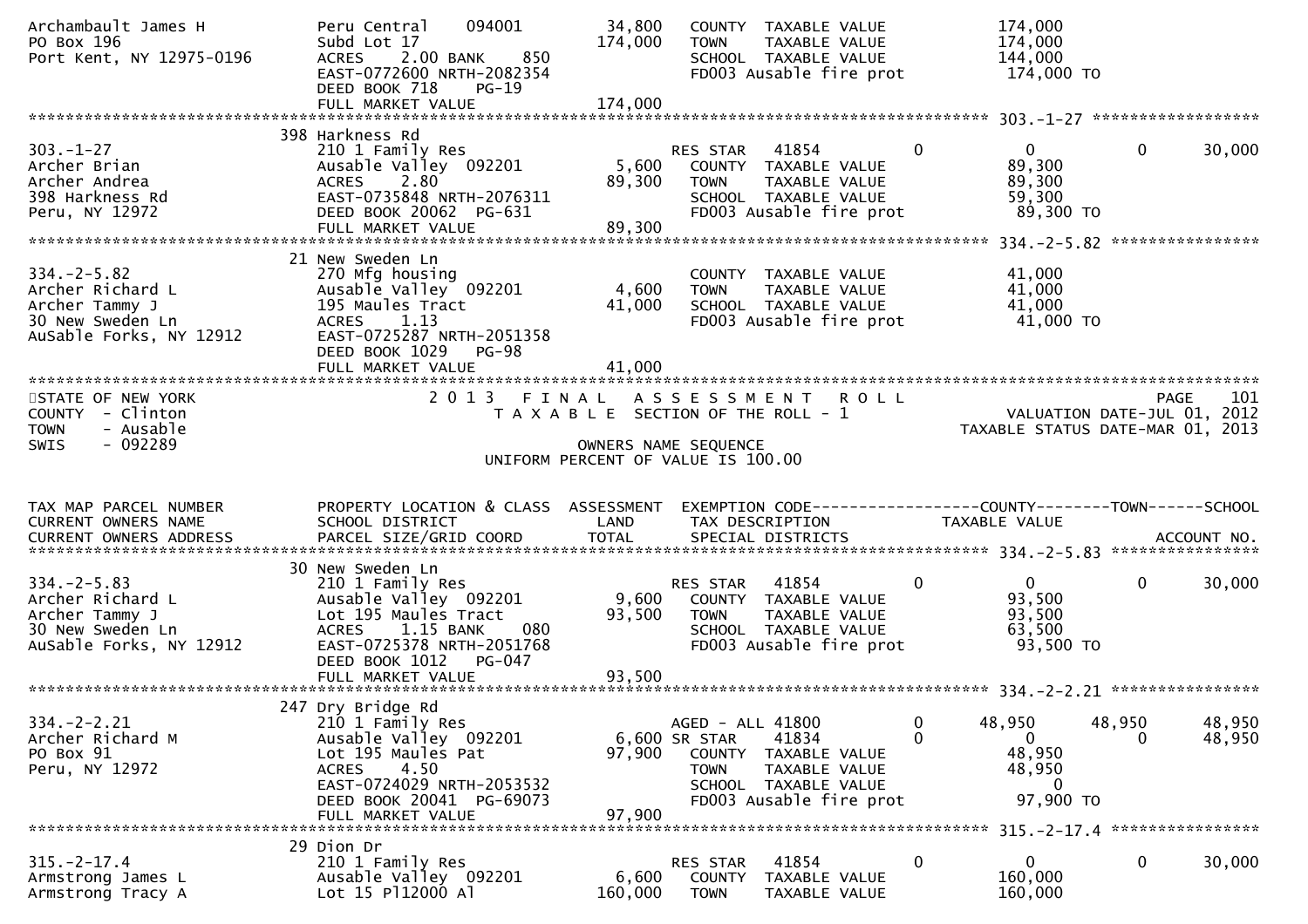| 29 Dion Dr<br>Keeseville, NY 12944                                                                  | Survey Bk 9 Pg 12<br>2.00<br><b>ACRES</b><br>EAST-0753975 NRTH-2070659<br>DEED BOOK 20031 PG-57551<br>FULL MARKET VALUE                                                                                                                        | 160,000                    | SCHOOL TAXABLE VALUE<br>FD003 Ausable fire prot                                                                                                                                 | 130,000<br>160,000 TO                                                                                          |                                                                                |
|-----------------------------------------------------------------------------------------------------|------------------------------------------------------------------------------------------------------------------------------------------------------------------------------------------------------------------------------------------------|----------------------------|---------------------------------------------------------------------------------------------------------------------------------------------------------------------------------|----------------------------------------------------------------------------------------------------------------|--------------------------------------------------------------------------------|
| $294. - 1 - 2$<br>Armstrong Roy H<br>69 Ausable Beach Rd<br>Peru, NY 12972-9625                     | 69 Ausable Beach Rd<br>210 1 Family Res<br>094001<br>Peru Central<br>$Lot 1$ $Pq$ ]<br>Survey Bk 15 Pg 76<br>Bound Ln Ag Bk 721 Pg 313<br>FRNT 100.00 DPTH 157.51<br>EAST-0772140 NRTH-2086848<br>DEED BOOK 721<br>PG-310<br>FULL MARKET VALUE | 89,900                     | WARNONALL 41121<br>28,800 WARDISALL 41141<br>89,900 SR STAR<br>41834<br>COUNTY TAXABLE VALUE<br>TAXABLE VALUE<br><b>TOWN</b><br>SCHOOL TAXABLE VALUE<br>FD003 Ausable fire prot | 0<br>13,485<br>$\Omega$<br>22,475<br>$\overline{0}$<br>$\mathbf{0}$<br>53,940<br>55,425<br>26,600<br>89,900 TO | $\mathbf 0$<br>12,000<br>$\Omega$<br>22,475<br>63,300<br>0                     |
| $334. - 1 - 4$<br>Armstrong Winifred M<br>7130 Rt 9<br>Plattsburgh, NY 12901                        | 126 Parrish Rd<br>210 1 Family Res<br>Ausable Valley 092201<br>1.00 BANK<br><b>ACRES</b><br>080<br>EAST-0729698 NRTH-2057456<br>DEED BOOK 20061 PG-98559<br>FULL MARKET VALUE                                                                  | 4,500<br>68,400<br>68,400  | COUNTY TAXABLE VALUE<br><b>TOWN</b><br>TAXABLE VALUE<br>SCHOOL TAXABLE VALUE<br>FD003 Ausable fire prot                                                                         | 68,400<br>68,400<br>68,400<br>68,400 TO                                                                        |                                                                                |
| STATE OF NEW YORK<br>COUNTY - Clinton<br>- Ausable<br><b>TOWN</b><br>$-092289$<br><b>SWIS</b>       |                                                                                                                                                                                                                                                |                            | 2013 FINAL ASSESSMENT<br><b>ROLL</b><br>T A X A B L E SECTION OF THE ROLL - 1<br>OWNERS NAME SEQUENCE<br>UNIFORM PERCENT OF VALUE IS 100.00                                     |                                                                                                                | 102<br>PAGE<br>VALUATION DATE-JUL 01, 2012<br>TAXABLE STATUS DATE-MAR 01, 2013 |
| TAX MAP PARCEL NUMBER<br>CURRENT OWNERS NAME                                                        | PROPERTY LOCATION & CLASS ASSESSMENT<br>SCHOOL DISTRICT                                                                                                                                                                                        | LAND                       | EXEMPTION CODE-----------------COUNTY-------TOWN------SCHOOL<br>TAX DESCRIPTION                                                                                                 | TAXABLE VALUE                                                                                                  |                                                                                |
| $303 - 2 - 45$<br>Arnold Allison M<br>675 Hallock Hill Rd<br>Peru, NY 12972                         | 675 Hallock Hill Rd<br>210 1 Family Res<br>Ausable Valley 092201<br><b>ACRES</b><br>5.20<br>EAST-0736777 NRTH-2073625<br>DEED BOOK 644<br><b>PG-44</b>                                                                                         | 14,500<br>75,000           | RES STAR 41854<br>COUNTY TAXABLE VALUE<br><b>TOWN</b><br>TAXABLE VALUE<br>SCHOOL TAXABLE VALUE<br>FD003 Ausable fire prot                                                       | 0<br>$\overline{0}$<br>75,000<br>75,000<br>45,000<br>75,000 TO                                                 | $\mathbf 0$<br>30,000                                                          |
| $314. - 2 - 13$<br>Arnold David R<br>Arnold Carol P<br>10 Main Ave Box Wood<br>Wilmington, DE 19800 | Cold Spring Rd<br>321 Abandoned ag<br>Ausable Valley 092201<br>ACRES 96.40<br>EAST-0739810 NRTH-2068166<br>DEED BOOK 605<br>$PG-269$<br>FULL MARKET VALUE                                                                                      | 23,000<br>23,000<br>23,000 | TAXABLE VALUE<br><b>COUNTY</b><br><b>TOWN</b><br>TAXABLE VALUE<br>SCHOOL TAXABLE VALUE<br>FD003 Ausable fire prot                                                               | 23,000<br>23,000<br>23,000<br>23,000 TO                                                                        |                                                                                |
| $303 - 2 - 46$<br>Arnold Robert<br>657 Hallock Hill Rd<br>Peru, NY 12972                            | Hallock Hill Rd<br>$314$ Rural vac<10<br>Ausable Valley 092201<br>2.00<br><b>ACRES</b><br>EAST-0737168 NRTH-2073612                                                                                                                            | 6,600<br>6,600             | COUNTY TAXABLE VALUE<br><b>TOWN</b><br>TAXABLE VALUE<br>SCHOOL TAXABLE VALUE<br>FD003 Ausable fire prot                                                                         | 6,600<br>6,600<br>6,600<br>6,600 TO                                                                            |                                                                                |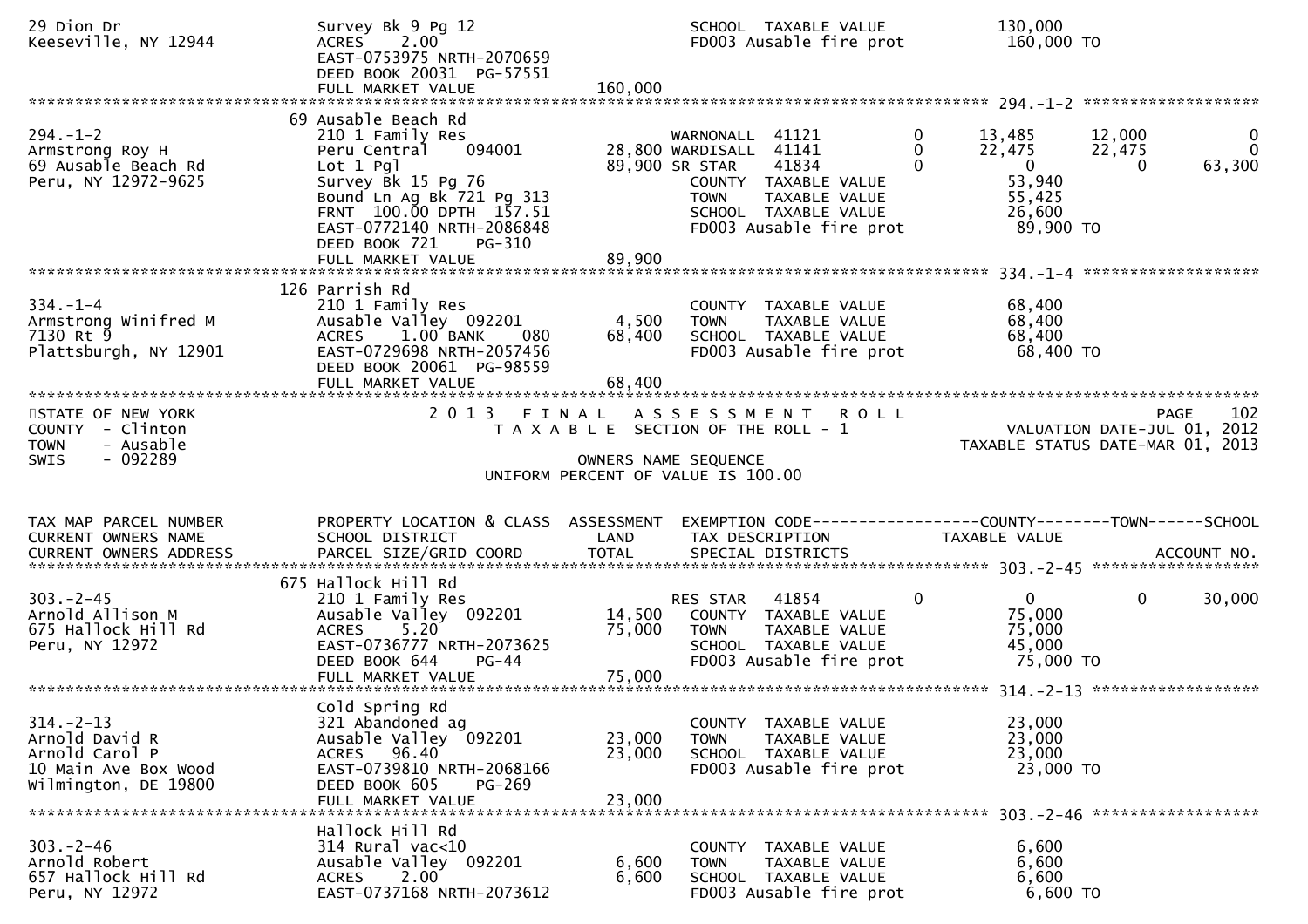|                                                                                                                                                    | DEED BOOK 525<br><b>PG-404</b><br>FULL MARKET VALUE                                                                                                                          | 6,600                       |                                                                                                                                                          |               |                                                                         |                                            |                  |
|----------------------------------------------------------------------------------------------------------------------------------------------------|------------------------------------------------------------------------------------------------------------------------------------------------------------------------------|-----------------------------|----------------------------------------------------------------------------------------------------------------------------------------------------------|---------------|-------------------------------------------------------------------------|--------------------------------------------|------------------|
|                                                                                                                                                    |                                                                                                                                                                              |                             |                                                                                                                                                          |               |                                                                         |                                            |                  |
| $314. - 2 - 3$<br>Arnold Robert<br>657 Hallock Hill Rd<br>Peru, NY 12972                                                                           | Cold Spring Rd<br>321 Abandoned ag<br>Ausable Valley 092201<br>ACRES 125.90<br>EAST-0737027 NRTH-2069416<br>DEED BOOK 525<br>PG-404                                          | 20,400<br>20,400            | COUNTY TAXABLE VALUE<br><b>TOWN</b><br>TAXABLE VALUE<br>SCHOOL TAXABLE VALUE<br>FD003 Ausable fire prot                                                  |               | 20,400<br>20,400<br>20,400<br>20,400 TO                                 |                                            |                  |
|                                                                                                                                                    | FULL MARKET VALUE                                                                                                                                                            | 20,400                      |                                                                                                                                                          |               |                                                                         |                                            |                  |
|                                                                                                                                                    | 414 Arthur Rd                                                                                                                                                                |                             |                                                                                                                                                          |               |                                                                         |                                            |                  |
| $304. - 1 - 24$<br>Arthur Barbara A<br>414 Arthur Rd<br>Peru, NY 12901                                                                             | 210 1 Family Res<br>Ausable Valley 092201<br><b>ACRES</b><br>1.20<br>EAST-0749732 NRTH-2080738<br>DEED BOOK 20051 PG-81952<br>FULL MARKET VALUE                              | 6,200<br>43,500<br>43,500   | RES STAR<br>41854<br>COUNTY TAXABLE VALUE<br><b>TOWN</b><br>TAXABLE VALUE<br>SCHOOL TAXABLE VALUE<br>FD003 Ausable fire prot                             | $\Omega$      | 0<br>43,500<br>43,500<br>13,500<br>43,500 TO                            | $\mathbf{0}$                               | 30,000           |
|                                                                                                                                                    |                                                                                                                                                                              |                             |                                                                                                                                                          |               |                                                                         |                                            |                  |
| STATE OF NEW YORK<br>COUNTY - Clinton<br><b>TOWN</b><br>- Ausable<br>- 092289<br><b>SWIS</b>                                                       | 2 0 1 3                                                                                                                                                                      | FINAL                       | A S S E S S M E N T<br>T A X A B L E SECTION OF THE ROLL - 1<br>OWNERS NAME SEQUENCE                                                                     | <b>ROLL</b>   | TAXABLE STATUS DATE-MAR 01, 2013                                        | <b>PAGE</b><br>VALUATION DATE-JUL 01, 2012 | 103              |
|                                                                                                                                                    |                                                                                                                                                                              |                             | UNIFORM PERCENT OF VALUE IS 100.00                                                                                                                       |               |                                                                         |                                            |                  |
|                                                                                                                                                    |                                                                                                                                                                              |                             |                                                                                                                                                          |               |                                                                         |                                            |                  |
| TAX MAP PARCEL NUMBER<br>CURRENT OWNERS NAME                                                                                                       | PROPERTY LOCATION & CLASS ASSESSMENT<br>SCHOOL DISTRICT                                                                                                                      | LAND                        | EXEMPTION CODE-----------------COUNTY-------TOWN------SCHOOL<br>TAX DESCRIPTION                                                                          |               | TAXABLE VALUE                                                           |                                            |                  |
|                                                                                                                                                    |                                                                                                                                                                              |                             |                                                                                                                                                          |               |                                                                         |                                            |                  |
| $293 - 2 - 13.2$<br>Arthur Charles M<br>Arthur Carla A<br>27 Arthur Rd<br>Peru, NY 12972<br>MAY BE SUBJECT TO PAYMENT<br>UNDER AGDIST LAW TIL 2017 | 27 Arthur Rd<br>241 Rural res&ag<br>Ausable Valley 092201<br>Lot 8<br>ACRES 151.80 BANK<br>080<br>EAST-0755982 NRTH-2081907<br>DEED BOOK 20001 PG-19295<br>FULL MARKET VALUE | 202,000<br>202,000          | AGRI DISTR 41720<br>118,600 RES STAR<br>41854<br>COUNTY TAXABLE VALUE<br><b>TOWN</b><br>TAXABLE VALUE<br>SCHOOL TAXABLE VALUE<br>FD003 Ausable fire prot | 0<br>$\Omega$ | 33,422<br>$\overline{0}$<br>168,578<br>168,578<br>138,578<br>202,000 TO | 33,422<br>$\Omega$                         | 33,422<br>30,000 |
|                                                                                                                                                    |                                                                                                                                                                              |                             |                                                                                                                                                          |               |                                                                         |                                            |                  |
| $304. - 1 - 22$<br>Arthur Charles M<br>364 Arthur Rd<br>Peru, NY 12972                                                                             | 364 Arthur Rd<br>210 1 Family Res<br>Ausable Valley 092201<br>4.50<br><b>ACRES</b><br>EAST-0750784 NRTH-2081143<br>DEED BOOK 819<br>$PG-8$<br>FULL MARKET VALUE              | 9,100<br>59,000<br>59,000   | COUNTY TAXABLE VALUE<br>TAXABLE VALUE<br><b>TOWN</b><br>SCHOOL TAXABLE VALUE<br>FD003 Ausable fire prot                                                  |               | 59,000<br>59,000<br>59,000<br>59,000 TO                                 |                                            |                  |
|                                                                                                                                                    |                                                                                                                                                                              |                             |                                                                                                                                                          |               |                                                                         |                                            |                  |
| $305. -2 - 4.1$<br>Arthur Chester<br>Arthur Doris<br>142 Ausable St<br>Keeseville, NY 12944-3713                                                   | $190/192$ Grove St<br>210 1 Family Res<br>Ausable Valley 092201<br>5.90<br><b>ACRES</b><br>EAST-0757683 NRTH-2073810<br>DEED BOOK 456<br>PG-112<br>FULL MARKET VALUE         | 8,900<br>103,000<br>103,000 | COUNTY TAXABLE VALUE<br>TAXABLE VALUE<br><b>TOWN</b><br>SCHOOL TAXABLE VALUE<br>FD003 Ausable fire prot                                                  |               | 103,000<br>103,000<br>103,000<br>103,000 TO                             |                                            |                  |
|                                                                                                                                                    | $107$ Anthun $R$                                                                                                                                                             |                             |                                                                                                                                                          |               |                                                                         |                                            |                  |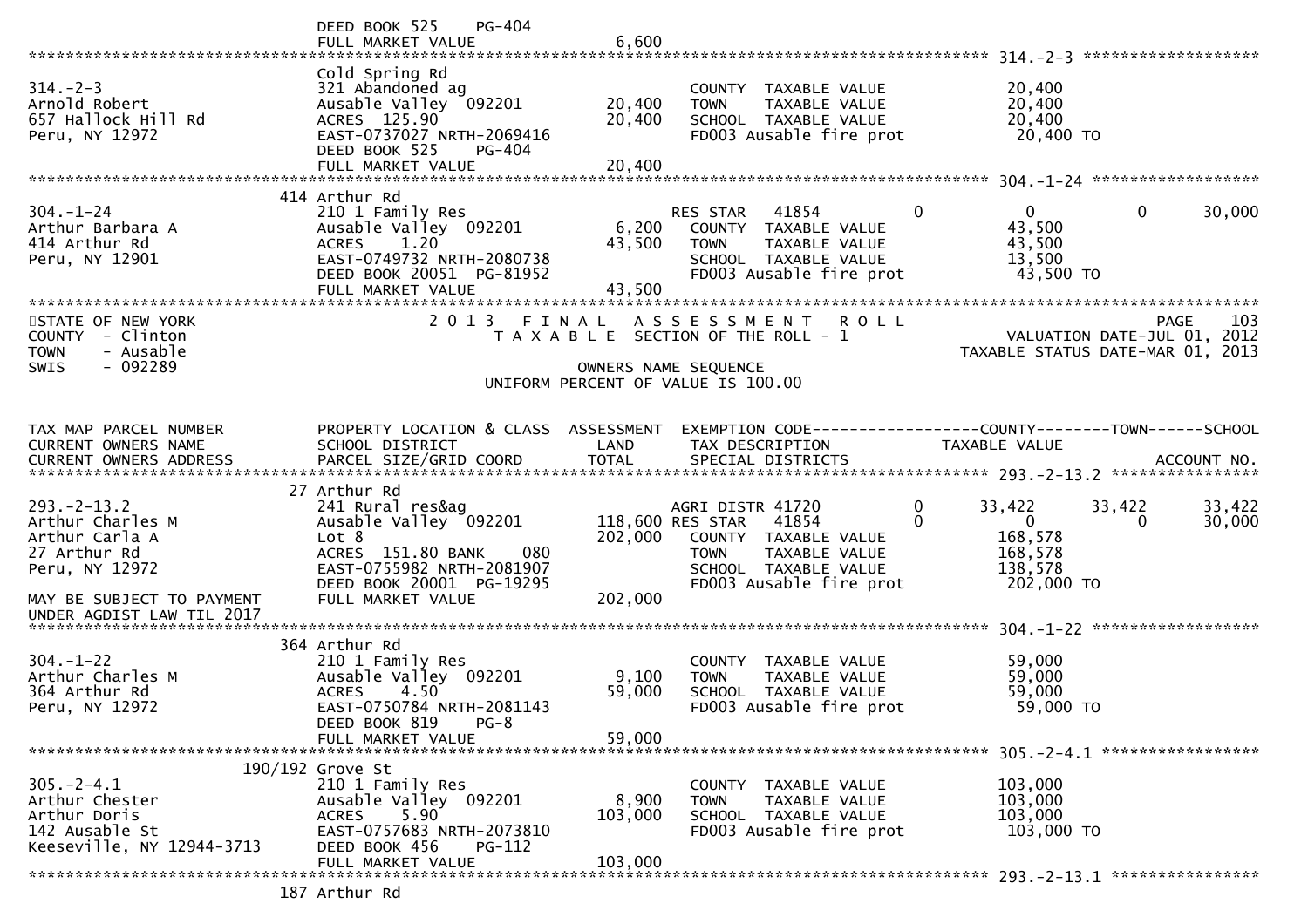| $293. -2 - 13.1$<br>Arthur Linda<br>187 Arthur Rd<br>Peru, NY 12972                               | 210 1 Family Res<br>Ausable Valley 092201<br>FRNT 160.00 DPTH 272.00<br>EAST-0754700 NRTH-2081976<br>DEED BOOK 608<br><b>PG-220</b>                                                                              | 78,100                                                                 | AGED - ALL 41800<br>5,700 SR STAR<br><b>TOWN</b> | 41834<br>COUNTY TAXABLE VALUE<br>TAXABLE VALUE<br>SCHOOL TAXABLE VALUE                                                        | $\mathbf{0}$<br>$\Omega$ | 39,050<br>$\mathbf{0}$<br>39,050<br>39,050<br>$\overline{0}$         | 39,050<br>0                         | 39,050<br>39,050 |
|---------------------------------------------------------------------------------------------------|------------------------------------------------------------------------------------------------------------------------------------------------------------------------------------------------------------------|------------------------------------------------------------------------|--------------------------------------------------|-------------------------------------------------------------------------------------------------------------------------------|--------------------------|----------------------------------------------------------------------|-------------------------------------|------------------|
|                                                                                                   | 15 Sand Hill Rd                                                                                                                                                                                                  |                                                                        |                                                  |                                                                                                                               |                          |                                                                      |                                     |                  |
| $334.2 - 1 - 14.3$<br>Ashline Scott<br>Ashline Susan<br>15 Sand Hill Rd<br>Clintonville, NY 12924 | 210 1 Family Res<br>Ausable Valley 092201<br>Lot 23 Pl 12000 Al<br>1.10 BANK<br><b>ACRES</b><br>080<br>EAST-0731484 NRTH-2053949<br>DEED BOOK 730<br>$PG-37$<br>FULL MARKET VALUE                                | 4,600<br>69,400<br>69,400                                              | RES STAR<br><b>TOWN</b>                          | 41854<br>COUNTY TAXABLE VALUE<br>TAXABLE VALUE<br>SCHOOL TAXABLE VALUE<br>FD003 Ausable fire prot<br>LT003 Clintonville Light | $\Omega$                 | $\mathbf{0}$<br>69,400<br>69,400<br>39,400<br>69,400 TO<br>69,400 TO | $\mathbf{0}$                        | 30,000           |
|                                                                                                   |                                                                                                                                                                                                                  |                                                                        |                                                  |                                                                                                                               |                          |                                                                      |                                     |                  |
| STATE OF NEW YORK<br>COUNTY - Clinton<br>- Ausable<br><b>TOWN</b><br>- 092289<br><b>SWIS</b>      | 2 0 1 3                                                                                                                                                                                                          | FINAL<br>T A X A B L E SECTION OF THE ROLL - 1<br>OWNERS NAME SEQUENCE |                                                  | ASSESSMENT ROLL                                                                                                               |                          | TAXABLE STATUS DATE-MAR 01, 2013                                     | PAGE<br>VALUATION DATE-JUL 01, 2012 | 104              |
|                                                                                                   |                                                                                                                                                                                                                  | UNIFORM PERCENT OF VALUE IS 100.00                                     |                                                  |                                                                                                                               |                          |                                                                      |                                     |                  |
|                                                                                                   |                                                                                                                                                                                                                  |                                                                        |                                                  |                                                                                                                               |                          |                                                                      |                                     |                  |
| TAX MAP PARCEL NUMBER<br>CURRENT OWNERS NAME                                                      | PROPERTY LOCATION & CLASS ASSESSMENT<br>SCHOOL DISTRICT                                                                                                                                                          | LAND                                                                   |                                                  | EXEMPTION CODE-----------------COUNTY-------TOWN------SCHOOL<br>TAX DESCRIPTION                                               |                          | <b>TAXABLE VALUE</b>                                                 |                                     |                  |
| CURRENT OWNERS ADDRESS                                                                            | PARCEL SIZE/GRID COORD                                                                                                                                                                                           | <b>TOTAL</b>                                                           |                                                  | SPECIAL DISTRICTS                                                                                                             |                          |                                                                      |                                     | ACCOUNT NO.      |
|                                                                                                   |                                                                                                                                                                                                                  |                                                                        |                                                  |                                                                                                                               |                          |                                                                      |                                     |                  |
| $293. -2 - 5.11$<br>Ashline Todd<br>381 Salmon River Rd<br>Plattsburgh, NY 12901                  | Fuller Rd<br>$314$ Rural vac<10<br>Ausable Valley 092201<br>Pg <sub>1</sub><br><b>ACRES</b><br>9.50<br>EAST-0759698 NRTH-2084327<br>DEED BOOK 20132 PG-54138                                                     | 11,100<br>11,100                                                       | <b>TOWN</b>                                      | COUNTY TAXABLE VALUE<br>TAXABLE VALUE<br>SCHOOL TAXABLE VALUE<br>FD003 Ausable fire prot                                      |                          | 11,100<br>11,100<br>11,100<br>11,100 TO                              |                                     |                  |
|                                                                                                   | 104 Fuller Rd                                                                                                                                                                                                    |                                                                        |                                                  |                                                                                                                               |                          |                                                                      |                                     |                  |
| $293. -4 - 1.1$<br>Ashline Todd<br>381 Salmon River Rd<br>Plattsburgh, NY 12901                   | 311 Res vac land<br>Ausable Valley 092201<br>ACRES 17.90<br>EAST-0757395 NRTH-2082281<br>DEED BOOK 20132 PG-54139                                                                                                | 14,600<br>14,600                                                       | <b>TOWN</b>                                      | COUNTY TAXABLE VALUE<br>TAXABLE VALUE<br>SCHOOL TAXABLE VALUE<br>FD003 Ausable fire prot                                      |                          | 14,600<br>14,600<br>14,600<br>14,600 TO                              |                                     |                  |
|                                                                                                   | FULL MARKET VALUE                                                                                                                                                                                                | 14,600                                                                 |                                                  |                                                                                                                               |                          |                                                                      |                                     |                  |
| $304. - 1 - 36.1$<br>Atkins Jody<br>O'Bryan Russell Lori<br>315 Hallock Hill Rd<br>Peru, NY 12972 | 315 Hallock Hill Rd<br>210 1 Family Res<br>Ausable Valley 092201<br>Lot 3 & 4 Pl 12000 Ac<br>2012/246251 Survey Map<br><b>ACRES</b><br>1.30 BANK<br>080<br>EAST-0745729 NRTH-2075261<br>DEED BOOK 20072 PG-02040 | 24,200<br>275,000                                                      | <b>TOWN</b>                                      | COUNTY TAXABLE VALUE<br>TAXABLE VALUE<br>SCHOOL TAXABLE VALUE<br>FD003 Ausable fire prot                                      |                          | 275,000<br>275,000<br>275,000<br>275,000 TO                          |                                     |                  |
|                                                                                                   | FULL MARKET VALUE                                                                                                                                                                                                | 275,000                                                                |                                                  |                                                                                                                               |                          |                                                                      |                                     |                  |
| $334. -2 - 5.81$<br>Aubin Howard                                                                  | New Sweden Ln<br>322 Rural vac>10<br>Ausable Valley 092201                                                                                                                                                       | 19,900                                                                 | <b>COUNTY</b><br><b>TOWN</b>                     | TAXABLE VALUE<br>TAXABLE VALUE                                                                                                |                          | 19,900<br>19,900                                                     |                                     |                  |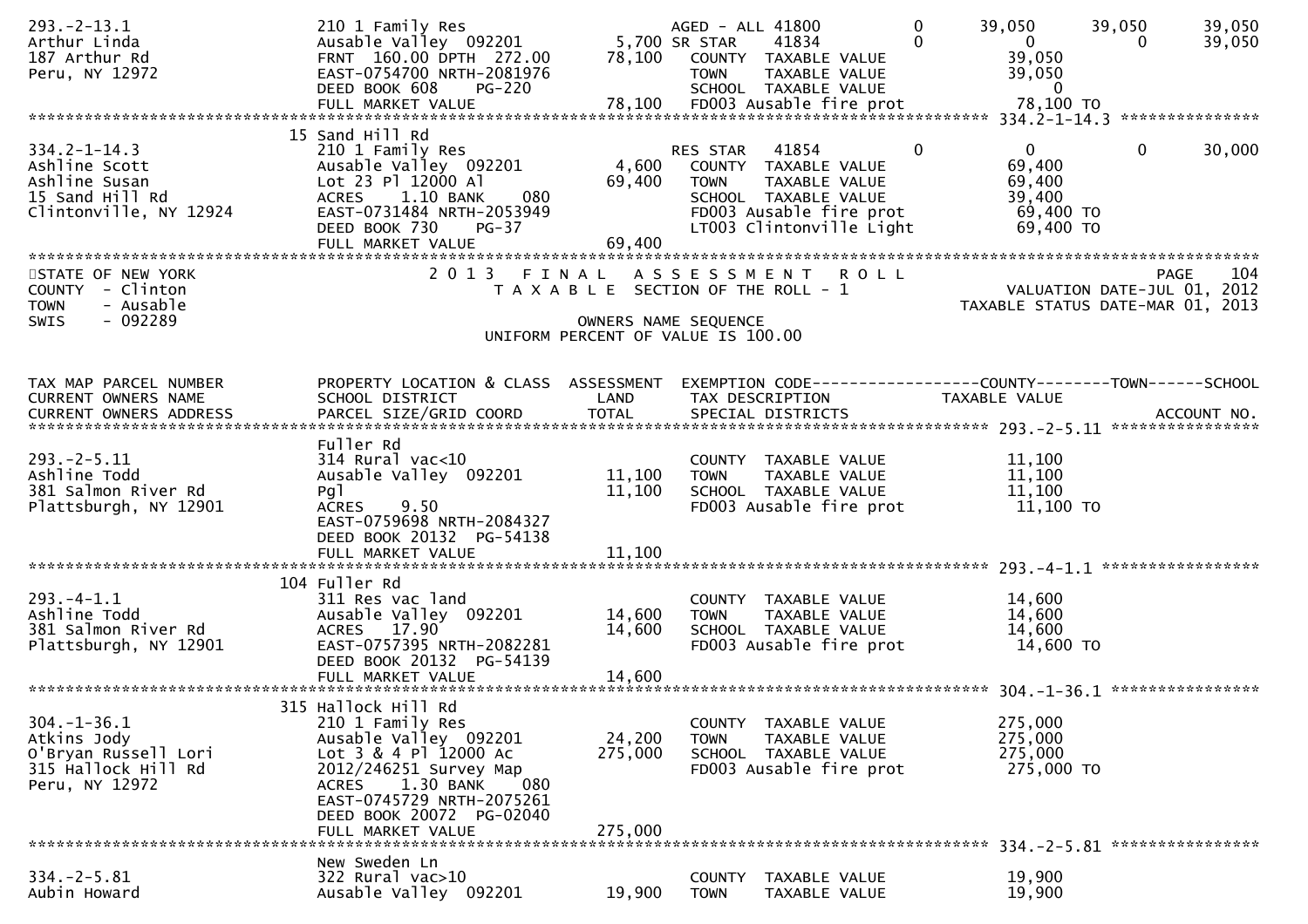| PO Box 123<br>AuSable Forks, NY 12912                                                 | Lot 195 Maules Tr<br>ACRES 64.80<br>EAST-0725430 NRTH-2052511<br>DEED BOOK 803<br>PG-242                                                                                                                        | 19,900                  | SCHOOL TAXABLE VALUE<br>FD003 Ausable fire prot                                                                                                      | 19,900<br>19,900 TO                                                                                               |
|---------------------------------------------------------------------------------------|-----------------------------------------------------------------------------------------------------------------------------------------------------------------------------------------------------------------|-------------------------|------------------------------------------------------------------------------------------------------------------------------------------------------|-------------------------------------------------------------------------------------------------------------------|
|                                                                                       | Rt 9N                                                                                                                                                                                                           |                         |                                                                                                                                                      |                                                                                                                   |
| $334. -2 - 25.2$<br>Aubin Howard<br>PO Box 123<br>Ausable Forks, NY 12912             | 312 Vac w/imprv<br>Ausable Valley 092201<br>Lot 195 & 196 Maules<br>ACRES 56.60<br>EAST-0723789 NRTH-2050851<br>DEED BOOK 20041 PG-76554                                                                        | 20,500<br>21,100        | COUNTY TAXABLE VALUE<br>TAXABLE VALUE<br><b>TOWN</b><br>SCHOOL TAXABLE VALUE<br>FD003 Ausable fire prot                                              | 21,100<br>21,100<br>21,100<br>21,100 TO                                                                           |
|                                                                                       | FULL MARKET VALUE                                                                                                                                                                                               | 21,100                  |                                                                                                                                                      |                                                                                                                   |
| STATE OF NEW YORK<br>COUNTY - Clinton<br><b>TOWN</b><br>- Ausable<br>- 092289<br>SWIS |                                                                                                                                                                                                                 | OWNERS NAME SEQUENCE    | 2013 FINAL ASSESSMENT ROLL<br>T A X A B L E SECTION OF THE ROLL - 1                                                                                  | <b>PAGE</b><br>105<br>VALUATION DATE-JUL 01, 2012<br>TAXABLE STATUS DATE-MAR 01, 2013                             |
|                                                                                       |                                                                                                                                                                                                                 |                         | UNIFORM PERCENT OF VALUE IS 100.00                                                                                                                   |                                                                                                                   |
|                                                                                       |                                                                                                                                                                                                                 |                         |                                                                                                                                                      |                                                                                                                   |
| TAX MAP PARCEL NUMBER<br>CURRENT OWNERS NAME                                          | SCHOOL DISTRICT                                                                                                                                                                                                 | LAND                    | TAX DESCRIPTION                                                                                                                                      | PROPERTY LOCATION & CLASS ASSESSMENT EXEMPTION CODE----------------COUNTY-------TOWN------SCHOOL<br>TAXABLE VALUE |
| $305. - 1 - 6$<br>Ausable Chasm Co<br>PO Box 390<br>Ausable Chasm, NY 12911           | Rt 9<br>323 Vacant rural<br>323 Vacant rural<br>Ausable Valley  092201           14,100<br>Lot 10 Adgates 2113 Ac L<br>ACRES 13.00<br>EAST-0760404 NRTH-2072368<br>DEED BOOK 330<br>PG-557<br>FULL MARKET VALUE | 14,100<br>14,100        | COUNTY TAXABLE VALUE<br>TOWN TAXABLE VALUE<br>TOWN TAXABLE VALUE<br>SCHOOL TAXABLE<br>SCHOOL TAXABLE VALUE<br>FD003 Ausable fire prot<br>LT006 Chasm | 14,100<br>14,100<br>14,100<br>14,100 TO<br>14,100 TO                                                              |
|                                                                                       |                                                                                                                                                                                                                 |                         |                                                                                                                                                      |                                                                                                                   |
| $305. -4 - 1$<br>Ausable Chasm Co<br>PO Box 390<br>Ausable Chasm, NY 12911            | Ausable Riv<br>331 Com vac w/im<br>Ausable Valley 092201<br>Matthew Adgate 2113 4C Lo<br>ACRES 52.90<br>EAST-0762218 NRTH-2078085<br>DEED BOOK 461<br><b>PG-708</b>                                             | 49,900<br>75,000        | COUNTY TAXABLE VALUE<br>TAXABLE VALUE<br><b>TOWN</b><br>SCHOOL TAXABLE VALUE<br>FD003 Ausable fire prot<br>LT006 Chasm                               | 75,000<br>75,000<br>75,000<br>75,000 TO<br>75,000 TO                                                              |
|                                                                                       |                                                                                                                                                                                                                 |                         |                                                                                                                                                      |                                                                                                                   |
|                                                                                       | old State Rd                                                                                                                                                                                                    |                         |                                                                                                                                                      |                                                                                                                   |
| $305.4 - 1 - 1$<br>Ausable Chasm Co<br>PO Box 390<br>Ausable Chasm, NY 12911          | 330 Vacant comm<br>Ausable Valley 092201<br><b>ACRES</b><br>3.90<br>EAST-0762550 NRTH-2075018<br>DEED BOOK 173<br>$PG-15$<br>FULL MARKET VALUE                                                                  | 9,200<br>9,200<br>9,200 | COUNTY TAXABLE VALUE<br>TAXABLE VALUE<br><b>TOWN</b><br>SCHOOL TAXABLE VALUE<br>FD003 Ausable fire prot<br>LT006 Chasm                               | 9,200<br>9,200<br>9,200<br>9,200 TO<br>9,200 TO                                                                   |
|                                                                                       |                                                                                                                                                                                                                 |                         |                                                                                                                                                      |                                                                                                                   |
| $315. - 3 - 10$<br>Ayotte Amy S<br>155 Hill St<br>Keeseville, NY 12944                | 155 Hill St<br>210 1 Family Res<br>Ausable Valley 092201<br>FRNT 100.00 DPTH 250.00<br>080<br><b>BANK</b>                                                                                                       | 8,700<br>87,000         | COUNTY TAXABLE VALUE<br>TAXABLE VALUE<br><b>TOWN</b><br>SCHOOL TAXABLE VALUE<br>FD003 Ausable fire prot                                              | 87,000<br>87,000<br>87,000<br>87,000 TO                                                                           |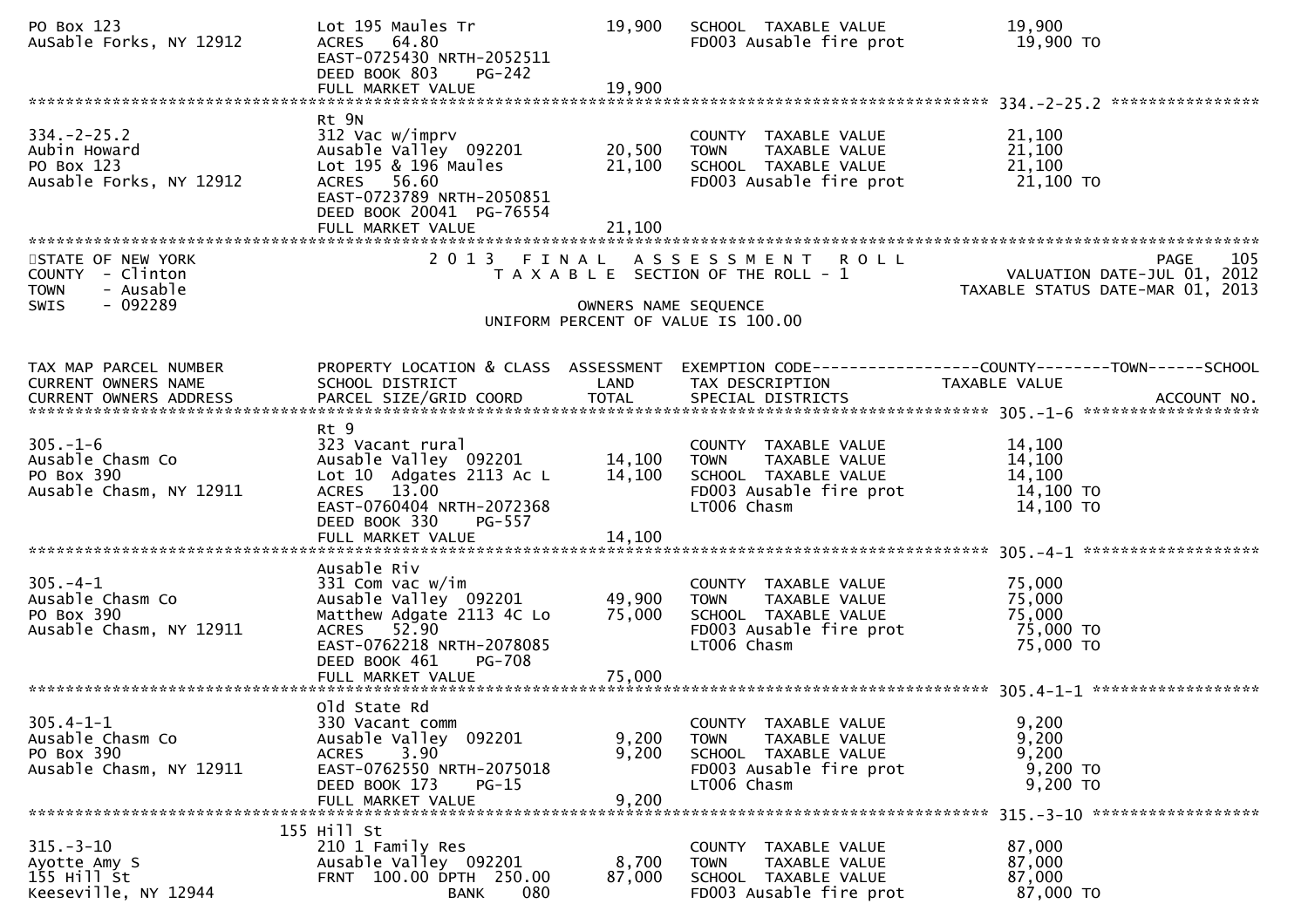|                                                                                                      | EAST-0752335 NRTH-2068125<br>DEED BOOK 20072 PG-7579                                                                                                                                   |                           | LT004 Hill St Light                                                                                                                                      | 87,000 TO                                                                          |                                                                                |
|------------------------------------------------------------------------------------------------------|----------------------------------------------------------------------------------------------------------------------------------------------------------------------------------------|---------------------------|----------------------------------------------------------------------------------------------------------------------------------------------------------|------------------------------------------------------------------------------------|--------------------------------------------------------------------------------|
|                                                                                                      |                                                                                                                                                                                        |                           |                                                                                                                                                          |                                                                                    |                                                                                |
| $334.2 - 1 - 3$<br>Babcock Elton D<br>1392 Rt 9N<br>Clintonville, NY 12924                           | 1392 Rt 9N<br>210 1 Family Res<br>Ausable Valley 092201<br>FRNT 149.00 DPTH 234.00<br><b>BANK</b><br>080<br>EAST-0730527 NRTH-2053543<br>DEED BOOK 20102 PG-30524<br>FULL MARKET VALUE | 5,300<br>69,000<br>69,000 | RES STAR<br>41854<br>COUNTY TAXABLE VALUE<br><b>TOWN</b><br>TAXABLE VALUE<br>SCHOOL TAXABLE VALUE<br>FD003 Ausable fire prot<br>LT003 Clintonville Light | $\Omega$<br>$\mathbf{0}$<br>69,000<br>69,000<br>39,000<br>$69,000$ TO<br>69,000 TO | $\mathbf{0}$<br>30,000                                                         |
| STATE OF NEW YORK<br>COUNTY - Clinton<br>- Ausable<br><b>TOWN</b><br>- 092289<br><b>SWIS</b>         |                                                                                                                                                                                        |                           | 2013 FINAL ASSESSMENT ROLL<br>T A X A B L E SECTION OF THE ROLL - 1<br>OWNERS NAME SEQUENCE<br>UNIFORM PERCENT OF VALUE IS 100.00                        |                                                                                    | PAGE<br>106<br>VALUATION DATE-JUL 01, 2012<br>TAXABLE STATUS DATE-MAR 01, 2013 |
| TAX MAP PARCEL NUMBER<br>CURRENT OWNERS NAME                                                         | PROPERTY LOCATION & CLASS ASSESSMENT<br>SCHOOL DISTRICT                                                                                                                                | LAND                      | EXEMPTION CODE-----------------COUNTY-------TOWN------SCHOOL<br>TAX DESCRIPTION                                                                          | TAXABLE VALUE                                                                      |                                                                                |
| $315. -2 - 17.3$<br>Bachand Normand L<br>Bachand Carol Ann<br>26 Basket Ave<br>Keeseville, NY 12944  | 26 Basket Ave<br>210 1 Family Res<br>Ausable Valley 092201<br>ACRES 1.60<br>EAST-0754510 NRTH-2070269<br>DEED BOOK 635<br>$PG-513$                                                     | 6,400<br>131,800          | RES STAR 41854<br>COUNTY TAXABLE VALUE<br><b>TOWN</b><br>TAXABLE VALUE<br>SCHOOL TAXABLE VALUE<br>FD003 Ausable fire prot                                | $\mathbf{0}$<br>$\mathbf 0$<br>131,800<br>131,800<br>101,800<br>131,800 TO         | 30,000<br>$\Omega$                                                             |
| $293. - 2 - 5.4$<br>Bailey Arthur G<br>494 Port Douglas Rd<br>Keeseville, NY 12944                   | 29 Reid St<br>270 Mfg housing<br>Ausable Valley 092201<br>Lot 7 Pgl<br>1.10<br><b>ACRES</b><br>EAST-0758112 NRTH-2081305<br>DEED BOOK 20082 PG-17141<br>FULL MARKET VALUE              | 6,100<br>32,800<br>32,800 | COUNTY TAXABLE VALUE<br>TAXABLE VALUE<br><b>TOWN</b><br>SCHOOL TAXABLE VALUE<br>FD003 Ausable fire prot                                                  | 32,800<br>32,800<br>32,800<br>32,800 TO                                            |                                                                                |
| $293. - 2 - 4.4$<br>Bailey Mark<br>206 Telegraph Rd<br>Peru, NY 12972                                | 206 Telegraph Rd<br>210 1 Family Res<br>Ausable Valley 092201<br>Sub Map 17 Pg 81 Lot 4<br>ACRES 7.06<br>EAST-0758835 NRTH-2084053<br>DEED BOOK 790<br>$PG-172$<br>FULL MARKET VALUE   | 104,000                   | 41854<br>RES STAR<br>15,600 COUNTY TAXABLE VALUE<br>104,000 TOWN<br>TAXABLE VALUE<br>SCHOOL TAXABLE VALUE<br>FD003 Ausable fire prot                     | $\mathbf{0}$<br>$\overline{0}$<br>104,000<br>104,000<br>74,000<br>104,000 TO       | $\mathbf 0$<br>30,000<br>$293 - 3 - 8$ *********************                   |
| $293 - 3 - 8$<br>Baker Allan J<br>Baker Kathy E<br>524 Brandy Brook Rd<br>Ellenburg Center, NY 12934 | Haven Ln<br>$314$ Rural vac<10<br>094001<br>Peru Central<br>PLC 396 Lot 41<br>5.07<br><b>ACRES</b><br>EAST-0767498 NRTH-2082799<br>DEED BOOK 20122 PG-52399                            | 25,400<br>25,400          | COUNTY TAXABLE VALUE<br>TAXABLE VALUE<br><b>TOWN</b><br>SCHOOL TAXABLE VALUE<br>FD003 Ausable fire prot                                                  | 25,400<br>25,400<br>25,400<br>25,400 TO                                            |                                                                                |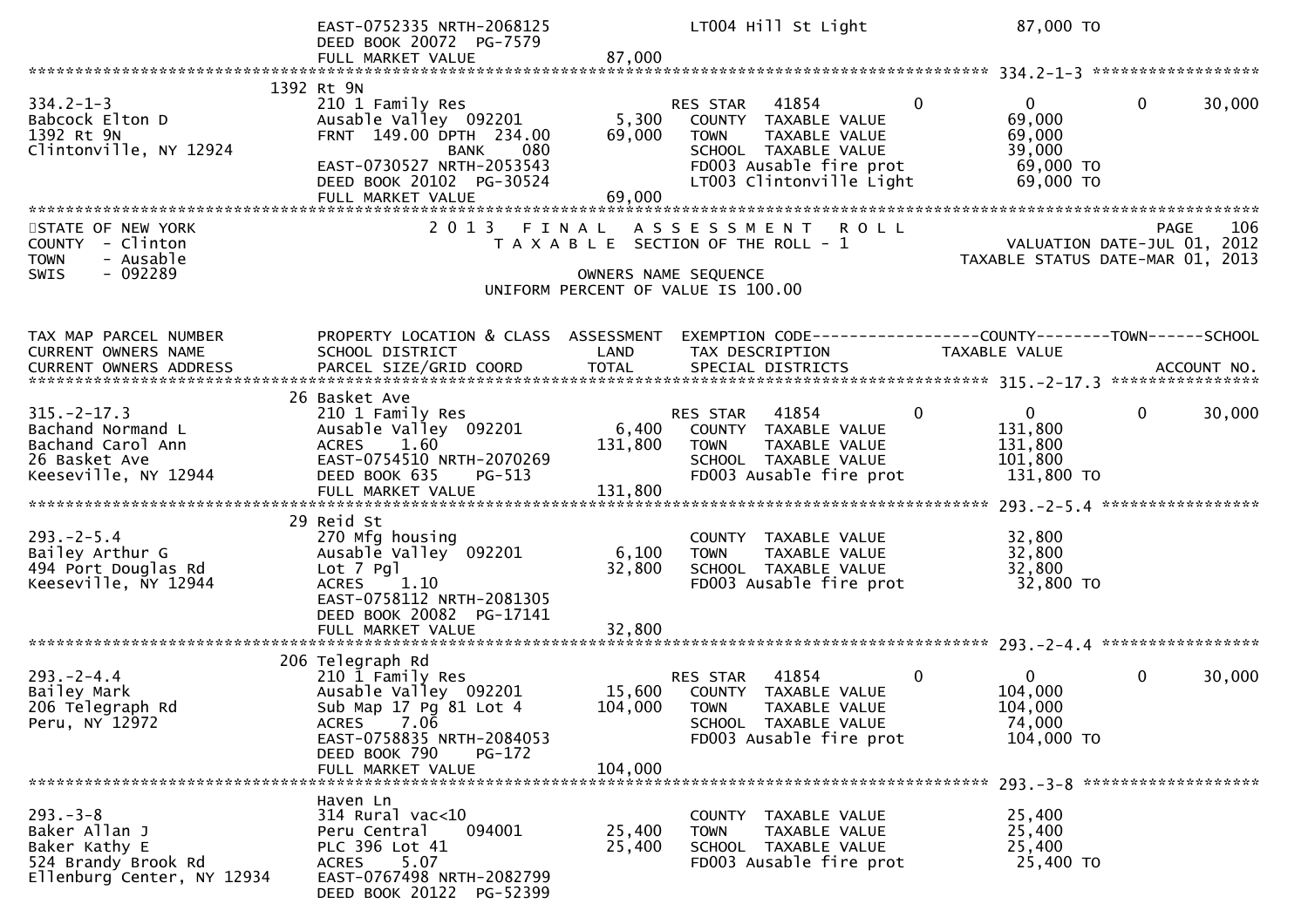|                                                                                              | FULL MARKET VALUE                                                                                                                                                           | 25,400          |                                                                                                                                                        |                          |                                                                   |                                                                                       |
|----------------------------------------------------------------------------------------------|-----------------------------------------------------------------------------------------------------------------------------------------------------------------------------|-----------------|--------------------------------------------------------------------------------------------------------------------------------------------------------|--------------------------|-------------------------------------------------------------------|---------------------------------------------------------------------------------------|
|                                                                                              |                                                                                                                                                                             |                 |                                                                                                                                                        |                          |                                                                   |                                                                                       |
| $294.18 - 2 - 12$<br>Baker Edmund J<br>Baker Heather<br>2 Tanglewood Dr<br>Peru, NY 12972    | 2 Tanglewood Dr<br>210 1 Family Res<br>094001<br>Peru Central<br>Book 13 Page 95 Survey<br>FRNT 245.60 DPTH 246.60<br>EAST-0773451 NRTH-2082059<br>DEED BOOK 20021 PG-45045 |                 | WARCOMALL 41131<br>46,100 WARDISALL 41141<br>320,500 RES STAR<br>41854<br>COUNTY TAXABLE VALUE<br><b>TOWN</b><br>TAXABLE VALUE<br>SCHOOL TAXABLE VALUE | $\mathbf{0}$<br>$\Omega$ | 45,000<br>90,000<br>$\mathbf{0}$<br>185,500<br>260,500<br>290,500 | 20,000<br>$\mathbf 0$<br>$\Omega$<br>40,000<br>30,000<br>$\Omega$                     |
|                                                                                              |                                                                                                                                                                             |                 |                                                                                                                                                        |                          |                                                                   |                                                                                       |
| STATE OF NEW YORK<br>COUNTY - Clinton<br>- Ausable<br><b>TOWN</b><br>- 092289<br><b>SWIS</b> | 2 0 1 3                                                                                                                                                                     | FINAL           | A S S E S S M E N T<br><b>ROLL</b><br>T A X A B L E SECTION OF THE ROLL - 1<br>OWNERS NAME SEQUENCE                                                    |                          |                                                                   | 107<br><b>PAGE</b><br>VALUATION DATE-JUL 01, 2012<br>TAXABLE STATUS DATE-MAR 01, 2013 |
|                                                                                              |                                                                                                                                                                             |                 | UNIFORM PERCENT OF VALUE IS 100.00                                                                                                                     |                          |                                                                   |                                                                                       |
| TAX MAP PARCEL NUMBER                                                                        | PROPERTY LOCATION & CLASS ASSESSMENT                                                                                                                                        |                 |                                                                                                                                                        |                          |                                                                   |                                                                                       |
| <b>CURRENT OWNERS NAME</b>                                                                   | SCHOOL DISTRICT                                                                                                                                                             | LAND            | TAX DESCRIPTION                                                                                                                                        |                          | TAXABLE VALUE                                                     |                                                                                       |
| CURRENT OWNERS ADDRESS                                                                       |                                                                                                                                                                             |                 |                                                                                                                                                        |                          |                                                                   |                                                                                       |
| $303. - 1 - 9.4$<br>Baker Francis L                                                          | 100 Harkness Rd<br>210 1 Family Res<br>Ausable Valley 092201                                                                                                                | 3,200           | 41834<br>SR STAR<br>COUNTY TAXABLE VALUE                                                                                                               | $\mathbf{0}$             | $\Omega$<br>52,500                                                | 52,500<br>$\mathbf{0}$                                                                |
| Baker Ortha M                                                                                | Lot $#22$ Pql                                                                                                                                                               | 52,500          | <b>TOWN</b><br>TAXABLE VALUE                                                                                                                           |                          | 52,500                                                            |                                                                                       |
| 100 Harkness Rd<br>Peru, NY 12972                                                            | FRNT 100.00 DPTH 150.00<br>EAST-0742563 NRTH-2080062<br>DEED BOOK 638<br>PG-814                                                                                             |                 | SCHOOL TAXABLE VALUE<br>FD003 Ausable fire prot                                                                                                        |                          | $\mathbf{0}$<br>52,500 TO                                         |                                                                                       |
|                                                                                              |                                                                                                                                                                             |                 |                                                                                                                                                        |                          |                                                                   |                                                                                       |
|                                                                                              | 1294 Rt 9N                                                                                                                                                                  |                 |                                                                                                                                                        |                          |                                                                   |                                                                                       |
| $335.1 - 1 - 11$<br>Baker II Carlton L<br>1294 Rt 9N<br>Clintonville, NY 12924               | 210 1 Family Res<br>Ausable Valley 092201<br>FRNT 115.00 DPTH 122.00<br>EAST-0732970 NRTH-2053915                                                                           | 58,200          | CW_10_VET/ 41152<br>4,000 RES STAR 41854<br>COUNTY TAXABLE VALUE<br>TAXABLE VALUE<br><b>TOWN</b>                                                       | $\mathbf{0}$<br>0        | 5,820<br>$\mathbf{0}$<br>52,380<br>58,200                         | 0<br>$\mathbf{0}$<br>30,000                                                           |
|                                                                                              | DEED BOOK 20041 PG-76862<br>FULL MARKET VALUE                                                                                                                               | 58,200          | SCHOOL TAXABLE VALUE<br>FD003 Ausable fire prot                                                                                                        |                          | 28,200<br>58,200 TO                                               |                                                                                       |
|                                                                                              |                                                                                                                                                                             |                 | LT003 Clintonville Light                                                                                                                               |                          | 58,200 TO                                                         |                                                                                       |
| $334. - 1 - 24.2$                                                                            | Dry Bridge Rd<br>$322$ Rural vac $>10$                                                                                                                                      |                 | TAXABLE VALUE<br><b>COUNTY</b>                                                                                                                         |                          | 9,000                                                             |                                                                                       |
| Baker John<br>PO Box 104<br>Essex, NY 12936-0104                                             | Ausable Valley 092201<br>Lot 195 Maules<br>Title Deed 781/227<br>ACRES 20.40<br>EAST-0725689 NRTH-2055685                                                                   | 9,000<br>9,000  | <b>TOWN</b><br>TAXABLE VALUE<br>SCHOOL TAXABLE VALUE<br>FD003 Ausable fire prot                                                                        |                          | 9,000<br>9,000<br>$9,000$ TO                                      |                                                                                       |
|                                                                                              | DEED BOOK 930<br>PG-234                                                                                                                                                     | 9,000           |                                                                                                                                                        |                          |                                                                   |                                                                                       |
|                                                                                              | FULL MARKET VALUE                                                                                                                                                           |                 |                                                                                                                                                        |                          |                                                                   |                                                                                       |
| $303. -2 - 25$<br>Baker Ricky A<br>2 Fred Thew Rd<br>Peru, NY 12972                          | 2 Fred Thew Rd<br>270 Mfg housing<br>094001<br>Peru Central<br><b>ACRES</b><br>1.60 BANK<br>850<br>EAST-0733262 NRTH-2075461<br>DEED BOOK 20031 PG-56316                    | 4,900<br>46,800 | COUNTY TAXABLE VALUE<br><b>TOWN</b><br><b>TAXABLE VALUE</b><br>SCHOOL TAXABLE VALUE<br>FD003 Ausable fire prot                                         |                          | 46,800<br>46,800<br>46,800<br>46,800 TO                           |                                                                                       |
|                                                                                              | FULL MARKET VALUE                                                                                                                                                           | 46,800          |                                                                                                                                                        |                          |                                                                   |                                                                                       |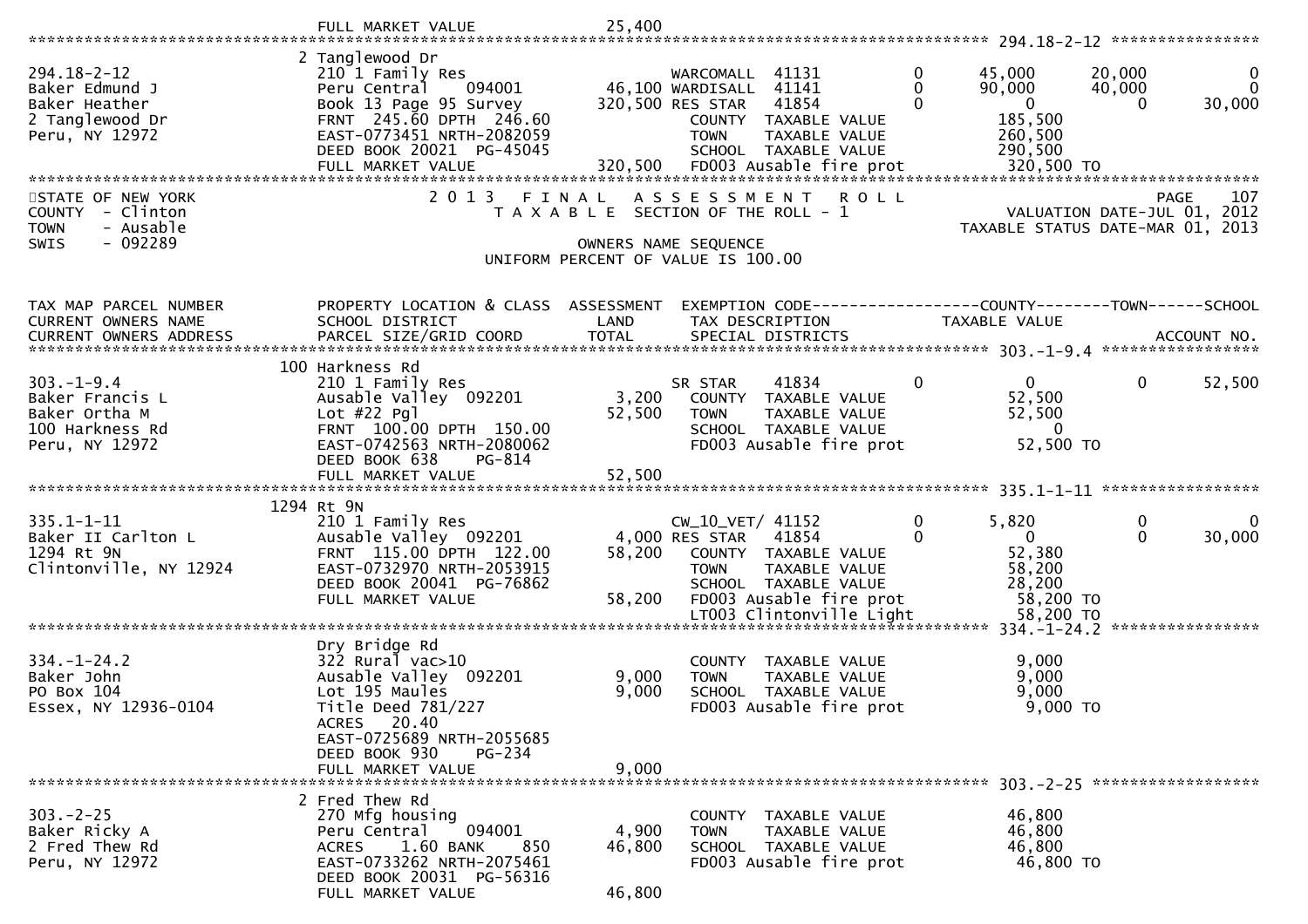| $305. -2 - 7.5$                                                                                             | 120 Grove St<br>270 Mfg housing<br>Ausable Valley 092201 5,500<br>DEED BOOK 823<br><b>PG-256</b><br>FULL MARKET VALUE                                                                                                  | 29,000                    | RES STAR 41854<br>COUNTY TAXABLE VALUE<br><b>TOWN</b><br>TAXABLE VALUE<br>SCHOOL TAXABLE VALUE<br>FD003 Ausable fire prot                                                               | $\overline{0}$<br>$\mathbf{0}$<br>29,000<br>29,000<br>$\overline{0}$<br>29,000 TO | $\mathbf 0$<br>29,000            |
|-------------------------------------------------------------------------------------------------------------|------------------------------------------------------------------------------------------------------------------------------------------------------------------------------------------------------------------------|---------------------------|-----------------------------------------------------------------------------------------------------------------------------------------------------------------------------------------|-----------------------------------------------------------------------------------|----------------------------------|
| STATE OF NEW YORK<br>COUNTY - Clinton<br><b>TOWN</b><br>- Ausable<br>$-092289$<br>SWIS                      | 2013                                                                                                                                                                                                                   |                           | FINAL ASSESSMENT ROLL<br>T A X A B L E SECTION OF THE ROLL - 1<br>OWNERS NAME SEQUENCE<br>UNIFORM PERCENT OF VALUE IS 100.00                                                            | VALUATION DATE-JUL 01, 2012<br>TAXABLE STATUS DATE-MAR 01, 2013                   | 108<br>PAGE                      |
| TAX MAP PARCEL NUMBER<br>CURRENT OWNERS NAME                                                                | PROPERTY LOCATION & CLASS ASSESSMENT<br>SCHOOL DISTRICT                                                                                                                                                                | LAND                      | EXEMPTION CODE-----------------COUNTY-------TOWN------SCHOOL<br>TAX DESCRIPTION                                                                                                         | TAXABLE VALUE                                                                     |                                  |
| $313. -2 - 5.3$<br>Baker Sherman<br>301 Allen Hill Rd<br>Peru, NY 12972                                     | 301 Allen Hill Rd<br>240 Rural res<br>094001<br>Peru Central<br>Lot $#8$<br>10.00<br><b>ACRES</b><br>EAST-0727013 NRTH-2069576<br>DEED BOOK 691<br>PG-249                                                              | 62,000                    | 89 PCT OF VALUE USED FOR EXEMPTION PURPOSES<br>WARNONALL 41121<br>9,900 RES STAR 41854<br>COUNTY TAXABLE VALUE<br>TOWN TAXABLE VALUE<br>SCHOOL TAXABLE VALUE<br>FD003 Ausable fire prot | 8,277<br>0<br>$\overline{0}$<br>53,723<br>53,723<br>32,000<br>62,000 TO           | 8,277<br>0<br>30,000<br>$\Omega$ |
|                                                                                                             |                                                                                                                                                                                                                        |                           |                                                                                                                                                                                         |                                                                                   |                                  |
| $334. - 1 - 28.1$<br>Baker Steve<br>Baker Frances<br>354 Dry Bridge Rd<br>Ausable Forks, NY 12912           | Dry Bridge Rd<br>$314$ Rural vac<10<br>Ausable Valley 092201<br>Lot 196 Mauls<br>4.00<br><b>ACRES</b><br>EAST-0721902 NRTH-2053919<br>DEED BOOK 20051 PG-87514                                                         | 6,300<br>6,300            | COUNTY TAXABLE VALUE<br><b>TOWN</b><br>TAXABLE VALUE<br>SCHOOL TAXABLE VALUE<br>FD003 Ausable fire prot                                                                                 | 6,300<br>6,300<br>6,300<br>6,300 TO                                               |                                  |
|                                                                                                             | FULL MARKET VALUE                                                                                                                                                                                                      | 6,300                     |                                                                                                                                                                                         |                                                                                   |                                  |
| $334. - 1 - 28.4$<br>Baker Steven J<br>Baker Frances B<br>354 Dry Bridge Rd<br>Ausable Forks, NY 12912-6006 | 354 Dry Bridge Rd<br>270 Mfg housing<br>270 Mfg housing<br>Ausable Valley<br>Lot 196 Maules<br>d<br>ACRES<br>Ausable Valley 092201 5,900 COUNTY TAXABLE VALUE<br>EAST-0721598 NRTH-2053845<br>DEED BOOK 99001 PG-07527 | 32,200                    | RES STAR 41854<br>TAXABLE VALUE<br><b>TOWN</b><br>SCHOOL TAXABLE VALUE<br>FD003 Ausable fire prot                                                                                       | $\mathbf 0$<br>$\overline{0}$<br>32,200<br>32,200<br>2,200<br>32,200 TO           | $\mathbf 0$<br>30,000            |
|                                                                                                             | FULL MARKET VALUE                                                                                                                                                                                                      | 32,200                    |                                                                                                                                                                                         |                                                                                   |                                  |
| $313.-2-5.7$<br>Ball Albert<br>Ball Dawn Clark<br>231 Allen Hill Rd<br>Peru, NY 12972                       | 231 Allen Hill Rd<br>270 Mfg housing<br>Peru Central<br>094001<br>Lot 9 Pl 12000 Al<br>ACRES 10.00<br>EAST-0727198 NRTH-2068049<br>DEED BOOK 907<br>PG-231<br>FULL MARKET VALUE                                        | 9,900<br>56,000<br>56,000 | RES STAR 41854<br>COUNTY TAXABLE VALUE<br>TAXABLE VALUE<br><b>TOWN</b><br>SCHOOL TAXABLE VALUE<br>FD003 Ausable fire prot                                                               | $\mathbf 0$<br>0<br>56,000<br>56,000<br>26,000<br>56,000 TO                       | $\mathbf 0$<br>30,000            |
|                                                                                                             |                                                                                                                                                                                                                        |                           |                                                                                                                                                                                         |                                                                                   |                                  |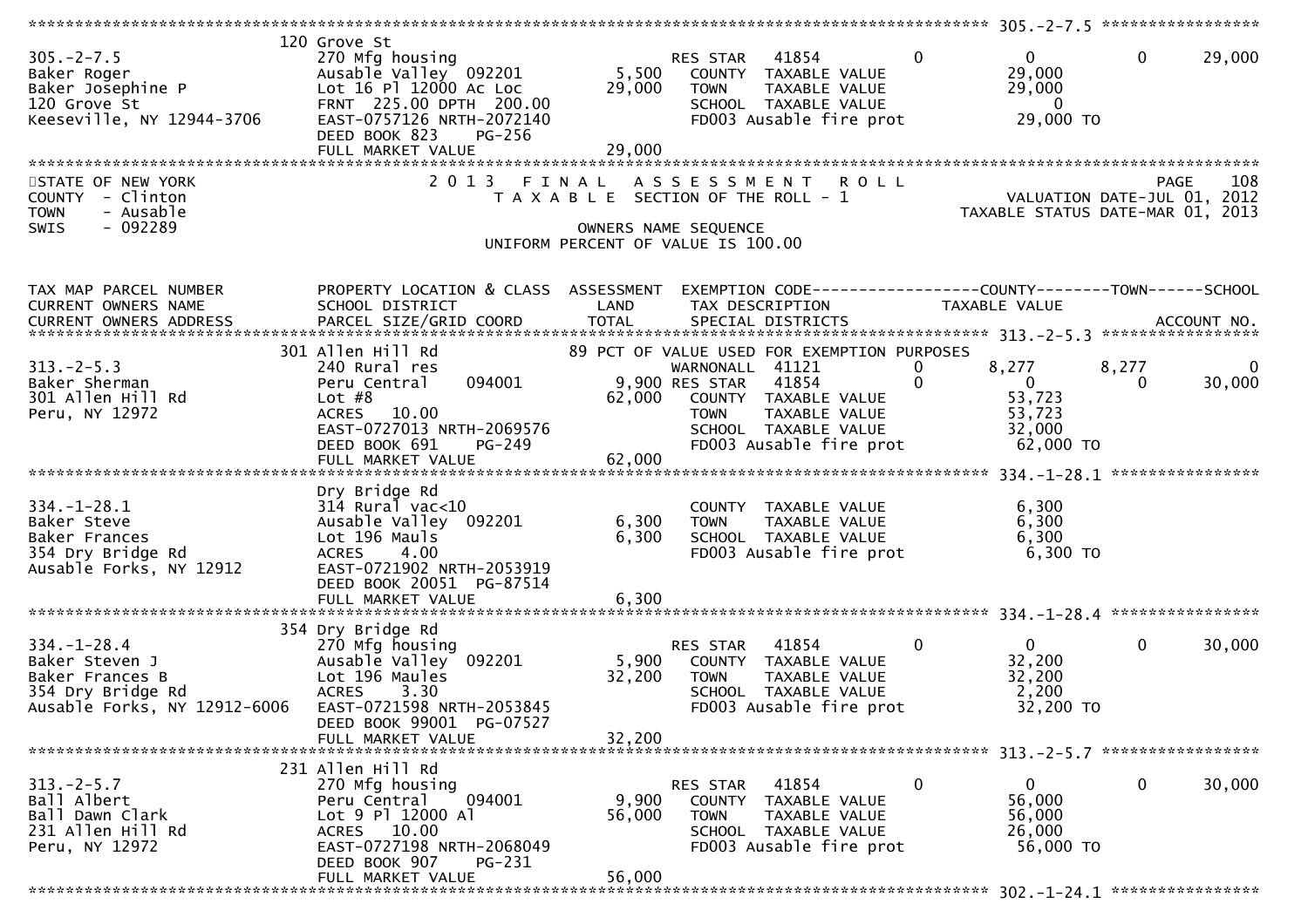|                                                                                                                   | 44/47/50 Mitchell Rd                                                                                                                                                          |                            |                                                                                                                                 |                                                                         |                                                                                |
|-------------------------------------------------------------------------------------------------------------------|-------------------------------------------------------------------------------------------------------------------------------------------------------------------------------|----------------------------|---------------------------------------------------------------------------------------------------------------------------------|-------------------------------------------------------------------------|--------------------------------------------------------------------------------|
| $302 - 1 - 24.1$<br>Banker Life Estate Kenneth R<br>Banker Life Estate Dawn C<br>44 Mitchell Rd<br>Peru, NY 12972 | 240 Rural res<br>Peru Central<br>094001<br>ACRES 109.00 BANK<br>- 080<br>EAST-0724861 NRTH-2074912<br>DEED BOOK 20102 PG-30342                                                | 58,800<br>148,200          | 41834<br>SR STAR<br>COUNTY TAXABLE VALUE<br>TAXABLE VALUE<br><b>TOWN</b><br>SCHOOL TAXABLE VALUE<br>FD003 Ausable fire prot     | $\mathbf 0$<br>$\Omega$<br>148,200<br>148,200<br>84,900<br>148,200 TO   | $\mathbf{0}$<br>63,300                                                         |
|                                                                                                                   | FULL MARKET VALUE                                                                                                                                                             | 148,200                    |                                                                                                                                 |                                                                         |                                                                                |
| STATE OF NEW YORK<br>COUNTY - Clinton<br>- Ausable<br><b>TOWN</b>                                                 | 2 0 1 3                                                                                                                                                                       | FINAL                      | A S S E S S M E N T R O L L<br>T A X A B L E SECTION OF THE ROLL - 1                                                            |                                                                         | 109<br>PAGE<br>VALUATION DATE-JUL 01, 2012<br>TAXABLE STATUS DATE-MAR 01, 2013 |
| $-092289$<br>SWIS                                                                                                 |                                                                                                                                                                               |                            | OWNERS NAME SEQUENCE<br>UNIFORM PERCENT OF VALUE IS 100.00                                                                      |                                                                         |                                                                                |
| TAX MAP PARCEL NUMBER<br>CURRENT OWNERS NAME                                                                      | PROPERTY LOCATION & CLASS ASSESSMENT<br>SCHOOL DISTRICT                                                                                                                       | LAND                       | EXEMPTION CODE-----------------COUNTY-------TOWN------SCHOOL<br>TAX DESCRIPTION                                                 | TAXABLE VALUE                                                           |                                                                                |
|                                                                                                                   |                                                                                                                                                                               |                            |                                                                                                                                 |                                                                         |                                                                                |
| $302 - 1 - 4$<br>Banker Ronald<br>Banker Sandra<br>575 Allen Hill Rd<br>Peru, NY 12972                            | 609 Allen Hill Rd<br>270 Mfg housing<br>094001<br>Peru Central<br>ACRES 282.00<br>EAST-0725212 NRTH-2077093<br>DEED BOOK 20082 PG-17112                                       | 48,600<br>81,500           | COUNTY TAXABLE VALUE<br>TAXABLE VALUE<br><b>TOWN</b><br>SCHOOL TAXABLE VALUE<br>FD003 Ausable fire prot                         | 81,500<br>81,500<br>81,500<br>81,500 TO                                 |                                                                                |
|                                                                                                                   | FULL MARKET VALUE                                                                                                                                                             | 81,500                     |                                                                                                                                 |                                                                         |                                                                                |
| $302 - 1 - 21$<br>Banker Ronald<br>Banker Sandra<br>585 Allen Hill Rd<br>Peru, NY 12972                           | 585 Allen Hill Rd<br>210 1 Family Res<br>Peru Central<br>094001<br>1.40<br><b>ACRES</b><br>EAST-0727904 NRTH-2076242<br>DEED BOOK 548<br><b>PG-104</b><br>FULL MARKET VALUE   | 97,800<br>97,800           | RES STAR 41854<br>4,700 COUNTY TAXABLE VALUE<br><b>TOWN</b><br>TAXABLE VALUE<br>SCHOOL TAXABLE VALUE<br>FD003 Ausable fire prot | $\mathbf{0}$<br>$\mathbf{0}$<br>97,800<br>97,800<br>67,800<br>97,800 TO | $\mathbf 0$<br>30,000                                                          |
| $302 - 1 - 5$<br>Banker Ronald F<br>Banker Sandra<br>585 Allen Hill Rd<br>Peru, NY 12972                          | Rod Gun Rd<br>321 Abandoned ag<br>Peru Central 094001<br>Title Deed Bk 450 Pg 300<br>ACRES 30.90<br>EAST-0726870 NRTH-2078717<br>DEED BOOK 927<br>PG-183<br>FULL MARKET VALUE | 16,500<br>16,500<br>16,500 | COUNTY TAXABLE VALUE<br>TAXABLE VALUE<br><b>TOWN</b><br>SCHOOL TAXABLE VALUE<br>FD003 Ausable fire prot                         | 16,500<br>16,500<br>16,500<br>16,500 TO                                 |                                                                                |
| $303. - 1 - 30$<br>Banker Ronald F<br>585 Allen Hill Rd<br>Peru, NY 12972                                         | Calkins Rd<br>314 Rural vac<10<br>094001<br>Peru Central<br>7.30<br><b>ACRES</b><br>EAST-0734886 NRTH-2076590<br>DEED BOOK 589<br>$PG-13$<br>FULL MARKET VALUE                | 1,800<br>1,800<br>1,800    | COUNTY TAXABLE VALUE<br>TAXABLE VALUE<br><b>TOWN</b><br>SCHOOL TAXABLE VALUE<br>FD003 Ausable fire prot                         | 1,800<br>1,800<br>1,800<br>1,800 TO                                     |                                                                                |
|                                                                                                                   | 189 Harkness Rd                                                                                                                                                               |                            | 91 PCT OF VALUE USED FOR EXEMPTION PURPOSES                                                                                     |                                                                         |                                                                                |
| $303 - 1 - 15.3$<br>Barber Richard H<br>189 Harkness Rd<br>Peru, NY 12972-3903                                    | 240 Rural res<br>Ausable Valley 092201<br>$Lot 22$ Pgl<br>24.00<br><b>ACRES</b>                                                                                               |                            | CW_10_VET/ 41152<br>12,400 AGED COUN 41802<br>94,000 SR STAR<br>41834<br>COUNTY TAXABLE VALUE                                   | 8,000<br>U<br>0<br>7,754<br>0<br>0<br>78,246                            | 0<br>0<br>0<br>$\mathbf{0}$<br>0<br>63,300                                     |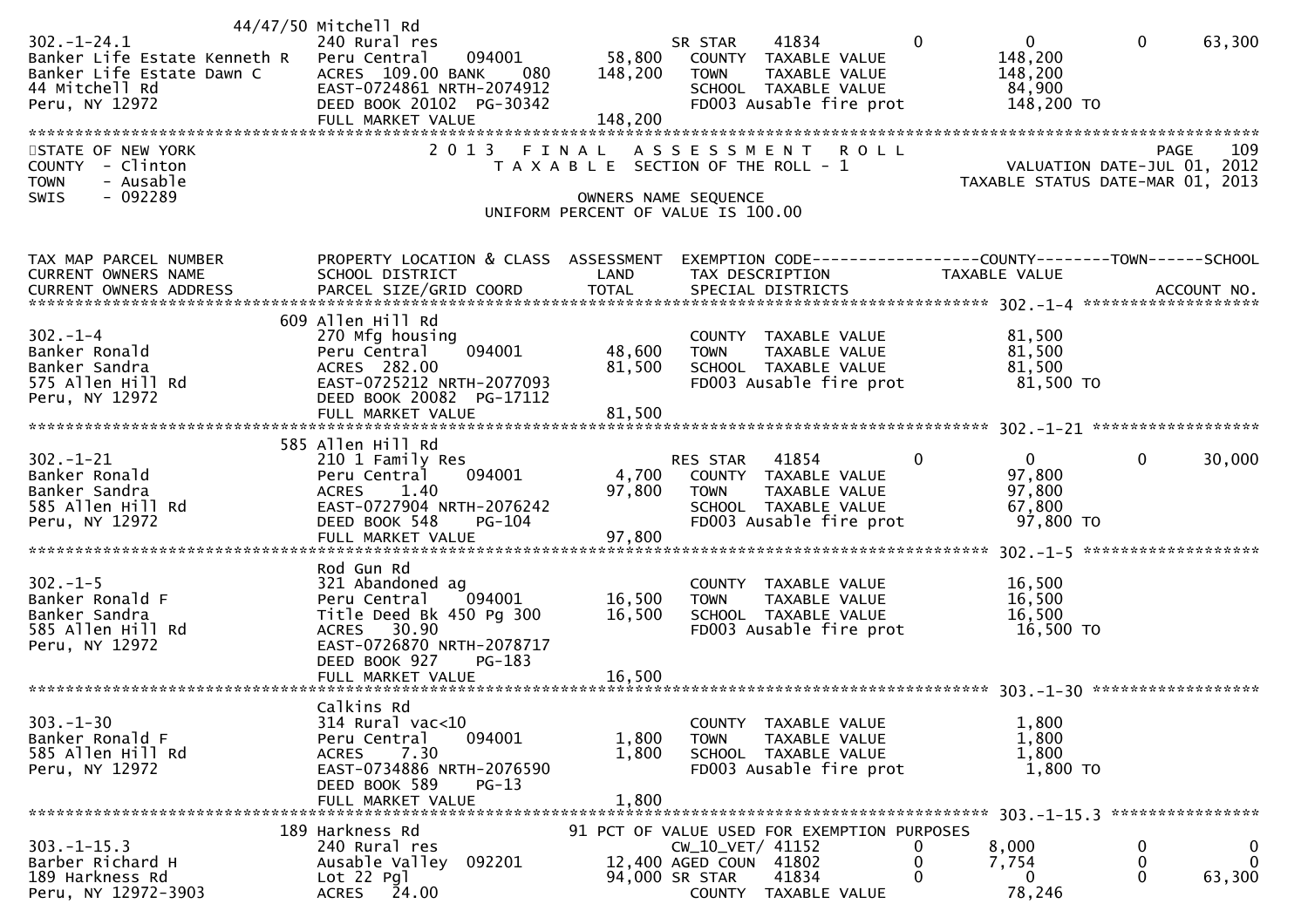|                                                                                           | EAST-0741046 NRTH-2077763<br>DEED BOOK 1028<br>PG-335                                                                                                                                    |                           | <b>TOWN</b><br>TAXABLE VALUE<br>SCHOOL TAXABLE VALUE                                                                                                      |                            | 94,000<br>30,700                                                                        |                         |
|-------------------------------------------------------------------------------------------|------------------------------------------------------------------------------------------------------------------------------------------------------------------------------------------|---------------------------|-----------------------------------------------------------------------------------------------------------------------------------------------------------|----------------------------|-----------------------------------------------------------------------------------------|-------------------------|
| STATE OF NEW YORK<br>COUNTY - Clinton<br>- Ausable<br><b>TOWN</b><br>$-092289$<br>SWIS    | 2 0 1 3                                                                                                                                                                                  | FINAL                     | ASSESSMENT ROLL<br>T A X A B L E SECTION OF THE ROLL - 1<br>OWNERS NAME SEQUENCE<br>UNIFORM PERCENT OF VALUE IS 100.00                                    |                            | VALUATION DATE-JUL 01, 2012<br>TAXABLE STATUS DATE-MAR 01, 2013                         | 110<br>PAGE             |
| TAX MAP PARCEL NUMBER<br>CURRENT OWNERS NAME                                              | PROPERTY LOCATION & CLASS ASSESSMENT<br>SCHOOL DISTRICT                                                                                                                                  | LAND                      | EXEMPTION CODE-----------------COUNTY-------TOWN------SCHOOL<br>TAX DESCRIPTION                                                                           |                            | TAXABLE VALUE                                                                           |                         |
|                                                                                           |                                                                                                                                                                                          |                           |                                                                                                                                                           |                            |                                                                                         |                         |
| $315. - 2 - 6$<br>Barber Rickie<br>Barber Patricia<br>1938 Rt 22<br>Keeseville, NY 12944  | 1938 Rt 22<br>210 1 Family Res<br>Ausable Valley 092201<br>1.37<br><b>ACRES</b><br>EAST-0754552 NRTH-2071530<br>DEED BOOK 667<br>$PG-210$<br>FULL MARKET VALUE                           | 6,200<br>92,000<br>92,000 | RES STAR<br>41854<br>COUNTY TAXABLE VALUE<br>TAXABLE VALUE<br><b>TOWN</b><br>SCHOOL TAXABLE VALUE<br>FD003 Ausable fire prot                              | $\mathbf{0}$               | $\mathbf{0}$<br>92,000<br>92,000<br>62,000<br>92,000 TO                                 | $\mathbf{0}$<br>30,000  |
|                                                                                           | 174 Grove St                                                                                                                                                                             |                           |                                                                                                                                                           |                            |                                                                                         |                         |
| $305. - 2 - 6.1$<br>Barber Wanda M<br>174 Grove St<br>Keeseville, NY 12944                | 210 1 Family Res<br>Ausable Valley 092201<br>Lot 16 Pl 12000 Al<br>Also Deeds 469/623 & 513/<br>ACRES 1.70<br>EAST-0757451 NRTH-2073319<br>DEED BOOK 776<br>PG-282<br>FULL MARKET VALUE  | 84,000<br>84,000          | AGED COUN 41802<br>41834<br>6,400 SR STAR<br>COUNTY TAXABLE VALUE<br>TAXABLE VALUE<br><b>TOWN</b><br>SCHOOL TAXABLE VALUE<br>FD003 Ausable fire prot      | $\mathbf 0$<br>$\mathbf 0$ | $\mathbf 0$<br>29,400<br>$\overline{0}$<br>54,600<br>84,000<br>20,700<br>84,000 TO      | 0<br>$\Omega$<br>63,300 |
|                                                                                           | 75 Reid St                                                                                                                                                                               |                           |                                                                                                                                                           |                            |                                                                                         |                         |
| $293. -4 - 4.2$<br>Barber William D<br>Barber Shirley<br>75 Reid St<br>Peru, NY 12972     | 210 1 Family Res<br>Ausable Valley 092201<br>Lot 7<br>FRNT 150.00 DPTH 225.00<br>EAST-0758382 NRTH-2082363<br>DEED BOOK 629<br>PG-420                                                    | 5,600<br>68,500           | 41854<br>RES STAR<br>COUNTY TAXABLE VALUE<br>TAXABLE VALUE<br><b>TOWN</b><br>SCHOOL TAXABLE VALUE<br>FD003 Ausable fire prot                              | $\mathbf{0}$               | $\mathbf{0}$<br>68,500<br>68,500<br>38,500<br>68,500 TO                                 | $\mathbf{0}$<br>30,000  |
|                                                                                           | FULL MARKET VALUE                                                                                                                                                                        | 68,500                    |                                                                                                                                                           |                            |                                                                                         |                         |
| $294. - 1 - 13.5$<br>Barshow Scott A<br>Barshow Lora L<br>196 Plains Rd<br>Peru, NY 12972 | 196 Plains Rd<br>210 1 Family Res<br>094001<br>Peru Central<br>Lot 11 Lakeside Est<br>6.24<br><b>ACRES</b><br>EAST-0771181 NRTH-2082103<br>DEED BOOK 20031 PG-57185<br>FULL MARKET VALUE | 173,500<br>173,500        | WARCOMALL<br>41131<br>31,900 RES STAR<br>41854<br>COUNTY TAXABLE VALUE<br>TAXABLE VALUE<br><b>TOWN</b><br>SCHOOL TAXABLE VALUE<br>FD003 Ausable fire prot | 0<br>$\Omega$              | 43,375<br>20,000<br>$\Omega$<br>$\Omega$<br>130,125<br>153,500<br>143,500<br>173,500 TO | 0<br>30,000             |
|                                                                                           |                                                                                                                                                                                          |                           |                                                                                                                                                           |                            |                                                                                         |                         |
| $315.4 - 1 - 59$<br>Bartlemus Barbie A<br>33 Valley View Dr<br>Keeseville, NY 12944       | 33 Valley View Dr<br>210 1 Family Res<br>Ausable Valley 092201<br>$Lot 18$ Pgl<br>FRNT 125.00 DPTH 155.00<br>EAST-0753181 NRTH-2066099                                                   | 8,500<br>106,300          | 41854<br>RES STAR<br>COUNTY<br>TAXABLE VALUE<br>TAXABLE VALUE<br><b>TOWN</b><br>SCHOOL TAXABLE VALUE<br>FD003 Ausable fire prot                           | 0                          | 0<br>106,300<br>106,300<br>76,300<br>106,300 TO                                         | 30,000<br>0             |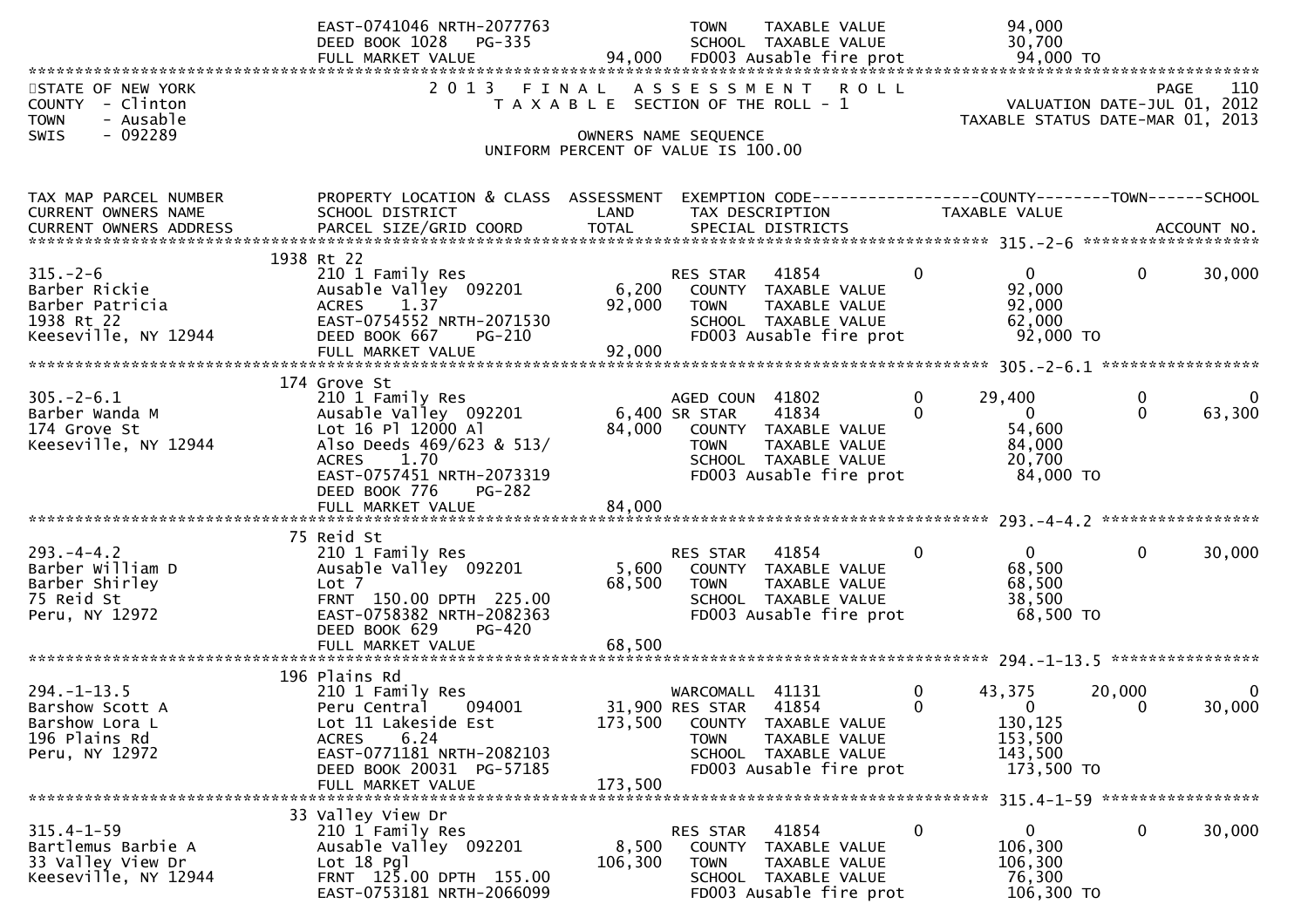|                                                      | DEED BOOK 20082 PG-13749<br>FULL MARKET VALUE         |                      | LT005 Pine Tree Dr Light                                      | 106,300 TO                  |                                                                 |
|------------------------------------------------------|-------------------------------------------------------|----------------------|---------------------------------------------------------------|-----------------------------|-----------------------------------------------------------------|
| STATE OF NEW YORK                                    | 2 0 1 3                                               | 106,300              | FINAL ASSESSMENT<br><b>ROLL</b>                               |                             | PAGE<br>111                                                     |
| COUNTY - Clinton<br>- Ausable<br><b>TOWN</b>         |                                                       |                      | T A X A B L E SECTION OF THE ROLL - 1                         |                             | VALUATION DATE-JUL 01, 2012<br>TAXABLE STATUS DATE-MAR 01, 2013 |
| $-092289$<br><b>SWIS</b>                             |                                                       |                      | OWNERS NAME SEQUENCE                                          |                             |                                                                 |
|                                                      |                                                       |                      | UNIFORM PERCENT OF VALUE IS 100.00                            |                             |                                                                 |
| TAX MAP PARCEL NUMBER                                | PROPERTY LOCATION & CLASS ASSESSMENT                  |                      | EXEMPTION CODE-----------------COUNTY--------TOWN------SCHOOL |                             |                                                                 |
| CURRENT OWNERS NAME<br><b>CURRENT OWNERS ADDRESS</b> | SCHOOL DISTRICT<br>PARCEL SIZE/GRID COORD             | LAND<br><b>TOTAL</b> | TAX DESCRIPTION<br>SPECIAL DISTRICTS                          | TAXABLE VALUE               | ACCOUNT NO.                                                     |
|                                                      | Dry Bridge Rd                                         |                      |                                                               |                             |                                                                 |
| $334. - 1 - 25.6$<br>Barton Bradley E                | $322$ Rural vac $>10$<br>Ausable Valley 092201        | 10, 100              | COUNTY TAXABLE VALUE<br>TAXABLE VALUE<br><b>TOWN</b>          | 10,100<br>10, 100           |                                                                 |
| Barton Penny A<br>258 Buck Hill Rd                   | Survey Map 20122/45678<br>ACRES 10.30                 | 10,100               | SCHOOL TAXABLE VALUE<br>FD003 Ausable fire prot               | 10,100<br>10,100 TO         |                                                                 |
| Ausable Forks, NY 12912                              | EAST-0720765 NRTH-2053445                             |                      |                                                               |                             |                                                                 |
|                                                      | DEED BOOK 20122 PG-48186<br>FULL MARKET VALUE         | 10,100               |                                                               |                             |                                                                 |
|                                                      | 424 Dry Bridge Rd                                     |                      |                                                               |                             |                                                                 |
| $334. - 1 - 25.2$<br>Barton Jarrell A                | 210 1 Family Res<br>Ausable Valley 092201             | 6,400                | 41854<br>RES STAR<br>COUNTY TAXABLE VALUE                     | 0<br>0<br>84,500            | 30,000<br>$\mathbf{0}$                                          |
| Barton Susan<br>424 Dry Bridge Rd                    | 4.10<br><b>ACRES</b><br>EAST-0719765 NRTH-2053259     | 84,500               | <b>TOWN</b><br>TAXABLE VALUE<br>SCHOOL TAXABLE VALUE          | 84,500<br>54,500            |                                                                 |
| Ausable Forks, NY 12912                              | DEED BOOK 20092 PG-25176                              |                      | FD003 Ausable fire prot                                       | 84,500 TO                   |                                                                 |
|                                                      |                                                       |                      |                                                               |                             |                                                                 |
| $334. - 1 - 25.3$                                    | 410 Dry Bridge Rd<br>210 1 Family Res                 |                      | RES STAR<br>41854                                             | $\overline{0}$<br>0         | $\mathbf{0}$<br>30,000                                          |
| Barton Jeremy W<br>Barton Bonnie                     | Ausable Valley 092201<br>4.98<br><b>ACRES</b>         | 10,800<br>84,000     | COUNTY TAXABLE VALUE<br>TAXABLE VALUE<br><b>TOWN</b>          | 84,000<br>84,000            |                                                                 |
| 410 Dry Bridge Rd<br>Ausable Forks, NY 12912         | EAST-0720115 NRTH-2053419<br>DEED BOOK 20092 PG-27449 |                      | SCHOOL TAXABLE VALUE<br>FD003 Ausable fire prot               | 54,000<br>84,000 TO         |                                                                 |
|                                                      | FULL MARKET VALUE                                     | 84,000               |                                                               |                             |                                                                 |
| $334. - 1 - 9$                                       | 4/6 Parrish Rd<br>240 Rural res                       |                      | 41854<br>RES STAR                                             | $\mathbf{0}$<br>$\mathbf 0$ | $\mathbf 0$<br>30,000                                           |
| Bashaw Frederick                                     | Ausable Valley 092201                                 | 20,200               | COUNTY TAXABLE VALUE                                          | 178,000                     |                                                                 |
| Bashaw Christine<br>54 Clintonville Rd               | Lot 199 & 209 Maules Pat<br>Lot 14 P.r.1.             | 178,000              | <b>TOWN</b><br>TAXABLE VALUE<br>SCHOOL TAXABLE VALUE          | 178,000<br>148,000          |                                                                 |
| Clintonville, NY 12924                               | ACRES 53.00<br>EAST-0730175 NRTH-2054887              |                      | FD003 Ausable fire prot                                       | 178,000 TO                  |                                                                 |
|                                                      | DEED BOOK 826<br>PG-101<br>FULL MARKET VALUE          | 178,000              |                                                               |                             |                                                                 |
|                                                      | 2361 Rt 9                                             |                      |                                                               |                             |                                                                 |
| $293 - 2 - 10$                                       | 312 Vac w/imprv<br>094001                             |                      | COUNTY TAXABLE VALUE                                          | 13,800                      |                                                                 |
| Bashaw Life Use Teresa Ann<br>Bashaw Brian & Brent   | Peru Central<br>2.00<br><b>ACRES</b>                  | 8,100<br>13,800      | <b>TOWN</b><br>TAXABLE VALUE<br>SCHOOL TAXABLE VALUE          | 13,800<br>13,800            |                                                                 |
| 2361 Rt 9<br>Peru, NY 12972                          | EAST-0765546 NRTH-2080621<br>DEED BOOK 20041 PG-67372 |                      | FD003 Ausable fire prot                                       | 13,800 TO                   |                                                                 |
|                                                      | FULL MARKET VALUE                                     | 13,800               |                                                               |                             |                                                                 |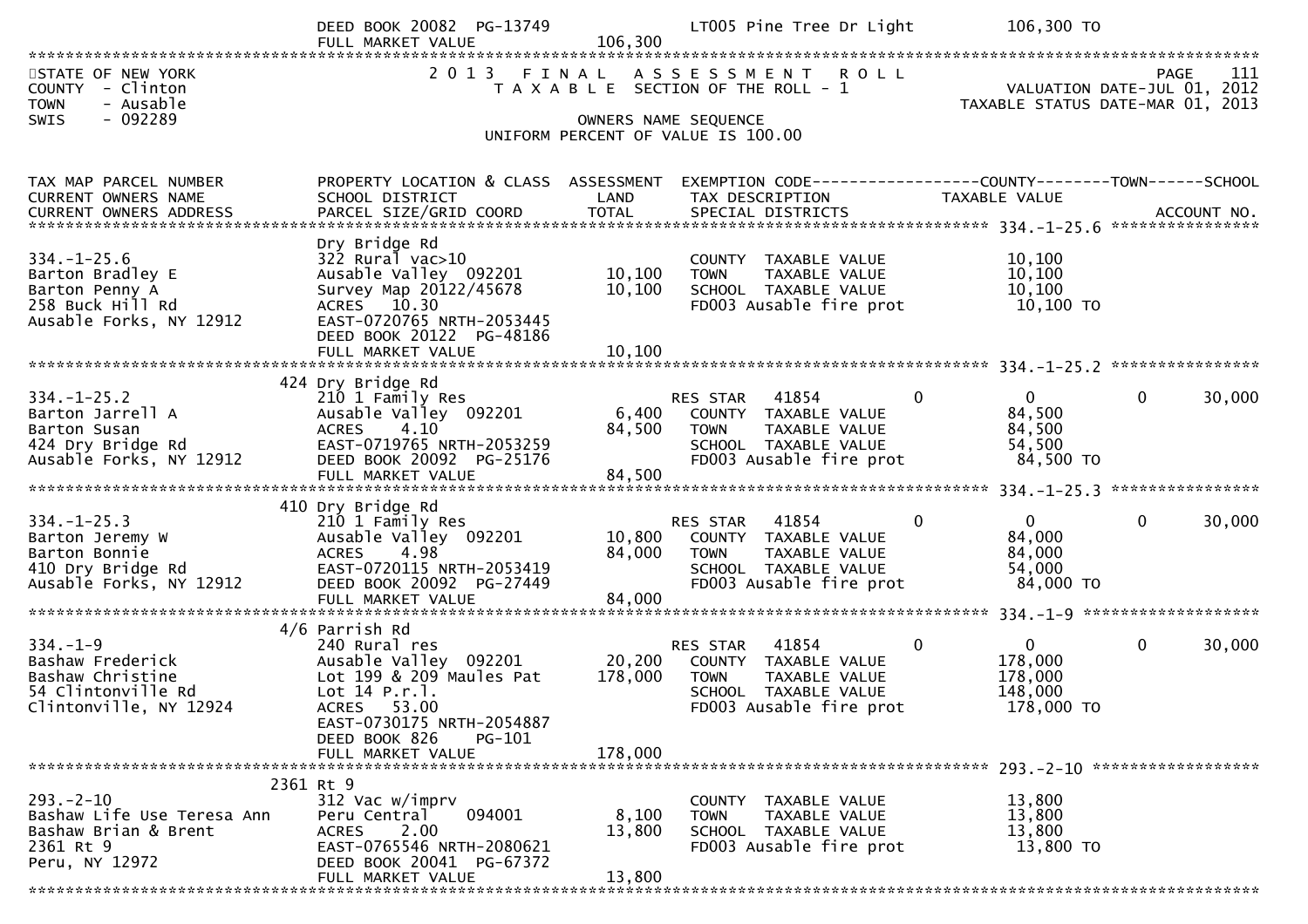| STATE OF NEW YORK<br><b>COUNTY</b><br>- Clinton<br>- Ausable<br><b>TOWN</b><br>- 092289<br><b>SWIS</b> |                                                                                                                                                                                                               |                            | 2013 FINAL ASSESSMENT<br>T A X A B L E SECTION OF THE ROLL - 1<br>OWNERS NAME SEQUENCE<br>UNIFORM PERCENT OF VALUE IS 100.00                                   | <b>ROLL</b>   | TAXABLE STATUS DATE-MAR 01, 2013                                                                                       | <b>PAGE</b><br>VALUATION DATE-JUL 01, 2012 | 112                          |
|--------------------------------------------------------------------------------------------------------|---------------------------------------------------------------------------------------------------------------------------------------------------------------------------------------------------------------|----------------------------|----------------------------------------------------------------------------------------------------------------------------------------------------------------|---------------|------------------------------------------------------------------------------------------------------------------------|--------------------------------------------|------------------------------|
| TAX MAP PARCEL NUMBER<br>CURRENT OWNERS NAME                                                           | PROPERTY LOCATION & CLASS ASSESSMENT<br>SCHOOL DISTRICT                                                                                                                                                       | LAND                       | TAX DESCRIPTION                                                                                                                                                |               | EXEMPTION CODE-----------------COUNTY--------TOWN------SCHOOL<br>TAXABLE VALUE                                         |                                            |                              |
| 294.18-1-12<br>Bashaw Steven M<br>617 Brand Hollow Rd<br>Peru, NY 12972                                | Giddings Rd<br>$314$ Rural vac<10<br>094001<br>Peru Central<br>Subd Lot 48<br>Lot 30 Ausable Hgts. Revi<br>3.22<br><b>ACRES</b><br>EAST-0772065 NRTH-2081568<br>DEED BOOK 20061 PG-94211<br>FULL MARKET VALUE | 24,300<br>24,300<br>24,300 | COUNTY TAXABLE VALUE<br><b>TOWN</b><br>SCHOOL TAXABLE VALUE<br>FD003 Ausable fire prot                                                                         | TAXABLE VALUE | 24,300<br>24,300<br>24,300<br>24,300 TO                                                                                |                                            |                              |
| $294. -1 - 15.42$<br>Battin Joha David<br>132 Plains Rd<br>Peru, NY 12972                              | 132 Plains Rd<br>210 1 Family Res<br>094001<br>Peru Central<br>Lot 1 PGL<br>Lot #2 Lessard Sub<br>7.37<br><b>ACRES</b><br>EAST-0769663 NRTH-2082758<br>DEED BOOK 20092 PG-22957                               | 26,800<br>174,000          | 41854<br>RES STAR<br>COUNTY TAXABLE VALUE<br><b>TOWN</b><br>SCHOOL TAXABLE VALUE<br>FD003 Ausable fire prot                                                    | TAXABLE VALUE | $\overline{0}$<br>0<br>174,000<br>174,000<br>144,000<br>174,000 TO                                                     | $\mathbf{0}$                               | 30,000                       |
| $302 - 1 - 17.1$<br>Baughn Barbara Alice<br>63 Fred Thew Rd<br>Peru, NY 12972                          | 63 Fred Thew Rd<br>210 1 Family Res<br>Peru Central<br>094001<br><b>ACRES</b><br>3.60<br>EAST-0731766 NRTH-2075012<br>DEED BOOK 20041 PG-67563<br>FULL MARKET VALUE                                           | 52,000                     | 41131<br>WARCOMALL<br>6,100 WARDISALL<br>41141<br>52,000 AGED COUN<br>41802<br>41834<br>SR STAR<br>COUNTY TAXABLE VALUE<br><b>TOWN</b><br>SCHOOL TAXABLE VALUE | TAXABLE VALUE | 0<br>13,000<br>2,600<br>0<br>18,200<br>$\Omega$<br>$\Omega$<br>$\overline{\mathbf{0}}$<br>18,200<br>36,400<br>$\Omega$ | 13,000<br>2,600<br>$\Omega$<br>$\Omega$    | 0<br>0<br>$\Omega$<br>52,000 |
| $302 - 1 - 17.2$<br>Baughn John K<br>Baughn Mary Jane<br>77 Fred Thew Rd<br>Peru, NY 12972             | 77 Fred Thew Rd<br>210 1 Family Res<br>094001<br>Peru Central<br>Lot 7 Pl 12000 Ac Loc<br>1.60<br><b>ACRES</b><br>EAST-0731670 NRTH-2075264<br>DEED BOOK 921<br>PG-310<br>FULL MARKET VALUE                   | 4,900<br>99,000            | 41854<br>RES STAR<br>COUNTY TAXABLE VALUE<br>99,000 TOWN TAXABLE VALUE<br>SCHOOL TAXABLE VALUE<br>FD003 Ausable fire prot                                      |               | $\mathbf{0}$<br>0<br>99,000<br>99,000<br>69,000<br>99,000 TO                                                           | 0                                          | 30,000                       |
| $315 - 3 - 28$<br>Bauter Kevin<br>Bauter Mary<br>116 Hill St<br>Keeseville, NY 12944                   | 116 Hill St<br>210 1 Family Res<br>Ausable Valley 092201<br>FRNT 132.85 DPTH 130.00<br>080<br><b>BANK</b><br>EAST-0753550 NRTH-2068377<br>DEED BOOK 764<br>$PG-72$                                            |                            | WARCOMALL<br>41131<br>41141<br>8,100 WARDISALL<br>72,100 RES STAR<br>41854<br>COUNTY TAXABLE VALUE<br><b>TOWN</b><br>SCHOOL TAXABLE VALUE                      | TAXABLE VALUE | 18,025<br>0<br>0<br>7,210<br>$\mathbf 0$<br>$\bf{0}$<br>46,865<br>46,865<br>42,100                                     | 18,025<br>7,210<br>0                       | 0<br>$\mathbf 0$<br>30,000   |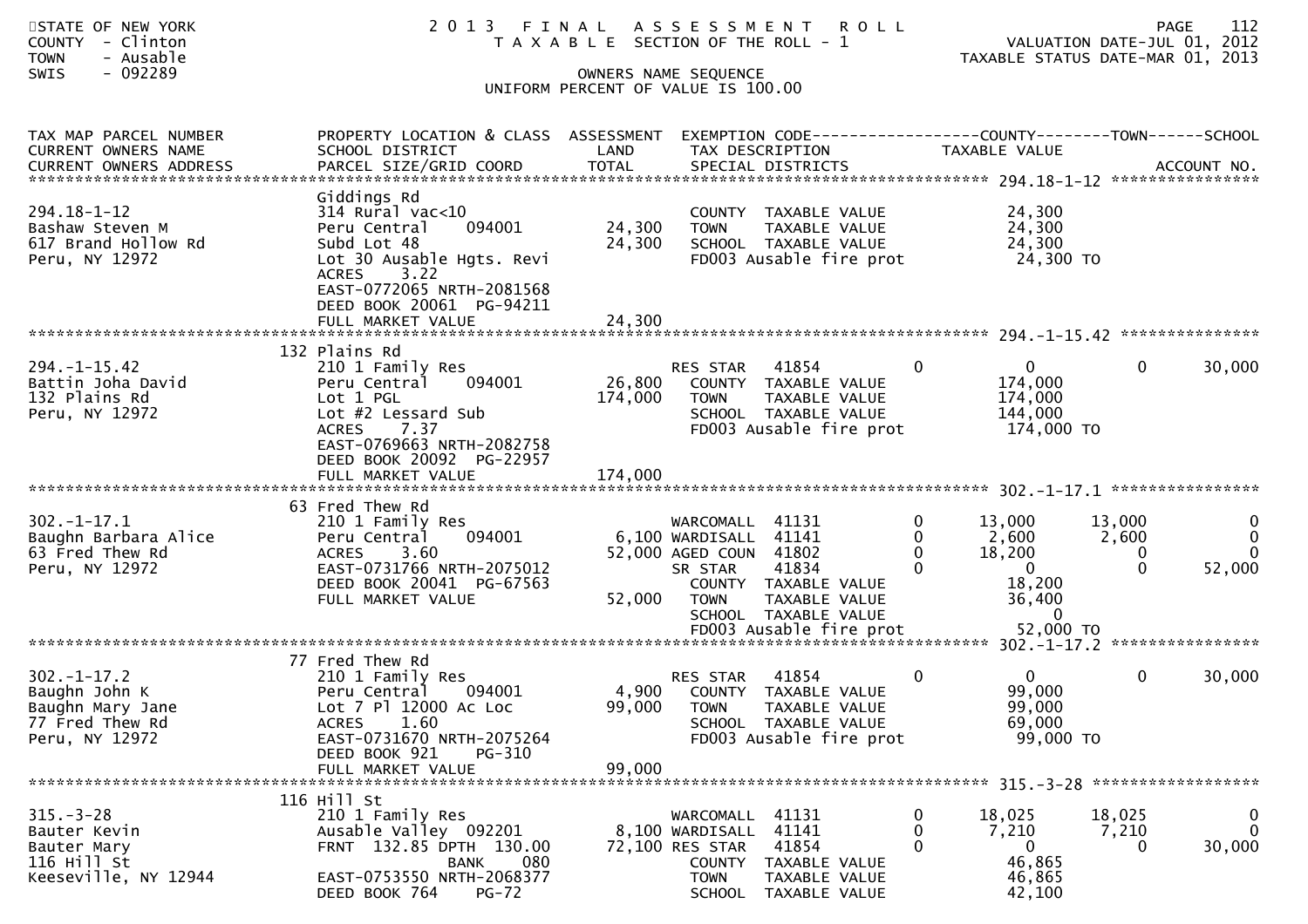|                                                                   | FULL MARKET VALUE                                    | 72,100  | FD003 Ausable fire prot                                             | 72,100 TO                    |                                                                                       |
|-------------------------------------------------------------------|------------------------------------------------------|---------|---------------------------------------------------------------------|------------------------------|---------------------------------------------------------------------------------------|
|                                                                   |                                                      |         |                                                                     |                              |                                                                                       |
| STATE OF NEW YORK<br>COUNTY - Clinton<br><b>TOWN</b><br>- Ausable |                                                      |         | 2013 FINAL ASSESSMENT ROLL<br>T A X A B L E SECTION OF THE ROLL - 1 |                              | 113<br><b>PAGE</b><br>VALUATION DATE-JUL 01, 2012<br>TAXABLE STATUS DATE-MAR 01, 2013 |
| - 092289<br><b>SWIS</b>                                           |                                                      |         | OWNERS NAME SEQUENCE                                                |                              |                                                                                       |
|                                                                   |                                                      |         | UNIFORM PERCENT OF VALUE IS 100.00                                  |                              |                                                                                       |
|                                                                   |                                                      |         |                                                                     |                              |                                                                                       |
| TAX MAP PARCEL NUMBER                                             | PROPERTY LOCATION & CLASS ASSESSMENT                 |         | EXEMPTION CODE------------------COUNTY--------TOWN------SCHOOL      |                              |                                                                                       |
| CURRENT OWNERS NAME                                               | SCHOOL DISTRICT                                      | LAND    | TAX DESCRIPTION                                                     | TAXABLE VALUE                |                                                                                       |
|                                                                   |                                                      |         |                                                                     |                              |                                                                                       |
|                                                                   |                                                      |         |                                                                     |                              |                                                                                       |
|                                                                   | 208/224 Fuller Rd                                    |         |                                                                     |                              |                                                                                       |
| $293. -2 - 5.2$                                                   | 582 Camping park                                     |         | RS STAR MH 41864                                                    | $\mathbf{0}$<br>$\Omega$     | $\mathbf 0$<br>15,000                                                                 |
| Bazzano Sandra                                                    | Ausable Valley 092201                                | 75,700  | COUNTY TAXABLE VALUE                                                | 425,700                      |                                                                                       |
| 10 Giddings Rd                                                    | 4 Pgl                                                | 425,700 | TAXABLE VALUE<br>TOWN                                               | 425,700                      |                                                                                       |
| Peru, NY 12972                                                    | <b>ACRES</b><br>76.70                                |         | SCHOOL TAXABLE VALUE                                                | 410,700                      |                                                                                       |
|                                                                   | EAST-0760558 NRTH-2083756                            |         | FD003 Ausable fire prot                                             | 425,700 TO                   |                                                                                       |
|                                                                   | DEED BOOK 829<br>$PG-8$                              |         |                                                                     |                              |                                                                                       |
|                                                                   |                                                      |         |                                                                     |                              |                                                                                       |
|                                                                   | 10 Giddings Rd                                       |         |                                                                     |                              |                                                                                       |
| $294.18 - 2 - 15$                                                 | 210 1 Family Res                                     |         | RES STAR 41854                                                      | $\mathbf{0}$<br>$\mathbf{0}$ | $\mathbf 0$<br>30,000                                                                 |
| Bazzano Sandra                                                    | Peru Central<br>094001                               |         | 19,600 COUNTY TAXABLE VALUE                                         | 190,000                      |                                                                                       |
| 10 Giddings Rd                                                    | Map 6 Pg 35 Lot 3                                    | 190,000 | <b>TOWN</b><br>TAXABLE VALUE                                        | 190,000                      |                                                                                       |
| Peru, NY 12972                                                    | FRNT 150.00 DPTH 150.00                              |         | SCHOOL TAXABLE VALUE                                                | 160,000                      |                                                                                       |
|                                                                   | EAST-0773052 NRTH-2082037                            |         | FD003 Ausable fire prot                                             | 190,000 TO                   |                                                                                       |
|                                                                   | DEED BOOK 20061 PG-96721                             |         |                                                                     |                              |                                                                                       |
|                                                                   |                                                      |         |                                                                     |                              |                                                                                       |
|                                                                   |                                                      |         |                                                                     |                              |                                                                                       |
|                                                                   | 136 Hill St                                          |         |                                                                     |                              |                                                                                       |
| $315 - 3 - 32$                                                    | 210 1 Family Res                                     |         | 41854<br>RES STAR                                                   | $\mathbf{0}$<br>$\Omega$     | $\mathbf 0$<br>30,000                                                                 |
| Beal Arnold                                                       | Ausable Valley 092201                                | 7,300   | COUNTY TAXABLE VALUE                                                | 59,000                       |                                                                                       |
| 220 Hill St                                                       | FRNT 90.00 DPTH 180.00                               | 59,000  | <b>TOWN</b><br>TAXABLE VALUE                                        | 59,000                       |                                                                                       |
| Keeseville, NY 12944                                              | EAST-0752743 NRTH-2068390<br>DEED BOOK 718<br>PG-311 |         | SCHOOL TAXABLE VALUE                                                | 29,000<br>59,000 TO          |                                                                                       |
|                                                                   |                                                      | 59,000  | FD003 Ausable fire prot<br>LT004 Hill St Light                      | 59,000 TO                    |                                                                                       |
|                                                                   | FULL MARKET VALUE                                    |         |                                                                     |                              |                                                                                       |
|                                                                   | 812 Rt 9N                                            |         |                                                                     |                              |                                                                                       |
| $325. - 1 - 4$                                                    | 240 Rural res                                        |         | COUNTY TAXABLE VALUE                                                | 126,700                      |                                                                                       |
| Beauchesne Bruce                                                  | Ausable Valley 092201                                | 98,500  | TAXABLE VALUE<br><b>TOWN</b>                                        | 126,700                      |                                                                                       |
| Beauchesne June                                                   | ACRES 477.20                                         | 126,700 | SCHOOL TAXABLE VALUE                                                | 126,700                      |                                                                                       |
| 190 Wallace Hill Rd                                               | EAST-0741470 NRTH-2064575                            |         | FD003 Ausable fire prot                                             | 126,700 TO                   |                                                                                       |
| Townsend, MA 01469                                                | DEED BOOK 20122 PG-47208                             |         |                                                                     |                              |                                                                                       |
|                                                                   | FULL MARKET VALUE                                    | 126,700 |                                                                     |                              |                                                                                       |
|                                                                   |                                                      |         |                                                                     |                              |                                                                                       |
|                                                                   | 935 Rt 9N                                            |         |                                                                     |                              |                                                                                       |
| $325. - 1 - 9$                                                    | 260 Seasonal res                                     |         | COUNTY TAXABLE VALUE                                                | 39,000                       |                                                                                       |
| Beauchesne Bruce                                                  | Ausable Valley 092201                                | 6,700   | TAXABLE VALUE<br><b>TOWN</b>                                        | 39,000                       |                                                                                       |
| Beauchesne June                                                   | Lot 22 Pl 12000 Ac                                   | 39,000  | SCHOOL TAXABLE VALUE                                                | 39,000                       |                                                                                       |
| 190 Wallace Hill Rd                                               | 2.12<br><b>ACRES</b>                                 |         | FD003 Ausable fire prot                                             | 39,000 TO                    |                                                                                       |
| Townsend, MA 01469                                                | EAST-0738753 NRTH-2060013                            |         |                                                                     |                              |                                                                                       |
|                                                                   | DEED BOOK 470<br><b>PG-420</b>                       | 39,000  |                                                                     |                              |                                                                                       |
|                                                                   | FULL MARKET VALUE                                    |         |                                                                     |                              |                                                                                       |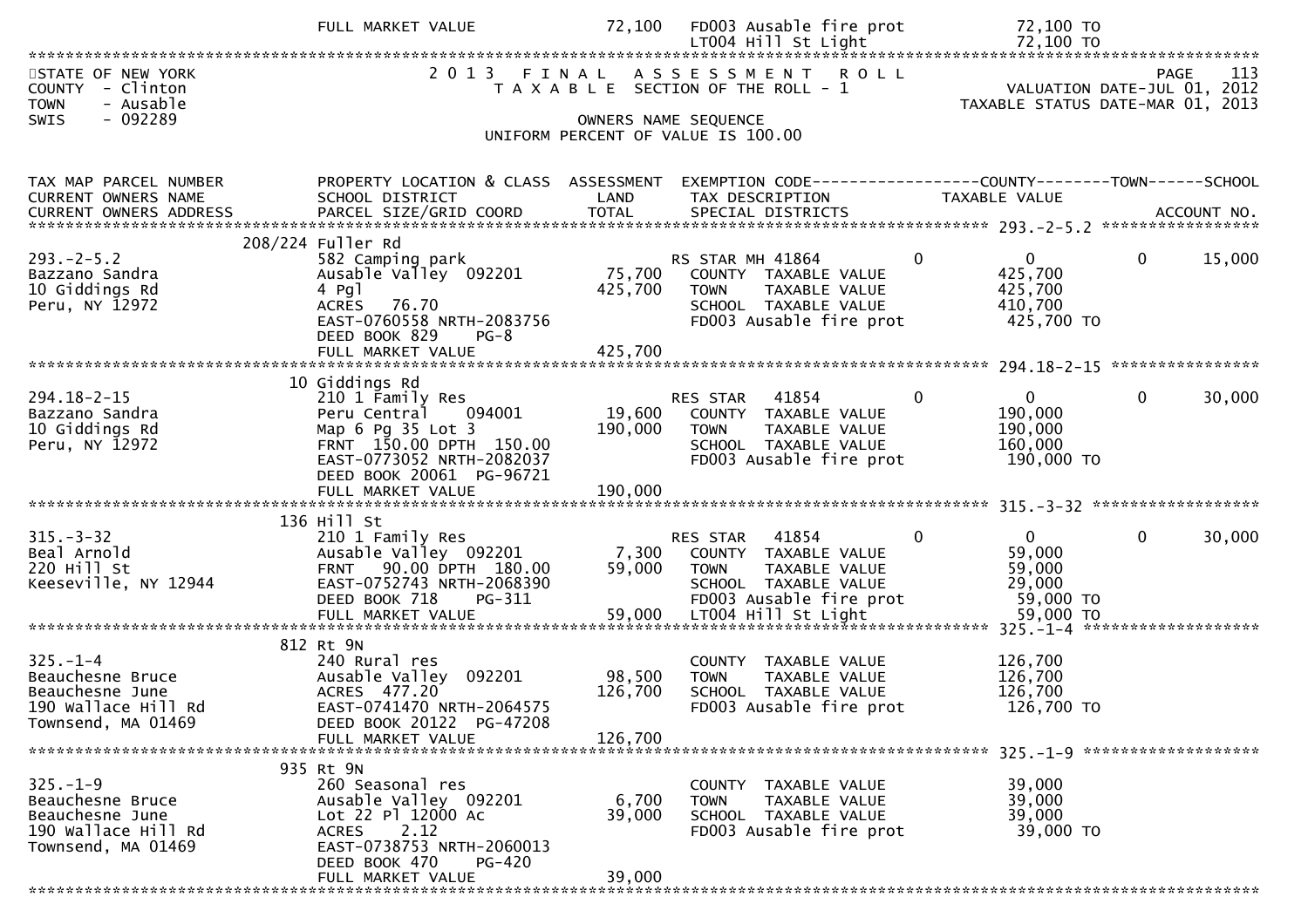| STATE OF NEW YORK<br>COUNTY - Clinton<br>- Ausable<br><b>TOWN</b><br>$-092289$<br><b>SWIS</b>  |                                                                                                                                                                                     |                           | 2013 FINAL ASSESSMENT ROLL<br>T A X A B L E SECTION OF THE ROLL - 1<br>OWNERS NAME SEQUENCE<br>UNIFORM PERCENT OF VALUE IS 100.00                 | VALUATION DATE-JUL 01, 2012<br>TAXABLE STATUS DATE-MAR 01, 2013 | PAGE         | 114    |
|------------------------------------------------------------------------------------------------|-------------------------------------------------------------------------------------------------------------------------------------------------------------------------------------|---------------------------|---------------------------------------------------------------------------------------------------------------------------------------------------|-----------------------------------------------------------------|--------------|--------|
| TAX MAP PARCEL NUMBER<br>CURRENT OWNERS NAME<br>CURRENT OWNERS ADDRESS                         | SCHOOL DISTRICT                                                                                                                                                                     | LAND                      | PROPERTY LOCATION & CLASS ASSESSMENT EXEMPTION CODE----------------COUNTY-------TOWN------SCHOOL<br>TAX DESCRIPTION                               | TAXABLE VALUE                                                   |              |        |
| $315. -2 - 17.13$<br>Bedard Chelsea A<br>Moran Brandon G<br>1907 Rt 22<br>Keeseville, NY 12944 | 1907 Rt 22<br>210 1 Family Res<br>Ausable Valley 092201<br>Lot $15$ Pgl<br>ACRES 2.00 BANK<br>080<br>EAST-0754664 NRTH-2070654<br>DEED BOOK 20112 PG-42115                          | 91,000                    | $\mathbf 0$<br>RES STAR<br>41854<br>6,600 COUNTY TAXABLE VALUE<br>TAXABLE VALUE<br><b>TOWN</b><br>SCHOOL TAXABLE VALUE<br>FD003 Ausable fire prot | $\mathbf{0}$<br>91,000<br>91,000<br>61,000<br>$91,000$ TO       | $\mathbf{0}$ | 30,000 |
| $303 - 2 - 48$<br>Bedard Ernest<br>774 Hallock Hill Rd<br>Peru, NY 12972                       | Hallock Hill Rd<br>$314$ Rural vac<10<br>Ausable Valley 092201<br>Lot 6 Pl 12000 Ac Loc<br>ACRES 1.10<br>EAST-0734659 NRTH-2074499<br>DEED BOOK 984<br>$PG-68$<br>FULL MARKET VALUE | 3,800<br>3,800<br>3,800   | COUNTY TAXABLE VALUE<br><b>TOWN</b><br>TAXABLE VALUE<br>SCHOOL TAXABLE VALUE<br>FD003 Ausable fire prot                                           | 3,800<br>3,800<br>3,800<br>3,800 TO                             |              |        |
| $303 - 2 - 49$<br>Bedard Ernest<br>774 Hallock Hill Rd<br>Peru, NY 12972                       | Hallock Hill Rd<br>$314$ Rural vac<10<br>Ausable Valley 092201<br>ACRES 5.00<br>EAST-0734123 NRTH-2073873<br>DEED BOOK 20051 PG-83107                                               | 5,800<br>5,800            | COUNTY TAXABLE VALUE<br>TAXABLE VALUE<br>TOWN<br>SCHOOL TAXABLE VALUE<br>FD003 Ausable fire prot                                                  | 5,800<br>5,800<br>5,800<br>5,800 TO                             |              |        |
| $303 - 2 - 18$<br>Bedard Ernest E<br>774 Hallock Hill Rd<br>Peru, NY 12972                     | 774 Hallock Hill Rd<br>210 1 Family Res<br>Ausable Valley 092201<br>5.80<br><b>ACRES</b><br>EAST-0735003 NRTH-2074832<br>DEED BOOK 481 PG-748<br>FULL MARKET VALUE                  | 7,400<br>91,200<br>91,200 | 41834<br>$\mathbf{0}$<br>SR STAR<br>COUNTY TAXABLE VALUE<br>TAXABLE VALUE<br><b>TOWN</b><br>SCHOOL TAXABLE VALUE<br>FD003 Ausable fire prot       | $\overline{0}$<br>91,200<br>91,200<br>27,900<br>91,200 TO       | $\mathbf{0}$ | 63,300 |
| $303 - 2 - 36.1$<br>Bedard Ernest E<br>Bedard Linda<br>774 Hallock Hill Rd<br>Peru, NY 12972   | Off Hallock Hill Rd<br>321 Abandoned ag<br>Ausable Valley 092201<br>Survey Map 20102/34456<br>ACRES 21.50<br>EAST-0734312 NRTH-2073764<br>DEED BOOK 20122 PG-52037                  | 13,700<br>13,700          | COUNTY TAXABLE VALUE<br>TAXABLE VALUE<br><b>TOWN</b><br>SCHOOL TAXABLE VALUE<br>FD003 Ausable fire prot                                           | 13,700<br>13,700<br>13,700<br>13,700 TO                         |              |        |

 DEED BOOK 20122 PG-52037 FULL MARKET VALUE 13,700 \*\*\*\*\*\*\*\*\*\*\*\*\*\*\*\*\*\*\*\*\*\*\*\*\*\*\*\*\*\*\*\*\*\*\*\*\*\*\*\*\*\*\*\*\*\*\*\*\*\*\*\*\*\*\*\*\*\*\*\*\*\*\*\*\*\*\*\*\*\*\*\*\*\*\*\*\*\*\*\*\*\*\*\*\*\*\*\*\*\*\*\*\*\*\*\*\*\*\*\*\*\*\*\*\*\*\*\*\*\*\*\*\*\*\*\*\*\*\*\*\*\*\*\*\*\*\*\*\*\*\*\*115 STATE OF NEW YORK 2 0 1 3 F I N A L A S S E S S M E N T R O L L PAGE <sup>115</sup>COUNTY - Clinton T A X A B L E SECTION OF THE ROLL - 1 VALUATION DATE-JUL 01, 2012 TOWN - Ausable TAXABLE STATUS DATE-MAR 01, 2013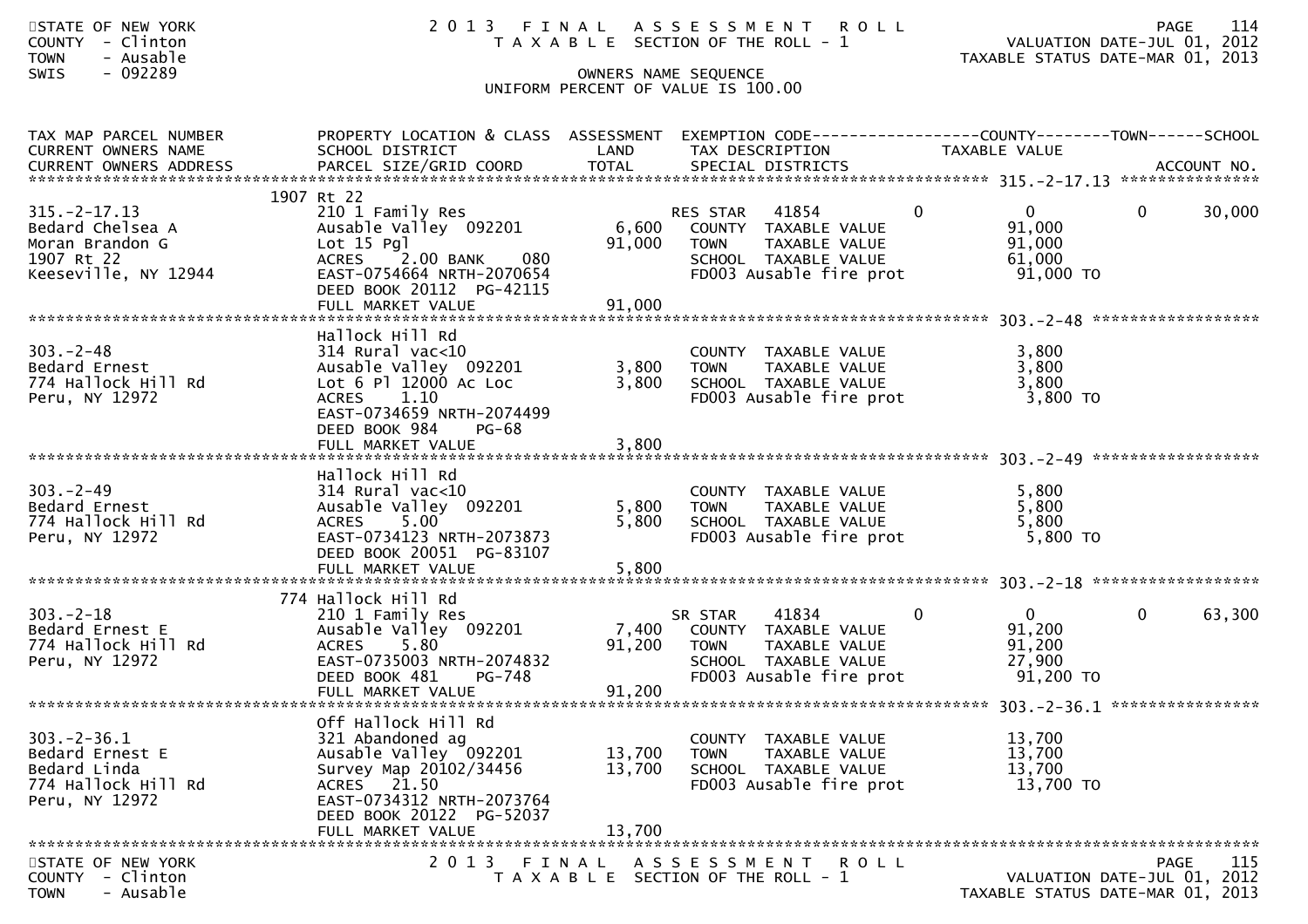## SWIS - 092289 OWNERS NAME SEQUENCE UNIFORM PERCENT OF VALUE IS 100.00

| TAX MAP PARCEL NUMBER<br><b>CURRENT OWNERS NAME</b><br><b>CURRENT OWNERS ADDRESS</b>                   | PROPERTY LOCATION & CLASS ASSESSMENT<br>SCHOOL DISTRICT                                                                                                               | LAND                      | EXEMPTION CODE------------------COUNTY--------TOWN------SCHOOL<br>TAX DESCRIPTION                                                                                                                     |                                          | TAXABLE VALUE                                                              |                              |                                                   |
|--------------------------------------------------------------------------------------------------------|-----------------------------------------------------------------------------------------------------------------------------------------------------------------------|---------------------------|-------------------------------------------------------------------------------------------------------------------------------------------------------------------------------------------------------|------------------------------------------|----------------------------------------------------------------------------|------------------------------|---------------------------------------------------|
| $303. -1 - 5$<br>Bedard Linda A<br>Arnold Robert<br>774 Hallock Hill Rd<br>Peru, NY 12972              | Calkins Rd<br>$322$ Rural vac $>10$<br>Ausable Valley 092201<br>Lot 23<br>ACRES 10.00<br>EAST-0736906 NRTH-2079763<br>DEED BOOK 1002 PG-325<br>FULL MARKET VALUE      | 2,000<br>2,000<br>2,000   | COUNTY TAXABLE VALUE<br>TAXABLE VALUE<br><b>TOWN</b><br>SCHOOL TAXABLE VALUE<br>FD003 Ausable fire prot                                                                                               |                                          | 2,000<br>2,000<br>2,000<br>2,000 TO                                        |                              |                                                   |
|                                                                                                        | 657 Hallock Hill Rd                                                                                                                                                   |                           |                                                                                                                                                                                                       |                                          |                                                                            |                              |                                                   |
| $314. - 2 - 2$<br>Bedard Linda A<br>Arnold Life Estate Robert<br>774 Hallock Hill Rd<br>Peru, NY 12972 | 110 Livestock<br>Ausable Valley 092201<br>Lot 6 Pl 12000 Ac Loc<br>ACRES 303.70<br>EAST-0733562 NRTH-2073086<br>DEED BOOK 1003 PG-120                                 | 76,700 483A EX            | SR STAR<br>41834<br>42100<br>207,400 COUNTY TAXABLE VALUE<br>TAXABLE VALUE<br>TOWN<br>SCHOOL TAXABLE VALUE<br>FD003 Ausable fire prot                                                                 | $\overline{0}$<br>$\Omega$               | $\Omega$<br>3,000<br>204,400<br>204,400<br>141,100<br>204,400 TO           | 0<br>3,000                   | 63,300<br>3,000                                   |
|                                                                                                        | 210 Plains Rd                                                                                                                                                         |                           |                                                                                                                                                                                                       |                                          |                                                                            |                              |                                                   |
| $294. - 1 - 13.6$<br>Bedore Timothy<br>PO Box 355<br>Peru, NY 12972                                    | 210 1 Family Res<br>Peru Central 094001<br>Lot 12 Lakeside Est<br>ACRES 5.46<br>EAST-0771545 NRTH-2081981<br>DEED BOOK 20061 PG-91032                                 | 31,400<br>188,000         | RES STAR 41854<br>COUNTY TAXABLE VALUE<br><b>TOWN</b><br>TAXABLE VALUE<br>SCHOOL TAXABLE VALUE<br>FD003 Ausable fire prot                                                                             | $\overline{0}$                           | $\overline{0}$<br>188,000<br>188,000<br>158,000<br>188,000 TO              | $\mathbf{0}$                 | 30,000                                            |
|                                                                                                        |                                                                                                                                                                       |                           |                                                                                                                                                                                                       |                                          |                                                                            |                              |                                                   |
| $313 - 2 - 17$<br>Belanger Harold<br>Baker Paul F<br>233 Hibernia Rd<br>Peru, NY 12972                 | 233 Hibernia Rd<br>240 Rural res<br>094001<br>Peru Central<br>206 Maules Pat<br>ACRES 100.00<br>EAST-0723076 NRTH-2069217<br>DEED BOOK 910<br>$PG-55$                 |                           | 88 PCT OF VALUE USED FOR EXEMPTION PURPOSES<br>WARNONALL 41121<br>23,400 AGED - ALL 41800<br>158,400 SR STAR<br>41834<br>COUNTY TAXABLE VALUE<br><b>TOWN</b><br>TAXABLE VALUE<br>SCHOOL TAXABLE VALUE | $\mathbf{0}$<br>$\mathbf{0}$<br>$\Omega$ | 10,454<br>64,469<br>$\overline{\phantom{0}}$<br>83,477<br>83,477<br>25,404 | 10,454<br>64,469<br>$\Omega$ | 0<br>69,696<br>63,300                             |
|                                                                                                        |                                                                                                                                                                       |                           |                                                                                                                                                                                                       |                                          |                                                                            |                              |                                                   |
| $335.1 - 1 - 23$<br>Belanger Harold H<br>Belanger Betty<br>233 Hibernia Rd<br>Peru, NY 12972           | 1261 Rt 9N<br>210 1 Family Res<br>Ausable Valley 092201<br>FRNT 50.00 DPTH 200.00<br>EAST-0733858 NRTH-2053920<br><b>PG-101</b><br>DEED BOOK 587<br>FULL MARKET VALUE | 3,400<br>58,600<br>58,600 | COUNTY TAXABLE VALUE<br>TAXABLE VALUE<br><b>TOWN</b><br>SCHOOL TAXABLE VALUE<br>FD003 Ausable fire prot<br>LT003 Clintonville Light                                                                   |                                          | 58,600<br>58,600<br>58,600<br>58,600 TO<br>58,600 TO                       |                              |                                                   |
| STATE OF NEW YORK<br><b>COUNTY</b><br>- Clinton<br><b>TOWN</b><br>- Ausable<br>$-092289$<br>SWIS       | 2013 FINAL                                                                                                                                                            |                           | A S S E S S M E N T R O L L<br>T A X A B L E SECTION OF THE ROLL - 1<br>OWNERS NAME SEQUENCE<br>UNIFORM PERCENT OF VALUE IS 100.00                                                                    |                                          | TAXABLE STATUS DATE-MAR 01, 2013                                           |                              | <b>PAGE</b><br>116<br>VALUATION DATE-JUL 01, 2012 |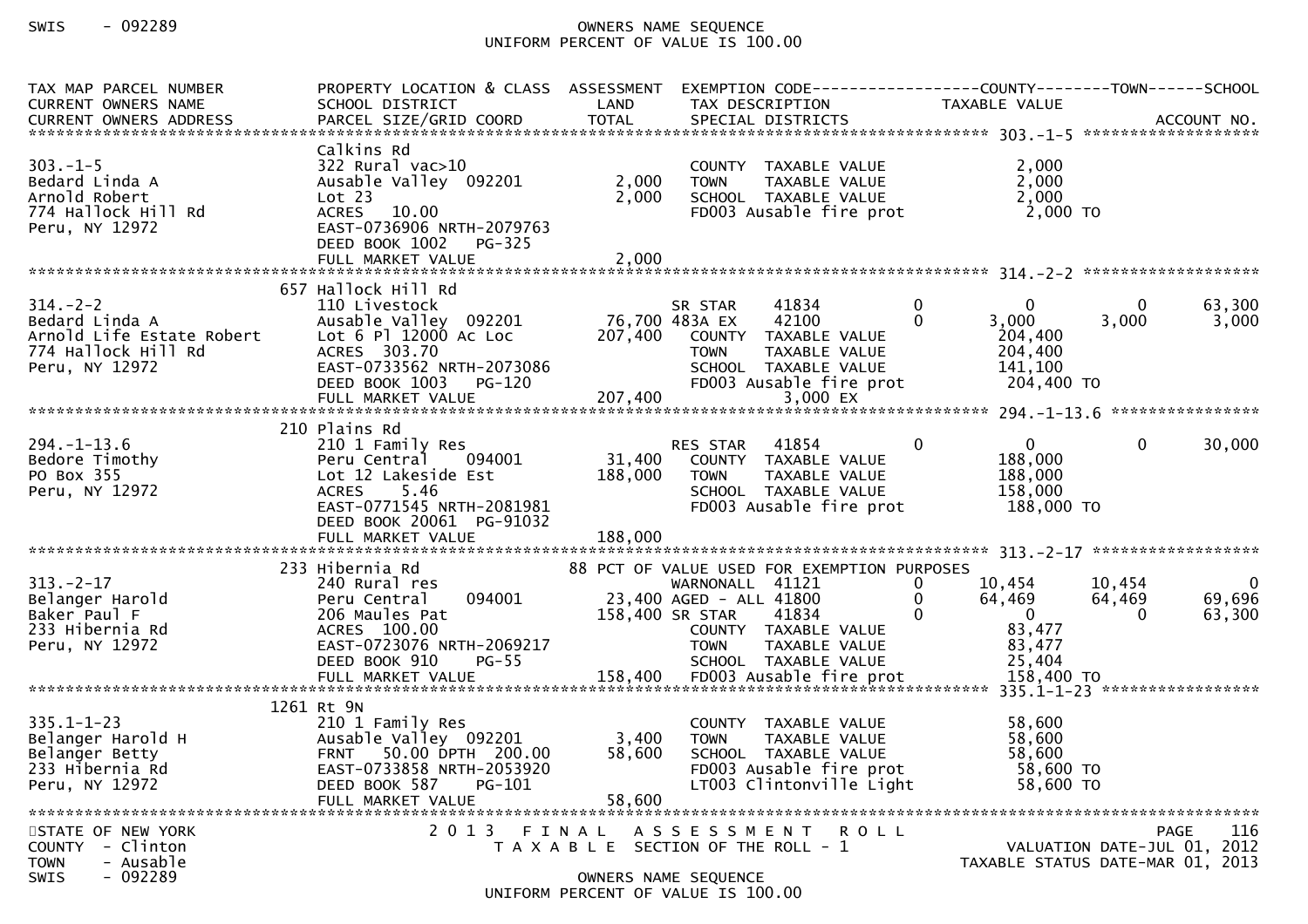| TAX MAP PARCEL NUMBER<br>CURRENT OWNERS NAME                                                         | PROPERTY LOCATION & CLASS ASSESSMENT<br>SCHOOL DISTRICT                                                                                                   | LAND                                           | TAX DESCRIPTION                                                      |                                                                                                                               |                                  | EXEMPTION CODE-----------------COUNTY-------TOWN------SCHOOL<br>TAXABLE VALUE |                         |                                            |
|------------------------------------------------------------------------------------------------------|-----------------------------------------------------------------------------------------------------------------------------------------------------------|------------------------------------------------|----------------------------------------------------------------------|-------------------------------------------------------------------------------------------------------------------------------|----------------------------------|-------------------------------------------------------------------------------|-------------------------|--------------------------------------------|
|                                                                                                      |                                                                                                                                                           |                                                |                                                                      |                                                                                                                               |                                  |                                                                               |                         |                                            |
|                                                                                                      | 209 Hill St                                                                                                                                               |                                                |                                                                      |                                                                                                                               |                                  |                                                                               |                         |                                            |
| $315. - 3 - 1$<br>Belanger John<br>$209$ $H$ <sup>11</sup> St<br>Keeseville, NY 12944                | 210 1 Family Res<br>Ausable Valley 092201<br>FRNT 100.00 DPTH 250.00<br>EAST-0750994 NRTH-2068130<br>DEED BOOK 20031 PG-57429<br>FULL MARKET VALUE        | 95,800                                         | WARCOMALL<br>8,700 WARDISALL 41141<br>95,800 RES STAR<br><b>TOWN</b> | 41131<br>41854<br>COUNTY TAXABLE VALUE<br>TAXABLE VALUE<br>SCHOOL TAXABLE VALUE                                               | $\mathbf 0$<br>$\mathbf{0}$<br>0 | 23,950<br>28,740<br>$\overline{0}$<br>43,110<br>47,060<br>65,800              | 20,000<br>28,740<br>0   | $\mathbf 0$<br>$\mathbf 0$<br>30,000       |
|                                                                                                      |                                                                                                                                                           |                                                |                                                                      | FD003 Ausable fire prot                                                                                                       |                                  | 95,800 TO                                                                     |                         |                                            |
|                                                                                                      |                                                                                                                                                           |                                                |                                                                      | LT004 Hill St Light                                                                                                           |                                  | 95,800 TO                                                                     |                         |                                            |
|                                                                                                      |                                                                                                                                                           |                                                |                                                                      |                                                                                                                               |                                  |                                                                               |                         |                                            |
| $335.1 - 1 - 32$<br>Belanger Norman E<br>Belanger Sharron L<br>51 Lower Rd<br>Clintonville, NY 12924 | 51 Lower Rd<br>270 Mfg housing<br>Ausable Valley 092201<br>Cl Co Survey Dugway Bridg<br>1.00<br><b>ACRES</b><br>EAST-0733438 NRTH-2053319                 | 56,000                                         | WARCOMALL 41131<br>4,500 SR STAR<br><b>TOWN</b>                      | 41834<br>COUNTY TAXABLE VALUE<br>TAXABLE VALUE<br>SCHOOL TAXABLE VALUE                                                        | 0<br>$\Omega$                    | 14,000<br>$\overline{0}$<br>42,000<br>42,000<br>$\Omega$                      | 14,000<br>0             | $\mathbf 0$<br>56,000                      |
|                                                                                                      | DEED BOOK 20112 PG-41311                                                                                                                                  |                                                |                                                                      | FD003 Ausable fire prot                                                                                                       |                                  | 56,000 TO                                                                     |                         |                                            |
|                                                                                                      | FULL MARKET VALUE                                                                                                                                         | 56,000                                         |                                                                      | LT003 Clintonville Light                                                                                                      |                                  | 56,000 TO                                                                     |                         |                                            |
|                                                                                                      | 252 Rt 9N                                                                                                                                                 |                                                |                                                                      |                                                                                                                               |                                  |                                                                               |                         |                                            |
| $315.4 - 1 - 2$<br>Benway Gary W<br>Benway Gwendolyn N<br>252 Rt 9N<br>Keeseville, NY 12944          | 210 1 Family Res<br>Ausable Valley 092201<br>FRNT 100.00 DPTH 200.00<br>EAST-0753898 NRTH-2065428<br>DEED BOOK 20031 PG-64404<br>FULL MARKET VALUE        | 76,400<br>76,400                               | RES STAR<br>8,500 LIM INC DI 41932<br><b>TOWN</b>                    | 41854<br>COUNTY TAXABLE VALUE<br>TAXABLE VALUE<br>SCHOOL TAXABLE VALUE<br>FD003 Ausable fire prot<br>LT005 Pine Tree Dr Light | $\mathbf{0}$<br>0                | $\Omega$<br>38,200<br>38,200<br>76,400<br>46,400<br>76,400 TO<br>76,400 TO    | $\mathbf 0$<br>$\Omega$ | 30,000<br>$\mathbf 0$                      |
|                                                                                                      |                                                                                                                                                           |                                                |                                                                      |                                                                                                                               |                                  |                                                                               |                         |                                            |
| $313 - 2 - 16$<br>Benway John<br>96 Glen Rd<br>Jay, NY 12941                                         | Arnold Hill Rd<br>321 Abandoned ag<br>094001<br>Peru Central<br>ACRES 50.00<br>EAST-0720416 NRTH-2068784<br>DEED BOOK 20061 PG-95575<br>FULL MARKET VALUE | 18,400<br>18,400<br>18,400                     | <b>TOWN</b>                                                          | COUNTY TAXABLE VALUE<br>TAXABLE VALUE<br>SCHOOL TAXABLE VALUE<br>FD003 Ausable fire prot                                      |                                  | 18,400<br>18,400<br>18,400<br>18,400 TO                                       |                         |                                            |
|                                                                                                      |                                                                                                                                                           |                                                |                                                                      |                                                                                                                               |                                  |                                                                               |                         |                                            |
| $303 - 1 - 14$<br>Besaw Ralph R<br>Moffat Colleen<br>121 Harkness Rd<br>Peru, NY 12972               | 121 Harkness Rd<br>270 Mfg housing<br>Ausable Valley 092201<br><b>ACRES</b><br>1.20<br>EAST-0742139 NRTH-2079564<br>DEED BOOK 950<br>PG-291               | 4,600<br>43,000                                | <b>TOWN</b>                                                          | COUNTY TAXABLE VALUE<br>TAXABLE VALUE<br>SCHOOL TAXABLE VALUE<br>FD003 Ausable fire prot                                      |                                  | 43,000<br>43,000<br>43,000<br>43,000 TO                                       |                         |                                            |
|                                                                                                      | FULL MARKET VALUE                                                                                                                                         | 43,000                                         |                                                                      |                                                                                                                               |                                  |                                                                               |                         |                                            |
| STATE OF NEW YORK<br>- Clinton<br><b>COUNTY</b><br>- Ausable<br><b>TOWN</b><br>$-092289$<br>SWIS     | 2 0 1 3                                                                                                                                                   | FINAL<br>T A X A B L E SECTION OF THE ROLL - 1 | OWNERS NAME SEQUENCE                                                 | A S S E S S M E N T R O L L                                                                                                   |                                  | TAXABLE STATUS DATE-MAR 01, 2013                                              |                         | 117<br>PAGE<br>VALUATION DATE-JUL 01, 2012 |
|                                                                                                      |                                                                                                                                                           | UNIFORM PERCENT OF VALUE IS 100.00             |                                                                      |                                                                                                                               |                                  |                                                                               |                         |                                            |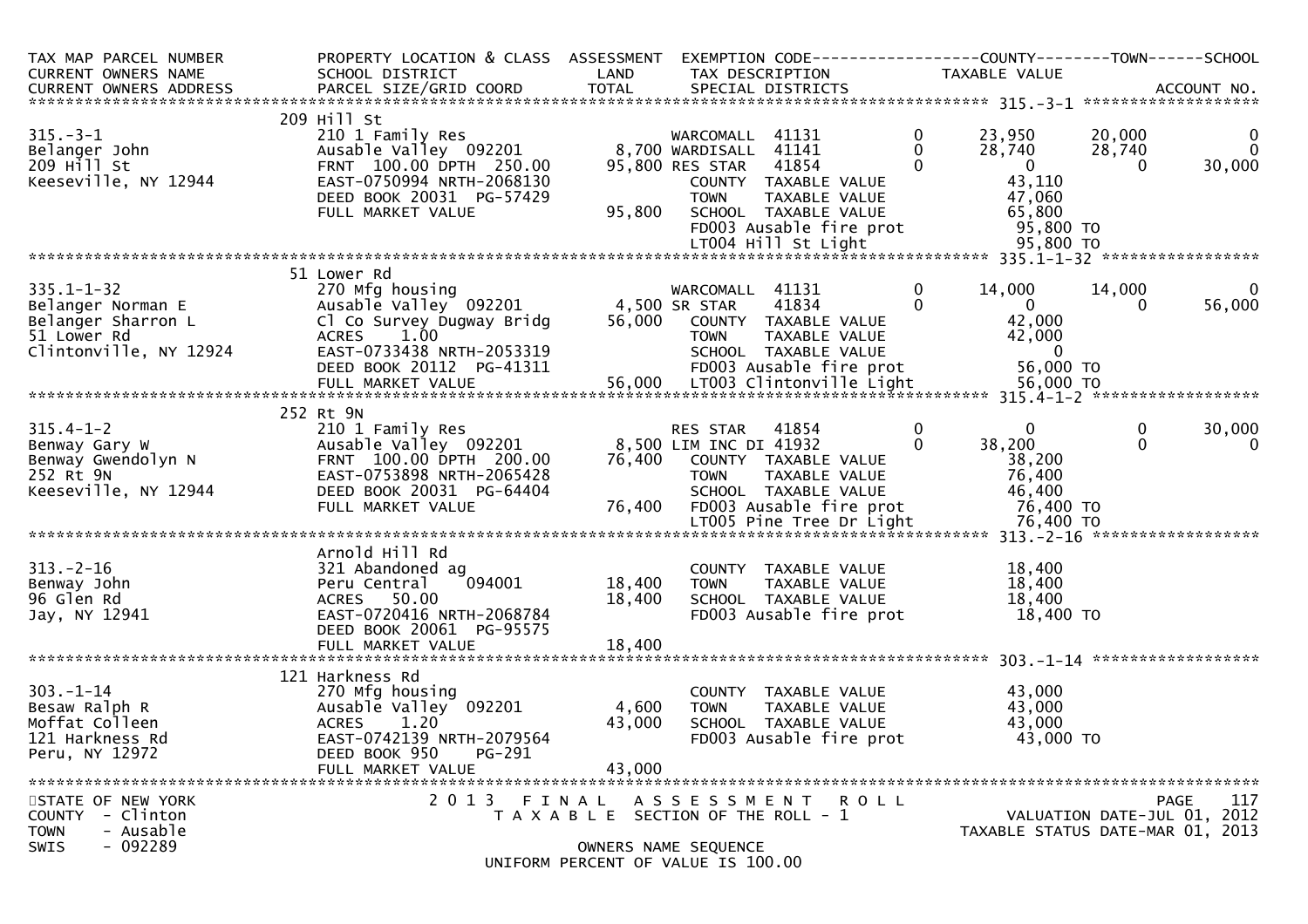| TAX MAP PARCEL NUMBER                                                                                                                                                                                             | PROPERTY LOCATION & CLASS ASSESSMENT                                 |              |                                                                                                                                                                                                                                   |                                   |                                  |
|-------------------------------------------------------------------------------------------------------------------------------------------------------------------------------------------------------------------|----------------------------------------------------------------------|--------------|-----------------------------------------------------------------------------------------------------------------------------------------------------------------------------------------------------------------------------------|-----------------------------------|----------------------------------|
| CURRENT OWNERS NAME                                                                                                                                                                                               | SCHOOL DISTRICT                                                      | LAND         | TAX DESCRIPTION                                                                                                                                                                                                                   | TAXABLE VALUE                     |                                  |
|                                                                                                                                                                                                                   |                                                                      |              |                                                                                                                                                                                                                                   |                                   |                                  |
| $x***$<br>$-15. -3-39$<br>Bezio Brian D<br>$207$<br>Suzanne M<br>$30$<br>$12944$                                                                                                                                  |                                                                      |              |                                                                                                                                                                                                                                   |                                   |                                  |
|                                                                                                                                                                                                                   | 166 Hill St                                                          |              |                                                                                                                                                                                                                                   |                                   |                                  |
|                                                                                                                                                                                                                   | 210 1 Family Res<br>Ausable Valley 092201 8,100 COUNTY TAXABLE VALUE |              | RES STAR 41854                                                                                                                                                                                                                    | $\mathbf{0}$<br>$0 \qquad \qquad$ | $\overline{0}$<br>30,000         |
|                                                                                                                                                                                                                   | FRNT 106.00 DPTH 150.00                                              | 131,000      | <b>TOWN</b><br>TAXABLE VALUE                                                                                                                                                                                                      | 131,000<br>131,000                |                                  |
|                                                                                                                                                                                                                   | EAST-0751951 NRTH-2068384                                            |              | SCHOOL TAXABLE VALUE                                                                                                                                                                                                              | 101,000                           |                                  |
|                                                                                                                                                                                                                   | DEED BOOK 709<br>PG-308                                              |              | SCHOOL TAXABLE VALUE<br>FDOO3 Ausable fire prot                                                                                                                                                                                   | 131,000 TO                        |                                  |
|                                                                                                                                                                                                                   |                                                                      |              |                                                                                                                                                                                                                                   |                                   |                                  |
|                                                                                                                                                                                                                   |                                                                      |              |                                                                                                                                                                                                                                   |                                   |                                  |
|                                                                                                                                                                                                                   | Hill St                                                              |              |                                                                                                                                                                                                                                   |                                   |                                  |
| $315. - 3 - 40.2$                                                                                                                                                                                                 | 311 Res vac land                                                     |              | COUNTY TAXABLE VALUE                                                                                                                                                                                                              | 7,700                             |                                  |
|                                                                                                                                                                                                                   | Ausable Valley 092201                                                | 7,700        | <b>TOWN</b><br>TAXABLE VALUE                                                                                                                                                                                                      | 7,700                             |                                  |
|                                                                                                                                                                                                                   | Lot 15 Pl 12000                                                      | 7,700        |                                                                                                                                                                                                                                   |                                   |                                  |
| 315.-3-40.2<br>Bezio Brian D<br>Bezio Suzanne M<br>166 Hill St<br>PO Box 10<br>Keeseville, NY 12944                                                                                                               | FRNT 100.00 DPTH 150.00                                              |              | TOWN    TAXABLE VALUE                          7,700<br>SCHOOL  TAXABLE VALUE                          7,700<br>FDOO3 Ausable fire prot                      7,700 TO<br>LTOO4 Hill St Light                             7,700 TO |                                   |                                  |
|                                                                                                                                                                                                                   | EAST-0751835 NRTH-2068383                                            |              |                                                                                                                                                                                                                                   |                                   |                                  |
|                                                                                                                                                                                                                   | DEED BOOK 98001 PG-01631                                             |              |                                                                                                                                                                                                                                   |                                   |                                  |
|                                                                                                                                                                                                                   | FULL MARKET VALUE                                                    | 7,700        |                                                                                                                                                                                                                                   |                                   |                                  |
|                                                                                                                                                                                                                   |                                                                      |              |                                                                                                                                                                                                                                   |                                   |                                  |
|                                                                                                                                                                                                                   | 248 Rt 9N                                                            |              |                                                                                                                                                                                                                                   |                                   |                                  |
| 315.4-1-3<br>Bezio Darwin F<br>Ausable Valley 092201<br>FRNT 100.00 DPTH 200.00<br>FAST-0753951 NRTH-2065514                                                                                                      | __ _ _ amily Res<br>Ausable Valley 092201<br>FRNT 100.00.00          |              | RES STAR 41854                                                                                                                                                                                                                    | $\mathbf 0$<br>$\mathbf{0}$       | $\mathbf{0}$<br>30,000           |
|                                                                                                                                                                                                                   |                                                                      |              | 8,500 COUNTY TAXABLE VALUE                                                                                                                                                                                                        | 119,000                           |                                  |
|                                                                                                                                                                                                                   |                                                                      | 119,000      | <b>TOWN</b><br>TAXABLE VALUE                                                                                                                                                                                                      | 119,000                           |                                  |
|                                                                                                                                                                                                                   |                                                                      |              | SCHOOL TAXABLE VALUE                                                                                                                                                                                                              | 89,000                            |                                  |
|                                                                                                                                                                                                                   | DEED BOOK 507<br>PG-567                                              |              | FD003 Ausable fire prot                                                                                                                                                                                                           | 119,000 TO                        |                                  |
|                                                                                                                                                                                                                   |                                                                      |              |                                                                                                                                                                                                                                   |                                   |                                  |
|                                                                                                                                                                                                                   |                                                                      |              |                                                                                                                                                                                                                                   |                                   |                                  |
|                                                                                                                                                                                                                   | 1950 Rt 22                                                           |              |                                                                                                                                                                                                                                   |                                   |                                  |
| $315. - 2 - 4$                                                                                                                                                                                                    | 210 1 Family Res                                                     |              | 41834<br>SR STAR                                                                                                                                                                                                                  | $\bf{0}$<br>$\mathbf{0}$          | 63,300<br>$\mathbf{0}$           |
|                                                                                                                                                                                                                   |                                                                      |              | 5,400 COUNTY TAXABLE VALUE                                                                                                                                                                                                        | 78,000                            |                                  |
|                                                                                                                                                                                                                   |                                                                      | 78,000       | <b>TOWN</b><br>TAXABLE VALUE                                                                                                                                                                                                      | 78,000                            |                                  |
|                                                                                                                                                                                                                   |                                                                      |              | SCHOOL TAXABLE VALUE                                                                                                                                                                                                              | 14,700                            |                                  |
| Bezio Life Use Maurice R<br>Bezio Life Use Sandra M<br>1950 Rt 22<br>Reseville, NY 12944<br>Reseville, NY 12944<br>BEED BOOK 20102 PG-30052                                                                       |                                                                      |              | FD003 Ausable fire prot                                                                                                                                                                                                           | 78,000 TO                         |                                  |
|                                                                                                                                                                                                                   |                                                                      |              |                                                                                                                                                                                                                                   |                                   |                                  |
|                                                                                                                                                                                                                   |                                                                      |              |                                                                                                                                                                                                                                   |                                   |                                  |
|                                                                                                                                                                                                                   | 61 Pine Tree Dr                                                      |              |                                                                                                                                                                                                                                   |                                   |                                  |
|                                                                                                                                                                                                                   |                                                                      |              | RES STAR 41854                                                                                                                                                                                                                    | $0 \qquad \qquad$<br>$\mathbf 0$  | $\mathbf{0}$<br>30,000           |
|                                                                                                                                                                                                                   | Ausable Valley 092201                                                | 7,700        | COUNTY TAXABLE VALUE                                                                                                                                                                                                              | 115,800                           |                                  |
|                                                                                                                                                                                                                   |                                                                      | 115,800      | <b>TOWN</b><br>TAXABLE VALUE                                                                                                                                                                                                      | 115,800                           |                                  |
| 315.4-1-23<br>Bezio Norman R<br>Bezio Gale R<br>61 Pine Tree Dr<br>Keeseville, NY 12944<br>Bezio Gale R<br>EAST-0753838 NRTH-2065688<br>CED BOOK 602<br>PGED BOOK 602<br>PGED BOOK 602<br>PGED BOOK 602<br>PG-560 |                                                                      |              | SCHOOL TAXABLE VALUE                                                                                                                                                                                                              | 85,800                            |                                  |
|                                                                                                                                                                                                                   |                                                                      |              | FD003 Ausable fire prot                                                                                                                                                                                                           | 115,800 TO                        |                                  |
|                                                                                                                                                                                                                   |                                                                      |              |                                                                                                                                                                                                                                   |                                   |                                  |
|                                                                                                                                                                                                                   |                                                                      |              |                                                                                                                                                                                                                                   |                                   |                                  |
| STATE OF NEW YORK                                                                                                                                                                                                 |                                                                      |              | 2013 FINAL ASSESSMENT ROLL<br>T A X A B L E SECTION OF THE ROLL - 1                                                                                                                                                               |                                   | 118<br>PAGE                      |
| COUNTY - Clinton                                                                                                                                                                                                  |                                                                      |              |                                                                                                                                                                                                                                   |                                   | VALUATION DATE-JUL 01, 2012      |
| <b>TOWN</b><br>- Ausable<br>$-092289$<br><b>SWIS</b>                                                                                                                                                              |                                                                      |              |                                                                                                                                                                                                                                   |                                   | TAXABLE STATUS DATE-MAR 01, 2013 |
|                                                                                                                                                                                                                   |                                                                      |              | OWNERS NAME SEQUENCE<br>UNIFORM PERCENT OF VALUE IS 100.00                                                                                                                                                                        |                                   |                                  |
|                                                                                                                                                                                                                   |                                                                      |              |                                                                                                                                                                                                                                   |                                   |                                  |
|                                                                                                                                                                                                                   |                                                                      |              |                                                                                                                                                                                                                                   |                                   |                                  |
| TAX MAP PARCEL NUMBER                                                                                                                                                                                             | PROPERTY LOCATION & CLASS ASSESSMENT                                 |              | EXEMPTION CODE-----------------COUNTY-------TOWN------SCHOOL                                                                                                                                                                      |                                   |                                  |
| CURRENT OWNERS NAME                                                                                                                                                                                               | SCHOOL DISTRICT                                                      | LAND         | TAX DESCRIPTION                                                                                                                                                                                                                   | TAXABLE VALUE                     |                                  |
| <b>CURRENT OWNERS ADDRESS</b>                                                                                                                                                                                     | PARCEL SIZE/GRID COORD                                               | <b>TOTAL</b> | SPECIAL DISTRICTS                                                                                                                                                                                                                 |                                   | ACCOUNT NO.                      |
|                                                                                                                                                                                                                   |                                                                      |              |                                                                                                                                                                                                                                   |                                   |                                  |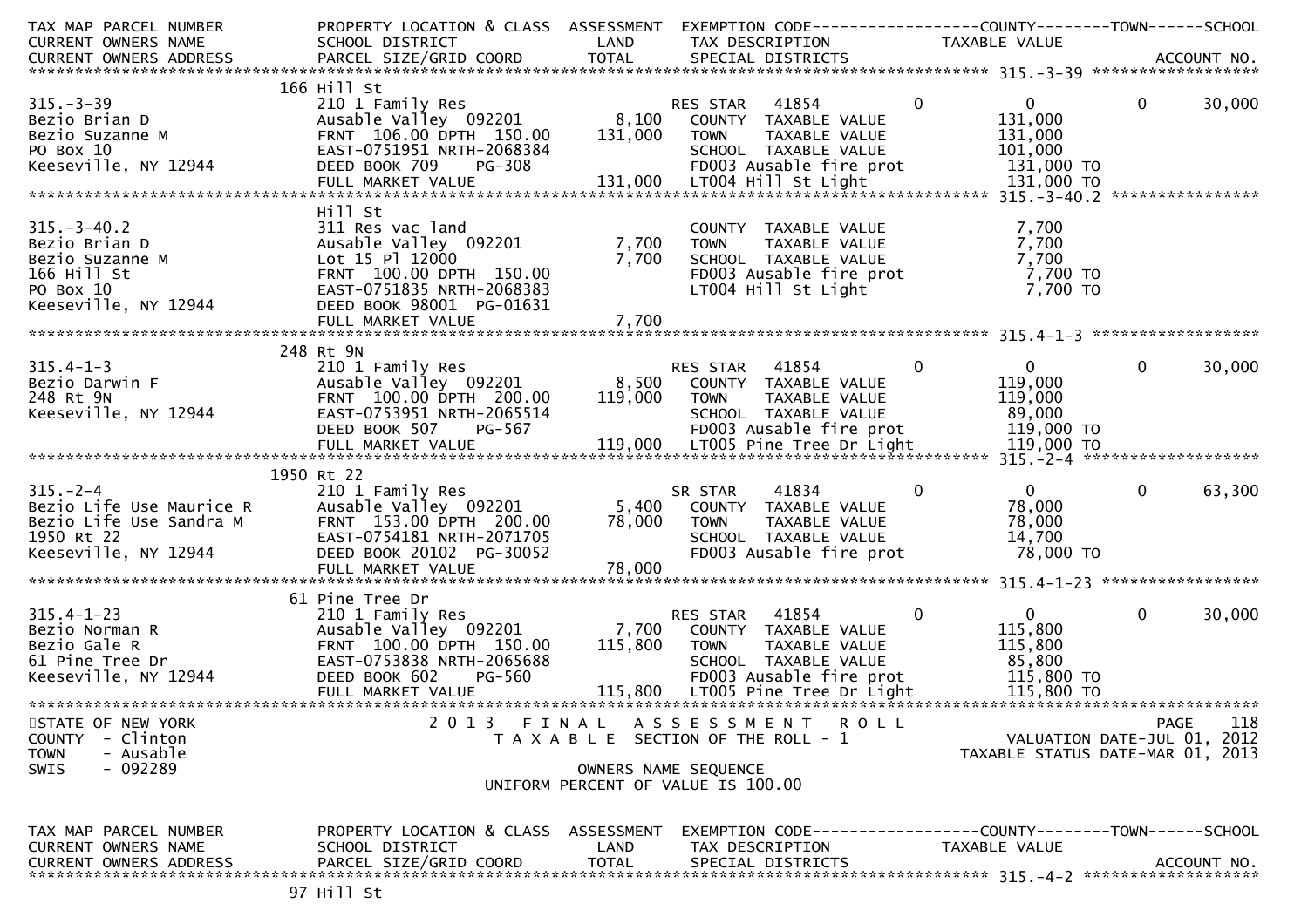| $315. - 4 - 2$<br>Bezio Tammy<br>30 Chesterfield St<br>Keeseville, NY 12944                        | 210 1 Family Res<br>Ausable Valley 092201<br>Survey 126-A Lot 1<br>FRNT 100.00 DPTH 150.00<br>EAST-0754121 NRTH-2068448<br>DEED BOOK 98001 PG-06567<br>FULL MARKET VALUE                | 7,700<br>71,100<br>71,100                                                   | <b>TOWN</b>                                                          | COUNTY TAXABLE VALUE<br>TAXABLE VALUE<br>SCHOOL TAXABLE VALUE<br>FD003 Ausable fire prot<br>LT004 Hill St Light |               | 71,100<br>71,100<br>71,100<br>71,100 TO<br>71,100 TO                            |                      |                                            |
|----------------------------------------------------------------------------------------------------|-----------------------------------------------------------------------------------------------------------------------------------------------------------------------------------------|-----------------------------------------------------------------------------|----------------------------------------------------------------------|-----------------------------------------------------------------------------------------------------------------|---------------|---------------------------------------------------------------------------------|----------------------|--------------------------------------------|
|                                                                                                    |                                                                                                                                                                                         |                                                                             |                                                                      |                                                                                                                 |               |                                                                                 |                      |                                            |
| $304. - 1 - 35$<br>Bezio Warren<br>305 Hallock Hill Rd<br>Peru, NY 12972                           | 305 Hallock Hill Rd<br>210 1 Family Res<br>Ausable Valley 092201<br>3.80<br><b>ACRES</b><br>EAST-0745694 NRTH-2074939<br>DEED BOOK 20001 PG-23602                                       | 131,600                                                                     | WARNONALL 41121<br>13,700 SR STAR<br><b>TOWN</b>                     | 41834<br>COUNTY TAXABLE VALUE<br>TAXABLE VALUE<br>SCHOOL TAXABLE VALUE                                          | 0<br>$\Omega$ | 19,740<br>$\overline{0}$<br>111,860<br>119,600<br>68,300                        | 12,000               | 0<br>63,300                                |
| $315.4 - 1 - 49$<br>Biggar Warren M<br>Biggar Lori S<br>96 Pine Estate Cir<br>Keeseville, NY 12944 | 96 Pine Estate Cir<br>210 1 Family Res<br>Ausable Valley 092201<br>FRNT 200.00 DPTH 200.00<br>080<br>BANK<br>EAST-0753847 NRTH-2066810<br>DEED BOOK 99001 PG-17648<br>FULL MARKET VALUE | 11,000<br>174,000<br>174,000                                                | <b>TOWN</b>                                                          | COUNTY TAXABLE VALUE<br>TAXABLE VALUE<br>SCHOOL TAXABLE VALUE<br>FD003 Ausable fire prot                        |               | 174,000<br>174,000<br>174,000<br>174,000 TO                                     |                      |                                            |
| $315. - 1 - 8.1$<br>Blaise Josephine<br>Blaise Richard<br>6 Taylor Hill Rd<br>Keeseville, NY 12944 | 6 Taylor Hill Rd<br>270 Mfg housing<br>Ausable Valley 092201<br>80.00 DPTH 135.00<br><b>FRNT</b><br>EAST-0752805 NRTH-2069866<br>DEED BOOK 572<br>PG-659<br>FULL MARKET VALUE           | 24,000<br>24,000                                                            | AGED - ALL 41800<br>3,400 SR STAR<br><b>TOWN</b>                     | 41834<br>COUNTY TAXABLE VALUE<br>TAXABLE VALUE<br>SCHOOL TAXABLE VALUE<br>FD003 Ausable fire prot               | $\mathbf 0$   | 12,000<br>$\mathbf{0}$<br>12,000<br>12,000<br>$\Omega$<br>24,000 TO             | 12,000<br>$\Omega$   | 12,000<br>12,000                           |
| $293. -2 - 5.5$<br>Blaise Larry J<br>21 Reid St<br>Peru, NY 12972                                  | 21 Reid St<br>270 Mfg housing<br>Ausable Valley 092201<br><b>ACRES</b><br>1.10<br>EAST-0758056 NRTH-2081114<br>DEED BOOK 20041 PG-70327<br>FULL MARKET VALUE                            | 44,200                                                                      | WARCOMALL<br>6,100 WARDISALL 41141<br>44,200 RES STAR<br><b>TOWN</b> | 41131<br>41854<br>COUNTY TAXABLE VALUE<br>TAXABLE VALUE<br>SCHOOL TAXABLE VALUE                                 | 0<br>0        | 11,050<br>2,210<br>$\overline{0}$<br>30,940<br>30,940<br>14,200                 | 11,050<br>2,210<br>0 | 0<br>$\Omega$<br>30,000                    |
| STATE OF NEW YORK<br>COUNTY - Clinton<br>- Ausable<br><b>TOWN</b><br>$-092289$<br>SWIS             | 2 0 1 3<br>FINAL                                                                                                                                                                        | T A X A B L E SECTION OF THE ROLL - 1<br>UNIFORM PERCENT OF VALUE IS 100.00 | OWNERS NAME SEQUENCE                                                 | ASSESSMENT ROLL                                                                                                 |               | TAXABLE STATUS DATE-MAR 01, 2013                                                |                      | 119<br>PAGE<br>VALUATION DATE-JUL 01, 2012 |
| TAX MAP PARCEL NUMBER<br>CURRENT OWNERS NAME<br><b>CURRENT OWNERS ADDRESS</b>                      | PROPERTY LOCATION & CLASS ASSESSMENT<br>SCHOOL DISTRICT<br>PARCEL SIZE/GRID COORD                                                                                                       | LAND<br><b>TOTAL</b>                                                        |                                                                      | TAX DESCRIPTION<br>SPECIAL DISTRICTS                                                                            |               | EXEMPTION CODE------------------COUNTY--------TOWN------SCHOOL<br>TAXABLE VALUE |                      | ACCOUNT NO.                                |
| $305. - 1 - 2.9$<br>Blaise Stefanie L<br>Riley Michael J Jr                                        | 310 Grove St<br>210 1 Family Res<br>Ausable Valley 092201<br>Lot 1 Pl 12000 Al                                                                                                          | 7,500<br>90,400                                                             | RES STAR<br>COUNTY<br><b>TOWN</b>                                    | 41854<br>TAXABLE VALUE<br>TAXABLE VALUE                                                                         | $\mathbf{0}$  | 0<br>90,400<br>90,400                                                           | 0                    | 30,000                                     |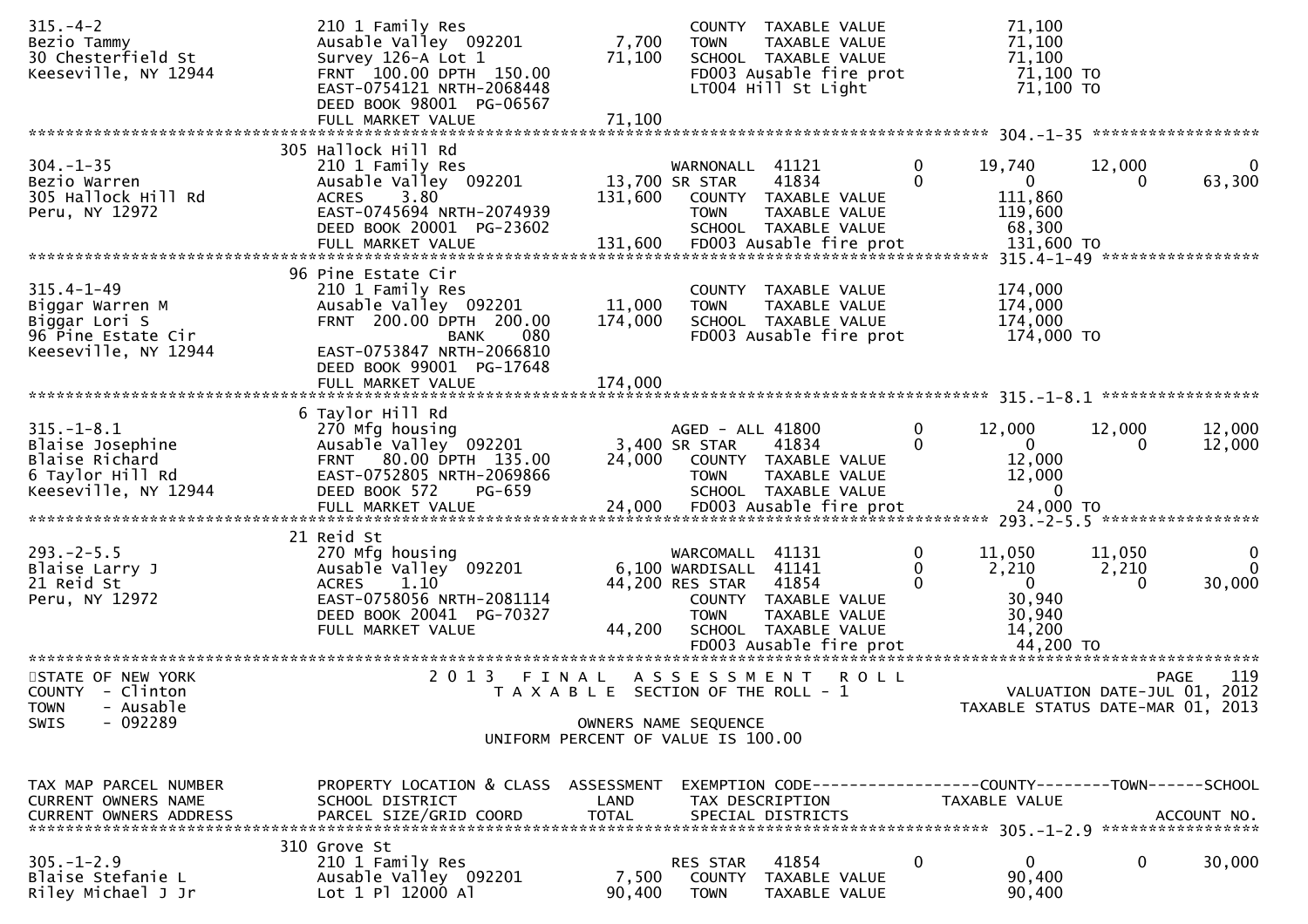| 310 Grove St<br>Keeseville, NY 12944                                                                | 3.50<br><b>ACRES</b><br>EAST-0757804 NRTH-2076751<br>DEED BOOK 20061 PG-98982<br>FULL MARKET VALUE                                                          | 90,400                     | SCHOOL TAXABLE VALUE<br>FD003 Ausable fire prot                                                                                     | 60,400<br>90,400 TO                                            |                                                           |
|-----------------------------------------------------------------------------------------------------|-------------------------------------------------------------------------------------------------------------------------------------------------------------|----------------------------|-------------------------------------------------------------------------------------------------------------------------------------|----------------------------------------------------------------|-----------------------------------------------------------|
| $304. - 1 - 32.11$<br>Blaise Stefanie Lynn<br>310 Grove St<br>Keeseville, NY 12944-4006             | Hallock Hill Rd<br>$314$ Rural vac<10<br>Ausable Valley 092201<br>Lot 3<br><b>ACRES</b><br>5.40<br>EAST-0746670 NRTH-2073255<br>DEED BOOK 99001 PG-13478    | 26,600<br>26,600           | COUNTY<br>TAXABLE VALUE<br>TAXABLE VALUE<br><b>TOWN</b><br>SCHOOL TAXABLE VALUE<br>FD003 Ausable fire prot                          | 26,600<br>26,600<br>26,600<br>26,600 TO                        |                                                           |
|                                                                                                     | 709 Hallock Hill Rd                                                                                                                                         |                            |                                                                                                                                     |                                                                |                                                           |
| $303. -2 - 16.3$<br>Blanchard Brian S<br>Blanchard Karen M<br>709 Hallock Hill Rd<br>Peru, NY 12972 | 210 1 Family Res<br>Ausable Valley 092201<br>1.60 BANK<br><b>ACRES</b><br>320<br>EAST-0736385 NRTH-2073776<br>DEED BOOK 20051 PG-89870<br>FULL MARKET VALUE | 6,300<br>80,900<br>80,900  | 41854<br><b>RES STAR</b><br>COUNTY TAXABLE VALUE<br>TAXABLE VALUE<br><b>TOWN</b><br>SCHOOL TAXABLE VALUE<br>FD003 Ausable fire prot | 0<br>$\overline{0}$<br>80,900<br>80,900<br>50,900<br>80,900 TO | 30,000<br>$\bf{0}$                                        |
|                                                                                                     |                                                                                                                                                             |                            |                                                                                                                                     |                                                                |                                                           |
| $324. -1 - 1.1 - 1$<br>Bohon Charles<br>Bohon Frances<br>1011 West State St<br>Marshfield, WI 54449 | Thomasville Rd<br>910 Priv forest<br>094001<br>Peru Central<br>ACRES 784.40<br>EAST-0728039 NRTH-2058240<br>DEED BOOK 20041 PG-74424                        | 123,200<br>123,200         | 480A EX<br>47460<br>COUNTY TAXABLE VALUE<br>TAXABLE VALUE<br><b>TOWN</b><br>SCHOOL TAXABLE VALUE<br>FD003 Ausable fire prot         | 54,726<br>0<br>68,474<br>68,474<br>68,474<br>123,200 TO        | 54,726<br>54,726                                          |
| MAY BE SUBJECT TO PAYMENT<br>UNDER RPTL480A UNTIL 2022                                              | FULL MARKET VALUE                                                                                                                                           | 123,200                    |                                                                                                                                     |                                                                |                                                           |
| $324. - 1 - 1.1 - 2$<br>Bohon Charles<br>Bohon Frances<br>1011 W State St<br>Marshfield, WI 54449   | Thomasville Rd<br>910 Priv forest<br>Ausable Valley 092201<br>ACRES 372.60<br>EAST-0728039 NRTH-2058240<br>DEED BOOK 20041 PG-74424<br>FULL MARKET VALUE    | 52,200<br>52,200<br>52,200 | 480A EX<br>47460<br>COUNTY TAXABLE VALUE<br>TAXABLE VALUE<br><b>TOWN</b><br>SCHOOL TAXABLE VALUE<br>FD003 Ausable fire prot         | 31,365<br>0<br>20,835<br>20,835<br>20,835<br>52,200 TO         | 31,365<br>31,365                                          |
| MAY BE SUBJECT TO PAYMENT<br>UNDER RPTL480A UNTIL 2022                                              |                                                                                                                                                             |                            |                                                                                                                                     |                                                                |                                                           |
| STATE OF NEW YORK<br>COUNTY - Clinton<br>TOWN - Ausable<br>$-092289$<br><b>SWIS</b>                 | 2 0 1 3<br>FINAL                                                                                                                                            | OWNERS NAME SEQUENCE       | A S S E S S M E N T<br><b>ROLL</b><br>T A X A B L E SECTION OF THE ROLL - 1<br>UNIFORM PERCENT OF VALUE IS 100.00                   | TAXABLE STATUS DATE-MAR 01,                                    | 120<br><b>PAGE</b><br>VALUATION DATE-JUL 01, 2012<br>2013 |
|                                                                                                     |                                                                                                                                                             |                            |                                                                                                                                     |                                                                |                                                           |
| TAX MAP PARCEL NUMBER<br>CURRENT OWNERS NAME<br><b>CURRENT OWNERS ADDRESS</b>                       | PROPERTY LOCATION & CLASS ASSESSMENT<br>SCHOOL DISTRICT<br>PARCEL SIZE/GRID COORD                                                                           | LAND<br><b>TOTAL</b>       | EXEMPTION CODE------------------COUNTY--------TOWN------SCHOOL<br>TAX DESCRIPTION<br>SPECIAL DISTRICTS                              | <b>TAXABLE VALUE</b>                                           | ACCOUNT NO.                                               |
| $334. - 1 - 26.1$<br>Bohon Charles<br>Bohon Frances                                                 | Thomasville Rd<br>910 Priv forest<br>Ausable Valley 092201<br>Lot 196 Maules                                                                                | 15,600<br>15,600           | COUNTY TAXABLE VALUE<br><b>TOWN</b><br>TAXABLE VALUE<br>SCHOOL TAXABLE VALUE                                                        | 15,600<br>15,600<br>15,600                                     |                                                           |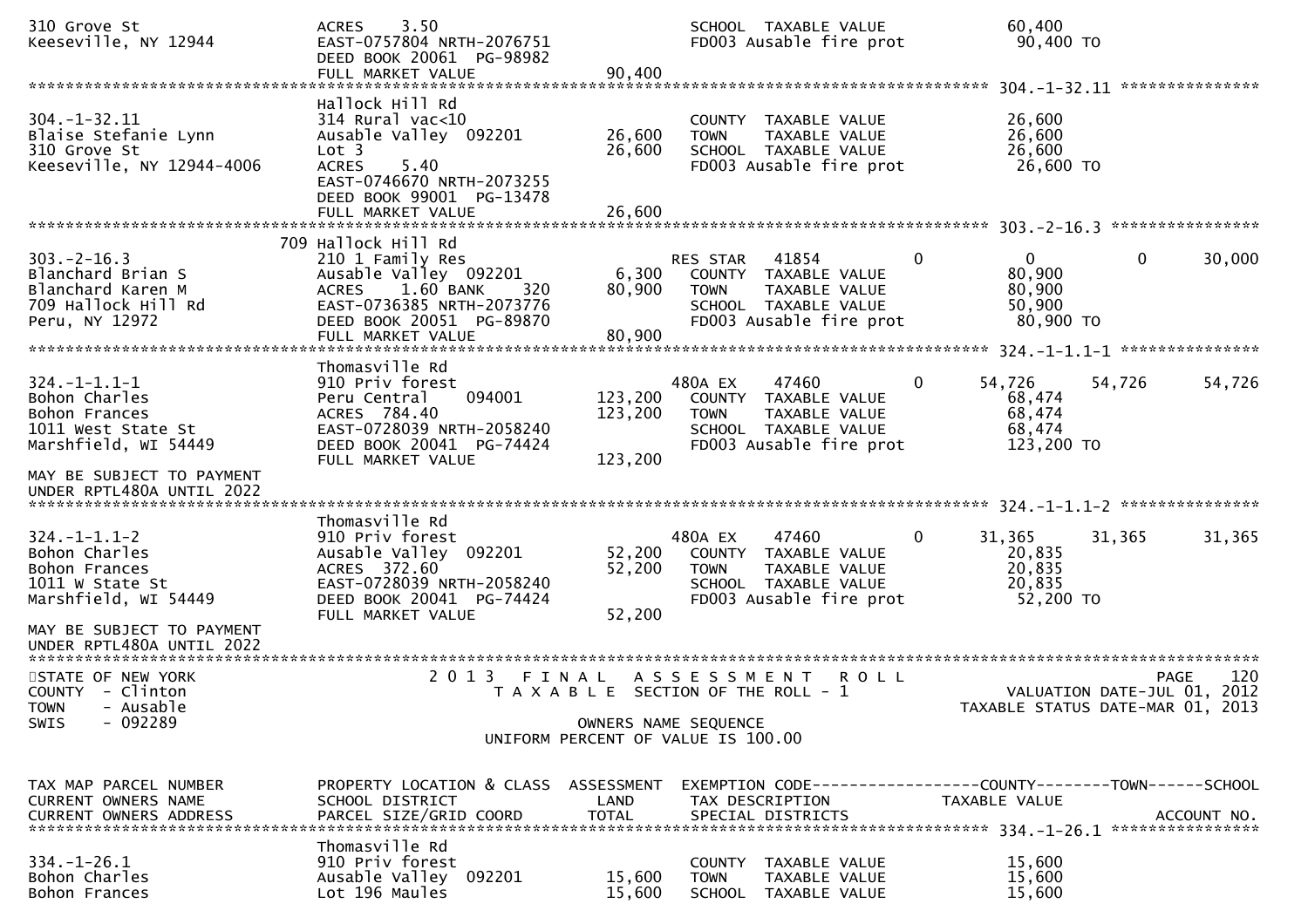| 1011 W State St<br>Marshfield, WI 54449                                                                                                                                                                | ACRES 24.50<br>EAST-0722303 NRTH-2055330<br>DEED BOOK 20041 PG-74424<br>FULL MARKET VALUE                                                                                                                                                                         | 15,600                                                                                              |                                   | FD003 Ausable fire prot                                                                                           |                | 15,600 TO                                                            |       |             |
|--------------------------------------------------------------------------------------------------------------------------------------------------------------------------------------------------------|-------------------------------------------------------------------------------------------------------------------------------------------------------------------------------------------------------------------------------------------------------------------|-----------------------------------------------------------------------------------------------------|-----------------------------------|-------------------------------------------------------------------------------------------------------------------|----------------|----------------------------------------------------------------------|-------|-------------|
|                                                                                                                                                                                                        |                                                                                                                                                                                                                                                                   |                                                                                                     |                                   |                                                                                                                   |                |                                                                      |       |             |
| $325. - 1 - 1$<br>Bohon Charles R<br>Bohon Frances J<br>1011 West State St<br>Marshfield, WI 54449                                                                                                     | Rt 9N<br>910 Priv forest<br>Ausable Valley 092201<br>Lots 23 24 7 & 10 Cook Mt<br>Ny Cons Easement 764/36<br>Alloc 8760 Set 09/90 By D<br>ACRES 740.00<br>EAST-0732717 NRTH-2062064<br>DEED BOOK 20041 PG-76075<br>CONSERVATION ESMT % 87.60<br>FULL MARKET VALUE | 15,686<br>15,686<br>15,686                                                                          | <b>TOWN</b>                       | COUNTY TAXABLE VALUE<br>TAXABLE VALUE<br>SCHOOL TAXABLE VALUE<br>FD003 Ausable fire prot                          |                | 15,686<br>15,686<br>15,686<br>15,686 TO                              |       |             |
|                                                                                                                                                                                                        |                                                                                                                                                                                                                                                                   |                                                                                                     |                                   |                                                                                                                   |                |                                                                      |       |             |
| $334. - 1 - 30.1$<br>Bohon Charles R<br>Bohon Frances J<br>1011 West State St<br>Marshfield, WI 54449                                                                                                  | Dry Bridge Rd<br>323 Vacant rural<br>Ausable Valley 092201<br>Old Railroad Bed<br>ACRES 11.80<br>EAST-0728273 NRTH-2060155<br>DEED BOOK 20072 PG-10388                                                                                                            | 10,700<br>10,700                                                                                    | <b>TOWN</b>                       | COUNTY TAXABLE VALUE<br>TAXABLE VALUE<br>SCHOOL TAXABLE VALUE<br>FD003 Ausable fire prot                          |                | 10,700<br>10,700<br>10,700<br>10,700 TO                              |       |             |
|                                                                                                                                                                                                        |                                                                                                                                                                                                                                                                   |                                                                                                     |                                   |                                                                                                                   |                |                                                                      |       |             |
| $301 - 2 - 8$<br>Bohon Joint Rev Trust UTD Char Ausable Valley 092201<br>Bohon Joint Rev Trust UTD Fran Lot 27 Liv Pat 6Th Div<br>1011 W State St<br>Marshfield, WI 54449<br>MAY BE SUBJECT TO PAYMENT | Mitchell Rd<br>910 Priv forest<br>ACRES 18.60<br>EAST-0716888 NRTH-2077436<br>DEED BOOK 20041 PG-76066<br>FULL MARKET VALUE                                                                                                                                       | 10, 100<br>10,100<br>10,100                                                                         | 480A EX<br><b>TOWN</b>            | 47460<br>COUNTY TAXABLE VALUE<br>TAXABLE VALUE<br>SCHOOL TAXABLE VALUE<br>FD003 Ausable fire prot                 | $\overline{0}$ | 7,001<br>3,099<br>3,099<br>3,099<br>10,100 TO                        | 7,001 | 7,001       |
| UNDER RPTL480A UNTIL 2022                                                                                                                                                                              |                                                                                                                                                                                                                                                                   |                                                                                                     |                                   |                                                                                                                   |                |                                                                      |       |             |
| STATE OF NEW YORK<br>COUNTY - Clinton<br>- Ausable<br><b>TOWN</b><br>$-092289$<br><b>SWIS</b>                                                                                                          | 2013 FINAL                                                                                                                                                                                                                                                        | T A X A B L E SECTION OF THE ROLL - 1<br>OWNERS NAME SEQUENCE<br>UNIFORM PERCENT OF VALUE IS 100.00 |                                   | ASSESSMENT ROLL                                                                                                   |                | VALUATION DATE-JUL 01, 2012<br>TAXABLE STATUS DATE-MAR 01, 2013      |       | PAGE<br>121 |
| TAX MAP PARCEL NUMBER<br><b>CURRENT OWNERS NAME</b><br><b>CURRENT OWNERS ADDRESS</b>                                                                                                                   | PROPERTY LOCATION & CLASS ASSESSMENT<br>SCHOOL DISTRICT<br>PARCEL SIZE/GRID COORD                                                                                                                                                                                 | LAND<br><b>TOTAL</b>                                                                                |                                   | EXEMPTION CODE--<br>TAX DESCRIPTION<br>SPECIAL DISTRICTS                                                          |                | --------------COUNTY--------TOWN------SCHOOL<br><b>TAXABLE VALUE</b> |       | ACCOUNT NO. |
| $315 - 3 - 14$<br>Bohon Wayne R<br>139 Hill St<br>Keeseville, NY 12944                                                                                                                                 | 139 Hill St<br>210 1 Family Res<br>Ausable Valley 092201<br>FRNT 100.00 DPTH 250.00<br>EAST-0752726 NRTH-2068128<br>DEED BOOK 706<br>PG-105<br>FULL MARKET VALUE                                                                                                  | 8,100<br>65,000<br>65,000                                                                           | RES STAR<br>COUNTY<br><b>TOWN</b> | 41854<br>TAXABLE VALUE<br>TAXABLE VALUE<br>SCHOOL TAXABLE VALUE<br>FD003 Ausable fire prot<br>LT004 Hill St Light | 0              | 0<br>65,000<br>65,000<br>35,000<br>65,000 TO<br>65,000 TO            | 0     | 30,000      |
|                                                                                                                                                                                                        |                                                                                                                                                                                                                                                                   |                                                                                                     |                                   |                                                                                                                   |                | 334.2-1-9 *******************                                        |       |             |
| $334.2 - 1 - 9$                                                                                                                                                                                        | 1368 Rt 9N<br>210 1 Family Res                                                                                                                                                                                                                                    |                                                                                                     | RES STAR                          | 41854                                                                                                             | 0              | 0                                                                    | 0     | 30,000      |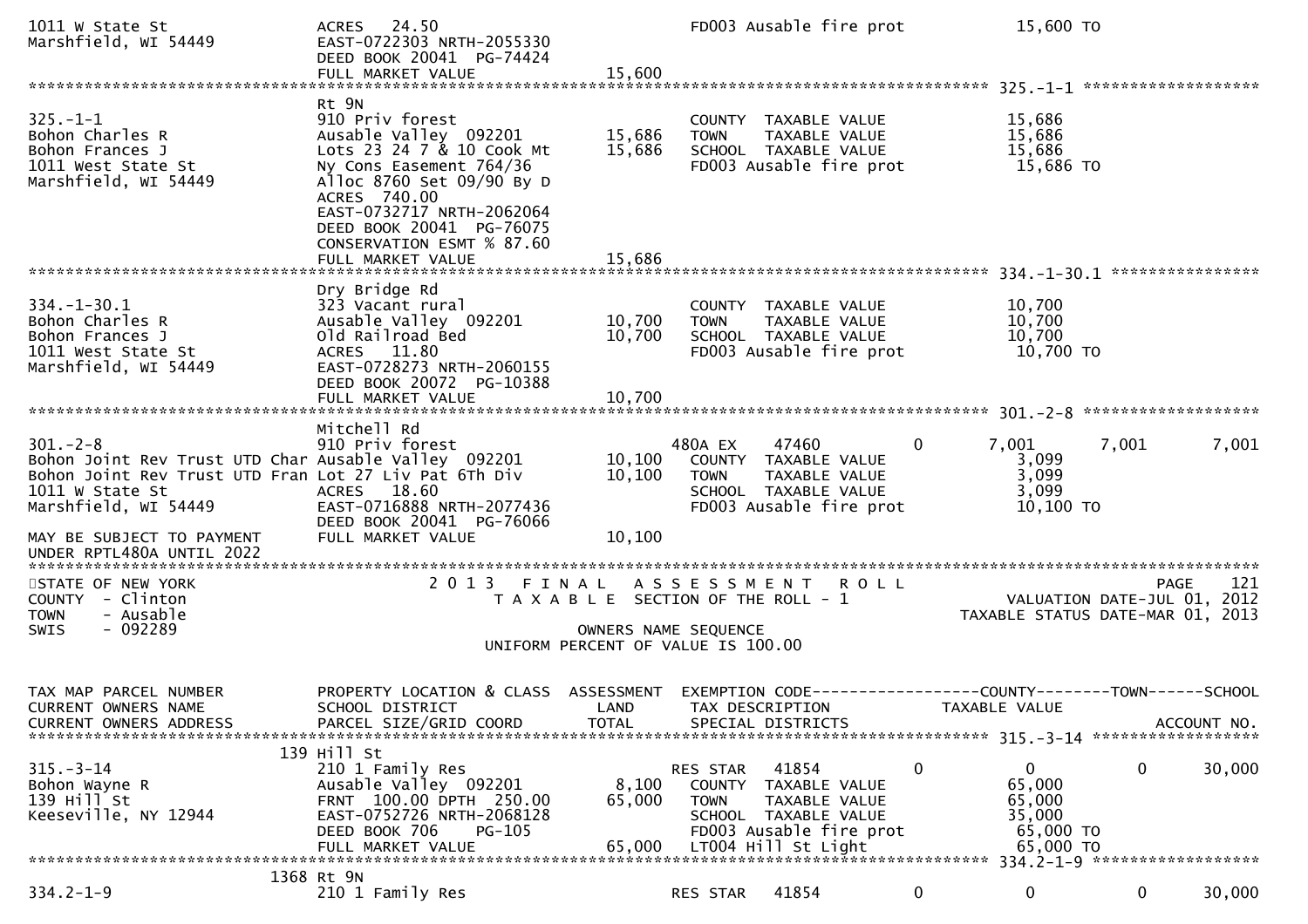| Bola Dennis S<br>1368 Rt 9N<br>Clintonville, NY 12924                                                                                     | Ausable Valley 092201<br>50.00 DPTH 214.00<br><b>FRNT</b><br>EAST-0731203 NRTH-2053642<br>DEED BOOK 20082 PG-14739<br>FULL MARKET VALUE                                                                              | 3,100<br>62,500<br>62,500                                                   | <b>TOWN</b>                                       | COUNTY TAXABLE VALUE<br>TAXABLE VALUE<br>SCHOOL TAXABLE VALUE<br>FD003 Ausable fire prot<br>LT003 Clintonville Light |   | 62,500<br>62,500<br>32,500<br>62,500 TO<br>62,500 TO              |                                            |             |
|-------------------------------------------------------------------------------------------------------------------------------------------|----------------------------------------------------------------------------------------------------------------------------------------------------------------------------------------------------------------------|-----------------------------------------------------------------------------|---------------------------------------------------|----------------------------------------------------------------------------------------------------------------------|---|-------------------------------------------------------------------|--------------------------------------------|-------------|
| $313 - 3 - 19$<br>Bola Michel E<br>228 Allen Hill Rd<br>Peru, NY 12972                                                                    | 228 Allen Hill Rd<br>210 1 Family Res<br>Peru Central<br>094001<br>FRNT 221.90 DPTH 177.60<br>EAST-0727899 NRTH-2067889<br>DEED BOOK 20122 PG-50872                                                                  | 4,500<br>45,000                                                             | <b>TOWN</b>                                       | COUNTY TAXABLE VALUE<br>TAXABLE VALUE<br>SCHOOL TAXABLE VALUE<br>FD003 Ausable fire prot                             |   | 45,000<br>45,000<br>45,000<br>45,000 TO                           |                                            |             |
| $315. - 2 - 36$<br>Bola Stephen H<br>Bola Mackenzie R<br>34 Ouellette Cir<br>Keeseville, NY 12944                                         | 34 Ouellette Cir<br>210 1 Family Res<br>Ausable Valley 092201<br>Sub Div Lot 14<br>North Country Ac Bk-9 Pg-<br>ACRES 1.12 BANK<br>320<br>EAST-0754080 NRTH-2072697<br>DEED BOOK 20061 PG-92748<br>FULL MARKET VALUE | 84,800<br>84,800                                                            | WARCOMALL 41131<br>17,300 RES STAR<br><b>TOWN</b> | 41854<br>COUNTY TAXABLE VALUE<br>TAXABLE VALUE<br>SCHOOL TAXABLE VALUE<br>FD003 Ausable fire prot                    | 0 | 21,200<br>$\mathbf{0}$<br>63,600<br>64,800<br>54,800<br>84,800 TO | 20,000<br>$\Omega$                         | 0<br>30,000 |
| 1712/1714 Rt 9N<br>$334. - 2 - 22$<br>Bola Steven J<br>Bola Michelle<br>1714 Rt 9N<br>AuSable Forks, NY 12912<br>PRIOR OWNER ON 3/01/2013 | 210 1 Family Res<br>Ausable Valley 092201<br>FRNT 133.50 DPTH 168.00<br>EAST-0723762 NRTH-2049787<br>DEED BOOK 692<br>PG-137<br>FULL MARKET VALUE                                                                    | 4,700<br>90,900<br>90,900                                                   | RES STAR<br><b>TOWN</b>                           | 41854<br>COUNTY TAXABLE VALUE<br>TAXABLE VALUE<br>SCHOOL TAXABLE VALUE<br>FD003 Ausable fire prot                    | 0 | $\mathbf{0}$<br>90,900<br>90,900<br>60,900<br>90,900 TO           | $\mathbf{0}$                               | 30,000      |
| Bola Steven J<br>STATE OF NEW YORK<br>COUNTY - Clinton<br>- Ausable<br><b>TOWN</b><br>$-092289$<br><b>SWIS</b>                            | 2 0 1 3<br>FINAL                                                                                                                                                                                                     | T A X A B L E SECTION OF THE ROLL - 1<br>UNIFORM PERCENT OF VALUE IS 100.00 | A S S E S S M E N T<br>OWNERS NAME SEQUENCE       | <b>ROLL</b>                                                                                                          |   | TAXABLE STATUS DATE-MAR 01, 2013                                  | <b>PAGE</b><br>VALUATION DATE-JUL 01, 2012 | 122         |
| TAX MAP PARCEL NUMBER<br><b>CURRENT OWNERS NAME</b><br><b>CURRENT OWNERS ADDRESS</b>                                                      | PROPERTY LOCATION & CLASS ASSESSMENT<br>SCHOOL DISTRICT<br>PARCEL SIZE/GRID COORD                                                                                                                                    | LAND<br><b>TOTAL</b>                                                        |                                                   | EXEMPTION        CODE------------------COUNTY-------TOWN------SCHOOL<br>TAX DESCRIPTION<br>SPECIAL DISTRICTS         |   | TAXABLE VALUE                                                     |                                            | ACCOUNT NO. |
| $334. - 2 - 24.2$<br>Bombard Joseph E<br>1824 Rt 9N<br>Ausable Forks, NY 12912                                                            | 1824 Rt 9N<br>210 1 Family Res<br>Ausable Valley 092201<br>2.40<br><b>ACRES</b><br>EAST-0721188 NRTH-2050638<br>DEED BOOK 20122 PG-49001<br>FULL MARKET VALUE                                                        | 7,400<br>80,000<br>80,000                                                   | RES STAR<br><b>COUNTY</b><br><b>TOWN</b>          | 41854<br>TAXABLE VALUE<br>TAXABLE VALUE<br>SCHOOL TAXABLE VALUE<br>FD003 Ausable fire prot                           | 0 | $\mathbf{0}$<br>80,000<br>80,000<br>50,000<br>80,000 TO           | $\mathbf 0$                                | 30,000      |
| $313. - 2 - 18$<br>Bombard Robert<br>59 Murphy Rd                                                                                         | 59 Murphy Rd<br>210 1 Family Res<br>094001<br>Peru Central<br>Lot 206 & 207 Maules                                                                                                                                   | 11,700<br>82,300                                                            | RES STAR<br><b>COUNTY</b><br><b>TOWN</b>          | 41854<br>TAXABLE VALUE<br>TAXABLE VALUE                                                                              | 0 | 313. - 2 - 18 *******************<br>0<br>82,300<br>82,300        | $\mathbf 0$                                | 30,000      |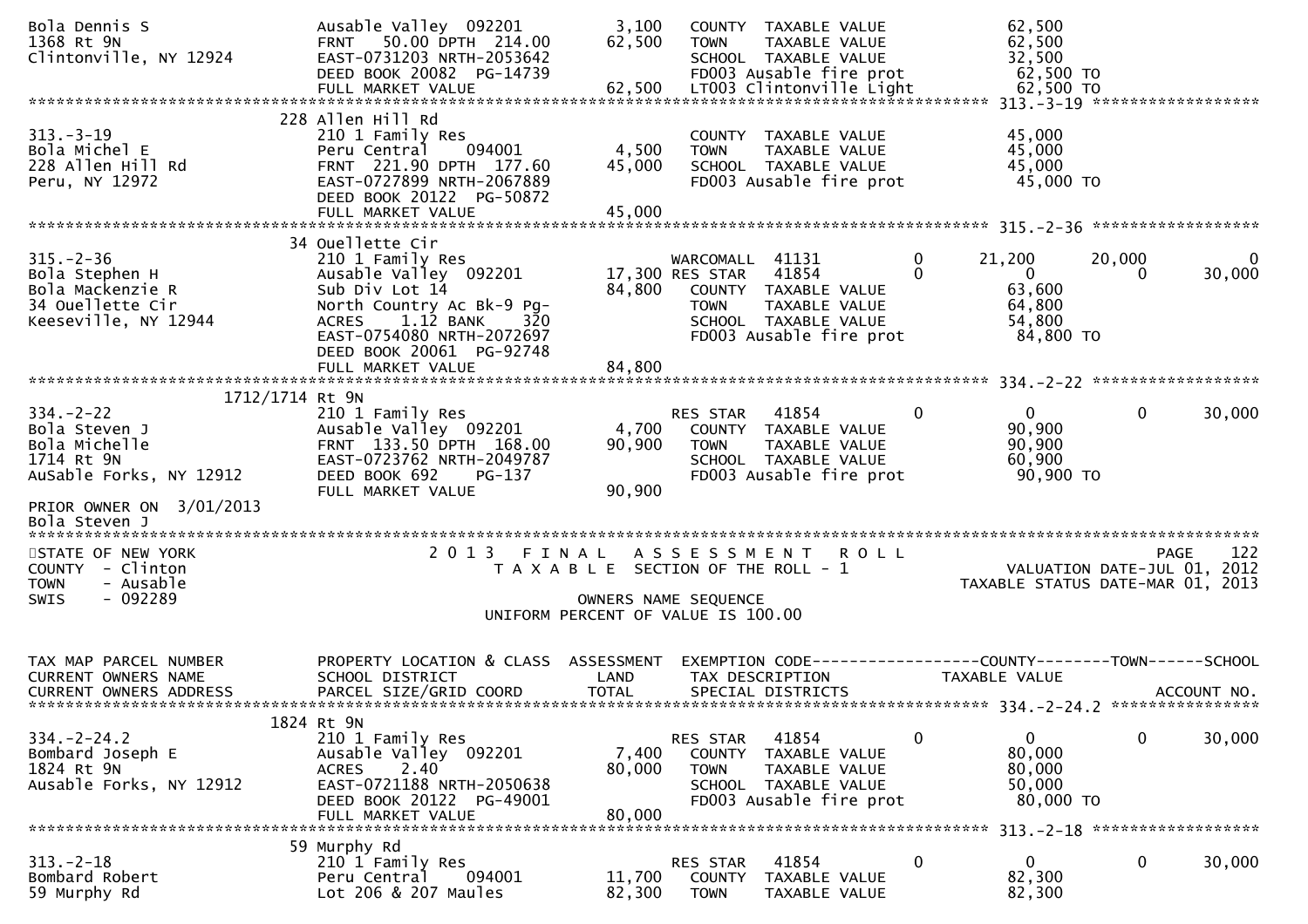| Peru, NY 12972                                                                                              | 7.30 BANK<br>080<br><b>ACRES</b><br>EAST-0721949 NRTH-2070702<br>DEED BOOK 958<br>PG-301<br>FULL MARKET VALUE                                                                              | 82,300                     | SCHOOL TAXABLE VALUE<br>FD003 Ausable fire prot                                                                                                    | 52,300<br>82,300 TO                                                |                                                 |
|-------------------------------------------------------------------------------------------------------------|--------------------------------------------------------------------------------------------------------------------------------------------------------------------------------------------|----------------------------|----------------------------------------------------------------------------------------------------------------------------------------------------|--------------------------------------------------------------------|-------------------------------------------------|
|                                                                                                             |                                                                                                                                                                                            |                            |                                                                                                                                                    |                                                                    |                                                 |
| $305. -2 - 7.83$<br>Bombard William R<br>Bombard Starlene E<br>120 Grove St Lot 12A<br>Keeseville, NY 12944 | Grove St<br>270 Mfg housing<br>Ausable Valley 092201<br>Lot 16 PL 12000 Ac<br>ACRES 1.60<br>EAST-0756976 NRTH-2072553<br>DEED BOOK 20041 PG-74875                                          | 6,400<br>27,500            | RES STAR<br>41854<br>$\Omega$<br>COUNTY TAXABLE VALUE<br>TAXABLE VALUE<br>TOWN<br>SCHOOL TAXABLE VALUE<br>FD003 Ausable fire prot                  | $0 \qquad \qquad$<br>27,500<br>27,500<br>$\mathbf{0}$<br>27,500 TO | $\mathbf{0}$<br>27,500                          |
|                                                                                                             |                                                                                                                                                                                            |                            |                                                                                                                                                    |                                                                    |                                                 |
| $334.2 - 1 - 19$<br>Booth John<br>42 Sand Hill Rd<br>Clintonville, NY 12924-4207                            | 42 Sand Hill Rd<br>210 1 Family Res<br>Ausable Valley 092201<br>FRNT 100.00 DPTH 200.00<br>EAST-0731584 NRTH-2054724<br>DEED BOOK 650<br>PG-433                                            | 72,000                     | $\mathbf{0}$<br>RES STAR<br>41854<br>3,500 COUNTY TAXABLE VALUE<br><b>TOWN</b><br>TAXABLE VALUE<br>SCHOOL TAXABLE VALUE<br>FD003 Ausable fire prot | $\mathbf{0}$<br>72,000<br>72,000<br>42,000<br>72,000 TO            | 0<br>30,000                                     |
|                                                                                                             | 40 Sand Hill Rd                                                                                                                                                                            |                            |                                                                                                                                                    |                                                                    |                                                 |
| $334.2 - 1 - 20$<br>Booth Lois W<br>Booth Karl<br>40 Sand Hill Rd<br>Clintonville, NY 12924                 | 210 1 Family Res<br>Ausable Valley 092201<br>FRNT 138.00 DPTH 200.00<br>EAST-0731624 NRTH-2054580<br>DEED BOOK 689<br>PG-245                                                               | 57,300                     | 41854<br>$\mathbf{0}$<br>RES STAR<br>3,900 COUNTY TAXABLE VALUE<br><b>TOWN</b><br>TAXABLE VALUE<br>SCHOOL TAXABLE VALUE<br>FD003 Ausable fire prot | $\overline{0}$<br>57,300<br>57,300<br>27,300<br>57,300 TO          | $\mathbf{0}$<br>30,000                          |
|                                                                                                             |                                                                                                                                                                                            |                            |                                                                                                                                                    |                                                                    |                                                 |
| STATE OF NEW YORK<br>COUNTY - Clinton<br>- Ausable<br><b>TOWN</b><br>$-092289$<br><b>SWIS</b>               |                                                                                                                                                                                            |                            | 2013 FINAL ASSESSMENT<br><b>ROLL</b><br>T A X A B L E SECTION OF THE ROLL - 1<br>OWNERS NAME SEQUENCE<br>UNIFORM PERCENT OF VALUE IS 100.00        | VALUATION DATE-JUL $01$ , 2012                                     | 123<br>PAGE<br>TAXABLE STATUS DATE-MAR 01, 2013 |
|                                                                                                             |                                                                                                                                                                                            |                            |                                                                                                                                                    |                                                                    |                                                 |
| TAX MAP PARCEL NUMBER<br>CURRENT OWNERS NAME                                                                | PROPERTY LOCATION & CLASS ASSESSMENT<br>SCHOOL DISTRICT                                                                                                                                    | LAND                       | EXEMPTION CODE-----------------COUNTY-------TOWN------SCHOOL<br>TAX DESCRIPTION                                                                    | TAXABLE VALUE                                                      |                                                 |
|                                                                                                             |                                                                                                                                                                                            |                            |                                                                                                                                                    |                                                                    |                                                 |
| $334. - 1 - 23.1$<br>Booth Timothy E<br>42 Cold Springs Rd<br>Keeseville, NY 12944                          | 210 Thomasville Rd<br>312 Vac w/imprv<br>Ausable Valley 092201<br>ACRES 70.60<br>EAST-0725494 NRTH-2058278<br>DEED BOOK 20061 PG-98877<br>FULL MARKET VALUE                                | 27,500<br>34,000<br>34,000 | COUNTY TAXABLE VALUE<br><b>TOWN</b><br>TAXABLE VALUE<br>SCHOOL TAXABLE VALUE<br>FD003 Ausable fire prot                                            | 34,000<br>34,000<br>34,000<br>34,000 TO                            |                                                 |
|                                                                                                             |                                                                                                                                                                                            |                            |                                                                                                                                                    |                                                                    |                                                 |
| $334. - 1 - 23.3$<br>Booth William T<br>19121 Vine St<br>Hesperia, CA 92345                                 | Thomasville Rd<br>314 Rural vac<10<br>Ausable Valley 092201<br>Lot 198 Maules Patent<br>3.40<br><b>ACRES</b><br>EAST-0723729 NRTH-2058267<br>DEED BOOK 98001 PG-06755<br>FULL MARKET VALUE | 7,400<br>7,400<br>7,400    | COUNTY<br>TAXABLE VALUE<br>TAXABLE VALUE<br><b>TOWN</b><br>SCHOOL TAXABLE VALUE<br>FD003 Ausable fire prot                                         | 7,400<br>7,400<br>7,400<br>7,400 TO                                |                                                 |
|                                                                                                             |                                                                                                                                                                                            |                            |                                                                                                                                                    |                                                                    |                                                 |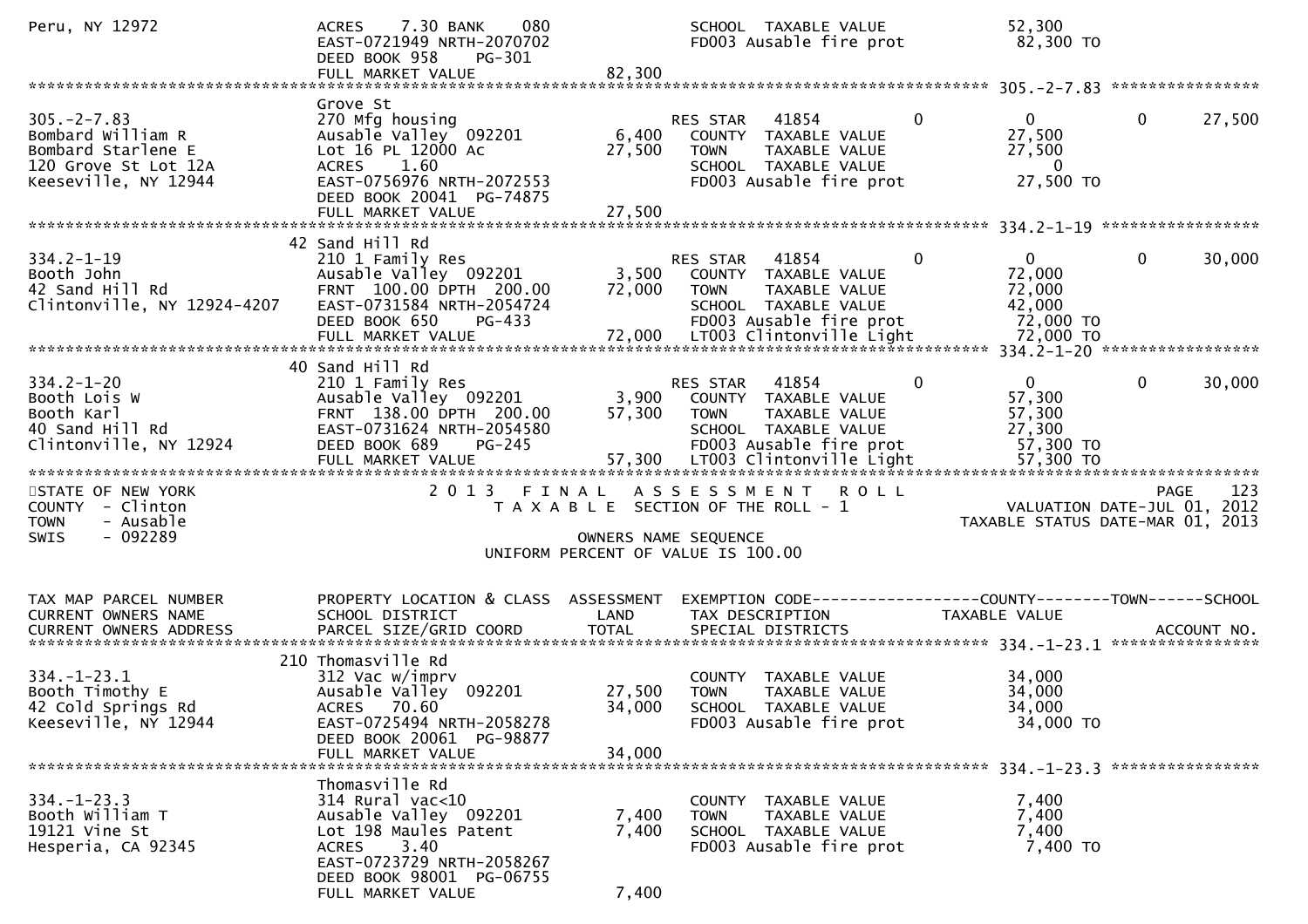| $303. -1 - 9.3$<br>Borrette James R<br>Borrette Penny A<br>139 Union Rd<br>Peru, NY 12972                                                                                                                        | 139 Union Rd<br>210 1 Family Res<br>Ausable Valley 092201<br>$Lot 22$ $Pq$ ]<br>FRNT 150.00 DPTH 250.00<br>EAST-0745150 NRTH-2078825<br>DEED BOOK 614<br>PG-677<br>FULL MARKET VALUE | 7,500 RES STAR<br>108,200<br>108,200                       | WARCOMALL 41131<br>TOWN                                                 | 41854<br>COUNTY TAXABLE VALUE<br>TAXABLE VALUE<br>SCHOOL TAXABLE VALUE<br>FD003 Ausable fire prot                                        | 0<br>$\Omega$ | 27,050<br>$\mathbf{0}$<br>81,150<br>88,200<br>78,200<br>108,200 TO                          | 20,000<br>$\Omega$         | 30,000                                            |
|------------------------------------------------------------------------------------------------------------------------------------------------------------------------------------------------------------------|--------------------------------------------------------------------------------------------------------------------------------------------------------------------------------------|------------------------------------------------------------|-------------------------------------------------------------------------|------------------------------------------------------------------------------------------------------------------------------------------|---------------|---------------------------------------------------------------------------------------------|----------------------------|---------------------------------------------------|
| $304. - 1 - 26.1$<br>Bosley Lawrence<br>27 Jarvis Rd<br>Peru, NY 12972                                                                                                                                           | Arthur Rd<br>323 Vacant rural<br>Ausable Valley 092201<br>ACRES 58.00<br>EAST-0748285 NRTH-2078600<br>DEED BOOK 602<br>PG-1022<br>FULL MARKET VALUE                                  | 16,200<br>16,200<br>16,200                                 | <b>TOWN</b>                                                             | COUNTY TAXABLE VALUE<br>TAXABLE VALUE<br>SCHOOL TAXABLE VALUE<br>FD003 Ausable fire prot                                                 |               | 16,200<br>16,200<br>16,200<br>16,200 TO                                                     |                            |                                                   |
| $303 - 2 - 7$<br>Bougor Burton K<br>12 Joy Connector Rd<br>Ausable Forks, NY 12912<br>*************************                                                                                                  | Harkness Rd<br>321 Abandoned ag<br>Ausable Valley 092201<br>ACRES 98.00<br>EAST-0739478 NRTH-2077317<br>DEED BOOK 20072 PG-10158<br>FULL MARKET VALUE                                | 18,000<br>18,000<br>18,000                                 | <b>TOWN</b>                                                             | COUNTY TAXABLE VALUE<br>TAXABLE VALUE<br>SCHOOL TAXABLE VALUE<br>FD003 Ausable fire prot                                                 |               | 18,000<br>18,000<br>18,000<br>18,000 TO                                                     |                            |                                                   |
| STATE OF NEW YORK<br>COUNTY - Clinton                                                                                                                                                                            |                                                                                                                                                                                      | T A X A B L E SECTION OF THE ROLL - 1                      |                                                                         | 2013 FINAL ASSESSMENT ROLL                                                                                                               |               |                                                                                             |                            | 124<br><b>PAGE</b><br>VALUATION DATE-JUL 01, 2012 |
| <b>TOWN</b><br>- Ausable<br>- 092289<br><b>SWIS</b>                                                                                                                                                              |                                                                                                                                                                                      | OWNERS NAME SEQUENCE<br>UNIFORM PERCENT OF VALUE IS 100.00 |                                                                         |                                                                                                                                          |               | TAXABLE STATUS DATE-MAR 01, 2013                                                            |                            |                                                   |
| TAX MAP PARCEL NUMBER<br>CURRENT OWNERS NAME                                                                                                                                                                     | PROPERTY LOCATION & CLASS ASSESSMENT<br>SCHOOL DISTRICT                                                                                                                              | LAND                                                       |                                                                         | TAX DESCRIPTION                                                                                                                          |               | TAXABLE VALUE                                                                               |                            |                                                   |
| $315.4 - 1 - 41$<br>Boulrice Living Trust Richard Ausable Valley 092201<br>Boulrice Living Trust Brenda G FRNT 100.00 DPTH 150.00<br>Attn: Rich & Brenda Boulrice T EAST-0753872 NRTH-2066134<br>46 Pine Tree Dr | 46 Pine Tree Dr<br>210 1 Family Res<br>DEED BOOK 20001 PG-25767                                                                                                                      | 7,700<br>134,600                                           | RES STAR<br><b>TOWN</b>                                                 | 41854<br>COUNTY TAXABLE VALUE<br>TAXABLE VALUE<br>SCHOOL TAXABLE VALUE<br>FD003 Ausable fire prot                                        | $\mathbf 0$   | $\mathbf{0}$<br>134,600<br>134,600<br>104,600<br>134,600 TO                                 | $\mathbf 0$                | 30,000                                            |
| $335.1 - 1 - 22$<br>Bouyea Iona<br>Bouyea Richard<br>PO Box 181<br>Keeseville, NY 12944                                                                                                                          | 1259 Rt 9N<br>210 1 Family Res<br>Ausable Valley 092201<br>FRNT 100.00 DPTH 386.00<br>EAST-0733952 NRTH-2053881<br>DEED BOOK 496<br><b>PG-587</b><br>FULL MARKET VALUE               | 51,700                                                     | WARNONALL<br>4,900 AGED COUN<br>51,700 SR STAR<br>COUNTY<br><b>TOWN</b> | 41121<br>41802<br>41834<br>TAXABLE VALUE<br>TAXABLE VALUE<br>SCHOOL TAXABLE VALUE<br>FD003 Ausable fire prot<br>LT003 Clintonville Light | 0<br>0<br>0   | 7,755<br>10,986<br>$\overline{0}$<br>32,959<br>43,945<br>$\bf{0}$<br>51,700 TO<br>51,700 TO | 7,755<br>0<br>$\mathbf{0}$ | 0<br>$\mathbf{0}$<br>51,700                       |
|                                                                                                                                                                                                                  | 415 Harkness Rd                                                                                                                                                                      |                                                            |                                                                         |                                                                                                                                          |               |                                                                                             |                            | $303. -2 - 1$ *********************               |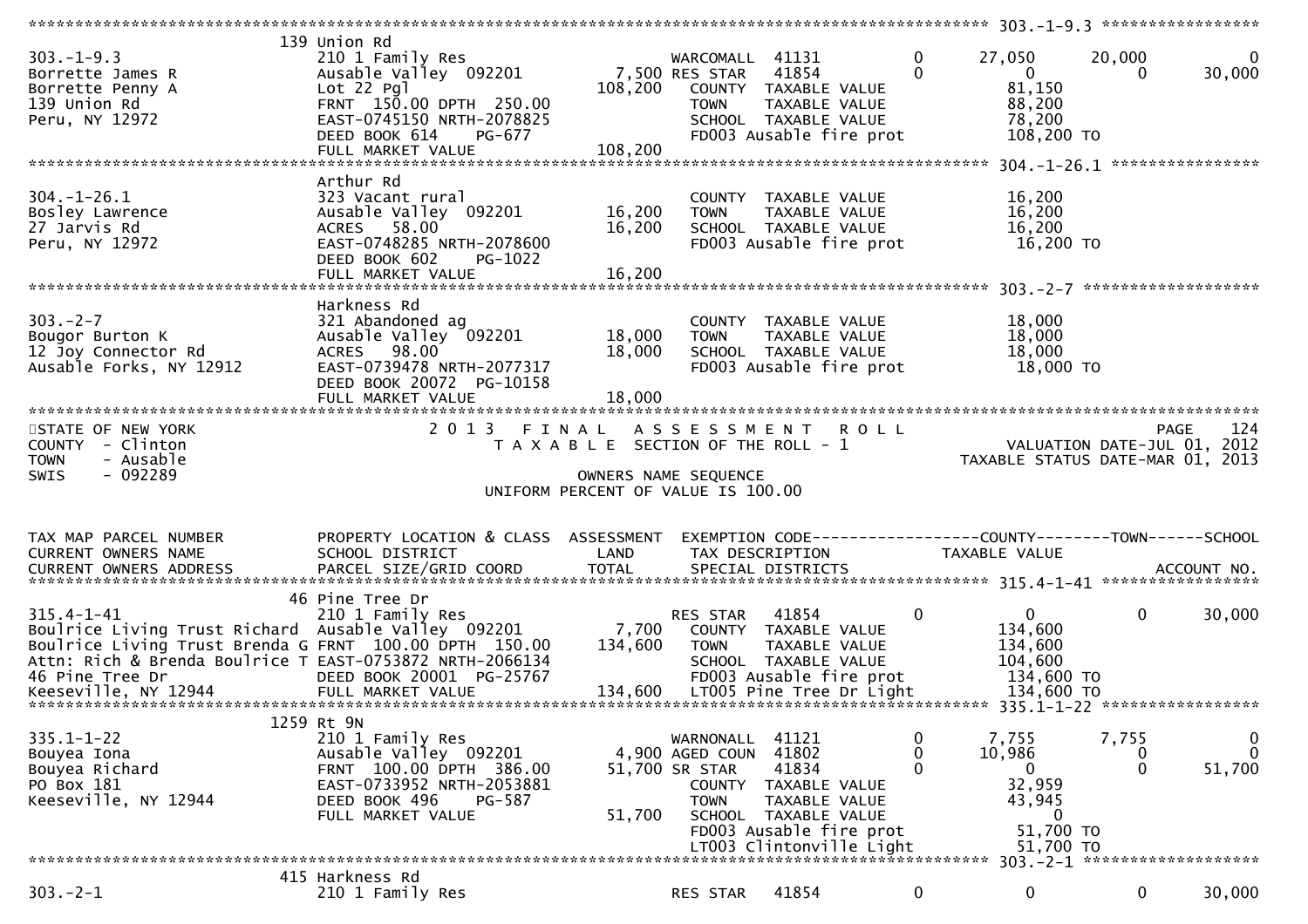| Bouyea Jonathan<br>415 Harkness Rd<br>Peru, NY 12972                                                                        | Ausable Valley 092201<br>FRNT 400.00 DPTH 170.00<br>080<br>BANK<br>EAST-0735766 NRTH-2075968<br>DEED BOOK 20122 PG-51244<br>FULL MARKET VALUE                                       | 4,900<br>91,000<br>91,000  | COUNTY TAXABLE VALUE<br><b>TOWN</b><br>TAXABLE VALUE<br>SCHOOL TAXABLE VALUE<br>FD003 Ausable fire prot                                                | 91,000<br>91,000<br>61,000<br>$91,000$ TO                                                       |                                   |
|-----------------------------------------------------------------------------------------------------------------------------|-------------------------------------------------------------------------------------------------------------------------------------------------------------------------------------|----------------------------|--------------------------------------------------------------------------------------------------------------------------------------------------------|-------------------------------------------------------------------------------------------------|-----------------------------------|
|                                                                                                                             |                                                                                                                                                                                     |                            |                                                                                                                                                        |                                                                                                 | *****************                 |
| $325. - 1 - 2.8$<br>Bouyea Richard Jr<br>Bouyea Elizabeth<br>77 Cold Spring Rd<br>Keeseville, NY 12944                      | 77 Cold Spring Rd<br>210 1 Family Res<br>Ausable Valley 092201<br>Lot 22<br><b>ACRES</b><br>2.00<br>EAST-0737063 NRTH-2060633<br>DEED BOOK 815<br><b>PG-86</b><br>FULL MARKET VALUE | 9,600<br>93,700<br>93,700  | RES STAR<br>41854<br>COUNTY TAXABLE VALUE<br><b>TOWN</b><br>TAXABLE VALUE<br>SCHOOL TAXABLE VALUE<br>FD003 Ausable fire prot                           | $\mathbf{0}$<br>$\mathbf{0}$<br>93,700<br>93,700<br>63,700<br>93,700 TO                         | 0<br>30,000                       |
|                                                                                                                             | Lakeside Rd                                                                                                                                                                         |                            |                                                                                                                                                        |                                                                                                 |                                   |
| $294. -1 - 13.4$<br>Boyer Brynn S<br>Boyer Christine A<br>11 Sand Rd<br>Peru, NY 12972                                      | 314 Rural vac<10<br>Peru Central<br>094001<br>Lot 1 Lakeside Est<br><b>ACRES</b><br>3.25<br>EAST-0770660 NRTH-2085240<br>DEED BOOK 20122 PG-47082<br>FULL MARKET VALUE              | 30,100<br>30,100<br>30,100 | COUNTY TAXABLE VALUE<br><b>TOWN</b><br>TAXABLE VALUE<br>SCHOOL TAXABLE VALUE<br>FD003 Ausable fire prot                                                | 30,100<br>30,100<br>30,100<br>30,100 TO                                                         |                                   |
| STATE OF NEW YORK                                                                                                           | 2 0 1 3                                                                                                                                                                             | FINAL                      | A S S E S S M E N T<br><b>ROLL</b>                                                                                                                     |                                                                                                 | 125<br><b>PAGE</b>                |
| COUNTY - Clinton<br><b>TOWN</b><br>- Ausable<br>$-092289$<br><b>SWIS</b>                                                    |                                                                                                                                                                                     |                            | T A X A B L E SECTION OF THE ROLL - 1<br>OWNERS NAME SEQUENCE<br>UNIFORM PERCENT OF VALUE IS 100.00                                                    | TAXABLE STATUS DATE-MAR 01, 2013                                                                | VALUATION DATE-JUL 01, 2012       |
|                                                                                                                             |                                                                                                                                                                                     |                            |                                                                                                                                                        |                                                                                                 |                                   |
| TAX MAP PARCEL NUMBER<br>CURRENT OWNERS NAME                                                                                | PROPERTY LOCATION & CLASS ASSESSMENT<br>SCHOOL DISTRICT                                                                                                                             | LAND                       | TAX DESCRIPTION                                                                                                                                        | TAXABLE VALUE                                                                                   |                                   |
|                                                                                                                             | 11 Sand Rd                                                                                                                                                                          |                            | 97 PCT OF VALUE USED FOR EXEMPTION PURPOSES                                                                                                            |                                                                                                 |                                   |
| $294. - 1 - 19$<br>Boyer Brynn S<br>Boyer Christine A<br>11 Sand Rd<br>Peru, NY 12972                                       | 210 1 Family Res<br>094001<br>Peru Central<br>$1$ Pgl<br>7.20<br><b>ACRES</b><br>EAST-0770393 NRTH-2085158<br>DEED BOOK 20122 PG-47082<br>FULL MARKET VALUE                         | 141,500<br>141,500         | WARCOMALL 41131<br>15,200 RES STAR<br>41854<br>COUNTY TAXABLE VALUE<br>TAXABLE VALUE<br><b>TOWN</b><br>SCHOOL TAXABLE VALUE<br>FD003 Ausable fire prot | 34,314<br>$\bf{0}$<br>$\Omega$<br>$\overline{0}$<br>107,186<br>121,500<br>111,500<br>141,500 TO | 20,000<br>0<br>30,000<br>$\Omega$ |
|                                                                                                                             | Arnold Hill Rd                                                                                                                                                                      |                            |                                                                                                                                                        |                                                                                                 |                                   |
| $313 - 2 - 14$<br>Boynton Life Estate Sheldon Sr Peru Central<br>Boynton Michael J<br>1632 Front St<br>Keeseville, NY 12944 | 312 Vac w/imprv<br>094001<br>ACRES 230.20<br>EAST-0720514 NRTH-2064876<br>DEED BOOK 20051 PG-79343<br>FULL MARKET VALUE                                                             | 47,300<br>61,700<br>61,700 | COUNTY<br>TAXABLE VALUE<br><b>TOWN</b><br>TAXABLE VALUE<br>SCHOOL TAXABLE VALUE<br>FD003 Ausable fire prot                                             | 61,700<br>61,700<br>61,700<br>61,700 TO                                                         |                                   |
|                                                                                                                             | Arnold Hill Rd                                                                                                                                                                      |                            |                                                                                                                                                        |                                                                                                 |                                   |
| $313 - 2 - 12.1$<br>Boynton Sheldon J<br>1632 Front St                                                                      | 321 Abandoned ag<br>094001<br>Peru Central<br>ACRES 105.90                                                                                                                          | 24,000<br>24,000           | <b>COUNTY</b><br>TAXABLE VALUE<br><b>TOWN</b><br>TAXABLE VALUE<br><b>SCHOOL</b><br>TAXABLE VALUE                                                       | 24,000<br>24,000<br>24,000                                                                      |                                   |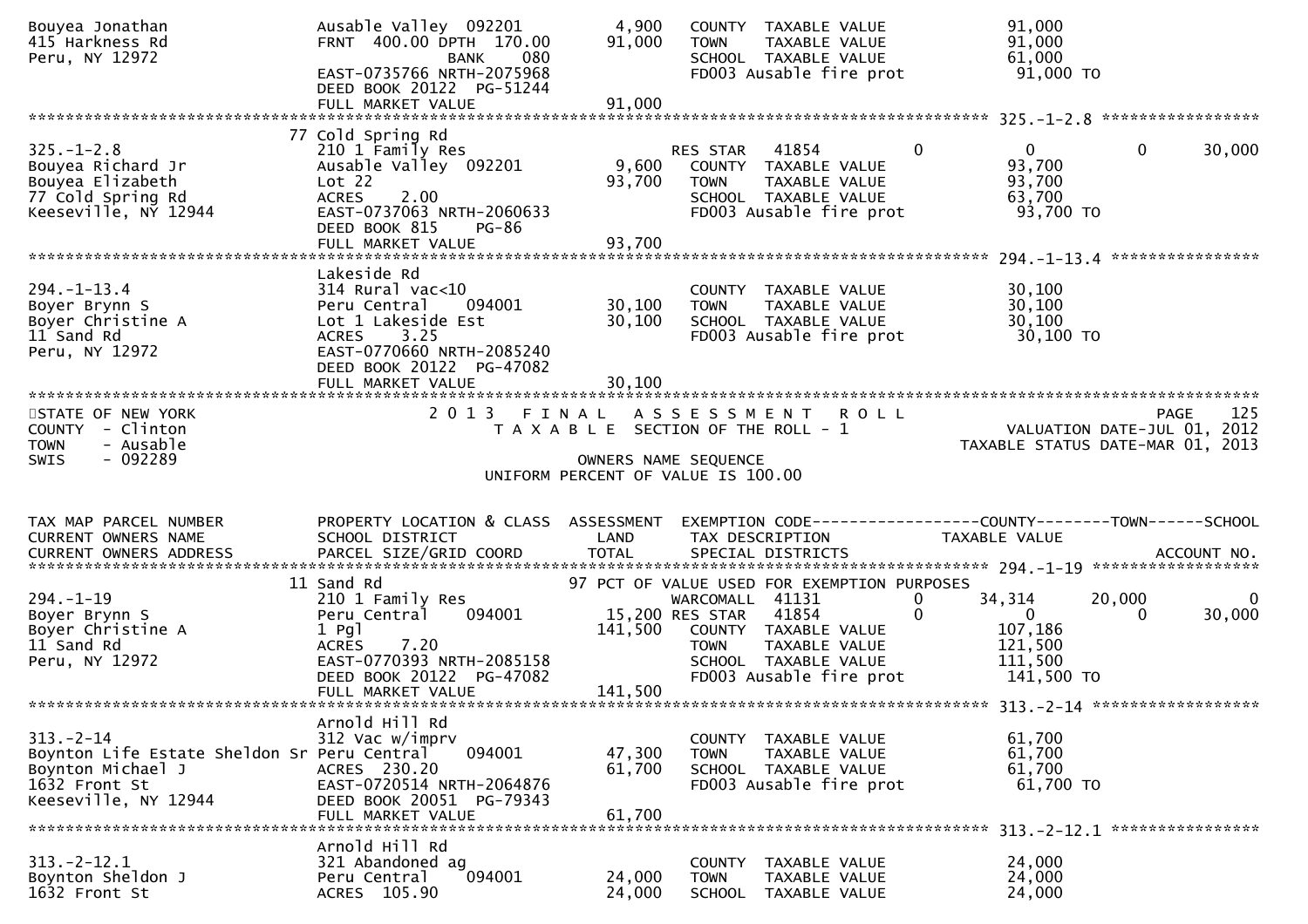| Keeseville, NY 12944                                                                                                                                                                   | EAST-0722500 NRTH-2066824<br>DEED BOOK 571<br>PG-627<br>FULL MARKET VALUE                                                                                                                                    | 24,000                    | FD003 Ausable fire prot                                                                                                                                                       | 24,000 TO                                                              |                                                   |
|----------------------------------------------------------------------------------------------------------------------------------------------------------------------------------------|--------------------------------------------------------------------------------------------------------------------------------------------------------------------------------------------------------------|---------------------------|-------------------------------------------------------------------------------------------------------------------------------------------------------------------------------|------------------------------------------------------------------------|---------------------------------------------------|
|                                                                                                                                                                                        |                                                                                                                                                                                                              |                           |                                                                                                                                                                               |                                                                        |                                                   |
| $315.4 - 1 - 58$<br>Bracken James<br>Bracken Evelyn<br>PO Box 122<br>Keeseville, NY 12944                                                                                              | 7 Valley View Dr<br>210 1 Family Res<br>Ausable Valley 092201<br>Torrington Sub Lot 8<br>FRNT 91.00 DPTH 164.50<br>320<br>BANK<br>EAST-0753218 NRTH-2065424<br>DEED BOOK 801<br>PG-156<br>FULL MARKET VALUE  | 8,500<br>93,000<br>93,000 | $\mathbf{0}$<br>41834<br>SR STAR<br>COUNTY TAXABLE VALUE<br><b>TOWN</b><br>TAXABLE VALUE<br>SCHOOL TAXABLE VALUE<br>FD003 Ausable fire prot<br>LT005 Pine Tree Dr Light       | $\overline{0}$<br>93,000<br>93,000<br>29,700<br>93,000 TO<br>93,000 TO | $\mathbf{0}$<br>63,300                            |
|                                                                                                                                                                                        |                                                                                                                                                                                                              |                           |                                                                                                                                                                               |                                                                        |                                                   |
| $326. - 1 - 15$<br>Brancato John C Sr<br>130 Maine Rd<br>Plattsburgh, NY 12903                                                                                                         | 517 Rt 9N<br>210 1 Family Res<br>Ausable Valley 092201<br>Lot 19 Pl 12000 Ac<br>2011/238595 survey map<br><b>ACRES</b><br>4.44<br>EAST-0747931 NRTH-2063132<br>DEED BOOK 20102 PG-33796<br>FULL MARKET VALUE | 8,900<br>45,000<br>45,000 | COUNTY TAXABLE VALUE<br>TAXABLE VALUE<br><b>TOWN</b><br>SCHOOL TAXABLE VALUE<br>FD003 Ausable fire prot                                                                       | 45,000<br>45,000<br>45,000<br>45,000 TO                                |                                                   |
|                                                                                                                                                                                        |                                                                                                                                                                                                              |                           |                                                                                                                                                                               |                                                                        |                                                   |
| STATE OF NEW YORK<br>COUNTY - Clinton<br>- Ausable<br><b>TOWN</b>                                                                                                                      | 2 0 1 3<br>FINAL                                                                                                                                                                                             |                           | ASSESSMENT ROLL<br>T A X A B L E SECTION OF THE ROLL - 1                                                                                                                      | TAXABLE STATUS DATE-MAR 01, 2013                                       | 126<br><b>PAGE</b><br>VALUATION DATE-JUL 01, 2012 |
| $-092289$<br><b>SWIS</b>                                                                                                                                                               |                                                                                                                                                                                                              |                           | OWNERS NAME SEQUENCE<br>UNIFORM PERCENT OF VALUE IS 100.00                                                                                                                    |                                                                        |                                                   |
| TAX MAP PARCEL NUMBER<br>CURRENT OWNERS NAME<br>CURRENT OWNERS ADDRESS<br>.4CCOUNT NO . PARCEL SIZE/GRID COORD TOTAL SPECIAL DISTRICTS SPERENT OWNERS ADDRESS . ACCOUNT NO . ANNO 2014 | PROPERTY LOCATION & CLASS ASSESSMENT<br>SCHOOL DISTRICT                                                                                                                                                      | LAND                      | EXEMPTION CODE------------------COUNTY--------TOWN------SCHOOL<br>TAX DESCRIPTION                                                                                             | TAXABLE VALUE                                                          |                                                   |
| $293 - 2 - 3.14$<br>Brankman Michael<br>Brankman Cathy<br>173 Telegraph Rd<br>Peru, NY 12972                                                                                           | 173 Telegraph Rd<br>210 1 Family Res<br>Ausable Valley 092201<br>3.10 BANK<br>320<br><b>ACRES</b><br>EAST-0757831 NRTH-2083423<br>DEED BOOK 20102 PG-35308                                                   | 13,300<br>192,000         | 41854<br>$\mathbf 0$<br>RES STAR<br>COUNTY TAXABLE VALUE<br><b>TOWN</b><br>TAXABLE VALUE<br>SCHOOL TAXABLE VALUE<br>FD003 Ausable fire prot                                   | $\overline{0}$<br>192,000<br>192,000<br>162,000<br>192,000 TO          | $\mathbf 0$<br>30,000                             |
|                                                                                                                                                                                        | 74 Pine Tree Dr                                                                                                                                                                                              |                           |                                                                                                                                                                               |                                                                        |                                                   |
| $315.4 - 1 - 33$<br>Brelia Trust Howard P<br>Brelia Trust Olive M<br>Attn: Olive M Brelia Trustee<br>74 Pine Tree Dr<br>Keeseville, NY 12944                                           | 210 1 Family Res<br>Ausable Valley 092201<br>FRNT 150.00 DPTH 112.00<br>EAST-0753446 NRTH-2065542<br>DEED BOOK 20051 PG-79423<br>FULL MARKET VALUE                                                           | 118,900<br>118,900        | 41121<br>WARNONALL<br>0<br>11,400 SR STAR<br>41834<br>$\mathbf{0}$<br>COUNTY TAXABLE VALUE<br>TAXABLE VALUE<br><b>TOWN</b><br>SCHOOL TAXABLE VALUE<br>FD003 Ausable fire prot | 17,835<br>$\mathbf{0}$<br>101,065<br>106,900<br>55,600<br>118,900 TO   | 12,000<br>0<br>63,300<br>$\mathbf 0$              |
|                                                                                                                                                                                        |                                                                                                                                                                                                              |                           | LT005 Pine Tree Dr Light                                                                                                                                                      | 118,900 TO                                                             | 315.4-1-39 ******************                     |
| $315.4 - 1 - 39$<br>Brelia Trust Howard P<br>Brelia Trust Olive M<br>Attn: Olive M Brelia Trustee                                                                                      | 54 Pine Tree Dr<br>210 1 Family Res<br>Ausable Valley 092201<br>Pine Vil Dev                                                                                                                                 | 7,700<br>85,000           | TAXABLE VALUE<br>COUNTY<br>TAXABLE VALUE<br><b>TOWN</b><br>SCHOOL TAXABLE VALUE                                                                                               | 85,000<br>85,000<br>85,000                                             |                                                   |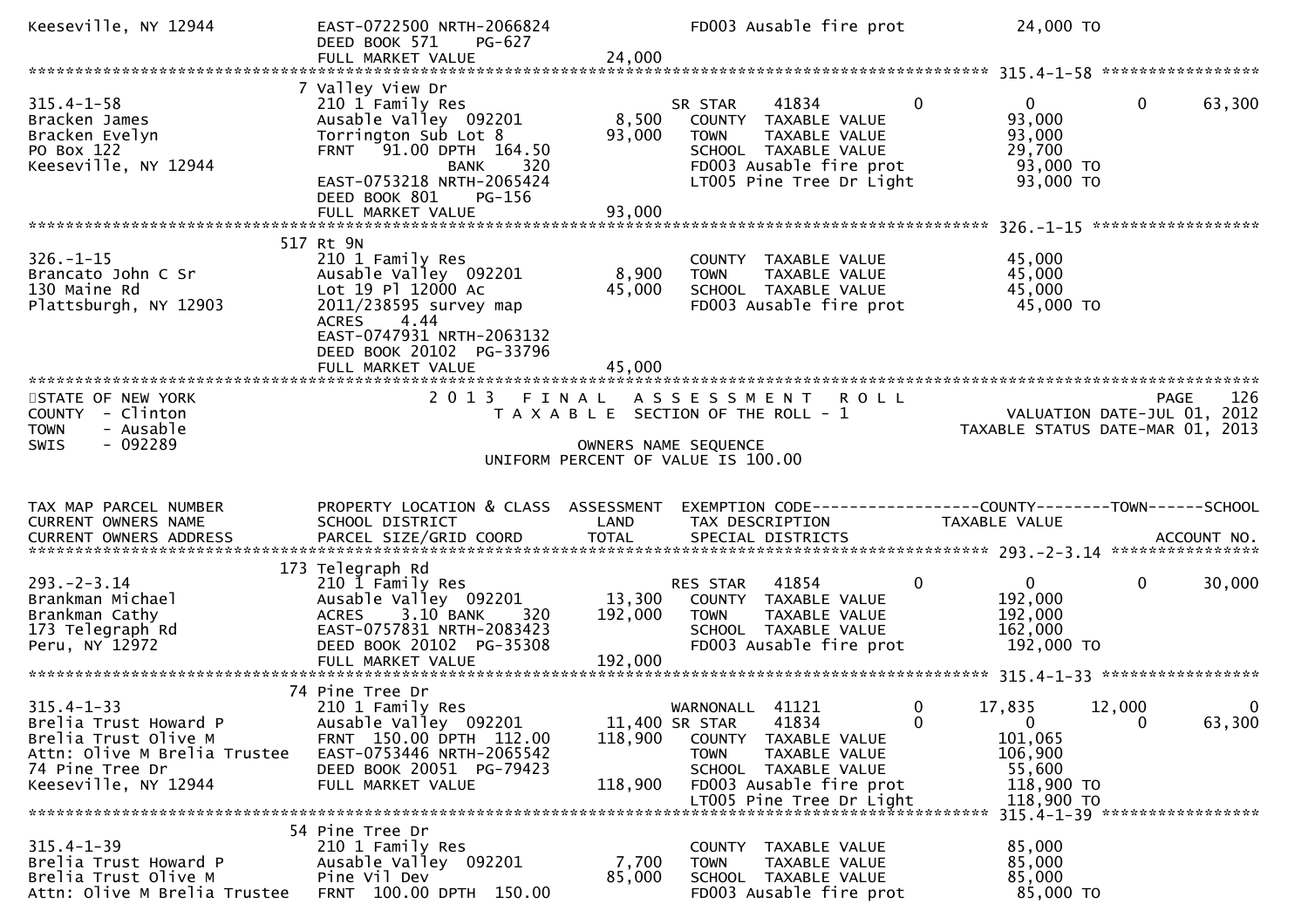| 74 Pine Tree Dr<br>Keeseville, NY 12944                                                                                                      | EAST-0753768 NRTH-2065964<br>DEED BOOK 20051 PG-79423<br>FULL MARKET VALUE                                                                                                                         | 85,000                       | LT005 Pine Tree Dr Light                                                                                                                                   | 85,000 TO                                                                            |                                                          |
|----------------------------------------------------------------------------------------------------------------------------------------------|----------------------------------------------------------------------------------------------------------------------------------------------------------------------------------------------------|------------------------------|------------------------------------------------------------------------------------------------------------------------------------------------------------|--------------------------------------------------------------------------------------|----------------------------------------------------------|
|                                                                                                                                              |                                                                                                                                                                                                    |                              |                                                                                                                                                            |                                                                                      |                                                          |
| $315.4 - 1 - 51$<br>Brelia Trust Howard P<br>Brelia Trust Olive M<br>Attn: Olive M Brelia Trustee<br>74 Pine Tree Dr<br>Keeseville, NY 12944 | Valley View Dr<br>311 Res vac land<br>Ausable Valley 092201<br>Torrington Sub Lot 1<br>FRNT 112.48 DPTH 224.10<br>EAST-0753423 NRTH-2065702<br>DEED BOOK 20051 PG-79423<br>FULL MARKET VALUE       | 9,000<br>9,000<br>9,000      | COUNTY TAXABLE VALUE<br>TAXABLE VALUE<br><b>TOWN</b><br>SCHOOL TAXABLE VALUE<br>FD003 Ausable fire prot<br>LT005 Pine Tree Dr Light                        | 9,000<br>9,000<br>9,000<br>9,000 TO<br>$9,000$ TO                                    |                                                          |
|                                                                                                                                              | 205 Telegragh Rd                                                                                                                                                                                   |                              |                                                                                                                                                            |                                                                                      |                                                          |
| $293 - 2 - 3.3$<br>Bresett Timothy J<br>Bresett Aubrey L<br>205 Telegragh Rd<br>Peru, NY 12972                                               | 210 1 Family Res<br>Ausable Valley 092201<br>Lot 7 PGL<br>5.15<br><b>ACRES</b><br>EAST-0757742 NRTH-2083936<br>DEED BOOK 20051 PG-79047<br>FULL MARKET VALUE                                       | 14,500<br>166,300<br>166,300 | RES STAR<br>41854<br>COUNTY TAXABLE VALUE<br>TAXABLE VALUE<br><b>TOWN</b><br>SCHOOL TAXABLE VALUE<br>FD003 Ausable fire prot                               | $\mathbf{0}$<br>$\Omega$<br>166,300<br>166,300<br>136,300<br>166,300 TO              | 30,000<br>$\mathbf{0}$                                   |
|                                                                                                                                              |                                                                                                                                                                                                    |                              |                                                                                                                                                            |                                                                                      |                                                          |
| STATE OF NEW YORK<br>COUNTY - Clinton<br>- Ausable<br><b>TOWN</b>                                                                            | 2013 FINAL                                                                                                                                                                                         |                              | ASSESSMENT ROLL<br>T A X A B L E SECTION OF THE ROLL - 1                                                                                                   | TAXABLE STATUS DATE-MAR 01, 2013                                                     | <b>PAGE</b><br>127<br>VALUATION DATE-JUL 01, 2012        |
| $-092289$<br>SWIS                                                                                                                            |                                                                                                                                                                                                    | OWNERS NAME SEQUENCE         | UNIFORM PERCENT OF VALUE IS 100.00                                                                                                                         |                                                                                      |                                                          |
|                                                                                                                                              |                                                                                                                                                                                                    |                              |                                                                                                                                                            |                                                                                      |                                                          |
|                                                                                                                                              |                                                                                                                                                                                                    |                              |                                                                                                                                                            |                                                                                      |                                                          |
|                                                                                                                                              |                                                                                                                                                                                                    |                              |                                                                                                                                                            |                                                                                      |                                                          |
| TAX MAP PARCEL NUMBER<br>CURRENT OWNERS NAME                                                                                                 | PROPERTY LOCATION & CLASS ASSESSMENT<br>SCHOOL DISTRICT                                                                                                                                            | LAND                         | EXEMPTION        CODE-----------------COUNTY-------TOWN------SCHOOL<br>TAX DESCRIPTION                                                                     | TAXABLE VALUE                                                                        |                                                          |
|                                                                                                                                              |                                                                                                                                                                                                    |                              |                                                                                                                                                            |                                                                                      |                                                          |
| $315. - 5 - 5$<br>Bresette Maurice D<br>15 Church St<br>Keeseville, NY 12944                                                                 | 27 Ouellette Cir<br>$322$ Rural vac $>10$<br>Ausable Valley 092201<br>Sub Map Bk 22 Pg 3 Lot 5<br>Survey Map 20041 / 73177<br>ACRES 14.70<br>EAST-0754043 NRTH-2073997<br>DEED BOOK 20072 PG-12218 | 12,700<br>12,700             | COUNTY TAXABLE VALUE<br>TAXABLE VALUE<br><b>TOWN</b><br>SCHOOL TAXABLE VALUE<br>FD003 Ausable fire prot                                                    | 12,700<br>12,700<br>12,700<br>12,700 TO                                              |                                                          |
|                                                                                                                                              | FULL MARKET VALUE                                                                                                                                                                                  | 12,700                       |                                                                                                                                                            |                                                                                      |                                                          |
| $315. - 3 - 30$<br>Brewer Schonczon G<br>Brewer Cindy L<br>128 Hill St<br>Keeseville, NY 12944                                               | 128 Hill St<br>210 1 Family Res<br>Ausable Valley 092201<br>FRNT 100.00 DPTH 145.00<br>EAST-0753231 NRTH-2068371<br>DEED BOOK 20092 PG-23609<br>FULL MARKET VALUE                                  | 7,700<br>71,300<br>71,300    | 41854<br><b>RES STAR</b><br>COUNTY TAXABLE VALUE<br><b>TOWN</b><br>TAXABLE VALUE<br>SCHOOL TAXABLE VALUE<br>FD003 Ausable fire prot<br>LT004 Hill St Light | $\mathbf{0}$<br>$\mathbf{0}$<br>71,300<br>71,300<br>41,300<br>71,300 TO<br>71,300 TO | 30,000<br>$\mathbf{0}$<br>294. -1-21 ******************* |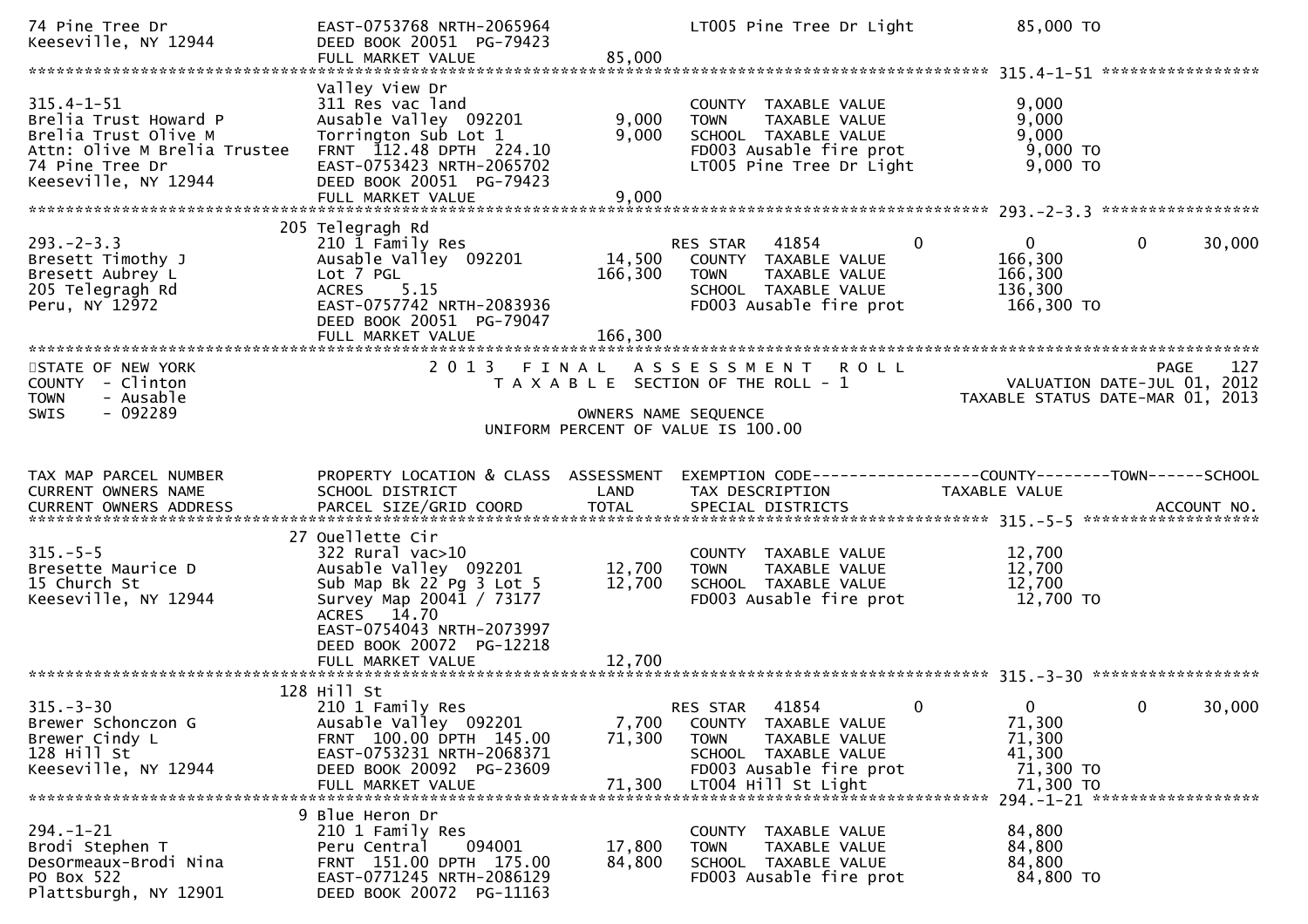|                                                                                                     | FULL MARKET VALUE                                                                                                                                                     | 84,800                      |                                                                                                                                                        |               |                                                                        |                                          |
|-----------------------------------------------------------------------------------------------------|-----------------------------------------------------------------------------------------------------------------------------------------------------------------------|-----------------------------|--------------------------------------------------------------------------------------------------------------------------------------------------------|---------------|------------------------------------------------------------------------|------------------------------------------|
| $314. - 2 - 6.3$<br>Bronson Glen A<br>Bronson Dawn E                                                | 486 Cold Spring Rd<br>240 Rural res<br>Ausable Valley 092201<br>Lot 12 Pl 12000A                                                                                      | 19,300<br>235,000           | 41854<br><b>RES STAR</b><br>COUNTY TAXABLE VALUE<br><b>TOWN</b><br>TAXABLE VALUE                                                                       | $\Omega$      | $\mathbf{0}$<br>235,000<br>235,000                                     | 0<br>30,000                              |
| PO Box 522<br>Peru, NY 12972                                                                        | ACRES 43.80 BANK<br>320<br>EAST-0740077 NRTH-2069870<br>DEED BOOK 20021 PG-48564<br>FULL MARKET VALUE                                                                 | 235,000                     | SCHOOL TAXABLE VALUE<br>FD003 Ausable fire prot                                                                                                        |               | 205,000<br>235,000 TO                                                  |                                          |
|                                                                                                     |                                                                                                                                                                       |                             |                                                                                                                                                        |               |                                                                        |                                          |
| $315. - 1 - 1$<br>Bronson Glen A<br>Bronson Dawn E<br>PO Box 5221<br>Peru, NY 12972                 | Hallock Hill Rd (Off)<br>$322$ Rural vac $>10$<br>Ausable Valley 092201<br>ACRES 102.00<br>EAST-0743429 NRTH-2068855<br>DEED BOOK 20102 PG-30923<br>FULL MARKET VALUE | 15,800<br>15,800<br>15,800  | COUNTY TAXABLE VALUE<br>TAXABLE VALUE<br><b>TOWN</b><br>SCHOOL TAXABLE VALUE<br>FD003 Ausable fire prot                                                |               | 15,800<br>15,800<br>15,800<br>15,800 TO                                |                                          |
| STATE OF NEW YORK                                                                                   | 2 0 1 3                                                                                                                                                               | FINAL                       | A S S E S S M E N T<br><b>ROLL</b>                                                                                                                     |               |                                                                        | 128<br><b>PAGE</b>                       |
| COUNTY - Clinton<br><b>TOWN</b><br>- Ausable                                                        |                                                                                                                                                                       |                             | T A X A B L E SECTION OF THE ROLL - 1                                                                                                                  |               | VALUATION DATE-JUL 01,                                                 | 2012<br>TAXABLE STATUS DATE-MAR 01, 2013 |
| SWIS<br>- 092289                                                                                    |                                                                                                                                                                       | OWNERS NAME SEQUENCE        | UNIFORM PERCENT OF VALUE IS 100.00                                                                                                                     |               |                                                                        |                                          |
|                                                                                                     |                                                                                                                                                                       |                             |                                                                                                                                                        |               |                                                                        |                                          |
| TAX MAP PARCEL NUMBER<br>CURRENT OWNERS NAME                                                        | PROPERTY LOCATION & CLASS ASSESSMENT<br>SCHOOL DISTRICT                                                                                                               | LAND                        | EXEMPTION CODE------------------COUNTY--------TOWN------SCHOOL<br>TAX DESCRIPTION                                                                      | TAXABLE VALUE |                                                                        |                                          |
|                                                                                                     | 302 Grove St                                                                                                                                                          |                             |                                                                                                                                                        |               |                                                                        |                                          |
| $305. - 1 - 2.8$<br>Bronson Wayne A<br>Bronson Starr L<br>22 Military Tpke<br>Plattsburgh, NY 12901 | 270 Mfg housing<br>Ausable Valley 092201<br>Lot 1 Pl 12000 Ac Loc<br>3.20<br><b>ACRES</b><br>EAST-0757894 NRTH-2076569<br>DEED BOOK 20072 PG-7997                     | 7,300<br>38,000             | COUNTY TAXABLE VALUE<br>TAXABLE VALUE<br><b>TOWN</b><br>SCHOOL TAXABLE VALUE<br>FD003 Ausable fire prot                                                |               | 38,000<br>38,000<br>38,000<br>38,000 TO                                |                                          |
|                                                                                                     | FULL MARKET VALUE                                                                                                                                                     | 38,000                      |                                                                                                                                                        |               |                                                                        |                                          |
|                                                                                                     | 710 Hallock Hill Rd                                                                                                                                                   |                             | 90 PCT OF VALUE USED FOR EXEMPTION PURPOSES                                                                                                            |               |                                                                        |                                          |
| $303 - 2 - 16.1$<br>Brothers Carolyn<br>710 Hallock Hill Rd<br>Peru, NY 12972-9745                  | 240 Rural res<br>Ausable Valley 092201<br>Lot 6 Pl 12000 Ac Loc<br>ACRES 10.40<br>EAST-0736012 NRTH-2074567<br>$PG-83$<br>DEED BOOK 960<br>FULL MARKET VALUE          | 87,000<br>87,000            | AGED - ALL 41800<br>41834<br>11,600 SR STAR<br>COUNTY TAXABLE VALUE<br>TAXABLE VALUE<br>TOWN<br>SCHOOL TAXABLE VALUE<br>FD003 Ausable fire prot        | 0<br>0        | 39,150<br>39,150<br>$\mathbf{0}$<br>47,850<br>47,850<br>0<br>87,000 TO | 39,150<br>47,850<br>$\bf{0}$             |
|                                                                                                     | 125 Hill St                                                                                                                                                           |                             |                                                                                                                                                        |               |                                                                        |                                          |
| $315. - 3 - 17$<br>Brow Shane T<br>Brow Suzanne<br>125 Hill St<br>Keeseville, NY 12944              | 210 1 Family Res<br>Ausable Valley 092201<br>FRNT 100.00 DPTH 250.00<br>EAST-0753323 NRTH-2068112<br>DEED BOOK 856<br>PG-99<br>FULL MARKET VALUE                      | 8,700<br>114,500<br>114,500 | 41854<br>RES STAR<br>TAXABLE VALUE<br>COUNTY<br><b>TOWN</b><br>TAXABLE VALUE<br>SCHOOL TAXABLE VALUE<br>FD003 Ausable fire prot<br>LT004 Hill St Light | 0             | 0<br>114,500<br>114,500<br>84,500<br>114,500 TO<br>114,500 TO          | 0<br>30,000                              |
|                                                                                                     | 22 Lower Rd                                                                                                                                                           |                             |                                                                                                                                                        |               |                                                                        |                                          |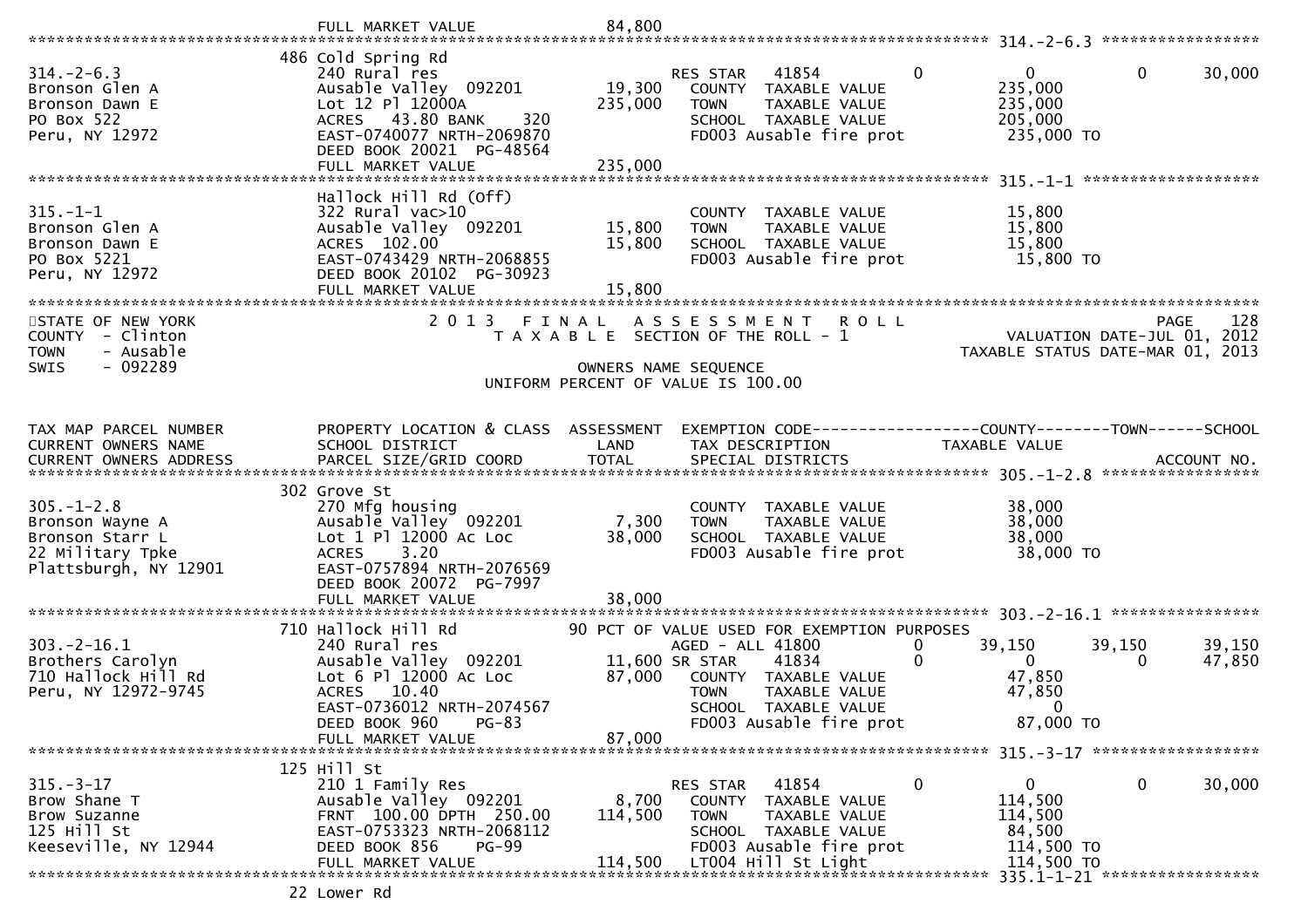| $335.1 - 1 - 21$<br>Brumgard Pamela S<br>Brumgard William Kenneth<br>22 Lower Rd<br>Clintonville, NY 12924<br>06,700 LT003 Clintonville Light 66,700 TO در سال FULL MARKET VALUE 66,700 LT003 Clintonville Light 66,700 TO و FULL MARKET VALUE | 210 1 Family Res<br>Ausable Valley 092201<br>FRNT 100.00 DPTH 176.00<br>EAST-0734106 NRTH-2053759<br>DEED BOOK 20122 PG-52825                                                                | 3,300<br>66,700                                                             | SR STAR<br><b>TOWN</b>                                       | 41834<br>COUNTY TAXABLE VALUE<br>TAXABLE VALUE<br>SCHOOL TAXABLE VALUE<br>FD003 Ausable fire prot                    | $\bf{0}$                            | $0 \qquad \qquad$<br>66,700<br>66,700<br>3,400<br>66,700 TO                    | $\mathbf{0}$                  | 63,300                                                    |
|------------------------------------------------------------------------------------------------------------------------------------------------------------------------------------------------------------------------------------------------|----------------------------------------------------------------------------------------------------------------------------------------------------------------------------------------------|-----------------------------------------------------------------------------|--------------------------------------------------------------|----------------------------------------------------------------------------------------------------------------------|-------------------------------------|--------------------------------------------------------------------------------|-------------------------------|-----------------------------------------------------------|
| $335.1 - 1 - 18$<br>Brumgard William K<br>Brumgard Pamela S<br>22 Lower Rd<br>Clintonville, NY 12924                                                                                                                                           | Lower Rd<br>311 Res vac land<br>Ausable Valley 092201<br>FRNT 118.00 DPTH 195.00<br>EAST-0734095 NRTH-2053867<br>DEED BOOK 20122 PG-52504<br>FULL MARKET VALUE                               | 3,600<br>3,600<br>3,600                                                     | <b>TOWN</b>                                                  | COUNTY TAXABLE VALUE<br>TAXABLE VALUE<br>SCHOOL TAXABLE VALUE<br>FD003 Ausable fire prot<br>LT003 Clintonville Light |                                     | 3,600<br>3,600<br>3,600<br>3,600 TO<br>$3,600$ TO                              |                               |                                                           |
| STATE OF NEW YORK<br>COUNTY - Clinton<br>- Ausable<br><b>TOWN</b><br>$-092289$<br><b>SWIS</b>                                                                                                                                                  | 2 0 1 3<br>FINAL                                                                                                                                                                             | T A X A B L E SECTION OF THE ROLL - 1<br>UNIFORM PERCENT OF VALUE IS 100.00 | A S S E S S M E N T<br>OWNERS NAME SEQUENCE                  |                                                                                                                      | <b>ROLL</b>                         | 0 L L<br>2012 VALUATION DATE-JUL 01, 2012<br>TAXABLE STATUS DATE-MAR 01, 2013  |                               | 129<br><b>PAGE</b>                                        |
| TAX MAP PARCEL NUMBER<br>CURRENT OWNERS NAME                                                                                                                                                                                                   | PROPERTY LOCATION & CLASS ASSESSMENT<br>SCHOOL DISTRICT                                                                                                                                      | LAND                                                                        |                                                              | TAX DESCRIPTION                                                                                                      |                                     | EXEMPTION CODE-----------------COUNTY--------TOWN------SCHOOL<br>TAXABLE VALUE |                               |                                                           |
| $313 - 3 - 1.2$<br>Burke Gary<br>Burke Robin<br>346 Allen Hill Rd<br>Peru, NY 12972                                                                                                                                                            | 346 Allen Hill Rd<br>270 Mfg housing<br>094001<br>Peru Central<br>Lot $#8$<br>1.30<br><b>ACRES</b><br>EAST-0727727 NRTH-2070796<br>DEED BOOK 945<br>$PG-52$<br>FULL MARKET VALUE             | 51,000<br>51,000                                                            | RES STAR 41854<br><b>TOWN</b>                                | 4,700 COUNTY TAXABLE VALUE<br>TAXABLE VALUE<br>SCHOOL TAXABLE VALUE<br>FD003 Ausable fire prot                       | $\overline{0}$                      | $\mathbf{0}$<br>51,000<br>51,000<br>21,000<br>51,000 TO                        | $\mathbf{0}$                  | 30,000                                                    |
|                                                                                                                                                                                                                                                |                                                                                                                                                                                              |                                                                             |                                                              |                                                                                                                      |                                     |                                                                                |                               |                                                           |
| $315.4 - 1 - 50$<br>Burt Paul W<br>Burt Paul W<br>Burt Mary E<br>9 Pine Estate Cir<br>Keeseville, NY 12944                                                                                                                                     | 9 Pine Estate Cir<br>210 1 Family Res<br>Ausable Valley 092201 9,600 CW_DISBLD_ 41172<br>FRNT 167.00 DPTH 150.00<br>EAST-0754394 NRTH-2066876<br>DEED BOOK 797<br>PG-47<br>FULL MARKET VALUE | 118,900                                                                     | CW_10_VET/ 41152<br>118,900 RES STAR 41854<br><b>TOWN</b>    | COUNTY TAXABLE VALUE<br>TAXABLE VALUE<br>SCHOOL TAXABLE VALUE<br>FD003 Ausable fire prot                             | $\mathbf 0$<br>$\bf{0}$<br>$\Omega$ | 8,000<br>5,945<br>$\overline{0}$<br>104,955<br>118,900<br>88,900<br>118,900 TO | 0<br>$\mathbf{0}$<br>$\Omega$ | $\bf{0}$<br>$\overline{0}$<br>30,000                      |
|                                                                                                                                                                                                                                                | 605 Hallock Hill Rd                                                                                                                                                                          | 95 PCT OF VALUE USED FOR EXEMPTION PURPOSES                                 |                                                              |                                                                                                                      |                                     |                                                                                |                               |                                                           |
| $314. -2 - 7$<br>Bussiere George<br>Bussiere Gwenny<br>605 Hallock Hill Rd<br>Peru, NY 12972                                                                                                                                                   | 210 1 Family Res<br>Ausable Valley 092201<br>9.50<br><b>ACRES</b><br>EAST-0738686 NRTH-2073963<br>DEED BOOK 20061 PG-95127<br>FULL MARKET VALUE                                              | 160,000<br>160,000                                                          | WARCOMALL<br>17,100 RES STAR<br><b>COUNTY</b><br><b>TOWN</b> | 41131<br>41854<br>TAXABLE VALUE<br>TAXABLE VALUE<br>SCHOOL TAXABLE VALUE<br>FD003 Ausable fire prot                  | 0<br>$\mathbf{0}$                   | 38,000<br>$\mathbf{0}$<br>122,000<br>140,000<br>130,000<br>160,000 TO          | 20,000<br>$\Omega$            | $\overline{0}$<br>30,000<br>315.4-1-40 ****************** |
|                                                                                                                                                                                                                                                | 50 Pine Tree Dr                                                                                                                                                                              |                                                                             |                                                              |                                                                                                                      |                                     |                                                                                |                               |                                                           |
| $315.4 - 1 - 40$<br>Calkins James<br>Calkins Caroline<br>50 Pine Tree Dr                                                                                                                                                                       | 210 1 Family Res<br>Ausable Valley 092201<br>FRNT 100.00 DPTH 150.00<br>EAST-0753820 NRTH-2066049                                                                                            | 98,000                                                                      | AGED COUN<br>7,700 SR STAR<br><b>COUNTY</b><br><b>TOWN</b>   | 41802<br>41834<br>TAXABLE VALUE<br>TAXABLE VALUE                                                                     | 0<br>$\mathbf{0}$                   | 44,100<br>$\Omega$<br>53,900<br>98,000                                         | $\bf{0}$<br>$\mathbf{0}$      | $\mathbf{0}$<br>63,300                                    |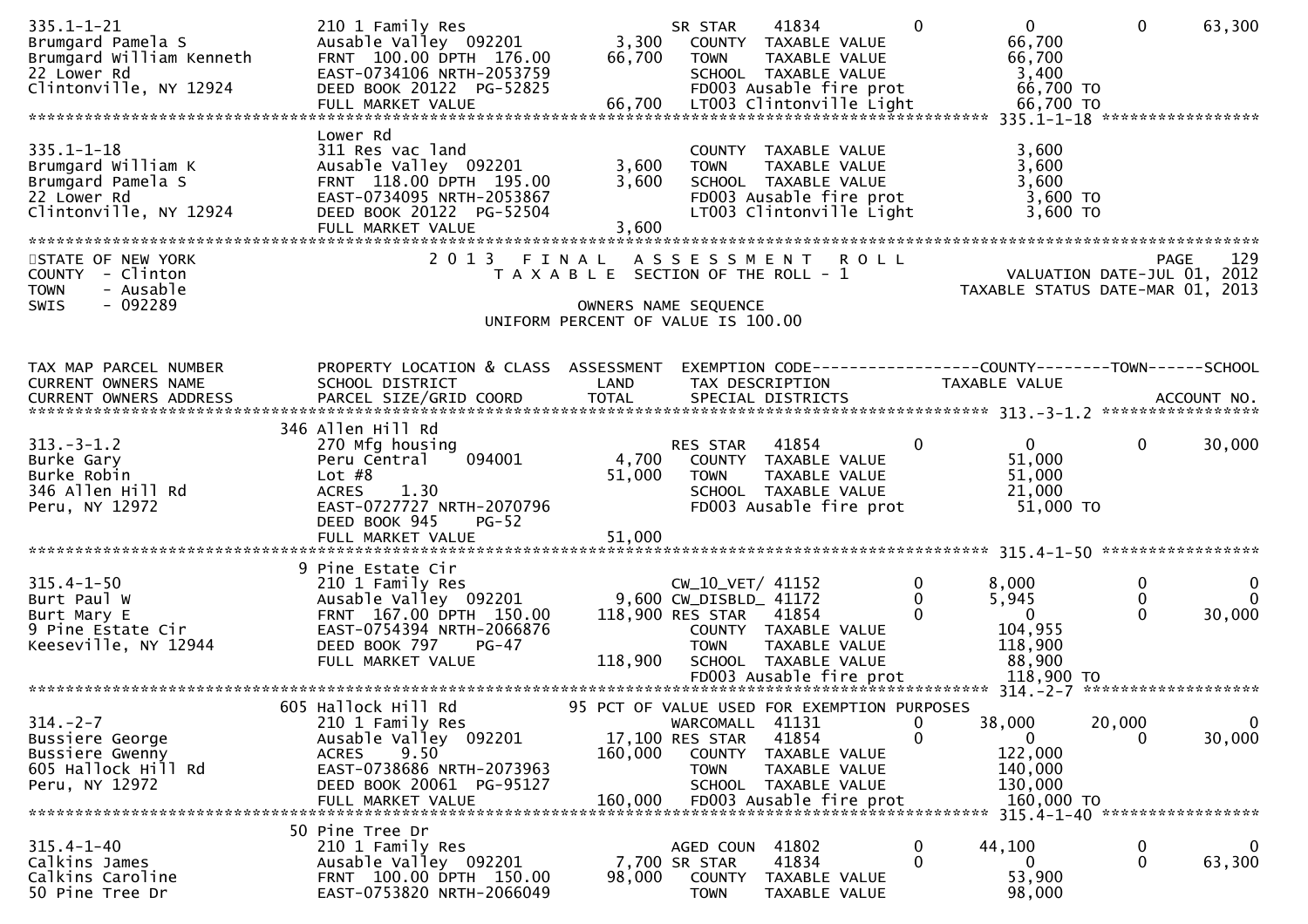| Keeseville, NY 12944                                                                                                     | DEED BOOK 505<br>PG-472<br>FULL MARKET VALUE                                                                                                                                            | 98,000                    | SCHOOL TAXABLE VALUE<br>FD003 Ausable fire prot<br>LT005 Pine Tree Dr Light                                                                                     | 34,700<br>98,000 TO<br>98,000 TO                                                           |                                                                                |
|--------------------------------------------------------------------------------------------------------------------------|-----------------------------------------------------------------------------------------------------------------------------------------------------------------------------------------|---------------------------|-----------------------------------------------------------------------------------------------------------------------------------------------------------------|--------------------------------------------------------------------------------------------|--------------------------------------------------------------------------------|
|                                                                                                                          |                                                                                                                                                                                         |                           |                                                                                                                                                                 |                                                                                            |                                                                                |
| $305. - 2 - 23$<br>Calkins Joseph H<br>Calkins Norine<br>75 Grove St<br>Keeseville, NY 12944                             | 75 Grove St<br>210 1 Family Res<br>Ausable Valley 092201<br>FRNT 150.00 DPTH 200.00<br>EAST-0756213 NRTH-2071169<br>DEED BOOK 634<br>PG-751<br>FULL MARKET VALUE                        | 5,500<br>99,000<br>99,000 | 41854<br><b>RES STAR</b><br>COUNTY TAXABLE VALUE<br><b>TOWN</b><br>TAXABLE VALUE<br>SCHOOL TAXABLE VALUE<br>FD003 Ausable fire prot                             | $\mathbf{0}$<br>$\overline{0}$<br>99,000<br>99,000<br>69,000<br>99,000 TO                  | $\mathbf{0}$<br>30,000                                                         |
| STATE OF NEW YORK<br>COUNTY - Clinton<br>- Ausable<br><b>TOWN</b><br>$-092289$<br><b>SWIS</b>                            |                                                                                                                                                                                         |                           | 2013 FINAL ASSESSMENT<br><b>ROLL</b><br>T A X A B L E SECTION OF THE ROLL - 1<br>OWNERS NAME SEQUENCE<br>UNIFORM PERCENT OF VALUE IS 100.00                     |                                                                                            | 130<br>PAGE<br>VALUATION DATE-JUL 01, 2012<br>TAXABLE STATUS DATE-MAR 01, 2013 |
| TAX MAP PARCEL NUMBER<br>CURRENT OWNERS NAME                                                                             | PROPERTY LOCATION & CLASS ASSESSMENT<br>SCHOOL DISTRICT                                                                                                                                 | LAND                      | EXEMPTION CODE------------------COUNTY--------TOWN------SCHOOL<br>TAX DESCRIPTION                                                                               | <b>TAXABLE VALUE</b>                                                                       |                                                                                |
| 294.10-1-17<br>Calkins Life Use Florence E<br>Lacombe Paula Calkins<br>68 Cornelia St<br>Plattsburgh, NY 12901           | 12 Mountaineer Dr<br>260 Seasonal res - WTRFNT<br>094001<br>Peru Central<br>50.00 DPTH 181.10<br><b>FRNT</b><br>EAST-0771780 NRTH-2085102<br>DEED BOOK 20122 PG-52175                   | 75,200<br>240,000         | COUNTY TAXABLE VALUE<br><b>TAXABLE VALUE</b><br>TOWN<br>SCHOOL TAXABLE VALUE<br>FD003 Ausable fire prot                                                         | 240,000<br>240,000<br>240,000<br>240,000 TO                                                |                                                                                |
| $335.1 - 1 - 36.1$<br>Call David W Sr<br>93 Lower Rd<br>Clintonville, NY 12924                                           | 92 Lower Rd<br>210 1 Family Res<br>Ausable Valley 092201<br>FRNT 350.00 DPTH 100.00<br>EAST-0732410 NRTH-2053538<br>DEED BOOK 20061 PG-90495<br>FULL MARKET VALUE                       | 4,400<br>78,400           | 41854<br>RES STAR<br>COUNTY TAXABLE VALUE<br><b>TOWN</b><br>TAXABLE VALUE<br>SCHOOL TAXABLE VALUE<br>FD003 Ausable fire prot<br>78,400 LT003 Clintonville Light | $\mathbf{0}$<br>$\bf{0}$<br>78,400<br>78,400<br>48,400<br>78,400 TO<br>78,400 TO           | $\mathbf 0$<br>30,000                                                          |
| $305. - 2 - 17$<br>Camire James A<br>Camire Gail M<br>61 Grove St<br>Keeseville, NY 12944                                | 61 Grove St<br>210 1 Family Res<br>Ausable Valley 092201<br>FRNT 110.00 DPTH 200.00<br>080<br><b>BANK</b><br>EAST-0756146 NRTH-2070852<br>DEED BOOK 98001 PG-06115<br>FULL MARKET VALUE | 60,600<br>60,600          | WARCOMALL 41131<br>41834<br>5,100 SR STAR<br>COUNTY TAXABLE VALUE<br>TAXABLE VALUE<br><b>TOWN</b><br>SCHOOL TAXABLE VALUE<br>FD003 Ausable fire prot            | 15,150<br>0<br>$\mathbf{0}$<br>$\overline{0}$<br>45,450<br>45,450<br>$\Omega$<br>60,600 TO | 15,150<br>0<br>60,600<br>0                                                     |
| $294. - 1 - 14.32$<br>Campanella Ralph Louis<br>Campanella Regina Carol<br>162 Plains Rd<br>PO Box 502<br>Peru, NY 12972 | 162 Plains Rd<br>210 1 Family Res<br>094001<br>Peru Central<br>Lot 1 Platts<br><b>ACRES</b><br>5.01<br>EAST-0770361 NRTH-2082569<br>DEED BOOK 20031 PG-62251<br>FULL MARKET VALUE       | 260,000<br>260,000        | 41121<br>WARNONALL<br>41834<br>25,400 SR STAR<br>COUNTY TAXABLE VALUE<br>TAXABLE VALUE<br><b>TOWN</b><br>SCHOOL TAXABLE VALUE<br>FD003 Ausable fire prot        | 27,000<br>0<br>$\Omega$<br>$\overline{0}$<br>233,000<br>248,000<br>196,700<br>260,000 TO   | 12,000<br>$\mathbf 0$<br>63,300<br>0                                           |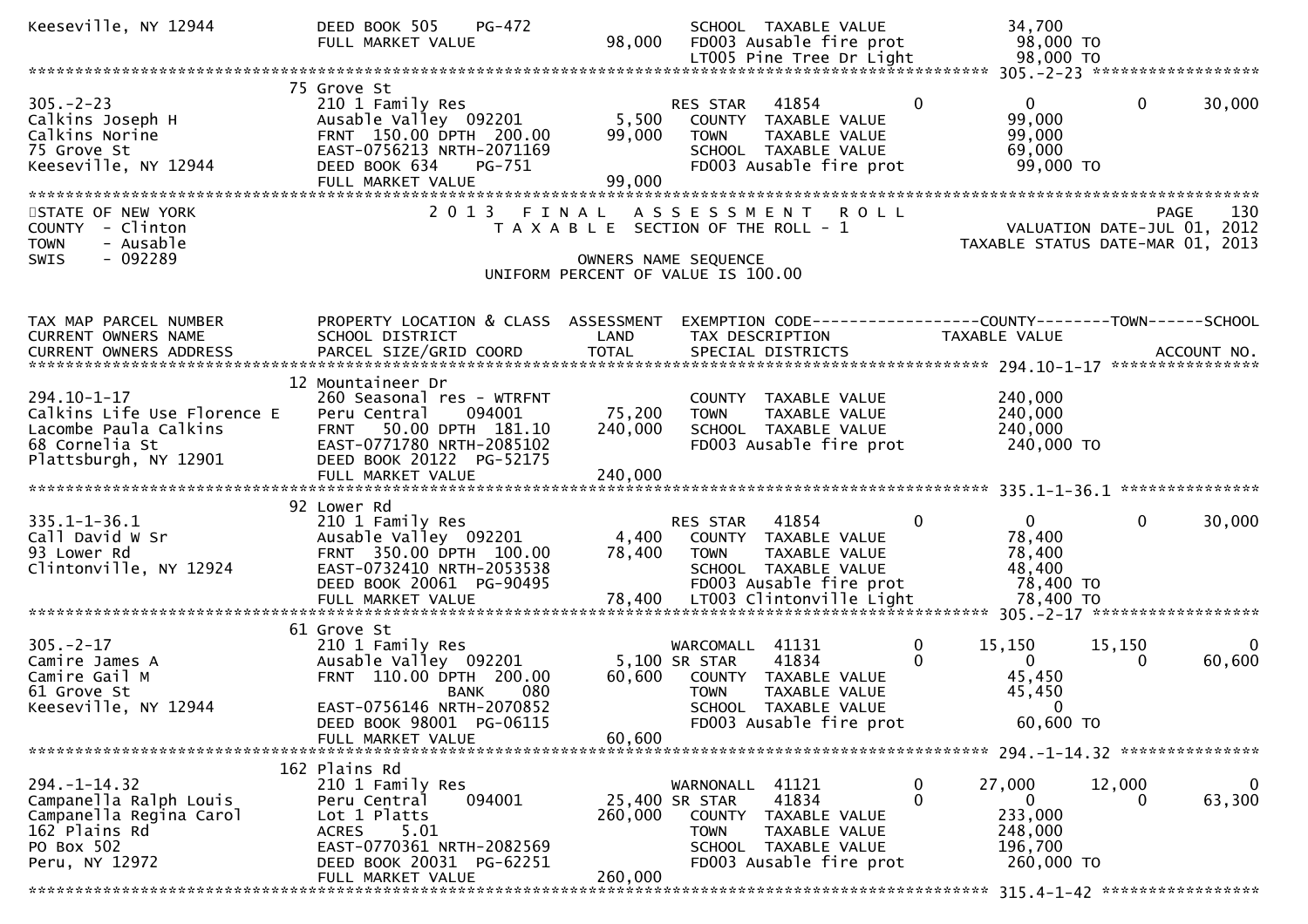| $315.4 - 1 - 42$<br>Campbell Gregory B<br>42 Pine Tree Dr<br>Keeseville, NY 12944             | 42 Pine Tree Dr<br>210 1 Family Res<br>Ausable Valley 092201<br>FRNT 100.00 DPTH 150.00<br>EAST-0753924 NRTH-2066217<br>DEED BOOK 20001 PG-24744                                                               | 7,700<br>91,700   | RES STAR 41854<br>COUNTY TAXABLE VALUE<br>TAXABLE VALUE<br><b>TOWN</b><br>SCHOOL TAXABLE VALUE<br>FD003 Ausable fire prot                                | $\overline{0}$<br>$\mathbf{0}$<br>91,700<br>91,700<br>61,700<br>91,700 TO    | $\mathbf 0$<br>30,000                                                                 |
|-----------------------------------------------------------------------------------------------|----------------------------------------------------------------------------------------------------------------------------------------------------------------------------------------------------------------|-------------------|----------------------------------------------------------------------------------------------------------------------------------------------------------|------------------------------------------------------------------------------|---------------------------------------------------------------------------------------|
| STATE OF NEW YORK<br>COUNTY - Clinton<br>- Ausable<br><b>TOWN</b><br>$-092289$<br><b>SWIS</b> |                                                                                                                                                                                                                |                   | 2013 FINAL ASSESSMENT<br><b>ROLL</b><br>T A X A B L E SECTION OF THE ROLL - 1<br>OWNERS NAME SEQUENCE<br>UNIFORM PERCENT OF VALUE IS 100.00              |                                                                              | 131<br><b>PAGE</b><br>VALUATION DATE-JUL 01, 2012<br>TAXABLE STATUS DATE-MAR 01, 2013 |
| TAX MAP PARCEL NUMBER<br>CURRENT OWNERS NAME                                                  | PROPERTY LOCATION & CLASS ASSESSMENT<br>SCHOOL DISTRICT<br>664 Hallock Hill Rd                                                                                                                                 | LAND              | EXEMPTION CODE-----------------COUNTY-------TOWN------SCHOOL<br>TAX DESCRIPTION                                                                          | <b>TAXABLE VALUE</b>                                                         |                                                                                       |
| $303 - 2 - 15$<br>Cannell Ronald P<br>PO Box 1970<br>Ann Maria, FL 34216-1970                 | 260 Seasonal res<br>Ausable Valley 092201<br>ACRES 80.30<br>EAST-0736992 NRTH-2074991<br>DEED BOOK 991<br>PG-276                                                                                               | 41,800<br>210,500 | COUNTY TAXABLE VALUE<br><b>TOWN</b><br>TAXABLE VALUE<br>SCHOOL TAXABLE VALUE<br>FD003 Ausable fire prot                                                  | 210,500<br>210,500<br>210,500<br>210,500 TO                                  |                                                                                       |
|                                                                                               |                                                                                                                                                                                                                |                   |                                                                                                                                                          |                                                                              |                                                                                       |
| $294.18 - 2 - 10$<br>Capen Rita G<br>PO Box 235<br>Port Kent, NY 12975                        | 12 Tanglewood Dr<br>210 1 Family Res<br>094001<br>Peru Central<br>Subdiv Bk 6 Pg 35 Lot 11<br>FRNT 131.90 DPTH 150.00<br>080<br>BANK<br>EAST-0773277 NRTH-2082337                                              | 38,500<br>117,200 | 41854<br>RES STAR<br>COUNTY TAXABLE VALUE<br><b>TOWN</b><br>TAXABLE VALUE<br>SCHOOL TAXABLE VALUE<br>FD003 Ausable fire prot                             | $\mathbf 0$<br>$\Omega$<br>117,200<br>117,200<br>87,200<br>117,200 TO        | 0<br>30,000                                                                           |
|                                                                                               | DEED BOOK 20001 PG-21043                                                                                                                                                                                       |                   |                                                                                                                                                          |                                                                              |                                                                                       |
| $313.-3-1.1$<br>Cappon Justin F<br>Cappon Cheryl A<br>5681 Lake Rd<br>Galway, NY 12074        | 264 Allen Hill Rd<br>240 Rural res<br>094001<br>Peru Central<br>Lot 8 & 9<br>Platt 12000 Ac Loc<br>ACRES 17.40<br>EAST-0728408 NRTH-2068843                                                                    | 16,900<br>68,000  | COUNTY TAXABLE VALUE<br>TAXABLE VALUE<br><b>TOWN</b><br>SCHOOL TAXABLE VALUE<br>FD003 Ausable fire prot                                                  | 68,000<br>68,000<br>68,000<br>68,000 TO                                      |                                                                                       |
|                                                                                               | DEED BOOK 20092 PG-22311<br>FULL MARKET VALUE                                                                                                                                                                  | 68,000            |                                                                                                                                                          |                                                                              |                                                                                       |
| $334 - 2 - 15$<br>Carner Barbara A<br>1668 Rt 9N<br>Ausable Forks, NY 12912                   | 1668 Rt 9N<br>270 Mfg housing<br>Ausable Valley 092201<br>Lot 195 Maules<br>First Deed Bk 559 Pg 1193<br>FRNT 130.00 DPTH 275.00<br>EAST-0724755 NRTH-2050385<br>DEED BOOK 20051 PG-90306<br>FULL MARKET VALUE | 25,000<br>25,000  | AGED - ALL 41800<br>41834<br>5,200 SR STAR<br>COUNTY<br>TAXABLE VALUE<br><b>TOWN</b><br>TAXABLE VALUE<br>SCHOOL TAXABLE VALUE<br>FD003 Ausable fire prot | 12,500<br>0<br>$\Omega$<br>0<br>12,500<br>12,500<br>$\mathbf 0$<br>25,000 TO | 12,500<br>12,500<br>12,500<br>0                                                       |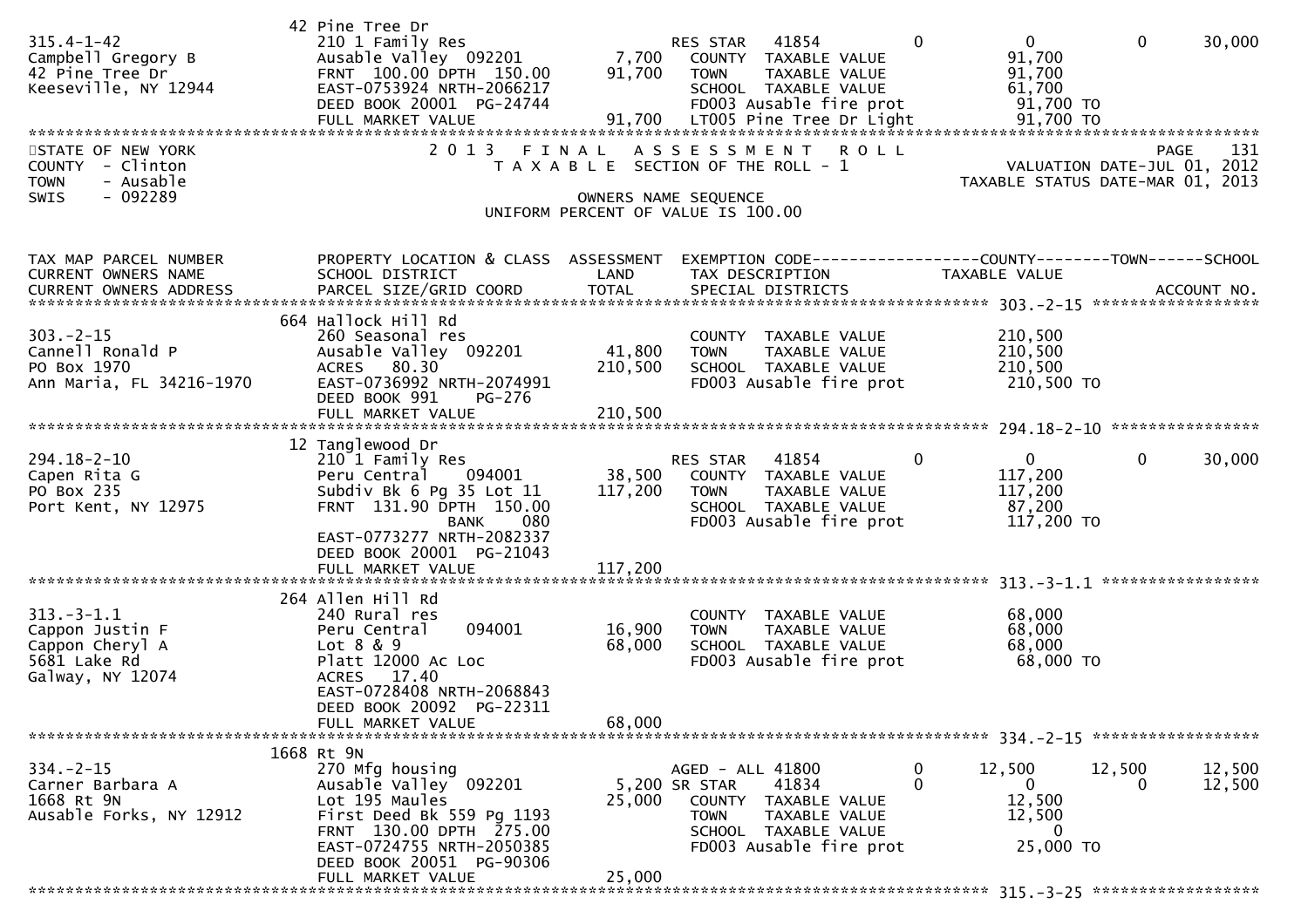| $315. - 3 - 25$<br>Caron Edmund J Jr<br>Solano Darlene S<br>87 Hill St<br>Keeseville, NY 12944<br>********************<br>STATE OF NEW YORK<br><b>COUNTY</b><br>- Clinton<br>- Ausable<br><b>TOWN</b> | 87 Hill St<br>210 1 Family Res<br>Ausable Valley 092201<br>FRNT 100.00 DPTH 251.91<br>080<br><b>BANK</b><br>EAST-0754303 NRTH-2068207<br>DEED BOOK 20041 PG-67755<br>FULL MARKET VALUE<br>*******************************<br>2 0 1 3 | 8,700<br>72,000<br>72,000<br>FINAL | 41834<br>SR STAR<br>COUNTY TAXABLE VALUE<br>TAXABLE VALUE<br>TOWN<br>SCHOOL TAXABLE VALUE<br>FD003 Ausable fire prot<br>LT004 Hill St Light<br>A S S E S S M E N T<br><b>ROLL</b><br>T A X A B L E SECTION OF THE ROLL - 1 | 0                      | $\mathbf{0}$<br>72,000<br>72,000<br>8,700<br>72,000 TO<br>72,000 TO<br>VALUATION DATE-JUL 01, 2012<br>TAXABLE STATUS DATE-MAR 01, 2013 | $\mathbf{0}$          | 63,300<br>132<br>PAGE           |
|-------------------------------------------------------------------------------------------------------------------------------------------------------------------------------------------------------|--------------------------------------------------------------------------------------------------------------------------------------------------------------------------------------------------------------------------------------|------------------------------------|----------------------------------------------------------------------------------------------------------------------------------------------------------------------------------------------------------------------------|------------------------|----------------------------------------------------------------------------------------------------------------------------------------|-----------------------|---------------------------------|
| $-092289$<br>SWIS                                                                                                                                                                                     |                                                                                                                                                                                                                                      |                                    | OWNERS NAME SEQUENCE<br>UNIFORM PERCENT OF VALUE IS 100.00                                                                                                                                                                 |                        |                                                                                                                                        |                       |                                 |
| TAX MAP PARCEL NUMBER<br>CURRENT OWNERS NAME                                                                                                                                                          | PROPERTY LOCATION & CLASS ASSESSMENT<br>SCHOOL DISTRICT                                                                                                                                                                              | LAND                               | EXEMPTION CODE-----------------COUNTY-------TOWN------SCHOOL<br>TAX DESCRIPTION                                                                                                                                            |                        | TAXABLE VALUE                                                                                                                          |                       |                                 |
| $304. -1 - 44.1$<br>Carpenter James A<br>Carpenter Marie H<br>PO Box 923<br>Peru, NY 12972-0923                                                                                                       | 112 Union Rd<br>270 Mfg housing<br>Ausable Valley 092201<br>$Lot 13$ Pgl<br><b>ACRES</b><br>8.00 BANK<br>080<br>EAST-0745905 NRTH-2078026<br>DEED BOOK 99001 PG-12261<br>FULL MARKET VALUE                                           | 9,700<br>46,000<br>46,000          | RES STAR<br>41854<br>COUNTY<br>TAXABLE VALUE<br><b>TOWN</b><br>TAXABLE VALUE<br>SCHOOL TAXABLE VALUE<br>FD003 Ausable fire prot                                                                                            | 0                      | $\Omega$<br>46,000<br>46,000<br>16,000<br>46,000 TO                                                                                    | $\mathbf{0}$          | 30,000                          |
|                                                                                                                                                                                                       |                                                                                                                                                                                                                                      |                                    |                                                                                                                                                                                                                            |                        |                                                                                                                                        |                       |                                 |
| 294.18-2-11<br>Carrier Dennis E<br>Carrier Kathy M<br>6 Tanglewood Dr<br>Peru, NY 12972                                                                                                               | 6 Tanglewood Dr<br>210 1 Family Res<br>094001<br>Peru Central<br>FRNT 136.50 DPTH 183.41<br>EAST-0773375 NRTH-2082221<br>DEED BOOK 20102 PG-30551                                                                                    | 40,400<br>225,000                  | 41854<br>RES STAR<br>COUNTY TAXABLE VALUE<br>TAXABLE VALUE<br><b>TOWN</b><br>SCHOOL TAXABLE VALUE<br>FD003 Ausable fire prot                                                                                               | 0                      | $\mathbf{0}$<br>225,000<br>225,000<br>195,000<br>225,000 TO                                                                            | $\Omega$              | 30,000                          |
|                                                                                                                                                                                                       | FULL MARKET VALUE                                                                                                                                                                                                                    | 225,000                            |                                                                                                                                                                                                                            |                        |                                                                                                                                        |                       | ****************                |
| $334. - 1 - 28.3$<br>Carron Beverly<br>Carron Louis Albert<br>350 Dry Bridge Rd<br>Ausable Forks, NY 12912                                                                                            | 350 Dry Bridge Rd<br>270 Mfg housing<br>Ausable Valley 092201<br>Lot 196 Maules Patent<br><b>ACRES</b><br>2.76<br>EAST-0721721 NRTH-2053476<br>DEED BOOK 98001 PG-04552                                                              | 5,600<br>44,000                    | RES STAR<br>41854<br>COUNTY TAXABLE VALUE<br><b>TOWN</b><br>TAXABLE VALUE<br>SCHOOL TAXABLE VALUE<br>FD003 Ausable fire prot                                                                                               | 0                      | $\Omega$<br>44,000<br>44,000<br>14,000<br>44,000 TO                                                                                    | $\mathbf 0$           | 30,000                          |
|                                                                                                                                                                                                       | FULL MARKET VALUE                                                                                                                                                                                                                    | 44,000                             |                                                                                                                                                                                                                            |                        |                                                                                                                                        |                       |                                 |
|                                                                                                                                                                                                       | 719/730 Allen Hill Rd                                                                                                                                                                                                                |                                    | 51 PCT OF VALUE USED FOR EXEMPTION PURPOSES                                                                                                                                                                                |                        |                                                                                                                                        |                       |                                 |
| $302 - 1 - 10.1$<br>Carte Beverly R<br>719 Allen Hill Rd<br>Peru, NY 12972                                                                                                                            | 280 Res Multiple<br>094001<br>Peru Central<br>ACRES 55.10<br>EAST-0727379 NRTH-2079138<br>DEED BOOK 20021 PG-42115<br>FULL MARKET VALUE                                                                                              | 156,000                            | WARNONALL 41121<br>36,500 AGED - ALL 41800<br>156,000 SR STAR<br>41834<br>TAXABLE VALUE<br>COUNTY<br>TAXABLE VALUE<br><b>TOWN</b><br>SCHOOL TAXABLE VALUE                                                                  | 0<br>0<br>$\mathbf{0}$ | 11,934<br>33,813<br>$\mathbf{0}$<br>110,253<br>110,253<br>52,920                                                                       | 11,934<br>33,813<br>0 | $\mathbf 0$<br>39,780<br>63,300 |
|                                                                                                                                                                                                       |                                                                                                                                                                                                                                      |                                    | FD003 Ausable fire prot                                                                                                                                                                                                    |                        | 156,000 TO                                                                                                                             |                       | ****************                |
| $302 - 1 - 10.4$                                                                                                                                                                                      | 699 Allen Hill Rd<br>270 Mfg housing                                                                                                                                                                                                 |                                    | LIM INC DI 41932                                                                                                                                                                                                           | 0                      | 25,500                                                                                                                                 | $\mathbf 0$           | 0                               |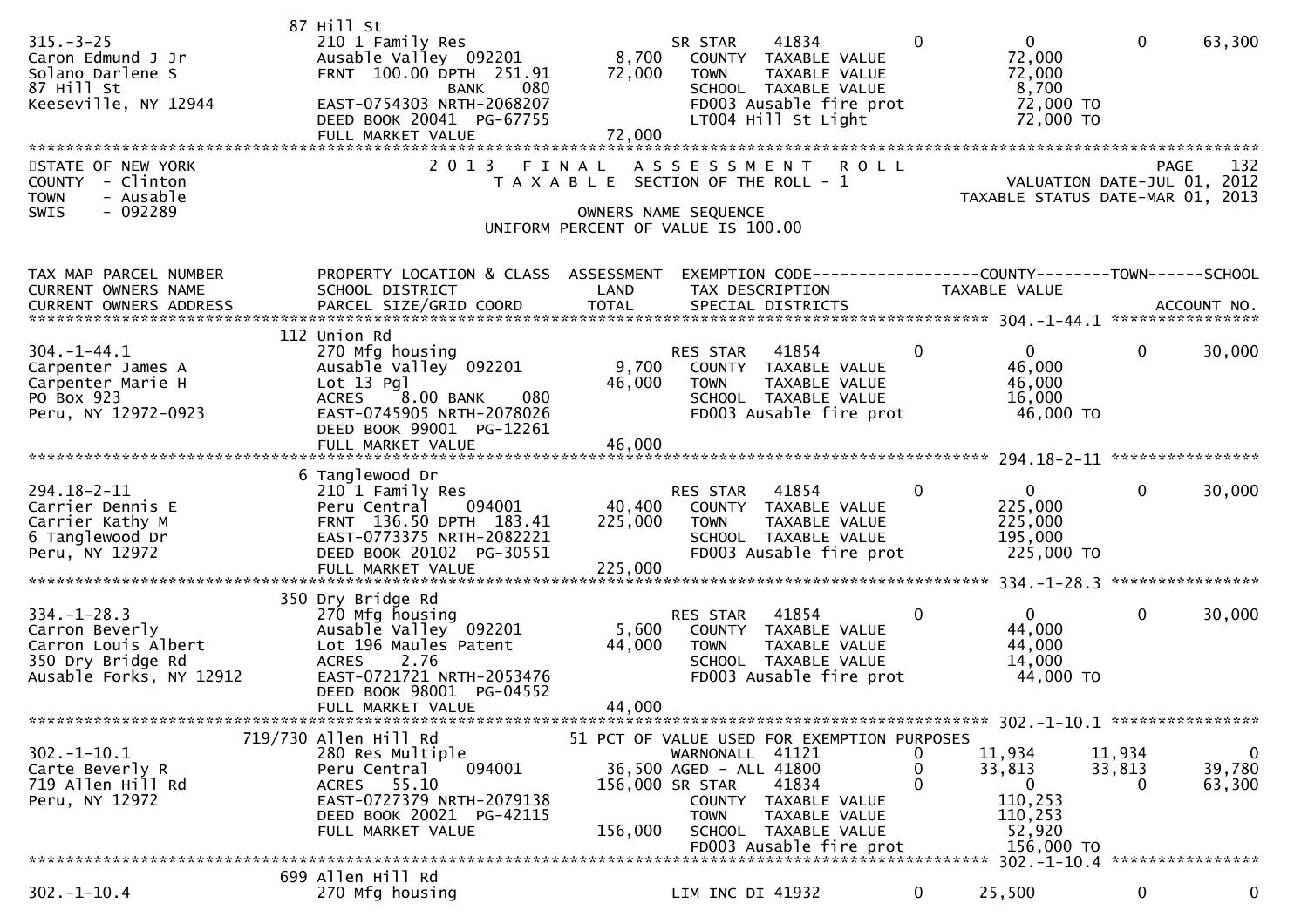| Carte Jeffrey S<br>699 Allen Hill Rd<br>Peru, NY 12972                                                  | 094001<br>Peru Central<br>2.10<br><b>ACRES</b><br>EAST-0727502 NRTH-2078688<br>DEED BOOK 20021 PG-46902<br>FULL MARKET VALUE                                                                | 51,000<br>51,000           | 8,500 RES STAR<br>41854<br>COUNTY TAXABLE VALUE<br><b>TOWN</b><br>SCHOOL TAXABLE VALUE<br>FD003 Ausable fire prot                     | $\mathbf{0}$<br>TAXABLE VALUE                       | $\mathbf{0}$<br>25,500<br>51,000<br>21,000<br>51,000 TO                                              | $\mathbf 0$             | 30,000      |
|---------------------------------------------------------------------------------------------------------|---------------------------------------------------------------------------------------------------------------------------------------------------------------------------------------------|----------------------------|---------------------------------------------------------------------------------------------------------------------------------------|-----------------------------------------------------|------------------------------------------------------------------------------------------------------|-------------------------|-------------|
| STATE OF NEW YORK<br>- Clinton<br><b>COUNTY</b><br><b>TOWN</b><br>- Ausable<br>$-092289$<br><b>SWIS</b> | 2 0 1 3                                                                                                                                                                                     | FINAL                      | ASSESSMENT<br>T A X A B L E SECTION OF THE ROLL - 1<br>OWNERS NAME SEQUENCE                                                           | <b>ROLL</b>                                         | VALUATION DATE-JUL 01, 2012<br>TAXABLE STATUS DATE-MAR 01, 2013                                      | PAGE                    | 133         |
|                                                                                                         |                                                                                                                                                                                             |                            | UNIFORM PERCENT OF VALUE IS 100.00                                                                                                    |                                                     |                                                                                                      |                         |             |
| TAX MAP PARCEL NUMBER<br>CURRENT OWNERS NAME<br>CURRENT OWNERS ADDRESS                                  | PROPERTY LOCATION & CLASS ASSESSMENT<br>SCHOOL DISTRICT                                                                                                                                     | LAND                       | TAX DESCRIPTION                                                                                                                       |                                                     | EXEMPTION CODE-----------------COUNTY-------TOWN------SCHOOL<br>TAXABLE VALUE                        |                         |             |
| $302 - 1 - 10.2$<br>Carte Timothy C<br>Carte Denise M<br>272 Signor Rd<br>Peru, NY 12972                | 272 Signor Rd<br>270 Mfg housing<br>094001<br>Peru Central<br>Lot 35 Pgl<br><b>ACRES</b><br>1.00<br>EAST-0729086 NRTH-2078795<br>DEED BOOK 20021 PG-41959<br>FULL MARKET VALUE              | 38,500<br>38,500           | LIM INC DI 41932<br>4,500 RES STAR<br>41854<br>COUNTY TAXABLE VALUE<br><b>TOWN</b><br>SCHOOL TAXABLE VALUE<br>FD003 Ausable fire prot | $\mathbf 0$<br>$\Omega$<br>TAXABLE VALUE            | 19,250<br>$\mathbf{0}$<br>19,250<br>38,500<br>8,500<br>38,500 TO                                     | $\mathbf 0$<br>$\Omega$ | 0<br>30,000 |
| $314. - 2 - 6.12$<br>Carter Donald H Jr<br>549 Cold Spring Rd<br>Peru, NY 12972                         | 549 Cold Spring Rd<br>270 Mfg housing<br>Ausable Valley 092201<br>ACRES 16.53<br>EAST-0738788 NRTH-2071776<br>DEED BOOK 876<br>PG-174<br>FULL MARKET VALUE                                  | 12,200<br>53,000<br>53,000 | 41854<br>RES STAR<br>COUNTY TAXABLE VALUE<br><b>TOWN</b><br>SCHOOL TAXABLE VALUE<br>FD003 Ausable fire prot                           | $\mathbf 0$<br>TAXABLE VALUE                        | $\overline{0}$<br>53,000<br>53,000<br>23,000<br>53,000 TO                                            | $\mathbf 0$             | 30,000      |
| $315. - 1 - 3.38$<br>Carter Nancy A<br>1 Lakeview Meadows Rd<br>Keeseville, NY 12944                    | 1 Lakeview Meadows Rd<br>210 1 Family Res<br>Ausable Valley 092201<br>Sub Map Bk 16 Pg 139 Lot<br>3.50 BANK<br><b>ACRES</b><br>080<br>EAST-0747785 NRTH-2072545<br>DEED BOOK 20061 PG-99718 | 19,500<br>209,000          | 41854<br>RES STAR<br>COUNTY TAXABLE VALUE<br><b>TOWN</b><br>SCHOOL TAXABLE VALUE<br>FD003 Ausable fire prot                           | 0<br>TAXABLE VALUE                                  | $\overline{0}$<br>209,000<br>209,000<br>179,000<br>209,000 TO                                        | $\mathbf{0}$            | 30,000      |
| $334. - 1 - 10$<br>Carver Raymond Gary<br>38 Clintonville Rd<br>Clintonville, NY 12924                  | 38 Clintonville Rd<br>210 1 Family Res<br>Ausable Valley 092201<br>1.30<br><b>ACRES</b><br>EAST-0729687 NRTH-2053965<br>DEED BOOK 20021 PG-46860<br>FULL MARKET VALUE                       | 79,000<br>79,000           | 41802<br>AGED COUN<br>41834<br>13,500 SR STAR<br><b>COUNTY</b><br><b>TOWN</b><br>SCHOOL TAXABLE VALUE<br>FD003 Ausable fire prot      | 0<br>$\mathbf{0}$<br>TAXABLE VALUE<br>TAXABLE VALUE | 19,750<br>$\overline{0}$<br>59,250<br>79,000<br>15,700<br>79,000 TO<br>293.16-1-12 ***************** | 0<br>$\mathbf{0}$       | 0<br>63,300 |
| $293.16 - 1 - 12$<br>Case Roger<br>Case Joanne<br>30 Plains Rd<br>Peru, NY 12972                        | 30 Plains Rd<br>210 1 Family Res<br>094001<br>Peru Central<br>FRNT 150.00 DPTH 200.00<br>080<br>BANK<br>EAST-0767117 NRTH-2083821                                                           | 16,100<br>97,900           | 41854<br>RES STAR<br>COUNTY TAXABLE VALUE<br><b>TOWN</b><br>SCHOOL TAXABLE VALUE<br>FD003 Ausable fire prot                           | $\bf{0}$<br>TAXABLE VALUE                           | 0<br>97,900<br>97,900<br>67,900<br>97,900 TO                                                         | 0                       | 30,000      |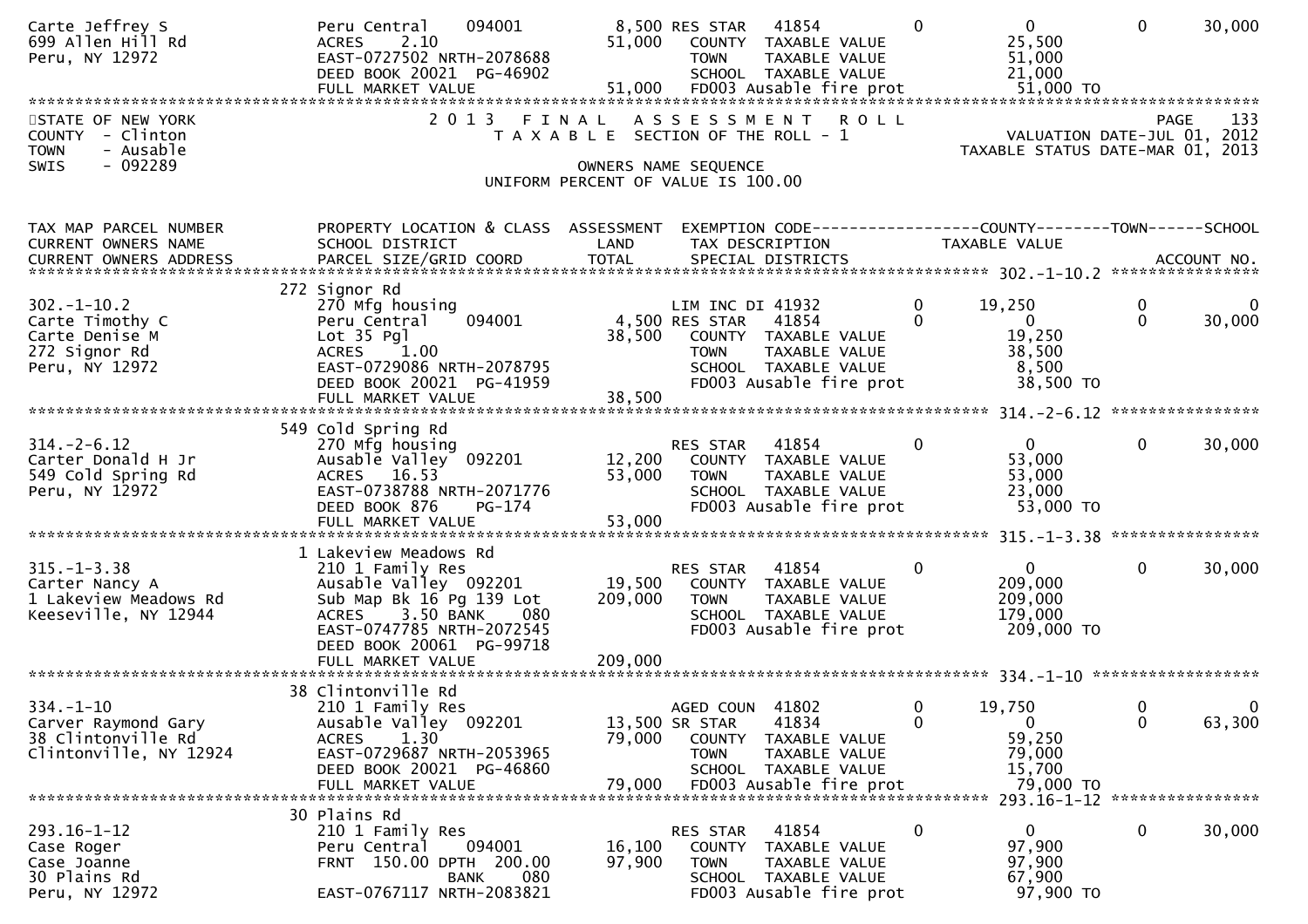|                                                                                                         | DEED BOOK 716<br>$PG-305$<br>FULL MARKET VALUE                                                                                                                                      | 97.900                     |                                                                                                                                                                           |                                                                                 |                                                                                                                         |
|---------------------------------------------------------------------------------------------------------|-------------------------------------------------------------------------------------------------------------------------------------------------------------------------------------|----------------------------|---------------------------------------------------------------------------------------------------------------------------------------------------------------------------|---------------------------------------------------------------------------------|-------------------------------------------------------------------------------------------------------------------------|
| STATE OF NEW YORK<br><b>COUNTY</b><br>- Clinton<br><b>TOWN</b><br>- Ausable<br>$-092289$<br><b>SWIS</b> | 2 0 1 3                                                                                                                                                                             | FINAL                      | ASSESSMENT ROLL<br>T A X A B L E SECTION OF THE ROLL - 1<br>OWNERS NAME SEQUENCE<br>UNIFORM PERCENT OF VALUE IS 100.00                                                    |                                                                                 | 134<br>PAGE 134<br>VALUATION DATE-JUL 01, 2012<br>TAXARLE STATUS DATE :::- 21, 2012<br>TAXABLE STATUS DATE-MAR 01, 2013 |
| TAX MAP PARCEL NUMBER<br>CURRENT OWNERS NAME<br><b>CURRENT OWNERS ADDRESS</b>                           | PROPERTY LOCATION & CLASS ASSESSMENT<br>SCHOOL DISTRICT<br>PARCEL SIZE/GRID COORD                                                                                                   | LAND<br><b>TOTAL</b>       | EXEMPTION CODE------------------COUNTY--------TOWN------SCHOOL<br>TAX DESCRIPTION<br>SPECIAL DISTRICTS                                                                    | TAXABLE VALUE                                                                   | ACCOUNT NO.                                                                                                             |
| $303 - 1 - 2.1$<br>Cech Paul F<br>Cech Ruth Ann<br>219 Calkins Rd<br>Peru, NY 12972                     | 219/220 Calkins Rd<br>240 Rural res<br>094001<br>Peru Central<br>ACRES 118.70<br>EAST-0733883 NRTH-2079682<br>DEED BOOK 604<br>PG-972                                               | 166,000                    | 77 PCT OF VALUE USED FOR EXEMPTION PURPOSES<br>WARCOMALL 41131<br>47,300 SR STAR<br>41834<br>COUNTY TAXABLE VALUE<br>TAXABLE VALUE<br><b>TOWN</b><br>SCHOOL TAXABLE VALUE | 31,955<br>0<br>$\mathbf{0}$<br>$\overline{0}$<br>134,045<br>146,000<br>102,700  | 20,000<br>0<br>63,300<br>0                                                                                              |
| $303. -1 - 3.2$<br>Chamberlain Jamie S<br>Chamberlain Kim M<br>35 Signor Rd<br>Peru, NY 12972-3833      | Signor Rd<br>311 Res vac land<br>094001<br>Peru Central<br>1.00<br><b>ACRES</b><br>EAST-0734166 NRTH-2080748<br>DEED BOOK 20001 PG-20397                                            | 5,600<br>5,600             | COUNTY TAXABLE VALUE<br><b>TOWN</b><br>TAXABLE VALUE<br>SCHOOL TAXABLE VALUE<br>FD003 Ausable fire prot                                                                   | 5,600<br>5,600<br>5,600<br>$5,600$ TO                                           |                                                                                                                         |
| $334. - 1 - 5.2$<br>Charvat Jane A<br>127 Parrish Rd<br>Clintonville, NY 12924                          | 127 Parrish Rd<br>240 Rural res<br>Ausable Valley 092201<br>Lot 194 Maules Tract<br>ACRES 11.80<br>EAST-0729362 NRTH-2057183<br>DEED BOOK 879<br><b>PG-114</b><br>FULL MARKET VALUE | 10,700<br>37,100<br>37,100 | 41854<br><b>RES STAR</b><br>COUNTY TAXABLE VALUE<br>TAXABLE VALUE<br><b>TOWN</b><br>SCHOOL TAXABLE VALUE<br>FD003 Ausable fire prot                                       | $\mathbf{0}$<br>0<br>37,100<br>37,100<br>7,100<br>37,100 TO                     | $\mathbf 0$<br>30,000                                                                                                   |
| $305. -2 - 7.6$<br>Chase Christopher S<br>Box 7<br>104 Grove St<br>Keeseville, NY 12944                 | 112 Grove St<br>210 1 Family Res<br>Ausable Valley 092201<br>Lot 16<br>FRNT 100.00 DPTH 121.76<br>EAST-0756687 NRTH-2071989<br>DEED BOOK 20122 PG-45681<br>FULL MARKET VALUE        | 4,100<br>28,800<br>28,800  | 41854<br>RES STAR<br>COUNTY TAXABLE VALUE<br>TAXABLE VALUE<br><b>TOWN</b><br>SCHOOL TAXABLE VALUE<br>FD003 Ausable fire prot                                              | $\mathbf{0}$<br>$\overline{0}$<br>28,800<br>28,800<br>$\mathbf{0}$<br>28,800 TO | $\mathbf 0$<br>28,800                                                                                                   |
| $314. - 1 - 13.1$<br>Chase Dorothea<br>856 Clintonville Rd<br>Peru, NY 12972                            | 850 Clintonville Rd<br>240 Rural res<br>Ausable Valley<br>092201<br>ACRES 11.30<br>EAST-0732814 NRTH-2072862<br>DEED BOOK 645<br>PG-658<br>FULL MARKET VALUE                        | 10,600<br>65,000<br>65,000 | COUNTY TAXABLE VALUE<br>TAXABLE VALUE<br><b>TOWN</b><br>SCHOOL TAXABLE VALUE<br>FD003 Ausable fire prot                                                                   | 65,000<br>65,000<br>65,000<br>65,000 TO                                         |                                                                                                                         |

STATE OF NEW YORK 2013 FINAL ASSESSMENT ROLL PAGE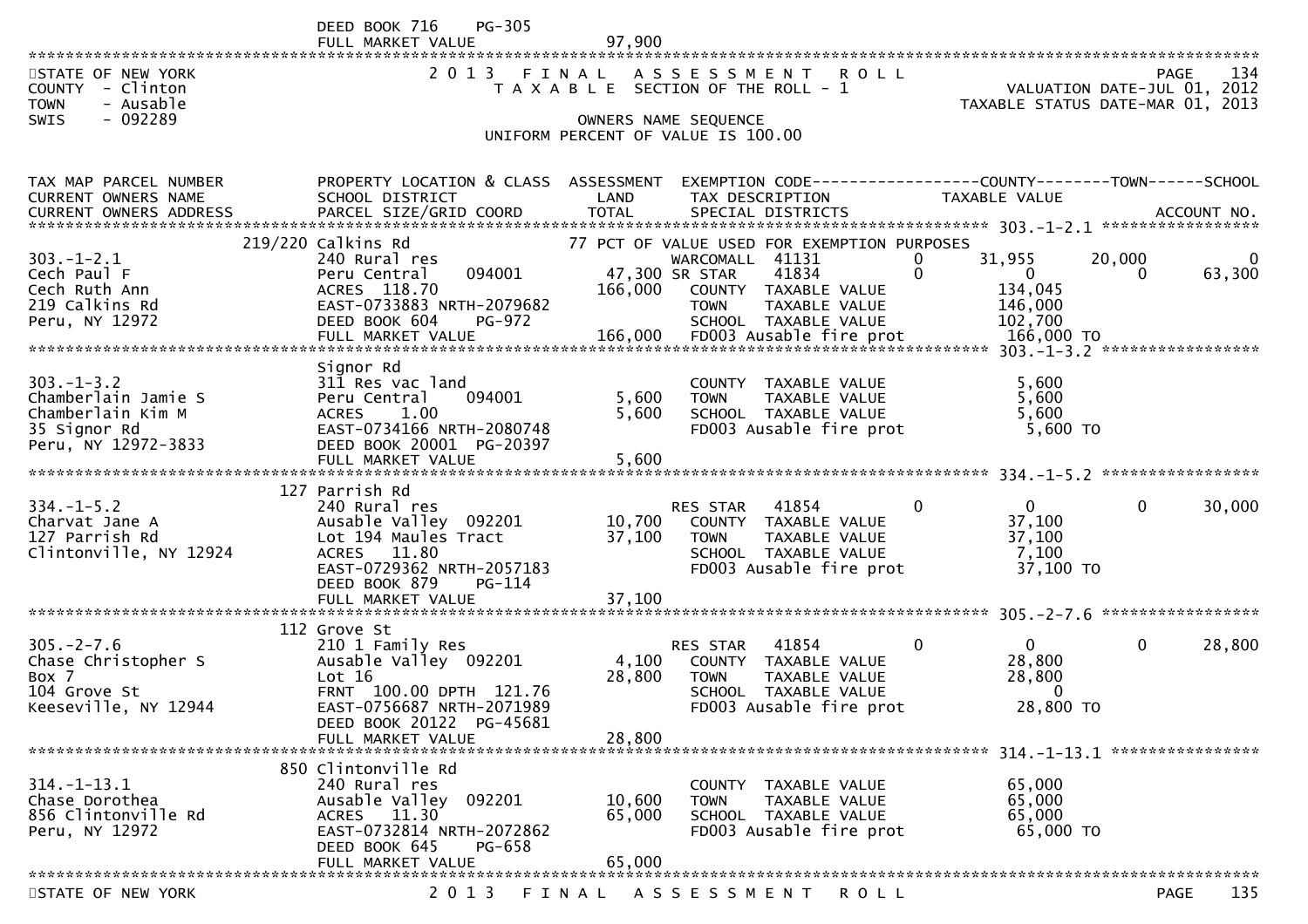| <b>COUNTY</b> | - | Clinton |
|---------------|---|---------|
| <b>TOWN</b>   | - | Ausable |

## SWIS - 092289 OWNERS NAME SEQUENCE UNIFORM PERCENT OF VALUE IS 100.00

| TAX MAP PARCEL NUMBER<br><b>CURRENT OWNERS NAME</b>                                                 | PROPERTY LOCATION & CLASS ASSESSMENT<br>SCHOOL DISTRICT                                                                                                                  | LAND                      | TAX DESCRIPTION                                                                                                                     | EXEMPTION        CODE-----------------COUNTY-------TOWN------SCHOOL<br>TAXABLE VALUE |                                                                                |
|-----------------------------------------------------------------------------------------------------|--------------------------------------------------------------------------------------------------------------------------------------------------------------------------|---------------------------|-------------------------------------------------------------------------------------------------------------------------------------|--------------------------------------------------------------------------------------|--------------------------------------------------------------------------------|
|                                                                                                     |                                                                                                                                                                          |                           |                                                                                                                                     |                                                                                      |                                                                                |
| $314. - 1 - 13.21$<br>Chase Dorothea<br>856 Clintonville Rd<br>Peru, NY 12972                       | 836 Clintonville Rd<br>270 Mfg housing<br>Ausable Valley 092201<br>FRNT 90.00 DPTH 200.00<br>EAST-0732236 NRTH-2072938<br>DEED BOOK 723<br>$PG-247$<br>FULL MARKET VALUE | 3,300<br>15,500<br>15,500 | COUNTY TAXABLE VALUE<br><b>TOWN</b><br>TAXABLE VALUE<br>SCHOOL TAXABLE VALUE<br>FD003 Ausable fire prot                             | 15,500<br>15,500<br>15,500<br>15,500 TO                                              |                                                                                |
|                                                                                                     | Clintonville Rd                                                                                                                                                          |                           |                                                                                                                                     |                                                                                      |                                                                                |
| $314. - 1 - 13.22$<br>Chase Dorothea<br>856 Clintonville Rd<br>Peru, NY 12972                       | 314 Rural vac<10<br>Ausable Valley 092201<br>ACRES 3.40<br>EAST-0732752 NRTH-2072517<br>DEED BOOK 689<br><b>PG-212</b>                                                   | 3,700<br>3,700            | COUNTY TAXABLE VALUE<br>TAXABLE VALUE<br><b>TOWN</b><br>SCHOOL TAXABLE VALUE<br>FD003 Ausable fire prot                             | 3.700<br>3,700<br>3,700<br>3,700 TO                                                  |                                                                                |
|                                                                                                     |                                                                                                                                                                          |                           |                                                                                                                                     |                                                                                      |                                                                                |
|                                                                                                     | 104 Grove St                                                                                                                                                             |                           |                                                                                                                                     |                                                                                      |                                                                                |
| $305. -2 - 7.12$<br>Chase Leonard<br>Chase Elizabeth<br>104 Grove St Unit 8<br>Keeseville, NY 12944 | 210 1 Family Res<br>Ausable Valley 092201<br>Lot 16 Pl 12000 Ac<br>1.20<br><b>ACRES</b><br>EAST-0756837 NRTH-2072008<br>DEED BOOK 910<br>PG-163                          | 4,600<br>27,600           | 41854<br>RES STAR<br>COUNTY TAXABLE VALUE<br><b>TOWN</b><br>TAXABLE VALUE<br>SCHOOL TAXABLE VALUE<br>FD003 Ausable fire prot        | $\Omega$<br>$\mathbf{0}$<br>27,600<br>27,600<br>$\mathbf{0}$<br>27,600 TO            | 27,600<br>0                                                                    |
|                                                                                                     | FULL MARKET VALUE                                                                                                                                                        | 27,600                    |                                                                                                                                     |                                                                                      |                                                                                |
| $305. -2 - 7.31$<br>Chase Leonard<br>Chase Elizabeth<br>104 Grove St Unit 8<br>Keeseville, NY 12944 | Grove St<br>210 1 Family Res<br>Ausable Valley 092201<br>Lot 16 Pl 12000 Al<br>1.20<br><b>ACRES</b><br>EAST-0757041 NRTH-2071912<br>DEED BOOK 857<br>PG-138              | 6,100<br>30,200           | <b>RES STAR</b><br>41854<br>COUNTY TAXABLE VALUE<br><b>TOWN</b><br>TAXABLE VALUE<br>SCHOOL TAXABLE VALUE<br>FD003 Ausable fire prot | $\Omega$<br>$\Omega$<br>30,200<br>30,200<br>- 200<br>30,200 TO                       | $\Omega$<br>30,000                                                             |
|                                                                                                     | FULL MARKET VALUE                                                                                                                                                        | 30,200                    |                                                                                                                                     |                                                                                      |                                                                                |
| $294.10 - 1 - 12$<br>Chaskey John F<br>PO Box 90<br>West Sand Lake, NY 12196                        | 24 Mountaineer Dr<br>260 Seasonal res - WTRFNT<br>094001<br>Peru Central<br>50.00 DPTH 360.00<br><b>FRNT</b><br>EAST-0771763 NRTH-2085394<br>DEED BOOK 995<br>$PG-241$   | 85,600<br>99,800          | COUNTY TAXABLE VALUE<br><b>TOWN</b><br>TAXABLE VALUE<br>SCHOOL TAXABLE VALUE<br>FD003 Ausable fire prot                             | 99,800<br>99,800<br>99,800<br>99,800 TO                                              |                                                                                |
|                                                                                                     | FULL MARKET VALUE                                                                                                                                                        | 99,800                    |                                                                                                                                     |                                                                                      |                                                                                |
| STATE OF NEW YORK<br>COUNTY - Clinton<br><b>TOWN</b><br>- Ausable<br><b>SWIS</b><br>- 092289        |                                                                                                                                                                          |                           | 2013 FINAL ASSESSMENT ROLL<br>T A X A B L E SECTION OF THE ROLL - 1<br>OWNERS NAME SEQUENCE                                         |                                                                                      | 136<br>PAGE<br>VALUATION DATE-JUL 01, 2012<br>TAXABLE STATUS DATE-MAR 01, 2013 |
|                                                                                                     |                                                                                                                                                                          |                           | UNIFORM PERCENT OF VALUE IS 100.00                                                                                                  |                                                                                      |                                                                                |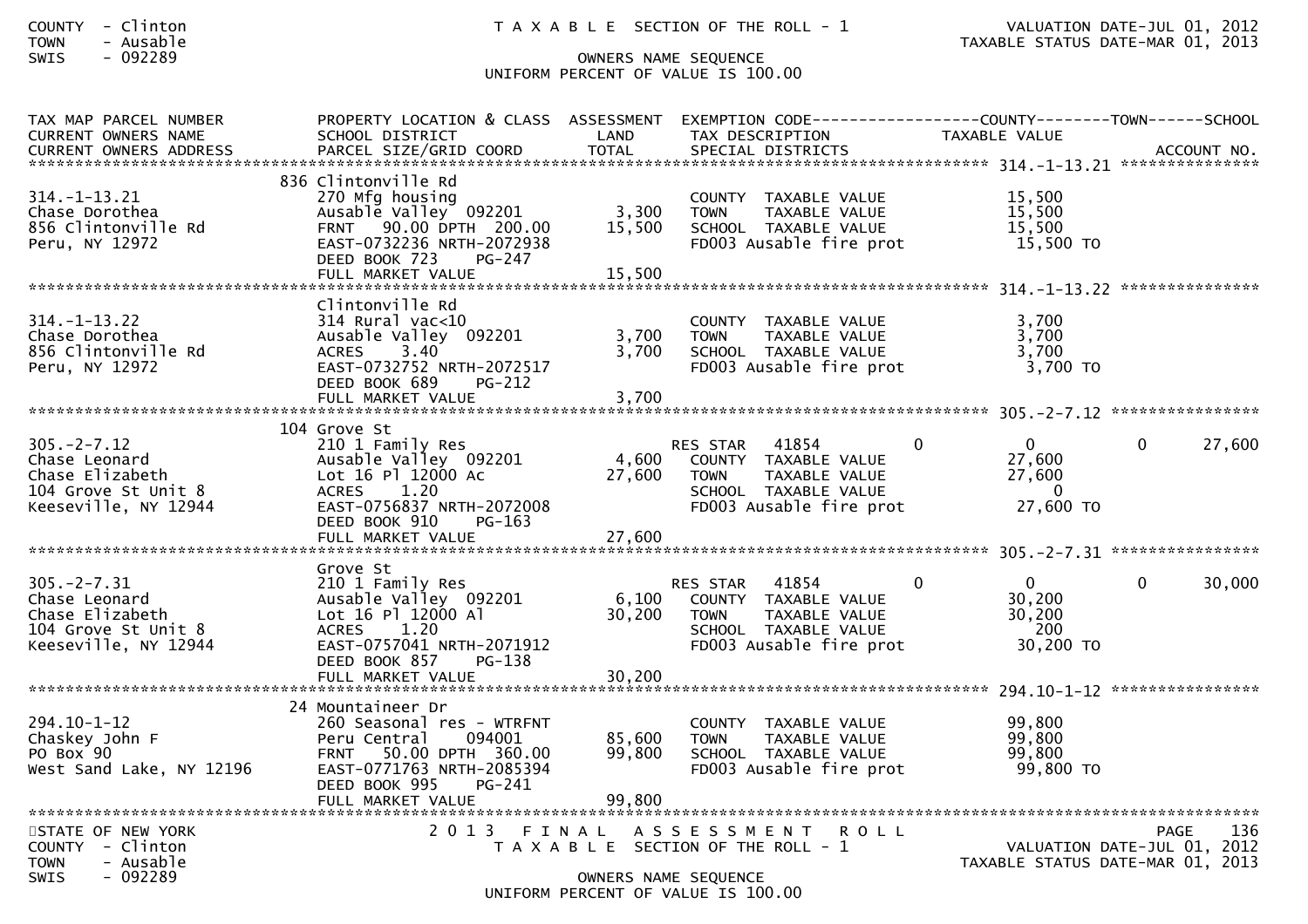| TAX MAP PARCEL NUMBER<br><b>CURRENT OWNERS NAME</b>                                                    | PROPERTY LOCATION & CLASS ASSESSMENT EXEMPTION CODE----------------COUNTY-------TOWN------SCHOOL<br>SCHOOL DISTRICT                                                                 | LAND                                | TAX DESCRIPTION                                                                                                                          |                                              | TAXABLE VALUE                                                             |                                                                                |
|--------------------------------------------------------------------------------------------------------|-------------------------------------------------------------------------------------------------------------------------------------------------------------------------------------|-------------------------------------|------------------------------------------------------------------------------------------------------------------------------------------|----------------------------------------------|---------------------------------------------------------------------------|--------------------------------------------------------------------------------|
|                                                                                                        |                                                                                                                                                                                     |                                     |                                                                                                                                          |                                              |                                                                           |                                                                                |
| $294.10 - 1 - 4$<br>Chaskey Joseph F<br>33 Hanford St<br>Middleton, NY 10940                           | 36 Ausable Beach Rd<br>260 Seasonal res - WTRFNT<br>094001<br>Peru Central<br>Sub Map A-90 Lot 2<br>FRNT 50.36 DPTH 349.95<br>EAST-0772011 NRTH-2085972<br>DEED BOOK 789<br>$PG-19$ | 89,800<br>119,600                   | COUNTY TAXABLE VALUE<br><b>TOWN</b><br>SCHOOL TAXABLE VALUE<br>FD003 Ausable fire prot                                                   | TAXABLE VALUE                                | 119,600<br>119,600<br>119,600<br>119,600 TO                               |                                                                                |
|                                                                                                        |                                                                                                                                                                                     |                                     |                                                                                                                                          |                                              |                                                                           |                                                                                |
| $294.10 - 1 - 10$<br>Chaskey Life Estate Harold<br>Chaskey Life Estate Margaret FRNT 50.00 DPTH 426.00 | 28 Mountaineer Dr<br>210 1 Family Res - WTRFNT<br>Peru Central 094001                                                                                                               | 85,600<br>158,900                   | COUNTY TAXABLE VALUE<br><b>TOWN</b><br>SCHOOL TAXABLE VALUE                                                                              | TAXABLE VALUE                                | 158,900<br>158,900<br>158,900                                             |                                                                                |
|                                                                                                        |                                                                                                                                                                                     |                                     |                                                                                                                                          |                                              |                                                                           |                                                                                |
|                                                                                                        |                                                                                                                                                                                     |                                     |                                                                                                                                          |                                              |                                                                           |                                                                                |
| $315. - 3 - 5$<br>зть.-з-э<br>Chauvin Jacqueline<br>193 Hill St<br>193 Hill St<br>Keeseville, NY 12944 | 193 Hill St<br>210 1 Family Res<br>Ausable Valley 092201<br>FRNT 100.00 DPTH 250.00<br>EAST-0751393 NRTH-2068131<br>DEED BOOK 458<br>PG-736<br>FULL MARKET VALUE                    | 8,700 SR STAR<br>150,000<br>150,000 | WARNONALL 41121<br>41834<br>COUNTY TAXABLE VALUE<br><b>TOWN</b><br>SCHOOL TAXABLE VALUE<br>FD003 Ausable fire prot                       | $\mathbf 0$<br>$\mathbf{0}$<br>TAXABLE VALUE | 22,500<br>$\overline{0}$<br>127,500<br>138,000<br>86,700<br>150,000 TO    | 12,000<br>$\bf{0}$<br>63,300<br>$\Omega$                                       |
|                                                                                                        |                                                                                                                                                                                     |                                     |                                                                                                                                          |                                              |                                                                           |                                                                                |
|                                                                                                        |                                                                                                                                                                                     |                                     |                                                                                                                                          |                                              |                                                                           |                                                                                |
| 315.-3-43<br>Chauvin Mark J<br>Andra L<br>190 Hill St<br>Keeseville, NY 12944                          | 198 Hill St<br>210 1 Family Res<br>Ausable Valley 092201<br>Lots 49 & 50<br>FRNT 150.02 DPTH 150.00<br>320<br>BANK<br>EAST-0751259 NRTH-2068382                                     | 143,000                             | 41854<br>RES STAR<br>9,100 COUNTY TAXABLE VALUE<br><b>TOWN</b><br>SCHOOL TAXABLE VALUE<br>FD003 Ausable fire prot<br>LT004 Hill St Light | $\mathbf 0$<br>TAXABLE VALUE                 | $\mathbf{0}$<br>143,000<br>143,000<br>113,000<br>143,000 TO<br>143,000 TO | $\Omega$<br>30,000                                                             |
|                                                                                                        | DEED BOOK 20051 PG-86822<br>FULL MARKET VALUE                                                                                                                                       | 143,000                             |                                                                                                                                          |                                              |                                                                           |                                                                                |
|                                                                                                        |                                                                                                                                                                                     |                                     |                                                                                                                                          |                                              |                                                                           |                                                                                |
| $303. - 1 - 17.1$<br>Cipriano James F<br>201 Harkness Rd<br>Peru, NY 12972                             | 201 Harkness Rd<br>210 1 Family Res<br>Ausable Valley 092201<br>Lot 23 Pgl<br>ACRES<br>3.30<br>EAST-0740286 NRTH-2078595<br>DEED BOOK 20051 PG-87288                                | 5,900<br>65,000                     | COUNTY TAXABLE VALUE<br><b>TOWN</b><br>SCHOOL TAXABLE VALUE<br>FD003 Ausable fire prot                                                   | TAXABLE VALUE                                | 65,000<br>65,000<br>65,000<br>65,000 TO                                   |                                                                                |
|                                                                                                        | FULL MARKET VALUE                                                                                                                                                                   | 65,000                              |                                                                                                                                          |                                              |                                                                           |                                                                                |
|                                                                                                        |                                                                                                                                                                                     |                                     |                                                                                                                                          |                                              |                                                                           |                                                                                |
| STATE OF NEW YORK<br>COUNTY - Clinton<br>- Ausable<br><b>TOWN</b><br>$-092289$<br><b>SWIS</b>          | 2 0 1 3<br>FINAL                                                                                                                                                                    |                                     | A S S E S S M E N T R O L L<br>T A X A B L E SECTION OF THE ROLL - 1<br>OWNERS NAME SEQUENCE                                             |                                              |                                                                           | 137<br>PAGE<br>VALUATION DATE-JUL 01, 2012<br>TAXABLE STATUS DATE-MAR 01, 2013 |
|                                                                                                        |                                                                                                                                                                                     |                                     | UNIFORM PERCENT OF VALUE IS 100.00                                                                                                       |                                              |                                                                           |                                                                                |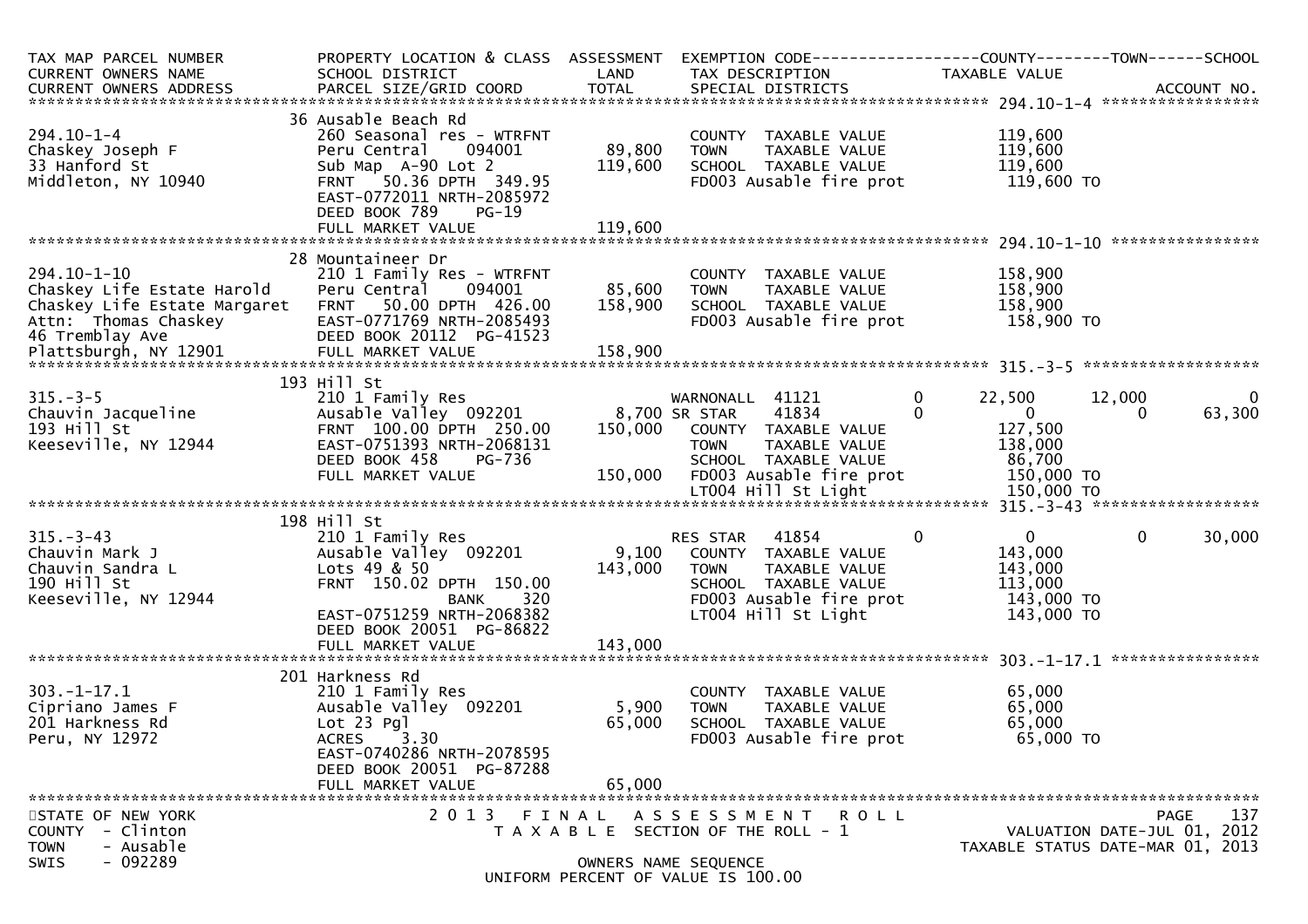| TAX MAP PARCEL NUMBER                 | PROPERTY LOCATION & CLASS ASSESSMENT                 |                |                                                      |                                                              |                                  |
|---------------------------------------|------------------------------------------------------|----------------|------------------------------------------------------|--------------------------------------------------------------|----------------------------------|
| CURRENT OWNERS NAME                   | SCHOOL DISTRICT                                      | LAND           | TAX DESCRIPTION                                      | TAXABLE VALUE                                                |                                  |
|                                       |                                                      |                |                                                      |                                                              |                                  |
|                                       | 276 Rt 9N                                            |                |                                                      |                                                              |                                  |
| $315.4 - 1 - 29$                      | 220 2 Family Res                                     |                | CW_10_VET/ 41152                                     | $\mathbf 0$<br>8,000                                         | $\mathbf 0$<br>0                 |
| Clark Alice                           | Ausable Valley 092201                                | 12,000 SR STAR | 41834                                                | $\Omega$<br>$\overline{0}$                                   | $\Omega$<br>63,300               |
| Winternitz Irving R                   | ACRES 1.90                                           | 230,000        | COUNTY TAXABLE VALUE                                 | 222,000                                                      |                                  |
| 276 Rt 9N                             | EAST-0753573 NRTH-2065010                            |                | <b>TOWN</b><br>TAXABLE VALUE                         | 230,000                                                      |                                  |
| Keeseville, NY 12944                  | DEED BOOK 20072 PG-5364<br>FULL MARKET VALUE         | 230,000        | SCHOOL TAXABLE VALUE<br>FD003 Ausable fire prot      | 166,700<br>230,000 TO                                        |                                  |
|                                       |                                                      |                |                                                      |                                                              |                                  |
|                                       |                                                      |                |                                                      |                                                              |                                  |
|                                       | 672/676 Clintonville Rd                              |                |                                                      |                                                              |                                  |
| $313 - 3 - 8.2$                       | 271 Mfg housings                                     |                | 41854<br>RES STAR                                    | $\mathbf{0}$<br>$\mathbf{0}$                                 | $\mathbf{0}$<br>30,000           |
| Clark Andrew R                        | Ausable Valley 092201                                |                | 4,400 COUNTY TAXABLE VALUE                           | 54,000                                                       |                                  |
| 676 Clintonville Rd                   | Lot 10                                               | 54,000         | <b>TOWN</b><br>TAXABLE VALUE                         | 54,000                                                       |                                  |
| Peru, NY 12972                        | FRNT 235.00 DPTH 155.00                              |                | SCHOOL TAXABLE VALUE                                 | 24,000                                                       |                                  |
|                                       | EAST-0731282 NRTH-2069011<br>DEED BOOK 994<br>PG-140 |                | FD003 Ausable fire prot                              | 54,000 TO                                                    |                                  |
|                                       | FULL MARKET VALUE                                    | 54,000         |                                                      |                                                              |                                  |
|                                       |                                                      |                |                                                      |                                                              |                                  |
|                                       | 856 Clintonville Rd                                  |                |                                                      |                                                              |                                  |
| $303 - 2 - 37$                        | 210 1 Family Res                                     |                | WARNONALL 41121                                      | $\mathbf 0$<br>7,350                                         | 7,350<br>$\overline{0}$          |
| Clark Dorthy                          | Ausable valley 092201                                |                | 2,600 AGED - ALL 41800                               | $\mathbf{0}$<br>20,825                                       | 24,500<br>20,825                 |
| Clark Kenneth                         | FRNT 100.00 DPTH 100.00                              |                | 49,000 SR STAR<br>41834                              | $\overline{0}$<br>$\Omega$                                   | 24,500<br>$\Omega$               |
| Attn: Dorothea Clark Chase            | EAST-0732602 NRTH-2073317                            |                | COUNTY TAXABLE VALUE                                 | 20,825                                                       |                                  |
| 856 Clintonville Rd<br>Peru, NY 12972 | DEED BOOK 305<br>PG-317<br>FULL MARKET VALUE         | 49,000         | <b>TOWN</b><br>TAXABLE VALUE<br>SCHOOL TAXABLE VALUE | 20,825<br>$\overline{0}$                                     |                                  |
|                                       |                                                      |                |                                                      |                                                              |                                  |
|                                       |                                                      |                |                                                      |                                                              |                                  |
|                                       | 1374 Rt 9N                                           |                |                                                      |                                                              |                                  |
| $334.2 - 1 - 6$                       | 210 1 Family Res                                     |                | 41854<br>RES STAR                                    | $\mathbf{0}$<br>$\bf{0}$                                     | $\mathbf 0$<br>30,000            |
| Clark James S                         | Ausable Valley 092201                                |                | 3,600 COUNTY TAXABLE VALUE                           | 41,100                                                       |                                  |
| 1374 Rt 9N                            | FRNT 60.00 DPTH 225.00                               | 41,100         | TAXABLE VALUE<br><b>TOWN</b>                         | 41,100                                                       |                                  |
| Clintonville, NY 12924                | EAST-0731043 NRTH-2053629                            |                | SCHOOL TAXABLE VALUE                                 | 11,100                                                       |                                  |
|                                       | DEED BOOK 98001 PG-02079                             |                | FD003 Ausable fire prot                              | 41,100 TO                                                    |                                  |
|                                       |                                                      |                |                                                      |                                                              |                                  |
|                                       | 232 Rt 9N                                            |                |                                                      |                                                              |                                  |
| $315.4 - 1 - 7$                       | 210 1 Family Res                                     |                | COUNTY TAXABLE VALUE                                 | 114,800                                                      |                                  |
| Clark Jana                            | Ausable Valley 092201                                | 8,500          | <b>TOWN</b><br>TAXABLE VALUE                         | 114,800                                                      |                                  |
| 276 Rt 9N                             | FRNT 100.00 DPTH 200.00                              | 114,800        | SCHOOL TAXABLE VALUE                                 | 114,800                                                      |                                  |
| Keeseville, NY 12944                  | EAST-0754156 NRTH-2065854                            |                | FD003 Ausable fire prot                              | 114,800 TO                                                   |                                  |
|                                       | DEED BOOK 20092 PG-24111                             |                | LT005 Pine Tree Dr Light                             | 114,800 TO                                                   |                                  |
|                                       | FULL MARKET VALUE                                    | 114,800        |                                                      |                                                              |                                  |
| STATE OF NEW YORK                     | 2013 FINAL                                           |                | ASSESSMENT ROLL                                      |                                                              | 138<br>PAGE                      |
| COUNTY - Clinton                      |                                                      |                | T A X A B L E SECTION OF THE ROLL - 1                |                                                              | VALUATION DATE-JUL 01, 2012      |
| - Ausable<br><b>TOWN</b>              |                                                      |                |                                                      |                                                              | TAXABLE STATUS DATE-MAR 01, 2013 |
| - 092289<br><b>SWIS</b>               |                                                      |                | OWNERS NAME SEQUENCE                                 |                                                              |                                  |
|                                       |                                                      |                | UNIFORM PERCENT OF VALUE IS 100.00                   |                                                              |                                  |
|                                       |                                                      |                |                                                      |                                                              |                                  |
| TAX MAP PARCEL NUMBER                 | PROPERTY LOCATION & CLASS ASSESSMENT                 |                |                                                      | EXEMPTION CODE-----------------COUNTY-------TOWN------SCHOOL |                                  |
| CURRENT OWNERS NAME                   | SCHOOL DISTRICT                                      | LAND           | TAX DESCRIPTION                                      | <b>TAXABLE VALUE</b>                                         |                                  |
|                                       |                                                      |                |                                                      |                                                              |                                  |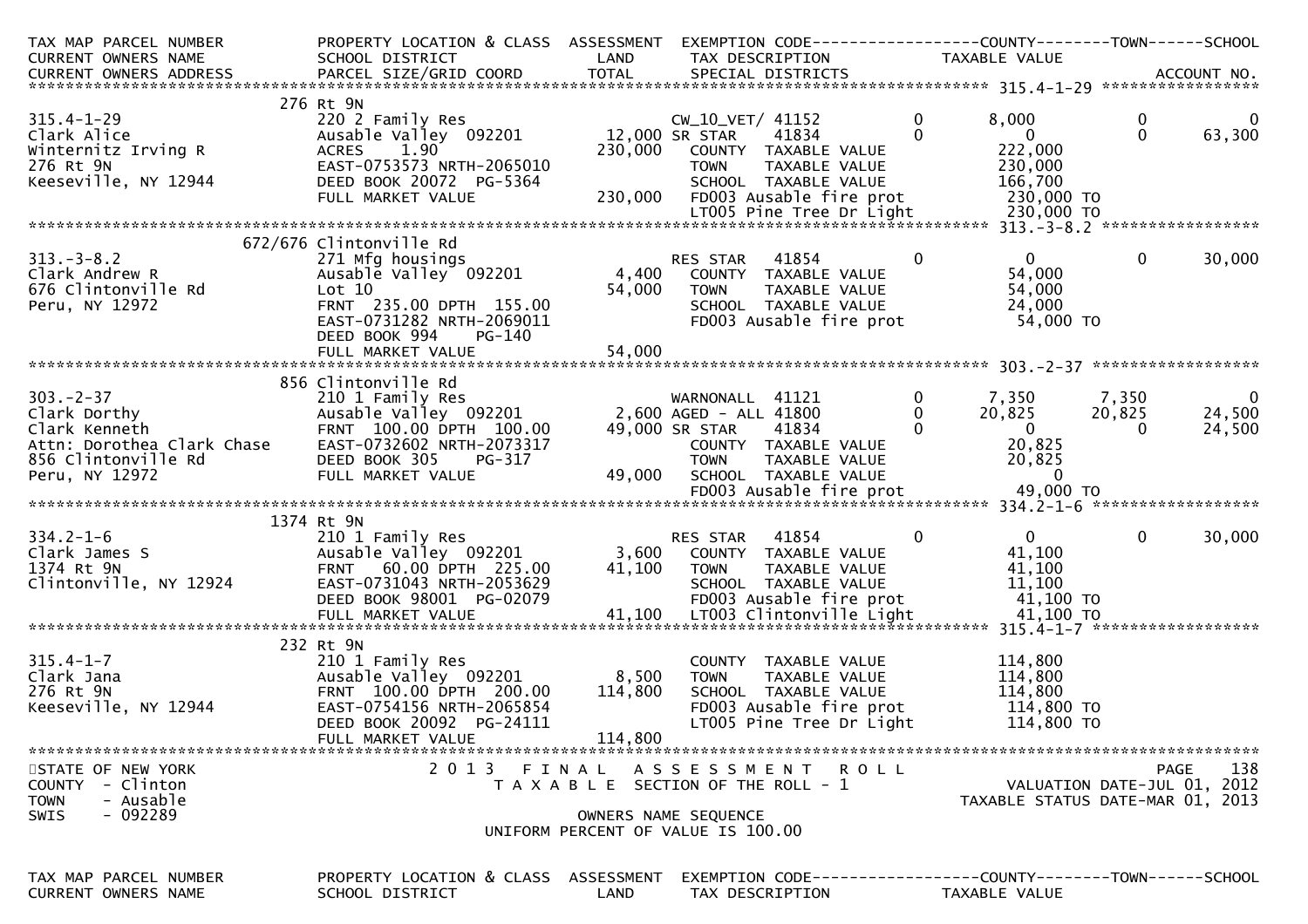| .CURRENT OWNERS ADDRESS PARCEL SIZE/GRID COORD TOTAL SPECIAL DISTRICTS ACCOUNT NO ACCOUNT NO ACCOUNT NO AND ARCEL SIZE/GRID COORD TOTAL SPECIAL DISTRICTS |                                                                                                                                                                                             |                             |                                                                                                                                                                                                              |                  |                                                                                        |                                 |                              |
|-----------------------------------------------------------------------------------------------------------------------------------------------------------|---------------------------------------------------------------------------------------------------------------------------------------------------------------------------------------------|-----------------------------|--------------------------------------------------------------------------------------------------------------------------------------------------------------------------------------------------------------|------------------|----------------------------------------------------------------------------------------|---------------------------------|------------------------------|
| $293. -4 - 9$<br>Clemons David C<br>Clemons Gail R<br>39 Reid St<br>Peru, NY 12972                                                                        | 39 Reid St<br>210 1 Family Res<br>Ausable Valley 092201<br>1.10 BANK<br>850<br><b>ACRES</b><br>EAST-0758169 NRTH-2081498<br>DEED BOOK 618<br>$PG-142$<br>FULL MARKET VALUE                  | 6,100<br>168,000<br>168,000 | 41854<br><b>RES STAR</b><br>COUNTY TAXABLE VALUE<br>TAXABLE VALUE<br><b>TOWN</b><br>SCHOOL TAXABLE VALUE<br>FD003 Ausable fire prot                                                                          | 0                | 0<br>168,000<br>168,000<br>138,000<br>168,000 TO                                       | 0                               | 30,000                       |
|                                                                                                                                                           |                                                                                                                                                                                             |                             |                                                                                                                                                                                                              |                  |                                                                                        |                                 |                              |
| $315. - 2 - 29$<br>Cobb Alfred K<br>Cobb Cynthia<br>13 Oullette Cir<br>Keeseville, NY 12944                                                               | 13 Ouellette Cir<br>210 1 Family Res<br>Ausable Valley 092201<br>Sub Div Lot 7<br>North Country Acres Bk-9<br>1.00<br><b>ACRES</b><br>EAST-0754584 NRTH-2072640<br>DEED BOOK 20001 PG-27420 | 17,300<br>115,400           | 41854<br>RES STAR<br>COUNTY TAXABLE VALUE<br><b>TOWN</b><br>TAXABLE VALUE<br>SCHOOL TAXABLE VALUE<br>FD003 Ausable fire prot                                                                                 | $\mathbf{0}$     | $\mathbf{0}$<br>115,400<br>115,400<br>85,400<br>115,400 TO                             | $\mathbf{0}$                    | 30,000                       |
|                                                                                                                                                           |                                                                                                                                                                                             |                             |                                                                                                                                                                                                              |                  |                                                                                        |                                 |                              |
| $315. -4-1$<br>Cobb Trudy J<br>Cobb Life Use Charles C<br>100 Hill St<br>Keeseville, NY 12944                                                             | 100 Hill St<br>210 1 Family Res<br>Ausable Valley 092201<br>Lot 15 Pl 12000 Ac<br>FRNT 200.00 DPTH 155.00<br>EAST-0753972 NRTH-2068433<br>DEED BOOK 99001 PG-17036                          | 10,600<br>81,800            | 41854<br><b>RES STAR</b><br>COUNTY TAXABLE VALUE<br><b>TOWN</b><br>TAXABLE VALUE<br>SCHOOL TAXABLE VALUE<br>FD003 Ausable fire prot<br>LT004 Hill St Light                                                   | 0                | $\mathbf{0}$<br>81,800<br>81,800<br>51,800<br>81,800 TO<br>81,800 TO                   | 0                               | 30,000                       |
|                                                                                                                                                           | Lakeside Rd                                                                                                                                                                                 |                             |                                                                                                                                                                                                              |                  |                                                                                        |                                 |                              |
| 294. -1-13. 11<br>Cogswell Ryan W<br>23 Club Rd Apt 2<br>Plattsburgh, NY 12903                                                                            | $314$ Rural vac<10<br>Peru Central<br>094001<br>PLB 366 Lot 9<br>5.71<br><b>ACRES</b><br>EAST-0771561 NRTH-2082614<br>DEED BOOK 20082 PG-18429                                              | 31,600<br>31,600            | COUNTY TAXABLE VALUE<br>TAXABLE VALUE<br><b>TOWN</b><br>SCHOOL TAXABLE VALUE<br>FD003 Ausable fire prot                                                                                                      |                  | 31,600<br>31,600<br>31,600<br>31,600 TO                                                |                                 |                              |
|                                                                                                                                                           | 19 Hilltop Dr                                                                                                                                                                               |                             |                                                                                                                                                                                                              |                  |                                                                                        |                                 |                              |
| $293.16 - 1 - 1$<br>Cole Life Estate Jane E<br>Renadette Jacqueline<br>19 Hilltop Dr<br>Peru, NY 12972                                                    | 210 1 Family Res<br>094001<br>Peru Central<br>FRNT 170.00 DPTH 117.24<br>EAST-0767177 NRTH-2084252<br>DEED BOOK 20031 PG-58746<br>FULL MARKET VALUE                                         | 144,000                     | 41121<br>WARNONALL<br>41131<br>13,200 WARCOMALL<br>144,000 WARDISALL<br>41141<br>41834<br>SR STAR<br>COUNTY TAXABLE VALUE<br><b>TOWN</b><br>TAXABLE VALUE<br>SCHOOL TAXABLE VALUE<br>FD003 Ausable fire prot | 0<br>0<br>0<br>0 | 21,600<br>36,000<br>50,400<br>$\mathbf{0}$<br>36,000<br>72,000<br>80,700<br>144,000 TO | 12,000<br>20,000<br>40,000<br>0 | 0<br>0<br>$\Omega$<br>63,300 |
| STATE OF NEW YORK                                                                                                                                         | 2013 FINAL                                                                                                                                                                                  |                             | ASSESSMENT ROLL                                                                                                                                                                                              |                  |                                                                                        | PAGE                            | 139                          |
| - Clinton<br><b>COUNTY</b><br>- Ausable<br><b>TOWN</b>                                                                                                    |                                                                                                                                                                                             |                             | T A X A B L E SECTION OF THE ROLL - 1                                                                                                                                                                        |                  | TAXABLE STATUS DATE-MAR 01, 2013                                                       | VALUATION DATE-JUL 01, 2012     |                              |
| $-092289$<br>SWIS                                                                                                                                         |                                                                                                                                                                                             |                             | OWNERS NAME SEQUENCE<br>UNIFORM PERCENT OF VALUE IS 100.00                                                                                                                                                   |                  |                                                                                        |                                 |                              |
| TAX MAP PARCEL NUMBER<br><b>CURRENT OWNERS NAME</b>                                                                                                       | PROPERTY LOCATION & CLASS ASSESSMENT<br>SCHOOL DISTRICT                                                                                                                                     | LAND                        | TAX DESCRIPTION                                                                                                                                                                                              |                  | TAXABLE VALUE                                                                          |                                 |                              |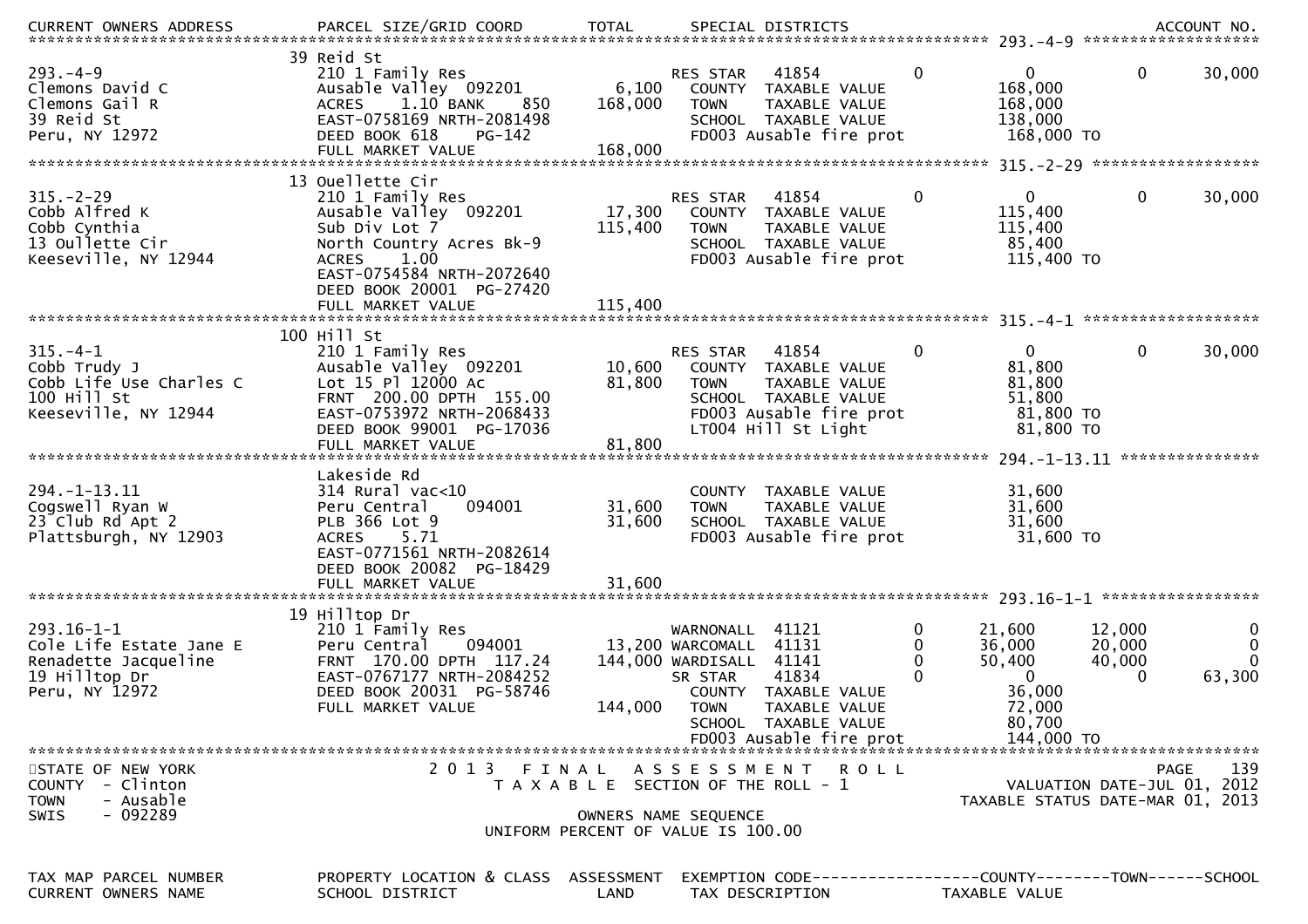| $334. -2 - 5.72$<br>Coleman Katie M<br>1618 Rt 9N<br>Clintonville, NY 12924                                                                                                  | 1618 Rt 9N<br>210 1 Family Res<br>Ausable Valley 092201<br>Survey Map 20072/05877 Lo<br>FRNT 190.00 DPTH 182.70<br><b>BANK</b><br>080<br>EAST-0725739 NRTH-2051162            | 5,500<br>51,400                    | 41854<br>RES STAR<br>COUNTY TAXABLE VALUE<br>TAXABLE VALUE<br><b>TOWN</b><br>SCHOOL TAXABLE VALUE<br>FD003 Ausable fire prot                          | $\mathbf{0}$                       | $\Omega$<br>0<br>30,000<br>51,400<br>51,400<br>21,400<br>51,400 TO                                                    |     |
|------------------------------------------------------------------------------------------------------------------------------------------------------------------------------|-------------------------------------------------------------------------------------------------------------------------------------------------------------------------------|------------------------------------|-------------------------------------------------------------------------------------------------------------------------------------------------------|------------------------------------|-----------------------------------------------------------------------------------------------------------------------|-----|
|                                                                                                                                                                              | DEED BOOK 20072 PG-5880<br>FULL MARKET VALUE                                                                                                                                  | 51,400                             |                                                                                                                                                       |                                    |                                                                                                                       |     |
| $305.4 - 1 - 11$<br>Collins-McCormick Candy<br>Collins Allie Roy<br>33 Old State Rd<br>AuSable Chasm, NY 12911                                                               | 42 Old State Rd<br>425 Bar<br>Ausable Valley 092201<br>3.20<br><b>ACRES</b><br>EAST-0763022 NRTH-2074363<br>DEED BOOK 20001 PG-27569                                          | 12,700<br>99,300                   | COUNTY TAXABLE VALUE<br><b>TOWN</b><br>TAXABLE VALUE<br>SCHOOL TAXABLE VALUE<br>FD003 Ausable fire prot<br>LT006 Chasm                                |                                    | 99,300<br>99,300<br>99,300<br>99,300 TO<br>97,830 TO                                                                  |     |
| $305.4 - 1 - 11.1$<br>Collins-McCormick Candy<br>Collins Allie Roy<br>33 Old State Rd<br>AuSable Chasm, NY 12911                                                             | 33 old State Rd<br>210 1 Family Res<br>Ausable Valley 092201<br>Lot 10 Adgates<br>FRNT 115.00 DPTH 200.00<br>EAST-0762876 NRTH-2074818<br>DEED BOOK 20001 PG-27569            | 4,900<br>92,000                    | 41854<br>RES STAR<br>COUNTY TAXABLE VALUE<br><b>TOWN</b><br>TAXABLE VALUE<br>SCHOOL TAXABLE VALUE<br>FD003 Ausable fire prot<br>LT006 Chasm           | $\Omega$                           | $\Omega$<br>0<br>30,000<br>92,000<br>92,000<br>62,000<br>92,000 TO<br>92,000 TO                                       |     |
|                                                                                                                                                                              | 9 Woodlawn Dr                                                                                                                                                                 |                                    |                                                                                                                                                       |                                    |                                                                                                                       |     |
| $315. -4-5$<br>Columbo Beneficiary Gloria J<br>Colombo Family Irrev Trust<br>Attn: Martin A Davidson Truste FRNT 100.00 DPTH 150.00<br>9 Woodlawn Dr<br>Keeseville, NY 12944 | 210 1 Family Res<br>Ausable Valley 092201<br>Map $A-126$<br>EAST-0754304 NRTH-2068623<br>DEED BOOK 20001 PG-20043                                                             | 94,100                             | AGED - ALL 41800<br>41834<br>7,700 SR STAR<br>COUNTY TAXABLE VALUE<br>TAXABLE VALUE<br><b>TOWN</b><br>SCHOOL TAXABLE VALUE<br>FD003 Ausable fire prot | $\mathbf{0}$<br>47,050<br>$\Omega$ | 47,050<br>47,050<br>$\mathbf{0}$<br>47,050<br>0<br>47,050<br>47,050<br>$\mathbf{0}$<br>94,100 TO<br>***************** |     |
| $305 - 1 - 1.8$<br>Connell Pendergast Marlene<br>76 Connell Rd<br>Keeseville, NY 12944                                                                                       | Connell Rd<br>$322$ Rural vac $>10$<br>Ausable Valley 092201<br>Lot 1 Platts Loc<br>ACRES 15.20<br>EAST-0755192 NRTH-2078621<br>DEED BOOK 20001 PG-23946<br>FULL MARKET VALUE | 2,900<br>2,900<br>2,900            | COUNTY TAXABLE VALUE<br>TAXABLE VALUE<br><b>TOWN</b><br>SCHOOL TAXABLE VALUE<br>FD003 Ausable fire prot                                               |                                    | 2,900<br>2,900<br>2,900<br>2,900 TO                                                                                   |     |
| STATE OF NEW YORK<br>COUNTY - Clinton<br><b>TOWN</b><br>- Ausable<br>$-092289$<br><b>SWIS</b>                                                                                | 2 0 1 3                                                                                                                                                                       | FINAL                              | ASSESSMENT ROLL<br>T A X A B L E SECTION OF THE ROLL - 1<br>OWNERS NAME SEQUENCE<br>UNIFORM PERCENT OF VALUE IS 100.00                                |                                    | <b>PAGE</b><br>VALUATION DATE-JUL 01, 2012<br>TAXABLE STATUS DATE-MAR 01, 2013                                        | 140 |
| TAX MAP PARCEL NUMBER<br><b>CURRENT OWNERS NAME</b><br><b>CURRENT OWNERS ADDRESS</b>                                                                                         | PROPERTY LOCATION & CLASS<br>SCHOOL DISTRICT<br>PARCEL SIZE/GRID COORD                                                                                                        | ASSESSMENT<br>LAND<br><b>TOTAL</b> | EXEMPTION        CODE------------------COUNTY-------TOWN------SCHOOL<br>TAX DESCRIPTION<br>SPECIAL DISTRICTS                                          | TAXABLE VALUE                      | ACCOUNT NO.                                                                                                           |     |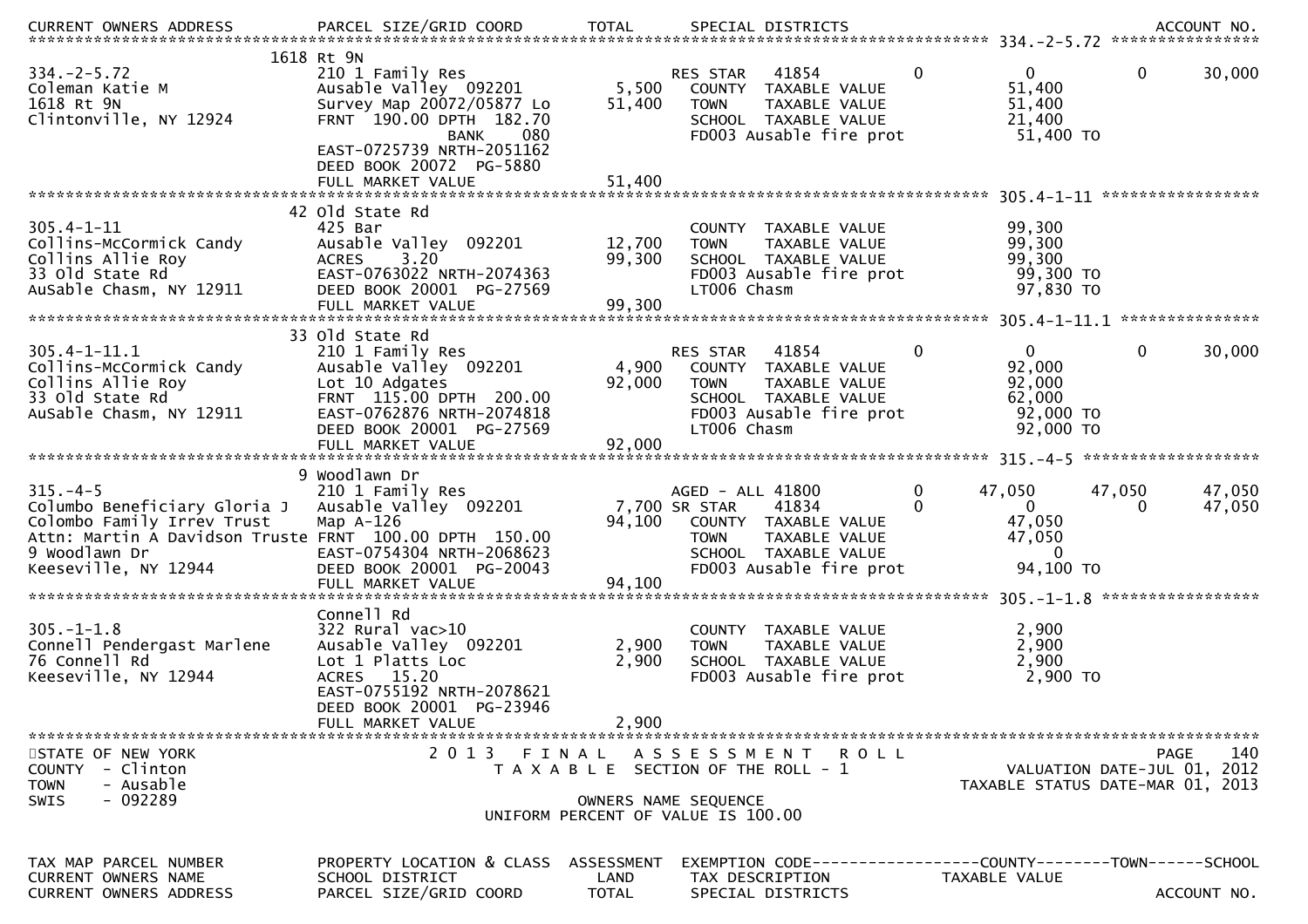| $303 - 2 - 5.1$<br>Cook Neal<br>Cook Cheryl A<br>335 Harkness Rd<br>Peru, NY 12972          | 335 Harkness Rd<br>240 Rural res<br>Ausable Valley 092201<br>ACRES 15.98<br>EAST-0737440 NRTH-2076696<br>DEED BOOK 851<br>PG-324<br>FULL MARKET VALUE                      | 8,000<br>135,000<br>135,000                                                                                  | <b>RES STAR 41854</b><br><b>TOWN</b>            | COUNTY TAXABLE VALUE<br>TAXABLE VALUE<br>SCHOOL TAXABLE VALUE<br>FD003 Ausable fire prot                                | $\mathbf{0}$                 | $\mathbf 0$<br>135,000<br>135,000<br>105,000<br>135,000 TO                                           | 0           | 30,000             |
|---------------------------------------------------------------------------------------------|----------------------------------------------------------------------------------------------------------------------------------------------------------------------------|--------------------------------------------------------------------------------------------------------------|-------------------------------------------------|-------------------------------------------------------------------------------------------------------------------------|------------------------------|------------------------------------------------------------------------------------------------------|-------------|--------------------|
| $303 - 2 - 5.2$<br>Cook Neal L<br>Cook Cheryl A<br>335 Harkness Rd<br>Peru, NY 12972        | Harkness Rd<br>314 Rural vac<10<br>Ausable Valley 092201<br>Lot 23 Pgl<br><b>ACRES</b><br>2.39<br>EAST-0737342 NRTH-2077377<br>DEED BOOK 20102 PG-34997                    | 5,300<br>5,300                                                                                               | <b>TOWN</b>                                     | COUNTY TAXABLE VALUE<br>TAXABLE VALUE<br>SCHOOL TAXABLE VALUE<br>FD003 Ausable fire prot                                |                              | 5,300<br>5,300<br>5,300<br>5,300 TO                                                                  |             |                    |
| $315. - 5 - 1$<br>Cook Shawn<br>17 Ouellette Cir<br>Keeseville, NY 12944                    | 17 Ouellette Cir<br>210 1 Family Res<br>Ausable Valley 092201<br>Sub Map Bk 22 Pg 3 Lot 1<br>1.00<br><b>ACRES</b><br>EAST-0754553 NRTH-2072854<br>DEED BOOK 98001 PG-00920 | 17,300<br>96,500                                                                                             | RES STAR<br><b>TOWN</b>                         | 41854<br>COUNTY TAXABLE VALUE<br>TAXABLE VALUE<br>SCHOOL TAXABLE VALUE<br>FD003 Ausable fire prot                       | $\mathbf 0$                  | $\overline{0}$<br>96,500<br>96,500<br>66,500<br>96,500 TO                                            | 0           | 30,000             |
| $313 - 3 - 7$<br>Cookingham Margaret R<br>58 Rockwell Rd<br>Plattsburgh, NY 12901           | 633/629 Clintonville Rd<br>210 1 Family Res<br>Ausable Valley 092201<br><b>ACRES</b><br>1.40<br>EAST-0730578 NRTH-2068119<br>DEED BOOK 592<br>PG-1175                      | 6,300<br>64,400                                                                                              | <b>TOWN</b>                                     | COUNTY TAXABLE VALUE<br>TAXABLE VALUE<br>SCHOOL TAXABLE VALUE<br>FD003 Ausable fire prot                                |                              | 64,400<br>64,400<br>64,400<br>64,400 TO                                                              |             |                    |
| $304. - 1 - 23$<br>Coolidge George H<br>Coolidge Virginia M<br>2371 Rt 22<br>Peru, NY 12972 | 2371 Rt 22<br>210 1 Family Res<br>Ausable Valley 092201<br>FRNT 264.00 DPTH 127.00<br>EAST-0750845 NRTH-2081440<br>DEED BOOK 616<br><b>PG-922</b><br>FULL MARKET VALUE     |                                                                                                              | WARNONALL 41121<br>7,400 SR STAR<br><b>TOWN</b> | 41834<br>103,200 COUNTY TAXABLE VALUE<br>TAXABLE VALUE<br>SCHOOL TAXABLE VALUE<br>103,200    FD003    Ausable fire prot | $\mathbf{0}$<br>$\mathbf{0}$ | 15,480<br>$\mathbf{0}$<br>87,720<br>91,200<br>39,900<br>.103,200 TO<br>***************************** | 12,000<br>0 | $\Omega$<br>63,300 |
| STATE OF NEW YORK<br>COUNTY - Clinton<br>TOWN<br>- Ausable<br>$-092289$<br><b>SWIS</b>      | 2 0 1 3                                                                                                                                                                    | FINAL<br>T A X A B L E SECTION OF THE ROLL - 1<br>OWNERS NAME SEQUENCE<br>UNIFORM PERCENT OF VALUE IS 100.00 | ASSESSMENT                                      | <b>ROLL</b>                                                                                                             |                              | VALUATION DATE-JUL 01, 2012<br>TAXABLE STATUS DATE-MAR 01, 2013                                      |             | 141<br>PAGE        |
| TAX MAP PARCEL NUMBER<br>CURRENT OWNERS NAME                                                | PROPERTY LOCATION & CLASS<br>SCHOOL DISTRICT                                                                                                                               | ASSESSMENT<br>LAND                                                                                           |                                                 | EXEMPTION CODE------<br>TAX DESCRIPTION                                                                                 |                              | ----------COUNTY--------TOWN------SCHOOL<br>TAXABLE VALUE                                            |             |                    |
| $313 - 3 - 4$<br>Coolidge Maria A                                                           | 687 Clintonville Rd<br>210 1 Family Res<br>Ausable Valley 092201                                                                                                           |                                                                                                              | AGED C&S<br>5,500 SR STAR                       | 41805<br>41834                                                                                                          | 0<br>0                       | 39,500<br>0                                                                                          | 0<br>0      | 39,500<br>39,500   |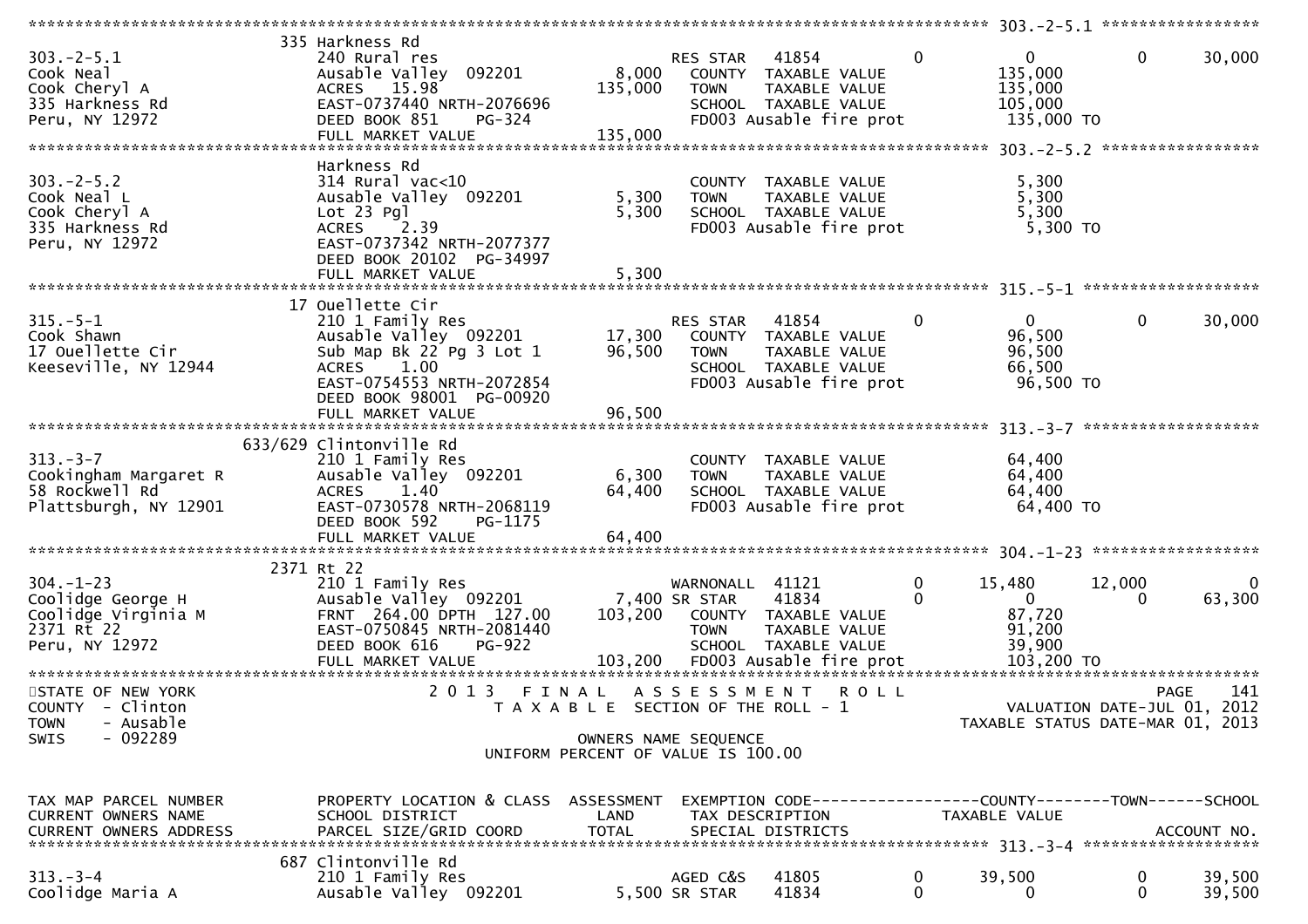| 687 Clintonville Rd<br>Peru, NY 12972                                                                    | 080<br>2.63 BANK<br><b>ACRES</b><br>EAST-0730979 NRTH-2069446<br>DEED BOOK 20051 PG-79545                                                                                                                 | 79,000                                                     | <b>TOWN</b>                       | COUNTY TAXABLE VALUE<br>TAXABLE VALUE<br>SCHOOL TAXABLE VALUE                                                   |              | 39,500<br>79,000<br>$\mathbf{0}$                                               |              |        |
|----------------------------------------------------------------------------------------------------------|-----------------------------------------------------------------------------------------------------------------------------------------------------------------------------------------------------------|------------------------------------------------------------|-----------------------------------|-----------------------------------------------------------------------------------------------------------------|--------------|--------------------------------------------------------------------------------|--------------|--------|
|                                                                                                          |                                                                                                                                                                                                           |                                                            |                                   |                                                                                                                 |              |                                                                                |              |        |
| $334. - 1 - 23.4$<br>Coolidge William J<br>Drake Joan E<br>278 Thomasville Rd<br>Ausable Forks, NY 12912 | 278 Thomasville Rd<br>210 1 Family Res<br>Ausable Valley 092201<br>Lot 198 Maules Patent<br>080<br>3.50 BANK<br><b>ACRES</b><br>EAST-0724232 NRTH-2058352<br>DEED BOOK 20072 PG-9911<br>FULL MARKET VALUE | 7,500<br>89,000<br>89,000                                  | RES STAR<br><b>TOWN</b>           | 41854<br>COUNTY TAXABLE VALUE<br>TAXABLE VALUE<br>SCHOOL TAXABLE VALUE<br>FD003 Ausable fire prot               | $\mathbf{0}$ | $\mathbf{0}$<br>89,000<br>89,000<br>59,000<br>89,000 TO                        | $\mathbf{0}$ | 30,000 |
|                                                                                                          |                                                                                                                                                                                                           |                                                            |                                   |                                                                                                                 |              |                                                                                |              |        |
| $315. -2 - 17.141$<br>Coon Gail<br>Coon James<br>236 Hill St<br>Keeseville, NY 12944                     | Dion Dr<br>311 Res vac land<br>Ausable Valley 092201<br>Lot 15 Pl 12000 Al<br>FRNT 134.70 DPTH 385.18<br>EAST-0754031 NRTH-2070509<br>DEED BOOK 778<br>PG-320                                             | 9,500<br>9,500                                             | <b>TOWN</b>                       | COUNTY TAXABLE VALUE<br>TAXABLE VALUE<br>SCHOOL TAXABLE VALUE<br>FD003 Ausable fire prot                        |              | 9,500<br>9,500<br>9,500<br>9,500 TO                                            |              |        |
|                                                                                                          | FULL MARKET VALUE                                                                                                                                                                                         | 9,500                                                      |                                   |                                                                                                                 |              |                                                                                |              |        |
| $315. -2 - 17.152$                                                                                       | Dion Dr<br>$314$ Rural vac<10                                                                                                                                                                             |                                                            |                                   | COUNTY TAXABLE VALUE                                                                                            |              | 10,800                                                                         |              |        |
| Coon James<br>Coon Gail<br>236 Hill St<br>Keeseville, NY 12944                                           | Ausable Valley 092201<br>Lot 15 Pl 12000 Ac Loc<br>Survey Map 20072/05904 Lo<br>1.49<br><b>ACRES</b><br>EAST-0753649 NRTH-2070361<br>DEED BOOK 20072 PG-05904                                             | 10,800<br>10,800                                           | <b>TOWN</b>                       | TAXABLE VALUE<br>SCHOOL TAXABLE VALUE<br>FD003 Ausable fire prot                                                |              | 10,800<br>10,800<br>10,800 TO                                                  |              |        |
|                                                                                                          |                                                                                                                                                                                                           |                                                            |                                   |                                                                                                                 |              |                                                                                |              |        |
| $315. - 3 - 52$<br>Coon James<br>Coon Gail<br>236 Hill St<br>Keeseville, NY 12944                        | 236 Hill St<br>210 1 Family Res<br>Ausable Valley 092201<br>Sub Map Bk 4 Pg 140 Lot 5<br>FRNT 109.53 DPTH 148.87<br>EAST-0750450 NRTH-2068926<br>DEED BOOK 774<br>PG-146                                  | 7,200<br>98,000                                            | <b>TOWN</b>                       | COUNTY TAXABLE VALUE<br>TAXABLE VALUE<br>SCHOOL TAXABLE VALUE<br>FD003 Ausable fire prot<br>LT004 Hill St Light |              | 98,000<br>98,000<br>98,000<br>98,000 TO<br>98,000 TO                           |              |        |
|                                                                                                          | FULL MARKET VALUE                                                                                                                                                                                         | 98,000                                                     |                                   |                                                                                                                 |              |                                                                                |              |        |
| STATE OF NEW YORK<br>COUNTY - Clinton<br>TOWN - Ausable                                                  | 2013 FINAL                                                                                                                                                                                                | T A X A B L E SECTION OF THE ROLL - 1                      | ASSESSMENT                        | R O L L                                                                                                         |              | VALUATION DATE-JUL 01, 2012<br>TAXABLE STATUS DATE-MAR 01, 2013                | <b>PAGE</b>  | 142    |
| $-092289$<br><b>SWIS</b>                                                                                 |                                                                                                                                                                                                           | OWNERS NAME SEQUENCE<br>UNIFORM PERCENT OF VALUE IS 100.00 |                                   |                                                                                                                 |              |                                                                                |              |        |
|                                                                                                          |                                                                                                                                                                                                           |                                                            |                                   |                                                                                                                 |              |                                                                                |              |        |
| TAX MAP PARCEL NUMBER<br><b>CURRENT OWNERS NAME</b>                                                      | PROPERTY LOCATION & CLASS ASSESSMENT<br>SCHOOL DISTRICT                                                                                                                                                   | LAND                                                       |                                   | TAX DESCRIPTION                                                                                                 |              | EXEMPTION CODE-----------------COUNTY--------TOWN------SCHOOL<br>TAXABLE VALUE |              |        |
|                                                                                                          |                                                                                                                                                                                                           |                                                            |                                   |                                                                                                                 |              |                                                                                |              |        |
| $315. -2 - 17.142$<br>Coon Ricky J<br>17 Dion Dr                                                         | 17 Dion Dr<br>210 1 Family Res<br>Ausable Valley 092201<br>Lot 15 Pl 12000 Ac                                                                                                                             | 10,800<br>110,000                                          | RES STAR<br>COUNTY<br><b>TOWN</b> | 41854<br>TAXABLE VALUE<br>TAXABLE VALUE                                                                         | 0            | 0<br>110,000<br>110,000                                                        | 0            | 30,000 |
|                                                                                                          |                                                                                                                                                                                                           |                                                            |                                   |                                                                                                                 |              |                                                                                |              |        |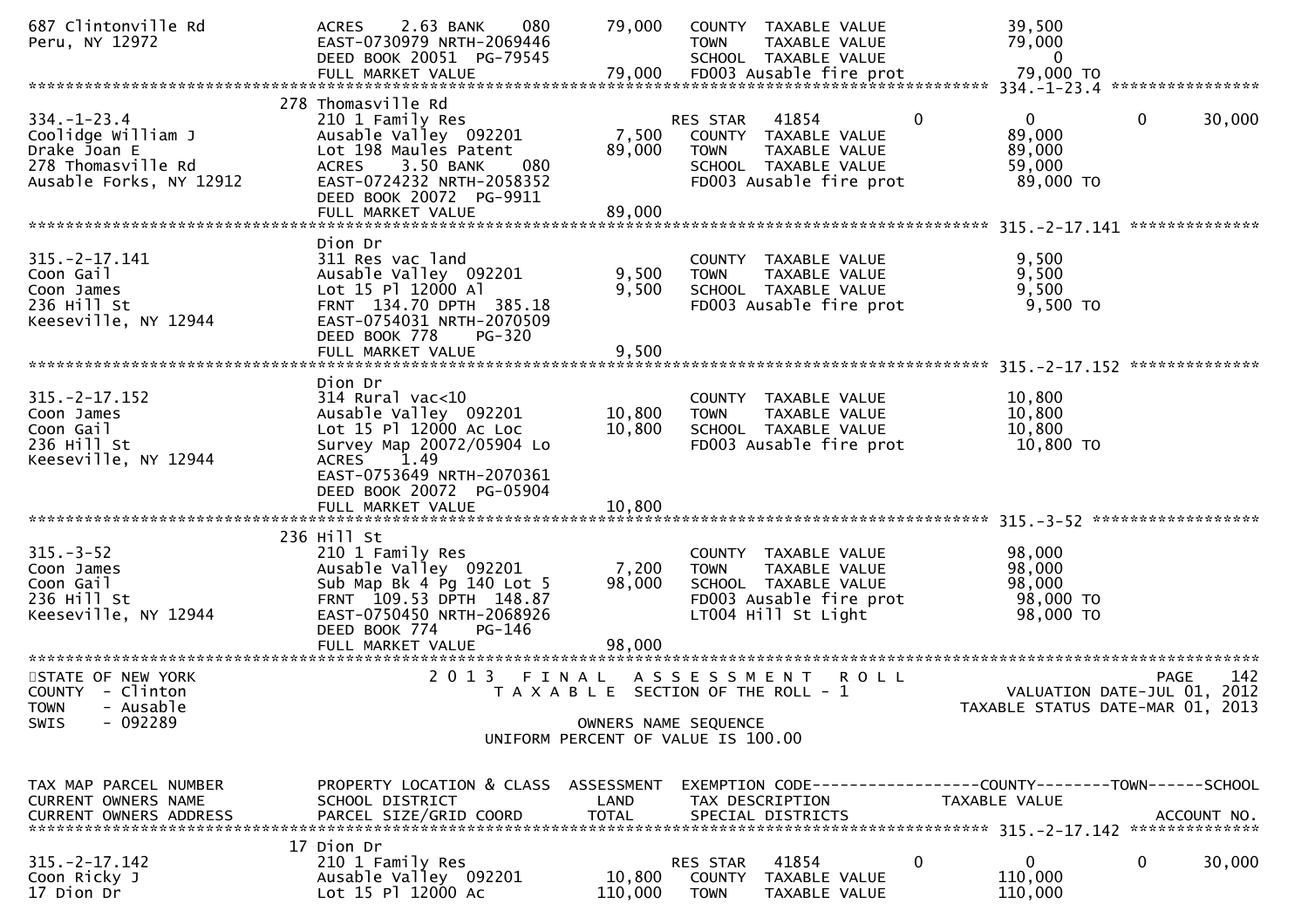| Keeseville, NY 12944                                                                                  | 1.50<br><b>ACRES</b><br>EAST-0754113 NRTH-2070362<br>DEED BOOK 20072 PG-7870<br>FULL MARKET VALUE                                                                                                | 110,000                    | SCHOOL TAXABLE VALUE                                                                                                       | FD003 Ausable fire prot                                                                               | 80,000<br>110,000 TO                                                                          |                                                                                          |
|-------------------------------------------------------------------------------------------------------|--------------------------------------------------------------------------------------------------------------------------------------------------------------------------------------------------|----------------------------|----------------------------------------------------------------------------------------------------------------------------|-------------------------------------------------------------------------------------------------------|-----------------------------------------------------------------------------------------------|------------------------------------------------------------------------------------------|
| $294.10 - 1 - 25$<br>Cosgro Daryl J<br>Attn: Donald Cosgro Jr<br>PO Box 2953<br>Plattsburgh, NY 12901 | 17 Ausable Beach Rd<br>260 Seasonal res<br>Peru Central<br>094001<br>FRNT 100.00 DPTH 100.00<br>EAST-0771532 NRTH-2085890<br>DEED BOOK 20001 PG-24038                                            | 23,600<br>81,400           | COUNTY TAXABLE VALUE<br><b>TOWN</b><br>SCHOOL TAXABLE VALUE                                                                | TAXABLE VALUE<br>FD003 Ausable fire prot                                                              | 81,400<br>81,400<br>81,400<br>81,400 TO                                                       | ****************                                                                         |
| $294.18 - 2 - 24$<br>Costanza Mark<br>Costanza Karen<br>14 Gold Ln<br>Oak Ridge, NJ 07438             | Tanglewood Dr<br>311 Res vac land<br>Peru Central<br>094001<br>Ausable Hgts Bk-6 Pge-35<br>FRNT 156.90 DPTH 182.40<br>EAST-0772766 NRTH-2082534<br>DEED BOOK 20061 PG-99448<br>FULL MARKET VALUE | 25,400<br>25,400<br>25,400 | COUNTY TAXABLE VALUE<br><b>TOWN</b><br>SCHOOL TAXABLE VALUE                                                                | TAXABLE VALUE<br>FD003 Ausable fire prot                                                              | 25,400<br>25,400<br>25,400<br>25,400 TO                                                       |                                                                                          |
| $315.4 - 1 - 47$<br>Cote Joseph R<br>Cote Ingrid M<br>16 Pine Tree Dr<br>Keeseville, NY 12944         | 16 Pine Tree Dr<br>210 1 Family Res<br>Ausable Valley 092201<br>FRNT 214.92 DPTH 172.25<br>EAST-0754342 NRTH-2066717<br>DEED BOOK 945<br>$PG-325$<br>FULL MARKET VALUE                           | 173,700                    | WARNONALL 41121<br>12,300 WARDISALL<br>173,700 RES STAR<br>COUNTY TAXABLE VALUE<br><b>TOWN</b><br>SCHOOL TAXABLE VALUE     | 0<br>41141<br>0<br>41854<br>0<br>TAXABLE VALUE<br>FD003 Ausable fire prot<br>LT005 Pine Tree Dr Light | 26,055<br>34,740<br>$\mathbf{0}$<br>112,905<br>126,960<br>143,700<br>173,700 TO<br>173,700 TO | 12,000<br>$\bf{0}$<br>$\Omega$<br>34,740<br>30,000<br>$\Omega$                           |
| $304. - 1 - 20$<br>Cothran Heather<br>Morrison Kristopher A<br>2329 Rt 22<br>Peru, NY 12972           | 2329 Rt 22<br>210 1 Family Res<br>Ausable Valley 092201<br>FRNT 108.00 DPTH 107.00<br>080<br><b>BANK</b><br>EAST-0751014 NRTH-2080442<br>DEED BOOK 20041 PG-70473<br>FULL MARKET VALUE           | 5,300<br>81,000<br>81,000  | RES STAR<br>COUNTY TAXABLE VALUE<br><b>TOWN</b><br>SCHOOL TAXABLE VALUE                                                    | 41854<br>$\Omega$<br>TAXABLE VALUE<br>FD003 Ausable fire prot                                         | $\mathbf{0}$<br>81,000<br>81,000<br>51,000<br>81,000 TO                                       | $\mathbf{0}$<br>30,000                                                                   |
| STATE OF NEW YORK<br>COUNTY - Clinton<br><b>TOWN</b><br>- Ausable<br>- 092289<br>SWIS                 | 2 0 1 3                                                                                                                                                                                          | FINAL                      | A S S E S S M E N T<br>T A X A B L E SECTION OF THE ROLL - 1<br>OWNERS NAME SEQUENCE<br>UNIFORM PERCENT OF VALUE IS 100.00 | <b>ROLL</b>                                                                                           |                                                                                               | 143<br><b>PAGE</b><br>2012<br>VALUATION DATE-JUL 01,<br>TAXABLE STATUS DATE-MAR 01, 2013 |
| TAX MAP PARCEL NUMBER<br>CURRENT OWNERS NAME<br>CURRENT OWNERS ADDRESS                                | PROPERTY LOCATION & CLASS ASSESSMENT<br>SCHOOL DISTRICT                                                                                                                                          | LAND                       | TAX DESCRIPTION                                                                                                            |                                                                                                       | TAXABLE VALUE                                                                                 | EXEMPTION CODE-----------------COUNTY-------TOWN------SCHOOL                             |
| $315. - 3 - 20$<br>Cotter Mark<br>Cotter Marlyn<br>PO Box 35                                          | 107 Hill St<br>210 1 Family Res<br>Ausable Valley 092201<br>FRNT 117.80 DPTH 250.00<br>EAST-0753796 NRTH-2068158                                                                                 |                            | WARCOMALL 41131<br>9,200 WARDISALL 41141<br>82,000 RES STAR<br>COUNTY TAXABLE VALUE                                        | 0<br>0<br>41854<br>$\Omega$                                                                           | 20,500<br>41,000<br>$\overline{0}$<br>20,500                                                  | 20,000<br>$\bf{0}$<br>$\mathbf{0}$<br>40,000<br>30,000<br>$\Omega$                       |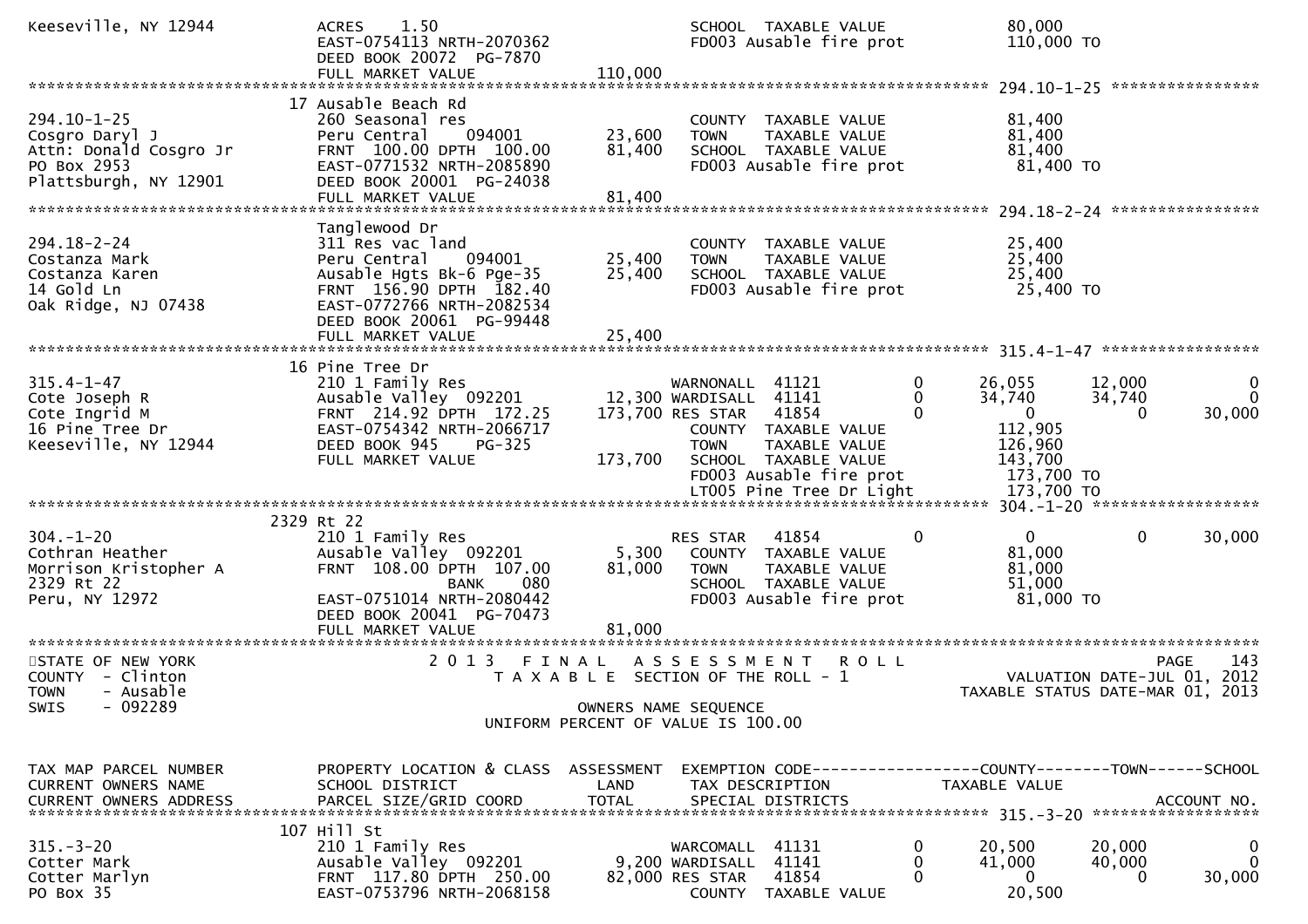| Keeseville, NY 12944                                                                                  | $PG-225$<br>DEED BOOK 550<br>FULL MARKET VALUE                                                                                                                                           | 82,000                    | <b>TOWN</b><br>LT004 Hill St Light                            | <b>TAXABLE VALUE</b><br>SCHOOL TAXABLE VALUE<br>FD003 Ausable fire prot                           | 22,000<br>52,000                                                                | 82,000 TO<br>82,000 TO                                          |                    |
|-------------------------------------------------------------------------------------------------------|------------------------------------------------------------------------------------------------------------------------------------------------------------------------------------------|---------------------------|---------------------------------------------------------------|---------------------------------------------------------------------------------------------------|---------------------------------------------------------------------------------|-----------------------------------------------------------------|--------------------|
|                                                                                                       |                                                                                                                                                                                          |                           |                                                               |                                                                                                   |                                                                                 |                                                                 |                    |
| $305. -2 - 7.2$<br>Couchey Dan<br>Couchey Jeanne<br>148 Grove St<br>Keeseville, NY 12944              | 148 Grove St<br>210 1 Family Res<br>Ausable Valley 092201<br>Lot $#16$<br><b>ACRES</b><br>9.00 BANK<br>080<br>EAST-0757526 NRTH-2072807<br>DEED BOOK 20061 PG-94456<br>FULL MARKET VALUE | 98,000<br>98,000          | WARNONALL 41121<br>6,800 RES STAR<br><b>TOWN</b>              | 41854<br>COUNTY TAXABLE VALUE<br>TAXABLE VALUE<br>SCHOOL TAXABLE VALUE<br>FD003 Ausable fire prot | $\mathbf{0}$<br>14,700<br>$\Omega$<br>$\mathbf 0$<br>83,300<br>86,000<br>68,000 | 12,000<br>$\Omega$<br>98,000 TO                                 | 0<br>30,000        |
|                                                                                                       |                                                                                                                                                                                          |                           |                                                               |                                                                                                   |                                                                                 |                                                                 |                    |
| $293. -4 - 14$<br>Crady Linda M<br>Burnham Rodney J<br>630 Kellogg Bay Rd<br>Vergennes, VT 05491-9073 | 59 Telegraph Rd<br>210 1 Family Res<br>Ausable Valley 092201<br>1.70<br><b>ACRES</b><br>EAST-0757269 NRTH-2080547<br>DEED BOOK 20112 PG-43680<br>FULL MARKET VALUE                       | 6,400<br>56,200<br>56,200 | RES STAR<br><b>TOWN</b>                                       | 41854<br>COUNTY TAXABLE VALUE<br>TAXABLE VALUE<br>SCHOOL TAXABLE VALUE<br>FD003 Ausable fire prot | $\mathbf{0}$<br>$\mathbf 0$<br>56,200<br>56,200<br>26,200                       | $\mathbf{0}$<br>56,200 TO                                       | 30,000             |
|                                                                                                       |                                                                                                                                                                                          |                           |                                                               |                                                                                                   |                                                                                 |                                                                 |                    |
| $293. -4 - 15$<br>Crady Linda M<br>630 Kellogg Bay Rd<br>Vergennes, VT 05491                          | Telegraph Rd<br>$314$ Rural vac< $10$<br>Ausable Valley 092201<br>1.20<br><b>ACRES</b><br>EAST-0757384 NRTH-2080643<br>DEED BOOK 99001 PG-16006<br>FULL MARKET VALUE                     | 4,000<br>4,000<br>4,000   | <b>TOWN</b>                                                   | COUNTY TAXABLE VALUE<br>TAXABLE VALUE<br>SCHOOL TAXABLE VALUE<br>FD003 Ausable fire prot          | 4,000<br>4,000<br>4,000                                                         | 4,000 TO                                                        |                    |
|                                                                                                       |                                                                                                                                                                                          |                           |                                                               |                                                                                                   |                                                                                 |                                                                 |                    |
| $303 - 2 - 10$<br>Cross Chad M<br>530 Hallock Hill Rd<br>Peru, NY 12972                               | 530 Hallock Hill Rd<br>270 Mfg housing<br>Ausable Valley <sup>-</sup> 092201<br><b>ACRES</b><br>1.10<br>EAST-0740593 NRTH-2074827<br>DEED BOOK 20072 PG-9545                             | 9,000<br>57,000           | <b>TOWN</b>                                                   | COUNTY TAXABLE VALUE<br>TAXABLE VALUE<br>SCHOOL TAXABLE VALUE<br>FD003 Ausable fire prot          | 57,000<br>57,000<br>57,000                                                      | 57,000 TO                                                       |                    |
| STATE OF NEW YORK                                                                                     | 2 0 1 3                                                                                                                                                                                  | FINAL                     |                                                               | ASSESSMENT ROLL                                                                                   |                                                                                 |                                                                 | 144<br><b>PAGE</b> |
| COUNTY - Clinton<br>- Ausable<br><b>TOWN</b><br>$-092289$<br><b>SWIS</b>                              |                                                                                                                                                                                          |                           | T A X A B L E SECTION OF THE ROLL - 1<br>OWNERS NAME SEQUENCE |                                                                                                   |                                                                                 | VALUATION DATE-JUL 01, 2012<br>TAXABLE STATUS DATE-MAR 01, 2013 |                    |
|                                                                                                       |                                                                                                                                                                                          |                           | UNIFORM PERCENT OF VALUE IS 100.00                            |                                                                                                   |                                                                                 |                                                                 |                    |
| TAX MAP PARCEL NUMBER<br>CURRENT OWNERS NAME<br><b>CURRENT OWNERS ADDRESS</b>                         | PROPERTY LOCATION & CLASS ASSESSMENT<br>SCHOOL DISTRICT<br>PARCEL SIZE/GRID COORD                                                                                                        | LAND<br><b>TOTAL</b>      | TAX DESCRIPTION<br>SPECIAL DISTRICTS                          |                                                                                                   | TAXABLE VALUE                                                                   | EXEMPTION CODE-----------------COUNTY-------TOWN------SCHOOL    | ACCOUNT NO.        |
| $315. - 3 - 2$<br>Cross Jennifer M<br>Cross Jeffrey D<br>203 Hill St<br>Keeseville, NY 12944          | 203 Hill St<br>210 1 Family Res<br>Ausable Valley 092201<br>FRNT 100.00 DPTH 250.00<br>860<br>BANK<br>EAST-0751093 NRTH-2068128<br>DEED BOOK 20031 PG-59125<br>FULL MARKET VALUE         | 8,700<br>85,400<br>85,400 | RES STAR<br><b>TOWN</b><br>LT004 Hill St Light                | 41854<br>COUNTY TAXABLE VALUE<br>TAXABLE VALUE<br>SCHOOL TAXABLE VALUE<br>FD003 Ausable fire prot | $\mathbf{0}$<br>0<br>85,400<br>85,400<br>55,400                                 | 0<br>85,400 TO<br>85,400 TO                                     | 30,000             |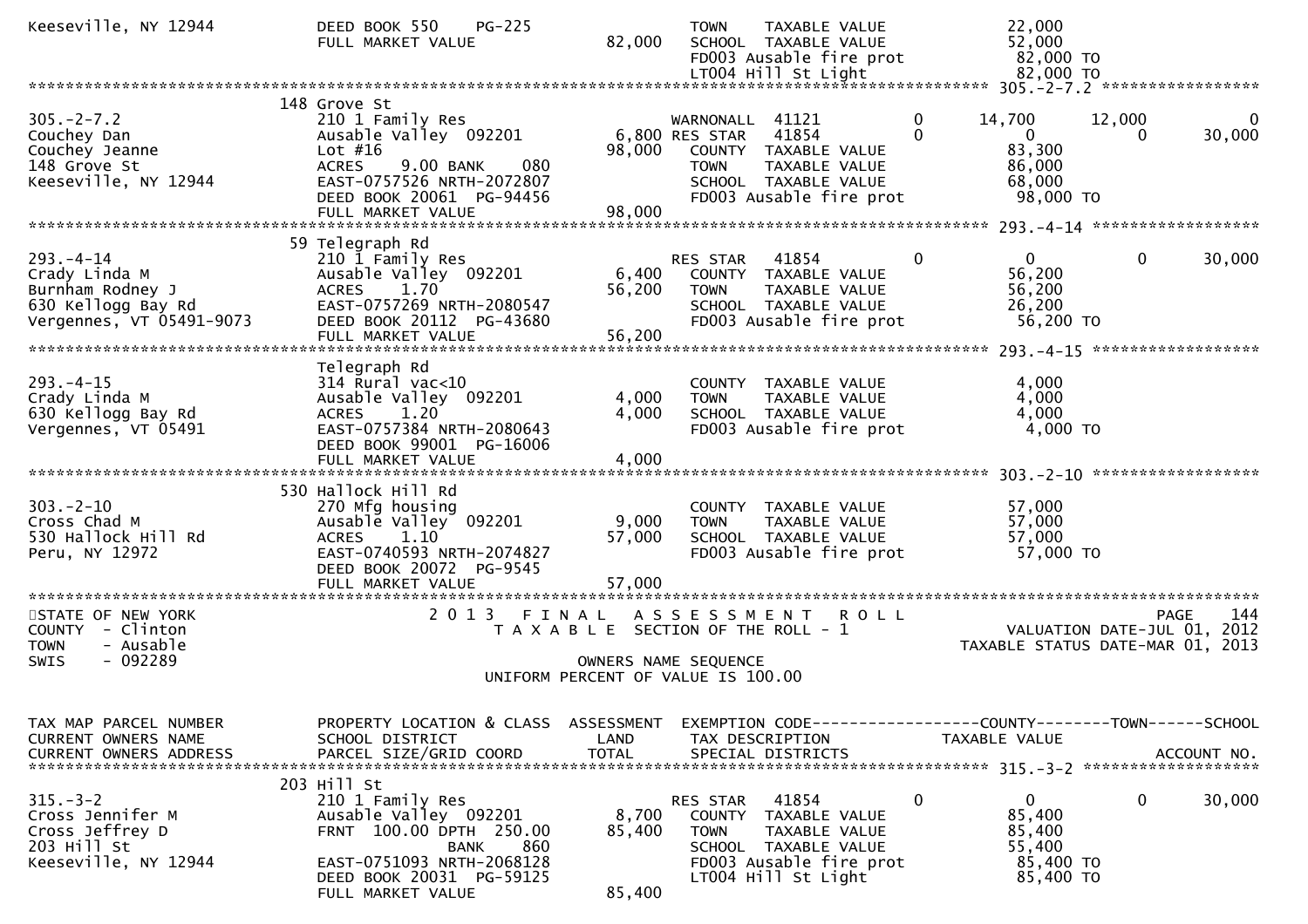| $313 - 3 - 8.1$<br>Crouse Raymond C<br>Crouse Lynne<br>PO Box 1754<br>Plattsburgh, NY 12901                      | 613 Clintonville Rd<br>210 1 Family Res<br>Ausable Valley 092201<br>Lots 9 & 10 Pl 12000 Al<br><b>ACRES</b><br>1.80<br>EAST-0730340 NRTH-2067772<br>DEED BOOK 830<br>$PG-174$<br>FULL MARKET VALUE | 4,600<br>62,500<br>62,500                                                                           | <b>TOWN</b>            | COUNTY TAXABLE VALUE<br>TAXABLE VALUE<br>SCHOOL TAXABLE VALUE<br>FD003 Ausable fire prot                                      |             | 62,500<br>62,500<br>62,500<br>62,500 TO                            |      |             |
|------------------------------------------------------------------------------------------------------------------|----------------------------------------------------------------------------------------------------------------------------------------------------------------------------------------------------|-----------------------------------------------------------------------------------------------------|------------------------|-------------------------------------------------------------------------------------------------------------------------------|-------------|--------------------------------------------------------------------|------|-------------|
|                                                                                                                  |                                                                                                                                                                                                    |                                                                                                     |                        |                                                                                                                               |             |                                                                    |      |             |
| $302 - 1 - 18$<br>Crowley Dagny W<br>1196 River Rd<br>Edgewater, NJ 07020                                        | 549 Allen Hill Rd<br>240 Rural res<br>Peru Central<br>094001<br>ACRES 111.00<br>EAST-0728791 NRTH-2075447<br>DEED BOOK 571<br>PG-338<br>FULL MARKET VALUE                                          | 48,900<br>141,500<br>141,500                                                                        | <b>TOWN</b>            | COUNTY TAXABLE VALUE<br>TAXABLE VALUE<br>SCHOOL TAXABLE VALUE<br>FD003 Ausable fire prot                                      |             | 141,500<br>141,500<br>141,500<br>141,500 TO                        |      |             |
| $301 - 2 - 2$<br>Crowley William<br>PO Box 412<br>South Hero, VT 05486                                           | Mitchell Rd<br>321 Abandoned ag<br>Ausable Valley 092201<br>Lot 38 Watson Tract<br>ACRES 72.30<br>EAST-0717280 NRTH-2075019<br>DEED BOOK 20072 PG-5466<br>FULL MARKET VALUE                        | 19,500<br>19,500<br>19,500                                                                          | <b>TOWN</b>            | COUNTY TAXABLE VALUE<br>TAXABLE VALUE<br>SCHOOL TAXABLE VALUE<br>FD003 Ausable fire prot                                      |             | 19,500<br>19,500<br>19,500<br>19,500 TO                            |      |             |
|                                                                                                                  | 135 Big Hill Rd                                                                                                                                                                                    |                                                                                                     |                        |                                                                                                                               |             |                                                                    |      |             |
| $302 - 2 - 4$<br>Crowley William B<br>PO Box 412<br>South Hero, VT 05486                                         | $314$ Rural vac< $10$<br>094001<br>Peru Central<br>ACRES 3.40<br>EAST-0728826 NRTH-2074106<br>DEED BOOK 641<br>$PG-22$<br>FULL MARKET VALUE                                                        | 10,400<br>10,400<br>10,400                                                                          | <b>TOWN</b>            | COUNTY TAXABLE VALUE<br>TAXABLE VALUE<br>SCHOOL TAXABLE VALUE<br>FD003 Ausable fire prot                                      |             | 10,400<br>10,400<br>10,400<br>10,400 TO                            |      |             |
|                                                                                                                  |                                                                                                                                                                                                    |                                                                                                     |                        |                                                                                                                               |             |                                                                    |      |             |
| STATE OF NEW YORK<br>COUNTY - Clinton<br><b>TOWN</b><br>- Ausable<br>- 092289<br><b>SWIS</b>                     | 2013 FINAL                                                                                                                                                                                         | T A X A B L E SECTION OF THE ROLL - 1<br>OWNERS NAME SEQUENCE<br>UNIFORM PERCENT OF VALUE IS 100.00 |                        | ASSESSMENT ROLL                                                                                                               |             | VALUATION DATE-JUL $01$ , 2012<br>TAXABLE STATUS DATE-MAR 01, 2013 | PAGE | 145         |
|                                                                                                                  |                                                                                                                                                                                                    |                                                                                                     |                        |                                                                                                                               |             |                                                                    |      |             |
| TAX MAP PARCEL NUMBER<br>CURRENT OWNERS NAME<br><b>CURRENT OWNERS ADDRESS</b>                                    | PROPERTY LOCATION & CLASS ASSESSMENT<br>SCHOOL DISTRICT<br>PARCEL SIZE/GRID COORD                                                                                                                  | LAND<br><b>TOTAL</b>                                                                                |                        | EXEMPTION        CODE-----------------COUNTY-------TOWN------SCHOOL<br>TAX DESCRIPTION<br>SPECIAL DISTRICTS                   |             | TAXABLE VALUE                                                      |      | ACCOUNT NO. |
|                                                                                                                  | 27 Valley View Dr                                                                                                                                                                                  |                                                                                                     |                        |                                                                                                                               |             |                                                                    |      |             |
| $315.4 - 1 - 53$<br>Crowningsheild Bruce D<br>Crowningsheild Mary J<br>27 Valley View Dr<br>Keeseville, NY 12944 | 270 Mfg housing<br>Ausable Valley 092201<br>Torrington Sub Lot 3<br>FRNT 125.00 DPTH 155.00<br>EAST-0753186 NRTH-2065975<br>DEED BOOK 957<br>PG-230<br>FULL MARKET VALUE                           | 8,500<br>54,000<br>54,000                                                                           | SR STAR<br><b>TOWN</b> | 41834<br>COUNTY TAXABLE VALUE<br>TAXABLE VALUE<br>SCHOOL TAXABLE VALUE<br>FD003 Ausable fire prot<br>LT005 Pine Tree Dr Light | $\bf{0}$    | 0<br>54,000<br>54,000<br>$\overline{0}$<br>54,000 TO<br>54,000 TO  | 0    | 54,000      |
|                                                                                                                  | 838/838A Clintonville Rd                                                                                                                                                                           |                                                                                                     |                        |                                                                                                                               |             |                                                                    |      |             |
| $314. - 1 - 13.23$                                                                                               | 271 Mfg housings                                                                                                                                                                                   |                                                                                                     | RES STAR               | 41854                                                                                                                         | $\mathbf 0$ | 0                                                                  | 0    | 26,000      |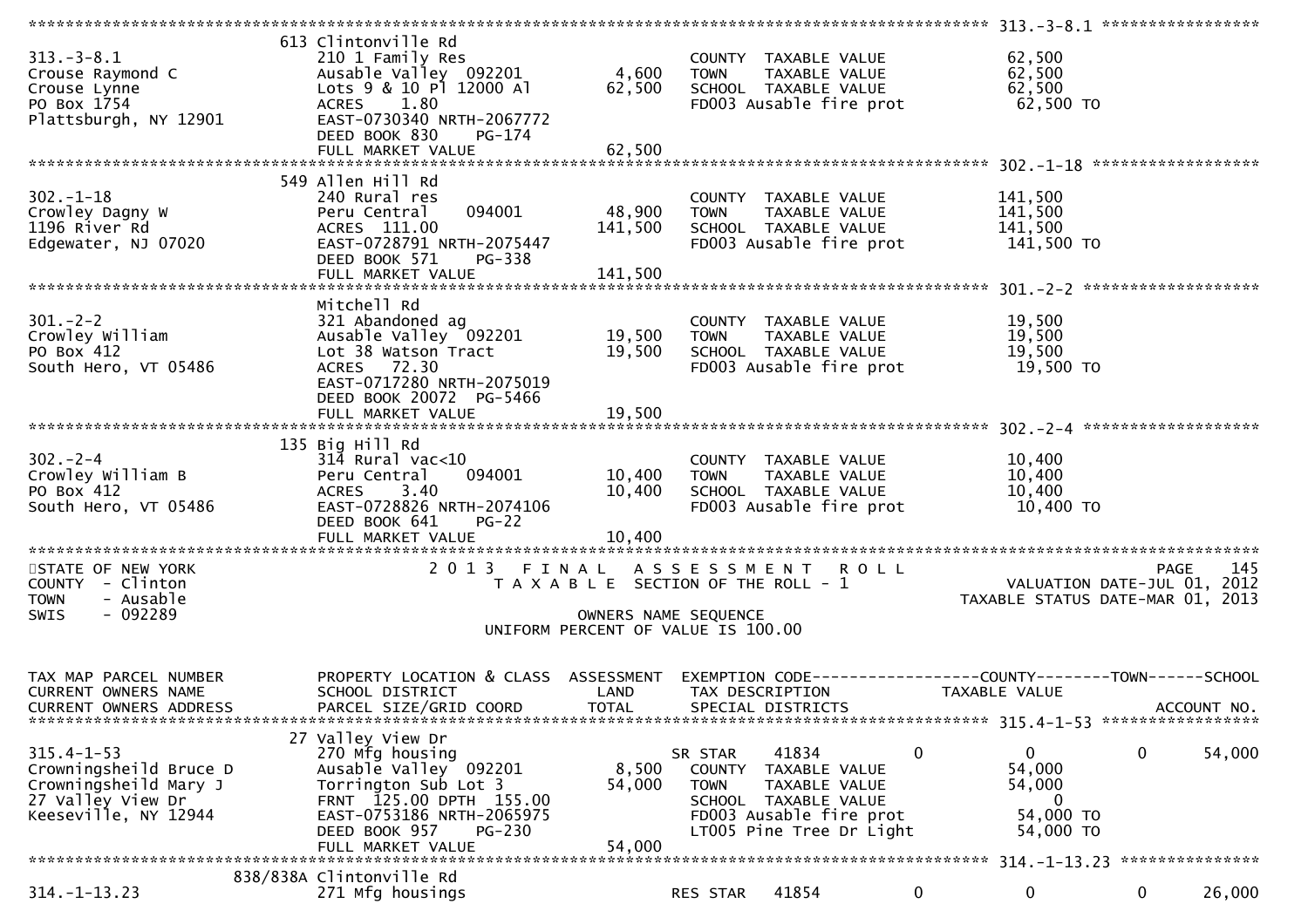| Crowningshield Life Estate Lar Ausable Valley 092201<br>Crowningshield Timothy J<br>838 Clitonville Rd<br>Peru, NY 12972    | FRNT 40.00 DPTH 300.00<br>EAST-0732333 NRTH-2072915<br>DEED BOOK 20082 PG-19178<br>FULL MARKET VALUE                                                                                      | 3,000<br>26,000<br>26,000                                  | <b>TOWN</b>                    | COUNTY TAXABLE VALUE<br>TAXABLE VALUE<br>SCHOOL TAXABLE VALUE<br>FD003 Ausable fire prot                                      |             | 26,000<br>26,000<br>$\mathbf{0}$<br>26,000 TO                                                         |             |        |
|-----------------------------------------------------------------------------------------------------------------------------|-------------------------------------------------------------------------------------------------------------------------------------------------------------------------------------------|------------------------------------------------------------|--------------------------------|-------------------------------------------------------------------------------------------------------------------------------|-------------|-------------------------------------------------------------------------------------------------------|-------------|--------|
| $294. -1 - 13.17$<br>Crowningshield Malcolm R<br>Crowningshield Carol E<br>54 Sable St<br>PO Box 212<br>Port Kent, NY 12975 | Lakeside Rd<br>311 Res vac land<br>Peru Central<br>094001<br>PLB 366 Lot 1A<br>FRNT 275.00 DPTH 230.00<br>EAST-0770626 NRTH-2085739<br>DEED BOOK 20072 PG-7873                            | 8,000<br>8,000                                             | <b>TOWN</b>                    | COUNTY TAXABLE VALUE<br>TAXABLE VALUE<br>SCHOOL TAXABLE VALUE<br>FD003 Ausable fire prot                                      |             | 8,000<br>8,000<br>8,000<br>8,000 TO                                                                   |             |        |
|                                                                                                                             | FULL MARKET VALUE                                                                                                                                                                         | 8,000                                                      |                                |                                                                                                                               |             |                                                                                                       |             |        |
| $334.2 - 1 - 22$<br>Cumber Scott L Sr<br>36 Sand Hill Rd<br>Clintonville, NY 12924                                          | 36 Sand Hill Rd<br>210 1 Family Res<br>Ausable Valley 092201<br>FRNT 60.00 DPTH 200.00<br>EAST-0731648 NRTH-2054483<br>DEED BOOK 20051 PG-82776                                           | 2,700<br>37,900                                            | RES STAR<br><b>TOWN</b>        | 41854<br>COUNTY TAXABLE VALUE<br>TAXABLE VALUE<br>SCHOOL TAXABLE VALUE<br>FD003 Ausable fire prot                             | $\Omega$    | 0<br>37,900<br>37,900<br>7,900<br>37,900 TO                                                           | $\Omega$    | 30,000 |
|                                                                                                                             | 2339 Rt 22                                                                                                                                                                                |                                                            |                                |                                                                                                                               |             |                                                                                                       |             |        |
| $304. - 1 - 21$<br>Curran Francis<br>Curran Margaret<br>2339 Rt 22<br>Peru, NY 12972                                        | 210 1 Family Res<br>Ausable Valley 092201<br>3.80<br><b>ACRES</b><br>EAST-0750867 NRTH-2080485<br>DEED BOOK 387<br>$PG-79$                                                                | 9,700<br>78,900<br>78,900                                  | SR STAR<br><b>TOWN</b>         | 41834<br>COUNTY TAXABLE VALUE<br>TAXABLE VALUE<br>SCHOOL TAXABLE VALUE<br>FD003 Ausable fire prot                             | $\mathbf 0$ | $\mathbf 0$<br>78,900<br>78,900<br>15,600<br>78,900 TO                                                | $\mathbf 0$ | 63,300 |
| STATE OF NEW YORK<br>COUNTY - Clinton<br>- Ausable<br><b>TOWN</b>                                                           | 2013 FINAL ASSESSMENT ROLL                                                                                                                                                                | T A X A B L E SECTION OF THE ROLL - 1                      |                                |                                                                                                                               |             | VALUATION DATE-JUL 01, 2012<br>TAXABLE STATUS DATE-MAR 01, 2013                                       | PAGE        | 146    |
| $-092289$<br><b>SWIS</b>                                                                                                    |                                                                                                                                                                                           | OWNERS NAME SEQUENCE<br>UNIFORM PERCENT OF VALUE IS 100.00 |                                |                                                                                                                               |             |                                                                                                       |             |        |
| TAX MAP PARCEL NUMBER<br><b>CURRENT OWNERS NAME</b>                                                                         | PROPERTY LOCATION & CLASS ASSESSMENT<br>SCHOOL DISTRICT                                                                                                                                   | LAND                                                       |                                | TAX DESCRIPTION                                                                                                               |             | EXEMPTION CODE-----------------COUNTY-------TOWN------SCHOOL<br>TAXABLE VALUE                         |             |        |
| $315.4 - 1 - 37$<br>Curry Jonathan<br>Curry Jennifer<br>58 Pine Tree Dr<br>Keeseville, NY 12944                             | 58 Pine Tree Dr<br>210 1 Family Res<br>Ausable Valley 092201<br>Map A-132 Lot 16<br>FRNT 100.00 DPTH 150.00<br>EAST-0753717 NRTH-2065878<br>DEED BOOK 20092 PG-28938<br>FULL MARKET VALUE | 7,700<br>96,000<br>96,000                                  | <b>RES STAR</b><br><b>TOWN</b> | 41854<br>COUNTY TAXABLE VALUE<br>TAXABLE VALUE<br>SCHOOL TAXABLE VALUE<br>FD003 Ausable fire prot<br>LT005 Pine Tree Dr Light | $\mathbf 0$ | $\mathbf 0$<br>96,000<br>96,000<br>66,000<br>96,000 TO<br>96,000 TO<br>325. -1-2.3 ****************** | 0           | 30,000 |
| $325. - 1 - 2.3$<br>Curtis Linda<br>507 Morton Rd<br>Hamlin, NY 14464                                                       | Rt 9N<br>314 Rural vac<10<br>Ausable Valley 092201<br>Lot 11<br>5.80<br><b>ACRES</b><br>EAST-0737231 NRTH-2058524                                                                         | 17,300<br>17,300                                           | <b>TOWN</b>                    | COUNTY TAXABLE VALUE<br>TAXABLE VALUE<br>SCHOOL TAXABLE VALUE<br>FD003 Ausable fire prot                                      |             | 17,300<br>17,300<br>17,300<br>17,300 TO                                                               |             |        |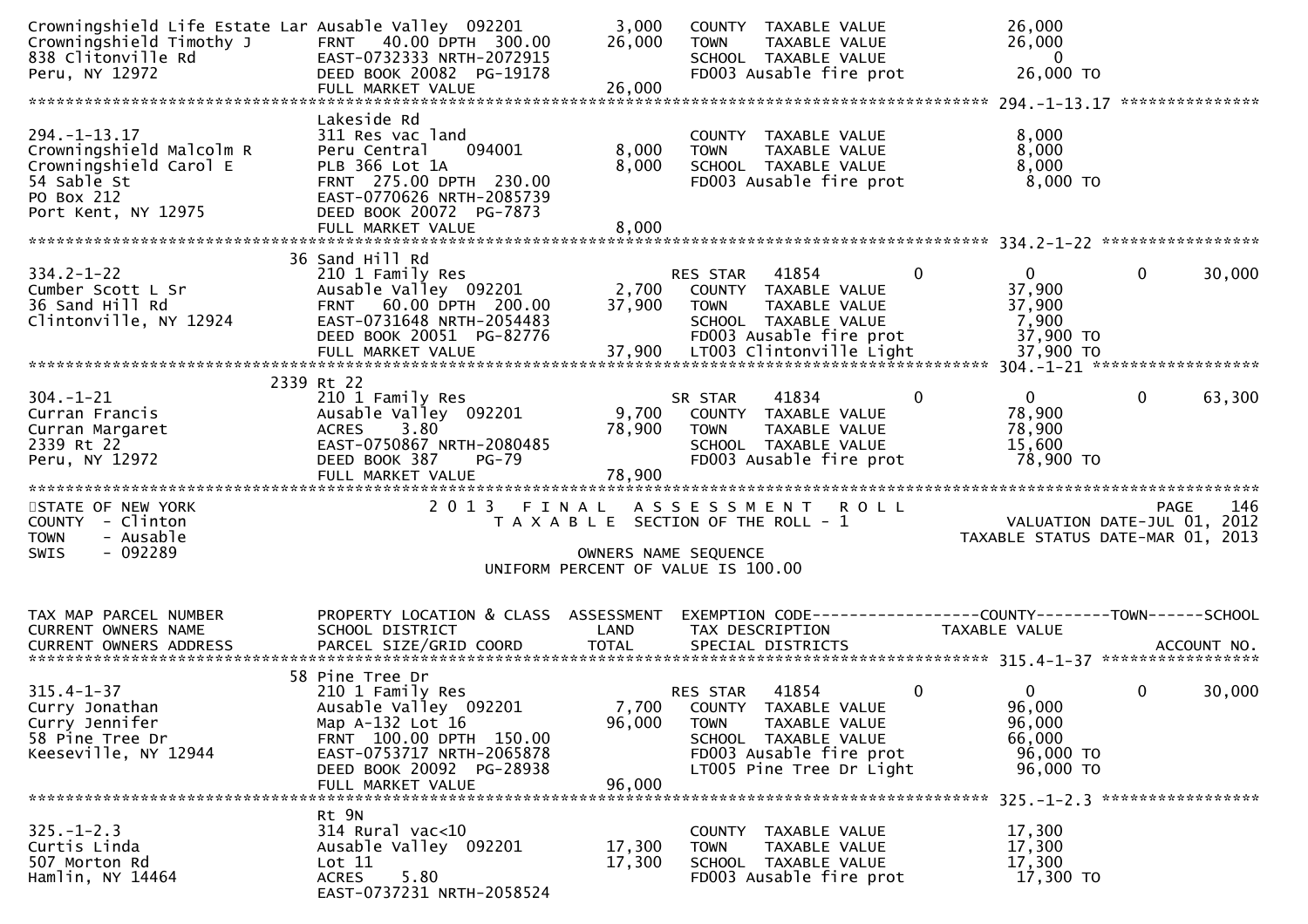|                                                                                                                                                                                                                                   | PG-357<br>DEED BOOK 638<br>FULL MARKET VALUE                                                                                                                                                | 17,300                       |                                                                                                                                                        |                  |                                                                         | *****************                                                              |
|-----------------------------------------------------------------------------------------------------------------------------------------------------------------------------------------------------------------------------------|---------------------------------------------------------------------------------------------------------------------------------------------------------------------------------------------|------------------------------|--------------------------------------------------------------------------------------------------------------------------------------------------------|------------------|-------------------------------------------------------------------------|--------------------------------------------------------------------------------|
| $294.18 - 2 - 8$<br>Dalton Kenice E<br>Dalton Donna<br>24 Tanglewood Dr<br>Peru, NY 12972                                                                                                                                         | 24 Tanglewood Dr<br>210 1 Family Res<br>094001<br>Peru Central<br>Lot $#13$<br>FRNT 149.50 DPTH 150.00<br>EAST-0773062 NRTH-2082536<br>DEED BOOK 20021 PG-39727<br>FULL MARKET VALUE        | 39,100<br>130,000<br>130,000 | COUNTY TAXABLE VALUE<br>TAXABLE VALUE<br><b>TOWN</b><br>SCHOOL TAXABLE VALUE<br>FD003 Ausable fire prot                                                |                  | 130,000<br>130,000<br>130,000<br>130,000 TO                             |                                                                                |
|                                                                                                                                                                                                                                   | 145 Hill St                                                                                                                                                                                 |                              |                                                                                                                                                        |                  |                                                                         |                                                                                |
| $315. - 3 - 12$<br>Daniels Lori Ann<br>145 Hill St<br>Keeseville, NY 12944                                                                                                                                                        | 210 1 Family Res<br>Ausable Valley 092201<br>FRNT 100.00 DPTH 250.00<br>EAST-0752535 NRTH-2068125<br>DEED BOOK 20051 PG-80422                                                               | 8,700<br>69,000              | RES STAR<br>41854<br>COUNTY TAXABLE VALUE<br><b>TOWN</b><br>TAXABLE VALUE<br>SCHOOL TAXABLE VALUE<br>FD003 Ausable fire prot                           | 0                | $\overline{0}$<br>69,000<br>69,000<br>39,000<br>69,000 TO               | $\mathbf 0$<br>30,000                                                          |
|                                                                                                                                                                                                                                   |                                                                                                                                                                                             |                              |                                                                                                                                                        |                  |                                                                         |                                                                                |
| $315 - 3 - 24$<br>Daniels Stephen<br>Majkowski Amanda<br>91 Hill St<br>Keeseville, NY 12944                                                                                                                                       | 91 Hill St<br>210 1 Family Res<br>Ausable Valley 092201<br>FRNT 100.00 DPTH 251.61<br>890<br><b>BANK</b><br>EAST-0754203 NRTH-2068199<br>DEED BOOK 20082 PG-21125                           | 8,700<br>94,000              | 41854<br>RES STAR<br>COUNTY TAXABLE VALUE<br><b>TOWN</b><br>TAXABLE VALUE<br>SCHOOL TAXABLE VALUE<br>FD003 Ausable fire prot<br>LT004 Hill St Light    | $\mathbf{0}$     | $\mathbf{0}$<br>94,000<br>94,000<br>64,000<br>94,000 TO<br>94,000 TO    | $\mathbf 0$<br>30,000                                                          |
|                                                                                                                                                                                                                                   | FULL MARKET VALUE                                                                                                                                                                           | 94,000                       |                                                                                                                                                        |                  |                                                                         |                                                                                |
| STATE OF NEW YORK<br>COUNTY - Clinton<br>- Ausable<br><b>TOWN</b><br>- 092289<br><b>SWIS</b>                                                                                                                                      | 2 0 1 3                                                                                                                                                                                     | FINAL                        | ASSESSMENT ROLL<br>T A X A B L E SECTION OF THE ROLL - 1<br>OWNERS NAME SEQUENCE<br>UNIFORM PERCENT OF VALUE IS 100.00                                 |                  |                                                                         | 147<br>PAGE<br>VALUATION DATE-JUL 01, 2012<br>TAXABLE STATUS DATE-MAR 01, 2013 |
|                                                                                                                                                                                                                                   |                                                                                                                                                                                             |                              |                                                                                                                                                        |                  |                                                                         |                                                                                |
| TAX MAP PARCEL NUMBER<br>CURRENT OWNERS NAME<br>.CURRENT OWNERS ADDRESS PARCEL SIZE/GRID COORD TOTAL SPECIAL DISTRICTS (ACCOUNT NO ACCOUNT NO ACCOUNT NO AND TOTAL SPECIAL DISTRICTS 4.10-1-16.1<br><b>CURRENT OWNERS ADDRESS</b> | PROPERTY LOCATION & CLASS<br>SCHOOL DISTRICT                                                                                                                                                | ASSESSMENT<br>LAND           | TAX DESCRIPTION                                                                                                                                        |                  | TAXABLE VALUE                                                           |                                                                                |
|                                                                                                                                                                                                                                   | 16 Mountaineer Dr                                                                                                                                                                           |                              |                                                                                                                                                        |                  |                                                                         |                                                                                |
| 294.10-1-16.1<br>DaPuzzo John L Jr<br>DaPuzzo Dawn M<br>16 Mountaineer Dr<br>Peru, NY 12972                                                                                                                                       | 210 1 Family Res - WTRFNT<br>094001<br>Peru Central<br>49.83 DPTH 234.00<br><b>FRNT</b><br>EAST-0771770 NRTH-2085199<br>DEED BOOK 20122 PG-46079<br>FULL MARKET VALUE                       | 79,800<br>242,400<br>242,400 | COUNTY TAXABLE VALUE<br>TAXABLE VALUE<br><b>TOWN</b><br>SCHOOL TAXABLE VALUE<br>FD003 Ausable fire prot                                                |                  | 242,400<br>242,400<br>242,400<br>242,400 TO                             |                                                                                |
|                                                                                                                                                                                                                                   | 93 Lakeside Rd                                                                                                                                                                              |                              |                                                                                                                                                        |                  |                                                                         |                                                                                |
| $294. -1 - 13.14$<br>Darrah Daniel<br>Darrah Kirsten<br>PO Box 749<br>Peru, NY 12972                                                                                                                                              | 210 1 Family Res<br>094001<br>Peru Central<br>PLB 366 Lot 5<br>survey map 2009/225538<br><b>ACRES</b><br>5.79<br>EAST-0771157 NRTH-2083726<br>DEED BOOK 20082 PG-16680<br>FULL MARKET VALUE | 185,000<br>185,000           | WARNONALL 41121<br>41854<br>31,600 RES STAR<br>COUNTY TAXABLE VALUE<br><b>TOWN</b><br>TAXABLE VALUE<br>SCHOOL TAXABLE VALUE<br>FD003 Ausable fire prot | 0<br>$\mathbf 0$ | 27,000<br>$\overline{0}$<br>158,000<br>173,000<br>155,000<br>185,000 TO | 0<br>12,000<br>30,000<br>$\Omega$                                              |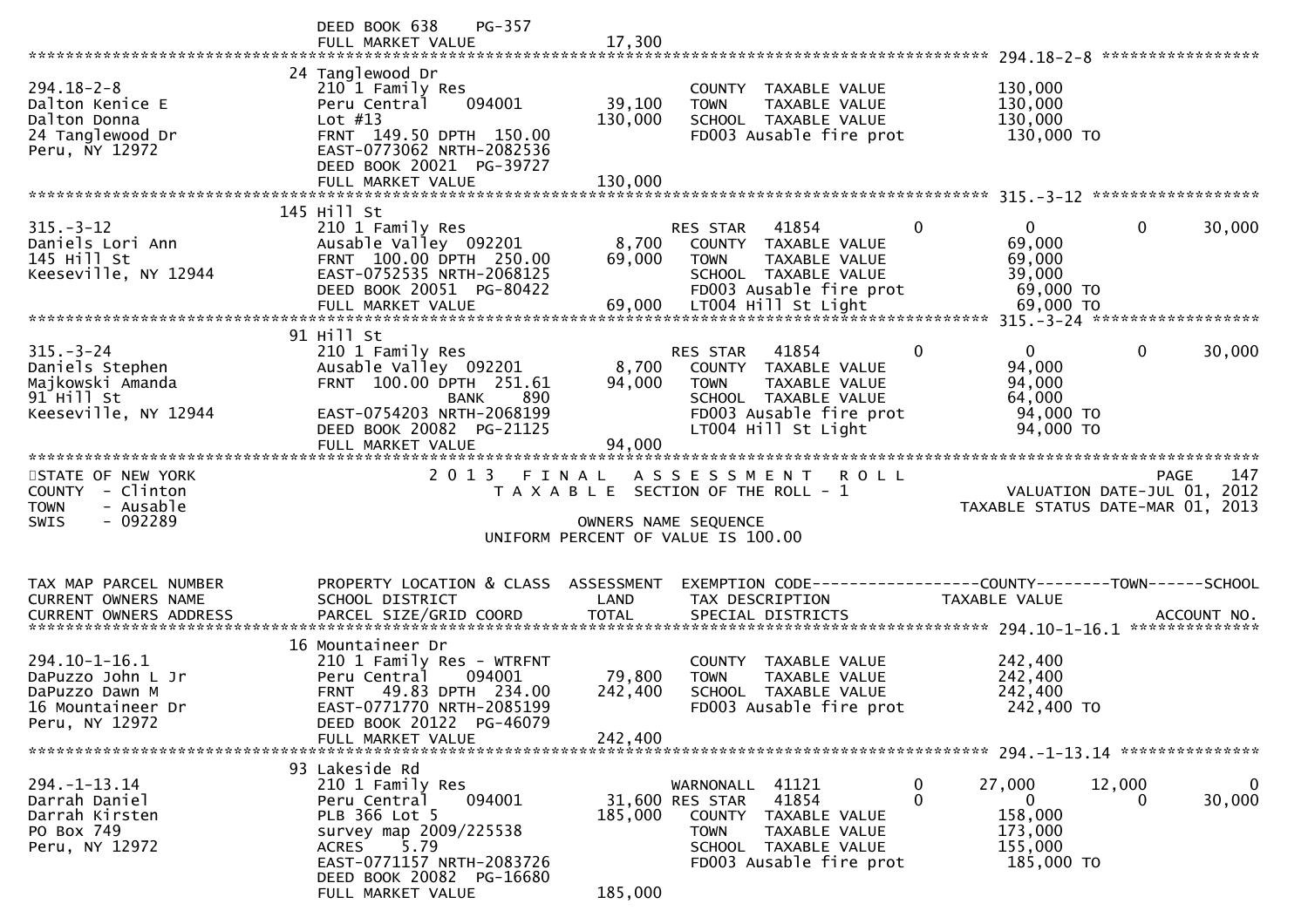| $293. - 2 - 4.6$<br>Darrah James F<br>509 County Route 24<br>Corinth, NY 12822 | Telegraph Rd<br>$314$ Rural vac<10<br>Ausable Valley 092201<br>Sub Map 17 Pg 81 Lot 1<br>survey map 2010/231117<br>ACRES 5.13<br>EAST-0758516 NRTH-2083715<br>DEED BOOK 20112 PG-38005<br>FULL MARKET VALUE | 14,500<br>14,500<br>14,500   | <b>TOWN</b>                                                                                         | COUNTY TAXABLE VALUE<br>TAXABLE VALUE<br>SCHOOL TAXABLE VALUE<br>FD003 Ausable fire prot   | 14,500<br>14,500<br>14,500<br>$14,500$ TO                                       |              |                                |
|--------------------------------------------------------------------------------|-------------------------------------------------------------------------------------------------------------------------------------------------------------------------------------------------------------|------------------------------|-----------------------------------------------------------------------------------------------------|--------------------------------------------------------------------------------------------|---------------------------------------------------------------------------------|--------------|--------------------------------|
|                                                                                |                                                                                                                                                                                                             |                              |                                                                                                     |                                                                                            |                                                                                 |              |                                |
| $305. - 1 - 1.1$<br>Dashnaw Dion E<br>119 Connell Rd<br>Keeseville, NY 12944   | Connell Rd<br>321 Abandoned ag<br>Ausable Valley 092201<br>ACRES 17.10<br>EAST-0754428 NRTH-2076302<br>DEED BOOK 20051 PG-89975                                                                             | 10,700<br>10,700             | <b>TOWN</b><br>SCHOOL TAXABLE VALUE                                                                 | COUNTY TAXABLE VALUE<br>TAXABLE VALUE<br>FD003 Ausable fire prot                           | 10,700<br>10,700<br>10,700<br>10,700 TO                                         |              |                                |
|                                                                                | 119 Connell Rd                                                                                                                                                                                              |                              |                                                                                                     |                                                                                            |                                                                                 |              |                                |
| $305. - 1 - 1.2$<br>Dashnaw Dion E<br>119 Connell Rd<br>Keeseville, NY 12944   | 210 1 Family Res<br>Ausable Valley 092201 7,500 COUNTY TAXABLE VALUE<br>ACRES 3.50 BANK<br>320<br>EAST-0754408 NRTH-2077045<br>DEED BOOK 20021 PG-45230                                                     | 118,000                      | RES STAR 41854<br><b>TOWN</b>                                                                       | TAXABLE VALUE<br>SCHOOL TAXABLE VALUE<br>FD003 Ausable fire prot                           | $\mathbf{0}$<br>$\overline{0}$<br>118,000<br>118,000<br>88,000<br>118,000 TO    | $\mathbf{0}$ | 30,000                         |
|                                                                                | FULL MARKET VALUE                                                                                                                                                                                           | 118,000                      |                                                                                                     |                                                                                            |                                                                                 |              |                                |
| STATE OF NEW YORK                                                              | 2013 FINAL ASSESSMENT ROLL                                                                                                                                                                                  |                              |                                                                                                     |                                                                                            |                                                                                 |              |                                |
| COUNTY - Clinton<br>- Ausable<br><b>TOWN</b><br>$-092289$<br>SWIS              |                                                                                                                                                                                                             |                              | T A X A B L E SECTION OF THE ROLL - 1<br>OWNERS NAME SEQUENCE<br>UNIFORM PERCENT OF VALUE IS 100.00 |                                                                                            | O L L<br>VALUATION DATE-JUL 01, 2012<br>TAXABLE STATUS DATE-MAR 01, 2013        |              |                                |
|                                                                                |                                                                                                                                                                                                             |                              |                                                                                                     |                                                                                            |                                                                                 |              |                                |
| TAX MAP PARCEL NUMBER<br>CURRENT OWNERS NAME                                   | PROPERTY LOCATION & CLASS ASSESSMENT<br>SCHOOL DISTRICT                                                                                                                                                     | LAND                         | TAX DESCRIPTION                                                                                     |                                                                                            | EXEMPTION CODE------------------COUNTY--------TOWN------SCHOOL<br>TAXABLE VALUE |              |                                |
| <b>CURRENT OWNERS ADDRESS</b>                                                  |                                                                                                                                                                                                             |                              |                                                                                                     |                                                                                            |                                                                                 |              |                                |
|                                                                                |                                                                                                                                                                                                             |                              |                                                                                                     |                                                                                            |                                                                                 |              |                                |
| $334. - 2 - 7$<br>Dauphin Andre R<br>1627 Rt 9N<br>Clintonville, NY 12924      | 1627 Rt 9N<br>210 1 Family Res<br>1.76 BANK<br>ACRES<br>080<br>EAST-0725781 NRTH-2050768                                                                                                                    |                              | WARNONALL 41121<br>TOWN                                                                             | TAXABLE VALUE<br>SCHOOL TAXABLE VALUE                                                      | 16,410<br>0<br>$\Omega$<br>$\overline{0}$<br>92,990<br>97,400<br>79,400         | 12,000<br>0  | $\bf{0}$<br>30,000             |
|                                                                                | DEED BOOK 20041 PG-68204<br>FULL MARKET VALUE                                                                                                                                                               | 109,400                      |                                                                                                     | FD003 Ausable fire prot                                                                    | 109,400 TO                                                                      |              |                                |
|                                                                                |                                                                                                                                                                                                             |                              |                                                                                                     |                                                                                            |                                                                                 |              |                                |
| $304. - 1 - 29$<br>Davey Rodney<br>224 Hallock Hill Rd<br>Keeseville, NY 12944 | $224/226$ Hallock Hill Rd<br>240 Rural res<br>Ausable Valley 092201<br>ACRES 117.20<br>EAST-0748162 NRTH-2073946<br>DEED BOOK 538<br>PG-179<br>FULL MARKET VALUE                                            | 38,600<br>155,000<br>155,000 | SR STAR<br><b>COUNTY</b><br><b>TOWN</b>                                                             | 41834<br>TAXABLE VALUE<br>TAXABLE VALUE<br>SCHOOL TAXABLE VALUE<br>FD003 Ausable fire prot | 0<br>$\mathbf{0}$<br>155,000<br>155,000<br>91,700<br>155,000 TO                 | 0            | 63,300                         |
|                                                                                | Taylor Hill Rd                                                                                                                                                                                              |                              |                                                                                                     |                                                                                            |                                                                                 |              | 315. -1-16 ******************* |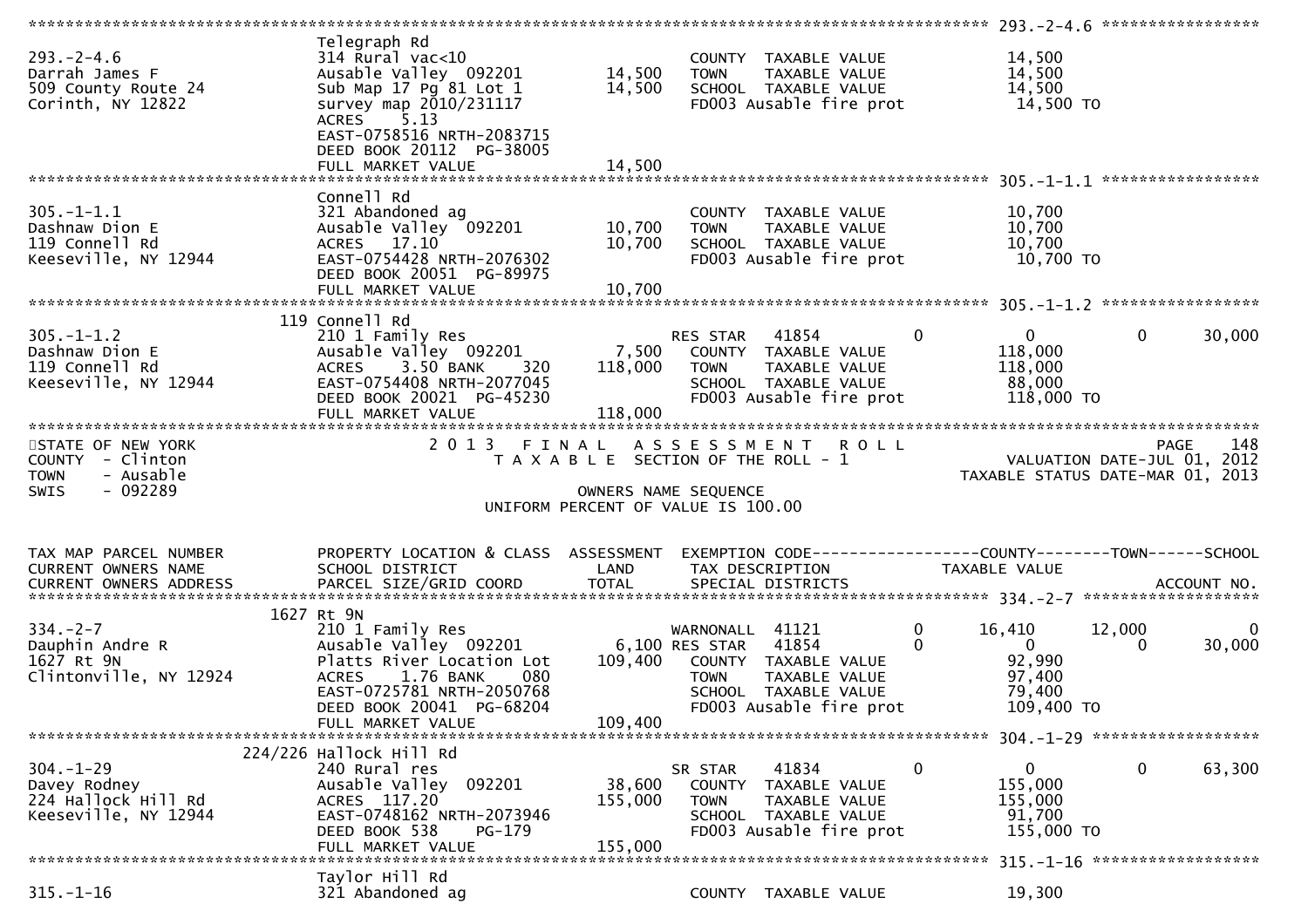| Davey Thomas J<br>Davey Patricia<br>82 Edgewater Rd<br>Keeseville, NY 12944                    | Ausable Valley 092201<br>Lot 14 Pl 12000 Al<br>ACRES 44.20<br>EAST-0750857 NRTH-2070074<br>DEED BOOK 730<br>PG-253<br>FULL MARKET VALUE                                                             | 19,300<br>19,300<br>19,300 | TAXABLE VALUE<br><b>TOWN</b><br>SCHOOL TAXABLE VALUE<br>FD003 Ausable fire prot                                              | 19,300<br>19,300<br>19,300 TO                                             |                    |
|------------------------------------------------------------------------------------------------|-----------------------------------------------------------------------------------------------------------------------------------------------------------------------------------------------------|----------------------------|------------------------------------------------------------------------------------------------------------------------------|---------------------------------------------------------------------------|--------------------|
|                                                                                                |                                                                                                                                                                                                     |                            |                                                                                                                              |                                                                           |                    |
| $315. - 1 - 24$<br>Davey Thomas J<br>Davey Patricia<br>82 Edgewater Rd<br>Keeseville, NY 12944 | Hallock Hill Rd<br>321 Abandoned ag<br>Ausable Valley 092201<br>ACRES 64.30<br>EAST-0745530 NRTH-2069755<br>DEED BOOK 675<br>PG-135<br>FULL MARKET VALUE                                            | 16,800<br>16,800<br>16,800 | COUNTY TAXABLE VALUE<br>TAXABLE VALUE<br><b>TOWN</b><br>SCHOOL TAXABLE VALUE<br>FD003 Ausable fire prot                      | 16,800<br>16,800<br>16,800<br>16,800 TO                                   |                    |
|                                                                                                |                                                                                                                                                                                                     |                            |                                                                                                                              |                                                                           |                    |
| $314. - 1 - 11$<br>Davis Bradley<br>Davis Jennifer<br>830 Clintonville Rd<br>Peru, NY 12972    | 830 Clintonville Rd<br>210 1 Family Res<br>Ausable Valley 092201<br>FRNT 118.00 DPTH 177.00<br>EAST-0731928 NRTH-2072253<br>DEED BOOK 20072 PG-10882<br>FULL MARKET VALUE                           | 3,500<br>15,000<br>15,000  | COUNTY TAXABLE VALUE<br>TAXABLE VALUE<br><b>TOWN</b><br>SCHOOL TAXABLE VALUE<br>FD003 Ausable fire prot                      | 15,000<br>15,000<br>15,000<br>15,000 TO                                   |                    |
| STATE OF NEW YORK<br>COUNTY - Clinton<br>- Ausable<br><b>TOWN</b><br>$-092289$<br><b>SWIS</b>  | 2 0 1 3<br>FINAL                                                                                                                                                                                    | OWNERS NAME SEQUENCE       | ASSESSMENT ROLL<br>T A X A B L E SECTION OF THE ROLL - 1                                                                     | VALUATION DATE-JUL 01, 2012<br>TAXABLE STATUS DATE-MAR 01, 2013           | 149<br><b>PAGE</b> |
|                                                                                                |                                                                                                                                                                                                     |                            | UNIFORM PERCENT OF VALUE IS 100.00                                                                                           |                                                                           |                    |
|                                                                                                |                                                                                                                                                                                                     |                            |                                                                                                                              |                                                                           |                    |
| TAX MAP PARCEL NUMBER<br>CURRENT OWNERS NAME<br>CURRENT OWNERS ADDRESS                         | PROPERTY LOCATION & CLASS ASSESSMENT<br>SCHOOL DISTRICT<br>PARCEL SIZE/GRID COORD                                                                                                                   | LAND<br><b>TOTAL</b>       | TAX DESCRIPTION<br>SPECIAL DISTRICTS                                                                                         | TAXABLE VALUE                                                             | ACCOUNT NO.        |
|                                                                                                |                                                                                                                                                                                                     |                            |                                                                                                                              |                                                                           |                    |
| $314. - 1 - 12.2$<br>Davis Bradley<br>Davis Jennifer<br>824 Clintonville Rd<br>Peru, NY 12972  | 824 Clintonville Rd<br>210 1 Family Res<br>Ausable Valley 092201<br>Lot#7 Pl 12000 Ac Loc<br>FRNT 150.00 DPTH 140.80<br><b>BANK</b><br>080<br>EAST-0731924 NRTH-2072394                             | 3,400<br>67,300            | 41854<br>RES STAR<br>COUNTY TAXABLE VALUE<br>TAXABLE VALUE<br><b>TOWN</b><br>SCHOOL TAXABLE VALUE<br>FD003 Ausable fire prot | $\overline{0}$<br>$\mathbf{0}$<br>67,300<br>67,300<br>37,300<br>67,300 TO | 30,000<br>0        |
|                                                                                                | DEED BOOK 20072 PG-10784<br>FULL MARKET VALUE                                                                                                                                                       | 67,300                     |                                                                                                                              |                                                                           |                    |
| $314. - 1 - 12.11$<br>Davis Bradley<br>Davis Jennifer<br>824 Clintonville Rd<br>Peru, NY 12972 | Clintonville Rd<br>322 Rural vac>10<br>Ausable Valley 092201<br>Lot 7 PL 12000 AC LOC<br><b>PLD 32</b><br>ACRES 10.50<br>EAST-0732424 NRTH-2072575<br>DEED BOOK 20072 PG-10881<br>FULL MARKET VALUE | 10,200<br>10,200<br>10.200 | COUNTY TAXABLE VALUE<br>TAXABLE VALUE<br>TOWN<br>SCHOOL TAXABLE VALUE<br>FD003 Ausable fire prot                             | 10,200<br>10,200<br>10,200<br>10,200 TO                                   |                    |
|                                                                                                | 23 Valley View Dr<br>270 Mfg housing                                                                                                                                                                |                            |                                                                                                                              |                                                                           | 29,500             |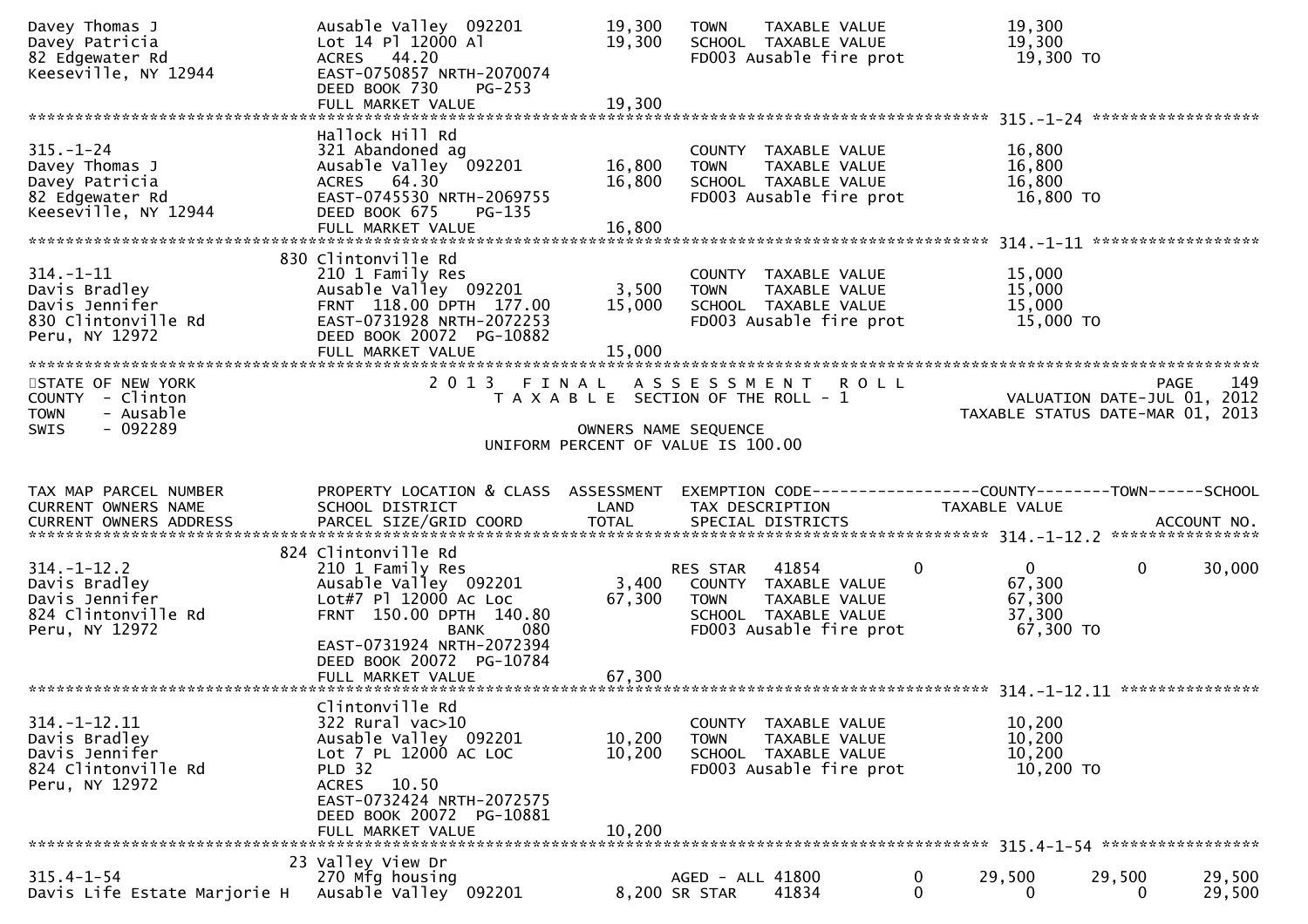| Sitts Marilyn<br>23 Valley View Dr<br>Keeseville, NY 12944                                             | Torrington Sub Lot 4<br>FRNT 115.00 DPTH 155.00<br>EAST-0753191 NRTH-2065855<br>DEED BOOK 20061 PG-94409<br>FULL MARKET VALUE                                                                       | 59,000<br>59,000             | COUNTY TAXABLE VALUE<br><b>TOWN</b><br>TAXABLE VALUE<br>SCHOOL TAXABLE VALUE<br>FD003 Ausable fire prot<br>LT005 Pine Tree Dr Light                    | 29,500<br>29,500<br>$\overline{0}$<br>59,000 TO<br>59,000 TO                           |                    |                    |
|--------------------------------------------------------------------------------------------------------|-----------------------------------------------------------------------------------------------------------------------------------------------------------------------------------------------------|------------------------------|--------------------------------------------------------------------------------------------------------------------------------------------------------|----------------------------------------------------------------------------------------|--------------------|--------------------|
| 293.16-1-13.1<br>Davis Randy B<br>29 Plains Rd<br>Peru, NY 12972                                       | 29 Plains Rd<br>210 1 Family Res<br>Peru Central<br>094001<br>Sub Map 4 Pg 104 Lot 18<br>FRNT 140.00 DPTH 145.64<br>EAST-0767257 NRTH-2084011<br>DEED BOOK 851<br>PG-158<br>FULL MARKET VALUE       | 14,700<br>167,000<br>167,000 | 41854<br>RES STAR<br>COUNTY TAXABLE VALUE<br><b>TOWN</b><br>TAXABLE VALUE<br>SCHOOL TAXABLE VALUE<br>FD003 Ausable fire prot                           | $\mathbf{0}$<br>$\mathbf{0}$<br>167,000<br>167,000<br>137,000<br>167,000 TO            | $\mathbf{0}$       | 30,000             |
| $304 - 3 - 3$<br>Decker Ronnie<br>Decker Roberta<br>2080 Rt 22<br>Keeseville, NY 12944                 | 2080 Rt 22<br>240 Rural res<br>Ausable Valley 092201<br>Prev Deed 543 Pg 591<br>ACRES 13.30<br>EAST-0752154 NRTH-2074617<br>DEED BOOK 543<br>PG-591<br>FULL MARKET VALUE                            | 12,700<br>83,000<br>83,000   | COUNTY TAXABLE VALUE<br>TAXABLE VALUE<br><b>TOWN</b><br>SCHOOL TAXABLE VALUE<br>FD003 Ausable fire prot                                                | 83,000<br>83,000<br>83,000<br>83,000 TO                                                |                    |                    |
| STATE OF NEW YORK<br>COUNTY - Clinton<br>- Ausable<br><b>TOWN</b><br>$-092289$<br><b>SWIS</b>          |                                                                                                                                                                                                     |                              | 2013 FINAL ASSESSMENT ROLL<br>T A X A B L E SECTION OF THE ROLL - 1<br>OWNERS NAME SEQUENCE<br>UNIFORM PERCENT OF VALUE IS 100.00                      | VALUATION DATE-JUL 01, 2012<br>TAXABLE STATUS DATE-MAR 01, 2013                        | PAGE               | 150                |
| TAX MAP PARCEL NUMBER<br>CURRENT OWNERS NAME                                                           | PROPERTY LOCATION & CLASS ASSESSMENT<br>SCHOOL DISTRICT                                                                                                                                             | LAND                         | TAX DESCRIPTION                                                                                                                                        | TAXABLE VALUE                                                                          |                    |                    |
|                                                                                                        |                                                                                                                                                                                                     |                              |                                                                                                                                                        |                                                                                        |                    |                    |
| $294.18 - 2 - 9$<br>Degolyer James L<br>Degolyer Bonnie<br>18 Tanglewood Dr<br>Peru, NY 12972-4423     | 18 Tanglewood Dr<br>210 1 Family Res<br>Peru Central<br>094001<br>Subdiv Bk 6 Pg 35 Lot 12<br>FRNT 149.50 DPTH 150.00<br>EAST-0773170 NRTH-2082434<br>DEED BOOK 668<br>$PG-19$<br>FULL MARKET VALUE | 156,900<br>156,900           | WARNONALL 41121<br>41854<br>39,100 RES STAR<br>COUNTY TAXABLE VALUE<br><b>TOWN</b><br>TAXABLE VALUE<br>SCHOOL TAXABLE VALUE<br>FD003 Ausable fire prot | 0<br>23,535<br>$\Omega$<br>$\mathbf{0}$<br>133,365<br>144,900<br>126,900<br>156,900 TO | 12,000<br>$\Omega$ | $\bf{0}$<br>30,000 |
| $314. - 1 - 14.2$<br>Delamater Jeffrey<br>Delamater Christine<br>739 Clintonville Rd<br>Peru, NY 12972 | Clintonville Rd<br>322 Rural vac>10<br>Ausable Valley 092201<br>Roberts Land Lot 7<br>ACRES 14.20<br>EAST-0731194 NRTH-2070194<br>DEED BOOK 20092 PG-23101<br>FULL MARKET VALUE                     | 11,500<br>11,500<br>11.500   | COUNTY TAXABLE VALUE<br>TAXABLE VALUE<br><b>TOWN</b><br>SCHOOL TAXABLE VALUE<br>FD003 Ausable fire prot                                                | 11,500<br>11,500<br>11,500<br>11,500 TO                                                |                    |                    |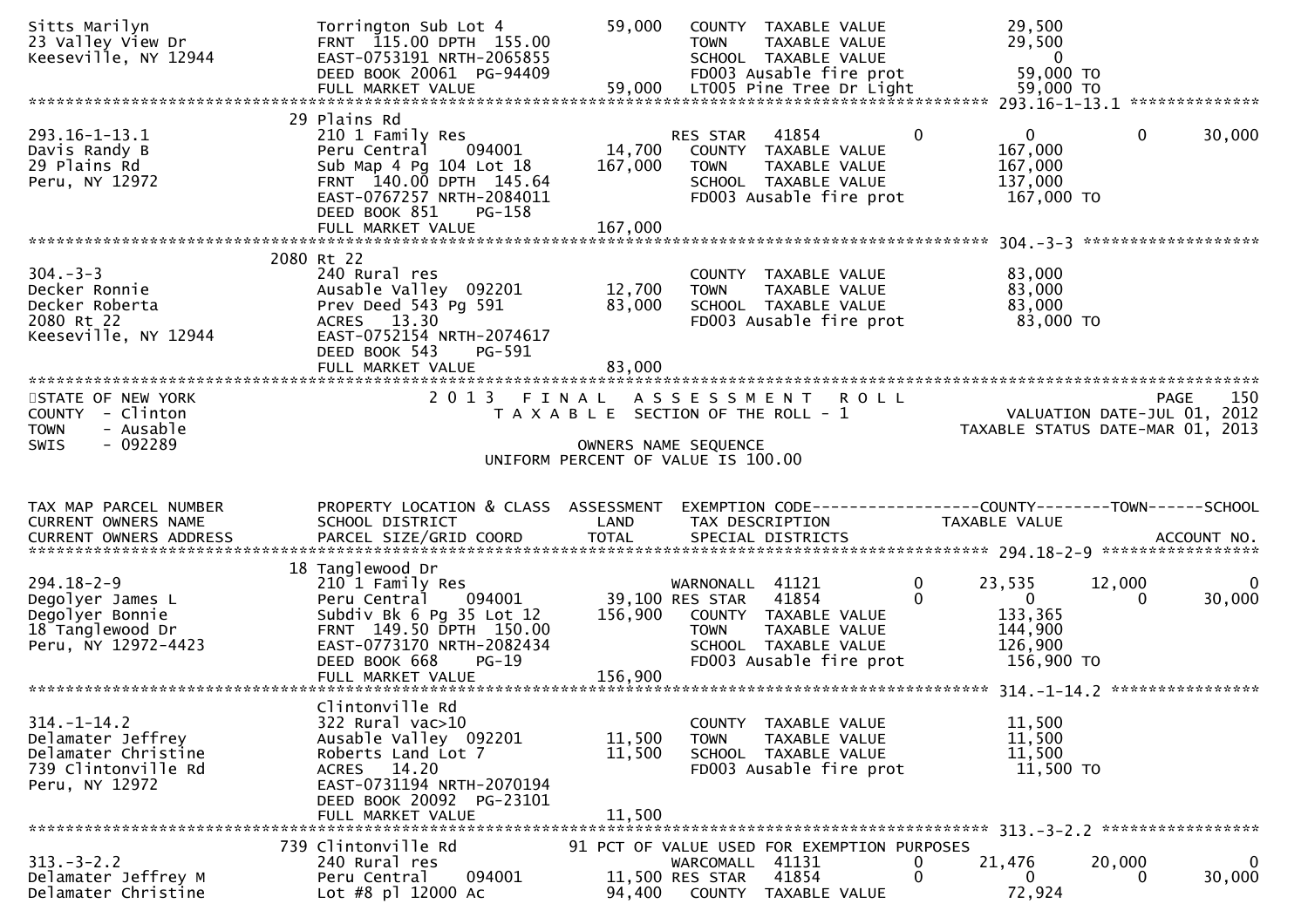| 94,400<br>FULL MARKET VALUE<br>719 Clintonville Rd<br>$313.-3-2.1$<br>112,500<br>240 Rural res<br>COUNTY TAXABLE VALUE<br>24,500<br>112,500<br>Delamater Life Estate William Peru Central<br>094001<br>TAXABLE VALUE<br><b>TOWN</b><br>66.60<br>112,500<br>112,500<br>Delamater Irrev House Trust Wi ACRES<br>SCHOOL TAXABLE VALUE<br>EAST-0729668 NRTH-2068907<br>FD003 Ausable fire prot<br>112,500 TO<br>57 Lumber St<br>PO Box 116<br>DEED BOOK 20122 PG-49381<br>145 Silver St<br>$313 - 2 - 8$<br>41854<br>210 1 Family Res<br>RES STAR<br>0<br>$\mathbf{0}$<br>Demarais Susan S<br>094001<br>5,400<br>82,000<br>Peru Central<br>COUNTY TAXABLE VALUE<br>145 Silver St<br>2.50<br>82,000<br><b>ACRES</b><br>82,000<br>TAXABLE VALUE<br><b>TOWN</b><br>Peru, NY 12972<br>EAST-0725353 NRTH-2066285<br>52,000<br>SCHOOL TAXABLE VALUE |                                                   |
|-------------------------------------------------------------------------------------------------------------------------------------------------------------------------------------------------------------------------------------------------------------------------------------------------------------------------------------------------------------------------------------------------------------------------------------------------------------------------------------------------------------------------------------------------------------------------------------------------------------------------------------------------------------------------------------------------------------------------------------------------------------------------------------------------------------------------------------------|---------------------------------------------------|
|                                                                                                                                                                                                                                                                                                                                                                                                                                                                                                                                                                                                                                                                                                                                                                                                                                           |                                                   |
|                                                                                                                                                                                                                                                                                                                                                                                                                                                                                                                                                                                                                                                                                                                                                                                                                                           |                                                   |
|                                                                                                                                                                                                                                                                                                                                                                                                                                                                                                                                                                                                                                                                                                                                                                                                                                           |                                                   |
| 82,000 TO<br>DEED BOOK 1041<br>FD003 Ausable fire prot<br>PG-341<br>82,000<br>FULL MARKET VALUE                                                                                                                                                                                                                                                                                                                                                                                                                                                                                                                                                                                                                                                                                                                                           | $\mathbf{0}$<br>30,000                            |
|                                                                                                                                                                                                                                                                                                                                                                                                                                                                                                                                                                                                                                                                                                                                                                                                                                           |                                                   |
| STATE OF NEW YORK<br>2 0 1 3<br>FINAL<br>A S S E S S M E N T<br><b>ROLL</b><br>COUNTY - Clinton<br>T A X A B L E SECTION OF THE ROLL - 1<br><b>TOWN</b><br>- Ausable<br>TAXABLE STATUS DATE-MAR 01, 2013                                                                                                                                                                                                                                                                                                                                                                                                                                                                                                                                                                                                                                  | 151<br><b>PAGE</b><br>VALUATION DATE-JUL 01, 2012 |
| - 092289<br><b>SWIS</b><br>OWNERS NAME SEQUENCE                                                                                                                                                                                                                                                                                                                                                                                                                                                                                                                                                                                                                                                                                                                                                                                           |                                                   |
| UNIFORM PERCENT OF VALUE IS 100.00                                                                                                                                                                                                                                                                                                                                                                                                                                                                                                                                                                                                                                                                                                                                                                                                        |                                                   |
| TAX MAP PARCEL NUMBER<br>PROPERTY LOCATION & CLASS ASSESSMENT<br>EXEMPTION CODE------------------COUNTY--------TOWN------SCHOOL<br>CURRENT OWNERS NAME<br>SCHOOL DISTRICT<br>LAND<br>TAX DESCRIPTION<br>TAXABLE VALUE                                                                                                                                                                                                                                                                                                                                                                                                                                                                                                                                                                                                                     |                                                   |
|                                                                                                                                                                                                                                                                                                                                                                                                                                                                                                                                                                                                                                                                                                                                                                                                                                           |                                                   |
| 18 Mountaineer Dr<br>294.10-1-15<br>300,000<br>260 Seasonal res - WTRFNT<br>COUNTY TAXABLE VALUE<br>Peru Central<br>094001<br>79,200<br>300,000<br>DeMeo Marybeth T<br><b>TOWN</b><br>TAXABLE VALUE<br>50.00 DPTH 263.00<br>300,000<br>300,000<br>DeMeo Paul J<br>SCHOOL TAXABLE VALUE<br>FRNT<br>11 Edgedale Ct<br>EAST-0771767 NRTH-2085246<br>FD003 Ausable fire prot<br>300,000 TO<br>Wyomissing Hills, PA 19610<br>DEED BOOK 20102 PG-34375<br>300,000<br>FULL MARKET VALUE                                                                                                                                                                                                                                                                                                                                                          |                                                   |
| 30 Ouellette Cir                                                                                                                                                                                                                                                                                                                                                                                                                                                                                                                                                                                                                                                                                                                                                                                                                          |                                                   |
| $315. - 2 - 30$<br>41854<br>$\mathbf{0}$<br>$\overline{0}$<br>210 1 Family Res<br>RES STAR<br>80,000<br>17,300<br>Demeter Jack<br>Ausable Valley 092201<br>COUNTY TAXABLE VALUE<br>Sub Div Lot 8<br>80,000<br>80,000<br>Hart-Demeter Tracy<br><b>TOWN</b><br>TAXABLE VALUE<br>50,000<br>30 Ouellette Cir<br>North Country Ac Bk-9 Pg-<br>SCHOOL TAXABLE VALUE<br>1.00<br>Keeseville, NY 12944-4146<br>FD003 Ausable fire prot<br>80,000 TO<br><b>ACRES</b>                                                                                                                                                                                                                                                                                                                                                                                | $\mathbf 0$<br>30,000                             |
| EAST-0754300 NRTH-2072727<br>DEED BOOK 20001 PG-23737<br>80,000<br>FULL MARKET VALUE                                                                                                                                                                                                                                                                                                                                                                                                                                                                                                                                                                                                                                                                                                                                                      |                                                   |
| 20 Hallock Hill Rd                                                                                                                                                                                                                                                                                                                                                                                                                                                                                                                                                                                                                                                                                                                                                                                                                        |                                                   |
| $315. - 1 - 17$<br>210 1 Family Res<br>WARNONALL 41121<br>$\bf{0}$<br>16,740<br>41854<br>0<br>Dengler Jeffrey<br>Ausable Valley 092201<br>$\mathbf{0}$<br>6,700 RES STAR<br>94,860<br>Dengler Mary Ellen<br><b>ACRES</b><br>7.80<br>111,600<br>COUNTY<br>TAXABLE VALUE<br>20 Hallock Hill Rd<br>EAST-0750074 NRTH-2069548<br>TAXABLE VALUE<br>99,600<br><b>TOWN</b><br>Keeseville, NY 12944<br>81,600<br>DEED BOOK 569<br>PG-1109<br>SCHOOL TAXABLE VALUE<br>FD003 Ausable fire prot<br>FULL MARKET VALUE<br>111,600 TO<br>111,600                                                                                                                                                                                                                                                                                                        | 12,000<br>$\boldsymbol{0}$<br>30,000<br>0         |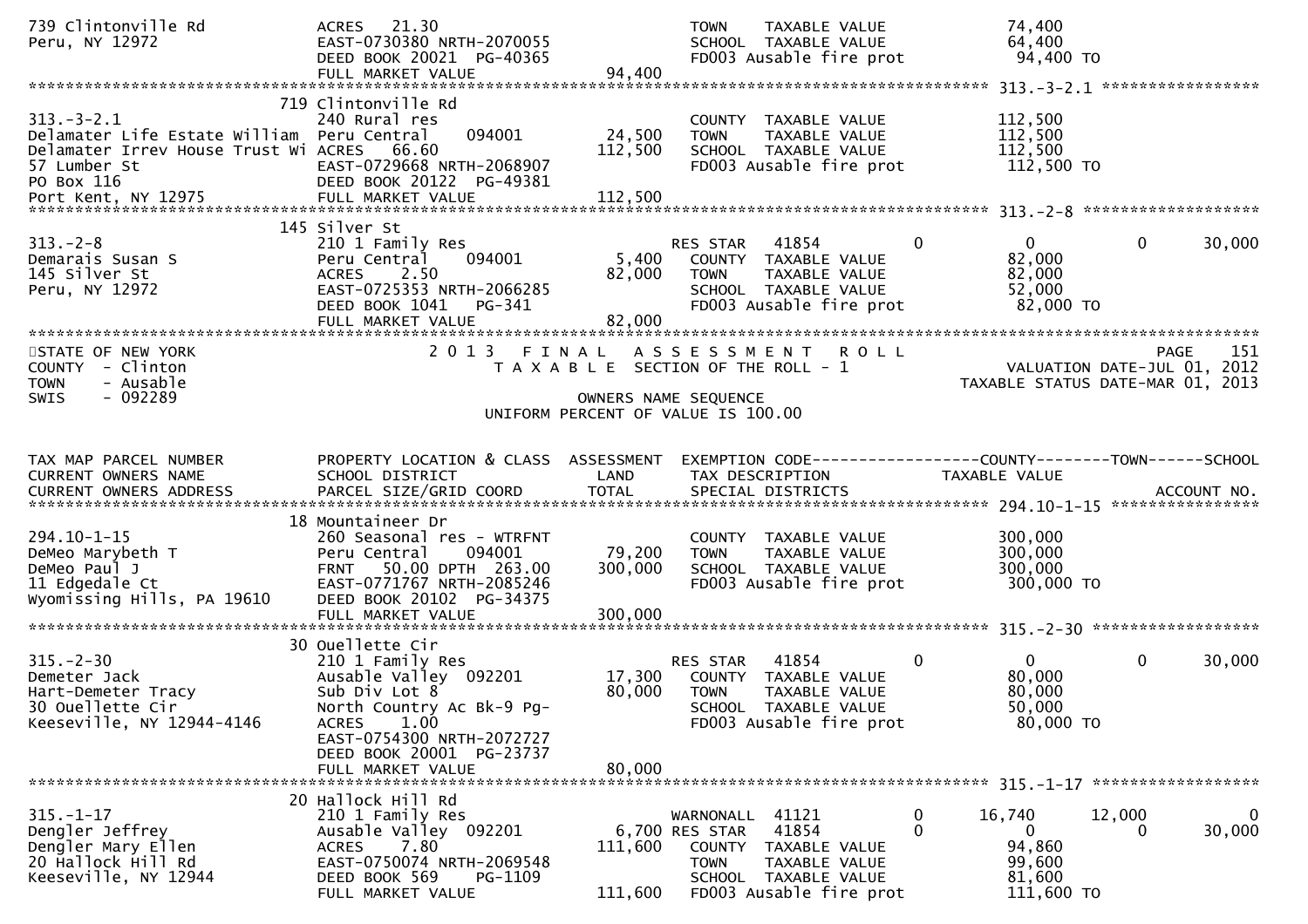| $305.4 - 1 - 6$<br>Deno Wayne II<br>Deno Connie S<br>27 old State Rd<br>Ausable Chasm, NY 12911        | 27 old State Rd<br>210 1 Family Res<br>Ausable Valley 092201<br>FRNT 73.00 DPTH 274.00<br>EAST-0762629 NRTH-2074787<br>DEED BOOK 959<br>$PG-10$<br>FULL MARKET VALUE             | 4,200<br>89,900                                                             | RES STAR<br><b>TOWN</b><br>89,900 LT006 Chasm    | 41854<br>COUNTY TAXABLE VALUE<br>TAXABLE VALUE<br>SCHOOL TAXABLE VALUE<br>FD003 Ausable fire prot                                                | $\mathbf{0}$             | $\overline{0}$<br>89,900<br>89,900<br>59,900<br>89,900 TO<br>89,900 TO         | $\mathbf{0}$       | 30,000      |
|--------------------------------------------------------------------------------------------------------|----------------------------------------------------------------------------------------------------------------------------------------------------------------------------------|-----------------------------------------------------------------------------|--------------------------------------------------|--------------------------------------------------------------------------------------------------------------------------------------------------|--------------------------|--------------------------------------------------------------------------------|--------------------|-------------|
|                                                                                                        | 429 Dry Bridge Rd                                                                                                                                                                |                                                                             |                                                  |                                                                                                                                                  |                          |                                                                                |                    |             |
| $334. - 1 - 27.1$<br>Denton Scott<br>429 Dry Bridge Rd<br>Ausable Forks, NY 12912                      | 270 Mfg housing<br>Ausable Valley 092201<br>Lot 196 Maules<br>ACRES 14.00<br>EAST-0719896 NRTH-2051978<br>DEED BOOK 99001 PG-11454<br>FULL MARKET VALUE                          | 15,600<br>56,000<br>56,000                                                  | RES STAR<br><b>TOWN</b>                          | 41854<br>COUNTY TAXABLE VALUE<br>TAXABLE VALUE<br>SCHOOL TAXABLE VALUE<br>FD003 Ausable fire prot                                                | $\Omega$                 | $\overline{0}$<br>56,000<br>56,000<br>26,000<br>56,000 TO                      | $\mathbf{0}$       | 30,000      |
|                                                                                                        |                                                                                                                                                                                  |                                                                             |                                                  |                                                                                                                                                  |                          |                                                                                |                    |             |
| STATE OF NEW YORK<br>COUNTY - Clinton<br>- Ausable<br><b>TOWN</b><br>$-092289$<br>SWIS                 | 2013 FINAL ASSESSMENT                                                                                                                                                            | T A X A B L E SECTION OF THE ROLL - 1<br>UNIFORM PERCENT OF VALUE IS 100.00 | OWNERS NAME SEQUENCE                             | <b>ROLL</b>                                                                                                                                      |                          | VALUATION DATE-JUL $01$ , 2012<br>TAXABLE STATUS DATE-MAR 01, 2013             | <b>PAGE</b>        | 152         |
| TAX MAP PARCEL NUMBER<br>CURRENT OWNERS NAME<br>CURRENT OWNERS ADDRESS                                 | PROPERTY LOCATION & CLASS ASSESSMENT<br>SCHOOL DISTRICT                                                                                                                          | LAND                                                                        | TAX DESCRIPTION                                  | EXEMPTION CODE-----------------COUNTY-------TOWN------SCHOOL                                                                                     |                          | TAXABLE VALUE                                                                  |                    |             |
|                                                                                                        | 239 Hill St                                                                                                                                                                      |                                                                             |                                                  |                                                                                                                                                  |                          |                                                                                |                    |             |
| $315. - 1 - 19.21$<br>Desautels Ronald A<br>Desautels Alberta A<br>239 Hill St<br>Keeseville, NY 12944 | 240 Rural res<br>Ausable Valley 092201<br>ACRES 12.84<br>EAST-0749771 NRTH-2068599<br>DEED BOOK 99001 PG-16015<br>FULL MARKET VALUE                                              | 145,000<br>145,000                                                          | WARCOMALL 41131<br>18,100 SR STAR<br><b>TOWN</b> | 95 PCT OF VALUE USED FOR EXEMPTION PURPOSES<br>41834<br>COUNTY TAXABLE VALUE<br>TAXABLE VALUE<br>SCHOOL TAXABLE VALUE<br>FD003 Ausable fire prot | $\bf{0}$<br>$\mathbf{0}$ | 34,438<br>$\overline{0}$<br>110,562<br>125,000<br>81,700<br>145,000 TO         | 20,000<br>$\Omega$ | 0<br>63,300 |
|                                                                                                        |                                                                                                                                                                                  |                                                                             |                                                  |                                                                                                                                                  |                          |                                                                                |                    |             |
| $315. - 3 - 8$<br>Desotelle George A Jr<br>Desotelle Teresa<br>181 Hill St<br>Keeseville, NY 12944     | 181 Hill St<br>210 1 Family Res<br>Ausable Valley 092201<br>FRNT 100.00 DPTH 250.00<br>850<br>BANK<br>EAST-0751702 NRTH-2068131<br>DEED BOOK 20031 PG-63789<br>FULL MARKET VALUE | 86,200<br>86,200                                                            | WARNONALL 41121<br>8,700 SR STAR<br><b>TOWN</b>  | 41834<br>COUNTY TAXABLE VALUE<br><b>TAXABLE VALUE</b><br>SCHOOL TAXABLE VALUE<br>FD003 Ausable fire prot<br>LT004 Hill St Light                  | $\bf{0}$<br>$\Omega$     | 12,930<br>$\mathbf{0}$<br>73,270<br>74,200<br>22,900<br>86,200 TO<br>86,200 TO | 12,000<br>$\Omega$ | 0<br>63,300 |
|                                                                                                        |                                                                                                                                                                                  |                                                                             |                                                  |                                                                                                                                                  |                          |                                                                                |                    |             |
| $315.4 - 1 - 31$<br>Desotelle Marion<br>3 Valleyview Dr<br>Keeseville, NY 12944                        | Pine Tree Dr<br>311 Res vac land<br>Ausable Valley 092201<br>FRNT 135.70 DPTH 184.10<br>EAST-0753489 NRTH-2065264<br>DEED BOOK 895<br>PG-137<br>FULL MARKET VALUE                | 10,000<br>10,000<br>10,000                                                  | <b>COUNTY</b><br><b>TOWN</b>                     | TAXABLE VALUE<br>TAXABLE VALUE<br>SCHOOL TAXABLE VALUE<br>FD003 Ausable fire prot<br>LT005 Pine Tree Dr Light                                    |                          | 10,000<br>10,000<br>10,000<br>10,000 TO<br>10,000 TO                           |                    |             |
|                                                                                                        | 3 Valley View Dr                                                                                                                                                                 |                                                                             |                                                  |                                                                                                                                                  |                          |                                                                                |                    |             |
| $315.4 - 1 - 32$                                                                                       | 210 1 Family Res                                                                                                                                                                 |                                                                             | WARCOMALL 41131                                  |                                                                                                                                                  | $\mathbf{0}$             | 24,500                                                                         | 20,000             | $\mathbf 0$ |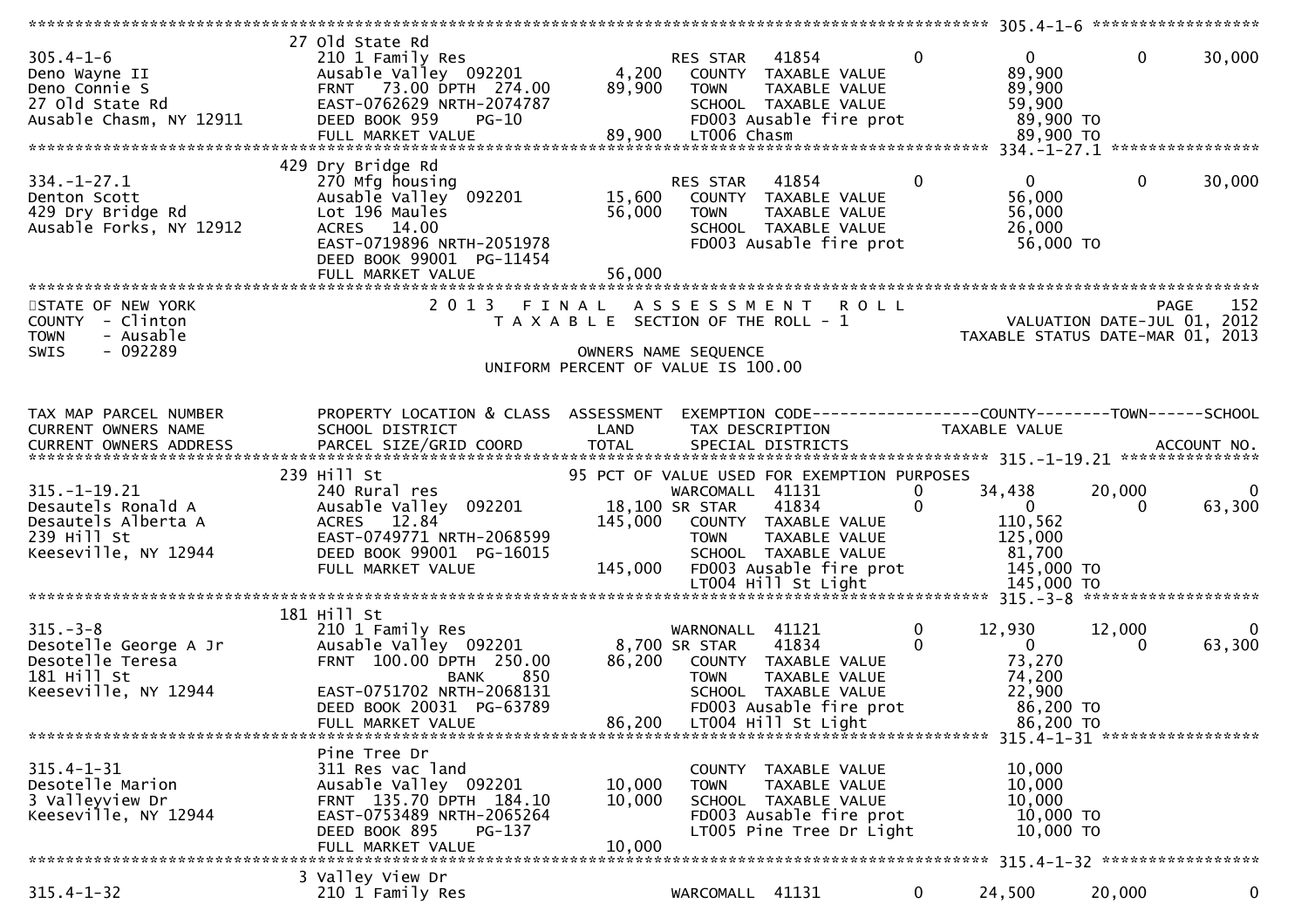| Desotelle Marion<br>3 Valleyview Dr<br>Keeseville, NY 12944                                                     | Ausable Valley 092201<br>FRNT 172.88 DPTH 150.00<br>EAST-0753409 NRTH-2065351<br>DEED BOOK 430<br><b>PG-255</b><br>FULL MARKET VALUE                                                                                  | 98,000                                               | 8,800 AGED - ALL 41800<br>98,000 SR STAR<br><b>TOWN</b> | 41834<br>COUNTY TAXABLE VALUE<br>TAXABLE VALUE<br>SCHOOL TAXABLE VALUE<br>FD003 Ausable fire prot | $\Omega$<br>$\Omega$            | 36,750<br>$\overline{0}$<br>36,750<br>39,000<br>$\overline{\mathbf{0}}$<br>98,000 TO | 39,000<br>$\Omega$           | 49,000<br>49,000                     |
|-----------------------------------------------------------------------------------------------------------------|-----------------------------------------------------------------------------------------------------------------------------------------------------------------------------------------------------------------------|------------------------------------------------------|---------------------------------------------------------|---------------------------------------------------------------------------------------------------|---------------------------------|--------------------------------------------------------------------------------------|------------------------------|--------------------------------------|
|                                                                                                                 | 53 Boulder Ledge Way                                                                                                                                                                                                  |                                                      |                                                         |                                                                                                   |                                 |                                                                                      |                              |                                      |
| $304. - 1 - 32.44$<br>DesRocher John G<br>DesRocher Priscilla J<br>53 Boulder Ledge Way<br>Keeseville, NY 12944 | 240 Rural res<br>Ausable Valley 092201<br>Bashaw Sub Lot 4<br>ACRES 11.70 BANK<br>850<br>EAST-0746182 NRTH-2073079<br>DEED BOOK 20041 PG-65034<br>FULL MARKET VALUE                                                   | 30,200<br>310,500<br>310,500                         | RES STAR 41854<br><b>TOWN</b>                           | COUNTY TAXABLE VALUE<br>TAXABLE VALUE<br>SCHOOL TAXABLE VALUE<br>FD003 Ausable fire prot          | $\Omega$                        | $\mathbf{0}$<br>310,500<br>310,500<br>280,500<br>310,500 TO                          | $\Omega$                     | 30,000                               |
|                                                                                                                 |                                                                                                                                                                                                                       |                                                      |                                                         |                                                                                                   |                                 |                                                                                      |                              |                                      |
| STATE OF NEW YORK<br>COUNTY - Clinton<br><b>TOWN</b><br>- Ausable<br>$-092289$<br><b>SWIS</b>                   | 2013 FINAL ASSESSMENT ROLL                                                                                                                                                                                            | T A X A B L E SECTION OF THE ROLL - 1                | OWNERS NAME SEQUENCE                                    |                                                                                                   |                                 | VALUATION DATE-JUL $01, 2012$<br>TAXABLE STATUS DATE-MAR 01, 2013                    |                              | 153<br>PAGE                          |
|                                                                                                                 |                                                                                                                                                                                                                       | UNIFORM PERCENT OF VALUE IS 100.00                   |                                                         |                                                                                                   |                                 |                                                                                      |                              |                                      |
|                                                                                                                 |                                                                                                                                                                                                                       |                                                      |                                                         |                                                                                                   |                                 |                                                                                      |                              |                                      |
| TAX MAP PARCEL NUMBER<br>CURRENT OWNERS NAME                                                                    | PROPERTY LOCATION & CLASS ASSESSMENT<br>SCHOOL DISTRICT<br><b>Example 18 The LAND</b>                                                                                                                                 |                                                      |                                                         | TAX DESCRIPTION                                                                                   |                                 | EXEMPTION CODE------------------COUNTY--------TOWN------SCHOOL<br>TAXABLE VALUE      |                              |                                      |
|                                                                                                                 | 78 Deutsch Dr                                                                                                                                                                                                         |                                                      |                                                         | 82 PCT OF VALUE USED FOR EXEMPTION PURPOSES                                                       |                                 |                                                                                      |                              |                                      |
| $304. - 1 - 27.1$<br>Deutsch John<br>66 Deutsch Dr<br>Peru, NY 12972                                            | couson pr<br>240 Rural res<br>Aussil<br>Ausable Valley 092201<br>Lot 3 Pl 12000 Ac<br>Survey Map 20122/46251<br>ACRES 63.87 BANK<br>080<br>EAST-0748036 NRTH-2075237<br>DEED BOOK 20122 PG-46615<br>FULL MARKET VALUE | 37,500 WARDISALL 41141<br>192,000 SR STAR<br>192,000 | WARCOMALL 41131<br><b>TOWN</b>                          | 41834<br>COUNTY TAXABLE VALUE<br>TAXABLE VALUE<br>SCHOOL TAXABLE VALUE<br>FD003 Ausable fire prot | $\overline{0}$<br>0<br>$\Omega$ | 39,360<br>78,720<br>$\overline{0}$<br>73,920<br>132,000<br>128,700<br>192,000 TO     | 20,000<br>40,000<br>$\Omega$ | $\mathbf 0$<br>$\mathbf 0$<br>63,300 |
|                                                                                                                 |                                                                                                                                                                                                                       |                                                      |                                                         |                                                                                                   |                                 |                                                                                      |                              |                                      |
| $304. - 1 - 27.6$<br>Deutsch Patricia E<br>46 Ackerman Rd<br>Bernhards Bay, NY 13028                            | Deutsch Dr<br>$322$ Rural vac $>10$<br>Ausable Valley 092201<br>Survey Map 20122/46251<br>Lot 3 Pl 12000 Ac<br>ACRES 63.92<br>EAST-0747958 NRTH-2076061                                                               | 37,500<br>37,500                                     | <b>TOWN</b>                                             | COUNTY TAXABLE VALUE<br>TAXABLE VALUE<br>SCHOOL TAXABLE VALUE<br>FD003 Ausable fire prot          |                                 | 37,500<br>37,500<br>37,500<br>37,500 TO                                              |                              |                                      |
|                                                                                                                 | DEED BOOK 20122 PG-46616<br>FULL MARKET VALUE                                                                                                                                                                         | 37,500                                               |                                                         |                                                                                                   |                                 |                                                                                      |                              |                                      |
|                                                                                                                 |                                                                                                                                                                                                                       |                                                      |                                                         |                                                                                                   |                                 |                                                                                      |                              |                                      |
| $315. - 1 - 27$<br>Devi Estates Inc<br>4 Harbor Rd<br>Sands Point, NY 11050                                     | Hallock Hill Rd<br>321 Abandoned ag<br>Ausable Valley 092201<br>ACRES 85.40<br>EAST-0748474 NRTH-2067682<br>DEED BOOK 593<br><b>PG-885</b>                                                                            | 20,400<br>20,400                                     | <b>TOWN</b>                                             | COUNTY TAXABLE VALUE<br>TAXABLE VALUE<br>SCHOOL TAXABLE VALUE<br>FD003 Ausable fire prot          |                                 | 20,400<br>20,400<br>20,400<br>20,400 TO                                              |                              |                                      |
| ר הר ה                                                                                                          | FULL MARKET VALUE                                                                                                                                                                                                     | 20,400                                               |                                                         |                                                                                                   |                                 |                                                                                      |                              |                                      |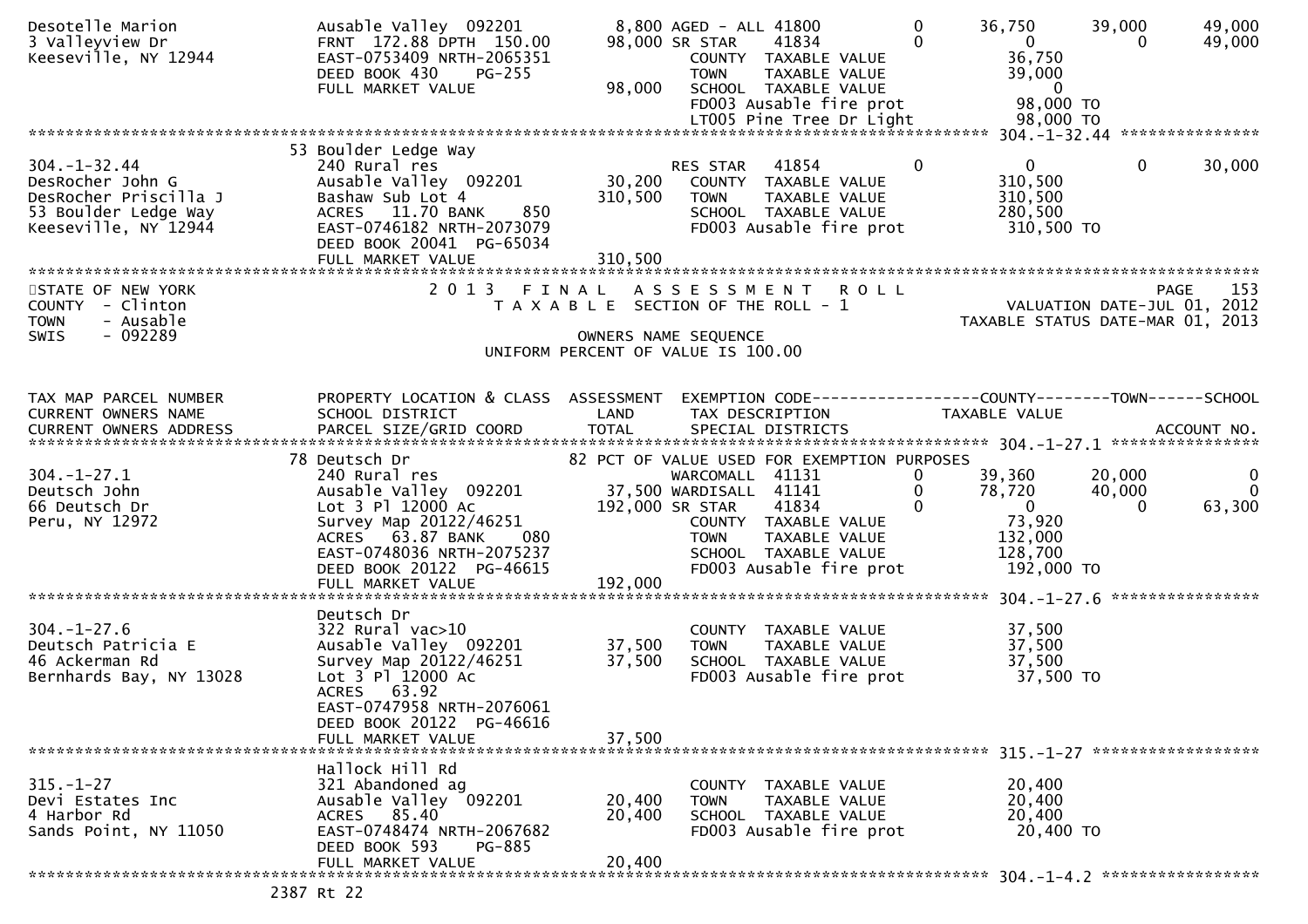| $304. - 1 - 4.2$<br>Devins Barry Gordon<br>MacKinnon Maribeth<br>2387 Rt 22<br>Peru, NY 12972 | 210 1 Family Res<br>Ausable Valley 092201<br>Lot 12<br><b>ACRES</b><br>5.70<br>EAST-0750652 NRTH-2081842<br>DEED BOOK 98001 PG-01630                                              | 11,000<br>142,000                                                                                   | RES STAR<br><b>TOWN</b>           | 41854<br>COUNTY TAXABLE VALUE<br>TAXABLE VALUE<br>SCHOOL TAXABLE VALUE<br>FD003 Ausable fire prot | $\Omega$       | $\mathbf{0}$<br>142,000<br>142,000<br>112,000<br>142,000 TO     | $\Omega$ | 30,000 |
|-----------------------------------------------------------------------------------------------|-----------------------------------------------------------------------------------------------------------------------------------------------------------------------------------|-----------------------------------------------------------------------------------------------------|-----------------------------------|---------------------------------------------------------------------------------------------------|----------------|-----------------------------------------------------------------|----------|--------|
|                                                                                               | FULL MARKET VALUE                                                                                                                                                                 | 142,000                                                                                             |                                   |                                                                                                   |                |                                                                 |          |        |
| $314. - 2 - 6.112$<br>Devins Kevin<br>Devins Kim<br>595 Cold Spring Rd<br>Peru, NY 12972      | 595 Cold Spring Rd<br>240 Rural res<br>Ausable Valley 092201<br>Lot 5 Pl 12000 Ac Lot<br>ACRES 20.90<br>EAST-0738793 NRTH-2073140<br>DEED BOOK 664<br>PG-105<br>FULL MARKET VALUE | 23,900<br>210,000<br>210,000                                                                        | RES STAR<br><b>TOWN</b>           | 41854<br>COUNTY TAXABLE VALUE<br>TAXABLE VALUE<br>SCHOOL TAXABLE VALUE<br>FD003 Ausable fire prot | $\overline{0}$ | $\mathbf{0}$<br>210,000<br>210,000<br>180,000<br>210,000 TO     | $\Omega$ | 30,000 |
| STATE OF NEW YORK<br>COUNTY - Clinton<br>- Ausable<br><b>TOWN</b><br>$-092289$<br><b>SWIS</b> |                                                                                                                                                                                   | T A X A B L E SECTION OF THE ROLL - 1<br>OWNERS NAME SEQUENCE<br>UNIFORM PERCENT OF VALUE IS 100.00 |                                   | 2013 FINAL ASSESSMENT ROLL                                                                        |                | VALUATION DATE-JUL 01, 2012<br>TAXABLE STATUS DATE-MAR 01, 2013 | PAGE     | 154    |
| TAX MAP PARCEL NUMBER<br>CURRENT OWNERS NAME                                                  | PROPERTY LOCATION & CLASS ASSESSMENT<br>SCHOOL DISTRICT                                                                                                                           | LAND                                                                                                |                                   | EXEMPTION CODE-----------------COUNTY-------TOWN------SCHOOL<br>TAX DESCRIPTION                   |                | <b>TAXABLE VALUE</b>                                            |          |        |
| $313. - 1 - 1$<br>Devins Trust Brian L<br>3719 W 7th St<br>Kennewick, WA 99336                | Mitchell Rd<br>321 Abandoned ag<br>Ausable Valley 092201<br>ACRES 102.50<br>EAST-0718053 NRTH-2070323<br>DEED BOOK 20092 PG-28501                                                 | 22,500<br>22,500                                                                                    | <b>TOWN</b>                       | COUNTY TAXABLE VALUE<br>TAXABLE VALUE<br>SCHOOL TAXABLE VALUE<br>FD003 Ausable fire prot          |                | 22,500<br>22,500<br>22,500<br>22,500 TO                         |          |        |
| $313. - 1 - 2$<br>Devins Trust Brian L<br>3719 w 7th St<br>Kennewick, WA 99336                | 445 Mitchell Rd<br>260 Seasonal res<br>Ausable Valley 092201<br>ACRES 100.60<br>EAST-0718878 NRTH-2070486<br>DEED BOOK 20092 PG-28501<br>FULL MARKET VALUE                        | 22,300<br>98,000<br>98,000                                                                          | <b>TOWN</b>                       | COUNTY TAXABLE VALUE<br>TAXABLE VALUE<br>SCHOOL TAXABLE VALUE<br>FD003 Ausable fire prot          |                | 98,000<br>98,000<br>98,000<br>98,000 TO                         |          |        |
| $334. -2 - 24.1$<br>Devins Trust Brian L<br>3719 w 7th St<br>Kennewick, WA 99336              | Rt 9N<br>323 Vacant rural<br>Ausable Valley 092201<br>ACRES 60.90<br>EAST-0722190 NRTH-2050493<br>DEED BOOK 20092 PG-28501<br>FULL MARKET VALUE                                   | 21,000<br>21,000<br>21,000                                                                          | <b>TOWN</b>                       | COUNTY TAXABLE VALUE<br>TAXABLE VALUE<br>SCHOOL TAXABLE VALUE<br>FD003 Ausable fire prot          |                | 21,000<br>21,000<br>21,000<br>21,000 TO                         |          |        |
| $293. -3 - 1.22$<br>Dick Krista<br>Dick Scott<br>39 Deepwell Way                              | 39 Deep Well Way<br>210 1 Family Res<br>094001<br>Peru Central<br>2.98 BANK<br><b>ACRES</b><br>080<br>EAST-0765831 NRTH-2085031                                                   | 24,200<br>135,900                                                                                   | RES STAR<br>COUNTY<br><b>TOWN</b> | 41854<br>TAXABLE VALUE<br>TAXABLE VALUE<br>SCHOOL TAXABLE VALUE                                   | 0              | $\mathbf{0}$<br>135,900<br>135,900<br>105,900                   | 0        | 30,000 |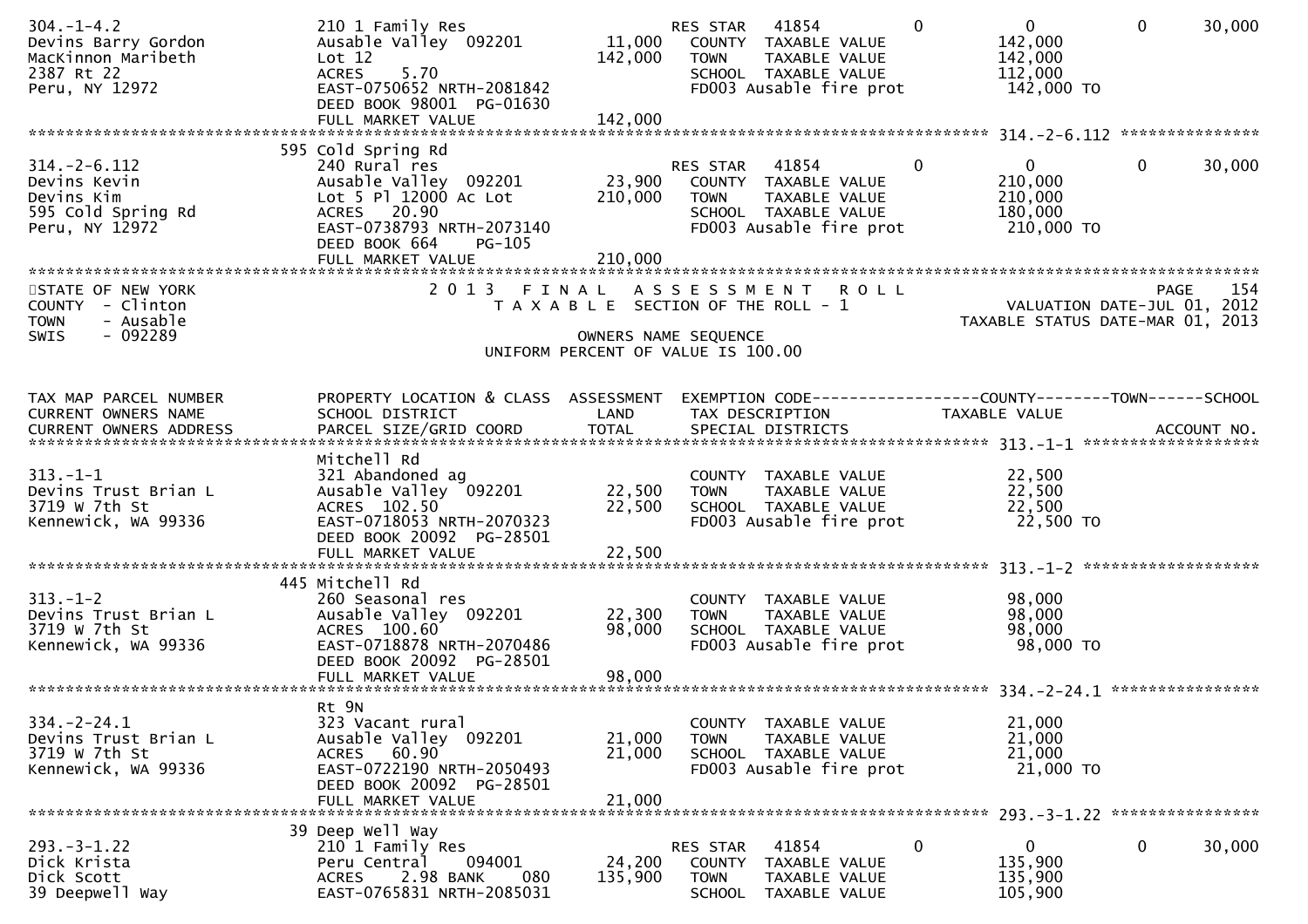| Peru, NY 12972                                                                           | PG-274<br>DEED BOOK 1008<br>FULL MARKET VALUE                                                                                                                                     | 135,900                     | FD003 Ausable fire prot                                                                                                      | 135,900 TO                                                                  |                                  |
|------------------------------------------------------------------------------------------|-----------------------------------------------------------------------------------------------------------------------------------------------------------------------------------|-----------------------------|------------------------------------------------------------------------------------------------------------------------------|-----------------------------------------------------------------------------|----------------------------------|
| $334. - 1 - 28.2$<br>Diello Linda<br>Diello Patrick<br>105 Racoon Ln<br>Jay, NY 12941    | Thomasville Rd<br>322 Rural vac>10<br>Ausable Valley 092201<br>Lot 196 Maules Patent<br>ACRES 20.98<br>EAST-0721685 NRTH-2054791<br>DEED BOOK 20041 PG-74039<br>FULL MARKET VALUE | 7,900<br>7,900<br>7,900     | COUNTY TAXABLE VALUE<br><b>TOWN</b><br>TAXABLE VALUE<br>SCHOOL TAXABLE VALUE<br>FD003 Ausable fire prot                      | 7,900<br>7,900<br>7,900<br>7,900 TO                                         |                                  |
| STATE OF NEW YORK<br>COUNTY - Clinton<br>- Ausable<br><b>TOWN</b><br>$-092289$<br>SWIS   | 2 0 1 3                                                                                                                                                                           | FINAL                       | ASSESSMENT ROLL<br>T A X A B L E SECTION OF THE ROLL - 1<br>OWNERS NAME SEQUENCE<br>UNIFORM PERCENT OF VALUE IS 100.00       | VALUATION DATE-JUL 01, 2012<br>TAXABLE STATUS DATE-MAR 01, 2013             | 155<br><b>PAGE</b>               |
| TAX MAP PARCEL NUMBER<br>CURRENT OWNERS NAME<br>CURRENT OWNERS ADDRESS                   | PROPERTY LOCATION & CLASS ASSESSMENT<br>SCHOOL DISTRICT<br>PARCEL SIZE/GRID COORD                                                                                                 | LAND<br><b>TOTAL</b>        | EXEMPTION CODE-----------------COUNTY-------TOWN------SCHOOL<br>TAX DESCRIPTION<br>SPECIAL DISTRICTS                         | <b>TAXABLE VALUE</b>                                                        | ACCOUNT NO.                      |
| $293 - 3 - 3.1$<br>Dillon Diane<br>2404 Rt 9<br>Peru, NY 12972                           | 2404 Rt 9<br>240 Rural res<br>Peru Central<br>094001<br>ACRES 27.50<br>EAST-0767110 NRTH-2081253<br>DEED BOOK 557<br><b>PG-926</b>                                                | 93,700                      | CW_10_VET/ 41152<br>16,500 RES STAR<br>41854<br>COUNTY TAXABLE VALUE<br>TAXABLE VALUE<br><b>TOWN</b><br>SCHOOL TAXABLE VALUE | 8,000<br>0<br>$\Omega$<br>$\Omega$<br>85,700<br>93,700<br>63,700            | 0<br>0<br>$\mathbf{0}$<br>30,000 |
| $293. - 3 - 3.11$<br>Dillon Diane<br>2404 Rt 9<br>Peru, NY 12972                         | 2396 Rt 9<br>210 1 Family Res<br>094001<br>Peru Central<br>1.24<br><b>ACRES</b><br>EAST-0766426 NRTH-2081326<br>DEED BOOK 944<br>PG-119                                           | 7,600<br>119,000            | COUNTY TAXABLE VALUE<br><b>TOWN</b><br>TAXABLE VALUE<br>SCHOOL TAXABLE VALUE<br>FD003 Ausable fire prot                      | 119,000<br>119,000<br>119,000<br>119,000 TO                                 | ****************                 |
| $293 - 3 - 3.3$<br>Dillon Patrick A<br>Dillon Angela<br>2392 Rt 9<br>Peru, NY 12972      | 2392 Rt 9<br>210 1 Family Res<br>094001<br>Peru Central<br>1.30<br><b>ACRES</b><br>EAST-0766325 NRTH-2081123<br>DEED BOOK 916 PG-139<br>FULL MARKET VALUE                         | 7,700<br>108,800<br>108,800 | RES STAR<br>41854<br>COUNTY TAXABLE VALUE<br><b>TOWN</b><br>TAXABLE VALUE<br>SCHOOL TAXABLE VALUE<br>FD003 Ausable fire prot | $\mathbf 0$<br>$\overline{0}$<br>108,800<br>108,800<br>78,800<br>108,800 TO | $\mathbf{0}$<br>30,000           |
| $315. - 2 - 17.11$<br>Dion Danny<br>Dion Jessica M<br>1895 Rt 22<br>Keeseville, NY 12944 | Rt 22<br>$314$ Rural vac<10<br>Ausable Valley 092201<br>Lot 15 Pl 12000 Al<br>1.30<br><b>ACRES</b><br>EAST-0754714 NRTH-2070479<br>DEED BOOK 930<br>PG-164<br>FULL MARKET VALUE   | 7,800<br>7,800<br>7,800     | COUNTY TAXABLE VALUE<br>TAXABLE VALUE<br>TOWN<br>SCHOOL TAXABLE VALUE<br>FD003 Ausable fire prot                             | 7,800<br>7,800<br>7,800<br>7,800 TO                                         |                                  |
|                                                                                          | 1895 Rt 22                                                                                                                                                                        |                             |                                                                                                                              |                                                                             |                                  |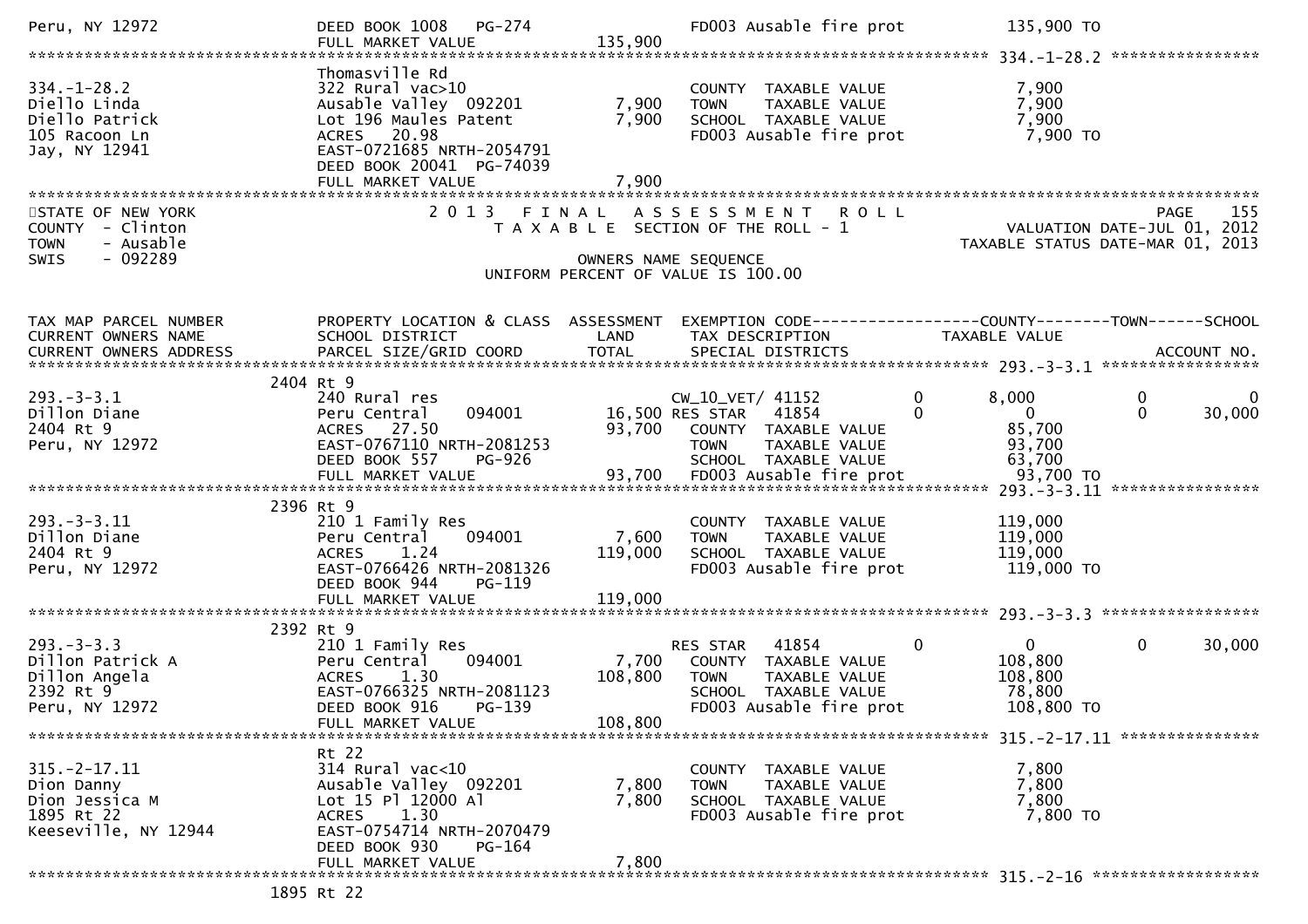| $315. - 2 - 16$<br>Dion Danny E<br>Dion Jessica M<br>1895 Rt 22<br>Keeseville, NY 12944       | 210 1 Family Res<br>Ausable Valley 092201<br>FRNT 160.00 DPTH 200.00<br>320<br>BANK<br>EAST-0754913 NRTH-2070471<br>DEED BOOK 643<br>PG-1175                                     |                                                                             | WARNONALL 41121<br>5,400 RES STAR 41854<br><b>TOWN</b> | 131,200 COUNTY TAXABLE VALUE<br>TAXABLE VALUE<br>SCHOOL TAXABLE VALUE<br>FD003 Ausable fire prot  | $\mathbf 0$<br>$\Omega$      | 19,680<br>$\overline{0}$<br>111,520<br>119,200<br>101,200<br>131,200 TO                                          | 12,000<br>$\Omega$ | $\overline{0}$<br>30,000 |
|-----------------------------------------------------------------------------------------------|----------------------------------------------------------------------------------------------------------------------------------------------------------------------------------|-----------------------------------------------------------------------------|--------------------------------------------------------|---------------------------------------------------------------------------------------------------|------------------------------|------------------------------------------------------------------------------------------------------------------|--------------------|--------------------------|
| STATE OF NEW YORK<br>COUNTY - Clinton<br>- Ausable<br><b>TOWN</b><br>$-092289$<br><b>SWIS</b> |                                                                                                                                                                                  | T A X A B L E SECTION OF THE ROLL - 1<br>UNIFORM PERCENT OF VALUE IS 100.00 | OWNERS NAME SEQUENCE                                   | 2013 FINAL ASSESSMENT ROLL                                                                        |                              | PAGE 156<br>VALUATION DATE-JUL 01, 2012<br>TAXARLE STATUS DATE WILL 01, 2012<br>TAXABLE STATUS DATE-MAR 01, 2013 |                    |                          |
| TAX MAP PARCEL NUMBER<br>CURRENT OWNERS NAME                                                  | PROPERTY LOCATION & CLASS ASSESSMENT<br>SCHOOL DISTRICT<br>Rt 22                                                                                                                 | LAND                                                                        | TAX DESCRIPTION                                        | EXEMPTION CODE------------------COUNTY--------TOWN------SCHOOL                                    | TAXABLE VALUE                |                                                                                                                  |                    |                          |
| $315. - 2 - 7$<br>Dion Matthew M<br>Dion Suzanne E<br>1928 Route 22<br>Keeseville, NY 12944   | 322 Rural vac>10<br>Ausable Valley 092201<br>ACRES 19.88<br>EAST-0755102 NRTH-2071305<br>DEED BOOK 20082 PG-17734<br>FULL MARKET VALUE                                           | 14,700<br>14,700<br>14,700                                                  | <b>TOWN</b>                                            | COUNTY TAXABLE VALUE<br>TAXABLE VALUE<br>SCHOOL TAXABLE VALUE<br>FD003 Ausable fire prot          |                              | 14,700<br>14,700<br>14,700<br>14,700 TO                                                                          |                    |                          |
| $315. - 2 - 8$<br>Dion Matthew M<br>Dion Suzanne E<br>1928 Route 22<br>Keeseville, NY 12944   | 1928 Rt 22<br>210 1 Family Res<br>Ausable Valley 092201<br>Lot 15<br>FRNT 183.00 DPTH 175.00<br>860<br>BANK<br>EAST-0754517 NRTH-2071267<br>DEED BOOK 20082 PG-17734             | 5,500<br>74,500                                                             | RES STAR<br><b>TOWN</b>                                | 41854<br>COUNTY TAXABLE VALUE<br>TAXABLE VALUE<br>SCHOOL TAXABLE VALUE<br>FD003 Ausable fire prot | $\mathbf{0}$                 | $\mathbf{0}$<br>74,500<br>74,500<br>44,500<br>74,500 TO                                                          | $\mathbf{0}$       | 30,000                   |
|                                                                                               | 1923 Rt 22                                                                                                                                                                       |                                                                             |                                                        | 98 PCT OF VALUE USED FOR EXEMPTION PURPOSES                                                       |                              |                                                                                                                  |                    |                          |
| $315. -2 - 22.2$<br>Dion Rocky J<br>Dion Debra A<br>1923 Rt 22<br>Keeseville, NY 12944        | 210 1 Family Res<br>Ausable Valley 092201<br>Lot 15 PL12000 Ac<br>3.60 BANK<br>230<br><b>ACRES</b><br>EAST-0754197 NRTH-2070996<br>DEED BOOK 20021 PG-46790<br>FULL MARKET VALUE | 95,000<br>95,000                                                            | WARNONALL 41121<br>7,600 RES STAR<br><b>TOWN</b>       | 41854<br>COUNTY TAXABLE VALUE<br>TAXABLE VALUE<br>SCHOOL TAXABLE VALUE<br>FD003 Ausable fire prot | $\mathbf{0}$<br>$\mathbf{0}$ | 13,965<br>$\overline{\mathbf{0}}$<br>81,035<br>83,000<br>65,000<br>95,000 TO                                     | 12,000<br>0        | $\Omega$<br>30,000       |
|                                                                                               |                                                                                                                                                                                  |                                                                             |                                                        |                                                                                                   |                              |                                                                                                                  |                    |                          |
| $293.16 - 1 - 10$<br>Diskin III James E<br>29 Haven Ln<br>Peru, NY 12972                      | 29 Haven Ln<br>210 1 Family Res<br>094001<br>Peru Central<br>FRNT 105.00 DPTH 238.00<br>EAST-0767218 NRTH-2083490<br>DEED BOOK 20041 PG-78270<br>FULL MARKET VALUE               | 15,300<br>164,900<br>164,900                                                | RES STAR<br>COUNTY<br><b>TOWN</b>                      | 41854<br>TAXABLE VALUE<br>TAXABLE VALUE<br>SCHOOL TAXABLE VALUE<br>FD003 Ausable fire prot        | $\mathbf{0}$                 | $\mathbf 0$<br>164,900<br>164,900<br>134,900<br>164,900 TO                                                       | 0                  | 30,000                   |
| $294.18 - 2 - 4$<br>Disney George A                                                           | Tanglewood Dr<br>311 Res vac land<br>094001<br>Peru Central                                                                                                                      | 39,400                                                                      | <b>COUNTY</b><br><b>TOWN</b>                           | TAXABLE VALUE<br>TAXABLE VALUE                                                                    |                              | 39,400<br>39,400                                                                                                 |                    |                          |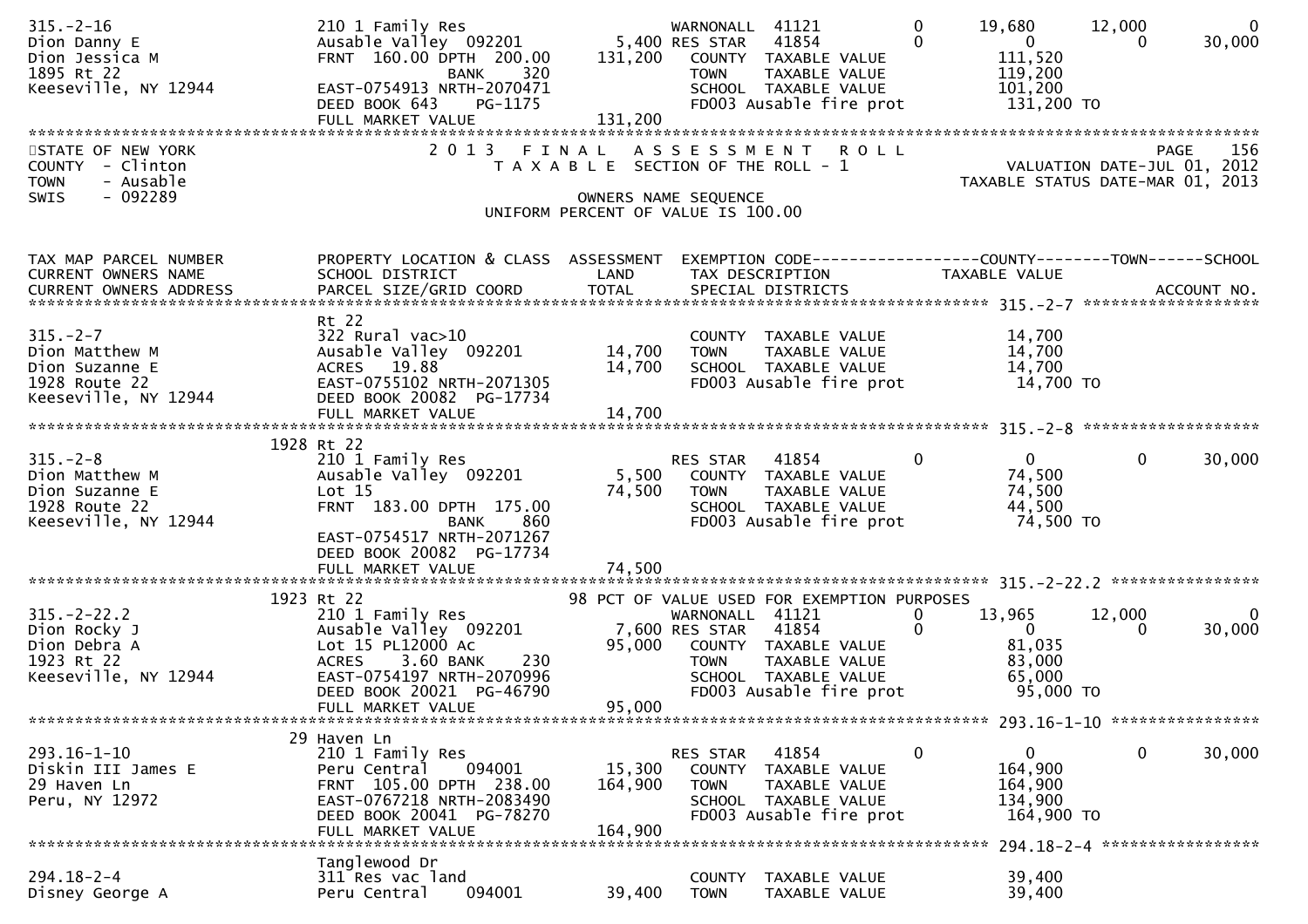| 19 Ollivetti Pl<br>Plattsburgh, NY 12901                                                        | Subd Lot 29<br>FRNT 155.00 DPTH 150.00<br>EAST-0772616 NRTH-2082971<br>DEED BOOK 20122 PG-46698                                                                                                                    | 39,400<br>39,400                                                                                    |                                   | SCHOOL TAXABLE VALUE<br>FD003 Ausable fire prot                                                   |              | 39,400<br>39,400 TO                                             |              |        |
|-------------------------------------------------------------------------------------------------|--------------------------------------------------------------------------------------------------------------------------------------------------------------------------------------------------------------------|-----------------------------------------------------------------------------------------------------|-----------------------------------|---------------------------------------------------------------------------------------------------|--------------|-----------------------------------------------------------------|--------------|--------|
| STATE OF NEW YORK<br>COUNTY - Clinton<br>- Ausable<br><b>TOWN</b><br>$-092289$<br>SWIS          | 2 0 1 3<br>FINAL                                                                                                                                                                                                   | T A X A B L E SECTION OF THE ROLL - 1<br>OWNERS NAME SEQUENCE<br>UNIFORM PERCENT OF VALUE IS 100.00 |                                   | ASSESSMENT ROLL                                                                                   |              | VALUATION DATE-JUL 01, 2012<br>TAXABLE STATUS DATE-MAR 01, 2013 | <b>PAGE</b>  | 157    |
| TAX MAP PARCEL NUMBER<br>CURRENT OWNERS NAME                                                    | PROPERTY LOCATION & CLASS ASSESSMENT<br>SCHOOL DISTRICT                                                                                                                                                            | LAND                                                                                                |                                   | EXEMPTION CODE------------------COUNTY--------TOWN------SCHOOL<br>TAX DESCRIPTION                 |              | TAXABLE VALUE                                                   |              |        |
| $334. - 1 - 5.3$<br>Dixon Beverly Ireland<br>1264 Rt 3<br>PO Box 799<br>Morrisonville, NY 12962 | Parrish Rd<br>323 Vacant rural<br>Ausable Valley 092201<br>ACRES 10.00<br>EAST-0729485 NRTH-2057905<br>DEED BOOK 785<br>$PG-199$                                                                                   | 9,900<br>9,900                                                                                      | <b>TOWN</b>                       | COUNTY TAXABLE VALUE<br>TAXABLE VALUE<br>SCHOOL TAXABLE VALUE<br>FD003 Ausable fire prot          |              | 9,900<br>9,900<br>9,900<br>$9,900$ TO                           |              |        |
|                                                                                                 |                                                                                                                                                                                                                    |                                                                                                     |                                   |                                                                                                   |              |                                                                 |              |        |
| $315. -2 - 17.16$<br>Dobbs Cheryl<br>1919 Rt 22<br>Keeseville, NY 12944                         | 1919 Rt 22<br>210 1 Family Res<br>Ausable Valley 092201<br>Lot 15 Pl 12000 Al<br>3.40<br><b>ACRES</b><br>EAST-0754385 NRTH-2070708<br>DEED BOOK 20072 PG-2200                                                      | 7,400<br>126,800                                                                                    | RES STAR<br><b>TOWN</b>           | 41854<br>COUNTY TAXABLE VALUE<br>TAXABLE VALUE<br>SCHOOL TAXABLE VALUE<br>FD003 Ausable fire prot | $\mathbf 0$  | $\mathbf 0$<br>126,800<br>126,800<br>96,800<br>126,800 TO       | $\mathbf{0}$ | 30,000 |
|                                                                                                 | FULL MARKET VALUE                                                                                                                                                                                                  | 126,800                                                                                             |                                   |                                                                                                   |              |                                                                 |              |        |
| 2040/2051 Rt 22                                                                                 |                                                                                                                                                                                                                    |                                                                                                     |                                   |                                                                                                   |              |                                                                 |              |        |
| $304. - 3 - 4.1$<br>Doner Carl J<br>Doner Lynn C<br>PO Box 159<br>Keeseville, NY 12944          | 240 Rural res<br>Ausable Valley 092201<br>Lot 2 Pl 12000 Al<br>ACRES 20.00<br>EAST-0751861 NRTH-2073470<br>DEED BOOK 20072 PG-11249                                                                                | 17,900<br>56,000                                                                                    | RES STAR<br><b>TOWN</b>           | 41854<br>COUNTY TAXABLE VALUE<br>TAXABLE VALUE<br>SCHOOL TAXABLE VALUE<br>FD003 Ausable fire prot | $\mathbf{0}$ | $\mathbf{0}$<br>56,000<br>56,000<br>26,000<br>56,000 TO         | $\mathbf{0}$ | 30,000 |
|                                                                                                 |                                                                                                                                                                                                                    |                                                                                                     |                                   |                                                                                                   |              |                                                                 |              |        |
| $334. - 1 - 23.2$<br>Doner Carol A<br>210 Thomasville Rd<br>Ausable Forks, NY 12912             | 210 Thomasville Rd<br>210 1 Family Res<br>Ausable Valley 092201<br>Lot 198 Maules<br>Exception Deed 627-1003<br>3.20<br><b>ACRES</b><br>EAST-0723538 NRTH-2057645<br>DEED BOOK 20102 PG-32135<br>FULL MARKET VALUE | 7,300<br>99,400<br>99,400                                                                           | <b>RES STAR</b><br><b>TOWN</b>    | 41854<br>COUNTY TAXABLE VALUE<br>TAXABLE VALUE<br>SCHOOL TAXABLE VALUE<br>FD003 Ausable fire prot | $\mathbf 0$  | $\mathbf 0$<br>99,400<br>99,400<br>69,400<br>99,400 TO          | 0            | 30,000 |
|                                                                                                 | 2091 Rt 22                                                                                                                                                                                                         |                                                                                                     |                                   |                                                                                                   |              |                                                                 |              |        |
| $304. - 1 - 17.6$<br>Doner Dale<br>2091 Rt 22                                                   | 210 1 Family Res<br>Ausable Valley 092201<br>Survey Bk 20 Pg 135                                                                                                                                                   | 8,900<br>133,200                                                                                    | RES STAR<br>COUNTY<br><b>TOWN</b> | 41854<br>TAXABLE VALUE<br>TAXABLE VALUE                                                           | 0            | 0<br>133,200<br>133,200                                         | 0            | 30,000 |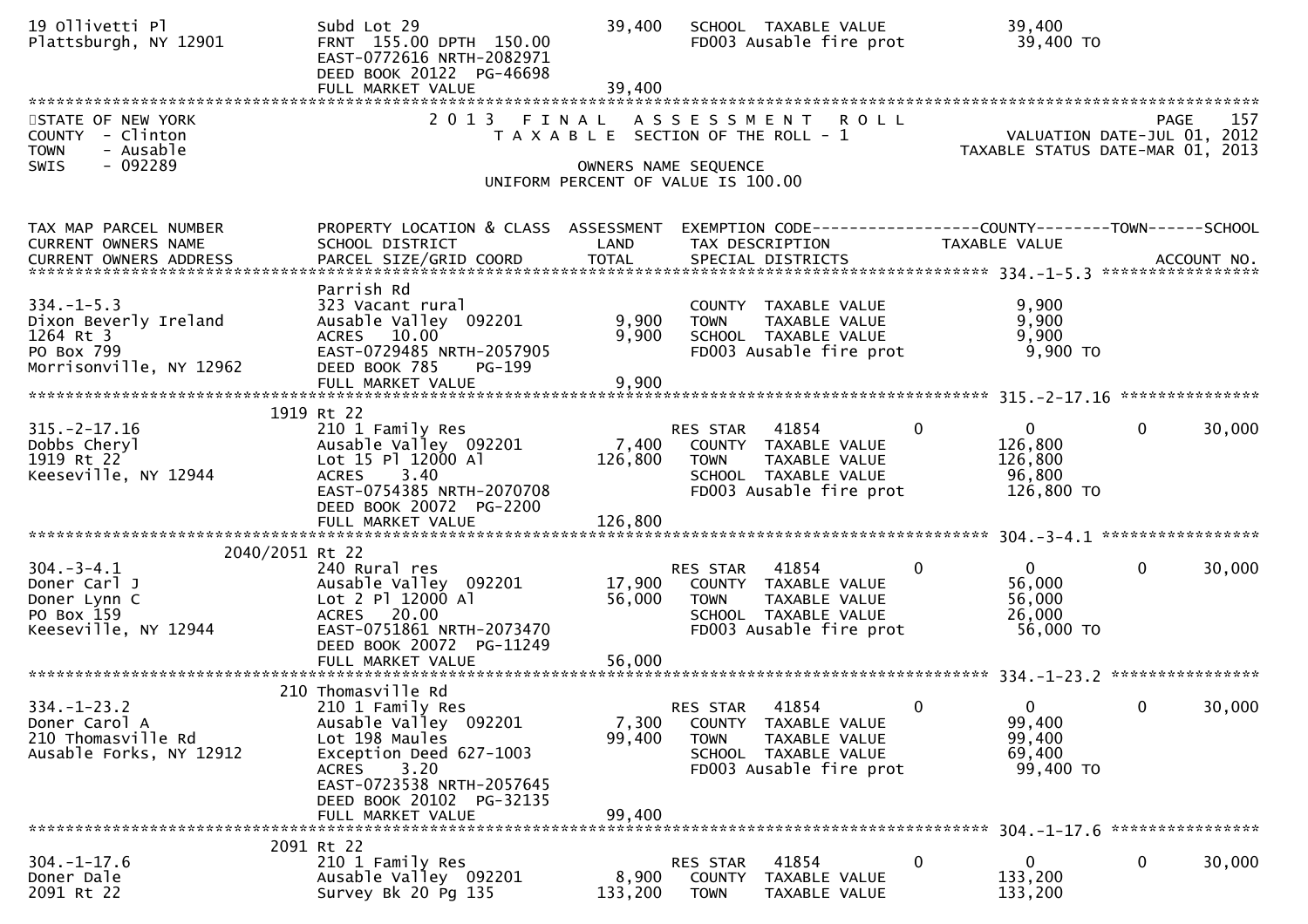| Keeseville, NY 12944                                                             | 5.78<br><b>ACRES</b><br>EAST-0751444 NRTH-2074308<br>DEED BOOK 20082 PG-19773<br>FULL MARKET VALUE                                                                                                                  | 133,200                    | SCHOOL TAXABLE VALUE<br>FD003 Ausable fire prot                                                                                        | 103,200<br>133,200 TO                                                                                            |
|----------------------------------------------------------------------------------|---------------------------------------------------------------------------------------------------------------------------------------------------------------------------------------------------------------------|----------------------------|----------------------------------------------------------------------------------------------------------------------------------------|------------------------------------------------------------------------------------------------------------------|
| STATE OF NEW YORK<br>COUNTY - Clinton<br><b>TOWN</b><br>- Ausable                | 2 0 1 3                                                                                                                                                                                                             |                            | FINAL ASSESSMENT ROLL<br>T A X A B L E SECTION OF THE ROLL - 1                                                                         | PAGE 158<br>VALUATION DATE-JUL 01, 2012<br>TAXABLE STATUS DATE 11:0 2:1 2:12<br>TAXABLE STATUS DATE-MAR 01, 2013 |
| $-092289$<br><b>SWIS</b>                                                         |                                                                                                                                                                                                                     | OWNERS NAME SEQUENCE       | UNIFORM PERCENT OF VALUE IS 100.00                                                                                                     |                                                                                                                  |
| TAX MAP PARCEL NUMBER<br>CURRENT OWNERS NAME<br><b>CURRENT OWNERS ADDRESS</b>    | PROPERTY LOCATION & CLASS ASSESSMENT<br>SCHOOL DISTRICT                                                                                                                                                             | LAND                       | TAX DESCRIPTION                                                                                                                        | EXEMPTION CODE------------------COUNTY--------TOWN------SCHOOL<br>TAXABLE VALUE                                  |
| $304. - 3 - 2$<br>Doner Dale<br>2091 Rt 22<br>Keeseville, NY 12944               | 2060 Rt 22<br>210 1 Family Res<br>Ausable Valley 092201<br>FRNT 181.00 DPTH 216.00<br>EAST-0752384 NRTH-2073812<br>DEED BOOK 20082 PG-19778<br>FULL MARKET VALUE                                                    | 7,700<br>64,000<br>64,000  | COUNTY TAXABLE VALUE<br><b>TOWN</b><br>TAXABLE VALUE<br>SCHOOL TAXABLE VALUE<br>FD003 Ausable fire prot                                | 64,000<br>64,000<br>64,000<br>64,000 TO                                                                          |
| $313 - 3 - 3$<br>Doner David<br>Doner Tammy<br>PO Box 526<br>Peru, NY 12972-0526 | 695 Clintonville Rd<br>210 1 Family Res<br>Ausable Valley 092201<br>Lot 10 Pl 12000 Al<br>ACRES 1.60<br>EAST-0731038 NRTH-2069588<br>DEED BOOK 745<br><b>PG-12</b>                                                  | 104,200                    | <b>RES STAR 41854</b><br>4,900 COUNTY TAXABLE VALUE<br>TAXABLE VALUE<br><b>TOWN</b><br>SCHOOL TAXABLE VALUE<br>FD003 Ausable fire prot | $\Omega$<br>$\mathbf{0}$<br>$\mathbf{0}$<br>30,000<br>104,200<br>104,200<br>74,200<br>104,200 TO                 |
| $315. - 2 - 19$<br>Doner Dennis<br>58 Basket Ave<br>Keeseville, NY 12944         | 58 Basket Ave<br>210 1 Family Res<br>Ausable Valley 092201<br>FRNT 130.00 DPTH 162.00<br>EAST-0753734 NRTH-2070068<br>DEED BOOK 20102 PG-33650<br>FULL MARKET VALUE                                                 | 5,000<br>52,000<br>52,000  | RES STAR 41854<br>COUNTY TAXABLE VALUE<br><b>TOWN</b><br>TAXABLE VALUE<br>SCHOOL TAXABLE VALUE<br>FD003 Ausable fire prot              | $\mathbf{0}$<br>$\Omega$<br>$\mathbf{0}$<br>30,000<br>52,000<br>52,000<br>22,000<br>52,000 TO                    |
| $315. -2 - 17.153$<br>Doner Dennis E<br>58 Basket Ave<br>Keeseville, NY 12944    | Dion Dr<br>$314$ Rural vac<10<br>Ausable Valley 092201<br>Lot 15 Pl 12000 Ac Loc<br>Survey Map 20072/05904 Lo<br>2.19<br><b>ACRES</b><br>EAST-0753694 NRTH-2070204<br>DEED BOOK 20112 PG-41064<br>FULL MARKET VALUE | 11,200<br>11,200<br>11,200 | COUNTY TAXABLE VALUE<br><b>TOWN</b><br>TAXABLE VALUE<br>SCHOOL TAXABLE VALUE<br>FD003 Ausable fire prot                                | 11,200<br>11,200<br>11,200<br>11,200 TO                                                                          |
| $304 - 3 - 5$<br>Doner Edward A<br>78 Lower Rd<br>Clintonville, NY 12924         | 1-17 Lorraine Way<br>240 Rural res<br>Ausable Valley 092201<br>2 PT 12200<br>ACRES 16.60<br>EAST-0753001 NRTH-2074168                                                                                               | 14,500<br>124,500          | COUNTY TAXABLE VALUE<br>TAXABLE VALUE<br><b>TOWN</b><br>SCHOOL TAXABLE VALUE<br>FD003 Ausable fire prot                                | 124,500<br>124,500<br>124,500<br>124,500 TO                                                                      |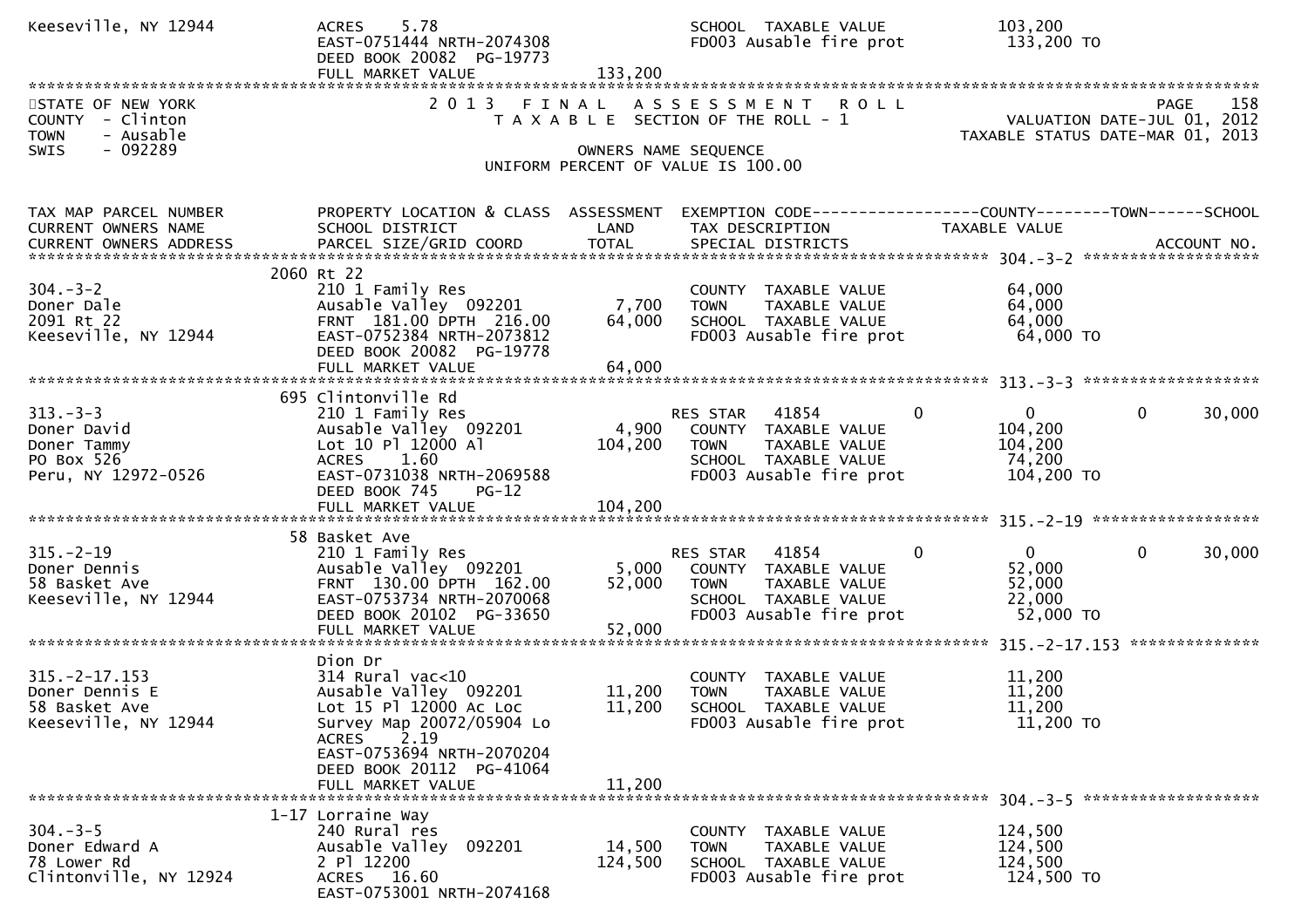DEED BOOK 20072 PG-2635 FULL MARKET VALUE 124,500

|                                | MARREI<br><b>VALUE</b>                           | 144, JUU                              |                      |                                                 |              |                                  |              |        |
|--------------------------------|--------------------------------------------------|---------------------------------------|----------------------|-------------------------------------------------|--------------|----------------------------------|--------------|--------|
| STATE OF NEW YORK              | 2 0 1 3                                          | FINAL                                 | A S S E S S M E N T  | <b>ROLL</b>                                     |              |                                  | <b>PAGE</b>  | 159    |
| COUNTY - Clinton               |                                                  | T A X A B L E SECTION OF THE ROLL - 1 |                      |                                                 |              | VALUATION DATE-JUL 01, 2012      |              |        |
| <b>TOWN</b><br>- Ausable       |                                                  |                                       |                      |                                                 |              | TAXABLE STATUS DATE-MAR 01, 2013 |              |        |
| - 092289<br><b>SWIS</b>        |                                                  |                                       | OWNERS NAME SEQUENCE |                                                 |              |                                  |              |        |
|                                |                                                  | UNIFORM PERCENT OF VALUE IS 100.00    |                      |                                                 |              |                                  |              |        |
|                                |                                                  |                                       |                      |                                                 |              |                                  |              |        |
|                                |                                                  |                                       |                      |                                                 |              |                                  |              |        |
| TAX MAP PARCEL NUMBER          | PROPERTY LOCATION & CLASS ASSESSMENT             |                                       |                      |                                                 |              |                                  |              |        |
| CURRENT OWNERS NAME            | SCHOOL DISTRICT                                  | LAND                                  | TAX DESCRIPTION      |                                                 |              | TAXABLE VALUE                    |              |        |
| CURRENT OWNERS ADDRESS         |                                                  |                                       |                      |                                                 |              |                                  |              |        |
|                                |                                                  |                                       |                      |                                                 |              |                                  |              |        |
|                                | 62 Taylor Hill Rd                                |                                       |                      |                                                 |              |                                  |              |        |
| $315. - 1 - 15$                | 270 Mfg housing                                  |                                       |                      | COUNTY TAXABLE VALUE                            |              | 52,000<br>52,000                 |              |        |
| Doner Edward A                 | Ausable Valley 092201<br>FRNT 150.00 DPTH 150.00 | 4,900                                 | <b>TOWN</b>          | TAXABLE VALUE                                   |              | 52,000                           |              |        |
| Doner Deborah L<br>78 Lower Rd | EAST-0751407 NRTH-2069591                        | 52,000                                |                      | SCHOOL TAXABLE VALUE<br>FD003 Ausable fire prot |              | 52,000 TO                        |              |        |
| Clintonville, NY 12924         |                                                  |                                       |                      |                                                 |              |                                  |              |        |
|                                | DEED BOOK 20092 PG-22504                         |                                       |                      |                                                 |              |                                  |              |        |
|                                |                                                  |                                       |                      |                                                 |              |                                  |              |        |
|                                | 78 Lower Rd                                      |                                       |                      |                                                 |              |                                  |              |        |
| $335.1 - 1 - 28.42$            | 210 1 Family Res                                 |                                       | RES STAR             | 41854                                           | 0            | 0                                | $\mathbf{0}$ | 30,000 |
| Doner Edward A                 | Ausable Valley 092201                            | 4,500                                 |                      | COUNTY TAXABLE VALUE                            |              | 69,000                           |              |        |
| Doner Deborah                  | Lot 13                                           | 69,000                                | <b>TOWN</b>          | TAXABLE VALUE                                   |              | 69,000                           |              |        |
| 78 Lower Rd                    | <b>ACRES</b><br>1.00                             |                                       |                      | SCHOOL TAXABLE VALUE                            |              | 39,000                           |              |        |
| Clintonville, NY 12924         | EAST-0732960 NRTH-2053582                        |                                       |                      | FD003 Ausable fire prot                         |              | 69,000 TO                        |              |        |
|                                | DEED BOOK 20061 PG-92846                         |                                       |                      | LT003 Clintonville Light                        |              | 69,000 TO                        |              |        |
|                                | FULL MARKET VALUE                                | 69,000                                |                      |                                                 |              |                                  |              |        |
|                                |                                                  |                                       |                      |                                                 |              |                                  |              |        |
|                                | 34 Basket Ave                                    |                                       |                      |                                                 |              |                                  |              |        |
| $315. -2 - 17.12$              | 270 Mfg housing                                  |                                       | RES STAR             | 41854                                           | 0            | $\overline{0}$                   | $\mathbf{0}$ | 30,000 |
| Doner John E                   | Ausable Valley 092201                            | 6,100                                 |                      | COUNTY TAXABLE VALUE                            |              | 47,000                           |              |        |
| Doner Stacy A                  | Lot 15 Pl 12000 Al                               | 47,000                                | <b>TOWN</b>          | TAXABLE VALUE                                   |              | 47,000                           |              |        |
| PO Box 136                     | 1.20<br><b>ACRES</b>                             |                                       |                      | SCHOOL TAXABLE VALUE                            |              | 17,000                           |              |        |
| Keeseville, NY 12944           | EAST-0754275 NRTH-2070243                        |                                       |                      | FD003 Ausable fire prot                         |              | 47,000 TO                        |              |        |
|                                | DEED BOOK 20001 PG-20100                         |                                       |                      |                                                 |              |                                  |              |        |
|                                |                                                  |                                       |                      |                                                 |              |                                  |              |        |
|                                |                                                  |                                       |                      |                                                 |              |                                  |              |        |
|                                | 659 Hallock Hill Rd                              |                                       |                      |                                                 |              |                                  |              |        |
| $303 - 2 - 47$                 | 270 Mfg housing                                  |                                       | RES STAR             | 41854                                           | $\mathbf{0}$ | $\overline{0}$                   | $\mathbf{0}$ | 30,000 |
| Doner Julie M                  | Ausable Valley <sup>-</sup> 092201               | 6,100                                 |                      | COUNTY TAXABLE VALUE                            |              | 45,000                           |              |        |
| PO Box 526                     | 1.20<br><b>ACRES</b>                             | 45,000                                | <b>TOWN</b>          | TAXABLE VALUE                                   |              | 45,000                           |              |        |
| Peru, NY 12972                 | EAST-0737396 NRTH-2073633                        |                                       |                      | SCHOOL TAXABLE VALUE                            |              | 15,000                           |              |        |
|                                | DEED BOOK 20112 PG-41608<br>FULL MARKET VALUE    | 45,000                                |                      | FD003 Ausable fire prot                         |              | 45,000 TO                        |              |        |
|                                |                                                  |                                       |                      |                                                 |              |                                  |              |        |
|                                | 2058 Rt 22                                       |                                       |                      | 77 PCT OF VALUE USED FOR EXEMPTION PURPOSES     |              |                                  |              |        |
| $304. - 3 - 1$                 | 240 Rural res                                    |                                       | AGED - ALL 41800     |                                                 | 0            | 25,680                           | 25,680       | 25,680 |
| Doner Life Lease Thomas E      | Ausable Valley 092201                            |                                       | 20,500 SR STAR 41834 |                                                 | $\Omega$     | $\overline{0}$                   | 0            | 41,020 |
| Doner David & Tammy M Jr       | ACRES 16.80                                      |                                       |                      | 66,700 COUNTY TAXABLE VALUE                     |              | 41,020                           |              |        |
| PO Box 526                     | EAST-0752644 NRTH-2074540                        |                                       | TOWN                 | TAXABLE VALUE                                   |              | 41,020                           |              |        |
| Peru, NY 12972                 | DEED BOOK 20001 PG-24327                         |                                       |                      | SCHOOL TAXABLE VALUE                            |              | $\Omega$                         |              |        |
|                                |                                                  |                                       |                      |                                                 |              |                                  |              |        |
|                                |                                                  |                                       |                      |                                                 |              |                                  |              |        |

STATE OF NEW YORK 2013 FINAL ASSESSMENT ROLL PAGE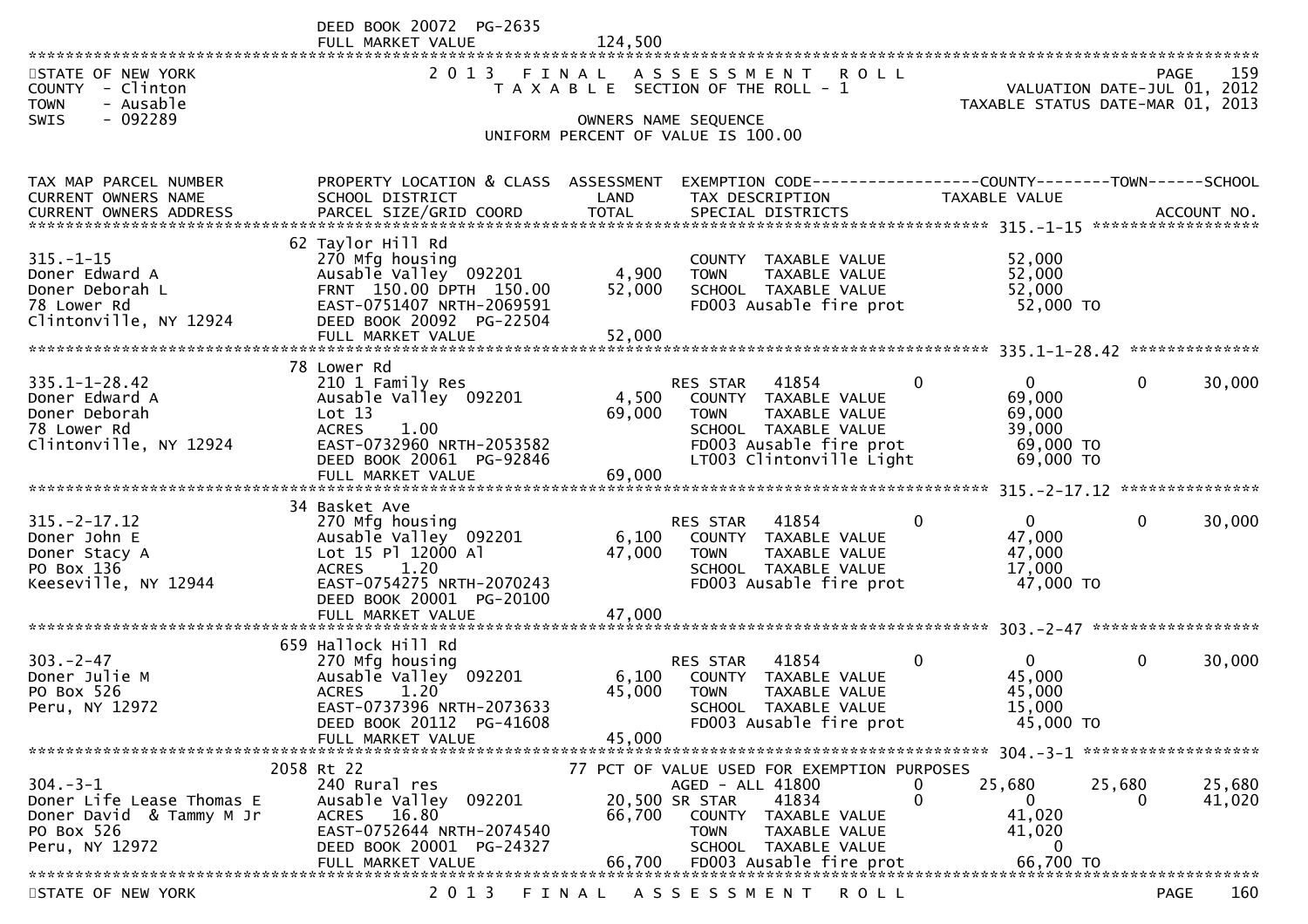| <b>COUNTY</b><br>- Clinton<br><b>TOWN</b><br>- Ausable<br>$-092289$<br>SWIS                         |                                                                                                                                                                                                                              | T A X A B L E SECTION OF THE ROLL - 1<br>OWNERS NAME SEQUENCE<br>UNIFORM PERCENT OF VALUE IS 100.00                                                                |                                                                                            | VALUATION DATE-JUL 01, 2012<br>TAXABLE STATUS DATE-MAR 01, 2013 |
|-----------------------------------------------------------------------------------------------------|------------------------------------------------------------------------------------------------------------------------------------------------------------------------------------------------------------------------------|--------------------------------------------------------------------------------------------------------------------------------------------------------------------|--------------------------------------------------------------------------------------------|-----------------------------------------------------------------|
| TAX MAP PARCEL NUMBER<br><b>CURRENT OWNERS NAME</b>                                                 | PROPERTY LOCATION & CLASS ASSESSMENT<br>SCHOOL DISTRICT<br>-OURRENT OWNERS ADDRESS PARCEL SIZE/GRID COORD TOTAL SPECIAL DISTRICTS (2000 MERS ADDRESS PARCEL SIZE/GRID COORD TOTAL SPECIAL DISTRICTS AND MANUSISM ACCOUNT NO. | LAND<br>TAX DESCRIPTION                                                                                                                                            | EXEMPTION CODE-----------------COUNTY-------TOWN------SCHOOL<br>TAXABLE VALUE              |                                                                 |
| $314. - 1 - 12.12$<br>Doner Michael D<br>830 Clintonville Rd<br>Peru, NY 12972                      | 830 Clintonville Rd<br>210 1 Family Res<br>Ausable Valley 092201<br>Lot 7 Pl 12000 Ac Loc<br><b>PLD 32</b><br><b>ACRES</b><br>080<br>$1.00$ BANK<br>EAST-0732075 NRTH-2072771<br>DEED BOOK 20061 PG-90117                    | 41854<br>RES STAR<br>4,500<br>COUNTY TAXABLE VALUE<br>77,000<br>TAXABLE VALUE<br>TOWN<br>SCHOOL TAXABLE VALUE<br>FD003 Ausable fire prot                           | $\mathbf 0$<br>$\overline{0}$<br>77,000<br>77,000<br>47,000<br>77,000 TO                   | 30,000<br>$\overline{0}$                                        |
|                                                                                                     | FULL MARKET VALUE                                                                                                                                                                                                            | 77,000                                                                                                                                                             |                                                                                            |                                                                 |
| $334. - 2 - 13$<br>Doner Richard J<br>Bezio Nannette<br>1673 Rt 9N<br>AuSable Forks, NY 12912       | 1673 Rt 9N<br>210 1 Family Res<br>Ausable Valley 092201<br>Lot 196 Maules Patent<br>ACRES 1.50 BANK<br>080<br>EAST-0724782 NRTH-2050090<br>DEED BOOK 923<br>PG-85                                                            | RES STAR<br>41854<br>6,000<br>COUNTY TAXABLE VALUE<br>76,800<br><b>TOWN</b><br>TAXABLE VALUE<br>SCHOOL TAXABLE VALUE<br>FD003 Ausable fire prot                    | $\mathbf{0}$<br>$\overline{0}$<br>76,800<br>76,800<br>46,800<br>76,800 TO                  | 30,000<br>$\overline{0}$                                        |
|                                                                                                     |                                                                                                                                                                                                                              |                                                                                                                                                                    |                                                                                            |                                                                 |
|                                                                                                     | 33 Pine Tree Dr                                                                                                                                                                                                              |                                                                                                                                                                    |                                                                                            |                                                                 |
| $315.4 - 1 - 16.2$<br>Doner Thomas J<br>33 Pine Tree Dr<br>Keeseville, NY 12944                     | 210 1 Family Res<br>Ausable Valley 092201<br>Pinetree Vil Bk A Pg 126<br>FRNT 125.00 DPTH 176.70<br>080<br><b>BANK</b><br>EAST-0754183 NRTH-2066318                                                                          | 41854<br>RES STAR<br>8,300<br>COUNTY TAXABLE VALUE<br>128,100 TOWN<br>TAXABLE VALUE<br>SCHOOL TAXABLE VALUE<br>FD003 Ausable fire prot<br>LT005 Pine Tree Dr Light | $\overline{0}$<br>$\mathbf{0}$<br>128,100<br>128,100<br>98,100<br>128,100 TO<br>128,100 TO | 30,000<br>$\overline{0}$                                        |
|                                                                                                     | DEED BOOK 20041 PG-75264<br>FULL MARKET VALUE                                                                                                                                                                                | 128,100                                                                                                                                                            |                                                                                            |                                                                 |
|                                                                                                     |                                                                                                                                                                                                                              |                                                                                                                                                                    |                                                                                            |                                                                 |
| $334. - 2 - 8.2$<br>Dorr Life Use Esther A<br>Denton Tina M<br>1641 Rt 9N<br>Clintonville, NY 12924 | 1641 Rt 9N<br>210 1 Family Res<br>Ausable Valley 092201 6,000 AGED - ALL 41800<br>Subdiv Map W/deed B 758 P<br><b>ACRES</b><br>1.10<br>EAST-0725501 NRTH-2050555<br>DEED BOOK 20051 PG-79952                                 | WARCOMALL 41131<br>135,800 SR STAR<br>41834<br>COUNTY TAXABLE VALUE<br><b>TOWN</b><br>TAXABLE VALUE                                                                | 0<br>33,950<br>50,925<br>0<br>$\mathbf{0}$<br>$\Omega$<br>50,925<br>57,900<br>4,600        | $\boldsymbol{0}$<br>20,000<br>67,900<br>57,900<br>63,300<br>0   |
|                                                                                                     | FULL MARKET VALUE                                                                                                                                                                                                            | SCHOOL TAXABLE VALUE<br>FD003 Ausable fire prot<br>135,800                                                                                                         | 135,800 TO                                                                                 |                                                                 |
|                                                                                                     | 39 Ouellette Cir                                                                                                                                                                                                             |                                                                                                                                                                    |                                                                                            | 315. - 2 - 38 *******************                               |
| $315. - 2 - 38$<br>Doty Neal L<br>39 Oulette Cir<br>Keeseville, NY 12944                            | 210 1 Family Res<br>Ausable Valley 092201<br>Sub Div Lot 16<br>North Country Acres Bk-9<br>1.06<br><b>ACRES</b><br>EAST-0753799 NRTH-2072313                                                                                 | 41854<br>RES STAR<br>17,300<br>TAXABLE VALUE<br><b>COUNTY</b><br>92,800<br><b>TOWN</b><br>TAXABLE VALUE<br>SCHOOL TAXABLE VALUE<br>FD003 Ausable fire prot         | 0<br>$\overline{0}$<br>92,800<br>92,800<br>62,800<br>92,800 TO                             | $\mathbf{0}$<br>30,000                                          |
|                                                                                                     | DEED BOOK 20021 PG-49457                                                                                                                                                                                                     | na pon                                                                                                                                                             |                                                                                            |                                                                 |

FULL MARKET VALUE 92,800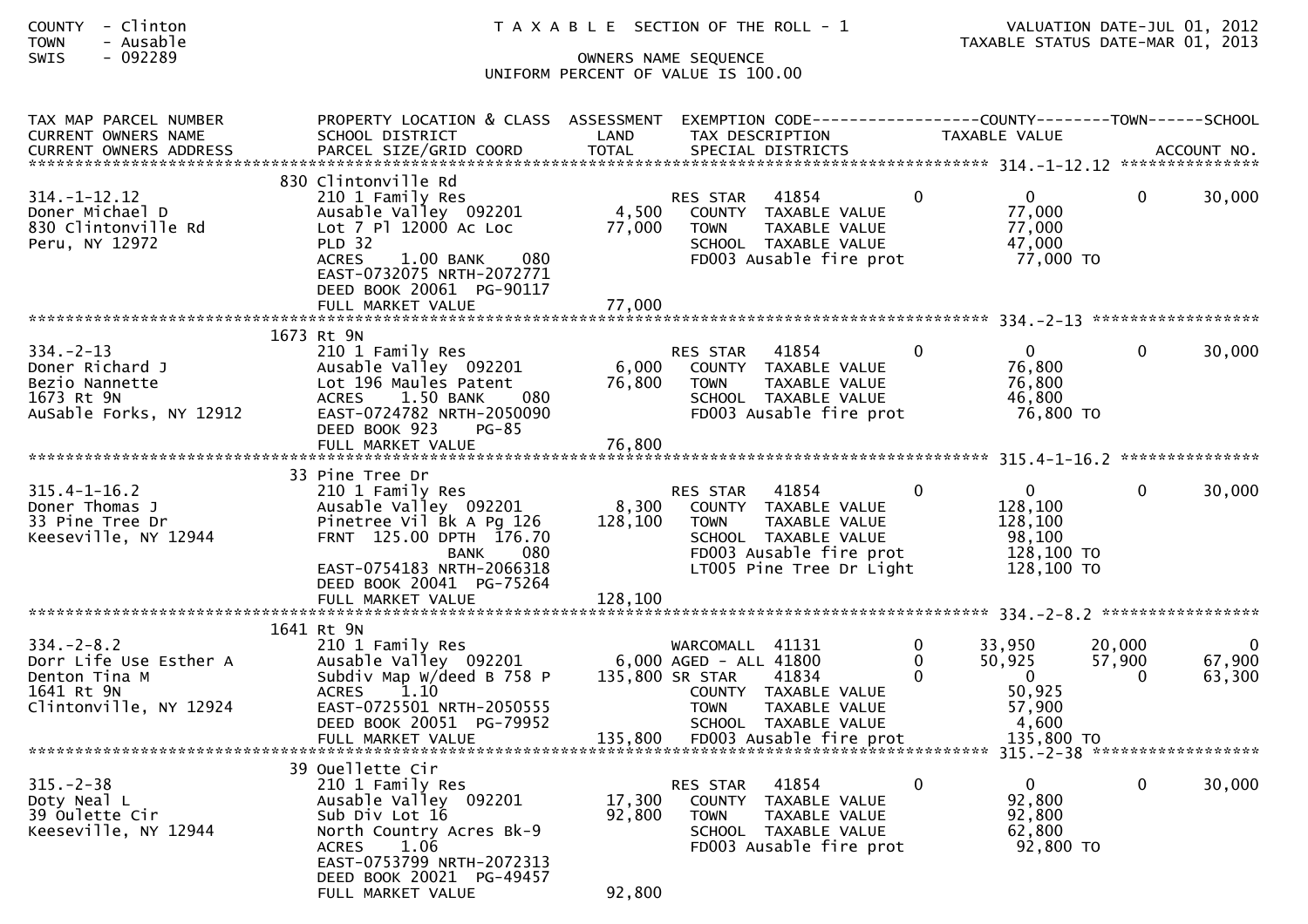| STATE OF NEW YORK             | 2 0 1 3<br>FINAL                     |                                    | A S S E S S M E N T | ROLL                                                         |              |                                                  | <b>PAGE</b>  | 161         |
|-------------------------------|--------------------------------------|------------------------------------|---------------------|--------------------------------------------------------------|--------------|--------------------------------------------------|--------------|-------------|
| - Clinton<br><b>COUNTY</b>    |                                      |                                    |                     | T A X A B L E SECTION OF THE ROLL - 1                        |              | VALUATION DATE-JUL 01, 2012                      |              |             |
| <b>TOWN</b><br>- Ausable      |                                      |                                    |                     |                                                              |              | TAXABLE STATUS DATE-MAR 01, 2013                 |              |             |
| $-092289$<br><b>SWIS</b>      |                                      | OWNERS NAME SEQUENCE               |                     |                                                              |              |                                                  |              |             |
|                               |                                      | UNIFORM PERCENT OF VALUE IS 100.00 |                     |                                                              |              |                                                  |              |             |
|                               |                                      |                                    |                     |                                                              |              |                                                  |              |             |
|                               |                                      |                                    |                     |                                                              |              |                                                  |              |             |
| TAX MAP PARCEL NUMBER         | PROPERTY LOCATION & CLASS ASSESSMENT |                                    |                     | EXEMPTION CODE-----------------COUNTY-------TOWN------SCHOOL |              |                                                  |              |             |
| <b>CURRENT OWNERS NAME</b>    | SCHOOL DISTRICT                      | LAND                               |                     | TAX DESCRIPTION                                              |              | TAXABLE VALUE                                    |              |             |
| <b>CURRENT OWNERS ADDRESS</b> | PARCEL SIZE/GRID COORD               | <b>TOTAL</b>                       |                     | SPECIAL DISTRICTS                                            |              |                                                  |              | ACCOUNT NO. |
|                               |                                      |                                    |                     |                                                              |              |                                                  |              |             |
|                               | Rt 9N                                |                                    |                     |                                                              |              |                                                  |              |             |
| $334. - 1 - 15$               | 314 Rural vac<10                     |                                    |                     | COUNTY TAXABLE VALUE                                         |              | 6,000                                            |              |             |
| Doucette Jeanette V           | Ausable Valley 092201                | 6,000                              | <b>TOWN</b>         | TAXABLE VALUE                                                |              | 6,000                                            |              |             |
| Blaise Virgil                 | 1.10<br><b>ACRES</b>                 | 6,000                              |                     | SCHOOL TAXABLE VALUE                                         |              | 6,000                                            |              |             |
| 32 Olivetti Pl                | EAST-0729964 NRTH-2053178            |                                    |                     | FD003 Ausable fire prot                                      |              | 6,000 TO                                         |              |             |
| Plattsburgh, NY 12901         | DEED BOOK 733<br>PG-121              |                                    |                     |                                                              |              |                                                  |              |             |
|                               | FULL MARKET VALUE                    | 6,000                              |                     |                                                              |              |                                                  |              |             |
|                               |                                      |                                    |                     |                                                              |              |                                                  |              |             |
|                               | 54 Lower Rd                          |                                    |                     |                                                              |              |                                                  |              |             |
| $335.1 - 1 - 28.2$            | 270 Mfg housing                      |                                    | <b>RES STAR</b>     | 41854                                                        | $\Omega$     | 0                                                | 0            | 30,000      |
| Douglas Bobby                 | Ausable Valley 092201                | 3,000                              |                     |                                                              |              | 38,500                                           |              |             |
|                               | FRNT 131.00 DPTH 108.00              |                                    |                     | COUNTY TAXABLE VALUE                                         |              |                                                  |              |             |
| 54 Lower Rd                   |                                      | 38,500                             | <b>TOWN</b>         | TAXABLE VALUE                                                |              | 38,500                                           |              |             |
| Clintonville, NY 12924        | EAST-0733381 NRTH-2053565            |                                    |                     | SCHOOL TAXABLE VALUE                                         |              | 8,500                                            |              |             |
|                               | DEED BOOK 577<br>PG-1007             |                                    |                     | FD003 Ausable fire prot                                      |              | 38,500 TO                                        |              |             |
|                               | FULL MARKET VALUE                    | 38,500                             |                     | LT003 Clintonville Light                                     |              | 38,500 TO                                        |              |             |
|                               |                                      |                                    |                     |                                                              |              | $334 - 2 - 11$ *******************               |              |             |
|                               | 1652 Rt 9N                           |                                    |                     |                                                              |              |                                                  |              |             |
| $334. -2 - 11$                | 210 1 Family Res                     |                                    | RES STAR            | 41854                                                        | $\mathbf{0}$ | $\mathbf{0}$                                     | $\mathbf{0}$ | 30,000      |
| Douglas Bryan M               | Ausable Valley 092201                | 6,300                              |                     | COUNTY TAXABLE VALUE                                         |              | 88,000                                           |              |             |
| Douglas Heather L             | 1.50 BANK<br><b>ACRES</b><br>080     | 88,000                             | <b>TOWN</b>         | TAXABLE VALUE                                                |              | 88,000                                           |              |             |
| 1652 Rt 9N                    | EAST-0725033 NRTH-2050674            |                                    |                     | SCHOOL TAXABLE VALUE                                         |              | 58,000                                           |              |             |
| Ausable Forks, NY 12912       | DEED BOOK 20102 PG-34665             |                                    |                     | FD003 Ausable fire prot                                      |              | 88,000 TO                                        |              |             |
|                               |                                      |                                    |                     |                                                              |              |                                                  |              |             |
|                               |                                      |                                    |                     |                                                              |              |                                                  |              |             |
|                               | 58 Lower Rd                          |                                    |                     |                                                              |              |                                                  |              |             |
| $335.1 - 1 - 28.3$            | 210 1 Family Res                     |                                    | RES STAR            | 41854                                                        | $\mathbf{0}$ | $\mathbf{0}$                                     | 0            | 30,000      |
| Douglas Rodney K              | Ausable Valley 092201                | 3,000                              |                     | COUNTY TAXABLE VALUE                                         |              | 57,300                                           |              |             |
| Douglas Sandra                | FRNT 131.00 DPTH 108.00              | 57,300                             | <b>TOWN</b>         | TAXABLE VALUE                                                |              | 57,300                                           |              |             |
| 58 Lower Rd                   | EAST-0733248 NRTH-2053563            |                                    |                     | SCHOOL TAXABLE VALUE                                         |              | 27,300                                           |              |             |
| Clintonville, NY 12924        | DEED BOOK 709<br>$PG-53$             |                                    |                     | FD003 Ausable fire prot                                      |              | 57,300 TO                                        |              |             |
|                               | FULL MARKET VALUE                    | 57,300                             |                     | LT003 Clintonville Light                                     |              | 57,300 TO                                        |              |             |
|                               |                                      |                                    |                     |                                                              |              | ****************** 335.1-1-27 ****************** |              |             |
|                               | 48 Lower Rd                          |                                    |                     |                                                              |              |                                                  |              |             |
| $335.1 - 1 - 27$              | 270 Mfg housing                      |                                    | WARCOMALL 41131     |                                                              | 0            | 13,000                                           | 13,000       | $\bf{0}$    |
| Douglas Roger C               | Ausable Valley 092201                |                                    | 3,900 RES STAR      | 41854                                                        | $\mathbf{0}$ | 0                                                | $\Omega$     | 30,000      |
| Douglas Cindy N               | FRNT 251.00 DPTH 113.00              | 52,000                             | COUNTY              | TAXABLE VALUE                                                |              | 39,000                                           |              |             |
| 48 Lower Rd                   | EAST-0733571 NRTH-2053577            |                                    | <b>TOWN</b>         | TAXABLE VALUE                                                |              | 39,000                                           |              |             |
| Clintonville, NY 12924        | DEED BOOK 604<br>PG-978              |                                    |                     | SCHOOL TAXABLE VALUE                                         |              | 22,000                                           |              |             |
|                               | FULL MARKET VALUE                    | 52,000                             |                     | FD003 Ausable fire prot                                      |              | 52,000 TO                                        |              |             |
|                               |                                      |                                    |                     | LT003 Clintonville Light                                     |              | 52,000 TO                                        |              |             |
|                               |                                      |                                    |                     |                                                              |              | 334. -1-12. 4 *****************                  |              |             |
|                               | 107 Clintonville Rd                  |                                    |                     |                                                              |              |                                                  |              |             |
| $334. - 1 - 12.4$             | 210 1 Family Res                     |                                    | COUNTY              | TAXABLE VALUE                                                |              | 150,000                                          |              |             |
| Douglas Roger G Jr            | Ausable Valley 092201                | 5,600                              | <b>TOWN</b>         | TAXABLE VALUE                                                |              | 150,000                                          |              |             |
| Miller Amanda J               | Lot 194 Maules Pat                   | 150,000                            | <b>SCHOOL</b>       | TAXABLE VALUE                                                |              | 150,000                                          |              |             |
|                               |                                      |                                    |                     |                                                              |              |                                                  |              |             |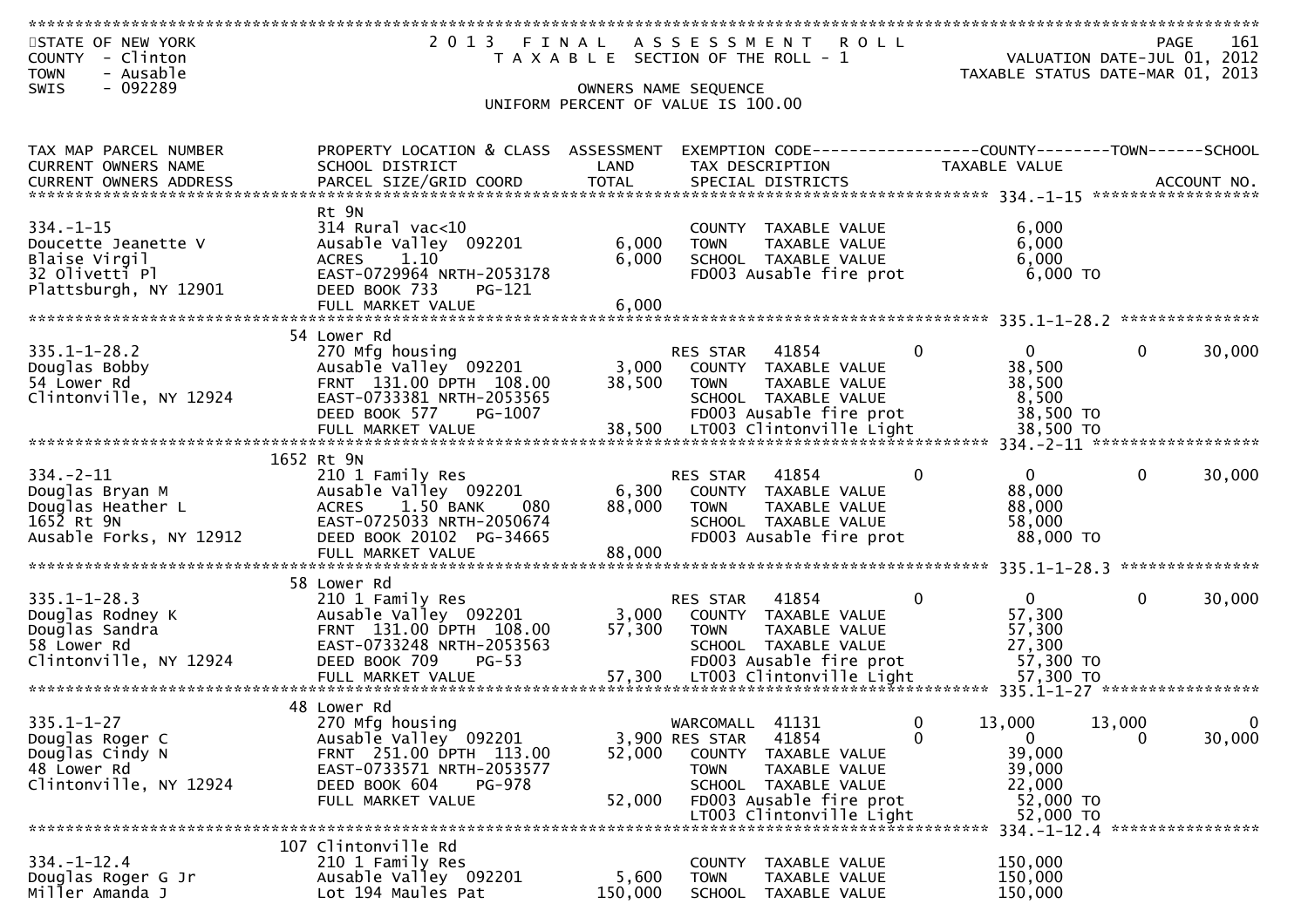| 107 Clintonville Rd<br>Clintonville, NY 12924                                                            | 2.75 BANK<br>850<br><b>ACRES</b><br>EAST-0727539 NRTH-2055595<br>DEED BOOK 20102 PG-34735<br>FULL MARKET VALUE                                                                        | 150,000                   | FD003 Ausable fire prot                                                                                                                                  | 150,000 TO                                                                    |                                                    |
|----------------------------------------------------------------------------------------------------------|---------------------------------------------------------------------------------------------------------------------------------------------------------------------------------------|---------------------------|----------------------------------------------------------------------------------------------------------------------------------------------------------|-------------------------------------------------------------------------------|----------------------------------------------------|
| STATE OF NEW YORK<br>COUNTY - Clinton<br>- Ausable<br>TOWN                                               | 2 0 1 3                                                                                                                                                                               | FINAL                     | ASSESSMENT ROLL<br>T A X A B L E SECTION OF THE ROLL - 1                                                                                                 | TAXABLE STATUS DATE-MAR 01,                                                   | 162<br>PAGE<br>VALUATION DATE-JUL 01, 2012<br>2013 |
| - 092289<br><b>SWIS</b>                                                                                  |                                                                                                                                                                                       |                           | OWNERS NAME SEQUENCE<br>UNIFORM PERCENT OF VALUE IS 100.00                                                                                               |                                                                               |                                                    |
| TAX MAP PARCEL NUMBER<br>CURRENT OWNERS NAME<br>CURRENT OWNERS ADDRESS                                   | PROPERTY LOCATION & CLASS ASSESSMENT<br>SCHOOL DISTRICT<br>PARCEL SIZE/GRID COORD                                                                                                     | LAND<br><b>TOTAL</b>      | EXEMPTION CODE-----------------COUNTY--------TOWN------SCHOOL<br>TAX DESCRIPTION<br>SPECIAL DISTRICTS                                                    | TAXABLE VALUE                                                                 | ACCOUNT NO.                                        |
| $313 - 2 - 7$<br>Downs Jennifer Ann<br>Downs Mary Kate<br>6614 Main St<br>PO Box 113                     | 130 Silver St<br>312 Vac w/imprv<br>094001<br>Peru Central<br>ACRES 74.80<br>EAST-0726077 NRTH-2066802<br>DEED BOOK 20062 PG-1073                                                     | 20,900<br>43,500          | COUNTY TAXABLE VALUE<br><b>TOWN</b><br>TAXABLE VALUE<br>SCHOOL TAXABLE VALUE<br>FD003 Ausable fire prot                                                  | 43,500<br>43,500<br>43,500<br>43,500 TO                                       |                                                    |
| $305. -2 - 4.2$<br>Drinkwine Philip<br>Drinkwine Euphrosyne<br>180 Grove St<br>Keeseville, NY 12944-4002 | Grove St<br>311 Res vac land<br>Ausable Valley 092201<br>FRNT 10.00 DPTH 10.00<br>EAST-0757365 NRTH-2073607<br>DEED BOOK 553<br>PG-794                                                | 100<br>100                | COUNTY TAXABLE VALUE<br><b>TOWN</b><br>TAXABLE VALUE<br>SCHOOL TAXABLE VALUE<br>FD003 Ausable fire prot                                                  | 100<br>100<br>100<br>100 то                                                   |                                                    |
| $305. -2 - 5$<br>Drinkwine Philip<br>Drinkwine Euphrosyne<br>180 Grove St<br>Keeseville, NY 12944-4002   | 180 Grove St<br>210 1 Family Res<br>Ausable Valley 092201<br><b>ACRES</b><br>1.70<br>EAST-0757544 NRTH-2073463<br>DEED BOOK 553<br>PG-792                                             | 73,600                    | WARNONALL 41121<br>6,400 RES STAR 41854<br>COUNTY TAXABLE VALUE<br><b>TOWN</b><br>TAXABLE VALUE<br>SCHOOL TAXABLE VALUE                                  | $\mathbf 0$<br>11,040<br>$\overline{0}$<br>62,560<br>62,560<br>43,600         | 11,040<br>0<br>30,000<br>0                         |
| $303 - 2 - 34$<br>Drinkwine Rosalie H<br>861 Clintonville Rd<br>Peru, NY 12972                           | 861 Clintonville Rd<br>270 Mfg housing<br>Ausable Valley 092201<br><b>ACRES</b><br>1.20<br>EAST-0732843 NRTH-2073789<br>DEED BOOK 99001 PG-07811<br>FULL MARKET VALUE                 | 4,600<br>30,000<br>30,000 | 41834<br>SR STAR<br>COUNTY TAXABLE VALUE<br>TAXABLE VALUE<br><b>TOWN</b><br>SCHOOL<br>TAXABLE VALUE<br>FD003 Ausable fire prot                           | $\mathbf{0}$<br>$\mathbf{0}$<br>30,000<br>30,000<br>$\mathbf{0}$<br>30,000 TO | 0<br>30,000                                        |
| $315.4 - 1 - 4$<br>Drollette James<br>Facteau Angel<br>244 Rt 9N<br>Keeseville, NY 12944                 | 244 Rt 9N<br>210 1 Family Res<br>Ausable Valley 092201<br>FRNT 100.00 DPTH 200.00<br>850<br><b>BANK</b><br>EAST-0754003 NRTH-2065600<br>DEED BOOK 901<br>$PG-31$<br>FULL MARKET VALUE | 8,500<br>97,200<br>97,200 | 41854<br>RES STAR<br>COUNTY TAXABLE VALUE<br><b>TOWN</b><br>TAXABLE VALUE<br>SCHOOL TAXABLE VALUE<br>FD003 Ausable fire prot<br>LT005 Pine Tree Dr Light | 0<br>$\mathbf{0}$<br>97,200<br>97,200<br>67,200<br>97,200 TO<br>97,200 TO     | 30,000<br>0                                        |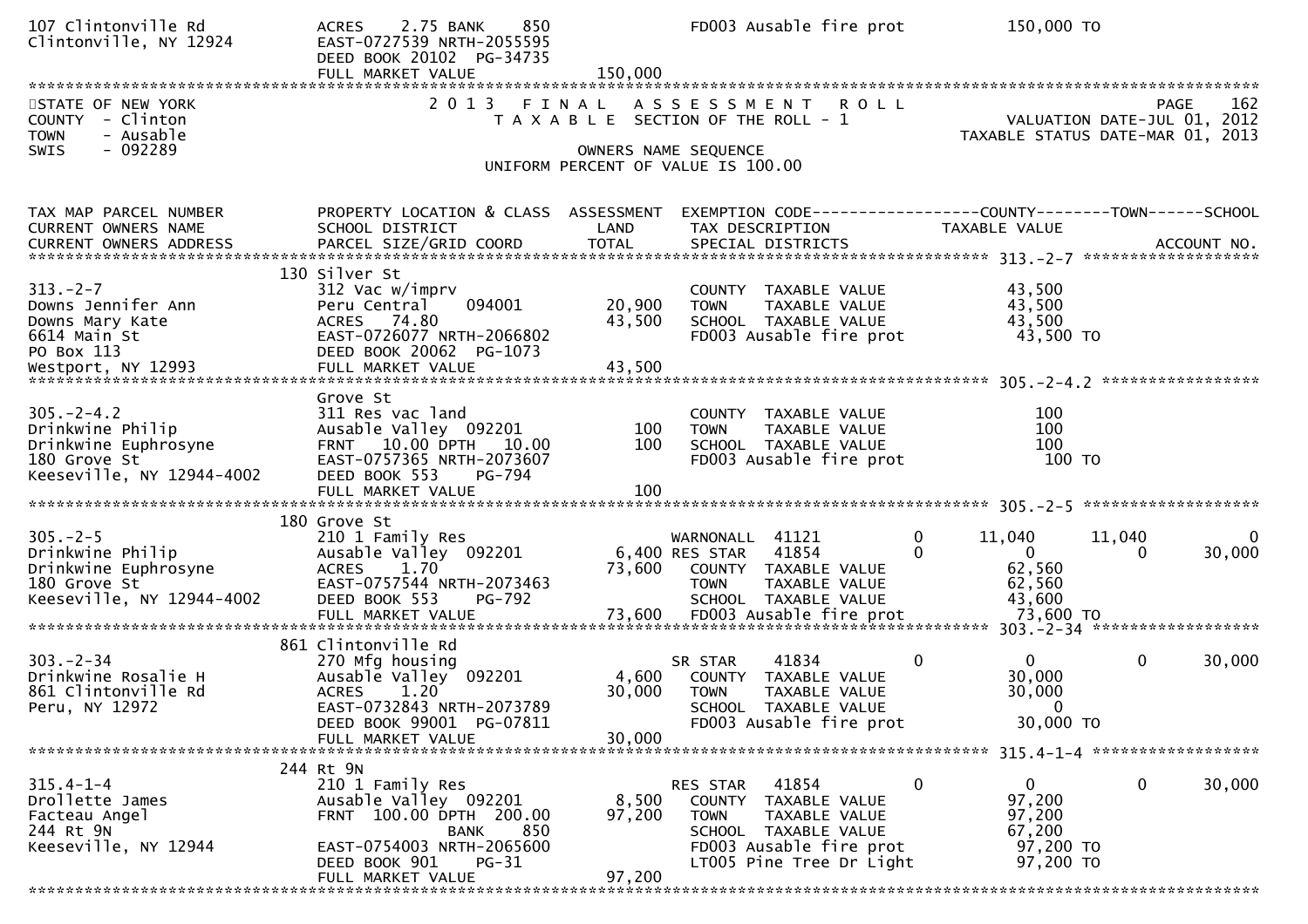|             | STATE OF NEW YORK | 2013 FINAL ASSESSMENT ROLL            | PAGE                        | 163 |
|-------------|-------------------|---------------------------------------|-----------------------------|-----|
|             | COUNTY - Clinton  | T A X A B L E SECTION OF THE ROLL - 1 | VALUATION DATE-JUL 01, 2012 |     |
| <b>TOWN</b> | - Ausable         | TAXABLE STATUS DATE-MAR 01, 2013      |                             |     |
| SWIS        | - 092289          | OWNERS NAME SEOUENCE                  |                             |     |
|             |                   | UNIFORM PERCENT OF VALUE IS 100.00    |                             |     |

| TAX MAP PARCEL NUMBER                     | PROPERTY LOCATION & CLASS ASSESSMENT             |                                       |                        | EXEMPTION CODE------------------COUNTY--------TOWN------SCHOOL |                      |                    |                             |              |
|-------------------------------------------|--------------------------------------------------|---------------------------------------|------------------------|----------------------------------------------------------------|----------------------|--------------------|-----------------------------|--------------|
| <b>CURRENT OWNERS NAME</b>                | SCHOOL DISTRICT                                  | LAND                                  | TAX DESCRIPTION        |                                                                | <b>TAXABLE VALUE</b> |                    |                             |              |
|                                           |                                                  |                                       |                        |                                                                |                      |                    |                             |              |
|                                           | 146 Hill St                                      |                                       |                        |                                                                |                      |                    |                             |              |
| $315. - 3 - 35$                           | 210 1 Family Res                                 |                                       | <b>RES STAR</b>        | 41854                                                          | $\Omega$             | $\Omega$           | $\Omega$                    | 30,000       |
| Dubay Joseph Charles Sr<br>Dubay Joseph C | Ausable Valley 092201<br>FRNT 100.00 DPTH 150.00 | 7,700<br>139,300                      | <b>TOWN</b>            | COUNTY TAXABLE VALUE<br>TAXABLE VALUE                          |                      | 139,300<br>139,300 |                             |              |
| 406 Narrows Rd                            | EAST-0752449 NRTH-2068383                        |                                       |                        | SCHOOL TAXABLE VALUE                                           |                      | 109,300            |                             |              |
| Ausable Forks, NY 12912                   | DEED BOOK 99001 PG-09723                         |                                       |                        | FD003 Ausable fire prot                                        |                      | 139,300 TO         |                             |              |
|                                           |                                                  |                                       |                        |                                                                |                      |                    |                             |              |
|                                           |                                                  |                                       |                        |                                                                |                      |                    |                             |              |
| $305. - 1 - 2.12$                         | 343 Grove St                                     |                                       |                        |                                                                | $\Omega$             | $\Omega$           | $\Omega$                    | 30,000       |
| Dubuque Michael J                         | 210 1 Family Res<br>Ausable Valley 092201        | 7,000                                 | RES STAR               | 41854<br>COUNTY TAXABLE VALUE                                  |                      | 57,400             |                             |              |
| Dubuque Ilane                             | Lot 1 Pl 12000 Ac Loc                            | 57,400                                | <b>TOWN</b>            | TAXABLE VALUE                                                  |                      | 57,400             |                             |              |
| 343 Grove St                              | <b>ACRES</b><br>2.60                             |                                       |                        | SCHOOL TAXABLE VALUE                                           |                      | 27,400             |                             |              |
| Keeseville, NY 12944                      | EAST-0756993 NRTH-2077512                        |                                       |                        | FD003 Ausable fire prot                                        |                      | 57,400 TO          |                             |              |
|                                           | DEED BOOK 878<br>PG-236                          |                                       |                        |                                                                |                      |                    |                             |              |
|                                           |                                                  |                                       |                        |                                                                |                      |                    |                             |              |
|                                           | 20 Silver St                                     |                                       |                        |                                                                |                      |                    |                             |              |
| $313.-3-16.1$                             | 210 1 Family Res                                 |                                       | <b>RES STAR</b>        | 41854                                                          | $\Omega$             | $\Omega$           | $\Omega$                    | 30,000       |
| Duffina Richard A                         | 094001<br>Peru Central                           | 9,100                                 |                        | COUNTY TAXABLE VALUE                                           |                      | 194,900            |                             |              |
| 20 Silver St                              | 6.20<br><b>ACRES</b>                             | 194,900                               | <b>TOWN</b>            | TAXABLE VALUE                                                  |                      | 194,900            |                             |              |
| Peru, NY 12972                            | EAST-0726415 NRTH-2063597                        |                                       |                        | SCHOOL TAXABLE VALUE                                           |                      | 164,900            |                             |              |
|                                           | DEED BOOK 20072 PG-2310<br>FULL MARKET VALUE     | 194,900                               |                        | FD003 Ausable fire prot                                        |                      | 194,900 TO         |                             |              |
|                                           |                                                  |                                       |                        |                                                                |                      |                    |                             |              |
|                                           | Plains Rd                                        |                                       |                        |                                                                |                      |                    |                             |              |
| $293.16 - 1 - 15$                         | 311 Res vac land                                 |                                       |                        | COUNTY TAXABLE VALUE                                           |                      | 8,800              |                             |              |
| Dukeman William                           | 094001<br>Peru Central                           | 8,800                                 | <b>TOWN</b>            | TAXABLE VALUE                                                  |                      | 8,800              |                             |              |
| 21 Lucia Dr<br>Milford, MA 01757          | Sunlea Village<br>FRNT 100.00 DPTH 300.00        | 8,800                                 |                        | SCHOOL TAXABLE VALUE<br>FD003 Ausable fire prot                |                      | 8,800<br>8,800 TO  |                             |              |
|                                           | EAST-0767530 NRTH-2083492                        |                                       |                        |                                                                |                      |                    |                             |              |
|                                           | DEED BOOK 20082 PG-17767                         |                                       |                        |                                                                |                      |                    |                             |              |
|                                           |                                                  |                                       |                        |                                                                |                      |                    |                             |              |
|                                           |                                                  |                                       |                        |                                                                |                      |                    |                             |              |
| $315.4 - 1 - 9$                           | 224 Rt 9N<br>210 1 Family Res                    |                                       | WARCOMALL 41131        |                                                                | $\Omega$             | 25,800             | 20,000                      | $\mathbf{0}$ |
| Dukett John                               | Ausable Valley 092201                            |                                       | 8,500 WARDISALL 41141  |                                                                | $\Omega$             | 5,160              | 5,160                       | $\Omega$     |
| Dukett Sandra                             | FRNT 100.00 DPTH 200.00                          |                                       | 103,200 RES STAR 41854 |                                                                | $\Omega$             | $\overline{0}$     | $\Omega$                    | 30,000       |
| 224 Rt 9N                                 | <b>BANK</b><br>320                               |                                       |                        | COUNTY TAXABLE VALUE                                           |                      | 72,240             |                             |              |
| Keeseville, NY 12944                      | EAST-0754262 NRTH-2066028                        |                                       | <b>TOWN</b>            | TAXABLE VALUE                                                  |                      | 78,040             |                             |              |
|                                           | DEED BOOK 99001 PG-15552                         |                                       |                        | SCHOOL TAXABLE VALUE                                           |                      | 73,200             |                             |              |
|                                           |                                                  |                                       |                        |                                                                |                      |                    |                             |              |
|                                           |                                                  |                                       |                        |                                                                |                      |                    |                             |              |
| STATE OF NEW YORK                         |                                                  |                                       |                        | 2013 FINAL ASSESSMENT ROLL                                     |                      |                    | <b>PAGE</b>                 | 164          |
| COUNTY - Clinton                          |                                                  | T A X A B L E SECTION OF THE ROLL - 1 |                        |                                                                |                      |                    | VALUATION DATE-JUL 01, 2012 |              |
|                                           |                                                  |                                       |                        |                                                                |                      |                    |                             |              |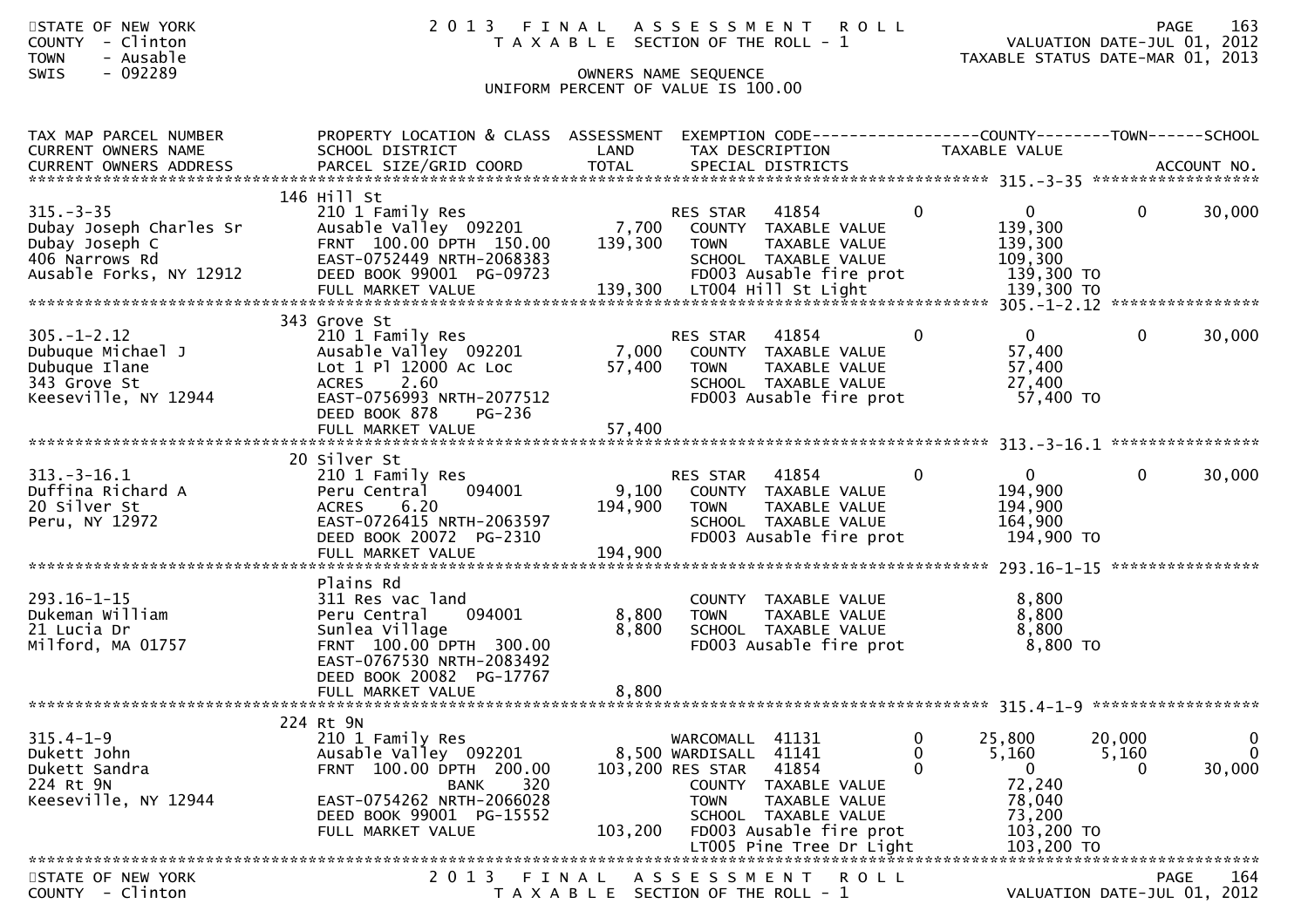## SWIS - 092289 OWNERS NAME SEQUENCE UNIFORM PERCENT OF VALUE IS 100.00

| TAX MAP PARCEL NUMBER<br>CURRENT OWNERS NAME<br><b>CURRENT OWNERS ADDRESS</b>                       | PROPERTY LOCATION & CLASS ASSESSMENT<br>SCHOOL DISTRICT<br>PARCEL SIZE/GRID COORD                                                                                                           | LAND<br><b>TOTAL</b>        | TAX DESCRIPTION<br>SPECIAL DISTRICTS                                                                                        | TAXABLE VALUE                                                                | ACCOUNT NO.                                                                    |
|-----------------------------------------------------------------------------------------------------|---------------------------------------------------------------------------------------------------------------------------------------------------------------------------------------------|-----------------------------|-----------------------------------------------------------------------------------------------------------------------------|------------------------------------------------------------------------------|--------------------------------------------------------------------------------|
|                                                                                                     |                                                                                                                                                                                             |                             |                                                                                                                             |                                                                              |                                                                                |
| $315. -4-6$<br>Dupuis Jared A<br>Buesser Dupuis Jenna C<br>13 Woodlawn Dr<br>Keeseville, NY 12944   | 13 Woodlawn Dr<br>210 1 Family Res<br>Ausable Valley 092201<br>Map $A-126$<br>FRNT 100.00 DPTH 150.00<br>EAST-0754200 NRTH-2068610<br>DEED BOOK 20072 PG-3279<br>FULL MARKET VALUE          | 7,700<br>110,000<br>110,000 | RES STAR 41854<br>COUNTY TAXABLE VALUE<br>TAXABLE VALUE<br><b>TOWN</b><br>SCHOOL TAXABLE VALUE<br>FD003 Ausable fire prot   | $\mathbf{0}$<br>$\overline{0}$<br>110,000<br>110,000<br>80,000<br>110,000 TO | 30,000<br>$\mathbf{0}$                                                         |
|                                                                                                     |                                                                                                                                                                                             |                             |                                                                                                                             |                                                                              |                                                                                |
| $314. - 2 - 6.5$<br>Duquette Clark G<br>Duquette Margaret A<br>465 Cold Spring Rd<br>Peru, NY 12972 | 465 Cold Spring Rd<br>210 1 Family Res<br>Ausable Valley 092201<br>Lot 12 Pl 12000 Al<br>8.68<br><b>ACRES</b><br>EAST-0739024 NRTH-2069867<br>DEED BOOK 99001 PG-11844<br>FULL MARKET VALUE | 9,100<br>99,900<br>99,900   | 41834<br>SR STAR<br>COUNTY TAXABLE VALUE<br>TAXABLE VALUE<br><b>TOWN</b><br>SCHOOL TAXABLE VALUE<br>FD003 Ausable fire prot | $\overline{0}$<br>$\mathbf{0}$<br>99,900<br>99,900<br>36,600<br>99,900 TO    | $\overline{0}$<br>63,300                                                       |
|                                                                                                     |                                                                                                                                                                                             |                             |                                                                                                                             |                                                                              |                                                                                |
| $294.10 - 1 - 5$<br>Durocher Mary E<br>53 Elizabeth St<br>Plattsburgh, NY 12901                     | 34 Ausable Beach Rd<br>260 Seasonal res - WTRFNT<br>Peru Central<br>094001<br>FRNT 50.36 DPTH 319.99<br>EAST-0771992 NRTH-2085919<br>DEED BOOK 469<br>PG-245                                | 98,000<br>181,200           | COUNTY TAXABLE VALUE<br>TAXABLE VALUE<br><b>TOWN</b><br>SCHOOL TAXABLE VALUE<br>FD003 Ausable fire prot                     | 181,200<br>181,200<br>181,200<br>181,200 TO                                  |                                                                                |
|                                                                                                     | 954 Rt 9N                                                                                                                                                                                   |                             |                                                                                                                             |                                                                              |                                                                                |
| $325. - 1 - 6$<br>Dyer Richard E<br>Dyer Walter R<br>3111 Cody St<br>New Port Richey, FL 34655      | 322 Rural vac>10<br>Ausable Valley 092201<br>52.00<br><b>ACRES</b><br>EAST-0737926 NRTH-2060289<br>DEED BOOK 997<br>PG-294                                                                  | 24,600<br>24,600            | COUNTY TAXABLE VALUE<br><b>TOWN</b><br>TAXABLE VALUE<br>SCHOOL TAXABLE VALUE<br>FD003 Ausable fire prot                     | 24,600<br>24,600<br>24,600<br>24,600 TO                                      |                                                                                |
|                                                                                                     |                                                                                                                                                                                             |                             |                                                                                                                             |                                                                              |                                                                                |
| $335. - 1 - 3$<br>Eckhardt Jennifer L<br>1099 Rt 9N<br>Keeseville, NY 12944                         | Rt 9N<br>312 Vac w/imprv<br>Ausable Valley 092201<br>Lot 11 Pl Rl<br>FRNT 136.00 DPTH 150.00<br>EAST-0735185 NRTH-2057405<br>DEED BOOK 20001 PG-25164<br>FULL MARKET VALUE                  | 4,700<br>12,000<br>12,000   | COUNTY TAXABLE VALUE<br><b>TAXABLE VALUE</b><br><b>TOWN</b><br>SCHOOL TAXABLE VALUE<br>FD003 Ausable fire prot              | 12,000<br>12,000<br>12,000<br>12,000 TO                                      |                                                                                |
| STATE OF NEW YORK<br>$COUNTY - Clinton$<br><b>TOWN</b><br>- Ausable                                 |                                                                                                                                                                                             |                             | 2013 FINAL ASSESSMENT<br><b>ROLL</b><br>T A X A B L E SECTION OF THE ROLL - 1                                               |                                                                              | 165<br>PAGE<br>VALUATION DATE-JUL 01, 2012<br>TAXABLE STATUS DATE-MAR 01, 2013 |
| - 092289<br><b>SWIS</b>                                                                             |                                                                                                                                                                                             |                             | OWNERS NAME SEQUENCE<br>UNIFORM PERCENT OF VALUE IS 100.00                                                                  |                                                                              |                                                                                |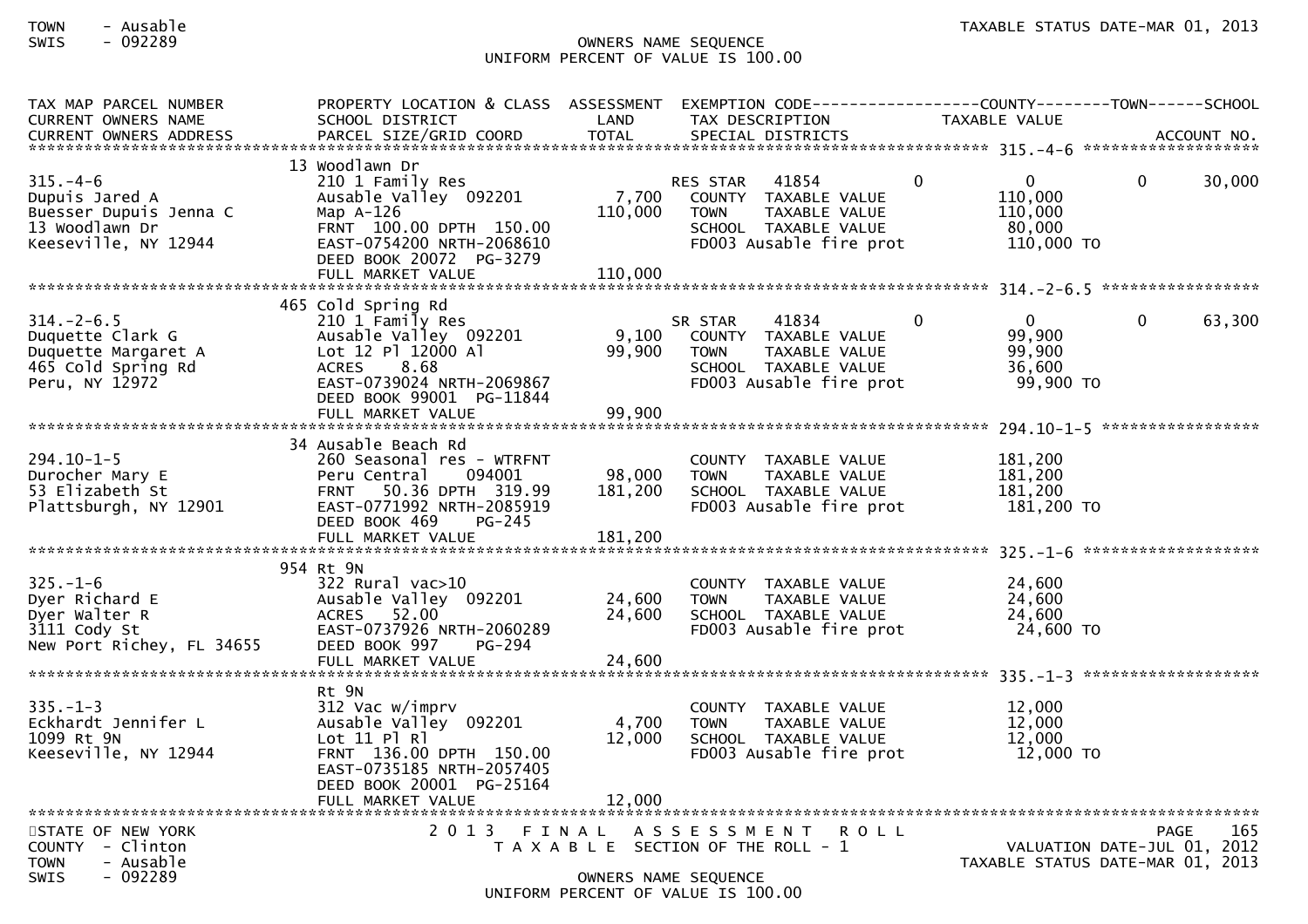| TAX MAP PARCEL NUMBER<br>CURRENT OWNERS NAME<br>CURRENT OWNERS ADDRESS                                 | PROPERTY LOCATION & CLASS ASSESSMENT<br>SCHOOL DISTRICT                                                                                                   | LAND                                  | TAX DESCRIPTION                                                                    | EXEMPTION CODE------------------COUNTY--------TOWN------SCHOOL                                                       |                               | TAXABLE VALUE                                                                   |                             |                         |
|--------------------------------------------------------------------------------------------------------|-----------------------------------------------------------------------------------------------------------------------------------------------------------|---------------------------------------|------------------------------------------------------------------------------------|----------------------------------------------------------------------------------------------------------------------|-------------------------------|---------------------------------------------------------------------------------|-----------------------------|-------------------------|
|                                                                                                        |                                                                                                                                                           |                                       |                                                                                    |                                                                                                                      |                               |                                                                                 |                             |                         |
|                                                                                                        | 1099 Rt 9N                                                                                                                                                |                                       |                                                                                    |                                                                                                                      |                               |                                                                                 |                             |                         |
| $335. - 1 - 4.2$<br>Eckhardt Kenneth N<br>Eckhardt Jennifer<br>1099 Rt 9N<br>Keeseville, NY 12944-4238 | 240 Rural res<br>Ausable Valley 092201<br>Lot 11 P River Loc<br>ACRES 43.00 BANK<br>080<br>EAST-0735491 NRTH-2056801                                      | 12,700<br>105,800                     | RES STAR<br><b>TOWN</b>                                                            | 41854<br>COUNTY TAXABLE VALUE<br>TAXABLE VALUE<br>SCHOOL TAXABLE VALUE<br>FD003 Ausable fire prot                    | $\overline{0}$                | $\mathbf{0}$<br>105,800<br>105,800<br>75,800<br>105,800 TO                      | $\overline{0}$              | 30,000                  |
|                                                                                                        | DEED BOOK 921<br>$PG-212$                                                                                                                                 |                                       |                                                                                    |                                                                                                                      |                               |                                                                                 |                             |                         |
|                                                                                                        |                                                                                                                                                           |                                       |                                                                                    |                                                                                                                      |                               |                                                                                 |                             |                         |
| $313 - 3 - 14.2$<br>Edwards Timothy H<br>160 Allen Hill Rd<br>Peru, NY 12972                           | 160 Allen Hill Rd<br>210 1 Family Res<br>094001<br>Peru Central<br>9 Pl 12000<br>ACRES 6.90<br>EAST-0728241 NRTH-2066213<br>DEED BOOK 20092 PG-24118      | 8,000<br>72,400                       | RES STAR<br>TOWN                                                                   | 41854<br>COUNTY TAXABLE VALUE<br>TAXABLE VALUE<br>SCHOOL TAXABLE VALUE<br>FD003 Ausable fire prot                    | $\overline{0}$                | $\overline{0}$<br>72,400<br>72,400<br>42,400<br>72,400 TO                       | $\mathbf 0$                 | 30,000                  |
|                                                                                                        |                                                                                                                                                           |                                       |                                                                                    |                                                                                                                      |                               |                                                                                 |                             |                         |
| $334.2 - 1 - 1$<br>Elliott Dale H<br>Elliott Dean R<br>1376 Rt 9N<br>Clintonville, NY 12924            | Clintonville Rd<br>323 Vacant rural<br>Ausable Valley 092201<br>ACRES 20.50<br>EAST-0730494 NRTH-2053855<br>DEED BOOK 20011 PG-37989<br>FULL MARKET VALUE | 14,800<br>14,800<br>14,800            | TOWN                                                                               | COUNTY TAXABLE VALUE<br>TAXABLE VALUE<br>SCHOOL TAXABLE VALUE<br>FD003 Ausable fire prot<br>LT003 Clintonville Light |                               | 14,800<br>14,800<br>14,800<br>14,800 TO<br>14,800 TO                            |                             |                         |
|                                                                                                        | 1376 Rt 9N                                                                                                                                                |                                       |                                                                                    |                                                                                                                      |                               |                                                                                 |                             |                         |
| $334.2 - 1 - 5$<br>Elliott Dale H<br>Elliott Dean R<br>1376 Rt 9N<br>Clintonville, NY 12924            | 210 1 Family Res<br>Ausable Valley 092201<br>FRNT 50.00 DPTH 230.00<br>EAST-0730990 NRTH-2053621<br>DEED BOOK 20011 PG-37989                              | 66,000                                | RES STAR<br><b>TOWN</b>                                                            | 41854<br>2,700 COUNTY TAXABLE VALUE<br>TAXABLE VALUE<br>SCHOOL TAXABLE VALUE<br>FD003 Ausable fire prot              | $\Omega$                      | $\mathbf{0}$<br>66,000<br>66,000<br>36,000<br>66,000 TO                         | $\Omega$                    | 30,000                  |
|                                                                                                        | 450 Hallock Hill Rd                                                                                                                                       |                                       |                                                                                    |                                                                                                                      |                               |                                                                                 |                             |                         |
| $314. - 2 - 10$<br>Emrick Sherall A<br>450 Hallock Hill Rd<br>Peru, NY 12972                           | 210 1 Family Res<br>Ausable Valley 092201<br>FRNT 170.00 DPTH 184.00<br>EAST-0742768 NRTH-2075065<br>DEED BOOK 1008<br><b>PG-282</b><br>FULL MARKET VALUE |                                       | WARNONALL 41121<br>11,100 WARDISALL 41141<br>125,800 RES STAR 41854<br><b>TOWN</b> | COUNTY TAXABLE VALUE<br>TAXABLE VALUE<br>125,800 SCHOOL TAXABLE VALUE<br>FD003 Ausable fire prot                     | 0<br>$\Omega$<br>$\mathbf{0}$ | 18,870<br>6,290<br>$\overline{0}$<br>100,640<br>107,510<br>95,800<br>125,800 TO | 12,000<br>6,290<br>$\Omega$ | 0<br>$\Omega$<br>30,000 |
|                                                                                                        |                                                                                                                                                           |                                       |                                                                                    |                                                                                                                      |                               |                                                                                 |                             |                         |
| STATE OF NEW YORK<br>COUNTY - Clinton<br>- Ausable<br><b>TOWN</b><br>$-092289$<br>SWIS                 | 2013 FINAL ASSESSMENT ROLL                                                                                                                                | T A X A B L E SECTION OF THE ROLL - 1 | OWNERS NAME SEQUENCE                                                               |                                                                                                                      |                               | VALUATION DATE-JUL 01, 2012<br>TAXABLE STATUS DATE-MAR 01, 2013                 | <b>PAGE</b>                 | 166                     |
|                                                                                                        |                                                                                                                                                           | UNIFORM PERCENT OF VALUE IS 100.00    |                                                                                    |                                                                                                                      |                               |                                                                                 |                             |                         |
|                                                                                                        |                                                                                                                                                           |                                       |                                                                                    |                                                                                                                      |                               |                                                                                 |                             |                         |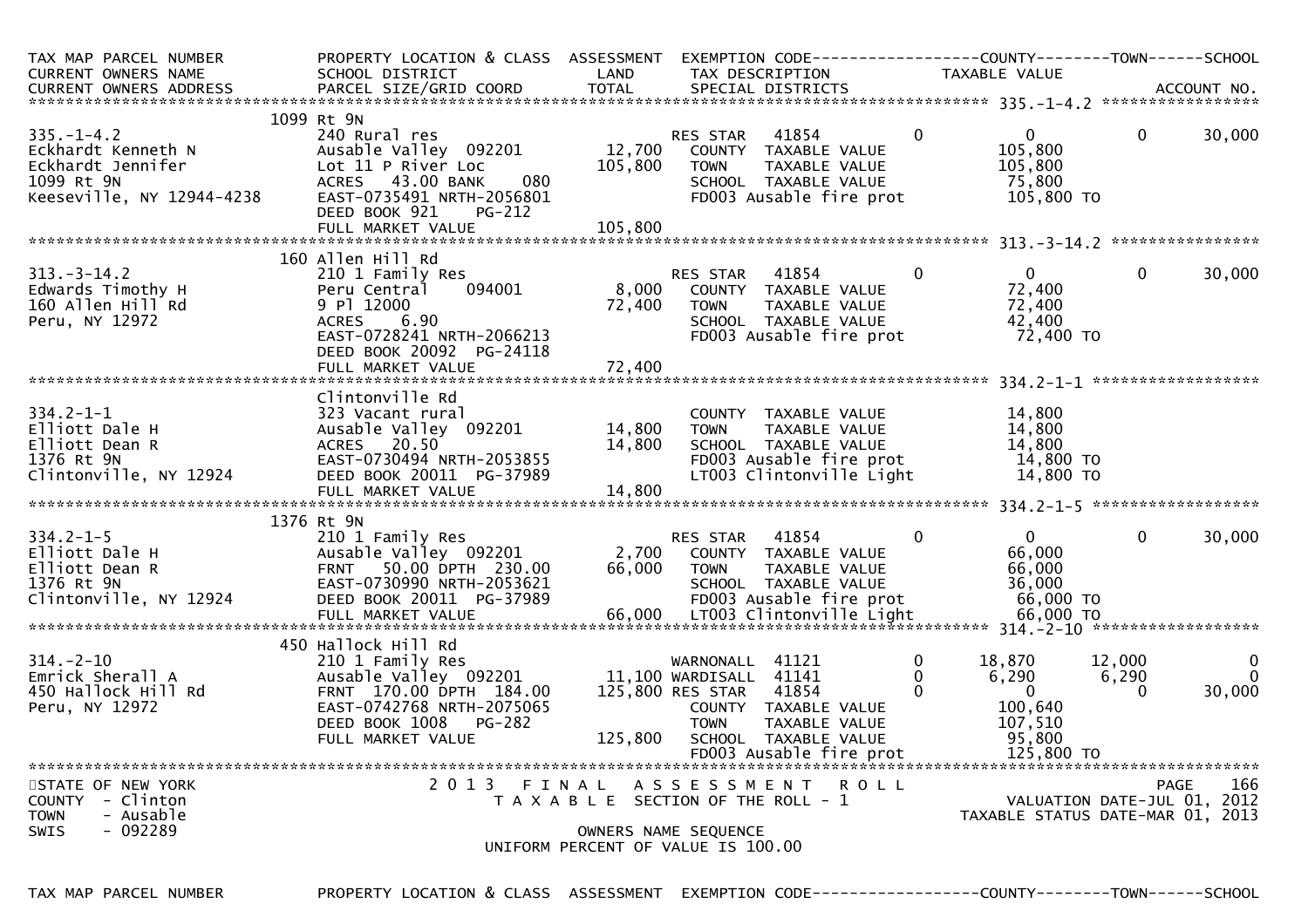| <b>CURRENT OWNERS NAME</b>                                                                                 | SCHOOL DISTRICT                                                                                                                                                                              | LAND                       | TAX DESCRIPTION                                                                                                                                                         | TAXABLE VALUE                                                                                        |
|------------------------------------------------------------------------------------------------------------|----------------------------------------------------------------------------------------------------------------------------------------------------------------------------------------------|----------------------------|-------------------------------------------------------------------------------------------------------------------------------------------------------------------------|------------------------------------------------------------------------------------------------------|
|                                                                                                            |                                                                                                                                                                                              |                            |                                                                                                                                                                         |                                                                                                      |
| $294.10 - 1 - 2.1$<br>Ewing Diana<br>50 Lynde St<br>Plattsburgh, NY 12901                                  | Ausable Beach Rd<br>312 Vac w/imprv<br>094001<br>Peru Central<br>FRNT 165.00 DPTH 225.00<br>EAST-0771762 NRTH-2086125<br>DEED BOOK 862<br>PG-136                                             | 23,200<br>28,000<br>28,000 | COUNTY TAXABLE VALUE<br>TAXABLE VALUE<br><b>TOWN</b><br>SCHOOL TAXABLE VALUE<br>FD003 Ausable fire prot                                                                 | 28,000<br>28,000<br>28,000<br>28,000 TO                                                              |
|                                                                                                            | FULL MARKET VALUE                                                                                                                                                                            |                            |                                                                                                                                                                         |                                                                                                      |
| $294.10 - 1 - 2.5$<br>Ewing Diana<br>50 Lynde St<br>Plattsburgh, NY 12901                                  | 44 Ausable Beach Rd<br>260 Seasonal res - WTRFNT<br>094001<br>Peru Central<br>57.07 DPTH 441.86<br><b>FRNT</b><br>EAST-0772098 NRTH-2086181<br>DEED BOOK 862<br>PG-136                       | 94,800<br>137,900          | COUNTY TAXABLE VALUE<br><b>TOWN</b><br>TAXABLE VALUE<br>SCHOOL TAXABLE VALUE<br>FD003 Ausable fire prot                                                                 | 137,900<br>137,900<br>137,900<br>137,900 TO                                                          |
|                                                                                                            |                                                                                                                                                                                              |                            |                                                                                                                                                                         |                                                                                                      |
| $294.10 - 1 - 2.3$<br>Ewing Diana R<br>50 Lynde St<br>Plattsburgh, NY 12901                                | 46 Ausable Beach Rd<br>260 Seasonal res - WTRFNT<br>094001<br>Peru Central<br>Geo Pray Sub Map 9A<br>57.07 DPTH 498.52<br><b>FRNT</b><br>EAST-0772134 NRTH-2086235<br>DEED BOOK 726<br>PG-44 | 99,200<br>155,700          | 41834<br>0<br>SR STAR<br>COUNTY TAXABLE VALUE<br>TAXABLE VALUE<br><b>TOWN</b><br>SCHOOL TAXABLE VALUE<br>FD003 Ausable fire prot                                        | 63,300<br>$\overline{0}$<br>0<br>155,700<br>155,700<br>92,400<br>155,700 TO                          |
|                                                                                                            | FULL MARKET VALUE                                                                                                                                                                            | 155,700                    |                                                                                                                                                                         |                                                                                                      |
| $315.4 - 1 - 43$<br>Facteau Marc L<br>Bezio Christine<br>34 Pine Tree Dr<br>Keeseville, NY 12944           | 34 Pine Tree Dr<br>210 1 Family Res<br>Ausable Valley 092201<br>FRNT 200.00 DPTH 150.00<br>080<br><b>BANK</b><br>EAST-0753979 NRTH-2066324<br>DEED BOOK 828<br>PG-344                        | 8,300<br>162,300           | $\mathbf 0$<br>RES STAR<br>41854<br>COUNTY TAXABLE VALUE<br>TAXABLE VALUE<br><b>TOWN</b><br>SCHOOL TAXABLE VALUE<br>FD003 Ausable fire prot<br>LT005 Pine Tree Dr Light | $\mathbf{0}$<br>0<br>30,000<br>162,300<br>162,300<br>132,300<br>162,300 TO<br>162,300 TO             |
|                                                                                                            | Hallock Hill Rd                                                                                                                                                                              |                            |                                                                                                                                                                         |                                                                                                      |
| $315. - 1 - 7$<br>Farrington James A<br>Farrington Stephen P<br>Attn: Virginia Farrington<br>415 Vaughn Rd | 321 Abandoned ag<br>Ausable Valley 092201<br>ACRES 44.00<br>EAST-0749662 NRTH-2069282<br>DEED BOOK 562<br>PG-585                                                                             | 19,300<br>19,300           | COUNTY TAXABLE VALUE<br><b>TOWN</b><br>TAXABLE VALUE<br>SCHOOL TAXABLE VALUE<br>FD003 Ausable fire prot                                                                 | 19,300<br>19,300<br>19,300<br>19,300 TO                                                              |
| Royersford, PA 19468                                                                                       | FULL MARKET VALUE                                                                                                                                                                            | 19,300                     |                                                                                                                                                                         |                                                                                                      |
| STATE OF NEW YORK<br><b>COUNTY</b><br>- Clinton<br>- Ausable<br><b>TOWN</b><br>$-092289$<br><b>SWIS</b>    | 2013 FINAL                                                                                                                                                                                   |                            | ASSESSMENT ROLL<br>T A X A B L E SECTION OF THE ROLL - 1<br>OWNERS NAME SEQUENCE<br>UNIFORM PERCENT OF VALUE IS 100.00                                                  | 167<br><b>PAGE</b><br>VALUATION DATE-JUL 01, 2012<br>TAXABLE STATUS DATE-MAR 01, 2013                |
|                                                                                                            |                                                                                                                                                                                              |                            |                                                                                                                                                                         |                                                                                                      |
| TAX MAP PARCEL NUMBER<br>CURRENT OWNERS NAME<br><b>CURRENT OWNERS ADDRESS</b>                              | PROPERTY LOCATION & CLASS ASSESSMENT<br>SCHOOL DISTRICT<br>PARCEL SIZE/GRID COORD                                                                                                            | LAND<br><b>TOTAL</b>       | TAX DESCRIPTION<br>SPECIAL DISTRICTS                                                                                                                                    | EXEMPTION        CODE------------------COUNTY-------TOWN------SCHOOL<br>TAXABLE VALUE<br>ACCOUNT NO. |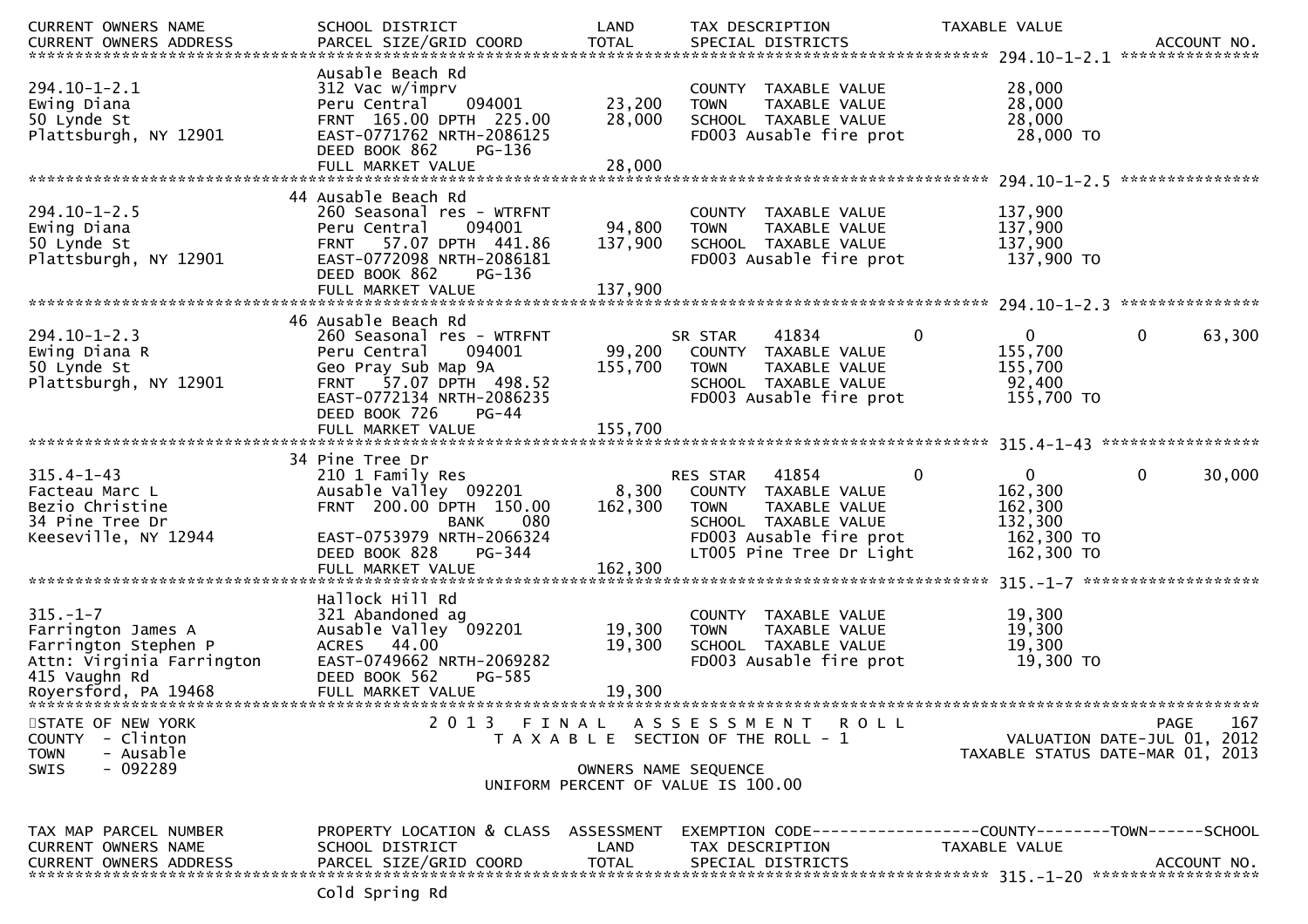| $315. - 1 - 20$<br>Farrington James A<br>Farrington Stephen P<br>Attn: Virginia Farrington<br>415 Vaughn Rd | 321 Abandoned ag<br>Ausable Valley 092201<br>ACRES 45.80<br>EAST-0744219 NRTH-2069671<br>DEED BOOK 562<br>PG-585                                                                                                                   | 8,200<br>8,200                                                                                      | <b>TOWN</b>                    | COUNTY TAXABLE VALUE<br>TAXABLE VALUE<br>SCHOOL TAXABLE VALUE<br>FD003 Ausable fire prot                                       |             | 8,200<br>8,200<br>8,200<br>$8,200$ TO                           |             |             |
|-------------------------------------------------------------------------------------------------------------|------------------------------------------------------------------------------------------------------------------------------------------------------------------------------------------------------------------------------------|-----------------------------------------------------------------------------------------------------|--------------------------------|--------------------------------------------------------------------------------------------------------------------------------|-------------|-----------------------------------------------------------------|-------------|-------------|
| $315. - 2 - 37$<br>Favreau Roger B<br>Favreau Norma M<br>41 Ouellette Cir<br>Keeseville, NY 12944           | 41 Ouellette Cir<br>210 1 Family Res<br>Ausable Valley 092201<br>Sub Div Lot 15<br>North Country Acres Bk-9<br><b>ACRES</b><br>$1.00$ BANK<br>080<br>EAST-0753957 NRTH-2072197<br>DEED BOOK 805<br>$PG-64$                         | 17,300<br>83,500                                                                                    | RES STAR<br><b>TOWN</b>        | 41854<br>COUNTY TAXABLE VALUE<br>TAXABLE VALUE<br>SCHOOL TAXABLE VALUE<br>FD003 Ausable fire prot                              | 0           | 0<br>83,500<br>83,500<br>53,500<br>83,500 TO                    | $\mathbf 0$ | 30,000      |
| $302 - 1 - 22$<br>Federal Home Loan Mortgage<br>52 Broad St<br>Norwich, NY 13815                            | 39 Mitchell Rd<br>210 1 Family Res<br>094001<br>Peru Central<br>2.60<br><b>ACRES</b><br>EAST-0727314 NRTH-2075631<br>DEED BOOK 20132 PG-54629                                                                                      | 5,800<br>135,000                                                                                    | RES STAR<br><b>TOWN</b>        | 41854<br>COUNTY TAXABLE VALUE<br>TAXABLE VALUE<br>SCHOOL TAXABLE VALUE<br>FD003 Ausable fire prot                              | $\mathbf 0$ | $\mathbf{0}$<br>135,000<br>135,000<br>105,000<br>135,000 TO     | $\mathbf 0$ | 30,000      |
| 294.10-1-26.1<br>Feingold Judah<br>Poulin Suzane<br>20 Ausable Beach Rd<br>Peru, NY 12972                   | 20 Ausable Beach Rd<br>210 1 Family Res<br>094001<br>Peru Central<br>FRNT 100.00 DPTH 100.00<br>EAST-0771612 NRTH-2085775<br>DEED BOOK 20031 PG-62865<br>FULL MARKET VALUE                                                         | 23,000<br>161,500<br>161,500                                                                        | RES STAR<br><b>TOWN</b>        | 41854<br>COUNTY TAXABLE VALUE<br>TAXABLE VALUE<br>SCHOOL TAXABLE VALUE<br>FD003 Ausable fire prot                              | $\mathbf 0$ | $\mathbf{0}$<br>161,500<br>161,500<br>131,500<br>161,500 TO     | $\mathbf 0$ | 30,000      |
| $303 - 2 - 38.1$<br>Felio Adam A<br>Felio Victoria M<br>946 Clintonville Rd<br>Peru, NY 12972               | 946 Clintonville Rd<br>210 1 Family Res<br>Ausable Valley 092201<br>Harkness<br>0.50<br>Felio<br>Hw<br>T/a<br>Hw<br>320<br>3.00 BANK<br><b>ACRES</b><br>EAST-0734391 NRTH-2074702<br>DEED BOOK 20082 PG-14817<br>FULL MARKET VALUE | 5,700<br>83,200<br>83,200                                                                           | <b>RES STAR</b><br><b>TOWN</b> | 41854<br>COUNTY TAXABLE VALUE<br>TAXABLE VALUE<br>SCHOOL TAXABLE VALUE<br>FD003 Ausable fire prot                              | 0           | $\mathbf{0}$<br>83,200<br>83,200<br>53,200<br>83,200 TO         | $\mathbf 0$ | 30,000      |
| STATE OF NEW YORK<br>- Clinton<br>COUNTY<br>- Ausable<br><b>TOWN</b><br>$-092289$<br><b>SWIS</b>            | 2 0 1 3<br>FINAL                                                                                                                                                                                                                   | T A X A B L E SECTION OF THE ROLL - 1<br>OWNERS NAME SEQUENCE<br>UNIFORM PERCENT OF VALUE IS 100.00 | A S S E S S M E N T            | <b>ROLL</b>                                                                                                                    |             | VALUATION DATE-JUL 01, 2012<br>TAXABLE STATUS DATE-MAR 01, 2013 | <b>PAGE</b> | 168         |
| TAX MAP PARCEL NUMBER<br>CURRENT OWNERS NAME<br><b>CURRENT OWNERS ADDRESS</b><br>$313 - 2 - 3$              | PROPERTY LOCATION & CLASS ASSESSMENT<br>SCHOOL DISTRICT<br>PARCEL SIZE/GRID COORD<br>Hibernia Rd<br>321 Abandoned ag                                                                                                               | LAND<br><b>TOTAL</b>                                                                                |                                | EXEMPTION CODE------------------COUNTY--------TOWN------SCHOOL<br>TAX DESCRIPTION<br>SPECIAL DISTRICTS<br>COUNTY TAXABLE VALUE |             | TAXABLE VALUE<br>26,900                                         |             | ACCOUNT NO. |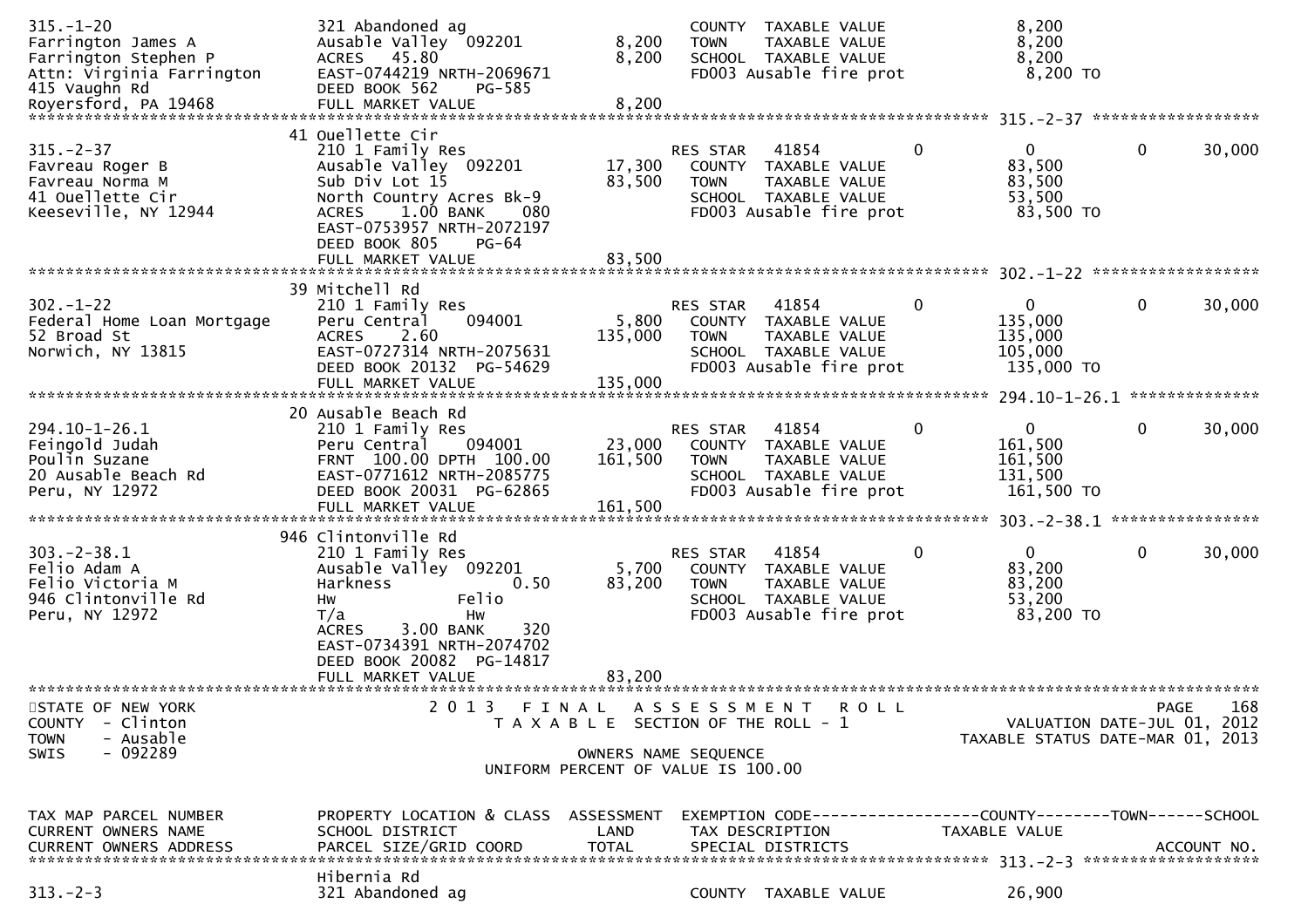| Felio James E<br>Felio Ann L<br>263 John Boswell Rd<br>Peru, NY 12972                                    | Peru Central<br>094001<br>ACRES 135.00<br>EAST-0723186 NRTH-2070697<br>DEED BOOK 711<br>$PG-133$<br>FULL MARKET VALUE                                                                      | 26,900<br>26,900<br>26,900 | <b>TAXABLE VALUE</b><br><b>TOWN</b><br>SCHOOL TAXABLE VALUE<br>FD003 Ausable fire prot                                                                        | 26,900<br>26,900<br>26,900 TO                                        |                                                                 |
|----------------------------------------------------------------------------------------------------------|--------------------------------------------------------------------------------------------------------------------------------------------------------------------------------------------|----------------------------|---------------------------------------------------------------------------------------------------------------------------------------------------------------|----------------------------------------------------------------------|-----------------------------------------------------------------|
|                                                                                                          |                                                                                                                                                                                            |                            |                                                                                                                                                               |                                                                      | ****************                                                |
| $303 - 2 - 38.2$<br>Felio Kathy M<br>Felio James E<br>263 John Boswell Rd<br>Peru, NY 12972              | Calkins Rd<br>$314$ Rural vac<10<br>Ausable Valley 092201<br>Lot 6 Pl 12000 Ac Loc<br>3.30<br><b>ACRES</b><br>EAST-0733957 NRTH-2074883<br>DEED BOOK 910<br>PG-139<br>FULL MARKET VALUE    | 5,900<br>5,900<br>5,900    | COUNTY TAXABLE VALUE<br>TAXABLE VALUE<br><b>TOWN</b><br>SCHOOL TAXABLE VALUE<br>FD003 Ausable fire prot                                                       | 5,900<br>5,900<br>5,900<br>5,900 TO                                  |                                                                 |
|                                                                                                          |                                                                                                                                                                                            |                            |                                                                                                                                                               |                                                                      | *****************                                               |
| $303 - 2 - 38.3$<br>Felio Kathy M<br>Felio James E<br>PO Box 173<br>Harrisville, NY 13648                | Clintonville Rd<br>322 Rural vac>10<br>Ausable Valley 092201<br>Lot $6$ Pl 12000 Ac Loc<br>ACRES 13.50<br>EAST-0734396 NRTH-2075510<br>DEED BOOK 950<br><b>PG-129</b><br>FULL MARKET VALUE | 11,300<br>11,300<br>11,300 | COUNTY TAXABLE VALUE<br>TAXABLE VALUE<br><b>TOWN</b><br>SCHOOL TAXABLE VALUE<br>FD003 Ausable fire prot                                                       | 11,300<br>11,300<br>11,300<br>11,300 TO                              |                                                                 |
|                                                                                                          | 220 Thomasville Rd                                                                                                                                                                         |                            |                                                                                                                                                               |                                                                      |                                                                 |
| $334. - 1 - 2.2$<br>Ferguson Richard A<br>Horan Wendi L<br>220 Thomasville Rd<br>Ausable Forks, NY 12912 | 210 1 Family Res<br>Ausable Valley 092201<br>survey map 2009/225220<br>1.17 BANK<br>115<br>ACRES<br>EAST-0723421 NRTH-2057976<br>DEED BOOK 20092 PG-26462<br>FULL MARKET VALUE             | 6,100<br>69,000<br>69,000  | 41854<br>RES STAR<br>0<br>COUNTY TAXABLE VALUE<br><b>TOWN</b><br>TAXABLE VALUE<br>SCHOOL TAXABLE VALUE<br>FD003 Ausable fire prot                             | $\Omega$<br>69,000<br>69,000<br>39,000<br>69,000 TO                  | 30,000<br>$\mathbf{0}$                                          |
|                                                                                                          |                                                                                                                                                                                            |                            |                                                                                                                                                               |                                                                      |                                                                 |
| $315.4 - 1 - 22$<br>Finnegan Shawn C<br>Finnegan Bonnita E<br>57 Pine Tree Dr<br>Keeseville, NY 12944    | 57 Pine Tree Dr<br>210 1 Family Res<br>Ausable Valley 092201<br>FRNT 100.00 DPTH 150.00<br>080<br>BANK<br>EAST-0753889 NRTH-2065774<br>DEED BOOK 997<br>PG-230<br>FULL MARKET VALUE        | 7,700<br>84,500<br>84,500  | RES STAR<br>41854<br>0<br>COUNTY TAXABLE VALUE<br><b>TOWN</b><br>TAXABLE VALUE<br>SCHOOL TAXABLE VALUE<br>FD003 Ausable fire prot<br>LT005 Pine Tree Dr Light | $\mathbf{0}$<br>84,500<br>84,500<br>54,500<br>84,500 TO<br>84,500 TO | 30,000<br>$\mathbf{0}$                                          |
| STATE OF NEW YORK                                                                                        | 2013 FINAL                                                                                                                                                                                 |                            | A S S E S S M E N T<br><b>ROLL</b>                                                                                                                            |                                                                      | 169<br>PAGE                                                     |
| COUNTY - Clinton<br>- Ausable<br><b>TOWN</b><br>$-092289$<br>SWIS                                        |                                                                                                                                                                                            |                            | T A X A B L E SECTION OF THE ROLL - 1<br>OWNERS NAME SEQUENCE<br>UNIFORM PERCENT OF VALUE IS 100.00                                                           |                                                                      | VALUATION DATE-JUL 01, 2012<br>TAXABLE STATUS DATE-MAR 01, 2013 |
| TAX MAP PARCEL NUMBER<br>CURRENT OWNERS NAME<br><b>CURRENT OWNERS ADDRESS</b>                            | PROPERTY LOCATION & CLASS ASSESSMENT<br>SCHOOL DISTRICT<br>PARCEL SIZE/GRID COORD                                                                                                          | LAND<br><b>TOTAL</b>       | EXEMPTION CODE------------------COUNTY--------TOWN------SCHOOL<br>TAX DESCRIPTION<br>SPECIAL DISTRICTS                                                        | TAXABLE VALUE                                                        | ACCOUNT NO.                                                     |
| $304. - 1 - 14.4$<br>Fleury Annette T<br>2198 Rt 22                                                      | Jewel Rock Rd<br>314 Rural vac<10<br>Ausable Valley 092201<br>Lot 2 Pl 1200 Al                                                                                                             | 2,400<br>2,400             | COUNTY TAXABLE VALUE<br>TAXABLE VALUE<br><b>TOWN</b><br>SCHOOL<br>TAXABLE VALUE                                                                               | 2,400<br>2,400<br>2,400                                              |                                                                 |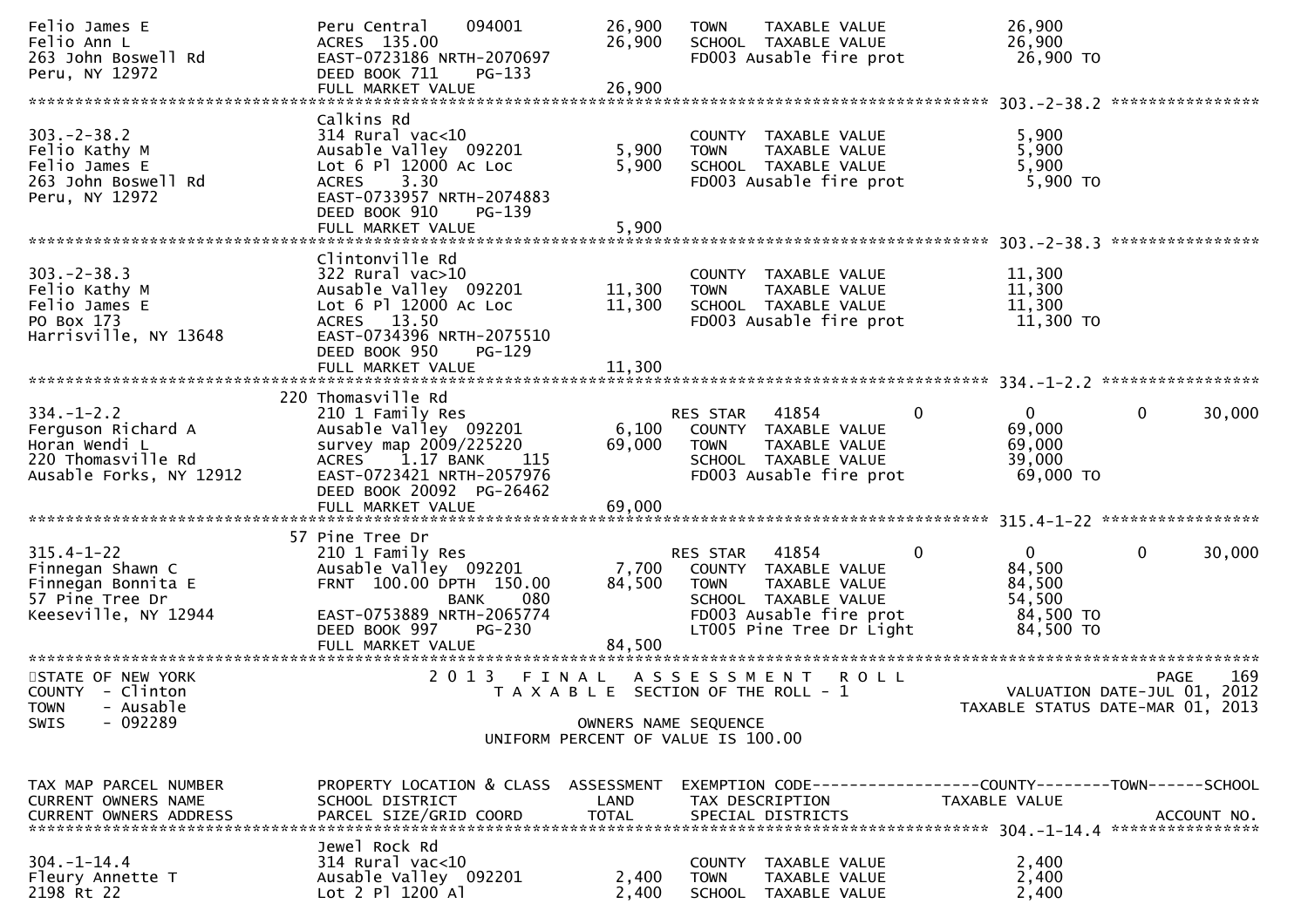| Keeseville, NY 12944-9612                                                                                       | 1.60<br><b>ACRES</b><br>EAST-0751925 NRTH-2077112<br>DEED BOOK 728<br>$PG-113$<br>FULL MARKET VALUE                                                                                           | 2,400                     | FD003 Ausable fire prot                                                                                                                                |                            | 2,400 TO                                                                          |                  |
|-----------------------------------------------------------------------------------------------------------------|-----------------------------------------------------------------------------------------------------------------------------------------------------------------------------------------------|---------------------------|--------------------------------------------------------------------------------------------------------------------------------------------------------|----------------------------|-----------------------------------------------------------------------------------|------------------|
|                                                                                                                 |                                                                                                                                                                                               |                           |                                                                                                                                                        |                            |                                                                                   |                  |
| $314. - 2 - 6.2$<br>Fleury George<br>Fleury Georgia<br>567 Cold Spring Rd<br>Peru, NY 12972-9744                | 567 Cold Spring Rd<br>270 Mfg housing<br>Ausable Valley 092201<br>Lot 5 Pl 12000 Ac Loc<br>8.20<br><b>ACRES</b><br>EAST-0738909 NRTH-2072334<br>DEED BOOK 597<br>PG-1004<br>FULL MARKET VALUE | 67,000<br>67,000          | AGED - ALL 41800<br>16,300 SR STAR<br>41834<br>COUNTY TAXABLE VALUE<br><b>TOWN</b><br>TAXABLE VALUE<br>SCHOOL TAXABLE VALUE<br>FD003 Ausable fire prot | $\mathbf 0$<br>33,500<br>0 | 33,500<br>$\overline{0}$<br>0<br>33,500<br>33,500<br>$\overline{0}$<br>67,000 TO  | 33,500<br>33,500 |
|                                                                                                                 |                                                                                                                                                                                               |                           |                                                                                                                                                        |                            |                                                                                   |                  |
| $293. - 2 - 3.2$<br>Florentine Trust Richard J<br>Florentine Trust Joan E<br>219 Telegraph Rd<br>Peru, NY 12972 | 219 Telegraph Rd<br>270 Mfg housing<br>Ausable Valley 092201<br><b>ACRES</b><br>4.00<br>EAST-0757792 NRTH-2084410<br>DEED BOOK 934<br>PG-266                                                  | 49,900                    | WARNONALL 41121<br>41854<br>13,800 RES STAR<br>COUNTY TAXABLE VALUE<br><b>TOWN</b><br>TAXABLE VALUE<br>SCHOOL TAXABLE VALUE                            | 7,485<br>0<br>$\Omega$     | 7,485<br>$\overline{0}$<br>0<br>42,415<br>42,415<br>19,900                        | 0<br>30,000      |
|                                                                                                                 | 1663 Rt 9N                                                                                                                                                                                    |                           |                                                                                                                                                        |                            |                                                                                   |                  |
| $334. - 2 - 10.1$<br>Florio Vito<br>Florio Joseph<br>1663 Rt 9N<br>Ausable Forks, NY 12912                      | 210 1 Family Res<br>Ausable Valley 092201<br>ACRES 1.00<br>EAST-0725021 NRTH-2050230<br>DEED BOOK 20072 PG-11263<br>FULL MARKET VALUE                                                         | 6,000<br>46,900<br>46,900 | 41834<br>SR STAR<br>COUNTY TAXABLE VALUE<br><b>TOWN</b><br>TAXABLE VALUE<br>SCHOOL TAXABLE VALUE<br>FD003 Ausable fire prot                            | $\mathbf{0}$               | $\mathbf{0}$<br>$\overline{0}$<br>46,900<br>46,900<br>$\overline{0}$<br>46,900 TO | 46,900           |
|                                                                                                                 | 170 Cold Spring Rd                                                                                                                                                                            |                           |                                                                                                                                                        |                            |                                                                                   |                  |
| $325. - 1 - 10$<br>Fogle Shirley R<br>24744 NC Hwy 87E<br>Riegelwood, NC 28456                                  | $322$ Rural vac $>10$<br>Ausable Valley 092201<br>Lot 22 Platts 1200 Ac<br>Cold Springs Sub Lot 5<br>5.30<br><b>ACRES</b>                                                                     | 7,100<br>7,100            | COUNTY TAXABLE VALUE<br><b>TOWN</b><br>TAXABLE VALUE<br>SCHOOL TAXABLE VALUE<br>FD003 Ausable fire prot                                                |                            | 7,100<br>7,100<br>7,100<br>7,100 TO                                               |                  |
|                                                                                                                 | EAST-0738590 NRTH-2062862<br>DEED BOOK 707<br>PG-339<br>FULL MARKET VALUE                                                                                                                     | 7.100                     |                                                                                                                                                        |                            |                                                                                   |                  |
| STATE OF NEW YORK<br>COUNTY - Clinton<br>- Ausable<br><b>TOWN</b>                                               | 2 0 1 3<br>FINAL                                                                                                                                                                              |                           | A S S E S S M E N T<br><b>ROLL</b><br>T A X A B L E SECTION OF THE ROLL - 1                                                                            |                            | VALUATION DATE-JUL 01, 2012<br>TAXABLE STATUS DATE-MAR 01, 2013                   | 170<br>PAGE      |
| $-092289$<br><b>SWIS</b>                                                                                        |                                                                                                                                                                                               |                           | OWNERS NAME SEQUENCE<br>UNIFORM PERCENT OF VALUE IS 100.00                                                                                             |                            |                                                                                   |                  |
|                                                                                                                 |                                                                                                                                                                                               |                           |                                                                                                                                                        |                            |                                                                                   |                  |
| TAX MAP PARCEL NUMBER<br>CURRENT OWNERS NAME<br><b>CURRENT OWNERS ADDRESS</b>                                   | PROPERTY LOCATION & CLASS ASSESSMENT<br>SCHOOL DISTRICT<br>PARCEL SIZE/GRID COORD                                                                                                             | LAND<br><b>TOTAL</b>      | EXEMPTION CODE------------------COUNTY--------TOWN------SCHOOL<br>TAX DESCRIPTION<br>SPECIAL DISTRICTS                                                 | TAXABLE VALUE              |                                                                                   | ACCOUNT NO.      |
| $313. - 3 - 8.3 - 1$<br>Ford Arthur J<br>120 Algonquin Park<br>Plattsburgh, NY 12901                            | Clintonville Rd<br>323 Vacant rural<br>Ausable Valley 092201<br>Lot $#9$<br><b>ACRES</b><br>29.60<br>EAST-0728906 NRTH-2065270                                                                | 5,400<br>5,400            | COUNTY TAXABLE VALUE<br><b>TOWN</b><br>TAXABLE VALUE<br>SCHOOL TAXABLE VALUE<br>FD003 Ausable fire prot                                                |                            | 5,400<br>5,400<br>5,400<br>5,400 TO                                               |                  |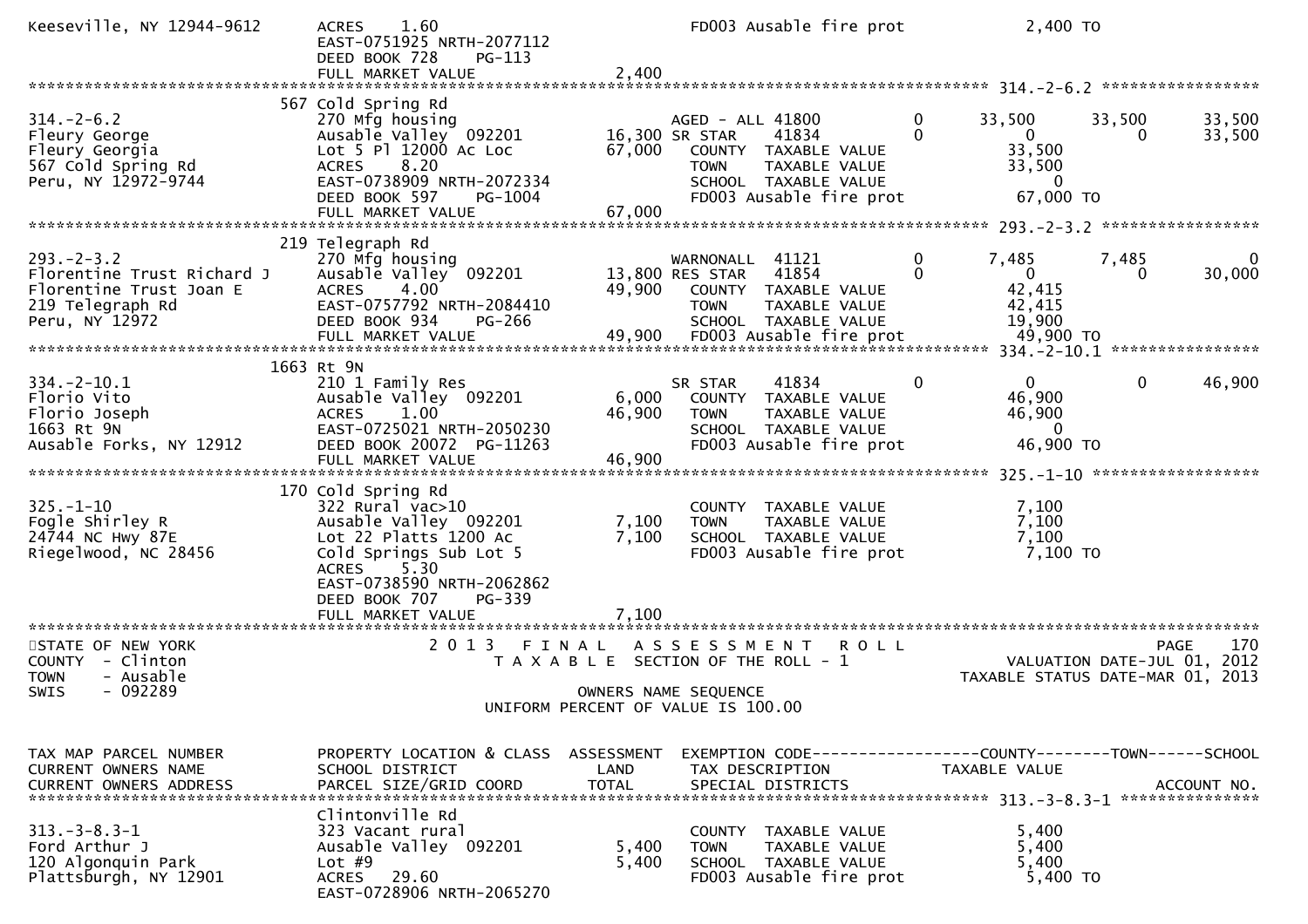|                                                                                              | DEED BOOK 20021 PG-40171<br>FULL MARKET VALUE                                                                                                                                 | 5,400                                                                  |                                                  |                                                                                                                                                  |                   |                                                                                        |                                            |                    |
|----------------------------------------------------------------------------------------------|-------------------------------------------------------------------------------------------------------------------------------------------------------------------------------|------------------------------------------------------------------------|--------------------------------------------------|--------------------------------------------------------------------------------------------------------------------------------------------------|-------------------|----------------------------------------------------------------------------------------|--------------------------------------------|--------------------|
| $313 - 3 - 8.3 - 2$<br>Ford Arthur J<br>120 Algonquin Park Rd<br>Plattsburgh, NY 12901       | Clintonville Rd<br>323 Vacant rural<br>Peru Central<br>094001<br>Lot 9<br>23.80<br><b>ACRES</b><br>EAST-0728906 NRTH-2065270<br>DEED BOOK 20021 PG-40171<br>FULL MARKET VALUE | 2,100<br>2,100<br>2,100                                                | <b>TOWN</b>                                      | COUNTY TAXABLE VALUE<br>TAXABLE VALUE<br>SCHOOL TAXABLE VALUE<br>FD003 Ausable fire prot                                                         |                   | 2,100<br>2,100<br>2,100<br>2,100 TO                                                    |                                            |                    |
|                                                                                              |                                                                                                                                                                               |                                                                        |                                                  |                                                                                                                                                  |                   |                                                                                        |                                            |                    |
| $293. -4 - 1.3$<br>Ford Christopher J<br>Huffman Ann<br>133 Telegraph Rd<br>Peru, NY 12972   | 133 Telegraph Rd<br>210 1 Family Res<br>Ausable Valley 092201<br>3.70<br><b>ACRES</b><br>EAST-0757807 NRTH-2082356<br>DEED BOOK 773<br>PG-177                                 | 7,600<br>140,300                                                       | RES STAR<br><b>TOWN</b>                          | 41854<br>COUNTY TAXABLE VALUE<br>TAXABLE VALUE<br>SCHOOL TAXABLE VALUE<br>FD003 Ausable fire prot                                                | 0                 | $\overline{0}$<br>140,300<br>140,300<br>110,300<br>140,300 TO                          | 0                                          | 30,000             |
|                                                                                              |                                                                                                                                                                               |                                                                        |                                                  |                                                                                                                                                  |                   |                                                                                        |                                            |                    |
| $305.4 - 1 - 2$<br>Ford James K<br>Ford Holly L<br>7 Old State Rd<br>Ausable Chasm, NY 12911 | 7 Old State Rd<br>210 1 Family Res<br>Ausable Valley 092201<br>survey 2009/224246<br>66.49 DPTH 221.72<br><b>FRNT</b><br>320<br><b>BANK</b><br>EAST-0762254 NRTH-2074571      | 2,500<br>85,000                                                        | <b>RES STAR</b><br><b>TOWN</b><br>LT006 Chasm    | 41854<br>COUNTY TAXABLE VALUE<br>TAXABLE VALUE<br>SCHOOL TAXABLE VALUE<br>FD003 Ausable fire prot                                                | $\Omega$          | $\mathbf{0}$<br>85,000<br>85,000<br>55,000<br>85,000 TO<br>85,000 TO                   | 0                                          | 30,000             |
|                                                                                              | DEED BOOK 700<br>$PG-224$<br>FULL MARKET VALUE                                                                                                                                | 85,000                                                                 |                                                  |                                                                                                                                                  |                   |                                                                                        |                                            |                    |
|                                                                                              |                                                                                                                                                                               |                                                                        |                                                  |                                                                                                                                                  |                   |                                                                                        |                                            |                    |
| $335.1 - 1 - 20$<br>Ford Mary<br>17 Lower Rd<br>Clintonville, NY 12924                       | 17 Lower Rd<br>210 1 Family Res<br>Ausable Valley 092201<br>FRNT 200.00 DPTH 210.00<br>EAST-0734340 NRTH-2053804<br>DEED BOOK 321<br><b>PG-267</b><br>FULL MARKET VALUE       | 69,000<br>69,000                                                       | AGED - ALL 41800<br>4,500 SR STAR<br><b>TOWN</b> | 41834<br>COUNTY TAXABLE VALUE<br><b>TAXABLE VALUE</b><br>SCHOOL TAXABLE VALUE<br>FD003 Ausable fire prot<br>LT003 Clintonville Light             | 0<br>0            | 34,500<br>$\mathbf{0}$<br>34,500<br>34,500<br>$\overline{0}$<br>69,000 TO<br>69,000 TO | 34,500<br>0                                | 34,500<br>34,500   |
|                                                                                              |                                                                                                                                                                               |                                                                        |                                                  |                                                                                                                                                  |                   | *******************************                                                        |                                            |                    |
| STATE OF NEW YORK<br>COUNTY - Clinton<br><b>TOWN</b><br>- Ausable<br>$-092289$<br>SWIS       | 2 0 1 3                                                                                                                                                                       | FINAL<br>T A X A B L E SECTION OF THE ROLL - 1<br>OWNERS NAME SEQUENCE | ASSESSMENT                                       | <b>ROLL</b>                                                                                                                                      |                   | TAXABLE STATUS DATE-MAR 01, 2013                                                       | <b>PAGE</b><br>VALUATION DATE-JUL 01, 2012 | 171                |
|                                                                                              |                                                                                                                                                                               | UNIFORM PERCENT OF VALUE IS 100.00                                     |                                                  |                                                                                                                                                  |                   |                                                                                        |                                            |                    |
| TAX MAP PARCEL NUMBER<br>CURRENT OWNERS NAME<br><b>CURRENT OWNERS ADDRESS</b>                | PROPERTY LOCATION & CLASS<br>SCHOOL DISTRICT<br>PARCEL SIZE/GRID COORD                                                                                                        | ASSESSMENT<br>LAND<br><b>TOTAL</b>                                     |                                                  | EXEMPTION        CODE-----------------COUNTY-------TOWN------SCHOOL<br>TAX DESCRIPTION<br>SPECIAL DISTRICTS                                      |                   | TAXABLE VALUE                                                                          |                                            | ACCOUNT NO.        |
| $335.1 - 1 - 6$<br>Ford Paul<br>Ford Judith<br>24 Rectory St<br>Clintonville, NY 12924       | 14/24 Rectory St<br>433 Auto body<br>092201<br>Ausable Valley<br>2.80<br><b>ACRES</b><br>EAST-0732920 NRTH-2054116<br>DEED BOOK 652<br>$PG-73$<br>FULL MARKET VALUE           | 120,800<br>120,800                                                     | WARNONALL 41121<br>9,500 RES STAR<br><b>TOWN</b> | 73 PCT OF VALUE USED FOR EXEMPTION PURPOSES<br>41854<br>COUNTY TAXABLE VALUE<br>TAXABLE VALUE<br>SCHOOL TAXABLE VALUE<br>FD003 Ausable fire prot | 0<br>$\mathbf{0}$ | 13,228<br>$\mathbf{0}$<br>107,572<br>108,800<br>90,800<br>120,800 TO                   | 12,000<br>0                                | $\Omega$<br>30,000 |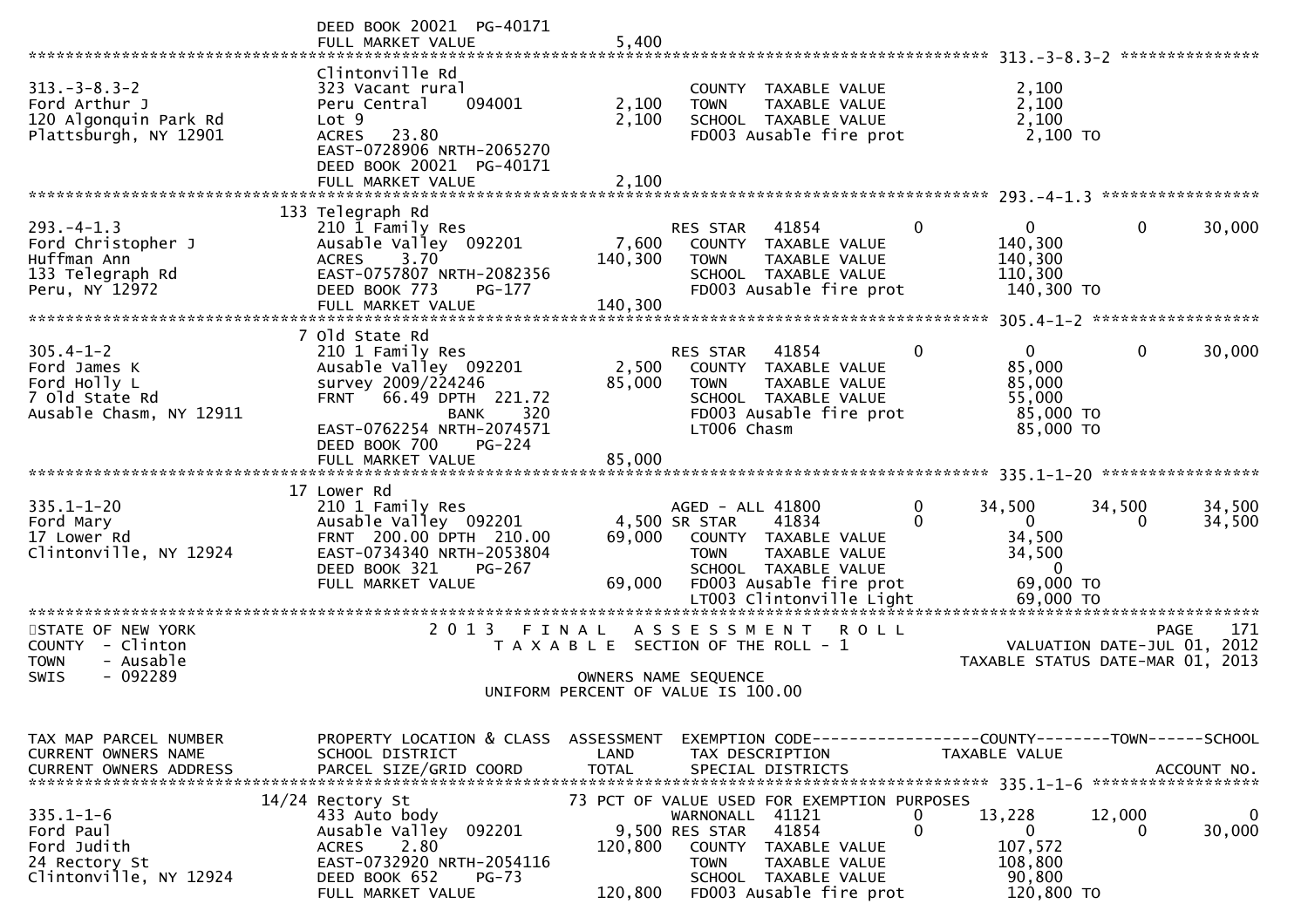|                                                                                                                                                                                                                          | 1302 Rt 9N                                                                                       |                      |                                                                             |              |                                     |                                  |
|--------------------------------------------------------------------------------------------------------------------------------------------------------------------------------------------------------------------------|--------------------------------------------------------------------------------------------------|----------------------|-----------------------------------------------------------------------------|--------------|-------------------------------------|----------------------------------|
| $335.1 - 1 - 7$                                                                                                                                                                                                          | 210 1 Family Res                                                                                 |                      | COUNTY TAXABLE VALUE                                                        |              | 74,000                              |                                  |
| ssp.1-1-7<br>Ford Paul H<br>Ford Judith A<br>24 Rectory St<br>Clintonville, NY 12924                                                                                                                                     | Ausable Valley 092201                                                                            | 6,200                | <b>TOWN</b><br>TAXABLE VALUE                                                |              | 74,000                              |                                  |
|                                                                                                                                                                                                                          | ACRES<br>1.30                                                                                    | 74,000               | SCHOOL TAXABLE VALUE                                                        |              | 74,000                              |                                  |
|                                                                                                                                                                                                                          | EAST-0732786 NRTH-2053569                                                                        |                      | FD003 Ausable fire prot                                                     |              | 74,000 TO                           |                                  |
|                                                                                                                                                                                                                          | DEED BOOK 20021 PG-45891                                                                         |                      | LT003 Clintonville Light                                                    |              | 74,000 TO                           |                                  |
|                                                                                                                                                                                                                          | FULL MARKET VALUE                                                                                | 74,000               |                                                                             |              |                                     |                                  |
|                                                                                                                                                                                                                          |                                                                                                  |                      |                                                                             |              |                                     |                                  |
|                                                                                                                                                                                                                          | Rectory St                                                                                       |                      |                                                                             |              |                                     |                                  |
| $335.1 - 1 - 9$                                                                                                                                                                                                          | 311 Res vac land                                                                                 |                      | COUNTY TAXABLE VALUE                                                        |              | 2,400                               |                                  |
| Ford Paul H                                                                                                                                                                                                              | Ausable Valley 092201                                                                            | 2,400                | TAXABLE VALUE<br>TOWN                                                       |              | 2,400                               |                                  |
| Ford Judith A                                                                                                                                                                                                            | FRNT 50.00 DPTH 175.00                                                                           | 2,400                | SCHOOL TAXABLE VALUE                                                        |              | 2,400                               |                                  |
|                                                                                                                                                                                                                          | EAST-0733106 NRTH-2054246                                                                        |                      |                                                                             |              |                                     |                                  |
| 24 Rectory St                                                                                                                                                                                                            |                                                                                                  |                      | FD003 Ausable fire prot                                                     |              | 2,400 TO                            |                                  |
| $NY$ 12924 $\frac{1}{D}$<br>Clintonville, NY 12924                                                                                                                                                                       | DEED BOOK 98001 PG-00174                                                                         |                      | LT003 Clintonville Light                                                    |              | 2,400 TO                            |                                  |
|                                                                                                                                                                                                                          | FULL MARKET VALUE                                                                                | 2,400                |                                                                             |              |                                     |                                  |
|                                                                                                                                                                                                                          |                                                                                                  |                      |                                                                             |              |                                     |                                  |
|                                                                                                                                                                                                                          | 1290 Rt 9N                                                                                       |                      |                                                                             |              |                                     |                                  |
|                                                                                                                                                                                                                          |                                                                                                  |                      | COUNTY TAXABLE VALUE                                                        |              | 8,000                               |                                  |
|                                                                                                                                                                                                                          |                                                                                                  | 4,600                | TAXABLE VALUE<br><b>TOWN</b>                                                |              | 8,000                               |                                  |
|                                                                                                                                                                                                                          |                                                                                                  | 8,000                |                                                                             |              | 8,000                               |                                  |
| 335.1-1-28.1<br>Ford Paul H<br>Ford Judith<br>Ford Judith<br>24 Rectory St<br>Clintonville, NY 12924<br>FOR DEED BOOK 20082 PG-20576<br>FRNT 185.00 DPTH 122.00<br>EAST-0733117 NRTH-2053942<br>DEED BOOK 20082 PG-20576 |                                                                                                  |                      | SCHOOL TAXABLE VALUE<br>FDOO3 Ausable fire prot<br>LTOO3 Clintonville Light |              | $8,000$ TO                          |                                  |
|                                                                                                                                                                                                                          |                                                                                                  |                      |                                                                             |              | 4,049 TO                            |                                  |
|                                                                                                                                                                                                                          |                                                                                                  |                      |                                                                             |              |                                     |                                  |
|                                                                                                                                                                                                                          |                                                                                                  |                      |                                                                             |              |                                     |                                  |
|                                                                                                                                                                                                                          | 1297 Rt 9N                                                                                       |                      |                                                                             |              |                                     |                                  |
| $335.1 - 1 - 28.41$<br>Ausable<br>Lot 13<br>ACRES<br>FAST-0                                                                                                                                                              | 484 1 use sm bld                                                                                 |                      | COUNTY TAXABLE VALUE                                                        |              | 54,000                              |                                  |
| Ford Paul H                                                                                                                                                                                                              | Ausable Valley 092201 6,300                                                                      |                      | TAXABLE VALUE<br><b>TOWN</b>                                                |              | 54,000                              |                                  |
| Ford Judith A                                                                                                                                                                                                            |                                                                                                  | 54,000               | SCHOOL TAXABLE VALUE                                                        |              | 54,000 TO<br>54,000 TO<br>51,000 TO |                                  |
| ∠→ nectory St<br>Clintonville, NY 12924                                                                                                                                                                                  | 4.60                                                                                             |                      | FD003 Ausable fire prot                                                     |              |                                     |                                  |
|                                                                                                                                                                                                                          | EAST-0733462 NRTH-2053677                                                                        |                      | LT003 Clintonville Light                                                    |              | 54,000 TO                           |                                  |
|                                                                                                                                                                                                                          | DEED BOOK 20051 PG-87074                                                                         |                      |                                                                             |              |                                     |                                  |
|                                                                                                                                                                                                                          | FULL MARKET VALUE                                                                                | 54,000               |                                                                             |              |                                     |                                  |
|                                                                                                                                                                                                                          |                                                                                                  |                      |                                                                             |              |                                     |                                  |
| STATE OF NEW YORK                                                                                                                                                                                                        | 2 0 1 3<br>FINAL                                                                                 |                      | ASSESSMENT ROLL                                                             |              |                                     | <b>PAGE</b><br>172               |
| COUNTY - Clinton                                                                                                                                                                                                         |                                                                                                  |                      | T A X A B L E SECTION OF THE ROLL - 1                                       |              |                                     | VALUATION DATE-JUL 01, 2012      |
| - Ausable<br><b>TOWN</b>                                                                                                                                                                                                 |                                                                                                  |                      |                                                                             |              |                                     | TAXABLE STATUS DATE-MAR 01, 2013 |
| $-092289$<br>SWIS                                                                                                                                                                                                        |                                                                                                  | OWNERS NAME SEQUENCE |                                                                             |              |                                     |                                  |
|                                                                                                                                                                                                                          |                                                                                                  |                      | UNIFORM PERCENT OF VALUE IS 100.00                                          |              |                                     |                                  |
|                                                                                                                                                                                                                          |                                                                                                  |                      |                                                                             |              |                                     |                                  |
|                                                                                                                                                                                                                          |                                                                                                  |                      |                                                                             |              |                                     |                                  |
| TAX MAP PARCEL NUMBER                                                                                                                                                                                                    | PROPERTY LOCATION & CLASS ASSESSMENT EXEMPTION CODE----------------COUNTY-------TOWN------SCHOOL |                      |                                                                             |              |                                     |                                  |
| CURRENT OWNERS NAME                                                                                                                                                                                                      | SCHOOL DISTRICT                                                                                  | LAND                 | TAX DESCRIPTION                                                             |              | TAXABLE VALUE                       |                                  |
| CURRENT OWNERS ADDRESS                                                                                                                                                                                                   | PARCEL SIZE/GRID COORD                                                                           | <b>TOTAL</b>         | SPECIAL DISTRICTS                                                           |              |                                     | ACCOUNT NO.                      |
|                                                                                                                                                                                                                          |                                                                                                  |                      |                                                                             |              |                                     |                                  |
|                                                                                                                                                                                                                          | 199 Calkins Rd                                                                                   |                      |                                                                             |              |                                     |                                  |
| $303 - 1 - 2.2$                                                                                                                                                                                                          |                                                                                                  |                      |                                                                             | $\mathbf 0$  |                                     | 51,641                           |
|                                                                                                                                                                                                                          | 151 Fruit crop                                                                                   |                      | AGRI DISTR 41720                                                            |              | 51,641                              | 51,641                           |
| Forrence Orchards Inc<br>2731 Rt 22                                                                                                                                                                                      | 094001<br>Peru Central                                                                           | 110,400              | COUNTY TAXABLE VALUE                                                        |              | 77,959                              |                                  |
|                                                                                                                                                                                                                          | ACRES 113.10                                                                                     | 129,600              | TAXABLE VALUE<br><b>TOWN</b>                                                |              | 77,959                              |                                  |
| Peru, NY 12972                                                                                                                                                                                                           | EAST-0732874 NRTH-2079473                                                                        |                      | SCHOOL TAXABLE VALUE                                                        |              | 77,959                              |                                  |
|                                                                                                                                                                                                                          | DEED BOOK 569<br><b>PG-320</b>                                                                   |                      | FD003 Ausable fire prot                                                     |              | 129,600 TO                          |                                  |
| MAY BE SUBJECT TO PAYMENT                                                                                                                                                                                                | FULL MARKET VALUE                                                                                | 129,600              |                                                                             |              |                                     |                                  |
| UNDER AGDIST LAW TIL 2017                                                                                                                                                                                                |                                                                                                  |                      |                                                                             |              |                                     |                                  |
|                                                                                                                                                                                                                          |                                                                                                  |                      |                                                                             |              |                                     |                                  |
|                                                                                                                                                                                                                          | Jewel Rock Rd                                                                                    |                      |                                                                             |              |                                     |                                  |
| $304. - 1 - 17.2$                                                                                                                                                                                                        | 151 Fruit crop                                                                                   |                      | AGRI DISTR 41720                                                            | $\mathbf{0}$ | 22,296                              | 22,296<br>22,296                 |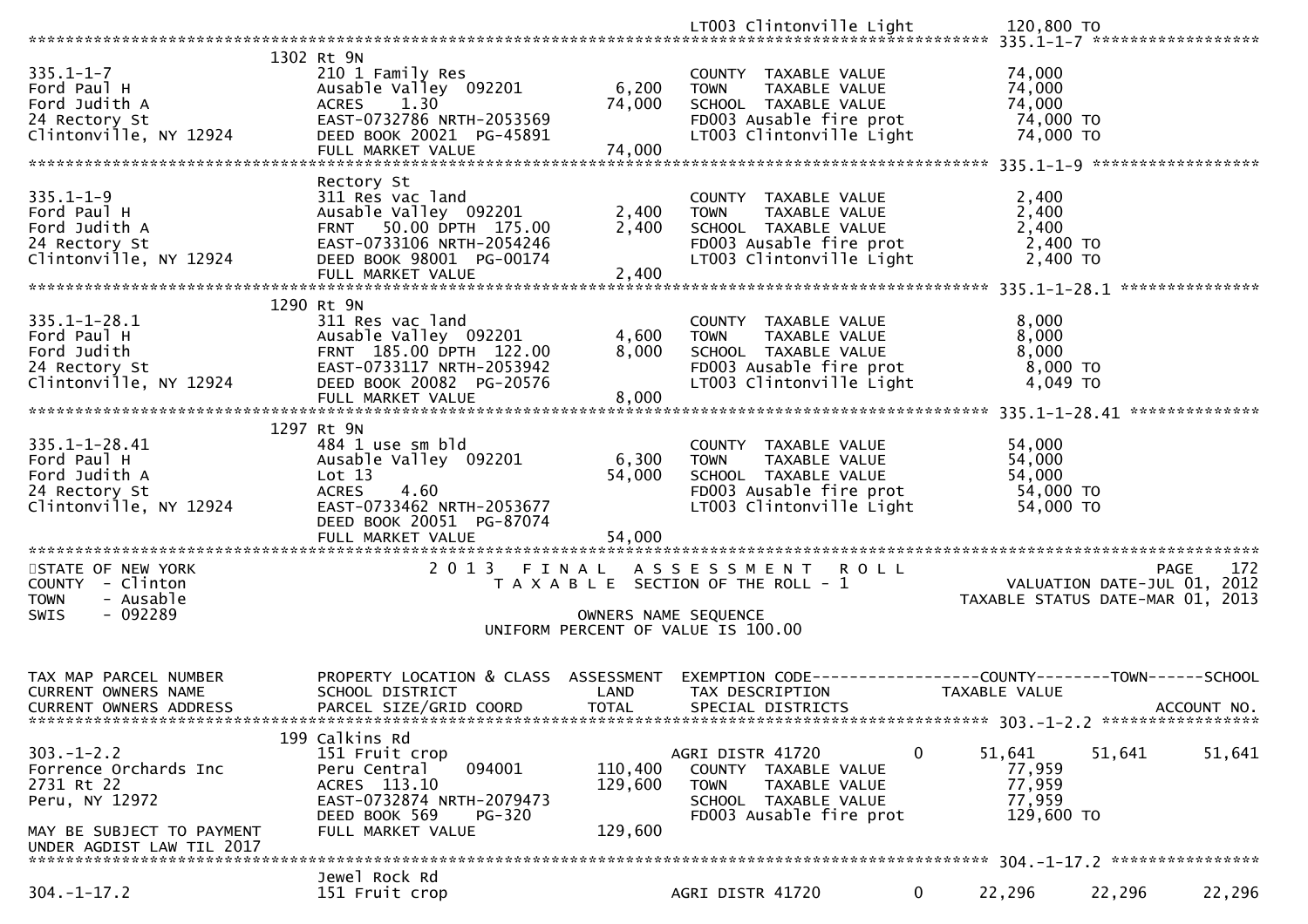| Forrence Orchards Inc<br>2731 Rt 22<br>Peru, NY 12972<br>MAY BE SUBJECT TO PAYMENT<br>UNDER AGDIST LAW TIL 2017                  | Ausable Valley 092201<br>Lot #2 Pl 1200 Ac Loc<br>ACRES 49.90<br>EAST-0752653 NRTH-2077868<br>DEED BOOK 99001 PG-16446                                                   | 56,900<br>56,900                                                                                    | <b>TOWN</b>                            | COUNTY TAXABLE VALUE<br>TAXABLE VALUE<br>SCHOOL TAXABLE VALUE<br>FD003 Ausable fire prot          |              | 34,604<br>34,604<br>34,604<br>56,900 TO                                   |                                     |        |
|----------------------------------------------------------------------------------------------------------------------------------|--------------------------------------------------------------------------------------------------------------------------------------------------------------------------|-----------------------------------------------------------------------------------------------------|----------------------------------------|---------------------------------------------------------------------------------------------------|--------------|---------------------------------------------------------------------------|-------------------------------------|--------|
|                                                                                                                                  |                                                                                                                                                                          |                                                                                                     |                                        |                                                                                                   |              |                                                                           |                                     |        |
| $304. -2 - 1$<br>Forrence Orchards Inc<br>2731 Rt 22<br>Peru, NY 12972<br>MAY BE SUBJECT TO PAYMENT<br>UNDER AGDIST LAW TIL 2017 | 222 Arthur Rd<br>151 Fruit crop<br>Ausable Valley 092201<br>ACRES 48.00<br>EAST-0753783 NRTH-2081894<br>DEED BOOK 645<br>PG-369<br>FULL MARKET VALUE                     | 45,800<br>207,000<br>207,000                                                                        | AGRI DISTR 41720<br><b>TOWN</b>        | COUNTY TAXABLE VALUE<br>TAXABLE VALUE<br>SCHOOL TAXABLE VALUE<br>FD003 Ausable fire prot          | $\mathbf{0}$ | 11,047<br>195,953<br>195,953<br>195,953<br>207,000 TO                     | 11,047                              | 11,047 |
|                                                                                                                                  |                                                                                                                                                                          |                                                                                                     |                                        |                                                                                                   |              |                                                                           |                                     |        |
| 294.10-1-33<br>Forsman Steven A<br>Forsman Susan<br>694 Lantz Rd<br>Cuba, MO 65453                                               | 20 Blue Heron Dr<br>260 Seasonal res<br>094001<br>Peru Central<br>FRNT 110.00 DPTH 125.00<br>EAST-0771502 NRTH-2086311<br>DEED BOOK 20021 PG-49879                       | 14,400<br>61,000                                                                                    | <b>TOWN</b>                            | COUNTY TAXABLE VALUE<br>TAXABLE VALUE<br>SCHOOL TAXABLE VALUE<br>FD003 Ausable fire prot          |              | 61,000<br>61,000<br>61,000<br>61,000 TO                                   |                                     |        |
|                                                                                                                                  |                                                                                                                                                                          |                                                                                                     |                                        |                                                                                                   |              |                                                                           |                                     |        |
| $305. - 1 - 3.2$<br>Forster Clark M<br>14 Chasm Rd<br>Ausable Chasm, NY 12911                                                    | 14 Chasm Rd<br>210 1 Family Res<br>Ausable Valley 092201<br>Lot 11<br><b>ACRES</b><br>1.20<br>EAST-0762009 NRTH-2074942<br>DEED BOOK 20102 PG-31386<br>FULL MARKET VALUE | 7,600<br>192,200<br>192,200                                                                         | RES STAR<br><b>TOWN</b><br>LT006 Chasm | 41854<br>COUNTY TAXABLE VALUE<br>TAXABLE VALUE<br>SCHOOL TAXABLE VALUE<br>FD003 Ausable fire prot | $\Omega$     | $\mathbf{0}$<br>192,200<br>192,200<br>162,200<br>192,200 TO<br>192,200 TO | 0                                   | 30,000 |
| STATE OF NEW YORK<br>COUNTY - Clinton<br>- Ausable<br><b>TOWN</b><br>$-092289$<br><b>SWIS</b>                                    | 2013 FINAL                                                                                                                                                               | T A X A B L E SECTION OF THE ROLL - 1<br>OWNERS NAME SEQUENCE<br>UNIFORM PERCENT OF VALUE IS 100.00 |                                        | ASSESSMENT ROLL                                                                                   |              | TAXABLE STATUS DATE-MAR 01, 2013                                          | PAGE<br>VALUATION DATE-JUL 01, 2012 | 173    |
| TAX MAP PARCEL NUMBER<br>CURRENT OWNERS NAME                                                                                     | PROPERTY LOCATION & CLASS ASSESSMENT<br>SCHOOL DISTRICT                                                                                                                  | LAND                                                                                                |                                        | EXEMPTION CODE-----------------COUNTY--------TOWN------SCHOOL<br>TAX DESCRIPTION                  |              | TAXABLE VALUE                                                             |                                     |        |
| $304. -2 - 3.2$<br>Frank Patricia A<br>PO Box 486<br>Keeseville, NY 12944                                                        | 312 Chasm Rd<br>312 Vac w/imprv<br>Ausable Valley 092201<br>4.90<br><b>ACRES</b><br>EAST-0756682 NRTH-2079505<br>DEED BOOK 934<br>$PG-133$<br>FULL MARKET VALUE          | 10,000<br>13,000<br>13,000                                                                          | <b>TOWN</b>                            | COUNTY TAXABLE VALUE<br>TAXABLE VALUE<br>SCHOOL TAXABLE VALUE<br>FD003 Ausable fire prot          |              | 13,000<br>13,000<br>13,000<br>13,000 TO                                   |                                     |        |
|                                                                                                                                  |                                                                                                                                                                          |                                                                                                     |                                        |                                                                                                   |              |                                                                           |                                     |        |
| $304. - 2 - 4$<br>Frank Patricia A<br>PO Box 486<br>Keeseville, NY 12944                                                         | 332/334 Chasm Rd<br>210 1 Family Res<br>Ausable Valley 092201<br><b>ACRES</b><br>8.00<br>EAST-0756258 NRTH-2080120                                                       | 10,200<br>189,000                                                                                   | SR STAR<br><b>TOWN</b>                 | 41834<br>COUNTY TAXABLE VALUE<br>TAXABLE VALUE<br>SCHOOL TAXABLE VALUE                            | 0            | 0<br>189,000<br>189,000<br>125,700                                        | 0                                   | 63,300 |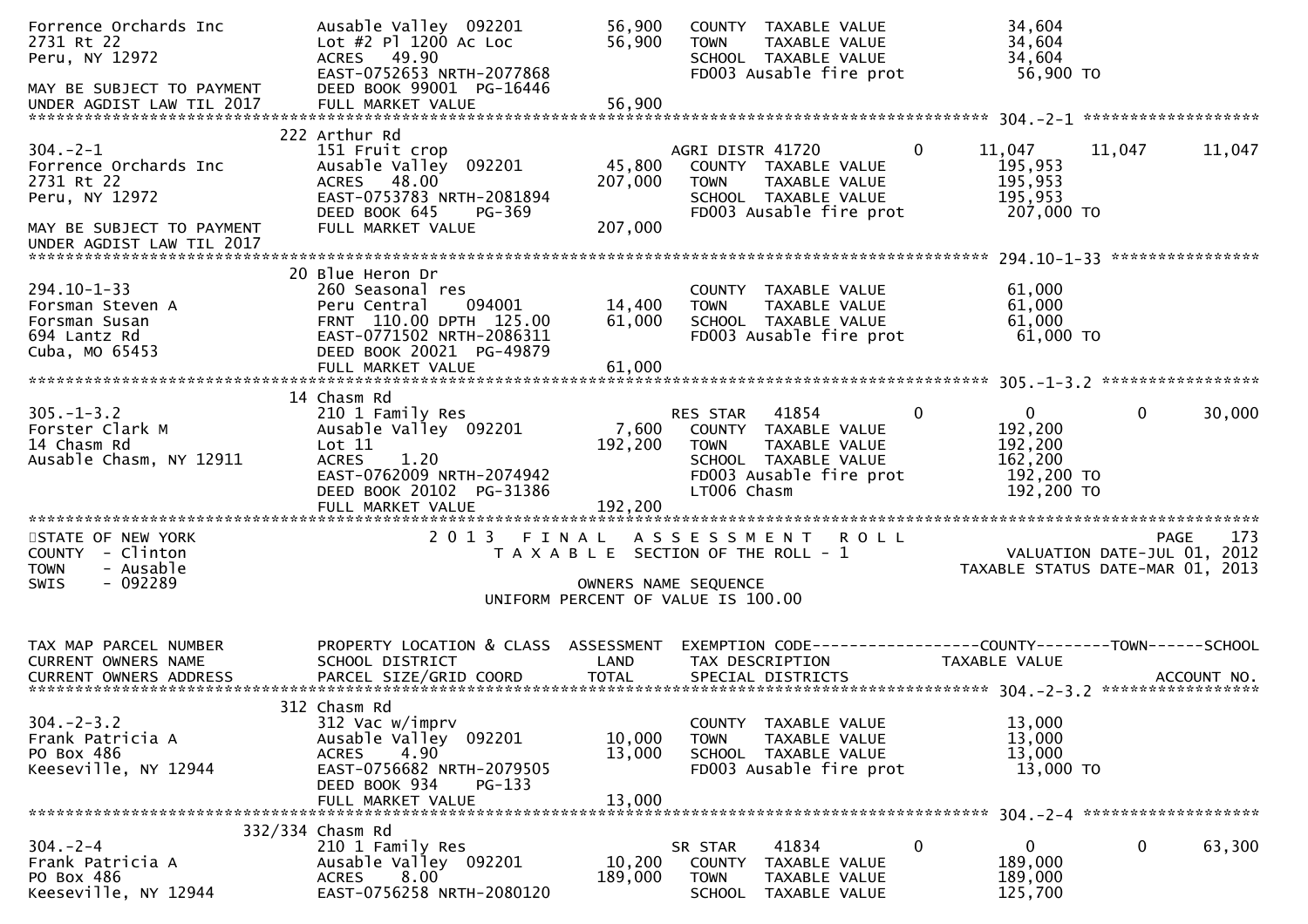| 180 Hill St<br>$315. - 3 - 41$<br>$\mathbf{0}$<br>12,000<br>210 1 Family Res<br>WARNONALL 41121<br>14,775<br>Fredenburg Ronald F<br>Ausable Valley 092201<br>10,500 AGED - ALL 41800<br>$\mathbf{0}$<br>41,863<br>43,250<br>FRNT 200.00 DPTH 150.00<br>$\overline{\mathbf{0}}$<br>Fredenburg Life Estate Mabel<br>98,500 SR STAR<br>41834<br>$\Omega$<br>180 Hill St<br>41,862<br>EAST-0751586 NRTH-2068382<br>COUNTY TAXABLE VALUE<br>Keeseville, NY 12944<br>DEED BOOK 20001 PG-25771<br>TAXABLE VALUE<br>43,250<br><b>TOWN</b><br>98,500<br>FULL MARKET VALUE<br>SCHOOL TAXABLE VALUE<br>$\overline{0}$<br>98,500 TO<br>FD003 Ausable fire prot<br>432 Harkness Rd<br>$303. - 1 - 24$<br>240 Rural res<br>44,000<br>COUNTY TAXABLE VALUE<br>44,000<br>094001<br>15,500<br>Frederick Annette<br>Peru Central<br>TAXABLE VALUE<br><b>TOWN</b><br>44,000<br>Roberts Todd<br>44,000<br>ACRES 43.00<br>SCHOOL TAXABLE VALUE<br>44,000 TO<br>458 Spellman Rd<br>EAST-0736161 NRTH-2078916<br>FD003 Ausable fire prot<br>DEED BOOK 20011 PG-34189<br>Plattsburgh, NY 12901<br>44,000<br>FULL MARKET VALUE<br>488 Rt 9N<br>$326. - 1 - 3.3$<br>210 1 Family Res<br>41854<br>$\Omega$<br>$\mathbf{0}$<br>$\mathbf{0}$<br>RES STAR<br>18,200<br>75,000<br>Freebern William J<br>Ausable Valley 092201<br>COUNTY TAXABLE VALUE<br>Lot #3 Blaise Lots<br>75,000<br>488 Rt 9N<br>75,000<br>TAXABLE VALUE<br><b>TOWN</b><br>45,000<br>Keeseville, NY 12944<br>2.92 BANK<br>080<br>SCHOOL TAXABLE VALUE<br><b>ACRES</b> |                                    |
|-------------------------------------------------------------------------------------------------------------------------------------------------------------------------------------------------------------------------------------------------------------------------------------------------------------------------------------------------------------------------------------------------------------------------------------------------------------------------------------------------------------------------------------------------------------------------------------------------------------------------------------------------------------------------------------------------------------------------------------------------------------------------------------------------------------------------------------------------------------------------------------------------------------------------------------------------------------------------------------------------------------------------------------------------------------------------------------------------------------------------------------------------------------------------------------------------------------------------------------------------------------------------------------------------------------------------------------------------------------------------------------------------------------------------------------------------------------------------------------------------------------|------------------------------------|
|                                                                                                                                                                                                                                                                                                                                                                                                                                                                                                                                                                                                                                                                                                                                                                                                                                                                                                                                                                                                                                                                                                                                                                                                                                                                                                                                                                                                                                                                                                             | $\overline{0}$<br>49,250<br>49,250 |
|                                                                                                                                                                                                                                                                                                                                                                                                                                                                                                                                                                                                                                                                                                                                                                                                                                                                                                                                                                                                                                                                                                                                                                                                                                                                                                                                                                                                                                                                                                             |                                    |
|                                                                                                                                                                                                                                                                                                                                                                                                                                                                                                                                                                                                                                                                                                                                                                                                                                                                                                                                                                                                                                                                                                                                                                                                                                                                                                                                                                                                                                                                                                             |                                    |
|                                                                                                                                                                                                                                                                                                                                                                                                                                                                                                                                                                                                                                                                                                                                                                                                                                                                                                                                                                                                                                                                                                                                                                                                                                                                                                                                                                                                                                                                                                             |                                    |
| EAST-0748573 NRTH-2063591<br>FD003 Ausable fire prot<br>75,000 TO<br>DEED BOOK 20122 PG-49535                                                                                                                                                                                                                                                                                                                                                                                                                                                                                                                                                                                                                                                                                                                                                                                                                                                                                                                                                                                                                                                                                                                                                                                                                                                                                                                                                                                                               | 30,000                             |
| 75,000<br>FULL MARKET VALUE                                                                                                                                                                                                                                                                                                                                                                                                                                                                                                                                                                                                                                                                                                                                                                                                                                                                                                                                                                                                                                                                                                                                                                                                                                                                                                                                                                                                                                                                                 |                                    |
| 2 0 1 3<br>STATE OF NEW YORK<br>FINAL<br>ASSESSMENT ROLL<br>PAGE<br>VALUATION DATE-JUL 01, 2012<br>COUNTY - Clinton<br>T A X A B L E SECTION OF THE ROLL - 1<br>- Ausable<br><b>TOWN</b><br>TAXABLE STATUS DATE-MAR 01, 2013<br>$-092289$<br><b>SWIS</b><br>OWNERS NAME SEQUENCE<br>UNIFORM PERCENT OF VALUE IS 100.00                                                                                                                                                                                                                                                                                                                                                                                                                                                                                                                                                                                                                                                                                                                                                                                                                                                                                                                                                                                                                                                                                                                                                                                      | 174                                |
|                                                                                                                                                                                                                                                                                                                                                                                                                                                                                                                                                                                                                                                                                                                                                                                                                                                                                                                                                                                                                                                                                                                                                                                                                                                                                                                                                                                                                                                                                                             |                                    |
| PROPERTY LOCATION & CLASS ASSESSMENT<br>TAX MAP PARCEL NUMBER<br><b>CURRENT OWNERS NAME</b><br>SCHOOL DISTRICT<br>LAND<br>TAX DESCRIPTION<br>TAXABLE VALUE                                                                                                                                                                                                                                                                                                                                                                                                                                                                                                                                                                                                                                                                                                                                                                                                                                                                                                                                                                                                                                                                                                                                                                                                                                                                                                                                                  |                                    |
| 79 Harkness Rd<br>$303. -1 - 12$<br>110,000<br>210 1 Family Res<br>COUNTY TAXABLE VALUE<br>Ausable Valley 092201<br>8,800<br>Frenyea Mark R<br><b>TOWN</b><br>TAXABLE VALUE<br>110,000<br>79 Harkness Rd<br>ACRES 8.20<br>110,000 SCHOOL TAXABLE VALUE<br>110,000<br>FD003 Ausable fire prot<br>110,000 TO<br>Peru, NY 12972<br>EAST-0742821 NRTH-2079728<br>DEED BOOK 954<br>PG-251<br>110,000<br>FULL MARKET VALUE                                                                                                                                                                                                                                                                                                                                                                                                                                                                                                                                                                                                                                                                                                                                                                                                                                                                                                                                                                                                                                                                                        |                                    |
| 345/347 Allen Hill Rd                                                                                                                                                                                                                                                                                                                                                                                                                                                                                                                                                                                                                                                                                                                                                                                                                                                                                                                                                                                                                                                                                                                                                                                                                                                                                                                                                                                                                                                                                       |                                    |
| $\mathbf{0}$<br>$313 - 2 - 4$<br>41854<br>$\mathbf{0}$<br>0<br>240 Rural res<br><b>RES STAR</b><br>Fretwell Kamie L<br>094001<br>18,200<br>107,300<br>Peru Central<br>COUNTY<br>TAXABLE VALUE<br>Fretwell Charles E<br>ACRES 48.00 BANK<br>107,300<br>080<br>107,300<br><b>TOWN</b><br><b>TAXABLE VALUE</b><br>347 Allen Hill Rd<br>EAST-0725905 NRTH-2070047<br>77,300<br>SCHOOL TAXABLE VALUE<br>FD003 Ausable fire prot<br>DEED BOOK 20051 PG-82865<br>107,300 TO<br>Peru, NY 12972<br>107,300<br>FULL MARKET VALUE                                                                                                                                                                                                                                                                                                                                                                                                                                                                                                                                                                                                                                                                                                                                                                                                                                                                                                                                                                                      | 30,000                             |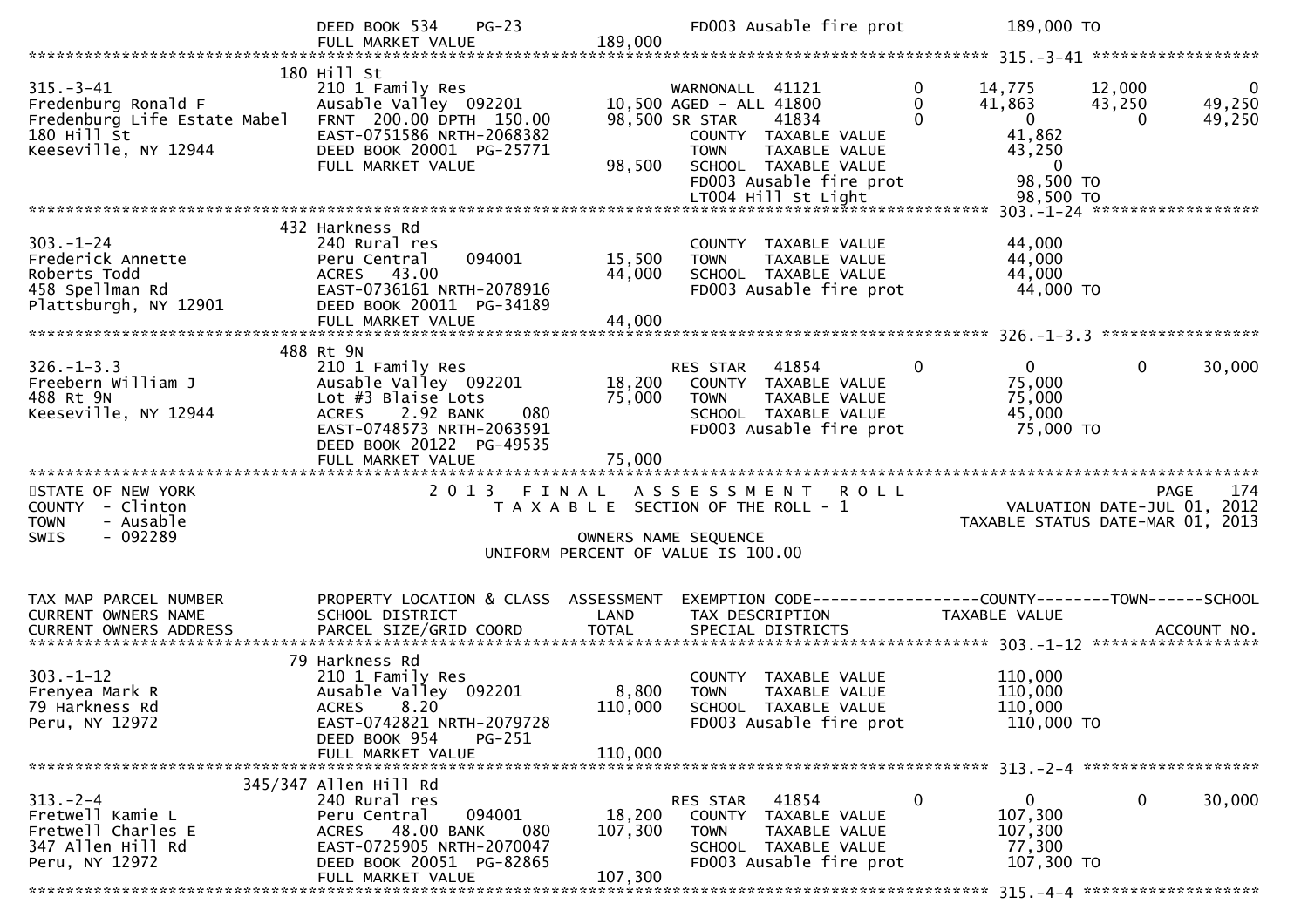| $315. - 4 - 4$<br>Fries Charles T<br>Fries Kristie<br>84 Hill St<br>Keeseville, NY 12944 | 84 Hill St<br>210 1 Family Res<br>Ausable Valley 092201<br>Pine Village Dev A-126 Lo<br>FRNT 100.00 DPTH 150.00<br>EAST-0754326 NRTH-2068474<br>DEED BOOK 20092 PG-28283<br>FULL MARKET VALUE                       | 7,700<br>84,700<br>84,700     | COUNTY TAXABLE VALUE<br><b>TOWN</b><br>TAXABLE VALUE<br>SCHOOL TAXABLE VALUE<br>FD003 Ausable fire prot                                                              | 84,700<br>84,700<br>84,700<br>84,700 TO                                                      |                                   |                                 |
|------------------------------------------------------------------------------------------|---------------------------------------------------------------------------------------------------------------------------------------------------------------------------------------------------------------------|-------------------------------|----------------------------------------------------------------------------------------------------------------------------------------------------------------------|----------------------------------------------------------------------------------------------|-----------------------------------|---------------------------------|
|                                                                                          | 131 Grove St                                                                                                                                                                                                        |                               |                                                                                                                                                                      |                                                                                              |                                   |                                 |
| $305. - 1 - 2.7$<br>Fuller Alicia Rae<br>1305 Highlands Rd<br>Keeseville, NY 12944       | 270 Mfg housing<br>Ausable Valley 092201<br>Lot 16 of 12000 Al<br>ACRES 16.30<br>EAST-0756547 NRTH-2072869<br>DEED BOOK 20072 PG-2507<br>FULL MARKET VALUE                                                          | 19,300<br>62,000<br>62,000    | COUNTY TAXABLE VALUE<br>TAXABLE VALUE<br><b>TOWN</b><br>SCHOOL TAXABLE VALUE<br>FD003 Ausable fire prot                                                              | 62,000<br>62,000<br>62,000<br>62,000 TO                                                      |                                   |                                 |
| $294.10 - 1 - 30$<br>Furnare Sal<br>144 Payne Rd<br>Fultonville, NY 12072                | 13 Hummingbird Ln<br>270 Mfg housing<br>094001<br>Peru Central<br><b>FRNT</b><br>50.00 DPTH 100.00<br>EAST-0771666 NRTH-2086032<br>DEED BOOK 567<br><b>PG-754</b><br>FULL MARKET VALUE<br>************************* | 11,800<br>32,000<br>32,000    | COUNTY TAXABLE VALUE<br><b>TOWN</b><br>TAXABLE VALUE<br>SCHOOL TAXABLE VALUE<br>FD003 Ausable fire prot                                                              | 32,000<br>32,000<br>32,000<br>32,000 TO                                                      |                                   |                                 |
| STATE OF NEW YORK<br>COUNTY - Clinton<br><b>TOWN</b><br>- Ausable<br>- 092289<br>SWIS    | 2013                                                                                                                                                                                                                | FINAL<br>OWNERS NAME SEQUENCE | A S S E S S M E N T<br><b>ROLL</b><br>T A X A B L E SECTION OF THE ROLL - 1                                                                                          | TAXABLE STATUS DATE-MAR 01, 2013                                                             | VALUATION DATE-JUL 01, 2012       | 175<br><b>PAGE</b>              |
|                                                                                          |                                                                                                                                                                                                                     |                               | UNIFORM PERCENT OF VALUE IS 100.00                                                                                                                                   |                                                                                              |                                   |                                 |
| TAX MAP PARCEL NUMBER<br>CURRENT OWNERS NAME                                             | PROPERTY LOCATION & CLASS ASSESSMENT<br>SCHOOL DISTRICT                                                                                                                                                             | LAND                          | EXEMPTION CODE-----------------COUNTY--------TOWN------SCHOOL<br>TAX DESCRIPTION                                                                                     | TAXABLE VALUE                                                                                |                                   |                                 |
| $315. - 3 - 18$<br>Gadway William<br>$123$ $H11$ St<br>Keeseville, NY 12944              | 123 Hill St<br>210 1 Family Res<br>Ausable Valley 092201<br>FRNT 100.00 DPTH 250.00<br>EAST-0753427 NRTH-2068119<br>DEED BOOK 647<br>PG-209<br>FULL MARKET VALUE                                                    | 8,700<br>71,000<br>71,000     | 41854<br>RES STAR<br>COUNTY TAXABLE VALUE<br><b>TOWN</b><br>TAXABLE VALUE<br>SCHOOL TAXABLE VALUE<br>FD003 Ausable fire prot<br>LT004 Hill St Light                  | 0<br>$\overline{0}$<br>71,000<br>71,000<br>41,000<br>71,000 TO<br>71,000 TO                  | $\mathbf 0$                       | 30,000                          |
|                                                                                          |                                                                                                                                                                                                                     |                               |                                                                                                                                                                      |                                                                                              | 305. - 2 - 14 ******************* |                                 |
| $305. - 2 - 14$<br>Galarneau Clayton V<br>51 Grove St<br>Keeseville, NY 12944            | 51 Grove St<br>210 1 Family Res<br>Ausable Valley 092201<br>FRNT 100.00 DPTH 200.00<br>EAST-0756104 NRTH-2070647<br>DEED BOOK 20072 PG-10531<br>FULL MARKET VALUE                                                   | 78,900 SR STAR<br>78,900      | 41121<br>WARNONALL<br>41805<br>5,000 AGED C&S<br>41834<br>COUNTY<br>TAXABLE VALUE<br>TAXABLE VALUE<br><b>TOWN</b><br>SCHOOL TAXABLE VALUE<br>FD003 Ausable fire prot | 0<br>11,835<br>0<br>33,533<br>$\Omega$<br>$\mathbf{0}$<br>33,532<br>67,065<br>0<br>78,900 TO | 11,835<br>0<br>$\mathbf{0}$       | $\mathbf 0$<br>39,450<br>39,450 |
|                                                                                          | 133 Hill St                                                                                                                                                                                                         |                               |                                                                                                                                                                      |                                                                                              |                                   |                                 |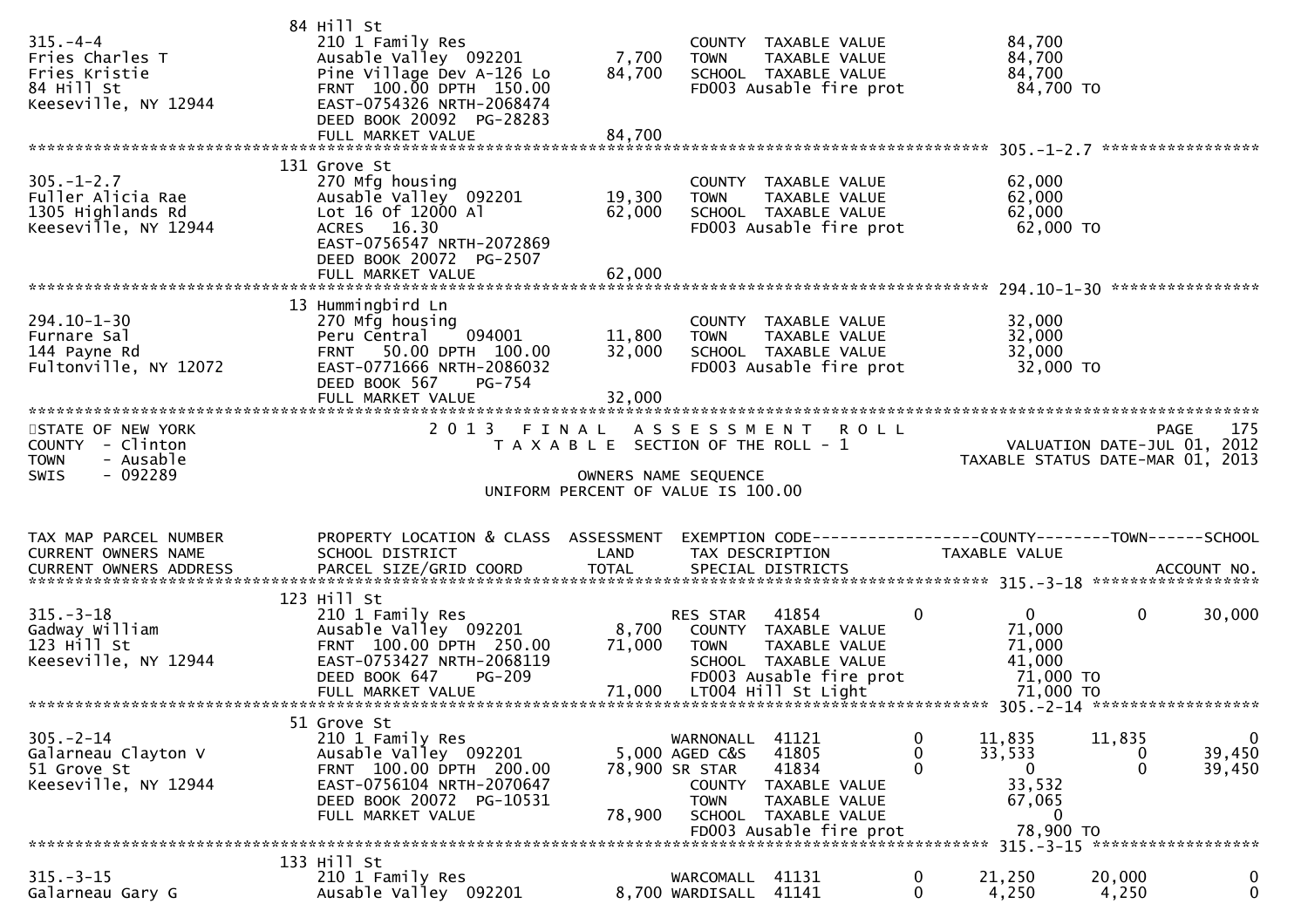| Galarneau Karen<br>133 Hill St<br>Keeseville, NY 12944                                                 | FRNT 100.00 DPTH 250.00<br>EAST-0753123 NRTH-2068106<br>DEED BOOK 611<br>PG-901<br>FULL MARKET VALUE                                                                      | 85,000                    | 85,000 RES STAR<br>COUNTY TAXABLE VALUE<br><b>TOWN</b><br>SCHOOL TAXABLE VALUE<br>LT004 Hill St Light                      | 41854<br>TAXABLE VALUE<br>FD003 Ausable fire prot                  | $\Omega$ | $\overline{0}$<br>59,500<br>60,750<br>55,000<br>85,000 TO<br>85,000 TO | $\mathbf{0}$ | 30,000 |
|--------------------------------------------------------------------------------------------------------|---------------------------------------------------------------------------------------------------------------------------------------------------------------------------|---------------------------|----------------------------------------------------------------------------------------------------------------------------|--------------------------------------------------------------------|----------|------------------------------------------------------------------------|--------------|--------|
|                                                                                                        | 120 Grove St                                                                                                                                                              |                           |                                                                                                                            |                                                                    |          |                                                                        |              |        |
| $305. - 1 - 2.31$<br>Galarneau Keith John<br>120 Grove St Apt 7<br>Keeseville, NY 12944                | 210 1 Family Res<br>Ausable Valley 092201<br>Lot 16 P12000 Al<br>4.70<br><b>ACRES</b><br>EAST-0757565 NRTH-2072307<br>DEED BOOK 20041 PG-72277<br>FULL MARKET VALUE       | 8,200<br>44,400<br>44,400 | <b>RES STAR</b><br>COUNTY TAXABLE VALUE<br><b>TOWN</b><br>SCHOOL TAXABLE VALUE                                             | 41854<br>TAXABLE VALUE<br>FD003 Ausable fire prot                  | 0        | $\mathbf{0}$<br>44,400<br>44,400<br>14,400<br>44,400 TO                | $\mathbf{0}$ | 30,000 |
|                                                                                                        |                                                                                                                                                                           |                           |                                                                                                                            |                                                                    |          |                                                                        |              |        |
| $305. -2 - 7.1$<br>Galarneau Keith John<br>120 Grove St Apt 7<br>Keeseville, NY 12944                  | 120 Grove St<br>271 Mfg housings<br>Ausable Valley 092201<br>Lot 16 Pl 12000 Ac Loc<br>1.30<br><b>ACRES</b><br>EAST-0757049 NRTH-2072298<br>DEED BOOK 20041 PG-72277      | 10,200<br>36,600          | COUNTY TAXABLE VALUE<br><b>TOWN</b><br>SCHOOL TAXABLE VALUE                                                                | TAXABLE VALUE<br>FD003 Ausable fire prot                           |          | 36,600<br>36,600<br>36,600<br>36,600 TO                                |              |        |
|                                                                                                        |                                                                                                                                                                           |                           |                                                                                                                            |                                                                    |          |                                                                        |              |        |
| STATE OF NEW YORK<br><b>COUNTY</b><br>- Clinton<br>- Ausable<br><b>TOWN</b><br>- 092289<br><b>SWIS</b> | 2 0 1 3                                                                                                                                                                   | FINAL                     | A S S E S S M E N T<br>T A X A B L E SECTION OF THE ROLL - 1<br>OWNERS NAME SEQUENCE<br>UNIFORM PERCENT OF VALUE IS 100.00 | <b>ROLL</b>                                                        |          | VALUATION DATE-JUL 01, 2012<br>TAXABLE STATUS DATE-MAR 01, 2013        | <b>PAGE</b>  | 176    |
| TAX MAP PARCEL NUMBER                                                                                  | PROPERTY LOCATION & CLASS ASSESSMENT                                                                                                                                      |                           | EXEMPTION CODE------------------COUNTY--------TOWN------SCHOOL                                                             |                                                                    |          |                                                                        |              |        |
| CURRENT OWNERS NAME                                                                                    | SCHOOL DISTRICT                                                                                                                                                           | LAND                      | TAX DESCRIPTION                                                                                                            |                                                                    |          | <b>TAXABLE VALUE</b>                                                   |              |        |
|                                                                                                        | 32 Ausable Beach Rd                                                                                                                                                       |                           |                                                                                                                            |                                                                    |          |                                                                        |              |        |
| $294.10 - 1 - 6$<br>Gale George D<br>Gale Deborah<br>334 Cornelia St Unit 524<br>Plattsburgh, NY 12901 | 210 1 Family Res - WTRFNT<br>094001<br>Peru Central<br>FRNT 257.75 DPTH<br>50.60<br>080<br>BANK<br>EAST-0771983 NRTH-2085845                                              | 86,400<br>238,000         | COUNTY TAXABLE VALUE<br><b>TOWN</b><br>SCHOOL TAXABLE VALUE                                                                | TAXABLE VALUE<br>FD003 Ausable fire prot                           |          | 238,000<br>238,000<br>238,000<br>238,000 TO                            |              |        |
|                                                                                                        | DEED BOOK 20122 PG-49365<br>FULL MARKET VALUE                                                                                                                             | 238,000                   |                                                                                                                            |                                                                    |          |                                                                        |              |        |
|                                                                                                        |                                                                                                                                                                           |                           |                                                                                                                            |                                                                    |          |                                                                        |              |        |
| $293. -2 - 4.21$<br>Gallagher James F<br>Gallagher Wanita C<br>183 Fuller Rd<br>Peru, NY 12972         | 183 Fuller Rd<br>210 1 Family Res<br>Ausable Valley 092201<br>Nolan Sub Lot 1<br>3.80 BANK<br>080<br><b>ACRES</b><br>EAST-0758951 NRTH-2083455<br>DEED BOOK 20072 PG-9962 | 7,700<br>147,000          | RES STAR<br>COUNTY<br><b>TOWN</b><br>SCHOOL TAXABLE VALUE                                                                  | 41854<br>TAXABLE VALUE<br>TAXABLE VALUE<br>FD003 Ausable fire prot | 0        | 0<br>147,000<br>147,000<br>117,000<br>147,000 TO                       | 0            | 30,000 |
|                                                                                                        |                                                                                                                                                                           |                           |                                                                                                                            |                                                                    |          |                                                                        |              |        |
|                                                                                                        | FULL MARKET VALUE                                                                                                                                                         | 147,000                   |                                                                                                                            |                                                                    |          |                                                                        |              |        |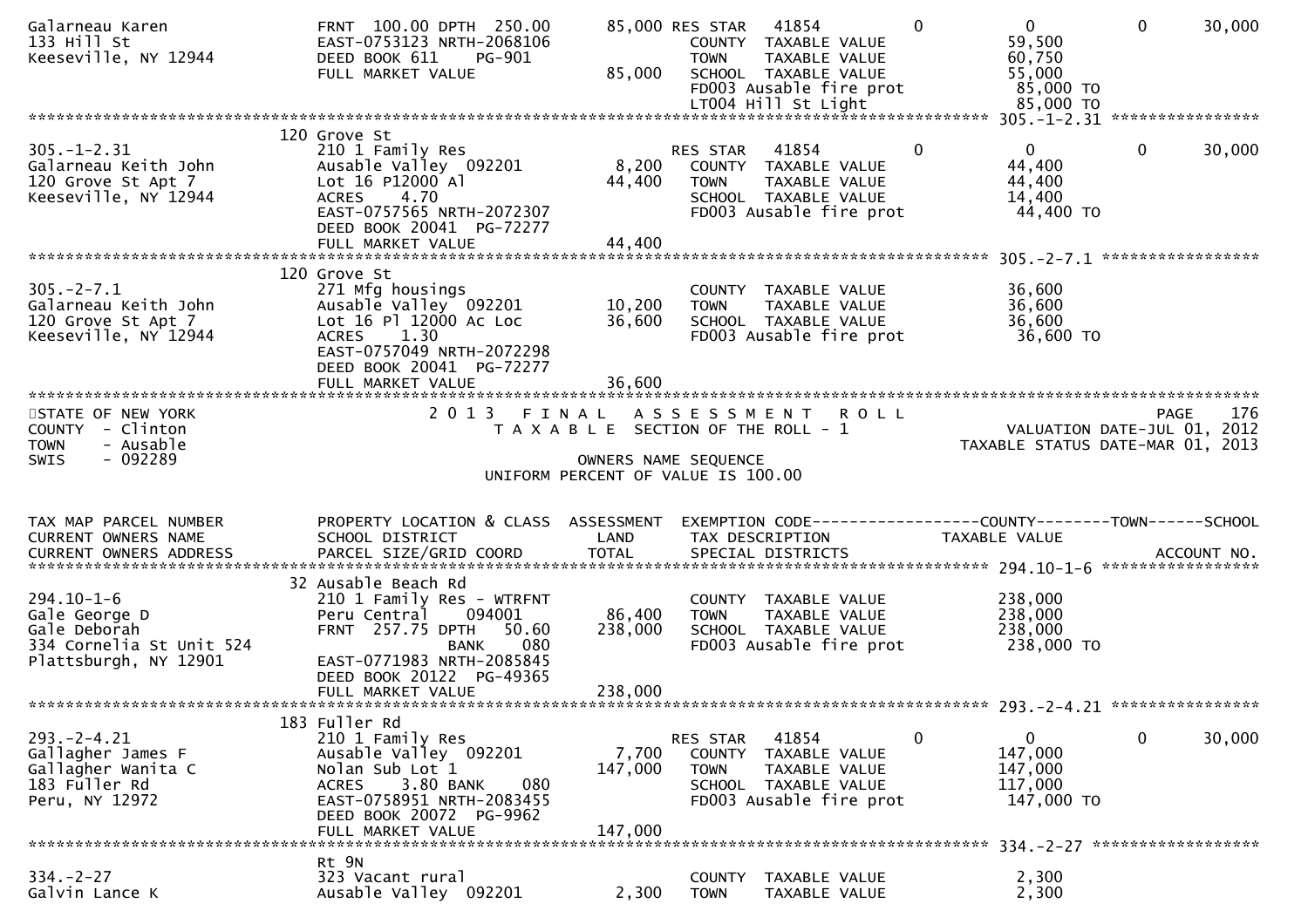| PO Box 874<br>Ausable Forks, NY 12912                                                           | Lot 196 Maules Patent<br>1.60<br><b>ACRES</b><br>EAST-0720295 NRTH-2050738<br>DEED BOOK 20122 PG-50830                                                       | 2,300              | SCHOOL TAXABLE VALUE<br>FD003 Ausable fire prot                                                                                    | 2,300<br>2,300 TO                                                            |                        |
|-------------------------------------------------------------------------------------------------|--------------------------------------------------------------------------------------------------------------------------------------------------------------|--------------------|------------------------------------------------------------------------------------------------------------------------------------|------------------------------------------------------------------------------|------------------------|
|                                                                                                 | 1090 Rt 9N                                                                                                                                                   |                    |                                                                                                                                    |                                                                              |                        |
| $335. - 1 - 2$<br>Garcia Bruce E<br>Davis Marjorie A<br>Box 222<br>Keeseville, NY 12944         | 210 1 Family Res<br>Ausable Valley 092201<br>ACRES 1.20<br>EAST-0735435 NRTH-2058038<br>DEED BOOK 726<br>PG-339                                              | 105,000            | RES STAR 41854<br>6,100 COUNTY TAXABLE VALUE<br><b>TOWN</b><br>TAXABLE VALUE<br>SCHOOL TAXABLE VALUE<br>FD003 Ausable fire prot    | $\overline{0}$<br>$\mathbf{0}$<br>105,000<br>105,000<br>75,000<br>105,000 TO | $\mathbf{0}$<br>30,000 |
|                                                                                                 | 3 Deep Well Way                                                                                                                                              |                    |                                                                                                                                    |                                                                              |                        |
| $293. -3 - 1.1$<br>Garneau Danielle<br>3 Deep Well Way<br>Peru, NY 12972                        | 210 1 Family Res<br>094001<br>Peru Central<br>5.50 BANK<br><b>ACRES</b><br>080<br>EAST-0766319 NRTH-2083993<br>DEED BOOK 20082 PG-16508<br>FULL MARKET VALUE | 205,000<br>205,000 | RES STAR 41854<br>25,700 COUNTY TAXABLE VALUE<br><b>TOWN</b><br>TAXABLE VALUE<br>SCHOOL TAXABLE VALUE<br>FD003 Ausable fire prot   | $\mathbf{0}$<br>$\mathbf{0}$<br>205,000<br>205,000<br>175,000<br>205,000 TO  | $\mathbf{0}$<br>30,000 |
| STATE OF NEW YORK<br>COUNTY - Clinton<br>- Ausable<br><b>TOWN</b>                               |                                                                                                                                                              |                    | 2013 FINAL ASSESSMENT ROLL<br>T A X A B L E SECTION OF THE ROLL - 1                                                                | ) L L<br>VALUATION DATE-JUL 01, 2012<br>TAXABLE STATUS DATE-MAR 01, 2013     | <b>PAGE</b>            |
| $-092289$<br>SWIS                                                                               |                                                                                                                                                              |                    | OWNERS NAME SEQUENCE<br>UNIFORM PERCENT OF VALUE IS 100.00                                                                         |                                                                              |                        |
| TAX MAP PARCEL NUMBER<br>CURRENT OWNERS NAME                                                    | PROPERTY LOCATION & CLASS ASSESSMENT<br>SCHOOL DISTRICT                                                                                                      | LAND               | EXEMPTION CODE-----------------COUNTY--------TOWN------SCHOOL<br>TAX DESCRIPTION                                                   | TAXABLE VALUE                                                                |                        |
|                                                                                                 | 532 Hallock Hill Rd                                                                                                                                          |                    |                                                                                                                                    |                                                                              |                        |
| $303 - 2 - 11$<br>Garrand Douglas A<br>Garrand Nancy L<br>540 Hallock Hill Rd<br>Peru, NY 12972 | 210 1 Family Res<br>Ausable Valley 092201<br>FRNT 110.00 DPTH 132.00<br>BANK<br>080<br>EAST-0740566 NRTH-2074682<br>DEED BOOK 20031 PG-64147                 | 6,200<br>57,000    | COUNTY TAXABLE VALUE<br><b>TOWN</b><br>TAXABLE VALUE<br>SCHOOL TAXABLE VALUE<br>FD003 Ausable fire prot                            | 57,000<br>57,000<br>57,000<br>57,000 TO                                      |                        |
|                                                                                                 | FULL MARKET VALUE                                                                                                                                            | 57,000             |                                                                                                                                    |                                                                              |                        |
| $303 - 2 - 12$<br>Garrand Douglas A<br>Garrand Nancy L<br>540 Hallock Hill Rd<br>Peru, NY 12972 | 540 Hallock Hill Rd<br>210 1 Family Res<br>Ausable Valley 092201<br>Lot 5 Pl 12000 Al<br>4.40<br><b>ACRES</b><br>EAST-0740182 NRTH-2074695                   | 177,000            | 41854<br>RES STAR<br>8,000 COUNTY TAXABLE VALUE<br>TAXABLE VALUE<br><b>TOWN</b><br>SCHOOL TAXABLE VALUE<br>FD003 Ausable fire prot | $\mathbf 0$<br>$\overline{0}$<br>177,000<br>177,000<br>147,000<br>177,000 TO | 30,000<br>$\Omega$     |
|                                                                                                 | DEED BOOK 918<br>PG-187<br>FULL MARKET VALUE                                                                                                                 | 177,000            |                                                                                                                                    |                                                                              |                        |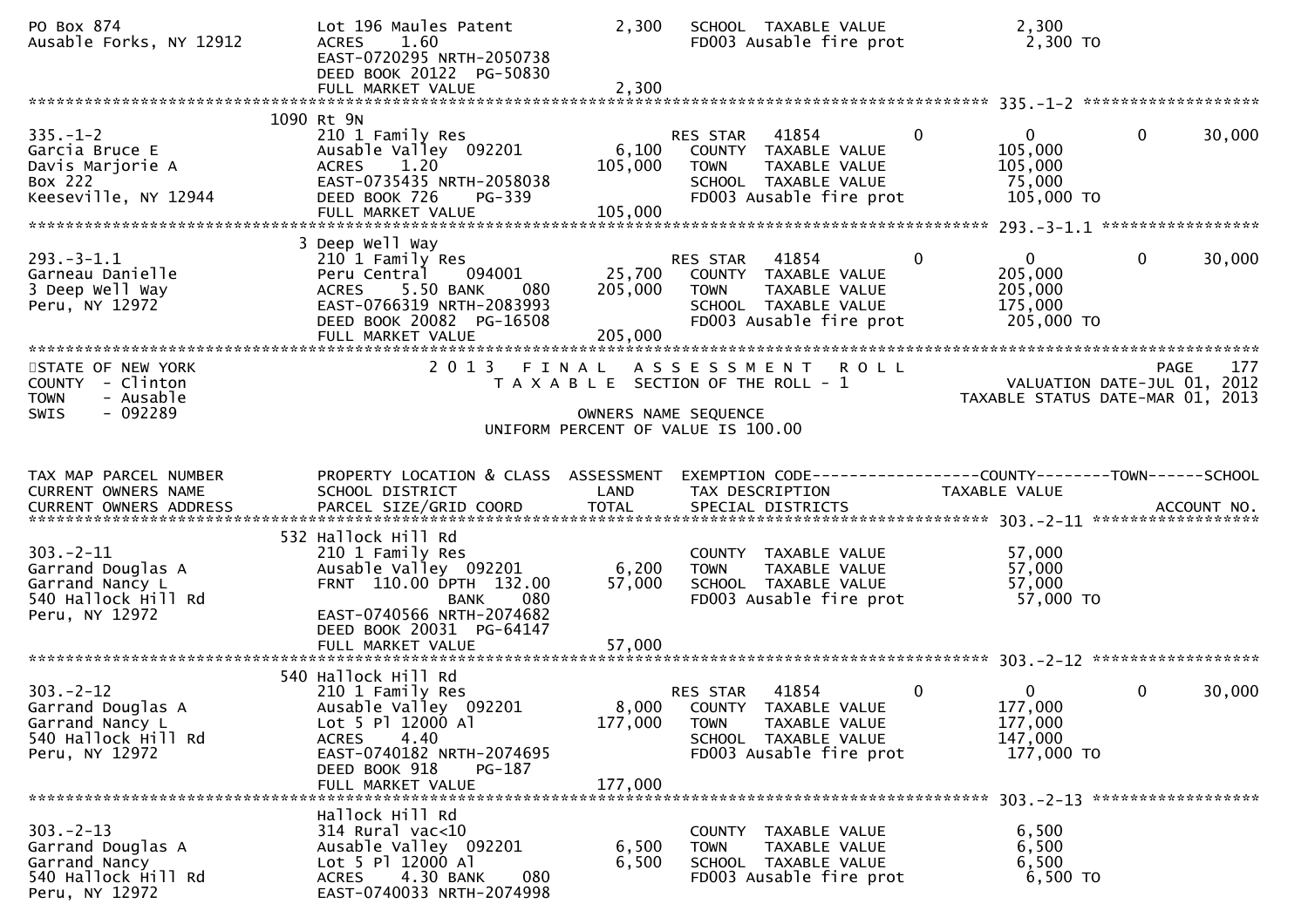|                                       | PG-187<br>DEED BOOK 918                               |         |                                                                             |                                                              |        |
|---------------------------------------|-------------------------------------------------------|---------|-----------------------------------------------------------------------------|--------------------------------------------------------------|--------|
|                                       | FULL MARKET VALUE                                     | 6,500   |                                                                             |                                                              |        |
|                                       |                                                       |         |                                                                             |                                                              |        |
|                                       | 580 Hallock Hill Rd                                   |         |                                                                             |                                                              |        |
| $303. -2 - 14.2$                      | 270 Mfg housing                                       |         | COUNTY TAXABLE VALUE                                                        | 33,000                                                       |        |
| Garrand Douglas A                     | Ausable Valley 092201                                 | 24,000  | TAXABLE VALUE<br><b>TOWN</b>                                                | 33,000                                                       |        |
| Garrand Nancy L                       | ACRES 31.10                                           | 33,000  | SCHOOL TAXABLE VALUE                                                        | 33,000                                                       |        |
| 540 Hallock Hill Rd                   | EAST-0739762 NRTH-2075660                             |         | FD003 Ausable fire prot                                                     | 33,000 TO                                                    |        |
| Peru, NY 12972                        | DEED BOOK 98001 PG-07283                              |         |                                                                             |                                                              |        |
|                                       | FULL MARKET VALUE                                     | 33,000  |                                                                             |                                                              |        |
|                                       |                                                       |         |                                                                             |                                                              |        |
|                                       | Clintonville Rd                                       |         |                                                                             |                                                              |        |
| $313. - 3 - 8.5$                      | 321 Abandoned ag                                      |         | COUNTY TAXABLE VALUE                                                        | 10,000                                                       |        |
| Garrand Mark A                        | Ausable Valley 092201                                 | 10,000  | TAXABLE VALUE<br><b>TOWN</b>                                                | 10,000                                                       |        |
| Garrand Teresa A                      | Lot $#9$                                              | 10,000  | SCHOOL TAXABLE VALUE                                                        | 10,000                                                       |        |
| 69 Lakeshore Dr                       | ACRES 10.10                                           |         | FD003 Ausable fire prot                                                     | 10,000 TO                                                    |        |
| Plattsburgh, NY 12901                 | EAST-0731153 NRTH-2068517<br>DEED BOOK 20122 PG-53003 |         |                                                                             |                                                              |        |
|                                       |                                                       |         |                                                                             |                                                              |        |
|                                       | FULL MARKET VALUE                                     | 10,000  |                                                                             |                                                              |        |
|                                       | 2013 FINAL                                            |         |                                                                             |                                                              |        |
| STATE OF NEW YORK<br>COUNTY - Clinton |                                                       |         | A S S E S S M E N T<br><b>ROLL</b><br>T A X A B L E SECTION OF THE ROLL - 1 | PAGE<br>VALUATION DATE-JUL 01, 2012                          | 178    |
| - Ausable<br><b>TOWN</b>              |                                                       |         |                                                                             | TAXABLE STATUS DATE-MAR 01, 2013                             |        |
| - 092289<br><b>SWIS</b>               |                                                       |         | OWNERS NAME SEQUENCE                                                        |                                                              |        |
|                                       |                                                       |         | UNIFORM PERCENT OF VALUE IS 100.00                                          |                                                              |        |
|                                       |                                                       |         |                                                                             |                                                              |        |
|                                       |                                                       |         |                                                                             |                                                              |        |
| TAX MAP PARCEL NUMBER                 | PROPERTY LOCATION & CLASS ASSESSMENT                  |         |                                                                             | EXEMPTION CODE-----------------COUNTY-------TOWN------SCHOOL |        |
| <b>CURRENT OWNERS NAME</b>            | SCHOOL DISTRICT                                       | LAND    | TAX DESCRIPTION                                                             | TAXABLE VALUE                                                |        |
|                                       |                                                       |         |                                                                             |                                                              |        |
|                                       |                                                       |         |                                                                             |                                                              |        |
|                                       | Clintonville Rd                                       |         |                                                                             |                                                              |        |
| $313 - 3 - 12$                        | $322$ Rural vac $>10$                                 |         | COUNTY TAXABLE VALUE                                                        | 34,600                                                       |        |
| Garrand Mark A                        | Peru Central<br>094001                                | 34,600  | TAXABLE VALUE<br><b>TOWN</b>                                                | 34,600                                                       |        |
| Garrand Teresa A                      | ACRES 211.50                                          | 34,600  | SCHOOL TAXABLE VALUE                                                        | 34,600                                                       |        |
| 69 Lakeshore Dr                       | EAST-0731396 NRTH-2069619                             |         | FD003 Ausable fire prot                                                     | 34,600 TO                                                    |        |
| Plattsburgh, NY 12901                 | DEED BOOK 20122 PG-53003                              |         |                                                                             |                                                              |        |
|                                       | FULL MARKET VALUE                                     | 34,600  |                                                                             |                                                              |        |
|                                       |                                                       |         |                                                                             |                                                              |        |
|                                       | 621 Allen Hill Rd                                     |         |                                                                             |                                                              |        |
| $302 - 1 - 20$                        | 270 Mfg housing                                       |         | COUNTY<br>TAXABLE VALUE                                                     | 44,000                                                       |        |
| Garrow Bruno Susan Ann                | 094001<br>Peru Central                                | 3,900   | TAXABLE VALUE<br><b>TOWN</b>                                                | 44,000                                                       |        |
| Garrow Timothy Wayne                  | FRNT 150.00 DPTH 200.00                               | 44,000  | SCHOOL TAXABLE VALUE                                                        | 44,000                                                       |        |
| PO Box 240                            | EAST-0727611 NRTH-2076991                             |         | FD003 Ausable fire prot                                                     | 44,000 TO                                                    |        |
| Peru, NY 12972                        | DEED BOOK 20041 PG-65713                              |         |                                                                             |                                                              |        |
|                                       | FULL MARKET VALUE                                     | 44,000  |                                                                             |                                                              |        |
|                                       |                                                       |         |                                                                             |                                                              |        |
|                                       | 81 Lakeside Rd                                        |         |                                                                             |                                                              |        |
| $294. - 1 - 13.8$                     | 210 1 Family Res                                      |         | 41121<br>WARNONALL                                                          | 27,000<br>12,000<br>0                                        | 0      |
| Garrow Christopher J                  | 094001<br>Peru Central                                |         | 41854<br>31,700 RES STAR                                                    | $\Omega$<br>$\Omega$<br>$\Omega$                             | 30,000 |
| Garrow Jillian M                      | PLB 366 Lot 6                                         | 282,000 | <b>COUNTY</b><br>TAXABLE VALUE                                              | 255,000                                                      |        |
| 81 Lakeside Rd                        | 5.99<br><b>ACRES</b>                                  |         | <b>TOWN</b><br>TAXABLE VALUE                                                | 270,000                                                      |        |
|                                       |                                                       |         |                                                                             |                                                              |        |
| Peru, NY 12972                        | EAST-0771274 NRTH-2083458                             |         | SCHOOL TAXABLE VALUE                                                        | 252,000                                                      |        |
|                                       | DEED BOOK 20051 PG-80665                              |         | FD003 Ausable fire prot                                                     | 282,000 TO                                                   |        |
|                                       | FULL MARKET VALUE                                     | 282,000 |                                                                             |                                                              |        |
|                                       | 12 Calkins Rd                                         |         |                                                                             |                                                              |        |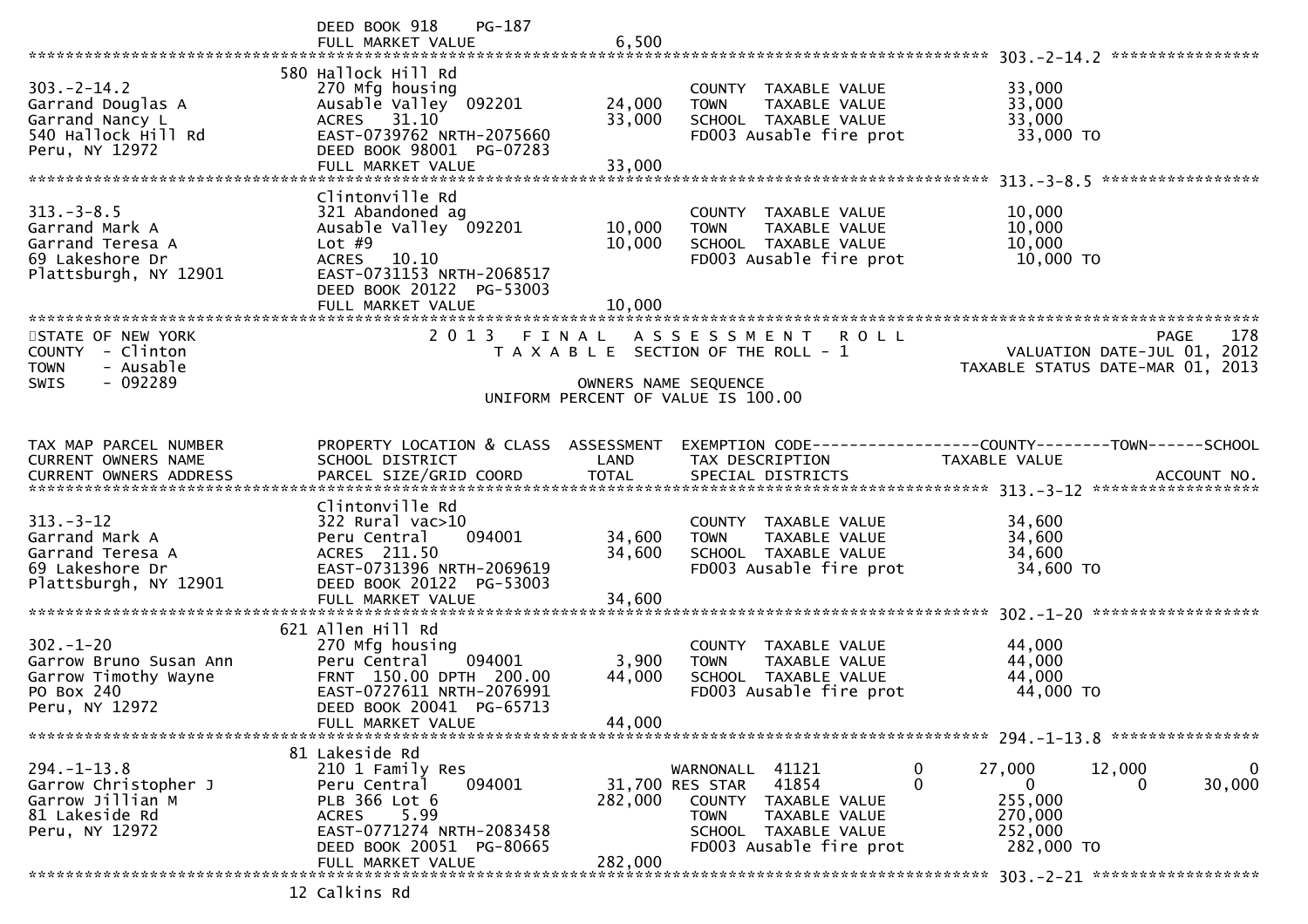| $303 - 2 - 21$<br>Garrow Ray II<br>Garrow Rebecca J<br>12 Calkins Rd                                  | 210 1 Family Res<br>Ausable Valley 092201<br>1.40 BANK<br><b>ACRES</b><br>-- 080<br>EAST-0734074 NRTH-2075244                                                                                       |                                       | WARNONALL 41121<br>4,800 WARCOMALL 41131<br>115,000 RES STAR | 41854<br>COUNTY TAXABLE VALUE                                                                     | 0<br>$\Omega$<br>$\Omega$ | 17,250<br>28,750<br>$\mathbf{0}$<br>69,000                  | 12,000<br>20,000<br>$\Omega$                                            | $\mathbf 0$<br>$\Omega$<br>30,000 |
|-------------------------------------------------------------------------------------------------------|-----------------------------------------------------------------------------------------------------------------------------------------------------------------------------------------------------|---------------------------------------|--------------------------------------------------------------|---------------------------------------------------------------------------------------------------|---------------------------|-------------------------------------------------------------|-------------------------------------------------------------------------|-----------------------------------|
| Peru, NY 12972                                                                                        | DEED BOOK 20001 PG-27305<br>FULL MARKET VALUE                                                                                                                                                       | 115,000                               | <b>TOWN</b>                                                  | TAXABLE VALUE<br>SCHOOL TAXABLE VALUE                                                             |                           | 83,000<br>85,000                                            |                                                                         |                                   |
|                                                                                                       |                                                                                                                                                                                                     |                                       |                                                              |                                                                                                   |                           |                                                             |                                                                         |                                   |
| $334. - 1 - 26.2$<br>Gebhardt Rosemary E<br>66 Chasands Dr<br>Plattsburgh, NY 12901                   | Thomasville Rd<br>260 Seasonal res<br>Ausable Valley 092201<br>Lot 196 Maules<br>ACRES 17.60<br>EAST-0722090 NRTH-2056659<br>DEED BOOK 847<br>PG-219                                                | 12,500<br>28,000                      | <b>TOWN</b>                                                  | COUNTY TAXABLE VALUE<br>TAXABLE VALUE<br>SCHOOL TAXABLE VALUE<br>FD003 Ausable fire prot          |                           | 28,000<br>28,000<br>28,000<br>28,000 TO                     |                                                                         |                                   |
|                                                                                                       |                                                                                                                                                                                                     |                                       |                                                              |                                                                                                   |                           |                                                             |                                                                         |                                   |
| STATE OF NEW YORK<br>COUNTY - Clinton<br>- Ausable<br><b>TOWN</b><br>- 092289<br><b>SWIS</b>          | 2013 FINAL ASSESSMENT                                                                                                                                                                               | T A X A B L E SECTION OF THE ROLL - 1 | OWNERS NAME SEQUENCE                                         | <b>ROLL</b>                                                                                       |                           |                                                             | PAGE<br>VALUATION DATE-JUL 01, 2012<br>TAXABLE STATUS DATE-MAR 01, 2013 | 179                               |
|                                                                                                       |                                                                                                                                                                                                     | UNIFORM PERCENT OF VALUE IS 100.00    |                                                              |                                                                                                   |                           |                                                             |                                                                         |                                   |
|                                                                                                       |                                                                                                                                                                                                     |                                       |                                                              |                                                                                                   |                           |                                                             |                                                                         |                                   |
| TAX MAP PARCEL NUMBER<br>CURRENT OWNERS NAME                                                          | PROPERTY LOCATION & CLASS ASSESSMENT<br>SCHOOL DISTRICT                                                                                                                                             | LAND                                  | TAX DESCRIPTION                                              | EXEMPTION CODE-----------------COUNTY-------TOWN------SCHOOL                                      |                           | TAXABLE VALUE                                               |                                                                         |                                   |
|                                                                                                       |                                                                                                                                                                                                     |                                       |                                                              |                                                                                                   |                           |                                                             |                                                                         |                                   |
|                                                                                                       |                                                                                                                                                                                                     |                                       |                                                              |                                                                                                   |                           |                                                             |                                                                         |                                   |
| $303. -2 - 14.11$<br>Generation Mortgage Company<br>3565 Piedmont Rd NE Unit 300<br>Atlanta, GA 30305 | 600 Hallock Hill Rd<br>210 1 Family Res<br>Ausable Valley 092201<br>Lot 5 Pl 12000 Al<br>Felio Sub 05 Lot 1 PLD 16<br>4.26<br><b>ACRES</b><br>EAST-0738803 NRTH-2074517<br>DEED BOOK 20132 PG-53810 | 13,900<br>98,000                      | <b>TOWN</b>                                                  | COUNTY TAXABLE VALUE<br>TAXABLE VALUE<br>SCHOOL TAXABLE VALUE<br>FD003 Ausable fire prot          |                           | 98,000<br>98,000<br>98,000<br>98,000 TO                     |                                                                         |                                   |
|                                                                                                       | FULL MARKET VALUE                                                                                                                                                                                   | 98,000                                |                                                              |                                                                                                   |                           |                                                             |                                                                         |                                   |
|                                                                                                       | 2545 Rt 9                                                                                                                                                                                           |                                       |                                                              |                                                                                                   |                           |                                                             |                                                                         |                                   |
| $293. - 3 - 1.24$<br>Germaine Ben D<br>Germaine Lisa B<br>2545 Rt 9<br>Peru, NY 12972                 | 210 1 Family Res<br>094001<br>Peru Central<br>Lot 4<br>Sub Lots 4 & 5<br>4.30 BANK<br><b>ACRES</b><br>080<br>EAST-0766166 NRTH-2085342<br>DEED BOOK 20021 PG-49815                                  | 25,000<br>156,000                     | RES STAR<br><b>TOWN</b>                                      | 41854<br>COUNTY TAXABLE VALUE<br>TAXABLE VALUE<br>SCHOOL TAXABLE VALUE<br>FD003 Ausable fire prot | $\mathbf{0}$              | $\mathbf{0}$<br>156,000<br>156,000<br>126,000<br>156,000 TO | $\mathbf{0}$                                                            | 30,000                            |
|                                                                                                       | FULL MARKET VALUE                                                                                                                                                                                   | 156,000                               |                                                              |                                                                                                   |                           |                                                             |                                                                         |                                   |
|                                                                                                       |                                                                                                                                                                                                     |                                       |                                                              |                                                                                                   |                           |                                                             |                                                                         |                                   |
| $334. - 1 - 16.1$<br>Gero Patricia A<br>1525 Rt 9N<br>Clintonville, NY 12924                          | 1525 Rt 9N<br>210 1 Family Res<br>Ausable Valley 092201<br><b>ACRES</b><br>6.87 BANK<br>080<br>EAST-0727393 NRTH-2052328<br>DEED BOOK 20021 PG-42580                                                | 9,000<br>108,000                      | RES STAR<br><b>TOWN</b>                                      | 41854<br>COUNTY TAXABLE VALUE<br>TAXABLE VALUE<br>SCHOOL TAXABLE VALUE<br>FD003 Ausable fire prot | $\mathbf 0$               | $\mathbf{0}$<br>108,000<br>108,000<br>78,000<br>108,000 TO  | 0                                                                       | 30,000                            |
|                                                                                                       | FULL MARKET VALUE                                                                                                                                                                                   | 108,000                               |                                                              |                                                                                                   |                           |                                                             |                                                                         |                                   |
|                                                                                                       | $1E10DE$ $0M1$                                                                                                                                                                                      |                                       |                                                              |                                                                                                   |                           |                                                             |                                                                         |                                   |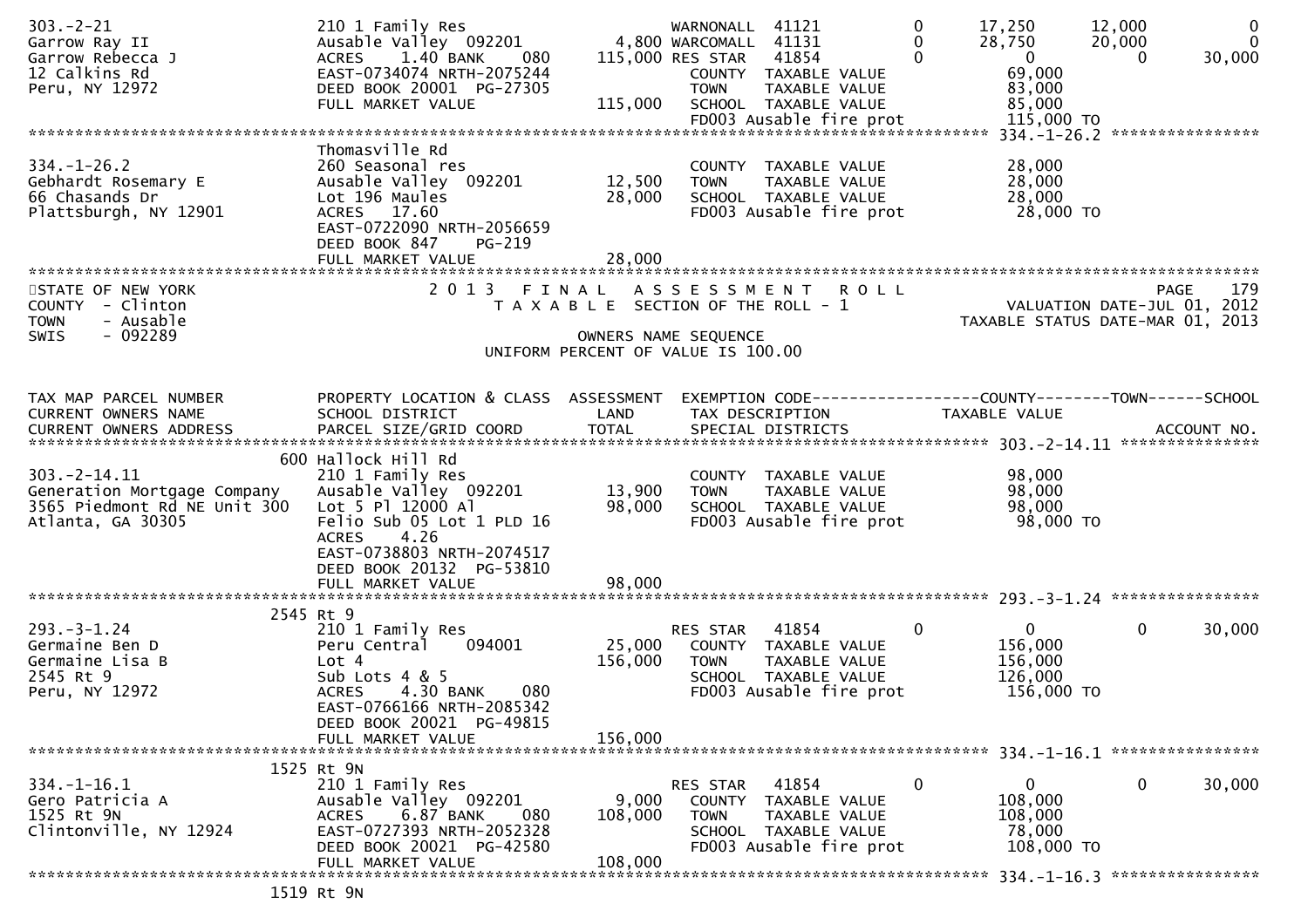| $334. - 1 - 16.3$<br>Gero Patricia A<br>1525 Rt 9N<br>Clintonville, NY 12924                          | 411 Apartment<br>Ausable Valley 092201<br>Lot 15<br>2012/251265 Survey Map                                                                                                        | 9,700<br>98,700      | COUNTY TAXABLE VALUE<br>TAXABLE VALUE<br><b>TOWN</b><br>SCHOOL TAXABLE VALUE<br>FD003 Ausable fire prot                             | 98,700<br>98,700<br>98,700<br>98,700 TO                                      |                                                                                |
|-------------------------------------------------------------------------------------------------------|-----------------------------------------------------------------------------------------------------------------------------------------------------------------------------------|----------------------|-------------------------------------------------------------------------------------------------------------------------------------|------------------------------------------------------------------------------|--------------------------------------------------------------------------------|
|                                                                                                       | 9.90 BANK<br>080<br>ACRES<br>EAST-0728028 NRTH-2052779<br>DEED BOOK 20021 PG-42581<br>FULL MARKET VALUE                                                                           | 98.700               |                                                                                                                                     |                                                                              |                                                                                |
|                                                                                                       |                                                                                                                                                                                   |                      |                                                                                                                                     |                                                                              |                                                                                |
| $313 - 2 - 1$<br>Gibson Alexander S IV<br>71 Secluded Way<br>Peru, NY 12972                           | Hibernia Rd<br>260 Seasonal res<br>Peru Central<br>094001<br>Lot 205 Maules Pat<br>Survey Map 20122/52245<br>ACRES 61.40<br>EAST-0720559 NRTH-2070121<br>DEED BOOK 20122 PG-53155 | 19,500<br>22,000     | COUNTY TAXABLE VALUE<br><b>TOWN</b><br>TAXABLE VALUE<br>SCHOOL TAXABLE VALUE<br>FD003 Ausable fire prot                             | 22,000<br>22,000<br>22,000<br>22,000 TO                                      |                                                                                |
|                                                                                                       |                                                                                                                                                                                   |                      |                                                                                                                                     |                                                                              |                                                                                |
|                                                                                                       |                                                                                                                                                                                   |                      |                                                                                                                                     |                                                                              |                                                                                |
| STATE OF NEW YORK<br>COUNTY - Clinton<br>- Ausable<br><b>TOWN</b>                                     | 2 0 1 3                                                                                                                                                                           |                      | FINAL ASSESSMENT ROLL<br>T A X A B L E SECTION OF THE ROLL - 1                                                                      |                                                                              | 180<br>PAGE<br>VALUATION DATE-JUL 01, 2012<br>TAXABLE STATUS DATE-MAR 01, 2013 |
| $-092289$<br><b>SWIS</b>                                                                              |                                                                                                                                                                                   | OWNERS NAME SEQUENCE | UNIFORM PERCENT OF VALUE IS 100.00                                                                                                  |                                                                              |                                                                                |
| TAX MAP PARCEL NUMBER                                                                                 | PROPERTY LOCATION & CLASS ASSESSMENT                                                                                                                                              |                      |                                                                                                                                     |                                                                              |                                                                                |
| CURRENT OWNERS NAME                                                                                   | SCHOOL DISTRICT                                                                                                                                                                   | LAND                 | TAX DESCRIPTION                                                                                                                     | <b>TAXABLE VALUE</b>                                                         |                                                                                |
|                                                                                                       | 71 Secluded Way                                                                                                                                                                   |                      |                                                                                                                                     |                                                                              |                                                                                |
| $302 - 2 - 8.43$<br>Gibson IV Alexander S<br>Pope Kirsten D L<br>71 Secluded Way<br>Peru, NY 12972    | 240 Rural res<br>094001<br>Peru Central<br>Lot 207 Maules<br>Lot 3 Schlitt Sub<br>ACRES 23.20<br>EAST-0721606 NRTH-2071741<br>DEED BOOK 20021 PG-49052                            | 190,500              | 41854<br>RES STAR<br>25,100 COUNTY TAXABLE VALUE<br><b>TOWN</b><br>TAXABLE VALUE<br>SCHOOL TAXABLE VALUE<br>FD003 Ausable fire prot | $\mathbf 0$<br>$\mathbf{0}$<br>190,500<br>190,500<br>160,500<br>190,500 TO   | 30,000<br>0                                                                    |
|                                                                                                       |                                                                                                                                                                                   |                      |                                                                                                                                     |                                                                              |                                                                                |
|                                                                                                       | 37 Secluded Way                                                                                                                                                                   |                      |                                                                                                                                     |                                                                              |                                                                                |
| $302 - 2 - 8.41$<br>Gibson Life Use Sally B<br>Schlitt Heather G<br>37 Secluded Way<br>Peru, NY 12972 | 210 1 Family Res<br>Peru Central<br>094001<br>Lot 207 Maule Patent<br>Lot 1 Schlitt Sub<br>Survey Map 2012/252245<br>7.32                                                         | 11,700<br>153,900    | 41834<br>SR STAR<br>COUNTY TAXABLE VALUE<br>TAXABLE VALUE<br><b>TOWN</b><br>SCHOOL TAXABLE VALUE<br>FD003 Ausable fire prot         | $\overline{0}$<br>$\mathbf{0}$<br>153,900<br>153,900<br>90,600<br>153,900 TO | 0<br>63,300                                                                    |
|                                                                                                       | <b>ACRES</b><br>EAST-0721409 NRTH-2071063<br>DEED BOOK 20082 PG-19444<br>FULL MARKET VALUE                                                                                        | 153,900              |                                                                                                                                     |                                                                              |                                                                                |
| $315.4 - 1 - 19$                                                                                      | 45 Pine Tree Dr<br>210 1 Family Res                                                                                                                                               |                      | RES STAR<br>41854                                                                                                                   | 0<br>0                                                                       | 0<br>30,000                                                                    |
| Giddings Zachary I<br>45 Pine Tree Dr<br>Keeseville, NY 12944                                         | Ausable Valley 092201<br>FRNT 100.00 DPTH 150.00<br>080<br><b>BANK</b><br>EAST-0754045 NRTH-2066031                                                                               | 7,700<br>98,000      | COUNTY TAXABLE VALUE<br>TAXABLE VALUE<br><b>TOWN</b><br>SCHOOL TAXABLE VALUE<br>FD003 Ausable fire prot                             | 98,000<br>98,000<br>68,000<br>98,000 TO                                      |                                                                                |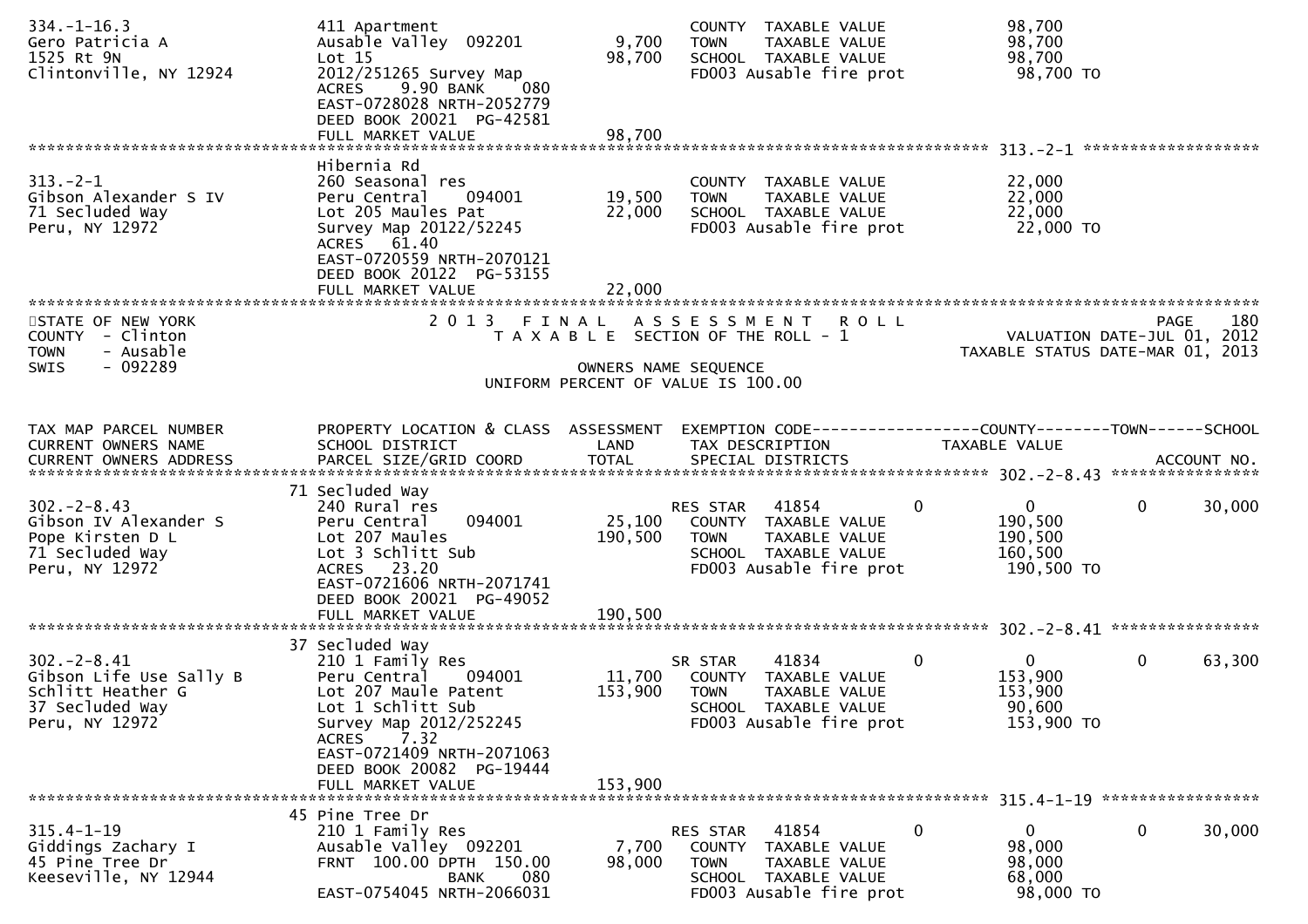|                                                                                                                                                            | DEED BOOK 20082 PG-19434                                                                                                                                                                                         |                              | LT005 Pine Tree Dr Light                                                                                                                                   | 98,000 TO                                                                              |        |
|------------------------------------------------------------------------------------------------------------------------------------------------------------|------------------------------------------------------------------------------------------------------------------------------------------------------------------------------------------------------------------|------------------------------|------------------------------------------------------------------------------------------------------------------------------------------------------------|----------------------------------------------------------------------------------------|--------|
| $305. - 1 - 7$<br>Gillett Michael P<br>Gillett Rebecca L<br>143 Chasm Rd<br>Keeseville, NY 12944<br>MAY BE SUBJECT TO PAYMENT<br>UNDER AGDIST LAW TIL 2014 | 143 Chasm Rd<br>240 Rural res<br>Ausable Valley 092201<br>Lots 12 & 14 Adgates<br>ACRES 68.50 BANK<br>080<br>EAST-0758744 NRTH-2076212<br>DEED BOOK 20061 PG-97959<br>FULL MARKET VALUE                          | 45,300<br>220,000<br>220,000 | $\mathbf{0}$<br>RES STAR<br>41854<br>COUNTY TAXABLE VALUE<br>TAXABLE VALUE<br><b>TOWN</b><br>SCHOOL TAXABLE VALUE<br>FD003 Ausable fire prot               | $\mathbf{0}$<br>$\mathbf 0$<br>220,000<br>220,000<br>190,000<br>220,000 TO             | 30,000 |
| STATE OF NEW YORK<br>COUNTY - Clinton<br><b>TOWN</b><br>- Ausable<br>$-092289$<br><b>SWIS</b>                                                              |                                                                                                                                                                                                                  | OWNERS NAME SEQUENCE         | 2013 FINAL ASSESSMENT<br><b>ROLL</b><br>T A X A B L E SECTION OF THE ROLL - 1<br>UNIFORM PERCENT OF VALUE IS 100.00                                        | PAGE<br>VALUATION DATE-JUL 01, 2012<br>TAXABLE STATUS DATE-MAR 01, 2013                | 181    |
| TAX MAP PARCEL NUMBER<br>CURRENT OWNERS NAME                                                                                                               | PROPERTY LOCATION & CLASS ASSESSMENT<br>SCHOOL DISTRICT                                                                                                                                                          | LAND                         | TAX DESCRIPTION                                                                                                                                            | EXEMPTION CODE------------------COUNTY--------TOWN------SCHOOL<br><b>TAXABLE VALUE</b> |        |
| $334.2 - 1 - 28$<br>Ginett Susan E<br>Eissler Karen<br>1342 Rt 9N                                                                                          | 1342 Rt 9N<br>210 1 Family Res<br>Ausable Valley 092201<br>FRNT 100.00 DPTH 318.00<br>EAST-0731814 NRTH-2053748                                                                                                  | 6,000<br>165,000             | $\mathbf 0$<br>RES STAR<br>41854<br>COUNTY TAXABLE VALUE<br><b>TOWN</b><br>TAXABLE VALUE<br>SCHOOL TAXABLE VALUE                                           | $\mathbf{0}$<br>$\mathbf{0}$<br>165,000<br>165,000<br>135,000                          | 30,000 |
| $315. - 2 - 27$<br>Gionet Daniel<br>Gionet Margaret P<br>1792 Haverhill Ave<br>North Port, FL 34286                                                        | Ouellette Cir<br>$314$ Rural vac<10<br>Ausable Valley 092201<br>Sub Div Lot 5<br>North Country Ac Bk-9 Pg-<br><b>ACRES</b><br>1.00<br>EAST-0754644 NRTH-2072221<br>DEED BOOK 20021 PG-44494<br>FULL MARKET VALUE | 11,500<br>11,500<br>11,500   | COUNTY TAXABLE VALUE<br>TAXABLE VALUE<br><b>TOWN</b><br>SCHOOL TAXABLE VALUE<br>FD003 Ausable fire prot                                                    | 11,500<br>11,500<br>11,500<br>11,500 TO                                                |        |
|                                                                                                                                                            |                                                                                                                                                                                                                  |                              |                                                                                                                                                            |                                                                                        |        |
| $315. - 2 - 24$<br>Girard Mathew J<br>3 Ouellette Cir<br>Keeseville, NY 12944                                                                              | 3 Ouellette Cir<br>210 1 Family Res<br>Ausable Valley 092201<br>Sub Div Lot 2<br>North Country Acres Bk-9<br>1.00 BANK<br><b>ACRES</b><br>850<br>EAST-0754321 NRTH-2071809<br>DEED BOOK 20102 PG-34895           | 70,000                       | 41854<br>$\mathbf{0}$<br>RES STAR<br>17,300 COUNTY TAXABLE VALUE<br><b>TOWN</b><br><b>TAXABLE VALUE</b><br>SCHOOL TAXABLE VALUE<br>FD003 Ausable fire prot | 0<br>0<br>70,000<br>70,000<br>40,000<br>70,000 TO                                      | 30,000 |
|                                                                                                                                                            | FULL MARKET VALUE                                                                                                                                                                                                | 70,000                       |                                                                                                                                                            |                                                                                        |        |
| $304. - 3 - 4.32$<br>Gittens Jeremy A<br>Gittens Deanna L<br>PO Box 551                                                                                    | 2077 Rt 22<br>210 1 Family Res<br>Ausable Valley 092201<br>Lot 2 PL 12000 AC Loc<br>Lot B Platts Wholesale Su                                                                                                    | 8,400<br>94,000              | COUNTY TAXABLE VALUE<br>TAXABLE VALUE<br><b>TOWN</b><br>SCHOOL TAXABLE VALUE<br>FD003 Ausable fire prot                                                    | 94,000<br>94,000<br>94,000<br>94,000 TO                                                |        |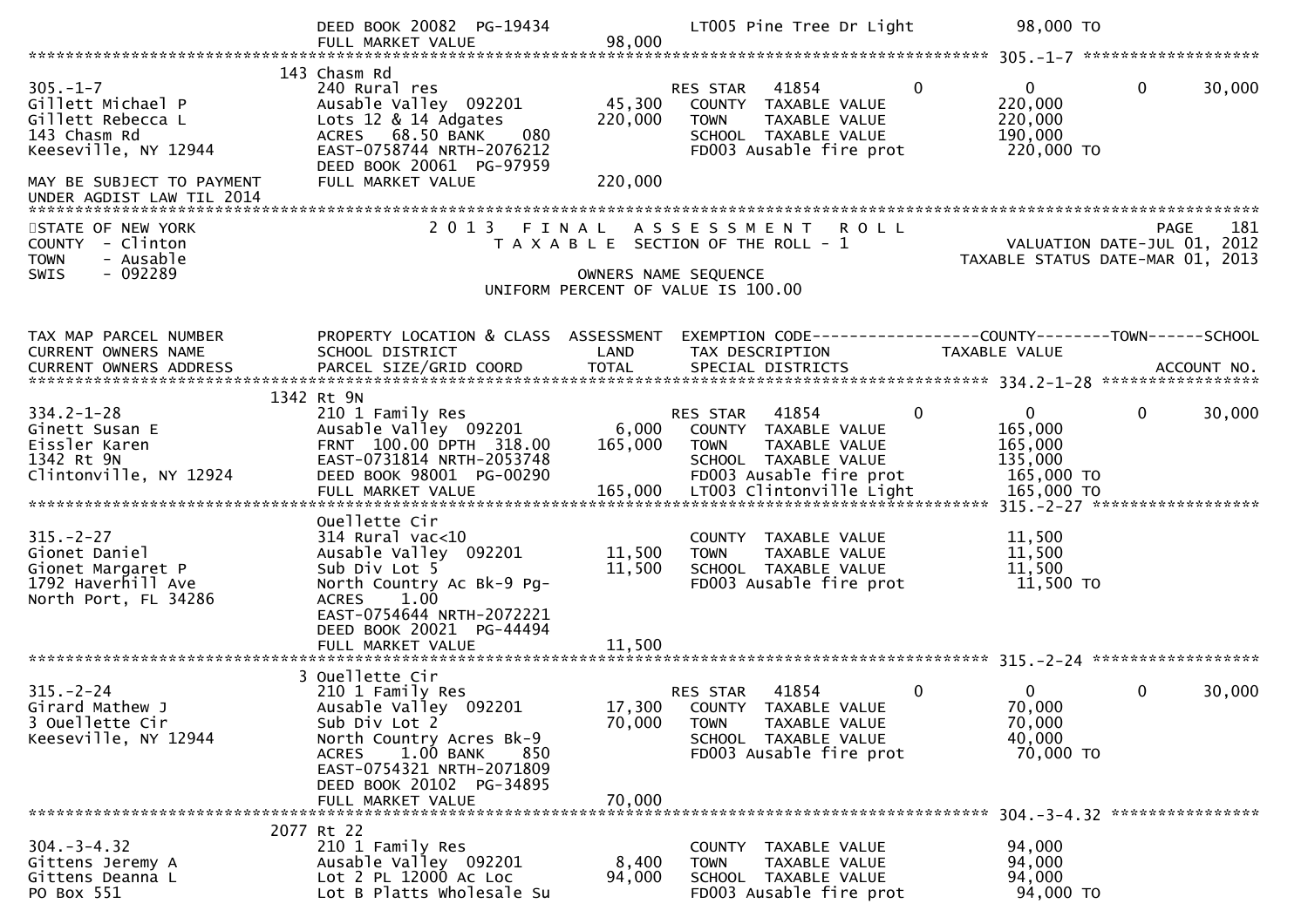| Peru, NY 12972                                                                                      | 1.76 BANK<br>080<br><b>ACRES</b><br>EAST-0751656 NRTH-2073995<br>DEED BOOK 20041 PG-67648<br>FULL MARKET VALUE                                                                                                      | 94,000                                                     |                                                           |                                                                                                                          |              |                                                                      |              |        |
|-----------------------------------------------------------------------------------------------------|---------------------------------------------------------------------------------------------------------------------------------------------------------------------------------------------------------------------|------------------------------------------------------------|-----------------------------------------------------------|--------------------------------------------------------------------------------------------------------------------------|--------------|----------------------------------------------------------------------|--------------|--------|
|                                                                                                     |                                                                                                                                                                                                                     |                                                            |                                                           |                                                                                                                          |              |                                                                      |              |        |
| $293 - 2 - 14$<br>Glover Pamela S<br>119 Hayes Cir<br>Rex, GA 30273                                 | Fuller Rd<br>314 Rural vac<10<br>Ausable Valley 092201<br>7 Pgl<br><b>ACRES</b><br>2.00<br>EAST-0758936 NRTH-2082943<br>DEED BOOK 869<br>PG-102<br>FULL MARKET VALUE                                                | 6,600<br>6,600<br>6,600                                    | <b>TOWN</b>                                               | COUNTY TAXABLE VALUE<br>TAXABLE VALUE<br>SCHOOL TAXABLE VALUE<br>FD003 Ausable fire prot                                 |              | 6,600<br>6,600<br>6,600<br>$6,600$ TO                                |              |        |
| STATE OF NEW YORK<br>COUNTY - Clinton<br>- Ausable<br><b>TOWN</b>                                   | 2 0 1 3                                                                                                                                                                                                             | FINAL<br>T A X A B L E SECTION OF THE ROLL - 1             |                                                           | ASSESSMENT ROLL                                                                                                          |              | VALUATION DATE-JUL 01, 2012<br>TAXABLE STATUS DATE-MAR 01, 2013      | <b>PAGE</b>  | 182    |
| SWIS<br>- 092289                                                                                    |                                                                                                                                                                                                                     | OWNERS NAME SEQUENCE<br>UNIFORM PERCENT OF VALUE IS 100.00 |                                                           |                                                                                                                          |              |                                                                      |              |        |
| TAX MAP PARCEL NUMBER<br>CURRENT OWNERS NAME                                                        | PROPERTY LOCATION & CLASS ASSESSMENT<br>SCHOOL DISTRICT                                                                                                                                                             | LAND                                                       | TAX DESCRIPTION                                           | EXEMPTION CODE------------------COUNTY--------TOWN------SCHOOL                                                           |              | <b>TAXABLE VALUE</b>                                                 |              |        |
| $315. - 3 - 11$<br>Goddeau Laurie Miner M<br>149 Hill St<br>Keeseville, NY 12944                    | 149 Hill St<br>210 1 Family Res<br>Ausable Valley 092201<br>FRNT 100.00 DPTH 250.00<br>080<br>BANK<br>EAST-0752435 NRTH-2068122<br>DEED BOOK 20072 PG-6376<br>FULL MARKET VALUE                                     | 8,700<br>99,800<br>99,800                                  | RES STAR<br><b>TOWN</b>                                   | 41854<br>COUNTY TAXABLE VALUE<br>TAXABLE VALUE<br>SCHOOL TAXABLE VALUE<br>FD003 Ausable fire prot<br>LT004 Hill St Light | $\mathbf{0}$ | $\mathbf{0}$<br>99,800<br>99,800<br>69,800<br>99,800 TO<br>99,800 TO | $\Omega$     | 30,000 |
|                                                                                                     |                                                                                                                                                                                                                     |                                                            |                                                           |                                                                                                                          |              |                                                                      |              |        |
| $302 - 1 - 24.2$<br>Godfrey Duane L<br>Banker-Godfrey Rebecca A<br>39 Mitchell Rd<br>Peru, NY 12972 | 88 Mitchell Rd<br>210 1 Family Res<br>094001<br>Peru Central<br>1.00 BANK<br><b>ACRES</b><br>080<br>EAST-0726105 NRTH-2075200<br>DEED BOOK 20072 PG-8143<br>FULL MARKET VALUE                                       | 9,000<br>144,000<br>144,000                                | RES STAR<br><b>TOWN</b>                                   | 41854<br>COUNTY TAXABLE VALUE<br>TAXABLE VALUE<br>SCHOOL TAXABLE VALUE<br>FD003 Ausable fire prot                        | $\mathbf{0}$ | $\mathbf{0}$<br>144,000<br>144,000<br>114,000<br>144,000 TO          | $\mathbf{0}$ | 30,000 |
|                                                                                                     |                                                                                                                                                                                                                     |                                                            |                                                           |                                                                                                                          |              |                                                                      |              |        |
| $304. - 1 - 27.5$<br>Goerlitz Andrew<br>290 Hallock Hill Rd<br>Peru, NY 12972                       | 290 Hallock Hill Rd<br>210 1 Family Res<br>Ausable Valley 092201<br>Lot 3 PL 12000A<br>Survey Map 20122/46251<br>4.89<br><b>ACRES</b><br>EAST-0746208 NRTH-2074767<br>DEED BOOK 20061 PG-99269<br>FULL MARKET VALUE | 20,300<br>95,000<br>95,000                                 | RES STAR<br><b>TOWN</b>                                   | 41854<br>COUNTY TAXABLE VALUE<br>TAXABLE VALUE<br>SCHOOL TAXABLE VALUE<br>FD003 Ausable fire prot                        | 0            | $\mathbf{0}$<br>95,000<br>95,000<br>65,000<br>95,000 TO              | $\Omega$     | 30,000 |
|                                                                                                     |                                                                                                                                                                                                                     |                                                            |                                                           |                                                                                                                          |              |                                                                      |              |        |
| $294. -1 - 15.2$<br>Good Steven R<br>Good Joy M<br>PO Box 35                                        | 115 Plains Rd<br>240 Rural res<br>094001<br>Peru Central<br>Lot 1 Pgl<br>Sub lots 5,7&8                                                                                                                             | 31,900<br>190,000                                          | <b>RES STAR</b><br><b>COUNTY</b><br><b>TOWN</b><br>SCHOOL | 41854<br>TAXABLE VALUE<br>TAXABLE VALUE<br>TAXABLE VALUE                                                                 | 0            | 0<br>190,000<br>190,000<br>160,000                                   | 0            | 30,000 |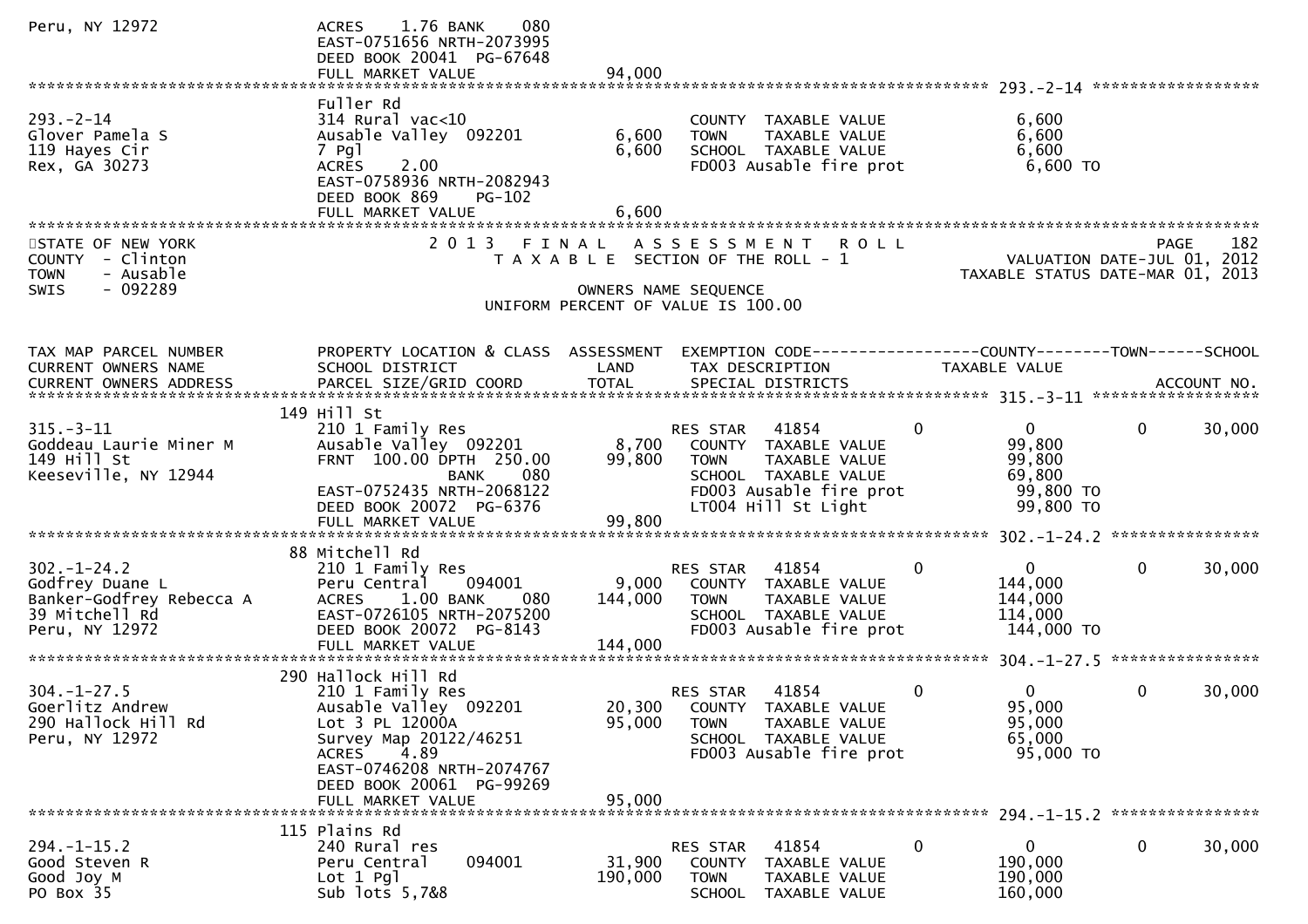| Port Kent, NY 12975                                                                                             | ACRES 20.81<br>EAST-0769231 NRTH-2084107<br>DEED BOOK 20021 PG-43102<br>FULL MARKET VALUE                                                                                                    | 190,000                      | FD003 Ausable fire prot                                                                                                                                       | 190,000 TO                                                             |                                                   |
|-----------------------------------------------------------------------------------------------------------------|----------------------------------------------------------------------------------------------------------------------------------------------------------------------------------------------|------------------------------|---------------------------------------------------------------------------------------------------------------------------------------------------------------|------------------------------------------------------------------------|---------------------------------------------------|
|                                                                                                                 |                                                                                                                                                                                              |                              |                                                                                                                                                               |                                                                        |                                                   |
| $294. -1 - 15.41$<br>Good Steven R<br>Good Joy M<br>PO Box 35<br>Port Kent, NY 12975                            | Plains Rd<br>$314$ Rural vac<10<br>094001<br>Peru Central<br>$Lot 1$ Pgl<br>Lot 6 Lessard Sub<br>Murray Sub<br>6.77<br><b>ACRES</b><br>EAST-0769654 NRTH-2083609<br>DEED BOOK 20051 PG-78857 | 26,500<br>26,500             | COUNTY TAXABLE VALUE<br>TAXABLE VALUE<br><b>TOWN</b><br>SCHOOL TAXABLE VALUE<br>FD003 Ausable fire prot                                                       | 26,500<br>26,500<br>26,500<br>26,500 TO                                |                                                   |
| ***********************                                                                                         | FULL MARKET VALUE                                                                                                                                                                            | 26,500                       |                                                                                                                                                               |                                                                        |                                                   |
| STATE OF NEW YORK<br>COUNTY - Clinton<br><b>TOWN</b><br>- Ausable<br>$-092289$<br><b>SWIS</b>                   | 2 0 1 3                                                                                                                                                                                      | FINAL                        | <b>ROLL</b><br>A S S E S S M E N T<br>T A X A B L E SECTION OF THE ROLL - 1<br>OWNERS NAME SEQUENCE                                                           | TAXABLE STATUS DATE-MAR 01, 2013                                       | <b>PAGE</b><br>183<br>VALUATION DATE-JUL 01, 2012 |
|                                                                                                                 |                                                                                                                                                                                              |                              | UNIFORM PERCENT OF VALUE IS 100.00                                                                                                                            |                                                                        |                                                   |
| TAX MAP PARCEL NUMBER<br>CURRENT OWNERS NAME                                                                    | PROPERTY LOCATION & CLASS ASSESSMENT<br>SCHOOL DISTRICT                                                                                                                                      | LAND                         | EXEMPTION CODE-----------------COUNTY--------TOWN------SCHOOL<br>TAX DESCRIPTION                                                                              | TAXABLE VALUE                                                          |                                                   |
|                                                                                                                 | 13 Smith St                                                                                                                                                                                  |                              |                                                                                                                                                               |                                                                        |                                                   |
| $334.2 - 1 - 27$<br>Goodman Thomas L<br>Goodman Beth C<br>PO Box 612<br>Ausable Forks, NY 12912                 | 210 1 Family Res<br>Ausable Valley 092201<br>FRNT 120.00 DPTH 100.00<br>080<br><b>BANK</b><br>EAST-0731779 NRTH-2053958<br>DEED BOOK 20061 PG-92947<br>FULL MARKET VALUE                     | 2,800<br>69,000<br>69,000    | 41854<br>RES STAR<br>0<br>COUNTY TAXABLE VALUE<br>TAXABLE VALUE<br><b>TOWN</b><br>SCHOOL TAXABLE VALUE<br>FD003 Ausable fire prot<br>LT003 Clintonville Light | $\overline{0}$<br>69,000<br>69,000<br>39,000<br>69,000 TO<br>69,000 TO | $\mathbf 0$<br>30,000                             |
|                                                                                                                 | 20 Mountaineer Dr                                                                                                                                                                            |                              |                                                                                                                                                               |                                                                        |                                                   |
| 294.10-1-14<br>Gould Family Revocable Trust<br>Gould Co Trustee Nancy<br>1987 Upper Tpke<br>Whitehall, NY 12887 | 210 1 Family Res - WTRFNT<br>Peru Central<br>094001<br>Geo Pray Lots Lot 5<br>FRNT 50.00 DPTH 294.00<br>EAST-0771767 NRTH-2085295<br>DEED BOOK 20102 PG-34770<br>FULL MARKET VALUE           | 81,600<br>235,000<br>235,000 | COUNTY TAXABLE VALUE<br>TAXABLE VALUE<br><b>TOWN</b><br>SCHOOL TAXABLE VALUE<br>FD003 Ausable fire prot                                                       | 235,000<br>235,000<br>235,000<br>235,000 TO                            |                                                   |
|                                                                                                                 |                                                                                                                                                                                              |                              |                                                                                                                                                               |                                                                        |                                                   |
| $334. - 1 - 2.1$<br>Gravelle Gregory B<br>Gravelle Rusty Ann<br>226 Thomasville Rd<br>Ausable Forks, NY 12912   | 226 Thomasville Rd<br>210 1 Family Res<br>Ausable Valley 092201<br>survey map 2009/225220<br>1.02 BANK<br>080<br><b>ACRES</b><br>EAST-0723382 NRTH-2058209<br>DEED BOOK 20092 PG-28473       | 6,000<br>150,000             | 41854<br>RES STAR<br>0<br><b>COUNTY</b><br>TAXABLE VALUE<br>TAXABLE VALUE<br><b>TOWN</b><br>SCHOOL TAXABLE VALUE<br>FD003 Ausable fire prot                   | $\bf{0}$<br>150,000<br>150,000<br>120,000<br>150,000 TO                | $\mathbf 0$<br>30,000                             |
|                                                                                                                 | FULL MARKET VALUE                                                                                                                                                                            | 150,000                      |                                                                                                                                                               |                                                                        | 304. - 3 - 4.31 *****************                 |
| $304. - 3 - 4.31$<br>Green Tammy M                                                                              | 2081 Rt 22<br>210 1 Family Res<br>Ausable Valley 092201                                                                                                                                      | 8,900                        | 41854<br>0<br><b>RES STAR</b><br>COUNTY<br>TAXABLE VALUE                                                                                                      | 0<br>98,000                                                            | $\bf{0}$<br>30,000                                |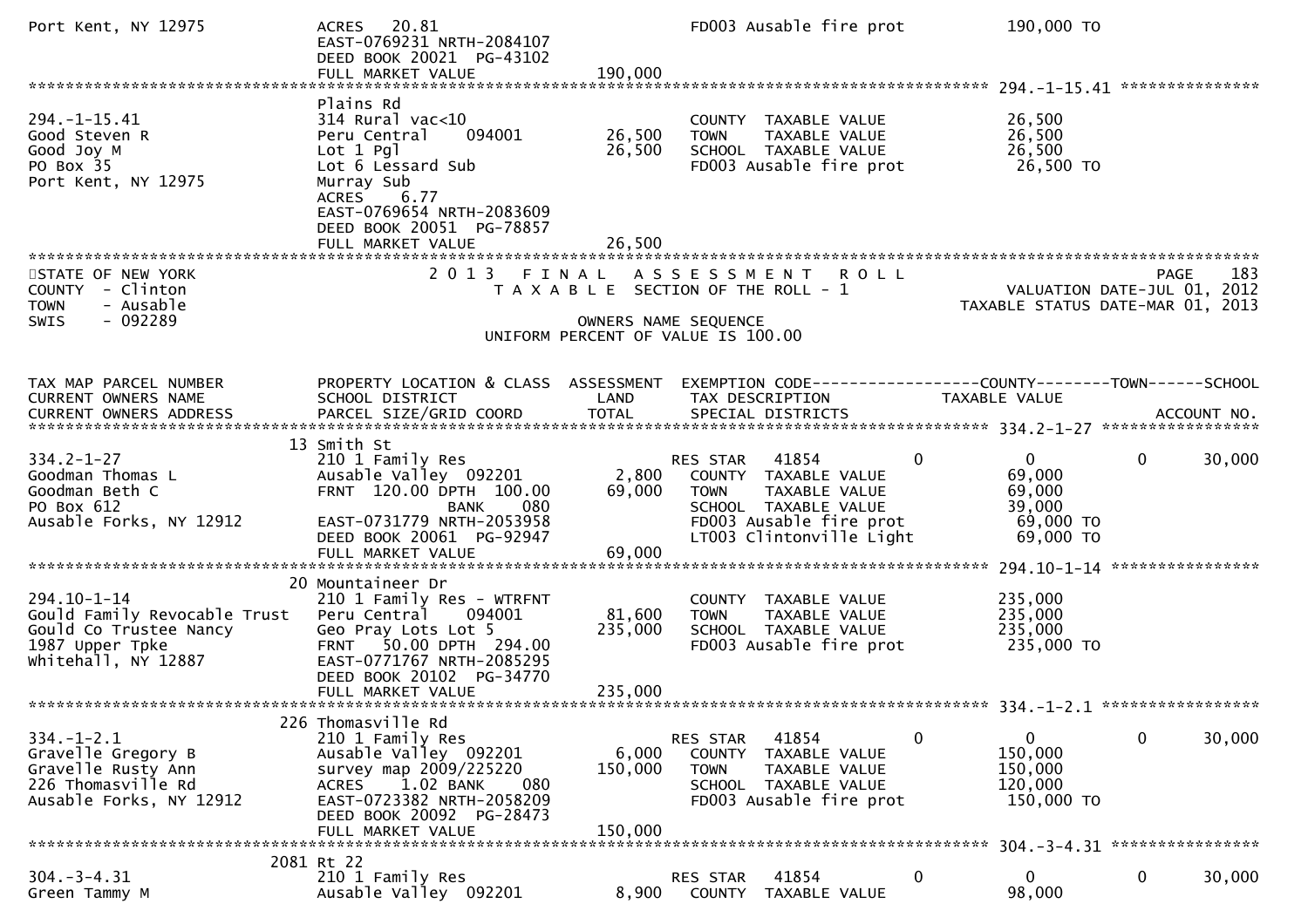| 2081 Rt 22<br>Keeseville, NY 12944                                                                 | Lot 2 Pl 12000Al<br>Lot A Platts Wholesale Su<br>2.13 BANK<br><b>ACRES</b><br>080<br>EAST-0751629 NRTH-2074121<br>DEED BOOK 20051 PG-88508<br>FULL MARKET VALUE                              | 98,000<br>98,000             | <b>TOWN</b><br>TAXABLE VALUE<br>SCHOOL TAXABLE VALUE<br>FD003 Ausable fire prot                                                                 | 98,000<br>68,000<br>98,000 TO                                                                              |
|----------------------------------------------------------------------------------------------------|----------------------------------------------------------------------------------------------------------------------------------------------------------------------------------------------|------------------------------|-------------------------------------------------------------------------------------------------------------------------------------------------|------------------------------------------------------------------------------------------------------------|
|                                                                                                    |                                                                                                                                                                                              |                              |                                                                                                                                                 |                                                                                                            |
| $315. - 1 - 10.2$<br>Greene Susan M<br>122 Chazy Lake Rd<br>Saranac, NY 12981                      | 75 Basket Ave<br>210 1 Family Res<br>Ausable Valley 092201<br>Lot 15 Platts 12000 Al<br>FRNT 114.60 DPTH 375.00<br>EAST-0753489 NRTH-2069528<br>DEED BOOK 20072 PG-7307<br>FULL MARKET VALUE | 5,400<br>49,100<br>49,100    | COUNTY TAXABLE VALUE<br>TAXABLE VALUE<br><b>TOWN</b><br>SCHOOL TAXABLE VALUE<br>FD003 Ausable fire prot                                         | 49,100<br>49,100<br>49,100<br>49,100 TO                                                                    |
|                                                                                                    |                                                                                                                                                                                              |                              |                                                                                                                                                 |                                                                                                            |
| STATE OF NEW YORK<br>COUNTY - Clinton<br>- Ausable<br><b>TOWN</b><br>$-092289$<br>SWIS             | 2 0 1 3                                                                                                                                                                                      | OWNERS NAME SEQUENCE         | FINAL ASSESSMENT ROLL<br>T A X A B L E SECTION OF THE ROLL - 1                                                                                  | PAGE<br>184<br>VALUATION DATE-JUL 01, 2012<br>TAXABLE STATUS DATE-MAR 01, 2013                             |
|                                                                                                    |                                                                                                                                                                                              |                              | UNIFORM PERCENT OF VALUE IS 100.00                                                                                                              |                                                                                                            |
|                                                                                                    |                                                                                                                                                                                              |                              |                                                                                                                                                 |                                                                                                            |
| TAX MAP PARCEL NUMBER<br>CURRENT OWNERS NAME                                                       | PROPERTY LOCATION & CLASS ASSESSMENT<br>SCHOOL DISTRICT                                                                                                                                      | LAND                         | TAX DESCRIPTION                                                                                                                                 | EXEMPTION CODE-----------------COUNTY--------TOWN------SCHOOL<br>TAXABLE VALUE                             |
|                                                                                                    | 430 Rt 9N                                                                                                                                                                                    |                              |                                                                                                                                                 |                                                                                                            |
| $326. - 1 - 4.1$<br>Greifenberger Laura A<br>Worth Joshua<br>430 Rt 9N<br>Keeseville, NY 12944     | 210 1 Family Res<br>Ausable Valley 092201<br>$3.60$ BANK<br>320<br><b>ACRES</b><br>EAST-0750156 NRTH-2063832<br>DEED BOOK 20062 PG-1270                                                      | 19,000<br>89,600             | COUNTY TAXABLE VALUE<br><b>TOWN</b><br>TAXABLE VALUE<br>SCHOOL TAXABLE VALUE<br>FD003 Ausable fire prot                                         | 89,600<br>89,600<br>89,600<br>89,600 TO                                                                    |
|                                                                                                    | FULL MARKET VALUE                                                                                                                                                                            | 89,600                       |                                                                                                                                                 |                                                                                                            |
| $326. - 1 - 4.2$<br>Greifenberger Laura A<br>Worth Joshua<br>430 Rt 9N<br>Keeseville, NY 12944     | Rt 9N<br>$314$ Rural vac<10<br>Ausable Valley 092201<br>FRNT 100.00 DPTH 252.10<br><b>BANK</b><br>320<br>EAST-0750497 NRTH-2063944<br>DEED BOOK 20062 PG-1270                                | 10,200<br>10,200             | COUNTY TAXABLE VALUE<br>TAXABLE VALUE<br><b>TOWN</b><br>SCHOOL TAXABLE VALUE<br>FD003 Ausable fire prot                                         | 10,200<br>10,200<br>10,200<br>10,200 TO                                                                    |
|                                                                                                    |                                                                                                                                                                                              |                              |                                                                                                                                                 |                                                                                                            |
|                                                                                                    |                                                                                                                                                                                              |                              |                                                                                                                                                 |                                                                                                            |
| $294.18 - 2 - 7$<br>Greselin Paolo A<br>Chan-Seng Jacqueline<br>30 Tanglewood Dr<br>Peru, NY 12972 | 30 Tanglewood Dr<br>210 1 Family Res<br>094001<br>Peru Central<br>FRNT 150.00 DPTH 150.00<br>EAST-0772936 NRTH-2082657<br>DEED BOOK 20092 PG-22304<br>FULL MARKET VALUE                      | 39,100<br>220,000<br>220,000 | $\mathbf{0}$<br>RES STAR<br>41854<br>COUNTY<br>TAXABLE VALUE<br><b>TOWN</b><br>TAXABLE VALUE<br>SCHOOL TAXABLE VALUE<br>FD003 Ausable fire prot | $\mathbf 0$<br>0<br>30,000<br>220,000<br>220,000<br>190,000<br>220,000 TO<br>294.10-1-2.2 **************** |
|                                                                                                    | 42 Ausable Beach Rd                                                                                                                                                                          |                              |                                                                                                                                                 |                                                                                                            |
| $294.10 - 1 - 2.2$<br>Griffith Life Use Mildred<br>Griffith William J<br>11 Chantecler Ct          | 260 Seasonal res - WTRFNT<br>094001<br>Peru Central<br>50.07 DPTH 441.86<br><b>FRNT</b><br>EAST-0772072 NRTH-2086128                                                                         | 97,400<br>149,000            | COUNTY TAXABLE VALUE<br>TAXABLE VALUE<br><b>TOWN</b><br>SCHOOL TAXABLE VALUE<br>FD003 Ausable fire prot                                         | 149,000<br>149,000<br>149,000<br>149,000 TO                                                                |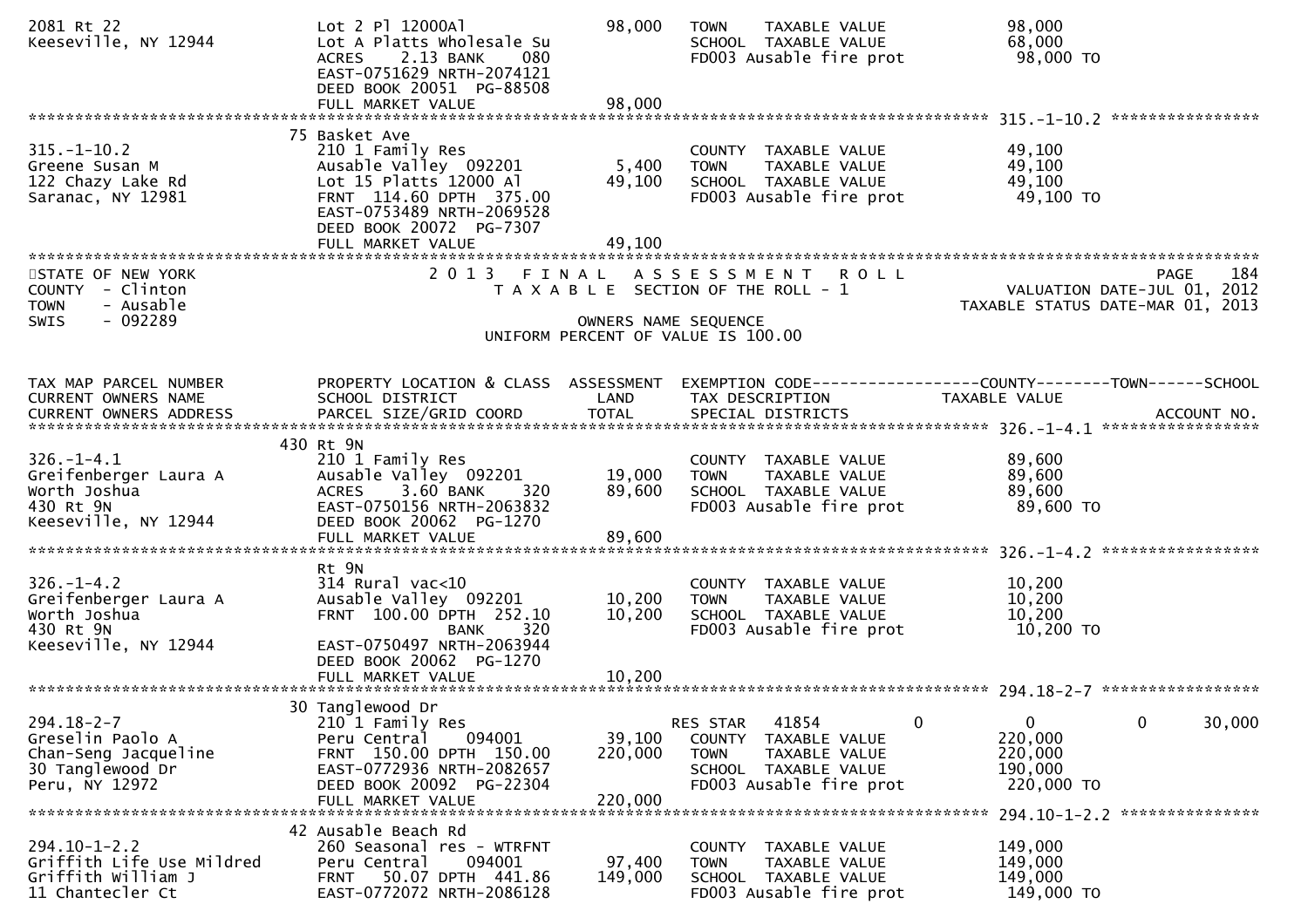| Plattsburgh, NY 12901                                                                                | DEED BOOK 20082 PG-15167<br>FULL MARKET VALUE                                                                                                                                                                                 | 149,000                      |                                                                                                                                                                                                                                                            |                                                                                                                                                                     |
|------------------------------------------------------------------------------------------------------|-------------------------------------------------------------------------------------------------------------------------------------------------------------------------------------------------------------------------------|------------------------------|------------------------------------------------------------------------------------------------------------------------------------------------------------------------------------------------------------------------------------------------------------|---------------------------------------------------------------------------------------------------------------------------------------------------------------------|
| $294.18 - 2 - 5$<br>Groeschner Donald L<br>Ryba Nancy J<br>4276 US Hwy 441 S<br>Okeechobee, FL 34974 | 42 Tanglewood Dr<br>210 1 Family Res<br>094001<br>Peru Central<br>FRNT 152.50 DPTH 150.00<br>EAST-0772720 NRTH-2082862<br>DEED BOOK 20112 PG-43861<br>FULL MARKET VALUE                                                       | 39,200<br>254,000<br>254,000 | COUNTY TAXABLE VALUE<br>TAXABLE VALUE<br><b>TOWN</b><br>SCHOOL TAXABLE VALUE<br>FD003 Ausable fire prot                                                                                                                                                    | 254,000<br>254,000<br>254,000<br>254,000 TO                                                                                                                         |
| STATE OF NEW YORK<br>COUNTY - Clinton<br>- Ausable<br><b>TOWN</b><br>- 092289<br><b>SWIS</b>         | 2 0 1 3                                                                                                                                                                                                                       | FINAL                        | ASSESSMENT ROLL<br>T A X A B L E SECTION OF THE ROLL - 1<br>OWNERS NAME SEQUENCE<br>UNIFORM PERCENT OF VALUE IS 100.00                                                                                                                                     | 185<br>PAGE<br>VALUATION DATE-JUL 01, 2012<br>TAXABLE STATUS DATE-MAR 01, 2013                                                                                      |
| TAX MAP PARCEL NUMBER<br>CURRENT OWNERS NAME<br>CURRENT OWNERS ADDRESS                               | PROPERTY LOCATION & CLASS ASSESSMENT<br>SCHOOL DISTRICT<br>PARCEL SIZE/GRID COORD                                                                                                                                             | LAND<br><b>TOTAL</b>         | TAX DESCRIPTION<br>SPECIAL DISTRICTS                                                                                                                                                                                                                       | EXEMPTION CODE-----------------COUNTY-------TOWN------SCHOOL<br>TAXABLE VALUE<br>ACCOUNT NO.                                                                        |
| $293 - 3 - 2.32$<br>Groleau Richard D Jr<br>80 Sunlea Village Dr<br>Peru, NY 12972                   | 80 Sunlea Village Dr<br>210 1 Family Res<br>094001<br>Peru Central<br>ACRES 3.20 BANK<br>320<br>EAST-0766989 NRTH-2085103<br>DEED BOOK 20122 PG-47086<br>FULL MARKET VALUE                                                    | 168,400                      | WARNONALL 41121<br>0<br>24,300 WARDISALL 41141<br>0<br>168,400 RES STAR 41854<br>$\Omega$<br>COUNTY TAXABLE VALUE<br><b>TOWN</b><br>TAXABLE VALUE<br>SCHOOL TAXABLE VALUE<br>FD003 Ausable fire prot<br>OT002 Omitted Tax-County<br>OT004 Omitted Tax-Town | 25,260<br>12,000<br>0<br>$\Omega$<br>58,940<br>40,000<br>$\mathbf{0}$<br>30,000<br>$\Omega$<br>84,200<br>116,400<br>138,400<br>168,400 TO<br>227.78 MT<br>295.50 MT |
| $315. - 5 - 4$<br>Groleau Richard D Jr<br>19 Ouellette Cir<br>Keeseville, NY 12944                   | 19 Ouellette Cir<br>240 Rural res<br>Ausable Valley 092201<br>Sub Map Bk 22 Pg 3 Lot 4<br>ACRES 14.76<br>EAST-0754353 NRTH-2073975<br>DEED BOOK 20021 PG-48424<br>FULL MARKET VALUE                                           | 24,400<br>100,000<br>100,000 | COUNTY TAXABLE VALUE<br>TAXABLE VALUE<br><b>TOWN</b><br>SCHOOL TAXABLE VALUE<br>FD003 Ausable fire prot                                                                                                                                                    | 100,000<br>100,000<br>100,000<br>100,000 TO                                                                                                                         |
| $302 - 2 - 8.42$<br>Guest Brian M<br>Guest Lynda D<br>209 Union Mill Rd<br>Mount Laurel, NJ 08054    | 51 Secluded Way<br>210 1 Family Res<br>094001<br>Peru Central<br>Lot 207 Maules Patent<br>Lot 2 Schlitt Sub<br>7.48 BANK<br><b>ACRES</b><br>890<br>EAST-0721173 NRTH-2071268<br>DEED BOOK 20122 PG-50967<br>FULL MARKET VALUE | 11,800<br>193,000<br>193,000 | <b>COUNTY</b><br>TAXABLE VALUE<br><b>TOWN</b><br>TAXABLE VALUE<br>SCHOOL TAXABLE VALUE<br>FD003 Ausable fire prot                                                                                                                                          | 193,000<br>193,000<br>193,000<br>193,000 TO                                                                                                                         |
| $314. - 2 - 16$<br>Hallenbeck Bruce<br>Hallenbeck Dale M<br>244 Novak Rd                             | 286 Cold Spring Rd<br>260 Seasonal res<br>Ausable Valley 092201<br>ACRES 15.25<br>EAST-0739597 NRTH-2065977                                                                                                                   | 11,800<br>48,000             | COUNTY TAXABLE VALUE<br><b>TOWN</b><br>TAXABLE VALUE<br>SCHOOL TAXABLE VALUE<br>FD003 Ausable fire prot                                                                                                                                                    | 48,000<br>48,000<br>48,000<br>48,000 TO                                                                                                                             |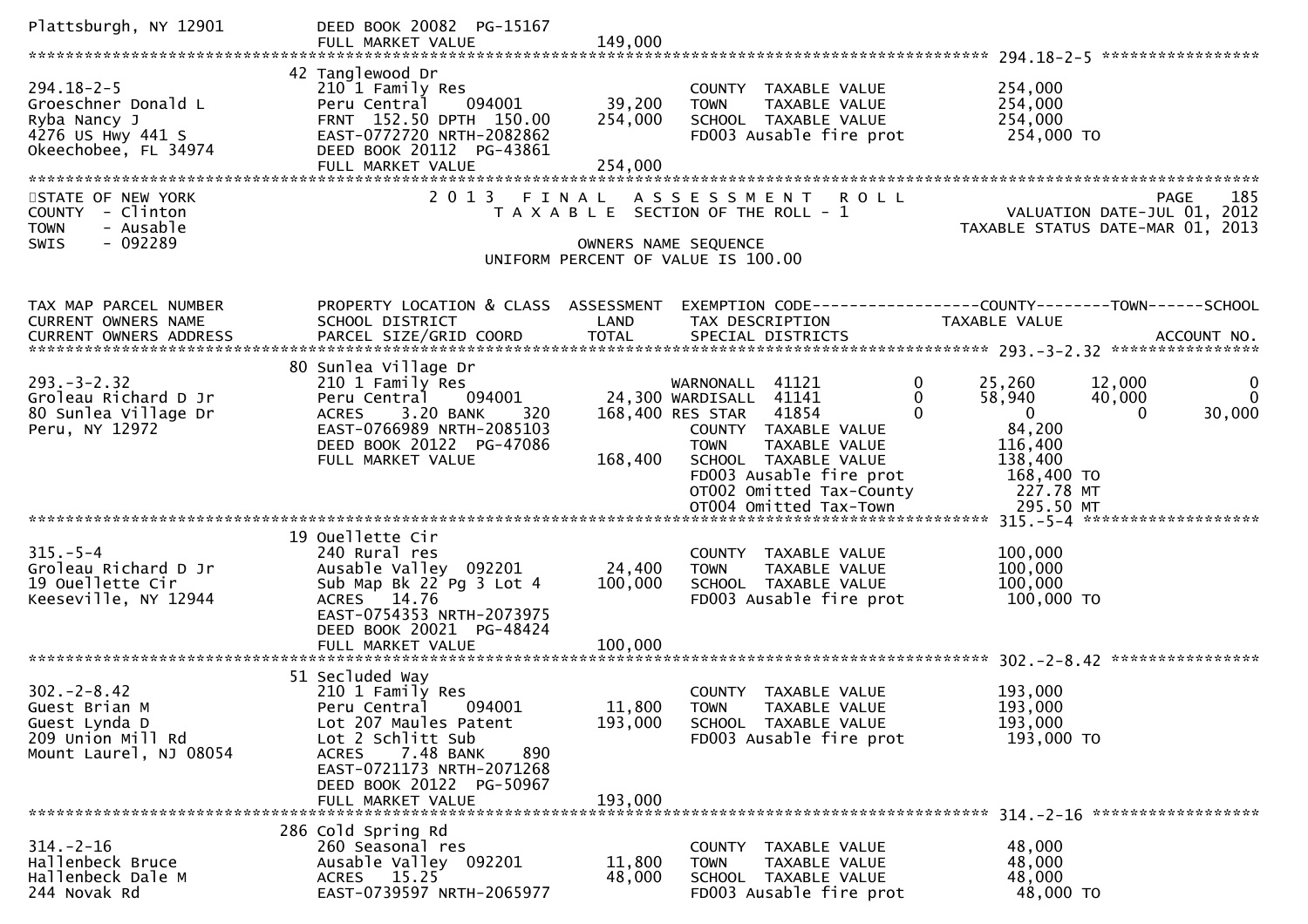| Valantie, NY 12184                                                                                          | DEED BOOK 20041 PG-69784<br>FULL MARKET VALUE                                                                                                                                                                        | 48,000                       |                                                                                                                                                                         |                                                                        |                                           |
|-------------------------------------------------------------------------------------------------------------|----------------------------------------------------------------------------------------------------------------------------------------------------------------------------------------------------------------------|------------------------------|-------------------------------------------------------------------------------------------------------------------------------------------------------------------------|------------------------------------------------------------------------|-------------------------------------------|
| $315. - 1 - 3.37$<br>Hamilton Diane L<br>Soper Marion C<br>1875 North Ausable St<br>Keeseville, NY 12944    | 2 Lakeview Meadows Rd<br>210 1 Family Res<br>Ausable Valley 092201<br>Sub Map 18 Pg 56 Lot 6<br>ACRES 3.87<br>EAST-0747718 NRTH-2072831<br>DEED BOOK 1036<br>PG-251<br>FULL MARKET VALUE                             | 19,700<br>236,100<br>236,100 | COUNTY TAXABLE VALUE<br>TAXABLE VALUE<br><b>TOWN</b><br>SCHOOL TAXABLE VALUE<br>FD003 Ausable fire prot                                                                 | 236,100<br>236,100<br>236,100<br>236,100 TO                            |                                           |
| STATE OF NEW YORK<br>COUNTY - Clinton<br><b>TOWN</b><br>- Ausable<br>$-092289$<br><b>SWIS</b>               | 2 0 1 3                                                                                                                                                                                                              | FINAL                        | <b>ROLL</b><br>A S S E S S M E N T<br>T A X A B L E SECTION OF THE ROLL - 1<br>OWNERS NAME SEQUENCE<br>UNIFORM PERCENT OF VALUE IS 100.00                               | VALUATION DATE-JUL 01, 2012<br>TAXABLE STATUS DATE-MAR 01,             | 186<br><b>PAGE</b><br>2013                |
| TAX MAP PARCEL NUMBER<br>CURRENT OWNERS NAME<br>CURRENT OWNERS ADDRESS                                      | PROPERTY LOCATION & CLASS ASSESSMENT<br>SCHOOL DISTRICT<br>PARCEL SIZE/GRID COORD                                                                                                                                    | LAND<br><b>TOTAL</b>         | EXEMPTION CODE-----------------COUNTY--------TOWN------SCHOOL<br>TAX DESCRIPTION<br>SPECIAL DISTRICTS                                                                   | <b>TAXABLE VALUE</b>                                                   | ACCOUNT NO.                               |
| $315.4 - 1 - 52$<br>Hamilton James P<br>Hamilton Elizabeth<br>22 Valley View Dr<br>Keeseville, NY 12944     | 22 Valley View Dr<br>210 1 Family Res<br>Ausable Valley 092201<br>Torrington Sub Lot 2<br>FRNT 112.48 DPTH 307.10<br>080<br><b>BANK</b><br>EAST-0753460 NRTH-2065824<br>DEED BOOK 801<br>PG-166<br>FULL MARKET VALUE | 9,200<br>98,500<br>98,500    | $\mathbf 0$<br>RES STAR<br>41854<br>COUNTY TAXABLE VALUE<br><b>TOWN</b><br>TAXABLE VALUE<br>SCHOOL TAXABLE VALUE<br>FD003 Ausable fire prot<br>LT005 Pine Tree Dr Light | $\overline{0}$<br>98,500<br>98,500<br>68,500<br>98,500 TO<br>98,500 TO | $\mathbf 0$<br>30,000<br>**************** |
| $315. - 1 - 3.33$<br>Hamilton Jay D<br>Hamilton Raune Anne<br>4 Lakeview Meadows Rd<br>Keeseville, NY 12944 | Lakeview Meadows Rd<br>$314$ Rural vac<10<br>Ausable Valley 092201<br>Survey Bk 16 Pg 86 Lot 9<br>Also Deed Bk 747<br>ACRES 10.00<br>EAST-0749415 NRTH-2072939<br>DEED BOOK 20031 PG-58615<br>FULL MARKET VALUE      | 9,900<br>9,900<br>9,900      | COUNTY TAXABLE VALUE<br>TAXABLE VALUE<br><b>TOWN</b><br>SCHOOL TAXABLE VALUE<br>FD003 Ausable fire prot                                                                 | 9,900<br>9,900<br>9,900<br>9,900 TO                                    |                                           |
| $315. - 1 - 3.36$<br>Hamilton Jay D<br>Hamilton Raune A<br>4 Lakeview Meadows Rd<br>Keeseville, NY 12944    | 4 Lakeview Meadows Rd<br>210 1 Family Res<br>Ausable Valley 092201<br>Sub Map 16 Pg 139 Lot 8<br>5.50 BANK<br><b>ACRES</b><br>890<br>EAST-0748605 NRTH-2072960<br>DEED BOOK 758<br>PG-159<br>FULL MARKET VALUE       | 20,700<br>234,000<br>234,000 | 41854<br>0<br><b>RES STAR</b><br>COUNTY TAXABLE VALUE<br>TAXABLE VALUE<br><b>TOWN</b><br>SCHOOL TAXABLE VALUE<br>FD003 Ausable fire prot                                | 0<br>234,000<br>234,000<br>204,000<br>234,000 TO                       | 30,000<br>$\mathbf{0}$                    |
| $304. -2 - 2.32$<br>Hamilton John<br>Prentiss Kimberly<br>5 Fuller Rd                                       | Fuller Rd<br>314 Rural vac<10<br>Ausable Valley 092201<br>Lot 8 PGL<br>4.00<br><b>ACRES</b>                                                                                                                          | 7,800<br>7,800               | COUNTY TAXABLE VALUE<br>TAXABLE VALUE<br><b>TOWN</b><br>SCHOOL TAXABLE VALUE<br>FD003 Ausable fire prot                                                                 | 7,800<br>7,800<br>7,800<br>7,800 TO                                    |                                           |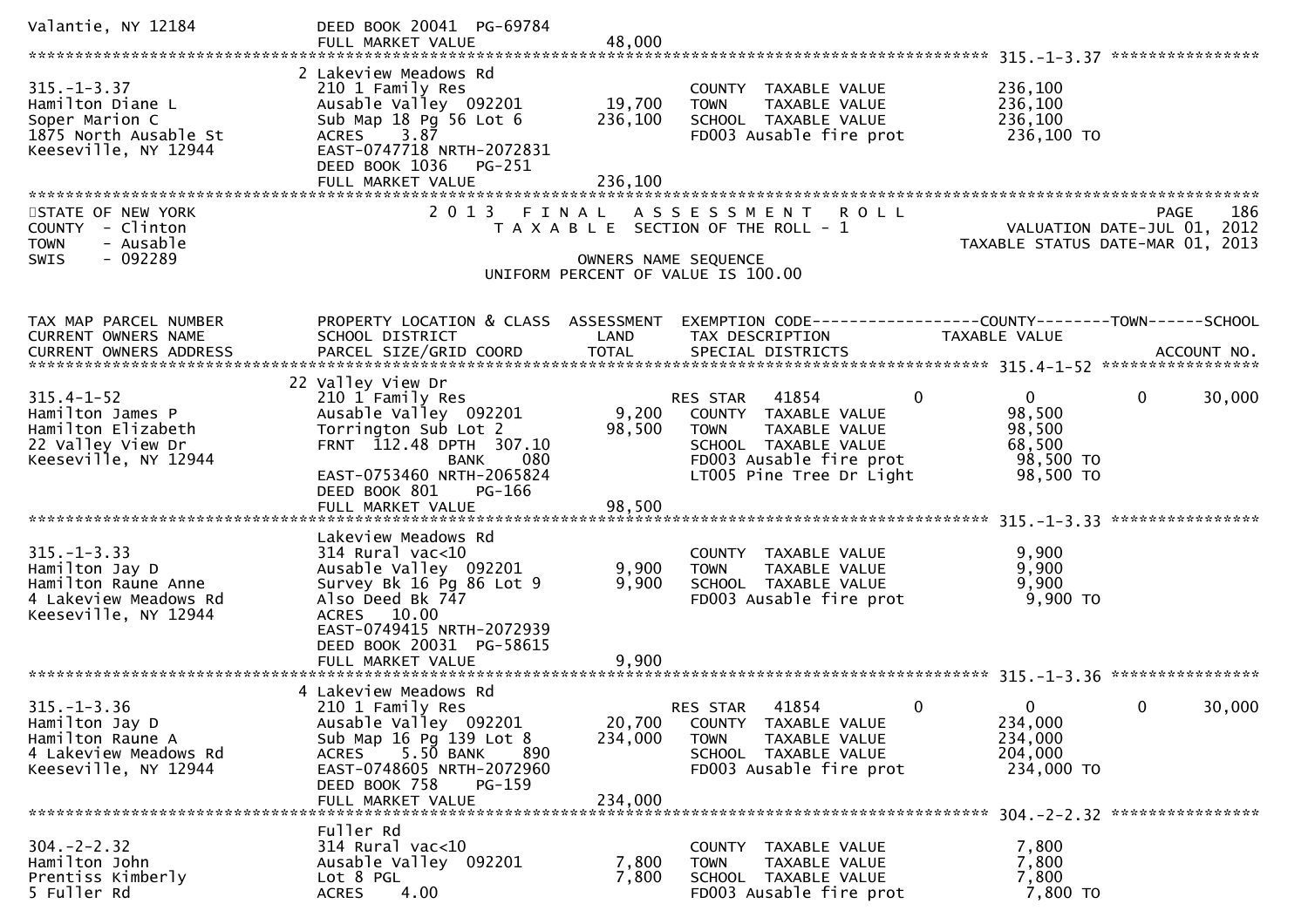| Peru, NY 12972                                                                                                  | EAST-0755084 NRTH-2081297<br>DEED BOOK 20041 PG-74120                                                                                                                     |                  |                                                                                                                                   |             |                                                             |                                                                                |
|-----------------------------------------------------------------------------------------------------------------|---------------------------------------------------------------------------------------------------------------------------------------------------------------------------|------------------|-----------------------------------------------------------------------------------------------------------------------------------|-------------|-------------------------------------------------------------|--------------------------------------------------------------------------------|
|                                                                                                                 | FULL MARKET VALUE                                                                                                                                                         | 7,800            |                                                                                                                                   |             |                                                             |                                                                                |
|                                                                                                                 | 5 Fuller Rd                                                                                                                                                               |                  |                                                                                                                                   |             |                                                             |                                                                                |
| $304. -2 - 2.31$<br>Hamilton John L<br>Prentiss Kimberly A<br>5 Fuller Rd<br>Peru, NY 12972                     | 210 1 Family Res<br>Ausable Valley 092201<br>Lot 8 Pgl<br>3.10 BANK<br>230<br><b>ACRES</b><br>EAST-0754946 NRTH-2081612<br>DEED BOOK 20031 PG-60451                       | 7,800<br>178,000 | 41854<br>RES STAR<br>COUNTY TAXABLE VALUE<br><b>TOWN</b><br>TAXABLE VALUE<br>SCHOOL TAXABLE VALUE<br>FD003 Ausable fire prot      | $\Omega$    | $\mathbf{0}$<br>178,000<br>178,000<br>148,000<br>178,000 TO | $\mathbf{0}$<br>30,000                                                         |
|                                                                                                                 |                                                                                                                                                                           |                  |                                                                                                                                   |             |                                                             |                                                                                |
| STATE OF NEW YORK<br>COUNTY - Clinton<br>- Ausable<br><b>TOWN</b><br>$-092289$<br><b>SWIS</b>                   |                                                                                                                                                                           |                  | 2013 FINAL ASSESSMENT ROLL<br>T A X A B L E SECTION OF THE ROLL - 1<br>OWNERS NAME SEQUENCE<br>UNIFORM PERCENT OF VALUE IS 100.00 |             |                                                             | 187<br>PAGE<br>VALUATION DATE-JUL 01, 2012<br>TAXABLE STATUS DATE-MAR 01, 2013 |
|                                                                                                                 |                                                                                                                                                                           |                  |                                                                                                                                   |             |                                                             |                                                                                |
| TAX MAP PARCEL NUMBER<br>CURRENT OWNERS NAME                                                                    | PROPERTY LOCATION & CLASS ASSESSMENT<br>SCHOOL DISTRICT                                                                                                                   | LAND             | TAX DESCRIPTION                                                                                                                   |             | TAXABLE VALUE                                               | EXEMPTION CODE-----------------COUNTY--------TOWN------SCHOOL                  |
|                                                                                                                 | 809 Clintonville Rd                                                                                                                                                       |                  |                                                                                                                                   |             |                                                             |                                                                                |
| $314. - 1 - 2$<br>Hamilton Kayte A<br>Timosevich Diane L<br>1875 N Ausable St<br>Keeseville, NY 12944           | 210 1 Family Res<br>Ausable Valley 092201<br>FRNT 205.00 DPTH 175.00<br>EAST-0731707 NRTH-2072417<br>DEED BOOK 20041 PG-69883                                             | 4,300<br>48,200  | COUNTY TAXABLE VALUE<br><b>TOWN</b><br>TAXABLE VALUE<br>SCHOOL TAXABLE VALUE<br>FD003 Ausable fire prot                           |             | 48,200<br>48,200<br>48,200<br>48,200 TO                     |                                                                                |
|                                                                                                                 |                                                                                                                                                                           |                  |                                                                                                                                   |             |                                                             | **************                                                                 |
| 294.10-1-20.1<br>Hamilton Patricia T<br>Hamilton Neil E<br>PO Box 570<br>Peru, NY 12972                         | 4 Mountaineer Dr<br>$312$ Vac w/imprv - WTRFNT<br>Peru Central<br>094001<br>FRNT 80.20 DPTH 109.80<br>EAST-0771844 NRTH-2084911<br>DEED BOOK 20112 PG-44125               | 75,200<br>87,000 | COUNTY TAXABLE VALUE<br>TAXABLE VALUE<br><b>TOWN</b><br>SCHOOL TAXABLE VALUE<br>FD003 Ausable fire prot                           |             | 87,000<br>87,000<br>87,000<br>87,000 TO                     |                                                                                |
|                                                                                                                 |                                                                                                                                                                           |                  |                                                                                                                                   |             |                                                             |                                                                                |
| $294.10 - 1 - 20.2$<br>Hamilton Patricia T<br>Hamilton Neil E<br>PO Box 570<br>Peru, NY 12972                   | 2 Mountaineer Dr<br>$312$ Vac w/imprv - WTRFNT<br>Peru Central<br>094001<br>$1$ Pgl<br>FRNT 174.10 DPTH<br>95.64<br>EAST-0771879 NRTH-2084801<br>DEED BOOK 20112 PG-44125 | 49,200<br>61,000 | COUNTY TAXABLE VALUE<br>TAXABLE VALUE<br><b>TOWN</b><br>SCHOOL TAXABLE VALUE<br>FD003 Ausable fire prot                           |             | 61,000<br>61,000<br>61,000<br>61,000 TO                     |                                                                                |
|                                                                                                                 | FULL MARKET VALUE                                                                                                                                                         | 61,000           |                                                                                                                                   |             |                                                             |                                                                                |
|                                                                                                                 | 176 Hill St                                                                                                                                                               |                  |                                                                                                                                   |             |                                                             |                                                                                |
| $315. - 3 - 40.1$<br>Hanbury Trust Donna<br>Attn: William Russell Trustee<br>PO Box 549<br>Keeseville, NY 12944 | 210 1 Family Res<br>Ausable Valley 092201<br>FRNT 100.00 DPTH 150.00<br>EAST-0751736 NRTH-2068382<br>DEED BOOK 20041 PG-67211                                             | 7,700<br>79,600  | 41854<br>RES STAR<br>COUNTY TAXABLE VALUE<br><b>TOWN</b><br>TAXABLE VALUE<br>SCHOOL TAXABLE VALUE<br>FD003 Ausable fire prot      | $\mathbf 0$ | $\mathbf{0}$<br>79,600<br>79,600<br>49,600<br>79,600 TO     | $\mathbf 0$<br>30,000                                                          |
|                                                                                                                 | FULL MARKET VALUE                                                                                                                                                         | 79,600           | LT004 Hill St Light                                                                                                               |             | 79,600 TO                                                   |                                                                                |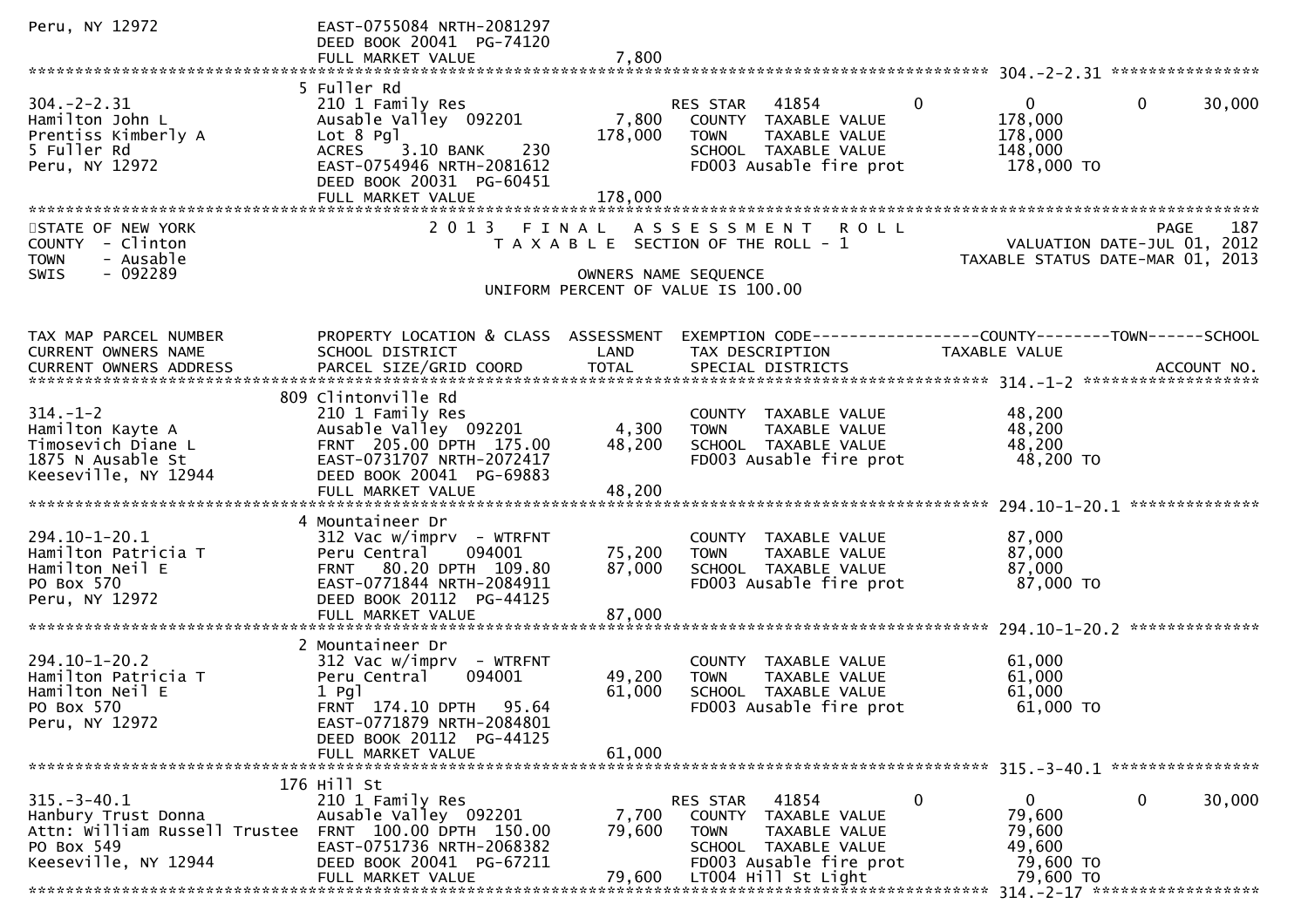| $314. - 2 - 17$<br>Hanson Adam<br>745 Rt 22<br>Keeseville, NY 12944                             | Cold Spring Rd<br>321 Abandoned ag<br>Ausable Valley 092201<br>Also Title Deed Bk 644 Pg<br>ACRES 13.00<br>EAST-0739279 NRTH-2066996<br>DEED BOOK 20122 PG-47188<br>FULL MARKET VALUE | 11,100<br>11,100<br>11,100                                                                          | <b>TOWN</b>                                    | COUNTY TAXABLE VALUE<br>TAXABLE VALUE<br>SCHOOL TAXABLE VALUE<br>FD003 Ausable fire prot          | 11,100<br>11,100<br>11,100                                          | 11,100 TO                                                               |                  |
|-------------------------------------------------------------------------------------------------|---------------------------------------------------------------------------------------------------------------------------------------------------------------------------------------|-----------------------------------------------------------------------------------------------------|------------------------------------------------|---------------------------------------------------------------------------------------------------|---------------------------------------------------------------------|-------------------------------------------------------------------------|------------------|
| STATE OF NEW YORK<br>COUNTY - Clinton<br>- Ausable<br><b>TOWN</b><br>$-092289$<br><b>SWIS</b>   |                                                                                                                                                                                       | T A X A B L E SECTION OF THE ROLL - 1<br>OWNERS NAME SEQUENCE<br>UNIFORM PERCENT OF VALUE IS 100.00 |                                                | 2013 FINAL ASSESSMENT ROLL                                                                        |                                                                     | PAGE<br>VALUATION DATE-JUL 01, 2012<br>TAXABLE STATUS DATE-MAR 01, 2013 | 188              |
| TAX MAP PARCEL NUMBER<br>CURRENT OWNERS NAME                                                    | PROPERTY LOCATION & CLASS ASSESSMENT<br>SCHOOL DISTRICT                                                                                                                               | LAND                                                                                                |                                                | EXEMPTION CODE-----------------COUNTY-------TOWN------SCHOOL<br>TAX DESCRIPTION                   | <b>TAXABLE VALUE</b>                                                |                                                                         |                  |
| $303 - 2 - 9$<br>Hanson Jennie P<br>Hanson Earl<br>466 Hallock Hill Rd<br>Peru, NY 12972        | 466 Hallock Hill Rd<br>210 1 Family Res<br>Ausable Valley 092201<br>2.30<br><b>ACRES</b><br>EAST-0742193 NRTH-2075164<br>DEED BOOK 432<br><b>PG-207</b>                               |                                                                                                     | VETERANS<br>6,800 SR STAR<br><b>TOWN</b>       | 41101<br>41834<br>69,600 COUNTY TAXABLE VALUE<br>TAXABLE VALUE<br>SCHOOL TAXABLE VALUE            | $\mathbf{0}$<br>300<br>$\Omega$<br>$\mathbf{0}$<br>69,300<br>69,300 | 300<br>$\Omega$<br>6,300                                                | 0<br>63,300      |
| $314. - 2 - 6.1$<br>Hanson Scott M<br>466 Hallock Hill Rd<br>Peru, NY 12972                     | 427 Cold Spring Rd<br>$312$ Vac w/imprv<br>Ausable Valley 092201<br>Lot 12 Platts 12000<br>ACRES 18.40<br>EAST-0739139 NRTH-2069077<br>DEED BOOK 20102 PG-37427<br>FULL MARKET VALUE  | 12,700<br>16,600<br>16,600                                                                          | <b>TOWN</b>                                    | COUNTY TAXABLE VALUE<br>TAXABLE VALUE<br>SCHOOL TAXABLE VALUE<br>FD003 Ausable fire prot          | 16,600                                                              | 16,600<br>16,600<br>16,600 TO                                           |                  |
| $314. - 2 - 6.11$<br>Harkness Charles H<br>368 Soper Rd<br>PO Box 524<br>Keeseville, NY 12944   | Cold Spring Rd<br>322 Rural vac>10<br>Ausable Valley 092201<br>Lot 5 & 12 Platts 12000<br>ACRES 26.40<br>EAST-0738486 NRTH-2071195<br>DEED BOOK 623<br>PG-499<br>FULL MARKET VALUE    | 15,100<br>15,100<br>15,100                                                                          | <b>TOWN</b>                                    | COUNTY TAXABLE VALUE<br>TAXABLE VALUE<br>SCHOOL TAXABLE VALUE<br>FD003 Ausable fire prot          | 15,100                                                              | 15,100<br>15,100<br>15,100 TO                                           |                  |
| $315. - 1 - 9. - 1$<br>Hart Augustine<br>Hart Mary<br>10 Taylor Hill Rd<br>Keeseville, NY 12944 | 10 Taylor Hill Rd<br>270 Mfg housing<br>Ausable Valley 092201<br>0.01<br><b>ACRES</b><br>EAST-0752696 NRTH-2069913<br>DEED BOOK 20092 PG-27208<br>FULL MARKET VALUE                   | 20,000<br>20,000                                                                                    | AGED - ALL 41800<br>100 SR STAR<br><b>TOWN</b> | 41834<br>COUNTY TAXABLE VALUE<br>TAXABLE VALUE<br>SCHOOL TAXABLE VALUE<br>FD003 Ausable fire prot | $\mathbf 0$<br>10,000<br>0<br>$\mathbf{0}$<br>10,000<br>10,000      | 10,000<br>0<br>$\Omega$<br>20,000 TO                                    | 10,000<br>10,000 |
| $315. -2 - 17.5$<br>Hart Christine A                                                            | 48 Basket Ave<br>210 1 Family Res<br>Ausable Valley 092201                                                                                                                            | 6,000                                                                                               | RES STAR                                       | 41854<br>COUNTY TAXABLE VALUE                                                                     | $\mathbf{0}$<br>$\mathbf 0$                                         | 0<br>68,500                                                             | 30,000           |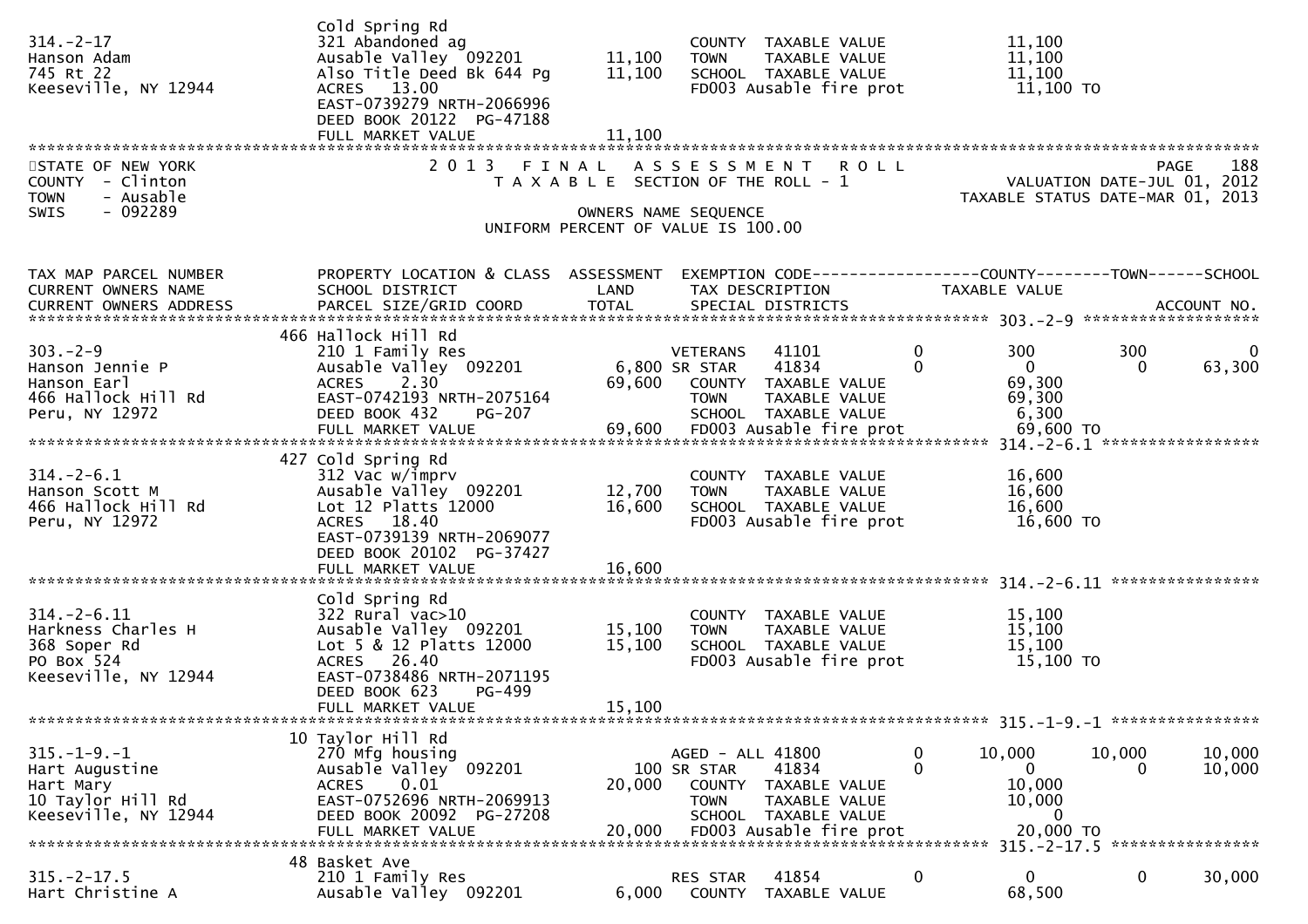| 48 Basket Ave<br>Keeseville, NY 12944                                                                             | Lot <sub>15</sub><br><b>ACRES</b><br>1.00<br>EAST-0753931 NRTH-2070107<br>DEED BOOK 695<br>$PG-3$                                                                                     | 68,500<br>68,500            | <b>TOWN</b><br>TAXABLE VALUE<br>SCHOOL TAXABLE VALUE<br>FD003 Ausable fire prot                                                           | 68,500<br>38,500<br>68,500 TO                                                                        |
|-------------------------------------------------------------------------------------------------------------------|---------------------------------------------------------------------------------------------------------------------------------------------------------------------------------------|-----------------------------|-------------------------------------------------------------------------------------------------------------------------------------------|------------------------------------------------------------------------------------------------------|
| STATE OF NEW YORK<br>COUNTY - Clinton<br>- Ausable<br><b>TOWN</b><br>$-092289$<br><b>SWIS</b>                     | FULL MARKET VALUE<br>2 0 1 3                                                                                                                                                          | FINAL                       | <b>ROLL</b><br>A S S E S S M E N T<br>T A X A B L E SECTION OF THE ROLL - 1<br>OWNERS NAME SEQUENCE<br>UNIFORM PERCENT OF VALUE IS 100.00 | 189<br>PAGE<br>VALUATION DATE-JUL 01, 2012<br>TAXABLE STATUS DATE-MAR 01, 2013                       |
| TAX MAP PARCEL NUMBER<br>CURRENT OWNERS NAME                                                                      | PROPERTY LOCATION & CLASS ASSESSMENT<br>SCHOOL DISTRICT                                                                                                                               | LAND                        | TAX DESCRIPTION                                                                                                                           | EXEMPTION CODE-----------------COUNTY-------TOWN------SCHOOL<br>TAXABLE VALUE                        |
| $315. - 1 - 14$<br>Hart David M<br>Hart Jean M<br>54 Taylor Hill Rd<br>Keeseville, NY 12944                       | 54 Taylor Hill Rd<br>210 1 Family Res<br>Ausable Valley 092201<br>FRNT 150.00 DPTH 150.00<br>EAST-0751542 NRTH-2069654<br>DEED BOOK 20061 PG-97587<br>FULL MARKET VALUE               | 4,900<br>37,500<br>37,500   | 41854<br>RES STAR<br>COUNTY TAXABLE VALUE<br><b>TOWN</b><br>TAXABLE VALUE<br>SCHOOL TAXABLE VALUE<br>FD003 Ausable fire prot              | $\mathbf{0}$<br>30,000<br>$\Omega$<br>$\mathbf{0}$<br>37,500<br>37,500<br>7,500<br>37,500 TO         |
| $305. - 1 - 2.19$<br>Hart Leonard J<br>Hart Darlene E<br>123 Clinton St<br>Keeseville, NY 12944                   | Grove St<br>$314$ Rural vac<10<br>Ausable Valley 092201<br>Lots 1 & 16 12000 Al<br>3.20<br><b>ACRES</b><br>EAST-0758017 NRTH-2075848<br>DEED BOOK 20112 PG-44110<br>FULL MARKET VALUE | 7,800<br>7,800<br>7,800     | COUNTY TAXABLE VALUE<br><b>TOWN</b><br>TAXABLE VALUE<br>SCHOOL TAXABLE VALUE<br>FD003 Ausable fire prot                                   | 7,800<br>7,800<br>7,800<br>7,800 TO                                                                  |
| $315. - 1 - 9$<br>Hart Life Estate Augustine<br>Hart Life Estate Mary<br>8 Taylor Hill Rd<br>Keeseville, NY 12944 | 8 Taylor Hill Rd<br>210 1 Family Res<br>Ausable Valley 092201<br><b>ACRES</b><br>1.70<br>EAST-0752696 NRTH-2069913<br>DEED BOOK 20092 PG-27208<br>FULL MARKET VALUE                   | 6,400<br>158,100<br>158,100 | 41854<br>RES STAR<br>COUNTY TAXABLE VALUE<br>TAXABLE VALUE<br><b>TOWN</b><br>SCHOOL TAXABLE VALUE<br>FD003 Ausable fire prot              | $\mathbf{0}$<br>30,000<br>$\mathbf 0$<br>$\mathbf{0}$<br>158,100<br>158,100<br>128,100<br>158,100 TO |
| $304. - 1 - 14.12$<br>Hart Randy H<br>Hart Bobbi Jo<br>2284 Rt 22<br>Keeseville, NY 12944                         | 2284 Rt 22<br>210 1 Family Res<br>Ausable Valley 092201<br>Lot 12 Pgl<br>1.20<br><b>ACRES</b><br>EAST-0751465 NRTH-2079306<br>DEED BOOK 20051 PG-81042<br>FULL MARKET VALUE           | 107,000<br>107,000          | 41854<br>RES STAR<br>8,100 COUNTY TAXABLE VALUE<br><b>TOWN</b><br>TAXABLE VALUE<br>SCHOOL TAXABLE VALUE<br>FD003 Ausable fire prot        | $\mathbf 0$<br>$\mathbf{0}$<br>$\mathbf{0}$<br>30,000<br>107,000<br>107,000<br>77,000<br>107,000 TO  |
| $304. - 1 - 3$<br>Hart Robert<br>Hart Rena<br>425 Arthur Rd<br>Peru, NY 12972                                     | Arthur Rd<br>151 Fruit crop<br>092201<br>Ausable Valley<br>ACRES 45.50<br>EAST-0749275 NRTH-2081861<br>DEED BOOK 733<br>$PG-325$                                                      | 52,500<br>52,500            | AGRI DISTR 41720<br>COUNTY TAXABLE VALUE<br><b>TOWN</b><br>TAXABLE VALUE<br>SCHOOL TAXABLE VALUE<br>FD003 Ausable fire prot               | $\bf{0}$<br>26,700<br>26,700<br>26,700<br>25,800<br>25,800<br>25,800<br>52,500 TO                    |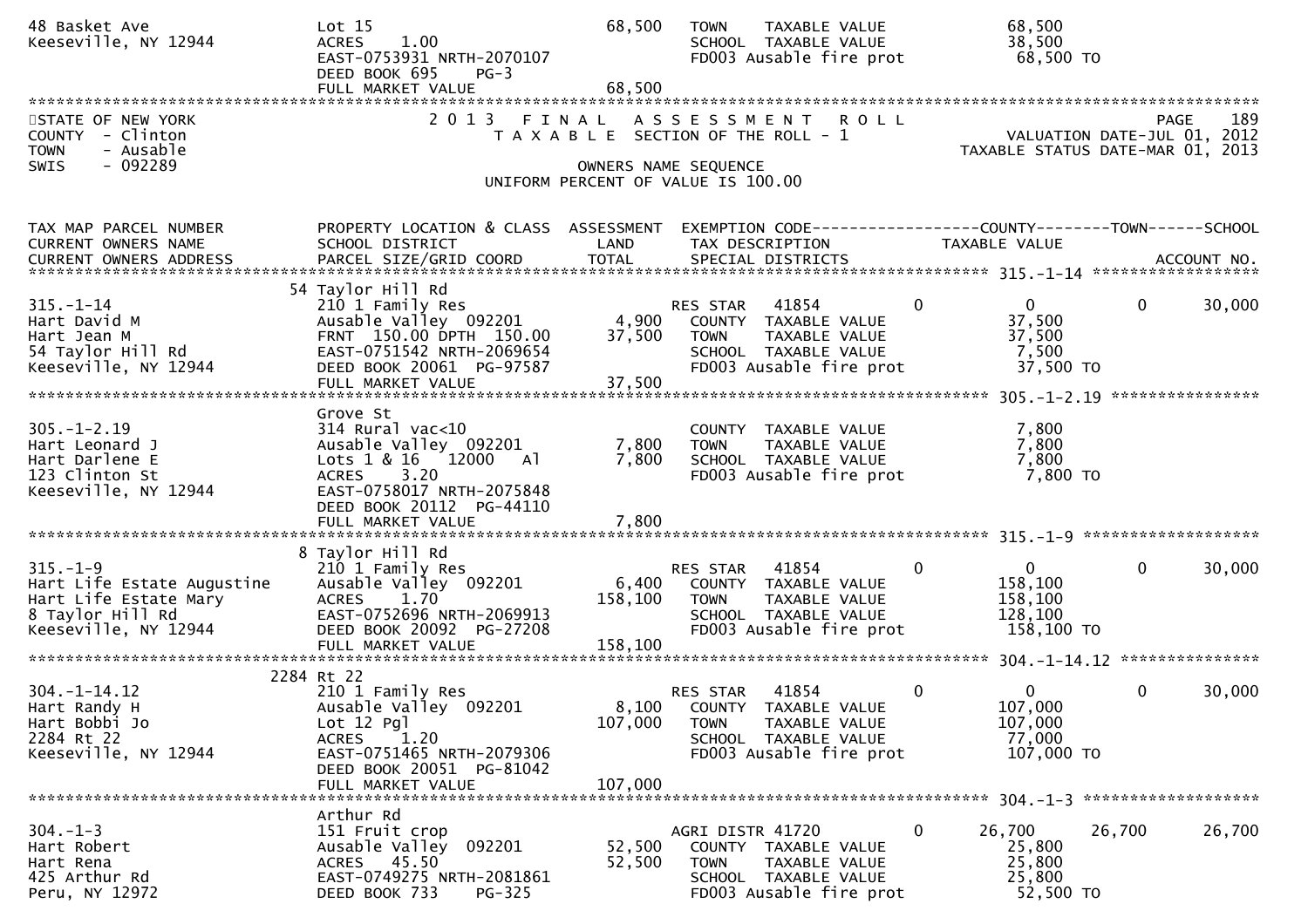|                                                        | FULL MARKET VALUE                                       | 52,500           |                                               |                                                                  |               |                                    |                  |                                                   |
|--------------------------------------------------------|---------------------------------------------------------|------------------|-----------------------------------------------|------------------------------------------------------------------|---------------|------------------------------------|------------------|---------------------------------------------------|
| MAY BE SUBJECT TO PAYMENT<br>UNDER AGDIST LAW TIL 2017 |                                                         |                  |                                               |                                                                  |               |                                    |                  |                                                   |
| STATE OF NEW YORK<br><b>COUNTY</b><br>- Clinton        | 2 0 1 3                                                 | FINAL            | T A X A B L E SECTION OF THE ROLL - 1         | A S S E S S M E N T R O L L                                      |               |                                    |                  | 190<br><b>PAGE</b><br>VALUATION DATE-JUL 01, 2012 |
| <b>TOWN</b><br>- Ausable<br>$-092289$<br><b>SWIS</b>   |                                                         |                  | OWNERS NAME SEQUENCE                          |                                                                  |               |                                    |                  | TAXABLE STATUS DATE-MAR 01, 2013                  |
|                                                        |                                                         |                  | UNIFORM PERCENT OF VALUE IS 100.00            |                                                                  |               |                                    |                  |                                                   |
| TAX MAP PARCEL NUMBER<br>CURRENT OWNERS NAME           | PROPERTY LOCATION & CLASS ASSESSMENT<br>SCHOOL DISTRICT | LAND             | TAX DESCRIPTION                               | EXEMPTION CODE-----------------COUNTY-------TOWN------SCHOOL     |               | TAXABLE VALUE                      |                  |                                                   |
|                                                        |                                                         |                  |                                               |                                                                  |               |                                    |                  |                                                   |
| $304. - 1 - 14.11$                                     | Rt 22<br>151 Fruit crop                                 |                  | AGRI DISTR 41720                              |                                                                  | 0             | 17,137                             | 17,137           | 17,137                                            |
| Hart Robert<br>Hart Rena                               | Ausable Valley<br>092201<br>Lot 12 PGL                  | 48,900<br>48,900 | <b>TOWN</b>                                   | COUNTY TAXABLE VALUE<br>TAXABLE VALUE                            |               | 31,763<br>31,763                   |                  |                                                   |
| 425 Arthur Rd<br>Peru, NY 12972                        | ACRES 49.80<br>EAST-0752220 NRTH-2079198                |                  |                                               | SCHOOL TAXABLE VALUE<br>FD003 Ausable fire prot                  |               | 31,763<br>48,900 TO                |                  |                                                   |
| MAY BE SUBJECT TO PAYMENT                              | FULL MARKET VALUE                                       | 48,900           |                                               |                                                                  |               |                                    |                  |                                                   |
| UNDER AGDIST LAW TIL 2017                              |                                                         |                  |                                               |                                                                  |               |                                    |                  |                                                   |
| $304. - 1 - 25$                                        | 2301 Rt 22<br>446 Cold storage                          |                  | 10 YR AGR                                     | 41700                                                            | 0             | 83,200                             | 83,200           | 83,200                                            |
| Hart Robert<br>Hart Rena R                             | Ausable Valley 092201<br>ACRES 152.00                   |                  | 124,000 10 YR AGR<br>685,000 AGRI DISTR 41720 | 41700                                                            | 0<br>$\Omega$ | 30,000<br>40,396                   | 30,000<br>40,396 | 30,000<br>40,396                                  |
| 425 Arthur Rd<br>Peru, NY 12972                        | EAST-0749659 NRTH-2078794<br>DEED BOOK 616<br>$PG-37$   |                  | <b>RES STAR</b><br>COUNTY                     | 41854<br>TAXABLE VALUE                                           | $\Omega$      | $\overline{0}$<br>531,404          | $\Omega$         | $\mathbf{0}$                                      |
| MAY BE SUBJECT TO PAYMENT<br>UNDER RPTL483 UNTIL 2021  | FULL MARKET VALUE                                       | 685,000          | <b>TOWN</b>                                   | TAXABLE VALUE<br>SCHOOL TAXABLE VALUE<br>FD003 Ausable fire prot |               | 531,404<br>531,404<br>685,000 TO   |                  |                                                   |
|                                                        | Chasm Rd                                                |                  |                                               |                                                                  |               |                                    |                  |                                                   |
| $304. - 2 - 6.1$<br>Hart Robert                        | 484 1 use sm bld<br>Ausable Valley 092201               |                  | AGRI DISTR 41720<br>110,200 RPTL483_d 42130   |                                                                  | 0<br>$\Omega$ | 48,615<br>47,600                   | 48,615<br>47,600 | 48,615<br>47,600                                  |
| Hart Rena R<br>425 Arthur Rd                           | Lot 8 Pgl<br>ACRES 104.00                               | 178,700          | <b>TOWN</b>                                   | COUNTY TAXABLE VALUE<br>TAXABLE VALUE                            |               | 82,485<br>82,485                   |                  |                                                   |
| Peru, NY 12972                                         | EAST-0755485 NRTH-2079020<br>DEED BOOK 616<br>$PG-37$   |                  |                                               | SCHOOL TAXABLE VALUE<br>FD003 Ausable fire prot                  |               | 82,485<br>178,700 TO               |                  |                                                   |
| MAY BE SUBJECT TO PAYMENT<br>UNDER AGDIST LAW TIL 2017 | FULL MARKET VALUE                                       | 178,700          |                                               |                                                                  |               |                                    |                  |                                                   |
|                                                        | 99 Hill St                                              |                  |                                               |                                                                  |               |                                    |                  |                                                   |
| $315 - 3 - 22$<br>Hart Robert H                        | 210 1 Family Res<br>Ausable Valley 092201               | 8,700            | <b>TOWN</b>                                   | COUNTY TAXABLE VALUE<br>TAXABLE VALUE                            |               | 66,000<br>66,000                   |                  |                                                   |
| 425 Arthur Rd<br>Peru, NY 12972                        | FRNT 100.00 DPTH 251.00<br>EAST-0754002 NRTH-2068175    | 66,000           |                                               | SCHOOL TAXABLE VALUE<br>FD003 Ausable fire prot                  |               | 66,000<br>66,000 TO                |                  |                                                   |
|                                                        | DEED BOOK 648<br><b>PG-83</b><br>FULL MARKET VALUE      | 66,000           |                                               | LT004 Hill St Light                                              |               | 66,000 TO                          |                  | 304. - 2 - 6. 2 *******************               |
|                                                        | 345 Chasm Rd                                            |                  |                                               |                                                                  |               |                                    |                  |                                                   |
| $304 - 2 - 6.2$<br>Hart Robert H Jr<br>Hart Peggy Sue  | 210 1 Family Res<br>Ausable Valley 092201<br>Lot 8 Pgl  | 7,200<br>209,000 | RES STAR<br><b>COUNTY</b><br><b>TOWN</b>      | 41854<br>TAXABLE VALUE<br>TAXABLE VALUE                          | 0             | $\mathbf{0}$<br>209,000<br>209,000 | 0                | 30,000                                            |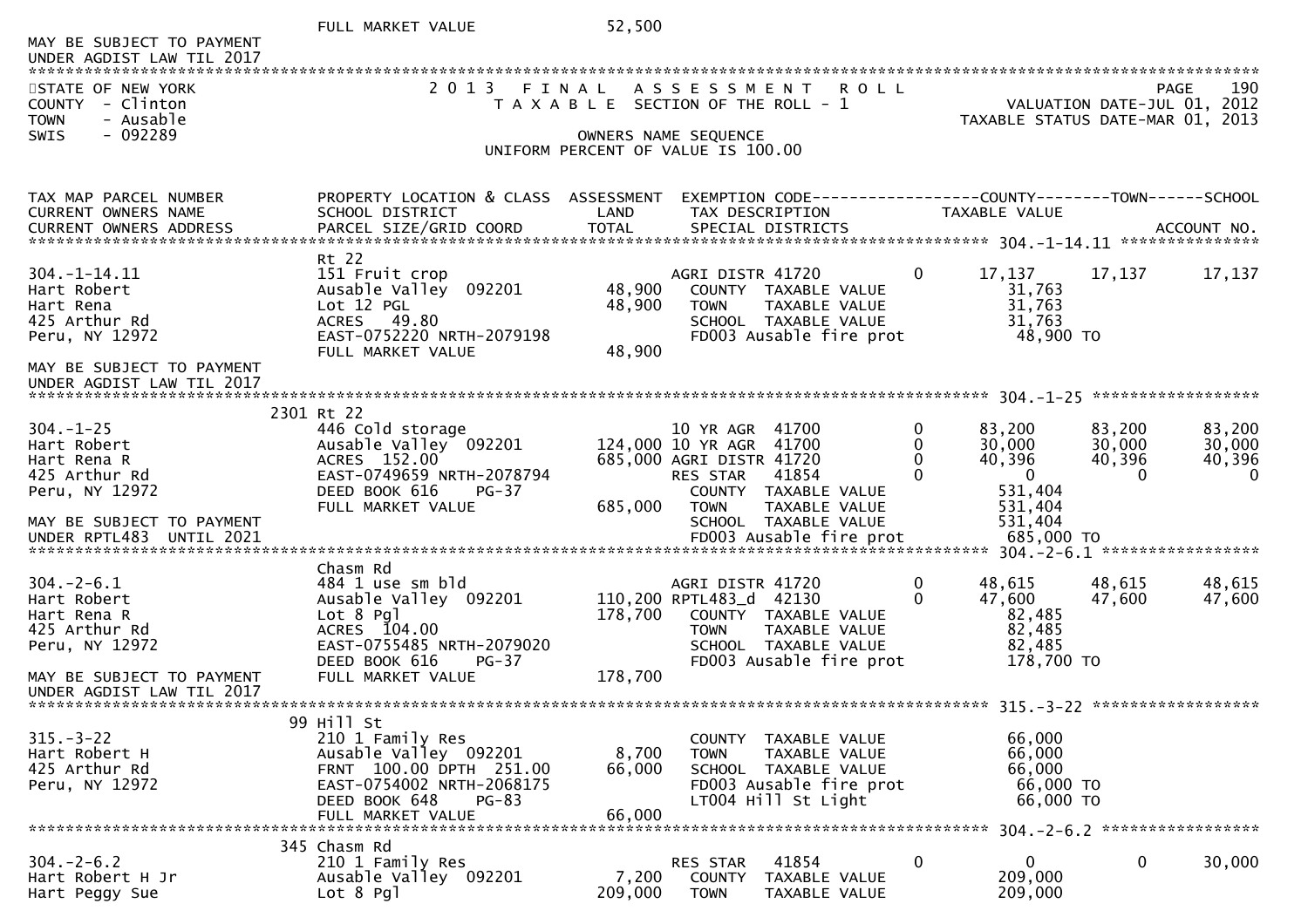| 345 Chasm Rd<br>Keeseville, NY 12944                                                             | 3.00<br><b>ACRES</b><br>EAST-0755614 NRTH-2079985<br>DEED BOOK 956<br>PG-333<br>FULL MARKET VALUE                                                                                                                    | 209,000                      |                                                                                                                            | SCHOOL TAXABLE VALUE<br>FD003 Ausable fire prot                                                   | 179,000<br>209,000 TO                                                           |                                                      |
|--------------------------------------------------------------------------------------------------|----------------------------------------------------------------------------------------------------------------------------------------------------------------------------------------------------------------------|------------------------------|----------------------------------------------------------------------------------------------------------------------------|---------------------------------------------------------------------------------------------------|---------------------------------------------------------------------------------|------------------------------------------------------|
| STATE OF NEW YORK<br>- Clinton<br><b>COUNTY</b><br><b>TOWN</b><br>- Ausable<br>$-092289$<br>SWIS | 2 0 1 3                                                                                                                                                                                                              | FINAL                        | A S S E S S M E N T<br>T A X A B L E SECTION OF THE ROLL - 1<br>OWNERS NAME SEQUENCE<br>UNIFORM PERCENT OF VALUE IS 100.00 | <b>ROLL</b>                                                                                       | PAGE 191<br>VALUATION DATE-JUL 01, 2012<br>TAXARLE STATUS DATE ULL 01, 2012     | 191<br>TAXABLE STATUS DATE-MAR 01, 2013              |
|                                                                                                  |                                                                                                                                                                                                                      |                              |                                                                                                                            |                                                                                                   |                                                                                 |                                                      |
| TAX MAP PARCEL NUMBER<br>CURRENT OWNERS NAME<br>CURRENT OWNERS ADDRESS                           | PROPERTY LOCATION & CLASS ASSESSMENT<br>SCHOOL DISTRICT<br>PARCEL SIZE/GRID COORD                                                                                                                                    | LAND<br><b>TOTAL</b>         | TAX DESCRIPTION<br>SPECIAL DISTRICTS                                                                                       |                                                                                                   | EXEMPTION CODE------------------COUNTY--------TOWN------SCHOOL<br>TAXABLE VALUE | ACCOUNT NO.                                          |
| $315. - 2 - 20.1$<br>Hart Sandie<br>Cote Ashley<br>66 Basket Ave<br>Keeseville, NY 12944         | 66 Basket Ave<br>270 Mfg housing<br>Ausable Valley 092201<br>Lot 15<br>FRNT 110.00 DPTH 132.00<br>EAST-0753549 NRTH-2070004<br>DEED BOOK 20122 PG-52878<br>FULL MARKET VALUE                                         | 4,400<br>36,000<br>36,000    | RES STAR<br><b>TOWN</b>                                                                                                    | 41854<br>COUNTY TAXABLE VALUE<br>TAXABLE VALUE<br>SCHOOL TAXABLE VALUE<br>FD003 Ausable fire prot | $\Omega$<br>$\Omega$<br>36,000<br>36,000<br>6,000<br>36,000 TO                  | $\mathbf{0}$<br>30,000                               |
| $304. -2 - 7$<br>Hart Shawn<br>126 Connell Rd<br>Keeseville, NY 12944                            | 126 Connell Rd<br>270 Mfg housing<br>Ausable Valley 092201<br>Lot 1 Pl 12000 Ax C<br>ACRES 24.75<br>EAST-0754049 NRTH-2078126<br>DEED BOOK 20132 PG-54724<br>FULL MARKET VALUE                                       | 15,400<br>50,000<br>50,000   | <b>TOWN</b>                                                                                                                | COUNTY TAXABLE VALUE<br>TAXABLE VALUE<br>SCHOOL TAXABLE VALUE<br>FD003 Ausable fire prot          | 50,000<br>50,000<br>50,000<br>50,000 TO                                         |                                                      |
| $293. -4 - 11$<br>Hart Sherwood Jr<br>98 Telegraph Rd<br>Peru, NY 12972                          | 98 Telegraph Rd<br>210 1 Family Res<br>Ausable Valley 092201<br><b>ACRES</b><br>1.10<br>EAST-0757899 NRTH-2081356<br>DEED BOOK 1033<br>PG-44<br>FULL MARKET VALUE                                                    | 123,200                      | CW_10_VET/ 41152<br>6,100 CW_DISBLD_ 41172<br>123,200 RES STAR 41854<br><b>TOWN</b>                                        | COUNTY TAXABLE VALUE<br>TAXABLE VALUE<br>SCHOOL TAXABLE VALUE                                     | 8,000<br>0<br>24,640<br>0<br>$\Omega$<br>90,560<br>123,200<br>93,200            | 0<br>0<br>$\Omega$<br>$\bf{0}$<br>$\Omega$<br>30,000 |
| $315. - 2 - 18.2$<br>Hart Wilcot<br>Lafountain Amanda<br>10 Woodlawn Dr<br>Keeseville, NY 12944  | 10 Woodlawn Dr<br>210 1 Family Res<br>Ausable Valley 092201<br>survey map 2010/230925<br>FRNT 125.00 DPTH 200.00<br>080<br><b>BANK</b><br>EAST-0754291 NRTH-2068842<br>DEED BOOK 20112 PG-41218<br>FULL MARKET VALUE | 10,000<br>130,000<br>130,000 | RES STAR<br><b>TOWN</b><br>LT004 Hill St Light                                                                             | 41854<br>COUNTY TAXABLE VALUE<br>TAXABLE VALUE<br>SCHOOL TAXABLE VALUE<br>FD003 Ausable fire prot | 0<br>$\Omega$<br>130,000<br>130,000<br>100,000<br>130,000 TO<br>68,874 TO       | 30,000<br>0                                          |
| $293.16 - 1 - 9$<br>Hathaway Warren K<br>Hathaway Christine M                                    | 23 Haven Ln<br>210 1 Family Res<br>094001<br>Peru Central<br>Sub Div Bk 4 Pg 104 Lot 2                                                                                                                               | 16,500<br>159,000            | RES STAR<br>COUNTY<br><b>TOWN</b>                                                                                          | 41854<br>TAXABLE VALUE<br>TAXABLE VALUE                                                           | 0<br>0<br>159,000<br>159,000                                                    | 0<br>30,000                                          |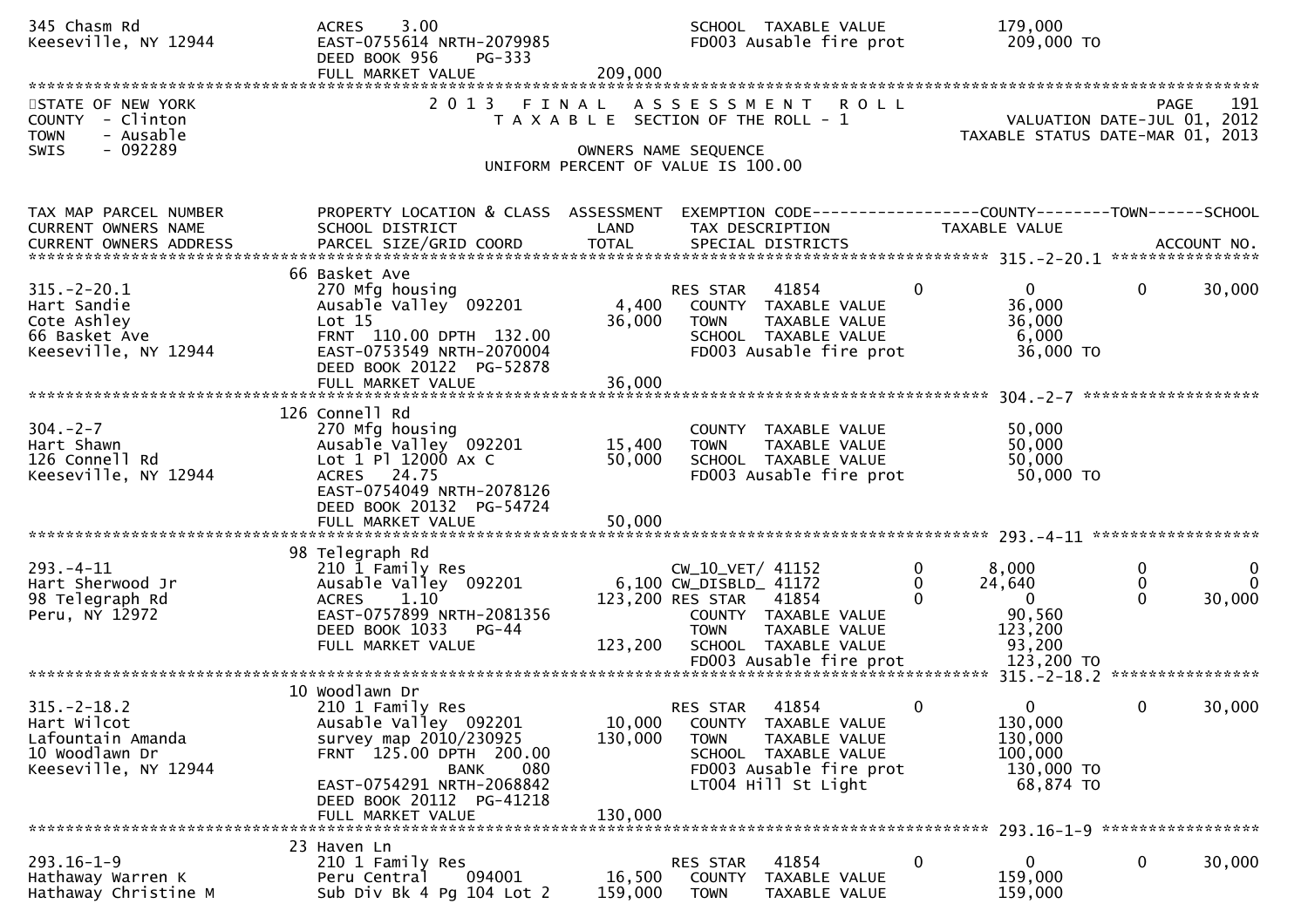| 23 Haven Ln<br>Peru, NY 12972                                                                 | FRNT 200.69 DPTH 219.25<br>080<br><b>BANK</b><br>EAST-0767202 NRTH-2083364<br>DEED BOOK 20122 PG-47878<br>FULL MARKET VALUE                                                    | 159,000                      | SCHOOL TAXABLE VALUE<br>FD003 Ausable fire prot<br>OT002 Omitted Tax-County<br>OT004 Omitted Tax-Town                                              | 129,000<br>159,000 TO<br>165.11 MT<br>284.50 MT                                                             |  |  |  |  |  |
|-----------------------------------------------------------------------------------------------|--------------------------------------------------------------------------------------------------------------------------------------------------------------------------------|------------------------------|----------------------------------------------------------------------------------------------------------------------------------------------------|-------------------------------------------------------------------------------------------------------------|--|--|--|--|--|
| STATE OF NEW YORK<br>COUNTY - Clinton<br><b>TOWN</b><br>- Ausable<br>- 092289<br><b>SWIS</b>  |                                                                                                                                                                                |                              | 2013 FINAL ASSESSMENT ROLL<br>T A X A B L E SECTION OF THE ROLL - 1<br>OWNERS NAME SEQUENCE                                                        | 192<br>PAGE<br>VALUATION DATE-JUL 01, 2012<br>TAXABLE STATUS DATE-MAR 01, 2013                              |  |  |  |  |  |
|                                                                                               |                                                                                                                                                                                |                              | UNIFORM PERCENT OF VALUE IS 100.00                                                                                                                 |                                                                                                             |  |  |  |  |  |
| TAX MAP PARCEL NUMBER<br>CURRENT OWNERS NAME                                                  | PROPERTY LOCATION & CLASS ASSESSMENT<br>SCHOOL DISTRICT                                                                                                                        | LAND                         | TAX DESCRIPTION                                                                                                                                    | EXEMPTION CODE-----------------COUNTY-------TOWN------SCHOOL<br>TAXABLE VALUE                               |  |  |  |  |  |
| $293. - 3 - 2.2$<br>Heald Philip W<br>Heald Lauri A<br>70 Sunlea Village Dr<br>Peru, NY 12972 | 70 Sunlea Village Dr<br>210 1 Family Res<br>094001<br>Peru Central<br>Survey Bk 18 Pg 85 Lot 3<br>ACRES 3.21 BANK<br>080<br>EAST-0767067 NRTH-2084909<br>DEED BOOK 1019 PG-200 | 24,300<br>144,900            | RES STAR 41854<br>COUNTY TAXABLE VALUE<br><b>TOWN</b><br>TAXABLE VALUE<br>SCHOOL TAXABLE VALUE<br>FD003 Ausable fire prot                          | $\mathbf{0}$<br>$\overline{0}$<br>$\mathbf{0}$<br>30,000<br>144,900<br>144,900<br>114,900<br>144,900 TO     |  |  |  |  |  |
|                                                                                               | 144,900<br>FULL MARKET VALUE                                                                                                                                                   |                              |                                                                                                                                                    |                                                                                                             |  |  |  |  |  |
| $315. - 3 - 7$<br>Healey Thomas<br>Healey Anne<br>$183$ Hill St<br>Keeseville, NY 12944       | 183 Hill St<br>210 1 Family Res<br>Ausable Valley 092201<br>FRNT 100.00 DPTH 250.00<br>EAST-0751604 NRTH-2068130<br>DEED BOOK 543<br>PG-456<br>FULL MARKET VALUE               | 8,700<br>97,000<br>97,000    | 41834<br>SR STAR<br>COUNTY TAXABLE VALUE<br><b>TOWN</b><br>TAXABLE VALUE<br>SCHOOL TAXABLE VALUE<br>FD003 Ausable fire prot<br>LT004 Hill St Light | $\overline{0}$<br>$\Omega$<br>$\mathbf 0$<br>63,300<br>97,000<br>97,000<br>33,700<br>97,000 TO<br>97,000 TO |  |  |  |  |  |
| $314. - 2 - 12.2$<br>Hemm Roger D<br>463 Hallock Hill Rd<br>Peru, NY 12972                    | Hallock Hill Rd<br>$314$ Rural vac<10<br>Ausable Valley 092201<br><b>ACRES</b><br>1.40<br>EAST-0742977 NRTH-2074841<br>DEED BOOK 20041 PG-70923                                | 10,600<br>10,600             | COUNTY TAXABLE VALUE<br>TAXABLE VALUE<br><b>TOWN</b><br>SCHOOL TAXABLE VALUE<br>FD003 Ausable fire prot                                            | 10,600<br>10,600<br>10,600<br>10,600 TO                                                                     |  |  |  |  |  |
| $314. - 2 - 12.3$<br>Hemm Roger D<br>463 Hallock Hill Rd<br>Peru, NY 12972                    | 463 Hallock Hill Rd<br>240 Rural res<br>Ausable Valley 092201<br>ACRES 167.00<br>EAST-0742588 NRTH-2072733<br>DEED BOOK 761<br>$PG-72$<br>FULL MARKET VALUE                    | 63,100<br>435,000<br>435,000 | TAXABLE VALUE<br><b>COUNTY</b><br><b>TOWN</b><br>TAXABLE VALUE<br>SCHOOL TAXABLE VALUE<br>FD003 Ausable fire prot                                  | 435,000<br>435,000<br>435,000<br>435,000 TO                                                                 |  |  |  |  |  |
| $315. - 1 - 2$<br>Hemm Roger D<br>463 Hallock Hill Rd<br>Peru, NY 12972                       | Hallock Hill Rd<br>321 Abandoned ag<br>Ausable Valley 092201<br>Lot 4 Pgl<br>Lot 13 Pl 12000 Al<br>ACRES 91.60<br>EAST-0744086 NRTH-2072062                                    | 19,600<br>19,600             | COUNTY TAXABLE VALUE<br>TAXABLE VALUE<br><b>TOWN</b><br>SCHOOL TAXABLE VALUE<br>FD003 Ausable fire prot                                            | 19,600<br>19,600<br>19,600<br>19,600 TO                                                                     |  |  |  |  |  |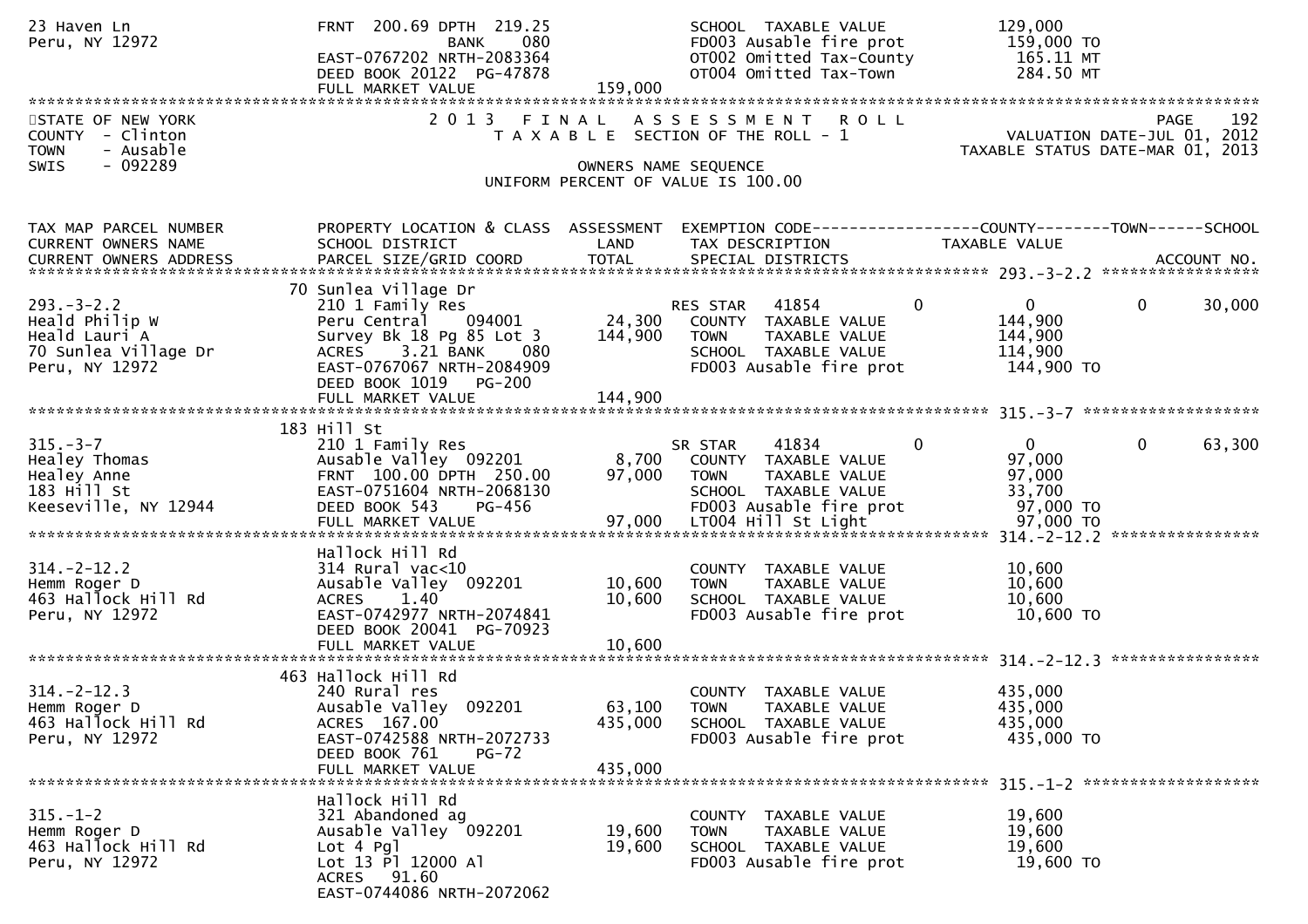|                                                                                              | DEED BOOK 20031 PG-50658<br>FULL MARKET VALUE                                                                                                                             | 19,600                                                          |                                                                                                                                                     |                                                                            |                       |
|----------------------------------------------------------------------------------------------|---------------------------------------------------------------------------------------------------------------------------------------------------------------------------|-----------------------------------------------------------------|-----------------------------------------------------------------------------------------------------------------------------------------------------|----------------------------------------------------------------------------|-----------------------|
| STATE OF NEW YORK<br>COUNTY - Clinton<br><b>TOWN</b><br>- Ausable<br>- 092289<br><b>SWIS</b> | 2013 FINAL ASSESSMENT ROLL<br>T A X A B L E SECTION OF THE ROLL - 1                                                                                                       | VALUATION DATE-JUL 01, 2012<br>TAXABLE STATUS DATE-MAR 01, 2013 | 193<br>PAGE                                                                                                                                         |                                                                            |                       |
|                                                                                              |                                                                                                                                                                           |                                                                 | OWNERS NAME SEQUENCE<br>UNIFORM PERCENT OF VALUE IS 100.00                                                                                          |                                                                            |                       |
| TAX MAP PARCEL NUMBER<br>CURRENT OWNERS NAME                                                 | PROPERTY LOCATION & CLASS ASSESSMENT<br>SCHOOL DISTRICT                                                                                                                   | LAND                                                            | EXEMPTION CODE-----------------COUNTY-------TOWN------SCHOOL<br>TAX DESCRIPTION                                                                     | TAXABLE VALUE                                                              |                       |
|                                                                                              | 2428 Rt 9                                                                                                                                                                 |                                                                 |                                                                                                                                                     |                                                                            |                       |
| $293 - 3 - 5.12$<br>Hemmingway Cindy L<br>2428 Rt 9<br>Peru, NY 12972                        | 220 2 Family Res<br>094001<br>Peru Central<br>FRNT 192.00 DPTH 142.40<br><b>BANK</b><br>080<br>EAST-0766560 NRTH-2082141<br>DEED BOOK 20011 PG-28348                      | 6,600<br>71,900                                                 | $\mathbf{0}$<br>41854<br><b>RES STAR</b><br>COUNTY TAXABLE VALUE<br><b>TOWN</b><br>TAXABLE VALUE<br>SCHOOL TAXABLE VALUE<br>FD003 Ausable fire prot | $\overline{0}$<br>$\mathbf{0}$<br>71,900<br>71,900<br>41,900<br>71,900 TO  | 30,000                |
|                                                                                              | FULL MARKET VALUE                                                                                                                                                         | 71,900                                                          |                                                                                                                                                     |                                                                            |                       |
| 294.10-1-26<br>Hetfield Carol Susan<br>Hetfield John<br>42 Mountaineer Dr<br>Peru, NY 12972  | 42 Mountianeer Dr<br>210 1 Family Res<br>Peru Central<br>094001<br>FRNT 101.00 DPTH 128.00<br>080<br><b>BANK</b><br>EAST-0771500 NRTH-2085761<br>DEED BOOK 974<br>$PG-71$ | 26,400<br>98,800                                                | COUNTY TAXABLE VALUE<br>TAXABLE VALUE<br><b>TOWN</b><br>SCHOOL TAXABLE VALUE<br>FD003 Ausable fire prot                                             | 98,800<br>98,800<br>98,800<br>98,800 TO                                    |                       |
|                                                                                              | FULL MARKET VALUE                                                                                                                                                         | 98,800                                                          |                                                                                                                                                     |                                                                            |                       |
| $315. - 1 - 28$<br>Hinsdale Clark W Jr<br>294 North Winooski Ave<br>Burlington, VT 05401     | Hill St<br>321 Abandoned ag<br>Ausable Valley 092201<br>ACRES 425.10<br>EAST-0749836 NRTH-2065855<br>DEED BOOK 563<br>PG-533                                              | 75,200<br>75,200                                                | COUNTY TAXABLE VALUE<br><b>TOWN</b><br>TAXABLE VALUE<br>SCHOOL TAXABLE VALUE<br>FD003 Ausable fire prot<br>LT004 Hill St Light                      | 75,200<br>75,200<br>75,200<br>75,200 TO<br>11,054 TO                       |                       |
|                                                                                              | FULL MARKET VALUE                                                                                                                                                         | 75,200                                                          |                                                                                                                                                     |                                                                            |                       |
| $315. - 3 - 46$<br>Hitsman Daniel J Jr<br>Hitsman Bobbie Jo<br>210 Hill St                   | 210 Hill St<br>210 1 Family Res<br>Ausable Valley 092201<br>FRNT 110.45 DPTH 161.30<br>EAST-0750871 NRTH-2068444                                                          |                                                                 | 0<br>WARNONALL<br>41121<br>7,600 WARDISALL 41141<br>0<br>41854<br>$\Omega$<br>160,000 RES STAR<br>COUNTY TAXABLE VALUE                              | 24,000<br>12,000<br>56,000<br>40,000<br>$\mathbf{0}$<br>$\Omega$<br>80,000 | $\mathbf 0$<br>30,000 |
| Keeseville, NY 12944                                                                         | DEED BOOK 20051 PG-80922<br>FULL MARKET VALUE                                                                                                                             | 160,000                                                         | <b>TOWN</b><br><b>TAXABLE VALUE</b><br>SCHOOL TAXABLE VALUE<br>FD003 Ausable fire prot<br>LT004 Hill St Light                                       | 108,000<br>130,000<br>160,000 TO<br>160,000 TO                             |                       |
|                                                                                              | 201 Silver St                                                                                                                                                             |                                                                 |                                                                                                                                                     | 313. - 2 - 11 *******************                                          |                       |
| $313 - 2 - 11$<br>Hoffman Frederick J III<br>70 Robert Frost Way<br>Peru, NY 12972           | 240 Rural res<br>094001<br>Peru Central<br>ACRES 40.00<br>EAST-0725078 NRTH-2068061<br>DEED BOOK COJ<br>$DC^{\circ}$                                                      | 17,400<br>138,900                                               | <b>COUNTY</b><br>TAXABLE VALUE<br><b>TOWN</b><br>TAXABLE VALUE<br>SCHOOL TAXABLE VALUE<br>FD003 Ausable fire prot                                   | 138,900<br>138,900<br>138,900<br>138,900 TO                                |                       |

FULL MARKET VALUE 138,900

DEED BOOK 693 PG-296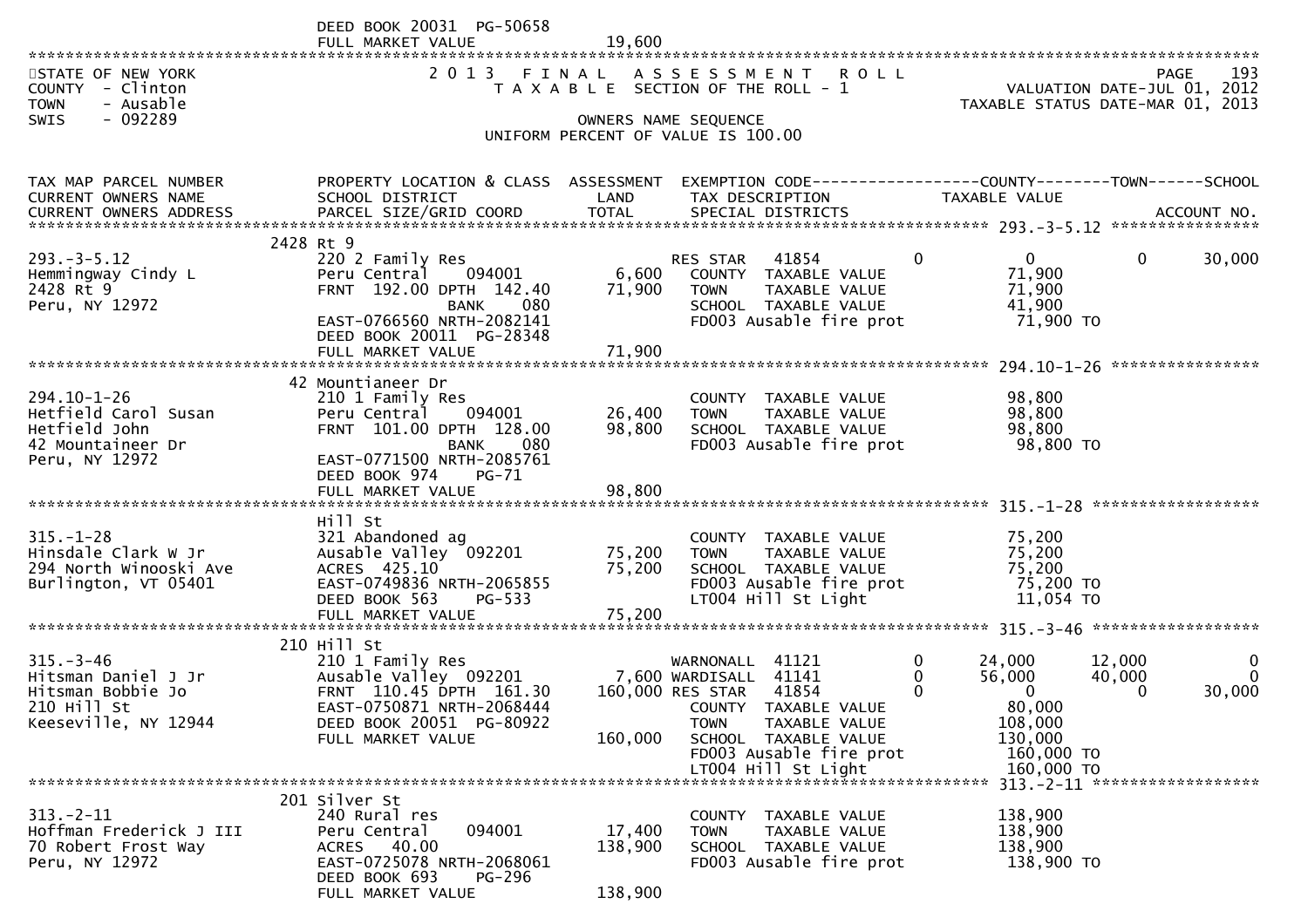| STATE OF NEW YORK<br>COUNTY<br>- Clinton<br>- Ausable<br><b>TOWN</b>                                                                                  | 2013 FINAL                                                 | T A X A B L E SECTION OF THE ROLL - 1 | A S S E S S M E N T               | <b>ROLL</b>                                                                     |                          | VALUATION DATE-JUL 01, 2012<br>TAXABLE STATUS DATE-MAR 01, 2013 | PAGE         | 194                |
|-------------------------------------------------------------------------------------------------------------------------------------------------------|------------------------------------------------------------|---------------------------------------|-----------------------------------|---------------------------------------------------------------------------------|--------------------------|-----------------------------------------------------------------|--------------|--------------------|
| - 092289<br>SWIS                                                                                                                                      |                                                            |                                       | OWNERS NAME SEQUENCE              |                                                                                 |                          |                                                                 |              |                    |
|                                                                                                                                                       |                                                            | UNIFORM PERCENT OF VALUE IS 100.00    |                                   |                                                                                 |                          |                                                                 |              |                    |
|                                                                                                                                                       |                                                            |                                       |                                   |                                                                                 |                          |                                                                 |              |                    |
| TAX MAP PARCEL NUMBER<br>CURRENT OWNERS NAME                                                                                                          | PROPERTY LOCATION & CLASS ASSESSMENT<br>SCHOOL DISTRICT    | LAND                                  |                                   | EXEMPTION CODE-----------------COUNTY-------TOWN------SCHOOL<br>TAX DESCRIPTION |                          | TAXABLE VALUE                                                   |              |                    |
|                                                                                                                                                       |                                                            |                                       |                                   |                                                                                 |                          |                                                                 |              |                    |
| .CURRENT OWNERS ADDRESS PARCEL SIZE/GRID COORD TOTAL SPECIAL DISTRICTS MOTHER ACCOUNT NO ACCOUNT NO AND ARCEL SIZE/GRID COORD TOTAL SPECIAL DISTRICTS |                                                            |                                       |                                   |                                                                                 |                          |                                                                 |              |                    |
| $334. - 2 - 2.24$                                                                                                                                     | 235 Dry Bridge Rd<br>210 1 Family Res                      |                                       | RES STAR                          | 41854                                                                           | $\Omega$                 | $\overline{0}$                                                  | $\mathbf{0}$ | 30,000             |
| Holland Joseph M                                                                                                                                      | Ausable Valley 092201                                      | 5,800                                 |                                   | COUNTY TAXABLE VALUE                                                            |                          | 87,900                                                          |              |                    |
| Holland Linda A                                                                                                                                       | 195 Maules Patent                                          | 87,900                                | <b>TOWN</b>                       | TAXABLE VALUE                                                                   |                          | 87,900                                                          |              |                    |
| 235 Dry Bridge Rd<br>Ausable Forks, NY 12912-3005                                                                                                     | 3.20<br><b>ACRES</b><br>EAST-0724458 NRTH-2053744          |                                       |                                   | SCHOOL TAXABLE VALUE<br>FD003 Ausable fire prot                                 |                          | 57,900<br>87,900 TO                                             |              |                    |
|                                                                                                                                                       | DEED BOOK 1027 PG-107                                      |                                       |                                   |                                                                                 |                          |                                                                 |              |                    |
|                                                                                                                                                       | FULL MARKET VALUE                                          | 87,900                                |                                   |                                                                                 |                          |                                                                 |              |                    |
|                                                                                                                                                       | 240 Rt 9N                                                  |                                       |                                   |                                                                                 |                          |                                                                 |              |                    |
| $315.4 - 1 - 5$                                                                                                                                       | 210 1 Family Res                                           |                                       | RES STAR                          | 41854                                                                           | $\Omega$                 | $\Omega$                                                        | $\mathbf{0}$ | 30,000             |
| Hopkins Derrick<br>240 Rt 9N                                                                                                                          | Ausable Valley 092201<br>FRNT 100.00 DPTH 200.00           | 8,500<br>81,000                       | <b>TOWN</b>                       | COUNTY TAXABLE VALUE<br>TAXABLE VALUE                                           |                          | 81,000<br>81,000                                                |              |                    |
| Keeseville, NY 12944                                                                                                                                  | EAST-0754055 NRTH-2065686                                  |                                       |                                   | SCHOOL TAXABLE VALUE                                                            |                          | 51,000                                                          |              |                    |
|                                                                                                                                                       | DEED BOOK 20082 PG-16391                                   |                                       |                                   | FD003 Ausable fire prot                                                         |                          | 81,000 TO                                                       |              |                    |
|                                                                                                                                                       | FULL MARKET VALUE                                          | 81,000                                |                                   | LT005 Pine Tree Dr Light                                                        |                          | 81,000 TO                                                       |              |                    |
|                                                                                                                                                       | 808 Clintonville Rd                                        |                                       |                                   |                                                                                 |                          |                                                                 |              |                    |
| $314. - 1 - 9$<br>Hopkins LIFE EST Howard S                                                                                                           | 210 1 Family Res<br>Ausable Valley 092201                  |                                       | WARNONALL 41121<br>4,300 RES STAR | 41854                                                                           | $\mathbf{0}$<br>$\Omega$ | 13,875<br>$\mathbf{0}$                                          | 12,000<br>0  | $\Omega$<br>30,000 |
| Hopkins LIFE EST Bonnie L                                                                                                                             | FRNT 200.00 DPTH 175.00                                    | 92,500                                |                                   | COUNTY TAXABLE VALUE                                                            |                          | 78,625                                                          |              |                    |
| 808 Clintonville Rd                                                                                                                                   | EAST-0731894 NRTH-2071854                                  |                                       | <b>TOWN</b>                       | TAXABLE VALUE                                                                   |                          | 80,500                                                          |              |                    |
| Peru, NY 12972                                                                                                                                        | DEED BOOK 20102 PG-35399                                   |                                       |                                   | SCHOOL TAXABLE VALUE                                                            |                          | 62,500                                                          |              |                    |
|                                                                                                                                                       |                                                            |                                       |                                   |                                                                                 |                          |                                                                 |              |                    |
|                                                                                                                                                       | 22 Pine Tree Dr                                            |                                       |                                   |                                                                                 |                          |                                                                 |              |                    |
| $315.4 - 1 - 46$<br>Hough Ronald                                                                                                                      | 210 1 Family Res<br>Ausable Valley 092201                  | 13,800                                | RES STAR                          | 41854<br>COUNTY TAXABLE VALUE                                                   | 0                        | $\mathbf{0}$<br>131,900                                         | $\mathbf 0$  | 30,000             |
| Hough Jean                                                                                                                                            | <b>ACRES</b><br>1.20                                       | 131,900                               | <b>TOWN</b>                       | TAXABLE VALUE                                                                   |                          | 131,900                                                         |              |                    |
| 22 Pine Tree Dr<br>Keeseville, NY 12944                                                                                                               | EAST-0754146 NRTH-2066718<br>DEED BOOK 575<br>PG-237       |                                       |                                   | SCHOOL TAXABLE VALUE<br>FD003 Ausable fire prot                                 |                          | 101,900<br>131,900 TO                                           |              |                    |
|                                                                                                                                                       | FULL MARKET VALUE                                          | 131,900                               |                                   | LT005 Pine Tree Dr Light                                                        |                          | 131,900 TO                                                      |              |                    |
|                                                                                                                                                       |                                                            |                                       |                                   |                                                                                 |                          |                                                                 |              |                    |
| $315.4 - 1 - 48$                                                                                                                                      | 105 Pine Estate Cir<br>210 1 Family Res                    |                                       |                                   | COUNTY TAXABLE VALUE                                                            |                          | 145,000                                                         |              |                    |
| Hough Ronald C                                                                                                                                        | Ausable Valley 092201                                      | 8,600                                 | <b>TOWN</b>                       | TAXABLE VALUE                                                                   |                          | 145,000                                                         |              |                    |
| Hough Robert H                                                                                                                                        | FRNT 178.00 DPTH 146.00                                    | 145,000                               |                                   | SCHOOL TAXABLE VALUE                                                            |                          | 145,000                                                         |              |                    |
| 105 Pine Estate Cir<br>Keeseville, NY 12944                                                                                                           | EAST-0753997 NRTH-2066632<br>DEED BOOK 879<br><b>PG-47</b> |                                       |                                   | FD003 Ausable fire prot                                                         |                          | 145,000 TO                                                      |              |                    |
|                                                                                                                                                       | FULL MARKET VALUE                                          | 145,000                               |                                   |                                                                                 |                          |                                                                 |              |                    |
|                                                                                                                                                       | Hallock Hill Rd                                            |                                       |                                   |                                                                                 |                          |                                                                 |              |                    |
| $315. - 1 - 23$                                                                                                                                       | 321 Abandoned ag                                           |                                       | <b>COUNTY</b>                     | TAXABLE VALUE                                                                   |                          | 7,500                                                           |              |                    |
| Howard Gary L                                                                                                                                         | Ausable Valley 092201                                      | 7,500                                 | <b>TOWN</b>                       | TAXABLE VALUE                                                                   |                          | 7,500                                                           |              |                    |
| Howard Josephine A                                                                                                                                    | 11.00<br>ACRES                                             | 7,500                                 |                                   | SCHOOL TAXABLE VALUE                                                            |                          | 7,500                                                           |              |                    |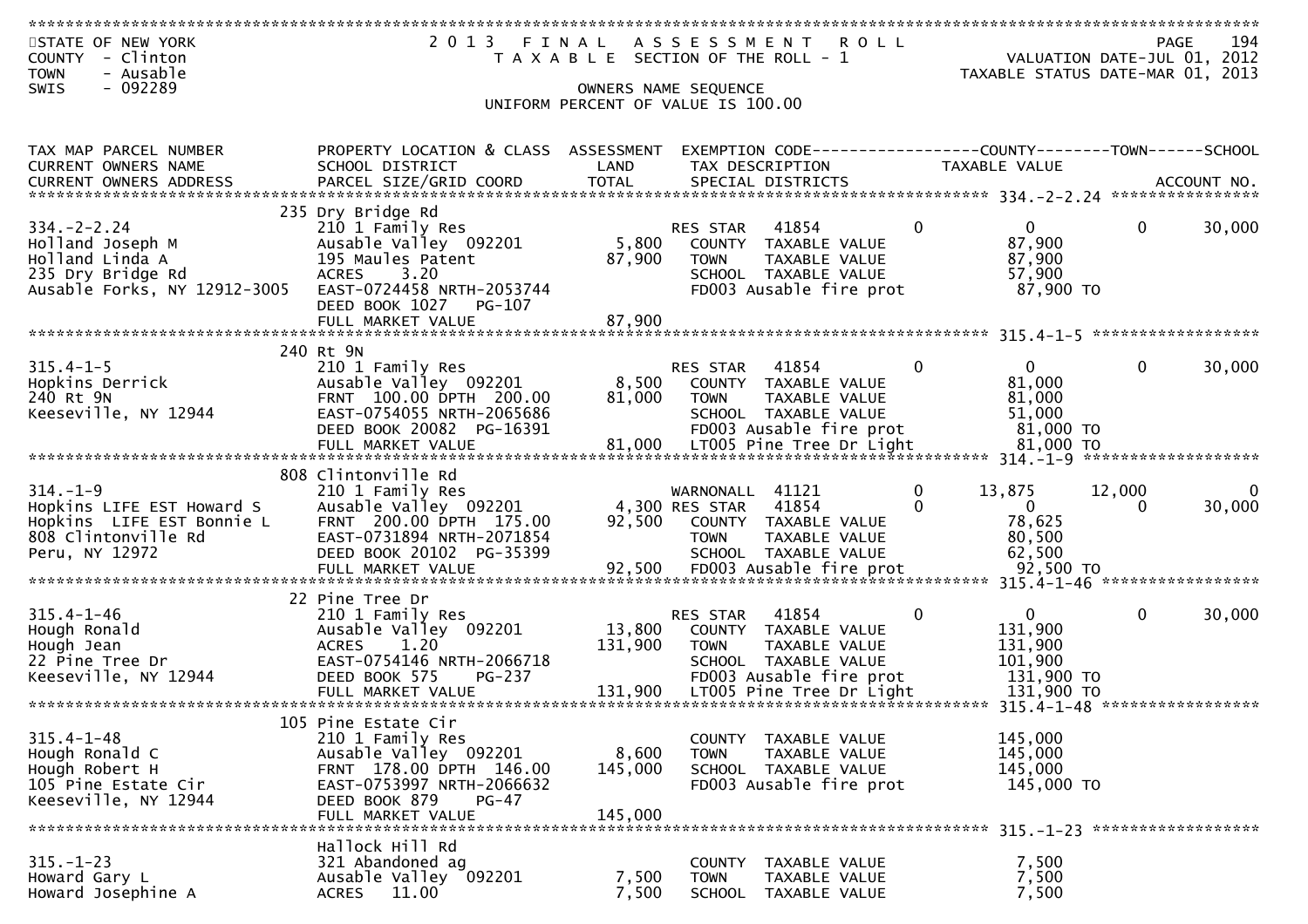| PO Box 313<br>Peru, NY 12972                                                                              | EAST-0744394 NRTH-2071209<br>DEED BOOK 20082 PG-19526<br>FULL MARKET VALUE                                                                                       | 7,500                     | FD003 Ausable fire prot                                                                                                                                  |              | 7,500 TO                                                                                  |                    |  |
|-----------------------------------------------------------------------------------------------------------|------------------------------------------------------------------------------------------------------------------------------------------------------------------|---------------------------|----------------------------------------------------------------------------------------------------------------------------------------------------------|--------------|-------------------------------------------------------------------------------------------|--------------------|--|
| STATE OF NEW YORK<br>COUNTY - Clinton<br><b>TOWN</b><br>- Ausable<br>- 092289<br><b>SWIS</b>              | 2013 FINAL                                                                                                                                                       |                           | A S S E S S M E N T R O L L<br>T A X A B L E SECTION OF THE ROLL - 1<br>OWNERS NAME SEQUENCE                                                             |              | VALUATION DATE-JUL 01, 2012<br>TAXABLE STATUS DATE-MAR 01, 2013                           | 195<br><b>PAGE</b> |  |
|                                                                                                           |                                                                                                                                                                  |                           | UNIFORM PERCENT OF VALUE IS 100.00                                                                                                                       |              |                                                                                           |                    |  |
| TAX MAP PARCEL NUMBER<br>CURRENT OWNERS NAME                                                              | PROPERTY LOCATION & CLASS ASSESSMENT<br>SCHOOL DISTRICT                                                                                                          | LAND                      | EXEMPTION CODE-----------------COUNTY-------TOWN------SCHOOL<br>TAX DESCRIPTION                                                                          |              | TAXABLE VALUE                                                                             |                    |  |
| $302 - 1 - 9.2$<br>Howard George<br>Howard Zoa<br>318 Signor Rd<br>Peru, NY 12972                         | 318 Signor Rd<br>210 1 Family Res<br>Peru Central<br>094001<br>FRNT 139.00 DPTH 115.00<br>EAST-0728084 NRTH-2078391<br>DEED BOOK 1013 PG-21<br>FULL MARKET VALUE | 3,200<br>59,000<br>59,000 | 41834<br>SR STAR<br>COUNTY TAXABLE VALUE<br><b>TOWN</b><br>TAXABLE VALUE<br>SCHOOL TAXABLE VALUE<br>FD003 Ausable fire prot                              | $\mathbf{0}$ | $\mathbf 0$<br>$\mathbf 0$<br>59,000<br>59,000<br>$\mathbf 0$<br>59,000 TO                | 59,000             |  |
| 25 Pine Tree Dr                                                                                           |                                                                                                                                                                  |                           |                                                                                                                                                          |              |                                                                                           |                    |  |
| $315.4 - 1 - 16.1$<br>Howard Randy<br>25 Pine Tree Dr<br>Keeseville, NY 12944                             | 210 1 Family Res<br>Ausable Valley 092201<br>FRNT 94.00 DPTH 176.70<br>080<br>BANK<br>EAST-0754271 NRTH-2066387<br>DEED BOOK 20051 PG-87658                      | 8,000<br>160,600          | RES STAR<br>41854<br>COUNTY TAXABLE VALUE<br>TAXABLE VALUE<br><b>TOWN</b><br>SCHOOL TAXABLE VALUE<br>FD003 Ausable fire prot<br>LT005 Pine Tree Dr Light | $\Omega$     | $\mathbf{0}$<br>$\mathbf{0}$<br>160,600<br>160,600<br>130,600<br>160,600 TO<br>160,600 TO | 30,000             |  |
|                                                                                                           |                                                                                                                                                                  |                           |                                                                                                                                                          |              |                                                                                           |                    |  |
| $334. - 1 - 7$<br>Howerton Allen<br>Howerton Frances<br>39 Sand Hill Rd<br>Clintonville, NY 12924         | 48 Sand Hill Rd<br>270 Mfg housing<br>Ausable Valley 092201<br>Lot 209<br>FRNT 200.00 DPTH 100.00<br>EAST-0731361 NRTH-2054938<br>DEED BOOK 570<br>PG-445        | 2,900<br>26,000           | COUNTY TAXABLE VALUE<br><b>TOWN</b><br>TAXABLE VALUE<br>SCHOOL TAXABLE VALUE<br>FD003 Ausable fire prot<br>LT003 Clintonville Light                      |              | 26,000<br>26,000<br>26,000<br>26,000 TO<br>26,000 TO                                      |                    |  |
|                                                                                                           | FULL MARKET VALUE                                                                                                                                                | 26,000                    |                                                                                                                                                          |              |                                                                                           |                    |  |
| $334.2 - 1 - 18.1$<br>Howerton Allen V<br>Howerton Frances A<br>39 Sand Hill Rd<br>Clintonville, NY 12924 | 39 Sand Hill Rd<br>210 1 Family Res<br>Ausable Valley 092201<br>ACRES 2.40<br>EAST-0731301 NRTH-2054628<br>DEED BOOK 560<br>PG-486                               |                           | 41834<br>SR STAR<br>10,800 COUNTY TAXABLE VALUE<br>54,000 TOWN<br>TAXABLE VALUE<br>SCHOOL TAXABLE VALUE<br>FD003 Ausable fire prot                       | $\mathbf{0}$ | $\overline{0}$<br>$\mathbf{0}$<br>54,000<br>54,000<br>$\mathbf{0}$<br>54,000 TO           | 54,000             |  |
|                                                                                                           | FULL MARKET VALUE                                                                                                                                                | 54,000                    | LT003 Clintonville Light                                                                                                                                 |              | 54,000 TO                                                                                 |                    |  |
| $314. - 1 - 8$                                                                                            | 749/769 Clintonville Rd<br>210 1 Family Res                                                                                                                      |                           | 70 PCT OF VALUE USED FOR EXEMPTION PURPOSES<br>AGED - ALL 41800                                                                                          |              | 23,555<br>23,555                                                                          | 23,555             |  |
| Howerton Edith N<br>769 Clintonville Rd<br>Peru, NY 12972                                                 | Ausable Valley 092201<br>ACRES 4.30<br>EAST-0731518 NRTH-2071216<br>DEED BOOK 489<br>PG-744<br>FULL MARKET VALUE                                                 | 67,300<br>67,300          | 41834<br>10,400 SR STAR<br>COUNTY TAXABLE VALUE<br>TAXABLE VALUE<br><b>TOWN</b><br>SCHOOL TAXABLE VALUE<br>FD003 Ausable fire prot                       | 0            | $\mathbf{0}$<br>0<br>43,745<br>43,745<br>0<br>67,300 TO                                   | 43,745             |  |
|                                                                                                           |                                                                                                                                                                  |                           |                                                                                                                                                          |              |                                                                                           |                    |  |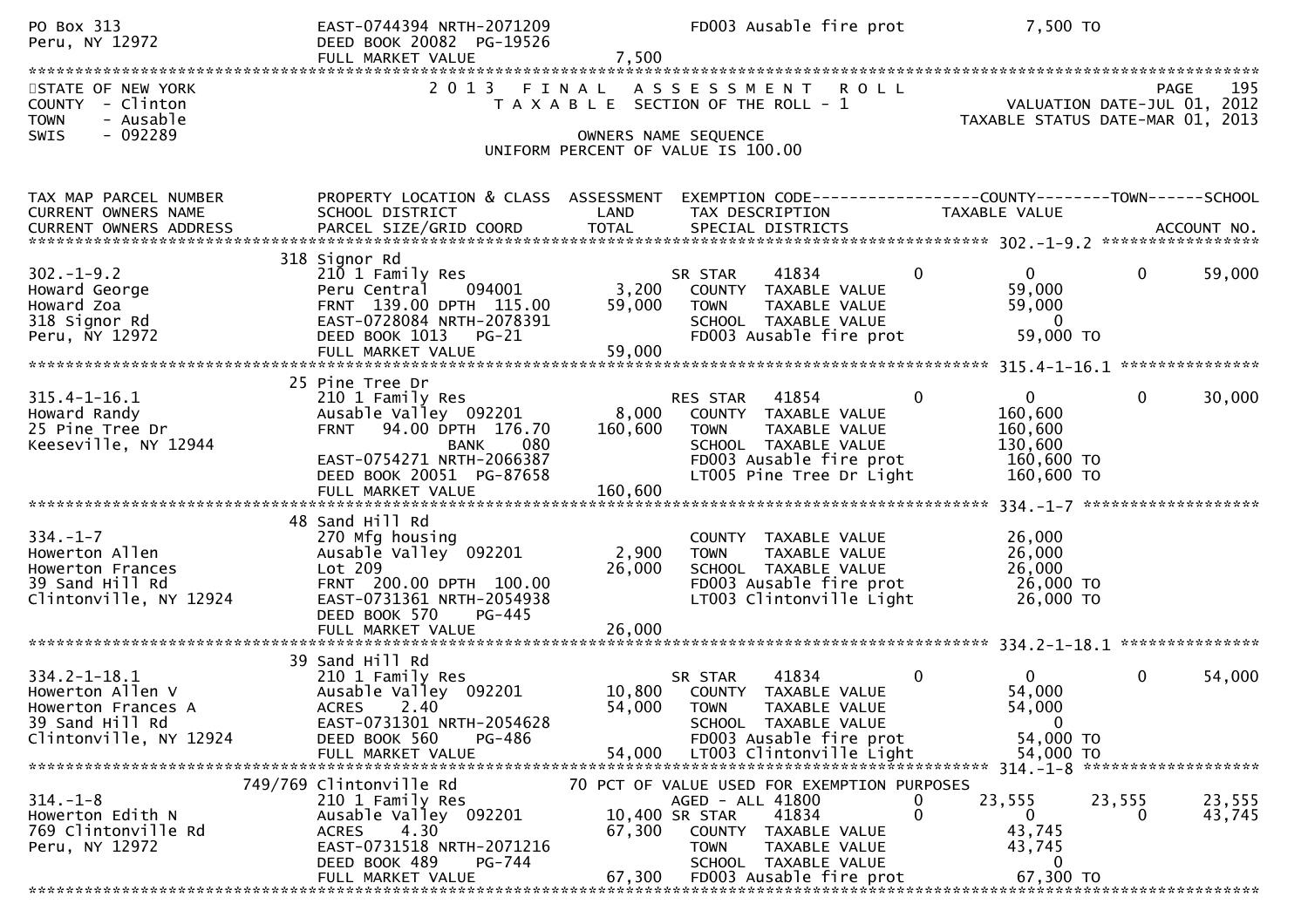| STATE OF NEW YORK<br>- Clinton<br><b>COUNTY</b><br>- Ausable<br><b>TOWN</b><br>$-092289$<br><b>SWIS</b> | 2 0 1 3                                                                                                                                                                                               |                             | FINAL ASSESSMENT ROLL<br>T A X A B L E SECTION OF THE ROLL - 1<br>OWNERS NAME SEQUENCE<br>UNIFORM PERCENT OF VALUE IS 100.00 |                                                                           | 196<br><b>PAGE</b><br>VALUATION DATE-JUL 01, 2012<br>TAXABLE STATUS DATE-MAR 01, 2013 |
|---------------------------------------------------------------------------------------------------------|-------------------------------------------------------------------------------------------------------------------------------------------------------------------------------------------------------|-----------------------------|------------------------------------------------------------------------------------------------------------------------------|---------------------------------------------------------------------------|---------------------------------------------------------------------------------------|
| TAX MAP PARCEL NUMBER<br>CURRENT OWNERS NAME<br>CURRENT OWNERS ADDRESS                                  | PROPERTY LOCATION & CLASS ASSESSMENT EXEMPTION CODE----------------COUNTY-------TOWN------SCHOOL<br>SCHOOL DISTRICT<br>PARCEL SIZE/GRID COORD                                                         | LAND<br><b>TOTAL</b>        | TAX DESCRIPTION<br>SPECIAL DISTRICTS                                                                                         | TAXABLE VALUE                                                             | ACCOUNT NO.                                                                           |
| $303 - 2 - 28$<br>Howerton James E<br>Howerton Christine<br>919 Clintonville Rd<br>Peru, NY 12972       | 919 Clintonville Rd<br>210 1 Family Res<br>Ausable Valley 092201<br>Lot 6 Pl 12000 Ac<br>Unrecd. Surv. With Deed C<br>FRNT 107.62 DPTH 400.00<br>EAST-0733616 NRTH-2074591<br>DEED BOOK 934<br>PG-313 | 3,600<br>59,000             | COUNTY TAXABLE VALUE<br><b>TOWN</b><br>TAXABLE VALUE<br>SCHOOL TAXABLE VALUE<br>FD003 Ausable fire prot                      | 59,000<br>59,000<br>59,000<br>59,000 TO                                   |                                                                                       |
|                                                                                                         |                                                                                                                                                                                                       |                             |                                                                                                                              |                                                                           |                                                                                       |
| $303 - 2 - 35$<br>Howerton Junior<br>Howerton Mary<br>PO Box 402<br>Peru, NY 12972                      | 837/851 Clintonville Rd<br>210 1 Family Res<br>Ausable Valley 092201<br><b>ACRES</b><br>1.20<br>EAST-0732613 NRTH-2073584<br>DEED BOOK 543<br>PG-118                                                  | 5,400<br>77,500             | 41834<br>SR STAR<br>COUNTY TAXABLE VALUE<br>TAXABLE VALUE<br><b>TOWN</b><br>SCHOOL TAXABLE VALUE<br>FD003 Ausable fire prot  | $\overline{0}$<br>$\mathbf{0}$<br>77,500<br>77,500<br>14,200<br>77,500 TO | $\mathbf{0}$<br>63,300                                                                |
| $301 - 2 - 5$<br>Howerton Junior Sr<br>Howerton Mary E<br>PO Box 402<br>Peru, NY 12972                  | Mitchell Rd<br>321 Abandoned ag<br>Ausable Valley 092201<br>ACRES 22.00<br>EAST-0717965 NRTH-2074371<br>DEED BOOK 20051 PG-81909<br>FULL MARKET VALUE                                                 | 11,700<br>11,700<br>11,700  | COUNTY TAXABLE VALUE<br>TAXABLE VALUE<br>TOWN<br>SCHOOL TAXABLE VALUE<br>FD003 Ausable fire prot                             | 11,700<br>11,700<br>11,700<br>11,700 TO                                   |                                                                                       |
| $313 - 3 - 8.4$<br>Howerton Roger<br>661 Clintonville Rd<br>Peru, NY 12972                              | 661/659 Clintonville Rd<br>240 Rural res<br>Ausable Valley 092201<br>Lot 9 & 10 Maulers<br>ACRES 38.00<br>EAST-0729432 NRTH-2067568<br>DEED BOOK 630<br>PG-1056<br>FULL MARKET VALUE                  | 8,200<br>187,200<br>187,200 | COUNTY TAXABLE VALUE<br><b>TOWN</b><br>TAXABLE VALUE<br>SCHOOL TAXABLE VALUE<br>FD003 Ausable fire prot                      | 187,200<br>187,200<br>187,200<br>187,200 TO                               |                                                                                       |
| $313 - 3 - 6$<br>Howerton Roger Lee<br>Howerton Claudia<br>657 Clintonville Rd<br>Peru, NY 12972        | 657/665 Clintonville Rd<br>210 1 Family Res<br>Ausable Valley 092201<br>1.50<br><b>ACRES</b><br>EAST-0730885 NRTH-2068549<br>DEED BOOK 616<br><b>PG-229</b><br>FULL MARKET VALUE                      | 6,800<br>88,000<br>88,000   | 41834<br>SR STAR<br>COUNTY TAXABLE VALUE<br><b>TOWN</b><br>TAXABLE VALUE<br>SCHOOL TAXABLE VALUE<br>FD003 Ausable fire prot  | $\bf{0}$<br>$\mathbf{0}$<br>88,000<br>88,000<br>24,700<br>88,000 TO       | 63,300<br>$\mathbf{0}$                                                                |
| STATE OF NEW YORK<br>COUNTY - Clinton<br><b>TOWN</b><br>- Ausable                                       | 2 0 1 3<br>FINAL                                                                                                                                                                                      |                             | ASSESSMENT ROLL<br>T A X A B L E SECTION OF THE ROLL - 1                                                                     |                                                                           | 197<br><b>PAGE</b><br>VALUATION DATE-JUL 01, 2012<br>TAXABLE STATUS DATE-MAR 01, 2013 |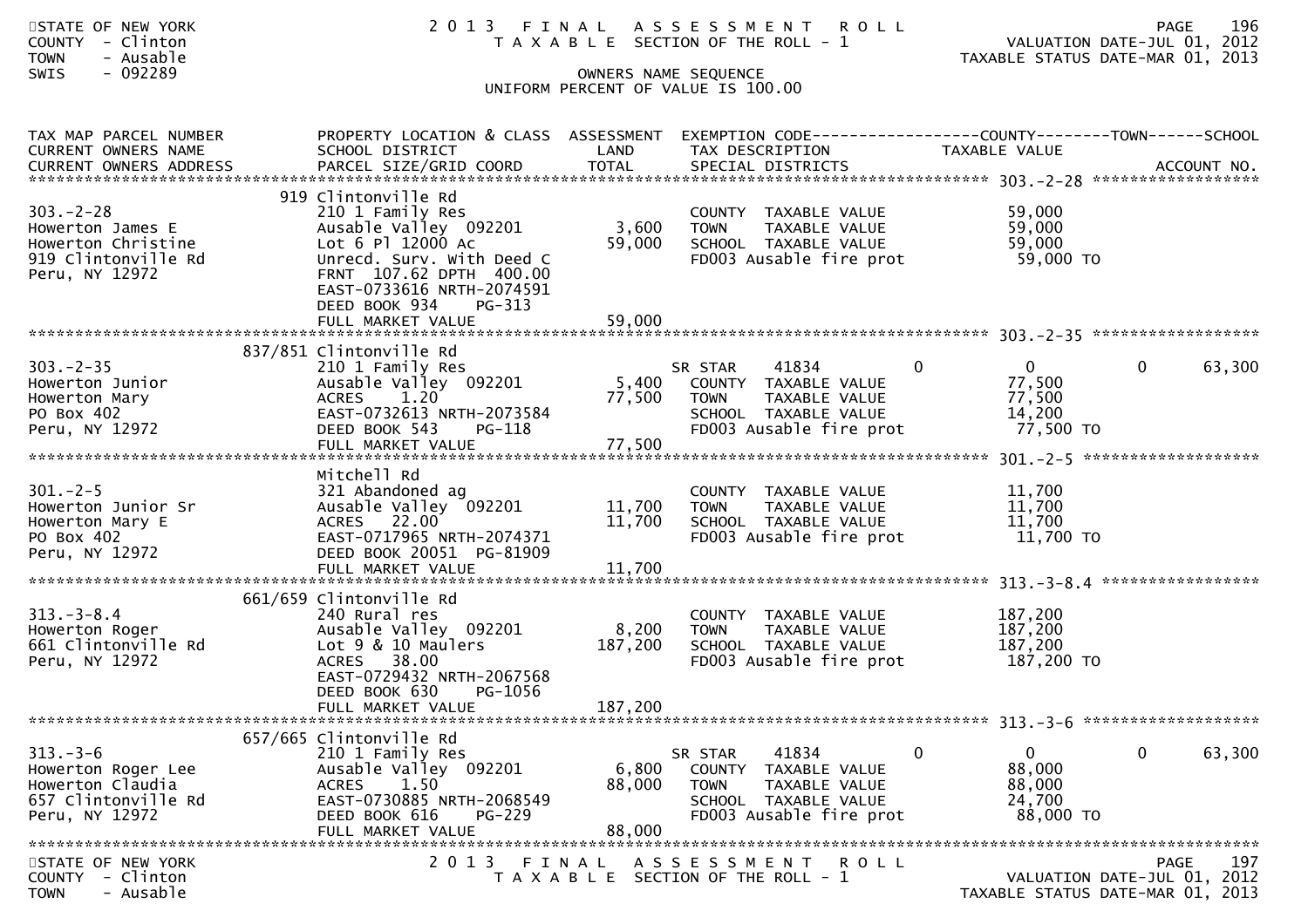## SWIS - 092289 OWNERS NAME SEQUENCE UNIFORM PERCENT OF VALUE IS 100.00

| TAX MAP PARCEL NUMBER<br><b>CURRENT OWNERS NAME</b>                                                     | PROPERTY LOCATION & CLASS ASSESSMENT<br>SCHOOL DISTRICT                                                                                                         | LAND                      | EXEMPTION CODE-----<br>TAX DESCRIPTION                                                                                    | TAXABLE VALUE                                                         | -------------COUNTY--------TOWN------SCHOOL                                           |
|---------------------------------------------------------------------------------------------------------|-----------------------------------------------------------------------------------------------------------------------------------------------------------------|---------------------------|---------------------------------------------------------------------------------------------------------------------------|-----------------------------------------------------------------------|---------------------------------------------------------------------------------------|
|                                                                                                         |                                                                                                                                                                 |                           |                                                                                                                           |                                                                       |                                                                                       |
| $313 - 3 - 20$<br>Howerton Roger Lee Sr<br>Howerton Claudia<br>657 Clintonville Rd<br>Peru, NY 12972    | Dry Bridge Rd<br>323 Vacant rural<br>Ausable Valley 092201<br>Old Railroad Bed<br>ACRES 26.80<br>EAST-0728455 NRTH-2065743<br>DEED BOOK 20031 PG-63499          | 15,200<br>15,200          | COUNTY TAXABLE VALUE<br><b>TOWN</b><br>TAXABLE VALUE<br>SCHOOL TAXABLE VALUE<br>FD003 Ausable fire prot                   | 15,200<br>15,200<br>15,200<br>15,200 TO                               |                                                                                       |
|                                                                                                         |                                                                                                                                                                 |                           |                                                                                                                           |                                                                       |                                                                                       |
| $303 - 2 - 30$<br>Howerton Tammy<br>401 Harkness Rd<br>Peru, NY 12972                                   | 913 Clintonville Rd<br>270 Mfg housing<br>Ausable Valley 092201<br>FRNT 80.00 DPTH 400.00<br>EAST-0733484 NRTH-2074499<br>DEED BOOK 20092 PG-23084              | 3,300<br>26,000           | COUNTY TAXABLE VALUE<br><b>TOWN</b><br>TAXABLE VALUE<br>SCHOOL TAXABLE VALUE<br>FD003 Ausable fire prot                   | 26,000<br>26,000<br>26,000<br>26,000 TO                               |                                                                                       |
|                                                                                                         |                                                                                                                                                                 |                           |                                                                                                                           |                                                                       |                                                                                       |
| $303 - 2 - 2$<br>Howerton Tammy J                                                                       | 401 Harkness Rd<br>210 1 Family Res<br>Ausable Valley 092201                                                                                                    | 4,600                     | 41854<br>RES STAR<br>COUNTY TAXABLE VALUE                                                                                 | $\overline{0}$<br>$\Omega$<br>95,000                                  | 30,000<br>$\Omega$                                                                    |
| LaClair Victor A Jr<br>913 Clintonville Rd<br>Peru, NY 12972                                            | $1.20$ BANK<br><b>ACRES</b><br>080<br>EAST-0736014 NRTH-2076080<br>DEED BOOK 20102 PG-37315                                                                     | 95,000                    | <b>TOWN</b><br>TAXABLE VALUE<br>SCHOOL TAXABLE VALUE<br>FD003 Ausable fire prot                                           | 95,000<br>65,000<br>95,000 TO                                         |                                                                                       |
|                                                                                                         |                                                                                                                                                                 |                           |                                                                                                                           |                                                                       | ****************                                                                      |
| $304. - 1 - 32.45$<br>Huebner Thomas<br>Huebner Christine D<br>339 Fox Farm Rd<br>Plattsburgh, NY 12901 | Hallock Hill Rd<br>322 Rural vac>10<br>Ausable Valley 092201<br>Bashaw Sub Lot 5 R.o.w.<br>ACRES 30.00<br>EAST-0745501 NRTH-2072987<br>DEED BOOK 20041 PG-65035 | 35,700<br>35,700          | COUNTY TAXABLE VALUE<br><b>TOWN</b><br>TAXABLE VALUE<br>SCHOOL TAXABLE VALUE<br>FD003 Ausable fire prot                   | 35,700<br>35,700<br>35,700<br>35,700 TO                               |                                                                                       |
|                                                                                                         | FULL MARKET VALUE                                                                                                                                               | 35,700                    |                                                                                                                           |                                                                       |                                                                                       |
|                                                                                                         | 1889 Rt 22                                                                                                                                                      |                           |                                                                                                                           |                                                                       |                                                                                       |
| $315. - 2 - 15.1$<br>Hughes Mary<br>1889 Rt 22<br>Keeseville, NY 12944                                  | 210 1 Family Res<br>Ausable Valley 092201<br>FRNT 75.00 DPTH 200.00<br>EAST-0754987 NRTH-2070384<br>DEED BOOK 20082 PG-13572<br>FULL MARKET VALUE               | 3,800<br>77,900<br>77,900 | RES STAR 41854<br>COUNTY TAXABLE VALUE<br><b>TOWN</b><br>TAXABLE VALUE<br>SCHOOL TAXABLE VALUE<br>FD003 Ausable fire prot | $\Omega$<br>$\overline{0}$<br>77,900<br>77,900<br>47,900<br>77,900 TO | $\Omega$<br>30,000                                                                    |
|                                                                                                         |                                                                                                                                                                 |                           |                                                                                                                           |                                                                       |                                                                                       |
| STATE OF NEW YORK<br>COUNTY - Clinton<br><b>TOWN</b><br>- Ausable<br><b>SWIS</b><br>- 092289            | 2013 FINAL                                                                                                                                                      |                           | ASSESSMENT ROLL<br>T A X A B L E SECTION OF THE ROLL - 1<br>OWNERS NAME SEQUENCE                                          |                                                                       | 198<br><b>PAGE</b><br>VALUATION DATE-JUL 01, 2012<br>TAXABLE STATUS DATE-MAR 01, 2013 |
|                                                                                                         |                                                                                                                                                                 |                           | $11175001$ $0.55651$ $0.5$ $1111$ $0.5$ $0.0$ $0.0$                                                                       |                                                                       |                                                                                       |

UNIFORM PERCENT OF VALUE IS 100.00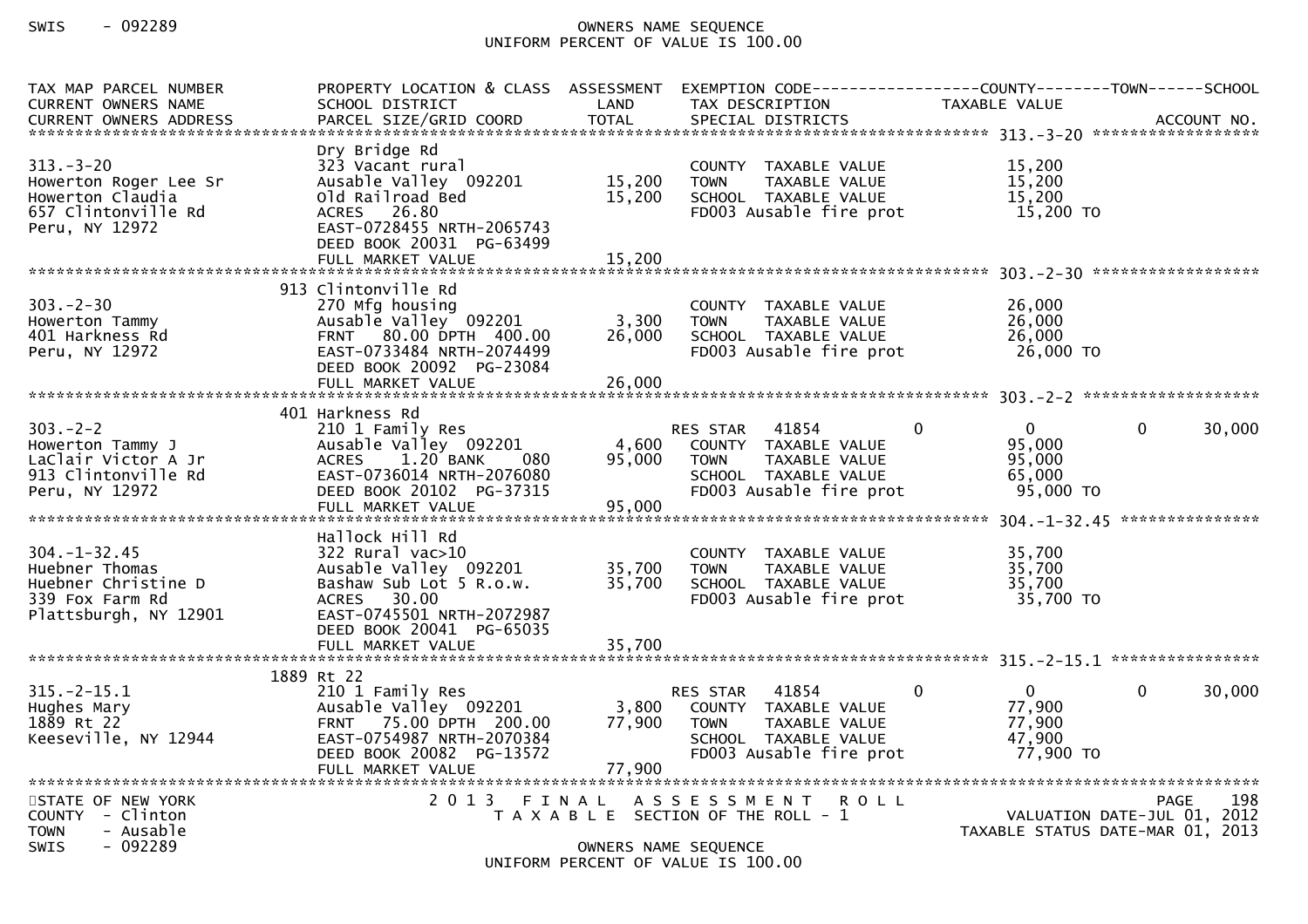| TAX MAP PARCEL NUMBER               | PROPERTY LOCATION & CLASS ASSESSMENT          |                                       |                                  |                             |          | EXEMPTION CODE-----------------COUNTY-------TOWN------SCHOOL |              |             |
|-------------------------------------|-----------------------------------------------|---------------------------------------|----------------------------------|-----------------------------|----------|--------------------------------------------------------------|--------------|-------------|
| CURRENT OWNERS NAME                 | SCHOOL DISTRICT                               | LAND                                  |                                  | TAX DESCRIPTION             |          | TAXABLE VALUE                                                |              |             |
|                                     |                                               |                                       |                                  |                             |          |                                                              |              |             |
|                                     | Rt 22                                         |                                       |                                  |                             |          |                                                              |              |             |
| $315. - 2 - 15.2$                   | 311 Res vac land                              |                                       |                                  | COUNTY TAXABLE VALUE        |          | 3,800                                                        |              |             |
| Hughes Mary                         | Ausable Valley 092201                         | 3,800                                 | <b>TOWN</b>                      | TAXABLE VALUE               |          | 3,800                                                        |              |             |
| 1889 Rt 22                          | FRNT 75.00 DPTH 200.00                        | 3,800                                 |                                  | SCHOOL TAXABLE VALUE        |          | 3,800                                                        |              |             |
| Keeseville, NY 12944                | EAST-0755041 NRTH-2070323                     |                                       |                                  | FD003 Ausable fire prot     |          | 3,800 TO                                                     |              |             |
|                                     | DEED BOOK 20082 PG-13572                      |                                       |                                  |                             |          |                                                              |              |             |
|                                     | FULL MARKET VALUE                             | 3,800                                 |                                  |                             |          |                                                              |              |             |
|                                     |                                               |                                       |                                  |                             |          |                                                              |              |             |
|                                     | 2039 Rt 22                                    |                                       |                                  |                             |          |                                                              |              |             |
| $304. - 3 - 4.2$                    | 210 1 Family Res                              |                                       | RES STAR                         | 41854                       | 0        | $\Omega$                                                     | $\mathbf{0}$ | 30,000      |
| Irazoqui Jacques                    | Ausable Valley 092201                         | 6,800                                 |                                  | COUNTY TAXABLE VALUE        |          | 45,000                                                       |              |             |
| Irazoqui Barbara                    | Lot 2 Pl 12000 Al                             | 45,000                                | <b>TOWN</b>                      | TAXABLE VALUE               |          | 45,000                                                       |              |             |
| PO Box 185                          | FRNT 111.22 DPTH 275.00                       |                                       |                                  | SCHOOL TAXABLE VALUE        |          | 15,000                                                       |              |             |
| Keeseville, NY 12944                | EAST-0752466 NRTH-2073231                     |                                       |                                  | FD003 Ausable fire prot     |          | 45,000 TO                                                    |              |             |
|                                     | DEED BOOK 20102 PG-34955                      |                                       |                                  |                             |          |                                                              |              |             |
|                                     | FULL MARKET VALUE                             | 45,000                                |                                  |                             |          |                                                              |              |             |
|                                     | Rt 22                                         |                                       |                                  |                             |          |                                                              |              |             |
| $304. - 1 - 6.2$                    | 105 Vac farmland                              |                                       | AGRI DISTR 41720                 |                             | $\Omega$ | 5,703                                                        | 5,703        | 5,703       |
| Irwin Robert J                      | Ausable Valley 092201                         | 17,400                                |                                  | COUNTY TAXABLE VALUE        |          | 11,697                                                       |              |             |
| Irwin James                         | Lot $#12$                                     | 17,400                                | <b>TOWN</b>                      | TAXABLE VALUE               |          | 11,697                                                       |              |             |
| 139 Jarvis Rd                       | ACRES 12.80                                   |                                       |                                  | SCHOOL TAXABLE VALUE        |          | 11,697                                                       |              |             |
| Peru, NY 12972                      | EAST-0751573 NRTH-2083342                     |                                       |                                  | FD003 Ausable fire prot     |          | 17,400 TO                                                    |              |             |
|                                     | DEED BOOK 598<br><b>PG-111</b>                |                                       |                                  |                             |          |                                                              |              |             |
| MAY BE SUBJECT TO PAYMENT           | FULL MARKET VALUE                             | 17,400                                |                                  |                             |          |                                                              |              |             |
| UNDER AGDIST LAW TIL 2017           |                                               |                                       |                                  |                             |          |                                                              |              |             |
|                                     |                                               |                                       |                                  |                             |          |                                                              |              |             |
|                                     | Rt 22                                         |                                       |                                  |                             |          |                                                              |              |             |
| $304. - 1 - 11$                     | 105 Vac farmland                              |                                       | AGRI DISTR 41720                 |                             | 0        | 16,344                                                       | 16,344       | 16,344      |
| Irwin Robert J                      | Ausable Valley 092201                         | 99,300                                |                                  | COUNTY TAXABLE VALUE        |          | 82,956                                                       |              |             |
| Irwin James W                       | ACRES 124.00                                  | 99,300                                | <b>TOWN</b>                      | TAXABLE VALUE               |          | 82,956                                                       |              |             |
| 139 Jarvis Rd                       | EAST-0752090 NRTH-2080313                     |                                       |                                  | SCHOOL TAXABLE VALUE        |          | 82,956                                                       |              |             |
| Peru, NY 12972                      | DEED BOOK 594<br>$PG-250$                     |                                       |                                  | FD003 Ausable fire prot     |          | 99,300 TO                                                    |              |             |
|                                     | FULL MARKET VALUE                             | 99,300                                |                                  |                             |          |                                                              |              |             |
| MAY BE SUBJECT TO PAYMENT           |                                               |                                       |                                  |                             |          |                                                              |              |             |
| UNDER AGDIST LAW TIL 2017           |                                               |                                       |                                  |                             |          |                                                              |              |             |
|                                     |                                               |                                       |                                  |                             |          |                                                              |              |             |
|                                     | 787 Clintonville Rd                           |                                       |                                  |                             | 0        |                                                              |              |             |
| $314. - 1 - 6$<br>Jakobetz Bernhard | 210 1 Family Res                              |                                       | <b>VETERANS</b><br>4,600 SR STAR | 41101<br>41834              | 0        | 5,000<br>$\overline{0}$                                      | 5,000<br>0   | 54,300      |
| 787 Clintonville Rd                 | Ausable Valley 092201<br><b>ACRES</b><br>1.10 |                                       |                                  | 54,300 COUNTY TAXABLE VALUE |          | 49,300                                                       |              |             |
|                                     | EAST-0731617 NRTH-2071915                     |                                       |                                  | TAXABLE VALUE               |          |                                                              |              |             |
| Peru, NY 12972                      | DEED BOOK 528<br>$PG-623$                     |                                       | <b>TOWN</b>                      | SCHOOL TAXABLE VALUE        |          | 49,300<br>$\mathbf 0$                                        |              |             |
|                                     | FULL MARKET VALUE                             | 54,300                                |                                  | FD003 Ausable fire prot     |          | 54,300 TO                                                    |              |             |
|                                     |                                               |                                       |                                  |                             |          |                                                              |              |             |
| STATE OF NEW YORK                   | 2013 FINAL                                    |                                       | A S S E S S M E N T              | R O L L                     |          |                                                              |              | 199<br>PAGE |
| - Clinton<br><b>COUNTY</b>          |                                               | T A X A B L E SECTION OF THE ROLL - 1 |                                  |                             |          | VALUATION DATE-JUL 01, 2012                                  |              |             |
| - Ausable<br><b>TOWN</b>            |                                               |                                       |                                  |                             |          | TAXABLE STATUS DATE-MAR 01, 2013                             |              |             |
| $-092289$<br><b>SWIS</b>            |                                               | OWNERS NAME SEQUENCE                  |                                  |                             |          |                                                              |              |             |
|                                     |                                               | UNIFORM PERCENT OF VALUE IS 100.00    |                                  |                             |          |                                                              |              |             |
|                                     |                                               |                                       |                                  |                             |          |                                                              |              |             |

TAX MAP PARCEL NUMBER PROPERTY LOCATION & CLASS ASSESSMENT EXEMPTION CODE------------------COUNTY--------TOWN------SCHOOL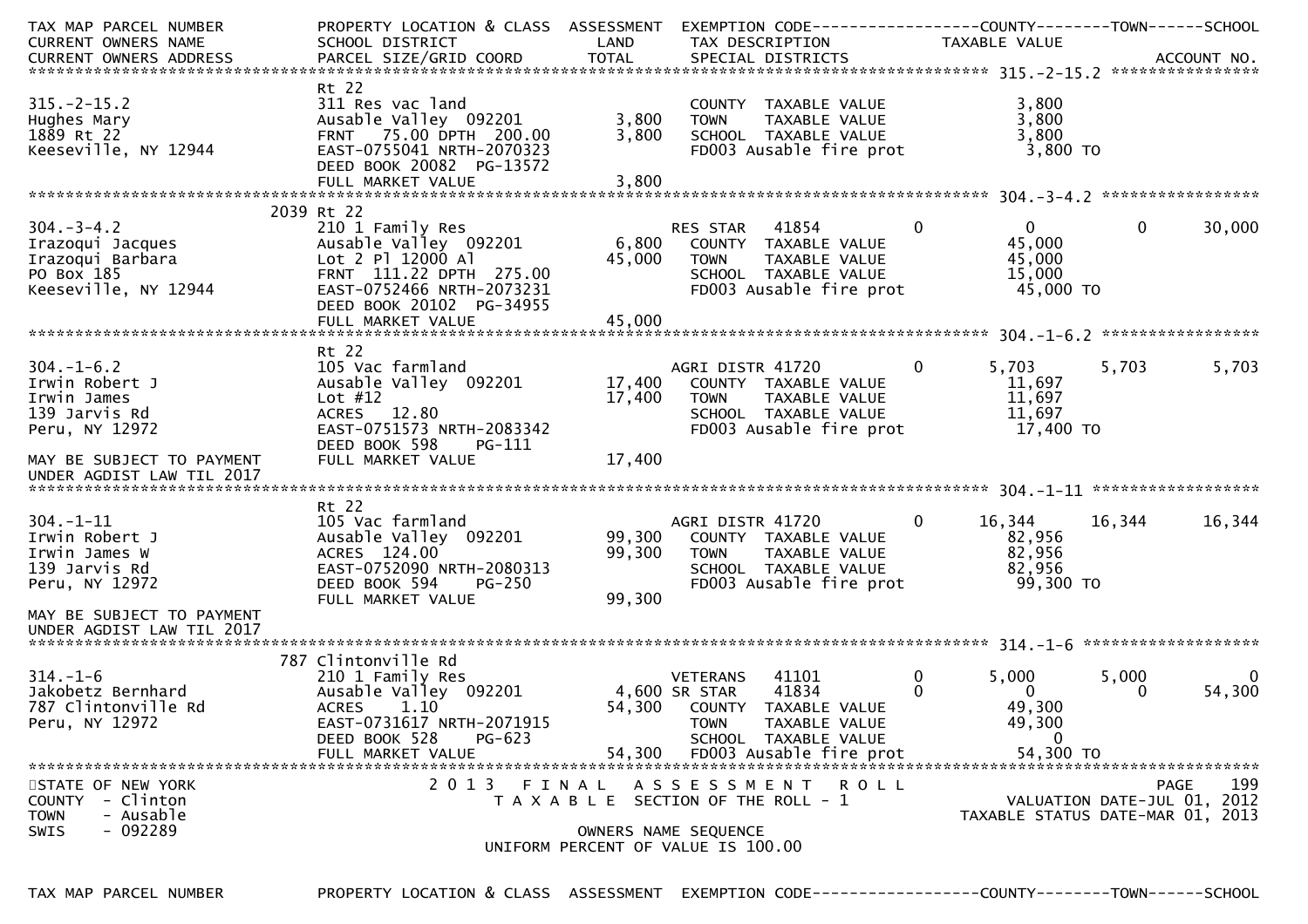| <b>CURRENT OWNERS NAME</b>                                                                                  | SCHOOL DISTRICT                                                                                                                                                                 | LAND                         | TAX DESCRIPTION                                                                                                                                        |                  | TAXABLE VALUE                                                         |                                            |                  |
|-------------------------------------------------------------------------------------------------------------|---------------------------------------------------------------------------------------------------------------------------------------------------------------------------------|------------------------------|--------------------------------------------------------------------------------------------------------------------------------------------------------|------------------|-----------------------------------------------------------------------|--------------------------------------------|------------------|
| CURRENT OWNERS ADDRESS                                                                                      | PARCEL SIZE/GRID COORD                                                                                                                                                          | <b>TOTAL</b>                 | SPECIAL DISTRICTS                                                                                                                                      |                  |                                                                       |                                            | ACCOUNT NO.      |
| $315. - 2 - 1.1$<br>Jarvis Charles L Jr<br>Jarvis Bonnie<br>PO Box 284<br>Keeseville, NY 12944              | 1943 Rt 22<br>210 1 Family Res<br>Ausable Valley 092201<br>9.30<br><b>ACRES</b><br>EAST-0753729 NRTH-2071241<br>DEED BOOK 652<br><b>PG-272</b><br>FULL MARKET VALUE             | 11,000<br>106,400<br>106,400 | RES STAR<br>41854<br>COUNTY TAXABLE VALUE<br><b>TOWN</b><br>TAXABLE VALUE<br>SCHOOL TAXABLE VALUE<br>FD003 Ausable fire prot                           | $\mathbf{0}$     | $\mathbf{0}$<br>106,400<br>106,400<br>76,400<br>106,400 TO            | $\mathbf{0}$                               | 30,000           |
|                                                                                                             | 1953 Rt 22                                                                                                                                                                      |                              |                                                                                                                                                        |                  |                                                                       |                                            |                  |
| $315. - 2 - 1.2$<br>Jarvis Christopher M<br>Jarvis Wendy L<br>PO Box 3<br>Keeseville, NY 12944              | 210 1 Family Res<br>Ausable Valley 092201<br>Lot 15 Pl 12000 A1<br>1.00<br><b>ACRES</b><br>EAST-0753922 NRTH-2071554<br>DEED BOOK 20061 PG-93654<br>FULL MARKET VALUE           | 6,000<br>79,000<br>79,000    | <b>RES STAR</b><br>41854<br>COUNTY TAXABLE VALUE<br><b>TOWN</b><br>TAXABLE VALUE<br>SCHOOL TAXABLE VALUE<br>FD003 Ausable fire prot                    | $\mathbf{0}$     | $\overline{0}$<br>79,000<br>79,000<br>49,000<br>79,000 TO             | $\mathbf 0$                                | 30,000           |
|                                                                                                             |                                                                                                                                                                                 |                              |                                                                                                                                                        |                  |                                                                       |                                            |                  |
| $305. -2 - 19$<br>Jarvis Life Estate Viola<br>Jarvis Jr Charles L<br>68 Grove St<br>Keeseville, NY 12944    | 68 Grove St<br>210 1 Family Res<br>Ausable Valley 092201<br>FRNT 60.00 DPTH 204.00<br>EAST-0756422 NRTH-2070941<br>DEED BOOK 20001 PG-21608<br>FULL MARKET VALUE                | 65,300<br>65,300             | AGED - ALL 41800<br>3,000 SR STAR<br>41834<br>COUNTY TAXABLE VALUE<br>TAXABLE VALUE<br><b>TOWN</b><br>SCHOOL TAXABLE VALUE<br>FD003 Ausable fire prot  | 0<br>$\Omega$    | 32,650<br>$\Omega$<br>32,650<br>32,650<br>$\mathbf 0$<br>65,300 TO    | 32,650                                     | 32,650<br>32,650 |
|                                                                                                             | 65 Grove St                                                                                                                                                                     |                              |                                                                                                                                                        |                  |                                                                       |                                            |                  |
| $305 - 2 - 18$<br>Jarvis Louis F<br>Jarvis Lori A<br>65 Grove St<br>Keeseville, NY 12944                    | 210 1 Family Res<br>Ausable Valley 092201<br>FRNT 183.92 DPTH 200.00<br>EAST-0756176 NRTH-2071003<br>DEED BOOK 20072 PG-8221<br>FULL MARKET VALUE                               | 9,000<br>68,000<br>68,000    | 41854<br>RES STAR<br>COUNTY TAXABLE VALUE<br><b>TOWN</b><br>TAXABLE VALUE<br>SCHOOL TAXABLE VALUE<br>FD003 Ausable fire prot                           | $\mathbf{0}$     | $\mathbf{0}$<br>68,000<br>68,000<br>38,000<br>68,000 TO               | $\mathbf 0$                                | 30,000           |
|                                                                                                             |                                                                                                                                                                                 |                              |                                                                                                                                                        |                  |                                                                       |                                            |                  |
| $315. - 1 - 3.34$<br>Johnson Daniel C<br>Johnson Deborah R<br>5 Lakeview Meadows Rd<br>Keeseville, NY 12944 | 5 Lakeview Meadows Rd<br>210 1 Family Res<br>Ausable Valley 092201<br>Survey Bk 16 Pg 86 Lot 7<br><b>ACRES</b><br>6.26<br>EAST-0748616 NRTH-2072660<br>DEED BOOK 20051 PG-90120 | 244,400                      | WARNONALL 41121<br>21,200 RES STAR<br>41854<br>COUNTY TAXABLE VALUE<br>TAXABLE VALUE<br><b>TOWN</b><br>SCHOOL TAXABLE VALUE<br>FD003 Ausable fire prot | $\mathbf 0$<br>0 | 27,000<br>$\mathbf{0}$<br>217,400<br>232,400<br>214,400<br>244,400 TO | 12,000<br>0                                | 30,000           |
|                                                                                                             | FULL MARKET VALUE                                                                                                                                                               | 244,400                      |                                                                                                                                                        |                  |                                                                       |                                            |                  |
| STATE OF NEW YORK<br>COUNTY<br>- Clinton<br><b>TOWN</b><br>- Ausable<br>$-092289$<br>SWIS                   |                                                                                                                                                                                 |                              | 2013 FINAL ASSESSMENT ROLL<br>T A X A B L E SECTION OF THE ROLL - 1<br>OWNERS NAME SEQUENCE<br>UNIFORM PERCENT OF VALUE IS 100.00                      |                  | TAXABLE STATUS DATE-MAR 01, 2013                                      | <b>PAGE</b><br>VALUATION DATE-JUL 01, 2012 | 200              |
| TAX MAP PARCEL NUMBER<br>CURRENT OWNERS NAME<br><b>CURRENT OWNERS ADDRESS</b>                               | PROPERTY LOCATION & CLASS ASSESSMENT<br>SCHOOL DISTRICT<br>PARCEL SIZE/GRID COORD                                                                                               | LAND<br><b>TOTAL</b>         | EXEMPTION CODE-----------------COUNTY-------TOWN------SCHOOL<br>TAX DESCRIPTION<br>SPECIAL DISTRICTS                                                   |                  | TAXABLE VALUE                                                         |                                            | ACCOUNT NO.      |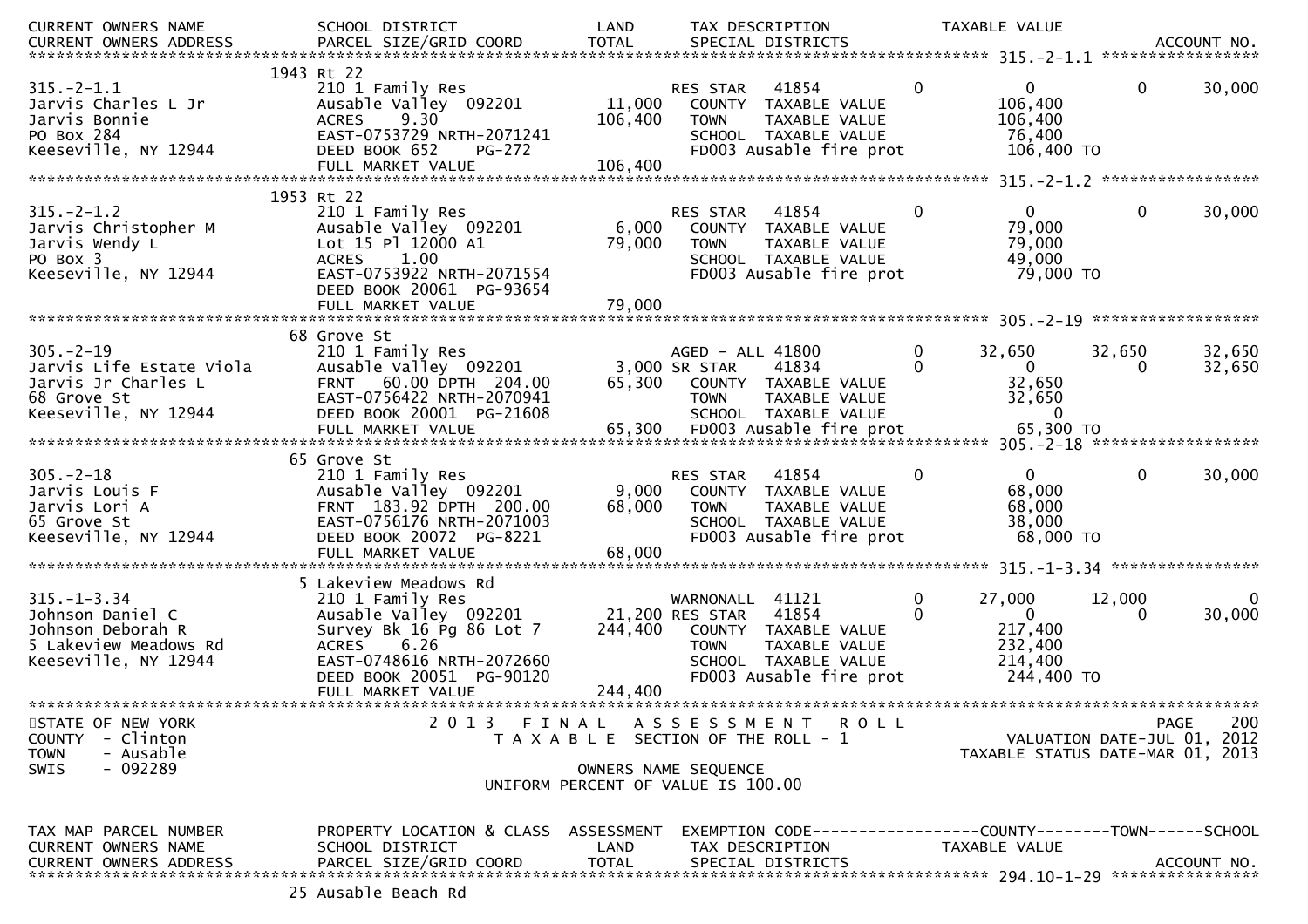| 294.10-1-29<br>Johnson John<br>Johnson Kathleen<br>PO Box 816<br>Peru, NY 12972          | 311 Res vac land<br>094001<br>Peru Central<br>50.00 DPTH 100.00<br><b>FRNT</b><br>EAST-0771681 NRTH-2085907<br>DEED BOOK 20031 PG-51017                                     | 17,800<br>17,800           | COUNTY TAXABLE VALUE<br>TAXABLE VALUE<br><b>TOWN</b><br>SCHOOL TAXABLE VALUE<br>FD003 Ausable fire prot                                               |             | 17,800<br>17,800<br>17,800<br>17,800 TO                        |                                                                                     |
|------------------------------------------------------------------------------------------|-----------------------------------------------------------------------------------------------------------------------------------------------------------------------------|----------------------------|-------------------------------------------------------------------------------------------------------------------------------------------------------|-------------|----------------------------------------------------------------|-------------------------------------------------------------------------------------|
|                                                                                          | FULL MARKET VALUE                                                                                                                                                           | 17,800                     |                                                                                                                                                       |             |                                                                |                                                                                     |
| 294.10-1-28<br>Johnson John E<br>Johnson Kathleen H<br>PO Box 816<br>Peru, NY 12972      | 21 Ausable Beach Rd<br>260 Seasonal res<br>094001<br>Peru Central<br>FRNT 75.00 DPTH 100.00<br>EAST-0771620 NRTH-2085900<br>DEED BOOK 20021 PG-43034<br>FULL MARKET VALUE   | 17,800<br>65,300<br>65,300 | COUNTY TAXABLE VALUE<br>TAXABLE VALUE<br><b>TOWN</b><br>SCHOOL TAXABLE VALUE<br>FD003 Ausable fire prot                                               |             | 65,300<br>65,300<br>65,300<br>65,300 TO                        |                                                                                     |
|                                                                                          |                                                                                                                                                                             |                            |                                                                                                                                                       |             |                                                                |                                                                                     |
| $315. - 2 - 2$<br>Jones Raymond<br>Jones Mary Grace<br>3 June Dr<br>Keeseville, NY 12944 | 3 June Dr<br>210 1 Family Res<br>Ausable Valley 092201<br>Map Book 18 Pg 25<br>FRNT 148.50 DPTH 113.40<br>EAST-0753810 NRTH-2072135<br>DEED BOOK 976<br>PG-061              |                            | WARCOMALL 41131<br>11,300 WARDISALL 41141<br>71,100 RES STAR<br>41854<br>COUNTY TAXABLE VALUE<br><b>TOWN</b><br>TAXABLE VALUE<br>SCHOOL TAXABLE VALUE | 0<br>0<br>0 | 17,775<br>35,550<br>$\mathbf{0}$<br>17,775<br>17,775<br>41,100 | 17,775<br>$\bf{0}$<br>35,550<br>$\Omega$<br>30,000<br>0                             |
|                                                                                          | 284 Harkness Rd                                                                                                                                                             |                            |                                                                                                                                                       |             |                                                                |                                                                                     |
| $303. - 1 - 21$<br>Jost Eric<br>PO Box 888<br>Plattsburgh, NY 12901                      | 230 3 Family Res<br>Ausable Valley 092201<br>Deed 598-279<br>3.90 BANK<br><b>ACRES</b><br>080<br>EAST-0738519 NRTH-2078079<br>DEED BOOK 20051 PG-80058                      | 6,800<br>96,000            | COUNTY TAXABLE VALUE<br><b>TOWN</b><br>TAXABLE VALUE<br>SCHOOL TAXABLE VALUE<br>FD003 Ausable fire prot                                               |             | 96,000<br>96,000<br>96,000<br>96,000 TO                        |                                                                                     |
|                                                                                          | FULL MARKET VALUE                                                                                                                                                           | 96,000                     |                                                                                                                                                       |             |                                                                |                                                                                     |
| $313 - 3 - 1.4$<br>Joy Chris A<br>Joy Lilcinda M<br>244 Allen Hill Rd<br>Peru, NY 12972  | 244 Allen Hill Rd<br>270 Mfg housing<br>094001<br>Peru Central<br>Lot 9 Platt 12000 Ac Loc<br>8.50<br><b>ACRES</b><br>EAST-0728362 NRTH-2068338<br>DEED BOOK 20092 PG-29514 | 10,500<br>32,500           | COUNTY TAXABLE VALUE<br>TAXABLE VALUE<br><b>TOWN</b><br>SCHOOL TAXABLE VALUE<br>FD003 Ausable fire prot                                               |             | 32,500<br>32,500<br>32,500<br>32,500 TO                        |                                                                                     |
| STATE OF NEW YORK                                                                        | 2013 FINAL                                                                                                                                                                  |                            |                                                                                                                                                       | <b>ROLL</b> |                                                                | 201<br><b>PAGE</b>                                                                  |
| COUNTY - Clinton<br><b>TOWN</b><br>- Ausable<br>$-092289$<br>SWIS                        |                                                                                                                                                                             |                            | A S S E S S M E N T<br>T A X A B L E SECTION OF THE ROLL - 1<br>OWNERS NAME SEQUENCE<br>UNIFORM PERCENT OF VALUE IS 100.00                            |             |                                                                | VALUATION DATE-JUL 01, 2012<br>TAXABLE STATUS DATE-MAR 01, 2013                     |
|                                                                                          |                                                                                                                                                                             |                            |                                                                                                                                                       |             |                                                                |                                                                                     |
| TAX MAP PARCEL NUMBER<br>CURRENT OWNERS NAME<br>CURRENT OWNERS ADDRESS                   | PROPERTY LOCATION & CLASS ASSESSMENT<br>SCHOOL DISTRICT<br>PARCEL SIZE/GRID COORD                                                                                           | LAND<br><b>TOTAL</b>       | TAX DESCRIPTION<br>SPECIAL DISTRICTS                                                                                                                  |             | TAXABLE VALUE                                                  | EXEMPTION        CODE------------------COUNTY-------TOWN------SCHOOL<br>ACCOUNT NO. |
|                                                                                          | 34 Taylor Hill Rd                                                                                                                                                           |                            |                                                                                                                                                       |             |                                                                |                                                                                     |
| $315. - 1 - 5.22$<br>Joy Dennis A<br>34 Taylor Hill Rd                                   | 270 Mfg housing<br>Ausable Valley 092201<br>Lot 15                                                                                                                          | 6,000<br>47,000            | 41854<br>RES STAR<br><b>COUNTY</b><br>TAXABLE VALUE<br><b>TOWN</b><br>TAXABLE VALUE                                                                   | 0           | 0<br>47,000<br>47,000                                          | 30,000<br>0                                                                         |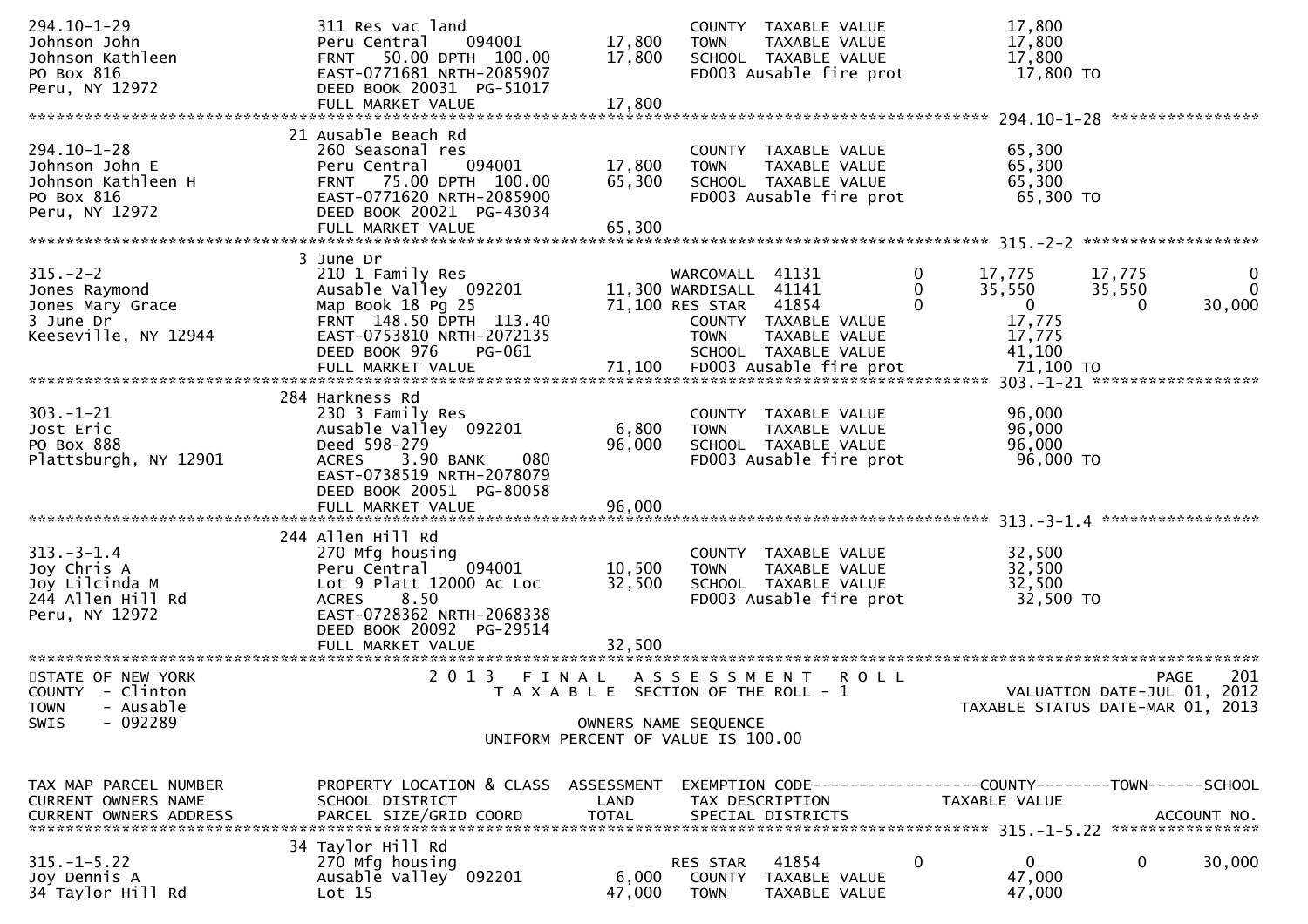| Keeseville, NY 12944                                                                          | Survey Bk 11 Pg 37<br>ACRES 1.00<br>EAST-0752058 NRTH-2069797<br>DEED BOOK 20051 PG-86936                                                                                                                  |                                    |                                                   | SCHOOL TAXABLE VALUE<br>FD003 Ausable fire prot                                                        |                            | 17,000<br>47,000 TO                                                   |                                            |                    |
|-----------------------------------------------------------------------------------------------|------------------------------------------------------------------------------------------------------------------------------------------------------------------------------------------------------------|------------------------------------|---------------------------------------------------|--------------------------------------------------------------------------------------------------------|----------------------------|-----------------------------------------------------------------------|--------------------------------------------|--------------------|
|                                                                                               | 101 Murphy Rd                                                                                                                                                                                              |                                    |                                                   |                                                                                                        |                            |                                                                       |                                            |                    |
| $302 - 2 - 8.3$<br>Joy John P<br>Joy Tammy<br>101 Murphy Rd<br>Peru, NY 12972                 | 210 1 Family Res<br>094001<br>Peru Central<br>Lot 207 Maules<br>7.30 BANK<br>080<br>ACRES<br>EAST-0721560 NRTH-2072204<br>DEED BOOK 20031 PG-51631                                                         | 11,700<br>111,000                  | RES STAR 41854<br><b>TOWN</b>                     | COUNTY TAXABLE VALUE<br>TAXABLE VALUE<br>SCHOOL TAXABLE VALUE<br>FD003 Ausable fire prot               | $\mathbf{0}$               | $\overline{0}$<br>111,000<br>111,000<br>81,000<br>111,000 TO          | $\mathbf 0$                                | 30,000             |
|                                                                                               |                                                                                                                                                                                                            |                                    |                                                   |                                                                                                        |                            |                                                                       |                                            |                    |
| $313. -2 - 5.6$<br>Judd Nathan<br>16 Paine St<br>Peru, NY 12972                               | 255 Allen Hill Rd<br>240 Rural res<br>094001<br>Peru Central<br>Lot 9 P 12000 Ac<br>Survey Bk 15 Pg 36<br>ACRES 10.00<br>EAST-0727141 NRTH-2068468                                                         | 9,900<br>72,500                    | <b>TOWN</b>                                       | COUNTY TAXABLE VALUE<br>TAXABLE VALUE<br>SCHOOL TAXABLE VALUE<br>FD003 Ausable fire prot               |                            | 72,500<br>72,500<br>72,500<br>72,500 TO                               | *****************                          |                    |
|                                                                                               | DEED BOOK 20112 PG-42909<br>FULL MARKET VALUE                                                                                                                                                              | 72,500                             |                                                   |                                                                                                        |                            |                                                                       |                                            |                    |
|                                                                                               |                                                                                                                                                                                                            |                                    |                                                   |                                                                                                        |                            |                                                                       |                                            |                    |
| $294. - 1 - 5$<br>Kahn Bruce<br>28 Blue Heron Dr<br>Peru, NY 12972                            | 28 Blue Heron Dr<br>210 1 Family Res<br>094001<br>Peru Central<br>FRNT 313.50 DPTH 129.70<br>EAST-0771507 NRTH-2086429<br>DEED BOOK 20092 PG-29062                                                         | 18,400<br>108,000                  | <b>TOWN</b>                                       | COUNTY TAXABLE VALUE<br>TAXABLE VALUE<br>SCHOOL TAXABLE VALUE<br>FD003 Ausable fire prot               |                            | 108,000<br>108,000<br>108,000<br>108,000 TO                           |                                            |                    |
|                                                                                               |                                                                                                                                                                                                            |                                    |                                                   |                                                                                                        |                            |                                                                       |                                            |                    |
| $293.16 - 1 - 13.22$<br>Kane David J<br>47 Haven Ln<br>Peru, NY 12972                         | 47 Haven Ln<br>210 1 Family Res<br>094001<br>Peru Central<br>Lot 13 & Pt 12<br>FRNT 135.00 DPTH 200.00<br><b>BANK</b><br>115<br>EAST-0767432 NRTH-2083968<br>DEED BOOK 20082 PG-18786<br>FULL MARKET VALUE | 141,800<br>141,800                 | WARNONALL 41121<br>15,900 RES STAR<br><b>TOWN</b> | 41854<br>COUNTY TAXABLE VALUE<br>TAXABLE VALUE<br>SCHOOL TAXABLE VALUE<br>FD003 Ausable fire prot      | $\mathbf 0$<br>$\mathbf 0$ | 21,270<br>$\mathbf{0}$<br>120,530<br>129,800<br>111,800<br>141,800 TO | 12,000                                     | $\Omega$<br>30,000 |
|                                                                                               |                                                                                                                                                                                                            |                                    |                                                   |                                                                                                        |                            |                                                                       |                                            |                    |
| STATE OF NEW YORK<br>COUNTY - Clinton<br>- Ausable<br><b>TOWN</b><br>$-092289$<br><b>SWIS</b> | 2013 FINAL ASSESSMENT                                                                                                                                                                                      | OWNERS NAME SEQUENCE               |                                                   | <b>ROLL</b><br>T A X A B L E SECTION OF THE ROLL - 1                                                   |                            | TAXABLE STATUS DATE-MAR 01, 2013                                      | <b>PAGE</b><br>VALUATION DATE-JUL 01, 2012 | 202                |
|                                                                                               |                                                                                                                                                                                                            | UNIFORM PERCENT OF VALUE IS 100.00 |                                                   |                                                                                                        |                            |                                                                       |                                            |                    |
| TAX MAP PARCEL NUMBER<br>CURRENT OWNERS NAME<br><b>CURRENT OWNERS ADDRESS</b>                 | PROPERTY LOCATION & CLASS ASSESSMENT<br>SCHOOL DISTRICT<br>PARCEL SIZE/GRID COORD                                                                                                                          | LAND<br><b>TOTAL</b>               |                                                   | EXEMPTION CODE------------------COUNTY--------TOWN------SCHOOL<br>TAX DESCRIPTION<br>SPECIAL DISTRICTS |                            | TAXABLE VALUE                                                         |                                            | ACCOUNT NO.        |
| $303. -2 - 14.4$<br>Kane Jeffrey                                                              | 610 Hallock Hill Rd<br>240 Rural res<br>Ausable Valley 092201                                                                                                                                              | 18,400                             | <b>TOWN</b>                                       | COUNTY TAXABLE VALUE<br>TAXABLE VALUE                                                                  |                            | 50,000<br>50,000                                                      |                                            |                    |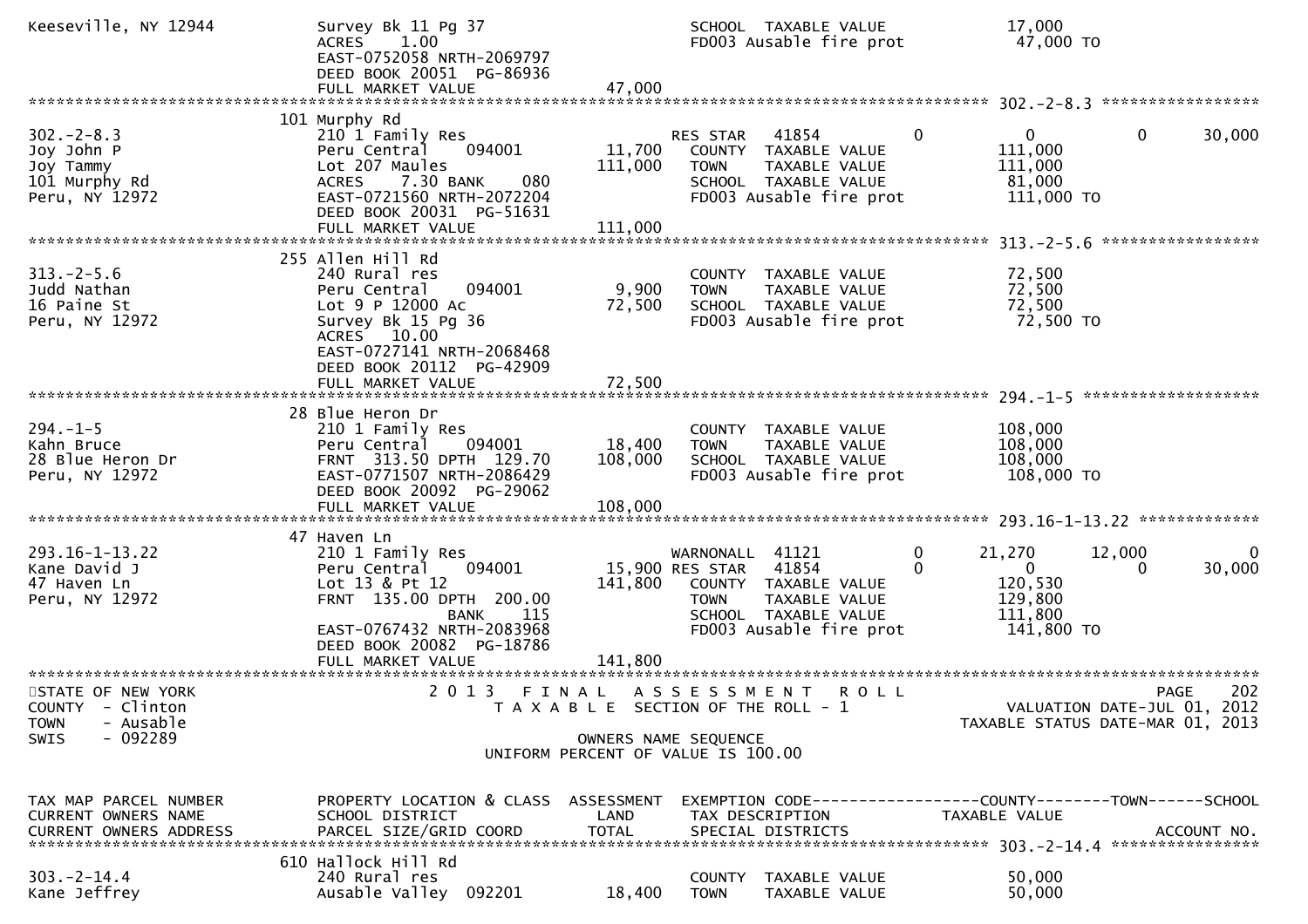| 610 Hallock Hill Rd<br>Peru, NY 12972                                                                                          | Lot 5 Pl 12000 Al<br>24.19<br><b>ACRES</b><br>EAST-0737910 NRTH-2075335<br>DEED BOOK 788<br>PG-303                                                                                    | 50,000                       | SCHOOL TAXABLE VALUE<br>FD003 Ausable fire prot                                                             | 50,000<br>50,000 TO                                   |
|--------------------------------------------------------------------------------------------------------------------------------|---------------------------------------------------------------------------------------------------------------------------------------------------------------------------------------|------------------------------|-------------------------------------------------------------------------------------------------------------|-------------------------------------------------------|
|                                                                                                                                |                                                                                                                                                                                       |                              |                                                                                                             |                                                       |
| $303. -2 - 14.12$<br>Kane Jeffrey<br>610 Hallock Hill Rd<br>Peru, NY 12972                                                     | Hallock Hill Rd<br>322 Rural vac>10<br>Ausable Valley 092201<br>Lot 5 PL 1200 A1<br>Felio Sub 05 Lot 2 PLD 16<br>ACRES 18.62<br>EAST-0738446 NRTH-2075404                             | 20,300<br>20,300             | COUNTY TAXABLE VALUE<br><b>TOWN</b><br>TAXABLE VALUE<br>SCHOOL TAXABLE VALUE<br>FD003 Ausable fire prot     | 20,300<br>20,300<br>20,300<br>20,300 TO               |
|                                                                                                                                | DEED BOOK 20061 PG-91268                                                                                                                                                              |                              |                                                                                                             |                                                       |
|                                                                                                                                | FULL MARKET VALUE                                                                                                                                                                     | 20,300                       |                                                                                                             |                                                       |
| $293.16 - 1 - 5$<br>Karl Kenneth L<br><b>PSC41 BOX 869</b><br>APO, AE 09464                                                    | Plains Rd<br>311 Res vac land<br>Peru Central<br>094001<br>FRNT 209.78 DPTH 251.52<br>EAST-0767812 NRTH-2083770<br>DEED BOOK 554<br><b>PG-326</b><br>FULL MARKET VALUE                | 17,500<br>17,500<br>17,500   | COUNTY TAXABLE VALUE<br>TAXABLE VALUE<br><b>TOWN</b><br>SCHOOL TAXABLE VALUE<br>FD003 Ausable fire prot     | 17,500<br>17,500<br>17,500<br>17,500 TO               |
|                                                                                                                                |                                                                                                                                                                                       |                              |                                                                                                             | ***************                                       |
| $294.10 - 1 - 2.6$<br>Keating Life Estate Thomas<br>Keating Life Estate Mary<br>1227 Guideboard Rd<br>Schuyler Falls, NY 12985 | 33 Ausable Beach Rd<br>260 Seasonal res<br>094001<br>Peru Central<br>Lot $#1$<br>FRNT 105.91 DPTH 150.00<br>EAST-0771778 NRTH-2085944<br>DEED BOOK 818<br>PG-330<br>FULL MARKET VALUE | 21,600<br>54,200<br>54,200   | COUNTY TAXABLE VALUE<br>TAXABLE VALUE<br><b>TOWN</b><br>SCHOOL TAXABLE VALUE<br>FD003 Ausable fire prot     | 54,200<br>54,200<br>54,200<br>54,200 TO               |
|                                                                                                                                | 13 Ausable Beach Rd                                                                                                                                                                   |                              |                                                                                                             |                                                       |
| 294.10-1-22<br>Kellar Robert<br>Kellar Pamela<br>4007 El Merita Ct<br>New Port Richey, FL 34655                                | 260 Seasonal res<br>Peru Central<br>094001<br>FRNT 130.00 DPTH 100.00<br>EAST-0771352 NRTH-2085876<br>DEED BOOK 604<br>$PG-573$<br>FULL MARKET VALUE                                  | 24,000<br>119,400<br>119,400 | COUNTY TAXABLE VALUE<br>TAXABLE VALUE<br><b>TOWN</b><br>SCHOOL TAXABLE VALUE<br>FD003 Ausable fire prot     | 119,400<br>119,400<br>119,400<br>119,400 TO           |
| STATE OF NEW YORK                                                                                                              | 2 0 1 3                                                                                                                                                                               | FINAL                        | A S S E S S M E N T<br><b>ROLL</b>                                                                          | 203<br>PAGE                                           |
| COUNTY - Clinton                                                                                                               |                                                                                                                                                                                       |                              | T A X A B L E SECTION OF THE ROLL - 1                                                                       | VALUATION DATE-JUL 01,<br>2012                        |
| - Ausable<br><b>TOWN</b>                                                                                                       |                                                                                                                                                                                       |                              |                                                                                                             | TAXABLE STATUS DATE-MAR 01, 2013                      |
| $-092289$<br>SWIS                                                                                                              |                                                                                                                                                                                       | OWNERS NAME SEQUENCE         | UNIFORM PERCENT OF VALUE IS 100.00                                                                          |                                                       |
|                                                                                                                                |                                                                                                                                                                                       |                              |                                                                                                             |                                                       |
| TAX MAP PARCEL NUMBER<br>CURRENT OWNERS NAME<br><b>CURRENT OWNERS ADDRESS</b>                                                  | PROPERTY LOCATION & CLASS ASSESSMENT<br>SCHOOL DISTRICT<br>PARCEL SIZE/GRID COORD                                                                                                     | LAND<br><b>TOTAL</b>         | TAX DESCRIPTION<br>SPECIAL DISTRICTS                                                                        | TAXABLE VALUE<br>ACCOUNT NO.                          |
|                                                                                                                                | 1664 Rt 9N                                                                                                                                                                            |                              |                                                                                                             |                                                       |
| $334. -2 - 12.1$<br>Kelley Jeffrey P<br>Kelley Tina A<br>1664 Rt 9N                                                            | 240 Rural res<br>Ausable Valley 092201<br>Lot 196 Maules Tract<br>Map 20061/95358 Kelley                                                                                              | 11,200<br>107,000            | 41854<br>RES STAR<br>COUNTY TAXABLE VALUE<br><b>TOWN</b><br>TAXABLE VALUE<br><b>SCHOOL</b><br>TAXABLE VALUE | 0<br>0<br>0<br>30,000<br>107,000<br>107,000<br>77,000 |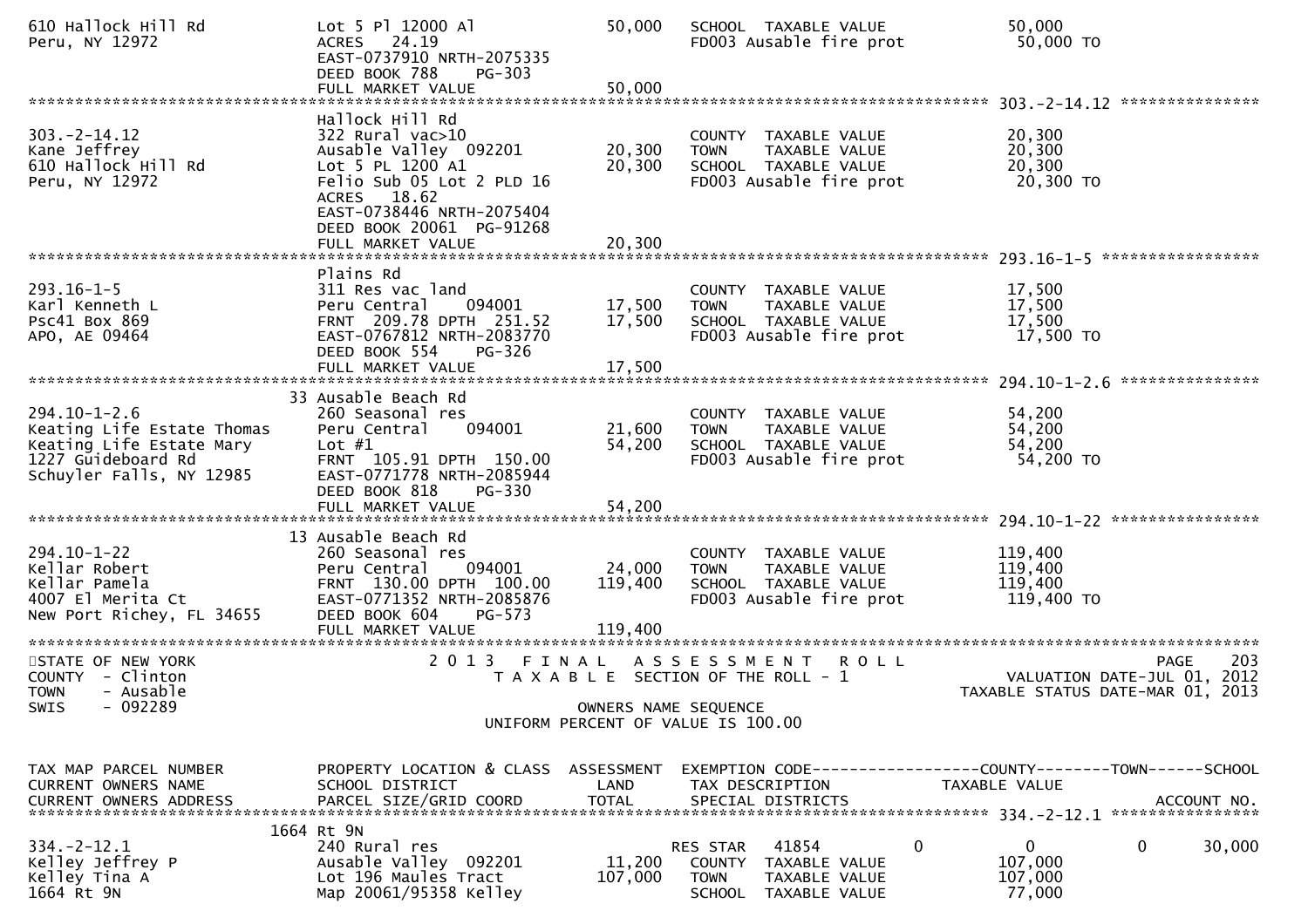| AuSable Forks, NY 12912                                                                | 9.10<br><b>ACRES</b><br>EAST-0724556 NRTH-2051233<br>DEED BOOK 840<br>$PG-14$                                                                                                 | 107,000                       | FD003 Ausable fire prot                                                                                                                                      | 107,000 TO                                                                              |                                                   |
|----------------------------------------------------------------------------------------|-------------------------------------------------------------------------------------------------------------------------------------------------------------------------------|-------------------------------|--------------------------------------------------------------------------------------------------------------------------------------------------------------|-----------------------------------------------------------------------------------------|---------------------------------------------------|
|                                                                                        | FULL MARKET VALUE<br>1647 Rt 9N                                                                                                                                               |                               |                                                                                                                                                              |                                                                                         |                                                   |
| $334. - 2 - 9$<br>Kelley Russell<br>1647 Rt 9N<br>AuSable Forks, NY 12912              | 312 Vac w/imprv<br>Ausable Valley 092201<br>FRNT 180.00 DPTH 250.00<br>EAST-0725355 NRTH-2050450<br>DEED BOOK 589<br>PG-682                                                   | 5,800<br>10,000               | COUNTY TAXABLE VALUE<br>TAXABLE VALUE<br><b>TOWN</b><br>SCHOOL TAXABLE VALUE<br>FD003 Ausable fire prot                                                      | 10,000<br>10,000<br>10,000<br>10,000 TO                                                 |                                                   |
|                                                                                        | 1660 Rt 9N                                                                                                                                                                    |                               |                                                                                                                                                              |                                                                                         |                                                   |
| $334. -2 - 12.2$<br>Kelley Travis<br>1664 Rt 9N<br>Ausable Forks, NY 12912             | 210 1 Family Res<br>Ausable Valley 092201<br>Lot 96 Maules Tract<br>Map 20061/95358 Kelley<br>ACRES 1.65 BANK<br>850<br>EAST-0724870 NRTH-2050715<br>DEED BOOK 20061 PG-96398 | 6,400<br>139,000              | 41854<br>RES STAR<br>COUNTY TAXABLE VALUE<br>TAXABLE VALUE<br><b>TOWN</b><br>SCHOOL TAXABLE VALUE<br>FD003 Ausable fire prot                                 | $\Omega$<br>0<br>139,000<br>139,000<br>109,000<br>139,000 TO                            | 0<br>30,000                                       |
|                                                                                        | FULL MARKET VALUE                                                                                                                                                             | 139,000                       |                                                                                                                                                              |                                                                                         |                                                   |
| $293. - 2 - 8. - 1$<br>Kelly Tree Farm, LLC<br>369 Town Ct<br>Fullerton, CA 92832      | Rt 9<br>323 Vacant rural<br>Peru Central<br>094001<br>ACRES 20.80<br>EAST-0765764 NRTH-2081380<br>DEED BOOK 20112 PG-39323                                                    | 16,500<br>16,500              | COUNTY TAXABLE VALUE<br>TAXABLE VALUE<br><b>TOWN</b><br>SCHOOL TAXABLE VALUE<br>FD003 Ausable fire prot                                                      | 16,500<br>16,500<br>16,500<br>16,500 TO                                                 |                                                   |
|                                                                                        | Rt 9                                                                                                                                                                          |                               |                                                                                                                                                              |                                                                                         |                                                   |
| $293. -2 - 8. - 2$<br>Kelly Tree Farm, LLC<br>369 Town Ct<br>Fullerton, CA 92832       | 323 Vacant rural<br>Ausable Valley 092201<br>ACRES 182.10<br>EAST-0764588 NRTH-2083735<br>DEED BOOK 20112 PG-39323                                                            | 34,600<br>34,600              | COUNTY TAXABLE VALUE<br><b>TOWN</b><br>TAXABLE VALUE<br>SCHOOL TAXABLE VALUE<br>FD003 Ausable fire prot                                                      | 34,600<br>34,600<br>34,600<br>34,600 TO                                                 |                                                   |
| ***********************                                                                | FULL MARKET VALUE<br>***********************                                                                                                                                  | 34,600                        |                                                                                                                                                              |                                                                                         |                                                   |
| STATE OF NEW YORK<br>COUNTY - Clinton<br><b>TOWN</b><br>- Ausable<br>$-092289$<br>SWIS | 2 0 1 3                                                                                                                                                                       | FINAL<br>OWNERS NAME SEQUENCE | A S S E S S M E N T<br><b>ROLL</b><br>T A X A B L E SECTION OF THE ROLL - 1<br>UNIFORM PERCENT OF VALUE IS 100.00                                            | TAXABLE STATUS DATE-MAR 01, 2013                                                        | 204<br><b>PAGE</b><br>VALUATION DATE-JUL 01, 2012 |
|                                                                                        |                                                                                                                                                                               |                               |                                                                                                                                                              |                                                                                         |                                                   |
| TAX MAP PARCEL NUMBER<br>CURRENT OWNERS NAME                                           | PROPERTY LOCATION & CLASS<br>SCHOOL DISTRICT                                                                                                                                  | ASSESSMENT<br>LAND            | EXEMPTION        CODE-----------------COUNTY-------TOWN------SCHOOL<br>TAX DESCRIPTION                                                                       | TAXABLE VALUE                                                                           |                                                   |
| $293.16 - 1 - 7$<br>Kemp Keith<br>PO Box 637<br>Peru, NY 12972                         | 44 Haven Ln<br>210 1 Family Res<br>094001<br>Peru Central<br><b>ACRES</b><br>1.00<br>EAST-0767607 NRTH-2083791<br>DEED BOOK 20001 PG-26103<br>FULL MARKET VALUE               | 109,100<br>109,100            | 41121<br>WARNONALL<br>41854<br>17,300 RES STAR<br>COUNTY<br>TAXABLE VALUE<br><b>TOWN</b><br>TAXABLE VALUE<br>SCHOOL TAXABLE VALUE<br>FD003 Ausable fire prot | 0<br>16,365<br>$\mathbf{0}$<br>$\mathbf{0}$<br>92,735<br>97,100<br>79,100<br>109,100 TO | 12,000<br>$\bf{0}$<br>30,000<br>0                 |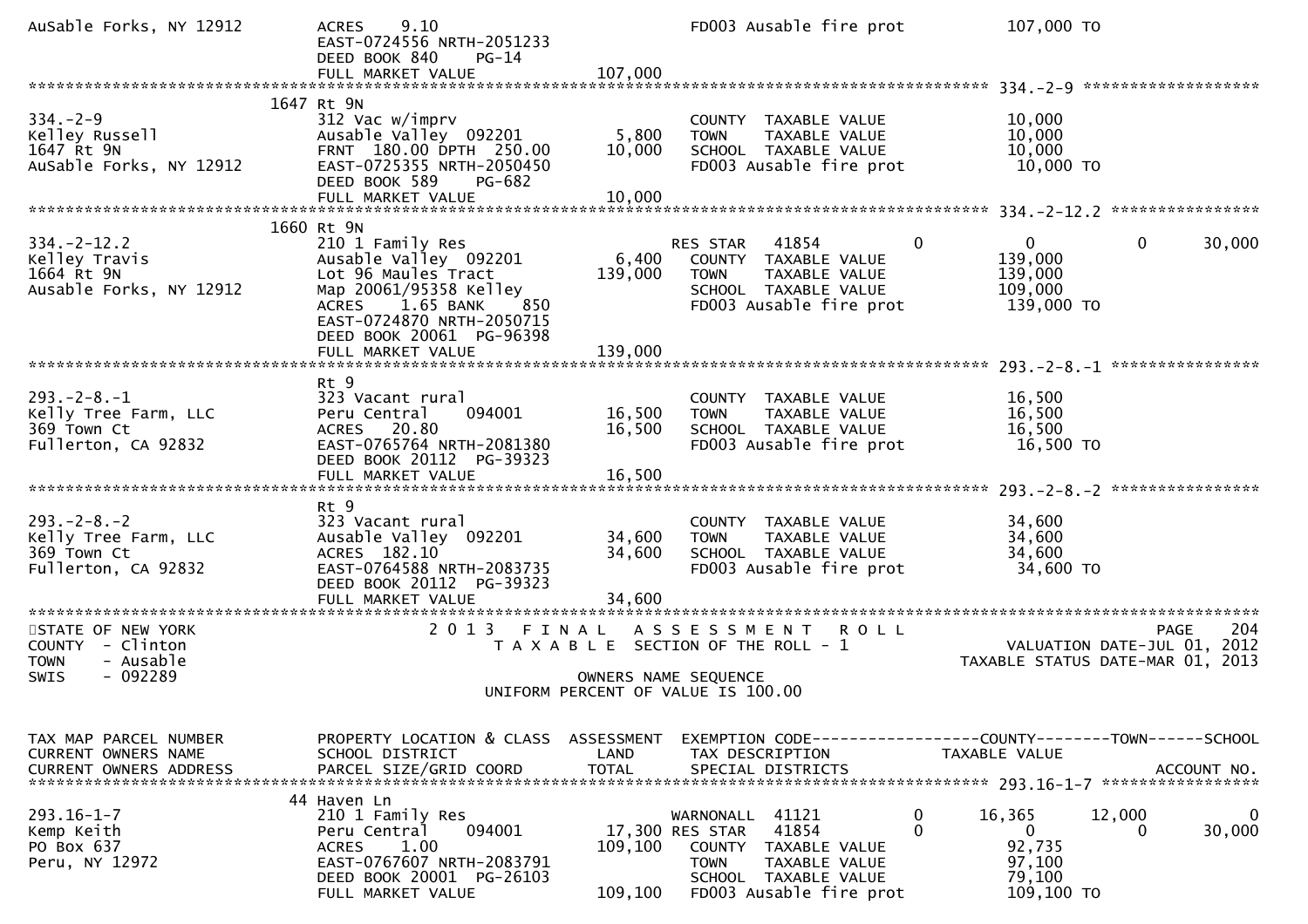|                                                                                                |                                                                                                                                                                                |                                                                                                                         |                                   |                                                                                                                          | **************** | 304. -1-40. 2 *****************                                                 |              |             |
|------------------------------------------------------------------------------------------------|--------------------------------------------------------------------------------------------------------------------------------------------------------------------------------|-------------------------------------------------------------------------------------------------------------------------|-----------------------------------|--------------------------------------------------------------------------------------------------------------------------|------------------|---------------------------------------------------------------------------------|--------------|-------------|
| $304 - 1 - 40.2$<br>Kennedy Timothy<br>Kennedy Amy<br>80 Union Rd<br>Peru, NY 12972            | 61 Union Rd<br>270 Mfg housing<br>Ausable Valley 092201<br>Lot $#3$<br>1.10<br><b>ACRES</b><br>EAST-0745464 NRTH-2077009<br>DEED BOOK 99001 PG-17362                           | 8,800<br>42,000                                                                                                         | <b>TOWN</b>                       | COUNTY TAXABLE VALUE<br>TAXABLE VALUE<br>SCHOOL TAXABLE VALUE<br>FD003 Ausable fire prot                                 |                  | 42,000<br>42,000<br>42,000<br>42,000 TO                                         |              |             |
|                                                                                                |                                                                                                                                                                                |                                                                                                                         |                                   |                                                                                                                          |                  |                                                                                 |              |             |
| $304. -1 - 43.2$<br>Kennedy Timothy E<br>Kennedy Amy J<br>80 Union Rd<br>Peru, NY 12972        | 80 Union Rd<br>210 1 Family Res<br>Ausable Valley 092201<br>Lot 3 Platts<br>3.10<br><b>ACRES</b><br>EAST-0745741 NRTH-2077433<br>DEED BOOK 20051 PG-90044<br>FULL MARKET VALUE | 9,200<br>182,000<br>182,000                                                                                             | RES STAR<br><b>TOWN</b>           | 41854<br>COUNTY TAXABLE VALUE<br>TAXABLE VALUE<br>SCHOOL TAXABLE VALUE<br>FD003 Ausable fire prot                        | $\mathbf 0$      | $\mathbf 0$<br>182,000<br>182,000<br>152,000<br>182,000 TO                      | $\mathbf 0$  | 30,000      |
|                                                                                                | 202 Hill St                                                                                                                                                                    |                                                                                                                         |                                   |                                                                                                                          |                  |                                                                                 |              |             |
| $315. - 3 - 44$<br>Kennedy Trudy E<br>Loya Stanton A Jr<br>202 Hill St<br>Keeseville, NY 12944 | 210 1 Family Res<br>Ausable Valley 092201<br>$1.00$ BANK<br><b>ACRES</b><br>080<br>EAST-0751024 NRTH-2068397<br>DEED BOOK 20112 PG-44884<br>FULL MARKET VALUE                  | 11,500<br>140,000<br>140,000                                                                                            | RES STAR<br><b>TOWN</b>           | 41854<br>COUNTY TAXABLE VALUE<br>TAXABLE VALUE<br>SCHOOL TAXABLE VALUE<br>FD003 Ausable fire prot<br>LT004 Hill St Light | $\mathbf 0$      | 0<br>140,000<br>140,000<br>110,000<br>140,000 TO<br>140,000 TO                  | $\mathbf{0}$ | 30,000      |
|                                                                                                |                                                                                                                                                                                |                                                                                                                         |                                   |                                                                                                                          |                  | 294. -1-31 *******************                                                  |              |             |
| $294. - 1 - 31$<br>Kenyon Nathan P<br>1146 Cumberland Head Rd<br>Plattsburgh, NY 12901         | Plains Rd<br>$314$ Rural vac<10<br>Peru Central<br>094001<br>PLC 396 Lot 39<br>6.67<br><b>ACRES</b><br>EAST-0767921 NRTH-2083047<br>DEED BOOK 20072<br>PG-6695                 | 26,400<br>26,400                                                                                                        | <b>TOWN</b>                       | COUNTY TAXABLE VALUE<br>TAXABLE VALUE<br>SCHOOL TAXABLE VALUE<br>FD003 Ausable fire prot                                 |                  | 26,400<br>26,400<br>26,400<br>26,400 TO                                         |              |             |
|                                                                                                |                                                                                                                                                                                |                                                                                                                         |                                   |                                                                                                                          |                  |                                                                                 |              |             |
| STATE OF NEW YORK<br>COUNTY - Clinton<br>- Ausable<br><b>TOWN</b><br>- 092289<br><b>SWIS</b>   | 2013                                                                                                                                                                           | FINAL ASSESSMENT<br>T A X A B L E SECTION OF THE ROLL - 1<br>OWNERS NAME SEQUENCE<br>UNIFORM PERCENT OF VALUE IS 100.00 |                                   | <b>ROLL</b>                                                                                                              |                  | VALUATION DATE-JUL 01, 2012<br>TAXABLE STATUS DATE-MAR 01, 2013                 | <b>PAGE</b>  | 205         |
| TAX MAP PARCEL NUMBER<br><b>CURRENT OWNERS NAME</b><br>CURRENT OWNERS ADDRESS                  | PROPERTY LOCATION & CLASS<br>SCHOOL DISTRICT<br>PARCEL SIZE/GRID COORD                                                                                                         | ASSESSMENT<br>LAND<br><b>TOTAL</b>                                                                                      | <b>EXEMPTION CODE-</b>            | TAX DESCRIPTION<br>SPECIAL DISTRICTS                                                                                     |                  | ------------COUNTY--------TOWN------SCHOOL<br>TAXABLE VALUE                     |              | ACCOUNT NO. |
| $303. - 1 - 16.1$<br>Key Jennifer<br>157 Harkness Rd<br>Peru, NY 12972                         | 157 Harkness Rd<br>210 1 Family Res<br>Ausable Valley 092201<br>75.00 DPTH 200.00<br><b>FRNT</b><br>EAST-0741349 NRTH-2079103<br>DEED BOOK 862<br>PG-144<br>FULL MARKET VALUE  | 3,000<br>90,300<br>90,300                                                                                               | RES STAR<br>COUNTY<br><b>TOWN</b> | 41854<br>TAXABLE VALUE<br>TAXABLE VALUE<br>SCHOOL TAXABLE VALUE<br>FD003 Ausable fire prot                               | $\mathbf 0$      | 0<br>90,300<br>90,300<br>60,300<br>90,300 TO<br>304. -1-12. 1 ***************** | 0            | 30,000      |
|                                                                                                | 2338 Rt 22                                                                                                                                                                     |                                                                                                                         |                                   |                                                                                                                          |                  |                                                                                 |              |             |
| $304. - 1 - 12.1$                                                                              | 210 1 Family Res                                                                                                                                                               |                                                                                                                         |                                   | COUNTY TAXABLE VALUE                                                                                                     |                  | 119,000                                                                         |              |             |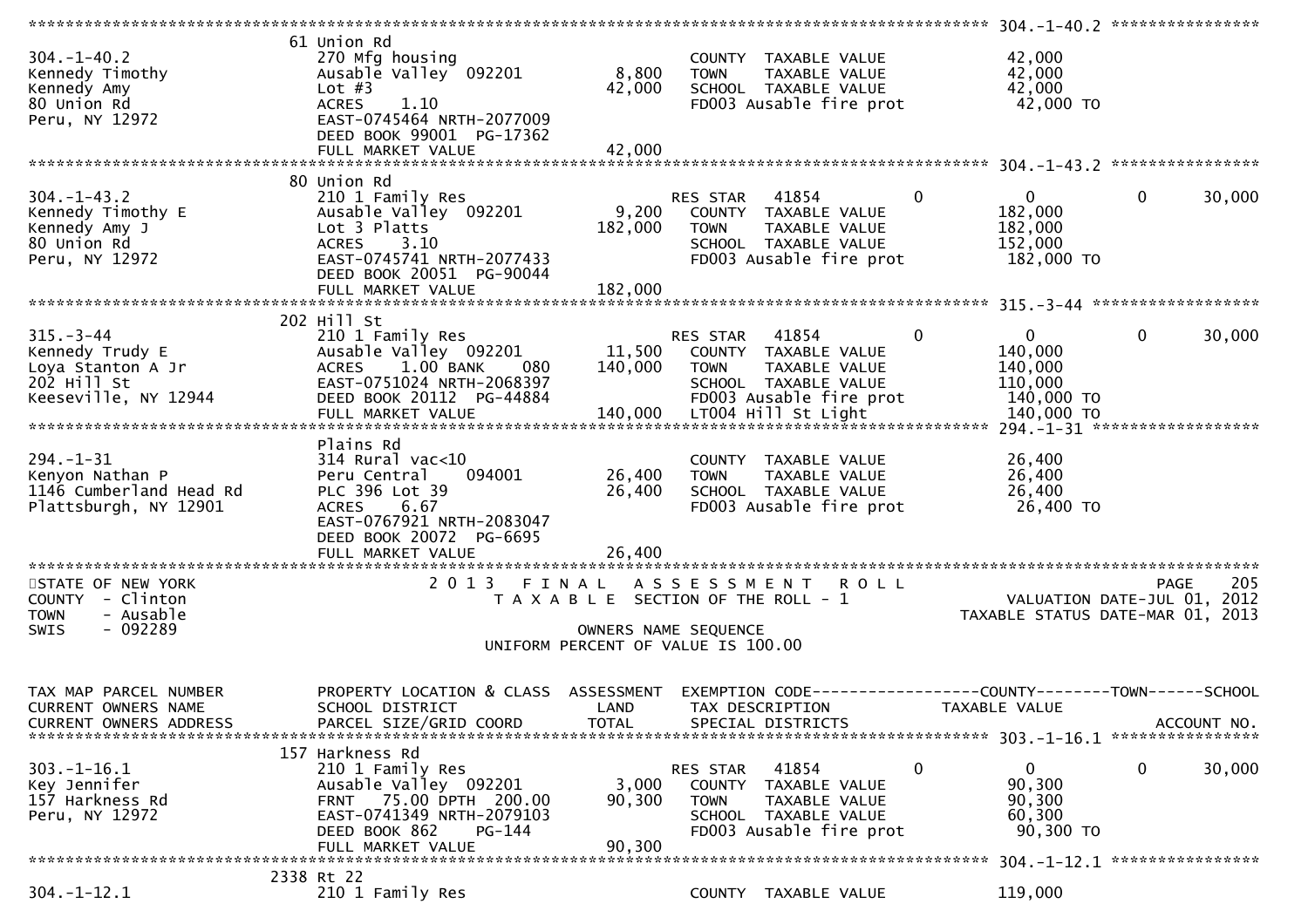| Khan Chaudary S<br>1736 Front St<br>PO Box 193<br>Keeseville, NY 12944                                                                                                                                                                                                         | Ausable Valley 092201<br>ACRES 1.20<br>EAST-0751264 NRTH-2080609<br>DEED BOOK 20072 PG-7812<br>FULL MARKET VALUE                                                                                           | 8,100<br>119,000<br>119,000 | TAXABLE VALUE<br><b>TOWN</b><br>SCHOOL TAXABLE VALUE<br>FD003 Ausable fire prot                                                                                                 |                             | 119,000<br>119,000<br>119,000 TO                                                    |                   |                          |
|--------------------------------------------------------------------------------------------------------------------------------------------------------------------------------------------------------------------------------------------------------------------------------|------------------------------------------------------------------------------------------------------------------------------------------------------------------------------------------------------------|-----------------------------|---------------------------------------------------------------------------------------------------------------------------------------------------------------------------------|-----------------------------|-------------------------------------------------------------------------------------|-------------------|--------------------------|
|                                                                                                                                                                                                                                                                                |                                                                                                                                                                                                            |                             |                                                                                                                                                                                 |                             |                                                                                     |                   |                          |
| $314. - 2 - 6.4$<br>Kienert Eric T<br>493 Cold Spring Rd<br>Peru, NY 12972                                                                                                                                                                                                     | 493 Cold Spring Rd<br>210 1 Family Res<br>Ausable Valley 092201<br>Lot 12 Platts 12000 Ac<br>8.40 BANK<br>320<br><b>ACRES</b><br>EAST-0738977 NRTH-2070477<br>DEED BOOK 20062 PG-1214<br>FULL MARKET VALUE | 151,800<br>151,800          | CW_10_VET/ 41152<br>8,900 RES STAR<br>41854<br>COUNTY TAXABLE VALUE<br>TAXABLE VALUE<br><b>TOWN</b><br>SCHOOL TAXABLE VALUE<br>FD003 Ausable fire prot                          | 0<br>$\mathbf{0}$           | 8,000<br>$\overline{0}$<br>143,800<br>151,800<br>121,800<br>151,800 TO              | 0<br>$\Omega$     | 0<br>30,000              |
|                                                                                                                                                                                                                                                                                |                                                                                                                                                                                                            |                             |                                                                                                                                                                                 |                             |                                                                                     |                   |                          |
| $305.4 - 1 - 19$<br>King Bruce C<br>King Sue L<br>205 Harbour Cove Way<br>Clermont, FL 34711                                                                                                                                                                                   | 2068 Rt 9<br>210 1 Family Res<br>Ausable Valley 092201<br>FRNT 230.00 DPTH 182.00<br>EAST-0761977 NRTH-2073958<br>DEED BOOK 20102 PG-32881<br>FULL MARKET VALUE                                            | 7,600<br>94,000<br>94,000   | COUNTY TAXABLE VALUE<br>TAXABLE VALUE<br><b>TOWN</b><br>SCHOOL TAXABLE VALUE<br>FD003 Ausable fire prot<br>LT006 Chasm                                                          |                             | 94,000<br>94,000<br>94,000<br>94,000 TO<br>94,000 TO                                |                   |                          |
|                                                                                                                                                                                                                                                                                | 12 Blue Heron Dr                                                                                                                                                                                           |                             |                                                                                                                                                                                 |                             |                                                                                     |                   |                          |
| $294.10 - 1 - 32$<br>King Robert A<br>King Geraldine<br>12 Blue Heron Dr<br>Peru, NY 12972                                                                                                                                                                                     | 270 Mfg housing<br>094001<br>Peru Central<br>FRNT 215.00 DPTH 125.00<br>EAST-0771447 NRTH-2086158<br>DEED BOOK 609<br>$PG-81$                                                                              |                             | WARNONALL 41121<br>41834<br>23,300 SR STAR<br>61,000 COUNTY TAXABLE VALUE<br><b>TOWN</b><br>TAXABLE VALUE<br>SCHOOL TAXABLE VALUE                                               | $\mathbf{0}$<br>$\mathbf 0$ | 9,150<br>$\mathbf{0}$<br>51,850<br>51,850                                           | 9,150<br>$\Omega$ | $\overline{0}$<br>61,000 |
| STATE OF NEW YORK<br>COUNTY - Clinton<br>- Ausable<br><b>TOWN</b><br>$-092289$<br>SWIS                                                                                                                                                                                         | 2 0 1 3                                                                                                                                                                                                    | FINAL                       | ASSESSMENT ROLL<br>T A X A B L E SECTION OF THE ROLL - 1<br>OWNERS NAME SEQUENCE<br>UNIFORM PERCENT OF VALUE IS 100.00                                                          |                             | VALUATION DATE-JUL 01, 2012<br>TAXABLE STATUS DATE-MAR 01, 2013                     | <b>PAGE</b>       | 206                      |
| TAX MAP PARCEL NUMBER<br>CURRENT OWNERS NAME<br>.4CCOUNT NO . PARCEL SIZE/GRID COORD TOTAL SPECIAL DISTRICTS SPERE BISLARE ACCOUNT NO . ACCOUNT NO . في المكتبة المستوى المستوى المستوى المستوى المستوى المستوى المستوى المستوى المستوى المستوى المستوى المستوى المستوى المستو | PROPERTY LOCATION & CLASS ASSESSMENT<br>SCHOOL DISTRICT                                                                                                                                                    | LAND                        | EXEMPTION CODE-----------------COUNTY-------TOWN------SCHOOL<br>TAX DESCRIPTION                                                                                                 |                             | TAXABLE VALUE                                                                       |                   |                          |
| $315. - 3 - 26$<br>Kitchen John<br>Kitchen Barbara<br>83 Hill St<br>Keeseville, NY 12944                                                                                                                                                                                       | 83 Hill St<br>210 1 Family Res<br>Ausable Valley 092201<br>FRNT 100.00 DPTH 252.00<br>EAST-0754405 NRTH-2068220<br>DEED BOOK 521<br>PG-287<br>FULL MARKET VALUE                                            | 139,400<br>139,400          | 41121<br>WARNONALL<br>8,700 RES STAR<br>41854<br>COUNTY TAXABLE VALUE<br><b>TOWN</b><br>TAXABLE VALUE<br>SCHOOL TAXABLE VALUE<br>FD003 Ausable fire prot<br>LT004 Hill St Light | 0<br>$\mathbf{0}$           | 20,910<br>$\mathbf{0}$<br>118,490<br>127,400<br>109,400<br>139,400 TO<br>139,400 TO | 12,000<br>0       | 0<br>30,000              |
| $293. -4 - 12$<br>Klein Ruth<br>84 Snedecker Ave<br>Congers, NY 10920                                                                                                                                                                                                          | Telegraph Rd<br>311 Res vac land<br>Ausable Valley 092201<br>1.00<br><b>ACRES</b><br>EAST-0757844 NRTH-2081163<br>DEED BOOK 519<br>PG-160                                                                  | 6,000<br>6,000              | COUNTY TAXABLE VALUE<br>TAXABLE VALUE<br>TOWN<br>SCHOOL TAXABLE VALUE<br>FD003 Ausable fire prot                                                                                |                             | 6,000<br>6,000<br>6,000<br>$6,000$ TO                                               |                   |                          |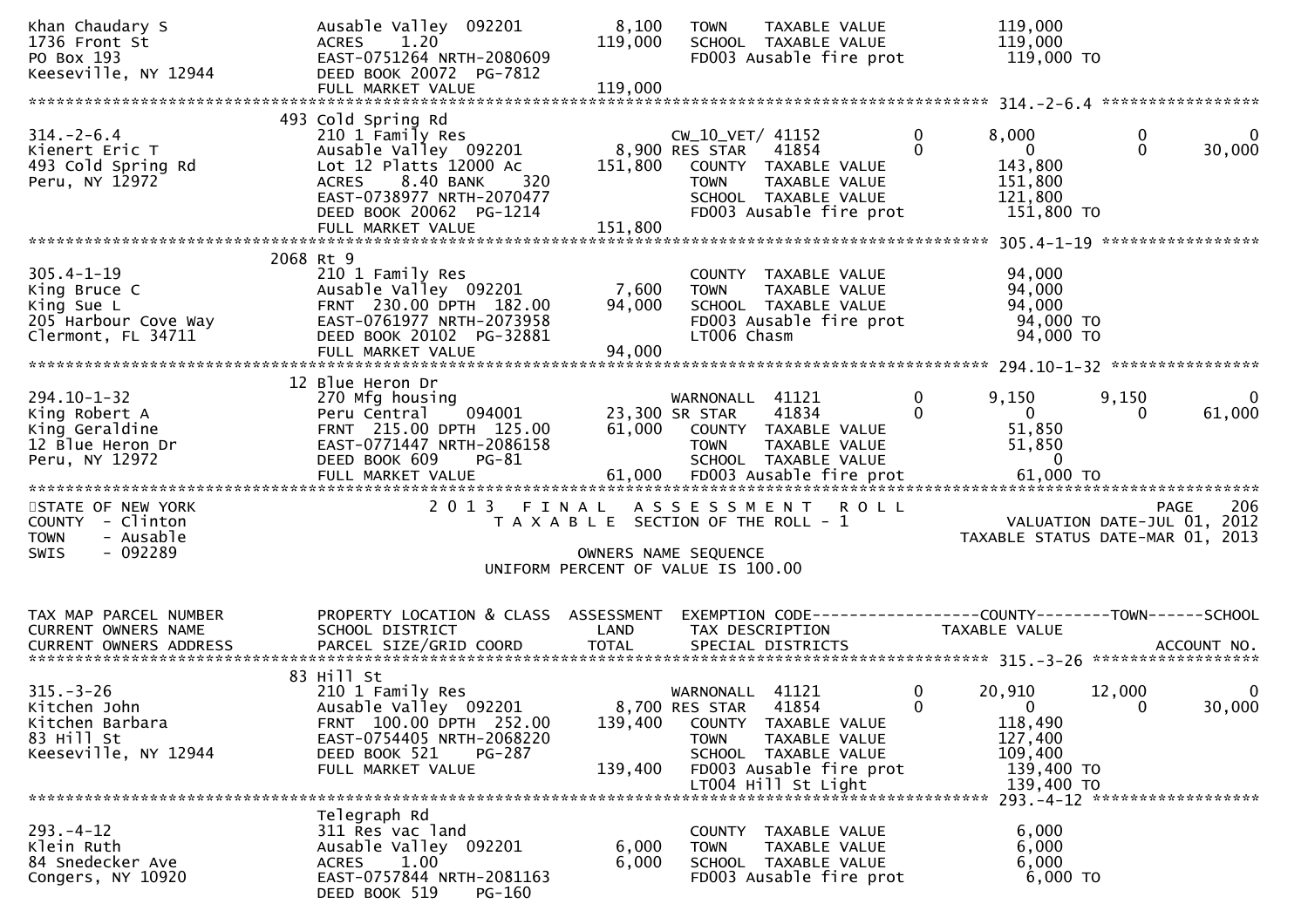|                                                                                                              | FULL MARKET VALUE                                                                                                                                                          | 6,000             |                                                                                                                                                       |                                                         |                                            |
|--------------------------------------------------------------------------------------------------------------|----------------------------------------------------------------------------------------------------------------------------------------------------------------------------|-------------------|-------------------------------------------------------------------------------------------------------------------------------------------------------|---------------------------------------------------------|--------------------------------------------|
|                                                                                                              |                                                                                                                                                                            |                   |                                                                                                                                                       |                                                         |                                            |
| $315. - 1 - 3.31$<br>Knapp Derek E<br>Knapp Jennifer M<br>3 Lakeview Meadows Rd<br>Keeseville, NY 12944-4127 | 3 Lakeview Meadows Rd<br>210 1 Family Res<br>Ausable Valley 092201<br>Lot 14 Pl 12000 Al<br>Marsha-Smith Sub Lot 4<br>5.30<br><b>ACRES</b><br>EAST-0748274 NRTH-2072409    | 20,600<br>255,000 | $\mathbf{0}$<br>RES STAR<br>41854<br>COUNTY TAXABLE VALUE<br>TAXABLE VALUE<br><b>TOWN</b><br>SCHOOL TAXABLE VALUE<br>FD003 Ausable fire prot          | $\Omega$<br>255,000<br>255,000<br>225,000<br>255,000 TO | $\mathbf 0$<br>30,000                      |
|                                                                                                              | DEED BOOK 20051 PG-82773<br>FULL MARKET VALUE                                                                                                                              | 255,000           |                                                                                                                                                       |                                                         |                                            |
|                                                                                                              |                                                                                                                                                                            |                   |                                                                                                                                                       |                                                         |                                            |
| $315. - 1 - 3.39$<br>Knapp Derek E<br>Knapp Jennifer M<br>3 Lakeview Meadows Rd<br>Keeseville, NY 12944-4149 | Hallock Hill Rd<br>$314$ Rural vac< $10$<br>Ausable Valley 092201<br>Lot 14 Pl 12000 Ac Loc<br>Marsha-Smith Sub Lot 3<br><b>ACRES</b><br>5.40<br>EAST-0748326 NRTH-2072248 | 20,600<br>20,600  | COUNTY TAXABLE VALUE<br><b>TOWN</b><br>TAXABLE VALUE<br>SCHOOL TAXABLE VALUE<br>FD003 Ausable fire prot                                               | 20,600<br>20,600<br>20,600<br>20,600 TO                 |                                            |
|                                                                                                              | DEED BOOK 99001 PG-11797                                                                                                                                                   |                   |                                                                                                                                                       |                                                         |                                            |
|                                                                                                              | FULL MARKET VALUE                                                                                                                                                          | 20,600            |                                                                                                                                                       |                                                         |                                            |
|                                                                                                              | 2342 Rt 22                                                                                                                                                                 |                   |                                                                                                                                                       |                                                         |                                            |
| $304. - 1 - 12.2$<br>Knight George M<br>Knight Maddalena B<br>2996 Main St                                   | 411 Apartment<br>Ausable Valley 092201<br>1.10<br><b>ACRES</b><br>EAST-0751241 NRTH-2080756                                                                                | 8,800<br>127,000  | COUNTY TAXABLE VALUE<br>TAXABLE VALUE<br><b>TOWN</b><br>SCHOOL TAXABLE VALUE<br>FD003 Ausable fire prot                                               | 127,000<br>127,000<br>127,000<br>127,000 TO             |                                            |
| Peru, NY 12972                                                                                               | DEED BOOK 20082 PG-16923<br>FULL MARKET VALUE                                                                                                                              | 127,000           |                                                                                                                                                       |                                                         |                                            |
|                                                                                                              |                                                                                                                                                                            |                   |                                                                                                                                                       |                                                         |                                            |
| STATE OF NEW YORK<br>COUNTY - Clinton                                                                        |                                                                                                                                                                            |                   | 2013 FINAL ASSESSMENT ROLL<br>T A X A B L E SECTION OF THE ROLL - 1                                                                                   |                                                         | 207<br>PAGE<br>VALUATION DATE-JUL 01, 2012 |
| - Ausable<br><b>TOWN</b>                                                                                     |                                                                                                                                                                            |                   |                                                                                                                                                       |                                                         | TAXABLE STATUS DATE-MAR 01, 2013           |
| $-092289$<br><b>SWIS</b>                                                                                     |                                                                                                                                                                            |                   | OWNERS NAME SEQUENCE<br>UNIFORM PERCENT OF VALUE IS 100.00                                                                                            |                                                         |                                            |
|                                                                                                              |                                                                                                                                                                            |                   |                                                                                                                                                       |                                                         |                                            |
| TAX MAP PARCEL NUMBER<br>CURRENT OWNERS NAME                                                                 | PROPERTY LOCATION & CLASS ASSESSMENT<br>SCHOOL DISTRICT                                                                                                                    | LAND              | EXEMPTION CODE-----------------COUNTY-------TOWN------SCHOOL<br>TAX DESCRIPTION                                                                       | <b>TAXABLE VALUE</b>                                    |                                            |
|                                                                                                              |                                                                                                                                                                            |                   |                                                                                                                                                       |                                                         |                                            |
|                                                                                                              | 19 Valley View Dr                                                                                                                                                          |                   |                                                                                                                                                       |                                                         |                                            |
| $315.4 - 1 - 55$<br>Kornecki Otylia R<br>19 Valley View Dr<br>Keeseville, NY 12944                           | 210 1 Family Res<br>Ausable Valley 092201<br>Torrington Sub Lot 5<br>FRNT 100.00 DPTH 155.00<br>EAST-0753195 NRTH-2065747                                                  |                   | AGED - ALL 41800<br>0<br>$\mathbf 0$<br>7,800 SR STAR<br>41834<br>94,500 COUNTY TAXABLE VALUE<br>TAXABLE VALUE<br><b>TOWN</b><br>SCHOOL TAXABLE VALUE | 47,250<br>$\mathbf{0}$<br>47,250<br>47,250<br>0         | 47,250<br>47,250<br>47,250<br>0            |
|                                                                                                              | DEED BOOK 20082 PG-17672<br>FULL MARKET VALUE                                                                                                                              | 94,500            | FD003 Ausable fire prot<br>LT005 Pine Tree Dr Light                                                                                                   | 94,500 TO<br>94,500 TO                                  |                                            |
|                                                                                                              |                                                                                                                                                                            |                   |                                                                                                                                                       |                                                         | 304. -1-32.3 *****************             |
| $304. - 1 - 32.3$<br>Kotzur Walter F<br>Kotzur Candace L<br>215 Hallock Hill Rd<br>Keeseville, NY 12944      | 215 Hallock Hill Rd<br>210 1 Family Res<br>Ausable Valley 092201<br>Lot <sub>3</sub><br><b>ACRES</b><br>2.80<br>EAST-0746942 NRTH-2072988                                  | 184,600           | 41131<br>WARCOMALL<br>$\bf{0}$<br>0<br>19,100 SR STAR<br>41834<br>TAXABLE VALUE<br>COUNTY<br><b>TOWN</b><br>TAXABLE VALUE<br>SCHOOL TAXABLE VALUE     | 45,000<br>0<br>139,600<br>164,600<br>121,300            | 20,000<br>0<br>63,300<br>$\Omega$          |
|                                                                                                              | DEED BOOK 719<br>$PG-62$                                                                                                                                                   |                   | FD003 Ausable fire prot                                                                                                                               | 184,600 TO                                              |                                            |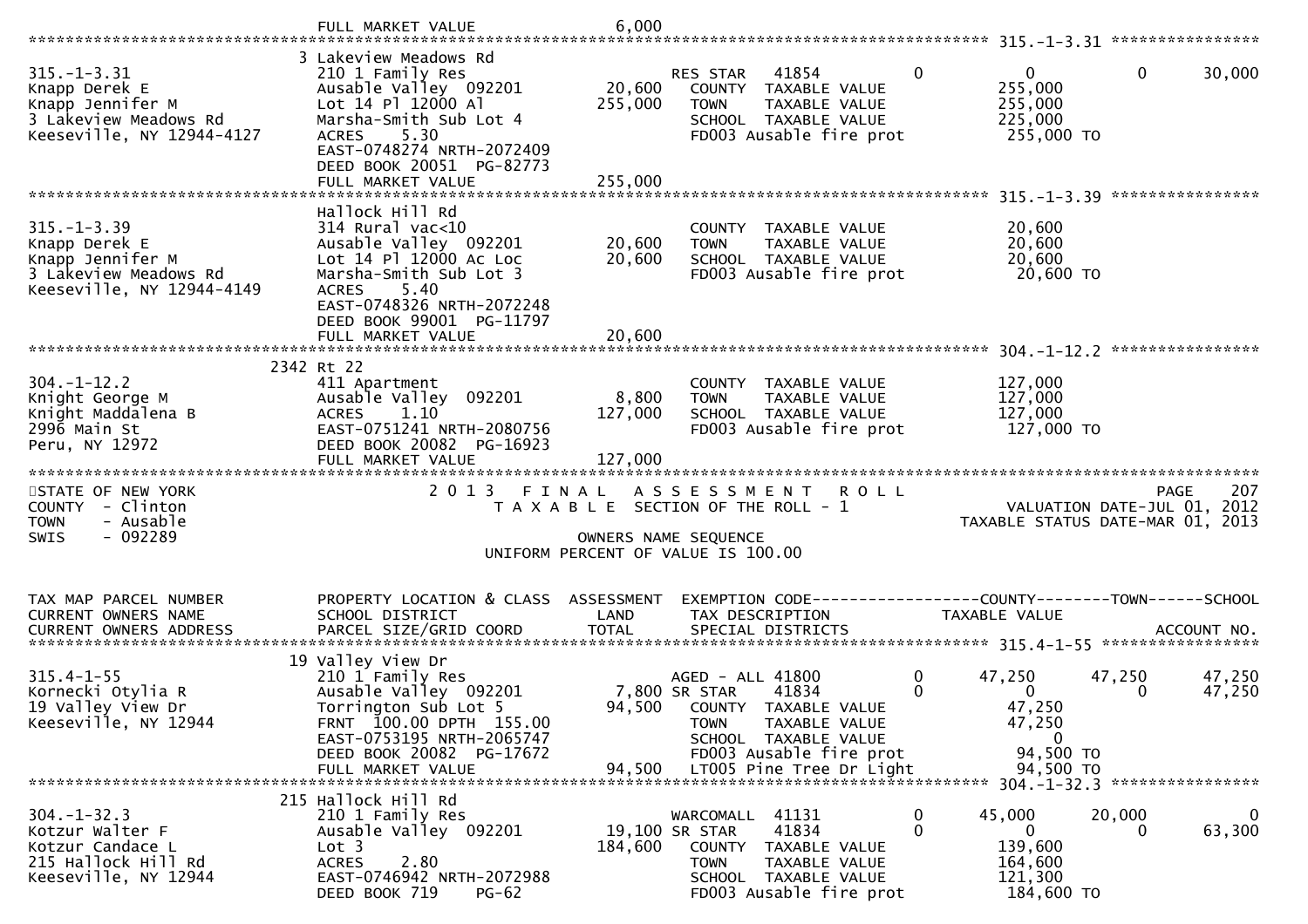|                                                                                                     | FULL MARKET VALUE                                                                                                                                                      | 184,600                                                                              |                                                                              |                                                                                                                                        |             |                               |                                                                                     |                       |                                                                                       |
|-----------------------------------------------------------------------------------------------------|------------------------------------------------------------------------------------------------------------------------------------------------------------------------|--------------------------------------------------------------------------------------|------------------------------------------------------------------------------|----------------------------------------------------------------------------------------------------------------------------------------|-------------|-------------------------------|-------------------------------------------------------------------------------------|-----------------------|---------------------------------------------------------------------------------------|
| $294. - 1 - 18$<br>LaBounty Isabel<br>Morrow Brent J Sr<br>60 Sue Ln<br>Clifton Park, NY 12065      | Plains Rd<br>323 Vacant rural<br>094001<br>Peru Central<br>ACRES 18.40<br>EAST-0768084 NRTH-2081375<br>DEED BOOK 928<br>$PG-157$<br>FULL MARKET VALUE                  | 10,000<br>10,000<br>10,000                                                           | <b>TOWN</b>                                                                  | COUNTY TAXABLE VALUE<br>TAXABLE VALUE<br>SCHOOL TAXABLE VALUE<br>FD003 Ausable fire prot                                               |             |                               | 10,000<br>10,000<br>10,000<br>10,000 TO                                             |                       |                                                                                       |
|                                                                                                     |                                                                                                                                                                        |                                                                                      |                                                                              |                                                                                                                                        |             |                               |                                                                                     |                       |                                                                                       |
| $315. - 3 - 16$<br>LaBounty Patricia R<br>$131$ Hill St<br>Keeseville, NY 12944                     | 131 Hill St<br>210 1 Family Res<br>Ausable Valley 092201<br>FRNT 100.00 DPTH 250.00<br>EAST-0753222 NRTH-2068107<br>DEED BOOK 605<br><b>PG-710</b>                     | 8,700<br>60,000                                                                      | SR STAR<br>TOWN                                                              | 41834<br>COUNTY TAXABLE VALUE<br>TAXABLE VALUE<br>SCHOOL TAXABLE VALUE<br>FD003 Ausable fire prot                                      |             | $\Omega$                      | $\overline{0}$<br>60,000<br>60,000<br>$\overline{\mathbf{0}}$<br>60,000 TO          | $\mathbf 0$           | 60,000                                                                                |
| $325. - 1 - 2.9$<br>LaBounty Timothy C<br>21 Cold Spring Rd<br>Keeseville, NY 12944                 | 21 Cold Spring Rd<br>240 Rural res<br>Ausable Valley 092201<br>ACRES 11.97 BANK<br>320<br>EAST-0736471 NRTH-2058891<br>DEED BOOK 20072 PG-7959<br>FULL MARKET VALUE    | 95 PCT OF VALUE USED FOR EXEMPTION PURPOSES<br>232,000                               | WARCOMALL 41131<br>20,000 WARDISALL 41141<br>232,000 RES STAR<br><b>TOWN</b> | 41854<br>COUNTY TAXABLE VALUE<br>TAXABLE VALUE<br>SCHOOL TAXABLE VALUE<br>FD003 Ausable fire prot                                      |             | 0<br>0<br>$\Omega$            | 45,000<br>66,120<br>$\mathbf{0}$<br>120,880<br>172,000<br>202,000<br>232,000 TO     | 20,000<br>40,000<br>0 | $\mathbf{0}$<br>$\mathbf{0}$<br>30,000                                                |
| STATE OF NEW YORK<br>COUNTY - Clinton<br>- Ausable<br><b>TOWN</b><br>$-092289$<br><b>SWIS</b>       | 2 0 1 3                                                                                                                                                                | FINAL<br>T A X A B L E SECTION OF THE ROLL - 1<br>UNIFORM PERCENT OF VALUE IS 100.00 | ASSESSMENT<br>OWNERS NAME SEQUENCE                                           |                                                                                                                                        | <b>ROLL</b> |                               |                                                                                     |                       | 208<br><b>PAGE</b><br>VALUATION DATE-JUL 01, 2012<br>TAXABLE STATUS DATE-MAR 01, 2013 |
| TAX MAP PARCEL NUMBER<br>CURRENT OWNERS NAME<br>CURRENT OWNERS ADDRESS                              | PROPERTY LOCATION & CLASS ASSESSMENT<br>SCHOOL DISTRICT                                                                                                                | LAND                                                                                 | TAX DESCRIPTION                                                              |                                                                                                                                        |             |                               | TAXABLE VALUE                                                                       |                       | EXEMPTION CODE-----------------COUNTY-------TOWN------SCHOOL                          |
| $315.4 - 1 - 34$<br>LaDieu Veronica M<br>LaDieu Vernon E<br>70 Pine Tree Dr<br>Keeseville, NY 12944 | 70 Pine Tree Dr<br>210 1 Family Res<br>Ausable Valley 092201<br>FRNT 100.00 DPTH 150.00<br>EAST-0753560 NRTH-2065618<br>DEED BOOK 430<br>$PG-305$<br>FULL MARKET VALUE | 92,000                                                                               | <b>VETERANS</b><br>7,700 AGED - ALL 41800<br>92,000 SR STAR<br><b>TOWN</b>   | 41101<br>41834<br>COUNTY TAXABLE VALUE<br>TAXABLE VALUE<br>SCHOOL TAXABLE VALUE<br>FD003 Ausable fire prot<br>LT005 Pine Tree Dr Light |             | 0<br>$\mathbf{0}$<br>$\Omega$ | 550<br>45,725<br>$\Omega$<br>45,725<br>45,725<br>$\Omega$<br>92,000 TO<br>92,000 TO | 550<br>45,725<br>0    | 0<br>46,000<br>46,000                                                                 |
|                                                                                                     |                                                                                                                                                                        |                                                                                      |                                                                              |                                                                                                                                        |             |                               |                                                                                     |                       | 325. -1-2.1 ******************                                                        |
| $325. - 1 - 2.1$<br>Lafferty John E<br>1093 Springfield Rd<br>Wilmington, NY 12997                  | 1100 Rt 9N<br>260 Seasonal res<br>Ausable Valley 092201<br>ACRES 299.60<br>EAST-0736558 NRTH-2061062<br>DEED BOOK 20001 PG-26982<br>FULL MARKET VALUE                  | 53,800<br>80,400<br>80,400                                                           | <b>TOWN</b>                                                                  | COUNTY TAXABLE VALUE<br><b>TAXABLE VALUE</b><br>SCHOOL TAXABLE VALUE<br>FD003 Ausable fire prot                                        |             |                               | 80,400<br>80,400<br>80,400<br>80,400 TO                                             |                       |                                                                                       |
|                                                                                                     | Parrish Rd                                                                                                                                                             |                                                                                      |                                                                              |                                                                                                                                        |             |                               |                                                                                     |                       |                                                                                       |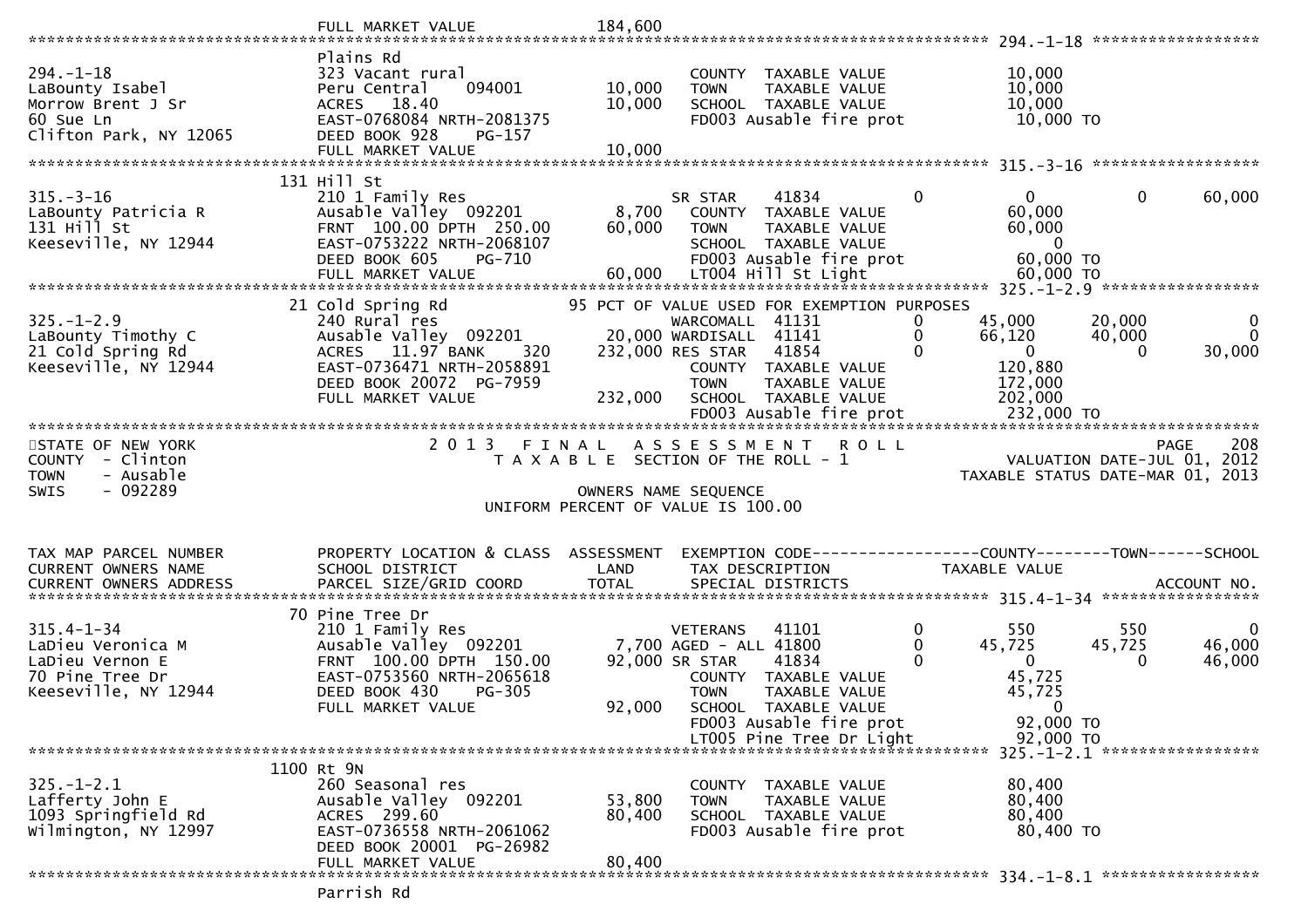| $334. - 1 - 8.1$<br>Lafferty John E<br>1093 Springfield Rd<br>Wilmington, NY 12997-0272                     | 323 Vacant rural<br>Ausable Valley 092201<br>ACRES 146.20<br>EAST-0728676 NRTH-2058070<br>DEED BOOK 20061 PG-99897                                                                         | 32,500<br>32,500                      | <b>TOWN</b>                                       | COUNTY TAXABLE VALUE<br>TAXABLE VALUE<br>SCHOOL TAXABLE VALUE<br>FD003 Ausable fire prot                                 |               | 32,500<br>32,500<br>32,500<br>32,500 TO                                          |              |             |
|-------------------------------------------------------------------------------------------------------------|--------------------------------------------------------------------------------------------------------------------------------------------------------------------------------------------|---------------------------------------|---------------------------------------------------|--------------------------------------------------------------------------------------------------------------------------|---------------|----------------------------------------------------------------------------------|--------------|-------------|
|                                                                                                             | FULL MARKET VALUE                                                                                                                                                                          | 32,500                                |                                                   |                                                                                                                          |               |                                                                                  |              |             |
| $315. - 1 - 19.1$<br>Laflure Russell A<br>Laflure Nora<br>225 Hill St<br>Keeseville, NY 12944               | 225 Hill St<br>210 1 Family Res<br>Ausable Valley 092201<br>2.03<br><b>ACRES</b><br>EAST-0750368 NRTH-2068457<br>DEED BOOK 754<br>$PG-74$<br>FULL MARKET VALUE                             | 108,500<br>108,500                    | WARNONALL 41121<br>12,100 RES STAR<br><b>TOWN</b> | 41854<br>COUNTY TAXABLE VALUE<br>TAXABLE VALUE<br>SCHOOL TAXABLE VALUE<br>FD003 Ausable fire prot<br>LT004 Hill St Light | 0<br>$\Omega$ | 16,275<br>$\mathbf{0}$<br>92,225<br>96,500<br>78,500<br>108,500 TO<br>108,500 TO | 12,000<br>0  | 0<br>30,000 |
|                                                                                                             | 104 Telegraph Rd                                                                                                                                                                           |                                       |                                                   |                                                                                                                          |               |                                                                                  |              |             |
| $293. -4 - 10$<br>LaFountain Francis<br>Richards-LaFountain Heather<br>104 Telegraph Rd<br>Peru, NY 12972   | 210 1 Family Res<br>Ausable Valley 092201<br>1.10<br><b>ACRES</b><br>EAST-0757955 NRTH-2081549<br>DEED BOOK 20011 PG-30222                                                                 | 6,100<br>97,600<br>97,600             | RES STAR<br><b>TOWN</b>                           | 41854<br>COUNTY TAXABLE VALUE<br>TAXABLE VALUE<br>SCHOOL TAXABLE VALUE<br>FD003 Ausable fire prot                        | $\mathbf{0}$  | $\mathbf{0}$<br>97,600<br>97,600<br>67,600<br>97,600 TO                          | $\mathbf{0}$ | 30,000      |
| STATE OF NEW YORK<br>COUNTY - Clinton<br>- Ausable<br><b>TOWN</b>                                           | 2013 FINAL ASSESSMENT ROLL                                                                                                                                                                 | T A X A B L E SECTION OF THE ROLL - 1 |                                                   |                                                                                                                          |               | VALUATION DATE-JUL 01, 2012<br>TAXABLE STATUS DATE-MAR 01, 2013                  |              | 209<br>PAGE |
| $-092289$<br><b>SWIS</b>                                                                                    |                                                                                                                                                                                            | UNIFORM PERCENT OF VALUE IS 100.00    | OWNERS NAME SEQUENCE                              |                                                                                                                          |               |                                                                                  |              |             |
| TAX MAP PARCEL NUMBER<br>CURRENT OWNERS NAME<br><b>CURRENT OWNERS ADDRESS</b>                               | PROPERTY LOCATION & CLASS ASSESSMENT<br>SCHOOL DISTRICT<br>PARCEL SIZE/GRID COORD                                                                                                          | LAND<br><b>TOTAL</b>                  |                                                   | TAX DESCRIPTION<br>SPECIAL DISTRICTS                                                                                     |               | TAXABLE VALUE                                                                    |              | ACCOUNT NO. |
| $334. -2 - 2.22$<br>LaFountain John L<br>LaFountain Darcy A<br>243 Dry Bridge Rd<br>Ausable Forks, NY 12912 | 243 Dry Bridge Rd<br>270 Mfg housing<br>Ausable Valley 092201<br>Lot 195 Maules Pat<br>3.20<br><b>ACRES</b><br>EAST-0724268 NRTH-2053620<br>DEED BOOK 943<br>$PG-133$<br>FULL MARKET VALUE | 5,800<br>30,000<br>30,000             | RES STAR<br><b>TOWN</b>                           | 41854<br>COUNTY TAXABLE VALUE<br>TAXABLE VALUE<br>SCHOOL TAXABLE VALUE<br>FD003 Ausable fire prot                        | 0             | $\Omega$<br>30,000<br>30,000<br>$\mathbf 0$<br>30,000 TO                         | $\mathbf{0}$ | 30,000      |
|                                                                                                             | 229 Hallock Hill Rd                                                                                                                                                                        |                                       |                                                   |                                                                                                                          |               |                                                                                  |              |             |
| $304. - 1 - 32.2$<br>Lafountain Matthew<br>Lafountain Melissa A                                             | 210 1 Family Res                                                                                                                                                                           |                                       | RES STAR                                          | 41854                                                                                                                    | 0             | $\overline{0}$                                                                   | $\mathbf{0}$ | 30,000      |
| 229 Hallock Hill Rd<br>Keeseville, NY 12944                                                                 | Ausable Valley 092201<br>FRNT 200.00 DPTH 175.00<br>320<br><b>BANK</b><br>EAST-0746905 NRTH-2073259<br>DEED BOOK 20061 PG-93480<br>FULL MARKET VALUE                                       | 17,100<br>123,000<br>123,000          | <b>COUNTY</b><br><b>TOWN</b>                      | TAXABLE VALUE<br>TAXABLE VALUE<br>SCHOOL TAXABLE VALUE<br>FD003 Ausable fire prot                                        |               | 123,000<br>123,000<br>93,000<br>123,000 TO                                       |              |             |
|                                                                                                             | 173 Grove St                                                                                                                                                                               |                                       |                                                   |                                                                                                                          |               |                                                                                  |              |             |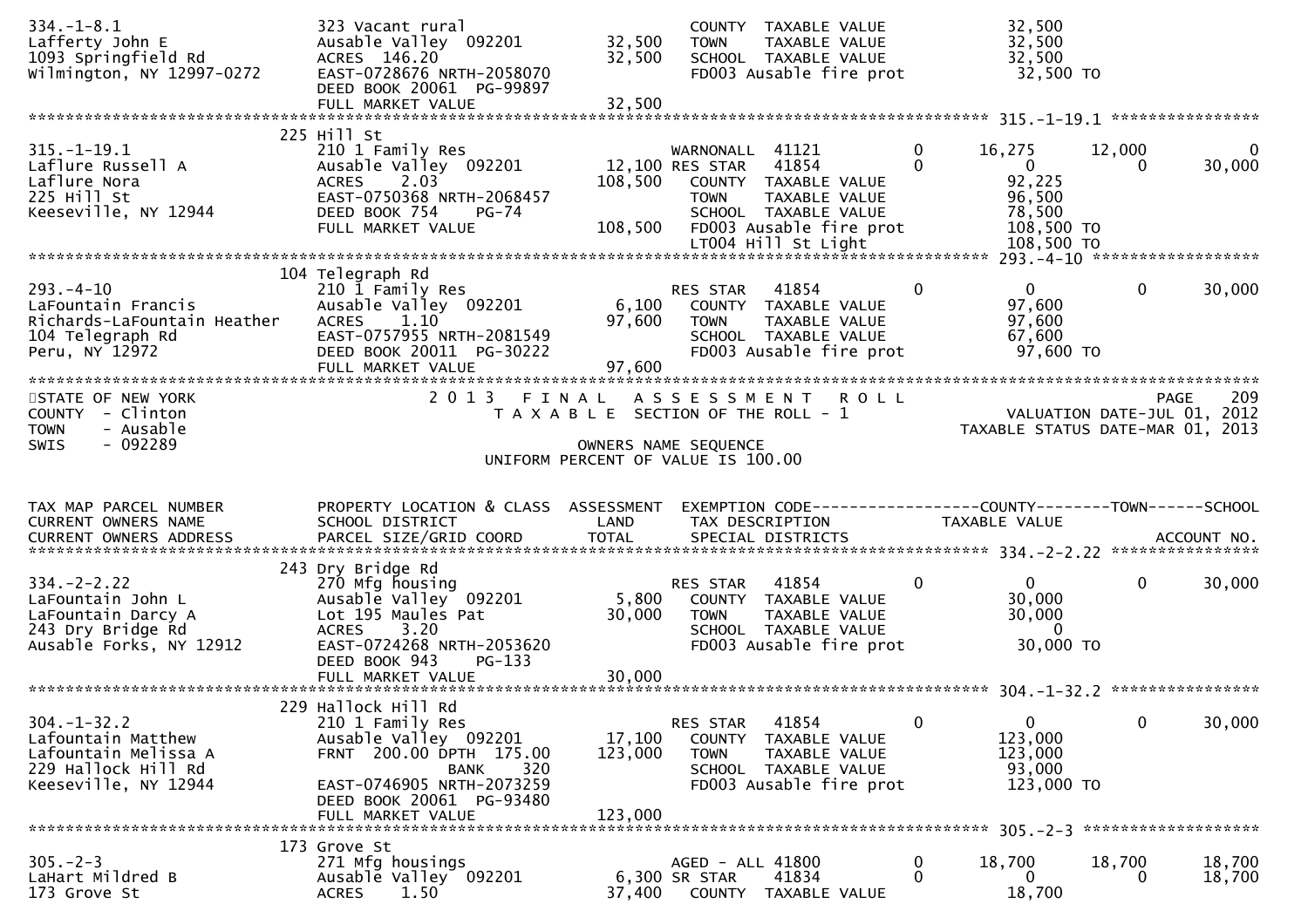| Keeseville, NY 12944                                                                                                                                          | EAST-0757153 NRTH-2073642                                                                                                         |              | TAXABLE VALUE<br><b>TOWN</b>                                                    |                                                                 | 18,700                 |              |              |
|---------------------------------------------------------------------------------------------------------------------------------------------------------------|-----------------------------------------------------------------------------------------------------------------------------------|--------------|---------------------------------------------------------------------------------|-----------------------------------------------------------------|------------------------|--------------|--------------|
| 0 1112347<br>DEED BOOK 606 PG-6 57,400 SCHOOL TAXABLE VALUE<br>FULL MARKET VALUE 37,400 FD003 Ausable fire prot 37,400 TO Franche 37,400 TO FULL MARKET VALUE |                                                                                                                                   |              |                                                                                 |                                                                 |                        |              |              |
|                                                                                                                                                               |                                                                                                                                   |              |                                                                                 |                                                                 |                        |              |              |
|                                                                                                                                                               | 119 Hill St                                                                                                                       |              |                                                                                 |                                                                 |                        |              |              |
| $315. - 3 - 19$                                                                                                                                               | י בושט Res<br>Ausable Valley 092201<br>ACRES 2 אם מצאת ה                                                                          | RE<br>12,300 | 41854<br>RES STAR                                                               | $\mathbf{0}$                                                    | $\overline{0}$         | $\mathbf{0}$ | 30,000       |
| R<br>H<br>IV 17944<br>Lahue Daniel R                                                                                                                          |                                                                                                                                   |              | COUNTY TAXABLE VALUE                                                            |                                                                 | 161,000                |              |              |
| Lahue Judith H<br>119 Hill St                                                                                                                                 | EAST-0753611 NRTH-2068076                                                                                                         | 161,000      | <b>TOWN</b><br>TAXABLE VALUE<br>SCHOOL TAXABLE VALUE                            |                                                                 | 161,000<br>131,000     |              |              |
| Keeseville, NY 12944                                                                                                                                          | DEED BOOK 20072 PG-7657                                                                                                           |              | FD003 Ausable fire prot                                                         |                                                                 | 161,000 TO             |              |              |
|                                                                                                                                                               |                                                                                                                                   |              |                                                                                 |                                                                 |                        |              |              |
|                                                                                                                                                               |                                                                                                                                   |              |                                                                                 |                                                                 |                        |              |              |
|                                                                                                                                                               | 156 Hill St<br>Hill St<br>210 1 Family Res WARNUNAL<br>Ausable Valley 092201 7,700 SR STAR<br>Ausable Valley 092201 72,000 COUNTY |              |                                                                                 |                                                                 |                        |              |              |
| $315. - 3 - 37$                                                                                                                                               |                                                                                                                                   |              | WARNONALL 41121                                                                 | 0                                                               | 10,800                 | 10,800       | $\mathbf{0}$ |
| Lahue Harry                                                                                                                                                   |                                                                                                                                   |              | 41834<br>72,000 COUNTY TAXABLE VALUE                                            | $\Omega$                                                        | $\mathbf{0}$<br>61,200 | $\Omega$     | 63,300       |
| Lahue Clara<br>156 Hill St                                                                                                                                    | BANK                                                                                                                              |              | TAXABLE VALUE<br><b>TOWN</b>                                                    |                                                                 | 61,200                 |              |              |
| Keeseville, NY 12944                                                                                                                                          | EAST-0752245 NRTH-2068384                                                                                                         |              | SCHOOL TAXABLE VALUE                                                            |                                                                 | 8,700                  |              |              |
|                                                                                                                                                               | $PG-95$<br>DEED BOOK 543                                                                                                          |              | FD003 Ausable fire prot                                                         |                                                                 | 72,000 TO              |              |              |
|                                                                                                                                                               |                                                                                                                                   |              |                                                                                 |                                                                 |                        |              |              |
|                                                                                                                                                               |                                                                                                                                   |              |                                                                                 |                                                                 |                        |              |              |
| STATE OF NEW YORK                                                                                                                                             |                                                                                                                                   |              | 2013 FINAL ASSESSMENT ROLL                                                      |                                                                 |                        | <b>PAGE</b>  | 210          |
| COUNTY - Clinton<br><b>TOWN</b><br>- Ausable                                                                                                                  |                                                                                                                                   |              | T A X A B L E SECTION OF THE ROLL - 1                                           | VALUATION DATE-JUL 01, 2012<br>TAXABLE STATUS DATE-MAR 01, 2013 |                        |              |              |
| - 092289<br><b>SWIS</b>                                                                                                                                       |                                                                                                                                   |              | OWNERS NAME SEQUENCE                                                            |                                                                 |                        |              |              |
|                                                                                                                                                               |                                                                                                                                   |              | UNIFORM PERCENT OF VALUE IS 100.00                                              |                                                                 |                        |              |              |
|                                                                                                                                                               |                                                                                                                                   |              |                                                                                 |                                                                 |                        |              |              |
|                                                                                                                                                               |                                                                                                                                   |              |                                                                                 |                                                                 |                        |              |              |
| TAX MAP PARCEL NUMBER<br>CURRENT OWNERS NAME                                                                                                                  | PROPERTY LOCATION & CLASS ASSESSMENT<br>SCHOOL DISTRICT                                                                           | LAND         | EXEMPTION CODE-----------------COUNTY-------TOWN------SCHOOL<br>TAX DESCRIPTION |                                                                 | TAXABLE VALUE          |              |              |
|                                                                                                                                                               |                                                                                                                                   |              |                                                                                 |                                                                 |                        |              |              |
|                                                                                                                                                               |                                                                                                                                   |              |                                                                                 |                                                                 |                        |              |              |
|                                                                                                                                                               | 1229 Rt 9N                                                                                                                        |              |                                                                                 |                                                                 |                        |              |              |
| $335. - 1 - 5.1$                                                                                                                                              | 240 Rural res                                                                                                                     |              | COUNTY TAXABLE VALUE                                                            |                                                                 | 165,000                |              |              |
| LaHut Mary                                                                                                                                                    | Ausable Valley 092201                                                                                                             | 50,000       | TAXABLE VALUE<br><b>TOWN</b>                                                    |                                                                 | 165,000                |              |              |
| LaHut Revocable Trust of 2001 Lot 12<br>122 Driftwood Rd                                                                                                      | ACRES 87.00                                                                                                                       | 165,000      | SCHOOL TAXABLE VALUE<br>FD003 Ausable fire prot                                 |                                                                 | 165,000<br>165,000 TO  |              |              |
| Moultonborough, NH 03254                                                                                                                                      | EAST-0735467 NRTH-2055106                                                                                                         |              |                                                                                 |                                                                 |                        |              |              |
|                                                                                                                                                               | DEED BOOK 20011 PG-34691                                                                                                          |              |                                                                                 |                                                                 |                        |              |              |
|                                                                                                                                                               | FULL MARKET VALUE                                                                                                                 | 165,000      |                                                                                 |                                                                 |                        |              |              |
|                                                                                                                                                               |                                                                                                                                   |              |                                                                                 |                                                                 |                        |              |              |
|                                                                                                                                                               | 763 Hallock Hill Rd                                                                                                               |              |                                                                                 | $\mathbf{0}$                                                    |                        |              | 63,300       |
| $303 - 2 - 44$<br>LaMar Leonard L                                                                                                                             | 210 1 Family Res<br>Ausable Valley 092201                                                                                         |              | 41834<br>SR STAR<br>3,900 COUNTY TAXABLE VALUE                                  |                                                                 | 0<br>85,800            | $\mathbf{0}$ |              |
| 763 Hallock Hill Rd                                                                                                                                           | FRNT 132.00 DPTH 305.00                                                                                                           | 85,800       | <b>TOWN</b><br>TAXABLE VALUE                                                    |                                                                 | 85,800                 |              |              |
| Peru, NY 12972                                                                                                                                                | EAST-0734923 NRTH-2074407                                                                                                         |              | SCHOOL TAXABLE VALUE                                                            |                                                                 | 22,500                 |              |              |
|                                                                                                                                                               | DEED BOOK 870<br>PG-326                                                                                                           |              | FD003 Ausable fire prot                                                         |                                                                 | 85,800 TO              |              |              |
|                                                                                                                                                               | FULL MARKET VALUE                                                                                                                 | 85,800       |                                                                                 |                                                                 |                        |              |              |
|                                                                                                                                                               |                                                                                                                                   |              |                                                                                 |                                                                 |                        |              |              |
| $315. - 3 - 6$                                                                                                                                                | 189 Hill St<br>210 1 Family Res                                                                                                   |              | 41834<br>SR STAR                                                                | 0                                                               | $\overline{0}$         | $\bf{0}$     | 63,300       |
| Lamoy Phyllis                                                                                                                                                 | Ausable Valley 092201                                                                                                             | 8,700        | COUNTY TAXABLE VALUE                                                            |                                                                 | 115,200                |              |              |
| 189 Hill St                                                                                                                                                   | FRNT 100.00 DPTH 250.00                                                                                                           | 115,200      | TAXABLE VALUE<br><b>TOWN</b>                                                    |                                                                 | 115,200                |              |              |
| PO Box 165                                                                                                                                                    | EAST-0751499 NRTH-2068127                                                                                                         |              | SCHOOL TAXABLE VALUE                                                            |                                                                 | 51,900                 |              |              |
| Keeseville, NY 12944                                                                                                                                          |                                                                                                                                   |              |                                                                                 |                                                                 |                        |              |              |
|                                                                                                                                                               | DEED BOOK 631<br><b>PG-42</b>                                                                                                     |              | FD003 Ausable fire prot                                                         |                                                                 | 115,200 TO             |              |              |
|                                                                                                                                                               | FULL MARKET VALUE                                                                                                                 | 115,200      | LT004 Hill St Light                                                             |                                                                 | 115,200 TO             |              |              |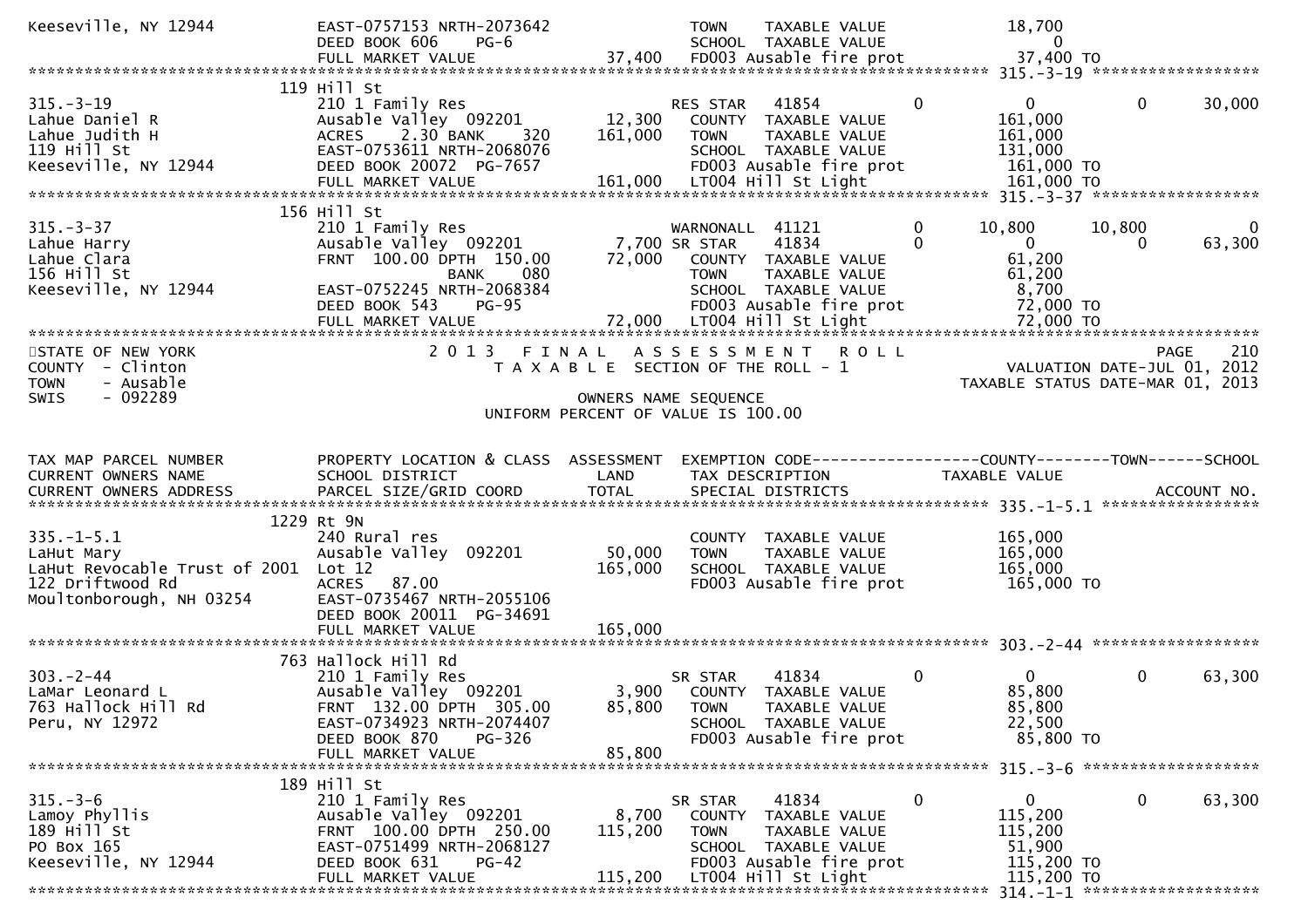| $314. - 1 - 1$<br>Lange Joan<br>PO Box 348<br>Peru, NY 12972                                    | 811 Clintonville Rd<br>210 1 Family Res<br>Ausable Valley 092201<br>FRNT 200.00 DPTH 200.00<br>EAST-0731733 NRTH-2072628<br>DEED BOOK 588<br><b>PG-68</b><br>FULL MARKET VALUE                                     | 4,500<br>71,900<br>71,900                                                                                    | SR STAR<br><b>TOWN</b> | 41834<br>COUNTY TAXABLE VALUE<br>TAXABLE VALUE<br>SCHOOL TAXABLE VALUE<br>FD003 Ausable fire prot | $\mathbf{0}$                                                                    | $\overline{0}$<br>71,900<br>71,900<br>8,600<br>71,900 TO | $\mathbf{0}$                                                                   | 63,300 |
|-------------------------------------------------------------------------------------------------|--------------------------------------------------------------------------------------------------------------------------------------------------------------------------------------------------------------------|--------------------------------------------------------------------------------------------------------------|------------------------|---------------------------------------------------------------------------------------------------|---------------------------------------------------------------------------------|----------------------------------------------------------|--------------------------------------------------------------------------------|--------|
| $293. -4 - 2.2$<br>LaPlante Rodney P<br>LaPlante Pamela B<br>146 Telegraph Rd<br>Peru, NY 12972 | 146 Telegraph Rd<br>270 Mfg housing<br>Ausable Valley 092201<br>1.00<br><b>ACRES</b><br>EAST-0758185 NRTH-2082611<br>DEED BOOK 20041 PG-65269<br>FULL MARKET VALUE                                                 | 6,000<br>42,000<br>42,000                                                                                    | <b>TOWN</b>            | COUNTY TAXABLE VALUE<br>TAXABLE VALUE<br>SCHOOL TAXABLE VALUE<br>FD003 Ausable fire prot          |                                                                                 | 42,000<br>42,000<br>42,000<br>42,000 TO                  | ****************                                                               |        |
| $315. - 2 - 22.1$<br>LaPorte Sherwood Jr<br>150 O'Toole Ln<br>Keene, NY 12942                   | Rt 22<br>$314$ Rural vac<10<br>Ausable Valley 092201<br><b>ACRES</b><br>3.60<br>EAST-0754017 NRTH-2071200<br>DEED BOOK 846<br>PG-342<br>FULL MARKET VALUE                                                          | 7,600<br>7,600<br>7,600                                                                                      | <b>TOWN</b>            | COUNTY TAXABLE VALUE<br>TAXABLE VALUE<br>SCHOOL TAXABLE VALUE<br>FD003 Ausable fire prot          |                                                                                 | 7,600<br>7,600<br>7,600<br>7,600 TO                      |                                                                                |        |
| STATE OF NEW YORK<br>COUNTY - Clinton<br>- Ausable<br><b>TOWN</b><br>- 092289<br><b>SWIS</b>    | 2 0 1 3                                                                                                                                                                                                            | FINAL<br>T A X A B L E SECTION OF THE ROLL - 1<br>OWNERS NAME SEQUENCE<br>UNIFORM PERCENT OF VALUE IS 100.00 | ASSESSMENT ROLL        |                                                                                                   |                                                                                 |                                                          | <b>PAGE</b><br>VALUATION DATE-JUL 01, 2012<br>TAXABLE STATUS DATE-MAR 01, 2013 | 211    |
| TAX MAP PARCEL NUMBER<br>CURRENT OWNERS NAME<br>CURRENT OWNERS ADDRESS                          | PROPERTY LOCATION & CLASS ASSESSMENT<br>SCHOOL DISTRICT<br>PARCEL SIZE/GRID COORD                                                                                                                                  | LAND<br><b>TOTAL</b>                                                                                         |                        | TAX DESCRIPTION<br>SPECIAL DISTRICTS                                                              | EXEMPTION CODE------------------COUNTY--------TOWN------SCHOOL<br>TAXABLE VALUE |                                                          | ACCOUNT NO.                                                                    |        |
| $335. - 1 - 7.2$<br>Larsen Victoria L<br>1031 Rt 9N<br>Keeseville, NY 12944                     | Rt 9N<br>$314$ Rural vac<10<br>Ausable Valley 092201<br>Lot 11 Platts River Loc<br>Map 2006191379 Svenson Lo<br><b>ACRES</b><br>5.01<br>EAST-0736066 NRTH-2057569<br>DEED BOOK 20092 PG-27351<br>FULL MARKET VALUE | 18,000<br>18,000<br>18,000                                                                                   | <b>TOWN</b>            | COUNTY TAXABLE VALUE<br>TAXABLE VALUE<br>SCHOOL TAXABLE VALUE<br>FD003 Ausable fire prot          |                                                                                 | 18,000<br>18,000<br>18,000<br>18,000 TO                  |                                                                                |        |
|                                                                                                 |                                                                                                                                                                                                                    |                                                                                                              |                        |                                                                                                   |                                                                                 |                                                          |                                                                                |        |
| $335. - 1 - 7.3$<br>Larsen Victoria L<br>1031 Rt 9N                                             | Rt 9N<br>312 Vac w/imprv                                                                                                                                                                                           | 15,000                                                                                                       | <b>TOWN</b>            | COUNTY TAXABLE VALUE<br>TAXABLE VALUE                                                             |                                                                                 | 17,000<br>17,000                                         |                                                                                |        |
| Keeseville, NY 12944                                                                            | Ausable Valley 092201<br>Lot 11 Platts River Loc<br>Map 2006191379 Svenson Lo<br>5.04<br><b>ACRES</b><br>EAST-0736275 NRTH-2057597<br>DEED BOOK 20092 PG-27351<br>FULL MARKET VALUE                                | 17,000<br>17,000                                                                                             |                        | SCHOOL TAXABLE VALUE<br>FD003 Ausable fire prot                                                   |                                                                                 | 17,000<br>17,000 TO                                      |                                                                                |        |
| $304. -2 - 3.4$                                                                                 | 43 Telegraph Rd<br>210 1 Family Res                                                                                                                                                                                |                                                                                                              | RES STAR               | 41854                                                                                             | $\mathbf 0$                                                                     | $\overline{0}$                                           | $\mathbf{0}$                                                                   | 30,000 |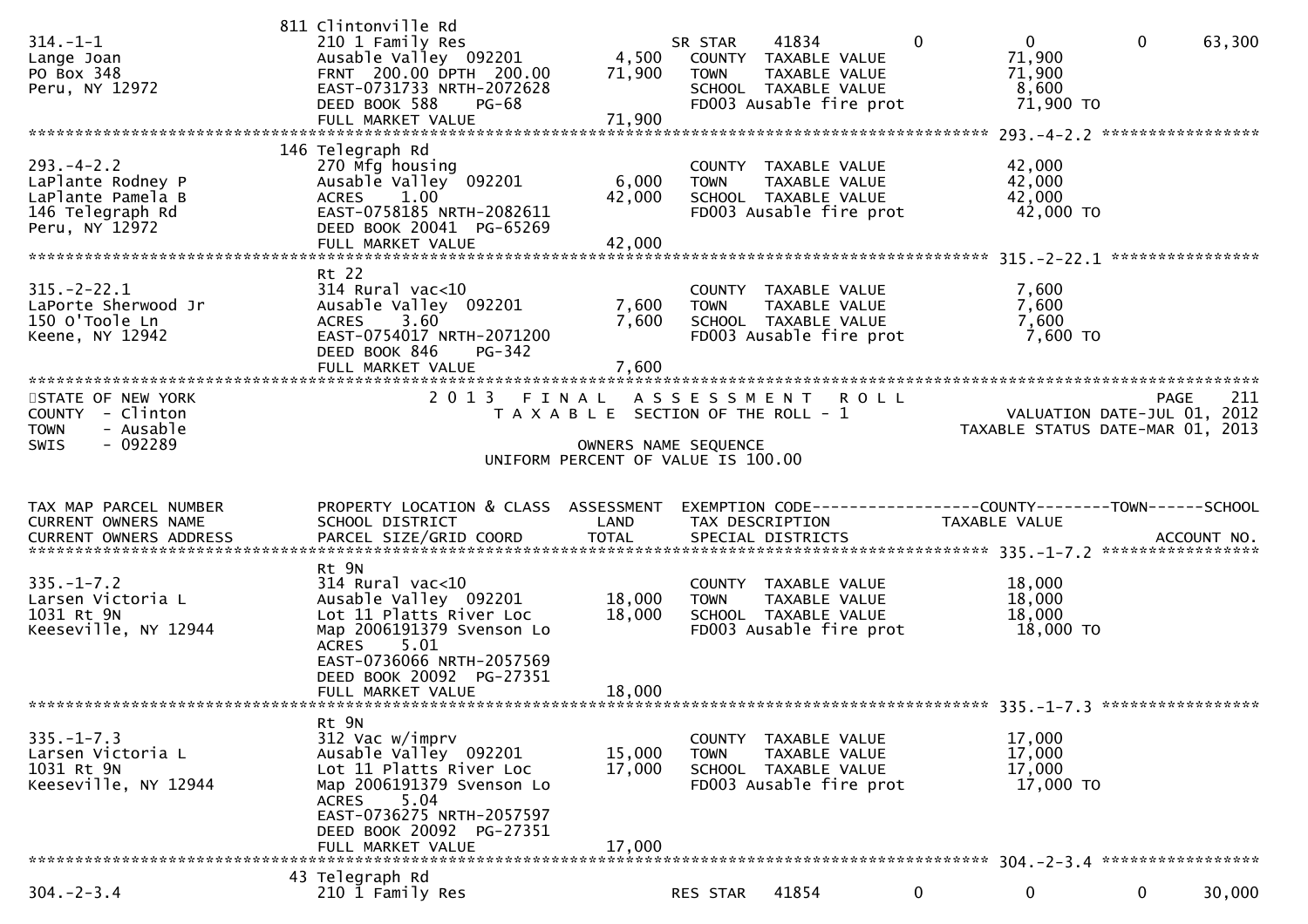| Lasher Theodore J<br>Lasher Bonnie<br>PO Box 191<br>Keeseville, NY 12944                                                                 | Ausable Valley 092201<br>Lot 8<br><b>ACRES</b><br>3.20<br>EAST-0757068 NRTH-2080164<br>DEED BOOK 738<br>$PG-57$                                                        | 7,300<br>77,900                       | <b>TOWN</b>                                     | COUNTY TAXABLE VALUE<br>TAXABLE VALUE<br>SCHOOL TAXABLE VALUE<br>FD003 Ausable fire prot               |          | 77,900<br>77,900<br>47,900<br>77,900 TO                                        |                       |                       |
|------------------------------------------------------------------------------------------------------------------------------------------|------------------------------------------------------------------------------------------------------------------------------------------------------------------------|---------------------------------------|-------------------------------------------------|--------------------------------------------------------------------------------------------------------|----------|--------------------------------------------------------------------------------|-----------------------|-----------------------|
|                                                                                                                                          |                                                                                                                                                                        |                                       |                                                 |                                                                                                        |          |                                                                                |                       |                       |
| 294.10-1-27<br>Latinville James N<br>PO Box 1044<br>Plattsburgh, NY 12901                                                                | 26 Ausable Beach Rd<br>210 1 Family Res<br>Peru Central 094001<br>FRNT 100.00 DPTH 97.31<br>EAST-0771710 NRTH-2085788<br>DEED BOOK 20132 PG-53988<br>FULL MARKET VALUE | 23,000<br>135,000<br>135,000          | <b>TOWN</b>                                     | COUNTY TAXABLE VALUE<br>TAXABLE VALUE<br>SCHOOL TAXABLE VALUE<br>FD003 Ausable fire prot               |          | 135,000<br>135,000<br>135,000<br>135,000 TO                                    |                       |                       |
|                                                                                                                                          |                                                                                                                                                                        |                                       |                                                 |                                                                                                        |          |                                                                                |                       |                       |
| $315. -2 - 17.2$                                                                                                                         | 18 Basket Ave<br>210 1 Family Res<br>Ausable Valley 092201<br>FRNT 262.20 DPTH 212.89<br>EAST-0754796 NRTH-2070312<br>DEED BOOK 20001 PG-19471                         | 6,200<br>69,000                       | RES STAR 41854<br><b>TOWN</b>                   | COUNTY TAXABLE VALUE<br>TAXABLE VALUE<br>SCHOOL TAXABLE VALUE<br>FD003 Ausable fire prot               | $\Omega$ | $\mathbf{0}$<br>69,000<br>69,000<br>39,000<br>69,000 TO                        | $\mathbf{0}$          | 30,000                |
|                                                                                                                                          |                                                                                                                                                                        |                                       |                                                 |                                                                                                        |          |                                                                                |                       |                       |
| STATE OF NEW YORK<br>COUNTY - Clinton<br><b>TOWN</b><br>- Ausable                                                                        | 2013 FINAL ASSESSMENT ROLL                                                                                                                                             | T A X A B L E SECTION OF THE ROLL - 1 |                                                 |                                                                                                        |          | VALUATION DATE-JUL 01, 2012<br>TAXABLE STATUS DATE-MAR 01, 2013                |                       | 212<br>PAGE           |
| - 092289<br><b>SWIS</b>                                                                                                                  |                                                                                                                                                                        | UNIFORM PERCENT OF VALUE IS 100.00    | OWNERS NAME SEQUENCE                            |                                                                                                        |          |                                                                                |                       |                       |
| TAX MAP PARCEL NUMBER<br>CURRENT OWNERS NAME<br>CURRENT OWNERS ADDRESS PARCEL SIZE/GRID COORD TOTAL SPECIAL DISTRICTS (2015) ACCOUNT NO. | PROPERTY LOCATION & CLASS ASSESSMENT<br>SCHOOL DISTRICT                                                                                                                | <b>Example 18 The LAND</b>            |                                                 | TAX DESCRIPTION                                                                                        |          | EXEMPTION CODE------------------COUNTY-------TOWN------SCHOOL<br>TAXABLE VALUE |                       |                       |
|                                                                                                                                          | 1942 Rt 22                                                                                                                                                             |                                       |                                                 |                                                                                                        |          |                                                                                |                       |                       |
| $315. - 2 - 5$<br>Lattrell Joanne R<br>Lattrell Robert J<br>1942 Rt 22<br>Keeseville, NY 12944                                           | 210 1 Family Res<br>Ausable Valley 092201<br>3.00 BANK<br><b>ACRES</b><br>EAST-0754498 NRTH-2071665<br>DEED BOOK 713<br><b>PG-20</b>                                   | 7,200<br>84,100                       | RES STAR                                        | 41854<br>COUNTY TAXABLE VALUE<br>TOWN TAXABLE VALUE<br>SCHOOL TAXABLE VALUE<br>FD003 Ausable fire prot | 0        | $\mathbf{0}$<br>84,100<br>84,100<br>54,100<br>84,100 TO                        | $\overline{0}$        | 30,000                |
|                                                                                                                                          |                                                                                                                                                                        |                                       |                                                 |                                                                                                        |          |                                                                                |                       |                       |
| $315. -2 - 3$<br>Laundree Gerald R<br>1960 Rt 22<br>Keeseville, NY 12944                                                                 | 1960 Rt 22<br>210 1 Family Res<br>Ausable Valley 092201<br>1.00<br><b>ACRES</b><br>EAST-0754033 NRTH-2071880<br>DEED BOOK 911<br>PG-316<br>FULL MARKET VALUE           | 105,300<br>105,300                    | WARCOMALL 41131<br>6,000 SR STAR<br><b>TOWN</b> | 41834<br>COUNTY TAXABLE VALUE<br>TAXABLE VALUE<br>SCHOOL TAXABLE VALUE<br>FD003 Ausable fire prot      | 0<br>0   | 26,325<br>$\mathbf{0}$<br>78,975<br>85,300<br>42,000<br>105,300 TO             | 20,000<br>$\mathbf 0$ | $\mathbf 0$<br>63,300 |
| $334. -2 - 1.1$<br>LaVallee Donald<br>PO Box 92<br>Ausable Forks, NY 12912                                                               | 263 Dry Bridge Rd<br>240 Rural res<br>Ausable Valley 092201<br>6.80<br><b>ACRES</b><br>EAST-0723923 NRTH-2052629<br>DEED BOOK 988<br>PG-184                            | 20,900<br>226,700                     | RES STAR<br>COUNTY<br><b>TOWN</b>               | 41854<br>TAXABLE VALUE<br>TAXABLE VALUE<br>SCHOOL TAXABLE VALUE<br>FD003 Ausable fire prot             | 0        | 0<br>226,700<br>226,700<br>196,700<br>226,700 TO                               | $\mathbf 0$           | 30,000                |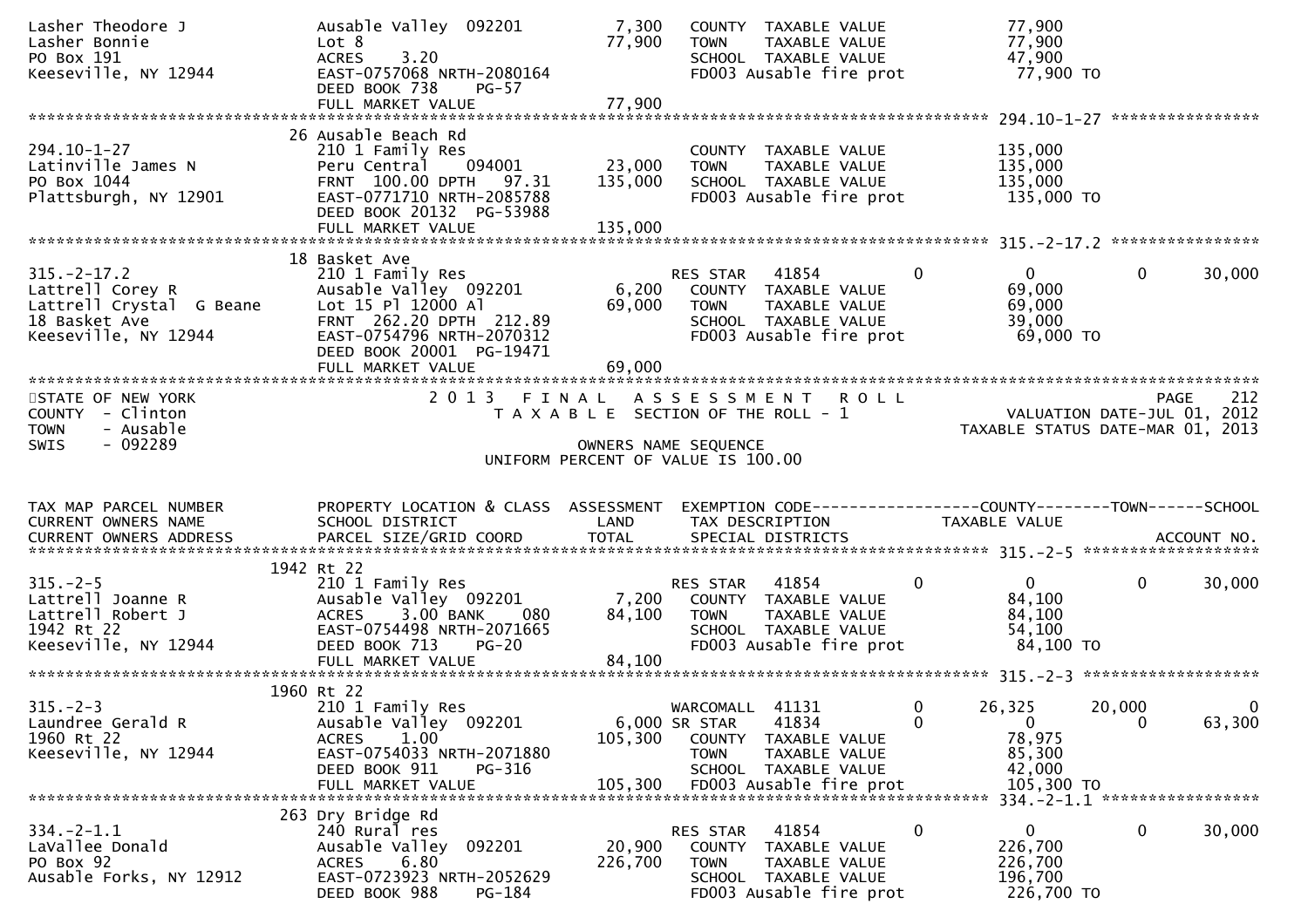| $334. - 2 - 1.2$<br>LaVallee Donald J<br>PO Box 92<br>Ausable Forks, NY 12912                      | Dry Bridge Rd<br>$314$ Rural vac<10<br>Ausable Valley 092201<br>7.30<br><b>ACRES</b><br>EAST-0723840 NRTH-2052567<br>DEED BOOK 20112 PG-42727<br>FULL MARKET VALUE                     | 12,800<br>12,800<br>12,800 | COUNTY TAXABLE VALUE<br>TAXABLE VALUE<br><b>TOWN</b><br>SCHOOL TAXABLE VALUE<br>FD003 Ausable fire prot | 12,800<br>12,800<br>12,800<br>12,800 TO                                       |
|----------------------------------------------------------------------------------------------------|----------------------------------------------------------------------------------------------------------------------------------------------------------------------------------------|----------------------------|---------------------------------------------------------------------------------------------------------|-------------------------------------------------------------------------------|
|                                                                                                    |                                                                                                                                                                                        |                            |                                                                                                         |                                                                               |
| $334. - 2 - 2.1$<br>LaVallee Donald J<br>PO Box 92<br>Ausable Forks, NY 12912                      | Dry Bridge Rd<br>312 Vac w/imprv<br>Ausable Valley 092201<br>ACRES 22.20<br>EAST-0723338 NRTH-2052580<br>DEED BOOK 20112 PG-42729<br>FULL MARKET VALUE                                 | 18,400<br>48,000<br>48,000 | COUNTY TAXABLE VALUE<br>TAXABLE VALUE<br><b>TOWN</b><br>SCHOOL TAXABLE VALUE<br>FD003 Ausable fire prot | 48,000<br>48,000<br>48,000<br>48,000 TO                                       |
|                                                                                                    | Dry Bridge Rd                                                                                                                                                                          |                            |                                                                                                         |                                                                               |
| $334. - 2 - 2.25$<br>LaVallee Donald J<br>PO Box 92<br>Ausable Forks, NY 12912-0092                | $314$ Rural vac<10<br>Ausable Valley 092201<br>7.02<br><b>ACRES</b><br>EAST-0724433 NRTH-2053009<br>DEED BOOK 98001 PG-02575<br>FULL MARKET VALUE                                      | 5,900<br>5,900<br>5,900    | COUNTY TAXABLE VALUE<br><b>TOWN</b><br>TAXABLE VALUE<br>SCHOOL TAXABLE VALUE<br>FD003 Ausable fire prot | 5,900<br>5,900<br>5,900<br>5,900 TO                                           |
|                                                                                                    |                                                                                                                                                                                        |                            |                                                                                                         |                                                                               |
| STATE OF NEW YORK<br>COUNTY - Clinton                                                              | 2 0 1 3<br>FINAL                                                                                                                                                                       |                            | ASSESSMENT ROLL<br>T A X A B L E SECTION OF THE ROLL - 1                                                | 213<br><b>PAGE</b><br>2012<br>VALUATION DATE-JUL 01,                          |
| <b>TOWN</b><br>- Ausable<br>$-092289$<br><b>SWIS</b>                                               |                                                                                                                                                                                        | OWNERS NAME SEQUENCE       |                                                                                                         | TAXABLE STATUS DATE-MAR 01, 2013                                              |
|                                                                                                    |                                                                                                                                                                                        |                            | UNIFORM PERCENT OF VALUE IS 100.00                                                                      |                                                                               |
| TAX MAP PARCEL NUMBER<br>CURRENT OWNERS NAME                                                       | PROPERTY LOCATION & CLASS ASSESSMENT<br>SCHOOL DISTRICT                                                                                                                                | LAND                       | TAX DESCRIPTION                                                                                         | EXEMPTION CODE-----------------COUNTY-------TOWN------SCHOOL<br>TAXABLE VALUE |
|                                                                                                    |                                                                                                                                                                                        |                            |                                                                                                         |                                                                               |
| $334. - 2 - 28$<br>LaVallee Donald J<br>263 Dry Bridge Rd<br>PO Box 92<br>Ausable Forks, NY 12912  | Rt 9N<br>$322$ Rural vac $>10$<br>Ausable Valley 092201<br>Lot 196 Maules<br>ACRES 12.10<br>EAST-0720999 NRTH-2050482<br>DEED BOOK 20122 PG-50583                                      | 12,300<br>12,300           | COUNTY TAXABLE VALUE<br><b>TOWN</b><br>TAXABLE VALUE<br>SCHOOL TAXABLE VALUE<br>FD003 Ausable fire prot | 12,300<br>12,300<br>12,300<br>12,300 TO                                       |
|                                                                                                    | FULL MARKET VALUE                                                                                                                                                                      | 12,300                     |                                                                                                         |                                                                               |
|                                                                                                    | Rt 9                                                                                                                                                                                   |                            |                                                                                                         |                                                                               |
| $334 - 2 - 30.2$<br>LaVallee Donald J<br>263 Dry Bridge Rd<br>PO Box 92<br>Ausable Forks, NY 12912 | 323 Vacant rural<br>Ausable Valley 092201<br>Lot 195 & 196 Maules Pat<br>Old Railroad Bed<br>ACRES 14.20<br>EAST-0722589 NRTH-2051492<br>DEED BOOK 20122 PG-50584<br>FULL MARKET VALUE | 13,800<br>13,800<br>13,800 | COUNTY TAXABLE VALUE<br><b>TOWN</b><br>TAXABLE VALUE<br>SCHOOL TAXABLE VALUE<br>FD003 Ausable fire prot | 13,800<br>13,800<br>13,800<br>13,800 TO                                       |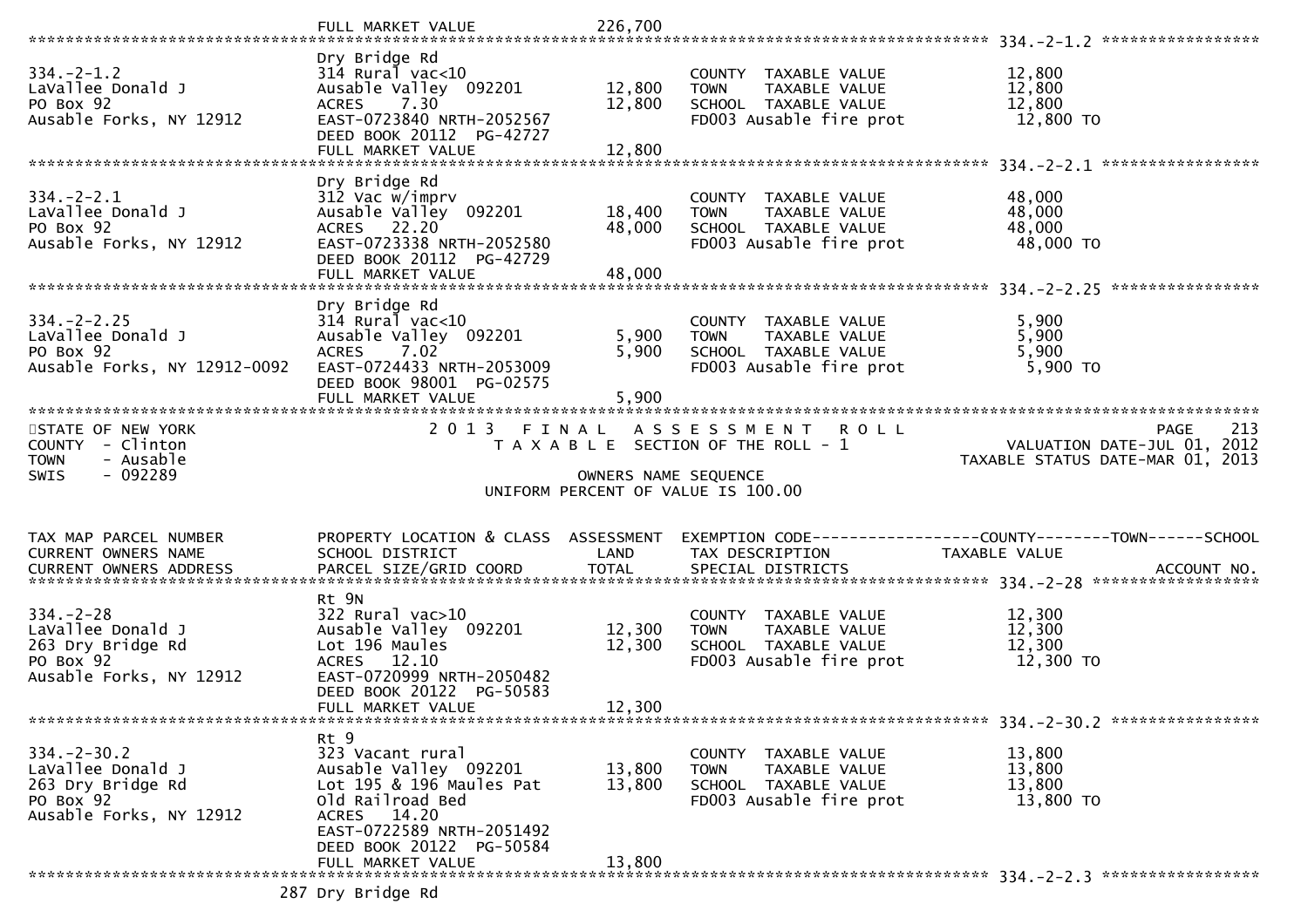| $334. -2 - 2.3$<br>LaVallee Donald T<br>PO Box 92<br>Ausable Forks, NY 12912       | 210 1 Family Res<br>Ausable Valley 092201<br>3.30<br><b>ACRES</b><br>EAST-0723142 NRTH-2053259<br>DEED BOOK 20112 PG-42728                                                   | 5,900<br>84,000             | COUNTY TAXABLE VALUE<br>TAXABLE VALUE<br><b>TOWN</b><br>SCHOOL TAXABLE VALUE<br>FD003 Ausable fire prot                                                       | 84,000<br>84,000<br>84,000<br>84,000 TO                                    |                        |
|------------------------------------------------------------------------------------|------------------------------------------------------------------------------------------------------------------------------------------------------------------------------|-----------------------------|---------------------------------------------------------------------------------------------------------------------------------------------------------------|----------------------------------------------------------------------------|------------------------|
|                                                                                    |                                                                                                                                                                              |                             |                                                                                                                                                               |                                                                            |                        |
| $335.1 - 1 - 31$<br>LaVallee Jeanne M<br>39 Lower Rd<br>Clintonville, NY 12924     | 39 Lower Rd<br>210 1 Family Res<br>Ausable Valley 092201<br>Parcel #4 Dugway Bridge<br>ACRES 1.30<br>EAST-0733722 NRTH-2053310<br>DEED BOOK 1024 PG-134<br>FULL MARKET VALUE | 4,700<br>112,000<br>112,000 | $\mathbf 0$<br>RES STAR 41854<br>COUNTY TAXABLE VALUE<br>TAXABLE VALUE<br>TOWN<br>SCHOOL TAXABLE VALUE<br>FD003 Ausable fire prot<br>LT003 Clintonville Light | $\overline{0}$<br>112,000<br>112,000<br>82,000<br>112,000 TO<br>112,000 TO | $\mathbf 0$<br>30,000  |
|                                                                                    |                                                                                                                                                                              |                             |                                                                                                                                                               |                                                                            |                        |
| $305.4 - 1 - 8$<br>Lavarnway Cindy<br>246 Picketts Corners Rd<br>Saranac, NY 12981 | 37 Old State Rd<br>484 1 use sm bld<br>Ausable Valley 092201<br>FRNT 118.83 DPTH 100.00<br>EAST-0763005 NRTH-2074813<br>DEED BOOK 20082 PG-16620<br>FULL MARKET VALUE        | 3,900<br>51,300<br>51,300   | COUNTY TAXABLE VALUE<br>TAXABLE VALUE<br><b>TOWN</b><br>SCHOOL TAXABLE VALUE<br>FD003 Ausable fire prot<br>LT006 Chasm                                        | 51,300<br>51,300<br>51,300<br>51,300 TO<br>51,300 TO                       |                        |
| STATE OF NEW YORK                                                                  |                                                                                                                                                                              |                             | 2013 FINAL ASSESSMENT ROLL                                                                                                                                    |                                                                            | 214<br>PAGE            |
| COUNTY - Clinton<br>- Ausable<br><b>TOWN</b>                                       |                                                                                                                                                                              |                             | T A X A B L E SECTION OF THE ROLL - 1                                                                                                                         | VALUATION DATE-JUL $01$ , 2012<br>TAXABLE STATUS DATE-MAR 01, 2013         |                        |
| $-092289$<br><b>SWIS</b>                                                           |                                                                                                                                                                              |                             | OWNERS NAME SEQUENCE                                                                                                                                          |                                                                            |                        |
|                                                                                    |                                                                                                                                                                              |                             | UNIFORM PERCENT OF VALUE IS 100.00                                                                                                                            |                                                                            |                        |
|                                                                                    |                                                                                                                                                                              |                             |                                                                                                                                                               |                                                                            |                        |
| TAX MAP PARCEL NUMBER<br>CURRENT OWNERS NAME<br><b>CURRENT OWNERS ADDRESS</b>      | PROPERTY LOCATION & CLASS ASSESSMENT<br>SCHOOL DISTRICT<br>PARCEL SIZE/GRID COORD                                                                                            | LAND<br><b>TOTAL</b>        | TAX DESCRIPTION<br>SPECIAL DISTRICTS                                                                                                                          | <b>TAXABLE VALUE</b>                                                       | ACCOUNT NO.            |
|                                                                                    | 256 Rt 9N                                                                                                                                                                    |                             |                                                                                                                                                               |                                                                            |                        |
| $315.4 - 1 - 1$<br>Law Robert<br>256 Rt 9N<br>Keeseville, NY 12944                 | 210 1 Family Res<br>Ausable Valley 092201<br>FRNT 100.00 DPTH 200.00<br>EAST-0753847 NRTH-2065341<br>PG-279<br>DEED BOOK 531                                                 | 8,500<br>74,900             | RES STAR 41854<br>0<br>COUNTY TAXABLE VALUE<br>TAXABLE VALUE<br><b>TOWN</b><br>SCHOOL TAXABLE VALUE<br>FD003 Ausable fire prot                                | $\overline{0}$<br>74,900<br>74,900<br>44,900<br>74,900 TO                  | $\mathbf{0}$<br>30,000 |
|                                                                                    |                                                                                                                                                                              |                             |                                                                                                                                                               |                                                                            |                        |
| $334.2 - 1 - 18$<br>Lawrence John                                                  | Sand Hill Rd<br>312 Vac w/imprv<br>Ausable Valley 092201                                                                                                                     | 2,900                       | COUNTY TAXABLE VALUE<br><b>TOWN</b><br>TAXABLE VALUE                                                                                                          | 4,900<br>4,900                                                             |                        |
| 31 Sand Hill Rd<br>Clintonville, NY 12924                                          | FRNT 64.00 DPTH 330.00<br>EAST-0731351 NRTH-2054422<br>DEED BOOK 1014 PG-81<br>FULL MARKET VALUE                                                                             | 4,900<br>4,900              | SCHOOL TAXABLE VALUE<br>FD003 Ausable fire prot<br>LT003 Clintonville Light                                                                                   | 4,900<br>4,900 TO<br>4,900 TO                                              |                        |
|                                                                                    | 31 Sand Hill Rd                                                                                                                                                              |                             |                                                                                                                                                               |                                                                            |                        |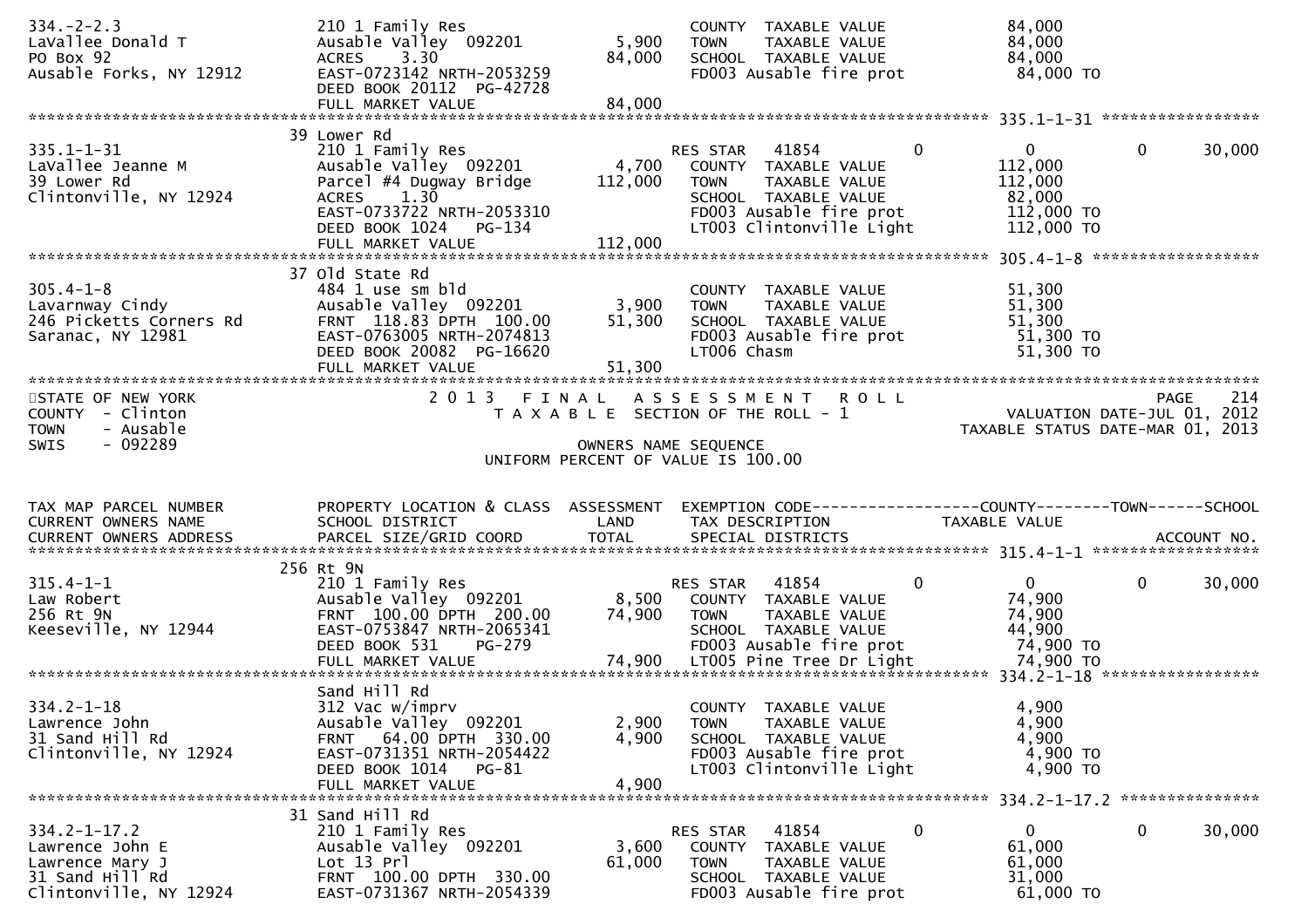|                                                                                                                      | DEED BOOK 98001 PG-01419<br>FULL MARKET VALUE                                                                                                                         | 61,000               | LT003 Clintonville Light                                                                                                                                                        | 61,000 TO                                                                                                                                                 |                |
|----------------------------------------------------------------------------------------------------------------------|-----------------------------------------------------------------------------------------------------------------------------------------------------------------------|----------------------|---------------------------------------------------------------------------------------------------------------------------------------------------------------------------------|-----------------------------------------------------------------------------------------------------------------------------------------------------------|----------------|
|                                                                                                                      |                                                                                                                                                                       |                      |                                                                                                                                                                                 |                                                                                                                                                           |                |
| $334.2 - 1 - 17.1$<br>Lawrence Life Use Barbara<br>Lawrence Patrick A<br>25 Sand Hill Rd<br>Clintonville, NY 12924 l | 25 Sand Hill Rd<br>210 1 Family Res<br>Ausable Valley 092201<br>FRNT 177.00 DPTH 196.00<br>EAST-0731449 NRTH-2054193<br>DEED BOOK 20011 PG-34726<br>FULL MARKET VALUE | 67,000               | WARCOMALL 41131<br>4,200 AGED - ALL 41800<br>41834<br>67,000 SR STAR<br>COUNTY TAXABLE VALUE<br><b>TOWN</b><br>TAXABLE VALUE<br>SCHOOL TAXABLE VALUE<br>FD003 Ausable fire prot | $\mathbf{0}$<br>16,750<br>16,750<br>25, 125<br>25,125<br>33,500<br>$\overline{0}$<br>33,500<br>$\Omega$<br>0<br>25,125<br>25,125<br>$\bf{0}$<br>67,000 TO | $\overline{0}$ |
|                                                                                                                      |                                                                                                                                                                       |                      |                                                                                                                                                                                 |                                                                                                                                                           |                |
| $334. - 2 - 5.2$<br>Lawrence Patrick<br>1648 Rt 9N<br>Ausable Forks, NY 12912                                        | 1648 Rt 9N<br>210 1 Family Res<br>Ausable Valley 092201<br>195 Maules<br><b>ACRES</b><br>4.20<br>EAST-0724933 NRTH-2051090<br>DEED BOOK 647<br>PG-332                 | 67,400               | RES STAR<br>41854<br>7,900 COUNTY TAXABLE VALUE<br><b>TOWN</b><br>TAXABLE VALUE<br>SCHOOL TAXABLE VALUE<br>FD003 Ausable fire prot                                              | $\mathbf{0}$<br>$\mathbf{0}$<br>$\mathbf{0}$<br>30,000<br>67,400<br>67,400<br>37,400<br>$67,400$ TO                                                       |                |
|                                                                                                                      | FULL MARKET VALUE                                                                                                                                                     | 67,400               |                                                                                                                                                                                 |                                                                                                                                                           |                |
| STATE OF NEW YORK<br>COUNTY - Clinton<br>- Ausable<br><b>TOWN</b><br>- 092289<br><b>SWIS</b>                         | 2013 FINAL                                                                                                                                                            | OWNERS NAME SEQUENCE | ASSESSMENT ROLL<br>T A X A B L E SECTION OF THE ROLL - 1<br>UNIFORM PERCENT OF VALUE IS 100.00                                                                                  | PAGE<br>VALUATION DATE-JUL 01, 2012<br>TAXABLE STATUS DATE-MAR 01, 2013                                                                                   | 215            |
|                                                                                                                      |                                                                                                                                                                       |                      |                                                                                                                                                                                 |                                                                                                                                                           |                |
|                                                                                                                      |                                                                                                                                                                       |                      |                                                                                                                                                                                 |                                                                                                                                                           |                |
| TAX MAP PARCEL NUMBER<br>CURRENT OWNERS NAME                                                                         | PROPERTY LOCATION & CLASS ASSESSMENT<br>SCHOOL DISTRICT                                                                                                               | LAND                 | TAX DESCRIPTION                                                                                                                                                                 | EXEMPTION CODE------------------COUNTY--------TOWN------SCHOOL<br>TAXABLE VALUE                                                                           |                |
|                                                                                                                      |                                                                                                                                                                       |                      |                                                                                                                                                                                 |                                                                                                                                                           |                |
| $334. -2 - 5.9$<br>Lawrence Patrick<br>Lawrence Cindy<br>1648 Rt 9N<br>Ausable Forks, NY 12912                       | 5 New Sweden Ln<br>270 Mfg housing<br>Ausable Valley 092201<br>FRNT 100.00 DPTH 300.00<br>EAST-0725562 NRTH-2051084<br>DEED BOOK 968<br>PG-312                        | 4,800<br>33,300      | COUNTY TAXABLE VALUE<br><b>TOWN</b><br>TAXABLE VALUE<br>SCHOOL TAXABLE VALUE<br>FD003 Ausable fire prot                                                                         | 33,300<br>33,300<br>33,300<br>33,300 TO                                                                                                                   |                |
|                                                                                                                      |                                                                                                                                                                       |                      |                                                                                                                                                                                 |                                                                                                                                                           |                |
| $334. -2 - 5.6$<br>Lawrence Patrick A<br>1648 Rt 9N<br>Ausable Forks, NY 12912                                       | 14 New Sweden Ln<br>270 Mfg housing<br>Ausable Valley 092201<br>FRNT 150.00 DPTH 191.00<br>EAST-0725556 NRTH-2051417<br>DEED BOOK 20051 PG-82297                      | 3,900<br>13,000      | COUNTY TAXABLE VALUE<br>TAXABLE VALUE<br><b>TOWN</b><br>SCHOOL TAXABLE VALUE<br>FD003 Ausable fire prot                                                                         | 13,000<br>13,000<br>13,000<br>13,000 TO                                                                                                                   |                |
|                                                                                                                      | FULL MARKET VALUE                                                                                                                                                     | 13,000               |                                                                                                                                                                                 |                                                                                                                                                           |                |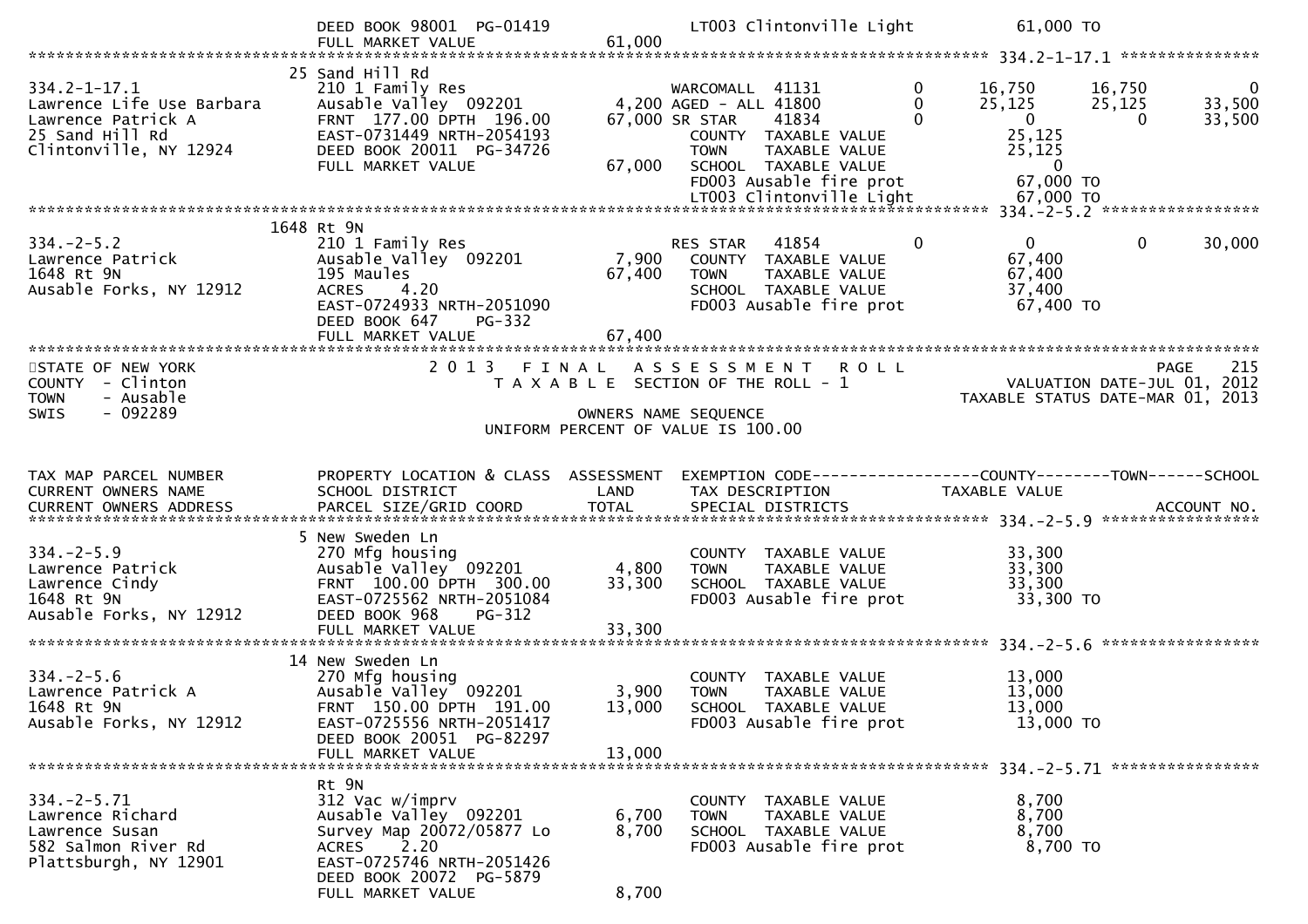| $334. - 2 - 6$<br>Lawrence Stephanie<br>1634 Rt 9N<br>AuSable Forks, NY 12912                 | 1634 Rt 9N<br>270 Mfg housing<br>Ausable Valley 092201<br>Lot 195 Maules Tract<br>3.10<br><b>ACRES</b><br>EAST-0725356 NRTH-2050888<br>DEED BOOK 20112 PG-40237                                                   | 7,200<br>58,000              | 41854<br>RES STAR<br>COUNTY TAXABLE VALUE<br>TAXABLE VALUE<br><b>TOWN</b><br>SCHOOL TAXABLE VALUE<br>FD003 Ausable fire prot                  | $\mathbf{0}$  | $\mathbf{0}$<br>$\mathbf{0}$<br>58,000<br>58,000<br>28,000<br>58,000 TO    | 30,000             |
|-----------------------------------------------------------------------------------------------|-------------------------------------------------------------------------------------------------------------------------------------------------------------------------------------------------------------------|------------------------------|-----------------------------------------------------------------------------------------------------------------------------------------------|---------------|----------------------------------------------------------------------------|--------------------|
|                                                                                               | 80 Plains Rd                                                                                                                                                                                                      |                              |                                                                                                                                               |               |                                                                            |                    |
| $294. - 1 - 22$<br>Leale Jeremy J<br>Leale Rita Y<br>80 Plains Rd<br>Peru, NY 12972           | 210 1 Family Res<br>Peru Central<br>094001<br>PLC 396 Lot 36<br>5.41 BANK<br>850<br><b>ACRES</b><br>EAST-0768589 NRTH-2083021<br>DEED BOOK 20051 PG-83333<br>FULL MARKET VALUE                                    | 26,500<br>250,000<br>250,000 | 41854<br>RES STAR<br>COUNTY TAXABLE VALUE<br>TAXABLE VALUE<br><b>TOWN</b><br>SCHOOL TAXABLE VALUE<br>FD003 Ausable fire prot                  | $\mathbf{0}$  | $\mathbf 0$<br>$\mathbf{0}$<br>250,000<br>250,000<br>220,000<br>250,000 TO | 30,000             |
|                                                                                               |                                                                                                                                                                                                                   |                              |                                                                                                                                               |               |                                                                            |                    |
| STATE OF NEW YORK<br>COUNTY - Clinton<br>- Ausable<br><b>TOWN</b><br>$-092289$<br>SWIS        | 2 0 1 3                                                                                                                                                                                                           | FINAL                        | ASSESSMENT ROLL<br>T A X A B L E SECTION OF THE ROLL - 1<br>OWNERS NAME SEQUENCE<br>UNIFORM PERCENT OF VALUE IS 100.00                        |               | VALUATION DATE-JUL 01, 2012<br>TAXABLE STATUS DATE-MAR 01, 2013            | 216<br><b>PAGE</b> |
|                                                                                               |                                                                                                                                                                                                                   |                              |                                                                                                                                               |               |                                                                            |                    |
| TAX MAP PARCEL NUMBER<br>CURRENT OWNERS NAME                                                  | PROPERTY LOCATION & CLASS ASSESSMENT<br>SCHOOL DISTRICT                                                                                                                                                           | LAND                         | EXEMPTION CODE-----------------COUNTY-------TOWN------SCHOOL<br>TAX DESCRIPTION                                                               | TAXABLE VALUE |                                                                            |                    |
|                                                                                               |                                                                                                                                                                                                                   |                              |                                                                                                                                               |               |                                                                            |                    |
| $305. - 1 - 2.17$<br>LeCuyer Michael<br>LeCuyer Anita<br>205 Grove St<br>Keeseville, NY 12944 | 205 Grove St<br>210 1 Family Res<br>Ausable Valley 092201<br>Lots 1 & 16 12000 Al<br>Survey Map 20082/12876<br>6.60<br><b>ACRES</b><br>EAST-0757032 NRTH-2074307<br>DEED BOOK 20112 PG-41203<br>FULL MARKET VALUE | 9,400<br>52,000<br>52,000    | 41854<br>RES STAR<br>COUNTY TAXABLE VALUE<br><b>TOWN</b><br>TAXABLE VALUE<br>SCHOOL TAXABLE VALUE<br>FD003 Ausable fire prot                  | $\mathbf 0$   | $\mathbf{0}$<br>$\mathbf 0$<br>52,000<br>52,000<br>22,000<br>52,000 TO     | 30,000             |
|                                                                                               |                                                                                                                                                                                                                   |                              |                                                                                                                                               |               |                                                                            |                    |
| $304. - 1 - 27.4$<br>LeFevre Gretchen<br>3 Union Rd<br>Peru, NY 12972                         | 3 Union Rd<br>210 1 Family Res<br>Ausable Valley 092201<br>5.70<br><b>ACRES</b><br>EAST-0745633 NRTH-2075953<br>DEED BOOK 20051 PG-86659<br>FULL MARKET VALUE                                                     | 14,800<br>88,400<br>88,400   | 41854<br>RES STAR<br>COUNTY TAXABLE VALUE<br><b>TOWN</b><br><b>TAXABLE VALUE</b><br><b>SCHOOL</b><br>TAXABLE VALUE<br>FD003 Ausable fire prot | 0             | $\mathbf{0}$<br>0<br>88,400<br>88,400<br>58,400<br>88,400 TO               | 30,000             |
|                                                                                               | 2428 Rt 22                                                                                                                                                                                                        |                              |                                                                                                                                               |               |                                                                            |                    |
| $304. - 1 - 7$<br>LeMay Aaron C<br>LeMay Kendall M<br>2428 Rt 22<br>Peru, NY 12972            | 210 1 Family Res<br>Ausable Valley 092201<br>1.10 BANK<br>ACRES<br>080<br>EAST-0750866 NRTH-2082947<br>DEED BOOK 20122 PG-48410<br>FULL MARKET VALUE                                                              | 8,100<br>142,000<br>142,000  | 41854<br>RES STAR<br>COUNTY TAXABLE VALUE<br><b>TOWN</b><br>TAXABLE VALUE<br>SCHOOL TAXABLE VALUE<br>FD003 Ausable fire prot                  | $\mathbf 0$   | 0<br>$\mathbf{0}$<br>142,000<br>142,000<br>112,000<br>142,000 TO           | 30,000             |
|                                                                                               | $2100 - + 22$                                                                                                                                                                                                     |                              |                                                                                                                                               |               |                                                                            |                    |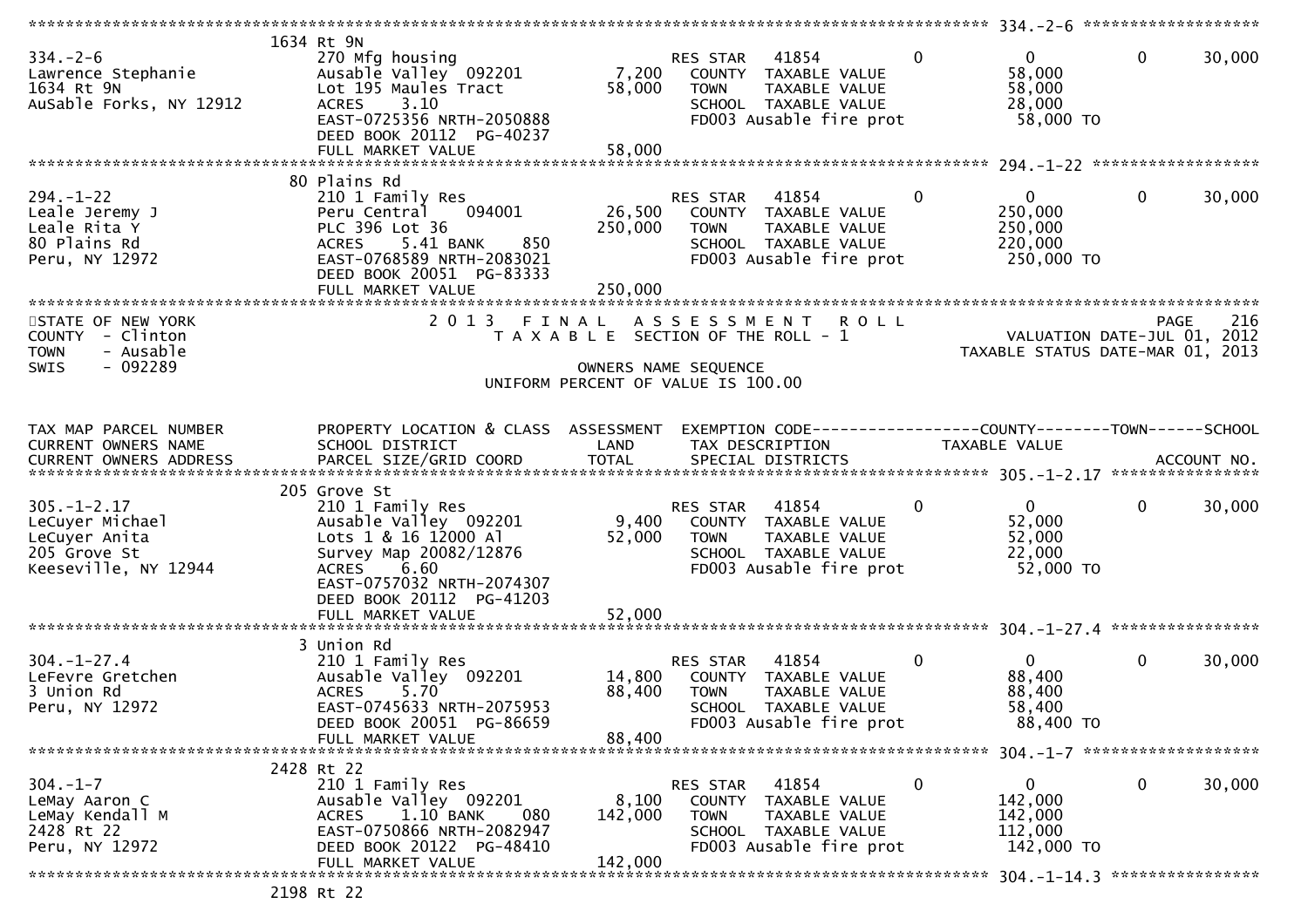| $304. - 1 - 14.3$<br>Lemieux Michael S     | 210 1 Family Res<br>Ausable Valley 092201            | 8,500                                       | RES STAR                                         | 41854<br>COUNTY TAXABLE VALUE                   | $\Omega$         | $\mathbf{0}$<br>137,700                                       | $\mathbf{0}$ | 30,000             |
|--------------------------------------------|------------------------------------------------------|---------------------------------------------|--------------------------------------------------|-------------------------------------------------|------------------|---------------------------------------------------------------|--------------|--------------------|
| Lemieux Annette                            | Lot 2 Pl 1600 Al                                     | 137,700                                     | <b>TOWN</b>                                      | TAXABLE VALUE                                   |                  | 137,700                                                       |              |                    |
| 2198 Rt 22<br>Keeseville, NY 12944-9612    | 1.60<br><b>ACRES</b><br>EAST-0751650 NRTH-2077080    |                                             |                                                  | SCHOOL TAXABLE VALUE<br>FD003 Ausable fire prot |                  | 107,700<br>137,700 TO                                         |              |                    |
|                                            | DEED BOOK 99001 PG-09226                             |                                             |                                                  |                                                 |                  |                                                               |              |                    |
|                                            | FULL MARKET VALUE                                    | 137,700                                     |                                                  |                                                 |                  |                                                               |              |                    |
| $304. - 1 - 44.32$                         | Union Rd                                             |                                             |                                                  |                                                 |                  |                                                               |              |                    |
| Leroux Nicholas LP                         | $314$ Rural vac<10<br>Ausable Valley 092201          | 15,300                                      | <b>TOWN</b>                                      | COUNTY TAXABLE VALUE<br>TAXABLE VALUE           |                  | 15,300<br>15,300                                              |              |                    |
| 3 Paula Way                                | Lot $13$ Pgl                                         | 15,300                                      |                                                  | SCHOOL TAXABLE VALUE                            |                  | 15,300                                                        |              |                    |
| Plattsburgh, NY 12901                      | survey 2009/222263<br>6.50<br><b>ACRES</b>           |                                             |                                                  | FD003 Ausable fire prot                         |                  | 15,300 TO                                                     |              |                    |
|                                            | EAST-0745986 NRTH-2078662                            |                                             |                                                  |                                                 |                  |                                                               |              |                    |
|                                            | DEED BOOK 20112 PG-44149<br>FULL MARKET VALUE        | 15,300                                      |                                                  |                                                 |                  |                                                               |              |                    |
|                                            |                                                      |                                             |                                                  |                                                 |                  |                                                               |              |                    |
| STATE OF NEW YORK<br>COUNTY - Clinton      | 2013 FINAL ASSESSMENT                                | T A X A B L E SECTION OF THE ROLL - 1       |                                                  |                                                 | <b>ROLL</b>      | VALUATION DATE-JUL $01$ , $2012$                              | PAGE         | 217                |
| - Ausable<br><b>TOWN</b>                   |                                                      |                                             |                                                  |                                                 |                  | TAXABLE STATUS DATE-MAR 01, 2013                              |              |                    |
| $-092289$<br>SWIS                          |                                                      | UNIFORM PERCENT OF VALUE IS 100.00          | OWNERS NAME SEQUENCE                             |                                                 |                  |                                                               |              |                    |
|                                            |                                                      |                                             |                                                  |                                                 |                  |                                                               |              |                    |
| TAX MAP PARCEL NUMBER                      | PROPERTY LOCATION & CLASS ASSESSMENT                 |                                             |                                                  |                                                 |                  | EXEMPTION CODE-----------------COUNTY--------TOWN------SCHOOL |              |                    |
| CURRENT OWNERS NAME                        | SCHOOL DISTRICT                                      | LAND                                        |                                                  | TAX DESCRIPTION                                 |                  | <b>TAXABLE VALUE</b>                                          |              |                    |
|                                            |                                                      |                                             |                                                  |                                                 |                  |                                                               |              |                    |
|                                            | 220 Telegraph Rd                                     |                                             |                                                  |                                                 |                  |                                                               |              |                    |
| $293 - 2 - 4.5$<br>Les Placement Goyer Inc | 270 Mfg housing<br>Ausable Valley 092201             | 19,100                                      | <b>TOWN</b>                                      | COUNTY TAXABLE VALUE<br>TAXABLE VALUE           |                  | 69,000<br>69,000                                              |              |                    |
| 4145 Hingston                              | Sub Map 17 Pg 81 Lot 5                               | 69,000                                      |                                                  | SCHOOL TAXABLE VALUE                            |                  | 69,000                                                        |              |                    |
| Montreal PQ, Canada H4A2J6                 | ACRES 14.63                                          |                                             |                                                  | FD003 Ausable fire prot                         |                  | 69,000 TO                                                     |              |                    |
|                                            | EAST-0758828 NRTH-2084413<br>DEED BOOK 958<br>PG-231 |                                             |                                                  |                                                 |                  |                                                               |              |                    |
|                                            | FULL MARKET VALUE                                    | 69,000                                      |                                                  |                                                 |                  |                                                               |              |                    |
| 2362/2382 Rt 9                             |                                                      | 60 PCT OF VALUE USED FOR EXEMPTION PURPOSES |                                                  |                                                 |                  |                                                               |              |                    |
| $293. -3 -3.2$                             | 431 Auto dealer                                      |                                             | WARNONALL 41121                                  |                                                 | 0                | 14,589                                                        | 12,000       | $\mathbf{0}$       |
| Lessard David<br>PO Box 567                | 094001<br>Peru Central<br>5.40<br><b>ACRES</b>       |                                             | 17,000 WARDISALL 41141<br>162,100 RES STAR 41854 |                                                 | $\mathbf 0$<br>0 | 4,863<br>$\mathbf{0}$                                         | 4,863<br>0   | $\Omega$<br>30,000 |
| Keeseville, NY 12944-0567                  | EAST-0766284 NRTH-2080802                            |                                             |                                                  | COUNTY TAXABLE VALUE                            |                  | 142,648                                                       |              |                    |
|                                            | DEED BOOK 615<br>$PG-124$<br>FULL MARKET VALUE       | 162,100                                     | <b>TOWN</b>                                      | <b>TAXABLE VALUE</b><br>SCHOOL TAXABLE VALUE    |                  | 145,237<br>132,100                                            |              |                    |
|                                            |                                                      |                                             |                                                  | FD003 Ausable fire prot                         |                  | 162,100 TO                                                    |              |                    |
|                                            | Lakeside Rd                                          |                                             |                                                  |                                                 |                  |                                                               |              |                    |
| $294. - 1 - 13.1$                          | 314 Rural vac<10                                     |                                             | COUNTY                                           | TAXABLE VALUE                                   |                  | 7,500                                                         |              |                    |
| Lessard David<br>Murray Lois               | 094001<br>Peru Central<br><b>PLB 366</b>             | 7,500<br>7,500                              | <b>TOWN</b>                                      | TAXABLE VALUE<br>SCHOOL TAXABLE VALUE           |                  | 7,500<br>7,500                                                |              |                    |
| PO Box 567                                 | 9.30<br><b>ACRES</b>                                 |                                             |                                                  | FD003 Ausable fire prot                         |                  | 7,500 TO                                                      |              |                    |
| Keeseville, NY 12944                       | EAST-0771767 NRTH-2086647                            |                                             |                                                  |                                                 |                  |                                                               |              |                    |
|                                            | DEED BOOK 20021 PG-41084<br>FULL MARKET VALUE        | 7,500                                       |                                                  |                                                 |                  |                                                               |              |                    |
|                                            |                                                      |                                             |                                                  |                                                 |                  |                                                               |              |                    |
|                                            | Lakeside Rd                                          |                                             |                                                  |                                                 |                  |                                                               |              |                    |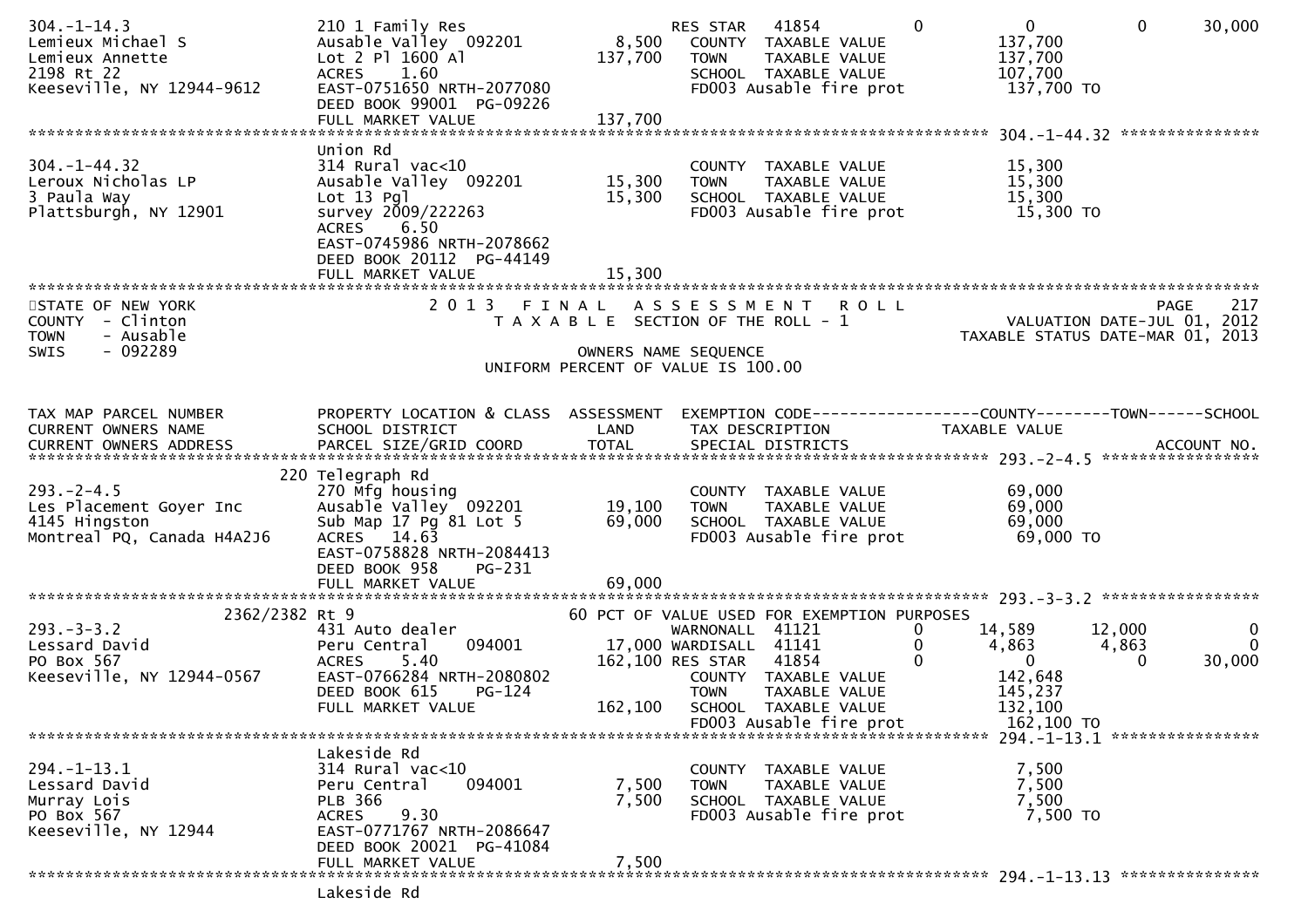| $294. -1 - 13.13$<br>Lessard David<br>Murray Lois<br>PO Box 567<br>Keeseville, NY 12944       | $314$ Rural vac<10<br>094001<br>Peru Central<br>PLB 366 Lot 7<br>5.00<br><b>ACRES</b><br>EAST-0771493 NRTH-2083237                                                       | 28,500<br>28,500           | COUNTY TAXABLE VALUE<br>TAXABLE VALUE<br><b>TOWN</b><br>SCHOOL TAXABLE VALUE<br>FD003 Ausable fire prot   | 28,500<br>28,500<br>28,500<br>28,500 TO                                        |
|-----------------------------------------------------------------------------------------------|--------------------------------------------------------------------------------------------------------------------------------------------------------------------------|----------------------------|-----------------------------------------------------------------------------------------------------------|--------------------------------------------------------------------------------|
|                                                                                               | DEED BOOK 20021 PG-41084<br>FULL MARKET VALUE                                                                                                                            | 28,500                     |                                                                                                           | ****************                                                               |
| $294. -1 - 13.15$<br>Lessard David<br>Murray Lois<br>PO Box 567<br>Keeseville, NY 12944       | Lakeside Rd<br>$314$ Rural vac<10<br>094001<br>Peru Central<br>PLB 366 Lot 4<br>ACRES 5.01<br>EAST-0771061 NRTH-2084015<br>DEED BOOK 20021 PG-41084<br>FULL MARKET VALUE | 28,500<br>28,500<br>28,500 | COUNTY TAXABLE VALUE<br><b>TOWN</b><br>TAXABLE VALUE<br>SCHOOL TAXABLE VALUE<br>FD003 Ausable fire prot   | 28,500<br>28,500<br>28,500<br>28,500 TO                                        |
| STATE OF NEW YORK<br>COUNTY - Clinton<br><b>TOWN</b><br>- Ausable<br>$-092289$<br><b>SWIS</b> |                                                                                                                                                                          | OWNERS NAME SEQUENCE       | 2013 FINAL ASSESSMENT ROLL<br>T A X A B L E SECTION OF THE ROLL - 1<br>UNIFORM PERCENT OF VALUE IS 100.00 | 218<br>PAGE<br>VALUATION DATE-JUL 01, 2012<br>TAXABLE STATUS DATE-MAR 01, 2013 |
| TAX MAP PARCEL NUMBER<br>CURRENT OWNERS NAME                                                  | PROPERTY LOCATION & CLASS ASSESSMENT<br>SCHOOL DISTRICT                                                                                                                  | LAND                       | TAX DESCRIPTION                                                                                           | EXEMPTION CODE-----------------COUNTY-------TOWN------SCHOOL<br>TAXABLE VALUE  |
| $294. -1 - 13.18$<br>Lessard David<br>Murray Lois<br>PO Box 567<br>Keeseville, NY 12944       | Giddings Rd<br>$314$ Rural vac<10<br>Peru Central<br>094001<br>PLB 366 lot 14 & 15<br>7.80<br><b>ACRES</b><br>EAST-0771452 NRTH-2081455<br>DEED BOOK 20021 PG-41084      | 19,000<br>19,000           | COUNTY TAXABLE VALUE<br><b>TOWN</b><br>TAXABLE VALUE<br>SCHOOL TAXABLE VALUE<br>FD003 Ausable fire prot   | 19,000<br>19,000<br>19,000<br>19,000 TO                                        |
|                                                                                               |                                                                                                                                                                          |                            |                                                                                                           | ****************                                                               |
| $294. - 1 - 14.1$<br>Lessard David<br>Murray Lois<br>PO Box 567<br>Keeseville, NY 12944       | Plains Rd<br>322 Rural vac>10<br>Peru Central<br>094001<br>L Corp Sub Lot 1<br>ACRES 19.10<br>EAST-0770044 NRTH-2083865<br>DEED BOOK 20011 PG-32369<br>FULL MARKET VALUE | 31,400<br>31,400<br>31,400 | COUNTY TAXABLE VALUE<br>TAXABLE VALUE<br><b>TOWN</b><br>SCHOOL TAXABLE VALUE<br>FD003 Ausable fire prot   | 31,400<br>31,400<br>31,400<br>31,400 TO                                        |
|                                                                                               | Plains Rd                                                                                                                                                                |                            |                                                                                                           | 294. -1-16 *******************                                                 |
| $294. - 1 - 16$<br>Lessard David R W<br>Murray Lois A<br>PO Box 567<br>Keeseville, NY 12944   | $322$ Rural vac $>10$<br>094001<br>Peru Central<br>ACRES 25.90<br>EAST-0770136 NRTH-2081373<br>DEED BOOK 20011 PG-30340<br>FULL MARKET VALUE                             | 16,200<br>16,200<br>16,200 | COUNTY TAXABLE VALUE<br><b>TOWN</b><br>TAXABLE VALUE<br>SCHOOL TAXABLE VALUE<br>FD003 Ausable fire prot   | 16,200<br>16,200<br>16,200<br>16,200 TO                                        |
|                                                                                               | 1322 Rt 9N                                                                                                                                                               |                            |                                                                                                           |                                                                                |
| $335.1 - 1 - 5$<br>Lessard David R W                                                          | 620 Religious<br>Ausable Valley 092201                                                                                                                                   | 15,000                     | COUNTY TAXABLE VALUE<br><b>TOWN</b><br>TAXABLE VALUE                                                      | 47,000<br>47,000                                                               |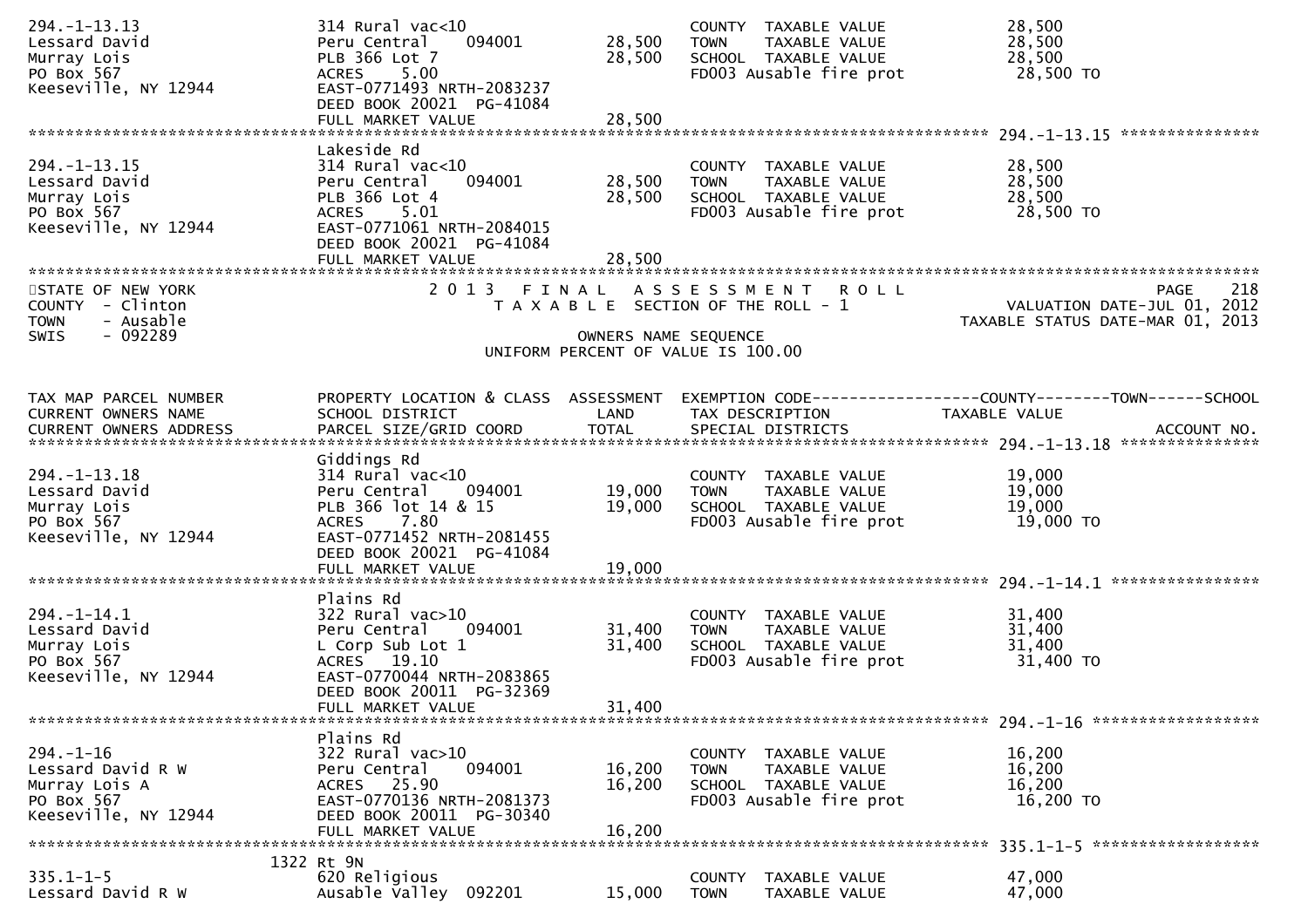| Murray Lois<br>PO Box 567<br>Keeseville, NY 12944                                                         | 3.40<br><b>ACRES</b><br>EAST-0732430 NRTH-2054048<br>DEED BOOK 20041 PG-76765<br>FULL MARKET VALUE                                                                                                                     | 47,000<br>47,000            | SCHOOL TAXABLE VALUE<br>FD003 Ausable fire prot                                                                                             | 47,000<br>47,000 TO                                                                  |                                                                                       |
|-----------------------------------------------------------------------------------------------------------|------------------------------------------------------------------------------------------------------------------------------------------------------------------------------------------------------------------------|-----------------------------|---------------------------------------------------------------------------------------------------------------------------------------------|--------------------------------------------------------------------------------------|---------------------------------------------------------------------------------------|
| $305.4 - 1 - 21$<br>Lessard Donald<br>15 old State Rd<br>AuSable Chasm, NY 12911                          | old State Rd<br>$314$ Rural vac<10<br>Ausable Valley 092201<br>Lot 10 Adgates<br><b>ACRES</b><br>1.50<br>EAST-0762747 NRTH-2074418<br>DEED BOOK 20001 PG-27030<br>FULL MARKET VALUE                                    | 6,300<br>6,300<br>6,300     | COUNTY TAXABLE VALUE<br>TAXABLE VALUE<br><b>TOWN</b><br>SCHOOL TAXABLE VALUE<br>FD003 Ausable fire prot<br>LT006 Chasm                      | 6,300<br>6,300<br>6,300<br>6,300 ТО<br>6,300 TO                                      |                                                                                       |
| STATE OF NEW YORK<br>COUNTY - Clinton<br>- Ausable<br><b>TOWN</b><br>SWIS<br>- 092289                     | 2 0 1 3                                                                                                                                                                                                                |                             | FINAL ASSESSMENT ROLL<br>T A X A B L E SECTION OF THE ROLL - 1<br>OWNERS NAME SEQUENCE<br>UNIFORM PERCENT OF VALUE IS 100.00                |                                                                                      | 219<br><b>PAGE</b><br>VALUATION DATE-JUL 01, 2012<br>TAXABLE STATUS DATE-MAR 01, 2013 |
| TAX MAP PARCEL NUMBER<br>CURRENT OWNERS NAME<br>CURRENT OWNERS ADDRESS                                    | PROPERTY LOCATION & CLASS ASSESSMENT<br>SCHOOL DISTRICT                                                                                                                                                                | LAND                        | EXEMPTION CODE-----------------COUNTY-------TOWN------SCHOOL<br>TAX DESCRIPTION                                                             | <b>TAXABLE VALUE</b>                                                                 |                                                                                       |
| $305.4 - 1 - 4$<br>Lessard Donald G<br>15 old State Rd<br>Ausable Chasm, NY 12911                         | 15 old State Rd<br>210 1 Family Res<br>Ausable Valley 092201<br>survey 2009/223186<br>1.60<br><b>ACRES</b><br>EAST-0762357 NRTH-2074718<br>DEED BOOK 793<br>PG-136<br>FULL MARKET VALUE                                | 7,600<br>111,000<br>111,000 | 41854<br>RES STAR<br>COUNTY TAXABLE VALUE<br>TAXABLE VALUE<br><b>TOWN</b><br>SCHOOL TAXABLE VALUE<br>FD003 Ausable fire prot<br>LT006 Chasm | $\Omega$<br>$\mathbf{0}$<br>111,000<br>111,000<br>81,000<br>111,000 TO<br>111,000 TO | 30,000<br>0                                                                           |
| $303. -1 - 13$<br>Liberty Carlton G<br>Liberty Rose<br>115 Harkness Rd<br>Peru, NY 12972                  | 115 Harkness Rd<br>210 1 Family Res<br>Ausable Valley 092201<br>FRNT 164.00 DPTH 201.00<br>EAST-0742306 NRTH-2079658<br>DEED BOOK 604<br>PG-157<br>FULL MARKET VALUE                                                   | 4,100<br>91,600<br>91,600   | 41834<br>SR STAR<br>COUNTY TAXABLE VALUE<br>TAXABLE VALUE<br><b>TOWN</b><br>SCHOOL TAXABLE VALUE<br>FD003 Ausable fire prot                 | $\Omega$<br>$\mathbf{0}$<br>91,600<br>91,600<br>28,300<br>91,600 TO                  | $\mathbf{0}$<br>63,300                                                                |
| $334. - 1 - 12.3$<br>Liberty Cynthia J<br>Liberty John L<br>109 Clintonville Rd<br>Clintonville, NY 12924 | 109 Clintonville Rd<br>210 1 Family Res<br>Ausable Valley 092201<br>Lot 194 Maules Pat<br>Survey Map 2010/234610<br>3.20<br><b>ACRES</b><br>EAST-0728002 NRTH-2055664<br>DEED BOOK 20102 PG-34734<br>FULL MARKET VALUE | 198,000<br>198,000          | 41854<br>RES STAR<br>5,800 COUNTY TAXABLE VALUE<br>TAXABLE VALUE<br><b>TOWN</b><br>SCHOOL TAXABLE VALUE<br>FD003 Ausable fire prot          | $\Omega$<br>0<br>198,000<br>198,000<br>168,000<br>198,000 TO                         | 0<br>30,000                                                                           |
| $315. - 4 - 9$<br>Liberty Joan B Ahrent<br>5 Woodlawn Dr<br>Keeseville, NY 12944                          | 5 Woodlawn Dr<br>210 1 Family Res<br>Ausable Valley 092201<br>Parcel Split By Vil Line<br>47.00 DPTH 150.00<br><b>FRNT</b>                                                                                             | 33,600                      | AGED C&S<br>41805<br>41834<br>2,800 SR STAR<br><b>COUNTY</b><br>TAXABLE VALUE<br><b>TOWN</b><br>TAXABLE VALUE                               | 16,800<br>$\bf{0}$<br>$\mathbf 0$<br>0<br>16,800<br>33,600                           | 16,800<br>0<br>0<br>16,800                                                            |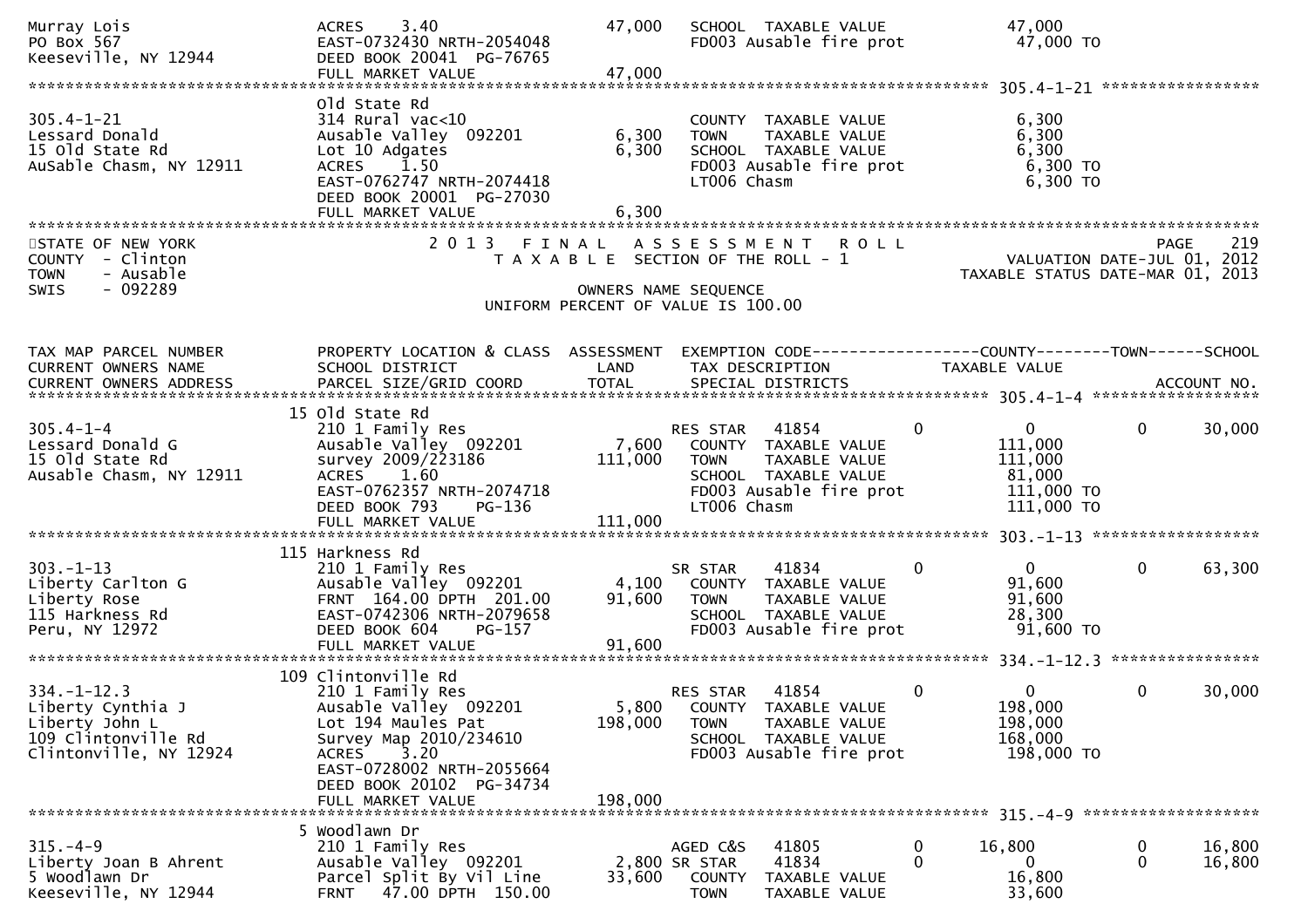|                                                                                                          | EAST-0754375 NRTH-2068628<br>DEED BOOK 566<br>PG-966<br>FULL MARKET VALUE                                                                                                                              | 33,600                     | SCHOOL TAXABLE VALUE<br>FD003 Ausable fire prot                                                                                                    | $\mathbf 0$<br>33,600 TO                                                                                        |                    |
|----------------------------------------------------------------------------------------------------------|--------------------------------------------------------------------------------------------------------------------------------------------------------------------------------------------------------|----------------------------|----------------------------------------------------------------------------------------------------------------------------------------------------|-----------------------------------------------------------------------------------------------------------------|--------------------|
|                                                                                                          |                                                                                                                                                                                                        |                            |                                                                                                                                                    |                                                                                                                 |                    |
| $315. - 3 - 36$<br>Littlefield Robert E Sr<br>Littlefield Janet M<br>150 Hill St<br>Keeseville, NY 12944 | 150 Hill St<br>210 1 Family Res<br>Ausable Valley 092201<br>FRNT 100.00 DPTH 150.00<br>EAST-0752348 NRTH-2068383<br>DEED BOOK 20072 PG-8667<br>FULL MARKET VALUE                                       | 122,000<br>122,000         | WARNONALL 41121<br>7,700 RES STAR 41854<br>COUNTY TAXABLE VALUE<br>TAXABLE VALUE<br><b>TOWN</b><br>SCHOOL TAXABLE VALUE<br>FD003 Ausable fire prot | 12,000<br>$\mathbf{0}$<br>18,300<br>$\Omega$<br>$\mathbf{0}$<br>0<br>103,700<br>110,000<br>92,000<br>122,000 TO | $\bf{0}$<br>30,000 |
| STATE OF NEW YORK<br>COUNTY - Clinton<br>- Ausable<br><b>TOWN</b><br>- 092289<br><b>SWIS</b>             |                                                                                                                                                                                                        |                            | 2013 FINAL ASSESSMENT ROLL<br>T A X A B L E SECTION OF THE ROLL - 1<br>OWNERS NAME SEQUENCE<br>UNIFORM PERCENT OF VALUE IS 100.00                  | VALUATION DATE-JUL 01, 2012<br>TAXABLE STATUS DATE-MAR 01, 2013                                                 | 220<br><b>PAGE</b> |
| TAX MAP PARCEL NUMBER<br><b>CURRENT OWNERS NAME</b>                                                      | PROPERTY LOCATION & CLASS ASSESSMENT<br>SCHOOL DISTRICT                                                                                                                                                | LAND                       | TAX DESCRIPTION                                                                                                                                    | EXEMPTION CODE------------------COUNTY-------TOWN------SCHOOL<br><b>TAXABLE VALUE</b>                           |                    |
| $294.18 - 2 - 13$<br>Lopez Karen P<br>3 Tanglewood Dr<br>Peru, NY 12972                                  | 3 Tanglewood Dr<br>210 1 Family Res<br>094001<br>Peru Central<br>Ausable Hgts Lot #2<br>FRNT 150.50 DPTH 150.00<br>EAST-0773199 NRTH-2082058<br>DEED BOOK 20051 PG-85384                               | 174,400                    | 41854<br>RES STAR<br>24,300 COUNTY TAXABLE VALUE<br><b>TOWN</b><br>TAXABLE VALUE<br>SCHOOL TAXABLE VALUE<br>FD003 Ausable fire prot                | 0<br>$\overline{0}$<br>$\bf{0}$<br>174,400<br>174,400<br>144,400<br>174,400 TO                                  | 30,000             |
| $315.4 - 1 - 56$<br>Loreman Donald E Sr<br>Loreman Carolyn A<br>1822 Main St.<br>Keeseville, NY 12944    | 15 Valley View Dr<br>210 1 Family Res<br>Ausable Valley 092201<br>Torrington Sub Lot 6<br>FRNT 100.00 DPTH 155.00<br>EAST-0753199 NRTH-2065645<br>DEED BOOK 20092 PG-22728<br>FULL MARKET VALUE        | 7,800<br>66,700<br>66,700  | COUNTY TAXABLE VALUE<br><b>TOWN</b><br>TAXABLE VALUE<br>SCHOOL TAXABLE VALUE<br>FD003 Ausable fire prot<br>LT005 Pine Tree Dr Light                | 66,700<br>66,700<br>66,700<br>66,700 TO<br>66,700 TO                                                            |                    |
| $314. - 2 - 6.7$<br>Lovely Frank L<br>Lovely Sheila M<br>PO Box 356<br>Ausable Forks, NY 12912           | Cold Spring Rd<br>$314$ Rural vac<10<br>Ausable Valley 092201<br>Lot 12 Platts<br>Pla 379 Survey<br>8.72<br><b>ACRES</b><br>EAST-0739072 NRTH-2069560<br>DEED BOOK 20102 PG-35844<br>FULL MARKET VALUE | 12,000<br>12,000<br>12,000 | COUNTY TAXABLE VALUE<br>TAXABLE VALUE<br><b>TOWN</b><br>SCHOOL TAXABLE VALUE<br>FD003 Ausable fire prot                                            | 12,000<br>12,000<br>12,000<br>12,000 TO                                                                         |                    |
| $294. -1 - 15.3$<br>Lucas Derick J<br>20 Broad St<br>Plattsburgh, NY 12901                               | Plains Rd<br>322 Rural vac>10<br>094001<br>Peru Central<br>$Lot 1$ Pgl<br>Lot 3 Lessard Murray Sub                                                                                                     | 29,500<br>29,500           | COUNTY TAXABLE VALUE<br>TAXABLE VALUE<br><b>TOWN</b><br>SCHOOL TAXABLE VALUE<br>FD003 Ausable fire prot                                            | 29,500<br>29,500<br>29,500<br>29,500 TO                                                                         |                    |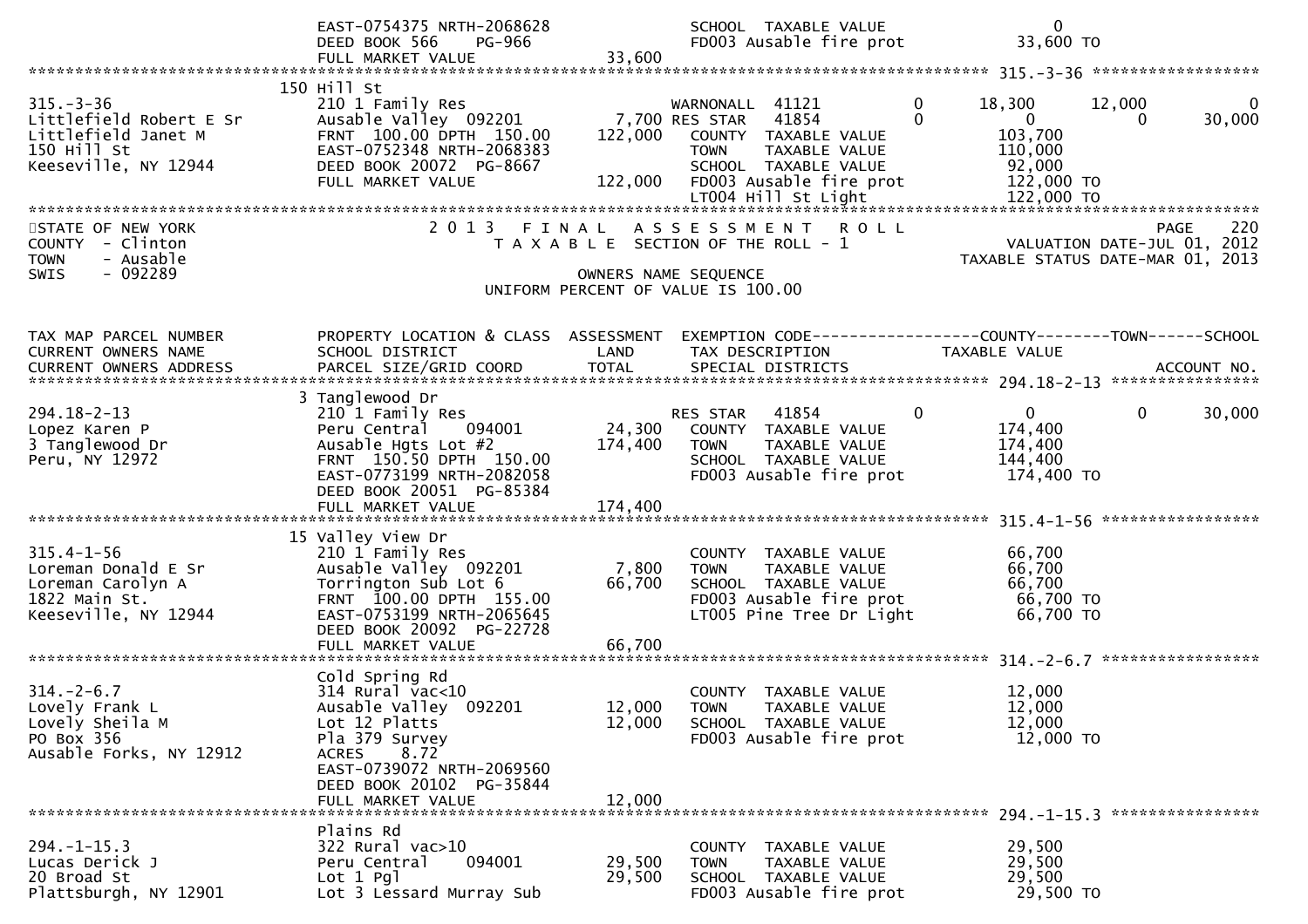|                                                                                               | ACRES 12.53<br>EAST-0769334 NRTH-2082184<br>DEED BOOK 20031 PG-62754<br>FULL MARKET VALUE                                                                                                                      | 29,500                                                                                                       |                                                 |                                                                                                   |              |                                                                 |             |        |
|-----------------------------------------------------------------------------------------------|----------------------------------------------------------------------------------------------------------------------------------------------------------------------------------------------------------------|--------------------------------------------------------------------------------------------------------------|-------------------------------------------------|---------------------------------------------------------------------------------------------------|--------------|-----------------------------------------------------------------|-------------|--------|
|                                                                                               |                                                                                                                                                                                                                |                                                                                                              |                                                 |                                                                                                   |              |                                                                 |             |        |
| $294. -1 -15.43$<br>Lucas Derrick<br>Lucas Cari<br>20 Broad St<br>Plattsburgh, NY 12901       | 142 Plains Rd<br>210 1 Family Res<br>094001<br>Peru Central<br>Lot 1 PGL<br>Lot 4 Lessard Sub<br><b>ACRES</b><br>9.51<br>EAST-0769845 NRTH-2082119<br>DEED BOOK 20011 PG-30513                                 | 28,100<br>347,000                                                                                            | RES STAR<br><b>TOWN</b>                         | 41854<br>COUNTY TAXABLE VALUE<br>TAXABLE VALUE<br>SCHOOL TAXABLE VALUE<br>FD003 Ausable fire prot | $\mathbf{0}$ | $\mathbf{0}$<br>347,000<br>347,000<br>317,000<br>347,000 TO     | 0           | 30,000 |
|                                                                                               | FULL MARKET VALUE<br>**************************                                                                                                                                                                | 347,000                                                                                                      |                                                 |                                                                                                   |              |                                                                 |             |        |
| STATE OF NEW YORK<br>COUNTY - Clinton<br><b>TOWN</b><br>- Ausable<br>$-092289$<br><b>SWIS</b> | 2013                                                                                                                                                                                                           | FINAL<br>T A X A B L E SECTION OF THE ROLL - 1<br>OWNERS NAME SEQUENCE<br>UNIFORM PERCENT OF VALUE IS 100.00 | A S S E S S M E N T                             | <b>ROLL</b>                                                                                       |              | VALUATION DATE-JUL 01, 2012<br>TAXABLE STATUS DATE-MAR 01, 2013 | <b>PAGE</b> | 221    |
| TAX MAP PARCEL NUMBER<br><b>CURRENT OWNERS NAME</b>                                           | PROPERTY LOCATION & CLASS ASSESSMENT<br>SCHOOL DISTRICT                                                                                                                                                        | LAND                                                                                                         |                                                 | EXEMPTION CODE-----------------COUNTY-------TOWN------SCHOOL<br>TAX DESCRIPTION                   |              | TAXABLE VALUE                                                   |             |        |
|                                                                                               | 143 Hill St                                                                                                                                                                                                    |                                                                                                              |                                                 |                                                                                                   |              |                                                                 |             |        |
| $315. - 3 - 13$<br>Lucia Michael J<br>Lucia Rosalind M<br>PO Box 23<br>Keeseville, NY 12944   | 210 1 Family Res<br>Ausable Valley 092201<br>FRNT 100.00 DPTH 250.00<br>EAST-0752635 NRTH-2068122<br>DEED BOOK 583<br><b>PG-282</b>                                                                            | 8,700<br>73,000                                                                                              | RES STAR<br><b>TOWN</b>                         | 41854<br>COUNTY TAXABLE VALUE<br>TAXABLE VALUE<br>SCHOOL TAXABLE VALUE<br>FD003 Ausable fire prot | 0            | $\mathbf{0}$<br>73,000<br>73,000<br>43,000<br>73,000 TO         | 0           | 30,000 |
|                                                                                               | FULL MARKET VALUE                                                                                                                                                                                              | 73,000                                                                                                       |                                                 | LT004 Hill St Light                                                                               |              | 73,000 TO                                                       |             |        |
| $313 - 2 - 15.2$<br>Lupo Gasper<br>4825 SE 3Rd St<br>Ocala, FL 34471                          | Arnold Hill Rd<br>321 Abandoned ag<br>094001<br>Peru Central<br>204 Maules<br>ACRES 50.00<br>EAST-0719823 NRTH-2066985<br>DEED BOOK 596<br>PG-190                                                              | 18,400<br>18,400                                                                                             | COUNTY<br><b>TOWN</b>                           | TAXABLE VALUE<br>TAXABLE VALUE<br>SCHOOL TAXABLE VALUE<br>FD003 Ausable fire prot                 |              | 18,400<br>18,400<br>18,400<br>18,400 TO                         |             |        |
|                                                                                               | FULL MARKET VALUE                                                                                                                                                                                              | 18,400                                                                                                       |                                                 |                                                                                                   |              |                                                                 |             |        |
| $294. - 1 - 13.24$<br>Lyon Kevin D<br>Lyon Jenny A<br>82 Lakeside Rd<br>Peru, NY 12972        | 82 Lakeside Rd<br>210 1 Family Res<br>094001<br>Peru Central<br>$\mathsf{Lot} 1$<br>Lot #4 Sussdorff Sub<br>2.83<br><b>ACRES</b><br>EAST-0771918 NRTH-2083719<br>DEED BOOK 20031 PG-56572<br>FULL MARKET VALUE | 47,100<br>339,000<br>339,000                                                                                 | <b>RES STAR</b><br><b>COUNTY</b><br><b>TOWN</b> | 41854<br>TAXABLE VALUE<br>TAXABLE VALUE<br>SCHOOL TAXABLE VALUE<br>FD003 Ausable fire prot        | 0            | 0<br>339,000<br>339,000<br>309,000<br>339,000 TO                | 0           | 30,000 |
|                                                                                               | 814 Clintonville Rd                                                                                                                                                                                            |                                                                                                              |                                                 |                                                                                                   |              |                                                                 |             |        |
| $314. - 1 - 10$<br>Lyon Raymond David<br>Lyon Thelma A                                        | 210 1 Family Res<br>Ausable Valley 092201<br>3.50<br><b>ACRES</b>                                                                                                                                              | 6,000<br>87,900                                                                                              | RES STAR<br><b>COUNTY</b><br><b>TOWN</b>        | 41854<br>TAXABLE VALUE<br>TAXABLE VALUE                                                           | 0            | 0<br>87,900<br>87,900                                           | $\mathbf 0$ | 30,000 |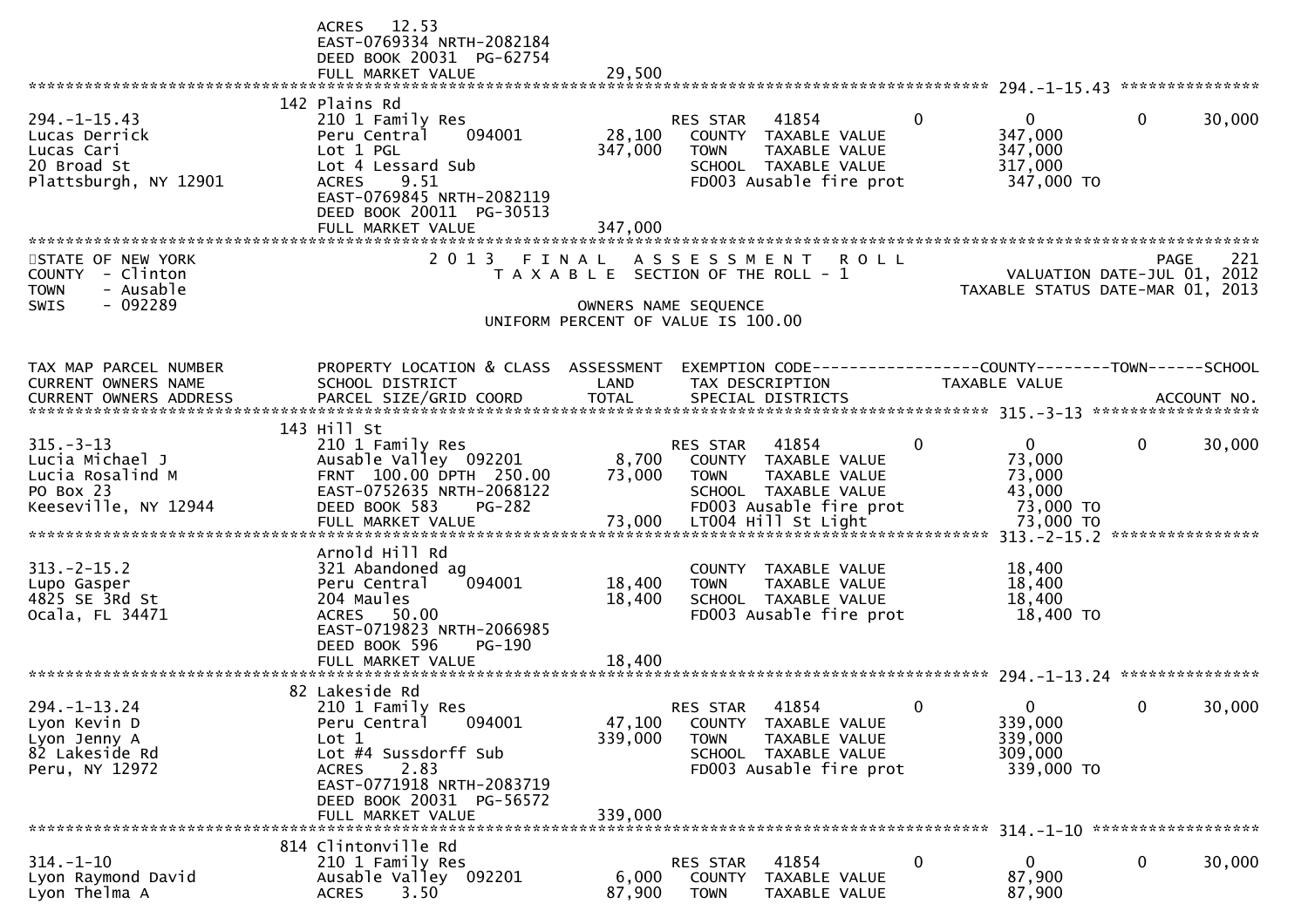| 814 Clintonville Rd<br>Peru, NY 12972                                                                       | EAST-0732326 NRTH-2072102<br>DEED BOOK 598<br>PG-751<br>FULL MARKET VALUE                                                                                                                  | 87,900                    | SCHOOL TAXABLE VALUE<br>FD003 Ausable fire prot                                                                                             | 57,900<br>87,900 TO                                                                    |
|-------------------------------------------------------------------------------------------------------------|--------------------------------------------------------------------------------------------------------------------------------------------------------------------------------------------|---------------------------|---------------------------------------------------------------------------------------------------------------------------------------------|----------------------------------------------------------------------------------------|
|                                                                                                             |                                                                                                                                                                                            |                           |                                                                                                                                             |                                                                                        |
| $304. - 1 - 17.4$<br>Lyon Thelma<br>65 Jewel Rock Rd<br>Keeseville, NY 12944-4120                           | 65 Jewel Rock Rd<br>210 1 Family Res<br>Ausable Valley 092201<br>Survey Map Bk 18 Pg 118<br>FRNT 150.00 DPTH 275.00<br>EAST-0751848 NRTH-2076775<br>DEED BOOK 918<br>PG-246                | 7,500<br>150,000          | $\mathbf{0}$<br>41834<br>SR STAR<br>COUNTY TAXABLE VALUE<br>TAXABLE VALUE<br><b>TOWN</b><br>SCHOOL TAXABLE VALUE<br>FD003 Ausable fire prot | 63,300<br>$\overline{0}$<br>$\mathbf{0}$<br>150,000<br>150,000<br>86,700<br>150,000 TO |
|                                                                                                             |                                                                                                                                                                                            |                           |                                                                                                                                             |                                                                                        |
| STATE OF NEW YORK<br>COUNTY - Clinton<br>- Ausable<br><b>TOWN</b><br>$-092289$<br><b>SWIS</b>               |                                                                                                                                                                                            | OWNERS NAME SEQUENCE      | 2013 FINAL ASSESSMENT ROLL<br>T A X A B L E SECTION OF THE ROLL - 1<br>UNIFORM PERCENT OF VALUE IS 100.00                                   | 222<br>PAGE<br>VALUATION DATE-JUL 01, 2012<br>TAXABLE STATUS DATE-MAR 01, 2013         |
|                                                                                                             |                                                                                                                                                                                            |                           |                                                                                                                                             |                                                                                        |
| TAX MAP PARCEL NUMBER<br><b>CURRENT OWNERS NAME</b>                                                         | PROPERTY LOCATION & CLASS ASSESSMENT<br>SCHOOL DISTRICT                                                                                                                                    | LAND                      | EXEMPTION CODE-----------------COUNTY-------TOWN------SCHOOL<br>TAX DESCRIPTION                                                             | <b>TAXABLE VALUE</b>                                                                   |
|                                                                                                             | 883 Clintonville Rd                                                                                                                                                                        |                           |                                                                                                                                             |                                                                                        |
| $303 - 2 - 33$<br>Mace Shellie<br>Mace Life Use Poye<br>883 Clintonville Rd<br>PO Box 270<br>Peru, NY 12972 | 280 Res Multiple<br>Ausable Valley 092201<br>Lot 7 P12000 Acl<br>ACRES 1.00<br>EAST-0733057 NRTH-2073978<br>DEED BOOK 1033<br>PG-348                                                       | 87,000                    | RES STAR 41854<br>4,500 COUNTY TAXABLE VALUE<br>TAXABLE VALUE<br><b>TOWN</b><br>SCHOOL TAXABLE VALUE<br>FD003 Ausable fire prot             | 30,000<br>$\mathbf{0}$<br>$\overline{0}$<br>87,000<br>87,000<br>57,000<br>87,000 TO    |
|                                                                                                             |                                                                                                                                                                                            |                           |                                                                                                                                             |                                                                                        |
| $302 - 2 - 9$<br>Mace Shellie L<br>883 Clintonville Rd<br>Peru, NY 12972                                    | 831/837 Clintonville Rd<br>270 Mfg housing<br>094001<br>Peru Central<br>Lot 7 Platts<br>ACRES 20.00<br>EAST-0732125 NRTH-2073671<br>DEED BOOK 20112 PG-40027                               | 10,900<br>37,500          | COUNTY TAXABLE VALUE<br>TAXABLE VALUE<br><b>TOWN</b><br>SCHOOL TAXABLE VALUE<br>FD003 Ausable fire prot                                     | 37,500<br>37,500<br>37,500<br>37,500 TO                                                |
|                                                                                                             |                                                                                                                                                                                            |                           |                                                                                                                                             |                                                                                        |
| $313 - 3 - 9$<br>Macey Richard<br>Macey Lawrence<br>605 Clintonville Rd<br>Peru, NY 12972                   | 605 Clintonville Rd<br>210 1 Family Res<br>Ausable Valley 092201<br>Lot 9 Pl 12000 Al<br>2.70<br><b>ACRES</b><br>EAST-0730084 NRTH-2067449<br>DEED BOOK 838<br>PG-231<br>FULL MARKET VALUE | 4,700<br>46,400<br>46,400 | COUNTY TAXABLE VALUE<br><b>TOWN</b><br>TAXABLE VALUE<br>SCHOOL TAXABLE VALUE<br>FD003 Ausable fire prot                                     | 46,400<br>46,400<br>46,400<br>46,400 TO                                                |
|                                                                                                             |                                                                                                                                                                                            |                           |                                                                                                                                             |                                                                                        |
| $294.10 - 1 - 18$<br>Mack Barry W<br>Mack Andrea A<br>44 Sandra Ave<br>Plattsburgh, NY 12901                | 10 Mountaineer Dr<br>210 1 Family Res - WTRFNT<br>094001<br>Peru Central<br>59.50 DPTH 166.00<br><b>FRNT</b><br>080<br><b>BANK</b><br>EAST-0771793 NRTH-2085050                            | 80,400<br>207,000         | COUNTY TAXABLE VALUE<br><b>TOWN</b><br><b>TAXABLE VALUE</b><br>SCHOOL TAXABLE VALUE<br>FD003 Ausable fire prot                              | 207,000<br>207,000<br>207,000<br>207,000 TO                                            |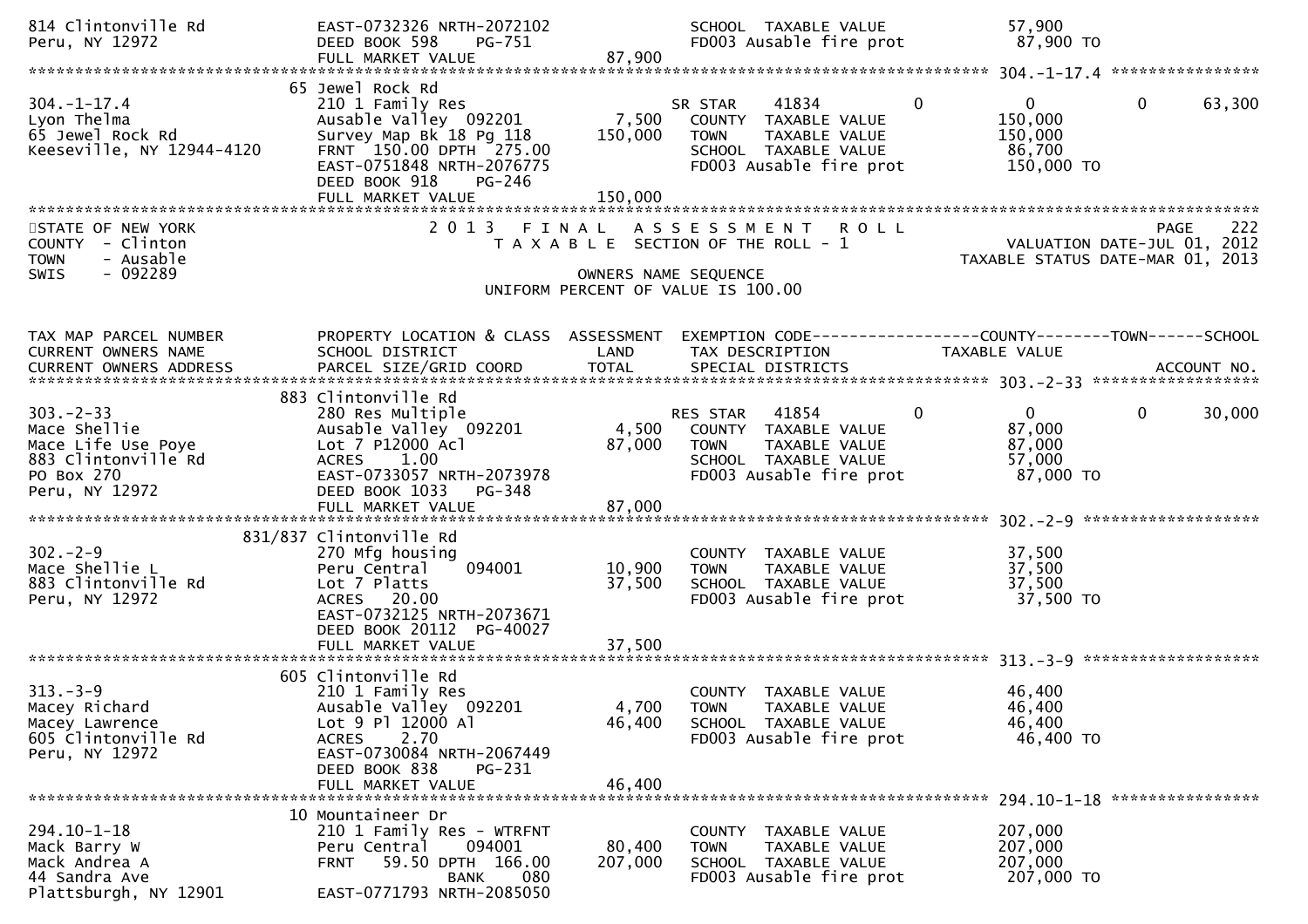|                                 | DEED BOOK 20051 PG-79119                             |                 |                                                                     |          |                       |                                  |              |
|---------------------------------|------------------------------------------------------|-----------------|---------------------------------------------------------------------|----------|-----------------------|----------------------------------|--------------|
|                                 | FULL MARKET VALUE                                    | 207,000         |                                                                     |          |                       |                                  |              |
|                                 |                                                      |                 |                                                                     |          |                       |                                  |              |
| 241/243 Rt 9N                   |                                                      |                 |                                                                     |          |                       |                                  |              |
| $326. - 1 - 6.1$                | 423 Snack bar                                        |                 | 41834<br>SR STAR                                                    | $\Omega$ | $\Omega$              | $\Omega$<br>60,786               |              |
| MacNeil Paul                    | Ausable Valley 092201                                | 11,200          | COUNTY TAXABLE VALUE                                                |          | 184,200               |                                  |              |
| MacNeil Kathleen                | FRNT 195.00 DPTH 205.00<br>EAST-0754238 NRTH-2065449 | 184,200         | TAXABLE VALUE<br><b>TOWN</b>                                        |          | 184,200               |                                  |              |
| 241 Rt 9N                       | DEED BOOK 99001 PG-09291                             |                 | SCHOOL TAXABLE VALUE<br>FD003 Ausable fire prot                     |          | 123,414<br>184,200 TO |                                  |              |
| Keeseville, NY 12944-3827       | FULL MARKET VALUE                                    | 184,200         | LT005 Pine Tree Dr Light                                            |          | 184,200 TO            |                                  |              |
|                                 |                                                      |                 |                                                                     |          |                       |                                  |              |
| STATE OF NEW YORK               | 2013 FINAL                                           |                 | ASSESSMENT ROLL                                                     |          |                       | PAGE                             | 223          |
| COUNTY - Clinton                |                                                      |                 | T A X A B L E SECTION OF THE ROLL - 1                               |          |                       | VALUATION DATE-JUL 01, 2012      |              |
| - Ausable<br><b>TOWN</b>        |                                                      |                 |                                                                     |          |                       | TAXABLE STATUS DATE-MAR 01, 2013 |              |
| - 092289<br><b>SWIS</b>         |                                                      |                 | OWNERS NAME SEQUENCE                                                |          |                       |                                  |              |
|                                 |                                                      |                 | UNIFORM PERCENT OF VALUE IS 100.00                                  |          |                       |                                  |              |
|                                 |                                                      |                 |                                                                     |          |                       |                                  |              |
|                                 |                                                      |                 |                                                                     |          |                       |                                  |              |
| TAX MAP PARCEL NUMBER           | PROPERTY LOCATION & CLASS ASSESSMENT                 |                 | EXEMPTION        CODE-----------------COUNTY-------TOWN------SCHOOL |          |                       |                                  |              |
| CURRENT OWNERS NAME             | SCHOOL DISTRICT                                      | LAND            | TAX DESCRIPTION                                                     |          | TAXABLE VALUE         |                                  |              |
|                                 |                                                      |                 |                                                                     |          |                       |                                  |              |
|                                 |                                                      |                 |                                                                     |          |                       |                                  |              |
|                                 | Signor Rd                                            |                 |                                                                     |          |                       |                                  |              |
| $303. -1 - 3.11$                | $314$ Rural vac<10                                   |                 | COUNTY TAXABLE VALUE                                                |          | 5,700                 |                                  |              |
| Magness Wm M Jr                 | Peru Central<br>094001                               | 5,700           | <b>TAXABLE VALUE</b><br><b>TOWN</b>                                 |          | 5,700                 |                                  |              |
| Magness Marjorie                | 1.30<br><b>ACRES</b>                                 | 5,700           | SCHOOL TAXABLE VALUE                                                |          | 5,700                 |                                  |              |
| 27 Signor Rd                    | EAST-0734413 NRTH-2080784                            |                 | FD003 Ausable fire prot                                             |          | 5,700 TO              |                                  |              |
| Peru, NY 12972                  | DEED BOOK 707<br><b>PG-208</b>                       |                 |                                                                     |          |                       |                                  |              |
|                                 | FULL MARKET VALUE                                    | 5,700           |                                                                     |          |                       |                                  |              |
|                                 | Dry Bridge Rd                                        |                 |                                                                     |          |                       |                                  |              |
| $334. - 1 - 25.1$               | $322$ Rural vac $>10$                                |                 | COUNTY TAXABLE VALUE                                                |          | 31,400                |                                  |              |
| Maicus William W                | Ausable Valley 092201                                | 31,400          | <b>TOWN</b><br>TAXABLE VALUE                                        |          | 31,400                |                                  |              |
| 258 Buck Hill Rd                | ACRES 180.40                                         | 31,400          | SCHOOL TAXABLE VALUE                                                |          | 31,400                |                                  |              |
| AuSable Forks, NY 12912         | EAST-0720414 NRTH-2057475                            |                 | FD003 Ausable fire prot                                             |          | 31,400 TO             |                                  |              |
|                                 | DEED BOOK 20021 PG-47891                             |                 |                                                                     |          |                       |                                  |              |
|                                 | FULL MARKET VALUE                                    | 31,400          |                                                                     |          |                       |                                  |              |
|                                 |                                                      |                 |                                                                     |          |                       |                                  |              |
|                                 | Dry Bridge Rd                                        |                 |                                                                     |          |                       |                                  |              |
| $334. - 1 - 25.5$               | $322$ Rural vac $>10$                                |                 | COUNTY TAXABLE VALUE                                                |          | 17,900                |                                  |              |
| Maicus William W                | Ausable Valley 092201                                | 17,900          | TAXABLE VALUE<br><b>TOWN</b>                                        |          | 17,900                |                                  |              |
| 258 Buck Hill Rd                | Survey Map 20122/45678                               | 17,900          | SCHOOL TAXABLE VALUE                                                |          | 17,900                |                                  |              |
| Ausable Forks, NY 12912         | ACRES 45.00                                          |                 | FD003 Ausable fire prot                                             |          | 17,900 TO             |                                  |              |
|                                 | EAST-0719764 NRTH-2054382                            |                 |                                                                     |          |                       |                                  |              |
|                                 | DEED BOOK 20021 PG-47891                             |                 |                                                                     |          |                       |                                  |              |
|                                 | FULL MARKET VALUE                                    | 17,900          |                                                                     |          |                       |                                  |              |
|                                 |                                                      |                 |                                                                     |          |                       |                                  |              |
|                                 | 43 Fred Thew Rd                                      |                 | 29 PCT OF VALUE USED FOR EXEMPTION PURPOSES                         |          |                       |                                  |              |
| $302 - 2 - 5.1$                 | 280 Res Multiple                                     |                 | WARNONALL 41121                                                     |          | 9,788                 | 9,788                            | 0            |
| Majka William J<br>Majka Sheryl | 094001<br>Peru Central                               |                 | 41121<br>42,200 WARNONALL                                           | 0<br>0   | 9,788<br>0            | 9,788                            | $\mathbf{0}$ |
| 33 Big Hill Rd                  | ACRES 208.50<br>EAST-0730597 NRTH-2072892            | 225,000 SR STAR | 41834                                                               |          | 205,424               | 63,300<br>0                      |              |
| Peru, NY 12972                  | DEED BOOK 844<br>PG-176                              |                 | COUNTY TAXABLE VALUE<br><b>TOWN</b><br>TAXABLE VALUE                |          | 205,424               |                                  |              |
|                                 | FULL MARKET VALUE                                    | 225,000         | SCHOOL TAXABLE VALUE                                                |          | 161,700               |                                  |              |
|                                 |                                                      |                 | FD003 Ausable fire prot                                             |          | 225,000 TO            |                                  |              |
|                                 |                                                      |                 |                                                                     |          |                       |                                  |              |
|                                 |                                                      |                 |                                                                     |          |                       |                                  |              |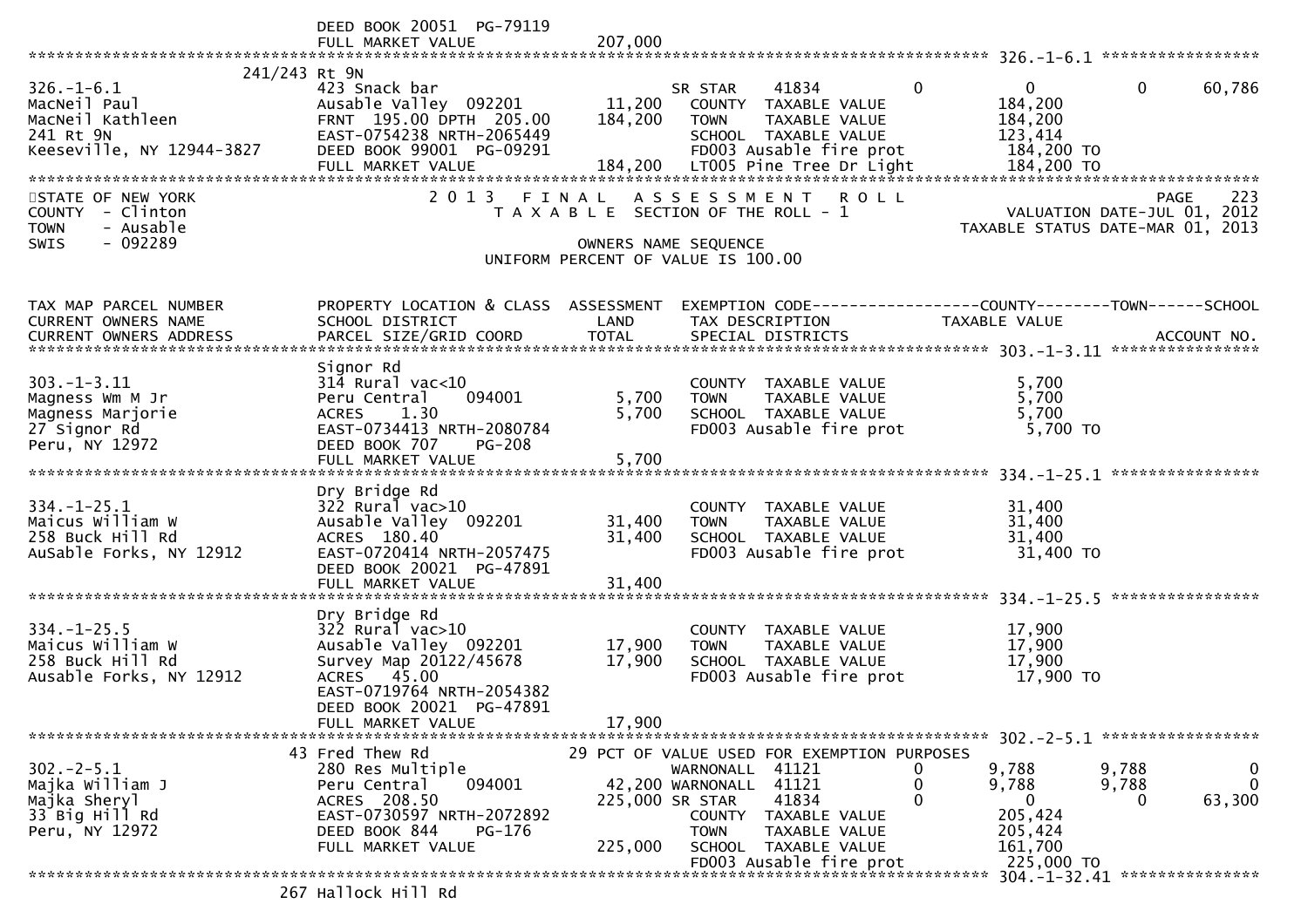| $304. - 1 - 32.41$<br>Makowski Robert O<br>Makowski Anna H<br>267 Hallock Hill Rd<br>Keeseville, NY 12944 | 210 1 Family Res<br>Ausable Valley 092201<br>Bashaw Sub Lot#1<br>5.30<br><b>ACRES</b><br>EAST-0746162 NRTH-2073875<br>DEED BOOK 20061 PG-98784 | 279,000                               | RES STAR<br><b>TOWN</b>                   | 41854<br>26,600 COUNTY TAXABLE VALUE<br>TAXABLE VALUE<br>SCHOOL TAXABLE VALUE<br>FD003 Ausable fire prot | $\Omega$             | $\mathbf{0}$<br>279,000<br>279,000<br>249,000<br>279,000 то     | $\mathbf{0}$       | 30,000                        |
|-----------------------------------------------------------------------------------------------------------|------------------------------------------------------------------------------------------------------------------------------------------------|---------------------------------------|-------------------------------------------|----------------------------------------------------------------------------------------------------------|----------------------|-----------------------------------------------------------------|--------------------|-------------------------------|
| STATE OF NEW YORK                                                                                         | 2 0 1 3                                                                                                                                        | FINAL ASSESSMENT                      |                                           | <b>ROLL</b>                                                                                              |                      |                                                                 |                    | 224<br><b>PAGE</b>            |
| COUNTY - Clinton<br>- Ausable<br><b>TOWN</b>                                                              |                                                                                                                                                | T A X A B L E SECTION OF THE ROLL - 1 |                                           |                                                                                                          |                      | VALUATION DATE-JUL 01, 2012<br>TAXABLE STATUS DATE-MAR 01, 2013 |                    |                               |
| $-092289$<br><b>SWIS</b>                                                                                  |                                                                                                                                                | UNIFORM PERCENT OF VALUE IS 100.00    | OWNERS NAME SEQUENCE                      |                                                                                                          |                      |                                                                 |                    |                               |
| TAX MAP PARCEL NUMBER<br>CURRENT OWNERS NAME                                                              | PROPERTY LOCATION & CLASS ASSESSMENT<br>SCHOOL DISTRICT                                                                                        | LAND                                  | TAX DESCRIPTION                           |                                                                                                          |                      | TAXABLE VALUE                                                   |                    |                               |
|                                                                                                           |                                                                                                                                                |                                       |                                           |                                                                                                          |                      |                                                                 |                    |                               |
|                                                                                                           | 133 Brown Rd                                                                                                                                   |                                       |                                           |                                                                                                          |                      |                                                                 |                    |                               |
| $304. - 1 - 2.2$<br>Mallernee Ronald W                                                                    | 210 1 Family Res<br>Ausable Valley 092201                                                                                                      |                                       | RES STAR                                  | 41854<br>11,100 COUNTY TAXABLE VALUE                                                                     | $\mathbf{0}$         | $\mathbf{0}$<br>83,900                                          | $\mathbf 0$        | 30,000                        |
| Mallernee Rena                                                                                            | $13$ Pgl                                                                                                                                       | 83,900                                | <b>TOWN</b>                               | TAXABLE VALUE                                                                                            |                      | 83,900                                                          |                    |                               |
| 133 Brown Rd<br>Peru, NY 12972                                                                            | 080<br><b>ACRES</b><br>6.20 BANK<br>EAST-0747341 NRTH-2082530                                                                                  |                                       |                                           | SCHOOL TAXABLE VALUE<br>FD003 Ausable fire prot                                                          |                      | 53,900<br>83,900 TO                                             |                    |                               |
|                                                                                                           | DEED BOOK 702<br>PG-335<br>FULL MARKET VALUE                                                                                                   | 83,900                                |                                           |                                                                                                          |                      |                                                                 |                    |                               |
|                                                                                                           |                                                                                                                                                |                                       |                                           |                                                                                                          |                      |                                                                 |                    |                               |
| $315.4 - 1 - 15$                                                                                          | 19 Pine Tree Dr<br>210 1 Family Res                                                                                                            |                                       | WARCOMALL 41131                           |                                                                                                          | $\mathbf 0$          | 38,250                                                          | 20,000             | $\mathbf 0$                   |
| Mandigo Jerry<br>Mandigo Myriam                                                                           | Ausable Valley 092201<br>Lots 27 & 28                                                                                                          |                                       | 11,200 WARDISALL 41141<br>153,000 SR STAR | 41834                                                                                                    | $\Omega$<br>$\Omega$ | 76,500<br>$\overline{\mathbf{0}}$                               | 40,000<br>$\Omega$ | $\mathbf{0}$<br>63,300        |
| 19 Pine Tree Dr                                                                                           | FRNT 371.12 DPTH 257.00                                                                                                                        |                                       |                                           | COUNTY TAXABLE VALUE                                                                                     |                      | 38,250                                                          |                    |                               |
| Keeseville, NY 12944                                                                                      | EAST-0754396 NRTH-2066505<br>DEED BOOK 645<br>PG-877                                                                                           |                                       | <b>TOWN</b>                               | TAXABLE VALUE<br>SCHOOL TAXABLE VALUE                                                                    |                      | 93,000<br>89,700                                                |                    |                               |
|                                                                                                           | FULL MARKET VALUE                                                                                                                              | 153,000                               |                                           | FD003 Ausable fire prot                                                                                  |                      | 153,000 TO                                                      |                    |                               |
|                                                                                                           |                                                                                                                                                |                                       |                                           |                                                                                                          |                      |                                                                 |                    |                               |
| $303 - 2 - 3$                                                                                             | 395 Harkness Rd<br>270 Mfg housing                                                                                                             |                                       | WARCOMALL 41131                           |                                                                                                          | $\mathbf{0}$         | 17,250                                                          | 17,250             | $\mathbf{0}$                  |
| Manion Clayton E<br>Manion Emiko                                                                          | Ausable Valley 092201                                                                                                                          |                                       | 4,900 WARDISALL 41141<br>69,000 SR STAR   | 41834                                                                                                    | $\Omega$<br>$\Omega$ | 24,150<br>$\mathbf{0}$                                          | 24,150<br>$\Omega$ | $\Omega$<br>63,300            |
| 395 Harkness Rd                                                                                           | Lot 34 Pgl Lot 6 Pl 12000<br>ACRES 1.60 BANK<br>320                                                                                            |                                       |                                           | COUNTY TAXABLE VALUE                                                                                     |                      | 27,600                                                          |                    |                               |
| Peru, NY 12972                                                                                            | EAST-0736217 NRTH-2076174<br><b>PG-256</b><br>DEED BOOK 703                                                                                    |                                       | <b>TOWN</b>                               | TAXABLE VALUE<br>SCHOOL TAXABLE VALUE                                                                    |                      | 27,600<br>5,700                                                 |                    |                               |
|                                                                                                           | FULL MARKET VALUE                                                                                                                              | 69,000                                |                                           | FD003 Ausable fire prot                                                                                  |                      | 69,000 TO                                                       |                    |                               |
|                                                                                                           | 40 Ausable Beach Rd                                                                                                                            |                                       |                                           |                                                                                                          |                      |                                                                 |                    |                               |
| 294.10-1-2.4<br>Manley James                                                                              | 260 Seasonal res - WTRFNT<br>Peru Central<br>094001                                                                                            | 98,200                                | SR STAR<br>COUNTY                         | 41834<br>TAXABLE VALUE                                                                                   | 0                    | 0<br>164,500                                                    | 0                  | 63,300                        |
| Manley Virginia                                                                                           | 50.36 DPTH 524.16<br><b>FRNT</b>                                                                                                               | 164,500                               | <b>TOWN</b>                               | TAXABLE VALUE                                                                                            |                      | 164,500                                                         |                    |                               |
| PO Box 138<br>Port Kent, NY 12975                                                                         | EAST-0771778 NRTH-2086047<br>DEED BOOK 570<br><b>PG-900</b>                                                                                    |                                       |                                           | SCHOOL TAXABLE VALUE<br>FD003 Ausable fire prot                                                          |                      | 101,200<br>164,500 TO                                           |                    |                               |
|                                                                                                           | FULL MARKET VALUE                                                                                                                              | 164,500                               |                                           |                                                                                                          |                      |                                                                 |                    | 334.2-1-29 ****************** |
|                                                                                                           | 1348 Rt 9N                                                                                                                                     |                                       |                                           |                                                                                                          |                      |                                                                 |                    |                               |
| $334.2 - 1 - 29$                                                                                          | 210 1 Family Res                                                                                                                               |                                       |                                           | COUNTY TAXABLE VALUE                                                                                     |                      | 62,000                                                          |                    |                               |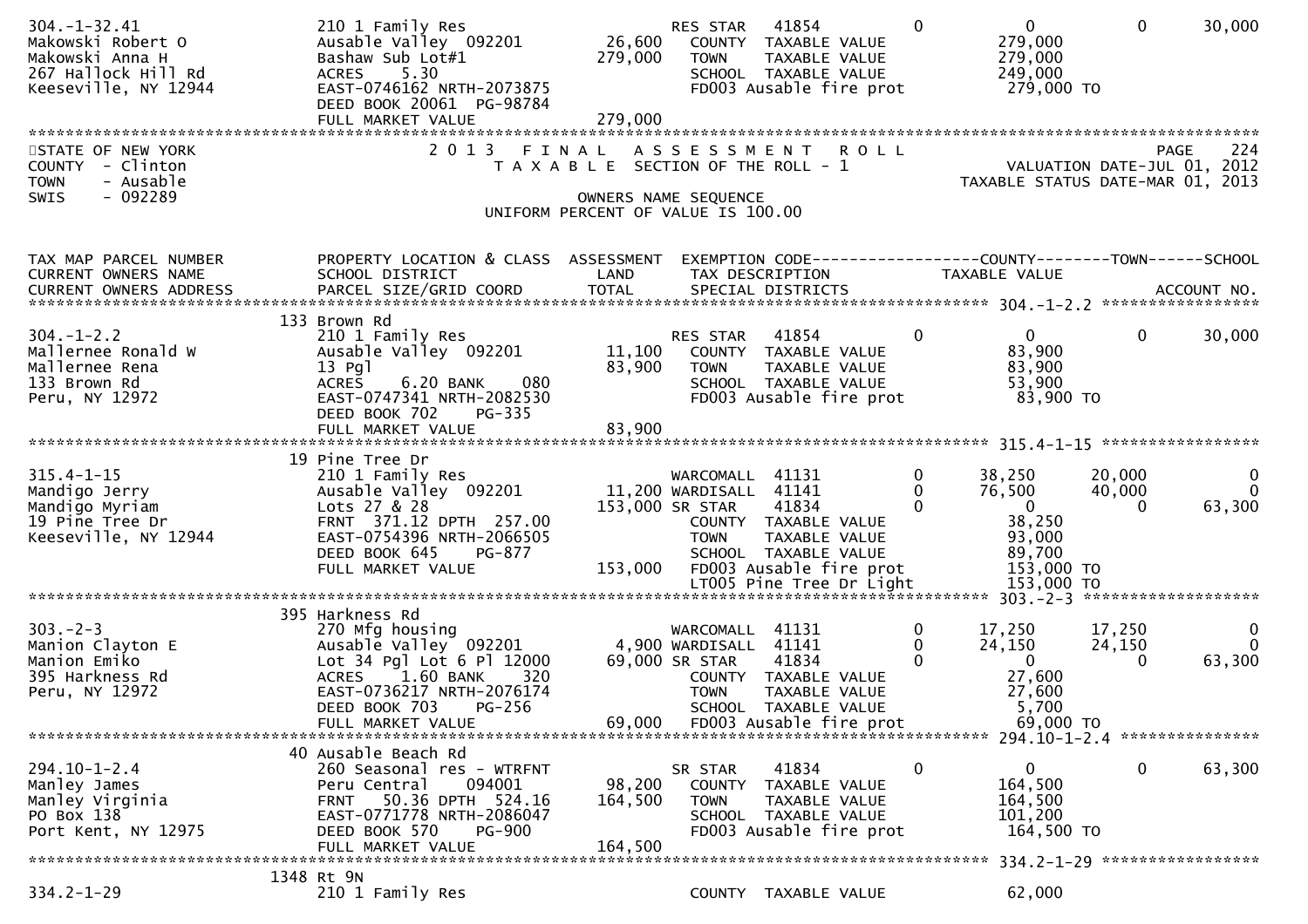| Marbut Marguerite<br>Ertel Charlotte<br>439 Peasleeville Rd<br>Schuyler Falls, NY 12985            | Ausable Valley 092201<br>FRNT 110.00 DPTH 200.00<br>EAST-0731721 NRTH-2053681<br>DEED BOOK 20082 PG-18651<br>FULL MARKET VALUE                                                   | 4,800<br>62,000<br>62,000    | TAXABLE VALUE<br><b>TOWN</b><br>SCHOOL TAXABLE VALUE<br>FD003 Ausable fire prot<br>LT003 Clintonville Light                         | 62,000<br>62,000<br>62,000 TO<br>62,000 TO                                                            |
|----------------------------------------------------------------------------------------------------|----------------------------------------------------------------------------------------------------------------------------------------------------------------------------------|------------------------------|-------------------------------------------------------------------------------------------------------------------------------------|-------------------------------------------------------------------------------------------------------|
| STATE OF NEW YORK<br>COUNTY - Clinton<br><b>TOWN</b><br>- Ausable                                  |                                                                                                                                                                                  |                              | 2013 FINAL ASSESSMENT ROLL<br>T A X A B L E SECTION OF THE ROLL - 1                                                                 | <b>PAGE</b><br>225<br>VALUATION DATE-JUL 01, 2012<br>TAXABLE STATUS DATE-MAR 01, 2013                 |
| - 092289<br>SWIS                                                                                   |                                                                                                                                                                                  |                              | OWNERS NAME SEQUENCE<br>UNIFORM PERCENT OF VALUE IS 100.00                                                                          |                                                                                                       |
| TAX MAP PARCEL NUMBER<br>CURRENT OWNERS NAME                                                       | PROPERTY LOCATION & CLASS ASSESSMENT<br>SCHOOL DISTRICT                                                                                                                          | LAND                         | TAX DESCRIPTION                                                                                                                     | EXEMPTION CODE------------------COUNTY--------TOWN------SCHOOL<br>TAXABLE VALUE                       |
| $315. - 1 - 3.2$<br>Marsha Bryan<br>Marsha Leona<br>101 Hallock Hill Rd<br>Keeseville, NY 12944    | 101 Hallock Hill Rd<br>210 1 Family Res<br>Ausable Valley 092201<br>14 Pl 12000 Ac<br>FRNT 116.00 DPTH 150.00<br>EAST-0748252 NRTH-2070322<br>DEED BOOK 589<br>PG-700            | 10,000<br>93,700             | 41834<br>SR STAR<br>COUNTY TAXABLE VALUE<br><b>TOWN</b><br>TAXABLE VALUE<br>SCHOOL TAXABLE VALUE<br>FD003 Ausable fire prot         | $\mathbf{0}$<br>$\Omega$<br>$\mathbf{0}$<br>63,300<br>93,700<br>93,700<br>30,400<br>93,700 TO         |
|                                                                                                    | FULL MARKET VALUE                                                                                                                                                                | 93,700                       |                                                                                                                                     | ****************                                                                                      |
| $293. -2 - 3.13$<br>Marsha Kim<br>164 Mace Chasm Rd<br>Keeseville, NY 12944-2617                   | Telegraph Rd<br>322 Rural vac>10<br>Ausable Valley 092201<br>Survey Map 20072/12071<br>ACRES 27.40<br>EAST-0757364 NRTH-2083472<br>DEED BOOK 20072 PG-12069<br>FULL MARKET VALUE | 28,900<br>28,900<br>28,900   | COUNTY TAXABLE VALUE<br>TAXABLE VALUE<br><b>TOWN</b><br>SCHOOL TAXABLE VALUE<br>FD003 Ausable fire prot                             | 28,900<br>28,900<br>28,900<br>28,900 TO                                                               |
|                                                                                                    |                                                                                                                                                                                  |                              |                                                                                                                                     |                                                                                                       |
| 293.16-1-13.21<br>Marsha Kim A<br>164 Mace Chasm Rd<br>Keeseville, NY 12944                        | Plains Rd<br>311 Res vac land<br>094001<br>Peru Central<br>FRNT 288.95 DPTH 134.50<br>EAST-0767363 NRTH-2083857<br>DEED BOOK 20122 PG-52268                                      | 15,900<br>15,900             | COUNTY TAXABLE VALUE<br>TAXABLE VALUE<br><b>TOWN</b><br>SCHOOL TAXABLE VALUE<br>FD003 Ausable fire prot                             | 15,900<br>15,900<br>15,900<br>15,900 TO                                                               |
|                                                                                                    |                                                                                                                                                                                  |                              |                                                                                                                                     |                                                                                                       |
| $315. - 1 - 3.1$<br>Marsha Kim A<br>164 Mace Chasm Rd<br>Keeseville, NY 12944                      | 141 Hallock Hill Rd<br>240 Rural res<br>Ausable Valley 092201<br>ACRES 300.00<br>EAST-0746963 NRTH-2070238<br>DEED BOOK 20011 PG-37760<br>FULL MARKET VALUE                      | 90,300<br>345,000<br>345,000 | 41854<br><b>RES STAR</b><br>COUNTY TAXABLE VALUE<br>TAXABLE VALUE<br><b>TOWN</b><br>SCHOOL TAXABLE VALUE<br>FD003 Ausable fire prot | $\mathbf{0}$<br>$\mathbf{0}$<br>$\mathbf{0}$<br>30,000<br>345,000<br>345,000<br>315,000<br>345,000 TO |
|                                                                                                    |                                                                                                                                                                                  |                              |                                                                                                                                     |                                                                                                       |
| $315. - 1 - 3.32$<br>Marsha Kim A<br>Marsha Deborah R<br>164 Mace Chasm Rd<br>Keeseville, NY 12944 | 156 Hallock Hill Rd<br>210 1 Family Res<br>Ausable Valley 092201<br>Lot 14 Pl 12000 Al<br>Survey Bk 15 Pg 139<br><b>ACRES</b><br>5.08                                            | 20,400<br>193,700            | COUNTY TAXABLE VALUE<br>TAXABLE VALUE<br><b>TOWN</b><br>SCHOOL TAXABLE VALUE<br>FD003 Ausable fire prot                             | 193,700<br>193,700<br>193,700<br>193,700 TO                                                           |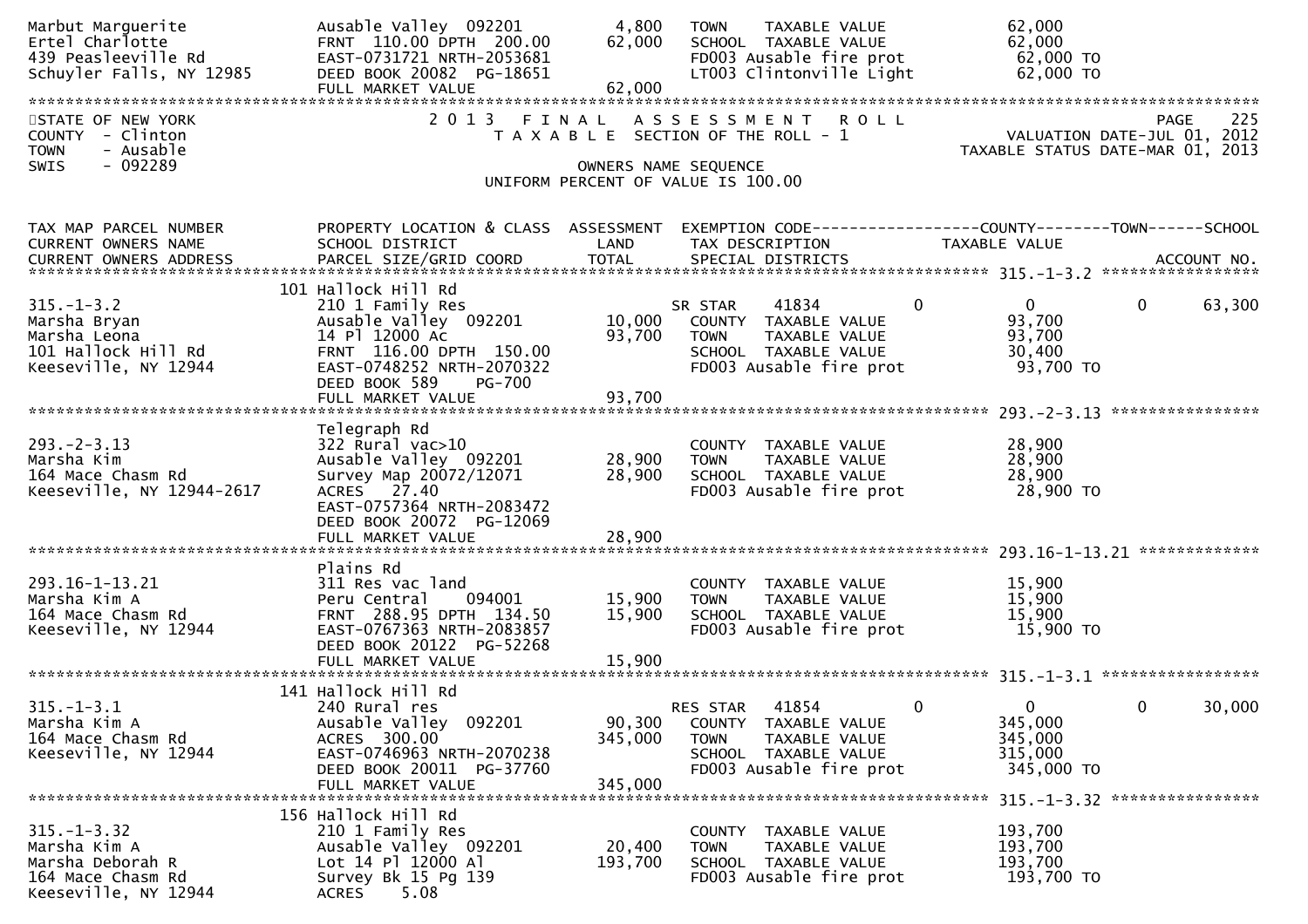|                                                      | EAST-0748200 NRTH-2071791<br><b>PG-245</b><br>DEED BOOK 731 |         |                                                                             |                                     |                                                                         |
|------------------------------------------------------|-------------------------------------------------------------|---------|-----------------------------------------------------------------------------|-------------------------------------|-------------------------------------------------------------------------|
|                                                      | FULL MARKET VALUE                                           | 193,700 |                                                                             |                                     |                                                                         |
| STATE OF NEW YORK<br>COUNTY - Clinton                | 2 0 1 3                                                     | FINAL   | A S S E S S M E N T<br><b>ROLL</b><br>T A X A B L E SECTION OF THE ROLL - 1 |                                     | PAGE 226<br>VALUATION DATE-JUL 01, 2012<br>TAXABLE STATUS DATE 111 2012 |
| - Ausable<br><b>TOWN</b><br>$-092289$<br><b>SWIS</b> |                                                             |         | OWNERS NAME SEQUENCE                                                        |                                     |                                                                         |
|                                                      |                                                             |         | UNIFORM PERCENT OF VALUE IS 100.00                                          |                                     |                                                                         |
| TAX MAP PARCEL NUMBER                                | PROPERTY LOCATION & CLASS ASSESSMENT                        |         | EXEMPTION CODE-----------------COUNTY--------TOWN------SCHOOL               |                                     |                                                                         |
| CURRENT OWNERS NAME                                  | SCHOOL DISTRICT                                             | LAND    | TAX DESCRIPTION                                                             | TAXABLE VALUE                       |                                                                         |
|                                                      | 144 Hallock Hill Rd                                         |         |                                                                             |                                     |                                                                         |
| $315. - 1 - 4$                                       | 240 Rural res                                               |         | COUNTY TAXABLE VALUE                                                        | 189,300                             |                                                                         |
| Marsha Kim A                                         | Ausable Valley 092201                                       | 36,700  | <b>TOWN</b><br>TAXABLE VALUE                                                | 189,300                             |                                                                         |
| 164 Mace Chasm Rd<br>Keeseville, NY 12944            | ACRES 41.60<br>EAST-0749218 NRTH-2071896                    | 189,300 | SCHOOL TAXABLE VALUE<br>FD003 Ausable fire prot                             | 189,300<br>189,300 TO               |                                                                         |
|                                                      | DEED BOOK 20061 PG-96314                                    |         |                                                                             |                                     |                                                                         |
|                                                      | FULL MARKET VALUE                                           | 189,300 |                                                                             |                                     |                                                                         |
|                                                      | Woodlawn Dr                                                 |         |                                                                             |                                     |                                                                         |
| $315. - 2 - 18.1$                                    | $322$ Rural vac $>10$                                       |         | COUNTY TAXABLE VALUE                                                        | 21,100                              |                                                                         |
| Marsha Kim A                                         | Ausable Valley 092201                                       | 21,100  | TAXABLE VALUE<br>TOWN                                                       | 21,100                              |                                                                         |
| 164 Mace Chasm Rd<br>Keeseville, NY 12944            | ACRES 21.50<br>EAST-0753924 NRTH-2069182                    | 21,100  | SCHOOL TAXABLE VALUE<br>FD003 Ausable fire prot                             | 21,100<br>21,100 TO                 |                                                                         |
|                                                      | DEED BOOK 1016<br>PG-101                                    |         | LT004 Hill St Light                                                         | 11,179 TO                           |                                                                         |
|                                                      |                                                             |         |                                                                             |                                     |                                                                         |
|                                                      | 2130 Rt 22                                                  |         |                                                                             |                                     |                                                                         |
| $304. - 3 - 6$                                       | 210 1 Family Res                                            |         | AGED - ALL 41800                                                            | 0<br>28,000                         | 28,000<br>28,000                                                        |
| Marsha Lester                                        | Ausable Valley 092201                                       |         | 11,200 SR STAR<br>41834                                                     | $\Omega$<br>$\overline{\mathbf{0}}$ | 28,000<br>$\Omega$                                                      |
| Marsha Carol<br>2130 Rt 22                           | Lot#2 P112000a<br><b>ACRES</b><br>5.00                      |         | 56,000 COUNTY TAXABLE VALUE<br><b>TOWN</b><br>TAXABLE VALUE                 | 28,000<br>28,000                    |                                                                         |
| Keeseville, NY 12944                                 | EAST-0752038 NRTH-2075390                                   |         | SCHOOL TAXABLE VALUE                                                        | $\overline{\phantom{0}}$            |                                                                         |
|                                                      | DEED BOOK 622<br>PG-296                                     |         | FD003 Ausable fire prot                                                     | 56,000 TO                           |                                                                         |
|                                                      | FULL MARKET VALUE                                           | 56,000  |                                                                             |                                     |                                                                         |
|                                                      | 171 Fuller Rd                                               |         |                                                                             |                                     |                                                                         |
| $293. - 2 - 4.7$                                     | 210 1 Family Res                                            |         | <b>RES STAR 41854</b>                                                       | $\mathbf{0}$<br>$\mathbf{0}$        | $\mathbf{0}$<br>30,000                                                  |
| Martin Brandee E<br>171 Fuller Rd                    | Ausable Valley 092201                                       | 13,700  | COUNTY TAXABLE VALUE                                                        | 148,000                             |                                                                         |
| Peru, NY 12972                                       | Sub Map 17 Pg 81 Lot 1<br>survey map 2010/231117            | 148,000 | <b>TOWN</b><br>TAXABLE VALUE<br>SCHOOL TAXABLE VALUE                        | 148,000<br>118,000                  |                                                                         |
|                                                      | 3.81 BANK<br><b>ACRES</b><br>080                            |         | FD003 Ausable fire prot                                                     | 148,000 TO                          |                                                                         |
|                                                      | EAST-0758731 NRTH-2083505                                   |         |                                                                             |                                     |                                                                         |
|                                                      | DEED BOOK 20102 PG-35282<br>FULL MARKET VALUE               | 148,000 |                                                                             |                                     |                                                                         |
|                                                      |                                                             |         |                                                                             |                                     |                                                                         |
|                                                      | 91 Reid St                                                  |         |                                                                             |                                     |                                                                         |
| $293. -4 - 3.1$<br>Martin Jean S                     | 270 Mfg housing<br>Ausable Valley 092201                    | 7,100   | 41834<br>SR STAR<br><b>COUNTY</b><br>TAXABLE VALUE                          | 0<br>$\mathbf{0}$<br>52,000         | $\bf{0}$<br>52,000                                                      |
| 91 Reid St                                           | $Lot$ 7 $Pg1$                                               | 52,000  | <b>TOWN</b><br>TAXABLE VALUE                                                | 52,000                              |                                                                         |
| Peru, NY 12972                                       | <b>ACRES</b><br>2.80 BANK<br>320                            |         | SCHOOL TAXABLE VALUE                                                        | 0                                   |                                                                         |
|                                                      | EAST-0758423 NRTH-2082743<br>DEED BOOK 20051 PG-81239       |         | FD003 Ausable fire prot                                                     | 52,000 TO                           |                                                                         |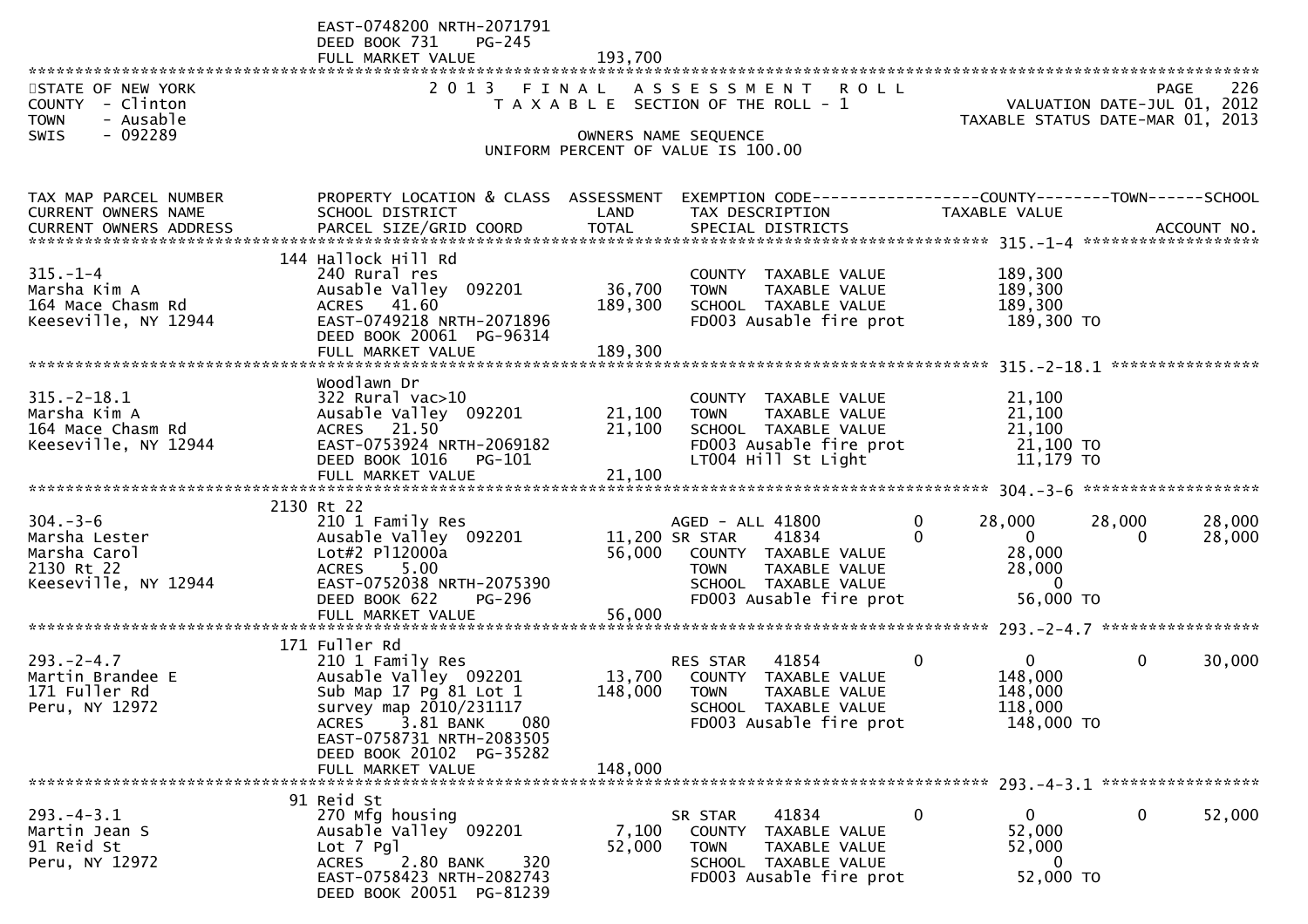|                                                                                                   | FULL MARKET VALUE                                                                                                                                                                     | 52,000                  |                                                                                                                                                                                     |                                                                              |                    |             |
|---------------------------------------------------------------------------------------------------|---------------------------------------------------------------------------------------------------------------------------------------------------------------------------------------|-------------------------|-------------------------------------------------------------------------------------------------------------------------------------------------------------------------------------|------------------------------------------------------------------------------|--------------------|-------------|
| STATE OF NEW YORK<br>COUNTY - Clinton<br>- Ausable<br><b>TOWN</b><br><b>SWIS</b><br>- 092289      |                                                                                                                                                                                       |                         | 2013 FINAL ASSESSMENT ROLL<br>T A X A B L E SECTION OF THE ROLL - 1<br>OWNERS NAME SEQUENCE<br>UNIFORM PERCENT OF VALUE IS 100.00                                                   | VALUATION DATE-JUL 01, 2012<br>TAXABLE STATUS DATE-MAR 01, 2013              | PAGE               | 227         |
|                                                                                                   |                                                                                                                                                                                       |                         |                                                                                                                                                                                     |                                                                              |                    |             |
| TAX MAP PARCEL NUMBER<br>CURRENT OWNERS NAME                                                      | PROPERTY LOCATION & CLASS ASSESSMENT<br>SCHOOL DISTRICT                                                                                                                               | LAND                    | EXEMPTION CODE------------------COUNTY-------TOWN------SCHOOL<br>TAX DESCRIPTION                                                                                                    | TAXABLE VALUE                                                                |                    |             |
|                                                                                                   | 13 Jewel Rock Rd                                                                                                                                                                      |                         |                                                                                                                                                                                     |                                                                              |                    |             |
| $304. -1 - 15.3$<br>Martin John P<br>Martin Carolyn A<br>13 Jewel Rock Rd<br>Keeseville, NY 12944 | 210 1 Family Res<br>Ausable Valley 092201<br>Lot 2 Pl 1200 Ac Loc<br>4.00 BANK<br>890<br><b>ACRES</b><br>EAST-0753242 NRTH-2076849<br>DEED BOOK 812<br>$PG-1$                         | 7,800<br>75,000         | $\mathbf{0}$<br>41854<br>RES STAR<br>COUNTY TAXABLE VALUE<br><b>TOWN</b><br>TAXABLE VALUE<br>SCHOOL TAXABLE VALUE<br>FD003 Ausable fire prot                                        | $\overline{0}$<br>75,000<br>75,000<br>45,000<br>75,000 TO                    | 0                  | 30,000      |
|                                                                                                   | FULL MARKET VALUE                                                                                                                                                                     | 75,000                  |                                                                                                                                                                                     |                                                                              |                    |             |
|                                                                                                   | 1884 Rt 22                                                                                                                                                                            |                         |                                                                                                                                                                                     |                                                                              |                    |             |
| $315. - 2 - 12$<br>Martino Philip<br>Martino Doris<br>1884 Rt 22<br>Keeseville, NY 12944          | 210 1 Family Res<br>Ausable Valley 092201<br>2.40<br><b>ACRES</b><br>EAST-0755321 NRTH-2070469<br>DEED BOOK 427<br>PG-439<br>FULL MARKET VALUE                                        | 89,000<br>89,000        | $\mathbf{0}$<br>WARNONALL<br>41121<br>6,800 SR STAR<br>41834<br>$\Omega$<br>COUNTY TAXABLE VALUE<br>TAXABLE VALUE<br><b>TOWN</b><br>SCHOOL TAXABLE VALUE<br>FD003 Ausable fire prot | 13,350<br>$\overline{\mathbf{0}}$<br>75,650<br>77,000<br>25,700<br>89,000 TO | 12,000<br>$\Omega$ | 0<br>63,300 |
|                                                                                                   |                                                                                                                                                                                       |                         |                                                                                                                                                                                     |                                                                              |                    |             |
| $293. -4 - 18$<br>Martisus Thomas E<br>Martisus Jill<br>105 Telegraph Rd<br>Peru, NY 12972        | 105 Telegraph Rd<br>210 1 Family Res<br>Ausable Valley 092201 5,100 RES STAR<br>FRNT 100.00 DPTH 260.00<br>080<br><b>BANK</b><br>EAST-0757672 NRTH-2081626<br>DEED BOOK 627<br>PG-769 | 65,800                  | $\mathbf{0}$<br>WARCOMALL 41131<br>0<br>41854<br>COUNTY TAXABLE VALUE<br>TAXABLE VALUE<br>TOWN<br>SCHOOL TAXABLE VALUE<br>FD003 Ausable fire prot                                   | 16,450<br>$\overline{0}$<br>49,350<br>49,350<br>35,800<br>65,800 TO          | 16,450<br>0        | 0<br>30,000 |
|                                                                                                   | FULL MARKET VALUE                                                                                                                                                                     | 65,800                  |                                                                                                                                                                                     |                                                                              |                    |             |
| $315. - 3 - 47$<br>Mason Donald A<br>Mason Gayle D<br>214 Hill St<br>Keeseville, NY 12944         | 214 Hill St<br>220 2 Family Res<br>Ausable Valley 092201 7,700<br>FRNT 100.00 DPTH 150.00<br>080<br>BANK<br>EAST-0750807 NRTH-2068508<br>DEED BOOK 20072 PG-5866<br>FULL MARKET VALUE | 175,000<br>175,000      | $\mathbf{0}$<br>41854<br><b>RES STAR</b><br>COUNTY TAXABLE VALUE<br><b>TOWN</b><br>TAXABLE VALUE<br>SCHOOL TAXABLE VALUE<br>FD003 Ausable fire prot<br>LT004 Hill St Light          | $\mathbf{0}$<br>175,000<br>175,000<br>145,000<br>175,000 TO<br>175,000 TO    | $\mathbf{0}$       | 30,000      |
|                                                                                                   | Hill St                                                                                                                                                                               |                         |                                                                                                                                                                                     |                                                                              |                    |             |
| $315. - 3 - 48$<br>Mason Donald A<br>Mason Gayle D<br>214 Hill St<br>Keeseville, NY 12944         | 311 Res vac land<br>Ausable Valley 092201<br>FRNT 140.00 DPTH 160.26<br>EAST-0750730 NRTH-2068586<br>DEED BOOK 20072 PG-5866<br>FULL MARKET VALUE                                     | 8,300<br>8,300<br>8,300 | COUNTY TAXABLE VALUE<br>TAXABLE VALUE<br>TOWN<br>SCHOOL TAXABLE VALUE<br>FD003 Ausable fire prot<br>LT004 Hill St Light                                                             | 8,300<br>8,300<br>8,300<br>8,300 TO<br>8,300 TO                              |                    |             |
|                                                                                                   |                                                                                                                                                                                       |                         |                                                                                                                                                                                     |                                                                              |                    |             |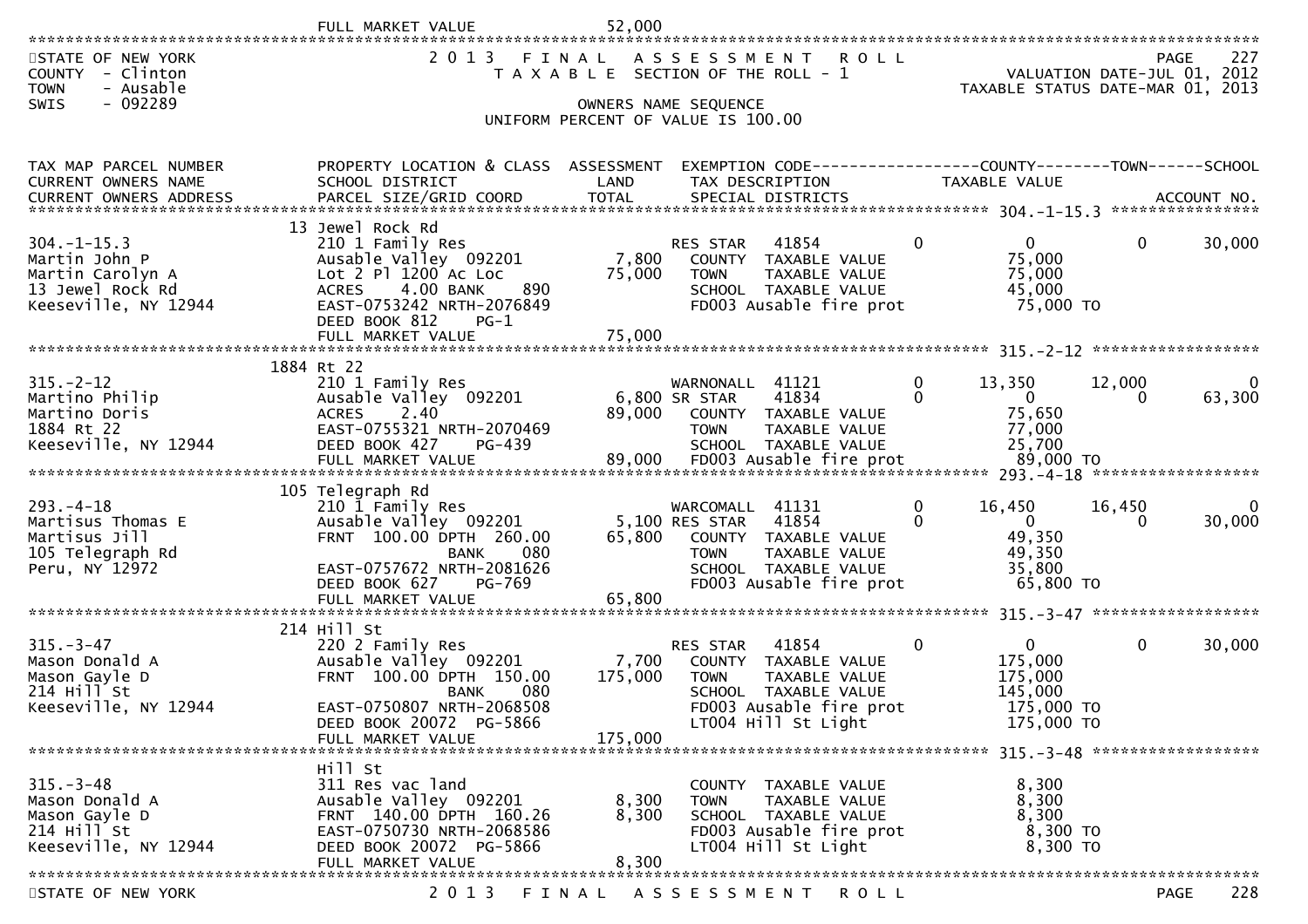## SWIS - 092289 OWNERS NAME SEQUENCE UNIFORM PERCENT OF VALUE IS 100.00

| TAX MAP PARCEL NUMBER<br><b>CURRENT OWNERS NAME</b>                                                      | PROPERTY LOCATION & CLASS ASSESSMENT<br>SCHOOL DISTRICT                                                                                                                           | LAND                         | EXEMPTION CODE-----------------COUNTY-------TOWN------SCHOOL<br>TAX DESCRIPTION                                                                                                   |                      | TAXABLE VALUE                                                                        |             |                  |
|----------------------------------------------------------------------------------------------------------|-----------------------------------------------------------------------------------------------------------------------------------------------------------------------------------|------------------------------|-----------------------------------------------------------------------------------------------------------------------------------------------------------------------------------|----------------------|--------------------------------------------------------------------------------------|-------------|------------------|
| <b>CURRENT OWNERS ADDRESS</b>                                                                            | PARCEL SIZE/GRID COORD                                                                                                                                                            | <b>TOTAL</b>                 | SPECIAL DISTRICTS                                                                                                                                                                 |                      |                                                                                      |             | ACCOUNT NO.      |
| $335.1 - 1 - 2$<br>Massaro Life Use Ellen<br>Eissler Karen<br>PO Box 236<br>Keeseville, NY 12944         | 2 Smith St<br>210 1 Family Res<br>Ausable Valley 092201<br>FRNT 66.00 DPTH 218.00<br>EAST-0731932 NRTH-2053703<br>DEED BOOK 20011 PG-32023<br>FULL MARKET VALUE                   | 44.000<br>44,000             | AGED - ALL 41800<br>3,700 SR STAR<br>41834<br>COUNTY TAXABLE VALUE<br><b>TOWN</b><br>TAXABLE VALUE<br>SCHOOL TAXABLE VALUE<br>FD003 Ausable fire prot<br>LT003 Clintonville Light | $\Omega$<br>$\Omega$ | 22,000<br>$\mathbf{0}$<br>22,000<br>22,000<br>$\mathbf{0}$<br>44,000 TO<br>44,000 TO | 22,000<br>0 | 22,000<br>22,000 |
|                                                                                                          |                                                                                                                                                                                   |                              |                                                                                                                                                                                   |                      |                                                                                      |             |                  |
| $335.1 - 1 - 1$<br>Massaro Peter R<br>Snow Karen<br>PO Box 359<br>Ausable Forks, NY 12912                | 10 Smith St<br>210 1 Family Res<br>Ausable Valley 092201<br>FRNT 218.00 DPTH 115.00<br>EAST-0731924 NRTH-2053929<br>DEED BOOK 693<br>$PG-46$<br>FULL MARKET VALUE                 | 3,300<br>73,500<br>73,500    | 41854<br>RES STAR<br>COUNTY TAXABLE VALUE<br><b>TAXABLE VALUE</b><br><b>TOWN</b><br>SCHOOL TAXABLE VALUE<br>FD003 Ausable fire prot<br>LT003 Clintonville Light                   | $\Omega$             | $\Omega$<br>73,500<br>73,500<br>43.500<br>73,500 TO<br>73,500 TO                     | $\Omega$    | 30,000           |
|                                                                                                          | 2 Old State Rd                                                                                                                                                                    |                              |                                                                                                                                                                                   |                      |                                                                                      |             |                  |
| $305.4 - 1 - 16$<br>Masse Raymond L Jr<br>Masse Monique C<br>12 Pond Hollow Rd<br>Averill Park, NY 12018 | 210 1 Family Res<br>Ausable Valley 092201<br><b>ACRES</b><br>1.70<br>EAST-0762192 NRTH-2074244<br>DEED BOOK 20102 PG-36310<br>FULL MARKET VALUE                                   | 7,900<br>143,000<br>143,000  | COUNTY TAXABLE VALUE<br><b>TAXABLE VALUE</b><br><b>TOWN</b><br>SCHOOL TAXABLE VALUE<br>FD003 Ausable fire prot<br>LT006 Chasm                                                     |                      | 143,000<br>143,000<br>143,000<br>143,000 TO<br>143,000 TO                            |             |                  |
|                                                                                                          | 88 Hill St                                                                                                                                                                        |                              |                                                                                                                                                                                   |                      |                                                                                      |             |                  |
| $315. - 4 - 3$<br>Mattila Willis<br>88 Hill St<br>Keeseville, NY 12944                                   | 210 1 Family Res<br>Ausable Valley 092201<br>FRNT 100.00 DPTH 150.00<br>320<br>BANK<br>EAST-0754224 NRTH-2068461<br>DEED BOOK 20031 PG-60411                                      | 7,700<br>86,300              | 41854<br>RES STAR<br>COUNTY TAXABLE VALUE<br>TAXABLE VALUE<br><b>TOWN</b><br>SCHOOL TAXABLE VALUE<br>FD003 Ausable fire prot<br>LT004 Hill St Light                               | $\Omega$             | $0 \quad$<br>86,300<br>86.300<br>56,300<br>86,300 TO<br>86,300 TO                    | $\Omega$    | 30,000           |
|                                                                                                          |                                                                                                                                                                                   |                              |                                                                                                                                                                                   |                      |                                                                                      |             |                  |
| $304. - 1 - 36.2$<br>Matzkin Myron A<br>Matzkin Beatrice<br>335 Hallock Hill Rd<br>Peru, NY 12972        | 335 Hallock Hill Rd<br>210 1 Family Res<br>Ausable Valley 092201<br>Survey Bk 19 Pg 62<br>ACRES 1.18<br>EAST-0745520 NRTH-2075209<br>DEED BOOK 918<br>PG-274<br>FULL MARKET VALUE | 12,100<br>222,200<br>222,200 | 41854<br><b>RES STAR</b><br>COUNTY TAXABLE VALUE<br>TAXABLE VALUE<br><b>TOWN</b><br>SCHOOL TAXABLE VALUE<br>FD003 Ausable fire prot                                               | 0                    | $\mathbf{0}$<br>222,200<br>222,200<br>192,200<br>222,200 TO                          | 0           | 30,000           |
| STATE OF NEW YORK                                                                                        | 2 0 1 3                                                                                                                                                                           | FINAL                        | A S S E S S M E N T<br><b>ROLL</b>                                                                                                                                                |                      |                                                                                      | <b>PAGE</b> | 229              |
| COUNTY - Clinton<br>- Ausable<br><b>TOWN</b><br>$-092289$<br><b>SWIS</b>                                 |                                                                                                                                                                                   |                              | T A X A B L E SECTION OF THE ROLL - 1<br>OWNERS NAME SEQUENCE                                                                                                                     |                      | VALUATION DATE-JUL 01, 2012<br>TAXABLE STATUS DATE-MAR 01, 2013                      |             |                  |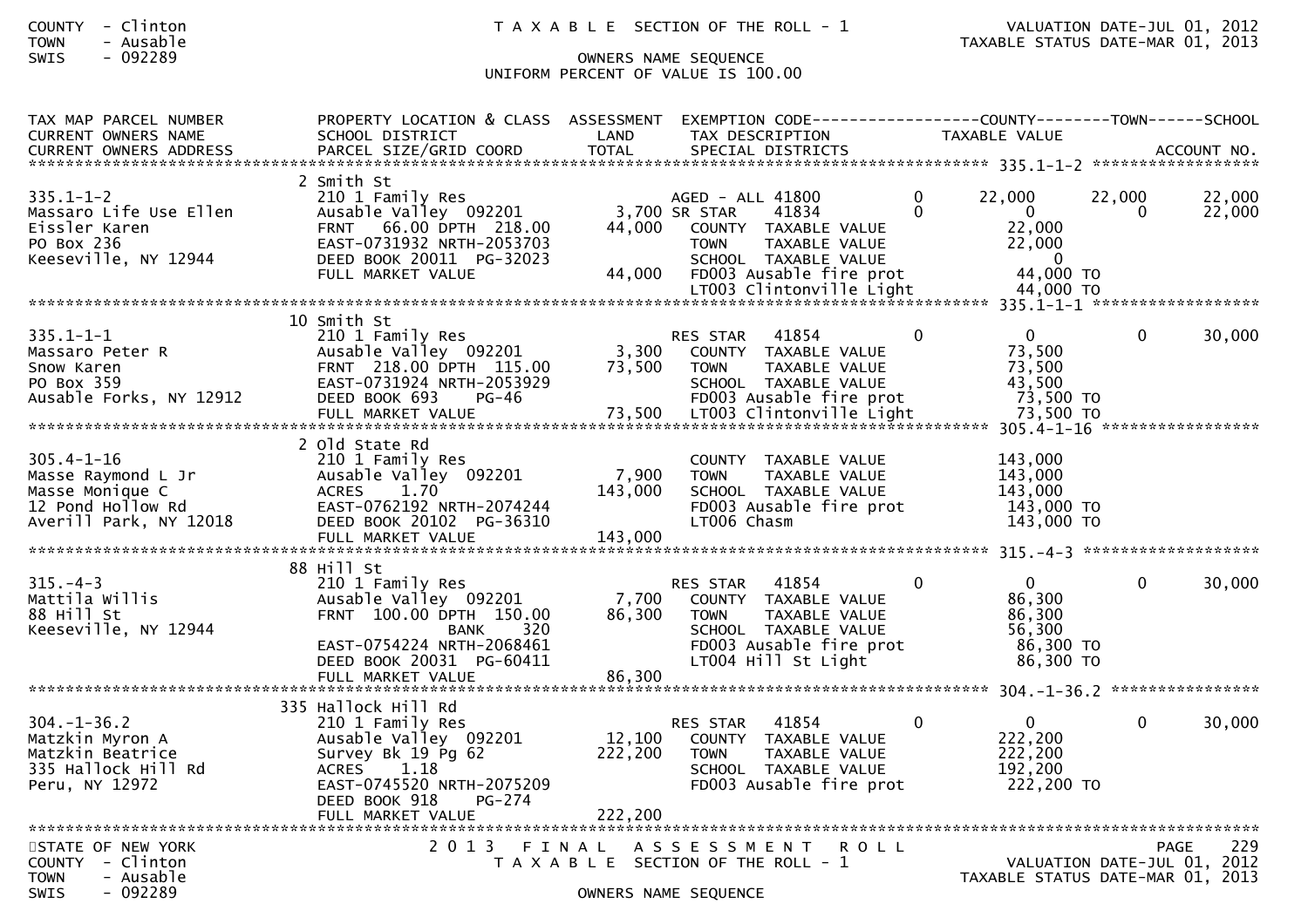## UNIFORM PERCENT OF VALUE IS 100.00

| TAX MAP PARCEL NUMBER<br>CURRENT OWNERS NAME                                                             | PROPERTY LOCATION & CLASS ASSESSMENT<br>SCHOOL DISTRICT                                                                                                                                             | LAND                       | EXEMPTION        CODE------------------COUNTY-------TOWN------SCHOOL<br>TAX DESCRIPTION                                             |               | <b>TAXABLE VALUE</b>                                                   |                    |                    |
|----------------------------------------------------------------------------------------------------------|-----------------------------------------------------------------------------------------------------------------------------------------------------------------------------------------------------|----------------------------|-------------------------------------------------------------------------------------------------------------------------------------|---------------|------------------------------------------------------------------------|--------------------|--------------------|
|                                                                                                          |                                                                                                                                                                                                     |                            |                                                                                                                                     |               |                                                                        |                    |                    |
| $315. - 2 - 20.2$<br>Maxson Sherry<br>62 Basket Ave<br>Keeseville, NY 12944                              | 62 Basket Ave<br>270 Mfg housing<br>Ausable Valley <sup>-</sup> 092201<br>Lot <sub>15</sub><br>FRNT 70.00 DPTH 132.00<br>EAST-0753639 NRTH-2070024<br>DEED BOOK 20122 PG-47927<br>FULL MARKET VALUE | 4,500<br>32,000<br>32,000  | 41854<br><b>RES STAR</b><br>COUNTY TAXABLE VALUE<br>TAXABLE VALUE<br><b>TOWN</b><br>SCHOOL TAXABLE VALUE<br>FD003 Ausable fire prot | $\Omega$      | $\Omega$<br>32.000<br>32,000<br>2,000<br>32,000 TO                     | $\Omega$           | 30,000             |
|                                                                                                          |                                                                                                                                                                                                     |                            |                                                                                                                                     |               |                                                                        |                    |                    |
| $294.10 - 1 - 8.1$<br>McAllister James F<br>MCAllister Ann L<br>PO Box 71<br>Port Kent, NY 12975-0071    | 34 Mountaineer Dr<br>210 1 Family Res - WTRFNT<br>Peru Central<br>094001<br>1.17<br><b>ACRES</b><br>EAST-0771764 NRTH-2085701<br>DEED BOOK 581<br>PG-919                                            | 124,700<br>253,700         | 41834<br>SR STAR<br>COUNTY TAXABLE VALUE<br><b>TOWN</b><br>TAXABLE VALUE<br>SCHOOL TAXABLE VALUE<br>FD003 Ausable fire prot         | $\Omega$      | $\Omega$<br>253,700<br>253,700<br>190,400<br>253,700 TO                | $\Omega$           | 63,300             |
|                                                                                                          | 22 Mountaineer Dr                                                                                                                                                                                   |                            |                                                                                                                                     |               |                                                                        |                    |                    |
| $294.10 - 1 - 13$<br>McAllister Julianna B<br>181 Cornelia St<br>Plattsburgh, NY 12901                   | 260 Seasonal res - WTRFNT<br>Peru Central<br>094001<br>50.00 DPTH 326.00<br><b>FRNT</b><br>EAST-0771767 NRTH-2085343<br>DEED BOOK 1013<br>PG-187                                                    | 83,200<br>181,000          | COUNTY TAXABLE VALUE<br><b>TOWN</b><br>TAXABLE VALUE<br>SCHOOL TAXABLE VALUE<br>FD003 Ausable fire prot                             |               | 181,000<br>181,000<br>181,000<br>181,000 TO                            |                    |                    |
|                                                                                                          | FULL MARKET VALUE                                                                                                                                                                                   | 181,000                    |                                                                                                                                     |               |                                                                        |                    |                    |
| $314. - 2 - 18$<br>McCormick Bruce W<br>McCormick Margaret<br>6 Paine St<br>Peru, NY 12972               | Cold Spring Rd<br>321 Abandoned ag<br>Ausable Valley 092201<br>Lot 12 P112000 Al<br>ACRES 33.60<br>EAST-0739233 NRTH-2068092<br>DEED BOOK 813<br>PG-103<br>FULL MARKET VALUE                        | 16,800<br>16,800<br>16.800 | COUNTY TAXABLE VALUE<br><b>TOWN</b><br>TAXABLE VALUE<br>SCHOOL TAXABLE VALUE<br>FD003 Ausable fire prot                             |               | 16,800<br>16,800<br>16,800<br>16,800 TO                                |                    |                    |
|                                                                                                          |                                                                                                                                                                                                     |                            |                                                                                                                                     |               |                                                                        |                    |                    |
| $304. - 1 - 31$<br>McCormick James H<br>McCormick Kathryn<br>255 Hallock Hill Rd<br>Keeseville, NY 12944 | 255 Hallock Hill Rd<br>210 1 Family Res<br>Ausable Valley 092201<br>1.70<br><b>ACRES</b><br>EAST-0746471 NRTH-2073738<br>DEED BOOK 525<br>PG-737                                                    |                            | WARCOMALL 41131<br>18,400 SR STAR<br>41834<br>145,000 COUNTY TAXABLE VALUE<br><b>TOWN</b><br>TAXABLE VALUE<br>SCHOOL TAXABLE VALUE  | $\Omega$<br>0 | 36,250<br>$\overline{0}$<br>108,750<br>125,000<br>81.700<br>145,000 TO | 20,000<br>$\Omega$ | $\Omega$<br>63,300 |
| STATE OF NEW YORK<br>COUNTY - Clinton<br>- Ausable<br><b>TOWN</b><br>$-092289$<br><b>SWIS</b>            |                                                                                                                                                                                                     |                            | 2013 FINAL ASSESSMENT ROLL<br>T A X A B L E SECTION OF THE ROLL - 1<br>OWNERS NAME SEQUENCE<br>UNIFORM PERCENT OF VALUE IS 100.00   |               | VALUATION DATE-JUL 01, 2012<br>TAXABLE STATUS DATE-MAR 01, 2013        | <b>PAGE</b>        | 230                |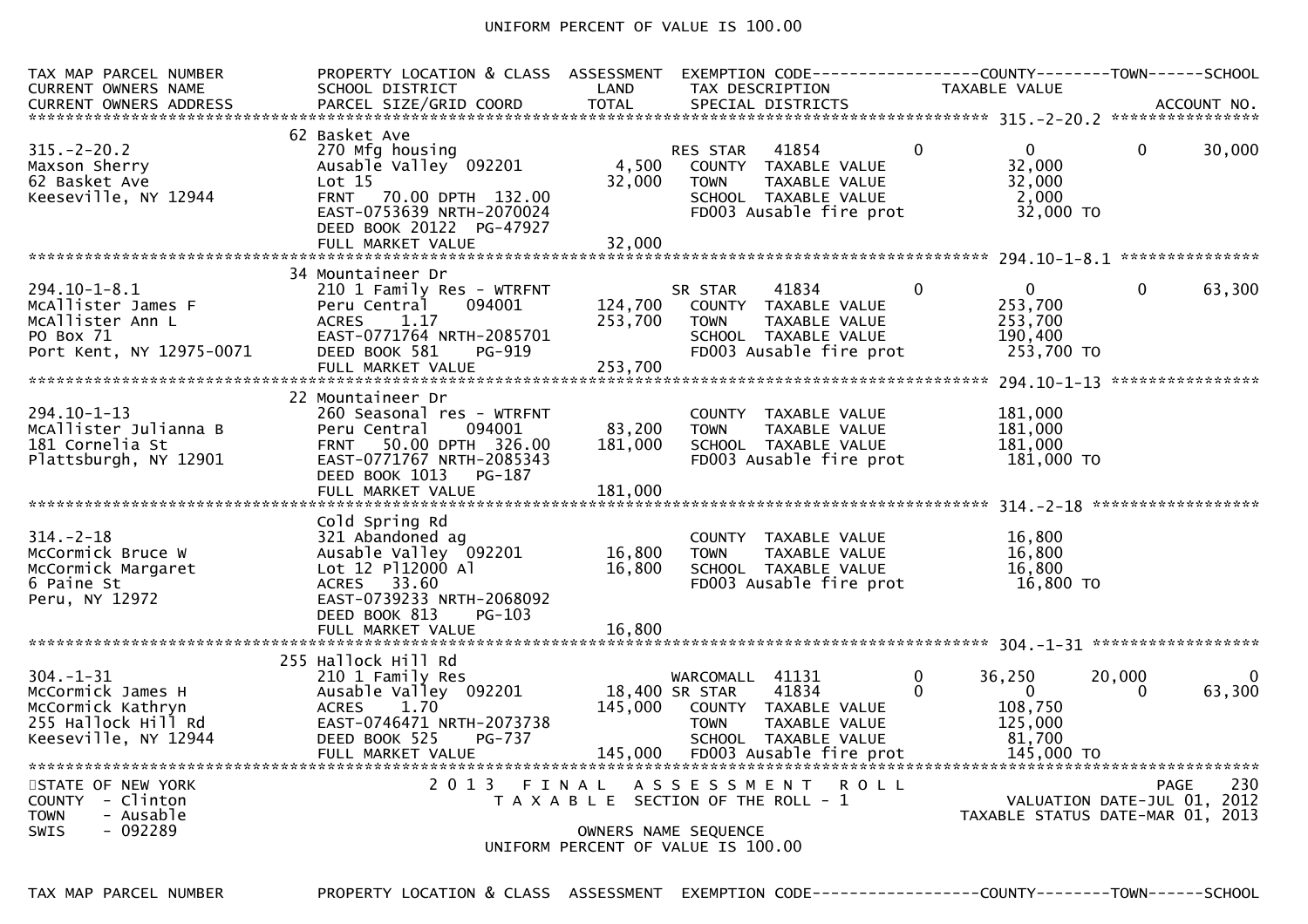| CURRENT OWNERS NAME                                                                                               | SCHOOL DISTRICT           | LAND                 |                     | TAX DESCRIPTION                       |              | TAXABLE VALUE                    |                             |        |
|-------------------------------------------------------------------------------------------------------------------|---------------------------|----------------------|---------------------|---------------------------------------|--------------|----------------------------------|-----------------------------|--------|
| CURRENT OWNERS ADDRESS                                                                                            |                           |                      |                     |                                       |              |                                  |                             |        |
|                                                                                                                   |                           |                      |                     |                                       |              |                                  |                             |        |
|                                                                                                                   | 53 Pine Tree Dr           |                      |                     |                                       |              |                                  |                             |        |
| $315.4 - 1 - 21$                                                                                                  | 210 1 Family Res          |                      | RES STAR            | 41854                                 | $\mathbf{0}$ | $\mathbf{0}$                     | $\mathbf{0}$                | 30,000 |
| McCormick Peter J                                                                                                 | Ausable Valley 092201     | 7,700                |                     | COUNTY TAXABLE VALUE                  |              | 101,600                          |                             |        |
| 53 Pine Tree Dr                                                                                                   | FRNT 100.00 DPTH 150.00   | 101,600              | <b>TOWN</b>         | TAXABLE VALUE                         |              | 101,600                          |                             |        |
| Keeseville, NY 12944                                                                                              | EAST-0753941 NRTH-2065859 |                      |                     | SCHOOL TAXABLE VALUE                  |              | 71,600                           |                             |        |
|                                                                                                                   | DEED BOOK 20031 PG-61699  |                      |                     | FD003 Ausable fire prot               |              | 101,600 TO                       |                             |        |
|                                                                                                                   | FULL MARKET VALUE         |                      |                     | 101,600 LT005 Pine Tree Dr Light      |              | 101,600 TO                       |                             |        |
|                                                                                                                   |                           |                      |                     |                                       |              |                                  |                             |        |
| $335.1 - 1 - 4$                                                                                                   | 1330 Rt 9N                |                      |                     |                                       | 0            | $\overline{0}$                   | $\mathbf{0}$                | 30,000 |
|                                                                                                                   | 210 1 Family Res          |                      | RES STAR            | 41854                                 |              |                                  |                             |        |
| McCray Gradon O                                                                                                   | Ausable Valley 092201     | 4,900                |                     | COUNTY TAXABLE VALUE                  |              | 32,000                           |                             |        |
| McCray Ann P                                                                                                      | FRNT 160.00 DPTH 150.00   | 32,000               | <b>TOWN</b>         | TAXABLE VALUE                         |              | 32,000                           |                             |        |
| 1330 Rt 9N                                                                                                        | EAST-0732175 NRTH-2053738 |                      |                     | SCHOOL TAXABLE VALUE                  |              | 2,000                            |                             |        |
| Clintonville, NY 12924                                                                                            | DEED BOOK 633<br>$PG-49$  |                      |                     | FD003 Ausable fire prot               |              | 32,000 TO                        |                             |        |
| 2000 FULL MARKET VALUE<br>FULL MARKET VALUE 32,000 LT003 Clintonville Light 32,000 TO FULL MARKET VALUE 32,000 FO |                           |                      |                     |                                       |              |                                  |                             |        |
|                                                                                                                   |                           |                      |                     |                                       |              |                                  |                             |        |
|                                                                                                                   | 517 Cold Spring Rd        |                      |                     |                                       |              |                                  |                             |        |
| $314. - 2 - 5.1$                                                                                                  | 210 1 Family Res          |                      | AGED - ALL 41800    |                                       | 0            | 27,000                           | 27,000                      | 27,000 |
| McDuffe Richard                                                                                                   | Ausable Valley 092201     |                      | 4,700 SR STAR       | 41834                                 |              | $\overline{0}$                   |                             | 27,000 |
| McDuffe Peggy L                                                                                                   | 3.30<br><b>ACRES</b>      | 54,000               |                     | COUNTY TAXABLE VALUE                  |              | 27,000                           |                             |        |
| 517 Cold Spring Rd                                                                                                | EAST-0739252 NRTH-2071210 |                      | <b>TOWN</b>         | TAXABLE VALUE                         |              | 27,000                           |                             |        |
| Peru, NY 12972                                                                                                    | DEED BOOK 20021 PG-50069  |                      |                     | SCHOOL TAXABLE VALUE                  |              | $\mathbf{0}$                     |                             |        |
|                                                                                                                   |                           |                      |                     |                                       |              |                                  |                             |        |
|                                                                                                                   |                           |                      |                     |                                       |              |                                  |                             |        |
|                                                                                                                   | 205 Rt 9N                 |                      |                     |                                       |              |                                  |                             |        |
| $326. - 1 - 7$                                                                                                    | 210 1 Family Res          |                      | RES STAR            | 41854                                 | $\Omega$     | $\mathbf{0}$                     | $\Omega$                    | 30,000 |
| McGrath Kevin                                                                                                     | Ausable Valley 092201     | 9,800                |                     | COUNTY TAXABLE VALUE                  |              | 77,000                           |                             |        |
| 205 Rt 9N                                                                                                         | FRNT 133.00 DPTH 293.55   | 77,000               | <b>TOWN</b>         | TAXABLE VALUE                         |              | 77,000                           |                             |        |
| Keeseville, NY 12944                                                                                              | 080<br><b>BANK</b>        |                      |                     | SCHOOL TAXABLE VALUE                  |              | 47,000                           |                             |        |
|                                                                                                                   | EAST-0754711 NRTH-2066158 |                      |                     | FD003 Ausable fire prot               |              | 77,000 TO                        |                             |        |
|                                                                                                                   | DEED BOOK 20001 PG-24670  |                      |                     | LT005 Pine Tree Dr Light              |              | 77,000 TO                        |                             |        |
|                                                                                                                   |                           |                      |                     |                                       |              |                                  |                             |        |
|                                                                                                                   |                           |                      |                     |                                       |              |                                  |                             |        |
|                                                                                                                   | 226 Harkness Rd           |                      |                     |                                       |              |                                  |                             |        |
| $303. -1 - 17.3$                                                                                                  | 210 1 Family Res          |                      | RES STAR            | 41854                                 | $\mathbf 0$  | $\mathbf{0}$                     | $\mathbf 0$                 | 30,000 |
| McKenna Patrick J                                                                                                 | Ausable Valley 092201     | 6,200                |                     | COUNTY TAXABLE VALUE                  |              | 112,000                          |                             |        |
| McKenna Belinda                                                                                                   | 3.80<br><b>ACRES</b>      | 112,000              | <b>TOWN</b>         | TAXABLE VALUE                         |              | 112,000                          |                             |        |
| 226 Harkness Rd                                                                                                   | EAST-0739786 NRTH-2078732 |                      |                     | SCHOOL TAXABLE VALUE                  |              | 82,000                           |                             |        |
| Peru, NY 12972                                                                                                    | DEED BOOK 20041 PG-71201  |                      |                     | FD003 Ausable fire prot               |              | 112,000 TO                       |                             |        |
|                                                                                                                   | FULL MARKET VALUE         | 112,000              |                     |                                       |              |                                  |                             |        |
|                                                                                                                   |                           |                      |                     |                                       |              |                                  |                             |        |
|                                                                                                                   | Harkness Rd               |                      |                     |                                       |              |                                  |                             |        |
| $303. - 1 - 18$                                                                                                   | 323 Vacant rural          |                      |                     | COUNTY TAXABLE VALUE                  |              | 7,900                            |                             |        |
| McKenna Patrick J                                                                                                 | Ausable Valley 092201     | 7,900                | TOWN                | TAXABLE VALUE                         |              | 7,900                            |                             |        |
| 226 Harkness Rd                                                                                                   | $Lot 23$ Pgl              | 7,900                |                     | SCHOOL TAXABLE VALUE                  |              | 7,900                            |                             |        |
| Peru, NY 12972                                                                                                    | ACRES 10.40               |                      |                     | FD003 Ausable fire prot               |              | 7,900 TO                         |                             |        |
|                                                                                                                   | EAST-0740010 NRTH-2079214 |                      |                     |                                       |              |                                  |                             |        |
|                                                                                                                   | DEED BOOK 966<br>PG-131   |                      |                     |                                       |              |                                  |                             |        |
|                                                                                                                   | FULL MARKET VALUE         | 7,900                |                     |                                       |              |                                  |                             |        |
|                                                                                                                   |                           |                      |                     |                                       |              |                                  |                             |        |
| STATE OF NEW YORK                                                                                                 | 2 0 1 3<br>FINAL          |                      | A S S E S S M E N T | R O L L                               |              |                                  | <b>PAGE</b>                 | 231    |
| - Clinton<br><b>COUNTY</b>                                                                                        |                           |                      |                     | T A X A B L E SECTION OF THE ROLL - 1 |              |                                  | VALUATION DATE-JUL 01, 2012 |        |
| - Ausable<br><b>TOWN</b>                                                                                          |                           |                      |                     |                                       |              | TAXABLE STATUS DATE-MAR 01, 2013 |                             |        |
| $-092289$<br><b>SWIS</b>                                                                                          |                           | OWNERS NAME SEQUENCE |                     |                                       |              |                                  |                             |        |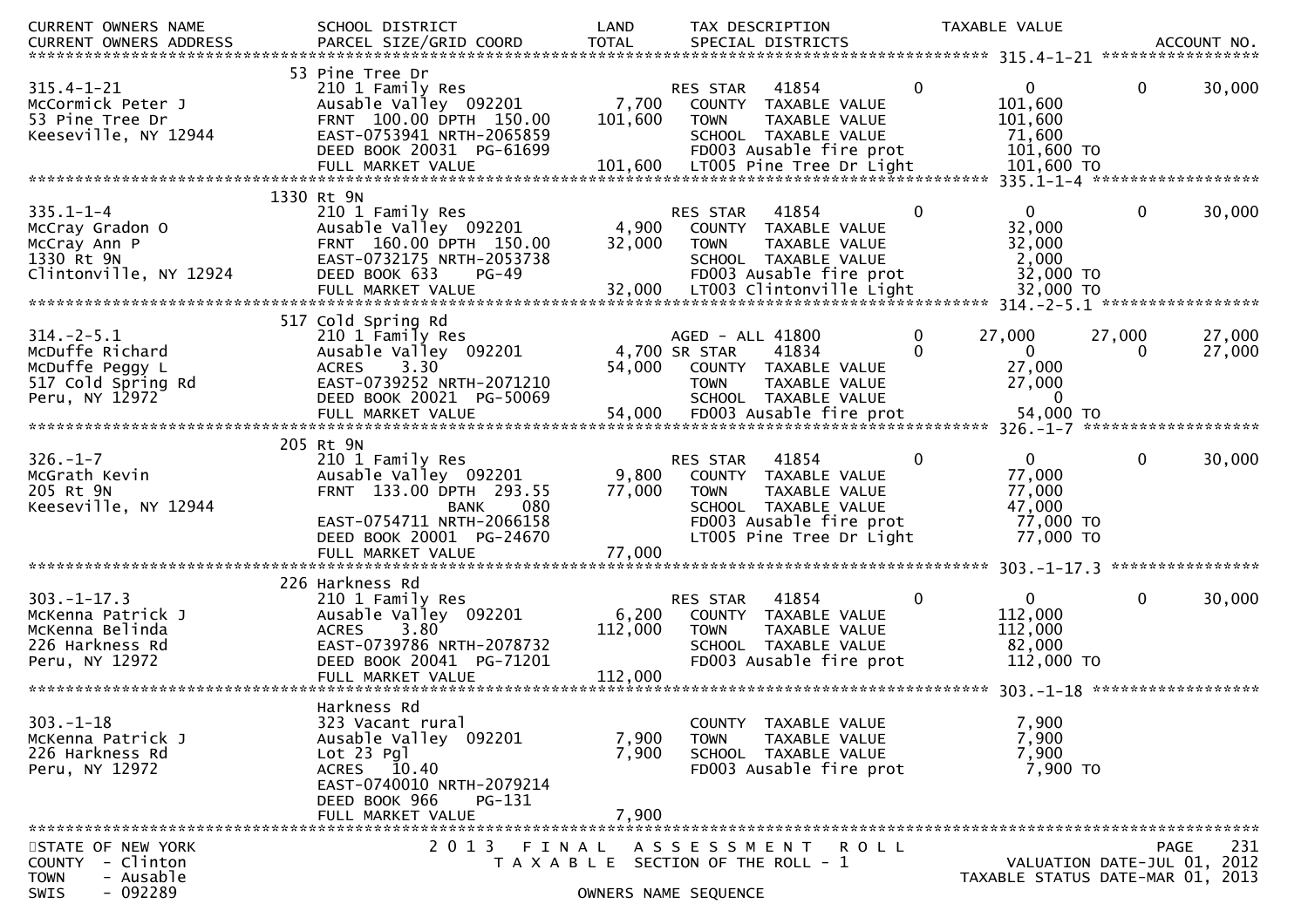## UNIFORM PERCENT OF VALUE IS 100.00

| TAX MAP PARCEL NUMBER<br><b>CURRENT OWNERS NAME</b>                                                                                                                      | PROPERTY LOCATION & CLASS ASSESSMENT<br>SCHOOL DISTRICT                                                                                                             | LAND                                                                        | TAX DESCRIPTION                                                           | EXEMPTION CODE------------------COUNTY--------TOWN------SCHOOL                                    |                           | TAXABLE VALUE                                                           |                               |                         |
|--------------------------------------------------------------------------------------------------------------------------------------------------------------------------|---------------------------------------------------------------------------------------------------------------------------------------------------------------------|-----------------------------------------------------------------------------|---------------------------------------------------------------------------|---------------------------------------------------------------------------------------------------|---------------------------|-------------------------------------------------------------------------|-------------------------------|-------------------------|
|                                                                                                                                                                          |                                                                                                                                                                     |                                                                             |                                                                           |                                                                                                   |                           |                                                                         |                               |                         |
| $294.18 - 2 - 6$<br>McMurtry Donald P<br>McMurtry Maureen Y<br>36 Tanglewood Dr<br>Peru, NY 12972                                                                        | 36 Tanglewood Dr<br>210 1 Family Res<br>094001<br>Peru Central<br>FRNT 150.00 DPTH 150.00<br>EAST-0772827 NRTH-2082759<br>DEED BOOK 20011 PG-33105                  | 39,100<br>240,000                                                           | SR STAR<br><b>TOWN</b>                                                    | 41834<br>COUNTY TAXABLE VALUE<br>TAXABLE VALUE<br>SCHOOL TAXABLE VALUE<br>FD003 Ausable fire prot | 0                         | 0<br>240,000<br>240,000<br>176,700<br>240,000 TO                        | 0                             | 63,300                  |
|                                                                                                                                                                          | 104 Grove St                                                                                                                                                        |                                                                             |                                                                           |                                                                                                   |                           |                                                                         |                               |                         |
| $305. -2 - 7.4$<br>McNeilly James E<br>MCNeilly Beverly A<br>104 Grove St<br>Keeseville, NY 12944                                                                        | 270 Mfg housing<br>Ausable Valley 092201<br>Lot 16<br>FRNT 168.50 DPTH 245.00<br>EAST-0756685 NRTH-2071875<br>DEED BOOK 805<br>PG-146                               |                                                                             | WARNONALL 41121<br>5,400 AGED COUN 41802<br>29,000 SR STAR<br><b>TOWN</b> | 41834<br>COUNTY TAXABLE VALUE<br>TAXABLE VALUE<br>SCHOOL TAXABLE VALUE                            | 0<br>$\Omega$<br>$\Omega$ | 4,350<br>11,093<br>$\mathbf{0}$<br>13,557<br>24,650<br>- 0<br>29,000 TO | 4,350<br>$\Omega$<br>$\Omega$ | 0<br>$\Omega$<br>29,000 |
|                                                                                                                                                                          |                                                                                                                                                                     |                                                                             |                                                                           |                                                                                                   |                           |                                                                         | *******************           |                         |
| $305. - 2 - 8$<br>McNeilly James E<br>McNeilly Beverly A<br>104 Grove St Lot 23<br>Keeseville, NY 12944                                                                  | 104-3A Grove St<br>270 Mfg housing<br>Ausable Valley 092201<br>FRNT 75.00 DPTH 100.00<br>EAST-0756786 NRTH-2071953<br>DEED BOOK 20102 PG-36187<br>FULL MARKET VALUE | 2,700<br>20,000<br>20,000                                                   | <b>TOWN</b>                                                               | COUNTY TAXABLE VALUE<br>TAXABLE VALUE<br>SCHOOL TAXABLE VALUE<br>FD003 Ausable fire prot          |                           | 20,000<br>20,000<br>20,000<br>20,000 TO                                 |                               |                         |
|                                                                                                                                                                          | 28 Pine Tree Dr                                                                                                                                                     |                                                                             |                                                                           |                                                                                                   |                           |                                                                         |                               |                         |
| $315.4 - 1 - 45$<br>McNierney Life Estate Thomas G Ausable Valley 092201<br>MCNierney Life Estate Brenda M FRNT 250.00 DPTH 163.72<br>PO Box 451<br>Keeseville, NY 12944 | 210 1 Family Res<br>EAST-0754102 NRTH-2066529<br>DEED BOOK 20112 PG-42399                                                                                           | 8,700<br>93,000                                                             | SR STAR<br><b>TOWN</b>                                                    | 41834<br>COUNTY TAXABLE VALUE<br>TAXABLE VALUE<br>SCHOOL TAXABLE VALUE<br>FD003 Ausable fire prot | $\Omega$                  | $\Omega$<br>93,000<br>93,000<br>29,700<br>93,000 TO                     | $\Omega$                      | 63,300                  |
|                                                                                                                                                                          | 51 Signor Rd                                                                                                                                                        |                                                                             |                                                                           |                                                                                                   |                           |                                                                         |                               |                         |
| $303 - 1 - 3.3$<br>Meier Robert J<br>Meier Judy L<br>51 Signor Rd<br>Peru, NY 12972                                                                                      | 210 1 Family Res<br>Peru Central<br>094001<br>Lot 33<br>1.00<br><b>ACRES</b><br>EAST-0733721 NRTH-2080680<br>DEED BOOK 20132 PG-54107<br>FULL MARKET VALUE          | 9,000<br>148,000<br>148,000                                                 | <b>RES STAR</b><br><b>TOWN</b>                                            | 41854<br>COUNTY TAXABLE VALUE<br>TAXABLE VALUE<br>SCHOOL TAXABLE VALUE<br>FD003 Ausable fire prot | $\Omega$                  | 0<br>148,000<br>148,000<br>118,000<br>148,000 TO                        | $\Omega$                      | 30,000                  |
| STATE OF NEW YORK<br>COUNTY - Clinton<br><b>TOWN</b><br>- Ausable<br>$-092289$<br><b>SWIS</b>                                                                            | 2013 FINAL                                                                                                                                                          | T A X A B L E SECTION OF THE ROLL - 1<br>UNIFORM PERCENT OF VALUE IS 100.00 | A S S E S S M E N T<br>OWNERS NAME SEQUENCE                               | <b>ROLL</b>                                                                                       |                           | TAXABLE STATUS DATE-MAR 01, 2013                                        | VALUATION DATE-JUL 01, 2012   | 232<br>PAGE             |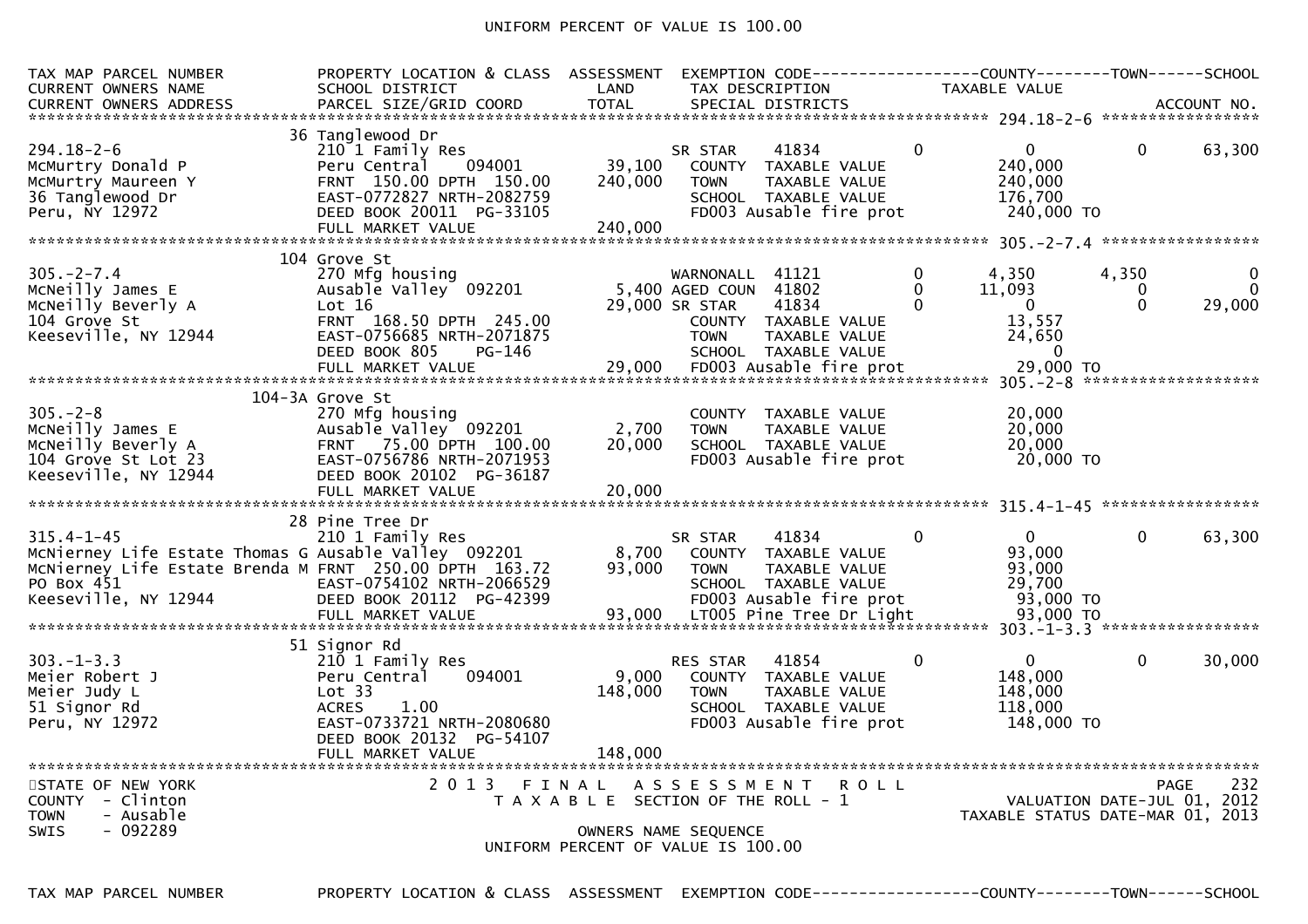| CURRENT OWNERS NAME<br>CURRENT OWNERS ADDRESS                                                            | SCHOOL DISTRICT                                                                                                                                                                                 | LAND                               | TAX DESCRIPTION                                                                                                              | TAXABLE VALUE                                                        | ACCOUNT NO.<br>****************                                                |
|----------------------------------------------------------------------------------------------------------|-------------------------------------------------------------------------------------------------------------------------------------------------------------------------------------------------|------------------------------------|------------------------------------------------------------------------------------------------------------------------------|----------------------------------------------------------------------|--------------------------------------------------------------------------------|
| $303. -2 - 14.3$<br>Meyerson Craig A<br>26 Oakwood St #2<br>Albany, NY 12208-2416                        | 592/594 Hallock Hill Rd<br>240 Rural res<br>Ausable Valley 092201<br>Lot 5<br>39.00<br><b>ACRES</b><br>EAST-0739002 NRTH-2075660<br>DEED BOOK 933<br>PG-319<br>FULL MARKET VALUE                | 24,800<br>122,100<br>122,100       | COUNTY TAXABLE VALUE<br>TAXABLE VALUE<br><b>TOWN</b><br>SCHOOL TAXABLE VALUE<br>FD003 Ausable fire prot                      | 122,100<br>122,100<br>122,100<br>122,100 TO                          |                                                                                |
|                                                                                                          |                                                                                                                                                                                                 |                                    |                                                                                                                              |                                                                      |                                                                                |
| $334. - 1 - 30.2$<br>Miller Gary<br>PO Box 240<br>Ausable Forks, NY 12912                                | Dry Bridge Rd<br>323 Vacant rural<br>Ausable Valley 092201<br>Old Railroad Bed<br>ACRES 24.40<br>EAST-0726262 NRTH-2055066                                                                      | 14,500<br>14,500                   | COUNTY TAXABLE VALUE<br>TAXABLE VALUE<br><b>TOWN</b><br>SCHOOL TAXABLE VALUE<br>FD003 Ausable fire prot                      | 14,500<br>14,500<br>14,500<br>14,500 TO                              |                                                                                |
|                                                                                                          | DEED BOOK 20072 PG-9832<br>FULL MARKET VALUE                                                                                                                                                    | 14,500                             |                                                                                                                              |                                                                      |                                                                                |
|                                                                                                          |                                                                                                                                                                                                 |                                    |                                                                                                                              |                                                                      |                                                                                |
| $334. - 1 - 12.1$<br>Miller Gary E II<br>Brunk Jennifer N<br>338 Fern Lake Rd<br>Ausable Forks, NY 12912 | 43 Parrish Rd<br>240 Rural res<br>Ausable Valley 092201<br>Lot 194 Maules Pat<br>ACRES 77.50 BANK<br>850<br>EAST-0728068 NRTH-2056008<br>DEED BOOK 20072 PG-7712                                | 34,400<br>123,800                  | 41854<br>RES STAR<br>COUNTY TAXABLE VALUE<br><b>TOWN</b><br>TAXABLE VALUE<br>SCHOOL TAXABLE VALUE<br>FD003 Ausable fire prot | $\Omega$<br>0<br>123,800<br>123,800<br>93,800<br>123,800 TO          | 0<br>30,000                                                                    |
|                                                                                                          | FULL MARKET VALUE                                                                                                                                                                               | 123,800                            |                                                                                                                              |                                                                      |                                                                                |
| $334. - 1 - 12.2$<br>Miller Gary E II<br>Brunk Jennifer N<br>338 Fern Lake Rd<br>Ausable Forks, NY 12912 | Clintonville Rd<br>$322$ Rural vac $>10$<br>Ausable Valley 092201<br>Lot 194 Maules Pat<br>ACRES 17.50 BANK<br>850<br>EAST-0728176 NRTH-2056550<br>DEED BOOK 20072 PG-7712<br>FULL MARKET VALUE | 12,500<br>12,500<br>12,500         | COUNTY TAXABLE VALUE<br>TAXABLE VALUE<br><b>TOWN</b><br>SCHOOL TAXABLE VALUE<br>FD003 Ausable fire prot                      | 12,500<br>12,500<br>12,500<br>12,500 TO                              |                                                                                |
|                                                                                                          | 3 Giddings Rd                                                                                                                                                                                   |                                    |                                                                                                                              |                                                                      |                                                                                |
| $294. - 1 - 10$<br>Miller Marianne W<br>Ausable Hts<br>PO Box 152<br>Port Kent, NY 12975                 | 210 1 Family Res<br>094001<br>Peru Central<br>3.50<br><b>ACRES</b><br>EAST-0773338 NRTH-2081770<br>DEED BOOK 592<br>PG-471                                                                      | 192,000                            | WARNONALL 41121<br>47,500 RES STAR<br>41854<br>COUNTY TAXABLE VALUE<br>TAXABLE VALUE<br><b>TOWN</b><br>SCHOOL TAXABLE VALUE  | 27,000<br>0<br>$\Omega$<br>$\Omega$<br>165,000<br>180,000<br>162,000 | 12,000<br>0<br>30,000<br>0                                                     |
| STATE OF NEW YORK<br>COUNTY - Clinton<br><b>TOWN</b><br>- Ausable<br>$-092289$<br><b>SWIS</b>            | 2 0 1 3                                                                                                                                                                                         | FINAL<br>OWNERS NAME SEQUENCE      | A S S E S S M E N T R O L L<br>T A X A B L E SECTION OF THE ROLL - 1<br>UNIFORM PERCENT OF VALUE IS 100.00                   |                                                                      | 233<br>PAGE<br>VALUATION DATE-JUL 01, 2012<br>TAXABLE STATUS DATE-MAR 01, 2013 |
| TAX MAP PARCEL NUMBER<br><b>CURRENT OWNERS NAME</b><br><b>CURRENT OWNERS ADDRESS</b>                     | PROPERTY LOCATION & CLASS<br>SCHOOL DISTRICT<br>PARCEL SIZE/GRID COORD                                                                                                                          | ASSESSMENT<br>LAND<br><b>TOTAL</b> | EXEMPTION        CODE------------------COUNTY-------TOWN------SCHOOL<br>TAX DESCRIPTION<br>SPECIAL DISTRICTS                 | TAXABLE VALUE                                                        | ACCOUNT NO.                                                                    |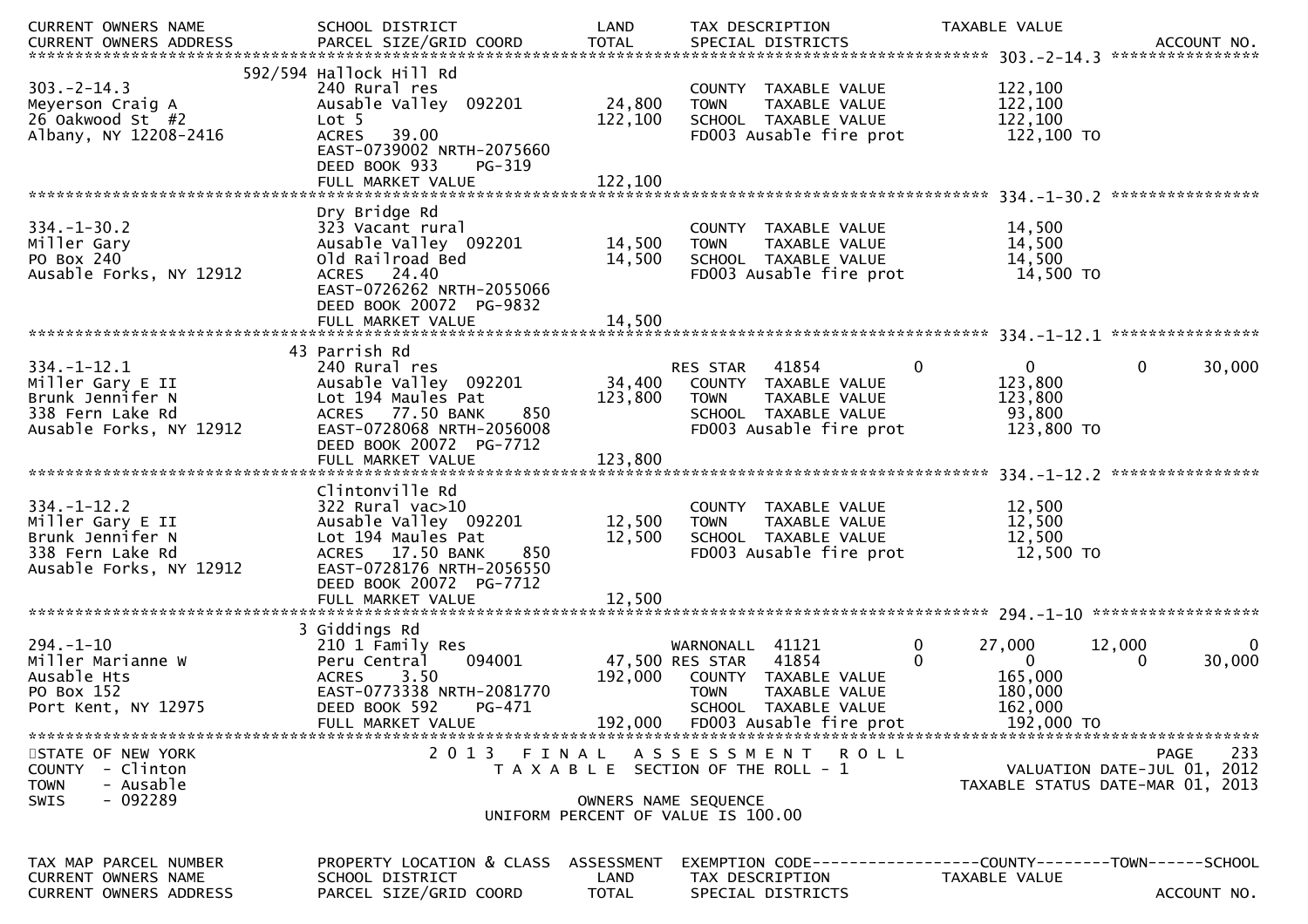|                               |                                           |                      |                                       | 315.4-1-57 ******************                                |
|-------------------------------|-------------------------------------------|----------------------|---------------------------------------|--------------------------------------------------------------|
|                               | 11 Valley View Dr                         |                      |                                       |                                                              |
| $315.4 - 1 - 57$              | 270 Mfg housing                           |                      | COUNTY TAXABLE VALUE                  | 42,000                                                       |
| Miller Robert P               | Ausable Valley 092201                     | 7,800                | TAXABLE VALUE<br><b>TOWN</b>          | 42,000                                                       |
| Miller Rebecca M              | Torrington Sub Lot 7                      | 42,000               | SCHOOL TAXABLE VALUE                  | 42,000                                                       |
| 321 Taylor St                 | FRNT 100.90 DPTH 164.50                   |                      | FD003 Ausable fire prot               | 42,000 TO                                                    |
| Granby, MA 01033              | EAST-0753205 NRTH-2065542                 |                      | LT005 Pine Tree Dr Light              | 42,000 TO                                                    |
|                               | DEED BOOK 20041 PG-73514                  |                      |                                       |                                                              |
|                               |                                           | 42,000               |                                       |                                                              |
|                               | FULL MARKET VALUE                         |                      |                                       | *****************                                            |
|                               |                                           |                      |                                       |                                                              |
|                               | 324 Allen Hill Rd                         |                      |                                       |                                                              |
| $313. - 3 - 1.6$              | 240 Rural res                             |                      | $\mathbf 0$<br>RES STAR 41854         | $\mathbf{0}$<br>$\mathbf 0$<br>30,000                        |
| Millington Richard G          | 094001<br>Peru Central                    | 29,300               | COUNTY TAXABLE VALUE                  | 160,000                                                      |
| Millington Heidi C            | Lot $8 & 9$                               | 160,000              | TAXABLE VALUE<br><b>TOWN</b>          | 160,000                                                      |
| 324 Allen Hill Rd             | Platt 12000 Ac Loc                        |                      | SCHOOL TAXABLE VALUE                  | 130,000                                                      |
| Peru, NY 12972                | ACRES 65.30 BANK<br>860                   |                      | FD003 Ausable fire prot               | 160,000 TO                                                   |
|                               | EAST-0728663 NRTH-2070274                 |                      |                                       |                                                              |
|                               | DEED BOOK 20082 PG-20880                  |                      |                                       |                                                              |
|                               | FULL MARKET VALUE                         | 160,000              |                                       |                                                              |
|                               |                                           |                      |                                       |                                                              |
|                               | Rt 9                                      |                      |                                       |                                                              |
| $293. - 3 - 2.11$             | $322$ Rural vac $>10$                     |                      | COUNTY TAXABLE VALUE                  | 44,100                                                       |
|                               | 094001                                    |                      | TAXABLE VALUE                         |                                                              |
| Mills Howard D Jr             | Peru Central                              | 44,100               | <b>TOWN</b>                           | 44,100                                                       |
| 874 Silver Lake Rd            | Survey Bk 18 Pg 85 Lot 3                  | 44,100               | SCHOOL TAXABLE VALUE                  | 44,100                                                       |
| Middletown, NY 10941-1119     | ACRES 122.20                              |                      | FD003 Ausable fire prot               | 44,100 TO                                                    |
|                               | EAST-0767716 NRTH-2086175                 |                      |                                       |                                                              |
|                               | DEED BOOK 605<br>PG-531                   |                      |                                       |                                                              |
|                               | FULL MARKET VALUE                         | 44,100               |                                       |                                                              |
|                               |                                           |                      |                                       |                                                              |
|                               | Sunlea Village Dr                         |                      |                                       |                                                              |
| $293 - 3 - 9$                 | $314$ Rural vac< $10$                     |                      | COUNTY TAXABLE VALUE                  | 25,600                                                       |
| Mills Howard D Jr             | 094001<br>Peru Central                    | 25,600               | <b>TOWN</b><br>TAXABLE VALUE          | 25,600                                                       |
| 874 Silver Lake Rd            | PLC 396 Lot 26                            | 25,600               | SCHOOL TAXABLE VALUE                  | 25,600                                                       |
| Middleton, NY 10941           | ACRES 5.26                                |                      | FD003 Ausable fire prot               | 25,600 TO                                                    |
|                               | EAST-0766928 NRTH-2083006                 |                      |                                       |                                                              |
|                               | DEED BOOK 605<br>PG-531                   |                      |                                       |                                                              |
|                               | FULL MARKET VALUE                         | 25,600               |                                       |                                                              |
| *************************     |                                           |                      |                                       |                                                              |
|                               | Sunlea Village Dr                         |                      |                                       |                                                              |
| $293 - 3 - 10$                |                                           |                      | COUNTY TAXABLE VALUE                  |                                                              |
|                               | $314$ Rural vac< $10$                     |                      |                                       | 26,800                                                       |
| Mills Howard D Jr             | Peru Central<br>094001                    | 26,800               | TAXABLE VALUE<br><b>TOWN</b>          | 26,800                                                       |
| 874 Silver Lake Rd            | PLC 396 Lot 27 A&B                        | 26,800               | SCHOOL TAXABLE VALUE                  | 26,800                                                       |
| Middleton, NY 10941           | <b>ACRES</b><br>7.41                      |                      | FD003 Ausable fire prot               | 26,800 TO                                                    |
|                               | EAST-0766922 NRTH-2083693                 |                      |                                       |                                                              |
|                               | DEED BOOK 605<br>PG-531                   |                      |                                       |                                                              |
|                               | FULL MARKET VALUE                         | 26,800               |                                       |                                                              |
|                               |                                           |                      |                                       |                                                              |
| STATE OF NEW YORK             | 2013 FINAL                                |                      | ASSESSMENT ROLL                       | 234<br>PAGE                                                  |
| COUNTY - Clinton              |                                           |                      | T A X A B L E SECTION OF THE ROLL - 1 | VALUATION DATE-JUL 01, 2012                                  |
| - Ausable<br><b>TOWN</b>      |                                           |                      |                                       | TAXABLE STATUS DATE-MAR 01, 2013                             |
| $-092289$<br><b>SWIS</b>      |                                           | OWNERS NAME SEQUENCE |                                       |                                                              |
|                               |                                           |                      | UNIFORM PERCENT OF VALUE IS 100.00    |                                                              |
|                               |                                           |                      |                                       |                                                              |
|                               |                                           |                      |                                       |                                                              |
| TAX MAP PARCEL NUMBER         | PROPERTY LOCATION & CLASS                 | ASSESSMENT           |                                       | EXEMPTION CODE-----------------COUNTY-------TOWN------SCHOOL |
| <b>CURRENT OWNERS NAME</b>    |                                           |                      |                                       | <b>TAXABLE VALUE</b>                                         |
|                               |                                           |                      |                                       |                                                              |
| <b>CURRENT OWNERS ADDRESS</b> | SCHOOL DISTRICT<br>PARCEL SIZE/GRID COORD | LAND<br><b>TOTAL</b> | TAX DESCRIPTION<br>SPECIAL DISTRICTS  | ACCOUNT NO.                                                  |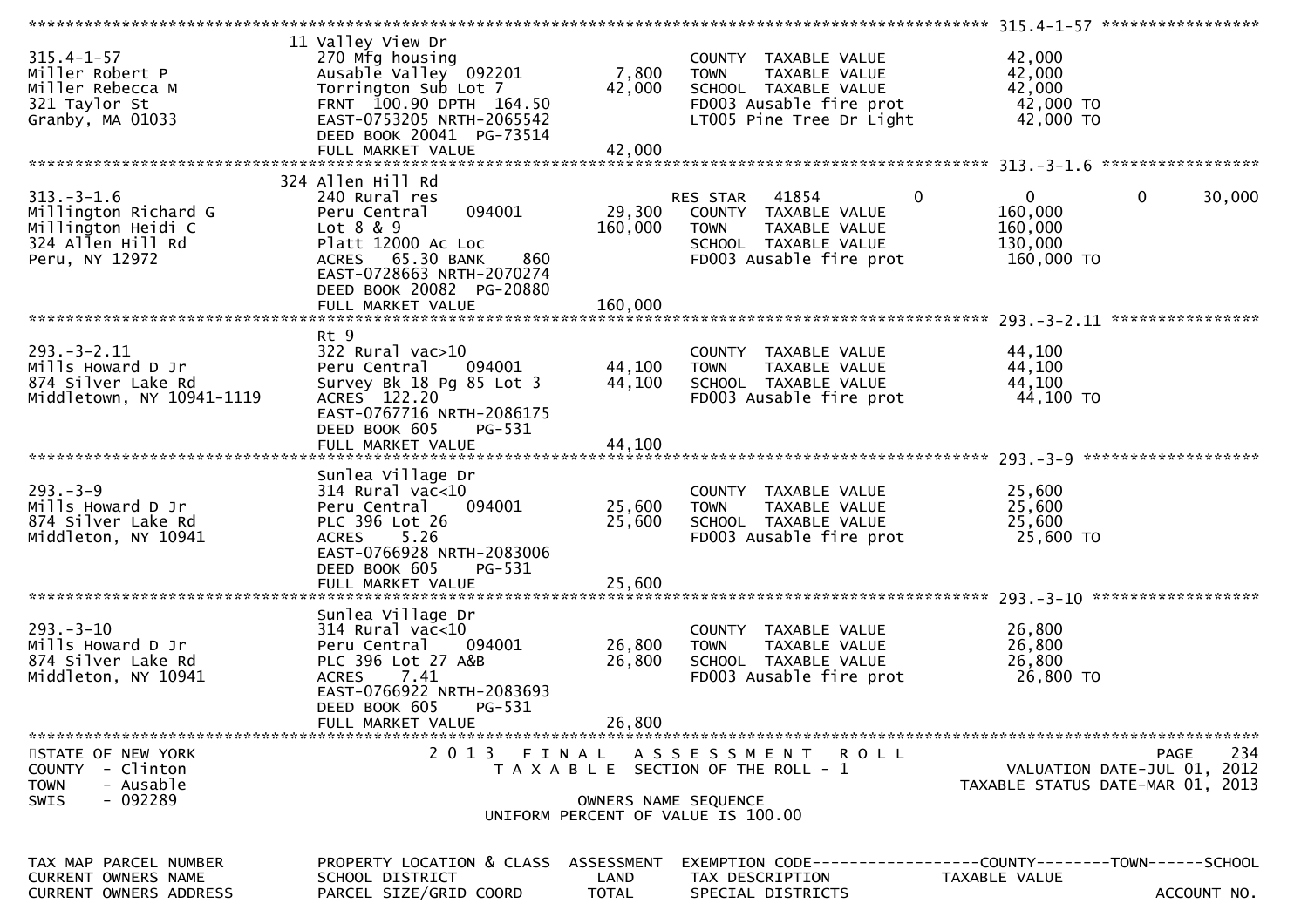|                                                                                       |                                                                                                                                                                      |                            | *******************                                                                                     | 293.-3-11 *******************                                                                                                     |
|---------------------------------------------------------------------------------------|----------------------------------------------------------------------------------------------------------------------------------------------------------------------|----------------------------|---------------------------------------------------------------------------------------------------------|-----------------------------------------------------------------------------------------------------------------------------------|
| $293. - 3 - 11$<br>Mills Howard D Jr<br>874 Silver Lake Rd<br>Middletown, NY 10941    | Sunlea Village Dr<br>$314$ Rural vac<10<br>Peru Central 094001<br>PLC 396 Lot 28 A&B<br>4.09<br><b>ACRES</b><br>EAST-0766800 NRTH-2084398<br>DEED BOOK 605<br>PG-531 | 24,900<br>24,900           | COUNTY TAXABLE VALUE<br>TOWN TAXABLE VALUE<br>SCHOOL TAXABLE VALUE<br>FD003 Ausable fire prot           | 24,900<br>24,900<br>24,900<br>24,900 TO                                                                                           |
| $294. - 1 - 23$<br>Mills Howard D Jr<br>874 Silver Lake Rd<br>Middletown, NY 10941    | Hilltop Dr<br>$314$ Rural vac<10<br>Peru Central<br>094001<br>PLC 396 Lot 30<br>ACRES 5.69<br>EAST-0767825 NRTH-2084350<br>DEED BOOK 605<br>PG-531                   | 25,800<br>25,800           | COUNTY TAXABLE VALUE<br><b>TOWN</b><br>TAXABLE VALUE<br>SCHOOL TAXABLE VALUE<br>FD003 Ausable fire prot | 25,800<br>25,800<br>25,800<br>25,800 TO                                                                                           |
| $294. - 1 - 24$<br>Mills Howard D Jr<br>874 Silver Lake Rd<br>Middletown, NY 10941    | Plains Rd<br>$314$ Rural vac<10<br>Peru Central 094001<br>PLC 396 Lot 31<br>ACRES 5.03<br>EAST-0768067 NRTH-2083923<br>DEED BOOK 605<br>PG-531<br>FULL MARKET VALUE  | 25,400<br>25,400<br>25,400 | COUNTY TAXABLE VALUE<br>TOWN TAXABLE VALUE<br>SCHOOL TAXABLE VALUE<br>FD003 Ausable fire prot           | 25,400<br>25,400<br>25,400<br>25,400 TO                                                                                           |
| $294. - 1 - 25$<br>Mills Howard D Jr<br>874 Silver Lake Rd<br>Middletown, NY 10941    | Plains Rd<br>$314$ Rural vac<10<br>094001<br>Peru Central<br>PLC 396 Lot 32<br>ACRES 5.06<br>EAST-0768287 NRTH-2084195<br>DEED BOOK 605<br>PG-531                    | 25,400<br>25,400           | COUNTY TAXABLE VALUE<br>TAXABLE VALUE<br><b>TOWN</b><br>SCHOOL TAXABLE VALUE<br>FD003 Ausable fire prot | 25,400<br>25,400<br>25,400<br>25,400 TO                                                                                           |
| $294. - 1 - 26$<br>Mills Howard D Jr<br>874 Silver Lake Rd<br>Middletown, NY 10941    | Plains Rd<br>314 Rural vac<10<br>094001<br>Peru Central<br>PLC 396 Lot 33<br>ACRES 5.02<br>EAST-0768474 NRTH-2084190<br>DEED BOOK 605<br>PG-351<br>FULL MARKET VALUE | 25,400<br>25,400<br>25,400 | COUNTY TAXABLE VALUE<br>TAXABLE VALUE<br><b>TOWN</b><br>SCHOOL TAXABLE VALUE<br>FD003 Ausable fire prot | 25,400<br>25,400<br>25,400<br>25,400 TO                                                                                           |
| STATE OF NEW YORK<br>COUNTY - Clinton<br><b>TOWN</b><br>- Ausable<br>- 092289<br>SWIS | 2013 FINAL                                                                                                                                                           | OWNERS NAME SEQUENCE       | ASSESSMENT ROLL<br>T A X A B L E SECTION OF THE ROLL - 1<br>UNIFORM PERCENT OF VALUE IS 100.00          | 235<br>PAGE<br>VALUATION DATE-JUL 01, 2012<br>TAXABLE STATUS DATE-MAR 01, 2013                                                    |
| TAX MAP PARCEL NUMBER<br>CURRENT OWNERS NAME<br><b>CURRENT OWNERS ADDRESS</b>         | SCHOOL DISTRICT<br>PARCEL SIZE/GRID COORD                                                                                                                            | LAND<br><b>TOTAL</b>       | TAX DESCRIPTION<br>SPECIAL DISTRICTS                                                                    | PROPERTY LOCATION & CLASS ASSESSMENT EXEMPTION CODE----------------COUNTY--------TOWN------SCHOOL<br>TAXABLE VALUE<br>ACCOUNT NO. |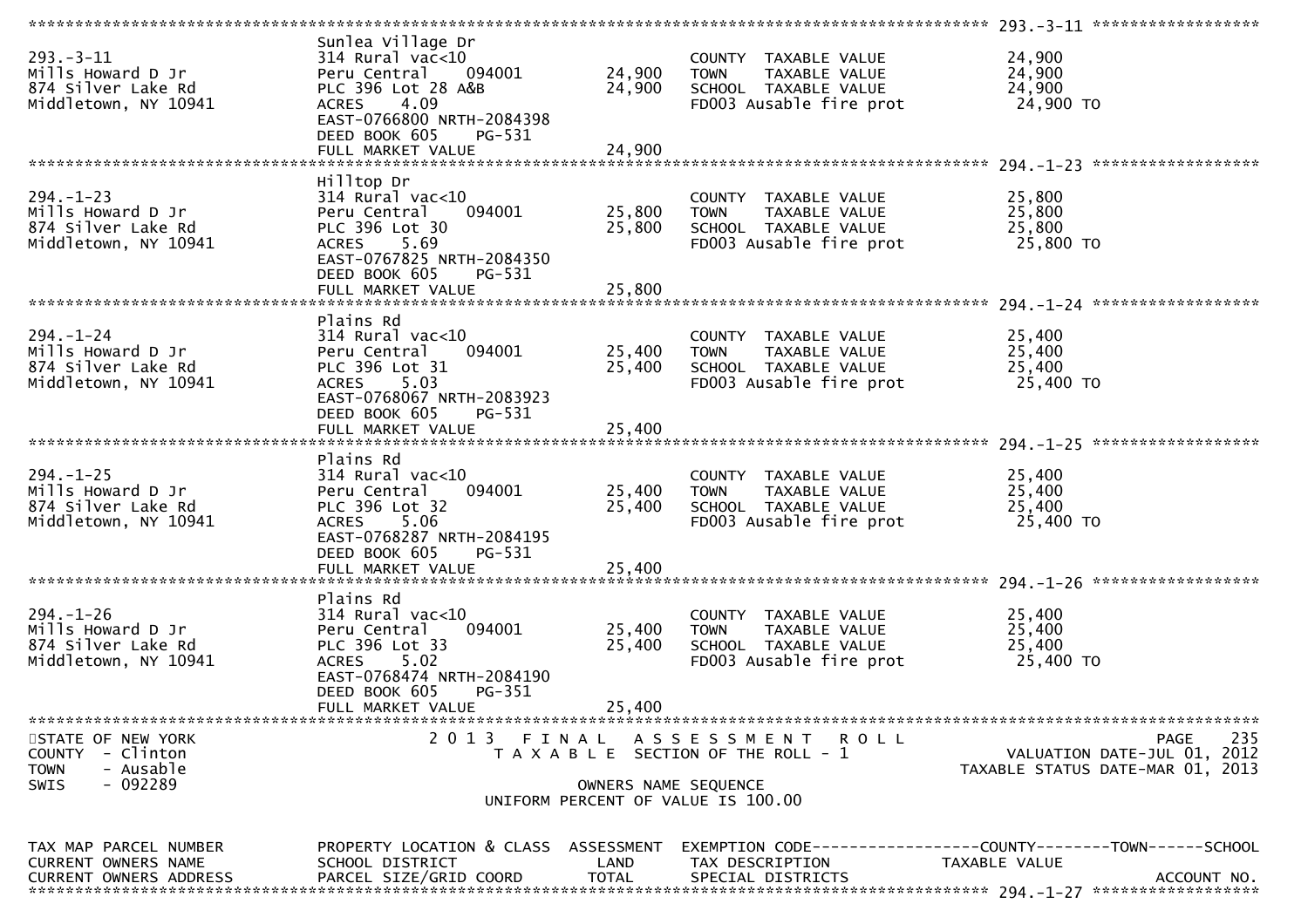| $294. - 1 - 27$<br>Mills Howard D Jr<br>874 Silver Lake Rd<br>Middletown, NY 10941            | Plains Rd<br>$314$ Rural vac<10<br>Peru Central<br>094001<br>PLC 396 Lot 34<br>ACRES 5.02<br>EAST-0768659 NRTH-2084286<br>DEED BOOK 605<br>PG-351<br>FULL MARKET VALUE                    | 25,400<br>25,400<br>25,400 | COUNTY TAXABLE VALUE<br><b>TOWN</b><br>TAXABLE VALUE<br>SCHOOL TAXABLE VALUE<br>FD003 Ausable fire prot                                      | 25,400<br>25,400<br>25,400<br>25,400 TO                                                             |
|-----------------------------------------------------------------------------------------------|-------------------------------------------------------------------------------------------------------------------------------------------------------------------------------------------|----------------------------|----------------------------------------------------------------------------------------------------------------------------------------------|-----------------------------------------------------------------------------------------------------|
| $294. - 1 - 28$<br>Mills Howard D Jr<br>874 Silver Lake Rd<br>Middletown, NY 10941            | Plains Rd<br>$314$ Rural vac<10<br>Peru Central<br>094001<br>PLC 396 Lot 35<br><b>ACRES</b><br>5.21<br>EAST-0768805 NRTH-2083027<br>DEED BOOK 605<br>PG-351<br>FULL MARKET VALUE          | 25,500<br>25,500<br>25,500 | COUNTY TAXABLE VALUE<br>TAXABLE VALUE<br><b>TOWN</b><br>SCHOOL TAXABLE VALUE<br>FD003 Ausable fire prot                                      | 25,500<br>25,500<br>25,500<br>25,500 TO                                                             |
| $294. - 1 - 29$<br>Mills Howard D Jr<br>874 Silver Lake Rd<br>Middletown, NY 10941            | Plains Rd<br>$314$ Rural vac<10<br>Peru Central<br>094001<br>PLC 396 Lot 37<br>5.62<br>ACRES<br>EAST-0768374 NRTH-2083015<br>DEED BOOK 605<br>PG-531                                      | 25,800<br>25,800           | COUNTY TAXABLE VALUE<br>TAXABLE VALUE<br><b>TOWN</b><br>SCHOOL TAXABLE VALUE<br>FD003 Ausable fire prot                                      | 25,800<br>25,800<br>25,800<br>25,800 TO                                                             |
| $334. - 2 - 8.1$<br>Minogue Robert<br>Minogue William<br>259 River Rd<br>Jay, NY 12941        | 1633 Rt 9N<br>210 1 Family Res<br>Ausable Valley 092201<br>Subdiv W/deed Bk 758 Pg 1<br>1.20<br><b>ACRES</b><br>EAST-0725646 NRTH-2050667<br>DEED BOOK 20072 PG-9870<br>FULL MARKET VALUE | 6,100<br>93,000<br>93,000  | COUNTY TAXABLE VALUE<br><b>TOWN</b><br>TAXABLE VALUE<br>SCHOOL TAXABLE VALUE<br>FD003 Ausable fire prot                                      | 93,000<br>93,000<br>93,000<br>93,000 TO                                                             |
|                                                                                               |                                                                                                                                                                                           |                            |                                                                                                                                              |                                                                                                     |
| $293.16 - 1 - 8.1$<br>Mitchell Clark J<br>Mitchell Ann E<br>13 Haven Ln<br>Peru, NY 12972     | 13 Haven Ln<br>210 1 Family Res<br>Peru Central<br>094001<br>Lot 25 Sunlea Village<br>Also Deed 772/87<br>FRNT 150.00 DPTH 217.70<br>EAST-0767080 NRTH-2083143<br>DEED BOOK 912<br>PG-165 | 16,300<br>200,700          | $\mathbf{0}$<br>41854<br>RES STAR<br>COUNTY TAXABLE VALUE<br><b>TOWN</b><br>TAXABLE VALUE<br>SCHOOL TAXABLE VALUE<br>FD003 Ausable fire prot | $\mathbf{0}$<br>0<br>30,000<br>200,700<br>200,700<br>170,700<br>200,700 TO                          |
|                                                                                               | FULL MARKET VALUE                                                                                                                                                                         | 200,700                    |                                                                                                                                              |                                                                                                     |
| STATE OF NEW YORK<br>COUNTY - Clinton<br><b>TOWN</b><br>- Ausable<br>$-092289$<br><b>SWIS</b> |                                                                                                                                                                                           | OWNERS NAME SEQUENCE       | 2013 FINAL ASSESSMENT ROLL<br>T A X A B L E SECTION OF THE ROLL - 1<br>UNIFORM PERCENT OF VALUE IS 100.00                                    | 236<br>PAGE<br>VALUATION DATE-JUL 01, 2012<br>TAXABLE STATUS DATE-MAR 01, 2013                      |
| TAX MAP PARCEL NUMBER<br>CURRENT OWNERS NAME<br><b>CURRENT OWNERS ADDRESS</b>                 | PROPERTY LOCATION & CLASS ASSESSMENT<br>SCHOOL DISTRICT<br>PARCEL SIZE/GRID COORD                                                                                                         | LAND<br><b>TOTAL</b>       | TAX DESCRIPTION<br>SPECIAL DISTRICTS                                                                                                         | EXEMPTION        CODE-----------------COUNTY-------TOWN------SCHOOL<br>TAXABLE VALUE<br>ACCOUNT NO. |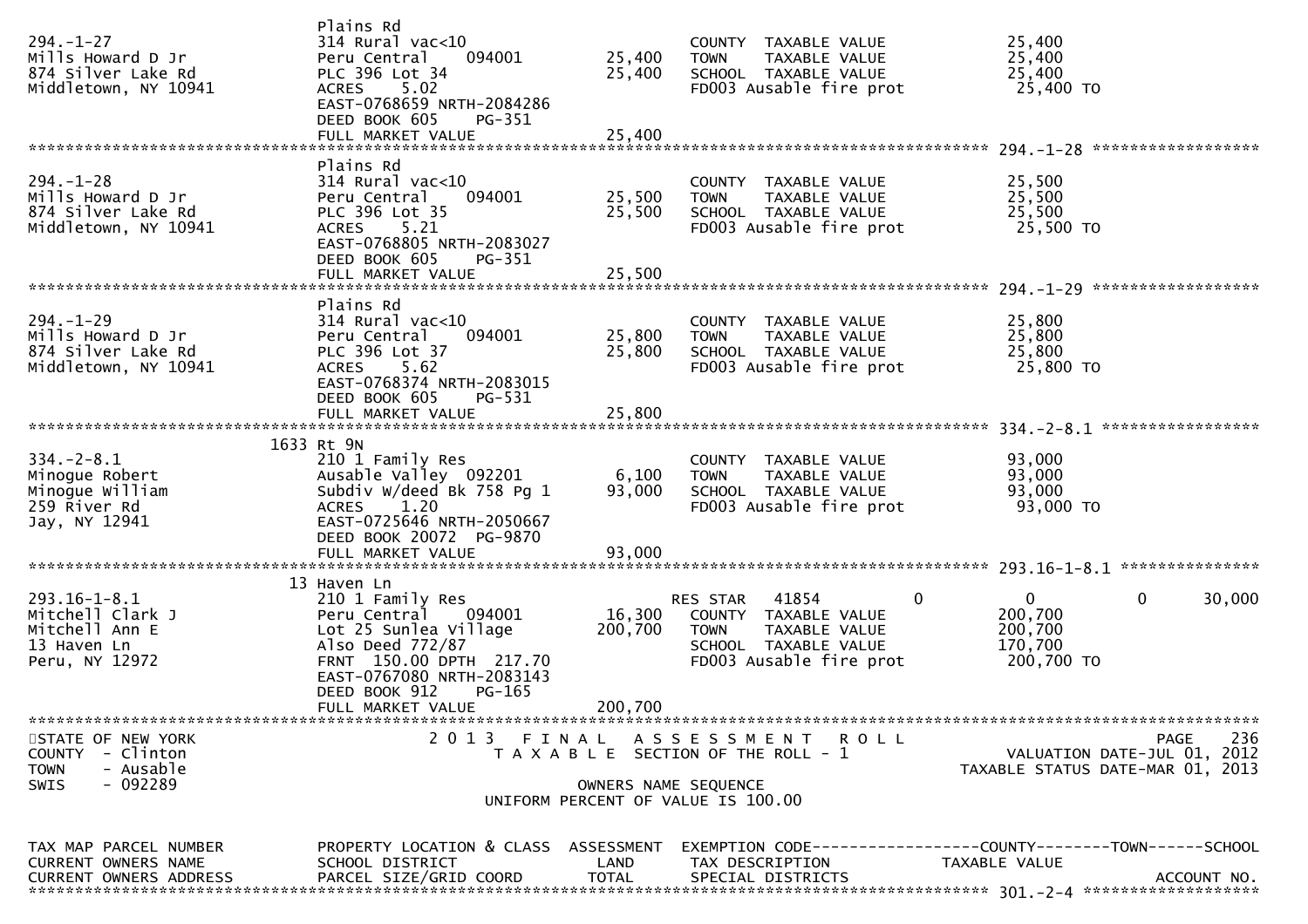| $301 - 2 - 4$<br>Mitchell Patricia A<br>Pellegrino Bernadette M<br>360 Mitchell Rd<br>Peru, NY 12972<br>$302 - 1 - 28$<br>Mitchell Patricia A | 360 Mitchell Rd<br>240 Rural res<br>Ausable Valley 092201<br>ACRES 44.00<br>EAST-0720333 NRTH-2074720<br>DEED BOOK 20122 PG-48842<br>Mitchell Rd<br>$314$ Rural vac<10<br>Ausable Valley 092201 | 119,000<br>6,800                                                                     | WARNONALL 41121<br>16,700 RES STAR<br><b>TOWN</b><br><b>TOWN</b> | 90 PCT OF VALUE USED FOR EXEMPTION PURPOSES<br>41854<br>COUNTY TAXABLE VALUE<br>TAXABLE VALUE<br>SCHOOL TAXABLE VALUE<br>COUNTY TAXABLE VALUE<br>TAXABLE VALUE | 0<br>$\mathbf{0}$ | 16,065<br>$\mathbf{0}$<br>102,935<br>107,000<br>89,000<br>6,800<br>6,800    | 12,000<br>0            | 30,000                     |
|-----------------------------------------------------------------------------------------------------------------------------------------------|-------------------------------------------------------------------------------------------------------------------------------------------------------------------------------------------------|--------------------------------------------------------------------------------------|------------------------------------------------------------------|----------------------------------------------------------------------------------------------------------------------------------------------------------------|-------------------|-----------------------------------------------------------------------------|------------------------|----------------------------|
| 360 Mitchell Rd<br>Peru, NY 12972                                                                                                             | Lot 26 Watson<br><b>ACRES</b><br>4.80<br>EAST-0722476 NRTH-2073997<br>DEED BOOK 20062 PG-1118<br>FULL MARKET VALUE                                                                              | 6,800<br>6,800                                                                       |                                                                  | SCHOOL TAXABLE VALUE<br>FD003 Ausable fire prot                                                                                                                |                   | 6,800<br>$6,800$ TO                                                         |                        |                            |
| $303 - 1 - 4.3$<br>Mitchell Richard D<br>265 Calkins Rd<br>Peru, NY 12972-3806                                                                | Calkins Rd<br>$314$ Rural vac<10<br>Peru Central<br>094001<br>Survey Map Bk 17 Pg 83<br>FRNT 150.00 DPTH 200.00<br>EAST-0734718 NRTH-2080917<br>DEED BOOK 20082 PG-12827<br>FULL MARKET VALUE   | 5,400<br>5,400<br>5,400                                                              | <b>TOWN</b>                                                      | COUNTY TAXABLE VALUE<br>TAXABLE VALUE<br>SCHOOL TAXABLE VALUE<br>FD003 Ausable fire prot                                                                       |                   | 5,400<br>5,400<br>5,400<br>$5,400$ TO                                       |                        |                            |
| $315. - 1 - 22$<br>Mitchell Virginia<br>Mitchell Robert<br>84 Hallock Hill Rd<br>Keeseville, NY 12944                                         | 84 Hallock Hill Rd<br>240 Rural res<br>Ausable Valley 092201<br>ACRES 18.80<br>EAST-0748632 NRTH-2070745<br>DEED BOOK 502<br>$PG-223$<br>FULL MARKET VALUE                                      | 83,700<br>83,700                                                                     | AGED - ALL 41800<br>15,300 SR STAR<br><b>TOWN</b>                | 91 PCT OF VALUE USED FOR EXEMPTION PURPOSES<br>41834<br>COUNTY TAXABLE VALUE<br>TAXABLE VALUE<br>SCHOOL TAXABLE VALUE<br>FD003 Ausable fire prot               | 0<br>0            | 38,084<br>$\overline{0}$<br>45,616<br>45,616<br>$\overline{0}$<br>83,700 TO | 38,084<br>$\Omega$     | 38,084<br>45,616           |
| $304. -1 - 40.1$<br>Mitchell Walter<br>81 Union Rd<br>Peru, NY 12972                                                                          | 81 Union Rd<br>270 Mfg housing<br>Ausable Valley 092201<br>2.30<br><b>ACRES</b><br>EAST-0745414 NRTH-2077346<br>DEED BOOK 554<br>$PG-23$                                                        |                                                                                      | AGED - ALL 41800<br>8,800 SR STAR<br><b>TOWN</b>                 | 41834<br>33,000 COUNTY TAXABLE VALUE<br>TAXABLE VALUE<br>SCHOOL TAXABLE VALUE                                                                                  | 0<br>$\mathbf 0$  | 16,500<br>$\mathbf{0}$<br>16,500<br>16,500                                  | 16,500<br>$\Omega$     | 16,500<br>16,500           |
| STATE OF NEW YORK<br>COUNTY - Clinton<br>- Ausable<br><b>TOWN</b><br>SWIS<br>- 092289                                                         | 2 0 1 3                                                                                                                                                                                         | FINAL<br>T A X A B L E SECTION OF THE ROLL - 1<br>UNIFORM PERCENT OF VALUE IS 100.00 | ASSESSMENT<br>OWNERS NAME SEQUENCE                               | <b>ROLL</b>                                                                                                                                                    |                   | TAXABLE STATUS DATE-MAR 01, 2013                                            | VALUATION DATE-JUL 01, | 237<br><b>PAGE</b><br>2012 |
| TAX MAP PARCEL NUMBER<br>CURRENT OWNERS NAME<br>CURRENT OWNERS ADDRESS                                                                        | PROPERTY LOCATION & CLASS<br>SCHOOL DISTRICT<br>PARCEL SIZE/GRID COORD                                                                                                                          | ASSESSMENT<br>LAND<br><b>TOTAL</b>                                                   | TAX DESCRIPTION                                                  | EXEMPTION CODE-----------------COUNTY-------TOWN------SCHOOL<br>SPECIAL DISTRICTS                                                                              |                   | TAXABLE VALUE                                                               |                        | ACCOUNT NO.                |
| $302 - 1 - 11$<br>Monigan John R<br>Monigan Jean M                                                                                            | Allen Hill Rd<br>312 Vac w/imprv<br>094001<br>Peru Central<br><b>ACRES</b><br>2.50                                                                                                              | 5,700<br>15,000                                                                      | <b>COUNTY</b><br><b>TOWN</b><br><b>SCHOOL</b>                    | TAXABLE VALUE<br>TAXABLE VALUE<br>TAXABLE VALUE                                                                                                                |                   | 15,000<br>15,000<br>15,000                                                  |                        |                            |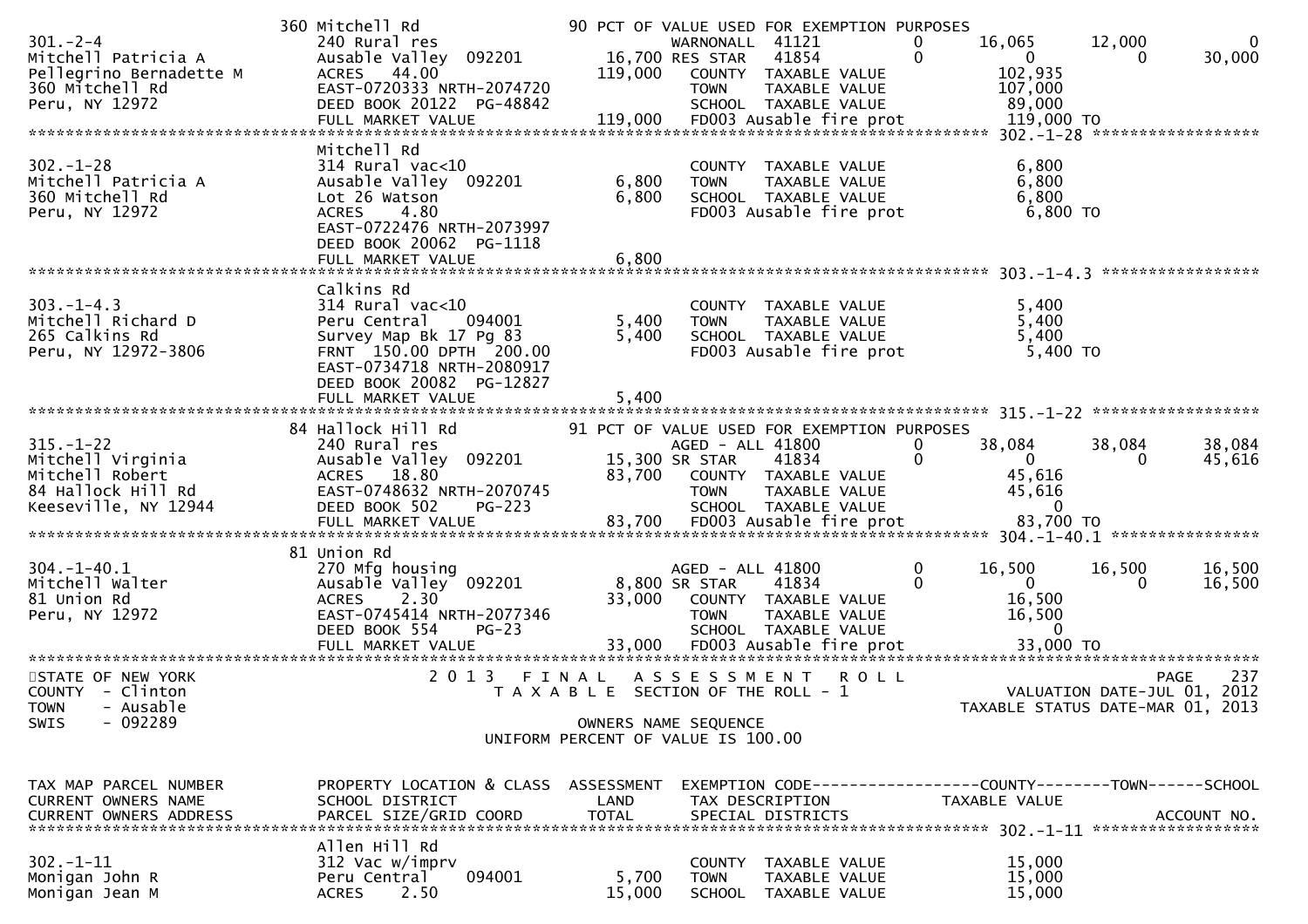| 6835 Nelson Rd<br>Canastota, NY 13032                                                                            | EAST-0728278 NRTH-2079790<br>DEED BOOK 614<br><b>PG-775</b><br>FULL MARKET VALUE                                                                                                          | 15,000                    | FD003 Ausable fire prot                                                                                                                                              |               | 15,000 TO                                                                           |                             |                    |
|------------------------------------------------------------------------------------------------------------------|-------------------------------------------------------------------------------------------------------------------------------------------------------------------------------------------|---------------------------|----------------------------------------------------------------------------------------------------------------------------------------------------------------------|---------------|-------------------------------------------------------------------------------------|-----------------------------|--------------------|
|                                                                                                                  |                                                                                                                                                                                           |                           |                                                                                                                                                                      |               |                                                                                     |                             |                    |
| $305.4 - 1 - 10$<br>Montanaro Albert R Jr<br>Montanaro Nora-Autumn<br>44 Old State Rd<br>Ausable Chasm, NY 12911 | 44 Old State Rd<br>210 1 Family Res<br>Ausable Valley 092201<br>FRNT 82.90 DPTH 222.00<br>EAST-0763139 NRTH-2074628<br>DEED BOOK 20001 PG-25166<br>FULL MARKET VALUE                      | 138,000<br>138,000        | WARNONALL 41121<br>41854<br>4,800 RES STAR<br>COUNTY TAXABLE VALUE<br><b>TOWN</b><br>TAXABLE VALUE<br>SCHOOL TAXABLE VALUE<br>FD003 Ausable fire prot<br>LT006 Chasm | 0<br>$\Omega$ | 20,700<br>$\mathbf{0}$<br>117,300<br>126,000<br>108,000<br>138,000 TO<br>138,000 TO | 12,000<br>0                 | $\Omega$<br>30,000 |
|                                                                                                                  | 2216 Rt 22                                                                                                                                                                                |                           |                                                                                                                                                                      |               | $304. -1 - 14.6$                                                                    |                             | ****************   |
| $304. - 1 - 14.6$<br>Montefusco James J<br>Montefusco Tammy L<br>2216 Rt 22<br>Keeseville, NY 12944              | 210 1 Family Res<br>Ausable Valley 092201<br>Lot 2 Pl 1200 Ac<br>2.70<br><b>ACRES</b><br>EAST-0751716 NRTH-2077589<br>DEED BOOK 20021 PG-49198                                            | 9,000<br>138,000          | RES STAR<br>41854<br>COUNTY TAXABLE VALUE<br>TAXABLE VALUE<br><b>TOWN</b><br>SCHOOL TAXABLE VALUE<br>FD003 Ausable fire prot                                         | 0             | $\Omega$<br>138,000<br>138,000<br>108,000<br>138,000 TO                             | 0                           | 30,000             |
|                                                                                                                  | FULL MARKET VALUE                                                                                                                                                                         | 138,000                   |                                                                                                                                                                      |               |                                                                                     |                             |                    |
| $294.10 - 1 - 7.1$<br>Moon Danielle<br>Becker Troy<br>219 Pleasant Ave<br>Burlington, VT 05408                   | 30 Ausable Beach Rd<br>260 Seasonal res<br>094001<br>Peru Central<br>Sub Lot 15-B & 15-A<br>FRNT 50.00 DPTH 310.00<br>EAST-0771894 NRTH-2085798<br>DEED BOOK 20082 PG-19123               | 91,000<br>148,600         | COUNTY TAXABLE VALUE<br>TAXABLE VALUE<br><b>TOWN</b><br>SCHOOL TAXABLE VALUE<br>FD003 Ausable fire prot                                                              |               | 148,600<br>148,600<br>148,600<br>148,600 TO                                         |                             |                    |
|                                                                                                                  |                                                                                                                                                                                           |                           |                                                                                                                                                                      |               |                                                                                     |                             |                    |
| $335.1 - 1 - 33$<br>Moore Family Real Estate LLC<br>PO Box 385<br>Keeseville, NY 12944                           | 55 Lower Rd<br>270 Mfg housing<br>Ausable Valley 092201<br>2012/252789 Survey Map<br>FRNT 74.00 DPTH 126.00<br>EAST-0733334 NRTH-2053391<br>DEED BOOK 20122 PG-53245<br>FULL MARKET VALUE | 2,500<br>49,200<br>49,200 | COUNTY TAXABLE VALUE<br><b>TOWN</b><br>TAXABLE VALUE<br>SCHOOL TAXABLE VALUE<br>FD003 Ausable fire prot<br>LT003 Clintonville Light                                  |               | 49,200<br>49,200<br>49,200<br>49,200 TO<br>49,200 TO                                |                             |                    |
| ***********************<br>STATE OF NEW YORK                                                                     | *****************************<br>2 0 1 3<br>FINAL                                                                                                                                         |                           | A S S E S S M E N T<br><b>ROLL</b>                                                                                                                                   |               |                                                                                     | <b>PAGE</b>                 | 238                |
| COUNTY - Clinton<br><b>TOWN</b><br>- Ausable<br>$-092289$<br><b>SWIS</b>                                         |                                                                                                                                                                                           |                           | T A X A B L E SECTION OF THE ROLL - 1<br>OWNERS NAME SEQUENCE                                                                                                        |               | TAXABLE STATUS DATE-MAR 01, 2013                                                    | VALUATION DATE-JUL 01, 2012 |                    |
|                                                                                                                  |                                                                                                                                                                                           |                           | UNIFORM PERCENT OF VALUE IS 100.00                                                                                                                                   |               |                                                                                     |                             |                    |
| TAX MAP PARCEL NUMBER<br>CURRENT OWNERS NAME<br><b>CURRENT OWNERS ADDRESS</b>                                    | PROPERTY LOCATION & CLASS ASSESSMENT<br>SCHOOL DISTRICT<br>PARCEL SIZE/GRID COORD                                                                                                         | LAND<br><b>TOTAL</b>      | TAX DESCRIPTION<br>SPECIAL DISTRICTS                                                                                                                                 |               | TAXABLE VALUE                                                                       |                             | ACCOUNT NO.        |
| $305. -2 - 7.11$<br>Moore George<br>PO Box 385<br>Keeseville, NY 12944                                           | 104 Grove St<br>311 Res vac land<br>Ausable Valley 092201<br>Lot 16 Pl 12000 Ac Loc<br>FRNT 97.95 DPTH 265.00<br>EAST-0756660 NRTH-2071748                                                | 4,900<br>4,900            | COUNTY TAXABLE VALUE<br><b>TOWN</b><br>TAXABLE VALUE<br>SCHOOL TAXABLE VALUE<br>FD003 Ausable fire prot                                                              |               | 4,900<br>4,900<br>4,900<br>4,900 TO                                                 |                             |                    |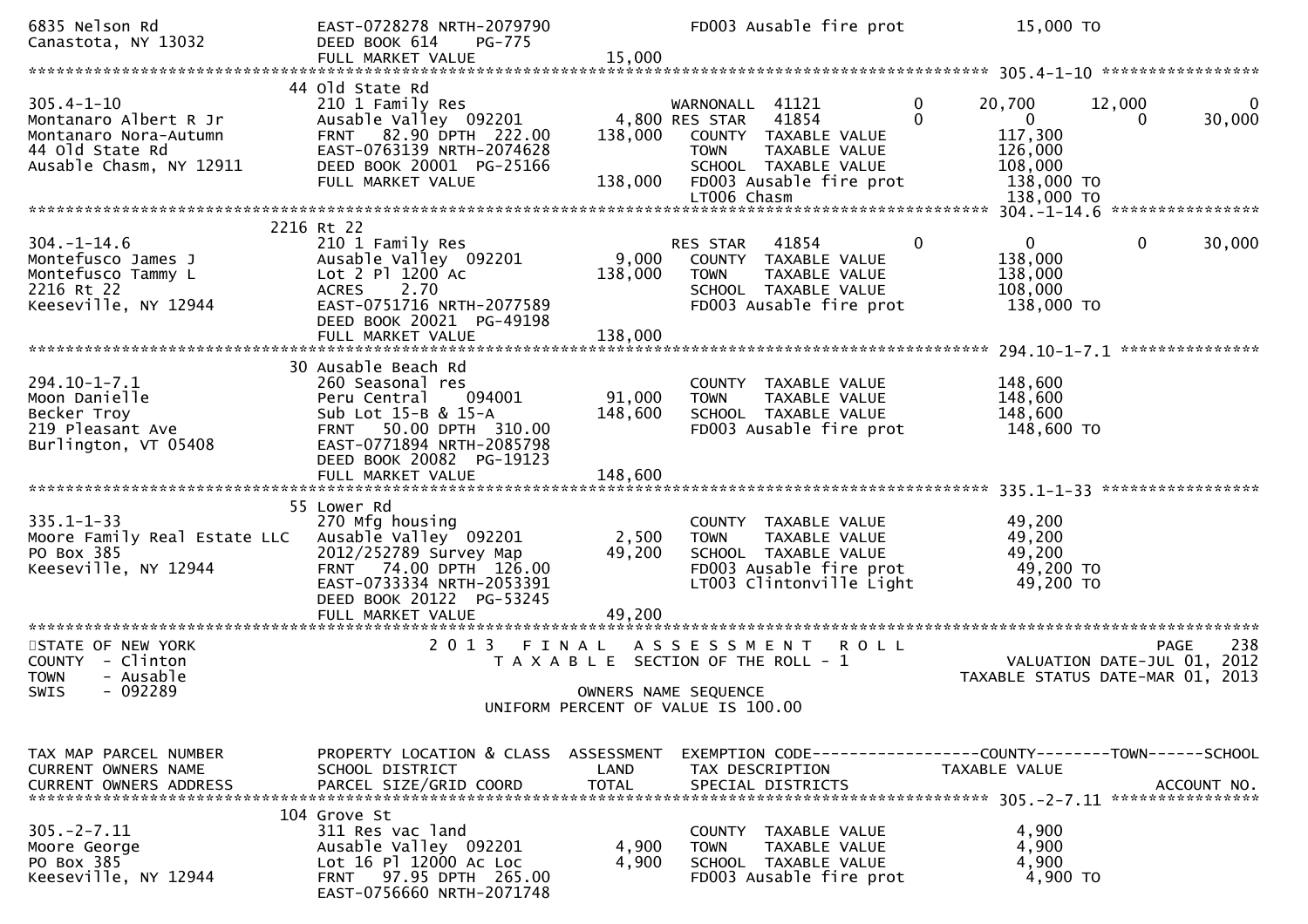|                                                                                                                                | $PG-33$<br>DEED BOOK 940                                                                                                                                                                   |                              |                                                                                                         |                                                                                          |
|--------------------------------------------------------------------------------------------------------------------------------|--------------------------------------------------------------------------------------------------------------------------------------------------------------------------------------------|------------------------------|---------------------------------------------------------------------------------------------------------|------------------------------------------------------------------------------------------|
|                                                                                                                                | FULL MARKET VALUE                                                                                                                                                                          | 4,900                        |                                                                                                         | 305. - 2 - 10 *******************                                                        |
| $305 - 2 - 10$<br>Moore George<br>PO Box 385<br>Keeseville, NY 12944                                                           | Grove St<br>323 Vacant rural<br>Ausable Valley 092201<br>Agreement Bk 750 Pg 241<br>ACRES 50.30<br>EAST-0757503 NRTH-2071418<br>DEED BOOK 750<br>PG-307<br>FULL MARKET VALUE               | 27,200<br>27,200<br>27,200   | COUNTY TAXABLE VALUE<br>TAXABLE VALUE<br><b>TOWN</b><br>SCHOOL TAXABLE VALUE<br>FD003 Ausable fire prot | 27,200<br>27,200<br>27,200<br>27,200 TO                                                  |
|                                                                                                                                |                                                                                                                                                                                            |                              |                                                                                                         |                                                                                          |
| $305. - 2 - 10.2$<br>Moore George<br>PO Box 385<br>Keeseville, NY 12944                                                        | Grove St<br>311 Res vac land<br>Ausable Valley 092201<br>Agreement Bk 750 Pg 241<br>FRNT 200.00 DPTH 204.00<br>EAST-0756393 NRTH-2070821<br>DEED BOOK 750<br>PG-307<br>FULL MARKET VALUE   | 5,700<br>5,700<br>5,700      | COUNTY TAXABLE VALUE<br><b>TOWN</b><br>TAXABLE VALUE<br>SCHOOL TAXABLE VALUE<br>FD003 Ausable fire prot | 5,700<br>5,700<br>5,700<br>5,700 TO                                                      |
|                                                                                                                                |                                                                                                                                                                                            |                              |                                                                                                         |                                                                                          |
| $315. - 1 - 31$<br>Moore George<br>1456 Route 9<br>PO Box 385<br>Keeseville, NY 12944                                          | Rt 9N<br>322 Rural vac>10<br>Ausable Valley 092201<br>ACRES 61.00<br>EAST-0753577 NRTH-2066818<br>DEED BOOK 20122 PG-50576<br>FULL MARKET VALUE                                            | 25,400<br>25,400<br>25,400   | COUNTY TAXABLE VALUE<br>TAXABLE VALUE<br><b>TOWN</b><br>SCHOOL TAXABLE VALUE<br>FD003 Ausable fire prot | 25,400<br>25,400<br>25,400<br>25,400 TO                                                  |
|                                                                                                                                |                                                                                                                                                                                            |                              |                                                                                                         | *****************                                                                        |
| $294.18 - 2 - 3$<br>Moore Michael J<br>Brienza-Moore Theresa<br>37 Winding Brook Rd<br>Peru, NY 12972                          | Tanglewood Dr<br>311 Res vac land<br>Peru Central<br>094001<br>Subd Lot 28<br>FRNT 122.00 DPTH 154.50<br><b>ACRES</b><br>1.10                                                              | 31,600<br>31,600             | COUNTY TAXABLE VALUE<br>TAXABLE VALUE<br><b>TOWN</b><br>SCHOOL TAXABLE VALUE<br>FD003 Ausable fire prot | 31,600<br>31,600<br>31,600<br>31,600 TO                                                  |
| ********************                                                                                                           | EAST-0772576 NRTH-2082723<br>DEED BOOK 20102 PG-32131<br>FULL MARKET VALUE<br>********************                                                                                         | 31,600                       |                                                                                                         |                                                                                          |
| STATE OF NEW YORK<br>COUNTY - Clinton<br>- Ausable<br>TOWN                                                                     | 2 0 1 3                                                                                                                                                                                    | FINAL                        | A S S E S S M E N T<br><b>ROLL</b><br>T A X A B L E SECTION OF THE ROLL - 1                             | 239<br><b>PAGE</b><br>2012<br>VALUATION DATE-JUL 01,<br>TAXABLE STATUS DATE-MAR 01, 2013 |
| $-092289$<br>SWIS                                                                                                              |                                                                                                                                                                                            | OWNERS NAME SEQUENCE         | UNIFORM PERCENT OF VALUE IS 100.00                                                                      |                                                                                          |
|                                                                                                                                |                                                                                                                                                                                            |                              |                                                                                                         |                                                                                          |
| TAX MAP PARCEL NUMBER<br>CURRENT OWNERS NAME                                                                                   | PROPERTY LOCATION & CLASS ASSESSMENT<br>SCHOOL DISTRICT                                                                                                                                    | LAND                         | TAX DESCRIPTION                                                                                         | EXEMPTION        CODE-----------------COUNTY-------TOWN------SCHOOL<br>TAXABLE VALUE     |
| $294.10 - 1 - 16.2$<br>Morrison Life Estate Robert H<br>Morrison Life Estate Joan W<br>62 Leonard Ave<br>Plattsburgh, NY 12901 | 14 Mountaineer Dr<br>260 Seasonal res - WTRFNT<br>Peru Central<br>094001<br>50.00 DPTH 208.00<br><b>FRNT</b><br>EAST-0771773 NRTH-2085151<br>DEED BOOK 20041 PG-76546<br>FULL MARKET VALUE | 75,000<br>167,300<br>167,300 | COUNTY TAXABLE VALUE<br>TAXABLE VALUE<br><b>TOWN</b><br>SCHOOL TAXABLE VALUE<br>FD003 Ausable fire prot | 167,300<br>167,300<br>167,300<br>167,300 TO                                              |
|                                                                                                                                |                                                                                                                                                                                            |                              |                                                                                                         |                                                                                          |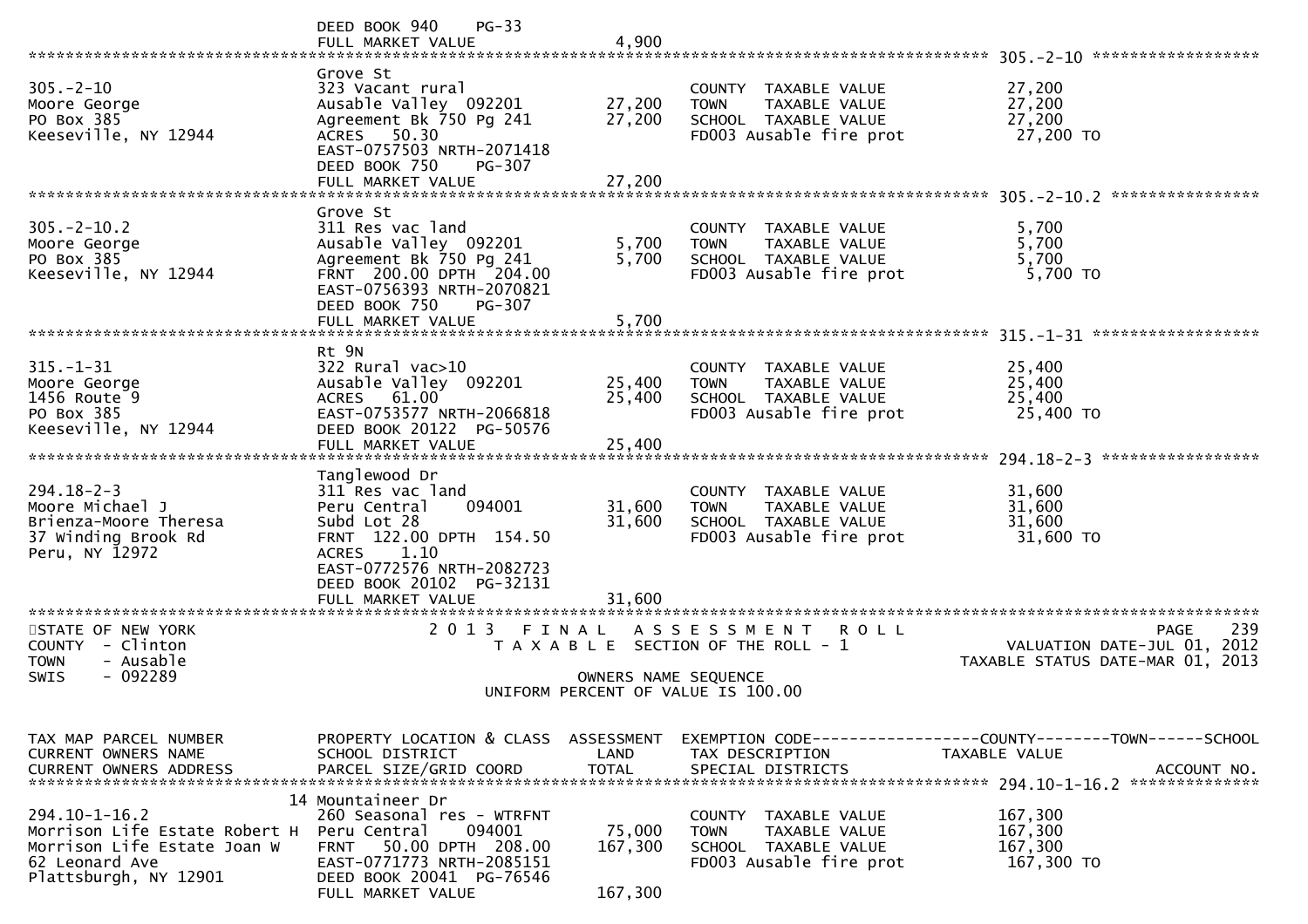| $315. - 2 - 18.4$<br>Morrow Sharron<br>18 Woodlawn Dr<br>Keeseville, NY 12944                        | 18 Woodlawn Dr<br>210 1 Family Res<br>Ausable Valley 092201<br>survey map 2010/230925<br>Survey Map 2011/239768<br>FRNT 100.00 DPTH 150.00<br><b>BANK</b><br>080<br>EAST-0754071 NRTH-2068795<br>DEED BOOK 20112 PG-42751 |                      | RES STAR<br>41854<br>7,500 LIM INC DI 41932<br>125,000 COUNTY TAXABLE VALUE<br>TAXABLE VALUE<br><b>TOWN</b><br>SCHOOL TAXABLE VALUE<br>FD003 Ausable fire prot<br>LT004 Hill St Light                                               | 0<br>0<br>0<br>$\mathbf{0}$<br>$\Omega$<br>62,500<br>62,500<br>125,000<br>95,000<br>125,000 TO<br>66,225 TO | 30,000<br>$\mathbf{0}$ |
|------------------------------------------------------------------------------------------------------|---------------------------------------------------------------------------------------------------------------------------------------------------------------------------------------------------------------------------|----------------------|-------------------------------------------------------------------------------------------------------------------------------------------------------------------------------------------------------------------------------------|-------------------------------------------------------------------------------------------------------------|------------------------|
|                                                                                                      | FULL MARKET VALUE                                                                                                                                                                                                         | 125,000              |                                                                                                                                                                                                                                     |                                                                                                             |                        |
| $335.1 - 1 - 34$<br>Mousseau Walter A<br>Mousseau Kerry Anne<br>PO Box 2935<br>Champlain, NY 12919   | Lower Rd<br>312 Vac w/imprv<br>Ausable Valley 092201<br>2012/252789 Survey Map<br>ACRES 2.93<br>EAST-0733059 NRTH-2053313<br>DEED BOOK 20122 PG-48196                                                                     | 5,700<br>8,700       | COUNTY TAXABLE VALUE<br><b>TOWN</b><br>TAXABLE VALUE<br>SCHOOL TAXABLE VALUE<br>FD003 Ausable fire prot<br>LT003 Clintonville Light                                                                                                 | 8,700<br>8,700<br>8,700<br>8,700 TO<br>8,700 TO                                                             |                        |
|                                                                                                      | FULL MARKET VALUE                                                                                                                                                                                                         | 8,700                |                                                                                                                                                                                                                                     |                                                                                                             |                        |
| $301. - 2 - 1$<br>Mowry David N<br>67 Ashley Rd<br>Plattsburgh, NY 12901                             | 426 Mitchell Rd<br>240 Rural res<br>Ausable Valley 092201<br>ACRES 47.00<br>EAST-0718542 NRTH-2074418<br>DEED BOOK 865<br><b>PG-238</b>                                                                                   | 17,000<br>129,000    | COUNTY TAXABLE VALUE<br>TAXABLE VALUE<br><b>TOWN</b><br>SCHOOL TAXABLE VALUE<br>FD003 Ausable fire prot                                                                                                                             | 129,000<br>129,000<br>129,000<br>129,000 TO                                                                 |                        |
|                                                                                                      |                                                                                                                                                                                                                           |                      |                                                                                                                                                                                                                                     |                                                                                                             |                        |
| $301. - 2 - 6$<br>Mowry David N<br>67 Ashley Rd<br>Plattsburgh, NY 12901                             | Mitchell Rd<br>321 Abandoned ag<br>Ausable Valley 092201<br>ACRES 27.00<br>EAST-0719120 NRTH-2074521<br>DEED BOOK 897<br><b>PG-71</b>                                                                                     | 14,200<br>14,200     | COUNTY TAXABLE VALUE<br><b>TOWN</b><br>TAXABLE VALUE<br>SCHOOL TAXABLE VALUE<br>FD003 Ausable fire prot                                                                                                                             | 14,200<br>14,200<br>14,200<br>14,200 TO                                                                     |                        |
|                                                                                                      |                                                                                                                                                                                                                           |                      |                                                                                                                                                                                                                                     |                                                                                                             |                        |
| STATE OF NEW YORK<br>COUNTY - Clinton<br>- Ausable<br><b>TOWN</b><br>$-092289$<br>SWIS               |                                                                                                                                                                                                                           |                      | 2013 FINAL ASSESSMENT ROLL<br>T A X A B L E SECTION OF THE ROLL - 1<br>OWNERS NAME SEQUENCE<br>UNIFORM PERCENT OF VALUE IS 100.00                                                                                                   | PAGE<br>VALUATION DATE-JUL 01, 2012<br>TAXABLE STATUS DATE-MAR 01, 2013                                     | 240                    |
| TAX MAP PARCEL NUMBER<br>CURRENT OWNERS NAME<br>CURRENT OWNERS ADDRESS                               | PROPERTY LOCATION & CLASS ASSESSMENT<br>SCHOOL DISTRICT<br>PARCEL SIZE/GRID COORD                                                                                                                                         | LAND<br><b>TOTAL</b> | TAX DESCRIPTION<br>SPECIAL DISTRICTS                                                                                                                                                                                                | EXEMPTION CODE------------------COUNTY--------TOWN------SCHOOL<br>TAXABLE VALUE                             | ACCOUNT NO.            |
| $325. - 1 - 2.7$<br>Murcray Howard R<br>Murcray Ella E<br>110 Cold Spring Rd<br>Keeseville, NY 12944 | $104/110$ Cold Spring Rd<br>271 Mtg housings<br>Ausable Valley 092201<br>Lot 22<br>9.70<br><b>ACRES</b><br>EAST-0737994 NRTH-2061462<br>PG-408<br>DEED BOOK 646<br>FULL MARKET VALUE                                      | 53,000               | 60 PCT OF VALUE USED FOR EXEMPTION PURPOSES<br>41121<br>WARNONALL<br>41141<br>9,700 WARDISALL<br>53,000 SR STAR<br>41834<br>COUNTY TAXABLE VALUE<br><b>TOWN</b><br>TAXABLE VALUE<br>SCHOOL TAXABLE VALUE<br>FD003 Ausable fire prot | 4,770<br>4,770<br>0<br>1,590<br>1,590<br>0<br>0<br>0<br>46,640<br>46,640<br>0<br>53,000 TO                  | $\mathbf{0}$<br>53,000 |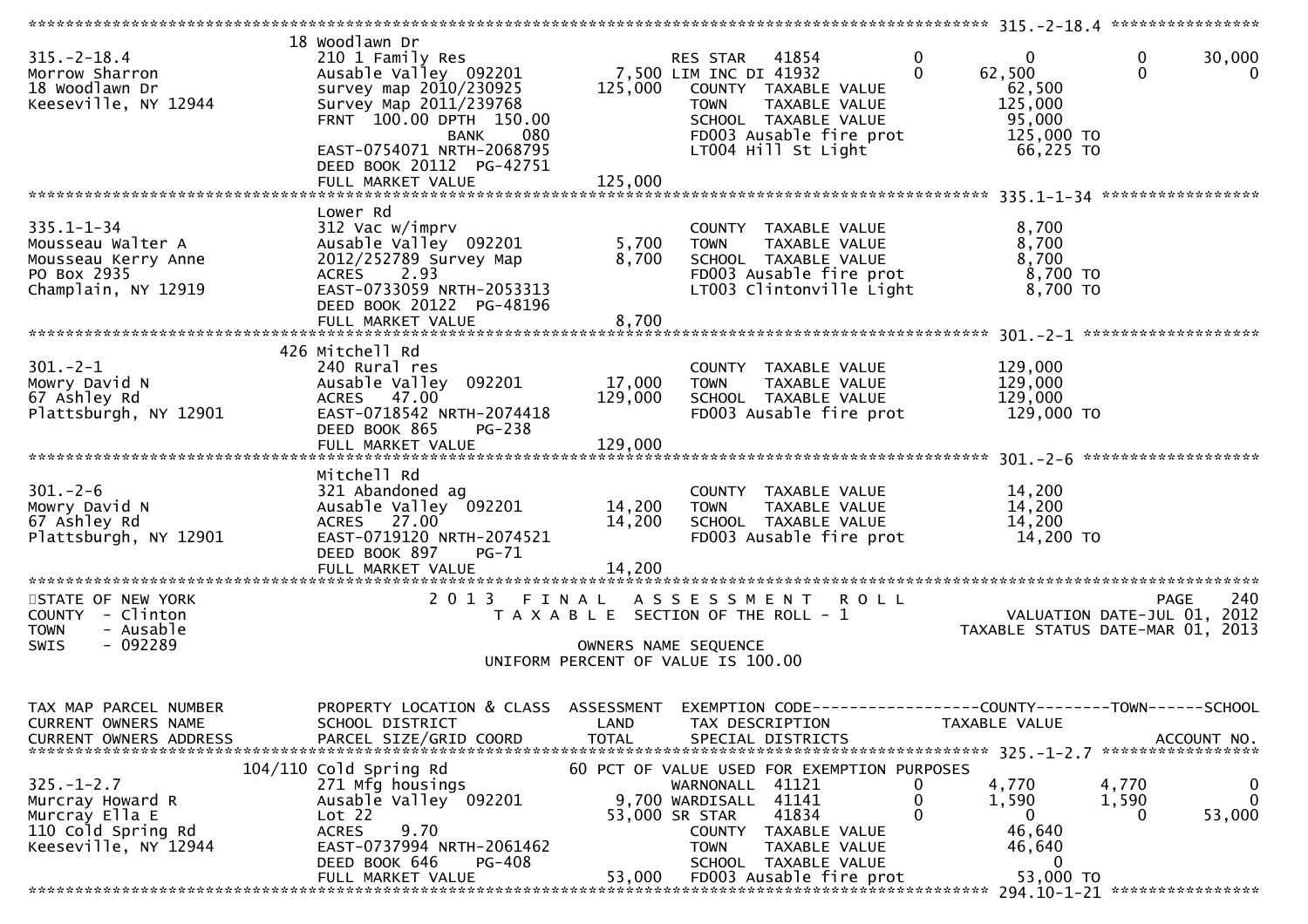| 294.10-1-21<br>Murphy David A<br>35 Mountaineer Dr<br>Peru, NY 12972                                       | 35 Mountaineer Dr<br>210 1 Family Res<br>094001<br>Peru Central<br>2.90 BANK<br>080<br><b>ACRES</b><br>EAST-0771597 NRTH-2085358<br>DEED BOOK 923<br><b>PG-237</b><br>FULL MARKET VALUE | 35,400<br>107,800<br>107,800                                                         | RES STAR<br><b>TOWN</b>                           | 41854<br>COUNTY TAXABLE VALUE<br>TAXABLE VALUE<br>SCHOOL TAXABLE VALUE<br>FD003 Ausable fire prot                     | 0                        | $\mathbf{0}$<br>107,800<br>107,800<br>77,800<br>107,800 TO<br>******************* 302.-1-23 | $\mathbf 0$ | 30,000<br>******************               |
|------------------------------------------------------------------------------------------------------------|-----------------------------------------------------------------------------------------------------------------------------------------------------------------------------------------|--------------------------------------------------------------------------------------|---------------------------------------------------|-----------------------------------------------------------------------------------------------------------------------|--------------------------|---------------------------------------------------------------------------------------------|-------------|--------------------------------------------|
| $302 - 1 - 23$<br>Murphy Steven E<br>Murphy Linda G<br>123 Mitchell Rd<br>Peru, NY 12972                   | Mitchell Rd<br>321 Abandoned ag<br>Peru Central<br>094001<br>ACRES 37.00<br>EAST-0725387 NRTH-2074528<br>DEED BOOK 20021 PG-49637<br>FULL MARKET VALUE                                  | 17,100<br>17,100<br>17,100                                                           | <b>TOWN</b>                                       | COUNTY TAXABLE VALUE<br>TAXABLE VALUE<br>SCHOOL TAXABLE VALUE<br>FD003 Ausable fire prot                              |                          | 17,100<br>17,100<br>17,100<br>17,100 TO                                                     |             |                                            |
| $302 - 2 - 2$<br>Murphy Steven E<br>Murphy Linda G<br>123 Mitchell Rd<br>Peru, NY 12972                    | 123 Mitchell Rd<br>240 Rural res<br>094001<br>Peru Central<br>ACRES 95.00<br>EAST-0724596 NRTH-2073687<br>DEED BOOK 702<br>PG-109                                                       | 141,000                                                                              | WARNONALL 41121<br>22,900 RES STAR<br><b>TOWN</b> | 86 PCT OF VALUE USED FOR EXEMPTION PURPOSES<br>41854<br>COUNTY TAXABLE VALUE<br>TAXABLE VALUE<br>SCHOOL TAXABLE VALUE | $\bf{0}$<br>$\mathbf{0}$ | 18,189<br>$\bf{0}$<br>122,811<br>129,000<br>111,000                                         | 12,000<br>0 | 0<br>30,000                                |
| $305.4 - 1 - 14$<br>Murrell Robin L<br>PO Box 121<br>Port Kent, NY 12975                                   | 14 old State Rd<br>210 1 Family Res<br>Ausable Valley 092201<br>2.00<br><b>ACRES</b><br>EAST-0762412 NRTH-2074226<br>DEED BOOK 20072 PG-9265<br>FULL MARKET VALUE                       | 6,600<br>250,000<br>250,000                                                          | RES STAR<br><b>TOWN</b>                           | 41854<br>COUNTY TAXABLE VALUE<br><b>TAXABLE VALUE</b><br>SCHOOL TAXABLE VALUE<br>FD003 Ausable fire prot              | $\mathbf{0}$             | $\overline{0}$<br>250,000<br>250,000<br>220,000<br>250,000 TO                               | $\mathbf 0$ | 30,000<br>******************               |
| $334. - 2 - 26$<br>Myslinski Edwin W<br>Myslinski Patricia L<br>83 White Brigde Rd<br>Middletown, NY 10940 | 1726 Rt 9N<br>210 1 Family Res<br>Ausable Valley 092201<br>Title Deed 572/975<br>1.70<br><b>ACRES</b><br>EAST-0723427 NRTH-2049891<br>DEED BOOK 20061 PG-91098<br>FULL MARKET VALUE     | 6,400<br>78,000<br>78.000                                                            | <b>TOWN</b>                                       | COUNTY TAXABLE VALUE<br>TAXABLE VALUE<br>SCHOOL TAXABLE VALUE<br>FD003 Ausable fire prot                              |                          | 78,000<br>78,000<br>78,000<br>78,000 TO                                                     |             |                                            |
| STATE OF NEW YORK<br>COUNTY - Clinton<br>- Ausable<br><b>TOWN</b><br>$-092289$<br>SWIS                     | 2 0 1 3                                                                                                                                                                                 | FINAL<br>T A X A B L E SECTION OF THE ROLL - 1<br>UNIFORM PERCENT OF VALUE IS 100.00 | A S S E S S M E N T<br>OWNERS NAME SEQUENCE       | <b>ROLL</b>                                                                                                           |                          | TAXABLE STATUS DATE-MAR 01, 2013                                                            |             | 241<br>PAGE<br>VALUATION DATE-JUL 01, 2012 |
| TAX MAP PARCEL NUMBER<br>CURRENT OWNERS NAME<br><b>CURRENT OWNERS ADDRESS</b>                              | PROPERTY LOCATION & CLASS ASSESSMENT<br>SCHOOL DISTRICT                                                                                                                                 | LAND                                                                                 |                                                   | TAX DESCRIPTION                                                                                                       |                          | EXEMPTION CODE------------------COUNTY--------TOWN------SCHOOL<br><b>TAXABLE VALUE</b>      |             |                                            |
| $313 - 3 - 5$<br>Nazak Richard H<br>Nazak Gail E<br>681 Clintonville Rd                                    | 681 Clintonville Rd<br>210 1 Family Res<br>Ausable Valley 092201<br>ACRES 2.70<br>EAST-0730934 NRTH-2069220                                                                             | 5,500<br>76,300                                                                      | RES STAR<br><b>TOWN</b>                           | 41854<br>COUNTY TAXABLE VALUE<br>TAXABLE VALUE<br>SCHOOL TAXABLE VALUE                                                | 0                        | $\mathbf 0$<br>76,300<br>76,300<br>46,300                                                   | 0           | 30,000                                     |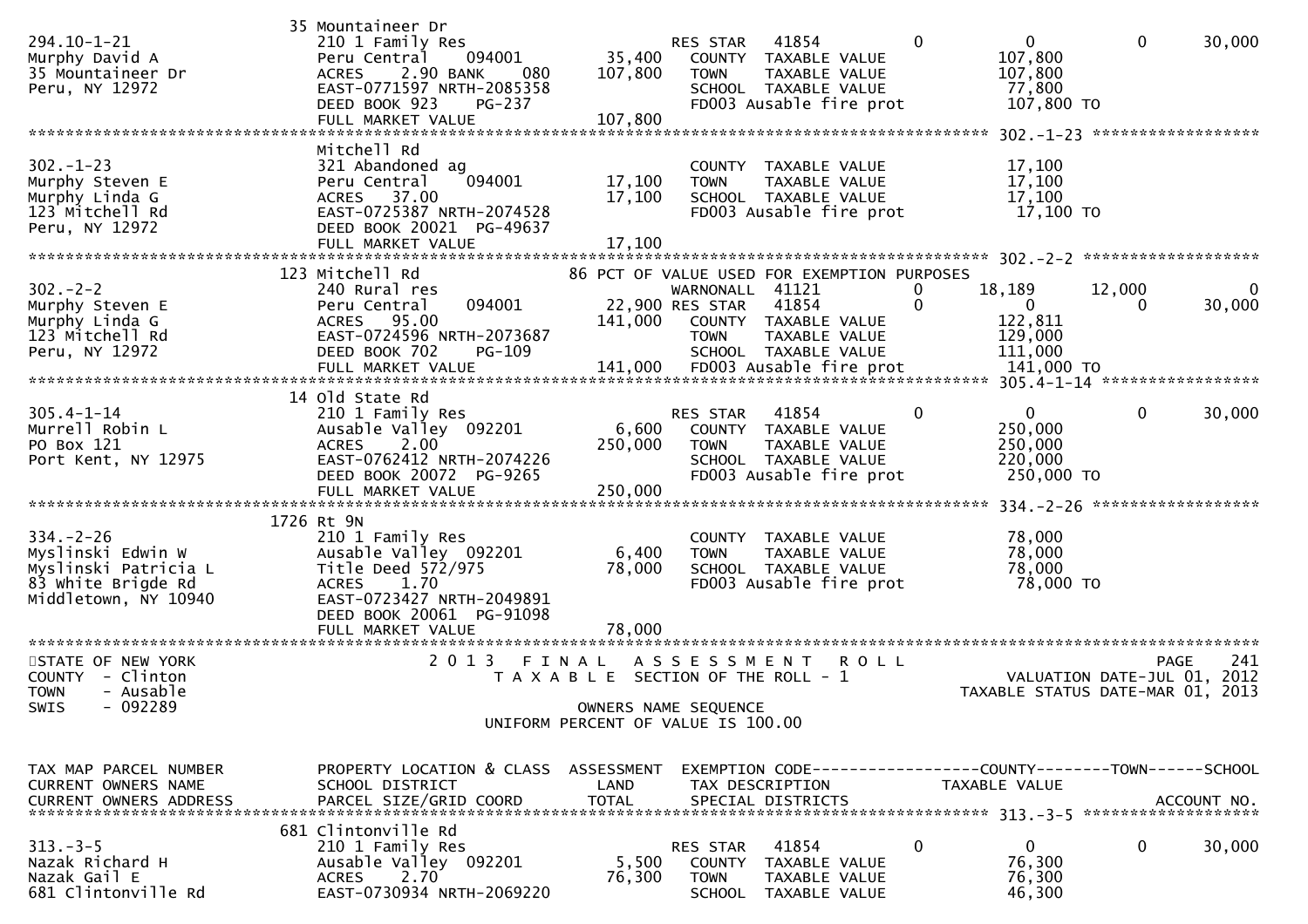| Peru, NY 12972                                                                                      | DEED BOOK 709<br>$PG-95$<br>FULL MARKET VALUE                                                                                                                                            | 76,300                        | FD003 Ausable fire prot                                                                                                                                                 | 76,300 TO                                                                          |
|-----------------------------------------------------------------------------------------------------|------------------------------------------------------------------------------------------------------------------------------------------------------------------------------------------|-------------------------------|-------------------------------------------------------------------------------------------------------------------------------------------------------------------------|------------------------------------------------------------------------------------|
|                                                                                                     |                                                                                                                                                                                          |                               |                                                                                                                                                                         |                                                                                    |
| $315.4 - 1 - 6$<br>Nelson Kyle<br>236 Rt 9N<br>Keeseville, NY 12944                                 | 236 Rt 9N<br>210 1 Family Res<br>Ausable Valley 092201<br>Sub Map A Pg 58 Lot 6<br>FRNT 100.00 DPTH 200.00<br>EAST-0754105 NRTH-2065769<br>DEED BOOK 20112 PG-39136<br>FULL MARKET VALUE | 8,500<br>85,000<br>85,000     | COUNTY TAXABLE VALUE<br><b>TOWN</b><br>TAXABLE VALUE<br>SCHOOL TAXABLE VALUE<br>FD003 Ausable fire prot<br>LT005 Pine Tree Dr Light                                     | 85,000<br>85,000<br>85,000<br>85,000 TO<br>85,000 TO                               |
|                                                                                                     | Dion Dr                                                                                                                                                                                  |                               |                                                                                                                                                                         |                                                                                    |
| $315. -2 - 17.151$<br>Neverett Bruce F<br>Neverett Esther E<br>1848 Main St<br>Keeseville, NY 12944 | $314$ Rural vac<10<br>Ausable Valley 092201<br>Lot 15 Pl 12000 Ac Loc<br>Survey Map 20072/05904 Lo<br>1.15<br><b>ACRES</b><br>EAST-0753628 NRTH-2070552                                  | 10,600<br>10,600              | COUNTY TAXABLE VALUE<br><b>TOWN</b><br>TAXABLE VALUE<br>SCHOOL TAXABLE VALUE<br>FD003 Ausable fire prot                                                                 | 10,600<br>10,600<br>10,600<br>10,600 TO                                            |
|                                                                                                     | DEED BOOK 20072 PG-11049                                                                                                                                                                 |                               |                                                                                                                                                                         |                                                                                    |
|                                                                                                     |                                                                                                                                                                                          |                               |                                                                                                                                                                         |                                                                                    |
| $315.4 - 1 - 28$<br>Neverett Bruce F<br>Neverett Esther<br>1848 Main St<br>Keeseville, NY 12944     | 262 Rt 9N<br>422 Diner/lunch<br>Ausable Valley 092201<br>FRNT 200.00 DPTH 169.98<br>EAST-0753790 NRTH-2065193<br>DEED BOOK 616<br>PG-1024<br>FULL MARKET VALUE                           | 10,200<br>115,000<br>115,000  | COUNTY TAXABLE VALUE<br>TAXABLE VALUE<br><b>TOWN</b><br>SCHOOL TAXABLE VALUE<br>FD003 Ausable fire prot<br>LT005 Pine Tree Dr Light                                     | 115,000<br>115,000<br>115,000<br>115,000 TO<br>115,000 TO                          |
|                                                                                                     |                                                                                                                                                                                          |                               |                                                                                                                                                                         |                                                                                    |
| $305. - 2 - 16$<br>Newell Melissa L<br>57 Grove St<br>Keeseville, NY 12944                          | 57 Grove St<br>210 1 Family Res<br>Ausable Valley 092201<br>FRNT 100.00 DPTH 200.00<br>080<br><b>BANK</b><br>EAST-0756125 NRTH-2070747<br>DEED BOOK 20092 PG-22897                       | 5,000<br>95,000               | $\mathbf{0}$<br>RES STAR<br>41854<br>COUNTY TAXABLE VALUE<br><b>TOWN</b><br>TAXABLE VALUE<br>SCHOOL TAXABLE VALUE<br>FD003 Ausable fire prot                            | $\mathbf 0$<br>$\overline{0}$<br>30,000<br>95,000<br>95,000<br>65,000<br>95,000 TO |
|                                                                                                     | FULL MARKET VALUE                                                                                                                                                                        | 95,000                        |                                                                                                                                                                         |                                                                                    |
| STATE OF NEW YORK<br>COUNTY - Clinton<br>- Ausable<br><b>TOWN</b><br>SWIS<br>- 092289               | 2 0 1 3                                                                                                                                                                                  | FINAL<br>OWNERS NAME SEQUENCE | ASSESSMENT ROLL<br>T A X A B L E SECTION OF THE ROLL - 1<br>UNIFORM PERCENT OF VALUE IS 100.00                                                                          | 242<br>PAGE<br>VALUATION DATE-JUL 01,<br>2012<br>TAXABLE STATUS DATE-MAR 01, 2013  |
|                                                                                                     |                                                                                                                                                                                          |                               |                                                                                                                                                                         |                                                                                    |
| TAX MAP PARCEL NUMBER<br>CURRENT OWNERS NAME                                                        | PROPERTY LOCATION & CLASS ASSESSMENT<br>SCHOOL DISTRICT                                                                                                                                  | LAND                          | TAX DESCRIPTION                                                                                                                                                         | TAXABLE VALUE                                                                      |
| $315.4 - 1 - 20$<br>Newhard Dean<br>Newhard Lynn<br>49 Pine Tree Dr<br>Keeseville, NY 12944         | 49 Pine Tree Dr<br>210 1 Family Res<br>Ausable Valley 092201<br>FRNT 100.00 DPTH 150.00<br>EAST-0753993 NRTH-2065945<br>PG-1006<br>DEED BOOK 615<br>FULL MARKET VALUE                    | 7,700<br>139,000<br>139,000   | 0<br>41854<br>RES STAR<br><b>COUNTY</b><br>TAXABLE VALUE<br><b>TOWN</b><br>TAXABLE VALUE<br>SCHOOL TAXABLE VALUE<br>FD003 Ausable fire prot<br>LT005 Pine Tree Dr Light | 0<br>0<br>30,000<br>139,000<br>139,000<br>109,000<br>139,000 TO<br>139,000 TO      |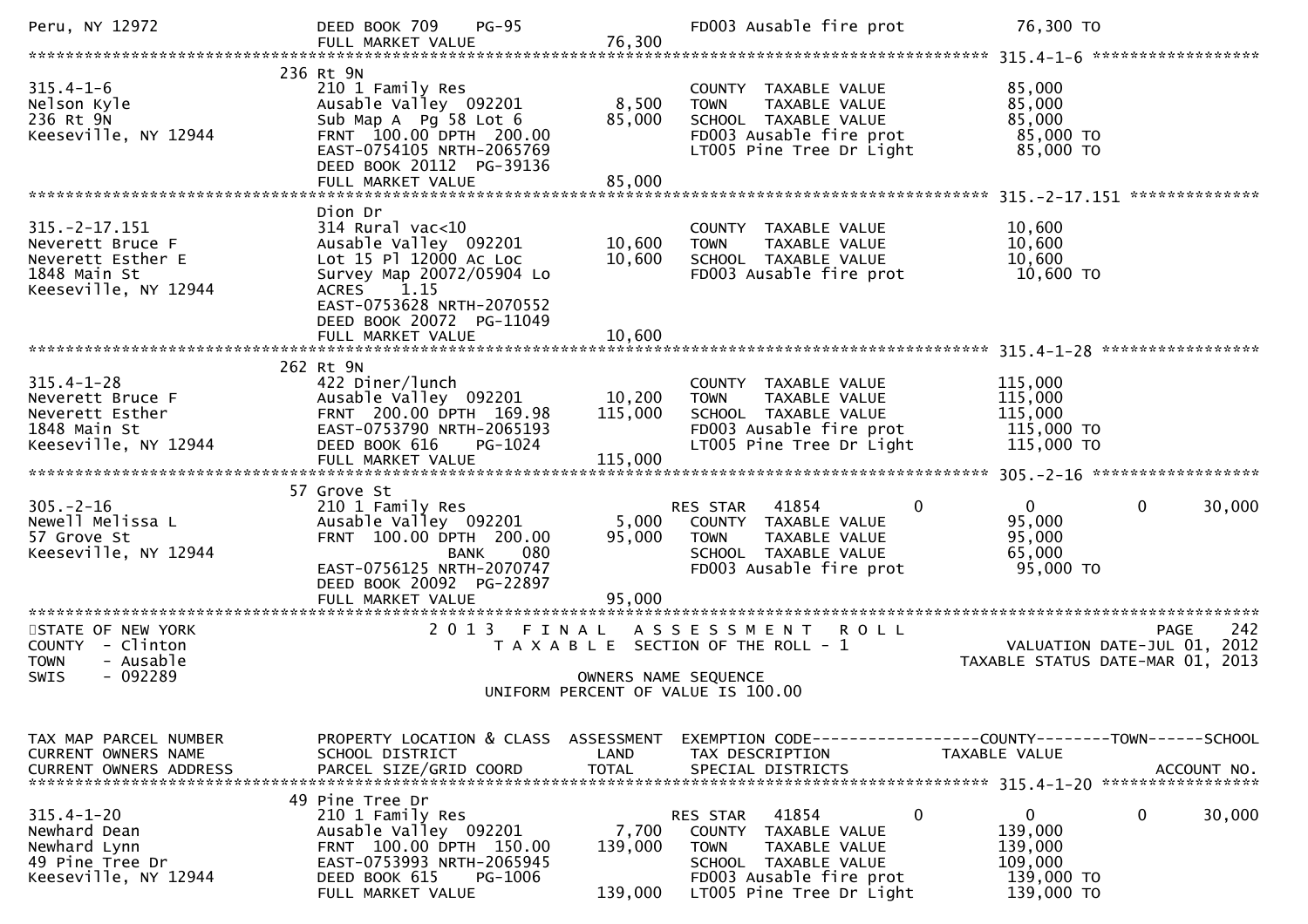| $303. -2 - 16.2$<br>Neyer Angela M<br>702 Hallock Hill Rd<br>Peru, NY 12972                                                            | 702 Hallock Hill Rd<br>210 1 Family Res<br>Ausable Valley 092201<br>Lot 6 P112000 Ac<br>2.20<br><b>ACRES</b><br>EAST-0736304 NRTH-2074219<br>DEED BOOK 20011 PG-30451<br>FULL MARKET VALUE             | 6,700<br>72,800<br>72,800    | RES STAR 41854<br>COUNTY TAXABLE VALUE<br>TAXABLE VALUE<br><b>TOWN</b><br>SCHOOL TAXABLE VALUE<br>FD003 Ausable fire prot                 | $\mathbf{0}$ | $\mathbf{0}$<br>72,800<br>72,800<br>42,800<br>72,800 TO         | $\mathbf 0$  | 30,000      |
|----------------------------------------------------------------------------------------------------------------------------------------|--------------------------------------------------------------------------------------------------------------------------------------------------------------------------------------------------------|------------------------------|-------------------------------------------------------------------------------------------------------------------------------------------|--------------|-----------------------------------------------------------------|--------------|-------------|
|                                                                                                                                        |                                                                                                                                                                                                        |                              |                                                                                                                                           |              |                                                                 |              |             |
| $293. -3 - 1.23$<br>Nixon Joseph<br>Nixon LeAnn<br>67 Deep Well Way<br>Peru, NY 12972                                                  | 67 Deep Well Way<br>210 1 Family Res<br>Peru Central<br>094001<br>Lot 4<br>Sub Lot 8<br>3.35 BANK<br>080<br><b>ACRES</b><br>EAST-0765537 NRTH-2085515<br>DEED BOOK 20061 PG-94041<br>FULL MARKET VALUE | 24,400<br>129,200<br>129,200 | RES STAR<br>41854<br>COUNTY TAXABLE VALUE<br><b>TOWN</b><br>TAXABLE VALUE<br>SCHOOL TAXABLE VALUE<br>FD003 Ausable fire prot              | $\mathbf{0}$ | $\overline{0}$<br>129,200<br>129,200<br>99,200<br>129,200 TO    | $\mathbf{0}$ | 30,000      |
|                                                                                                                                        |                                                                                                                                                                                                        |                              |                                                                                                                                           |              |                                                                 |              |             |
| $315. - 1 - 18$<br>Nolan Hayden R<br>17 Hallock Hill Rd<br>Keeseville, NY 12944                                                        | 17 Hallock Hill Rd<br>210 1 Family Res<br>Ausable Valley 092201<br>FRNT 169.00 DPTH 190.00<br>EAST-0749962 NRTH-2069173<br>DEED BOOK 20112 PG-43755<br>FULL MARKET VALUE                               | 4,800<br>57,000<br>57,000    | RES STAR<br>41854<br>COUNTY TAXABLE VALUE<br><b>TOWN</b><br>TAXABLE VALUE<br>SCHOOL TAXABLE VALUE<br>FD003 Ausable fire prot              | $\mathbf{0}$ | $\mathbf{0}$<br>57,000<br>57,000<br>27,000<br>57,000 TO         | $\mathbf{0}$ | 30,000      |
|                                                                                                                                        | Calkins Rd                                                                                                                                                                                             |                              |                                                                                                                                           |              |                                                                 |              |             |
| $303. -1 - 4.2$<br>Northern Orchard Co Inc<br>537 Union Rd<br>Peru, NY 12972<br>MAY BE SUBJECT TO PAYMENT<br>UNDER AGDIST LAW TIL 2017 | 151 Fruit crop<br>094001<br>Peru Central<br>Lot 33 Pgl<br>ACRES 70.90<br>EAST-0735464 NRTH-2080112<br>DEED BOOK 617<br>PG-629<br>FULL MARKET VALUE                                                     | 55,400<br>55,400<br>55,400   | AGRI DISTR 41720<br>COUNTY TAXABLE VALUE<br>TAXABLE VALUE<br><b>TOWN</b><br>SCHOOL TAXABLE VALUE<br>FD003 Ausable fire prot               | $\mathbf{0}$ | 27,758<br>27,642<br>27,642<br>27,642<br>55,400 TO               | 27,758       | 27,758      |
| STATE OF NEW YORK<br>COUNTY - Clinton<br><b>TOWN</b><br>- Ausable<br>$-092289$<br><b>SWIS</b>                                          | 2 0 1 3                                                                                                                                                                                                | FINAL                        | A S S E S S M E N T<br><b>ROLL</b><br>T A X A B L E SECTION OF THE ROLL - 1<br>OWNERS NAME SEQUENCE<br>UNIFORM PERCENT OF VALUE IS 100.00 |              | VALUATION DATE-JUL 01, 2012<br>TAXABLE STATUS DATE-MAR 01, 2013 | PAGE         | 243         |
| TAX MAP PARCEL NUMBER<br>CURRENT OWNERS NAME<br><b>CURRENT OWNERS ADDRESS</b>                                                          | PROPERTY LOCATION & CLASS ASSESSMENT<br>SCHOOL DISTRICT<br>PARCEL SIZE/GRID COORD                                                                                                                      | LAND<br><b>TOTAL</b>         | EXEMPTION CODE--<br>TAX DESCRIPTION<br>SPECIAL DISTRICTS                                                                                  |              | ---------------COUNTY--------TOWN------SCHOOL<br>TAXABLE VALUE  |              | ACCOUNT NO. |
| $303. - 1 - 6$<br>Northern Orchard Co Inc<br>537 Union Rd<br>Peru, NY 12972<br>MAY BE SUBJECT TO PAYMENT<br>UNDER AGDIST LAW TIL 2017  | River Rd<br>322 Rural vac>10<br>094001<br>Peru Central<br>ACRES 57.50<br>EAST-0737527 NRTH-2080849<br>DEED BOOK 571<br>PG-1101<br>FULL MARKET VALUE                                                    | 33,100<br>33,100<br>33,100   | AGRI DISTR 41720<br>COUNTY TAXABLE VALUE<br>TAXABLE VALUE<br><b>TOWN</b><br>SCHOOL TAXABLE VALUE<br>FD003 Ausable fire prot               | $\mathbf{0}$ | 11,225<br>21,875<br>21,875<br>21,875<br>33,100 TO               | 11,225       | 11,225      |

\*\*\*\*\*\*\*\*\*\*\*\*\*\*\*\*\*\*\*\*\*\*\*\*\*\*\*\*\*\*\*\*\*\*\*\*\*\*\*\*\*\*\*\*\*\*\*\*\*\*\*\*\*\*\*\*\*\*\*\*\*\*\*\*\*\*\*\*\*\*\*\*\*\*\*\*\*\*\*\*\*\*\*\*\*\*\*\*\*\*\*\*\*\*\*\*\*\*\*\*\*\*\* 304.-1-27.2 \*\*\*\*\*\*\*\*\*\*\*\*\*\*\*\*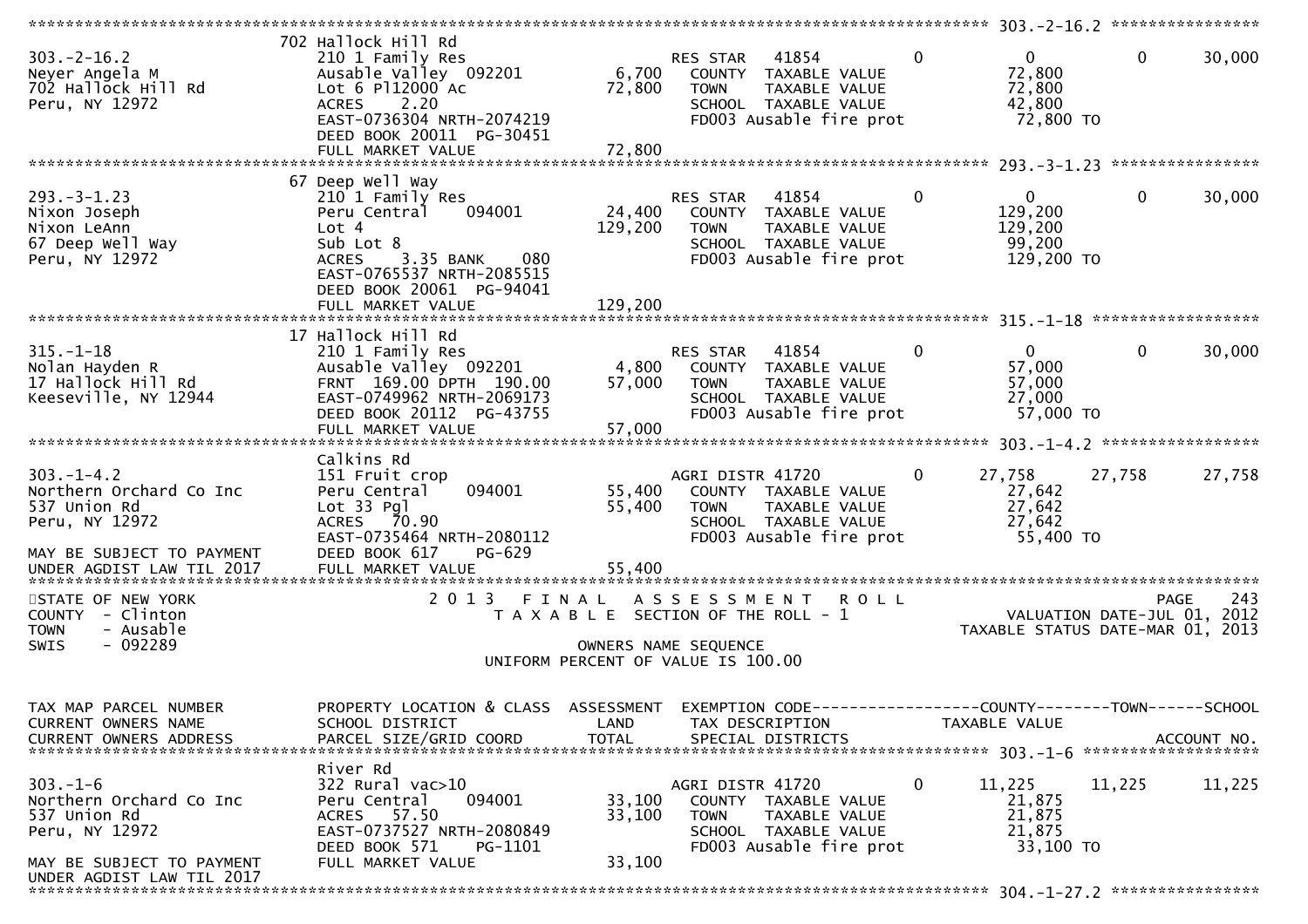| $304. - 1 - 27.2$<br>Northern Orchard Co Inc<br>537 Union Rd<br>Peru, NY 12972                            | Union Rd<br>151 Fruit crop<br>Ausable Valley 092201<br>Lot 3 Pl 12000 Ac<br>ACRES 54.90<br>EAST-0746849 NRTH-2076033<br>DEED BOOK 890<br><b>PG-89</b>             | 55,800<br>55,800             | AGRI DISTR 41720<br>COUNTY TAXABLE VALUE<br>TAXABLE VALUE<br><b>TOWN</b><br>SCHOOL TAXABLE VALUE<br>FD003 Ausable fire prot                                                                               | 0                              | 30,043<br>25,757<br>25,757<br>25,757<br>55,800 TO                                     | 30,043                                 | 30,043                                      |
|-----------------------------------------------------------------------------------------------------------|-------------------------------------------------------------------------------------------------------------------------------------------------------------------|------------------------------|-----------------------------------------------------------------------------------------------------------------------------------------------------------------------------------------------------------|--------------------------------|---------------------------------------------------------------------------------------|----------------------------------------|---------------------------------------------|
| MAY BE SUBJECT TO PAYMENT<br>UNDER AGDIST LAW TIL 2017                                                    | FULL MARKET VALUE                                                                                                                                                 | 55,800                       |                                                                                                                                                                                                           |                                |                                                                                       |                                        |                                             |
| $304. - 1 - 38.2$<br>Northern Orchard Co Inc<br>537 Union Rd<br>Peru, NY 12972                            | Hallock Hill Rd<br>151 Fruit crop<br>Ausable Valley 092201<br>Survey Map 20112/42669 (L<br>ACRES 125.80<br>EAST-0743748 NRTH-2076759                              | 79,600<br>79,600             | AGRI DISTR 41720<br>COUNTY TAXABLE VALUE<br>TAXABLE VALUE<br><b>TOWN</b><br>SCHOOL TAXABLE VALUE<br>FD003 Ausable fire prot                                                                               | $\Omega$                       | 28,356<br>51,244<br>51,244<br>51,244<br>79,600 TO                                     | 28,356                                 | 28,356                                      |
| MAY BE SUBJECT TO PAYMENT<br>UNDER AGDIST LAW TIL 2017                                                    | DEED BOOK 20112 PG-43070<br>FULL MARKET VALUE                                                                                                                     | 79,600                       |                                                                                                                                                                                                           |                                |                                                                                       |                                        |                                             |
|                                                                                                           | Rt 9N                                                                                                                                                             |                              |                                                                                                                                                                                                           |                                |                                                                                       |                                        |                                             |
| $326. - 1 - 3.1$<br>Norton Timothy A<br>White Kathleen N<br>3348 Sandy Beach Rd<br>Grand Island, NY 14072 | $314$ Rural vac<10<br>Ausable Valley 092201<br>Lot #1 Blaise Lots<br><b>ACRES</b><br>2.82<br>EAST-0749531 NRTH-2063719                                            | 9,100<br>9,100               | COUNTY TAXABLE VALUE<br>TAXABLE VALUE<br><b>TOWN</b><br>SCHOOL TAXABLE VALUE<br>FD003 Ausable fire prot                                                                                                   |                                | 9,100<br>9,100<br>9,100<br>$9,100$ TO                                                 |                                        |                                             |
|                                                                                                           | DEED BOOK 20092 PG-28231<br>FULL MARKET VALUE                                                                                                                     | 9,100                        |                                                                                                                                                                                                           |                                |                                                                                       |                                        |                                             |
|                                                                                                           | 73 Pine Tree Dr                                                                                                                                                   |                              |                                                                                                                                                                                                           |                                |                                                                                       |                                        |                                             |
| $315.4 - 1 - 26$<br>O'Brien Herbert J Jr<br>O'Brien Mary Jo<br>73 Pine Tree Dr<br>Keeseville, NY 12944    | 210 1 Family Res<br>Ausable Valley 092201<br>FRNT 183.63 DPTH 150.81<br>EAST-0753665 NRTH-2065416<br>DEED BOOK 638<br>PG-1120<br>FULL MARKET VALUE                | 87,400                       | WARNONALL 41121<br>9,000 WARNONALL 41121<br>87,400 WARDISALL 41141<br>41854<br><b>RES STAR</b><br>COUNTY TAXABLE VALUE<br>TAXABLE VALUE<br><b>TOWN</b><br>SCHOOL TAXABLE VALUE<br>FD003 Ausable fire prot | 0<br>0<br>$\Omega$<br>$\Omega$ | 13,110<br>13,110<br>43,700<br>$\mathbf{0}$<br>17,480<br>23,400<br>57,400<br>87,400 TO | 12,000<br>12,000<br>40,000<br>$\Omega$ | 0<br>$\mathbf{0}$<br>$\mathbf{0}$<br>30,000 |
| STATE OF NEW YORK                                                                                         | 2013 FINAL                                                                                                                                                        |                              | A S S E S S M E N T<br><b>ROLL</b>                                                                                                                                                                        |                                |                                                                                       |                                        | 244<br>PAGE                                 |
| COUNTY - Clinton<br>- Ausable<br><b>TOWN</b><br>$-092289$<br><b>SWIS</b>                                  |                                                                                                                                                                   |                              | T A X A B L E SECTION OF THE ROLL - 1<br>OWNERS NAME SEQUENCE                                                                                                                                             |                                | TAXABLE STATUS DATE-MAR 01, 2013                                                      | VALUATION DATE-JUL 01, 2012            |                                             |
|                                                                                                           |                                                                                                                                                                   |                              | UNIFORM PERCENT OF VALUE IS 100.00                                                                                                                                                                        |                                |                                                                                       |                                        |                                             |
| TAX MAP PARCEL NUMBER<br>CURRENT OWNERS NAME<br>CURRENT OWNERS ADDRESS                                    | PROPERTY LOCATION & CLASS ASSESSMENT<br>SCHOOL DISTRICT<br>PARCEL SIZE/GRID COORD                                                                                 | LAND<br><b>TOTAL</b>         | TAX DESCRIPTION<br>SPECIAL DISTRICTS                                                                                                                                                                      |                                | <b>TAXABLE VALUE</b>                                                                  |                                        | ACCOUNT NO.                                 |
| $313. - 3 - 14.3$<br>O'Neill Farm Inc<br>2245 County Line Rd<br>Telford, PA 18969-1368                    | 47 O'Neil Rd<br>240 Rural res<br>094001<br>Peru Central<br>202 Maules<br>ACRES 88.00<br>EAST-0725250 NRTH-2064580<br>DEED BOOK 930<br>PG-331<br>FULL MARKET VALUE | 40,700<br>159,800<br>159,800 | COUNTY TAXABLE VALUE<br>TAXABLE VALUE<br><b>TOWN</b><br>SCHOOL TAXABLE VALUE<br>FD003 Ausable fire prot                                                                                                   |                                | 159,800<br>159,800<br>159,800<br>159,800 TO                                           |                                        |                                             |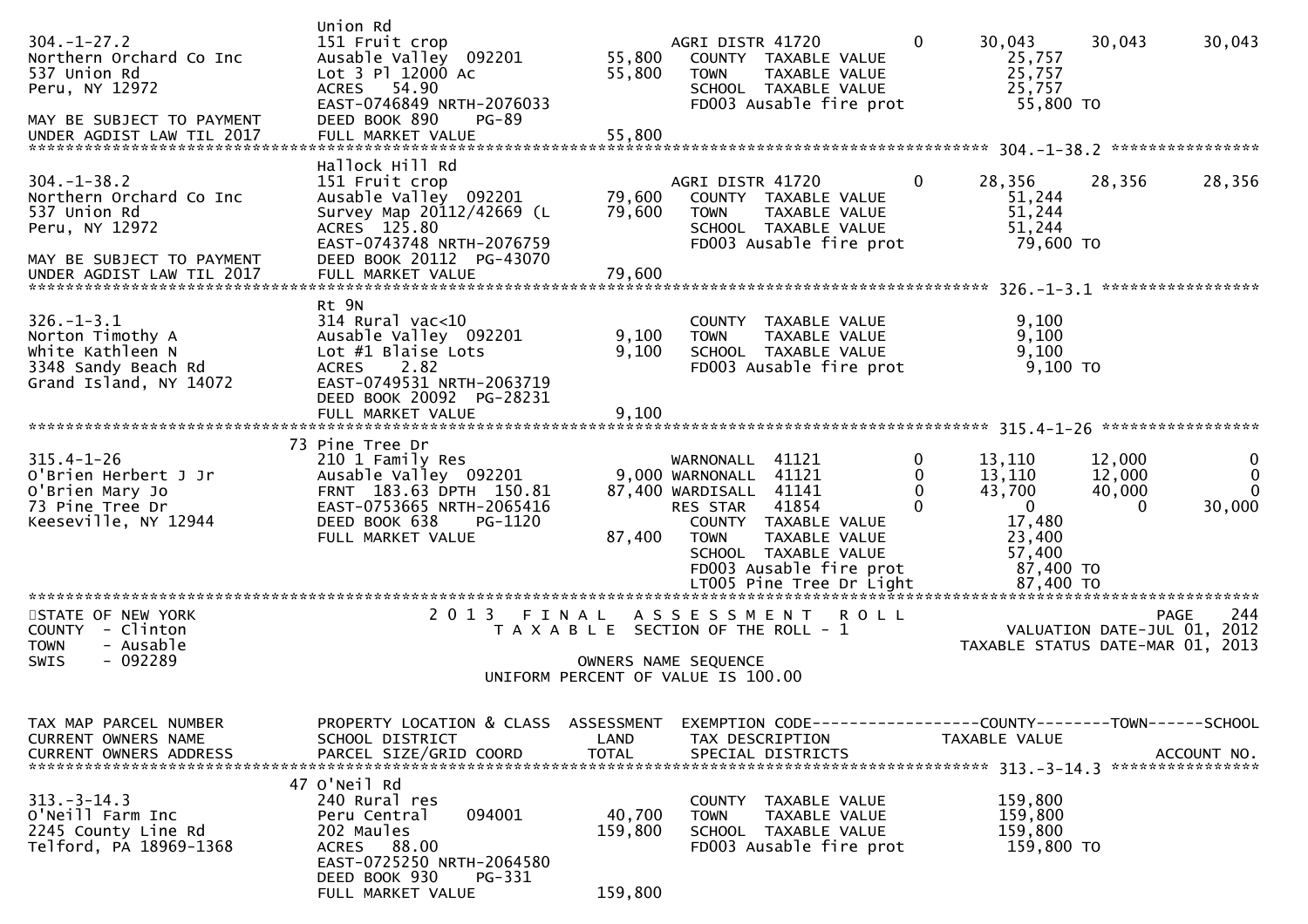| $315. - 2 - 31$<br>Obert David J<br>Obert Cheryl A<br>12 Ouellette Cir<br>Keeseville, NY 12944-4146 | 12 Ouellette Cir<br>210 1 Family Res<br>Ausable Valley 092201<br>Sub Div Lot 9<br>North Country Acres B-9 P<br>1.00<br><b>ACRES</b><br>EAST-0754330 NRTH-2072526<br>DEED BOOK 20041 PG-68849<br>FULL MARKET VALUE | 17,300<br>104,200<br>104,200       | RES STAR 41854<br>COUNTY TAXABLE VALUE<br><b>TOWN</b><br>TAXABLE VALUE<br>SCHOOL TAXABLE VALUE<br>FD003 Ausable fire prot                                | $\overline{0}$ | $\mathbf{0}$<br>104,200<br>104,200<br>74,200<br>104,200 TO                | $\mathbf{0}$<br>30,000                                  |
|-----------------------------------------------------------------------------------------------------|-------------------------------------------------------------------------------------------------------------------------------------------------------------------------------------------------------------------|------------------------------------|----------------------------------------------------------------------------------------------------------------------------------------------------------|----------------|---------------------------------------------------------------------------|---------------------------------------------------------|
|                                                                                                     |                                                                                                                                                                                                                   |                                    |                                                                                                                                                          |                |                                                                           |                                                         |
| $304. -1 - 44.31$<br>Ochsen Rosemary M<br>PO Box 344<br>Peru, NY 12972                              | 124 Union Rd<br>210 1 Family Res<br>Ausable Valley 092201<br>$Lot 13$ Pgl<br>survey 2009/222263<br>6.00<br><b>ACRES</b><br>EAST-0745838 NRTH-2078416<br>DEED BOOK 20122 PG-48971                                  | 15,000<br>85,000                   | RES STAR<br>41854<br>COUNTY TAXABLE VALUE<br><b>TOWN</b><br>TAXABLE VALUE<br>SCHOOL TAXABLE VALUE<br>FD003 Ausable fire prot                             | $\mathbf{0}$   | $\overline{0}$<br>85,000<br>85,000<br>55,000<br>85,000 TO                 | $\mathbf{0}$<br>30,000                                  |
|                                                                                                     | FULL MARKET VALUE                                                                                                                                                                                                 | 85,000                             |                                                                                                                                                          |                |                                                                           |                                                         |
|                                                                                                     |                                                                                                                                                                                                                   |                                    |                                                                                                                                                          |                |                                                                           |                                                         |
| $315.4 - 1 - 18$<br>Olcott Timothy J<br>Olcott Leigh G<br>41 Pine Tree Dr<br>Keeseville, NY 12944   | 41 Pine Tree Dr<br>210 1 Family Res<br>Ausable Valley 092201<br>Pine Tree Vill Subd Lot 1<br>FRNT 100.00 DPTH 150.00<br>EAST-0754097 NRTH-2066115<br>DEED BOOK 957<br>PG-326<br>FULL MARKET VALUE                 | 7,700<br>131,600<br>131,600        | RES STAR<br>41854<br>COUNTY TAXABLE VALUE<br><b>TOWN</b><br>TAXABLE VALUE<br>SCHOOL TAXABLE VALUE<br>FD003 Ausable fire prot<br>LT005 Pine Tree Dr Light | $\mathbf{0}$   | $\mathbf{0}$<br>131,600<br>131,600<br>101,600<br>131,600 TO<br>131,600 TO | 0<br>30,000                                             |
|                                                                                                     |                                                                                                                                                                                                                   |                                    |                                                                                                                                                          |                |                                                                           |                                                         |
| $314. -2 - 12.1$<br>Ormsby Harold E<br>PO Box 16<br>Schuyler Falls, NY 12985                        | 489 Hallock Hill Rd<br>210 1 Family Res<br>Ausable Valley 092201<br>Lot 4 Pl 12000 Ac<br>2.00<br><b>ACRES</b><br>EAST-0741755 NRTH-2074629<br>DEED BOOK 20092 PG-28813                                            | 12,800<br>145,000                  | COUNTY TAXABLE VALUE<br>TAXABLE VALUE<br><b>TOWN</b><br>SCHOOL TAXABLE VALUE<br>FD003 Ausable fire prot                                                  |                | 145,000<br>145,000<br>145,000<br>145,000 TO                               |                                                         |
|                                                                                                     | FULL MARKET VALUE<br>***********************                                                                                                                                                                      | 145,000                            |                                                                                                                                                          |                |                                                                           |                                                         |
| STATE OF NEW YORK<br>COUNTY - Clinton<br>- Ausable<br><b>TOWN</b><br>$-092289$<br>SWIS              | 2 0 1 3                                                                                                                                                                                                           | FINAL                              | ASSESSMENT ROLL<br>T A X A B L E SECTION OF THE ROLL - 1<br>OWNERS NAME SEQUENCE<br>UNIFORM PERCENT OF VALUE IS 100.00                                   |                | VALUATION DATE-JUL 01,                                                    | 245<br>PAGE<br>2012<br>TAXABLE STATUS DATE-MAR 01, 2013 |
|                                                                                                     |                                                                                                                                                                                                                   |                                    |                                                                                                                                                          |                |                                                                           |                                                         |
| TAX MAP PARCEL NUMBER<br>CURRENT OWNERS NAME<br><b>CURRENT OWNERS ADDRESS</b>                       | PROPERTY LOCATION & CLASS<br>SCHOOL DISTRICT<br>PARCEL SIZE/GRID COORD                                                                                                                                            | ASSESSMENT<br>LAND<br><b>TOTAL</b> | EXEMPTION CODE-----------------COUNTY-------TOWN------SCHOOL<br>TAX DESCRIPTION<br>SPECIAL DISTRICTS                                                     |                | <b>TAXABLE VALUE</b>                                                      | ACCOUNT NO.                                             |
|                                                                                                     | 1596 Rt 9N                                                                                                                                                                                                        |                                    |                                                                                                                                                          |                |                                                                           |                                                         |
| $334 - 2 - 4.1$<br>Osborne Allan K<br>Osborne Mary R<br>1596 Rt 9N<br>Ausable Forks, NY 12912       | 210 1 Family Res<br>Ausable Valley 092201<br>Lot 15 Pr<br>FRNT 101.30 DPTH 293.50<br>EAST-0726100 NRTH-2051603<br>DEED BOOK 502<br><b>PG-732</b>                                                                  | 5,000<br>97,600                    | 41834<br>SR STAR<br><b>COUNTY</b><br>TAXABLE VALUE<br>TAXABLE VALUE<br><b>TOWN</b><br>SCHOOL TAXABLE VALUE<br>FD003 Ausable fire prot                    | $\mathbf 0$    | $\mathbf{0}$<br>97,600<br>97,600<br>34,300<br>97,600 TO                   | 0<br>63,300                                             |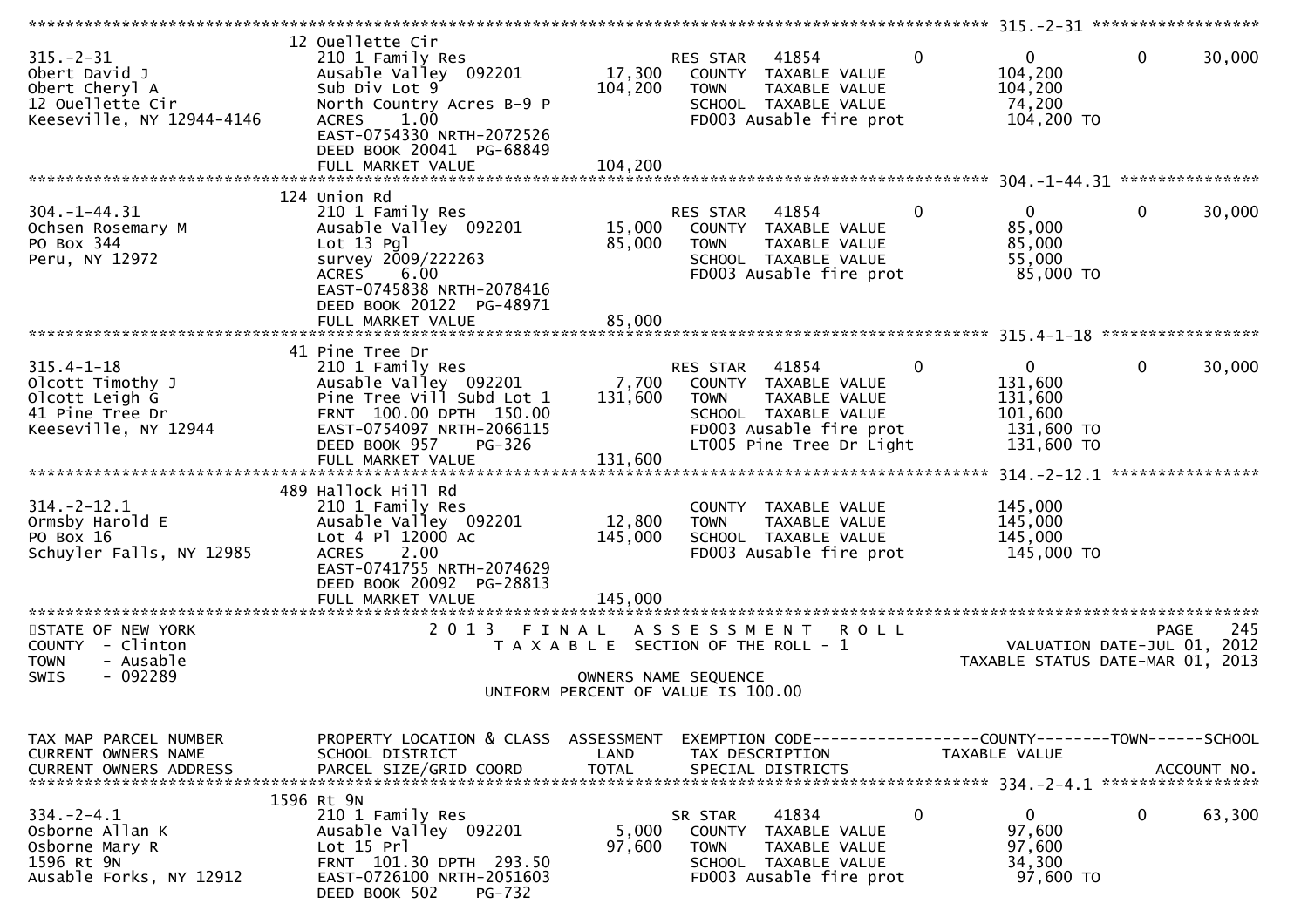|                                                                                               | FULL MARKET VALUE                                                                                                               | 97,600          |                                                                                                         |                                               |                                  |
|-----------------------------------------------------------------------------------------------|---------------------------------------------------------------------------------------------------------------------------------|-----------------|---------------------------------------------------------------------------------------------------------|-----------------------------------------------|----------------------------------|
|                                                                                               |                                                                                                                                 |                 |                                                                                                         |                                               |                                  |
| $334. -2 - 5.4$<br>Osborne Allan K<br>Osborne Mary R<br>1596 Rt 9N<br>AuSable Forks, NY 12912 | 1600 Rt 9N<br>314 Rural vac<10<br>Ausable Valley 092201<br>15 Pl River Loc<br>2.00<br><b>ACRES</b><br>EAST-0725947 NRTH-2051521 | 6,600<br>10,000 | COUNTY TAXABLE VALUE<br>TAXABLE VALUE<br><b>TOWN</b><br>SCHOOL TAXABLE VALUE<br>FD003 Ausable fire prot | 10,000<br>10,000<br>10,000<br>10,000 TO       |                                  |
|                                                                                               | DEED BOOK 20031 PG-64738                                                                                                        |                 |                                                                                                         |                                               |                                  |
|                                                                                               | FULL MARKET VALUE                                                                                                               | 10,000          |                                                                                                         |                                               |                                  |
|                                                                                               | 1590 Rt 9N                                                                                                                      |                 |                                                                                                         |                                               |                                  |
| $334. -2 - 4.2$                                                                               | 210 1 Family Res                                                                                                                |                 | RS STAR MH 41864                                                                                        | 0<br>$\mathbf{0}$                             | 30,000<br>0                      |
| Osborne Allen K                                                                               | Ausable Valley 092201                                                                                                           | 6,000           | COUNTY TAXABLE VALUE                                                                                    | 62,000                                        |                                  |
| Osborne Mary R                                                                                | Lot 15 Prl                                                                                                                      | 62,000          | TAXABLE VALUE<br><b>TOWN</b>                                                                            | 62,000                                        |                                  |
| 1596 Rt 9N                                                                                    | ACRES 1.12                                                                                                                      |                 | SCHOOL TAXABLE VALUE                                                                                    | 32,000                                        |                                  |
| Ausable Forks, NY 12912                                                                       | EAST-0726206 NRTH-2051733                                                                                                       |                 | FD003 Ausable fire prot                                                                                 | 62,000 TO                                     |                                  |
|                                                                                               | DEED BOOK 539<br>PG-191                                                                                                         |                 |                                                                                                         |                                               |                                  |
|                                                                                               | FULL MARKET VALUE                                                                                                               | 62,000          |                                                                                                         |                                               |                                  |
|                                                                                               |                                                                                                                                 |                 |                                                                                                         |                                               |                                  |
|                                                                                               | 109 Harkness Rd                                                                                                                 |                 |                                                                                                         |                                               |                                  |
| $303. -1 - 15.1$                                                                              | 240 Rural res                                                                                                                   |                 | RES STAR<br>41854                                                                                       | $\Omega$<br>0                                 | $\mathbf{0}$<br>30,000           |
| Osborne Brian A                                                                               | Ausable Valley 092201                                                                                                           | 38,000          | COUNTY TAXABLE VALUE                                                                                    | 602,000                                       |                                  |
| 109 Harkness Rd                                                                               | ACRES 74.90                                                                                                                     | 602,000         | <b>TOWN</b><br>TAXABLE VALUE                                                                            | 602,000                                       |                                  |
| Peru, NY 12972                                                                                | EAST-0742157 NRTH-2078208<br>DEED BOOK 20051 PG-84224                                                                           |                 | SCHOOL TAXABLE VALUE<br>FD003 Ausable fire prot                                                         | 572,000<br>602,000 TO                         |                                  |
|                                                                                               | FULL MARKET VALUE                                                                                                               | 602,000         |                                                                                                         |                                               |                                  |
|                                                                                               |                                                                                                                                 |                 |                                                                                                         |                                               |                                  |
|                                                                                               | Rt 22                                                                                                                           |                 |                                                                                                         |                                               |                                  |
| $304. - 1 - 6.1$                                                                              | 311 Res vac land                                                                                                                |                 | COUNTY TAXABLE VALUE                                                                                    | 1,100                                         |                                  |
| Osborne Heather                                                                               | Ausable Valley 092201                                                                                                           | 1,100           | TAXABLE VALUE<br><b>TOWN</b>                                                                            | 1,100                                         |                                  |
| 2450 Rt 22                                                                                    | 60.00 DPTH 374.00<br><b>FRNT</b>                                                                                                | 1,100           | SCHOOL TAXABLE VALUE                                                                                    | 1,100                                         |                                  |
| Peru, NY 12972                                                                                | EAST-0750855 NRTH-2083375                                                                                                       |                 | FD003 Ausable fire prot                                                                                 | 1,100 TO                                      |                                  |
|                                                                                               | DEED BOOK 20072 PG-5529                                                                                                         |                 |                                                                                                         |                                               |                                  |
|                                                                                               | FULL MARKET VALUE                                                                                                               | 1,100           |                                                                                                         |                                               |                                  |
|                                                                                               |                                                                                                                                 |                 |                                                                                                         |                                               |                                  |
| STATE OF NEW YORK                                                                             | 2 0 1 3                                                                                                                         | FINAL           | A S S E S S M E N T<br><b>ROLL</b>                                                                      |                                               | 246<br>PAGE                      |
| COUNTY - Clinton                                                                              |                                                                                                                                 |                 | T A X A B L E SECTION OF THE ROLL - 1                                                                   |                                               | VALUATION DATE-JUL 01, 2012      |
| - Ausable<br><b>TOWN</b>                                                                      |                                                                                                                                 |                 |                                                                                                         |                                               | TAXABLE STATUS DATE-MAR 01, 2013 |
| - 092289<br><b>SWIS</b>                                                                       |                                                                                                                                 |                 | OWNERS NAME SEQUENCE                                                                                    |                                               |                                  |
|                                                                                               |                                                                                                                                 |                 | UNIFORM PERCENT OF VALUE IS 100.00                                                                      |                                               |                                  |
|                                                                                               |                                                                                                                                 |                 |                                                                                                         |                                               |                                  |
| TAX MAP PARCEL NUMBER                                                                         | PROPERTY LOCATION & CLASS                                                                                                       | ASSESSMENT      | EXEMPTION CODE--                                                                                        | ---------------COUNTY--------TOWN------SCHOOL |                                  |
| <b>CURRENT OWNERS NAME</b>                                                                    | SCHOOL DISTRICT                                                                                                                 | LAND            | TAX DESCRIPTION                                                                                         | TAXABLE VALUE                                 |                                  |
| CURRENT OWNERS ADDRESS                                                                        | PARCEL SIZE/GRID COORD                                                                                                          | <b>TOTAL</b>    | SPECIAL DISTRICTS                                                                                       |                                               | ACCOUNT NO.                      |
|                                                                                               |                                                                                                                                 |                 |                                                                                                         |                                               |                                  |
|                                                                                               | 192 Allen Hill Rd                                                                                                               |                 |                                                                                                         |                                               |                                  |
| $313 - 3 - 18$                                                                                | 240 Rural res                                                                                                                   |                 | RES STAR<br>41854                                                                                       | 0<br>0                                        | 0<br>30,000                      |
| Otis Bryan A                                                                                  | Peru Central<br>094001                                                                                                          | 16,800          | COUNTY TAXABLE VALUE                                                                                    | 61,800                                        |                                  |
| 192 Allen Hill Rd                                                                             | Survey Bk 11 Pg 31                                                                                                              | 61,800          | TAXABLE VALUE<br><b>TOWN</b>                                                                            | 61,800                                        |                                  |
| Peru, NY 12972-3503                                                                           | ACRES 17.00                                                                                                                     |                 | SCHOOL TAXABLE VALUE                                                                                    | 31,800                                        |                                  |
|                                                                                               | EAST-0728190 NRTH-2067061                                                                                                       |                 | FD003 Ausable fire prot                                                                                 | 61,800 TO                                     |                                  |
|                                                                                               | DEED BOOK 20011 PG-34977                                                                                                        |                 |                                                                                                         |                                               |                                  |
|                                                                                               | FULL MARKET VALUE                                                                                                               | 61,800          |                                                                                                         |                                               |                                  |
|                                                                                               |                                                                                                                                 |                 |                                                                                                         |                                               |                                  |
|                                                                                               | 217 Grove St                                                                                                                    |                 |                                                                                                         |                                               |                                  |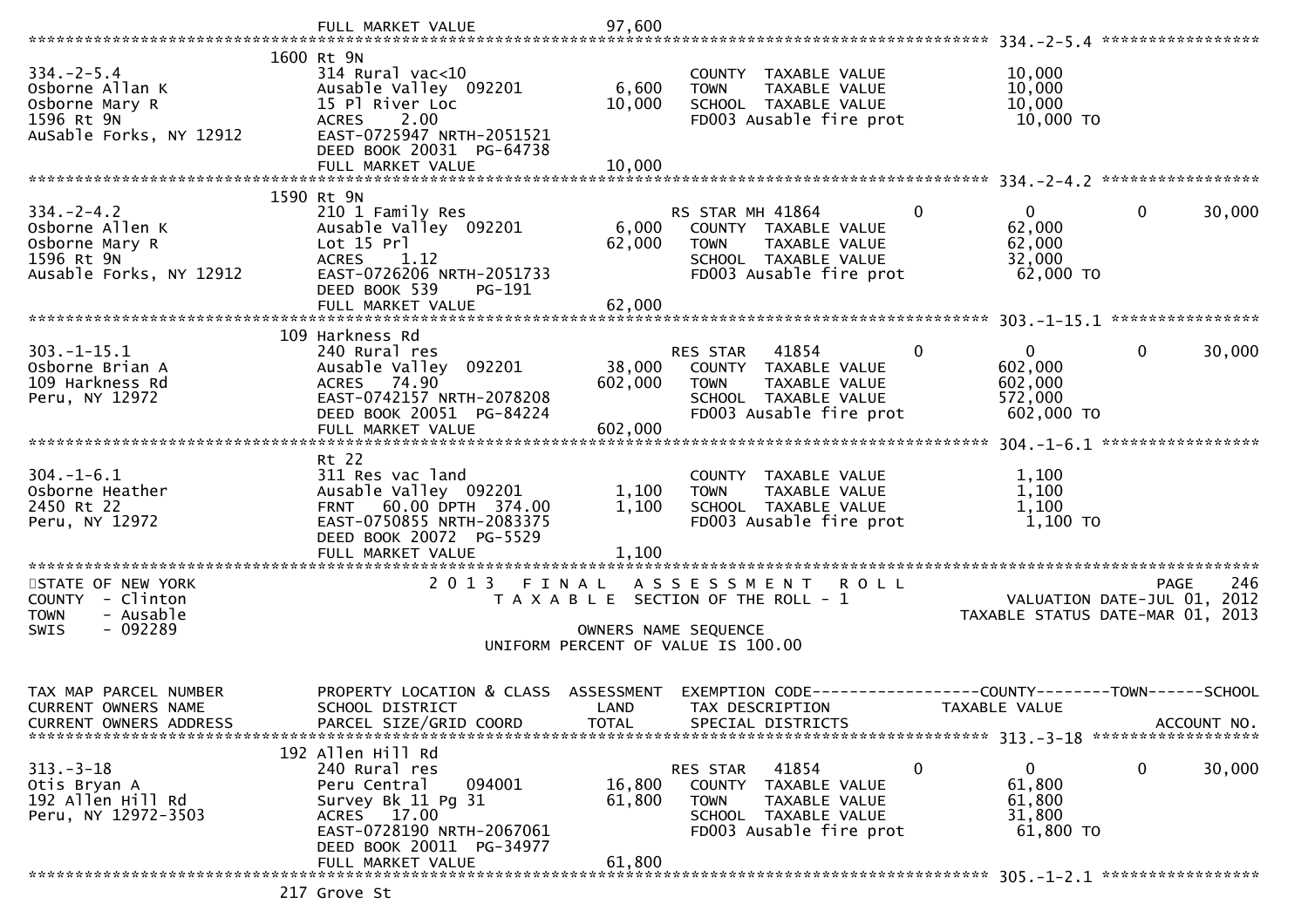| $305. - 1 - 2.1$<br>Ouellette Claude<br>31000 E SR-44<br>Eustis, FL 32736                            | 240 Rural res<br>Ausable Valley 092201<br>Lots 1 & 16 12000 Al<br>ACRES 231.70<br>EAST-0756744 NRTH-2074701<br>DEED BOOK 580<br>PG-520                                                                           | 89,000<br>138,000                                                           | <b>TOWN</b>                          | COUNTY TAXABLE VALUE<br>TAXABLE VALUE<br>SCHOOL TAXABLE VALUE<br>FD003 Ausable fire prot                                      |               | 138,000<br>138,000<br>138,000<br>138,000 TO                          |              |             |
|------------------------------------------------------------------------------------------------------|------------------------------------------------------------------------------------------------------------------------------------------------------------------------------------------------------------------|-----------------------------------------------------------------------------|--------------------------------------|-------------------------------------------------------------------------------------------------------------------------------|---------------|----------------------------------------------------------------------|--------------|-------------|
|                                                                                                      | FULL MARKET VALUE                                                                                                                                                                                                | 138,000                                                                     |                                      |                                                                                                                               |               |                                                                      |              |             |
| $305. - 1 - 2.14$<br>Ouellette Gill<br>285 Grove St<br>Keeseville, NY 12944                          | 27 Connell Rd<br>210 1 Family Res<br>Ausable Valley 092201<br>Lot 1 Pl 12000 Ac Loc<br>ACRES 5.30<br>EAST-0756719 NRTH-2077639<br>DEED BOOK 957<br>PG-195<br>FULL MARKET VALUE                                   | 14,000<br>87,200<br>87,200                                                  | RES STAR 41854<br><b>TOWN</b>        | COUNTY TAXABLE VALUE<br>TAXABLE VALUE<br>SCHOOL TAXABLE VALUE<br>FD003 Ausable fire prot                                      | $\mathbf{0}$  | $\mathbf{0}$<br>87,200<br>87,200<br>57,200<br>87,200 TO              | $\mathbf{0}$ | 30,000      |
|                                                                                                      |                                                                                                                                                                                                                  |                                                                             |                                      |                                                                                                                               |               |                                                                      |              |             |
| $305. - 1 - 2.16$<br>Ouellette Gill<br>286 Grove St<br>Keeseville, NY 12944                          | 286 Grove St<br>210 1 Family Res<br>Ausable Valley 092201<br>Lot 1 PL 12000 AC LOC<br>Ouellette survey PLA 380<br><b>ACRES</b><br>3.11<br>EAST-0757961 NRTH-2076215                                              | 7,800<br>89,000                                                             | TOWN                                 | COUNTY TAXABLE VALUE<br>TAXABLE VALUE<br>SCHOOL TAXABLE VALUE<br>FD003 Ausable fire prot                                      |               | 89,000<br>89,000<br>89,000<br>89,000 TO                              |              |             |
|                                                                                                      | DEED BOOK 20082 PG-15522<br>FULL MARKET VALUE                                                                                                                                                                    | 89,000                                                                      |                                      |                                                                                                                               |               |                                                                      |              |             |
| $315. - 2 - 28$<br>Ouimette George D<br>Ouimette Donna L<br>11 Ouellette Cir<br>Keeseville, NY 12944 | 11 Ouellette Cir<br>210 1 Family Res<br>Ausable Valley 092201<br>Sub Div Lot 6<br>North Country Acres Bk-9<br>1.00<br><b>ACRES</b><br>EAST-0754613 NRTH-2072431<br>DEED BOOK 20041 PG-66783<br>FULL MARKET VALUE | 17,300<br>108,400<br>108,400                                                | RES STAR 41854<br>TOWN               | COUNTY TAXABLE VALUE<br>TAXABLE VALUE<br>SCHOOL TAXABLE VALUE<br>FD003 Ausable fire prot                                      | $\mathbf 0$   | $\overline{0}$<br>108,400<br>108,400<br>78,400<br>108,400 TO         | $\mathbf 0$  | 30,000      |
| STATE OF NEW YORK<br>COUNTY - Clinton<br><b>TOWN</b><br>- Ausable<br>- 092289<br><b>SWIS</b>         |                                                                                                                                                                                                                  | T A X A B L E SECTION OF THE ROLL - 1<br>UNIFORM PERCENT OF VALUE IS 100.00 | OWNERS NAME SEQUENCE                 | 2013 FINAL ASSESSMENT ROLL                                                                                                    |               | VALUATION DATE-JUL 01, 2012<br>TAXABLE STATUS DATE-MAR 01, 2013      | <b>PAGE</b>  | 247         |
| TAX MAP PARCEL NUMBER<br>CURRENT OWNERS NAME<br><b>CURRENT OWNERS ADDRESS</b>                        | PROPERTY LOCATION & CLASS ASSESSMENT EXEMPTION CODE----------------COUNTY-------TOWN------SCHOOL<br>SCHOOL DISTRICT<br>PARCEL SIZE/GRID COORD                                                                    | LAND<br><b>TOTAL</b>                                                        | TAX DESCRIPTION<br>SPECIAL DISTRICTS |                                                                                                                               | TAXABLE VALUE |                                                                      |              | ACCOUNT NO. |
| $335.1 - 1 - 19$<br>Ouimette Linda<br>11 Lower Rd<br>Clintonville, NY 12924                          | 13 Lower Rd<br>270 Mfg housing<br>Ausable Valley 092201<br>FRNT 150.00 DPTH 295.00<br>EAST-0734380 NRTH-2053986<br>DEED BOOK 912<br><b>PG-298</b><br>FULL MARKET VALUE                                           | 5,000<br>59,000<br>59,000                                                   | RES STAR<br><b>TOWN</b>              | 41854<br>COUNTY TAXABLE VALUE<br>TAXABLE VALUE<br>SCHOOL TAXABLE VALUE<br>FD003 Ausable fire prot<br>LT003 Clintonville Light | 0             | $\mathbf{0}$<br>59,000<br>59,000<br>29,000<br>59,000 TO<br>59,000 TO | 0            | 30,000      |
|                                                                                                      | 187 Fuller Rd                                                                                                                                                                                                    |                                                                             |                                      |                                                                                                                               |               |                                                                      |              |             |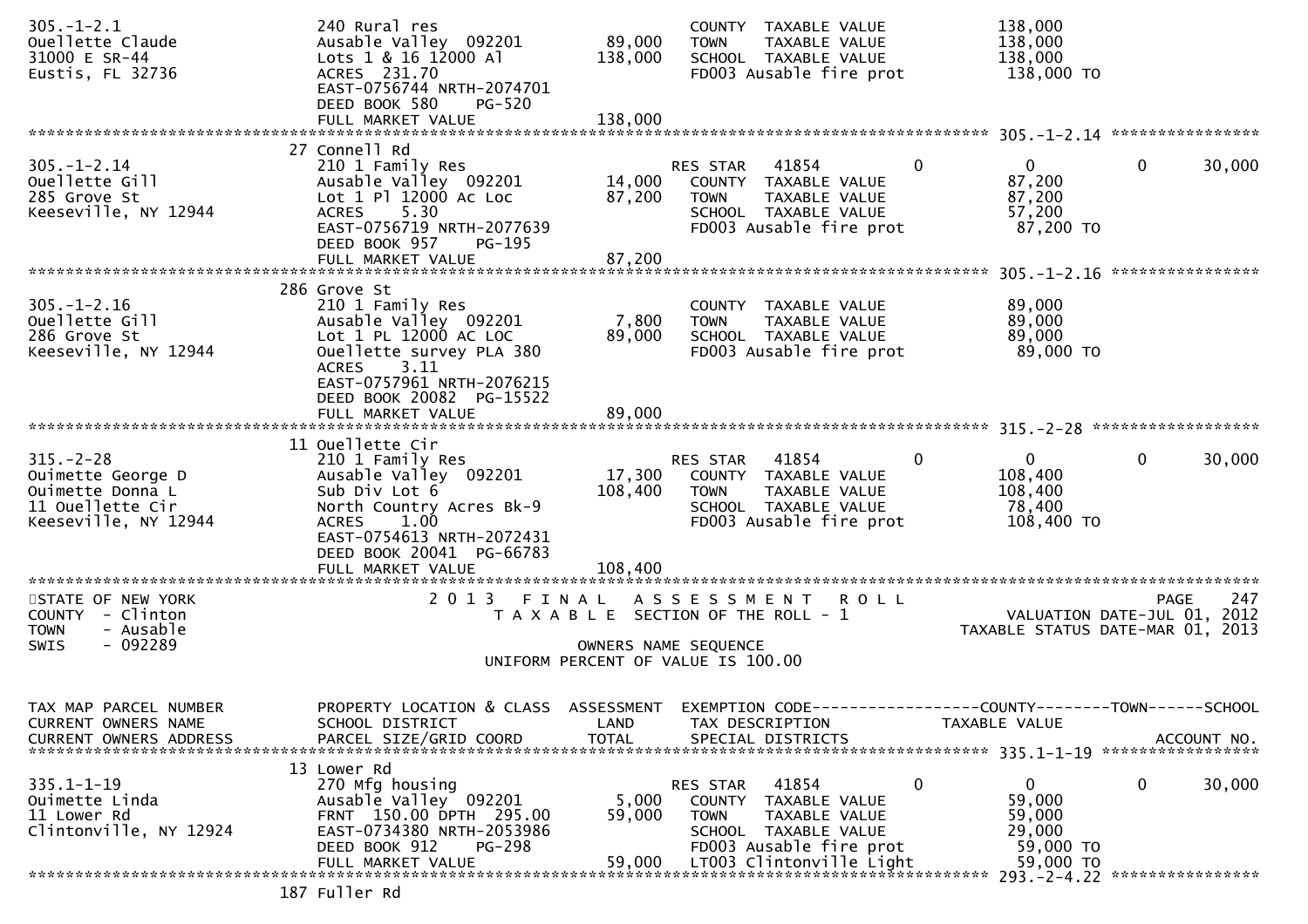| $293. -2 - 4.22$<br>Ouimette William J<br>Aubin Angela M<br>187 Fuller Rd<br>Peru, NY 12972        | 210 1 Family Res<br>Ausable Valley 092201<br>Sub Map 17 Pg 81 Lot #2<br>3.20<br><b>ACRES</b><br>EAST-0759129 NRTH-2083558<br>DEED BOOK 20102 PG-31230                      | 7,300<br>132,000                                                                                             | <b>TOWN</b>                              | COUNTY TAXABLE VALUE<br>TAXABLE VALUE<br>SCHOOL TAXABLE VALUE<br>FD003 Ausable fire prot          |              | 132,000<br>132,000<br>132,000<br>132,000 TO                     |             |        |
|----------------------------------------------------------------------------------------------------|----------------------------------------------------------------------------------------------------------------------------------------------------------------------------|--------------------------------------------------------------------------------------------------------------|------------------------------------------|---------------------------------------------------------------------------------------------------|--------------|-----------------------------------------------------------------|-------------|--------|
|                                                                                                    | 1040 Rt 9N                                                                                                                                                                 |                                                                                                              |                                          |                                                                                                   |              |                                                                 |             |        |
| $325. - 1 - 2.11$<br>Ousley David K<br>Ousley Cheryl B<br>PO Box 624<br>Ausable Forks, NY 12912    | 210 1 Family Res<br>Ausable Valley 092201<br>Lot 11 Riv Loc<br>ACRES 2.00<br>EAST-0736565 NRTH-2058567<br>DEED BOOK 20092 PG-26526                                         | 25,000<br>140,000                                                                                            | RES STAR<br><b>TOWN</b>                  | 41854<br>COUNTY TAXABLE VALUE<br>TAXABLE VALUE<br>SCHOOL TAXABLE VALUE<br>FD003 Ausable fire prot | $\mathbf{0}$ | $\mathbf{0}$<br>140,000<br>140,000<br>110,000<br>140,000 TO     | $\mathbf 0$ | 30,000 |
|                                                                                                    |                                                                                                                                                                            |                                                                                                              |                                          |                                                                                                   |              |                                                                 |             |        |
| $334. -2 - 5.84$<br>Ovitt Craig<br>Ovitt Terri<br>29 New Sweden Ln<br>AuSable Forks, NY 12912      | 29 New Sweden Ln<br>210 1 Family Res<br>Ausable Valley 092201<br>ACRES 4.63<br>EAST-0725075 NRTH-2051463<br>DEED BOOK 98001 PG-00120<br>FULL MARKET VALUE                  | 6,700<br>88,000<br>88,000                                                                                    | RES STAR 41854<br>TOWN                   | COUNTY TAXABLE VALUE<br>TAXABLE VALUE<br>SCHOOL TAXABLE VALUE<br>FD003 Ausable fire prot          | $\Omega$     | $\mathbf{0}$<br>88,000<br>88,000<br>58,000<br>88,000 TO         | $\mathbf 0$ | 30,000 |
|                                                                                                    |                                                                                                                                                                            |                                                                                                              |                                          |                                                                                                   |              |                                                                 |             |        |
| $334. - 2 - 14$<br>Ovitt Craig P<br>Ovitt Terri L<br>1681 Rt 9N<br>AuSable Forks, NY 12912         | 1681 Rt 9N<br>270 Mfg housing<br>Ausable Valley 092201<br>FRNT 150.00 DPTH 70.00<br>EAST-0724539 NRTH-2049964<br>DEED BOOK 740<br>$PG-72$<br>FULL MARKET VALUE             | 3,800<br>15,000<br>15,000                                                                                    | <b>TOWN</b>                              | COUNTY TAXABLE VALUE<br>TAXABLE VALUE<br>SCHOOL TAXABLE VALUE<br>FD003 Ausable fire prot          |              | 15,000<br>15,000<br>15,000<br>15,000 TO                         |             |        |
| STATE OF NEW YORK<br>COUNTY - Clinton<br><b>TOWN</b><br>- Ausable<br>- 092289<br>SWIS              | 2 0 1 3                                                                                                                                                                    | FINAL<br>T A X A B L E SECTION OF THE ROLL - 1<br>OWNERS NAME SEQUENCE<br>UNIFORM PERCENT OF VALUE IS 100.00 | A S S E S S M E N T                      | <b>ROLL</b>                                                                                       |              | VALUATION DATE-JUL 01, 2012<br>TAXABLE STATUS DATE-MAR 01, 2013 | <b>PAGE</b> | 248    |
|                                                                                                    |                                                                                                                                                                            |                                                                                                              |                                          |                                                                                                   |              |                                                                 |             |        |
| TAX MAP PARCEL NUMBER<br>CURRENT OWNERS NAME                                                       | PROPERTY LOCATION & CLASS ASSESSMENT<br>SCHOOL DISTRICT                                                                                                                    | LAND                                                                                                         |                                          | EXEMPTION CODE-----------------COUNTY--------TOWN------SCHOOL<br>TAX DESCRIPTION                  |              | TAXABLE VALUE                                                   |             |        |
| $334. - 2 - 25.1$<br>Ovitt Craig P<br>Ovitt Terri L<br>29 New Sweden Ln<br>AuSable Forks, NY 12912 | Rt 9N<br>314 Rural vac<10<br>Ausable Valley 092201<br>Lots 196 Maules Patent<br>1.20<br>ACRES<br>EAST-0723870 NRTH-2049679<br>DEED BOOK 796<br>PG-239<br>FULL MARKET VALUE | 3,400<br>3,400<br>3,400                                                                                      | <b>TOWN</b>                              | COUNTY TAXABLE VALUE<br>TAXABLE VALUE<br>SCHOOL TAXABLE VALUE<br>FD003 Ausable fire prot          |              | 3,400<br>3,400<br>3,400<br>3,400 TO                             |             |        |
|                                                                                                    | 220 Rt 9N                                                                                                                                                                  |                                                                                                              |                                          |                                                                                                   |              |                                                                 |             |        |
| 315.4-1-10<br>Page Kyle M<br>Page Kimberly A                                                       | 210 1 Family Res<br>Ausable Valley 092201<br>FRNT 100.00 DPTH 200.00                                                                                                       | 8,500<br>79,000                                                                                              | RES STAR<br><b>COUNTY</b><br><b>TOWN</b> | 41854<br>TAXABLE VALUE<br>TAXABLE VALUE                                                           | 0            | $\bf{0}$<br>79,000<br>79,000                                    | $\bf{0}$    | 30,000 |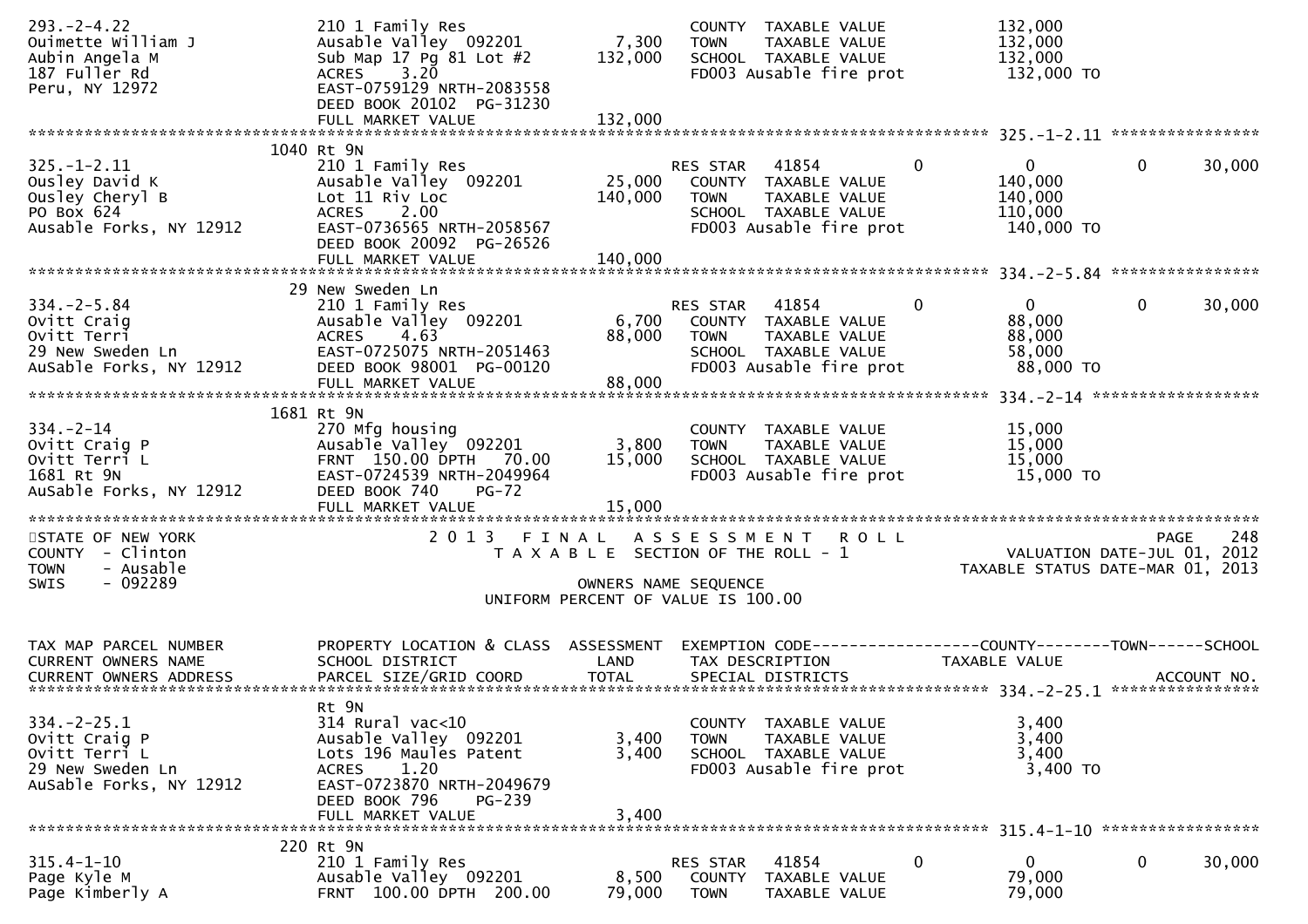| 220 Rt 9N<br>Keeseville, NY 12944                                                                                                               | 320<br><b>BANK</b><br>EAST-0754311 NRTH-2066112<br>DEED BOOK 20082 PG-20017                                                                                   |                               | SCHOOL TAXABLE VALUE<br>FD003 Ausable fire prot<br>LT005 Pine Tree Dr Light                                                                                                                   | 49,000<br>79,000 TO<br>79,000 TO                                                                                                                   |
|-------------------------------------------------------------------------------------------------------------------------------------------------|---------------------------------------------------------------------------------------------------------------------------------------------------------------|-------------------------------|-----------------------------------------------------------------------------------------------------------------------------------------------------------------------------------------------|----------------------------------------------------------------------------------------------------------------------------------------------------|
|                                                                                                                                                 |                                                                                                                                                               |                               |                                                                                                                                                                                               |                                                                                                                                                    |
| $315.4 - 1 - 14$<br>Painter Rebecca<br>204 Rt 9N<br>Keeseville, NY 12944                                                                        | 204 Rt 9N<br>210 1 Family Res<br>Ausable Valley 092201<br>FRNT 100.00 DPTH 200.00<br>EAST-0754590 NRTH-2066436<br>DEED BOOK 20051 PG-88475                    | 8,500<br>122,800              | RES STAR 41854<br>$\Omega$<br>COUNTY TAXABLE VALUE<br>TAXABLE VALUE<br><b>TOWN</b><br>SCHOOL TAXABLE VALUE<br>FD003 Ausable fire prot                                                         | $\overline{0}$<br>$\mathbf 0$<br>30,000<br>122,800<br>122,800<br>92,800<br>122,800 TO                                                              |
| $303 - 1 - 3.1$<br>Pal Leslie I<br>Pal Carolyn S<br>43 Signor Rd<br>Peru, NY 12972                                                              | Signor Rd<br>$314$ Rural vac< $10$<br>Peru Central<br>094001<br>1.10<br>ACRES<br>EAST-0733948 NRTH-2080717<br>DEED BOOK 602<br>PG-918<br>FULL MARKET VALUE    | 5,600<br>5,600<br>5,600       | COUNTY TAXABLE VALUE<br><b>TOWN</b><br>TAXABLE VALUE<br>SCHOOL TAXABLE VALUE<br>FD003 Ausable fire prot                                                                                       | 5,600<br>5,600<br>5,600<br>5,600 TO                                                                                                                |
| $302 - 1 - 2$<br>Paley Timothy M<br>6641 N 2200 W Apt D305<br>Park City, UT 84098                                                               | Rod Gun Rd<br>321 Abandoned ag<br>094001<br>Peru Central<br>ACRES 112.10<br>EAST-0722685 NRTH-2078042<br>DEED BOOK 20051 PG-88008<br>FULL MARKET VALUE        | 24,600<br>24,600<br>24,600    | COUNTY TAXABLE VALUE<br>TAXABLE VALUE<br><b>TOWN</b><br>SCHOOL TAXABLE VALUE<br>FD003 Ausable fire prot                                                                                       | 24,600<br>24,600<br>24,600<br>24,600 TO                                                                                                            |
| STATE OF NEW YORK<br>COUNTY - Clinton<br>- Ausable<br><b>TOWN</b><br>- 092289<br><b>SWIS</b>                                                    | 2 0 1 3                                                                                                                                                       | FINAL<br>OWNERS NAME SEQUENCE | ASSESSMENT ROLL<br>T A X A B L E SECTION OF THE ROLL - 1<br>UNIFORM PERCENT OF VALUE IS 100.00                                                                                                | 249<br><b>PAGE</b><br>VALUATION DATE-JUL 01, 2012<br>TAXABLE STATUS DATE-MAR 01, 2013                                                              |
| TAX MAP PARCEL NUMBER<br>CURRENT OWNERS NAME                                                                                                    | PROPERTY LOCATION & CLASS ASSESSMENT<br>SCHOOL DISTRICT                                                                                                       | LAND                          | TAX DESCRIPTION                                                                                                                                                                               | EXEMPTION CODE-----------------COUNTY-------TOWN------SCHOOL<br>TAXABLE VALUE                                                                      |
| $335.1 - 1 - 17$<br>Park Ave Realty & Dev Corp<br>81 Park Ave<br>Bay Shore, NY 11706                                                            | 1255 Rt 9N<br>210 1 Family Res<br>Ausable Valley 092201<br><b>ACRES</b><br>1.30<br>EAST-0734072 NRTH-2054089<br>DEED BOOK 20031 PG-53628<br>FULL MARKET VALUE | 6,200<br>51,000<br>51,000     | COUNTY TAXABLE VALUE<br><b>TOWN</b><br>TAXABLE VALUE<br>SCHOOL TAXABLE VALUE<br>FD003 Ausable fire prot<br>LT003 Clintonville Light                                                           | 51,000<br>51,000<br>51,000<br>51,000 TO<br>51,000 TO                                                                                               |
| $315. - 3 - 4$<br>Parkinson Life Estate John A<br>Parkinson Life Estate Margaret FRNT 100.00 DPTH 250.00<br>195 Hill St<br>Keeseville, NY 12944 | 195 Hill St<br>210 1 Family Res<br>Ausable Valley 092201<br>EAST-0751293 NRTH-2068128<br>DEED BOOK 20102 PG-36493<br>FULL MARKET VALUE                        | 96,700 SR STAR<br>96,700      | WARNONALL 41121<br>8,700 WARDISALL 41141<br>0<br>41834<br>0<br>COUNTY TAXABLE VALUE<br><b>TOWN</b><br>TAXABLE VALUE<br>SCHOOL TAXABLE VALUE<br>FD003 Ausable fire prot<br>LT004 Hill St Light | 14,505<br>12,000<br>0<br>$\overline{0}$<br>24,175<br>24,175<br>$\mathbf{0}$<br>63,300<br>0<br>58,020<br>60,525<br>33,400<br>96,700 TO<br>96,700 TO |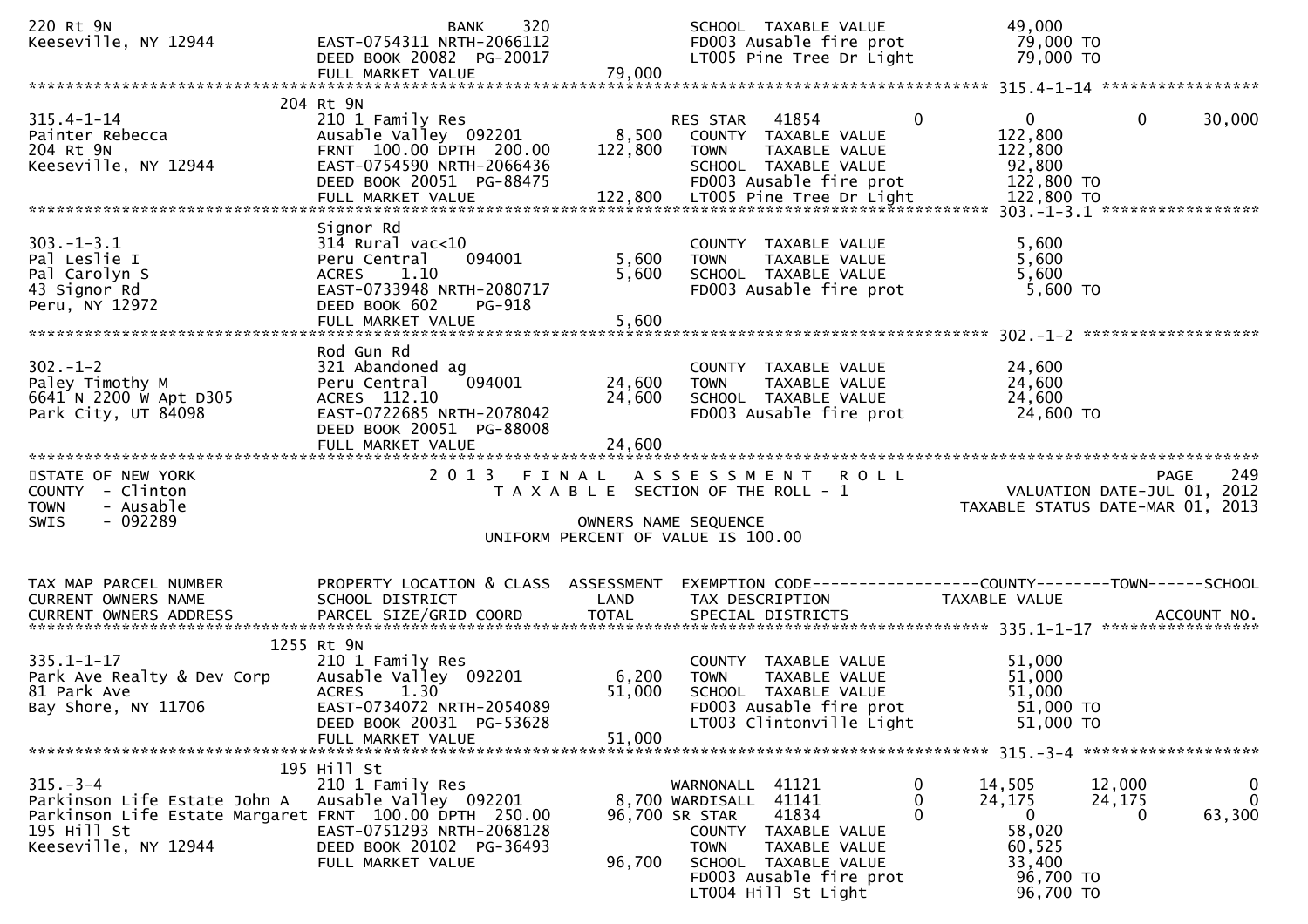|                                                                                                        |                                                                                                                                                                                                                     |                           |                                                                                                                                             | ****************** 305.-1-2.18 *****************                                      |                          |
|--------------------------------------------------------------------------------------------------------|---------------------------------------------------------------------------------------------------------------------------------------------------------------------------------------------------------------------|---------------------------|---------------------------------------------------------------------------------------------------------------------------------------------|---------------------------------------------------------------------------------------|--------------------------|
| $305. - 1 - 2.18$<br>Parrish Loyal J<br>47 Connell Rd<br>Keeseville, NY 12944                          | 47 Connell Rd<br>210 1 Family Res<br>Ausable Valley 092201<br>Lots 1 & 16 12000 Al<br>ACRES 3.20<br>EAST-0755984 NRTH-2077273<br>DEED BOOK 20102 PG-30678                                                           | 7,300<br>54,000           | COUNTY TAXABLE VALUE<br><b>TOWN</b><br>TAXABLE VALUE<br>SCHOOL TAXABLE VALUE<br>FD003 Ausable fire prot                                     | 54,000<br>54,000<br>54,000<br>54,000 TO                                               |                          |
|                                                                                                        | 477 Rt 9N                                                                                                                                                                                                           |                           |                                                                                                                                             |                                                                                       |                          |
| $326. - 1 - 13$<br>Passino Joel M<br>Passino Erinn E<br>477 Rt 9N<br>Keeseville, NY 12944              | 210 1 Family Res<br>Ausable Valley 092201<br>Lot 19 Pl 12000 Al<br>ACRES 1.80 BANK<br>080<br>EAST-0748882 NRTH-2063313<br>DEED BOOK 989<br><b>PG-49</b>                                                             | 138,900                   | $\sim$ 0<br>RES STAR 41854<br>8,100 COUNTY TAXABLE VALUE<br>TAXABLE VALUE<br><b>TOWN</b><br>SCHOOL TAXABLE VALUE<br>FD003 Ausable fire prot | $0 \qquad \qquad$<br>138,900<br>138,900<br>108,900<br>138,900 TO                      | $\mathbf 0$<br>30,000    |
|                                                                                                        |                                                                                                                                                                                                                     |                           |                                                                                                                                             |                                                                                       |                          |
| $293. - 2 - 1$<br>Passino Paul W<br>Passino Monique J<br>105 Arthur Rd<br>Peru, NY 12972               | 105 Arthur Rd<br>210 1 Family Res<br>Ausable Valley 092201<br>Lot 8 Pgl<br>ACRES 1.70<br>EAST-0754494 NRTH-2083953<br>DEED BOOK 1020 PG-28                                                                          | 66,700<br>66,700          | RES STAR 41854<br>6,400 COUNTY TAXABLE VALUE<br><b>TOWN</b><br>TAXABLE VALUE<br>SCHOOL TAXABLE VALUE<br>FD003 Ausable fire prot             | $\mathbf{0}$<br>$\mathbf{0}$<br>66,700<br>66,700<br>36,700<br>66,700 TO               | $\mathbf 0$<br>30,000    |
|                                                                                                        | FULL MARKET VALUE                                                                                                                                                                                                   |                           |                                                                                                                                             |                                                                                       |                          |
| STATE OF NEW YORK<br>COUNTY - Clinton<br>- Ausable<br><b>TOWN</b><br>$-092289$<br>SWIS                 | 2 0 1 3<br>FINAL                                                                                                                                                                                                    |                           | ASSESSMENT ROLL<br>T A X A B L E SECTION OF THE ROLL - 1<br>OWNERS NAME SEQUENCE<br>UNIFORM PERCENT OF VALUE IS 100.00                      | 749 , VALUATION DATE-JUL<br>2012 ,TAXABLE STATUS DATE-MAR 01                          | 250<br><b>PAGE</b>       |
| TAX MAP PARCEL NUMBER<br>CURRENT OWNERS NAME<br>CURRENT OWNERS ADDRESS                                 | PROPERTY LOCATION & CLASS ASSESSMENT<br>SCHOOL DISTRICT                                                                                                                                                             | LAND                      | EXEMPTION CODE-----------------COUNTY--------TOWN------SCHOOL<br>TAX DESCRIPTION                                                            | TAXABLE VALUE                                                                         |                          |
| $315. - 3 - 31$<br>Patillo Ruby<br>PO Box 16<br>Keeseville, NY 12944                                   | 130 Hill St<br>210 1 Family Res<br>Ausable Valley 092201<br>Sub Bk A Pg $140$ Lot $33$<br>Also Deed 596/513<br>FRNT 85.00 DPTH 145.00<br>EAST-0753131 NRTH-2068360<br>DEED BOOK 20092 PG-28443<br>FULL MARKET VALUE | 6,400<br>62,200<br>62,200 | RES STAR 41854<br>COUNTY TAXABLE VALUE<br>TAXABLE VALUE<br>TOWN<br>SCHOOL TAXABLE VALUE<br>FD003 Ausable fire prot<br>LT004 Hill St Light   | $\mathbf 0$<br>$\overline{0}$<br>62,200<br>62,200<br>32,200<br>62,200 TO<br>62,200 TO | $\overline{0}$<br>30,000 |
|                                                                                                        |                                                                                                                                                                                                                     |                           |                                                                                                                                             |                                                                                       |                          |
| $326. - 1 - 14$<br>Patnode Kevin M<br>Patnode Deborah L<br>140 Rand Hill Rd<br>Morrisonville, NY 12962 | Rt 9N<br>$314$ Rural vac<10<br>Ausable Valley 092201<br>Lot 19 Pl 12000 Ac<br>5.70<br><b>ACRES</b><br>EAST-0748330 NRTH-2063093<br>DEED BOOK 596<br>PG-694                                                          | 7,700<br>7,700            | COUNTY TAXABLE VALUE<br>TAXABLE VALUE<br><b>TOWN</b><br>SCHOOL TAXABLE VALUE<br>FD003 Ausable fire prot                                     | 7,700<br>7,700<br>7,700<br>7,700 TO                                                   |                          |
|                                                                                                        | FULL MARKET VALUE                                                                                                                                                                                                   | 7,700                     |                                                                                                                                             |                                                                                       |                          |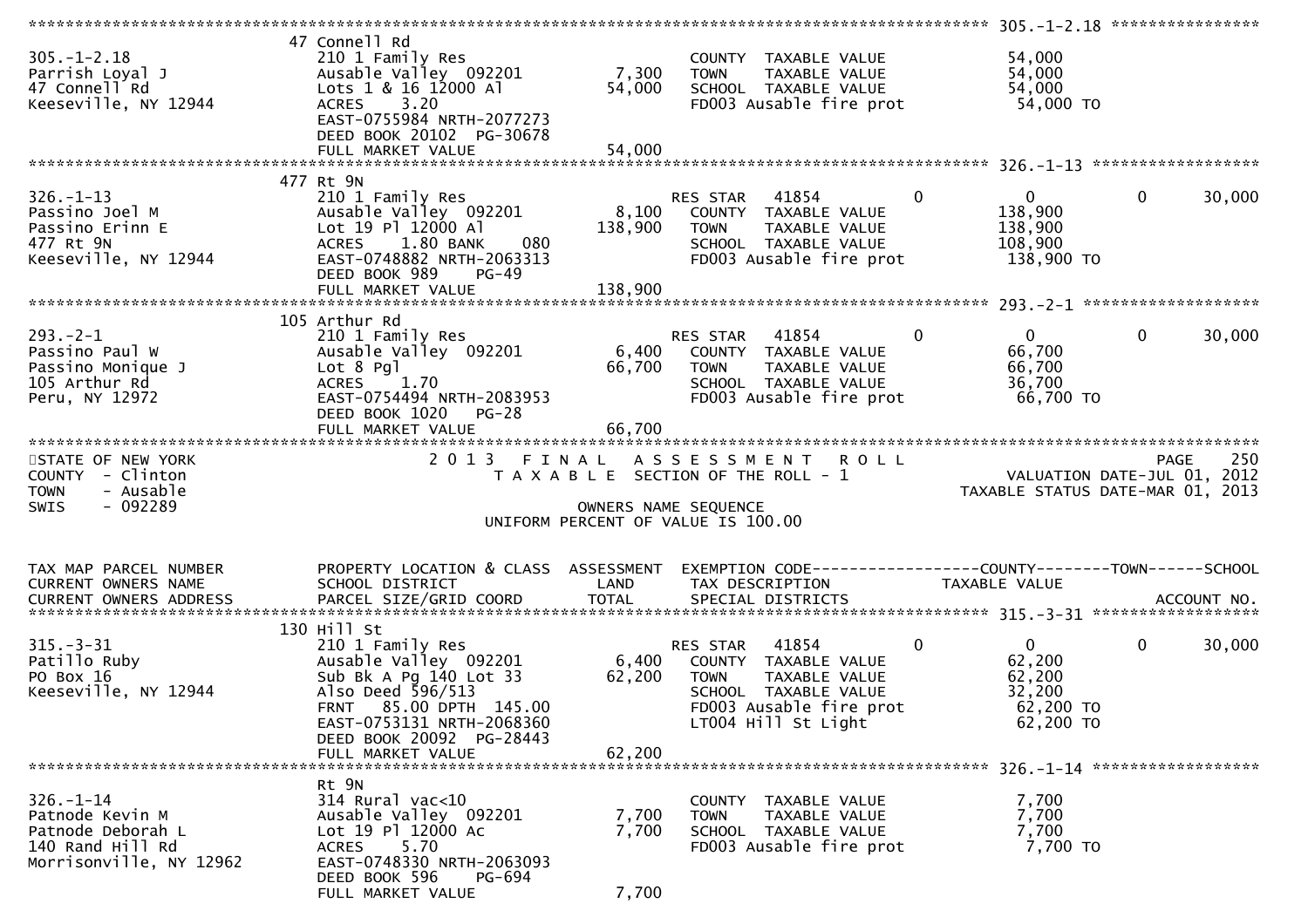| $293.16 - 1 - 8.2$<br>Patunoff Ralph V<br>Patunoff Elizabeth M<br>17 Haven Ln<br>Peru. NY 12972<br>Peru, NY 12972    | 17 Haven Ln<br>210 1 Family Res<br>Peru Central 094001<br>Lot 24 Sunlea Village<br>FRNT 100.00 DPTH 219.25<br>EAST-0767137 NRTH-2083255<br>DEED BOOK 878<br><b>PG-208</b>             | 15,200 RES STAR 41854                                      | WARCOMALL 41131<br><b>TOWN</b>    | 162,100 COUNTY TAXABLE VALUE<br>TAXABLE VALUE<br>SCHOOL TAXABLE VALUE<br>FD003 Ausable fire prot                       | $\mathbf{0}$ | 40,525<br>$\overline{0}$<br>121,575<br>142,100<br>132,100<br>162,100 TO  | 20,000      | $\Omega$<br>30,000                       |
|----------------------------------------------------------------------------------------------------------------------|---------------------------------------------------------------------------------------------------------------------------------------------------------------------------------------|------------------------------------------------------------|-----------------------------------|------------------------------------------------------------------------------------------------------------------------|--------------|--------------------------------------------------------------------------|-------------|------------------------------------------|
| $303 - 1 - 32$<br>Payant Angelina R<br>c/o Joe Sokoloski<br>80 Military Tpke<br>Plattsburgh, NY 12901                | 44 Calkins Rd<br>270 Mfg housing<br>Peru Central 094001<br>1132.00 DPTH 91.00 FRNT 132.00<br>EAST-0733504 NRTH-2075584<br>DEED BOOK 20031 PG-53730<br>DEED BOOK 20031 PG-53730        | 2,700<br>30,000                                            | <b>TOWN</b>                       | COUNTY TAXABLE VALUE<br>TAXABLE VALUE<br>SCHOOL TAXABLE VALUE<br>FD003 Ausable fire prot                               |              | 30,000<br>30,000<br>30,000<br>30,000 TO                                  |             |                                          |
| $305.4 - 1 - 7$<br>Pearse-Drance Thomas J<br>Pearse-Drance Robin<br>24 Penn-Lawrenceville Rd<br>Pennington, NJ 08534 | 29 old State Rd<br>210 1 Family Res<br>Ausable Valley 092201<br>FRNT 116.00 DPTH 302.00<br>EAST-0762735 NRTH-2074845<br>DEED BOOK 783<br>PG-219<br>FULL MARKET VALUE                  | 68,000<br>68,000                                           | 5,300 TOWN<br>LT006 Chasm         | COUNTY TAXABLE VALUE<br>TAXABLE VALUE<br>SCHOOL TAXABLE VALUE<br>FD003 Ausable fire prot                               |              | 68,000<br>68,000<br>68,000<br>68,000 TO<br>68,000 TO                     |             |                                          |
| STATE OF NEW YORK<br>COUNTY - Clinton                                                                                |                                                                                                                                                                                       | T A X A B L E SECTION OF THE ROLL - 1                      |                                   | 2013 FINAL ASSESSMENT ROLL                                                                                             |              | O L L<br>VALUATION DATE-JUL 01, 2012<br>TAXABLE STATUS DATE-MAR 01, 2013 |             | 251<br><b>PAGE</b>                       |
| - Ausable<br><b>TOWN</b><br>- 092289<br>SWIS                                                                         |                                                                                                                                                                                       | OWNERS NAME SEQUENCE<br>UNIFORM PERCENT OF VALUE IS 100.00 |                                   |                                                                                                                        |              |                                                                          |             |                                          |
| TAX MAP PARCEL NUMBER<br>CURRENT OWNERS NAME<br>CURRENT OWNERS ADDRESS                                               | PROPERTY LOCATION & CLASS ASSESSMENT<br>SCHOOL DISTRICT                                                                                                                               | LAND                                                       |                                   | EXEMPTION CODE-----------------COUNTY-------TOWN------SCHOOL<br>TAX DESCRIPTION                                        |              | TAXABLE VALUE                                                            |             |                                          |
| $315. - 1 - 3.35$<br>Pecoraro Joseph<br>Pecoraro Kelli<br>168 Hallock Hill Rd<br>Keeseville, NY 12944                | 168 Hallock Hill Rd<br>210 1 Family Res<br>Ausable Valley 092201<br>Lot 14 Pl 12000 Al<br>Survey Book 16 Pg 99<br>ACRES 5.04<br>EAST-0748312 NRTH-2072066<br>DEED BOOK 20102 PG-33840 | 20,400<br>265,000                                          | RES STAR 41854<br><b>TOWN</b>     | COUNTY TAXABLE VALUE<br>TAXABLE VALUE<br>SCHOOL TAXABLE VALUE<br>FD003 Ausable fire prot                               | $\mathbf{0}$ | $\mathbf{0}$<br>265,000<br>265,000<br>235,000<br>265,000 TO              | $\mathbf 0$ | 30,000                                   |
|                                                                                                                      | FULL MARKET VALUE                                                                                                                                                                     | 265,000                                                    |                                   |                                                                                                                        |              |                                                                          |             |                                          |
| $335.1 - 1 - 35$<br>Pelkey Ernest O<br>Pelkey Debbie A<br>82 Lower Rd<br>Clintonville, NY 12924                      | 82 Lower Rd<br>210 1 Family Res<br>Ausable Valley 092201<br>FRNT 160.00 DPTH 130.00<br>EAST-0732661 NRTH-2053549<br>DEED BOOK 98001 PG-03138<br>FULL MARKET VALUE                     | 3,300<br>80,000<br>80,000                                  | RES STAR<br>COUNTY<br><b>TOWN</b> | 41854<br>TAXABLE VALUE<br>TAXABLE VALUE<br>SCHOOL TAXABLE VALUE<br>FD003 Ausable fire prot<br>LT003 Clintonville Light | $\mathbf 0$  | 0<br>80,000<br>80,000<br>50,000<br>80,000 TO<br>80,000 TO                | 0           | 30,000                                   |
| $325. - 1 - 5$                                                                                                       | 934 Rt 9N<br>210 1 Family Res                                                                                                                                                         |                                                            | WARCOMALL 41131                   |                                                                                                                        | $\mathbf{0}$ | 38,750                                                                   | 20,000      | $325 - 1 - 5$ *********************<br>0 |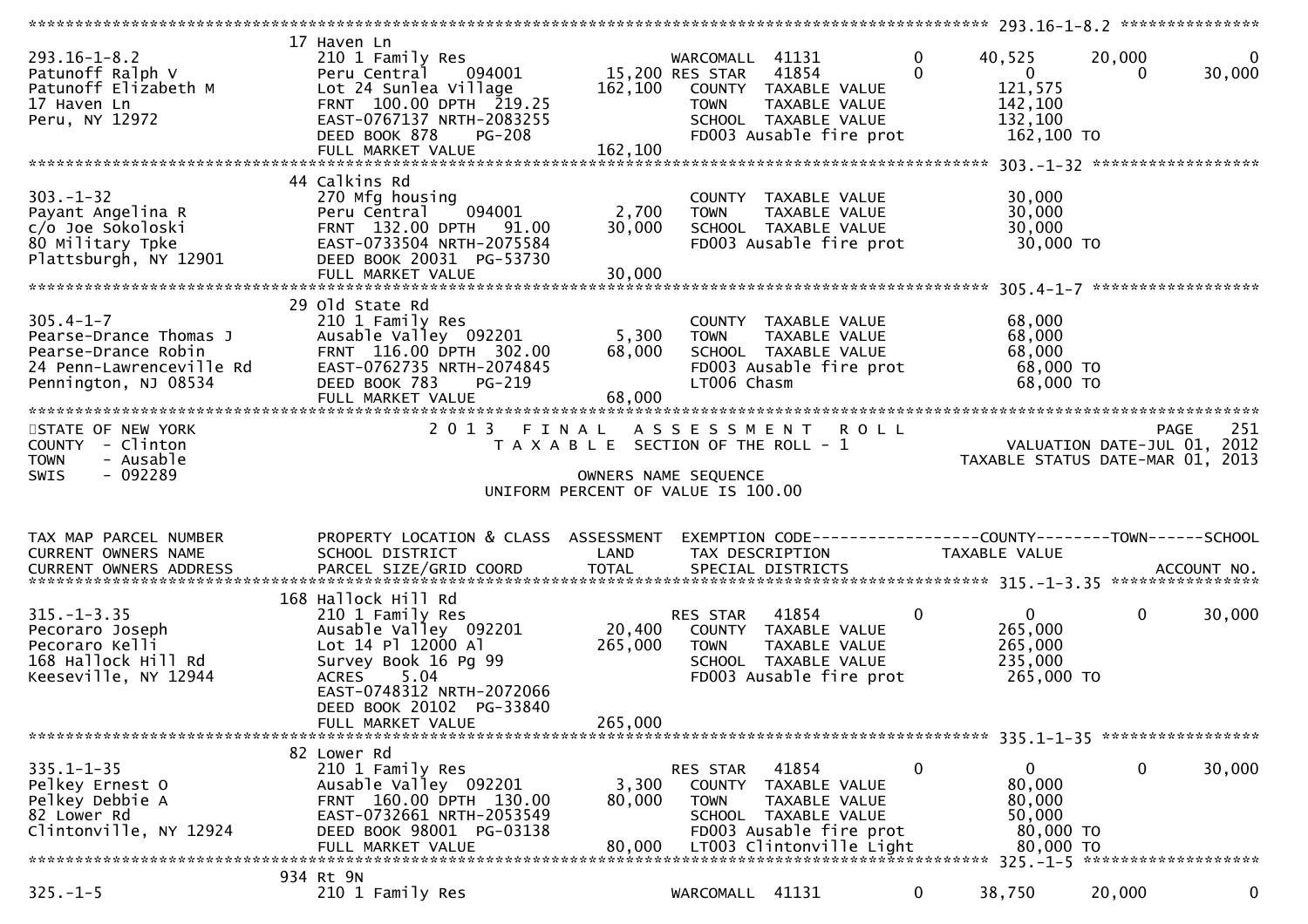| Pelkey II Robert Anthony<br>Pelkey Pamela A<br>934 Rt 9N<br>Keeseville, NY 12944             | Ausable Valley 092201<br>ACRES 5.10 BANK<br>320<br>EAST-0738657 NRTH-2060484<br>DEED BOOK 20102 PG-33193<br>FULL MARKET VALUE                                                  | 155,000                    | 8,400 RES STAR<br>41854<br>COUNTY TAXABLE VALUE<br>TAXABLE VALUE<br><b>TOWN</b><br>SCHOOL TAXABLE VALUE<br>155,000 FD003 Ausable fire prot | $\mathbf{0}$ | $\overline{0}$<br>116,250<br>135,000<br>125,000<br>155,000 TO   | $\mathbf 0$  | 30,000 |
|----------------------------------------------------------------------------------------------|--------------------------------------------------------------------------------------------------------------------------------------------------------------------------------|----------------------------|--------------------------------------------------------------------------------------------------------------------------------------------|--------------|-----------------------------------------------------------------|--------------|--------|
| $334. -2 - 17$<br>Pelkey Travis J<br>Pelkey Stacy L<br>1682 Rt 9N<br>Ausable Forks, NY 12912 | 1682 Rt 9N<br>210 1 Family Res<br>Ausable Valley 092201<br>FRNT 140.00 DPTH 205.00<br>EAST-0724470 NRTH-2050161<br>DEED BOOK 20092 PG-26953<br>FULL MARKET VALUE               | 5,100<br>58,300<br>58,300  | 41854<br>RES STAR<br>COUNTY TAXABLE VALUE<br><b>TOWN</b><br>TAXABLE VALUE<br>SCHOOL TAXABLE VALUE<br>FD003 Ausable fire prot               | 0            | $\mathbf{0}$<br>58,300<br>58,300<br>28,300<br>58,300 TO         | $\mathbf{0}$ | 30,000 |
| $305. -2 - 7.81$<br>Pelkey Wayne<br>PO Box 421<br>Keeseville, NY 12944                       | Grove St<br>210 1 Family Res<br>Ausable Valley 092201<br>Lot 16<br>FRNT 135.00 DPTH 395.00<br>EAST-0757196 NRTH-2072522<br>DEED BOOK 972<br><b>PG-66</b><br>FULL MARKET VALUE  | 5,400<br>70,900<br>70,900  | 41854<br>RES STAR<br>COUNTY TAXABLE VALUE<br><b>TOWN</b><br>TAXABLE VALUE<br>SCHOOL TAXABLE VALUE<br>FD003 Ausable fire prot               | 0            | $\mathbf 0$<br>70,900<br>70,900<br>40,900<br>70,900 TO          | $\mathbf 0$  | 30,000 |
| STATE OF NEW YORK<br>COUNTY - Clinton<br>- Ausable<br><b>TOWN</b><br>$-092289$<br>SWIS       | 2 0 1 3                                                                                                                                                                        | FINAL                      | <b>ROLL</b><br>A S S E S S M E N T<br>T A X A B L E SECTION OF THE ROLL - 1<br>OWNERS NAME SEQUENCE<br>UNIFORM PERCENT OF VALUE IS 100.00  |              | VALUATION DATE-JUL 01, 2012<br>TAXABLE STATUS DATE-MAR 01, 2013 | PAGE         | 252    |
| TAX MAP PARCEL NUMBER<br>CURRENT OWNERS NAME<br>CURRENT OWNERS ADDRESS                       | PROPERTY LOCATION & CLASS ASSESSMENT<br>SCHOOL DISTRICT                                                                                                                        | LAND                       | EXEMPTION CODE-----------------COUNTY-------TOWN------SCHOOL<br>TAX DESCRIPTION                                                            |              | TAXABLE VALUE                                                   |              |        |
| $294. - 1 - 17$<br>Pelton Robert R<br>Pelton Shirley A<br>260 Giddings Rd<br>Peru, NY 12972  | Plains Rd<br>$322$ Rural vac $>10$<br>Peru Central<br>094001<br>Book Of Wills V-19 P-331<br>ACRES 33.40<br>EAST-0768566 NRTH-2081834<br>DEED BOOK 98001 PG-04769               | 18,000<br>18,000           | COUNTY TAXABLE VALUE<br>TAXABLE VALUE<br><b>TOWN</b><br>SCHOOL TAXABLE VALUE<br>FD003 Ausable fire prot                                    |              | 18,000<br>18,000<br>18,000<br>18,000 TO                         |              |        |
| $305. -1 - 1.9$<br>Pendergast Marlene Connell<br>76 Connell Rd<br>Keeseville, NY 12944       | 86 Connell Rd<br>312 Vac w/imprv<br>Ausable Valley 092201<br>Lot #1 12000 Ac Loc<br>ACRES 150.10<br>EAST-0755415 NRTH-2075229<br>DEED BOOK 20001 PG-23946<br>FULL MARKET VALUE | 64,900<br>83,200<br>83,200 | COUNTY TAXABLE VALUE<br>TAXABLE VALUE<br><b>TOWN</b><br>SCHOOL TAXABLE VALUE<br>FD003 Ausable fire prot                                    |              | 83,200<br>83,200<br>83,200<br>83,200 TO                         |              |        |
| $305. - 1 - 1.4$<br>Pendergast Marlene M<br>76 Connell Rd<br>Keeseville, NY 12944            | Connell Rd<br>$314$ Rural vac<10<br>Ausable Valley 092201<br>Lot $#1$<br>3.90<br><b>ACRES</b>                                                                                  | 7,700<br>7,700             | COUNTY TAXABLE VALUE<br><b>TOWN</b><br>TAXABLE VALUE<br>SCHOOL TAXABLE VALUE<br>FD003 Ausable fire prot                                    |              | 7,700<br>7,700<br>7,700<br>7,700 TO                             |              |        |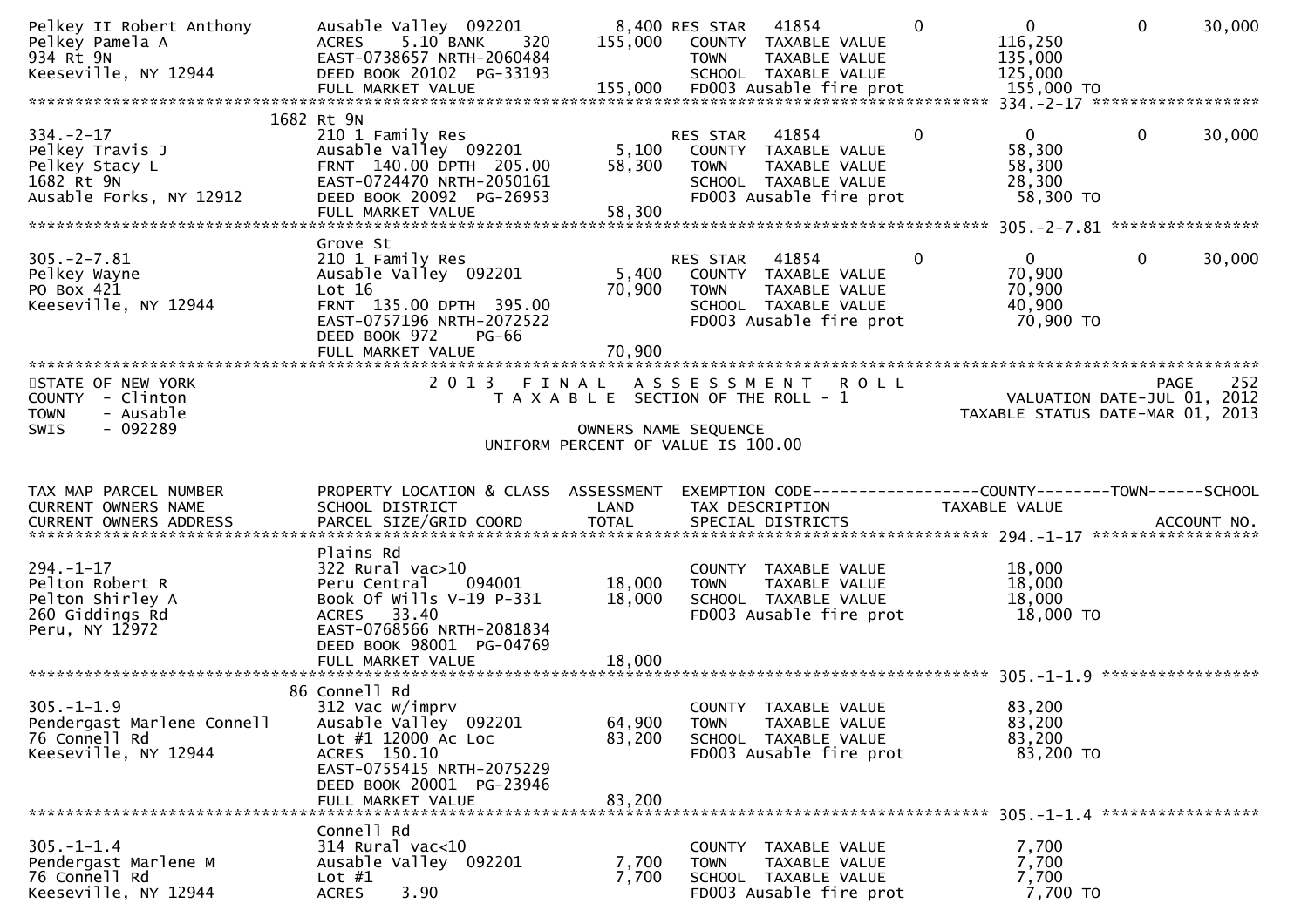|                                  | EAST-0755712 NRTH-2077096<br>DEED BOOK 20122 PG-50686 |                |                                                              |                          |                                  |                    |
|----------------------------------|-------------------------------------------------------|----------------|--------------------------------------------------------------|--------------------------|----------------------------------|--------------------|
|                                  | FULL MARKET VALUE                                     | 7,700          |                                                              |                          |                                  |                    |
|                                  |                                                       |                |                                                              |                          |                                  |                    |
| $305. -1 - 1.5$                  | 76 Connell Rd<br>240 Rural res                        |                | 41854<br>RES STAR                                            | $\Omega$                 | $\mathbf{0}$<br>$\overline{0}$   | 30,000             |
| Pendergast Paul S                | Ausable Valley 092201                                 | 12,700         | COUNTY TAXABLE VALUE                                         | 123,000                  |                                  |                    |
| Pendergast Marlene               | Lot 1 Pl 12000 Ac Loc                                 | 123,000        | TAXABLE VALUE<br><b>TOWN</b>                                 | 123,000                  |                                  |                    |
| 76 Connell Rd                    | ACRES 13.30 BANK<br>080                               |                | SCHOOL TAXABLE VALUE                                         |                          | 93,000                           |                    |
| Keeseville, NY 12944             | EAST-0755305 NRTH-2077876                             |                | FD003 Ausable fire prot                                      |                          | 123,000 TO                       |                    |
|                                  | DEED BOOK 1003 PG-63                                  |                |                                                              |                          |                                  |                    |
|                                  |                                                       |                |                                                              |                          |                                  |                    |
|                                  | 18 old state Rd                                       |                |                                                              |                          |                                  |                    |
| $305.4 - 1 - 13$                 | 210 1 Family Res                                      |                | CW_10_VET/ 41152                                             | 8,000<br>0               | 0                                | 0                  |
| Perkett Jude E Jr                | Ausable Valley 092201                                 |                | 3,200 RES STAR<br>41854                                      | $\Omega$<br>$\mathbf{0}$ | $\Omega$                         | 30,000             |
| Perkett Sara J                   | survey map 2009/225551                                | 94,200         | COUNTY TAXABLE VALUE                                         |                          | 86,200                           |                    |
| 18 old State Rd                  | FRNT 79.99 DPTH 115.65                                |                | TAXABLE VALUE<br><b>TOWN</b>                                 |                          | 94,200                           |                    |
| Ausable Chasm, NY 12911          | EAST-0762486 NRTH-2074458                             |                | SCHOOL TAXABLE VALUE<br>FD003 Ausable fire prot              |                          | 64,200<br>94,200 TO              |                    |
|                                  | DEED BOOK 20092 PG-25797<br>FULL MARKET VALUE         | 94,200         |                                                              |                          |                                  |                    |
| *************************        | ************************************                  |                |                                                              |                          |                                  |                    |
| STATE OF NEW YORK                | 2 0 1 3                                               | FINAL          | A S S E S S M E N T<br><b>ROLL</b>                           |                          |                                  | 253<br><b>PAGE</b> |
| COUNTY - Clinton                 |                                                       |                | T A X A B L E SECTION OF THE ROLL - 1                        |                          | VALUATION DATE-JUL 01, 2012      |                    |
| - Ausable<br><b>TOWN</b>         |                                                       |                |                                                              |                          | TAXABLE STATUS DATE-MAR 01, 2013 |                    |
| - 092289<br><b>SWIS</b>          |                                                       |                | OWNERS NAME SEQUENCE                                         |                          |                                  |                    |
|                                  |                                                       |                | UNIFORM PERCENT OF VALUE IS 100.00                           |                          |                                  |                    |
|                                  |                                                       |                |                                                              |                          |                                  |                    |
|                                  |                                                       |                |                                                              |                          |                                  |                    |
| TAX MAP PARCEL NUMBER            | PROPERTY LOCATION & CLASS ASSESSMENT                  |                | EXEMPTION CODE-----------------COUNTY-------TOWN------SCHOOL |                          |                                  |                    |
| CURRENT OWNERS NAME              | SCHOOL DISTRICT                                       | LAND           | TAX DESCRIPTION                                              | TAXABLE VALUE            |                                  |                    |
| CURRENT OWNERS ADDRESS           | PARCEL SIZE/GRID COORD                                | <b>TOTAL</b>   | SPECIAL DISTRICTS                                            |                          |                                  | ACCOUNT NO.        |
|                                  |                                                       |                |                                                              |                          |                                  |                    |
|                                  | Sand Hill Rd                                          |                |                                                              |                          |                                  |                    |
| $334.2 - 1 - 21$                 | $314$ Rural vac<10                                    |                | COUNTY TAXABLE VALUE<br><b>TOWN</b>                          |                          | 2,000                            |                    |
| Perkins Heath<br>Perkins Kristen | Ausable Valley 092201<br>1.30<br><b>ACRES</b>         | 2,000<br>2,000 | TAXABLE VALUE<br>SCHOOL TAXABLE VALUE                        |                          | 2,000<br>2,000                   |                    |
| 34 Sand Hill Rd                  | EAST-0731951 NRTH-2054620                             |                | FD003 Ausable fire prot                                      |                          | 2,000 TO                         |                    |
| Clintonville, NY 12924           | DEED BOOK 20112 PG-40355                              |                | LT003 Clintonville Light                                     |                          | 2,000 TO                         |                    |
|                                  | FULL MARKET VALUE                                     | 2,000          |                                                              |                          |                                  |                    |
|                                  |                                                       |                |                                                              |                          |                                  |                    |
| $334.2 - 1 - 34$                 | 1371 Rt 9N                                            |                | 41854<br>RES STAR                                            | 0<br>$\Omega$            | $\mathbf 0$                      |                    |
| Perkins Heith                    | 210 1 Family Res<br>Ausable Valley 092201             | 4,200          | TAXABLE VALUE<br>COUNTY                                      |                          | 47,000                           | 30,000             |
| 1371 Route 9N                    | FRNT 100.00 DPTH 140.00                               | 47,000         | <b>TOWN</b><br>TAXABLE VALUE                                 |                          | 47,000                           |                    |
| Clintonville, NY 12924           | EAST-0731113 NRTH-2053408                             |                | SCHOOL TAXABLE VALUE                                         |                          | 17,000                           |                    |
|                                  | DEED BOOK 20092 PG-24168                              |                | FD003 Ausable fire prot                                      |                          | 47,000 TO                        |                    |
|                                  | FULL MARKET VALUE                                     | 47.000         | LT003 Clintonville Light                                     |                          | 47,000 TO                        |                    |
|                                  |                                                       |                |                                                              |                          | 334.2-1-23 ******************    |                    |
| $334.2 - 1 - 23$                 | 34 Sand Hill Rd<br>210 1 Family Res                   |                | 41854<br>RES STAR                                            | 0<br>$\overline{0}$      | 0                                | 30,000             |
| Perkins Kristen                  | Ausable Valley 092201                                 | 3,100          | COUNTY<br>TAXABLE VALUE                                      |                          | 65,600                           |                    |
| Perkins Heath                    | 80.00 DPTH 200.00<br><b>FRNT</b>                      | 65,600         | <b>TOWN</b><br>TAXABLE VALUE                                 |                          | 65,600                           |                    |
| 34 Sand Hill Rd                  | EAST-0731661 NRTH-2054419                             |                | SCHOOL TAXABLE VALUE                                         |                          | 35,600                           |                    |
| Clintonville, NY 12924           | DEED BOOK 20112 PG-40356<br>FULL MARKET VALUE         | 65,600         | FD003 Ausable fire prot<br>LT003 Clintonville Light          |                          | 65,600 TO<br>65,600 TO           |                    |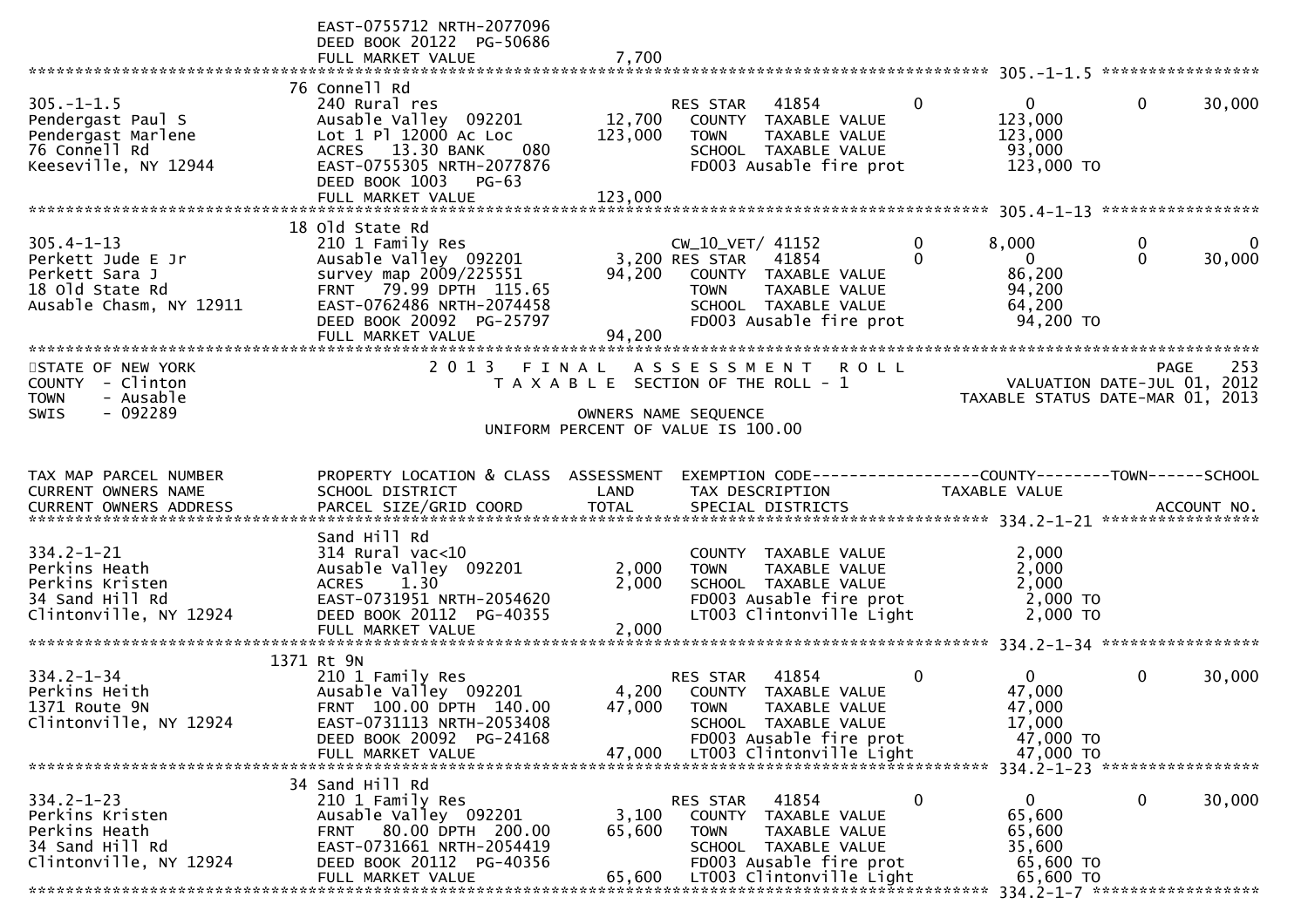|                          | 1372 Rt 9N                           |                                       |                     |                          |             |                                                              |              |        |
|--------------------------|--------------------------------------|---------------------------------------|---------------------|--------------------------|-------------|--------------------------------------------------------------|--------------|--------|
| $334.2 - 1 - 7$          | 210 1 Family Res                     |                                       | SR STAR             | 41834                    | 0           | $\overline{0}$                                               | $\mathbf{0}$ | 56,500 |
| Perkins Lula             | Ausable Valley 092201                | 3,400                                 |                     | COUNTY TAXABLE VALUE     |             | 56,500                                                       |              |        |
| Attn: Raymond Perkins    | FRNT 50.00 DPTH 220.00               | 56,500                                | <b>TOWN</b>         | TAXABLE VALUE            |             | 56,500                                                       |              |        |
| 1372 Rt 9N               | EAST-0731100 NRTH-2053630            |                                       |                     | SCHOOL TAXABLE VALUE     |             | $\overline{0}$                                               |              |        |
| Clintonville, NY 12924   | FULL MARKET VALUE                    | 56,500                                |                     | FD003 Ausable fire prot  |             | 56,500 TO                                                    |              |        |
|                          |                                      |                                       |                     | LT003 Clintonville Light |             | 56,500 TO                                                    |              |        |
|                          |                                      |                                       |                     |                          |             |                                                              |              |        |
|                          | Dry Bridge Rd                        |                                       |                     |                          |             |                                                              |              |        |
| $334. - 1 - 5.1$         | $322$ Rural vac $>10$                |                                       |                     | COUNTY TAXABLE VALUE     |             | 11,300                                                       |              |        |
| Perkins Raymond G        | Ausable Valley 092201                | 11,300                                | <b>TOWN</b>         | TAXABLE VALUE            |             | 11,300                                                       |              |        |
| 1449 Rt 9N               |                                      |                                       |                     |                          |             |                                                              |              |        |
|                          | ACRES 13.50                          | 11,300                                |                     | SCHOOL TAXABLE VALUE     |             | 11,300                                                       |              |        |
| Clintonville, NY 12924   | EAST-0727804 NRTH-2057325            |                                       |                     | FD003 Ausable fire prot  |             | 11,300 TO                                                    |              |        |
|                          | DEED BOOK 20122 PG-47189             |                                       |                     |                          |             |                                                              |              |        |
|                          | FULL MARKET VALUE                    | 11,300                                |                     |                          |             |                                                              |              |        |
|                          |                                      |                                       |                     |                          |             |                                                              |              |        |
|                          | Rt 9N                                |                                       |                     |                          |             |                                                              |              |        |
| $334. - 1 - 16.2$        | 321 Abandoned ag                     |                                       |                     | COUNTY TAXABLE VALUE     |             | 15,600                                                       |              |        |
| Perkins Raymond G        | Ausable Valley 092201                | 15,600                                | <b>TOWN</b>         | <b>TAXABLE VALUE</b>     |             | 15,600                                                       |              |        |
| 1449 Rt 9N               | 15 Pl River Loc                      | 15,600                                |                     | SCHOOL TAXABLE VALUE     |             | 15,600                                                       |              |        |
| Clintonville, NY 12924   | ACRES 20.90                          |                                       |                     | FD003 Ausable fire prot  |             | 15,600 TO                                                    |              |        |
|                          | EAST-0726547 NRTH-2051406            |                                       |                     |                          |             |                                                              |              |        |
|                          | DEED BOOK 20122 PG-51267             |                                       |                     |                          |             |                                                              |              |        |
|                          | FULL MARKET VALUE                    | 15,600                                |                     |                          |             |                                                              |              |        |
|                          |                                      |                                       |                     |                          |             |                                                              |              |        |
| STATE OF NEW YORK        | 2 0 1 3                              | FINAL                                 | A S S E S S M E N T |                          | <b>ROLL</b> |                                                              | <b>PAGE</b>  | 254    |
| COUNTY - Clinton         |                                      | T A X A B L E SECTION OF THE ROLL - 1 |                     |                          |             | VALUATION DATE-JUL 01, 2012                                  |              |        |
| - Ausable<br><b>TOWN</b> |                                      |                                       |                     |                          |             | TAXABLE STATUS DATE-MAR 01, 2013                             |              |        |
|                          |                                      |                                       |                     |                          |             |                                                              |              |        |
|                          |                                      |                                       |                     |                          |             |                                                              |              |        |
| - 092289<br>SWIS         |                                      | OWNERS NAME SEQUENCE                  |                     |                          |             |                                                              |              |        |
|                          |                                      | UNIFORM PERCENT OF VALUE IS 100.00    |                     |                          |             |                                                              |              |        |
|                          |                                      |                                       |                     |                          |             |                                                              |              |        |
|                          |                                      |                                       |                     |                          |             |                                                              |              |        |
| TAX MAP PARCEL NUMBER    | PROPERTY LOCATION & CLASS ASSESSMENT |                                       |                     |                          |             | EXEMPTION CODE-----------------COUNTY-------TOWN------SCHOOL |              |        |
| CURRENT OWNERS NAME      | SCHOOL DISTRICT                      | LAND                                  |                     | TAX DESCRIPTION          |             | TAXABLE VALUE                                                |              |        |
| CURRENT OWNERS ADDRESS   |                                      |                                       |                     |                          |             |                                                              |              |        |
|                          |                                      |                                       |                     |                          |             |                                                              |              |        |
|                          | 1449 Rt 9N                           |                                       |                     |                          |             |                                                              |              |        |
| $334. - 1 - 16.4$        | 240 Rural res                        |                                       | RES STAR            | 41854                    | $\mathbf 0$ | $\mathbf{0}$                                                 | $\mathbf 0$  | 30,000 |
| Perkins Raymond G        | Ausable Valley 092201                | 15,900                                |                     | COUNTY TAXABLE VALUE     |             | 138,200                                                      |              |        |
| 1449 Rt 9N               | Lot $14$                             | 138,200                               | <b>TOWN</b>         | TAXABLE VALUE            |             | 138,200                                                      |              |        |
| Clintonville, NY 12924   | <b>ACRES</b><br>20.40                |                                       |                     | SCHOOL TAXABLE VALUE     |             | 108,200                                                      |              |        |
|                          | EAST-0729002 NRTH-2052648            |                                       |                     | FD003 Ausable fire prot  |             | 138,200 TO                                                   |              |        |
|                          | DEED BOOK 20122 PG-51266             |                                       |                     |                          |             |                                                              |              |        |
|                          | FULL MARKET VALUE                    | 138,200                               |                     |                          |             |                                                              |              |        |
|                          |                                      |                                       |                     |                          |             |                                                              |              |        |
|                          | 8 Balsam Dr                          |                                       |                     |                          |             |                                                              |              |        |
| $326. - 1 - 1.1$         | 240 Rural res                        |                                       |                     | COUNTY TAXABLE VALUE     |             | 479,300                                                      |              |        |
| Perky Durham Pauline     | Ausable Valley 092201                | 53,400                                | <b>TOWN</b>         | TAXABLE VALUE            |             | 479,300                                                      |              |        |
| Perky Life Estate Marion | Lot 13 & 20                          | 479,300                               |                     | SCHOOL TAXABLE VALUE     |             | 479,300                                                      |              |        |
| 8 Balsam Dr              | P1 12000 AC LOC                      |                                       |                     | FD003 Ausable fire prot  |             | 479,300 TO                                                   |              |        |
| Keeseville, NY 12944     | ACRES 365.40                         |                                       |                     |                          |             |                                                              |              |        |
|                          | EAST-0745954 NRTH-2062609            |                                       |                     |                          |             |                                                              |              |        |
|                          | DEED BOOK 20092 PG-24000             |                                       |                     |                          |             |                                                              |              |        |
|                          | FULL MARKET VALUE                    | 479,300                               |                     |                          |             |                                                              |              |        |
|                          |                                      |                                       |                     |                          |             |                                                              |              |        |
|                          | Rt 9N                                |                                       |                     |                          |             |                                                              |              |        |
| $326. - 1 - 1.4$         | 323 Vacant rural                     |                                       |                     | COUNTY TAXABLE VALUE     |             | 21,800                                                       |              |        |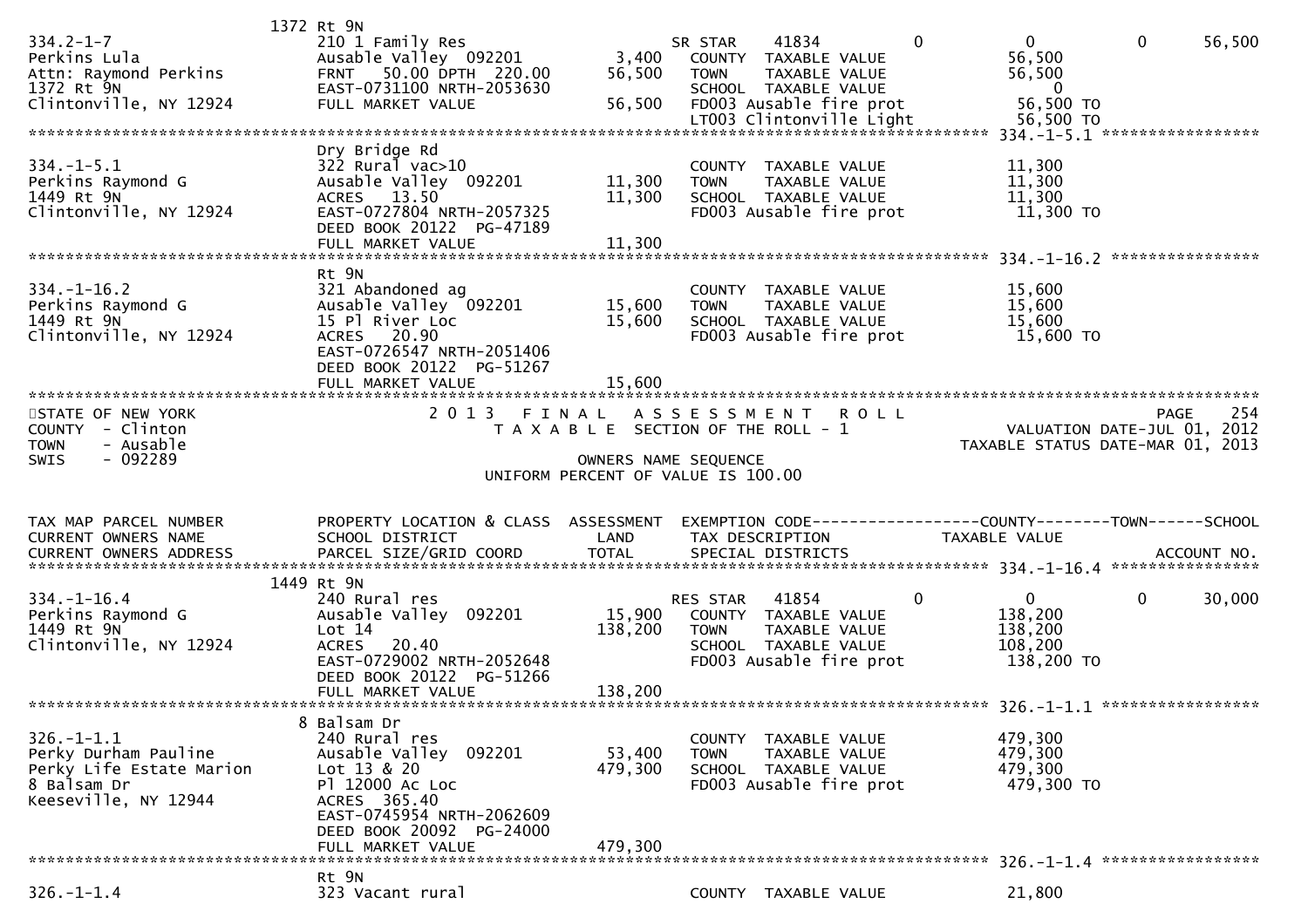| Perky Joel<br>23 Balsam Dr<br>Keeseville, NY 12944                                     | Ausable Valley 092201<br>Lot 20 Pl 12000 Ac Loc<br>ACRES 59.30<br>EAST-0744411 NRTH-2064385<br>DEED BOOK 999<br>$PG-42$                                                  | 21,800<br>21,800             | TAXABLE VALUE<br><b>TOWN</b><br>SCHOOL TAXABLE VALUE<br>FD003 Ausable fire prot                                              | 21,800<br>21,800<br>21,800 TO                                                          |                       |
|----------------------------------------------------------------------------------------|--------------------------------------------------------------------------------------------------------------------------------------------------------------------------|------------------------------|------------------------------------------------------------------------------------------------------------------------------|----------------------------------------------------------------------------------------|-----------------------|
|                                                                                        |                                                                                                                                                                          |                              |                                                                                                                              |                                                                                        |                       |
| $326. - 1 - 1.31$<br>Perky Joel<br>23 Balsam Dr<br>Keeseville, NY 12944                | 98 Balsam Dr<br>240 Rural res<br>Ausable Valley 092201<br>Lot 20<br>ACRES 33.70<br>EAST-0746541 NRTH-2064940<br>DEED BOOK 20082 PG-16813<br>FULL MARKET VALUE            | 20,300<br>155,000<br>155,000 | COUNTY TAXABLE VALUE<br>TAXABLE VALUE<br><b>TOWN</b><br>SCHOOL TAXABLE VALUE<br>FD003 Ausable fire prot                      | 155,000<br>155,000<br>155,000<br>155,000 TO                                            |                       |
|                                                                                        |                                                                                                                                                                          |                              |                                                                                                                              |                                                                                        |                       |
| $326. - 1 - 1.32$<br>Perky Joel<br>23 Balsam Dr<br>Keeseville, NY 12944                | Rt 9N<br>$314$ Rural vac<10<br>Ausable Valley 092201<br>Lot 20<br><b>ACRES</b><br>5.34<br>EAST-0747202 NRTH-2064108<br>DEED BOOK 1009<br>PG-39                           | 10,600<br>10,600             | COUNTY TAXABLE VALUE<br><b>TOWN</b><br>TAXABLE VALUE<br>SCHOOL TAXABLE VALUE<br>FD003 Ausable fire prot                      | 10,600<br>10,600<br>10,600<br>10,600 TO                                                |                       |
|                                                                                        | FULL MARKET VALUE                                                                                                                                                        | 10,600                       |                                                                                                                              |                                                                                        |                       |
| STATE OF NEW YORK<br>COUNTY - Clinton<br>- Ausable<br><b>TOWN</b><br>$-092289$<br>SWIS |                                                                                                                                                                          | OWNERS NAME SEQUENCE         | 2013 FINAL ASSESSMENT ROLL<br>T A X A B L E SECTION OF THE ROLL - 1                                                          | VALUATION DATE-JUL 01, 2012<br>TAXABLE STATUS DATE-MAR 01, 2013                        | 255<br>PAGE           |
|                                                                                        |                                                                                                                                                                          |                              | UNIFORM PERCENT OF VALUE IS 100.00                                                                                           |                                                                                        |                       |
|                                                                                        |                                                                                                                                                                          |                              |                                                                                                                              |                                                                                        |                       |
| TAX MAP PARCEL NUMBER<br>CURRENT OWNERS NAME                                           | PROPERTY LOCATION & CLASS ASSESSMENT<br>SCHOOL DISTRICT                                                                                                                  | LAND                         | TAX DESCRIPTION                                                                                                              | EXEMPTION CODE------------------COUNTY--------TOWN------SCHOOL<br><b>TAXABLE VALUE</b> |                       |
| $326. - 1 - 1.33$<br>Perky Joel<br>23 Balsam Dr<br>Keeseville, NY 12944                | 76 Balsam Dr<br>210 1 Family Res<br>Ausable Valley 092201<br>Lot 20<br>2012/252023 Survey Map                                                                            | 10,000<br>88,000             | COUNTY TAXABLE VALUE<br>TAXABLE VALUE<br><b>TOWN</b><br>SCHOOL TAXABLE VALUE                                                 | 88,000<br>88,000<br>88,000<br>88,000 TO                                                |                       |
|                                                                                        | <b>ACRES</b><br>4.42<br>EAST-0745916 NRTH-2064750<br>DEED BOOK 20082 PG-16813                                                                                            |                              | FD003 Ausable fire prot                                                                                                      |                                                                                        |                       |
|                                                                                        | FULL MARKET VALUE                                                                                                                                                        | 88,000                       |                                                                                                                              |                                                                                        |                       |
| $326. - 1 - 1.2$<br>Perky Joel P<br>23 Balsam Dr<br>Keeseville, NY 12944               | 23 Balsam Dr<br>210 1 Family Res<br>Ausable Valley 092201<br>Lot 20<br><b>ACRES</b><br>2.20<br>EAST-0745414 NRTH-2064520<br>DEED BOOK 20072 PG-2224<br>FULL MARKET VALUE | 8,700<br>119,900<br>119,900  | 41854<br>RES STAR<br>COUNTY TAXABLE VALUE<br>TAXABLE VALUE<br><b>TOWN</b><br>SCHOOL TAXABLE VALUE<br>FD003 Ausable fire prot | $\mathbf{0}$<br>0<br>119,900<br>119,900<br>89,900<br>119,900 TO                        | $\mathbf 0$<br>30,000 |
|                                                                                        | 596 Rt 9N                                                                                                                                                                |                              |                                                                                                                              |                                                                                        |                       |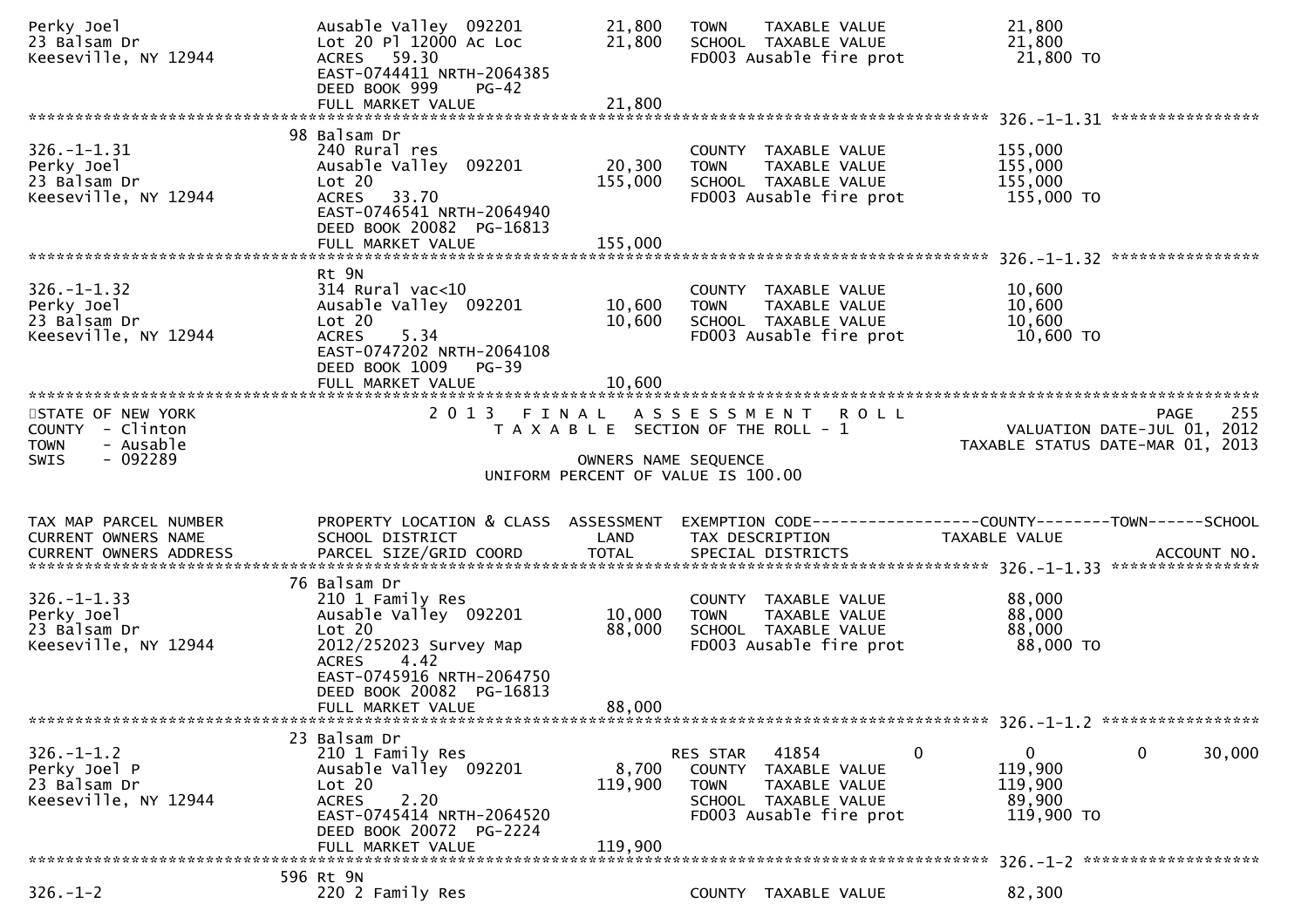| Perky Marian S<br>Robare-Durham Pauline P<br>8 Balsam Dr<br>Keeseville, NY 12944                                   | Ausable Valley 092201<br><b>ACRES</b><br>1.90<br>EAST-0746036 NRTH-2064343<br>DEED BOOK 940<br>PG-312<br>FULL MARKET VALUE                                                                      | 8,500<br>82,300<br>82,300    | TAXABLE VALUE<br><b>TOWN</b><br>SCHOOL TAXABLE VALUE<br>FD003 Ausable fire prot                                                                      |               | 82,300<br>82,300<br>82,300 TO                                     |                    |                        |
|--------------------------------------------------------------------------------------------------------------------|-------------------------------------------------------------------------------------------------------------------------------------------------------------------------------------------------|------------------------------|------------------------------------------------------------------------------------------------------------------------------------------------------|---------------|-------------------------------------------------------------------|--------------------|------------------------|
|                                                                                                                    |                                                                                                                                                                                                 |                              |                                                                                                                                                      |               |                                                                   |                    |                        |
| $315. - 3 - 38$<br>Perrotte Life Estate Paul<br>Perrotte Life Estate Marion<br>158 Hill St<br>Keeseville, NY 12944 | 158 Hill St<br>210 1 Family Res<br>Ausable Valley 092201<br>FRNT 95.00 DPTH 150.00<br>EAST-0752130 NRTH-2068384<br>DEED BOOK 20092 PG-24983<br>FULL MARKET VALUE                                | 75,000<br>75,000             | WARNONALL 41121<br>7,900 SR STAR<br>41834<br>COUNTY TAXABLE VALUE<br><b>TOWN</b><br>TAXABLE VALUE<br>SCHOOL TAXABLE VALUE<br>FD003 Ausable fire prot | 0<br>$\Omega$ | 11,250<br>$\mathbf{0}$<br>63,750<br>63,750<br>11,700<br>75,000 TO | 11,250<br>$\Omega$ | 0<br>63,300            |
|                                                                                                                    |                                                                                                                                                                                                 |                              |                                                                                                                                                      |               |                                                                   |                    |                        |
| $294. -1 - 13.12$<br>Peters Steven M<br>Peters Erin H<br>51 Lakeside Rd<br>Peru, NY 12972                          | 51 Lakeside Rd<br>210 1 Family Res<br>094001<br>Peru Central<br>PLB 366 Lot 8<br>320<br><b>ACRES</b><br>5.00 BANK<br>EAST-0771798 NRTH-2082952<br>DEED BOOK 20092 PG-22775<br>FULL MARKET VALUE | 31,200<br>221,000<br>221,000 | 41854<br>RES STAR<br>COUNTY TAXABLE VALUE<br><b>TOWN</b><br>TAXABLE VALUE<br>SCHOOL TAXABLE VALUE<br>FD003 Ausable fire prot                         | 0             | $\mathbf{0}$<br>221,000<br>221,000<br>191,000<br>221,000 TO       | $\mathbf{0}$       | 30,000                 |
|                                                                                                                    |                                                                                                                                                                                                 |                              |                                                                                                                                                      |               |                                                                   |                    |                        |
| STATE OF NEW YORK<br>COUNTY - Clinton<br><b>TOWN</b><br>- Ausable<br>$-092289$<br><b>SWIS</b>                      |                                                                                                                                                                                                 |                              | 2013 FINAL ASSESSMENT ROLL<br>T A X A B L E SECTION OF THE ROLL - 1<br>OWNERS NAME SEQUENCE<br>UNIFORM PERCENT OF VALUE IS 100.00                    |               | VALUATION DATE-JUL 01, 2012<br>TAXABLE STATUS DATE-MAR 01, 2013   |                    | 256<br>PAGE            |
|                                                                                                                    |                                                                                                                                                                                                 |                              |                                                                                                                                                      |               |                                                                   |                    |                        |
| TAX MAP PARCEL NUMBER<br>CURRENT OWNERS NAME                                                                       | PROPERTY LOCATION & CLASS ASSESSMENT<br>SCHOOL DISTRICT                                                                                                                                         | LAND                         | TAX DESCRIPTION                                                                                                                                      |               | TAXABLE VALUE                                                     |                    |                        |
| $294. -1 - 8$<br>Phifer Trust dated 8/21/12 Mon Peru Central<br>40 Hillcrest Ave<br>Plattsburgh, NY 12901          | 54 Ausable Beach Rd<br>210 1 Family Res - WTRFNT<br>094001<br>6.60<br><b>ACRES</b><br>EAST-0772258 NRTH-2086563<br>DEED BOOK 20122 PG-50835                                                     | 200,800<br>384,000           | COUNTY TAXABLE VALUE<br>TAXABLE VALUE<br><b>TOWN</b><br>SCHOOL TAXABLE VALUE<br>FD003 Ausable fire prot                                              |               | 384,000<br>384,000<br>384,000<br>384,000 TO                       |                    |                        |
|                                                                                                                    |                                                                                                                                                                                                 |                              |                                                                                                                                                      |               |                                                                   |                    |                        |
| $293. - 2 - 3.12$<br>Phillips John G III                                                                           | 213 Telegraph Rd<br>210 1 Family Res                                                                                                                                                            |                              | WARNONALL 41121                                                                                                                                      | 0             | 27,000                                                            | 12,000             | $\mathbf{0}$<br>30,000 |
| Phillips Wendy M<br>213 Telegraph Rd<br>Peru, NY 12972                                                             | Ausable Valley 092201<br>Lot 7 PGL<br><b>ACRES</b><br>8.50<br>EAST-0757428 NRTH-2084204<br>DEED BOOK 20061 PG-91494                                                                             | 220,000                      | 16,500 RES STAR<br>41854<br>COUNTY<br>TAXABLE VALUE<br><b>TOWN</b><br>TAXABLE VALUE<br>SCHOOL TAXABLE VALUE<br>FD003 Ausable fire prot               | 0             | $\mathbf{0}$<br>193,000<br>208,000<br>190,000<br>220,000 TO       | $\mathbf{0}$       |                        |
|                                                                                                                    | FULL MARKET VALUE<br>Lakeside Rd                                                                                                                                                                | 220,000                      |                                                                                                                                                      |               |                                                                   |                    |                        |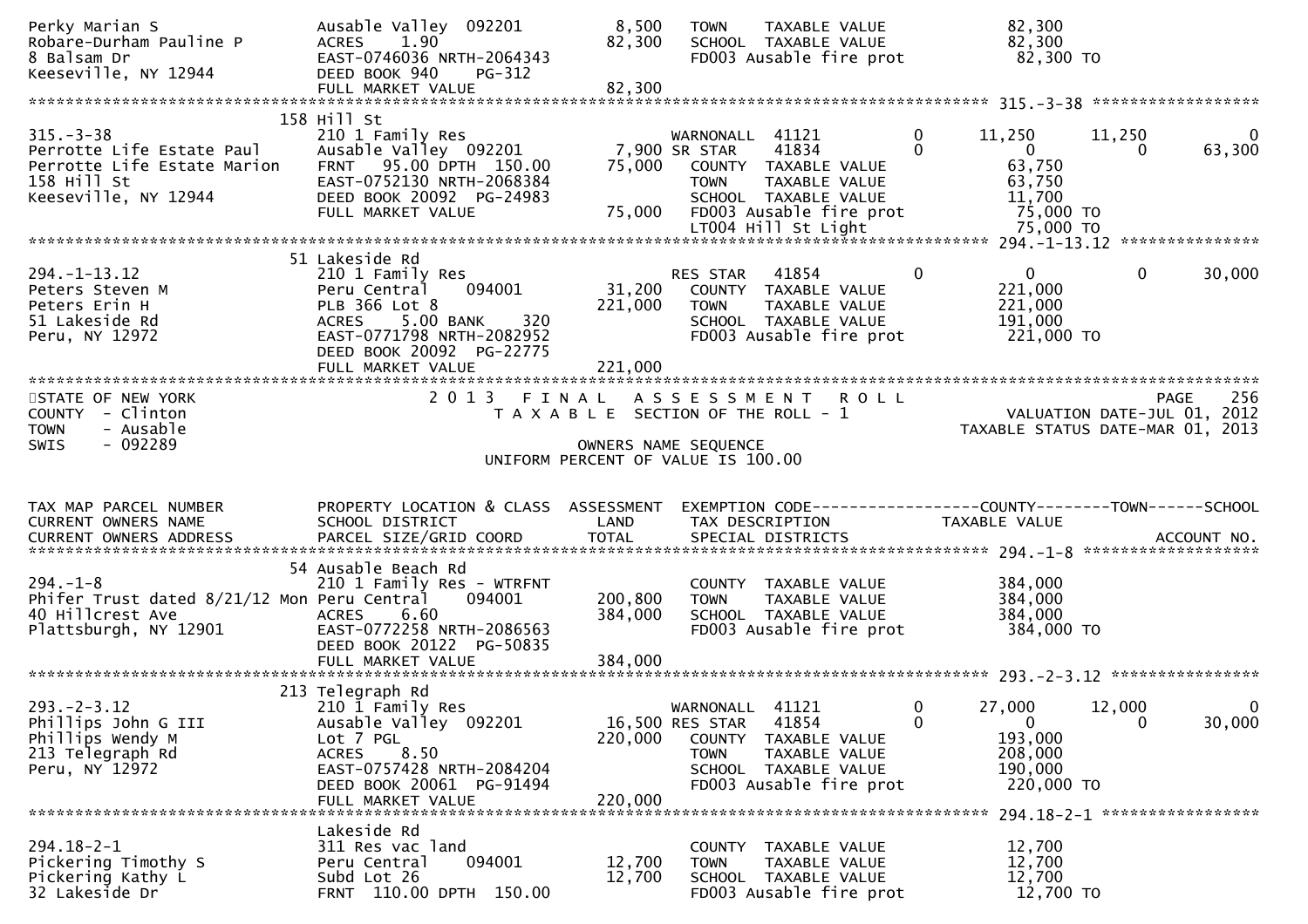| Peru, NY 12972                                                                                      | EAST-0772303 NRTH-2082675<br>DEED BOOK 99001 PG-07941<br>FULL MARKET VALUE                                                                                                        | 12,700                      |                                                                                                                                                  |                |                                                                      |              |        |
|-----------------------------------------------------------------------------------------------------|-----------------------------------------------------------------------------------------------------------------------------------------------------------------------------------|-----------------------------|--------------------------------------------------------------------------------------------------------------------------------------------------|----------------|----------------------------------------------------------------------|--------------|--------|
|                                                                                                     |                                                                                                                                                                                   |                             |                                                                                                                                                  |                |                                                                      |              |        |
| 294.18-2-29<br>Pickering Timothy S<br>Pickering Kathy L<br>32 Lakeside Rd<br>Peru, NY 12972         | 32 Lakeside Rd<br>210 1 Family Res<br>094001<br>Peru Central<br>Subd Lot 25<br>FRNT 110.00 DPTH 150.00<br>EAST-0772377 NRTH-2082544<br>DEED BOOK 742<br>$PG-21$                   | 18,500<br>184,000           | 41854<br>RES STAR<br>COUNTY TAXABLE VALUE<br>TAXABLE VALUE<br><b>TOWN</b><br>SCHOOL TAXABLE VALUE<br>FD003 Ausable fire prot                     | $\mathbf{0}$   | $\mathbf{0}$<br>184,000<br>184,000<br>154,000<br>184,000 TO          | $\Omega$     | 30,000 |
|                                                                                                     |                                                                                                                                                                                   |                             |                                                                                                                                                  |                |                                                                      |              |        |
| $314. - 2 - 6.6$<br>Pirvan John G<br>Pirvan Emily M<br>479 Cold Spring Rd<br>Peru, NY 12972         | 479 Cold Spring Rd<br>270 Mfg housing<br>Ausable Valley <sup>o 092201</sup><br>8.54<br><b>ACRES</b><br>EAST-0738987 NRTH-2070170<br>DEED BOOK 20102 PG-35942<br>FULL MARKET VALUE | 52,500<br>52,500            | RES STAR<br>41854<br>9,000 COUNTY TAXABLE VALUE<br><b>TOWN</b><br>TAXABLE VALUE<br>SCHOOL TAXABLE VALUE<br>FD003 Ausable fire prot               | $\mathbf{0}$   | $\mathbf{0}$<br>52,500<br>52,500<br>22,500<br>52,500 TO              | $\mathbf{0}$ | 30,000 |
| STATE OF NEW YORK<br>COUNTY - Clinton<br><b>TOWN</b><br>- Ausable                                   | 2 0 1 3                                                                                                                                                                           | FINAL                       | A S S E S S M E N T<br><b>ROLL</b><br>T A X A B L E SECTION OF THE ROLL - 1                                                                      |                | VALUATION DATE-JUL 01, 2012<br>TAXABLE STATUS DATE-MAR 01, 2013      | PAGE         | 257    |
| - 092289<br><b>SWIS</b>                                                                             |                                                                                                                                                                                   |                             | OWNERS NAME SEQUENCE<br>UNIFORM PERCENT OF VALUE IS 100.00                                                                                       |                |                                                                      |              |        |
| TAX MAP PARCEL NUMBER<br>CURRENT OWNERS NAME                                                        | PROPERTY LOCATION & CLASS ASSESSMENT<br>SCHOOL DISTRICT                                                                                                                           | LAND                        | EXEMPTION CODE-----------------COUNTY-------TOWN------SCHOOL<br>TAX DESCRIPTION                                                                  |                | TAXABLE VALUE                                                        |              |        |
|                                                                                                     | 157 Hill St                                                                                                                                                                       |                             |                                                                                                                                                  |                |                                                                      |              |        |
| $315. - 3 - 9$<br>Poland Bruce William<br>Poland Martha Lynn<br>157 Hill St<br>Keeseville, NY 12944 | 210 1 Family Res<br>Ausable Valley 092201<br>FRNT 100.00 DPTH 250.00<br><b>BANK</b><br>230<br>EAST-0752236 NRTH-2068123<br>DEED BOOK 20112 PG-38963<br>FULL MARKET VALUE          | 8,700<br>95,000<br>95,000   | RES STAR 41854<br>COUNTY TAXABLE VALUE<br><b>TOWN</b><br>TAXABLE VALUE<br>SCHOOL TAXABLE VALUE<br>FD003 Ausable fire prot<br>LT004 Hill St Light | $\mathbf{0}$   | $\mathbf{0}$<br>95,000<br>95,000<br>65,000<br>95,000 TO<br>95,000 TO | $\mathbf 0$  | 30,000 |
|                                                                                                     |                                                                                                                                                                                   |                             |                                                                                                                                                  |                |                                                                      |              |        |
| $294. -1 - 13.7$<br>Pope Mark N<br>Pope Margaret M<br>PO Box 137<br>Port Kent, NY 12975             | 125 Lakeside Rd<br>210 1 Family Res<br>094001<br>Peru Central<br>Lot 3 Lakeside Est<br>5.06<br>ACRES<br>EAST-0770954 NRTH-2084336<br>DEED BOOK 20041 PG-72265                     | 220,600                     | 41854<br><b>RES STAR</b><br>31,200 COUNTY TAXABLE VALUE<br><b>TOWN</b><br>TAXABLE VALUE<br>SCHOOL TAXABLE VALUE<br>FD003 Ausable fire prot       | $\mathbf{0}$   | $\overline{0}$<br>220,600<br>220,600<br>190,600<br>220,600 TO        | $\mathbf 0$  | 30,000 |
|                                                                                                     | FULL MARKET VALUE                                                                                                                                                                 | 220,600                     |                                                                                                                                                  |                |                                                                      |              |        |
| $304. -1 - 5$<br>Pope Nancy Newbrand<br>2441 Rt 22<br>Peru, NY 12972                                | 2441 Rt 22<br>210 1 Family Res<br>Ausable Valley 092201<br>FRNT 122.00 DPTH 123.00<br>EAST-0750562 NRTH-2083245<br>DEED BOOK 802<br><b>PG-211</b><br>FULL MARKET VALUE            | 5,800<br>134,900<br>134,900 | RES STAR<br>41854<br>COUNTY<br>TAXABLE VALUE<br>TAXABLE VALUE<br><b>TOWN</b><br>SCHOOL TAXABLE VALUE<br>FD003 Ausable fire prot                  | $\overline{0}$ | $\overline{0}$<br>134,900<br>134,900<br>104,900<br>134,900 TO        | $\mathbf 0$  | 30,000 |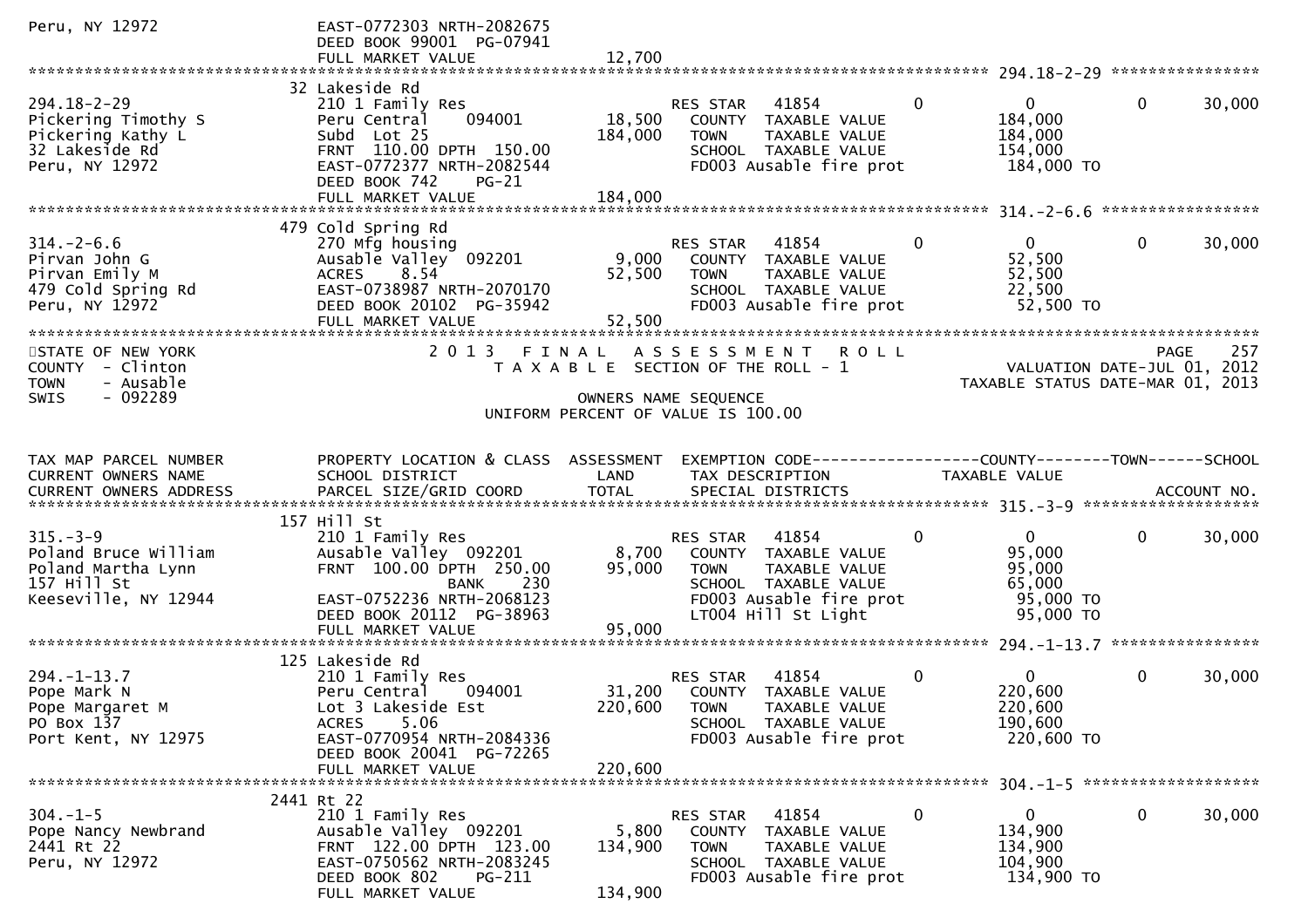|                                                                                                                           | *********************                                                                                                                                                                          |                                                                             |                                                                            |                                                                                                   |                           | ****************** 294.10-1-23 *****************                                                                    |                         |                                   |
|---------------------------------------------------------------------------------------------------------------------------|------------------------------------------------------------------------------------------------------------------------------------------------------------------------------------------------|-----------------------------------------------------------------------------|----------------------------------------------------------------------------|---------------------------------------------------------------------------------------------------|---------------------------|---------------------------------------------------------------------------------------------------------------------|-------------------------|-----------------------------------|
| $294.10 - 1 - 23$<br>Poquette Life Estate Charles L Peru Central<br>Poquette Michael J<br>7 Hemlock Ln<br>Lewis, NY 12950 | 15 Ausable Beach Rd<br>210 1 Family Res<br>094001<br>Prays Sub Lot 6&7<br>FRNT 75.00 DPTH 200.00<br>EAST-0771434 NRTH-2085930<br>DEED BOOK 20112 PG-38965<br>FULL MARKET VALUE                 | 75,000                                                                      | WARNONALL 41121<br>21,100 AGED COUN 41802<br>75,000 SR STAR<br><b>TOWN</b> | 41834<br>COUNTY TAXABLE VALUE<br>TAXABLE VALUE<br>SCHOOL TAXABLE VALUE<br>FD003 Ausable fire prot | $\bf{0}$<br>0<br>$\Omega$ | 11,250<br>19,125<br>$\overline{0}$<br>44,625<br>63,750<br>11,700<br>75,000 TO<br>$303 - 1 - 25$ ******************* | 11,250<br>0<br>$\Omega$ | $\mathbf 0$<br>$\Omega$<br>63,300 |
| $303. - 1 - 25$<br>Powers Thomas J<br>3040 Rt 22<br>Peru, NY 12972                                                        | Harkness Rd<br>$322$ Rural vac $>10$<br>Ausable Valley 092201<br>ACRES 21.30<br>EAST-0736569 NRTH-2077183<br>DEED BOOK 635<br><b>PG-920</b><br>FULL MARKET VALUE                               | 13,600<br>13,600<br>13,600                                                  | <b>TOWN</b>                                                                | COUNTY TAXABLE VALUE<br>TAXABLE VALUE<br>SCHOOL TAXABLE VALUE<br>FD003 Ausable fire prot          |                           | 13,600<br>13,600<br>13,600<br>13,600 TO                                                                             |                         |                                   |
| STATE OF NEW YORK<br>COUNTY - Clinton<br>- Ausable<br><b>TOWN</b><br>$-092289$<br><b>SWIS</b>                             |                                                                                                                                                                                                | T A X A B L E SECTION OF THE ROLL - 1<br>UNIFORM PERCENT OF VALUE IS 100.00 | OWNERS NAME SEQUENCE                                                       | 2013 FINAL ASSESSMENT ROLL                                                                        |                           | VALUATION DATE-JUL 01, 2012<br>TAXABLE STATUS DATE-MAR 01, 2013                                                     | PAGE                    | 258                               |
| TAX MAP PARCEL NUMBER<br>CURRENT OWNERS NAME                                                                              | PROPERTY LOCATION & CLASS ASSESSMENT<br>SCHOOL DISTRICT                                                                                                                                        | LAND                                                                        |                                                                            | EXEMPTION CODE-----------------COUNTY-------TOWN------SCHOOL<br>TAX DESCRIPTION                   |                           | <b>TAXABLE VALUE</b>                                                                                                |                         |                                   |
| $334 - 2 - 2.23$<br>Prandato Sheila A<br>259 Dry Bridge Rd<br>Ausable Forks, NY 12912                                     | 259 Dry Bridge Rd<br>$312$ Vac $w/$ imprv<br>Ausable Valley 092201<br>Lot 195 Maules Pat<br>4.90<br><b>ACRES</b><br>EAST-0723770 NRTH-2053365<br>DEED BOOK 20092 PG-27934<br>FULL MARKET VALUE | 6,800<br>10,000<br>10,000                                                   | <b>TOWN</b>                                                                | COUNTY TAXABLE VALUE<br>TAXABLE VALUE<br>SCHOOL TAXABLE VALUE<br>FD003 Ausable fire prot          |                           | 10,000<br>10,000<br>10,000<br>10,000 TO                                                                             |                         |                                   |
| $293. -4 - 7$<br>Pray Blair<br>128 Telegraph Rd<br>Peru, NY 12972                                                         | 112 Telegraph Rd<br>210 1 Family Res<br>Ausable Valley 092201<br>2.10<br><b>ACRES</b><br>EAST-0758035 NRTH-2081840<br>DEED BOOK 729<br>PG-304<br>FULL MARKET VALUE                             | 6,700<br>97,600<br>97,600                                                   | <b>TOWN</b>                                                                | COUNTY TAXABLE VALUE<br>TAXABLE VALUE<br>SCHOOL TAXABLE VALUE<br>FD003 Ausable fire prot          |                           | 97,600<br>97,600<br>97,600<br>97,600 TO<br>293. - 2 - 5.6 ******************                                        |                         |                                   |
| $293. - 2 - 5.6$<br>Pray Blair B<br>Pray Sara A<br>128 Telegraph Rd<br>Peru, NY 12972                                     | 61 Reid St<br>270 Mfg housing<br>Ausable Valley 092201<br>Lot 7<br>1.60<br><b>ACRES</b><br>EAST-0758289 NRTH-2081944<br>DEED BOOK 638<br>PG-883<br>FULL MARKET VALUE                           | 6,400<br>38,700<br>38,700                                                   | <b>TOWN</b>                                                                | COUNTY TAXABLE VALUE<br>TAXABLE VALUE<br>SCHOOL TAXABLE VALUE<br>FD003 Ausable fire prot          |                           | 38,700<br>38,700<br>38,700<br>38,700 TO                                                                             |                         |                                   |
|                                                                                                                           | 128 Telegraph Rd                                                                                                                                                                               |                                                                             |                                                                            |                                                                                                   |                           |                                                                                                                     |                         |                                   |
| $293. -4-6$                                                                                                               | 210 1 Family Res                                                                                                                                                                               |                                                                             | RES STAR                                                                   | 41854                                                                                             | $\mathbf{0}$              | 0                                                                                                                   | 0                       | 30,000                            |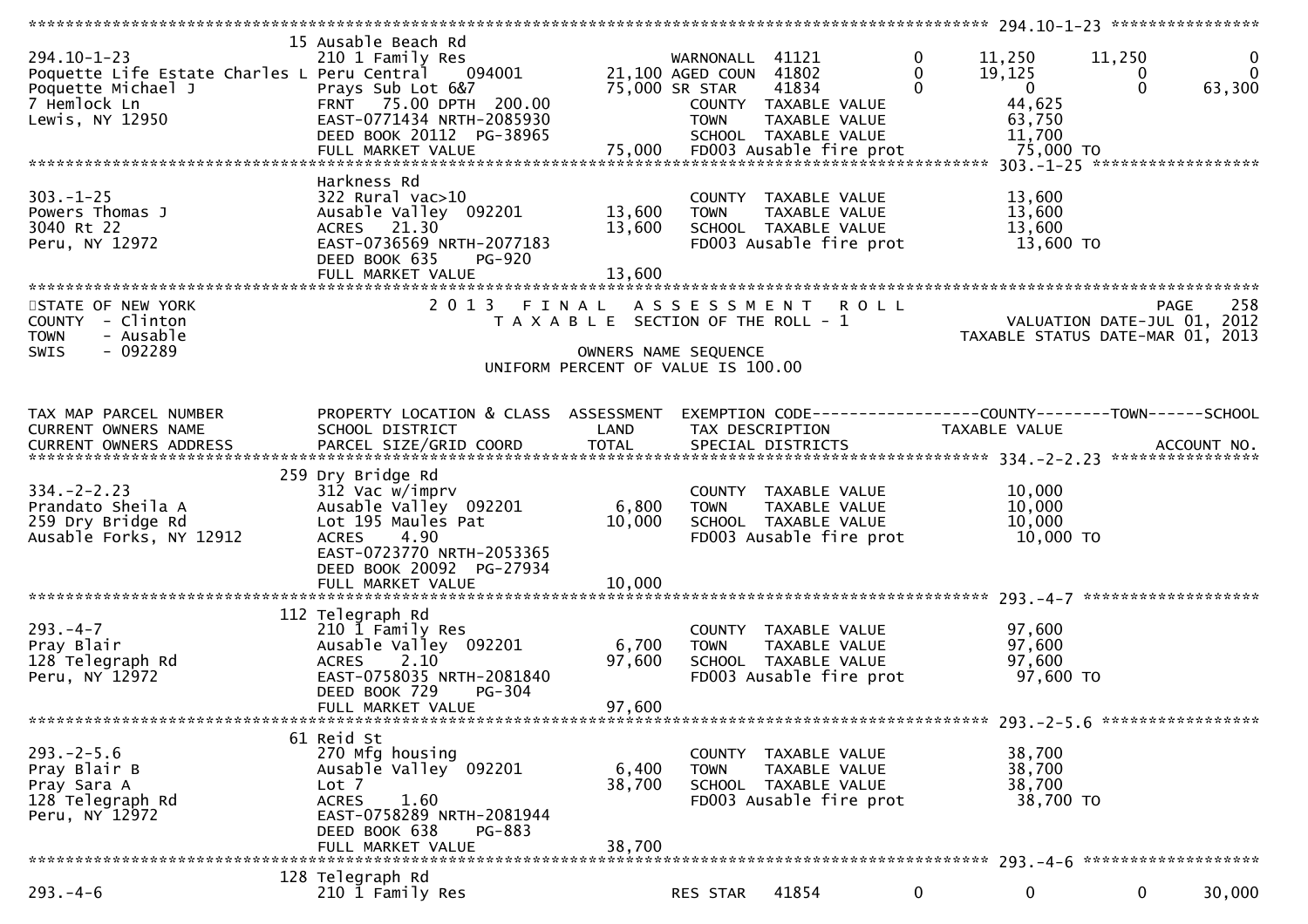| Pray Blair B<br>Pray Sara A<br>128 Telegraph Rd<br>Peru, NY 12972                             | Ausable Valley 092201<br>FRNT 100.00 DPTH 217.70<br>EAST-0758103 NRTH-2082089<br>DEED BOOK 627<br>$PG-58$<br>FULL MARKET VALUE                                                                      | 5,100<br>83,400<br>83,400                                                                           | <b>TOWN</b>                              | COUNTY TAXABLE VALUE<br>TAXABLE VALUE<br>SCHOOL TAXABLE VALUE<br>FD003 Ausable fire prot |             | 83,400<br>83,400<br>53,400<br>83,400 TO                         |             |        |
|-----------------------------------------------------------------------------------------------|-----------------------------------------------------------------------------------------------------------------------------------------------------------------------------------------------------|-----------------------------------------------------------------------------------------------------|------------------------------------------|------------------------------------------------------------------------------------------|-------------|-----------------------------------------------------------------|-------------|--------|
| $305. -2 - 7.9$<br>Pray Darcy<br>391 Rt 9N<br>Keeseville, NY 12944                            | 120 Grove St<br>270 Mfg housing<br>Ausable Valley 092201<br>Lot 16 Pl 12000 Ac Loc<br>ACRES 1.40<br>EAST-0756890 NRTH-2072186<br>DEED BOOK 20102 PG-30219<br>FULL MARKET VALUE                      | 6,000<br>20,000<br>20,000                                                                           | <b>TOWN</b>                              | COUNTY TAXABLE VALUE<br>TAXABLE VALUE<br>SCHOOL TAXABLE VALUE<br>FD003 Ausable fire prot |             | 20,000<br>20,000<br>20,000<br>20,000 TO                         |             |        |
| STATE OF NEW YORK<br>COUNTY - Clinton<br>- Ausable<br><b>TOWN</b><br>- 092289<br><b>SWIS</b>  | 2013 FINAL                                                                                                                                                                                          | T A X A B L E SECTION OF THE ROLL - 1<br>OWNERS NAME SEQUENCE<br>UNIFORM PERCENT OF VALUE IS 100.00 |                                          | ASSESSMENT ROLL                                                                          |             | VALUATION DATE-JUL 01, 2012<br>TAXABLE STATUS DATE-MAR 01, 2013 | PAGE        | 259    |
| TAX MAP PARCEL NUMBER<br>CURRENT OWNERS NAME                                                  | PROPERTY LOCATION & CLASS ASSESSMENT<br>SCHOOL DISTRICT                                                                                                                                             | LAND                                                                                                | TAX DESCRIPTION                          | EXEMPTION CODE-----------------COUNTY-------TOWN------SCHOOL                             |             | TAXABLE VALUE                                                   |             |        |
| $326. - 1 - 11.1$<br>Pray Darcy<br>Pray Maureen<br>391 Rt 9N<br>Keeseville, NY 12944          | 391 Rt 9N<br>210 1 Family Res<br>Ausable Valley 092201<br>FRNT 157.90 DPTH 268.90<br>EAST-0751049 NRTH-2063805<br>DEED BOOK 895<br><b>PG-320</b><br>FULL MARKET VALUE                               | 7,600<br>103,500<br>103,500                                                                         | RES STAR 41854<br><b>TOWN</b>            | COUNTY TAXABLE VALUE<br>TAXABLE VALUE<br>SCHOOL TAXABLE VALUE<br>FD003 Ausable fire prot | $\mathbf 0$ | 0<br>103,500<br>103,500<br>73,500<br>103,500 TO                 | $\mathbf 0$ | 30,000 |
|                                                                                               |                                                                                                                                                                                                     |                                                                                                     |                                          |                                                                                          |             |                                                                 |             |        |
| $305.4 - 1 - 20$<br>Pray Darcy D<br>391 Rt 9N<br>Keeseville, NY 12944                         | 2058 Rt 9<br>210 1 Family Res<br>Ausable Valley 092201<br>FRNT 200.00 DPTH 112.87<br>EAST-0761843 NRTH-2073794<br>DEED BOOK 20001 PG-21035<br>FULL MARKET VALUE                                     | 5,500<br>72,300<br>72,300                                                                           | <b>TOWN</b><br>LT006 Chasm               | COUNTY TAXABLE VALUE<br>TAXABLE VALUE<br>SCHOOL TAXABLE VALUE<br>FD003 Ausable fire prot |             | 72,300<br>72,300<br>72,300<br>72,300 TO<br>72,300 TO            |             |        |
| 397/403 Rt 9N                                                                                 |                                                                                                                                                                                                     |                                                                                                     |                                          |                                                                                          |             |                                                                 |             |        |
| $326. - 1 - 11.2$<br>Pray Family Farms<br>Pray Ronald<br>105 Grove St<br>Keeseville, NY 12944 | 484 1 use sm bld<br>Ausable Valley 092201<br>Lot 19 Pl 12000 Al<br>Also Deeds 643-958,781-15<br>674-95<br>ACRES 137.50<br>EAST-0750206 NRTH-2062725<br>DEED BOOK 781<br>PG-151<br>FULL MARKET VALUE | 70,600<br>183,900<br>183,900                                                                        | <b>TOWN</b>                              | COUNTY TAXABLE VALUE<br>TAXABLE VALUE<br>SCHOOL TAXABLE VALUE<br>FD003 Ausable fire prot |             | 183,900<br>183,900<br>183,900<br>183,900 TO                     |             |        |
|                                                                                               | 453 Rt 9N                                                                                                                                                                                           |                                                                                                     |                                          |                                                                                          |             |                                                                 |             |        |
| $326. - 1 - 12$<br>Pray Randy S<br>Pray Mary P                                                | 210 1 Family Res<br>Ausable Valley 092201<br>Lot 19 Pl 12000A                                                                                                                                       | 9,000<br>145,200                                                                                    | RES STAR<br><b>COUNTY</b><br><b>TOWN</b> | 41854<br>TAXABLE VALUE<br>TAXABLE VALUE                                                  | 0           | 0<br>145,200<br>145,200                                         | 0           | 30,000 |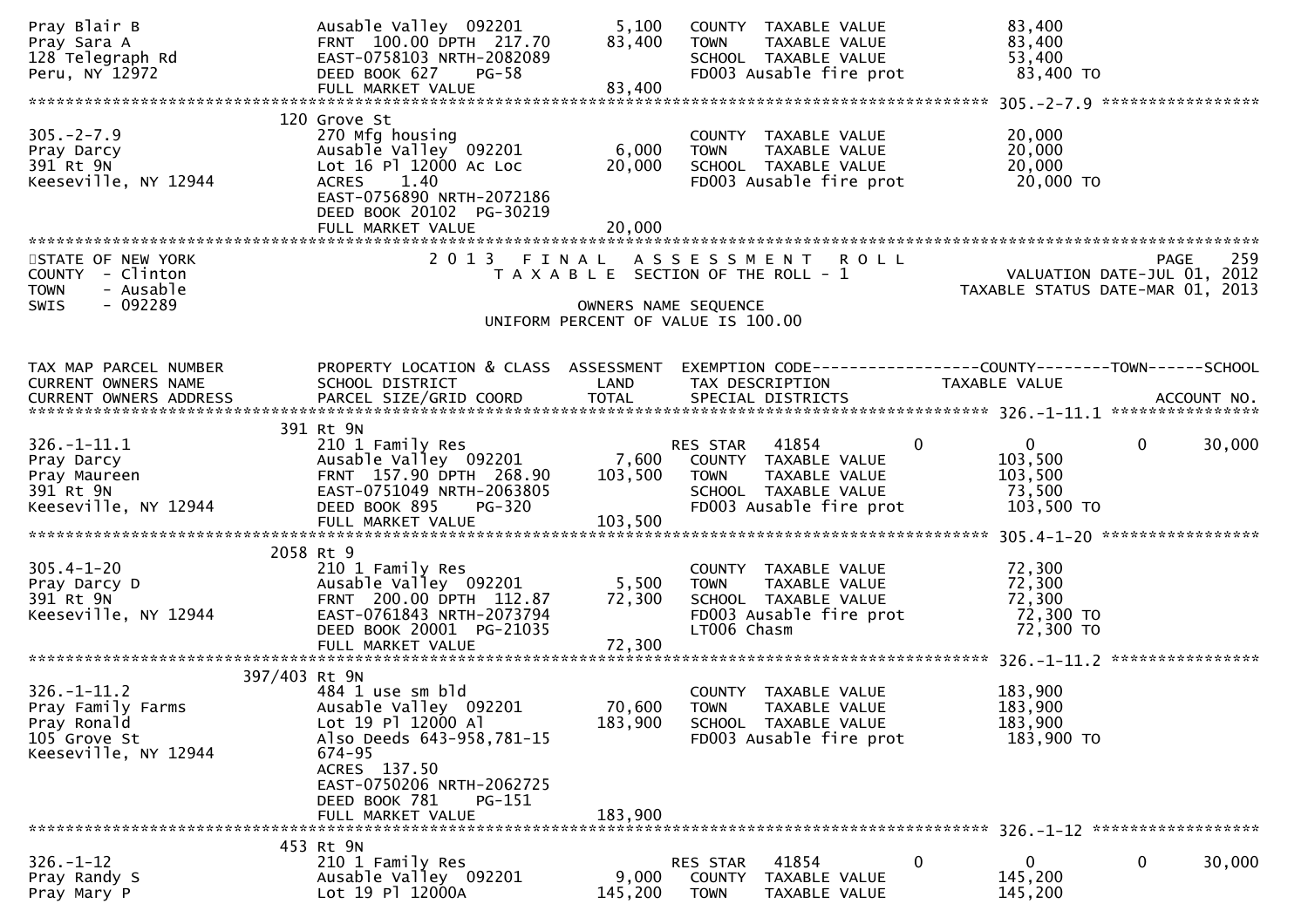| 453 Rt 9N<br>Keeseville, NY 12944                                                            | 4.30<br><b>ACRES</b><br>EAST-0749387 NRTH-2063373<br>DEED BOOK 680<br>PG-117<br>FULL MARKET VALUE                                                                                                       | 145,200                    | SCHOOL TAXABLE VALUE<br>FD003 Ausable fire prot                                                                                                        | 115,200<br>145,200 TO                                                                          |
|----------------------------------------------------------------------------------------------|---------------------------------------------------------------------------------------------------------------------------------------------------------------------------------------------------------|----------------------------|--------------------------------------------------------------------------------------------------------------------------------------------------------|------------------------------------------------------------------------------------------------|
|                                                                                              |                                                                                                                                                                                                         |                            |                                                                                                                                                        |                                                                                                |
| $304. -1 - 12.3$<br>Pray Regan<br>236 Sullivan Rd<br>Peru, NY 12972                          | 2330 Rt 22<br>270 Mfg housing<br>Ausable Valley 092201<br>Lot 12<br>1.80<br><b>ACRES</b><br>EAST-0751293 NRTH-2080411<br>DEED BOOK 20031 PG-57289<br>FULL MARKET VALUE                                  | 8,500<br>42,600<br>42,600  | COUNTY TAXABLE VALUE<br>TAXABLE VALUE<br><b>TOWN</b><br>SCHOOL TAXABLE VALUE<br>FD003 Ausable fire prot                                                | 42,600<br>42,600<br>42,600<br>42,600 TO                                                        |
| STATE OF NEW YORK<br>COUNTY - Clinton<br>- Ausable<br><b>TOWN</b><br>- 092289<br><b>SWIS</b> |                                                                                                                                                                                                         |                            | 2013 FINAL ASSESSMENT<br><b>ROLL</b><br>T A X A B L E SECTION OF THE ROLL - 1<br>OWNERS NAME SEQUENCE                                                  | 260<br>PAGE<br>VALUATION DATE-JUL 01, 2012<br>TAXABLE STATUS DATE-MAR 01, 2013                 |
|                                                                                              |                                                                                                                                                                                                         |                            | UNIFORM PERCENT OF VALUE IS 100.00                                                                                                                     |                                                                                                |
| TAX MAP PARCEL NUMBER<br>CURRENT OWNERS NAME<br>CURRENT OWNERS ADDRESS                       | PROPERTY LOCATION & CLASS ASSESSMENT<br>SCHOOL DISTRICT                                                                                                                                                 | LAND                       | TAX DESCRIPTION                                                                                                                                        | EXEMPTION CODE-----------------COUNTY-------TOWN------SCHOOL<br>TAXABLE VALUE                  |
| $305. -2 - 1.1$<br>Pray Ronald B<br>Pray Margaret<br>105 Grove St<br>Keeseville, NY 12944    | Grove St<br>$322$ Rural vac $>10$<br>Ausable Valley 092201<br>Survey Bk 13 Pg 143<br>Survey Map 20072/04385<br>ACRES 22.50<br>EAST-0755907 NRTH-2071155<br>DEED BOOK 677<br>PG-191<br>FULL MARKET VALUE | 15,600<br>15,600<br>15,600 | COUNTY TAXABLE VALUE<br>TAXABLE VALUE<br><b>TOWN</b><br>SCHOOL TAXABLE VALUE<br>FD003 Ausable fire prot                                                | 15,600<br>15,600<br>15,600<br>15,600 TO                                                        |
| $305. - 2 - 2$<br>Pray Ronald B<br>105 Grove St<br>Keeseville, NY 12944                      | 105 Grove St<br>210 1 Family Res<br>Ausable Valley 092201<br><b>ACRES</b><br>2.00<br>EAST-0756351 NRTH-2071812<br>DEED BOOK 532<br><b>PG-542</b>                                                        | 100,100                    | $\mathbf 0$<br>41101<br>VETERANS<br>41834<br>$\Omega$<br>6,600 SR STAR<br>COUNTY TAXABLE VALUE<br><b>TOWN</b><br>TAXABLE VALUE<br>SCHOOL TAXABLE VALUE | 200<br>200<br>$\mathbf{0}$<br>63,300<br>$\mathbf{0}$<br>$\Omega$<br>99,900<br>99,900<br>36,800 |
| $315. - 1 - 30$<br>Pray Russell<br>43 Rocky Cave Way<br>PO Box 45<br>Keeseville, NY 12944    | Rt 22<br>$314$ Rural vac<10<br>Ausable Valley 092201<br>9.60<br><b>ACRES</b><br>EAST-0752524 NRTH-2066362<br>DEED BOOK 20122 PG-50514<br>FULL MARKET VALUE                                              | 14,200<br>14,200<br>14,200 | COUNTY TAXABLE VALUE<br>TAXABLE VALUE<br><b>TOWN</b><br>SCHOOL TAXABLE VALUE<br>FD003 Ausable fire prot<br>LT005 Pine Tree Dr Light                    | 14,200<br>14,200<br>14,200<br>14,200 TO<br>14,200 TO<br>326. -1-5.1 *******************        |
| $326. - 1 - 5.1$<br>Pray Russell R<br>PO Box 45<br>Keeseville, NY 12944                      | Rt 9N<br>321 Abandoned ag<br>Ausable Valley 092201<br>ACRES 16.10<br>EAST-0751492 NRTH-2064487<br>DEED BOOK 20112 PG-42026                                                                              | 15,500<br>15,500           | COUNTY TAXABLE VALUE<br><b>TOWN</b><br>TAXABLE VALUE<br>SCHOOL TAXABLE VALUE<br>FD003 Ausable fire prot                                                | 15,500<br>15,500<br>15,500<br>15,500 TO                                                        |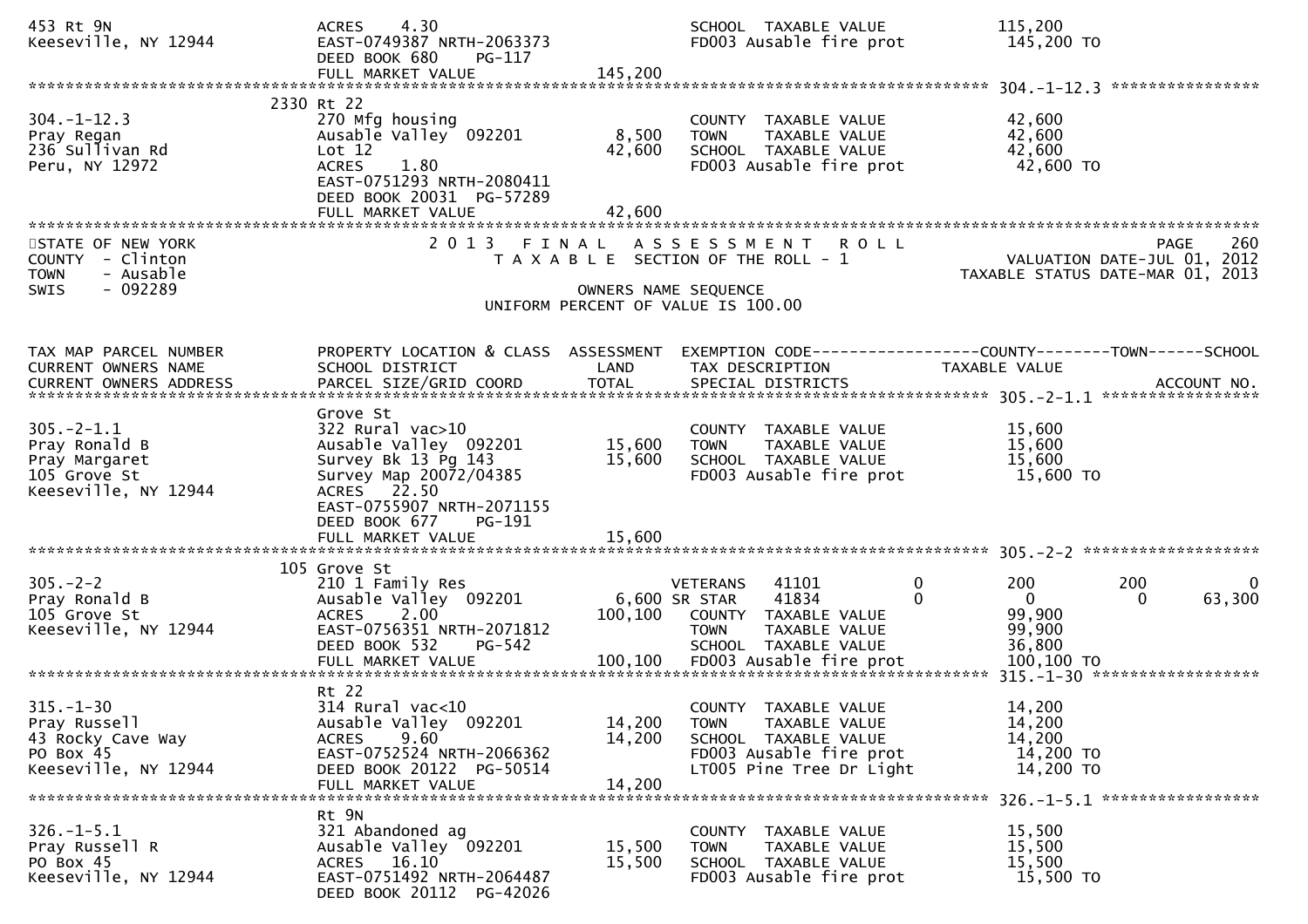|                                                                                               | FULL MARKET VALUE                                                                                                                                                                                                  | 15,500                       |                                                                                                                                                                                    |                                                                                                          |                                                                                |
|-----------------------------------------------------------------------------------------------|--------------------------------------------------------------------------------------------------------------------------------------------------------------------------------------------------------------------|------------------------------|------------------------------------------------------------------------------------------------------------------------------------------------------------------------------------|----------------------------------------------------------------------------------------------------------|--------------------------------------------------------------------------------|
| $326. - 1 - 10$<br>Pray Thomas C<br>637 Telegraph Rd<br>Peru, NY 12912                        | 373 Rt 9N<br>210 1 Family Res<br>Ausable Valley 092201<br>1.50<br><b>ACRES</b><br>EAST-0751445 NRTH-2064001<br>DEED BOOK 20082 PG-19913<br>FULL MARKET VALUE                                                       | 8,300<br>72,000<br>72,000    | COUNTY TAXABLE VALUE<br>TAXABLE VALUE<br><b>TOWN</b><br>SCHOOL TAXABLE VALUE<br>FD003 Ausable fire prot                                                                            | 72,000<br>72,000<br>72,000<br>72,000 TO                                                                  |                                                                                |
| STATE OF NEW YORK<br>COUNTY - Clinton<br>- Ausable<br><b>TOWN</b><br>$-092289$<br>SWIS        | 2 0 1 3<br>FINAL                                                                                                                                                                                                   |                              | ASSESSMENT ROLL<br>T A X A B L E SECTION OF THE ROLL - 1<br>OWNERS NAME SEQUENCE<br>UNIFORM PERCENT OF VALUE IS 100.00                                                             |                                                                                                          | PAGE<br>261<br>VALUATION DATE-JUL 01, 2012<br>TAXABLE STATUS DATE-MAR 01, 2013 |
| TAX MAP PARCEL NUMBER<br>CURRENT OWNERS NAME                                                  | PROPERTY LOCATION & CLASS ASSESSMENT<br>SCHOOL DISTRICT                                                                                                                                                            | LAND                         | EXEMPTION CODE-----------------COUNTY--------TOWN------SCHOOL<br>TAX DESCRIPTION                                                                                                   | TAXABLE VALUE                                                                                            |                                                                                |
| $293. -2 - 4.31$<br>Pray William W<br>197 Fuller Rd<br>Peru, NY 12972                         | 197 Fuller Rd<br>270 Mfg housing<br>Ausable Valley <sup>-</sup> 092201<br>Nolan Sub Lot 3<br>ACRES 3.80<br>EAST-0759306 NRTH-2083622<br>DEED BOOK 20092 PG-25737<br>FULL MARKET VALUE                              | 45,000                       | WARNONALL 41121<br>7,700 WARDISALL<br>41141<br>45,000 RES STAR<br>41854<br>COUNTY TAXABLE VALUE<br>TAXABLE VALUE<br><b>TOWN</b><br>SCHOOL TAXABLE VALUE<br>FD003 Ausable fire prot | 0<br>6,750<br>$\Omega$<br>4,500<br>$\overline{0}$<br>$\Omega$<br>33,750<br>33,750<br>15,000<br>45,000 TO | 6,750<br>0<br>$\Omega$<br>4,500<br>30,000<br>$\Omega$                          |
| $305. - 1 - 2.5$<br>Prentiss Deanna R<br>191 Grove St<br>Keeseville, NY 12944                 | 191 Grove St<br>210 1 Family Res<br>Ausable Valley 092201<br>Lot 1 Pl 12000 Ac Loc<br>survey map 20082/14320<br>8.30<br><b>ACRES</b><br>EAST-0756969 NRTH-2073941<br>DEED BOOK 20102 PG-36074<br>FULL MARKET VALUE | 10,400<br>100,000<br>100,000 | RES STAR<br>41854<br>COUNTY TAXABLE VALUE<br><b>TOWN</b><br>TAXABLE VALUE<br>SCHOOL TAXABLE VALUE<br>FD003 Ausable fire prot                                                       | $\mathbf{0}$<br>0<br>100,000<br>100,000<br>70,000<br>100,000 TO                                          | $\mathbf{0}$<br>30,000                                                         |
| $304. - 1 - 17.7$<br>Prentiss Jason<br>Prentiss Nicole<br>2141 Rt 22<br>Keeseville, NY 12944  | 2141 Rt 22<br>210 1 Family Res<br>Ausable Valley 092201<br>Lot 2 Pl 12000 Ac Loc<br>1.12 BANK<br>080<br><b>ACRES</b><br>EAST-0751497 NRTH-2075638<br>DEED BOOK 979<br>PG-313<br>FULL MARKET VALUE                  | 8,900<br>173,000<br>173,000  | 41854<br>RES STAR<br>COUNTY TAXABLE VALUE<br><b>TOWN</b><br>TAXABLE VALUE<br><b>SCHOOL</b><br>TAXABLE VALUE<br>FD003 Ausable fire prot                                             | $\mathbf{0}$<br>0<br>173,000<br>173,000<br>143,000<br>173,000 TO                                         | $\mathbf{0}$<br>30,000                                                         |
| $305. - 2 - 20$<br>Prentiss Richard<br>Prentiss Amelia<br>70 Grove St<br>Keeseville, NY 12944 | 70 Grove St<br>210 1 Family Res<br>Ausable Valley 092201<br>FRNT 135.00 DPTH 212.34<br>EAST-0756439 NRTH-2071030<br>$PG-139$<br>DEED BOOK 225<br>FULL MARKET VALUE                                                 | 5,300<br>70,600<br>70,600    | 41834<br>SR STAR<br>COUNTY TAXABLE VALUE<br><b>TOWN</b><br>TAXABLE VALUE<br>SCHOOL TAXABLE VALUE<br>FD003 Ausable fire prot                                                        | $\mathbf 0$<br>0<br>70,600<br>70,600<br>7,300<br>70,600 TO                                               | 0<br>63,300                                                                    |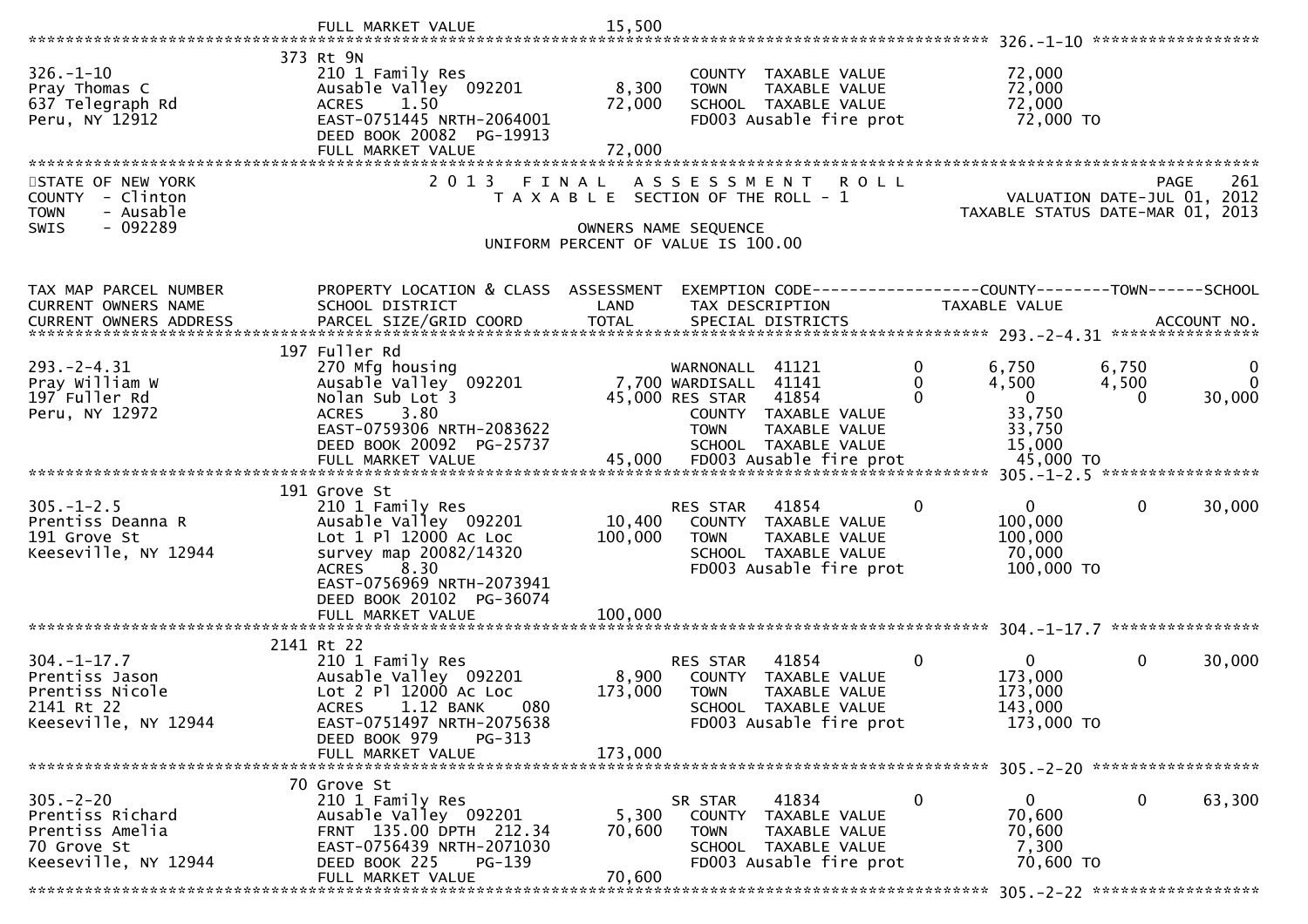| $305. -2 - 22$<br>Prentiss Richard D<br>Prentiss Amelia M<br>70 Grove St<br>Keeseville, NY 12944<br>STATE OF NEW YORK | Grove St<br>270 Mfg housing<br>Ausable Valley 092201<br>FRNT 132.18 DPTH 246.59<br>EAST-0756484 NRTH-2071169<br>DEED BOOK 20112 PG-38624<br>FULL MARKET VALUE<br>2013 FINAL             | 5,200<br>44,000<br>44,000                                                                           | <b>TOWN</b>                       | COUNTY TAXABLE VALUE<br>TAXABLE VALUE<br>SCHOOL TAXABLE VALUE<br>FD003 Ausable fire prot<br>ASSESSMENT ROLL                        |          | 44,000<br>44,000<br>44,000<br>44,000 TO                              | PAGE         | 262         |
|-----------------------------------------------------------------------------------------------------------------------|-----------------------------------------------------------------------------------------------------------------------------------------------------------------------------------------|-----------------------------------------------------------------------------------------------------|-----------------------------------|------------------------------------------------------------------------------------------------------------------------------------|----------|----------------------------------------------------------------------|--------------|-------------|
| COUNTY - Clinton<br>- Ausable<br><b>TOWN</b><br>$-092289$<br><b>SWIS</b>                                              |                                                                                                                                                                                         | T A X A B L E SECTION OF THE ROLL - 1<br>OWNERS NAME SEQUENCE<br>UNIFORM PERCENT OF VALUE IS 100.00 |                                   |                                                                                                                                    |          | VALUATION DATE-JUL 01, 2012<br>2012 TAXABLE STATUS DATE-MAR 01, 2013 |              |             |
| TAX MAP PARCEL NUMBER<br>CURRENT OWNERS NAME                                                                          | PROPERTY LOCATION & CLASS ASSESSMENT<br>SCHOOL DISTRICT                                                                                                                                 | LAND                                                                                                |                                   | EXEMPTION CODE-----------------COUNTY--------TOWN-----SCHOOL<br>TAX DESCRIPTION                                                    |          | TAXABLE VALUE                                                        |              |             |
|                                                                                                                       |                                                                                                                                                                                         |                                                                                                     |                                   |                                                                                                                                    |          |                                                                      |              |             |
| $334. - 2 - 21.2$<br>Preston Danny M<br>1700 Rt 9N<br>AuSable Forks, NY 12912                                         | 1700 Rt 9N<br>210 1 Family Res<br>Ausable Valley 092201<br>195 Maules<br>ACRES 1.00 BANK<br>080<br>EAST-0724047 NRTH-2049986<br>DEED BOOK 973<br>PG-117                                 | 6,000<br>73,200                                                                                     | RES STAR 41854<br><b>TOWN</b>     | COUNTY TAXABLE VALUE<br>TAXABLE VALUE<br>SCHOOL TAXABLE VALUE<br>FD003 Ausable fire prot                                           | $\Omega$ | $\mathbf{0}$<br>73,200<br>73,200<br>43,200<br>73,200 TO              | $\mathbf{0}$ | 30,000      |
|                                                                                                                       |                                                                                                                                                                                         |                                                                                                     |                                   |                                                                                                                                    |          |                                                                      |              |             |
|                                                                                                                       | Hill St                                                                                                                                                                                 |                                                                                                     |                                   |                                                                                                                                    |          |                                                                      |              |             |
| $315. - 3 - 27$<br>Preston Frank<br>8 Castleton Ave<br>East Greenbush, NY 12061                                       | 323 Vacant rural<br>Ausable Valley 092201<br>6.20<br><b>ACRES</b><br>EAST-0753854 NRTH-2067886<br>DEED BOOK 520<br>$PG-35$                                                              | 8,100<br>8,100                                                                                      | <b>TOWN</b>                       | COUNTY TAXABLE VALUE<br>TAXABLE VALUE<br>TOWN TAANDLE<br>SCHOOL TAXABLE VALUE<br>Allo Charles fire prot<br>FD003 Ausable fire prot |          | 8,100<br>8,100<br>8,100<br>8,100 то                                  |              |             |
|                                                                                                                       | 902 Rt 9N                                                                                                                                                                               |                                                                                                     |                                   |                                                                                                                                    |          |                                                                      |              |             |
| $325. - 1 - 3$<br>Preston Frank J<br>Beauchesne June P<br>8 Castleton Ave<br>East Greenbush, NY 12061                 | 240 Rural res<br>Ausable Valley 092201<br>Aus Rd<br>ACRES 266.20<br>EAST-0738100 NRTH-2062428<br>DEED BOOK 20102 PG-33040                                                               | 52,600<br>135,000                                                                                   | <b>TOWN</b>                       | COUNTY TAXABLE VALUE<br>TAXABLE VALUE<br>SCHOOL TAXABLE VALUE<br>FD003 Ausable fire prot                                           |          | 135,000<br>135,000<br>135,000<br>135,000 TO                          |              |             |
|                                                                                                                       |                                                                                                                                                                                         |                                                                                                     |                                   |                                                                                                                                    |          |                                                                      |              |             |
| $293. - 2 - 3.11$<br>Prevo William P<br>Defayette Kari L<br>185 Telegraph Rd<br>Peru, NY 12972                        | 185 Telegraph Rd<br>210 1 Family Res<br>Ausable Valley 092201<br>Survey Map 2072/12071 Lot<br>4.90 BANK<br>080<br><b>ACRES</b><br>EAST-0757566 NRTH-2083642<br>DEED BOOK 20072 PG-12069 | 14,300<br>208,600                                                                                   | RES STAR<br>COUNTY<br><b>TOWN</b> | 41854<br>TAXABLE VALUE<br>TAXABLE VALUE<br>SCHOOL TAXABLE VALUE<br>FD003 Ausable fire prot                                         | $\Omega$ | 0<br>208,600<br>208,600<br>178,600<br>208,600 TO                     | 0            | 30,000      |
|                                                                                                                       | FULL MARKET VALUE                                                                                                                                                                       | 208,600                                                                                             |                                   |                                                                                                                                    |          |                                                                      |              |             |
| $303 - 2 - 24$<br>Prinsen Dennis B                                                                                    | 23 Calkins Rd<br>210 1 Family Res<br>Ausable Valley 092201                                                                                                                              |                                                                                                     | WARNONALL<br>5,900 RES STAR       | 41121<br>41854                                                                                                                     | 0<br>0   | 10,350<br>0                                                          | 10,350<br>0  | 0<br>30,000 |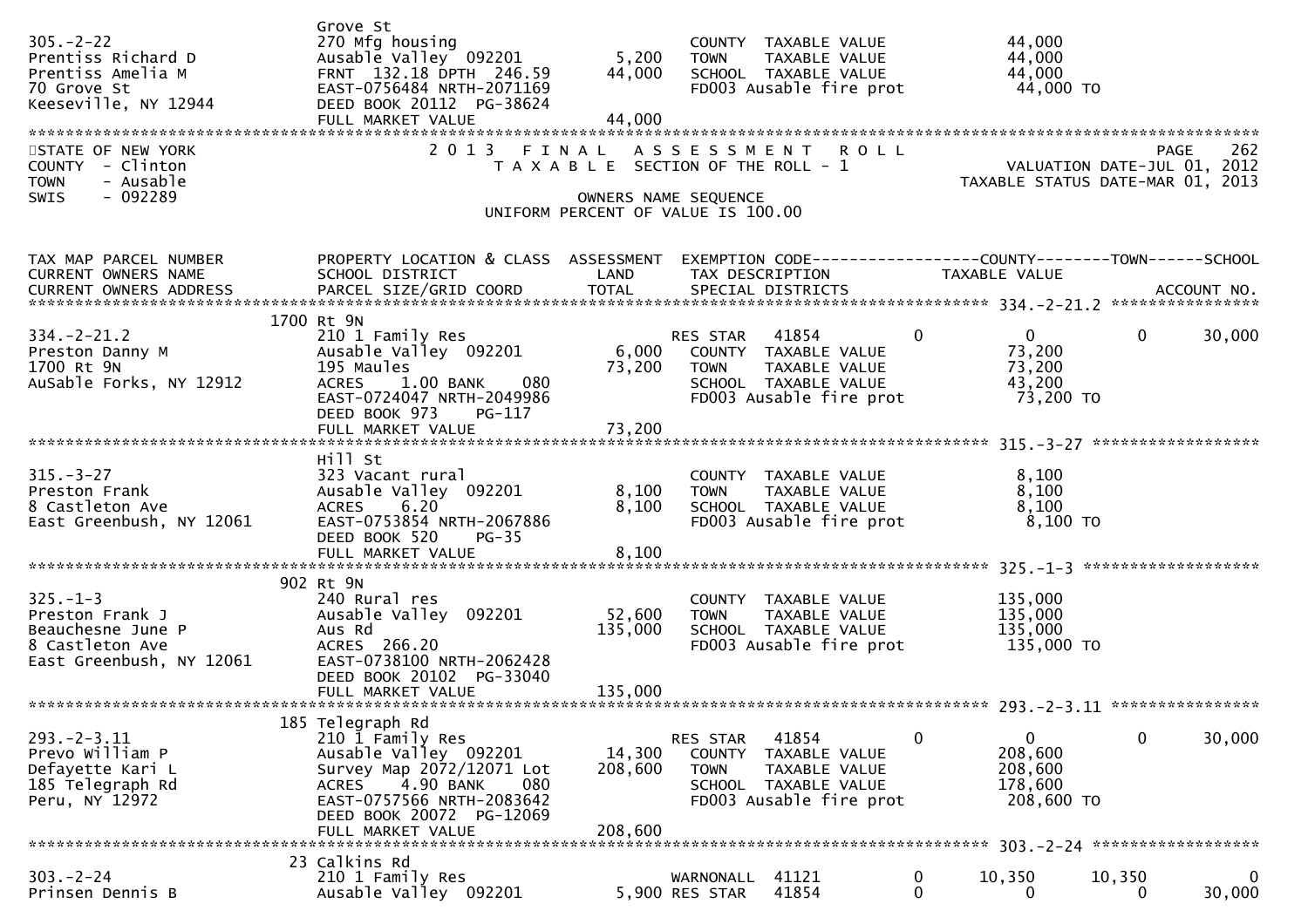| Gordon-Prinsen Dorothy<br>23 Calkins Rd<br>Peru, NY 12972                                                 | Lot 6 P112000 Al<br>3.40<br><b>ACRES</b><br>EAST-0733675 NRTH-2075036<br>DEED BOOK 868<br>PG-282<br>FULL MARKET VALUE                                                                        | 69,000<br>69,000            | COUNTY TAXABLE VALUE<br>TAXABLE VALUE<br><b>TOWN</b><br>SCHOOL TAXABLE VALUE<br>FD003 Ausable fire prot                           | 58,650<br>58,650<br>39,000<br>69,000 TO                                                   |                                                                                |
|-----------------------------------------------------------------------------------------------------------|----------------------------------------------------------------------------------------------------------------------------------------------------------------------------------------------|-----------------------------|-----------------------------------------------------------------------------------------------------------------------------------|-------------------------------------------------------------------------------------------|--------------------------------------------------------------------------------|
| STATE OF NEW YORK<br>COUNTY - Clinton<br>- Ausable<br><b>TOWN</b><br>$-092289$<br><b>SWIS</b>             |                                                                                                                                                                                              |                             | 2013 FINAL ASSESSMENT ROLL<br>T A X A B L E SECTION OF THE ROLL - 1<br>OWNERS NAME SEQUENCE<br>UNIFORM PERCENT OF VALUE IS 100.00 |                                                                                           | 263<br>PAGE<br>VALUATION DATE-JUL 01, 2012<br>TAXABLE STATUS DATE-MAR 01, 2013 |
| TAX MAP PARCEL NUMBER<br>CURRENT OWNERS NAME                                                              | PROPERTY LOCATION & CLASS ASSESSMENT<br>SCHOOL DISTRICT                                                                                                                                      | LAND                        | EXEMPTION CODE-----------------COUNTY-------TOWN------SCHOOL<br>TAX DESCRIPTION                                                   | <b>TAXABLE VALUE</b>                                                                      |                                                                                |
| $304. -1 - 44.2$<br>Proctor John R<br>Proctor Jenine<br>2067 Prichard Pt Dr<br>Navarre, FL 32566          | 96 Union Rd<br>270 Mfg housing<br>Ausable Valley 092201<br>13 Pgl<br><b>ACRES</b><br>3.50<br>EAST-0745954 NRTH-2077742<br>DEED BOOK 585<br>PG-384                                            | 9,500<br>44,000             | COUNTY TAXABLE VALUE<br><b>TOWN</b><br>TAXABLE VALUE<br>SCHOOL TAXABLE VALUE<br>FD003 Ausable fire prot                           | 44,000<br>44,000<br>44,000<br>44,000 TO                                                   |                                                                                |
| $304. - 1 - 17.8$<br>Provost Jimmy J<br>Provost Garlock Becky<br>35 Jewel Rock Rd<br>Keeseville, NY 12944 | 35 Jewel Rock Rd<br>210 1 Family Res<br>Ausable Valley 092201<br>Lot 2 Pl 12000 Ac Loc<br><b>ACRES</b><br>1.05<br>EAST-0752560 NRTH-2076864<br>DEED BOOK 981<br>$PG-19$<br>FULL MARKET VALUE | 8,000<br>113,400<br>113,400 | RES STAR 41854<br>COUNTY TAXABLE VALUE<br>TAXABLE VALUE<br><b>TOWN</b><br>SCHOOL TAXABLE VALUE<br>FD003 Ausable fire prot         | $\mathbf 0$<br>$\mathbf{0}$<br>113,400<br>113,400<br>83,400<br>113,400 TO                 | $\mathbf{0}$<br>30,000                                                         |
|                                                                                                           |                                                                                                                                                                                              |                             |                                                                                                                                   |                                                                                           |                                                                                |
| $302 - 2 - 6$<br>Pugh Betsy Jane<br>397 Allen Hill Rd<br>Peru, NY 12972                                   | 397 Allen Hill Rd<br>210 1 Family Res<br>Peru Central<br>094001<br>5.00<br><b>ACRES</b><br>EAST-0727575 NRTH-2072171<br>DEED BOOK 20031 PG-57499                                             | 57,100                      | AGED - ALL 41800<br>6,900 SR STAR<br>41834<br>COUNTY TAXABLE VALUE<br><b>TOWN</b><br>TAXABLE VALUE<br>SCHOOL TAXABLE VALUE        | $\mathbf 0$<br>28,550<br>$\overline{0}$<br>$\Omega$<br>28,550<br>28,550<br>$\overline{0}$ | 28,550<br>28,550<br>28,550<br>$\Omega$                                         |
| $302 - 2 - 1.3$<br>Purick Keith L<br>35 Liberty St<br>Keeseville, NY 12944                                | Murphy Rd<br>314 Rural vac<10<br>Peru Central<br>094001<br>Survey Map 2012/245332<br>5.75<br>ACRES<br>EAST-0722148 NRTH-2073042<br>DEED BOOK 20122 PG-47971<br>FULL MARKET VALUE             | 10,700<br>10,700<br>10,700  | COUNTY TAXABLE VALUE<br>TAXABLE VALUE<br><b>TOWN</b><br>SCHOOL TAXABLE VALUE<br>FD003 Ausable fire prot                           | 10,700<br>10,700<br>10,700<br>10,700 TO                                                   |                                                                                |
|                                                                                                           | 311 Mitchell Rd                                                                                                                                                                              |                             |                                                                                                                                   |                                                                                           |                                                                                |
| $302 - 2 - 1.2$<br>Purick Sue L<br>311 Mitchell Rd<br>Peru, NY 12972                                      | 210 1 Family Res<br>Ausable Valley 092201<br>PLD30<br><b>ACRES</b><br>8.55                                                                                                                   | 12,400<br>185,000           | 41854<br>RES STAR<br>COUNTY<br>TAXABLE VALUE<br><b>TOWN</b><br>TAXABLE VALUE<br><b>SCHOOL</b><br>TAXABLE VALUE                    | $\mathbf 0$<br>0<br>185,000<br>185,000<br>155,000                                         | 0<br>30,000                                                                    |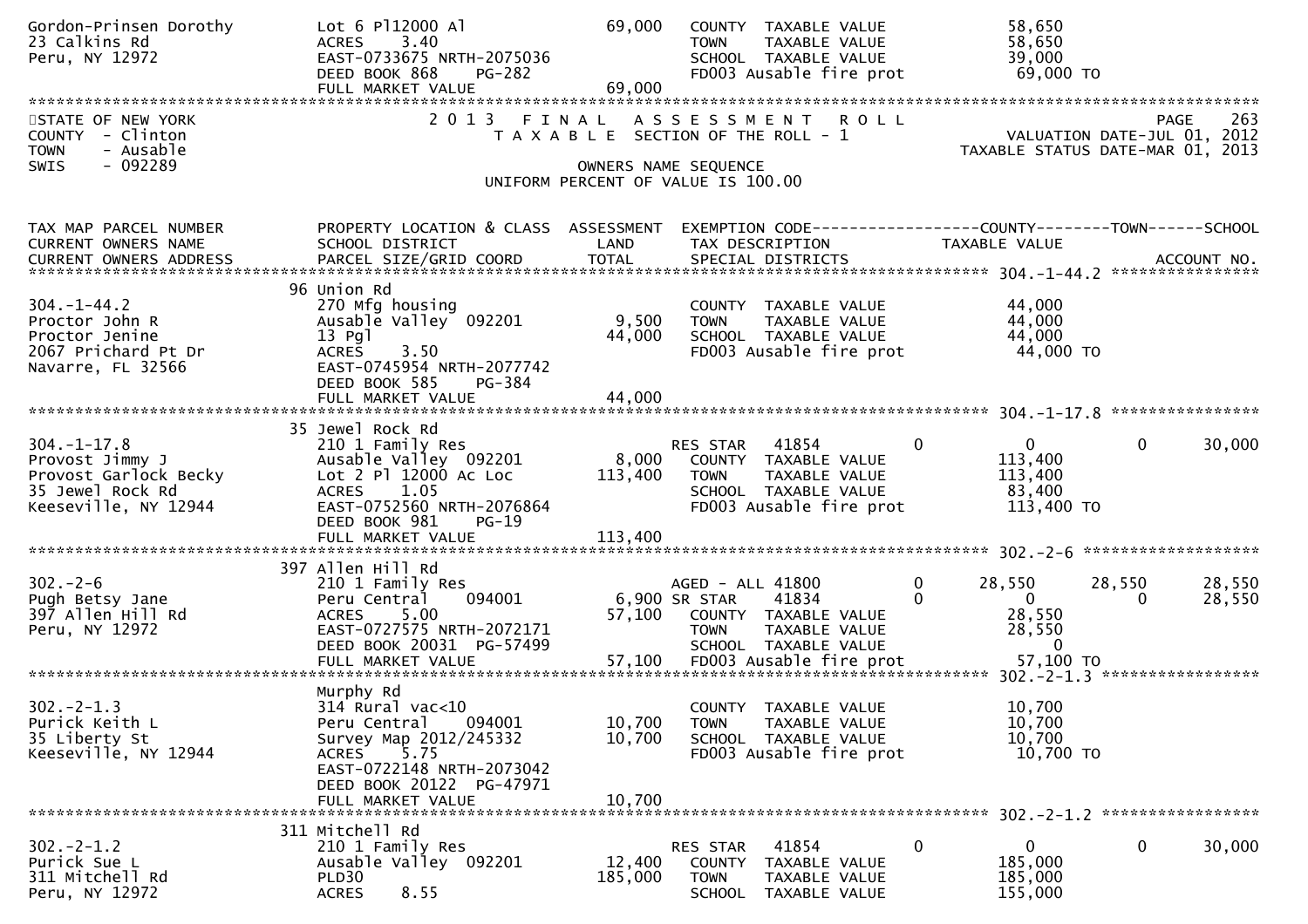|                                                                             | EAST-0721468 NRTH-2073273<br>DEED BOOK 20061 PG-90976<br>FULL MARKET VALUE | 185,000 | FD003 Ausable fire prot                                                     | 185,000 TO                   |                                                                                |
|-----------------------------------------------------------------------------|----------------------------------------------------------------------------|---------|-----------------------------------------------------------------------------|------------------------------|--------------------------------------------------------------------------------|
|                                                                             |                                                                            |         |                                                                             |                              |                                                                                |
| STATE OF NEW YORK<br><b>COUNTY</b><br>- Clinton<br>- Ausable<br><b>TOWN</b> | 2 0 1 3                                                                    | FINAL   | A S S E S S M E N T<br><b>ROLL</b><br>T A X A B L E SECTION OF THE ROLL - 1 |                              | 264<br>PAGE<br>VALUATION DATE-JUL 01, 2012<br>TAXABLE STATUS DATE-MAR 01, 2013 |
| - 092289<br>SWIS                                                            |                                                                            |         | OWNERS NAME SEQUENCE                                                        |                              |                                                                                |
|                                                                             |                                                                            |         | UNIFORM PERCENT OF VALUE IS 100.00                                          |                              |                                                                                |
|                                                                             |                                                                            |         |                                                                             |                              |                                                                                |
| TAX MAP PARCEL NUMBER                                                       | PROPERTY LOCATION & CLASS ASSESSMENT                                       |         | EXEMPTION CODE------------------COUNTY--------TOWN------SCHOOL              |                              |                                                                                |
| CURRENT OWNERS NAME                                                         | SCHOOL DISTRICT                                                            | LAND    | TAX DESCRIPTION                                                             | TAXABLE VALUE                |                                                                                |
|                                                                             |                                                                            |         |                                                                             |                              |                                                                                |
|                                                                             | 145 Murphy Rd                                                              |         | 84 PCT OF VALUE USED FOR EXEMPTION PURPOSES                                 |                              |                                                                                |
| $302 - 2 - 1.1$                                                             | 240 Rural res                                                              |         | WARNONALL 41121                                                             | 9,929<br>0                   | 9,929<br>0                                                                     |
| Purick Wilbur M Jr                                                          | Ausable Valley 092201                                                      |         | 20,500 SR STAR<br>41834                                                     | $\mathbf 0$<br>$\Omega$      | 63,300<br>0                                                                    |
| Purick Kathleen<br>145 Murphy Rd                                            | ACRES 33.17<br>EAST-0721357 NRTH-2072797                                   | 78,800  | COUNTY TAXABLE VALUE<br>TAXABLE VALUE<br><b>TOWN</b>                        | 68,871<br>68,871             |                                                                                |
| Peru, NY 12972                                                              | DEED BOOK 581<br>$PG-153$                                                  |         | SCHOOL TAXABLE VALUE                                                        | 15,500                       |                                                                                |
|                                                                             |                                                                            |         |                                                                             |                              |                                                                                |
|                                                                             |                                                                            |         |                                                                             |                              |                                                                                |
| $313. - 3 - 1.5$                                                            | 308 Allen Hill Rd<br>270 Mfg housing                                       |         | RES STAR 41854                                                              | $\mathbf{0}$<br>$\mathbf{0}$ | $\mathbf 0$<br>30,000                                                          |
| Quinn Robert W                                                              | Peru Central<br>094001                                                     | 18,200  | COUNTY TAXABLE VALUE                                                        | 74,700                       |                                                                                |
| 308 Allen Hill Rd                                                           | Lot #8 PL 12000 Ac Loc                                                     | 74,700  | <b>TOWN</b><br>TAXABLE VALUE                                                | 74,700                       |                                                                                |
| Peru, NY 12972                                                              | ACRES 21.50                                                                |         | SCHOOL TAXABLE VALUE                                                        | 44,700                       |                                                                                |
|                                                                             | EAST-0728381 NRTH-2069539                                                  |         | FD003 Ausable fire prot                                                     | 74,700 TO                    |                                                                                |
|                                                                             | DEED BOOK 20092 PG-21986                                                   |         |                                                                             |                              |                                                                                |
|                                                                             |                                                                            |         |                                                                             |                              | *******************                                                            |
|                                                                             | 795 Clintonville Rd                                                        |         |                                                                             |                              |                                                                                |
| $314. - 1 - 5$                                                              | 210 1 Family Res                                                           |         | COUNTY TAXABLE VALUE                                                        | 35,000                       |                                                                                |
| Rabideau Marvin                                                             | Ausable Valley 092201<br>FRNT 200.00 DPTH 175.00                           | 4,200   | <b>TOWN</b><br>TAXABLE VALUE                                                | 35,000                       |                                                                                |
| Rabideau Amy A<br>PO Box 122                                                | EAST-0731670 NRTH-2072104                                                  | 35,000  | SCHOOL TAXABLE VALUE<br>FD003 Ausable fire prot                             | 35,000<br>35,000 TO          |                                                                                |
| Jay, NY 12941                                                               | DEED BOOK 20122 PG-47553                                                   |         |                                                                             |                              |                                                                                |
|                                                                             | FULL MARKET VALUE                                                          | 35,000  |                                                                             |                              |                                                                                |
|                                                                             |                                                                            |         |                                                                             |                              |                                                                                |
| $305. -2 - 15$                                                              | 54 Grove St<br>210 1 Family Res                                            |         | COUNTY TAXABLE VALUE                                                        | 48,000                       |                                                                                |
| Rabideau Wayne                                                              | Ausable Valley 092201                                                      | 3,100   | <b>TOWN</b><br>TAXABLE VALUE                                                | 48,000                       |                                                                                |
| 1612C Front St                                                              | 66.00 DPTH 165.00<br><b>FRNT</b>                                           | 48,000  | SCHOOL TAXABLE VALUE                                                        | 48,000                       |                                                                                |
| Keeseville, NY 12944                                                        | EAST-0756371 NRTH-2070695                                                  |         | FD003 Ausable fire prot                                                     | 48,000 TO                    |                                                                                |
|                                                                             | DEED BOOK 20102 PG-29669<br>FULL MARKET VALUE                              | 48,000  |                                                                             |                              |                                                                                |
|                                                                             |                                                                            |         |                                                                             |                              |                                                                                |
|                                                                             | 106 Lakeside Rd                                                            |         |                                                                             |                              |                                                                                |
| $294. - 1 - 13.26$                                                          | 210 1 Family Res                                                           |         | WARNONALL 41121                                                             | 27,000<br>0                  | 12,000<br>0                                                                    |
| Raino Paul D<br>Raino Priscilla R                                           | 094001<br>Peru Central<br>Lot $#1$                                         | 341,800 | 41854<br>47,100 RES STAR<br>COUNTY TAXABLE VALUE                            | 0<br>0<br>314,800            | 30,000<br>$\Omega$                                                             |
| 106 Lakeside Rd                                                             | Lot #6 Sussdorff Sub                                                       |         | <b>TOWN</b><br>TAXABLE VALUE                                                | 329,800                      |                                                                                |
| Peru, NY 12972-4417                                                         | 2.83<br>ACRES                                                              |         | SCHOOL TAXABLE VALUE                                                        | 311,800                      |                                                                                |
|                                                                             | EAST-0771594 NRTH-2084283                                                  |         | FD003 Ausable fire prot                                                     | 341,800 TO                   |                                                                                |
|                                                                             | DEED BOOK 20031 PG-56829                                                   |         |                                                                             |                              |                                                                                |
|                                                                             | FULL MARKET VALUE                                                          | 341,800 |                                                                             |                              |                                                                                |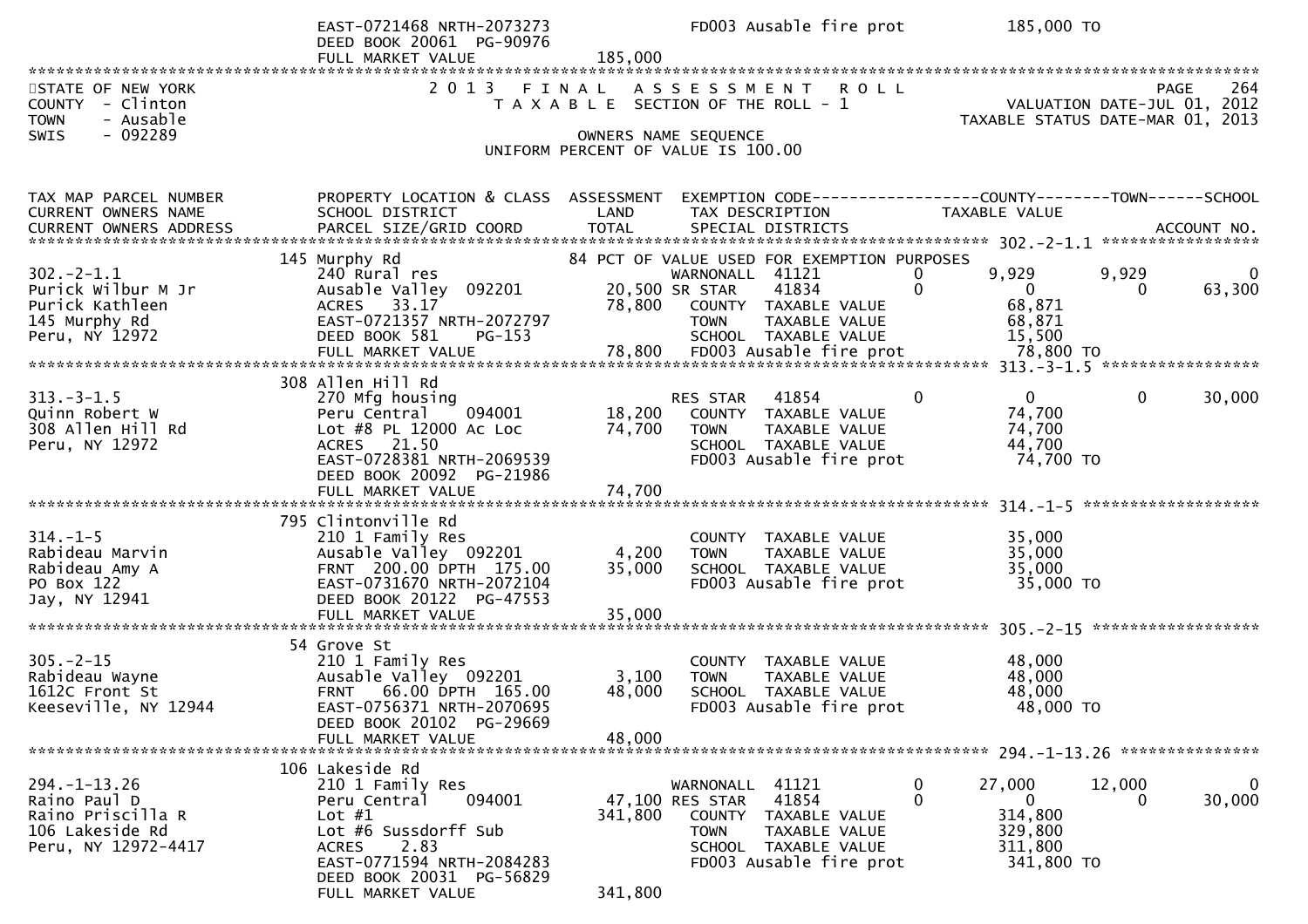| STATE OF NEW YORK<br>COUNTY - Clinton<br>- Ausable<br><b>TOWN</b> | 2013 FINAL ASSESSMENT ROLL<br>T A X A B L E SECTION OF THE ROLL - 1 |                                                            | 265<br><b>PAGE</b><br>VALUATION DATE-JUL 01, 2012<br>TAXABLE STATUS DATE-MAR 01, 2013 |                                                        |                                                    |                                                              |
|-------------------------------------------------------------------|---------------------------------------------------------------------|------------------------------------------------------------|---------------------------------------------------------------------------------------|--------------------------------------------------------|----------------------------------------------------|--------------------------------------------------------------|
| $-092289$<br>SWIS                                                 |                                                                     | OWNERS NAME SEQUENCE<br>UNIFORM PERCENT OF VALUE IS 100.00 |                                                                                       |                                                        |                                                    |                                                              |
|                                                                   |                                                                     |                                                            |                                                                                       |                                                        |                                                    |                                                              |
| TAX MAP PARCEL NUMBER                                             | PROPERTY LOCATION & CLASS ASSESSMENT                                |                                                            |                                                                                       |                                                        |                                                    | EXEMPTION CODE-----------------COUNTY-------TOWN------SCHOOL |
| CURRENT OWNERS NAME                                               | SCHOOL DISTRICT                                                     | LAND                                                       | TAX DESCRIPTION                                                                       |                                                        | TAXABLE VALUE                                      |                                                              |
|                                                                   |                                                                     |                                                            |                                                                                       |                                                        |                                                    |                                                              |
|                                                                   | Gray Rd                                                             |                                                            |                                                                                       |                                                        |                                                    |                                                              |
| $293 - 2 - 6$                                                     | 323 Vacant rural                                                    |                                                            |                                                                                       | COUNTY TAXABLE VALUE                                   | 20,600                                             |                                                              |
| Ralas Timber Corp<br>Attn: David Johnson                          | 094001<br>Peru Central<br>ACRES 57.00                               | 20,600<br>20,600                                           | <b>TOWN</b>                                                                           | TAXABLE VALUE<br>SCHOOL TAXABLE VALUE                  | 20,600<br>20,600                                   |                                                              |
| 29 Birch Knoll Dr                                                 | EAST-0764140 NRTH-2086035                                           |                                                            |                                                                                       | FD003 Ausable fire prot                                | 20,600 TO                                          |                                                              |
| Saranac Lake, NY 12983                                            | DEED BOOK 628<br>PG-454                                             |                                                            |                                                                                       |                                                        |                                                    |                                                              |
|                                                                   |                                                                     |                                                            |                                                                                       |                                                        |                                                    | ******************                                           |
|                                                                   | Rt 9                                                                |                                                            |                                                                                       |                                                        |                                                    |                                                              |
| $293 - 2 - 11$<br>Ralas Timber Corp                               | 911 Forest s480<br>094001<br>Peru Central                           | 10,800                                                     | <b>TOWN</b>                                                                           | COUNTY TAXABLE VALUE<br>TAXABLE VALUE                  | 10,800<br>10,800                                   |                                                              |
| Attn: David Johnson                                               | ACRES 28.60                                                         | 10,800                                                     |                                                                                       | SCHOOL TAXABLE VALUE                                   | 10,800                                             |                                                              |
| 29 Birch Knoll Dr                                                 | EAST-0764812 NRTH-2081532                                           |                                                            |                                                                                       | FD003 Ausable fire prot                                | 10,800 TO                                          |                                                              |
| Saranac Lake, NY 12983                                            | DEED BOOK 628<br>PG-456<br>FULL MARKET VALUE                        | 10,800                                                     |                                                                                       |                                                        |                                                    |                                                              |
|                                                                   |                                                                     |                                                            |                                                                                       |                                                        |                                                    |                                                              |
| $293 - 2 - 12$                                                    | Rt 9<br>323 Vacant rural                                            |                                                            |                                                                                       | COUNTY TAXABLE VALUE                                   | 10,900                                             |                                                              |
| Ralas Timber Corp                                                 | Ausable Valley 092201                                               | 10,900                                                     | <b>TOWN</b>                                                                           | TAXABLE VALUE                                          | 10,900                                             |                                                              |
| Attn: David Johnson<br>29 Birch Knoll Dr                          | Lot 4 Pgl<br>ACRES 30.00                                            | 10,900                                                     |                                                                                       | SCHOOL TAXABLE VALUE<br>FD003 Ausable fire prot        | 10,900<br>10,900 TO                                |                                                              |
| Saranac Lake, NY 12983                                            | EAST-0763565 NRTH-2080932                                           |                                                            |                                                                                       |                                                        |                                                    |                                                              |
|                                                                   | DEED BOOK 692<br>PG-238                                             |                                                            |                                                                                       |                                                        |                                                    |                                                              |
|                                                                   |                                                                     |                                                            |                                                                                       |                                                        |                                                    |                                                              |
|                                                                   | 799 Clintonville Rd                                                 |                                                            |                                                                                       |                                                        |                                                    |                                                              |
| $314. - 1 - 4$<br>Ransom Marvin                                   | 210 1 Family Res<br>Ausable Valley 092201                           | 3,300 SR STAR                                              | AGED COUN 41802                                                                       | 41834                                                  | $\mathbf{0}$<br>17,975<br>$\Omega$<br>$\mathbf{0}$ | $\mathbf 0$<br>0<br>63,300<br>$\Omega$                       |
| Ransom Janice                                                     | FRNT 100.00 DPTH 175.00                                             |                                                            |                                                                                       | 71,900 COUNTY TAXABLE VALUE                            | 53,925                                             |                                                              |
| 799 Clintonville Rd                                               | EAST-0731687 NRTH-2072260                                           |                                                            | <b>TOWN</b>                                                                           | TAXABLE VALUE                                          | 71,900                                             |                                                              |
| Peru, NY 12972                                                    | DEED BOOK 533<br>PG-213<br>FULL MARKET VALUE                        |                                                            |                                                                                       | SCHOOL TAXABLE VALUE<br>71,900 FD003 Ausable fire prot | 8,600<br>71,900 TO                                 |                                                              |
|                                                                   |                                                                     |                                                            |                                                                                       |                                                        |                                                    |                                                              |
| $302 - 1 - 10.3$                                                  | 282 Signor Rd<br>210 1 Family Res                                   |                                                            | RES STAR                                                                              | 41854                                                  | 0<br>$\Omega$                                      | $\mathbf{0}$<br>30,000                                       |
| Ratliff Deborah                                                   | 094001<br>Peru Central                                              | 4,800                                                      | COUNTY                                                                                | TAXABLE VALUE                                          | 74,400                                             |                                                              |
| Collins Stephen Sr                                                | Lot 35 Pgl                                                          | 74,400                                                     | <b>TOWN</b>                                                                           | TAXABLE VALUE                                          | 74,400                                             |                                                              |
| 282 Signor Rd<br>Peru, NY 12972                                   | <b>ACRES</b><br>1.50<br>EAST-0728876 NRTH-2078692                   |                                                            |                                                                                       | SCHOOL TAXABLE VALUE<br>FD003 Ausable fire prot        | 44,400<br>74,400 TO                                |                                                              |
|                                                                   | DEED BOOK 20102 PG-32083                                            |                                                            |                                                                                       |                                                        |                                                    |                                                              |
|                                                                   | FULL MARKET VALUE                                                   | 74,400                                                     |                                                                                       |                                                        |                                                    |                                                              |
| STATE OF NEW YORK                                                 | 2 0 1 3                                                             | FINAL                                                      | A S S E S S M E N T                                                                   | <b>ROLL</b>                                            |                                                    | <b>PAGE</b><br>266                                           |
| <b>COUNTY</b><br>- Clinton                                        |                                                                     | T A X A B L E SECTION OF THE ROLL - 1                      |                                                                                       |                                                        |                                                    | VALUATION DATE-JUL 01, 2012                                  |
| - Ausable<br><b>TOWN</b>                                          |                                                                     |                                                            |                                                                                       |                                                        |                                                    | TAXABLE STATUS DATE-MAR 01, 2013                             |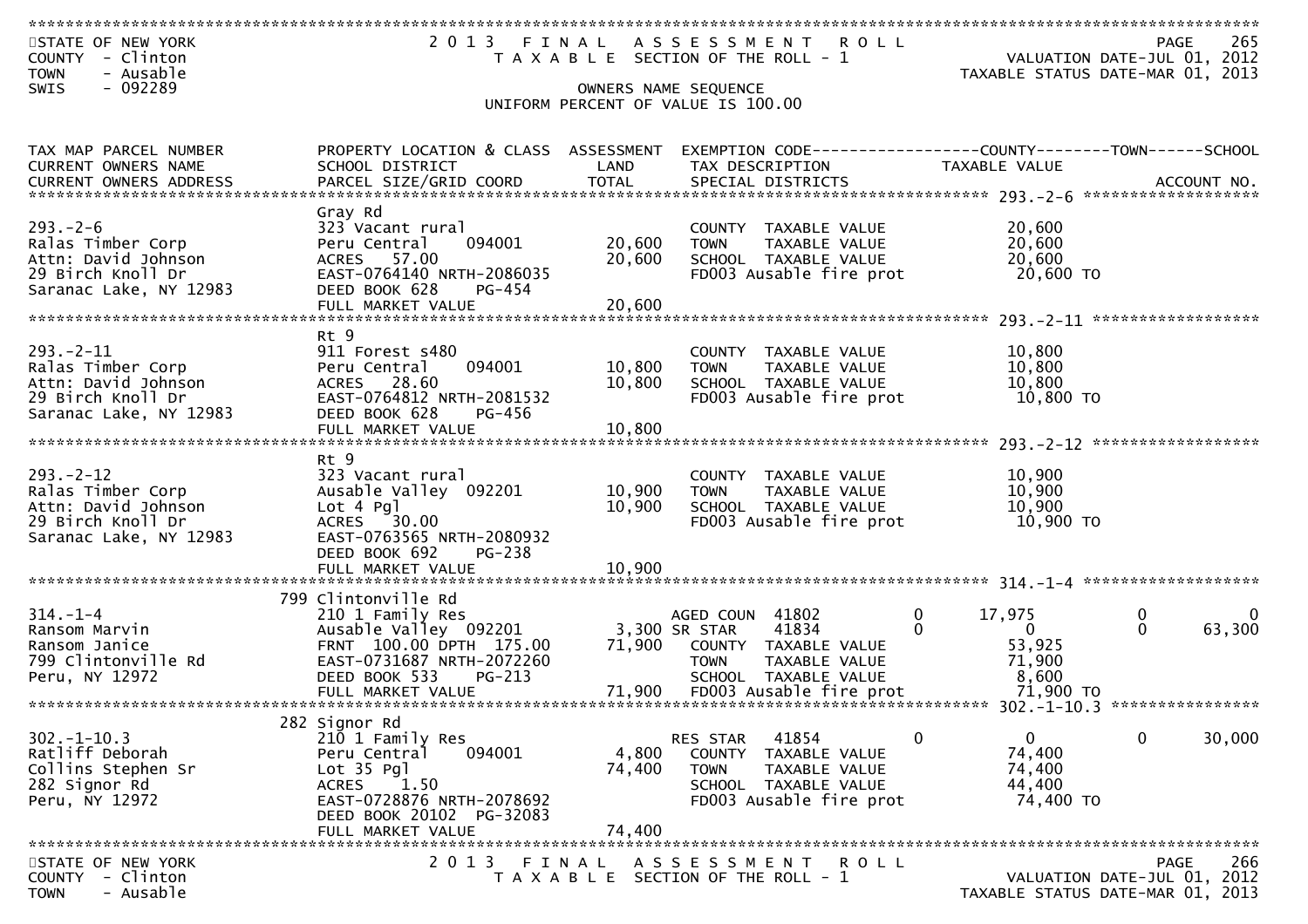# SWIS - 092289 OWNERS NAME SEQUENCE UNIFORM PERCENT OF VALUE IS 100.00

| TAX MAP PARCEL NUMBER<br><b>CURRENT OWNERS NAME</b>                                                  | PROPERTY LOCATION & CLASS ASSESSMENT<br>SCHOOL DISTRICT                                                                                                                          | LAND                         | TAX DESCRIPTION                                                                                                                                          | TAXABLE VALUE                                                                                        |        |
|------------------------------------------------------------------------------------------------------|----------------------------------------------------------------------------------------------------------------------------------------------------------------------------------|------------------------------|----------------------------------------------------------------------------------------------------------------------------------------------------------|------------------------------------------------------------------------------------------------------|--------|
|                                                                                                      |                                                                                                                                                                                  |                              |                                                                                                                                                          |                                                                                                      |        |
| $315.4 - 1 - 36$<br>Rauch Barry M<br>Rauch Debra J<br>62 Pine Tree Dr<br>Keeseville, NY 12944        | 62 Pine Tree Dr<br>210 1 Family Res<br>Ausable Valley 092201<br>FRNT 100.00 DPTH 150.00<br>EAST-0753664 NRTH-2065791<br>DEED BOOK 809<br>$PG-115$<br>FULL MARKET VALUE           | 7,700<br>102,900<br>102,900  | RES STAR<br>41854<br>COUNTY TAXABLE VALUE<br>TAXABLE VALUE<br><b>TOWN</b><br>SCHOOL TAXABLE VALUE<br>FD003 Ausable fire prot<br>LT005 Pine Tree Dr Light | $\Omega$<br>$\mathbf{0}$<br>$\mathbf{0}$<br>102,900<br>102,900<br>72,900<br>102,900 TO<br>102,900 TO | 30,000 |
| 2031/2033 Rt 22                                                                                      |                                                                                                                                                                                  |                              |                                                                                                                                                          |                                                                                                      |        |
| $315. - 1 - 5.1$<br>Ray Jay Properties LLC<br>PO Box 386<br>Keeseville, NY 12944                     | 240 Rural res<br>Ausable Valley 092201<br>Lot 15 & 14 P112000 Al<br>ACRES 157.30<br>EAST-0752978 NRTH-2072721                                                                    | 36,600<br>207,500            | COUNTY TAXABLE VALUE<br>TAXABLE VALUE<br><b>TOWN</b><br>SCHOOL TAXABLE VALUE<br>FD003 Ausable fire prot                                                  | 207,500<br>207,500<br>207,500<br>207,500 TO                                                          |        |
|                                                                                                      | DEED BOOK 20011 PG-37920<br>FULL MARKET VALUE                                                                                                                                    | 207,500                      |                                                                                                                                                          |                                                                                                      |        |
|                                                                                                      | Cold Spring Rd                                                                                                                                                                   |                              |                                                                                                                                                          |                                                                                                      |        |
| $314. - 2 - 4$<br>Rayonier Forest Resources LP<br>1901 Island Walk Way<br>Fernandina Beach, FL 32034 | 321 Abandoned ag<br>Ausable Valley 092201<br>ACRES 16.30<br>EAST-0738078 NRTH-2069445<br>DEED BOOK 20082 PG-17070                                                                | 8,700<br>8,700               | COUNTY TAXABLE VALUE<br>TAXABLE VALUE<br><b>TOWN</b><br>SCHOOL TAXABLE VALUE<br>FD003 Ausable fire prot                                                  | 8.700<br>8,700<br>8.700<br>8,700 TO                                                                  |        |
|                                                                                                      | FULL MARKET VALUE                                                                                                                                                                | 8,700                        |                                                                                                                                                          |                                                                                                      |        |
| $313. - 2 - 13$<br>Reed Joseph J<br>Reed Patricia<br>4441 Powell Ave Apt 4<br>Memphis, TN 38122      | 330 Arnold Hill Rd<br>270 Mfg housing<br>094001<br>Peru Central<br>ACRES 51.00<br>EAST-0722409 NRTH-2064019<br>DEED BOOK 612<br>PG-951<br>FULL MARKET VALUE                      | 18,500<br>26,000<br>26,000   | COUNTY TAXABLE VALUE<br>TAXABLE VALUE<br><b>TOWN</b><br>SCHOOL TAXABLE VALUE<br>FD003 Ausable fire prot                                                  | 26,000<br>26,000<br>26,000<br>26,000 TO                                                              |        |
|                                                                                                      |                                                                                                                                                                                  |                              |                                                                                                                                                          |                                                                                                      |        |
| 294.10-1-11<br>Reidy James E<br>Dandrow - Reidy Julie A<br>10 Dorchester Dr<br>Plattsburgh, NY 12901 | 26 Mountaineer Dr<br>260 Seasonal res - WTRFNT<br>094001<br>Peru Central<br>FRNT 50.00 DPTH 393.00<br>EAST-0771768 NRTH-2085445<br>DEED BOOK 20092 PG-24689<br>FULL MARKET VALUE | 84,000<br>197,600<br>197,600 | COUNTY TAXABLE VALUE<br><b>TOWN</b><br>TAXABLE VALUE<br>SCHOOL TAXABLE VALUE<br>FD003 Ausable fire prot                                                  | 197,600<br>197,600<br>197,600<br>197,600 TO                                                          |        |
| STATE OF NEW YORK<br>COUNTY - Clinton<br>- Ausable<br><b>TOWN</b><br>$-092289$<br><b>SWIS</b>        |                                                                                                                                                                                  |                              | 2013 FINAL ASSESSMENT ROLL<br>T A X A B L E SECTION OF THE ROLL - 1<br>OWNERS NAME SEQUENCE<br>UNIFORM PERCENT OF VALUE IS 100.00                        | <b>PAGE</b><br>VALUATION DATE-JUL 01, 2012<br>TAXABLE STATUS DATE-MAR 01, 2013                       | 267    |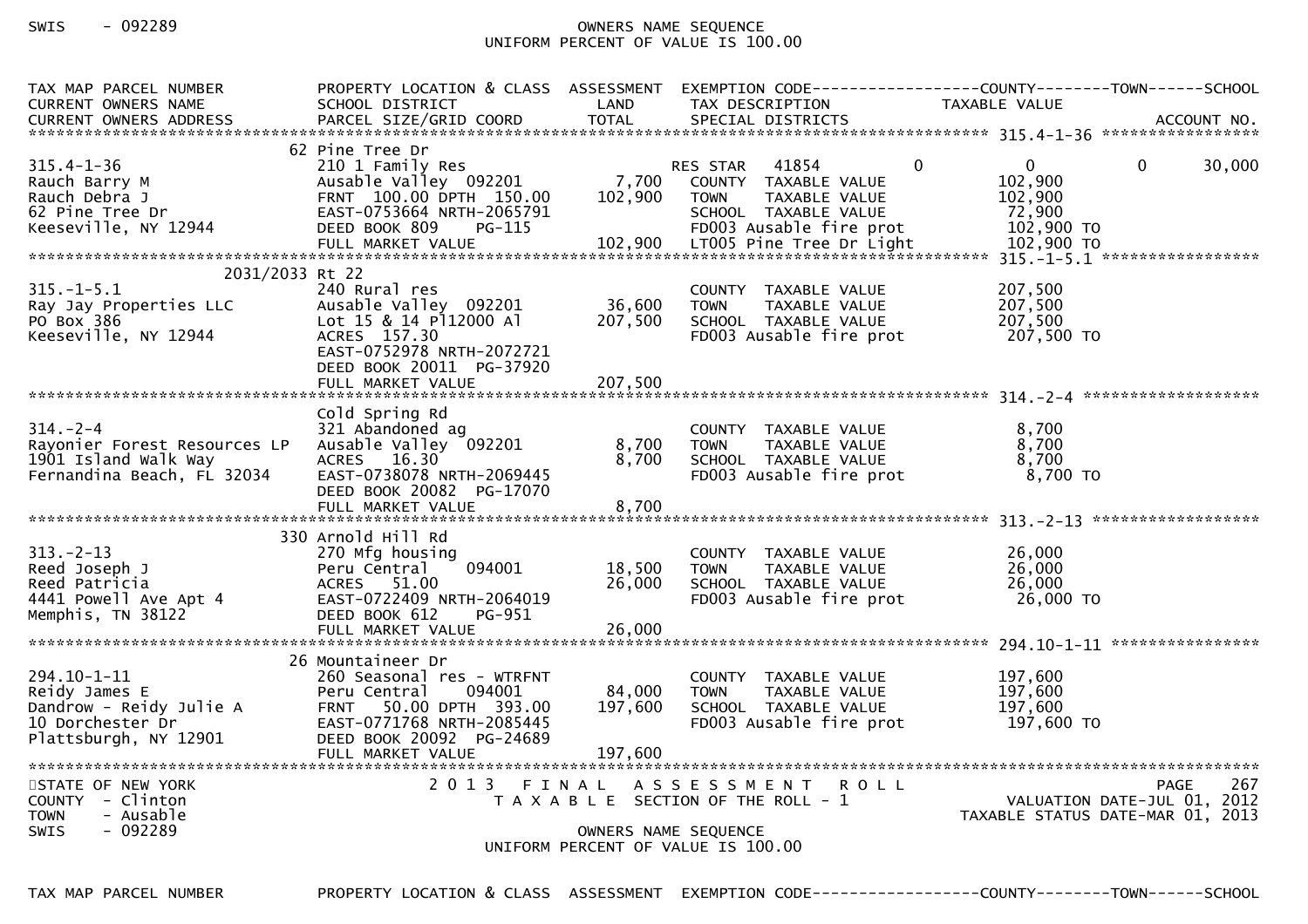| <b>CURRENT OWNERS NAME</b><br>CURRENT OWNERS ADDRESS                                                                     | SCHOOL DISTRICT<br>PARCEL SIZE/GRID COORD                                                                                                                                                               | LAND<br>TOTAL              | TAX DESCRIPTION<br>SPECIAL DISTRICTS                                                                                                                   | TAXABLE VALUE                                                                              | ACCOUNT NO.                                                                           |
|--------------------------------------------------------------------------------------------------------------------------|---------------------------------------------------------------------------------------------------------------------------------------------------------------------------------------------------------|----------------------------|--------------------------------------------------------------------------------------------------------------------------------------------------------|--------------------------------------------------------------------------------------------|---------------------------------------------------------------------------------------|
| $302 - 2 - 8.2$<br>Remillard Martin A<br>Annacone Renee<br>84 Murphy Rd<br>Peru, NY 12972-3673                           | 84 Murphy Rd<br>240 Rural res<br>Peru Central<br>094001<br>Lot 207 Maules<br>59.40<br><b>ACRES</b><br>EAST-0723276 NRTH-2072010<br>DEED BOOK 20001 PG-21703<br>FULL MARKET VALUE                        | 265,000<br>265,000         | WARCOMALL 41131<br>23,800 RES STAR<br>41854<br>COUNTY TAXABLE VALUE<br>TAXABLE VALUE<br><b>TOWN</b><br>SCHOOL TAXABLE VALUE<br>FD003 Ausable fire prot | 0<br>45,000<br>$\mathbf{0}$<br>$\mathbf{0}$<br>220,000<br>245,000<br>235,000<br>265,000 TO | 20,000<br>0<br>30,000<br>$\Omega$                                                     |
| $293. - 2 - 2$<br>Remillard Patrick<br>Remillard Seana<br>353 Sullivan Rd<br>Peru, NY 12972<br>MAY BE SUBJECT TO PAYMENT | Arthur Rd<br>321 Abandoned ag<br>Ausable Valley 092201<br>$Lot 8$ Pgl<br>30.00<br>ACRES<br>EAST-0755721 NRTH-2083908<br>DEED BOOK 891<br>$PG-12$<br>FULL MARKET VALUE                                   | 19,100<br>19,100<br>19,100 | AGRI DISTR 41720<br>COUNTY TAXABLE VALUE<br><b>TOWN</b><br>TAXABLE VALUE<br>SCHOOL TAXABLE VALUE<br>FD003 Ausable fire prot                            | 4,274<br>0<br>14,826<br>14,826<br>14,826<br>19,100 TO                                      | Lease 2016<br>4,274<br>4,274                                                          |
| $304. - 2 - 2.1$<br>Remillard Patrick<br>Remillard Seana<br>353 Sullivan Rd<br>Peru, NY 12972                            | Chasm Rd<br>321 Abandoned ag<br>Ausable Valley 092201<br>$Lot 8$ Pgl<br>ACRES 45.00<br>EAST-0756162 NRTH-2081104<br>DEED BOOK 1044<br>$PG-90$                                                           | 19,400<br>19,400           | COUNTY TAXABLE VALUE<br><b>TOWN</b><br>TAXABLE VALUE<br>SCHOOL TAXABLE VALUE<br>FD003 Ausable fire prot                                                | 19,400<br>19,400<br>19,400<br>19,400 TO                                                    | ******************                                                                    |
| $302 - 1 - 25$<br>Remillard Patrick D<br>Remillard Seana H<br>353 Sullivan Rd<br>Peru, NY 12972                          | Mitchell Rd<br>321 Abandoned ag<br>Ausable Valley 092201<br>Lot 26 Watsons Tract<br>Also Deed Bk 707 Pg 259<br>ACRES 61.00<br>EAST-0721563 NRTH-2074495<br>DEED BOOK 750<br>PG-193<br>FULL MARKET VALUE | 19,500<br>19,500<br>19,500 | COUNTY TAXABLE VALUE<br>TAXABLE VALUE<br><b>TOWN</b><br>SCHOOL TAXABLE VALUE<br>FD003 Ausable fire prot                                                | 19,500<br>19,500<br>19,500<br>19,500 TO                                                    |                                                                                       |
| $303 - 1 - 23.2$<br>Remillard Patrick D<br>Remillard Seana H<br>353 Sullivan Rd<br>Peru, NY 12972                        | Harkness Rd<br>323 Vacant rural<br>Ausable Valley 092201<br>$Lot 23$ Pgl<br>ACRES 12.90<br>EAST-0737204 NRTH-2079178<br>DEED BOOK 20122 PG-48811<br>FULL MARKET VALUE                                   | 9,600<br>9,600<br>9,600    | COUNTY TAXABLE VALUE<br><b>TOWN</b><br>TAXABLE VALUE<br>SCHOOL TAXABLE VALUE<br>FD003 Ausable fire prot                                                | 9,600<br>9,600<br>9,600<br>9,600 TO                                                        |                                                                                       |
| STATE OF NEW YORK<br>- Clinton<br><b>COUNTY</b><br>- Ausable<br><b>TOWN</b><br>$-092289$<br>SWIS                         |                                                                                                                                                                                                         | OWNERS NAME SEQUENCE       | 2013 FINAL ASSESSMENT ROLL<br>T A X A B L E SECTION OF THE ROLL - 1<br>UNIFORM PERCENT OF VALUE IS 100.00                                              |                                                                                            | 268<br><b>PAGE</b><br>VALUATION DATE-JUL 01, 2012<br>TAXABLE STATUS DATE-MAR 01, 2013 |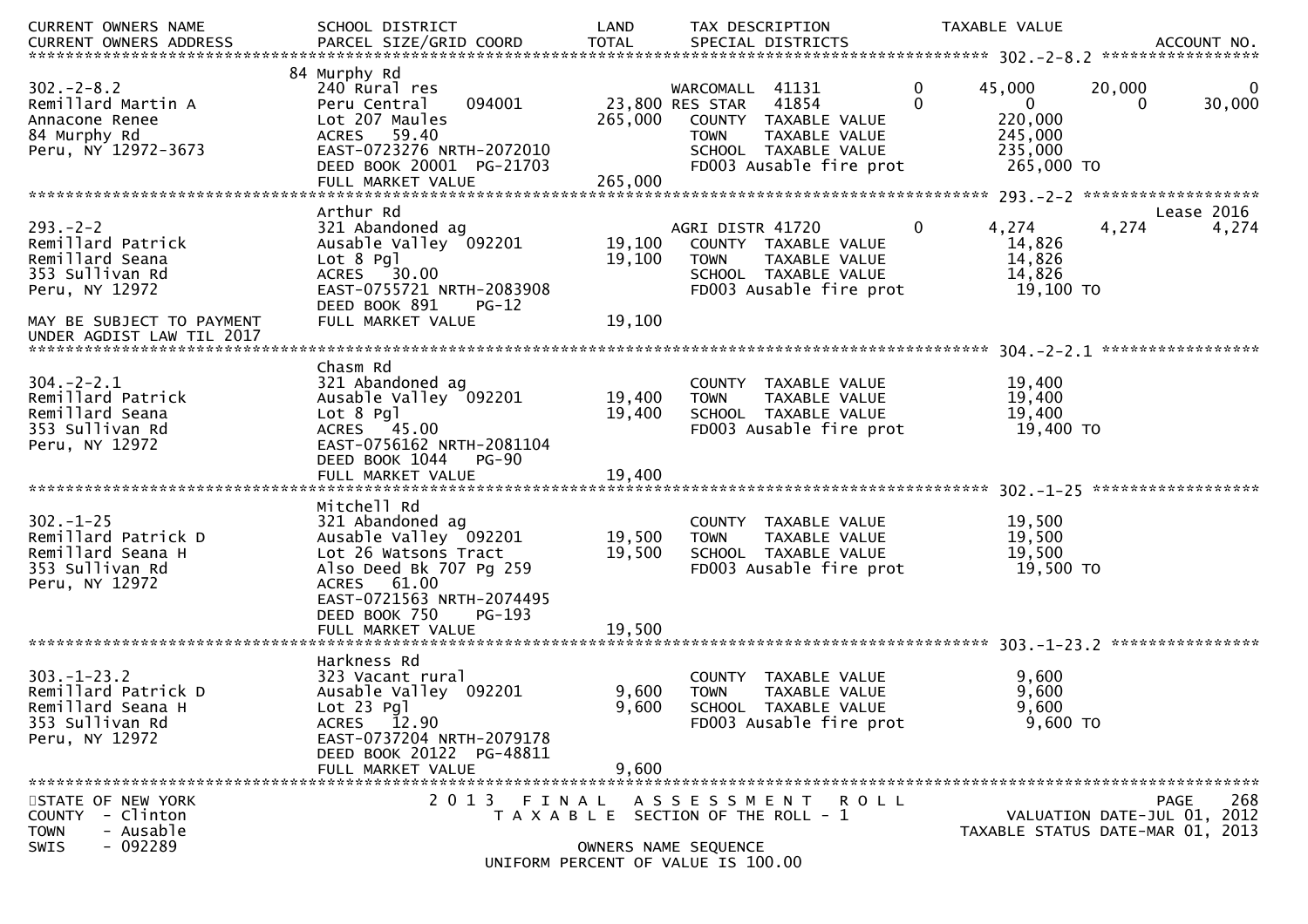| TAX MAP PARCEL NUMBER<br>CURRENT OWNERS NAME                                                                                          | PROPERTY LOCATION & CLASS ASSESSMENT EXEMPTION CODE----------------COUNTY-------TOWN------SCHOOL<br>SCHOOL DISTRICT                               | LAND               | TAX DESCRIPTION                                                                                                                 | TAXABLE VALUE  |                                                                 |                |             |
|---------------------------------------------------------------------------------------------------------------------------------------|---------------------------------------------------------------------------------------------------------------------------------------------------|--------------------|---------------------------------------------------------------------------------------------------------------------------------|----------------|-----------------------------------------------------------------|----------------|-------------|
|                                                                                                                                       |                                                                                                                                                   |                    |                                                                                                                                 |                |                                                                 |                |             |
|                                                                                                                                       |                                                                                                                                                   |                    |                                                                                                                                 |                |                                                                 |                |             |
| $314. - 1 - 14.1$<br>Remillard Patrick D<br>Remillard Seana H<br>353 Sullivan Rd<br>Peru, NY 12972                                    | Clintonville Rd<br>120 Field crops<br>Ausable Valley 092201<br>Roberts Land Lot 7<br>ACRES 88.80<br>EAST-0732447 NRTH-2070766                     | 53,900<br>53,900   | OS AG DIST 41730<br>COUNTY TAXABLE VALUE<br>TAXABLE VALUE<br>TOWN<br>SCHOOL TAXABLE VALUE<br>FD003 Ausable fire prot            | $\overline{0}$ | 16,859<br>37,041<br>37,041<br>37,041<br>53,900 TO               | 16,859 16,859  | Lease 2013  |
| MAY BE SUBJECT TO PAYMENT<br>UNDER AGDIST LAW TIL 2020                                                                                | DEED BOOK 20122 PG-45165<br>FULL MARKET VALUE                                                                                                     | 53,900             |                                                                                                                                 |                |                                                                 |                |             |
|                                                                                                                                       |                                                                                                                                                   |                    |                                                                                                                                 |                |                                                                 |                |             |
| $303 - 2 - 26$<br>Rennell Mary B<br>42 West St<br>PO Box 114<br>Port Kent, NY 12975                                                   | 23 Fred Thew Rd<br>210 1 Family Res<br>094001<br>Peru Central<br>ACRES<br>6.30<br>EAST-0733271 NRTH-2074972<br>DEED BOOK 20041 PG-69603           | 5,000<br>43,000    | COUNTY TAXABLE VALUE<br>TAXABLE VALUE<br><b>TOWN</b><br>SCHOOL TAXABLE VALUE<br>FD003 Ausable fire prot                         |                | 43,000<br>43,000<br>43,000<br>43,000 TO                         |                |             |
|                                                                                                                                       |                                                                                                                                                   |                    |                                                                                                                                 |                |                                                                 |                |             |
| $303. - 1 - 17.2$                                                                                                                     | 190/200 Harkness Rd<br>210 1 Family Res                                                                                                           |                    | RES STAR 41854                                                                                                                  | $\overline{0}$ | $\mathbf{0}$                                                    | $\overline{0}$ | 30,000      |
| Rennie Michael J<br>Rennie Stephanie P<br>200 Harkness Rd<br>Peru, NY 12972                                                           | Ausable Valley 092201<br>ACRES 3.60<br>EAST-0740260 NRTH-2078887<br>DEED BOOK 99001 PG-15949<br>FULL MARKET VALUE                                 | 173,300<br>173,300 | 6,100 COUNTY TAXABLE VALUE<br><b>TOWN</b><br>TAXABLE VALUE<br>SCHOOL TAXABLE VALUE<br>FD003 Ausable fire prot                   |                | 173,300<br>173,300<br>143,300<br>173,300 TO                     |                |             |
|                                                                                                                                       |                                                                                                                                                   |                    |                                                                                                                                 |                |                                                                 |                |             |
| 1902/1906 Rt 22                                                                                                                       |                                                                                                                                                   |                    |                                                                                                                                 |                |                                                                 |                |             |
| $315. - 2 - 10$<br>315.-2-10<br>Reno Life Estate Terry D<br>Christian Margarett A<br>1902 Rt 22<br>1902 Rt 22<br>Keeseville, NY 12944 | 210 1 Family Res<br>Ausable Valley 092201<br>FRNT 154.40 DPTH 196.00<br>EAST-0754986 NRTH-2070739<br>DEED BOOK 20072 PG-3712<br>FULL MARKET VALUE | 41,000<br>41,000   | RES STAR 41854<br>5,300 COUNTY TAXABLE VALUE<br><b>TOWN</b><br>TAXABLE VALUE<br>SCHOOL TAXABLE VALUE<br>FD003 Ausable fire prot | $\mathbf{0}$   | $\mathbf{0}$<br>41,000<br>41,000<br>11,000<br>41,000 TO         | $\mathbf{0}$   | 30,000      |
|                                                                                                                                       | 23 Jewel Rock Rd                                                                                                                                  |                    |                                                                                                                                 |                |                                                                 |                |             |
| $304. -1 - 15.2$<br>REO Properties Two LP<br>1785 Hancock St Unit 100<br>San Diego, CA 04122                                          | 210 1 Family Res<br>Ausable Valley 092201<br>Lot 2 P11200 Ac Loc<br>ACRES 1.30<br>EAST-0752943 NRTH-2076912<br>DEED BOOK 20122 PG-51358           | 8,200<br>86,300    | COUNTY TAXABLE VALUE<br><b>TOWN</b><br>TAXABLE VALUE<br>SCHOOL TAXABLE VALUE<br>FD003 Ausable fire prot                         |                | 86,300<br>86,300<br>86,300<br>86,300 то                         |                |             |
|                                                                                                                                       | FULL MARKET VALUE                                                                                                                                 | 86,300             |                                                                                                                                 |                |                                                                 |                |             |
| STATE OF NEW YORK<br>- Clinton<br>COUNTY<br>- Ausable<br><b>TOWN</b>                                                                  | 2013                                                                                                                                              | FINAL              | ASSESSMENT ROLL<br>T A X A B L E SECTION OF THE ROLL - 1                                                                        |                | VALUATION DATE-JUL 01, 2012<br>TAXABLE STATUS DATE-MAR 01, 2013 | <b>PAGE</b>    | 269         |
| $-092289$<br><b>SWIS</b>                                                                                                              |                                                                                                                                                   |                    | OWNERS NAME SEQUENCE<br>UNIFORM PERCENT OF VALUE IS 100.00                                                                      |                |                                                                 |                |             |
| TAX MAP PARCEL NUMBER<br>CURRENT OWNERS NAME                                                                                          | PROPERTY LOCATION & CLASS<br>SCHOOL DISTRICT                                                                                                      | ASSESSMENT<br>LAND | EXEMPTION CODE-----------------COUNTY-------TOWN------SCHOOL<br>TAX DESCRIPTION                                                 |                | <b>TAXABLE VALUE</b>                                            |                |             |
| CURRENT OWNERS ADDRESS                                                                                                                | PARCEL SIZE/GRID COORD                                                                                                                            | TOTAL              | SPECIAL DISTRICTS                                                                                                               |                |                                                                 |                | ACCOUNT NO. |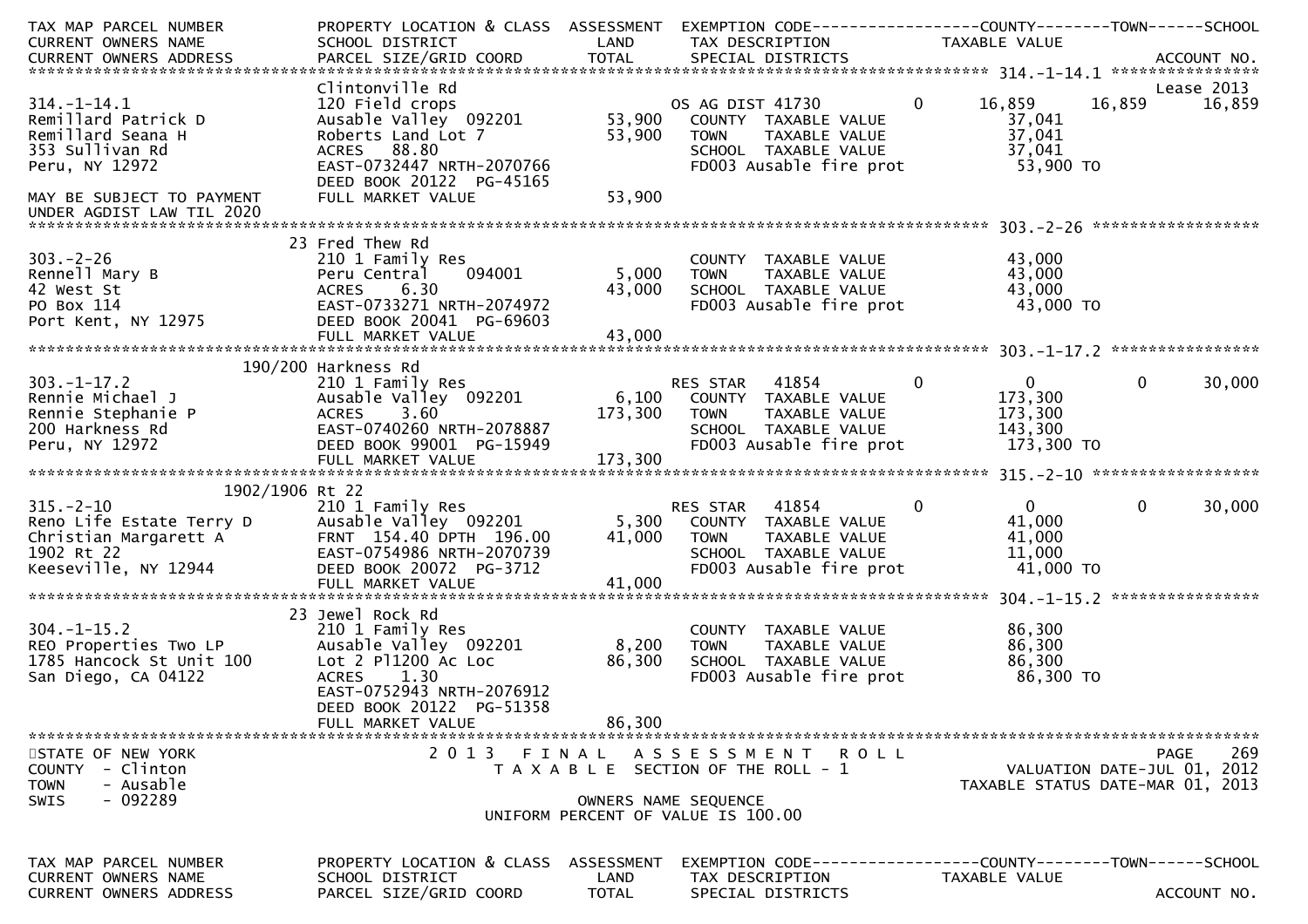| $303 - 1 - 26$<br>Richards Craig A<br>Richards Nicole M<br>394 Harkness Rd<br>Peru, NY 12972 | 394 Harkness Rd<br>210 1 Family Res<br>Ausable Valley 092201<br>1.80 BANK<br>080<br>ACRES<br>EAST-0736101 NRTH-2076595<br>DEED BOOK 20041 PG-74250<br>FULL MARKET VALUE              | 5,000<br>107,000<br>107,000           | RES STAR<br><b>TOWN</b>            | 41854<br>COUNTY TAXABLE VALUE<br>TAXABLE VALUE<br>SCHOOL TAXABLE VALUE<br>FD003 Ausable fire prot    | $\mathbf 0$  | $\Omega$<br>107,000<br>107,000<br>77,000<br>107,000 TO      | $\mathbf{0}$                               | 30,000      |
|----------------------------------------------------------------------------------------------|--------------------------------------------------------------------------------------------------------------------------------------------------------------------------------------|---------------------------------------|------------------------------------|------------------------------------------------------------------------------------------------------|--------------|-------------------------------------------------------------|--------------------------------------------|-------------|
|                                                                                              | Grove St                                                                                                                                                                             |                                       |                                    |                                                                                                      |              |                                                             |                                            |             |
| $305. - 1 - 2.33$<br>Rivers Michael<br>120 Grove St<br>Keeseville, NY 12944                  | 270 Mfg housing<br>Ausable Valley 092201<br>Lot 16 Pl 12000 Ac Loc<br>30.00 DPTH 260.00<br><b>FRNT</b><br>EAST-0757458 NRTH-2072473<br>DEED BOOK 20102 PG-30212<br>FULL MARKET VALUE | 1,500<br>23,000<br>23,000             | <b>TOWN</b>                        | COUNTY TAXABLE VALUE<br>TAXABLE VALUE<br>SCHOOL TAXABLE VALUE<br>FD003 Ausable fire prot             |              | 23,000<br>23,000<br>23,000<br>23,000 TO                     |                                            |             |
|                                                                                              |                                                                                                                                                                                      |                                       |                                    |                                                                                                      |              |                                                             |                                            |             |
| $305. - 1 - 2.32$<br>Rivers Michael D<br>120 Grove St Unit 13<br>Keeseville, NY 12944        | Grove St<br>311 Res vac land<br>Ausable Valley 092201<br>Lot 16 Platts<br>95.00 DPTH 295.00<br><b>FRNT</b><br>EAST-0757407 NRTH-2072461<br>DEED BOOK 20041 PG-74876                  | 4,000<br>4,000                        | <b>TOWN</b>                        | COUNTY TAXABLE VALUE<br>TAXABLE VALUE<br>SCHOOL TAXABLE VALUE<br>FD003 Ausable fire prot             |              | 4,000<br>4,000<br>4,000<br>4,000 TO                         |                                            |             |
|                                                                                              |                                                                                                                                                                                      |                                       |                                    |                                                                                                      |              |                                                             |                                            |             |
|                                                                                              | 438 Harkness Rd                                                                                                                                                                      |                                       |                                    |                                                                                                      |              |                                                             |                                            |             |
| $303. - 1 - 28.1$<br>Rivers Terry M<br>Rivers Bonnie L<br>438 Harkness Rd<br>Peru, NY 12972  | 271 Mfg housings<br>Ausable Valley 092201<br>1.60<br><b>ACRES</b><br>EAST-0735208 NRTH-2075764<br>DEED BOOK 20061 PG-96499<br>FULL MARKET VALUE                                      | 9,100<br>91,000<br>91,000             | RES STAR<br><b>TOWN</b>            | 41854<br>COUNTY TAXABLE VALUE<br>TAXABLE VALUE<br>SCHOOL TAXABLE VALUE<br>FD003 Ausable fire prot    | $\mathbf{0}$ | $\overline{0}$<br>91,000<br>91,000<br>61,000<br>91,000 TO   | $\Omega$                                   | 30,000      |
|                                                                                              |                                                                                                                                                                                      |                                       |                                    |                                                                                                      |              |                                                             |                                            |             |
| $303. - 1 - 28.2$<br>Rivers Terry M Jr<br>445 Harkness Rd<br>Peru, NY 12972                  | 445 Harkness Rd<br>210 1 Family Res<br>Ausable Valley 092201<br>FRNT 415.00 DPTH 210.00<br>EAST-0735203 NRTH-2075545<br>DEED BOOK 20072 PG-7227                                      | 4,800<br>135,000                      | RES STAR<br><b>TOWN</b>            | 41854<br>COUNTY TAXABLE VALUE<br>TAXABLE VALUE<br>SCHOOL TAXABLE VALUE<br>FD003 Ausable fire prot    | 0            | $\mathbf{0}$<br>135,000<br>135,000<br>105,000<br>135,000 TO | $\mathbf{0}$                               | 30,000      |
|                                                                                              |                                                                                                                                                                                      |                                       |                                    |                                                                                                      |              |                                                             |                                            |             |
| STATE OF NEW YORK<br>COUNTY - Clinton<br><b>TOWN</b><br>- Ausable                            | 2013 FINAL                                                                                                                                                                           | T A X A B L E SECTION OF THE ROLL - 1 | A S S E S S M E N T                | R O L L                                                                                              |              | TAXABLE STATUS DATE-MAR 01, 2013                            | <b>PAGE</b><br>VALUATION DATE-JUL 01, 2012 | 270         |
| $-092289$<br>SWIS                                                                            |                                                                                                                                                                                      | OWNERS NAME SEQUENCE                  |                                    |                                                                                                      |              |                                                             |                                            |             |
|                                                                                              |                                                                                                                                                                                      | UNIFORM PERCENT OF VALUE IS 100.00    |                                    |                                                                                                      |              |                                                             |                                            |             |
| TAX MAP PARCEL NUMBER<br><b>CURRENT OWNERS NAME</b><br>CURRENT OWNERS ADDRESS                | PROPERTY LOCATION & CLASS ASSESSMENT<br>SCHOOL DISTRICT<br>PARCEL SIZE/GRID COORD                                                                                                    | LAND<br><b>TOTAL</b>                  |                                    | EXEMPTION CODE-----------------COUNTY-------TOWN------SCHOOL<br>TAX DESCRIPTION<br>SPECIAL DISTRICTS |              | <b>TAXABLE VALUE</b>                                        |                                            | ACCOUNT NO. |
|                                                                                              | 142 Hill St                                                                                                                                                                          |                                       |                                    |                                                                                                      |              |                                                             |                                            |             |
| $315. - 3 - 34$<br>Roach Life Estate John A                                                  | 210 1 Family Res<br>Ausable Valley 092201                                                                                                                                            |                                       | WARCOMALL 41131<br>7,700 WARDISALL | 41141                                                                                                | 0<br>0       | 18,250<br>3,650                                             | 18,250<br>3,650                            | 0<br>0      |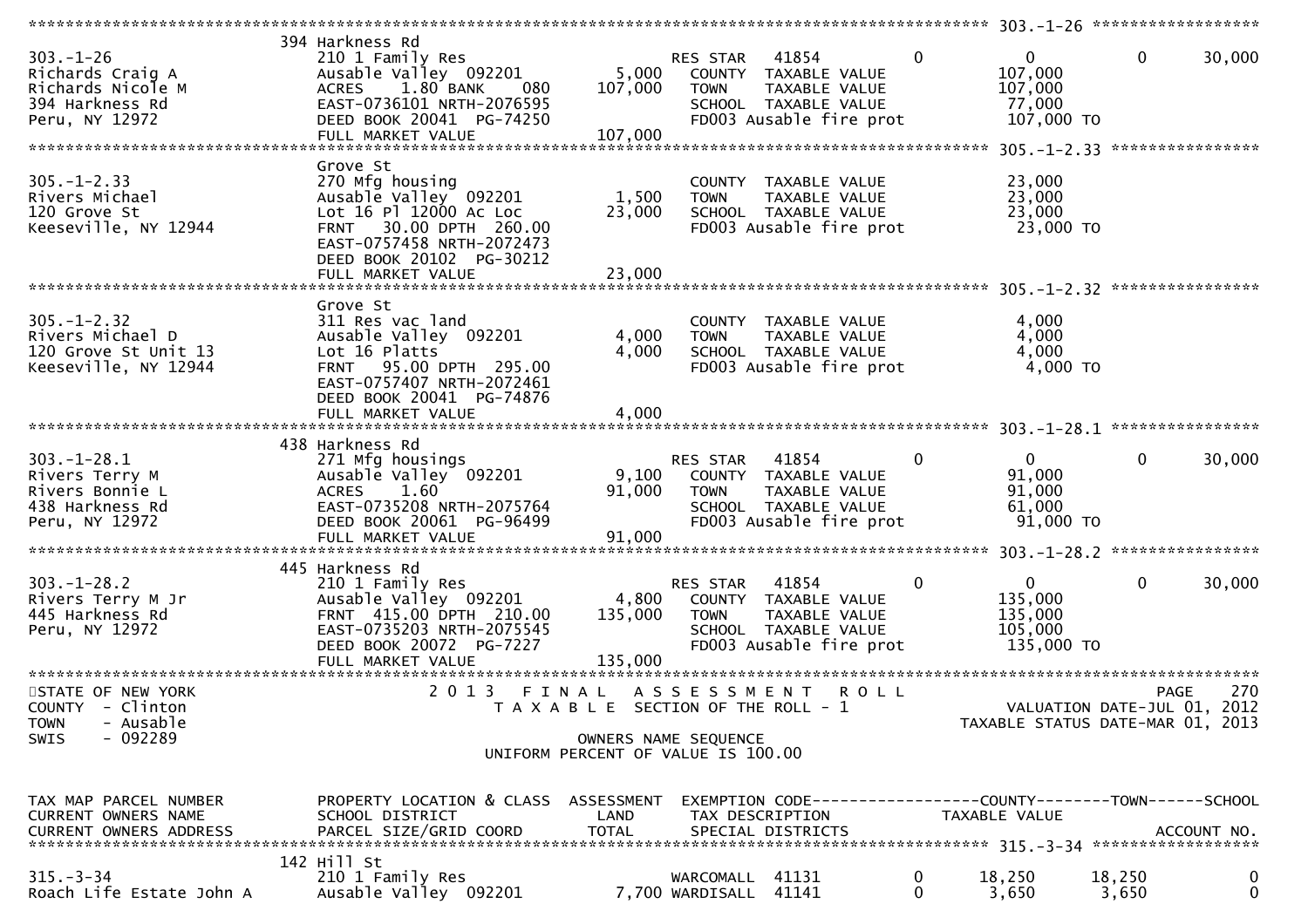| Roach Life Estate Joanne D<br>142 Hill St<br>Keeseville, NY 12944                                                              | FRNT 100.00 DPTH 150.00<br>EAST-0752548 NRTH-2068382<br>DEED BOOK 20092 PG-26179<br>FULL MARKET VALUE                                                         | 73,000                                                                                                       | 73,000 SR STAR<br><b>TOWN</b>                                              | 41834<br>COUNTY TAXABLE VALUE<br>TAXABLE VALUE<br>SCHOOL TAXABLE VALUE<br>FD003 Ausable fire prot<br>LT004 Hill St Light | $\Omega$      | $\mathbf{0}$<br>51,100<br>51,100<br>9,700<br>73,000 TO<br>73,000 TO                | $\mathbf{0}$                 | 63,300                |
|--------------------------------------------------------------------------------------------------------------------------------|---------------------------------------------------------------------------------------------------------------------------------------------------------------|--------------------------------------------------------------------------------------------------------------|----------------------------------------------------------------------------|--------------------------------------------------------------------------------------------------------------------------|---------------|------------------------------------------------------------------------------------|------------------------------|-----------------------|
|                                                                                                                                |                                                                                                                                                               |                                                                                                              |                                                                            |                                                                                                                          |               |                                                                                    |                              |                       |
| $304. - 1 - 39$<br>Robare Donald<br>55 Union Rd<br>Peru, NY 12972                                                              | 55 Union Rd<br>210 1 Family Res<br>Ausable Valley 092201<br>2.00<br><b>ACRES</b><br>EAST-0745511 NRTH-2076681<br>DEED BOOK 627<br>PG-343<br>FULL MARKET VALUE | 67,700                                                                                                       | WARCOMALL 41131<br>8,600 AGED - ALL 41800<br>67,700 SR STAR<br><b>TOWN</b> | 41834<br>COUNTY TAXABLE VALUE<br>TAXABLE VALUE<br>SCHOOL TAXABLE VALUE<br>FD003 Ausable fire prot                        | 0<br>$\Omega$ | 16,925<br>25,388<br>$\overline{0}$<br>25,387<br>25,387<br>$\mathbf 0$<br>67,700 TO | 16,925<br>25,388<br>$\Omega$ | 0<br>33,850<br>33,850 |
|                                                                                                                                |                                                                                                                                                               |                                                                                                              |                                                                            |                                                                                                                          |               |                                                                                    |                              |                       |
| 590/595 Rt 9N                                                                                                                  |                                                                                                                                                               |                                                                                                              |                                                                            |                                                                                                                          |               |                                                                                    |                              |                       |
| $326. - 1 - 1.5$<br>Robare-Durham Pauline P<br>8 Balsam Dr<br>Keeseville, NY 12944                                             | 484 1 use sm bld<br>Ausable Valley 092201<br>Lot 20 Pl 12000 Ac Loc<br>7.40<br><b>ACRES</b><br>EAST-0746237 NRTH-2064075<br>DEED BOOK 999<br>$PG-46$          | 19,200<br>97,000                                                                                             | <b>TOWN</b>                                                                | COUNTY TAXABLE VALUE<br>TAXABLE VALUE<br>SCHOOL TAXABLE VALUE<br>FD003 Ausable fire prot                                 |               | 97,000<br>97,000<br>97,000<br>97,000 TO                                            |                              |                       |
|                                                                                                                                |                                                                                                                                                               |                                                                                                              |                                                                            |                                                                                                                          |               |                                                                                    |                              |                       |
| $314. - 1 - 3.1$<br>Roberts Et Al Harley<br>Roberts Life Estate Ernest & E ACRES<br>4420 Robinson Nest Rd<br>Concord, NC 28027 | 821 Clintonville Rd<br>210 1 Family Res<br>Ausable Valley 092201<br>7.10<br>EAST-0731187 NRTH-2071598<br>DEED BOOK 98001 PG-00773<br>FULL MARKET VALUE        | 8,200<br>80,800<br>80,800                                                                                    | <b>TOWN</b>                                                                | COUNTY TAXABLE VALUE<br>TAXABLE VALUE<br>SCHOOL TAXABLE VALUE<br>FD003 Ausable fire prot                                 |               | 80,800<br>80,800<br>80,800<br>80,800 TO                                            |                              |                       |
|                                                                                                                                | 781 Clintonville Rd                                                                                                                                           |                                                                                                              |                                                                            |                                                                                                                          |               |                                                                                    |                              |                       |
| $314. - 1 - 7$<br>Roberts Kyle D<br>781 Clintonville Rd<br>Peru, NY 12972                                                      | 210 1 Family Res<br>Ausable Valley 092201<br><b>ACRES</b><br>1.20<br>EAST-0731635 NRTH-2071629<br>DEED BOOK 20041 PG-75645<br>FULL MARKET VALUE               | 4,600<br>34,000<br>34,000                                                                                    | RES STAR<br><b>TOWN</b>                                                    | 41854<br>COUNTY TAXABLE VALUE<br>TAXABLE VALUE<br>SCHOOL TAXABLE VALUE<br>FD003 Ausable fire prot                        | $\mathbf{0}$  | $\mathbf{0}$<br>34,000<br>34,000<br>4,000<br>34,000 TO                             | $\mathbf{0}$                 | 30,000                |
|                                                                                                                                |                                                                                                                                                               |                                                                                                              |                                                                            |                                                                                                                          |               |                                                                                    |                              |                       |
| STATE OF NEW YORK<br>COUNTY - Clinton<br><b>TOWN</b><br>- Ausable<br>$-092289$<br><b>SWIS</b>                                  | 2 0 1 3                                                                                                                                                       | FINAL<br>T A X A B L E SECTION OF THE ROLL - 1<br>OWNERS NAME SEOUENCE<br>UNIFORM PERCENT OF VALUE IS 100.00 | ASSESSMENT                                                                 | <b>ROLL</b>                                                                                                              |               | VALUATION DATE-JUL 01, 2012<br>TAXABLE STATUS DATE-MAR 01, 2013                    | PAGE                         | 271                   |
| TAX MAP PARCEL NUMBER<br>CURRENT OWNERS NAME                                                                                   | PROPERTY LOCATION & CLASS ASSESSMENT<br>SCHOOL DISTRICT                                                                                                       | LAND                                                                                                         |                                                                            | TAX DESCRIPTION                                                                                                          |               | EXEMPTION CODE------------------COUNTY--------TOWN------SCHOOL<br>TAXABLE VALUE    |                              |                       |
| $294. - 1 - 3$<br>Rock Cherie C<br>2624 Hemlock Ct<br>Titusville, FL 32780                                                     | 70 Ausable Beach Rd<br>260 Seasonal res<br>Peru Central<br>094001<br>Survey Bk 15 Pg 76<br>Bound Ln Ag Bk 721 Pg 313                                          | 22,800<br>68,700                                                                                             | <b>TOWN</b>                                                                | COUNTY TAXABLE VALUE<br>TAXABLE VALUE<br>SCHOOL TAXABLE VALUE<br>FD003 Ausable fire prot                                 |               | 68,700<br>68,700<br>68,700<br>68,700 TO                                            |                              |                       |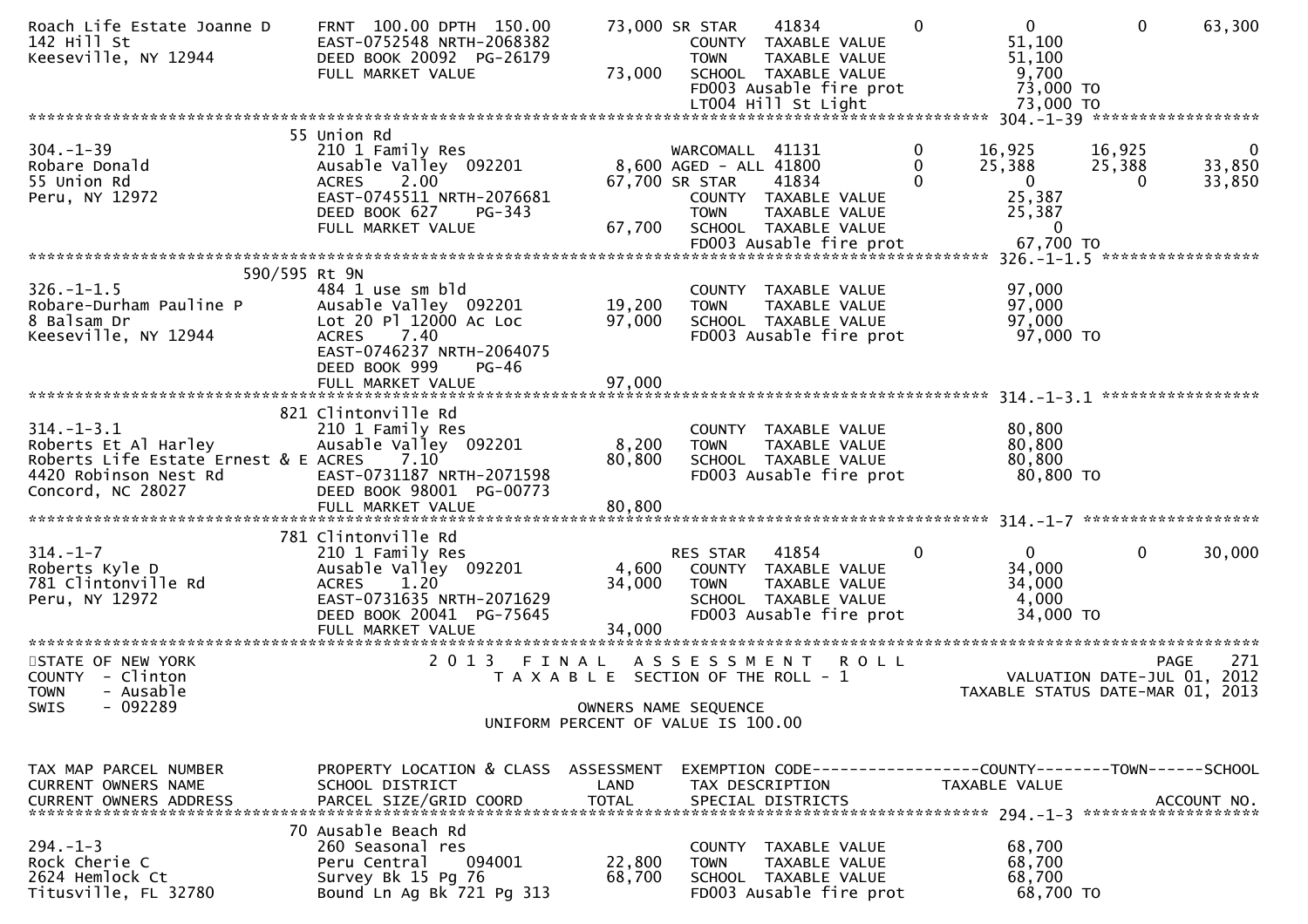|                                                                                                                               | 80.00 DPTH 149.72<br><b>FRNT</b><br>EAST-0772226 NRTH-2086856<br>DEED BOOK 20122 PG-45400<br>FULL MARKET VALUE                                                                              | 68,700                     |                                                                                                                                        |                                                                |                                |
|-------------------------------------------------------------------------------------------------------------------------------|---------------------------------------------------------------------------------------------------------------------------------------------------------------------------------------------|----------------------------|----------------------------------------------------------------------------------------------------------------------------------------|----------------------------------------------------------------|--------------------------------|
| $315. - 2 - 25$<br>Rock Daniel E<br>Rock Susan M<br>5 Ouellette Cir<br>Keeseville, NY 12944                                   | 5 Ouellette Cir<br>210 1 Family Res<br>Ausable Valley 092201<br>North Country Ac Bk-9 Pg-<br>Sub Div Lot 3<br>1.00<br><b>ACRES</b><br>EAST-0754536 NRTH-2071892<br>DEED BOOK 20001 PG-26250 | 17,300<br>82,200           | RES STAR<br>41854<br>COUNTY TAXABLE VALUE<br>TAXABLE VALUE<br><b>TOWN</b><br>SCHOOL TAXABLE VALUE<br>FD003 Ausable fire prot           | 0<br>$\mathbf{0}$<br>82,200<br>82,200<br>52,200<br>82,200 TO   | $\mathbf 0$<br>30,000          |
|                                                                                                                               | FULL MARKET VALUE                                                                                                                                                                           | 82,200                     |                                                                                                                                        |                                                                | ****************               |
| $305. - 1 - 2.15$<br>Rock Frank<br>Rock Karen<br>335 Grove St<br>Keeseville, NY 12944                                         | 335 Grove St<br>270 Mfg housing<br>Ausable Valley 092201<br>Lot 1 Pl 12000 Ac Loc<br>2.60<br><b>ACRES</b><br>EAST-0757059 NRTH-2077260<br>DEED BOOK 99001 PG-13418<br>FULL MARKET VALUE     | 7,000<br>49,000<br>49,000  | 41854<br><b>RES STAR</b><br>COUNTY<br>TAXABLE VALUE<br><b>TOWN</b><br>TAXABLE VALUE<br>SCHOOL TAXABLE VALUE<br>FD003 Ausable fire prot | 0<br>$\overline{0}$<br>49,000<br>49,000<br>19,000<br>49,000 TO | $\mathbf{0}$<br>30,000         |
|                                                                                                                               |                                                                                                                                                                                             |                            |                                                                                                                                        |                                                                | *****************              |
| $315.4 - 1 - 38$<br>Rock Revocable Trust James P<br>Attn: James P Rock Trustee<br>1265 Thomas St<br>Titusville, FL 32780-6363 | 28 Valley View Dr<br>210 1 Family Res<br>Ausable Valley 092201<br>2.60<br><b>ACRES</b><br>EAST-0753506 NRTH-2066032<br>DEED BOOK 20001 PG-26729<br>FULL MARKET VALUE                        | 12,500<br>81,900<br>81,900 | COUNTY TAXABLE VALUE<br>TAXABLE VALUE<br><b>TOWN</b><br>SCHOOL TAXABLE VALUE<br>FD003 Ausable fire prot<br>LT005 Pine Tree Dr Light    | 81,900<br>81,900<br>81,900<br>81,900 TO<br>81,900 TO           | ****************               |
| $304. - 1 - 37.1$<br>Rock Robyn R<br>374 Hallock Hill Rd<br>Peru, NY 12972                                                    | 377 Hallock Hill Rd<br>270 Mfg housing<br>Ausable Valley 092201<br>Lot 4 P12000 Al<br><b>ACRES</b><br>1.80<br>EAST-0744493 NRTH-2074905<br>DEED BOOK 20112 PG-37954<br>FULL MARKET VALUE    | 12,500<br>38,000<br>38,000 | COUNTY TAXABLE VALUE<br><b>TOWN</b><br>TAXABLE VALUE<br>SCHOOL TAXABLE VALUE<br>FD003 Ausable fire prot                                | 38,000<br>38,000<br>38,000<br>38,000 TO                        |                                |
| STATE OF NEW YORK                                                                                                             | 2 0 1 3                                                                                                                                                                                     | FINAL                      | A S S E S S M E N T<br><b>ROLL</b>                                                                                                     |                                                                | 272<br><b>PAGE</b>             |
| COUNTY - Clinton<br><b>TOWN</b><br>- Ausable<br>$-092289$<br>SWIS                                                             |                                                                                                                                                                                             | OWNERS NAME SEQUENCE       | T A X A B L E SECTION OF THE ROLL - 1<br>UNIFORM PERCENT OF VALUE IS 100.00                                                            | TAXABLE STATUS DATE-MAR 01, 2013                               | VALUATION DATE-JUL 01,<br>2012 |
| TAX MAP PARCEL NUMBER<br>CURRENT OWNERS NAME<br><b>CURRENT OWNERS ADDRESS</b>                                                 | PROPERTY LOCATION & CLASS ASSESSMENT<br>SCHOOL DISTRICT<br>PARCEL SIZE/GRID COORD                                                                                                           | LAND<br><b>TOTAL</b>       | EXEMPTION        CODE-----------------COUNTY-------TOWN------SCHOOL<br>TAX DESCRIPTION<br>SPECIAL DISTRICTS                            | TAXABLE VALUE                                                  | ACCOUNT NO.                    |
| $304. - 1 - 37.2$<br>Rock Robyn R<br>374 Hallock Hill Rd<br>Peru, NY 12972                                                    | 381 Hallock Hill Rd<br>210 1 Family Res<br>Ausable Valley 092201<br>Lot 4 Pl 12000Al<br>4.80<br><b>ACRES</b>                                                                                | 14,300<br>106,400          | COUNTY TAXABLE VALUE<br>TAXABLE VALUE<br><b>TOWN</b><br>SCHOOL TAXABLE VALUE<br>FD003 Ausable fire prot                                | 106,400<br>106,400<br>106,400<br>106,400 TO                    |                                |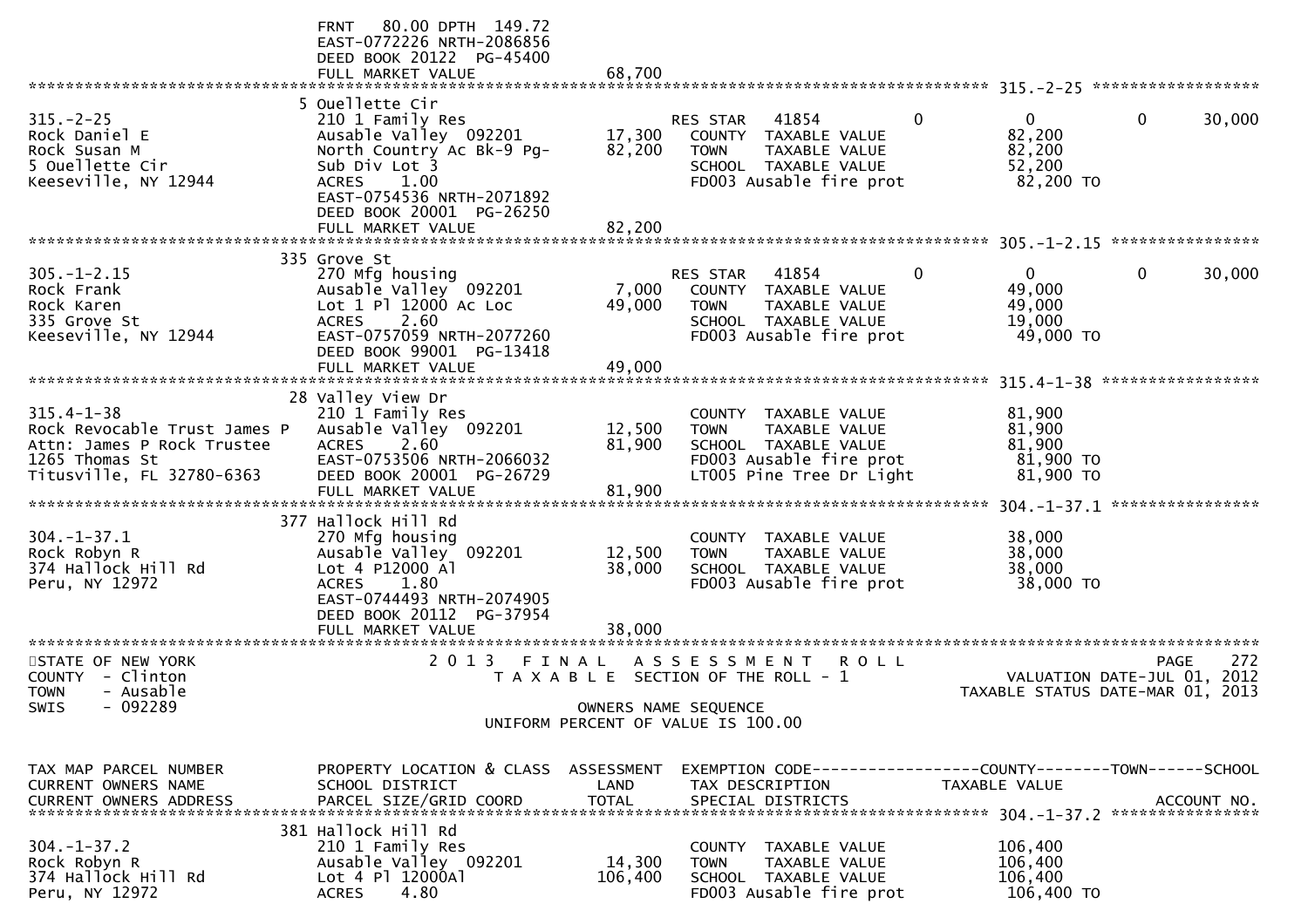|                                   | EAST-0744248 NRTH-2074862                                 |                                       |                              |                                                 |              |                                                               |             |          |
|-----------------------------------|-----------------------------------------------------------|---------------------------------------|------------------------------|-------------------------------------------------|--------------|---------------------------------------------------------------|-------------|----------|
|                                   | DEED BOOK 20112 PG-37954                                  |                                       |                              |                                                 |              |                                                               |             |          |
|                                   | FULL MARKET VALUE                                         | 106,400                               |                              |                                                 |              |                                                               |             |          |
|                                   | 374/375 Hallock Hill Rd                                   |                                       |                              |                                                 |              |                                                               |             |          |
| $304. - 1 - 38.1$                 | 240 Rural res                                             |                                       | <b>VETERANS</b>              | 41101                                           | $\mathbf{0}$ | 1,400                                                         | 1,400       | $\Omega$ |
| Rock Robyn R                      | Ausable Valley 092201                                     |                                       | 77,300 RES STAR              | 41854                                           | $\Omega$     | $\mathbf{0}$                                                  | $\Omega$    | 30,000   |
| 374 Hallock Hill Rd               | Survey Map 20112/42669                                    | 182,300                               |                              | COUNTY TAXABLE VALUE                            |              | 180,900                                                       |             |          |
| Peru, NY 12972                    | ACRES 95.40                                               |                                       | <b>TOWN</b>                  | TAXABLE VALUE                                   |              | 180,900                                                       |             |          |
|                                   | EAST-0744345 NRTH-2074066<br>DEED BOOK 20011 PG-33620     |                                       |                              | SCHOOL TAXABLE VALUE<br>FD003 Ausable fire prot |              | 152,300<br>182,300 TO                                         |             |          |
|                                   | FULL MARKET VALUE                                         | 182,300                               |                              |                                                 |              |                                                               |             |          |
|                                   |                                                           |                                       |                              |                                                 |              | ******************* 303.-1-15.2 *****************             |             |          |
|                                   | 141 Harkness Rd                                           |                                       |                              |                                                 |              |                                                               |             |          |
| $303. -1 - 15.2$                  | 240 Rural res                                             |                                       | <b>RES STAR</b>              | 41854                                           | 0            | $\Omega$                                                      | 0           | 30,000   |
| Rock Timothy J                    | Ausable Valley 092201                                     | 10,000                                |                              | COUNTY TAXABLE VALUE                            |              | 109,500                                                       |             |          |
| Rock Roxanne<br>141 Harkness Rd   | 22 Pg1<br><b>ACRES</b><br>10.10                           | 109,500                               | <b>TOWN</b>                  | TAXABLE VALUE<br>SCHOOL TAXABLE VALUE           |              | 109,500<br>79,500                                             |             |          |
| Peru, NY 12972                    | EAST-0741371 NRTH-2079029                                 |                                       |                              | FD003 Ausable fire prot                         |              | 109,500 TO                                                    |             |          |
|                                   | DEED BOOK 589<br>PG-640                                   |                                       |                              |                                                 |              |                                                               |             |          |
|                                   | FULL MARKET VALUE                                         | 109,500                               |                              |                                                 |              |                                                               |             |          |
|                                   |                                                           |                                       |                              |                                                 |              |                                                               |             |          |
|                                   | 352 Rt 9N                                                 |                                       |                              |                                                 |              |                                                               |             |          |
| $326. - 1 - 5.2$                  | 433 Auto body                                             |                                       | COUNTY                       | TAXABLE VALUE                                   |              | 40,000                                                        |             |          |
| Rock William F<br>159 Pleasant St | Ausable Valley 092201<br>FRNT 192.00 DPTH 146.00          | 18,800<br>40,000                      | <b>TOWN</b>                  | TAXABLE VALUE<br>SCHOOL TAXABLE VALUE           |              | 40,000<br>40,000                                              |             |          |
| Keeseville, NY 12944              | EAST-0751860 NRTH-2064515                                 |                                       |                              | FD003 Ausable fire prot                         |              | 40,000 TO                                                     |             |          |
|                                   | DEED BOOK 841<br>$PG-16$                                  |                                       |                              |                                                 |              |                                                               |             |          |
|                                   | FULL MARKET VALUE                                         | 40,000                                |                              |                                                 |              |                                                               |             |          |
|                                   |                                                           |                                       |                              |                                                 |              |                                                               |             |          |
|                                   | 289 Allen Hill Rd                                         |                                       |                              |                                                 |              | $\overline{0}$                                                |             |          |
| $313. - 2 - 5.4$<br>Rogers Ian    | 270 Mfg housing<br>094001<br>Peru Central                 | 9,900                                 | RES STAR                     | 41854<br>COUNTY TAXABLE VALUE                   | 0            | 58,000                                                        | 0           | 30,000   |
| Burdick Kati                      | Survey Bk 14 Pg 64                                        | 58,000                                | <b>TOWN</b>                  | TAXABLE VALUE                                   |              | 58,000                                                        |             |          |
| 289 Allen Hill Rd                 | ACRES 10.00                                               |                                       |                              | SCHOOL TAXABLE VALUE                            |              | 28,000                                                        |             |          |
| Peru, NY 12972                    | EAST-0726850 NRTH-2069181                                 |                                       |                              | FD003 Ausable fire prot                         |              | 58,000 TO                                                     |             |          |
|                                   | DEED BOOK 20112 PG-41533                                  |                                       |                              |                                                 |              |                                                               |             |          |
| *********************             | FULL MARKET VALUE<br>********************                 | 58,000                                |                              |                                                 |              |                                                               |             |          |
| STATE OF NEW YORK                 | 2 0 1 3<br>FINAL                                          |                                       | A S S E S S M E N T          | R O L L                                         |              |                                                               | <b>PAGE</b> | 273      |
| <b>COUNTY</b><br>- Clinton        |                                                           | T A X A B L E SECTION OF THE ROLL - 1 |                              |                                                 |              | VALUATION DATE-JUL 01, 2012                                   |             |          |
| - Ausable<br><b>TOWN</b>          |                                                           |                                       |                              |                                                 |              | TAXABLE STATUS DATE-MAR 01, 2013                              |             |          |
| $-092289$<br>SWIS                 |                                                           |                                       | OWNERS NAME SEQUENCE         |                                                 |              |                                                               |             |          |
|                                   |                                                           | UNIFORM PERCENT OF VALUE IS 100.00    |                              |                                                 |              |                                                               |             |          |
|                                   |                                                           |                                       |                              |                                                 |              |                                                               |             |          |
| TAX MAP PARCEL NUMBER             | PROPERTY LOCATION & CLASS                                 | ASSESSMENT                            |                              |                                                 |              | EXEMPTION CODE-----------------COUNTY--------TOWN------SCHOOL |             |          |
| CURRENT OWNERS NAME               | SCHOOL DISTRICT                                           | LAND                                  | TAX DESCRIPTION              |                                                 |              | TAXABLE VALUE                                                 |             |          |
|                                   |                                                           |                                       |                              |                                                 |              |                                                               |             |          |
|                                   |                                                           |                                       |                              |                                                 |              |                                                               |             |          |
|                                   | 37 Pine Tree Dr                                           |                                       |                              |                                                 |              |                                                               |             |          |
| $315.4 - 1 - 17$                  | 210 1 Family Res                                          |                                       | RES STAR                     | 41854                                           | 0            | $\mathbf{0}$                                                  | $\mathbf 0$ | 30,000   |
| Romano Antonio L<br>PO Box 1593   | Ausable Valley 092201<br>99.96 DPTH 171.34<br><b>FRNT</b> | 8,000<br>92,000                       | <b>COUNTY</b><br><b>TOWN</b> | TAXABLE VALUE<br>TAXABLE VALUE                  |              | 92,000<br>92,000                                              |             |          |
| Plattsburgh, NY 12901             | BANK<br>080                                               |                                       |                              | SCHOOL TAXABLE VALUE                            |              | 62,000                                                        |             |          |
|                                   | EAST-0754151 NRTH-2066204                                 |                                       |                              | FD003 Ausable fire prot                         |              | 92,000 TO                                                     |             |          |
|                                   | DEED BOOK 713<br>PG-349                                   |                                       |                              | LT005 Pine Tree Dr Light                        |              | 92,000 TO                                                     |             |          |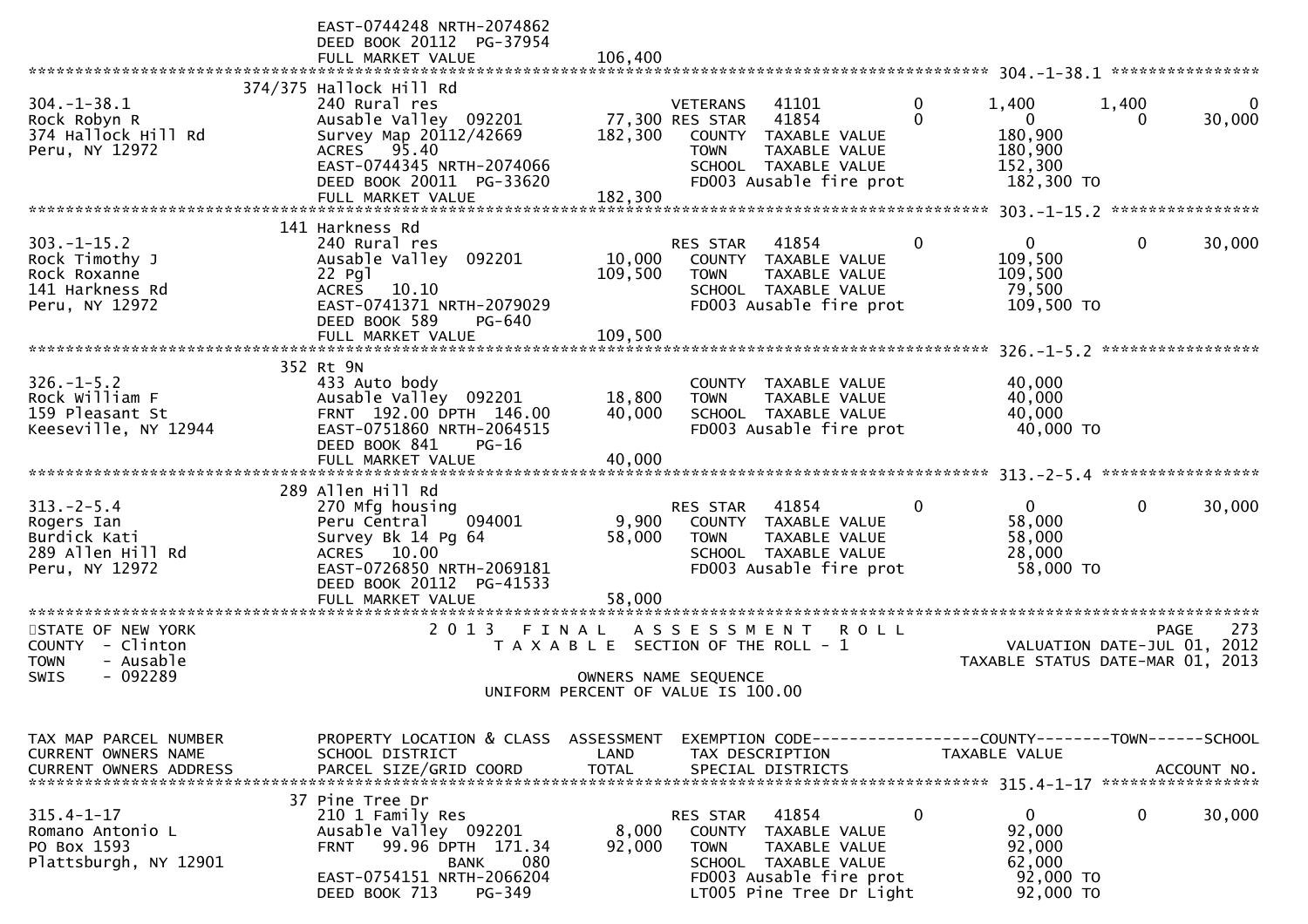|                                                     | FULL MARKET VALUE                                     | 92,000               |                                                      |                                               |
|-----------------------------------------------------|-------------------------------------------------------|----------------------|------------------------------------------------------|-----------------------------------------------|
| $313.-2-15.1$                                       | Arnold Hill Rd                                        |                      |                                                      |                                               |
| Rondeau Rickey                                      | 321 Abandoned ag<br>Peru Central<br>094001            | 18,400               | COUNTY TAXABLE VALUE<br>TAXABLE VALUE<br><b>TOWN</b> | 18,400<br>18,400                              |
| Rondeau Jenette F                                   | 204 Maules                                            | 18,400               | SCHOOL TAXABLE VALUE                                 | 18,400                                        |
| 908 Dry Bridge Rd                                   | ACRES 50.00                                           |                      | FD003 Ausable fire prot                              | 18,400 TO                                     |
| Ausable Forks, NY 12912                             | EAST-0719724 NRTH-2067639                             |                      |                                                      |                                               |
|                                                     | DEED BOOK 20092 PG-23672<br>FULL MARKET VALUE         | 18,400               |                                                      |                                               |
|                                                     |                                                       |                      |                                                      |                                               |
| $334. - 1 - 1$                                      | 211 Thomasville Rd<br>312 Vac w/imprv                 |                      | COUNTY TAXABLE VALUE                                 | 20,300                                        |
| Ross Jerry                                          | Ausable Valley 092201                                 | 14,400               | <b>TOWN</b><br>TAXABLE VALUE                         | 20,300                                        |
| PO Box 342                                          | ACRES 18.90                                           | 20,300               | SCHOOL TAXABLE VALUE                                 | 20,300                                        |
| Peru, NY 12972                                      | EAST-0722793 NRTH-2057755                             |                      | FD003 Ausable fire prot                              | 20,300 TO                                     |
|                                                     | DEED BOOK 591<br>PG-1034<br>FULL MARKET VALUE         | 20,300               |                                                      |                                               |
|                                                     |                                                       |                      |                                                      |                                               |
|                                                     | 181 Thomasville Rd                                    |                      |                                                      |                                               |
| $334. - 1 - 22$<br>Ross Jerry M                     | 210 1 Family Res<br>Ausable Valley 092201             | 8,500                | COUNTY TAXABLE VALUE<br><b>TOWN</b><br>TAXABLE VALUE | 63,600<br>63,600                              |
| Heller-Ross Holly B                                 | 7.60<br><b>ACRES</b>                                  | 63,600               | SCHOOL TAXABLE VALUE                                 | 63,600                                        |
| 29 Elm St                                           | EAST-0723280 NRTH-2057072                             |                      | FD003 Ausable fire prot                              | 63,600 TO                                     |
| PO Box 342                                          | DEED BOOK 20082 PG-16781                              |                      |                                                      |                                               |
|                                                     |                                                       |                      |                                                      |                                               |
|                                                     | Plains Rd                                             |                      |                                                      |                                               |
| $294. - 1 - 30$                                     | $314$ Rural vac<10                                    |                      | COUNTY TAXABLE VALUE                                 | 25,900                                        |
| Ross Matthew S<br>3 Valcour Blvd                    | Peru Central<br>094001<br>PLC 396 Lot 38              | 25,900<br>25,900     | TAXABLE VALUE<br><b>TOWN</b><br>SCHOOL TAXABLE VALUE | 25,900<br>25,900                              |
| Plattsburgh, NY 12901                               | ACRES 5.82                                            |                      | FD003 Ausable fire prot                              | 25,900 TO                                     |
|                                                     | EAST-0768159 NRTH-2083007                             |                      |                                                      |                                               |
|                                                     | DEED BOOK 20072 PG-6697                               |                      |                                                      |                                               |
|                                                     |                                                       |                      |                                                      |                                               |
| STATE OF NEW YORK                                   |                                                       |                      | 2013 FINAL ASSESSMENT ROLL                           | 274<br>PAGE                                   |
| COUNTY - Clinton                                    |                                                       |                      | T A X A B L E SECTION OF THE ROLL - 1                | VALUATION DATE-JUL 01, 2012                   |
| - Ausable<br><b>TOWN</b><br>- 092289<br><b>SWIS</b> |                                                       | OWNERS NAME SEQUENCE |                                                      | TAXABLE STATUS DATE-MAR 01, 2013              |
|                                                     |                                                       |                      | UNIFORM PERCENT OF VALUE IS 100.00                   |                                               |
|                                                     |                                                       |                      |                                                      |                                               |
| TAX MAP PARCEL NUMBER                               | PROPERTY LOCATION & CLASS                             | ASSESSMENT           | EXEMPTION CODE--                                     | ---------------COUNTY--------TOWN------SCHOOL |
| CURRENT OWNERS NAME                                 | SCHOOL DISTRICT                                       | LAND                 | TAX DESCRIPTION                                      | TAXABLE VALUE                                 |
| <b>CURRENT OWNERS ADDRESS</b>                       | PARCEL SIZE/GRID COORD                                | <b>TOTAL</b>         | SPECIAL DISTRICTS                                    | ACCOUNT NO.                                   |
|                                                     | 624 Clintonville Rd                                   |                      |                                                      |                                               |
| $313 - 3 - 11$                                      | 210 1 Family Res                                      |                      | 41854<br>0<br>RES STAR                               | 0<br>0<br>30,000                              |
| Rotella Joseph                                      | Ausable Valley 092201                                 | 4,700                | COUNTY<br>TAXABLE VALUE                              | 97,100                                        |
| 624 Clintonville Rd<br>Peru, NY 12972               | Harkness<br>1 A<br>Ladieu<br>Collins                  | 97,100               | <b>TOWN</b><br>TAXABLE VALUE<br>SCHOOL TAXABLE VALUE | 97,100<br>67,100                              |
|                                                     | Collins<br>Hway                                       |                      | FD003 Ausable fire prot                              | 97,100 TO                                     |
|                                                     | <b>ACRES</b><br>1.40                                  |                      |                                                      |                                               |
|                                                     | EAST-0730801 NRTH-2067973<br>DEED BOOK 20041 PG-73864 |                      |                                                      |                                               |
|                                                     | FULL MARKET VALUE                                     | 97,100               |                                                      |                                               |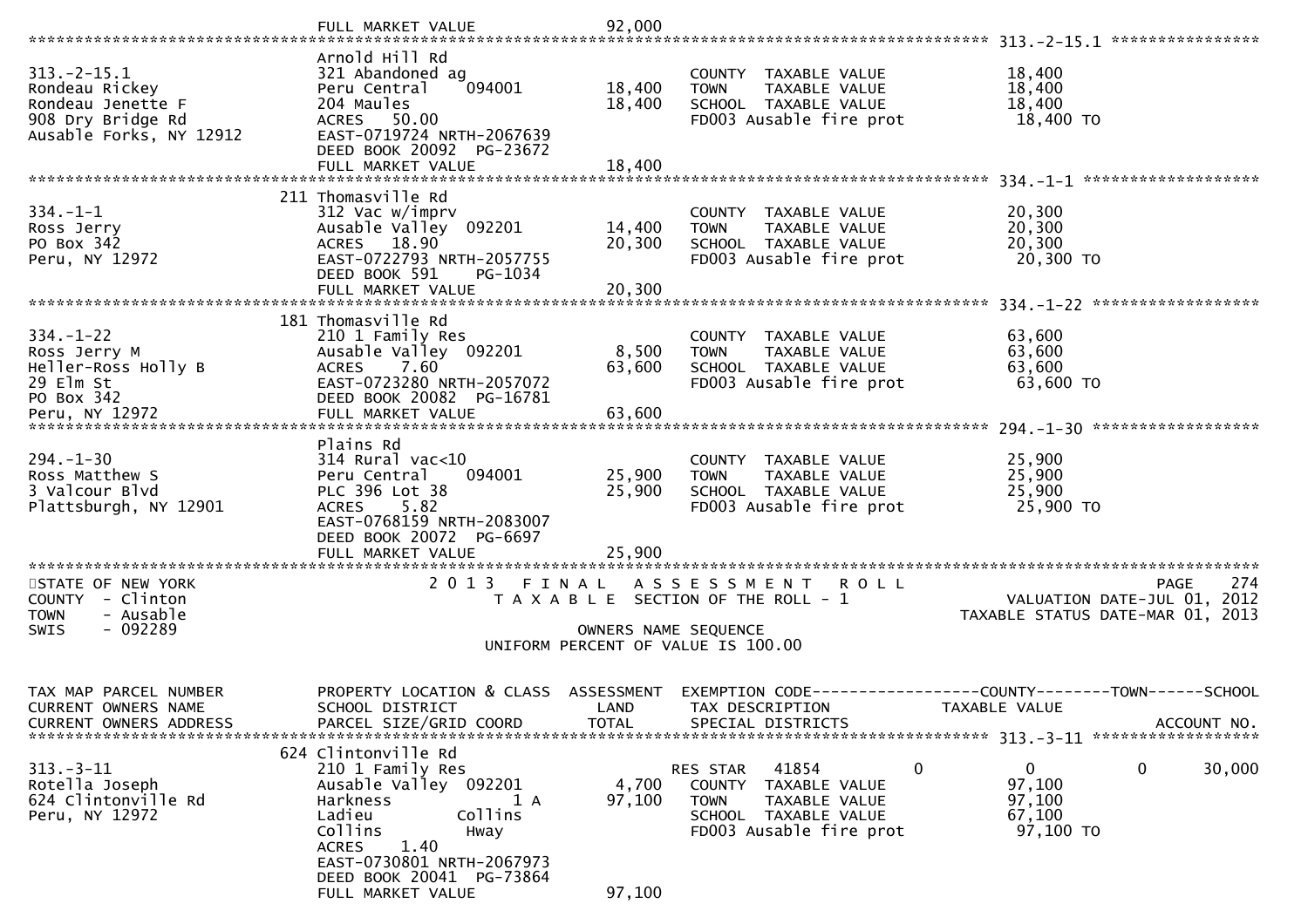|                                                                                                      |                                                                                                                                                                                                             |                              |                                                                                                                              |              | 305.-1-2.10 *****************                                   |                   |             |
|------------------------------------------------------------------------------------------------------|-------------------------------------------------------------------------------------------------------------------------------------------------------------------------------------------------------------|------------------------------|------------------------------------------------------------------------------------------------------------------------------|--------------|-----------------------------------------------------------------|-------------------|-------------|
| $305. - 1 - 2.10$<br>Rowe Gregg<br>Rowe Michelle<br>320 Grove St<br>Keeseville, NY 12944             | 320 Grove St<br>210 1 Family Res<br>Ausable Valley 092201<br>Lot Pl 12000 Al<br><b>ACRES</b><br>3.51<br>EAST-0757584 NRTH-2077013<br>DEED BOOK 20102 PG-30344<br>FULL MARKET VALUE                          | 7,500<br>124,000<br>124,000  | 41854<br>RES STAR<br>COUNTY TAXABLE VALUE<br>TAXABLE VALUE<br><b>TOWN</b><br>SCHOOL TAXABLE VALUE<br>FD003 Ausable fire prot | $\mathbf{0}$ | 0<br>124,000<br>124,000<br>94,000<br>124,000 TO                 | $\mathbf 0$       | 30,000      |
|                                                                                                      |                                                                                                                                                                                                             |                              |                                                                                                                              |              |                                                                 | ****************  |             |
| $334. - 1 - 28.5$<br>Roy Chad M<br>Roy Christina L<br>332 Dry Bridge Rd<br>AuSable Forks, NY 12912   | 332 Dry Bridge Rd<br>210 1 Family Res<br>Ausable Valley 092201<br>Lot 196 Mauls<br>3.26 BANK<br>530<br><b>ACRES</b><br>EAST-0722064 NRTH-2053731<br>DEED BOOK 20102 PG-37447<br>FULL MARKET VALUE           | 5,900<br>89,000<br>89,000    | RES STAR<br>41854<br>COUNTY TAXABLE VALUE<br><b>TOWN</b><br>TAXABLE VALUE<br>SCHOOL TAXABLE VALUE<br>FD003 Ausable fire prot | $\mathbf 0$  | $\mathbf{0}$<br>89,000<br>89,000<br>59,000<br>89,000 TO         | $\mathbf 0$       | 30,000      |
|                                                                                                      |                                                                                                                                                                                                             |                              |                                                                                                                              |              |                                                                 | ***************** |             |
| $293. -4 -4.1$<br>Roy Gregory<br>142 Telegraph Rd<br>Peru, NY 12972                                  | 142 Telegraph Rd<br>210 1 Family Res<br>Ausable Valley 092201<br>FRNT 150.00 DPTH 225.00<br>EAST-0758167 NRTH-2082422<br>DEED BOOK 20092 PG-21719<br>FULL MARKET VALUE                                      | 5,600<br>65,800<br>65,800    | COUNTY TAXABLE VALUE<br>TAXABLE VALUE<br><b>TOWN</b><br>SCHOOL TAXABLE VALUE<br>FD003 Ausable fire prot                      |              | 65,800<br>65,800<br>65,800<br>65,800 TO                         |                   |             |
|                                                                                                      | 8 Ouellette Cir                                                                                                                                                                                             |                              |                                                                                                                              |              |                                                                 |                   |             |
| $315. - 2 - 32$<br>Ruff John S Jr<br>Ruff Kathleen M<br>8 Ouellette Cir<br>Keeseville, NY 12944      | 210 1 Family Res<br>Ausable Valley 092201<br>Sub Div Lot 10<br>North Country Acres Bk-9<br>$1.05$ BANK<br><b>ACRES</b><br>320<br>EAST-0754365 NRTH-2072308<br>DEED BOOK 20041 PG-70166<br>FULL MARKET VALUE | 17,300<br>99,000<br>99,000   | RES STAR<br>41854<br>COUNTY TAXABLE VALUE<br><b>TOWN</b><br>TAXABLE VALUE<br>SCHOOL TAXABLE VALUE<br>FD003 Ausable fire prot | $\mathbf 0$  | $\mathbf{0}$<br>99,000<br>99,000<br>69,000<br>99,000 TO         | $\mathbf{0}$      | 30,000      |
| STATE OF NEW YORK                                                                                    | ***********************<br>2 0 1 3<br>FINAL                                                                                                                                                                 |                              |                                                                                                                              |              |                                                                 | <b>PAGE</b>       | 275         |
| COUNTY - Clinton<br><b>TOWN</b><br>- Ausable<br>$-092289$<br>SWIS                                    |                                                                                                                                                                                                             |                              | ASSESSMENT ROLL<br>T A X A B L E SECTION OF THE ROLL - 1<br>OWNERS NAME SEQUENCE<br>UNIFORM PERCENT OF VALUE IS 100.00       |              | VALUATION DATE-JUL 01, 2012<br>TAXABLE STATUS DATE-MAR 01, 2013 |                   |             |
| TAX MAP PARCEL NUMBER                                                                                | PROPERTY LOCATION & CLASS ASSESSMENT                                                                                                                                                                        |                              | EXEMPTION CODE------------------COUNTY--------TOWN------SCHOOL                                                               |              |                                                                 |                   |             |
| CURRENT OWNERS NAME<br><b>CURRENT OWNERS ADDRESS</b>                                                 | SCHOOL DISTRICT<br>PARCEL SIZE/GRID COORD                                                                                                                                                                   | LAND<br><b>TOTAL</b>         | TAX DESCRIPTION<br>SPECIAL DISTRICTS                                                                                         |              | TAXABLE VALUE                                                   |                   | ACCOUNT NO. |
|                                                                                                      | 30 Boulder Ledge Way                                                                                                                                                                                        |                              |                                                                                                                              |              |                                                                 |                   |             |
| $304. - 1 - 32.42$<br>Rugar John C<br>Rugar Sherri L<br>30 Boulder Ledge Way<br>Keeseville, NY 12944 | 210 1 Family Res<br>Ausable Valley 092201<br>Bashaw Sub Lot 2<br>5.50 BANK<br>080<br><b>ACRES</b><br>EAST-0745814 NRTH-2073871<br>DEED BOOK 20061 PG-94185<br>FULL MARKET VALUE                             | 26,700<br>291,000<br>291,000 | 41854<br>RES STAR<br>COUNTY TAXABLE VALUE<br>TAXABLE VALUE<br><b>TOWN</b><br>SCHOOL TAXABLE VALUE<br>FD003 Ausable fire prot | $\mathbf 0$  | $\mathbf 0$<br>291,000<br>291,000<br>261,000<br>291,000 TO      | 0                 | 30,000      |
|                                                                                                      |                                                                                                                                                                                                             |                              |                                                                                                                              |              |                                                                 |                   |             |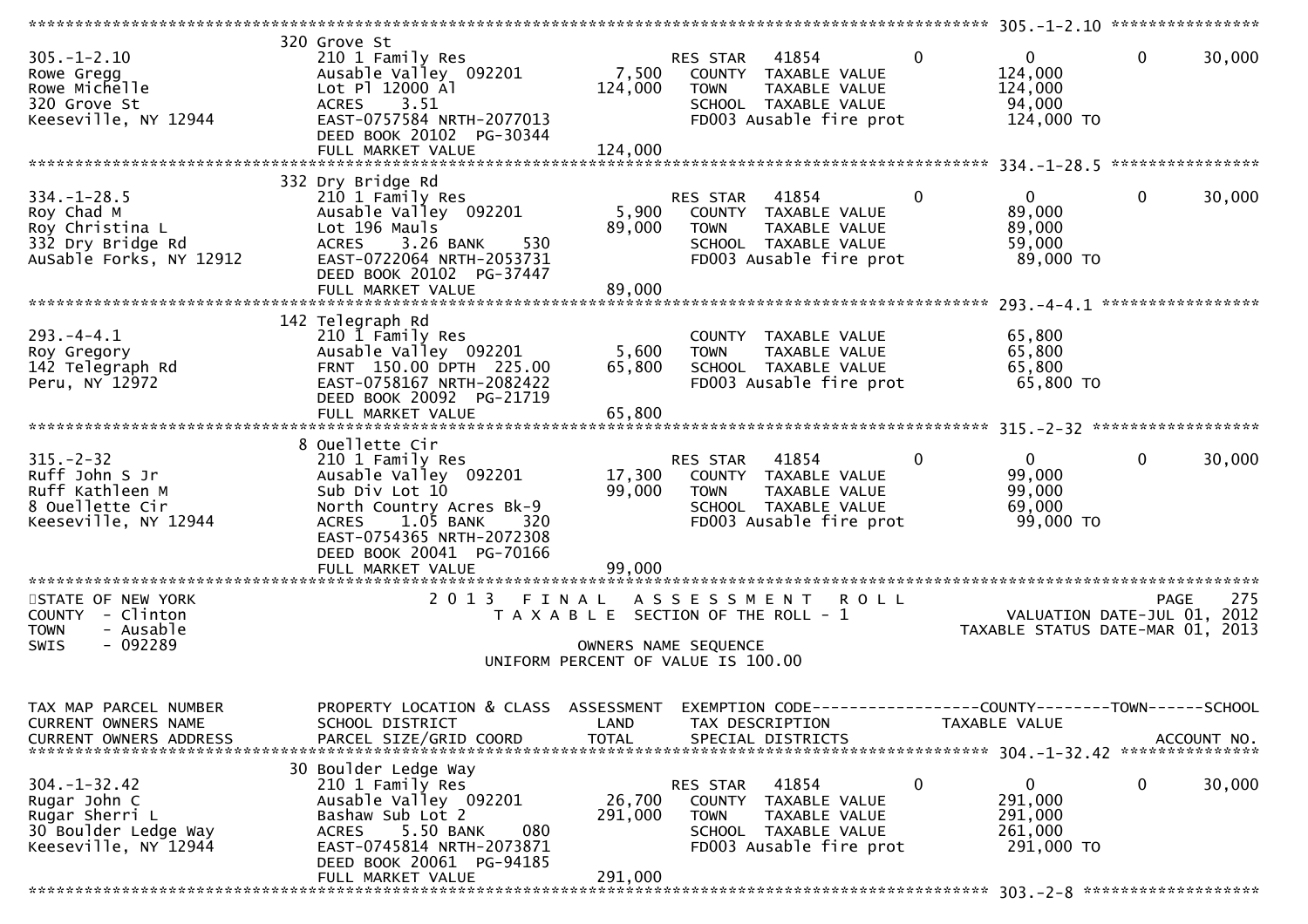| $303. - 2 - 8$<br>Rulfs Jon<br>38 Boulder Ledge Way<br>Keeseville, NY 12944<br>MAY BE SUBJECT TO PAYMENT                                                                            | 502 Hallock Hill Rd<br>241 Rural res&ag<br>Ausable Valley 092201<br>Also Title Deed Bk 644/38<br>ACRES 100.10<br>EAST-0741358 NRTH-2074184<br>DEED BOOK 20112 PG-42894 | 52,500<br>163,200                                                                                   | AGRI DISTR 41720<br><b>TOWN</b> | COUNTY TAXABLE VALUE<br>TAXABLE VALUE<br>SCHOOL TAXABLE VALUE<br>FD003 Ausable fire prot                     | $\bf{0}$       | 10,127<br>153,073<br>153,073<br>153,073<br>163,200 TO           | 10,127         | 10,127      |
|-------------------------------------------------------------------------------------------------------------------------------------------------------------------------------------|------------------------------------------------------------------------------------------------------------------------------------------------------------------------|-----------------------------------------------------------------------------------------------------|---------------------------------|--------------------------------------------------------------------------------------------------------------|----------------|-----------------------------------------------------------------|----------------|-------------|
| $304. - 1 - 26.21$<br>Rulfs Jon<br>38 Boulder Ledge Way<br>Keeseville, NY 12944<br>MAY BE SUBJECT TO PAYMENT<br>UNDER AGDIST LAW TIL 2017                                           | Arthur Rd<br>323 Vacant rural<br>Ausable Valley 092201<br>$Lot 13$ $Pq$<br>ACRES 115.20<br>EAST-0748127 NRTH-2079776<br>DEED BOOK 20092 PG-29587<br>FULL MARKET VALUE  | 77,700<br>77,700<br>77,700                                                                          | AGRI DISTR 41720<br><b>TOWN</b> | COUNTY TAXABLE VALUE<br>TAXABLE VALUE<br>SCHOOL TAXABLE VALUE<br>FD003 Ausable fire prot                     | $\overline{0}$ | 4,856<br>72,844<br>72,844<br>72,844<br>77,700 TO                | 4,856          | 4,856       |
| $304. - 1 - 32.43$<br>Rulfs Jon<br>38 Boulder Ledge Way<br>Keeseville, NY 12944                                                                                                     | 38 Boulder Ledge Way<br>210 1 Family Res<br>Ausable Valley 092201<br>Bashaw Sub Lot 3<br>6.60<br><b>ACRES</b><br>EAST-0745592 NRTH-2073667<br>DEED BOOK 20031 PG-58366 | 27,400<br>272,700                                                                                   | RES STAR<br><b>TOWN</b>         | 41854<br>COUNTY TAXABLE VALUE<br>TAXABLE VALUE<br>SCHOOL TAXABLE VALUE<br>FD003 Ausable fire prot            | $\mathbf 0$    | $\overline{0}$<br>272,700<br>272,700<br>242,700<br>272,700 TO   | $\overline{0}$ | 30,000      |
| $293.16 - 1 - 14$<br>Russell William E<br>Russell Marcia A<br>Attn: Russell & Marcia Russell EAST-0767150 NRTH-2084126<br>83 Pine Tree Dr<br>Keeseville, NY 12944 FULL MARKET VALUE | Plains Rd<br>311 Res vac land<br>094001<br>Peru Central<br>FRNT 153.19 DPTH 145.64<br>DEED BOOK 892<br>$PG-233$                                                        | 14,000<br>14,000<br>14,000                                                                          | <b>TOWN</b>                     | COUNTY TAXABLE VALUE<br>TAXABLE VALUE<br>SCHOOL TAXABLE VALUE<br>FD003 Ausable fire prot                     |                | 14,000<br>14,000<br>14,000<br>14,000 TO                         |                |             |
| STATE OF NEW YORK<br>COUNTY - Clinton<br>- Ausable<br><b>TOWN</b><br>$-092289$<br>SWIS                                                                                              | 2 0 1 3                                                                                                                                                                | T A X A B L E SECTION OF THE ROLL - 1<br>OWNERS NAME SEQUENCE<br>UNIFORM PERCENT OF VALUE IS 100.00 |                                 | FINAL ASSESSMENT ROLL                                                                                        |                | VALUATION DATE-JUL 01, 2012<br>TAXABLE STATUS DATE-MAR 01, 2013 | <b>PAGE</b>    | 276         |
| TAX MAP PARCEL NUMBER<br><b>CURRENT OWNERS NAME</b><br>CURRENT OWNERS ADDRESS                                                                                                       | PROPERTY LOCATION & CLASS<br>SCHOOL DISTRICT<br>PARCEL SIZE/GRID COORD                                                                                                 | ASSESSMENT<br>LAND<br>TOTAL                                                                         |                                 | EXEMPTION        CODE------------------COUNTY-------TOWN------SCHOOL<br>TAX DESCRIPTION<br>SPECIAL DISTRICTS |                | <b>TAXABLE VALUE</b>                                            |                | ACCOUNT NO. |
| $315.4 - 1 - 27$<br>Russell William E<br>Russell Marcia A<br>83 Pine Tree Dr<br>Keeseville, NY 12944                                                                                | 83 Pine Tree Dr<br>210 1 Family Res<br>Ausable Valley 092201<br>FRNT 192.80 DPTH 186.00<br>EAST-0753684 NRTH-2065288<br>DEED BOOK 601<br>PG-454                        | 9,300<br>139,600                                                                                    | RES STAR 41854<br><b>TOWN</b>   | COUNTY TAXABLE VALUE<br>TAXABLE VALUE<br>SCHOOL TAXABLE VALUE<br>FD003 Ausable fire prot                     | 0              | $\overline{0}$<br>139,600<br>139,600<br>109,600<br>139,600 TO   | $\mathbf{0}$   | 30,000      |
| $305. - 1 - 2.4$<br>Ryan May                                                                                                                                                        | 127 Grove St<br>270 Mfg housing<br>Ausable Valley 092201                                                                                                               | 6,800                                                                                               | <b>TOWN</b>                     | COUNTY TAXABLE VALUE<br>TAXABLE VALUE                                                                        |                | 30,000<br>30,000                                                |                |             |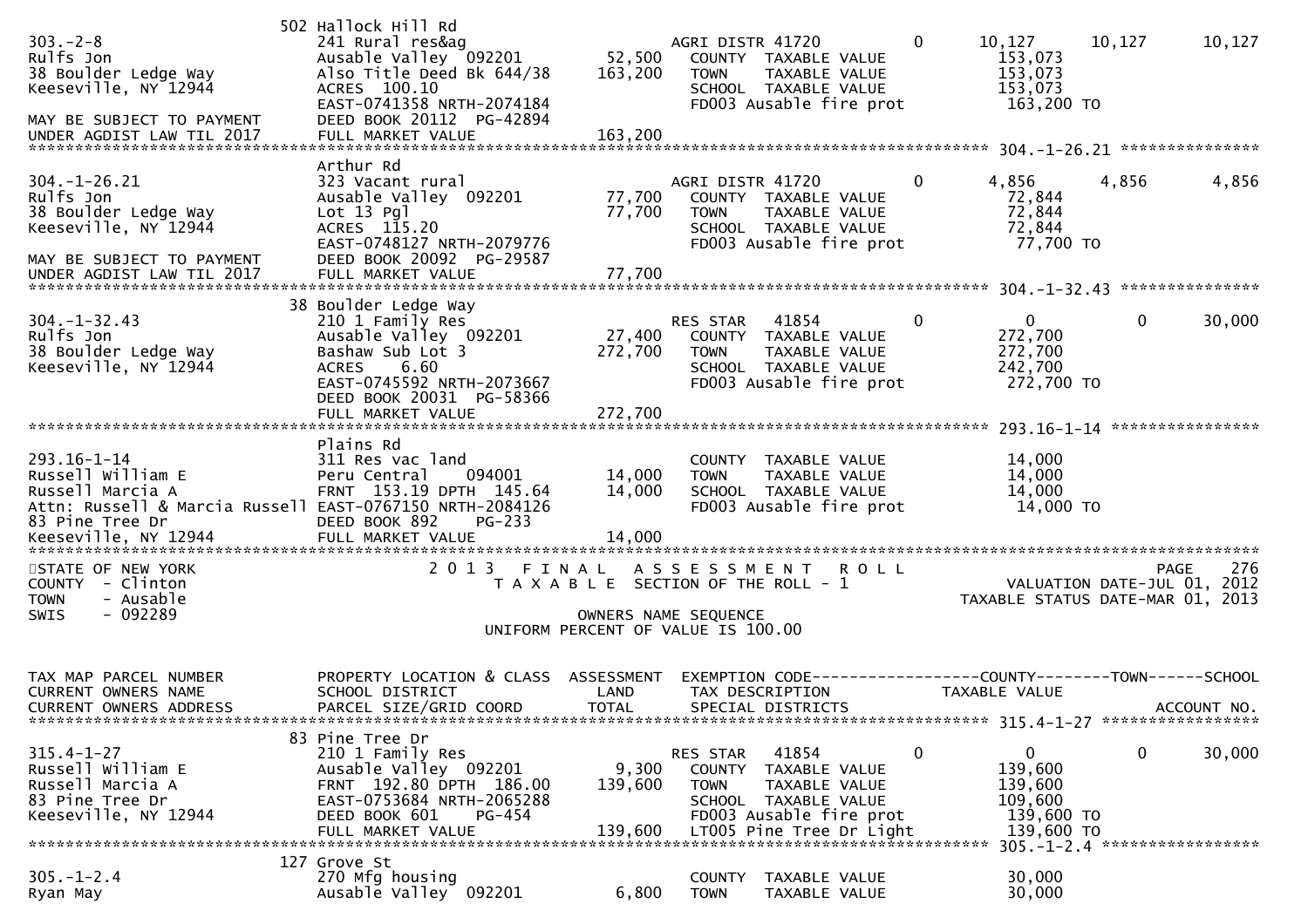| 127 Grove St<br>Keeseville, NY 12944                                                                  | Lot 1 P 12000 Al<br>Survey Bk 10 Pg 129<br>2.30<br><b>ACRES</b><br>EAST-0756491 NRTH-2072418<br>DEED BOOK 20082 PG-13613<br>FULL MARKET VALUE                                                           | 30,000<br>30,000             | SCHOOL TAXABLE VALUE<br>FD003 Ausable fire prot                                                                                                      | 30,000<br>30,000 TO                                                                   |
|-------------------------------------------------------------------------------------------------------|---------------------------------------------------------------------------------------------------------------------------------------------------------------------------------------------------------|------------------------------|------------------------------------------------------------------------------------------------------------------------------------------------------|---------------------------------------------------------------------------------------|
|                                                                                                       |                                                                                                                                                                                                         |                              |                                                                                                                                                      |                                                                                       |
| $294. -1 - 13.21$<br>Ryba Kenneth M<br>Ryba Marilyn J<br>30 Sara-Jen Dr<br>Queensbury, NY 12804       | Lakeside Rd<br>$314$ Rural vac< $10$<br>094001<br>Peru Central<br>Lot $#1$<br>Lot 1 Sussdorff Sub<br><b>ACRES</b><br>2.90<br>EAST-0772339 NRTH-2082995<br>DEED BOOK 20092 PG-27499<br>FULL MARKET VALUE | 47,100<br>47,100<br>47,100   | COUNTY TAXABLE VALUE<br>TAXABLE VALUE<br><b>TOWN</b><br>SCHOOL TAXABLE VALUE<br>FD003 Ausable fire prot                                              | 47,100<br>47,100<br>47,100<br>47,100 TO                                               |
|                                                                                                       |                                                                                                                                                                                                         |                              |                                                                                                                                                      |                                                                                       |
| $293. -3 - 2.31$<br>Saliba Talal M<br>70 Bay Rd<br>Plattsburgh, NY 12901                              | Rt 9<br>$314$ Rural vac<10<br>094001<br>Peru Central<br>5.40<br><b>ACRES</b><br>EAST-0766865 NRTH-2085354<br>DEED BOOK 20041 PG-75028<br>FULL MARKET VALUE                                              | 25,600<br>25,600<br>25,600   | COUNTY TAXABLE VALUE<br><b>TOWN</b><br>TAXABLE VALUE<br>SCHOOL TAXABLE VALUE<br>FD003 Ausable fire prot                                              | 25,600<br>25,600<br>25,600<br>25,600 TO                                               |
|                                                                                                       |                                                                                                                                                                                                         |                              |                                                                                                                                                      |                                                                                       |
| $334.2 - 1 - 8$<br>Saltus Lynn M<br>1370 Rt 9N<br>Clintonville, NY 12924<br>************************* | 1370 Rt 9N<br>210 1 Family Res<br>Ausable Valley 092201<br>FRNT 50.00 DPTH 214.00<br>EAST-0731153 NRTH-2053644<br>DEED BOOK 20112 PG-40759<br>FULL MARKET VALUE<br>***************************          | 3,400<br>46,700              | RES STAR 41854<br>$\Omega$<br>COUNTY TAXABLE VALUE<br><b>TOWN</b><br>TAXABLE VALUE<br>SCHOOL TAXABLE VALUE<br>FD003 Ausable fire prot                | $\overline{0}$<br>30,000<br>$\mathbf{0}$<br>46,700<br>46,700<br>16,700<br>46,700 TO   |
| STATE OF NEW YORK<br>COUNTY - Clinton<br><b>TOWN</b><br>- Ausable<br>- 092289<br><b>SWIS</b>          | 2 0 1 3<br>FINAL                                                                                                                                                                                        |                              | ASSESSMENT ROLL<br>T A X A B L E SECTION OF THE ROLL - 1<br>OWNERS NAME SEQUENCE                                                                     | 277<br><b>PAGE</b><br>VALUATION DATE-JUL 01, 2012<br>TAXABLE STATUS DATE-MAR 01, 2013 |
|                                                                                                       |                                                                                                                                                                                                         |                              | UNIFORM PERCENT OF VALUE IS 100.00                                                                                                                   |                                                                                       |
| TAX MAP PARCEL NUMBER<br><b>CURRENT OWNERS NAME</b>                                                   | PROPERTY LOCATION & CLASS ASSESSMENT<br>SCHOOL DISTRICT                                                                                                                                                 | LAND                         | TAX DESCRIPTION                                                                                                                                      | EXEMPTION CODE------------------COUNTY--------TOWN------SCHOOL<br>TAXABLE VALUE       |
| 265/271 Rt 9N<br>$326. - 1 - 8$<br>Sandri Realty Inc<br>PO Box 1578<br>Greenfield, MA 01302-1578      | 486 Mini-mart<br>Ausable Valley 092201<br>ACRES 66.06<br>EAST-0754533 NRTH-2064554<br>DEED BOOK 624<br>PG-1143<br>FULL MARKET VALUE                                                                     | 59,000<br>350,000<br>350,000 | TAXABLE VALUE<br><b>COUNTY</b><br><b>TOWN</b><br>TAXABLE VALUE<br>SCHOOL TAXABLE VALUE<br>FD003 Ausable fire prot<br>LT005 Pine Tree Dr Light        | 350,000<br>350,000<br>350,000<br>350,000 TO<br>350,000 TO                             |
|                                                                                                       | 214 Rt 9N                                                                                                                                                                                               |                              |                                                                                                                                                      |                                                                                       |
| $315.4 - 1 - 12$<br>Santor Living Trust Carmen E<br>Attn: Carmen Santor Trustee<br>214 Rt 9N          | 210 1 Family Res<br>Ausable Valley 092201<br>FRNT 100.02 DPTH 201.77<br>EAST-0754428 NRTH-2066290                                                                                                       | 145,300                      | 41101<br>$\mathbf 0$<br><b>VETERANS</b><br>41854<br>9,000 RES STAR<br>$\mathbf{0}$<br><b>COUNTY</b><br>TAXABLE VALUE<br><b>TOWN</b><br>TAXABLE VALUE | 1,850<br>1,850<br>30,000<br>0<br>0<br>143,450<br>143,450                              |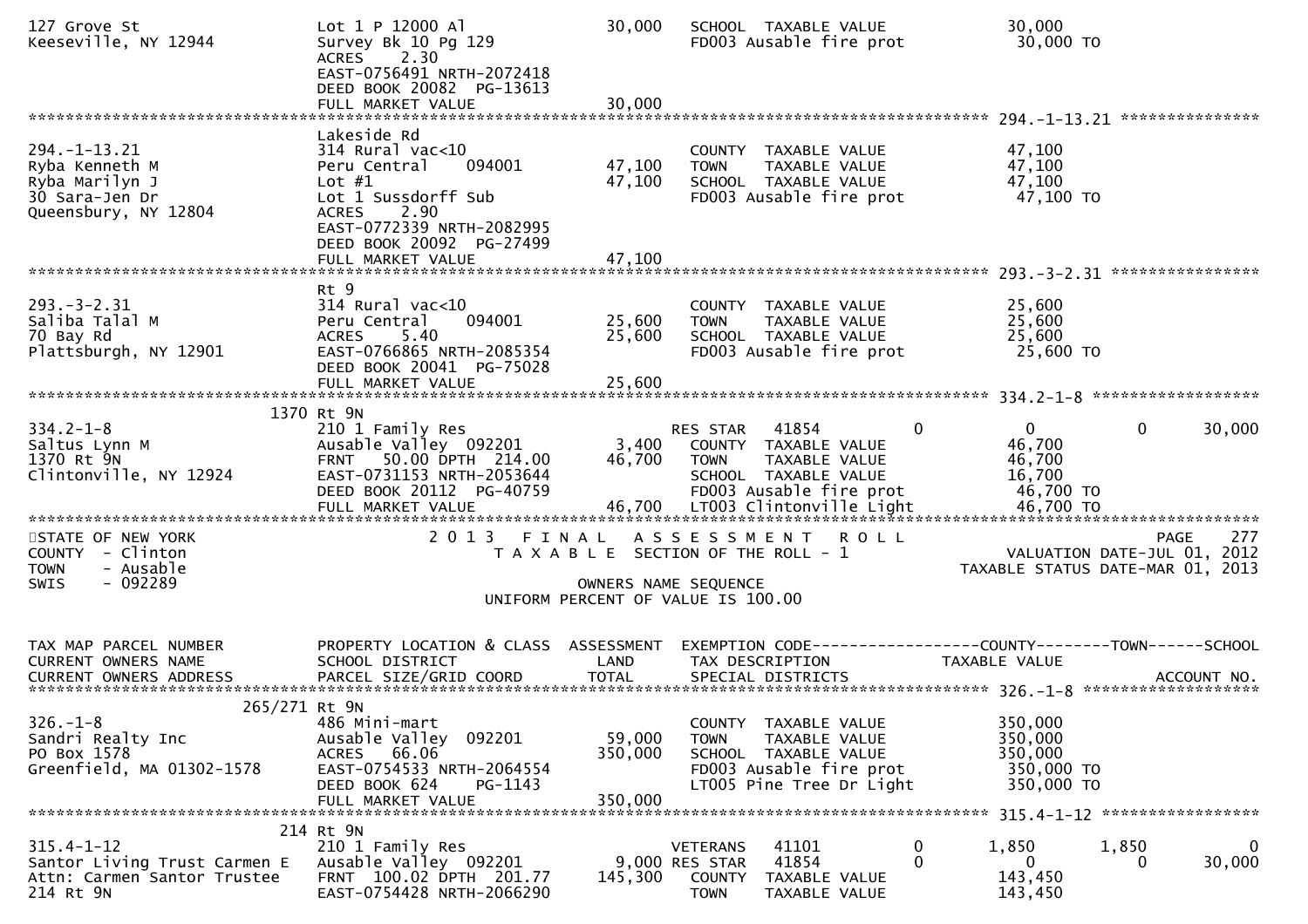| Keeseville, NY 12944                                                                                                                                            | DEED BOOK 98000 PG-99291<br>FULL MARKET VALUE                                                                                                                                  | 145,300                                                                                                      |                                                 | SCHOOL TAXABLE VALUE<br>FD003 Ausable fire prot<br>LT005 Pine Tree Dr Light                                                                    |               | 115,300<br>145,300 TO<br>145,300 TO                                               |              |             |
|-----------------------------------------------------------------------------------------------------------------------------------------------------------------|--------------------------------------------------------------------------------------------------------------------------------------------------------------------------------|--------------------------------------------------------------------------------------------------------------|-------------------------------------------------|------------------------------------------------------------------------------------------------------------------------------------------------|---------------|-----------------------------------------------------------------------------------|--------------|-------------|
|                                                                                                                                                                 |                                                                                                                                                                                |                                                                                                              |                                                 |                                                                                                                                                |               |                                                                                   |              |             |
| $303 - 2 - 29$<br>Santose Nicole<br>PO Box 821<br>Peru, NY 12972                                                                                                | 915 Clintonville Rd<br>210 1 Family Res<br>Ausable Valley 092201<br>FRNT 88.71 DPTH 400.00<br>EAST-0733548 NRTH-2074545<br>DEED BOOK 20072 PG-8457<br>FULL MARKET VALUE        | 3,400<br>58,000<br>58,000                                                                                    | RES STAR<br><b>TOWN</b>                         | 41854<br>COUNTY TAXABLE VALUE<br>TAXABLE VALUE<br>SCHOOL TAXABLE VALUE<br>FD003 Ausable fire prot                                              | $\mathbf 0$   | $\mathbf{0}$<br>58,000<br>58,000<br>28,000<br>58,000 TO                           | $\mathbf 0$  | 30,000      |
|                                                                                                                                                                 |                                                                                                                                                                                |                                                                                                              |                                                 |                                                                                                                                                |               |                                                                                   |              |             |
| 1358/1362 Rt 9N<br>$334.2 - 1 - 11$<br>Sartwell Ross<br>1362 Rt 9N<br>Clintonville, NY 12924                                                                    | 210 1 Family Res<br>Ausable Valley 092201<br>House & Mobile Home Combi<br>FRNT 175.00 DPTH 215.00<br>EAST-0731406 NRTH-2053657<br>DEED BOOK 894<br>PG-273<br>FULL MARKET VALUE | 5,600<br>69,000<br>69,000                                                                                    | RES STAR<br><b>TOWN</b>                         | 41854<br>COUNTY TAXABLE VALUE<br>TAXABLE VALUE<br>SCHOOL TAXABLE VALUE<br>FD003 Ausable fire prot<br>LT003 Clintonville Light                  | 0             | $\mathbf{0}$<br>69,000<br>69,000<br>39,000<br>69,000 TO<br>69,000 TO              | $\mathbf{0}$ | 30,000      |
|                                                                                                                                                                 | 66 Pine Tree Dr                                                                                                                                                                |                                                                                                              |                                                 |                                                                                                                                                |               |                                                                                   |              |             |
| $315.4 - 1 - 35$<br>Savage Scott<br>Savage Christina<br>66 Pine Tree Dr<br>Keeseville, NY 12944                                                                 | 210 1 Family Res<br>Ausable Valley 092201<br>FRNT 100.00 DPTH 150.00<br>EAST-0753612 NRTH-2065705<br>DEED BOOK 20061 PG-96470                                                  | 7,700<br>117,900                                                                                             | <b>RES STAR</b><br><b>TOWN</b>                  | 41854<br>COUNTY TAXABLE VALUE<br>TAXABLE VALUE<br>SCHOOL TAXABLE VALUE<br>FD003 Ausable fire prot                                              | $\mathbf{0}$  | $\mathbf{0}$<br>117,900<br>117,900<br>87,900<br>117,900 TO                        | $\mathbf{0}$ | 30,000      |
|                                                                                                                                                                 | FULL MARKET VALUE                                                                                                                                                              |                                                                                                              |                                                 | 117,900 LT005 Pine Tree Dr Light                                                                                                               |               | 117,900 TO                                                                        |              |             |
| STATE OF NEW YORK<br>COUNTY - Clinton<br>- Ausable<br><b>TOWN</b><br>$-092289$<br><b>SWIS</b>                                                                   | 2 0 1 3                                                                                                                                                                        | FINAL<br>T A X A B L E SECTION OF THE ROLL - 1<br>OWNERS NAME SEQUENCE<br>UNIFORM PERCENT OF VALUE IS 100.00 | ASSESSMENT                                      |                                                                                                                                                | <b>ROLL</b>   | VALUATION DATE-JUL 01, 2012<br>TAXABLE STATUS DATE-MAR 01, 2013                   | PAGE         | 278         |
| TAX MAP PARCEL NUMBER<br>CURRENT OWNERS NAME<br>.CURRENT OWNERS ADDRESS PARCEL SIZE/GRID COORD TOTAL SPECIAL DISTRICTS ACCOUNT NO ACCOUNT NO ACCOUNT NO ACCOUNT | PROPERTY LOCATION & CLASS<br>SCHOOL DISTRICT                                                                                                                                   | ASSESSMENT<br>LAND                                                                                           |                                                 | TAX DESCRIPTION                                                                                                                                |               | EXEMPTION CODE-----------------COUNTY-------TOWN------SCHOOL<br>TAXABLE VALUE     |              |             |
| $305. - 1 - 2.13$<br>Sayward Nelson G<br>Smith Constance M<br>280 Grove St<br>Keeseville, NY 12944                                                              | 280 Grove St<br>210 1 Family Res<br>Ausable Valley 092201<br>Lot 1 Pl 12000 Ac Loc<br><b>ACRES</b><br>3.20<br>EAST-0757989 NRTH-2076036<br>DEED BOOK 20102 PG-31361            | 70,000                                                                                                       | WARCOMALL 41131<br>7,300 SR STAR<br><b>TOWN</b> | 41834<br>COUNTY TAXABLE VALUE<br>TAXABLE VALUE<br>SCHOOL TAXABLE VALUE<br>FD003 Ausable fire prot                                              | 0<br>$\Omega$ | 17,500<br>$\Omega$<br>52,500<br>52,500<br>6,700<br>70,000 TO                      | 17,500<br>0  | 0<br>63,300 |
|                                                                                                                                                                 | FULL MARKET VALUE                                                                                                                                                              | 70,000                                                                                                       |                                                 |                                                                                                                                                |               |                                                                                   |              |             |
|                                                                                                                                                                 | 114 Plains Rd                                                                                                                                                                  |                                                                                                              |                                                 |                                                                                                                                                |               |                                                                                   |              |             |
| $294. -1 - 15.1$<br>Sayward Travis S<br>114 Plains Rd<br>Peru, NY 12972-4321                                                                                    | 210 1 Family Res<br>094001<br>Peru Central<br>Lot 1 Pgl<br>Lot 1 Lessard Murray Sub<br>8.39 BANK<br>ACRES<br>320<br>EAST-0769140 NRTH-2082987<br>DEED BOOK 20112 PG-39930      | 27,400<br>195,000                                                                                            | RES STAR 41854<br><b>TOWN</b>                   | COUNTY TAXABLE VALUE<br>TAXABLE VALUE<br>SCHOOL TAXABLE VALUE<br>FD003 Ausable fire prot<br>OT002 Omitted Tax-County<br>OT004 Omitted Tax-Town | $\mathbf 0$   | $\mathbf{0}$<br>195,000<br>195,000<br>165,000<br>195,000 TO<br>.00 MT<br>$.00$ MT | $\mathbf 0$  | 30,000      |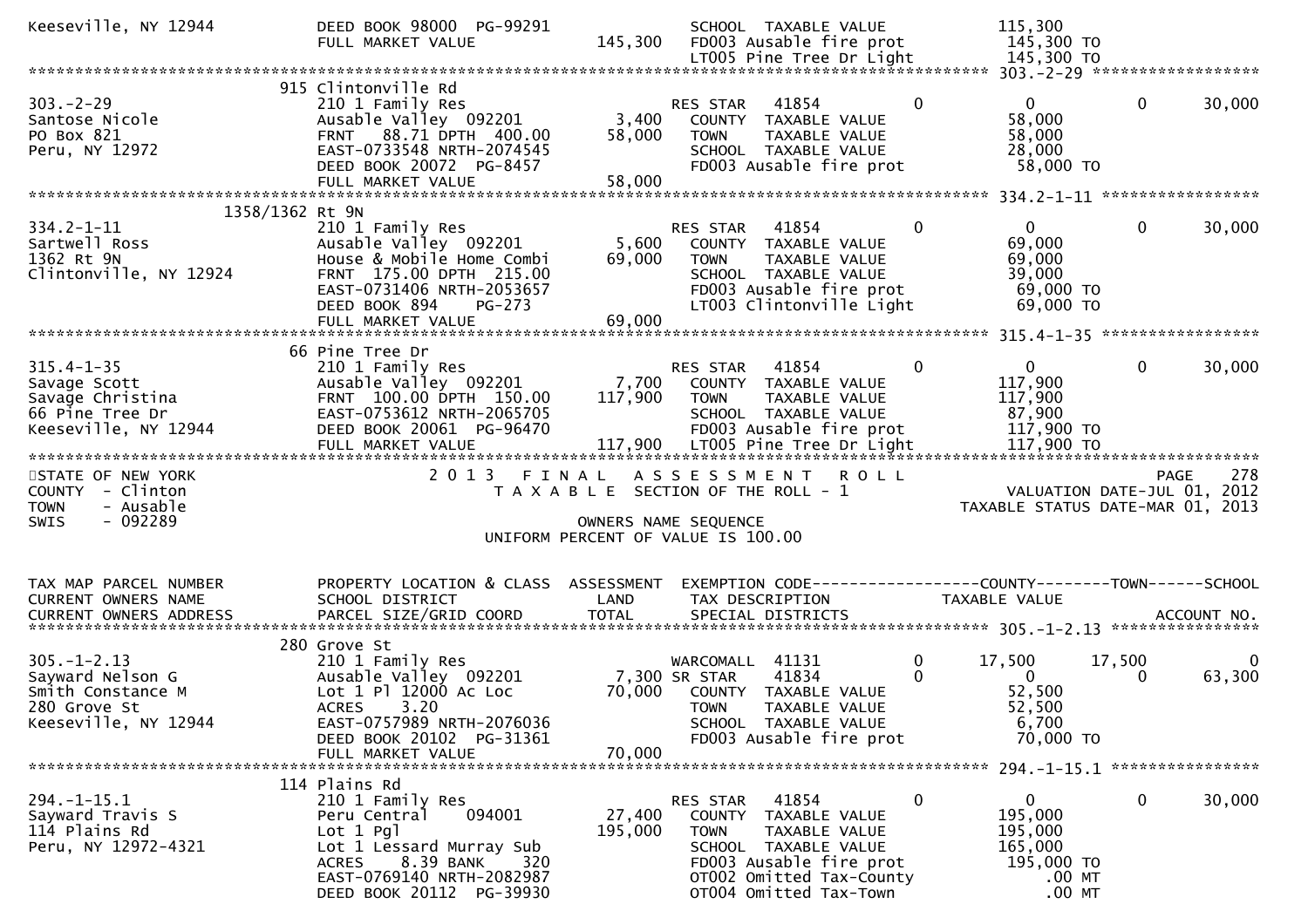|                                                      | FULL MARKET VALUE                                    | 195,000              |                                                      |                                                                     |
|------------------------------------------------------|------------------------------------------------------|----------------------|------------------------------------------------------|---------------------------------------------------------------------|
|                                                      | Chasm Rd                                             |                      |                                                      |                                                                     |
| $305. - 1 - 3.1$                                     | 312 Vac w/imprv                                      |                      | COUNTY TAXABLE VALUE                                 | 57,600                                                              |
| Schermerhorn Jon L                                   | Ausable Valley 092201                                | 52,900               | TAXABLE VALUE<br><b>TOWN</b>                         | 57,600                                                              |
| Schermerhorn Jan B                                   | ACRES 365.40                                         | 57,600               | SCHOOL TAXABLE VALUE                                 | 57,600                                                              |
| 39 Upper Louden Rd                                   | EAST-0760188 NRTH-2074188                            |                      | FD003 Ausable fire prot                              | 57,600 TO                                                           |
| Loudenville, NY 12211                                | DEED BOOK 20041 PG-78188                             | 57,600               | LT006 Chasm                                          | 57,600 TO                                                           |
|                                                      | FULL MARKET VALUE                                    |                      |                                                      | ***************                                                     |
|                                                      | Lakeside Rd                                          |                      |                                                      |                                                                     |
| $294. -1 - 13.27$<br>Schmitt Craig A                 | $314$ Rural vac<10<br>094001<br>Peru Central         | 47,100               | COUNTY TAXABLE VALUE<br><b>TOWN</b>                  | 47,100<br>47,100                                                    |
| Schmitt Ann M                                        | Lot $#1$                                             | 47,100               | TAXABLE VALUE<br>SCHOOL TAXABLE VALUE                | 47,100                                                              |
| 628 River Rd                                         | Lot #7 Sussdorff Sub                                 |                      | FD003 Ausable fire prot                              | 47,100 TO                                                           |
| Peru, NY 12972                                       | 2.83<br><b>ACRES</b>                                 |                      |                                                      |                                                                     |
|                                                      | EAST-0771426 NRTH-2084580                            |                      |                                                      |                                                                     |
|                                                      | DEED BOOK 20051 PG-78727                             |                      |                                                      |                                                                     |
|                                                      | FULL MARKET VALUE                                    | 47,100               |                                                      |                                                                     |
|                                                      | Mitchell Rd                                          |                      |                                                      |                                                                     |
| $301. -2 - 3$                                        | 321 Abandoned ag                                     |                      | COUNTY TAXABLE VALUE                                 | 23,800                                                              |
| Schofield Trustee Claudette A                        | Ausable Valley 092201                                | 23,800               | <b>TOWN</b><br><b>TAXABLE VALUE</b>                  | 23,800                                                              |
| Schofield Trustee Joseph M                           | ACRES 115.70                                         | 23,800               | SCHOOL TAXABLE VALUE                                 | 23,800                                                              |
| Schofield Irrevocable Trust                          | EAST-0718665 NRTH-2076016                            |                      | FD003 Ausable fire prot                              | 23,800 TO                                                           |
| 920 River Rd<br>Peru, NY 12972                       | DEED BOOK 962<br>PG-057<br>FULL MARKET VALUE         | 23,800               |                                                      |                                                                     |
|                                                      |                                                      |                      |                                                      |                                                                     |
| STATE OF NEW YORK                                    | 2 0 1 3                                              |                      |                                                      | 279<br><b>PAGE</b>                                                  |
|                                                      |                                                      | FINAL                | A S S E S S M E N T<br>R O L L                       |                                                                     |
| COUNTY - Clinton                                     |                                                      |                      | T A X A B L E SECTION OF THE ROLL - 1                | VALUATION DATE-JUL 01, 2012                                         |
| - Ausable<br><b>TOWN</b>                             |                                                      |                      |                                                      | TAXABLE STATUS DATE-MAR 01, 2013                                    |
| $-092289$<br>SWIS                                    |                                                      | OWNERS NAME SEQUENCE |                                                      |                                                                     |
|                                                      |                                                      |                      | UNIFORM PERCENT OF VALUE IS 100.00                   |                                                                     |
|                                                      |                                                      |                      |                                                      |                                                                     |
| TAX MAP PARCEL NUMBER                                | PROPERTY LOCATION & CLASS ASSESSMENT                 |                      |                                                      | EXEMPTION        CODE-----------------COUNTY-------TOWN------SCHOOL |
| CURRENT OWNERS NAME<br><b>CURRENT OWNERS ADDRESS</b> | SCHOOL DISTRICT                                      | LAND<br><b>TOTAL</b> | TAX DESCRIPTION<br>SPECIAL DISTRICTS                 | TAXABLE VALUE<br>ACCOUNT NO.                                        |
|                                                      | PARCEL SIZE/GRID COORD                               |                      |                                                      |                                                                     |
|                                                      | 103 Hill St                                          |                      |                                                      |                                                                     |
| $315. - 3 - 21$                                      | 210 1 Family Res                                     |                      | $\mathbf 0$<br>41854<br>RES STAR                     | $\mathbf{0}$<br>0<br>30,000                                         |
| Scholl Jan E                                         | Ausable Valley 092201                                | 8,700                | COUNTY TAXABLE VALUE                                 | 72,000                                                              |
| 103 Hill St                                          | Sub Div Bk-A Pg-140 Lot-2<br>FRNT 100.00 DPTH 250.00 | 72,000               | <b>TOWN</b><br>TAXABLE VALUE<br>SCHOOL TAXABLE VALUE | 72,000<br>42,000                                                    |
| Keeseville, NY 12944                                 | EAST-0753901 NRTH-2068168                            |                      | FD003 Ausable fire prot                              | 72,000 TO                                                           |
|                                                      | DEED BOOK 20041 PG-75641                             |                      | LT004 Hill St Light                                  | 72,000 TO                                                           |
|                                                      | FULL MARKET VALUE                                    | 72,000               |                                                      |                                                                     |
|                                                      |                                                      |                      |                                                      |                                                                     |
| $334. - 1 - 11$                                      | 114 Parrish Rd<br>210 1 Family Res                   |                      | COUNTY TAXABLE VALUE                                 | 169,000                                                             |
| Schubart Dean S                                      | Ausable Valley 092201                                | 11,000               | TAXABLE VALUE<br><b>TOWN</b>                         | 169,000                                                             |
| Schubart Nancy D                                     | 3.20<br><b>ACRES</b>                                 | 169,000              | SCHOOL TAXABLE VALUE                                 | 169,000                                                             |
| 11145 4th St E                                       | EAST-0729970 NRTH-2057250                            |                      | FD003 Ausable fire prot                              | 169,000 TO                                                          |
| Treasure Island, FL 33706                            | DEED BOOK 20061 PG-99898                             |                      |                                                      |                                                                     |
|                                                      | FULL MARKET VALUE<br>3 Hilltop Dr                    | 169,000              |                                                      |                                                                     |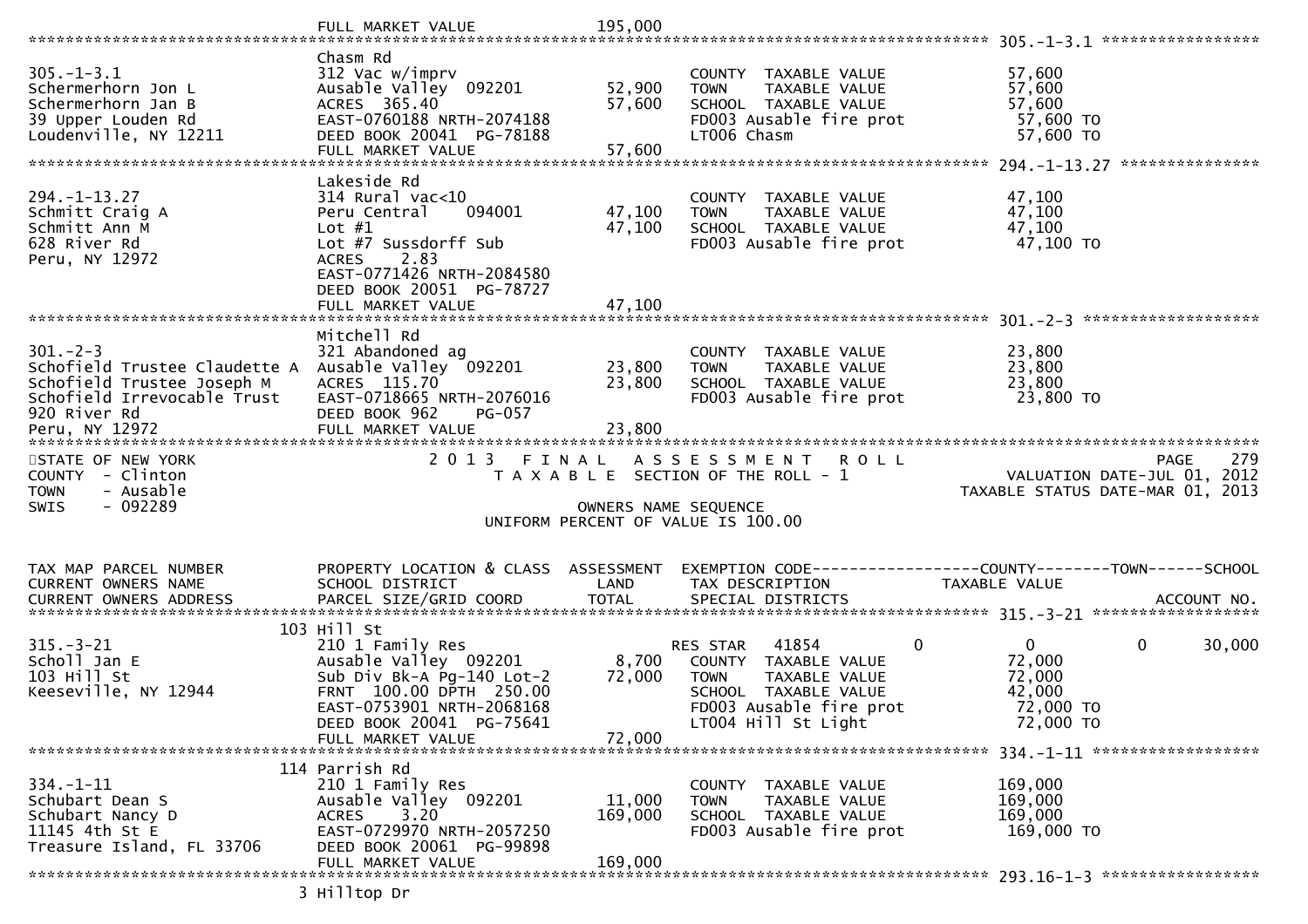| $293.16 - 1 - 3$<br>Schwartz James H<br>Schwartz Victoria<br>3 Hilltop Dr<br>Peru, NY 12972 | 210 1 Family Res<br>Peru Central<br>094001<br>FRNT 218.40 DPTH 135.00<br>320<br><b>BANK</b><br>EAST-0767502 NRTH-2084074<br>DEED BOOK 20122 PG-47546                        | 15,700<br>138,600                                             | RES STAR 41854<br><b>TOWN</b>                   | COUNTY TAXABLE VALUE<br>TAXABLE VALUE<br>SCHOOL TAXABLE VALUE<br>FD003 Ausable fire prot<br>OT002 Omitted Tax-County | $\Omega$                 | $\overline{0}$<br>138,600<br>138,600<br>108,600<br>138,600 TO<br>110.80 MT    | $\mathbf{0}$                | 30,000                   |
|---------------------------------------------------------------------------------------------|-----------------------------------------------------------------------------------------------------------------------------------------------------------------------------|---------------------------------------------------------------|-------------------------------------------------|----------------------------------------------------------------------------------------------------------------------|--------------------------|-------------------------------------------------------------------------------|-----------------------------|--------------------------|
|                                                                                             |                                                                                                                                                                             |                                                               |                                                 |                                                                                                                      |                          |                                                                               |                             | ****************         |
| $293. - 3 - 2.12$<br>Sciortino Lynn<br>1040 old Market Rd<br>West Stockholm, NY 13696       | Rt 9<br>322 Rural vac>10<br>Peru Central<br>094001<br>Survey Bk 18 Pg 85 Lot 3<br>ACRES 44.60<br>EAST-0765697 NRTH-2086652<br>DEED BOOK 20082 PG-20814                      | 36,400<br>36,400                                              | <b>TOWN</b>                                     | COUNTY TAXABLE VALUE<br>TAXABLE VALUE<br>SCHOOL TAXABLE VALUE<br>FD003 Ausable fire prot                             |                          | 36,400<br>36,400<br>36,400<br>36,400 TO                                       |                             |                          |
|                                                                                             | 1894 Rt 22                                                                                                                                                                  |                                                               |                                                 |                                                                                                                      |                          |                                                                               |                             |                          |
| $315. - 2 - 11$<br>Scott Dennis L<br>Scott Roby A<br>1894 Rt 22<br>Keeseville, NY 12944     | 210 1 Family Res<br>Ausable Valley 092201<br><b>ACRES</b><br>1.53<br>EAST-0755139 NRTH-2070656<br>DEED BOOK 631<br>PG-283                                                   |                                                               | WARCOMALL 41131<br>6,300 SR STAR<br><b>TOWN</b> | 41834<br>88,700 COUNTY TAXABLE VALUE<br>TAXABLE VALUE<br>SCHOOL TAXABLE VALUE                                        | $\mathbf{0}$<br>$\Omega$ | 22,175<br>$\mathbf{0}$<br>66,525<br>68,700<br>25,400                          | 20,000<br>$\Omega$          | $\overline{0}$<br>63,300 |
| STATE OF NEW YORK<br>COUNTY - Clinton<br>- Ausable<br><b>TOWN</b><br>$-092289$<br>SWIS      | 2 0 1 3                                                                                                                                                                     | T A X A B L E SECTION OF THE ROLL - 1<br>OWNERS NAME SEQUENCE |                                                 | FINAL ASSESSMENT ROLL                                                                                                |                          | TAXABLE STATUS DATE-MAR 01, 2013                                              | VALUATION DATE-JUL 01, 2012 | 280<br>PAGE              |
|                                                                                             |                                                                                                                                                                             | UNIFORM PERCENT OF VALUE IS 100.00                            |                                                 |                                                                                                                      |                          |                                                                               |                             |                          |
| TAX MAP PARCEL NUMBER<br>CURRENT OWNERS NAME                                                | PROPERTY LOCATION & CLASS ASSESSMENT<br>SCHOOL DISTRICT                                                                                                                     | LAND                                                          |                                                 | TAX DESCRIPTION                                                                                                      |                          | EXEMPTION CODE-----------------COUNTY-------TOWN------SCHOOL<br>TAXABLE VALUE |                             |                          |
| $314. - 2 - 1$<br>Seaway Timber Harvesting Inc<br>15121 Rt 37<br>Massena, NY 13662          | Cold Spring Rd<br>910 Priv forest<br>Ausable Valley 092201<br>Lots 10 11 & 23<br>ACRES 650.90<br>EAST-0735072 NRTH-2067045<br>DEED BOOK 20061 PG-91970<br>FULL MARKET VALUE | 104,500<br>104,500<br>104,500                                 | <b>TOWN</b>                                     | COUNTY TAXABLE VALUE<br>TAXABLE VALUE<br>SCHOOL TAXABLE VALUE<br>FD003 Ausable fire prot                             |                          | 104,500<br>104,500<br>104,500<br>104,500 TO                                   |                             |                          |
|                                                                                             | 295 Cold Spring Rd                                                                                                                                                          |                                                               |                                                 |                                                                                                                      |                          |                                                                               |                             |                          |
| $314. - 2 - 15.1$<br>Seaway Timber Harvesting Inc<br>15121 Rt 37<br>Massena, NY 13662       | 260 Seasonal res<br>Ausable Valley 092201<br>Lot 11 Platt 1200 Ac<br>Cold Springs Sub Lot 1<br>ACRES 30.20<br>EAST-0738514 NRTH-2066184<br>DEED BOOK 20061 PG-91981         | 16,300<br>20,500                                              | <b>TOWN</b>                                     | COUNTY TAXABLE VALUE<br>TAXABLE VALUE<br>SCHOOL TAXABLE VALUE<br>FD003 Ausable fire prot                             |                          | 20,500<br>20,500<br>20,500<br>20,500 TO                                       |                             |                          |
|                                                                                             | FULL MARKET VALUE                                                                                                                                                           | 20,500                                                        |                                                 |                                                                                                                      |                          |                                                                               |                             |                          |
| $314. -2 - 15.2$                                                                            | 286 Cold Spring Rd                                                                                                                                                          |                                                               |                                                 |                                                                                                                      |                          |                                                                               |                             |                          |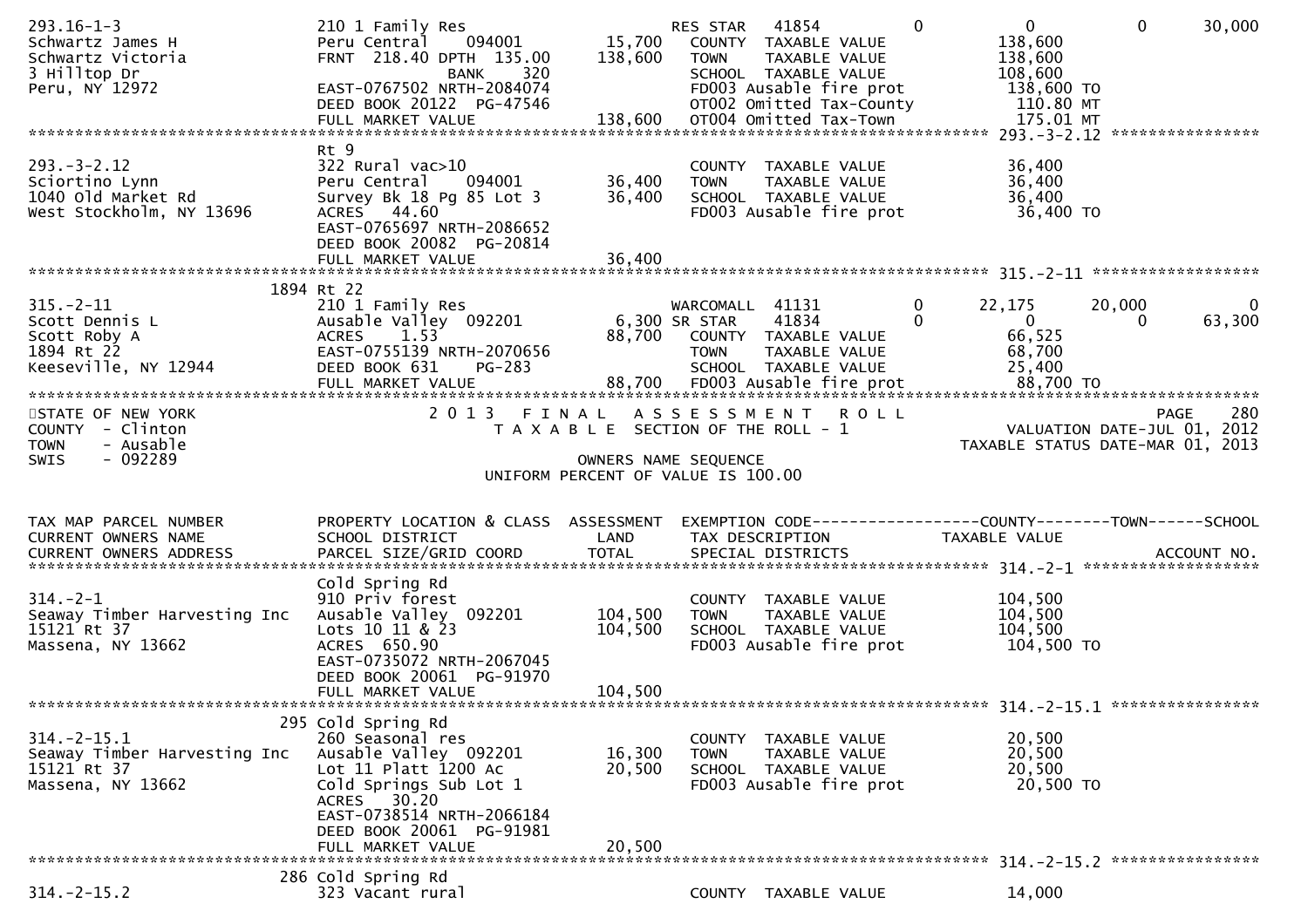| Seaway Timber Harvesting Inc<br>15121 Rt 37<br>Massena, NY 13662                             | Ausable Valley 092201<br>Lot 11 Platts 1200 Ac<br>Cold Springs Sub Lot 2<br>ACRES 22.50<br>EAST-0738346 NRTH-2065494<br>DEED BOOK 20061 PG-91981                                                  | 14,000<br>14,000                                           | <b>TOWN</b>                   | TAXABLE VALUE<br>SCHOOL TAXABLE VALUE<br>FD003 Ausable fire prot                         |               | 14,000<br>14,000<br>14,000 TO                                   |              |        |
|----------------------------------------------------------------------------------------------|---------------------------------------------------------------------------------------------------------------------------------------------------------------------------------------------------|------------------------------------------------------------|-------------------------------|------------------------------------------------------------------------------------------|---------------|-----------------------------------------------------------------|--------------|--------|
|                                                                                              | FULL MARKET VALUE                                                                                                                                                                                 | 14,000                                                     |                               |                                                                                          |               |                                                                 |              |        |
| $314. - 2 - 19$<br>Seaway Timber Harvesting Inc<br>15121 Rt 37<br>Massena, NY 13662          | Clintonville Rd<br>910 Priv forest<br>Ausable Valley 092201<br>Lot 7 PGL<br>ACRES 25.67<br>EAST-0733639 NRTH-2071348<br>DEED BOOK 20061 PG-91970                                                  | 14,900<br>14,900                                           | <b>TOWN</b>                   | COUNTY TAXABLE VALUE<br>TAXABLE VALUE<br>SCHOOL TAXABLE VALUE<br>FD003 Ausable fire prot |               | 14,900<br>14,900<br>14,900<br>14,900 TO                         |              |        |
|                                                                                              | 34 Deutsch Dr                                                                                                                                                                                     |                                                            |                               |                                                                                          |               |                                                                 |              |        |
| $304. - 1 - 27.3$<br>Semione Amy B<br>34 Deutsch Dr<br>Peru, NY 12972                        | 210 1 Family Res<br>Ausable Valley 092201<br>Lot 3 P112000 Ac<br>2.75<br><b>ACRES</b><br>EAST-0746886 NRTH-2074878<br>DEED BOOK 20092 PG-28096<br>FULL MARKET VALUE                               | 19,100<br>255,000<br>255,000                               | RES STAR 41854<br><b>TOWN</b> | COUNTY TAXABLE VALUE<br>TAXABLE VALUE<br>SCHOOL TAXABLE VALUE<br>FD003 Ausable fire prot | $\mathbf{0}$  | $\overline{0}$<br>255,000<br>255,000<br>225,000<br>255,000 TO   | $\mathbf{0}$ | 30,000 |
|                                                                                              |                                                                                                                                                                                                   |                                                            |                               |                                                                                          |               |                                                                 |              |        |
| STATE OF NEW YORK<br>COUNTY - Clinton<br><b>TOWN</b><br>- Ausable<br>- 092289<br><b>SWIS</b> | 2 0 1 3                                                                                                                                                                                           | T A X A B L E SECTION OF THE ROLL - 1                      |                               | FINAL ASSESSMENT ROLL                                                                    |               | VALUATION DATE-JUL 01, 2012<br>TAXABLE STATUS DATE-MAR 01, 2013 | <b>PAGE</b>  | 281    |
|                                                                                              |                                                                                                                                                                                                   | OWNERS NAME SEQUENCE<br>UNIFORM PERCENT OF VALUE IS 100.00 |                               |                                                                                          |               |                                                                 |              |        |
|                                                                                              |                                                                                                                                                                                                   |                                                            |                               |                                                                                          |               |                                                                 |              |        |
| TAX MAP PARCEL NUMBER<br>CURRENT OWNERS NAME                                                 | PROPERTY LOCATION & CLASS ASSESSMENT<br>SCHOOL DISTRICT                                                                                                                                           | LAND                                                       |                               | EXEMPTION CODE-----------------COUNTY-------TOWN------SCHOOL<br>TAX DESCRIPTION          | TAXABLE VALUE |                                                                 |              |        |
| $294.18 - 2 - 2$<br>Senecal Daniel H<br>Senecal Sandra N<br>10 Carolyn St<br>Peru, NY 12972  | Honeymoon Ln<br>311 Res vac land<br>094001<br>Peru Central<br>Subd Lot 27<br>FRNT 110.00 DPTH 150.00<br>EAST-0772401 NRTH-2082731<br>DEED BOOK 20021 PG-38926                                     | 7,400<br>7,400                                             | <b>TOWN</b>                   | COUNTY TAXABLE VALUE<br>TAXABLE VALUE<br>SCHOOL TAXABLE VALUE<br>FD003 Ausable fire prot |               | 7,400<br>7,400<br>7,400<br>7,400 TO                             |              |        |
|                                                                                              | FULL MARKET VALUE                                                                                                                                                                                 | 7,400                                                      |                               |                                                                                          |               |                                                                 |              |        |
| $294.18 - 2 - 28$<br>Senecal Daniel H<br>Senecal Sandra M<br>10 Carolyn St<br>Peru, NY 12972 | 10 Carolyn St<br>210 1 Family Res<br>094001<br>Peru Central<br>Survey Bk 16 Pg 59 Lot 24<br>FRNT 110.00 DPTH 150.00<br>EAST-0772475 NRTH-2082600<br>DEED BOOK 20001 PG-26842<br>FULL MARKET VALUE | 18,500<br>189,100<br>189,100                               | RES STAR 41854<br><b>TOWN</b> | COUNTY TAXABLE VALUE<br>TAXABLE VALUE<br>SCHOOL TAXABLE VALUE<br>FD003 Ausable fire prot | $\mathbf 0$   | $\mathbf{0}$<br>189,100<br>189,100<br>159,100<br>189,100 TO     | 0            | 30,000 |
|                                                                                              | Rt 22                                                                                                                                                                                             |                                                            |                               |                                                                                          |               |                                                                 |              |        |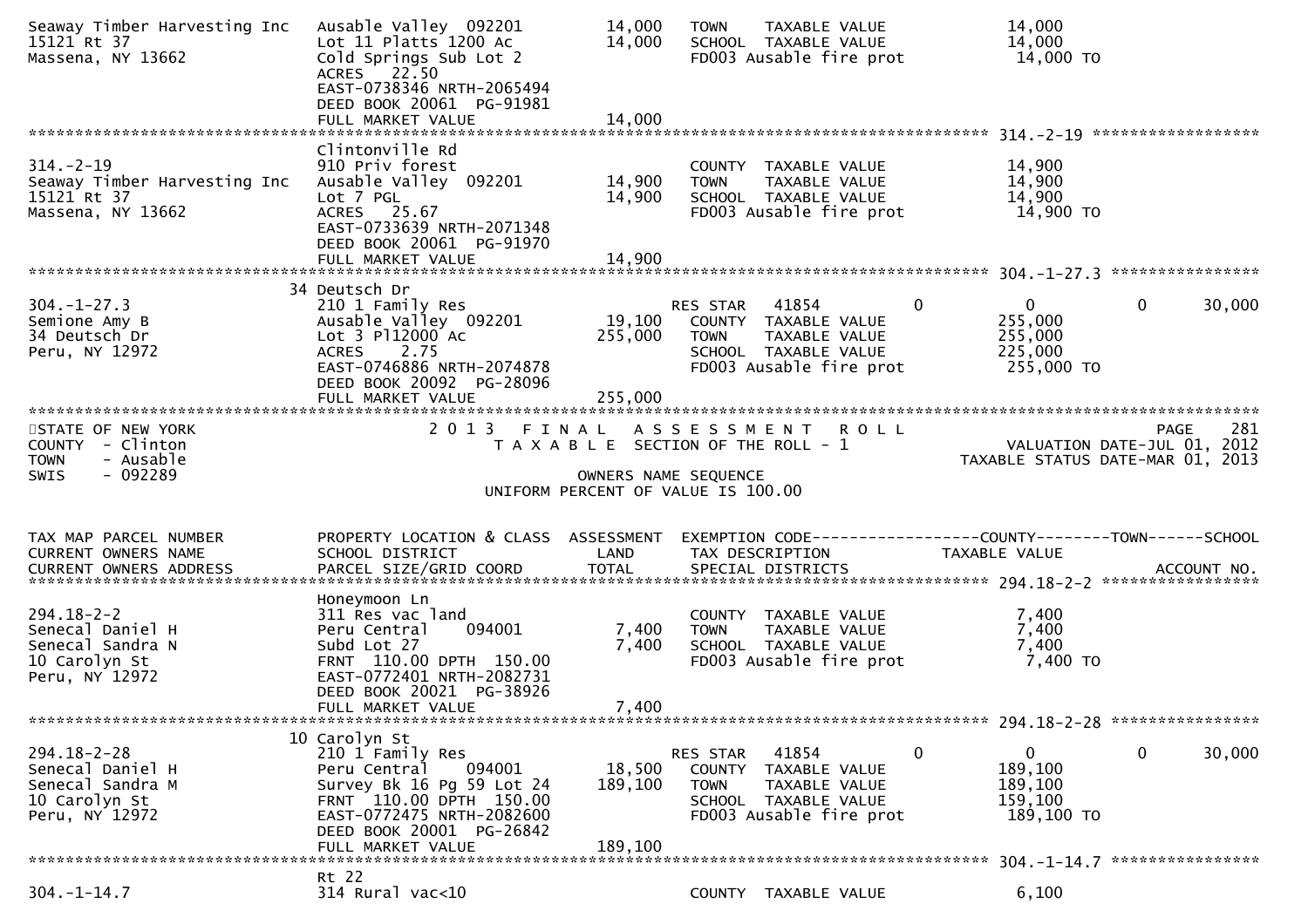| Senecal Gary<br>Senecal Madeline C<br>PO Box 745<br>Peru, NY 12972                      | Ausable Valley 092201<br>Lot 2 P1200 Al<br>6.70<br><b>ACRES</b><br>EAST-0751728 NRTH-2078013<br>DEED BOOK 844<br>PG-268                                                                                                | 6,100<br>6,100               | <b>TOWN</b>                                                               | <b>TAXABLE VALUE</b><br>SCHOOL TAXABLE VALUE<br>FD003 Ausable fire prot                           |                                                   | 6,100<br>6,100<br>$6,100$ TO                                            |                                       |
|-----------------------------------------------------------------------------------------|------------------------------------------------------------------------------------------------------------------------------------------------------------------------------------------------------------------------|------------------------------|---------------------------------------------------------------------------|---------------------------------------------------------------------------------------------------|---------------------------------------------------|-------------------------------------------------------------------------|---------------------------------------|
|                                                                                         |                                                                                                                                                                                                                        |                              |                                                                           |                                                                                                   |                                                   |                                                                         |                                       |
| $304. - 1 - 14.2$<br>Senecal Gary J<br>Senecal Madeline<br>PO Box 745<br>Peru, NY 12972 | 2248 Rt 22<br>210 1 Family Res<br>Ausable Valley 092201<br>$Lot 12$ Pq $l$<br><b>ACRES</b><br>3.40<br>EAST-0751528 NRTH-2078235<br>DEED BOOK 619<br>PG-279                                                             | 9,400<br>87,700              | RES STAR<br>TOWN                                                          | 41854<br>COUNTY TAXABLE VALUE<br>TAXABLE VALUE<br>SCHOOL TAXABLE VALUE<br>FD003 Ausable fire prot | 0                                                 | 0<br>$\mathbf 0$<br>87,700<br>87,700<br>57,700<br>87,700 TO             | 30,000                                |
|                                                                                         | FULL MARKET VALUE                                                                                                                                                                                                      | 87,700                       |                                                                           |                                                                                                   |                                                   |                                                                         |                                       |
| $293. -2 - 4.1$<br>Seymour Kimberly A<br>157 Fuller Rd<br>Peru, NY 12972                | 157 Fuller Rd<br>210 1 Family Res<br>Ausable Valley 092201<br>Sub Map 17 Pg 81 Lot 1<br>survey map 2010/231117<br>ACRES 5.07 BANK<br>850<br>EAST-0758357 NRTH-2083287<br>DEED BOOK 20041 PG-74614<br>FULL MARKET VALUE | 14,400<br>211,500<br>211,500 | RES STAR 41854<br><b>TOWN</b>                                             | COUNTY TAXABLE VALUE<br>TAXABLE VALUE<br>SCHOOL TAXABLE VALUE<br>FD003 Ausable fire prot          | $\mathbf{0}$<br>211,500<br>211,500<br>181,500     | $\overline{0}$<br>$\mathbf 0$<br>211,500 TO                             | 30,000                                |
| STATE OF NEW YORK<br>COUNTY - Clinton                                                   | 2013 FINAL                                                                                                                                                                                                             |                              | T A X A B L E SECTION OF THE ROLL - 1                                     | ASSESSMENT ROLL                                                                                   |                                                   | VALUATION DATE-JUL 01, 2012                                             | 282<br>PAGE                           |
| <b>TOWN</b><br>- Ausable<br>$-092289$<br><b>SWIS</b>                                    |                                                                                                                                                                                                                        |                              | OWNERS NAME SEQUENCE<br>UNIFORM PERCENT OF VALUE IS 100.00                |                                                                                                   |                                                   | TAXABLE STATUS DATE-MAR 01, 2013                                        |                                       |
| TAX MAP PARCEL NUMBER<br>CURRENT OWNERS NAME                                            | PROPERTY LOCATION & CLASS ASSESSMENT<br>SCHOOL DISTRICT                                                                                                                                                                | LAND                         | TAX DESCRIPTION                                                           | EXEMPTION CODE-----------------COUNTY-------TOWN-----SCHOOL                                       | TAXABLE VALUE                                     |                                                                         |                                       |
| $304 - 2 - 3.3$<br>Shaw Joseph T<br>Shaw Joyce A<br>362 Chasm Rd<br>Peru, NY 12972      | 362 Chasm Rd<br>210 1 Family Res<br>Ausable Valley 092201<br>Lot 8 Pgl<br>1.00<br><b>ACRES</b><br>EAST-0755745 NRTH-2080460<br>DEED BOOK 834<br>PG-169<br>FULL MARKET VALUE                                            | 99,000                       | WARCOMALL 41131<br>6,000 WARDISALL 41141<br>99,000 SR STAR<br><b>TOWN</b> | 41834<br>COUNTY TAXABLE VALUE<br>TAXABLE VALUE<br>SCHOOL TAXABLE VALUE<br>FD003 Ausable fire prot | 0<br>24,750<br>0<br>49,500<br>0<br>$\overline{0}$ | 20,000<br>40,000<br>$\Omega$<br>24,750<br>39,000<br>35,700<br>99,000 TO | $\mathbf 0$<br>$\mathbf{0}$<br>63,300 |
|                                                                                         |                                                                                                                                                                                                                        |                              |                                                                           |                                                                                                   |                                                   | 334. - 2 - 21. 1 *****************                                      |                                       |
| $334. - 2 - 21.1$<br>Shaw Margaret M<br>PO Box 363<br>AuSable Forks, NY 12912           | 1706 Rt 9N<br>210 1 Family Res<br>Ausable Valley 092201<br><b>ACRES</b><br>1.20<br>EAST-0723896 NRTH-2049908<br>DEED BOOK 585<br>PG-568                                                                                | 6,100<br>79,000              | SR STAR<br><b>COUNTY</b><br><b>TOWN</b>                                   | 41834<br>TAXABLE VALUE<br>TAXABLE VALUE<br>SCHOOL TAXABLE VALUE<br>FD003 Ausable fire prot        | $\mathbf{0}$<br>0                                 | $\mathbf 0$<br>79,000<br>79,000<br>15,700<br>79,000 TO                  | 63,300                                |
|                                                                                         | FULL MARKET VALUE<br>238 Plains Rd                                                                                                                                                                                     | 79,000                       |                                                                           |                                                                                                   |                                                   |                                                                         |                                       |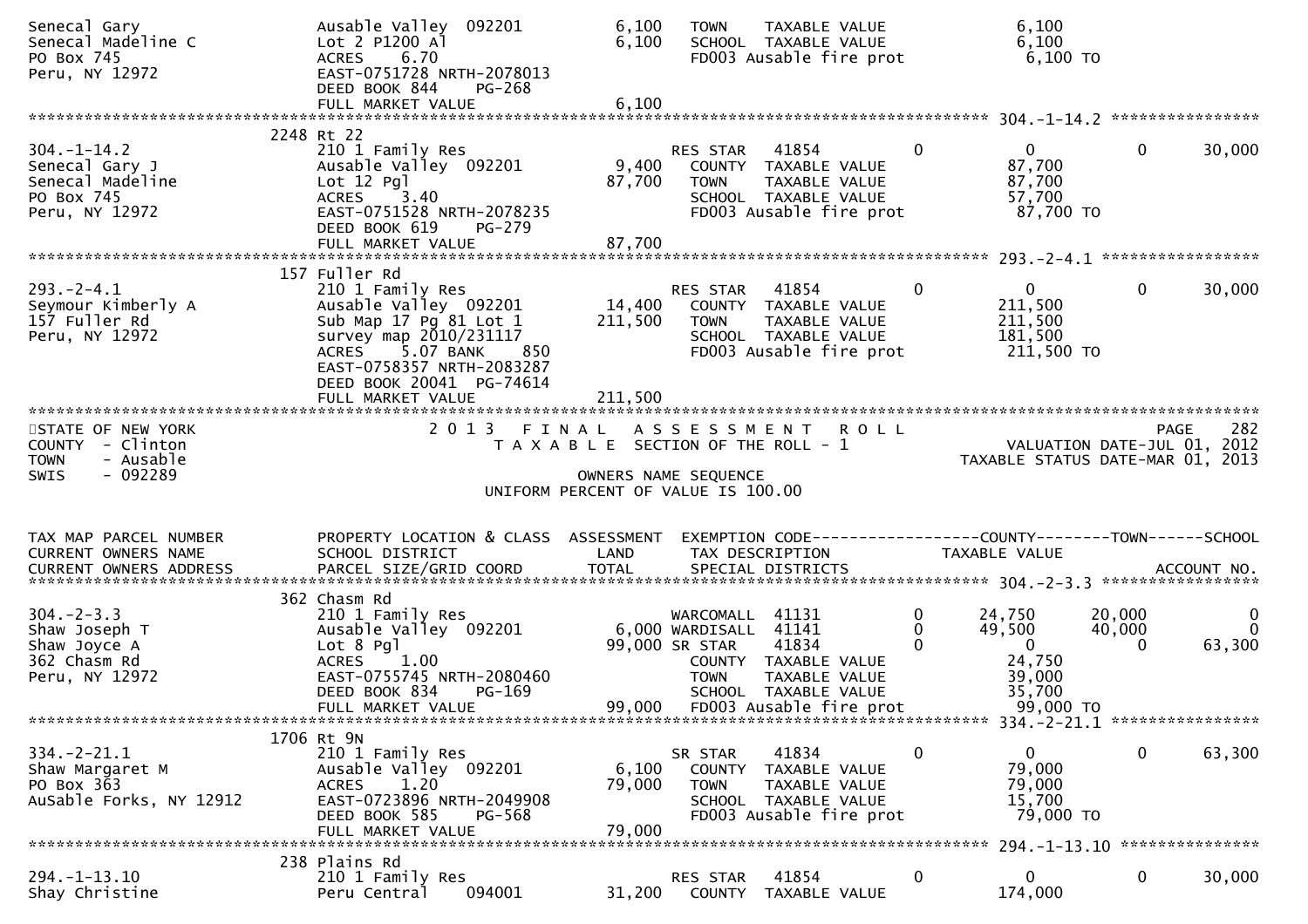| c/o USDA RHS attn: escrow<br>PO Box 66876<br>St. Louis, MO 63103                                 | PLB 366 Lot 13<br>Suvey Map 20102/36006<br>080<br>5.14 BANK<br>ACRES<br>EAST-0771941 NRTH-2081926<br>DEED BOOK 20102 PG-34001<br>FULL MARKET VALUE                              | 174,000<br>174,000                                                                                                      | <b>TOWN</b>                                                        | TAXABLE VALUE<br>SCHOOL TAXABLE VALUE<br>FD003 Ausable fire prot                                                     |                               | 174,000<br>144,000<br>174,000 TO                                    |                        |                              |
|--------------------------------------------------------------------------------------------------|---------------------------------------------------------------------------------------------------------------------------------------------------------------------------------|-------------------------------------------------------------------------------------------------------------------------|--------------------------------------------------------------------|----------------------------------------------------------------------------------------------------------------------|-------------------------------|---------------------------------------------------------------------|------------------------|------------------------------|
|                                                                                                  | 264 Chasm Rd                                                                                                                                                                    |                                                                                                                         |                                                                    |                                                                                                                      |                               |                                                                     |                        |                              |
| $305 - 3 - 2$<br>Sheffield Victor<br>Sheffield Susan<br>264 Chasm Rd<br>Keeseville, NY 12944     | 270 Mfg housing<br>Ausable Valley 092201<br>2.50<br><b>ACRES</b><br>EAST-0757321 NRTH-2078779<br>DEED BOOK 550<br>PG-437<br>FULL MARKET VALUE                                   | 49,000                                                                                                                  | WARNONALL 41121<br>6,900 AGED C&S<br>49,000 SR STAR<br><b>TOWN</b> | 41805<br>41834<br>COUNTY TAXABLE VALUE<br>TAXABLE VALUE<br>SCHOOL TAXABLE VALUE                                      | 0<br>$\mathbf{0}$<br>$\Omega$ | 7,350<br>20,825<br>$\mathbf{0}$<br>20,825<br>41,650<br>$\mathbf{0}$ | 7,350<br>0<br>$\Omega$ | $\bf{0}$<br>24,500<br>24,500 |
|                                                                                                  |                                                                                                                                                                                 |                                                                                                                         |                                                                    |                                                                                                                      |                               |                                                                     |                        |                              |
| $303. - 1 - 33.2$<br>Sherman Roland<br>Gugliotta Laurie E<br>76 Fred Thew Rd<br>Peru, NY 12972   | 76 Fred Thew Rd<br>210 1 Family Res<br>094001<br>Peru Central<br>Lot $#7$<br>7.50<br><b>ACRES</b><br>EAST-0732332 NRTH-2075225<br>DEED BOOK 20122 PG-49937<br>FULL MARKET VALUE | 8,300<br>154,800<br>154,800                                                                                             | <b>RES STAR</b><br><b>TOWN</b>                                     | 41854<br>COUNTY TAXABLE VALUE<br>TAXABLE VALUE<br>SCHOOL TAXABLE VALUE<br>FD003 Ausable fire prot                    | $\mathbf{0}$                  | $\mathbf{0}$<br>154,800<br>154,800<br>124,800<br>154,800 TO         | $\mathbf{0}$           | 30,000                       |
| STATE OF NEW YORK<br>COUNTY - Clinton<br>- Ausable<br><b>TOWN</b><br>$-092289$<br><b>SWIS</b>    | 2 0 1 3                                                                                                                                                                         | FINAL ASSESSMENT<br>T A X A B L E SECTION OF THE ROLL - 1<br>OWNERS NAME SEQUENCE<br>UNIFORM PERCENT OF VALUE IS 100.00 |                                                                    | <b>ROLL</b>                                                                                                          |                               | VALUATION DATE-JUL 01, 2012<br>TAXABLE STATUS DATE-MAR 01, 2013     |                        | 283<br>PAGE                  |
| TAX MAP PARCEL NUMBER<br>CURRENT OWNERS NAME                                                     | PROPERTY LOCATION & CLASS ASSESSMENT<br>SCHOOL DISTRICT                                                                                                                         | LAND                                                                                                                    |                                                                    | EXEMPTION CODE------------------COUNTY--------TOWN------SCHOOL<br>TAX DESCRIPTION                                    |                               | <b>TAXABLE VALUE</b>                                                |                        |                              |
| $335.1 - 1 - 10$<br>Short Nancy F<br>Elliott Patricia A<br>820 Shoemaker Rd<br>Webster, NY 14580 | Rt 9N<br>311 Res vac land<br>Ausable Valley 092201<br>5.40<br><b>ACRES</b><br>EAST-0733374 NRTH-2054413<br>DEED BOOK 20051 PG-85418<br>FULL MARKET VALUE                        | 8,600<br>8,600<br>8,600                                                                                                 | <b>TOWN</b>                                                        | COUNTY TAXABLE VALUE<br>TAXABLE VALUE<br>SCHOOL TAXABLE VALUE<br>FD003 Ausable fire prot<br>LT003 Clintonville Light |                               | 8,600<br>8,600<br>8,600<br>8,600 TO<br>8,600 TO                     |                        |                              |
| $335.1 - 1 - 12$<br>Short Nancy F<br>Elliott Patricia A<br>820 Shoemaker Rd<br>Webster, NY 14580 | Rt 9N<br>314 Rural vac<10<br>Ausable Valley 092201<br>1.00<br><b>ACRES</b><br>EAST-0733410 NRTH-2054124<br>DEED BOOK 20051 PG-85418<br>FULL MARKET VALUE                        | 6,000<br>6,000<br>6,000                                                                                                 | <b>TOWN</b>                                                        | COUNTY TAXABLE VALUE<br>TAXABLE VALUE<br>SCHOOL TAXABLE VALUE<br>FD003 Ausable fire prot<br>LT003 Clintonville Light |                               | 6,000<br>6,000<br>6,000<br>6,000 TO<br>6,000 TO                     |                        |                              |
|                                                                                                  | 306 Signor Rd                                                                                                                                                                   |                                                                                                                         |                                                                    |                                                                                                                      |                               |                                                                     |                        |                              |
| $302 - 1 - 9.1$<br>Shortell Jr John J Life Us<br>Shortell Shirley S Life Us<br>306 Signor Rd     | 210 1 Family Res<br>094001<br>Peru Central<br>1.60<br><b>ACRES</b><br>EAST-0728324 NRTH-2078499                                                                                 | 70,600                                                                                                                  | WARCOMALL 41131<br>4,600 SR STAR<br>COUNTY<br><b>TOWN</b>          | 41834<br>TAXABLE VALUE<br>TAXABLE VALUE                                                                              | $\mathbf 0$<br>$\Omega$       | 17,650<br>$\overline{0}$<br>52,950<br>52,950                        | 17,650<br>0            | $\mathbf 0$<br>63,300        |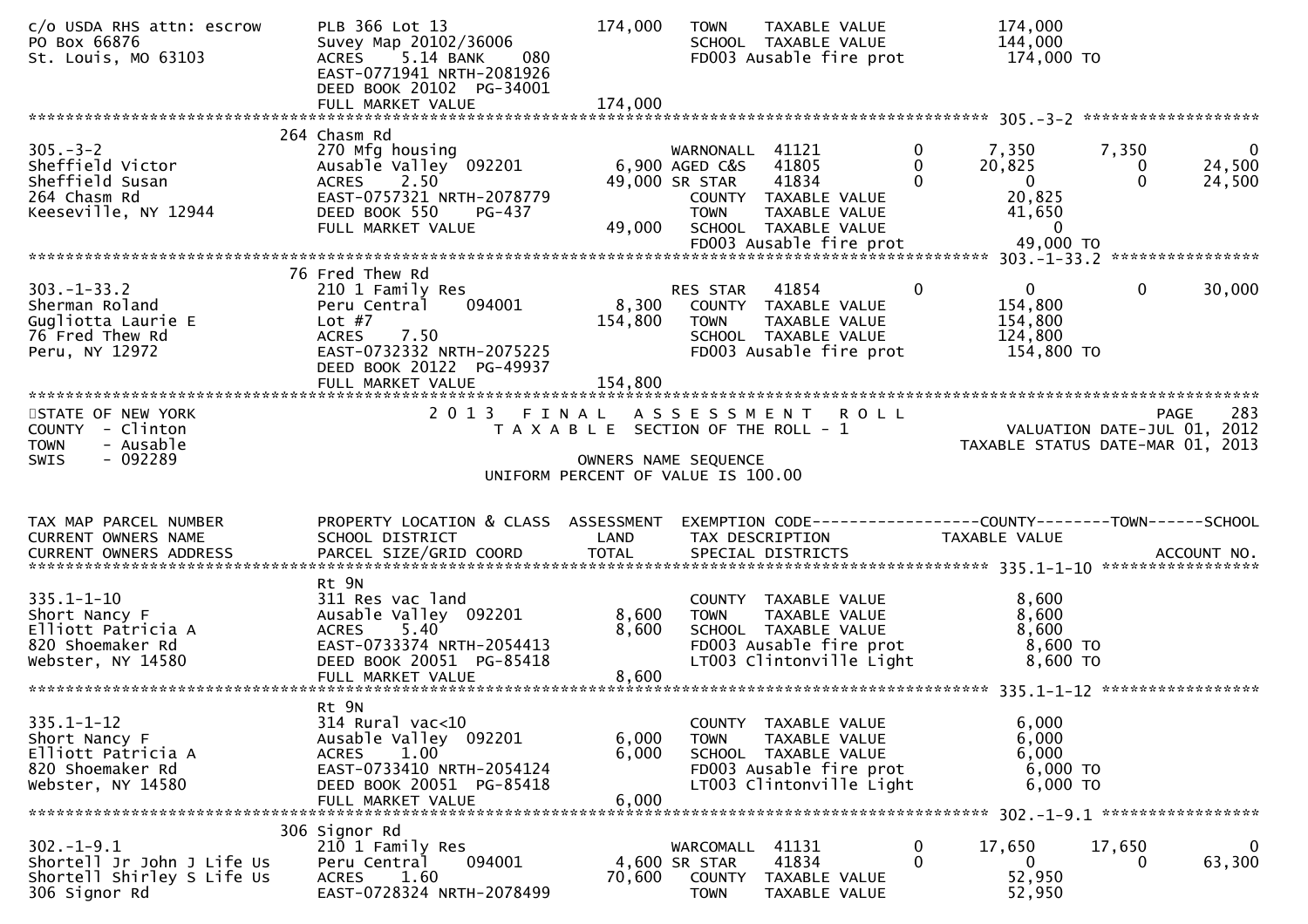| Peru, NY 12972                                                                                      | DEED BOOK 20061 PG-91239                                                                                                                                                      |                            | SCHOOL TAXABLE VALUE                                                                                                      | 7,300                                                                                            |
|-----------------------------------------------------------------------------------------------------|-------------------------------------------------------------------------------------------------------------------------------------------------------------------------------|----------------------------|---------------------------------------------------------------------------------------------------------------------------|--------------------------------------------------------------------------------------------------|
| $293 - 3 - 12$<br>Shutts Matthew B<br>60 Sunlea Village Dr<br>Peru, NY 12972                        | Sunlea Village Dr<br>210 1 Family Res<br>Peru Central<br>094001<br>PLC 396 Lot 29<br>ACRES 6.68<br>EAST-0767221 NRTH-2084553<br>DEED BOOK 20082 PG-16756<br>FULL MARKET VALUE | 26,100<br>75,000<br>75,000 | RES STAR 41854<br>COUNTY TAXABLE VALUE<br><b>TOWN</b><br>TAXABLE VALUE<br>SCHOOL TAXABLE VALUE<br>FD003 Ausable fire prot | $\mathbf{0}$<br>$\mathbf 0$<br>$\mathbf{0}$<br>30,000<br>75,000<br>75,000<br>45,000<br>75,000 TO |
| $302 - 1 - 6$<br>Sibbitt George<br>35 Great Plain Rd<br>Danbury, CT 06811                           | Rod Gun Rd<br>$322$ Rural vac $>10$<br>Peru Central<br>094001<br>ACRES 10.00<br>EAST-0726084 NRTH-2079207<br>DEED BOOK 997<br><b>PG-213</b>                                   | 9,900<br>9,900             | COUNTY TAXABLE VALUE<br>TAXABLE VALUE<br><b>TOWN</b><br>SCHOOL TAXABLE VALUE<br>FD003 Ausable fire prot                   | 9,900<br>9,900<br>9,900<br>$9,900$ TO                                                            |
| $302 - 1 - 15.3$<br>Signor Charles C<br>Signor Donald R<br>11519 SW 138Th Ln<br>Dunnellon, FL 34432 | Signor Rd<br>$314$ Rural vac<10<br>094001<br>Peru Central<br>Lot 35 Pgl<br>5.50<br><b>ACRES</b><br>EAST-0731785 NRTH-2080117<br>DEED BOOK 99001 PG-12749<br>FULL MARKET VALUE | 7,400<br>7,400<br>7,400    | COUNTY TAXABLE VALUE<br><b>TOWN</b><br>TAXABLE VALUE<br>SCHOOL TAXABLE VALUE<br>FD003 Ausable fire prot                   | 7,400<br>7,400<br>7,400<br>7,400 TO                                                              |
| STATE OF NEW YORK<br>COUNTY - Clinton<br>- Ausable<br><b>TOWN</b><br>$-092289$<br><b>SWIS</b>       | 2 0 1 3                                                                                                                                                                       | OWNERS NAME SEQUENCE       | FINAL ASSESSMENT ROLL<br>T A X A B L E SECTION OF THE ROLL - 1<br>UNIFORM PERCENT OF VALUE IS 100.00                      | 284<br><b>PAGE</b><br>VALUATION DATE-JUL 01, 2012<br>TAXABLE STATUS DATE-MAR 01, 2013            |
| TAX MAP PARCEL NUMBER<br>CURRENT OWNERS NAME<br><b>CURRENT OWNERS ADDRESS</b>                       | PROPERTY LOCATION & CLASS ASSESSMENT<br>SCHOOL DISTRICT                                                                                                                       | LAND                       | TAX DESCRIPTION                                                                                                           | EXEMPTION CODE-----------------COUNTY-------TOWN------SCHOOL<br>TAXABLE VALUE                    |
| $302 - 1 - 1 - 1$<br>Signor Terry J<br>325 Ashburn Rd<br>Robstown, TX 78380                         | Rod Gun Rd<br>321 Abandoned ag<br>Ausable Valley 092201<br>ACRES 168.45<br>EAST-0724053 NRTH-2077069<br>DEED BOOK 20061 PG-91419<br>FULL MARKET VALUE                         | 26,900<br>26,900<br>26,900 | COUNTY TAXABLE VALUE<br><b>TOWN</b><br>TAXABLE VALUE<br>SCHOOL TAXABLE VALUE<br>FD003 Ausable fire prot                   | 26,900<br>26,900<br>26,900<br>26,900 TO                                                          |
| $302 - 1 - 1 - 2$<br>Signor Terry J<br>325 Ashburn Rd<br>Robstown, TX 78380-2214                    | Rod Gun Rd<br>321 Abandoned ag<br>094001<br>Peru Central<br>ACRES 58.65<br>EAST-0724053 NRTH-2077069<br>DEED BOOK 20061 PG-91419<br>FULL MARKET VALUE                         | 5,900<br>5,900<br>5,900    | COUNTY TAXABLE VALUE<br>TAXABLE VALUE<br><b>TOWN</b><br>SCHOOL TAXABLE VALUE<br>FD003 Ausable fire prot                   | 5,900<br>5,900<br>5,900<br>5,900 TO                                                              |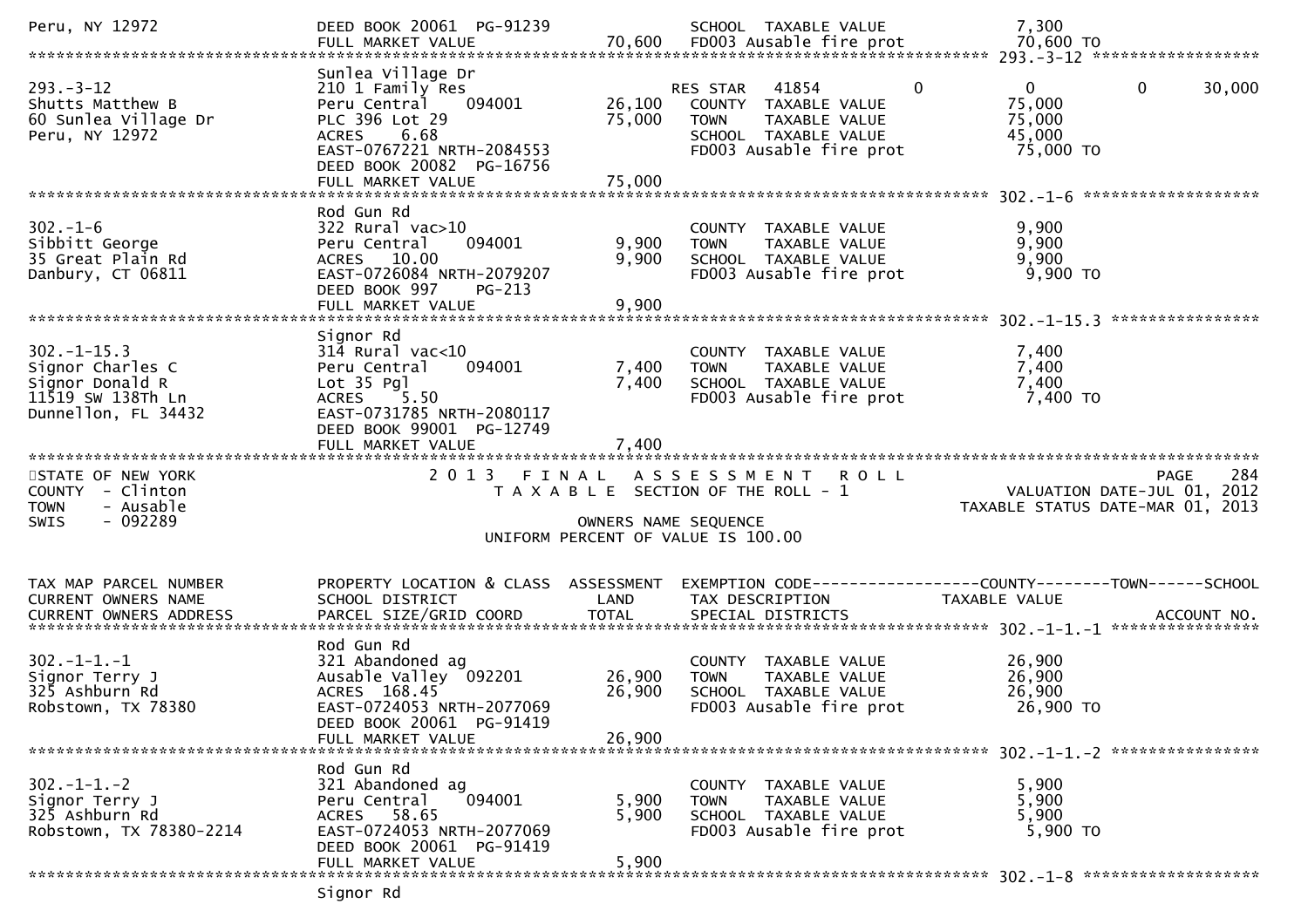| $302 - 1 - 8$<br>Signor William R<br>761 River Rd<br>Peru, NY 12972                        | $314$ Rural vac<10<br>Peru Central<br>094001<br>2.80<br><b>ACRES</b><br>EAST-0727911 NRTH-2078415<br>DEED BOOK 20011 PG-33240<br>FULL MARKET VALUE                                        | 3,600<br>3,600<br>3,600     | COUNTY TAXABLE VALUE<br>TAXABLE VALUE<br><b>TOWN</b><br>SCHOOL TAXABLE VALUE<br>FD003 Ausable fire prot                      | 3,600<br>3,600<br>3,600<br>$3,600$ TO                                                 |     |
|--------------------------------------------------------------------------------------------|-------------------------------------------------------------------------------------------------------------------------------------------------------------------------------------------|-----------------------------|------------------------------------------------------------------------------------------------------------------------------|---------------------------------------------------------------------------------------|-----|
|                                                                                            |                                                                                                                                                                                           |                             |                                                                                                                              |                                                                                       |     |
| $302 - 1 - 15.1$<br>Signor William R<br>Signor Natalie R<br>761 River Rd<br>Peru, NY 12972 | $234/265$ Signor Rd<br>280 Res Multiple<br>Peru Central<br>094001<br>Lot 35 Pgl<br>Lot 1 Watson Tract<br>ACRES 21.90 BANK<br>320<br>EAST-0729311 NRTH-2078440<br>DEED BOOK 20041 PG-75592 | 21,600<br>115,800           | COUNTY TAXABLE VALUE<br><b>TOWN</b><br>TAXABLE VALUE<br>SCHOOL TAXABLE VALUE<br>FD003 Ausable fire prot                      | 115,800<br>115,800<br>115,800<br>115,800 TO                                           |     |
|                                                                                            |                                                                                                                                                                                           |                             |                                                                                                                              |                                                                                       |     |
| $302 - 1 - 15.2$<br>Signor William R<br>761 River Rd<br>Peru, NY 12972                     | 230 Signor Rd<br>210 1 Family Res<br>Peru Central<br>094001<br>35 Pg1<br>2.95<br><b>ACRES</b><br>EAST-0729877 NRTH-2079609<br>DEED BOOK 20011 PG-34295<br>FULL MARKET VALUE               | 7,200<br>122,000<br>122,000 | COUNTY TAXABLE VALUE<br>TAXABLE VALUE<br><b>TOWN</b><br>SCHOOL TAXABLE VALUE<br>FD003 Ausable fire prot                      | 122,000<br>122,000<br>122,000<br>122,000 TO                                           |     |
|                                                                                            |                                                                                                                                                                                           |                             |                                                                                                                              |                                                                                       |     |
| STATE OF NEW YORK<br>COUNTY - Clinton                                                      | 2 0 1 3                                                                                                                                                                                   | FINAL                       | ASSESSMENT ROLL<br>T A X A B L E SECTION OF THE ROLL - 1                                                                     | <b>PAGE</b><br>VALUATION DATE-JUL 01, 2012                                            | 285 |
| <b>TOWN</b><br>- Ausable<br>- 092289<br>SWIS                                               |                                                                                                                                                                                           | OWNERS NAME SEQUENCE        | UNIFORM PERCENT OF VALUE IS 100.00                                                                                           | TAXABLE STATUS DATE-MAR 01, 2013                                                      |     |
|                                                                                            |                                                                                                                                                                                           |                             |                                                                                                                              |                                                                                       |     |
| TAX MAP PARCEL NUMBER<br><b>CURRENT OWNERS NAME</b>                                        | PROPERTY LOCATION & CLASS ASSESSMENT<br>SCHOOL DISTRICT                                                                                                                                   | LAND                        | TAX DESCRIPTION                                                                                                              | EXEMPTION CODE------------------COUNTY--------TOWN------SCHOOL<br>TAXABLE VALUE       |     |
|                                                                                            |                                                                                                                                                                                           |                             |                                                                                                                              |                                                                                       |     |
| $302 - 1 - 15.4$<br>Signor William R<br>761 River Rd<br>Peru, NY 12972                     | Signor Rd<br>321 Abandoned ag<br>094001<br>Peru Central<br>Lot 35 PGL<br>ACRES 78.80<br>EAST-0730725 NRTH-2078772<br>DEED BOOK 20011 PG-33240                                             | 50,800<br>61,200            | COUNTY TAXABLE VALUE<br><b>TOWN</b><br>TAXABLE VALUE<br>SCHOOL TAXABLE VALUE<br>FD003 Ausable fire prot                      | 61,200<br>61,200<br>61,200<br>61,200 TO                                               |     |
|                                                                                            | FULL MARKET VALUE                                                                                                                                                                         | 61,200                      |                                                                                                                              |                                                                                       |     |
| $302 - 1 - 7$<br>Sileo Carmen M<br>675 Allen Hill Rd<br>Peru, NY 12972                     | 675 Allen Hill Rd<br>210 1 Family Res<br>094001<br>Peru Central<br>3.70<br><b>ACRES</b><br>EAST-0727271 NRTH-2078309<br>DEED BOOK 20041 PG-71402<br>FULL MARKET VALUE                     | 6,100<br>84,000<br>84,000   | 41854<br>RES STAR<br>COUNTY TAXABLE VALUE<br>TAXABLE VALUE<br><b>TOWN</b><br>SCHOOL TAXABLE VALUE<br>FD003 Ausable fire prot | $\mathbf 0$<br>30,000<br>0<br>$\mathbf{0}$<br>84,000<br>84,000<br>54,000<br>84,000 TO |     |
|                                                                                            | 201 Hill St                                                                                                                                                                               |                             |                                                                                                                              |                                                                                       |     |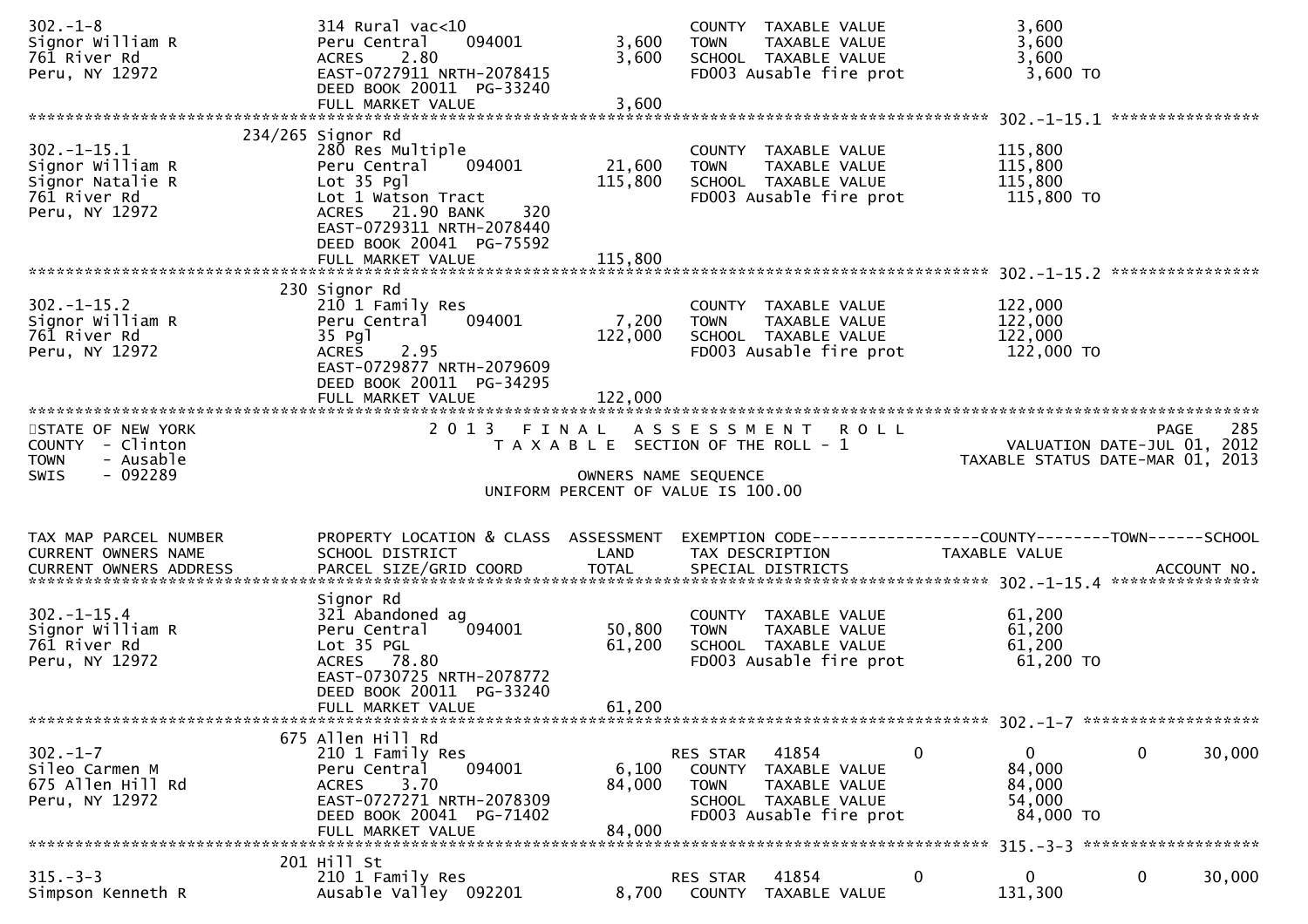| 201 Hill St<br>Keeseville, NY 12944                                                          | Sub Bk $A-140$ Lot 3<br>FRNT 100.00 DPTH 250.00<br>BANK 230<br>EAST-0751194 NRTH-2068132<br>DEED BOOK 853<br>PG-191                                                                                                   | 131,300                                                                     | <b>TOWN</b>                                              | TAXABLE VALUE<br>SCHOOL TAXABLE VALUE<br>FD003 Ausable fire prot<br>LT004 Hill St Light                             | 131,300<br>101,300                                                                 | 131,300 TO<br>131,300 TO                                                       |                             |
|----------------------------------------------------------------------------------------------|-----------------------------------------------------------------------------------------------------------------------------------------------------------------------------------------------------------------------|-----------------------------------------------------------------------------|----------------------------------------------------------|---------------------------------------------------------------------------------------------------------------------|------------------------------------------------------------------------------------|--------------------------------------------------------------------------------|-----------------------------|
|                                                                                              |                                                                                                                                                                                                                       |                                                                             |                                                          |                                                                                                                     |                                                                                    |                                                                                |                             |
| $293.16 - 1 - 2$<br>Siskavich Kyle<br>Charette Laci<br>11 Hilltop Dr<br>Peru, NY 12972       | 11 Hilltop Dr<br>210 1 Family Res<br>Peru Central 094001<br>Sub Bk 4 Pg 104 Lot 15<br>FRNT 177.00 DPTH 115.24<br>BANK<br>320<br>EAST-0767328 NRTH-2084151<br>DEED BOOK 20112 PG-41984                                 | 14,200<br>183,000                                                           | RES STAR<br>TOWN                                         | 41854<br>COUNTY TAXABLE VALUE<br>TAXABLE VALUE<br>SCHOOL TAXABLE VALUE<br>FD003 Ausable fire prot                   | $\mathbf{0}$<br>0<br>183,000<br>183,000<br>153,000                                 | 0<br>183,000 TO                                                                | 30,000                      |
|                                                                                              |                                                                                                                                                                                                                       |                                                                             |                                                          |                                                                                                                     |                                                                                    |                                                                                |                             |
| $294. - 1 - 1.2$<br>Skolnick Wayne<br>Skolnick Kim<br>PO Box 161<br>Port Kent, NY 12975      | 27 Sand Rd<br>210 1 Family Res<br>094001<br>Peru Central<br>Lot 1 Pl 12000 Ac<br>ACRES 9.40<br>EAST-0769961 NRTH-2085129<br>DEED BOOK 746<br>PG-197<br>FULL MARKET VALUE                                              | 238,000                                                                     | RES STAR 41854<br>16,500 LIM INC DI 41932<br><b>TOWN</b> | 238,000 COUNTY TAXABLE VALUE<br>TAXABLE VALUE<br>SCHOOL TAXABLE VALUE<br>FD003 Ausable fire prot                    | $\mathbf{0}$<br>$\Omega$<br>$\Omega$<br>47,600<br>190,400<br>238,000<br>208,000    | 0<br>$\Omega$<br>238,000 TO                                                    | 30,000<br>$\mathbf 0$       |
| STATE OF NEW YORK<br>COUNTY - Clinton<br><b>TOWN</b><br>- Ausable<br>- 092289<br><b>SWIS</b> |                                                                                                                                                                                                                       | T A X A B L E SECTION OF THE ROLL - 1<br>UNIFORM PERCENT OF VALUE IS 100.00 | OWNERS NAME SEQUENCE                                     | 2013 FINAL ASSESSMENT ROLL                                                                                          |                                                                                    | <b>PAGE</b><br>VALUATION DATE-JUL 01, 2012<br>TAXABLE STATUS DATE-MAR 01, 2013 | 286                         |
| TAX MAP PARCEL NUMBER<br>CURRENT OWNERS NAME                                                 | PROPERTY LOCATION & CLASS ASSESSMENT<br>SCHOOL DISTRICT                                                                                                                                                               | LAND                                                                        | TAX DESCRIPTION                                          |                                                                                                                     | TAXABLE VALUE                                                                      | EXEMPTION CODE------------------COUNTY--------TOWN------SCHOOL                 |                             |
| $294. - 1 - 13.28$<br>Smalley Christopher J<br>393 Fishkill Ave<br>Beacon, NY 12508          | Lakeside Rd<br>$314$ Rural vac<10<br>094001<br>Peru Central<br>Lot $#1$<br>Lot #8 Sussdorff Sub<br>2.93<br><b>ACRES</b><br>EAST-0771256 NRTH-2084887                                                                  | 47,200<br>47,200                                                            | <b>TOWN</b>                                              | COUNTY TAXABLE VALUE<br>TAXABLE VALUE<br>SCHOOL TAXABLE VALUE<br>FD003 Ausable fire prot                            | 47,200<br>47,200<br>47,200                                                         | 47,200 TO                                                                      |                             |
|                                                                                              | DEED BOOK 20051 PG-85481<br>FULL MARKET VALUE                                                                                                                                                                         | 47,200                                                                      |                                                          |                                                                                                                     |                                                                                    |                                                                                |                             |
| $314. - 1 - 3.2$<br>Smart Leon<br>Smart Rita<br>783 Clintonville Rd<br>Peru, NY 12972        | 783 Clintonville Rd<br>210 1 Family Res<br>Ausable Valley 092201<br>Lot 7 Pl 12000 Patent<br>Survey Bk 27 Pg 79<br>3.90<br><b>ACRES</b><br>EAST-0731406 NRTH-2071770<br>DEED BOOK 98001 PG-00772<br>FULL MARKET VALUE | 84,000                                                                      | WARCOMALL<br>6,200 WARDISALL<br>84,000 RES STAR<br>TOWN  | 41131<br>41141<br>41854<br>COUNTY TAXABLE VALUE<br>TAXABLE VALUE<br>SCHOOL TAXABLE VALUE<br>FD003 Ausable fire prot | 21,000<br>0<br>$\mathbf{0}$<br>42,000<br>$\mathbf 0$<br>21,000<br>24,000<br>54,000 | 20,000<br>40,000<br>$\Omega$<br>84,000 TO                                      | 0<br>$\mathbf{0}$<br>30,000 |
|                                                                                              |                                                                                                                                                                                                                       |                                                                             |                                                          |                                                                                                                     |                                                                                    |                                                                                |                             |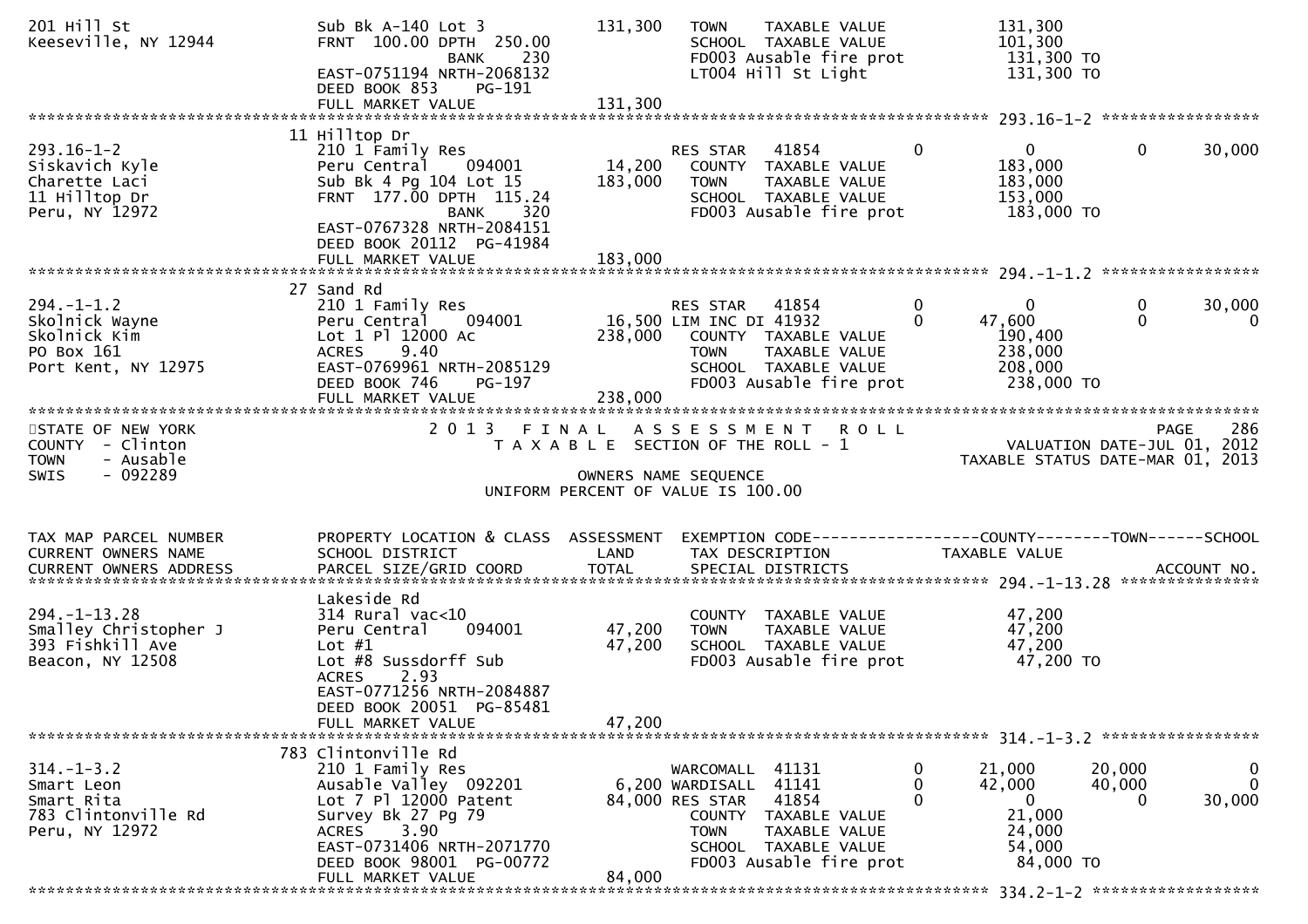| $334.2 - 1 - 2$<br>Smith Auto Exchange Inc<br>1351 Rt 9N<br>Clintonville, NY 12924                         | Rt 9N<br>311 Res vac land<br>Ausable Valley 092201<br>FRNT 90.00 DPTH 138.00<br>EAST-0730419 NRTH-2053480<br>DEED BOOK 812<br>PG-264                                               | 3,900<br>3,900             | COUNTY TAXABLE VALUE<br>TAXABLE VALUE<br><b>TOWN</b><br>SCHOOL TAXABLE VALUE<br>FD003 Ausable fire prot<br>LT003 Clintonville Light | 3,900<br>3,900<br>3,900<br>3,900 TO<br>3,900 TO                                            |        |
|------------------------------------------------------------------------------------------------------------|------------------------------------------------------------------------------------------------------------------------------------------------------------------------------------|----------------------------|-------------------------------------------------------------------------------------------------------------------------------------|--------------------------------------------------------------------------------------------|--------|
|                                                                                                            | 2155 Rt 22                                                                                                                                                                         |                            |                                                                                                                                     |                                                                                            |        |
| $304. - 1 - 17.5$<br>Smith Bradley R<br>Smith Brenda<br>Smith Brenda<br>2155 Rt 22<br>Keeseville, NY 12944 | 210 1 Family Res<br>Ausable Valley 092201<br>Lot #2 Pl 12000 Ac Loc<br>2.20 BANK<br>080<br><b>ACRES</b><br>EAST-0751292 NRTH-2075917<br>DEED BOOK 845<br>PG-302                    | 198,900                    | RES STAR 41854<br>10,900 COUNTY TAXABLE VALUE<br><b>TOWN</b><br>TAXABLE VALUE<br>SCHOOL TAXABLE VALUE<br>FD003 Ausable fire prot    | $\mathbf 0$<br>$\mathbf{0}$<br>$\mathbf{0}$<br>198,900<br>198,900<br>168,900<br>198,900 TO | 30,000 |
|                                                                                                            |                                                                                                                                                                                    |                            |                                                                                                                                     |                                                                                            |        |
| $294. -1 - 1.3$<br>Smith Daniel<br>Smith Lorrie<br>3989 Main St<br>Warrensburg, NY 12885                   | 54 Sand Rd<br>260 Seasonal res<br>Peru Central 094001<br>Wilkinson Sub Lot 3<br>5.60<br><b>ACRES</b><br>EAST-0769332 NRTH-2085109<br>DEED BOOK 979<br><b>PG-90</b>                 | 14,300<br>86,400           | COUNTY TAXABLE VALUE<br><b>TOWN</b><br>TAXABLE VALUE<br>SCHOOL TAXABLE VALUE<br>FD003 Ausable fire prot                             | 86,400<br>86,400<br>86,400<br>86,400 TO                                                    |        |
|                                                                                                            |                                                                                                                                                                                    |                            |                                                                                                                                     |                                                                                            |        |
| STATE OF NEW YORK<br>COUNTY - Clinton                                                                      |                                                                                                                                                                                    |                            | 2013 FINAL ASSESSMENT ROLL<br>T A X A B L E SECTION OF THE ROLL - 1                                                                 | PAGE<br>VALUATION DATE-JUL 01, 2012                                                        | 287    |
| - Ausable<br><b>TOWN</b><br>$-092289$<br>SWIS                                                              |                                                                                                                                                                                    | OWNERS NAME SEQUENCE       | UNIFORM PERCENT OF VALUE IS 100.00                                                                                                  | TAXABLE STATUS DATE-MAR 01, 2013                                                           |        |
| TAX MAP PARCEL NUMBER<br>CURRENT OWNERS NAME                                                               | PROPERTY LOCATION & CLASS ASSESSMENT<br>SCHOOL DISTRICT                                                                                                                            | LAND                       | TAX DESCRIPTION                                                                                                                     | EXEMPTION CODE------------------COUNTY--------TOWN------SCHOOL<br>TAXABLE VALUE            |        |
| $294. - 1 - 1.1$<br>Smith Daniel E<br>Smith Lorrie L<br>3989 Main St<br>Warrensburg, NY 12885              | Sand Rd<br>$314$ Rural vac<10<br>Peru Central 094001<br>Wilkinson Sub Lot #1<br>4.40<br><b>ACRES</b><br>EAST-0768821 NRTH-2084940<br>DEED BOOK 20021 PG-44762<br>FULL MARKET VALUE | 13,500<br>13,500<br>13,500 | COUNTY TAXABLE VALUE<br><b>TOWN</b><br>TAXABLE VALUE<br>SCHOOL TAXABLE VALUE<br>FD003 Ausable fire prot                             | 13,500<br>13,500<br>13,500<br>13,500 TO                                                    |        |
|                                                                                                            |                                                                                                                                                                                    |                            |                                                                                                                                     |                                                                                            |        |
| $294. - 1 - 1.4$<br>Smith Daniel E<br>Smith Lorrie L<br>3989 Main St<br>Warrensburg, NY 12885              | Sand Rd<br>314 Rural vac<10<br>Peru Central 094001<br>Wilkinson Sub Lot 4<br>5.70<br><b>ACRES</b><br>EAST-0769585 NRTH-2085137<br>DEED BOOK 20021 PG-44762<br>FULL MARKET VALUE    | 14,300<br>14,300<br>14,300 | COUNTY TAXABLE VALUE<br><b>TOWN</b><br>TAXABLE VALUE<br>SCHOOL TAXABLE VALUE<br>FD003 Ausable fire prot                             | 14,300<br>14,300<br>14,300<br>14,300 TO                                                    |        |
|                                                                                                            | Sand Rd                                                                                                                                                                            |                            |                                                                                                                                     |                                                                                            |        |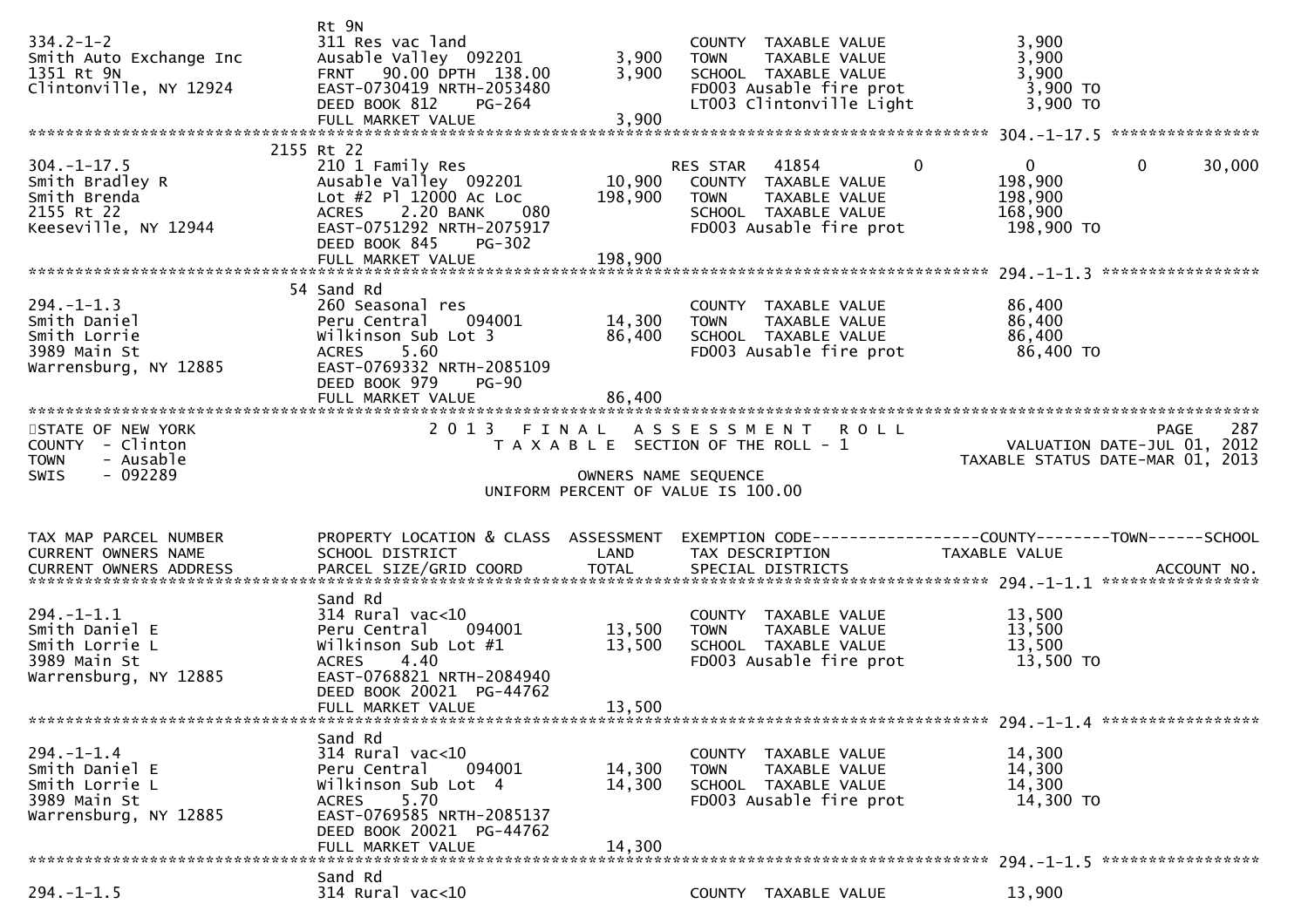| Smith Daniel E<br>Smith Lorrie L<br>3989 Main St<br>Warrensburg, NY 12885              | Peru Central 094001<br>Wilkinson Sub Lot 2<br>5.00<br><b>ACRES</b><br>EAST-0769075 NRTH-2085028<br>DEED BOOK 20021 PG-44762<br>FULL MARKET VALUE                                        | 13,900<br>13,900<br>13,900 | TAXABLE VALUE<br><b>TOWN</b><br>SCHOOL TAXABLE VALUE<br>FD003 Ausable fire prot                                                                                       | 13,900<br>13,900<br>13,900 TO                                                                                     |
|----------------------------------------------------------------------------------------|-----------------------------------------------------------------------------------------------------------------------------------------------------------------------------------------|----------------------------|-----------------------------------------------------------------------------------------------------------------------------------------------------------------------|-------------------------------------------------------------------------------------------------------------------|
|                                                                                        |                                                                                                                                                                                         |                            |                                                                                                                                                                       |                                                                                                                   |
| $305. - 1 - 5$<br>Smith Elaine R<br>Box 2<br>Port Kent, NY 12975                       | 2085 Rt 9<br>484 1 use sm bld<br>Ausable Valley 092201<br>FRNT 150.00 DPTH 165.00<br>EAST-0761900 NRTH-2074404<br>DEED BOOK 727 PG-305<br>FULL MARKET VALUE                             | 6,200<br>20,000<br>20,000  | COUNTY TAXABLE VALUE<br>TOWN     TAXABLE VALUE<br>SCHOOL   TAXABLE VALUE<br>FD003 Ausable fire prot<br>LT006 Chasm                                                    | 20,000<br>20,000<br>20,000<br>20,000 TO<br>$20,000$ TO                                                            |
| $334. - 1 - 14$<br>smith Elizabeth<br>26 Sand Hill Rd<br>Clintonville, NY 12924        | Rt 9N<br>323 Vacant rural<br>Ausable Valley 092201 14,800<br>ACRES 33.90<br>EAST-0729829 NRTH-2052575<br>DEED BOOK 934<br>PG-74                                                         | 14,800<br>14,800           | COUNTY TAXABLE VALUE<br>TAXABLE VALUE<br><b>TOWN</b><br>SCHOOL TAXABLE VALUE<br>FD003 Ausable fire prot<br>LT003 Clintonville Light                                   | 14,800<br>14,800<br>14,800<br>14,800 TO<br>14,800 TO                                                              |
| STATE OF NEW YORK<br>COUNTY - Clinton<br>- Ausable<br><b>TOWN</b><br>$-092289$<br>SWIS |                                                                                                                                                                                         | OWNERS NAME SEQUENCE       | 2013 FINAL ASSESSMENT ROLL<br>T A X A B L E SECTION OF THE ROLL - 1<br>UNIFORM PERCENT OF VALUE IS 100.00                                                             | 288<br><b>PAGE</b><br>0 L L<br>VALUATION DATE-JUL 01, 2012<br>TAXABLE STATUS DATE-MAR 01, 2013                    |
|                                                                                        |                                                                                                                                                                                         |                            |                                                                                                                                                                       |                                                                                                                   |
| TAX MAP PARCEL NUMBER<br>CURRENT OWNERS NAME                                           | SCHOOL DISTRICT                                                                                                                                                                         | LAND                       | TAX DESCRIPTION                                                                                                                                                       | PROPERTY LOCATION & CLASS ASSESSMENT EXEMPTION CODE----------------COUNTY-------TOWN------SCHOOL<br>TAXABLE VALUE |
| $334.2 - 1 - 26$<br>Smith Elizabeth<br>26 Sandhill Rd<br>Clintonville, NY 12924        | Smith St<br>311 Res vac land<br>Ausable Valley 092201<br>FRNT 200.00 DPTH 85.00<br>EAST-0731757 NRTH-2054103<br>DEED BOOK 20112 PG-41165<br>FULL MARKET VALUE                           | 3,200<br>3,200<br>3,200    | COUNTY TAXABLE VALUE<br>TAXABLE VALUE<br>TAXABLE VALUE<br>TAXABLE VALUE<br><b>TOWN</b><br>SCHOOL TAXABLE VALUE<br>FD003 Ausable fire prot<br>LT003 Clintonville Light | 3,200<br>3,200<br>3,200<br>3,200 TO<br>$3,200$ TO                                                                 |
| $334. - 1 - 25.4$<br>Smith James C<br>1269 Green St<br>Ausable Forks, NY 12912         | Thomasville Rd<br>$322$ Rural vac $>10$<br>Ausable Valley 092201<br>Survey Map 2010/231422<br>ACRES 39.00<br>EAST-0720469 NRTH-2054828<br>DEED BOOK 20102 PG-31699<br>FULL MARKET VALUE | 17,300<br>17,300<br>17,300 | COUNTY TAXABLE VALUE<br><b>TOWN</b><br>TAXABLE VALUE<br>SCHOOL TAXABLE VALUE<br>FD003 Ausable fire prot                                                               | 17,300<br>17,300<br>17,300<br>17,300 TO                                                                           |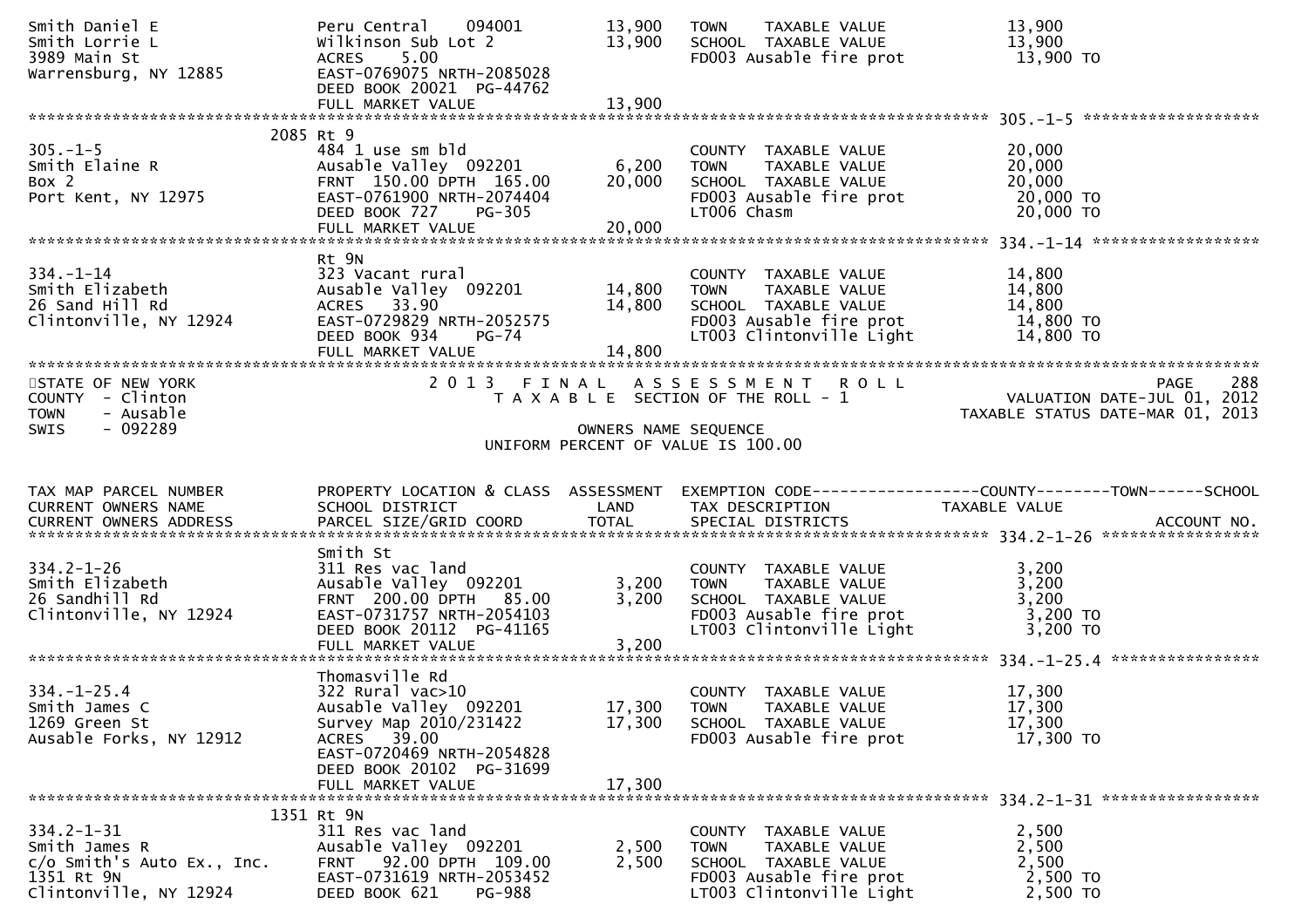|                                                                                                   | FULL MARKET VALUE                                                                                                                                                                                                 | 2,500                      |                                                                                                                                                                                   |                                                                                                                                                                                   |
|---------------------------------------------------------------------------------------------------|-------------------------------------------------------------------------------------------------------------------------------------------------------------------------------------------------------------------|----------------------------|-----------------------------------------------------------------------------------------------------------------------------------------------------------------------------------|-----------------------------------------------------------------------------------------------------------------------------------------------------------------------------------|
| $334 - 2 - 5.1$<br>Smith James R Jr<br>3055 Rt 9<br>Peru, NY 12972                                | Rt 9N<br>$314$ Rural vac<10<br>Ausable Valley 092201<br>Title Deed $310/561$<br>FRNT 50.00 DPTH 500.00<br>EAST-0725563 NRTH-2051222<br>DEED BOOK 20011 PG-35777<br>FULL MARKET VALUE                              | 2,700<br>2,700<br>2,700    | COUNTY TAXABLE VALUE<br>TAXABLE VALUE<br><b>TOWN</b><br>SCHOOL TAXABLE VALUE<br>FD003 Ausable fire prot                                                                           | 2,700<br>2,700<br>2,700<br>2,700 TO                                                                                                                                               |
| $303 - 2 - 27$<br>Smith John J<br>PO Box 471<br>Ausable Forks, NY 12912                           | 925 Clintonville Rd<br>210 1 Family Res<br>Ausable Valley 092201<br>FRNT 140.00 DPTH 291.00<br>EAST-0733727 NRTH-2074635<br>DEED BOOK 20082 PG-21344<br>FULL MARKET VALUE                                         | 4,000<br>30,000<br>30,000  | COUNTY TAXABLE VALUE<br><b>TOWN</b><br>TAXABLE VALUE<br>SCHOOL TAXABLE VALUE<br>FD003 Ausable fire prot                                                                           | 30,000<br>30,000<br>30,000<br>30,000 TO                                                                                                                                           |
| STATE OF NEW YORK<br>COUNTY - Clinton<br><b>TOWN</b><br>- Ausable<br>$-092289$<br><b>SWIS</b>     |                                                                                                                                                                                                                   |                            | 2013 FINAL ASSESSMENT ROLL<br>T A X A B L E SECTION OF THE ROLL - 1<br>OWNERS NAME SEQUENCE<br>UNIFORM PERCENT OF VALUE IS 100.00                                                 | 289<br>PAGE<br>VALUATION DATE-JUL 01, 2012<br>TAXABLE STATUS DATE-MAR 01, 2013                                                                                                    |
| TAX MAP PARCEL NUMBER<br>CURRENT OWNERS NAME                                                      | PROPERTY LOCATION & CLASS ASSESSMENT<br>SCHOOL DISTRICT                                                                                                                                                           | LAND                       | TAX DESCRIPTION                                                                                                                                                                   | EXEMPTION CODE------------------COUNTY--------TOWN------SCHOOL<br>TAXABLE VALUE<br>CURRENT OWNERS ADDRESS PARCEL SIZE/GRID COORD TOTAL SPECIAL DISTRICTS 701. SERVING ACCOUNT NO. |
| $325. - 1 - 11$<br>Smith John J<br>PO Box 471<br>Ausable Forks, NY 12912                          | 163 Cold Spring Rd<br>240 Rural res<br>Ausable Valley 092201<br>Lot 22 Platts 1200 Ac<br>Sub Map Bk 14 Pg 143 Lot<br>ACRES 82.60<br>EAST-0737760 NRTH-2063696<br>DEED BOOK 808<br>PG-330                          | 24,000<br>99,000           | RES STAR 41854<br>0<br>COUNTY TAXABLE VALUE<br><b>TOWN</b><br>TAXABLE VALUE<br>SCHOOL TAXABLE VALUE<br>FD003 Ausable fire prot                                                    | 30,000<br>0<br>$\mathbf{0}$<br>99,000<br>99,000<br>69,000<br>99,000 TO                                                                                                            |
| $325. - 1 - 12$<br>Smith John J<br>PO Box 471<br>Ausable Forks, NY 12912                          | 253 Cold Spring Rd<br>475 Junkyard<br>Ausable valley 092201<br>Lot 22 Platts 1200 Ac<br>Cold Springs Sub Lot 3<br>ACRES 21.10<br>EAST-0738150 NRTH-2064863<br>DEED BOOK 929<br><b>PG-104</b><br>FULL MARKET VALUE | 30,000<br>40,000<br>40,000 | COUNTY TAXABLE VALUE<br>TAXABLE VALUE<br><b>TOWN</b><br>SCHOOL TAXABLE VALUE<br>FD003 Ausable fire prot                                                                           | 40,000<br>40,000<br>40,000<br>40,000 TO                                                                                                                                           |
| $334.2 - 1 - 14.2$<br>Smith Roger<br>Smith Elizabeth<br>26 Sand Hill Rd<br>Clintonville, NY 12924 | 26 Sand Hill Rd<br>210 1 Family Res<br>Ausable Valley 092201<br>FRNT 200.00 DPTH 170.00<br>EAST-0731664 NRTH-2054299<br>DEED BOOK 638<br>PG-88<br>FULL MARKET VALUE                                               | 4,200<br>89,000<br>89,000  | 41854<br>$\mathbf 0$<br>RES STAR<br><b>COUNTY</b><br>TAXABLE VALUE<br><b>TOWN</b><br>TAXABLE VALUE<br>SCHOOL TAXABLE VALUE<br>FD003 Ausable fire prot<br>LT003 Clintonville Light | 0<br>30,000<br>$\mathbf{0}$<br>89,000<br>89,000<br>59,000<br>89,000 TO<br>89,000 TO                                                                                               |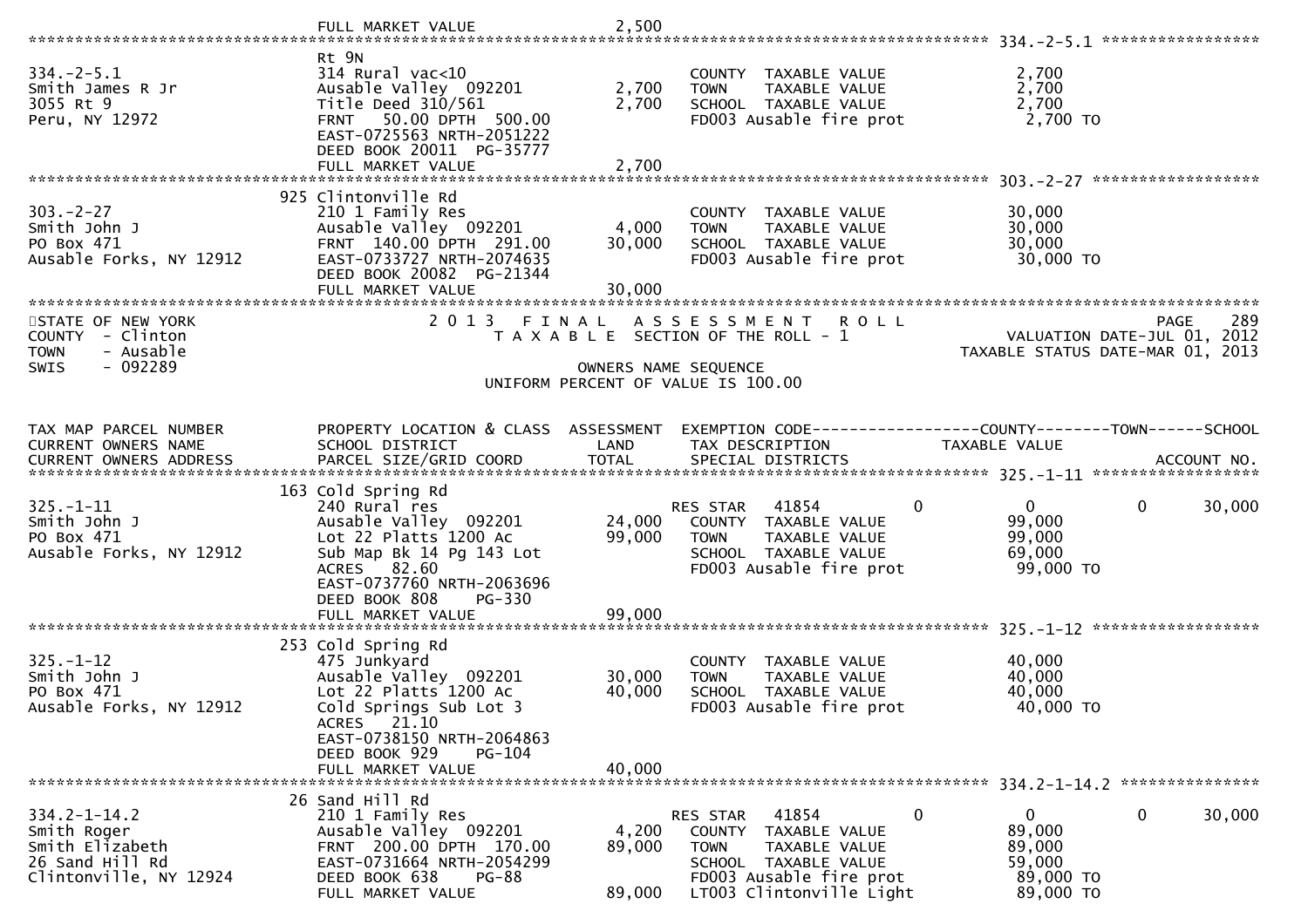| $334.2 - 1 - 25$<br>Smith Roger<br>Smith Elizabeth<br>26 Sand Hill Rd<br>Clintonville, NY 12924     | Smith St<br>311 Res vac land<br>Ausable Valley 092201<br>FRNT 100.00 DPTH 85.00<br>EAST-0731736 NRTH-2054239<br>DEED BOOK 813 PG-248<br>FULL MARKET VALUE | 2,600<br>2,600<br>2,600 | COUNTY TAXABLE VALUE<br><b>TOWN</b><br>TAXABLE VALUE<br>SCHOOL TAXABLE VALUE<br>FD003 Ausable fire prot<br>LT003 Clintonville Light | 2,600<br>2,600<br>2,600<br>2,600 TO<br>2,600 TO |
|-----------------------------------------------------------------------------------------------------|-----------------------------------------------------------------------------------------------------------------------------------------------------------|-------------------------|-------------------------------------------------------------------------------------------------------------------------------------|-------------------------------------------------|
|                                                                                                     | Smith St                                                                                                                                                  |                         |                                                                                                                                     |                                                 |
| $334.2 - 1 - 24$<br>Smith Roger R<br>Smith Elizabeth D<br>26 Sand Hill Rd<br>Clintonville, NY 12924 | $314$ Rural vac<10<br>Ausable Valley 092201<br>ACRES 1.70<br>EAST-0731976 NRTH-2054451<br>DEED BOOK 20011 PG-34495<br>FULL MARKET VALUE                   | 2,800<br>2,800<br>2,800 | COUNTY TAXABLE VALUE<br>TAXABLE VALUE<br><b>TOWN</b><br>SCHOOL TAXABLE VALUE<br>FD003 Ausable fire prot<br>LT003 Clintonville Light | 2,800<br>2,800<br>2,800<br>2,800 TO<br>2,800 TO |
| STATE OF NEW YORK                                                                                   |                                                                                                                                                           |                         | 2013 FINAL ASSESSMENT ROLL                                                                                                          | 290<br>PAGE                                     |
| COUNTY - Clinton<br>- Ausable                                                                       |                                                                                                                                                           |                         | T A X A B L E SECTION OF THE ROLL - 1                                                                                               | VALUATION DATE-JUL 01, 2012                     |
| <b>TOWN</b><br>$-092289$<br><b>SWIS</b>                                                             |                                                                                                                                                           |                         | OWNERS NAME SEQUENCE<br>UNIFORM PERCENT OF VALUE IS 100.00                                                                          | TAXABLE STATUS DATE-MAR 01, 2013                |
| TAX MAP PARCEL NUMBER                                                                               | PROPERTY LOCATION & CLASS ASSESSMENT                                                                                                                      |                         |                                                                                                                                     |                                                 |
| CURRENT OWNERS NAME                                                                                 | SCHOOL DISTRICT                                                                                                                                           | LAND                    | TAX DESCRIPTION                                                                                                                     | <b>TAXABLE VALUE</b>                            |
|                                                                                                     |                                                                                                                                                           |                         |                                                                                                                                     |                                                 |
|                                                                                                     | 1347 Rt 9N                                                                                                                                                |                         |                                                                                                                                     |                                                 |
| $334.2 - 1 - 30$                                                                                    | 312 Vac w/imprv                                                                                                                                           |                         | COUNTY TAXABLE VALUE                                                                                                                | 7,800                                           |
| Smith Roger R                                                                                       | Ausable Valley 092201                                                                                                                                     | 6,800                   | TAXABLE VALUE<br>TOWN                                                                                                               | 7,800                                           |
| 26 Sand Hill Rd                                                                                     | 2.30<br><b>ACRES</b>                                                                                                                                      | 7,800                   | SCHOOL TAXABLE VALUE                                                                                                                | 7,800                                           |
| Clintonville, NY 12924                                                                              | EAST-0731913 NRTH-2053348<br>DEED BOOK 20072 PG-8037                                                                                                      |                         | FD003 Ausable fire prot<br>LT003 Clintonville Light                                                                                 | 7,800 TO<br>7,800 TO                            |
|                                                                                                     |                                                                                                                                                           |                         |                                                                                                                                     |                                                 |
|                                                                                                     |                                                                                                                                                           |                         |                                                                                                                                     |                                                 |
|                                                                                                     | Rt 9N                                                                                                                                                     |                         |                                                                                                                                     |                                                 |
| $335.1 - 1 - 13$                                                                                    | $314$ Rural vac<10                                                                                                                                        |                         | COUNTY TAXABLE VALUE                                                                                                                | 6,000                                           |
| Smith Russell<br>PO Box 63                                                                          | Ausable Valley 092201<br>1.00<br><b>ACRES</b>                                                                                                             | 6,000<br>6,000          | TAXABLE VALUE<br><b>TOWN</b><br>SCHOOL TAXABLE VALUE                                                                                | 6,000<br>6,000                                  |
| Keeseville, NY 12944                                                                                | EAST-0733538 NRTH-2054159                                                                                                                                 |                         | FD003 Ausable fire prot                                                                                                             | 6,000 TO                                        |
|                                                                                                     | DEED BOOK 633<br>PG-1190                                                                                                                                  |                         | LT003 Clintonville Light                                                                                                            | 6,000 TO                                        |
|                                                                                                     | FULL MARKET VALUE                                                                                                                                         | 6,000                   |                                                                                                                                     |                                                 |
|                                                                                                     | 1267 Rt 9N                                                                                                                                                |                         |                                                                                                                                     |                                                 |
| $335.1 - 1 - 25$                                                                                    | 210 1 Family Res                                                                                                                                          |                         | WARNONALL<br>41121<br>0                                                                                                             | 11,040<br>11,040<br>$\mathbf{0}$                |
| Smith Russell                                                                                       | Ausable Valley 092201                                                                                                                                     |                         | $\mathbf{0}$<br>5,600 RES STAR<br>41854                                                                                             | 30,000<br>$\overline{0}$<br>0                   |
| PO Box 63                                                                                           | FRNT 166.00 DPTH 250.00                                                                                                                                   | 73,600                  | <b>COUNTY</b><br>TAXABLE VALUE                                                                                                      | 62,560                                          |
| Keeseville, NY 12944                                                                                | EAST-0733693 NRTH-2053846<br>DEED BOOK 633<br>PG-1192                                                                                                     |                         | TAXABLE VALUE<br><b>TOWN</b><br>SCHOOL TAXABLE VALUE                                                                                | 62,560<br>43,600                                |
|                                                                                                     | FULL MARKET VALUE                                                                                                                                         | 73,600                  | FD003 Ausable fire prot                                                                                                             | 73,600 TO                                       |
|                                                                                                     |                                                                                                                                                           |                         | LT003 Clintonville Light                                                                                                            | 73,600 TO                                       |
|                                                                                                     |                                                                                                                                                           |                         |                                                                                                                                     | 335.1-1-24 ******************                   |
| $335.1 - 1 - 24$                                                                                    | 1263 Rt 9N<br>220 2 Family Res                                                                                                                            |                         | <b>COUNTY</b><br>TAXABLE VALUE                                                                                                      | 44,600                                          |
| Smith Russell E                                                                                     | Ausable Valley 092201                                                                                                                                     | 3,800                   | <b>TOWN</b><br>TAXABLE VALUE                                                                                                        | 44,600                                          |
| PO Box 63                                                                                           | 60.00 DPTH 340.00<br><b>FRNT</b>                                                                                                                          | 44,600                  | <b>SCHOOL</b><br>TAXABLE VALUE                                                                                                      | 44,600                                          |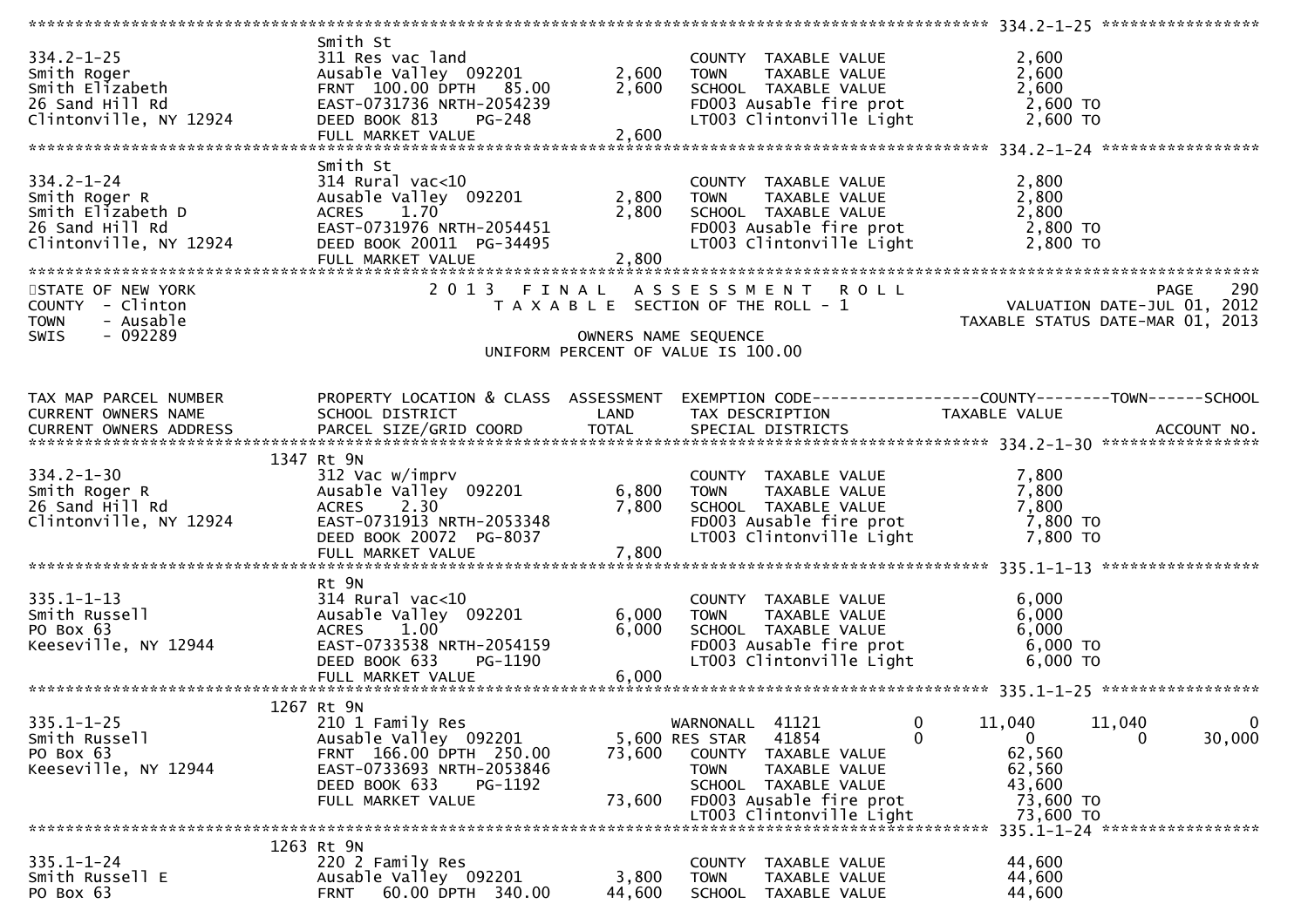| Keeseville, NY 12944                                                                         | EAST-0733808 NRTH-2053830<br>DEED BOOK 1042 PG-91<br>FULL MARKET VALUE                                                                                                       | 44,600                       | FD003 Ausable fire prot<br>LT003 Clintonville Light                                                                                   | 44,600 TO<br>44,600 TO                                                        |                                                                                |
|----------------------------------------------------------------------------------------------|------------------------------------------------------------------------------------------------------------------------------------------------------------------------------|------------------------------|---------------------------------------------------------------------------------------------------------------------------------------|-------------------------------------------------------------------------------|--------------------------------------------------------------------------------|
|                                                                                              |                                                                                                                                                                              |                              |                                                                                                                                       |                                                                               |                                                                                |
| $334.2 - 1 - 12$<br>Smith Ryan<br>35 Blake Rd<br>Plattsburgh, NY 12901                       | 1354 Rt 9N<br>270 Mfg housing<br>Ausable Valley 092201<br>Lot 13 Prc<br>FRNT 68.00 DPTH 215.00<br>EAST-0731540 NRTH-2053681<br>DEED BOOK 20112 PG-40822<br>FULL MARKET VALUE | 4,200<br>38,000<br>38,000    | COUNTY TAXABLE VALUE<br>TAXABLE VALUE<br><b>TOWN</b><br>SCHOOL TAXABLE VALUE<br>FD003 Ausable fire prot<br>LT003 Clintonville Light   | 38,000<br>38,000<br>38,000<br>38,000 TO<br>38,000 TO                          |                                                                                |
| STATE OF NEW YORK<br>COUNTY - Clinton<br>- Ausable<br><b>TOWN</b><br>- 092289<br><b>SWIS</b> |                                                                                                                                                                              | OWNERS NAME SEQUENCE         | 2013 FINAL ASSESSMENT ROLL<br>T A X A B L E SECTION OF THE ROLL - 1<br>UNIFORM PERCENT OF VALUE IS 100.00                             |                                                                               | 291<br>PAGE<br>VALUATION DATE-JUL 01, 2012<br>TAXABLE STATUS DATE-MAR 01, 2013 |
| TAX MAP PARCEL NUMBER<br>CURRENT OWNERS NAME                                                 | PROPERTY LOCATION & CLASS ASSESSMENT<br>SCHOOL DISTRICT                                                                                                                      | LAND                         | EXEMPTION CODE------------------COUNTY--------TOWN------SCHOOL<br>TAX DESCRIPTION                                                     | <b>TAXABLE VALUE</b>                                                          |                                                                                |
| $304. - 1 - 18.2$<br>Smith Thomas R<br>Smith Mindy L<br>2245 Rt 22<br>Keeseville, NY 12944   | 2245 Rt 22<br>210 1 Family Res<br>Ausable Valley 092201<br>Lot 2 Pl 1200 Ac Loc<br>2.80 BANK<br>320<br><b>ACRES</b><br>EAST-0751054 NRTH-2078197<br>DEED BOOK 20122 PG-49298 | 9,400<br>149,000             | RES STAR 41854<br>COUNTY TAXABLE VALUE<br><b>TOWN</b><br>TAXABLE VALUE<br>SCHOOL TAXABLE VALUE<br>FD003 Ausable fire prot             | $\overline{0}$<br>$\mathbf{0}$<br>149,000<br>149,000<br>119,000<br>149,000 TO | 30,000<br>$\mathbf{0}$                                                         |
|                                                                                              | 40 Martin Rd                                                                                                                                                                 |                              |                                                                                                                                       |                                                                               |                                                                                |
| $314. - 2 - 9$<br>Smith William A<br>Smith Nancy<br>40 Martin Rd<br>Peru, NY 12972           | 240 Rural res<br>Ausable Valley 092201<br>ACRES 80.00<br>EAST-0740428 NRTH-2073591<br>DEED BOOK 592<br>PG-970<br>FULL MARKET VALUE                                           | 48,400<br>165,000<br>165,000 | 41854<br>RES STAR<br>COUNTY TAXABLE VALUE<br><b>TOWN</b><br>TAXABLE VALUE<br>SCHOOL TAXABLE VALUE<br>FD003 Ausable fire prot          | $\mathbf{0}$<br>$\mathbf{0}$<br>165,000<br>165,000<br>135,000<br>165,000 TO   | $\mathbf 0$<br>30,000                                                          |
|                                                                                              |                                                                                                                                                                              |                              |                                                                                                                                       |                                                                               |                                                                                |
| $315 - 3 - 23$<br>Smith William T<br>95 Hill St<br>Keeseville, NY 12944                      | 95 Hill St<br>210 1 Family Res<br>Ausable Valley 092201<br>Survey 140-A Lot 25<br>FRNT 100.00 DPTH 251.31<br>080<br>BANK                                                     | 8,700<br>82,800              | COUNTY TAXABLE VALUE<br><b>TOWN</b><br><b>TAXABLE VALUE</b><br>SCHOOL TAXABLE VALUE<br>FD003 Ausable fire prot<br>LT004 Hill St Light | 82,800<br>82,800<br>82,800<br>82,800 TO<br>82,800 TO                          |                                                                                |
|                                                                                              | EAST-0754104 NRTH-2068188<br>DEED BOOK 20112 PG-44162<br>FULL MARKET VALUE                                                                                                   | 82,800                       |                                                                                                                                       |                                                                               |                                                                                |
| $315. - 3 - 50$<br>Smith William T<br>Smith Barbara<br>228 Hill St<br>Keeseville, NY 12944   | 228 Hill St<br>210 1 Family Res<br>Ausable Valley 092201<br>Plant Sub 11 Lot 57<br>FRNT 180.00 DPTH 152.60<br>EAST-0750557 NRTH-2068807                                      | 10,300<br>125,000            | 41854<br>RES STAR<br>COUNTY TAXABLE VALUE<br><b>TOWN</b><br>TAXABLE VALUE<br>SCHOOL TAXABLE VALUE<br>FD003 Ausable fire prot          | $\mathbf{0}$<br>0<br>125,000<br>125,000<br>95,000<br>125,000 TO               | 30,000<br>0                                                                    |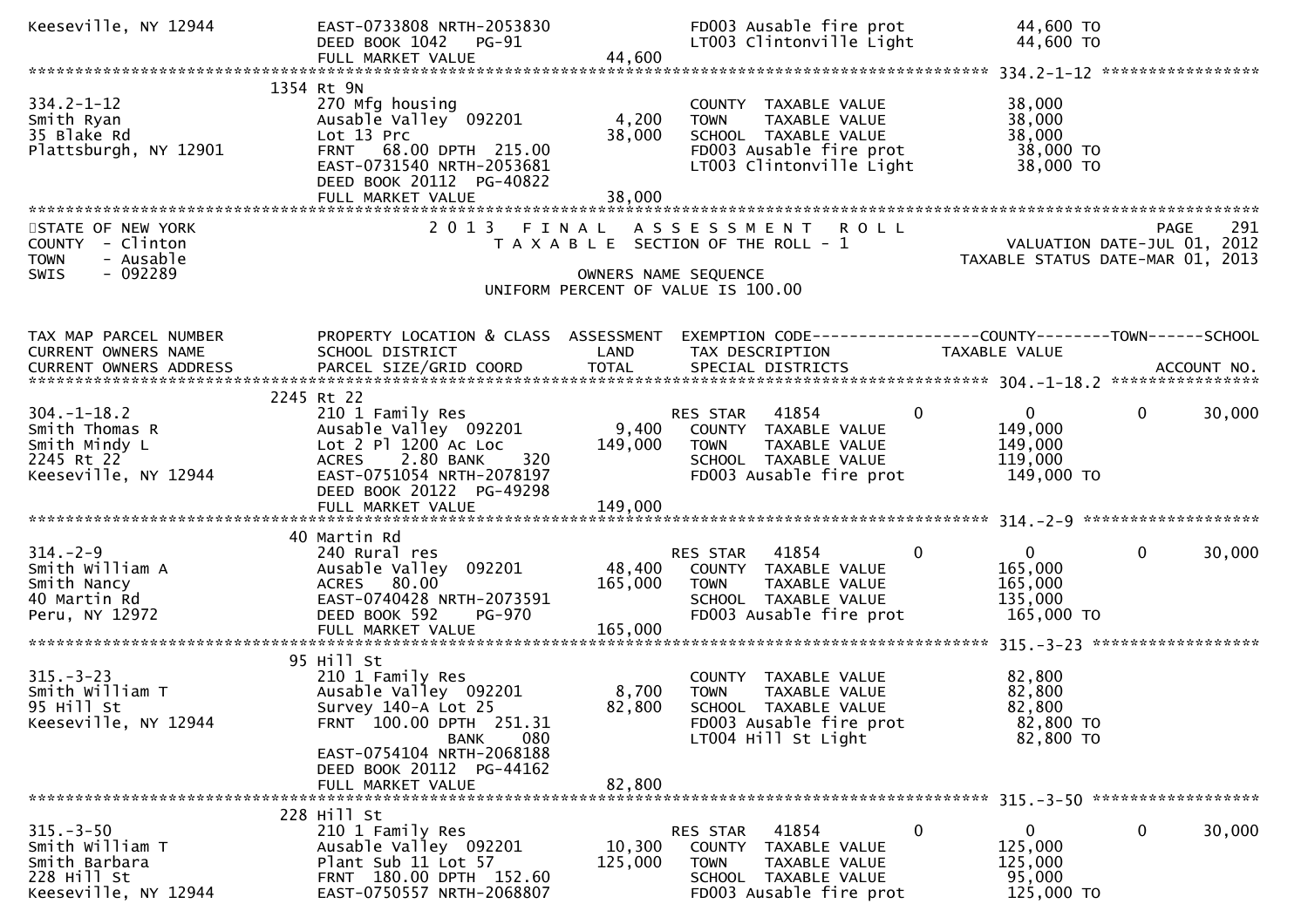|                                                                                                    | $PG-39$<br>DEED BOOK 634<br>FULL MARKET VALUE                                                                                                                         | 125,000                 | LT004 Hill St Light                                                                                                                                                | 125,000 TO                                                                                                                                                                                                             |
|----------------------------------------------------------------------------------------------------|-----------------------------------------------------------------------------------------------------------------------------------------------------------------------|-------------------------|--------------------------------------------------------------------------------------------------------------------------------------------------------------------|------------------------------------------------------------------------------------------------------------------------------------------------------------------------------------------------------------------------|
| $334.2 - 1 - 13$<br>S34.2-1-13<br>Smiths Auto Exchange Inc<br>1351 Rt 9N<br>Clintonville, NY 12924 | Rt 9N<br>311 Res vac land<br>Ausable Valley 092201<br>FRNT 75.00 DPTH 121.00<br>EAST-0731595 NRTH-2053618<br>DEED BOOK 751<br>PG-321<br>FULL MARKET VALUE             | 3,300<br>3,300<br>3,300 | COUNTY TAXABLE VALUE<br>TAXABLE VALUE<br>TAXABLE VALUE<br>IL TAYADLE<br><b>TOWN</b><br>SCHOOL TAXABLE VALUE<br>FD003 Ausable fire prot<br>LT003 Clintonville Light | 3,300<br>3,300<br>3,300<br>3,300 TO<br>3,300 TO                                                                                                                                                                        |
| STATE OF NEW YORK<br>COUNTY - Clinton<br>- Ausable<br><b>TOWN</b><br>$-092289$<br><b>SWIS</b>      |                                                                                                                                                                       | OWNERS NAME SEQUENCE    | 2013 FINAL ASSESSMENT ROLL<br>T A X A B L E SECTION OF THE ROLL - 1<br>UNIFORM PERCENT OF VALUE IS 100.00                                                          | 292<br>PAGE<br>292 PAGE<br>2012 VALUATION DATE-JUL 01, 2012<br>TAXABLE STATUS DATE-MAR 01, 2013                                                                                                                        |
| TAX MAP PARCEL NUMBER<br>CURRENT OWNERS NAME                                                       | SCHOOL DISTRICT                                                                                                                                                       | LAND                    | TAX DESCRIPTION                                                                                                                                                    | PROPERTY LOCATION & CLASS ASSESSMENT EXEMPTION CODE----------------COUNTY-------TOWN------SCHOOL<br>TAXABLE VALUE<br>CONNENT OWNERS ADDRESS FORCEL SIZE/GRID COORD TOTAL SPECIAL DISTRICTS AND RESERVE AND ACCOUNT NO. |
| $334.2 - 1 - 16$<br>Smiths Auto Exchange Inc<br>Clintonville, NY 12924                             | Sand Hill Rd<br>311 Res vac land<br>Ausable Valley 092201<br>FRNT 25.00 DPTH 196.00<br>EAST-0731461 NRTH-2054094<br>DEED BOOK 621<br>PG-991                           | 900<br>900              | COUNTY TAXABLE VALUE<br><b>TOWN</b><br>TAXABLE VALUE<br>SCHOOL TAXABLE VALUE<br>SCHOOL TAXABLE VALUE<br>FDOO3 Ausable fire prot<br>LT003 Clintonville Light        | 900<br>900<br>900<br>900 то<br>900 TO                                                                                                                                                                                  |
|                                                                                                    | 1363 Rt 9N                                                                                                                                                            |                         |                                                                                                                                                                    |                                                                                                                                                                                                                        |
| $334.2 - 1 - 33$<br>Smiths Auto Exchange Inc<br>1351 Rt 9N<br>Clintonville, NY 12924               | 475 Junkyard<br>DEED BOOK 621<br>PG-985                                                                                                                               | 18,500<br>145,000       | COUNTY TAXABLE VALUE<br>TAXABLE VALUE<br><b>TOWN</b><br>SCHOOL TAXABLE VALUE<br>FD003 Ausable fire prot<br>LT003 Clintonville Light                                | 145,000<br>145,000<br>145,000<br>145,000 TO<br>145,000 TO                                                                                                                                                              |
|                                                                                                    | 1264 Rt 9N                                                                                                                                                            |                         |                                                                                                                                                                    |                                                                                                                                                                                                                        |
| $335.1 - 1 - 15$<br>Snow David A<br>1264 Rt 9n<br>Clintonville, NY 12924                           | ב ב ב רמשווץ Res<br>Ausable Valley 092201<br>ERNT - 00 00 הרב<br>FRNT 99.00 DPTH 225.00<br>EAST-0733778 NRTH-2054187<br>DEED BOOK 20061 PG-90543<br>FULL MARKET VALUE | 52,900                  | RES STAR 41854<br>4,700 COUNTY TAXABLE VALUE<br>TAXABLE VALUE<br><b>TOWN</b><br>SCHOOL TAXABLE VALUE<br>FD003 Ausable fire prot<br>52,900 LT003 Clintonville Light | 0<br>$\mathbf 0$<br>$\mathbf{0}$<br>30,000<br>52,900<br>52,900<br>22,900<br>52,900 TO<br>52,900 TO                                                                                                                     |
|                                                                                                    | Rt 9N                                                                                                                                                                 |                         |                                                                                                                                                                    |                                                                                                                                                                                                                        |
| $335.1 - 1 - 3$<br>Snow Karen L<br>PO Box 359<br>AuSable Forks, NY 12912                           | 312 Vac w/imprv<br>Ausable Valley 092201<br>FRNT 110.00 DPTH 218.00<br>EAST-0732012 NRTH-2053733<br>DEED BOOK 937<br>PG-158<br>FULL MARKET VALUE                      | 4,900<br>6,000<br>6,000 | COUNTY TAXABLE VALUE<br><b>TOWN</b><br>TAXABLE VALUE<br>SCHOOL TAXABLE VALUE<br>FD003 Ausable fire prot<br>LT003 Clintonville Light                                | 6,000<br>6,000<br>6,000<br>6,000 TO<br>6,000 TO                                                                                                                                                                        |
|                                                                                                    |                                                                                                                                                                       |                         |                                                                                                                                                                    |                                                                                                                                                                                                                        |
| $304. - 1 - 8$<br>Snow Keith                                                                       | 2420 Rt 22<br>210 1 Family Res<br>Ausable Valley 092201                                                                                                               | 12,300                  | 41834<br>SR STAR<br>COUNTY TAXABLE VALUE                                                                                                                           | 0<br>0<br>$\mathbf{0}$<br>63,300<br>202,000                                                                                                                                                                            |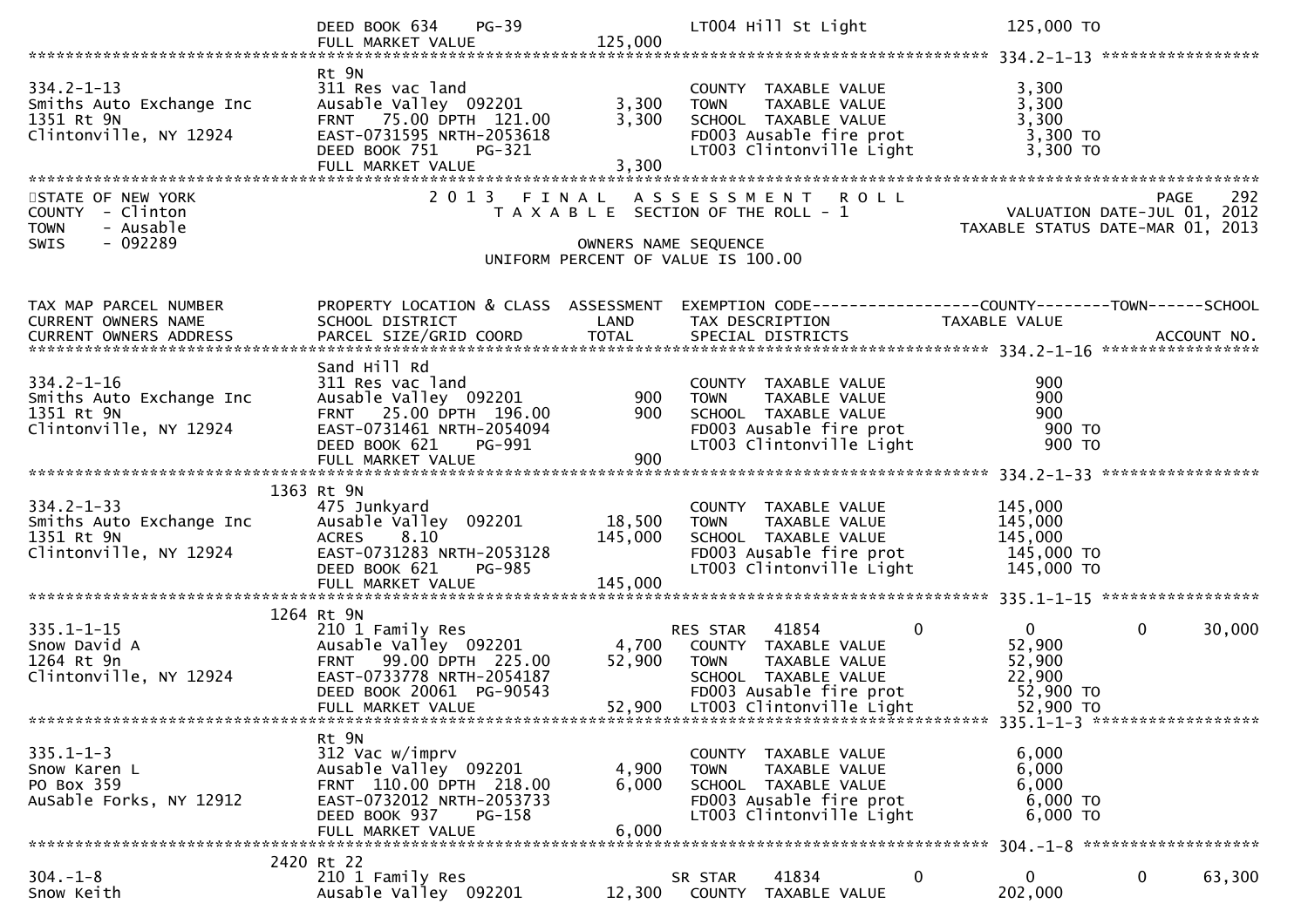| Snow Norma<br>2420 Rt 22<br>Peru, NY 12972                                                                                                                             | 1.40<br><b>ACRES</b><br>EAST-0750901 NRTH-2082721<br>DEED BOOK 504<br>PG-570<br>FULL MARKET VALUE                                                                                    | 202,000<br>202,000           | TAXABLE VALUE<br><b>TOWN</b><br>SCHOOL TAXABLE VALUE<br>FD003 Ausable fire prot                                                                       | 202,000<br>138,700<br>202,000 TO                                                                                  |
|------------------------------------------------------------------------------------------------------------------------------------------------------------------------|--------------------------------------------------------------------------------------------------------------------------------------------------------------------------------------|------------------------------|-------------------------------------------------------------------------------------------------------------------------------------------------------|-------------------------------------------------------------------------------------------------------------------|
| $304. - 1 - 9$<br>Snow Keith<br>Snow Norma<br>2420 Rt 22<br>Peru, NY 12972                                                                                             | Rt 22<br>312 Vac w/imprv<br>Ausable Valley 092201<br><b>ACRES</b><br>1.20<br>EAST-0750937 NRTH-2082493<br>DEED BOOK 557<br>PG-81                                                     | 8,100<br>10,000              | COUNTY TAXABLE VALUE<br>TAXABLE VALUE<br><b>TOWN</b><br>SCHOOL TAXABLE VALUE<br>FD003 Ausable fire prot                                               | 10,000<br>10,000<br>10,000<br>10,000 TO                                                                           |
| STATE OF NEW YORK<br>COUNTY - Clinton<br>- Ausable<br><b>TOWN</b><br>$-092289$<br><b>SWIS</b>                                                                          |                                                                                                                                                                                      |                              | 2013 FINAL ASSESSMENT ROLL<br>T A X A B L E SECTION OF THE ROLL - 1<br>OWNERS NAME SEQUENCE<br>UNIFORM PERCENT OF VALUE IS 100.00                     | 293<br>PAGE<br>VALUATION DATE-JUL 01, 2012<br>TAXABLE STATUS DATE-MAR 01, 2013                                    |
| TAX MAP PARCEL NUMBER<br>CURRENT OWNERS NAME                                                                                                                           | PROPERTY LOCATION & CLASS ASSESSMENT<br>SCHOOL DISTRICT                                                                                                                              | LAND                         | TAX DESCRIPTION                                                                                                                                       | EXEMPTION CODE-----------------COUNTY--------TOWN------SCHOOL<br>TAXABLE VALUE                                    |
| $304. - 1 - 10$<br>Snow Keith M<br>Snow Norma P<br>2420 Rt 22<br>Peru, NY 12972                                                                                        | Rt 22<br>311 Res vac land<br>Ausable Valley 092201<br>FRNT 150.00 DPTH 250.00<br>EAST-0750963 NRTH-2082315<br>DEED BOOK 675<br>$PG-97$<br>FULL MARKET VALUE                          | 7,500<br>7,500<br>7,500      | COUNTY TAXABLE VALUE<br><b>TOWN</b><br>TAXABLE VALUE<br>SCHOOL TAXABLE VALUE<br>FD003 Ausable fire prot                                               | 7,500<br>7,500<br>7,500<br>7,500 TO                                                                               |
| $315.4 - 1 - 8$<br>Snow Martin J<br>Snow Sherry A<br>228 Rt 9N<br>Keeseville, NY 12944                                                                                 | 228 Rt 9N<br>210 1 Family Res<br>Ausable Valley 092201<br>FRNT 100.00 DPTH 200.00<br>080<br><b>BANK</b><br>EAST-0754209 NRTH-2065942<br>DEED BOOK 841<br>PG-217<br>FULL MARKET VALUE | 8,500<br>103,600<br>103,600  | RES STAR 41854<br>COUNTY TAXABLE VALUE<br><b>TOWN</b><br>TAXABLE VALUE<br>SCHOOL TAXABLE VALUE<br>FD003 Ausable fire prot<br>LT005 Pine Tree Dr Light | $\mathbf{0}$<br>$\mathbf{0}$<br>$\mathbf 0$<br>30,000<br>103,600<br>103,600<br>73,600<br>103,600 TO<br>103,600 TO |
| $294.10 - 1 - 3$<br>Snow Revocable Trust Daniel J Peru Central<br>Snow Revocable Trust Stacie P FRNT 50.36 DPTH 375.58<br>234 Bavarian Hill Rd<br>Beach Lake, PA 18405 | 38 Ausable Beach Rd<br>260 Seasonal res - WTRFNT<br>094001<br>EAST-0772024 NRTH-2086024<br>DEED BOOK 20112 PG-42051<br>FULL MARKET VALUE                                             | 90,200<br>110,900<br>110,900 | COUNTY TAXABLE VALUE<br>TAXABLE VALUE<br><b>TOWN</b><br>SCHOOL TAXABLE VALUE<br>FD003 Ausable fire prot                                               | 110,900<br>110,900<br>110,900<br>110,900 TO                                                                       |
|                                                                                                                                                                        | 1674 Rt 9N                                                                                                                                                                           |                              |                                                                                                                                                       |                                                                                                                   |
| $334 - 2 - 16$<br>Snyder Karl<br>Snyder Margaret<br>1674 Rt 9N<br>AuSable Forks, NY 12912                                                                              | 210 1 Family Res<br>Ausable Valley 092201<br>FRNT 226.00 DPTH 205.00<br>EAST-0724626 NRTH-2050255<br>DEED BOOK 641<br>PG-794<br>FULL MARKET VALUE                                    | 48,000<br>48,000             | WARCOMALL 41131<br>41834<br>6,400 SR STAR<br>COUNTY TAXABLE VALUE<br><b>TOWN</b><br>TAXABLE VALUE<br>SCHOOL TAXABLE VALUE<br>FD003 Ausable fire prot  | 0<br>12,000<br>12,000<br>0<br>0<br>48,000<br>0<br>0<br>36,000<br>36,000<br>0<br>48,000 TO                         |
|                                                                                                                                                                        |                                                                                                                                                                                      |                              |                                                                                                                                                       |                                                                                                                   |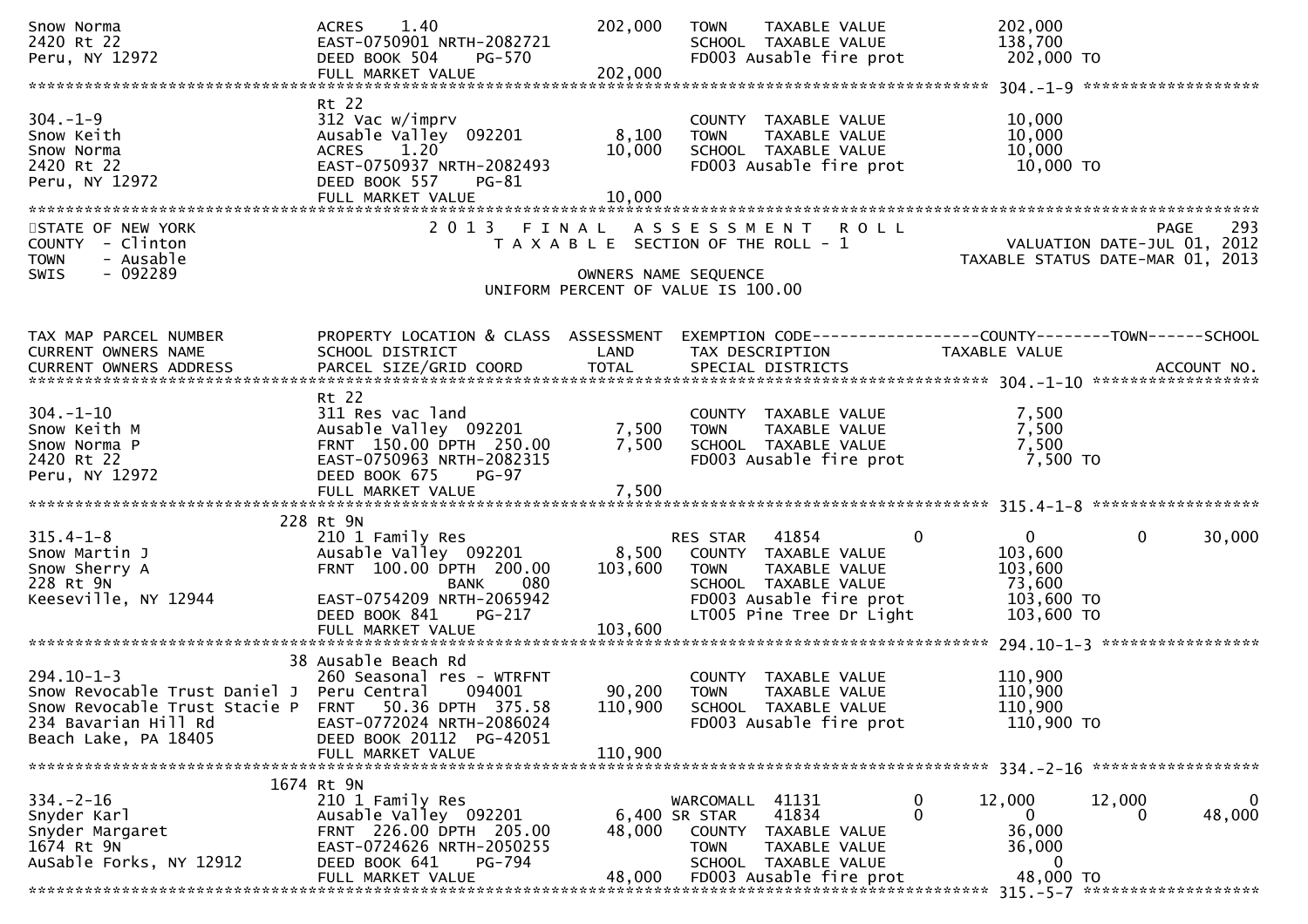| $315. - 5 - 7$<br>Snyder Leonard J<br>33 Oullette Cir<br>Keeseville, NY 12944                                                                                        | Ouellette Cir<br>311 Res vac land<br>Ausable Valley 092201<br>Sub Map Bk 22 Pg 3 Lot 7<br>1.00<br><b>ACRES</b><br>EAST-0753874 NRTH-2073156<br>DEED BOOK 20082 PG-14462<br>FULL MARKET VALUE | 3,500<br>3,500<br>3,500           | COUNTY TAXABLE VALUE<br>TAXABLE VALUE<br><b>TOWN</b><br>SCHOOL TAXABLE VALUE<br>FD003 Ausable fire prot                                               | 3,500<br>3,500<br>3,500<br>3,500 TO                                                   |                                                      |
|----------------------------------------------------------------------------------------------------------------------------------------------------------------------|----------------------------------------------------------------------------------------------------------------------------------------------------------------------------------------------|-----------------------------------|-------------------------------------------------------------------------------------------------------------------------------------------------------|---------------------------------------------------------------------------------------|------------------------------------------------------|
| STATE OF NEW YORK<br>COUNTY - Clinton<br>- Ausable<br><b>TOWN</b><br>$-092289$<br><b>SWIS</b>                                                                        | 2 0 1 3                                                                                                                                                                                      | FINAL                             | ASSESSMENT ROLL<br>T A X A B L E SECTION OF THE ROLL - 1<br>OWNERS NAME SEQUENCE<br>UNIFORM PERCENT OF VALUE IS 100.00                                | VALUATION DATE-JUL 01, 2012<br>TAXABLE STATUS DATE-MAR 01, 2013                       | 294<br>PAGE                                          |
| TAX MAP PARCEL NUMBER<br>CURRENT OWNERS NAME                                                                                                                         | PROPERTY LOCATION & CLASS ASSESSMENT<br>SCHOOL DISTRICT                                                                                                                                      | LAND                              | EXEMPTION CODE------------------COUNTY--------TOWN------SCHOOL<br>TAX DESCRIPTION                                                                     | TAXABLE VALUE                                                                         |                                                      |
| $315. - 5 - 8$<br>Snyder Leonard J<br>33 Oullette Cir<br>Keeseville, NY 12944                                                                                        | 33 Ouellette Cir<br>210 1 Family Res<br>Ausable Valley 092201<br>Sub Map Bk 22 Pg 3 Lot 8<br>ACRES 1.00<br>EAST-0753845 NRTH-2072933<br>DEED BOOK 20082 PG-14462                             | $\frac{17}{110}$ , 300<br>119,000 | 41854<br>RES STAR<br>COUNTY TAXABLE VALUE<br><b>TOWN</b><br>TAXABLE VALUE<br>SCHOOL TAXABLE VALUE<br>FD003 Ausable fire prot                          | $\mathbf{0}$<br>$\overline{0}$<br>119,000<br>119,000<br>89,000<br>119,000 TO          | $\mathbf{0}$<br>30,000                               |
|                                                                                                                                                                      |                                                                                                                                                                                              |                                   |                                                                                                                                                       |                                                                                       |                                                      |
| 293.16-1-11<br>Soares Arthur R<br>Gebo Tammy L<br>40 Plains Rd<br>Peru, NY 12972-4302                                                                                | 40 Plains Rd<br>210 1 Family Res<br>Peru Central 094001<br>$Sub Map 4 Py 104 Lot 21+$<br>ACRES 1.30<br>EAST-0767227 NRTH-2083657<br>DEED BOOK 935<br>PG-257                                  |                                   | CW_10_VET/ 41152<br>22,400 CW_DISBLD_ 41172<br>140,700 RES STAR 41854<br>COUNTY TAXABLE VALUE<br><b>TOWN</b><br>TAXABLE VALUE<br>SCHOOL TAXABLE VALUE | $\mathbf 0$<br>8,000<br>7,035<br>0<br>$\overline{0}$<br>125,665<br>140,700<br>110,700 | 0<br>0<br>$\Omega$<br>$\bf{0}$<br>$\Omega$<br>30,000 |
| 1909/1911 Rt 9                                                                                                                                                       |                                                                                                                                                                                              |                                   |                                                                                                                                                       |                                                                                       |                                                      |
| $305. - 2 - 12$<br>Soper Revocable Trust Clarence Ausable Valley 092201<br>Soper Revocable Trust Marion ACRES 35.30<br>1875 North Ausable St<br>Keeseville, NY 12944 | 415 Motel<br>EAST-0759513 NRTH-2071966<br>DEED BOOK 932<br>PG-144<br>FULL MARKET VALUE                                                                                                       | 25,800<br>82,300<br>82,300        | COUNTY TAXABLE VALUE<br>TAXABLE VALUE<br><b>TOWN</b><br>SCHOOL TAXABLE VALUE<br>FD003 Ausable fire prot                                               | 82,300<br>82,300<br>82,300<br>82,300 TO                                               |                                                      |
| ******************************                                                                                                                                       |                                                                                                                                                                                              |                                   |                                                                                                                                                       |                                                                                       |                                                      |
| $293. -4 - 16$<br>Soulia Terry<br>Soulia Barbara<br>101 Telegraph Rd<br>Peru, NY 12972                                                                               | 101 Telegraph Rd<br>210 1 Family Res<br>Ausable Valley 092201<br>1.00<br><b>ACRES</b><br>EAST-0757602 NRTH-2081522<br>DEED BOOK 636<br>PG-108<br>FULL MARKET VALUE                           | 6,000<br>111,000<br>111,000       | RES STAR<br>41854<br>COUNTY<br>TAXABLE VALUE<br><b>TOWN</b><br>TAXABLE VALUE<br>SCHOOL TAXABLE VALUE<br>FD003 Ausable fire prot                       | 0<br>0<br>111,000<br>111,000<br>81,000<br>111,000 TO                                  | $\mathbf 0$<br>30,000                                |
|                                                                                                                                                                      |                                                                                                                                                                                              |                                   |                                                                                                                                                       |                                                                                       | 293. -4-17.1 *****************                       |
| $293. -4 - 17.1$<br>Soulia Wayne                                                                                                                                     | 85 Telegraph Rd<br>210 1 Family Res<br>Ausable Valley 092201                                                                                                                                 | 7,700                             | RES STAR<br>41854<br>COUNTY<br>TAXABLE VALUE                                                                                                          | $\overline{0}$<br>$\mathbf{0}$<br>49,000                                              | 0<br>30,000                                          |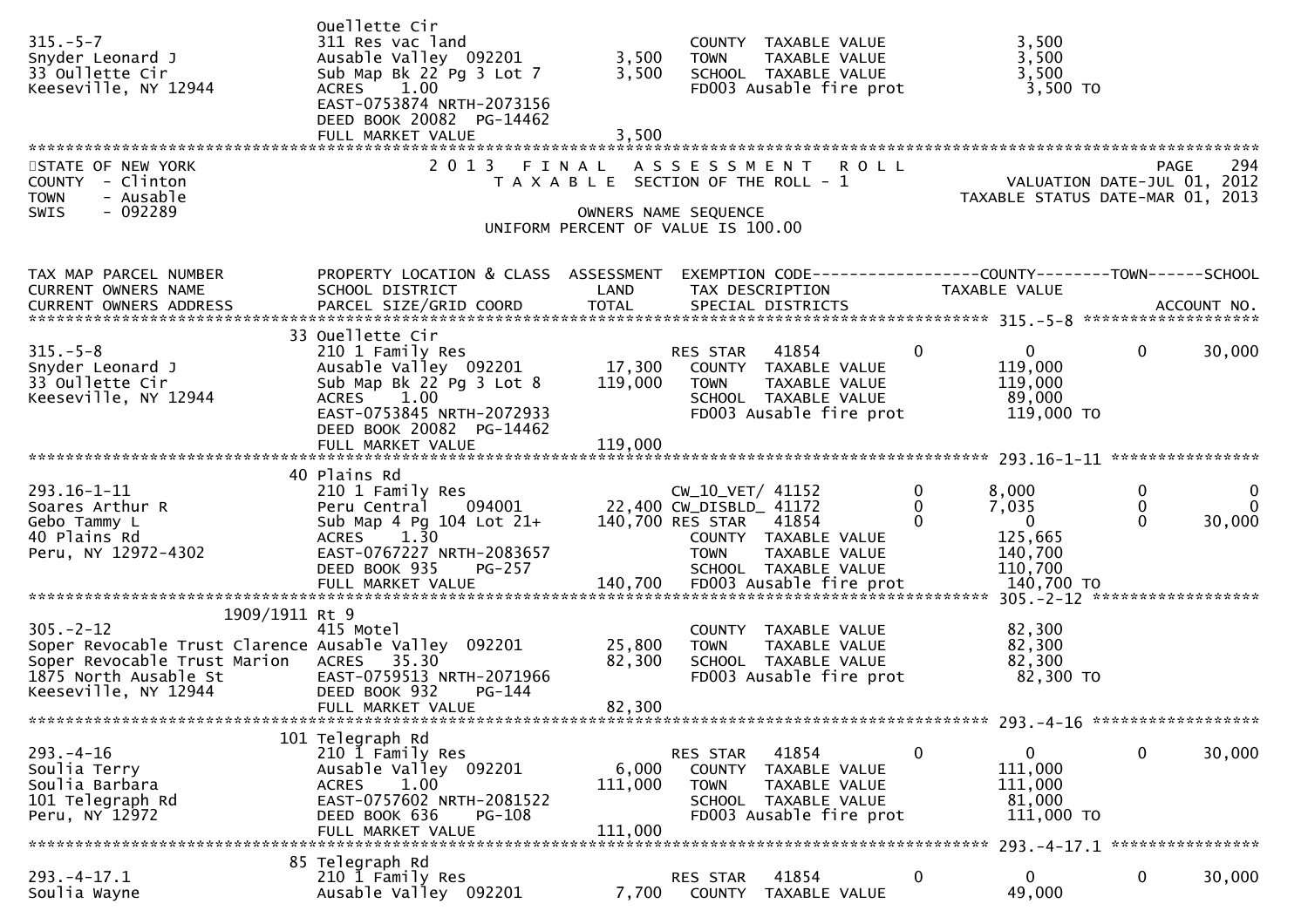| 85 Telegraph Rd<br>Peru, NY 12972                                                            | 7.90<br><b>ACRES</b><br>EAST-0757355 NRTH-2081282<br>DEED BOOK 20082 PG-19040<br>FULL MARKET VALUE                                                                                      | 49,000<br>49,000           | <b>TAXABLE VALUE</b><br><b>TOWN</b><br>SCHOOL TAXABLE VALUE<br>FD003 Ausable fire prot                                                                | 49,000<br>19,000<br>49,000 TO                                                        |                              |
|----------------------------------------------------------------------------------------------|-----------------------------------------------------------------------------------------------------------------------------------------------------------------------------------------|----------------------------|-------------------------------------------------------------------------------------------------------------------------------------------------------|--------------------------------------------------------------------------------------|------------------------------|
| STATE OF NEW YORK<br>COUNTY - Clinton<br>- Ausable<br><b>TOWN</b><br>- 092289<br><b>SWIS</b> | 2 0 1 3                                                                                                                                                                                 | FINAL                      | <b>ROLL</b><br>A S S E S S M E N T<br>T A X A B L E SECTION OF THE ROLL - 1<br>OWNERS NAME SEQUENCE                                                   | VALUATION DATE-JUL 01, 2012<br>TAXABLE STATUS DATE-MAR 01,                           | 295<br>PAGE<br>2013          |
|                                                                                              |                                                                                                                                                                                         |                            | UNIFORM PERCENT OF VALUE IS 100.00                                                                                                                    |                                                                                      |                              |
| TAX MAP PARCEL NUMBER<br>CURRENT OWNERS NAME<br><b>CURRENT OWNERS ADDRESS</b>                | PROPERTY LOCATION & CLASS ASSESSMENT<br>SCHOOL DISTRICT<br>PARCEL SIZE/GRID COORD                                                                                                       | LAND<br><b>TOTAL</b>       | TAX DESCRIPTION<br>SPECIAL DISTRICTS                                                                                                                  | TAXABLE VALUE                                                                        | ACCOUNT NO.                  |
| $293. -4 - 17.2$<br>Soulia Wayne<br>85 Telegraph Rd<br>Peru, NY 12972                        | Telegraph Rd<br>$314$ Rural vac<10<br>Ausable Valley 092201<br>$Lot$ 7 $Pg1$<br><b>ACRES</b><br>2.00<br>EAST-0757384 NRTH-2080870<br>DEED BOOK 20082 PG-19040<br>FULL MARKET VALUE      | 4,300<br>4,300<br>4,300    | COUNTY TAXABLE VALUE<br><b>TOWN</b><br>TAXABLE VALUE<br>SCHOOL TAXABLE VALUE<br>FD003 Ausable fire prot                                               | 4,300<br>4,300<br>4,300<br>4,300 TO                                                  |                              |
| $305. -2 - 7.82$<br>Sousie Bonnie<br>120 Grove St<br>Keeseville, NY 12944                    | 120 Grove St<br>210 1 Family Res<br>Ausable Valley 092201<br>Lot 16 PL 12000 Ac<br>FRNT 89.00 DPTH 395.00<br>EAST-0757111 NRTH-2072520<br>DEED BOOK 20092 PG-26049<br>FULL MARKET VALUE | 4,700<br>89,000<br>89,000  | 41854<br>RES STAR<br>COUNTY TAXABLE VALUE<br>TAXABLE VALUE<br><b>TOWN</b><br>SCHOOL TAXABLE VALUE<br>FD003 Ausable fire prot                          | $\mathbf{0}$<br>$\mathbf{0}$<br>89,000<br>89,000<br>59,000<br>89,000 TO              | 30,000<br>0                  |
|                                                                                              | 120 Grove St                                                                                                                                                                            |                            | 75 PCT OF VALUE USED FOR EXEMPTION PURPOSES                                                                                                           |                                                                                      |                              |
| $305. -2 - 7.7$<br>Sousis Beatrice H<br>120 Grove St Unit 8<br>Keeseville, NY 12944          | 271 Mfg housings<br>Ausable Valley 092201<br>Lot 16<br>FRNT 135.00 DPTH 295.00<br>EAST-0757310 NRTH-2072505<br>DEED BOOK 839<br>PG-348                                                  | 53,000<br>53,000           | AGED - ALL 41800<br>5,500 SR STAR<br>41834<br>COUNTY TAXABLE VALUE<br>TAXABLE VALUE<br><b>TOWN</b><br>SCHOOL TAXABLE VALUE<br>FD003 Ausable fire prot | 19,875<br>19,875<br>0<br>$\overline{0}$<br>33,125<br>33,125<br>$\bf{0}$<br>53,000 TO | 19,875<br>33,125<br>$\Omega$ |
|                                                                                              | FULL MARKET VALUE<br>24 Haven Ln                                                                                                                                                        |                            |                                                                                                                                                       |                                                                                      |                              |
| $293 - 3 - 13$<br>Spash James E<br>PO Box 151<br>Schuyler Falls, NY 12985                    | 312 Vac w/imprv<br>094001<br>Peru Central<br>PLC 396 Lot 40<br>6.09<br><b>ACRES</b><br>EAST-0767684 NRTH-2083007<br>DEED BOOK 20112 PG-42773<br>FULL MARKET VALUE                       | 26,100<br>33,000<br>33,000 | COUNTY TAXABLE VALUE<br>TAXABLE VALUE<br><b>TOWN</b><br>SCHOOL TAXABLE VALUE<br>FD003 Ausable fire prot                                               | 33,000<br>33,000<br>33,000<br>33,000 TO                                              |                              |
|                                                                                              | 6 Mountaineer Dr                                                                                                                                                                        |                            |                                                                                                                                                       |                                                                                      |                              |
| 294.10-1-19<br>Spear Geoffrey M<br>Spear Anne-Marie B<br>141 Jabez Allen Rd                  | 210 1 Family Res - WTRFNT<br>094001<br>Peru Central<br>FRNT 72.00 DPTH 144.15<br>EAST-0771820 NRTH-2084985                                                                              | 92,800<br>188,400          | COUNTY TAXABLE VALUE<br>TAXABLE VALUE<br><b>TOWN</b><br>SCHOOL TAXABLE VALUE<br>FD003 Ausable fire prot                                               | 188,400<br>188,400<br>188,400<br>188,400 TO                                          |                              |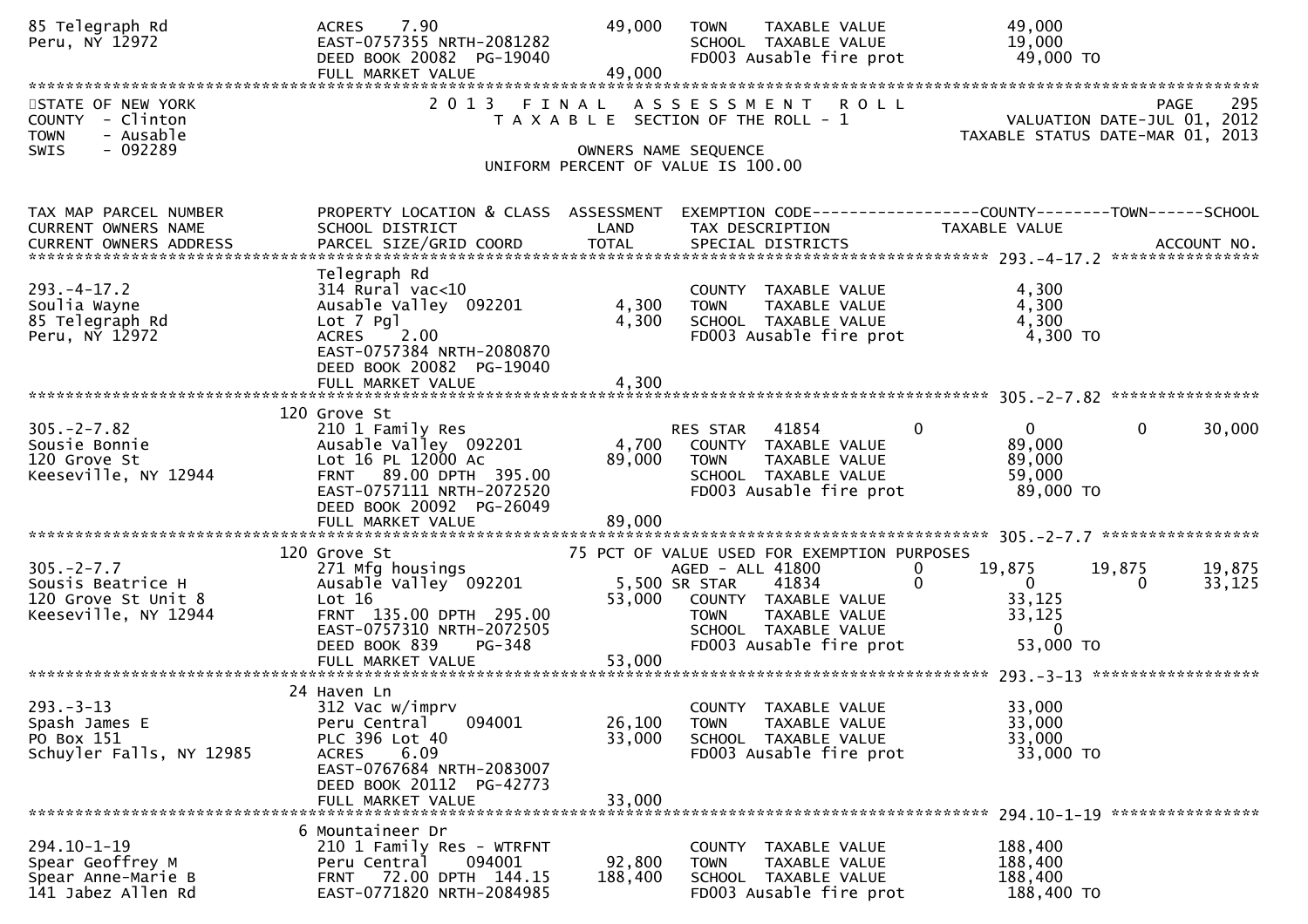| Peru, NY 12972                                                                          | DEED BOOK 20112 PG-41830<br>FULL MARKET VALUE                                                                                                                       | 188,400          |                                                                                                                                 |                |                                                                 |              |        |
|-----------------------------------------------------------------------------------------|---------------------------------------------------------------------------------------------------------------------------------------------------------------------|------------------|---------------------------------------------------------------------------------------------------------------------------------|----------------|-----------------------------------------------------------------|--------------|--------|
| STATE OF NEW YORK<br>COUNTY - Clinton<br>- Ausable<br><b>TOWN</b>                       | 2 0 1 3                                                                                                                                                             |                  | FINAL ASSESSMENT ROLL<br>T A X A B L E SECTION OF THE ROLL - 1                                                                  |                | VALUATION DATE-JUL 01, 2012<br>TAXABLE STATUS DATE-MAR 01, 2013 | <b>PAGE</b>  | 296    |
| SWIS<br>- 092289                                                                        |                                                                                                                                                                     |                  | OWNERS NAME SEQUENCE<br>UNIFORM PERCENT OF VALUE IS 100.00                                                                      |                |                                                                 |              |        |
| TAX MAP PARCEL NUMBER<br>CURRENT OWNERS NAME                                            | PROPERTY LOCATION & CLASS ASSESSMENT EXEMPTION CODE----------------COUNTY--------TOWN------SCHOOL<br>SCHOOL DISTRICT                                                | LAND             | TAX DESCRIPTION                                                                                                                 |                | TAXABLE VALUE                                                   |              |        |
|                                                                                         | 111 Harkness Rd                                                                                                                                                     |                  |                                                                                                                                 |                |                                                                 |              |        |
| $303. - 1 - 15.4$<br>Spellman Ian<br>44 Church St<br>PO Box 218<br>Chateaugay, NY 12920 | 210 1 Family Res<br>Ausable Valley 092201<br>Lot 22 PL Great Loc<br>6.10 BANK<br><b>ACRES</b><br>080<br>EAST-0742204 NRTH-2079289<br>DEED BOOK 20041 PG-75412       | 9,100<br>123,000 | 41854<br>RES STAR<br>COUNTY TAXABLE VALUE<br><b>TOWN</b><br>TAXABLE VALUE<br>SCHOOL TAXABLE VALUE<br>FD003 Ausable fire prot    | $\mathbf{0}$   | $\mathbf{0}$<br>123,000<br>123,000<br>93,000<br>123,000 TO      | $\mathbf 0$  | 30,000 |
|                                                                                         | FULL MARKET VALUE                                                                                                                                                   | 123,000          |                                                                                                                                 |                |                                                                 |              |        |
|                                                                                         | 389 Harkness Rd                                                                                                                                                     |                  |                                                                                                                                 |                |                                                                 |              |        |
| $303 - 2 - 4$<br>Spooner Carol A<br>389 Harkness Rd<br>Peru, NY 12972                   | 210 1 Family Res<br>Ausable Valley 092201<br>2.00<br><b>ACRES</b><br>EAST-0736405 NRTH-2076263<br><b>PG-205</b><br>DEED BOOK 933                                    | 71,000           | <b>RES STAR 41854</b><br>5,100 COUNTY TAXABLE VALUE<br>TAXABLE VALUE<br>TOWN<br>SCHOOL TAXABLE VALUE<br>FD003 Ausable fire prot | $\Omega$       | $\mathbf{0}$<br>71,000<br>71,000<br>41,000<br>71,000 TO         | $\mathbf 0$  | 30,000 |
|                                                                                         | FULL MARKET VALUE                                                                                                                                                   | 71,000           |                                                                                                                                 |                |                                                                 |              |        |
|                                                                                         | 29 Ouellette Cir                                                                                                                                                    |                  |                                                                                                                                 |                |                                                                 |              |        |
| $315. - 5 - 10$<br>Spooner James Alan<br>29 Ouellette Cir<br>Keeseville, NY 12944       | 210 1 Family Res<br>Ausable Valley 092201<br>Sub Map Bk 22 Pg 3 Lot 10<br>1.13 BANK<br>080<br><b>ACRES</b><br>EAST-0754271 NRTH-2073013<br>DEED BOOK 99001 PG-11012 | 92,700           | 41854<br>RES STAR<br>17,300 COUNTY TAXABLE VALUE<br>TAXABLE VALUE<br>TOWN<br>SCHOOL TAXABLE VALUE<br>FD003 Ausable fire prot    | $\overline{0}$ | $\mathbf{0}$<br>92,700<br>92,700<br>62,700<br>92,700 TO         | $\mathbf{0}$ | 30,000 |
|                                                                                         |                                                                                                                                                                     |                  |                                                                                                                                 |                |                                                                 |              |        |
| $305.4 - 1 - 15$<br>Spooner Tyler<br>10 old State Rd<br>AuSable Chasm, NY 12911         | 10 old State Rd<br>210 1 Family Res<br>Ausable Valley 092201<br>FRNT 130.00 DPTH 102.00<br>EAST-0762288 NRTH-2074389<br>PG-614<br>DEED BOOK 547                     | 4,000<br>96,600  | 41834<br>SR STAR<br>COUNTY TAXABLE VALUE<br>TAXABLE VALUE<br><b>TOWN</b><br>SCHOOL TAXABLE VALUE<br>FD003 Ausable fire prot     | $\mathbf{0}$   | $\overline{0}$<br>96,600<br>96,600<br>33,300<br>96,600 TO       | $\mathbf{0}$ | 63,300 |
|                                                                                         | FULL MARKET VALUE                                                                                                                                                   | 96.600           | LT006 Chasm                                                                                                                     |                | 96,600 TO<br>293. - 2 - 4.32 *****************                  |              |        |
| $293. -2 - 4.32$<br>Springer Barbara J<br>203 Fuller Rd<br>Peru, NY 12972               | 203 Fuller Rd<br>270 Mfg housing<br>Ausable Valley 092201<br>Nolan Sub Lot 4<br>3.20<br><b>ACRES</b>                                                                | 7,300<br>51,600  | 41854<br>RES STAR<br>TAXABLE VALUE<br>COUNTY<br><b>TOWN</b><br>TAXABLE VALUE<br>SCHOOL TAXABLE VALUE                            | 0              | 0<br>51,600<br>51,600<br>21,600                                 | $\mathbf{0}$ | 30,000 |
|                                                                                         | EAST-0759487 NRTH-2083538<br>DEED BOOK 1027<br><b>PG-30</b><br>FULL MARKET VALUE                                                                                    | 51,600           | FD003 Ausable fire prot                                                                                                         |                | 51,600 TO                                                       |              |        |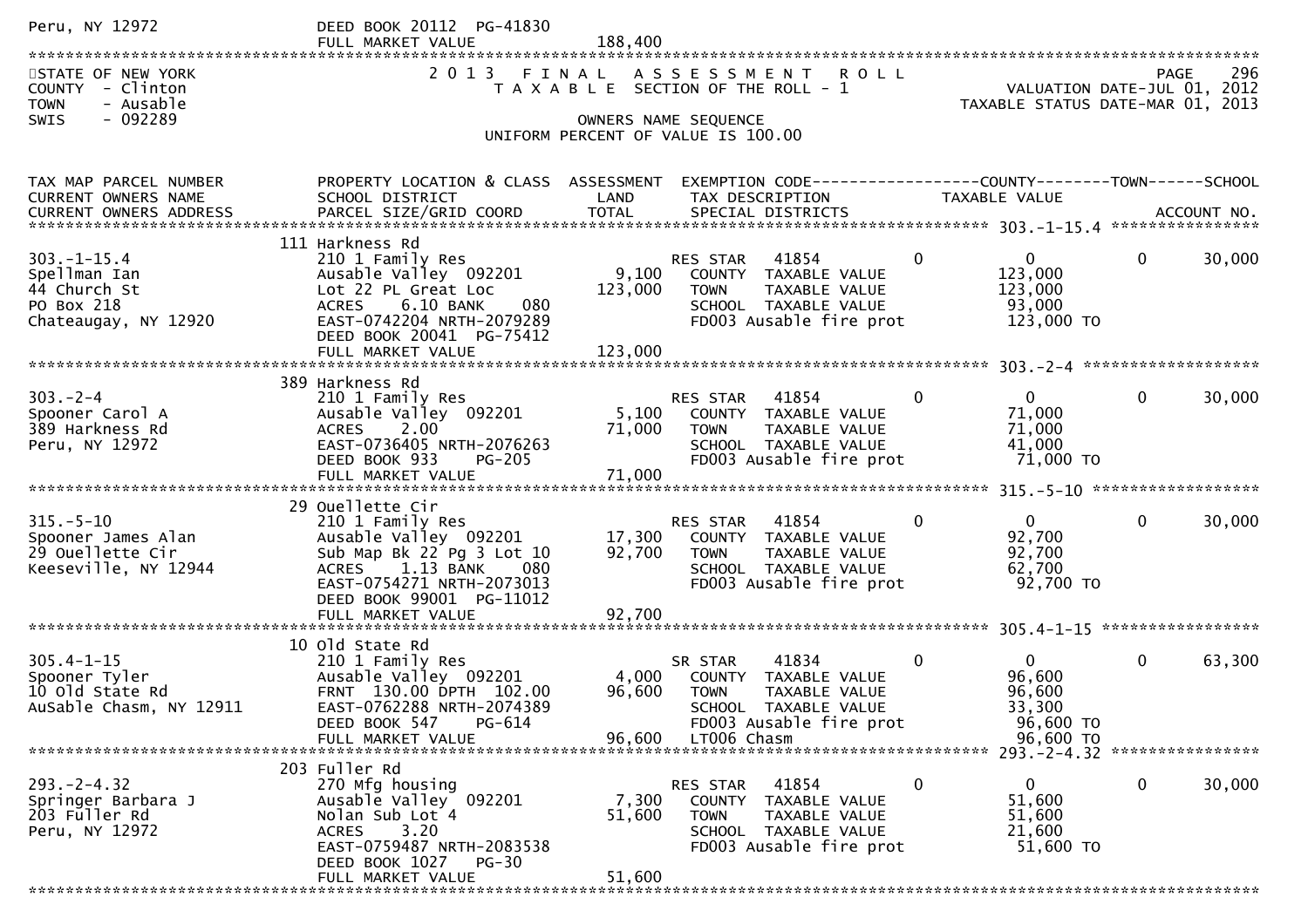| STATE OF NEW YORK<br><b>COUNTY</b><br>- Clinton<br>- Ausable<br><b>TOWN</b><br>- 092289<br>SWIS    | 2013 FINAL                                                                                                                                                                                                        |                             | ASSESSMENT ROLL<br>T A X A B L E SECTION OF THE ROLL - 1<br>OWNERS NAME SEQUENCE<br>UNIFORM PERCENT OF VALUE IS 100.00                                |                                                                                        | 297<br><b>PAGE</b><br>VALUATION DATE-JUL 01, 2012<br>TAXABLE STATUS DATE-MAR 01, 2013 |
|----------------------------------------------------------------------------------------------------|-------------------------------------------------------------------------------------------------------------------------------------------------------------------------------------------------------------------|-----------------------------|-------------------------------------------------------------------------------------------------------------------------------------------------------|----------------------------------------------------------------------------------------|---------------------------------------------------------------------------------------|
| TAX MAP PARCEL NUMBER<br>CURRENT OWNERS NAME<br><b>CURRENT OWNERS ADDRESS</b>                      | PROPERTY LOCATION & CLASS ASSESSMENT<br>SCHOOL DISTRICT                                                                                                                                                           | LAND                        | EXEMPTION CODE-----------------COUNTY--------TOWN------SCHOOL<br>TAX DESCRIPTION                                                                      | TAXABLE VALUE                                                                          |                                                                                       |
| $303. - 1 - 33.1$<br>St Clair Marcelete M<br>20 Fred Thew Rd<br>Peru, NY 12972-3844                | 20 Fred Thew Rd<br>210 1 Family Res<br>094001<br>Peru Central<br>Lot <sub>7</sub><br><b>ACRES</b><br>6.00<br>EAST-0732898 NRTH-2075333<br>DEED BOOK 20021 PG-39113<br>FULL MARKET VALUE                           | 5,000<br>98,500<br>98,500   | 41834<br>SR STAR<br>COUNTY TAXABLE VALUE<br><b>TOWN</b><br>TAXABLE VALUE<br>SCHOOL TAXABLE VALUE<br>FD003 Ausable fire prot                           | $\mathbf{0}$<br>0<br>98,500<br>98,500<br>35,200<br>98,500 TO                           | $\mathbf{0}$<br>63,300                                                                |
| 294.18-2-14<br>St Denis Joseph L<br>St Denis Lillian E<br>11 Tanglewood Dr<br>Peru, NY 12972       | 11 Tanglewood Dr<br>210 1 Family Res<br>094001<br>Peru Central<br>Subd Lot 9<br>FRNT 265.00 DPTH 194.00<br>EAST-0773125 NRTH-2082179<br>DEED BOOK 743<br>$PG-265$<br>FULL MARKET VALUE                            | 181,000<br>181,000          | WARNONALL 41121<br>24,000 SR STAR<br>41834<br>COUNTY TAXABLE VALUE<br>TAXABLE VALUE<br><b>TOWN</b><br>SCHOOL TAXABLE VALUE<br>FD003 Ausable fire prot | 0<br>27,000<br>$\Omega$<br>$\mathbf{0}$<br>154,000<br>169,000<br>117,700<br>181,000 TO | 12,000<br>0<br>63,300<br>$\Omega$<br>****************                                 |
| 294.18-2-16<br>St Denis Joseph L<br>St Denis Lillian E<br>11 Tanglewood Dr<br>Peru, NY 12972       | Blueberry Rd<br>311 Res vac land<br>094001<br>Peru Central<br>Subd Lot 8<br>FRNT 150.00 DPTH 150.00<br>EAST-0772973 NRTH-2082174<br>DEED BOOK 743<br>$PG-263$<br>FULL MARKET VALUE                                | 19,600<br>19,600<br>19,600  | COUNTY TAXABLE VALUE<br>TAXABLE VALUE<br><b>TOWN</b><br>SCHOOL TAXABLE VALUE<br>FD003 Ausable fire prot                                               | 19,600<br>19,600<br>19,600<br>19,600 TO                                                |                                                                                       |
| $303 - 2 - 43$<br>St Louis Sharon A<br>St Louis Randy C<br>769 Hallock Hill Rd<br>Peru, NY 12972   | 769 Hallock Hill Rd<br>210 1 Family Res<br>Ausable Valley 092201<br><b>ACRES</b><br>1.10 BANK<br>080<br>EAST-0734816 NRTH-2074492<br>DEED BOOK 20092 PG-22229<br>FULL MARKET VALUE                                | 4,600<br>146,000<br>146,000 | 41854<br>RES STAR<br>COUNTY TAXABLE VALUE<br>TAXABLE VALUE<br><b>TOWN</b><br>SCHOOL TAXABLE VALUE<br>FD003 Ausable fire prot                          | $\mathbf{0}$<br>0<br>146,000<br>146,000<br>116,000<br>146,000 TO                       | 30,000<br>$\mathbf{0}$                                                                |
| $315. - 2 - 34$<br>Stafford Ronald<br>Stafford Sharron<br>40 Ouellette Cir<br>Keeseville, NY 12944 | 40 Ouellette Cir<br>210 1 Family Res<br>Ausable Valley 092201<br>Sub Div Lot 12<br>North Country Ac Bk-9 Pg-<br>1.07<br><b>ACRES</b><br>EAST-0754185 NRTH-2072281<br>DEED BOOK 792<br>PG-213<br>FULL MARKET VALUE | 17,300<br>80,900<br>80,900  | RES STAR<br>41854<br>COUNTY TAXABLE VALUE<br>TAXABLE VALUE<br><b>TOWN</b><br>SCHOOL TAXABLE VALUE<br>FD003 Ausable fire prot                          | 0<br>$\overline{0}$<br>80,900<br>80,900<br>50,900<br>80,900 TO                         | 30,000<br>0                                                                           |
| STATE OF NEW YORK                                                                                  | 2 0 1 3                                                                                                                                                                                                           | FINAL                       | ASSESSMENT ROLL                                                                                                                                       |                                                                                        | 298<br>PAGE                                                                           |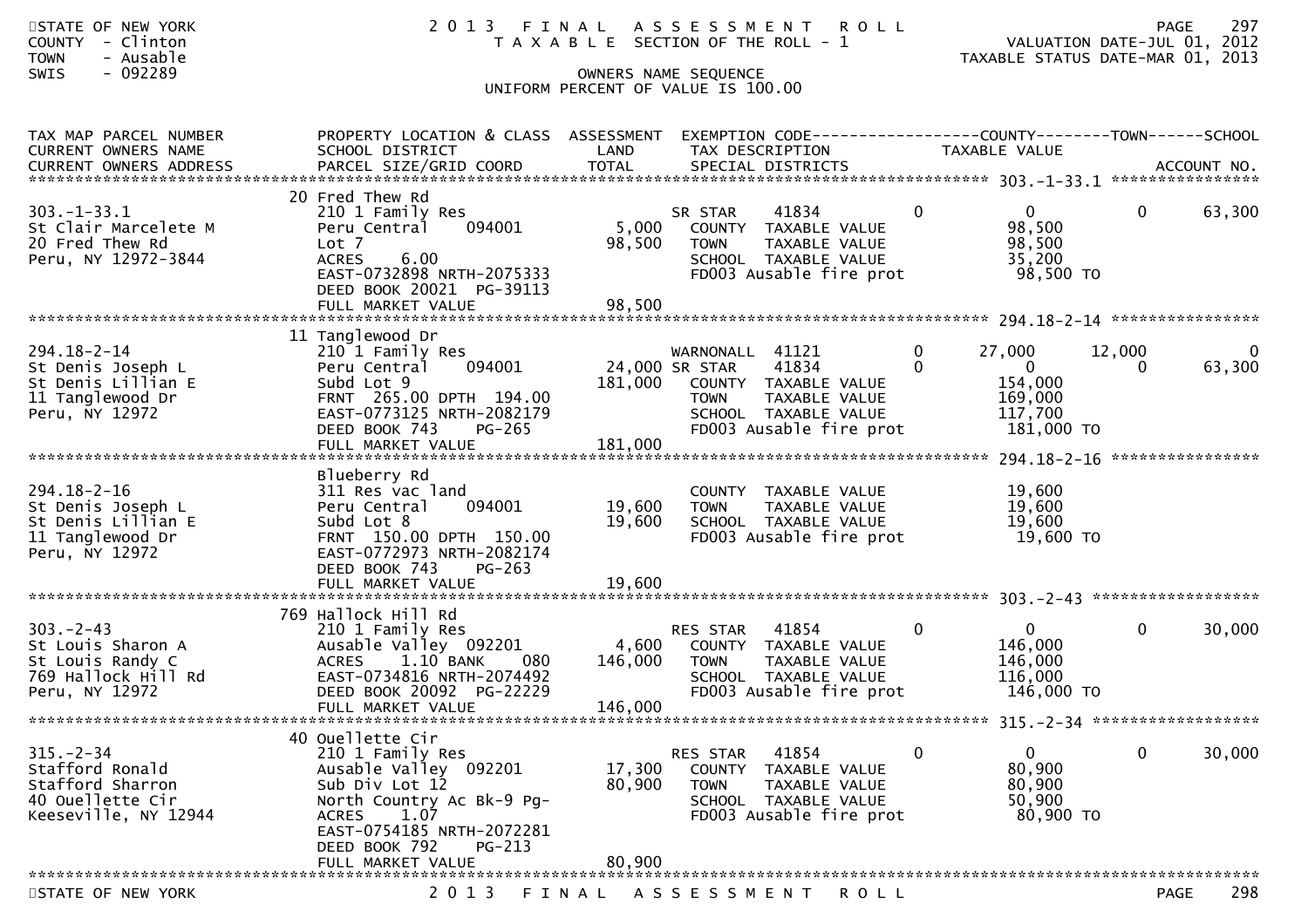| <b>COUNTY</b> | - | Clinton |
|---------------|---|---------|
| <b>TOWN</b>   |   | Ausable |

## SWIS - 092289 OWNERS NAME SEQUENCE UNIFORM PERCENT OF VALUE IS 100.00

| TAX MAP PARCEL NUMBER<br><b>CURRENT OWNERS NAME</b>                                                    | PROPERTY LOCATION & CLASS ASSESSMENT<br>SCHOOL DISTRICT                                                                                                                | LAND                        | EXEMPTION CODE-----------------COUNTY-------TOWN------SCHOOL<br>TAX DESCRIPTION                                                                                                  |                           | TAXABLE VALUE                                                                |                             |                         |
|--------------------------------------------------------------------------------------------------------|------------------------------------------------------------------------------------------------------------------------------------------------------------------------|-----------------------------|----------------------------------------------------------------------------------------------------------------------------------------------------------------------------------|---------------------------|------------------------------------------------------------------------------|-----------------------------|-------------------------|
| <b>CURRENT OWNERS ADDRESS</b>                                                                          | PARCEL SIZE/GRID COORD                                                                                                                                                 | <b>TOTAL</b>                | SPECIAL DISTRICTS                                                                                                                                                                |                           |                                                                              |                             | ACCOUNT NO.             |
| $315.4 - 1 - 25$<br>Stanley Lawrence G<br>Stanley Mary Jane<br>69 Pine Tree Dr<br>Keeseville, NY 12944 | 69 Pine Tree Dr<br>210 1 Family Res<br>Ausable Valley 092201<br>FRNT 100.00 DPTH 150.00<br>080<br>BANK<br>EAST-0753734 NRTH-2065515<br>DEED BOOK 886<br>$PG-70$        | 7,700<br>107,000            | COUNTY TAXABLE VALUE<br>TAXABLE VALUE<br><b>TOWN</b><br>SCHOOL TAXABLE VALUE<br>FD003 Ausable fire prot<br>LT005 Pine Tree Dr Light                                              |                           | 107,000<br>107,000<br>107,000<br>107,000 TO<br>107,000 TO                    |                             |                         |
|                                                                                                        | FULL MARKET VALUE                                                                                                                                                      | 107,000                     |                                                                                                                                                                                  |                           |                                                                              |                             | ****************        |
| $313 - 3 - 14.1$<br>Stansbury Edward S<br>Stansbury Marjorie J<br>55 Allen Hill Rd<br>Peru, NY 12972   | 56 Allen Hill Rd<br>323 Vacant rural<br>094001<br>Peru Central<br>ACRES 65.20<br>EAST-0728661 NRTH-2065578<br>DEED BOOK 20041 PG-76321<br>FULL MARKET VALUE            | 19,900<br>19,900<br>19,900  | COUNTY TAXABLE VALUE<br>TAXABLE VALUE<br><b>TOWN</b><br>SCHOOL TAXABLE VALUE<br>FD003 Ausable fire prot                                                                          |                           | 19,900<br>19,900<br>19.900<br>19,900 TO                                      |                             |                         |
|                                                                                                        | 55 Allen Hill Rd                                                                                                                                                       |                             |                                                                                                                                                                                  |                           |                                                                              |                             |                         |
| $313 - 3 - 16.21$<br>Stansbury Edward S<br>Stansbury Marjorie<br>55 Allen Hill Rd<br>Peru, NY 12972    | 210 1 Family Res<br>094001<br>Peru Central<br>Lot 9 P 12000 AT<br><b>ACRES</b><br>7.70<br>EAST-0726445 NRTH-2064135<br>DEED BOOK 629<br>PG-701<br>FULL MARKET VALUE    | 138,900                     | WARCOMALL 41131<br>10,000 WARDISALL 41141<br>138,900 SR STAR<br>41834<br>COUNTY TAXABLE VALUE<br><b>TOWN</b><br>TAXABLE VALUE<br>SCHOOL TAXABLE VALUE<br>FD003 Ausable fire prot | $\Omega$<br>$\Omega$<br>0 | 34,725<br>6,945<br>$\mathbf{0}$<br>97,230<br>111,955<br>75,600<br>138,900 TO | 20,000<br>6,945<br>$\Omega$ | 0<br>$\Omega$<br>63,300 |
|                                                                                                        | Allen Hill Rd                                                                                                                                                          |                             |                                                                                                                                                                                  |                           |                                                                              |                             |                         |
| $313 - 3 - 16.22$<br>Stansbury Edward S<br>Stansbury Marjorie V<br>55 Allen Hill Rd<br>Peru, NY 12972  | $314$ Rural vac< $10$<br>094001<br>Peru Central<br>Lot 9 Pl 12000 Ac Loc<br><b>ACRES</b><br>7.30<br>EAST-0726489 NRTH-2064527<br>DEED BOOK 20082 PG-21202              | 9,800<br>9,800              | COUNTY TAXABLE VALUE<br><b>TAXABLE VALUE</b><br><b>TOWN</b><br>SCHOOL TAXABLE VALUE<br>FD003 Ausable fire prot                                                                   |                           | 9,800<br>9,800<br>9,800<br>9,800 TO                                          |                             |                         |
|                                                                                                        | FULL MARKET VALUE                                                                                                                                                      | 9,800                       |                                                                                                                                                                                  |                           |                                                                              |                             |                         |
| 304. –1–16<br>Starke Hugh R<br>Starke Mary E<br>28 Jewel Rock Rd<br>Keeseville, NY 12944-4119          | 28 Jewel Rock Rd<br>220 2 Family Res<br>Ausable Valley 092201<br>FRNT 249.14 DPTH 164.79<br>EAST-0752768 NRTH-2077167<br>DEED BOOK 99001 PG-16450<br>FULL MARKET VALUE | 8,000<br>154,300<br>154,300 | 41834<br>SR STAR<br>COUNTY TAXABLE VALUE<br>TAXABLE VALUE<br><b>TOWN</b><br>SCHOOL TAXABLE VALUE<br>FD003 Ausable fire prot                                                      |                           | $\Omega$<br>154,300<br>154,300<br>91,000<br>154,300 TO                       | $\Omega$                    | 63,300                  |
| STATE OF NEW YORK<br>COUNTY - Clinton<br><b>TOWN</b><br>- Ausable<br><b>SWIS</b><br>- 092289           | 2 0 1 3                                                                                                                                                                | FINAL                       | A S S E S S M E N T<br><b>ROLL</b><br>T A X A B L E SECTION OF THE ROLL - 1<br>OWNERS NAME SEQUENCE                                                                              |                           | VALUATION DATE-JUL 01, 2012<br>TAXABLE STATUS DATE-MAR 01, 2013              |                             | 299<br><b>PAGE</b>      |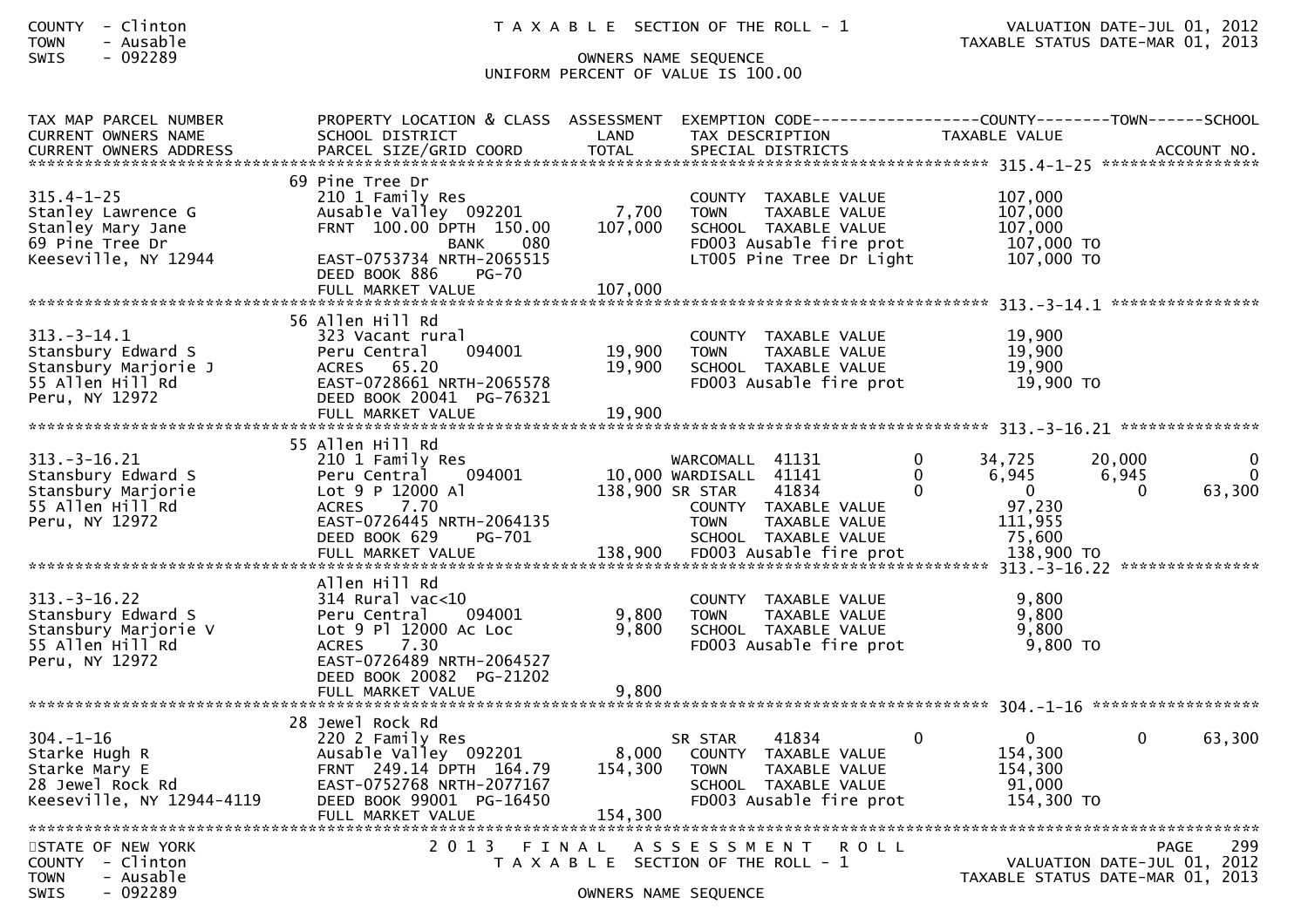### UNIFORM PERCENT OF VALUE IS 100.00

| TAX MAP PARCEL NUMBER<br>CURRENT OWNERS NAME                                               | PROPERTY LOCATION & CLASS ASSESSMENT EXEMPTION CODE----------------COUNTY-------TOWN------SCHOOL<br>SCHOOL DISTRICT                                                                                        |                                                                             | LAND TAX DESCRIPTION                                    |                                                                                                                           |                                      | TAXABLE VALUE                                                              |                              |                                          |
|--------------------------------------------------------------------------------------------|------------------------------------------------------------------------------------------------------------------------------------------------------------------------------------------------------------|-----------------------------------------------------------------------------|---------------------------------------------------------|---------------------------------------------------------------------------------------------------------------------------|--------------------------------------|----------------------------------------------------------------------------|------------------------------|------------------------------------------|
| $293. - 3 - 6$<br>Starr Linford R<br>Starr Norine M<br>PO Box 1524<br>Winchester, VA 22604 | 2448 Rt 9<br>210 1 Family Res<br>Peru Central 094001<br>Lot 4 Platts Great Locati<br>FRNT 250.00 DPTH 150.00<br>EAST-0766663 NRTH-2082724<br>DEED BOOK 726<br>$PG-12$                                      | 7,200<br>68,400                                                             | <b>TOWN</b>                                             | COUNTY TAXABLE VALUE<br>TAXABLE VALUE<br>SCHOOL TAXABLE VALUE<br>FD003 Ausable fire prot                                  |                                      | 68,400<br>68,400<br>68,400<br>68,400 TO                                    |                              |                                          |
| 68,400<br>FULL MARKET VALUE                                                                |                                                                                                                                                                                                            |                                                                             |                                                         |                                                                                                                           |                                      |                                                                            |                              |                                          |
| $315. - 2 - 26$                                                                            | 7 Ouellette Cir<br>210 1 Family Res<br>$Ausab$ <sup>1</sup> e Valley 092201<br>Sub Div Lot 4<br>North Country Ac Bk-9 Pg-<br><b>ACRES</b><br>1.05<br>EAST-0754689 NRTH-2072001<br>DEED BOOK 1000<br>PG-272 | 78,900                                                                      | TOWN                                                    | RES STAR    41854<br>17,300    COUNTY   TAXABLE VALUE<br>TAXABLE VALUE<br>SCHOOL TAXABLE VALUE<br>FD003 Ausable fire prot | $\mathbf{0}$                         | $\mathbf{0}$<br>78,900<br>78,900<br>48,900<br>78,900 TO                    | $\mathbf{0}$                 | 30,000                                   |
|                                                                                            | FULL MARKET VALUE                                                                                                                                                                                          | 78,900                                                                      |                                                         |                                                                                                                           |                                      |                                                                            |                              |                                          |
| $303 - 2 - 20$<br>Stefanov John J<br>470 Harkness Rd<br>PO Box 945<br>Peru, NY 12972       | 470 Harkness Rd<br>210 1 Family Res<br>Ausable Valley 092201 3,900 WARDISALL 41141<br>FRNT 264.00 DPTH 107.00<br>EAST-0734568 NRTH-2075242<br>DEED BOOK 640<br>PG-381<br>FULL MARKET VALUE                 | 78,000                                                                      | WARCOMALL 41131<br>78,000 RES STAR 41854<br><b>TOWN</b> | COUNTY TAXABLE VALUE<br>TAXABLE VALUE<br>SCHOOL TAXABLE VALUE                                                             | $\mathbf{0}$<br>$\Omega$<br>$\Omega$ | 19,500<br>11,700<br>$\mathbf{0}$<br>46,800<br>46,800<br>48,000             | 19,500<br>11,700<br>$\Omega$ | $\overline{0}$<br>$\mathbf{0}$<br>30,000 |
| 2074 Rt 9                                                                                  |                                                                                                                                                                                                            |                                                                             |                                                         |                                                                                                                           |                                      |                                                                            |                              |                                          |
| $305.4 - 1 - 18$<br>Stein Richard<br>2074 Rt 9<br>AuSable Chasm, NY 12911                  | 210 1 Family Res<br>Ausable Valley 092201 6,700 LIM INC DI 41932<br>FRNT 193.00 DPTH 182.00<br>EAST-0762057 NRTH-2074130<br>DEED BOOK 20102 PG-33896<br>FULL MARKET VALUE                                  | 68,000                                                                      | RES STAR<br><b>TOWN</b><br>LT006 Chasm                  | 41854<br>68,000 COUNTY TAXABLE VALUE<br>TAXABLE VALUE<br>SCHOOL TAXABLE VALUE<br>FD003 Ausable fire prot                  | $\mathbf{0}$<br>$\Omega$             | $\Omega$<br>34,000<br>34,000<br>68,000<br>38,000<br>68,000 TO<br>68,000 TO | 0<br>$\Omega$                | 30,000<br>0                              |
| Murphy Rd                                                                                  |                                                                                                                                                                                                            |                                                                             |                                                         |                                                                                                                           |                                      |                                                                            |                              |                                          |
| $313. - 2 - 2$<br>Stewart Douglas<br>18 Miller Pl<br>Huntington Station, NY 11746          | 314 Rural vac<10<br>Peru Central<br>094001<br>1.20<br><b>ACRES</b><br>EAST-0722447 NRTH-2070187<br>DEED BOOK 532<br>$PG-173$<br>FULL MARKET VALUE                                                          | 4,600<br>4,600<br>4,600                                                     | <b>TOWN</b>                                             | COUNTY TAXABLE VALUE<br>TAXABLE VALUE<br>SCHOOL TAXABLE VALUE<br>FD003 Ausable fire prot                                  |                                      | 4,600<br>4,600<br>4,600<br>4,600 TO                                        |                              |                                          |
|                                                                                            |                                                                                                                                                                                                            |                                                                             |                                                         |                                                                                                                           |                                      |                                                                            |                              |                                          |
| STATE OF NEW YORK<br>COUNTY - Clinton<br>- Ausable<br><b>TOWN</b><br>$-092289$<br>SWIS     | 2 0 1 3<br>FINAL                                                                                                                                                                                           | T A X A B L E SECTION OF THE ROLL - 1<br>UNIFORM PERCENT OF VALUE IS 100.00 | OWNERS NAME SEQUENCE                                    | A S S E S S M E N T R O L L                                                                                               |                                      | TAXABLE STATUS DATE-MAR 01, 2013                                           | VALUATION DATE-JUL 01, 2012  | 300<br><b>PAGE</b>                       |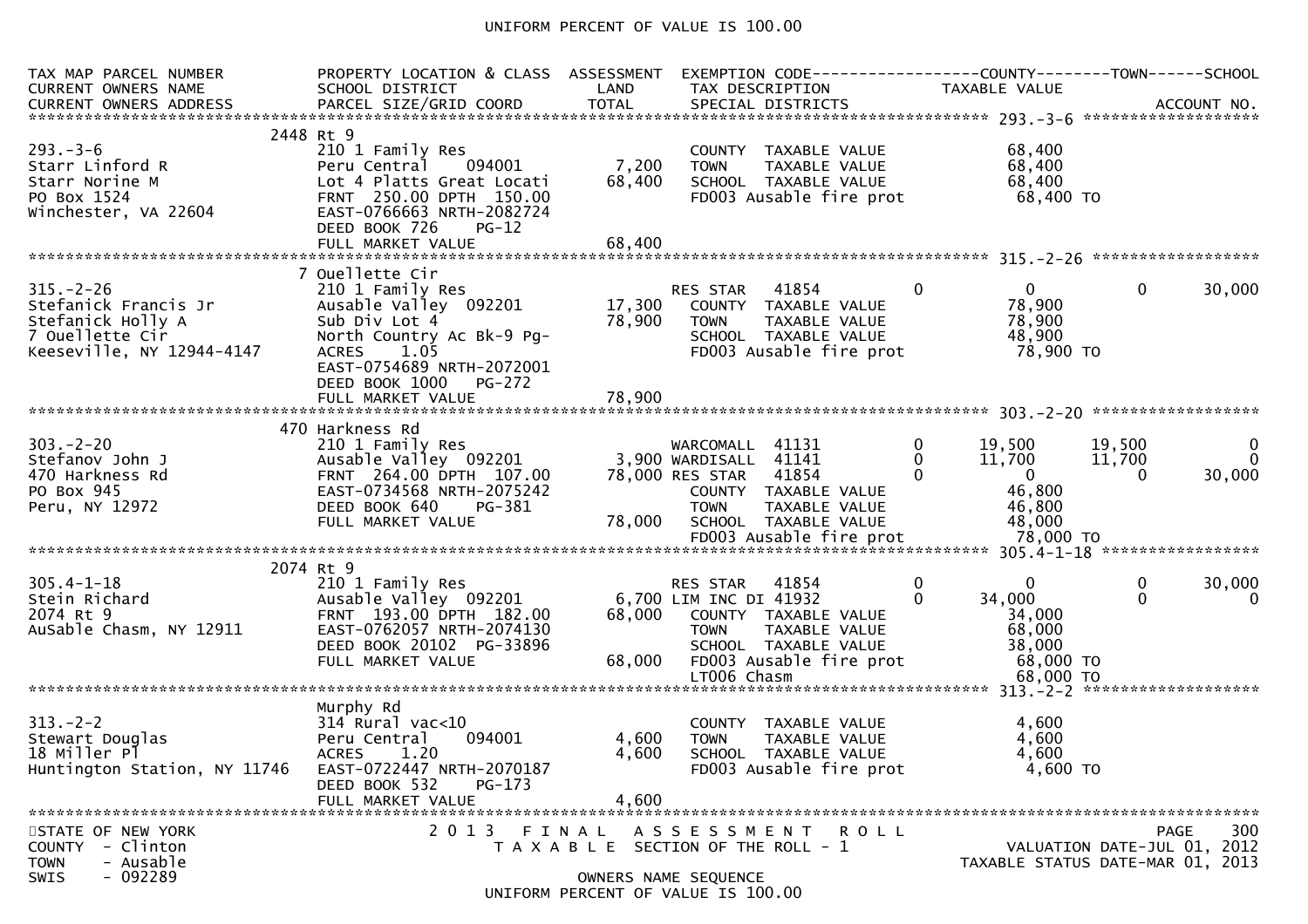| TAX MAP PARCEL NUMBER<br>CURRENT OWNERS NAME<br>CURRENT OWNERS ADDRESS                                                                                                                           | PROPERTY LOCATION & CLASS ASSESSMENT<br>SCHOOL DISTRICT                                                                                                                               | LAND                         | TAX DESCRIPTION                                                                                                                     |             | TAXABLE VALUE                                                   |              |        |
|--------------------------------------------------------------------------------------------------------------------------------------------------------------------------------------------------|---------------------------------------------------------------------------------------------------------------------------------------------------------------------------------------|------------------------------|-------------------------------------------------------------------------------------------------------------------------------------|-------------|-----------------------------------------------------------------|--------------|--------|
|                                                                                                                                                                                                  |                                                                                                                                                                                       |                              |                                                                                                                                     |             |                                                                 |              |        |
| $326. - 1 - 6.2$<br>Stiffler Craig A<br>Stiffler Robin<br>237 Rt 9N<br>Keeseville, NY 12944<br>113,500 LT005 Pine Tree Dr Light<br>FULL MARKET VALUE 113,500 LT005 Pine Tree Dr Light 113,500 TO | 237 Rt 9N<br>210 1 Family Res<br>Ausable Valley 092201<br>FRNT 205.00 DPTH 174.00<br>EAST-0754329 NRTH-2065632<br>DEED BOOK 836<br><b>PG-247</b>                                      | 10,800<br>113,500            | 41854<br>RES STAR<br>COUNTY TAXABLE VALUE<br>TAXABLE VALUE<br><b>TOWN</b><br>SCHOOL TAXABLE VALUE<br>FD003 Ausable fire prot        | $\mathbf 0$ | $\mathbf{0}$<br>113,500<br>113,500<br>83,500<br>113,500 TO      | $\mathbf{0}$ | 30,000 |
|                                                                                                                                                                                                  | 14 Allen Hill Rd                                                                                                                                                                      |                              |                                                                                                                                     |             |                                                                 |              |        |
| $324. - 1 - 1.22$<br>Stillwell Stephen J<br>Stillwell Jessica L<br>14 Allen Hill Rd<br>Peru, NY 12972                                                                                            | 210 1 Family Res<br>Ausable Valley 092201<br>Lot 24 Pl 1200 Ac<br>7.30<br>ACRES<br>EAST-0726937 NRTH-2063133<br>DEED BOOK 20011 PG-32119                                              | 8,300<br>196,300             | 41854<br>RES STAR<br>COUNTY TAXABLE VALUE<br>TAXABLE VALUE<br>TOWN<br>SCHOOL TAXABLE VALUE<br>FD003 Ausable fire prot               | 0           | $\overline{0}$<br>196,300<br>196,300<br>166,300<br>196,300 TO   | $\mathbf 0$  | 30,000 |
|                                                                                                                                                                                                  | FULL MARKET VALUE                                                                                                                                                                     | 196,300                      |                                                                                                                                     |             |                                                                 |              |        |
|                                                                                                                                                                                                  | 367 Rt 9N                                                                                                                                                                             |                              |                                                                                                                                     |             |                                                                 |              |        |
| $326. - 1 - 9$<br>Stoeckert Robert H<br>Stoeckert Josephine<br>PO Box 276<br>Keeseville, NY 12944                                                                                                | 582 Camping park<br>Ausable Valley 092201<br>ACRES 130.10<br>EAST-0752881 NRTH-2062929<br>DEED BOOK 20001 PG-27228<br>FULL MARKET VALUE                                               | 60,000<br>236,800<br>236,800 | 41854<br>RES STAR<br>COUNTY TAXABLE VALUE<br>TAXABLE VALUE<br>TOWN<br>SCHOOL TAXABLE VALUE<br>FD003 Ausable fire prot               | 0           | $\mathbf{0}$<br>236,800<br>236,800<br>206,800<br>236,800 TO     | $\mathbf{0}$ | 30,000 |
|                                                                                                                                                                                                  |                                                                                                                                                                                       |                              |                                                                                                                                     |             |                                                                 |              |        |
| $303 - 2 - 23$<br>Stone Heather<br>937 Clintonville Rd<br>Peru, NY 12972                                                                                                                         | 937 Clintonville Rd<br>210 1 Family Res<br>Ausable Valley 092201<br>FRNT 85.00 DPTH 175.00<br>080<br><b>BANK</b><br>EAST-0733993 NRTH-2074835<br>DEED BOOK 20092 PG-23235             | 2,300<br>62,700              | 41854<br>RES STAR<br>COUNTY TAXABLE VALUE<br><b>TOWN</b><br>TAXABLE VALUE<br>SCHOOL TAXABLE VALUE<br>FD003 Ausable fire prot        | 0           | $\mathbf{0}$<br>62,700<br>62,700<br>32,700<br>62,700 TO         | $\mathbf 0$  | 30,000 |
|                                                                                                                                                                                                  |                                                                                                                                                                                       |                              |                                                                                                                                     |             |                                                                 |              |        |
| $305. - 2 - 6.2$<br>Strack Steven R<br>168 Grove St<br>Keeseville, NY 12944                                                                                                                      | 168 Grove St<br>210 1 Family Res<br>Ausable Valley 092201<br>Lot 16 Pl 12000 Al<br>1.70<br><b>ACRES</b><br>EAST-0757362 NRTH-2073162<br>DEED BOOK 20122 PG-53292<br>FULL MARKET VALUE | 6,400<br>65,100<br>65,100    | 41854<br><b>RES STAR</b><br>COUNTY TAXABLE VALUE<br><b>TOWN</b><br>TAXABLE VALUE<br>SCHOOL TAXABLE VALUE<br>FD003 Ausable fire prot | 0           | $\overline{0}$<br>65,100<br>65,100<br>35,100<br>65,100 TO       | 0            | 30,000 |
|                                                                                                                                                                                                  |                                                                                                                                                                                       |                              |                                                                                                                                     |             |                                                                 |              |        |
| STATE OF NEW YORK<br>COUNTY - Clinton<br>- Ausable<br><b>TOWN</b><br>$-092289$<br>SWIS                                                                                                           | 2 0 1 3                                                                                                                                                                               | FINAL                        | A S S E S S M E N T<br>T A X A B L E SECTION OF THE ROLL - 1<br>OWNERS NAME SEQUENCE<br>UNIFORM PERCENT OF VALUE IS 100.00          | R O L L     | VALUATION DATE-JUL 01, 2012<br>TAXABLE STATUS DATE-MAR 01, 2013 | PAGE         | 301    |

TAX MAP PARCEL NUMBER PROPERTY LOCATION & CLASS ASSESSMENT EXEMPTION CODE------------------COUNTY--------TOWN------SCHOOL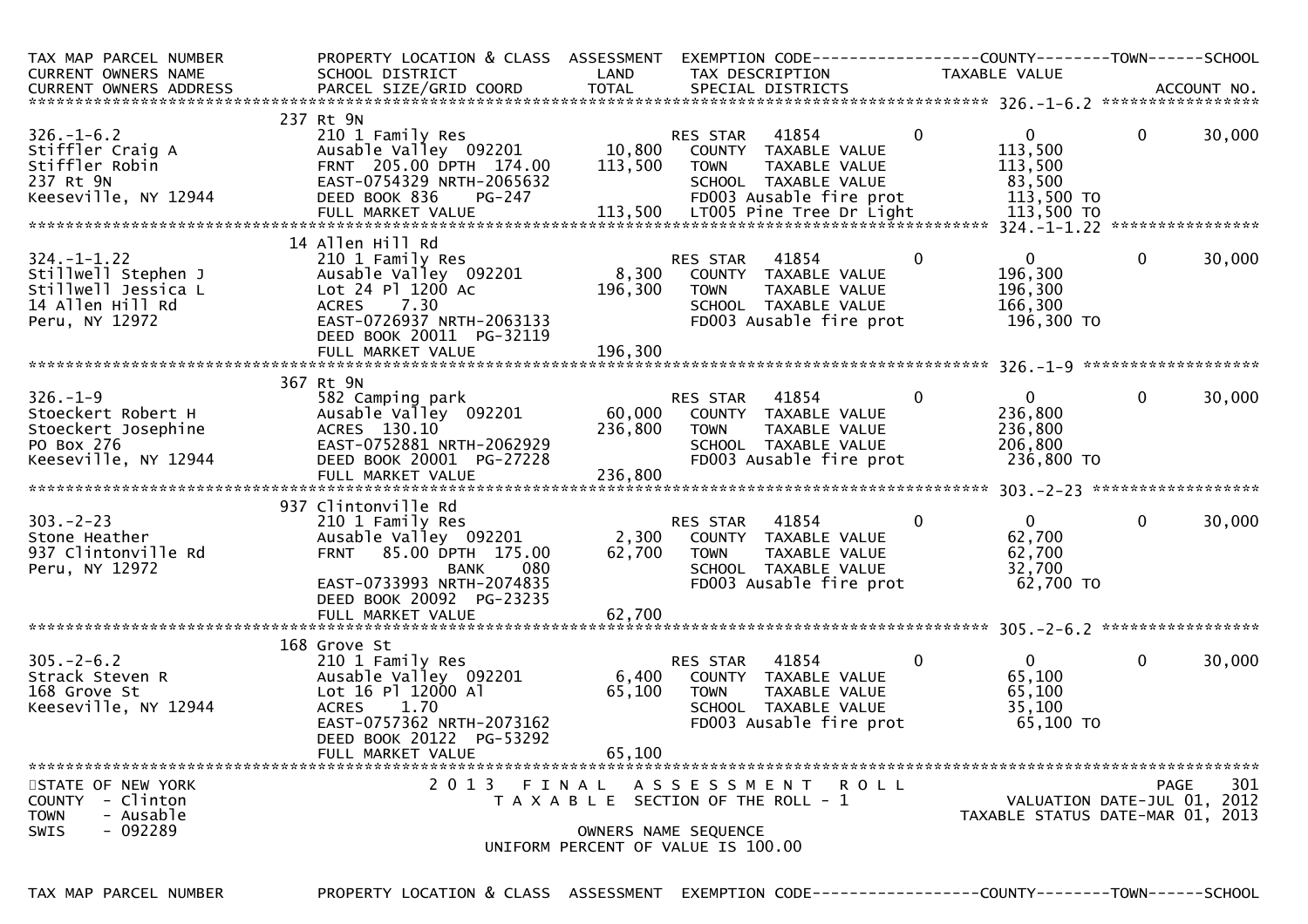| CURRENT OWNERS NAME                                                                                           | SCHOOL DISTRICT                                                                                                                                               | LAND                               | TAX DESCRIPTION                                                                                                                                                                     |               |                                     | TAXABLE VALUE                                                  |                                     |                                  |
|---------------------------------------------------------------------------------------------------------------|---------------------------------------------------------------------------------------------------------------------------------------------------------------|------------------------------------|-------------------------------------------------------------------------------------------------------------------------------------------------------------------------------------|---------------|-------------------------------------|----------------------------------------------------------------|-------------------------------------|----------------------------------|
|                                                                                                               |                                                                                                                                                               |                                    |                                                                                                                                                                                     |               |                                     |                                                                |                                     | ACCOUNT NO.<br>***************** |
| $293 - 3 - 5.1$<br>Stranahan Albert<br>Stranahan Sharron<br>2442 Rt 9<br>Peru, NY 12972                       | 2442 Rt 9<br>210 1 Family Res<br>094001<br>Peru Central<br>Blomquist House<br>FRNT 146.90 DPTH 150.00<br>EAST-0766610 NRTH-2082541<br>DEED BOOK 639<br>PG-847 | 6,100<br>64,800<br>64,800          | 41854<br><b>RES STAR</b><br>COUNTY TAXABLE VALUE<br><b>TOWN</b><br>SCHOOL TAXABLE VALUE<br>FD003 Ausable fire prot                                                                  | TAXABLE VALUE | $\Omega$                            | $\Omega$<br>64,800<br>64,800<br>34,800<br>64,800 TO            | 0                                   | 30,000                           |
|                                                                                                               | FULL MARKET VALUE                                                                                                                                             |                                    |                                                                                                                                                                                     |               |                                     |                                                                |                                     |                                  |
| 1078/1082 Rt 9N<br>$335. - 1 - 1$<br>Stranahan Ashley<br>1078 Rt 9N<br>Keeseville, NY 12944                   | 433 Auto body<br>Ausable Valley 092201<br>2.30<br><b>ACRES</b><br>EAST-0735657 NRTH-2058139<br>DEED BOOK 469<br>PG-601<br>FULL MARKET VALUE                   | 71,000                             | 73 PCT OF VALUE USED FOR EXEMPTION PURPOSES<br>WARCOMALL 41131<br>12,200 AGED - ALL 41800<br>71,000 SR STAR<br>41834<br>COUNTY TAXABLE VALUE<br><b>TOWN</b><br>SCHOOL TAXABLE VALUE | TAXABLE VALUE | $\bf{0}$<br>$\Omega$<br>$\mathbf 0$ | 12,958<br>19,436<br>$\mathbf{0}$<br>38,606<br>38,606<br>19,170 | 12,958<br>19,436<br>0               | 0<br>25,915<br>25,915            |
|                                                                                                               |                                                                                                                                                               |                                    | FD003 Ausable fire prot                                                                                                                                                             |               |                                     | 71,000 TO                                                      |                                     |                                  |
| $304. -1 - 33$<br>Strange Brian H<br>Richecky-Strange Kelley D<br>281 Hallock Hill Rd<br>Keeseville, NY 12944 | 281 Hallock Hill Rd<br>210 1 Family Res<br>Ausable Valley 092201<br>2.60<br><b>ACRES</b><br>EAST-0745951 NRTH-2074250<br>DEED BOOK 20061 PG-91305             | 189,500                            | WARNONALL 41121<br>19,000 RES STAR<br>41854<br>COUNTY TAXABLE VALUE<br><b>TOWN</b><br>SCHOOL TAXABLE VALUE                                                                          | TAXABLE VALUE | 0<br>$\Omega$                       | 27,000<br>$\Omega$<br>162,500<br>177,500<br>159,500            | 12,000                              | 30,000                           |
|                                                                                                               | 1 Ouellette Cir                                                                                                                                               |                                    |                                                                                                                                                                                     |               |                                     |                                                                |                                     |                                  |
| $315. - 2 - 23$<br>Straw Dennis<br>Straw Barbara<br>1 Ouellette Cir<br>Keeseville, NY 12944                   | 210 1 Family Res<br>Ausable Valley 092201<br>Lot 1<br><b>ACRES</b><br>1.02<br>EAST-0754141 NRTH-2071988<br>DEED BOOK 20092 PG-27083                           | 88,000                             | WARCOMALL 41131<br>41834<br>17,300 SR STAR<br>COUNTY TAXABLE VALUE<br><b>TOWN</b><br>SCHOOL TAXABLE VALUE<br>FD003 Ausable fire prot                                                | TAXABLE VALUE | $\mathbf 0$<br>$\Omega$             | 22,000<br>$\Omega$<br>66,000<br>68,000<br>24,700<br>88,000 TO  | 20,000<br>$\Omega$                  | $\bf{0}$<br>63,300               |
|                                                                                                               | 98 Connell Rd                                                                                                                                                 |                                    |                                                                                                                                                                                     |               |                                     |                                                                |                                     |                                  |
| $305. - 1 - 1.6$<br>Sucharski Steven D<br>Sucharski Nancy P<br>98 Connell Rd<br>Keeseville, NY 12944          | 240 Rural res<br>Ausable Valley 092201<br>Lot 1 Platts Loc<br>ACRES 15.66<br>EAST-0754613 NRTH-2078167<br>DEED BOOK 20031 PG-56872                            | 13,400<br>296,500                  | RES STAR<br>41854<br>COUNTY TAXABLE VALUE<br><b>TOWN</b><br>SCHOOL TAXABLE VALUE<br>FD003 Ausable fire prot                                                                         | TAXABLE VALUE | $\mathbf 0$                         | $\mathbf 0$<br>296,500<br>296,500<br>266,500<br>296,500 TO     | $\mathbf 0$                         | 30,000                           |
|                                                                                                               | FULL MARKET VALUE                                                                                                                                             | 296,500                            |                                                                                                                                                                                     |               |                                     |                                                                |                                     |                                  |
| STATE OF NEW YORK<br>COUNTY - Clinton<br>- Ausable<br><b>TOWN</b><br>$-092289$<br>SWIS                        | 2 0 1 3                                                                                                                                                       | FINAL                              | ASSESSMENT ROLL<br>T A X A B L E SECTION OF THE ROLL - 1<br>OWNERS NAME SEQUENCE<br>UNIFORM PERCENT OF VALUE IS 100.00                                                              |               |                                     | TAXABLE STATUS DATE-MAR 01, 2013                               | PAGE<br>VALUATION DATE-JUL 01, 2012 | 302                              |
| TAX MAP PARCEL NUMBER<br><b>CURRENT OWNERS NAME</b><br><b>CURRENT OWNERS ADDRESS</b>                          | PROPERTY LOCATION & CLASS<br>SCHOOL DISTRICT<br>PARCEL SIZE/GRID COORD                                                                                        | ASSESSMENT<br>LAND<br><b>TOTAL</b> | TAX DESCRIPTION<br>SPECIAL DISTRICTS                                                                                                                                                |               |                                     | TAXABLE VALUE                                                  |                                     | ACCOUNT NO.                      |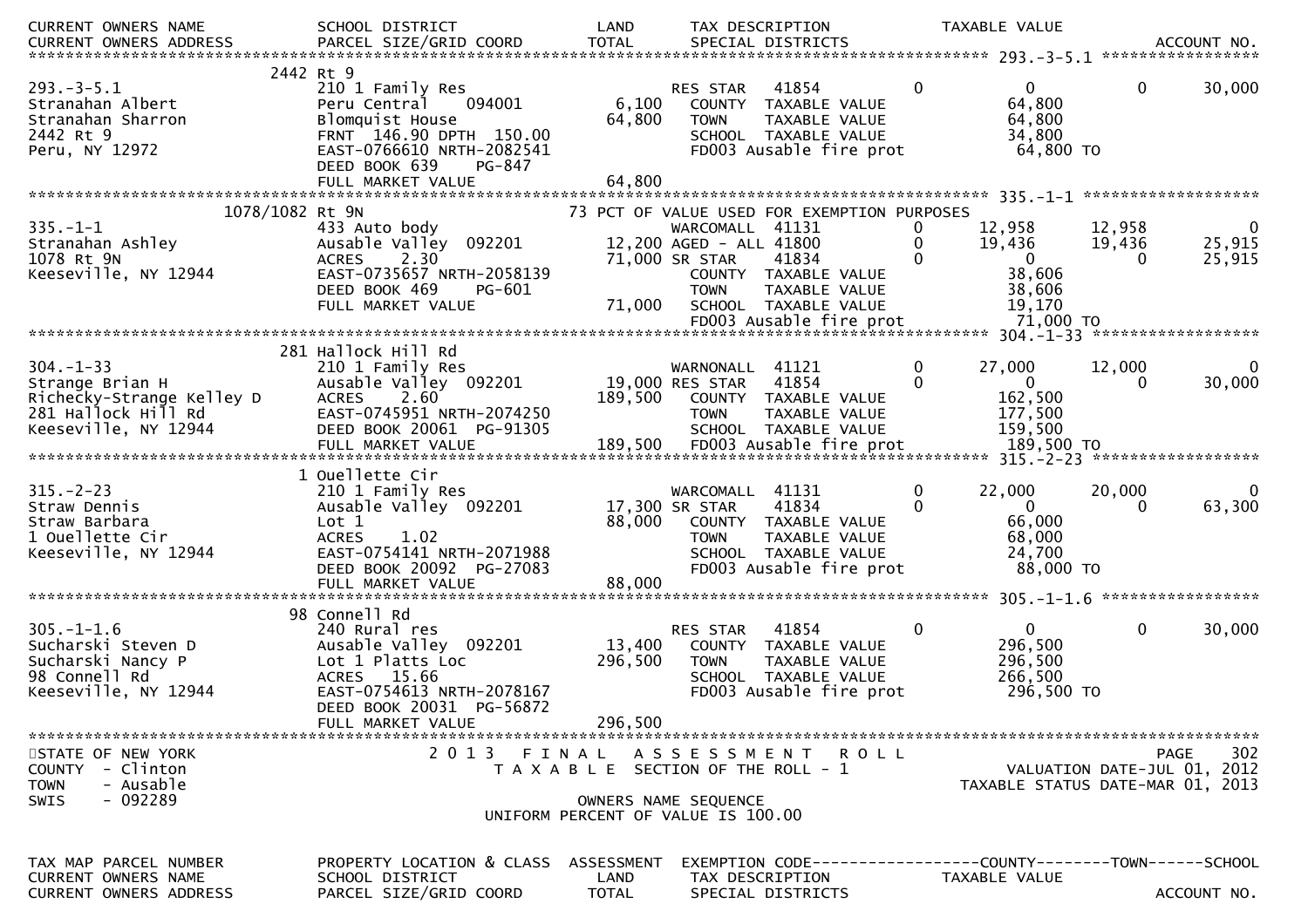| $305. - 3 - 1$<br>Sullivan Edward J<br>Sullivan Anne M<br>472 Rugar St<br>Plattsburgh, NY 12901 | 8 Telegraph Rd<br>210 1 Family Res<br>Ausable Valley 092201<br>4.80<br><b>ACRES</b><br>EAST-0757257 NRTH-2079084<br>DEED BOOK 20011 PG-37042<br>FULL MARKET VALUE        | 8,300<br>68,000<br>68,000 | COUNTY TAXABLE VALUE<br><b>TOWN</b><br>TAXABLE VALUE<br>SCHOOL TAXABLE VALUE<br>FD003 Ausable fire prot                                                                              | 68,000<br>68,000<br>68,000<br>68,000 TO                                                |                                                                                |
|-------------------------------------------------------------------------------------------------|--------------------------------------------------------------------------------------------------------------------------------------------------------------------------|---------------------------|--------------------------------------------------------------------------------------------------------------------------------------------------------------------------------------|----------------------------------------------------------------------------------------|--------------------------------------------------------------------------------|
|                                                                                                 | 14 Woodlawn Dr                                                                                                                                                           |                           |                                                                                                                                                                                      |                                                                                        |                                                                                |
| $315. - 2 - 18.3$<br>Sullivan Laurie<br>14 Woodlawn Dr<br>Keeseville, NY 12944                  | 210 1 Family Res<br>Ausable Valley 092201<br>survey map 2010/230925<br>Survey Map 2011/239768<br>Survey Map 2011/239771<br>FRNT 100.00 DPTH 150.00<br>080<br><b>BANK</b> | 100,000                   | 41854<br><b>RES STAR</b><br>7,500 LIM INC DI 41932<br>COUNTY TAXABLE VALUE<br>TAXABLE VALUE<br><b>TOWN</b><br>SCHOOL TAXABLE VALUE<br>FD003 Ausable fire prot<br>LT004 Hill St Light | 0<br>0<br>$\Omega$<br>50,000<br>50,000<br>100,000<br>70,000<br>100,000 TO<br>52,980 TO | 30,000<br>0<br>$\Omega$<br>$\Omega$                                            |
|                                                                                                 | EAST-0754170 NRTH-2068805<br>DEED BOOK 20112 PG-39769<br>FULL MARKET VALUE                                                                                               | 100,000                   |                                                                                                                                                                                      |                                                                                        |                                                                                |
|                                                                                                 | Arthur Rd                                                                                                                                                                |                           |                                                                                                                                                                                      |                                                                                        |                                                                                |
| $293. - 2 - 15$<br>Sullivan Orchards Inc<br>488 Sullivan Rd<br>Peru, NY 12972                   | 151 Fruit crop<br>Ausable Valley 092201<br>Lot 8 Pgl<br>4.50<br><b>ACRES</b><br>EAST-0754538 NRTH-2083645                                                                | 5,900<br>5,900            | AGRI DISTR 41720<br>COUNTY TAXABLE VALUE<br>TAXABLE VALUE<br><b>TOWN</b><br>SCHOOL TAXABLE VALUE<br>FD003 Ausable fire prot                                                          | 3,985<br>0<br>1,915<br>1,915<br>1,915<br>5,900 TO                                      | 3,985<br>3,985                                                                 |
| MAY BE SUBJECT TO PAYMENT                                                                       | DEED BOOK 610<br>PG-871                                                                                                                                                  |                           |                                                                                                                                                                                      |                                                                                        |                                                                                |
| $304. -2 - 2.2$<br>Sullivan Orchards Inc<br>488 Sullivan Rd<br>Peru, NY 12972                   | Chasm Rd<br>120 Field crops<br>Ausable Valley 092201<br>Lot 8 Pgl<br>ACRES 55.00<br>EAST-0754320 NRTH-2080506<br>DEED BOOK 612<br>PG-64                                  | 45,700<br>45,700          | AGRI DISTR 41720<br>COUNTY TAXABLE VALUE<br>TAXABLE VALUE<br>TOWN<br>SCHOOL TAXABLE VALUE<br>FD003 Ausable fire prot                                                                 | 15,422<br>$\bf{0}$<br>30,278<br>30,278<br>30,278<br>45,700 TO                          | 15,422<br>15,422                                                               |
| MAY BE SUBJECT TO PAYMENT<br>UNDER AGDIST LAW TIL 2017                                          | FULL MARKET VALUE                                                                                                                                                        | 45,700                    |                                                                                                                                                                                      |                                                                                        |                                                                                |
|                                                                                                 | 350 Chasm Rd                                                                                                                                                             |                           |                                                                                                                                                                                      |                                                                                        |                                                                                |
| $304. - 2 - 3.1$<br>Sullivan Orchards Inc<br>488 Sullivan Rd<br>Peru, NY 12972                  | 270 Mfg housing<br>Ausable Valley 092201<br>ACRES 15.00<br>EAST-0756625 NRTH-2080285<br>DEED BOOK 920<br>PG-127                                                          | 13,200<br>46,200          | COUNTY TAXABLE VALUE<br>TAXABLE VALUE<br><b>TOWN</b><br>SCHOOL TAXABLE VALUE<br>FD003 Ausable fire prot                                                                              | 46,200<br>46,200<br>46,200<br>46,200 TO                                                |                                                                                |
|                                                                                                 | FULL MARKET VALUE                                                                                                                                                        | 46,200                    |                                                                                                                                                                                      |                                                                                        |                                                                                |
| STATE OF NEW YORK<br>COUNTY - Clinton<br>- Ausable<br><b>TOWN</b><br>$-092289$<br><b>SWIS</b>   | 2013 FINAL                                                                                                                                                               |                           | ASSESSMENT ROLL<br>T A X A B L E SECTION OF THE ROLL - 1<br>OWNERS NAME SEQUENCE<br>UNIFORM PERCENT OF VALUE IS 100.00                                                               |                                                                                        | 303<br>PAGE<br>VALUATION DATE-JUL 01, 2012<br>TAXABLE STATUS DATE-MAR 01, 2013 |
|                                                                                                 |                                                                                                                                                                          |                           |                                                                                                                                                                                      |                                                                                        |                                                                                |
| TAX MAP PARCEL NUMBER<br>CURRENT OWNERS NAME                                                    | PROPERTY LOCATION & CLASS<br>SCHOOL DISTRICT                                                                                                                             | ASSESSMENT<br>LAND        | EXEMPTION CODE-----------------COUNTY-------TOWN------SCHOOL<br>TAX DESCRIPTION                                                                                                      | TAXABLE VALUE                                                                          |                                                                                |
| CURRENT OWNERS ADDRESS                                                                          | PARCEL SIZE/GRID COORD                                                                                                                                                   | <b>TOTAL</b>              | SPECIAL DISTRICTS                                                                                                                                                                    |                                                                                        | ACCOUNT NO.                                                                    |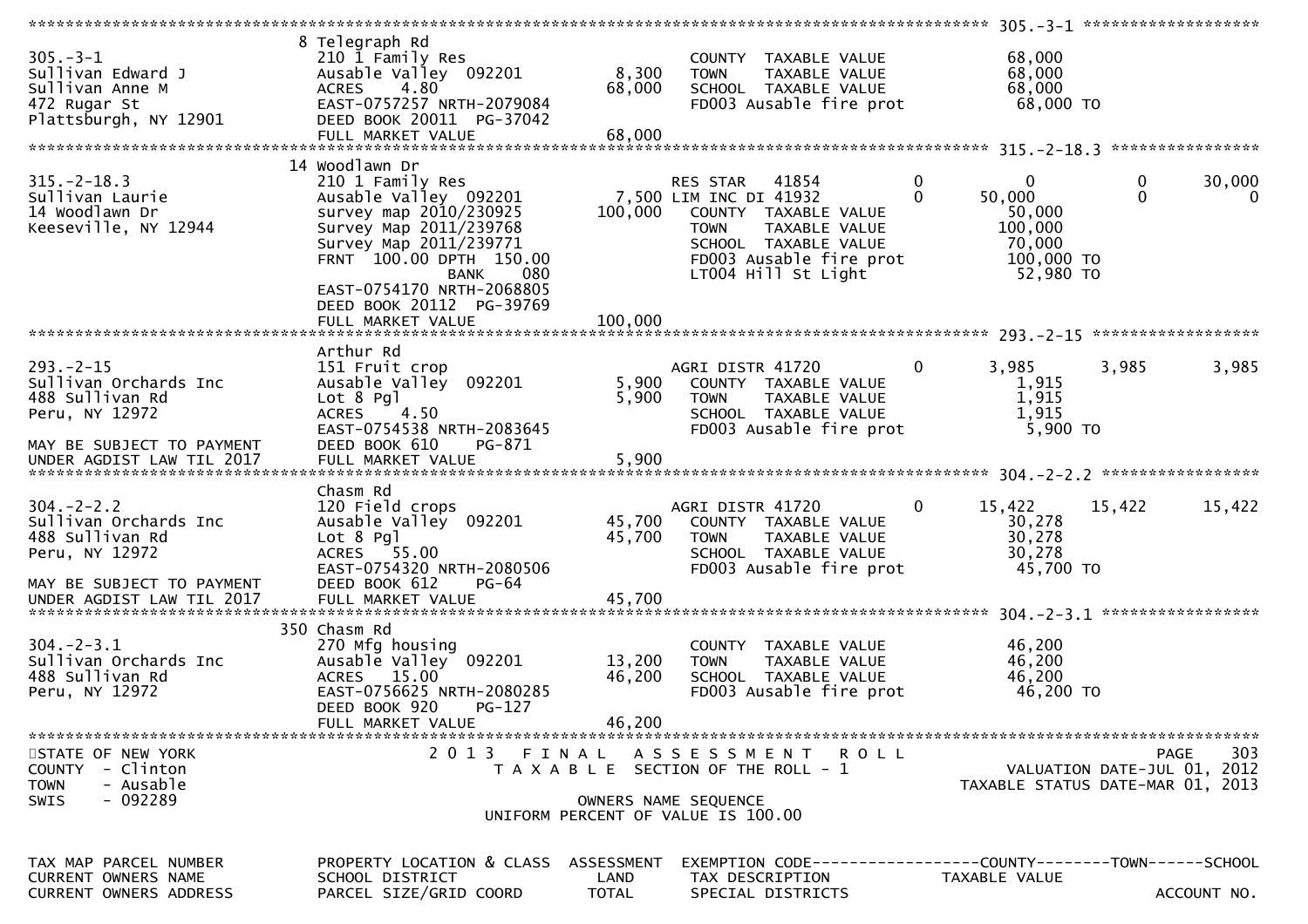|                                                                                                                  |                                                                                                                                                                                          |                                                                             |                                                                            |                                                                                                   |                    | ***************** 315.-1-5.212 ****************                 |                                     |                                  |
|------------------------------------------------------------------------------------------------------------------|------------------------------------------------------------------------------------------------------------------------------------------------------------------------------------------|-----------------------------------------------------------------------------|----------------------------------------------------------------------------|---------------------------------------------------------------------------------------------------|--------------------|-----------------------------------------------------------------|-------------------------------------|----------------------------------|
| $315. - 1 - 5.212$<br>Sullivan Robert L<br>26 Taylor Hill Rd<br>Keeseville, NY 12944                             | 26 Taylor Hill Rd<br>210 1 Family Res<br>Ausable Valley 092201<br>Lot 15 PL 12000 A1<br>1.10<br><b>ACRES</b><br>EAST-0752257 NRTH-2069827<br>DEED BOOK 20061 PG-91289                    |                                                                             | WARNONALL 41121<br>6,100 AGED - ALL 41800<br>55,000 SR STAR<br><b>TOWN</b> | 41834<br>COUNTY TAXABLE VALUE<br>TAXABLE VALUE<br>SCHOOL TAXABLE VALUE                            | 0<br>0<br>$\Omega$ | 8,250<br>23,375<br>$\mathbf{0}$<br>23,375<br>23,375<br>$\bf{0}$ | 8,250<br>23,375<br>$\Omega$         | $\mathbf{0}$<br>27,500<br>27,500 |
|                                                                                                                  |                                                                                                                                                                                          |                                                                             |                                                                            |                                                                                                   |                    |                                                                 |                                     |                                  |
| $294. - 1 - 7$<br>Sullivan Sarah<br>293 Cuba Hill Rd<br>Huntington, NY 11748                                     | Ausable Beach Rd<br>311 Res vac land<br>094001<br>Peru Central<br>$Lot 1$ $Pg1$<br>Survey Bk 15 Pg 76<br>FRNT 50.00 DPTH 190.00<br>EAST-0772298 NRTH-2086832<br>DEED BOOK 20051 PG-79542 | 4,400<br>4,400                                                              | <b>TOWN</b>                                                                | COUNTY TAXABLE VALUE<br>TAXABLE VALUE<br>SCHOOL TAXABLE VALUE<br>FD003 Ausable fire prot          |                    | 4,400<br>4,400<br>4,400<br>4,400 TO                             |                                     |                                  |
|                                                                                                                  | FULL MARKET VALUE                                                                                                                                                                        | 4,400                                                                       |                                                                            |                                                                                                   |                    |                                                                 |                                     | ***************                  |
| $315. - 1 - 5.211$<br>Sullivan Wood Prod of Kees Inc Ausable Valley 092201<br>PO Box 296<br>Keeseville, NY 12944 | Taylor Hill Rd<br>322 Rural vac>10<br>Lot 15 Pl 12000 Al<br>ACRES 26.80<br>EAST-0752393 NRTH-2070431<br>DEED BOOK 628<br>$PG-83$                                                         | 22,400<br>22,400                                                            | <b>TOWN</b>                                                                | COUNTY TAXABLE VALUE<br>TAXABLE VALUE<br>SCHOOL TAXABLE VALUE<br>FD003 Ausable fire prot          |                    | 22,400<br>22,400<br>22,400<br>22,400 TO                         |                                     |                                  |
|                                                                                                                  |                                                                                                                                                                                          |                                                                             |                                                                            |                                                                                                   |                    |                                                                 |                                     |                                  |
| $293. -3 - 5.11$<br>Sun Valley Mobile Home Park<br>1860 Orangewood Ave<br>St Cloud, FL 34772                     | 3-30 Gator Way<br>416 Mfg hsing pk<br>Peru Central<br>094001<br>Survey Bk 8 Pg 27<br>ACRES 21.90<br>EAST-0767044 NRTH-2082256<br>DEED BOOK 20092 PG-21995<br>FULL MARKET VALUE           | 50,800<br>196,000<br>196,000                                                | <b>TOWN</b>                                                                | COUNTY TAXABLE VALUE<br>TAXABLE VALUE<br>SCHOOL TAXABLE VALUE<br>FD003 Ausable fire prot          |                    | 196,000<br>196,000<br>196,000<br>196,000 TO                     |                                     |                                  |
|                                                                                                                  | 10 Harkness Rd                                                                                                                                                                           |                                                                             |                                                                            |                                                                                                   |                    |                                                                 |                                     |                                  |
| $303. -1 - 9.2$<br>Sunderland Lincoln<br>Sunderland Ann<br>10 Harkness Rd<br>Peru, NY 12972                      | 240 Rural res<br>Ausable Valley 092201<br>ACRES 25.27<br>EAST-0744302 NRTH-2081087<br>DEED BOOK 568<br>PG-326                                                                            | 18,300<br>215,000                                                           | RES STAR<br><b>TOWN</b>                                                    | 41854<br>COUNTY TAXABLE VALUE<br>TAXABLE VALUE<br>SCHOOL TAXABLE VALUE<br>FD003 Ausable fire prot | $\mathbf 0$        | $\mathbf{0}$<br>215,000<br>215,000<br>185,000<br>215,000 TO     | $\mathbf 0$                         | 30,000                           |
|                                                                                                                  | FULL MARKET VALUE                                                                                                                                                                        | 215,000                                                                     |                                                                            |                                                                                                   |                    |                                                                 |                                     | ***************                  |
| STATE OF NEW YORK<br>COUNTY - Clinton<br><b>TOWN</b><br>- Ausable<br>- 092289<br><b>SWIS</b>                     | 2013 FINAL                                                                                                                                                                               | T A X A B L E SECTION OF THE ROLL - 1<br>UNIFORM PERCENT OF VALUE IS 100.00 | OWNERS NAME SEQUENCE                                                       | ASSESSMENT ROLL                                                                                   |                    | TAXABLE STATUS DATE-MAR 01, 2013                                | PAGE<br>VALUATION DATE-JUL 01, 2012 | 304                              |
| TAX MAP PARCEL NUMBER<br>CURRENT OWNERS NAME<br>CURRENT OWNERS ADDRESS                                           | PROPERTY LOCATION & CLASS ASSESSMENT<br>SCHOOL DISTRICT<br>PARCEL SIZE/GRID COORD                                                                                                        | LAND<br><b>TOTAL</b>                                                        | TAX DESCRIPTION                                                            | EXEMPTION CODE-----------------COUNTY-------TOWN------SCHOOL<br>SPECIAL DISTRICTS                 |                    | TAXABLE VALUE                                                   |                                     | ACCOUNT NO.                      |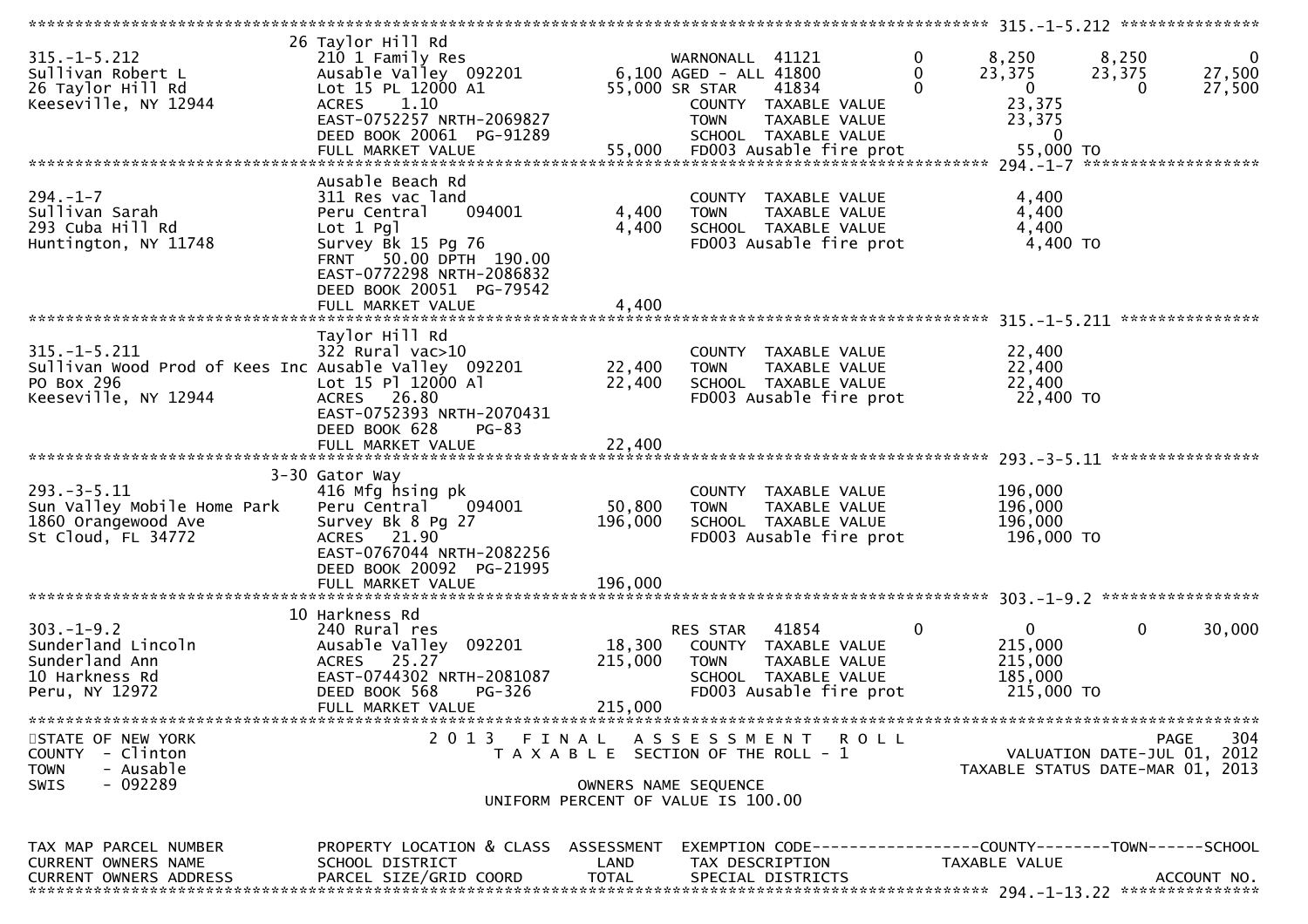| $294. -1 - 13.22$<br>Sussdorff Trust Edmond<br>Attn: Edmond L Sussdorff Trust Lot #1<br>18 Lake St<br>Port Kent, NY 12975-0033   | Lakeside Rd<br>314 Rural vac<10<br>Peru Central<br>094001<br>Lot 2 Sussdorff Sub<br>2.82<br><b>ACRES</b><br>EAST-0772214 NRTH-2083216<br>DEED BOOK 99001 PG-16091<br>FULL MARKET VALUE    | 47,100<br>47,100<br>47,100 | COUNTY TAXABLE VALUE<br><b>TOWN</b><br>TAXABLE VALUE<br>SCHOOL TAXABLE VALUE<br>FD003 Ausable fire prot                                          | 47,100<br>47,100<br>47,100<br>47,100 TO<br>***************                             |
|----------------------------------------------------------------------------------------------------------------------------------|-------------------------------------------------------------------------------------------------------------------------------------------------------------------------------------------|----------------------------|--------------------------------------------------------------------------------------------------------------------------------------------------|----------------------------------------------------------------------------------------|
| $294. -1 - 13.23$<br>Sussdorff Trust Edmond L<br>Attn: Edmond L Sussdorff Trust Lot #1<br>18 Lake St<br>Port Kent, NY 12975-0033 | Lakeside Rd<br>$314$ Rural vac<10<br>Peru Central<br>094001<br>Lot 3 Sussdorff Sub<br>2.85<br><b>ACRES</b><br>EAST-0772072 NRTH-2083458<br>DEED BOOK 99001 PG-16091<br>FULL MARKET VALUE  | 47,100<br>47,100<br>47,100 | COUNTY TAXABLE VALUE<br>TAXABLE VALUE<br><b>TOWN</b><br>SCHOOL TAXABLE VALUE<br>FD003 Ausable fire prot                                          | 47,100<br>47,100<br>47,100<br>47,100 TO                                                |
| $294. -1 - 13.25$<br>Sussdorff Trust Edmond L<br>Attn: Edmond L Sussdorff Trust Lot #1<br>18 Lake St<br>Port Kent, NY 12975-0033 | Lakeside Rd<br>$314$ Rural vac<10<br>Peru Central<br>094001<br>Lot #5 Sussdorff Sub<br>2.83<br><b>ACRES</b><br>EAST-0771759 NRTH-2083996<br>DEED BOOK 99001 PG-16091<br>FULL MARKET VALUE | 47,100<br>47,100<br>47,100 | COUNTY TAXABLE VALUE<br>TAXABLE VALUE<br><b>TOWN</b><br>SCHOOL TAXABLE VALUE<br>FD003 Ausable fire prot                                          | 47,100<br>47,100<br>47,100<br>47,100 TO                                                |
| $294. -1 - 13.29$<br>Sussdorff Trust Edmond L<br>Attn: Edmond L Sussdorff Trust Lot #1<br>PO Box 33<br>Port Kent, NY 12975-0033  | Lakeside Rd<br>$314$ Rural vac<10<br>Peru Central<br>094001<br>Lot #9 Sussdorff Sub<br>4.86<br><b>ACRES</b><br>EAST-0770972 NRTH-2085310<br>DEED BOOK 99001 PG-16091<br>FULL MARKET VALUE | 42,600<br>42,600<br>42.600 | COUNTY TAXABLE VALUE<br>TAXABLE VALUE<br><b>TOWN</b><br>SCHOOL TAXABLE VALUE<br>FD003 Ausable fire prot                                          | 42,600<br>42,600<br>42,600<br>42,600 TO                                                |
| STATE OF NEW YORK<br>COUNTY - Clinton<br><b>TOWN</b><br>- Ausable<br>$-092289$<br>SWIS                                           | 2 0 1 3<br>FINAL                                                                                                                                                                          |                            | A S S E S S M E N T<br>R O L L<br>T A X A B L E SECTION OF THE ROLL - 1<br>OWNERS NAME SEQUENCE<br>UNIFORM PERCENT OF VALUE IS 100.00            | 305<br>PAGE<br>VALUATION DATE-JUL 01,<br>2012<br>TAXABLE STATUS DATE-MAR 01,<br>2013   |
| TAX MAP PARCEL NUMBER<br>CURRENT OWNERS NAME<br><b>CURRENT OWNERS ADDRESS</b>                                                    | PROPERTY LOCATION & CLASS ASSESSMENT<br>SCHOOL DISTRICT<br>PARCEL SIZE/GRID COORD                                                                                                         | LAND<br><b>TOTAL</b>       | EXEMPTION CODE-----------------COUNTY-------TOWN------SCHOOL<br>TAX DESCRIPTION<br>SPECIAL DISTRICTS                                             | TAXABLE VALUE<br>ACCOUNT NO.                                                           |
| $325 - 1 - 2.12$<br>Svenson Robert E<br>Svenson Dawn G<br>1031 Rt 9N<br>Keeseville, NY 12944                                     | 1031 Rt 9N<br>210 1 Family Res<br>Ausable Valley 092201<br>Lot 11 Prl<br>Survey Bk 16 Page 55<br>8.60<br>ACRES                                                                            | 20,000 RES STAR<br>308,000 | $\mathbf 0$<br><b>CLERGY</b><br>41400<br>$\mathbf 0$<br>41854<br>COUNTY<br>TAXABLE VALUE<br><b>TOWN</b><br>TAXABLE VALUE<br>SCHOOL TAXABLE VALUE | 1,500<br>1,500<br>1,500<br>$\mathbf 0$<br>30,000<br>0<br>306,500<br>306,500<br>276,500 |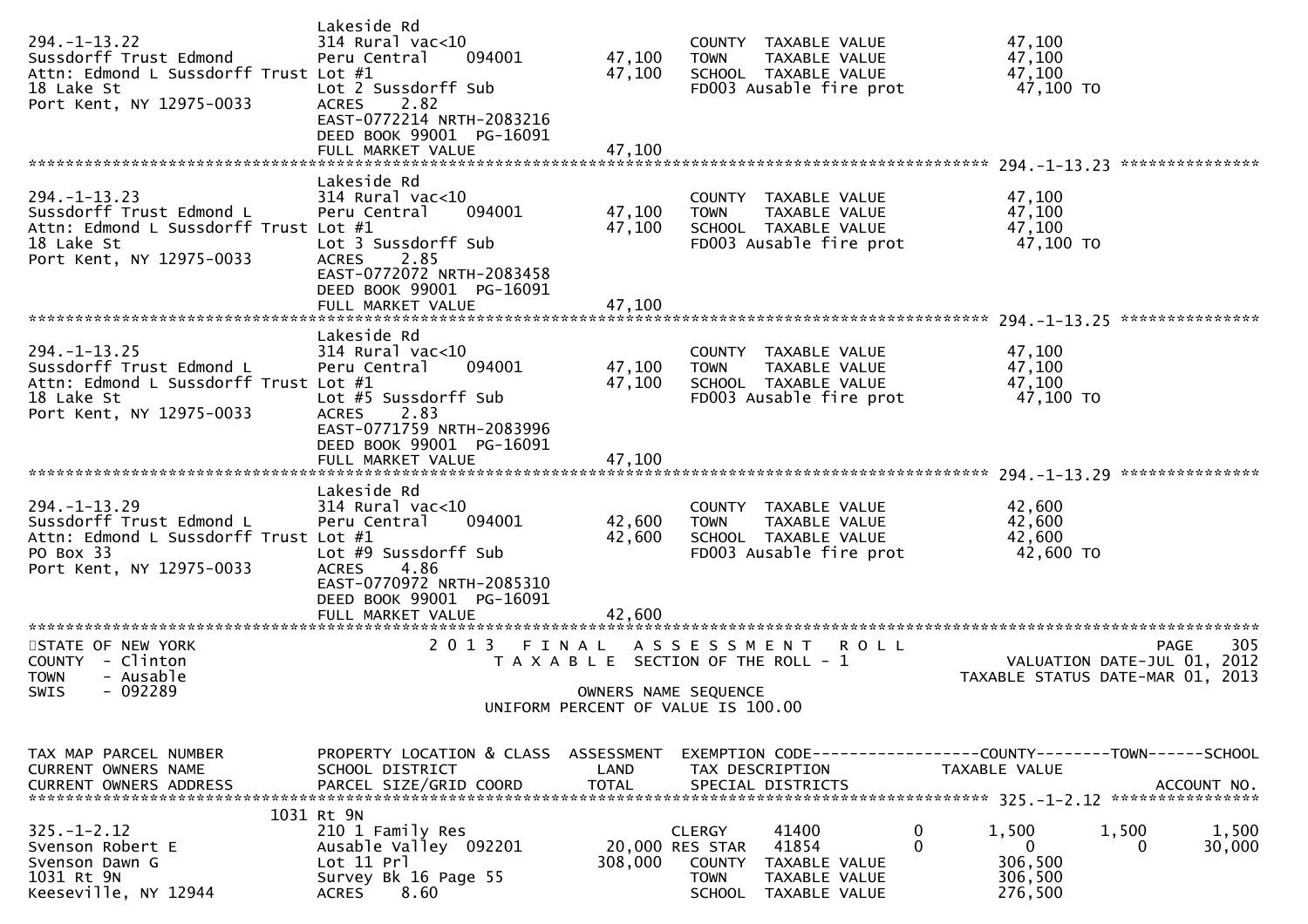|                                                                                                 | EAST-0737132 NRTH-2057881<br>DEED BOOK 886<br>PG-165<br>FULL MARKET VALUE                                                                                                                         | 308,000                    | FD003 Ausable fire prot                                                                                                                                  | 308,000 TO                                                                     |                                                                    |
|-------------------------------------------------------------------------------------------------|---------------------------------------------------------------------------------------------------------------------------------------------------------------------------------------------------|----------------------------|----------------------------------------------------------------------------------------------------------------------------------------------------------|--------------------------------------------------------------------------------|--------------------------------------------------------------------|
|                                                                                                 |                                                                                                                                                                                                   |                            |                                                                                                                                                          |                                                                                |                                                                    |
| $335. - 1 - 7.1$<br>Svenson Robert E<br>Svenson Dawn<br>1031 Rt 9N<br>Keeseville, NY 12944      | Rt 9N<br>117 Horse farm<br>Ausable Valley 092201<br>Lot 11 Platts River Loc<br>Map 2006191379 Svenson Lo<br>ACRES 42.80<br>EAST-0736678 NRTH-2057093<br>DEED BOOK 891<br>PG-331                   | 31,500<br>85,000           | COUNTY TAXABLE VALUE<br><b>TOWN</b><br>TAXABLE VALUE<br>SCHOOL TAXABLE VALUE<br>FD003 Ausable fire prot                                                  | 85,000<br>85,000<br>85,000<br>85,000 TO                                        |                                                                    |
|                                                                                                 |                                                                                                                                                                                                   |                            |                                                                                                                                                          |                                                                                |                                                                    |
|                                                                                                 |                                                                                                                                                                                                   |                            |                                                                                                                                                          |                                                                                |                                                                    |
| $304. - 1 - 18.1$<br>Tatreault Joseph A<br>2249 Rt 22<br>Keeseville, NY 12944                   | 2249 Rt 22<br>210 1 Family Res<br>Ausable Valley 092201<br>Lot 2 P11200 Ac Loc<br>1.20<br><b>ACRES</b><br>EAST-0751039 NRTH-2078363<br>DEED BOOK 355<br>PG-339                                    |                            | 41121<br>WARNONALL<br>8,100 AGED C&S<br>41805<br>97,600 SR STAR<br>41834<br>COUNTY TAXABLE VALUE<br><b>TOWN</b><br>TAXABLE VALUE<br>SCHOOL TAXABLE VALUE | 0<br>14,640<br>0<br>41,480<br>$\mathbf{0}$<br>41,480<br>85,600<br>$\mathbf{0}$ | 12,000<br>0<br>48,800<br>0<br>$\Omega$<br>48,800                   |
|                                                                                                 |                                                                                                                                                                                                   |                            |                                                                                                                                                          |                                                                                |                                                                    |
| $304. - 1 - 14.5$<br>Tatreault Timothy A<br>2208 Rt 22<br>Keeseville, NY 12944                  | 2208 Rt 22<br>270 Mfg housing<br>Ausable Valley 092201<br>Lot 2 P11200 Ac<br>3.40<br><b>ACRES</b><br>EAST-0751752 NRTH-2077362<br>DEED BOOK 20021 PG-49194<br>FULL MARKET VALUE                   | 9,900<br>67,000<br>67,000  | 41854<br><b>RES STAR</b><br>COUNTY TAXABLE VALUE<br><b>TOWN</b><br>TAXABLE VALUE<br>SCHOOL TAXABLE VALUE<br>FD003 Ausable fire prot                      | $\Omega$<br>$\Omega$<br>67,000<br>67,000<br>37,000<br>$67,000$ TO              | $\mathbf{0}$<br>30,000                                             |
|                                                                                                 |                                                                                                                                                                                                   |                            |                                                                                                                                                          |                                                                                |                                                                    |
| $294.10 - 1 - 34$<br>Taylor Donald E<br>William Taylor<br>2206 Whitted Dr<br>Bellevue, NE 68123 | Hummingbird Ln<br>312 Vac w/imprv<br>094001<br>Peru Central<br>Geo Pray Lts Dwr90a 8-9-1<br>FRNT 200.00 DPTH 100.00<br>EAST-0771543 NRTH-2086018<br>DEED BOOK 679<br>$PG-51$<br>FULL MARKET VALUE | 26,200<br>27,200<br>27,200 | COUNTY TAXABLE VALUE<br><b>TOWN</b><br>TAXABLE VALUE<br>SCHOOL TAXABLE VALUE<br>FD003 Ausable fire prot                                                  | 27,200<br>27,200<br>27,200<br>27,200 TO                                        |                                                                    |
| STATE OF NEW YORK                                                                               | 2 0 1 3                                                                                                                                                                                           | FINAL                      | A S S E S S M E N T<br><b>ROLL</b>                                                                                                                       |                                                                                | 306<br><b>PAGE</b>                                                 |
| COUNTY - Clinton<br>- Ausable<br><b>TOWN</b>                                                    |                                                                                                                                                                                                   |                            | T A X A B L E SECTION OF THE ROLL - 1                                                                                                                    |                                                                                | 2012<br>VALUATION DATE-JUL 01,<br>TAXABLE STATUS DATE-MAR 01, 2013 |
| - 092289<br>SWIS                                                                                |                                                                                                                                                                                                   |                            | OWNERS NAME SEQUENCE<br>UNIFORM PERCENT OF VALUE IS 100.00                                                                                               |                                                                                |                                                                    |
|                                                                                                 |                                                                                                                                                                                                   |                            |                                                                                                                                                          |                                                                                |                                                                    |
| TAX MAP PARCEL NUMBER<br>CURRENT OWNERS NAME<br>CURRENT OWNERS ADDRESS                          | PROPERTY LOCATION & CLASS ASSESSMENT<br>SCHOOL DISTRICT<br>PARCEL SIZE/GRID COORD                                                                                                                 | LAND<br><b>TOTAL</b>       | EXEMPTION CODE-----------------COUNTY-------TOWN------SCHOOL<br>TAX DESCRIPTION<br>SPECIAL DISTRICTS                                                     | TAXABLE VALUE                                                                  | ACCOUNT NO.                                                        |
| $294.18 - 1 - 9$<br>Taylor Patricia A<br>PO Box 11<br>Port Kent, NY 12975                       | Giddings Rd<br>314 Rural vac<10<br>Peru Central<br>094001<br>Subd Lot 51<br>Lot 31 Ausable Hgts Revis                                                                                             | 29,900<br>29,900           | COUNTY TAXABLE VALUE<br><b>TOWN</b><br>TAXABLE VALUE<br>SCHOOL TAXABLE VALUE<br>FD003 Ausable fire prot                                                  | 29,900<br>29,900<br>29,900<br>29,900 TO                                        |                                                                    |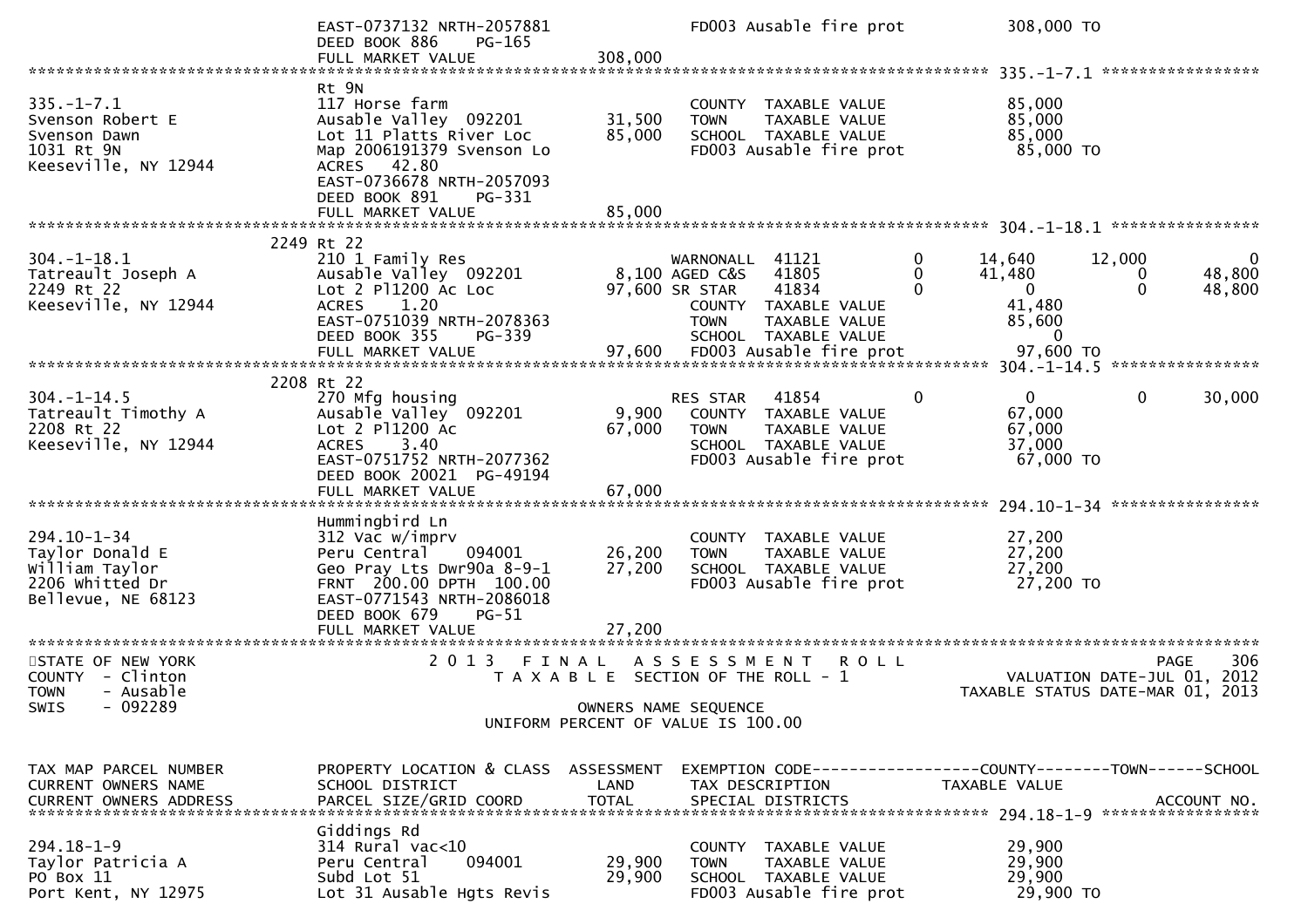|                                                                                                                                      | 2.95<br><b>ACRES</b><br>EAST-0772406 NRTH-2081812<br>DEED BOOK 20031 PG-51274<br>FULL MARKET VALUE                                                                                                            | 29,900                       |                                                                                                                                                                         |                                                                  | *****************                                 |
|--------------------------------------------------------------------------------------------------------------------------------------|---------------------------------------------------------------------------------------------------------------------------------------------------------------------------------------------------------------|------------------------------|-------------------------------------------------------------------------------------------------------------------------------------------------------------------------|------------------------------------------------------------------|---------------------------------------------------|
| $305. -1 - 1.3$<br>TD Bank NA<br>2 Portland Sq<br>Portland, ME 04112                                                                 | 57 Connell Rd<br>210 1 Family Res<br>Ausable Valley 092201<br>Lot $#1$ Platts 12000 Ac<br>FRNT 110.93 DPTH 369.20<br>EAST-0755797 NRTH-2077316<br>DEED BOOK 20122 PG-52875<br>FULL MARKET VALUE               | 5,300<br>84,600<br>84,600    | TAXABLE VALUE<br><b>COUNTY</b><br>TAXABLE VALUE<br><b>TOWN</b><br>SCHOOL TAXABLE VALUE<br>FD003 Ausable fire prot<br>OT002 Omitted Tax-County<br>OT004 Omitted Tax-Town | 84,600<br>84,600<br>84,600<br>84,600 TO<br>44.85 MT<br>124.35 MT |                                                   |
| $302 - 2 - 5.2$<br>Tedford Rita<br>PO Box 545<br>Keeseville, NY 12944                                                                | $10/14$ Jiggs Ln<br>280 Res Multiple<br>Peru Central<br>094001<br>7 P112000ac<br>7.00<br><b>ACRES</b><br>EAST-0732948 NRTH-2074343<br>DEED BOOK 99001 PG-07677<br>FULL MARKET VALUE                           | 9,500<br>116,000<br>116,000  | 41854<br><b>RES STAR</b><br>COUNTY TAXABLE VALUE<br>TAXABLE VALUE<br><b>TOWN</b><br>SCHOOL TAXABLE VALUE<br>FD003 Ausable fire prot                                     | 0<br>$\mathbf{0}$<br>116,000<br>116,000<br>86,000<br>116,000 TO  | *****************<br>$\mathbf{0}$<br>30,000       |
| $294. -1 - 13.16$<br>Tedford Thomas P<br>Tedford Dena K<br>145 Lakeside Rd<br>Peru, NY 12972                                         | 145 Lakeside Rd<br>210 1 Family Res<br>Peru Central<br>094001<br>PLB 366 Lot 2<br>5.05 BANK<br><b>ACRES</b><br>080<br>EAST-0770826 NRTH-2084742<br>DEED BOOK 20061 PG-94209<br>FULL MARKET VALUE              | 31,200<br>259,000<br>259,000 | 41854<br>RES STAR<br>COUNTY<br>TAXABLE VALUE<br>TAXABLE VALUE<br><b>TOWN</b><br>SCHOOL TAXABLE VALUE<br>FD003 Ausable fire prot                                         | 0<br>$\mathbf{0}$<br>259,000<br>259,000<br>229,000<br>259,000 TO | ***************<br>$\mathbf{0}$<br>30,000         |
| $315. - 5 - 9$<br>Tennian Thomas<br>31 Ouellette Cir<br>Keeseville, NY 12944                                                         | 31 Ouellette Cir<br>210 1 Family Res<br>Ausable Valley 092201<br>Sub Map Bk 22 Pg 3 Lot 9<br>$1.00$ BANK<br><b>ACRES</b><br>080<br>EAST-0754088 NRTH-2072987<br>DEED BOOK 20031 PG-54246<br>FULL MARKET VALUE | 17,300<br>108,400<br>108,400 | 41854<br>RES STAR<br>COUNTY TAXABLE VALUE<br>TAXABLE VALUE<br><b>TOWN</b><br>SCHOOL TAXABLE VALUE<br>FD003 Ausable fire prot                                            | 0<br>0<br>108,400<br>108,400<br>78,400<br>108,400 TO             | $\mathbf{0}$<br>30,000                            |
| STATE OF NEW YORK<br><b>COUNTY</b><br>- Clinton<br>- Ausable<br>TOWN<br>- 092289<br>SWIS                                             | 2 0 1 3<br>FINAL                                                                                                                                                                                              |                              | A S S E S S M E N T<br><b>ROLL</b><br>T A X A B L E SECTION OF THE ROLL - 1<br>OWNERS NAME SEQUENCE<br>UNIFORM PERCENT OF VALUE IS 100.00                               | TAXABLE STATUS DATE-MAR 01, 2013                                 | 307<br><b>PAGE</b><br>VALUATION DATE-JUL 01, 2012 |
| TAX MAP PARCEL NUMBER<br>CURRENT OWNERS NAME<br><b>CURRENT OWNERS ADDRESS</b><br>$303. -1 - 4.1$<br>Thew Donald<br>802 Bear Swamp Rd | PROPERTY LOCATION & CLASS ASSESSMENT<br>SCHOOL DISTRICT<br>265 Calkins Rd<br>312 Vac w/imprv<br>094001<br>Peru Central<br>$Lot 33$ Pgl                                                                        | LAND<br>6,100<br>8,200       | TAX DESCRIPTION<br>COUNTY TAXABLE VALUE<br><b>TOWN</b><br>TAXABLE VALUE<br>SCHOOL TAXABLE VALUE                                                                         | TAXABLE VALUE<br>8,200<br>8,200<br>8,200                         |                                                   |
| Peru, NY 12972                                                                                                                       | FRNT 190.00 DPTH 250.00                                                                                                                                                                                       |                              | FD003 Ausable fire prot                                                                                                                                                 | 8,200 TO                                                         |                                                   |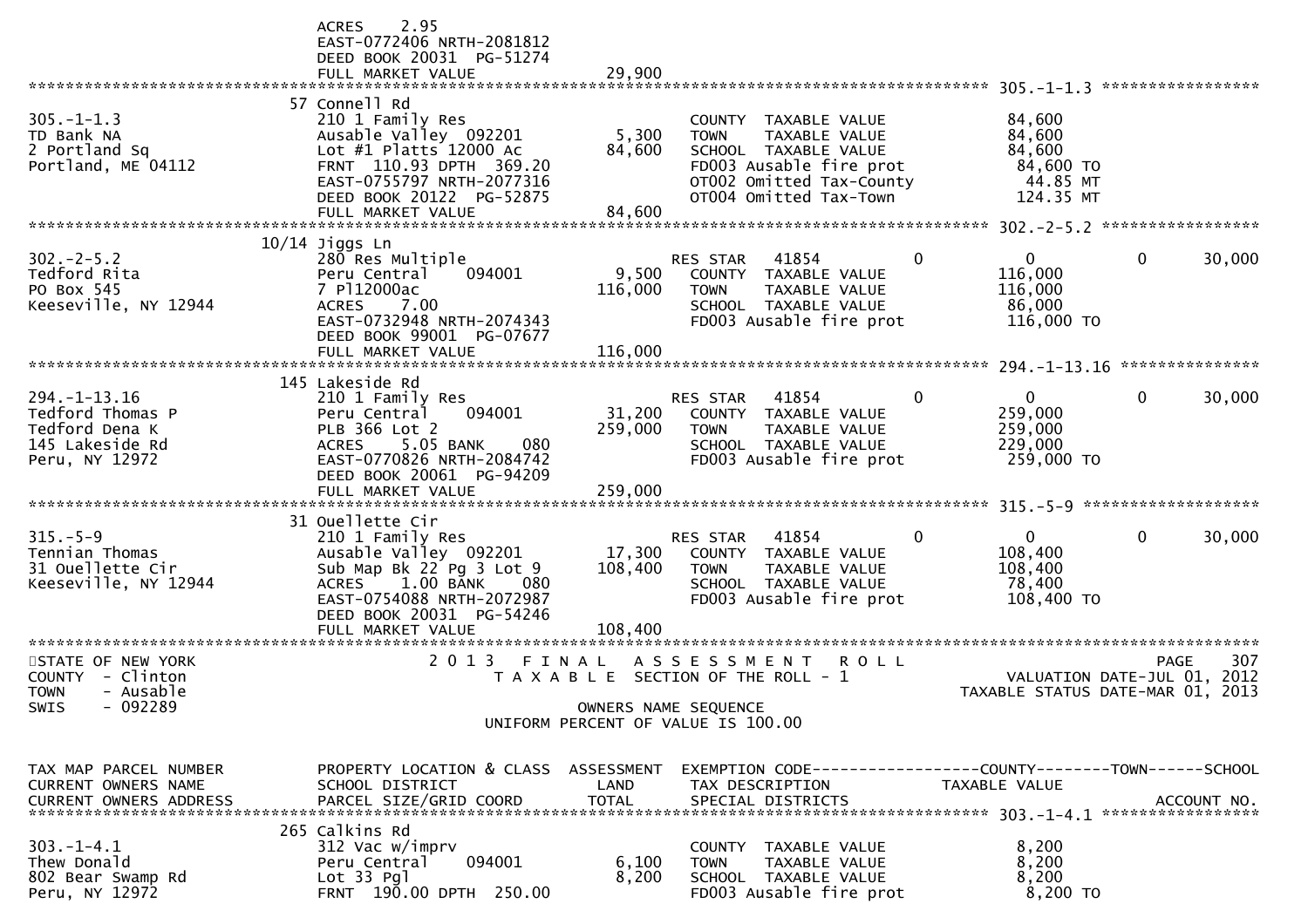|                                                                                                               | EAST-0734614 NRTH-2080823<br>DEED BOOK 777<br>PG-346<br>FULL MARKET VALUE                                                                                                       | 8,200                      |                                                                                                                                                                                                  |                                                                                           |                                                                                             |
|---------------------------------------------------------------------------------------------------------------|---------------------------------------------------------------------------------------------------------------------------------------------------------------------------------|----------------------------|--------------------------------------------------------------------------------------------------------------------------------------------------------------------------------------------------|-------------------------------------------------------------------------------------------|---------------------------------------------------------------------------------------------|
| $303. -1 - 23.1 - 1$<br>Thew Joshua<br>164 Fred Thew Rd<br>Peru, NY 12972                                     | Harkness Rd<br>323 Vacant rural<br>Ausable Valley 092201<br>Lot 23<br>ACRES 24.00<br>EAST-0736986 NRTH-2078315<br>DEED BOOK 20112 PG-44991<br>FULL MARKET VALUE                 | 14,400<br>14,400<br>14,400 | COUNTY<br>TAXABLE VALUE<br><b>TOWN</b><br>TAXABLE VALUE<br>SCHOOL TAXABLE VALUE<br>FD003 Ausable fire prot                                                                                       | 14,400<br>14,400<br>14,400<br>14,400 TO                                                   |                                                                                             |
| $303. - 1 - 23.1 - 2$<br>Thew Joshua<br>164 Fred Thew Rd<br>Peru, NY 12972                                    | Off Harkness Rd<br>$314$ Rural vac<10<br>094001<br>Peru Central<br>Lot 23<br><b>ACRES</b><br>4.60<br>EAST-0736155 NRTH-2077019<br>DEED BOOK 20112 PG-44991<br>FULL MARKET VALUE | 1,400<br>1,400<br>1,400    | COUNTY TAXABLE VALUE<br>TAXABLE VALUE<br><b>TOWN</b><br>SCHOOL TAXABLE VALUE<br>FD003 Ausable fire prot                                                                                          | 1,400<br>1,400<br>1,400<br>1,400 TO                                                       |                                                                                             |
| $313 - 2 - 10$<br>Thew Joshua<br>164 Fred Thew Rd<br>Peru, NY 12972                                           | Silver St<br>323 Vacant rural<br>094001<br>Peru Central<br>ACRES 26.30<br>EAST-0724519 NRTH-2066901<br>DEED BOOK 99001 PG-17710                                                 | 15,100<br>15,100           | COUNTY TAXABLE VALUE<br>TAXABLE VALUE<br><b>TOWN</b><br>SCHOOL TAXABLE VALUE<br>FD003 Ausable fire prot                                                                                          | 15,100<br>15,100<br>15,100<br>15,100 TO                                                   |                                                                                             |
| $302 - 1 - 16$<br>Thew Scott<br>Thew Nancy<br>153 Fred Thew Rd<br>Peru, NY 12972<br>MAY BE SUBJECT TO PAYMENT | 164 Fred Thew Rd<br>112 Dairy farm<br>094001<br>Peru Central<br>ACRES 267.80<br>EAST-0729762 NRTH-2077247<br>DEED BOOK 20102 PG-31524<br>FULL MARKET VALUE                      | 320,000                    | AGRI DISTR 41720<br>101,800 RES STAR<br>41854<br>42100<br>320,000 483A EX<br>COUNTY TAXABLE VALUE<br><b>TOWN</b><br>TAXABLE VALUE<br>SCHOOL TAXABLE VALUE<br>FD003 Ausable fire prot<br>3,132 EX | 0<br>$\mathbf 0$<br>$\Omega$<br>0<br>3,132<br>316,868<br>316,868<br>286,868<br>316,868 TO | 0<br>0<br>30,000<br>0<br>3,132<br>3,132                                                     |
| STATE OF NEW YORK<br>COUNTY - Clinton<br><b>TOWN</b><br>- Ausable<br>SWIS<br>- 092289                         | 2 0 1 3                                                                                                                                                                         | FINAL                      | A S S E S S M E N T<br><b>ROLL</b><br>T A X A B L E SECTION OF THE ROLL - 1<br>OWNERS NAME SEQUENCE<br>UNIFORM PERCENT OF VALUE IS 100.00                                                        |                                                                                           | 308<br><b>PAGE</b><br>2012<br>VALUATION DATE-JUL 01,<br>TAXABLE STATUS DATE-MAR 01,<br>2013 |
| TAX MAP PARCEL NUMBER<br>CURRENT OWNERS NAME<br><b>CURRENT OWNERS ADDRESS</b>                                 | PROPERTY LOCATION & CLASS ASSESSMENT<br>SCHOOL DISTRICT<br>PARCEL SIZE/GRID COORD                                                                                               | LAND<br><b>TOTAL</b>       | EXEMPTION CODE-----------------COUNTY-------TOWN------SCHOOL<br>TAX DESCRIPTION<br>SPECIAL DISTRICTS                                                                                             | TAXABLE VALUE                                                                             | ACCOUNT NO.                                                                                 |
| $302 - 2 - 7$<br>Thew Scott<br>Thew Nancy<br>153 Fred Thew Rd<br>Peru, NY 12972                               | Hibernia Rd<br>322 Rural vac>10<br>094001<br>Peru Central<br>ACRES 77.80<br>EAST-0725226 NRTH-2072562<br>DEED BOOK 20102 PG-31524                                               | 21,200<br>21,200           | COUNTY TAXABLE VALUE<br><b>TOWN</b><br><b>TAXABLE VALUE</b><br>SCHOOL TAXABLE VALUE<br>FD003 Ausable fire prot                                                                                   | 21,200<br>21,200<br>21,200<br>21,200 TO                                                   |                                                                                             |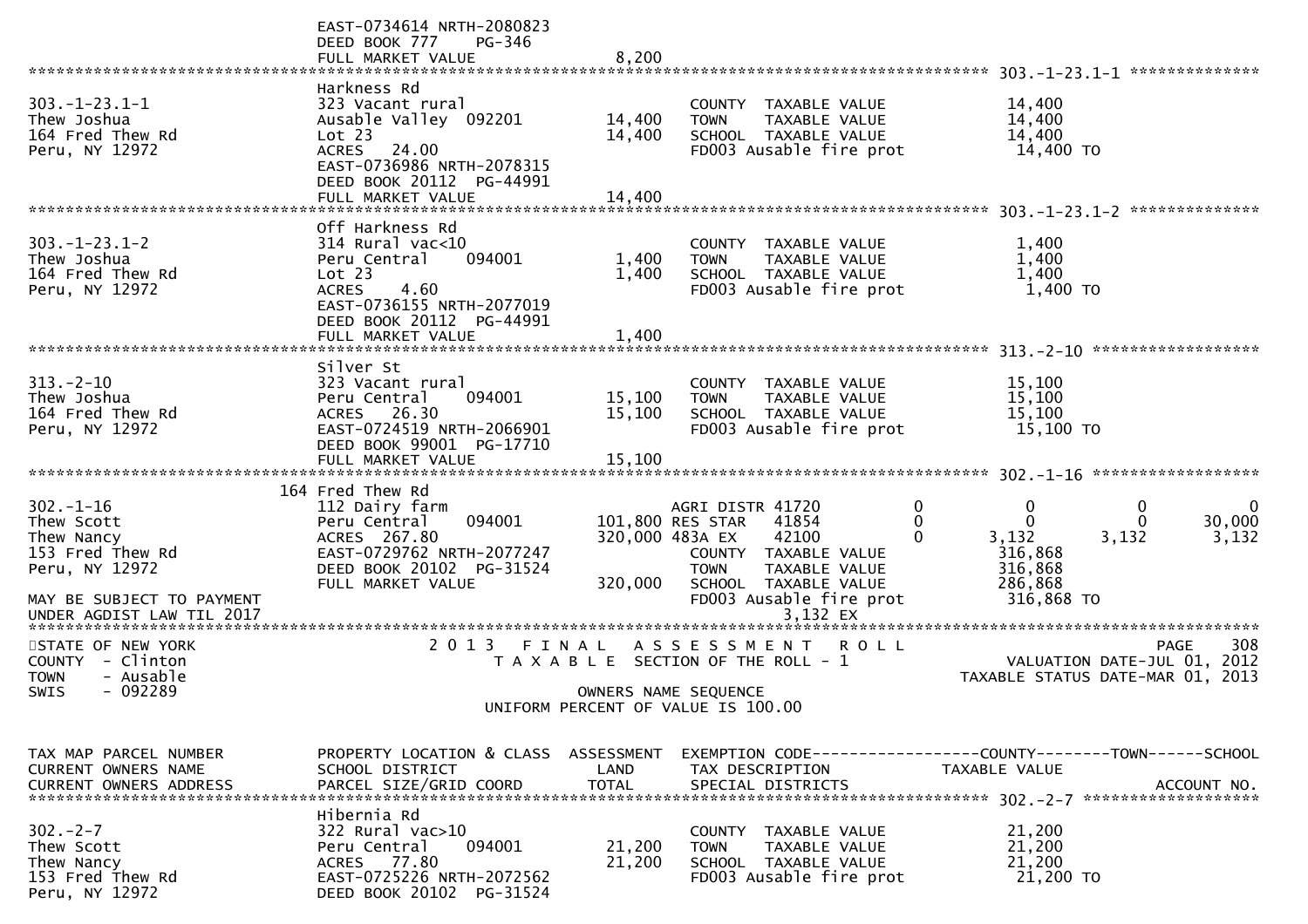|                                                                                                                                             | FULL MARKET VALUE                                                                                                                                                                            | 21,200                     |                                                                                                                                                           |                   | $303 - 1 - 29$                                                          | ******************                         |             |
|---------------------------------------------------------------------------------------------------------------------------------------------|----------------------------------------------------------------------------------------------------------------------------------------------------------------------------------------------|----------------------------|-----------------------------------------------------------------------------------------------------------------------------------------------------------|-------------------|-------------------------------------------------------------------------|--------------------------------------------|-------------|
| $303. - 1 - 29$<br>Thew Scott<br>Thew Nancy<br>153 Fred Thew Rd<br>Peru, NY 12972<br>MAY BE SUBJECT TO PAYMENT<br>UNDER AGDIST LAW TIL 2017 | Harkness Rd<br>321 Abandoned ag<br>094001<br>Peru Central<br>ACRES 39.30<br>EAST-0735459 NRTH-2076695<br>DEED BOOK 20102 PG-31524<br>FULL MARKET VALUE                                       | 10,600<br>10,600<br>10,600 | AGRI DISTR 41720<br>COUNTY TAXABLE VALUE<br><b>TOWN</b><br>TAXABLE VALUE<br>SCHOOL TAXABLE VALUE<br>FD003 Ausable fire prot                               | $\Omega$          | $\mathbf{0}$<br>10,600<br>10,600<br>10,600<br>10,600 TO                 | $\mathbf{0}$                               | 0           |
|                                                                                                                                             | 58 Haven Ln                                                                                                                                                                                  |                            |                                                                                                                                                           |                   |                                                                         |                                            |             |
| $293.16 - 1 - 4.1$<br>Thomas Darla<br>58 Haven Ln<br>Peru, NY 12972                                                                         | 210 1 Family Res<br>Peru Central<br>094001<br>Sub Map $4-Pg$ 104 Lot $8$<br>FRNT 125.00 DPTH 183.40<br>080<br><b>BANK</b><br>EAST-0767759 NRTH-2084028<br>DEED BOOK 20061 PG-96904           | 136,000                    | 41121<br>WARNONALL<br>15,000 RES STAR<br>41854<br>COUNTY TAXABLE VALUE<br><b>TOWN</b><br>TAXABLE VALUE<br>SCHOOL TAXABLE VALUE<br>FD003 Ausable fire prot | 0<br>$\Omega$     | 20,400<br>$\overline{0}$<br>115,600<br>124,000<br>106,000<br>136,000 TO | 12,000<br>0                                | 30,000      |
|                                                                                                                                             |                                                                                                                                                                                              |                            |                                                                                                                                                           |                   | $293 - 4 - 5$                                                           | *******************                        |             |
| $293 - 4 - 5$<br>Thomas Randall A<br>Thomas Shirley<br>132 Telegraph Rd<br>Peru, NY 12972-4112                                              | 132 Telegraph Rd<br>270 Mfg housing<br>Ausable Valley 092201<br><b>ACRES</b><br>2.10<br>EAST-0758241 NRTH-2082217<br>DEED BOOK 1036<br>PG-297                                                | 59,000                     | AGED COUN 41802<br>41834<br>6,700 SR STAR<br>COUNTY<br>TAXABLE VALUE<br><b>TOWN</b><br>TAXABLE VALUE<br>SCHOOL TAXABLE VALUE                              | $\mathbf{0}$<br>0 | 8,850<br>$\mathbf{0}$<br>50,150<br>59,000<br>$\Omega$                   | 0<br>0                                     | 0<br>59,000 |
|                                                                                                                                             | 13 New Sweden Ln                                                                                                                                                                             |                            |                                                                                                                                                           |                   |                                                                         |                                            |             |
| $334. -2 - 5.3$<br>Thomas Robert W<br>Thomas Stacy Lawrence<br>13 New Sweden Ln<br>Ausable Forks, NY 12912                                  | 210 1 Family Res<br>Ausable Valley 092201<br>1.50<br><b>ACRES</b><br>EAST-0725295 NRTH-2051129<br>DEED BOOK 20051 PG-78890<br>FULL MARKET VALUE                                              | 3,700<br>76,800<br>76,800  | 41854<br><b>RES STAR</b><br>COUNTY TAXABLE VALUE<br><b>TOWN</b><br>TAXABLE VALUE<br>SCHOOL TAXABLE VALUE<br>FD003 Ausable fire prot                       | 0                 | $\overline{0}$<br>76,800<br>76,800<br>46,800<br>76,800 TO               | 0                                          | 30,000      |
| STATE OF NEW YORK<br>COUNTY<br>- Clinton<br>- Ausable<br><b>TOWN</b><br>$-092289$<br>SWIS                                                   | 2 0 1 3<br>FINAL                                                                                                                                                                             |                            | A S S E S S M E N T<br><b>ROLL</b><br>T A X A B L E SECTION OF THE ROLL - 1<br>OWNERS NAME SEQUENCE                                                       |                   | TAXABLE STATUS DATE-MAR 01, 2013                                        | <b>PAGE</b><br>VALUATION DATE-JUL 01, 2012 | 309         |
|                                                                                                                                             |                                                                                                                                                                                              |                            | UNIFORM PERCENT OF VALUE IS 100.00                                                                                                                        |                   |                                                                         |                                            |             |
| TAX MAP PARCEL NUMBER<br>CURRENT OWNERS NAME<br>CURRENT OWNERS ADDRESS                                                                      | PROPERTY LOCATION & CLASS ASSESSMENT<br>SCHOOL DISTRICT<br>PARCEL SIZE/GRID COORD                                                                                                            | LAND<br><b>TOTAL</b>       | EXEMPTION CODE------------------COUNTY--------TOWN------SCHOOL<br>TAX DESCRIPTION<br>SPECIAL DISTRICTS                                                    |                   | TAXABLE VALUE                                                           |                                            | ACCOUNT NO. |
| $305. -2 - 7.32$<br>Thompson David A<br>Thompson Patti<br>104 Grove St<br>Keeseville, NY 12944                                              | 104 Grove St<br>210 1 Family Res<br>Ausable Valley 092201<br>Lot 16 PL 12000 Ac Loc<br>FRNT 140.00 DPTH 100.00<br>EAST-0756844 NRTH-2071788<br>DEED BOOK 20021 PG-42258<br>FULL MARKET VALUE | 3,400<br>46,900<br>46,900  | 41854<br>RES STAR<br>COUNTY TAXABLE VALUE<br><b>TOWN</b><br>TAXABLE VALUE<br>SCHOOL TAXABLE VALUE<br>FD003 Ausable fire prot                              | 0                 | $\mathbf{0}$<br>46,900<br>46,900<br>16,900<br>46,900 TO                 | $\mathbf{0}$                               | 30,000      |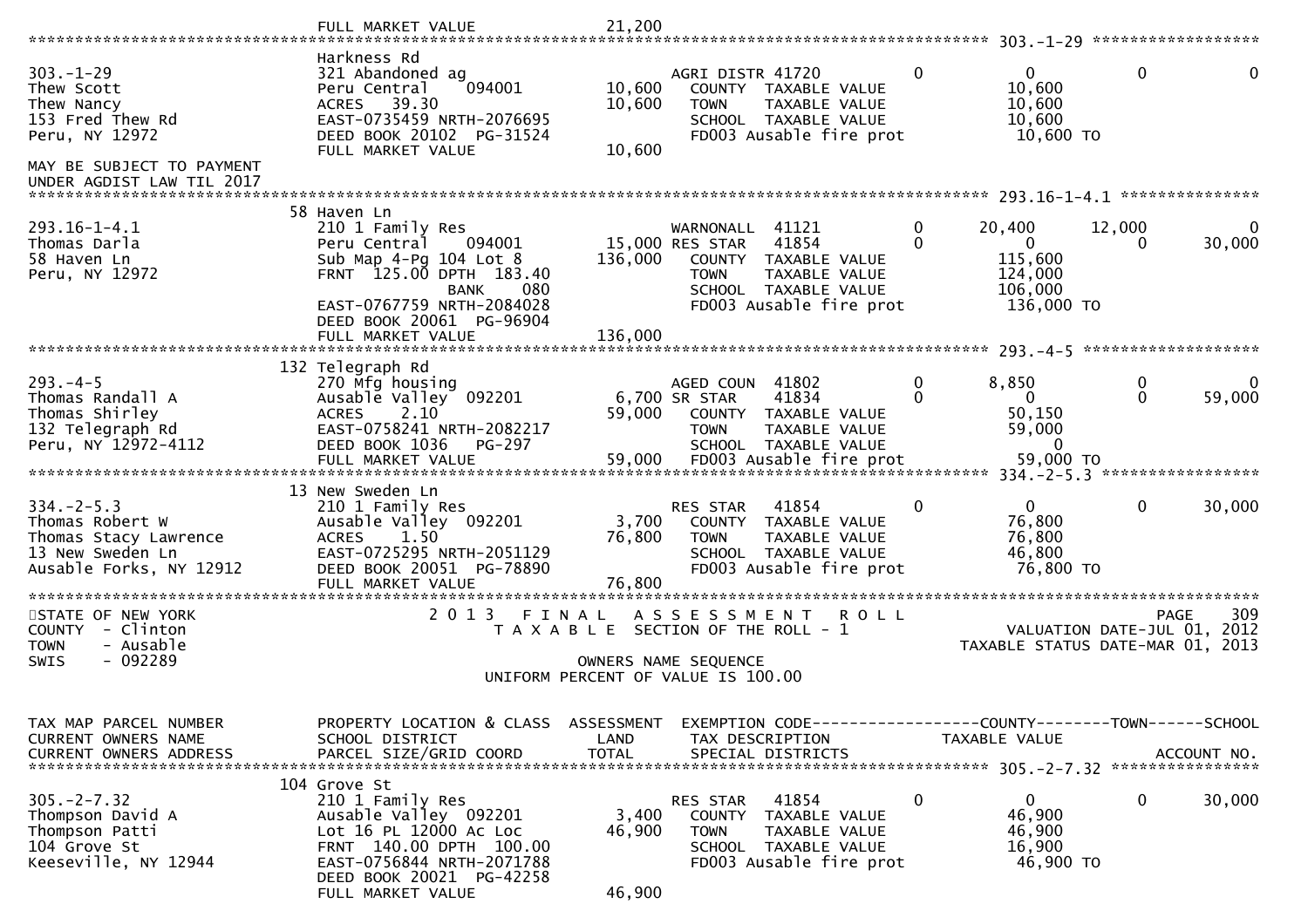| 335.-1-5.2<br>Thompson Eileen L<br>Lowry Robert M<br>29 Alexander Dr<br>Washingtonville, NY 10992                                 | Rt 9N<br>11, Vacant Tural<br>Ausable Valley 092201 39,300<br>Lot 210 Maules 39,300<br>ACRES 244.00<br>ACRES 2336.0<br>EAST-0732695 NRTH-2054164<br>DEED BOOK 20011 PG-31380                                   |                                                                             |                            | COUNTY TAXABLE VALUE 39,300<br>TOWN TAXABLE VALUE 39,300<br>SCHOOL TAXABLE VALUE 39,300<br>FDOO3 Ausable fire prot 39,300 TO      |                            |                                                                                      |                        |                  |
|-----------------------------------------------------------------------------------------------------------------------------------|---------------------------------------------------------------------------------------------------------------------------------------------------------------------------------------------------------------|-----------------------------------------------------------------------------|----------------------------|-----------------------------------------------------------------------------------------------------------------------------------|----------------------------|--------------------------------------------------------------------------------------|------------------------|------------------|
|                                                                                                                                   |                                                                                                                                                                                                               |                                                                             |                            |                                                                                                                                   |                            |                                                                                      |                        |                  |
|                                                                                                                                   | 23 Old State Rd<br>∠⊥∪ ⊥ ⊦amı∣y Res<br>Ausable Valley_ 092201<br>EPNT_ 105 00 -<br>DEED BOOK 576<br>PG-632<br>FULL MARKET VALUE                                                                               | 3,700<br>58,600<br>58,600                                                   | <b>TOWN</b><br>LT006 Chasm | COUNTY TAXABLE VALUE<br>TUWN TAXABLE VALUE<br>SCHOOL TAXABLE VALUE<br>EDOOL TAXABLE VALUE<br>FD003 Ausable fire prot 58,600 TO    |                            | 58,600<br>58,600<br>58,600<br>58,600 TO                                              |                        |                  |
|                                                                                                                                   | 30 Cold Spring Rd                                                                                                                                                                                             |                                                                             |                            |                                                                                                                                   |                            |                                                                                      |                        |                  |
| $325. - 1 - 8$<br>Thompson Life Estate Dorothy<br>McLean Laura L<br>30 Cold Spring Rd<br>Keeseville, NY 12944                     | 270 Mfg housing<br>270 Mfg housing<br>Ausable Valley 092201 13,300 SR STAR<br>Pl 1200 Lot 10 55,000 COUNTY<br>ACRES 5.70<br>EAST-0737084 NRTH-2059259<br>DEED BOOK 20051 PG-81798<br>DEED BOOK 20051 PG-81798 |                                                                             |                            | AGED - ALL 41800<br>41834<br>55,000 COUNTY TAXABLE VALUE<br>TOWN TAXABLE VALUE<br>SCHOOL TAXABLE VALUE<br>FD003 Ausable fire prot | $\overline{0}$<br>$\Omega$ | 27,500<br>$\overline{0}$<br>27,500<br>27,500<br>$\overline{\mathbf{0}}$<br>55,000 TO | 27,500<br>$\mathbf{0}$ | 27,500<br>27,500 |
|                                                                                                                                   | FULL MARKET VALUE                                                                                                                                                                                             | 55,000                                                                      |                            |                                                                                                                                   |                            |                                                                                      |                        |                  |
| 303.-1-8<br>321 Abandoned ag<br>Thompson Life Estate Fenton C Ausable Valley 092201<br>Thompson Life Estate Elizabeth ACRES 23.10 | Harkness Rd<br>FULL MARKET VALUE                                                                                                                                                                              | 8,800<br>8,800<br>8,800                                                     |                            | COUNTY TAXABLE VALUE<br>TOWN - TAXABLE VALUE<br>SCUOOL TAXABLE VALUE<br>SCHOOL TAXABLE VALUE<br>FD003 Ausable fire prot           |                            | 8,800<br>8,800<br>8,800<br>8,800 TO                                                  |                        |                  |
|                                                                                                                                   |                                                                                                                                                                                                               |                                                                             |                            |                                                                                                                                   |                            |                                                                                      |                        |                  |
| STATE OF NEW YORK<br>COUNTY - Clinton<br>- Ausable<br><b>TOWN</b><br>$-092289$<br>SWIS                                            |                                                                                                                                                                                                               | T A X A B L E SECTION OF THE ROLL - 1<br>UNIFORM PERCENT OF VALUE IS 100.00 | OWNERS NAME SEQUENCE       | 2013 FINAL ASSESSMENT ROLL                                                                                                        |                            | O L L<br>VALUATION DATE-JUL 01, 2012<br>TAXABLE STATUS DATE-MAR 01, 2013             | <b>PAGE</b>            | 310              |
|                                                                                                                                   |                                                                                                                                                                                                               |                                                                             |                            |                                                                                                                                   |                            |                                                                                      |                        |                  |
| TAX MAP PARCEL NUMBER<br><b>CURRENT OWNERS NAME</b><br>CURRENT OWNERS ADDRESS                                                     | PROPERTY LOCATION & CLASS ASSESSMENT<br>SCHOOL DISTRICT<br>PARCEL SIZE/GRID COORD                                                                                                                             | LAND<br><b>TOTAL</b>                                                        |                            | EXEMPTION CODE------------------COUNTY--------TOWN------SCHOOL<br>TAX DESCRIPTION<br>SPECIAL DISTRICTS                            |                            | TAXABLE VALUE                                                                        |                        | ACCOUNT NO.      |
|                                                                                                                                   | 210 Silver St                                                                                                                                                                                                 |                                                                             |                            |                                                                                                                                   |                            |                                                                                      |                        |                  |
| $313 - 2 - 12.2$<br>Thornton C Dennis<br>Bailey Susan M<br>210 Silver St<br>Peru, NY 12972                                        | 240 Rural res<br>094001<br>Peru Central<br>203 Mauls<br>ACRES 40.00 BANK<br>080<br>EAST-0723880 NRTH-2068280<br>DEED BOOK 20082 PG-14171<br>FULL MARKET VALUE                                                 | 17,400<br>132,700<br>132,700                                                | RES STAR<br><b>TOWN</b>    | 41854<br>COUNTY TAXABLE VALUE<br>TAXABLE VALUE<br>SCHOOL TAXABLE VALUE<br>FD003 Ausable fire prot                                 | 0                          | 0<br>132,700<br>132,700<br>102,700<br>132,700 TO                                     | $\mathbf 0$            | 30,000           |
|                                                                                                                                   |                                                                                                                                                                                                               |                                                                             |                            |                                                                                                                                   |                            |                                                                                      |                        |                  |
| $334.2 - 1 - 14.1$                                                                                                                | 12 Sand Hill Rd<br>220 2 Family Res                                                                                                                                                                           |                                                                             | WARNONALL 41121            |                                                                                                                                   | $\mathbf{0}$               | 11,850                                                                               | 11,850                 | 0                |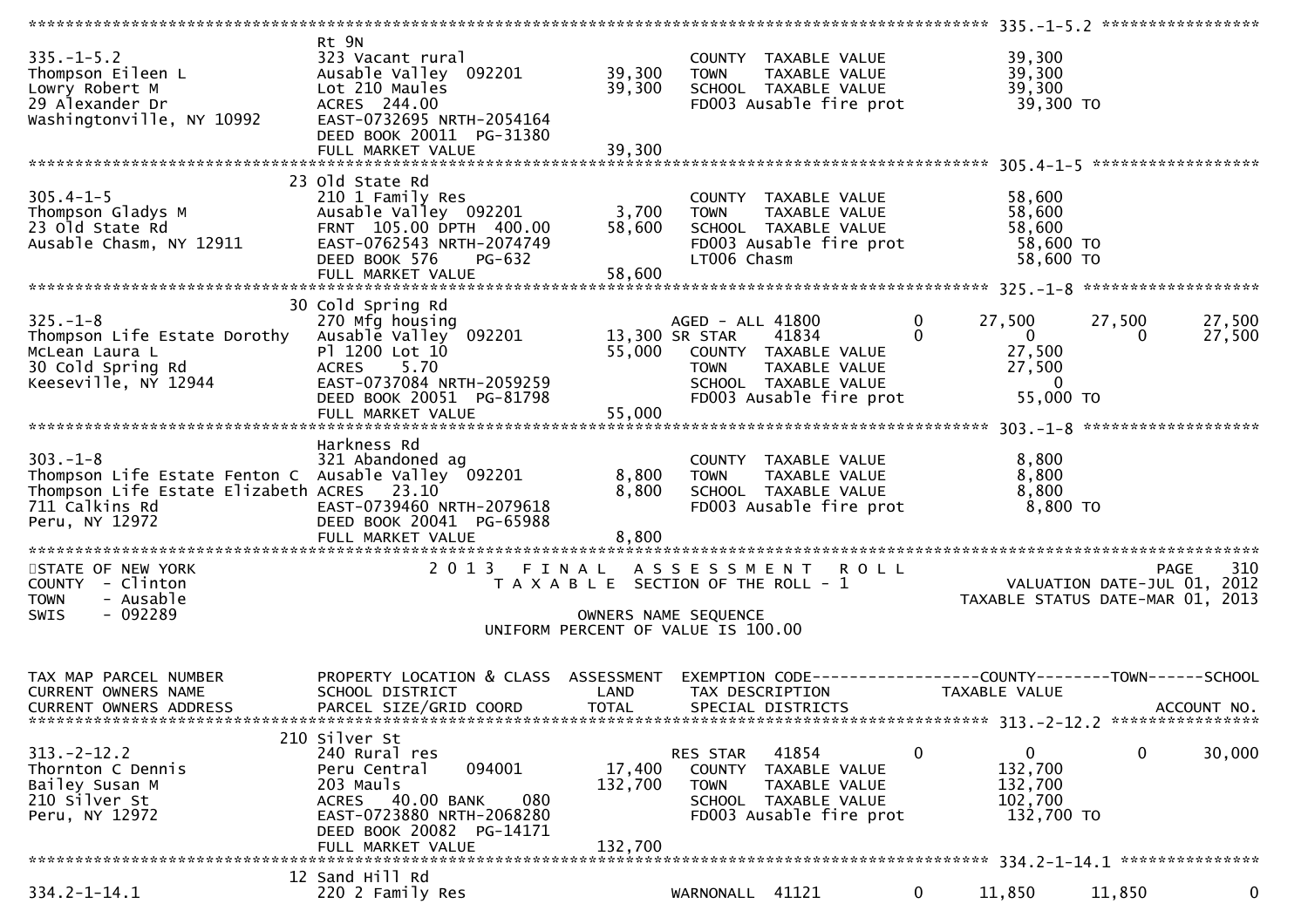| Thwaits Life Use William L<br>Thwaits Life Use Barbara D<br>12 Sand Hill Rd<br>Clintonville, NY 12924<br>011110111110, 11 1232-1<br>DEED BOOK 20011 PG-34025 FD003 Ausable fire prot 79,000 TO<br>FULL MARKET VALUE 79,000 LT003 Clintonville Light 79,000 TO FULL MARKET VALUE 79,000 TO | Ausable Valley 092201<br>Lot 23 Pl 12000 Al<br>FRNT 400.00 DPTH 100.00<br>EAST-0731673 NRTH-2053977                                                          | 79,000                                | 4,900 SR STAR<br><b>TOWN</b>             | 41834<br>COUNTY TAXABLE VALUE<br>TAXABLE VALUE<br>SCHOOL TAXABLE VALUE                     | $\Omega$ | 0<br>67,150<br>67,150<br>15,700                         | $\Omega$    | 63,300                                                                      |
|-------------------------------------------------------------------------------------------------------------------------------------------------------------------------------------------------------------------------------------------------------------------------------------------|--------------------------------------------------------------------------------------------------------------------------------------------------------------|---------------------------------------|------------------------------------------|--------------------------------------------------------------------------------------------|----------|---------------------------------------------------------|-------------|-----------------------------------------------------------------------------|
|                                                                                                                                                                                                                                                                                           |                                                                                                                                                              |                                       |                                          |                                                                                            |          |                                                         |             |                                                                             |
| $294. - 1 - 4$<br>Thwaits William L II<br>Thwaits Beverly L<br>667 Dugway Rd<br>Keeseville, NY 12944                                                                                                                                                                                      | Rt 9<br>323 Vacant rural<br>Peru Central<br>094001<br>FRNT 150.00 DPTH 100.00<br>EAST-0771195 NRTH-2086932<br>DEED BOOK 20061 PG-94648<br>FULL MARKET VALUE  | 3,600<br>3,600<br>3,600               | <b>TOWN</b>                              | COUNTY TAXABLE VALUE<br>TAXABLE VALUE<br>SCHOOL TAXABLE VALUE<br>FD003 Ausable fire prot   |          | 3,600<br>3,600<br>3,600<br>3,600 TO                     |             |                                                                             |
|                                                                                                                                                                                                                                                                                           |                                                                                                                                                              |                                       |                                          |                                                                                            |          |                                                         |             |                                                                             |
| $294. - 1 - 6$<br>Thwaits William L III<br>Thwaits Beverly<br>667 Dugway Rd<br>Keeseville, NY 12944                                                                                                                                                                                       | Blue Heron Dr<br>$322$ Rural vac $>10$<br>Peru Central<br>094001<br>ACRES 22.00<br>EAST-0769840 NRTH-2086470<br>DEED BOOK 865<br>PG-190<br>FULL MARKET VALUE | 7,100<br>7,100<br>7,100               | <b>TOWN</b>                              | COUNTY TAXABLE VALUE<br>TAXABLE VALUE<br>SCHOOL TAXABLE VALUE<br>FD003 Ausable fire prot   |          | 7,100<br>7,100<br>7,100<br>7,100 TO                     |             |                                                                             |
|                                                                                                                                                                                                                                                                                           |                                                                                                                                                              |                                       |                                          |                                                                                            |          |                                                         |             |                                                                             |
| $313 - 3 - 13$<br>Thwaits William L III<br>Thwaits Beverly L<br>667 Dugway Rd<br>Clintonville, NY 12924                                                                                                                                                                                   | Clintonville Rd<br>323 Vacant rural<br>Ausable Valley 092201<br>ACRES 6.60<br>EAST-0729122 NRTH-2064081<br>DEED BOOK 20001 PG-19664                          | 5,100<br>5,100                        | <b>TOWN</b>                              | COUNTY TAXABLE VALUE<br>TAXABLE VALUE<br>SCHOOL TAXABLE VALUE<br>FD003 Ausable fire prot   |          | 5,100<br>5,100<br>5,100<br>5,100 TO                     |             |                                                                             |
| STATE OF NEW YORK<br>COUNTY - Clinton<br><b>TOWN</b><br>- Ausable                                                                                                                                                                                                                         | 2013 FINAL ASSESSMENT ROLL                                                                                                                                   | T A X A B L E SECTION OF THE ROLL - 1 |                                          |                                                                                            |          |                                                         |             | PAGE 311<br>VALUATION DATE-JUL 01, 2012<br>TAXABLE STATUS DATE-MAR 01, 2013 |
| $-092289$<br><b>SWIS</b>                                                                                                                                                                                                                                                                  |                                                                                                                                                              | OWNERS NAME SEQUENCE                  |                                          |                                                                                            |          |                                                         |             |                                                                             |
|                                                                                                                                                                                                                                                                                           |                                                                                                                                                              | UNIFORM PERCENT OF VALUE IS 100.00    |                                          |                                                                                            |          |                                                         |             |                                                                             |
| TAX MAP PARCEL NUMBER<br>CURRENT OWNERS NAME                                                                                                                                                                                                                                              | PROPERTY LOCATION & CLASS ASSESSMENT<br>SCHOOL DISTRICT                                                                                                      | LAND                                  |                                          | TAX DESCRIPTION                                                                            |          | TAXABLE VALUE                                           |             | EXEMPTION CODE------------------COUNTY--------TOWN------SCHOOL              |
|                                                                                                                                                                                                                                                                                           | 1566 Rt 9N                                                                                                                                                   |                                       |                                          |                                                                                            |          |                                                         |             |                                                                             |
| $334. - 1 - 17.2$<br>Thwaits William L IV<br>Richardson Jessie J<br>1554 Rt 9N<br>Clintonville, NY 12924                                                                                                                                                                                  | 312 Vac w/imprv<br>Ausable Valley 092201<br>Lot 15 Pl River Loc<br>7.00<br><b>ACRES</b><br>EAST-0726468 NRTH-2052151                                         | 9,600<br>20,300                       | <b>TOWN</b>                              | COUNTY TAXABLE VALUE<br>TAXABLE VALUE<br>SCHOOL TAXABLE VALUE<br>FD003 Ausable fire prot   |          | 20,300<br>20,300<br>20,300<br>20,300 TO                 |             |                                                                             |
|                                                                                                                                                                                                                                                                                           | DEED BOOK 20112 PG-44177<br>FULL MARKET VALUE                                                                                                                | 20,300                                |                                          |                                                                                            |          |                                                         |             |                                                                             |
|                                                                                                                                                                                                                                                                                           | 1554 Rt 9N                                                                                                                                                   |                                       |                                          |                                                                                            |          |                                                         |             |                                                                             |
| $334. - 1 - 18$<br>Thwaits William L IV<br>Richardson Jessie J<br>1554 Rt 9N<br>Clintonville, NY 12924                                                                                                                                                                                    | 210 1 Family Res<br>Ausable Valley 092201<br>2.10<br><b>ACRES</b><br>EAST-0726774 NRTH-2052435<br>DEED BOOK 20112 PG-44177                                   | 5,200<br>44,000                       | <b>RES STAR</b><br><b>COUNTY</b><br>TOWN | 41854<br>TAXABLE VALUE<br>TAXABLE VALUE<br>SCHOOL TAXABLE VALUE<br>FD003 Ausable fire prot | 0        | $\mathbf{0}$<br>44,000<br>44,000<br>14,000<br>44,000 TO | $\mathbf 0$ | 30,000                                                                      |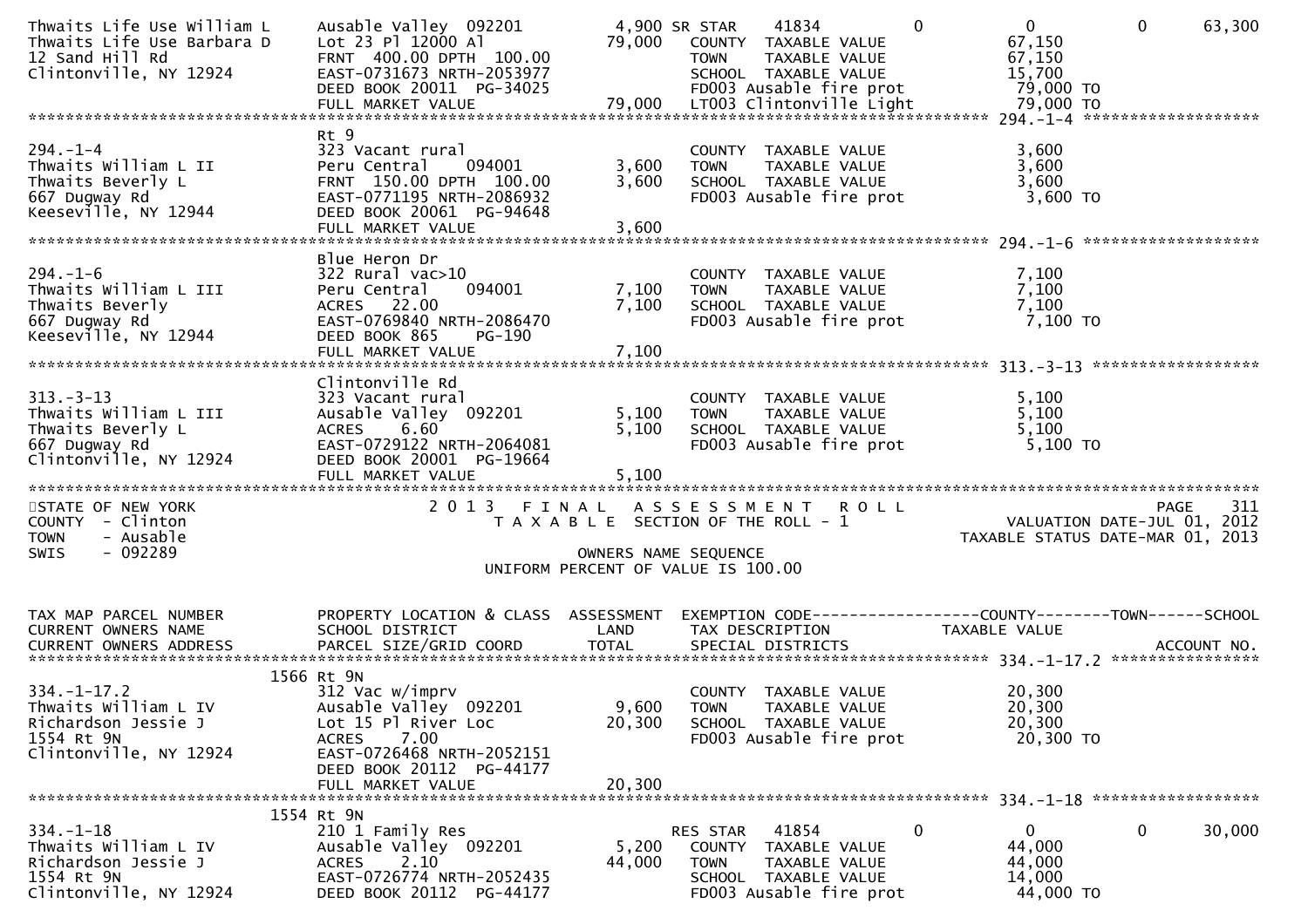|                                                                                                      | FULL MARKET VALUE                                                                                                                                                                  | 44,000                                                                                                       |                                          |                                                                                                   |              |                                                                                                                  |             |             |
|------------------------------------------------------------------------------------------------------|------------------------------------------------------------------------------------------------------------------------------------------------------------------------------------|--------------------------------------------------------------------------------------------------------------|------------------------------------------|---------------------------------------------------------------------------------------------------|--------------|------------------------------------------------------------------------------------------------------------------|-------------|-------------|
| $313. - 1 - 3$<br>Topa Chester P<br>16 Country Club Hts<br>Monson, MA 01057                          | Mitchell Rd<br>321 Abandoned ag<br>Ausable Valley 092201<br>Lot 208 Maules Pat<br>ACRES 100.00<br>EAST-0719922 NRTH-2072002<br>DEED BOOK 884<br>PG-106<br>FULL MARKET VALUE        | 22,300<br>22,300<br>22,300                                                                                   | <b>TOWN</b>                              | COUNTY TAXABLE VALUE<br>TAXABLE VALUE<br>SCHOOL TAXABLE VALUE<br>FD003 Ausable fire prot          |              | 22,300<br>22,300<br>22,300<br>22,300 TO                                                                          |             |             |
|                                                                                                      |                                                                                                                                                                                    |                                                                                                              |                                          |                                                                                                   |              |                                                                                                                  |             |             |
| $303 - 2 - 17$<br>Treacy Ronald<br>Treacy Carol<br>750 Hallock Hill Rd<br>Peru, NY 12972             | 750 Hallock Hill Rd<br>240 Rural res<br>Ausable Valley 092201<br>Prior Deed 587-140<br>ACRES 53.70 BANK<br>080<br>EAST-0735559 NRTH-2074381<br>DEED BOOK 20102 PG-30531            | 23,400<br>198,000                                                                                            | RES STAR 41854<br><b>TOWN</b>            | COUNTY TAXABLE VALUE<br>TAXABLE VALUE<br>SCHOOL TAXABLE VALUE<br>FD003 Ausable fire prot          | $\mathbf{0}$ | $\overline{0}$<br>198,000<br>198,000<br>168,000<br>198,000 TO                                                    | $\mathbf 0$ | 30,000      |
|                                                                                                      |                                                                                                                                                                                    |                                                                                                              |                                          |                                                                                                   |              |                                                                                                                  |             |             |
| $304. - 1 - 43.1$<br>Tromblee Roland A<br>Tromblee Joyce Ann<br>68 Union Rd<br>Peru, NY 12972        | 68 Union Rd<br>240 Rural res<br>Ausable Valley 092201<br>ACRES 53.70<br>EAST-0746973 NRTH-2077109<br>DEED BOOK 619<br>PG-953                                                       | 22,300<br>135,800                                                                                            | SR STAR<br><b>TOWN</b>                   | 41834<br>COUNTY TAXABLE VALUE<br>TAXABLE VALUE<br>SCHOOL TAXABLE VALUE<br>FD003 Ausable fire prot | $\mathbf{0}$ | $\mathbf 0$<br>135,800<br>135,800<br>72,500<br>135,800 TO                                                        | $\mathbf 0$ | 63,300      |
|                                                                                                      | FULL MARKET VALUE                                                                                                                                                                  | 135,800                                                                                                      |                                          |                                                                                                   |              |                                                                                                                  |             |             |
|                                                                                                      |                                                                                                                                                                                    |                                                                                                              |                                          |                                                                                                   |              |                                                                                                                  |             |             |
| STATE OF NEW YORK<br>COUNTY - Clinton<br>- Ausable<br><b>TOWN</b><br>$-092289$<br><b>SWIS</b>        | 2 0 1 3                                                                                                                                                                            | FINAL<br>T A X A B L E SECTION OF THE ROLL - 1<br>OWNERS NAME SEQUENCE<br>UNIFORM PERCENT OF VALUE IS 100.00 | A S S E S S M E N T                      | <b>ROLL</b>                                                                                       |              | PAGE 312<br>VALUATION DATE-JUL 01, 2012<br>TAXARLE STATIS DATE :::- 21, 2012<br>TAXABLE STATUS DATE-MAR 01, 2013 |             |             |
| TAX MAP PARCEL NUMBER<br>CURRENT OWNERS NAME<br><b>CURRENT OWNERS ADDRESS</b>                        | PROPERTY LOCATION & CLASS ASSESSMENT<br>SCHOOL DISTRICT<br>PARCEL SIZE/GRID COORD                                                                                                  | LAND<br><b>TOTAL</b>                                                                                         | TAX DESCRIPTION                          | EXEMPTION CODE-----------------COUNTY--------TOWN------SCHOOL<br>SPECIAL DISTRICTS                |              | TAXABLE VALUE                                                                                                    |             | ACCOUNT NO. |
| $304. -1 - 43.3$<br>Tromblee Rolland A Jr<br>Tromblee Suzanne<br>48 Union Rd<br>Peru, NY 12972       | Union Rd<br>$314$ Rural vac< $10$<br>Ausable Valley 092201<br>1.80<br><b>ACRES</b><br>EAST-0745889 NRTH-2076638<br>DEED BOOK 866<br>$PG-126$                                       | 8,500<br>8,500                                                                                               | <b>TOWN</b>                              | COUNTY TAXABLE VALUE<br>TAXABLE VALUE<br>SCHOOL TAXABLE VALUE<br>FD003 Ausable fire prot          |              | 8,500<br>8,500<br>8,500<br>8,500 TO                                                                              |             |             |
|                                                                                                      | FULL MARKET VALUE                                                                                                                                                                  | 8,500                                                                                                        |                                          |                                                                                                   |              |                                                                                                                  |             |             |
| $304. - 1 - 32.1$<br>Tromblee Rolland J<br>Tromblee Sarah V<br>291 Hallock Hill Rd<br>Peru, NY 12972 | 291 Hallock Hill Rd<br>210 1 Family Res<br>Ausable Valley 092201<br>5.20 BANK<br><b>ACRES</b><br>080<br>EAST-0745701 NRTH-2074635<br>DEED BOOK 20061 PG-93571<br>FULL MARKET VALUE | 29,000<br>241,000<br>241,000                                                                                 | RES STAR<br><b>COUNTY</b><br><b>TOWN</b> | 41854<br>TAXABLE VALUE<br>TAXABLE VALUE<br>SCHOOL TAXABLE VALUE<br>FD003 Ausable fire prot        | 0            | 0<br>241,000<br>241,000<br>211,000<br>241,000 TO                                                                 | $\mathbf 0$ | 30,000      |
|                                                                                                      | 48 Union Rd                                                                                                                                                                        |                                                                                                              |                                          |                                                                                                   |              | 304. -1-30 *******************                                                                                   |             |             |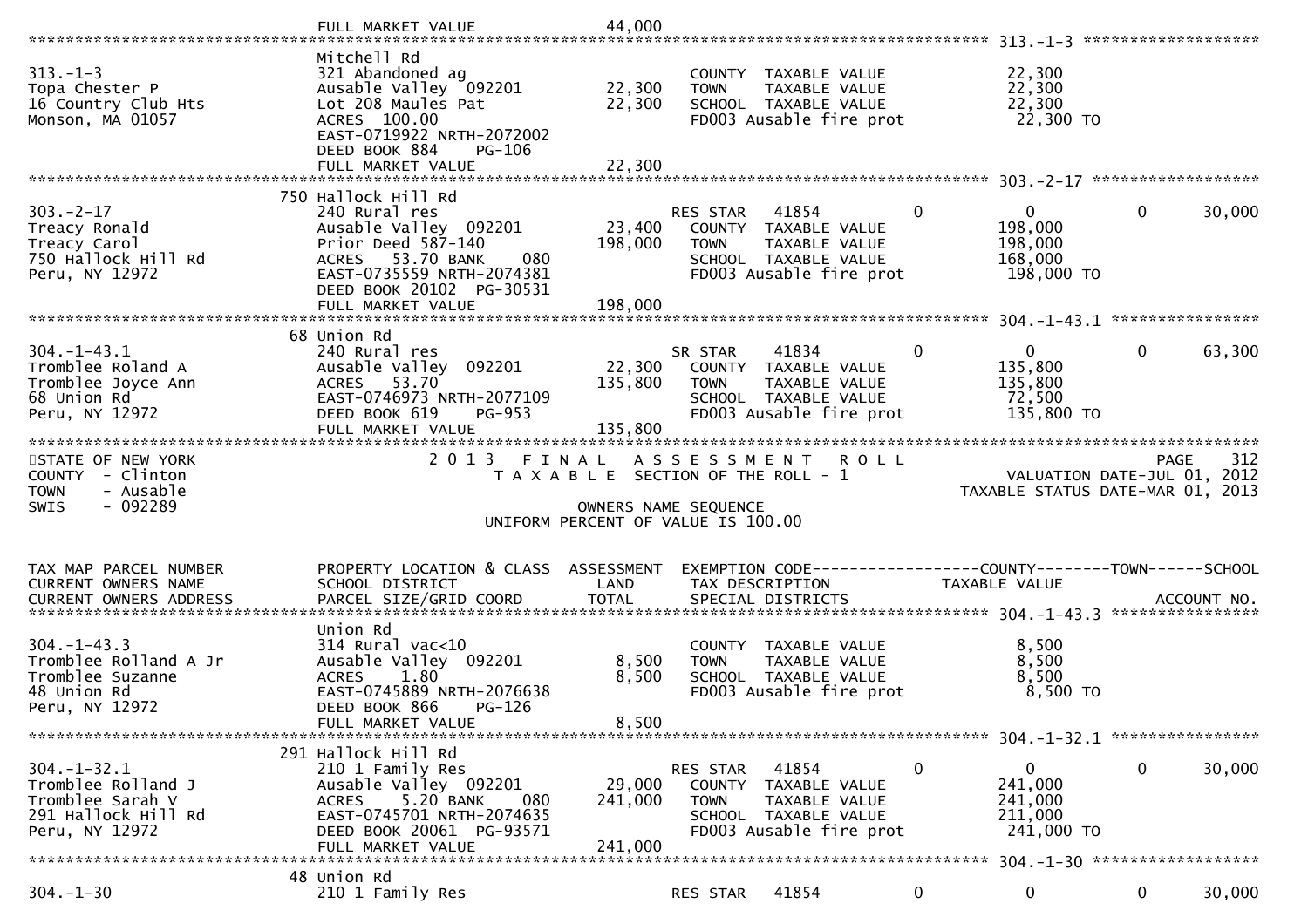| Tromblee Rolland Jr<br>Tromblee Suzanne<br>48 Union Rd<br>Peru, NY 12972                                                 | Ausable Valley 092201<br>Lot 3 Pl 12000 Al<br>FRNT 235.00 DPTH 107.00<br>EAST-0745750 NRTH-2076566<br>DEED BOOK 866<br><b>PG-129</b>                                                                  | 6,500<br>96,400             | COUNTY TAXABLE VALUE<br><b>TOWN</b><br>TAXABLE VALUE<br>SCHOOL TAXABLE VALUE<br>FD003 Ausable fire prot                                                                                |                                 | 96,400<br>96,400<br>66,400<br>96,400 TO                                                       |                             |                                                   |
|--------------------------------------------------------------------------------------------------------------------------|-------------------------------------------------------------------------------------------------------------------------------------------------------------------------------------------------------|-----------------------------|----------------------------------------------------------------------------------------------------------------------------------------------------------------------------------------|---------------------------------|-----------------------------------------------------------------------------------------------|-----------------------------|---------------------------------------------------|
|                                                                                                                          |                                                                                                                                                                                                       |                             |                                                                                                                                                                                        |                                 |                                                                                               |                             |                                                   |
| $315. - 1 - 19.22$<br>Trombley Arnold J<br>Trombley Ruby<br>1 Hallock Hill Rd<br>Keeseville, NY 12944                    | 1 Hallock Hill Rd<br>210 1 Family Res<br>Ausable Valley 092201<br>Lot 14 Pl 12000 Al<br>080<br>1.40 BANK<br>ACRES<br>EAST-0750097 NRTH-2068885<br>DEED BOOK 781<br><b>PG-272</b><br>FULL MARKET VALUE | 95,000<br>95,000            | 41854<br>RES STAR<br>11,500 COUNTY TAXABLE VALUE<br><b>TOWN</b><br>TAXABLE VALUE<br>SCHOOL TAXABLE VALUE<br>FD003 Ausable fire prot<br>LT004 Hill St Light                             | $\Omega$                        | $\mathbf{0}$<br>95,000<br>95,000<br>65,000<br>95,000 TO<br>95,000 TO                          | $\mathbf{0}$                | 30,000                                            |
|                                                                                                                          |                                                                                                                                                                                                       |                             |                                                                                                                                                                                        |                                 |                                                                                               |                             |                                                   |
| 1390/1384 Rt 9N<br>$334.2 - 1 - 4$<br>334.2-1-4<br>Trombley Clarence<br>1388 Rt 9N<br>1388 Rt 9N<br>Keeseville, NY 12944 | 210 1 Family Res<br>Ausable Valley 092201<br>ACRES 2.90<br>EAST-0730701 NRTH-2053267<br>DEED BOOK 684<br>$PG-223$<br>FULL MARKET VALUE                                                                |                             | WARNONALL 41121<br>7,100 AGED - ALL 41800<br>64,000 SR STAR<br>41834<br>COUNTY TAXABLE VALUE<br><b>TOWN</b><br>TAXABLE VALUE<br>64,000 SCHOOL TAXABLE VALUE<br>FD003 Ausable fire prot | $\overline{0}$<br>0<br>$\Omega$ | 9,600<br>27,200<br>$\overline{0}$<br>27,200<br>27,200<br>$\overline{\mathbf{0}}$<br>64,000 TO | 9,600<br>27,200<br>$\Omega$ | $\mathbf{0}$<br>32,000<br>32,000                  |
|                                                                                                                          |                                                                                                                                                                                                       |                             |                                                                                                                                                                                        |                                 |                                                                                               |                             |                                                   |
| STATE OF NEW YORK<br>COUNTY - Clinton                                                                                    | 2 0 1 3                                                                                                                                                                                               |                             | FINAL ASSESSMENT ROLL<br>T A X A B L E SECTION OF THE ROLL - 1                                                                                                                         |                                 |                                                                                               |                             | 313<br><b>PAGE</b><br>VALUATION DATE-JUL 01, 2012 |
| <b>TOWN</b><br>- Ausable<br>- 092289<br>SWIS                                                                             |                                                                                                                                                                                                       |                             | OWNERS NAME SEQUENCE<br>UNIFORM PERCENT OF VALUE IS 100.00                                                                                                                             |                                 | TAXABLE STATUS DATE-MAR 01, 2013                                                              |                             |                                                   |
| TAX MAP PARCEL NUMBER<br>CURRENT OWNERS NAME                                                                             | PROPERTY LOCATION & CLASS ASSESSMENT EXEMPTION CODE----------------COUNTY-------TOWN------SCHOOL<br>SCHOOL DISTRICT                                                                                   | LAND                        | TAX DESCRIPTION                                                                                                                                                                        |                                 | TAXABLE VALUE                                                                                 |                             |                                                   |
| $315. - 4 - 7$<br>Trombley Larry J<br>17 Woodlawn Dr<br>Keeseville, NY 12944                                             | 17 Woodlawn Dr<br>210 1 Family Res<br>Ausable Valley 092201<br>Map A-126<br>FRNT 100.00 DPTH 150.00<br>080<br><b>BANK</b><br>EAST-0754100 NRTH-2068600<br>DEED BOOK 20041 PG-73542                    | 155,600                     | 41854<br>RES STAR<br>7,700 COUNTY TAXABLE VALUE<br><b>TOWN</b><br>TAXABLE VALUE<br>SCHOOL TAXABLE VALUE<br>FD003 Ausable fire prot                                                     | $\mathbf{0}$                    | $\mathbf{0}$<br>155,600<br>155,600<br>125,600<br>155,600 TO                                   | $\mathbf 0$                 | 30,000                                            |
|                                                                                                                          | FULL MARKET VALUE                                                                                                                                                                                     | 155,600                     |                                                                                                                                                                                        |                                 |                                                                                               |                             |                                                   |
|                                                                                                                          |                                                                                                                                                                                                       |                             |                                                                                                                                                                                        |                                 |                                                                                               |                             |                                                   |
| $304. -2 - 8$<br>Trombley-Loya Nancy<br>114 Connell Rd<br>Keeseville, NY 12944                                           | 114 Connell Rd<br>210 1 Family Res<br>Ausable Valley 092201<br>1.40<br><b>ACRES</b><br>EAST-0754404 NRTH-2077456<br>DEED BOOK 576<br>PG-621<br>FULL MARKET VALUE                                      | 6,200<br>125,000<br>125,000 | 41854<br>RES STAR<br><b>COUNTY</b><br>TAXABLE VALUE<br><b>TOWN</b><br>TAXABLE VALUE<br>SCHOOL TAXABLE VALUE<br>FD003 Ausable fire prot                                                 | 0                               | 0<br>125,000<br>125,000<br>95,000<br>125,000 TO                                               | 0                           |                                                   |
|                                                                                                                          | 119 Grove St                                                                                                                                                                                          |                             |                                                                                                                                                                                        |                                 |                                                                                               |                             | 30,000                                            |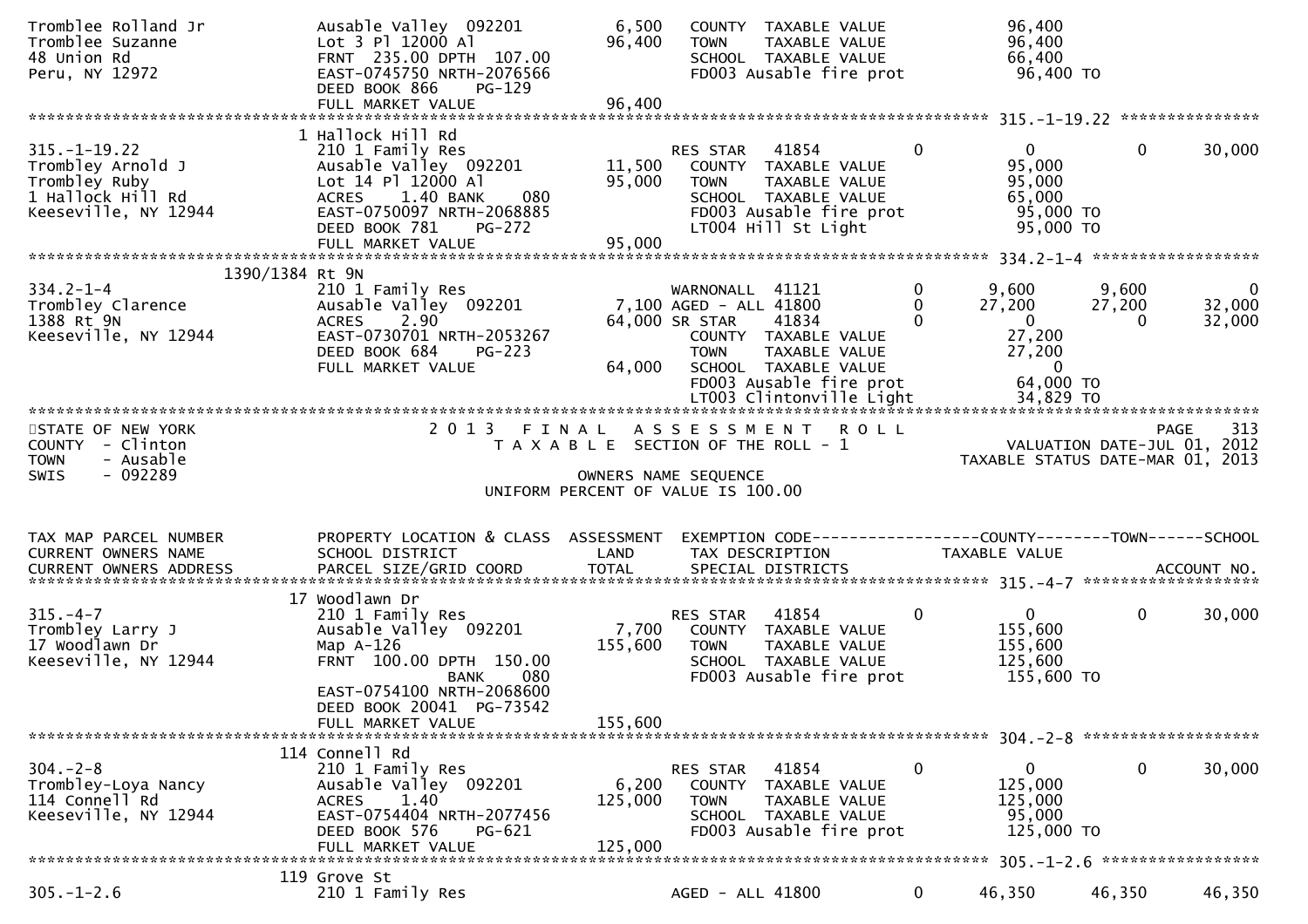| Trombly Stanley<br>Trombly Barbara<br>PO Box 39<br>Keeseville, NY 12944                                                    | Ausable Valley 092201<br>Lot 16<br>2.50<br><b>ACRES</b><br>EAST-0756368 NRTH-2072239<br>DEED BOOK 799<br>PG-241                                                                                                        | 92,700                                                                                              | 6,900 SR STAR<br><b>TOWN</b>      | 41834<br>COUNTY TAXABLE VALUE<br>TAXABLE VALUE<br>SCHOOL TAXABLE VALUE<br>FD003 Ausable fire prot | $\Omega$ | $\overline{0}$<br>46,350<br>46,350<br>- 0<br>92,700 TO      | $\mathbf{0}$                                                    | 46,350      |
|----------------------------------------------------------------------------------------------------------------------------|------------------------------------------------------------------------------------------------------------------------------------------------------------------------------------------------------------------------|-----------------------------------------------------------------------------------------------------|-----------------------------------|---------------------------------------------------------------------------------------------------|----------|-------------------------------------------------------------|-----------------------------------------------------------------|-------------|
|                                                                                                                            |                                                                                                                                                                                                                        |                                                                                                     |                                   |                                                                                                   |          |                                                             |                                                                 |             |
|                                                                                                                            | Silver St                                                                                                                                                                                                              |                                                                                                     |                                   |                                                                                                   |          |                                                             |                                                                 |             |
| $313 - 2 - 9$<br>Tucker Travis D<br>Susan Sarah<br>145 Silver St<br>Peru, NY 12972                                         | 312 Vac w/imprv<br>094001<br>Peru Central<br>ACRES 19.20<br>EAST-0724569 NRTH-2066272<br>DEED BOOK 1041<br>PG-344<br>FULL MARKET VALUE                                                                                 | 11,300<br>38,000<br>38,000                                                                          | <b>TOWN</b>                       | COUNTY TAXABLE VALUE<br>TAXABLE VALUE<br>SCHOOL TAXABLE VALUE<br>FD003 Ausable fire prot          |          | 38,000<br>38,000<br>38,000<br>38,000 TO                     |                                                                 |             |
|                                                                                                                            |                                                                                                                                                                                                                        |                                                                                                     |                                   |                                                                                                   |          |                                                             |                                                                 |             |
| $315. - 2 - 33$<br>Turnbull Richard R<br>Turnbull Marjorie<br>Attn: John Lahart<br>6 Ouellette Cir<br>Keeseville, NY 12944 | 6 Ouellette Cir<br>210 1 Family Res<br>Ausable Valley 092201<br>Sub Div Lot 11<br>North Country Acres Bk-9<br>1.00<br><b>ACRES</b><br>EAST-0754381 NRTH-2072100<br>DEED BOOK 894<br><b>PG-330</b><br>FULL MARKET VALUE | 17,300<br>80,200<br>80,200                                                                          | <b>TOWN</b>                       | COUNTY TAXABLE VALUE<br>TAXABLE VALUE<br>SCHOOL TAXABLE VALUE<br>FD003 Ausable fire prot          |          | 80,200<br>80,200<br>80,200<br>80,200 TO                     |                                                                 |             |
|                                                                                                                            |                                                                                                                                                                                                                        |                                                                                                     |                                   |                                                                                                   |          |                                                             |                                                                 |             |
| STATE OF NEW YORK<br>COUNTY - Clinton<br>- Ausable<br><b>TOWN</b><br>$-092289$<br><b>SWIS</b>                              | 2013 FINAL ASSESSMENT ROLL                                                                                                                                                                                             | T A X A B L E SECTION OF THE ROLL - 1<br>OWNERS NAME SEQUENCE<br>UNIFORM PERCENT OF VALUE IS 100.00 |                                   |                                                                                                   |          |                                                             | VALUATION DATE-JUL 01, 2012<br>TAXABLE STATUS DATE-MAR 01, 2013 | 314<br>PAGE |
|                                                                                                                            |                                                                                                                                                                                                                        |                                                                                                     |                                   |                                                                                                   |          |                                                             |                                                                 |             |
| TAX MAP PARCEL NUMBER<br>CURRENT OWNERS NAME<br>CURRENT OWNERS ADDRESS                                                     | PROPERTY LOCATION & CLASS ASSESSMENT<br>SCHOOL DISTRICT                                                                                                                                                                | LAND                                                                                                |                                   | TAX DESCRIPTION                                                                                   |          | TAXABLE VALUE                                               |                                                                 |             |
| 2371/2403 Rt 9                                                                                                             |                                                                                                                                                                                                                        |                                                                                                     |                                   |                                                                                                   |          |                                                             |                                                                 |             |
| $293. - 2 - 9$<br>Twigg Jeffery D<br>$239\tilde{1}$ Rt $9$<br>Peru, NY 12972                                               | 416 Mfg hsing pk<br>094001<br>Peru Central<br><b>ACRES</b><br>5.80<br>EAST-0765916 NRTH-2081159<br>DEED BOOK 20122 PG-49817                                                                                            | 38,300<br>258,000                                                                                   | RES STAR<br><b>TOWN</b>           | 41854<br>COUNTY TAXABLE VALUE<br>TAXABLE VALUE<br>SCHOOL TAXABLE VALUE<br>FD003 Ausable fire prot | 0        | $\mathbf{0}$<br>258,000<br>258,000<br>228,000<br>258,000 TO | $\mathbf{0}$                                                    | 30,000      |
|                                                                                                                            | FULL MARKET VALUE                                                                                                                                                                                                      | 258,000                                                                                             |                                   |                                                                                                   |          |                                                             |                                                                 |             |
|                                                                                                                            | 47 Reid St                                                                                                                                                                                                             |                                                                                                     |                                   |                                                                                                   |          |                                                             |                                                                 |             |
| $293. -4 - 8$<br>Van Splinter John C<br>47 Reid St<br>Peru, NY 12972-9642                                                  | 210 1 Family Res<br>Ausable Valley 092201<br>Lot 7 Pgl<br>Sub Lot 9 Twin Ponds Dev<br>1.10 BANK<br>080<br><b>ACRES</b><br>EAST-0758226 NRTH-2081699<br>DEED BOOK 762<br>PG-333                                         | 6,100<br>111,300                                                                                    | RES STAR<br>COUNTY<br><b>TOWN</b> | 41854<br>TAXABLE VALUE<br>TAXABLE VALUE<br>SCHOOL TAXABLE VALUE<br>FD003 Ausable fire prot        | 0        | $\mathbf{0}$<br>111,300<br>111,300<br>81,300<br>111,300 TO  | $\mathbf 0$                                                     | 30,000      |
|                                                                                                                            | FULL MARKET VALUE                                                                                                                                                                                                      | 111,300                                                                                             |                                   |                                                                                                   |          |                                                             |                                                                 |             |
|                                                                                                                            |                                                                                                                                                                                                                        |                                                                                                     |                                   |                                                                                                   |          |                                                             |                                                                 |             |
| $315. - 2 - 21$<br>Vassar Gerald L                                                                                         | 72 Basket Ave<br>210 1 Family Res                                                                                                                                                                                      | 4,400                                                                                               | RES STAR                          | 41854                                                                                             | 0        | $\mathbf{0}$                                                | 0                                                               | 30,000      |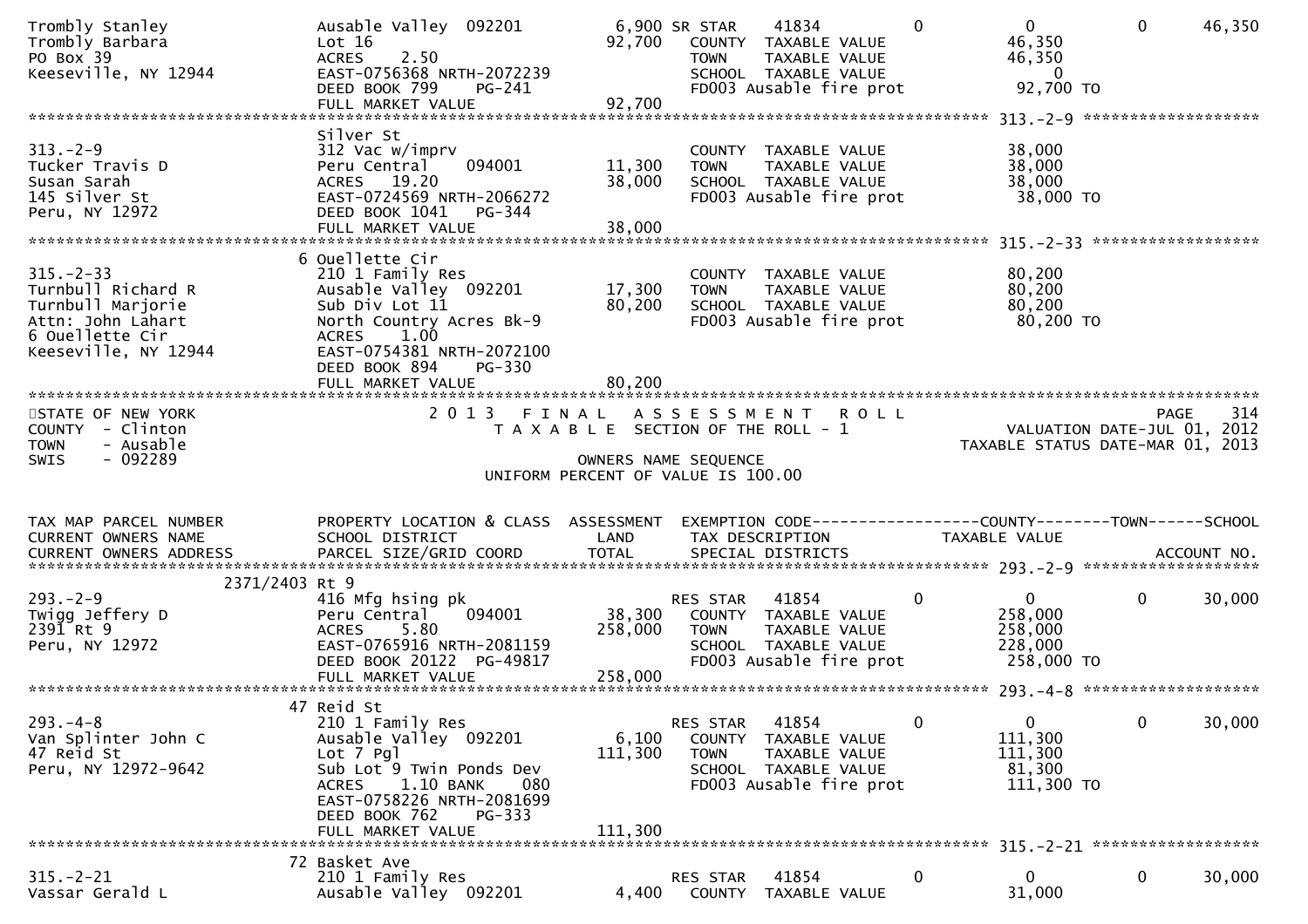| 72 Basket Ave<br>Keeseville, NY 12944                                                                         | FRNT 115.00 DPTH 132.00<br>EAST-0753445 NRTH-2069979<br>DEED BOOK 20011 PG-28579<br>FULL MARKET VALUE                                                                                      | 31,000<br>31,000          | TAXABLE VALUE<br><b>TOWN</b><br>SCHOOL TAXABLE VALUE<br>FD003 Ausable fire prot                                             | 31,000<br>1,000<br>31,000 TO                                              |                                            |
|---------------------------------------------------------------------------------------------------------------|--------------------------------------------------------------------------------------------------------------------------------------------------------------------------------------------|---------------------------|-----------------------------------------------------------------------------------------------------------------------------|---------------------------------------------------------------------------|--------------------------------------------|
|                                                                                                               |                                                                                                                                                                                            |                           |                                                                                                                             |                                                                           |                                            |
| $303 - 2 - 14.5$<br>Vella Jodi L<br>616 Hallock Hill Rd<br>Peru, NY 12972                                     | 616 Hallock Hill Rd<br>210 1 Family Res<br>Ausable Valley 092201<br>Lot 5 P112000 Al<br>5.08<br><b>ACRES</b><br>EAST-0738234 NRTH-2074403<br>DEED BOOK 99001 PG-15625<br>FULL MARKET VALUE | 6,900<br>86,600<br>86,600 | RES STAR 41854<br>COUNTY TAXABLE VALUE<br>TAXABLE VALUE<br>TOWN<br>SCHOOL TAXABLE VALUE<br>FD003 Ausable fire prot          | $\overline{0}$<br>$\mathbf 0$<br>86,600<br>86,600<br>56,600<br>86,600 TO  | $\mathbf 0$<br>30,000<br>***************** |
|                                                                                                               | 27 Telegraph Rd                                                                                                                                                                            |                           |                                                                                                                             |                                                                           |                                            |
| $304. - 2 - 3.5$<br>Venette Edwin W<br>Venette June B<br>PO Box 394<br>Keeseville, NY 12944                   | 210 1 Family Res<br>Ausable Valley 092201<br>Lot 8 Platts Great Lot<br>3.60<br><b>ACRES</b><br>EAST-0757047 NRTH-2079651<br>DEED BOOK 842<br>PG-240<br>FULL MARKET VALUE                   | 7,600<br>97,000<br>97,000 | SR STAR<br>41834<br>COUNTY TAXABLE VALUE<br>TAXABLE VALUE<br><b>TOWN</b><br>SCHOOL TAXABLE VALUE<br>FD003 Ausable fire prot | $\overline{0}$<br>$\mathbf{0}$<br>97,000<br>97,000<br>33,700<br>97,000 TO | $\mathbf{0}$<br>63,300                     |
|                                                                                                               |                                                                                                                                                                                            |                           |                                                                                                                             |                                                                           |                                            |
| STATE OF NEW YORK<br>COUNTY - Clinton<br>- Ausable<br><b>TOWN</b><br>- 092289<br>SWIS                         | 2 0 1 3                                                                                                                                                                                    | FINAL                     | <b>ROLL</b><br>A S S E S S M E N T<br>T A X A B L E SECTION OF THE ROLL - 1<br>OWNERS NAME SEQUENCE                         | TAXABLE STATUS DATE-MAR 01, 2013                                          | 315<br>PAGE<br>VALUATION DATE-JUL 01, 2012 |
|                                                                                                               |                                                                                                                                                                                            |                           | UNIFORM PERCENT OF VALUE IS 100.00                                                                                          |                                                                           |                                            |
|                                                                                                               |                                                                                                                                                                                            |                           |                                                                                                                             |                                                                           |                                            |
|                                                                                                               |                                                                                                                                                                                            |                           |                                                                                                                             |                                                                           |                                            |
| TAX MAP PARCEL NUMBER<br>CURRENT OWNERS NAME<br><b>CURRENT OWNERS ADDRESS</b>                                 | PROPERTY LOCATION & CLASS ASSESSMENT<br>SCHOOL DISTRICT<br>PARCEL SIZE/GRID COORD                                                                                                          | LAND<br><b>TOTAL</b>      | EXEMPTION CODE------------------COUNTY--------TOWN------SCHOOL<br>TAX DESCRIPTION<br>SPECIAL DISTRICTS                      | TAXABLE VALUE                                                             | ACCOUNT NO.                                |
|                                                                                                               |                                                                                                                                                                                            |                           |                                                                                                                             |                                                                           |                                            |
| $294. - 1 - 14.2$<br>Verville Gerald J<br>Baker Jacqueline D<br>18 Eldric Ave<br>Morrisonville, NY 12962      | 177 Plains Rd<br>240 Rural res<br>094001<br>Peru Central<br>Lot $#1$ Platts<br>L Corp Sub Lot $#2$<br>ACRES 22.50<br>EAST-0770535 NRTH-2083772                                             | 32,500<br>285,000         | COUNTY TAXABLE VALUE<br>TAXABLE VALUE<br><b>TOWN</b><br>SCHOOL TAXABLE VALUE<br>FD003 Ausable fire prot                     | 285,000<br>285,000<br>285,000<br>285,000 TO                               |                                            |
|                                                                                                               | DEED BOOK 20102 PG-37284<br>FULL MARKET VALUE                                                                                                                                              | 285,000                   |                                                                                                                             |                                                                           |                                            |
|                                                                                                               |                                                                                                                                                                                            |                           |                                                                                                                             |                                                                           |                                            |
| $315.4 - 1 - 30$<br>Veterinary Clinic, P.C. Adiron Ausable Valley 092201<br>264 Goff Rd<br>Westport, NY 12993 | 288 Rt 9N<br>472 Kennel / vet<br><b>ACRES</b><br>2.70<br>EAST-0753289 NRTH-2064864<br>DEED BOOK 20102 PG-36900                                                                             | 13,200<br>50,000          | COUNTY TAXABLE VALUE<br>TAXABLE VALUE<br><b>TOWN</b><br>SCHOOL TAXABLE VALUE<br>FD003 Ausable fire prot                     | 50,000<br>50,000<br>50,000<br>50,000 TO                                   |                                            |
|                                                                                                               | FULL MARKET VALUE                                                                                                                                                                          | 50,000                    |                                                                                                                             |                                                                           |                                            |
|                                                                                                               | 46 Sand Hill Rd                                                                                                                                                                            |                           |                                                                                                                             |                                                                           |                                            |
| $335. - 1 - 6$<br>Vincent Roberta L                                                                           | 312 Vac w/imprv<br>Ausable Valley 092201                                                                                                                                                   | 15,500                    | COUNTY TAXABLE VALUE<br>TAXABLE VALUE<br><b>TOWN</b>                                                                        | 20,000<br>20,000                                                          |                                            |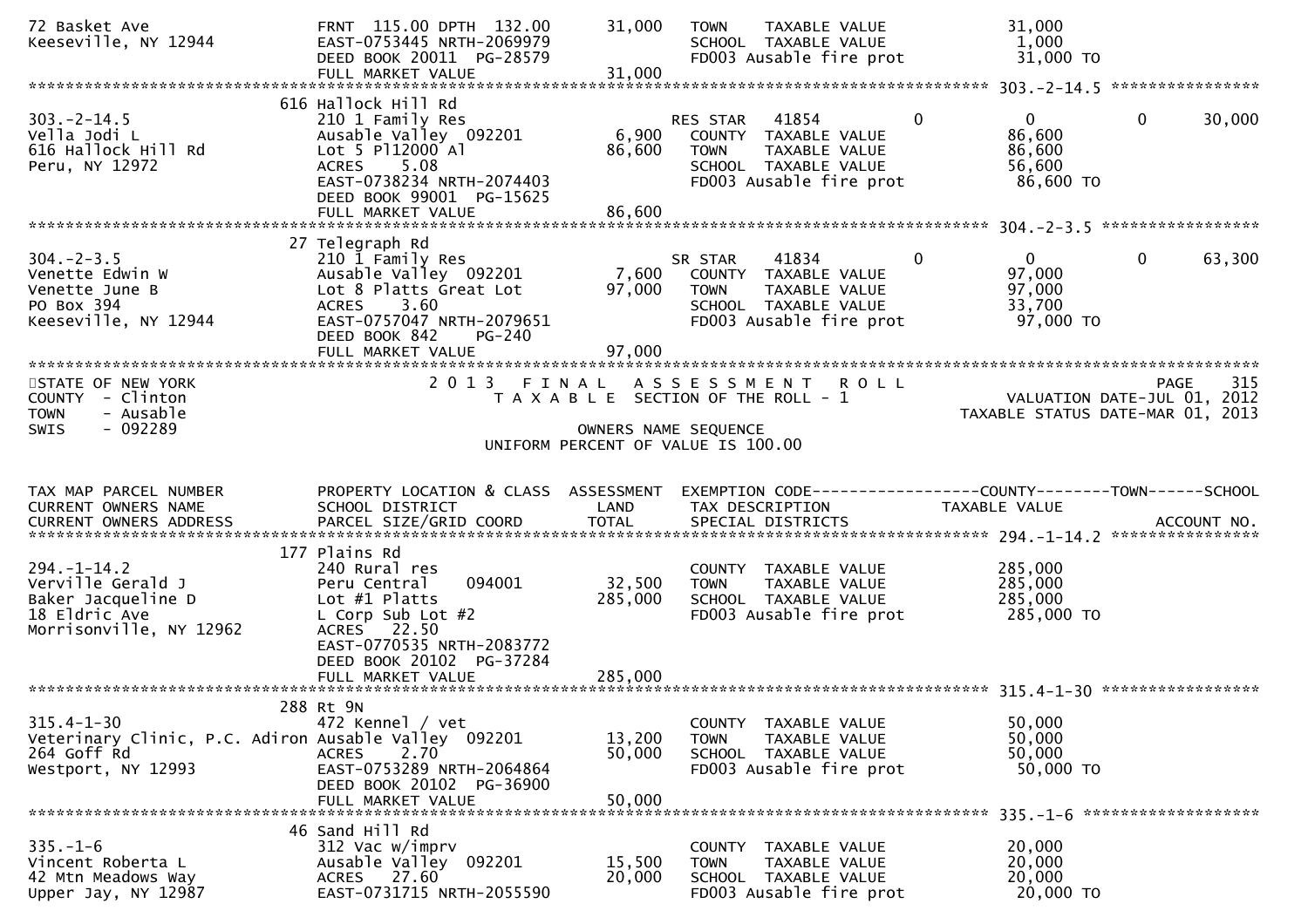|                                                                                                                                                | DEED BOOK 20082 PG-17754<br>FULL MARKET VALUE                                                                                                                            | 20,000                       | LT003 Clintonville Light                                                                                                    |             | 20,000 TO                                                                |             |                    |
|------------------------------------------------------------------------------------------------------------------------------------------------|--------------------------------------------------------------------------------------------------------------------------------------------------------------------------|------------------------------|-----------------------------------------------------------------------------------------------------------------------------|-------------|--------------------------------------------------------------------------|-------------|--------------------|
|                                                                                                                                                |                                                                                                                                                                          |                              |                                                                                                                             |             |                                                                          |             |                    |
| $314. - 2 - 11$<br>Waldron David<br>Waldron Bonnie<br>444 Hallock Hill Rd<br>Peru, NY 12972                                                    | 444 Hallock Hill Rd<br>210 1 Family Res<br>Ausable Valley 092201<br>FRNT 150.00 DPTH 184.00<br>EAST-0742924 NRTH-2075091<br>DEED BOOK 599<br>PG-744<br>FULL MARKET VALUE | 19,800<br>123,600<br>123,600 | RES STAR 41854<br>COUNTY TAXABLE VALUE<br>TAXABLE VALUE<br><b>TOWN</b><br>SCHOOL TAXABLE VALUE<br>FD003 Ausable fire prot   | $\mathbf 0$ | 0<br>123,600<br>123,600<br>93,600<br>123,600 TO                          | $\mathbf 0$ | 30,000             |
|                                                                                                                                                | Thomasville Rd                                                                                                                                                           |                              |                                                                                                                             |             |                                                                          |             |                    |
| $324. - 1 - 3. - 1$<br>Ward Irrevocable Trust Sidney<br>670 Glen Rd<br>Jay, NY 12941<br>MAY BE SUBJECT TO PAYMENT<br>UNDER RPTL480A UNTIL 2022 | 912 Forest s480a<br>Ausable Valley 092201<br>198 Maules<br>194.11 Ac Cert Elig 2/199<br>$(36111/193.11) - 40x194.11$<br>ACRES 194.11<br>EAST-0722276 NRTH-2058704        | 32,800<br>40,600             | 480A EX<br>47460<br>COUNTY TAXABLE VALUE<br><b>TOWN</b><br>TAXABLE VALUE<br>SCHOOL TAXABLE VALUE<br>FD003 Ausable fire prot | $\mathbf 0$ | 20,692<br>19,908<br>19,908<br>19,908<br>40,600 TO                        | 20,692      | 20,692             |
|                                                                                                                                                | DEED BOOK 20072 PG-11082<br>FULL MARKET VALUE                                                                                                                            | 40,600                       |                                                                                                                             |             |                                                                          |             |                    |
|                                                                                                                                                |                                                                                                                                                                          |                              |                                                                                                                             |             |                                                                          |             |                    |
| STATE OF NEW YORK<br>COUNTY - Clinton<br>- Ausable<br><b>TOWN</b>                                                                              | 2013 FINAL                                                                                                                                                               |                              | A S S E S S M E N T R O L L<br>T A X A B L E SECTION OF THE ROLL - 1                                                        |             | O L L<br>VALUATION DATE-JUL 01, 2012<br>TAXABLE STATUS DATE-MAR 01, 2013 |             | 316<br><b>PAGE</b> |
| - 092289<br><b>SWIS</b>                                                                                                                        |                                                                                                                                                                          |                              | OWNERS NAME SEQUENCE<br>UNIFORM PERCENT OF VALUE IS 100.00                                                                  |             |                                                                          |             |                    |
|                                                                                                                                                |                                                                                                                                                                          |                              |                                                                                                                             |             |                                                                          |             |                    |
| TAX MAP PARCEL NUMBER                                                                                                                          | PROPERTY LOCATION & CLASS ASSESSMENT                                                                                                                                     |                              | EXEMPTION CODE------------------COUNTY--------TOWN------SCHOOL                                                              |             |                                                                          |             |                    |
| CURRENT OWNERS NAME                                                                                                                            | SCHOOL DISTRICT                                                                                                                                                          | LAND                         | TAX DESCRIPTION                                                                                                             |             | TAXABLE VALUE                                                            |             |                    |
| .CURRENT OWNERS ADDRESS PARCEL SIZE/GRID COORD TOTAL SPECIAL DISTRICTS ACCOUNT NO ACCOUNT NO ACCOUNT NO ACCOUNT                                |                                                                                                                                                                          |                              |                                                                                                                             |             |                                                                          |             |                    |
| $324. - 1 - 3. - 2$<br>Ward Irrevocable Trust Sidney<br>670 Glen Rd<br>Jay, NY 12941                                                           | Thomasville Rd<br>912 Forest s480a<br>094001<br>Peru Central<br>198 Maules Pat<br>21.8 Ac Cert Elig 2/1999<br>$(10400/21.8)$ x 21.8 x 80                                 | 9,500<br>10,400              | 480A EX<br>47460<br>COUNTY TAXABLE VALUE<br><b>TOWN</b><br>TAXABLE VALUE<br>SCHOOL TAXABLE VALUE<br>FD003 Ausable fire prot | $\mathbf 0$ | 7,632<br>2,768<br>2,768<br>2,768<br>10,400 TO                            | 7,632       | 7,632              |
| MAY BE SUBJECT TO PAYMENT<br>UNDER RPTL480A UNTIL 2022                                                                                         | ACRES 21.80<br>EAST-0722276 NRTH-2058704<br>DEED BOOK 20072 PG-11082                                                                                                     |                              |                                                                                                                             |             |                                                                          |             |                    |
|                                                                                                                                                |                                                                                                                                                                          |                              |                                                                                                                             |             |                                                                          |             |                    |
| $334. - 1 - 3$<br>Ward Irrevocable Trust Sidney<br>670 Glen Rd<br>Jay, NY 12941                                                                | Thomasville Rd<br>912 Forest s480a<br>Ausable Valley 092201<br>220.2 Ac Cert Elig on $2/1$<br>(39720/219.2)40x220.2                                                      | 35,400<br>47,000             | 480A EX<br>47460<br>COUNTY<br>TAXABLE VALUE<br>TAXABLE VALUE<br><b>TOWN</b><br>SCHOOL TAXABLE VALUE                         | 0           | 22,262<br>24,738<br>24,738<br>24,738                                     | 22,262      | 22,262             |
| MAY BE SUBJECT TO PAYMENT<br>UNDER RPTL480A UNTIL 2022                                                                                         | ACRES 220.20<br>EAST-0724765 NRTH-2056490<br>DEED BOOK 20072 PG-11082<br>FULL MARKET VALUE                                                                               | 47,000                       | FD003 Ausable fire prot                                                                                                     |             | 47,000 TO                                                                |             |                    |
|                                                                                                                                                | Allen Hill Rd                                                                                                                                                            |                              |                                                                                                                             |             |                                                                          |             |                    |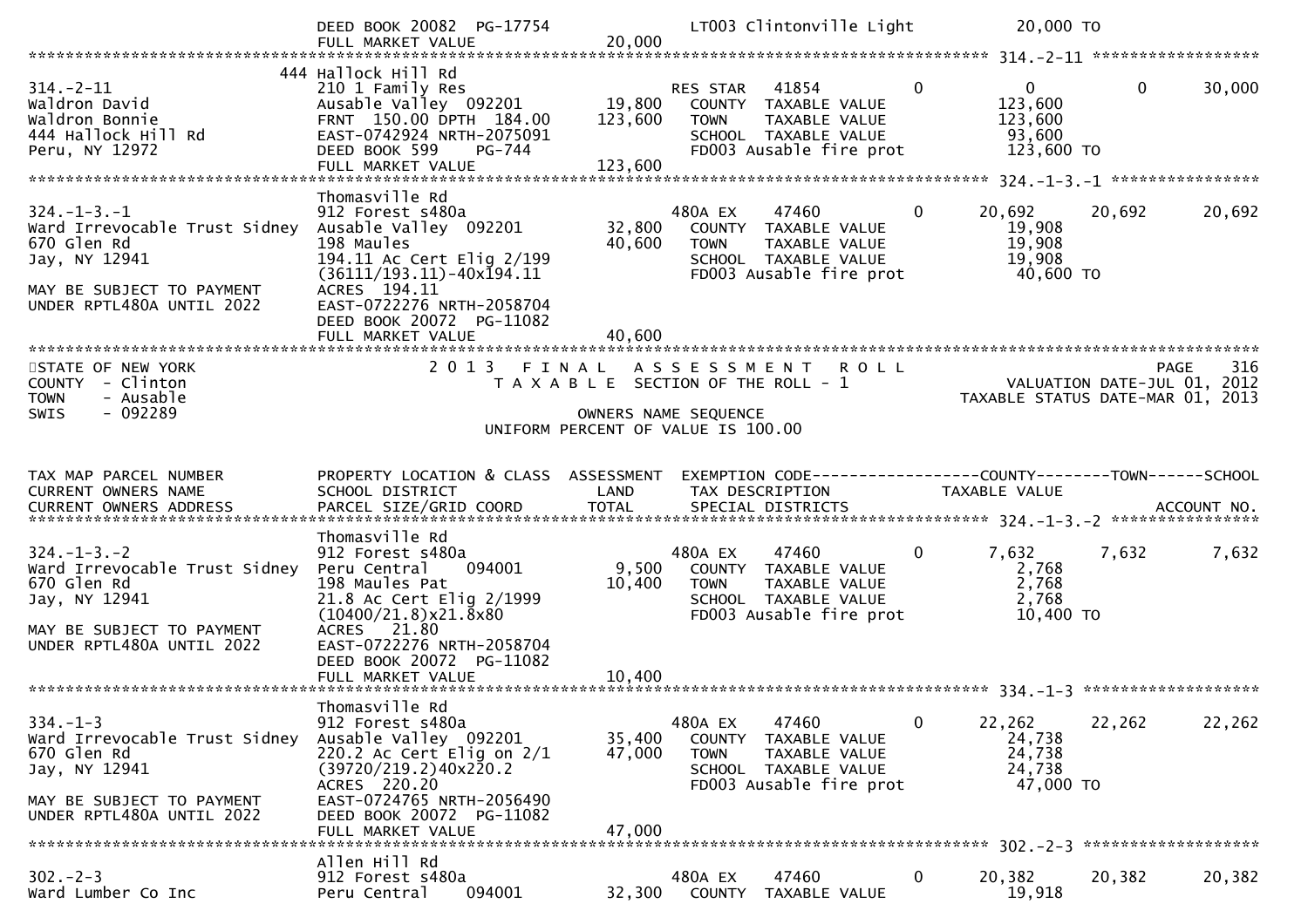| 697 Glen Rd<br>Jay, NY 12941<br>MAY BE SUBJECT TO PAYMENT<br>UNDER RPTL480A UNTIL 2022        | Lot 8 Platts 12K Ac Loc<br>188.9 Ac 480A Elig 2/93<br>$(35790/187.90) - 40x188.90$<br>ACRES 188.90<br>EAST-0727243 NRTH-2071318<br>DEED BOOK 213<br>$PG-175$                              | 40,300                                                                                              | <b>TOWN</b>                                      | TAXABLE VALUE<br>SCHOOL TAXABLE VALUE<br>FD003 Ausable fire prot                                  | 19,918<br>19,918<br>40,300 TO                                                       |                                                                                       |
|-----------------------------------------------------------------------------------------------|-------------------------------------------------------------------------------------------------------------------------------------------------------------------------------------------|-----------------------------------------------------------------------------------------------------|--------------------------------------------------|---------------------------------------------------------------------------------------------------|-------------------------------------------------------------------------------------|---------------------------------------------------------------------------------------|
| $334. - 2 - 20$<br>Ward Michael S<br>PO Box 300<br>Jay, NY 12941                              | 1696 Rt 9N<br>210 1 Family Res<br>Ausable Valley 092201<br>FRNT 140.00 DPTH 217.00<br>EAST-0724194 NRTH-2050003<br>DEED BOOK 20122 PG-52717<br>FULL MARKET VALUE                          | 5,200<br>42,000<br>42,000                                                                           | <b>TOWN</b>                                      | COUNTY TAXABLE VALUE<br>TAXABLE VALUE<br>SCHOOL TAXABLE VALUE<br>FD003 Ausable fire prot          | 42,000<br>42,000<br>42,000<br>42,000 TO                                             |                                                                                       |
| STATE OF NEW YORK<br>COUNTY - Clinton<br>- Ausable<br><b>TOWN</b><br>$-092289$<br><b>SWIS</b> | 2 0 1 3                                                                                                                                                                                   | T A X A B L E SECTION OF THE ROLL - 1<br>OWNERS NAME SEQUENCE<br>UNIFORM PERCENT OF VALUE IS 100.00 |                                                  | FINAL ASSESSMENT ROLL                                                                             |                                                                                     | 317<br><b>PAGE</b><br>VALUATION DATE-JUL 01, 2012<br>TAXABLE STATUS DATE-MAR 01, 2013 |
| TAX MAP PARCEL NUMBER<br>CURRENT OWNERS NAME<br><b>CURRENT OWNERS ADDRESS</b>                 | PROPERTY LOCATION & CLASS ASSESSMENT<br>SCHOOL DISTRICT                                                                                                                                   | LAND                                                                                                |                                                  | TAX DESCRIPTION                                                                                   | TAXABLE VALUE                                                                       | EXEMPTION CODE------------------COUNTY--------TOWN------SCHOOL                        |
| $305. - 1 - 2.11$<br>Warner Robert P<br>PO Box 275<br>Keeseville, NY 12944                    | 294 Grove St<br>270 Mfg housing<br>Ausable Valley 092201<br>Lot 1 Pl 12000 Ac Loc<br>Ouellette Sub Lot 4<br>3.20<br><b>ACRES</b><br>EAST-0757928 NRTH-2076392<br>DEED BOOK 20021 PG-42078 | 48,000                                                                                              | WARNONALL 41121<br>7,300 RES STAR<br><b>TOWN</b> | 41854<br>COUNTY TAXABLE VALUE<br>TAXABLE VALUE<br>SCHOOL TAXABLE VALUE<br>FD003 Ausable fire prot | 7,200<br>0<br>$\Omega$<br>$\overline{0}$<br>40,800<br>40,800<br>18,000<br>48,000 TO | 7,200<br>$\Omega$<br>30,000<br>$\Omega$                                               |
| $313 - 2 - 6$<br>Watson Lloyd<br>Watson Priscilla<br>5197 Ta-Lor Dr<br>LaPeer, MI 48446       | Allen Hill Rd<br>321 Abandoned ag<br>094001<br>Peru Central<br>ACRES 46.80<br>EAST-0727025 NRTH-2066907<br>DEED BOOK 20112 PG-37870<br>FULL MARKET VALUE                                  | 18,100<br>18,100<br>18,100                                                                          | <b>TOWN</b>                                      | COUNTY TAXABLE VALUE<br>TAXABLE VALUE<br>SCHOOL TAXABLE VALUE<br>FD003 Ausable fire prot          | 18,100<br>18,100<br>18,100<br>18,100 TO                                             |                                                                                       |
| $305.4 - 1 - 12$<br>Wedderien Mary J<br>Lessard Daniel<br>PO Box 567<br>Keeseville, NY 12944  | 36 Old State Rd<br>210 1 Family Res<br>Ausable Valley 092201<br>1.50<br><b>ACRES</b><br>EAST-0762951 NRTH-2074567<br>DEED BOOK 20082 PG-16496<br>FULL MARKET VALUE                        | 6,300<br>75,300<br>75,300                                                                           | <b>TOWN</b><br>LT006 Chasm                       | COUNTY TAXABLE VALUE<br>TAXABLE VALUE<br>SCHOOL TAXABLE VALUE<br>FD003 Ausable fire prot          | 75,300<br>75,300<br>75,300<br>75,300 TO<br>75,300 TO                                |                                                                                       |
| $325. - 1 - 2.2$<br>Wemette Jerry W<br>Wemette Marianne                                       | 1056 Rt 9N<br>210 1 Family Res<br>Ausable Valley 092201<br>Lot 11 Pr                                                                                                                      | 14,400<br>156,000                                                                                   | RES STAR<br><b>COUNTY</b><br><b>TOWN</b>         | 41854<br>TAXABLE VALUE<br>TAXABLE VALUE                                                           | 0<br>0<br>156,000<br>156,000                                                        | 0<br>30,000                                                                           |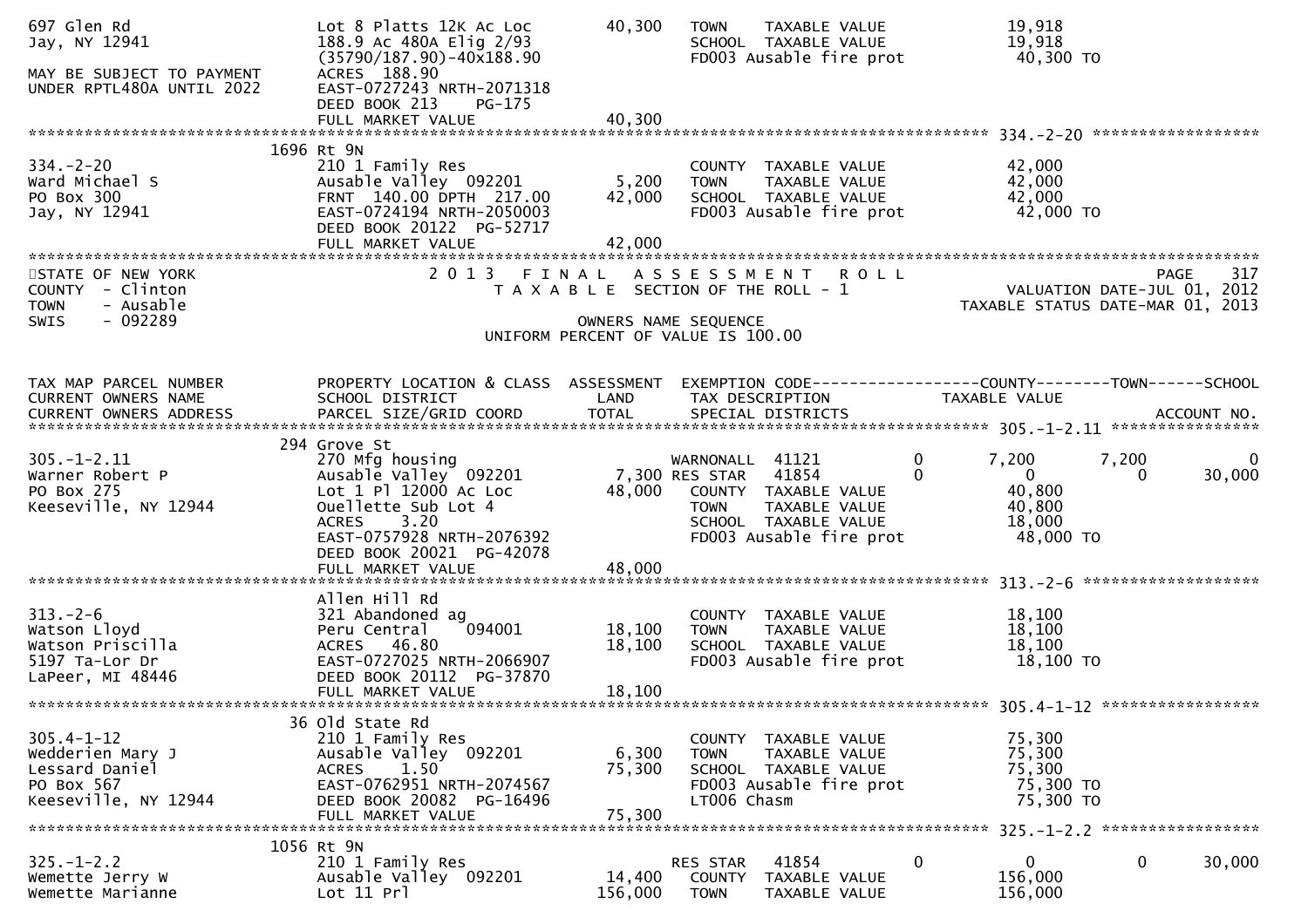| 1056 Rt 9N<br>Keeseville, NY 12944                                                                | 7.60<br><b>ACRES</b><br>EAST-0736067 NRTH-2058406<br>DEED BOOK 792<br>PG-16                                                                                                                                 | 156,000                      | SCHOOL TAXABLE VALUE<br>FD003 Ausable fire prot                                                                                                                  | 126,000<br>156,000 TO                                                                  |                                                                                       |
|---------------------------------------------------------------------------------------------------|-------------------------------------------------------------------------------------------------------------------------------------------------------------------------------------------------------------|------------------------------|------------------------------------------------------------------------------------------------------------------------------------------------------------------|----------------------------------------------------------------------------------------|---------------------------------------------------------------------------------------|
|                                                                                                   | FULL MARKET VALUE                                                                                                                                                                                           |                              |                                                                                                                                                                  |                                                                                        |                                                                                       |
| $315. - 1 - 12.1$<br>Wenzel Paul<br>Wenzel Cindy<br>PO Box 134<br>Port Kent, NY 12975             | 42 Taylor Hill Rd<br>312 Vac w/imprv<br>Ausable Valley 092201<br>Survey Bk 18 Pg 24<br>FRNT 40.00 DPTH 100.00<br>080<br>BANK                                                                                | 1,500<br>5,000               | COUNTY TAXABLE VALUE<br>TAXABLE VALUE<br><b>TOWN</b><br>SCHOOL TAXABLE VALUE<br>FD003 Ausable fire prot                                                          | 5,000<br>5,000<br>5,000<br>$5,000$ TO                                                  |                                                                                       |
|                                                                                                   | EAST-0751912 NRTH-2069716<br>DEED BOOK 98001 PG-01719<br>FULL MARKET VALUE                                                                                                                                  | 5,000                        |                                                                                                                                                                  |                                                                                        |                                                                                       |
| STATE OF NEW YORK<br>COUNTY - Clinton<br><b>TOWN</b><br>- Ausable                                 |                                                                                                                                                                                                             |                              | 2013 FINAL ASSESSMENT ROLL<br>T A X A B L E SECTION OF THE ROLL - 1                                                                                              |                                                                                        | 318<br><b>PAGE</b><br>VALUATION DATE-JUL 01, 2012<br>TAXABLE STATUS DATE-MAR 01, 2013 |
| $-092289$<br><b>SWIS</b>                                                                          |                                                                                                                                                                                                             |                              | OWNERS NAME SEQUENCE<br>UNIFORM PERCENT OF VALUE IS 100.00                                                                                                       |                                                                                        |                                                                                       |
| TAX MAP PARCEL NUMBER<br>CURRENT OWNERS NAME                                                      | PROPERTY LOCATION & CLASS ASSESSMENT<br>SCHOOL DISTRICT                                                                                                                                                     | LAND                         | EXEMPTION CODE------------------COUNTY--------TOWN------SCHOOL<br>TAX DESCRIPTION                                                                                | TAXABLE VALUE                                                                          |                                                                                       |
| $315. - 1 - 12.2$<br>Wenzel Paul<br>Wenzel Cindy<br>PO Box 134<br>Port Kent, NY 12975             | 40 Taylor Hill Rd<br>210 1 Family Res<br>Ausable Valley 092201<br>Survey Bk 18 Pg 24<br>FRNT 26.00 DPTH 301.00<br>BANK<br>080<br>EAST-0751924 NRTH-2069838<br>DEED BOOK 98001 PG-01719<br>FULL MARKET VALUE | 2,200<br>79,900<br>79,900    | COUNTY TAXABLE VALUE<br>TAXABLE VALUE<br><b>TOWN</b><br>SCHOOL TAXABLE VALUE<br>FD003 Ausable fire prot                                                          | 79,900<br>79,900<br>79,900<br>79,900 TO                                                |                                                                                       |
| $315. - 1 - 19.3$<br>West Lynn Marie<br>West Life Estate Marie A<br>4 Lena Ct<br>Milton, VT 05468 | 219 Hill St<br>210 1 Family Res<br>Ausable Valley 092201<br>14 Pl 12000 Ac<br>4.01<br><b>ACRES</b><br>EAST-0750194 NRTH-2068292<br>DEED BOOK 20021 PG-39795<br>FULL MARKET VALUE                            | 13,300<br>133,000<br>133,000 | COUNTY TAXABLE VALUE<br>TAXABLE VALUE<br><b>TOWN</b><br>SCHOOL TAXABLE VALUE<br>FD003 Ausable fire prot<br>LT004 Hill St Light                                   | 133,000<br>133,000<br>133,000<br>133,000 TO<br>133,000 TO                              |                                                                                       |
| $303. - 1 - 16.2$<br>Wever John B<br>151 Harkness Rd Apt A<br>Peru, NY 12972-3903                 | 151 Harkness Rd<br>220 2 Family Res<br>Ausable Valley 092201<br>$Lot 22$ Pgl<br><b>ACRES</b><br>1.00<br>EAST-0741481 NRTH-2079170<br>DEED BOOK 854<br>PG-169<br>FULL MARKET VALUE                           | 103,000 SR STAR<br>103,000   | WARNONALL 41121<br>4,500 AGED - ALL 41800<br>41834<br>TAXABLE VALUE<br>COUNTY<br><b>TOWN</b><br>TAXABLE VALUE<br>SCHOOL TAXABLE VALUE<br>FD003 Ausable fire prot | 15,450<br>O<br>0<br>43,775<br>0<br>$\mathbf{0}$<br>43,775<br>45,500<br>0<br>103,000 TO | 12,000<br>0<br>51,500<br>45,500<br>51,500<br>0                                        |
| $313 - 3 - 1.3$<br>Whalen Michael Jr                                                              | 230 Allen Hill Rd<br>240 Rural res<br>094001<br>Peru Central                                                                                                                                                | 10,600                       | COUNTY<br>TAXABLE VALUE<br>TAXABLE VALUE<br><b>TOWN</b>                                                                                                          | 84,000<br>84,000                                                                       | 313. - 3 - 1.3 *******************                                                    |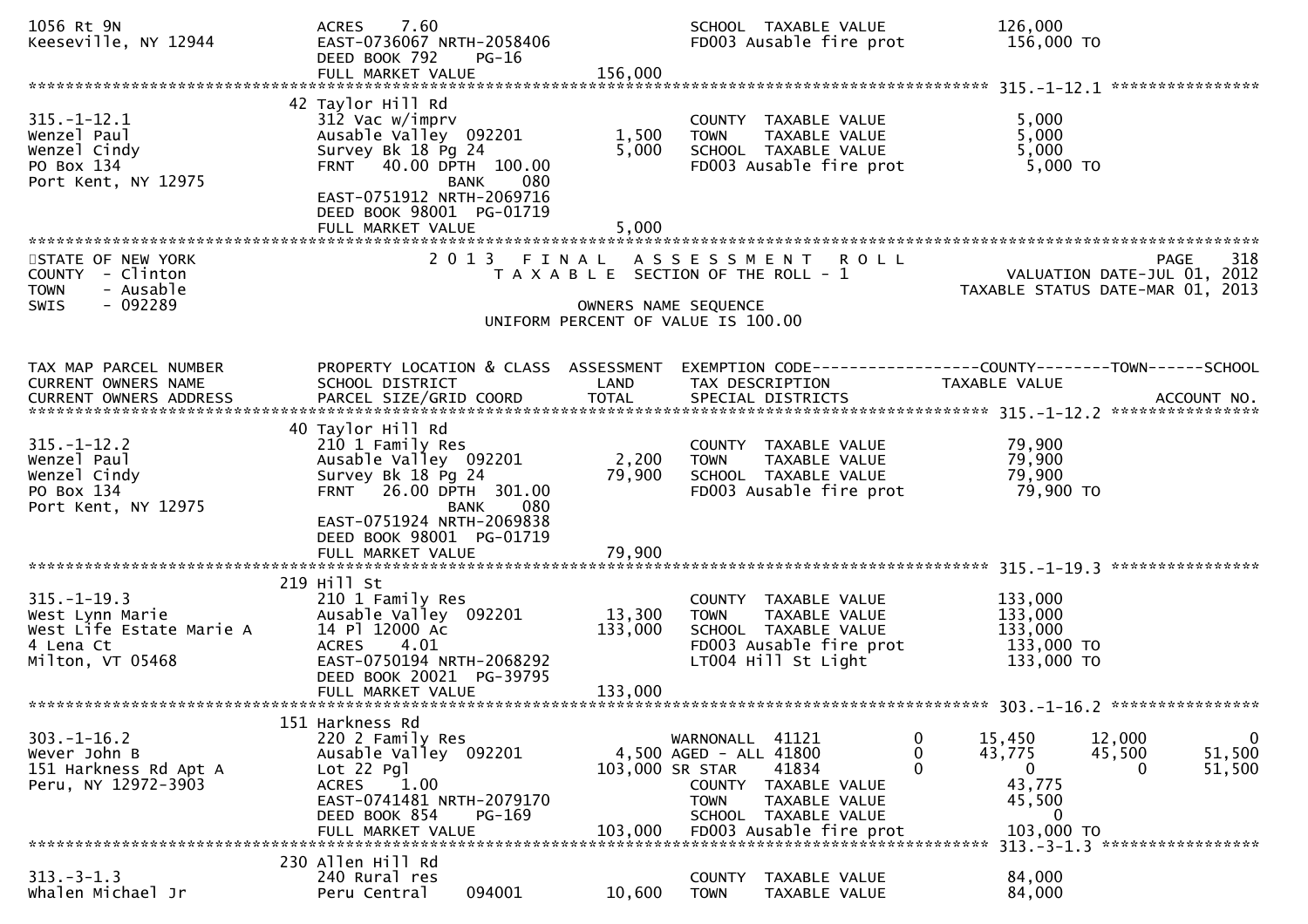| 230 Allen Hill Rd<br>Peru, NY 12972                                     | Lot#9 Platts 12000 Ac Loc<br>ACRES 11.30<br>EAST-0728377 NRTH-2067933<br>DEED BOOK 20122 PG-50676                                                                  | 84,000               | SCHOOL TAXABLE VALUE<br>FD003 Ausable fire prot                                                         | 84,000<br>84,000 TO                                                   |
|-------------------------------------------------------------------------|--------------------------------------------------------------------------------------------------------------------------------------------------------------------|----------------------|---------------------------------------------------------------------------------------------------------|-----------------------------------------------------------------------|
|                                                                         |                                                                                                                                                                    |                      |                                                                                                         |                                                                       |
| $324. - 1 - 2$<br>White Daniel M<br>68 Arnold Hill Rd<br>Peru, NY 12972 | 70 Arnold Hill Rd<br>444 Lumber yd/ml<br>Ausable Valley 092201<br>Lot $24$ Platt $1200$ Al<br>Prior Deed Bk 590-Page 28<br>ACRES 1.40<br>EAST-0726926 NRTH-2062554 | 12,600<br>100,000    | COUNTY TAXABLE VALUE<br><b>TOWN</b><br>TAXABLE VALUE<br>SCHOOL TAXABLE VALUE<br>FD003 Ausable fire prot | 100,000<br>100,000<br>100,000<br>100,000 TO                           |
| ************************                                                | DEED BOOK 723<br>PG-336<br>FULL MARKET VALUE                                                                                                                       | 100,000              |                                                                                                         |                                                                       |
| STATE OF NEW YORK                                                       | 2 0 1 3                                                                                                                                                            | FINAL                | ASSESSMENT ROLL                                                                                         | 319<br>PAGE                                                           |
| COUNTY - Clinton<br>- Ausable<br><b>TOWN</b>                            |                                                                                                                                                                    |                      | T A X A B L E SECTION OF THE ROLL - 1                                                                   | VALUATION DATE-JUL 01, 2012<br>TAXABLE STATUS DATE-MAR 01, 2013       |
| - 092289<br><b>SWIS</b>                                                 |                                                                                                                                                                    | OWNERS NAME SEQUENCE | UNIFORM PERCENT OF VALUE IS 100.00                                                                      |                                                                       |
| TAX MAP PARCEL NUMBER                                                   | PROPERTY LOCATION & CLASS ASSESSMENT                                                                                                                               |                      |                                                                                                         | EXEMPTION        CODE------------------COUNTY--------TOWN------SCHOOL |
| CURRENT OWNERS NAME                                                     | SCHOOL DISTRICT                                                                                                                                                    | LAND                 | TAX DESCRIPTION                                                                                         | TAXABLE VALUE                                                         |
|                                                                         |                                                                                                                                                                    |                      |                                                                                                         |                                                                       |
|                                                                         | 68 Arnold Hill Rd                                                                                                                                                  |                      |                                                                                                         |                                                                       |
| $324. - 1 - 1.21$                                                       | 240 Rural res                                                                                                                                                      |                      | <b>RES STAR 41854</b>                                                                                   | $\overline{0}$<br>$\mathbf{0}$<br>$\mathbf{0}$<br>30,000              |
| White Daniel M Sr<br>white Sherry                                       | Ausable Valley 092201<br>Lot 24 Pl 12000 Ac                                                                                                                        | 20,000<br>218,500    | COUNTY TAXABLE VALUE<br><b>TOWN</b><br>TAXABLE VALUE                                                    | 218,500<br>218,500                                                    |
| 68 Arnold Hill Rd                                                       | ACRES 27.70                                                                                                                                                        |                      | SCHOOL TAXABLE VALUE                                                                                    | 188,500                                                               |
| Peru, NY 12972                                                          | EAST-0727533 NRTH-2062896                                                                                                                                          |                      | FD003 Ausable fire prot                                                                                 | 218,500 TO                                                            |
|                                                                         | DEED BOOK 847<br>$PG-240$                                                                                                                                          |                      |                                                                                                         |                                                                       |
|                                                                         |                                                                                                                                                                    |                      |                                                                                                         |                                                                       |
|                                                                         | 5 Silver St                                                                                                                                                        |                      |                                                                                                         |                                                                       |
| $313 - 3 - 15$                                                          | 210 1 Family Res<br>094001                                                                                                                                         | 4,300                | COUNTY TAXABLE VALUE<br><b>TOWN</b>                                                                     | 105,000                                                               |
| White Maloney Danelle M<br>5 Silver St                                  | Peru Central<br>FRNT 250.00 DPTH 280.00                                                                                                                            | 105,000              | TAXABLE VALUE<br>SCHOOL TAXABLE VALUE                                                                   | 105,000<br>105,000                                                    |
| Peru, NY 12972                                                          | EAST-0726436 NRTH-2063136                                                                                                                                          |                      | FD003 Ausable fire prot                                                                                 | 105,000 TO                                                            |
|                                                                         | DEED BOOK 20102 PG-36995                                                                                                                                           |                      |                                                                                                         |                                                                       |
|                                                                         |                                                                                                                                                                    |                      |                                                                                                         |                                                                       |
|                                                                         | 216 Rt 9N                                                                                                                                                          |                      |                                                                                                         |                                                                       |
| $315.4 - 1 - 11$                                                        | 210 1 Family Res                                                                                                                                                   |                      | 41121<br>WARNONALL                                                                                      | 12,000<br>0<br>14,640<br>$\overline{0}$<br>0                          |
| White Warren D<br>White Patricia L                                      | Ausable Valley 092201<br>FRNT 100.40 DPTH 201.77                                                                                                                   | 97,600               | 41854<br>8,500 RES STAR<br>COUNTY<br>TAXABLE VALUE                                                      | 0<br>30,000<br>$\Omega$<br>82,960                                     |
| 216 Rt 9N                                                               | 080<br><b>BANK</b>                                                                                                                                                 |                      | <b>TOWN</b><br>TAXABLE VALUE                                                                            | 85,600                                                                |
| Keeseville, NY 12944                                                    | EAST-0754363 NRTH-2066197                                                                                                                                          |                      | SCHOOL TAXABLE VALUE                                                                                    | 67,600                                                                |
|                                                                         | DEED BOOK 20001 PG-23155<br>FULL MARKET VALUE                                                                                                                      | 97,600               | FD003 Ausable fire prot<br>LT005 Pine Tree Dr Light                                                     | 97,600 TO<br>97,600 TO                                                |
|                                                                         |                                                                                                                                                                    |                      |                                                                                                         |                                                                       |
| $293. -2 - 7$                                                           | 2445 Rt 9<br>415 Motel                                                                                                                                             |                      | 41854<br>RES STAR                                                                                       | 0<br>0<br>$\mathbf 0$<br>18,060                                       |
| Whitefield David R                                                      | 094001<br>Peru Central                                                                                                                                             | 29,100               | <b>COUNTY</b><br>TAXABLE VALUE                                                                          | 129,000                                                               |
| Smith Janice                                                            | Lot 4 Pgl                                                                                                                                                          | 129,000              | <b>TOWN</b><br>TAXABLE VALUE                                                                            | 129,000                                                               |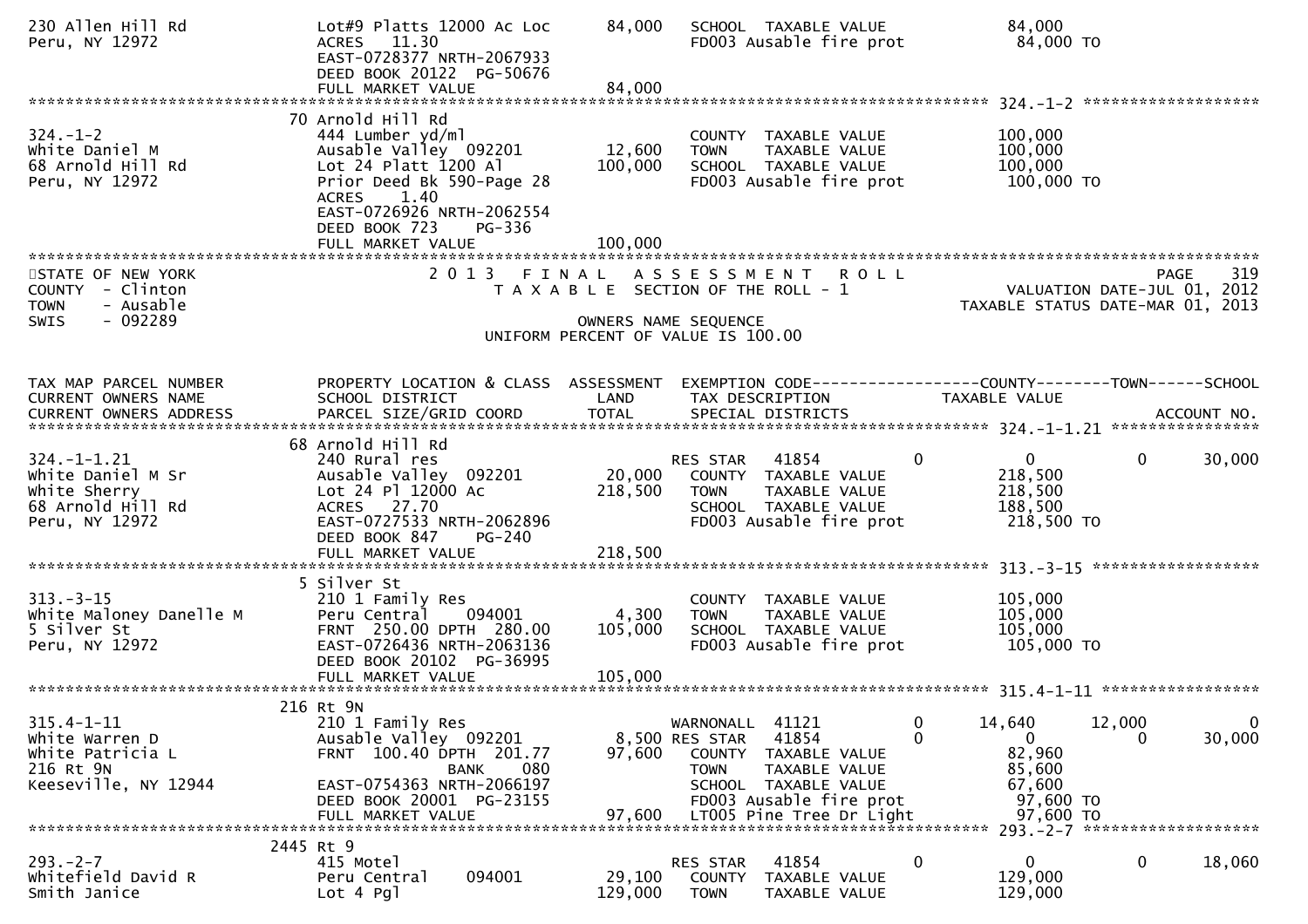| 2445 Rt 9<br>Peru, NY 12972                                                            | ACRES 15.10<br>EAST-0766221 NRTH-2082821<br>DEED BOOK 758<br>PG-270<br>FULL MARKET VALUE                                                                                                             | 129,000                 | SCHOOL TAXABLE VALUE<br>FD003 Ausable fire prot                                                                                                   | 110,940<br>129,000 TO                                                                 |
|----------------------------------------------------------------------------------------|------------------------------------------------------------------------------------------------------------------------------------------------------------------------------------------------------|-------------------------|---------------------------------------------------------------------------------------------------------------------------------------------------|---------------------------------------------------------------------------------------|
| $303 - 2 - 32$<br>Whitney Garry F<br>Box 123<br>Peru, NY 12972                         | 899/895 Clintonville Rd<br>312 Vac w/imprv<br>Ausable Valley 092201<br>Lot 7 Platts 12000 Al<br>FRNT 156.75 DPTH 190.00<br>EAST-0733227 NRTH-2074137<br>DEED BOOK 890<br>$PG-7$<br>FULL MARKET VALUE | 4,100<br>9,000<br>9,000 | COUNTY TAXABLE VALUE<br><b>TOWN</b><br>TAXABLE VALUE<br>SCHOOL TAXABLE VALUE<br>FD003 Ausable fire prot                                           | 9,000<br>9,000<br>9,000<br>$9,000$ TO                                                 |
| STATE OF NEW YORK<br>COUNTY - Clinton<br>- Ausable<br><b>TOWN</b><br>$-092289$<br>SWIS |                                                                                                                                                                                                      | OWNERS NAME SEQUENCE    | 2013 FINAL ASSESSMENT ROLL<br>T A X A B L E SECTION OF THE ROLL - 1<br>UNIFORM PERCENT OF VALUE IS 100.00                                         | 320<br>PAGE<br>VALUATION DATE-JUL 01, 2012<br>TAXABLE STATUS DATE-MAR 01, 2013        |
| TAX MAP PARCEL NUMBER<br>CURRENT OWNERS NAME                                           | PROPERTY LOCATION & CLASS ASSESSMENT<br>SCHOOL DISTRICT                                                                                                                                              | LAND                    | TAX DESCRIPTION                                                                                                                                   | EXEMPTION CODE-----------------COUNTY-------TOWN------SCHOOL<br>TAXABLE VALUE         |
| $303 - 2 - 31$<br>Whitney Gary F<br>Box 123<br>Peru, NY 12972                          | 905 Clintonville Rd<br>210 1 Family Res<br>Ausable Valley 092201<br>ACRES 2.20<br>EAST-0733372 NRTH-2074383<br>DEED BOOK 800<br>PG-216                                                               | 9,000<br>65,000         | COUNTY TAXABLE VALUE<br>TAXABLE VALUE<br><b>TOWN</b><br>SCHOOL TAXABLE VALUE<br>FD003 Ausable fire prot                                           | 65,000<br>65,000<br>65,000<br>$65,000$ TO                                             |
| $313 - 3 - 10$<br>Whitney Tracy<br>177 Sunnyside E Apt 2<br>Queensbury, NY 12804       | Clintonville Rd<br>$314$ Rural vac<10<br>Ausable Valley 092201<br>1.20<br><b>ACRES</b><br>EAST-0730352 NRTH-2067351<br>DEED BOOK 20051 PG-84178<br>FULL MARKET VALUE                                 | 4,600<br>4,600<br>4,600 | COUNTY TAXABLE VALUE<br>TAXABLE VALUE<br><b>TOWN</b><br>SCHOOL TAXABLE VALUE<br>FD003 Ausable fire prot                                           | 4,600<br>4,600<br>4,600<br>4,600 TO                                                   |
| $314. - 2 - 8$<br>Wight-Guay Janet R<br>598 Cold Spring Rd<br>Peru, NY 12972           | 598 Cold Spring Rd<br>240 Rural res<br>Ausable Valley 092201<br>Lot $5 & 12$ Platt<br>12000 Ac Loc<br>ACRES 150.00<br>EAST-0740455 NRTH-2071921<br>DEED BOOK 949<br>PG-321<br>FULL MARKET VALUE      | 108,000                 | 41854<br>$\mathbf{0}$<br>RES STAR<br>52,900 COUNTY TAXABLE VALUE<br>108,000 TOWN TAXABLE VALUE<br>SCHOOL TAXABLE VALUE<br>FD003 Ausable fire prot | $\overline{0}$<br>$\mathbf 0$<br>30,000<br>108,000<br>108,000<br>78,000<br>108,000 TO |
| $305.4 - 1 - 3$<br>Williams Jodie<br>11 old State Rd<br>Ausable Chasm, NY 12911        | 11 old state Rd<br>210 1 Family Res<br>Ausable Valley 092201<br>survey 2009/223187<br>FRNT 39.00 DPTH 204.00<br>EAST-0762306 NRTH-2074604                                                            | 2,500<br>80,600         | 41854<br>0<br>RES STAR<br>COUNTY TAXABLE VALUE<br><b>TOWN</b><br>TAXABLE VALUE<br>SCHOOL TAXABLE VALUE<br>FD003 Ausable fire prot                 | $\mathbf 0$<br>$\mathbf{0}$<br>30,000<br>80,600<br>80,600<br>50,600<br>80,600 TO      |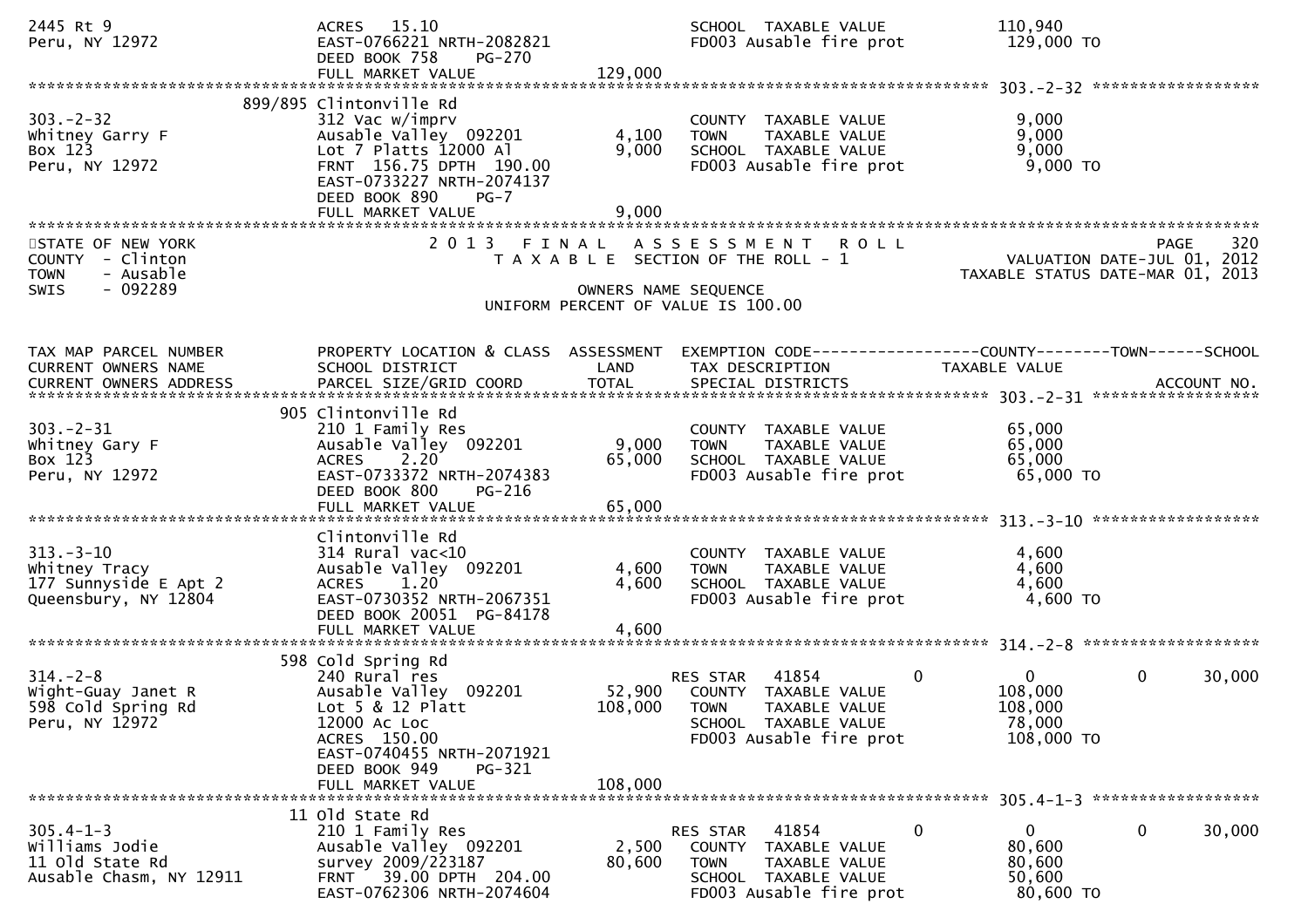|                                                                                                   | DEED BOOK 20001 PG-18536<br>FULL MARKET VALUE                                                                                                                                      | 80,600                        | LT006 Chasm                                                                                                                                            | 80,600 TO                                                                                                         |             |
|---------------------------------------------------------------------------------------------------|------------------------------------------------------------------------------------------------------------------------------------------------------------------------------------|-------------------------------|--------------------------------------------------------------------------------------------------------------------------------------------------------|-------------------------------------------------------------------------------------------------------------------|-------------|
|                                                                                                   |                                                                                                                                                                                    |                               |                                                                                                                                                        |                                                                                                                   |             |
| $294.10 - 1 - 9$<br>Wilson Property Holdings LLC<br>88 Spaulding East Shr<br>Colchester, VT 05446 | 30/32 Mountaineer Dr<br>260 Seasonal res - WTRFNT<br>094001<br>Peru Central<br><b>ACRES</b><br>1.50<br>EAST-0771764 NRTH-2085587<br>DEED BOOK 20072 PG-2783<br>FULL MARKET VALUE   | 134,500<br>231,600<br>231,600 | COUNTY TAXABLE VALUE<br>TAXABLE VALUE<br><b>TOWN</b><br>SCHOOL TAXABLE VALUE<br>FD003 Ausable fire prot                                                | 231,600<br>231,600<br>231,600<br>231,600 TO                                                                       |             |
|                                                                                                   |                                                                                                                                                                                    |                               |                                                                                                                                                        |                                                                                                                   |             |
| STATE OF NEW YORK<br>COUNTY - Clinton<br>- Ausable<br><b>TOWN</b><br>- 092289<br><b>SWIS</b>      | 2 0 1 3                                                                                                                                                                            | FINAL                         | ASSESSMENT ROLL<br>T A X A B L E SECTION OF THE ROLL - 1<br>OWNERS NAME SEQUENCE<br>UNIFORM PERCENT OF VALUE IS 100.00                                 | PAGE 321<br>VALUATION DATE-JUL 01, 2012<br>TAXARLE STATUS DATE ::: - 21, 2012<br>TAXABLE STATUS DATE-MAR 01, 2013 |             |
| TAX MAP PARCEL NUMBER                                                                             |                                                                                                                                                                                    |                               |                                                                                                                                                        | PROPERTY LOCATION & CLASS ASSESSMENT EXEMPTION CODE----------------COUNTY-------TOWN------SCHOOL                  |             |
| CURRENT OWNERS NAME                                                                               | SCHOOL DISTRICT                                                                                                                                                                    | LAND                          | TAX DESCRIPTION                                                                                                                                        | TAXABLE VALUE                                                                                                     |             |
| CURRENT OWNERS ADDRESS                                                                            |                                                                                                                                                                                    |                               |                                                                                                                                                        |                                                                                                                   |             |
|                                                                                                   |                                                                                                                                                                                    |                               |                                                                                                                                                        |                                                                                                                   |             |
| $293 - 3 - 7$<br>Winters Jason R<br>2460 Rt 9<br>Peru, NY 12972                                   | 2460 Rt 9<br>210 1 Family Res<br>Peru Central 094001<br>FRNT 210.00 DPTH 242.60<br><b>BANK</b><br>320<br>EAST-0766724 NRTH-2082917<br>DEED BOOK 20112 PG-44235                     | 71,100                        | 41854<br>RES STAR<br>6,600 COUNTY TAXABLE VALUE<br>TAXABLE VALUE<br><b>TOWN</b><br>SCHOOL TAXABLE VALUE<br>FD003 Ausable fire prot                     | $\mathbf{0}$<br>0<br>$\mathbf{0}$<br>71,100<br>71,100<br>41,100<br>71,100 TO                                      | 30,000      |
|                                                                                                   |                                                                                                                                                                                    |                               |                                                                                                                                                        |                                                                                                                   |             |
| $334.2 - 1 - 10$<br>Wisher Brenda L<br>652 Auger Lake Rd<br>Keeseville, NY 12944                  | Rt 9N<br>311 Res vac land<br>Ausable Valley 092201<br>FRNT 50.00 DPTH 214.00<br>EAST-0731249 NRTH-2053646<br>DEED BOOK 20122 PG-51561<br>FULL MARKET VALUE                         | 3,300<br>3,300<br>3,300       | COUNTY TAXABLE VALUE<br><b>TOWN</b><br>TAXABLE VALUE<br>SCHOOL TAXABLE VALUE<br>FD003 Ausable fire prot<br>LT003 Clintonville Light                    | 3,300<br>3,300<br>3,300<br>3,300 TO<br>3,300 TO                                                                   |             |
|                                                                                                   | Rt 9N                                                                                                                                                                              |                               |                                                                                                                                                        |                                                                                                                   |             |
| $334.2 - 1 - 10.1$<br>Wisher Brenda L<br>652 Auger Lake Rd<br>Keeseville, NY 12944                | 311 Res vac land<br>Ausable Valley 092201<br>FRNT 50.00 DPTH 214.00<br>EAST-0731298 NRTH-2053649<br>DEED BOOK 20122 PG-51561<br>FULL MARKET VALUE                                  | 3,300<br>3,300<br>3,300       | COUNTY TAXABLE VALUE<br>TAXABLE VALUE<br><b>TOWN</b><br>SCHOOL TAXABLE VALUE<br>FD003 Ausable fire prot<br>LT003 Clintonville Light                    | 3,300<br>3,300<br>3,300<br>3,300 TO<br>3,300 TO                                                                   |             |
|                                                                                                   |                                                                                                                                                                                    |                               |                                                                                                                                                        |                                                                                                                   |             |
| $315. - 2 - 39$<br>Wood Robert J Jr<br>Wood Tera D<br>37 Ouellette Cir<br>Keeseville, NY 12944    | 37 Ouellette Cir<br>210 1 Family Res<br>Ausable Valley 092201<br>Sub Div Lot 17<br>North Country Acres Bk-9<br>ACRES 1.00<br>EAST-0753779 NRTH-2072496<br>DEED BOOK 20011 PG-31147 | 89,000                        | WARCOMALL 41131<br>41854<br>17,300 RES STAR<br>COUNTY TAXABLE VALUE<br><b>TOWN</b><br>TAXABLE VALUE<br>SCHOOL TAXABLE VALUE<br>FD003 Ausable fire prot | 0<br>22,250<br>20,000<br>$\Omega$<br>0<br>66,750<br>69,000<br>59,000<br>89,000 TO                                 | 0<br>30,000 |
|                                                                                                   | FULL MARKET VALUE                                                                                                                                                                  | 89,000                        |                                                                                                                                                        |                                                                                                                   |             |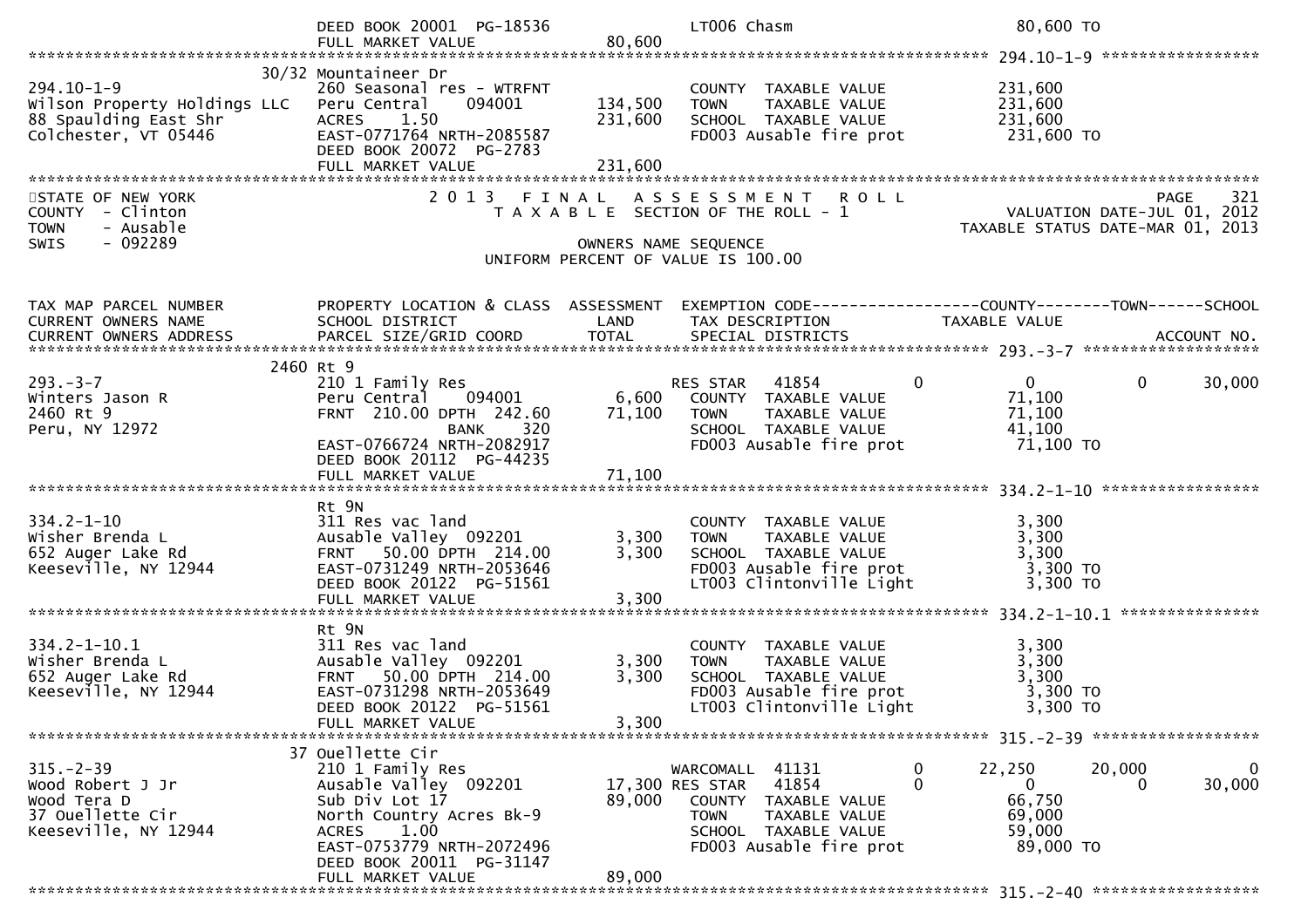| $315. - 2 - 40$<br>Wood Robert Sr<br>Wood Kathryn<br>35 Ouellette Cir<br>Keeseville, NY 12944-4147 | 35 Ouellette Cir<br>210 1 Family Res<br>Ausable Valley 092201<br>Sub Div Lot 18<br>North Country Ac Bk-9 Pg-<br>$1.00$ BANK<br>860<br><b>ACRES</b><br>EAST-0753817 NRTH-2072711<br>DEED BOOK 20041 PG-77658<br>FULL MARKET VALUE | 118,200<br>118,200           | RES STAR 41854<br>17,300 COUNTY TAXABLE VALUE<br>TAXABLE VALUE<br><b>TOWN</b><br>SCHOOL TAXABLE VALUE<br>FD003 Ausable fire prot                         | $\mathbf 0$  | $\overline{0}$<br>118,200<br>118,200<br>88,200<br>118,200 TO         | $\mathbf 0$  | 30,000 |
|----------------------------------------------------------------------------------------------------|----------------------------------------------------------------------------------------------------------------------------------------------------------------------------------------------------------------------------------|------------------------------|----------------------------------------------------------------------------------------------------------------------------------------------------------|--------------|----------------------------------------------------------------------|--------------|--------|
| STATE OF NEW YORK<br>COUNTY - Clinton<br>- Ausable<br><b>TOWN</b><br>- 092289<br>SWIS              | 2013 FINAL                                                                                                                                                                                                                       |                              | ASSESSMENT ROLL<br>T A X A B L E SECTION OF THE ROLL - 1<br>OWNERS NAME SEQUENCE<br>UNIFORM PERCENT OF VALUE IS 100.00                                   |              | VALUATION DATE-JUL 01, 2012<br>TAXABLE STATUS DATE-MAR 01, 2013      | <b>PAGE</b>  | 322    |
| TAX MAP PARCEL NUMBER<br>CURRENT OWNERS NAME                                                       | PROPERTY LOCATION & CLASS ASSESSMENT<br>SCHOOL DISTRICT                                                                                                                                                                          | LAND                         | EXEMPTION CODE-----------------COUNTY--------TOWN-----SCHOOL<br>TAX DESCRIPTION                                                                          |              | TAXABLE VALUE                                                        |              |        |
| $304. - 1 - 17.32$<br>Woods Armond T<br>Woods Brenda J<br>2225 Rt 22<br>Keeseville, NY 12944       | 2225 Rt 22<br>240 Rural res<br>Ausable Valley 092201<br>Lot 2 Pl 1200 Ac Loc<br>ACRES 48.90 BANK<br>080<br>EAST-0750506 NRTH-2077528<br>DEED BOOK 994<br>PG-232<br>FULL MARKET VALUE                                             | 38,900<br>300,000<br>300,000 | RES STAR 41854<br>COUNTY TAXABLE VALUE<br><b>TOWN</b><br>TAXABLE VALUE<br>SCHOOL TAXABLE VALUE<br>FD003 Ausable fire prot                                | $\mathbf{0}$ | $\overline{0}$<br>300,000<br>300,000<br>270,000<br>300,000 TO        | $\mathbf 0$  | 30,000 |
| $294. -1 - 13.9$<br>Woods Robert K<br>Woods Jane L<br>193 Plains Rd<br>Peru, NY 12972              | 193 Plains Rd<br>210 1 Family Res<br>Peru Central<br>094001<br>PLB 366 Lot 10<br>5.94<br><b>ACRES</b><br>EAST-0771123 NRTH-2082856<br>DEED BOOK 20051 PG-90466<br>FULL MARKET VALUE                                              | 243,000<br>243,000           | RES STAR 41854<br>31,700 COUNTY TAXABLE VALUE<br><b>TOWN</b><br>TAXABLE VALUE<br>SCHOOL TAXABLE VALUE<br>FD003 Ausable fire prot                         | $\Omega$     | $\overline{0}$<br>243,000<br>243,000<br>213,000<br>243,000 TO        | $\mathbf 0$  | 30,000 |
| $335.1 - 1 - 36.2$<br>Woodside Bradley S<br>1331 Rt 9N<br>Clintonville, NY 12924                   | 1331 Rt 9N<br>270 Mfg housing<br>Ausable Valley 092201<br>Lot 13 Platts River Loc<br>FRNT 150.00 DPTH 90.00<br>EAST-0732159 NRTH-2053533<br>DEED BOOK 20051 PG-83918<br>FULL MARKET VALUE                                        | 3,800<br>43,000<br>43,000    | RES STAR<br>41854<br>COUNTY TAXABLE VALUE<br><b>TOWN</b><br>TAXABLE VALUE<br>SCHOOL TAXABLE VALUE<br>FD003 Ausable fire prot<br>LT003 Clintonville Light | $\mathbf{0}$ | $\mathbf{0}$<br>43,000<br>43,000<br>13,000<br>43,000 TO<br>43,000 TO | $\mathbf{0}$ | 30,000 |
| $335.1 - 1 - 37$<br>Woodside Bradley S<br>1331 Rt 9N<br>Clintonville, NY 12924                     | Rt 9N<br>311 Res vac land<br>Ausable Valley 092201<br>FRNT 142.00 DPTH<br>90.00<br>EAST-0732009 NRTH-2053516<br>DEED BOOK 20051 PG-83918<br>FULL MARKET VALUE                                                                    | 3,700<br>3,700<br>3,700      | COUNTY TAXABLE VALUE<br>TAXABLE VALUE<br><b>TOWN</b><br>SCHOOL TAXABLE VALUE<br>FD003 Ausable fire prot<br>LT003 Clintonville Light                      |              | 3,700<br>3,700<br>3,700<br>3,700 TO<br>3,700 TO                      |              |        |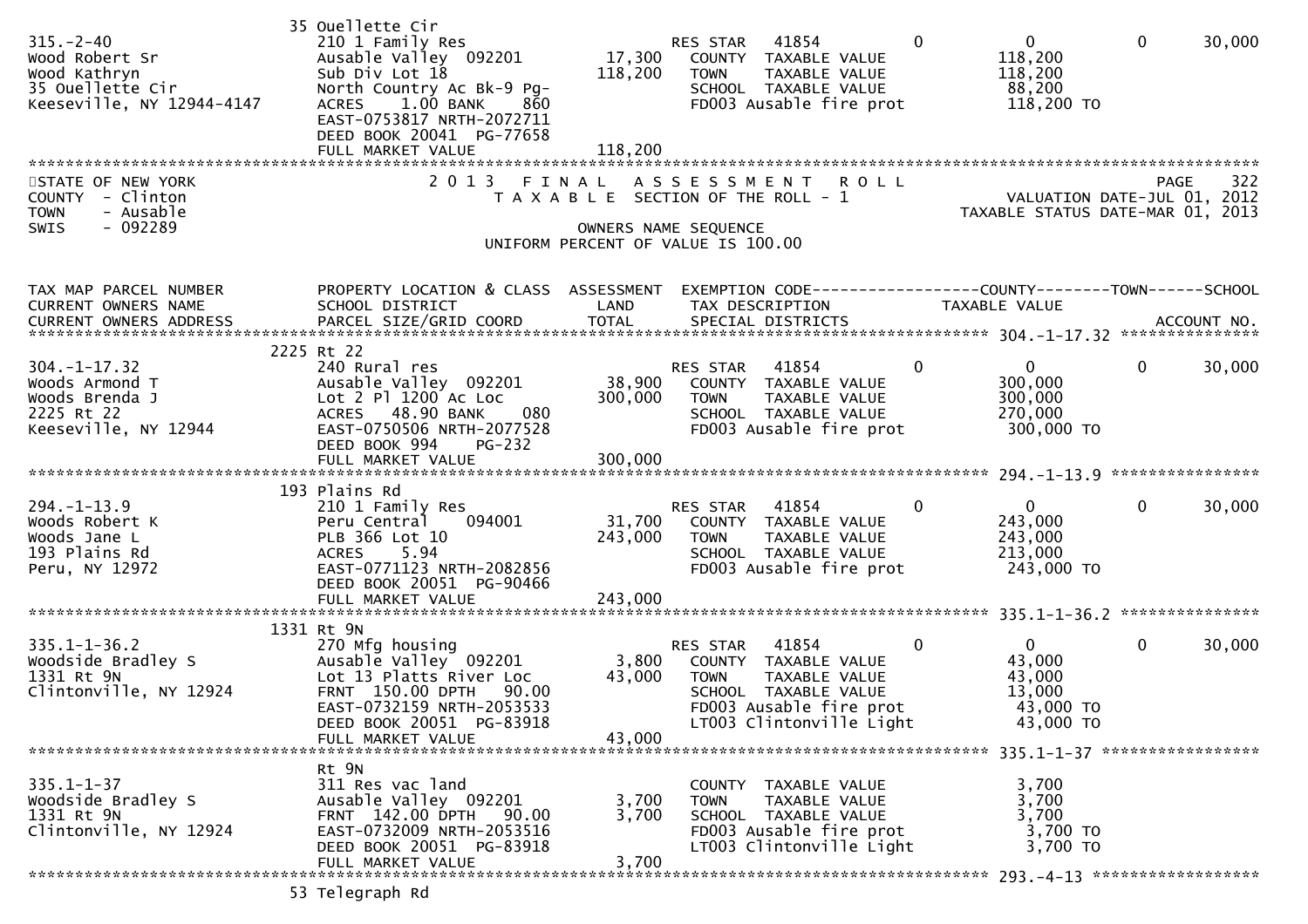| $293. -4 - 13$<br>Worden Shawn H<br>Worden Toni M<br>53 Telegraph Rd<br>Peru, NY 12972                                | 210 1 Family Res<br>Ausable Valley 092201<br>$Lot 9$ $Pq$ ]<br>FRNT 208.34 DPTH 204.03<br>080<br>BANK<br>EAST-0757264 NRTH-2080246<br>DEED BOOK 20031 PG-58356<br>FULL MARKET VALUE | 134,300<br>134,300                                                          | RES STAR<br><b>TOWN</b>                                | 41854<br>6,000 COUNTY TAXABLE VALUE<br>TAXABLE VALUE<br>SCHOOL TAXABLE VALUE<br>FD003 Ausable fire prot                | $\Omega$                | $\mathbf{0}$<br>134,300<br>134,300<br>104,300<br>134,300 TO                                                 | $\mathbf{0}$       | 30,000          |
|-----------------------------------------------------------------------------------------------------------------------|-------------------------------------------------------------------------------------------------------------------------------------------------------------------------------------|-----------------------------------------------------------------------------|--------------------------------------------------------|------------------------------------------------------------------------------------------------------------------------|-------------------------|-------------------------------------------------------------------------------------------------------------|--------------------|-----------------|
| STATE OF NEW YORK<br>COUNTY - Clinton<br><b>TOWN</b><br>- Ausable<br>- 092289<br>SWIS                                 | 2013 FINAL                                                                                                                                                                          | T A X A B L E SECTION OF THE ROLL - 1<br>UNIFORM PERCENT OF VALUE IS 100.00 | OWNERS NAME SEQUENCE                                   | ASSESSMENT ROLL                                                                                                        |                         | PAGE 323<br>VALUATION DATE-JUL 01, 2012<br>TAXARLE STATUS DATE :::- 21.<br>TAXABLE STATUS DATE-MAR 01, 2013 |                    |                 |
| TAX MAP PARCEL NUMBER<br>CURRENT OWNERS NAME                                                                          | PROPERTY LOCATION & CLASS ASSESSMENT<br>SCHOOL DISTRICT                                                                                                                             | LAND                                                                        |                                                        | EXEMPTION CODE-----------------COUNTY-------TOWN------SCHOOL<br>TAX DESCRIPTION                                        |                         | TAXABLE VALUE                                                                                               |                    |                 |
| $315. - 3 - 42.2$<br>Worley Arthur<br>Worley Helen<br>188 Hill St<br>Keeseville, NY 12944                             | Hill St<br>311 Res vac land<br>Ausable Valley 092201<br>FRNT 50.00 DPTH 150.00<br>EAST-0751359 NRTH-2068382<br>DEED BOOK 547<br>$PG-144$<br>FULL MARKET VALUE                       | 4,600<br>4,600<br>4,600                                                     | <b>TOWN</b>                                            | COUNTY TAXABLE VALUE<br>TAXABLE VALUE<br>SCHOOL TAXABLE VALUE<br>FD003 Ausable fire prot<br>LT004 Hill St Light        |                         | 4,600<br>4,600<br>4,600<br>4,600 TO<br>4,600 TO                                                             |                    |                 |
|                                                                                                                       | 188 Hill St                                                                                                                                                                         |                                                                             |                                                        |                                                                                                                        |                         |                                                                                                             |                    |                 |
| $315. - 3 - 42.1$<br>Worley Life Estate Arthur<br>Worley Life Estate Helen O<br>$188$ Hill St<br>Keeseville, NY 12944 | 210 1 Family Res<br>Ausable Valley 092201<br>FRNT 100.00 DPTH 150.00<br>EAST-0751434 NRTH-2068382<br>DEED BOOK 20092 PG-28301<br>FULL MARKET VALUE                                  | 81,000<br>81,000                                                            | WARNONALL 41121<br>7,700 RES STAR 41854<br><b>TOWN</b> | COUNTY TAXABLE VALUE<br>TAXABLE VALUE<br>SCHOOL TAXABLE VALUE<br>FD003 Ausable fire prot                               | $\mathbf 0$<br>$\Omega$ | 12,150<br>$\overline{0}$<br>68,850<br>69,000<br>51,000<br>81,000 TO                                         | 12,000<br>$\Omega$ | 0<br>30,000     |
|                                                                                                                       | Mitchell Rd                                                                                                                                                                         |                                                                             |                                                        |                                                                                                                        |                         |                                                                                                             |                    |                 |
| $302 - 1 - 27$<br>Wright Robert E<br>Wright Melissa A<br>94 Peasleeville Rd<br>Peru, NY 12972                         | 321 Abandoned ag<br>Ausable Valley 092201<br>ACRES 26.00<br>EAST-0721458 NRTH-2075597<br>DEED BOOK 20122 PG-47790<br>FULL MARKET VALUE                                              | 11,600<br>11,600<br>11,600                                                  | <b>TOWN</b>                                            | COUNTY TAXABLE VALUE<br>TAXABLE VALUE<br>SCHOOL TAXABLE VALUE<br>FD003 Ausable fire prot                               |                         | 11,600<br>11,600<br>11,600<br>11,600 TO                                                                     |                    |                 |
|                                                                                                                       |                                                                                                                                                                                     |                                                                             |                                                        |                                                                                                                        |                         |                                                                                                             |                    |                 |
| $315.4 - 1 - 24$<br>Wright Sean F<br>65 Pine Tree Dr<br>Keeseville, NY 12944                                          | 65 Pine Tree Dr<br>210 1 Family Res<br>Ausable Valley 092201<br>Sub Drwr A-132 Lot 5<br>FRNT 100.00 DPTH 150.00<br><b>BANK</b><br>080<br>EAST-0753786 NRTH-2065602                  | 7,700<br>95,000                                                             | <b>RES STAR</b><br>COUNTY<br><b>TOWN</b>               | 41854<br>TAXABLE VALUE<br>TAXABLE VALUE<br>SCHOOL TAXABLE VALUE<br>FD003 Ausable fire prot<br>LT005 Pine Tree Dr Light | 0                       | 0<br>95,000<br>95,000<br>65,000<br>95,000 TO<br>95,000 TO                                                   | 0                  | 30,000          |
| *******************************                                                                                       | DEED BOOK 20031 PG-57602<br>FULL MARKET VALUE                                                                                                                                       | 95,000                                                                      |                                                        |                                                                                                                        |                         | 294. –1–14. 31                                                                                              |                    | *************** |
| $294. -1 - 14.31$                                                                                                     | 182 Plains Rd<br>240 Rural res                                                                                                                                                      |                                                                             | RES STAR                                               | 41854                                                                                                                  | $\mathbf 0$             | 0                                                                                                           | $\mathbf{0}$       | 30,000          |
|                                                                                                                       |                                                                                                                                                                                     |                                                                             |                                                        |                                                                                                                        |                         |                                                                                                             |                    |                 |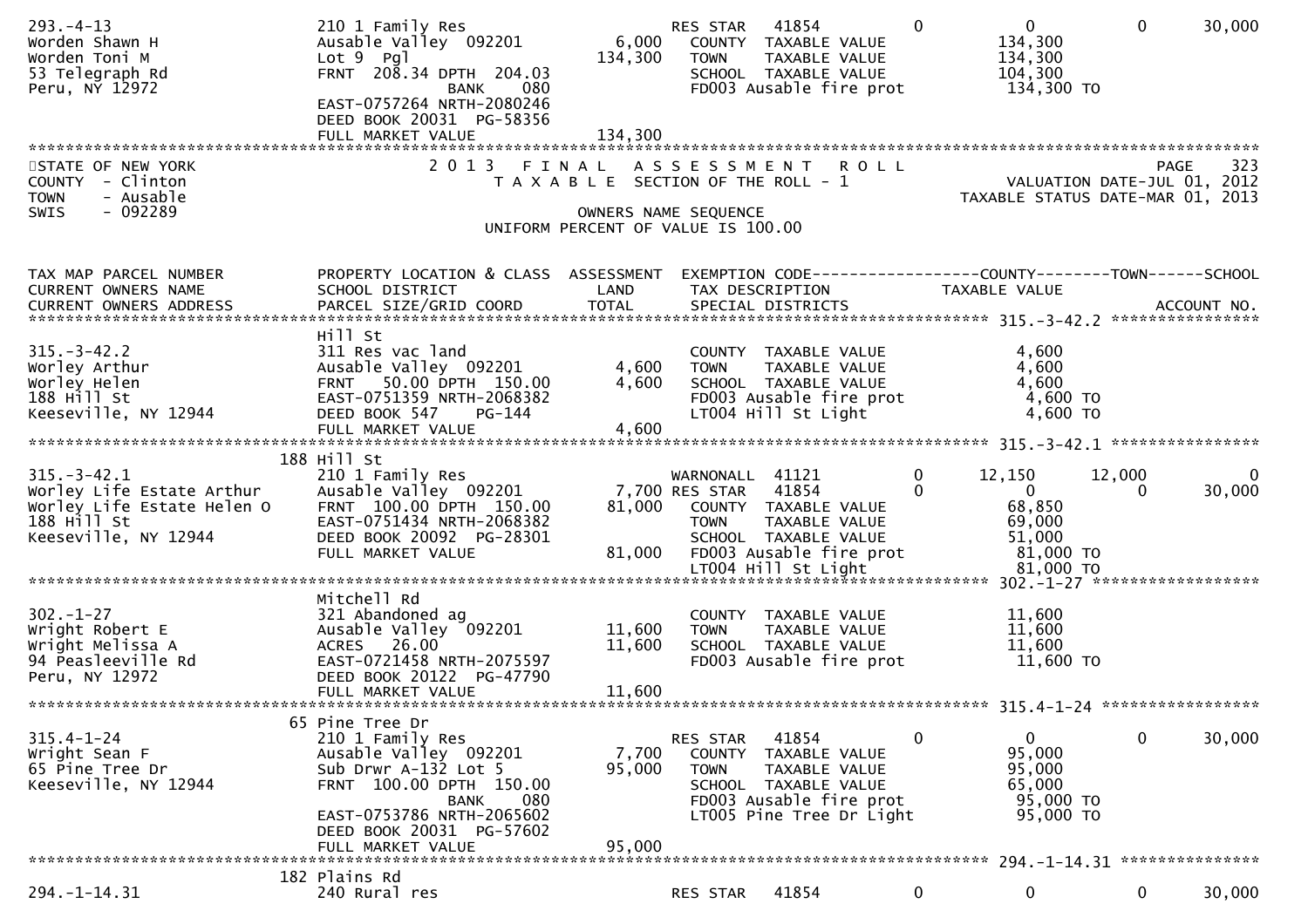| Wyckoff Richard H III<br>Wyckoff Kathleen<br>182 Plains Rd<br>Peru, NY 12972                                   | 094001<br>Peru Central<br>Lot $#1$ Platts<br>L Corp Sub Lot #3<br>ACRES 19.00<br>EAST-0770494 NRTH-2082197<br>DEED BOOK 20021 PG-49635                                                 | 31,400<br>229,000          | COUNTY TAXABLE VALUE<br><b>TOWN</b><br>TAXABLE VALUE<br>SCHOOL TAXABLE VALUE<br>FD003 Ausable fire prot                           | 229,000<br>229,000<br>199,000<br>229,000 TO                                         |
|----------------------------------------------------------------------------------------------------------------|----------------------------------------------------------------------------------------------------------------------------------------------------------------------------------------|----------------------------|-----------------------------------------------------------------------------------------------------------------------------------|-------------------------------------------------------------------------------------|
|                                                                                                                | FULL MARKET VALUE                                                                                                                                                                      | 229,000                    |                                                                                                                                   |                                                                                     |
| STATE OF NEW YORK<br>COUNTY - Clinton<br><b>TOWN</b><br>- Ausable<br>- 092289<br>SWIS                          |                                                                                                                                                                                        |                            | 2013 FINAL ASSESSMENT ROLL<br>T A X A B L E SECTION OF THE ROLL - 1<br>OWNERS NAME SEQUENCE<br>UNIFORM PERCENT OF VALUE IS 100.00 | 324<br>PAGE<br>VALUATION DATE-JUL 01, 2012<br>TAXABLE STATUS DATE-MAR 01, 2013      |
| TAX MAP PARCEL NUMBER<br>CURRENT OWNERS NAME                                                                   | PROPERTY LOCATION & CLASS ASSESSMENT<br>SCHOOL DISTRICT                                                                                                                                | LAND                       | TAX DESCRIPTION                                                                                                                   | EXEMPTION CODE------------------COUNTY--------TOWN------SCHOOL<br>TAXABLE VALUE     |
| $315. - 3 - 33$<br>Yattaw Mary A<br>c/o Ariene Yattaw<br>$23$ Wall St<br>Corinth, NY 12822                     | 140 Hill St<br>210 1 Family Res<br>Ausable Valley 092201<br>FRNT 100.00 DPTH 150.00<br>EAST-0752645 NRTH-2068382<br>DEED BOOK 607<br>PG-448<br>FULL MARKET VALUE                       | 7,700<br>75,000<br>75,000  | COUNTY TAXABLE VALUE<br><b>TOWN</b><br>TAXABLE VALUE<br>SCHOOL TAXABLE VALUE<br>FD003 Ausable fire prot<br>LT004 Hill St Light    | 75,000<br>75,000<br>75,000<br>75,000 TO<br>75,000 TO                                |
| $313. - 3 - 17$<br>Yonkers William F<br>Yonkers Kenda Blanchard<br>738 Bomont Rd<br>Lutherville, MD 21093-1801 | Allen Hill Rd<br>321 Abandoned ag<br>094001<br>Peru Central<br>ACRES 25.00<br>EAST-0726581 NRTH-2065165<br>DEED BOOK 536<br>PG-571<br>FULL MARKET VALUE                                | 14,700<br>14,700<br>14,700 | COUNTY TAXABLE VALUE<br>TAXABLE VALUE<br><b>TOWN</b><br>SCHOOL TAXABLE VALUE<br>FD003 Ausable fire prot                           | 14,700<br>14,700<br>14,700<br>14,700 TO                                             |
|                                                                                                                |                                                                                                                                                                                        |                            |                                                                                                                                   |                                                                                     |
| $294.18 - 2 - 18$<br>Young James<br>Young Janet<br>13 Blueberry Rd<br>Peru, NY 12972                           | 13 Blueberry Rd<br>210 1 Family Res<br>094001<br>Peru Central<br>Subd Lot 7<br>FRNT 195.00 DPTH 150.00<br>EAST-0772814 NRTH-2082149<br>DEED BOOK 769<br>PG-337                         | 20,700<br>194,600          | RES STAR 41854<br>0<br>COUNTY TAXABLE VALUE<br><b>TOWN</b><br>TAXABLE VALUE<br>SCHOOL TAXABLE VALUE<br>FD003 Ausable fire prot    | $\Omega$<br>30,000<br>$\overline{0}$<br>194,600<br>194,600<br>164,600<br>194,600 TO |
|                                                                                                                | FULL MARKET VALUE                                                                                                                                                                      | 194,600                    |                                                                                                                                   |                                                                                     |
| $294.18 - 2 - 20$<br>Young James<br>Young Janet<br>13 Blueberry Rd<br>Peru, NY 12972                           | Lakeside Rd<br>311 Res vac land<br>094001<br>Peru Central<br>Subd Lot 6<br>FRNT 150.00 DPTH 150.00<br>EAST-0772670 NRTH-2082079<br>DEED BOOK 962<br><b>PG-335</b><br>FULL MARKET VALUE | 15,700<br>15,700<br>15,700 | <b>COUNTY</b><br>TAXABLE VALUE<br><b>TOWN</b><br>TAXABLE VALUE<br>SCHOOL TAXABLE VALUE<br>FD003 Ausable fire prot                 | 15,700<br>15,700<br>15,700<br>15,700 TO                                             |
|                                                                                                                | Giddings Rd                                                                                                                                                                            |                            |                                                                                                                                   |                                                                                     |
| $294.18 - 2 - 17$<br>Young James J<br>Young Janet                                                              | 311 Res vac land<br>094001<br>Peru Central<br>Subd Lot 4                                                                                                                               | 16,000<br>16,000           | COUNTY<br>TAXABLE VALUE<br><b>TOWN</b><br>TAXABLE VALUE<br>SCHOOL TAXABLE VALUE                                                   | 16,000<br>16,000<br>16,000                                                          |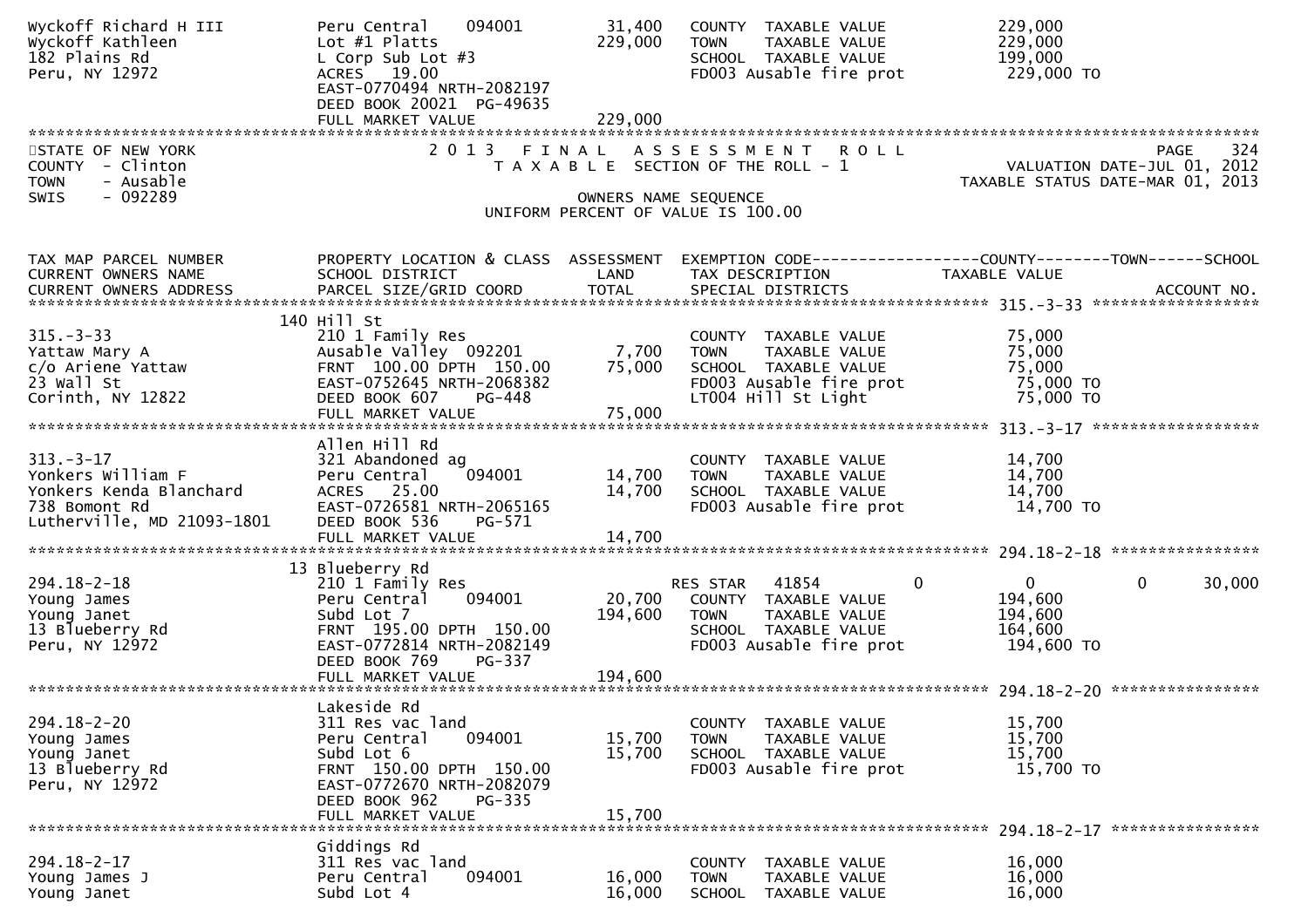| 13 Blueberry Rd<br>Peru, NY 12972                                                                | FULL MARKET VALUE                                                                                 | FRNT 147.00 DPTH 150.00<br>EAST-0772891 NRTH-2082014<br>DEED BOOK 20021 PG-41085                                 | 16,000                     | FD003 Ausable fire prot                                                                                                              |                                    | 16,000 TO                                                                      |                                                                                                                                    |
|--------------------------------------------------------------------------------------------------|---------------------------------------------------------------------------------------------------|------------------------------------------------------------------------------------------------------------------|----------------------------|--------------------------------------------------------------------------------------------------------------------------------------|------------------------------------|--------------------------------------------------------------------------------|------------------------------------------------------------------------------------------------------------------------------------|
| STATE OF NEW YORK<br>COUNTY - Clinton<br><b>TOWN</b><br>- Ausable                                |                                                                                                   | 2 0 1 3                                                                                                          | FINAL                      | A S S E S S M E N T<br>T A X A B L E SECTION OF THE ROLL - 1                                                                         | <b>ROLL</b>                        | PAGE 325<br>VALUATION DATE-JUL 01, 2012<br>TAXARLE STATUS DATE :::- 21, 2012   | 325<br>TAXABLE STATUS DATE-MAR 01, 2013                                                                                            |
| - 092289<br><b>SWIS</b>                                                                          |                                                                                                   |                                                                                                                  |                            | OWNERS NAME SEQUENCE<br>UNIFORM PERCENT OF VALUE IS 100.00                                                                           |                                    |                                                                                |                                                                                                                                    |
| TAX MAP PARCEL NUMBER<br>CURRENT OWNERS NAME<br><b>CURRENT OWNERS ADDRESS</b>                    | SCHOOL DISTRICT                                                                                   | PROPERTY LOCATION & CLASS ASSESSMENT<br>PARCEL SIZE/GRID COORD                                                   | LAND<br><b>TOTAL</b>       | TAX DESCRIPTION<br>SPECIAL DISTRICTS                                                                                                 |                                    | EXEMPTION CODE-----------------COUNTY--------TOWN------SCHOOL<br>TAXABLE VALUE | ACCOUNT NO.                                                                                                                        |
| $294.18 - 2 - 19$<br>Young James J<br>Young Janet<br>13 Blueberry Rd<br>Peru, NY 12972           | Lakeside Rd<br>311 Res vac land<br>Peru Central<br>Subd Lot 5<br>FULL MARKET VALUE                | 094001<br>FRNT 126.50 DPTH 149.40<br>EAST-0772742 NRTH-2081952<br>DEED BOOK 20021 PG-41085                       | 15,500<br>15,500<br>15,500 | COUNTY TAXABLE VALUE<br><b>TOWN</b><br>SCHOOL TAXABLE VALUE<br>FD003 Ausable fire prot                                               | TAXABLE VALUE                      | 15,500<br>15,500<br>15,500<br>15,500 TO                                        |                                                                                                                                    |
| $314. - 2 - 5.2$<br>Youngmann Jeremy<br>Youngmann Courtney<br>2 Cayea Rd<br>Peru, NY 12972       | 515 Cold Spring Rd<br>312 Vac w/imprv<br><b>ACRES</b><br>FULL MARKET VALUE                        | Ausable Valley 092201<br>Lot 12 PL 12000 Ac Loc<br>3.30<br>EAST-0739290 NRTH-2070863<br>DEED BOOK 20102 PG-30839 | 4,700<br>7,700<br>7,700    | COUNTY TAXABLE VALUE<br><b>TOWN</b><br>SCHOOL TAXABLE VALUE<br>FD003 Ausable fire prot                                               | TAXABLE VALUE                      | 7,700<br>7,700<br>7,700<br>7,700 TO                                            |                                                                                                                                    |
| $305. - 1 - 2.21$<br>Zmijewski Scot M<br>Zmijewski Lisa<br>109 Grove St<br>Keeseville, NY 12944  | 109 Grove St<br>210 1 Family Res<br>Lot 16 Platts 12000<br>Survey Bk 12 Pg 125<br>ACRES 2.60 BANK | Ausable Valley 092201<br>080<br>EAST-0756344 NRTH-2072050<br>DEED BOOK 20041 PG-67129                            | 133,800                    | WARCOMALL 41131<br>41854<br>7,000 RES STAR<br>COUNTY TAXABLE VALUE<br><b>TOWN</b><br>SCHOOL TAXABLE VALUE<br>FD003 Ausable fire prot | 0<br>$\mathbf{0}$<br>TAXABLE VALUE | 33,450<br>$\overline{0}$<br>100,350<br>113,800<br>103,800<br>133,800 TO        | 20,000<br>0<br>30,000<br>$\Omega$                                                                                                  |
| STATE OF NEW YORK<br>- Clinton<br><b>COUNTY</b><br>- Ausable<br><b>TOWN</b><br>$-092289$<br>SWIS |                                                                                                   | 2013                                                                                                             |                            | FINAL ASSESSMENT<br>T A X A B L E SECTION OF THE ROLL - 1                                                                            | <b>ROLL</b>                        |                                                                                | 326<br>PAGE<br>VALUATION DATE-JUL 01, 2012<br>TAXABLE STATUS DATE-MAR 01, 2013<br>RPS150/V04/L015<br><b>CURRENT DATE 6/17/2013</b> |
|                                                                                                  |                                                                                                   |                                                                                                                  |                            | UNIFORM PERCENT OF VALUE IS 100.00<br>ROLL SECTION TOTALS                                                                            |                                    |                                                                                |                                                                                                                                    |
|                                                                                                  |                                                                                                   | *** SPECIAL DISTRICT SUMMARY ***                                                                                 |                            |                                                                                                                                      |                                    |                                                                                |                                                                                                                                    |
|                                                                                                  | TOTAL EXTENSION                                                                                   | EXTENSION                                                                                                        | AD VALOREM                 | <b>EXEMPT</b>                                                                                                                        | TAXABLE                            |                                                                                |                                                                                                                                    |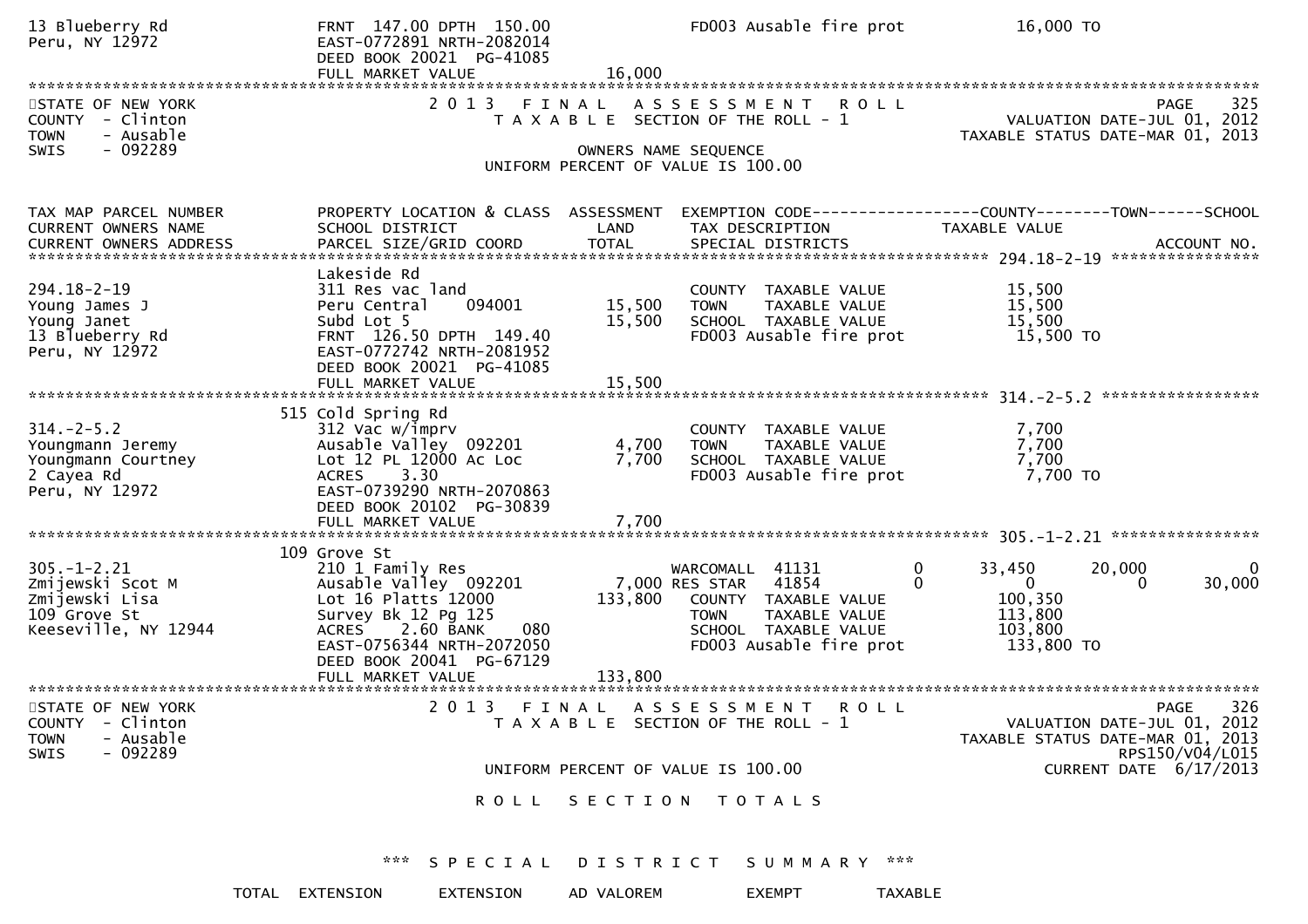| CODE DISTRICT NAME PARCELS                                                                                                                                 | <b>TYPE</b>                                                                         | VALUE            | <b>VALUE</b>                                               | <b>AMOUNT</b> | VALUE                                                                          |
|------------------------------------------------------------------------------------------------------------------------------------------------------------|-------------------------------------------------------------------------------------|------------------|------------------------------------------------------------|---------------|--------------------------------------------------------------------------------|
| OT002 Omitted Tax-Co<br>OT004 Omitted Tax-To<br>FD003 Ausable fire p<br>LT003 Clintonville L<br>LT004 Hill St Light<br>LT005 Pine Tree Dr L<br>LTOO6 Chasm | 5 MOVTAX<br>5 MOVTAX<br>1,168 TOTAL<br>75 TOTAL<br>62 TOTAL<br>60 TOTAL<br>23 TOTAL | 548.54<br>879.36 | 104390,486<br>3407,978<br>5511,712<br>6464,800<br>1795,830 | 56,132        | 548.54<br>879.36<br>104334,354<br>3407,978<br>5511,712<br>6464,800<br>1795,830 |
|                                                                                                                                                            |                                                                                     |                  |                                                            |               |                                                                                |

## \*\*\* S C H O O L D I S T R I C T S U M M A R Y \*\*\*

| <b>CODE</b>      | DISTRICT NAME                      | <b>TOTAL</b><br><b>PARCELS</b> | ASSESSED<br>LAND      | ASSESSED<br><b>TOTAL</b> | <b>EXEMPT</b><br><b>AMOUNT</b> | <b>TOTAL</b><br><b>TAXABLE</b> | <b>STAR</b><br>AMOUNT | <b>STAR</b><br><b>TAXABLE</b> |
|------------------|------------------------------------|--------------------------------|-----------------------|--------------------------|--------------------------------|--------------------------------|-----------------------|-------------------------------|
| 092201<br>094001 | Ausable Valley Cen<br>Peru Central | 875<br>293                     | 11573,986<br>8306.000 | 75146,286<br>29244,200   | 4062,152<br>366,981            | 71084,134<br>28877,219         | 17333,757<br>4211,310 | 53750,377<br>24665,909        |
|                  | SUB-TOTAL                          | 1,168                          | 19879,986             | 104390,486               | 4429,133                       | 99961,353                      | 21545,067             | 78416,286                     |
|                  | T O T A L                          | 1,168                          | 19879,986             | 104390,486               | 4429,133                       | 99961,353                      | 21545,067             | 78416,286                     |

## \*\*\* S Y S T E M C O D E S S U M M A R Y \*\*\*

NO SYSTEM EXEMPTIONS AT THIS LEVEL

## \*\*\* E X E M P T I O N S U M M A R Y \*\*\*

| <b>CODE</b>                                 | DESCRIPTION                                              | <b>TOTAL</b><br><b>PARCELS</b> | <b>COUNTY</b>                                                            | <b>TOWN</b>      | <b>SCHOOL</b>                                                                                 |
|---------------------------------------------|----------------------------------------------------------|--------------------------------|--------------------------------------------------------------------------|------------------|-----------------------------------------------------------------------------------------------|
| 41101<br>41121                              | <b>VETERANS</b><br>WARNONALL                             | 6<br>72                        | 9,300<br>1156,281                                                        | 9,300<br>813,350 |                                                                                               |
| 41131                                       | WARCOMALL                                                | 51                             | 1358,551                                                                 | 947,233          |                                                                                               |
| 41141<br>41152                              | WARDISALL<br>$CW_10_VET/$                                | 29<br>9                        | 883,678<br>69,820                                                        | 670,798          |                                                                                               |
| 41172                                       | CW_DISBLD_                                               |                                | 37,620                                                                   |                  |                                                                                               |
| 41400                                       | <b>CLERGY</b>                                            |                                | 1,500<br>2 0 1 3                                                         | 1,500            | 1,500<br>327                                                                                  |
| <b>COUNTY</b><br><b>TOWN</b><br><b>SWIS</b> | STATE OF NEW YORK<br>- Clinton<br>- Ausable<br>$-092289$ |                                | A S S E S S M E N T<br>FINAL<br>SECTION OF THE ROLL - 1<br>T A X A B L E | <b>ROLL</b>      | PAGE<br>2012<br>VALUATION DATE-JUL 01,<br>TAXABLE STATUS DATE-MAR 01, 2013<br>RPS150/V04/L015 |
|                                             |                                                          |                                | UNIFORM PERCENT OF VALUE IS 100.00                                       |                  | CURRENT DATE 6/17/2013                                                                        |
|                                             |                                                          |                                | T O T A L S<br>ROLL<br>SECT<br>ON                                        |                  |                                                                                               |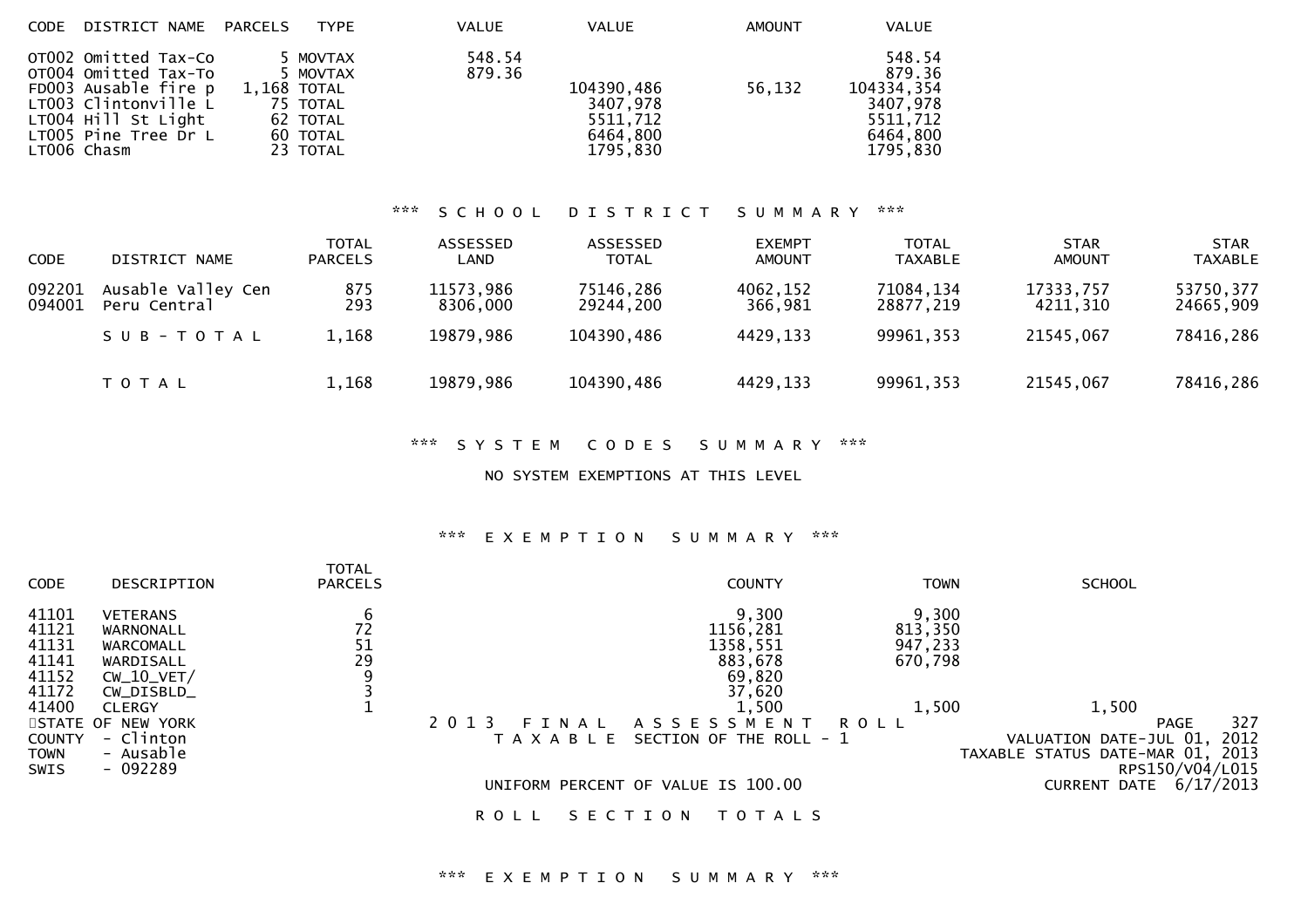| <b>CODE</b>    | DESCRIPTION             | <b>TOTAL</b><br><b>PARCELS</b> | <b>COUNTY</b>       | <b>TOWN</b>         | <b>SCHOOL</b>       |
|----------------|-------------------------|--------------------------------|---------------------|---------------------|---------------------|
| 41700<br>41720 | 10 YR AGR<br>AGRI DISTR | 30                             | 2013,200<br>643,601 | 2013,200<br>643,601 | 2013,200<br>643,601 |
| 41730          | OS AG DIST              |                                | 48,555              | 48,555              | 48,555              |
| 41800          | AGED - ALL              | 38                             | 1193,713            | 1206,050            | 1285,435            |
| 41802          | AGED COUN               | 10                             | 187,233             |                     |                     |
| 41805          | AGED C&S                |                                | 152,138             |                     | 169,050             |
| 41834          | SR STAR                 | 139                            |                     |                     | 7393,107            |
| 41854          | <b>RES STAR</b>         | 472                            |                     |                     | 14106,960           |
| 41864          | RS STAR MH              |                                |                     |                     | 45,000              |
| 41932          | LIM INC DI              |                                | 277,050             |                     |                     |
| 42100          | 483A EX                 |                                | 56,132              | 56,132              | 56,132              |
| 42130          | RPTL483_d               |                                | 47,600              | 47,600              | 47,600              |
| 47460          | 480A EX                 |                                | 164,060             | 164,060             | 164,060             |
|                | T O T A L               | 889                            | 8300,032            | 6621,379            | 25974,200           |

# \*\*\* G R A N D T O T A L S \*\*\*

| <b>ROLL</b><br><b>SEC</b>                   | DESCRIPTION                                                            | <b>TOTAL</b><br><b>PARCELS</b> | <b>ASSESSED</b><br>LAND                                                                                                                                                                                                              | ASSESSED<br>TOTAL                                                              |                      |             | <b>TAXABLE</b><br><b>COUNTY</b>                                                                                     | <b>TAXABLE</b><br><b>TOWN</b> | <b>TAXABLE</b><br><b>SCHOOL</b>                                 | <b>STAR</b><br><b>TAXABLE</b> |
|---------------------------------------------|------------------------------------------------------------------------|--------------------------------|--------------------------------------------------------------------------------------------------------------------------------------------------------------------------------------------------------------------------------------|--------------------------------------------------------------------------------|----------------------|-------------|---------------------------------------------------------------------------------------------------------------------|-------------------------------|-----------------------------------------------------------------|-------------------------------|
| $\mathbf{1}$                                | <b>TAXABLE</b>                                                         | 1,168                          | 19879,986                                                                                                                                                                                                                            | 104390,486                                                                     |                      |             | 96090,454                                                                                                           | 97769,107                     | 99961,353                                                       | 78416,286                     |
| <b>COUNTY</b><br><b>TOWN</b><br><b>SWIS</b> | STATE OF NEW YORK<br>- Clinton<br>- Ausable<br>$-092289$               |                                | 2 0 1 3                                                                                                                                                                                                                              | STATE OWNED LAND SECTION OF THE ROLL - 3<br>UNIFORM PERCENT OF VALUE IS 100.00 | OWNERS NAME SEQUENCE |             | FINAL ASSESSMENT ROLL                                                                                               |                               | VALUATION DATE-JUL 01, 2012<br>TAXABLE STATUS DATE-MAR 01, 2013 | 328<br><b>PAGE</b>            |
|                                             | TAX MAP PARCEL NUMBER<br><b>CURRENT OWNERS NAME</b>                    |                                | SCHOOL DISTRICT                                                                                                                                                                                                                      |                                                                                | LAND                 |             | PROPERTY LOCATION & CLASS ASSESSMENT EXEMPTION CODE----------------COUNTY-------TOWN------SCHOOL<br>TAX DESCRIPTION | TAXABLE VALUE                 |                                                                 |                               |
| $325. - 1 - 1 - ESMT$<br>Clinton            | State Of New York<br>C/O County Treasurer<br>County                    | Rt 9N                          | 980 Consvn easmt<br>Ausable Valley 092201<br>Lots 23 24 7 & 10 Cook Mt<br>Ny Cons Easement 764/36<br>Alloc 8760 Set 09/90 By D<br>ACRES 740.00<br>EAST-0732717 NRTH-2062064<br>DEED BOOK 20041 PG-76075<br>CONSERVATION ESMT % 87.60 |                                                                                | 110,814<br>110,814   | <b>TOWN</b> | COUNTY TAXABLE VALUE<br>TAXABLE VALUE<br>SCHOOL TAXABLE VALUE<br>FD003 Ausable fire prot                            |                               | 110,814<br>110,814<br>110,814<br>110,814 TO                     |                               |
| $294. - 1 - 12$<br>State Land               | Attn: Clinton Co Treasurer<br>137 Margaret St<br>Plattsburgh, NY 12901 | <b>ACRES</b>                   | Giddings Rd<br>931 Forest s532a<br>Peru Central<br>Lot 1 Platts Gr Loc 9.75<br>State #0120001<br>For Pres Rptl 532A<br>8.50                                                                                                          | 094001                                                                         | 33,900<br>33,900     | <b>TOWN</b> | COUNTY TAXABLE VALUE<br>TAXABLE VALUE<br>SCHOOL TAXABLE VALUE<br>FD003 Ausable fire prot                            |                               | 33,900<br>33,900<br>33,900<br>33,900 TO                         |                               |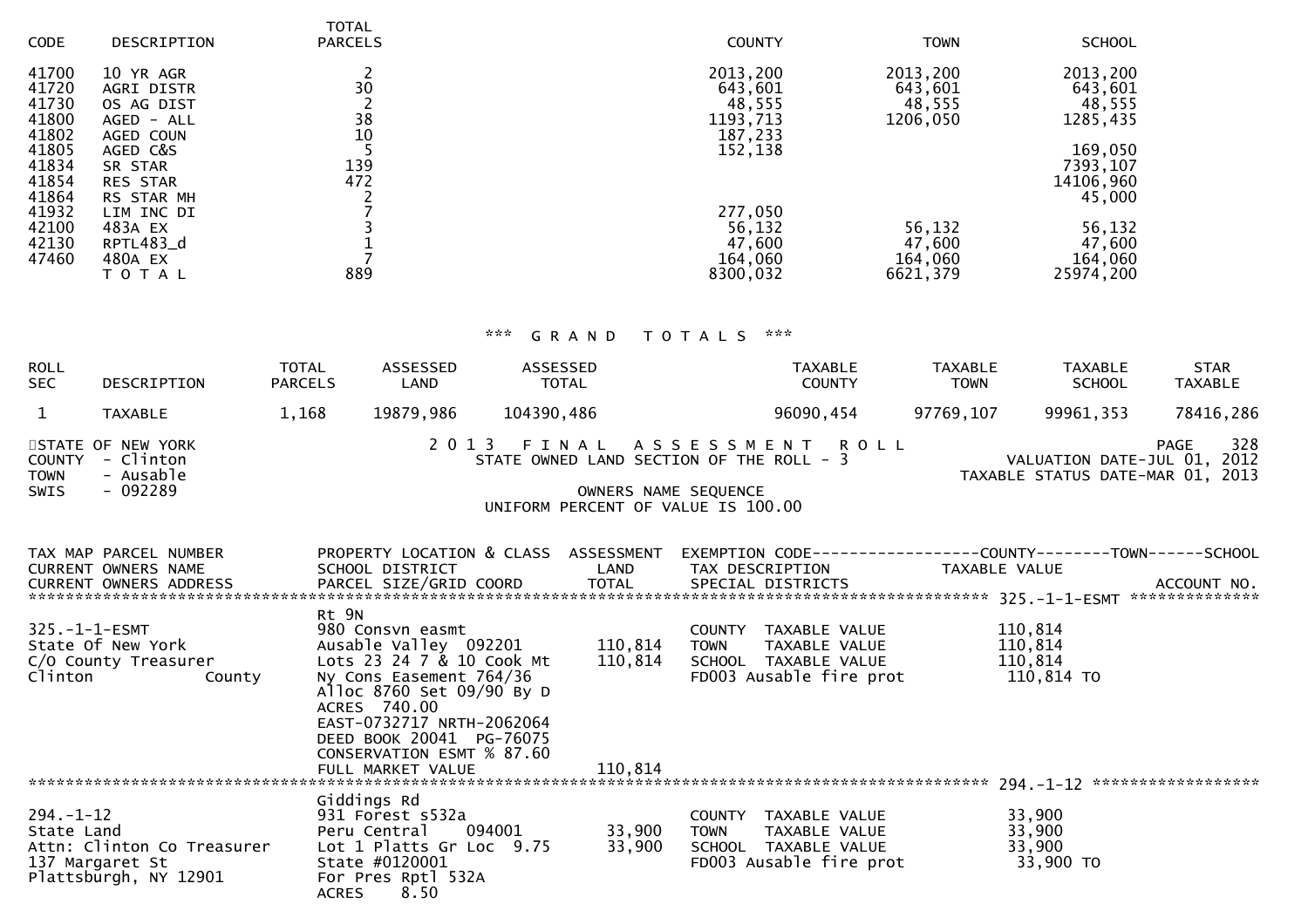|                                                                                                                                      | EAST-0772889 NRTH-2081527<br>DEED BOOK 734<br>$PG-63$<br>FULL MARKET VALUE                                                                                                                                                            | 33,900                                                                                                 |                                 |                                                                                          |              |                                                                 |                                                   |              |
|--------------------------------------------------------------------------------------------------------------------------------------|---------------------------------------------------------------------------------------------------------------------------------------------------------------------------------------------------------------------------------------|--------------------------------------------------------------------------------------------------------|---------------------------------|------------------------------------------------------------------------------------------|--------------|-----------------------------------------------------------------|---------------------------------------------------|--------------|
| $300 - 22 - 1$<br>State Land<br>Attn: Clinton Co Treasurer<br>137 Margaret St                                                        | 993 Transition t<br>Ausable Valley 092201<br>Tran Assmt For County<br>Town FD003 & HL001 Prupor                                                                                                                                       | $\Omega$                                                                                               | SCHL EXMPT 50004<br><b>TOWN</b> | COUNTY TAXABLE VALUE<br>TAXABLE VALUE<br>SCHOOL TAXABLE VALUE                            | $\mathbf 0$  | $\Omega$                                                        | 0                                                 | $\mathbf{0}$ |
| $322 - 22 - 1$<br>State Land<br>Attn: Clinton Co Treasurer<br>137 Margaret St                                                        | 993 Transition t<br>Ausable Valley 092201<br>Tran For School 092201<br>FULL MARKET VALUE                                                                                                                                              | $\mathbf{0}$<br>$\bf{0}$<br>0                                                                          | SCHL TAXBL 50001<br><b>TOWN</b> | COUNTY TAXABLE VALUE<br>TAXABLE VALUE<br>SCHOOL TAXABLE VALUE                            | $\mathbf{0}$ | $\Omega$<br>0<br>0                                              | 0                                                 | 0            |
| $334. - 2 - 23$<br>State Land<br>Attn: Clinton Co Treasurer<br>137 Margaret St<br>Plattsburgh, NY 12901                              | Rt 9N<br>931 Forest s532a<br>Ausable Valley 092201<br>15.2<br>Lot 196 Maule<br>State #0110001 Rptl 542<br>For Pres Rptl 532A Pre 19<br>ACRES 15.20<br>EAST-0722894 NRTH-2050546<br>DEED BOOK 82<br><b>PG-994</b><br>FULL MARKET VALUE | 12,800<br>12,800<br>12,800                                                                             | <b>TOWN</b>                     | COUNTY TAXABLE VALUE<br>TAXABLE VALUE<br>SCHOOL TAXABLE VALUE<br>FD003 Ausable fire prot |              | 12,800<br>12,800<br>12,800<br>12,800 TO                         |                                                   |              |
| STATE OF NEW YORK<br>COUNTY - Clinton<br><b>TOWN</b><br>- Ausable<br>$-092289$<br><b>SWIS</b>                                        | 2013 FINAL                                                                                                                                                                                                                            | STATE OWNED LAND SECTION OF THE ROLL - 3<br>OWNERS NAME SEQUENCE<br>UNIFORM PERCENT OF VALUE IS 100.00 |                                 | A S S E S S M E N T R O L L                                                              |              | VALUATION DATE-JUL 01, 2012<br>TAXABLE STATUS DATE-MAR 01, 2013 | PAGE                                              | 329          |
| TAX MAP PARCEL NUMBER<br>CURRENT OWNERS NAME                                                                                         | PROPERTY LOCATION & CLASS ASSESSMENT<br>SCHOOL DISTRICT                                                                                                                                                                               | LAND                                                                                                   |                                 | EXEMPTION CODE-----------------COUNTY-------TOWN------SCHOOL<br>TAX DESCRIPTION          |              | TAXABLE VALUE                                                   |                                                   |              |
| $340 - 22 - 1$<br>State Land<br>Attn: Clinton County Treasurer Transition Assessment For<br>137 Margaret St<br>Plattsburgh, NY 12901 | 993 Transition t<br>Peru Central<br>094001<br>School 094001 only<br>FULL MARKET VALUE                                                                                                                                                 | $\mathbf{0}$<br>$\Omega$<br>0                                                                          | SCHL TAXBL 50001<br><b>TOWN</b> | COUNTY TAXABLE VALUE<br>TAXABLE VALUE<br>SCHOOL TAXABLE VALUE                            | 0            | $\mathbf{0}$<br>O                                               | $\mathbf 0$                                       | 0            |
| STATE OF NEW YORK<br>COUNTY - Clinton<br>- Ausable<br><b>TOWN</b><br>$-092289$<br>SWIS                                               | 2013 FINAL ASSESSMENT ROLL                                                                                                                                                                                                            | STATE OWNED LAND SECTION OF THE ROLL - 3<br>UNIFORM PERCENT OF VALUE IS 100.00                         |                                 |                                                                                          |              | VALUATION DATE-JUL 01, 2012<br>TAXABLE STATUS DATE-MAR 01, 2013 | PAGE<br>RPS150/V04/L015<br>CURRENT DATE 6/17/2013 | 330          |
|                                                                                                                                      |                                                                                                                                                                                                                                       |                                                                                                        |                                 |                                                                                          |              |                                                                 |                                                   |              |

ROLL SECTION TOTALS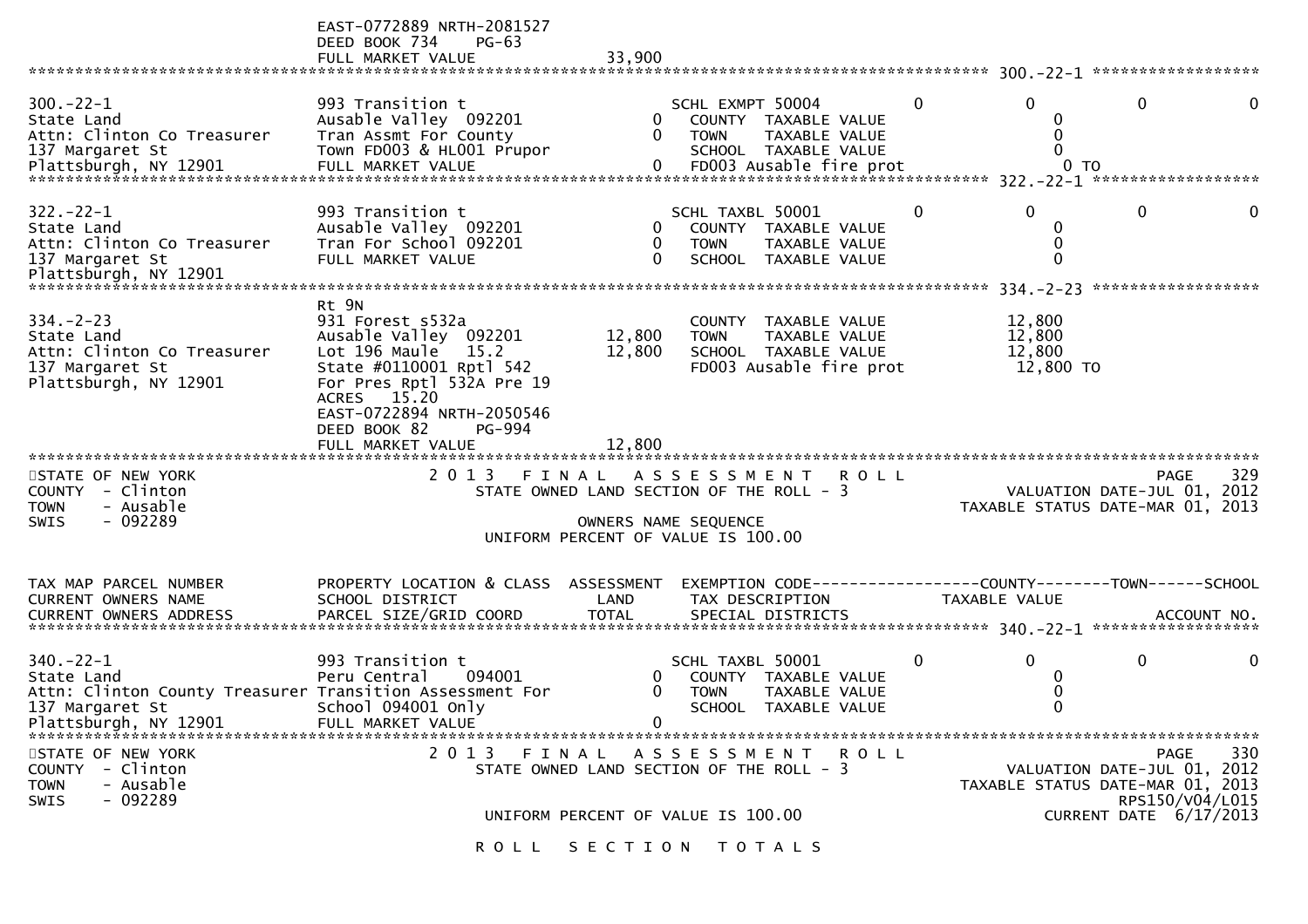|                              |                                             | ***                                 | SPECIAL                          | DISTRICT                                        | SUMMARY                                                                          | ***                            |                                                                 |                               |
|------------------------------|---------------------------------------------|-------------------------------------|----------------------------------|-------------------------------------------------|----------------------------------------------------------------------------------|--------------------------------|-----------------------------------------------------------------|-------------------------------|
|                              | CODE DISTRICT NAME<br><b>PARCELS</b>        | TOTAL EXTENSION<br><b>TYPE</b>      | <b>EXTENSION</b><br><b>VALUE</b> | AD VALOREM<br>VALUE                             | <b>EXEMPT</b><br><b>AMOUNT</b>                                                   | <b>TAXABLE</b><br>VALUE        |                                                                 |                               |
|                              | FD003 Ausable fire p                        | 4 TOTAL                             |                                  | 157,514                                         |                                                                                  | 157,514                        |                                                                 |                               |
|                              |                                             | ***                                 | SCHOOL                           | DISTRICT                                        | SUMMARY                                                                          | ***                            |                                                                 |                               |
| <b>CODE</b>                  | DISTRICT NAME                               | <b>TOTAL</b><br><b>PARCELS</b>      | ASSESSED<br>LAND                 | ASSESSED<br><b>TOTAL</b>                        | <b>EXEMPT</b><br><b>AMOUNT</b>                                                   | <b>TOTAL</b><br><b>TAXABLE</b> | <b>STAR</b><br><b>AMOUNT</b>                                    | <b>STAR</b><br><b>TAXABLE</b> |
| 092201<br>094001             | Ausable Valley Cen<br>Peru Central          | 4<br>$\overline{2}$                 | 123,614<br>33,900                | 123,614<br>33,900                               |                                                                                  | 123,614<br>33,900              |                                                                 | 123,614<br>33,900             |
|                              | SUB-TOTAL                                   | 6                                   | 157,514                          | 157,514                                         |                                                                                  | 157,514                        |                                                                 | 157,514                       |
|                              | T O T A L                                   | 6                                   | 157,514                          | 157,514                                         |                                                                                  | 157,514                        |                                                                 | 157,514                       |
|                              |                                             |                                     | *** SYSTEM                       | CODES                                           | SUMMARY ***                                                                      |                                |                                                                 |                               |
| CODE                         | DESCRIPTION                                 | <b>TOTAL</b><br><b>PARCELS</b>      |                                  |                                                 | <b>COUNTY</b>                                                                    | <b>TOWN</b>                    | <b>SCHOOL</b>                                                   |                               |
| 50001<br>50004               | <b>SCHL TAXBL</b><br>SCHL EXMPT<br>TOTAL    | $\overline{c}$<br>$\mathbf{1}$<br>3 |                                  |                                                 |                                                                                  |                                |                                                                 |                               |
|                              |                                             |                                     |                                  | *** EXEMPTION SUMMARY ***                       |                                                                                  |                                |                                                                 |                               |
| <b>COUNTY</b><br><b>TOWN</b> | STATE OF NEW YORK<br>- Clinton<br>- Ausable |                                     | 2 0 1 3                          | NO EXEMPTIONS AT THIS LEVEL<br>FINAL ASSESSMENT | STATE OWNED LAND SECTION OF THE ROLL - 3                                         | <b>ROLL</b>                    | VALUATION DATE-JUL 01, 2012<br>TAXABLE STATUS DATE-MAR 01, 2013 | 331<br>PAGE                   |
| <b>SWIS</b>                  | $-092289$                                   |                                     |                                  | UNIFORM PERCENT OF VALUE IS 100.00              |                                                                                  |                                | CURRENT DATE 6/17/2013                                          | RPS150/V04/L015               |
|                              |                                             |                                     |                                  | ROLL SECTION TOTALS                             |                                                                                  |                                |                                                                 |                               |
|                              |                                             |                                     | ***                              | GRAND<br>TOTALS                                 | $\boldsymbol{\mathcal{R}}$ $\boldsymbol{\mathcal{R}}$ $\boldsymbol{\mathcal{R}}$ |                                |                                                                 |                               |
| ROL L                        |                                             | <b>TOTAL</b><br><b>ASSESSED</b>     |                                  | ASSESSED                                        | TAYARI F                                                                         | TAYARI F                       | TAYARIF                                                         | <b>STAR</b>                   |

| ROLL<br><b>SEC</b> | DESCRIPTION                           | TOTAL<br><b>PARCELS</b> | ASSESSED<br>LAND | ASSESSED<br><b>TOTAL</b> | TAXABLE<br><b>COUNTY</b>                                                | TAXABLE<br><b>TOWN</b> | TAXABLE<br><b>SCHOOL</b>    | <b>STAR</b><br>TAXABLE |
|--------------------|---------------------------------------|-------------------------|------------------|--------------------------|-------------------------------------------------------------------------|------------------------|-----------------------------|------------------------|
|                    | STATE OWNED LAND                      | <sub>b</sub>            | 157.514          | 157.514                  | 157.514                                                                 | 157.514                | 157.514                     | 157,514                |
|                    | STATE OF NEW YORK<br>COUNTY - Clinton |                         |                  |                          | 2013 FINAL ASSESSMENT ROLL<br>SPECIAL FRANCHISE SECTION OF THE ROLL - 5 |                        | VALUATION DATE-JUL 01, 2012 | 332<br>PAGE            |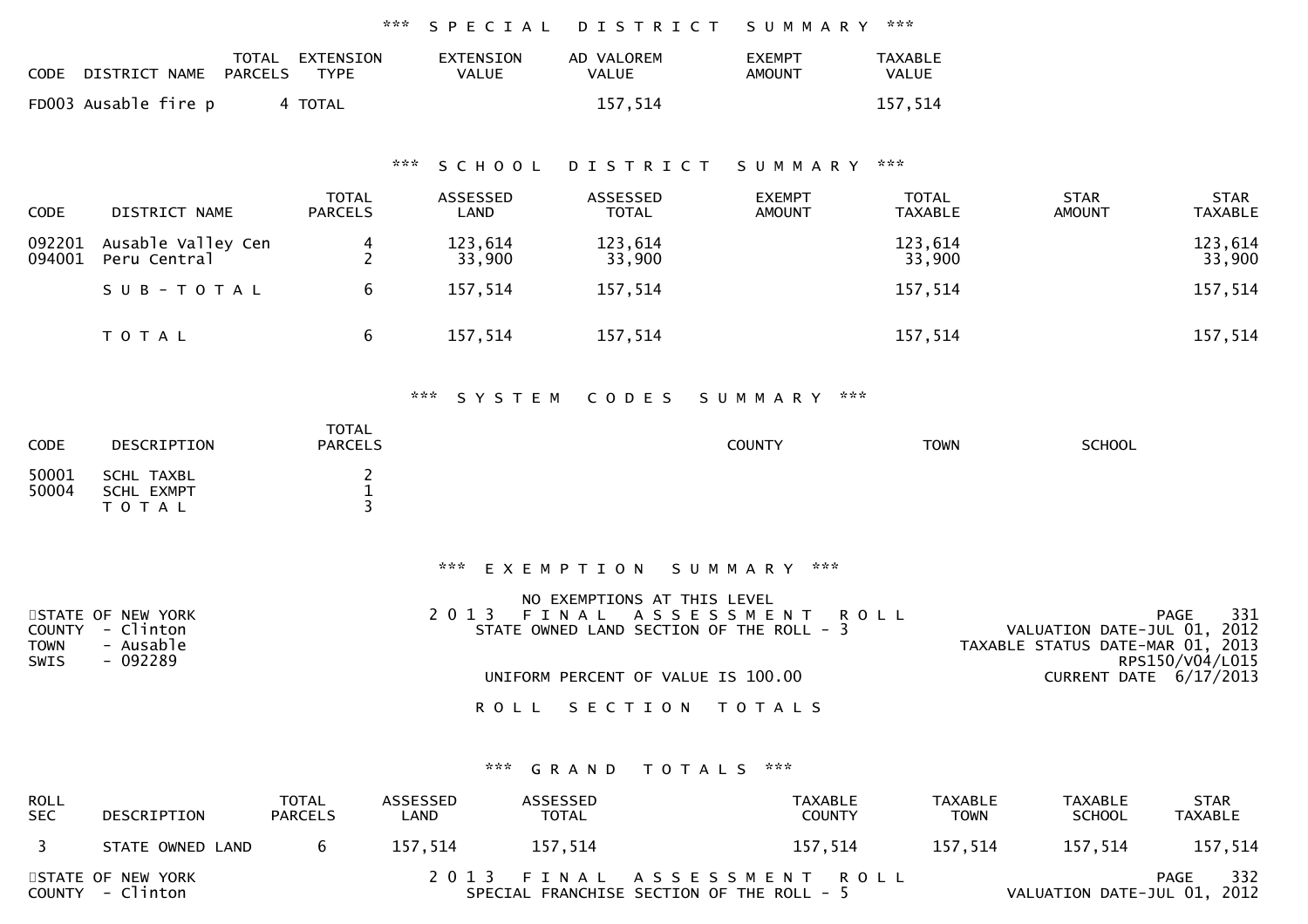# TOWN - Ausable TAXABLE STATUS DATE-MAR 01, 2013SWIS - 092289 OWNERS NAME SEQUENCE UNIFORM PERCENT OF VALUE IS 100.00

| TAX MAP PARCEL NUMBER                                                       |                              |                      |                                                      | PROPERTY LOCATION & CLASS ASSESSMENT EXEMPTION CODE----------------COUNTY-------TOWN------SCHOOL |
|-----------------------------------------------------------------------------|------------------------------|----------------------|------------------------------------------------------|--------------------------------------------------------------------------------------------------|
| <b>CURRENT OWNERS NAME</b>                                                  | SCHOOL DISTRICT              | LAND                 | TAX DESCRIPTION                                      | TAXABLE VALUE                                                                                    |
| <b>CURRENT OWNERS ADDRESS</b>                                               | PARCEL SIZE/GRID COORD TOTAL |                      | SPECIAL DISTRICTS                                    | ACCOUNT NO.                                                                                      |
|                                                                             |                              |                      |                                                      |                                                                                                  |
|                                                                             | Telephone                    |                      |                                                      |                                                                                                  |
| $522 - 22 - 5$                                                              | 866 Telephone                |                      | COUNTY TAXABLE VALUE                                 | 49.697                                                                                           |
| AT&T Communications of NY                                                   | Ausable Valley 092201        | $\mathbf 0$          | TAXABLE VALUE<br><b>TOWN</b>                         | 49,697                                                                                           |
| Company Code 601700                                                         | Special Franchise            | 49,697               | SCHOOL TAXABLE VALUE                                 | 49,697                                                                                           |
| Attn: Property Tax Dept                                                     | App Factor                   |                      | FD003 Ausable fire prot                              | 49,697 TO                                                                                        |
| PO Box 7207                                                                 | FULL MARKET VALUE            | 49,697               | LT006 Chasm                                          | 4,960 TO                                                                                         |
| Bedminster, NJ 07921-7207                                                   |                              |                      |                                                      |                                                                                                  |
|                                                                             |                              |                      |                                                      |                                                                                                  |
|                                                                             | Telephone                    |                      |                                                      |                                                                                                  |
| $522 - 22 - 1$                                                              | 866 Telephone                |                      | COUNTY TAXABLE VALUE                                 | 354,395                                                                                          |
| Ausable Valley Tel Co                                                       | Ausable valley 092201        | $\mathbf{0}$         | TAXABLE VALUE<br><b>TOWN</b>                         | 354,395                                                                                          |
| Company Code 602500                                                         | Special Franchise            | 354,395              | SCHOOL TAXABLE VALUE                                 | 354,395                                                                                          |
| Attn: Frontier Corp                                                         | App Factor .8283 In Avc      |                      | FD003 Ausable fire prot                              | 354,395 TO                                                                                       |
| 3 High Ridge Park                                                           | FULL MARKET VALUE            | 354,395              |                                                      | 14,176 TO                                                                                        |
| Stamford, CT 06905                                                          |                              |                      | LT003 Clintonville Light<br>LT004 Hill St Light      | 19,988 то<br>23,426 то                                                                           |
|                                                                             |                              |                      |                                                      |                                                                                                  |
|                                                                             |                              |                      |                                                      |                                                                                                  |
|                                                                             |                              |                      |                                                      |                                                                                                  |
|                                                                             | Telephone                    |                      |                                                      |                                                                                                  |
| $540.-22-1$                                                                 | 866 Telephone                |                      | COUNTY TAXABLE VALUE                                 | 73,463                                                                                           |
| Ausable Valley Tel Co                                                       | 094001<br>Peru Central       | $\Omega$             | TAXABLE VALUE<br><b>TOWN</b>                         | 73,463                                                                                           |
|                                                                             | Special Franchise            | 73,463               | SCHOOL TAXABLE VALUE                                 | 73,463                                                                                           |
| ر المرسم:<br>Attn: Frontier Corp<br>3 High Ridge Park<br>Stamford, CT 06905 |                              |                      |                                                      | $73,463$ TO                                                                                      |
|                                                                             | App Factor .1717 In Pcs      |                      | FD003 Ausable fire prot<br>LT003 Clintonville Light  |                                                                                                  |
|                                                                             | FULL MARKET VALUE            | 73,463               |                                                      | 2,939 то<br>4,143 то                                                                             |
|                                                                             |                              |                      | LT004 Hill St Light                                  |                                                                                                  |
|                                                                             |                              |                      | LTOO5 Pine Tree Dr Light<br>LTOO5 Pine Tree Dr Light | 4,856 TO                                                                                         |
|                                                                             |                              |                      |                                                      | 7,332 TO                                                                                         |
|                                                                             |                              |                      |                                                      |                                                                                                  |
|                                                                             | Television                   |                      |                                                      |                                                                                                  |
| $522 - 22 - 2$                                                              | 869 Television               |                      | COUNTY TAXABLE VALUE                                 | 141,467                                                                                          |
| Charter Communications                                                      | Ausable Valley 092201        | $\mathbf{0}$         | <b>TOWN</b><br>TAXABLE VALUE                         | 141,467                                                                                          |
| 12405 Powerscourt Dr<br>St Louis Mo Casa                                    | Special Franchise            | 141,467              | SCHOOL TAXABLE VALUE                                 | 141,467                                                                                          |
| St. Louis, MO 63131                                                         | App Factor 100% In Avc       |                      | FD003 Ausable fire prot                              | 141,467 TO                                                                                       |
|                                                                             | FULL MARKET VALUE            | 141,467              | LT004 Hill St Light                                  | 7,979 TO                                                                                         |
|                                                                             |                              |                      | LT006 Chasm                                          | 14,118 TO                                                                                        |
|                                                                             |                              |                      |                                                      |                                                                                                  |
|                                                                             | Along $I-87$                 |                      |                                                      |                                                                                                  |
| $522 - 22 - 6$                                                              | 867 Misc franchs             |                      | COUNTY TAXABLE VALUE                                 | 193,592                                                                                          |
| Intellifiber Networks                                                       | Ausable Valley 092201        |                      | 0 TOWN<br>TAXABLE VALUE                              | 193,592                                                                                          |
| PO Box 54288                                                                | Special Franchise            | 193,592              | SCHOOL TAXABLE VALUE                                 | 193,592                                                                                          |
| Lexington, KY 40555                                                         | App 1.0000 in AVCS           |                      |                                                      |                                                                                                  |
|                                                                             | $21550'$ fib optic on $I-87$ |                      |                                                      |                                                                                                  |
|                                                                             | FULL MARKET VALUE            | 193,592              |                                                      |                                                                                                  |
|                                                                             |                              |                      |                                                      |                                                                                                  |
| STATE OF NEW YORK                                                           | 2 0 1 3                      |                      | <b>ROLL</b><br>FINAL ASSESSMENT                      | 333<br><b>PAGE</b>                                                                               |
| $COUNTY - Clinton$                                                          |                              |                      | SPECIAL FRANCHISE SECTION OF THE ROLL - 5            | VALUATION DATE-JUL 01, 2012                                                                      |
| <b>TOWN</b><br>- Ausable                                                    |                              |                      |                                                      | TAXABLE STATUS DATE-MAR 01, 2013                                                                 |
| <b>SWIS</b><br>- 092289                                                     |                              |                      |                                                      |                                                                                                  |
|                                                                             |                              | OWNERS NAME SEQUENCE |                                                      |                                                                                                  |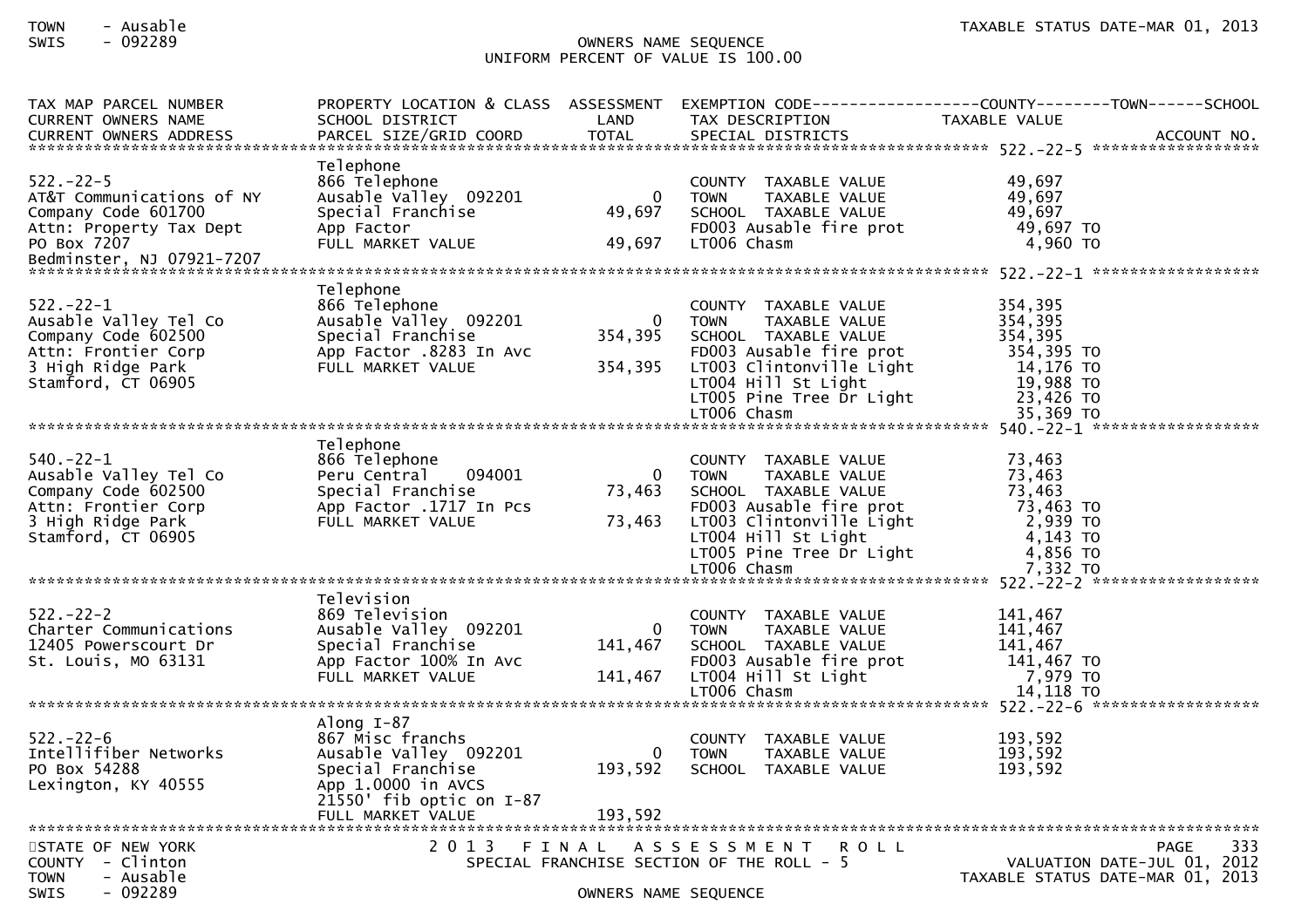# UNIFORM PERCENT OF VALUE IS 100.00

| TAX MAP PARCEL NUMBER                                                                                                                                       |                                                                                                                                |                                    |                                                                                                                                                                                                       | PROPERTY LOCATION & CLASS ASSESSMENT EXEMPTION CODE----------------COUNTY-------TOWN------SCHOOL  |
|-------------------------------------------------------------------------------------------------------------------------------------------------------------|--------------------------------------------------------------------------------------------------------------------------------|------------------------------------|-------------------------------------------------------------------------------------------------------------------------------------------------------------------------------------------------------|---------------------------------------------------------------------------------------------------|
| <b>CURRENT OWNERS NAME</b>                                                                                                                                  | SCHOOL DISTRICT                                                                                                                | LAND                               | TAX DESCRIPTION                                                                                                                                                                                       | TAXABLE VALUE                                                                                     |
|                                                                                                                                                             |                                                                                                                                |                                    |                                                                                                                                                                                                       |                                                                                                   |
| $522 - 22 - 4$<br><b>NYSEG</b><br>Attn: Utility Shared Services<br>Local Tax Dept Freeport<br>70 Farm View Dr<br>New Gloucester, ME 04260                   | Electric & Gas<br>861 Elec & gas<br>Ausable Valley 092201<br>Special Franchise<br>App Factor .8283 In Avc<br>FULL MARKET VALUE | $\Omega$<br>449,361<br>449,361     | COUNTY TAXABLE VALUE<br>TAXABLE VALUE<br><b>TOWN</b><br>SCHOOL TAXABLE VALUE<br>FD003 Ausable fire prot<br>LT003 Clintonville Light<br>LTOO4 Hill St Light<br>LTOO5 Pine Tree Dr Light<br>LTOO6 Chasm | 449,361<br>449,361<br>449,361<br>449,361 TO<br>17,974 TO<br>25,344 TO<br>29,703 TO                |
|                                                                                                                                                             |                                                                                                                                |                                    |                                                                                                                                                                                                       |                                                                                                   |
| $540 - 22 - 4$<br><b>NYSEG</b><br>Attn: Utility Shared Services Special Franchise<br>Local Tax Dept Freeport<br>70 Farm View Dr<br>New Gloucester, ME 04260 | Electric & Gas<br>861 Elec & gas<br>Peru Central 094001<br>App Factor .1717 In Pcs<br>FULL MARKET VALUE                        | $\Omega$<br>93,149<br>93,149       | COUNTY TAXABLE VALUE<br><b>TOWN</b><br>TAXABLE VALUE<br>SCHOOL TAXABLE VALUE<br>FD003 Ausable fire prot<br>LT003 Clintonville Light<br>LT004 Hill St Light<br>LT005 Pine Tree Dr Light<br>LT006 Chasm | 93.149<br>93,149<br>93,149<br>93,149 то<br>3,726 TO<br>5,254 TO<br>$6,157$ TO<br>9,296 то         |
|                                                                                                                                                             |                                                                                                                                |                                    |                                                                                                                                                                                                       |                                                                                                   |
| $522 - 22 - 3$<br>Verizon New York Inc<br>Verizon Communications<br>Company Code 631900<br>PO Box 152206                                                    | Telephone<br>866 Telephone<br>Ausable valley 092201<br>Special Franchise<br>App Factor .8283 In Avc<br>FULL MARKET VALUE       | $\overline{0}$<br>73,148<br>73,148 | COUNTY TAXABLE VALUE<br>TAXABLE VALUE<br><b>TOWN</b><br>SCHOOL TAXABLE VALUE<br>FD003 Ausable fire prot<br>LT006 Chasm                                                                                | 73,148<br>73,148<br>73,148<br>73,148 TO<br>7,300 TO                                               |
| $540. -22 - 3$<br>Verizon New York Inc<br>Verizon Communications<br>Company Code 631900                                                                     | Telephone<br>866 Telephone<br>Peru Central 094001<br>Special Franchise<br>App Factor .1717 In Pcs                              | $\Omega$<br>15,163                 | COUNTY TAXABLE VALUE<br><b>TOWN</b><br>TAXABLE VALUE<br>SCHOOL TAXABLE VALUE<br>FD003 Ausable fire prot                                                                                               | 15.163<br>15,163<br>15, 163<br>15,163 TO                                                          |
| PO Box 152206                                                                                                                                               | FULL MARKET VALUE                                                                                                              | 15,163                             | LT006 Chasm                                                                                                                                                                                           | 1,513 TO                                                                                          |
|                                                                                                                                                             |                                                                                                                                |                                    |                                                                                                                                                                                                       |                                                                                                   |
| STATE OF NEW YORK<br>COUNTY - Clinton<br>- Ausable<br><b>TOWN</b><br>$-092289$<br><b>SWIS</b>                                                               |                                                                                                                                |                                    | 2013 FINAL ASSESSMENT ROLL<br>SPECIAL FRANCHISE SECTION OF THE ROLL - 5                                                                                                                               | 334<br>PAGE<br>VALUATION DATE-JUL 01, 2012<br>TAXABLE STATUS DATE-MAR 01, 2013<br>RPS150/V04/L015 |
|                                                                                                                                                             |                                                                                                                                |                                    | UNIFORM PERCENT OF VALUE IS 100.00                                                                                                                                                                    | CURRENT DATE 6/17/2013                                                                            |
|                                                                                                                                                             |                                                                                                                                |                                    | ROLL SECTION TOTALS                                                                                                                                                                                   |                                                                                                   |
|                                                                                                                                                             | ***<br>SPECIAL                                                                                                                 |                                    | DISTRICT SUMMARY ***                                                                                                                                                                                  |                                                                                                   |
|                                                                                                                                                             |                                                                                                                                |                                    |                                                                                                                                                                                                       |                                                                                                   |

|      |                            | TOTAL          | EXTENSION | <b>EXTENSION</b> | VALOREM<br>AD | EXEMPI             | TAXABLE |
|------|----------------------------|----------------|-----------|------------------|---------------|--------------------|---------|
| CODE | <b>NAME</b><br>$DTSTRTC^-$ | <b>PARCELS</b> | TVPF      | VALUE            | VALUE         | AMOUN <sup>-</sup> | VALUE   |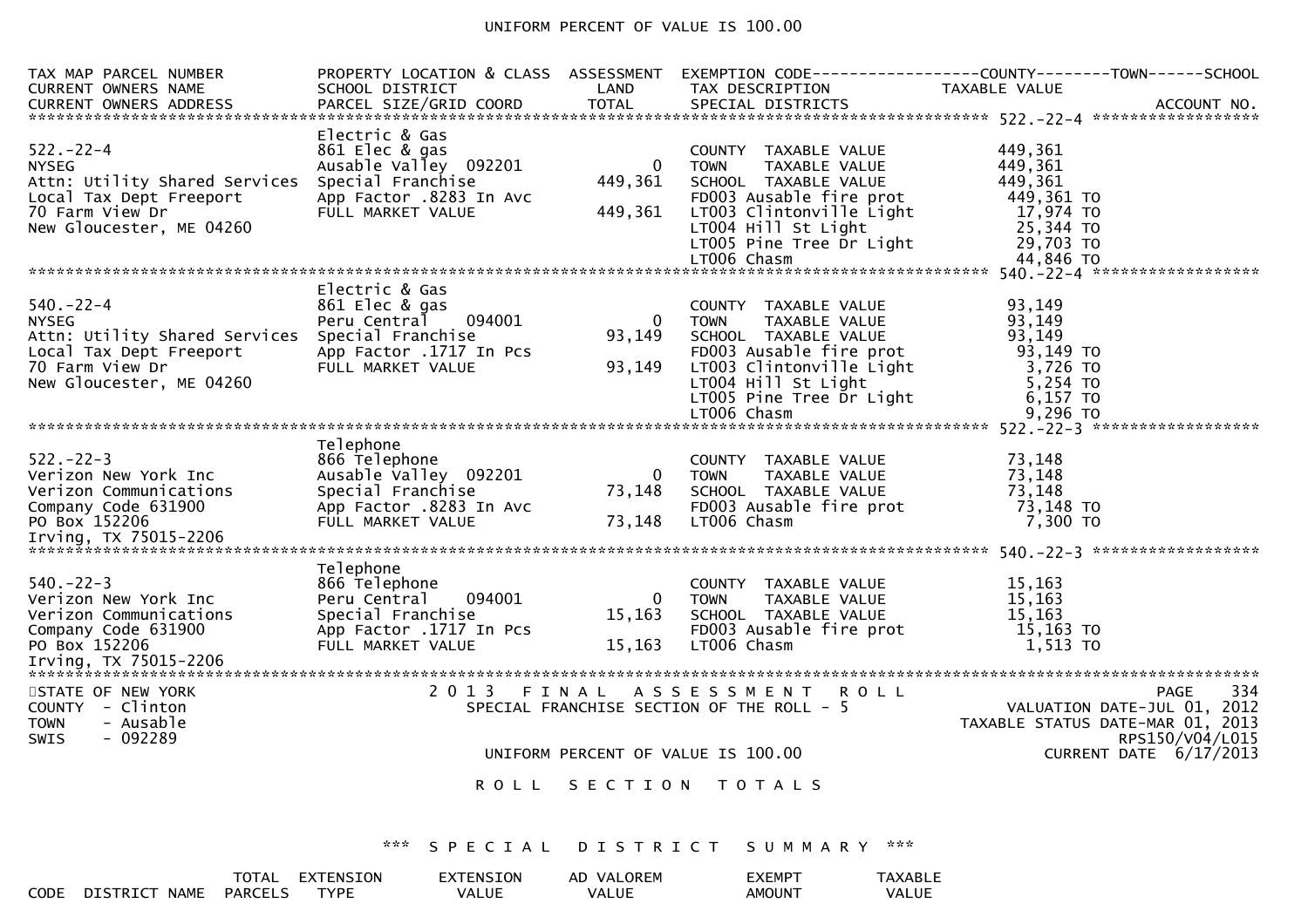| FD003 Ausable fire p | 8 TOTAL | 1249,843 | 1249,843 |
|----------------------|---------|----------|----------|
| LT003 Clintonville L | 4 TOTAL | 38,815   | 38,815   |
| LT004 Hill St Light  | TOTAL   | 62,708   | 62,708   |
| LT005 Pine Tree Dr L | 4 TOTAL | 64.142   | 64,142   |
| LT006 Chasm          | TOTAL   | 124.734  | 124,734  |
|                      |         |          |          |

## \*\*\* S C H O O L D I S T R I C T S U M M A R Y \*\*\*

| <b>CODE</b>      | DISTRICT NAME                      | <b>TOTAL</b><br><b>PARCELS</b> | ASSESSED<br>LAND | ASSESSED<br><b>TOTAL</b> | <b>EXEMPT</b><br><b>AMOUNT</b> | <b>TOTAL</b><br><b>TAXABLE</b> | <b>STAR</b><br><b>AMOUNT</b> | <b>STAR</b><br><b>TAXABLE</b> |
|------------------|------------------------------------|--------------------------------|------------------|--------------------------|--------------------------------|--------------------------------|------------------------------|-------------------------------|
| 092201<br>094001 | Ausable Valley Cen<br>Peru Central |                                |                  | 1261,660<br>181,775      |                                | 1261,660<br>181,775            |                              | 1261,660<br>181,775           |
|                  | SUB-TOTAL                          | 9                              |                  | 1443,435                 |                                | 1443,435                       |                              | 1443,435                      |
|                  | T O T A L                          | 9                              |                  | 1443,435                 |                                | 1443,435                       |                              | 1443,435                      |

#### \*\*\* S Y S T E M C O D E S S U M M A R Y \*\*\*

## NO SYSTEM EXEMPTIONS AT THIS LEVEL

#### \*\*\* E X E M P T I O N S U M M A R Y \*\*\*

### NO EXEMPTIONS AT THIS LEVEL

## \*\*\* G R A N D T O T A L S \*\*\*

| <b>ROLL</b><br><b>SEC</b>    | DESCRIPTION                                                 | <b>TOTAL</b><br><b>PARCELS</b> | ASSESSED<br>LAND                                |         | ASSESSED<br><b>TOTAL</b> |                                                                      | <b>TAXABLE</b><br><b>COUNTY</b>      | <b>TAXABLE</b><br><b>TOWN</b> | TAXABLE<br><b>SCHOOL</b> | <b>STAR</b><br><b>TAXABLE</b>                                                  |
|------------------------------|-------------------------------------------------------------|--------------------------------|-------------------------------------------------|---------|--------------------------|----------------------------------------------------------------------|--------------------------------------|-------------------------------|--------------------------|--------------------------------------------------------------------------------|
| .5.                          | SPECIAL FRANCHISE                                           |                                | 9                                               |         | 1443,435                 |                                                                      | 1443,435                             | 1443,435                      | 1443,435                 | 1443,435                                                                       |
| <b>COUNTY</b><br><b>TOWN</b> | STATE OF NEW YORK<br>- Clinton<br>- Ausable                 |                                |                                                 | 2 0 1 3 |                          | FINAL ASSESSMENT ROLL<br>UTILITY $\&$ R.R. SECTION OF THE ROLL - $6$ |                                      |                               |                          | 335<br>PAGE<br>VALUATION DATE-JUL 01, 2012<br>TAXABLE STATUS DATE-MAR 01, 2013 |
| SWIS                         | - 092289                                                    |                                |                                                 |         |                          | OWNERS NAME SEQUENCE<br>UNIFORM PERCENT OF VALUE IS 100.00           |                                      |                               |                          |                                                                                |
|                              | TAX MAP PARCEL NUMBER                                       |                                | PROPERTY LOCATION & CLASS                       |         | ASSESSMENT               | EXEMPTION CODE---                                                    |                                      |                               |                          | -----------COUNTY--------TOWN------SCHOOL                                      |
|                              | <b>CURRENT OWNERS NAME</b><br><b>CURRENT OWNERS ADDRESS</b> |                                | SCHOOL DISTRICT<br>PARCEL SIZE/GRID COORD TOTAL |         | LAND                     |                                                                      | TAX DESCRIPTION<br>SPECIAL DISTRICTS |                               | TAXABLE VALUE            | ACCOUNT NO.<br>*****************                                               |
|                              |                                                             | 2052 Rt 9                      |                                                 |         |                          |                                                                      |                                      |                               |                          |                                                                                |
| 305.4-1-17                   | Alice Falls Corporation                                     |                                | 874 Elec-hydro<br>Ausable Valley 092201         |         | 99.600                   | <b>COUNTY</b><br><b>TOWN</b>                                         | TAXABLE VALUE<br>TAXABLE VALUE       |                               | 1242,000<br>1242,000     |                                                                                |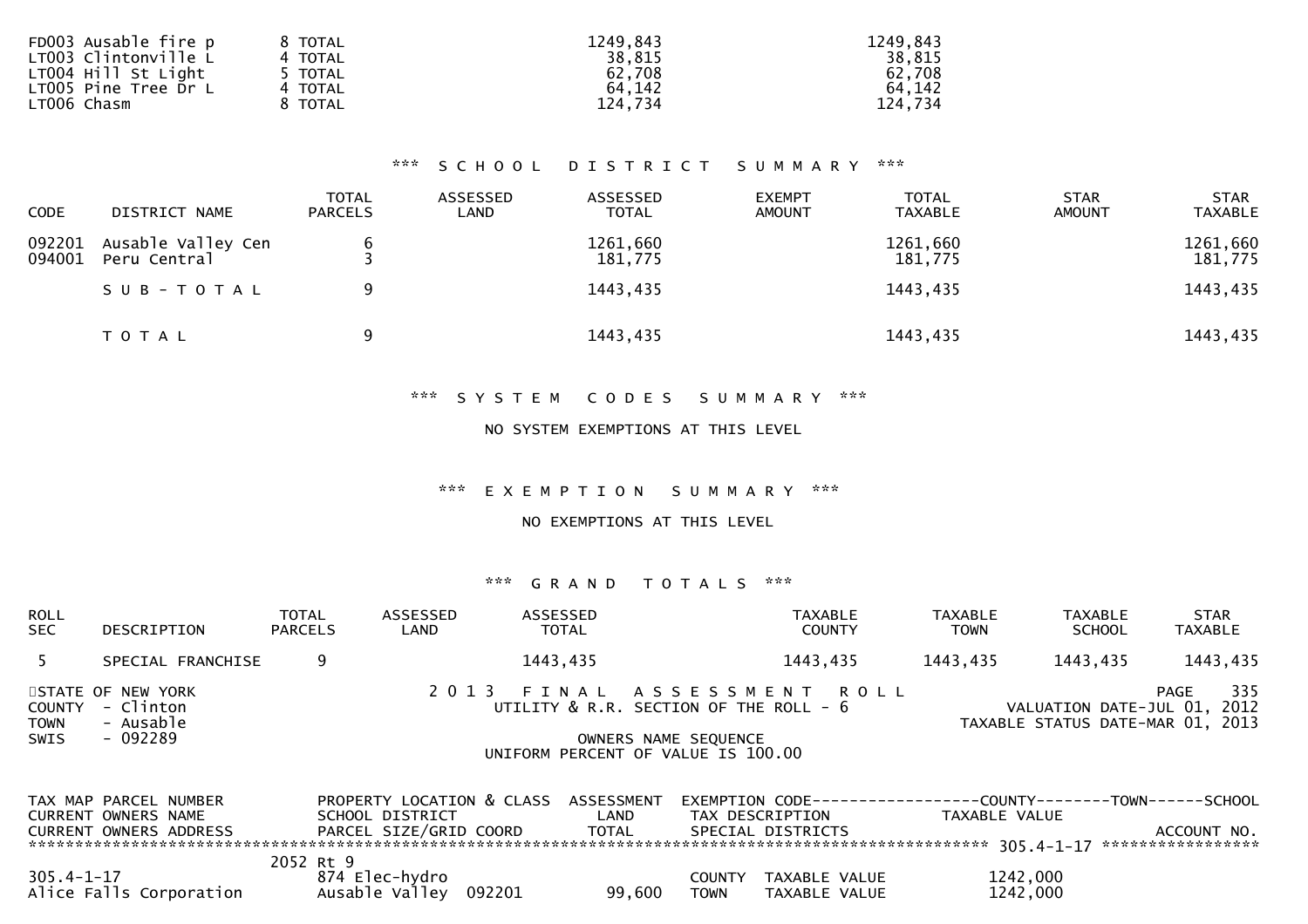| 813 Jefferson Hill Rd<br>Nassau, NY 12123                                                                                                  | Loc#092201<br>App Factor 100% In Avcs<br>Alice Falls Hydro Plant<br>ACRES 16.00<br>EAST-0762235 NRTH-2073775<br>DEED BOOK 20112 PG-44531                                                                                                  | 1242,000                       | SCHOOL TAXABLE VALUE<br>FD003 Ausable fire prot<br>LT006 Chasm                                                         | 1242,000<br>1242,000 TO<br>1242,000 TO                                                              |
|--------------------------------------------------------------------------------------------------------------------------------------------|-------------------------------------------------------------------------------------------------------------------------------------------------------------------------------------------------------------------------------------------|--------------------------------|------------------------------------------------------------------------------------------------------------------------|-----------------------------------------------------------------------------------------------------|
|                                                                                                                                            | FULL MARKET VALUE                                                                                                                                                                                                                         | 1242,000                       |                                                                                                                        |                                                                                                     |
| $304. - 1 - 28$<br>AT&T Communications of NY<br>Company Code 601700<br>Attn: Property Tax Dept<br>PO Box 7207<br>Bedminster, NJ 07921-7207 | 84 Deutsch Dr<br>831 Tele Comm<br>Ausable Valley 092201<br>Loc#088134<br>App Factor 100% In Avcs<br>KV Radiorelay Bld & Tower<br><b>ACRES</b><br>2.00<br>EAST-0747957 NRTH-2075544<br>DEED BOOK 477<br><b>PG-693</b><br>FULL MARKET VALUE | 18,600<br>152,388<br>152,388   | COUNTY TAXABLE VALUE<br><b>TOWN</b><br>TAXABLE VALUE<br>SCHOOL TAXABLE VALUE<br>FD003 Ausable fire prot                | 152,388<br>152,388<br>152,388<br>152,388 TO                                                         |
|                                                                                                                                            |                                                                                                                                                                                                                                           |                                |                                                                                                                        |                                                                                                     |
| 622.089-9999-602.500-1881<br>Frontier Comm-Aus Val Tel<br>Company Code 602500<br>3 High Ridge Park<br>Stamford, CT 06905                   | Outside Plant<br>836 Telecom. eq.<br>Ausable Valley 092201<br>Loc#888888 Poles, wires, ca<br>App Factor .8283 In Avcs<br>FULL MARKET VALUE                                                                                                | 0<br>83,850<br>83,850          | COUNTY TAXABLE VALUE<br><b>TOWN</b><br>TAXABLE VALUE<br>SCHOOL TAXABLE VALUE<br>FD003 Ausable fire prot                | 83,850<br>83,850<br>83,850<br>83,850 TO                                                             |
| 622.089-9999-602.500-1882<br>Frontier Comm-Aus Val Tel<br>Company Code 602500<br>3 High Ridge Park<br>Stamford, CT 06905                   | Outside Plant<br>836 Telecom. eq.<br>094001<br>Peru Central<br>Loc#888888 Poles, wires, ca<br>App Factor .1717 In Pcs<br>FULL MARKET VALUE                                                                                                | 0<br>17,382<br>17,382          | COUNTY TAXABLE VALUE<br><b>TOWN</b><br>TAXABLE VALUE<br>SCHOOL TAXABLE VALUE<br>FD003 Ausable fire prot                | 17,382<br>17,382<br>17,382<br>17,382 TO                                                             |
| $305.4 - 1 - 9$<br><b>NYSEG</b><br>Attn: Utility Shared Services<br>Local Tax Dept Freeport<br>70 Farm View Dr<br>New Gloucester, ME 04260 | 47 Old State Rd<br>874 Elec-hydro<br>Ausable Valley 092201<br>Loc#001227<br>App Factor 100% In Avcs<br>Rainbow Falls Hydro<br>5.30<br><b>ACRES</b><br>EAST-0763059 NRTH-2073969<br>DEED BOOK 168<br>$PG-12$<br>FULL MARKET VALUE          | 31,100<br>1192,000<br>1192,000 | COUNTY TAXABLE VALUE<br><b>TOWN</b><br>TAXABLE VALUE<br>SCHOOL TAXABLE VALUE<br>FD003 Ausable fire prot<br>LT006 Chasm | 1192,000<br>1192,000<br>1192,000<br>1192,000 TO<br>1192,000 TO                                      |
| STATE OF NEW YORK<br>- Clinton<br><b>COUNTY</b><br>- Ausable<br><b>TOWN</b><br>$-092289$<br>SWIS                                           | 2 0 1 3                                                                                                                                                                                                                                   | FINAL<br>OWNERS NAME SEQUENCE  | A S S E S S M E N T<br>R O L L<br>UTILITY & R.R. SECTION OF THE ROLL - 6<br>UNIFORM PERCENT OF VALUE IS 100.00         | 336<br><b>PAGE</b><br>VALUATION DATE-JUL 01, 2012<br>TAXABLE STATUS DATE-MAR 01, 2013               |
| TAX MAP PARCEL NUMBER<br>CURRENT OWNERS NAME<br><b>CURRENT OWNERS ADDRESS</b>                                                              | PROPERTY LOCATION & CLASS ASSESSMENT<br>SCHOOL DISTRICT<br>PARCEL SIZE/GRID COORD                                                                                                                                                         | LAND<br><b>TOTAL</b>           | TAX DESCRIPTION<br>SPECIAL DISTRICTS                                                                                   | EXEMPTION        CODE-----------------COUNTY-------TOWN------SCHOOL<br>TAXABLE VALUE<br>ACCOUNT NO. |
| $315. - 1 - 21$                                                                                                                            | 64 Hallock Hill Rd<br>872 Elec-Substation                                                                                                                                                                                                 |                                | COUNTY TAXABLE VALUE                                                                                                   | 614,600                                                                                             |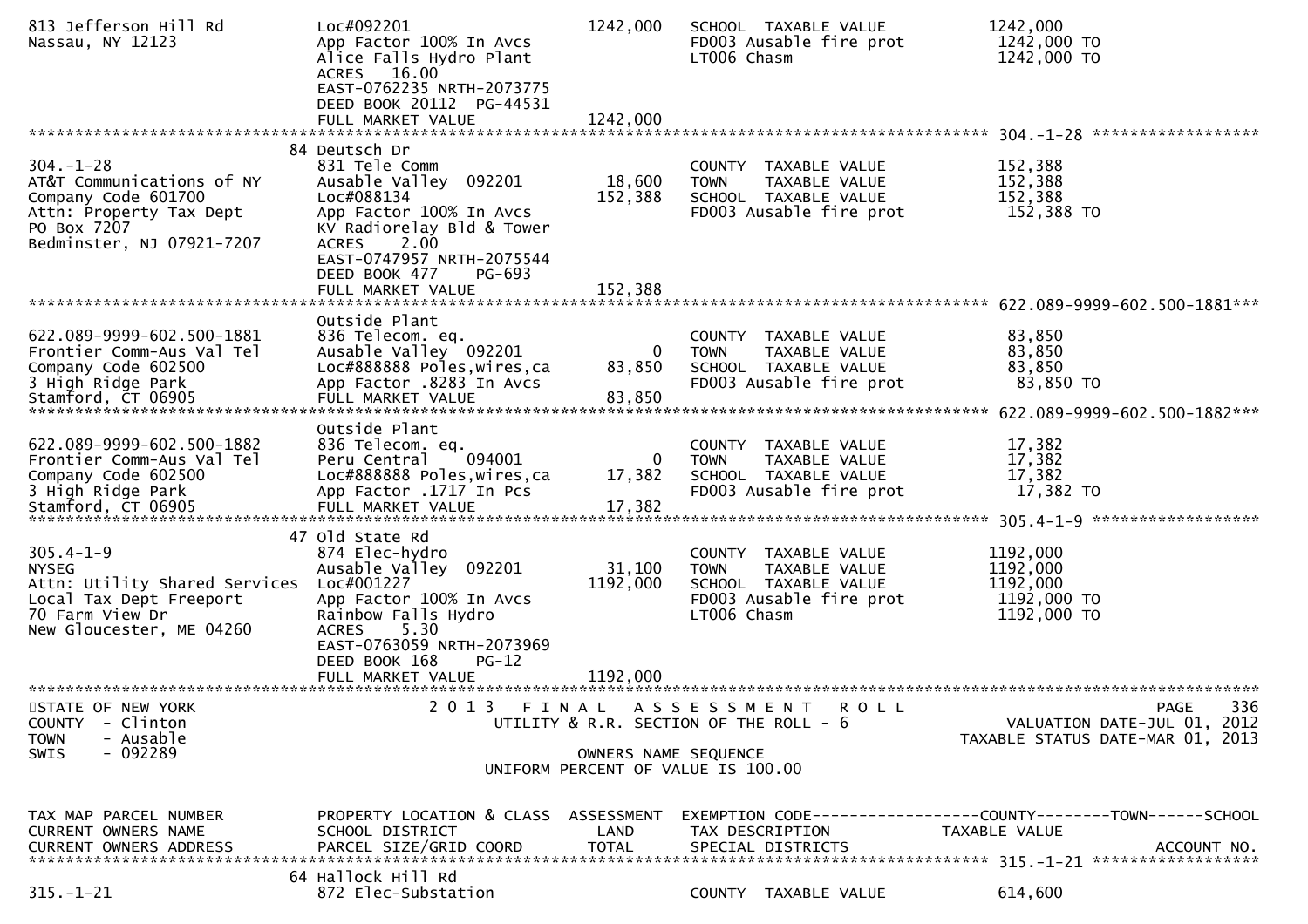| <b>NYSEG</b><br>Attn: Utility Shared Services<br>Local Tax Dept Freeport<br>70 Farm View Dr<br>New Gloucester, ME 04260                     | Ausable Valley 092201<br>Loc#001205<br>App Factor 100% In Avcs<br>Keeseville Sub Bld & Equi<br>9.00<br><b>ACRES</b><br>EAST-0749326 NRTH-2069374<br>DEED BOOK 472<br>PG-196<br>FULL MARKET VALUE                 | 15,600<br>614,600<br>614,600 | <b>TOWN</b><br>TAXABLE VALUE<br>SCHOOL TAXABLE VALUE<br>FD003 Ausable fire prot                         | 614,600<br>614,600<br>614,600 TO                                                      |
|---------------------------------------------------------------------------------------------------------------------------------------------|------------------------------------------------------------------------------------------------------------------------------------------------------------------------------------------------------------------|------------------------------|---------------------------------------------------------------------------------------------------------|---------------------------------------------------------------------------------------|
|                                                                                                                                             |                                                                                                                                                                                                                  |                              |                                                                                                         |                                                                                       |
| $315. - 2 - 41$<br><b>NYSEG</b><br>Attn: Utility Shared Services<br>Local Tax Dept Freeport<br>70 Farm View Dr<br>New Gloucester, ME 04260  | 49 Basket Ave<br>872 Elec-Substation<br>Ausable Valley 092201<br>Loc#001160<br>App Factor 100% In Avcs<br>Carrol Saw Mill Sub<br>FRNT 200.00 DPTH 200.00<br>EAST-0754016 NRTH-2069896<br>DEED BOOK 398<br>PG-179 | 6,200<br>249,684             | COUNTY TAXABLE VALUE<br>TAXABLE VALUE<br><b>TOWN</b><br>SCHOOL TAXABLE VALUE<br>FD003 Ausable fire prot | 249,684<br>249,684<br>249,684<br>249,684 TO                                           |
|                                                                                                                                             |                                                                                                                                                                                                                  |                              |                                                                                                         |                                                                                       |
| $334. - 1 - 19$<br><b>NYSEG</b><br>Attn: Utility Shared Services<br>Local Tax Dept Freeport<br>70 Farm View Dr<br>New Gloucester, ME 04260  | 205 Dry Bridge Rd<br>872 Elec-Substation<br>Ausable Valley 092201<br>Loc#001169<br>App Factor 100% In Avcs<br>Clintonville Sub Equip<br>ACRES 15.10<br>EAST-0725546 NRTH-2054666<br>DEED BOOK 536<br>$PG-354$    | 15,900<br>146,182            | COUNTY TAXABLE VALUE<br>TAXABLE VALUE<br><b>TOWN</b><br>SCHOOL TAXABLE VALUE<br>FD003 Ausable fire prot | 146,182<br>146,182<br>146,182<br>146,182 TO                                           |
|                                                                                                                                             |                                                                                                                                                                                                                  |                              |                                                                                                         |                                                                                       |
| $335.1 - 1 - 38$<br><b>NYSEG</b><br>Attn: Utility Shared Services<br>Local Tax Dept Freeport<br>70 Farm View Dr<br>New Gloucester, ME 04260 | Lower Rd<br>380 Pub Util Vac<br>Ausable Valley 092201<br>Loc#001170<br>App Factor 100% In Avcs<br>old Clintonville Dam Site<br>ACRES<br>2.20<br>EAST-0732504 NRTH-2053349<br>DEED BOOK 204<br>PG-309             | 5,200<br>5,200               | COUNTY TAXABLE VALUE<br>TAXABLE VALUE<br><b>TOWN</b><br>SCHOOL TAXABLE VALUE<br>FD003 Ausable fire prot | 5,200<br>5,200<br>5,200<br>5,200 TO                                                   |
|                                                                                                                                             | FULL MARKET VALUE                                                                                                                                                                                                | 5,200                        |                                                                                                         |                                                                                       |
| STATE OF NEW YORK<br>COUNTY - Clinton<br>- Ausable<br><b>TOWN</b><br>$-092289$                                                              | 2013 FINAL                                                                                                                                                                                                       |                              | A S S E S S M E N T<br><b>ROLL</b><br>UTILITY & R.R. SECTION OF THE ROLL - 6                            | 337<br><b>PAGE</b><br>VALUATION DATE-JUL 01, 2012<br>TAXABLE STATUS DATE-MAR 01, 2013 |
| <b>SWIS</b>                                                                                                                                 |                                                                                                                                                                                                                  | OWNERS NAME SEQUENCE         | UNIFORM PERCENT OF VALUE IS 100.00                                                                      |                                                                                       |
| TAX MAP PARCEL NUMBER<br>CURRENT OWNERS NAME                                                                                                | PROPERTY LOCATION & CLASS ASSESSMENT<br>SCHOOL DISTRICT                                                                                                                                                          | LAND                         | TAX DESCRIPTION                                                                                         | EXEMPTION CODE-----------------COUNTY-------TOWN------SCHOOL<br>TAXABLE VALUE         |
| 622.089-9999-131.600-1001<br><b>NYSEG</b><br>Attn: Utility Shared Services                                                                  | Electric Transmission<br>882 Elec Trans Imp<br>Peru Central<br>094001<br>Loc#000015 Trans Line 15                                                                                                                | $\bf{0}$<br>10,512           | COUNTY TAXABLE VALUE<br>TAXABLE VALUE<br><b>TOWN</b><br>SCHOOL TAXABLE VALUE                            | 10,512<br>10,512<br>10,512                                                            |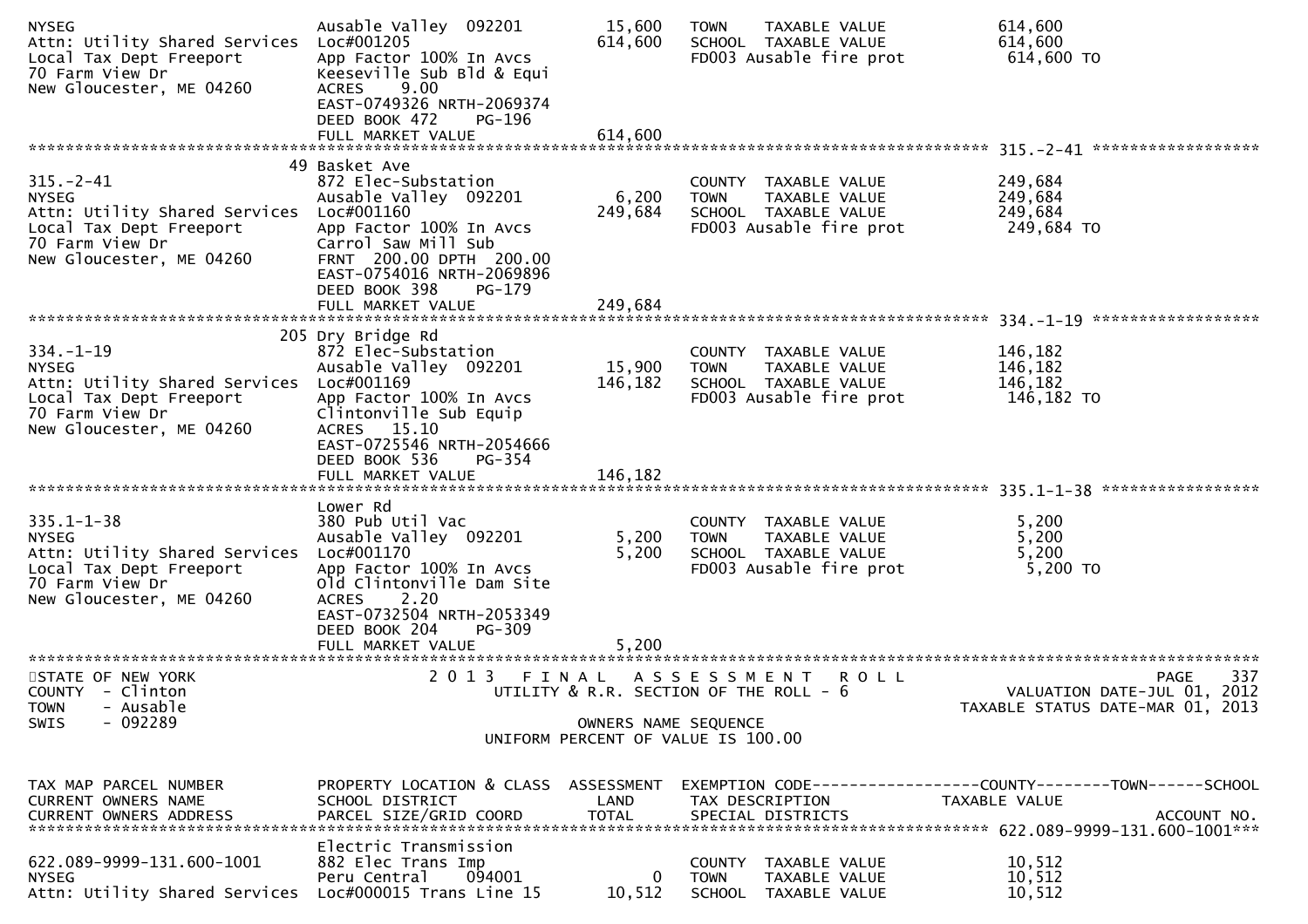| Local Tax Dept Freeport<br>70 Farm View Dr                                                                                                                                              | App Factor .1717 In Pcs<br>FULL MARKET VALUE                                                                                                         | 10,512                             | FD003 Ausable fire prot                                                                                 | 10,512 TO                                                                                    |
|-----------------------------------------------------------------------------------------------------------------------------------------------------------------------------------------|------------------------------------------------------------------------------------------------------------------------------------------------------|------------------------------------|---------------------------------------------------------------------------------------------------------|----------------------------------------------------------------------------------------------|
|                                                                                                                                                                                         |                                                                                                                                                      |                                    |                                                                                                         | 622.089-9999-131.600-1002***                                                                 |
| 622.089-9999-131.600-1002<br><b>NYSEG</b><br>Attn: Utility Shared Services<br>Local Tax Dept Freeport<br>70 Farm View Dr                                                                | Electric Transmission<br>882 Elec Trans Imp<br>Ausable Valley 092201<br>Loc#000015 Trans Line 15<br>App Factor .8283 In Avcs<br>FULL MARKET VALUE    | 50,709<br>50,709                   | COUNTY TAXABLE VALUE<br><b>TOWN</b><br>TAXABLE VALUE<br>SCHOOL TAXABLE VALUE<br>FD003 Ausable fire prot | 50,709<br>50,709<br>50,709<br>50,709 TO                                                      |
|                                                                                                                                                                                         |                                                                                                                                                      |                                    |                                                                                                         |                                                                                              |
| 622.089-9999-131.600-1011<br><b>NYSEG</b><br>Attn: Utility Shared Services<br>Local Tax Dept Freeport<br>70 Farm View Dr<br>New Gloucester, ME 04260<br>******************************* | Electric Transmission<br>882 Elec Trans Imp<br>Peru Central<br>094001<br>$Loc#000016$ Trs Line 16 NE<br>App Factor .1717 in PCS<br>FULL MARKET VALUE | 21,684<br>21,684                   | COUNTY TAXABLE VALUE<br>TAXABLE VALUE<br><b>TOWN</b><br>SCHOOL TAXABLE VALUE<br>FD003 Ausable fire prot | 21,684<br>21,684<br>21,684<br>21,684 TO                                                      |
|                                                                                                                                                                                         |                                                                                                                                                      |                                    |                                                                                                         | 622.089-9999-131.600-1012***                                                                 |
| 622.089-9999-131.600-1012<br><b>NYSEG</b><br>Attn: Utility Shared Services<br>Local Tax Dept Freeport<br>70 Farm View Dr                                                                | Electric Tansmission<br>882 Elec Trans Imp<br>Ausable Valley 092201<br>Loc#000016 Trs Line 16 NE<br>App Factor .8283 in AVCS<br>FULL MARKET VALUE    | 0<br>104,607<br>104,607            | COUNTY TAXABLE VALUE<br>TAXABLE VALUE<br><b>TOWN</b><br>SCHOOL TAXABLE VALUE<br>FD003 Ausable fire prot | 104,607<br>104,607<br>104,607<br>104,607 TO                                                  |
|                                                                                                                                                                                         |                                                                                                                                                      |                                    |                                                                                                         |                                                                                              |
| 622.089-9999-131.600-1021<br><b>NYSEG</b><br>Attn: Utility Shared Services<br>Local Tax Dept Freeport<br>70 Farm View Dr                                                                | Electric Transmission<br>882 Elec Trans Imp<br>Peru Central<br>094001<br>Loc#000019 Trans Line 19<br>App Factor .1717 in PCS<br>FULL MARKET VALUE    | 0<br>5,802<br>5,802                | COUNTY TAXABLE VALUE<br>TAXABLE VALUE<br><b>TOWN</b><br>SCHOOL TAXABLE VALUE<br>FD003 Ausable fire prot | 5,802<br>5,802<br>5,802<br>5,802 TO                                                          |
|                                                                                                                                                                                         |                                                                                                                                                      |                                    |                                                                                                         |                                                                                              |
| 622.089-9999-131.600-1022<br><b>NYSEG</b><br>Attn: Utility Shared Services<br>Local Tax Dept Freeport<br>70 Farm View Dr                                                                | Electric Transmission<br>882 Elec Trans Imp<br>Ausable Valley 092201<br>Loc#000019 Trans Line 19<br>App Factor .8283 in AVCS<br>FULL MARKET VALUE    | 27,989<br>27,989                   | COUNTY TAXABLE VALUE<br>TAXABLE VALUE<br><b>TOWN</b><br>SCHOOL TAXABLE VALUE<br>FD003 Ausable fire prot | 27,989<br>27,989<br>27,989<br>27,989 TO                                                      |
|                                                                                                                                                                                         |                                                                                                                                                      |                                    |                                                                                                         |                                                                                              |
| STATE OF NEW YORK<br>- Clinton<br><b>COUNTY</b><br><b>TOWN</b><br>- Ausable<br>$-092289$<br><b>SWIS</b>                                                                                 | 2 0 1 3                                                                                                                                              | OWNERS NAME SEQUENCE               | FINAL ASSESSMENT ROLL<br>UTILITY & R.R. SECTION OF THE ROLL - 6                                         | 338<br><b>PAGE</b><br>VALUATION DATE-JUL 01, 2012<br>TAXABLE STATUS DATE-MAR 01, 2013        |
|                                                                                                                                                                                         |                                                                                                                                                      |                                    | UNIFORM PERCENT OF VALUE IS 100.00                                                                      |                                                                                              |
|                                                                                                                                                                                         |                                                                                                                                                      |                                    |                                                                                                         |                                                                                              |
| TAX MAP PARCEL NUMBER<br>CURRENT OWNERS NAME<br><b>CURRENT OWNERS ADDRESS</b>                                                                                                           | PROPERTY LOCATION & CLASS<br>SCHOOL DISTRICT<br>PARCEL SIZE/GRID COORD                                                                               | ASSESSMENT<br>LAND<br><b>TOTAL</b> | TAX DESCRIPTION<br>SPECIAL DISTRICTS                                                                    | EXEMPTION CODE-----------------COUNTY-------TOWN------SCHOOL<br>TAXABLE VALUE<br>ACCOUNT NO. |
| 622.089-9999-131.600-1881                                                                                                                                                               | Outside Plant<br>884 Elec Dist Out                                                                                                                   |                                    | COUNTY TAXABLE VALUE                                                                                    | 1704,880                                                                                     |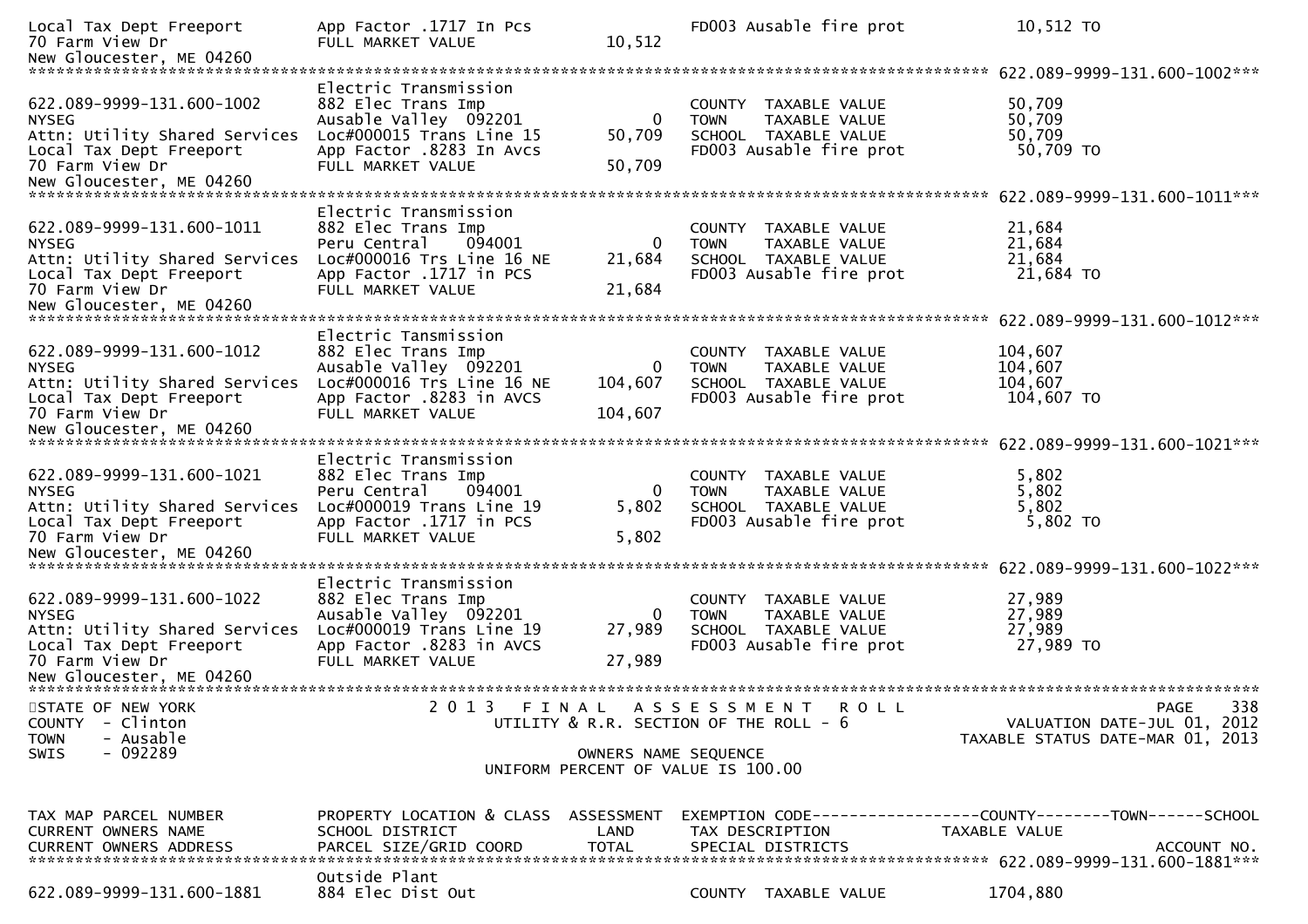| <b>NYSEG</b><br>Attn: Utility Shared Services<br>Local Tax Dept Freeport                                                                                                         | Ausable Valley 092201<br>Loc#888888 Poles, wires, ca<br>App Factor .8283 In Avcs                                                           | 0<br>1704,880                | <b>TAXABLE VALUE</b><br><b>TOWN</b><br>SCHOOL TAXABLE VALUE<br>FD003 Ausable fire prot                                                                                                                       | 1704,880<br>1704,880<br>1704,880 TO                                                             |                                                     |
|----------------------------------------------------------------------------------------------------------------------------------------------------------------------------------|--------------------------------------------------------------------------------------------------------------------------------------------|------------------------------|--------------------------------------------------------------------------------------------------------------------------------------------------------------------------------------------------------------|-------------------------------------------------------------------------------------------------|-----------------------------------------------------|
| 70 Farm View Dr<br>New Gloucester, ME 04260                                                                                                                                      | FULL MARKET VALUE                                                                                                                          | 1704,880                     | LT003 Clintonville Light<br>LT004 Hill St Light<br>LT005 Pine Tree Dr Light                                                                                                                                  | 68,195 TO<br>96,155 TO<br>112,693 TO                                                            |                                                     |
|                                                                                                                                                                                  |                                                                                                                                            |                              | LT006 Chasm                                                                                                                                                                                                  | 170,147 TO                                                                                      |                                                     |
| 622.089-9999-131.600-1882<br><b>NYSEG</b><br>Attn: Utility Shared Services Loc#888888 Poles, wires, ca<br>Local Tax Dept Freeport<br>70 Farm View Dr<br>New Gloucester, ME 04260 | Outside Plant<br>884 Elec Dist Out<br>094001<br>Peru Central<br>App Factor .1717 In Pcs<br>FULL MARKET VALUE                               | 0<br>353,408<br>353,408      | COUNTY TAXABLE VALUE<br><b>TOWN</b><br><b>TAXABLE VALUE</b><br>SCHOOL TAXABLE VALUE<br>FD003 Ausable fire prot<br>LT003 Clintonville Light<br>LT004 Hill St Light<br>LT005 Pine Tree Dr Light<br>LT006 Chasm | 353,408<br>353,408<br>353,408<br>353,408 TO<br>14,136 TO<br>19,932 TO<br>23,360 TO<br>35,270 TO |                                                     |
|                                                                                                                                                                                  | Outside Plant                                                                                                                              |                              |                                                                                                                                                                                                              |                                                                                                 |                                                     |
| 622.001-9999-631.900-1881<br>Verizon New York Inc<br>Verizon Communications<br>Company Code 631900<br>PO Box 152206                                                              | 836 Telecom. eq.<br>094001<br>Peru Central<br>Loc#888888 Outside Plant<br>App Factor 100.00<br>FULL MARKET VALUE                           | $\overline{0}$<br>194<br>194 | COUNTY TAXABLE VALUE<br><b>TOWN</b><br>TAXABLE VALUE<br>SCHOOL TAXABLE VALUE<br>FD003 Ausable fire prot<br>LT003 Clintonville Light                                                                          | 194<br>194<br>194<br>194 TO<br>8 TO                                                             |                                                     |
|                                                                                                                                                                                  |                                                                                                                                            |                              |                                                                                                                                                                                                              |                                                                                                 |                                                     |
| 622.089-9999-631.900-1881<br>Verizon New York Inc<br>Verizon Communications<br>Company Code 631900<br>PO Box 152206                                                              | Outside Plant<br>836 Telecom. eq.<br>Ausable Valley 092201<br>Loc#888888 Poles, wires, ca<br>App Factor .8283 In Avcs<br>FULL MARKET VALUE | 0<br>40,390<br>40,390        | COUNTY TAXABLE VALUE<br>TAXABLE VALUE<br><b>TOWN</b><br>SCHOOL TAXABLE VALUE<br>FD003 Ausable fire prot<br>LT003 Clintonville Light                                                                          | 40,390<br>40,390<br>40,390<br>40,390 TO<br>1,616 TO                                             |                                                     |
| 622.089-9999-631.900-1882<br>Verizon New York Inc<br>Verizon Communications<br>Company Code 631900<br>PO Box 152206                                                              | Outside Plant<br>836 Telecom. eq.<br>094001<br>Peru Central<br>Loc#888888 Poles, wires, ca<br>App Factor .1717 In Pcs<br>FULL MARKET VALUE | 0<br>8,373<br>8,373          | COUNTY TAXABLE VALUE<br>TAXABLE VALUE<br>TOWN<br>SCHOOL TAXABLE VALUE<br>FD003 Ausable fire prot<br>LT003 Clintonville Light                                                                                 | 8,373<br>8,373<br>8,373<br>8,373 TO<br>335 TO                                                   |                                                     |
| STATE OF NEW YORK<br>COUNTY - Clinton                                                                                                                                            | 2 0 1 3                                                                                                                                    | FINAL                        | ASSESSMENT ROLL<br>UTILITY & R.R. SECTION OF THE ROLL - 6                                                                                                                                                    |                                                                                                 | 339<br><b>PAGE</b><br>VALUATION DATE-JUL 01, 2012   |
| - Ausable<br><b>TOWN</b><br>SWIS<br>$-092289$                                                                                                                                    |                                                                                                                                            |                              |                                                                                                                                                                                                              |                                                                                                 | TAXABLE STATUS DATE-MAR 01, 2013<br>RPS150/V04/L015 |
|                                                                                                                                                                                  |                                                                                                                                            |                              | UNIFORM PERCENT OF VALUE IS 100.00                                                                                                                                                                           |                                                                                                 | CURRENT DATE 6/17/2013                              |
|                                                                                                                                                                                  |                                                                                                                                            |                              | ROLL SECTION TOTALS                                                                                                                                                                                          |                                                                                                 |                                                     |
|                                                                                                                                                                                  | *** SPECIAL                                                                                                                                |                              | DISTRICT SUMMARY ***                                                                                                                                                                                         |                                                                                                 |                                                     |
| CODE DISTRICT NAME PARCELS TYPE                                                                                                                                                  | TOTAL EXTENSION<br>EXTENSION<br>VALUE                                                                                                      | AD VALOREM<br>VALUE          | <b>EXEMPT</b><br><b>AMOUNT</b>                                                                                                                                                                               | <b>TAXABLE</b><br>VALUE                                                                         |                                                     |

VALUE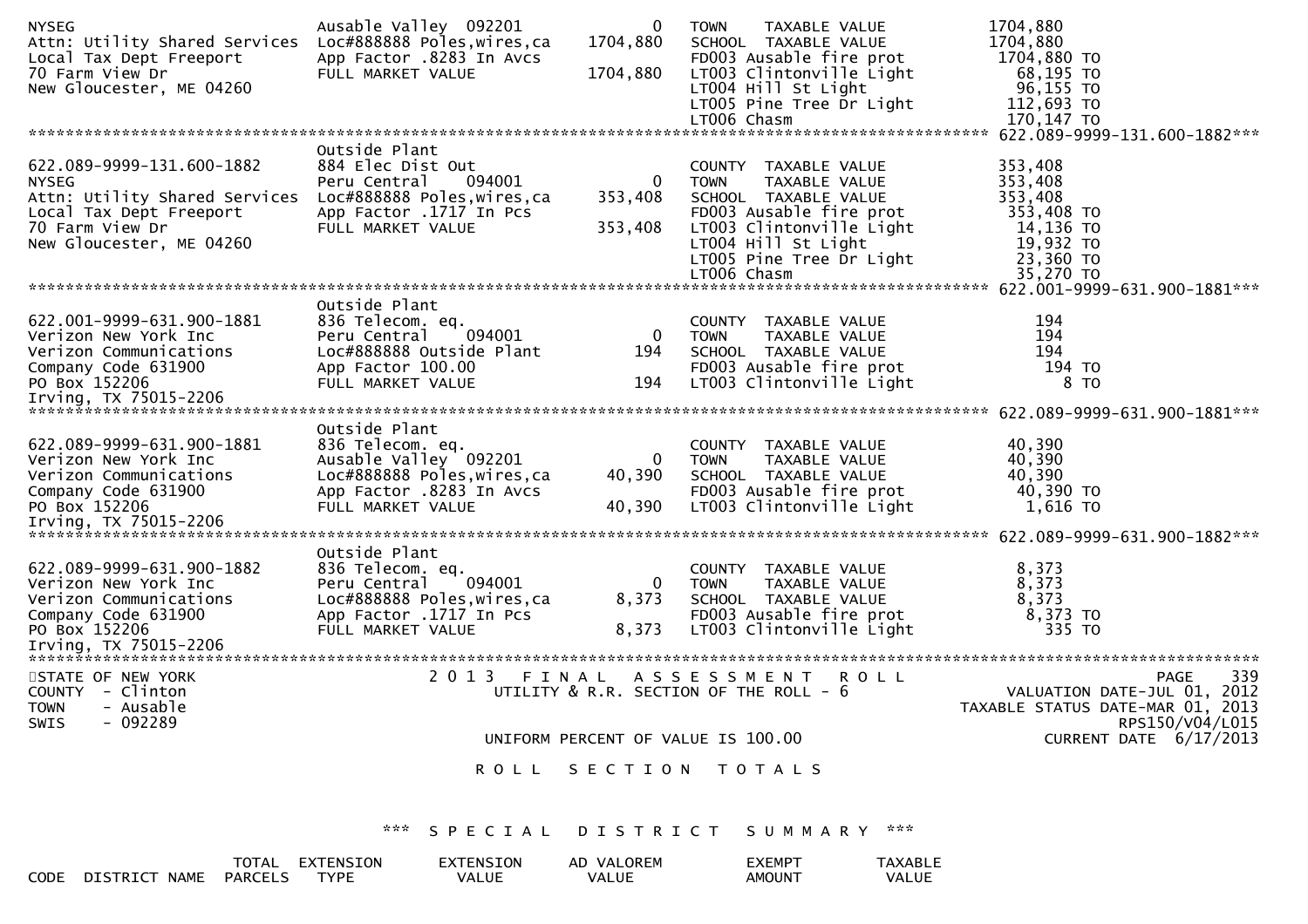| FD003 Ausable fire p | 20 TOTAL | 6031,834 | 6031,834 |
|----------------------|----------|----------|----------|
| LT003 Clintonville L | 5 TOTAL  | 84.290   | 84,290   |
| LT004 Hill St Light  | 2 TOTAL  | 116,087  | 116,087  |
| LT005 Pine Tree Dr L | 2 TOTAL  | 136,053  | 136.053  |
| LT006 Chasm          | 4 TOTAL  | 2639,417 | 2639,417 |
|                      |          |          |          |

### \*\*\* S C H O O L D I S T R I C T S U M M A R Y \*\*\*

| <b>CODE</b>      | DISTRICT NAME                      | <b>TOTAL</b><br><b>PARCELS</b> | ASSESSED<br>LAND | ASSESSED<br><b>TOTAL</b> | <b>EXEMPT</b><br><b>AMOUNT</b> | <b>TOTAL</b><br><b>TAXABLE</b> | <b>STAR</b><br><b>AMOUNT</b> | <b>STAR</b><br><b>TAXABLE</b> |
|------------------|------------------------------------|--------------------------------|------------------|--------------------------|--------------------------------|--------------------------------|------------------------------|-------------------------------|
| 092201<br>094001 | Ausable Valley Cen<br>Peru Central | 13                             | 192,200          | 5614,479<br>417,355      |                                | 5614,479<br>417,355            |                              | 5614,479<br>417,355           |
|                  | SUB-TOTAL                          | 20                             | 192,200          | 6031,834                 |                                | 6031,834                       |                              | 6031,834                      |
|                  | T O T A L                          | 20                             | 192,200          | 6031,834                 |                                | 6031,834                       |                              | 6031,834                      |

### \*\*\* S Y S T E M C O D E S S U M M A R Y \*\*\*

#### NO SYSTEM EXEMPTIONS AT THIS LEVEL

\*\*\* E X E M P T I O N S U M M A R Y \*\*\*

#### NO EXEMPTIONS AT THIS LEVEL

| <b>ROLL</b><br><b>SEC</b>            | DESCRIPTION                                             | <b>TOTAL</b><br><b>PARCELS</b> | ASSESSED<br>LAND                     | <b>ASSESSED</b><br><b>TOTAL</b> | <b>TAXABLE</b><br><b>COUNTY</b>                                                                                                      | <b>TAXABLE</b><br><b>TOWN</b> | <b>TAXABLE</b><br><b>SCHOOL</b>                            | <b>STAR</b><br>TAXABLE |
|--------------------------------------|---------------------------------------------------------|--------------------------------|--------------------------------------|---------------------------------|--------------------------------------------------------------------------------------------------------------------------------------|-------------------------------|------------------------------------------------------------|------------------------|
| 6.                                   | UTILITIES & N.C.                                        | 20                             | 192,200                              | 6031,834                        | 6031,834                                                                                                                             | 6031,834                      | 6031,834                                                   | 6031,834               |
| <b>COUNTY</b><br><b>TOWN</b><br>SWIS | STATE OF NEW YORK<br>- Clinton<br>- Ausable<br>- 092289 |                                |                                      |                                 | 2013 FINAL ASSESSMENT ROLL<br>CEILING RAILROAD SECTION OF THE ROLL - 7<br>OWNERS NAME SEQUENCE<br>UNIFORM PERCENT OF VALUE IS 100.00 |                               | VALUATION DATE-JUL 01,<br>TAXABLE STATUS DATE-MAR 01, 2013 | 340<br>PAGE<br>2012    |
|                                      | TAX MAP PARCEL NUMRER                                   |                                | PROPERTY LOCATION & CLASS ASSESSMENT |                                 | FXFMPTTON CODE------------------COUNTY--------TOWN-------SCHOOL                                                                      |                               |                                                            |                        |

| TAX MAP PARCEL NUMBER    | PROPERTY LOCATION & CLASS ASSESSMENT |              | EXEMPTION        CODE------------------COUNTY-------TOWN------SCHOOL |               |             |
|--------------------------|--------------------------------------|--------------|----------------------------------------------------------------------|---------------|-------------|
| CURRENT OWNERS NAME      | SCHOOL DISTRICT                      | LAND         | TAX DESCRIPTION                                                      | TAXABLE VALUE |             |
| CURRENT OWNERS ADDRESS   | PARCEL SIZE/GRID COORD               | <b>TOTAL</b> | SPECIAL DISTRICTS                                                    |               | ACCOUNT NO. |
|                          |                                      |              |                                                                      |               |             |
|                          | Railroad Ceiling Value               |              |                                                                      |               |             |
| $294. - 1 - 9$           | 842 Ceiling rr                       |              | TAXABLE VALUE<br>COUNTY                                              | 116,874       |             |
| D & H Corporation        | 094001<br>Peru Central               |              | TAXABLE VALUE<br><b>TOWN</b>                                         | 116,874       |             |
| 7th Floor Tax Department | 100% Rr Ceiling 094001               | 116.874      | SCHOOL TAXABLE VALUE                                                 | 116,874       |             |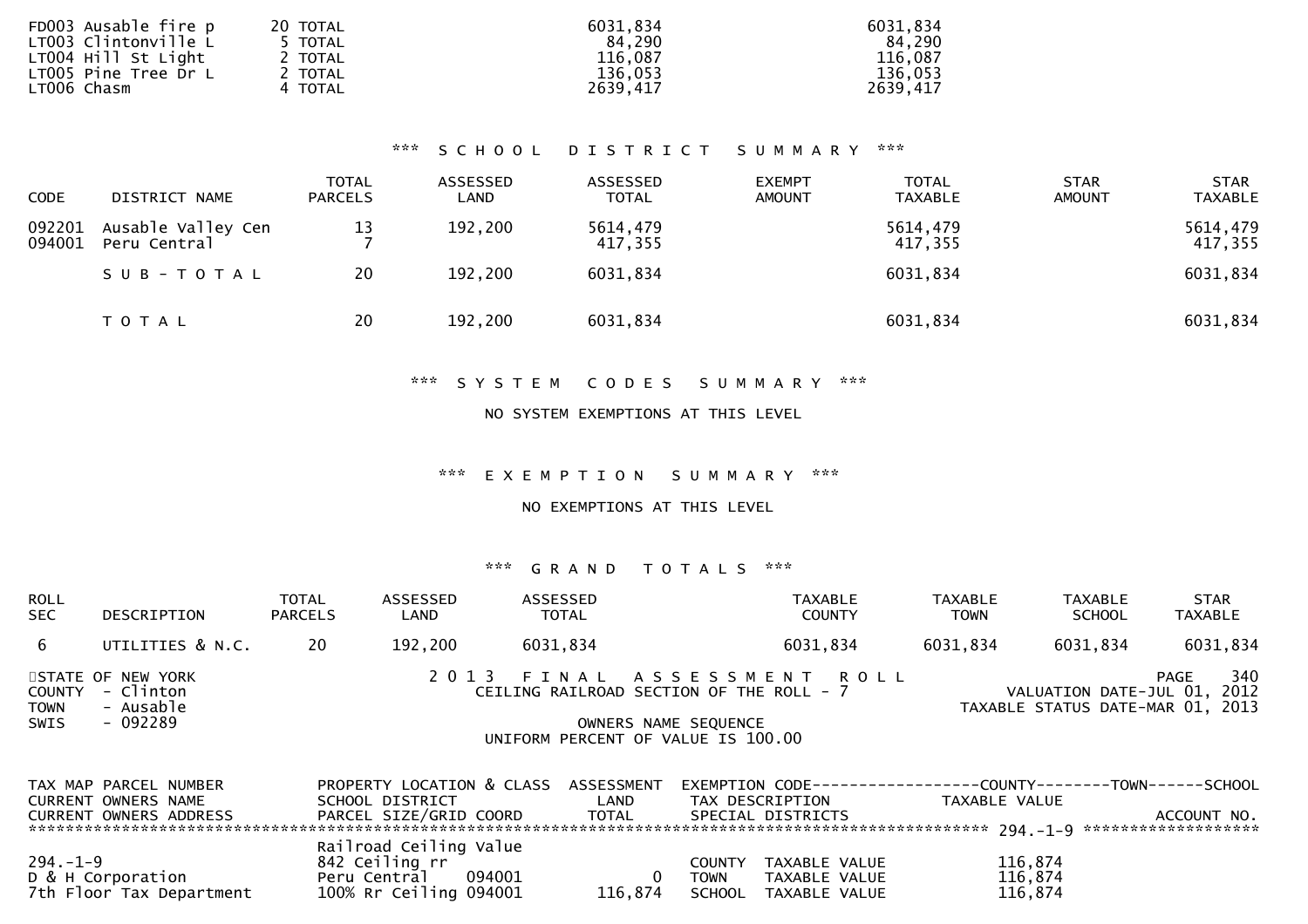| 120 S 6th St<br>Minneapolis, MN 55402-1803                                                    | 37.73 Ac No Sidetrk<br>39.50<br><b>ACRES</b><br>DEED BOOK 815<br>FULL MARKET VALUE | 1.27 Mi Main Trk Signal C<br>EAST-0772094 NRTH-2084139<br>PG-196 | 116.874                                           | FD003 Ausable fire prot        |                                | 116,874 TO                                                      |                                       |
|-----------------------------------------------------------------------------------------------|------------------------------------------------------------------------------------|------------------------------------------------------------------|---------------------------------------------------|--------------------------------|--------------------------------|-----------------------------------------------------------------|---------------------------------------|
| STATE OF NEW YORK<br>COUNTY - Clinton<br><b>TOWN</b><br>- Ausable<br>$-092289$<br><b>SWIS</b> |                                                                                    | 2 0 1 3                                                          | FINAL<br>CEILING RAILROAD SECTION OF THE ROLL - 7 | ASSESSMENT                     | R O L L                        | VALUATION DATE-JUL 01, 2012<br>TAXABLE STATUS DATE-MAR 01, 2013 | <b>PAGE</b><br>341<br>RPS150/V04/L015 |
|                                                                                               |                                                                                    |                                                                  | UNIFORM PERCENT OF VALUE IS 100.00                |                                |                                | <b>CURRENT DATE 6/17/2013</b>                                   |                                       |
|                                                                                               |                                                                                    | <b>ROLL</b>                                                      | SECTION TOTALS                                    |                                |                                |                                                                 |                                       |
|                                                                                               | ***                                                                                | SPECIAL                                                          | DISTRICT                                          | SUMMARY ***                    |                                |                                                                 |                                       |
| TOTAL<br><b>PARCELS</b><br>DISTRICT NAME<br><b>CODE</b>                                       | EXTENSION<br><b>TYPE</b>                                                           | <b>EXTENSION</b><br><b>VALUE</b>                                 | AD VALOREM<br><b>VALUE</b>                        | <b>EXEMPT</b><br><b>AMOUNT</b> | <b>TAXABLE</b><br>VALUE        |                                                                 |                                       |
| FD003 Ausable fire p                                                                          | 1 TOTAL                                                                            |                                                                  | 116,874                                           |                                | 116,874                        |                                                                 |                                       |
|                                                                                               |                                                                                    |                                                                  |                                                   |                                |                                |                                                                 |                                       |
|                                                                                               | $\mathbf{x}\times\mathbf{x}$                                                       | SCHOOL                                                           | DISTRICT                                          | SUMMARY                        | ***                            |                                                                 |                                       |
| CODE<br>DISTRICT NAME                                                                         | <b>TOTAL</b><br><b>PARCELS</b>                                                     | ASSESSED<br>LAND                                                 | ASSESSED<br><b>TOTAL</b>                          | <b>EXEMPT</b><br><b>AMOUNT</b> | <b>TOTAL</b><br><b>TAXABLE</b> | <b>STAR</b><br><b>AMOUNT</b>                                    | <b>STAR</b><br><b>TAXABLE</b>         |
| 094001<br>Peru Central                                                                        | $\mathbf{1}$                                                                       |                                                                  | 116,874                                           |                                | 116,874                        |                                                                 | 116,874                               |
| SUB-TOTAL                                                                                     | $\mathbf 1$                                                                        |                                                                  | 116,874                                           |                                | 116,874                        |                                                                 | 116,874                               |
| T O T A L                                                                                     | $\mathbf{1}$                                                                       |                                                                  | 116,874                                           |                                | 116,874                        |                                                                 | 116,874                               |
|                                                                                               |                                                                                    | *** SYSTEM                                                       | CODES                                             | S U M M A R Y                  | $\mathbf{x} \mathbf{x}$        |                                                                 |                                       |
|                                                                                               |                                                                                    |                                                                  | NO SYSTEM EXEMPTIONS AT THIS LEVEL                |                                |                                |                                                                 |                                       |
|                                                                                               |                                                                                    |                                                                  |                                                   |                                |                                |                                                                 |                                       |
|                                                                                               |                                                                                    | $\mathbf{x} \times \mathbf{x}$                                   | EXEMPTION                                         | SUMMARY<br>***                 |                                |                                                                 |                                       |
|                                                                                               |                                                                                    |                                                                  | NO EXEMPTIONS AT THIS LEVEL                       |                                |                                |                                                                 |                                       |
|                                                                                               |                                                                                    |                                                                  |                                                   |                                |                                |                                                                 |                                       |

| <b>ROLL</b> | $-2$<br>IΔ    | $\cdots$   |             | <b>ADI</b><br>ᄓᅴᇅ | ᄓᄂ | 7.71 |
|-------------|---------------|------------|-------------|-------------------|----|------|
| <b>SEC</b>  | <b>DARCEL</b> | <b>AND</b> | <b>COUN</b> | TOWN              |    |      |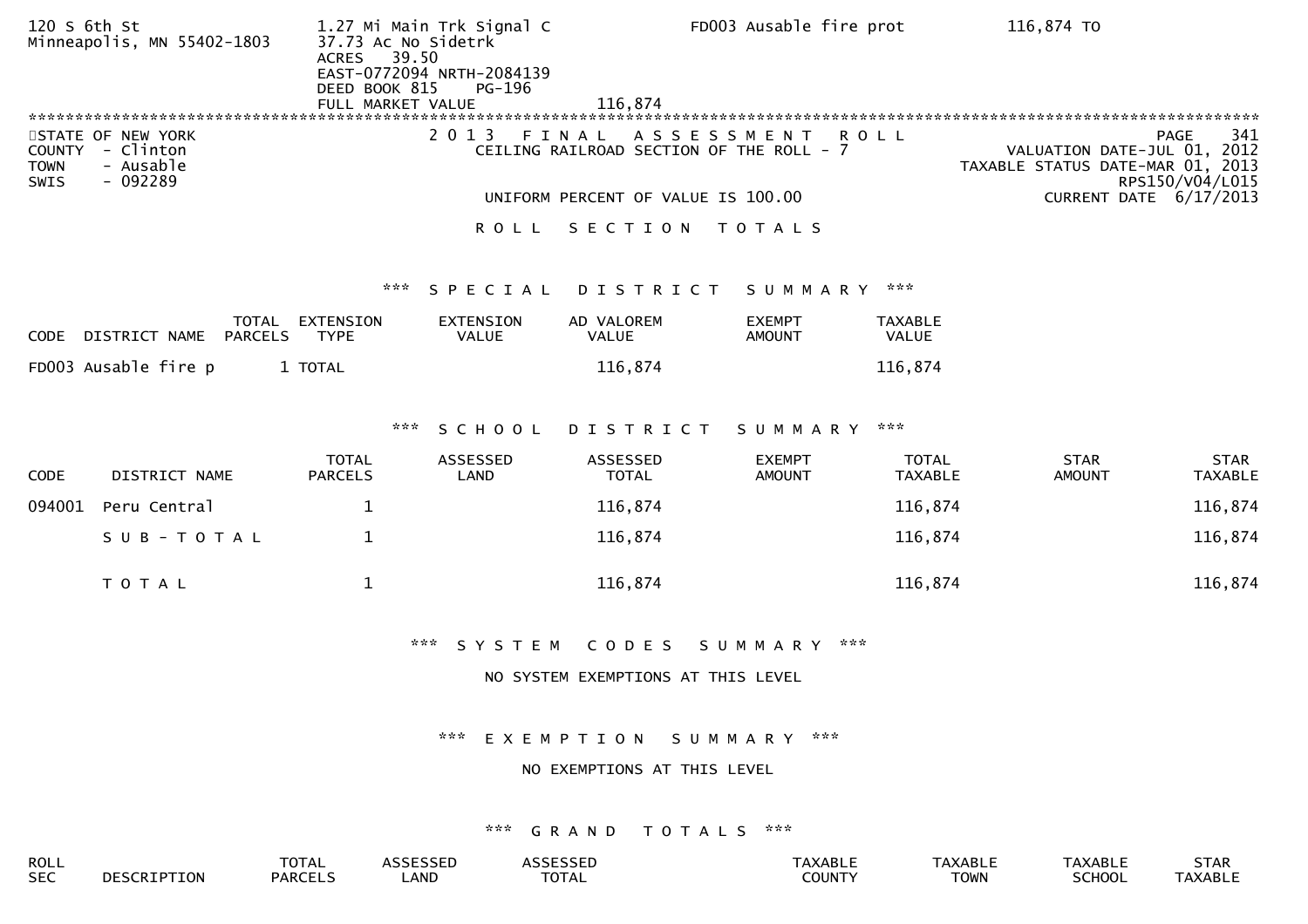| 7                                    | CEILING RAILROADS                                                         |                                                                                                                                                                            | 116,874                     | 116,874                                                                                                                                          |                | 116,874 116,874                                                                                                  | 116,874            |
|--------------------------------------|---------------------------------------------------------------------------|----------------------------------------------------------------------------------------------------------------------------------------------------------------------------|-----------------------------|--------------------------------------------------------------------------------------------------------------------------------------------------|----------------|------------------------------------------------------------------------------------------------------------------|--------------------|
| <b>TOWN</b><br><b>SWIS</b>           | STATE OF NEW YORK<br>COUNTY - Clinton<br>- Ausable<br>$-092289$           |                                                                                                                                                                            |                             | 2013 FINAL ASSESSMENT ROLL<br>WHOLLY EXEMPT SECTION OF THE ROLL - 8<br>OWNERS NAME SEQUENCE<br>UNIFORM PERCENT OF VALUE IS 100.00                |                | 942 PAGE<br>2012 ,VALUATION DATE-JUL 01<br>2013 - TAYARLE STATUS DATE-MAR 01<br>TAXABLE STATUS DATE-MAR 01, 2013 | 342<br>PAGE        |
|                                      | TAX MAP PARCEL NUMBER<br>CURRENT OWNERS NAME                              | PROPERTY LOCATION & CLASS ASSESSMENT<br>SCHOOL DISTRICT                                                                                                                    | LAND                        | EXEMPTION CODE-----------------COUNTY-------TOWN------SCHOOL<br>TAX DESCRIPTION                                                                  |                | TAXABLE VALUE                                                                                                    |                    |
| $305. - 1 - 4$<br>1535 Rt 9          | Ausable Chasm Cemetery<br>Attn: Bill Murray<br>Keeseville, NY 12944       | Chasm Rd<br>695 Cemetery<br>Ausable Valley 092201<br>ACRES 1.50<br>EAST-0761772 NRTH-2074509<br>DEED BOOK 99001 PG-07999<br>FULL MARKET VALUE                              | 11,300<br>15,000<br>15,000  | PRI CMTERY 27350<br>COUNTY TAXABLE VALUE<br><b>TOWN</b><br>TAXABLE VALUE<br>SCHOOL TAXABLE VALUE                                                 | $\overline{0}$ | 15,000<br>15,000<br>0                                                                                            | 15,000             |
| $315. - 1 - 6$<br>PO Box 506         | Keeseville, NY 12944                                                      | 2030 Rt 22<br>620 Religious<br>Ausable Chasm Indep Bap Church Ausable Valley 092201<br>7.70<br><b>ACRES</b><br>EAST-0753120 NRTH-2073255<br>DEED BOOK 541<br><b>PG-688</b> | 15,400<br>650,000           | NONPR RELI 25110<br>COUNTY TAXABLE VALUE<br>TAXABLE VALUE<br><b>TOWN</b><br>SCHOOL TAXABLE VALUE<br>FD003 Ausable fire prot                      | $\overline{0}$ | 650,000<br>650,000<br>0<br>0 <sub>T</sub>                                                                        | 650,000            |
|                                      |                                                                           | 1490 Rt 9N                                                                                                                                                                 |                             |                                                                                                                                                  |                |                                                                                                                  |                    |
| $334. - 1 - 13$<br>1273 Rt 9N        | Ausable Valley Central School<br>Clintonville, NY 12924                   | 612 School<br>Ausable Valley 092201<br>ACRES 180.40<br>EAST-0725991 NRTH-2055017<br>DEED BOOK 522<br>PG-556                                                                | 94,000<br>12700,000         | SCHOOL DIS 13800<br>COUNTY TAXABLE VALUE<br><b>TOWN</b><br>TAXABLE VALUE<br>SCHOOL TAXABLE VALUE<br>FD003 Ausable fire prot                      | $\Omega$       | 12700,000<br>12700,000<br>$0$ TO                                                                                 | 12700,000          |
|                                      |                                                                           |                                                                                                                                                                            |                             |                                                                                                                                                  |                |                                                                                                                  |                    |
| $335.1 - 1 - 29$<br>1273 Rt 9N       | Clintonville, NY 12924                                                    | 1273 Rt 9N<br>612 School<br>Ausable Valley Central School Ausable Valley 092201<br>1.50<br><b>ACRES</b><br>EAST-0733458 NRTH-2053803<br>FULL MARKET VALUE                  | 9,000<br>255,000<br>255,000 | SCHOOL DIS 13800<br>COUNTY TAXABLE VALUE<br><b>TOWN</b><br><b>TAXABLE VALUE</b><br>SCHOOL TAXABLE VALUE<br>FD003 Ausable fire prot<br>255,000 EX | $\mathbf{0}$   | 255,000<br>255,000<br>$\mathbf{0}$<br>0 <sub>T</sub>                                                             | 255,000            |
|                                      |                                                                           | Brown Rd                                                                                                                                                                   |                             |                                                                                                                                                  |                |                                                                                                                  |                    |
| $304. -1 -1$<br>Brown Rd             | Cemetery Quaker Burying Ground Ausable Valley 092201<br>Ausable, NY 12911 | 695 Cemetery<br>3.20<br><b>ACRES</b><br>EAST-0744980 NRTH-2082345<br>PG-198<br>DEED BOOK C<br>FULL MARKET VALUE                                                            | 12,700<br>12,700<br>12,700  | PRI CMTERY 27350<br>COUNTY TAXABLE VALUE<br>TAXABLE VALUE<br><b>TOWN</b><br>SCHOOL TAXABLE VALUE<br>FD003 Ausable fire prot<br>12,700 EX         | 0              | 12,700<br>12,700<br>0<br>0<br>0<br>0 <sub>T</sub>                                                                | 12,700             |
| <b>COUNTY</b><br><b>TOWN</b><br>SWIS | STATE OF NEW YORK<br>- Clinton<br>- Ausable<br>$-092289$                  | 2 0 1 3                                                                                                                                                                    | FINAL                       | R O L L<br>ASSE<br>55 M<br>EN<br>WHOLLY EXEMPT SECTION OF THE ROLL - 8<br>OWNERS NAME SEQUENCE                                                   |                | VALUATION DATE-JUL 01, 2012<br>TAXABLE STATUS DATE-MAR 01, 2013                                                  | 343<br><b>PAGE</b> |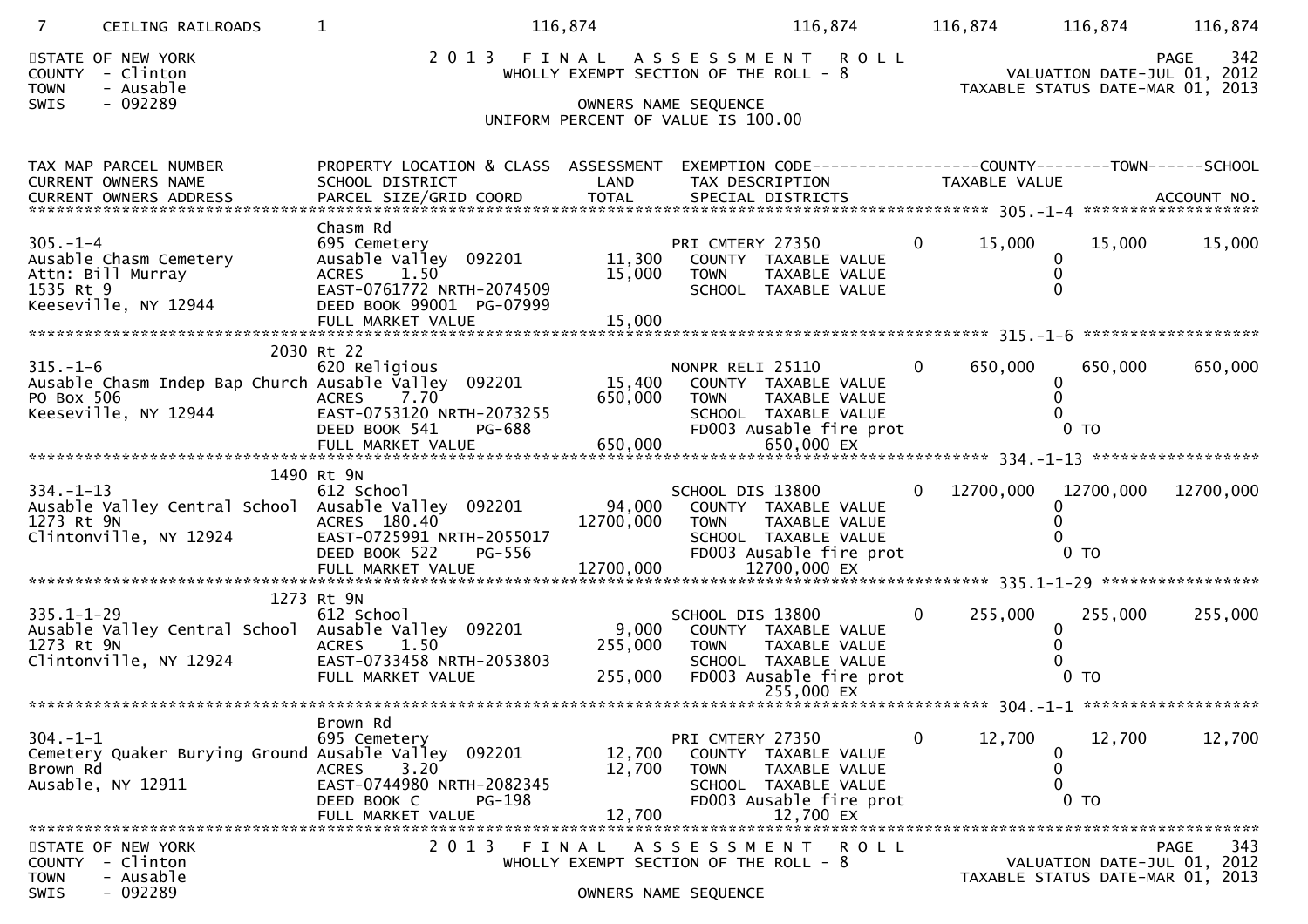# UNIFORM PERCENT OF VALUE IS 100.00

| TAX MAP PARCEL NUMBER<br>CURRENT OWNERS NAME                                                                                                                                                                                                                       | PROPERTY LOCATION & CLASS ASSESSMENT<br>SCHOOL DISTRICT                                                                                           | LAND               | EXEMPTION CODE------------------COUNTY--------TOWN------SCHOOL<br>TAX DESCRIPTION                                                              | TAXABLE VALUE             |                                                                 |             |
|--------------------------------------------------------------------------------------------------------------------------------------------------------------------------------------------------------------------------------------------------------------------|---------------------------------------------------------------------------------------------------------------------------------------------------|--------------------|------------------------------------------------------------------------------------------------------------------------------------------------|---------------------------|-----------------------------------------------------------------|-------------|
| CURRENT OWNERS ADDRESS                                                                                                                                                                                                                                             | PARCEL SIZE/GRID COORD                                                                                                                            | <b>TOTAL</b>       | SPECIAL DISTRICTS                                                                                                                              |                           |                                                                 | ACCOUNT NO. |
| $302 - 1 - 19$<br>Cemetery West Peru<br>Attn: Doris B K Morrow<br>RD 1 Box 276<br>Peru, NY 12972                                                                                                                                                                   | Allen Hill Rd<br>695 Cemetery<br>094001<br>Peru Central<br>ACRES 1.00<br>EAST-0728038 NRTH-2076793<br>FULL MARKET VALUE                           | 4,500<br>4,500     | PRI CMTERY 27350<br>COUNTY TAXABLE VALUE<br>TAXABLE VALUE<br><b>TOWN</b><br>SCHOOL TAXABLE VALUE<br>4,500 FD003 Ausable fire prot<br>4,500 EX  | 4,500<br>$\mathbf{0}$     | 4,500<br>0<br>$\mathbf{0}$<br>0 <sub>T</sub>                    | 4,500       |
|                                                                                                                                                                                                                                                                    |                                                                                                                                                   |                    |                                                                                                                                                |                           |                                                                 |             |
| $334. - 1 - 29.2$<br>County Of Clinton<br>137 Margaret St<br>Plattsburgh, NY 12901<br>Plattsburgn, NY 12901 ACKES 41.00<br>EAST-0723692 NRTH-2054512 FD003 Ausable fire prot 60 TO<br>DEED BOOK 592 PG-511 218,000 218,000 EX FULL MARKET VALUE 218,000 218,000 EX | 242 Dry Bridge Rd<br>852 Landfill<br>Ausable Valley 092201 48,100<br>195 Maules<br>ACRES 41.00                                                    | 218,000            | CO OWNER<br>13100<br>COUNTY TAXABLE VALUE<br><b>TOWN</b><br>TAXABLE VALUE<br>SCHOOL TAXABLE VALUE                                              | $\mathbf{0}$<br>218,000   | 218,000<br>0<br>$\mathbf{0}$                                    | 218,000     |
|                                                                                                                                                                                                                                                                    |                                                                                                                                                   |                    |                                                                                                                                                |                           |                                                                 |             |
|                                                                                                                                                                                                                                                                    | Harkness Rd                                                                                                                                       |                    |                                                                                                                                                |                           |                                                                 |             |
| $303 - 2 - 6$<br>Harkness Methodist Church<br>Attn: Robert McCormack<br>PO Box 720<br>Peru, NY 12972                                                                                                                                                               | 695 Cemetery<br>Ausable Valley 092201 17,700<br>ACRES 21.00<br>EAST-0738703 NRTH-2077769<br>DEED BOOK 308<br><b>PG-79</b><br>FULL MARKET VALUE    | 28,000<br>28,000   | PRI CMTERY 27350<br>COUNTY TAXABLE VALUE<br>TAXABLE VALUE<br><b>TOWN</b><br>SCHOOL TAXABLE VALUE<br>FD003 Ausable fire prot<br>28,000 EX       | 28,000<br>$\overline{0}$  | 28,000<br>0<br>$\mathbf{0}$<br>$0$ TO                           | 28,000      |
|                                                                                                                                                                                                                                                                    | 780 Hallock Hill Rd                                                                                                                               |                    |                                                                                                                                                |                           |                                                                 |             |
| $303 - 2 - 19$<br>Harkness Methodist Church<br>PO Box 720<br>Peru, NY 12972                                                                                                                                                                                        | 620 Religious<br>Ausable Valley 092201<br>ACRES 1.60<br>EAST-0734586 NRTH-2074975<br>PG-896<br>DEED BOOK 109                                      | 110,000            | RELIGIOUS 21600<br>7,200 COUNTY TAXABLE VALUE<br>TAXABLE VALUE<br>TOWN<br>SCHOOL TAXABLE VALUE<br>FD003 Ausable fire prot                      | $\overline{0}$<br>110,000 | 110,000<br>0<br>0<br>110,000 TO                                 | 110,000     |
|                                                                                                                                                                                                                                                                    |                                                                                                                                                   |                    |                                                                                                                                                |                           |                                                                 |             |
|                                                                                                                                                                                                                                                                    | 1908 Rt 22                                                                                                                                        |                    |                                                                                                                                                |                           |                                                                 |             |
| $315. - 2 - 9$<br>Joint Council For Eco Opp of<br>Platts & Clinton County Inc<br>54 Margaret St<br>э4 margaret St<br>Plattsburgh, NY 12901                                                                                                                         | 210 1 Family Res<br>Ausable Valley 092201<br>ACRES 1.04 BANK<br>830<br>EAST-0755009 NRTH-2070885<br>DEED BOOK 98001 PG-05460<br>FULL MARKET VALUE | 183,200<br>183,200 | WHOLLY EX 50000<br>6,000 COUNTY TAXABLE VALUE<br><b>TOWN</b><br>TAXABLE VALUE<br>SCHOOL TAXABLE VALUE<br>FD003 Ausable fire prot<br>183,200 EX | $\overline{0}$<br>183,200 | 183,200<br>0<br>0<br>$0$ TO                                     | 183,200     |
| STATE OF NEW YORK                                                                                                                                                                                                                                                  | 2013 FINAL                                                                                                                                        |                    | A S S E S S M E N T<br><b>ROLL</b>                                                                                                             |                           |                                                                 | 344<br>PAGE |
| <b>COUNTY</b><br>- Clinton<br>- Ausable<br><b>TOWN</b>                                                                                                                                                                                                             |                                                                                                                                                   |                    | WHOLLY EXEMPT SECTION OF THE ROLL - 8                                                                                                          |                           | VALUATION DATE-JUL 01, 2012<br>TAXABLE STATUS DATE-MAR 01, 2013 |             |
| - 092289<br><b>SWIS</b>                                                                                                                                                                                                                                            |                                                                                                                                                   |                    | OWNERS NAME SEQUENCE<br>UNIFORM PERCENT OF VALUE IS 100.00                                                                                     |                           |                                                                 |             |
| TAX MAP PARCEL NUMBER<br>CURRENT OWNERS NAME                                                                                                                                                                                                                       | PROPERTY LOCATION & CLASS ASSESSMENT<br>SCHOOL DISTRICT                                                                                           | LAND               | TAX DESCRIPTION                                                                                                                                | TAXABLE VALUE             |                                                                 |             |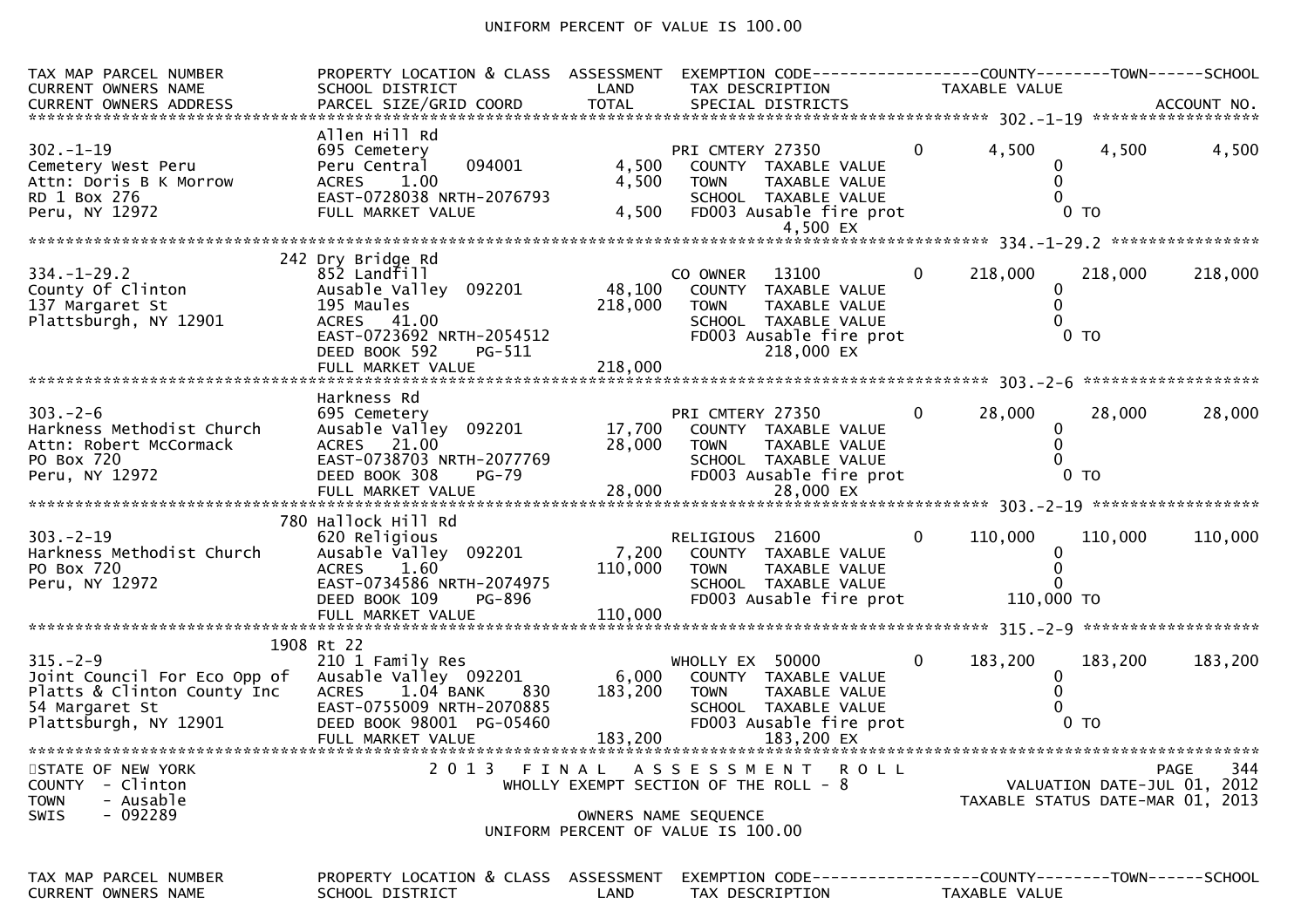| $315. - 1 - 11.2$<br>Keeseville Country Gardens Inc Ausable Valley 092201<br>National Church Residences RET ACRES<br>2335 North Bank Dr<br>Columbus, OH 43220-0351 | 164 Hill St<br>633 Aged - home<br>40.30<br>EAST-0751999 NRTH-2069003<br>DEED BOOK 608<br>PG-270<br>FULL MARKET VALUE                                                                                              | 35,800<br>1403,000<br>1403,000 | UDC PROJEC 28110<br>COUNTY TAXABLE VALUE<br>TAXABLE VALUE<br><b>TOWN</b><br>SCHOOL TAXABLE VALUE<br>FD003 Ausable fire prot<br>1403,000 EX | $\Omega$     | 1403,000<br>0<br>0                 | 1403,000<br>$0$ TO          | 1403,000                        |
|--------------------------------------------------------------------------------------------------------------------------------------------------------------------|-------------------------------------------------------------------------------------------------------------------------------------------------------------------------------------------------------------------|--------------------------------|--------------------------------------------------------------------------------------------------------------------------------------------|--------------|------------------------------------|-----------------------------|---------------------------------|
| $334.2 - 1 - 15$<br>Meth Church Cemetery Of Clint Ausable Valley 092201<br>Attn: Bill Thwaits<br>1268 RT 9N<br>Clintonville, NY 12924                              | Sand Hill Rd<br>695 Cemetery<br>1.70<br>ACRES<br>EAST-0731259 NRTH-2054076<br>FULL MARKET VALUE                                                                                                                   | 7,700<br>7,700<br>7,700        | PRI CMTERY 27350<br>COUNTY TAXABLE VALUE<br><b>TOWN</b><br>TAXABLE VALUE<br>SCHOOL TAXABLE VALUE<br>FD003 Ausable fire prot<br>7,700 EX    | 0            | 7,700<br>0<br>$\Omega$             | 7,700<br>$0$ TO             | 7,700                           |
| $313 - 2 - 5.2$<br>MRS of Clinton County Inc<br>231 New York Rd<br>Plattsburgh, NY 12901                                                                           | 329 Allen Hill Rd<br>210 1 Family Res<br>094001<br>Peru Central<br>Lot 8 Pl 12000 Ac<br>Survey Bk 13 Pg 110<br><b>ACRES</b><br>9.00<br>EAST-0727248 NRTH-2070255<br>DEED BOOK 20051 PG-89302<br>FULL MARKET VALUE | 9,300<br>159,300<br>159,300    | NONPR COMM 25230<br>COUNTY TAXABLE VALUE<br>TAXABLE VALUE<br><b>TOWN</b><br>SCHOOL TAXABLE VALUE<br>FD003 Ausable fire prot<br>159,300 EX  | $\mathbf{0}$ | 159,300<br>0<br>0                  | 159,300<br>0 <sub>T</sub>   | 159,300                         |
|                                                                                                                                                                    | Rt 9N                                                                                                                                                                                                             |                                |                                                                                                                                            |              |                                    |                             |                                 |
| $335.1 - 1 - 16$<br>Riverview Cem Of Clintonville Ausable Valley 092201<br>Attn: Anthony Jones<br>10 Oak St<br>Plattsburgh, NY 12901                               | 695 Cemetery<br>1.90<br><b>ACRES</b><br>EAST-0733906 NRTH-2054307<br>FULL MARKET VALUE                                                                                                                            | 11,400<br>11,400<br>11,400     | PRI CMTERY 27350<br>COUNTY TAXABLE VALUE<br><b>TOWN</b><br>TAXABLE VALUE<br>SCHOOL TAXABLE VALUE<br>FD003 Ausable fire prot<br>11,400 EX   | 0            | 11,400<br>0                        | 11,400<br>$0$ TO            | 11,400                          |
|                                                                                                                                                                    |                                                                                                                                                                                                                   |                                |                                                                                                                                            |              |                                    |                             |                                 |
| $305. -2 - 13$<br>St John Cemetery<br>Attn: St Johns<br>Attn: St Johns<br>1804 Main St<br>Keeseville, NY 12944                                                     | Grove St<br>695 Cemetery<br>Ausable Valley 092201<br>3.00<br><b>ACRES</b><br>EAST-0756907 NRTH-2070741<br>DEED BOOK 654<br><b>PG-95</b><br>FULL MARKET VALUE                                                      | 18,000<br>25,000<br>25,000     | PRI CMTERY 27350<br>COUNTY TAXABLE VALUE<br><b>TOWN</b><br>TAXABLE VALUE<br>SCHOOL TAXABLE VALUE<br>FD003 Ausable fire prot<br>25,000 EX   | $\mathbf{0}$ | 25,000<br>$\bf{0}$<br>$\mathbf{0}$ | 25,000<br>0 <sub>T</sub>    | 25,000                          |
| STATE OF NEW YORK<br><b>COUNTY</b><br>- Clinton<br>- Ausable<br><b>TOWN</b>                                                                                        | 2 0 1 3                                                                                                                                                                                                           | FINAL                          | ASSESSMENT<br><b>ROLL</b><br>WHOLLY EXEMPT SECTION OF THE ROLL - 8                                                                         |              | TAXABLE STATUS DATE-MAR 01, 2013   | VALUATION DATE-JUL 01, 2012 | 345<br>PAGE                     |
| $-092289$<br><b>SWIS</b>                                                                                                                                           |                                                                                                                                                                                                                   |                                | OWNERS NAME SEQUENCE<br>UNIFORM PERCENT OF VALUE IS 100.00                                                                                 |              |                                    |                             |                                 |
| TAX MAP PARCEL NUMBER<br>CURRENT OWNERS NAME                                                                                                                       | PROPERTY LOCATION & CLASS ASSESSMENT<br>SCHOOL DISTRICT                                                                                                                                                           | LAND                           | EXEMPTION CODE-----------------COUNTY-------TOWN------SCHOOL<br>TAX DESCRIPTION                                                            |              | TAXABLE VALUE                      |                             | ACCOUNT NO.<br>**************** |
| $334. - 1 - 26.3$                                                                                                                                                  | Dry Bridge Rd<br>910 Priv forest                                                                                                                                                                                  |                                | NONPR CORP 25300                                                                                                                           | $\mathbf{0}$ | 18,400                             | 18,400                      | 18,400                          |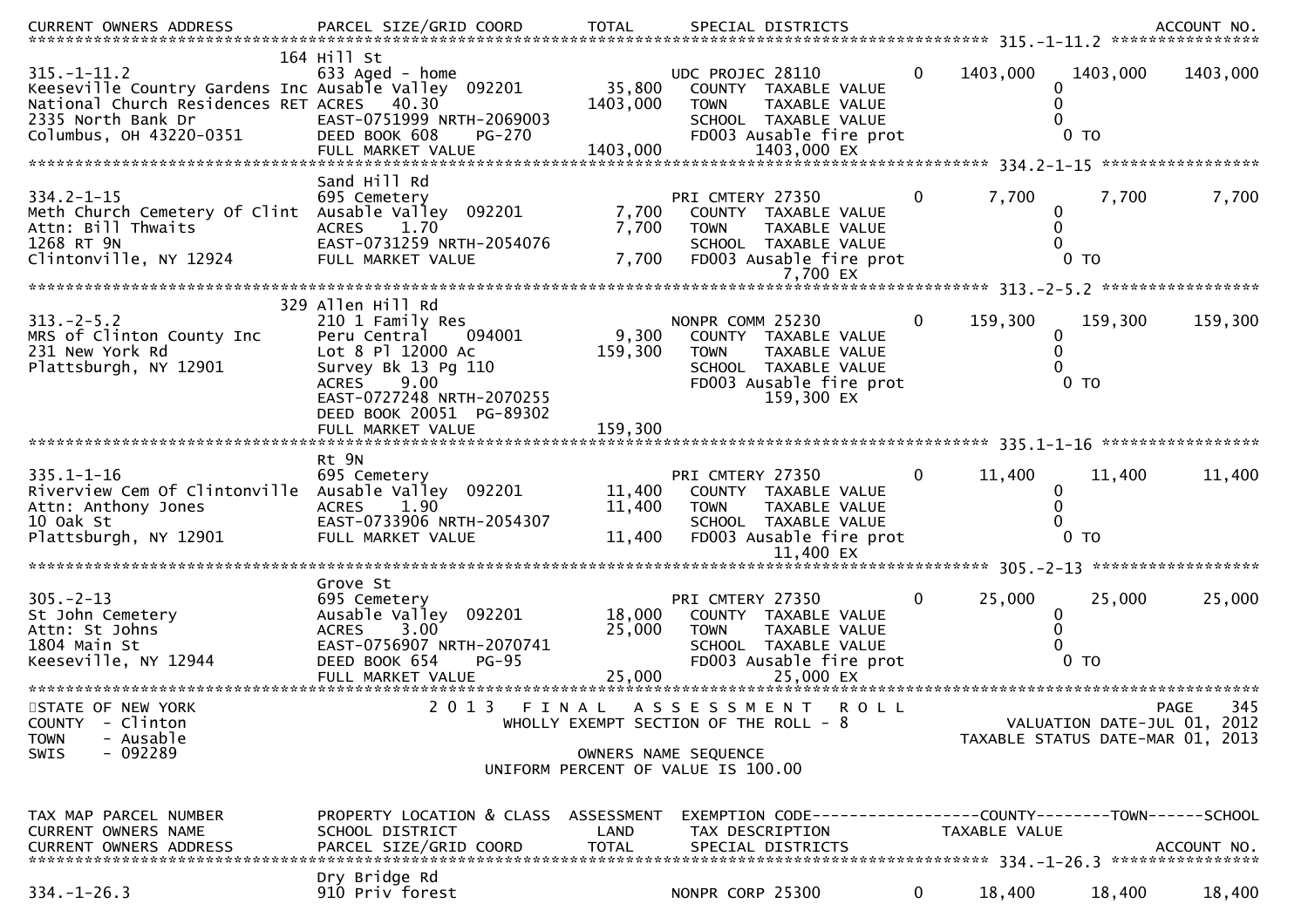| The Nature Conservancy<br>195 New Karner Rd Ste 200<br>Albany, NY 12205                         | Ausable Valley 092201<br>Lot 196 Maules Pat<br>35.96<br><b>ACRES</b><br>EAST-0722692 NRTH-2052359<br>DEED BOOK 858<br>PG-210                                                        | 18,400<br>18,400                      | <b>TOWN</b>                    | COUNTY TAXABLE VALUE<br>TAXABLE VALUE<br>SCHOOL TAXABLE VALUE<br>FD003 Ausable fire prot<br>18,400 EX |              |                  | 0 <sub>T</sub>                                                  |             |
|-------------------------------------------------------------------------------------------------|-------------------------------------------------------------------------------------------------------------------------------------------------------------------------------------|---------------------------------------|--------------------------------|-------------------------------------------------------------------------------------------------------|--------------|------------------|-----------------------------------------------------------------|-------------|
|                                                                                                 |                                                                                                                                                                                     |                                       |                                |                                                                                                       |              |                  |                                                                 |             |
| $334. - 1 - 26.4$<br>The Town Of Ausable<br>Town Hall<br>111 Ausable St<br>Keeseville, NY 12944 | Dry Bridge Rd<br>330 Vacant comm<br>Ausable Valley 092201<br>Lot 196 Maules Pat<br>Mineral Rights 20061/9735<br>ACRES 18.70<br>EAST-0722495 NRTH-2054032<br>DEED BOOK 906<br>PG-228 | 12,800<br>12,800                      | TOWN PROP 13500<br><b>TOWN</b> | COUNTY TAXABLE VALUE<br>TAXABLE VALUE<br>SCHOOL TAXABLE VALUE<br>FD003 Ausable fire prot<br>12,800 EX | $\mathbf{0}$ | 12,800<br>0<br>0 | 12,800<br>$0$ TO                                                | 12,800      |
|                                                                                                 |                                                                                                                                                                                     |                                       |                                |                                                                                                       |              |                  |                                                                 |             |
| $294. -1 - 13.3$<br>Town of Ausable<br>111 Ausable St<br>Keeseville, NY 12944                   | 233 Plains Rd<br>312 Vac w/imprv<br>094001<br>Peru Central<br>Lot 1 PCL<br><b>ACRES</b><br>2.76<br>EAST-0771880 NRTH-2082339<br>DEED BOOK 20021 PG-38828                            | 35,000<br>49,800                      | TOWN PROP 13500<br><b>TOWN</b> | COUNTY TAXABLE VALUE<br>TAXABLE VALUE<br>SCHOOL TAXABLE VALUE<br>FD003 Ausable fire prot<br>49,800 EX | $\bf{0}$     | 49,800<br>0      | 49,800<br>$0$ TO                                                | 49,800      |
|                                                                                                 | FULL MARKET VALUE                                                                                                                                                                   | 49,800                                |                                |                                                                                                       |              |                  |                                                                 |             |
|                                                                                                 |                                                                                                                                                                                     |                                       |                                |                                                                                                       |              |                  |                                                                 |             |
| $303. -2 - 36.2$<br>Town of Ausable<br>111 Ausable St<br>Keeseville, NY 12944                   | Clintonville Rd<br>321 Abandoned ag<br>Ausable Valley 092201<br>Survey Map 20102/34456<br>ACRES 27.27<br>EAST-0733468 NRTH-2073565<br>DEED BOOK 20112 PG-43053                      | 15,500<br>15,500                      | TOWN PROP 13500<br><b>TOWN</b> | COUNTY TAXABLE VALUE<br>TAXABLE VALUE<br>SCHOOL TAXABLE VALUE<br>FD003 Ausable fire prot<br>15,500 EX | $\mathbf{0}$ | 15,500<br>0<br>0 | 15,500<br>$0$ TO                                                | 15,500      |
|                                                                                                 | FULL MARKET VALUE                                                                                                                                                                   | 15,500                                |                                |                                                                                                       |              |                  |                                                                 |             |
|                                                                                                 |                                                                                                                                                                                     |                                       |                                |                                                                                                       |              |                  |                                                                 |             |
| $303 - 2 - 41$<br>Town Of Ausable<br>Garage Lot<br>111 Ausable St<br>Keeseville, NY 12944       | Clintonville Rd<br>330 Vacant comm<br>Ausable Valley 092201<br>FRNT 198.00 DPTH 100.00<br>EAST-0733859 NRTH-2074417<br>DEED BOOK 818<br>$PG-253$                                    | 3,400<br>3,400                        | TOWN PROP 13500<br><b>TOWN</b> | COUNTY TAXABLE VALUE<br>TAXABLE VALUE<br>SCHOOL TAXABLE VALUE<br>FD003 Ausable fire prot              | 0            | 3,400<br>0       | 3,400<br>0 <sub>T</sub>                                         | 3,400       |
| STATE OF NEW YORK                                                                               | 2013 FINAL                                                                                                                                                                          |                                       |                                | <b>ROLL</b>                                                                                           |              |                  |                                                                 | 346         |
| COUNTY - Clinton<br><b>TOWN</b><br>- Ausable                                                    |                                                                                                                                                                                     | WHOLLY EXEMPT SECTION OF THE ROLL - 8 | A S S E S S M E N T            |                                                                                                       |              |                  | VALUATION DATE-JUL 01, 2012<br>TAXABLE STATUS DATE-MAR 01, 2013 | PAGE        |
| $-092289$<br><b>SWIS</b>                                                                        |                                                                                                                                                                                     | UNIFORM PERCENT OF VALUE IS 100.00    | OWNERS NAME SEQUENCE           |                                                                                                       |              |                  |                                                                 |             |
|                                                                                                 |                                                                                                                                                                                     |                                       |                                |                                                                                                       |              |                  |                                                                 |             |
| TAX MAP PARCEL NUMBER<br>CURRENT OWNERS NAME<br><b>CURRENT OWNERS ADDRESS</b>                   | PROPERTY LOCATION & CLASS ASSESSMENT<br>SCHOOL DISTRICT<br>PARCEL SIZE/GRID COORD                                                                                                   | LAND<br><b>TOTAL</b>                  | TAX DESCRIPTION                | SPECIAL DISTRICTS                                                                                     |              | TAXABLE VALUE    |                                                                 | ACCOUNT NO. |
| $334. -1 - 5.5$<br>Town Of Ausable                                                              | 46 Dry Bridge Rd<br>$314$ Rural vac< $10$<br>Ausable Valley 092201                                                                                                                  | 5,400                                 | TOWN PROP 13500<br>COUNTY      | TAXABLE VALUE                                                                                         | 0            | 5,400<br>0       | 5,400                                                           | 5,400       |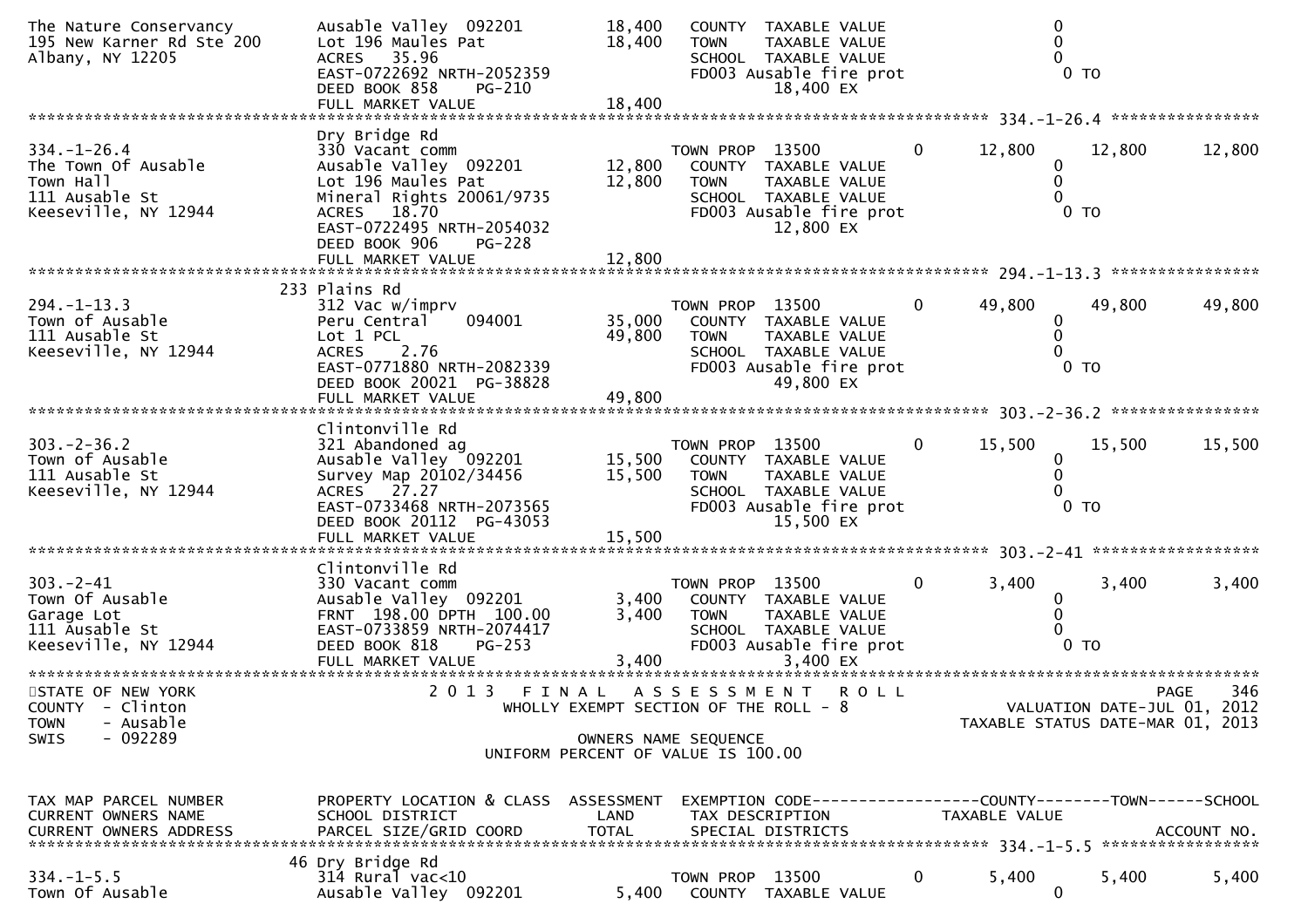| 111 Ausable St<br>Keeseville, NY 12944                                                                     | Lot 194 Maules<br><b>ACRES</b><br>9.60<br>EAST-0727471 NRTH-2057717<br>DEED BOOK 99001 PG-16016<br>FULL MARKET VALUE                                                              | 5,400<br>5,400                                 | <b>TOWN</b>                                                                                         | TAXABLE VALUE<br>SCHOOL TAXABLE VALUE<br>FD003 Ausable fire prot<br>5,400 EX                    |                | $\mathbf 0$                                            | $0$ TO                      |                    |
|------------------------------------------------------------------------------------------------------------|-----------------------------------------------------------------------------------------------------------------------------------------------------------------------------------|------------------------------------------------|-----------------------------------------------------------------------------------------------------|-------------------------------------------------------------------------------------------------|----------------|--------------------------------------------------------|-----------------------------|--------------------|
| $303 - 2 - 42$<br>Town of Ausable Garage<br>111 Ausable St<br>Keeseville, NY 12944                         | 930 Clintonville Rd<br>651 Highway gar<br>Ausable Valley 092201<br>3.00<br><b>ACRES</b><br>EAST-0734199 NRTH-2074472<br>DEED BOOK 292<br>$PG-81$                                  | 13,500<br>80,000                               | TOWN PROP 13500<br><b>TOWN</b>                                                                      | COUNTY TAXABLE VALUE<br>TAXABLE VALUE<br>SCHOOL TAXABLE VALUE<br>FD003 Ausable fire prot        | $\mathbf{0}$   | 80,000<br>0<br>0                                       | 80,000<br>$0$ TO            | 80,000             |
| $334. - 1 - 29.1$<br>Town Of Ausable Highway<br>111 Ausable St<br>Keeseville, NY 12944                     | 260 Dry Bridge Rd<br>651 Highway gar<br>Ausable Valley 092201<br><b>ACRES</b><br>7.00<br>EAST-0723336 NRTH-2053836<br>DEED BOOK 917<br><b>PG-204</b>                              | 8,100<br>60,000                                | TOWN PROP 13500<br><b>TOWN</b>                                                                      | COUNTY TAXABLE VALUE<br>TAXABLE VALUE<br>SCHOOL TAXABLE VALUE<br>FD003 Ausable fire prot        | $\mathbf{0}$   | 60,000<br>0<br>0                                       | 60,000<br>$0$ TO            | 60,000             |
| $334. - 1 - 20$<br>Town Of Black Brook<br>PO Box 715<br>Ausable Forks, NY 12912                            | 213 Dry Bridge Rd<br>$314$ Rural vac<10<br>Ausable Valley 092201<br>5.80<br><b>ACRES</b><br>EAST-0725095 NRTH-2054250<br>DEED BOOK 541<br><b>PG-226</b>                           | 11,300<br>11,300                               | TN OUTSIDE 13570<br><b>TOWN</b>                                                                     | COUNTY TAXABLE VALUE<br><b>TAXABLE VALUE</b><br>SCHOOL TAXABLE VALUE<br>FD003 Ausable fire prot | $\mathbf{0}$   | 11,300<br>0<br>$\Omega$<br>11,300 TO                   | 11,300                      | 11,300             |
| $334. - 1 - 21$<br>Town Of Black Brook<br>PO Box 715<br>Ausable Forks, NY 12912<br>*********************** | Dry Bridge Rd<br>323 Vacant rural<br>Ausable Valley 092201<br>ACRES 17.70<br>EAST-0724934 NRTH-2053659<br>DEED BOOK 930<br>PG-240<br>FULL MARKET VALUE<br>*********************** | 16,700<br>16,700<br>16,700<br>**************** | TN OUTSIDE 13570<br><b>TOWN</b>                                                                     | COUNTY TAXABLE VALUE<br>TAXABLE VALUE<br>SCHOOL TAXABLE VALUE<br>FD003 Ausable fire prot        | $\bf{0}$       | 16,700<br>$\mathbf 0$<br>16,700 TO                     | 16,700                      | 16,700             |
| STATE OF NEW YORK<br>COUNTY - Clinton<br>- Ausable<br><b>TOWN</b><br>$-092289$<br>SWIS                     | 2013 FINAL ASSESSMENT                                                                                                                                                             |                                                | WHOLLY EXEMPT SECTION OF THE ROLL - 8<br>OWNERS NAME SEQUENCE<br>UNIFORM PERCENT OF VALUE IS 100.00 | <b>ROLL</b>                                                                                     |                | TAXABLE STATUS DATE-MAR 01, 2013                       | VALUATION DATE-JUL 01, 2012 | 347<br><b>PAGE</b> |
| TAX MAP PARCEL NUMBER<br>CURRENT OWNERS NAME<br>CURRENT OWNERS ADDRESS                                     | PROPERTY LOCATION & CLASS ASSESSMENT<br>SCHOOL DISTRICT<br>PARCEL SIZE/GRID COORD                                                                                                 | LAND<br><b>TOTAL</b>                           | TAX DESCRIPTION                                                                                     | EXEMPTION CODE-----------------COUNTY-------TOWN------SCHOOL<br>SPECIAL DISTRICTS               |                | TAXABLE VALUE                                          |                             | ACCOUNT NO.        |
| $334. - 1 - 24.1$<br>Town Of Black Brook<br>PO Box 715<br>Ausable Forks, NY 12912                          | Dry Bridge Rd<br>720 Mine/quarry<br>Ausable Valley 092201<br>Lot 195<br>Title Deed 618/459<br>ACRES 13.00<br>EAST-0726431 NRTH-2055930<br>DEED BOOK 930<br>PG-236                 | 15,300<br>15,300                               | TN OUTSIDE 13570<br>TOWN                                                                            | COUNTY TAXABLE VALUE<br>TAXABLE VALUE<br>SCHOOL TAXABLE VALUE<br>FD003 Ausable fire prot        | $\overline{0}$ | 15,300<br>$\mathbf 0$<br>0<br>$\mathbf 0$<br>15,300 TO | 15,300                      | 15,300             |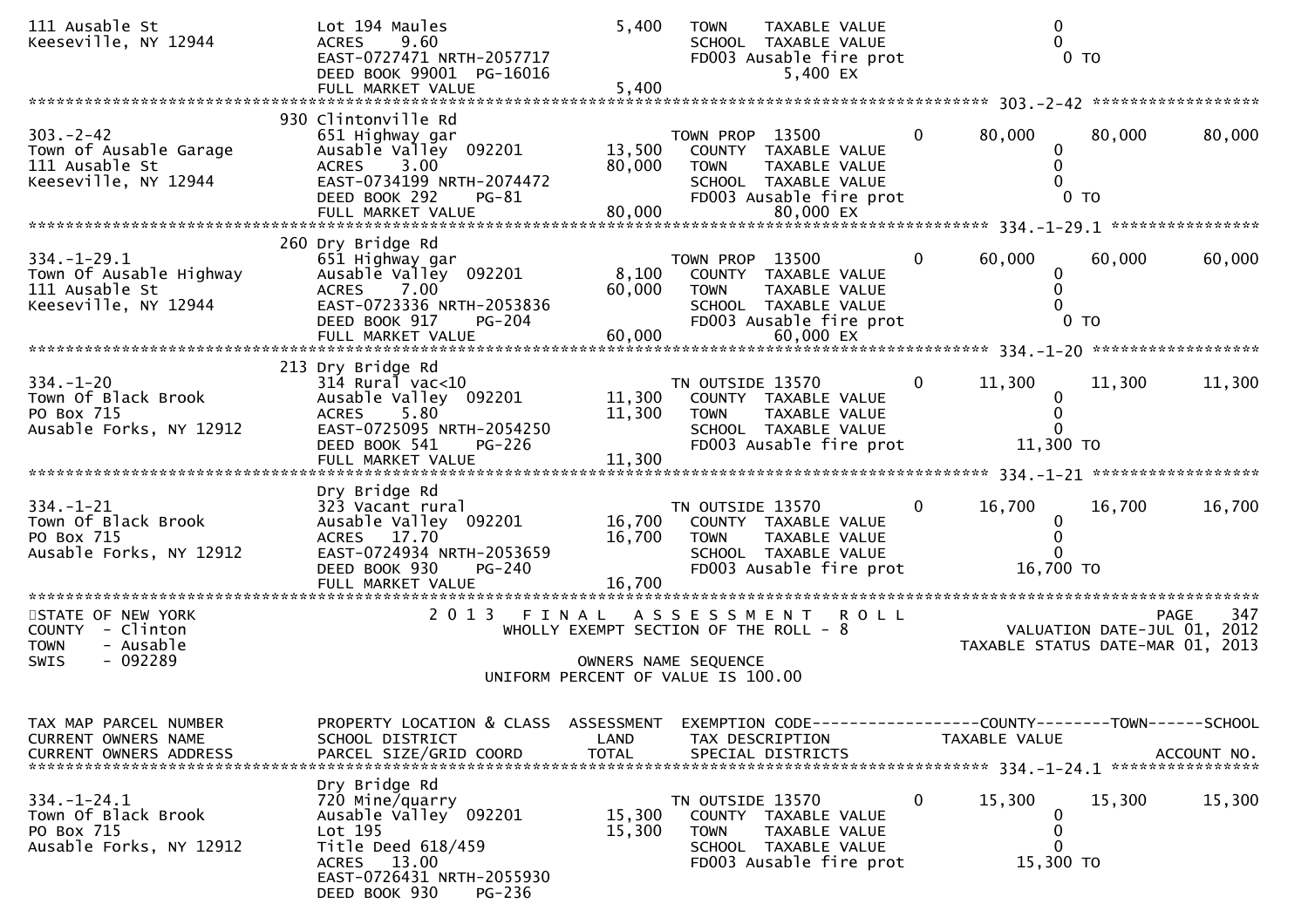|                                                                                                                    | FULL MARKET VALUE                                                                                                                                                         | 15,300                     |                                                                                                                                           |                |                                    |                             |             |
|--------------------------------------------------------------------------------------------------------------------|---------------------------------------------------------------------------------------------------------------------------------------------------------------------------|----------------------------|-------------------------------------------------------------------------------------------------------------------------------------------|----------------|------------------------------------|-----------------------------|-------------|
| $334. - 1 - 27.2$<br>Town Of Jay<br>11 School Ln<br>Ausable Forks, NY 12912                                        | Dry Bridge Rd<br>323 Vacant rural<br>Ausable Valley 092201<br>Lot 196 Maules<br>ACRES 73.30<br>EAST-0720824 NRTH-2052142<br>DEED BOOK 624<br>PG-1153<br>FULL MARKET VALUE | 25,100<br>25,100<br>25,100 | TN OUTSIDE 13570<br>COUNTY TAXABLE VALUE<br><b>TOWN</b><br>TAXABLE VALUE<br>SCHOOL TAXABLE VALUE<br>FD003 Ausable fire prot               | $\overline{0}$ | 25,100<br>0<br>0<br>0<br>25,100 TO | 25,100                      | 25,100      |
|                                                                                                                    |                                                                                                                                                                           |                            |                                                                                                                                           |                |                                    |                             |             |
| $315. - 1 - 11.1$<br>United Methodist Church<br>1699 Front St<br>Keesville, NY 12944                               | Taylor Hill Rd<br>$314$ Rural vac<10<br>Ausable Valley 092201<br>$9.00^{\circ}$<br><b>ACRES</b><br>EAST-0751046 NRTH-2069044<br>DEED BOOK 544<br>PG-611                   | 10,800<br>10,800           | NONPR RELI 25110<br>COUNTY TAXABLE VALUE<br>TAXABLE VALUE<br><b>TOWN</b><br>SCHOOL TAXABLE VALUE<br>FD003 Ausable fire prot               | $\mathbf{0}$   | 10,800<br>0<br>0                   | 10,800<br>0 <sub>T</sub>    | 10,800      |
|                                                                                                                    | Hill St                                                                                                                                                                   |                            |                                                                                                                                           |                |                                    |                             |             |
| $315 - 3 - 49$<br>United Methodist Church<br>1699 Front St<br>Keeseville, NY 12944                                 | 311 Res vac land<br>Ausable Valley 092201<br>Lot 14<br>Power Line R. O. W.<br>FRNT 106.84 DPTH 160.26<br>EAST-0750662 NRTH-2068678                                        | 7,900<br>7,900             | NONPR RELI 25110<br>COUNTY TAXABLE VALUE<br>TAXABLE VALUE<br><b>TOWN</b><br>SCHOOL TAXABLE VALUE<br>FD003 Ausable fire prot<br>7,900 EX   | $\mathbf{0}$   | 7,900<br>0<br>0                    | 7,900<br>$0$ TO             | 7,900       |
|                                                                                                                    | DEED BOOK 595<br><b>PG-785</b>                                                                                                                                            |                            | LT004 Hill St Light                                                                                                                       |                |                                    | 0 <sub>T</sub>              |             |
|                                                                                                                    |                                                                                                                                                                           |                            |                                                                                                                                           |                |                                    |                             |             |
| $335.1 - 1 - 14$<br>United Methodist Church<br>1268 Rt 9N<br>Clintonville, NY 12924                                | 1268 Rt 9N<br>620 Religious<br>Ausable Valley 092201<br>1.00<br><b>ACRES</b><br>EAST-0733660 NRTH-2054195<br>DEED BOOK U<br>PG-345                                        | 6,000<br>105,000           | NONPR RELI 25110<br>COUNTY TAXABLE VALUE<br><b>TOWN</b><br>TAXABLE VALUE<br>SCHOOL TAXABLE VALUE<br>FD003 Ausable fire prot               | $\Omega$       | 105,000<br>0<br>0                  | 105,000<br>0 TO             | 105,000     |
| STATE OF NEW YORK<br>COUNTY - Clinton<br><b>TOWN</b><br>- Ausable<br>$-092289$<br><b>SWIS</b>                      | 2013 FINAL                                                                                                                                                                |                            | A S S E S S M E N T<br><b>ROLL</b><br>WHOLLY EXEMPT SECTION OF THE ROLL - 8<br>OWNERS NAME SEQUENCE<br>UNIFORM PERCENT OF VALUE IS 100.00 |                | TAXABLE STATUS DATE-MAR 01, 2013   | VALUATION DATE-JUL 01, 2012 | 348<br>PAGE |
| TAX MAP PARCEL NUMBER<br>CURRENT OWNERS NAME<br>CURRENT OWNERS ADDRESS                                             | PROPERTY LOCATION & CLASS ASSESSMENT EXEMPTION CODE----------------COUNTY-------TOWN------SCHOOL<br>SCHOOL DISTRICT<br>PARCEL SIZE/GRID COORD                             | LAND<br><b>TOTAL</b>       | TAX DESCRIPTION<br>SPECIAL DISTRICTS                                                                                                      |                | TAXABLE VALUE                      |                             | ACCOUNT NO. |
| $315. - 1 - 10.1$<br>Upstate NY Dist Of Naza Church Ausable Valley 092201<br>$124$ Hill St<br>Keeseville, NY 12944 | 124 Hill St<br>620 Religious<br>Lot 15 P12000a Loc<br>5.70<br><b>ACRES</b><br>EAST-0753455 NRTH-2068818<br>DEED BOOK 834<br>$PG-135$<br>FULL MARKET VALUE                 | 14,800<br>265,000          | NONPR RELI 25110<br>COUNTY TAXABLE VALUE<br>TAXABLE VALUE<br><b>TOWN</b><br>SCHOOL TAXABLE VALUE<br>FD003 Ausable fire prot<br>265,000 EX | $\bf{0}$       | 265,000<br>0<br>0<br>0             | 265,000<br>0 <sub>T</sub>   | 265,000     |
|                                                                                                                    |                                                                                                                                                                           | 265,000                    | LT004 Hill St Light                                                                                                                       |                |                                    | 0 <sub>T</sub>              |             |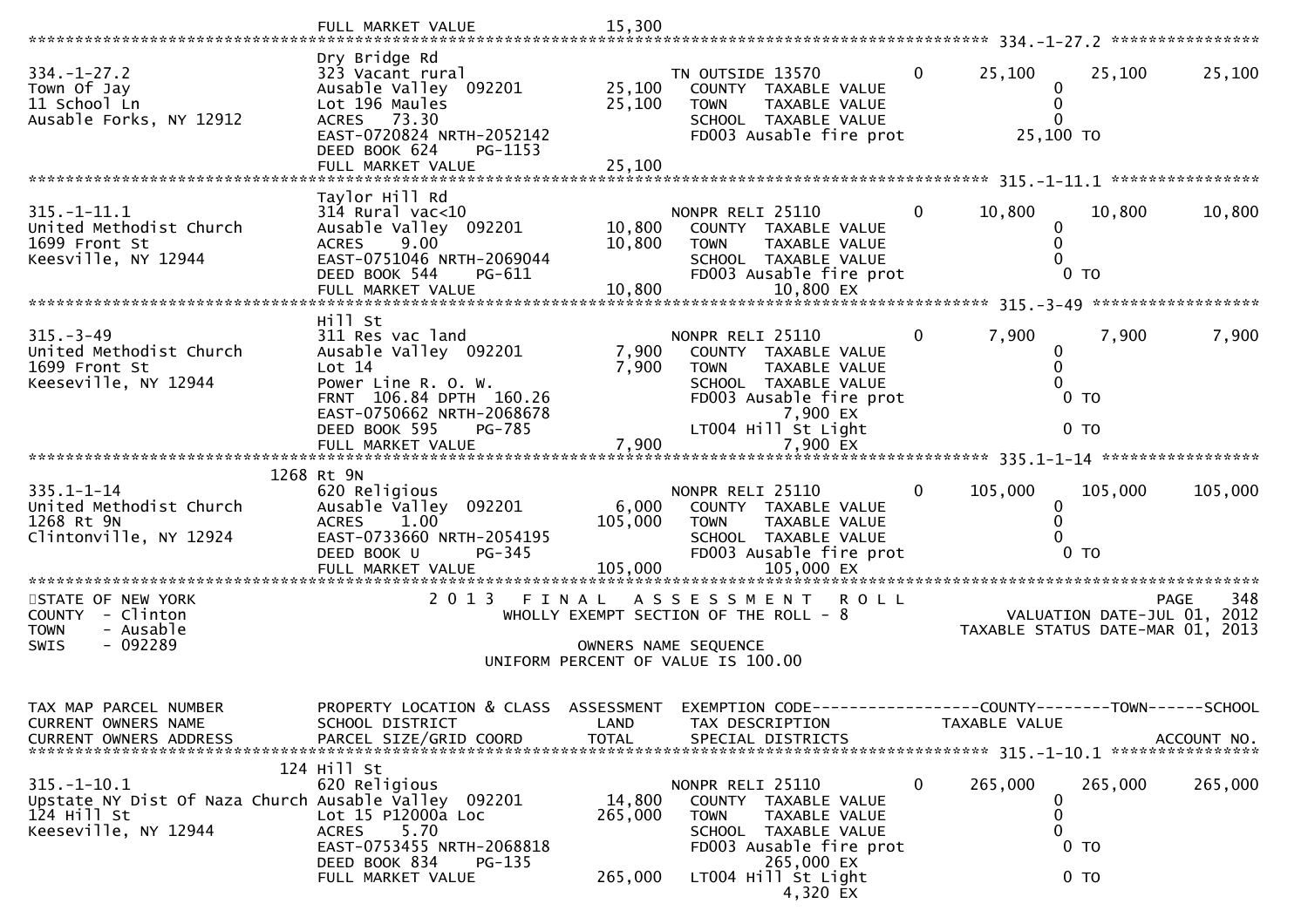| 315.-3-29<br>Upstate NY Dist Of Naza Church Ausable Valley 092201 7,600 COUNTY TAXABLE VALUE<br>124 Hill St TRNT 105.00 DPTH 132.25 141,500 TOWN TAXABLE VALUE<br>124 Hill St<br>Keeseville, NY 12944                                                            | 124 Hill St                 |                                                                                                     | RELIGIOUS 21600 0                           | 141,500                                                                         | 141,500                | 141,500                |
|------------------------------------------------------------------------------------------------------------------------------------------------------------------------------------------------------------------------------------------------------------------|-----------------------------|-----------------------------------------------------------------------------------------------------|---------------------------------------------|---------------------------------------------------------------------------------|------------------------|------------------------|
|                                                                                                                                                                                                                                                                  | Grove St                    |                                                                                                     | OSIDE VILL 13730<br>FD003 Ausable fire prot | 23,000<br>23,000 TO                                                             | 23,000                 | 23,000                 |
| $334 - 2 - 10.2$<br>WITH TAXABLE VALUE<br>WOLF TUSSEE Gerald J<br>BOX 246<br>Wilmington, NY 12997 EAST-0725204 NRTH-2050339<br>EED BOOK 585 PG-551 FD003 Ausable fire prot<br>FULL MARKET VALUE 125,000 125,000 EX<br>FULL MARKET VALUE 125,000 125,000 EX<br>FU | 1651 Rt 9N<br>620 Religious |                                                                                                     | NONPR RELI 25110 0                          | 125,000                                                                         | 125,000                | 125,000                |
| STATE OF NEW YORK<br>COUNTY - Clinton<br>- Ausable<br><b>TOWN</b><br>- 092289<br>SWIS                                                                                                                                                                            |                             | WHOLLY EXEMPT SECTION OF THE ROLL $-8$<br>UNIFORM PERCENT OF VALUE IS 100.00<br>ROLL SECTION TOTALS | 2013 FINAL ASSESSMENT ROLL                  | 949 PAGE 349<br>VALUATION DATE-JUL 01, 2012<br>TAXABLE STATUS DATE-MAR 01, 2013 | CURRENT DATE 6/17/2013 | 349<br>RPS150/V04/L015 |

# \*\*\* S P E C I A L D I S T R I C T S U M M A R Y \*\*\*

| CODE DISTRICT NAME                          | TOTAL<br>PARCELS | EXTENSION<br>TYPE   | EXTENSION<br><b>VALUE</b> | AD VALOREM<br>VALUE  | <b>FXFMPT</b><br>AMOUNT | <b>TAXABLE</b><br>VALUE |
|---------------------------------------------|------------------|---------------------|---------------------------|----------------------|-------------------------|-------------------------|
| FD003 Ausable fire p<br>LT004 Hill St Light |                  | 33 TOTAL<br>3 TOTAL |                           | 16759,700<br>153.720 | 16416,800<br>12.220     | 342,900<br>141,500      |

# \*\*\* S C H O O L D I S T R I C T S U M M A R Y \*\*\*

| <b>CODE</b>      | DISTRICT NAME                      | <b>TOTAL</b><br><b>PARCELS</b> | ASSESSED<br>LAND  | ASSESSED<br><b>TOTAL</b> | <b>EXEMPT</b><br><b>AMOUNT</b> | <b>TOTAL</b><br>TAXABLE | <b>STAR</b><br><b>AMOUNT</b> | <b>STAR</b><br>TAXABLE |
|------------------|------------------------------------|--------------------------------|-------------------|--------------------------|--------------------------------|-------------------------|------------------------------|------------------------|
| 092201<br>094001 | Ausable Valley Cen<br>Peru Central | 31                             | 515,900<br>48,800 | 16561,100<br>213,600     | 16561,100<br>213,600           |                         |                              |                        |
|                  | SUB-TOTAL                          | 34                             | 564,700           | 16774,700                | 16774,700                      |                         |                              |                        |
|                  | T O T A L                          | 34                             | 564,700           | 16774,700                | 16774,700                      |                         |                              |                        |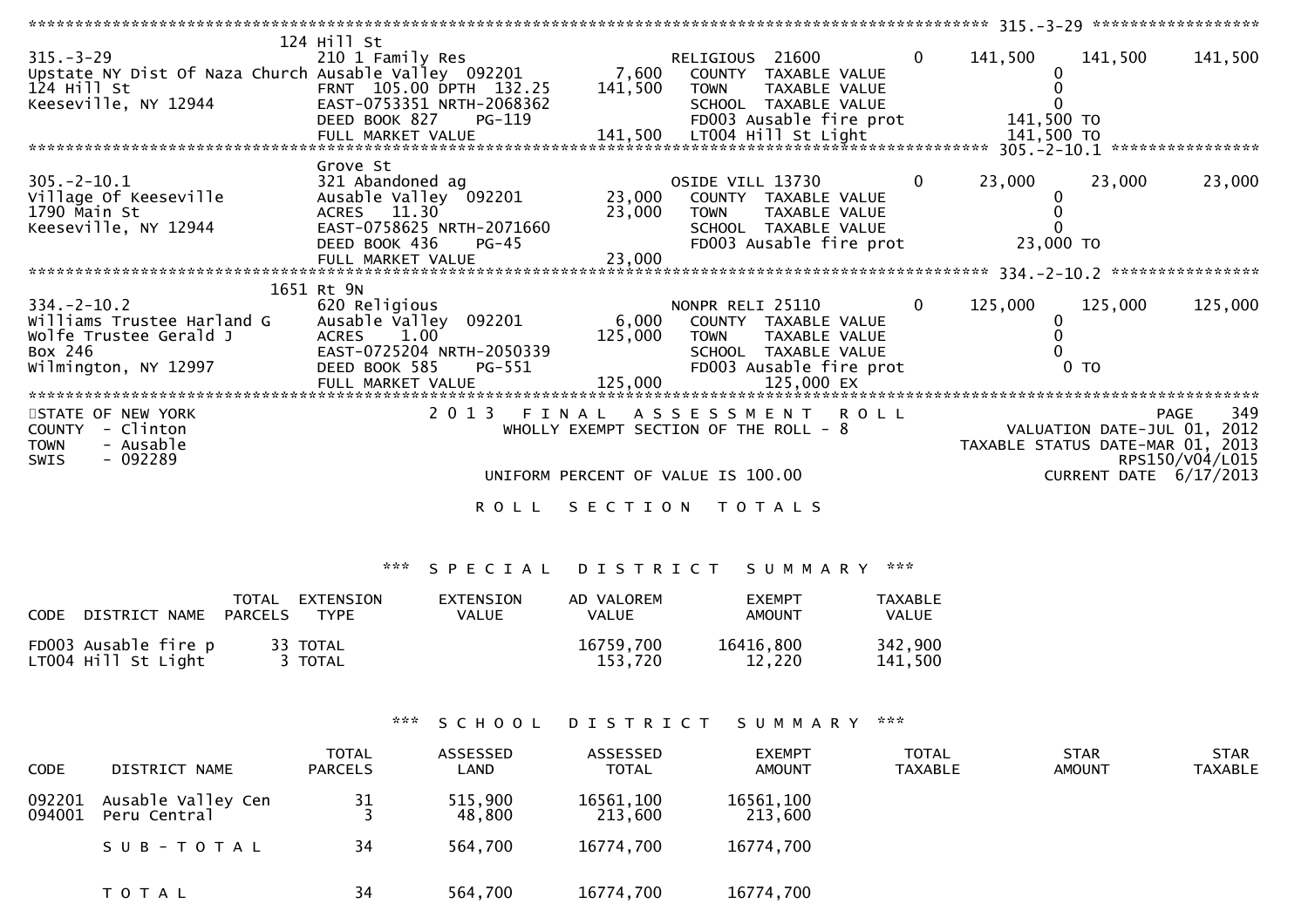### \*\*\* S Y S T E M C O D E S S U M M A R Y \*\*\*

| <b>CODE</b> | DESCRIPTION            | TOTAL<br><b>PARCELS</b> | COUNTY             | <b>TOWN</b>        | <b>SCHOOL</b>           |
|-------------|------------------------|-------------------------|--------------------|--------------------|-------------------------|
| 50000       | WHOLLY EX<br>T O T A L |                         | 183,200<br>183,200 | 183,200<br>183,200 | , 200<br>183<br>183,200 |

### \*\*\* E X E M P T I O N S U M M A R Y \*\*\*

| <b>CODE</b>   | DESCRIPTION       | TOTAL<br><b>PARCELS</b> |                  | <b>COUNTY</b>                      | <b>TOWN</b> | <b>SCHOOL</b>                    |                    |
|---------------|-------------------|-------------------------|------------------|------------------------------------|-------------|----------------------------------|--------------------|
| 13100         | CO OWNER          |                         |                  | 218,000                            | 218,000     | 218,000                          |                    |
| 13500         | TOWN PROP         |                         |                  | 226,900                            | 226,900     | 226,900                          |                    |
| 13570         | TN OUTSIDE        |                         |                  | 68,400                             | 68,400      | 68,400                           |                    |
| 13730         | <b>OSIDE VILL</b> |                         |                  | 23,000                             | 23,000      | 23,000                           |                    |
| 13800         | SCHOOL DIS        |                         |                  | 12955,000                          | 12955,000   | 12955,000                        |                    |
| 21600         | <b>RELIGIOUS</b>  |                         |                  | 251,500                            | 251,500     | 251,500                          |                    |
| 25110         | NONPR RELI        | b                       |                  | 1163,700                           | 1163,700    | 1163,700                         |                    |
| 25230         | NONPR COMM        |                         |                  | 159,300                            | 159,300     | 159,300                          |                    |
|               | STATE OF NEW YORK |                         | 2 0 1 3<br>N A L | A S S E S S M E N T                | ROLL        |                                  | 350<br><b>PAGE</b> |
| <b>COUNTY</b> | - Clinton         |                         | WHOLLY           | EXEMPT SECTION OF THE ROLL         | - 8         | VALUATION DATE-JUL 01,           | 2012               |
| <b>TOWN</b>   | - Ausable         |                         |                  |                                    |             | TAXABLE STATUS DATE-MAR 01, 2013 |                    |
| SWIS          | $-092289$         |                         |                  |                                    |             |                                  | RPS150/V04/L015    |
|               |                   |                         |                  | UNIFORM PERCENT OF VALUE IS 100.00 |             | <b>CURRENT DATE</b>              | 6/17/2013          |
|               |                   |                         | <b>ROLL</b>      | SECTION<br>T O T A L S             |             |                                  |                    |

# \*\*\* E X E M P T I O N S U M M A R Y \*\*\*

| CODE                    | DESCRIPTION                                         | <b>TOTAL</b><br><b>PARCELS</b> | <b>COUNTY</b>                              | <b>TOWN</b>                                | <b>SCHOOL</b>                              |
|-------------------------|-----------------------------------------------------|--------------------------------|--------------------------------------------|--------------------------------------------|--------------------------------------------|
| 25300<br>27350<br>28110 | NONPR CORP<br>PRI CMTERY<br>UDC PROJEC<br>T O T A L | 33                             | 18,400<br>104,300<br>1403,000<br>16591,500 | 18,400<br>104,300<br>1403,000<br>16591,500 | 18,400<br>104,300<br>1403,000<br>16591,500 |

| <b>ROLL</b><br><b>SEC</b> | DESCRIPTION                           | <b>TOTAL</b><br><b>PARCELS</b> | ASSESSED<br>∟AND | ASSESSED<br>TOTAL | TAXABLE                    | <b>COUNTY</b> | TAXABLE<br>TOWN | TAXABLE<br><b>SCHOOL</b>    | <b>STAR</b><br><b>TAXABLE</b> |  |
|---------------------------|---------------------------------------|--------------------------------|------------------|-------------------|----------------------------|---------------|-----------------|-----------------------------|-------------------------------|--|
| 8                         | WHOLLY EXEMPT                         | 34                             | 564.700          | 16774.700         |                            |               |                 |                             |                               |  |
|                           | STATE OF NEW YORK<br>COUNTY - Clinton |                                |                  |                   | 2013 FINAL ASSESSMENT ROLL |               |                 | VALUATION DATE-JUL 01, 2012 | 351<br>PAGE                   |  |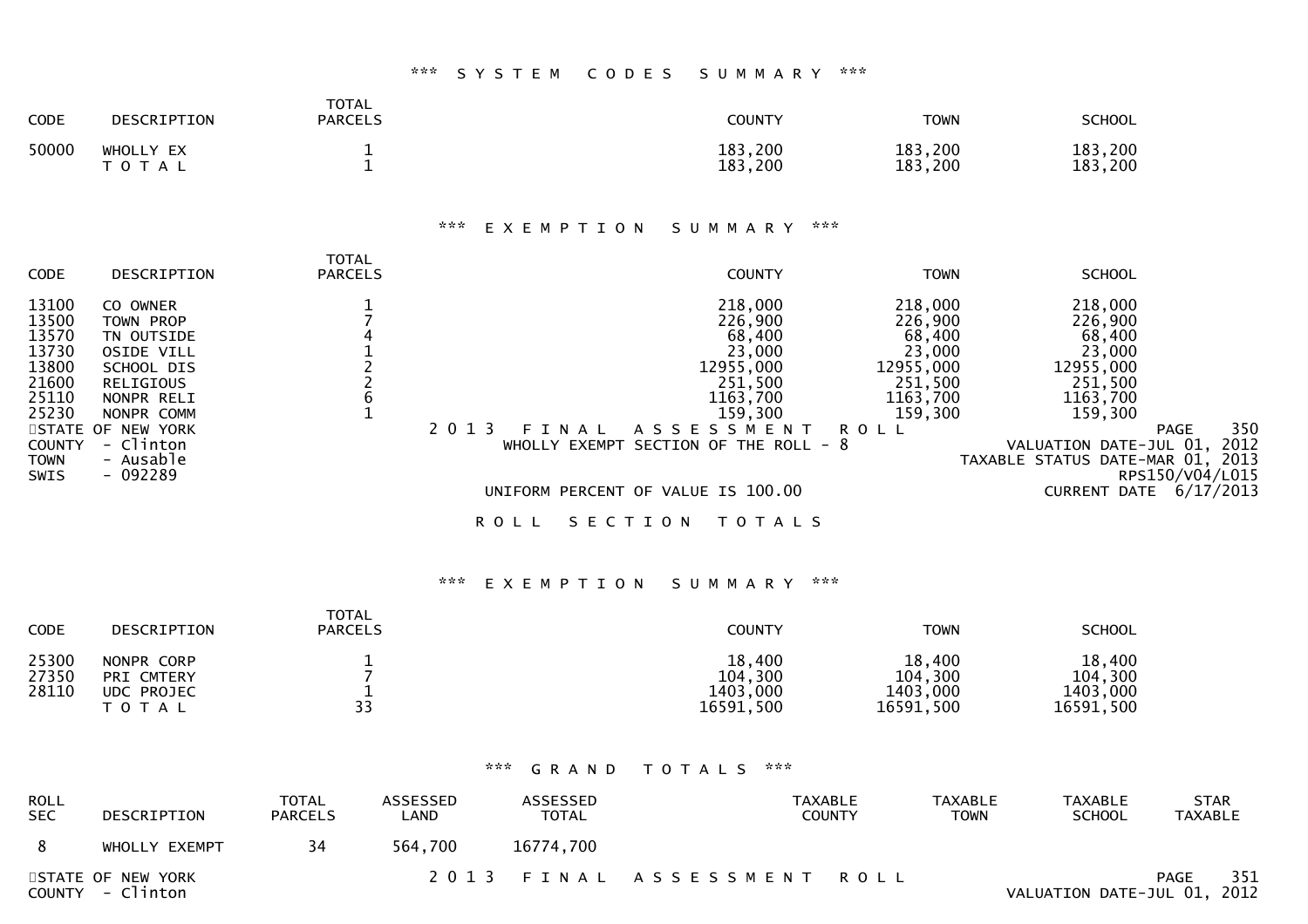### SWIS TOTALS UNIFORM PERCENT OF VALUE IS 100.00

### \*\*\* S P E C I A L D I S T R I C T S U M M A R Y \*\*\*

|             |                                             | <b>TOTAL</b>   | EXTENSION            | EXTENSION | AD VALOREM           | <b>EXEMPT</b> | <b>TAXABLE</b>       |
|-------------|---------------------------------------------|----------------|----------------------|-----------|----------------------|---------------|----------------------|
| <b>CODE</b> | DISTRICT NAME                               | <b>PARCELS</b> | <b>TYPE</b>          | VALUE     | <b>VALUE</b>         | <b>AMOUNT</b> | <b>VALUE</b>         |
|             | OT002 Omitted Tax-Co                        |                | 5 MOVTAX             | 548.54    |                      |               | 548.54               |
|             | OT004 Omitted Tax-To                        |                | 5 MOVTAX             | 879.36    |                      |               | 879.36               |
|             | FD003 Ausable fire p                        |                | 1,234 TOTAL          |           | 128706,251           | 16472,932     | 112233,319           |
|             | LT003 Clintonville L<br>LT004 Hill St Light |                | 84 TOTAL<br>72 TOTAL |           | 3531,083<br>5844,227 | 12,220        | 3531,083<br>5832,007 |
|             | LT005 Pine Tree Dr L                        |                | 66 TOTAL             |           | 6664,995             |               | 6664,995             |
|             | LT006 Chasm                                 |                | 35 TOTAL             |           | 4559,981             |               | 4559,981             |
|             |                                             |                |                      |           |                      |               |                      |

#### \*\*\* S C H O O L D I S T R I C T S U M M A R Y \*\*\*

| <b>CODE</b>      | DISTRICT NAME                      | <b>TOTAL</b><br><b>PARCELS</b> | ASSESSED<br>LAND      | ASSESSED<br><b>TOTAL</b> | <b>EXEMPT</b><br><b>AMOUNT</b> | <b>TOTAL</b><br>TAXABLE | <b>STAR</b><br><b>AMOUNT</b> | <b>STAR</b><br><b>TAXABLE</b> |
|------------------|------------------------------------|--------------------------------|-----------------------|--------------------------|--------------------------------|-------------------------|------------------------------|-------------------------------|
| 092201<br>094001 | Ausable Valley Cen<br>Peru Central | 929<br>309                     | 12405,700<br>8388,700 | 98707,139<br>30207,704   | 20623,252<br>580,581           | 78083,887<br>29627,123  | 17333,757<br>4211,310        | 60750,130<br>25415,813        |
|                  | SUB-TOTAL                          | 1,238                          | 20794,400             | 128914,843               | 21203,833                      | 107711,010              | 21545,067                    | 86165,943                     |
|                  | T O T A L                          | 1,238                          | 20794,400             | 128914,843               | 21203,833                      | 107711,010              | 21545,067                    | 86165,943                     |

#### \*\*\* S Y S T E M C O D E S S U M M A R Y \*\*\*

| <b>CODE</b>                | DESCRIPTION                                               | <b>TOTAL</b><br><b>PARCELS</b> |         | <b>COUNTY</b>                                     | <b>TOWN</b> | <b>SCHOOL</b>                                                                 |             |
|----------------------------|-----------------------------------------------------------|--------------------------------|---------|---------------------------------------------------|-------------|-------------------------------------------------------------------------------|-------------|
| 50000<br>50001             | WHOLLY EX<br><b>SCHL TAXBL</b>                            |                                |         | 183,200                                           | 183,200     | 183,200                                                                       |             |
| 50004<br><b>COUNTY</b>     | SCHL EXMPT<br>T O T A L<br>STATE OF NEW YORK<br>- Clinton | 4                              | 2 0 1 3 | 183,200<br>FINAL ASSESSMENT ROLL                  | 183,200     | 183,200<br><b>PAGE</b><br>VALUATION DATE-JUL 01,                              | 352<br>2012 |
| <b>TOWN</b><br><b>SWIS</b> | - Ausable<br>- 092289                                     |                                |         | SWIS TOTALS<br>UNIFORM PERCENT OF VALUE IS 100.00 |             | TAXABLE STATUS DATE-MAR 01, 2013<br>RPS150/V04/L015<br>CURRENT DATE 6/17/2013 |             |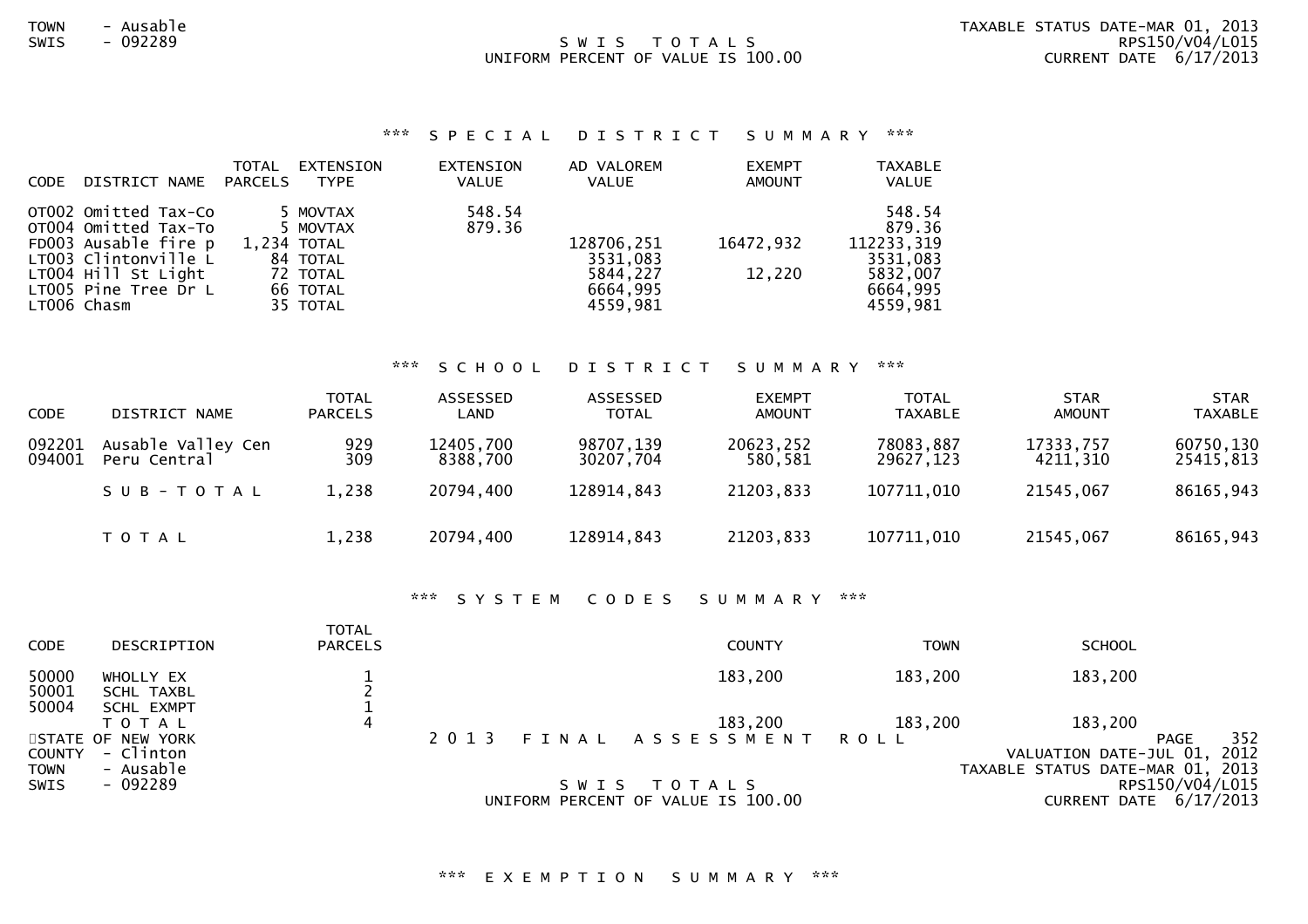|               |                   | <b>TOTAL</b>   |                                    |             |                                  |
|---------------|-------------------|----------------|------------------------------------|-------------|----------------------------------|
| CODE          | DESCRIPTION       | <b>PARCELS</b> | <b>COUNTY</b>                      | <b>TOWN</b> | <b>SCHOOL</b>                    |
| 13100         | CO OWNER          | 1              | 218,000                            | 218,000     | 218,000                          |
| 13500         | TOWN PROP         |                | 226,900                            | 226,900     | 226,900                          |
| 13570         | TN OUTSIDE        |                | 68,400                             | 68,400      | 68,400                           |
| 13730         | OSIDE VILL        |                | 23,000                             | 23,000      | 23,000                           |
| 13800         | SCHOOL DIS        |                | 12955,000                          | 12955,000   | 12955,000                        |
| 21600         | <b>RELIGIOUS</b>  |                | 251,500                            | 251,500     | 251,500                          |
| 25110         | NONPR RELI        | 6              | 1163,700                           | 1163,700    | 1163,700                         |
| 25230         | NONPR COMM        |                | 159,300                            | 159,300     | 159,300                          |
| 25300         | NONPR CORP        |                | 18,400                             | 18,400      | 18,400                           |
| 27350         | PRI CMTERY        |                | 104,300                            | 104,300     | 104,300                          |
| 28110         | UDC PROJEC        |                | 1403,000                           | 1403,000    | 1403,000                         |
| 41101         | <b>VETERANS</b>   | 6              | 9,300                              | 9,300       |                                  |
| 41121         | WARNONALL         | 72             | 1156,281                           | 813,350     |                                  |
| 41131         | WARCOMALL         | 51             | 1358,551                           | 947,233     |                                  |
| 41141         | WARDISALL         | 29             | 883,678                            | 670,798     |                                  |
| 41152         | $CW_10_VET/$      | 9              | 69,820                             |             |                                  |
| 41172         | CW_DISBLD_        | 3              | 37,620                             |             |                                  |
| 41400         | <b>CLERGY</b>     |                | 1,500                              | 1,500       | 1,500                            |
| 41700         | 10 YR AGR         | $\overline{2}$ | 2013,200                           | 2013,200    | 2013,200                         |
| 41720         | AGRI DISTR        | 30             | 643,601                            | 643,601     | 643,601                          |
| 41730         | OS AG DIST        | $\overline{2}$ | 48,555                             | 48,555      | 48,555                           |
| 41800         | AGED - ALL        | 38             | 1193,713                           | 1206,050    | 1285,435                         |
| 41802         | AGED COUN         | 10             | 187,233                            |             |                                  |
| 41805         | AGED C&S          | -5             | 152,138                            |             | 169,050                          |
| 41834         | SR STAR           | 139            |                                    |             | 7393,107                         |
| 41854         | RES STAR          | 472            |                                    |             | 14106,960                        |
| 41864         | RS STAR MH        | $\overline{2}$ |                                    |             | 45,000                           |
| 41932         | LIM INC DI        |                | 277,050                            |             |                                  |
| 42100         | 483A EX           |                | 56,132                             | 56,132      | 56,132                           |
| 42130         | RPTL483_d         | $\mathbf{1}$   | 47,600                             | 47,600      | 47,600                           |
| 47460         | 480A EX           | $\overline{7}$ | 164,060                            | 164,060     | 164,060                          |
|               | T O T A L         | 922            | 24891,532                          | 23212,879   | 42565,700                        |
|               | STATE OF NEW YORK | 2013           | FINAL<br>A S S E S S M E N T       | <b>ROLL</b> | 353<br>PAGE                      |
| <b>COUNTY</b> | - Clinton         |                |                                    |             | VALUATION DATE-JUL 01, 2012      |
| <b>TOWN</b>   | - Ausable         |                |                                    |             | TAXABLE STATUS DATE-MAR 01, 2013 |
| <b>SWIS</b>   | $-092289$         |                | SWIS<br>TOTALS                     |             | RPS150/V04/L015                  |
|               |                   |                | UNIFORM PERCENT OF VALUE IS 100.00 |             | CURRENT DATE 6/17/2013           |
|               |                   |                |                                    |             |                                  |

| ROLL<br><b>SEC</b> | DESCRIPTION       | <b>TOTAL</b><br><b>PARCELS</b> | ASSESSED<br>LAND | ASSESSED<br><b>TOTAL</b> | <b>TAXABLE</b><br><b>COUNTY</b> | <b>TAXABLE</b><br><b>TOWN</b> | <b>TAXABLE</b><br><b>SCHOOL</b> | <b>STAR</b><br><b>TAXABLE</b> |
|--------------------|-------------------|--------------------------------|------------------|--------------------------|---------------------------------|-------------------------------|---------------------------------|-------------------------------|
|                    | <b>TAXABLE</b>    | 1,168                          | 19879,986        | 104390,486               | 96090,454                       | 97769,107                     | 99961,353                       | 78416,286                     |
|                    | STATE OWNED LAND  | 6                              | 157.514          | 157,514                  | 157,514                         | 157,514                       | 157,514                         | 157,514                       |
|                    | SPECIAL FRANCHISE |                                |                  | 1443,435                 | 1443,435                        | 1443,435                      | 1443,435                        | 1443,435                      |
| 6                  | UTILITIES & N.C.  | 20                             | 192,200          | 6031,834                 | 6031,834                        | 6031,834                      | 6031,834                        | 6031,834                      |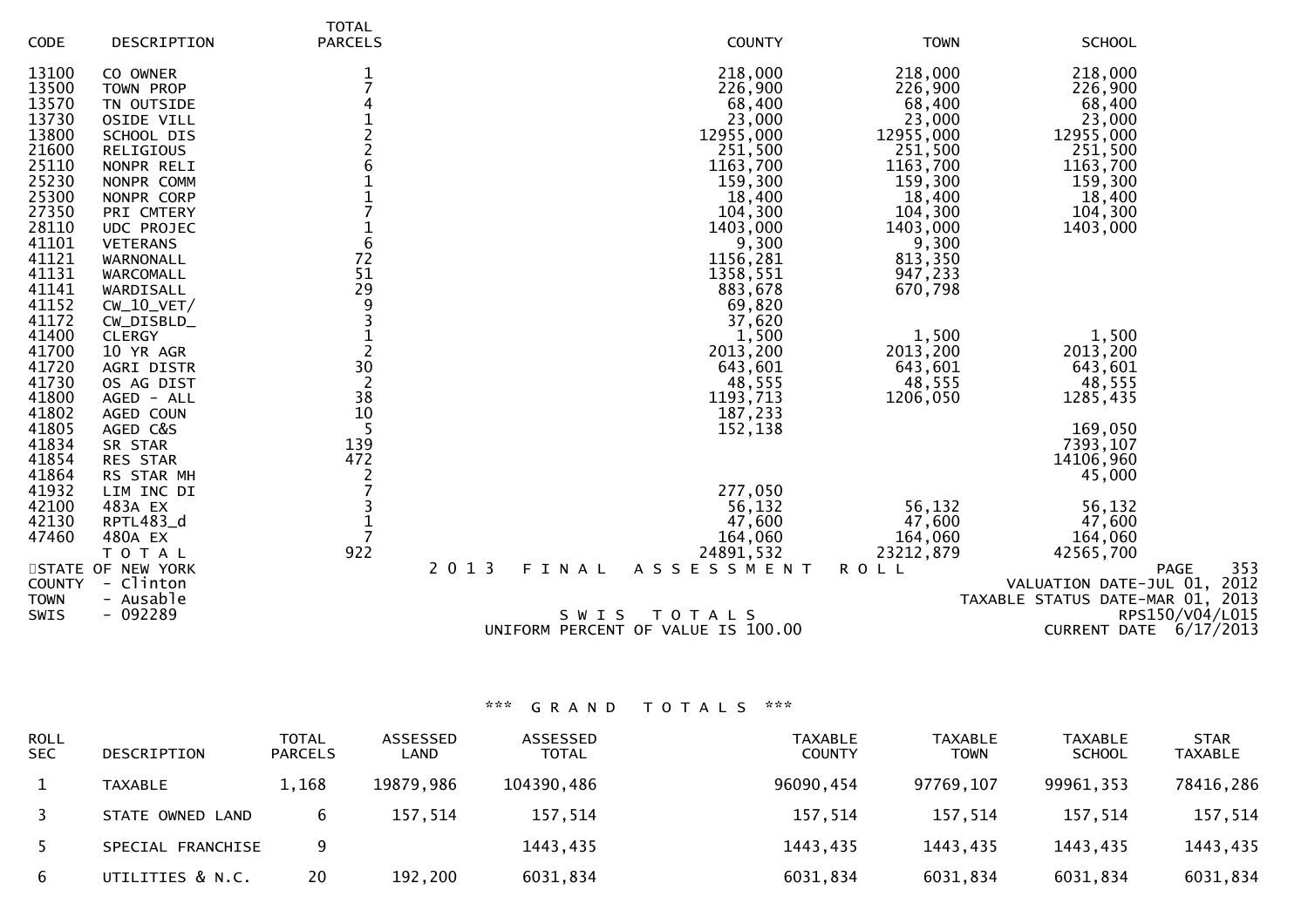|                                                                                 | <b>CEILING RAILROADS</b>                                                    |       |                      | 116,874               | 116,874                                                                                        | 116,874    | 116,874                                                                       | 116,874                                                                 |
|---------------------------------------------------------------------------------|-----------------------------------------------------------------------------|-------|----------------------|-----------------------|------------------------------------------------------------------------------------------------|------------|-------------------------------------------------------------------------------|-------------------------------------------------------------------------|
| 8                                                                               | WHOLLY EXEMPT                                                               | 34    | 564,700              | 16774,700             |                                                                                                |            |                                                                               |                                                                         |
| $\sim$                                                                          | SUB TOTAL                                                                   | 1,238 | 20794,400            | 128914,843            | 103840, 111                                                                                    | 105518,764 | 107711,010                                                                    | 86165,943                                                               |
| $\mathcal{H} \times \mathcal{H}$<br><b>COUNTY</b><br><b>TOWN</b><br><b>SWIS</b> | <b>GRAND TOTAL</b><br>STATE OF NEW YORK<br>- Clinton<br>- Ausable<br>- 0922 | 1,238 | 20794,400<br>2 0 1 3 | 128914,843<br>T O W N | 103840, 111<br>FINAL ASSESSMENT<br>ROLL<br><b>TOTALS</b><br>UNIFORM PERCENT OF VALUE IS 100.00 | 105518,764 | 107711,010<br>VALUATION DATE-JUL 01, 2012<br>TAXABLE STATUS DATE-MAR 01, 2013 | 86165,943<br>354<br>PAGE<br>RPS150/V04/L015<br>CURRENT DATE $6/17/2013$ |

# \*\*\* S P E C I A L D I S T R I C T S U M M A R Y \*\*\*

| <b>CODE</b> | DISTRICT NAME                                                                                                                                                                      | TOTAL<br>PARCELS | EXTENSION<br><b>TYPE</b>                                                                        | EXTENSION<br><b>VALUE</b> | AD VALOREM<br><b>VALUE</b>                                 | <b>EXEMPT</b><br><b>AMOUNT</b> | <b>TAXABLE</b><br><b>VALUE</b>                                                          |
|-------------|------------------------------------------------------------------------------------------------------------------------------------------------------------------------------------|------------------|-------------------------------------------------------------------------------------------------|---------------------------|------------------------------------------------------------|--------------------------------|-----------------------------------------------------------------------------------------|
|             | OTOO2 Omitted Tax-Co<br>OT004 Omitted Tax-To<br>OT005 Omitted Tax-Vi<br>FD003 Ausable fire p<br>LT003 Clintonville L<br>LT004 Hill St Light<br>LT005 Pine Tree Dr L<br>LT006 Chasm |                  | 7 MOVTAX<br>MOVTAX<br>2 MOVTAX<br>$1.657$ TOTAL<br>84 TOTAL<br>72 TOTAL<br>66 TOTAL<br>35 TOTAL | 601.57<br>964.54<br>56.84 | 179282,295<br>3531,083<br>5844,227<br>6664,995<br>4559,981 | 36729,832<br>12,220            | 601.57<br>964.54<br>56.84<br>142552,463<br>3531,083<br>5832,007<br>6664,995<br>4559,981 |
|             |                                                                                                                                                                                    |                  |                                                                                                 |                           |                                                            |                                |                                                                                         |

# \*\*\* S C H O O L D I S T R I C T S U M M A R Y \*\*\*

| <b>CODE</b>      | DISTRICT NAME                      | <b>TOTAL</b><br><b>PARCELS</b> | ASSESSED<br>LAND      | ASSESSED<br><b>TOTAL</b> | <b>EXEMPT</b><br><b>AMOUNT</b> | <b>TOTAL</b><br><b>TAXABLE</b> | <b>STAR</b><br><b>AMOUNT</b> | <b>STAR</b><br><b>TAXABLE</b> |
|------------------|------------------------------------|--------------------------------|-----------------------|--------------------------|--------------------------------|--------------------------------|------------------------------|-------------------------------|
| 092201<br>094001 | Ausable Valley Cen<br>Peru Central | 1,352<br>309                   | 16804,000<br>8388,700 | 149615,083<br>30207,704  | 42026,882<br>580,581           | 107588,201<br>29627,123        | 24928,267<br>4211,310        | 82659,934<br>25415,813        |
|                  | SUB-TOTAL                          | 1,661                          | 25192,700             | 179822,787               | 42607,463                      | 137215,324                     | 29139,577                    | 108075,747                    |
|                  | <b>TOTAL</b>                       | 1,661                          | 25192,700             | 179822,787               | 42607,463                      | 137215,324                     | 29139,577                    | 108075,747                    |

### \*\*\* S Y S T E M C O D E S S U M M A R Y \*\*\*

| <b>CODE</b>             | DESCRIPTION                                  | <b>TOTAL</b><br><b>PARCELS</b> | <b>VILLAGE</b> | <b>COUNTY</b> | TOWN    | <b>SCHOOL</b> |
|-------------------------|----------------------------------------------|--------------------------------|----------------|---------------|---------|---------------|
| 50000<br>50001<br>50004 | WHOLLY EX<br>SCHL TAXBL<br><b>SCHL EXMPT</b> | <b>__</b>                      |                | 183.200       | 183,200 | 183,200       |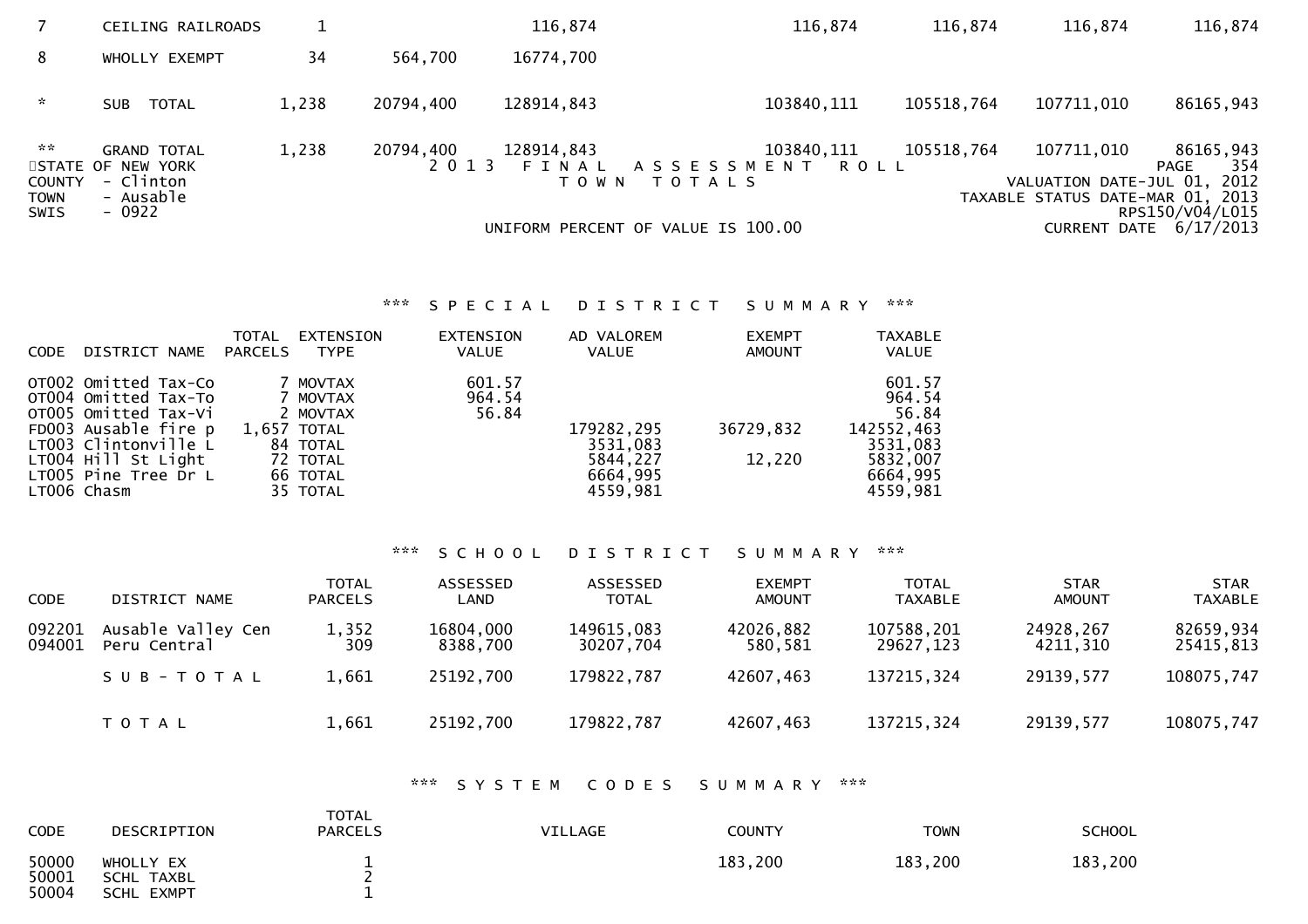|                                      | T O T A L                                   | 4 |         |                                    |             | 183,200               | 183,200 | 183,200                                                                 |                 |
|--------------------------------------|---------------------------------------------|---|---------|------------------------------------|-------------|-----------------------|---------|-------------------------------------------------------------------------|-----------------|
| <b>COUNTY</b><br><b>TOWN</b><br>SWIS | STATE OF NEW YORK<br>- Clinton<br>- Ausable |   | 2 0 1 3 |                                    | TOWN TOTALS | FINAL ASSESSMENT ROLL |         | PAGE<br>VALUATION DATE-JUL 01, 2012<br>TAXABLE STATUS DATE-MAR 01, 2013 | 355             |
|                                      | - 0922                                      |   |         | UNIFORM PERCENT OF VALUE IS 100.00 |             |                       |         | CURRENT DATE $6/17/2013$                                                | RPS150/V04/L015 |
|                                      |                                             |   |         |                                    |             |                       |         |                                                                         |                 |

\*\*\* E X E M P T I O N S U M M A R Y \*\*\*

|                            |                                 | <b>TOTAL</b>   |                                             |                    |                     |                                  |                    |
|----------------------------|---------------------------------|----------------|---------------------------------------------|--------------------|---------------------|----------------------------------|--------------------|
| CODE                       | DESCRIPTION                     | <b>PARCELS</b> | VILLAGE                                     | <b>COUNTY</b>      | <b>TOWN</b>         | <b>SCHOOL</b>                    |                    |
| 13100                      | CO OWNER                        | 1              |                                             | 218,000            | 218,000             | 218,000                          |                    |
| 13500                      | TOWN PROP                       | 8              | 115,000                                     | 341,900            | 341,900             | 341,900                          |                    |
| 13570                      | TN OUTSIDE                      | $\overline{4}$ |                                             | 68,400             | 68,400              | 68,400                           |                    |
| 13650                      | PROP INVIL                      | 13             | 7328,600                                    | 7328,600           | 7328,600            | 7328,600                         |                    |
| 13660                      | CEMETERY V                      | $\mathbf{1}$   | 11,000                                      | 11,000             | 11,000              | 11,000                           |                    |
| 13730                      | OSIDE VILL                      |                |                                             | 23,000             | 23,000              | 23,000                           |                    |
| 13800                      | SCHOOL DIS                      | 132822         | 10890,000                                   | 23845,000          | 23845,000           | 23845,000                        |                    |
| 21600                      | RELIGIOUS                       |                |                                             | 251,500            | 251,500             | 251,500                          |                    |
| 25110                      | NONPR RELI                      |                | 826,200                                     | 1989,900           | 1989,900            | 1989,900                         |                    |
| 25130                      | NONPR ORG                       |                | 49,000                                      | 62,000             | 62,000              | 62,000                           |                    |
| 25230<br>25300             | NONPR COMM                      |                | 941,200                                     | 1100,500           | 1100,500            | 1100,500                         |                    |
| 27350                      | NONPR CORP                      | 10             | 215,000<br>301,500                          | 233,400<br>405,800 | 233,400             | 233,400<br>405,800               |                    |
| 28110                      | PRI CMTERY<br><b>UDC PROJEC</b> | $\mathbf{1}$   |                                             | 1403,000           | 405,800<br>1403,000 | 1403,000                         |                    |
| 41101                      | <b>VETERANS</b>                 | 12             | 18,250                                      | 27,550             | 27,550              |                                  |                    |
| 41121                      | WARNONALL                       | 96             | 221,745                                     | 1417,371           | 1035,095            |                                  |                    |
| 41131                      | WARCOMALL                       | 74             | 380,145                                     | 1802,671           | 1327,378            |                                  |                    |
| 41141                      | WARDISALL                       | 45             | 203,685                                     | 1087,363           | 874,483             |                                  |                    |
| 41152                      | $CW_10_VET/$                    | 14             |                                             | 108,400            |                     |                                  |                    |
| 41172                      | CW_DISBLD_                      |                |                                             | 37,620             |                     |                                  |                    |
| 41400                      | <b>CLERGY</b>                   | $\frac{3}{2}$  |                                             | 1,500              | 1,500               | 1,500                            |                    |
| 41700                      | 10 YR AGR                       |                |                                             | 2013,200           | 2013,200            | 2013,200                         |                    |
| 41720                      | AGRI DISTR                      | 30             |                                             | 643,601            | 643,601             | 643,601                          |                    |
| 41730                      | OS AG DIST                      | $\overline{2}$ |                                             | 48,555             | 48,555              | 48,555                           |                    |
| 41800                      | AGED - ALL                      | 57             | 356,908                                     | 1729,011           | 1742,781            | 1862,075                         |                    |
| 41802                      | AGED COUN                       | 18             |                                             | 284,605            |                     |                                  |                    |
| 41805                      | AGED C&S                        | 8              |                                             | 229,488            |                     | 246,400                          |                    |
| 41834                      | SR STAR                         | 200            |                                             |                    |                     | 10287,917                        |                    |
| 41854                      | RES STAR                        | 629            |                                             |                    |                     | 18776,660                        |                    |
| 41864                      | RS STAR MH                      | 3              |                                             |                    |                     | 75,000                           |                    |
| 41932                      | LIM INC DI                      | 11             |                                             | 362,460            |                     |                                  |                    |
| 42100                      | 483A EX                         | $\frac{3}{1}$  |                                             | 56,132             | 56,132              | 56,132                           |                    |
| 42130                      | RPTL483_d                       |                |                                             | 47,600             | 47,600              | 47,600                           |                    |
| 47460                      | 480A EX                         | $\overline{7}$ |                                             | 164,060            | 164,060             | 164,060                          |                    |
| 47614                      | BIE SCHOOL                      |                |                                             |                    |                     | 59,140                           |                    |
|                            | TOTAL                           | 1,275          | 21858,233                                   | 47343,187          | 45263,935           | 71563,840                        |                    |
|                            | STATE OF NEW YORK               |                | 2 0 1 3<br>FINAL                            | ASSESSMENT         | <b>ROLL</b>         |                                  | 356<br><b>PAGE</b> |
| <b>COUNTY</b>              | - Clinton                       |                | T O W N                                     | <b>TOTALS</b>      |                     | VALUATION DATE-JUL 01, 2012      |                    |
| <b>TOWN</b><br><b>SWIS</b> | - Ausable<br>$-0922$            |                |                                             |                    |                     | TAXABLE STATUS DATE-MAR 01, 2013 | RPS150/V04/L015    |
|                            |                                 |                | $MITFOMI$ $DFDCFNT$ $OF$ $MIUT$ $TC$ 100 00 |                    |                     | $CUDDENT$ $DATE$ $C/17/2012$     |                    |

UNIFORM PERCENT OF VALUE IS 100.00

CURRENT DATE  $6/17/2013$